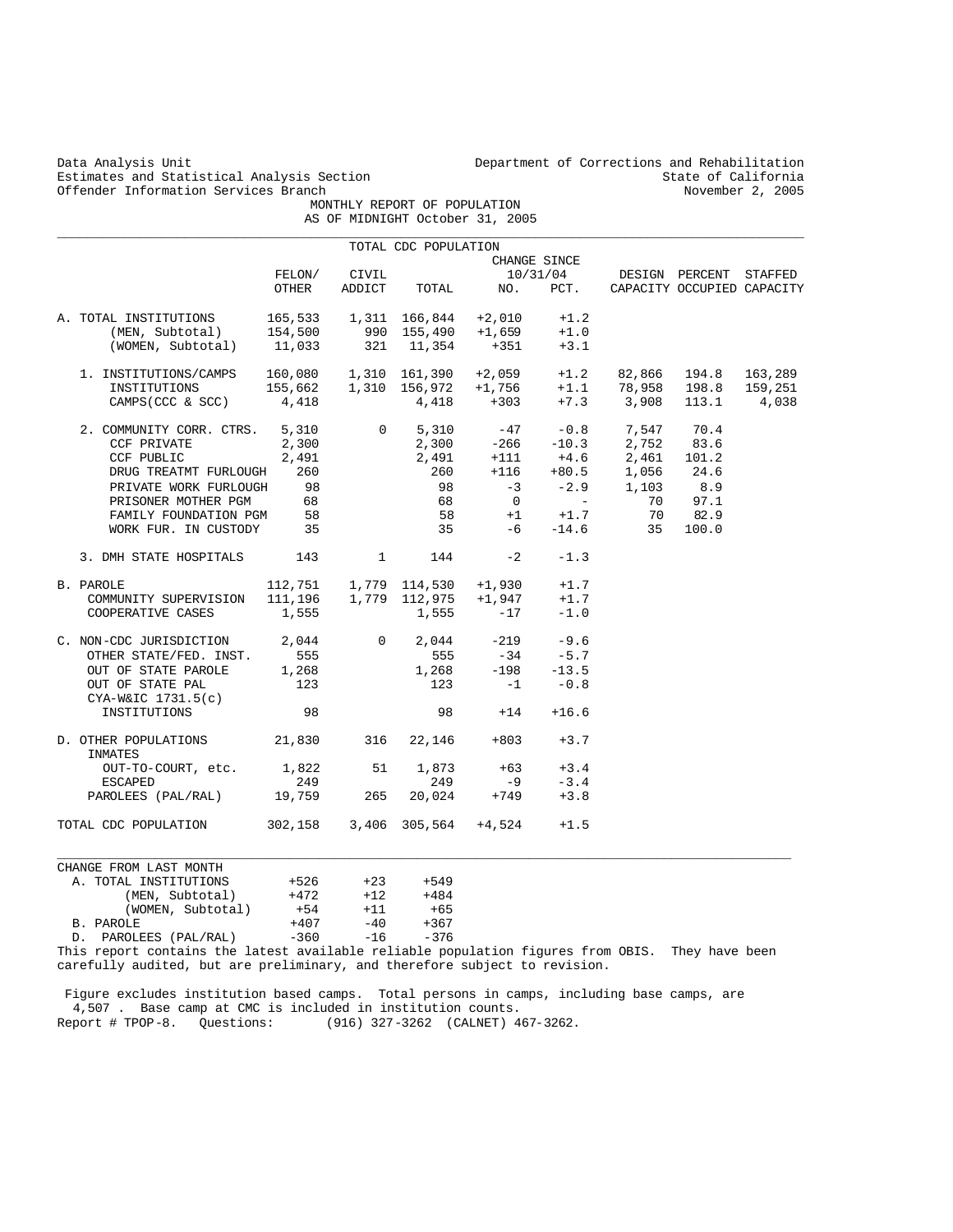MONTHLY INSTITUTION/CAMPS POPULATION DETAIL MIDNIGHT October 31, 2005

|                   | INSTITUTIONS/CAMPS                        | FELON/<br>OTHER | CIVIL<br>ADDICT                        | TOTAL          | DESIGN<br>CAPACITY                | PERCENT<br>OCCUPIED                                               | STAFFED<br>CAPACITY |
|-------------------|-------------------------------------------|-----------------|----------------------------------------|----------------|-----------------------------------|-------------------------------------------------------------------|---------------------|
| MALE              |                                           |                 |                                        |                |                                   |                                                                   |                     |
| ASP<br>CCC        | (AVENAL SP)<br>(CAL CORRECTL CTR)         | 7,193<br>6,159  |                                        | 7,193<br>6,159 | 3,682                             | 2,920 246.3<br>167.3                                              | 7,028<br>5,750      |
| <b>CCI</b>        | (CAL CORRECTL INSTITN)                    | 5,655           |                                        | 5,656          | 2,509                             |                                                                   | 5,558               |
| <b>CIM</b>        | (CAL INSTITN FOR MEN)                     | 6,708           | $\begin{array}{c} 1 \\ 14 \end{array}$ | 6,722          | 3,078                             | 225.4<br>218.4                                                    | 6,615               |
|                   |                                           |                 |                                        | 3,139          | 2,315                             | 135.6                                                             | 3,351               |
| CMF<br><b>CMC</b> | (CAL MEDICAL FACIL)<br>(CAL MEN'S COLONY) | 3,139<br>6,477  | $\overline{\mathbf{3}}$                | 6,480          |                                   |                                                                   | 6,604               |
| CRC               | (CAL REHAB CTR, MEN)                      | 2,975           | 924                                    | 3,899          | 3,884 166.8<br>1,814 214.9        |                                                                   | 3,952               |
| CAL               | (CAL SP, CALIPATRIA)                      | 4,231           |                                        | 4,231          | 2,508                             | 168.7                                                             | 4,268               |
|                   |                                           |                 |                                        |                |                                   |                                                                   |                     |
| CEN               | (CAL SP, CENTINELA)                       | 4,823           |                                        | 4,823          | 2,208                             | 218.4                                                             | 5,103               |
| <b>COR</b>        | (CAL SP, CORCORAN)                        | 5,171           |                                        | 5,171          | 3,016                             | 171.5                                                             | 5,134               |
| LAC               | (CAL SP, LOS ANGELES CO)                  | 4,472           |                                        | 4,472          | 2,200                             | 203.3                                                             | 4,684               |
| SAC               | (CAL SP, SACRAMENTO)                      | 3,388           |                                        | 3,388          | 1,728                             | 196.1                                                             | 3,244               |
| SQ                | (CAL SP, SAN QUENTIN)                     | 5,412           | $7\overline{ }$                        | 5,419          |                                   | 3,273 165.6                                                       | 5,681               |
|                   | SOL (CAL SP, SOLANO)                      | 6,098           |                                        | 6,098          |                                   |                                                                   | 5,660               |
|                   | SATF (CAL SATF AND SP - COR)              | 7,136           | $\overline{4}$                         | 7,140          | 2,610<br>3,324                    | 233.6<br>214.8                                                    | 7,027               |
|                   | CVSP (CHUCKAWALLA VALLEY SP)              | 3,841           |                                        | 3,841          | 1,738                             | 221.0                                                             | 3,860               |
| CTF               | (CORRL TRAING FAC)                        |                 |                                        |                |                                   |                                                                   | 7,001               |
| DVI               | (DEUEL VOCATL INSTITN)                    | 7,087<br>3,844  | 16                                     | 7,087<br>3,860 | $3,281$<br>$1,787$<br>$216.0$     |                                                                   | 3,551               |
| FOL               | (FOLSOM SP)                               | 4,064           |                                        | 4,064          | 2,275                             |                                                                   | 4,049               |
|                   | HDP (HIGH DESERT SP)                      | 4,578           | $7\overline{7}$                        | 4,585          | 2,344                             |                                                                   | 4,752               |
|                   |                                           |                 |                                        |                |                                   | $1/\circ$ .<br>195.6                                              |                     |
|                   | IRON (IRONWOOD SP)                        | 4,628           |                                        | 4,628          | 2,200                             | 210.4                                                             | 4,653               |
|                   | KVSP (KERN VALLEY SP)                     | 2,060           |                                        | 2,060          |                                   |                                                                   | 4,366               |
|                   | MCSP (MULE CREEK SP)                      | 3,641           |                                        | 3,641          | $1,700$<br>2.40<br>2.400<br>2.400 |                                                                   | 3,837               |
|                   | NKSP (NORTH KERN SP)                      | 5,316           | $4\overline{ }$                        | 5,320          | 2,692                             | 197.6                                                             | 5,387               |
| PDC               | (PITCHESS DETENT CTR-RC)                  | 1,404           |                                        | 1,404          | $\mathbf 0$                       | $\mathcal{L}(\mathcal{L})$ , and $\mathcal{L}(\mathcal{L})$ , and | 1,292               |
|                   | PBSP (PELICAN BAY SP)                     | 3,500           |                                        | 3,500          | 2,280                             | 153.5                                                             | 3,582               |
|                   | PVSP (PLEASANT VALLEY SP)                 | 4,844           |                                        | 4,844          | 2,208                             | 219.4                                                             | 5,028               |
|                   | RIO (RIO COSUMNES COR CTR-RC)             | 249             |                                        | 249            | $\Omega$                          | $\sim$ $-$                                                        | 250                 |
|                   |                                           |                 |                                        |                |                                   |                                                                   |                     |
|                   | RJD (RJ DONOVAN CORR FACIL)               | 4,671           |                                        | 4,671          | 2,200                             | 212.3                                                             | 4,443               |
|                   | SVSP (SALINAS VAL SP)                     | 4,055           |                                        | 4,055          | 2,224                             | 182.3                                                             | 4,510               |
|                   | SRTA (SANTA RITA CO. JAIL-RC)             | 555             |                                        | 555            | $\Omega$                          |                                                                   | 750                 |
| <b>SCC</b>        | (SIERRA CONSERV CTR)                      | 6,164           |                                        | 6,164          | 3,606                             | 170.9                                                             | 6,107               |
|                   | WSP (WASCO SP)                            | 6,021           | 10                                     | 6,031          | 2,984                             | 202.1                                                             | 6,066               |
|                   |                                           |                 |                                        |                |                                   |                                                                   |                     |
|                   | MALE TOTAL:                               | 149,559         | 990                                    | 150,549        | 77,036                            | 195.4                                                             | 153,143             |
|                   |                                           |                 |                                        |                |                                   |                                                                   |                     |
| FEMALE            |                                           |                 |                                        |                |                                   |                                                                   |                     |
|                   |                                           |                 |                                        |                |                                   |                                                                   |                     |
| CIW               | (CAL INST FOR WOMEN)                      | 2,305           | 5                                      | 2,310          | 1,346                             | 171.6                                                             | 2,270               |
| <b>CRC</b>        | (CAL REHAB CTR, WOMEN)                    | 464             | 297                                    | 761            | 500                               | 152.2                                                             | 680                 |
|                   | CCWF (CENT CAL WOMEN'S FACIL)             | 3,844           | 1                                      | 3,845          | 2,004                             | 191.9                                                             | 3,490               |
| RIO               | (RIO COSUMNES COR CTR-RC)                 | 15              |                                        | 15             | $\mathbf 0$                       | $\overline{\phantom{0}}$                                          | 20                  |
| VSP               | (VALLEY SP)                               | 3,893           | 17                                     | 3,910          | 1,980                             | 197.5                                                             | 3,686               |
|                   |                                           |                 |                                        |                |                                   |                                                                   |                     |
|                   | FEMALE TOTAL:                             | 10,521          | 320                                    | 10,841         | 5,830                             | 186.0                                                             | 10,146              |
|                   |                                           |                 |                                        |                |                                   |                                                                   |                     |
|                   |                                           |                 |                                        |                |                                   |                                                                   |                     |
|                   | INSTITUTIONS/CAMPS TOTAL:                 | 160,080         | 1,310                                  | 161,390        | 82,866                            | 194.8                                                             | 163,289             |
|                   |                                           |                 |                                        |                |                                   |                                                                   |                     |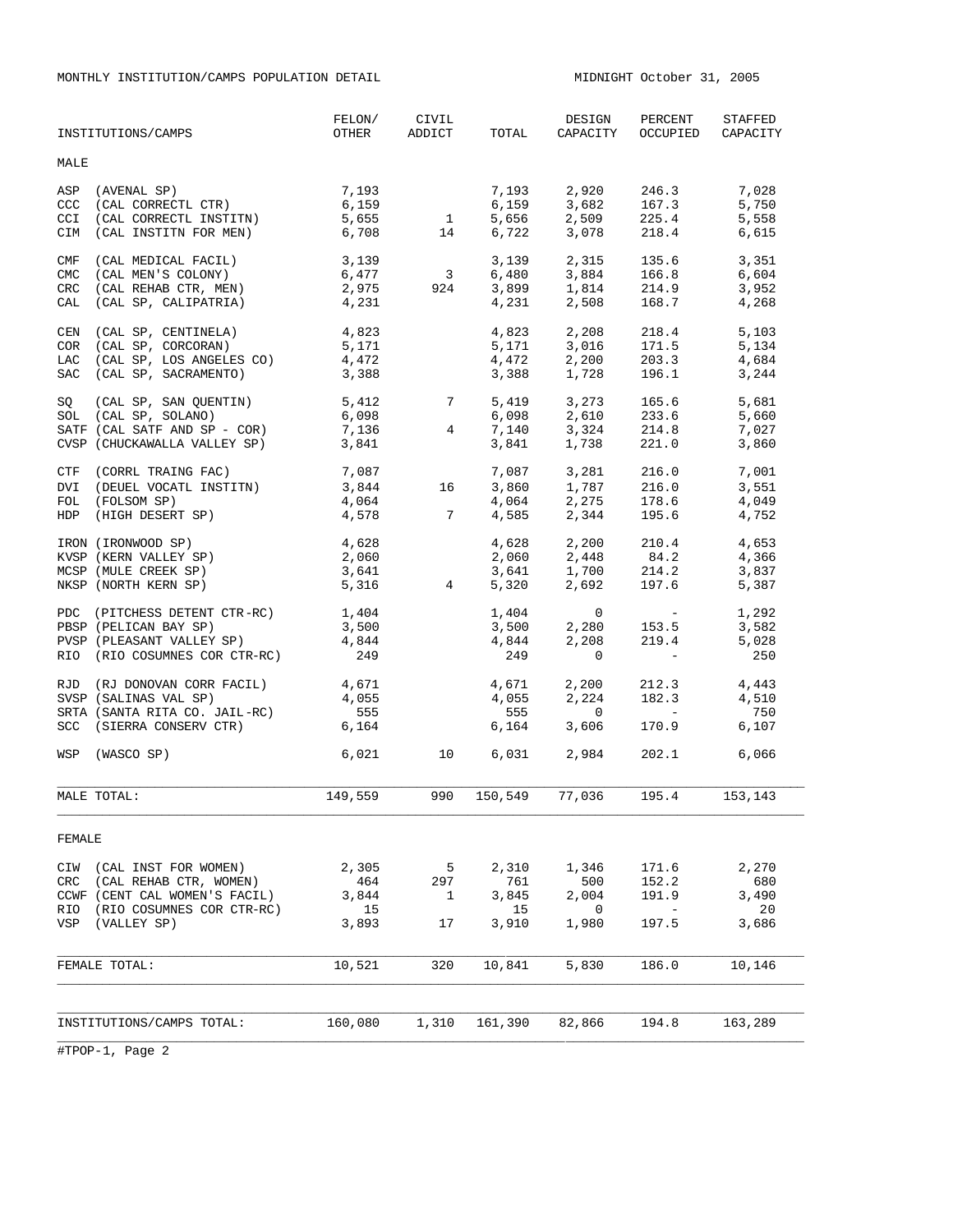|                  | MONTHLY INSTITUTION/CAMPS POPULATION DETAIL                       |                |              |                |                | MIDNIGHT October 31, 2005 |                |
|------------------|-------------------------------------------------------------------|----------------|--------------|----------------|----------------|---------------------------|----------------|
|                  |                                                                   | FELON/         | CIVIL        |                | DESIGN         | PERCENT                   | STAFFED        |
| MALE             | INSTITUTIONS                                                      | OTHER          | ADDICT       | TOTAL          | CAPACITY       | OCCUPIED                  | CAPACITY       |
| ASP              | (AVENAL SP)                                                       | 7,193          |              | 7,193          | 2,920          | 246.3                     | 7,028          |
| CCC <sub>1</sub> | (CAL CORRECTL CTR)                                                |                |              |                |                |                           |                |
|                  | Camps                                                             | 2,012          |              | 2,012          | 1,708          | 117.8                     | 1,708          |
|                  | Level I                                                           | 1,585          |              | 1,585          | 866            | 183.0                     | 1,456          |
|                  | Level II                                                          | 1,470          |              | 1,470          | 608            | 241.8                     | 1,393          |
|                  | Level III                                                         | 1,092          |              | 1,092          | 500            | 218.4                     | 1,193          |
| <b>CCI</b>       | (CAL CORRECTL INSTITN)                                            |                |              |                |                |                           |                |
|                  | Level I<br>Level II                                               | 1,172          |              | 1,172<br>1,542 | 617<br>664     | 190.0<br>232.2            | 1,237<br>1,695 |
|                  | Level IV                                                          | 1,542<br>1,060 | $\mathbf{1}$ | 1,061          | 500            | 212.2                     | 1,075          |
|                  | IV A-Main                                                         | 1,003          |              | 1,003          | 310            | 323.5                     | 703            |
|                  | IV B-Main                                                         | 277            |              | 277            | 228            | 121.5                     | 581            |
|                  | IV B-SHU                                                          | 601            |              | 601            | 190            | 316.3                     | 267            |
|                  | CIM (CAL INSTITN FOR MEN)                                         |                |              |                |                |                           |                |
|                  | Level I                                                           | 2,758          |              | 2,758          | 1,420          | 194.2                     | 2,760          |
|                  |                                                                   |                | 5            | 1,068          | 400            | 267.0                     | 990            |
|                  | East - Reception Center 1,063<br>Reception Center - Central 1,421 |                | 7            | 1,428          | 618            | 231.1                     | 1,455          |
|                  | Reception Center - West                                           | 1,466          | 2            | 1,468          | 640            | 229.4                     | 1,410          |
| CMF              | (CAL MEDICAL FACIL)                                               |                |              |                |                |                           |                |
|                  | Level I                                                           | 151            |              | 151            | 117            | 129.1                     | 177            |
|                  | Level II                                                          | 413            |              | 413            | 250            | 165.2                     | 410            |
|                  | Level III                                                         | 2,575          |              | 2,575          | 1,948          | 132.2                     | 2,764          |
| <b>CMC</b>       | (CAL MEN'S COLONY)                                                |                |              |                |                |                           |                |
|                  | East                                                              | 3,702          | 3            | 3,705          | 2,425          | 152.8                     | 3,750          |
|                  | West                                                              | 2,775          |              | 2,775          | 1,459          | 190.2                     | 2,854          |
| CRC              | (CAL REHAB CTR, MEN)                                              | 2,975          | 924          | 3,899          | 1,814          | 214.9                     | 3,952          |
| CAL              | (CAL SP, CALIPATRIA)                                              |                |              |                |                |                           |                |
|                  | Level I                                                           | 327            |              | 327            | 208            | 157.2                     | 358            |
|                  | Level IV                                                          | 3,904          |              | 3,904          | 2,300          | 169.7                     | 3,910          |
|                  | CEN (CAL SP, CENTINELA)                                           |                |              |                |                |                           |                |
|                  | Level I                                                           | 271            |              | 271            | 208            | 130.3                     | 408            |
|                  | Level III                                                         | 4,405          |              | 4,405          | 1,500          | 293.7                     | 3,815          |
|                  | Level IV                                                          | 147            |              | 147            | 500            | 29.4                      | 880            |
|                  | COR (CAL SP, CORCORAN)                                            |                |              |                |                |                           |                |
|                  | Level I                                                           | 815            |              | 815            | 492            | 165.7                     | 826            |
|                  | Level III                                                         | 344            |              | 344            | 200            | 172.0                     | 342            |
|                  | Level IV                                                          | 2,781          |              | 2,781          | 1,300          | 213.9                     | 2,720          |
|                  | SHU                                                               | 1,216          |              | 1,216          | 1,000          | 121.6                     | 1,200          |
|                  | PHU                                                               | 15             |              | 15             | 24             | 62.5                      | 46             |
| LAC              | (CAL SP, LOS ANGELES CO)                                          |                |              |                |                |                           |                |
|                  | Level I                                                           | 323            |              | 323            | 200            | 161.5                     | 400            |
|                  | Level III/IV                                                      | 4,149          |              | 4,149          | 2,000          | 207.5                     | 4,284          |
| SAC              | (CAL SP, SACRAMENTO)                                              |                |              |                |                |                           |                |
|                  | Level I                                                           | 349            |              | 349            | 192            | 181.8                     | 384            |
|                  | Level IV                                                          | 3,039          |              | 3,039          | 1,536          | 197.9                     | 2,860          |
| SQ               | (CAL SP, SAN QUENTIN)                                             |                |              |                |                |                           |                |
|                  | Level I                                                           | 112            |              |                | 112 234 47.9   |                           | 215            |
|                  | Level II                                                          | 1,967<br>609   |              | 1,967<br>609   | 1,023          | 192.3                     | 1,929<br>635   |
|                  | Condemned<br>Reception Center                                     | 2,724          | 7            | 2,731          | 587<br>1,429   | 103.7<br>191.1            | 2,902          |
|                  |                                                                   |                |              |                |                |                           |                |
|                  | SOL (CAL SP, SOLANO)                                              |                |              |                |                |                           | 3,080          |
|                  | Level II                                                          | 3,367          |              | 3,367<br>2,731 | 1,410          | 238.8<br>227.6            |                |
|                  | Level III<br>SATF (CAL SATF AND SP - COR)                         | 2,731<br>7,136 | 4            | 7,140          | 1,200<br>3,324 | 214.8                     | 2,580<br>7,027 |
|                  | CVSP (CHUCKAWALLA VALLEY SP)                                      |                |              |                |                |                           |                |
|                  | Level I                                                           | 362            |              | 362            | 208            | 174.0                     | 408            |
|                  | Level II                                                          | 3,479          |              | 3,479          | 1,530          | 227.4                     | 3,452          |
|                  | CTF (CORRL TRAING FAC)                                            |                |              |                |                |                           |                |
|                  | Central-II                                                        | 3,133          |              | 3,133          | 1,371          | 228.5                     | 3,051          |
|                  | North-II/III                                                      | 2,840          |              | 2,840          | 1,400          | 202.9                     | 2,860          |
|                  | South-I                                                           | 1,114          |              | 1,114          | 510            | 218.4                     | 1,090          |
|                  | DVI (DEUEL VOCATL INSTITN)                                        |                |              |                |                |                           |                |
|                  | Level I                                                           | 31             |              | 31             | 176            | 17.6                      | 231            |
|                  | Level III                                                         | 638            |              | 638            | 532            | 119.9                     | 942            |
|                  | Reception Center                                                  | 3,175          | 16           | 3,191          | 1,079          | 295.7                     | 2,378          |
| FOL              | (FOLSOM SP)                                                       |                |              |                |                |                           |                |
|                  | TTP                                                               | 264            |              | 264            | 203            | 130.0                     | 203            |
|                  | Level I                                                           | 347            |              | 347            | 296            | 117.2                     | 471            |
|                  | Level II                                                          | 1,653          |              | 1,653          | 1,067          | 154.9                     | 2,027          |
|                  | Level III                                                         | 1,800          |              | 1,800          | 709            | 253.9                     | 1,348          |
| #TPOP-1A         |                                                                   |                |              |                |                |                           |                |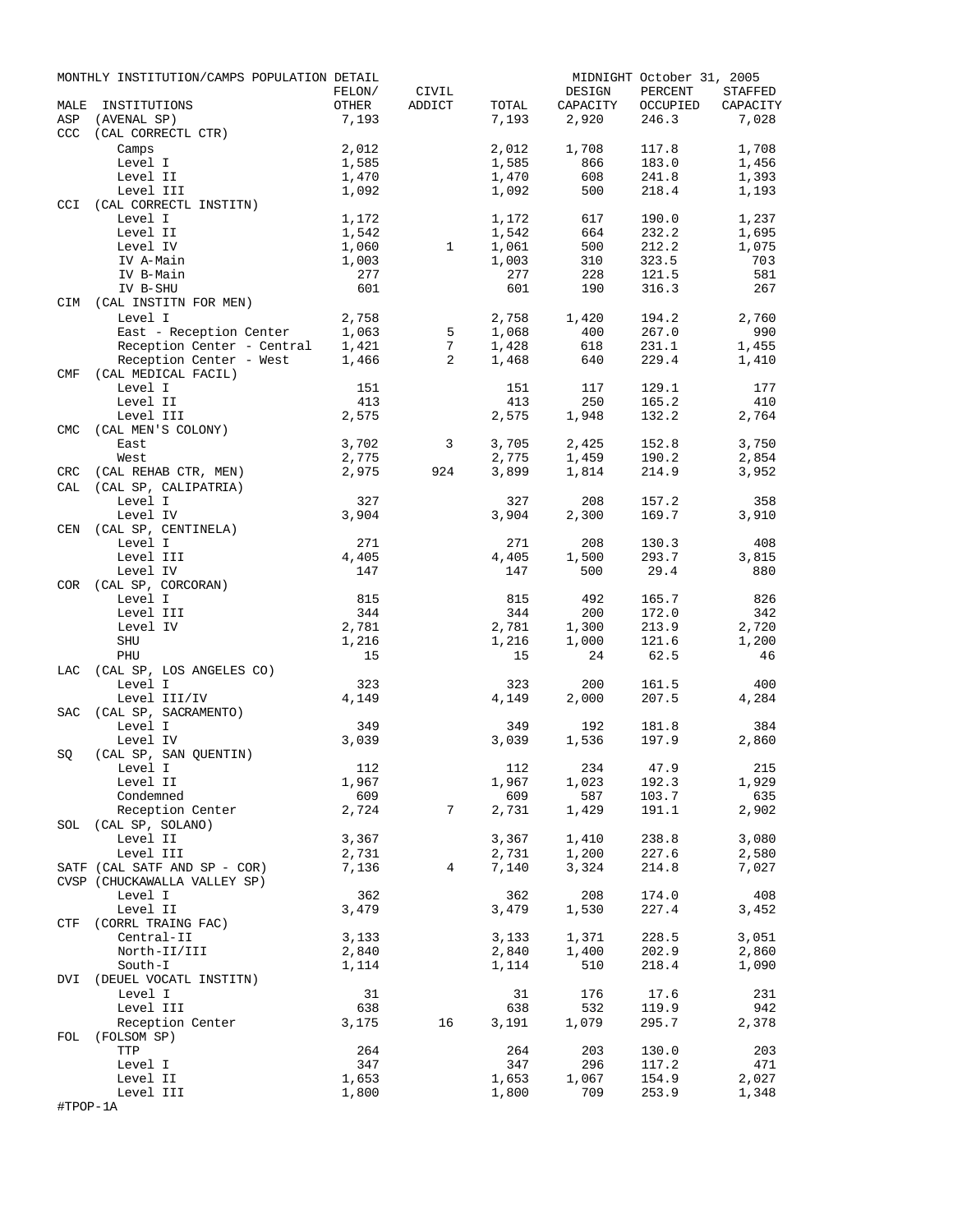|            | MONTHLY INSTITUTION/CAMPS POPULATION DETAIL |                 |                  |              |                                                 | MIDNIGHT October 31, 2005 |              |
|------------|---------------------------------------------|-----------------|------------------|--------------|-------------------------------------------------|---------------------------|--------------|
| MALE       |                                             | FELON/<br>OTHER | CIVIL            |              | DESIGN                                          | PERCENT                   | STAFFED      |
| HDP        | INSTITUTIONS<br>(HIGH DESERT SP)            |                 | ADDICT           | TOTAL        | CAPACITY                                        | OCCUPIED                  | CAPACITY     |
|            | Level I                                     | 372             |                  | 372          | 200                                             | 186.0                     | 400          |
|            | Level II                                    | 120             |                  | 120          | 120                                             | 100.0                     | 120          |
|            | Level III                                   | 762             |                  | 762          | 400                                             | 190.5                     | 1,002        |
|            | Level IV                                    | 2,678           |                  | 2,678        | 1,524                                           | 175.7                     | 2,850        |
|            | Reception Center                            | 646             | $7\phantom{.0}$  | 653          | 100                                             | 653.0                     | 380          |
|            | IRON (IRONWOOD SP)                          |                 |                  |              |                                                 |                           |              |
|            | Level I                                     | 303             |                  | 303          | 200                                             | 151.5                     | 400          |
|            | Level III<br>KVSP (KERN VALLEY SP)          | 4,325           |                  | 4,325        | 2,000                                           | 216.3                     | 4,253        |
|            |                                             | 1,738           |                  | 1,738        | 1,984                                           | 87.6                      | 3,770        |
|            | Level I                                     | 215             |                  | 215          | 200                                             | 107.5                     | 200          |
|            | <b>ADSEG</b>                                | 107             |                  | 107          | 264                                             | 40.5                      | 396          |
|            | MCSP (MULE CREEK SP)                        |                 |                  |              |                                                 |                           |              |
|            | Level I                                     | 350             |                  | 350          | 200                                             | 175.0                     | 392          |
|            | Level III                                   | 2,337           |                  | 2,337        | 1,000                                           | 233.7                     | 2,335        |
|            | Level IV                                    | 954             |                  | 954          | 500                                             | 190.8                     | 1,110        |
|            | NKSP (NORTH KERN SP)<br>Level I             | 255             |                  | 255          | 208                                             | 122.6                     | 358          |
|            | Level III                                   | 448             |                  | 448          | 500                                             | 89.6                      | 868          |
|            | Reception Center                            | 4,613           | $4\phantom{000}$ | 4,617        | 1,984                                           | 232.7                     | 4,161        |
|            | PDC (PITCHESS DETENT CTR-RC)                | 1,404           |                  | 1,404        | $\mathbf 0$                                     | $\overline{a}$            | 1,292        |
|            | PBSP (PELICAN BAY SP)                       |                 |                  |              |                                                 |                           |              |
|            | Level I                                     | 334             |                  | 334          | 200                                             | 167.0                     | 384          |
|            | Level III/IV                                | 2,065           |                  | 2,065        | 1,024                                           | 201.7                     | 1,931        |
|            | SHU                                         | 1,101           |                  | 1,101        | 1,056                                           | 104.3                     | 1,267        |
|            | PVSP (PLEASANT VALLEY SP)<br>Level I        |                 |                  |              |                                                 |                           |              |
|            | Level III                                   | 294<br>4,550    |                  | 294<br>4,550 | 208<br>2,000                                    | 141.3<br>227.5            | 408<br>4,620 |
| RIO        | (RIO COSUMNES COR CTR-RC)                   | 249             |                  | 249          | $\mathbf{0}$                                    | $-$                       | 250          |
| <b>RJD</b> | (RJ DONOVAN CORR FACIL)                     |                 |                  |              |                                                 |                           |              |
|            | Level I                                     | 298             |                  | 298          | 200                                             | 149.0                     | 392          |
|            | Level III                                   | 2,889           |                  | 2,889        | 1,500                                           | 192.6                     | 2,899        |
|            | Reception Center                            | 1,484           |                  | 1,484        | 500                                             | 296.8                     | 1,152        |
|            | SVSP (SALINAS VAL SP)                       |                 |                  |              |                                                 |                           |              |
|            | Level I<br>Level IV                         | 284<br>3,771    |                  | 284<br>3,771 | 200<br>2,024                                    | 142.0<br>186.3            | 400<br>4,110 |
|            | SRTA (SANTA RITA CO. JAIL-RC)               | 555             |                  | 555          | $\mathbf{0}$                                    | $-$                       | 750          |
| SCC        | (SIERRA CONSERV CTR)                        |                 |                  |              |                                                 |                           |              |
|            | Camps-Men                                   | 2,109           |                  | 2,109        | 1,880                                           | 112.2                     | 2,010        |
|            | Level I                                     | 1,356           |                  | 1,356        | 618                                             | 219.4                     | 1,378        |
|            | Level II                                    | 1,641           |                  | 1,641        | 608                                             | 269.9                     | 1,634        |
|            | Level III                                   | 1,058           |                  | 1,058        | 500                                             | 211.6                     | 1,085        |
| WSP        | (WASCO SP)                                  |                 |                  |              |                                                 |                           |              |
|            | Level I<br>Level III                        | 267<br>635      | 1                | 267<br>636   | 200<br>500                                      | 133.5<br>127.2            | 392<br>773   |
|            | Reception Center                            | 5,119           | 9                |              |                                                 | 224.5                     | 4,901        |
|            | MALE TOTAL:                                 | 149,559         |                  |              | 9 5,128 2,284 224.5<br>990 150,549 77,036 195.4 |                           | 153,143      |
|            |                                             |                 |                  |              |                                                 |                           |              |
|            | FEMALE INSTITUTIONS                         |                 |                  |              |                                                 |                           |              |
|            | CIW (CAL INST FOR WOMEN)                    |                 |                  |              |                                                 |                           |              |
|            | Institution                                 | 1,744           | 5                | 1,749        | 916                                             | 190.9                     | 1,505        |
|            | Reception Center                            | 264             |                  | 264          | 110                                             | 240.0                     | 445          |
|            | Camps-Women<br>CRC (CAL REHAB CTR, WOMEN)   | 297<br>464      | 297              | 297<br>761   | 320<br>500                                      | 92.8<br>152.2             | 320<br>680   |
|            | CCWF (CENT CAL WOMEN'S FACIL)               |                 |                  |              |                                                 |                           |              |
|            | Institution                                 | 3,152           | $\mathbf{1}$     | 3,153        | 1,598                                           | 197.3                     | 2,588        |
|            | Reception Center                            | 678             |                  | 678          | 393                                             | 172.5                     | 887          |
|            | Condemned                                   | 14              |                  | 14           | 13                                              | 107.7                     | 15           |
| RIO        | (RIO COSUMNES COR CTR-RC)                   | 15              |                  | 15           | $\mathbf 0$                                     | $\overline{\phantom{a}}$  | 20           |
| VSP        | (VALLEY SP)                                 |                 |                  |              |                                                 |                           |              |
|            | Institution                                 | 3,071           | $\mathbf{1}$     | 3,072        | 1,536                                           | 200.0                     | 2,946        |
|            | Reception Center                            | 749             | 16               | 765          | 400                                             | 191.3                     | 678          |
|            | <b>SHU</b><br>FEMALE TOTAL:                 | 73<br>10,521    | 320              | 73<br>10,841 | 44<br>5,830                                     | 165.9<br>186.0            | 62<br>10,146 |
|            |                                             |                 |                  |              |                                                 |                           |              |
|            | INSTITUTIONS/CAMPS TOTAL:                   | 160,080         | 1,310            | 161,390      | 82,866                                          | 194.8                     | 163,289      |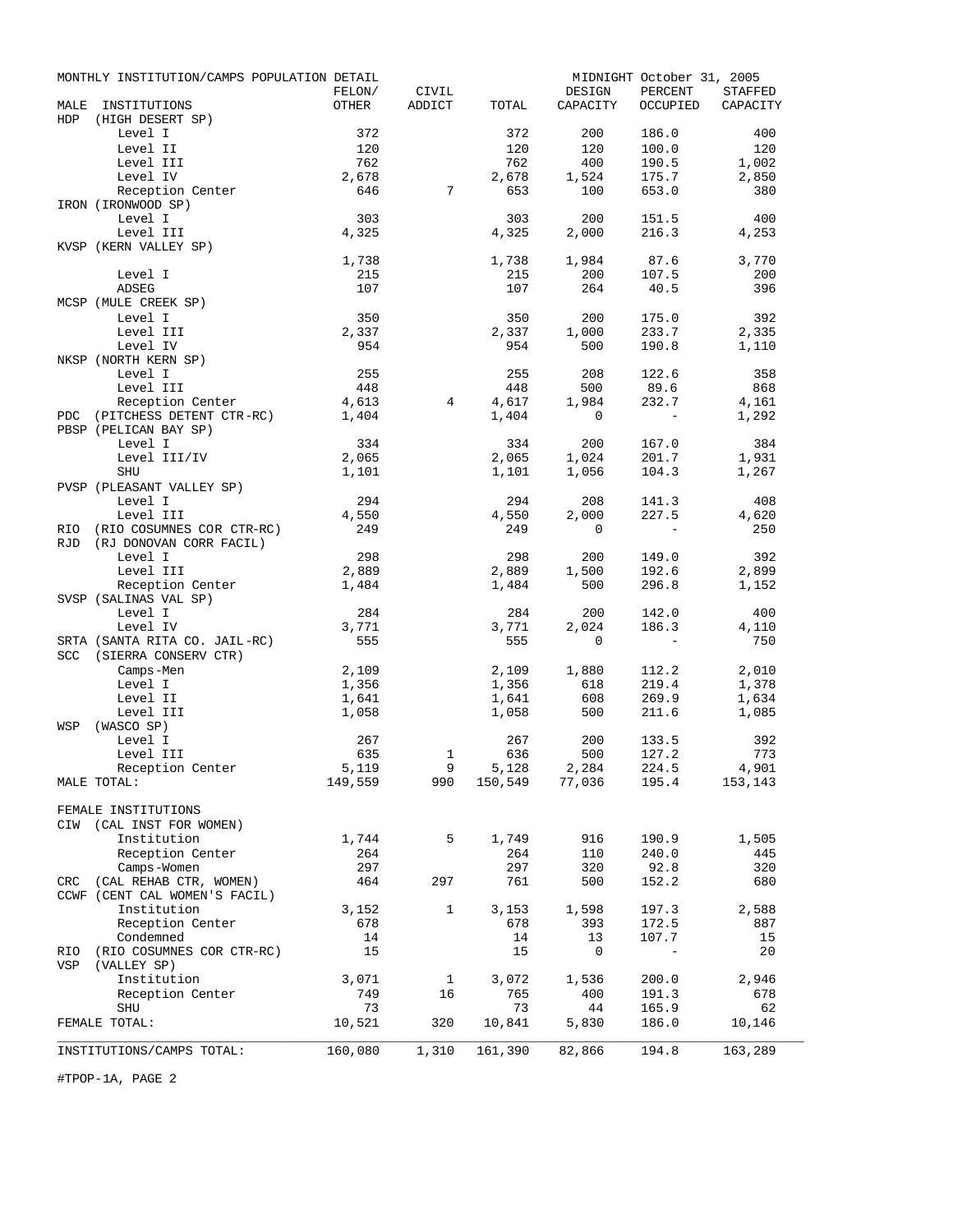|               | Data Analysis Unit<br>Estimates and Statistical Analysis Section                                                                      |         | Department of Corrections and Rehabilitation<br>State of California |                             |                                  |              |                                                     |                 |                            |  |
|---------------|---------------------------------------------------------------------------------------------------------------------------------------|---------|---------------------------------------------------------------------|-----------------------------|----------------------------------|--------------|-----------------------------------------------------|-----------------|----------------------------|--|
|               | Offender Information Services Branch                                                                                                  |         | MONTHLY REPORT OF POPULATION                                        | December 5, 2005            |                                  |              |                                                     |                 |                            |  |
|               |                                                                                                                                       |         |                                                                     |                             | AS OF MIDNIGHT November 30, 2005 |              |                                                     |                 |                            |  |
|               |                                                                                                                                       |         |                                                                     | TOTAL CDC POPULATION        |                                  |              |                                                     |                 |                            |  |
|               |                                                                                                                                       |         |                                                                     |                             |                                  | CHANGE SINCE |                                                     |                 |                            |  |
|               |                                                                                                                                       | FELON/  | CIVIL                                                               |                             |                                  | 11/30/04     |                                                     | DESIGN PERCENT  | STAFFED                    |  |
|               |                                                                                                                                       | OTHER   | ADDICT                                                              | TOTAL                       | NO.                              | PCT.         |                                                     |                 | CAPACITY OCCUPIED CAPACITY |  |
|               | A. TOTAL INSTITUTIONS                                                                                                                 | 165,991 |                                                                     | 1,318 167,309               | $+3,069$                         | $+1.8$       |                                                     |                 |                            |  |
|               | (MEN, Subtotal)                                                                                                                       | 154,939 | 979                                                                 | 155,918                     | $+2,653$                         | $+1.7$       |                                                     |                 |                            |  |
|               | (WOMEN, Subtotal)                                                                                                                     | 11,052  | 339                                                                 | 11,391                      | $+416$                           | $+3.7$       |                                                     |                 |                            |  |
|               | 1. INSTITUTIONS/CAMPS                                                                                                                 | 160,483 |                                                                     | 1,318 161,801               | $+3,109$                         | $+1.9$       | 86,380                                              | 187.3           | 163,289                    |  |
|               |                                                                                                                                       | 156,055 |                                                                     | 1,318 157,373               | $+2,878$                         | $+1.8$       | 82,472                                              | 190.8           | 159,251                    |  |
|               | INSTITUTIONS                                                                                                                          |         |                                                                     |                             |                                  |              |                                                     |                 |                            |  |
|               | CAMPS (CCC & SCC)                                                                                                                     | 4,428   |                                                                     | 4,428                       | +231                             | $+5.5$       | 3,908                                               | 113.3           | 4,038                      |  |
|               | 2. COMMUNITY CORR. CTRS.                                                                                                              | 5,366   | 0                                                                   | 5,366                       | $-27$                            | $-0.5$       | 7,551                                               | 71.1            |                            |  |
|               | CCF PRIVATE                                                                                                                           | 2,302   |                                                                     | 2,302                       | $-257$                           | $-10.0$      | 2,752                                               | 83.6            |                            |  |
|               | CCF PUBLIC                                                                                                                            | 2,511   |                                                                     | 2,511                       | +95                              |              | 2,461                                               | 102.0           |                            |  |
|               | DRUG TREATMT FURLOUGH                                                                                                                 | 283     |                                                                     | 283                         | $+139$                           |              | $+3.9$ $2,461$<br>$+96.5$ $1,056$<br>$-4.7$ $1,103$ | 26.8            |                            |  |
|               | PRIVATE WORK FURLOUGH                                                                                                                 | 100     |                                                                     | 100                         | $-5$                             | $-4.7$       |                                                     | 9.1             |                            |  |
|               | PRISONER MOTHER PGM                                                                                                                   | 62      |                                                                     | 62                          | $-4$                             | $-6.0$       | 70                                                  | 88.6            |                            |  |
|               | FAMILY FOUNDATION PGM                                                                                                                 | 69      |                                                                     | 69                          | $+8$                             | $+13.1$      | 70                                                  | 98.6            |                            |  |
|               | WORK FUR. IN CUSTODY                                                                                                                  | 39      |                                                                     | 39                          | $-3$                             | $-7.1$       | 39                                                  | 100.0           |                            |  |
|               | 3. DMH STATE HOSPITALS                                                                                                                | 142     |                                                                     | 142                         | $-13$                            | $-8.3$       |                                                     |                 |                            |  |
|               | B. PAROLE                                                                                                                             | 112,570 |                                                                     | 1,772 114,342               | +882                             | $+0.7$       |                                                     |                 |                            |  |
|               |                                                                                                                                       | 111,028 |                                                                     | 1,772 112,800               | $+915$                           | $+0.8$       |                                                     |                 |                            |  |
|               | COMMUNITY SUPERVISION<br>COOPERATIVE CASES                                                                                            |         |                                                                     |                             | $-33$                            | $-2.0$       |                                                     |                 |                            |  |
|               |                                                                                                                                       | 1,542   |                                                                     | 1,542                       |                                  |              |                                                     |                 |                            |  |
|               | C. NON-CDC JURISDICTION                                                                                                               | 2,038   | $\mathbf 0$                                                         | 2,038                       | $-185$                           | $-8.3$       |                                                     |                 |                            |  |
|               | OTHER STATE/FED. INST.                                                                                                                | 554     |                                                                     | 554                         | $-24$                            | $-4.1$       |                                                     |                 |                            |  |
|               | OUT OF STATE PAROLE                                                                                                                   | 1,255   |                                                                     | 1,255                       | $-184$                           | $-12.7$      |                                                     |                 |                            |  |
|               | OUT OF STATE PAL                                                                                                                      | 132     |                                                                     | 132                         | $+4$                             | $+3.1$       |                                                     |                 |                            |  |
|               | $CYA-W&IC 1731.5(c)$                                                                                                                  |         |                                                                     |                             |                                  |              |                                                     |                 |                            |  |
|               | INSTITUTIONS                                                                                                                          | 97      |                                                                     | 97                          | $+19$                            | $+24.3$      |                                                     |                 |                            |  |
|               | D. OTHER POPULATIONS<br>INMATES                                                                                                       | 22,283  | 314                                                                 | 22,597                      | $+1,318$                         | $+6.1$       |                                                     |                 |                            |  |
|               | OUT-TO-COURT, etc.                                                                                                                    | 1,884   | 54                                                                  | 1,938                       | $+108$                           | $+5.9$       |                                                     |                 |                            |  |
|               | <b>ESCAPED</b>                                                                                                                        | 250     |                                                                     | 250                         | -6                               | $-2.3$       |                                                     |                 |                            |  |
|               | PAROLEES (PAL/RAL)                                                                                                                    | 20,149  | 260                                                                 | 20,409                      | $+1,216$                         | $+6.3$       |                                                     |                 |                            |  |
|               | TOTAL CDC POPULATION                                                                                                                  | 302,882 |                                                                     | 3,404 306,286               | $+5,084$                         | $+1.6$       |                                                     |                 |                            |  |
|               |                                                                                                                                       |         |                                                                     |                             |                                  |              |                                                     |                 |                            |  |
|               | CHANGE FROM LAST MONTH                                                                                                                |         |                                                                     |                             |                                  |              |                                                     |                 |                            |  |
|               | A. TOTAL INSTITUTIONS                                                                                                                 | $+458$  | $+7$                                                                | $+465$                      |                                  |              |                                                     |                 |                            |  |
|               | (MEN, Subtotal)                                                                                                                       | $+439$  | $-11$                                                               | $+428$                      |                                  |              |                                                     |                 |                            |  |
|               | (WOMEN, Subtotal)                                                                                                                     | $+19$   | $+18$                                                               | $+37$                       |                                  |              |                                                     |                 |                            |  |
|               | B. PAROLE                                                                                                                             | $-181$  | $-7$                                                                | $-188$                      |                                  |              |                                                     |                 |                            |  |
| D.<br>$m = 1$ | PAROLEES (PAL/RAL)<br>. And descent that a contract the second that the first contract of the first contract of the first contract of | $+390$  | $-5$                                                                | $+385$<br>--- 1 4 - 1 - 1 - |                                  |              | $\bigcap_{n=1}$                                     | mission is a co |                            |  |

This report contains the latest available reliable population figures from OBIS. They have been carefully audited, but are preliminary, and therefore subject to revision.

 Figure excludes institution based camps. Total persons in camps, including base camps, are 4,517 . Base camp at CMC is included in institution counts. Report # TPOP-8. Questions: (916) 327-3262 (CALNET) 467-3262.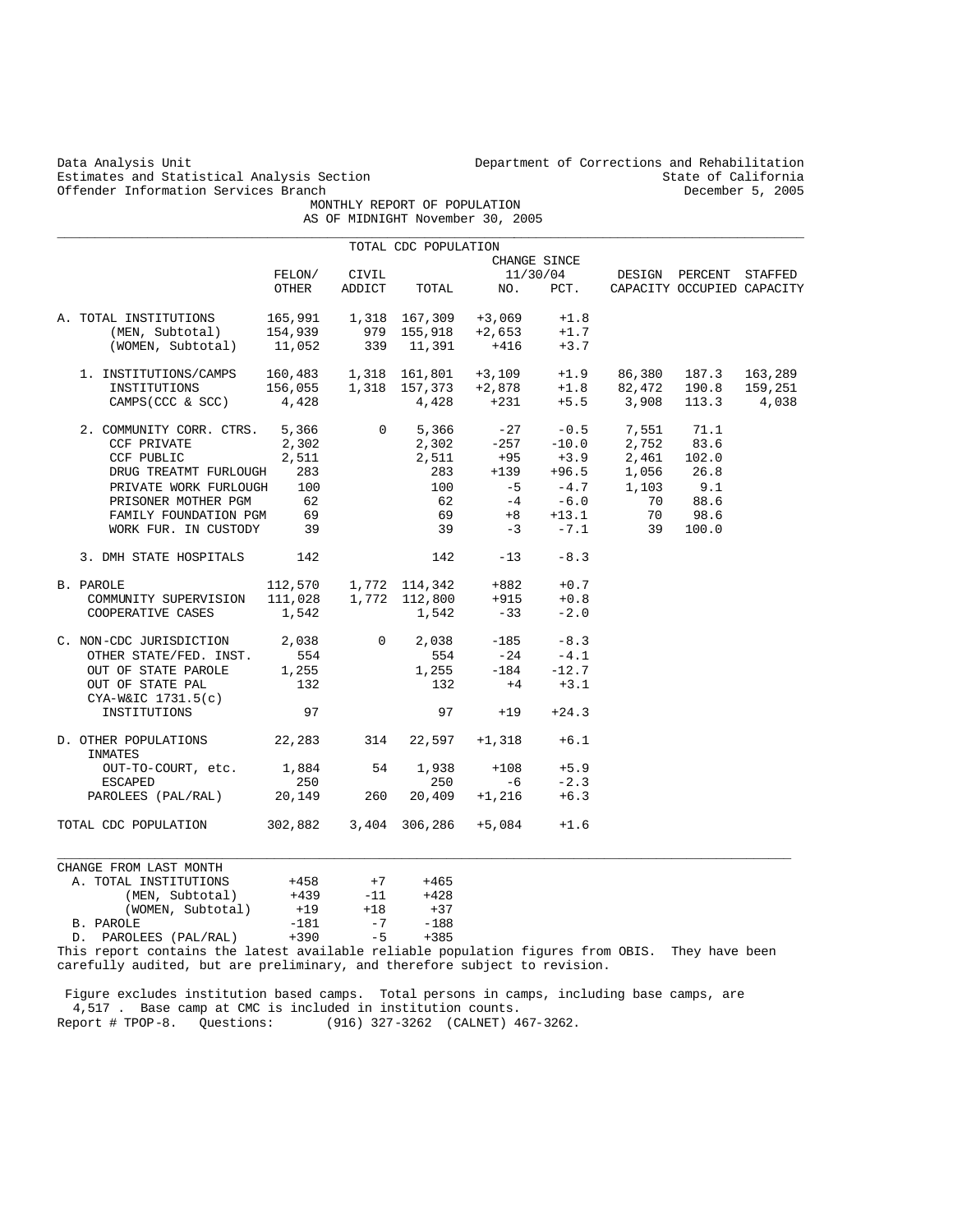MONTHLY INSTITUTION/CAMPS POPULATION DETAIL MIDNIGHT November 30, 2005

|                                        | INSTITUTIONS/CAMPS                                                                                                          | FELON/<br>OTHER                     | CIVIL<br>ADDICT                     | TOTAL                               | DESIGN<br>CAPACITY                              | PERCENT<br>OCCUPIED                                                                       | <b>STAFFED</b><br>CAPACITY           |
|----------------------------------------|-----------------------------------------------------------------------------------------------------------------------------|-------------------------------------|-------------------------------------|-------------------------------------|-------------------------------------------------|-------------------------------------------------------------------------------------------|--------------------------------------|
| MALE                                   |                                                                                                                             |                                     |                                     |                                     |                                                 |                                                                                           |                                      |
| ASP<br>CCC<br><b>CCI</b><br>CIM        | (AVENAL SP) $7,295$<br>(CAL CORRECTL CTR) $6,196$<br>(CAL CORRECTL INSTITN)<br>(CAL INSTITN FOR MEN)                        | 6,196<br>5,689<br>6,505             | $\overline{1}$<br>7                 | 7,295<br>6,196<br>5,690<br>6,512    | 3,114<br>3,682<br>3,020<br>3,078                | 234.3<br>168.3<br>188.4<br>211.6                                                          | 7,028<br>5,750<br>5,558<br>6,615     |
| CMF<br><b>CMC</b><br>CRC<br>CAL        | (CAL MEDICAL FACIL)<br>(CAL MEN'S COLONY)<br>(CAL REHAB CTR, MEN)<br>(CAL SP, CALIPATRIA)                                   | 3,197<br>6,538<br>2,997<br>4,297    | $\overline{\mathbf{1}}$<br>930      | 3,197<br>6,539<br>3,927<br>4,297    | 2,315<br>3,884<br>1,814<br>2,508                | 138.1<br>168.4<br>216.5<br>171.3                                                          | 3,351<br>6,604<br>3,952<br>4,268     |
| CEN<br><b>COR</b><br>LAC<br><b>SAC</b> | (CAL SP, CENTINELA)<br>(CAL SP, CORCORAN)<br>e URCURAN)<br>(CAL SP, LOS ANGELES CO)<br>(2000)<br>(CAL SP, SACRAMENTO)       | 4,893<br>5,249<br>4,321<br>3,299    |                                     | 4,893<br>5,249<br>4,321<br>3,299    | 2,316<br>3,016<br>2,200<br>1,898                | 211.3<br>174.0<br>196.4<br>173.8                                                          | 5.103<br>5,134<br>4,684<br>3,244     |
| SO                                     | (CAL SP, SAN QUENTIN)<br>SOL (CAL SP, SOLANO)<br>SATF (CAL SATF AND SP - COR)<br>CVSP (CHUCKAWALLA VALLEY SP)               | 5,410<br>6,052<br>7,065<br>3,803    | 8<br>3                              | 5,418<br>6,052<br>7,068<br>3,803    | 3,661<br>2,658<br>3,591<br>1,738                | 148.0<br>227.7<br>196.8<br>218.8                                                          | 5,681<br>5,660<br>7,027<br>3,860     |
| <b>DVI</b><br>FOL<br><b>HDP</b>        | CTF (CORRL TRAING FAC)<br>(DEUEL VOCATL INSTITN)<br>(FOLSOM SP)<br>(HIGH DESERT SP)                                         | 7,070<br>3,886<br>4,168<br>4,570    | $\mathbf{1}$<br>6<br>$\overline{a}$ | 7,071<br>3,892<br>4,168<br>4,572    | 3,319<br>1,787<br>2,275<br>2,534                | 213.0<br>217.8<br>183.2<br>180.4                                                          | 7,001<br>3,551<br>4,049<br>4,752     |
|                                        | IRON (IRONWOOD SP)<br>KVSP (KERN VALLEY SP)<br>MCSP (MULE CREEK SP)<br>NKSP (NORTH KERN SP)                                 | 4,593<br>2,656<br>3,599<br>5,301    | 6                                   | 3,599<br>5,307                      | $4,593$ $2,200$<br>$2,448$<br>1,700<br>2,918    | 208.8<br>108.5<br>211.7<br>181.9                                                          | 4,653<br>4,366<br>3,837<br>5,387     |
|                                        | PDC (PITCHESS DETENT CTR-RC)<br>PBSP (PELICAN BAY SP)<br>PVSP (PLEASANT VALLEY SP)<br>RIO (RIO COSUMNES COR CTR-RC)         | 1,348<br>3,516<br>4,806<br>218      | $\frac{1}{2}$                       | 1,348<br>3,517<br>4,806<br>218      | $\overline{0}$<br>2,376<br>2,298<br>$\mathbf 0$ | $\mathcal{L}(\mathcal{L})$ and $\mathcal{L}(\mathcal{L})$<br>148.0<br>209.1<br>$\sim$ $-$ | 1,292<br>3,582<br>5,028<br>250       |
| RJD                                    | (RJ DONOVAN CORR FACIL)<br>SVSP (SALINAS VAL SP)<br>SRTA (SANTA RITA CO. JAIL-RC)<br>SCC (SIERRA CONSERV CTR)               | 4,520<br>4,188<br>653<br>6,165      |                                     | 4,520<br>4,188<br>653<br>6,165      | 2,308<br>2,914<br>$\mathbf 0$<br>3,606          | 195.8<br>143.7<br><b>Contract Contract</b><br>171.0                                       | 4,443<br>4,510<br>750<br>6,107       |
|                                        | WSP (WASCO SP)                                                                                                              | 5,897 13                            |                                     | 5,910                               | 3,314                                           | 178.3 6,066                                                                               |                                      |
|                                        | MALE TOTAL:                                                                                                                 | 149,960                             | 979                                 | 150,939                             | 80,490                                          | 187.5 153,143                                                                             |                                      |
| FEMALE                                 |                                                                                                                             |                                     |                                     |                                     |                                                 |                                                                                           |                                      |
| CIW<br>CRC<br>RIO<br>VSP               | (CAL INST FOR WOMEN)<br>(CAL REHAB CTR, WOMEN)<br>CCWF (CENT CAL WOMEN'S FACIL)<br>(RIO COSUMNES COR CTR-RC)<br>(VALLEY SP) | 2,417<br>451<br>3,827<br>6<br>3,822 | 3<br>313<br>2<br>21                 | 2,420<br>764<br>3,829<br>6<br>3,843 | 1,346<br>500<br>2,029<br>0<br>2,015             | 179.8<br>152.8<br>188.7<br>$\hspace{0.1mm}-\hspace{0.1mm}$<br>190.7                       | 2,270<br>680<br>3,490<br>20<br>3,686 |
|                                        | FEMALE TOTAL:                                                                                                               | 10,523                              | 339                                 | 10,862                              | 5,890                                           | 184.4                                                                                     | 10,146                               |
|                                        | INSTITUTIONS/CAMPS TOTAL:                                                                                                   | 160,483                             | 1,318                               | 161,801                             | 86,380                                          | 187.3                                                                                     | 163,289                              |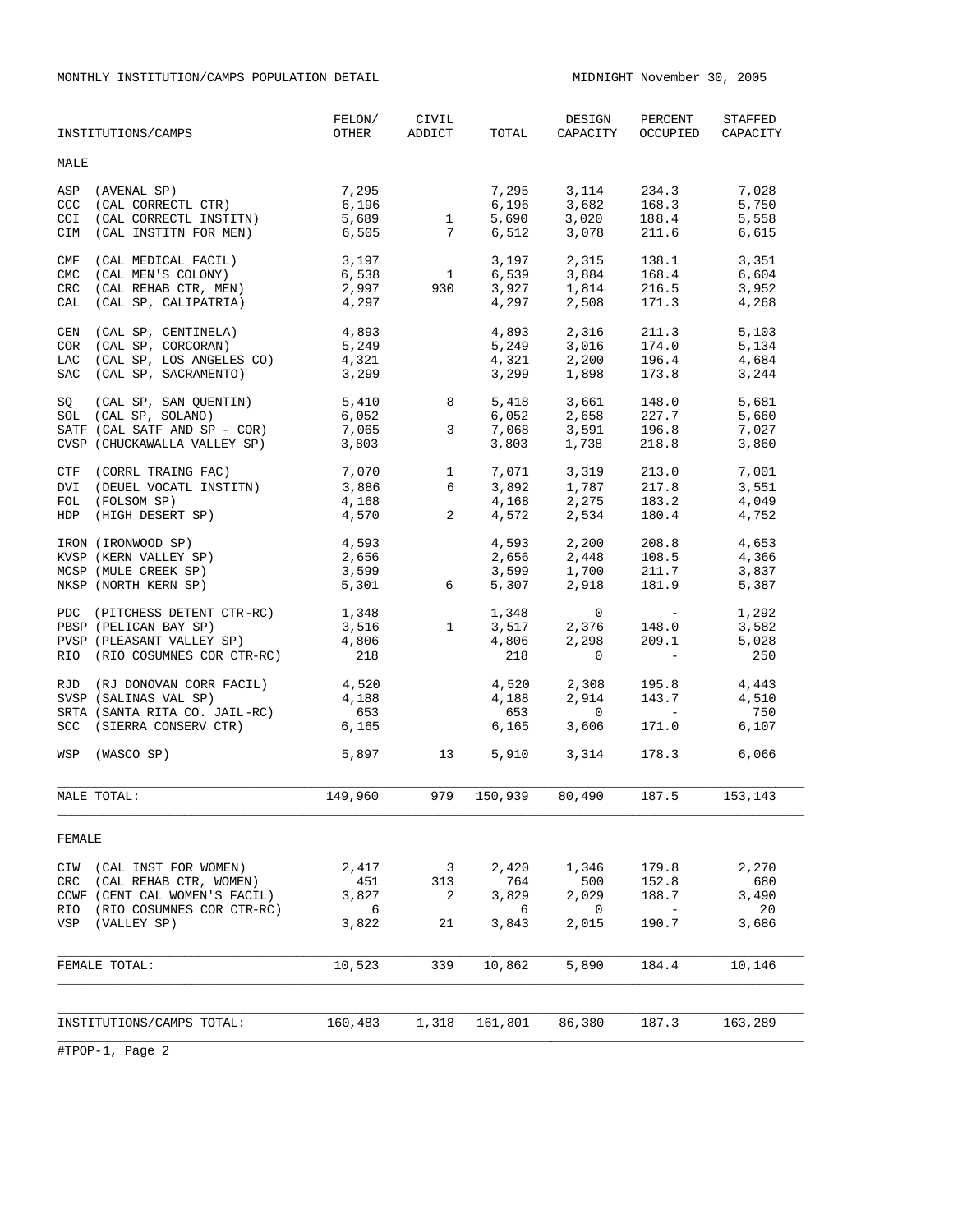|             | MONTHLY INSTITUTION/CAMPS POPULATION DETAIL |                |              |                |                   | MIDNIGHT November 30, 2005 |                   |
|-------------|---------------------------------------------|----------------|--------------|----------------|-------------------|----------------------------|-------------------|
|             |                                             | FELON/         | CIVIL        |                | DESIGN            | PERCENT                    | <b>STAFFED</b>    |
| MALE<br>ASP | INSTITUTIONS<br>(AVENAL SP)                 | OTHER<br>7,295 | ADDICT       | TOTAL<br>7,295 | CAPACITY<br>3,114 | OCCUPIED<br>234.3          | CAPACITY<br>7,028 |
| <b>CCC</b>  | (CAL CORRECTL CTR)                          |                |              |                |                   |                            |                   |
|             | Camps                                       | 1,995          |              | 1,995          | 1,708             | 116.8                      | 1,708             |
|             | Level I                                     | 1,589          |              | 1,589          | 866               | 183.5                      | 1,456             |
|             | Level II                                    | 1,523          |              | 1,523          | 608               | 250.5                      | 1,393             |
|             | Level III                                   | 1,089          |              | 1,089          | 500               | 217.8                      | 1,193             |
| <b>CCI</b>  | (CAL CORRECTL INSTITN)                      |                |              |                |                   |                            |                   |
|             | Level I                                     | 1,203          |              | 1,203          | 617               | 195.0                      | 1,237             |
|             | Level II                                    | 1,537          |              | 1,537          | 664               | 231.5                      | 1,695             |
|             | Level IV<br>IV A-Main                       | 1,070<br>1,003 | $\mathbf{1}$ | 1,071<br>1,003 | 500<br>555        | 214.2<br>180.7             | 1,075<br>703      |
|             | IV B-Main                                   | 270            |              | 270            | 228               | 118.4                      | 581               |
|             | IV B-SHU                                    | 606            |              | 606            | 456               | 132.9                      | 267               |
|             | CIM (CAL INSTITN FOR MEN)                   |                |              |                |                   |                            |                   |
|             | Level I                                     | 2,722          |              | 2,722          | 1,420             | 191.7                      | 2,760             |
|             | East - Reception Center                     | 1,030          | 4            | 1,034          | 400               | 258.5                      | 990               |
|             | Reception Center - Central 1,301            |                | 3            | 1,304          | 618               | 211.0                      | 1,455             |
|             | Reception Center - West                     | 1,452          |              | 1,452          | 640               | 226.9                      | 1,410             |
| CMF         | (CAL MEDICAL FACIL)                         |                |              |                |                   |                            |                   |
|             | Level I                                     | 157            |              | 157            | 117               | 134.2                      | 177               |
|             | Level II                                    | 397            |              | 397            | 250               | 158.8                      | 410               |
| <b>CMC</b>  | Level III                                   | 2,643          |              | 2,643          | 1,948             | 135.7                      | 2,764             |
|             | (CAL MEN'S COLONY)<br>East                  | 3,736          | $\mathbf{1}$ | 3,737          | 2,425             | 154.1                      | 3,750             |
|             | West                                        | 2,802          |              | 2,802          | 1,459             | 192.0                      | 2,854             |
| CRC         | (CAL REHAB CTR, MEN)                        | 2,997          | 930          | 3,927          | 1,814             | 216.5                      | 3,952             |
| CAL         | (CAL SP, CALIPATRIA)                        |                |              |                |                   |                            |                   |
|             | Level I                                     | 349            |              | 349            | 208               | 167.8                      | 358               |
|             | Level IV                                    | 3,948          |              | 3,948          | 2,300             | 171.7                      | 3,910             |
| CEN         | (CAL SP, CENTINELA)                         |                |              |                |                   |                            |                   |
|             | Level I                                     | 293            |              | 293            | 208               | 140.9                      | 408               |
|             | Level III                                   | 4,456          |              | 4,456          | 1,608             | 277.1                      | 3,815             |
|             | Level IV                                    | 144            |              | 144            | 500               | 28.8                       | 880               |
|             | COR (CAL SP, CORCORAN)<br>Level I           | 840            |              | 840            | 492               | 170.7                      | 826               |
|             | Level III                                   | 349            |              | 349            | 200               | 174.5                      | 342               |
|             | Level IV                                    | 2,828          |              | 2,828          | 1,300             | 217.5                      | 2,720             |
|             | SHU                                         | 1,218          |              | 1,218          | 1,000             | 121.8                      | 1,200             |
|             | PHU                                         | 14             |              | 14             | 24                | 58.3                       | 46                |
| LAC         | (CAL SP, LOS ANGELES CO)                    |                |              |                |                   |                            |                   |
|             | Level I                                     | 289            |              | 289            | 200               | 144.5                      | 400               |
|             | Level III/IV                                | 4,032          |              | 4,032          | 2,000             | 201.6                      | 4,284             |
| SAC         | (CAL SP, SACRAMENTO)                        |                |              |                |                   |                            |                   |
|             | Level I                                     | 343            |              | 343            | 362               | 94.8                       | 384               |
|             | Level IV                                    | 2,956          |              | 2,956          | 1,536             | 192.4                      | 2,860             |
| SQ          | (CAL SP, SAN QUENTIN)<br>Level I            | 97             |              |                | 97 234            | 41.5                       | 215               |
|             | Level II                                    | 1,940          |              | 1,940          | 1,073             | 180.8                      | 1,929             |
|             | Condemned                                   | 610            |              | 610            | 587               | 103.9                      | 635               |
|             | Reception Center                            | 2,763          | 8            | 2,771          | 1,767             | 156.8                      | 2,902             |
|             | SOL (CAL SP, SOLANO)                        |                |              |                |                   |                            |                   |
|             | Level II                                    | 3,320          |              | 3,320          | 1,458             | 227.7                      | 3,080             |
|             | Level III                                   | 2,732          |              | 2,732          | 1,200             | 227.7                      | 2,580             |
|             | SATF (CAL SATF AND SP - COR)                | 7,065          | 3            | 7,068          | 3,591             | 196.8                      | 7,027             |
|             | CVSP (CHUCKAWALLA VALLEY SP)                |                |              |                |                   |                            |                   |
|             | Level I                                     | 370            |              | 370            | 208               | 177.9                      | 408               |
|             | Level II                                    | 3,433          |              | 3,433          | 1,530             | 224.4                      | 3,452             |
|             | CTF (CORRL TRAING FAC)<br>Central-II        |                | $\mathbf{1}$ |                | 1,409             | 222.8                      | 3,051             |
|             | North-II/III                                | 3,138<br>2,829 |              | 3,139<br>2,829 | 1,400             | 202.1                      | 2,860             |
|             | South-I                                     | 1,103          |              | 1,103          | 510               | 216.3                      | 1,090             |
|             | DVI (DEUEL VOCATL INSTITN)                  |                |              |                |                   |                            |                   |
|             | Level I                                     | 27             |              | 27             | 176               | 15.3                       | 231               |
|             | Level III                                   | 699            |              | 699            | 532               | 131.4                      | 942               |
|             | Reception Center                            | 3,160          | 6            | 3,166          | 1,079             | 293.4                      | 2,378             |
| FOL         | (FOLSOM SP)                                 |                |              |                |                   |                            |                   |
|             | TTP                                         | 365            |              | 365            | 203               | 179.8                      | 203               |
|             | Level I                                     | 332            |              | 332            | 296               | 112.2                      | 471               |
|             | Level II                                    | 1,701          |              | 1,701          | 1,067             | 159.4                      | 2,027             |
| #TPOP-1A    | Level III                                   | 1,770          |              | 1,770          | 709               | 249.6                      | 1,348             |
|             |                                             |                |              |                |                   |                            |                   |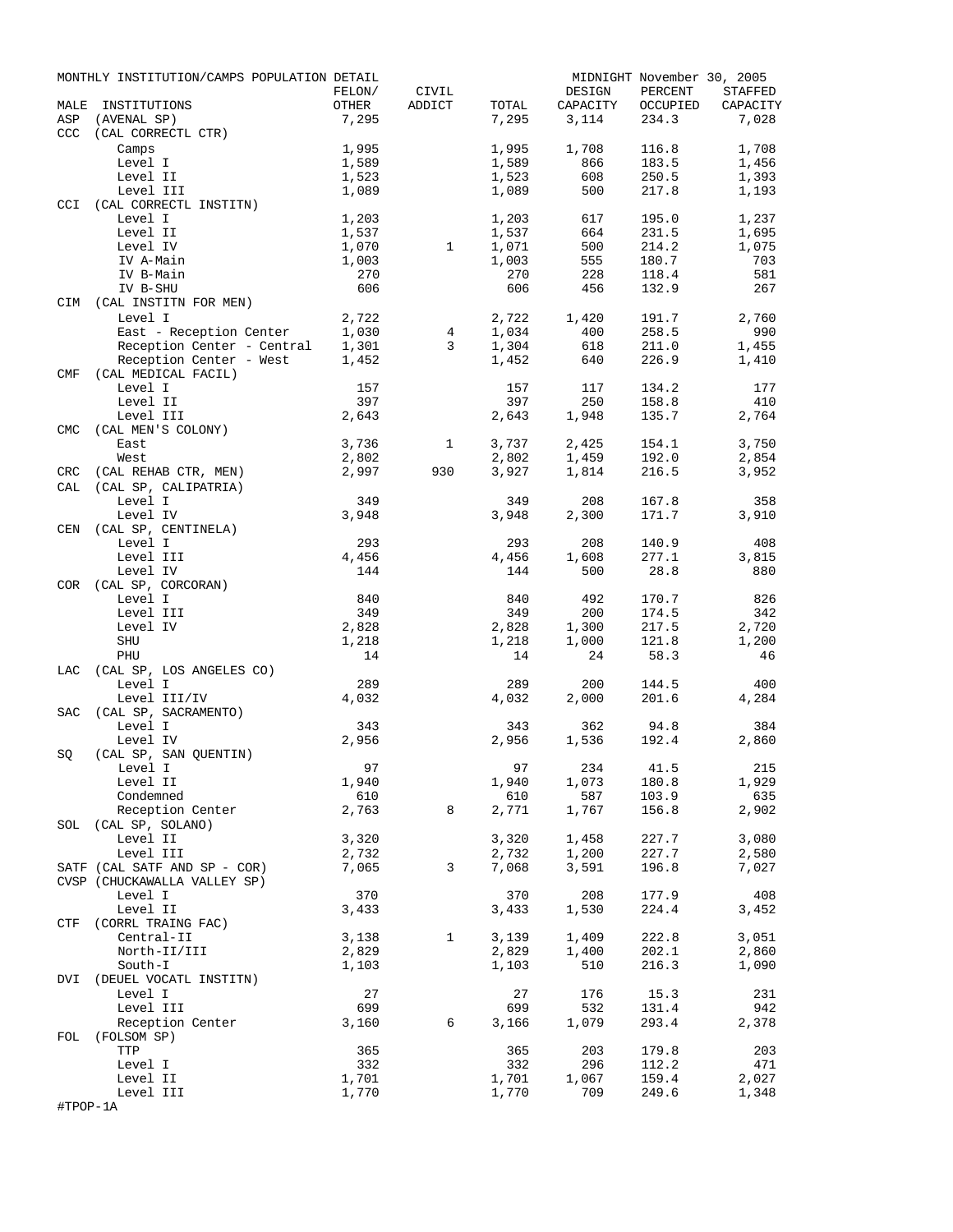|      | MONTHLY INSTITUTION/CAMPS POPULATION DETAIL | FELON/           | CIVIL        |              | DESIGN                                                                                                                                                                        | MIDNIGHT November 30, 2005<br>PERCENT | <b>STAFFED</b> |
|------|---------------------------------------------|------------------|--------------|--------------|-------------------------------------------------------------------------------------------------------------------------------------------------------------------------------|---------------------------------------|----------------|
| MALE | INSTITUTIONS                                | OTHER            | ADDICT       | TOTAL        | CAPACITY                                                                                                                                                                      | OCCUPIED                              | CAPACITY       |
| HDP  | (HIGH DESERT SP)                            |                  |              |              |                                                                                                                                                                               |                                       |                |
|      | Level I                                     | 363              |              | 363          | 200                                                                                                                                                                           | 181.5                                 | 400            |
|      | Level II<br>Level III                       | 114<br>866       |              | 114<br>866   | 120<br>400                                                                                                                                                                    | 95.0<br>216.5                         | 120<br>1,002   |
|      | Level IV                                    | 2,671            |              | 2,671        | 1,714                                                                                                                                                                         | 155.8                                 | 2,850          |
|      | Reception Center                            | 556              | 2            | 558          | 100                                                                                                                                                                           | 558.0                                 | 380            |
|      | IRON (IRONWOOD SP)                          |                  |              |              |                                                                                                                                                                               |                                       |                |
|      | Level I                                     | 305              |              | 305          | 200                                                                                                                                                                           | 152.5                                 | 400            |
|      | Level III                                   | 4,288            |              | 4,288        | 2,000                                                                                                                                                                         | 214.4                                 | 4,253          |
|      | KVSP (KERN VALLEY SP)                       |                  |              |              |                                                                                                                                                                               |                                       |                |
|      |                                             | 2,093            |              | 2,093        | 1,984                                                                                                                                                                         | 105.5                                 | 3,770          |
|      | Level I                                     | 425              |              | 425          | 200                                                                                                                                                                           | 212.5                                 | 200            |
|      | <b>ADSEG</b>                                | 138              |              | 138          | 264                                                                                                                                                                           | 52.3                                  | 396            |
|      | MCSP (MULE CREEK SP)                        |                  |              |              |                                                                                                                                                                               |                                       |                |
|      | Level I<br>Level III                        | 335<br>2,310     |              | 335<br>2,310 | 200<br>1,000                                                                                                                                                                  | 167.5<br>231.0                        | 392<br>2,335   |
|      | Level IV                                    | 954              |              | 954          | 500                                                                                                                                                                           | 190.8                                 | 1,110          |
|      | NKSP (NORTH KERN SP)                        |                  |              |              |                                                                                                                                                                               |                                       |                |
|      | Level I                                     | 241              |              | 241          | 208                                                                                                                                                                           | 115.9                                 | 358            |
|      | Level III                                   | 475              |              | 475          | 500                                                                                                                                                                           | 95.0                                  | 868            |
|      | Reception Center                            | 4,585            | 6            | 4,591        | 2,210                                                                                                                                                                         | 207.7                                 | 4,161          |
|      | PDC (PITCHESS DETENT CTR-RC)                | 1,348            |              | 1,348        | $\mathbf{0}$                                                                                                                                                                  | $\mathcal{L}$                         | 1,292          |
|      | PBSP (PELICAN BAY SP)                       |                  |              |              |                                                                                                                                                                               |                                       |                |
|      | Level I                                     | 347              |              | 347          | 296                                                                                                                                                                           | 117.2                                 | 384            |
|      | Level III/IV                                | 2,070            | $\mathbf{1}$ | 2,071        | 1,024                                                                                                                                                                         | 202.2<br>104.1                        | 1,931          |
|      | SHU<br>PVSP (PLEASANT VALLEY SP)            | 1,099            |              | 1,099        | 1,056                                                                                                                                                                         |                                       | 1,267          |
|      | Level I                                     | 295              |              | 295          | 208                                                                                                                                                                           | 141.8                                 | 408            |
|      | Level III                                   | 4,511            |              | 4,511        | 2,090                                                                                                                                                                         | 215.8                                 | 4,620          |
| RIO  | (RIO COSUMNES COR CTR-RC)                   | 218              |              | 218          | $\mathbf{0}$                                                                                                                                                                  | $-$                                   | 250            |
| RJD  | (RJ DONOVAN CORR FACIL)                     |                  |              |              |                                                                                                                                                                               |                                       |                |
|      | Level I                                     | 317              |              | 317          | 200                                                                                                                                                                           | 158.5                                 | 392            |
|      | Level III                                   | 2,762            |              | 2,762        | 1,500                                                                                                                                                                         | 184.1                                 | 2,899          |
|      | Reception Center                            | 1,441            |              | 1,441        | 608                                                                                                                                                                           | 237.0                                 | 1,152          |
|      | SVSP (SALINAS VAL SP)                       |                  |              |              |                                                                                                                                                                               |                                       |                |
|      | Level I<br>Level IV                         | 318<br>3,870     |              | 318<br>3,870 | 280<br>2,634                                                                                                                                                                  | 113.6<br>146.9                        | 400<br>4,110   |
|      | SRTA (SANTA RITA CO. JAIL-RC)               | 653              |              | 653          | $\mathbf{0}$                                                                                                                                                                  | $\overline{\phantom{0}}$              | 750            |
| SCC  | (SIERRA CONSERV CTR)                        |                  |              |              |                                                                                                                                                                               |                                       |                |
|      | Camps-Men                                   | 2,129            |              | 2,129        | 1,880                                                                                                                                                                         | 113.2                                 | 2,010          |
|      | Level I                                     | 1,343            |              | 1,343        | 618                                                                                                                                                                           | 217.3                                 | 1,378          |
|      | Level II                                    | 1,652            |              | 1,652        | 608                                                                                                                                                                           | 271.7                                 | 1,634          |
|      | Level III                                   | 1,041            |              | 1,041        | 500                                                                                                                                                                           | 208.2                                 | 1,085          |
| WSP  | (WASCO SP)                                  |                  |              |              |                                                                                                                                                                               |                                       |                |
|      | Level I                                     | 285              |              | 285          | 200                                                                                                                                                                           | 142.5                                 | 392            |
|      | Level III                                   | 641              |              | 641          | 500                                                                                                                                                                           | 128.2                                 | 773            |
|      | Reception Center<br>MALE TOTAL:             | 4,971<br>149,960 | 13<br>979    |              | $\begin{array}{cccc} 4\, , 984 \qquad & 2\, , 614 \qquad & 190\, .7 \qquad & 4\, , 901 \\ 150\, , 939 \qquad & 80\, , 490 \qquad & 187\, .5 \qquad & 153\, , 143 \end{array}$ |                                       |                |
|      |                                             |                  |              |              |                                                                                                                                                                               |                                       |                |
|      | FEMALE INSTITUTIONS                         |                  |              |              |                                                                                                                                                                               |                                       |                |
|      | CIW (CAL INST FOR WOMEN)                    |                  |              |              |                                                                                                                                                                               |                                       |                |
|      | Institution                                 | 1,869            | 3            | 1,872        | 916                                                                                                                                                                           | 204.4                                 | 1,505          |
|      | Reception Center                            | 244              |              | 244          | 110                                                                                                                                                                           | 221.8                                 | 445            |
|      | Camps-Women                                 | 304              |              | 304          | 320                                                                                                                                                                           | 95.0                                  | 320            |
|      | CRC (CAL REHAB CTR, WOMEN)                  | 451              | 313          | 764          | 500                                                                                                                                                                           | 152.8                                 | 680            |
|      | CCWF (CENT CAL WOMEN'S FACIL)               |                  |              |              |                                                                                                                                                                               |                                       |                |
|      | Institution                                 | 3,148            | $\mathbf{1}$ | 3,149        | 1,623                                                                                                                                                                         | 194.0                                 | 2,588          |
|      | Reception Center<br>Condemned               | 665<br>14        | $\mathbf{1}$ | 666<br>14    | 393<br>13                                                                                                                                                                     | 169.5<br>107.7                        | 887<br>15      |
| RIO  | (RIO COSUMNES COR CTR-RC)                   | - 6              |              | 6            | $\mathbf 0$                                                                                                                                                                   | $\overline{\phantom{a}}$              | 20             |
| VSP  | (VALLEY SP)                                 |                  |              |              |                                                                                                                                                                               |                                       |                |
|      | Institution                                 | 3,017            |              | 3,017        | 1,571                                                                                                                                                                         | 192.0                                 | 2,946          |
|      | Reception Center                            | 735              | 21           | 756          | 400                                                                                                                                                                           | 189.0                                 | 678            |
|      | <b>SHU</b>                                  | 70               |              | 70           | 44                                                                                                                                                                            | 159.1                                 | 62             |
|      | FEMALE TOTAL:                               | 10,523           | 339          | 10,862       | 5,890                                                                                                                                                                         | 184.4                                 | 10,146         |
|      |                                             |                  |              |              |                                                                                                                                                                               |                                       |                |
|      | INSTITUTIONS/CAMPS TOTAL:                   | 160,483          | 1,318        | 161,801      | 86,380                                                                                                                                                                        | 187.3                                 | 163,289        |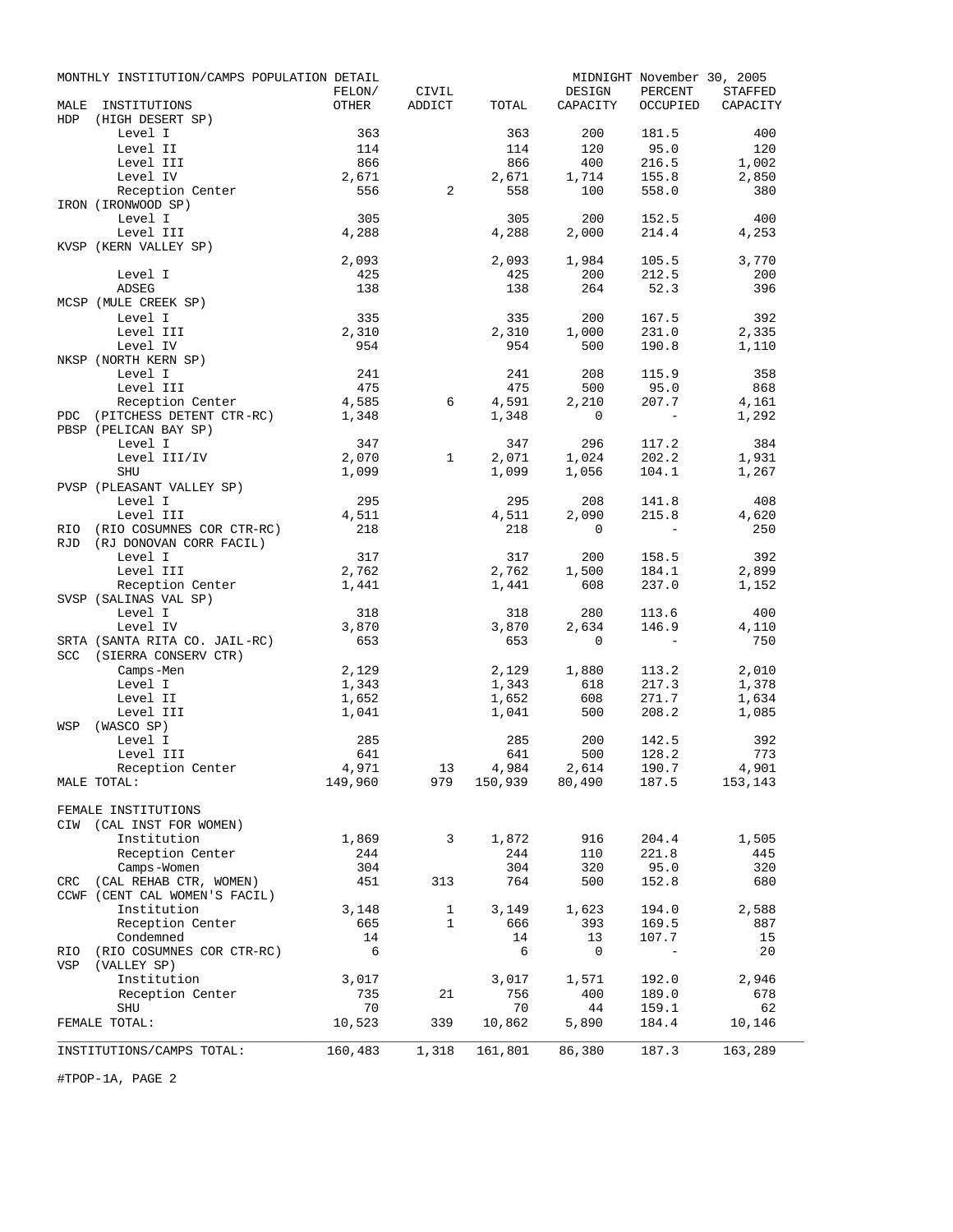| Data Analysis Unit<br>Estimates and Statistical Analysis Section |         |             | Department of Corrections and Rehabilitation<br>State of California<br>January 4, 2006 |                                  |              |        |                            |         |  |
|------------------------------------------------------------------|---------|-------------|----------------------------------------------------------------------------------------|----------------------------------|--------------|--------|----------------------------|---------|--|
| Offender Information Services Branch                             |         |             | MONTHLY REPORT OF POPULATION                                                           |                                  |              |        |                            |         |  |
|                                                                  |         |             |                                                                                        | AS OF MIDNIGHT December 31, 2005 |              |        |                            |         |  |
|                                                                  |         |             | TOTAL CDC POPULATION                                                                   |                                  |              |        |                            |         |  |
|                                                                  |         |             |                                                                                        |                                  | CHANGE SINCE |        |                            |         |  |
|                                                                  | FELON/  | CIVIL       |                                                                                        |                                  | 12/31/04     |        | DESIGN PERCENT             | STAFFED |  |
|                                                                  | OTHER   | ADDICT      | TOTAL                                                                                  | NO.                              | PCT.         |        | CAPACITY OCCUPIED CAPACITY |         |  |
| A. TOTAL INSTITUTIONS                                            | 166,723 | 1,312       | 168,035                                                                                | $+4,096$                         | $+2.4$       |        |                            |         |  |
| (MEN, Subtotal)                                                  | 155,604 | 969         | 156,573                                                                                | $+3,607$                         | $+2.3$       |        |                            |         |  |
| (WOMEN, Subtotal)                                                | 11,119  | 343         | 11,462                                                                                 | $+489$                           | $+4.4$       |        |                            |         |  |
| 1. INSTITUTIONS/CAMPS                                            | 161,233 |             | 1,312 162,545                                                                          | $+4,238$                         | $+2.6$       | 87,250 | 186.3                      | 164,159 |  |
| INSTITUTIONS                                                     | 156,864 |             | 1,312 158,176                                                                          | +4,015                           | $+2.6$       | 83,342 | 189.8                      | 160,121 |  |
| CAMPS (CCC & SCC)                                                | 4,369   |             | 4,369                                                                                  | +223                             | $+5.3$       | 3,908  | 111.8                      | 4,038   |  |
| 2. COMMUNITY CORR. CTRS.                                         | 5,344   | $\mathbf 0$ | 5,344                                                                                  | -129                             | $-2.3$       | 7,537  | 70.9                       |         |  |
| CCF PRIVATE                                                      | 2,303   |             | 2,303                                                                                  | $-318$                           | $-12.1$      | 2,752  | 83.7                       |         |  |
| CCF PUBLIC                                                       | 2,518   |             | 2,518                                                                                  | $+66$                            | $+2.6$       | 2,461  | 102.3                      |         |  |
| DRUG TREATMT FURLOUGH                                            | 266     |             | 266                                                                                    | $+126$                           | $+90.0$      | 1,056  | 25.2                       |         |  |
| PRIVATE WORK FURLOUGH                                            | 95      |             | 95                                                                                     | $-3$                             | $-3.0$       | 1,103  | 8.6                        |         |  |
| PRISONER MOTHER PGM                                              | 70      |             | 70                                                                                     | $+5$                             | $+7.6$       | 70     | 100.0                      |         |  |
| FAMILY FOUNDATION PGM                                            | 67      |             | 67                                                                                     | $+2$                             | $+3.0$       | 70     | 95.7                       |         |  |
| WORK FUR. IN CUSTODY                                             | 25      |             | 25                                                                                     | $-7$                             | $-21.8$      | 25     | 100.0                      |         |  |
| 3. DMH STATE HOSPITALS                                           | 146     |             | 146                                                                                    | $-13$                            | $-8.1$       |        |                            |         |  |
| B. PAROLE                                                        | 113,199 |             | 1,802 115,001                                                                          | $+1, 233$                        | $+1.0$       |        |                            |         |  |
| COMMUNITY SUPERVISION                                            | 111,658 |             | 1,802 113,460                                                                          | $+1,281$                         | $+1.1$       |        |                            |         |  |
| COOPERATIVE CASES                                                | 1,541   |             | 1,541                                                                                  | $-48$                            | $-3.0$       |        |                            |         |  |
| C. NON-CDC JURISDICTION                                          | 1,998   | 0           | 1,998                                                                                  | $-192$                           | $-8.7$       |        |                            |         |  |
| OTHER STATE/FED. INST.                                           | 549     |             | 549                                                                                    | $-31$                            | $-5.3$       |        |                            |         |  |
| OUT OF STATE PAROLE                                              | 1,226   |             | 1,226                                                                                  | $-169$                           | $-12.1$      |        |                            |         |  |
| OUT OF STATE PAL                                                 | 131     |             | 131                                                                                    | $-9$                             | $-6.4$       |        |                            |         |  |
| CYA-W&IC 1731.5(c)                                               |         |             |                                                                                        |                                  |              |        |                            |         |  |
| INSTITUTIONS                                                     | 92      |             | 92                                                                                     | $+17$                            | $+22.6$      |        |                            |         |  |
| D. OTHER POPULATIONS<br>INMATES                                  | 21,897  | 297         | 22,194                                                                                 | $+910$                           | $+4.2$       |        |                            |         |  |
| OUT-TO-COURT, etc.                                               | 1,710   | 48          | 1,758                                                                                  | $+56$                            | $+3.2$       |        |                            |         |  |
| <b>ESCAPED</b>                                                   | 251     |             | 251                                                                                    | $-3$                             | $-1.1$       |        |                            |         |  |
| PAROLEES (PAL/RAL)                                               | 19,936  | 249         | 20,185                                                                                 | $+857$                           | $+4.4$       |        |                            |         |  |
| TOTAL CDC POPULATION                                             | 303,817 |             | 3,411 307,228                                                                          | $+6,047$                         | $+2.0$       |        |                            |         |  |
| CHANGE FROM LAST MONTH                                           |         |             |                                                                                        |                                  |              |        |                            |         |  |
| A. TOTAL INSTITUTIONS                                            | $+732$  | -6          | $+726$                                                                                 |                                  |              |        |                            |         |  |
| (MEN, Subtotal)                                                  | $+665$  | $-10$       | $+655$                                                                                 |                                  |              |        |                            |         |  |
| (WOMEN, Subtotal)                                                | $+67$   | $+4$        | $+71$                                                                                  |                                  |              |        |                            |         |  |
| B. PAROLE                                                        | $+629$  | $+30$       | $+659$                                                                                 |                                  |              |        |                            |         |  |
| PAROLEES (PAL/RAL)<br>D.                                         | $-213$  | $-11$       | $-224$                                                                                 |                                  |              |        |                            |         |  |

This report contains the latest available reliable population figures from OBIS. They have been carefully audited, but are preliminary, and therefore subject to revision.

 Figure excludes institution based camps. Total persons in camps, including base camps, are 4,458 . Base camp at CMC is included in institution counts. Report # TPOP-8. Questions: (916) 327-3262 (CALNET) 467-3262.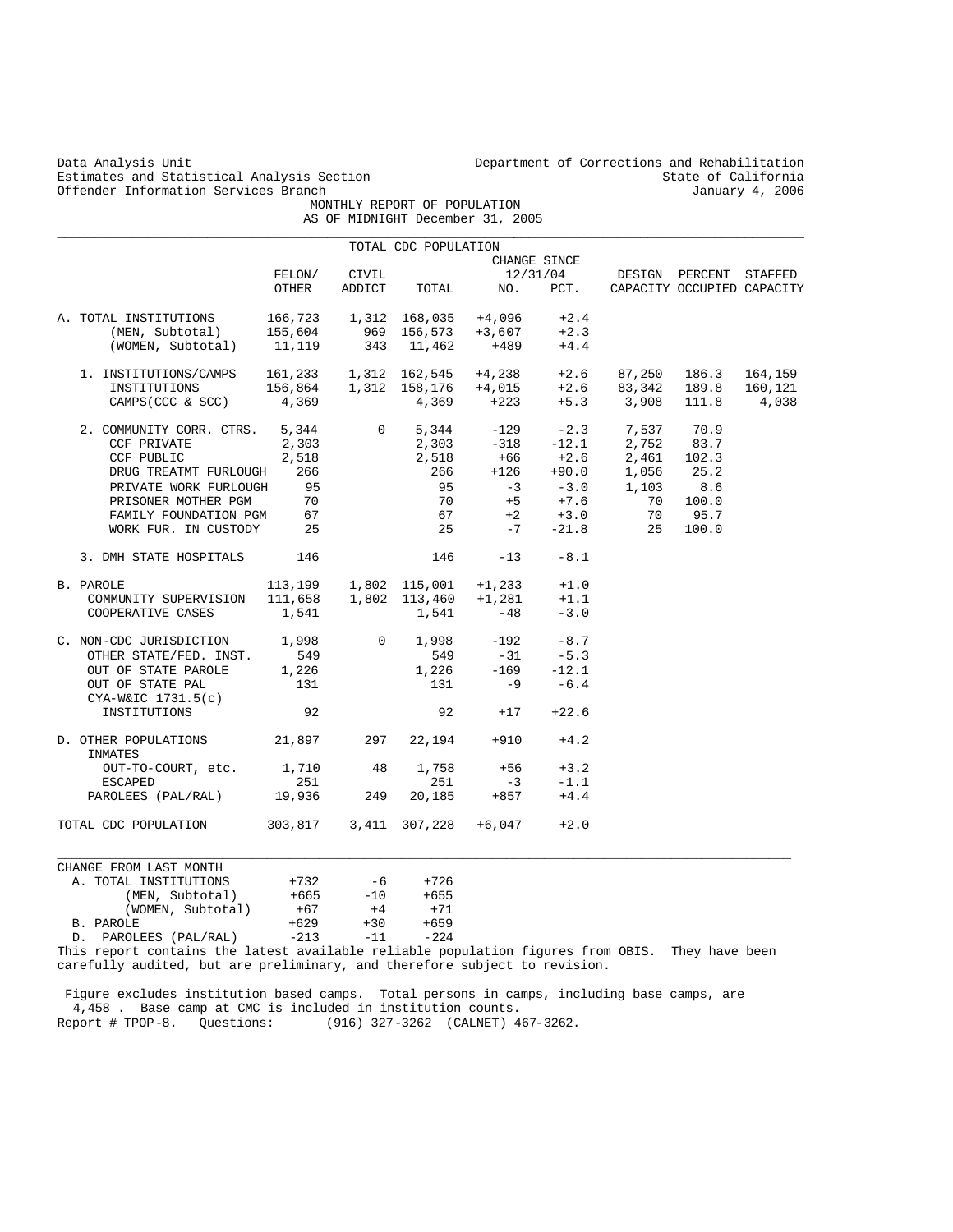MONTHLY INSTITUTION/CAMPS POPULATION DETAIL MIDNIGHT December 31, 2005

|                                        | INSTITUTIONS/CAMPS                                                                                                                      | FELON/<br>OTHER                          | CIVIL<br>ADDICT                              | TOTAL                                | DESIGN<br>CAPACITY                                       | PERCENT<br>OCCUPIED                                                 | STAFFED<br>CAPACITY                  |
|----------------------------------------|-----------------------------------------------------------------------------------------------------------------------------------------|------------------------------------------|----------------------------------------------|--------------------------------------|----------------------------------------------------------|---------------------------------------------------------------------|--------------------------------------|
| MALE                                   |                                                                                                                                         |                                          |                                              |                                      |                                                          |                                                                     |                                      |
| ASP<br>CCC<br><b>CCI</b><br><b>CIM</b> | (AVENAL SP)<br>(CAL CORRECTL CTR)<br>(CAL CORRECTL INSTITN)<br>(CAL INSTITN FOR MEN)                                                    | 7,172<br>6,127<br>5,712<br>6,396         | 10                                           | 7,172<br>$6,127$<br>= 712<br>6,406   | 3,682 166.4<br>3,020 189.1<br>3,078                      | 3, 114 230.3<br>166.4<br>208.1                                      | 7,028<br>5,750<br>5,558<br>6,615     |
| CMF<br><b>CMC</b><br>CRC<br>CAL        | (CAL MEDICAL FACIL)<br>(CAL MEN'S COLONY)<br>(CAL REHAB CTR, MEN)<br>(CAL SP, CALIPATRIA)                                               | 3,197<br>6,516<br>3,010<br>4,299         | $\overline{\mathbf{1}}$<br>913               | 3,923<br>4.299                       | 3,197 2,315<br>6,517 3,884<br>1,814<br>2,508             | 138.1<br>167.8<br>216.3<br>171.4                                    | 3,351<br>6,604<br>3,952<br>4,268     |
|                                        | CEN (CAL SP, CENTINELA)<br>COR (CAL SP, CORCORAN)<br>LAC (CAL SP, LOS ANGELES CO)<br>LARC (CAL SP RC, LOS ANGELES)                      | 4,943<br>5,277<br>4,042<br>329           |                                              | 4,943<br>5,277<br>4,042<br>329       | 3,016 175.0<br>2,200 183.7<br>400                        | 2,316 213.4<br>82.3                                                 | 5,103<br>5,134<br>4,684<br>400       |
| SAC                                    | (CAL SP, SACRAMENTO)<br>SQ (CAL SP, SAN QUENTIN)<br>SOL (CAL SP, SOLANO)<br>SATF (CAL SATF AND SP - COR)                                | 3,233<br>5,447<br>6,013<br>7,197         | 9<br>2                                       | 6,013<br>7,199                       | 3,233 1,898 170.3<br>5,456 3,661 149.0<br>2,658<br>3,591 | 226.2<br>200.5                                                      | 3,244<br>5,681<br>5,660<br>7,027     |
|                                        | CVSP (CHUCKAWALLA VALLEY SP)<br>CTF (CORRL TRAING FAC)<br>DVI (DEUEL VOCATL INSTITN)<br>FOL (FOLSOM SP)                                 | 4,037<br>7,075<br>3,861<br>4,064         | 14                                           | 4,037<br>7,075<br>3,875<br>4,064     | 1,738<br>3,319<br>1,787<br>2,475                         | 232.3<br>213.2<br>216.8<br>164.2                                    | 3,860<br>7,001<br>3,551<br>4,249     |
|                                        | HDP (HIGH DESERT SP)<br>IRON (IRONWOOD SP)<br>KVSP (KERN VALLEY SP)<br>MCSP (MULE CREEK SP)                                             | 4,581<br>4,622<br>3,028<br>3,755         | 5 <sup>5</sup>                               | 4,586<br>4,622<br>3,028<br>3,755     | 2,534<br>2,200<br>2,718<br>1,700                         | 181.0<br>210.1<br>111.4<br>220.9                                    | 4,752<br>4,653<br>4,636<br>3,837     |
|                                        | NKSP (NORTH KERN SP)<br>PDC (PITCHESS DETENT CTR-RC)<br>PBSP (PELICAN BAY SP)<br>PVSP (PLEASANT VALLEY SP)                              | 5,373<br>1,127<br>3,459<br>4,851         | $9^{\circ}$                                  | 5,382<br>1,127<br>3,459<br>4,851     | 2,918<br>$\mathbf{0}$<br>2,376<br>2,298                  | 184.4<br><b>Contract Contract</b><br>145.6<br>211.1                 | 5,387<br>1,292<br>3,582<br>5,028     |
|                                        | RIO (RIO COSUMNES COR CTR-RC)<br>RJD (RJ DONOVAN CORR FACIL)<br>SVSP (SALINAS VAL SP)<br>SRTA (SANTA RITA CO. JAIL-RC)                  | 222<br>4,470<br>4,332<br>627             |                                              | 222<br>4,470<br>4,332<br>627         | 0<br>2,308<br>2,914<br>$\mathbf{0}$                      | $\mathcal{L}^{\text{max}}_{\text{max}}$<br>193.7<br>148.7           | 250<br>4,443<br>4,510<br>750         |
| <b>SCC</b><br>WSP                      | (SIERRA CONSERV CTR)<br>(WASCO SP)                                                                                                      | 6,165<br>6,057                           | $\frac{1}{5}$                                | 6,166<br>6,062                       | 3,606<br>3,314                                           | 171.0<br>182.9                                                      | 6,107<br>6,066                       |
|                                        | MALE TOTAL:                                                                                                                             | 150,616 969 151,585 81,360 186.3 154,013 |                                              |                                      |                                                          |                                                                     |                                      |
| FEMALE                                 |                                                                                                                                         |                                          |                                              |                                      |                                                          |                                                                     |                                      |
| CRC                                    | CIW (CAL INST FOR WOMEN)<br>(CAL REHAB CTR, WOMEN)<br>CCWF (CENT CAL WOMEN'S FACIL)<br>RIO (RIO COSUMNES COR CTR-RC)<br>VSP (VALLEY SP) | 2,463<br>454<br>3,880<br>19<br>3,801     | $6\overline{6}$<br>311<br>$\mathbf{1}$<br>25 | 2,469<br>765<br>3,881<br>19<br>3,826 | 1,346<br>500<br>2,029<br>0<br>2,015                      | 183.4<br>153.0<br>191.3<br>$\hspace{0.1mm}-\hspace{0.1mm}$<br>189.9 | 2,270<br>680<br>3,490<br>20<br>3,686 |
|                                        | FEMALE TOTAL:                                                                                                                           | 10,617                                   | 343                                          | 10,960                               | 5,890                                                    | 186.1                                                               | 10,146                               |
|                                        | INSTITUTIONS/CAMPS TOTAL:                                                                                                               | 161,233                                  | 1,312                                        | 162,545                              | 87,250                                                   | 186.3                                                               | 164,159                              |
|                                        |                                                                                                                                         |                                          |                                              |                                      |                                                          |                                                                     |                                      |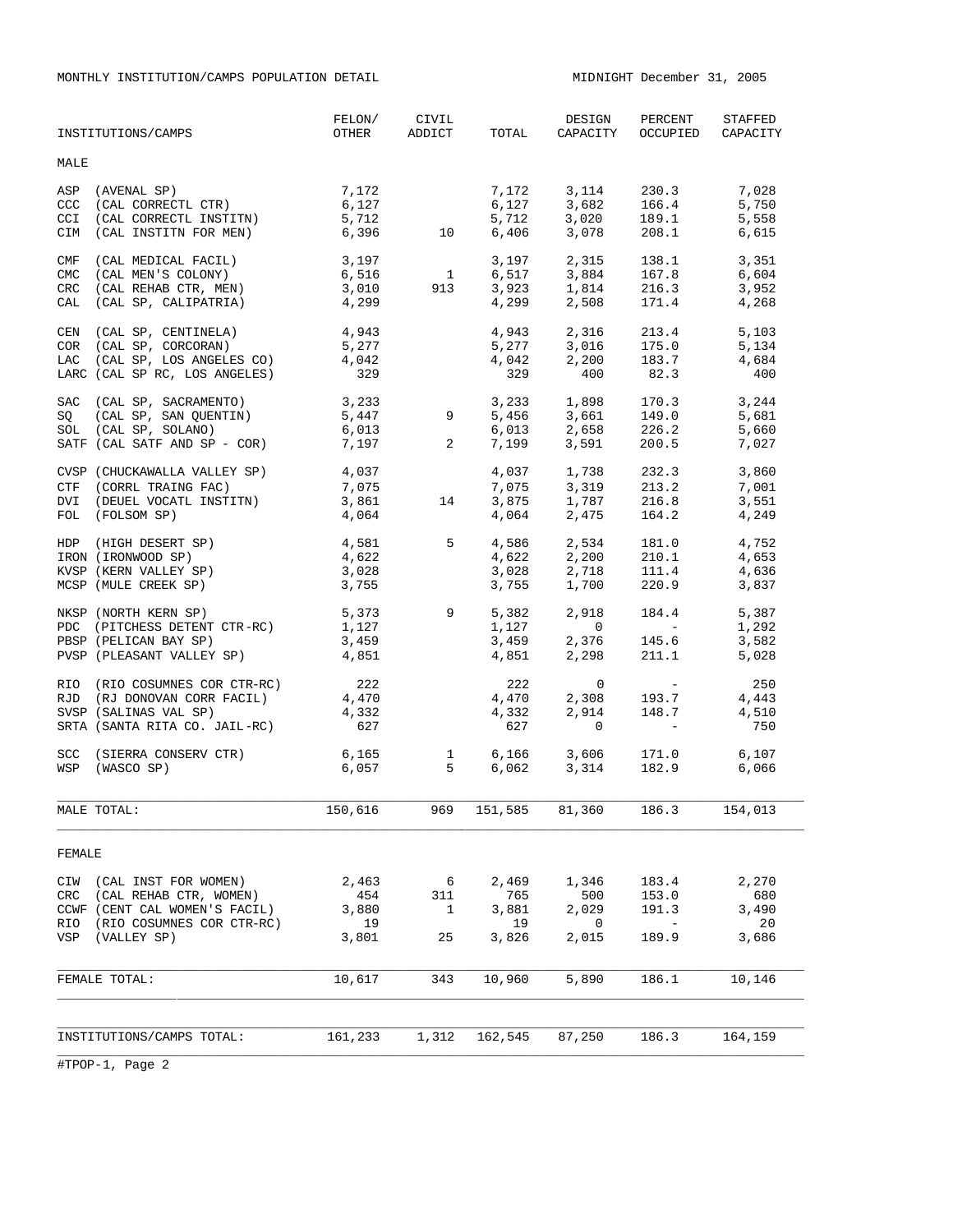|            | MONTHLY INSTITUTION/CAMPS POPULATION DETAIL          | FELON/ | CIVIL        |       | DESIGN   | PERCENT  | MIDNIGHT December 31, 2005<br><b>STAFFED</b> |
|------------|------------------------------------------------------|--------|--------------|-------|----------|----------|----------------------------------------------|
| MALE       | INSTITUTIONS                                         | OTHER  | ADDICT       | TOTAL | CAPACITY | OCCUPIED | CAPACITY                                     |
| ASP<br>CCC | (AVENAL SP)<br>(CAL CORRECTL CTR)                    | 7,172  |              | 7,172 | 3,114    | 230.3    | 7,028                                        |
|            | Camps                                                | 1,934  |              | 1,934 | 1,708    | 113.2    | 1,708                                        |
|            | Level I                                              | 1,600  |              | 1,600 | 866      | 184.8    | 1,456                                        |
|            | Level II                                             | 1,506  |              | 1,506 | 608      | 247.7    | 1,393                                        |
|            | Level III                                            | 1,087  |              | 1,087 | 500      | 217.4    | 1,193                                        |
| CCI        | (CAL CORRECTL INSTITN)                               |        |              |       |          |          |                                              |
|            | Level I                                              | 1,202  |              | 1,202 | 617      | 194.8    | 1,237                                        |
|            | Level II                                             | 1,562  |              | 1,562 | 664      | 235.2    | 1,695                                        |
|            | Level IV                                             | 1,097  |              | 1,097 | 500      | 219.4    | 1,075                                        |
|            | IV A-Main                                            | 981    |              | 981   | 555      | 176.8    | 703                                          |
|            | IV B-Main                                            | 274    |              | 274   | 228      | 120.2    | 581                                          |
|            | IV B-SHU                                             | 596    |              | 596   | 456      | 130.7    | 267                                          |
| CIM        | (CAL INSTITN FOR MEN)                                |        |              |       |          |          |                                              |
|            | Level I                                              | 2,752  | 1            | 2,753 | 1,420    | 193.9    | 2,760                                        |
|            | East - Reception Center                              | 946    | 6            | 952   | 400      | 238.0    | 990                                          |
|            | Reception Center - Central                           | 1,282  | 2            | 1,284 | 618      | 207.8    | 1,455                                        |
|            | Reception Center - West                              | 1,416  | $\mathbf{1}$ | 1,417 | 640      | 221.4    | 1,410                                        |
| <b>CMF</b> | (CAL MEDICAL FACIL)                                  |        |              |       |          |          |                                              |
|            | Level I                                              | 154    |              | 154   | 117      | 131.6    | 177                                          |
|            | Level II                                             | 403    |              | 403   | 250      | 161.2    | 410                                          |
|            | Level III                                            | 2,640  |              | 2,640 | 1,948    | 135.5    | 2,764                                        |
| <b>CMC</b> | (CAL MEN'S COLONY)                                   |        |              |       |          |          |                                              |
|            | East                                                 | 3,738  | 1            | 3,739 | 2,425    | 154.2    | 3,750                                        |
|            | West                                                 | 2,778  |              | 2,778 | 1,459    | 190.4    | 2,854                                        |
| CRC        | (CAL REHAB CTR, MEN)                                 | 3,010  | 913          | 3,923 | 1,814    | 216.3    | 3,952                                        |
| CAL        | (CAL SP, CALIPATRIA)                                 |        |              |       |          |          |                                              |
|            | Level I                                              | 356    |              | 356   | 208      | 171.2    | 358                                          |
|            | Level IV                                             | 3,943  |              | 3,943 | 2,300    | 171.4    | 3,910                                        |
| CEN        | (CAL SP, CENTINELA)                                  |        |              |       |          |          |                                              |
|            | Level I                                              | 351    |              | 351   | 208      | 168.8    | 408                                          |
|            | Level III                                            | 4,455  |              | 4,455 | 1,608    | 277.1    | 3,815                                        |
|            | Level IV                                             | 137    |              | 137   | 500      | 27.4     | 880                                          |
| COR        | $(\mathtt{CAL} \ \mathtt{SP}$ , $\mathtt{CORCORAN})$ |        |              |       |          |          |                                              |
|            | Level I                                              | 863    |              | 863   | 492      | 175.4    | 826                                          |
|            | Level III                                            | 350    |              | 350   | 200      | 175.0    | 342                                          |
|            | Level IV                                             | 2,829  |              | 2,829 | 1,300    | 217.6    | 2,720                                        |
|            | SHU                                                  | 1,220  |              | 1,220 | 1,000    | 122.0    | 1,200                                        |
|            | PHU                                                  | 15     |              | 15    | 24       | 62.5     | 46                                           |
| LAC        | (CAL SP, LOS ANGELES CO)                             |        |              |       |          |          |                                              |
|            | Level I                                              | 301    |              | 301   | 200      | 150.5    | 400                                          |
|            | Level III/IV                                         | 3,741  |              | 3,741 | 2,000    | 187.1    | 4,284                                        |
|            | LARC (CAL SP RC, LOS ANGELES)                        | 329    |              | 329   | 400      | 82.3     | 400                                          |
| <b>SAC</b> | (CAL SP, SACRAMENTO)                                 |        |              |       |          |          |                                              |
|            | Level I                                              | 358    |              | 358   | 362      | 98.9     | 384                                          |
|            | Level IV                                             | 2,875  |              | 2,875 | 1,536    | 187.2    | 2,860                                        |
| SQ         | (CAL SP, SAN QUENTIN)                                |        |              |       |          |          |                                              |
|            | Level I                                              | 84     |              | 84    | 234      | 35.9     | 215                                          |
|            | Level II                                             | 1,973  |              | 1,973 | 1,073    | 183.9    | 1,929                                        |
|            | Condemned                                            | 608    |              | 608   | 587      | 103.6    | 635                                          |
|            | Reception Center                                     | 2,782  | 9            | 2,791 | 1,767    | 158.0    | 2,902                                        |
| SOL        | (CAL SP, SOLANO)                                     |        |              |       |          |          |                                              |
|            | Level II                                             | 3,334  |              | 3,334 | 1,458    | 228.7    | 3,080                                        |
|            | Level III                                            | 2,679  |              | 2,679 | 1,200    | 223.3    | 2,580                                        |
|            | SATF (CAL SATF AND SP - COR)                         | 7,197  | 2            | 7,199 | 3,591    | 200.5    | 7,027                                        |
|            | CVSP (CHUCKAWALLA VALLEY SP)                         |        |              |       |          |          |                                              |
|            | Level I                                              | 390    |              | 390   | 208      | 187.5    | 408                                          |
|            | Level II                                             | 3,647  |              | 3,647 | 1,530    | 238.4    | 3,452                                        |
| CTF        | (CORRL TRAING FAC)                                   |        |              |       |          |          |                                              |
|            | Central-II                                           | 3,067  |              | 3,067 | 1,409    | 217.7    | 3,051                                        |
|            | North-II/III                                         | 2,903  |              | 2,903 | 1,400    | 207.4    | 2,860                                        |
|            | South-I                                              | 1,105  |              | 1,105 | 510      | 216.7    | 1,090                                        |
| DVI        | (DEUEL VOCATL INSTITN)                               |        |              |       |          |          |                                              |
|            | Level I                                              | 23     |              | 23    | 176      | 13.1     | 231                                          |
|            | Level III                                            | 723    |              | 723   | 532      | 135.9    | 942                                          |
|            | Reception Center                                     | 3,115  | 14           | 3,129 | 1,079    | 290.0    | 2,378                                        |
| FOL        | (FOLSOM SP)                                          |        |              |       |          |          |                                              |
|            | <b>ESATCU</b>                                        | 12     |              | 12    | 200      | 6.0      | 200                                          |
|            | TTP                                                  | 272    |              | 272   | 203      | 134.0    | 203                                          |
|            | Level I                                              | 382    |              | 382   | 296      | 129.1    | 471                                          |
|            | Level II                                             | 1,682  |              | 1,682 | 1,067    | 157.6    | 2,027                                        |
|            | Level III                                            | 1,716  |              | 1,716 | 709      | 242.0    | 1,348                                        |
| #TPOP-1A   |                                                      |        |              |       |          |          |                                              |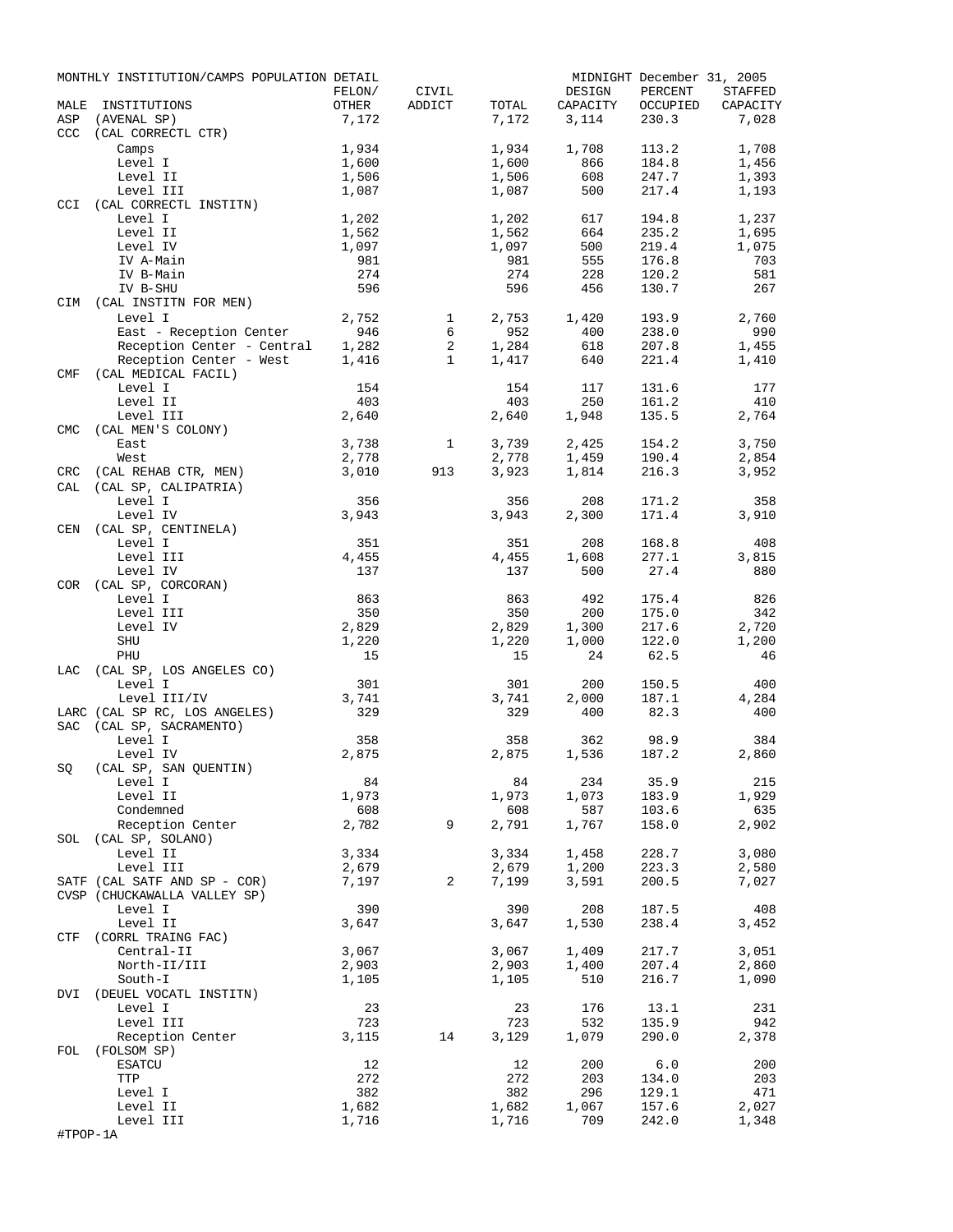|                    | MONTHLY INSTITUTION/CAMPS POPULATION DETAIL        |                  |                 |                |                                                                                                                   |                                  | MIDNIGHT December 31, 2005 |
|--------------------|----------------------------------------------------|------------------|-----------------|----------------|-------------------------------------------------------------------------------------------------------------------|----------------------------------|----------------------------|
|                    |                                                    | FELON/           | CIVIL<br>ADDICT |                | DESIGN                                                                                                            | PERCENT                          | STAFFED                    |
| MALE<br><b>HDP</b> | INSTITUTIONS<br>(HIGH DESERT SP)                   | OTHER            |                 | TOTAL          | CAPACITY                                                                                                          |                                  | OCCUPIED CAPACITY          |
|                    | Level I                                            | 340              |                 | 340            | 200                                                                                                               | 170.0                            | 400                        |
|                    | Level II                                           | 116              |                 | 116            | 120                                                                                                               | 96.7                             | 120                        |
|                    | Level III                                          | 856              |                 | 856            | 400                                                                                                               | 214.0                            | 1,002                      |
|                    | Level IV                                           | 2,693            |                 | 2,693          | 1,714                                                                                                             | 157.1                            | 2,850                      |
|                    | Reception Center                                   | 576              | 5               | 581            | 100                                                                                                               | 581.0                            | 380                        |
|                    | IRON (IRONWOOD SP)                                 |                  |                 |                |                                                                                                                   |                                  |                            |
|                    | Level I                                            | 386              |                 | 386            | 200                                                                                                               | 193.0                            | 400                        |
|                    | Level III                                          | $386$<br>$4,236$ |                 | 4,236          | 2,000                                                                                                             | 211.8                            | 4,253                      |
|                    | KVSP (KERN VALLEY SP)                              |                  |                 |                |                                                                                                                   |                                  |                            |
|                    | Level IV                                           | 2,438            |                 | 2,438          | 1,984                                                                                                             | 122.9                            | 3,770                      |
|                    | Level I                                            | 425              |                 | 425            | 200                                                                                                               | 212.5                            | 200                        |
|                    | Adseq                                              | 164              |                 | 164            | 264                                                                                                               | 62.1                             | 396                        |
|                    | CTC                                                | $\overline{1}$   |                 | $\overline{1}$ | 270                                                                                                               | 0.4                              | 270                        |
|                    | MCSP (MULE CREEK SP)                               |                  |                 |                |                                                                                                                   |                                  |                            |
|                    | Level I                                            | 380              |                 | 380            | 200                                                                                                               | 190.0                            | 392                        |
|                    | Level III                                          | 2,397            |                 | 2,397          | 1,000                                                                                                             | 239.7                            | 2,335                      |
|                    | Level IV                                           | 978              |                 | 978            | 500                                                                                                               | 195.6                            | 1,110                      |
|                    | NKSP (NORTH KERN SP)                               |                  |                 |                |                                                                                                                   |                                  |                            |
|                    | Level I                                            | 261<br>505       |                 | 261            | 208                                                                                                               | 125.5                            | 358                        |
|                    | Level III                                          | 4,607            | 9               | 505            | 500                                                                                                               | 101.0                            | 868                        |
|                    | Reception Center<br>(PITCHESS DETENT CTR-RC) 1,127 |                  |                 | 4,616<br>1,127 | 2,210<br>$\overline{\phantom{0}}$                                                                                 | 208.9<br>$\sim 100$ km s $^{-1}$ | 4,161<br>1,292             |
| PDC                | PBSP (PELICAN BAY SP)                              |                  |                 |                |                                                                                                                   |                                  |                            |
|                    | Level I                                            | 336              |                 | 336            | 296                                                                                                               | 113.5                            | 384                        |
|                    | Level III/IV                                       | 2,022            |                 | 2,022          | 1,024                                                                                                             | 197.5                            | 1,931                      |
|                    | SHU                                                | 1,101            |                 | 1,101          | 1,056                                                                                                             | 104.3                            | 1,267                      |
|                    | PVSP (PLEASANT VALLEY SP)                          |                  |                 |                |                                                                                                                   |                                  |                            |
|                    | Level I                                            | 279              |                 | 279            | 208                                                                                                               | 134.1                            | 408                        |
|                    | Level III                                          | 4,572            |                 | 4,572          | 2,090                                                                                                             | 218.8                            | 4,620                      |
|                    | RIO (RIO COSUMNES COR CTR-RC)                      | 222              |                 | 222            | $\overline{0}$                                                                                                    | $\sim 100$ km s $^{-1}$          | 250                        |
|                    | RJD (RJ DONOVAN CORR FACIL)                        |                  |                 |                |                                                                                                                   |                                  |                            |
|                    | Level I                                            | 329              |                 | 329            | 200                                                                                                               | 164.5                            | 392                        |
|                    | Level III                                          | 2,714            |                 | 2,714          | 1,500                                                                                                             | 180.9                            | 2,899                      |
|                    | Reception Center                                   | 1,427            |                 | 1,427          | 608                                                                                                               | 234.7                            | 1,152                      |
|                    | SVSP (SALINAS VAL SP)                              |                  |                 |                |                                                                                                                   |                                  |                            |
|                    | Level I                                            | 354              |                 | 354            | 280                                                                                                               | 126.4                            | 400                        |
|                    | Level IV                                           | 3,978            |                 | 3,978          | 2,634                                                                                                             | 151.0                            | 4,110                      |
|                    | SRTA (SANTA RITA CO. JAIL-RC)                      | 627              |                 | 627            | $\Omega$                                                                                                          | $\sim 100$ km s $^{-1}$          | 750                        |
|                    | SCC (SIERRA CONSERV CTR)                           |                  |                 |                |                                                                                                                   |                                  |                            |
|                    | Camps-Men                                          | 2,106            |                 | 2,106          | 1,880                                                                                                             | 112.0                            | 2,010                      |
|                    | Level I                                            | 1,362            |                 | 1,362          | 618                                                                                                               | 220.4                            | 1,378                      |
|                    | Level II                                           | 1,631            | $\mathbf{1}$    | 1,632          | 608                                                                                                               | 268.4                            | 1,634                      |
|                    | Level III                                          | 1,066            |                 | 1,066          | 500                                                                                                               | 213.2                            | 1,085                      |
| WSP                | (WASCO SP)                                         |                  |                 |                |                                                                                                                   |                                  |                            |
|                    | Level I                                            | 300              |                 | 300            | 200                                                                                                               | 150.0                            | 392                        |
|                    | Level III                                          | 639              |                 | 639            |                                                                                                                   | 500 127.8                        | 773<br>4,901               |
|                    | Reception Center                                   | 5,118            |                 |                | $\begin{array}{cccccc} 5 & 5,123 & 2,614 & 196.0 & 4,901 \\ 969 & 151,585 & 81,360 & 186.3 & 154,013 \end{array}$ |                                  |                            |
|                    | MALE TOTAL:                                        | 150,616          |                 |                |                                                                                                                   |                                  |                            |
|                    | FEMALE INSTITUTIONS                                |                  |                 |                |                                                                                                                   |                                  |                            |
|                    | CIW (CAL INST FOR WOMEN)                           |                  |                 |                |                                                                                                                   |                                  |                            |
|                    | Institution                                        | 1,880            | 6               | 1,886          | 916                                                                                                               | 205.9                            | 1,505                      |
|                    | Reception Center                                   | 254              |                 | 254            | 110                                                                                                               | 230.9                            | 445                        |
|                    | Camps-Women                                        | 329              |                 | 329            | 320                                                                                                               | 102.8                            | 320                        |
|                    | CRC (CAL REHAB CTR, WOMEN)                         | 454              | 311             | 765            | 500                                                                                                               | 153.0                            | 680                        |
|                    | CCWF (CENT CAL WOMEN'S FACIL)                      |                  |                 |                |                                                                                                                   |                                  |                            |
|                    | Institution                                        | 3,152            | $\mathbf{1}$    | 3,153          | 1,623                                                                                                             | 194.3                            | 2,588                      |
|                    | Reception Center                                   | 714              |                 | 714            | 393                                                                                                               | 181.7                            | 887                        |
|                    | Condemned                                          | 14               |                 | 14             | 13                                                                                                                | 107.7                            | 15                         |
|                    | RIO (RIO COSUMNES COR CTR-RC)                      | 19               |                 | 19             | 0                                                                                                                 | $\sim$ $ -$                      | 20                         |
|                    | VSP (VALLEY SP)                                    |                  |                 |                |                                                                                                                   |                                  |                            |
|                    | Institution                                        | 3,012            |                 | 3,012          | 1,571                                                                                                             | 191.7                            | 2,946                      |
|                    | Reception Center                                   | 720              | 25              | 745            | 400                                                                                                               | 186.3                            | 678                        |
|                    | <b>SHU</b>                                         | 69               |                 | 69             | 44                                                                                                                | 156.8                            | 62                         |
|                    | FEMALE TOTAL:                                      | 10,617           | 343             | 10,960         | 5,890                                                                                                             | 186.1                            | 10,146                     |
|                    |                                                    |                  |                 |                |                                                                                                                   |                                  |                            |
|                    | INSTITUTIONS/CAMPS TOTAL:<br>#TPOP-1A, PAGE 2      | 161,233          | 1,312           |                | 162,545 87,250                                                                                                    | 186.3                            | 164,159                    |
|                    |                                                    |                  |                 |                |                                                                                                                   |                                  |                            |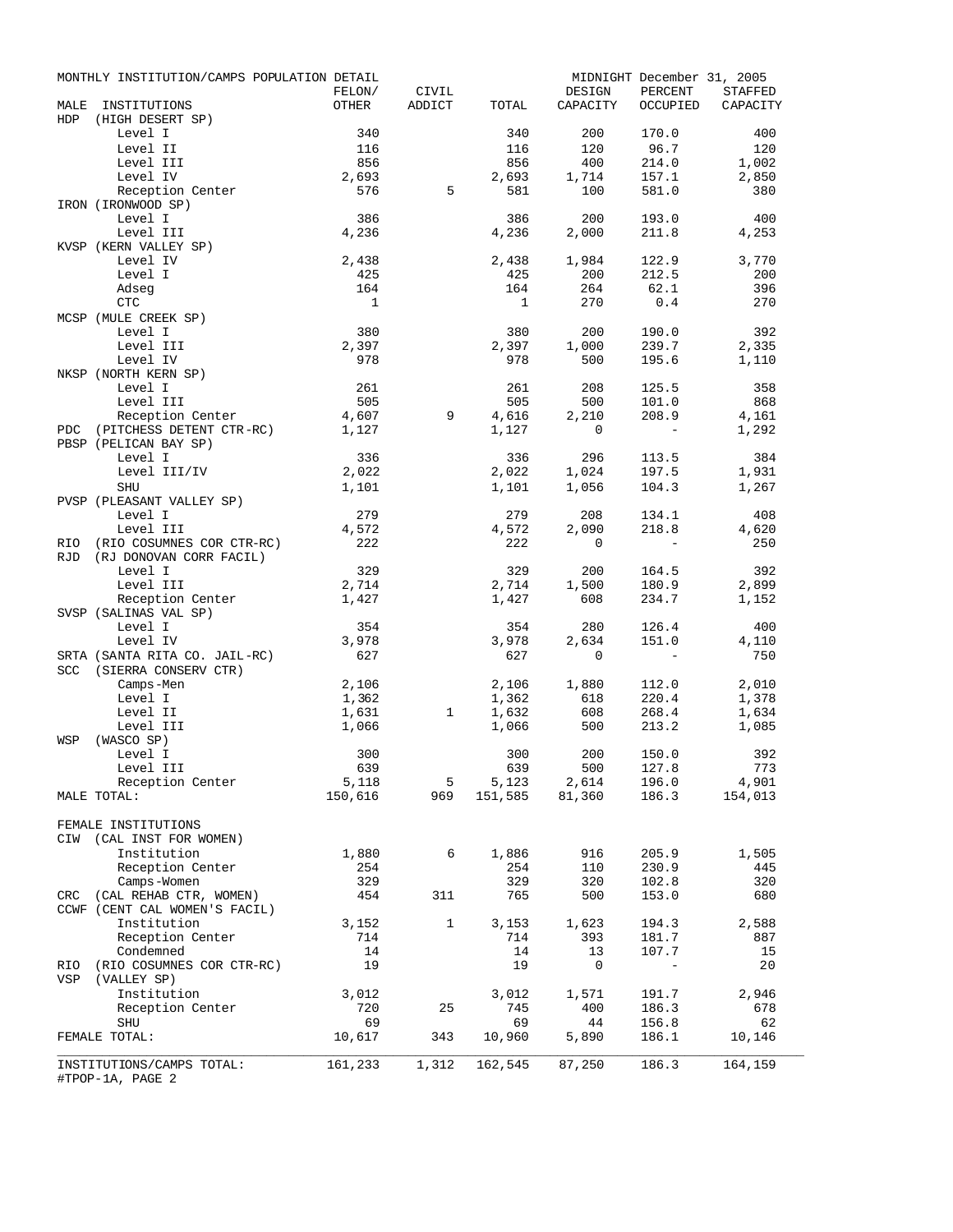Estimates and Statistical Analysis Section State of California<br>
Offender Information Services Branch<br>
State of California<br>
Sebruary 3, 2006 Offender Information Services Branch

Data Analysis Unit Unit Department of Corrections and Rehabilitation<br>Estimates and Statistical Analysis Section State of California

 MONTHLY REPORT OF POPULATION AS OF MIDNIGHT January 31, 2006

|                                                                   |         |                | TOTAL CDC POPULATION |                                                                                                                                                                                                                |                   |                                                                                                                                              |                            |       |
|-------------------------------------------------------------------|---------|----------------|----------------------|----------------------------------------------------------------------------------------------------------------------------------------------------------------------------------------------------------------|-------------------|----------------------------------------------------------------------------------------------------------------------------------------------|----------------------------|-------|
|                                                                   |         |                |                      |                                                                                                                                                                                                                | CHANGE SINCE      |                                                                                                                                              |                            |       |
|                                                                   | FELON/  | CIVIL          |                      |                                                                                                                                                                                                                |                   | 01/31/05 DESIGN PERCENT STAFFED                                                                                                              |                            |       |
|                                                                   | OTHER   | ADDICT         | TOTAL                | NO.                                                                                                                                                                                                            | PCT.              |                                                                                                                                              | CAPACITY OCCUPIED CAPACITY |       |
| A. TOTAL INSTITUTIONS $166,844$ $1,273$ $168,117$ $+5,746$ $+3.5$ |         |                |                      |                                                                                                                                                                                                                |                   |                                                                                                                                              |                            |       |
| (MEN, Subtotal)                                                   | 155,833 |                |                      | 931 156,764 +5,098                                                                                                                                                                                             | $+3.3$            |                                                                                                                                              |                            |       |
| (WOMEN, Subtotal) 11,011                                          |         |                | 342 11,353           | +648                                                                                                                                                                                                           | $+6.0$            |                                                                                                                                              |                            |       |
| 1. INSTITUTIONS/CAMPS                                             |         |                |                      |                                                                                                                                                                                                                |                   | 161,305   1,273   162,578   +5,923   +3.7   86,980   186.9   163,889<br>156,933   1,273   158,206   +5,720   +3.7   83,072   190.4   159,851 |                            |       |
| INSTITUTIONS                                                      |         |                |                      |                                                                                                                                                                                                                |                   |                                                                                                                                              |                            |       |
| $CAMPS(CCC & SCC)$ 4,372                                          |         |                | $4,372$ +203         |                                                                                                                                                                                                                |                   | $+4.8$ 3,908                                                                                                                                 | 111.9                      | 4,038 |
| 2. COMMUNITY CORR. CTRS. 5,402                                    |         |                |                      |                                                                                                                                                                                                                |                   | 0 $5,402$ $-165$ $-2.9$ 7,545<br>2,442 $-215$ $-8.0$ 2,752                                                                                   | 71.6                       |       |
| CCF PRIVATE                                                       | 2,442   |                |                      |                                                                                                                                                                                                                |                   |                                                                                                                                              | 88.7                       |       |
| CCF PUBLIC                                                        | 2,450   |                |                      |                                                                                                                                                                                                                |                   | 2,461                                                                                                                                        | 99.6                       |       |
| DRUG TREATMT FURLOUGH                                             | 256     |                |                      | $2,450$ $-39$ $-1.5$<br>256 $+117$ $+84.1$                                                                                                                                                                     |                   | $+84.1$ 1,056                                                                                                                                | 24.2                       |       |
| PRIVATE WORK FURLOUGH                                             | 99      |                | 99                   | $-11$                                                                                                                                                                                                          |                   |                                                                                                                                              | $1,103$ 9.0                |       |
| PRISONER MOTHER PGM                                               | 61      |                | 61                   | -6                                                                                                                                                                                                             | $-10.0$<br>$-8.9$ | 70                                                                                                                                           | 87.1                       |       |
| FAMILY FOUNDATION PGM                                             | 61      |                | 61                   | $-5$                                                                                                                                                                                                           | $-7.5$            | 70                                                                                                                                           | 87.1                       |       |
| WORK FUR. IN CUSTODY 33                                           |         |                |                      | $33 - 6$                                                                                                                                                                                                       | $-15.3$           | 33                                                                                                                                           | 100.0                      |       |
|                                                                   |         |                |                      |                                                                                                                                                                                                                |                   |                                                                                                                                              |                            |       |
| 3. DMH STATE HOSPITALS                                            | 137     |                | 137                  | $-12$                                                                                                                                                                                                          | $-8.0$            |                                                                                                                                              |                            |       |
| B. PAROLE                                                         |         |                |                      |                                                                                                                                                                                                                |                   |                                                                                                                                              |                            |       |
| COMMUNITY SUPERVISION                                             |         |                |                      | $\begin{array}{cccc} 113\, , 689 & \quad 1\, , 833 & \quad 115\, , 522 & \quad +1\, , 117 & \quad +0\, .9 \\ 112\, , 180 & \quad 1\, , 833 & \quad 114\, , 013 & \quad +1\, , 241 & \quad +1\, .1 \end{array}$ |                   |                                                                                                                                              |                            |       |
| COOPERATIVE CASES                                                 | 1,509   |                | 1,509                | $-124$                                                                                                                                                                                                         | $-7.5$            |                                                                                                                                              |                            |       |
| C. NON-CDC JURISDICTION 1,975<br>OTHER STATE/FED. INST. 539       |         | $\overline{0}$ |                      | 1,975 -169                                                                                                                                                                                                     | $-7.8$            |                                                                                                                                              |                            |       |
|                                                                   |         |                | 539                  | $-41$                                                                                                                                                                                                          | $-7.0$            |                                                                                                                                              |                            |       |
| OUT OF STATE PAROLE                                               | 1,219   |                |                      |                                                                                                                                                                                                                | $-9.5$            |                                                                                                                                              |                            |       |
| OUT OF STATE PAL                                                  | 127     |                |                      | $1,219$ $-128$<br>$-1$<br>$-11$                                                                                                                                                                                | $-7.9$            |                                                                                                                                              |                            |       |
| $CYA-W&IC$ 1731.5(c)                                              |         |                |                      |                                                                                                                                                                                                                |                   |                                                                                                                                              |                            |       |
| INSTITUTIONS                                                      | 90      |                | 90                   | $+11$                                                                                                                                                                                                          | $+13.9$           |                                                                                                                                              |                            |       |
| D. OTHER POPULATIONS 21,516<br>INMATES                            |         | 306            | 21,822               | $+116$                                                                                                                                                                                                         | $+0.5$            |                                                                                                                                              |                            |       |
| OUT-TO-COURT, etc. 1,859                                          |         | 57             | 1,916                | $+130$                                                                                                                                                                                                         | $+7.2$            |                                                                                                                                              |                            |       |
| ESCAPED                                                           | 247     |                | 247                  | $-9$                                                                                                                                                                                                           | $-3.5$            |                                                                                                                                              |                            |       |
| PAROLEES (PAL/RAL) 19,410                                         |         | 249            | 19,659               | $-5$                                                                                                                                                                                                           | $-0.0$            |                                                                                                                                              |                            |       |
| TOTAL CDC POPULATION 304,024 3,412 307,436 +6,810                 |         |                |                      |                                                                                                                                                                                                                | $+2.2$            |                                                                                                                                              |                            |       |
|                                                                   |         |                |                      |                                                                                                                                                                                                                |                   |                                                                                                                                              |                            |       |
| CHANGE FROM LAST MONTH                                            |         |                |                      |                                                                                                                                                                                                                |                   |                                                                                                                                              |                            |       |
| A. TOTAL INSTITUTIONS                                             | $+121$  | $-39$          | $+82$                |                                                                                                                                                                                                                |                   |                                                                                                                                              |                            |       |
| (MEN, Subtotal)                                                   | $+229$  |                | $-38 + 191$          |                                                                                                                                                                                                                |                   |                                                                                                                                              |                            |       |
| (WOMEN, Subtotal)                                                 | $-108$  | $-1$           | $-109$               |                                                                                                                                                                                                                |                   |                                                                                                                                              |                            |       |
| B. PAROLE                                                         | $+490$  | $+31$          | $+521$               |                                                                                                                                                                                                                |                   |                                                                                                                                              |                            |       |
| D. PAROLEES (PAL/RAL)                                             | $-526$  | $\Omega$       | $-526$               |                                                                                                                                                                                                                |                   |                                                                                                                                              |                            |       |

This report contains the latest available reliable population figures from OBIS. They have been carefully audited, but are preliminary, and therefore subject to revision.

 Figure excludes institution based camps. Total persons in camps, including base camps, are 4,461 . Base camp at CMC is included in institution counts. Report # TPOP-8. Questions: (916) 327-3262 (CALNET) 467-3262.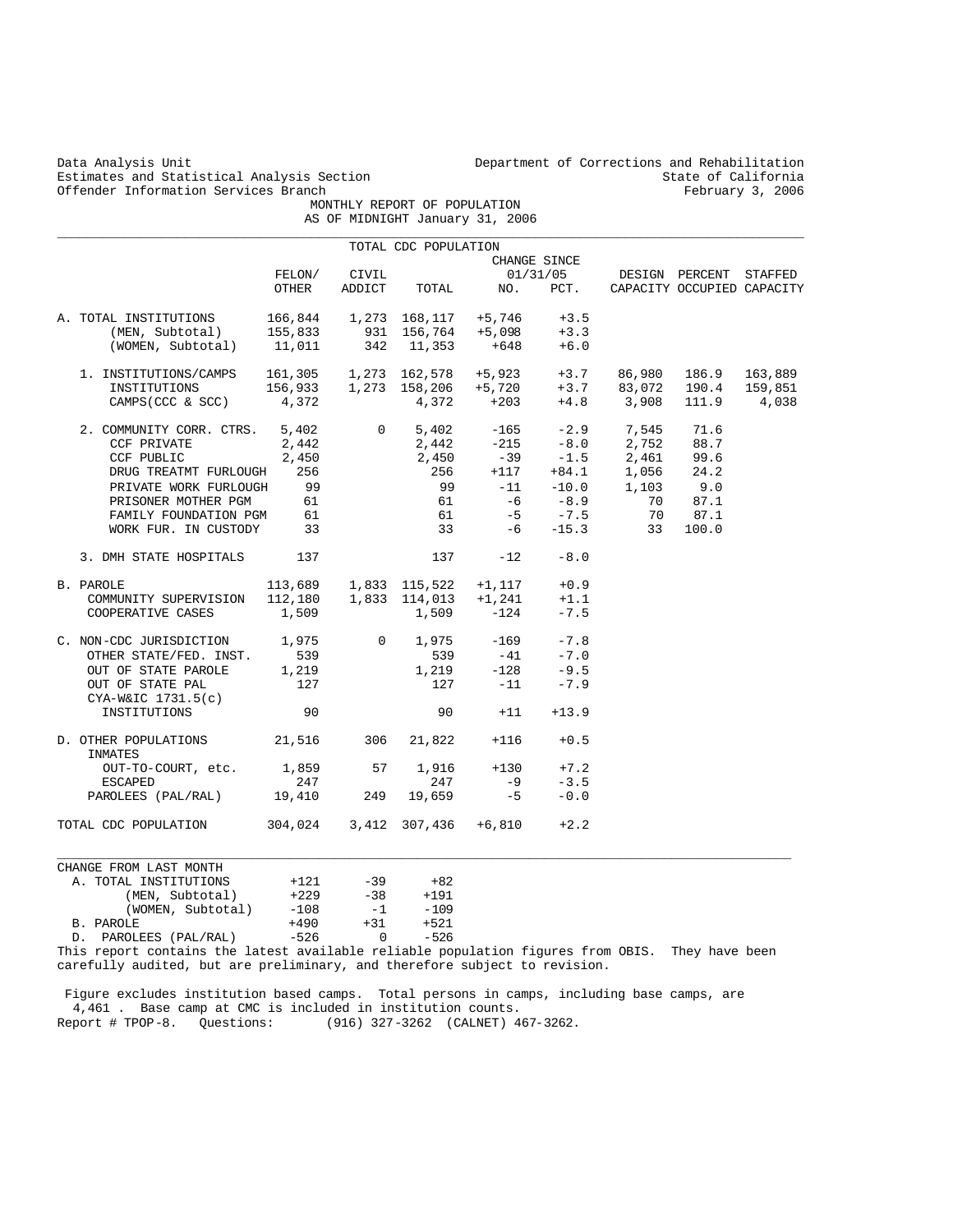MONTHLY INSTITUTION/CAMPS POPULATION DETAIL MIDNIGHT January 31, 2006

|                                 | INSTITUTIONS/CAMPS                                                                                                                        | FELON/<br>OTHER                      | CIVIL<br>ADDICT | TOTAL                                | DESIGN<br>CAPACITY                                                                      | PERCENT<br>OCCUPIED                                          | STAFFED<br>CAPACITY                  |
|---------------------------------|-------------------------------------------------------------------------------------------------------------------------------------------|--------------------------------------|-----------------|--------------------------------------|-----------------------------------------------------------------------------------------|--------------------------------------------------------------|--------------------------------------|
| MALE                            |                                                                                                                                           |                                      |                 |                                      |                                                                                         |                                                              |                                      |
| CCC<br>CCI<br><b>CIM</b>        | ASP (AVENAL SP)<br>(CAL CORRECTL CTR)<br>(CAL CORRECTL INSTITN)<br>(CAL INSTITN FOR MEN)                                                  | 7,108<br>6,043<br>5,681<br>6,492     | 14              | 7,108<br>6,043<br>5,681<br>6,506     | 3,114<br>3,682<br>3,020<br>3,078                                                        | 228.3<br>164.1<br>188.1<br>211.4                             | 7,028<br>5,750<br>5,558<br>6,615     |
| CMF<br><b>CMC</b><br>CRC<br>CAL | (CAL MEDICAL FACIL)<br>(CAL MEN'S COLONY)<br>(CAL REHAB CTR, MEN)<br>(CAL SP, CALIPATRIA)                                                 | 3,158<br>6,499<br>3,048<br>4,242     | 1<br>876        | 3,158<br>6,500<br>3,924<br>4,242     | 2,315<br>3,884<br>2,508                                                                 | 136.4<br>167.4<br>1,814 216.3<br>169.1                       | 3,351<br>6,604<br>3,952<br>4,268     |
| CEN                             | (CAL SP, CENTINELA)<br>CAN (CAL SP, CENTINELA)<br>COR (CAL SP, CORCORAN)<br>LAC (CAL SP, LOS ANGELES CO)<br>LARC (CAL SP RC, LOS ANGELES) | 4,919<br>5,179<br>3,737<br>609       |                 | 4,919<br>3,737<br>609                | 2,316<br>$5,179$ $3,016$<br>2,200<br>400                                                | 212.4<br>171.7<br>169.9<br>152.3                             | 5,103<br>5,134<br>4,684<br>400       |
| SQ                              | SAC (CAL SP, SACRAMENTO)<br>(CAL SP, SAN QUENTIN)<br>SOL (CAL SP, SOLANO)<br>SATF (CAL SATF AND SP - COR)                                 | 3,288<br>5,481<br>5,914<br>7,267     | 13              | 5,494<br>7,267                       | 3,288 1,898<br>3,661 150.1<br>2,658 222.5<br>5,494 5,661<br>5,914 2,658<br>3,591        | 173.2<br>150.1<br>202.4                                      | 3,244<br>5,681<br>5,660<br>7,027     |
|                                 | CVSP (CHUCKAWALLA VALLEY SP)<br>CTF (CORRL TRAING FAC)<br>DVI (DEUEL VOCATL INSTITN)<br>FOL (FOLSOM SP)                                   | 4,083<br>7,061<br>3,740<br>4,085     | 10              | 7,061<br>3,750<br>4,085              | $4,083$ $1,738$ $234.9$<br>$7,061$ $3,319$ $212.7$<br>3,319<br>$3,3+$<br>1,787<br>2,475 | 212.7<br>209.8<br>165.1                                      | 3,860<br>7,001<br>3,551<br>4,249     |
|                                 | HDP (HIGH DESERT SP)<br>IRON (IRONWOOD SP)<br>KVSP (KERN VALLEY SP)<br>MCSP (MULE CREEK SP)                                               | 4,647<br>4,667<br>3,348<br>3,866     | $\sim$ 3        | 4,650<br>4,667<br>3,348<br>3,866     | 2,534<br>1,700                                                                          | 183.5<br>2,200 212.1<br>2.448 136.8<br>212.1<br>227.4        | 4,752<br>4,653<br>4,366<br>3,837     |
|                                 | NKSP (NORTH KERN SP)<br>PDC (PITCHESS DETENT CTR-RC)<br>PBSP (PELICAN BAY SP)<br>PVSP (PLEASANT VALLEY SP)                                | 1,265<br>3,462<br>4,900              | 5,266 8         | 5,274<br>1,265<br>3,462<br>4,900     | 2,918<br>$\overline{0}$<br>2,376<br>2,298                                               | 180.7<br><b>Contract Contract</b><br>145.7<br>213.2          | 5,387<br>1,292<br>3,582<br>5,028     |
| RJD                             | RIO (RIO COSUMNES COR CTR-RC)<br>(RJ DONOVAN CORR FACIL)<br>SVSP (SALINAS VAL SP)<br>SRTA (SANTA RITA CO. JAIL-RC)                        | 230<br>4,526<br>4,327<br>605         |                 | 230<br>4,526<br>4,327<br>605         | $\mathbf 0$<br>2,308<br>2,914<br>$\mathbf 0$                                            | 196.1<br>148.5<br>$\sim 1000$ km s $^{-1}$                   | 250<br>4,443<br>4,510<br>750         |
| <b>SCC</b>                      | (SIERRA CONSERV CTR)<br>WSP (WASCO SP)                                                                                                    | $6,135$ 1<br>5.897 5<br>5,897        | $5 -$           | 6,136<br>5 902                       |                                                                                         | 3,606 170.2<br>3,314 178.1                                   | 6,107<br>6,066                       |
|                                 | MALE TOTAL:                                                                                                                               | 150,775                              | 931             | 151,706                              | 81,090                                                                                  | 187.1                                                        | 153,743                              |
| FEMALE                          |                                                                                                                                           |                                      |                 |                                      |                                                                                         |                                                              |                                      |
| CIW<br>CRC<br>RIO<br>VSP        | (CAL INST FOR WOMEN)<br>(CAL REHAB CTR, WOMEN)<br>CCWF (CENT CAL WOMEN'S FACIL)<br>(RIO COSUMNES COR CTR-RC)<br>(VALLEY SP)               | 2,509<br>439<br>3,782<br>19<br>3,781 | 5<br>315<br>22  | 2,514<br>754<br>3,782<br>19<br>3,803 | 1,346<br>500<br>2,029<br>0<br>2,015                                                     | 186.8<br>150.8<br>186.4<br>$\overline{\phantom{m}}$<br>188.7 | 2,270<br>680<br>3,490<br>20<br>3,686 |
|                                 | FEMALE TOTAL:                                                                                                                             | 10,530                               | 342             | 10,872                               | 5,890                                                                                   | 184.6                                                        | 10,146                               |
|                                 | INSTITUTIONS/CAMPS TOTAL:                                                                                                                 | 161,305                              | 1,273           | 162,578                              | 86,980                                                                                  | 186.9                                                        | 163,889                              |
|                                 |                                                                                                                                           |                                      |                 |                                      |                                                                                         |                                                              |                                      |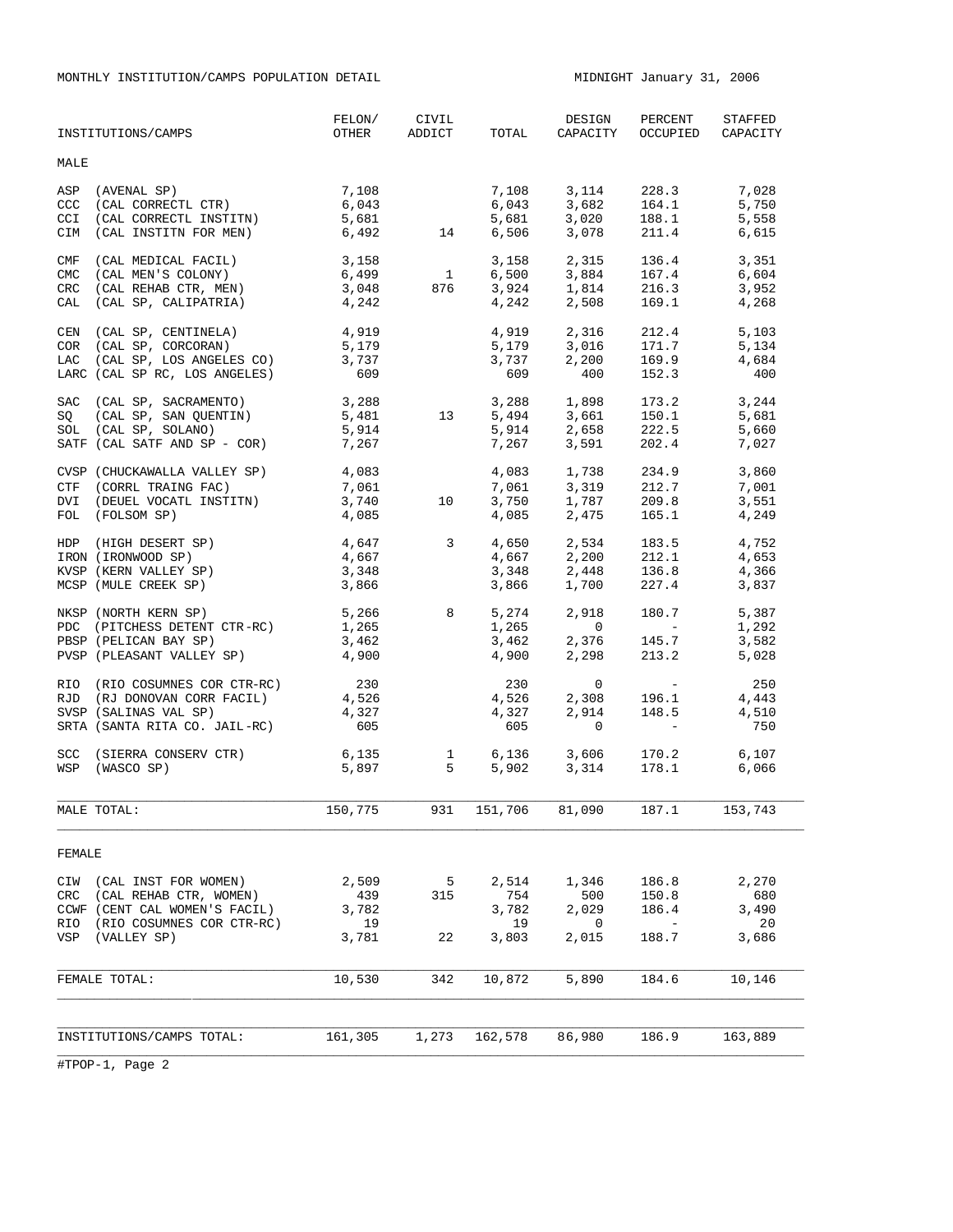| MALE       | MONTHLY INSTITUTION/CAMPS POPULATION DETAIL<br>INSTITUTIONS | FELON/<br>OTHER | CIVIL<br>ADDICT | TOTAL          | DESIGN<br>CAPACITY | MIDNIGHT January 31, 2006<br>PERCENT<br>OCCUPIED | <b>STAFFED</b><br>CAPACITY |
|------------|-------------------------------------------------------------|-----------------|-----------------|----------------|--------------------|--------------------------------------------------|----------------------------|
| ASP        | (AVENAL SP)                                                 | 7,108           |                 | 7,108          | 3,114              | 228.3                                            | 7,028                      |
| <b>CCC</b> | (CAL CORRECTL CTR)                                          |                 |                 |                |                    |                                                  |                            |
|            | Camps                                                       | 1,955           |                 | 1,955          | 1,708              | 114.5                                            | 1,708                      |
|            | Level I                                                     | 1,576           |                 | 1,576          | 866                | 182.0                                            | 1,456                      |
|            | Level II                                                    | 1,484           |                 | 1,484          | 608                | 244.1                                            | 1,393                      |
| <b>CCI</b> | Level III<br>(CAL CORRECTL INSTITN)                         | 1,028           |                 | 1,028          | 500                | 205.6                                            | 1,193                      |
|            | Level I                                                     | 1,193           |                 | 1,193          | 617                | 193.4                                            | 1,237                      |
|            | Level II                                                    | 1,545           |                 | 1,545          | 664                | 232.7                                            | 1,695                      |
|            | Level IV                                                    | 1,116           |                 | 1,116          | 500                | 223.2                                            | 1,075                      |
|            | IV A-Main                                                   | 967             |                 | 967            | 555                | 174.2                                            | 703                        |
|            | IV B-Main                                                   | 274             |                 | 274            | 228                | 120.2                                            | 581                        |
| CIM        | IV B-SHU<br>(CAL INSTITN FOR MEN)                           | 586             |                 | 586            | 456                | 128.5                                            | 267                        |
|            | Level I                                                     | 2,748           | 1               | 2,749          | 1,420              | 193.6                                            | 2,760                      |
|            | East - Reception Center                                     | 985             | 3               | 988            | 400                | 247.0                                            | 990                        |
|            | Reception Center - Central                                  | 1,382           | 10              | 1,392          | 618                | 225.2                                            | 1,455                      |
|            | Reception Center - West                                     | 1,377           |                 | 1,377          | 640                | 215.2                                            | 1,410                      |
| <b>CMF</b> | (CAL MEDICAL FACIL)                                         |                 |                 |                |                    |                                                  |                            |
|            | Level I                                                     | 134             |                 | 134            | 117                | 114.5                                            | 177                        |
|            | Level II                                                    | 393             |                 | 393            | 250                | 157.2                                            | 410                        |
|            | Level III                                                   | 2,631           |                 | 2,631          | 1,948              | 135.1                                            | 2,764                      |
| <b>CMC</b> | (CAL MEN'S COLONY)<br>East                                  | 3,715           | $\mathbf{1}$    | 3,716          | 2,425              | 153.2                                            | 3,750                      |
|            | West                                                        | 2,784           |                 | 2,784          | 1,459              | 190.8                                            | 2,854                      |
| CRC        | (CAL REHAB CTR, MEN)                                        | 3,048           | 876             | 3,924          | 1,814              | 216.3                                            | 3,952                      |
| CAL        | (CAL SP, CALIPATRIA)                                        |                 |                 |                |                    |                                                  |                            |
|            | Level I                                                     | 354             |                 | 354            | 208                | 170.2                                            | 358                        |
|            | Level IV                                                    | 3,888           |                 | 3,888          | 2,300              | 169.0                                            | 3,910                      |
| CEN        | (CAL SP, CENTINELA)                                         |                 |                 |                |                    |                                                  |                            |
|            | Level I                                                     | 334             |                 | 334            | 208                | 160.6                                            | 408                        |
|            | Level III<br>Level IV                                       | 4,455<br>130    |                 | 4,455<br>130   | 1,608<br>500       | 277.1<br>26.0                                    | 3,815<br>880               |
| <b>COR</b> | (CAL SP, CORCORAN)                                          |                 |                 |                |                    |                                                  |                            |
|            | Level I                                                     | 846             |                 | 846            | 492                | 172.0                                            | 826                        |
|            | Level III                                                   | 335             |                 | 335            | 200                | 167.5                                            | 342                        |
|            | Level IV                                                    | 2,801           |                 | 2,801          | 1,300              | 215.5                                            | 2,720                      |
|            | SHU                                                         | 1,182           |                 | 1,182          | 1,000              | 118.2                                            | 1,200                      |
|            | PHU                                                         | 15              |                 | 15             | 24                 | 62.5                                             | 46                         |
| LAC        | (CAL SP, LOS ANGELES CO)                                    |                 |                 |                |                    |                                                  |                            |
|            | Level I<br>Level III/IV                                     | 334<br>3,403    |                 | 334<br>3,403   | 200<br>2,000       | 167.0<br>170.2                                   | 400<br>4,284               |
|            | LARC (CAL SP RC, LOS ANGELES)                               | 609             |                 | 609            | 400                | 152.3                                            | 400                        |
| <b>SAC</b> | (CAL SP, SACRAMENTO)                                        |                 |                 |                |                    |                                                  |                            |
|            | Level I                                                     | 361             |                 | 361            | 362                | 99.7                                             | 384                        |
|            | Level IV                                                    | 2,927           |                 | 2,927          | 1,536              | 190.6                                            | 2,860                      |
| SQ         | (CAL SP, SAN QUENTIN)                                       |                 |                 |                |                    |                                                  |                            |
|            | Level I                                                     | 104             |                 | 104            | 234                | 44.4                                             | 215                        |
|            | Level II                                                    | 1,962           |                 | 1,962          | 1,073              | 182.9                                            | 1,929                      |
|            | Condemned<br>Reception Center                               | 610<br>2,805    | 13              | 610<br>2,818   | 587<br>1,767       | 103.9<br>159.5                                   | 635<br>2,902               |
| SOL        | (CAL SP, SOLANO)                                            |                 |                 |                |                    |                                                  |                            |
|            | Level II                                                    | 3,301           |                 | 3,301          | 1,458              | 226.4                                            | 3,080                      |
|            | Level III                                                   | 2,613           |                 | 2,613          | 1,200              | 217.8                                            | 2,580                      |
|            | SATF (CAL SATF AND SP - COR)                                | 7,267           |                 | 7,267          | 3,591              | 202.4                                            | 7,027                      |
|            | CVSP (CHUCKAWALLA VALLEY SP)                                |                 |                 |                |                    |                                                  |                            |
|            | Level I                                                     | 395             |                 | 395            | 208                | 189.9                                            | 408                        |
|            | Level II                                                    | 3,688           |                 | 3,688          | 1,530              | 241.0                                            | 3,452                      |
| CTF        | (CORRL TRAING FAC)                                          |                 |                 |                | 1,409              |                                                  |                            |
|            | Central-II<br>North-II/III                                  | 3,079<br>2,880  |                 | 3,079<br>2,880 | 1,400              | 218.5<br>205.7                                   | 3,051<br>2,860             |
|            | South-I                                                     | 1,102           |                 | 1,102          | 510                | 216.1                                            | 1,090                      |
| DVI        | (DEUEL VOCATL INSTITN)                                      |                 |                 |                |                    |                                                  |                            |
|            | Level I                                                     | 18              |                 | 18             | 176                | 10.2                                             | 231                        |
|            | Level III                                                   | 676             |                 | 676            | 532                | 127.1                                            | 942                        |
|            | Reception Center                                            | 3,046           | 10              | 3,056          | 1,079              | 283.2                                            | 2,378                      |
| FOL        | (FOLSOM SP)                                                 |                 |                 |                |                    |                                                  |                            |
|            | PSAP                                                        | 55              |                 | 55             | 200                | 27.5                                             | 200                        |
|            | TTP                                                         | 222<br>379      |                 | 222<br>379     | 203<br>296         | 109.4<br>128.0                                   | 203<br>471                 |
|            | Level I<br>Level II                                         | 1,706           |                 | 1,706          | 1,067              | 159.9                                            | 2,027                      |
|            | Level III                                                   | 1,723           |                 | 1,723          | 709                | 243.0                                            | 1,348                      |
| #TPOP-1A   |                                                             |                 |                 |                |                    |                                                  |                            |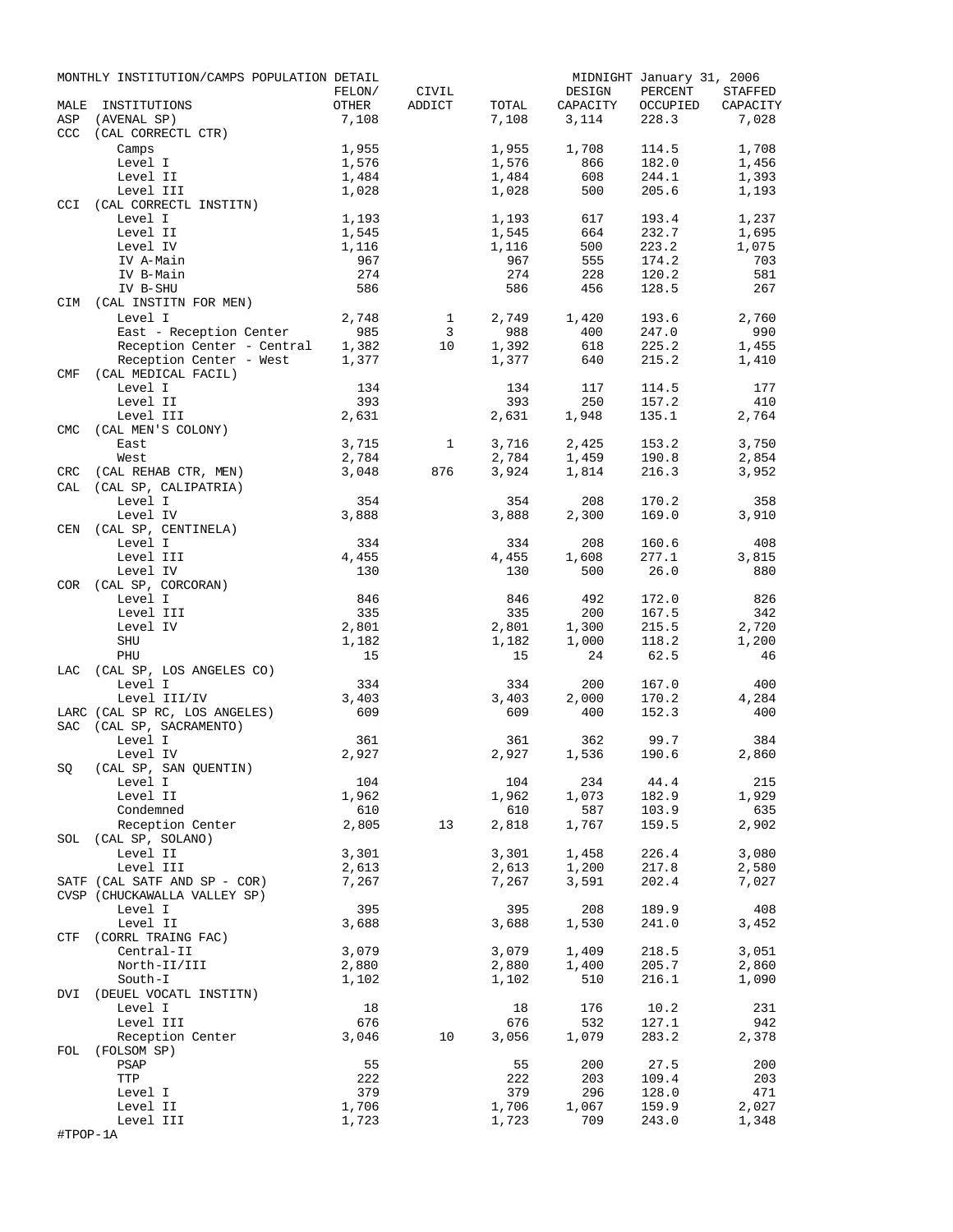|            | MONTHLY INSTITUTION/CAMPS POPULATION DETAIL |                 |              |              |                                   | MIDNIGHT January 31, 2006 |                            |
|------------|---------------------------------------------|-----------------|--------------|--------------|-----------------------------------|---------------------------|----------------------------|
| MALE       | INSTITUTIONS                                | FELON/<br>OTHER | CIVIL        | TOTAL        | DESIGN<br>CAPACITY                | PERCENT<br>OCCUPIED       | <b>STAFFED</b><br>CAPACITY |
| <b>HDP</b> | (HIGH DESERT SP)                            |                 | ADDICT       |              |                                   |                           |                            |
|            | Level I                                     | 385             |              | 385          | 200                               | 192.5                     | 400                        |
|            | Level II                                    | 121             |              | 121          | 120                               | 100.8                     | 120                        |
|            | Level III                                   | 887             |              | 887          | 400                               | 221.8                     | 1,002                      |
|            | Level IV                                    | 2,709           |              | 2,709        | 1,714                             | 158.1                     | 2,850                      |
|            | Reception Center                            | 545             | 3            | 548          | 100                               | 548.0                     | 380                        |
|            | IRON (IRONWOOD SP)                          |                 |              |              |                                   |                           |                            |
|            | Level I                                     | 381             |              | 381          | 200                               | 190.5                     | 400                        |
|            | Level III<br>KVSP (KERN VALLEY SP)          | 4,286           |              | 4,286        | 2,000                             | 214.3                     | 4,253                      |
|            | Level IV                                    | 2,782           |              | 2,782        | 1,984                             | 140.2                     | 3,770                      |
|            | Level I                                     | 407             |              | 407          | 200                               | 203.5                     | 200                        |
|            | Adseq                                       | 159             |              | 159          | 264                               | 60.2                      | 396                        |
|            | MCSP (MULE CREEK SP)                        |                 |              |              |                                   |                           |                            |
|            | Level I                                     | 381             |              | 381          | 200                               | 190.5                     | 392                        |
|            | Level III                                   | 2,527           |              | 2,527        | 1,000                             | 252.7                     | 2,335                      |
|            | Level IV                                    | 958             |              | 958          | 500                               | 191.6                     | 1,110                      |
|            | NKSP (NORTH KERN SP)<br>Level I             | 260             |              | 260          | 208                               |                           |                            |
|            | Level III                                   | 490             |              | 490          | 500                               | 125.0<br>98.0             | 358<br>868                 |
|            | Reception Center                            | 4,516           | 8            | 4,524        | 2,210                             | 204.7                     | 4,161                      |
|            | PDC (PITCHESS DETENT CTR-RC)                | 1,265           |              | 1,265        | $\mathbf 0$                       |                           | 1,292                      |
|            | PBSP (PELICAN BAY SP)                       |                 |              |              |                                   |                           |                            |
|            | Level I                                     | 350             |              | 350          | 296                               | 118.2                     | 384                        |
|            | Level III/IV                                | 2,007           |              | 2,007        | 1,024                             | 196.0                     | 1,931                      |
|            | <b>SHU</b>                                  | 1,105           |              | 1,105        | 1,056                             | 104.6                     | 1,267                      |
|            | PVSP (PLEASANT VALLEY SP)                   |                 |              |              |                                   |                           |                            |
|            | Level I<br>Level III                        | 301<br>4,599    |              | 301<br>4,599 | 208<br>2,090                      | 144.7<br>220.0            | 408<br>4,620               |
| RIO        | (RIO COSUMNES COR CTR-RC)                   | 230             |              | 230          | $\mathbf{0}$                      | $\overline{a}$            | 250                        |
| <b>RJD</b> | (RJ DONOVAN CORR FACIL)                     |                 |              |              |                                   |                           |                            |
|            | Level I                                     | 334             |              | 334          | 200                               | 167.0                     | 392                        |
|            | Level III                                   | 2,747           |              | 2,747        | 1,500                             | 183.1                     | 2,899                      |
|            | Reception Center                            | 1,445           |              | 1,445        | 608                               | 237.7                     | 1,152                      |
|            | SVSP (SALINAS VAL SP)                       |                 |              |              |                                   |                           |                            |
|            | Level I                                     | 362             |              | 362          | 280                               | 129.3                     | 400                        |
|            | Level IV                                    | 3,965           |              | 3,965        | 2,634                             | 150.5                     | 4,110                      |
|            | SRTA (SANTA RITA CO. JAIL-RC)               | 605             |              | 605          | 0                                 | $-$                       | 750                        |
|            | SCC (SIERRA CONSERV CTR)<br>Camps-Men       | 2,089           |              | 2,089        | 1,880                             | 111.1                     | 2,010                      |
|            | Level I                                     | 1,336           |              | 1,336        | 618                               | 216.2                     | 1,378                      |
|            | Level II                                    | 1,633           | $\mathbf{1}$ | 1,634        | 608                               | 268.8                     | 1,634                      |
|            | Level III                                   | 1,077           |              | 1,077        | 500                               | 215.4                     | 1,085                      |
| WSP        | (WASCO SP)                                  |                 |              |              |                                   |                           |                            |
|            | Level I                                     | 287             |              | 287          | 200                               | 143.5                     | 392                        |
|            | Level III                                   | 622             | 1            | 623          | 500                               | 124.6                     | 773                        |
|            | Reception Center                            | 4,988           | 4            | 4,992        | 2,614<br>$931$ $151,706$ $81,090$ | 191.0<br>187.1            | 4,901                      |
|            | MALE TOTAL:                                 | 150,775         |              |              |                                   |                           | 153,743                    |
|            | FEMALE INSTITUTIONS                         |                 |              |              |                                   |                           |                            |
|            | CIW (CAL INST FOR WOMEN)                    |                 |              |              |                                   |                           |                            |
|            | Institution                                 | 1,916           | 5            | 1,921        | 916                               | 209.7                     | 1,505                      |
|            | Reception Center                            | 265             |              | 265          | 110                               | 240.9                     | 445                        |
|            | Camps-Women                                 | 328             |              | 328          | 320                               | 102.5                     | 320                        |
|            | CRC (CAL REHAB CTR, WOMEN)                  | 439             | 315          | 754          | 500                               | 150.8                     | 680                        |
|            | CCWF (CENT CAL WOMEN'S FACIL)               |                 |              |              |                                   |                           |                            |
|            | Institution                                 | 3,132           |              | 3,132        | 1,623                             | 193.0                     | 2,588                      |
|            | Reception Center                            | 636             |              | 636          | 393                               | 161.8<br>107.7            | 887                        |
| RIO        | Condemned<br>(RIO COSUMNES COR CTR-RC)      | 14<br>19        |              | 14<br>19     | 13<br>0                           |                           | 15<br>20                   |
| VSP        | (VALLEY SP)                                 |                 |              |              |                                   |                           |                            |
|            | Institution                                 | 3,022           |              | 3,022        | 1,571                             | 192.4                     | 2,946                      |
|            | Reception Center                            | 689             | 22           | 711          | 400                               | 177.8                     | 678                        |
|            | <b>SHU</b>                                  | 70              |              | 70           | 44                                | 159.1                     | 62                         |
|            | FEMALE TOTAL:                               | 10,530          | 342          | 10,872       | 5,890                             | 184.6                     | 10,146                     |
|            |                                             |                 |              |              |                                   |                           |                            |
|            | INSTITUTIONS/CAMPS TOTAL:                   | 161,305         | 1,273        | 162,578      | 86,980                            | 186.9                     | 163,889                    |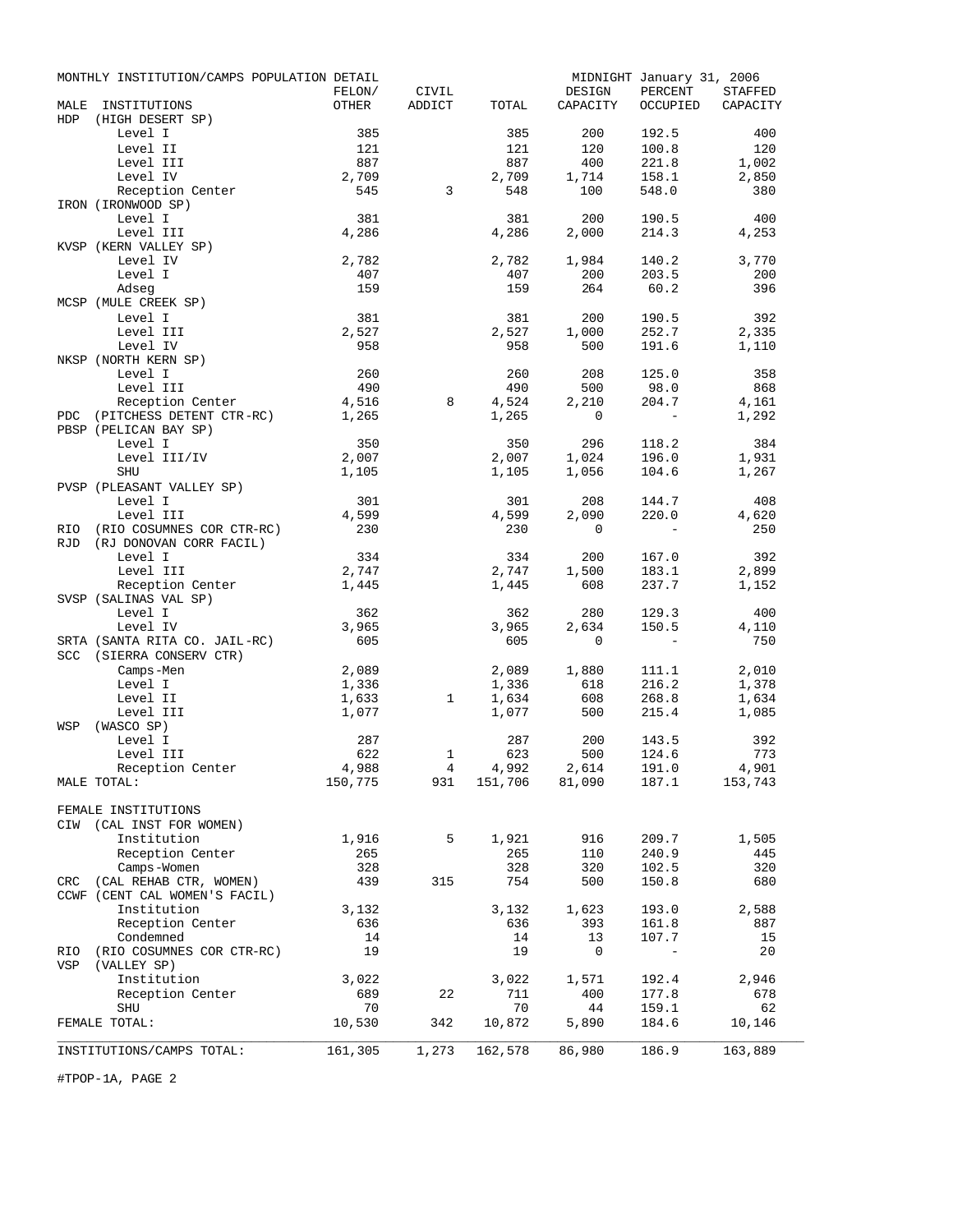| Data Analysis Unit<br>Estimates and Statistical Analysis Section |                  |                |                                |                                                                                      |                   | Department of Corrections and Rehabilitation                                                                                               | State of California        |               |
|------------------------------------------------------------------|------------------|----------------|--------------------------------|--------------------------------------------------------------------------------------|-------------------|--------------------------------------------------------------------------------------------------------------------------------------------|----------------------------|---------------|
| Offender Information Services Branch                             |                  |                | MONTHLY REPORT OF POPULATION   | AS OF MIDNIGHT February 28, 2006                                                     |                   |                                                                                                                                            |                            | March 2, 2006 |
|                                                                  |                  |                |                                |                                                                                      |                   |                                                                                                                                            |                            |               |
|                                                                  |                  |                | TOTAL CDC POPULATION           |                                                                                      | CHANGE SINCE      |                                                                                                                                            |                            |               |
|                                                                  | FELON/           | CIVIL          |                                |                                                                                      | 02/28/05          |                                                                                                                                            | DESIGN PERCENT STAFFED     |               |
|                                                                  | OTHER            | ADDICT         | TOTAL                          | NO.                                                                                  | PCT.              |                                                                                                                                            | CAPACITY OCCUPIED CAPACITY |               |
| A. TOTAL INSTITUTIONS                                            | 167,512          |                |                                | 1,253 168,765 +6,674                                                                 | $+4.1$            |                                                                                                                                            |                            |               |
| (MEN, Subtotal)                                                  | 156,410          |                | 920 157,330                    | $+5,889$                                                                             | $+3.8$            |                                                                                                                                            |                            |               |
| (WOMEN, Subtotal)                                                | 11,102           |                | 333 11,435                     | +785                                                                                 | $+7.3$            |                                                                                                                                            |                            |               |
| 1. INSTITUTIONS/CAMPS                                            |                  |                |                                |                                                                                      |                   | $\begin{array}{cccc} 161,807 & 1,253 & 163,060 & +6,624 & +4.2 & 86,980 \\ 157,377 & 1,253 & 158,630 & +6,345 & +4.1 & 83,072 \end{array}$ | 187.5                      | 163,889       |
| INSTITUTIONS                                                     | 157,377          |                |                                |                                                                                      |                   |                                                                                                                                            | 191.0                      | 159,851       |
| CAMPS (CCC & SCC)                                                | 4,430            |                |                                | $4,430$ +279                                                                         |                   | $+6.7$ 3,908                                                                                                                               | 113.4                      | 4,038         |
| 2. COMMUNITY CORR. CTRS. 5,570                                   |                  |                | $0 \qquad \qquad$<br>5,570     |                                                                                      |                   | $+79$ $+1.4$ 7,545                                                                                                                         | 73.8                       |               |
| CCF PRIVATE                                                      | 2,622            |                |                                |                                                                                      |                   | 2,752                                                                                                                                      | 95.3                       |               |
| CCF PUBLIC                                                       | 2,423            |                | 2, 022<br>2, 423               | $7,622$ $+12$ $+0.4$ $2,752$<br>$-37$ $-1.5$ $2,461$<br>$255$ $+115$ $+82.1$ $1,056$ |                   |                                                                                                                                            | 98.5                       |               |
| DRUG TREATMT FURLOUGH                                            | 255              |                |                                |                                                                                      |                   |                                                                                                                                            | 24.1                       |               |
| PRIVATE WORK FURLOUGH                                            | 105              |                | 105                            | $-6$                                                                                 | $-5.4$<br>+4.4    | 1,103                                                                                                                                      | 9.5                        |               |
| PRISONER MOTHER PGM                                              | 70               |                | 70                             | $+3$                                                                                 |                   | 70                                                                                                                                         | 100.0                      |               |
| FAMILY FOUNDATION PGM<br>WORK FUR. IN CUSTODY                    | 62<br>33         |                | 62<br>33                       | $-4$<br>$-4$                                                                         | $-6.0$<br>$-10.8$ | 70<br>33                                                                                                                                   | 88.6<br>100.0              |               |
| 3. DMH STATE HOSPITALS                                           | 135              |                | 135                            | $-29$                                                                                | $-17.6$           |                                                                                                                                            |                            |               |
|                                                                  |                  |                |                                |                                                                                      |                   |                                                                                                                                            |                            |               |
| B. PAROLE                                                        | 113,885          |                | 1,820 115,705<br>1 820 114,159 | $+773$                                                                               | $+0.6$            |                                                                                                                                            |                            |               |
| COMMUNITY SUPERVISION<br>COOPERATIVE CASES                       | 112,339<br>1,546 |                | 1,546                          | +786<br>$-13$                                                                        | $+0.6$<br>$-0.8$  |                                                                                                                                            |                            |               |
|                                                                  |                  |                |                                |                                                                                      |                   |                                                                                                                                            |                            |               |
| C. NON-CDC JURISDICTION                                          | 1,948            | $\overline{0}$ | 1,948                          | $-152$                                                                               | $-7.2$            |                                                                                                                                            |                            |               |
| OTHER STATE/FED. INST.                                           | 533              |                | 533                            | $-44$                                                                                | $-7.6$            |                                                                                                                                            |                            |               |
| OUT OF STATE PAROLE                                              | 1,199            |                | 1,199                          | $-101$                                                                               | $-7.7$            |                                                                                                                                            |                            |               |
| OUT OF STATE PAL<br>$CYA-W&IC$ 1731.5(c)                         | 123              |                | 123                            | $-15$                                                                                | $-10.8$           |                                                                                                                                            |                            |               |
| INSTITUTIONS                                                     | 93               |                | 93                             | $+8$                                                                                 | $+9.4$            |                                                                                                                                            |                            |               |
| D. OTHER POPULATIONS<br>INMATES                                  | 21,562           | 314            | 21,876                         | $-34$                                                                                | $-0.1$            |                                                                                                                                            |                            |               |
| OUT-TO-COURT, etc.                                               | 1,936            | 58             | 1,994                          | $+169$                                                                               | $+9.2$            |                                                                                                                                            |                            |               |
| <b>ESCAPED</b>                                                   | 246              |                | 246                            | $-10$                                                                                | $-3.9$            |                                                                                                                                            |                            |               |
| PAROLEES (PAL/RAL)                                               | 19,380           | 256            | 19,636                         | $-193$                                                                               | $-0.9$            |                                                                                                                                            |                            |               |
| TOTAL CDC POPULATION                                             | 304,907          |                | 3,387 308,294 +7,261           |                                                                                      | $+2.4$            |                                                                                                                                            |                            |               |
| CHANGE FROM LAST MONTH                                           |                  |                |                                |                                                                                      |                   |                                                                                                                                            |                            |               |
| A. TOTAL INSTITUTIONS                                            | $+668$           | $-20$          | +648                           |                                                                                      |                   |                                                                                                                                            |                            |               |
| (MEN, Subtotal)                                                  | $+577$           | $-11$          | $+566$                         |                                                                                      |                   |                                                                                                                                            |                            |               |
| (WOMEN, Subtotal)                                                | +91              | $-9$           | $+82$                          |                                                                                      |                   |                                                                                                                                            |                            |               |
| B. PAROLE                                                        | $+196$           | $-13$          | $+183$                         |                                                                                      |                   |                                                                                                                                            |                            |               |
| D. PAROLEES (PAL/RAL)                                            | $-30$            | $+7$           | $-23$                          |                                                                                      |                   |                                                                                                                                            |                            |               |

This report contains the latest available reliable population figures from OBIS. They have been carefully audited, but are preliminary, and therefore subject to revision.

 Figure excludes institution based camps. Total persons in camps, including base camps, are 4,518 . Base camp at CMC is included in institution counts. Report # TPOP-8. Questions: (916) 327-3262 (CALNET) 467-3262.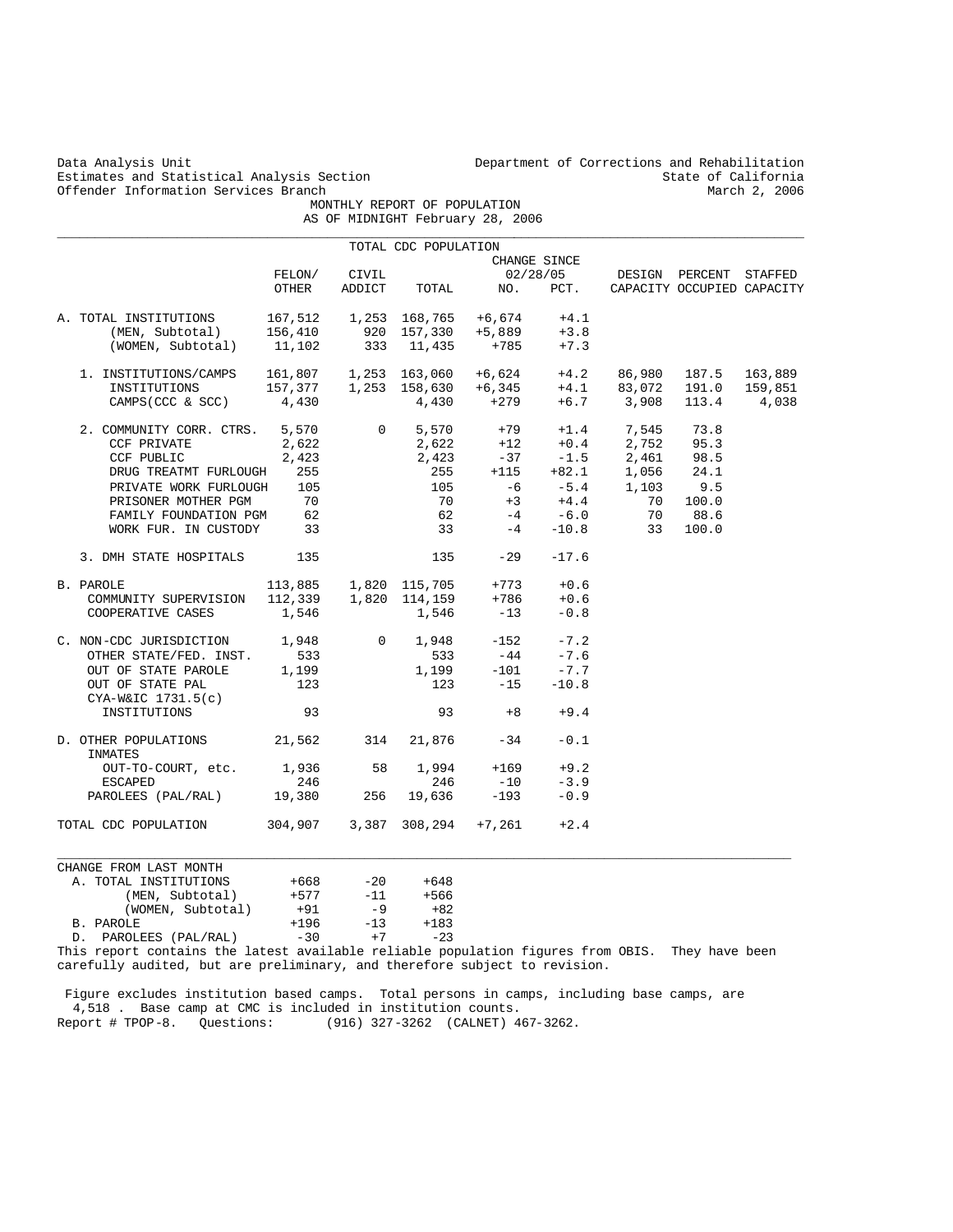MONTHLY INSTITUTION/CAMPS POPULATION DETAIL MIDNIGHT February 28, 2006

| INSTITUTIONS/CAMPS                                                                                                                           | FELON/<br>OTHER                          | CIVIL<br>ADDICT                 | TOTAL                            | DESIGN<br>CAPACITY                                                                                                   | PERCENT<br>OCCUPIED                                             | STAFFED<br>CAPACITY                   |
|----------------------------------------------------------------------------------------------------------------------------------------------|------------------------------------------|---------------------------------|----------------------------------|----------------------------------------------------------------------------------------------------------------------|-----------------------------------------------------------------|---------------------------------------|
| MALE                                                                                                                                         |                                          |                                 |                                  |                                                                                                                      |                                                                 |                                       |
| (AVENAL SP)<br>ASP<br>(CAL CORRECTL CTR)<br>CCC<br>(CAL CORRECTL INSTITN)<br>CCI<br>CIM<br>(CAL INSTITN FOR MEN)                             | 7,288<br>6,054<br>5,707<br>6,444 18      |                                 | 7,288<br>6,054<br>5,707<br>6,462 | 3, 114 234.0<br>3,078                                                                                                | $3,682$ $164.4$<br>$3,020$ $189.0$<br>209.9                     | 7,028<br>5,750<br>5,558<br>6,615      |
| (CAL MEDICAL FACIL)<br>CMF<br><b>CMC</b><br>(CAL MEN'S COLONY)<br>(CAL REHAB CTR, MEN)<br><b>CRC</b><br>(CAL SP, CALIPATRIA)<br>CAL          | 3,078<br>6,510<br>3,058<br>4,212         | $\overline{1}$<br>840           | 3,078<br>6,511<br>3,898<br>4,212 | 2,315<br>3,884<br>1,814<br>2,508                                                                                     | 133.0<br>167.6<br>214.9<br>167.9                                | 3,351<br>6,604<br>3,952<br>4,268      |
| (CAL SP, CENTINELA) 4,900<br>CEN<br>COR (CAL SP, CORCORAN)<br>LAC (CAL SP, LOS ANGELES CO)<br>LARC (CAL SP RC, LOS ANGELES) 1,201            | 5,223<br>3,388                           | $\overline{\mathbf{3}}$         | 1,201                            | 4,900 2,316 211.6<br>$\begin{array}{cccc} 5,226 & & 3,016 & & 173.3 \\ 3,388 & & 2,200 & & 154.0 \end{array}$<br>400 | 173.3<br>300.2                                                  | 5,103<br>5,134<br>4,684<br>400        |
| SAC (CAL SP, SACRAMENTO)<br>SQ (CAL SP, SAN QUENTIN)<br>SOL (CAL SP, SOLANO)<br>SATF (CAL SATF AND SP - COR)                                 | 3,263<br>5,365<br>5,822<br>7,216         | 13                              |                                  | 3,263 1,898<br>5,378 3,661<br>5,822 2,658<br>7,216 3,591                                                             | 171.9<br>146.9<br>219.0<br>200.9                                | $3, 2 - 1$<br>5,681<br>5,660<br>7,027 |
| CVSP (CHUCKAWALLA VALLEY SP) 4,181<br>CTF (CORRL TRAING FAC)<br>DVI (DEUEL VOCATL INSTITN)<br>FOL (FOLSOM SP)                                | 7,057<br>3,728<br>4,110                  | 14                              | 4,110                            | 4, 181 1, 738 240.6<br>7,057 3,319 212.6<br>3,742 1,787 209.4<br>2,475                                               | 166.1                                                           | 3,860<br>7,001<br>3,551<br>4,249      |
| HDP (HIGH DESERT SP)<br>IRON (IRONWOOD SP)<br>KVSP (KERN VALLEY SP)<br>MCSP (MULE CREEK SP)                                                  | 4,694<br>4,665<br>3,863<br>3,861         | $\overline{4}$                  |                                  | $4,698$ $2,534$ $185.4$<br>$4,665$ $2,200$ $212.0$<br>3,863 2,448 157.8<br>3,861 1,700 227.1                         | 185.4                                                           | 4,752<br>4,653<br>4,366<br>3,837      |
| NKSP (NORTH KERN SP)<br>PDC (PITCHESS DETENT CTR-RC)<br>PBSP (PELICAN BAY SP)<br>PVSP (PLEASANT VALLEY SP) 4,991                             | 5,387 9<br>847<br>3,426                  |                                 | 5,396<br>847<br>3,426<br>4,991   | 2,918<br>$\overline{0}$<br>$2,376$ 144.2<br>2,298                                                                    | 184.9<br><b>Contract Contract Contract</b><br>217.2             | 5,387<br>1,292<br>3,582<br>5,028      |
| RIO (RIO COSUMNES COR CTR-RC)<br>RJD (RJ DONOVAN CORR FACIL)<br>SVSP (SALINAS VAL SP)<br>SRTA (SANTA RITA CO. JAIL-RC)                       | 223<br>4,587<br>4,375<br>609             |                                 | 223<br>4,587<br>4,375<br>609     | 2,914<br>$\mathbf{0}$                                                                                                | $0$<br>2,308 199 -<br>2,914<br>150.1<br>$\sim 100$ km s $^{-1}$ | 250<br>4,443<br>4,510<br>750          |
| <b>SCC</b><br>(SIERRA CONSERV CTR)<br>WSP<br>(WASCO SP)                                                                                      | 6,229<br>5,619                           | 17                              | 1 6,230<br>5,636                 | 3,606<br>3,314                                                                                                       | 172.8<br>170.1                                                  | 6,107<br>6,066                        |
| MALE TOTAL:                                                                                                                                  | 151,181 920 152,101 81,090 187.6 153,743 |                                 |                                  |                                                                                                                      |                                                                 |                                       |
| FEMALE                                                                                                                                       |                                          |                                 |                                  |                                                                                                                      |                                                                 |                                       |
| CIW (CAL INST FOR WOMEN)<br>$\operatorname{CRC}$<br>(CAL REHAB CTR, WOMEN)<br>CCWF (CENT CAL WOMEN'S FACIL)<br>RIO (RIO COSUMNES COR CTR-RC) | 2,566<br>438<br>3,768<br>12              | $\overline{\phantom{0}}$<br>305 | 2,574<br>743<br>3,768<br>12      | 1,346<br>500<br>2,029<br>0                                                                                           | 191.2<br>148.6<br>185.7<br>$\overline{\phantom{a}}$             | 2,270<br>680<br>3,490<br>20           |
| VSP (VALLEY SP)<br>FEMALE TOTAL:                                                                                                             | 3,842<br>10,626                          | 20<br>333                       | 3,862<br>10,959                  | 2,015<br>5,890                                                                                                       | 191.7<br>186.1                                                  | 3,686<br>10,146                       |
|                                                                                                                                              |                                          |                                 |                                  |                                                                                                                      |                                                                 |                                       |
| INSTITUTIONS/CAMPS TOTAL:                                                                                                                    | 161,807                                  | 1,253                           | 163,060                          | 86,980                                                                                                               | 187.5                                                           | 163,889                               |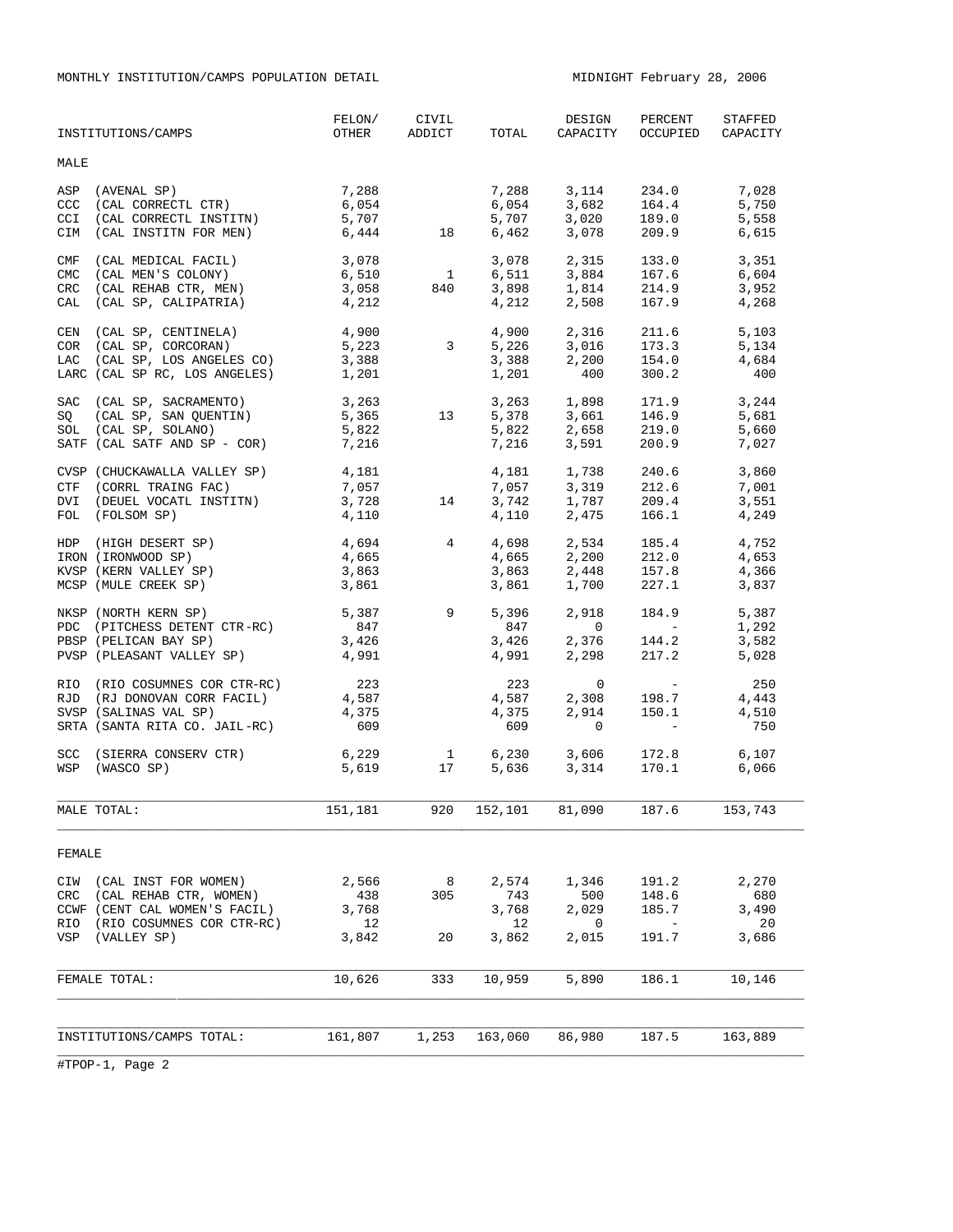| MALE       | MONTHLY INSTITUTION/CAMPS POPULATION DETAIL<br>INSTITUTIONS | FELON/<br>OTHER | CIVIL<br>ADDICT | TOTAL          | DESIGN<br>CAPACITY | PERCENT<br>OCCUPIED | MIDNIGHT February 28, 2006<br>STAFFED<br>CAPACITY |
|------------|-------------------------------------------------------------|-----------------|-----------------|----------------|--------------------|---------------------|---------------------------------------------------|
| ASP        | (AVENAL SP)                                                 | 7,288           |                 | 7,288          | 3,114              | 234.0               | 7,028                                             |
| <b>CCC</b> | (CAL CORRECTL CTR)                                          |                 |                 |                |                    |                     |                                                   |
|            | Camps                                                       | 1,968           |                 | 1,968          | 1,708              | 115.2               | 1,708                                             |
|            | Level I                                                     | 1,552           |                 | 1,552          | 866                | 179.2               | 1,456                                             |
|            | Level II                                                    | 1,462           |                 | 1,462          | 608                | 240.5               | 1,393                                             |
|            | Level III                                                   | 1,072           |                 | 1,072          | 500                | 214.4               | 1,193                                             |
| CCI        | (CAL CORRECTL INSTITN)<br>Level I                           | 1,199           |                 | 1,199          | 617                | 194.3               | 1,237                                             |
|            | Level II                                                    | 1,535           |                 | 1,535          | 664                | 231.2               | 1,695                                             |
|            | Level IV                                                    | 1,131           |                 | 1,131          | 500                | 226.2               | 1,075                                             |
|            | IV A-Main                                                   | 980             |                 | 980            | 555                | 176.6               | 703                                               |
|            | IV B-Main                                                   | 251             |                 | 251            | 228                | 110.1               | 581                                               |
|            | IV B-SHU                                                    | 611             |                 | 611            | 456                | 134.0               | 267                                               |
| CIM        | (CAL INSTITN FOR MEN)                                       |                 |                 |                |                    |                     |                                                   |
|            | Level I<br>East - Reception Center                          | 2,744<br>1,010  | $4\overline{ }$ | 2,744<br>1,014 | 1,420<br>400       | 193.2<br>253.5      | 2,760<br>990                                      |
|            | Reception Center - Central                                  | 1,265           | 14              | 1,279          | 618                | 207.0               | 1,455                                             |
|            | Reception Center - West                                     | 1,425           |                 | 1,425          | 640                | 222.7               | 1,410                                             |
| <b>CMF</b> | (CAL MEDICAL FACIL)                                         |                 |                 |                |                    |                     |                                                   |
|            | Level I                                                     | 124             |                 | 124            | 117                | 106.0               | 177                                               |
|            | Level II                                                    | 366             |                 | 366            | 250                | 146.4               | 410                                               |
|            | Level III                                                   | 2,588           |                 | 2,588          | 1,948              | 132.9               | 2,764                                             |
| <b>CMC</b> | (CAL MEN'S COLONY)                                          |                 |                 |                |                    |                     |                                                   |
|            | East<br>West                                                | 3,732<br>2,778  | $\mathbf{1}$    | 3,733<br>2,778 | 2,425<br>1,459     | 153.9<br>190.4      | 3,750<br>2,854                                    |
| CRC        | (CAL REHAB CTR, MEN)                                        | 3,058           | 840             | 3,898          | 1,814              | 214.9               | 3,952                                             |
| CAL        | (CAL SP, CALIPATRIA)                                        |                 |                 |                |                    |                     |                                                   |
|            | Level I                                                     | 365             |                 | 365            | 208                | 175.5               | 358                                               |
|            | Level IV                                                    | 3,847           |                 | 3,847          | 2,300              | 167.3               | 3,910                                             |
| CEN        | (CAL SP, CENTINELA)                                         |                 |                 |                |                    |                     |                                                   |
|            | Level I                                                     | 333             |                 | 333            | 208                | 160.1               | 408                                               |
|            | Level III                                                   | 4,441           |                 | 4,441          | 1,608              | 276.2               | 3,815                                             |
|            | Level IV                                                    | 126             |                 | 126            | 500                | 25.2                | 880                                               |
| <b>COR</b> | (CAL SP, CORCORAN)<br>Level I                               | 845             |                 | 845            | 492                | 171.7               | 826                                               |
|            | Level III                                                   | 342             |                 | 342            | 200                | 171.0               | 342                                               |
|            | Level IV                                                    | 2,825           | 3               | 2,828          | 1,300              | 217.5               | 2,720                                             |
|            | SHU                                                         | 1,196           |                 | 1,196          | 1,000              | 119.6               | 1,200                                             |
|            | PHU                                                         | 15              |                 | 15             | 24                 | 62.5                | 46                                                |
| LAC        | (CAL SP, LOS ANGELES CO)                                    |                 |                 |                |                    |                     |                                                   |
|            | Level I                                                     | 329             |                 | 329            | 200                | 164.5               | 400                                               |
|            | Level III/IV                                                | 3,059           |                 | 3,059          | 2,000              | 153.0               | 4,284                                             |
|            | LARC (CAL SP RC, LOS ANGELES)<br>(CAL SP, SACRAMENTO)       | 1,201           |                 | 1,201          | 400                | 300.2               | 400                                               |
| <b>SAC</b> | Level I                                                     | 363             |                 | 363            | 362                | 100.3               | 384                                               |
|            | Level IV                                                    | 2,900           |                 | 2,900          | 1,536              | 188.8               | 2,860                                             |
| SQ         | (CAL SP, SAN QUENTIN)                                       |                 |                 |                |                    |                     |                                                   |
|            | Level I                                                     | 97              |                 | 97             | 234                | 41.5                | 215                                               |
|            | Level II                                                    | 1,947           |                 | 1,947          | 1,073              | 181.5               | 1,929                                             |
|            | Condemned                                                   | 612             |                 | 612            | 587                | 104.3               | 635                                               |
|            | Reception Center                                            | 2,709           | 13              | 2,722          | 1,767              | 154.0               | 2,902                                             |
| SOL        | (CAL SP, SOLANO)                                            |                 |                 |                |                    |                     |                                                   |
|            | Level II<br>Level III                                       | 3,334<br>2,488  |                 | 3,334          | 1,458              | 228.7<br>207.3      | 3,080                                             |
|            | SATF (CAL SATF AND SP - COR)                                | 7,216           |                 | 2,488<br>7,216 | 1,200<br>3,591     | 200.9               | 2,580<br>7,027                                    |
|            | CVSP (CHUCKAWALLA VALLEY SP)                                |                 |                 |                |                    |                     |                                                   |
|            | Level I                                                     | 379             |                 | 379            | 208                | 182.2               | 408                                               |
|            | Level II                                                    | 3,802           |                 | 3,802          | 1,530              | 248.5               | 3,452                                             |
| CTF        | (CORRL TRAING FAC)                                          |                 |                 |                |                    |                     |                                                   |
|            | Central-II                                                  | 3,151           |                 | 3,151          | 1,409              | 223.6               | 3,051                                             |
|            | North-II/III                                                | 2,789           |                 | 2,789          | 1,400              | 199.2               | 2,860                                             |
|            | South-I                                                     | 1,117           |                 | 1,117          | 510                | 219.0               | 1,090                                             |
| DVI        | (DEUEL VOCATL INSTITN)                                      | 12              |                 | 12             | 176                | 6.8                 | 231                                               |
|            | Level I<br>Level III                                        | 695             |                 | 695            | 532                | 130.6               | 942                                               |
|            | Reception Center                                            | 3,021           | 14              | 3,035          | 1,079              | 281.3               | 2,378                                             |
| FOL        | (FOLSOM SP)                                                 |                 |                 |                |                    |                     |                                                   |
|            | PSAP                                                        | 88              |                 | 88             | 200                | 44.0                | 200                                               |
|            | TTP                                                         | 197             |                 | 197            | 203                | 97.0                | 203                                               |
|            | Level I                                                     | 373             |                 | 373            | 296                | 126.0               | 471                                               |
|            | Level II                                                    | 1,730           |                 | 1,730          | 1,067              | 162.1               | 2,027                                             |
|            | Level III                                                   | 1,722           |                 | 1,722          | 709                | 242.9               | 1,348                                             |
| #TPOP-1A   |                                                             |                 |                 |                |                    |                     |                                                   |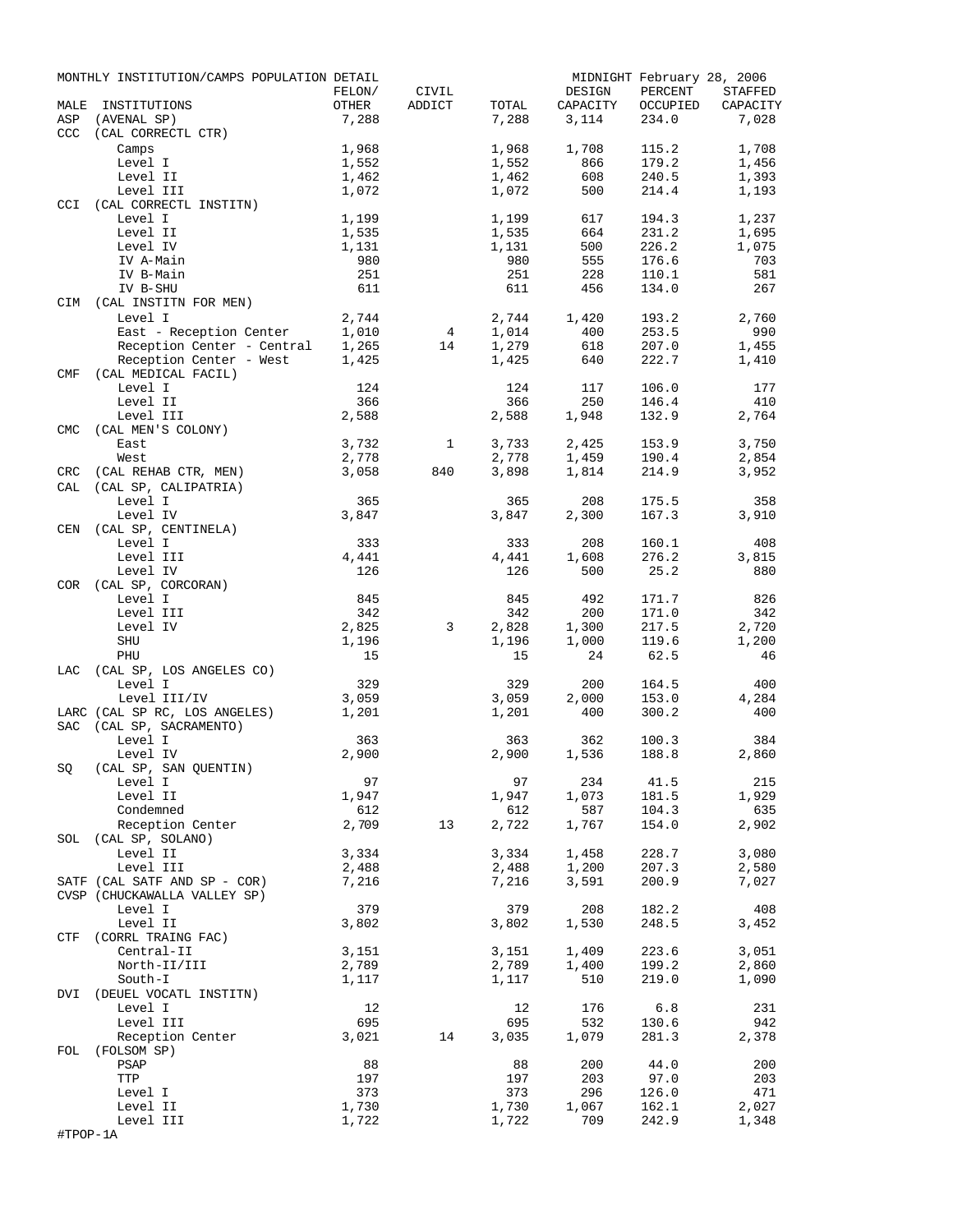|            | MONTHLY INSTITUTION/CAMPS POPULATION DETAIL | FELON/       | CIVIL          |              | DESIGN                            | MIDNIGHT February 28, 2006<br>PERCENT | <b>STAFFED</b> |
|------------|---------------------------------------------|--------------|----------------|--------------|-----------------------------------|---------------------------------------|----------------|
| MALE       | INSTITUTIONS                                | OTHER        | ADDICT         | TOTAL        | CAPACITY                          | OCCUPIED                              | CAPACITY       |
| <b>HDP</b> | (HIGH DESERT SP)                            |              |                |              |                                   |                                       |                |
|            | Level I                                     | 382          |                | 382          | 200                               | 191.0                                 | 400            |
|            | Level II                                    | 124          |                | 124          | 120                               | 103.3                                 | 120            |
|            | Level III                                   | 880          |                | 880          | 400                               | 220.0                                 | 1,002          |
|            | Level IV                                    | 2,732        |                | 2,732        | 1,714                             | 159.4                                 | 2,850          |
|            | Reception Center                            | 576          | $\overline{4}$ | 580          | 100                               | 580.0                                 | 380            |
|            | IRON (IRONWOOD SP)                          |              |                |              |                                   |                                       |                |
|            | Level I<br>Level III                        | 385<br>4,280 |                | 385<br>4,280 | 200<br>2,000                      | 192.5<br>214.0                        | 400<br>4,253   |
|            | KVSP (KERN VALLEY SP)                       |              |                |              |                                   |                                       |                |
|            | Level IV                                    | 3,193        |                | 3,193        | 1,984                             | 160.9                                 | 3,770          |
|            | Level I                                     | 412          |                | 412          | 200                               | 206.0                                 | 200            |
|            | Adseq                                       | 258          |                | 258          | 264                               | 97.7                                  | 396            |
|            | MCSP (MULE CREEK SP)                        |              |                |              |                                   |                                       |                |
|            | Level I                                     | 378          |                | 378          | 200                               | 189.0                                 | 392            |
|            | Level III                                   | 2,516        |                | 2,516        | 1,000                             | 251.6                                 | 2,335          |
|            | Level IV                                    | 967          |                | 967          | 500                               | 193.4                                 | 1,110          |
|            | NKSP (NORTH KERN SP)                        |              |                |              |                                   |                                       |                |
|            | Level I<br>Level III                        | 379<br>401   |                | 379<br>401   | 208<br>500                        | 182.2<br>80.2                         | 358<br>868     |
|            | Reception Center                            | 4,607        | 9              | 4,616        | 2,210                             | 208.9                                 | 4,161          |
|            | PDC (PITCHESS DETENT CTR-RC)                | 847          |                | 847          | 0                                 | $\equiv$                              | 1,292          |
|            | PBSP (PELICAN BAY SP)                       |              |                |              |                                   |                                       |                |
|            | Level I                                     | 327          |                | 327          | 296                               | 110.5                                 | 384            |
|            | Level III/IV                                | 2,002        |                | 2,002        | 1,024                             | 195.5                                 | 1,931          |
|            | <b>SHU</b>                                  | 1,097        |                | 1,097        | 1,056                             | 103.9                                 | 1,267          |
|            | PVSP (PLEASANT VALLEY SP)                   |              |                |              |                                   |                                       |                |
|            | Level I                                     | 299          |                | 299          | 208                               | 143.8                                 | 408            |
|            | Level III                                   | 4,692        |                | 4,692        | 2,090                             | 224.5                                 | 4,620          |
| RIO        | (RIO COSUMNES COR CTR-RC)                   | 223          |                | 223          | $\mathbf{0}$                      | $\overline{a}$                        | 250            |
| <b>RJD</b> | (RJ DONOVAN CORR FACIL)<br>Level I          | 342          |                | 342          | 200                               | 171.0                                 | 392            |
|            | Level III                                   | 2,177        |                | 2,177        | 1,500                             | 145.1                                 | 2,899          |
|            | Reception Center                            | 2,068        |                | 2,068        | 608                               | 340.1                                 | 1,152          |
|            | SVSP (SALINAS VAL SP)                       |              |                |              |                                   |                                       |                |
|            | Level I                                     | 328          |                | 328          | 280                               | 117.1                                 | 400            |
|            | Level IV                                    | 4,047        |                | 4,047        | 2,634                             | 153.6                                 | 4,110          |
|            | SRTA (SANTA RITA CO. JAIL-RC)               | 609          |                | 609          | 0                                 | $\overline{\phantom{0}}$              | 750            |
| SCC        | (SIERRA CONSERV CTR)                        |              |                |              |                                   |                                       |                |
|            | Camps-Men                                   | 2,149        |                | 2,149        | 1,880                             | 114.3                                 | 2,010          |
|            | Level I                                     | 1,368        |                | 1,368        | 618                               | 221.4                                 | 1,378          |
|            | Level II                                    | 1,641        | $\mathbf{1}$   | 1,642        | 608<br>500                        | 270.1<br>214.2                        | 1,634<br>1,085 |
| WSP        | Level III<br>(WASCO SP)                     | 1,071        |                | 1,071        |                                   |                                       |                |
|            | Level I                                     | 273          |                | 273          | 200                               | 136.5                                 | 392            |
|            | Level III                                   | 610          | $\mathbf{1}$   | 611          | 500                               | 122.2                                 | 773            |
|            | Reception Center                            | 4,736        | 16             |              |                                   | 181.8                                 | 4,901          |
|            | MALE TOTAL:                                 | 151,181      | 920            |              | $4,752$ $2,614$<br>152,101 81,090 | 187.6                                 | 153,743        |
|            |                                             |              |                |              |                                   |                                       |                |
|            | FEMALE INSTITUTIONS                         |              |                |              |                                   |                                       |                |
|            | CIW (CAL INST FOR WOMEN)                    |              |                |              |                                   |                                       |                |
|            | Institution                                 | 1,991        | 8              | 1,999        | 916                               | 218.2                                 | 1,505          |
|            | Reception Center<br>Camps-Women             | 262<br>313   |                | 262<br>313   | 110<br>320                        | 238.2<br>97.8                         | 445<br>320     |
|            | CRC (CAL REHAB CTR, WOMEN)                  | 438          | 305            | 743          | 500                               | 148.6                                 | 680            |
|            | CCWF (CENT CAL WOMEN'S FACIL)               |              |                |              |                                   |                                       |                |
|            | Institution                                 | 3,140        |                | 3,140        | 1,623                             | 193.5                                 | 2,588          |
|            | Reception Center                            | 614          |                | 614          | 393                               | 156.2                                 | 887            |
|            | Condemned                                   | 14           |                | 14           | 13                                | 107.7                                 | 15             |
| RIO        | (RIO COSUMNES COR CTR-RC)                   | 12           |                | 12           | 0                                 | $\overline{\phantom{a}}$              | 20             |
| VSP        | (VALLEY SP)                                 |              |                |              |                                   |                                       |                |
|            | Institution                                 | 3,069        |                | 3,069        | 1,571                             | 195.4                                 | 2,946          |
|            | Reception Center<br><b>SHU</b>              | 703<br>70    | 20             | 723<br>70    | 400<br>44                         | 180.8<br>159.1                        | 678<br>62      |
|            | FEMALE TOTAL:                               | 10,626       | 333            | 10,959       | 5,890                             | 186.1                                 | 10,146         |
|            |                                             |              |                |              |                                   |                                       |                |
|            | INSTITUTIONS/CAMPS TOTAL:                   | 161,807      | 1,253          | 163,060      | 86,980                            | 187.5                                 | 163,889        |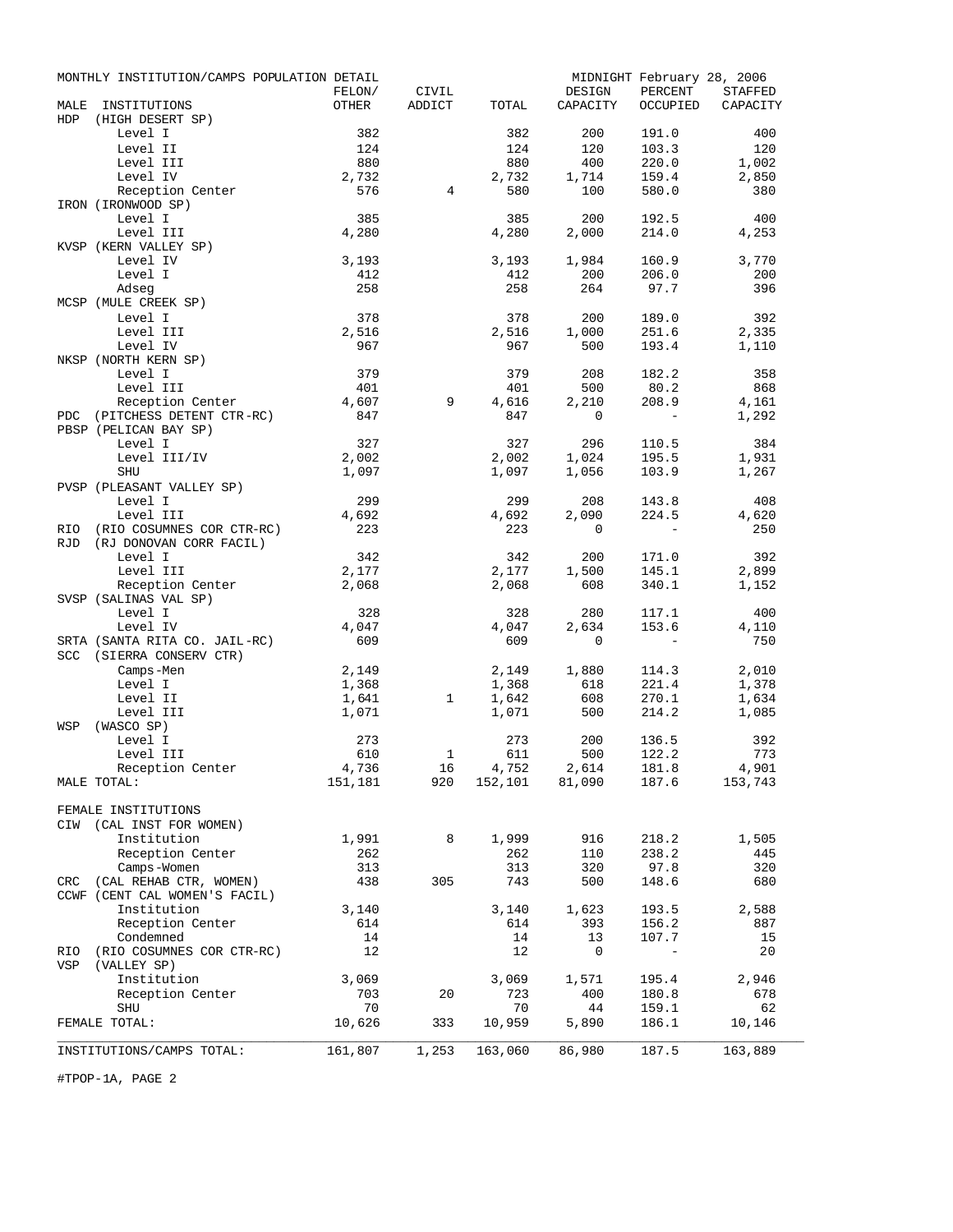| Data Analysis Unit<br>Estimates and Statistical Analysis Section<br>Offender Information Services Branch                                                       |                 |                 | MONTHLY REPORT OF POPULATION<br>AS OF MIDNIGHT March 31, 2006                 |          |                                  | Department of Corrections and Rehabilitation |                        | State of California<br>April 5, 2006 |
|----------------------------------------------------------------------------------------------------------------------------------------------------------------|-----------------|-----------------|-------------------------------------------------------------------------------|----------|----------------------------------|----------------------------------------------|------------------------|--------------------------------------|
|                                                                                                                                                                |                 |                 |                                                                               |          |                                  |                                              |                        |                                      |
|                                                                                                                                                                |                 |                 | TOTAL CDC POPULATION                                                          |          |                                  |                                              |                        |                                      |
|                                                                                                                                                                | FELON/<br>OTHER | CIVIL<br>ADDICT | TOTAL                                                                         | NO.      | CHANGE SINCE<br>03/31/05<br>PCT. |                                              | DESIGN PERCENT STAFFED | CAPACITY OCCUPIED CAPACITY           |
|                                                                                                                                                                |                 |                 |                                                                               |          |                                  |                                              |                        |                                      |
| A. TOTAL INSTITUTIONS                                                                                                                                          | 169,221         |                 | 1,254 170,475                                                                 | $+8,302$ | $+5.1$                           |                                              |                        |                                      |
| (MEN, Subtotal)                                                                                                                                                | 157,915         |                 | 914 158,829                                                                   | +7,445   | $+4.9$                           |                                              |                        |                                      |
| (WOMEN, Subtotal)                                                                                                                                              | 11,306          | 340             | 11,646                                                                        | +857     | $+7.9$                           |                                              |                        |                                      |
| 1. INSTITUTIONS/CAMPS                                                                                                                                          |                 |                 |                                                                               | $+8,352$ | $+5.3$                           | 86,980                                       | 189.6                  | 163,889                              |
| INSTITUTIONS                                                                                                                                                   |                 |                 | $163,627$ $1,254$ $164,881$<br>$159,219$ $1,254$ $160,473$<br>$4.408$ $4.408$ | $+8,182$ | $+5.3$                           | 83,072                                       | 193.2                  | 159,851                              |
| CAMPS (CCC & SCC)                                                                                                                                              | 4,408           |                 | 4,408                                                                         | $+170$   | $+4.0$                           | 3,908                                        | 112.8                  | 4,038                                |
| 2. COMMUNITY CORR. CTRS.                                                                                                                                       | 5,460           | $\mathbf{0}$    | 5,460                                                                         | - 21     | $-0.3$                           | 7,546                                        | 72.4                   |                                      |
| CCF PRIVATE                                                                                                                                                    | 2,679           |                 | 2,679                                                                         | $+38$    | $+1.4$                           | 2,752                                        | 97.3                   |                                      |
| CCF PUBLIC                                                                                                                                                     | 2,267           |                 | 2,267                                                                         | $-120$   | $-5.0$                           | 2,461                                        | 92.1                   |                                      |
| DRUG TREATMT FURLOUGH                                                                                                                                          | 243             |                 | 243                                                                           | $+70$    | $+40.4$                          | 1,056                                        | 23.0                   |                                      |
| PRIVATE WORK FURLOUGH                                                                                                                                          | 105             |                 | 105                                                                           | $-5$     | $-4.5$                           | 1,103                                        | 9.5                    |                                      |
| PRISONER MOTHER PGM                                                                                                                                            | 67              |                 | 67                                                                            | $+1$     | $+1.5$                           | 70                                           | 95.7                   |                                      |
| FAMILY FOUNDATION PGM                                                                                                                                          | 65              |                 | 65                                                                            | $+3$     | $+4.8$                           | 70                                           | 92.9                   |                                      |
| WORK FUR. IN CUSTODY                                                                                                                                           | 34              |                 | 34                                                                            | $-8$     | $-19.0$                          | 34                                           | 100.0                  |                                      |
| 3. DMH STATE HOSPITALS                                                                                                                                         | 134             |                 | 134                                                                           | $-29$    | $-17.7$                          |                                              |                        |                                      |
|                                                                                                                                                                |                 |                 |                                                                               |          |                                  |                                              |                        |                                      |
| B. PAROLE                                                                                                                                                      | 113,883         |                 | 1,816 115,699                                                                 | -392     | $-0.3$                           |                                              |                        |                                      |
| COMMUNITY SUPERVISION                                                                                                                                          | 112,343         |                 | 1,816 114,159                                                                 | $-360$   | $-0.3$                           |                                              |                        |                                      |
| COOPERATIVE CASES                                                                                                                                              | 1,540           |                 | 1,540                                                                         | $-32$    | $-2.0$                           |                                              |                        |                                      |
| C. NON-CDC JURISDICTION                                                                                                                                        | 1,944           | $\mathbf{0}$    | 1,944                                                                         | $-133$   | $-6.4$                           |                                              |                        |                                      |
| OTHER STATE/FED. INST.                                                                                                                                         | 535             |                 | 535                                                                           | $-29$    | $-5.1$                           |                                              |                        |                                      |
| OUT OF STATE PAROLE                                                                                                                                            | 1,204           |                 | 1,204                                                                         | $-92$    | $-7.0$                           |                                              |                        |                                      |
| OUT OF STATE PAL                                                                                                                                               | 117             |                 | 117                                                                           | $-17$    | $-12.6$                          |                                              |                        |                                      |
| CYA-W&IC 1731.5(c)                                                                                                                                             |                 |                 |                                                                               |          |                                  |                                              |                        |                                      |
| INSTITUTIONS                                                                                                                                                   | 88              |                 | 88                                                                            | $+5$     | $+6.0$                           |                                              |                        |                                      |
| D. OTHER POPULATIONS<br>INMATES                                                                                                                                | 21,068          | 290             | 21,358                                                                        | $+151$   | $+0.7$                           |                                              |                        |                                      |
| OUT-TO-COURT, etc.                                                                                                                                             | 1,904           | 55              | 1,959                                                                         | $+144$   | $+7.9$                           |                                              |                        |                                      |
| <b>ESCAPED</b>                                                                                                                                                 | 244             |                 | 244                                                                           | $-10$    | $-3.9$                           |                                              |                        |                                      |
| PAROLEES (PAL/RAL)                                                                                                                                             | 18,920          | 235             | 19,155                                                                        | $+17$    | $+0.0$                           |                                              |                        |                                      |
| TOTAL CDC POPULATION                                                                                                                                           | 306,116         |                 | 3,360 309,476                                                                 | $+7,928$ | $+2.6$                           |                                              |                        |                                      |
|                                                                                                                                                                |                 |                 |                                                                               |          |                                  |                                              |                        |                                      |
| CHANGE FROM LAST MONTH                                                                                                                                         |                 |                 |                                                                               |          |                                  |                                              |                        |                                      |
| A. TOTAL INSTITUTIONS                                                                                                                                          | $+1,709$        | $+1$            | $+1,710$                                                                      |          |                                  |                                              |                        |                                      |
| (MEN, Subtotal)                                                                                                                                                | $+1,505$        | - 6             | $+1,499$                                                                      |          |                                  |                                              |                        |                                      |
| (WOMEN, Subtotal)                                                                                                                                              | $+204$          | $+7$            | $+211$                                                                        |          |                                  |                                              |                        |                                      |
| B. PAROLE                                                                                                                                                      | $-2$            | $-4$            | -6                                                                            |          |                                  |                                              |                        |                                      |
| PAROLEES (PAL/RAL)<br>D.                                                                                                                                       | $-460$          | $-21$           | $-481$                                                                        |          |                                  |                                              | They have been         |                                      |
| This report contains the latest available reliable population figures from OBIS.<br>carefully audited, but are preliminary, and therefore subject to revision. |                 |                 |                                                                               |          |                                  |                                              |                        |                                      |

 Figure excludes institution based camps. Total persons in camps, including base camps, are 4,495 . Base camp at CMC is included in institution counts. Report # TPOP-8. Questions: (916) 327-3262 (CALNET) 467-3262.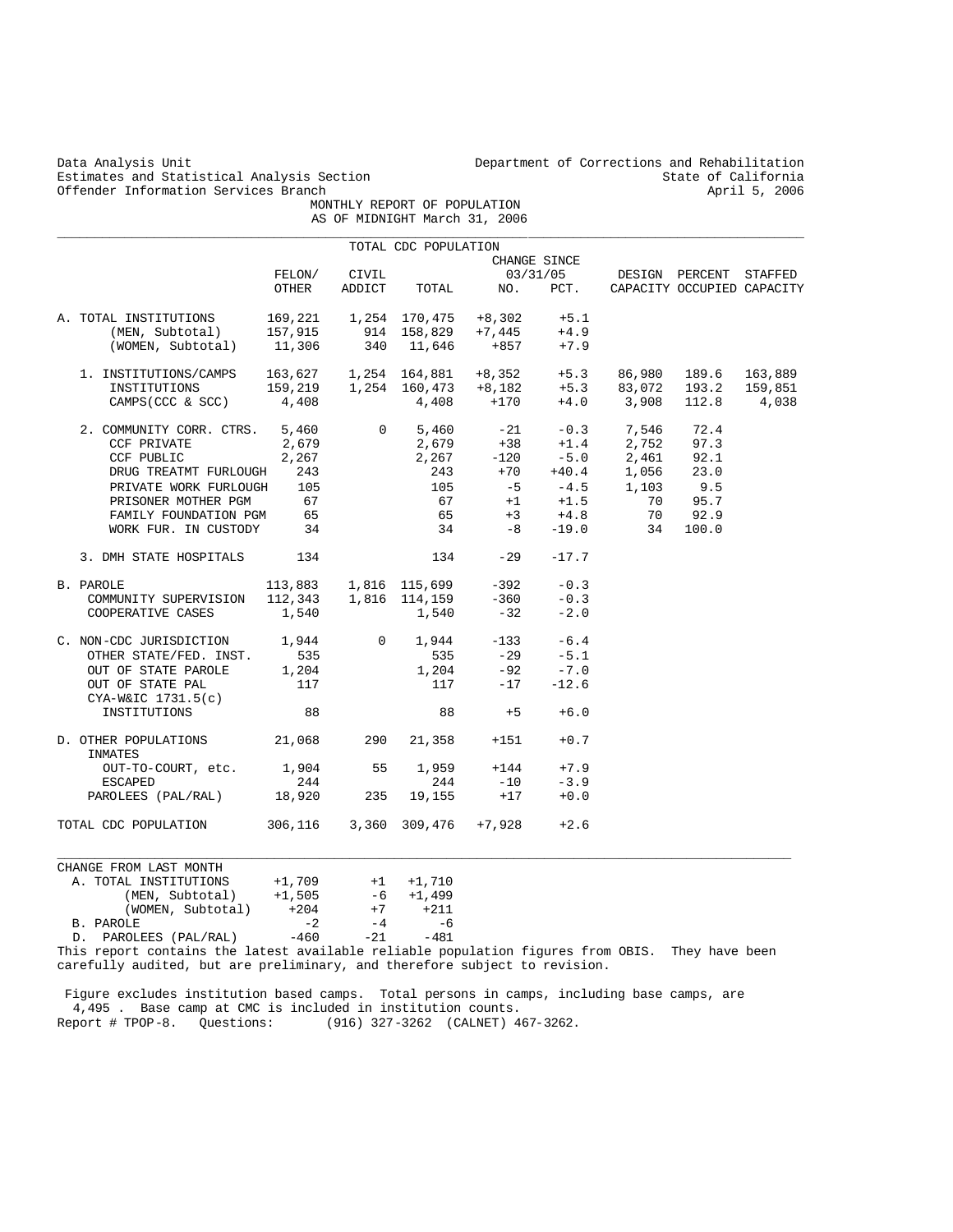MONTHLY INSTITUTION/CAMPS POPULATION DETAIL MIDNIGHT March 31, 2006

|                  | FEMALE TOTAL:                                            | 10,815                                      | 340                   | 11,155         | 5,890                                                                                                                                                                                                                                                                                  | 189.4                       | 10,146                       |
|------------------|----------------------------------------------------------|---------------------------------------------|-----------------------|----------------|----------------------------------------------------------------------------------------------------------------------------------------------------------------------------------------------------------------------------------------------------------------------------------------|-----------------------------|------------------------------|
|                  | VSP (VALLEY SP)                                          | 3,901                                       | 17                    | 3,918          | 2,015                                                                                                                                                                                                                                                                                  | 194.4                       | 3,686                        |
|                  | RIO (RIO COSUMNES COR CTR-RC)                            | 11                                          |                       | 11             | 0                                                                                                                                                                                                                                                                                      | $\overline{\phantom{m}}$    | 20                           |
|                  | CCWF (CENT CAL WOMEN'S FACIL)                            | 3,900                                       | $\overline{1}$        | 3,901          | 2,029                                                                                                                                                                                                                                                                                  | 192.3                       | 3,490                        |
|                  | CIW (CAL INST FOR WOMEN)<br>CRC (CAL REHAB CTR, WOMEN)   | 2,595<br>408                                | 14<br>308             | 2,609<br>716   | 1,346<br>500                                                                                                                                                                                                                                                                           | 193.8<br>143.2              | 2,270<br>680                 |
| FEMALE           |                                                          |                                             |                       |                |                                                                                                                                                                                                                                                                                        |                             |                              |
|                  | MALE TOTAL:                                              | 152,812 914 153,726 81,090 189.6 153,743    |                       |                |                                                                                                                                                                                                                                                                                        |                             |                              |
|                  |                                                          |                                             |                       |                |                                                                                                                                                                                                                                                                                        |                             |                              |
|                  | SCC (SIERRA CONSERV CTR)<br>WSP (WASCO SP)               | 6,258<br>6,048                              | 23                    |                | 6,258 3,606 173.5<br>6,071 3,314 183.2 6,066                                                                                                                                                                                                                                           |                             | 6,107                        |
|                  |                                                          |                                             |                       |                |                                                                                                                                                                                                                                                                                        |                             |                              |
|                  | SRTA (SANTA RITA CO. JAIL-RC)                            | 627                                         |                       | 627            | $\circ$                                                                                                                                                                                                                                                                                |                             | 750                          |
|                  | RJD (RJ DONOVAN CORR FACIL)<br>SVSP (SALINAS VAL SP)     |                                             |                       | 4,744<br>4,603 |                                                                                                                                                                                                                                                                                        | 2,914 158.0                 | 4,443<br>4,510               |
|                  | RIO (RIO COSUMNES COR CTR-RC)                            | $210$<br>4,744<br>4,603                     |                       | 210            |                                                                                                                                                                                                                                                                                        | $0$<br>2,308 205 F<br>2,914 | 250                          |
|                  |                                                          |                                             |                       | 4,960          | 2,298                                                                                                                                                                                                                                                                                  |                             | 5,028                        |
|                  | PBSP (PELICAN BAY SP)<br>PVSP (PLEASANT VALLEY SP) 4,960 |                                             |                       |                |                                                                                                                                                                                                                                                                                        | 215.8                       | 3,582                        |
|                  | PDC (PITCHESS DETENT CTR-RC)                             | $\begin{array}{c} 858 \\ 3,411 \end{array}$ |                       | 858<br>3,411   | $\overline{0}$<br>$2,376$ 143.6                                                                                                                                                                                                                                                        | <b>Contract Contract</b>    | 1,292                        |
|                  | NKSP (NORTH KERN SP)                                     | 5,390                                       | 10                    | 5,400          |                                                                                                                                                                                                                                                                                        | 2,918 185.1                 | 5,387                        |
|                  | MCSP (MULE CREEK SP)                                     | 3,886                                       |                       | 3,886          |                                                                                                                                                                                                                                                                                        |                             | 3,837                        |
|                  | KVSP (KERN VALLEY SP)                                    | 4,160                                       |                       | 4,160          |                                                                                                                                                                                                                                                                                        | 2,448 169.9<br>1,700 228.6  | 4,366                        |
|                  | IRON (IRONWOOD SP)                                       | 4,722                                       |                       |                |                                                                                                                                                                                                                                                                                        |                             | 4,653                        |
|                  | HDP (HIGH DESERT SP)                                     | 4,711                                       | 10                    | 4,721<br>4,722 |                                                                                                                                                                                                                                                                                        | 2,534 186.3<br>2,200 214.6  | 4,752                        |
|                  | FOL (FOLSOM SP)                                          | 4,085                                       |                       |                | 4,085 2,475                                                                                                                                                                                                                                                                            | 165.1                       | 4,249                        |
|                  | DVI (DEUEL VOCATL INSTITN)                               |                                             |                       |                |                                                                                                                                                                                                                                                                                        |                             | 3,551                        |
|                  | CTF (CORRL TRAING FAC)                                   | 7,142<br>3,989                              | $\overline{9}$        |                | 7,142 3,319 215.2<br>3,998 1,787 223.7                                                                                                                                                                                                                                                 |                             | 7,001                        |
|                  | CVSP (CHUCKAWALLA VALLEY SP) 4,274                       |                                             |                       |                | 4, 274 1, 738 245.9                                                                                                                                                                                                                                                                    |                             | 3,860                        |
|                  |                                                          |                                             |                       |                |                                                                                                                                                                                                                                                                                        |                             | 7,027                        |
|                  | SOL (CAL SP, SOLANO)<br>SATF (CAL SATF AND SP - COR)     | 5,800<br>7,369                              |                       |                | 5,800 2,658<br>7,369 3,591                                                                                                                                                                                                                                                             | 2,658 218.2<br>3,591 205.2  | 5,660                        |
| SQ               | (CAL SP, SAN QUENTIN)                                    | 3,282<br>5,177                              | 14                    |                | 3,282 1,898 172.9<br>5,191 3,661 141.8                                                                                                                                                                                                                                                 |                             | 3,244<br>5,681               |
|                  | SAC (CAL SP, SACRAMENTO)                                 |                                             |                       |                |                                                                                                                                                                                                                                                                                        |                             |                              |
|                  | LARC (CAL SP RC, LOS ANGELES) 1,165                      |                                             |                       | 1,165          | 400                                                                                                                                                                                                                                                                                    | 291.2                       | 400                          |
|                  |                                                          |                                             |                       |                | $5,221$ $3,016$ $173.1$<br>$3,372$ $2,200$ $153.3$                                                                                                                                                                                                                                     |                             | 4,684                        |
|                  | COR (CAL SP, CORCORAN)<br>LAC (CAL SP, LOS ANGELES CO)   | 5,220<br>3,372                              | $\mathbf{1}$          |                |                                                                                                                                                                                                                                                                                        |                             | 5,134                        |
|                  | CEN (CAL SP, CENTINELA) 4,962                            |                                             |                       |                | $4,962$ $2,316$ $214.2$ $5,103$                                                                                                                                                                                                                                                        |                             |                              |
| CAL              | (CAL SP, CALIPATRIA)                                     |                                             |                       |                |                                                                                                                                                                                                                                                                                        | 168.5                       |                              |
| CRC              | (CAL REHAB CTR, MEN)                                     | 3,062<br>4,227                              | 829                   |                | $\begin{array}{cccc} 3\,, 097 & \quad 2\,, 315 & \quad 133\,.8 & \quad 3\,, 351 \\ 6\,, 558 & \quad 3\,, 884 & \quad 168\,.8 & \quad 6\,, 604 \\ 3\,, 891 & \quad 1\,, 814 & \quad 214\,.5 & \quad 3\,, 952 \\ 4\,, 227 & \quad 2\,, 508 & \quad 168\,.5 & \quad 4\,, 268 \end{array}$ |                             |                              |
| <b>CMC</b>       | (CAL MEN'S COLONY)                                       | 6,558                                       |                       |                |                                                                                                                                                                                                                                                                                        |                             |                              |
| CMF              | (CAL MEDICAL FACIL)                                      | 3,097                                       |                       |                |                                                                                                                                                                                                                                                                                        |                             |                              |
| CIM              | (CAL INSTITN FOR MEN)                                    | 6,346                                       | 18                    |                | 6,364 3,078                                                                                                                                                                                                                                                                            | 206.8                       | 6,615                        |
| CCI              | (CAL CORRECTL INSTITN)                                   | 5,654                                       |                       |                | $6,080$ $3,682$ $165.1$<br>5,654 $3,020$ $187.2$                                                                                                                                                                                                                                       |                             | 5,558                        |
| CCC <sub>1</sub> | (CAL CORRECTL CTR)                                       | 6,080                                       |                       |                |                                                                                                                                                                                                                                                                                        |                             | 5,750                        |
| ASP              | (AVENAL SP)                                              | 7,363                                       |                       |                | 7,363 3,114 236.4 7,028                                                                                                                                                                                                                                                                |                             |                              |
| MALE             |                                                          |                                             |                       |                |                                                                                                                                                                                                                                                                                        |                             |                              |
|                  |                                                          |                                             |                       |                |                                                                                                                                                                                                                                                                                        |                             |                              |
|                  | INSTITUTIONS/CAMPS                                       | FELON/                                      | CIVIL<br>OTHER ADDICT | TOTAL          | DESIGN<br>CAPACITY                                                                                                                                                                                                                                                                     | PERCENT                     | STAFFED<br>OCCUPIED CAPACITY |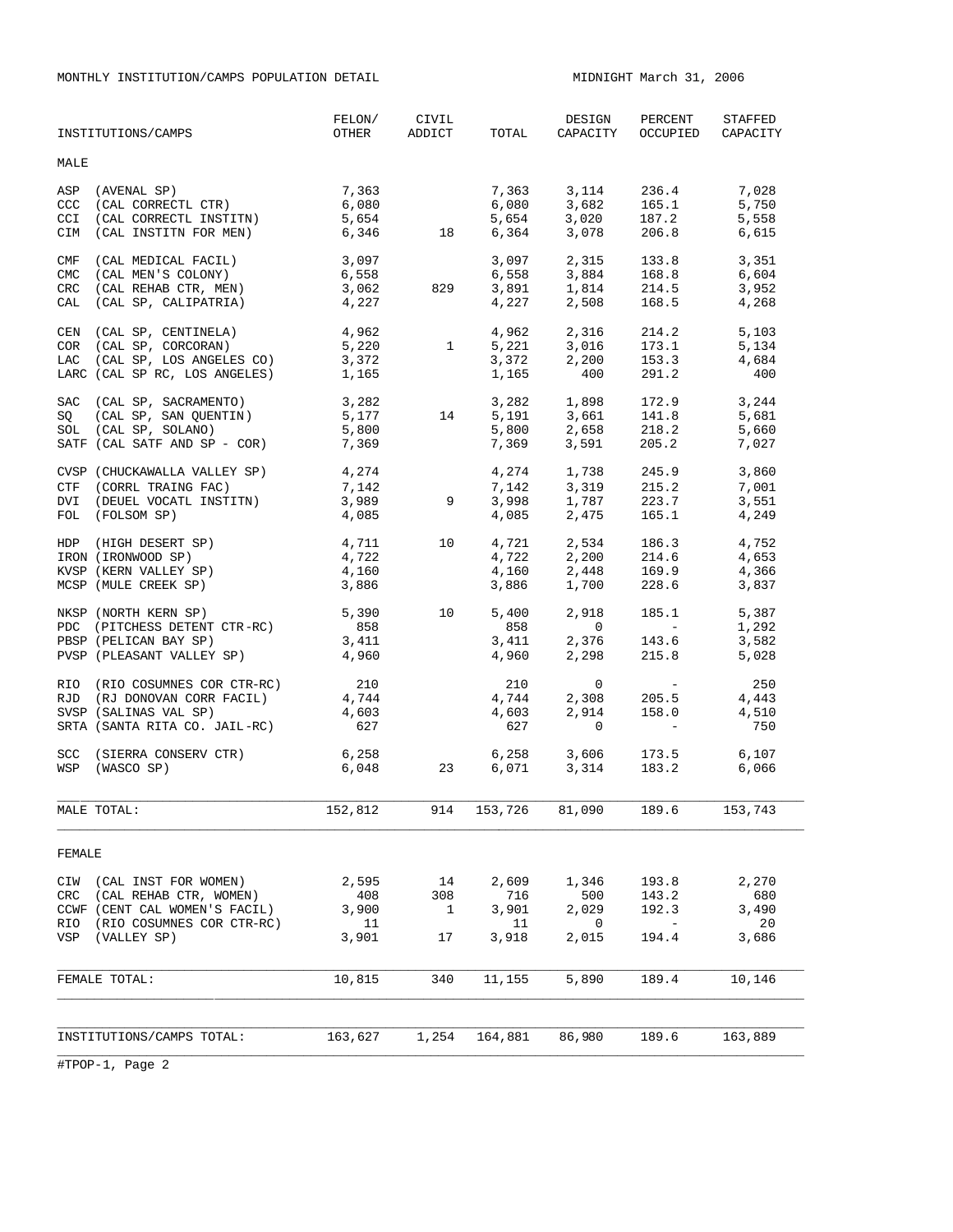|                   | MONTHLY INSTITUTION/CAMPS POPULATION DETAIL    | FELON/     | CIVIL           |            | DESIGN         | MIDNIGHT March 31, 2006<br>PERCENT | STAFFED    |
|-------------------|------------------------------------------------|------------|-----------------|------------|----------------|------------------------------------|------------|
| MALE              | INSTITUTIONS                                   | OTHER      | ADDICT          | TOTAL      | CAPACITY       | OCCUPIED                           | CAPACITY   |
| ASP<br><b>CCC</b> | (AVENAL SP)<br>(CAL CORRECTL CTR)              | 7,363      |                 | 7,363      | 3,114          | 236.4                              | 7,028      |
|                   | Camps                                          | 1,923      |                 | 1,923      | 1,708          | 112.6                              | 1,708      |
|                   | Level I                                        | 1,570      |                 | 1,570      | 866            | 181.3                              | 1,456      |
|                   | Level II                                       | 1,491      |                 | 1,491      | 608            | 245.2                              | 1,393      |
|                   | Level III                                      | 1,096      |                 | 1,096      | 500            | 219.2                              | 1,193      |
| <b>CCI</b>        | (CAL CORRECTL INSTITN)                         |            |                 |            |                |                                    |            |
|                   | Level I                                        | 1,211      |                 | 1,211      | 617            | 196.3                              | 1,237      |
|                   | Level II                                       | 1,546      |                 | 1,546      | 664            | 232.8                              | 1,695      |
|                   | Level IV                                       | 1,099      |                 | 1,099      | 500            | 219.8                              | 1,075      |
|                   | IV A-Main                                      | 977        |                 | 977        | 555            | 176.0                              | 703        |
|                   | IV B-Main                                      | 163        |                 | 163        | 228            | 71.5                               | 581        |
|                   | IV B-SHU                                       | 658        |                 | 658        | 456            | 144.3                              | 267        |
| CIM               | (CAL INSTITN FOR MEN)                          |            |                 |            |                |                                    |            |
|                   | Level I                                        | 2,724      |                 | 2,724      | 1,420          | 191.8                              | 2,760      |
|                   | East - Reception Center                        | 1,095      | $4\overline{ }$ | 1,099      | 400            | 274.7                              | 990        |
|                   | Reception Center - Central                     | 1,244      | 14              | 1,258      | 618<br>640     | 203.6<br>200.5                     | 1,455      |
| CMF               | Reception Center - West<br>(CAL MEDICAL FACIL) | 1,283      |                 | 1,283      |                |                                    | 1,410      |
|                   | Level I                                        | 121        |                 | 121        | 117            | 103.4                              | 177        |
|                   | Level II                                       | 368        |                 | 368        | 250            | 147.2                              | 410        |
|                   | Level III                                      | 2,608      |                 | 2,608      | 1,948          | 133.9                              | 2,764      |
| <b>CMC</b>        | (CAL MEN'S COLONY)                             |            |                 |            |                |                                    |            |
|                   | East                                           | 3,739      |                 | 3,739      | 2,425          | 154.2                              | 3,750      |
|                   | West                                           | 2,819      |                 | 2,819      | 1,459          | 193.2                              | 2,854      |
| CRC               | (CAL REHAB CTR, MEN)                           | 3,062      | 829             | 3,891      | 1,814          | 214.5                              | 3,952      |
| CAL               | (CAL SP, CALIPATRIA)                           |            |                 |            |                |                                    |            |
|                   | Level I                                        | 404        |                 | 404        | 208            | 194.2                              | 358        |
|                   | Level IV                                       | 3,823      |                 | 3,823      | 2,300          | 166.2                              | 3,910      |
| CEN               | (CAL SP, CENTINELA)                            |            |                 |            |                |                                    |            |
|                   | Level I                                        | 342        |                 | 342        | 208            | 164.4                              | 408        |
|                   | Level III                                      | 4,497      |                 | 4,497      | 1,608          | 279.7                              | 3,815      |
|                   | Level IV                                       | 123        |                 | 123        | 500            | 24.6                               | 880        |
| <b>COR</b>        | (CAL SP, CORCORAN)                             |            |                 |            |                |                                    |            |
|                   | Level I<br>Level III                           | 861<br>326 |                 | 861<br>326 | 492<br>200     | 175.0                              | 826<br>342 |
|                   |                                                | 2,802      | $\mathbf{1}$    | 2,803      |                | 163.0<br>215.6                     | 2,720      |
|                   | Level IV<br>SHU                                | 1,216      |                 | 1,216      | 1,300<br>1,000 | 121.6                              | 1,200      |
|                   | PHU                                            | 15         |                 | 15         | 24             | 62.5                               | 46         |
| LAC               | (CAL SP, LOS ANGELES CO)                       |            |                 |            |                |                                    |            |
|                   | Level I                                        | 341        |                 | 341        | 200            | 170.5                              | 400        |
|                   | Level III/IV                                   | 3,031      |                 | 3,031      | 2,000          | 151.6                              | 4,284      |
|                   | LARC (CAL SP RC, LOS ANGELES)                  | 1,165      |                 | 1,165      | 400            | 291.2                              | 400        |
| <b>SAC</b>        | (CAL SP, SACRAMENTO)                           |            |                 |            |                |                                    |            |
|                   | Level I                                        | 364        |                 | 364        | 362            | 100.6                              | 384        |
|                   | Level IV                                       | 2,918      |                 | 2,918      | 1,536          | 190.0                              | 2,860      |
| SQ                | (CAL SP, SAN QUENTIN)                          |            |                 |            |                |                                    |            |
|                   | Level I                                        | 82         |                 | 82         | 234            | 35.0                               | 215        |
|                   | Level II                                       | 1,874      |                 | 1,874      | 1,073          | 174.7                              | 1,929      |
|                   | Condemned                                      | 608        |                 | 608        | 587            | 103.6                              | 635        |
|                   | Reception Center                               | 2,613      | 14              | 2,627      | 1,767          | 148.7                              | 2,902      |
| SOL               | (CAL SP, SOLANO)                               |            |                 |            |                |                                    |            |
|                   | Level II                                       | 3,356      |                 | 3,356      | 1,458          | 230.2                              | 3,080      |
|                   | Level III                                      | 2,444      |                 | 2,444      | 1,200          | 203.7                              | 2,580      |
|                   | SATF (CAL SATF AND SP - COR)                   | 7,369      |                 | 7,369      | 3,591          | 205.2                              | 7,027      |
|                   | CVSP (CHUCKAWALLA VALLEY SP)<br>Level I        | 396        |                 | 396        | 208            | 190.4                              | 408        |
|                   | Level II                                       | 3,878      |                 | 3,878      | 1,530          | 253.5                              | 3,452      |
| CTF               | (CORRL TRAING FAC)                             |            |                 |            |                |                                    |            |
|                   | Central-II                                     | 3,148      |                 | 3,148      | 1,409          | 223.4                              | 3,051      |
|                   | North-II/III                                   | 2,885      |                 | 2,885      | 1,400          | 206.1                              | 2,860      |
|                   | South-I                                        | 1,109      |                 | 1,109      | 510            | 217.5                              | 1,090      |
| DVI               | (DEUEL VOCATL INSTITN)                         |            |                 |            |                |                                    |            |
|                   | Level I                                        | 12         |                 | 12         | 176            | 6.8                                | 231        |
|                   | Level III                                      | 717        |                 | 717        | 532            | 134.8                              | 942        |
|                   | Reception Center                               | 3,260      | 9               | 3,269      | 1,079          | 303.0                              | 2,378      |
| FOL               | (FOLSOM SP)                                    |            |                 |            |                |                                    |            |
|                   | PSAP                                           | 134        |                 | 134        | 200            | 67.0                               | 200        |
|                   | TTP                                            | 169        |                 | 169        | 203            | 83.3                               | 203        |
|                   | Level I                                        | 355        |                 | 355        | 296            | 119.9                              | 471        |
|                   | Level II                                       | 1,674      |                 | 1,674      | 1,067          | 156.9                              | 2,027      |
|                   | Level III                                      | 1,753      |                 | 1,753      | 709            | 247.2                              | 1,348      |
| #TPOP-1A          |                                                |            |                 |            |                |                                    |            |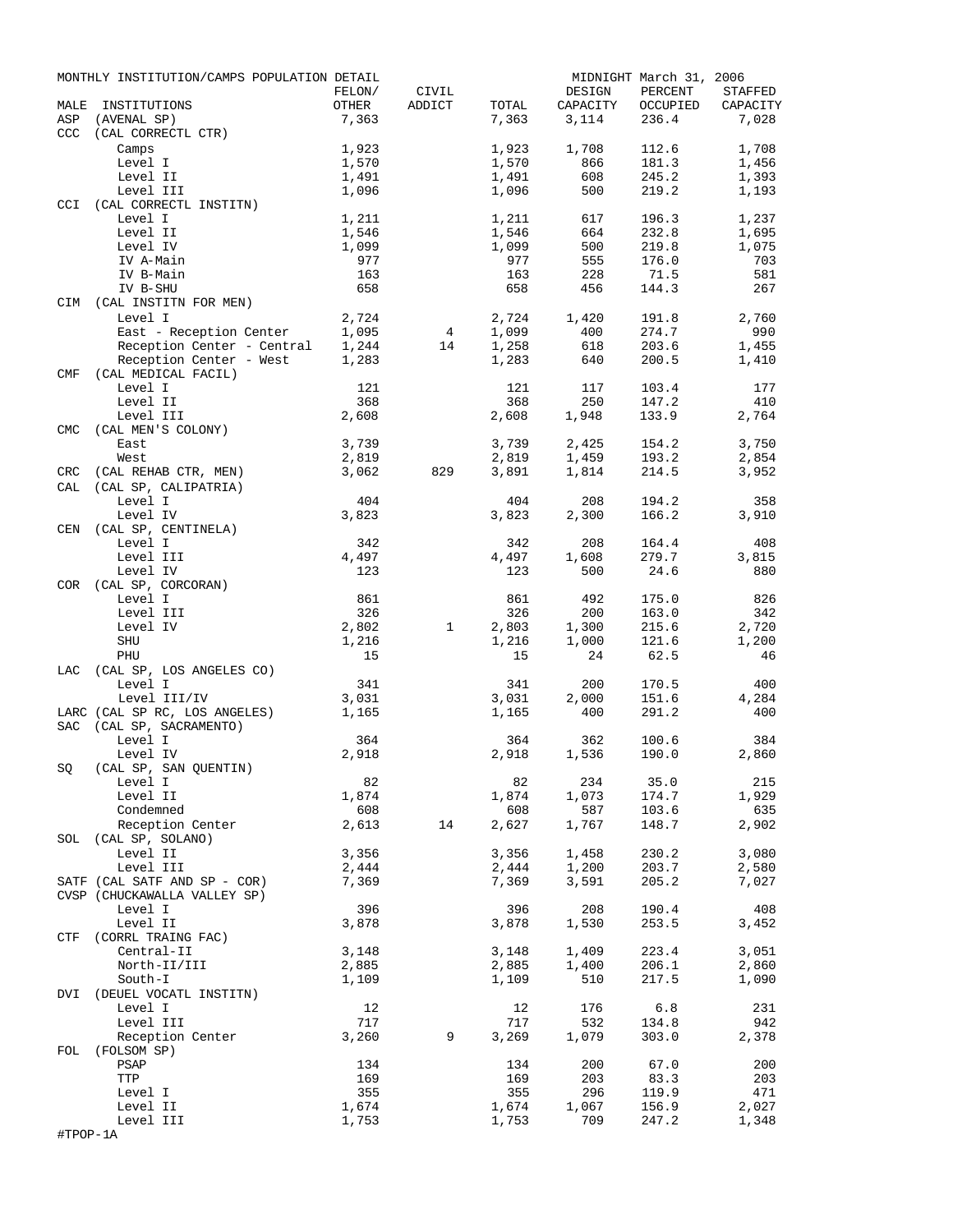| OTHER<br>MALE<br>INSTITUTIONS<br>ADDICT<br>TOTAL<br>CAPACITY<br>OCCUPIED<br>CAPACITY<br><b>HDP</b><br>(HIGH DESERT SP)<br>390<br>390<br>200<br>195.0<br>Level I<br>400<br>Level II<br>123<br>123<br>120<br>102.5<br>120<br>Level III<br>887<br>887<br>400<br>221.8<br>1,002<br>Level IV<br>2,704<br>157.8<br>2,704<br>1,714<br>2,850<br>607<br>10<br>617<br>100<br>617.0<br>Reception Center<br>380<br>IRON (IRONWOOD SP)<br>Level I<br>396<br>396<br>200<br>198.0<br>400<br>Level III<br>4,326<br>4,326<br>216.3<br>2,000<br>4,253<br>KVSP (KERN VALLEY SP)<br>3,454<br>3,454<br>1,984<br>3,770<br>Level IV<br>174.1<br>Level I<br>444<br>444<br>200<br>222.0<br>200<br>262<br>262<br>264<br>99.2<br>396<br>Adseq<br>MCSP (MULE CREEK SP)<br>Level I<br>390<br>390<br>200<br>195.0<br>392<br>Level III<br>2,524<br>2,524<br>1,000<br>252.4<br>2,335<br>Level IV<br>972<br>972<br>194.4<br>500<br>1,110<br>NKSP (NORTH KERN SP)<br>Level I<br>359<br>359<br>208<br>172.6<br>358<br>429<br>429<br>Level III<br>500<br>85.8<br>868<br>Reception Center<br>4,602<br>10<br>4,612<br>2,210<br>208.7<br>4,161<br>PDC (PITCHESS DETENT CTR-RC)<br>858<br>858<br>0<br>1,292<br>PBSP (PELICAN BAY SP)<br>309<br>309<br>104.4<br>Level I<br>296<br>384<br>2,006<br>Level III/IV<br>2,006<br>195.9<br>1,024<br>1,931<br>SHU<br>1,096<br>1,096<br>1,056<br>103.8<br>1,267<br>PVSP (PLEASANT VALLEY SP)<br>Level I<br>299<br>299<br>143.8<br>208<br>408<br>Level III<br>2,090<br>223.0<br>4,620<br>4,661<br>4,661<br>(RIO COSUMNES COR CTR-RC)<br>210<br>210<br>250<br>$\overline{0}$<br>RIO<br>$\overline{\phantom{a}}$<br>(RJ DONOVAN CORR FACIL)<br><b>RJD</b><br>Level I<br>360<br>360<br>200<br>180.0<br>392<br>2,172<br>Level III<br>2,172<br>1,500<br>144.8<br>2,899<br>Reception Center<br>2,212<br>2,212<br>363.8<br>608<br>1,152<br>SVSP (SALINAS VAL SP)<br>Level I<br>392<br>392<br>280<br>140.0<br>400<br>Level IV<br>4,211<br>4,211<br>2,634<br>159.9<br>4,110<br>SRTA (SANTA RITA CO. JAIL-RC)<br>627<br>627<br>750<br>0<br>$\overline{\phantom{0}}$<br>SCC<br>(SIERRA CONSERV CTR)<br>2,130<br>2,010<br>Camps-Men<br>2,130<br>1,880<br>113.3<br>1,366<br>221.0<br>Level I<br>1,366<br>618<br>1,378<br>608<br>272.4<br>Level II<br>1,656<br>1,656<br>1,634<br>500<br>221.2<br>Level III<br>1,106<br>1,106<br>1,085<br>(WASCO SP)<br>WSP<br>282<br>282<br>200<br>141.0<br>Level I<br>392<br>566<br>566<br>500<br>113.2<br>773<br>Level III<br>5,223 2,614<br>153,726 81,090<br>5,200<br>23<br>199.8<br>4,901<br>Reception Center<br>152,812<br>189.6<br>914<br>153,743<br>MALE TOTAL:<br>FEMALE INSTITUTIONS<br>CIW (CAL INST FOR WOMEN)<br>1,972<br>1,986<br>916<br>216.8<br>Institution<br>14<br>1,505<br>268<br>268<br>243.6<br>Reception Center<br>110<br>445<br>355<br>355<br>Camps-Women<br>320<br>110.9<br>320<br>CRC (CAL REHAB CTR, WOMEN)<br>408<br>716<br>308<br>500<br>143.2<br>680<br>CCWF (CENT CAL WOMEN'S FACIL)<br>3,166<br>1,623<br>2,588<br>Institution<br>$\mathbf{1}$<br>3,167<br>195.1<br>Reception Center<br>720<br>720<br>393<br>183.2<br>887<br>Condemned<br>14<br>14<br>13<br>107.7<br>15<br>(RIO COSUMNES COR CTR-RC)<br>20<br>11<br>11<br>0<br>RIO<br>$\overline{\phantom{a}}$<br>VSP<br>(VALLEY SP)<br>Institution<br>3,083<br>3,083<br>1,571<br>196.2<br>2,946<br>Reception Center<br>747<br>764<br>191.0<br>17<br>400<br>678<br>71<br>161.4<br>62<br><b>SHU</b><br>71<br>44<br>10,815<br>FEMALE TOTAL:<br>340<br>11,155<br>5,890<br>189.4<br>10,146<br>163,627<br>1,254<br>164,881<br>86,980<br>189.6<br>163,889<br>INSTITUTIONS/CAMPS TOTAL: | MONTHLY INSTITUTION/CAMPS POPULATION DETAIL |        |       |        | MIDNIGHT March 31, 2006 |                |
|-------------------------------------------------------------------------------------------------------------------------------------------------------------------------------------------------------------------------------------------------------------------------------------------------------------------------------------------------------------------------------------------------------------------------------------------------------------------------------------------------------------------------------------------------------------------------------------------------------------------------------------------------------------------------------------------------------------------------------------------------------------------------------------------------------------------------------------------------------------------------------------------------------------------------------------------------------------------------------------------------------------------------------------------------------------------------------------------------------------------------------------------------------------------------------------------------------------------------------------------------------------------------------------------------------------------------------------------------------------------------------------------------------------------------------------------------------------------------------------------------------------------------------------------------------------------------------------------------------------------------------------------------------------------------------------------------------------------------------------------------------------------------------------------------------------------------------------------------------------------------------------------------------------------------------------------------------------------------------------------------------------------------------------------------------------------------------------------------------------------------------------------------------------------------------------------------------------------------------------------------------------------------------------------------------------------------------------------------------------------------------------------------------------------------------------------------------------------------------------------------------------------------------------------------------------------------------------------------------------------------------------------------------------------------------------------------------------------------------------------------------------------------------------------------------------------------------------------------------------------------------------------------------------------------------------------------------------------------------------------------------------------------------------------------------------------------------------------------------------------------------------------------------------------------------------------------------------------------------------------------------------------------------------------------------------------------------------------------------------------------------------------------------------------------------------------------------------------------------------------------------------------------------------------------------------------------------|---------------------------------------------|--------|-------|--------|-------------------------|----------------|
|                                                                                                                                                                                                                                                                                                                                                                                                                                                                                                                                                                                                                                                                                                                                                                                                                                                                                                                                                                                                                                                                                                                                                                                                                                                                                                                                                                                                                                                                                                                                                                                                                                                                                                                                                                                                                                                                                                                                                                                                                                                                                                                                                                                                                                                                                                                                                                                                                                                                                                                                                                                                                                                                                                                                                                                                                                                                                                                                                                                                                                                                                                                                                                                                                                                                                                                                                                                                                                                                                                                                                                               |                                             | FELON/ | CIVIL | DESIGN | PERCENT                 | <b>STAFFED</b> |
|                                                                                                                                                                                                                                                                                                                                                                                                                                                                                                                                                                                                                                                                                                                                                                                                                                                                                                                                                                                                                                                                                                                                                                                                                                                                                                                                                                                                                                                                                                                                                                                                                                                                                                                                                                                                                                                                                                                                                                                                                                                                                                                                                                                                                                                                                                                                                                                                                                                                                                                                                                                                                                                                                                                                                                                                                                                                                                                                                                                                                                                                                                                                                                                                                                                                                                                                                                                                                                                                                                                                                                               |                                             |        |       |        |                         |                |
|                                                                                                                                                                                                                                                                                                                                                                                                                                                                                                                                                                                                                                                                                                                                                                                                                                                                                                                                                                                                                                                                                                                                                                                                                                                                                                                                                                                                                                                                                                                                                                                                                                                                                                                                                                                                                                                                                                                                                                                                                                                                                                                                                                                                                                                                                                                                                                                                                                                                                                                                                                                                                                                                                                                                                                                                                                                                                                                                                                                                                                                                                                                                                                                                                                                                                                                                                                                                                                                                                                                                                                               |                                             |        |       |        |                         |                |
|                                                                                                                                                                                                                                                                                                                                                                                                                                                                                                                                                                                                                                                                                                                                                                                                                                                                                                                                                                                                                                                                                                                                                                                                                                                                                                                                                                                                                                                                                                                                                                                                                                                                                                                                                                                                                                                                                                                                                                                                                                                                                                                                                                                                                                                                                                                                                                                                                                                                                                                                                                                                                                                                                                                                                                                                                                                                                                                                                                                                                                                                                                                                                                                                                                                                                                                                                                                                                                                                                                                                                                               |                                             |        |       |        |                         |                |
|                                                                                                                                                                                                                                                                                                                                                                                                                                                                                                                                                                                                                                                                                                                                                                                                                                                                                                                                                                                                                                                                                                                                                                                                                                                                                                                                                                                                                                                                                                                                                                                                                                                                                                                                                                                                                                                                                                                                                                                                                                                                                                                                                                                                                                                                                                                                                                                                                                                                                                                                                                                                                                                                                                                                                                                                                                                                                                                                                                                                                                                                                                                                                                                                                                                                                                                                                                                                                                                                                                                                                                               |                                             |        |       |        |                         |                |
|                                                                                                                                                                                                                                                                                                                                                                                                                                                                                                                                                                                                                                                                                                                                                                                                                                                                                                                                                                                                                                                                                                                                                                                                                                                                                                                                                                                                                                                                                                                                                                                                                                                                                                                                                                                                                                                                                                                                                                                                                                                                                                                                                                                                                                                                                                                                                                                                                                                                                                                                                                                                                                                                                                                                                                                                                                                                                                                                                                                                                                                                                                                                                                                                                                                                                                                                                                                                                                                                                                                                                                               |                                             |        |       |        |                         |                |
|                                                                                                                                                                                                                                                                                                                                                                                                                                                                                                                                                                                                                                                                                                                                                                                                                                                                                                                                                                                                                                                                                                                                                                                                                                                                                                                                                                                                                                                                                                                                                                                                                                                                                                                                                                                                                                                                                                                                                                                                                                                                                                                                                                                                                                                                                                                                                                                                                                                                                                                                                                                                                                                                                                                                                                                                                                                                                                                                                                                                                                                                                                                                                                                                                                                                                                                                                                                                                                                                                                                                                                               |                                             |        |       |        |                         |                |
|                                                                                                                                                                                                                                                                                                                                                                                                                                                                                                                                                                                                                                                                                                                                                                                                                                                                                                                                                                                                                                                                                                                                                                                                                                                                                                                                                                                                                                                                                                                                                                                                                                                                                                                                                                                                                                                                                                                                                                                                                                                                                                                                                                                                                                                                                                                                                                                                                                                                                                                                                                                                                                                                                                                                                                                                                                                                                                                                                                                                                                                                                                                                                                                                                                                                                                                                                                                                                                                                                                                                                                               |                                             |        |       |        |                         |                |
|                                                                                                                                                                                                                                                                                                                                                                                                                                                                                                                                                                                                                                                                                                                                                                                                                                                                                                                                                                                                                                                                                                                                                                                                                                                                                                                                                                                                                                                                                                                                                                                                                                                                                                                                                                                                                                                                                                                                                                                                                                                                                                                                                                                                                                                                                                                                                                                                                                                                                                                                                                                                                                                                                                                                                                                                                                                                                                                                                                                                                                                                                                                                                                                                                                                                                                                                                                                                                                                                                                                                                                               |                                             |        |       |        |                         |                |
|                                                                                                                                                                                                                                                                                                                                                                                                                                                                                                                                                                                                                                                                                                                                                                                                                                                                                                                                                                                                                                                                                                                                                                                                                                                                                                                                                                                                                                                                                                                                                                                                                                                                                                                                                                                                                                                                                                                                                                                                                                                                                                                                                                                                                                                                                                                                                                                                                                                                                                                                                                                                                                                                                                                                                                                                                                                                                                                                                                                                                                                                                                                                                                                                                                                                                                                                                                                                                                                                                                                                                                               |                                             |        |       |        |                         |                |
|                                                                                                                                                                                                                                                                                                                                                                                                                                                                                                                                                                                                                                                                                                                                                                                                                                                                                                                                                                                                                                                                                                                                                                                                                                                                                                                                                                                                                                                                                                                                                                                                                                                                                                                                                                                                                                                                                                                                                                                                                                                                                                                                                                                                                                                                                                                                                                                                                                                                                                                                                                                                                                                                                                                                                                                                                                                                                                                                                                                                                                                                                                                                                                                                                                                                                                                                                                                                                                                                                                                                                                               |                                             |        |       |        |                         |                |
|                                                                                                                                                                                                                                                                                                                                                                                                                                                                                                                                                                                                                                                                                                                                                                                                                                                                                                                                                                                                                                                                                                                                                                                                                                                                                                                                                                                                                                                                                                                                                                                                                                                                                                                                                                                                                                                                                                                                                                                                                                                                                                                                                                                                                                                                                                                                                                                                                                                                                                                                                                                                                                                                                                                                                                                                                                                                                                                                                                                                                                                                                                                                                                                                                                                                                                                                                                                                                                                                                                                                                                               |                                             |        |       |        |                         |                |
|                                                                                                                                                                                                                                                                                                                                                                                                                                                                                                                                                                                                                                                                                                                                                                                                                                                                                                                                                                                                                                                                                                                                                                                                                                                                                                                                                                                                                                                                                                                                                                                                                                                                                                                                                                                                                                                                                                                                                                                                                                                                                                                                                                                                                                                                                                                                                                                                                                                                                                                                                                                                                                                                                                                                                                                                                                                                                                                                                                                                                                                                                                                                                                                                                                                                                                                                                                                                                                                                                                                                                                               |                                             |        |       |        |                         |                |
|                                                                                                                                                                                                                                                                                                                                                                                                                                                                                                                                                                                                                                                                                                                                                                                                                                                                                                                                                                                                                                                                                                                                                                                                                                                                                                                                                                                                                                                                                                                                                                                                                                                                                                                                                                                                                                                                                                                                                                                                                                                                                                                                                                                                                                                                                                                                                                                                                                                                                                                                                                                                                                                                                                                                                                                                                                                                                                                                                                                                                                                                                                                                                                                                                                                                                                                                                                                                                                                                                                                                                                               |                                             |        |       |        |                         |                |
|                                                                                                                                                                                                                                                                                                                                                                                                                                                                                                                                                                                                                                                                                                                                                                                                                                                                                                                                                                                                                                                                                                                                                                                                                                                                                                                                                                                                                                                                                                                                                                                                                                                                                                                                                                                                                                                                                                                                                                                                                                                                                                                                                                                                                                                                                                                                                                                                                                                                                                                                                                                                                                                                                                                                                                                                                                                                                                                                                                                                                                                                                                                                                                                                                                                                                                                                                                                                                                                                                                                                                                               |                                             |        |       |        |                         |                |
|                                                                                                                                                                                                                                                                                                                                                                                                                                                                                                                                                                                                                                                                                                                                                                                                                                                                                                                                                                                                                                                                                                                                                                                                                                                                                                                                                                                                                                                                                                                                                                                                                                                                                                                                                                                                                                                                                                                                                                                                                                                                                                                                                                                                                                                                                                                                                                                                                                                                                                                                                                                                                                                                                                                                                                                                                                                                                                                                                                                                                                                                                                                                                                                                                                                                                                                                                                                                                                                                                                                                                                               |                                             |        |       |        |                         |                |
|                                                                                                                                                                                                                                                                                                                                                                                                                                                                                                                                                                                                                                                                                                                                                                                                                                                                                                                                                                                                                                                                                                                                                                                                                                                                                                                                                                                                                                                                                                                                                                                                                                                                                                                                                                                                                                                                                                                                                                                                                                                                                                                                                                                                                                                                                                                                                                                                                                                                                                                                                                                                                                                                                                                                                                                                                                                                                                                                                                                                                                                                                                                                                                                                                                                                                                                                                                                                                                                                                                                                                                               |                                             |        |       |        |                         |                |
|                                                                                                                                                                                                                                                                                                                                                                                                                                                                                                                                                                                                                                                                                                                                                                                                                                                                                                                                                                                                                                                                                                                                                                                                                                                                                                                                                                                                                                                                                                                                                                                                                                                                                                                                                                                                                                                                                                                                                                                                                                                                                                                                                                                                                                                                                                                                                                                                                                                                                                                                                                                                                                                                                                                                                                                                                                                                                                                                                                                                                                                                                                                                                                                                                                                                                                                                                                                                                                                                                                                                                                               |                                             |        |       |        |                         |                |
|                                                                                                                                                                                                                                                                                                                                                                                                                                                                                                                                                                                                                                                                                                                                                                                                                                                                                                                                                                                                                                                                                                                                                                                                                                                                                                                                                                                                                                                                                                                                                                                                                                                                                                                                                                                                                                                                                                                                                                                                                                                                                                                                                                                                                                                                                                                                                                                                                                                                                                                                                                                                                                                                                                                                                                                                                                                                                                                                                                                                                                                                                                                                                                                                                                                                                                                                                                                                                                                                                                                                                                               |                                             |        |       |        |                         |                |
|                                                                                                                                                                                                                                                                                                                                                                                                                                                                                                                                                                                                                                                                                                                                                                                                                                                                                                                                                                                                                                                                                                                                                                                                                                                                                                                                                                                                                                                                                                                                                                                                                                                                                                                                                                                                                                                                                                                                                                                                                                                                                                                                                                                                                                                                                                                                                                                                                                                                                                                                                                                                                                                                                                                                                                                                                                                                                                                                                                                                                                                                                                                                                                                                                                                                                                                                                                                                                                                                                                                                                                               |                                             |        |       |        |                         |                |
|                                                                                                                                                                                                                                                                                                                                                                                                                                                                                                                                                                                                                                                                                                                                                                                                                                                                                                                                                                                                                                                                                                                                                                                                                                                                                                                                                                                                                                                                                                                                                                                                                                                                                                                                                                                                                                                                                                                                                                                                                                                                                                                                                                                                                                                                                                                                                                                                                                                                                                                                                                                                                                                                                                                                                                                                                                                                                                                                                                                                                                                                                                                                                                                                                                                                                                                                                                                                                                                                                                                                                                               |                                             |        |       |        |                         |                |
|                                                                                                                                                                                                                                                                                                                                                                                                                                                                                                                                                                                                                                                                                                                                                                                                                                                                                                                                                                                                                                                                                                                                                                                                                                                                                                                                                                                                                                                                                                                                                                                                                                                                                                                                                                                                                                                                                                                                                                                                                                                                                                                                                                                                                                                                                                                                                                                                                                                                                                                                                                                                                                                                                                                                                                                                                                                                                                                                                                                                                                                                                                                                                                                                                                                                                                                                                                                                                                                                                                                                                                               |                                             |        |       |        |                         |                |
|                                                                                                                                                                                                                                                                                                                                                                                                                                                                                                                                                                                                                                                                                                                                                                                                                                                                                                                                                                                                                                                                                                                                                                                                                                                                                                                                                                                                                                                                                                                                                                                                                                                                                                                                                                                                                                                                                                                                                                                                                                                                                                                                                                                                                                                                                                                                                                                                                                                                                                                                                                                                                                                                                                                                                                                                                                                                                                                                                                                                                                                                                                                                                                                                                                                                                                                                                                                                                                                                                                                                                                               |                                             |        |       |        |                         |                |
|                                                                                                                                                                                                                                                                                                                                                                                                                                                                                                                                                                                                                                                                                                                                                                                                                                                                                                                                                                                                                                                                                                                                                                                                                                                                                                                                                                                                                                                                                                                                                                                                                                                                                                                                                                                                                                                                                                                                                                                                                                                                                                                                                                                                                                                                                                                                                                                                                                                                                                                                                                                                                                                                                                                                                                                                                                                                                                                                                                                                                                                                                                                                                                                                                                                                                                                                                                                                                                                                                                                                                                               |                                             |        |       |        |                         |                |
|                                                                                                                                                                                                                                                                                                                                                                                                                                                                                                                                                                                                                                                                                                                                                                                                                                                                                                                                                                                                                                                                                                                                                                                                                                                                                                                                                                                                                                                                                                                                                                                                                                                                                                                                                                                                                                                                                                                                                                                                                                                                                                                                                                                                                                                                                                                                                                                                                                                                                                                                                                                                                                                                                                                                                                                                                                                                                                                                                                                                                                                                                                                                                                                                                                                                                                                                                                                                                                                                                                                                                                               |                                             |        |       |        |                         |                |
|                                                                                                                                                                                                                                                                                                                                                                                                                                                                                                                                                                                                                                                                                                                                                                                                                                                                                                                                                                                                                                                                                                                                                                                                                                                                                                                                                                                                                                                                                                                                                                                                                                                                                                                                                                                                                                                                                                                                                                                                                                                                                                                                                                                                                                                                                                                                                                                                                                                                                                                                                                                                                                                                                                                                                                                                                                                                                                                                                                                                                                                                                                                                                                                                                                                                                                                                                                                                                                                                                                                                                                               |                                             |        |       |        |                         |                |
|                                                                                                                                                                                                                                                                                                                                                                                                                                                                                                                                                                                                                                                                                                                                                                                                                                                                                                                                                                                                                                                                                                                                                                                                                                                                                                                                                                                                                                                                                                                                                                                                                                                                                                                                                                                                                                                                                                                                                                                                                                                                                                                                                                                                                                                                                                                                                                                                                                                                                                                                                                                                                                                                                                                                                                                                                                                                                                                                                                                                                                                                                                                                                                                                                                                                                                                                                                                                                                                                                                                                                                               |                                             |        |       |        |                         |                |
|                                                                                                                                                                                                                                                                                                                                                                                                                                                                                                                                                                                                                                                                                                                                                                                                                                                                                                                                                                                                                                                                                                                                                                                                                                                                                                                                                                                                                                                                                                                                                                                                                                                                                                                                                                                                                                                                                                                                                                                                                                                                                                                                                                                                                                                                                                                                                                                                                                                                                                                                                                                                                                                                                                                                                                                                                                                                                                                                                                                                                                                                                                                                                                                                                                                                                                                                                                                                                                                                                                                                                                               |                                             |        |       |        |                         |                |
|                                                                                                                                                                                                                                                                                                                                                                                                                                                                                                                                                                                                                                                                                                                                                                                                                                                                                                                                                                                                                                                                                                                                                                                                                                                                                                                                                                                                                                                                                                                                                                                                                                                                                                                                                                                                                                                                                                                                                                                                                                                                                                                                                                                                                                                                                                                                                                                                                                                                                                                                                                                                                                                                                                                                                                                                                                                                                                                                                                                                                                                                                                                                                                                                                                                                                                                                                                                                                                                                                                                                                                               |                                             |        |       |        |                         |                |
|                                                                                                                                                                                                                                                                                                                                                                                                                                                                                                                                                                                                                                                                                                                                                                                                                                                                                                                                                                                                                                                                                                                                                                                                                                                                                                                                                                                                                                                                                                                                                                                                                                                                                                                                                                                                                                                                                                                                                                                                                                                                                                                                                                                                                                                                                                                                                                                                                                                                                                                                                                                                                                                                                                                                                                                                                                                                                                                                                                                                                                                                                                                                                                                                                                                                                                                                                                                                                                                                                                                                                                               |                                             |        |       |        |                         |                |
|                                                                                                                                                                                                                                                                                                                                                                                                                                                                                                                                                                                                                                                                                                                                                                                                                                                                                                                                                                                                                                                                                                                                                                                                                                                                                                                                                                                                                                                                                                                                                                                                                                                                                                                                                                                                                                                                                                                                                                                                                                                                                                                                                                                                                                                                                                                                                                                                                                                                                                                                                                                                                                                                                                                                                                                                                                                                                                                                                                                                                                                                                                                                                                                                                                                                                                                                                                                                                                                                                                                                                                               |                                             |        |       |        |                         |                |
|                                                                                                                                                                                                                                                                                                                                                                                                                                                                                                                                                                                                                                                                                                                                                                                                                                                                                                                                                                                                                                                                                                                                                                                                                                                                                                                                                                                                                                                                                                                                                                                                                                                                                                                                                                                                                                                                                                                                                                                                                                                                                                                                                                                                                                                                                                                                                                                                                                                                                                                                                                                                                                                                                                                                                                                                                                                                                                                                                                                                                                                                                                                                                                                                                                                                                                                                                                                                                                                                                                                                                                               |                                             |        |       |        |                         |                |
|                                                                                                                                                                                                                                                                                                                                                                                                                                                                                                                                                                                                                                                                                                                                                                                                                                                                                                                                                                                                                                                                                                                                                                                                                                                                                                                                                                                                                                                                                                                                                                                                                                                                                                                                                                                                                                                                                                                                                                                                                                                                                                                                                                                                                                                                                                                                                                                                                                                                                                                                                                                                                                                                                                                                                                                                                                                                                                                                                                                                                                                                                                                                                                                                                                                                                                                                                                                                                                                                                                                                                                               |                                             |        |       |        |                         |                |
|                                                                                                                                                                                                                                                                                                                                                                                                                                                                                                                                                                                                                                                                                                                                                                                                                                                                                                                                                                                                                                                                                                                                                                                                                                                                                                                                                                                                                                                                                                                                                                                                                                                                                                                                                                                                                                                                                                                                                                                                                                                                                                                                                                                                                                                                                                                                                                                                                                                                                                                                                                                                                                                                                                                                                                                                                                                                                                                                                                                                                                                                                                                                                                                                                                                                                                                                                                                                                                                                                                                                                                               |                                             |        |       |        |                         |                |
|                                                                                                                                                                                                                                                                                                                                                                                                                                                                                                                                                                                                                                                                                                                                                                                                                                                                                                                                                                                                                                                                                                                                                                                                                                                                                                                                                                                                                                                                                                                                                                                                                                                                                                                                                                                                                                                                                                                                                                                                                                                                                                                                                                                                                                                                                                                                                                                                                                                                                                                                                                                                                                                                                                                                                                                                                                                                                                                                                                                                                                                                                                                                                                                                                                                                                                                                                                                                                                                                                                                                                                               |                                             |        |       |        |                         |                |
|                                                                                                                                                                                                                                                                                                                                                                                                                                                                                                                                                                                                                                                                                                                                                                                                                                                                                                                                                                                                                                                                                                                                                                                                                                                                                                                                                                                                                                                                                                                                                                                                                                                                                                                                                                                                                                                                                                                                                                                                                                                                                                                                                                                                                                                                                                                                                                                                                                                                                                                                                                                                                                                                                                                                                                                                                                                                                                                                                                                                                                                                                                                                                                                                                                                                                                                                                                                                                                                                                                                                                                               |                                             |        |       |        |                         |                |
|                                                                                                                                                                                                                                                                                                                                                                                                                                                                                                                                                                                                                                                                                                                                                                                                                                                                                                                                                                                                                                                                                                                                                                                                                                                                                                                                                                                                                                                                                                                                                                                                                                                                                                                                                                                                                                                                                                                                                                                                                                                                                                                                                                                                                                                                                                                                                                                                                                                                                                                                                                                                                                                                                                                                                                                                                                                                                                                                                                                                                                                                                                                                                                                                                                                                                                                                                                                                                                                                                                                                                                               |                                             |        |       |        |                         |                |
|                                                                                                                                                                                                                                                                                                                                                                                                                                                                                                                                                                                                                                                                                                                                                                                                                                                                                                                                                                                                                                                                                                                                                                                                                                                                                                                                                                                                                                                                                                                                                                                                                                                                                                                                                                                                                                                                                                                                                                                                                                                                                                                                                                                                                                                                                                                                                                                                                                                                                                                                                                                                                                                                                                                                                                                                                                                                                                                                                                                                                                                                                                                                                                                                                                                                                                                                                                                                                                                                                                                                                                               |                                             |        |       |        |                         |                |
|                                                                                                                                                                                                                                                                                                                                                                                                                                                                                                                                                                                                                                                                                                                                                                                                                                                                                                                                                                                                                                                                                                                                                                                                                                                                                                                                                                                                                                                                                                                                                                                                                                                                                                                                                                                                                                                                                                                                                                                                                                                                                                                                                                                                                                                                                                                                                                                                                                                                                                                                                                                                                                                                                                                                                                                                                                                                                                                                                                                                                                                                                                                                                                                                                                                                                                                                                                                                                                                                                                                                                                               |                                             |        |       |        |                         |                |
|                                                                                                                                                                                                                                                                                                                                                                                                                                                                                                                                                                                                                                                                                                                                                                                                                                                                                                                                                                                                                                                                                                                                                                                                                                                                                                                                                                                                                                                                                                                                                                                                                                                                                                                                                                                                                                                                                                                                                                                                                                                                                                                                                                                                                                                                                                                                                                                                                                                                                                                                                                                                                                                                                                                                                                                                                                                                                                                                                                                                                                                                                                                                                                                                                                                                                                                                                                                                                                                                                                                                                                               |                                             |        |       |        |                         |                |
|                                                                                                                                                                                                                                                                                                                                                                                                                                                                                                                                                                                                                                                                                                                                                                                                                                                                                                                                                                                                                                                                                                                                                                                                                                                                                                                                                                                                                                                                                                                                                                                                                                                                                                                                                                                                                                                                                                                                                                                                                                                                                                                                                                                                                                                                                                                                                                                                                                                                                                                                                                                                                                                                                                                                                                                                                                                                                                                                                                                                                                                                                                                                                                                                                                                                                                                                                                                                                                                                                                                                                                               |                                             |        |       |        |                         |                |
|                                                                                                                                                                                                                                                                                                                                                                                                                                                                                                                                                                                                                                                                                                                                                                                                                                                                                                                                                                                                                                                                                                                                                                                                                                                                                                                                                                                                                                                                                                                                                                                                                                                                                                                                                                                                                                                                                                                                                                                                                                                                                                                                                                                                                                                                                                                                                                                                                                                                                                                                                                                                                                                                                                                                                                                                                                                                                                                                                                                                                                                                                                                                                                                                                                                                                                                                                                                                                                                                                                                                                                               |                                             |        |       |        |                         |                |
|                                                                                                                                                                                                                                                                                                                                                                                                                                                                                                                                                                                                                                                                                                                                                                                                                                                                                                                                                                                                                                                                                                                                                                                                                                                                                                                                                                                                                                                                                                                                                                                                                                                                                                                                                                                                                                                                                                                                                                                                                                                                                                                                                                                                                                                                                                                                                                                                                                                                                                                                                                                                                                                                                                                                                                                                                                                                                                                                                                                                                                                                                                                                                                                                                                                                                                                                                                                                                                                                                                                                                                               |                                             |        |       |        |                         |                |
|                                                                                                                                                                                                                                                                                                                                                                                                                                                                                                                                                                                                                                                                                                                                                                                                                                                                                                                                                                                                                                                                                                                                                                                                                                                                                                                                                                                                                                                                                                                                                                                                                                                                                                                                                                                                                                                                                                                                                                                                                                                                                                                                                                                                                                                                                                                                                                                                                                                                                                                                                                                                                                                                                                                                                                                                                                                                                                                                                                                                                                                                                                                                                                                                                                                                                                                                                                                                                                                                                                                                                                               |                                             |        |       |        |                         |                |
|                                                                                                                                                                                                                                                                                                                                                                                                                                                                                                                                                                                                                                                                                                                                                                                                                                                                                                                                                                                                                                                                                                                                                                                                                                                                                                                                                                                                                                                                                                                                                                                                                                                                                                                                                                                                                                                                                                                                                                                                                                                                                                                                                                                                                                                                                                                                                                                                                                                                                                                                                                                                                                                                                                                                                                                                                                                                                                                                                                                                                                                                                                                                                                                                                                                                                                                                                                                                                                                                                                                                                                               |                                             |        |       |        |                         |                |
|                                                                                                                                                                                                                                                                                                                                                                                                                                                                                                                                                                                                                                                                                                                                                                                                                                                                                                                                                                                                                                                                                                                                                                                                                                                                                                                                                                                                                                                                                                                                                                                                                                                                                                                                                                                                                                                                                                                                                                                                                                                                                                                                                                                                                                                                                                                                                                                                                                                                                                                                                                                                                                                                                                                                                                                                                                                                                                                                                                                                                                                                                                                                                                                                                                                                                                                                                                                                                                                                                                                                                                               |                                             |        |       |        |                         |                |
|                                                                                                                                                                                                                                                                                                                                                                                                                                                                                                                                                                                                                                                                                                                                                                                                                                                                                                                                                                                                                                                                                                                                                                                                                                                                                                                                                                                                                                                                                                                                                                                                                                                                                                                                                                                                                                                                                                                                                                                                                                                                                                                                                                                                                                                                                                                                                                                                                                                                                                                                                                                                                                                                                                                                                                                                                                                                                                                                                                                                                                                                                                                                                                                                                                                                                                                                                                                                                                                                                                                                                                               |                                             |        |       |        |                         |                |
|                                                                                                                                                                                                                                                                                                                                                                                                                                                                                                                                                                                                                                                                                                                                                                                                                                                                                                                                                                                                                                                                                                                                                                                                                                                                                                                                                                                                                                                                                                                                                                                                                                                                                                                                                                                                                                                                                                                                                                                                                                                                                                                                                                                                                                                                                                                                                                                                                                                                                                                                                                                                                                                                                                                                                                                                                                                                                                                                                                                                                                                                                                                                                                                                                                                                                                                                                                                                                                                                                                                                                                               |                                             |        |       |        |                         |                |
|                                                                                                                                                                                                                                                                                                                                                                                                                                                                                                                                                                                                                                                                                                                                                                                                                                                                                                                                                                                                                                                                                                                                                                                                                                                                                                                                                                                                                                                                                                                                                                                                                                                                                                                                                                                                                                                                                                                                                                                                                                                                                                                                                                                                                                                                                                                                                                                                                                                                                                                                                                                                                                                                                                                                                                                                                                                                                                                                                                                                                                                                                                                                                                                                                                                                                                                                                                                                                                                                                                                                                                               |                                             |        |       |        |                         |                |
|                                                                                                                                                                                                                                                                                                                                                                                                                                                                                                                                                                                                                                                                                                                                                                                                                                                                                                                                                                                                                                                                                                                                                                                                                                                                                                                                                                                                                                                                                                                                                                                                                                                                                                                                                                                                                                                                                                                                                                                                                                                                                                                                                                                                                                                                                                                                                                                                                                                                                                                                                                                                                                                                                                                                                                                                                                                                                                                                                                                                                                                                                                                                                                                                                                                                                                                                                                                                                                                                                                                                                                               |                                             |        |       |        |                         |                |
|                                                                                                                                                                                                                                                                                                                                                                                                                                                                                                                                                                                                                                                                                                                                                                                                                                                                                                                                                                                                                                                                                                                                                                                                                                                                                                                                                                                                                                                                                                                                                                                                                                                                                                                                                                                                                                                                                                                                                                                                                                                                                                                                                                                                                                                                                                                                                                                                                                                                                                                                                                                                                                                                                                                                                                                                                                                                                                                                                                                                                                                                                                                                                                                                                                                                                                                                                                                                                                                                                                                                                                               |                                             |        |       |        |                         |                |
|                                                                                                                                                                                                                                                                                                                                                                                                                                                                                                                                                                                                                                                                                                                                                                                                                                                                                                                                                                                                                                                                                                                                                                                                                                                                                                                                                                                                                                                                                                                                                                                                                                                                                                                                                                                                                                                                                                                                                                                                                                                                                                                                                                                                                                                                                                                                                                                                                                                                                                                                                                                                                                                                                                                                                                                                                                                                                                                                                                                                                                                                                                                                                                                                                                                                                                                                                                                                                                                                                                                                                                               |                                             |        |       |        |                         |                |
|                                                                                                                                                                                                                                                                                                                                                                                                                                                                                                                                                                                                                                                                                                                                                                                                                                                                                                                                                                                                                                                                                                                                                                                                                                                                                                                                                                                                                                                                                                                                                                                                                                                                                                                                                                                                                                                                                                                                                                                                                                                                                                                                                                                                                                                                                                                                                                                                                                                                                                                                                                                                                                                                                                                                                                                                                                                                                                                                                                                                                                                                                                                                                                                                                                                                                                                                                                                                                                                                                                                                                                               |                                             |        |       |        |                         |                |
|                                                                                                                                                                                                                                                                                                                                                                                                                                                                                                                                                                                                                                                                                                                                                                                                                                                                                                                                                                                                                                                                                                                                                                                                                                                                                                                                                                                                                                                                                                                                                                                                                                                                                                                                                                                                                                                                                                                                                                                                                                                                                                                                                                                                                                                                                                                                                                                                                                                                                                                                                                                                                                                                                                                                                                                                                                                                                                                                                                                                                                                                                                                                                                                                                                                                                                                                                                                                                                                                                                                                                                               |                                             |        |       |        |                         |                |
|                                                                                                                                                                                                                                                                                                                                                                                                                                                                                                                                                                                                                                                                                                                                                                                                                                                                                                                                                                                                                                                                                                                                                                                                                                                                                                                                                                                                                                                                                                                                                                                                                                                                                                                                                                                                                                                                                                                                                                                                                                                                                                                                                                                                                                                                                                                                                                                                                                                                                                                                                                                                                                                                                                                                                                                                                                                                                                                                                                                                                                                                                                                                                                                                                                                                                                                                                                                                                                                                                                                                                                               |                                             |        |       |        |                         |                |
|                                                                                                                                                                                                                                                                                                                                                                                                                                                                                                                                                                                                                                                                                                                                                                                                                                                                                                                                                                                                                                                                                                                                                                                                                                                                                                                                                                                                                                                                                                                                                                                                                                                                                                                                                                                                                                                                                                                                                                                                                                                                                                                                                                                                                                                                                                                                                                                                                                                                                                                                                                                                                                                                                                                                                                                                                                                                                                                                                                                                                                                                                                                                                                                                                                                                                                                                                                                                                                                                                                                                                                               |                                             |        |       |        |                         |                |
|                                                                                                                                                                                                                                                                                                                                                                                                                                                                                                                                                                                                                                                                                                                                                                                                                                                                                                                                                                                                                                                                                                                                                                                                                                                                                                                                                                                                                                                                                                                                                                                                                                                                                                                                                                                                                                                                                                                                                                                                                                                                                                                                                                                                                                                                                                                                                                                                                                                                                                                                                                                                                                                                                                                                                                                                                                                                                                                                                                                                                                                                                                                                                                                                                                                                                                                                                                                                                                                                                                                                                                               |                                             |        |       |        |                         |                |
|                                                                                                                                                                                                                                                                                                                                                                                                                                                                                                                                                                                                                                                                                                                                                                                                                                                                                                                                                                                                                                                                                                                                                                                                                                                                                                                                                                                                                                                                                                                                                                                                                                                                                                                                                                                                                                                                                                                                                                                                                                                                                                                                                                                                                                                                                                                                                                                                                                                                                                                                                                                                                                                                                                                                                                                                                                                                                                                                                                                                                                                                                                                                                                                                                                                                                                                                                                                                                                                                                                                                                                               |                                             |        |       |        |                         |                |
|                                                                                                                                                                                                                                                                                                                                                                                                                                                                                                                                                                                                                                                                                                                                                                                                                                                                                                                                                                                                                                                                                                                                                                                                                                                                                                                                                                                                                                                                                                                                                                                                                                                                                                                                                                                                                                                                                                                                                                                                                                                                                                                                                                                                                                                                                                                                                                                                                                                                                                                                                                                                                                                                                                                                                                                                                                                                                                                                                                                                                                                                                                                                                                                                                                                                                                                                                                                                                                                                                                                                                                               |                                             |        |       |        |                         |                |
|                                                                                                                                                                                                                                                                                                                                                                                                                                                                                                                                                                                                                                                                                                                                                                                                                                                                                                                                                                                                                                                                                                                                                                                                                                                                                                                                                                                                                                                                                                                                                                                                                                                                                                                                                                                                                                                                                                                                                                                                                                                                                                                                                                                                                                                                                                                                                                                                                                                                                                                                                                                                                                                                                                                                                                                                                                                                                                                                                                                                                                                                                                                                                                                                                                                                                                                                                                                                                                                                                                                                                                               |                                             |        |       |        |                         |                |
|                                                                                                                                                                                                                                                                                                                                                                                                                                                                                                                                                                                                                                                                                                                                                                                                                                                                                                                                                                                                                                                                                                                                                                                                                                                                                                                                                                                                                                                                                                                                                                                                                                                                                                                                                                                                                                                                                                                                                                                                                                                                                                                                                                                                                                                                                                                                                                                                                                                                                                                                                                                                                                                                                                                                                                                                                                                                                                                                                                                                                                                                                                                                                                                                                                                                                                                                                                                                                                                                                                                                                                               |                                             |        |       |        |                         |                |
|                                                                                                                                                                                                                                                                                                                                                                                                                                                                                                                                                                                                                                                                                                                                                                                                                                                                                                                                                                                                                                                                                                                                                                                                                                                                                                                                                                                                                                                                                                                                                                                                                                                                                                                                                                                                                                                                                                                                                                                                                                                                                                                                                                                                                                                                                                                                                                                                                                                                                                                                                                                                                                                                                                                                                                                                                                                                                                                                                                                                                                                                                                                                                                                                                                                                                                                                                                                                                                                                                                                                                                               |                                             |        |       |        |                         |                |
|                                                                                                                                                                                                                                                                                                                                                                                                                                                                                                                                                                                                                                                                                                                                                                                                                                                                                                                                                                                                                                                                                                                                                                                                                                                                                                                                                                                                                                                                                                                                                                                                                                                                                                                                                                                                                                                                                                                                                                                                                                                                                                                                                                                                                                                                                                                                                                                                                                                                                                                                                                                                                                                                                                                                                                                                                                                                                                                                                                                                                                                                                                                                                                                                                                                                                                                                                                                                                                                                                                                                                                               |                                             |        |       |        |                         |                |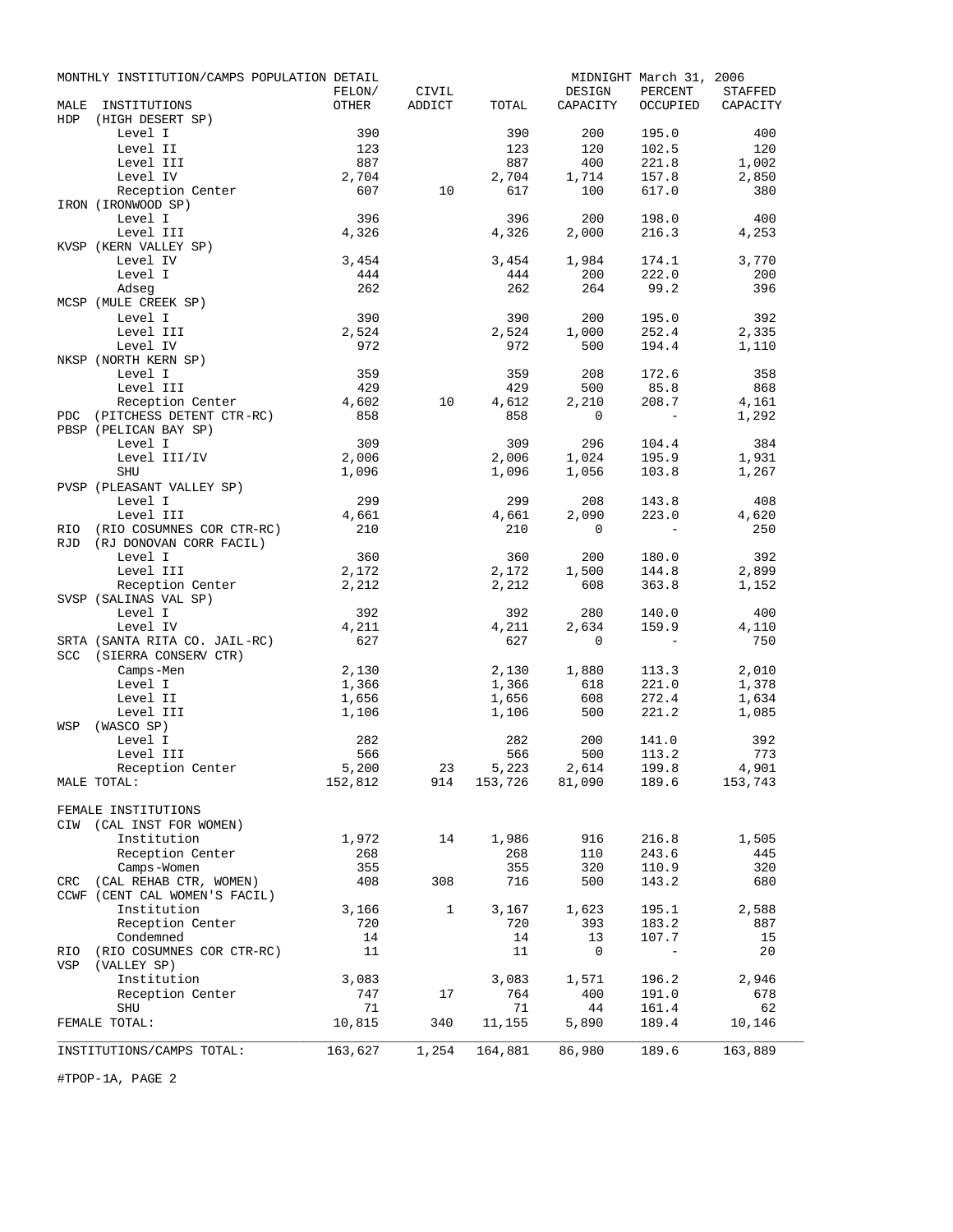Data Analysis Unit Department of Corrections and Rehabilitation<br>Estimates and Statistical Analysis Section and Rehabilitation State of California Estimates and Statistical Analysis Section State of California<br>Offender Information Services Branch State of California Offender Information Services Branch MONTHLY REPORT OF POPULATION

|  |                                            |         |              | AS OF MIDNIGHT April 30, 2006        |                                    |              |        |                            |         |
|--|--------------------------------------------|---------|--------------|--------------------------------------|------------------------------------|--------------|--------|----------------------------|---------|
|  |                                            |         |              | TOTAL CDC POPULATION                 |                                    |              |        |                            |         |
|  |                                            |         |              |                                      |                                    | CHANGE SINCE |        |                            |         |
|  |                                            | FELON/  | CIVIL        |                                      |                                    | 04/30/05     |        | DESIGN PERCENT STAFFED     |         |
|  |                                            | OTHER   | ADDICT       | TOTAL                                | NO.                                | PCT.         |        | CAPACITY OCCUPIED CAPACITY |         |
|  | A. TOTAL INSTITUTIONS                      | 169,268 |              | 1,274 170,542                        | +8,355                             | $+5.1$       |        |                            |         |
|  | (MEN, Subtotal)                            | 158,020 |              | 929 158,949                          | $+7$ , $474$                       | $+4.9$       |        |                            |         |
|  | (WOMEN, Subtotal)                          | 11,248  | 345          | 11,593                               | $+881$                             | $+8.2$       |        |                            |         |
|  | 1. INSTITUTIONS/CAMPS                      |         |              |                                      | 163,407   1,274   164,681   +8,225 | $+5.2$       | 86,980 | 189.3                      | 163,889 |
|  | INSTITUTIONS                               |         |              | $159,079$ $1,274$ $160,353$ $+8,041$ |                                    | $+5.2$       | 83,072 | 193.0                      | 159,851 |
|  | CAMPS (CCC & SCC)                          | 4,328   |              | 4,328                                | +184                               | $+4.4$       | 3,908  | 110.7                      | 4,038   |
|  | 2. COMMUNITY CORR. CTRS.                   | 5,715   | $\mathsf{O}$ | 5,715                                | $+148$                             | $+2.6$       | 7,552  | 75.7                       |         |
|  | <b>CCF PRIVATE</b>                         | 2,799   |              | 2,799                                | $+106$                             | $+3.9$       | 2,752  | 101.7                      |         |
|  | CCF PUBLIC                                 | 2,363   |              | 2,363                                | -37                                | $-1.5$       | 2,461  | 96.0                       |         |
|  | DRUG TREATMT FURLOUGH                      | 275     |              | 275                                  | $+76$                              | $+38.1$      | 1,056  | 26.0                       |         |
|  | PRIVATE WORK FURLOUGH                      | 101     |              | 101                                  | $-4$                               | $-3.8$       | 1,103  | 9.2                        |         |
|  | PRISONER MOTHER PGM                        | 69      |              | 69                                   | $+2$                               | $+2.9$       | 70     | 98.6                       |         |
|  |                                            | 68      |              | 68                                   | +6                                 | $+9.6$       | 70     |                            |         |
|  | FAMILY FOUNDATION PGM                      |         |              | 40                                   |                                    |              |        | 97.1                       |         |
|  | WORK FUR. IN CUSTODY                       | 40      |              |                                      | $-1$                               | $-2.4$       | 40     | 100.0                      |         |
|  | 3. DMH STATE HOSPITALS                     | 146     |              | 146                                  | $-18$                              | $-10.9$      |        |                            |         |
|  | B. PAROLE                                  |         |              | 114,128 1,785 115,913                | $-70$                              | $-0.0$       |        |                            |         |
|  | COMMUNITY SUPERVISION                      |         |              | 112,573 1,785 114,358                | $-42$                              | $-0.0$       |        |                            |         |
|  | COOPERATIVE CASES                          | 1,555   |              | 1,555                                | $-28$                              | $-1.7$       |        |                            |         |
|  | C. NON-CDC JURISDICTION                    | 1,964   | $\mathbf{0}$ | 1,964                                | -94                                | $-4.5$       |        |                            |         |
|  | OTHER STATE/FED. INST.                     | 529     |              | 529                                  | $-32$                              | $-5.7$       |        |                            |         |
|  | OUT OF STATE PAROLE                        | 1,233   |              | 1,233                                | $-41$                              | $-3.2$       |        |                            |         |
|  | OUT OF STATE PAL                           | 108     |              | 108                                  | $-24$                              | $-18.1$      |        |                            |         |
|  | $CYA-W&IC 1731.5(c)$                       |         |              |                                      |                                    |              |        |                            |         |
|  | INSTITUTIONS                               | 94      |              | 94                                   | $+3$                               | $+3.2$       |        |                            |         |
|  | D. OTHER POPULATIONS<br>INMATES            | 21,363  | 304          | 21,667                               | $-131$                             | $-0.6$       |        |                            |         |
|  | OUT-TO-COURT, etc.                         | 1,880   | 54           | 1,934                                | $+117$                             | $+6.4$       |        |                            |         |
|  | ESCAPED                                    | 245     |              | 245                                  | $-8$                               | $-3.1$       |        |                            |         |
|  | PAROLEES (PAL/RAL) 19,238                  |         | 250          | 19,488                               | $-240$                             | $-1.2$       |        |                            |         |
|  | TOTAL CDC POPULATION 306,723 3,363 310,086 |         |              |                                      | $+8,060$                           | $+2.6$       |        |                            |         |
|  | CHANGE FROM LAST MONTH                     |         |              |                                      |                                    |              |        |                            |         |
|  | A. TOTAL INSTITUTIONS                      | $+47$   | $+20$        | $+67$                                |                                    |              |        |                            |         |
|  | (MEN, Subtotal)                            | $+105$  | $+15$        | $+120$                               |                                    |              |        |                            |         |
|  | (WOMEN, Subtotal)                          | $-58$   | $+5$         | $-53$                                |                                    |              |        |                            |         |
|  | B. PAROLE                                  | $+245$  | $-31$        | $+214$                               |                                    |              |        |                            |         |
|  |                                            |         |              |                                      |                                    |              |        |                            |         |

D. PAROLEES (PAL/RAL) +318 +15 +333

This report contains the latest available reliable population figures from OBIS. They have been carefully audited, but are preliminary, and therefore subject to revision.

 Figure excludes institution based camps. Total persons in camps, including base camps, are 4,412 . Base camp at CMC is included in institution counts. Report # TPOP-8. Questions: (916) 327-3262 (CALNET) 467-3262.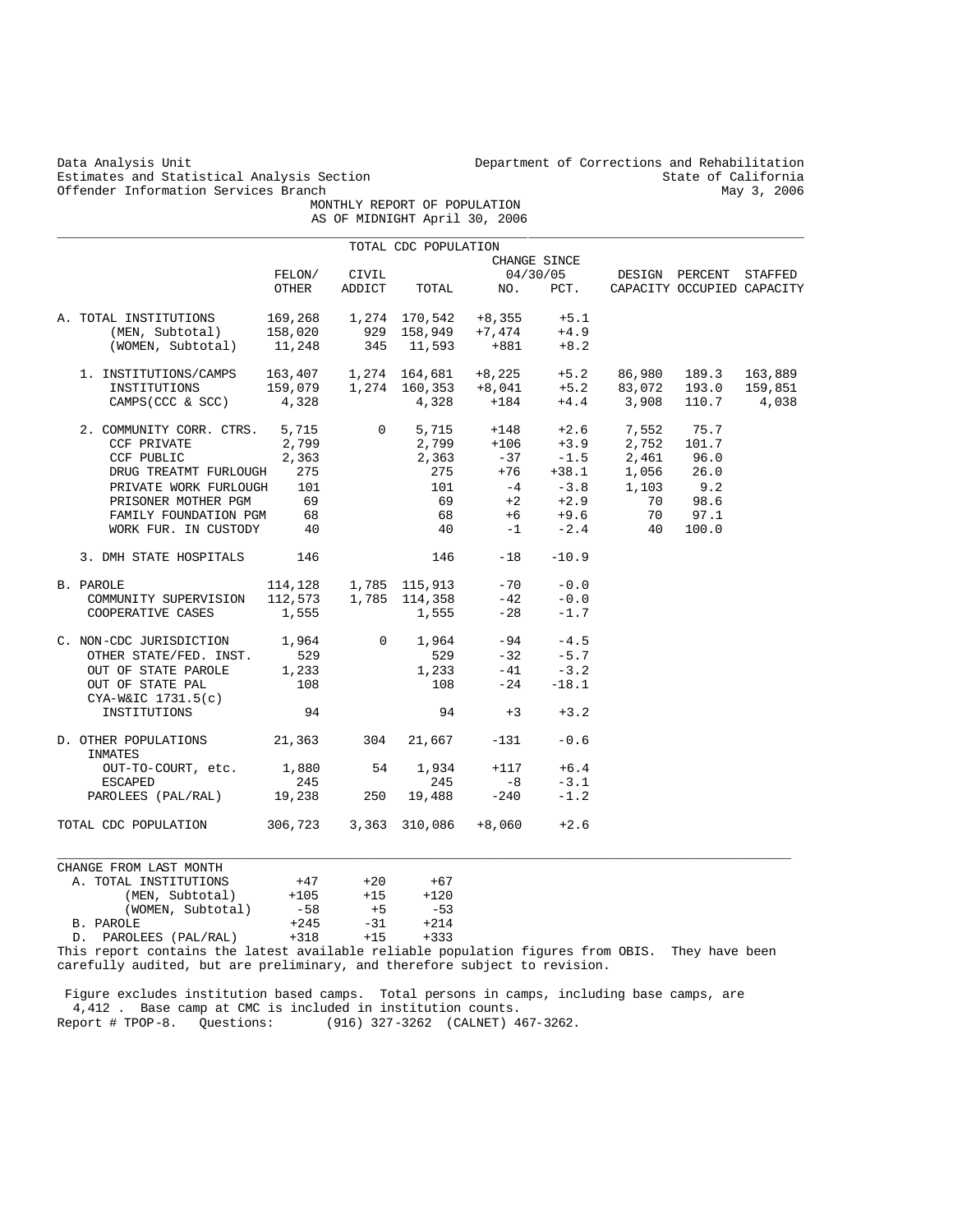MONTHLY INSTITUTION/CAMPS POPULATION DETAIL MIDNIGHT April 30, 2006

| MALE       | INSTITUTIONS/CAMPS                                     |                                          | OTHER ADDICT               | TOTAL          | CAPACITY                                                                                                                                                                                                                                           |                                                                  | OCCUPIED CAPACITY |
|------------|--------------------------------------------------------|------------------------------------------|----------------------------|----------------|----------------------------------------------------------------------------------------------------------------------------------------------------------------------------------------------------------------------------------------------------|------------------------------------------------------------------|-------------------|
|            |                                                        |                                          |                            |                |                                                                                                                                                                                                                                                    |                                                                  |                   |
| ASP        | (AVENAL SP)                                            | 7,353                                    |                            |                | 7,353 3,114 236.1 7,028                                                                                                                                                                                                                            |                                                                  |                   |
| CCC        | (CAL CORRECTL CTR)                                     | 6,089                                    |                            |                |                                                                                                                                                                                                                                                    |                                                                  | 5,750             |
| CCI        | (CAL CORRECTL INSTITN)                                 | 5,453                                    | $\frac{19}{2}$             |                | 6,089 3,682 165.4<br>5,453 3,020 180.6                                                                                                                                                                                                             |                                                                  | 5,558             |
| CIM        | (CAL INSTITN FOR MEN)                                  | 6,352                                    |                            |                | 6,371 3,078 207.0                                                                                                                                                                                                                                  |                                                                  | 6,615             |
| CMF        | (CAL MEDICAL FACIL)                                    | 3,044                                    |                            |                |                                                                                                                                                                                                                                                    |                                                                  |                   |
| <b>CMC</b> | (CAL MEN'S COLONY)                                     | 6,544                                    |                            |                | 3,044 2,315 131.5 3,351<br>6,544 3,884 168.5 6,604                                                                                                                                                                                                 |                                                                  |                   |
| CRC        | (CAL REHAB CTR, MEN)                                   |                                          | 854                        |                |                                                                                                                                                                                                                                                    |                                                                  | 3,952             |
| CAL        | (CAL SP, CALIPATRIA)                                   | 3,121<br>4,269                           |                            |                | 3,975 1,814 219.1<br>4,269 2,508 170.2                                                                                                                                                                                                             |                                                                  | 4,268             |
|            | CEN (CAL SP, CENTINELA) 4,949                          |                                          |                            |                | $4,949$ $2,316$ $213.7$ $5,103$                                                                                                                                                                                                                    |                                                                  |                   |
|            |                                                        |                                          |                            |                |                                                                                                                                                                                                                                                    |                                                                  | 5,134             |
|            | COR (CAL SP, CORCORAN)<br>LAC (CAL SP, LOS ANGELES CO) | $5,229$ 2<br>3,382                       |                            |                | $5,231$ $3,016$ $173.4$<br>$3,382$ $2,200$ $153.7$                                                                                                                                                                                                 |                                                                  | 4,684             |
|            | LARC (CAL SP RC, LOS ANGELES) 1,136                    |                                          |                            | 1,136          | 400                                                                                                                                                                                                                                                | 284.0                                                            | 400               |
|            |                                                        |                                          |                            |                | $\begin{array}{cccccc} 3,253 & & & 3,253 & & 1,898 & & 171.4 & & 3,244 \\ 5,109 & & 7 & & 5,116 & & 3,661 & & 139.7 & & 5,681 \\ 5,853 & & & 5,853 & & 2,658 & & 220.2 & & 5,660 \\ 7,362 & & & & 7,362 & & 3,591 & & 205.0 & & 7,027 \end{array}$ |                                                                  |                   |
|            | SAC (CAL SP, SACRAMENTO)<br>(CAL SP, SAN QUENTIN)      |                                          |                            |                |                                                                                                                                                                                                                                                    |                                                                  |                   |
| SQ         |                                                        |                                          |                            |                |                                                                                                                                                                                                                                                    |                                                                  |                   |
|            | SOL (CAL SP, SOLANO)<br>SATF (CAL SATF AND SP - COR)   | . د. د<br>7,362                          |                            |                |                                                                                                                                                                                                                                                    |                                                                  |                   |
|            |                                                        |                                          |                            |                |                                                                                                                                                                                                                                                    |                                                                  |                   |
|            | CVSP (CHUCKAWALLA VALLEY SP) 4,233                     |                                          |                            |                | 4,233 1,738 243.6                                                                                                                                                                                                                                  |                                                                  | 3,860             |
|            | CTF (CORRL TRAING FAC)                                 | 7,104<br>3,884                           |                            |                |                                                                                                                                                                                                                                                    |                                                                  | 7,001             |
|            | DVI (DEUEL VOCATL INSTITN)                             |                                          | 10                         |                | 7, 104 3, 319 214.0<br>3, 894 1, 787 217.9<br>4, 127 2, 475 166.7                                                                                                                                                                                  |                                                                  | 3,551             |
|            | FOL (FOLSOM SP)                                        | 4,127                                    |                            |                |                                                                                                                                                                                                                                                    |                                                                  | 4,249             |
|            | HDP (HIGH DESERT SP)                                   | 4,636<br>4,695                           | 14                         |                | $\begin{array}{llllll} 4\,, 650 & 2\,, 534 & 183\,. 5 \\ 4\,, 695 & 2\,, 200 & 213\,. 4 \\ 4\,, 342 & 2\,, 448 & 177\,. 4 \\ 3\,, 888 & 1\,, 700 & 228\,. 7 \\ \end{array}$                                                                        |                                                                  | 4,752             |
|            | IRON (IRONWOOD SP)                                     |                                          |                            |                |                                                                                                                                                                                                                                                    |                                                                  | 4,653             |
|            | KVSP (KERN VALLEY SP)                                  | 4,342                                    |                            |                |                                                                                                                                                                                                                                                    |                                                                  | 4,366             |
|            | MCSP (MULE CREEK SP)                                   | 3,888                                    |                            |                |                                                                                                                                                                                                                                                    |                                                                  | 3,837             |
|            | NKSP (NORTH KERN SP)                                   | 5,295 9                                  |                            | 5,304          |                                                                                                                                                                                                                                                    | 2,918 181.8                                                      | 5,387             |
|            | PDC (PITCHESS DETENT CTR-RC)                           | 1,033                                    |                            |                | $\overline{0}$                                                                                                                                                                                                                                     | <b>Contract Contract Contract</b>                                | 1,292             |
|            | PBSP (PELICAN BAY SP)                                  | 3,415                                    |                            | 1,033<br>3,415 | $2,376$ 143.7                                                                                                                                                                                                                                      |                                                                  | 3,582             |
|            | PVSP (PLEASANT VALLEY SP) 5,050                        |                                          |                            | 5,050          | 2,298                                                                                                                                                                                                                                              | 219.8                                                            | 5,028             |
|            | RIO (RIO COSUMNES COR CTR-RC)                          |                                          |                            |                |                                                                                                                                                                                                                                                    | $\begin{array}{ccc} & 0 & - \\ 2,308 & 203 \end{array}$<br>2,914 | 250               |
|            | RJD (RJ DONOVAN CORR FACIL)                            | 256<br>4,695<br>4,588                    |                            | 256<br>4,695   |                                                                                                                                                                                                                                                    |                                                                  | 4,443             |
|            | SVSP (SALINAS VAL SP)                                  |                                          |                            | 4,588          |                                                                                                                                                                                                                                                    | 2,914 157.4                                                      | 4,510             |
|            | SRTA (SANTA RITA CO. JAIL-RC)                          | 650                                      |                            | 650            | $\overline{0}$                                                                                                                                                                                                                                     | <b>Contract Contract</b>                                         | 750               |
|            | SCC (SIERRA CONSERV CTR)                               | 6,221                                    |                            |                | 6,221 3,606 172.5                                                                                                                                                                                                                                  |                                                                  | 6,107             |
|            | WSP (WASCO SP)                                         | $6,033$ 14                               |                            |                | 6,047 3,314 182.5 6,066                                                                                                                                                                                                                            |                                                                  |                   |
|            |                                                        |                                          |                            |                |                                                                                                                                                                                                                                                    |                                                                  |                   |
|            | MALE TOTAL:                                            | 152,643 929 153,572 81,090 189.4 153,743 |                            |                |                                                                                                                                                                                                                                                    |                                                                  |                   |
| FEMALE     |                                                        |                                          |                            |                |                                                                                                                                                                                                                                                    |                                                                  |                   |
|            | CIW (CAL INST FOR WOMEN)                               | 2,605                                    |                            | 2,618          | 1,346                                                                                                                                                                                                                                              | 194.5                                                            | 2,270             |
|            | CRC (CAL REHAB CTR, WOMEN)                             | 460                                      | 13<br>315                  | 775            | 500                                                                                                                                                                                                                                                | 155.0                                                            | 680               |
|            | CCWF (CENT CAL WOMEN'S FACIL)                          | 3,809                                    | $\overline{\phantom{0}}^2$ | 3,811          | 2,029                                                                                                                                                                                                                                              | 187.8                                                            | 3,490             |
|            | RIO (RIO COSUMNES COR CTR-RC)                          | 13                                       |                            | 13             | 0                                                                                                                                                                                                                                                  | $\overline{\phantom{m}}$                                         | 20                |
|            | VSP (VALLEY SP)                                        | 3,877                                    | 15                         | 3,892          | 2,015                                                                                                                                                                                                                                              | 193.2                                                            | 3,686             |
|            |                                                        |                                          |                            |                |                                                                                                                                                                                                                                                    |                                                                  |                   |
|            | FEMALE TOTAL:                                          | 10,764                                   | 345                        | 11,109         | 5,890                                                                                                                                                                                                                                              | 188.6                                                            | 10,146            |
|            |                                                        |                                          |                            |                |                                                                                                                                                                                                                                                    |                                                                  |                   |
|            | INSTITUTIONS/CAMPS TOTAL:                              |                                          | 163,407 1,274              |                | 164,681 86,980                                                                                                                                                                                                                                     | 189.3                                                            | 163,889           |
|            |                                                        |                                          |                            |                |                                                                                                                                                                                                                                                    |                                                                  |                   |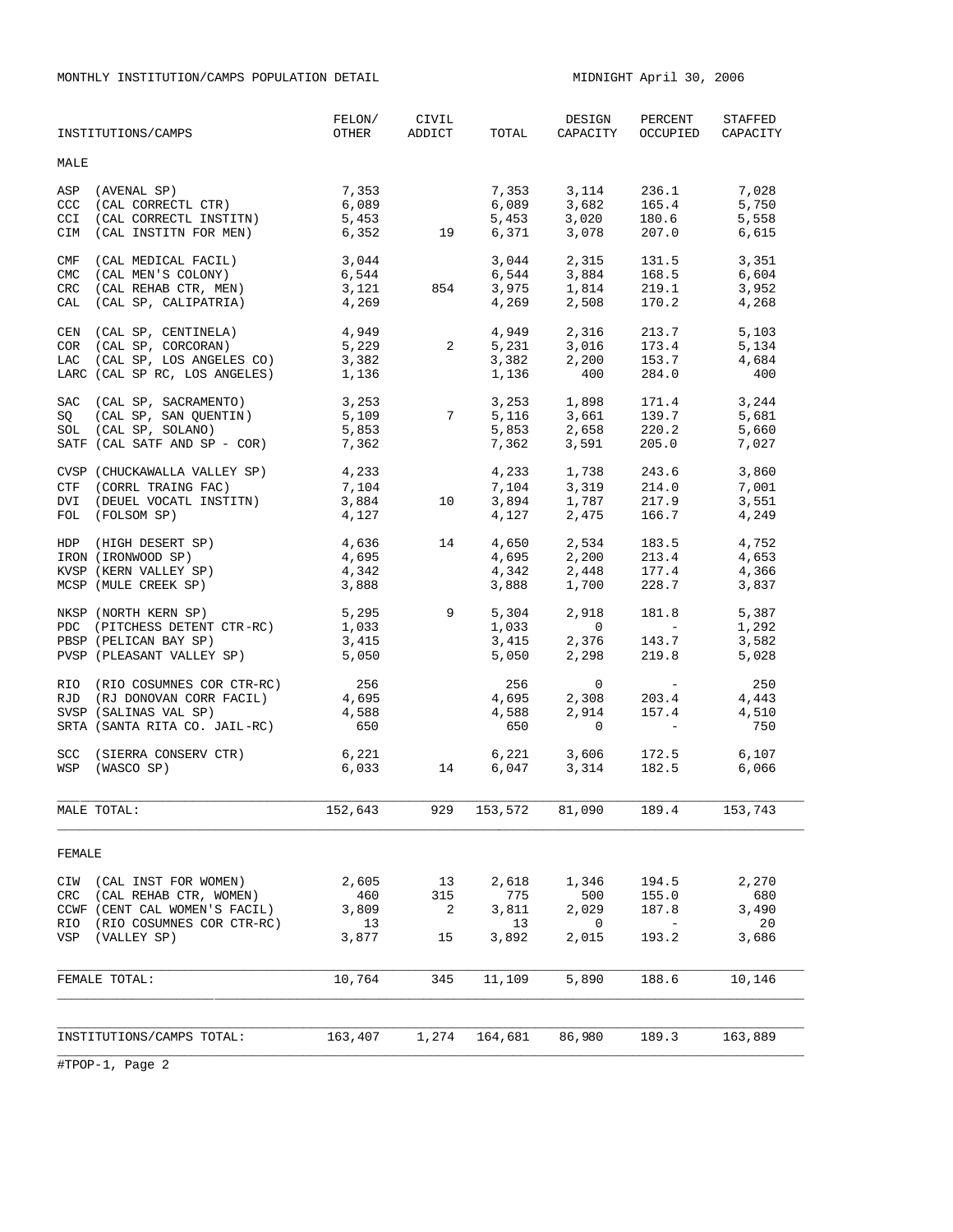| MALE       | MONTHLY INSTITUTION/CAMPS POPULATION DETAIL<br>INSTITUTIONS | FELON/<br>OTHER | CIVIL<br>ADDICT | TOTAL          | DESIGN<br>CAPACITY | MIDNIGHT April 30, 2006<br>PERCENT<br>OCCUPIED | STAFFED<br>CAPACITY |
|------------|-------------------------------------------------------------|-----------------|-----------------|----------------|--------------------|------------------------------------------------|---------------------|
| ASP        | (AVENAL SP)                                                 | 7,353           |                 | 7,353          | 3,114              | 236.1                                          | 7,028               |
| <b>CCC</b> | (CAL CORRECTL CTR)                                          |                 |                 |                |                    |                                                |                     |
|            | Camps                                                       | 1,904           |                 | 1,904          | 1,708              | 111.5                                          | 1,708               |
|            | Level I                                                     | 1,591           |                 | 1,591          | 866                | 183.7                                          | 1,456               |
|            | Level II                                                    | 1,501           |                 | 1,501          | 608                | 246.9                                          | 1,393               |
|            | Level III                                                   | 1,093           |                 | 1,093          | 500                | 218.6                                          | 1,193               |
| <b>CCI</b> | (CAL CORRECTL INSTITN)                                      |                 |                 |                |                    |                                                |                     |
|            | Level I<br>Level II                                         | 1,192           |                 | 1,192          | 617<br>664         | 193.2<br>232.2                                 | 1,237               |
|            | Level IV                                                    | 1,542<br>936    |                 | 1,542<br>936   | 500                | 187.2                                          | 1,695<br>1,075      |
|            | IV A-Main                                                   | 961             |                 | 961            | 555                | 173.2                                          | 703                 |
|            | IV B-Main                                                   | 162             |                 | 162            | 228                | 71.1                                           | 581                 |
|            | IV B-SHU                                                    | 660             |                 | 660            | 456                | 144.7                                          | 267                 |
| CIM        | (CAL INSTITN FOR MEN)                                       |                 |                 |                |                    |                                                |                     |
|            | Level I                                                     | 2,682           | 1               | 2,683          | 1,420              | 188.9                                          | 2,760               |
|            | East - Reception Center                                     | 1,073           | 5               | 1,078          | 400                | 269.5                                          | 990                 |
|            | Reception Center - Central                                  | 1,276           | 13              | 1,289          | 618                | 208.6                                          | 1,455               |
|            | Reception Center - West                                     | 1,321           |                 | 1,321          | 640                | 206.4                                          | 1,410               |
| <b>CMF</b> | (CAL MEDICAL FACIL)                                         |                 |                 |                |                    |                                                |                     |
|            | Level I                                                     | 122             |                 | 122            | 117                | 104.3                                          | 177                 |
|            | Level II                                                    | 372             |                 | 372            | 250                | 148.8                                          | 410                 |
|            | Level III                                                   | 2,550           |                 | 2,550          | 1,948              | 130.9                                          | 2,764               |
| <b>CMC</b> | (CAL MEN'S COLONY)<br>East                                  | 3,743           |                 | 3,743          | 2,425              | 154.4                                          | 3,750               |
|            | West                                                        | 2,801           |                 | 2,801          | 1,459              | 192.0                                          | 2,854               |
| CRC        | (CAL REHAB CTR, MEN)                                        | 3,121           | 854             | 3,975          | 1,814              | 219.1                                          | 3,952               |
| CAL        | (CAL SP, CALIPATRIA)                                        |                 |                 |                |                    |                                                |                     |
|            | Level I                                                     | 410             |                 | 410            | 208                | 197.1                                          | 358                 |
|            | Level IV                                                    | 3,859           |                 | 3,859          | 2,300              | 167.8                                          | 3,910               |
| CEN        | (CAL SP, CENTINELA)                                         |                 |                 |                |                    |                                                |                     |
|            | Level I                                                     | 345             |                 | 345            | 208                | 165.9                                          | 408                 |
|            | Level III                                                   | 4,482           |                 | 4,482          | 1,608              | 278.7                                          | 3,815               |
|            | Level IV                                                    | 122             |                 | 122            | 500                | 24.4                                           | 880                 |
| <b>COR</b> | (CAL SP, CORCORAN)                                          |                 |                 |                |                    |                                                |                     |
|            | Level I                                                     | 843             |                 | 843            | 492                | 171.3                                          | 826                 |
|            | Level III                                                   | 340             |                 | 340            | 200                | 170.0                                          | 342                 |
|            | Level IV                                                    | 2,811           | 2               | 2,813          | 1,300              | 216.4                                          | 2,720               |
|            | SHU                                                         | 1,220           |                 | 1,220          | 1,000              | 122.0                                          | 1,200               |
| LAC        | PHU<br>(CAL SP, LOS ANGELES CO)                             | 15              |                 | 15             | 24                 | 62.5                                           | 46                  |
|            | Level I                                                     | 341             |                 | 341            | 200                | 170.5                                          | 400                 |
|            | Level III/IV                                                | 3,041           |                 | 3,041          | 2,000              | 152.1                                          | 4,284               |
|            | LARC (CAL SP RC, LOS ANGELES)                               | 1,136           |                 | 1,136          | 400                | 284.0                                          | 400                 |
| <b>SAC</b> | (CAL SP, SACRAMENTO)                                        |                 |                 |                |                    |                                                |                     |
|            | Level I                                                     | 356             |                 | 356            | 362                | 98.3                                           | 384                 |
|            | Level IV                                                    | 2,897           |                 | 2,897          | 1,536              | 188.6                                          | 2,860               |
| SQ         | (CAL SP, SAN QUENTIN)                                       |                 |                 |                |                    |                                                |                     |
|            | Level I                                                     | 66              |                 | 66             | 234                | 28.2                                           | 215                 |
|            | Level II                                                    | 1,729           |                 | 1,729          | 1,073              | 161.1                                          | 1,929               |
|            | Condemned                                                   | 605             |                 | 605            | 587                | 103.1                                          | 635                 |
|            | Reception Center                                            | 2,709           | 7               | 2,716          | 1,767              | 153.7                                          | 2,902               |
| SOL        | (CAL SP, SOLANO)                                            |                 |                 |                |                    |                                                |                     |
|            | Level II<br>Level III                                       | 3,380<br>2,473  |                 | 3,380<br>2,473 | 1,458<br>1,200     | 231.8<br>206.1                                 | 3,080<br>2,580      |
|            | SATF (CAL SATF AND SP - COR)                                | 7,362           |                 | 7,362          | 3,591              | 205.0                                          | 7,027               |
|            | CVSP (CHUCKAWALLA VALLEY SP)                                |                 |                 |                |                    |                                                |                     |
|            | Level I                                                     | 381             |                 | 381            | 208                | 183.2                                          | 408                 |
|            | Level II                                                    | 3,852           |                 | 3,852          | 1,530              | 251.8                                          | 3,452               |
| CTF        | (CORRL TRAING FAC)                                          |                 |                 |                |                    |                                                |                     |
|            | Central-II                                                  | 3,109           |                 | 3,109          | 1,409              | 220.7                                          | 3,051               |
|            | North-II/III                                                | 2,884           |                 | 2,884          | 1,400              | 206.0                                          | 2,860               |
|            | South-I                                                     | 1,111           |                 | 1,111          | 510                | 217.8                                          | 1,090               |
| DVI        | (DEUEL VOCATL INSTITN)                                      |                 |                 |                |                    |                                                |                     |
|            | Level I                                                     | 10              |                 | 10             | 176                | 5.7                                            | 231                 |
|            | Level III                                                   | 705             |                 | 705            | 532                | 132.5                                          | 942                 |
|            | Reception Center                                            | 3,169           | 10              | 3,179          | 1,079              | 294.6                                          | 2,378               |
| FOL        | (FOLSOM SP)                                                 |                 |                 |                |                    |                                                |                     |
|            | PSAP                                                        | 134<br>171      |                 | 134<br>171     | 200<br>203         | 67.0<br>84.2                                   | 200                 |
|            | TTP<br>Level I                                              | 350             |                 | 350            | 296                | 118.2                                          | 203<br>471          |
|            | Level II                                                    | 1,672           |                 | 1,672          | 1,067              | 156.7                                          | 2,027               |
|            | Level III                                                   | 1,800           |                 | 1,800          | 709                | 253.9                                          | 1,348               |
| #TPOP-1A   |                                                             |                 |                 |                |                    |                                                |                     |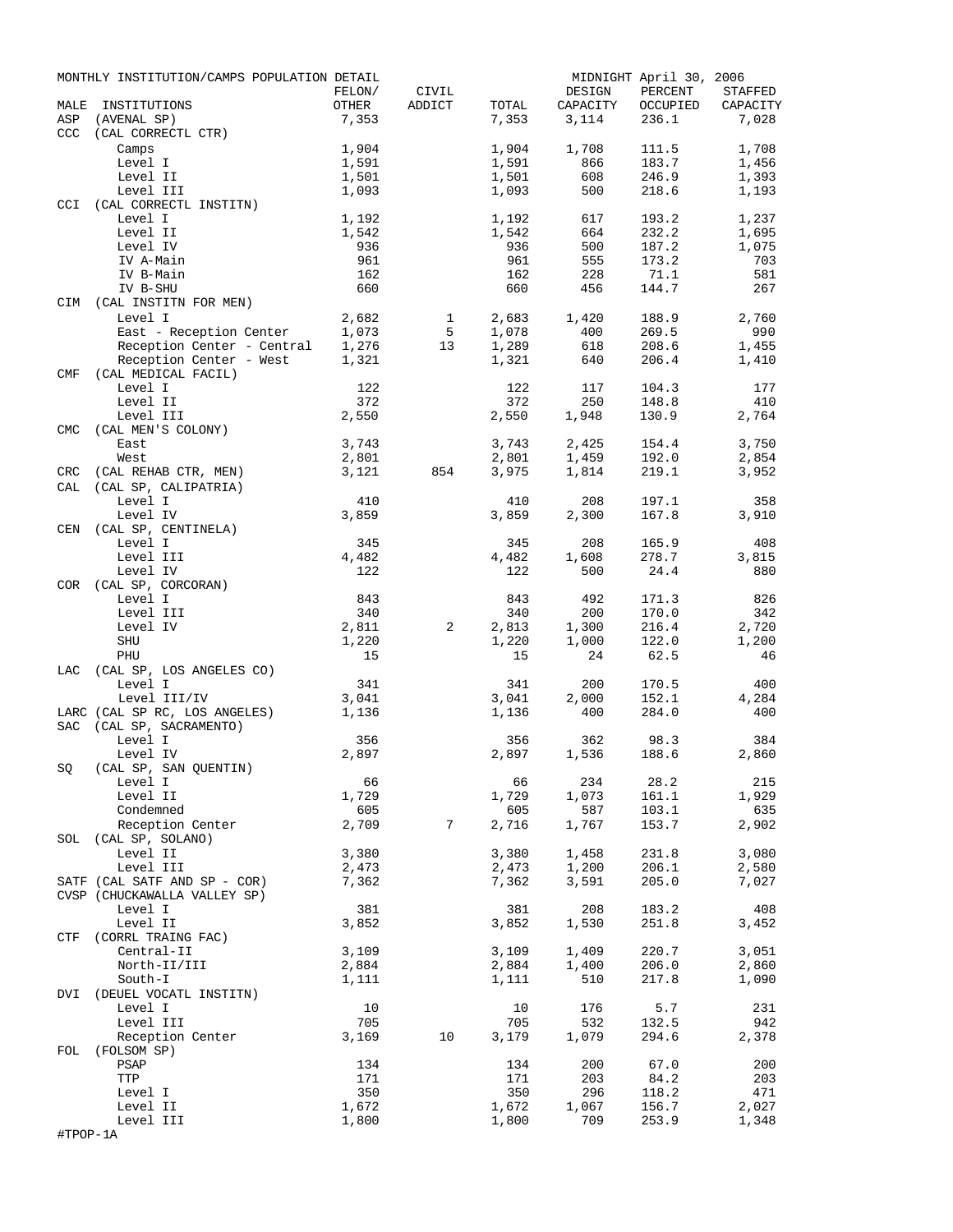|            | MONTHLY INSTITUTION/CAMPS POPULATION DETAIL |              |        |                |                   | MIDNIGHT April 30, 2006           |                |
|------------|---------------------------------------------|--------------|--------|----------------|-------------------|-----------------------------------|----------------|
|            |                                             | FELON/       | CIVIL  |                | DESIGN            | PERCENT                           | <b>STAFFED</b> |
| MALE       | INSTITUTIONS                                | OTHER        | ADDICT | TOTAL          | CAPACITY          | OCCUPIED                          | CAPACITY       |
| HDP        | (HIGH DESERT SP)                            |              |        |                |                   |                                   |                |
|            | Level I<br>Level II                         | 390<br>118   |        | 390<br>118     | 200<br>120        | 195.0<br>98.3                     | 400<br>120     |
|            | Level III                                   | 852          |        | 852            | 400               | 213.0                             | 1,002          |
|            | Level IV                                    | 2,709        |        | 2,709          | 1,714             | 158.1                             | 2,850          |
|            | Reception Center                            | 567          | 14     | 581            | 100               | 581.0                             | 380            |
|            | IRON (IRONWOOD SP)                          |              |        |                |                   |                                   |                |
|            | Level I                                     | 380          |        | 380            | 200               | 190.0                             | 400            |
|            | Level III                                   | 4,315        |        | 4,315          | 2,000             | 215.8                             | 4,253          |
|            | KVSP (KERN VALLEY SP)                       |              |        |                |                   |                                   |                |
|            | Level IV                                    | 3,637        |        | 3,637          | 1,984             | 183.3                             | 3,770          |
|            | Level I                                     | 409          |        | 409            | 200               | 204.5                             | 200            |
|            | Adseg                                       | 296          |        | 296            | 264               | 112.1                             | 396            |
|            | MCSP (MULE CREEK SP)                        |              |        |                |                   |                                   |                |
|            | Level I<br>Level III                        | 387<br>2,517 |        | 387<br>2,517   | 200               | 193.5<br>251.7                    | 392            |
|            | Level IV                                    | 984          |        | 984            | 1,000<br>500      | 196.8                             | 2,335<br>1,110 |
|            | NKSP (NORTH KERN SP)                        |              |        |                |                   |                                   |                |
|            | Level I                                     | 338          |        | 338            | 208               | 162.5                             | 358            |
|            | Level III                                   | 431          |        | 431            | 500               | 86.2                              | 868            |
|            | Reception Center                            | 4,526        | 9      | 4,535          | 2,210             | 205.2                             | 4,161          |
| PDC        | (PITCHESS DETENT CTR-RC)                    | 1,033        |        | 1,033          | $\overline{0}$    |                                   | 1,292          |
|            | PBSP (PELICAN BAY SP)                       |              |        |                |                   |                                   |                |
|            | Level I                                     | 335          |        | 335            | 296               | 113.2                             | 384            |
|            | Level III/IV                                | 1,974        |        | 1,974          | 1,024             | 192.8                             | 1,931          |
|            | SHU                                         | 1,106        |        | 1,106          | 1,056             | 104.7                             | 1,267          |
|            | PVSP (PLEASANT VALLEY SP)<br>Level I        | 324          |        | 324            | 208               | 155.8                             | 408            |
|            | Level III                                   | 4,726        |        | 4,726          | 2,090             | 226.1                             | 4,620          |
| RIO.       | (RIO COSUMNES COR CTR-RC)                   | 256          |        | 256            | $\overline{0}$    | $\overline{\phantom{a}}$          | 250            |
| <b>RJD</b> | (RJ DONOVAN CORR FACIL)                     |              |        |                |                   |                                   |                |
|            | Level I                                     | 357          |        | 357            | 200               | 178.5                             | 392            |
|            | Level III                                   | 2,210        |        | 2,210          | 1,500             | 147.3                             | 2,899          |
|            | Reception Center                            | 2,128        |        | 2,128          | 608               | 350.0                             | 1,152          |
|            | SVSP (SALINAS VAL SP)                       |              |        |                |                   |                                   |                |
|            | Level I                                     | 363          |        | 363            | 280               | 129.6                             | 400            |
|            | Level IV                                    | 4,225<br>650 |        | 4,225          | 2,634             | 160.4<br>$\overline{\phantom{a}}$ | 4,110<br>750   |
|            | SRTA (SANTA RITA CO. JAIL-RC)               |              |        | 650            | $\mathbf{0}$      |                                   |                |
|            | SCC (SIERRA CONSERV CTR)<br>Camps-Men       | 2,113        |        | 2,113          | 1,880             | 112.4                             | 2,010          |
|            | Level I                                     | 1,367        |        | 1,367          | 618               | 221.2                             | 1,378          |
|            | Level II                                    | 1,650        |        | 1,650          | 608               | 271.4                             | 1,634          |
|            | Level III                                   | 1,091        |        | 1,091          | 500               | 218.2                             | 1,085          |
| WSP        | (WASCO SP)                                  |              |        |                |                   |                                   |                |
|            | Level I                                     | 292          |        | 292            | 200               | 146.0                             | 392            |
|            | Level III                                   | 498          |        | 498            | 500               | 99.6                              | 773            |
|            | Reception Center                            | 5,243        | 14     | 5,257          | 2,614             | 201.1                             | 4,901          |
|            | MALE TOTAL:                                 | 152,643      | 929    | 153,572 81,090 |                   | 189.4                             | 153,743        |
|            | FEMALE INSTITUTIONS                         |              |        |                |                   |                                   |                |
|            | CIW (CAL INST FOR WOMEN)                    |              |        |                |                   |                                   |                |
|            | Institution                                 | 2,028        | 13     | 2,041          | 916               | 222.8                             | 1,505          |
|            | Reception Center                            | 266          |        | 266            | 110               | 241.8                             | 445            |
|            | Camps-Women                                 | 311          |        | 311            | 320               | 97.2                              | 320            |
|            | CRC (CAL REHAB CTR, WOMEN)                  | 460          | 315    | 775            | 500               | 155.0                             | 680            |
|            | CCWF (CENT CAL WOMEN'S FACIL)               |              |        |                |                   |                                   |                |
|            | Institution                                 | 3,116        | 2      | 3,118          | 1,623             | 192.1                             | 2,588          |
|            | Reception Center                            | 679          |        | 679            | 393               | 172.8                             | 887            |
|            | Condemned                                   | 14           |        | 14             | 13<br>$\mathbf 0$ | 107.7                             | 15             |
| RIO<br>VSP | (RIO COSUMNES COR CTR-RC)<br>(VALLEY SP)    | 13           |        | 13             |                   |                                   | 20             |
|            | Institution                                 | 3,071        |        | 3,071          | 1,571             | 195.5                             | 2,946          |
|            | Reception Center                            | 740          | 15     | 755            | 400               | 188.8                             | 678            |
|            | <b>SHU</b>                                  | 66           |        | 66             | 44                | 150.0                             | 62             |
|            | FEMALE TOTAL:                               | 10,764       | 345    | 11,109         | 5,890             | 188.6                             | 10,146         |
|            |                                             |              |        |                |                   |                                   |                |
|            | INSTITUTIONS/CAMPS TOTAL:                   | 163,407      | 1,274  | 164,681        | 86,980            | 189.3                             | 163,889        |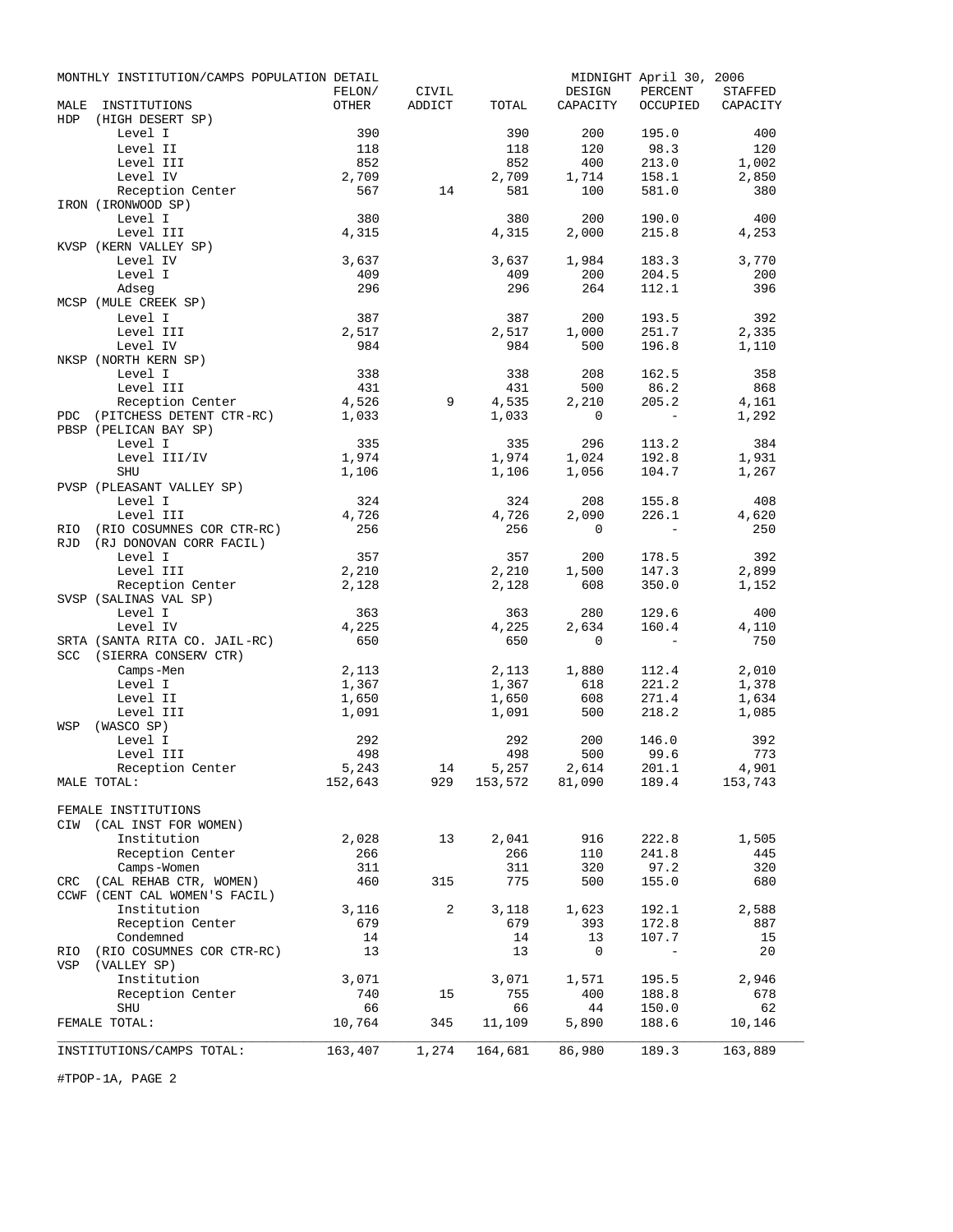Estimates and Statistical Analysis Section and State of California<br>Offender Information Services Branch (Section 1999) and State of California Offender Information Services Branch MONTHLY REPORT OF POPULATION

 FELON/ CIVIL 05/31/05 DESIGN PERCENT STAFFED OTHER ADDICT TOTAL NO. PCT. CAPACITY OCCUPIED CAPACITY A. TOTAL INSTITUTIONS 169,415 1,298 170,713 +7,777 +4.7<br>(MEN, Subtotal) 158,167 946 159,113 +6,936 +4.5 (MEN, Subtotal) 158,167 946 159,113 +6,936 +4.5 (WOMEN, Subtotal) 11,248 352 11,600 +841 +7.8 1. INSTITUTIONS/CAMPS 163,486 1,298 164,784 +7,315 +4.6 86,980 189.5 163,889 INSTITUTIONS 159,039 1,298 160,337 +7,085 +4.6 83,072 193.0 159,851 CAMPS 163,486 1,298 164,784 +7,315 +4.6 86,980 189.5 163,889<br>
INSTITUTIONS 159,039 1,298 160,337 +7,085 +4.6 83,072 193.0 159,851<br>
CAMPS(CCC & SCC) 4,447 4,447 +230 +5.4 3,908 113.8 4,038 2. COMMUNITY CORR. CTRS. 5,760 <br>
2,839 0 5,760 +442 +8.3 7,554 76.3<br>
2,839 +434 +18.0 2,752 103.2 CCF PRIVATE 2,839 2,839 +434 +18.0 2,752 103.2<br>
CCF PUBLIC 2,328 2,328 -104 -4.2 2,461 94.6  $\begin{array}{cccccccccc} \text{CCF PUBLIC} & & & 2\,\text{,}328 & & & -104 & & -4\,\text{.}2 & & 2\,\text{,}461 \\ \text{DRUG TREATMT FURLOUGH} & & 319 & & & 319 & & +89 & & +38\,\text{.}6 & & 1\,\text{,}056 \end{array}$ DRUG TREATMT FURLOUGH 319 319 +89 +38.6 1,056 30.2<br>
PRIVATE WORK FURLOUGH 99 39 +5 +5.3 1,103 9.0<br>
PRISONER MOTHER PGM 68 68 0 - 70 97.1 PRIVATE WORK FURLOUGH 99 99 +5 +5.3 1,103 9.0<br>
PRISONER MOTHER PGM 68 68 0 - 70 97.1 PRISONER MOTHER PGM 68 68 0 - 70 97.1<br>
FAMILY FOUNDATION PGM 65 65 -2 -2.9 70 92.9 FAMILY FOUNDATION PGM 65 65 -2 -2.9 70 92.9 WORK FUR. IN CUSTODY 3. DMH STATE HOSPITALS 169 169 +20 +13.4 B. PAROLE 114,809 1,721 116,530 +720 +0.6<br>COMMUNITY SUPERVISION 113,268 1,721 114,989 +746 +0.6 COMMUNITY SUPERVISION 113,268 1,721 114,989 +746 +0.6<br>COOPERATIVE CASES 1,541 1,541 -26 -1.6 COOPERATIVE CASES C. NON-CDC JURISDICTION 1,971 0 1,971 -58 -2.8<br>
OTHER STATE/FED. INST. 536 536 -24 -4.2 OTHER STATE/FED. INST. 536 536 -24 -4.2 OUT OF STATE PAROLE  $1,228$   $1,228$   $-24$   $-1.9$ <br>OUT OF STATE PAL  $118$   $118$   $-10$   $-7.8$ OUT OF STATE PAL CYA-W&IC 1731.5(c) INSTITUTIONS 89 89 0 - D. OTHER POPULATIONS 21,444 291 21,735 -125 -0.5 INMATES OUT-TO-COURT, etc. 1,987 49 2,036 +260 +14.6<br>ESCAPED 242 242 -8 -3.2  $ESCAPED$  242 242 -8 -3.2 PAROLEES (PAL/RAL) 19,215 242 19,457 -377 -1.9 TOTAL CDC POPULATION 307,639 3,310 310,949 +8,314 +2.7  $\_$  ,  $\_$  ,  $\_$  ,  $\_$  ,  $\_$  ,  $\_$  ,  $\_$  ,  $\_$  ,  $\_$  ,  $\_$  ,  $\_$  ,  $\_$  ,  $\_$  ,  $\_$  ,  $\_$  ,  $\_$  ,  $\_$  ,  $\_$  ,  $\_$  ,  $\_$  ,  $\_$  ,  $\_$  ,  $\_$  ,  $\_$  ,  $\_$  ,  $\_$  ,  $\_$  ,  $\_$  ,  $\_$  ,  $\_$  ,  $\_$  ,  $\_$  ,  $\_$  ,  $\_$  ,  $\_$  ,  $\_$  ,  $\_$  , CHANGE FROM LAST MONTH A. TOTAL INSTITUTIONS  $+147$   $+24$   $+171$ <br>(MEN, Subtotal)  $+147$   $+17$   $+164$ (MEN, Subtotal)  $+147$   $+17$   $+164$ <br>(WOMEN, Subtotal) 0  $+7$   $+7$  $(WOMEN, Subtotal)$  0 +7 +7<br>TLE +681 -64 +617 B. PAROLE +681 -64<br>D. PAROLEES (PAL/RAL) -23 -8 D. PAROLEES (PAL/RAL)  $-23$   $-8$   $-31$ 

 AS OF MIDNIGHT May 31, 2006 \_\_\_\_\_\_\_\_\_\_\_\_\_\_\_\_\_\_\_\_\_\_\_\_\_\_\_\_\_\_\_\_\_\_\_\_\_\_\_\_\_\_\_\_\_\_\_\_\_\_\_\_\_\_\_\_\_\_\_\_\_\_\_\_\_\_\_\_\_\_\_\_\_\_\_\_\_\_\_\_\_\_\_\_\_\_\_\_\_\_\_\_\_\_\_\_\_\_\_\_ TOTAL CDC POPULATION  $\begin{tabular}{ll} \bf \color{green}{\bf CHAMGE} & \bf \color{green}{\bf CHAMGE} & \bf \color{green}{\bf S}/31/05 \\ \end{tabular}$ 

This report contains the latest available reliable population figures from OBIS. They have been carefully audited, but are preliminary, and therefore subject to revision.

 Figure excludes institution based camps. Total persons in camps, including base camps, are 4,529 . Base camp at CMC is included in institution counts. Report # TPOP-8. Questions: (916) 327-3262 (CALNET) 467-3262.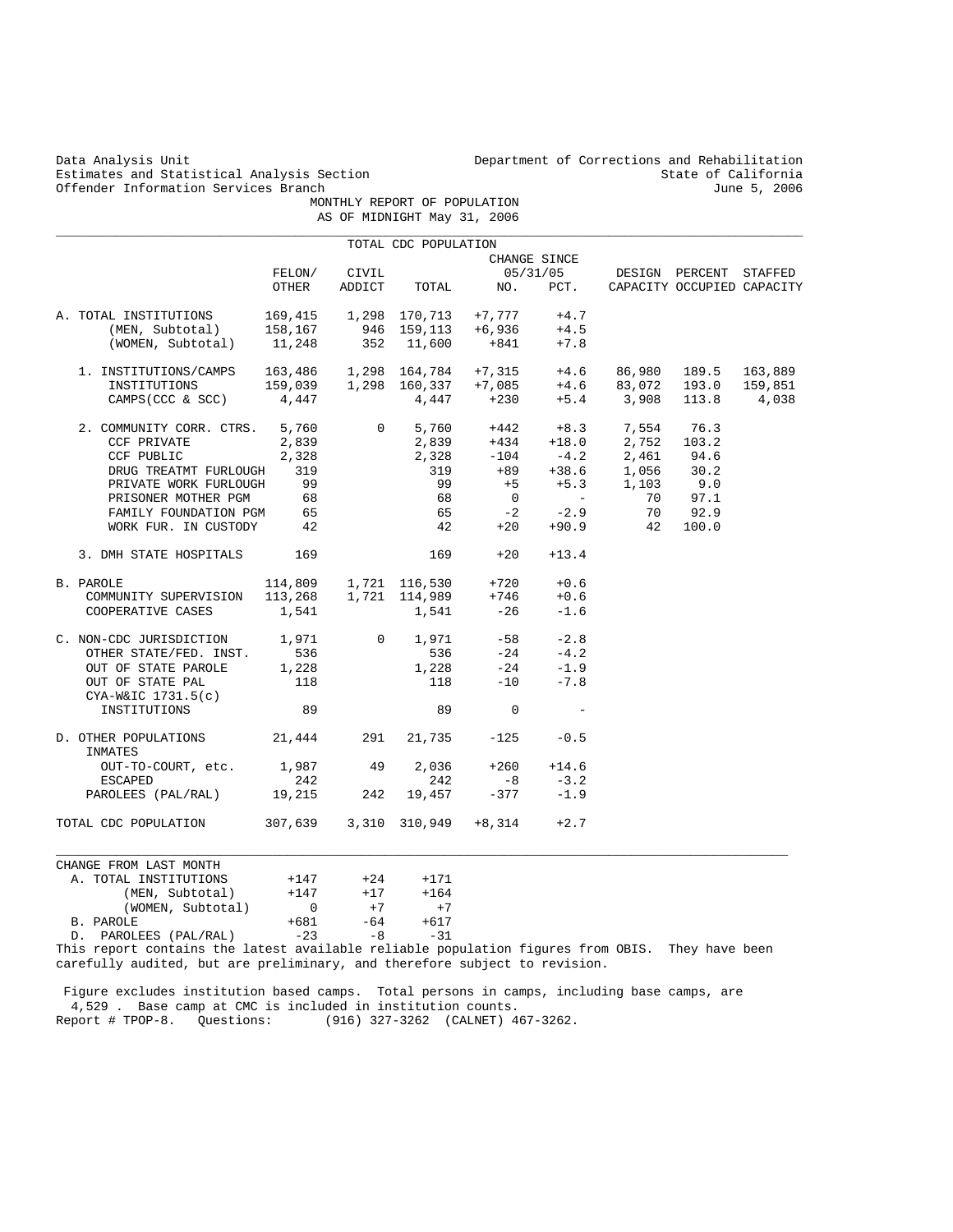MONTHLY INSTITUTION/CAMPS POPULATION DETAIL **MIDNIGHT MAX** 31, 2006

|                          | INSTITUTIONS/CAMPS                                                                                                                      | FELON/<br>OTHER                                                                                                        | CIVIL<br>ADDICT      | TOTAL                                | DESIGN<br>CAPACITY                                                                           | PERCENT<br>OCCUPIED                                                                                                                          | STAFFED<br>CAPACITY                  |
|--------------------------|-----------------------------------------------------------------------------------------------------------------------------------------|------------------------------------------------------------------------------------------------------------------------|----------------------|--------------------------------------|----------------------------------------------------------------------------------------------|----------------------------------------------------------------------------------------------------------------------------------------------|--------------------------------------|
| MALE                     |                                                                                                                                         |                                                                                                                        |                      |                                      |                                                                                              |                                                                                                                                              |                                      |
| ASP<br>CCC<br>CCI<br>CIM | (AVENAL SP)<br>(CAL CORRECTL CTR)<br>(CAL CORRECTL INSTITN)<br>(CAL INSTITN FOR MEN)                                                    | 7,299<br>6,088<br>5,457<br>6,526 15                                                                                    |                      | 7,299<br>6,541                       | 6,088 3,682 165.3<br>5,457 3,020 180.7<br>3,078                                              | 3, 114 234.4<br>212.5                                                                                                                        | 7,028<br>5,750<br>5,558<br>6,615     |
| CMF<br>CMC<br>CRC<br>CAL | (CAL MEDICAL FACIL)<br>(CAL MEN'S COLONY)<br>(CAL REHAB CTR, MEN)<br>(CAL SP, CALIPATRIA)                                               | 3,057<br>6,519<br>3,054<br>4,263                                                                                       | 894                  | 3,948<br>4,263                       | 3,057 2,315<br>6,519 3,884<br>1,814<br>2,508                                                 | 132.1<br>167.8<br>217.6<br>170.0                                                                                                             | 3,351<br>6,604<br>3,952<br>4,268     |
|                          | CEN (CAL SP, CENTINELA)<br>COR (CAL SP, CORCORAN)<br>LAC (CAL SP, LOS ANGELES CO)<br>LARC (CAL SP RC, LOS ANGELES) 1,145                | 4,886<br>5,227<br>3,330                                                                                                |                      | 4,886<br>1,145                       | $5,227$ $3,016$ $173.3$<br>$3,330$ $2,200$ $151.4$<br>400                                    | 2,316 211.0<br>286.2                                                                                                                         | 5,103<br>5,134<br>4,684<br>400       |
|                          | SAC (CAL SP, SACRAMENTO)<br>SO (CAL SP, SAN OUENTIN)<br>SOL (CAL SP, SOLANO)<br>SATF (CAL SATF AND SP - COR)                            | 3,220<br>5,031<br>6,045<br>7,427                                                                                       | $\overline{4}$       |                                      | 3,220 1,898 169.7<br>5,035 3,661 137.5<br>$6,045$ $2,658$ $227.4$<br>$7,427$ $3,591$ $206.8$ |                                                                                                                                              | 3,244<br>5,681<br>5,660<br>7,027     |
|                          | CVSP (CHUCKAWALLA VALLEY SP)<br>CTF (CORRL TRAING FAC)<br>DVI (DEUEL VOCATL INSTITN)<br>FOL (FOLSOM SP)                                 | $\begin{array}{ccc} 4 \text{ , } & 242 \\ 7 \text{ , } & 066 \\ 3 \text{ , } & 734 \end{array}$<br>2<br>4,242<br>4,132 |                      | 4,132                                | 4,242 1,738<br>$7,068$ $3,319$ $213.0$<br>$3,742$ $1,787$ $209.4$                            | 244.1<br>2,475 166.9                                                                                                                         | 3,860<br>7,001<br>3,551<br>4,249     |
|                          | HDP (HIGH DESERT SP)<br>IRON (IRONWOOD SP)<br>KVSP (KERN VALLEY SP)<br>MCSP (MULE CREEK SP)                                             | 4,692 3<br>4,648<br>4,411<br>3,928                                                                                     |                      | 4,695<br>4,648<br>4,411<br>3,928     | 2,448<br>1,700                                                                               | 2,534 185.3<br>2,200 211.3<br>180.2<br>231.1                                                                                                 | 4,752<br>4,653<br>4,366<br>3,837     |
|                          | NKSP (NORTH KERN SP)<br>PDC (PITCHESS DETENT CTR-RC)<br>PBSP (PELICAN BAY SP)<br>PVSP (PLEASANT VALLEY SP)                              | 5,150<br>1,440<br>3,427<br>5,007                                                                                       | 8                    | 5,158<br>1,440<br>3,427<br>5,007     | 2,918<br>$\overline{0}$<br>2,376<br>2,298                                                    | 176.8<br>$\mathcal{L}^{\mathcal{L}}(\mathcal{L}^{\mathcal{L}})$ and $\mathcal{L}^{\mathcal{L}}(\mathcal{L}^{\mathcal{L}})$<br>144.2<br>217.9 | 5,387<br>1,292<br>3,582<br>5,028     |
|                          | RIO (RIO COSUMNES COR CTR-RC) 217<br>RJD (RJ DONOVAN CORR FACIL)<br>SVSP (SALINAS VAL SP)<br>SRTA (SANTA RITA CO. JAIL-RC)              | 4,696<br>4,602<br>608                                                                                                  |                      | 217<br>4,696<br>4,602<br>608         | $\overline{0}$<br>2,308<br>2,914<br>$\mathbf 0$                                              | <b>Contract Contract State</b><br>203.5<br>157.9                                                                                             | 250<br>4,443<br>4,510<br>750         |
|                          | SCC (SIERRA CONSERV CTR)<br>WSP (WASCO SP)                                                                                              | 6,101<br>6,103                                                                                                         | 12                   |                                      | 6,101 3,606 169.2<br>$6,115$ $3,314$                                                         | 184.5                                                                                                                                        | 6,107<br>6,066                       |
|                          | MALE TOTAL:                                                                                                                             | 152,778                                                                                                                |                      |                                      | 946 153,724 81,090                                                                           | 189.6                                                                                                                                        | 153,743                              |
| FEMALE                   |                                                                                                                                         |                                                                                                                        |                      |                                      |                                                                                              |                                                                                                                                              |                                      |
| CRC                      | CIW (CAL INST FOR WOMEN)<br>(CAL REHAB CTR, WOMEN)<br>CCWF (CENT CAL WOMEN'S FACIL)<br>RIO (RIO COSUMNES COR CTR-RC)<br>VSP (VALLEY SP) | 2,646<br>446<br>3,803<br>10<br>3,803                                                                                   | 15<br>309<br>2<br>26 | 2,661<br>755<br>3,805<br>10<br>3,829 | 1,346<br>500<br>2,029<br>0<br>2,015                                                          | 197.7<br>151.0<br>187.5<br>$\sim$ $-$<br>190.0                                                                                               | 2,270<br>680<br>3,490<br>20<br>3,686 |
|                          | FEMALE TOTAL:                                                                                                                           | 10,708                                                                                                                 | 352                  | 11,060                               | 5,890                                                                                        | 187.8                                                                                                                                        | 10,146                               |
|                          | INSTITUTIONS/CAMPS TOTAL:                                                                                                               | 163,486                                                                                                                | 1,298                | 164,784                              | 86,980                                                                                       | 189.5                                                                                                                                        | 163,889                              |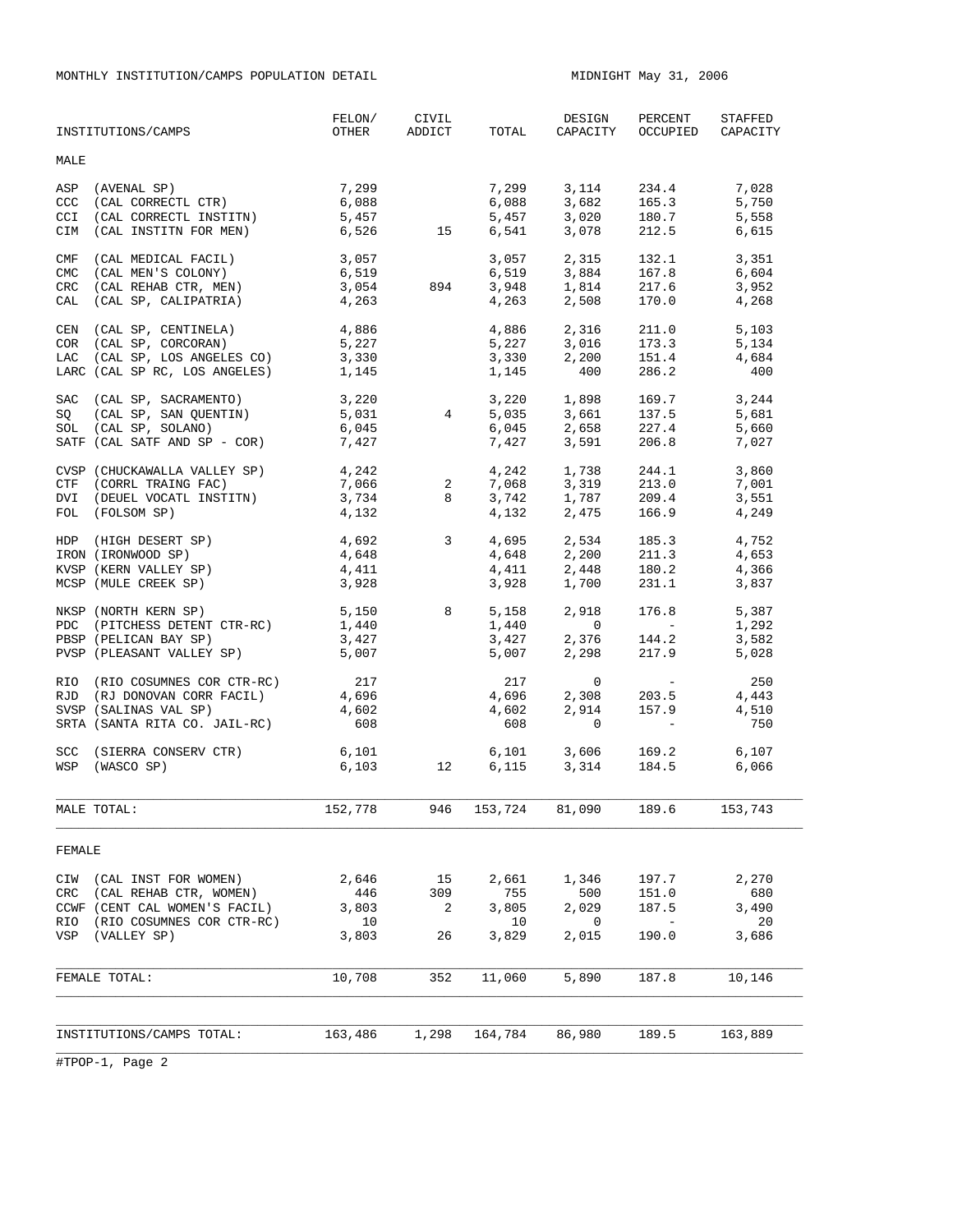|            | MONTHLY INSTITUTION/CAMPS POPULATION DETAIL |        |                |       |          | MIDNIGHT May 31, 2006 |          |
|------------|---------------------------------------------|--------|----------------|-------|----------|-----------------------|----------|
|            |                                             | FELON/ | CIVIL          |       | DESIGN   | PERCENT               | STAFFED  |
| MALE       | INSTITUTIONS                                | OTHER  | ADDICT         | TOTAL | CAPACITY | OCCUPIED              | CAPACITY |
| ASP        | (AVENAL SP)                                 | 7,299  |                | 7,299 | 3,114    | 234.4                 | 7,028    |
| <b>CCC</b> | (CAL CORRECTL CTR)                          |        |                |       |          |                       |          |
|            | Camps                                       | 1,970  |                | 1,970 | 1,708    | 115.3                 | 1,708    |
|            | Level I                                     | 1,551  |                | 1,551 | 866      | 179.1                 | 1,456    |
|            | Level II                                    | 1,489  |                | 1,489 | 608      | 244.9                 | 1,393    |
|            | Level III                                   | 1,078  |                | 1,078 | 500      | 215.6                 | 1,193    |
| <b>CCI</b> | (CAL CORRECTL INSTITN)                      |        |                |       |          |                       |          |
|            | Level I                                     | 1,207  |                | 1,207 | 617      | 195.6                 | 1,237    |
|            | Level II                                    | 1,545  |                | 1,545 | 664      | 232.7                 | 1,695    |
|            | Level IV                                    | 981    |                | 981   | 500      | 196.2                 | 1,075    |
|            | IV A-Main                                   | 930    |                | 930   | 555      | 167.6                 | 703      |
|            | IV B-Main                                   | 155    |                | 155   | 228      | 68.0                  | 581      |
|            | IV B-SHU                                    | 639    |                | 639   | 456      | 140.1                 | 267      |
|            | CIM (CAL INSTITN FOR MEN)                   |        |                |       |          |                       |          |
|            | Level I                                     | 2,708  | 2              | 2,710 | 1,420    | 190.8                 | 2,760    |
|            | East - Reception Center                     | 1,177  | 2              | 1,179 | 400      | 294.7                 | 990      |
|            | Reception Center - Central                  | 1,236  | 11             | 1,247 | 618      | 201.8                 | 1,455    |
|            | Reception Center - West                     | 1,405  |                | 1,405 | 640      | 219.5                 | 1,410    |
| <b>CMF</b> | (CAL MEDICAL FACIL)                         |        |                |       |          |                       |          |
|            | Level I                                     | 133    |                | 133   | 117      | 113.7                 | 177      |
|            | Level II                                    | 376    |                | 376   | 250      | 150.4                 | 410      |
|            | Level III                                   | 2,548  |                | 2,548 | 1,948    | 130.8                 | 2,764    |
| <b>CMC</b> | (CAL MEN'S COLONY)                          |        |                |       |          |                       |          |
|            | East                                        | 3,709  |                | 3,709 | 2,425    | 152.9                 | 3,750    |
|            | West                                        | 2,810  |                | 2,810 | 1,459    | 192.6                 | 2,854    |
| CRC        | (CAL REHAB CTR, MEN)                        | 3,054  | 894            | 3,948 | 1,814    | 217.6                 | 3,952    |
| CAL        | (CAL SP, CALIPATRIA)                        |        |                |       |          |                       |          |
|            | Level I                                     | 391    |                | 391   | 208      | 188.0                 | 358      |
|            | Level IV                                    | 3,872  |                | 3,872 | 2,300    | 168.3                 | 3,910    |
| CEN        | (CAL SP, CENTINELA)                         |        |                |       |          |                       |          |
|            | Level I                                     | 381    |                | 381   | 208      | 183.2                 | 408      |
|            | Level III                                   | 4,386  |                | 4,386 | 1,608    | 272.8                 | 3,815    |
|            | Level IV                                    | 119    |                | 119   | 500      | 23.8                  | 880      |
| COR        | (CAL SP, CORCORAN)                          |        |                |       |          |                       |          |
|            | Level I                                     | 847    |                | 847   | 492      | 172.2                 | 826      |
|            | Level III                                   | 312    |                | 312   | 200      | 156.0                 | 342      |
|            | Level IV                                    | 2,846  |                | 2,846 | 1,300    | 218.9                 | 2,720    |
|            | SHU                                         | 1,209  |                | 1,209 | 1,000    | 120.9                 | 1,200    |
|            | PHU                                         | 13     |                | 13    | 24       | 54.2                  | 46       |
| LAC        | (CAL SP, LOS ANGELES CO)                    |        |                |       |          |                       |          |
|            | Level I                                     | 332    |                | 332   | 200      | 166.0                 | 400      |
|            | Level III/IV                                | 2,998  |                | 2,998 | 2,000    | 149.9                 | 4,284    |
|            | LARC (CAL SP RC, LOS ANGELES)               | 1,145  |                | 1,145 | 400      | 286.2                 | 400      |
| SAC        | (CAL SP, SACRAMENTO)                        |        |                |       |          |                       |          |
|            | Level I                                     | 353    |                | 353   | 362      | 97.5                  | 384      |
|            | Level IV                                    | 2,867  |                | 2,867 | 1,536    | 186.7                 | 2,860    |
|            | SQ (CAL SP, SAN QUENTIN)                    |        |                |       |          |                       |          |
|            | Level I                                     | 54     |                | 54    | 234      | 23.1                  | 215      |
|            | Level II                                    | 1,768  |                | 1,768 | 1,073    | 164.8                 | 1,929    |
|            | Condemned                                   | 601    |                | 601   | 587      | 102.4                 | 635      |
|            | Reception Center                            | 2,608  | 4              | 2,612 | 1,767    | 147.8                 | 2,902    |
| SOL        | (CAL SP, SOLANO)                            |        |                |       |          |                       |          |
|            | Level II                                    | 3,380  |                | 3,380 | 1,458    | 231.8                 | 3,080    |
|            | Level III                                   | 2,665  |                | 2,665 | 1,200    | 222.1                 | 2,580    |
|            | SATF (CAL SATF AND SP - COR)                | 7,427  |                | 7,427 | 3,591    | 206.8                 | 7,027    |
|            | CVSP (CHUCKAWALLA VALLEY SP)                |        |                |       |          |                       |          |
|            | Level I                                     | 374    |                | 374   | 208      | 179.8                 | 408      |
|            | Level II                                    | 3,868  |                | 3,868 | 1,530    | 252.8                 | 3,452    |
|            |                                             |        |                |       |          |                       |          |
| CTF        | (CORRL TRAING FAC)                          | 3,150  | $\overline{a}$ | 3,152 | 1,409    | 223.7                 | 3,051    |
|            | Central-II<br>North-II/III                  |        |                |       |          | 199.7                 |          |
|            |                                             | 2,796  |                | 2,796 | 1,400    |                       | 2,860    |
|            | South-I                                     | 1,120  |                | 1,120 | 510      | 219.6                 | 1,090    |
| DVI        | (DEUEL VOCATL INSTITN)                      |        |                |       |          |                       |          |
|            | Level I                                     | 9      |                | 9     | 176      | 5.1                   | 231      |
|            | Level III                                   | 668    |                | 668   | 532      | 125.6                 | 942      |
|            | Reception Center                            | 3,057  | 8              | 3,065 | 1,079    | 284.1                 | 2,378    |
| FOL        | (FOLSOM SP)                                 |        |                |       |          |                       |          |
|            | PSAP                                        | 169    |                | 169   | 200      | 84.5                  | 200      |
|            | TTP                                         | 177    |                | 177   | 203      | 87.2                  | 203      |
|            | Level I                                     | 342    |                | 342   | 296      | 115.5                 | 471      |
|            | Level II                                    | 1,657  |                | 1,657 | 1,067    | 155.3                 | 2,027    |
|            | Level III                                   | 1,787  |                | 1,787 | 709      | 252.0                 | 1,348    |
| #TPOP-1A   |                                             |        |                |       |          |                       |          |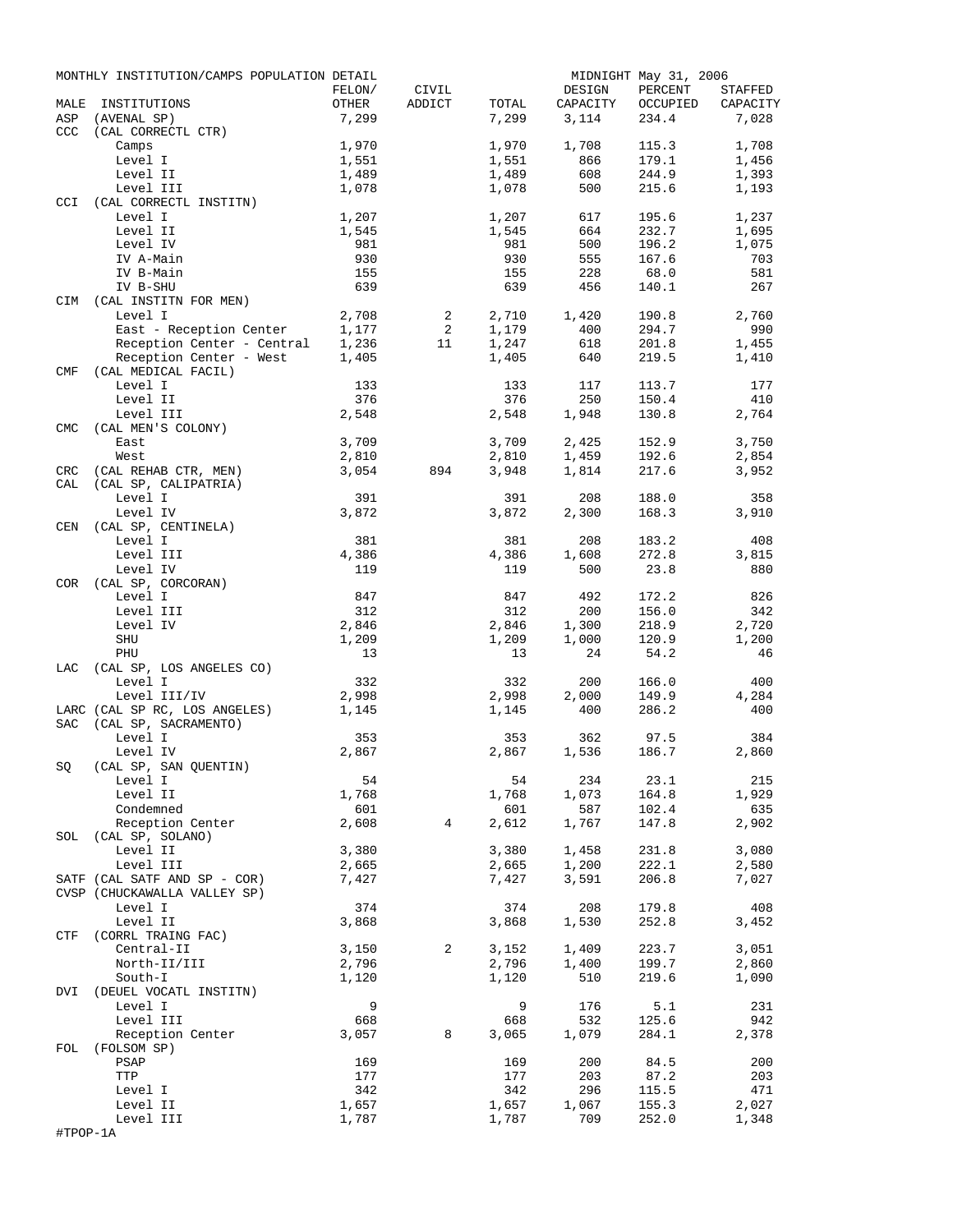|            | MONTHLY INSTITUTION/CAMPS POPULATION DETAIL |              |              |              |                                               | MIDNIGHT May 31, 2006 |          |
|------------|---------------------------------------------|--------------|--------------|--------------|-----------------------------------------------|-----------------------|----------|
|            |                                             | FELON/       | CIVIL        |              | DESIGN                                        | PERCENT               | STAFFED  |
| MALE       | INSTITUTIONS                                | OTHER        | ADDICT       | TOTAL        | CAPACITY                                      | OCCUPIED              | CAPACITY |
| <b>HDP</b> | (HIGH DESERT SP)                            |              |              |              |                                               |                       |          |
|            | Level I                                     | 390          |              | 390          | 200                                           | 195.0                 | 400      |
|            | Level II                                    | 126          |              | 126          | 120                                           | 105.0                 | 120      |
|            | Level III                                   | 869          |              | 869          | 400                                           | 217.3                 | 1,002    |
|            | Level IV                                    | 2,739        |              | 2,739        | 1,714                                         | 159.8                 | 2,850    |
|            | Reception Center                            | 568          | 3            | 571          | 100                                           | 571.0                 | 380      |
|            | IRON (IRONWOOD SP)                          |              |              |              |                                               |                       |          |
|            | Level I                                     | 392          |              | 392          | 200                                           | 196.0                 | 400      |
|            | Level III                                   | 4,256        |              | 4,256        | 2,000                                         | 212.8                 | 4,253    |
|            | KVSP (KERN VALLEY SP)                       |              |              |              |                                               |                       |          |
|            | Level IV                                    | 3,623        |              | 3,623        | 1,984                                         | 182.6                 | 3,770    |
|            | Level I                                     | 473          |              | 473          | 200                                           | 236.5                 | 200      |
|            | Adseg<br>MCSP (MULE CREEK SP)               | 315          |              | 315          | 264                                           | 119.3                 | 396      |
|            |                                             |              |              |              |                                               |                       |          |
|            | Level I                                     | 382          |              | 382          | 200                                           | 191.0                 | 392      |
|            | Level III<br>Level IV                       | 2,563<br>983 |              | 2,563<br>983 | 1,000                                         | 256.3<br>196.6        | 2,335    |
|            | NKSP (NORTH KERN SP)                        |              |              |              | 500                                           |                       | 1,110    |
|            | Level I                                     | 332          |              | 332          | 208                                           | 159.6                 | 358      |
|            | Level III                                   | 436          |              | 436          | 500                                           | 87.2                  | 868      |
|            | Reception Center                            | 4,382        | 8            | 4,390        | 2,210                                         | 198.6                 | 4,161    |
| PDC        | (PITCHESS DETENT CTR-RC)                    | 1,440        |              | 1,440        | $\mathbf 0$                                   | $\overline{a}$        | 1,292    |
|            | PBSP (PELICAN BAY SP)                       |              |              |              |                                               |                       |          |
|            | Level I                                     | 320          |              | 320          | 296                                           | 108.1                 | 384      |
|            | Level III/IV                                | 2,004        |              | 2,004        | 1,024                                         | 195.7                 | 1,931    |
|            | SHU                                         | 1,103        |              | 1,103        | 1,056                                         | 104.5                 | 1,267    |
|            | PVSP (PLEASANT VALLEY SP)                   |              |              |              |                                               |                       |          |
|            | Level I                                     | 397          |              | 397          | 208                                           | 190.9                 | 408      |
|            | Level III                                   | 4,610        |              | 4,610        | 2,090                                         | 220.6                 | 4,620    |
| RIO        | (RIO COSUMNES COR CTR-RC)                   | 217          |              | 217          | $\mathbf 0$                                   |                       | 250      |
| <b>RJD</b> | (RJ DONOVAN CORR FACIL)                     |              |              |              |                                               |                       |          |
|            | Level I                                     | 366          |              | 366          | 200                                           | 183.0                 | 392      |
|            | Level III                                   | 2,324        |              | 2,324        | 1,500                                         | 154.9                 | 2,899    |
|            | Reception Center                            | 2,006        |              | 2,006        | 608                                           | 329.9                 | 1,152    |
|            | SVSP (SALINAS VAL SP)                       |              |              |              |                                               |                       |          |
|            | Level I                                     | 389          |              | 389          | 280                                           | 138.9                 | 400      |
|            | Level IV                                    | 4,213        |              | 4,213        | 2,634                                         | 159.9                 | 4,110    |
|            | SRTA (SANTA RITA CO. JAIL-RC)               | 608          |              | 608          | 0                                             |                       | 750      |
| <b>SCC</b> | (SIERRA CONSERV CTR)                        |              |              |              |                                               |                       |          |
|            | Camps-Men                                   | 2,137        |              | 2,137        | 1,880                                         | 113.7                 | 2,010    |
|            | Level I                                     | 1,322        |              | 1,322        | 618                                           | 213.9                 | 1,378    |
|            | Level II                                    | 1,547        |              | 1,547        | 608                                           | 254.4                 | 1,634    |
|            | Level III                                   | 1,095        |              | 1,095        | 500                                           | 219.0                 | 1,085    |
| WSP        | (WASCO SP)                                  |              |              |              |                                               |                       |          |
|            | Level I                                     | 271          |              | 271          | 200                                           | 135.5                 | 392      |
|            | Level III                                   | 458          | $\mathbf{1}$ | 459          | 500                                           | 91.8                  | 773      |
|            | Reception Center                            | 5,374        | 11           | 5,385        | 2,614<br>$153,724$ $81,090$ $189.6$ $153,743$ | 206.0                 | 4,901    |
|            | MALE TOTAL:                                 |              | 152,778 946  |              |                                               |                       |          |
|            |                                             |              |              |              |                                               |                       |          |
|            | FEMALE INSTITUTIONS                         |              |              |              |                                               |                       |          |
|            | CIW (CAL INST FOR WOMEN)<br>Institution     | 2,077        | 15           | 2,092        | 916                                           | 228.4                 | 1,505    |
|            | Reception Center                            | 229          |              | 229          | 110                                           | 208.2                 | 445      |
|            | Camps-Women                                 | 340          |              | 340          | 320                                           | 106.3                 | 320      |
|            | CRC (CAL REHAB CTR, WOMEN)                  | 446          | 309          | 755          | 500                                           | 151.0                 | 680      |
|            | CCWF (CENT CAL WOMEN'S FACIL)               |              |              |              |                                               |                       |          |
|            | Institution                                 | 3,113        | 2            | 3,115        | 1,623                                         | 191.9                 | 2,588    |
|            | Reception Center                            | 677          |              | 677          | 393                                           | 172.3                 | 887      |
|            | Condemned                                   | 13           |              | 13           | 13                                            | 100.0                 | 15       |
| RIO        | (RIO COSUMNES COR CTR-RC)                   | 10           |              | 10           | 0                                             | $\sim$                | 20       |
| VSP        | (VALLEY SP)                                 |              |              |              |                                               |                       |          |
|            | Institution                                 | 3,076        | $\mathbf{1}$ | 3,077        | 1,571                                         | 195.9                 | 2,946    |
|            | Reception Center                            | 662          | 25           | 687          | 400                                           | 171.8                 | 678      |
|            | SHU                                         | 65           |              | 65           | 44                                            | 147.7                 | 62       |
|            | FEMALE TOTAL:                               | 10,708       | 352          | 11,060       | 5,890                                         | 187.8                 | 10,146   |
|            |                                             |              |              |              |                                               |                       |          |
|            | INSTITUTIONS/CAMPS TOTAL:                   | 163,486      | 1,298        | 164,784      | 86,980                                        | 189.5                 | 163,889  |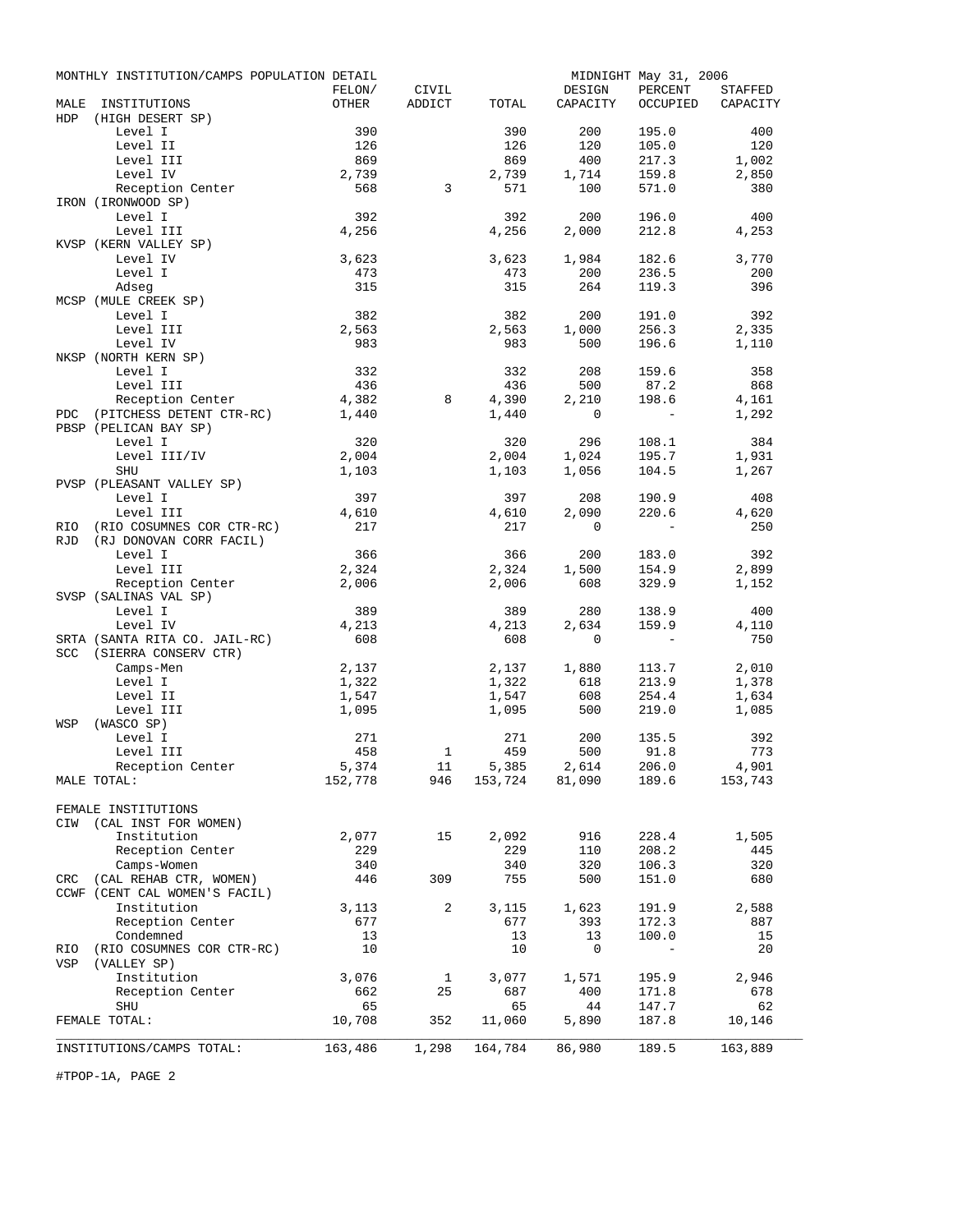Estimates and Statistical Analysis Section State of California<br>
Offender Information Services Branch State of California<br>
State of California Offender Information Services Branch

Data Analysis Unit Department of Corrections and Rehabilitation<br>Estimates and Statistical Analysis Section and Rehabilitation State of California

 MONTHLY REPORT OF POPULATION AS OF MIDNIGHT June 30, 2006

| CHANGE SINCE<br>FELON/<br>CIVIL<br>06/30/05<br>DESIGN PERCENT STAFFED<br>OTHER<br>ADDICT<br>NO.<br>TOTAL<br>PCT.<br>CAPACITY OCCUPIED CAPACITY<br>A. TOTAL INSTITUTIONS 171,287 1,274 172,561 +8,382 +5.1<br>(MEN, Subtotal) 159,904<br>908 160,812<br>$+7,489$<br>$+4.8$<br>366 11,749<br>(WOMEN, Subtotal)<br>11,383<br>+893<br>$+8.2$<br>1. INSTITUTIONS/CAMPS $165,273$ $1,274$ $166,547$ $+7,710$ $+4.8$<br>INSTITUTIONS $160,809$ $1,274$ $162,083$ $+7,650$ $+4.9$<br>CAMPS(CCC & SCC) $4.464$ $+60$ $+1.3$<br>87,370 190.6<br>$+4.9$<br>83,462 194.2<br>$+1.3$ 3,908<br>4,464<br>4,464<br>$+60$<br>114.2<br>CAMPS (CCC & SCC)<br>2. COMMUNITY CORR. CTRS. 5,842<br>$5,842$ $+661$ $722$ .<br>$2,769$ $+524$ $+23.3$<br>$-1.9$<br>$\overline{0}$<br>$+12.7$ 7,549<br>$+23.3$ 2,752<br>77.4<br>CCF PRIVATE<br>2,769<br>100.6<br>$-1.9$ 2,461<br>+67.7 1,056<br>2,379<br>2,379<br>$-48$<br>96.7<br>CCF PUBLIC<br>$\frac{375}{426}$<br>426<br>$+172$<br>40.3<br>DRUG TREATMT FURLOUGH<br>92<br>$-4.1$<br>+7.5<br>8.3<br>PRIVATE WORK FURLOUGH<br>92<br>$-4$<br>1,103<br>71<br>71<br>$+5$<br>70<br>101.4<br>PRISONER MOTHER PGM<br>68<br>68<br>$+5$<br>$+7.9$<br>70<br>97.1<br>FAMILY FOUNDATION PGM<br>WORK FUR. IN CUSTODY<br>37<br>37<br>$+7$<br>$+23.3$<br>37<br>100.0<br>3. DMH STATE HOSPITALS<br>172<br>172<br>$+11$<br>$+6.8$<br>1,746 116,563<br>114,817<br>+1,192<br>$+1.0$<br>B. PAROLE<br>1,746 115,018<br>113,272<br>$+1,211$<br>$+1.0$<br>COMMUNITY SUPERVISION<br>$-19$<br>1,545<br>1,545<br>$-1.2$<br>COOPERATIVE CASES<br>C. NON-CDC JURISDICTION<br>1,930<br>$\overline{0}$<br>1,930<br>$-99$<br>$-4.8$<br>530<br>530<br>$-32$<br>$-5.6$<br>OTHER STATE/FED. INST.<br>1,210<br>1,210<br>$-39$<br>$-3.1$<br>OUT OF STATE PAROLE<br>106<br>106<br>$-24$<br>OUT OF STATE PAL<br>$-18.4$<br>$CYA-W&IC$ 1731.5(c)<br>84<br>84<br>$-4$<br>$-4.5$<br>INSTITUTIONS<br>20,927<br>290<br>21,217<br>$-449$<br>$-2.0$<br>D. OTHER POPULATIONS<br>INMATES<br>OUT-TO-COURT, etc. 1,972<br>52<br>2,024<br>$+233$<br>$+13.0$<br>241<br>241<br>$-8$<br>$-3.2$<br><b>ESCAPED</b><br>PAROLEES (PAL/RAL) 18,714<br>238<br>18,952<br>$-674$<br>$-3.4$<br>TOTAL CDC POPULATION 308,961<br>3,310 312,271 +9,026<br>$+2.9$<br>CHANGE FROM LAST MONTH<br>$-24 + 1,848$<br>A. TOTAL INSTITUTIONS<br>+1,872 |                 |          | TOTAL CDC POPULATION |  |  |         |
|-------------------------------------------------------------------------------------------------------------------------------------------------------------------------------------------------------------------------------------------------------------------------------------------------------------------------------------------------------------------------------------------------------------------------------------------------------------------------------------------------------------------------------------------------------------------------------------------------------------------------------------------------------------------------------------------------------------------------------------------------------------------------------------------------------------------------------------------------------------------------------------------------------------------------------------------------------------------------------------------------------------------------------------------------------------------------------------------------------------------------------------------------------------------------------------------------------------------------------------------------------------------------------------------------------------------------------------------------------------------------------------------------------------------------------------------------------------------------------------------------------------------------------------------------------------------------------------------------------------------------------------------------------------------------------------------------------------------------------------------------------------------------------------------------------------------------------------------------------------------------------------------------------------------------------------------------------------------------------------------------------------------------------------------------------------------------------------------------------------------------------------------------------------------------------------------------------------------------------------------------------------------------------------------------------|-----------------|----------|----------------------|--|--|---------|
|                                                                                                                                                                                                                                                                                                                                                                                                                                                                                                                                                                                                                                                                                                                                                                                                                                                                                                                                                                                                                                                                                                                                                                                                                                                                                                                                                                                                                                                                                                                                                                                                                                                                                                                                                                                                                                                                                                                                                                                                                                                                                                                                                                                                                                                                                                       |                 |          |                      |  |  |         |
|                                                                                                                                                                                                                                                                                                                                                                                                                                                                                                                                                                                                                                                                                                                                                                                                                                                                                                                                                                                                                                                                                                                                                                                                                                                                                                                                                                                                                                                                                                                                                                                                                                                                                                                                                                                                                                                                                                                                                                                                                                                                                                                                                                                                                                                                                                       |                 |          |                      |  |  |         |
|                                                                                                                                                                                                                                                                                                                                                                                                                                                                                                                                                                                                                                                                                                                                                                                                                                                                                                                                                                                                                                                                                                                                                                                                                                                                                                                                                                                                                                                                                                                                                                                                                                                                                                                                                                                                                                                                                                                                                                                                                                                                                                                                                                                                                                                                                                       |                 |          |                      |  |  |         |
|                                                                                                                                                                                                                                                                                                                                                                                                                                                                                                                                                                                                                                                                                                                                                                                                                                                                                                                                                                                                                                                                                                                                                                                                                                                                                                                                                                                                                                                                                                                                                                                                                                                                                                                                                                                                                                                                                                                                                                                                                                                                                                                                                                                                                                                                                                       |                 |          |                      |  |  |         |
|                                                                                                                                                                                                                                                                                                                                                                                                                                                                                                                                                                                                                                                                                                                                                                                                                                                                                                                                                                                                                                                                                                                                                                                                                                                                                                                                                                                                                                                                                                                                                                                                                                                                                                                                                                                                                                                                                                                                                                                                                                                                                                                                                                                                                                                                                                       |                 |          |                      |  |  |         |
|                                                                                                                                                                                                                                                                                                                                                                                                                                                                                                                                                                                                                                                                                                                                                                                                                                                                                                                                                                                                                                                                                                                                                                                                                                                                                                                                                                                                                                                                                                                                                                                                                                                                                                                                                                                                                                                                                                                                                                                                                                                                                                                                                                                                                                                                                                       |                 |          |                      |  |  |         |
|                                                                                                                                                                                                                                                                                                                                                                                                                                                                                                                                                                                                                                                                                                                                                                                                                                                                                                                                                                                                                                                                                                                                                                                                                                                                                                                                                                                                                                                                                                                                                                                                                                                                                                                                                                                                                                                                                                                                                                                                                                                                                                                                                                                                                                                                                                       |                 |          |                      |  |  | 164,559 |
|                                                                                                                                                                                                                                                                                                                                                                                                                                                                                                                                                                                                                                                                                                                                                                                                                                                                                                                                                                                                                                                                                                                                                                                                                                                                                                                                                                                                                                                                                                                                                                                                                                                                                                                                                                                                                                                                                                                                                                                                                                                                                                                                                                                                                                                                                                       |                 |          |                      |  |  | 160,521 |
|                                                                                                                                                                                                                                                                                                                                                                                                                                                                                                                                                                                                                                                                                                                                                                                                                                                                                                                                                                                                                                                                                                                                                                                                                                                                                                                                                                                                                                                                                                                                                                                                                                                                                                                                                                                                                                                                                                                                                                                                                                                                                                                                                                                                                                                                                                       |                 |          |                      |  |  | 4,038   |
|                                                                                                                                                                                                                                                                                                                                                                                                                                                                                                                                                                                                                                                                                                                                                                                                                                                                                                                                                                                                                                                                                                                                                                                                                                                                                                                                                                                                                                                                                                                                                                                                                                                                                                                                                                                                                                                                                                                                                                                                                                                                                                                                                                                                                                                                                                       |                 |          |                      |  |  |         |
|                                                                                                                                                                                                                                                                                                                                                                                                                                                                                                                                                                                                                                                                                                                                                                                                                                                                                                                                                                                                                                                                                                                                                                                                                                                                                                                                                                                                                                                                                                                                                                                                                                                                                                                                                                                                                                                                                                                                                                                                                                                                                                                                                                                                                                                                                                       |                 |          |                      |  |  |         |
|                                                                                                                                                                                                                                                                                                                                                                                                                                                                                                                                                                                                                                                                                                                                                                                                                                                                                                                                                                                                                                                                                                                                                                                                                                                                                                                                                                                                                                                                                                                                                                                                                                                                                                                                                                                                                                                                                                                                                                                                                                                                                                                                                                                                                                                                                                       |                 |          |                      |  |  |         |
|                                                                                                                                                                                                                                                                                                                                                                                                                                                                                                                                                                                                                                                                                                                                                                                                                                                                                                                                                                                                                                                                                                                                                                                                                                                                                                                                                                                                                                                                                                                                                                                                                                                                                                                                                                                                                                                                                                                                                                                                                                                                                                                                                                                                                                                                                                       |                 |          |                      |  |  |         |
|                                                                                                                                                                                                                                                                                                                                                                                                                                                                                                                                                                                                                                                                                                                                                                                                                                                                                                                                                                                                                                                                                                                                                                                                                                                                                                                                                                                                                                                                                                                                                                                                                                                                                                                                                                                                                                                                                                                                                                                                                                                                                                                                                                                                                                                                                                       |                 |          |                      |  |  |         |
|                                                                                                                                                                                                                                                                                                                                                                                                                                                                                                                                                                                                                                                                                                                                                                                                                                                                                                                                                                                                                                                                                                                                                                                                                                                                                                                                                                                                                                                                                                                                                                                                                                                                                                                                                                                                                                                                                                                                                                                                                                                                                                                                                                                                                                                                                                       |                 |          |                      |  |  |         |
|                                                                                                                                                                                                                                                                                                                                                                                                                                                                                                                                                                                                                                                                                                                                                                                                                                                                                                                                                                                                                                                                                                                                                                                                                                                                                                                                                                                                                                                                                                                                                                                                                                                                                                                                                                                                                                                                                                                                                                                                                                                                                                                                                                                                                                                                                                       |                 |          |                      |  |  |         |
|                                                                                                                                                                                                                                                                                                                                                                                                                                                                                                                                                                                                                                                                                                                                                                                                                                                                                                                                                                                                                                                                                                                                                                                                                                                                                                                                                                                                                                                                                                                                                                                                                                                                                                                                                                                                                                                                                                                                                                                                                                                                                                                                                                                                                                                                                                       |                 |          |                      |  |  |         |
|                                                                                                                                                                                                                                                                                                                                                                                                                                                                                                                                                                                                                                                                                                                                                                                                                                                                                                                                                                                                                                                                                                                                                                                                                                                                                                                                                                                                                                                                                                                                                                                                                                                                                                                                                                                                                                                                                                                                                                                                                                                                                                                                                                                                                                                                                                       |                 |          |                      |  |  |         |
|                                                                                                                                                                                                                                                                                                                                                                                                                                                                                                                                                                                                                                                                                                                                                                                                                                                                                                                                                                                                                                                                                                                                                                                                                                                                                                                                                                                                                                                                                                                                                                                                                                                                                                                                                                                                                                                                                                                                                                                                                                                                                                                                                                                                                                                                                                       |                 |          |                      |  |  |         |
|                                                                                                                                                                                                                                                                                                                                                                                                                                                                                                                                                                                                                                                                                                                                                                                                                                                                                                                                                                                                                                                                                                                                                                                                                                                                                                                                                                                                                                                                                                                                                                                                                                                                                                                                                                                                                                                                                                                                                                                                                                                                                                                                                                                                                                                                                                       |                 |          |                      |  |  |         |
|                                                                                                                                                                                                                                                                                                                                                                                                                                                                                                                                                                                                                                                                                                                                                                                                                                                                                                                                                                                                                                                                                                                                                                                                                                                                                                                                                                                                                                                                                                                                                                                                                                                                                                                                                                                                                                                                                                                                                                                                                                                                                                                                                                                                                                                                                                       |                 |          |                      |  |  |         |
|                                                                                                                                                                                                                                                                                                                                                                                                                                                                                                                                                                                                                                                                                                                                                                                                                                                                                                                                                                                                                                                                                                                                                                                                                                                                                                                                                                                                                                                                                                                                                                                                                                                                                                                                                                                                                                                                                                                                                                                                                                                                                                                                                                                                                                                                                                       |                 |          |                      |  |  |         |
|                                                                                                                                                                                                                                                                                                                                                                                                                                                                                                                                                                                                                                                                                                                                                                                                                                                                                                                                                                                                                                                                                                                                                                                                                                                                                                                                                                                                                                                                                                                                                                                                                                                                                                                                                                                                                                                                                                                                                                                                                                                                                                                                                                                                                                                                                                       |                 |          |                      |  |  |         |
|                                                                                                                                                                                                                                                                                                                                                                                                                                                                                                                                                                                                                                                                                                                                                                                                                                                                                                                                                                                                                                                                                                                                                                                                                                                                                                                                                                                                                                                                                                                                                                                                                                                                                                                                                                                                                                                                                                                                                                                                                                                                                                                                                                                                                                                                                                       |                 |          |                      |  |  |         |
|                                                                                                                                                                                                                                                                                                                                                                                                                                                                                                                                                                                                                                                                                                                                                                                                                                                                                                                                                                                                                                                                                                                                                                                                                                                                                                                                                                                                                                                                                                                                                                                                                                                                                                                                                                                                                                                                                                                                                                                                                                                                                                                                                                                                                                                                                                       |                 |          |                      |  |  |         |
|                                                                                                                                                                                                                                                                                                                                                                                                                                                                                                                                                                                                                                                                                                                                                                                                                                                                                                                                                                                                                                                                                                                                                                                                                                                                                                                                                                                                                                                                                                                                                                                                                                                                                                                                                                                                                                                                                                                                                                                                                                                                                                                                                                                                                                                                                                       |                 |          |                      |  |  |         |
|                                                                                                                                                                                                                                                                                                                                                                                                                                                                                                                                                                                                                                                                                                                                                                                                                                                                                                                                                                                                                                                                                                                                                                                                                                                                                                                                                                                                                                                                                                                                                                                                                                                                                                                                                                                                                                                                                                                                                                                                                                                                                                                                                                                                                                                                                                       |                 |          |                      |  |  |         |
|                                                                                                                                                                                                                                                                                                                                                                                                                                                                                                                                                                                                                                                                                                                                                                                                                                                                                                                                                                                                                                                                                                                                                                                                                                                                                                                                                                                                                                                                                                                                                                                                                                                                                                                                                                                                                                                                                                                                                                                                                                                                                                                                                                                                                                                                                                       |                 |          |                      |  |  |         |
|                                                                                                                                                                                                                                                                                                                                                                                                                                                                                                                                                                                                                                                                                                                                                                                                                                                                                                                                                                                                                                                                                                                                                                                                                                                                                                                                                                                                                                                                                                                                                                                                                                                                                                                                                                                                                                                                                                                                                                                                                                                                                                                                                                                                                                                                                                       |                 |          |                      |  |  |         |
|                                                                                                                                                                                                                                                                                                                                                                                                                                                                                                                                                                                                                                                                                                                                                                                                                                                                                                                                                                                                                                                                                                                                                                                                                                                                                                                                                                                                                                                                                                                                                                                                                                                                                                                                                                                                                                                                                                                                                                                                                                                                                                                                                                                                                                                                                                       |                 |          |                      |  |  |         |
|                                                                                                                                                                                                                                                                                                                                                                                                                                                                                                                                                                                                                                                                                                                                                                                                                                                                                                                                                                                                                                                                                                                                                                                                                                                                                                                                                                                                                                                                                                                                                                                                                                                                                                                                                                                                                                                                                                                                                                                                                                                                                                                                                                                                                                                                                                       |                 |          |                      |  |  |         |
|                                                                                                                                                                                                                                                                                                                                                                                                                                                                                                                                                                                                                                                                                                                                                                                                                                                                                                                                                                                                                                                                                                                                                                                                                                                                                                                                                                                                                                                                                                                                                                                                                                                                                                                                                                                                                                                                                                                                                                                                                                                                                                                                                                                                                                                                                                       |                 |          |                      |  |  |         |
|                                                                                                                                                                                                                                                                                                                                                                                                                                                                                                                                                                                                                                                                                                                                                                                                                                                                                                                                                                                                                                                                                                                                                                                                                                                                                                                                                                                                                                                                                                                                                                                                                                                                                                                                                                                                                                                                                                                                                                                                                                                                                                                                                                                                                                                                                                       |                 |          |                      |  |  |         |
|                                                                                                                                                                                                                                                                                                                                                                                                                                                                                                                                                                                                                                                                                                                                                                                                                                                                                                                                                                                                                                                                                                                                                                                                                                                                                                                                                                                                                                                                                                                                                                                                                                                                                                                                                                                                                                                                                                                                                                                                                                                                                                                                                                                                                                                                                                       |                 |          |                      |  |  |         |
|                                                                                                                                                                                                                                                                                                                                                                                                                                                                                                                                                                                                                                                                                                                                                                                                                                                                                                                                                                                                                                                                                                                                                                                                                                                                                                                                                                                                                                                                                                                                                                                                                                                                                                                                                                                                                                                                                                                                                                                                                                                                                                                                                                                                                                                                                                       | (MEN, Subtotal) | $+1,737$ |                      |  |  |         |
| $-38$ $+1,699$<br>$+14$ $+149$<br>(WOMEN, Subtotal) +135                                                                                                                                                                                                                                                                                                                                                                                                                                                                                                                                                                                                                                                                                                                                                                                                                                                                                                                                                                                                                                                                                                                                                                                                                                                                                                                                                                                                                                                                                                                                                                                                                                                                                                                                                                                                                                                                                                                                                                                                                                                                                                                                                                                                                                              |                 |          |                      |  |  |         |
| $+8$<br>$+25$<br>$+33$<br>B. PAROLE                                                                                                                                                                                                                                                                                                                                                                                                                                                                                                                                                                                                                                                                                                                                                                                                                                                                                                                                                                                                                                                                                                                                                                                                                                                                                                                                                                                                                                                                                                                                                                                                                                                                                                                                                                                                                                                                                                                                                                                                                                                                                                                                                                                                                                                                   |                 |          |                      |  |  |         |
| $-501$<br>$-505$<br>$-4$<br>D. PAROLEES (PAL/RAL)                                                                                                                                                                                                                                                                                                                                                                                                                                                                                                                                                                                                                                                                                                                                                                                                                                                                                                                                                                                                                                                                                                                                                                                                                                                                                                                                                                                                                                                                                                                                                                                                                                                                                                                                                                                                                                                                                                                                                                                                                                                                                                                                                                                                                                                     |                 |          |                      |  |  |         |
| This report contains the latest available reliable population figures from OBIS. They have been                                                                                                                                                                                                                                                                                                                                                                                                                                                                                                                                                                                                                                                                                                                                                                                                                                                                                                                                                                                                                                                                                                                                                                                                                                                                                                                                                                                                                                                                                                                                                                                                                                                                                                                                                                                                                                                                                                                                                                                                                                                                                                                                                                                                       |                 |          |                      |  |  |         |

 Figure excludes institution based camps. Total persons in camps, including base camps, are 4,545 . Base camp at CMC is included in institution counts. Report # TPOP-8. Questions: (916) 327-3262 (CALNET) 467-3262.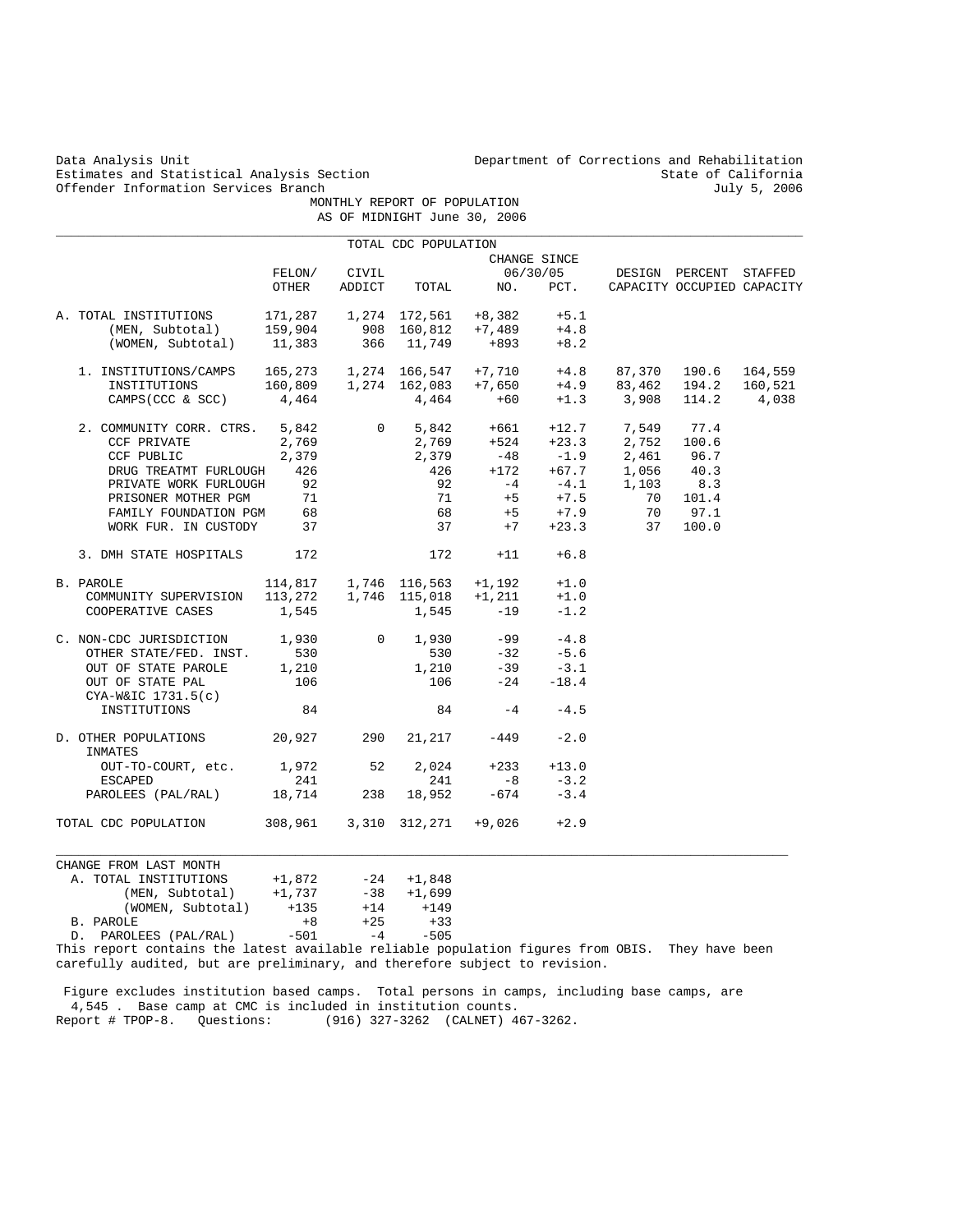MONTHLY INSTITUTION/CAMPS POPULATION DETAIL **MIDNIGHT JUNE 30, 2006** 

| INSTITUTIONS/CAMPS                                                                                                                                                                                                                                                                             | FELON/<br>OTHER                                                 | CIVIL<br>ADDICT      | TOTAL                                     | DESIGN<br>CAPACITY                                                                           | PERCENT<br>OCCUPIED                                                                                                                          | STAFFED<br>CAPACITY                           |
|------------------------------------------------------------------------------------------------------------------------------------------------------------------------------------------------------------------------------------------------------------------------------------------------|-----------------------------------------------------------------|----------------------|-------------------------------------------|----------------------------------------------------------------------------------------------|----------------------------------------------------------------------------------------------------------------------------------------------|-----------------------------------------------|
| MALE                                                                                                                                                                                                                                                                                           |                                                                 |                      |                                           |                                                                                              |                                                                                                                                              |                                               |
| (AVENAL SP)<br>ASP<br>(CAL CORRECTL CTR)<br>(CAL CORRECTL INSTITN)<br>CCC<br><b>CCI</b><br>(CAL INSTITN FOR MEN) 6,570 16<br>CIM                                                                                                                                                               | 7,491<br>6,139<br>5,508                                         |                      | 7,491<br>6,586                            | 6,139 3,682 166.7<br>5,508 3,020 182.4<br>3,078                                              | 3, 114 240.6<br>214.0                                                                                                                        | 7,028<br>5,750<br>5,558<br>6,615              |
| (CAL MEDICAL FACIL)<br>(CAL MEN'S COLONY)<br>CMF<br>CMC<br>(CAL REHAB CTR, MEN)<br>(CAL SP, CALIPATRIA)<br>CRC<br>CAL                                                                                                                                                                          | $3,034$<br>6,557<br>3,185 837<br>4,246                          |                      |                                           | 3,034 2,315<br>6,557 3,884<br>$4,022$ $1,814$<br>$4,246$ $2,508$                             | $131.1$<br>$168.8$<br>221.7<br>169.3                                                                                                         | 3,351<br>6,604<br>3,952<br>4,268              |
| CEN (CAL SP, CENTINELA) 4,949<br>COR (CAL SP, CORCORAN) 5,321<br>LAC (CAL SP, LOS ANGELES CO) 3,395<br>LARC (CAL SP RC, LOS ANGELES) 1,157                                                                                                                                                     |                                                                 |                      | 4,949                                     | 5,322 3,016 176.5<br>3,395 2,200 154.3<br>1,157 400                                          | 2,316 213.7<br>176.5<br>289.2                                                                                                                | 5,103<br>5,134<br>4,684<br>400                |
| $\begin{tabular}{lllllllll} \texttt{SAC} & (CAL & SP, \texttt{ SACRAMENTO}) & & & 3,172 \\ \texttt{SQ} & (CAL & SP, \texttt{SAN QUENTIN}) & & 5,128 & 9 \\ \texttt{SOL} & (CAL & SP, \texttt{SOLAND}) & & 6,053 \\ \texttt{SATF} & (CAL & SATF AND SP - COR) & & 7,511 & & 1 \\ \end{tabular}$ |                                                                 |                      |                                           | 3,172 1,898 167.1<br>5,137 3,661 140.3<br>$6,053$ $2,658$ $227.7$<br>$7,512$ $3,591$ $209.2$ |                                                                                                                                              | 3,244<br>5,681<br>5,660<br>7,027              |
| CVSP (CHUCKAWALLA VALLEY SP) 4,267<br>CTF (CORRL TRAING FAC) 7,114<br>DVI (DEUEL VOCATL INSTITN) 3,875 12<br>FOL (FOLSOM SP)                                                                                                                                                                   | 4,141                                                           | 12                   |                                           | 4,267 1,738<br>7, 114 3, 319 214.3<br>3, 887 1, 787 217.5<br>4, 141 2, 475 167.3             | 245.5                                                                                                                                        | 3,860<br>7,001<br>3,551<br>4,249              |
| HDP (HIGH DESERT SP) $4,691$ 7<br>IRON (IRONWOOD SP)<br>$\begin{array}{ll}\n\text{KVSP} & \text{(KERN VALUEY } \text{SP}) \\ \text{MGP} & \text{MHT} = \begin{array}{cc}\n\text{SFR} & \text{SFR} \\ \text{MCT} & \text{SFR}\n\end{array}\n\end{array}$<br>MCSP (MULE CREEK SP)                | 4,649<br>3,946                                                  | 4,631<br>4,649       | 4,698<br>4,631<br>4,649<br>3,946          | $2,718$<br>1,700                                                                             | 2,534 185.4<br>2,200 210.5<br>171.0<br>232.1                                                                                                 | 4,752<br>4,653<br>4,636<br>3,837              |
| NKSP (NORTH KERN SP)<br>PDC (PITCHESS DETENT CTR-RC)<br>PBSP (PELICAN BAY SP)<br>PVSP (PLEASANT VALLEY SP) 5,070                                                                                                                                                                               | 1,381<br>3,418                                                  | 5,353 5              | 5,358<br>$1,381$<br>3,418 2,<br>5,070     | 2,918<br>$\overline{0}$<br>2,376<br>2,298                                                    | 183.6<br>$\mathcal{L}^{\mathcal{L}}(\mathcal{L}^{\mathcal{L}})$ and $\mathcal{L}^{\mathcal{L}}(\mathcal{L}^{\mathcal{L}})$<br>143.9<br>220.6 | 5,387<br>1,292<br>3,582<br>5,028              |
| RIO (RIO COSUMNES COR CTR-RC) 240<br>RJD (RJ DONOVAN CORR FACIL)<br>SVSP (SALINAS VAL SP)<br>SRTA (SANTA RITA CO. JAIL-RC)                                                                                                                                                                     | $4,678$<br>$4,515$<br>572                                       |                      | 240<br>4,678<br>4,678<br>4,515<br>572     | $\mathbf{0}$<br>2,308<br>2,914<br>$\overline{0}$                                             | $\mathcal{L}_{\text{max}}$ and $\mathcal{L}_{\text{max}}$<br>202.7<br>154.9                                                                  | 250<br>4,443<br>4,510<br>750                  |
| SBRN (SAN BRUNO CO. JAIL)<br>SCC (SIERRA CONSERV CTR)<br>WSP (WASCO SP)                                                                                                                                                                                                                        | $\begin{array}{c} 108 \\ 6,251 \end{array}$<br>6,185            | 20                   | 108<br>6,251<br>6,205                     | 60<br>3,606<br>3,314                                                                         | 180.0<br>173.3<br>187.2                                                                                                                      | 200<br>6,107<br>6,066                         |
| MALE TOTAL:                                                                                                                                                                                                                                                                                    | 154,501                                                         | 908                  | 155,409                                   | 81,420                                                                                       | 190.9                                                                                                                                        | 154,213                                       |
| FEMALE                                                                                                                                                                                                                                                                                         |                                                                 |                      |                                           |                                                                                              |                                                                                                                                              |                                               |
| CIW (CAL INST FOR WOMEN)<br>CRC (CAL REHAB CTR, WOMEN)<br>CCWF (CENT CAL WOMEN'S FACIL)<br>(RIO COSUMNES COR CTR-RC)<br>RIO<br>SBRN (SAN BRUNO CO. JAIL)<br>(VALLEY SP)<br>VSP                                                                                                                 | 2,647<br>414<br>3,871<br>16<br>$\overline{\mathbf{3}}$<br>3,821 | 16<br>317<br>8<br>25 | 2,663<br>731<br>3,879<br>16<br>3<br>3,846 | 1,346<br>500<br>2,029<br>$\mathbf 0$<br>60<br>2,015                                          | 197.8<br>146.2<br>191.2<br>$\sim$ $-$<br>5.0<br>190.9                                                                                        | 2,270<br>680<br>3,490<br>- 20<br>200<br>3,686 |
| FEMALE TOTAL:                                                                                                                                                                                                                                                                                  | 10,772                                                          | 366                  | 11,138                                    | 5,950                                                                                        | 187.2                                                                                                                                        | 10,346                                        |
| INSTITUTIONS/CAMPS TOTAL:                                                                                                                                                                                                                                                                      | 165,273                                                         | 1,274                | 166,547                                   | 87,370                                                                                       | 190.6                                                                                                                                        | 164,559                                       |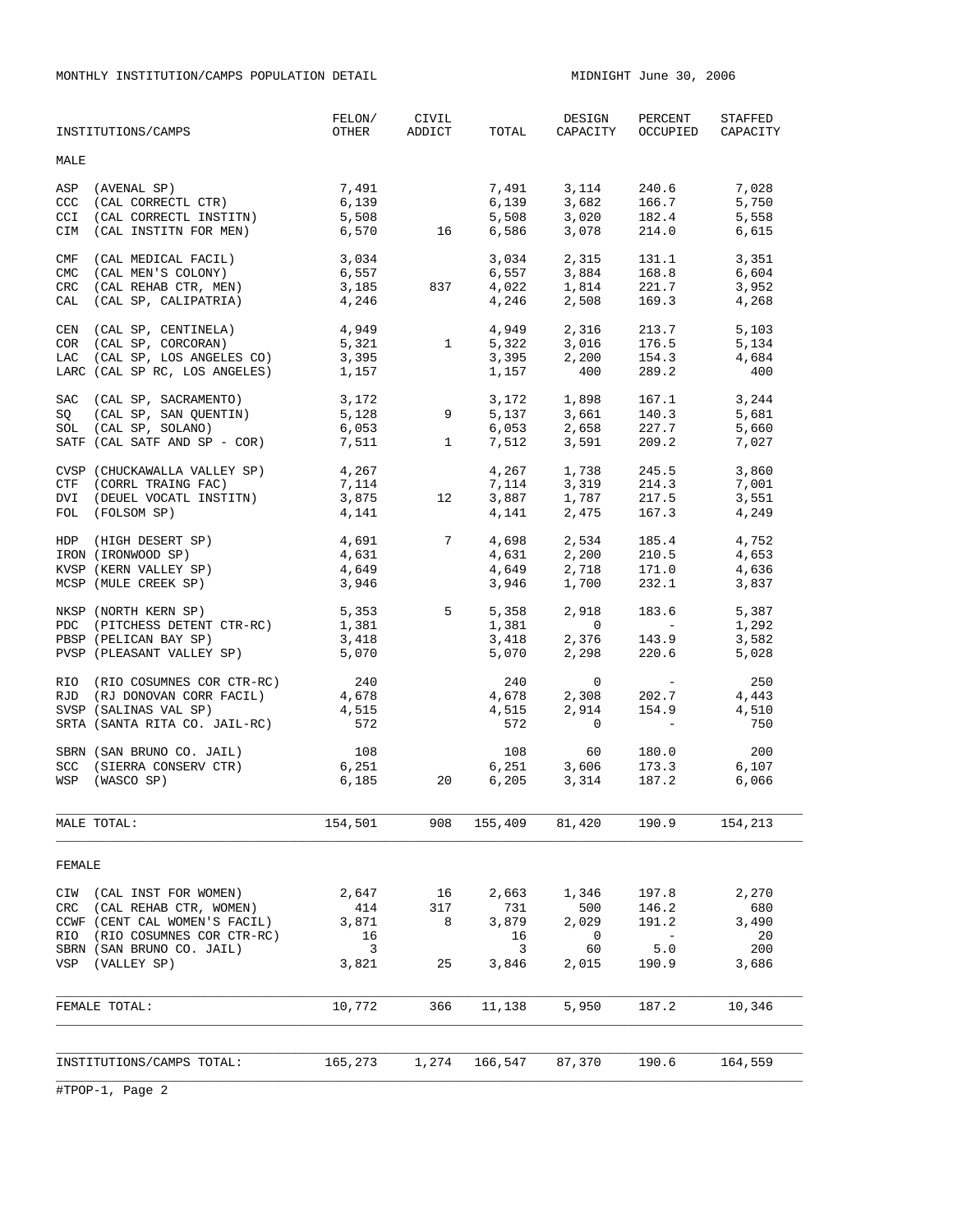|            | MONTHLY INSTITUTION/CAMPS POPULATION DETAIL   |                |                     |                |                | MIDNIGHT June 30, 2006 |                |
|------------|-----------------------------------------------|----------------|---------------------|----------------|----------------|------------------------|----------------|
|            |                                               | FELON/         | CIVIL               |                | DESIGN         | PERCENT                | STAFFED        |
| MALE       | INSTITUTIONS                                  | OTHER          | ADDICT              | TOTAL          | CAPACITY       | OCCUPIED               | CAPACITY       |
| ASP        | (AVENAL SP)                                   | 7,491          |                     | 7,491          | 3,114          | 240.6                  | 7,028          |
| CCC        | (CAL CORRECTL CTR)<br>Camps                   | 2,010          |                     | 2,010          | 1,708          | 117.7                  | 1,708          |
|            | Level I                                       | 1,560          |                     | 1,560          | 866            | 180.1                  | 1,456          |
|            | Level II                                      | 1,504          |                     | 1,504          | 608            | 247.4                  | 1,393          |
|            | Level III                                     | 1,065          |                     | 1,065          | 500            | 213.0                  | 1,193          |
| <b>CCI</b> | (CAL CORRECTL INSTITN)                        |                |                     |                |                |                        |                |
|            | Level I                                       | 1,217          |                     | 1,217          | 617            | 197.2                  | 1,237          |
|            | Level II                                      | 1,528          |                     | 1,528          | 664            | 230.1                  | 1,695          |
|            | Level IV                                      | 973            |                     | 973            | 500            | 194.6                  | 1,075          |
|            | IV A-Main                                     | 946            |                     | 946            | 555            | 170.5                  | 703            |
|            | IV B-Main                                     | 164            |                     | 164            | 228            | 71.9                   | 581            |
|            | IV B-SHU                                      | 680            |                     | 680            | 456            | 149.1                  | 267            |
| CIM        | (CAL INSTITN FOR MEN)<br>Level I              | 2,718          |                     | 2,719          | 1,420          | 191.5                  | 2,760          |
|            | East - Reception Center                       | 1,173          | 1<br>$\overline{4}$ | 1,177          | 400            | 294.2                  | 990            |
|            | Reception Center - Central                    | 1,287          | 11                  | 1,298          | 618            | 210.0                  | 1,455          |
|            | Reception Center - West                       | 1,392          |                     | 1,392          | 640            | 217.5                  | 1,410          |
| <b>CMF</b> | (CAL MEDICAL FACIL)                           |                |                     |                |                |                        |                |
|            | Level I                                       | 158            |                     | 158            | 117            | 135.0                  | 177            |
|            | Level II                                      | 375            |                     | 375            | 250            | 150.0                  | 410            |
|            | Level III                                     | 2,501          |                     | 2,501          | 1,948          | 128.4                  | 2,764          |
| <b>CMC</b> | (CAL MEN'S COLONY)                            |                |                     |                |                |                        |                |
|            | East                                          | 3,745          |                     | 3,745          | 2,425          | 154.4                  | 3,750          |
|            | West                                          | 2,812          |                     | 2,812          | 1,459          | 192.7                  | 2,854          |
| CRC        | (CAL REHAB CTR, MEN)                          | 3,185          | 837                 | 4,022          | 1,814          | 221.7                  | 3,952          |
| CAL        | (CAL SP, CALIPATRIA)                          |                |                     |                |                |                        |                |
|            | Level I                                       | 395            |                     | 395            | 208            | 189.9<br>167.4         | 358            |
| CEN        | Level IV<br>(CAL SP, CENTINELA)               | 3,851          |                     | 3,851          | 2,300          |                        | 3,910          |
|            | Level I                                       | 371            |                     | 371            | 208            | 178.4                  | 408            |
|            | Level III                                     | 4,462          |                     | 4,462          | 1,608          | 277.5                  | 3,815          |
|            | Level IV                                      | 116            |                     | 116            | 500            | 23.2                   | 880            |
| COR        | (CAL SP, CORCORAN)                            |                |                     |                |                |                        |                |
|            | Level I                                       | 870            |                     | 870            | 492            | 176.8                  | 826            |
|            | Level III                                     | 319            |                     | 319            | 200            | 159.5                  | 342            |
|            | Level IV                                      | 2,884          | $\mathbf{1}$        | 2,885          | 1,300          | 221.9                  | 2,720          |
|            | SHU                                           | 1,235          |                     | 1,235          | 1,000          | 123.5                  | 1,200          |
|            | PHU                                           | 13             |                     | 13             | 24             | 54.2                   | 46             |
| LAC        | (CAL SP, LOS ANGELES CO)                      |                |                     |                |                |                        |                |
|            | Level I                                       | 295            |                     | 295            | 200            | 147.5                  | 400            |
|            | Level III/IV<br>LARC (CAL SP RC, LOS ANGELES) | 3,100<br>1,157 |                     | 3,100<br>1,157 | 2,000<br>400   | 155.0<br>289.2         | 4,284<br>400   |
| SAC        | (CAL SP, SACRAMENTO)                          |                |                     |                |                |                        |                |
|            | Level I                                       | 354            |                     | 354            | 362            | 97.8                   | 384            |
|            | Level IV                                      | 2,818          |                     | 2,818          | 1,536          | 183.5                  | 2,860          |
|            | SQ (CAL SP, SAN QUENTIN)                      |                |                     |                |                |                        |                |
|            | Level I                                       | 47             |                     | 47             | 234            | 20.1                   | 215            |
|            | Level II                                      | 1,748          |                     | 1,748          | 1,073          | 162.9                  | 1,929          |
|            | Condemned                                     | 608            |                     | 608            | 587            | 103.6                  | 635            |
|            | Reception Center                              | 2,725          | 9                   | 2,734          | 1,767          | 154.7                  | 2,902          |
| SOL        | (CAL SP, SOLANO)                              |                |                     |                |                |                        |                |
|            | Level II                                      | 3,384          |                     | 3,384          | 1,458          | 232.1                  | 3,080          |
|            | Level III<br>SATF (CAL SATF AND SP - COR)     | 2,669<br>7,511 | $\mathbf{1}$        | 2,669<br>7,512 | 1,200<br>3,591 | 222.4<br>209.2         | 2,580<br>7,027 |
|            | CVSP (CHUCKAWALLA VALLEY SP)                  |                |                     |                |                |                        |                |
|            | Level I                                       | 385            |                     | 385            | 208            | 185.1                  | 408            |
|            | Level II                                      | 3,882          |                     | 3,882          | 1,530          | 253.7                  | 3,452          |
| CTF        | (CORRL TRAING FAC)                            |                |                     |                |                |                        |                |
|            | Central-II                                    | 3,149          |                     | 3,149          | 1,409          | 223.5                  | 3,051          |
|            | North-II/III                                  | 2,849          |                     | 2,849          | 1,400          | 203.5                  | 2,860          |
|            | South-I                                       | 1,116          |                     | 1,116          | 510            | 218.8                  | 1,090          |
| DVI        | (DEUEL VOCATL INSTITN)                        |                |                     |                |                |                        |                |
|            | Level I                                       | 8              |                     | 8              | 176            | 4.5                    | 231            |
|            | Level III                                     | 632            |                     | 632            | 532            | 118.8                  | 942            |
|            | Reception Center                              | 3,235          | 12                  | 3,247          | 1,079          | 300.9                  | 2,378          |
| FOL        | (FOLSOM SP)                                   |                |                     | 180            | 200            | 90.0                   | 200            |
|            | PSAP<br>TTP                                   | 180<br>172     |                     | 172            | 203            | 84.7                   | 203            |
|            | Level I                                       | 341            |                     | 341            | 296            | 115.2                  | 471            |
|            | Level II                                      | 1,642          |                     | 1,642          | 1,067          | 153.9                  | 2,027          |
|            | Level III                                     | 1,806          |                     | 1,806          | 709            | 254.7                  | 1,348          |
| #TPOP-1A   |                                               |                |                     |                |                |                        |                |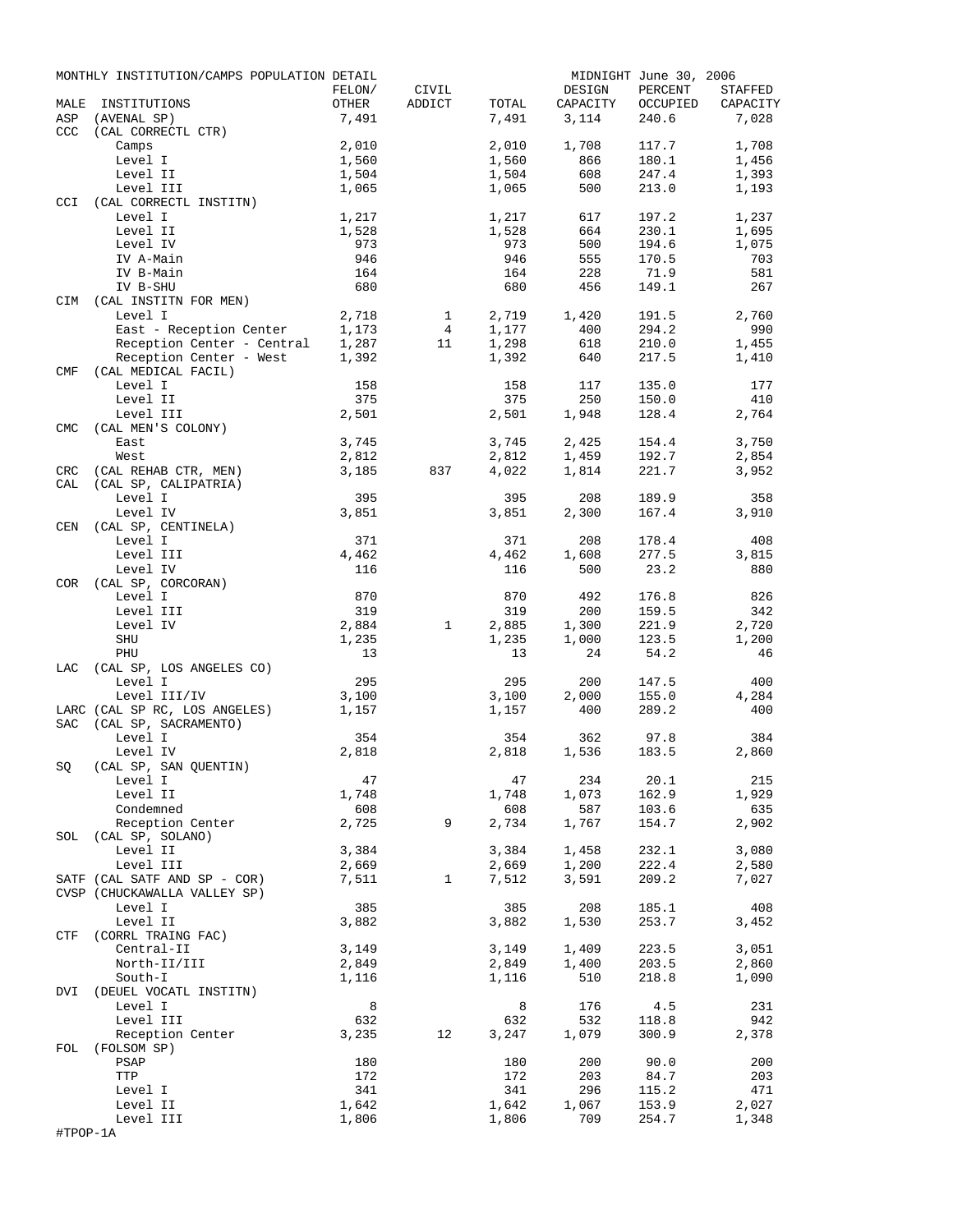|     | MONTHLY INSTITUTION/CAMPS POPULATION DETAIL           |                         |                 |                |                          | MIDNIGHT June 30, 2006 |                   |
|-----|-------------------------------------------------------|-------------------------|-----------------|----------------|--------------------------|------------------------|-------------------|
|     |                                                       | FELON/                  | CIVIL           |                | DESIGN                   | PERCENT                | STAFFED           |
| HDP | MALE INSTITUTIONS                                     | OTHER                   | ADDICT          | TOTAL          | CAPACITY                 |                        | OCCUPIED CAPACITY |
|     | (HIGH DESERT SP)<br>Level I                           | 385                     |                 | 385            | 200                      | 192.5                  | 400               |
|     | Level II                                              | 127                     |                 | 127            | 120                      | 105.8                  | 120               |
|     | Level III                                             | 842                     |                 | 842            | 400                      | 210.5                  | 1,002             |
|     | Level IV                                              | 2,741                   |                 | 2,741          | 1,714                    | 159.9                  | 2,850             |
|     | Reception Center                                      | 596                     | $7^{\circ}$     | 603            | 100                      | 603.0                  | 380               |
|     | IRON (IRONWOOD SP)                                    |                         |                 |                |                          |                        |                   |
|     | Level I                                               | 372                     |                 | 372            | 200                      | 186.0                  | 400               |
|     | Level III                                             | 4,259                   |                 | 4,259          | 2,000                    | 213.0                  | 4,253             |
|     | KVSP (KERN VALLEY SP)                                 |                         |                 |                |                          |                        |                   |
|     | Level IV                                              | 3,848                   |                 | 3,848          | 1,984                    | 194.0                  | 3,770             |
|     | Level I<br>Adseg                                      | 472<br>328              |                 | 472<br>328     | 200<br>264               | 236.0<br>124.2         | 200<br>396        |
|     | CTC                                                   | $\overline{1}$          |                 | $\overline{1}$ | 270                      | 0.4                    | 270               |
|     | MCSP (MULE CREEK SP)                                  |                         |                 |                |                          |                        |                   |
|     | Level I                                               | 373                     |                 | 373            | 200                      | 186.5                  | 392               |
|     | Level III                                             | 2,597                   |                 | 2,597          | 1,000                    | 259.7                  | 2,335             |
|     | Level IV                                              | 976                     |                 | 976            | 500                      | 195.2                  | 1,110             |
|     | NKSP (NORTH KERN SP)                                  |                         |                 |                |                          |                        |                   |
|     | Level I                                               | 338                     |                 | 338            | 208                      | 162.5                  | 358               |
|     | Level III                                             | 444                     |                 | 444            | 500                      | 88.8                   | 868               |
|     | Reception Center                                      | 4,571                   | 5               | 4,576          | 2,210                    | 207.1                  | 4,161             |
| PDC | (PITCHESS DETENT CTR-RC)                              | 1,381                   |                 | 1,381          | 0                        | $\sim$ $-$             | 1,292             |
|     | PBSP (PELICAN BAY SP)                                 |                         |                 |                |                          |                        |                   |
|     | Level I                                               | 343                     |                 | 343            | 296                      | 115.9                  | 384               |
|     | Level III/IV<br>SHU                                   | 1,971<br>1,104          |                 | 1,971<br>1,104 | 1,024<br>1,056           | 192.5<br>104.5         | 1,931<br>1,267    |
|     | PVSP (PLEASANT VALLEY SP)                             |                         |                 |                |                          |                        |                   |
|     | Level I                                               | 389                     |                 | 389            | 208                      | 187.0                  | 408               |
|     | Level III                                             | 4,681                   |                 | 4,681          | 2,090                    | 224.0                  | 4,620             |
| RIO | (RIO COSUMNES COR CTR-RC)                             | 240                     |                 | 240            | $\mathbf 0$              | $\sim$ $-$             | 250               |
| RJD | (RJ DONOVAN CORR FACIL)                               |                         |                 |                |                          |                        |                   |
|     | Level I                                               | 371                     |                 | 371            | 200                      | 185.5                  | 392               |
|     | Level III                                             | 2,305                   |                 | 2,305          | 1,500                    | 153.7                  | 2,899             |
|     | Reception Center                                      | 2,002                   |                 | 2,002          | 608                      | 329.3                  | 1,152             |
|     | SVSP (SALINAS VAL SP)                                 |                         |                 |                |                          |                        |                   |
|     | Level I                                               | 393                     |                 | 393            | 280                      | 140.4                  | 400               |
|     | Level IV                                              | 4,122                   |                 | 4,122          | 2,634                    | 156.5                  | 4,110             |
|     | SRTA (SANTA RITA CO. JAIL-RC)                         | 572                     |                 | 572            | $\mathbf 0$              | $\sim$ $-$             | 750               |
|     | SBRN (SAN BRUNO CO. JAIL)<br>SCC (SIERRA CONSERV CTR) | 108                     |                 | 108            | 60                       | 180.0                  | 200               |
|     | Camps-Men                                             | 2,112                   |                 |                | 1,880                    | 112.3                  | 2,010             |
|     | Level I                                               | 1,369                   |                 | 2,112<br>1,369 | 618                      | 221.5                  | 1,378             |
|     | Level II                                              | 1,669                   |                 | 1,669          | 608                      | 274.5                  | 1,634             |
|     | Level III                                             | 1,101                   |                 | 1,101          | 500                      | 220.2                  | 1,085             |
| WSP | (WASCO SP)                                            |                         |                 |                |                          |                        |                   |
|     | Level I                                               | 272                     |                 | 272            |                          | 200 136.0              | 392               |
|     | Level III                                             | 455                     |                 | 455            | 500                      | 91.0                   | 773               |
|     | Reception Center                                      | 5,458                   | 20              | 5,478          | 2,614                    | 209.6                  | 4,901             |
|     | MALE TOTAL:                                           | 154,501                 | 908             | 155,409 81,420 |                          | 190.9                  | 154,213           |
|     |                                                       |                         |                 |                |                          |                        |                   |
| CIW | FEMALE INSTITUTIONS<br>(CAL INST FOR WOMEN)           |                         |                 |                |                          |                        |                   |
|     | Institution                                           | 2,028                   | 16              | 2,044          | 916                      | 223.1                  | 1,505             |
|     | Reception Center                                      | 277                     |                 | 277            | 110                      | 251.8                  | 445               |
|     | Camps-Women                                           | 342                     |                 | 342            | 320                      | 106.9                  | 320               |
|     | CRC (CAL REHAB CTR, WOMEN)                            | 414                     | 317             | 731            | 500                      | 146.2                  | 680               |
|     | CCWF (CENT CAL WOMEN'S FACIL)                         |                         |                 |                |                          |                        |                   |
|     | Institution                                           | 3,153                   | $4\overline{ }$ | 3,157          | 1,623                    | 194.5                  | 2,588             |
|     | Reception Center                                      | 704                     | $\overline{4}$  | 708            | 393                      | 180.2                  | 887               |
|     | Condemned                                             | 14                      |                 | 14             | 13                       | 107.7                  | 15                |
| RIO | (RIO COSUMNES COR CTR-RC)                             | 16                      |                 | 16             | $\overline{\phantom{0}}$ | $\sim$ $-$             | 20                |
|     | SBRN (SAN BRUNO CO. JAIL)                             | $\overline{\mathbf{3}}$ |                 | 3              | 60                       | 5.0                    | 200               |
| VSP | (VALLEY SP)                                           |                         |                 |                |                          |                        |                   |
|     | Institution                                           | 3,080                   |                 | 3,080          | 1,571                    | 196.1                  | 2,946             |
|     | Reception Center                                      | 678                     | 25              | 703            | 400                      | 175.8                  | 678               |
|     | SHU                                                   | 63                      |                 | 63             | 44                       | 143.2                  | 62                |
|     | FEMALE TOTAL:                                         | 10,772                  | 366             | 11,138         | 5,950                    | 187.2                  | 10,346            |
|     | INSTITUTIONS/CAMPS TOTAL:                             | 165,273                 | 1,274           | 166,547 87,370 |                          | 190.6                  | 164,559           |
|     | #TPOP-1A, PAGE 2                                      |                         |                 |                |                          |                        |                   |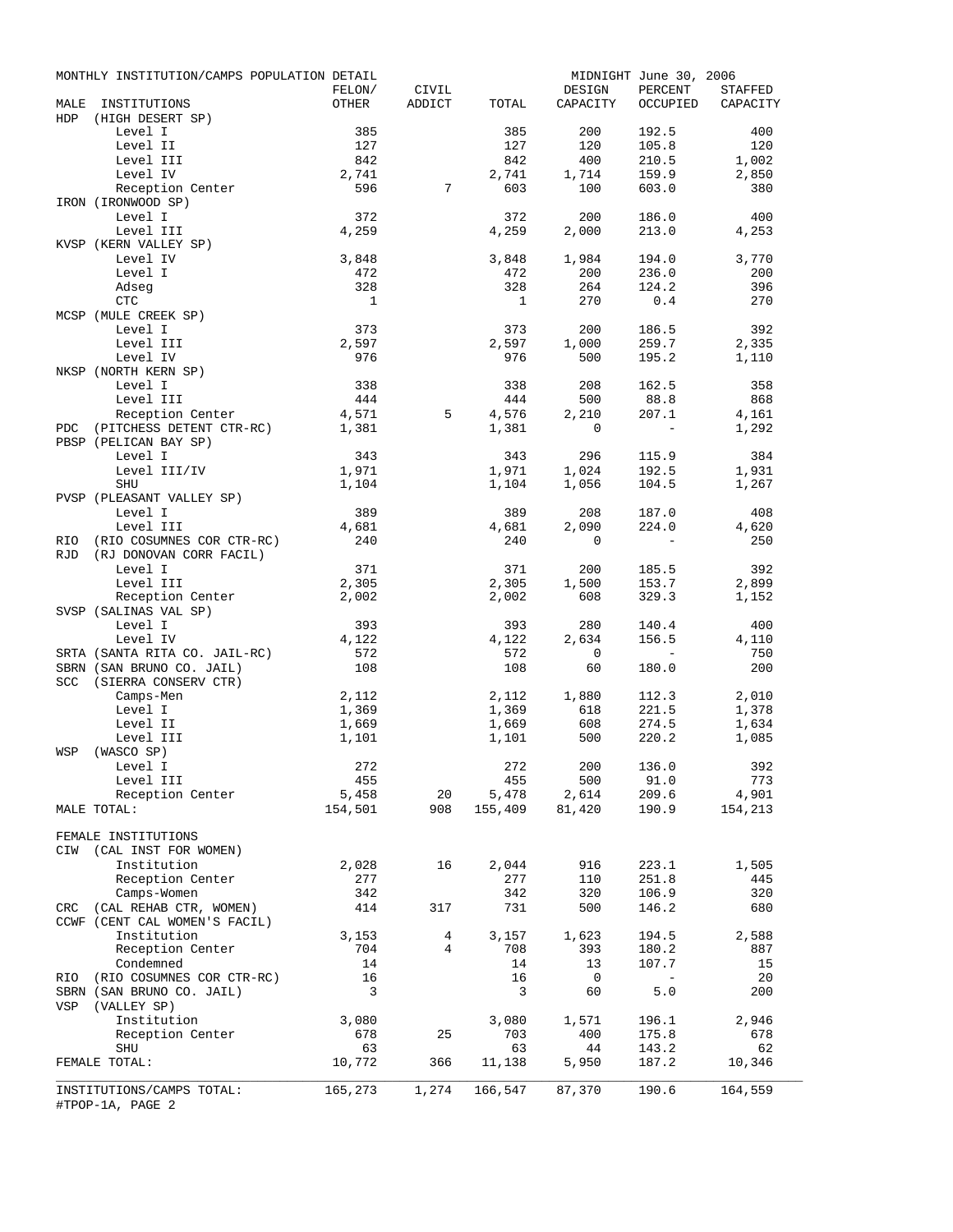Estimates and Statistical Analysis Section 6. State of California (State of California 1991) State of California<br>Offender Information Services Branch 6. State of California 2006 Offender Information Services Branch

 MONTHLY REPORT OF POPULATION AS OF MIDNIGHT July 31, 2006 \_\_\_\_\_\_\_\_\_\_\_\_\_\_\_\_\_\_\_\_\_\_\_\_\_\_\_\_\_\_\_\_\_\_\_\_\_\_\_\_\_\_\_\_\_\_\_\_\_\_\_\_\_\_\_\_\_\_\_\_\_\_\_\_\_\_\_\_\_\_\_\_\_\_\_\_\_\_\_\_\_\_\_\_\_\_\_\_\_\_\_\_\_\_\_\_\_\_\_\_

|                                                                                                                                                                                                                                                                                                                                   |          |                               | TOTAL CDC POPULATION           |                                          |              |                                                                                                                           |  |
|-----------------------------------------------------------------------------------------------------------------------------------------------------------------------------------------------------------------------------------------------------------------------------------------------------------------------------------|----------|-------------------------------|--------------------------------|------------------------------------------|--------------|---------------------------------------------------------------------------------------------------------------------------|--|
|                                                                                                                                                                                                                                                                                                                                   |          |                               |                                |                                          | CHANGE SINCE |                                                                                                                           |  |
|                                                                                                                                                                                                                                                                                                                                   |          | FELON/ CIVIL                  |                                |                                          |              | 07/31/05 DESIGN PERCENT STAFFED                                                                                           |  |
|                                                                                                                                                                                                                                                                                                                                   | OTHER    |                               |                                |                                          |              | ADDICT TOTAL NO. PCT. CAPACITY OCCUPIED CAPACITY                                                                          |  |
|                                                                                                                                                                                                                                                                                                                                   |          |                               |                                |                                          |              |                                                                                                                           |  |
|                                                                                                                                                                                                                                                                                                                                   |          |                               |                                |                                          |              |                                                                                                                           |  |
| A. TOTAL INSTITUTIONS $170,513$ 1,268 171,781 +7,283 +4.4<br>(MEN, Subtotal) 159,208 918 160,126 +6,614 +4.3<br>(WOMEN, Subtotal) 11,305 350 11,655 +669 +6.0                                                                                                                                                                     |          |                               |                                |                                          |              |                                                                                                                           |  |
| $\begin{tabular}{lcccccc} 1. & \texttt{INSTITUTIONS/CAMPS} & 164,436 & 1,268 & 165,704 & +6,515 & +4.0 & 87,370 & 189.7 & 164,559 \\ \texttt{INSTITUTIONS} & 160,037 & 1,268 & 161,305 & +6,504 & +4.2 & 83,462 & 193.3 & 160,521 \\ \texttt{CAMPS(CCC & S SCC)} & 4,399 & & +11 & +0.2 & 3,908 & 112.6 & 4,038 \\ \end{tabular}$ |          |                               |                                |                                          |              |                                                                                                                           |  |
|                                                                                                                                                                                                                                                                                                                                   |          |                               |                                |                                          |              |                                                                                                                           |  |
|                                                                                                                                                                                                                                                                                                                                   |          |                               |                                |                                          |              |                                                                                                                           |  |
| 2. COMMUNITY CORR. CTRS. $5,894$<br>CCF PRIVATE 2,788<br>CCF PUBLIC 2,362<br>DRUG TREATMT FURLOUGH 478<br>2.798<br>2,362<br>2,362<br>2,362<br>478<br>478<br>478<br>478<br>478<br>479<br>42.9<br>400.0<br>400.0<br>400.0<br>400.0<br>45.0<br>478<br>478<br>478<br>400.0<br>400                                                     |          |                               |                                |                                          |              |                                                                                                                           |  |
|                                                                                                                                                                                                                                                                                                                                   |          |                               |                                |                                          |              |                                                                                                                           |  |
|                                                                                                                                                                                                                                                                                                                                   |          |                               |                                |                                          |              |                                                                                                                           |  |
|                                                                                                                                                                                                                                                                                                                                   |          |                               |                                |                                          |              |                                                                                                                           |  |
| PRIVATE WORK FURLOUGH 90<br>PRISONER MOTHER PGM 70                                                                                                                                                                                                                                                                                |          |                               |                                |                                          |              | $\begin{array}{ccccccccc} 90 && +1 && +1 & .1 && 1 & ,103 && 8 & .2 \\ 70 && +3 && +4 & .4 && 70 && 100 & .0 \end{array}$ |  |
|                                                                                                                                                                                                                                                                                                                                   |          |                               |                                |                                          |              |                                                                                                                           |  |
| FAMILY FOUNDATION PGM 68<br>WORK FUR. IN CUSTODY 38                                                                                                                                                                                                                                                                               |          |                               |                                |                                          |              | $68$ $+10$ $+17.2$ 70 97.1<br>38 $+9$ $+31.0$ 38 100.0                                                                    |  |
|                                                                                                                                                                                                                                                                                                                                   |          |                               |                                |                                          |              |                                                                                                                           |  |
| 3. DMH STATE HOSPITALS 183                                                                                                                                                                                                                                                                                                        |          |                               |                                | $183 + 18$                               | $+10.9$      |                                                                                                                           |  |
| PAROLE 116,221 1,707 117,928 +3,166 +2.7<br>COMMUNITY SUPERVISION 114,659 1,707 116,366 +3,187 +2.8<br>COOPERATIVE CASES 1,562 1,562 -21 -1.3<br>B. PAROLE                                                                                                                                                                        |          |                               |                                |                                          |              |                                                                                                                           |  |
|                                                                                                                                                                                                                                                                                                                                   |          |                               |                                |                                          |              |                                                                                                                           |  |
| COOPERATIVE CASES                                                                                                                                                                                                                                                                                                                 | 1,562    |                               |                                | 1,562 -21                                | $-1.3$       |                                                                                                                           |  |
| C. NON-CDC JURISDICTION $1,920$ 0 1,920 -95 -4.7                                                                                                                                                                                                                                                                                  |          |                               |                                |                                          |              |                                                                                                                           |  |
| OTHER STATE/FED. INST. 524<br>OUT OF STATE PAROLE 1,219                                                                                                                                                                                                                                                                           |          |                               |                                |                                          |              |                                                                                                                           |  |
|                                                                                                                                                                                                                                                                                                                                   |          |                               |                                | $524$ $-31$ $-5.5$<br>1,219 $-25$ $-2.0$ |              |                                                                                                                           |  |
| OUT OF STATE PAL                                                                                                                                                                                                                                                                                                                  | 104      |                               |                                | $104 -24 -18.7$                          |              |                                                                                                                           |  |
| CYA-W&IC 1731.5(c)                                                                                                                                                                                                                                                                                                                |          |                               |                                |                                          |              |                                                                                                                           |  |
| INSTITUTIONS                                                                                                                                                                                                                                                                                                                      | 73       |                               |                                | 73<br>$-15$                              | $-17.0$      |                                                                                                                           |  |
| D. OTHER POPULATIONS 20,746 294 21,040 -1,260 -5.6<br>INMATES                                                                                                                                                                                                                                                                     |          |                               |                                |                                          |              |                                                                                                                           |  |
| OUT-TO-COURT, etc. 1,967 55 2,022                                                                                                                                                                                                                                                                                                 |          |                               |                                |                                          | $+249 +14.0$ |                                                                                                                           |  |
| ESCAPED                                                                                                                                                                                                                                                                                                                           | 239      |                               |                                | $239 -12 -4.7$                           |              |                                                                                                                           |  |
| PAROLEES (PAL/RAL) 18,540                                                                                                                                                                                                                                                                                                         |          |                               | $239$ $18,779$ $-1,497$ $-7.3$ |                                          |              |                                                                                                                           |  |
| TOTAL CDC POPULATION 309,400 3,269 312,669 +9,094 +2.9                                                                                                                                                                                                                                                                            |          |                               |                                |                                          |              |                                                                                                                           |  |
|                                                                                                                                                                                                                                                                                                                                   |          |                               |                                |                                          |              |                                                                                                                           |  |
| CHANGE FROM LAST MONTH                                                                                                                                                                                                                                                                                                            |          |                               |                                |                                          |              |                                                                                                                           |  |
| A. TOTAL INSTITUTIONS<br>(MEN, Subtotal)                                                                                                                                                                                                                                                                                          |          | -774 -6 -780<br>-696 +10 -686 |                                |                                          |              |                                                                                                                           |  |
|                                                                                                                                                                                                                                                                                                                                   |          |                               |                                |                                          |              |                                                                                                                           |  |
| (WOMEN, Subtotal)                                                                                                                                                                                                                                                                                                                 | $-78$    | $-16$ $-94$<br>$-39$ $+1,365$ |                                |                                          |              |                                                                                                                           |  |
| B. PAROLE                                                                                                                                                                                                                                                                                                                         | $+1,404$ |                               |                                |                                          |              |                                                                                                                           |  |
| D. PAROLEES (PAL/RAL)                                                                                                                                                                                                                                                                                                             | $-174$   | $+1$                          | $-173$                         |                                          |              |                                                                                                                           |  |

This report contains the latest available reliable population figures from OBIS. They have been carefully audited, but are preliminary, and therefore subject to revision.

 Figure excludes institution based camps. Total persons in camps, including base camps, are 4,482 . Base camp at CMC is included in institution counts. Report # TPOP-8. Questions: (916) 327-3262 (CALNET) 467-3262.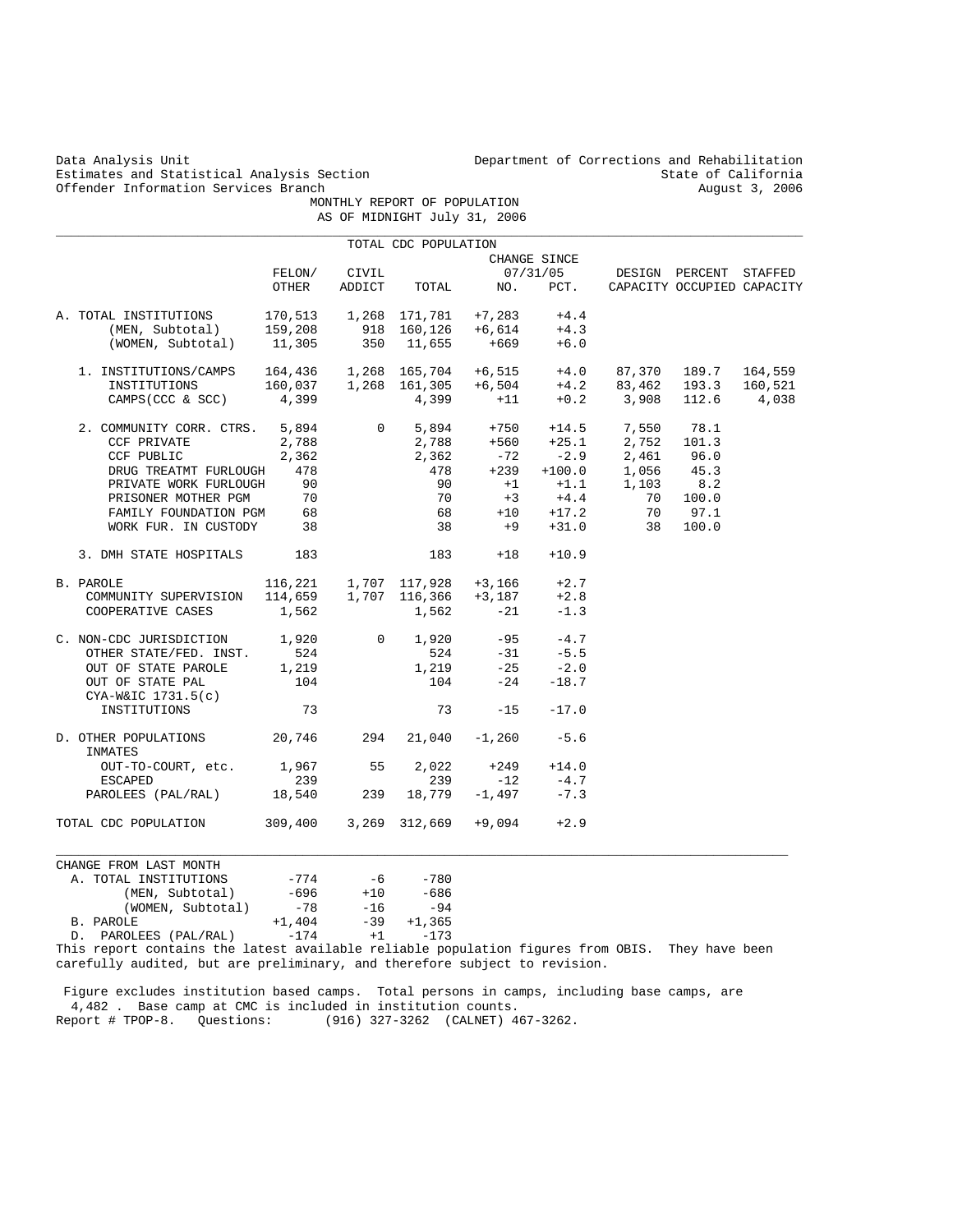MONTHLY INSTITUTION/CAMPS POPULATION DETAIL **MIDNIGHT JULY 31, 2006** 

|            | INSTITUTIONS/CAMPS                                                                      | FELON/<br>OTHER         | CIVIL<br>ADDICT             | TOTAL                 | DESIGN<br>CAPACITY                                                      | PERCENT<br>OCCUPIED                                                  | STAFFED<br>CAPACITY     |
|------------|-----------------------------------------------------------------------------------------|-------------------------|-----------------------------|-----------------------|-------------------------------------------------------------------------|----------------------------------------------------------------------|-------------------------|
| MALE       |                                                                                         |                         |                             |                       |                                                                         |                                                                      |                         |
| ASP<br>CCC | (AVENAL SP)<br>(CAL CORRECTL CTR)                                                       | 7,523<br>6,117          |                             |                       | 7,523 3,114 241.6<br>$6,117$ $3,682$ $166.1$<br>$5,413$ $3,020$ $179.2$ |                                                                      | 7,028<br>5,750          |
| CCI<br>CIM | (CAL CORRECTL INSTITN)<br>(CAL INSTITN FOR MEN)                                         | 5,413<br>6,539 26       |                             | 6,565                 |                                                                         | 3,078 213.3                                                          | 5,558<br>6,615          |
| CMF<br>CMC | (CAL MEDICAL FACIL)<br>(CAL MEN'S COLONY)<br>CRC (CAL REHAB CTR, MEN)                   | 3,035<br>6,555<br>3,146 | 845                         |                       | 3,035 2,315 131.1<br>6,555 3,884 168.8                                  | 131.1                                                                | 3,351<br>6,604<br>3,952 |
|            | CAL (CAL SP, CALIPATRIA)                                                                | 4,271                   |                             |                       | $3,991$ $1,814$ $220.0$<br>$4,271$ $2,508$ $170.3$                      |                                                                      | 4,268                   |
|            | CEN (CAL SP, CENTINELA)<br>COR (CAL SP, CORCORAN)                                       | 4,943<br>5,314          |                             | 4,943                 | 5, 314 3, 016 176.2<br>4, 512 2, 600 173.5                              | 2,316 213.4                                                          | 5,103<br>5,134          |
|            | LAC (CAL SP, LOS ANGELES CO)<br>SAC (CAL SP, SACRAMENTO)                                | 4,512<br>3,117          |                             | 3,117                 | 1,898                                                                   | 164.2                                                                | 5,084<br>3,244          |
|            | SQ (CAL SP, SAN QUENTIN)<br>SOL (CAL SP, SOLANO)                                        | 5,038<br>6,063          | 10                          |                       | 5,048 3,661 137.9<br>6,063 2,658 228.1                                  |                                                                      | 5,681<br>5,660          |
|            | SATF (CAL SATF AND SP - COR)<br>CVSP (CHUCKAWALLA VALLEY SP)                            | 7,431<br>4,224          | $\mathbf{1}$                |                       | $7,432$ $3,591$ $207.0$<br>$4,224$ $1,738$ $243.0$                      |                                                                      | 7,027<br>3,860          |
|            | CTF (CORRL TRAING FAC)<br>DVI (DEUEL VOCATL INSTITN)                                    | 7,117<br>3,839          | 15                          |                       | 7, 117 3, 319 214.4<br>$3,854$ $1,787$ 215.7<br>4,075 2,475 164.6       |                                                                      | 7,001<br>3,551          |
| HDP        | FOL (FOLSOM SP)<br>(HIGH DESERT SP)                                                     | 4,075<br>4,729 2        |                             | 4,731                 |                                                                         | 2,534 186.7                                                          | 4,249<br>4,752          |
|            | IRON (IRONWOOD SP)<br>KVSP (KERN VALLEY SP)                                             | $4,597$<br>$4,737$ 1    |                             | 4,597<br>4,738        |                                                                         | 2,200 209.0<br>2,718 174.3                                           | 4,653<br>4,636          |
|            | MCSP (MULE CREEK SP)<br>NKSP (NORTH KERN SP)                                            | 3,938<br>5,375          | $9^{\circ}$                 | 3,938<br>5,384        |                                                                         | $1,700$<br>$2,918$<br>$184.5$                                        | 3,837<br>5,387          |
|            | PDC (PITCHESS DETENT CTR-RC)<br>PBSP (PELICAN BAY SP)                                   | 1,441<br>3,455          |                             | 1,441<br>3,455        | $\overline{0}$<br>2,376                                                 | <b>Contractor</b><br>145.4                                           | 1,292<br>3,582          |
|            | PVSP (PLEASANT VALLEY SP)<br>RIO (RIO COSUMNES COR CTR-RC)                              | 5,041<br>267            |                             | 5,041<br>267          | 2,298<br>$\mathbf{0}$                                                   | 219.4<br>$\mathcal{L}^{\mathcal{L}}$ and $\mathcal{L}^{\mathcal{L}}$ | 5,028<br>250            |
|            | RJD (RJ DONOVAN CORR FACIL)<br>SVSP (SALINAS VAL SP)<br>SRTA (SANTA RITA CO. JAIL-RC)   | 4,566<br>4,579<br>581   |                             | 4,579<br>581          | 4,566 2,308 197.8<br>2,914<br>$\overline{0}$                            | 157.1<br><b>Contract Contract</b>                                    | 4,443<br>4,510<br>750   |
|            | SBRN (SAN BRUNO CO. JAIL)                                                               | 143                     |                             | 143                   | 60                                                                      | 238.3                                                                | 200                     |
|            | SCC (SIERRA CONSERV CTR)<br>WSP (WASCO SP)                                              | 6,079<br>5,988          | $\overline{9}$              | 5,997                 | 6,079 3,606<br>3,314                                                    | 168.6<br>181.0                                                       | 6,107<br>6,066          |
|            | MALE TOTAL:                                                                             | 153,788                 |                             | 918 154,706           | 81,420                                                                  | 190.0                                                                | 154,213                 |
| FEMALE     |                                                                                         |                         |                             |                       |                                                                         |                                                                      |                         |
|            | CIW (CAL INST FOR WOMEN)<br>CRC (CAL REHAB CTR, WOMEN)<br>CCWF (CENT CAL WOMEN'S FACIL) | 2,621<br>385<br>3,808   | 11<br>306<br>$\overline{4}$ | 2,632<br>691<br>3,812 | 1,346<br>500<br>2,029                                                   | 195.5<br>138.2<br>187.9                                              | 2,270<br>680<br>3,490   |
|            | RIO (RIO COSUMNES COR CTR-RC)<br>SBRN (SAN BRUNO CO. JAIL)<br>VSP (VALLEY SP)           | 22<br>3<br>3,809        | 29                          | 22<br>3<br>3,838      | $\circ$<br>60<br>2,015                                                  | $\sim$ $-$<br>5.0<br>190.5                                           | - 20<br>200<br>3,686    |
|            | FEMALE TOTAL:                                                                           | 10,648                  | 350                         | 10,998                | 5,950                                                                   | 184.8                                                                | 10,346                  |
|            | INSTITUTIONS/CAMPS TOTAL:                                                               | 164,436                 | 1,268                       | 165,704               | 87,370                                                                  | 189.7                                                                | 164,559                 |
|            |                                                                                         |                         |                             |                       |                                                                         |                                                                      |                         |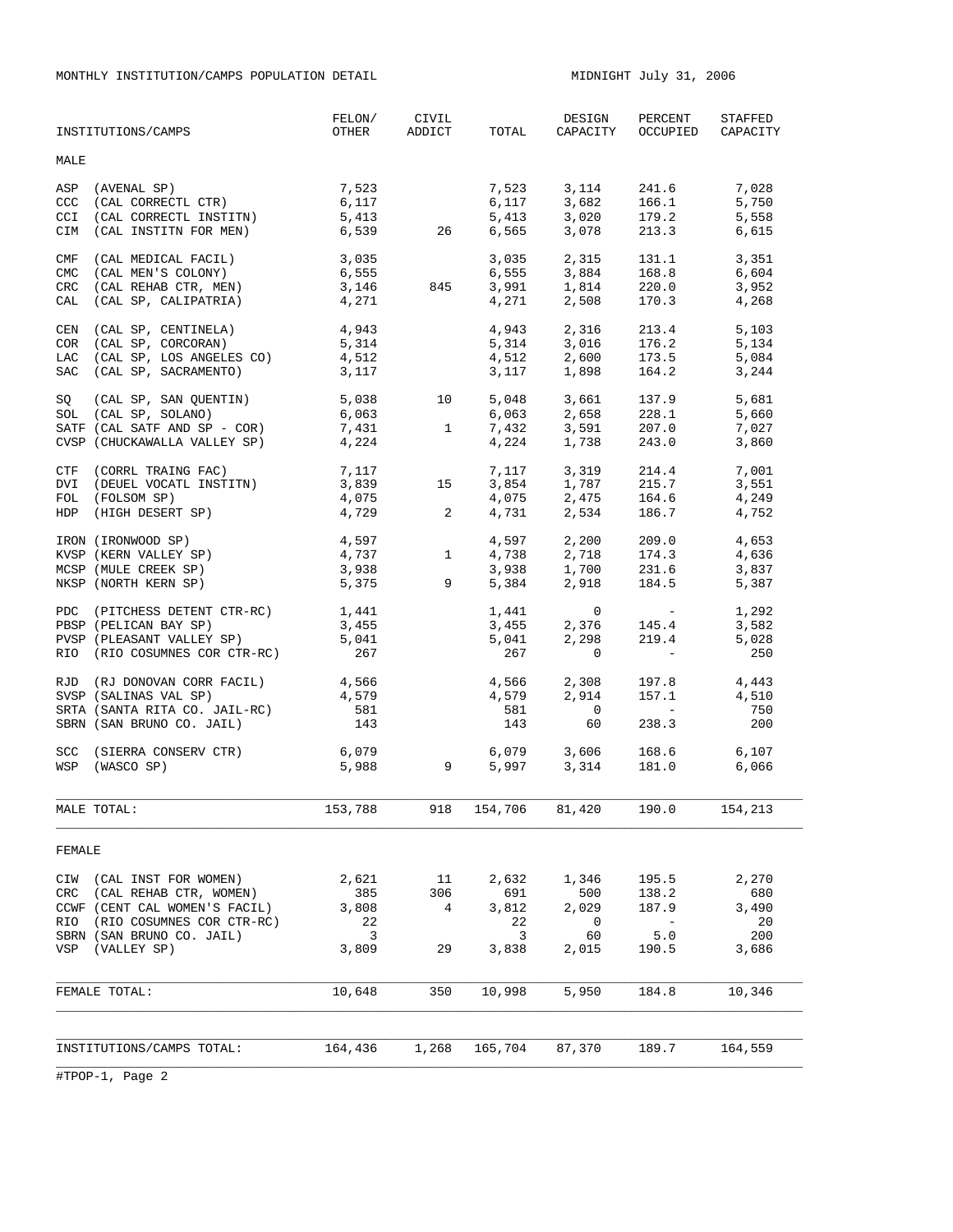|            | MONTHLY INSTITUTION/CAMPS POPULATION DETAIL           |                |                       |                |              | MIDNIGHT July 31, 2006 |                |
|------------|-------------------------------------------------------|----------------|-----------------------|----------------|--------------|------------------------|----------------|
|            |                                                       | FELON/         | CIVIL                 |                | DESIGN       | PERCENT                | STAFFED        |
| MALE       | INSTITUTIONS                                          | OTHER          | ADDICT                | TOTAL          | CAPACITY     | OCCUPIED               | CAPACITY       |
| ASP        | (AVENAL SP)                                           | 7,523          |                       | 7,523          | 3,114        | 241.6                  | 7,028          |
| CCC        | (CAL CORRECTL CTR)                                    | 2,006          |                       |                |              | 117.4                  |                |
|            | Camps<br>Level I                                      | 1,550          |                       | 2,006<br>1,550 | 1,708<br>866 | 179.0                  | 1,708<br>1,456 |
|            | Level II                                              | 1,509          |                       | 1,509          | 608          | 248.2                  | 1,393          |
|            | Level III                                             | 1,052          |                       | 1,052          | 500          | 210.4                  | 1,193          |
| CCI        | (CAL CORRECTL INSTITN)                                |                |                       |                |              |                        |                |
|            | Level I                                               | 1,310          |                       | 1,310          | 617          | 212.3                  | 1,237          |
|            | Level II                                              | 1,390          |                       | 1,390          | 664          | 209.3                  | 1,695          |
|            | Level IV                                              | 956            |                       | 956            | 500          | 191.2                  | 1,075          |
|            | IV A-Main                                             | 936            |                       | 936            | 555          | 168.6                  | 703            |
|            | IV B-Main                                             | 154            |                       | 154            | 228          | 67.5                   | 581            |
|            | IV B-SHU                                              | 667            |                       | 667            | 456          | 146.3                  | 267            |
| CIM        | (CAL INSTITN FOR MEN)                                 |                |                       |                |              |                        |                |
|            | Level I                                               | 2,825          | $\mathbf{1}$          | 2,826          | 1,420        | 199.0                  | 2,760          |
|            | East - Reception Center                               | 1,138          | $7\phantom{.0}$<br>17 | 1,145          | 400          | 286.2                  | 990            |
|            | Reception Center - Central<br>Reception Center - West | 1,246<br>1,330 | $\mathbf{1}$          | 1,263<br>1,331 | 618<br>640   | 204.4<br>208.0         | 1,455<br>1,410 |
| <b>CMF</b> | (CAL MEDICAL FACIL)                                   |                |                       |                |              |                        |                |
|            | Level I                                               | 162            |                       | 162            | 117          | 138.5                  | 177            |
|            | Level II                                              | 366            |                       | 366            | 250          | 146.4                  | 410            |
|            | Level III                                             | 2,507          |                       | 2,507          | 1,948        | 128.7                  | 2,764          |
| <b>CMC</b> | (CAL MEN'S COLONY)                                    |                |                       |                |              |                        |                |
|            | East                                                  | 3,727          |                       | 3,727          | 2,425        | 153.7                  | 3,750          |
|            | West                                                  | 2,828          |                       | 2,828          | 1,459        | 193.8                  | 2,854          |
| CRC        | (CAL REHAB CTR, MEN)                                  | 3,146          | 845                   | 3,991          | 1,814        | 220.0                  | 3,952          |
| CAL        | (CAL SP, CALIPATRIA)                                  |                |                       |                |              |                        |                |
|            | Level I                                               | 388            |                       | 388            | 208          | 186.5                  | 358            |
|            | Level IV                                              | 3,883          |                       | 3,883          | 2,300        | 168.8                  | 3,910          |
| CEN        | (CAL SP, CENTINELA)                                   |                |                       |                |              |                        |                |
|            | Level I                                               | 360            |                       | 360            | 208          | 173.1                  | 408            |
|            | Level III<br>Level IV                                 | 4,471<br>112   |                       | 4,471          | 1,608        | 278.0<br>22.4          | 3,815          |
| COR        | (CAL SP, CORCORAN)                                    |                |                       | 112            | 500          |                        | 880            |
|            | Level I                                               | 873            |                       | 873            | 492          | 177.4                  | 826            |
|            | Level III                                             | 329            |                       | 329            | 200          | 164.5                  | 342            |
|            | Level IV                                              | 2,858          |                       | 2,858          | 1,300        | 219.8                  | 2,720          |
|            | SHU                                                   | 1,241          |                       | 1,241          | 1,000        | 124.1                  | 1,200          |
|            | PHU                                                   | 13             |                       | 13             | 24           | 54.2                   | 46             |
| LAC        | (CAL SP, LOS ANGELES CO)                              |                |                       |                |              |                        |                |
|            | Level I                                               | 289            |                       | 289            | 200          | 144.5                  | 400            |
|            | Level III/IV                                          | 3,097          |                       | 3,097          | 2,000        | 154.9                  | 4,284          |
|            | Reception Center                                      | 1,126          |                       | 1,126          | 400          | 281.5                  | 400            |
| <b>SAC</b> | (CAL SP, SACRAMENTO)                                  |                |                       |                |              |                        |                |
|            | Level I                                               | 344            |                       | 344            | 362          | 95.0                   | 384            |
|            | Level IV                                              | 2,773          |                       | 2,773          | 1,536        | 180.5                  | 2,860          |
| SQ         | (CAL SP, SAN QUENTIN)                                 | 38             |                       | 38             | 234          | 16.2                   | 215            |
|            | Level I<br>Level II                                   | 1,729          |                       | 1,729          | 1,073        | 161.1                  | 1,929          |
|            | Condemned                                             | 608            |                       | 608            | 587          | 103.6                  | 635            |
|            | Reception Center                                      | 2,663          | 10                    | 2,673          | 1,767        | 151.3                  | 2,902          |
| SOL        | (CAL SP, SOLANO)                                      |                |                       |                |              |                        |                |
|            | Level II                                              | 3,346          |                       | 3,346          | 1,458        | 229.5                  | 3,080          |
|            | Level III                                             | 2,717          |                       | 2,717          | 1,200        | 226.4                  | 2,580          |
|            | SATF (CAL SATF AND SP - COR)                          | 7,431          | $\mathbf{1}$          | 7,432          | 3,591        | 207.0                  | 7,027          |
|            | CVSP (CHUCKAWALLA VALLEY SP)                          |                |                       |                |              |                        |                |
|            | Level I                                               | 394            |                       | 394            | 208          | 189.4                  | 408            |
|            | Level II                                              | 3,830          |                       | 3,830          | 1,530        | 250.3                  | 3,452          |
| CTF        | (CORRL TRAING FAC)                                    |                |                       |                |              |                        |                |
|            | Central-II                                            | 3,141          |                       | 3,141          | 1,409        | 222.9                  | 3,051          |
|            | North-II/III                                          | 2,874          |                       | 2,874          | 1,400        | 205.3                  | 2,860          |
| DVI        | South-I<br>(DEUEL VOCATL INSTITN)                     | 1,102          |                       | 1,102          | 510          | 216.1                  | 1,090          |
|            | Level I                                               | 8              |                       | 8              | 176          | 4.5                    | 231            |
|            | Level III                                             | 654            |                       | 654            | 532          | 122.9                  | 942            |
|            | Reception Center                                      | 3,177          | 15                    | 3,192          | 1,079        | 295.8                  | 2,378          |
| FOL        | (FOLSOM SP)                                           |                |                       |                |              |                        |                |
|            | PSAP                                                  | 184            |                       | 184            | 200          | 92.0                   | 200            |
|            | TTP                                                   | 152            |                       | 152            | 203          | 74.9                   | 203            |
|            | Level I                                               | 333            |                       | 333            | 296          | 112.5                  | 471            |
|            | Level II                                              | 1,572          |                       | 1,572          | 1,067        | 147.3                  | 2,027          |
|            | Level III                                             | 1,834          |                       | 1,834          | 709          | 258.7                  | 1,348          |
| #TPOP-1A   |                                                       |                |                       |                |              |                        |                |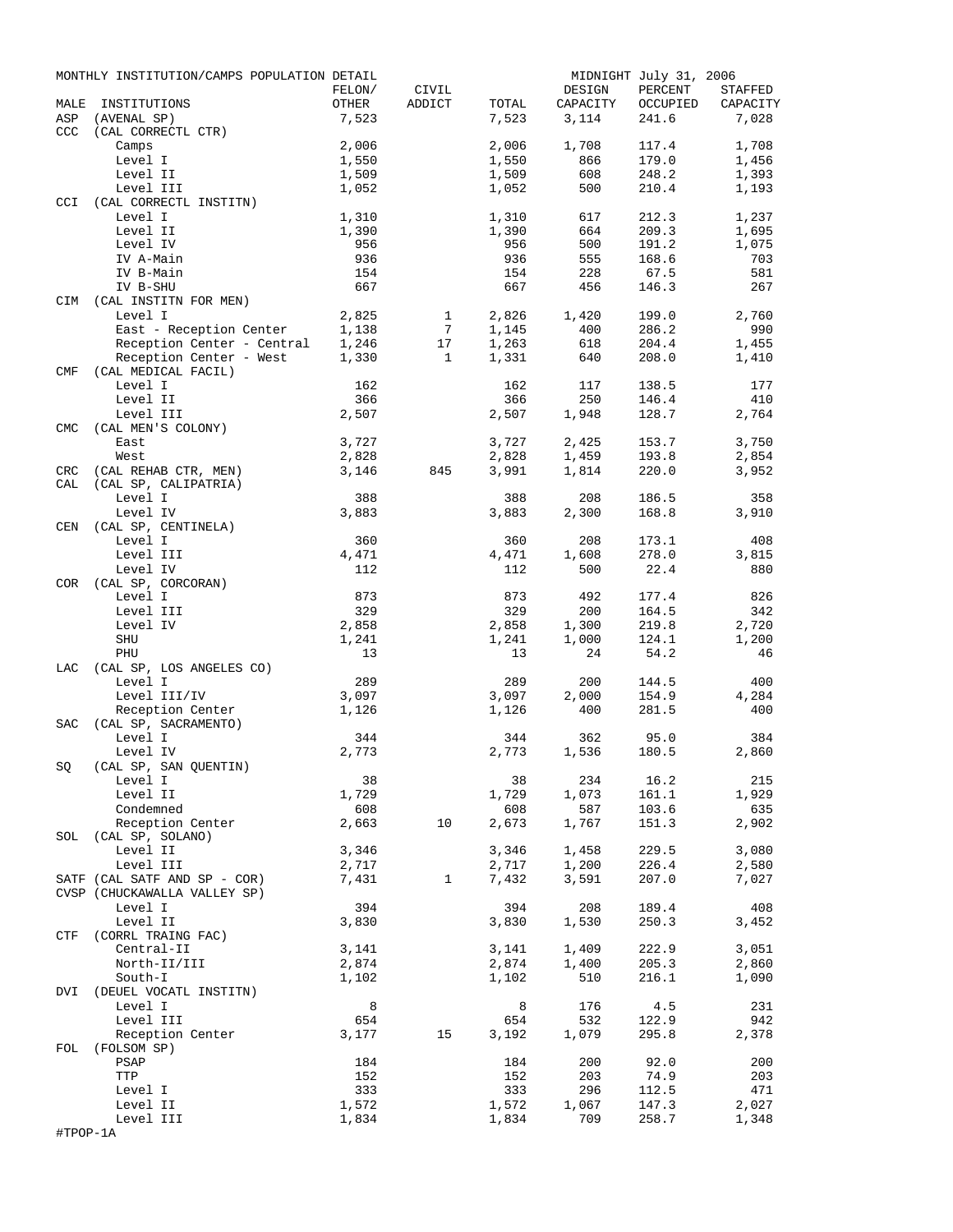|            | MONTHLY INSTITUTION/CAMPS POPULATION DETAIL          |              |                   |                  |                | MIDNIGHT July 31, 2006                                      |                   |
|------------|------------------------------------------------------|--------------|-------------------|------------------|----------------|-------------------------------------------------------------|-------------------|
|            |                                                      | FELON/       | CIVIL             |                  | DESIGN         | PERCENT                                                     | STAFFED           |
| HDP        | MALE INSTITUTIONS<br>(HIGH DESERT SP)                | OTHER        | ADDICT            | TOTAL            | CAPACITY       |                                                             | OCCUPIED CAPACITY |
|            | Level I                                              | 383          |                   | 383              | 200            | 191.5                                                       | 400               |
|            | Level II                                             | 129          |                   | 129              | 120            | 107.5                                                       | 120<br>1,002      |
|            | Level III<br>Level IV                                | 860<br>2,762 |                   | 860<br>2,762     | 400<br>1,714   | 215.0<br>161.1                                              | 2,850             |
|            | Reception Center                                     | 595          | 2                 | 597              | 100            | 597.0                                                       | 380               |
|            | IRON (IRONWOOD SP)                                   |              |                   |                  |                |                                                             |                   |
|            | Level I<br>Level III                                 | 353          |                   | 353              | 200            | 176.5                                                       | 400               |
|            | KVSP (KERN VALLEY SP)                                | 4,244        |                   | 4,244            | 2,000          | 212.2                                                       | 4,253             |
|            | Level IV                                             | 3,909        | $\mathbf{1}$      | 3,910            | 1,984          | 197.1                                                       | 3,770             |
|            | Level I                                              | 487          |                   | 487              | 200            | 243.5                                                       | 200               |
|            | Adseg                                                | 336          |                   | 336              | 264            | 127.3                                                       | 396               |
|            | CTC                                                  | $-5$         |                   | 5                | 270            | 1.9                                                         | 270               |
|            | MCSP (MULE CREEK SP)                                 |              |                   |                  |                |                                                             |                   |
|            | Level I                                              | 385          |                   | 385              | 200            | 192.5                                                       | 392               |
|            | Level III                                            | 2,574        |                   | 2,574            | 1,000          | 257.4                                                       | 2,335             |
|            | Level IV                                             | 979          |                   | 979              | 500            | 195.8                                                       | 1,110             |
|            | NKSP (NORTH KERN SP)                                 |              |                   |                  |                |                                                             |                   |
|            | Level I<br>Level III                                 | 330<br>433   |                   | 330<br>433       | 208<br>500     | 158.7<br>86.6                                               | 358<br>868        |
|            | Reception Center                                     | 4,612        | 9                 | 4,621            | 2,210          | 209.1                                                       | 4,161             |
| PDC        | (PITCHESS DETENT CTR-RC) 1,441                       |              |                   | 1,441            | $\mathbf 0$    | $\sim$                                                      | 1,292             |
|            | PBSP (PELICAN BAY SP)                                |              |                   |                  |                |                                                             |                   |
|            | Level I                                              | 338          |                   | 338              | 296            | 114.2                                                       | 384               |
|            | Level III/IV                                         | 2,018        |                   | 2,018            | 1,024          | 197.1                                                       | 1,931             |
|            | SHU                                                  | 1,099        |                   | 1,099            | 1,056          | 104.1                                                       | 1,267             |
|            | PVSP (PLEASANT VALLEY SP)                            |              |                   |                  |                |                                                             |                   |
|            | Level I                                              | 386          |                   | 386              | 208            | 185.6                                                       | 408               |
|            | Level III                                            | 4,655        |                   | 4,655            | 2,090          | 222.7                                                       | 4,620             |
| RIO<br>RJD | (RIO COSUMNES COR CTR-RC)<br>(RJ DONOVAN CORR FACIL) | 267          |                   | 267              | $\circ$        | $\sim 100$ km s $^{-1}$                                     | 250               |
|            | Level I                                              | 364          |                   | 364              | 200            | 182.0                                                       | 392               |
|            | Level III                                            | 2,250        |                   | 2,250            | 1,500          | 150.0                                                       | 2,899             |
|            | Reception Center                                     | 1,952        |                   | 1,952            | 608            | 321.1                                                       | 1,152             |
|            | SVSP (SALINAS VAL SP)<br>Level I                     | 387          |                   | 387 — 1          | 280            | 138.2                                                       | 400               |
|            | Level IV                                             | 4,192        |                   | 4,192            | 2,634          | 159.1                                                       | 4,110             |
|            | SRTA (SANTA RITA CO. JAIL-RC)                        | 581          |                   | 581              | $\overline{0}$ | $\mathcal{L}^{\mathcal{L}}$ and $\mathcal{L}^{\mathcal{L}}$ | 750               |
|            | SBRN (SAN BRUNO CO. JAIL)                            | 143          |                   | 143              | 60             | 238.3                                                       | 200               |
|            | SCC (SIERRA CONSERV CTR)                             |              |                   |                  |                |                                                             |                   |
|            | Camps-Men                                            | 2,088        |                   |                  | $2,088$ 1,880  | 111.1                                                       | 2,010             |
|            | Level I                                              | 1,232        |                   | 1,232            | 618            | 199.4                                                       | 1,378             |
|            | Level II                                             | 1,598        |                   | 1,598            | 608            | 262.8                                                       | 1,634             |
|            | Level III                                            | 1,161        |                   | 1,161            | 500            | 232.2                                                       | 1,085             |
| WSP        | (WASCO SP)                                           |              |                   |                  |                |                                                             |                   |
|            | Level I                                              | 246          |                   | 246              |                | 200 123.0                                                   | 392               |
|            | Level III                                            | 459<br>5,283 | $\mathbf{1}$<br>8 | 460              | 500<br>2,614   | 92.0<br>202.4                                               | 773<br>4,901      |
|            | Reception Center<br>MALE TOTAL:                      | 153,788      | 918               | 5,291<br>154,706 | 81,420         | 190.0                                                       | 154,213           |
|            | FEMALE INSTITUTIONS                                  |              |                   |                  |                |                                                             |                   |
| CIW        | (CAL INST FOR WOMEN)                                 |              |                   |                  |                |                                                             |                   |
|            | Institution                                          | 2,061        | 11                | 2,072            | 916            | 226.2                                                       | 1,505             |
|            | Reception Center                                     | 255          |                   | 255              | 110            | 231.8                                                       | 445               |
|            | Camps-Women                                          | 305          |                   | 305              | 320            | 95.3                                                        | 320               |
| CRC        | (CAL REHAB CTR, WOMEN)                               | 385          | 306               | 691              | 500            | 138.2                                                       | 680               |
|            | CCWF (CENT CAL WOMEN'S FACIL)                        |              |                   |                  |                |                                                             |                   |
|            | Institution                                          | 3,139        | 3                 | 3,142            | 1,623          | 193.6                                                       | 2,588             |
|            | Reception Center                                     | 655          | $\mathbf{1}$      | 656              | 393            | 166.9                                                       | 887               |
|            | Condemned                                            | 14           |                   | 14               | 13             | 107.7                                                       | 15                |
| RIO        | (RIO COSUMNES COR CTR-RC)                            | 22           |                   | 22               | 0              | $\sim$                                                      | 20                |
|            | SBRN (SAN BRUNO CO. JAIL)                            | 3            |                   | 3                | 60             | 5.0                                                         | 200               |
| VSP        | (VALLEY SP)<br>Institution                           | 3,047        |                   | 3,047            | 1,571          | 194.0                                                       | 2,946             |
|            | Reception Center                                     | 699          | 29                | 728              | 400            | 182.0                                                       | 678               |
|            | SHU                                                  | 63           |                   | 63               | 44             | 143.2                                                       | 62                |
|            | FEMALE TOTAL:                                        | 10,648       | 350               | 10,998           | 5,950          | 184.8                                                       | 10,346            |
|            | INSTITUTIONS/CAMPS TOTAL:<br>#TPOP-1A, PAGE 2        | 164,436      | 1,268             | 165,704          | 87,370         | 189.7                                                       | 164,559           |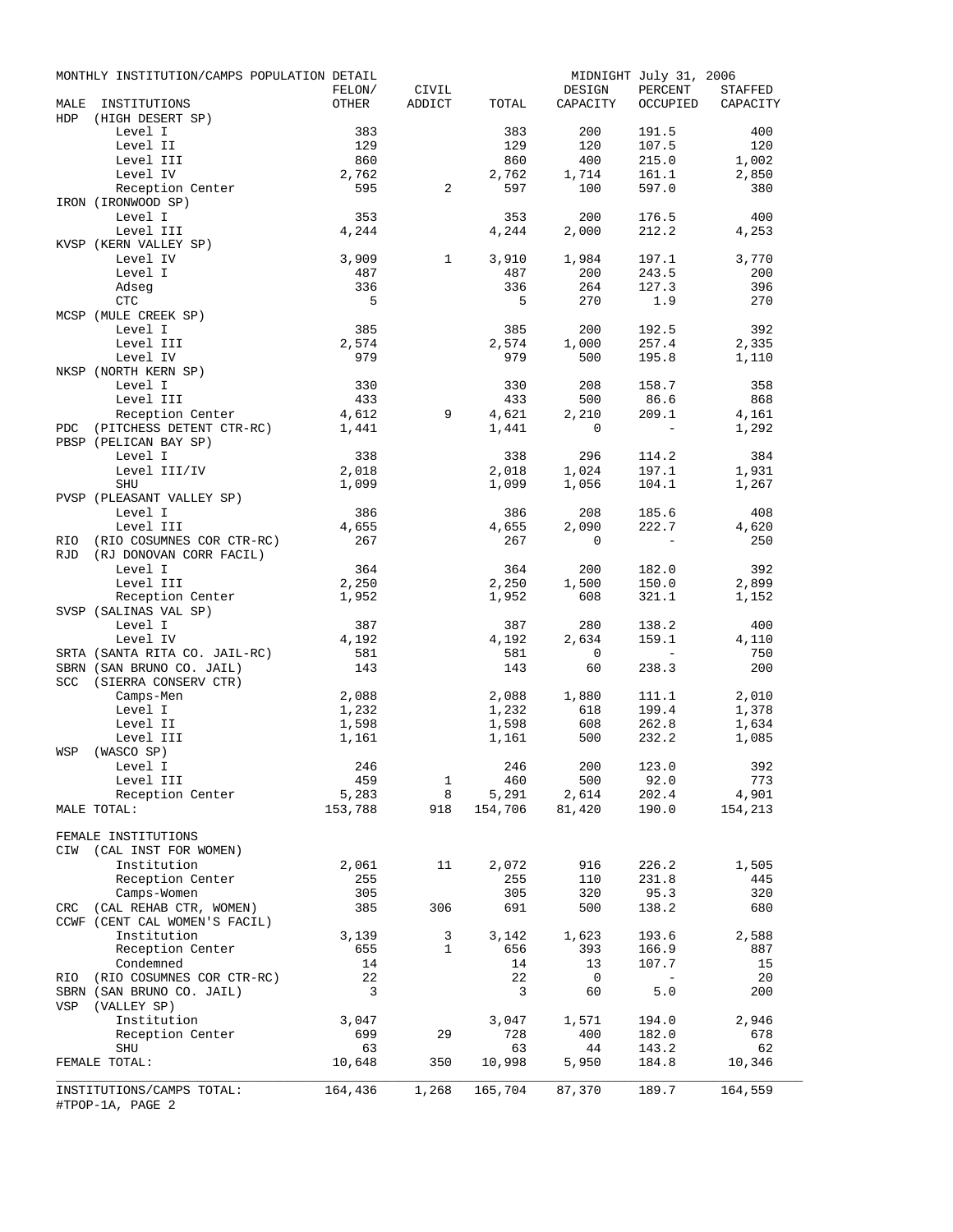Estimates and Statistical Analysis Section State of California<br>
Offender Information Services Branch<br>
September 5, 2006 Offender Information Services Branch

Data Analysis Unit Department of Corrections and Rehabilitation<br>Estimates and Statistical Analysis Section Branches (State of California

 MONTHLY REPORT OF POPULATION AS OF MIDNIGHT August 31, 2006

|                                                                                                 |         |                |               |                | CHANGE SINCE       |                              |                            |         |
|-------------------------------------------------------------------------------------------------|---------|----------------|---------------|----------------|--------------------|------------------------------|----------------------------|---------|
|                                                                                                 | FELON/  | CIVIL          |               |                | 08/31/05           |                              | DESIGN PERCENT STAFFED     |         |
|                                                                                                 | OTHER   | ADDICT         | TOTAL         | NO.            | PCT.               |                              | CAPACITY OCCUPIED CAPACITY |         |
| A. TOTAL INSTITUTIONS                                                                           | 171,462 |                | 1,232 172,694 | +6,905         | $+4.1$             |                              |                            |         |
| (MEN, Subtotal)                                                                                 | 160,004 |                | 885 160,889   | $+6,343$       | $+4.1$             |                              |                            |         |
| (WOMEN, Subtotal)                                                                               | 11,458  |                | 347 11,805    | $+562$         | $+4.9$             |                              |                            |         |
| 1. INSTITUTIONS/CAMPS                                                                           | 165,184 |                | 1,232 166,416 | $+6,017$       | $+3.7$             | 88,396                       | 188.3                      | 166,509 |
| INSTITUTIONS                                                                                    | 160,696 |                | 1,232 161,928 | $+6,006$       | $+3.8$             | 84,488                       | 191.7                      | 162,471 |
| CAMPS (CCC & SCC)                                                                               | 4,488   |                | 4,488         | $+11$          |                    | $+0.2$ 3,908                 | 114.8                      | 4,038   |
| 2. COMMUNITY CORR. CTRS.                                                                        | 6,088   |                | 0<br>6,088    | +852           | $+16.2$<br>$+24.8$ | 7,545                        | 80.7                       |         |
| CCF PRIVATE                                                                                     | 2,841   |                | 2,841         | +565           | $+24.8$            | 2,752                        | 103.2                      |         |
| CCF PUBLIC                                                                                      | 2,471   |                | 2,471         | $-8$           |                    | 2,461                        | 100.4                      |         |
| DRUG TREATMT FURLOUGH                                                                           | 512     |                | 512           | $+292$         |                    | $-0.3$ 2,461<br>+132.7 1,056 | 48.5                       |         |
| PRIVATE WORK FURLOUGH                                                                           | 94      |                | 94            | $-8$           | $-7.8$             | 1,103                        | 8.5                        |         |
| PRISONER MOTHER PGM                                                                             | 69      |                | 69            | $\overline{0}$ | $\sim$             | 70                           | 98.6                       |         |
| FAMILY FOUNDATION PGM                                                                           | 68      |                | 68            | $+8$           | $+13.3$            | 70                           | 97.1                       |         |
| WORK FUR. IN CUSTODY                                                                            | 33      |                | 33            | $+3$           | $+10.0$            | 33                           | 100.0                      |         |
| 3. DMH STATE HOSPITALS                                                                          | 190     |                | 190           | $+36$          | $+23.3$            |                              |                            |         |
| B. PAROLE                                                                                       | 116,129 |                | 1,713 117,842 | $+3,109$       | $+2.7$             |                              |                            |         |
| COMMUNITY SUPERVISION                                                                           | 114,597 |                | 1,713 116,310 | $+3,161$       | $+2.7$             |                              |                            |         |
| COOPERATIVE CASES                                                                               | 1,532   |                | 1,532         | $-52$          | $-3.2$             |                              |                            |         |
| C. NON-CDC JURISDICTION                                                                         | 1,897   | $\overline{0}$ | 1,897         | $-141$         | $-6.9$             |                              |                            |         |
| OTHER STATE/FED. INST.                                                                          | 525     |                | 525           | $-32$          | $-5.7$             |                              |                            |         |
| OUT OF STATE PAROLE                                                                             | 1,201   |                | 1,201         | $-60$          | $-4.7$             |                              |                            |         |
| OUT OF STATE PAL                                                                                | 93      |                | 93            | $-32$          | $-25.6$            |                              |                            |         |
| $CYA-W&IC$ 1731.5(c)                                                                            |         |                |               |                |                    |                              |                            |         |
| INSTITUTIONS                                                                                    | 78      |                | 78            | $-17$          | $-17.8$            |                              |                            |         |
| D. OTHER POPULATIONS<br>INMATES                                                                 | 20,868  | 286            | 21,154        | $-715$         | $-3.2$             |                              |                            |         |
| OUT-TO-COURT, etc.                                                                              | 2,044   | 58             | 2,102         | $+269$         | $+14.6$            |                              |                            |         |
| ESCAPED                                                                                         | 237     |                | 237           | $-19$          | $-7.4$             |                              |                            |         |
| PAROLEES (PAL/RAL) 18,587                                                                       |         | 228            | 18,815        | $-965$         | $-4.8$             |                              |                            |         |
| TOTAL CDCR POPULATION                                                                           | 310,356 |                | 3,231 313,587 | +9,158         | $+3.0$             |                              |                            |         |
|                                                                                                 |         |                |               |                |                    |                              |                            |         |
| CHANGE FROM LAST MONTH<br>A. TOTAL INSTITUTIONS                                                 | $+949$  | $-36$          | $+913$        |                |                    |                              |                            |         |
|                                                                                                 | $+796$  | $-33$          | $+763$        |                |                    |                              |                            |         |
| (MEN, Subtotal)<br>(WOMEN, Subtotal)                                                            | $+153$  | $-3$           | $+150$        |                |                    |                              |                            |         |
| B. PAROLE                                                                                       | $-92$   | $+6$           | $-86$         |                |                    |                              |                            |         |
| D. PAROLEES (PAL/RAL)                                                                           | $+47$   | $-11$          | $+36$         |                |                    |                              |                            |         |
| This report contains the latest available reliable population figures from OBIS. They have been |         |                |               |                |                    |                              |                            |         |

 Figure excludes institution based camps. Total persons in camps, including base camps, are 4,577 . Base camp at CMC is included in institution counts. Report # TPOP-8. Questions: (916) 327-3262 (CALNET) 467-3262.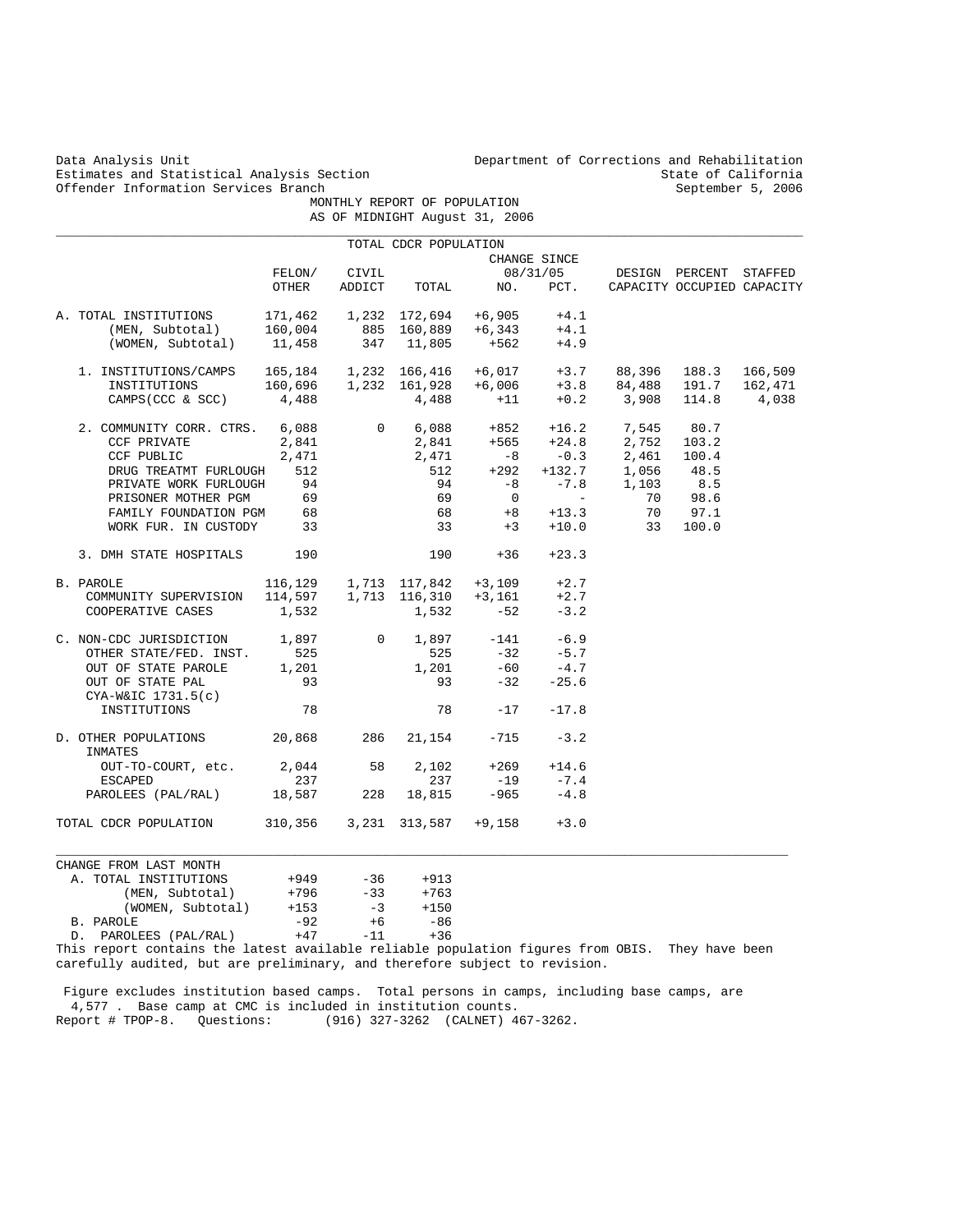MONTHLY INSTITUTION/CAMPS POPULATION DETAIL **MIDNIGHT August 31, 2006** 

|                                        | INSTITUTIONS/CAMPS                                                                                                                                               | FELON/<br>OTHER                            | CIVIL<br>ADDICT                                          | TOTAL                                      | DESIGN<br>CAPACITY                                | PERCENT<br>OCCUPIED                                                                                     | STAFFED<br>CAPACITY                         |
|----------------------------------------|------------------------------------------------------------------------------------------------------------------------------------------------------------------|--------------------------------------------|----------------------------------------------------------|--------------------------------------------|---------------------------------------------------|---------------------------------------------------------------------------------------------------------|---------------------------------------------|
| MALE                                   |                                                                                                                                                                  |                                            |                                                          |                                            |                                                   |                                                                                                         |                                             |
| ASP<br>CCC<br><b>CCI</b><br>CIM        | (AVENAL SP)<br>(CAL CORRECTL CTR)<br>(CAL CORRECTL INSTITN)<br>(CAL INSTITN FOR MEN)                                                                             | 7,507<br>6,169<br>5,728<br>6,727           | 24                                                       | 7,507<br>6,169<br>5,728<br>6,751           | 3,114<br>3,682<br>3,020<br>3,078                  | 241.1<br>167.5<br>189.7<br>219.3                                                                        | 7,028<br>5,750<br>5,558<br>6,615            |
| CMF<br><b>CMC</b><br>CRC<br>CAL        | (CAL MEDICAL FACIL)<br>(CAL MEN'S COLONY)<br>(CAL REHAB CTR, MEN)<br>(CAL SP, CALIPATRIA)                                                                        | 3,017<br>6,568<br>3,178<br>4,210           | 811                                                      | 3,017<br>6,568<br>3,989<br>4,210           | 2,315<br>3,884<br>1,814<br>2,508                  | 130.3<br>169.1<br>219.9<br>167.9                                                                        | 3,351<br>6,604<br>3,952<br>4,268            |
| CEN<br><b>COR</b><br>LAC<br><b>SAC</b> | (CAL SP, CENTINELA)<br>(CAL SP, CORCORAN)<br>(CAL SP, LOS ANGELES CO)<br>(CAL SP, SACRAMENTO)                                                                    | 4,972<br>5,345<br>4,479<br>3,157           | $\mathbf{1}$<br>$1 \qquad \qquad$                        | 4,973<br>5,346<br>4,479<br>3,157           | 2,316<br>3,016<br>2,600<br>1,898                  | 214.7<br>177.3<br>172.3<br>166.3                                                                        | 5,103<br>5,134<br>5,084<br>3,244            |
| SQ                                     | $(CAL SP, SAN QUENTIN)$ 5,101<br>SOL (CAL SP, SOLANO)<br>SATF (CAL SATF AND SP - COR)<br>CVSP (CHUCKAWALLA VALLEY SP)                                            | 6,107<br>7,438<br>3,882                    | $6\overline{}$<br>$\overline{a}$                         | 6,107<br>7,440<br>3,882                    | $5,107$ 3,661<br>3,661<br>2,658<br>3,591<br>1,738 | 139.5<br>229.8<br>207.2<br>223.4                                                                        | 5,681<br>5,660<br>7,027<br>3,860            |
| <b>DVI</b>                             | CTF (CORRL TRAING FAC)<br>(DEUEL VOCATL INSTITN)<br>FOL (FOLSOM SP)<br>HDP (HIGH DESERT SP)                                                                      | 7,082<br>3,984<br>4,083<br>4,768           | $6\overline{}$<br>$5^{\circ}$                            | 7,082<br>3,990<br>4,083<br>4,773           | 3,319<br>$1,787$<br>2,475<br>2,534                | 213.4<br>223.3<br>165.0<br>188.4                                                                        | 7,001<br>3,551<br>4,249<br>4,752            |
|                                        | IRON (IRONWOOD SP)<br>KVSP (KERN VALLEY SP)<br>MCSP (MULE CREEK SP)<br>NKSP (NORTH KERN SP)                                                                      | 4,659<br>4,667<br>3,941<br>5,325           | $1 \quad \blacksquare$<br>$2 \left( \frac{1}{2} \right)$ | 4,659<br>4,668<br>3,941<br>5,327           | 2,200<br>2,718<br>1,700<br>2,918                  | 211.8<br>171.7<br>231.8<br>182.6                                                                        | 4,653<br>4,636<br>3,837<br>5,387            |
|                                        | PDC (PITCHESS DETENT CTR-RC)<br>PBSP (PELICAN BAY SP)<br>PVSP (PLEASANT VALLEY SP)<br>RIO (RIO COSUMNES COR CTR-RC)                                              | 1,516<br>3,457<br>5,042<br>321             | $1 \quad \blacksquare$                                   | 1,516<br>3,458<br>5,042<br>321             | $\mathbf{0}$<br>2,376<br>2,298<br>$\mathbf{0}$    | <b>Contract Contract</b><br>145.5<br>219.4<br>$\mathcal{L}(\mathcal{L})$ and $\mathcal{L}(\mathcal{L})$ | 1,292<br>3,582<br>5,028<br>250              |
|                                        | RJD (RJ DONOVAN CORR FACIL)<br>SVSP (SALINAS VAL SP)<br>SRTA (SANTA RITA CO. JAIL-RC)<br>SBRN (SAN BRUNO CO. JAIL)                                               | 4,733<br>4,542<br>581<br>161               |                                                          | 4,542<br>581<br>161                        | 4,733 2,308<br>2,914<br>$\overline{0}$<br>60      | 205.1<br>155.9<br>$\mathcal{L}(\mathcal{L}^{\mathcal{L}})$ and $\mathcal{L}^{\mathcal{L}}$<br>268.3     | 4,443<br>4,510<br>750<br>200                |
|                                        | SCC (SIERRA CONSERV CTR)<br>WSP (WASCO SP)                                                                                                                       | 6,157<br>5,796                             | $\frac{1}{24}$                                           | 5,820                                      | $6,158$ $3,606$<br>5.820 $3.314$<br>3,314         | 170.8<br>175.6                                                                                          | 6,107<br>6,066                              |
|                                        | MALE TOTAL:                                                                                                                                                      | 154,400                                    | 885                                                      | 155,285                                    | 81,420                                            | 190.7                                                                                                   | 154,213                                     |
| FEMALE                                 |                                                                                                                                                                  |                                            |                                                          |                                            |                                                   |                                                                                                         |                                             |
| CRC<br>RIO                             | CIW (CAL INST FOR WOMEN)<br>(CAL REHAB CTR, WOMEN)<br>CCWF (CENT CAL WOMEN'S FACIL)<br>(RIO COSUMNES COR CTR-RC)<br>SBRN (SAN BRUNO CO. JAIL)<br>VSP (VALLEY SP) | 2,673<br>401<br>3,885<br>24<br>12<br>3,789 | 12<br>319<br>5<br>11                                     | 2,685<br>720<br>3,890<br>24<br>12<br>3,800 | 2,372<br>500<br>2,029<br>0<br>60<br>2,015         | 113.2<br>144.0<br>191.7<br>$\sim$<br>20.0<br>188.6                                                      | 4,220<br>680<br>3,490<br>20<br>200<br>3,686 |
|                                        | FEMALE TOTAL:                                                                                                                                                    | 10,784                                     | 347                                                      | 11,131                                     | 6,976                                             | 159.6                                                                                                   | 12,296                                      |
|                                        |                                                                                                                                                                  |                                            |                                                          |                                            |                                                   |                                                                                                         |                                             |
|                                        | INSTITUTIONS/CAMPS TOTAL:                                                                                                                                        | 165,184                                    | 1,232                                                    | 166,416                                    | 88,396                                            | 188.3                                                                                                   | 166,509                                     |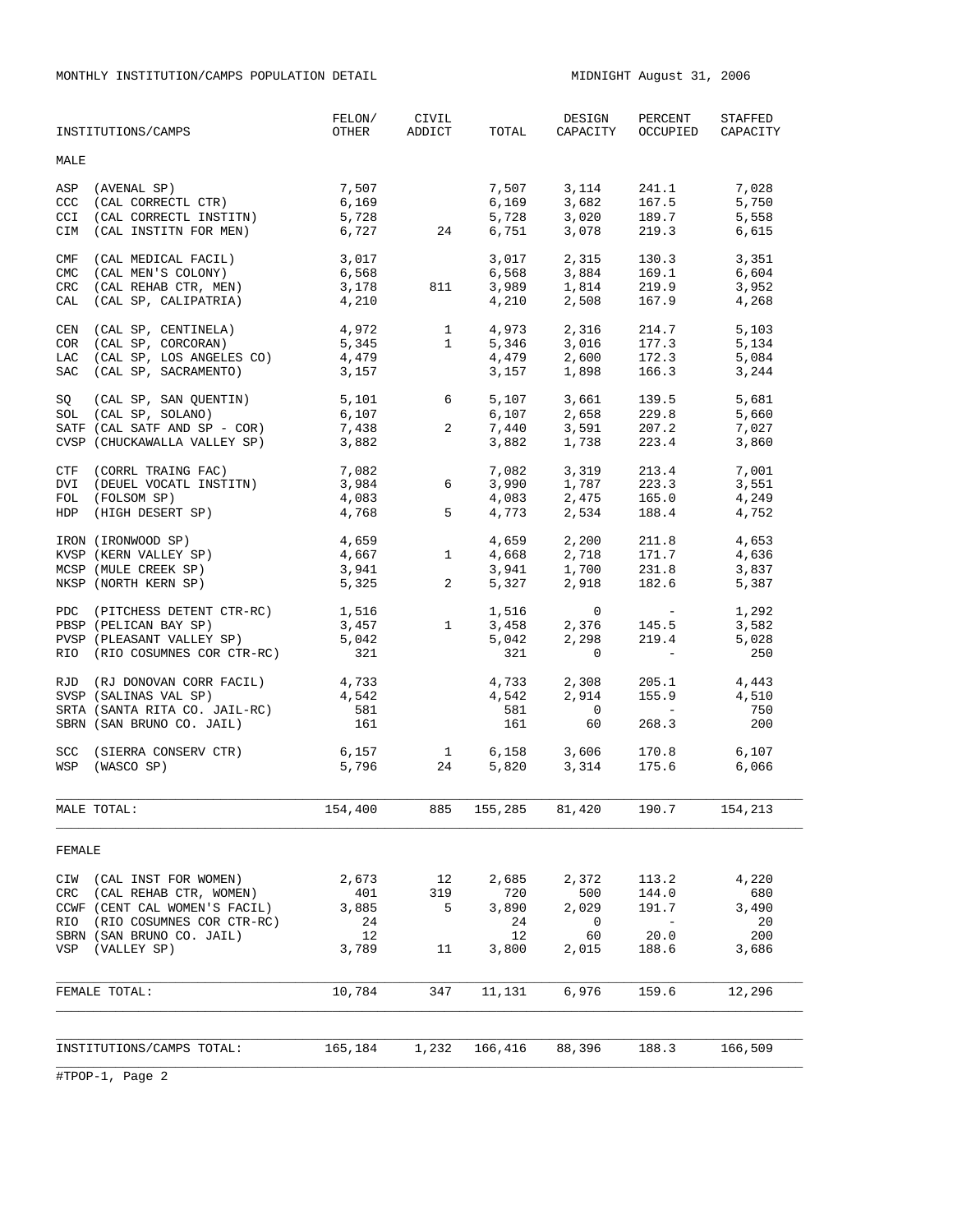|            | MONTHLY INSTITUTION/CAMPS POPULATION DETAIL                                                                 |              |                |       |          | MIDNIGHT August 31, 2006 |          |
|------------|-------------------------------------------------------------------------------------------------------------|--------------|----------------|-------|----------|--------------------------|----------|
|            |                                                                                                             | FELON/       | CIVIL          |       | DESIGN   | PERCENT                  | STAFFED  |
| MALE       | INSTITUTIONS                                                                                                | OTHER        | ADDICT         | TOTAL | CAPACITY | OCCUPIED                 | CAPACITY |
| ASP        | (AVENAL SP)                                                                                                 | 7,507        |                | 7,507 | 3,114    | 241.1                    | 7,028    |
| <b>CCC</b> | (CAL CORRECTL CTR)<br>Camps                                                                                 | 2,038        |                | 2,038 | 1,708    | 119.3                    | 1,708    |
|            | Level I                                                                                                     | 1,561        |                | 1,561 | 866      | 180.3                    | 1,456    |
|            | Level II                                                                                                    | 1,506        |                | 1,506 | 608      | 247.7                    | 1,393    |
|            | Level III                                                                                                   | 1,064        |                | 1,064 | 500      | 212.8                    | 1,193    |
| CCI        | (CAL CORRECTL INSTITN)                                                                                      |              |                |       |          |                          |          |
|            | Level I                                                                                                     | 1,503        |                | 1,503 | 617      | 243.6                    | 1,237    |
|            | Level II                                                                                                    | 1,325        |                | 1,325 | 664      | 199.5                    | 1,695    |
|            | Level IV                                                                                                    | 1,115        |                | 1,115 | 500      | 223.0                    | 1,075    |
|            | IV A-Main                                                                                                   | 943          |                | 943   | 555      | 169.9                    | 703      |
|            | IV B-Main                                                                                                   | 154          |                | 154   | 228      | 67.5                     | 581      |
|            | IV B-SHU                                                                                                    | 688          |                | 688   | 456      | 150.9                    | 267      |
| CIM        | (CAL INSTITN FOR MEN)<br>Level I                                                                            | 2,897        |                | 2,897 | 1,420    | 204.0                    | 2,760    |
|            | East - Reception Center                                                                                     | 1,129        | $\overline{3}$ | 1,132 | 400      | 283.0                    | 990      |
|            | Reception Center - Central                                                                                  | 1,266        | 18             | 1,284 | 618      | 207.8                    | 1,455    |
|            | Reception Center - West                                                                                     | 1,435        | 3              | 1,438 | 640      | 224.7                    | 1,410    |
| <b>CMF</b> | (CAL MEDICAL FACIL)                                                                                         |              |                |       |          |                          |          |
|            | Level I                                                                                                     | 168          |                | 168   | 117      | 143.6                    | 177      |
|            | Level II                                                                                                    | 372          |                | 372   | 250      | 148.8                    | 410      |
|            | Level III                                                                                                   | 2,477        |                | 2,477 | 1,948    | 127.2                    | 2,764    |
| <b>CMC</b> | $(\hspace{0.1cm} \texttt{CAL} \hspace{0.1cm} \texttt{MEN'S} \hspace{0.1cm} \texttt{COLONY} \hspace{0.1cm})$ |              |                |       |          |                          |          |
|            | East                                                                                                        | 3,728        |                | 3,728 | 2,425    | 153.7                    | 3,750    |
|            | West                                                                                                        | 2,840        |                | 2,840 | 1,459    | 194.7                    | 2,854    |
| CRC<br>CAL | (CAL REHAB CTR, MEN)<br>(CAL SP, CALIPATRIA)                                                                | 3,178        | 811            | 3,989 | 1,814    | 219.9                    | 3,952    |
|            | Level I                                                                                                     | 372          |                | 372   | 208      | 178.8                    | 358      |
|            | Level IV                                                                                                    | 3,838        |                | 3,838 | 2,300    | 166.9                    | 3,910    |
| CEN        | (CAL SP, CENTINELA)                                                                                         |              |                |       |          |                          |          |
|            | Level I                                                                                                     | 397          |                | 397   | 208      | 190.9                    | 408      |
|            | Level III                                                                                                   | 4,466        | $\mathbf{1}$   | 4,467 | 1,608    | 277.8                    | 3,815    |
|            | Level IV                                                                                                    | 109          |                | 109   | 500      | 21.8                     | 880      |
| <b>COR</b> | (CAL SP, CORCORAN)                                                                                          |              |                |       |          |                          |          |
|            | Level I                                                                                                     | 866          |                | 866   | 492      | 176.0                    | 826      |
|            | Level III                                                                                                   | 312          |                | 312   | 200      | 156.0                    | 342      |
|            | Level IV                                                                                                    | 2,865        |                | 2,865 | 1,300    | 220.4                    | 2,720    |
|            | SHU                                                                                                         | 1,289        | $\mathbf{1}$   | 1,290 | 1,000    | 129.0                    | 1,200    |
| LAC        | PHU<br>(CAL SP, LOS ANGELES CO)                                                                             | 13           |                | 13    | 24       | 54.2                     | 46       |
|            | Level I                                                                                                     | 308          |                | 308   | 200      | 154.0                    | 400      |
|            | Level III/IV                                                                                                | 3,071        |                | 3,071 | 2,000    | 153.6                    | 4,284    |
|            | Reception Center                                                                                            | 1,100        |                | 1,100 | 400      | 275.0                    | 400      |
| <b>SAC</b> | (CAL SP, SACRAMENTO)                                                                                        |              |                |       |          |                          |          |
|            | Level I                                                                                                     | 329          |                | 329   | 362      | 90.9                     | 384      |
|            | Level IV                                                                                                    | 2,828        |                | 2,828 | 1,536    | 184.1                    | 2,860    |
| SQ         | (CAL SP, SAN QUENTIN)                                                                                       |              |                |       |          |                          |          |
|            | Level I                                                                                                     | 29           |                | 29    | 234      | 12.4                     | 215      |
|            | Level II                                                                                                    | 1,769        |                | 1,769 | 1,073    | 164.9                    | 1,929    |
|            | Condemned                                                                                                   | 604<br>2,699 | 6              | 604   | 587      | 102.9                    | 635      |
| SOL        | Reception Center<br>(CAL SP, SOLANO)                                                                        |              |                | 2,705 | 1,767    | 153.1                    | 2,902    |
|            | Level II                                                                                                    | 3,390        |                | 3,390 | 1,458    | 232.5                    | 3,080    |
|            | Level III                                                                                                   | 2,717        |                | 2,717 | 1,200    | 226.4                    | 2,580    |
|            | SATF (CAL SATF AND SP - COR)                                                                                | 7,438        | 2              | 7,440 | 3,591    | 207.2                    | 7,027    |
|            | CVSP (CHUCKAWALLA VALLEY SP)                                                                                |              |                |       |          |                          |          |
|            | Level I                                                                                                     | 374          |                | 374   | 208      | 179.8                    | 408      |
|            | Level II                                                                                                    | 3,508        |                | 3,508 | 1,530    | 229.3                    | 3,452    |
| CTF        | (CORRL TRAING FAC)                                                                                          |              |                |       |          |                          |          |
|            | Central-II                                                                                                  | 3,122        |                | 3,122 | 1,409    | 221.6                    | 3,051    |
|            | North-II/III                                                                                                | 2,848        |                | 2,848 | 1,400    | 203.4                    | 2,860    |
|            | South-I<br>(DEUEL VOCATL INSTITN)                                                                           | 1,112        |                | 1,112 | 510      | 218.0                    | 1,090    |
| DVI        | Level I                                                                                                     | 6            |                | 6     | 176      | 3.4                      | 231      |
|            | Level III                                                                                                   | 683          |                | 683   | 532      | 128.4                    | 942      |
|            | Reception Center                                                                                            | 3,295        | 6              | 3,301 | 1,079    | 305.9                    | 2,378    |
| FOL        | (FOLSOM SP)                                                                                                 |              |                |       |          |                          |          |
|            | PSAP                                                                                                        | 174          |                | 174   | 200      | 87.0                     | 200      |
|            | TTP                                                                                                         | 173          |                | 173   | 203      | 85.2                     | 203      |
|            | Level I                                                                                                     | 329          |                | 329   | 296      | 111.1                    | 471      |
|            | Level II                                                                                                    | 1,571        |                | 1,571 | 1,067    | 147.2                    | 2,027    |
|            | Level III                                                                                                   | 1,836        |                | 1,836 | 709      | 259.0                    | 1,348    |
| #TPOP-1A   |                                                                                                             |              |                |       |          |                          |          |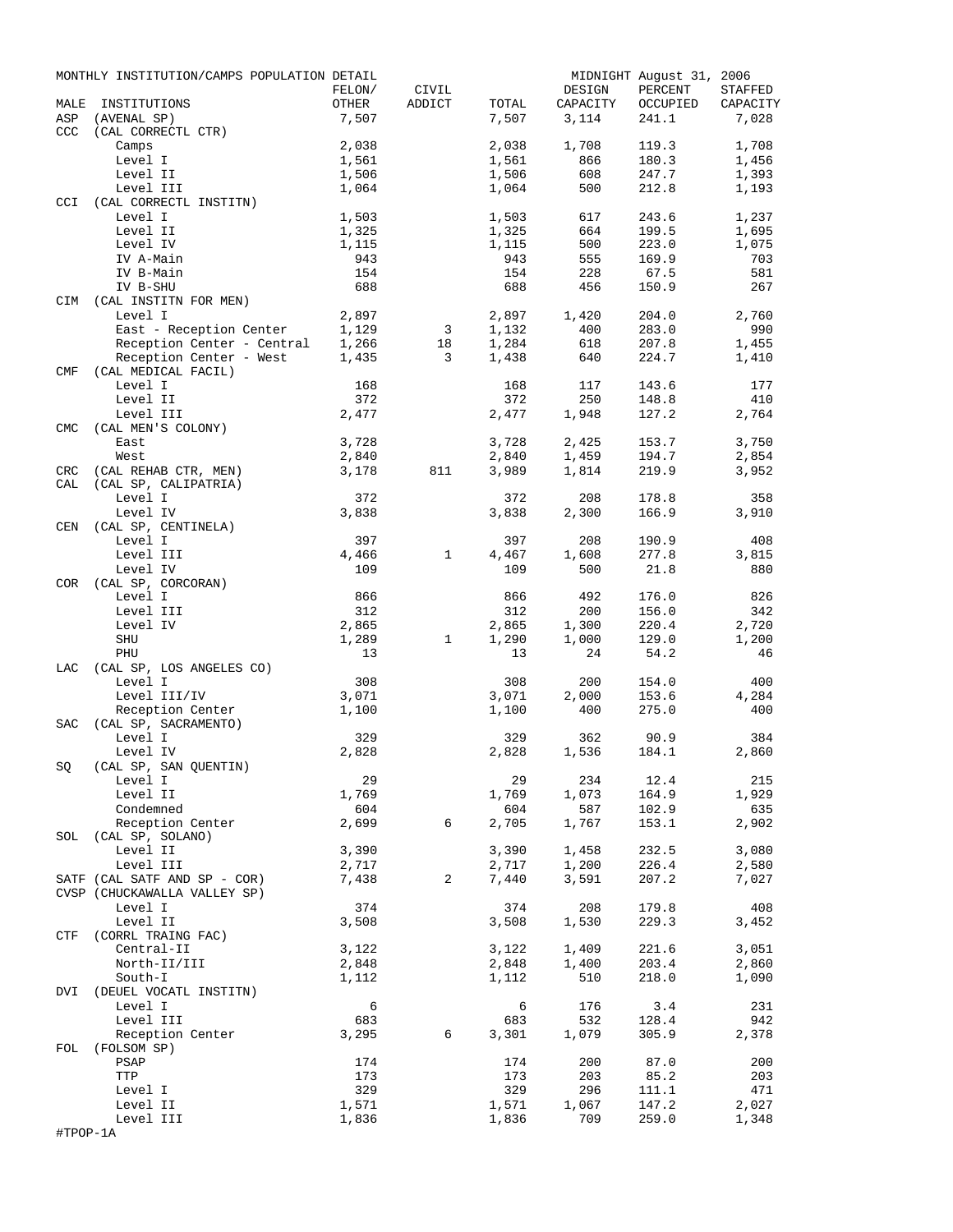|             | MONTHLY INSTITUTION/CAMPS POPULATION DETAIL   |                         |                 |                |              | MIDNIGHT August 31, 2006 |                |
|-------------|-----------------------------------------------|-------------------------|-----------------|----------------|--------------|--------------------------|----------------|
|             |                                               | FELON/                  | CIVIL<br>ADDICT |                | DESIGN       | PERCENT                  | <b>STAFFED</b> |
| MALE<br>HDP | INSTITUTIONS                                  | OTHER                   |                 | TOTAL          | CAPACITY     | OCCUPIED                 | CAPACITY       |
|             | (HIGH DESERT SP)<br>Level I                   | 391                     |                 | 391            | 200          | 195.5                    | 400            |
|             | Level II                                      | 131                     |                 | 131            | 120          | 109.2                    | 120            |
|             | Level III                                     | 860                     |                 | 860            | 400          | 215.0                    | 1,002          |
|             | Level IV                                      | 2,750                   |                 | 2,750          | 1,714        | 160.4                    | 2,850          |
|             | Reception Center                              | 636                     | 5               | 641            | 100          | 641.0                    | 380            |
|             | IRON (IRONWOOD SP)                            |                         |                 |                |              |                          |                |
|             | Level I                                       | 375                     |                 | 375            | 200          | 187.5                    | 400            |
|             | Level III                                     | 4,284                   |                 | 4,284          | 2,000        | 214.2                    | 4,253          |
|             | KVSP (KERN VALLEY SP)                         |                         |                 |                |              |                          |                |
|             | Level IV                                      | 3,796                   | $\mathbf{1}$    | 3,797          | 1,984        | 191.4                    | 3,770          |
|             | Level I                                       | 445                     |                 | 445            | 200          | 222.5                    | 200            |
|             | Adseg                                         | 419                     |                 | 419            | 264          | 158.7                    | 396            |
|             | CTC                                           | $\overline{7}$          |                 | $\overline{7}$ | 270          | 2.6                      | 270            |
|             | MCSP (MULE CREEK SP)                          | 387                     |                 |                |              |                          |                |
|             | Level I<br>Level III                          | 2,586                   |                 | 387<br>2,586   | 200<br>1,000 | 193.5<br>258.6           | 392<br>2,335   |
|             | Level IV                                      | 968                     |                 | 968            | 500          | 193.6                    | 1,110          |
|             | NKSP (NORTH KERN SP)                          |                         |                 |                |              |                          |                |
|             | Level I                                       | 346                     |                 | 346            | 208          | 166.3                    | 358            |
|             | Level III                                     | 439                     |                 | 439            | 500          | 87.8                     | 868            |
|             | Reception Center                              | 4,540                   | 2               | 4,542          | 2,210        | 205.5                    | 4,161          |
| PDC         | (PITCHESS DETENT CTR-RC) 1,516                |                         |                 | 1,516          | $\mathbf 0$  | $\sim$ $-$               | 1,292          |
|             | PBSP (PELICAN BAY SP)                         |                         |                 |                |              |                          |                |
|             | Level I                                       | 299                     |                 | 299            | 296          | 101.0                    | 384            |
|             | Level III/IV                                  | 2,050                   | $\mathbf{1}$    | 2,051          | 1,024        | 200.3                    | 1,931          |
|             | <b>SHU</b>                                    | 1,108                   |                 | 1,108          | 1,056        | 104.9                    | 1,267          |
|             | PVSP (PLEASANT VALLEY SP)                     |                         |                 |                |              |                          |                |
|             | Level I                                       | 360                     |                 | 360            | 208          | 173.1                    | 408            |
|             | Level III                                     | 4,682                   |                 | 4,682          | 2,090        | 224.0                    | 4,620          |
| RIO         | (RIO COSUMNES COR CTR-RC)                     | 321                     |                 | 321            | $\mathbf 0$  | $\sim$                   | 250            |
| RJD         | (RJ DONOVAN CORR FACIL)                       |                         |                 |                |              |                          |                |
|             | Level I                                       | 364<br>2,369            |                 | 364            | 200          | 182.0                    | 392            |
|             | Level III<br>Reception Center                 | 2,000                   |                 | 2,369<br>2,000 | 1,500<br>608 | 157.9<br>328.9           | 2,899<br>1,152 |
|             | SVSP (SALINAS VAL SP)                         |                         |                 |                |              |                          |                |
|             | Level I                                       | 395                     |                 | 395            | 280          | 141.1                    | 400            |
|             | Level IV                                      | 4,147                   |                 | 4,147          | 2,634        | 157.4                    | 4,110          |
|             | SRTA (SANTA RITA CO. JAIL-RC)                 | 581                     |                 | 581            | $\mathbf 0$  | $\sim 100$ km s $^{-1}$  | 750            |
|             | SBRN (SAN BRUNO CO. JAIL)                     | 161                     |                 | 161            | 60           | 268.3                    | 200            |
|             | SCC (SIERRA CONSERV CTR)                      |                         |                 |                |              |                          |                |
|             | Camps-Men                                     | 2,129                   |                 | 2,129          | 1,880        | 113.2                    | 2,010          |
|             | Level I                                       | 1,349                   |                 | 1,349          | 618          | 218.3                    | 1,378          |
|             | Level II                                      | 1,583                   | $\mathbf{1}$    | 1,584          | 608          | 260.5                    | 1,634          |
|             | Level III                                     | 1,096                   |                 | 1,096          | 500          | 219.2                    | 1,085          |
| WSP         | (WASCO SP)                                    |                         |                 |                |              |                          |                |
|             | Level I                                       | 276                     |                 | 276            | 200 138.0    |                          | 392            |
|             | Level III                                     | 459                     |                 | 459            | 500          | 91.8                     | 773            |
|             | Reception Center                              | 5,061                   | 24              | 5,085          | 2,614        | 194.5                    | 4,901          |
|             | MALE TOTAL:                                   | 154,400                 | 885             | 155,285        | 81,420       | 190.7                    | 154,213        |
|             | FEMALE INSTITUTIONS                           |                         |                 |                |              |                          |                |
| CIW         | (CAL INST FOR WOMEN)                          |                         |                 |                |              |                          |                |
|             | Institution                                   | 2,039                   | 12              | 2,051          | 916          | 223.9                    | 1,505          |
|             | Reception Center                              | 296                     |                 | 296            | 110          | 269.1                    | 445            |
|             | Institution                                   | 14                      |                 | 14             | 916          | 1.5                      | 1,505          |
|             | Reception Center                              | $\overline{\mathbf{3}}$ |                 | 3              | 110          | 2.7                      | 445            |
|             | Camps-Women                                   | 321                     |                 | 321            | 320          | 100.3                    | 320            |
| CRC         | (CAL REHAB CTR, WOMEN)                        | 401                     | 319             | 720            | 500          | 144.0                    | 680            |
|             | CCWF (CENT CAL WOMEN'S FACIL)                 |                         |                 |                |              |                          |                |
|             | Institution                                   | 3,163                   | 3               | 3,166          | 1,623        | 195.1                    | 2,588          |
|             | Reception Center                              | 708                     | 2               | 710            | 393          | 180.7                    | 887            |
|             | Condemned                                     | 14                      |                 | 14             | 13           | 107.7                    | 15             |
| RIO         | (RIO COSUMNES COR CTR-RC)                     | 24                      |                 | 24             | 0            | $\sim$                   | 20             |
|             | SBRN (SAN BRUNO CO. JAIL)                     | 12                      |                 | 12             | 60           | 20.0                     | 200            |
| VSP         | (VALLEY SP)                                   |                         |                 |                |              |                          |                |
|             | Institution                                   | 3,065                   |                 | 3,065          | 1,571        | 195.1                    | 2,946          |
|             | Reception Center                              | 664                     | 11              | 675            | 400          | 168.8                    | 678            |
|             | SHU                                           | 60                      |                 | 60             | 44           | 136.4                    | 62             |
|             | FEMALE TOTAL:                                 | 10,784                  | 347             | 11,131         | 6,976        | 159.6                    | 12,296         |
|             |                                               |                         | 1,232           | 166,416        | 88,396       | 188.3                    | 166,509        |
|             | INSTITUTIONS/CAMPS TOTAL:<br>#TPOP-1A, PAGE 2 | 165,184                 |                 |                |              |                          |                |
|             |                                               |                         |                 |                |              |                          |                |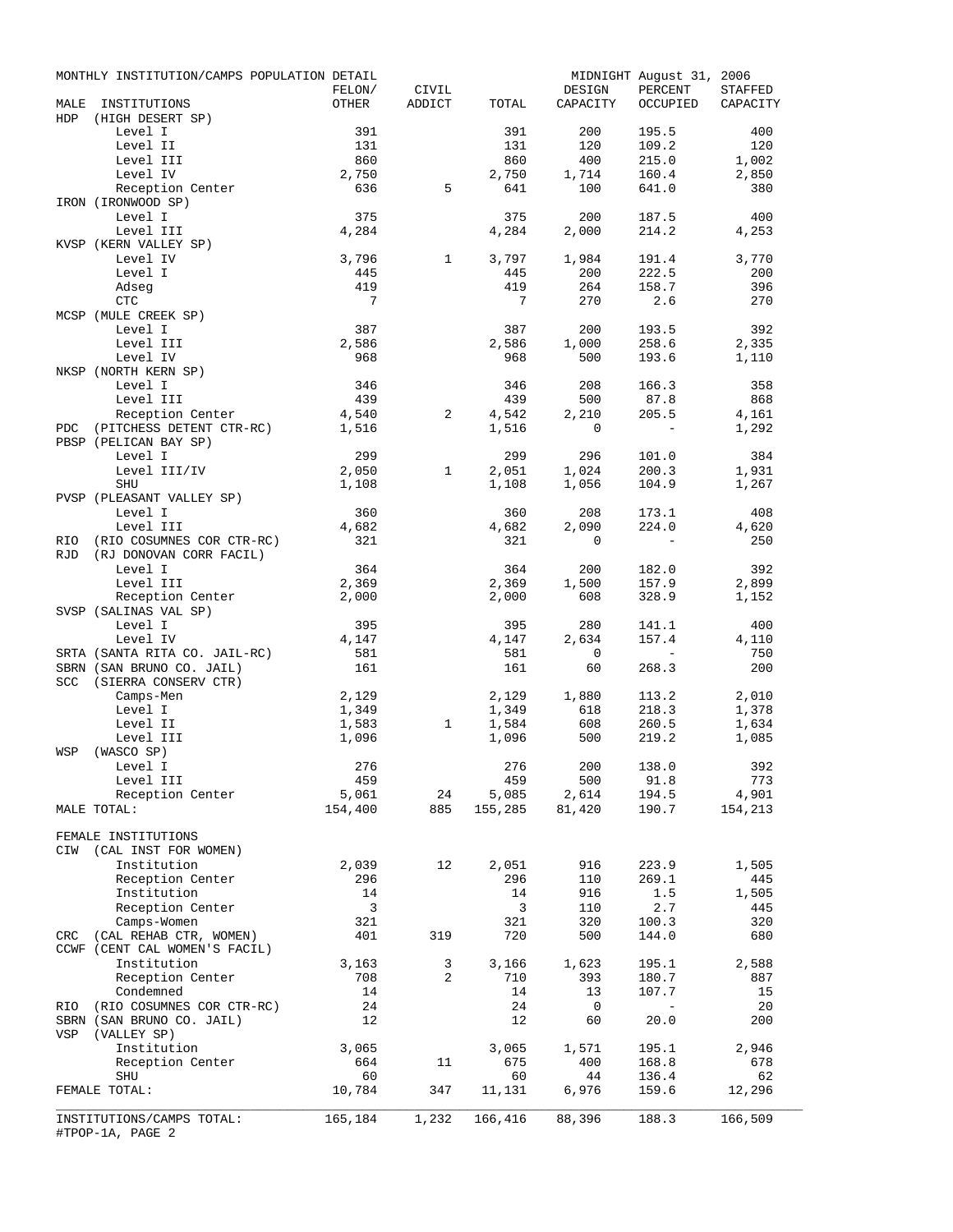Estimates and Statistical Analysis Section State of California<br>
Offender Information Services Branch (State of California (State of California Offender Information Services Branch

Data Analysis Unit Department of Corrections and Rehabilitation<br>Estimates and Statistical Analysis Section Branches of California

 MONTHLY REPORT OF POPULATION AS OF MIDNIGHT September 30, 2006

|                                                                                                                              |                 |                       | TOTAL CDCR POPULATION                                                                                                                                   |                   |              |                                                                                                                                                                                   |                            |         |
|------------------------------------------------------------------------------------------------------------------------------|-----------------|-----------------------|---------------------------------------------------------------------------------------------------------------------------------------------------------|-------------------|--------------|-----------------------------------------------------------------------------------------------------------------------------------------------------------------------------------|----------------------------|---------|
|                                                                                                                              |                 |                       |                                                                                                                                                         |                   | CHANGE SINCE |                                                                                                                                                                                   |                            |         |
|                                                                                                                              | FELON/          | CIVIL                 |                                                                                                                                                         |                   | 09/30/05     |                                                                                                                                                                                   | DESIGN PERCENT STAFFED     |         |
|                                                                                                                              | OTHER           | ADDICT                | TOTAL                                                                                                                                                   | NO.               | PCT.         |                                                                                                                                                                                   | CAPACITY OCCUPIED CAPACITY |         |
| L INSTITUTIONS 171,836 1,265 173,101 +6,806 +4.0<br>(MEN, Subtotal) 160,324 901 161,225 +6,219 +4.0<br>A. TOTAL INSTITUTIONS |                 |                       |                                                                                                                                                         |                   |              |                                                                                                                                                                                   |                            |         |
|                                                                                                                              |                 |                       |                                                                                                                                                         |                   |              |                                                                                                                                                                                   |                            |         |
| (WOMEN, Subtotal) 11,512                                                                                                     |                 |                       | 364 11,876                                                                                                                                              | $+587$            | $+5.1$       |                                                                                                                                                                                   |                            |         |
| 1. INSTITUTIONS/CAMPS                                                                                                        |                 |                       |                                                                                                                                                         |                   |              | 165,525  1,265  166,790  +5,917  +3.6  88,852  187.7  166,775                                                                                                                     |                            |         |
| INSTITUTIONS                                                                                                                 |                 |                       |                                                                                                                                                         |                   |              |                                                                                                                                                                                   |                            | 162,737 |
| CAMPS (CCC & SCC)                                                                                                            | 4,458           |                       |                                                                                                                                                         |                   |              | $163,323$ 1,265 162,332 +5,979 +3.8 84,944 191.1<br>4.458 4,458 -62 -1.3 3,908 114.1                                                                                              |                            | 4,038   |
| 2. COMMUNITY CORR. CTRS. 6,113                                                                                               |                 |                       |                                                                                                                                                         |                   |              | $\begin{array}{cccccc} 0&6,113&+845&+16.0&7,541&81.1\\ 2,842&+576&+25.4&2,752&103.3\\ 2,508&+6&+0.2&2,461&101.9\\ 492&+250&+103.3&1,056&46.6\\ 103&-2&-1.9&1,103&9.3 \end{array}$ |                            |         |
| CCF PRIVATE                                                                                                                  | 2,842           |                       |                                                                                                                                                         |                   |              |                                                                                                                                                                                   |                            |         |
| CCF PUBLIC                                                                                                                   | 2,508           |                       |                                                                                                                                                         |                   |              |                                                                                                                                                                                   |                            |         |
| DRUG TREATMT FURLOUGH 492                                                                                                    |                 |                       |                                                                                                                                                         |                   |              | $+103.3$ $1,056$<br>$-1.9$ $1,103$                                                                                                                                                |                            |         |
| PRIVATE WORK FURLOUGH 103                                                                                                    |                 |                       |                                                                                                                                                         |                   |              |                                                                                                                                                                                   |                            |         |
| PRISONER MOTHER PGM                                                                                                          | 68              |                       | 68                                                                                                                                                      | $+4$              | $+6.2$       | 70                                                                                                                                                                                | 97.1                       |         |
| FAMILY FOUNDATION PGM                                                                                                        | 71              |                       | 71                                                                                                                                                      |                   | $+12 +20.3$  | 70                                                                                                                                                                                | 101.4                      |         |
| WORK FUR. IN CUSTODY                                                                                                         | 29              |                       | 29                                                                                                                                                      |                   | $-1$ $-3.3$  | 29                                                                                                                                                                                | 100.0                      |         |
| 3. DMH STATE HOSPITALS                                                                                                       | 198             |                       | 198                                                                                                                                                     | $+44$             | $+28.5$      |                                                                                                                                                                                   |                            |         |
| B. PAROLE                                                                                                                    |                 |                       | $\begin{array}{cccccc} 116,325 & 1,658 & 117,983 & +3,820 & +3.3 \\ 114,775 & 1,658 & 116,433 & +3,818 & +3.3 \\ 1,550 & 1,550 & +2 & +0.1 \end{array}$ |                   |              |                                                                                                                                                                                   |                            |         |
| COMMUNITY SUPERVISION                                                                                                        |                 |                       |                                                                                                                                                         |                   |              |                                                                                                                                                                                   |                            |         |
| COOPERATIVE CASES                                                                                                            | 1,550           |                       | 1,550                                                                                                                                                   | $+2$              | $+0.1$       |                                                                                                                                                                                   |                            |         |
| C. NON-CDC JURISDICTION                                                                                                      | 1,881           | $\overline{0}$        |                                                                                                                                                         | $1,881 -167 -8.1$ |              |                                                                                                                                                                                   |                            |         |
| OTHER STATE/FED. INST.                                                                                                       | 515             |                       | 515                                                                                                                                                     | $-40$             | $-7.2$       |                                                                                                                                                                                   |                            |         |
| OUT OF STATE PAROLE                                                                                                          | 1,196           |                       | 1,196                                                                                                                                                   | $-80$             | $-6.2$       |                                                                                                                                                                                   |                            |         |
| OUT OF STATE PAL                                                                                                             | 91              |                       | 91                                                                                                                                                      | $-37$             | $-28.9$      |                                                                                                                                                                                   |                            |         |
| $CYA-W&IC$ 1731.5(c)                                                                                                         |                 |                       |                                                                                                                                                         |                   |              |                                                                                                                                                                                   |                            |         |
| INSTITUTIONS                                                                                                                 | 79              |                       |                                                                                                                                                         | 79<br>$-10$       | $-11.2$      |                                                                                                                                                                                   |                            |         |
| D. OTHER POPULATIONS 21,400<br>INMATES                                                                                       |                 | 286                   | 21,686                                                                                                                                                  | $-891$            | $-3.9$       |                                                                                                                                                                                   |                            |         |
| OUT-TO-COURT, etc.                                                                                                           | 2,023           | 50                    | 2,073                                                                                                                                                   | $+149$            | $+7.7$       |                                                                                                                                                                                   |                            |         |
| <b>ESCAPED</b>                                                                                                               | 237             |                       | 237                                                                                                                                                     | $-16$             | $-6.3$       |                                                                                                                                                                                   |                            |         |
| PAROLEES (PAL/RAL) 19,140                                                                                                    |                 | 236                   | 19,376                                                                                                                                                  | $-1,024$          | $-5.0$       |                                                                                                                                                                                   |                            |         |
| TOTAL CDCR POPULATION 311, 442 3, 209 314, 651 + 9, 568                                                                      |                 |                       |                                                                                                                                                         |                   | $+3.1$       |                                                                                                                                                                                   |                            |         |
|                                                                                                                              |                 |                       |                                                                                                                                                         |                   |              |                                                                                                                                                                                   |                            |         |
| CHANGE FROM LAST MONTH                                                                                                       |                 |                       |                                                                                                                                                         |                   |              |                                                                                                                                                                                   |                            |         |
| A. TOTAL INSTITUTIONS                                                                                                        | $+374$          | $+33$<br>$+16$ $+336$ | $+407$                                                                                                                                                  |                   |              |                                                                                                                                                                                   |                            |         |
| (MEN, Subtotal)                                                                                                              | $+320$          |                       |                                                                                                                                                         |                   |              |                                                                                                                                                                                   |                            |         |
| (WOMEN, Subtotal)                                                                                                            | $+54$<br>$+196$ | $+17$<br>$-55$        | $+71$<br>$+141$                                                                                                                                         |                   |              |                                                                                                                                                                                   |                            |         |
| B. PAROLE                                                                                                                    | $+553$          | $+8$                  | +561                                                                                                                                                    |                   |              |                                                                                                                                                                                   |                            |         |
| D. PAROLEES (PAL/RAL)<br>This report contains the latest available reliable population figures from OBIS.                    |                 |                       |                                                                                                                                                         |                   |              |                                                                                                                                                                                   | They have been             |         |

carefully audited, but are preliminary, and therefore subject to revision.

 Figure excludes institution based camps. Total persons in camps, including base camps, are 4,545 . Base camp at CMC is included in institution counts. Report # TPOP-8. Questions: (916) 327-3262 (CALNET) 467-3262.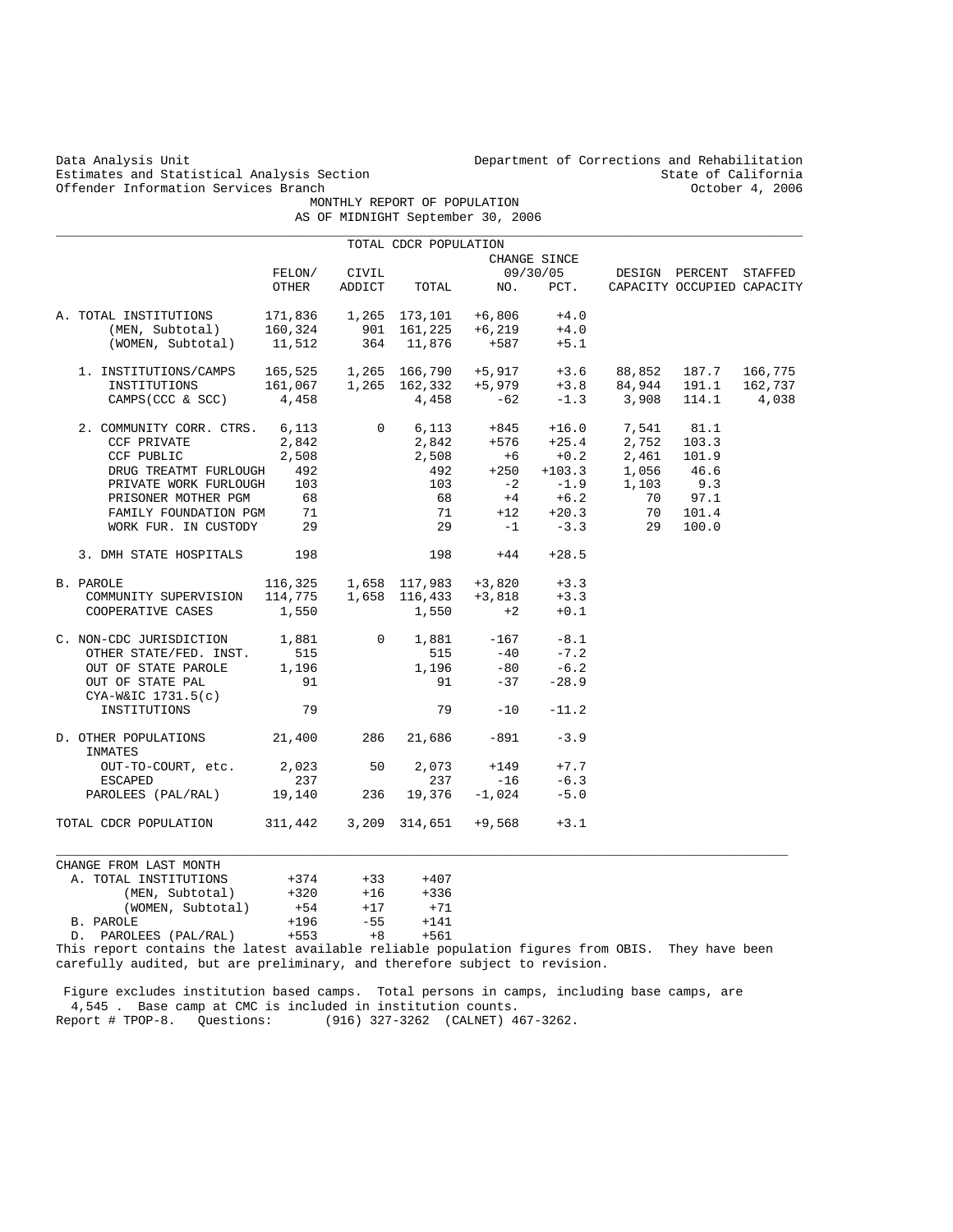MONTHLY INSTITUTION/CAMPS POPULATION DETAIL MIDNIGHT September 30, 2006

|                                        | INSTITUTIONS/CAMPS                                                                                                                                       | FELON/<br>OTHER                           | CIVIL<br>ADDICT                |                                           | DESIGN<br>TOTAL CAPACITY                       | PERCENT<br>OCCUPIED                                                                                                                           | STAFFED<br>CAPACITY                         |
|----------------------------------------|----------------------------------------------------------------------------------------------------------------------------------------------------------|-------------------------------------------|--------------------------------|-------------------------------------------|------------------------------------------------|-----------------------------------------------------------------------------------------------------------------------------------------------|---------------------------------------------|
| <b>MALE</b>                            |                                                                                                                                                          |                                           |                                |                                           |                                                |                                                                                                                                               |                                             |
| ASP<br><b>CCC</b><br>CCI<br>CIM        | (AVENAL SP)<br>(CAL CORRECTL CTR)<br>(CAL CORRECTL INSTITN)<br>(CAL INSTITN FOR MEN)                                                                     | 7,497<br>6,169<br>5,829<br>6,320          | 22                             | 7,497<br>6,169<br>5,829<br>6,342          | 3,114<br>3,682<br>3,476<br>3,078               | 240.8<br>167.5<br>167.7<br>206.0                                                                                                              | 7,028<br>5,750<br>5,824<br>6,615            |
| CMF<br><b>CMC</b><br><b>CRC</b><br>CAL | (CAL MEDICAL FACIL)<br>(CAL MEN'S COLONY)<br>(CAL REHAB CTR, MEN)<br>(CAL SP, CALIPATRIA)                                                                | 3,041<br>6,534<br>3,169<br>4,282          | 828                            | 3,041<br>6,534<br>3,997<br>4,282          | 2,315<br>3,884<br>1,814<br>2,508               | 131.4<br>168.2<br>220.3<br>170.7                                                                                                              | 3,351<br>6,604<br>3,952<br>4,268            |
| CEN<br>LAC<br>SAC                      | (CAL SP, CENTINELA)<br>COR (CAL SP, CORCORAN)<br>(CAL SP, LOS ANGELES CO)<br>(CAL SP, SACRAMENTO)                                                        | 4,940<br>5,396<br>4,540<br>3,153          | $\mathbf{1}$                   | 4,940<br>5,397<br>4,540<br>3,153          | 2,316<br>3,016<br>2,600<br>1,898               | 213.3<br>178.9<br>174.6<br>166.1                                                                                                              | 5,103<br>5,134<br>5,084<br>3,244            |
| SQ                                     | (CAL SP, SAN QUENTIN)<br>SOL (CAL SP, SOLANO)<br>SATF (CAL SATF AND SP - COR)<br>CVSP (CHUCKAWALLA VALLEY SP)                                            | 5,188<br>6,063<br>7,486<br>4,042          | 6<br>3                         | 5,194<br>6,063<br>7,489<br>4,042          | 3,661<br>2,658<br>3,591<br>1,738               | 141.9<br>228.1<br>208.5<br>232.6                                                                                                              | 5,681<br>5,660<br>7,027<br>3,860            |
|                                        | CTF (CORRL TRAING FAC)<br>DVI (DEUEL VOCATL INSTITN)<br>FOL (FOLSOM SP)<br>HDP (HIGH DESERT SP)                                                          | 7,074<br>3,860<br>3,953<br>4,755          | 6<br>8                         | 7,074<br>3,866<br>3,953<br>4,763          | 3,319<br>1,787<br>2,475<br>2,534               | 213.1<br>216.3<br>159.7<br>188.0                                                                                                              | 7,001<br>3,551<br>4,249<br>4,752            |
|                                        | IRON (IRONWOOD SP)<br>KVSP (KERN VALLEY SP)<br>MCSP (MULE CREEK SP)<br>NKSP (NORTH KERN SP)                                                              | 4,636<br>4,800<br>3,962<br>5,472          | $\mathbf{1}$<br>$\overline{3}$ | 4,636<br>4,801<br>3,962<br>5,475          | 2,200<br>2,718<br>1,700<br>2,918               | 210.7<br>176.6<br>233.1<br>187.6                                                                                                              | 4,653<br>4,636<br>3,837<br>5,387            |
|                                        | PDC (PITCHESS DETENT CTR-RC)<br>PBSP (PELICAN BAY SP)<br>PVSP (PLEASANT VALLEY SP)<br>RIO (RIO COSUMNES COR CTR-RC)                                      | 1,420<br>3,462<br>5,123<br>314            | $\mathbf{1}$                   | 1,420<br>3,463<br>5,123<br>314            | $\mathbf{0}$<br>2,376<br>2,298<br>$\mathbf{0}$ | $\mathcal{L}^{\mathcal{L}}(\mathcal{L}^{\mathcal{L}})$ and $\mathcal{L}^{\mathcal{L}}(\mathcal{L}^{\mathcal{L}})$<br>145.7<br>222.9<br>$\sim$ | 1,292<br>3,582<br>5,028<br>250              |
|                                        | RJD (RJ DONOVAN CORR FACIL)<br>SVSP (SALINAS VAL SP)<br>SRTA (SANTA RITA CO. JAIL-RC)<br>SBRN (SAN BRUNO CO. JAIL)                                       | 4,782<br>4,639<br>571<br>158              |                                | 4,782<br>4,639<br>571<br>158              | 2,308<br>2,914<br>$\overline{0}$<br>60         | 207.2<br>159.2<br>$\overline{a}$<br>263.3                                                                                                     | 4,443<br>4,510<br>750<br>200                |
|                                        | SCC (SIERRA CONSERV CTR)<br>WSP (WASCO SP)                                                                                                               | 6,226<br>5,778                            | 1<br>21                        | 6,227<br>5,799                            | 3,606<br>3,314                                 | 172.7<br>175.0                                                                                                                                | 6,107<br>6,066                              |
|                                        | MALE TOTAL:                                                                                                                                              | 154,634                                   | 901                            | 155,535                                   | 81,876                                         | 190.0                                                                                                                                         | 154,479                                     |
| FEMALE                                 |                                                                                                                                                          |                                           |                                |                                           |                                                |                                                                                                                                               |                                             |
| CIW<br>CRC<br>RIO<br>VSP               | (CAL INST FOR WOMEN)<br>(CAL REHAB CTR, WOMEN)<br>CCWF (CENT CAL WOMEN'S FACIL)<br>(RIO COSUMNES COR CTR-RC)<br>SBRN (SAN BRUNO CO. JAIL)<br>(VALLEY SP) | 2,651<br>430<br>3,941<br>25<br>2<br>3,842 | 8<br>334<br>6<br>16            | 2,659<br>764<br>3,947<br>25<br>2<br>3,858 | 2,372<br>500<br>2,029<br>0<br>60<br>2,015      | 112.1<br>152.8<br>194.5<br>$-$<br>3.3<br>191.5                                                                                                | 4,220<br>680<br>3,490<br>20<br>200<br>3,686 |
|                                        | FEMALE TOTAL:                                                                                                                                            | 10,891                                    | 364                            | 11,255                                    | 6,976                                          | 161.3                                                                                                                                         | 12,296                                      |
|                                        | INSTITUTIONS/CAMPS TOTAL:                                                                                                                                | 165,525                                   | 1,265                          | 166,790                                   | 88,852                                         | 187.7                                                                                                                                         | 166,775                                     |
|                                        |                                                                                                                                                          |                                           |                                |                                           |                                                |                                                                                                                                               |                                             |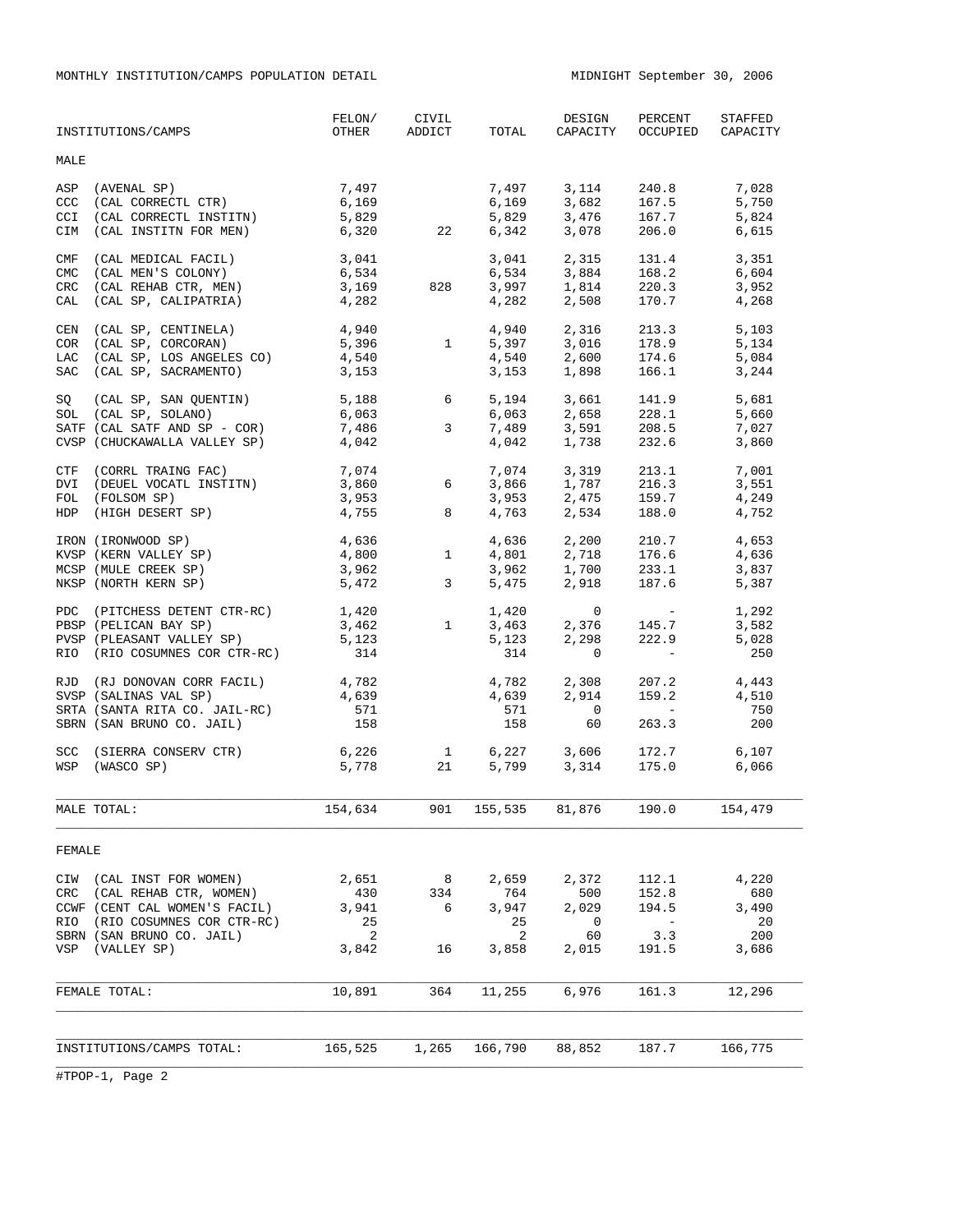|            | MONTHLY INSTITUTION/CAMPS POPULATION DETAIL |              |        |       |          | MIDNIGHT September 30, 2006 |          |
|------------|---------------------------------------------|--------------|--------|-------|----------|-----------------------------|----------|
|            |                                             | FELON/       | CIVIL  |       | DESIGN   | PERCENT                     | STAFFED  |
| MALE       | INSTITUTIONS                                | OTHER        | ADDICT | TOTAL | CAPACITY | OCCUPIED                    | CAPACITY |
| ASP        | (AVENAL SP)                                 | 7,497        |        | 7,497 | 3,114    | 240.8                       | 7,028    |
| CCC        | (CAL CORRECTL CTR)                          |              |        |       |          |                             |          |
|            | Camps                                       | 2,031        |        | 2,031 | 1,708    | 118.9                       | 1,708    |
|            | Level I                                     | 1,562        |        | 1,562 | 866      | 180.4                       | 1,456    |
|            | Level II                                    | 1,506        |        | 1,506 | 608      | 247.7                       | 1,393    |
|            | Level III                                   | 1,070        |        | 1,070 | 500      | 214.0                       | 1,193    |
| CCI        | (CAL CORRECTL INSTITN)                      |              |        |       |          |                             |          |
|            | Level I                                     | 1,482        |        | 1,482 | 617      | 240.2                       | 1,237    |
|            | Level II                                    | 1,381        |        | 1,381 | 664      | 208.0                       | 1,695    |
|            | Level IV                                    | 1,167        |        | 1,167 | 500      | 233.4                       | 1,075    |
|            | IV A-Main                                   | 941          |        | 941   | 555      | 169.5                       | 703      |
|            | IV A-SHU                                    | $\mathbf{1}$ |        | 1     | 456      | 0.2                         | 266      |
|            | IV B-Main                                   | 154          |        | 154   | 228      | 67.5                        | 581      |
|            | IV B-SHU                                    | 703          |        | 703   | 456      | 154.2                       | 267      |
| CIM        | (CAL INSTITN FOR MEN)                       |              |        |       |          |                             |          |
|            | Level I                                     | 2,733        |        | 2,733 | 1,420    | 192.5                       | 2,760    |
|            | East - Reception Center                     | 1,041        | 3      | 1,044 | 400      | 261.0                       | 990      |
|            | Reception Center - Central                  | 1,208        | 17     | 1,225 | 618      | 198.2                       | 1,455    |
|            | Reception Center - West                     | 1,338        | 2      | 1,340 | 640      | 209.4                       | 1,410    |
| <b>CMF</b> | (CAL MEDICAL FACIL)                         |              |        |       |          |                             |          |
|            | Level I                                     | 156          |        | 156   | 117      | 133.3                       | 177      |
|            | Level II                                    | 369          |        | 369   | 250      | 147.6                       | 410      |
|            | Level III                                   | 2,516        |        | 2,516 | 1,948    | 129.2                       | 2,764    |
| <b>CMC</b> | (CAL MEN'S COLONY)                          |              |        |       |          |                             |          |
|            | East                                        | 3,689        |        | 3,689 | 2,425    | 152.1                       | 3,750    |
|            | West                                        | 2,845        |        | 2,845 | 1,459    | 195.0                       | 2,854    |
| <b>CRC</b> | (CAL REHAB CTR, MEN)                        | 3,169        | 828    | 3,997 | 1,814    | 220.3                       | 3,952    |
| CAL        | (CAL SP, CALIPATRIA)                        |              |        |       |          |                             |          |
|            | Level I                                     | 393          |        | 393   | 208      | 188.9                       | 358      |
|            | Level IV                                    | 3,889        |        | 3,889 | 2,300    | 169.1                       | 3,910    |
| CEN        | (CAL SP, CENTINELA)                         |              |        |       |          |                             |          |
|            | Level I                                     | 392          |        | 392   | 208      | 188.5                       | 408      |
|            | Level III                                   | 4,444        |        | 4,444 | 1,608    | 276.4                       | 3,815    |
|            | Level IV                                    | 104          |        | 104   | 500      | 20.8                        | 880      |
| COR        | (CAL SP, CORCORAN)                          |              |        |       |          |                             |          |
|            | Level I                                     | 875          |        | 875   | 492      | 177.8                       | 826      |
|            | Level III                                   | 327          |        | 327   | 200      | 163.5                       | 342      |
|            | Level IV                                    |              |        |       | 1,300    | 226.3                       | 2,720    |
|            |                                             | 2,942        |        | 2,942 |          |                             |          |
|            | SHU                                         | 1,239        | 1      | 1,240 | 1,000    | 124.0                       | 1,200    |
|            | PHU                                         | 13           |        | 13    | 24       | 54.2                        | 46       |
| LAC        | (CAL SP, LOS ANGELES CO)                    |              |        |       |          |                             |          |
|            | Level I                                     | 308          |        | 308   | 200      | 154.0                       | 400      |
|            | Level III/IV                                | 3,064        |        | 3,064 | 2,000    | 153.2                       | 4,284    |
|            | Reception Center                            | 1,168        |        | 1,168 | 400      | 292.0                       | 400      |
| <b>SAC</b> | (CAL SP, SACRAMENTO)                        |              |        |       |          |                             |          |
|            | Level I                                     | 341          |        | 341   | 362      | 94.2                        | 384      |
|            | Level IV                                    | 2,812        |        | 2,812 | 1,536    | 183.1                       | 2,860    |
| SQ         | (CAL SP, SAN QUENTIN)                       |              |        |       |          |                             |          |
|            | Level I                                     | 25           |        | 25    | 234      | 10.7                        | 215      |
|            | Level II                                    | 1,769        |        | 1,769 | 1,073    | 164.9                       | 1,929    |
|            | Condemned                                   | 607          |        | 607   | 587      | 103.4                       | 635      |
|            | Reception Center                            | 2,787        | 6      | 2,793 | 1,767    | 158.1                       | 2,902    |
| SOL        | (CAL SP, SOLANO)                            |              |        |       |          |                             |          |
|            | Level II                                    | 3,403        |        | 3,403 | 1,458    | 233.4                       | 3,080    |
|            | Level III                                   | 2,660        |        | 2,660 | 1,200    | 221.7                       | 2,580    |
|            | SATF (CAL SATF AND SP - COR)                | 7,486        | 3      | 7,489 | 3,591    | 208.5                       | 7,027    |
|            | CVSP (CHUCKAWALLA VALLEY SP)                |              |        |       |          |                             |          |
|            | Level I                                     | 318          |        | 318   | 208      | 152.9                       | 408      |
|            | Level II                                    | 3,724        |        | 3,724 | 1,530    | 243.4                       | 3,452    |
| CTF        | (CORRL TRAING FAC)                          |              |        |       |          |                             |          |
|            | Central-II                                  | 3,058        |        | 3,058 | 1,409    | 217.0                       | 3,051    |
|            | North-II/III                                | 2,902        |        | 2,902 | 1,400    | 207.3                       | 2,860    |
|            | South-I                                     | 1,114        |        | 1,114 | 510      | 218.4                       | 1,090    |
| DVI        | (DEUEL VOCATL INSTITN)                      |              |        |       |          |                             |          |
|            | Level I                                     | 6            |        | 6     | 176      | 3.4                         | 231      |
|            | Level III                                   | 705          |        | 705   | 532      | 132.5                       | 942      |
|            | Reception Center                            | 3,149        | 6      | 3,155 | 1,079    | 292.4                       | 2,378    |

#TPOP-1A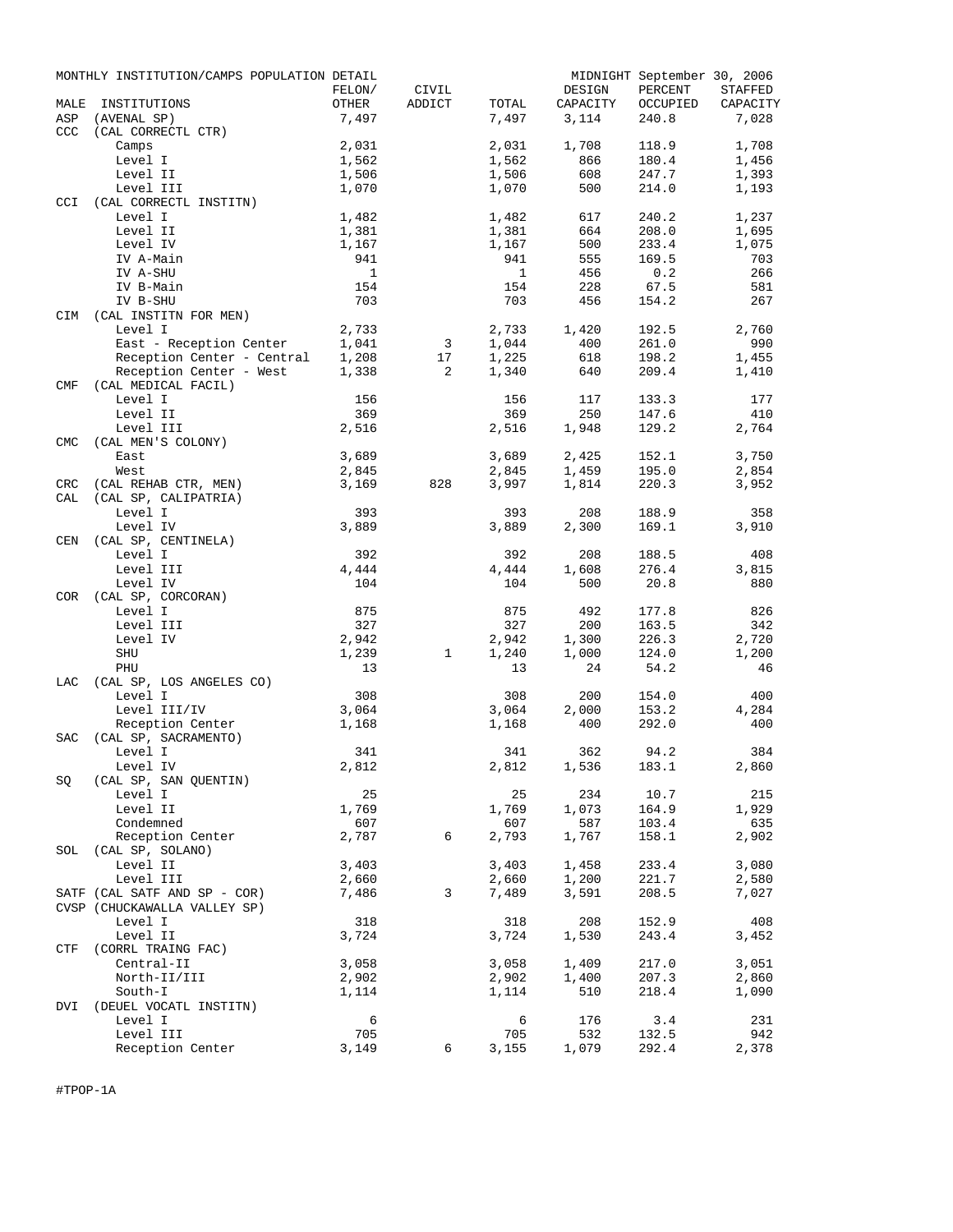|            | MONTHLY INSTITUTION/CAMPS POPULATION DETAIL |                 |                 |              |                    | MIDNIGHT September 30, 2006 |                     |
|------------|---------------------------------------------|-----------------|-----------------|--------------|--------------------|-----------------------------|---------------------|
| MALE       | INSTITUTIONS                                | FELON/<br>OTHER | CIVIL<br>ADDICT | TOTAL        | DESIGN<br>CAPACITY | PERCENT<br>OCCUPIED         | STAFFED<br>CAPACITY |
| FOL        | (FOLSOM SP)                                 |                 |                 |              |                    |                             |                     |
|            | PSAP                                        | 169             |                 | 169          | 200                | 84.5                        | 200                 |
|            | TTP                                         | 155             |                 | 155          | 203                | 76.4                        | 203                 |
|            | Level I                                     | 342             |                 | 342          | 296                | 115.5                       | 471                 |
|            | Level II                                    | 1,558           |                 | 1,558        | 1,067              | 146.0                       | 2,027               |
|            | Level III                                   | 1,729           |                 | 1,729        | 709                | 243.9                       | 1,348               |
| HDP        | (HIGH DESERT SP)                            |                 |                 |              |                    |                             |                     |
|            | Level I<br>Level II                         | 385<br>127      |                 | 385<br>127   | 200<br>120         | 192.5<br>105.8              | 400<br>120          |
|            | Level III                                   | 821             |                 | 821          | 400                | 205.3                       | 1,002               |
|            | Level IV                                    | 2,720           |                 | 2,720        | 1,714              | 158.7                       | 2,850               |
|            | Reception Center                            | 702             | 8               | 710          | 100                | 710.0                       | 380                 |
|            | IRON (IRONWOOD SP)                          |                 |                 |              |                    |                             |                     |
|            | Level I                                     | 372             |                 | 372          | 200                | 186.0                       | 400                 |
|            | Level III                                   | 4,264           |                 | 4,264        | 2,000              | 213.2                       | 4,253               |
|            | KVSP (KERN VALLEY SP)                       |                 |                 |              |                    |                             |                     |
|            | Level IV                                    | 3,927           | $\mathbf{1}$    | 3,928        | 1,984              | 198.0                       | 3,770               |
|            | Level I                                     | 408             |                 | 408          | 200                | 204.0                       | 200                 |
|            | Adseg<br>$\ensuremath{\mathsf{CTC}}$        | 458<br>7        |                 | 458<br>7     | 264<br>270         | 173.5<br>2.6                | 396<br>270          |
|            | MCSP (MULE CREEK SP)                        |                 |                 |              |                    |                             |                     |
|            | Level I                                     | 389             |                 | 389          | 200                | 194.5                       | 392                 |
|            | Level III                                   | 2,597           |                 | 2,597        | 1,000              | 259.7                       | 2,335               |
|            | Level IV                                    | 976             |                 | 976          | 500                | 195.2                       | 1,110               |
|            | NKSP (NORTH KERN SP)                        |                 |                 |              |                    |                             |                     |
|            | Level I                                     | 357             |                 | 357          | 208                | 171.6                       | 358                 |
|            | Level III                                   | 436             |                 | 436          | 500                | 87.2                        | 868                 |
|            | Reception Center                            | 4,679           | 3               | 4,682        | 2,210              | 211.9                       | 4,161               |
| PDC        | (PITCHESS DETENT CTR-RC)                    | 1,420           |                 | 1,420        | 0                  | $\equiv$                    | 1,292               |
|            | PBSP (PELICAN BAY SP)                       |                 |                 |              |                    |                             |                     |
|            | Level I                                     | 299             |                 | 299          | 296                | 101.0                       | 384                 |
|            | Level III/IV<br><b>SHU</b>                  | 2,063           | 1               | 2,064        | 1,024              | 201.6                       | 1,931               |
|            | PVSP (PLEASANT VALLEY SP)                   | 1,100           |                 | 1,100        | 1,056              | 104.2                       | 1,267               |
|            | Level I                                     | 383             |                 | 383          | 208                | 184.1                       | 408                 |
|            | Level III                                   | 4,740           |                 | 4,740        | 2,090              | 226.8                       | 4,620               |
| RIO        | (RIO COSUMNES COR CTR-RC)                   | 314             |                 | 314          | 0                  | $\overline{\phantom{a}}$    | 250                 |
| <b>RJD</b> | (RJ DONOVAN CORR FACIL)                     |                 |                 |              |                    |                             |                     |
|            | Level I                                     | 377             |                 | 377          | 200                | 188.5                       | 392                 |
|            | Level III                                   | 2,377           |                 | 2,377        | 1,500              | 158.5                       | 2,899               |
|            | Reception Center                            | 2,028           |                 | 2,028        | 608                | 333.6                       | 1,152               |
|            | SVSP (SALINAS VAL SP)                       |                 |                 |              |                    |                             |                     |
|            | Level I<br>Level IV                         | 398             |                 | 398          | 280                | 142.1<br>161.0              | 400                 |
|            | SRTA (SANTA RITA CO. JAIL-RC)               | 4,241<br>571    |                 | 4,241<br>571 | 2,634<br>0         | $\overline{\phantom{a}}$    | 4,110<br>750        |
|            | SBRN (SAN BRUNO CO. JAIL)                   | 158             |                 | 158          | 60                 | 263.3                       | 200                 |
|            | SCC (SIERRA CONSERV CTR)                    |                 |                 |              |                    |                             |                     |
|            | Camps-Men                                   | 2,117           |                 | 2,117        | 1,880              | 112.6                       | 2,010               |
|            | Level I                                     | 1,354           |                 | 1,354        | 618                | 219.1                       | 1,378               |
|            | Level II                                    | 1,606           | 1               | 1,607        | 608                | 264.3                       | 1,634               |
|            | Level III                                   | 1,149           |                 | 1,149        | 500                | 229.8                       | 1,085               |
| WSP        | (WASCO SP)                                  |                 |                 |              |                    |                             |                     |
|            | Level I                                     | 275             |                 | 275          | 200                | 137.5                       | 392                 |
|            | Level III                                   | 437             |                 | 437          | 500                | 87.4                        | 773                 |
|            | Reception Center                            | 5,066           | 21              | 5,087        | 2,614              | 194.6                       | 4,901               |
|            | MALE TOTAL:                                 | 154,634         | 901             | 155,535      | 81,876             | 190.0                       | 154,479             |
|            | FEMALE INSTITUTIONS                         |                 |                 |              |                    |                             |                     |
| CIW        | (CAL INST FOR WOMEN)                        |                 |                 |              |                    |                             |                     |
|            | Institution                                 | 2,071           | 6               | 2,077        | 916                | 226.7                       | 1,505               |
|            | Reception Center                            | 252             | 2               | 254          | 110                | 230.9                       | 445                 |
|            | Corr Trt Ctr                                | 15              |                 | 15           | 916                | 1.6                         | 1,505               |
|            | Corr Trt Ctr RC                             | 3               |                 | 3            | 110                | 2.7                         | 445                 |
|            | Camps-Women                                 | 310             |                 | 310          | 320                | 96.9                        | 320                 |
| CRC        | (CAL REHAB CTR, WOMEN)                      | 430             | 334             | 764          | 500                | 152.8                       | 680                 |
|            | CCWF (CENT CAL WOMEN'S FACIL)               |                 |                 |              |                    |                             |                     |
|            | Institution                                 | 3,161           | 3               | 3,164        | 1,623              | 194.9                       | 2,588               |
|            | Reception Center<br>Condemned               | 767<br>13       | 3               | 770<br>13    | 393<br>13          | 195.9                       | 887<br>15           |
| #TPOP-1A   |                                             |                 |                 |              |                    | 100.0                       |                     |
|            |                                             |                 |                 |              |                    |                             |                     |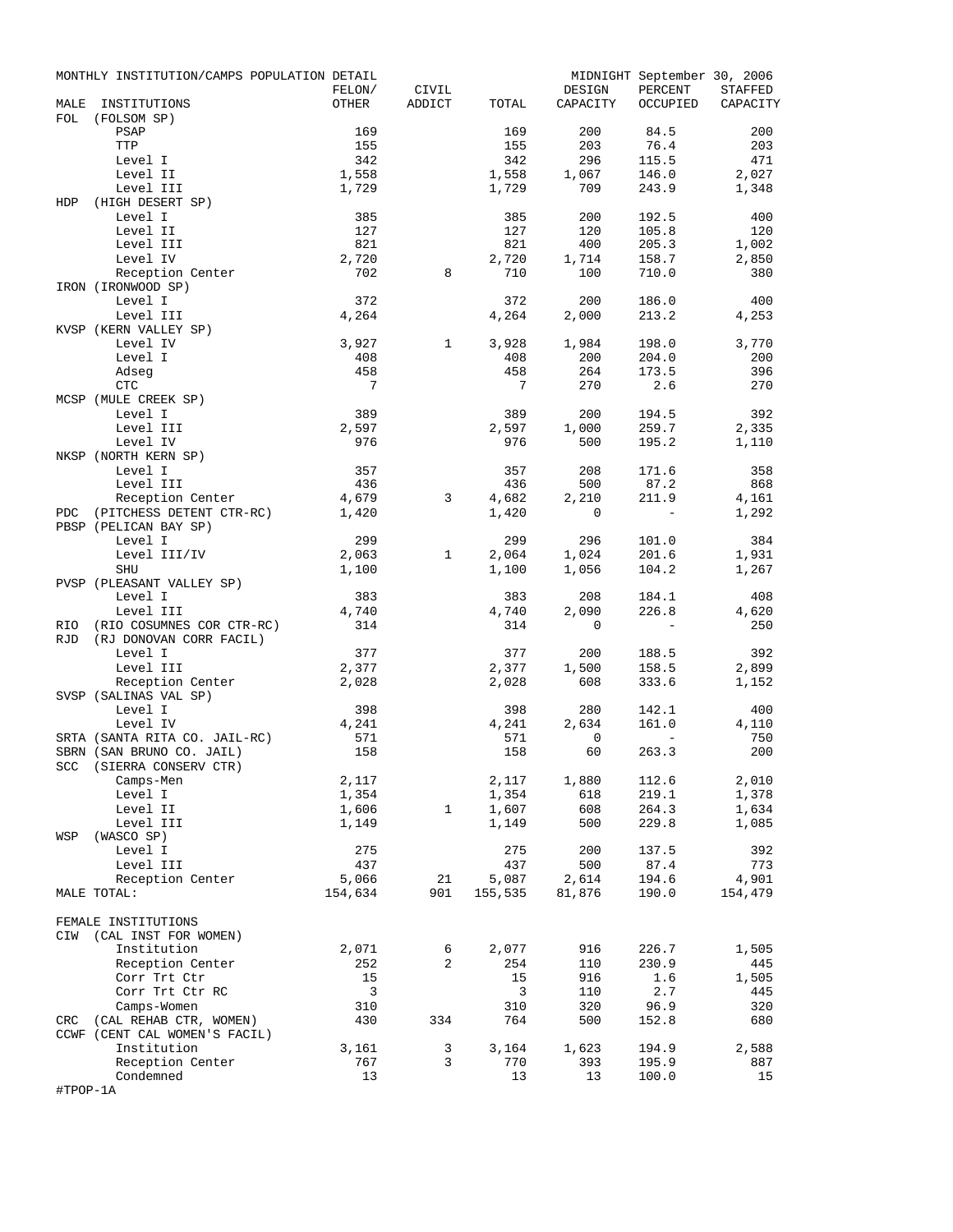| MONTHLY INSTITUTION/CAMPS POPULATION DETAIL | FELON/  | CIVIL  |         | MIDNIGHT<br>DESIGN | September<br>PERCENT | 30, 2006<br><b>STAFFED</b> |
|---------------------------------------------|---------|--------|---------|--------------------|----------------------|----------------------------|
| FEMALEINSTITUTIONS                          | OTHER   | ADDICT | TOTAL   | CAPACITY           | OCCUPIED             | CAPACITY                   |
| (RIO COSUMNES COR CTR-RC)<br><b>RIO</b>     | 25      |        | 25      | $\Omega$           |                      | 20                         |
| SAN BRUNO CO. JAIL)<br>SBRN                 |         |        |         | 60                 | 3.3                  | 200                        |
| (VALLEY SP)<br><b>VSP</b>                   |         |        |         |                    |                      |                            |
| Institution                                 | 3,060   |        | 3,060   | 1,571              | 194.8                | 2,946                      |
| Reception Center                            | 722     | 16     | 738     | 400                | 184.5                | 678                        |
| SHU                                         | 60      |        | 60      | 44                 | 136.4                | 62                         |
| FEMALE TOTAL:                               | 10,891  | 364    | 11,255  | 6,976              | 161.3                | 12,296                     |
| INSTITUTIONS/CAMPS TOTAL:                   | 165,525 | 1,265  | 166,790 | 88,852             | 187.7                | 166,775                    |

#TPOP-1A, PAGE 2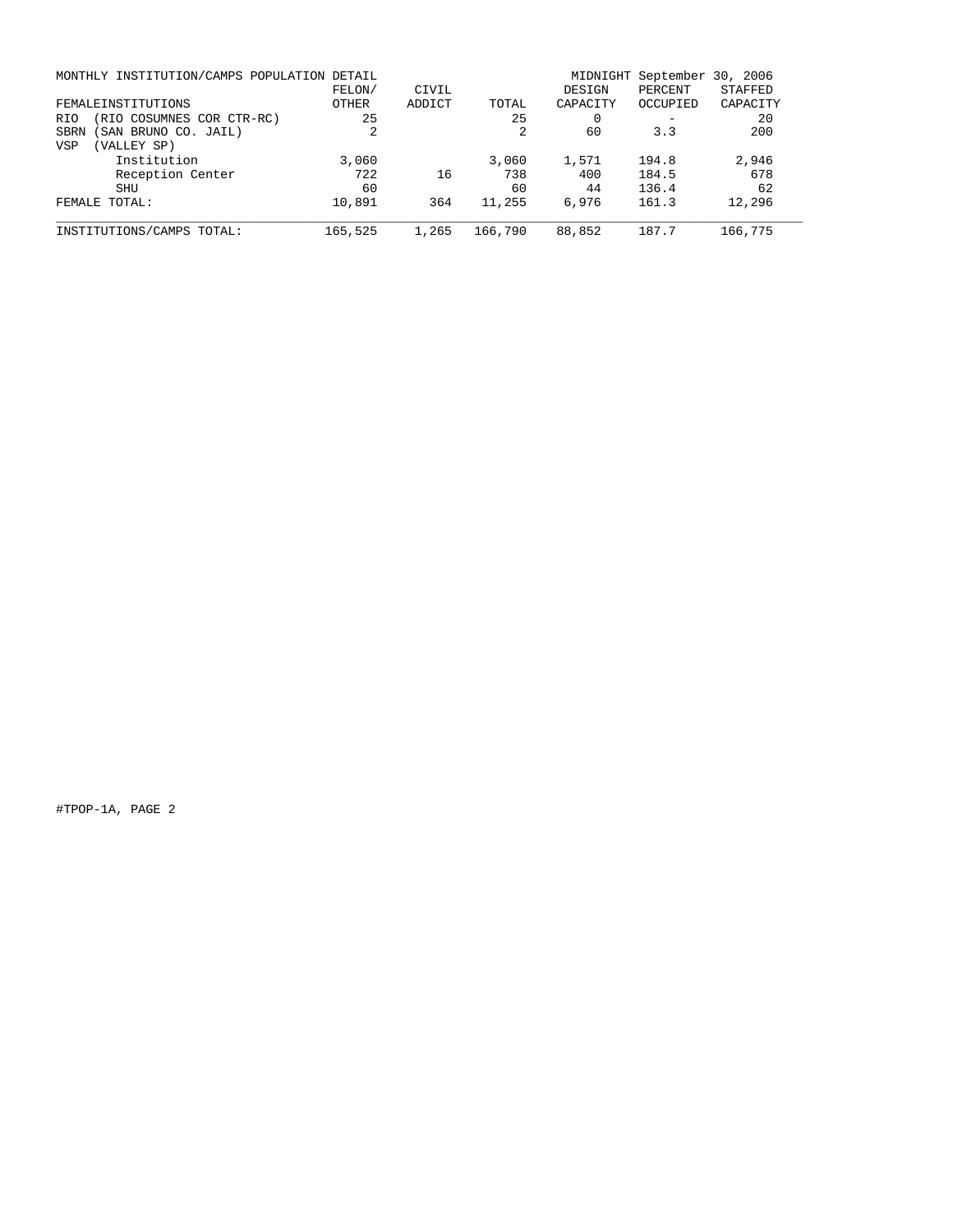Estimates and Statistical Analysis Section State of California<br>
Offender Information Services Branch<br>
State of California<br>
November 2, 2006 Offender Information Services Branch

Data Analysis Unit Department of Corrections and Rehabilitation

 MONTHLY REPORT OF POPULATION AS OF MIDNIGHT October 31, 2006

|                                                                                                                                                                                                                                                                                                                                               |          |                    | TOTAL CDCR POPULATION       |                                                          |                 |                                                                                           |                            |  |
|-----------------------------------------------------------------------------------------------------------------------------------------------------------------------------------------------------------------------------------------------------------------------------------------------------------------------------------------------|----------|--------------------|-----------------------------|----------------------------------------------------------|-----------------|-------------------------------------------------------------------------------------------|----------------------------|--|
|                                                                                                                                                                                                                                                                                                                                               |          |                    |                             |                                                          | CHANGE SINCE    |                                                                                           |                            |  |
|                                                                                                                                                                                                                                                                                                                                               |          | FELON/ CIVIL       |                             |                                                          |                 | CIVIL 10/31/05 DESIGN PERCENT STAFFED<br>ADDICT TOTAL NO. PCT. CAPACITY OCCUPIED CAPACITY |                            |  |
|                                                                                                                                                                                                                                                                                                                                               | OTHER    |                    |                             |                                                          |                 |                                                                                           | CAPACITY OCCUPIED CAPACITY |  |
| A. TOTAL INSTITUTIONS $172,084$ $1,273$ $173,357$ $+6,513$ $+3.9$                                                                                                                                                                                                                                                                             |          |                    |                             |                                                          |                 |                                                                                           |                            |  |
|                                                                                                                                                                                                                                                                                                                                               |          |                    |                             | 918 161,609 +6,119                                       | $+3.9$          |                                                                                           |                            |  |
| (MEN, Subtotal) 160,691<br>(WOMEN, Subtotal) 11,393                                                                                                                                                                                                                                                                                           |          |                    | $355$ $11,748$              | $+394 +3.4$                                              |                 |                                                                                           |                            |  |
|                                                                                                                                                                                                                                                                                                                                               |          |                    |                             |                                                          |                 |                                                                                           |                            |  |
|                                                                                                                                                                                                                                                                                                                                               |          |                    |                             |                                                          |                 |                                                                                           |                            |  |
| $\begin{tabular}{lcccccc} 1. & \texttt{INSTITUTIONS/CAMPS} & 165,923 & 1,273 & 167,196 & +5,806 & +3.5 & 85,546 & 195.4 & 168,832 \\ \texttt{INSTITUTIONS} & 161,462 & 1,273 & 162,735 & +5,763 & +3.6 & 81,308 & 200.1 & 164,473 \\ \texttt{CAMPS(CCC & S SCC)} & 4,461 & 4,461 & +43 & +0.9 & 4,238 & 105.3 & 4,359 \\ \end{$               |          |                    |                             |                                                          |                 |                                                                                           |                            |  |
| $\begin{tabular}{cccccc} 2. & \text{COMMIMITY CORR. CTRS.} & 5,970 & 0 & 5,970 & +660 & +12.4 & 7,549 & 79.1 \\ & CCF PRIVATE & 2,762 & 2,762 & +462 & +20.0 & 2,752 & 100.4 \\ & CCF PUBLIC & 2,434 & 2,434 & -57 & -2.2 & 2,461 & 98.9 \\ & DRUG TREATMT FURLOUGH & 505 & 505 & +245 & +94.2 & 1,056 & 47.8 \\ & PRLVATE WORK FURLOUGH & 9$ |          |                    |                             |                                                          |                 |                                                                                           |                            |  |
|                                                                                                                                                                                                                                                                                                                                               |          |                    |                             |                                                          |                 |                                                                                           |                            |  |
|                                                                                                                                                                                                                                                                                                                                               |          |                    |                             |                                                          |                 |                                                                                           |                            |  |
|                                                                                                                                                                                                                                                                                                                                               |          |                    |                             |                                                          |                 | +94.2 1,056 47.8<br>-2.0 1,103 8.7                                                        |                            |  |
|                                                                                                                                                                                                                                                                                                                                               |          |                    |                             |                                                          |                 |                                                                                           |                            |  |
| PRISONER MOTHER PGM                                                                                                                                                                                                                                                                                                                           | 68       |                    | 68                          | $\overline{0}$                                           | $\sim 10^{-10}$ |                                                                                           | 70 97.1                    |  |
| FAMILY FOUNDATION PGM 68                                                                                                                                                                                                                                                                                                                      |          |                    |                             |                                                          |                 | 68 +10 +17.2 70 97.1                                                                      |                            |  |
| WORK FUR. IN CUSTODY 37                                                                                                                                                                                                                                                                                                                       |          |                    | 37                          |                                                          |                 | $+2$ $+5.7$ 37 100.0                                                                      |                            |  |
| 3. DMH STATE HOSPITALS 191                                                                                                                                                                                                                                                                                                                    |          |                    |                             | $191 + 47 + 32.6$                                        |                 |                                                                                           |                            |  |
| PAROLE 117,999 1,633 119,632 +5,102 +4.4<br>COMMUNITY SUPERVISION 116,464 1,633 118,097 +5,122 +4.5<br>B. PAROLE                                                                                                                                                                                                                              |          |                    |                             |                                                          |                 |                                                                                           |                            |  |
|                                                                                                                                                                                                                                                                                                                                               |          |                    |                             |                                                          |                 |                                                                                           |                            |  |
| COOPERATIVE CASES $1,535$ $1,535$ $-20$                                                                                                                                                                                                                                                                                                       |          |                    |                             |                                                          | $-1.2$          |                                                                                           |                            |  |
| $\begin{tabular}{lcccccc} c. & non-CDC JURISDICTION & & 1,893 & & 0 & 1,893 & -151 & -7.3 \\ & & & & & & & & \\ & & & & & & & & 529 & & -26 & -4.6 \\ \end{tabular}$                                                                                                                                                                          |          |                    |                             |                                                          |                 |                                                                                           |                            |  |
|                                                                                                                                                                                                                                                                                                                                               |          |                    |                             |                                                          |                 |                                                                                           |                            |  |
| OUT OF STATE PAROLE $1,192$                                                                                                                                                                                                                                                                                                                   |          |                    |                             | $\begin{array}{ccc} 1,192 & -76 \\ 92 & -31 \end{array}$ | $-5.9$          |                                                                                           |                            |  |
| OUT OF STATE PAL<br>CYA-W&IC 1731.5(c)                                                                                                                                                                                                                                                                                                        | 92       |                    |                             |                                                          | $-25.2$         |                                                                                           |                            |  |
| INSTITUTIONS                                                                                                                                                                                                                                                                                                                                  | 80       |                    |                             | $80 -18$                                                 | $-18.3$         |                                                                                           |                            |  |
| D. OTHER POPULATIONS 20,785 291<br>INMATES                                                                                                                                                                                                                                                                                                    |          |                    |                             | $21,076$ $-1,070$ $-4.8$                                 |                 |                                                                                           |                            |  |
| OUT-TO-COURT, etc. 2,044 55 2,099 +226 +12.0                                                                                                                                                                                                                                                                                                  |          |                    |                             |                                                          |                 |                                                                                           |                            |  |
| ESCAPED                                                                                                                                                                                                                                                                                                                                       | 235      |                    | 235                         | $-14$                                                    | $-5.6$          |                                                                                           |                            |  |
| PAROLEES (PAL/RAL) 18,506 236 18,742 -1,282 -6.4                                                                                                                                                                                                                                                                                              |          |                    |                             |                                                          |                 |                                                                                           |                            |  |
| TOTAL CDCR POPULATION 312,761 3,197 315,958 +10,394 +3.4                                                                                                                                                                                                                                                                                      |          |                    |                             |                                                          |                 |                                                                                           |                            |  |
| CHANGE FROM LAST MONTH                                                                                                                                                                                                                                                                                                                        |          |                    |                             |                                                          |                 |                                                                                           |                            |  |
| A. TOTAL INSTITUTIONS                                                                                                                                                                                                                                                                                                                         |          | $+248$ $+8$ $+256$ |                             |                                                          |                 |                                                                                           |                            |  |
|                                                                                                                                                                                                                                                                                                                                               |          |                    |                             |                                                          |                 |                                                                                           |                            |  |
| (MEN, Subtotal) +367<br>(WOMEN, Subtotal) -119                                                                                                                                                                                                                                                                                                |          |                    | $+17$ $+384$<br>$-9$ $-128$ |                                                          |                 |                                                                                           |                            |  |
| B. PAROLE                                                                                                                                                                                                                                                                                                                                     | $+1,674$ | $-25$              | $+1.649$                    |                                                          |                 |                                                                                           |                            |  |
|                                                                                                                                                                                                                                                                                                                                               |          |                    |                             |                                                          |                 |                                                                                           |                            |  |

D. PAROLEES (PAL/RAL)  $-634$  0  $-634$ This report contains the latest available reliable population figures from OBIS. They have been carefully audited, but are preliminary, and therefore subject to revision.

 Figure excludes institution based camps. Total persons in camps, including base camps, are 4,549 . Base camp at CMC is included in institution counts. Report # TPOP-8. Questions: (916) 327-3262 (CALNET) 467-3262.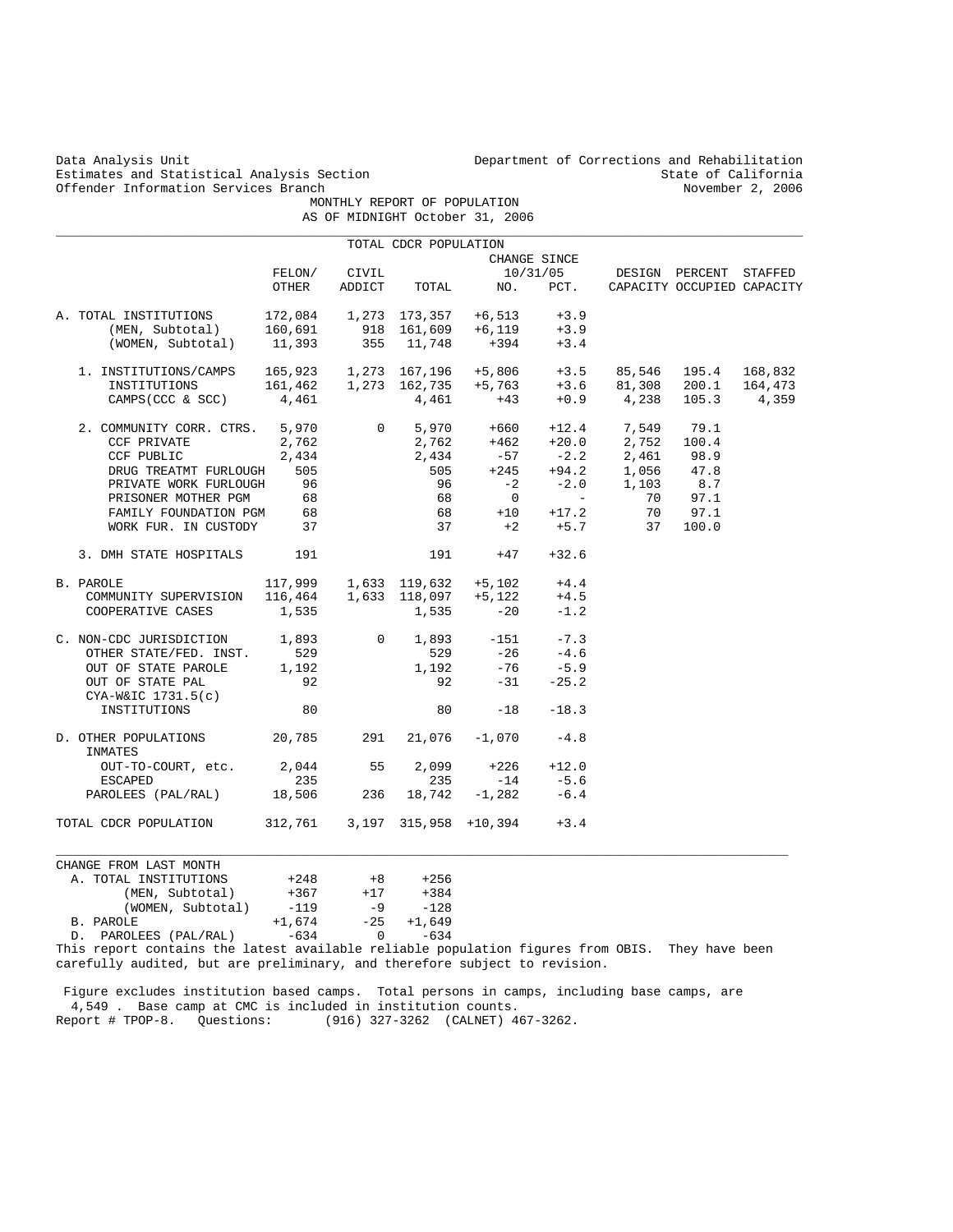MONTHLY INSTITUTION/CAMPS POPULATION DETAIL MIDNIGHT October 31, 2006

|                                        | INSTITUTIONS/CAMPS                                                                                                                                           | FELON/<br>OTHER                           | CIVIL<br>ADDICT                                                          | TOTAL                                     | DESIGN<br>CAPACITY                                 | PERCENT<br>OCCUPIED                                                                                                                                             | STAFFED<br>CAPACITY                        |
|----------------------------------------|--------------------------------------------------------------------------------------------------------------------------------------------------------------|-------------------------------------------|--------------------------------------------------------------------------|-------------------------------------------|----------------------------------------------------|-----------------------------------------------------------------------------------------------------------------------------------------------------------------|--------------------------------------------|
| MALE                                   |                                                                                                                                                              |                                           |                                                                          |                                           |                                                    |                                                                                                                                                                 |                                            |
| CCC<br>CCI<br>CIM                      | ASP (AVENAL SP)<br>(CAL CORRECTL CTR)<br>(CAL CORRECTL INSTITN)<br>(CAL INSTITN FOR MEN)                                                                     | 7,651<br>6,114<br>5,816<br>6,353          | $\overline{2}$<br>$\overline{18}$                                        | 7,651<br>6,114<br>5,818<br>6,371          | 2,920<br>3,882<br>2,985<br>3,207                   | 262.0<br>157.5<br>194.9<br>198.7                                                                                                                                | 7,710<br>6,073<br>6,073<br>6,464           |
| CMF<br><b>CMC</b><br><b>CRC</b><br>CAL | (CAL MEDICAL FACIL)<br>(CAL MEN'S COLONY)<br>(CAL REHAB CTR, MEN)<br>(CAL SP, CALIPATRIA)                                                                    | 3,073<br>6,552<br>3,112<br>4,262          | 844                                                                      | 3,073<br>6,552<br>3,956<br>4,262          | 2,307<br>3,840<br>$1,814$ 218.1<br>2,308           | 133.2<br>170.6<br>184.7                                                                                                                                         | 3,316<br>6,574<br>4,000<br>4,318           |
|                                        | CEN (CAL SP, CENTINELA)<br>COR (CAL SP, CORCORAN)<br>LAC (CAL SP, LOS ANGELES CO)<br>SAC (CAL SP, SACRAMENTO)                                                | 4,942<br>5,449<br>4,470<br>3,102          | 1                                                                        | 4,942<br>5,450<br>4,470<br>3,102          | 4,408<br>3,116<br>2,300<br>1,532                   | 112.1<br>174.9<br>194.3<br>202.5                                                                                                                                | 9,504<br>5,087<br>4,418<br>2,781           |
| SQ                                     | (CAL SP, SAN QUENTIN) 5,276<br>SOL (CAL SP, SOLANO)<br>SATF (CAL SATF AND SP - COR)<br>CVSP (CHUCKAWALLA VALLEY SP)                                          | 6,002<br>7,501<br>4,224                   | 13<br>$\overline{3}$                                                     | 5,289<br>6,002<br>7,504<br>4,224          | 3,109<br>2,610<br>3,424<br>1,738                   | 170.1<br>230.0<br>219.2<br>243.0                                                                                                                                | 5,220<br>6,083<br>7,593<br>4,292           |
|                                        | CTF (CORRL TRAING FAC)<br>DVI (DEUEL VOCATL INSTITN)<br>FOL (FOLSOM SP)<br>HDP (HIGH DESERT SP)                                                              | 7,129<br>3,822<br>4,030<br>4,674          | $7\overline{ }$<br>6                                                     | 7,129<br>3 829<br>4,030<br>4,680          | 3,301<br>2,270<br>$2,236$<br>$2,444$<br>2,444      | 216.0<br>168.7<br>180.2<br>191.5                                                                                                                                | 6,527<br>4,455<br>4,078<br>4,706           |
|                                        | IRON (IRONWOOD SP)<br>KVSP (KERN VALLEY SP)<br>MCSP (MULE CREEK SP)<br>NKSP (NORTH KERN SP)                                                                  | 4,721<br>4,782<br>3,951<br>5,486          | $\begin{array}{c}\n\downarrow \\ \downarrow\n\end{array}$<br>$3^{\circ}$ | 4,721<br>4,783<br>3,951<br>5,489          | 2,200<br>2,692                                     | 214.6<br>$2, 625$<br>$2, 625$<br>$32.4$<br>$32.4$<br>203.9                                                                                                      | 4,809<br>4,989<br>3,609<br>5,401           |
|                                        | PDC (PITCHESS DETENT CTR-RC)<br>PBSP (PELICAN BAY SP)<br>PVSP (PLEASANT VALLEY SP)<br>RIO (RIO COSUMNES COR CTR-RC)                                          | 1,667<br>3,474<br>5,120<br>391            |                                                                          | 1,667<br>3,474<br>5,120<br>391            | $\overline{0}$<br>2,252<br>1,808<br>$\overline{0}$ | $\mathcal{L}^{\mathcal{L}}(\mathcal{L}^{\mathcal{L}})$ and $\mathcal{L}^{\mathcal{L}}(\mathcal{L}^{\mathcal{L}})$<br>154.3<br>283.2<br><b>Contract Contract</b> | 1,292<br>3,316<br>4,012<br>250             |
|                                        | RJD (RJ DONOVAN CORR FACIL)<br>SVSP (SALINAS VAL SP)<br>SRTA (SANTA RITA CO. JAIL-RC)<br>SBRN (SAN BRUNO CO. JAIL)                                           | 4,793<br>4,624<br>606<br>147              |                                                                          | 4,793<br>4,624<br>606<br>147              | 2,200<br>1,798<br>$\overline{0}$<br>60             | 217.9<br>257.2<br><b>State State</b><br>245.0                                                                                                                   | 4,756<br>3,176<br>550<br>60                |
| <b>SCC</b>                             | (SIERRA CONSERV CTR) 6,192<br>WSP (WASCO SP)                                                                                                                 | 5,632                                     | 20                                                                       |                                           | 6,192 3,736<br>5,652 2,834                         | 165.7<br>199.4                                                                                                                                                  | 6,215<br>5,717                             |
|                                        | MALE TOTAL:                                                                                                                                                  | 155,140                                   | 918                                                                      | 156,058                                   | 79,656                                             | 195.9                                                                                                                                                           | 157,424                                    |
| FEMALE                                 |                                                                                                                                                              |                                           |                                                                          |                                           |                                                    |                                                                                                                                                                 |                                            |
| CIW<br>CRC<br>RIO                      | (CAL INST FOR WOMEN)<br>(CAL REHAB CTR, WOMEN)<br>CCWF (CENT CAL WOMEN'S FACIL)<br>(RIO COSUMNES COR CTR-RC)<br>SBRN (SAN BRUNO CO. JAIL)<br>VSP (VALLEY SP) | 2,624<br>432<br>3,838<br>22<br>2<br>3,865 | 8<br>331<br>3<br>13                                                      | 2,632<br>763<br>3,841<br>22<br>2<br>3,878 | 1,346<br>500<br>2,004<br>0<br>60<br>1,980          | 195.5<br>152.6<br>191.7<br>$\overline{\phantom{a}}$<br>3.3<br>195.9                                                                                             | 2,703<br>780<br>3,943<br>20<br>60<br>3,902 |
|                                        | FEMALE TOTAL:                                                                                                                                                | 10,783                                    | 355                                                                      | 11,138                                    | 5,890                                              | 189.1                                                                                                                                                           | 11,408                                     |
|                                        |                                                                                                                                                              |                                           |                                                                          |                                           |                                                    |                                                                                                                                                                 |                                            |
|                                        | INSTITUTIONS/CAMPS TOTAL:                                                                                                                                    | 165,923                                   | 1,273                                                                    | 167,196                                   | 85,546                                             | 195.4                                                                                                                                                           | 168,832                                    |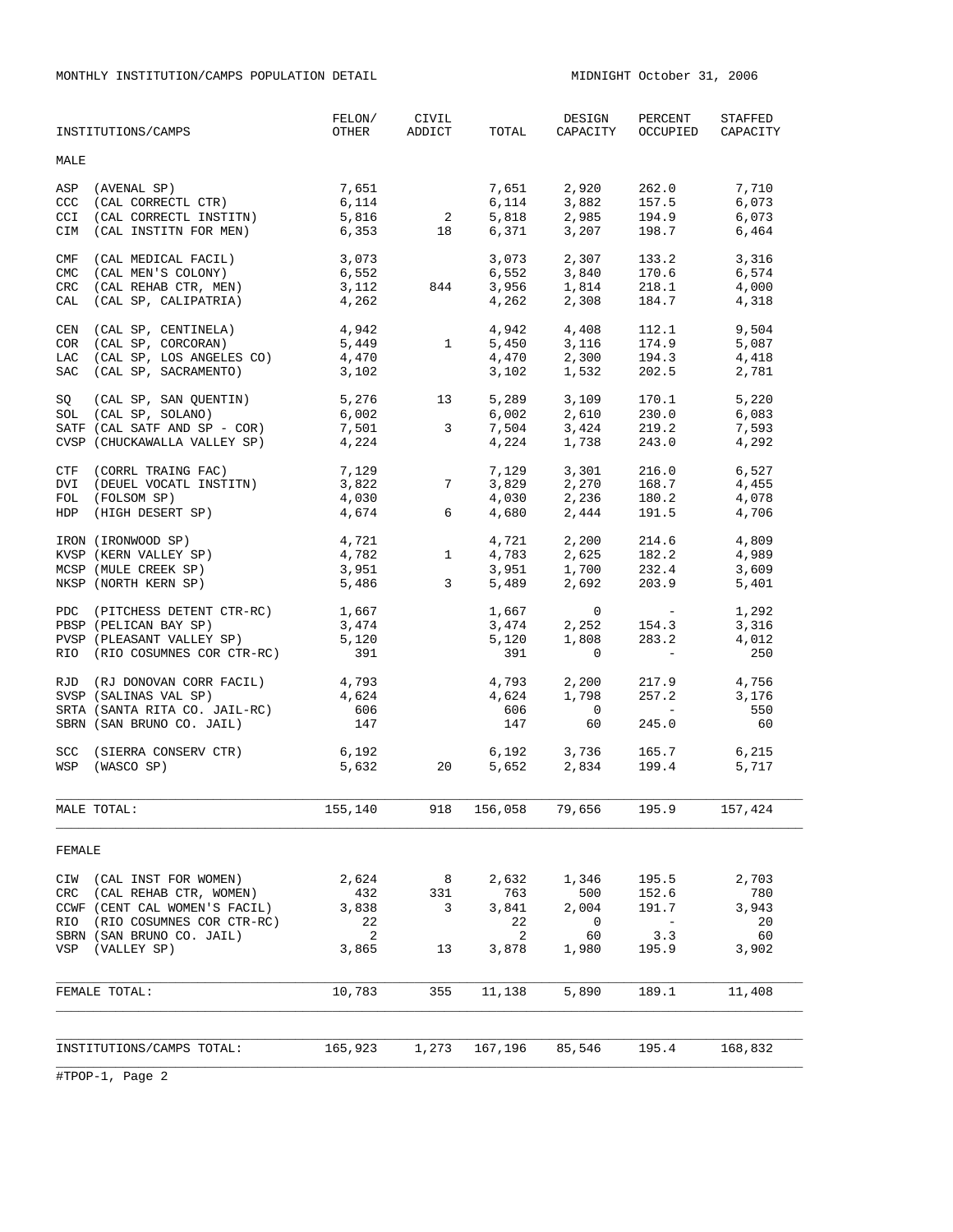|            | MONTHLY INSTITUTION/CAMPS POPULATION DETAIL |                |              |                |            | MIDNIGHT October 31, 2006 |                |
|------------|---------------------------------------------|----------------|--------------|----------------|------------|---------------------------|----------------|
|            |                                             | FELON/         | CIVIL        |                | DESIGN     | PERCENT                   | STAFFED        |
| MALE       | INSTITUTIONS                                | OTHER          | ADDICT       | TOTAL          | CAPACITY   | OCCUPIED                  | CAPACITY       |
| ASP        | (AVENAL SP)                                 | 7,651          |              | 7,651          | 2,920      | 262.0                     | 7,710          |
| <b>CCC</b> | (CAL CORRECTL CTR)                          | 2,048          |              |                | 1,908      | 107.3                     |                |
|            | Camps                                       |                |              | 2,048          |            |                           | 2,029          |
|            | Level I<br>Level II                         | 1,548<br>1,442 |              | 1,548<br>1,442 | 866<br>608 | 178.8<br>237.2            | 1,456<br>1,503 |
|            | Level III                                   | 1,076          |              | 1,076          | 500        | 215.2                     | 1,085          |
| CCI        | (CAL CORRECTL INSTITN)                      |                |              |                |            |                           |                |
|            | Level I                                     | 1,436          |              | 1,436          | 617        | 232.7                     | 1,237          |
|            | Level II                                    | 1,382          |              | 1,382          | 640        | 215.9                     | 1,648          |
|            | Level IV                                    | 1,235          | 2            | 1,237          | 500        | 247.4                     | 1,075          |
|            | IV A-Main                                   | 958            |              | 958            | 500        | 191.6                     | 832            |
|            | IV B-Main                                   | 154            |              | 154            | 228        | 67.5                      | 581            |
|            | IV B-SHU                                    | 651            |              | 651            | 500        | 130.2                     | 700            |
| CIM        | (CAL INSTITN FOR MEN)                       |                |              |                |            |                           |                |
|            | Level I                                     | 2,622          |              | 2,622          | 1,620      | 161.9                     | 2,760          |
|            | East - Reception Center                     | 1,001          | 4            | 1,005          | 400        | 251.3                     | 990            |
|            | Reception Center - Central                  | 1,293          | 13           | 1,306          | 547        | 238.8                     | 1,304          |
|            | Reception Center - West                     | 1,437          | $\mathbf{1}$ | 1,438          | 640        | 224.7                     | 1,410          |
| <b>CMF</b> | (CAL MEDICAL FACIL)                         |                |              |                |            |                           |                |
|            | Level I                                     | 164            |              | 164            | 117        | 140.2                     | 177            |
|            | Level II                                    | 375            |              | 375            | 200        | 187.5                     | 400            |
|            | Level III                                   | 2,534          |              | 2,534          | 1,990      | 127.3                     | 2,739          |
| <b>CMC</b> | (CAL MEN'S COLONY)                          |                |              |                |            |                           |                |
|            | East                                        | 3,743          |              | 3,743          | 2,425      | 154.4                     | 3,720          |
|            | West                                        | 2,809          |              | 2,809          | 1,415      | 198.5                     | 2,854          |
| CRC        | (CAL REHAB CTR, MEN)                        | 3,112          | 844          | 3,956          | 1,814      | 218.1                     | 4,000          |
| CAL        | (CAL SP, CALIPATRIA)                        |                |              |                |            |                           |                |
|            | Level I                                     | 384            |              | 384            | 208        | 184.6                     | 408            |
|            | Level IV                                    | 3,878          |              | 3,878          | 2,100      | 184.7                     | 3,910          |
| CEN        | (CAL SP, CENTINELA)                         |                |              |                |            |                           |                |
|            | Level I                                     | 393            |              | 393            | 208        | 188.9                     | 408            |
|            | Level III                                   | 4,450          |              | 4,450          | 2,100      | 211.9                     | 4,548          |
|            | Level III                                   | 99             |              | 99             | 2,100      | 4.7                       | 4,548          |
| COR        | (CAL SP, CORCORAN)                          |                |              |                |            |                           |                |
|            | Level I                                     | 853            |              | 853            | 492        | 173.4                     | 876            |
|            | Level III                                   | 340            |              | 340            | 1,100      | 30.9                      | 2,010          |
|            | Level IV                                    | 2,970          |              | 2,970          | 628        | 472.9                     | 1,044          |
|            | SHU                                         | 1,273          | $\mathbf{1}$ | 1,274          | 872        | 146.1                     | 1,133          |
|            | PHU                                         | 13             |              | 13             | 24         | 54.2                      | 24             |
| LAC        | (CAL SP, LOS ANGELES CO)                    |                |              |                |            |                           |                |
|            | Level I                                     | 309            |              | 309            | 200        | 154.5                     | 400            |
|            | Level III/IV                                | 3,020          |              | 3,020          | 1,600      | 188.8                     | 2,840          |
|            | Reception Center                            | 1,141          |              | 1,141          | 500        | 228.2                     | 1,178          |
| SAC        | (CAL SP, SACRAMENTO)                        |                |              |                |            |                           |                |
|            | Level I                                     | 330            |              | 330            | 192        | 171.9                     | 368            |
|            | Level IV                                    | 2,772          |              | 2,772          | 1,340      | 206.9                     | 2,413          |
| SQ         | (CAL SP, SAN QUENTIN)                       |                |              |                |            |                           |                |
|            | Level I                                     | 21             |              | 21             | 115        | 18.3                      | 251            |
|            | Level II                                    | 1,808          |              | 1,808          | 937        | 193.0                     | 1,643          |
|            | Condemned                                   | 608            |              | 608            | 637        | 95.4                      | 637            |
|            | Reception Center                            | 2,839          | 13           | 2,852          | 1,420      | 200.8                     | 2,689          |
|            | SOL (CAL SP, SOLANO)                        |                |              |                |            |                           |                |
|            | Level II                                    | 3,365          |              | 3,365          | 1,410      | 238.7                     | 3,608          |
|            | Level III                                   | 2,637          |              | 2,637          | 1,200      | 219.8                     | 2,475          |
|            | SATF (CAL SATF AND SP - COR)                | 7,501          | 3            | 7,504          | 3,424      | 219.2                     | 7,593          |
|            | CVSP (CHUCKAWALLA VALLEY SP)                |                |              |                |            |                           |                |
|            | Level I                                     | 389            |              | 389            | 208        | 187.0                     | 408            |
|            | Level II                                    | 3,835          |              | 3,835          | 1,530      | 250.7                     | 3,884          |
| CTF        | (CORRL TRAING FAC)                          |                |              |                |            |                           |                |
|            | Central-II                                  | 3,056          |              | 3,056          | 1,391      | 219.7                     | 3,127          |
|            | North-II/III                                | 2,945          |              | 2,945          | 1,400      | 210.4                     | 2,280          |
|            | South-I                                     | 1,128          |              | 1,128          | 510        | 221.2                     | 1,120          |
| DVI        | (DEUEL VOCATL INSTITN)                      | 5              |              |                |            |                           | 279            |
|            | Level I                                     |                |              | 5              | 176        | 2.8                       |                |
|            | Level III                                   | 738            | 7            | 738            | 532        | 138.7                     | 942            |
|            | Reception Center                            | 3,079          |              | 3,086          | 1,562      | 197.6                     | 3,234          |
| FOL        | (FOLSOM SP)<br>PSAP                         | 184            |              | 184            | 129        | 142.6                     | 200            |
|            | TTP                                         | 145            |              | 145            | 131        | 110.7                     | 203            |
|            | Level I                                     | 388            |              | 388            | 200        | 194.0                     | 424            |
|            | Level II                                    | 1,521          |              | 1,521          | 480        | 316.9                     | 787            |
|            | Level III                                   | 1,792          |              | 1,792          | 1,296      | 138.3                     | 2,464          |
| #TPOP-1A   |                                             |                |              |                |            |                           |                |
|            |                                             |                |              |                |            |                           |                |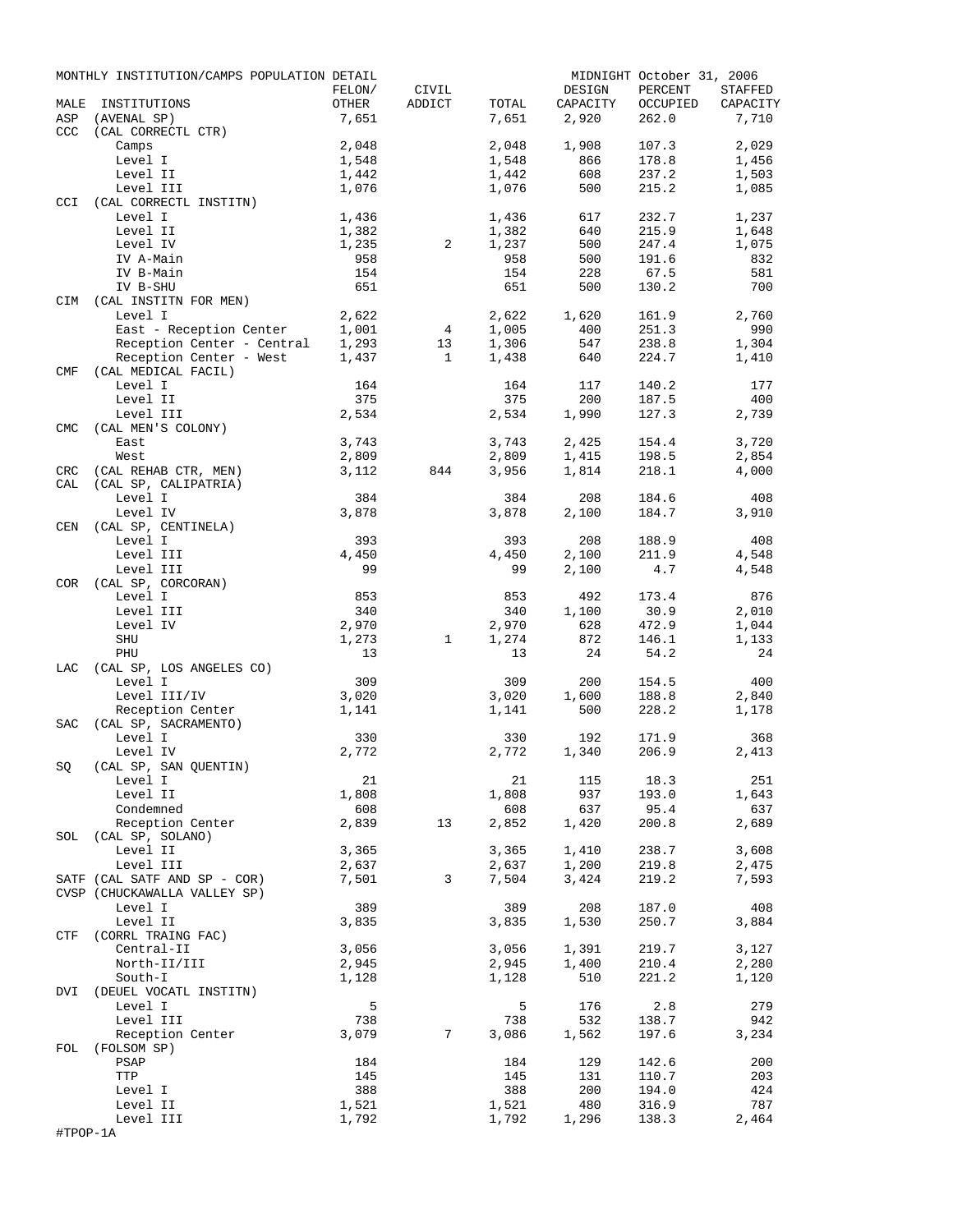|     | MONTHLY INSTITUTION/CAMPS POPULATION DETAIL   |                 |                         |                |              | MIDNIGHT October 31, 2006                                   |                   |
|-----|-----------------------------------------------|-----------------|-------------------------|----------------|--------------|-------------------------------------------------------------|-------------------|
|     |                                               | FELON/          | CIVIL<br>ADDICT         |                | DESIGN       | PERCENT                                                     | STAFFED           |
| HDP | MALE INSTITUTIONS                             | OTHER           |                         | TOTAL          | CAPACITY     |                                                             | OCCUPIED CAPACITY |
|     | (HIGH DESERT SP)<br>Level I                   | 394             |                         | 394            | 200          | 197.0                                                       | 400               |
|     | Level II                                      | 120             |                         | 120            | 120          | 100.0                                                       | 120               |
|     | Level III                                     | 786             |                         | 786            | 200          | 393.0                                                       | 620               |
|     | Level IV                                      | 2,750           |                         | 2,750          | 1,624        | 169.3                                                       | 2,996             |
|     | Reception Center                              | 624             | 6                       | 630            | 300          | 210.0                                                       | 570               |
|     | IRON (IRONWOOD SP)                            |                 |                         |                |              |                                                             |                   |
|     | Level I                                       | 367             |                         | 367            | 200          | 183.5                                                       | 400               |
|     | Level III                                     | 4,354           |                         | 4,354          | 2,000        | 217.7                                                       | 4,409             |
|     | KVSP (KERN VALLEY SP)<br>Level IV             | 3,918           | $\mathbf{1}$            | 3,919          | 2,248        | 174.3                                                       | 4,166             |
|     | Level I                                       | 373             |                         | 373            | 200          | 186.5                                                       | 400               |
|     | Adseg                                         | 485             |                         | 485            | 150          | 323.3                                                       | 396               |
|     | CTC                                           | $6\overline{6}$ |                         | 6              | 27           | 22.2                                                        | - 27              |
|     | MCSP (MULE CREEK SP)                          |                 |                         |                |              |                                                             |                   |
|     | Level I                                       | 383             |                         | 383            | 200          | 191.5                                                       | 392               |
|     | Level III                                     | 2,582           |                         | 2,582          | 1,000        | 258.2                                                       | 2,287             |
|     | Level IV                                      | 986             |                         | 986            | 500          | 197.2                                                       | 930               |
|     | NKSP (NORTH KERN SP)                          |                 |                         |                |              |                                                             |                   |
|     | Level I<br>Level III                          | 348             |                         | 348            | 208          | 167.3                                                       | 408               |
|     | Reception Center                              | 454<br>4,684    | $\overline{\mathbf{3}}$ | 454<br>4,687   | 200<br>2,284 | 227.0<br>205.2                                              | 380<br>4,613      |
| PDC | (PITCHESS DETENT CTR-RC) 1,667                |                 |                         | 1,667          | $\circ$      | $\sim$ $-$                                                  | 1,292             |
|     | PBSP (PELICAN BAY SP)                         |                 |                         |                |              |                                                             |                   |
|     | Level I                                       | 306             |                         | 306            | 200          | 153.0                                                       | 392               |
|     | Level III/IV                                  | 2,077           |                         | 2,077          | 996          | 208.5                                                       | 1,815             |
|     | SHU                                           | 1,091           |                         | 1,091          | 1,056        | 103.3                                                       | 1,109             |
|     | PVSP (PLEASANT VALLEY SP)                     |                 |                         |                |              |                                                             |                   |
|     | Level I                                       | 391             |                         | 391            | 208          | 188.0                                                       | 408               |
|     | Level III                                     | 4,729           |                         | 4,729          | 1,600        | 295.6                                                       | 3,604             |
| RIO | (RIO COSUMNES COR CTR-RC)                     | 391             |                         | 391            | 0            | $\sim$ $-$                                                  | 250               |
| RJD | (RJ DONOVAN CORR FACIL)                       | 359             |                         | 359            |              | 179.5                                                       | 400               |
|     | Level I<br>Level III                          | 2,379           |                         | 2,379          | 200<br>1,100 | 216.3                                                       | 2,177             |
|     | Reception Center                              | 2,055           |                         | 2,055          | 900          | 228.3                                                       | 2,179             |
|     | SVSP (SALINAS VAL SP)                         |                 |                         |                |              |                                                             |                   |
|     | Level I                                       | 398             |                         | 398            | 200          | 199.0                                                       | 400               |
|     | Level IV                                      | 4,226           |                         | 4,226          | 1,598        | 264.5                                                       | 2,776             |
|     | SRTA (SANTA RITA CO. JAIL-RC)                 | 606             |                         | 606            | $\circ$      | $\mathcal{L}^{\mathcal{L}}$ and $\mathcal{L}^{\mathcal{L}}$ | 550               |
|     | SBRN (SAN BRUNO CO. JAIL)                     | 147             |                         | 147            | 60           | 245.0                                                       | 60                |
|     | SCC (SIERRA CONSERV CTR)                      |                 |                         |                |              |                                                             |                   |
|     | Camps-Men                                     | 2,079           |                         | 2,079          | 2,010        | 103.4                                                       | 2,010             |
|     | Level I                                       | 1,314           |                         | 1,314<br>1,632 | 618          | 212.6                                                       | 1,378             |
|     | Level II<br>Level III                         | 1,632<br>1,167  |                         | 1,167          | 608<br>500   | 268.4<br>233.4                                              | 1,634<br>1,193    |
| WSP | (WASCO SP)                                    |                 |                         |                |              |                                                             |                   |
|     | Level I                                       | 298             |                         | 298            |              | 200 149.0                                                   | 296               |
|     | Level III                                     | 438             |                         | 438            | 250          | 175.2                                                       | 475               |
|     | Reception Center                              | 4,896           | 20                      | 4,916          | 2,384        | 206.2                                                       | 4,946             |
|     | MALE TOTAL:                                   | 155,140         | 918                     | 156,058        | 79,656       | 195.9                                                       | 157,424           |
|     |                                               |                 |                         |                |              |                                                             |                   |
|     | FEMALE INSTITUTIONS                           |                 |                         |                |              |                                                             |                   |
| CIW | (CAL INST FOR WOMEN)                          |                 |                         |                |              |                                                             |                   |
|     | Institution                                   | 1,989           | 7<br>$\mathbf{1}$       | 1,996          | 792          | 252.0                                                       | 1,967             |
|     | Reception Center<br>Corr Trt Ctr              | 285<br>16       |                         | 286<br>16      | 214<br>20    | 133.6<br>80.0                                               | 400<br>16         |
|     | Camps-Women                                   | 334             |                         | 334            | 320          | 104.4                                                       | 320               |
| CRC | (CAL REHAB CTR, WOMEN)                        | 432             | 331                     | 763            | 500          | 152.6                                                       | 780               |
|     | CCWF (CENT CAL WOMEN'S FACIL)                 |                 |                         |                |              |                                                             |                   |
|     | Institution                                   | 3,128           | 3                       | 3,131          | 1,633        | 191.7                                                       | 3,162             |
|     | Reception Center                              | 697             |                         | 697            | 356          | 195.8                                                       | 766               |
|     | Condemned                                     | 13              |                         | 13             | 15           | 86.7                                                        | 15                |
| RIO | (RIO COSUMNES COR CTR-RC)                     | 22              |                         | 22             | 0            | $\sim$                                                      | 20                |
|     | SBRN (SAN BRUNO CO. JAIL)                     | 2               |                         | 2              | 60           | 3.3                                                         | 60                |
| VSP | (VALLEY SP)                                   |                 |                         |                |              |                                                             |                   |
|     | Institution<br>Reception Center               | 3,079<br>724    | 13                      | 3,079<br>737   | 1,580<br>356 | 194.9<br>207.0                                              | 3,132<br>708      |
|     | SHU                                           | 62              |                         | 62             | 44           | 140.9                                                       | 62                |
|     | FEMALE TOTAL:                                 | 10,783          | 355                     | 11,138         | 5,890        | 189.1                                                       | 11,408            |
|     |                                               |                 |                         |                |              |                                                             |                   |
|     | INSTITUTIONS/CAMPS TOTAL:<br>#TPOP-1A, PAGE 2 | 165,923         | 1,273                   | 167,196        | 85,546       | 195.4                                                       | 168,832           |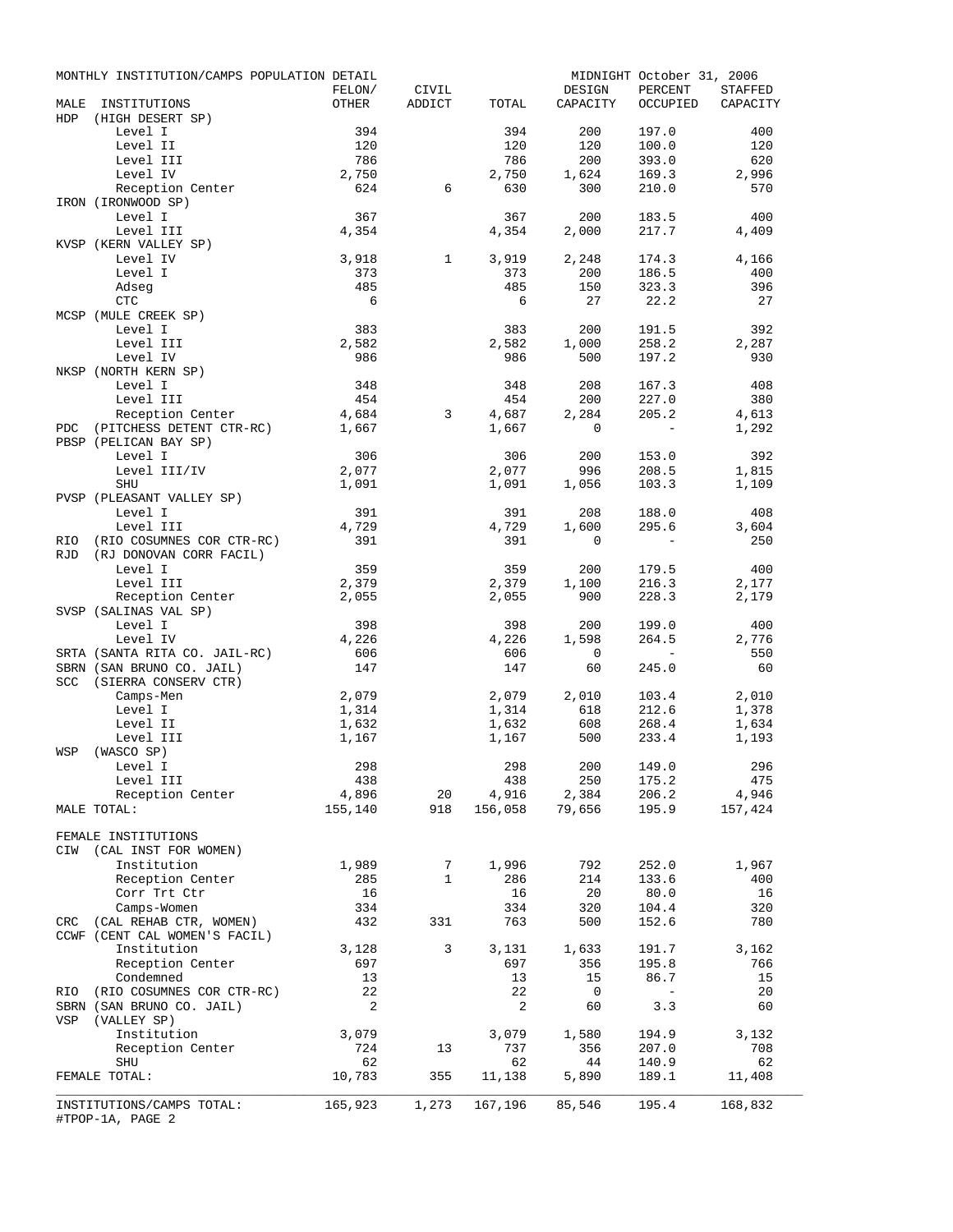Data Analysis Unit Unit Department of Corrections and Rehabilitation<br>Estimates and Statistical Analysis Section State of California Estimates and Statistical Analysis Section State of California<br>Offender Information Services Branch<br>State of California

MONTHLY REPORT OF POPULATION

|  | AS OF MIDNIGHT November 30, 2006 |  |  |
|--|----------------------------------|--|--|

|                                 |                               |                 | TOTAL CDCR POPULATION       |                                                                                                                                                              |                    |                                        |                            |         |
|---------------------------------|-------------------------------|-----------------|-----------------------------|--------------------------------------------------------------------------------------------------------------------------------------------------------------|--------------------|----------------------------------------|----------------------------|---------|
|                                 |                               |                 |                             |                                                                                                                                                              | CHANGE SINCE       |                                        |                            |         |
|                                 | FELON/<br>OTHER               | CIVIL<br>ADDICT |                             |                                                                                                                                                              | 11/30/05           | DESIGN PERCENT STAFFED                 |                            |         |
|                                 |                               |                 | TOTAL                       | NO.                                                                                                                                                          | PCT.               |                                        | CAPACITY OCCUPIED CAPACITY |         |
| A. TOTAL INSTITUTIONS           | 171,218                       |                 | 1,226 172,444               | +5,135                                                                                                                                                       | $+3.0$             |                                        |                            |         |
| I. IN-STATE                     | 171,138                       |                 | 1,226 172,364               | $+5,055$                                                                                                                                                     | $+3.0$             |                                        |                            |         |
| (MEN, Subtotal)                 | 159,698                       |                 | $880$ 160,578               | +4,660                                                                                                                                                       | $+2.9$             |                                        |                            |         |
| (WOMEN, Subtotal)               | 11,440                        |                 | 346 11,786                  | $+395$                                                                                                                                                       | $+3.4$             |                                        |                            |         |
| 1. INSTITUTIONS/CAMPS           |                               |                 |                             |                                                                                                                                                              | $+2.9$             | 83,219                                 | 200.1                      | 164,208 |
| INSTITUTIONS                    |                               |                 |                             | 165,305    1,226    166,531    +4,730<br>160,835    1,226    162,061    +4,688                                                                               | $+2.9$             |                                        | 78,981 205.2               | 159,849 |
| CAMPS (CCC & SCC)               | 4,470                         |                 |                             | $4,470$ +42                                                                                                                                                  |                    | $+0.9$ 4,238                           | 105.5                      | 4,359   |
| 2. COMMUNITY CORR. CTRS. 5,630  |                               |                 | $\overline{0}$              |                                                                                                                                                              |                    |                                        |                            |         |
| CCF PRIVATE                     | 2,488                         |                 |                             |                                                                                                                                                              |                    | $+4.9$ 7,542 74.6<br>$+8.0$ 2,752 90.4 |                            |         |
| CCF PUBLIC                      | 2,364                         |                 |                             |                                                                                                                                                              |                    |                                        | 96.1                       |         |
| DRUG TREATMT FURLOUGH           | 511                           |                 |                             | $\begin{array}{cccc} 5,630 & +264 & +4.9 & 7,542 \\ 2,488 & +186 & +8.0 & 2,752 \\ 2,364 & -147 & -5.8 & 2,461 \\ 511 & +228 & +80.5 & 1,056 \\ \end{array}$ |                    |                                        | 48.4                       |         |
| PRIVATE WORK FURLOUGH           | 96                            |                 | 96                          | $-4$                                                                                                                                                         | $-4.0$             | 1,103                                  | 8.7                        |         |
| PRISONER MOTHER PGM             | 72                            |                 | 72                          | $+10$                                                                                                                                                        | $+16.1$            | 70                                     | 102.9                      |         |
| FAMILY FOUNDATION PGM           | 69                            |                 | 69                          | $\overline{0}$                                                                                                                                               | <b>State State</b> | 70                                     | 98.6                       |         |
| WORK FUR. IN CUSTODY 30         |                               |                 | 30                          | $-9$                                                                                                                                                         | $-23.0$            | 30                                     | 100.0                      |         |
| 3. DMH STATE HOSPITALS          | 203                           |                 | 203                         | $+61$                                                                                                                                                        | $+42.9$            |                                        |                            |         |
| II. OUT OF STATE(COCF)          | 80                            | $\mathbf 0$     | 80                          |                                                                                                                                                              |                    |                                        |                            |         |
| TENNESSEE                       | 80                            |                 | 80                          |                                                                                                                                                              |                    |                                        |                            |         |
| B. PAROLE                       |                               |                 | 118,793 1,666 120,459       | +6,117                                                                                                                                                       | $+5.3$             |                                        |                            |         |
| COMMUNITY SUPERVISION           |                               |                 | $117,230$ $1,666$ $118,896$ | +6,096                                                                                                                                                       | $+5.4$             |                                        |                            |         |
| COOPERATIVE CASES               | 1,563                         |                 | 1,563                       | $+21$                                                                                                                                                        | $+1.3$             |                                        |                            |         |
| C. NON-CDC JURISDICTION 1,888   |                               | $\overline{0}$  |                             | $1,888 -150$                                                                                                                                                 | $-7.3$             |                                        |                            |         |
| OTHER STATE/FED. INST.          | 527                           |                 | 527                         | $-27$                                                                                                                                                        | $-4.8$             |                                        |                            |         |
| OUT OF STATE PAROLE             | 1,190                         |                 | 1,190                       | $-65$                                                                                                                                                        | $-5.1$             |                                        |                            |         |
| OUT OF STATE PAL                | 93                            |                 | 93                          | $-39$                                                                                                                                                        | $-29.5$            |                                        |                            |         |
| $CYA-W&IC$ 1731.5(c)            |                               |                 |                             |                                                                                                                                                              |                    |                                        |                            |         |
| INSTITUTIONS                    | 78                            |                 | 78                          | $-19$                                                                                                                                                        | $-19.5$            |                                        |                            |         |
| D. OTHER POPULATIONS<br>INMATES | 21,654                        | 301             | 21,955                      | $-642$                                                                                                                                                       | $-2.8$             |                                        |                            |         |
| OUT-TO-COURT, etc.              | 2,036                         | 59              | 2,095                       | $+157$                                                                                                                                                       | $+8.1$             |                                        |                            |         |
| ESCAPED                         | 232                           |                 | 232                         | $-18$                                                                                                                                                        | $-7.2$             |                                        |                            |         |
| PAROLEES (PAL/RAL) 19,386       |                               | 242             | 19,628                      | $-781$                                                                                                                                                       | $-3.8$             |                                        |                            |         |
| TOTAL CDCR POPULATION           | 313,553 3,193 316,746 +10,460 |                 |                             |                                                                                                                                                              | $+3.4$             |                                        |                            |         |
| CHANGE FROM LAST MONTH          |                               |                 |                             |                                                                                                                                                              |                    |                                        |                            |         |
| A. TOTAL INSTITUTIONS           | $-866$                        | $-47$           | -913                        |                                                                                                                                                              |                    |                                        |                            |         |
| (MEN, Subtotal)                 | $-993$                        | $-38$           | $-1,031$                    |                                                                                                                                                              |                    |                                        |                            |         |

 D. PAROLEES (PAL/RAL) +880 +6 +886 This report contains the latest available reliable population figures from OBIS. They have been carefully audited, but are preliminary, and therefore subject to revision.

 Figure excludes institution based camps. Total persons in camps, including base camps, are 4,559 . Base camp at CMC is included in institution counts. Report # TPOP-8. Questions: (916) 327-3262 (CALNET) 467-3262.

(WOMEN, Subtotal) +47 -9 +38 B. PAROLE  $+794 +33 +827$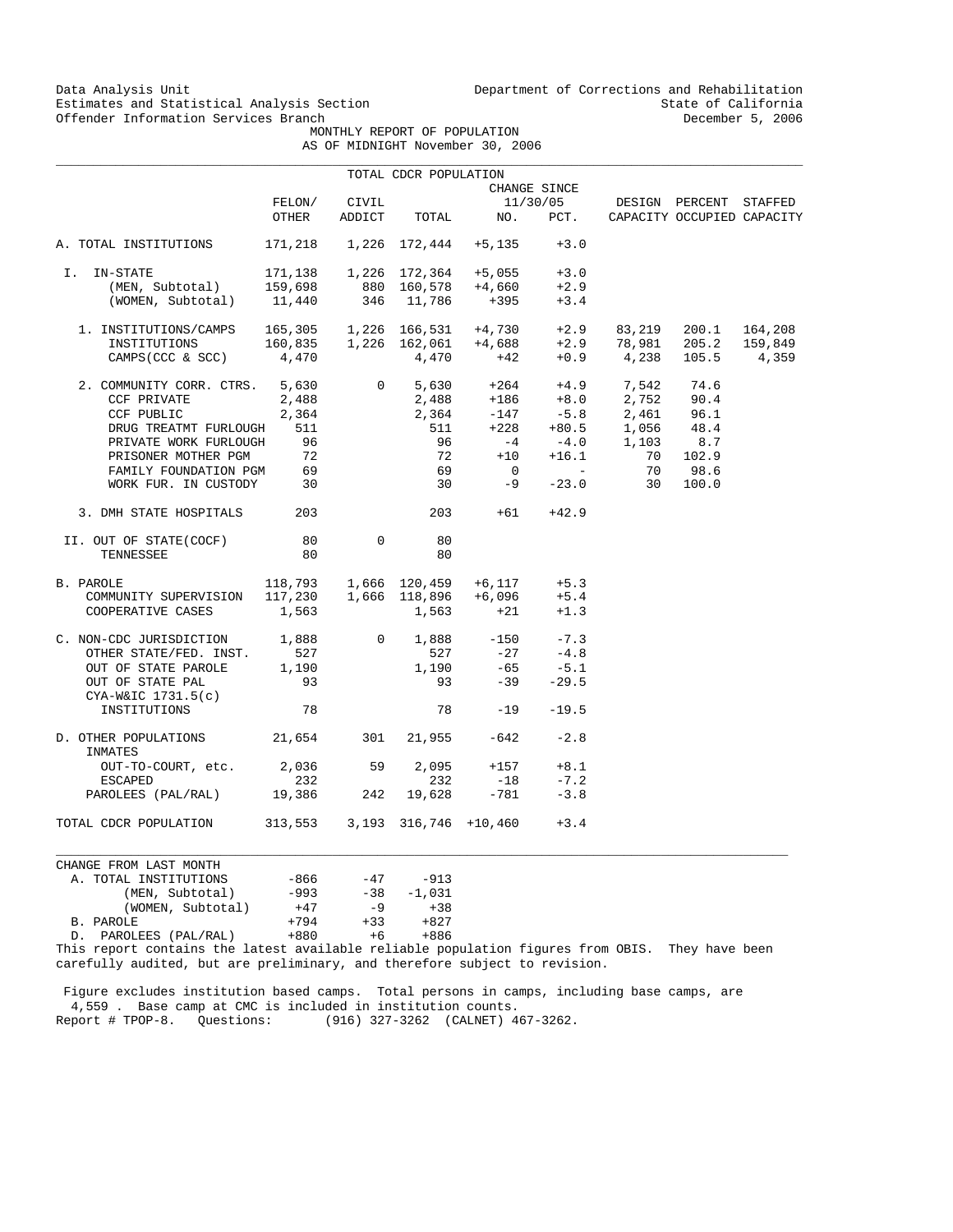MONTHLY INSTITUTION/CAMPS POPULATION DETAIL MIDNIGHT MOVEMBER 30, 2006

|                                        | INSTITUTIONS/CAMPS                                                                                                                                           | FELON/<br>OTHER                           | CIVIL<br>ADDICT                                | TOTAL                                     | DESIGN<br>CAPACITY                                      | PERCENT<br>OCCUPIED                                                                              | STAFFED<br>CAPACITY                        |
|----------------------------------------|--------------------------------------------------------------------------------------------------------------------------------------------------------------|-------------------------------------------|------------------------------------------------|-------------------------------------------|---------------------------------------------------------|--------------------------------------------------------------------------------------------------|--------------------------------------------|
| MALE                                   |                                                                                                                                                              |                                           |                                                |                                           |                                                         |                                                                                                  |                                            |
| ASP<br>CCC<br>CCI<br>CIM               | (AVENAL SP)<br>$\begin{array}{lll} \text{(IN LINE 2-1)}\\ \text{(CAL CORRECTL CTR)}\\ \end{array}$<br>(CAL CORRECTL INSTITN)<br>(CAL INSTITN FOR MEN)        | 7,649<br>6,165<br>5,829<br>6,514          | $\overline{1}$<br>18                           | 7,649<br>6,165<br>5,830<br>6,532          | 2,920<br>$\frac{2}{3}, \frac{883}{7}$<br>2,757<br>3,207 | 262.0<br>158.8<br>211.5<br>203.7                                                                 | 7,710<br>6,174<br>5,896<br>6,464           |
| CMF<br><b>CMC</b><br>CRC<br>CAL        | (CAL MEDICAL FACIL)<br>(CAL MEN'S COLONY)<br>(CAL REHAB CTR, MEN)<br>(CAL SP, CALIPATRIA)                                                                    | 3,055<br>6,526<br>3,114<br>4,191          | 821                                            | 3,055<br>6,526<br>3,935<br>4,191          | 2,307<br>3,840<br>1,814<br>2,308                        | 132.4<br>169.9<br>216.9<br>181.6                                                                 | 3,316<br>6,574<br>4,000<br>4,318           |
| CEN<br><b>COR</b><br>LAC<br><b>SAC</b> | (CAL SP, CENTINELA)<br>(CAL SP, CORCORAN)<br>(CAL SP, LOS ANGELES CO)<br>(CAL SP, SACRAMENTO)                                                                | 4,944<br>5,432<br>4,390<br>3,116          |                                                | 4,944<br>5,432<br>4,390<br>3,116          | 2,308<br>3,116<br>2,300<br>1,532                        | 214.2<br>174.3<br>174.3<br>190.9<br>203.4                                                        | 4,956<br>5,087<br>4,418<br>2,781           |
| SQ                                     | $(CAL SP, SAN QUENTIN)$ 5,214 5<br>SOL (CAL SP, SOLANO)<br>SATF (CAL SATF AND SP - COR)<br>CVSP (CHUCKAWALLA VALLEY SP)                                      | 5,960<br>7,470<br>4,150                   | $3^{\circ}$                                    | 5,219<br>5,960<br>7,473<br>4,150          | 3,424<br>1,738                                          | $3,109$ $167.9$<br>$2,610$ $228.4$<br>218.3<br>238.8                                             | 5,220<br>6,083<br>7,593<br>4,292           |
| DVI                                    | CTF (CORRL TRAING FAC)<br>(DEUEL VOCATL INSTITN)<br>FOL (FOLSOM SP)<br>HDP (HIGH DESERT SP)                                                                  | 7,098<br>3,823<br>4,027<br>4,638          | 10<br>$\overline{a}$                           | 7,098<br>3,833<br>4,027<br>4,640          | 3,301<br>2,270<br>2,236<br>2,444                        | 215.0<br>168.9<br>180.1<br>189.9                                                                 | 6,527<br>4,455<br>4,078<br>4,706           |
|                                        | IRON (IRONWOOD SP)<br>KVSP (KERN VALLEY SP)<br>MCSP (MULE CREEK SP)<br>NKSP (NORTH KERN SP)                                                                  | 4,751<br>4,843<br>3,998<br>5,454          | $\mathbf{1}$<br>$2 \left( \frac{1}{2} \right)$ | 4,751<br>4,844<br>3,998<br>5,456          | 2,200<br>2,625<br>$1,700$ 235.2<br>2,692                | 216.0<br>184.5<br>202.7                                                                          | 4,809<br>4,989<br>3,609<br>5,401           |
|                                        | PDC (PITCHESS DETENT CTR-RC)<br>PBSP (PELICAN BAY SP)<br>PVSP (PLEASANT VALLEY SP)<br>RIO (RIO COSUMNES COR CTR-RC)                                          | 1,543<br>3,490<br>5,066<br>433            |                                                | 1,543<br>3,490<br>5,066<br>433            | $\circ$<br>2,252<br>1,808<br>$\circ$                    | $\mathcal{L}_{\rm{max}}$ and $\mathcal{L}_{\rm{max}}$<br>155.0<br>280.2<br>$\sim 1000$ m $^{-1}$ | 1,292<br>3,316<br>4,012<br>250             |
|                                        | RJD (RJ DONOVAN CORR FACIL)<br>SVSP (SALINAS VAL SP)<br>SRTA (SANTA RITA CO. JAIL-RC)<br>SBRN (SAN BRUNO CO. JAIL)                                           | 4,345<br>4,619<br>558<br>121              | 2                                              | 4,345<br>4,619<br>560<br>121              | 2,200<br>1,798<br>$\overline{0}$<br>60                  | 197.5<br>256.9<br>$\mathcal{L}_{\text{max}}$ and $\mathcal{L}_{\text{max}}$<br>201.7             | 4,756<br>3,176<br>550<br>60                |
|                                        | SCC (SIERRA CONSERV CTR)<br>WSP (WASCO SP)                                                                                                                   | 6,217<br>5,752                            | $\begin{array}{c} 1 \\ 14 \end{array}$         | 5,766                                     | $6,218$ $3,736$<br>5.766 2.834<br>2,834                 | 166.4<br>203.5                                                                                   | 6,215<br>5,717                             |
|                                        | MALE TOTAL:                                                                                                                                                  | 154,495                                   | 880                                            |                                           | 155,375 77,329                                          | 200.9                                                                                            | 152,800                                    |
| FEMALE                                 |                                                                                                                                                              |                                           |                                                |                                           |                                                         |                                                                                                  |                                            |
| CRC<br>RIO<br>VSP                      | CIW (CAL INST FOR WOMEN)<br>(CAL REHAB CTR, WOMEN)<br>CCWF (CENT CAL WOMEN'S FACIL)<br>(RIO COSUMNES COR CTR-RC)<br>SBRN (SAN BRUNO CO. JAIL)<br>(VALLEY SP) | 2,662<br>430<br>3,866<br>33<br>2<br>3,817 | 8 <sup>8</sup><br>327<br>3<br>8                | 2,670<br>757<br>3,869<br>33<br>2<br>3,825 | 1,346<br>500<br>2,004<br>0<br>60<br>1,980               | 198.4<br>151.4<br>193.1<br>$\sim$ $-$<br>3.3<br>193.2                                            | 2,703<br>780<br>3,943<br>20<br>60<br>3,902 |
|                                        | FEMALE TOTAL:                                                                                                                                                | 10,810                                    | 346                                            | 11,156                                    | 5,890                                                   | 189.4                                                                                            | 11,408                                     |
|                                        |                                                                                                                                                              |                                           |                                                |                                           |                                                         |                                                                                                  |                                            |
|                                        | INSTITUTIONS/CAMPS TOTAL:                                                                                                                                    | 165,305                                   | 1,226                                          | 166,531                                   | 83,219                                                  | 200.1                                                                                            | 164,208                                    |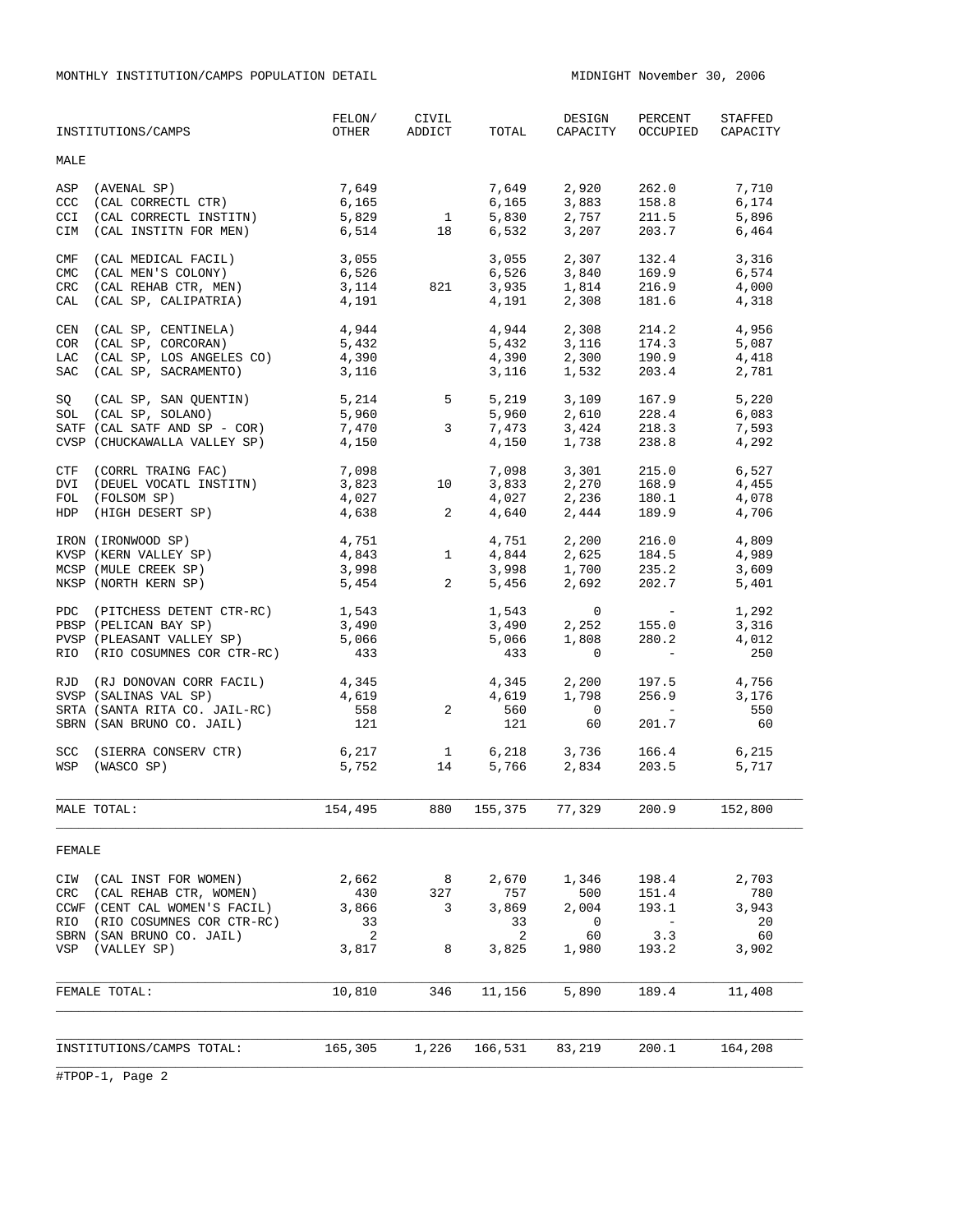|            | MONTHLY INSTITUTION/CAMPS POPULATION DETAIL |        |              |                |          | MIDNIGHT November 30, 2006 |          |
|------------|---------------------------------------------|--------|--------------|----------------|----------|----------------------------|----------|
|            |                                             | FELON/ | CIVIL        |                | DESIGN   | PERCENT                    | STAFFED  |
| MALE       | INSTITUTIONS                                | OTHER  | ADDICT       | TOTAL          | CAPACITY | OCCUPIED                   | CAPACITY |
| ASP        | (AVENAL SP)                                 | 7,649  |              | 7,649          | 2,920    | 262.0                      | 7,710    |
| <b>CCC</b> | (CAL CORRECTL CTR)<br>Camps                 | 2,021  |              |                | 1,908    | 105.9                      | 2,029    |
|            | Level I                                     | 1,526  |              | 2,021<br>1,526 | 867      | 176.0                      | 1,557    |
|            | Level II                                    | 1,515  |              | 1,515          | 608      | 249.2                      | 1,503    |
|            | Level III                                   | 1,103  |              | 1,103          | 500      | 220.6                      | 1,085    |
| CCI        | (CAL CORRECTL INSTITN)                      |        |              |                |          |                            |          |
|            | Level I                                     | 1,425  |              | 1,425          | 617      | 231.0                      | 1,237    |
|            | Level II                                    | 1,443  |              | 1,443          | 640      | 225.5                      | 1,648    |
|            | Level IV                                    | 826    |              | 826            | 500      | 165.2                      | 832      |
|            | SHU                                         | 660    |              | 660            | 500      | 132.0                      | 700      |
|            | Reception Ctr                               | 1,475  | $\mathbf{1}$ | 1,476          | 500      | 295.2                      | 1,479    |
| CIM        | (CAL INSTITN FOR MEN)                       |        |              |                |          |                            |          |
|            | Level I                                     | 2,705  |              | 2,705          | 1,620    | 167.0                      | 2,760    |
|            | East - Reception Center                     | 1,106  | 4            | 1,110          | 400      | 277.5                      | 990      |
|            | Reception Center - Central                  | 1,241  | 12           | 1,253          | 547      | 229.1                      | 1,304    |
|            | Reception Center - West                     | 1,462  | 2            | 1,464          | 640      | 228.8                      | 1,410    |
| CMF        | (CAL MEDICAL FACIL)                         |        |              |                |          |                            |          |
|            | Level I                                     | 159    |              | 159            | 117      | 135.9                      | 177      |
|            | Level II                                    | 382    |              | 382            | 200      | 191.0                      | 400      |
|            | Level III<br>(CAL MEN'S COLONY)             | 2,514  |              | 2,514          | 1,990    | 126.3                      | 2,739    |
| <b>CMC</b> | East                                        | 3,694  |              | 3,694          | 2,425    | 152.3                      | 3,720    |
|            | West                                        | 2,832  |              | 2,832          | 1,415    | 200.1                      | 2,854    |
| CRC        | (CAL REHAB CTR, MEN)                        | 3,114  | 821          | 3,935          | 1,814    | 216.9                      | 4,000    |
| CAL        | (CAL SP, CALIPATRIA)                        |        |              |                |          |                            |          |
|            | Level I                                     | 378    |              | 378            | 208      | 181.7                      | 408      |
|            | Level IV                                    | 3,813  |              | 3,813          | 2,100    | 181.6                      | 3,910    |
| CEN        | (CAL SP, CENTINELA)                         |        |              |                |          |                            |          |
|            | Level I                                     | 386    |              | 386            | 208      | 185.6                      | 408      |
|            | Level III                                   | 4,558  |              | 4,558          | 2,100    | 217.0                      | 4,548    |
| COR        | (CAL SP, CORCORAN)                          |        |              |                |          |                            |          |
|            | Level I                                     | 864    |              | 864            | 492      | 175.6                      | 876      |
|            | Level III                                   | 342    |              | 342            | 1,100    | 31.1                       | 2,010    |
|            | Level IV                                    | 2,940  |              | 2,940          | 628      | 468.2                      | 1,044    |
|            | SHU                                         | 1,274  |              | 1,274          | 872      | 146.1                      | 1,133    |
|            | PHU                                         | 12     |              | 12             | 24       | 50.0                       | 24       |
| LAC        | (CAL SP, LOS ANGELES CO)                    |        |              |                |          |                            |          |
|            | Level I                                     | 310    |              | 310            | 200      | 155.0                      | 400      |
|            | Level III/IV                                | 2,933  |              | 2,933          | 1,600    | 183.3                      | 2,840    |
|            | Reception Center                            | 1,147  |              | 1,147          | 500      | 229.4                      | 1,178    |
| SAC        | (CAL SP, SACRAMENTO)<br>Level I             | 345    |              | 345            | 192      | 179.7                      | 368      |
|            | Level IV                                    | 2,771  |              | 2,771          | 1,340    | 206.8                      | 2,413    |
| SQ         | (CAL SP, SAN QUENTIN)                       |        |              |                |          |                            |          |
|            | Level I                                     | 19     |              | 19             | 115      | 16.5                       | 251      |
|            | Level II                                    | 1,751  |              | 1,751          | 937      | 186.9                      | 1,643    |
|            | Condemned                                   | 603    |              | 603            | 637      | 94.7                       | 637      |
|            | Reception Center                            | 2,841  | 5            | 2,846          | 1,420    | 200.4                      | 2,689    |
|            | SOL (CAL SP, SOLANO)                        |        |              |                |          |                            |          |
|            | Level II                                    | 3,356  |              | 3,356          | 1,410    | 238.0                      | 3,608    |
|            | Level III                                   | 2,604  |              | 2,604          | 1,200    | 217.0                      | 2,475    |
|            | SATF (CAL SATF AND SP - COR)                | 7,470  | 3            | 7,473          | 3,424    | 218.3                      | 7,593    |
|            | CVSP (CHUCKAWALLA VALLEY SP)                |        |              |                |          |                            |          |
|            | Level I                                     | 375    |              | 375            | 208      | 180.3                      | 408      |
|            | Level II                                    | 3,775  |              | 3,775          | 1,530    | 246.7                      | 3,884    |
|            | CTF (CORRL TRAING FAC)                      |        |              |                |          |                            |          |
|            | Central-II                                  | 3,005  |              | 3,005          | 1,391    | 216.0                      | 3,127    |
|            | North-II/III                                | 2,937  |              | 2,937          | 1,400    | 209.8                      | 2,280    |
|            | South-I                                     | 1,156  |              | 1,156          | 510      | 226.7                      | 1,120    |
|            | DVI (DEUEL VOCATL INSTITN)<br>Level I       | 5      |              | 5              | 176      | 2.8                        | 279      |
|            | Level III                                   | 687    |              | 687            | 532      | 129.1                      | 942      |
|            | Reception Center                            | 3,131  | 10           | 3,141          | 1,562    | 201.1                      | 3,234    |
| FOL        | (FOLSOM SP)                                 |        |              |                |          |                            |          |
|            | PSAP                                        | 171    |              | 171            | 129      | 132.6                      | 200      |
|            | TTP                                         | 135    |              | 135            | 131      | 103.1                      | 203      |
|            | Level I                                     | 394    |              | 394            | 200      | 197.0                      | 424      |
|            | Level II                                    | 1,540  |              | 1,540          | 480      | 320.8                      | 787      |
|            | Level III                                   | 1,787  |              | 1,787          | 1,296    | 137.9                      | 2,464    |
| #TPOP-1A   |                                             |        |              |                |          |                            |          |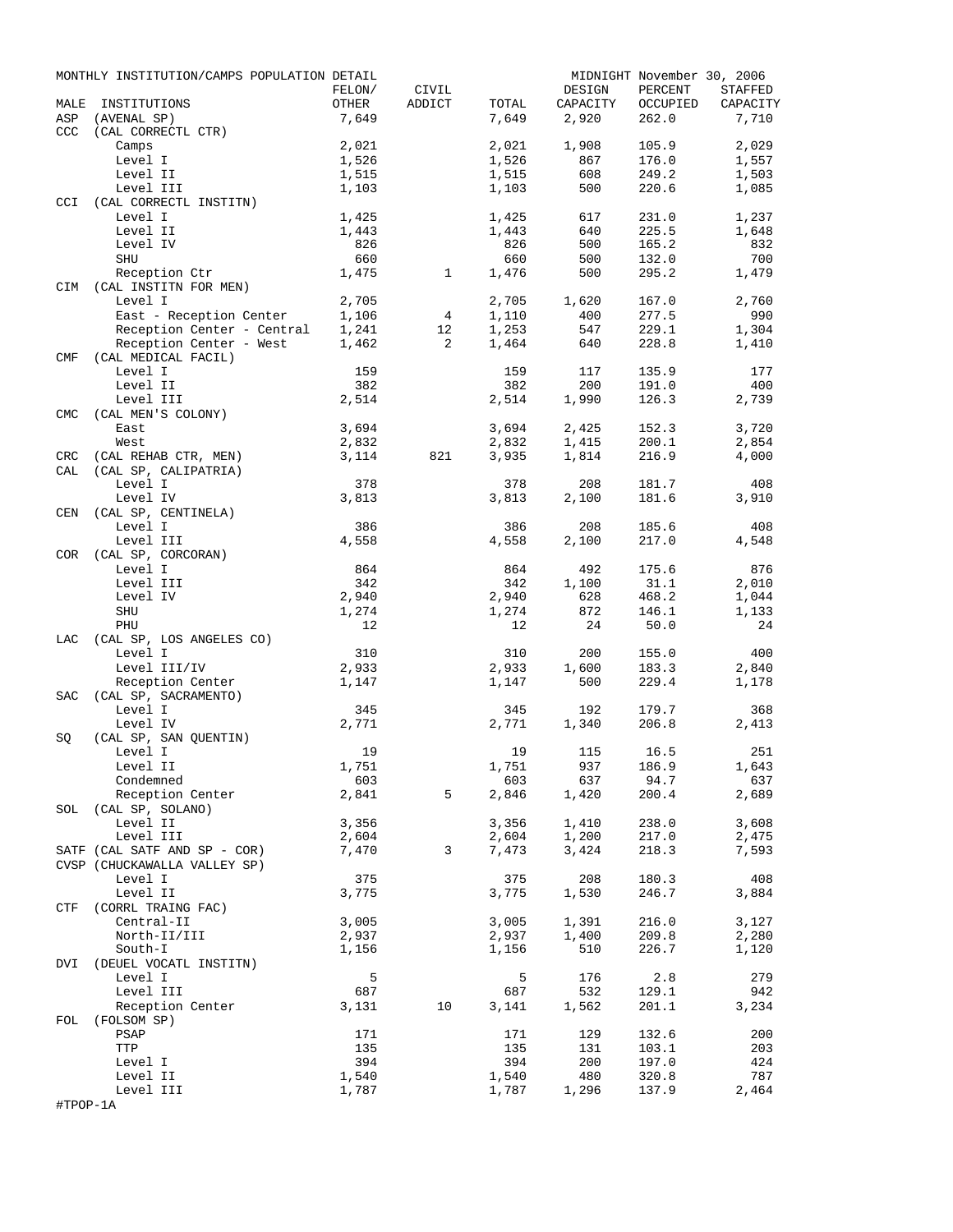|     | MONTHLY INSTITUTION/CAMPS POPULATION DETAIL   |                 |                   |                |              | MIDNIGHT November 30, 2006                                  |                              |
|-----|-----------------------------------------------|-----------------|-------------------|----------------|--------------|-------------------------------------------------------------|------------------------------|
|     |                                               | FELON/<br>OTHER | CIVIL<br>ADDICT   |                | DESIGN       | PERCENT                                                     | STAFFED<br>OCCUPIED CAPACITY |
| HDP | MALE INSTITUTIONS<br>(HIGH DESERT SP)         |                 |                   | TOTAL          | CAPACITY     |                                                             |                              |
|     | Level I                                       | 399             |                   | 399            | 200          | 199.5                                                       | 400                          |
|     | Level II                                      | 125             |                   | 125            | 120          | 104.2                                                       | 120                          |
|     | Level III                                     | 815             |                   | 815            | 200          | 407.5                                                       | 620                          |
|     | Level IV                                      | 2,760           |                   | 2,760          | 1,624        | 170.0                                                       | 2,996                        |
|     | Reception Center                              | 539             | 2                 | 541            | 300          | 180.3                                                       | 570                          |
|     | IRON (IRONWOOD SP)                            |                 |                   |                |              |                                                             |                              |
|     | Level I                                       | 356             |                   | 356            | 200          | 178.0                                                       | 400                          |
|     | Level III<br>KVSP (KERN VALLEY SP)            | 4,395           |                   | 4,395          | 2,000        | 219.8                                                       | 4,409                        |
|     | Level IV                                      | 4,005           | $\mathbf{1}$      | 4,006          | 2,248        | 178.2                                                       | 4,166                        |
|     | Level I                                       | 355             |                   | 355            | 200          | 177.5                                                       | 400                          |
|     | Adseg                                         | 474             |                   | 474            | 150          | 316.0                                                       | 396                          |
|     | CTC                                           | - 9             |                   | 9              | 27           | 33.3                                                        | -27                          |
|     | MCSP (MULE CREEK SP)                          |                 |                   |                |              |                                                             |                              |
|     | Level I                                       | 392             |                   | 392            | 200          | 196.0                                                       | 392                          |
|     | Level III                                     | 2,616           |                   | 2,616          | 1,000        | 261.6                                                       | 2,287                        |
|     | Level IV                                      | 990             |                   | 990            | 500          | 198.0                                                       | 930                          |
|     | NKSP (NORTH KERN SP)                          |                 |                   |                |              |                                                             |                              |
|     | Level I<br>Level III                          | 334<br>456      |                   | 334<br>456     | 208<br>200   | 160.6                                                       | 408<br>380                   |
|     | Reception Center                              | 4,664           | 2                 | 4,666          | 2,284        | 228.0<br>204.3                                              | 4,613                        |
| PDC | (PITCHESS DETENT CTR-RC) 1,543                |                 |                   | 1,543          | $\circ$      | $\sim$ $-$                                                  | 1,292                        |
|     | PBSP (PELICAN BAY SP)                         |                 |                   |                |              |                                                             |                              |
|     | Level I                                       | 319             |                   | 319            | 200          | 159.5                                                       | 392                          |
|     | Level III/IV                                  | 2,084           |                   | 2,084          | 996          | 209.2                                                       | 1,815                        |
|     | SHU                                           | 1,087           |                   | 1,087          | 1,056        | 102.9                                                       | 1,109                        |
|     | PVSP (PLEASANT VALLEY SP)                     |                 |                   |                |              |                                                             |                              |
|     | Level I                                       | 364             |                   | 364            | 208          | 175.0                                                       | 408                          |
|     | Level III                                     | 4,702           |                   | 4,702          | 1,600        | 293.9                                                       | 3,604                        |
| RIO | (RIO COSUMNES COR CTR-RC)                     | 433             |                   | 433            | $\mathbf 0$  | $\sim$ $-$                                                  | 250                          |
| RJD | (RJ DONOVAN CORR FACIL)<br>Level I            | 358             |                   | 358            | 200          | 179.0                                                       | 400                          |
|     | Level III                                     | 2,082           |                   | 2,082          | 1,100        | 189.3                                                       | 2,177                        |
|     | Reception Center                              | 1,905           |                   | 1,905          | 900          | 211.7                                                       | 2,179                        |
|     | SVSP (SALINAS VAL SP)                         |                 |                   |                |              |                                                             |                              |
|     | Level I                                       | 392             |                   | 392            | 200          | 196.0                                                       | 400                          |
|     | Level IV                                      | 4,227           |                   | 4,227          | 1,598        | 264.5                                                       | 2,776                        |
|     | SRTA (SANTA RITA CO. JAIL-RC)                 | 558             | 2                 | 560            | $\circ$      | $\mathcal{L}^{\mathcal{L}}$ and $\mathcal{L}^{\mathcal{L}}$ | 550                          |
|     | SBRN (SAN BRUNO CO. JAIL)                     | 121             |                   | 121            | 60           | 201.7                                                       | 60                           |
|     | SCC (SIERRA CONSERV CTR)                      |                 |                   |                |              |                                                             |                              |
|     | Camps-Men                                     | 2,114           |                   | 2,114          | 2,010        | 105.2                                                       | 2,010                        |
|     | Level I<br>Level II                           | 1,330<br>1,599  |                   | 1,330<br>1,599 | 618<br>608   | 215.2<br>263.0                                              | 1,378<br>1,634               |
|     | Level III                                     | 1,174           | $\mathbf{1}$      | 1,175          | 500          | 235.0                                                       | 1,193                        |
| WSP | (WASCO SP)                                    |                 |                   |                |              |                                                             |                              |
|     | Level I                                       | 299             |                   | 299            | 200 149.5    |                                                             | 296                          |
|     | Level III                                     | 562             |                   | 562            | 250          | 224.8                                                       | 475                          |
|     | Reception Center                              | 4,891           | 14                | 4,905          | 2,384        | 205.7                                                       | 4,946                        |
|     | MALE TOTAL:                                   | 154,495         | 880               | 155,375        | 77,329       | 200.9                                                       | 152,800                      |
|     |                                               |                 |                   |                |              |                                                             |                              |
|     | FEMALE INSTITUTIONS                           |                 |                   |                |              |                                                             |                              |
| CIW | (CAL INST FOR WOMEN)                          |                 |                   |                |              |                                                             |                              |
|     | Institution                                   | 2,039           | 7<br>$\mathbf{1}$ | 2,046<br>272   | 792          | 258.3<br>127.1                                              | 1,967                        |
|     | Reception Center<br>Corr Trt Ctr              | 271<br>17       |                   | 17             | 214<br>20    | 85.0                                                        | 400<br>16                    |
|     | Camps-Women                                   | 335             |                   | 335            | 320          | 104.7                                                       | 320                          |
| CRC | (CAL REHAB CTR, WOMEN)                        | 430             | 327               | 757            | 500          | 151.4                                                       | 780                          |
|     | CCWF (CENT CAL WOMEN'S FACIL)                 |                 |                   |                |              |                                                             |                              |
|     | Institution                                   | 3,127           | 3                 | 3,130          | 1,633        | 191.7                                                       | 3,162                        |
|     | Reception Center                              | 726             |                   | 726            | 356          | 203.9                                                       | 766                          |
|     | Condemned                                     | 13              |                   | 13             | 15           | 86.7                                                        | 15                           |
| RIO | (RIO COSUMNES COR CTR-RC)                     | 33              |                   | 33             | 0            | $\sim$                                                      | 20                           |
|     | SBRN (SAN BRUNO CO. JAIL)                     | 2               |                   | 2              | 60           | 3.3                                                         | 60                           |
| VSP | (VALLEY SP)                                   |                 |                   |                |              |                                                             |                              |
|     | Institution<br>Reception Center               | 3,061<br>695    | 8                 | 3,061<br>703   | 1,580<br>356 | 193.7<br>197.5                                              | 3,132<br>708                 |
|     | SHU                                           | 61              |                   | 61             | 44           | 138.6                                                       | 62                           |
|     | FEMALE TOTAL:                                 | 10,810          | 346               | 11,156         | 5,890        | 189.4                                                       | 11,408                       |
|     |                                               |                 |                   |                |              |                                                             |                              |
|     | INSTITUTIONS/CAMPS TOTAL:<br>#TPOP-1A, PAGE 2 | 165,305         | 1,226             | 166,531        | 83,219       | 200.1                                                       | 164,208                      |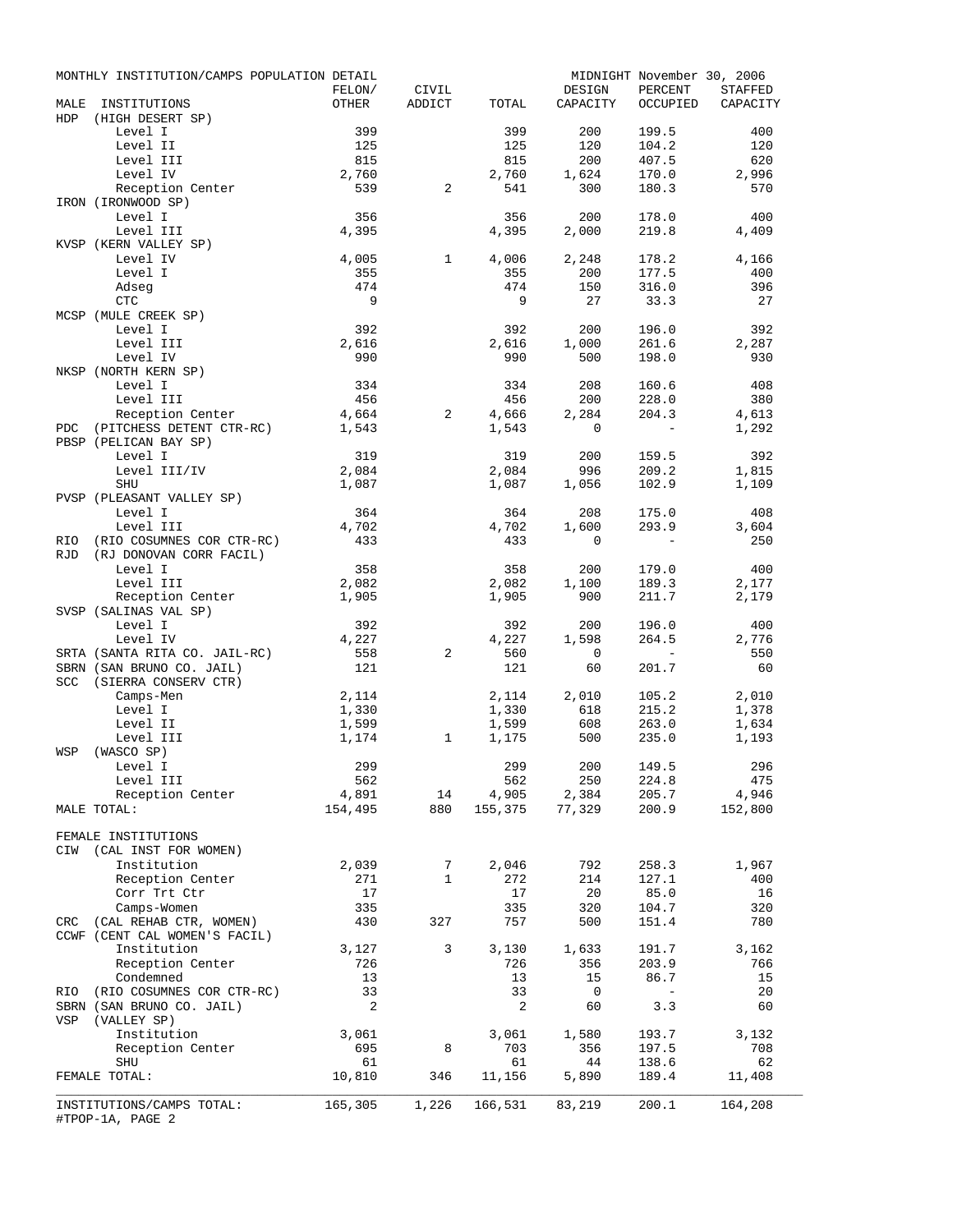Data Analysis Unit Unit Department of Corrections and Rehabilitation<br>Estimates and Statistical Analysis Section State of California Estimates and Statistical Analysis Section State of California<br>
Offender Information Services Branch<br>
State of California

 MONTHLY REPORT OF POPULATION AS OF MIDNIGHT December 31, 2006

|  | OF MIDNIGHI December 31, 200 |  |
|--|------------------------------|--|
|  |                              |  |

|                                                             |                         |                 | TOTAL CDCR POPULATION          |                      |                   |                            |                                                      |         |
|-------------------------------------------------------------|-------------------------|-----------------|--------------------------------|----------------------|-------------------|----------------------------|------------------------------------------------------|---------|
|                                                             |                         |                 |                                |                      | CHANGE SINCE      |                            |                                                      |         |
|                                                             | FELON/<br>OTHER         | CIVIL<br>ADDICT | TOTAL                          | NO.                  | 12/31/05<br>PCT.  |                            | DESIGN PERCENT STAFFED<br>CAPACITY OCCUPIED CAPACITY |         |
| A. TOTAL INSTITUTIONS                                       |                         |                 | 171,310  1,218  172,528        | +4,493               | $+2.6$            |                            |                                                      |         |
|                                                             |                         |                 |                                |                      |                   |                            |                                                      |         |
| I. IN-STATE                                                 | 171,080                 |                 |                                | 1,218 172,298 +4,263 | $+2.5$            |                            |                                                      |         |
| (MEN, Subtotal)                                             | 159,667                 |                 | 873   160,540<br>345    11,758 | +3,967               | $+2.5$            |                            |                                                      |         |
| (WOMEN, Subtotal)                                           | 11,413                  |                 |                                | +296                 | $+2.5$            |                            |                                                      |         |
| 1. INSTITUTIONS/CAMPS $165,227$ 1,218 $166,445$ +3,900 +2.3 |                         |                 |                                |                      |                   |                            | 83,551 199.2                                         | 168,150 |
| INSTITUTIONS                                                |                         |                 | 160,806  1,218  162,024        |                      | $+2.4$            |                            | 79,313 204.3                                         | 163,791 |
| CAMPS (CCC & SCC)                                           | 4,421                   |                 | 4,421                          | $+3,848$<br>$+52$    |                   | $+1.1$ 4,238 104.3         |                                                      | 4,359   |
| 2. COMMUNITY CORR. CTRS. 5,648                              |                         | $\overline{0}$  |                                |                      |                   | 5,648 +304 +5.6 7,549 74.8 |                                                      |         |
| CCF PRIVATE                                                 | 2,382                   |                 | 2,382                          | $+79$                |                   | $+3.4$ 2,752 86.6          |                                                      |         |
| CCF PUBLIC                                                  | 2,468                   |                 | 2,468                          | $-50$                | $-1.9$            | 2,461 100.3                |                                                      |         |
| DRUG TREATMT FURLOUGH                                       | 529                     |                 | 529                            | $+263$               |                   | $+98.8$ 1,056              | 50.1                                                 |         |
| PRIVATE WORK FURLOUGH                                       | 95                      |                 | 95                             | $\overline{0}$       | <b>Contractor</b> | 1,103                      | 8.6                                                  |         |
|                                                             |                         |                 | 67 —                           | $-3$                 | $-4.2$            | 70                         | 95.7                                                 |         |
| PRISONER MOTHER PGM 67                                      | 70                      |                 | 70                             |                      | $+4.4$            |                            | 70 100.0                                             |         |
| FAMILY FOUNDATION PGM<br>WORK FUR. IN CUSTODY 37            |                         |                 | 37                             | $+3$                 | $+48.0$           |                            |                                                      |         |
|                                                             |                         |                 |                                | $+12$                |                   | 37                         | 100.0                                                |         |
| 3. DMH STATE HOSPITALS                                      | 205                     |                 | 205                            | $+59$                | $+40.4$           |                            |                                                      |         |
| II. OUT OF STATE(COCF)                                      | 230                     | $\Omega$        | 230                            |                      |                   |                            |                                                      |         |
| ARIZONA                                                     | 150                     |                 | 150                            |                      |                   |                            |                                                      |         |
| TENNESSEE                                                   | 80                      |                 | 80                             |                      |                   |                            |                                                      |         |
| B. PAROLE                                                   | 120,080  1,728  121,808 |                 |                                | $+6,807$ $+5.9$      |                   |                            |                                                      |         |
| COMMUNITY SUPERVISION                                       |                         |                 |                                | $+6,819$             | $+6.0$            |                            |                                                      |         |
| COOPERATIVE CASES                                           | 1,529                   |                 | 1,529                          | $-12$                | $-0.7$            |                            |                                                      |         |
| C. NON-CDC JURISDICTION 1,883                               |                         | $\overline{0}$  | 1,883                          | $-115$               | $-5.7$            |                            |                                                      |         |
| OTHER STATE/FED. INST.                                      | 523                     |                 | 523                            | $-26$                | $-4.7$            |                            |                                                      |         |
| OUT OF STATE PAROLE                                         | 1,192                   |                 | 1,192                          | $-34$                | $-2.7$            |                            |                                                      |         |
| OUT OF STATE PAL                                            | 89                      |                 | 89                             | $-42$                | $-32.0$           |                            |                                                      |         |
| $CYA-W&IC$ 1731.5(c)                                        |                         |                 |                                |                      |                   |                            |                                                      |         |
| INSTITUTIONS                                                | 79                      |                 | 79                             | $-13$                | $-14.1$           |                            |                                                      |         |
| D. OTHER POPULATIONS 21,076<br>INMATES                      |                         | 267             | 21,343                         | $-851$               | $-3.8$            |                            |                                                      |         |
| OUT-TO-COURT, etc. 1,879                                    |                         | 37              | 1,916                          | $+158$               | $+8.9$            |                            |                                                      |         |
| <b>ESCAPED</b>                                              | 232                     |                 | 232                            | $-19$                | $-7.5$            |                            |                                                      |         |
| PAROLEES (PAL/RAL) 18,965                                   |                         | 230             | 19,195                         | $-990$               | $-4.9$            |                            |                                                      |         |
| TOTAL CDCR POPULATION                                       | 314,349                 |                 | 3,213 317,562 +10,334          |                      | $+3.3$            |                            |                                                      |         |
|                                                             |                         |                 |                                |                      |                   |                            |                                                      |         |

CHANGE FROM LAST MONTH A. TOTAL INSTITUTIONS  $+92$   $-8$   $+84$ (MEN, Subtotal)  $-31$   $-7$   $-38$  $(WOMEN, Subtotal)$   $-27$   $-1$   $-28$ B. PAROLE  $+1,287$   $-42$ <br>D. PAROLEES (PAL/RAL)  $-421$   $-12$   $-433$ D. PAROLEES (PAL/RAL)

This report contains the latest available reliable population figures from OBIS. They have been carefully audited, but are preliminary, and therefore subject to revision.

 $\_$  ,  $\_$  ,  $\_$  ,  $\_$  ,  $\_$  ,  $\_$  ,  $\_$  ,  $\_$  ,  $\_$  ,  $\_$  ,  $\_$  ,  $\_$  ,  $\_$  ,  $\_$  ,  $\_$  ,  $\_$  ,  $\_$  ,  $\_$  ,  $\_$  ,  $\_$  ,  $\_$  ,  $\_$  ,  $\_$  ,  $\_$  ,  $\_$  ,  $\_$  ,  $\_$  ,  $\_$  ,  $\_$  ,  $\_$  ,  $\_$  ,  $\_$  ,  $\_$  ,  $\_$  ,  $\_$  ,  $\_$  ,  $\_$  ,

 Figure excludes institution based camps. Total persons in camps, including base camps, are 4,513 . Base camp at CMC is included in institution counts. Report # TPOP-8. Questions: (916) 327-3262 (CALNET) 467-3262.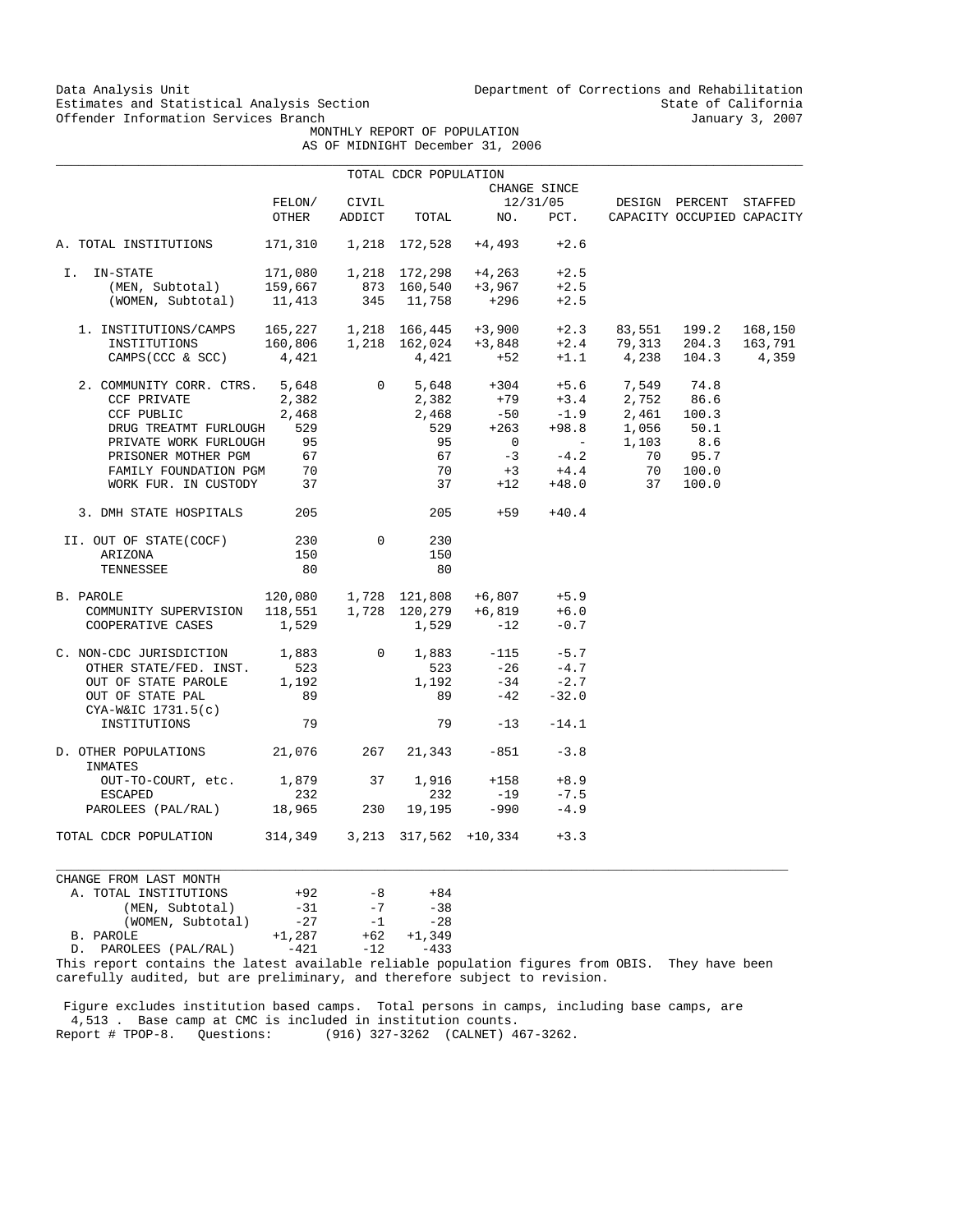MONTHLY INSTITUTION/CAMPS POPULATION DETAIL MIDNIGHT December 31, 2006

|                                 | INSTITUTIONS/CAMPS                                                                                                                                                    | FELON/<br>OTHER                      | CIVIL<br>ADDICT                                          | TOTAL                                | DESIGN<br>CAPACITY                                                 | PERCENT                                                                              | STAFFED<br>OCCUPIED CAPACITY         |
|---------------------------------|-----------------------------------------------------------------------------------------------------------------------------------------------------------------------|--------------------------------------|----------------------------------------------------------|--------------------------------------|--------------------------------------------------------------------|--------------------------------------------------------------------------------------|--------------------------------------|
| MALE                            |                                                                                                                                                                       |                                      |                                                          |                                      |                                                                    |                                                                                      |                                      |
| CCC<br>CCI<br>CIM               | ASP (AVENAL SP)<br>$(CAL$ CORRECTL CTR)<br>(CAL CORRECTL INSTITN)<br>(CAL INSTITN FOR MEN)                                                                            | 7,591<br>6,113<br>5,845<br>6,462     | 18                                                       | 6,113<br>5,845<br>6,480              | 7,591 2,920 260.0                                                  | $3,883$ $157.4$<br>2,757 212.0<br>$3,207$ 202.1                                      | 7,710<br>6,174<br>5,896<br>6,464     |
| CMF<br><b>CMC</b><br>CRC<br>CAL | (CAL MEDICAL FACIL)<br>(CAL MEN'S COLONY)<br>(CAL REHAB CTR, MEN)<br>(CAL SP, CALIPATRIA)                                                                             | 3,022<br>6,509<br>3,202<br>4,253     | 804                                                      | 3,022<br>6,509<br>4,006<br>4,253     | 2,307<br>3,840                                                     | 131.0<br>169.5<br>1,814 220.8<br>2,308 184.3                                         | 3,316<br>6,574<br>4,000<br>4,318     |
| CEN<br><b>COR</b><br>LAC<br>SAC | (CAL SP, CENTINELA)<br>(CAL SP, CORCORAN)<br>(CAL SP, LOS ANGELES CO)<br>(CAL SP, SACRAMENTO)                                                                         | 4,986<br>5,478<br>4,359<br>3,124     |                                                          | 4,986<br>5,478<br>4,359<br>3,124     | 2,308<br>3,116<br>2,300<br>1,724                                   | 216.0<br>175.8<br>189.5<br>181.2                                                     | 4,956<br>5,450<br>4,658<br>3,253     |
| SQ                              | $(CAL SP, SAN QUENTIN)$ $5,178$ $5$<br>$( CAL SP, SDI. ANO)$ $6,070$<br>SOL (CAL SP, SOLANO)<br>SATF (CAL SATF AND SP - $COR$ ) 7,439<br>CVSP (CHUCKAWALLA VALLEY SP) | 6,070<br>4,133                       | $4\overline{4}$                                          | 5,183<br>6,070<br>4,133              | 7,443 3,424<br>1,738                                               | 3,109 166.7<br>2,610 232.6<br>217.4<br>237.8                                         | 5,220<br>6,083<br>7,593<br>4,292     |
| DVI<br>FOL                      | CTF (CORRL TRAING FAC)<br>(DEUEL VOCATL INSTITN)<br>(FOLSOM SP)<br>HDP (HIGH DESERT SP)                                                                               | 7,054<br>3,972<br>4,079<br>4,563     | $\begin{array}{c} 1 \\ 11 \end{array}$<br>$\overline{4}$ | 7,055<br>3,983<br>4,079<br>4,567     | 3,301<br>1,787                                                     | 213.7<br>222.9<br>2, 236 182.4<br>2, 324 196.5                                       | 7,127<br>3,911<br>4,078<br>4,706     |
|                                 | IRON (IRONWOOD SP)<br>KVSP (KERN VALLEY SP)<br>MCSP (MULE CREEK SP)<br>NKSP (NORTH KERN SP)                                                                           | 4,842<br>4,905<br>3,965<br>5,447     | $\overline{7}$                                           | 4,842<br>5,454                       | 2,200<br>$4,905$ $2,448$ $200.4$<br>3,965 $1,700$ $233.2$<br>2,692 | 220.1<br>200.4<br>202.6                                                              | 4,809<br>4,946<br>4,009<br>5,401     |
|                                 | PDC (PITCHESS DETENT CTR-RC)<br>PBSP (PELICAN BAI J.,<br>PVSP (PLEASANT VALLEY SP)<br>COSTANTS COR CTR-RC)                                                            | 1,355<br>3,520<br>5,096<br>433       |                                                          | 1,355<br>3,520<br>5,096<br>433       | $\overline{0}$<br>2,252<br>2,308<br>$\mathbf 0$                    | and the state of the<br>156.3<br>220.8<br>$\sim 10^{11}$ m $^{-1}$                   | 1,292<br>3,316<br>5,112<br>250       |
|                                 | RJD (RJ DONOVAN CORR FACIL)<br>SVSP (SALINAS VAL SP)<br>SRTA (SANTA RITA CO. JAIL-RC)<br>SBRN (SAN BRUNO CO. JAIL)                                                    | 4,234<br>4,601<br>652<br>110         | $\mathbf{1}$                                             | 4,234<br>4,601<br>653<br>110         | 2,200<br>2,298<br>$\overline{0}$<br>60                             | 192.5<br>200.2<br>$\mathcal{L}(\mathcal{L})$ and $\mathcal{L}(\mathcal{L})$<br>183.3 | 4,756<br>4,606<br>550<br>60          |
|                                 | SCC (SIERRA CONSERV CTR)<br>WSP (WASCO SP)                                                                                                                            | 6,100<br>5,767                       | 18                                                       |                                      | 6,100 3,736<br>5,785 2,834                                         | 163.3<br>204.1                                                                       | 6,215<br>5,717                       |
|                                 | MALE TOTAL:                                                                                                                                                           | 154,459                              | 873                                                      | 155,332                              | 77,741                                                             | 199.8                                                                                | 156,818                              |
| FEMALE                          |                                                                                                                                                                       |                                      |                                                          |                                      |                                                                    |                                                                                      |                                      |
| CIW<br>CRC<br>RIO<br>VSP        | (CAL INST FOR WOMEN)<br>(CAL REHAB CTR, WOMEN)<br>CCWF (CENT CAL WOMEN'S FACIL)<br>(RIO COSUMNES COR CTR-RC)<br>(VALLEY SP)                                           | 2,618<br>418<br>3,861<br>31<br>3,840 | 11<br>323<br>3<br>8                                      | 2,629<br>741<br>3,864<br>31<br>3,848 | 1,326<br>500<br>2,004<br>0<br>1,980                                | 198.3<br>148.2<br>192.8<br>$\overline{\phantom{a}}$<br>194.3                         | 2,687<br>780<br>3,943<br>20<br>3,902 |
|                                 | FEMALE TOTAL:                                                                                                                                                         | 10,768                               | 345                                                      | 11,113                               | 5,810                                                              | 191.3                                                                                | 11,332                               |
|                                 | INSTITUTIONS/CAMPS TOTAL:                                                                                                                                             | 165,227                              | 1,218                                                    | 166,445                              | 83,551                                                             | 199.2                                                                                | 168,150                              |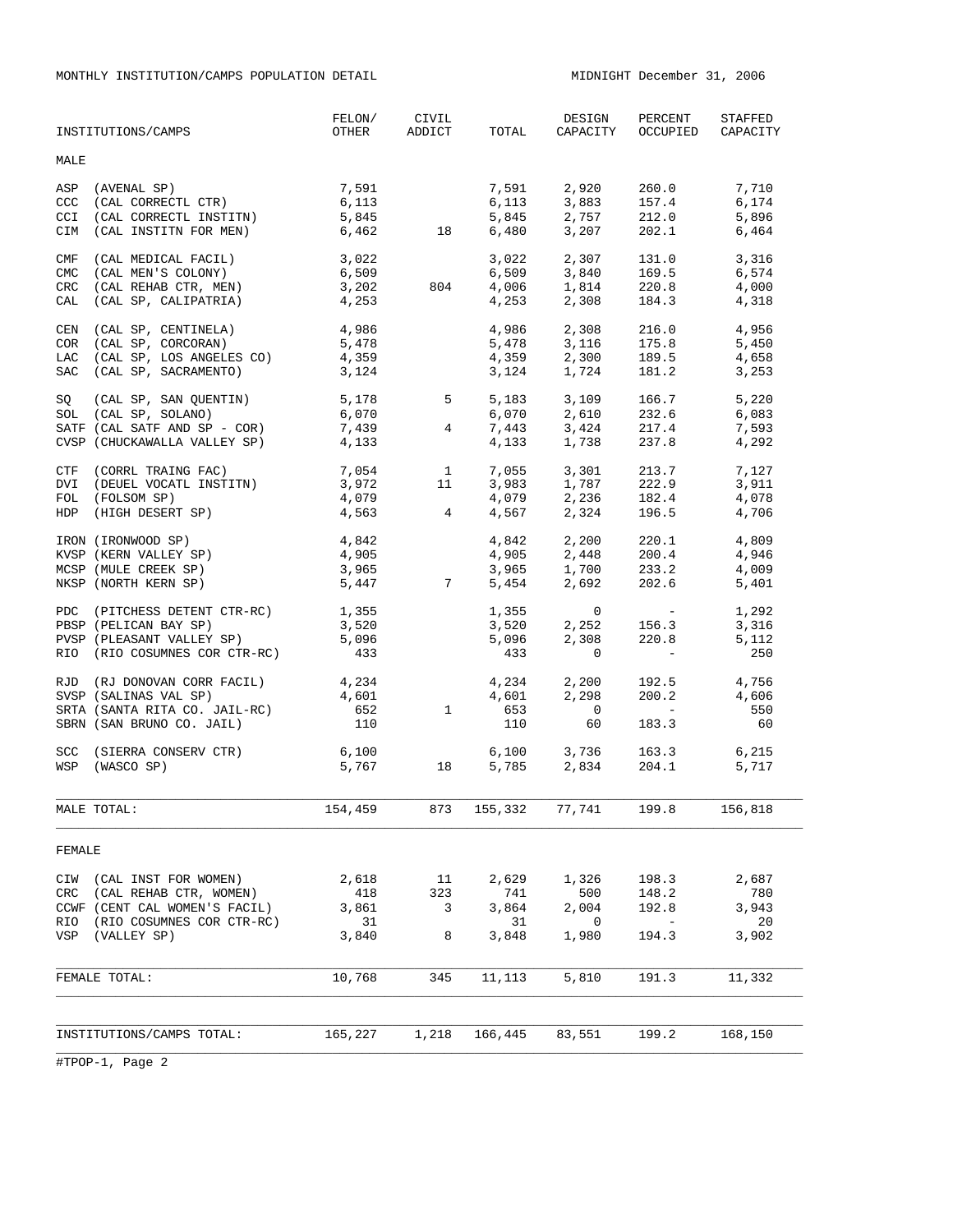|                   | MONTHLY INSTITUTION/CAMPS POPULATION DETAIL  |                |                |                |                   | MIDNIGHT December 31, 2006 |          |
|-------------------|----------------------------------------------|----------------|----------------|----------------|-------------------|----------------------------|----------|
|                   |                                              | FELON/         | CIVIL          |                | DESIGN            | PERCENT                    | STAFFED  |
| MALE<br>ASP       | INSTITUTIONS<br>(AVENAL SP)                  | OTHER<br>7,591 | ADDICT         | TOTAL<br>7,591 | CAPACITY<br>2,920 | OCCUPIED<br>260.0          | CAPACITY |
| <b>CCC</b>        | (CAL CORRECTL CTR)                           |                |                |                |                   |                            | 7,710    |
|                   | Camps                                        | 1,985          |                | 1,985          | 1,908             | 104.0                      | 2,029    |
|                   | Level I                                      | 1,550          |                | 1,550          | 867               | 178.8                      | 1,557    |
|                   | Level II                                     | 1,519          |                | 1,519          | 608               | 249.8                      | 1,503    |
|                   | Level III                                    | 1,059          |                | 1,059          | 500               | 211.8                      | 1,085    |
| <b>CCI</b>        | (CAL CORRECTL INSTITN)                       |                |                |                |                   |                            |          |
|                   | Level I                                      | 1,433          |                | 1,433          | 617               | 232.3                      | 1,237    |
|                   | Level II                                     | 1,439          |                | 1,439          | 640               | 224.8                      | 1,648    |
|                   | Level IV                                     | 803            |                | 803            | 500               | 160.6                      | 832      |
|                   | SHU                                          | 688            |                | 688            | 500               | 137.6                      | 700      |
|                   | Reception Ctr<br>CIM (CAL INSTITN FOR MEN)   | 1,482          |                | 1,482          | 500               | 296.4                      | 1,479    |
|                   | Level I                                      | 2,735          |                | 2,735          | 1,620             | 168.8                      | 2,760    |
|                   | East - Reception Center                      | 1,157          | 2              | 1,159          | 400               | 289.7                      | 990      |
|                   | Reception Center - Central                   | 1,126          | 14             | 1,140          | 547               | 208.4                      | 1,304    |
|                   | Reception Center - West                      | 1,444          | 2              | 1,446          | 640               | 225.9                      | 1,410    |
| CMF               | (CAL MEDICAL FACIL)                          |                |                |                |                   |                            |          |
|                   | Level I                                      | 171            |                | 171            | 117               | 146.2                      | 177      |
|                   | Level II                                     | 378            |                | 378            | 200               | 189.0                      | 400      |
|                   | Level III                                    | 2,473          |                | 2,473          | 1,990             | 124.3                      | 2,739    |
| <b>CMC</b>        | (CAL MEN'S COLONY)                           |                |                |                |                   |                            |          |
|                   | East                                         | 3,698          |                | 3,698          | 2,425             | 152.5                      | 3,720    |
|                   | West                                         | 2,811          |                | 2,811          | 1,415             | 198.7                      | 2,854    |
| <b>CRC</b><br>CAL | (CAL REHAB CTR, MEN)<br>(CAL SP, CALIPATRIA) | 3,202          | 804            | 4,006          | 1,814             | 220.8                      | 4,000    |
|                   | Level I                                      | 376            |                | 376            | 208               | 180.8                      | 408      |
|                   | Level IV                                     | 3,877          |                | 3,877          | 2,100             | 184.6                      | 3,910    |
| CEN               | (CAL SP, CENTINELA)                          |                |                |                |                   |                            |          |
|                   | Level I                                      | 392            |                | 392            | 208               | 188.5                      | 408      |
|                   | Level III                                    | 4,594          |                | 4,594          | 2,100             | 218.8                      | 4,548    |
| COR               | (CAL SP, CORCORAN)                           |                |                |                |                   |                            |          |
|                   | Level I                                      | 861            |                | 861            | 492               | 175.0                      | 876      |
|                   | Level III                                    | 317            |                | 317            | 1,100             | 28.8                       | 2,373    |
|                   | Level IV                                     | 2,969          |                | 2,969          | 628               | 472.8                      | 1,044    |
|                   | SHU                                          | 1,319          |                | 1,319          | 872               | 151.3                      | 1,133    |
|                   | PHU                                          | 12             |                | 12             | 24                | 50.0                       | 24       |
| LAC               | (CAL SP, LOS ANGELES CO)<br>Level I          | 346            |                | 346            | 200               | 173.0                      | 400      |
|                   | Level III/IV                                 | 2,540          |                | 2,540          | 1,600             | 158.8                      | 3,080    |
|                   | Reception Center                             | 1,473          |                | 1,473          | 500               | 294.6                      | 1,178    |
| SAC               | (CAL SP, SACRAMENTO)                         |                |                |                |                   |                            |          |
|                   | Level I                                      | 350            |                | 350            | 192               | 182.3                      | 368      |
|                   | PSU                                          | 162            |                | 162            | 192               | 84.4                       | 192      |
|                   | Level IV                                     | 2,612          |                | 2,612          | 1,340             | 194.9                      | 2,693    |
| SQ                | (CAL SP, SAN QUENTIN)                        |                |                |                |                   |                            |          |
|                   | Level I                                      | 15             |                |                | 15 115 13.0       |                            | 251      |
|                   | Level II                                     | 1,722          |                | 1,722          | 937               | 183.8                      | 1,643    |
|                   | Condemned                                    | 600            |                | 600            | 637               | 94.2                       | 637      |
|                   | Reception Center<br>SOL (CAL SP, SOLANO)     | 2,841          | 5              | 2,846          | 1,420             | 200.4                      | 2,689    |
|                   | Level II                                     | 3,359          |                | 3,359          | 1,410             | 238.2                      | 3,608    |
|                   | Level III                                    | 2,711          |                | 2,711          | 1,200             | 225.9                      | 2,475    |
|                   | SATF (CAL SATF AND SP - COR)                 | 7,439          | $\overline{4}$ | 7,443          | 3,424             | 217.4                      | 7,593    |
|                   | CVSP (CHUCKAWALLA VALLEY SP)                 |                |                |                |                   |                            |          |
|                   | Level I                                      | 384            |                | 384            | 208               | 184.6                      | 408      |
|                   | Level II                                     | 3,749          |                | 3,749          | 1,530             | 245.0                      | 3,884    |
|                   | CTF (CORRL TRAING FAC)                       |                |                |                |                   |                            |          |
|                   | Central-II                                   | 3,016          | $\mathbf{1}$   | 3,017          | 1,391             | 216.9                      | 3,127    |
|                   | North-II/III                                 | 2,891          |                | 2,891          | 1,400             | 206.5                      | 2,880    |
|                   | South-I                                      | 1,147          |                | 1,147          | 510               | 224.9                      | 1,120    |
|                   | DVI (DEUEL VOCATL INSTITN)                   |                |                |                |                   |                            |          |
|                   | Level I/II                                   | 677            |                | 677            | 225               | 300.9                      | 677      |
| FOL               | Reception Center<br>(FOLSOM SP)              | 3,295          | 11             | 3,306          | 1,562             | 211.7                      | 3,234    |
|                   | PSAP                                         | 184            |                | 184            | 129               | 142.6                      | 200      |
|                   | TTP                                          | 113            |                | 113            | 131               | 86.3                       | 203      |
|                   | Level I                                      | 405            |                | 405            | 200               | 202.5                      | 424      |
|                   | Level II                                     | 1,510          |                | 1,510          | 480               | 314.6                      | 787      |
|                   | Level III                                    | 1,867          |                | 1,867          | 1,296             | 144.1                      | 2,464    |
| #TPOP-1A          |                                              |                |                |                |                   |                            |          |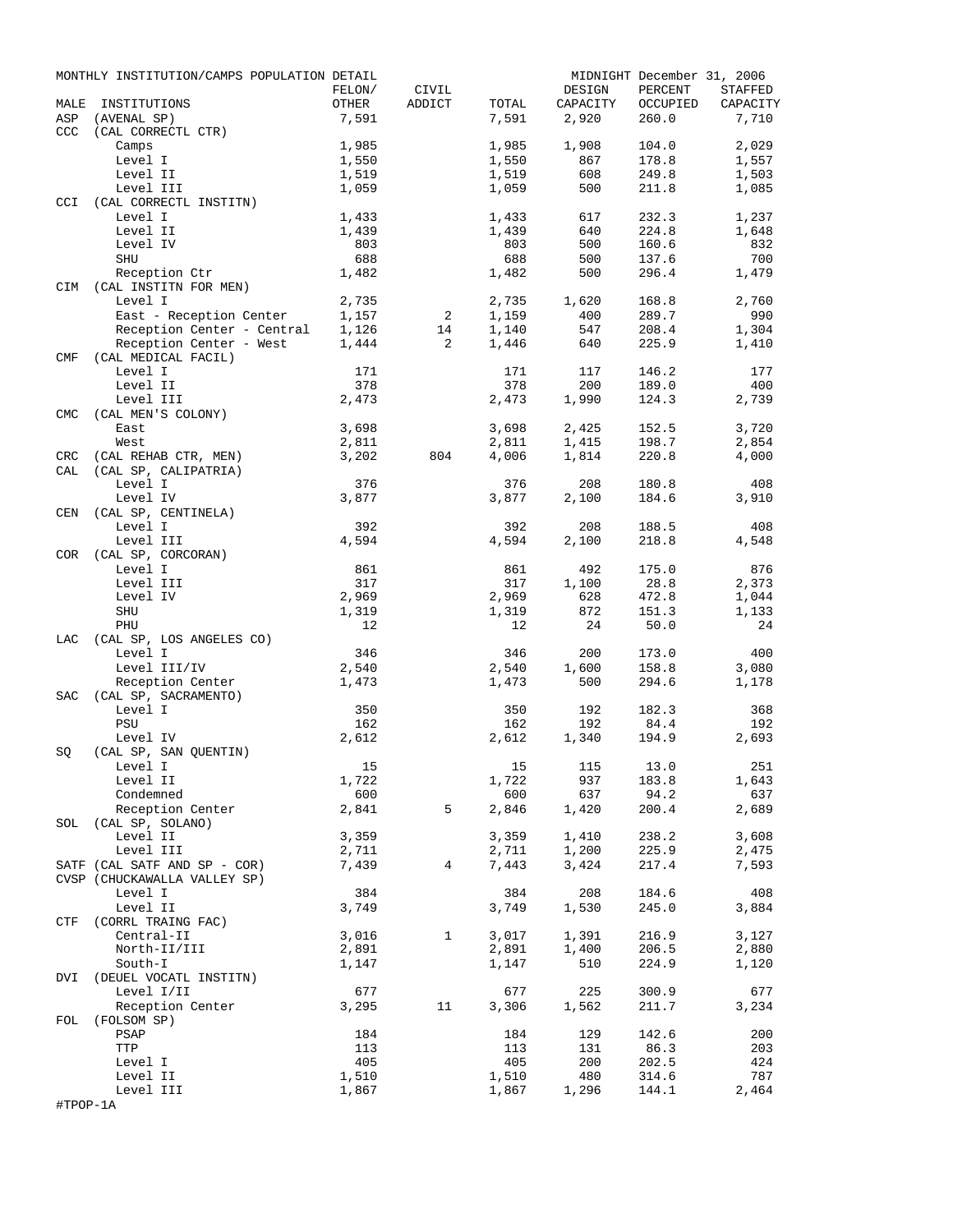|             | MONTHLY INSTITUTION/CAMPS POPULATION DETAIL |           |                 |           |                                 | MIDNIGHT December 31, 2006                            |                                 |
|-------------|---------------------------------------------|-----------|-----------------|-----------|---------------------------------|-------------------------------------------------------|---------------------------------|
|             |                                             | FELON/    | CIVIL           |           | DESIGN                          | PERCENT                                               | STAFFED                         |
| MALE<br>HDP | INSTITUTIONS<br>(HIGH DESERT SP)            | OTHER     | ADDICT          | TOTAL     | CAPACITY                        |                                                       | OCCUPIED CAPACITY               |
|             | Level I                                     | 396       |                 | 396       | 200                             | 198.0                                                 | 400                             |
|             | Level II                                    | 123       |                 | 123       | $\overline{0}$                  | $\sim$                                                | 120                             |
|             | Level III                                   | 658       |                 | 658       | 200                             | 329.0                                                 | 620                             |
|             | Level IV                                    | 2,829     |                 | 2,829     | 1,624                           | 174.2                                                 | 2,996                           |
|             | Reception Center                            | 557       | $4^{\circ}$     | 561       | 300                             | 187.0                                                 | 570                             |
|             | IRON (IRONWOOD SP)                          |           |                 |           |                                 |                                                       |                                 |
|             | Level I                                     | 326       |                 | 326       | 200                             | 163.0                                                 | 400                             |
|             | Level III                                   | 4,516     |                 | 4,516     | 2,000                           | 225.8                                                 | 4,409                           |
|             | KVSP (KERN VALLEY SP)                       |           |                 |           |                                 |                                                       |                                 |
|             | Level I/II                                  | 355       |                 | 355       | 200                             | 177.5                                                 | 780                             |
|             | Level IV                                    | 4,550     |                 | 4,550     | 2,248                           | 202.4                                                 | 4,166                           |
|             | MCSP (MULE CREEK SP)                        |           |                 |           |                                 |                                                       |                                 |
|             | Level I/II                                  | 390       |                 | 390       | 200                             | 195.0                                                 | 792                             |
|             | Level III                                   | 2,604     |                 | 2,604     | 1,000                           | 260.4                                                 | 2,287                           |
|             | Level IV                                    | 971       |                 | 971       | 500                             | 194.2                                                 | 930                             |
|             | NKSP (NORTH KERN SP)<br>Level I             | 315       |                 | 315       | 208                             | 151.4                                                 | 408                             |
|             | Level III                                   | 480       |                 | 480       | 200                             | 240.0                                                 | 380                             |
|             | Reception Center                            | 4,652     | $7\overline{ }$ | 4,659     | 2,284                           | 204.0                                                 | 4,613                           |
| PDC         | (PITCHESS DETENT CTR-RC)                    | 1,355     |                 | 1,355     | $\mathbf{0}$                    | $\sim$ $-$                                            | 1,292                           |
|             | PBSP (PELICAN BAY SP)                       |           |                 |           |                                 |                                                       |                                 |
|             | Level I                                     | 304       |                 | 304       | 200                             | 152.0                                                 | 392                             |
|             | Level III/IV                                | 2,127     |                 | 2,127     | 996                             | 213.6                                                 | 1,815                           |
|             | SHU                                         | 1,089     |                 | 1,089     | 1,056                           | 103.1                                                 | 1,109                           |
|             | PVSP (PLEASANT VALLEY SP)                   |           |                 |           |                                 |                                                       |                                 |
|             | Level I/II                                  | 365       |                 | 365       | 208                             | 175.5                                                 | 558                             |
|             | Level III/IV                                | 4,731     |                 | 4,731     | 2,100                           | 225.3                                                 | 4,554                           |
| <b>RIO</b>  | (RIO COSUMNES COR CTR-RC)                   | 433       |                 | 433       | 0                               | $\sim$                                                | 250                             |
| RJD         | (RJ DONOVAN CORR FACIL)                     |           |                 |           |                                 |                                                       |                                 |
|             | Level I                                     | 320       |                 | 320       | 200                             | 160.0                                                 | 400                             |
|             | Level III                                   | 1,815     |                 | 1,815     | 1,100                           | 165.0                                                 | 2,177                           |
|             | Reception Center                            | 2,099     |                 | 2,099     | 900                             | 233.2                                                 | 2,179                           |
|             | SVSP (SALINAS VAL SP)                       |           |                 |           |                                 |                                                       |                                 |
|             | Level I/II                                  | 395       |                 | 395       | 200                             | 197.5                                                 | 640                             |
|             | Level III/IV                                | 4,206     |                 | 4,206     | 2,098                           | 200.5                                                 | 3,966                           |
|             | SRTA (SANTA RITA CO. JAIL-RC)               | 652       | $\mathbf{1}$    | 653       | $\overline{0}$                  | $\mathcal{L}_{\rm{max}}$ and $\mathcal{L}_{\rm{max}}$ | 550                             |
|             | SBRN (SAN BRUNO CO. JAIL)                   | 110       |                 | 110       | 60                              | 183.3                                                 | 60                              |
|             | SCC (SIERRA CONSERV CTR)                    |           |                 |           |                                 |                                                       |                                 |
|             | Camps-Men                                   | 2,099     |                 | 2,099     | 2,010                           | 104.4                                                 | 2,010                           |
|             | Level I                                     | 1,280     |                 | 1,280     | 618                             | 207.1                                                 | 1,378                           |
|             | Level II                                    | 1,535     |                 | 1,535     | 608                             | 252.5                                                 | 1,634                           |
|             | Level III                                   | 1,186     |                 | 1,186     | 500                             | 237.2                                                 | 1,193                           |
| WSP         | (WASCO SP)                                  |           |                 |           |                                 |                                                       |                                 |
|             | Level I                                     | 293       |                 | 293       | 200                             | 146.5                                                 | 296                             |
|             | Level III                                   | 500       |                 | 500       | 250                             | 200.0                                                 | 475                             |
|             | Reception Center                            | 4,974     | 18              | 4,992     | 2,384                           | 209.4                                                 | 4,946                           |
|             | MALE TOTAL:                                 |           | 154,459 873     |           | 155, 332 77, 741 199.8 156, 818 |                                                       |                                 |
|             |                                             |           |                 |           |                                 |                                                       |                                 |
|             | FEMALE INSTITUTIONS                         |           |                 |           |                                 |                                                       |                                 |
|             | CIW (CAL INST FOR WOMEN)<br>Institution     |           |                 |           |                                 |                                                       |                                 |
|             |                                             | 1,996     | 8<br>2          | 2,004     | 792                             | 253.0                                                 | 1,967                           |
|             | Reception Center                            | 261       | $\mathbf{1}$    | 263       | 214                             | 122.9<br>$\sim$ $-$                                   | 400<br>$\overline{\phantom{0}}$ |
|             | Corr Trt Ctr<br>Camps-Women                 | 24<br>337 |                 | 25<br>337 | $\overline{\phantom{0}}$<br>320 | 105.3                                                 | 320                             |
|             | CRC (CAL REHAB CTR, WOMEN)                  | 418       | 323             | 741       | 500                             | 148.2                                                 | 780                             |
|             | CCWF (CENT CAL WOMEN'S FACIL)               |           |                 |           |                                 |                                                       |                                 |
|             | Institution                                 | 3,129     | $\mathbf{2}$    | 3,131     | 1,633                           | 191.7                                                 | 3,162                           |
|             | Reception Center                            | 719       | $\mathbf{1}$    | 720       | 356                             | 202.2                                                 | 766                             |
|             | Condemned                                   | 13        |                 | 13        | 15                              | 86.7                                                  | 15                              |
|             | RIO (RIO COSUMNES COR CTR-RC)               | 31        |                 | 31        | 0                               | $\overline{\phantom{a}}$                              | 20                              |
| VSP         | (VALLEY SP)                                 |           |                 |           |                                 |                                                       |                                 |
|             | Institution                                 | 3,064     |                 | 3,064     | 1,580                           | 193.9                                                 | 3,132                           |
|             | Reception Center                            | 712       | 8               | 720       | 356                             | 202.2                                                 | 708                             |
|             | <b>SHU</b>                                  | 64        |                 | 64        | 44                              | 145.5                                                 | 62                              |
|             | FEMALE TOTAL:                               | 10,768    | 345             | 11,113    | 5,810                           | 191.3                                                 | 11,332                          |
|             |                                             |           |                 |           |                                 |                                                       |                                 |
|             | INSTITUTIONS/CAMPS TOTAL:                   | 165,227   | 1,218           | 166,445   | 83,551                          | 199.2                                                 | 168,150                         |
|             | #TPOP-1A, PAGE 2                            |           |                 |           |                                 |                                                       |                                 |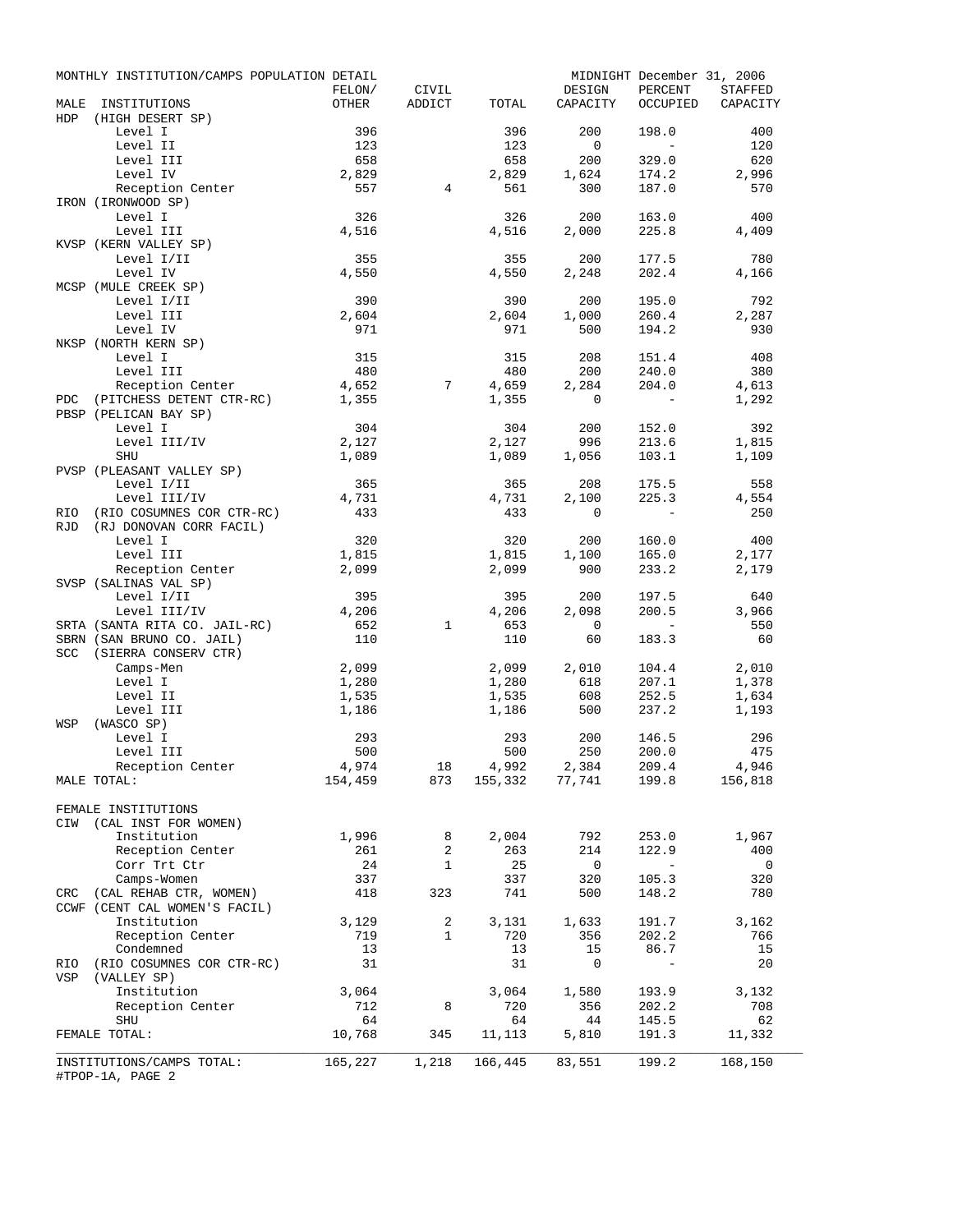Data Analysis Unit Unit Department of Corrections and Rehabilitation<br>Estimates and Statistical Analysis Section State of California Estimates and Statistical Analysis Section State of California<br>
Offender Information Services Branch<br>
State of California<br>
Sebruary 5, 2007

 MONTHLY REPORT OF POPULATION AS OF MIDNIGHT January 31, 2007

| JF MIDNIGHI JANUALY 31, ZUU |  |  |
|-----------------------------|--|--|
|                             |  |  |

|                                                                        |                                             |                 | TOTAL CDCR POPULATION     |                                                                        |                  |                                                                                                                                                                                             |                                                      |         |
|------------------------------------------------------------------------|---------------------------------------------|-----------------|---------------------------|------------------------------------------------------------------------|------------------|---------------------------------------------------------------------------------------------------------------------------------------------------------------------------------------------|------------------------------------------------------|---------|
|                                                                        |                                             |                 |                           |                                                                        | CHANGE SINCE     |                                                                                                                                                                                             |                                                      |         |
|                                                                        | FELON/<br>OTHER                             | CIVIL<br>ADDICT | TOTAL                     | NO.                                                                    | 01/31/06<br>PCT. |                                                                                                                                                                                             | DESIGN PERCENT STAFFED<br>CAPACITY OCCUPIED CAPACITY |         |
| A. TOTAL INSTITUTIONS                                                  |                                             |                 | 170,786   1,203   171,989 | $+3,872$                                                               | $+2.3$           |                                                                                                                                                                                             |                                                      |         |
| I. IN-STATE                                                            |                                             |                 |                           | 170,433   1,203   171,636   +3,519                                     | $+2.0$           |                                                                                                                                                                                             |                                                      |         |
| (MEN, Subtotal)                                                        | 159,073                                     |                 |                           | $+3,185$                                                               | $+2.0$           |                                                                                                                                                                                             |                                                      |         |
| (WOMEN, Subtotal)                                                      | 11,360                                      |                 |                           | 876 159,949 +3,185<br>327 11,687 +334                                  | $+2.9$           |                                                                                                                                                                                             |                                                      |         |
| 1. INSTITUTIONS/CAMPS    164,629    1,203    165,832    +3,254    +2.0 |                                             |                 |                           |                                                                        |                  |                                                                                                                                                                                             | 83,611 198.3                                         | 168,210 |
| INSTITUTIONS                                                           |                                             |                 |                           |                                                                        |                  |                                                                                                                                                                                             | 79,373 203.3                                         | 163,851 |
| CAMPS (CCC & SCC)                                                      |                                             |                 |                           |                                                                        |                  | $\begin{array}{cccccccc} 160,190 & & 1,203 & 161,393 & & +3\,, 187 & & +2\,.0 & & 79\,, 373 & & 203\,.3 \\ 4\,,439 & & & 4\,,439 & & & +67 & & +1\,.5 & & 4\,, 238 & & 104\,.7 \end{array}$ |                                                      | 4,359   |
| 2. COMMUNITY CORR. CTRS. 5,608                                         |                                             |                 |                           |                                                                        |                  | 0 5,608 +206 +3.8 7,545 74.3                                                                                                                                                                |                                                      |         |
| CCF PRIVATE                                                            | 2,389                                       |                 |                           |                                                                        |                  |                                                                                                                                                                                             |                                                      |         |
| CCF PUBLIC                                                             | 2,403                                       |                 |                           |                                                                        |                  | $2,389$ $-53$ $-2.1$ $2,752$ $86.8$<br>$2,403$ $-47$ $-1.9$ $2,461$ $97.6$                                                                                                                  |                                                      |         |
| DRUG TREATMT FURLOUGH                                                  | 547                                         |                 |                           |                                                                        |                  | $+113.6$ 1,056                                                                                                                                                                              | 51.8                                                 |         |
| PRIVATE WORK FURLOUGH                                                  | 95                                          |                 |                           | $-7$ $-4$ $-4$ $-4$ $-4$ $-4$ $-6$                                     |                  | 1,103                                                                                                                                                                                       | 8.6                                                  |         |
|                                                                        |                                             |                 |                           |                                                                        |                  |                                                                                                                                                                                             | 101.4                                                |         |
| PRISONER MOTHER PGM 71<br>FAMILY FOUNDATION PGM 70                     |                                             |                 | 70                        | $+9$                                                                   | $+14.7$          | 71 +10 +16.3 70<br>70                                                                                                                                                                       | 100.0                                                |         |
| WORK FUR. IN CUSTODY 33                                                |                                             |                 | 33                        | $\overline{\phantom{0}}$                                               |                  | $\mathcal{L}^{\mathcal{L}}(\mathcal{L}^{\mathcal{L}})$ and $\mathcal{L}^{\mathcal{L}}(\mathcal{L}^{\mathcal{L}})$<br>33                                                                     | 100.0                                                |         |
| 3. DMH STATE HOSPITALS 196                                             |                                             |                 |                           | 196 +59                                                                | $+43.0$          |                                                                                                                                                                                             |                                                      |         |
| II. OUT OF STATE(COCF)                                                 | 353                                         | $\Omega$        | 353                       |                                                                        |                  |                                                                                                                                                                                             |                                                      |         |
| ARIZONA                                                                | 273                                         |                 | 273                       |                                                                        |                  |                                                                                                                                                                                             |                                                      |         |
| TENNESSEE                                                              | 80                                          |                 | 80                        |                                                                        |                  |                                                                                                                                                                                             |                                                      |         |
| B. PAROLE                                                              | $121,365$ $1,681$ $123,046$ $+7,524$ $+6.5$ |                 |                           |                                                                        |                  |                                                                                                                                                                                             |                                                      |         |
| COMMUNITY SUPERVISION                                                  |                                             |                 |                           |                                                                        | $+6.5$           |                                                                                                                                                                                             |                                                      |         |
| COOPERATIVE CASES                                                      | 1,561                                       |                 | 1,561                     | $119,804$ $1,681$ $121,485$ $+7,472$<br>$1,561$ $1,561$ $+52$<br>$+52$ | $+3.4$           |                                                                                                                                                                                             |                                                      |         |
| C. NON-CDC JURISDICTION $1,895$ 0 1,895                                |                                             |                 |                           |                                                                        | $-80 -4.0$       |                                                                                                                                                                                             |                                                      |         |
| OTHER STATE/FED. INST.                                                 | 518                                         |                 | 518                       | $-21$                                                                  | $-3.8$           |                                                                                                                                                                                             |                                                      |         |
| OUT OF STATE PAROLE                                                    | 1,206                                       |                 | 518<br>1,206              | $-13$                                                                  | $-1.0$           |                                                                                                                                                                                             |                                                      |         |
| OUT OF STATE PAL                                                       | 93                                          |                 | 93                        | $-34$                                                                  | $-26.7$          |                                                                                                                                                                                             |                                                      |         |
| $CYA-W&IC$ 1731.5(c)                                                   |                                             |                 |                           |                                                                        |                  |                                                                                                                                                                                             |                                                      |         |
| INSTITUTIONS                                                           | 78                                          |                 |                           | 78 — 178<br>$-12$                                                      | $-13.3$          |                                                                                                                                                                                             |                                                      |         |
| D. OTHER POPULATIONS 21,031<br>INMATES                                 |                                             |                 | 282 21, 313               | $-509$                                                                 | $-2.3$           |                                                                                                                                                                                             |                                                      |         |
| OUT-TO-COURT, etc. 2,042 48                                            |                                             |                 | 2,090                     | $+174$                                                                 | $+9.0$           |                                                                                                                                                                                             |                                                      |         |
| <b>ESCAPED</b>                                                         | 230                                         |                 | 230                       | $-17$                                                                  | $-6.8$           |                                                                                                                                                                                             |                                                      |         |
| PAROLEES (PAL/RAL) 18,759                                              |                                             | 234             | 18,993                    | $-666$                                                                 | $-3.3$           |                                                                                                                                                                                             |                                                      |         |
| TOTAL CDCR POPULATION                                                  | 315,077 3,166 318,243 +10,807               |                 |                           |                                                                        | $+3.5$           |                                                                                                                                                                                             |                                                      |         |

CHANGE FROM LAST MONTH A. TOTAL INSTITUTIONS  $-524$   $-15$   $-539$ <br>(MEN, Subtotal)  $-594$   $+3$   $-591$ (15) -524 -15 -539<br>(1594 +3 -591 -53<br>(18) -71 (WOMEN, Subtotal)  $-53$  -18 -71<br>
B. PAROLE  $+1,285$  -47  $+1,238$ <br>
D. PAROLEES (PAL/RAL)  $-206$   $+4$  -202  $+1,285$   $-47$   $+1,238$ <br> $-206$   $+4$   $-202$ D. PAROLEES (PAL/RAL)

This report contains the latest available reliable population figures from OBIS. They have been carefully audited, but are preliminary, and therefore subject to revision.

 $\_$  ,  $\_$  ,  $\_$  ,  $\_$  ,  $\_$  ,  $\_$  ,  $\_$  ,  $\_$  ,  $\_$  ,  $\_$  ,  $\_$  ,  $\_$  ,  $\_$  ,  $\_$  ,  $\_$  ,  $\_$  ,  $\_$  ,  $\_$  ,  $\_$  ,  $\_$  ,  $\_$  ,  $\_$  ,  $\_$  ,  $\_$  ,  $\_$  ,  $\_$  ,  $\_$  ,  $\_$  ,  $\_$  ,  $\_$  ,  $\_$  ,  $\_$  ,  $\_$  ,  $\_$  ,  $\_$  ,  $\_$  ,  $\_$  ,

 Figure excludes institution based camps. Total persons in camps, including base camps, are 4,530 . Base camp at CMC is included in institution counts. Report # TPOP-8. Questions: (916) 327-3262 (CALNET) 467-3262.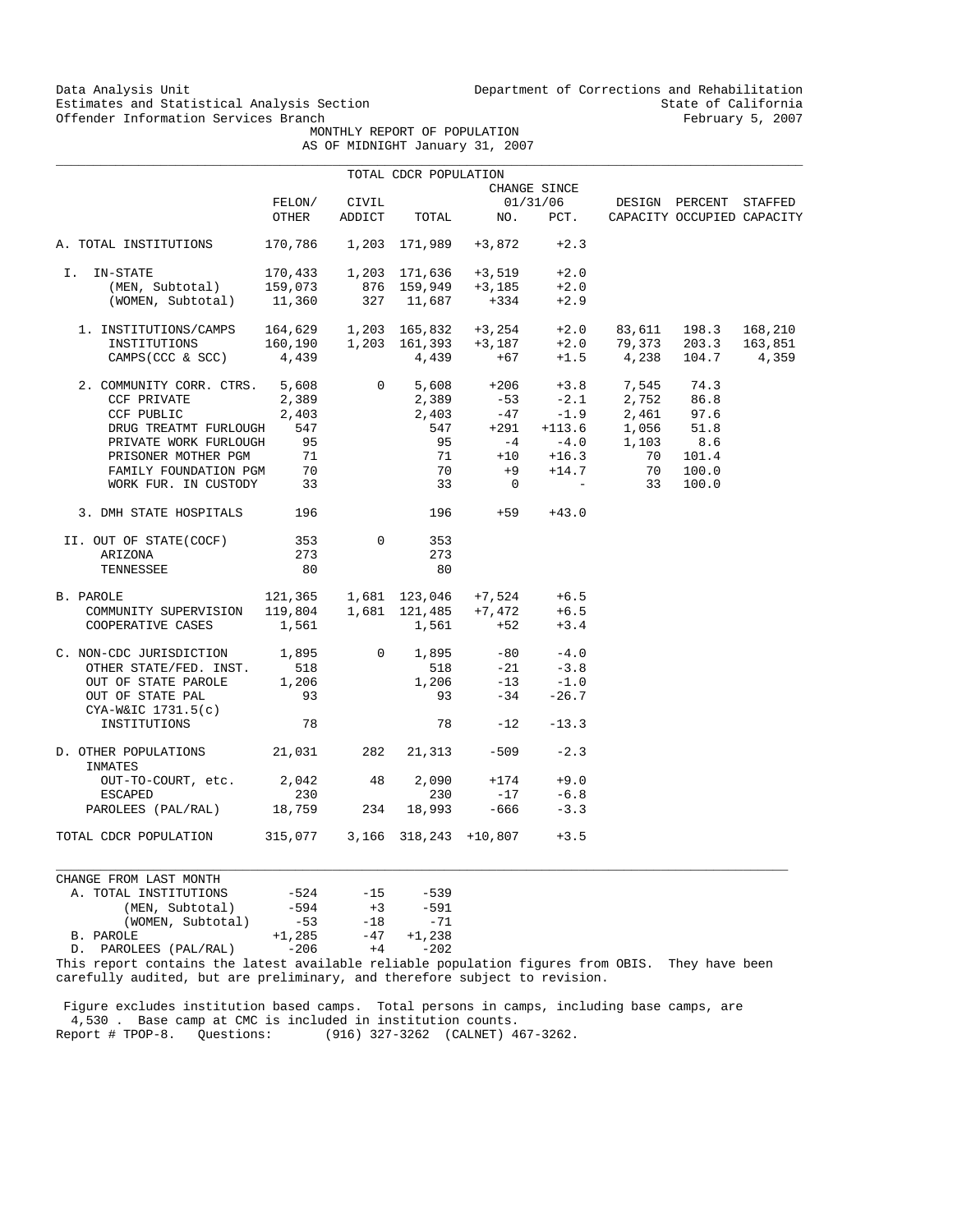MONTHLY INSTITUTION/CAMPS POPULATION DETAIL MIDNIGHT January 31, 2007

|                                 | INSTITUTIONS/CAMPS                                                                                                                                       | FELON/<br>OTHER                           | CIVIL<br>ADDICT                                          | TOTAL                                     | DESIGN<br>CAPACITY                          | PERCENT<br>OCCUPIED                                                                                                                                         | STAFFED<br>CAPACITY                        |
|---------------------------------|----------------------------------------------------------------------------------------------------------------------------------------------------------|-------------------------------------------|----------------------------------------------------------|-------------------------------------------|---------------------------------------------|-------------------------------------------------------------------------------------------------------------------------------------------------------------|--------------------------------------------|
| MALE                            |                                                                                                                                                          |                                           |                                                          |                                           |                                             |                                                                                                                                                             |                                            |
| <b>CCC</b><br>CCI<br>CIM        | ASP (AVENAL SP)<br>(CAL CORRECTL CTR)<br>(CAL CORRECTL INSTITN)<br>(CAL INSTITN FOR MEN)                                                                 | 7,483<br>5,973<br>5,820<br>6,407          | $\begin{array}{c} 1 \\ 12 \end{array}$<br>$\frac{1}{12}$ | 7,483<br>5,973<br>5,821<br>6,419          | 2,920<br>3,883<br>2,757<br>3,207            | 256.3<br>153.8<br>211.1<br>200.2                                                                                                                            | 7,710<br>6,174<br>5,896<br>6,464           |
| CMF<br><b>CMC</b><br>CRC<br>CAL | (CAL MEDICAL FACIL)<br>(CAL MEN'S COLONY)<br>(CAL REHAB CTR, MEN)<br>(CAL SP, CALIPATRIA)                                                                | 3,040<br>6,489<br>3,067<br>4,287          | 820                                                      | 3.040<br>6,489<br>3,887<br>4,287          | 2,307<br>3,840<br>1,814<br>2,308            | 131.8<br>169.0<br>214.3<br>185.7                                                                                                                            | 3,316<br>6,574<br>4,000<br>4,318           |
| CEN                             | (CAL SP, CENTINELA)<br>COR (CAL SP, CORCORAN)<br>LAC (CAL SP, LOS ANGELES CO)<br>SAC (CAL SP, SACRAMENTO)                                                | 4,963<br>5,421<br>4,358<br>3,091          |                                                          | 4,963<br>5,421<br>4,358<br>3,091          | 2,308<br>3,116<br>2,300<br>1,724            | 215.0<br>174.0<br>189.5<br>179.3                                                                                                                            | 4,956<br>5,450<br>4,658<br>3,253           |
| SQ                              | (CAL SP, SAN QUENTIN) 5,141<br>SOL (CAL SP, SOLANO)<br>SATF (CAL SATF AND SP - COR)<br>CVSP (CHUCKAWALLA VALLEY SP)                                      | 6,001<br>7,461<br>4,027                   | $5\overline{)}$<br>3                                     | 5,146<br>6,001<br>7,464<br>4,027          | 3,109<br>$2, -$<br>3, 424<br>$-28$<br>1,738 | 165.5<br>229.9<br>218.0<br>231.7                                                                                                                            | 5,220<br>6,083<br>7,593<br>4,292           |
| CTF<br>FOL                      | (CORRL TRAING FAC)<br>DVI (DEUEL VOCATL INSTITN)<br>(FOLSOM SP)<br>HDP (HIGH DESERT SP)                                                                  | 7,062<br>3,880<br>4,047<br>4,691          | 21<br>$\overline{3}$                                     | 7,062<br>3,901<br>4,047<br>4,694          | 3,301<br>1,787<br>2,236<br>2,324            | 213.9<br>218.3<br>181.0<br>202.0                                                                                                                            | 7,127<br>3,911<br>4,078<br>4,706           |
|                                 | IRON (IRONWOOD SP)<br>KVSP (KERN VALLEY SP)<br>MCSP (MULE CREEK SP)<br>NKSP (NORTH KERN SP)                                                              | 4,760<br>4,905<br>3,940<br>5,426          | $4\overline{ }$                                          | 4,760<br>4,905<br>3,940<br>5,430          | 2,200<br>2,448<br>1,700<br>2,692            | 216.4<br>200.4<br>231.8<br>201.7                                                                                                                            | 4,809<br>4,946<br>4,009<br>5,401           |
|                                 | PDC (PITCHESS DETENT CTR-RC)<br>PBSP (PELICAN BAY SP)<br>PVSP (PLEASANT VALLEY SP)<br>RIO (RIO COSUMNES COR CTR-RC)                                      | 977<br>3,493<br>5,183<br>531              |                                                          | 977<br>3,493<br>5,183<br>531              | $\mathbf 0$<br>2,252<br>2,308<br>$\Omega$   | $\mathcal{L}^{\mathcal{L}}(\mathcal{L}^{\mathcal{L}})$ and $\mathcal{L}^{\mathcal{L}}(\mathcal{L}^{\mathcal{L}})$<br>155.1<br>224.6<br>$\sim 100$ m $^{-1}$ | 1,292<br>3,316<br>5,112<br>250             |
|                                 | RJD (RJ DONOVAN CORR FACIL)<br>SVSP (SALINAS VAL SP)<br>SRTA (SANTA RITA CO. JAIL-RC)<br>SBRN (SAN BRUNO CO. JAIL)                                       | 4,646<br>4,558<br>665<br>106              |                                                          | 4,646<br>4,558<br>665<br>106              | 2,200<br>2,298<br>$\overline{0}$<br>60      | 211.2<br>198.3<br>$\sim 100$ km s $^{-1}$<br>176.7                                                                                                          | 4,756<br>4,606<br>550<br>60                |
| <b>SCC</b>                      | (SIERRA CONSERV CTR)<br>WSP (WASCO SP)                                                                                                                   | 6,050<br>6,023                            | $6 \quad$                                                | 6,029                                     | 1 6,051 3,736<br>2,834                      | 162.0<br>212.7                                                                                                                                              | 6,215<br>5,717                             |
|                                 | MALE TOTAL:                                                                                                                                              | 153,972                                   | 876                                                      | 154,848                                   | 77,741                                      | 199.2                                                                                                                                                       | 156,818                                    |
| FEMALE                          |                                                                                                                                                          |                                           |                                                          |                                           |                                             |                                                                                                                                                             |                                            |
| CIW<br>CRC<br>RIO<br>VSP        | (CAL INST FOR WOMEN)<br>(CAL REHAB CTR, WOMEN)<br>CCWF (CENT CAL WOMEN'S FACIL)<br>(RIO COSUMNES COR CTR-RC)<br>SBRN (SAN BRUNO CO. JAIL)<br>(VALLEY SP) | 2,554<br>398<br>3,884<br>32<br>1<br>3,788 | 11<br>305<br>2<br>9                                      | 2,565<br>703<br>3,886<br>32<br>1<br>3,797 | 1,326<br>500<br>2,004<br>0<br>60<br>1,980   | 193.4<br>140.6<br>193.9<br>$\overline{\phantom{a}}$<br>1.7<br>191.8                                                                                         | 2,687<br>780<br>3,943<br>20<br>60<br>3,902 |
|                                 | FEMALE TOTAL:                                                                                                                                            | 10,657                                    | 327                                                      | 10,984                                    | 5,870                                       | 187.1                                                                                                                                                       | 11,392                                     |
|                                 |                                                                                                                                                          |                                           |                                                          |                                           |                                             |                                                                                                                                                             |                                            |
|                                 | INSTITUTIONS/CAMPS TOTAL:                                                                                                                                | 164,629                                   | 1,203                                                    | 165,832                                   | 83,611                                      | 198.3                                                                                                                                                       | 168,210                                    |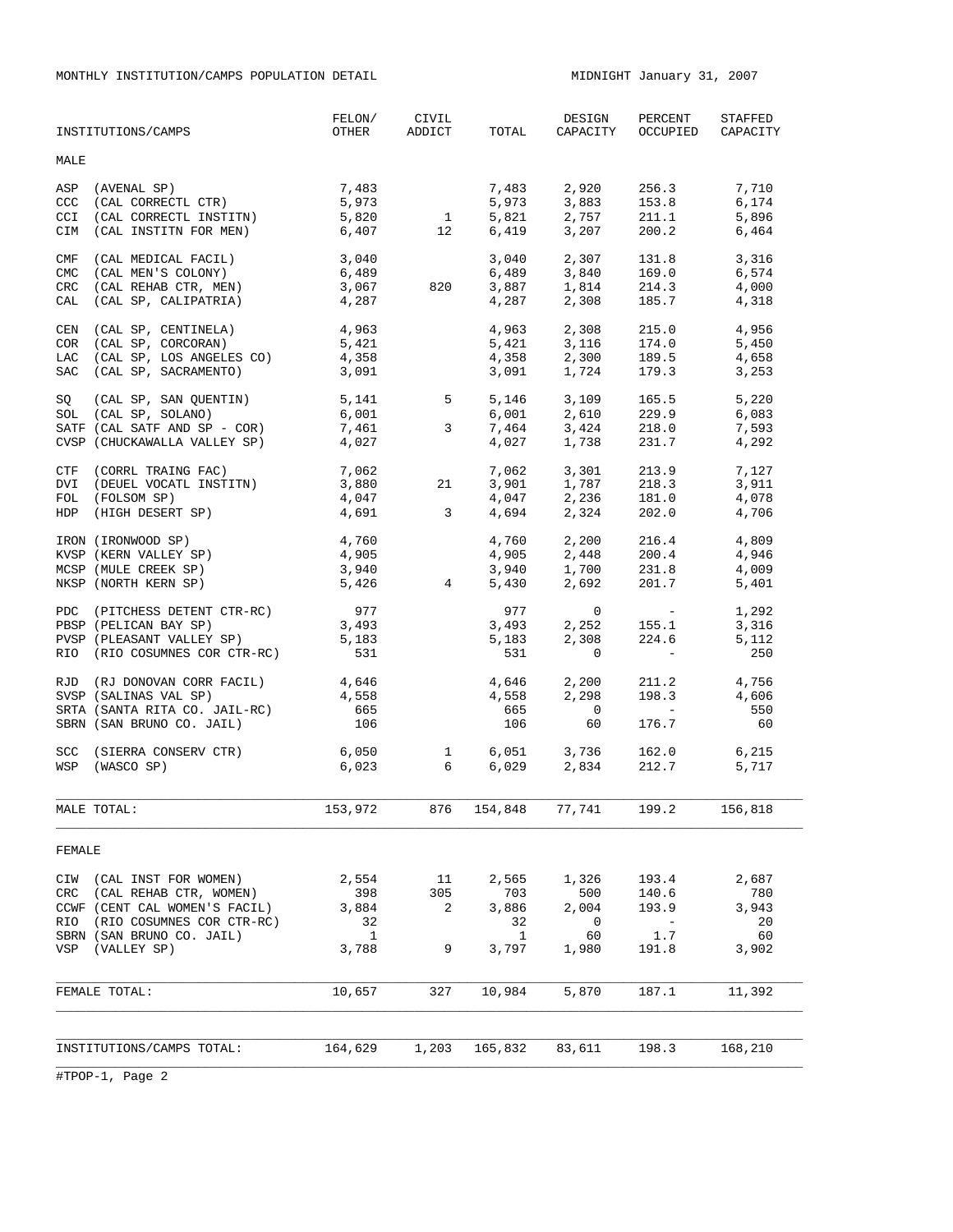|            | MONTHLY INSTITUTION/CAMPS POPULATION DETAIL |                 |                 |              |                    | MIDNIGHT January 31, 2007 |                     |
|------------|---------------------------------------------|-----------------|-----------------|--------------|--------------------|---------------------------|---------------------|
| MALE       | INSTITUTIONS                                | FELON/<br>OTHER | CIVIL<br>ADDICT | TOTAL        | DESIGN<br>CAPACITY | PERCENT<br>OCCUPIED       | STAFFED<br>CAPACITY |
| ASP        | (AVENAL SP)                                 | 7,483           |                 | 7,483        | 2,920              | 256.3                     | 7,710               |
| CCC        | (CAL CORRECTL CTR)                          |                 |                 |              |                    |                           |                     |
|            | Camps                                       | 1,990           |                 | 1,990        | 1,908              | 104.3                     | 2,029               |
|            | Level I                                     | 1,467           |                 | 1,467        | 867                | 169.2                     | 1,557               |
|            | Level II                                    | 1,400           |                 | 1,400        | 608                | 230.3                     | 1,503               |
|            | Level III                                   | 1,116           |                 | 1,116        | 500                | 223.2                     | 1,085               |
| <b>CCI</b> | (CAL CORRECTL INSTITN)                      |                 |                 |              |                    |                           |                     |
|            | Level I<br>Level II                         | 1,497           | $\mathbf{1}$    | 1,498        | 617<br>640         | 242.8<br>213.8            | 1,237<br>1,648      |
|            | Level IV                                    | 1,368<br>821    |                 | 1,368<br>821 | 500                | 164.2                     | 832                 |
|            | SHU                                         | 678             |                 | 678          | 500                | 135.6                     | 700                 |
|            | Reception Ctr                               | 1,456           |                 | 1,456        | 500                | 291.2                     | 1,479               |
|            | CIM (CAL INSTITN FOR MEN)                   |                 |                 |              |                    |                           |                     |
|            | Level I                                     | 2,569           |                 | 2,569        | 1,620              | 158.6                     | 2,760               |
|            | East - Reception Center                     | 1,134           |                 | 1,134        | 400                | 283.5                     | 990                 |
|            | Reception Center - Central                  | 1,235           | 9               | 1,244        | 547                | 227.4                     | 1,304               |
|            | Reception Center - West                     | 1,469           | 3               | 1,472        | 640                | 230.0                     | 1,410               |
| CMF        | (CAL MEDICAL FACIL)                         |                 |                 |              |                    |                           |                     |
|            | Level I                                     | 171             |                 | 171          | 117                | 146.2                     | 177                 |
|            | Level II                                    | 382             |                 | 382          | 200                | 191.0                     | 400                 |
|            | Level III<br>(CAL MEN'S COLONY)             | 2,487           |                 | 2,487        | 1,990              | 125.0                     | 2,739               |
| <b>CMC</b> | East                                        | 3,713           |                 | 3,713        | 2,425              | 153.1                     | 3,720               |
|            | West                                        | 2,776           |                 | 2,776        | 1,415              | 196.2                     | 2,854               |
| <b>CRC</b> | (CAL REHAB CTR, MEN)                        | 3,067           | 820             | 3,887        | 1,814              | 214.3                     | 4,000               |
| CAL        | (CAL SP, CALIPATRIA)                        |                 |                 |              |                    |                           |                     |
|            | Level I                                     | 363             |                 | 363          | 208                | 174.5                     | 408                 |
|            | Level IV                                    | 3,924           |                 | 3,924        | 2,100              | 186.9                     | 3,910               |
| CEN        | (CAL SP, CENTINELA)                         |                 |                 |              |                    |                           |                     |
|            | Level I                                     | 396             |                 | 396          | 208                | 190.4                     | 408                 |
|            | Level III                                   | 4,567           |                 | 4,567        | 2,100              | 217.5                     | 4,548               |
| COR        | (CAL SP, CORCORAN)                          |                 |                 |              |                    |                           |                     |
|            | Level I                                     | 833             |                 | 833          | 492                | 169.3                     | 876                 |
|            | Level III                                   | 334             |                 | 334          | 1,100              | 30.4                      | 2,373               |
|            | Level IV                                    | 2,940           |                 | 2,940        | 628                | 468.2                     | 1,044               |
|            | SHU<br>PHU                                  | 1,302<br>12     |                 | 1,302<br>12  | 872<br>24          | 149.3<br>50.0             | 1,133<br>24         |
| LAC        | (CAL SP, LOS ANGELES CO)                    |                 |                 |              |                    |                           |                     |
|            | Level I                                     | 312             |                 | 312          | 200                | 156.0                     | 400                 |
|            | Level III/IV                                | 2,008           |                 | 2,008        | 1,600              | 125.5                     | 3,080               |
|            | Reception Center                            | 2,038           |                 | 2,038        | 500                | 407.6                     | 1,178               |
| SAC        | (CAL SP, SACRAMENTO)                        |                 |                 |              |                    |                           |                     |
|            | Level I                                     | 348             |                 | 348          | 192                | 181.3                     | 368                 |
|            | PSU                                         | 165             |                 | 165          | 192                | 85.9                      | 192                 |
|            | Level IV                                    | 2,578           |                 | 2,578        | 1,340              | 192.4                     | 2,693               |
| SQ         | (CAL SP, SAN QUENTIN)                       |                 |                 |              |                    |                           |                     |
|            | Level I                                     | 12              |                 |              | 12 115             | 10.4                      | 251                 |
|            | Level II                                    | 1,709           | 2               | 1,711        | 937                | 182.6                     | 1,643               |
|            | Condemned<br>Reception Center               | 603<br>2,817    | 3               | 603<br>2,820 | 637<br>1,420       | 94.7<br>198.6             | 637<br>2,689        |
|            | SOL (CAL SP, SOLANO)                        |                 |                 |              |                    |                           |                     |
|            | Level II                                    | 3,335           |                 | 3,335        | 1,410              | 236.5                     | 3,608               |
|            | Level III                                   | 2,666           |                 | 2,666        | 1,200              | 222.2                     | 2,475               |
|            | SATF (CAL SATF AND SP - COR)                | 7,461           | 3               | 7,464        | 3,424              | 218.0                     | 7,593               |
|            | CVSP (CHUCKAWALLA VALLEY SP)                |                 |                 |              |                    |                           |                     |
|            | Level I                                     | 384             |                 | 384          | 208                | 184.6                     | 408                 |
|            | Level II                                    | 3,643           |                 | 3,643        | 1,530              | 238.1                     | 3,884               |
|            | CTF (CORRL TRAING FAC)                      |                 |                 |              |                    |                           |                     |
|            | Central-II                                  | 3,027           |                 | 3,027        | 1,391              | 217.6                     | 3,127               |
|            | North-II/III<br>South-I                     | 2,913           |                 | 2,913        | 1,400              | 208.1<br>220.0            | 2,880               |
|            | DVI (DEUEL VOCATL INSTITN)                  | 1,122           |                 | 1,122        | 510                |                           | 1,120               |
|            | Level I/II                                  | 655             |                 | 655          | 225                | 291.1                     | 677                 |
|            | Reception Center                            | 3,225           | 21              | 3,246        | 1,562              | 207.8                     | 3,234               |
| FOL        | (FOLSOM SP)                                 |                 |                 |              |                    |                           |                     |
|            | PSAP                                        | 195             |                 | 195          | 129                | 151.2                     | 200                 |
|            | TTP                                         | 110             |                 | 110          | 131                | 84.0                      | 203                 |
|            | Level I                                     | 412             |                 | 412          | 200                | 206.0                     | 424                 |
|            | Level II                                    | 1,502           |                 | 1,502        | 480                | 312.9                     | 787                 |
|            | Level III                                   | 1,828           |                 | 1,828        | 1,296              | 141.0                     | 2,464               |
| #TPOP-1A   |                                             |                 |                 |              |                    |                           |                     |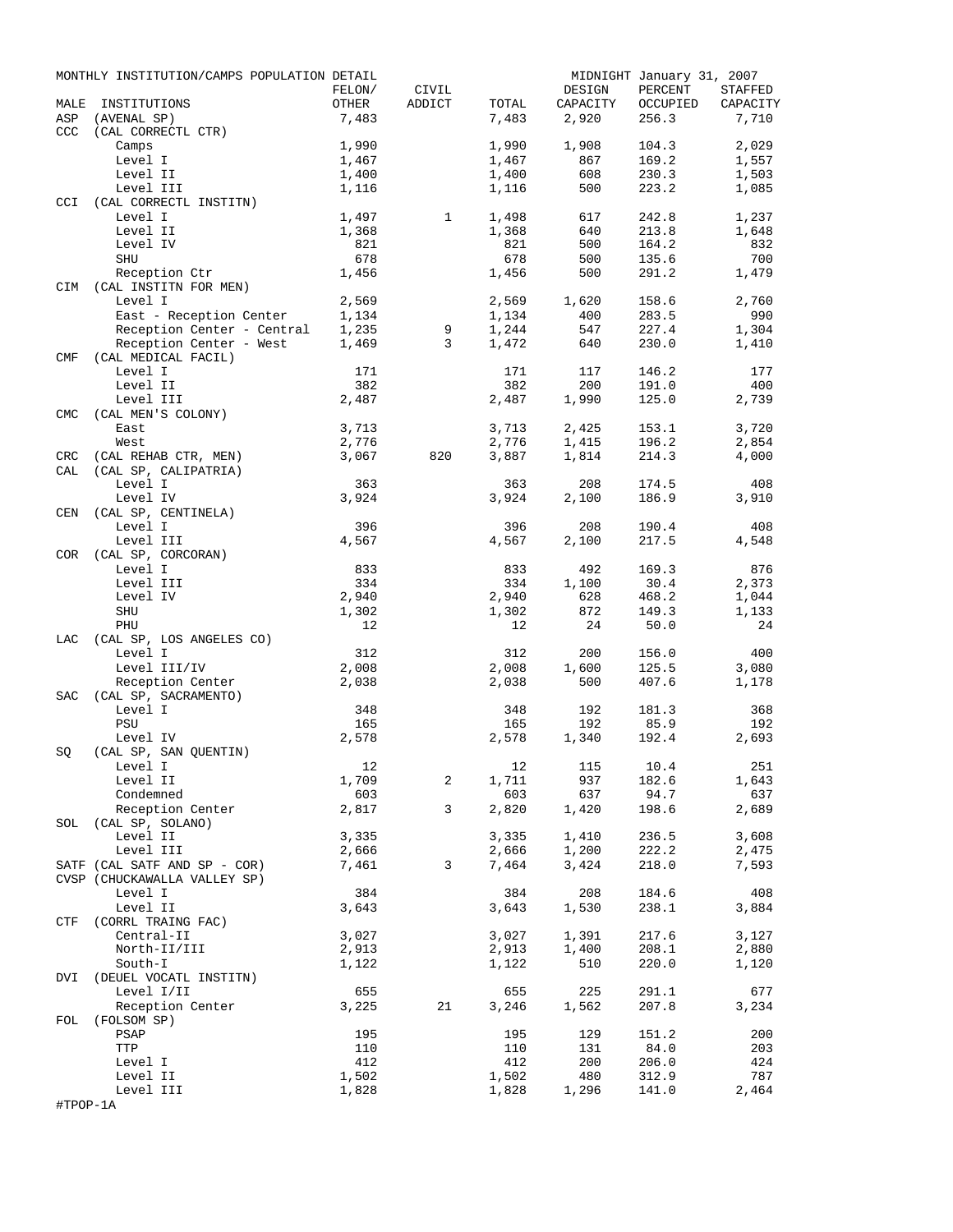|            | MONTHLY INSTITUTION/CAMPS POPULATION DETAIL     |                          |                 |              |                                                               | MIDNIGHT January 31, 2007 |          |
|------------|-------------------------------------------------|--------------------------|-----------------|--------------|---------------------------------------------------------------|---------------------------|----------|
|            |                                                 | FELON/                   | CIVIL           |              | DESIGN                                                        | PERCENT                   | STAFFED  |
| MALE       | INSTITUTIONS                                    | OTHER                    | ADDICT          | TOTAL        | CAPACITY                                                      | OCCUPIED                  | CAPACITY |
| HDP        | (HIGH DESERT SP)                                |                          |                 |              |                                                               |                           |          |
|            | Level I                                         | 399                      |                 | 399          | 200                                                           | 199.5                     | 400      |
|            | Level II                                        | 128                      |                 | 128          | $\overline{0}$                                                | $\sim$                    | 120      |
|            | Level III                                       | 686                      |                 | 686          | 200                                                           | 343.0                     | 620      |
|            | Level IV                                        | 2,873                    | $\overline{3}$  | 2,873        | 1,624                                                         | 176.9                     | 2,996    |
|            | Reception Center<br>IRON (IRONWOOD SP)          | 605                      |                 | 608          | 300                                                           | 202.7                     | 570      |
|            | Level I                                         | 319                      |                 | 319          | 200                                                           | 159.5                     | 400      |
|            | Level III                                       | 4,441                    |                 | 4,441        | 2,000                                                         | 222.1                     | 4,409    |
|            | KVSP (KERN VALLEY SP)                           |                          |                 |              |                                                               |                           |          |
|            | Level I/II                                      | 343                      |                 | 343          | 200                                                           | 171.5                     | 780      |
|            | Level IV                                        | 4,562                    |                 | 4,562        | 2,248                                                         | 202.9                     | 4,166    |
|            | MCSP (MULE CREEK SP)                            |                          |                 |              |                                                               |                           |          |
|            | Level I/II                                      | 391                      |                 | 391          | 200                                                           | 195.5                     | 792      |
|            | Level III                                       | 2,592                    |                 | 2,592        | 1,000                                                         | 259.2                     | 2,287    |
|            | Level IV                                        | 957                      |                 | 957          | 500                                                           | 191.4                     | 930      |
|            | NKSP (NORTH KERN SP)                            |                          |                 |              |                                                               |                           |          |
|            | Level I                                         | 284                      |                 | 284          | 208                                                           | 136.5                     | 408      |
|            | Level III                                       | 505                      |                 | 505          | 200                                                           | 252.5                     | 380      |
|            | Reception Center                                | 4,637                    | 4               | 4,641        | 2,284                                                         | 203.2                     | 4,613    |
| PDC        | (PITCHESS DETENT CTR-RC)                        | 977                      |                 | 977          | 0                                                             | $\sim$ $-$                | 1,292    |
|            | PBSP (PELICAN BAY SP)                           |                          |                 |              |                                                               |                           |          |
|            | Level I                                         | 283                      |                 | 283          | 200                                                           | 141.5                     | 392      |
|            | Level III/IV                                    | 2,120                    |                 | 2,120        | 996                                                           | 212.9                     | 1,815    |
|            | SHU                                             | 1,090                    |                 | 1,090        | 1,056                                                         | 103.2                     | 1,109    |
|            | PVSP (PLEASANT VALLEY SP)                       |                          |                 |              |                                                               |                           |          |
|            | Level I/II                                      | 344                      |                 | 344          | 208                                                           | 165.4                     | 558      |
|            | Level III/IV                                    | 4,839                    |                 | 4,839        | 2,100                                                         | 230.4                     | 4,554    |
| <b>RIO</b> | (RIO COSUMNES COR CTR-RC)                       | 531                      |                 | 531          | $\mathbf 0$                                                   | $\sim$ $-$                | 250      |
| <b>RJD</b> | (RJ DONOVAN CORR FACIL)                         |                          |                 |              |                                                               |                           |          |
|            | Level I                                         | 312                      |                 | 312          | 200                                                           | 156.0                     | 400      |
|            | Level III                                       | 2,357                    |                 | 2,357        | 1,100                                                         | 214.3                     | 2,177    |
|            | Reception Center                                | 1,977                    |                 | 1,977        | 900                                                           | 219.7                     | 2,179    |
|            | SVSP (SALINAS VAL SP)                           |                          |                 |              |                                                               |                           |          |
|            | Level I/II                                      | 397                      |                 | 397          | 200                                                           | 198.5                     | 640      |
|            | Level III/IV                                    | 4,161                    |                 | 4,161        | 2,098                                                         | 198.3                     | 3,966    |
|            | SRTA (SANTA RITA CO. JAIL-RC)                   | 665                      |                 | 665          | $\overline{0}$                                                | $\sim$ $-$                | 550      |
|            | SBRN (SAN BRUNO CO. JAIL)                       | 106                      |                 | 106          | 60                                                            | 176.7                     | 60       |
|            | SCC (SIERRA CONSERV CTR)                        |                          |                 |              |                                                               |                           |          |
|            | Camps-Men                                       | 2,125                    |                 | 2,125        | 2,010                                                         | 105.7                     | 2,010    |
|            | Level I                                         | 1,295                    |                 | 1,295        | 618                                                           | 209.5                     | 1,378    |
|            | Level II                                        | 1,454                    |                 | 1,454        | 608                                                           | 239.1                     | 1,634    |
|            | Level III                                       | 1,176                    | 1               | 1,177        | 500                                                           | 235.4                     | 1,193    |
| WSP        | (WASCO SP)                                      |                          |                 |              |                                                               |                           |          |
|            | Level I                                         | 269                      |                 | 269          | 200                                                           | 134.5                     | 296      |
|            | Level III                                       | 449                      |                 | 449          | 250                                                           | 179.6                     | 475      |
|            | Reception Center                                | 5,305                    | $6\overline{6}$ | 5,311        | 2,384<br>$153,972$ $876$ $154,848$ $77,741$ $199.2$ $156,818$ | 222.8                     | 4,946    |
|            | MALE TOTAL:                                     |                          |                 |              |                                                               |                           |          |
|            |                                                 |                          |                 |              |                                                               |                           |          |
|            | FEMALE INSTITUTIONS<br>CIW (CAL INST FOR WOMEN) |                          |                 |              |                                                               |                           |          |
|            | Institution                                     | 1,932                    | 10 <sup>°</sup> | 1,942        | 792                                                           | 245.2                     | 1,967    |
|            | Reception Center                                | 278                      | $\mathbf{1}$    | 279          | 214                                                           | 130.4                     | 400      |
|            | Corr Trt Ctr                                    | 20                       |                 | 20           | $\overline{\mathbf{0}}$                                       | $\sim$                    | 0        |
|            | Camps-Women                                     | 324                      |                 | 324          | 320                                                           | 101.3                     | 320      |
| CRC        | (CAL REHAB CTR, WOMEN)                          | 398                      | 305             | 703          | 500                                                           | 140.6                     | 780      |
|            | CCWF (CENT CAL WOMEN'S FACIL)                   |                          |                 |              |                                                               |                           |          |
|            | Institution                                     | 3,143                    | 2               | 3,145        | 1,633                                                         | 192.6                     | 3,162    |
|            | Reception Center                                | 726                      |                 | 726          | 356                                                           | 203.9                     | 766      |
|            | Condemned                                       | 15                       |                 | 15           | 15                                                            | 100.0                     | 15       |
|            | RIO (RIO COSUMNES COR CTR-RC)                   | 32                       |                 | 32           | $\overline{\phantom{0}}$                                      | $-$                       | 20       |
|            | SBRN (SAN BRUNO CO. JAIL)                       | $\overline{\phantom{0}}$ |                 | $\mathbf{1}$ | 60                                                            | 1.7                       | 60       |
|            | VSP (VALLEY SP)                                 |                          |                 |              |                                                               |                           |          |
|            | Institution                                     | 3,045                    |                 | 3,045        | 1,580                                                         | 192.7                     | 3,132    |
|            | Reception Center                                | 681                      | 9               | 690          | 356                                                           | 193.8                     | 708      |
|            | SHU                                             | 62                       |                 | 62           | 44                                                            | 140.9                     | 62       |
|            | FEMALE TOTAL:                                   | 10,657                   | 327             | 10,984       | 5,870                                                         | 187.1                     | 11,392   |
|            |                                                 |                          |                 |              |                                                               |                           |          |
|            | INSTITUTIONS/CAMPS TOTAL:<br>#TPOP-1A, PAGE 2   | 164,629                  | 1,203           |              | 165,832 83,611                                                | 198.3                     | 168,210  |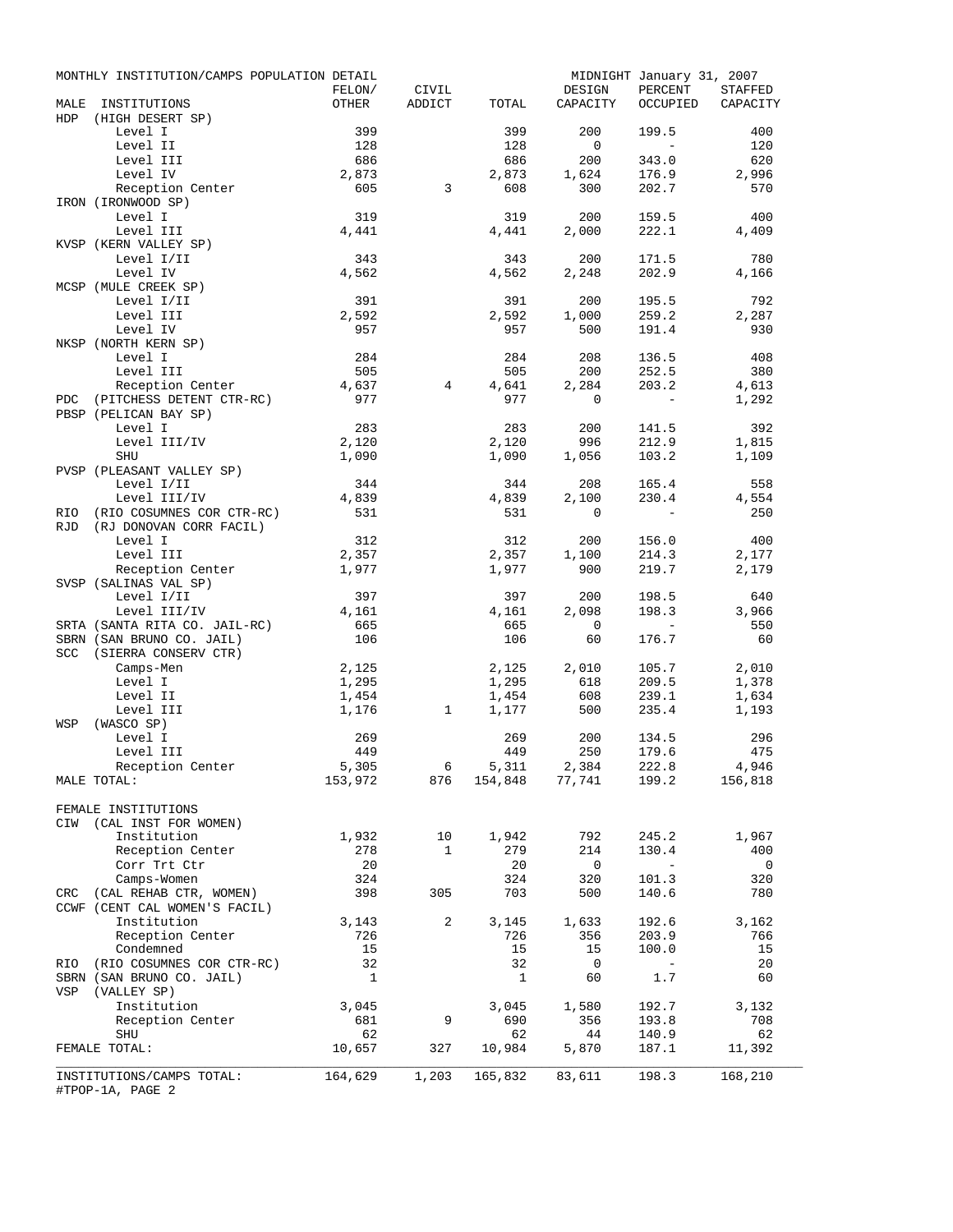Data Analysis Unit Unit Department of Corrections and Rehabilitation<br>Estimates and Statistical Analysis Section State of California Estimates and Statistical Analysis Section State of California<br>
Offender Information Services Branch<br>
March 5, 2007

 MONTHLY REPORT OF POPULATION AS OF MIDNIGHT February 28, 2007

|  | Ur MIDNIGHI rebruary 28, 200 |  |
|--|------------------------------|--|
|  |                              |  |

|                                                              |         |                | TOTAL CDCR POPULATION       |                                                                                             |                 |               |                            |         |
|--------------------------------------------------------------|---------|----------------|-----------------------------|---------------------------------------------------------------------------------------------|-----------------|---------------|----------------------------|---------|
|                                                              |         |                |                             |                                                                                             | CHANGE SINCE    |               |                            |         |
|                                                              | FELON/  | CIVIL          |                             |                                                                                             | 02/28/06        |               | DESIGN PERCENT             | STAFFED |
|                                                              | OTHER   | ADDICT         | TOTAL                       | NO.                                                                                         | PCT.            |               | CAPACITY OCCUPIED CAPACITY |         |
| A. TOTAL INSTITUTIONS                                        |         |                | 170,418  1,185  171,603     | $+2,838$                                                                                    | $+1.6$          |               |                            |         |
| I. IN-STATE                                                  | 170,059 |                |                             | 1,185 171,244 +2,479                                                                        | $+1.4$          |               |                            |         |
| (MEN, Subtotal)                                              | 158,625 |                |                             | $+2,135$                                                                                    | $+1.3$          |               |                            |         |
| (WOMEN, Subtotal)                                            | 11,434  |                | 840 159,465<br>345 11,779   | $+344$                                                                                      | $+3.0$          |               |                            |         |
| 1. INSTITUTIONS/CAMPS  164,147  1,185  165,332  +2,272  +1.3 |         |                |                             |                                                                                             |                 |               | 83,551 197.9               | 168,150 |
| INSTITUTIONS                                                 |         |                | 159,645  1,185  160,830     | $+2,200$                                                                                    | $+1.3$          |               | 79,313 202.8               | 163,791 |
| CAMPS (CCC & SCC)                                            | 4,502   |                | 4,502                       | $+72$                                                                                       |                 | $+1.6$ 4,238  | 106.2                      | 4,359   |
| 2. COMMUNITY CORR. CTRS. 5,737                               |         | $\overline{0}$ | 5,737                       | $+167$                                                                                      |                 | $+2.9$ 7,538  | 76.1                       |         |
| CCF PRIVATE                                                  | 2,503   |                |                             | $2,503 -119$                                                                                |                 | $-4.5$ 2,752  | 91.0                       |         |
| CCF PUBLIC                                                   | 2,455   |                |                             | $\begin{array}{ccc} 2\, ,455 & \quad +32 \\ 532 & \quad +277 \\ 83 & \quad -22 \end{array}$ | $+1.3$          | 2,461         | 99.8                       |         |
| DRUG TREATMT FURLOUGH                                        | 532     |                |                             |                                                                                             | $+108.6$        | 1,056         | 50.4                       |         |
| PRIVATE WORK FURLOUGH                                        | 83      |                |                             |                                                                                             |                 | $-20.9$ 1,103 | 7.5                        |         |
| PRISONER MOTHER PGM                                          | 71      |                | 71                          | $+1$                                                                                        | $+1.4$          | 70            | 101.4                      |         |
| FAMILY FOUNDATION PGM                                        | 67      |                | 67                          | $+5$                                                                                        | $+8.0$          | 70            | 95.7                       |         |
| WORK FUR. IN CUSTODY 26                                      |         |                | 26                          | $-7$                                                                                        | $-21.2$         | 26            | 100.0                      |         |
| 3. DMH STATE HOSPITALS                                       | 175     |                |                             | $+40$<br>175 — 175                                                                          | $+29.6$         |               |                            |         |
| II. OUT OF STATE(COCF)                                       | 359     | $\Omega$       | 359                         |                                                                                             |                 |               |                            |         |
| ARIZONA                                                      | 279     |                | 279                         |                                                                                             |                 |               |                            |         |
| TENNESSEE                                                    | 80      |                | 80                          |                                                                                             |                 |               |                            |         |
| B. PAROLE                                                    |         |                | 122,720  1,696  124,416     |                                                                                             | $+8,711$ $+7.5$ |               |                            |         |
| COMMUNITY SUPERVISION                                        |         |                | $121,181$ $1,696$ $122,877$ | $+8,718$                                                                                    | $+7.6$          |               |                            |         |
| COOPERATIVE CASES                                            | 1,539   |                | 1,539                       | $-7$                                                                                        | $-0.4$          |               |                            |         |
| C. NON-CDC JURISDICTION 1,888                                |         | $\overline{0}$ | 1,888                       |                                                                                             | $-60 -3.0$      |               |                            |         |
| OTHER STATE/FED. INST.                                       | 510     |                | 510                         | $-23$                                                                                       | $-4.3$          |               |                            |         |
| OUT OF STATE PAROLE                                          | 1,212   |                | 1,212                       | $+13$                                                                                       | $+1.0$          |               |                            |         |
| OUT OF STATE PAL<br>$CYA-W&IC$ 1731.5(c)                     | 82      |                | 82                          | $-41$                                                                                       | $-33.3$         |               |                            |         |
| INSTITUTIONS                                                 | 84      |                | 84                          | $-9$                                                                                        | $-9.6$          |               |                            |         |
| D. OTHER POPULATIONS 20,976<br>INMATES                       |         | 275            |                             | $21,251 -625$                                                                               | $-2.8$          |               |                            |         |
| OUT-TO-COURT, etc.                                           | 2,119   | 48             | 2,167                       | $+173$                                                                                      | $+8.6$          |               |                            |         |
| <b>ESCAPED</b>                                               | 229     |                | 229                         | $-17$                                                                                       | $-6.9$          |               |                            |         |
| PAROLEES (PAL/RAL) 18,628                                    |         | 227            | 18,855                      | $-781$                                                                                      | $-3.9$          |               |                            |         |
| TOTAL CDCR POPULATION                                        | 316,002 |                | 3,156 319,158 +10,864       |                                                                                             | $+3.5$          |               |                            |         |

CHANGE FROM LAST MONTH A. TOTAL INSTITUTIONS -368 -18 -386 (MEN, Subtotal)  $-448$   $-36$   $-484$  (WOMEN, Subtotal) +74 +18 +92 B. PAROLE +1,355 +15 +1,370 D. PAROLEES (PAL/RAL)

This report contains the latest available reliable population figures from OBIS. They have been carefully audited, but are preliminary, and therefore subject to revision.

 $\_$  ,  $\_$  ,  $\_$  ,  $\_$  ,  $\_$  ,  $\_$  ,  $\_$  ,  $\_$  ,  $\_$  ,  $\_$  ,  $\_$  ,  $\_$  ,  $\_$  ,  $\_$  ,  $\_$  ,  $\_$  ,  $\_$  ,  $\_$  ,  $\_$  ,  $\_$  ,  $\_$  ,  $\_$  ,  $\_$  ,  $\_$  ,  $\_$  ,  $\_$  ,  $\_$  ,  $\_$  ,  $\_$  ,  $\_$  ,  $\_$  ,  $\_$  ,  $\_$  ,  $\_$  ,  $\_$  ,  $\_$  ,  $\_$  ,

 Figure excludes institution based camps. Total persons in camps, including base camps, are 4,593 . Base camp at CMC is included in institution counts. Report # TPOP-8. Questions: (916) 327-3262 (CALNET) 467-3262.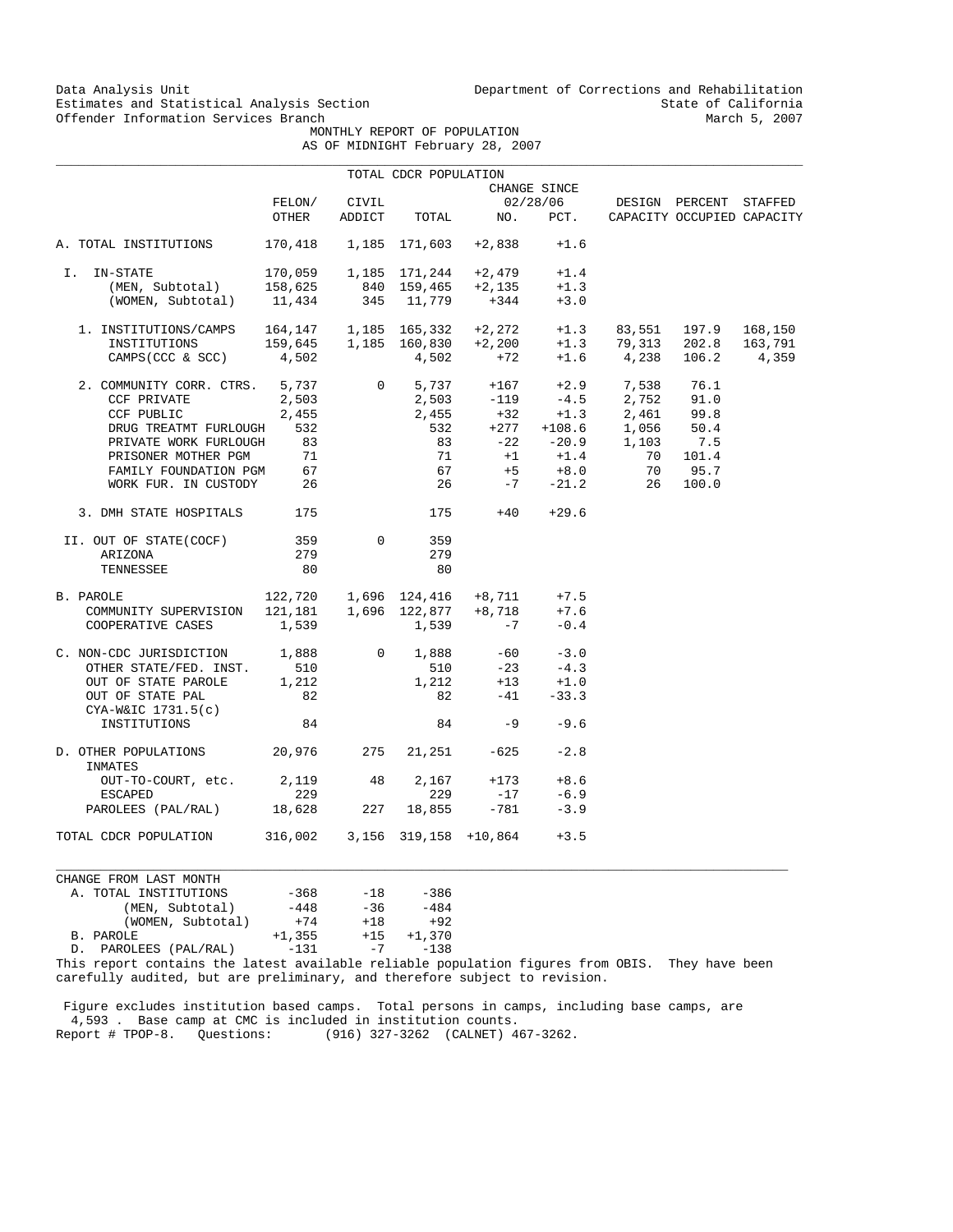MONTHLY INSTITUTION/CAMPS POPULATION DETAIL MIDNIGHT February 28, 2007

|                                        | INSTITUTIONS/CAMPS                                                                                                                                       | FELON/<br>OTHER                      | CIVIL<br>ADDICT                     | TOTAL                                          | DESIGN<br>CAPACITY                          | PERCENT<br>OCCUPIED                                                                                                                          | STAFFED<br>CAPACITY                  |
|----------------------------------------|----------------------------------------------------------------------------------------------------------------------------------------------------------|--------------------------------------|-------------------------------------|------------------------------------------------|---------------------------------------------|----------------------------------------------------------------------------------------------------------------------------------------------|--------------------------------------|
| MALE                                   |                                                                                                                                                          |                                      |                                     |                                                |                                             |                                                                                                                                              |                                      |
| ASP<br>CCC<br>CCI<br>CIM               | (AVENAL SP)<br>(CAL CORRECTL CTR)<br>(CAL CORRECTL INSTITN)<br>(CAL INSTITN FOR MEN)                                                                     | 7,512<br>5,949<br>5,793<br>6,322     | $\overline{\mathbf{3}}$<br>12       | 7,512<br>5,949<br>5,796<br>6,334               | 2,920<br>3,883<br>2,757<br>3,207            | 257.3<br>153.2<br>210.2<br>197.5                                                                                                             | 7,710<br>6,174<br>5,896<br>6,464     |
| CMF<br><b>CMC</b><br>CRC<br>CAL        | (CAL MEDICAL FACIL)<br>(CAL MEN'S COLONY)<br>(CAL REHAB CTR, MEN)<br>(CAL SP, CALIPATRIA)                                                                | 3,011<br>6,440<br>3,095<br>4,214     | 783                                 | 3,011<br>6,440<br>3,878<br>4,214               | 2,307<br>3,840<br>1,814<br>2,308            | 130.5<br>167.7<br>213.8<br>182.6                                                                                                             | 3,316<br>6,574<br>4,000<br>4,318     |
| CEN<br><b>COR</b><br>LAC<br><b>SAC</b> | (CAL SP, CENTINELA)<br>(CAL SP, CORCORAN)<br>(CAL SP, LOS ANGELES CO)<br>(CAL SP, SACRAMENTO)                                                            | 4,956<br>5,356<br>4,373<br>3,147     | $1 \qquad \qquad$                   | 4,956<br>5,357<br>4,373<br>3,147               | 2,308<br>3,116<br>2,300<br>1,724            | 214.7<br>171.9<br>190.1<br>182.5                                                                                                             | 4,956<br>5,450<br>4,658<br>3,253     |
| SQ                                     | $(CAL SP, SAN QUENTIN)$ $5,188$ 7<br>$( CAL SP, SOLANO)$ $6,057$<br>SOL (CAL SP, SOLANO)<br>SATF (CAL SATF AND SP - COR)<br>CVSP (CHUCKAWALLA VALLEY SP) | 7,381<br>4,149                       |                                     | 5,195<br>6,057<br>$4\degree$<br>7,385<br>4,149 | 3,109<br>2,610<br>1,738                     | 167.1<br>232.1<br>3,424 215.7<br>238.7                                                                                                       | 5,220<br>6,083<br>7,593<br>4,292     |
| DVI                                    | CTF (CORRL TRAING FAC)<br>(DEUEL VOCATL INSTITN)<br>FOL (FOLSOM SP)<br>HDP (HIGH DESERT SP)                                                              | 6,983<br>3,873<br>4,040<br>4,584     | $3^{\circ}$<br>13<br>$\overline{a}$ | 6,986<br>3,886<br>4,040<br>4,586               | 3,301<br>2,324                              | 211.6<br>$1,787$ 217.5<br>2,236 180.7<br>197.3                                                                                               | 7,127<br>3,911<br>4,078<br>4,706     |
|                                        | IRON (IRONWOOD SP)<br>KVSP (KERN VALLEY SP)<br>MCSP (MULE CREEK SP)<br>NKSP (NORTH KERN SP)                                                              | 4,727<br>4,949<br>3,913<br>5,464     |                                     | 4,727<br>4,949<br>3,913<br>5,464               | 2,200<br>2,448<br>$1,700$ 230.2<br>2,692    | 214.9<br>202.2<br>203.0                                                                                                                      | 4,809<br>4,946<br>4,009<br>5,401     |
|                                        | PDC (PITCHESS DETENT CTR-RC)<br>PBSP (PELICAN BAY SP)<br>PVSP (PLEASANT VALLEY SP)<br>RIO (RIO COSUMNES COR CTR-RC)                                      | 348<br>3,493<br>5,235<br>491         |                                     | 348<br>3,493<br>5,235<br>491                   | $\circ$<br>2,252<br>2,308<br>$\circ$        | <b>Contract Contract</b><br>155.1<br>226.8<br>$\sim 1000$ m $^{-1}$                                                                          | 1,292<br>3,316<br>5,112<br>250       |
|                                        | RJD (RJ DONOVAN CORR FACIL)<br>SVSP (SALINAS VAL SP)<br>SRTA (SANTA RITA CO. JAIL-RC)<br>SBRN (SAN BRUNO CO. JAIL)                                       | 4,735<br>4,534<br>710<br>81          |                                     | 4,735<br>4,534<br>710<br>81                    | 2,200<br>2,298<br>$\overline{0}$<br>60      | 215.2<br>197.3<br>$\mathcal{L}^{\mathcal{L}}(\mathcal{L}^{\mathcal{L}})$ and $\mathcal{L}^{\mathcal{L}}(\mathcal{L}^{\mathcal{L}})$<br>135.0 | 4,756<br>4,606<br>550<br>60          |
|                                        | SCC (SIERRA CONSERV CTR)<br>WSP (WASCO SP)                                                                                                               | 6,301<br>6,018                       | 12                                  | 6,030                                          | $6,301$ $3,736$<br>$6,030$ $2,834$<br>2,834 | 168.7<br>212.8                                                                                                                               | 6,215<br>5,717                       |
|                                        | MALE TOTAL:                                                                                                                                              | 153,422                              | 840                                 | 154, 262 77, 741                               |                                             | 198.4                                                                                                                                        | 156,818                              |
| FEMALE                                 |                                                                                                                                                          |                                      |                                     |                                                |                                             |                                                                                                                                              |                                      |
| CIW<br>CRC<br>RIO<br>VSP               | (CAL INST FOR WOMEN)<br>(CAL REHAB CTR, WOMEN)<br>CCWF (CENT CAL WOMEN'S FACIL)<br>(RIO COSUMNES COR CTR-RC)<br>(VALLEY SP)                              | 2,595<br>343<br>3,876<br>29<br>3,882 | 6<br>317<br>6<br>16                 | 2,601<br>660<br>3,882<br>29<br>3,898           | 1,326<br>500<br>2,004<br>0<br>1,980         | 196.2<br>132.0<br>193.7<br>$\overline{a}$<br>196.9                                                                                           | 2,687<br>780<br>3,943<br>20<br>3,902 |
|                                        | FEMALE TOTAL:                                                                                                                                            | 10,725                               | 345                                 | 11,070                                         | 5,810                                       | 190.5                                                                                                                                        | 11,332                               |
|                                        | INSTITUTIONS/CAMPS TOTAL:                                                                                                                                | 164,147                              | 1,185                               | 165,332                                        | 83,551                                      | 197.9                                                                                                                                        | 168,150                              |
|                                        |                                                                                                                                                          |                                      |                                     |                                                |                                             |                                                                                                                                              |                                      |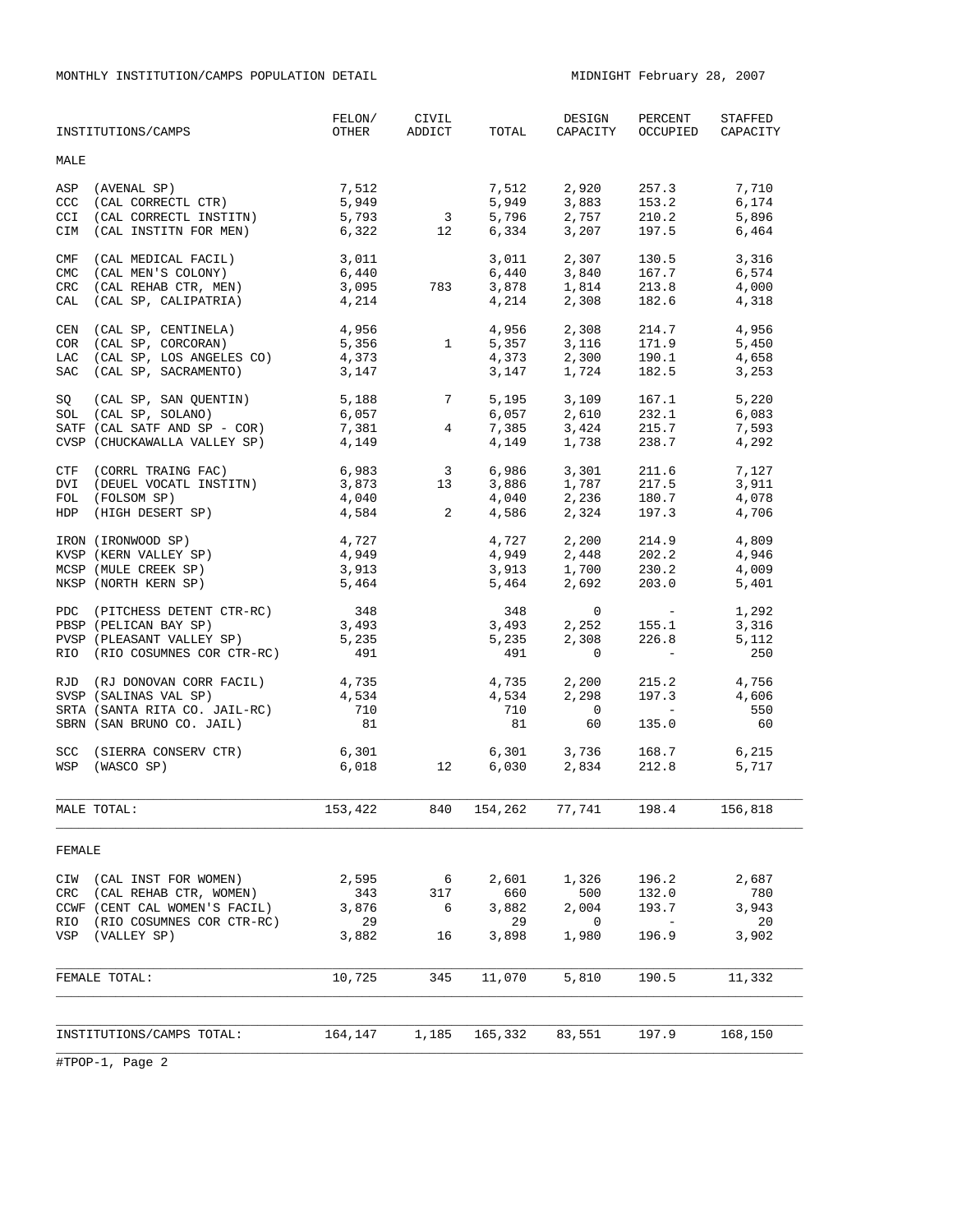|                   | MONTHLY INSTITUTION/CAMPS POPULATION DETAIL  |                |                |                |                | MIDNIGHT February 28, 2007 |                |
|-------------------|----------------------------------------------|----------------|----------------|----------------|----------------|----------------------------|----------------|
|                   |                                              | FELON/         | CIVIL          |                | DESIGN         | PERCENT                    | STAFFED        |
| MALE              | INSTITUTIONS                                 | OTHER          | ADDICT         | TOTAL          | CAPACITY       | OCCUPIED                   | CAPACITY       |
| ASP<br>CCC        | (AVENAL SP)<br>(CAL CORRECTL CTR)            | 7,512          |                | 7,512          | 2,920          | 257.3                      | 7,710          |
|                   | Camps                                        | 2,046          |                | 2,046          | 1,908          | 107.2                      | 2,029          |
|                   | Level I                                      | 1,418          |                | 1,418          | 867            | 163.6                      | 1,557          |
|                   | Level II                                     | 1,401          |                | 1,401          | 608            | 230.4                      | 1,503          |
|                   | Level III                                    | 1,084          |                | 1,084          | 500            | 216.8                      | 1,085          |
| <b>CCI</b>        | (CAL CORRECTL INSTITN)                       |                |                |                |                |                            |                |
|                   | Level I                                      | 1,586          | 3              | 1,589          | 617            | 257.5                      | 1,237          |
|                   | Level II                                     | 1,278          |                | 1,278          | 640            | 199.7                      | 1,648          |
|                   | Level IV                                     | 815            |                | 815            | 500            | 163.0                      | 832            |
|                   | SHU                                          | 676            |                | 676            | 500            | 135.2                      | 700            |
|                   | Reception Ctr<br>CIM (CAL INSTITN FOR MEN)   | 1,438          |                | 1,438          | 500            | 287.6                      | 1,479          |
|                   | Level I                                      | 2,550          |                | 2,550          | 1,620          | 157.4                      | 2,760          |
|                   | East - Reception Center                      | 1,120          | 2              | 1,122          | 400            | 280.5                      | 990            |
|                   | Reception Center - Central                   | 1,190          | 9              | 1,199          | 547            | 219.2                      | 1,304          |
|                   | Reception Center - West                      | 1,462          | $\mathbf{1}$   | 1,463          | 640            | 228.6                      | 1,410          |
| CMF               | (CAL MEDICAL FACIL)                          |                |                |                |                |                            |                |
|                   | Level I                                      | 166            |                | 166            | 117            | 141.9                      | 177            |
|                   | Level II                                     | 371            |                | 371            | 200            | 185.5                      | 400            |
|                   | Level III                                    | 2,474          |                | 2,474          | 1,990          | 124.3                      | 2,739          |
| <b>CMC</b>        | (CAL MEN'S COLONY)                           |                |                |                |                |                            |                |
|                   | East                                         | 3,699          |                | 3,699          | 2,425          | 152.5                      | 3,720          |
|                   | West                                         | 2,741          |                | 2,741          | 1,415          | 193.7                      | 2,854          |
| <b>CRC</b><br>CAL | (CAL REHAB CTR, MEN)<br>(CAL SP, CALIPATRIA) | 3,095          | 783            | 3,878          | 1,814          | 213.8                      | 4,000          |
|                   | Level I                                      | 355            |                | 355            | 208            | 170.7                      | 408            |
|                   | Level IV                                     | 3,859          |                | 3,859          | 2,100          | 183.8                      | 3,910          |
| <b>CEN</b>        | (CAL SP, CENTINELA)                          |                |                |                |                |                            |                |
|                   | Level I                                      | 395            |                | 395            | 208            | 189.9                      | 408            |
|                   | Level III                                    | 4,561          |                | 4,561          | 2,100          | 217.2                      | 4,548          |
| COR               | (CAL SP, CORCORAN)                           |                |                |                |                |                            |                |
|                   | Level I                                      | 805            |                | 805            | 492            | 163.6                      | 876            |
|                   | Level III                                    | 309            |                | 309            | 1,100          | 28.1                       | 2,373          |
|                   | Level IV                                     | 2,951          | $\mathbf{1}$   | 2,952          | 628            | 470.1                      | 1,044          |
|                   | SHU                                          | 1,279          |                | 1,279          | 872            | 146.7                      | 1,133          |
|                   | PHU                                          | 12             |                | 12             | 24             | 50.0                       | 24             |
| LAC               | (CAL SP, LOS ANGELES CO)                     |                |                |                |                |                            |                |
|                   | Level I                                      | 314            |                | 314            | 200            | 157.0                      | 400            |
|                   | Level III/IV<br>Reception Center             | 1,915<br>2,144 |                | 1,915<br>2,144 | 1,600<br>500   | 119.7<br>428.8             | 3,080<br>1,178 |
| SAC               | (CAL SP, SACRAMENTO)                         |                |                |                |                |                            |                |
|                   | Level I                                      | 340            |                | 340            | 192            | 177.1                      | 368            |
|                   | PSU                                          | 161            |                | 161            | 192            | 83.9                       | 192            |
|                   | Level IV                                     | 2,646          |                | 2,646          | 1,340          | 197.5                      | 2,693          |
| SQ                | (CAL SP, SAN QUENTIN)                        |                |                |                |                |                            |                |
|                   | Level I                                      | - 9            |                |                | 9 115          | 7.8                        | 251            |
|                   | Level II                                     | 1,759          | $\mathbf{1}$   | 1,760          | 937            | 187.8                      | 1,643          |
|                   | Condemned                                    | 607            |                | 607            | 637            | 95.3                       | 637            |
|                   | Reception Center                             | 2,813          | 6              | 2,819          | 1,420          | 198.5                      | 2,689          |
|                   | SOL (CAL SP, SOLANO)                         | 3,342          |                |                |                |                            | 3,608          |
|                   | Level II                                     | 2,715          |                | 3,342          | 1,410          | 237.0<br>226.3             |                |
|                   | Level III<br>SATF (CAL SATF AND SP - COR)    | 7,381          | $\overline{4}$ | 2,715<br>7,385 | 1,200<br>3,424 | 215.7                      | 2,475<br>7,593 |
|                   | CVSP (CHUCKAWALLA VALLEY SP)                 |                |                |                |                |                            |                |
|                   | Level I                                      | 386            |                | 386            | 208            | 185.6                      | 408            |
|                   | Level II                                     | 3,763          |                | 3,763          | 1,530          | 245.9                      | 3,884          |
|                   | CTF (CORRL TRAING FAC)                       |                |                |                |                |                            |                |
|                   | Central-II                                   | 3,040          | 3              | 3,043          | 1,391          | 218.8                      | 3,127          |
|                   | North-II/III                                 | 2,841          |                | 2,841          | 1,400          | 202.9                      | 2,880          |
|                   | South-I                                      | 1,102          |                | 1,102          | 510            | 216.1                      | 1,120          |
|                   | DVI (DEUEL VOCATL INSTITN)                   |                |                |                |                |                            |                |
|                   | Level I/II                                   | 684            |                | 684            | 225            | 304.0                      | 677            |
|                   | Reception Center                             | 3,189          | 13             | 3,202          | 1,562          | 205.0                      | 3,234          |
| FOL               | (FOLSOM SP)<br>PSAP                          | 173            |                | 173            | 129            | 134.1                      | 200            |
|                   | TTP                                          | 124            |                | 124            | 131            | 94.7                       | 203            |
|                   | Level I                                      | 410            |                | 410            | 200            | 205.0                      | 424            |
|                   | Level II                                     | 1,491          |                | 1,491          | 480            | 310.6                      | 787            |
|                   | Level III                                    | 1,842          |                | 1,842          | 1,296          | 142.1                      | 2,464          |
| #TPOP-1A          |                                              |                |                |                |                |                            |                |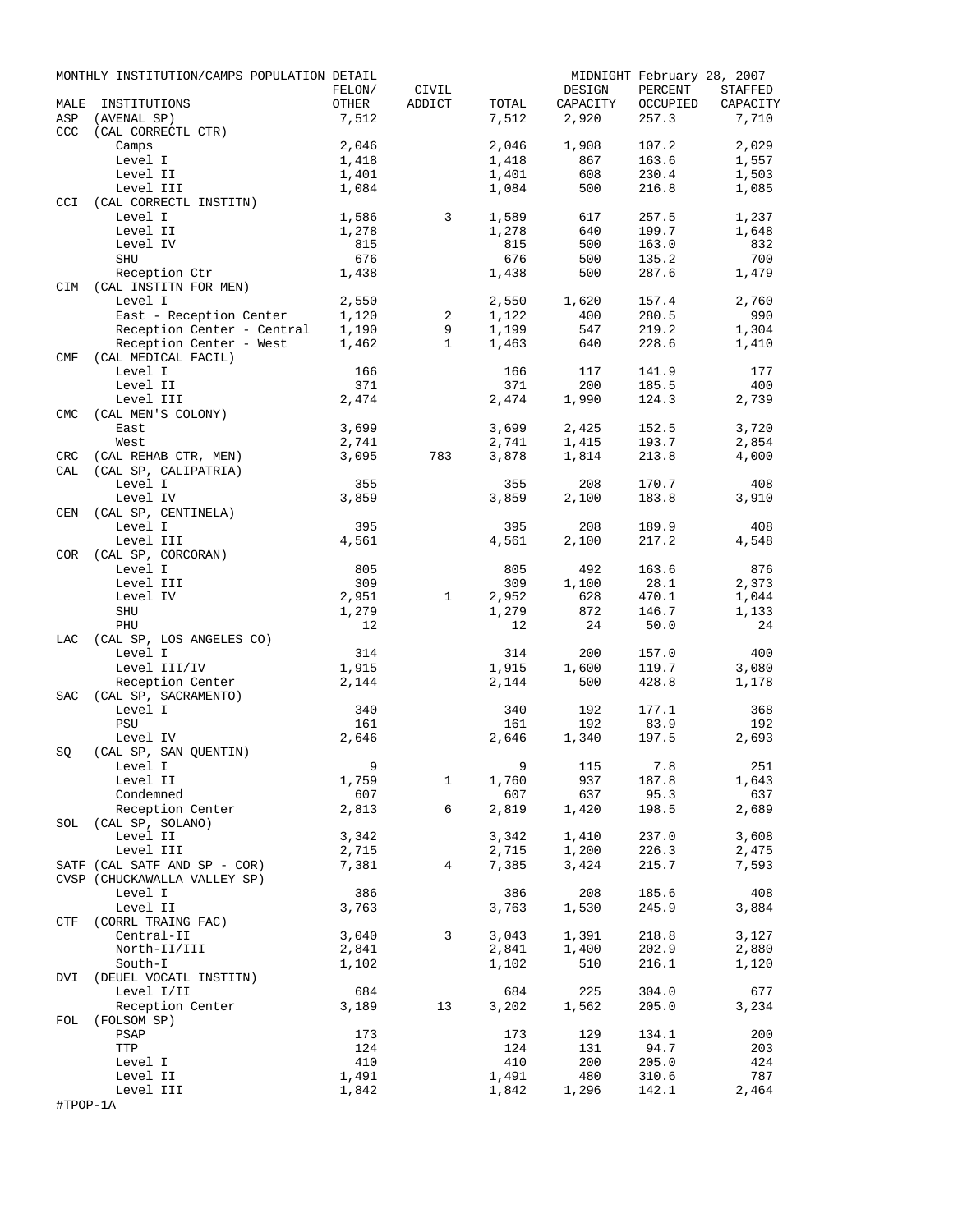|             | MONTHLY INSTITUTION/CAMPS POPULATION DETAIL |           |                   |              |                                 | MIDNIGHT February 28, 2007 |                          |  |  |
|-------------|---------------------------------------------|-----------|-------------------|--------------|---------------------------------|----------------------------|--------------------------|--|--|
|             |                                             | FELON/    | CIVIL             |              | DESIGN                          | PERCENT                    | STAFFED                  |  |  |
| MALE<br>HDP | INSTITUTIONS<br>(HIGH DESERT SP)            | OTHER     | ADDICT            | TOTAL        | CAPACITY                        | OCCUPIED                   | CAPACITY                 |  |  |
|             | Level I                                     | 397       |                   | 397          | 200                             | 198.5                      | 400                      |  |  |
|             | Level II                                    | 122       |                   | 122          | $\overline{0}$                  | $\sim$ $ \sim$             | 120                      |  |  |
|             | Level III                                   | 667       |                   | 667          | 200                             | 333.5                      | 620                      |  |  |
|             | Level IV                                    | 2,849     |                   | 2,849        | 1,624                           | 175.4                      | 2,996                    |  |  |
|             | Reception Center                            | 549       | $\overline{a}$    | 551          | 300                             | 183.7                      | 570                      |  |  |
|             | IRON (IRONWOOD SP)                          |           |                   |              |                                 |                            |                          |  |  |
|             | Level I                                     | 284       |                   | 284          | 200                             | 142.0                      | 400                      |  |  |
|             | Level III                                   | 4,443     |                   | 4,443        | 2,000                           | 222.2                      | 4,409                    |  |  |
|             | KVSP (KERN VALLEY SP)                       |           |                   |              |                                 |                            |                          |  |  |
|             | Level I/II                                  | 348       |                   | 348          | 200                             | 174.0                      | 780                      |  |  |
|             | Level IV                                    | 4,601     |                   | 4,601        | 2,248                           | 204.7                      | 4,166                    |  |  |
|             | MCSP (MULE CREEK SP)                        |           |                   |              |                                 |                            |                          |  |  |
|             | Level I/II                                  | 367       |                   | 367          | 200                             | 183.5                      | 792                      |  |  |
|             | Level III                                   | 2,577     |                   | 2,577        | 1,000                           | 257.7                      | 2,287                    |  |  |
|             | Level IV<br>NKSP (NORTH KERN SP)            | 969       |                   | 969          | 500                             | 193.8                      | 930                      |  |  |
|             | Level I                                     | 257       |                   | 257          | 208                             | 123.6                      | 408                      |  |  |
|             | Level III                                   | 520       |                   | 520          | 200                             | 260.0                      | 380                      |  |  |
|             | Reception Center                            | 4,687     |                   | 4,687        | 2,284                           | 205.2                      | 4,613                    |  |  |
| PDC         | (PITCHESS DETENT CTR-RC)                    | 348       |                   | 348          | 0                               | $\sim$                     | 1,292                    |  |  |
|             | PBSP (PELICAN BAY SP)                       |           |                   |              |                                 |                            |                          |  |  |
|             | Level I                                     | 315       |                   | 315          | 200                             | 157.5                      | 392                      |  |  |
|             | Level III/IV                                | 2,068     |                   | 2,068        | 996                             | 207.6                      | 1,815                    |  |  |
|             | SHU                                         | 1,110     |                   | 1,110        | 1,056                           | 105.1                      | 1,109                    |  |  |
|             | PVSP (PLEASANT VALLEY SP)                   |           |                   |              |                                 |                            |                          |  |  |
|             | Level I/II                                  | 288       |                   | 288          | 208                             | 138.5                      | 558                      |  |  |
|             | Level III/IV                                | 4,947     |                   | 4,947        | 2,100                           | 235.6                      | 4,554                    |  |  |
| <b>RIO</b>  | (RIO COSUMNES COR CTR-RC)                   | 491       |                   | 491          | 0                               | $\sim$ $-$                 | 250                      |  |  |
| <b>RJD</b>  | (RJ DONOVAN CORR FACIL)                     |           |                   |              |                                 |                            |                          |  |  |
|             | Level I                                     | 332       |                   | 332          | 200                             | 166.0                      | 400                      |  |  |
|             | Level III                                   | 2,332     |                   | 2,332        | 1,100                           | 212.0                      | 2,177                    |  |  |
|             | Reception Center                            | 2,071     |                   | 2,071        | 900                             | 230.1                      | 2,179                    |  |  |
|             | SVSP (SALINAS VAL SP)<br>Level I/II         | 367       |                   | 367          | 200                             | 183.5                      | 640                      |  |  |
|             | Level III/IV                                | 4,167     |                   | 4,167        | 2,098                           | 198.6                      | 3,966                    |  |  |
|             | SRTA (SANTA RITA CO. JAIL-RC)               | 710       |                   | 710          | $\overline{0}$                  | $\sim$ 100 $\pm$           | 550                      |  |  |
|             | SBRN (SAN BRUNO CO. JAIL)                   | 81        |                   | 81           | 60                              | 135.0                      | 60                       |  |  |
|             | SCC (SIERRA CONSERV CTR)                    |           |                   |              |                                 |                            |                          |  |  |
|             | Camps-Men                                   | 2,132     |                   | 2,132        | 2,010                           | 106.1                      | 2,010                    |  |  |
|             | Level I                                     | 1,301     |                   | 1,301        | 618                             | 210.5                      | 1,378                    |  |  |
|             | Level II                                    | 1,690     |                   | 1,690        | 608                             | 278.0                      | 1,634                    |  |  |
|             | Level III                                   | 1,178     |                   | 1,178        | 500                             | 235.6                      | 1,193                    |  |  |
| WSP         | (WASCO SP)                                  |           |                   |              |                                 |                            |                          |  |  |
|             | Level I                                     | 273       |                   | 273          | 200                             | 136.5                      | 296                      |  |  |
|             | Level III                                   | 488       |                   | 488          | 250                             | 195.2                      | 475                      |  |  |
|             | Reception Center                            | 5,257     | 12                | 5,269        | 2,384                           | 221.0                      | 4,946                    |  |  |
|             | MALE TOTAL:                                 |           | 153,422 840       |              | 154, 262 77, 741 198.4 156, 818 |                            |                          |  |  |
|             |                                             |           |                   |              |                                 |                            |                          |  |  |
|             | FEMALE INSTITUTIONS                         |           |                   |              |                                 |                            |                          |  |  |
|             | CIW (CAL INST FOR WOMEN)                    |           |                   |              |                                 |                            |                          |  |  |
|             | Institution<br>Reception Center             | 1,995     | 5<br>$\mathbf{1}$ | 2,000<br>258 | 792                             | 252.5                      | 1,967<br>400             |  |  |
|             | Corr Trt Ctr                                | 257<br>19 |                   | 19           | 214<br>$\overline{\mathbf{0}}$  | 120.6<br>$\sim$ $-$        | $\overline{\phantom{0}}$ |  |  |
|             | Camps-Women                                 | 324       |                   | 324          | 320                             | 101.3                      | 320                      |  |  |
|             | CRC (CAL REHAB CTR, WOMEN)                  | 343       | 317               | 660          | 500                             | 132.0                      | 780                      |  |  |
|             | CCWF (CENT CAL WOMEN'S FACIL)               |           |                   |              |                                 |                            |                          |  |  |
|             | Institution                                 | 3,170     | $\overline{4}$    | 3,174        | 1,633                           | 194.4                      | 3,162                    |  |  |
|             | Reception Center                            | 691       | 2                 | 693          | 356                             | 194.7                      | 766                      |  |  |
|             | Condemned                                   | 15        |                   | 15           | 15                              | 100.0                      | 15                       |  |  |
|             | RIO (RIO COSUMNES COR CTR-RC)               | 29        |                   | 29           | 0                               | $\equiv$                   | 20                       |  |  |
| VSP         | (VALLEY SP)                                 |           |                   |              |                                 |                            |                          |  |  |
|             | Institution                                 | 3,094     |                   | 3,094        | 1,580                           | 195.8                      | 3,132                    |  |  |
|             | Reception Center                            | 733       | 16                | 749          | 356                             | 210.4                      | 708                      |  |  |
|             | SHU                                         | 55        |                   | 55           | 44                              | 125.0                      | 62                       |  |  |
|             | FEMALE TOTAL:                               | 10,725    | 345               | 11,070       | 5,810                           | 190.5                      | 11,332                   |  |  |
|             |                                             |           |                   |              |                                 |                            |                          |  |  |
|             | INSTITUTIONS/CAMPS TOTAL:                   | 164,147   | 1,185             | 165,332      | 83,551                          | 197.9                      | 168,150                  |  |  |
|             | #TPOP-1A, PAGE 2                            |           |                   |              |                                 |                            |                          |  |  |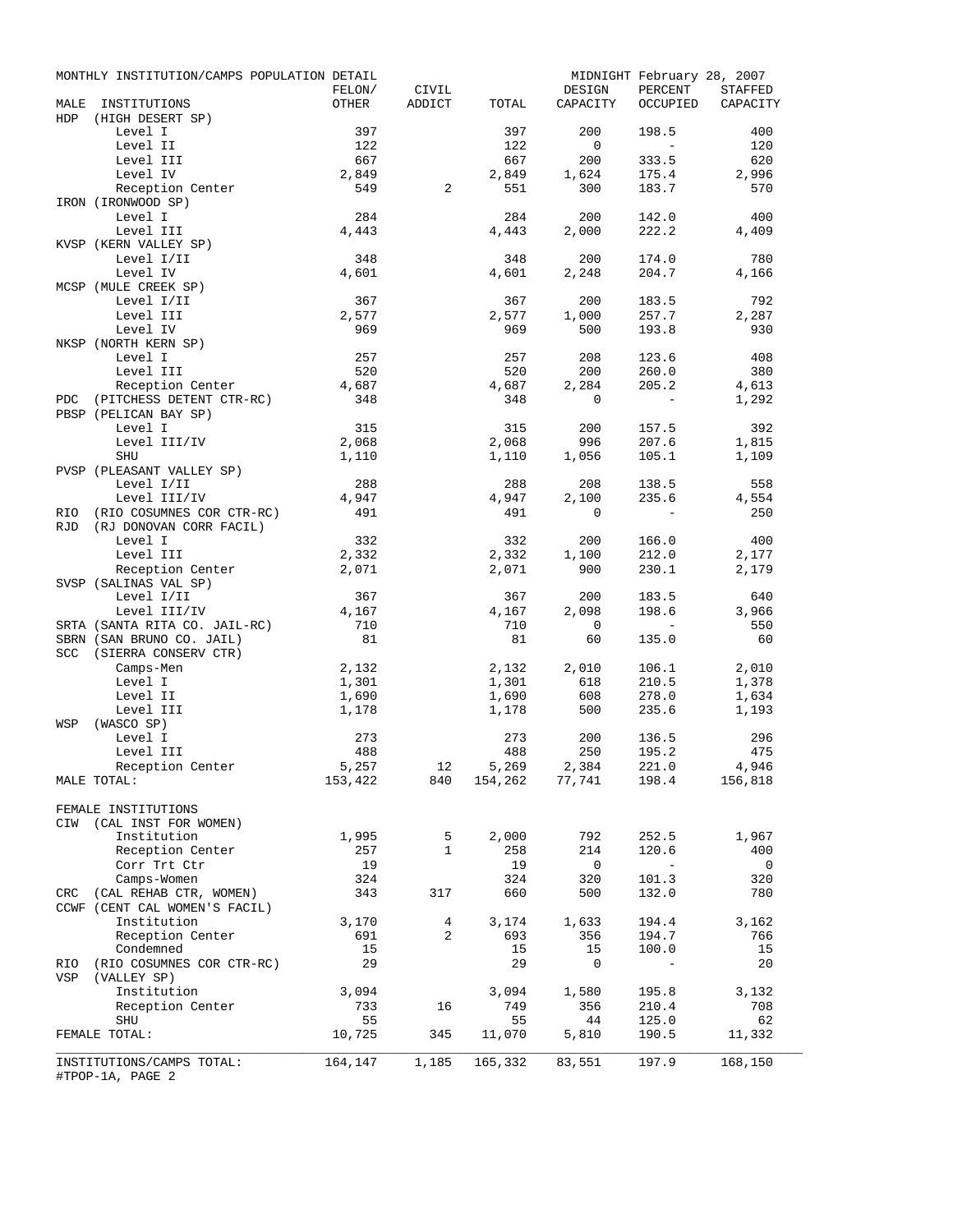Data Analysis Unit Unit Department of Corrections and Rehabilitation<br>Estimates and Statistical Analysis Section 2003 Estimates and Statistical Analysis Section State of California<br>
Offender Information Services Branch<br>
April 3, 2007

 MONTHLY REPORT OF POPULATION AS OF MIDNIGHT March 31, 2007

|                                                                                                                                                                                                                                                                                                                                     |                               |              | TOTAL CDCR POPULATION |                                    |                              |                                                                                                                                                                        |                            |  |
|-------------------------------------------------------------------------------------------------------------------------------------------------------------------------------------------------------------------------------------------------------------------------------------------------------------------------------------|-------------------------------|--------------|-----------------------|------------------------------------|------------------------------|------------------------------------------------------------------------------------------------------------------------------------------------------------------------|----------------------------|--|
|                                                                                                                                                                                                                                                                                                                                     |                               |              |                       |                                    | CHANGE SINCE                 |                                                                                                                                                                        |                            |  |
|                                                                                                                                                                                                                                                                                                                                     |                               |              |                       |                                    |                              |                                                                                                                                                                        |                            |  |
|                                                                                                                                                                                                                                                                                                                                     |                               |              |                       |                                    |                              |                                                                                                                                                                        | CAPACITY OCCUPIED CAPACITY |  |
| A. TOTAL INSTITUTIONS 171,111 1,173 172,284 +1,809                                                                                                                                                                                                                                                                                  |                               |              |                       |                                    | $+1.0$                       |                                                                                                                                                                        |                            |  |
| I. IN-STATE                                                                                                                                                                                                                                                                                                                         |                               |              |                       | 170,755   1,173   171,928   +1,453 | $+0.8$                       |                                                                                                                                                                        |                            |  |
|                                                                                                                                                                                                                                                                                                                                     |                               |              |                       |                                    | $+0.8$                       |                                                                                                                                                                        |                            |  |
| (MEN, Subtotal) 159,313 833 160,146 +1,317<br>(WOMEN, Subtotal) 11,442 340 11,782 +136                                                                                                                                                                                                                                              |                               |              |                       |                                    | $+1.1$                       |                                                                                                                                                                        |                            |  |
|                                                                                                                                                                                                                                                                                                                                     |                               |              |                       |                                    |                              |                                                                                                                                                                        |                            |  |
|                                                                                                                                                                                                                                                                                                                                     |                               |              |                       |                                    |                              |                                                                                                                                                                        |                            |  |
| $\begin{tabular}{lcccccc} 1. & \texttt{INSTITUTIONS/CAMPS} & 164,479 & 1,171 & 165,650 & +769 & +0.4 & 84,653 & 195.7 & 169,252 \\ \texttt{INSTITUTIONS} & 159,999 & 1,171 & 161,170 & +697 & +0.4 & 80,415 & 200.4 & 164,893 \\ \texttt{CAMPS(CCC & & SCC)} & 4,480 & 4,480 & +72 & +1.6 & 4,238 & 105.7 & 4,359 \\ \end{tabular}$ |                               |              |                       |                                    |                              |                                                                                                                                                                        |                            |  |
| 2. COMMUNITY CORR. CTRS. 6,115 2 6,117 +657 +12.0 7,548 81.0                                                                                                                                                                                                                                                                        |                               |              |                       |                                    |                              |                                                                                                                                                                        |                            |  |
| CCF PRIVATE                                                                                                                                                                                                                                                                                                                         |                               |              |                       |                                    |                              |                                                                                                                                                                        |                            |  |
|                                                                                                                                                                                                                                                                                                                                     |                               |              |                       |                                    |                              |                                                                                                                                                                        |                            |  |
|                                                                                                                                                                                                                                                                                                                                     |                               |              |                       |                                    |                              |                                                                                                                                                                        |                            |  |
| DRUG TREATMT FURLOUGH 503<br>PRIVATE WORK FURLOUGH 503                                                                                                                                                                                                                                                                              |                               |              |                       |                                    |                              | 2,692 2,692 +13 +0.4 2,752 97.8<br>2,692 2,692 +13 +0.4 2,752 97.8<br>2,671 2,671 +404 +17.8 2,461 108.5<br>503 2 505 +262 +107.8 1,056 47.8<br>77 -28 -26.6 1,103 7.0 |                            |  |
|                                                                                                                                                                                                                                                                                                                                     |                               |              | 70                    |                                    |                              |                                                                                                                                                                        |                            |  |
| PRISONER MOTHER PGM 70<br>FAMILY FOUNDATION PGM 66                                                                                                                                                                                                                                                                                  |                               |              | 66                    |                                    |                              | $+3$ $+4.4$ 70 100.0<br>$+1$ $+1.5$ 70 94.3                                                                                                                            |                            |  |
| WORK FUR. IN CUSTODY 36                                                                                                                                                                                                                                                                                                             |                               |              |                       |                                    |                              | $36 +2 +5.8$ 36 100.0                                                                                                                                                  |                            |  |
| 3. DMH STATE HOSPITALS 161                                                                                                                                                                                                                                                                                                          |                               |              |                       | $161 + 27 + 20.1$                  |                              |                                                                                                                                                                        |                            |  |
| II. OUT OF STATE(COCF)                                                                                                                                                                                                                                                                                                              | 356                           | $\mathbf{0}$ | 356                   |                                    |                              |                                                                                                                                                                        |                            |  |
| ARIZONA                                                                                                                                                                                                                                                                                                                             | 277                           |              | 277                   |                                    |                              |                                                                                                                                                                        |                            |  |
| TENNESSEE                                                                                                                                                                                                                                                                                                                           | 79                            |              | 79                    |                                    |                              |                                                                                                                                                                        |                            |  |
| B. PAROLE                                                                                                                                                                                                                                                                                                                           |                               |              |                       |                                    |                              |                                                                                                                                                                        |                            |  |
| PAROLE 123,104 1,706 124,810 +9,111 +7.8<br>COMMUNITY SUPERVISION 121,615 1,706 123,321 +9,162 +8.0                                                                                                                                                                                                                                 |                               |              |                       |                                    |                              |                                                                                                                                                                        |                            |  |
| COOPERATIVE CASES $1,489$ $1,489$ $-51$                                                                                                                                                                                                                                                                                             |                               |              |                       |                                    | $-3.3$                       |                                                                                                                                                                        |                            |  |
| C. NON-CDC JURISDICTION 1,899 0 1,899<br>OTHER STATE/FED. INST. 505 505                                                                                                                                                                                                                                                             |                               |              |                       |                                    |                              |                                                                                                                                                                        |                            |  |
|                                                                                                                                                                                                                                                                                                                                     |                               |              |                       |                                    | $-45$ $-2.3$<br>$-30$ $-5.6$ |                                                                                                                                                                        |                            |  |
| OTHER STATE/FED. INST. 505<br>OUT OF STATE PAROLE 1,230                                                                                                                                                                                                                                                                             |                               |              |                       |                                    |                              |                                                                                                                                                                        |                            |  |
| OUT OF STATE PAL<br>CYA-W&IC 1731.5(c)                                                                                                                                                                                                                                                                                              | 82                            |              |                       | $1,230$ +26<br>82 -35              | $+26$ $+2.1$<br>-35 -29.9    |                                                                                                                                                                        |                            |  |
| INSTITUTIONS                                                                                                                                                                                                                                                                                                                        | 82                            |              |                       | $82 -6 -6.8$                       |                              |                                                                                                                                                                        |                            |  |
| D. OTHER POPULATIONS 21,236 282 21,518 +160<br>INMATES                                                                                                                                                                                                                                                                              |                               |              |                       |                                    | $+0.7$                       |                                                                                                                                                                        |                            |  |
| OUT-TO-COURT, etc. 2,114 59 2,173 +214 +10.9                                                                                                                                                                                                                                                                                        |                               |              |                       |                                    |                              |                                                                                                                                                                        |                            |  |
| ESCAPED                                                                                                                                                                                                                                                                                                                             | 229                           |              | 229                   |                                    | $-15 - 6.1$                  |                                                                                                                                                                        |                            |  |
| PAROLEES (PAL/RAL)                                                                                                                                                                                                                                                                                                                  | 18,893 223                    |              | 19,116                | $-39$                              | $-0.2$                       |                                                                                                                                                                        |                            |  |
| TOTAL CDCR POPULATION                                                                                                                                                                                                                                                                                                               | 317,350 3,161 320,511 +11,035 |              |                       |                                    | $+3.5$                       |                                                                                                                                                                        |                            |  |
|                                                                                                                                                                                                                                                                                                                                     |                               |              |                       |                                    |                              |                                                                                                                                                                        |                            |  |

CHANGE FROM LAST MONTH A. TOTAL INSTITUTIONS +693 -12 +681 (MEN, Subtotal) +688 -7 +681 (WOMEN, Subtotal)  $+8$  -5  $+3$ <br>DLE  $+384$   $+10$   $+394$  B. PAROLE +384 +10 +394 D. PAROLEES (PAL/RAL)

This report contains the latest available reliable population figures from OBIS. They have been carefully audited, but are preliminary, and therefore subject to revision.

 $\_$  ,  $\_$  ,  $\_$  ,  $\_$  ,  $\_$  ,  $\_$  ,  $\_$  ,  $\_$  ,  $\_$  ,  $\_$  ,  $\_$  ,  $\_$  ,  $\_$  ,  $\_$  ,  $\_$  ,  $\_$  ,  $\_$  ,  $\_$  ,  $\_$  ,  $\_$  ,  $\_$  ,  $\_$  ,  $\_$  ,  $\_$  ,  $\_$  ,  $\_$  ,  $\_$  ,  $\_$  ,  $\_$  ,  $\_$  ,  $\_$  ,  $\_$  ,  $\_$  ,  $\_$  ,  $\_$  ,  $\_$  ,  $\_$  ,

 Figure excludes institution based camps. Total persons in camps, including base camps, are 4,569 . Base camp at CMC is included in institution counts. Report # TPOP-8. Questions: (916) 327-3262 (CALNET) 467-3262.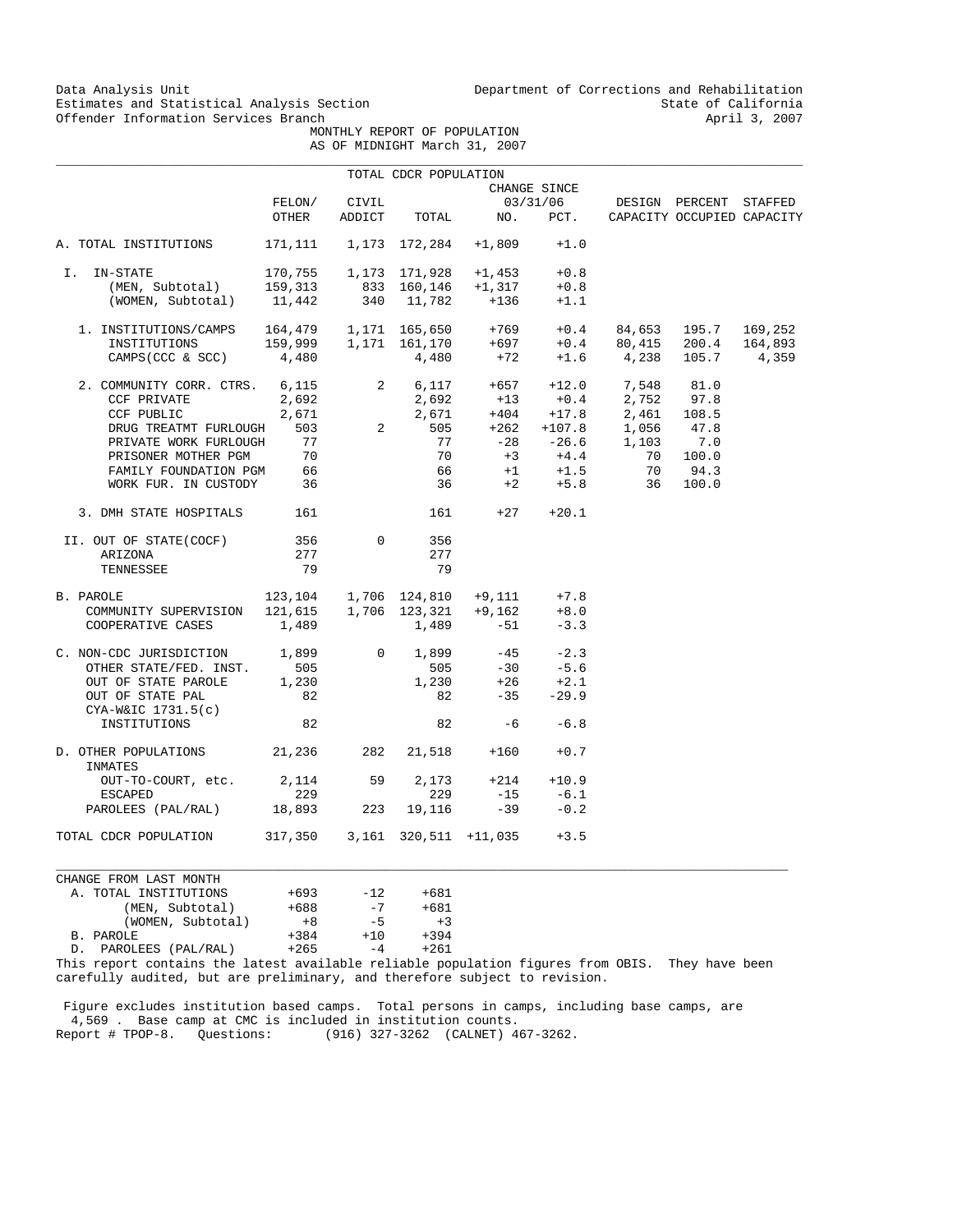MONTHLY INSTITUTION/CAMPS POPULATION DETAIL **MIDNIGHT MARCH 31, 2007** 

|                                 | INSTITUTIONS/CAMPS                                                                                                          | FELON/<br>OTHER                      | CIVIL<br>ADDICT                              | TOTAL                                | DESIGN<br>CAPACITY                          | PERCENT<br>OCCUPIED                                                                                                                          | STAFFED<br>CAPACITY                  |  |
|---------------------------------|-----------------------------------------------------------------------------------------------------------------------------|--------------------------------------|----------------------------------------------|--------------------------------------|---------------------------------------------|----------------------------------------------------------------------------------------------------------------------------------------------|--------------------------------------|--|
| <b>MALE</b>                     |                                                                                                                             |                                      |                                              |                                      |                                             |                                                                                                                                              |                                      |  |
| ASP<br>CCC<br><b>CCI</b><br>CIM | (AVENAL SP)<br>(CAL CORRECTL CTR)<br>(CAL CORRECTL INSTITN)<br>(CAL INSTITN FOR MEN)                                        | 7,619<br>5,974<br>5,875<br>6,492     | $\overline{4}$<br>13                         | 7,619<br>5,974<br>5,879<br>6,505     | 2,920<br>3,883<br>2,757<br>3,207            | 260.9<br>153.9<br>213.2<br>202.8                                                                                                             | 7,710<br>6,174<br>5,896<br>6,464     |  |
| CMF<br><b>CMC</b><br>CRC        | (CAL MEDICAL FACIL)<br>(CAL MEN'S COLONY)<br>(CAL REHAB CTR, MEN)<br>CAL (CAL SP, CALIPATRIA)                               | 3,037<br>6,511<br>3,236<br>4,161     | 776                                          | 3,037<br>6,511<br>4,012<br>4,161     | 2,307<br>3,840<br>1,814<br>2,308            | 131.6<br>169.6<br>221.2<br>180.3                                                                                                             | 3,316<br>6,574<br>4,000<br>4,318     |  |
| CEN<br>COR<br>LAC<br>SAC        | (CAL SP, CENTINELA)<br>(CAL SP, CORCORAN)<br>(CAL SP, LOS ANGELES CO)<br>(CAL SP, SACRAMENTO)                               | 4,914<br>5,412<br>4,683<br>3,091     | 1                                            | 4,914<br>5,413<br>4,683<br>3,091     | 2,308<br>3,116<br>2,300<br>1,724            | 212.9<br>173.7<br>203.6<br>179.3                                                                                                             | 4,956<br>5,450<br>4,658<br>3,253     |  |
| SQ                              | (CAL SP, SAN QUENTIN)<br>SOL (CAL SP, SOLANO)<br>SATF (CAL SATF AND SP - COR)<br>CVSP (CHUCKAWALLA VALLEY SP)               | 5,215<br>6,056<br>7,340<br>3,780     | $4\overline{ }$<br>$\overline{a}$            | 5,219<br>6,056<br>7,342<br>3,780     | 3,109<br>2,610<br>3,424<br>1,738            | 167.9<br>232.0<br>214.4<br>217.5                                                                                                             | 5,220<br>6,083<br>7,593<br>4,292     |  |
| DVI<br>HDP                      | CTF (CORRL TRAING FAC)<br>(DEUEL VOCATL INSTITN)<br>FOL (FOLSOM SP)<br>(HIGH DESERT SP)                                     | 7,074<br>3,865<br>4,089<br>4,672     | $\begin{array}{c}\n7 \\ 7\n\end{array}$<br>7 | 7,074<br>3,872<br>4,089<br>4,679     | 3,301<br>$1,787$<br>$2,236$<br>$2,324$      | 214.3<br>216.7<br>182.9<br>201.3                                                                                                             | 7,127<br>3,911<br>4,078<br>4,706     |  |
|                                 | IRON (IRONWOOD SP)<br>KVSP (KERN VALLEY SP)<br>MCSP (MULE CREEK SP)<br>NKSP (NORTH KERN SP)                                 | 4,672<br>4,939<br>3,902<br>5,444     | $\overline{7}$                               | 4,672<br>4,939<br>3,902<br>5,451     | 2,200<br>2,448<br>$1,700$ 229.5<br>2,692    | 212.4<br>201.8<br>202.5                                                                                                                      | 4,809<br>4,946<br>4,009<br>5,401     |  |
|                                 | PDC (PITCHESS DETENT CTR-RC)<br>PBSP (PELICAN BAY SP)<br>PVSP (PLEASANT VALLEY SP)<br>RIO (RIO COSUMNES COR CTR-RC)         | 95<br>3,470<br>5,155<br>459          |                                              | 95<br>3,470<br>5,155<br>459          | $\circ$<br>2,252<br>2,308<br>$\mathbf 0$    | <b>Contract Contract</b><br>154.1<br>223.4<br>$\sim 1000$ m $^{-1}$                                                                          | 1,292<br>3,316<br>5,112<br>250       |  |
|                                 | RJD (RJ DONOVAN CORR FACIL)<br>SVSP (SALINAS VAL SP)<br>SRTA (SANTA RITA CO. JAIL-RC)<br>SBRN (SAN BRUNO CO. JAIL)          | 4,731<br>4,740<br>830<br>75          |                                              | 4,731<br>4,740<br>830<br>75          | 3,302<br>2,298<br>$\overline{0}$<br>60      | 143.3<br>206.3<br>$\mathcal{L}^{\mathcal{L}}(\mathcal{L}^{\mathcal{L}})$ and $\mathcal{L}^{\mathcal{L}}(\mathcal{L}^{\mathcal{L}})$<br>125.0 | 5,858<br>4,606<br>550<br>60          |  |
|                                 | SCC (SIERRA CONSERV CTR)<br>WSP (WASCO SP)                                                                                  | 6,219<br>5,929                       | 12                                           | 5,941                                | $6,219$ $3,736$<br>$5.941$ $2.834$<br>2,834 | 166.5<br>209.6                                                                                                                               | 6.215<br>5,717                       |  |
|                                 | MALE TOTAL:                                                                                                                 | 153,756                              | 833                                          | 154,589                              | 78,843                                      | 196.1                                                                                                                                        | 157,920                              |  |
| FEMALE                          |                                                                                                                             |                                      |                                              |                                      |                                             |                                                                                                                                              |                                      |  |
| CIW<br>CRC<br>RIO<br>VSP        | (CAL INST FOR WOMEN)<br>(CAL REHAB CTR, WOMEN)<br>CCWF (CENT CAL WOMEN'S FACIL)<br>(RIO COSUMNES COR CTR-RC)<br>(VALLEY SP) | 2,661<br>240<br>3,943<br>30<br>3,849 | 18<br>294<br>4<br>22                         | 2,679<br>534<br>3,947<br>30<br>3,871 | 1,326<br>500<br>2,004<br>0<br>1,980         | 202.0<br>106.8<br>197.0<br>$\overline{a}$<br>195.5                                                                                           | 2,687<br>780<br>3,943<br>20<br>3,902 |  |
|                                 | FEMALE TOTAL:                                                                                                               | 10,723                               | 338                                          | 11,061                               | 5,810                                       | 190.4                                                                                                                                        | 11,332                               |  |
|                                 | INSTITUTIONS/CAMPS TOTAL:                                                                                                   | 164,479                              | 1,171                                        | 165,650                              | 84,653                                      | 195.7                                                                                                                                        | 169,252                              |  |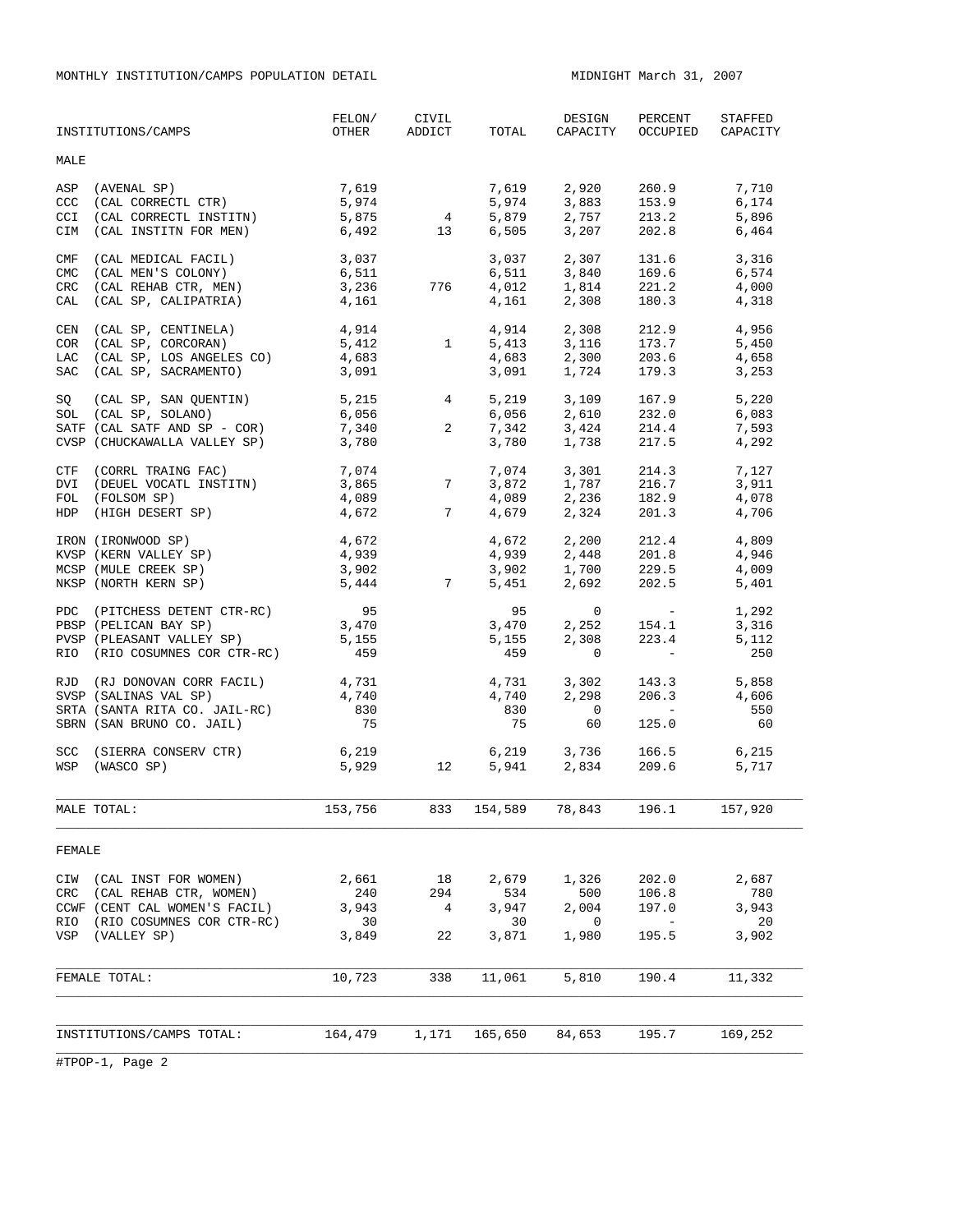|            | MONTHLY INSTITUTION/CAMPS POPULATION DETAIL                  |                 |                 |                |              | MIDNIGHT March 31, 2007 |                |
|------------|--------------------------------------------------------------|-----------------|-----------------|----------------|--------------|-------------------------|----------------|
|            |                                                              | FELON/          | CIVIL           |                | DESIGN       | PERCENT                 | STAFFED        |
| MALE       | INSTITUTIONS                                                 | OTHER           | ADDICT          | TOTAL          | CAPACITY     | OCCUPIED                | CAPACITY       |
| ASP        | (AVENAL SP)                                                  | 7,619           |                 | 7,619          | 2,920        | 260.9                   | 7,710          |
| <b>CCC</b> | (CAL CORRECTL CTR)                                           |                 |                 |                |              |                         |                |
|            | Camps                                                        | 2,028           |                 | 2,028          | 1,908        | 106.3                   | 2,029          |
|            | Level I                                                      | 1,445           |                 | 1,445          | 867          | 166.7                   | 1,557          |
|            | Level II<br>Level III                                        | 1,410<br>1,091  |                 | 1,410<br>1,091 | 608<br>500   | 231.9<br>218.2          | 1,503<br>1,085 |
| CCI        | (CAL CORRECTL INSTITN)                                       |                 |                 |                |              |                         |                |
|            | Level I                                                      | 1,735           | $\mathbf{1}$    | 1,736          | 617          | 281.4                   | 1,237          |
|            | Level II                                                     | 1,136           | $\mathbf{1}$    | 1,137          | 640          | 177.7                   | 1,648          |
|            | Level IV                                                     | 847             |                 | 847            | 500          | 169.4                   | 832            |
|            | SHU                                                          | 674             |                 | 674            | 500          | 134.8                   | 700            |
|            | Reception Ctr                                                | 1,483           | 2               | 1,485          | 500          | 297.0                   | 1,479          |
| CIM        | (CAL INSTITN FOR MEN)                                        |                 |                 |                |              |                         |                |
|            | Level I                                                      | 2,573           |                 | 2,573          | 1,620        | 158.8                   | 2,760          |
|            | East - Reception Center                                      | 1,171           | 4               | 1,175          | 400          | 293.8                   | 990            |
|            | Reception Center - Central                                   | 1,271           | 8               | 1,279          | 547          | 233.8                   | 1,304          |
|            | Reception Center - West                                      | 1,477           | $\mathbf{1}$    | 1,478          | 640          | 230.9                   | 1,410          |
| CMF        | (CAL MEDICAL FACIL)                                          |                 |                 |                |              |                         |                |
|            | Level I                                                      | 162             |                 | 162            | 117          | 138.5                   | 177            |
|            | Level II                                                     | 372             |                 | 372            | 200          | 186.0                   | 400            |
|            | Level III                                                    | 2,503           |                 | 2,503          | 1,990        | 125.8                   | 2,739          |
| <b>CMC</b> | (CAL MEN'S COLONY)<br>East                                   | 3,714           |                 | 3,714          | 2,425        | 153.2                   | 3,720          |
|            | West                                                         | 2,797           |                 | 2,797          | 1,415        | 197.7                   | 2,854          |
| CRC        | (CAL REHAB CTR, MEN)                                         | 3,236           | 776             | 4,012          | 1,814        | 221.2                   | 4,000          |
| CAL        | (CAL SP, CALIPATRIA)                                         |                 |                 |                |              |                         |                |
|            | Level I                                                      | 277             |                 | 277            | 208          | 133.2                   | 408            |
|            | Level IV                                                     | 3,884           |                 | 3,884          | 2,100        | 185.0                   | 3,910          |
| CEN        | (CAL SP, CENTINELA)                                          |                 |                 |                |              |                         |                |
|            | Level I                                                      | 391             |                 | 391            | 208          | 188.0                   | 408            |
|            | Level III                                                    | 4,523           |                 | 4,523          | 2,100        | 215.4                   | 4,548          |
| COR        | (CAL SP, CORCORAN)                                           |                 |                 |                |              |                         |                |
|            | Level I                                                      | 858             |                 | 858            | 492          | 174.4                   | 876            |
|            | Level III                                                    | 317             |                 | 317            | 1,100        | 28.8                    | 2,373          |
|            | Level IV                                                     | 2,940           | $\mathbf{1}$    | 2,941          | 628          | 468.3                   | 1,044          |
|            | SHU                                                          | 1,285           |                 | 1,285          | 872          | 147.4                   | 1,133          |
|            | PHU                                                          | 12              |                 | 12             | 24           | 50.0                    | 24             |
| LAC        | (CAL SP, LOS ANGELES CO)<br>Level I                          | 337             |                 | 337            |              |                         | 400            |
|            | Level III/IV                                                 | 1,924           |                 | 1,924          | 200<br>1,600 | 168.5<br>120.3          | 3,080          |
|            | Reception Center                                             | 2,422           |                 | 2,422          | 500          | 484.4                   | 1,178          |
| SAC        | (CAL SP, SACRAMENTO)                                         |                 |                 |                |              |                         |                |
|            | Level I                                                      | 338             |                 | 338            | 192          | 176.0                   | 368            |
|            | PSU                                                          | 165             |                 | 165            | 192          | 85.9                    | 192            |
|            | Level IV                                                     | 2,588           |                 | 2,588          | 1,340        | 193.1                   | 2,693          |
| SQ         | (CAL SP, SAN QUENTIN)                                        |                 |                 |                |              |                         |                |
|            | Level I                                                      | $7\phantom{.0}$ |                 |                | 7 115 6.1    |                         | 251            |
|            | Level II                                                     | 1,746           |                 | 1,746          | 937          | 186.3                   | 1,643          |
|            | Condemned                                                    | 603             |                 | 603            | 637          | 94.7                    | 637            |
|            | Reception Center                                             | 2,859           | 4               | 2,863          | 1,420        | 201.6                   | 2,689          |
|            | SOL (CAL SP, SOLANO)                                         |                 |                 |                |              |                         |                |
|            | Level II                                                     | 3,355           |                 | 3,355          | 1,410        | 237.9                   | 3,608          |
|            | Level III                                                    | 2,701           |                 | 2,701          | 1,200        | 225.1                   | 2,475          |
|            | SATF (CAL SATF AND SP - COR)<br>CVSP (CHUCKAWALLA VALLEY SP) | 7,340           | 2               | 7,342          | 3,424        | 214.4                   | 7,593          |
|            | Level I                                                      | 359             |                 | 359            | 208          | 172.6                   | 408            |
|            | Level II                                                     | 3,421           |                 | 3,421          | 1,530        | 223.6                   | 3,884          |
| CTF        | (CORRL TRAING FAC)                                           |                 |                 |                |              |                         |                |
|            | Central-II                                                   | 3,025           |                 | 3,025          | 1,391        | 217.5                   | 3,127          |
|            | North-II/III                                                 | 2,928           |                 | 2,928          | 1,400        | 209.1                   | 2,880          |
|            | South-I                                                      | 1,121           |                 | 1,121          | 510          | 219.8                   | 1,120          |
| DVI        | (DEUEL VOCATL INSTITN)                                       |                 |                 |                |              |                         |                |
|            | Level I/II                                                   | 697             |                 | 697            | 225          | 309.8                   | 677            |
|            | Reception Center                                             | 3,168           | $7\phantom{.0}$ | 3,175          | 1,562        | 203.3                   | 3,234          |
|            | FOL (FOLSOM SP)                                              |                 |                 |                |              |                         |                |
|            | PSAP                                                         | 176             |                 | 176            | 129          | 136.4                   | 200            |
|            | TTP                                                          | 99              |                 | 99             | 131          | 75.6                    | 203            |
|            | Level I                                                      | 413             |                 | 413            | 200          | 206.5                   | 424            |
|            | Level II                                                     | 1,552           |                 | 1,552          | 480          | 323.3                   | 787            |
| #TPOP-1A   | Level III                                                    | 1,849           |                 | 1,849          | 1,296        | 142.7                   | 2,464          |
|            |                                                              |                 |                 |                |              |                         |                |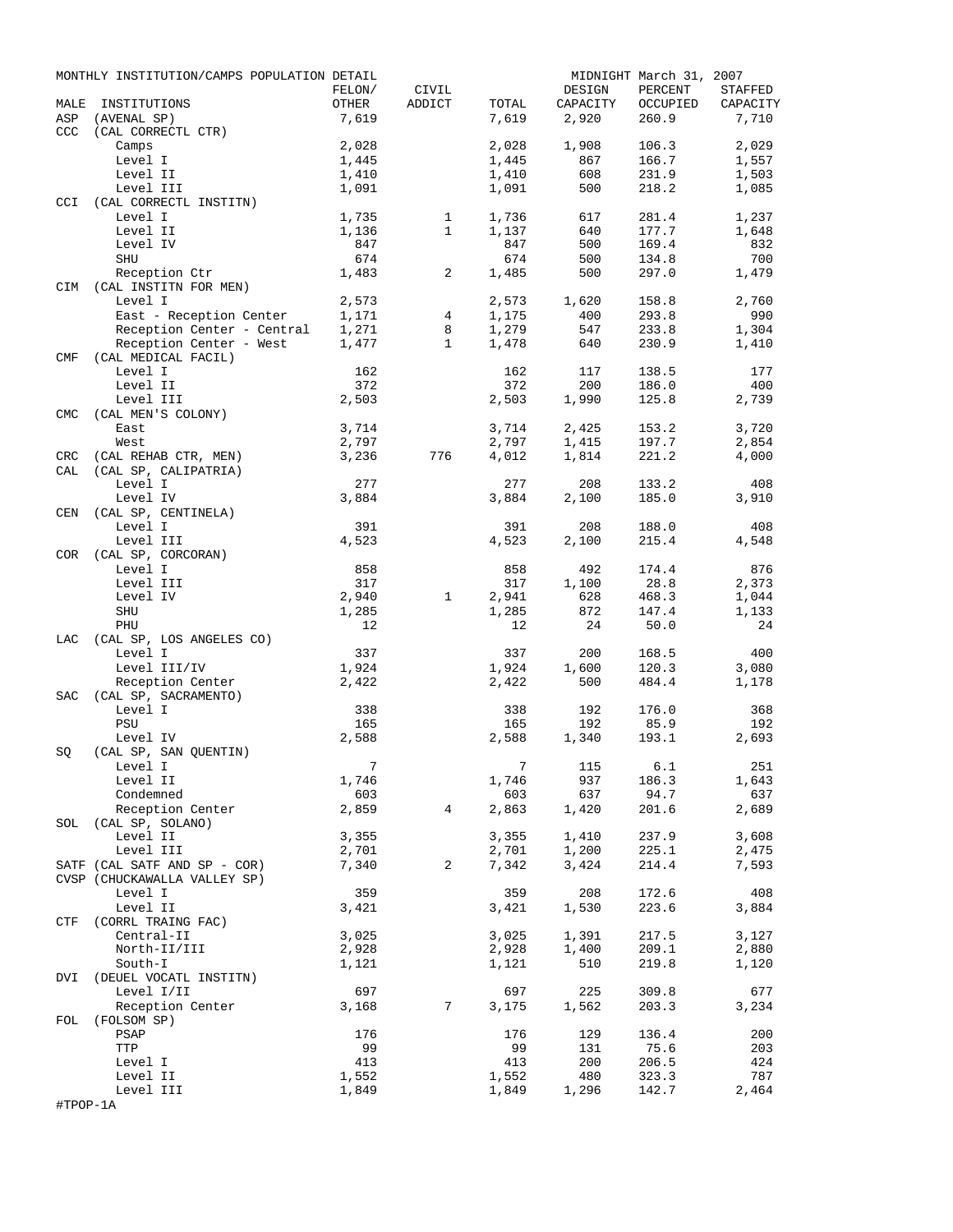|      | MONTHLY INSTITUTION/CAMPS POPULATION DETAIL   |              |                         |              |                                                                                                                                                                        | MIDNIGHT March 31, 2007 |                   |
|------|-----------------------------------------------|--------------|-------------------------|--------------|------------------------------------------------------------------------------------------------------------------------------------------------------------------------|-------------------------|-------------------|
|      |                                               | FELON/       | CIVIL                   |              | DESIGN                                                                                                                                                                 | PERCENT                 | STAFFED           |
| MALE | INSTITUTIONS                                  | OTHER        | ADDICT                  | TOTAL        | CAPACITY                                                                                                                                                               |                         | OCCUPIED CAPACITY |
| HDP  | (HIGH DESERT SP)                              |              |                         |              |                                                                                                                                                                        |                         |                   |
|      | Level I                                       | 397          |                         | 397          | 200                                                                                                                                                                    | 198.5                   | 400               |
|      | Level II                                      | 128          |                         | 128          | $\overline{0}$                                                                                                                                                         | $\sim$ $-$              | 120               |
|      | Level III                                     | 687          | $\mathbf{1}$            | 688          | 200                                                                                                                                                                    | 344.0                   | 620               |
|      | Level IV                                      | 2,867        |                         | 2,867        | 1,624                                                                                                                                                                  | 176.5                   | 2,996             |
|      | Reception Center<br>IRON (IRONWOOD SP)        | 593          | 6                       | 599          | 300                                                                                                                                                                    | 199.7                   | 570               |
|      | Level I                                       | 276          |                         | 276          | 200                                                                                                                                                                    | 138.0                   | 400               |
|      | Level III                                     | 4,396        |                         | 4,396        | 2,000                                                                                                                                                                  | 219.8                   | 4,409             |
|      | KVSP (KERN VALLEY SP)                         |              |                         |              |                                                                                                                                                                        |                         |                   |
|      | Level I/II                                    | 359          |                         | 359          | 200                                                                                                                                                                    | 179.5                   | 780               |
|      | Level IV                                      | 4,580        |                         | 4,580        | 2,248                                                                                                                                                                  | 203.7                   | 4,166             |
|      | MCSP (MULE CREEK SP)                          |              |                         |              |                                                                                                                                                                        |                         |                   |
|      | Level I/II                                    | 370          |                         | 370          | 200                                                                                                                                                                    | 185.0                   | 792               |
|      | Level III                                     | 2,557        |                         | 2,557        | 1,000                                                                                                                                                                  | 255.7                   | 2,287             |
|      | Level IV                                      | 975          |                         | 975          | 500                                                                                                                                                                    | 195.0                   | 930               |
|      | NKSP (NORTH KERN SP)                          |              |                         |              |                                                                                                                                                                        |                         |                   |
|      | Level I                                       | 228          |                         | 228          | 208                                                                                                                                                                    | 109.6                   | 408               |
|      | Level III                                     | 556          |                         | 556          | 200                                                                                                                                                                    | 278.0                   | 380               |
|      | Reception Center                              | 4,660        | 7                       | 4,667        | 2,284                                                                                                                                                                  | 204.3                   | 4,613             |
| PDC  | (PITCHESS DETENT CTR-RC)                      | 95           |                         | 95           | 0                                                                                                                                                                      | $\sim$ $-$              | 1,292             |
|      | PBSP (PELICAN BAY SP)                         |              |                         |              |                                                                                                                                                                        |                         |                   |
|      | Level I                                       | 328          |                         | 328          | 200                                                                                                                                                                    | 164.0                   | 392               |
|      | Level III/IV                                  | 2,036        |                         | 2,036        | 996                                                                                                                                                                    | 204.4                   | 1,815             |
|      | SHU                                           | 1,106        |                         | 1,106        | 1,056                                                                                                                                                                  | 104.7                   | 1,109             |
|      | PVSP (PLEASANT VALLEY SP)                     |              |                         |              |                                                                                                                                                                        |                         |                   |
|      | Level I/II                                    | 263          |                         | 263          | 208                                                                                                                                                                    | 126.4                   | 558               |
|      | Level III/IV                                  | 4,892        |                         | 4,892        | 2,100                                                                                                                                                                  | 233.0                   | 4,554             |
| RIO  | (RIO COSUMNES COR CTR-RC)                     | 459          |                         | 459          | 0                                                                                                                                                                      | $\sim 100$              | 250               |
| RJD  | (RJ DONOVAN CORR FACIL)                       |              |                         |              |                                                                                                                                                                        |                         |                   |
|      | Level I                                       | 320          |                         | 320          | 200                                                                                                                                                                    | 160.0                   | 400               |
|      | Level III                                     | 1,966        |                         | 1,966        | 1,100                                                                                                                                                                  | 178.7                   | 2,177             |
|      | Reception Center                              | 2,068        |                         | 2,068        | 900                                                                                                                                                                    | 229.8                   | 2,179             |
|      | IV-SNY                                        | 377          |                         | 377          | 1,102                                                                                                                                                                  | 34.2                    | 1,102             |
|      | SVSP (SALINAS VAL SP)                         | 377          |                         |              |                                                                                                                                                                        |                         |                   |
|      | Level I/II                                    |              |                         | 377          | 200                                                                                                                                                                    | 188.5                   | 640               |
|      | Level III/IV<br>SRTA (SANTA RITA CO. JAIL-RC) | 4,363<br>830 |                         | 4,363<br>830 | 2,098<br>$\overline{0}$                                                                                                                                                | 208.0<br>$\sim$ $-$     | 3,966<br>550      |
|      | SBRN (SAN BRUNO CO. JAIL)                     | 75           |                         | 75           | 60                                                                                                                                                                     | 125.0                   | 60                |
|      | SCC (SIERRA CONSERV CTR)                      |              |                         |              |                                                                                                                                                                        |                         |                   |
|      | Camps-Men                                     | 2,122        |                         | 2,122        | 2,010                                                                                                                                                                  | 105.6                   | 2,010             |
|      | Level I                                       | 1,286        |                         | 1,286        | 618                                                                                                                                                                    | 208.1                   | 1,378             |
|      | Level II                                      | 1,650        |                         | 1,650        | 608                                                                                                                                                                    | 271.4                   | 1,634             |
|      | Level III                                     | 1,161        |                         | 1,161        | 500                                                                                                                                                                    | 232.2                   | 1,193             |
| WSP  | (WASCO SP)                                    |              |                         |              |                                                                                                                                                                        |                         |                   |
|      | Level I                                       | 299          |                         | 299          | 200                                                                                                                                                                    | 149.5                   | 296               |
|      | Level III                                     | 489          |                         | 489          | 250                                                                                                                                                                    | 195.6                   | 475               |
|      | Reception Center                              | 5,141        |                         |              |                                                                                                                                                                        |                         |                   |
|      | MALE TOTAL:                                   | 153,756      |                         |              | $\begin{array}{cccccc} 12 & \quad 5,153 & \quad 2,384 & \quad 216.1 & \quad & 4,946 \\ 833 & \quad 154,589 & \quad 78,843 & \quad 196.1 & \quad & 157,920 \end{array}$ |                         |                   |
|      |                                               |              |                         |              |                                                                                                                                                                        |                         |                   |
|      | FEMALE INSTITUTIONS                           |              |                         |              |                                                                                                                                                                        |                         |                   |
|      | CIW (CAL INST FOR WOMEN)                      |              |                         |              |                                                                                                                                                                        |                         |                   |
|      | Institution                                   | 2,050        | 17                      | 2,067        | 792                                                                                                                                                                    | 261.0                   | 1,967             |
|      | Reception Center                              | 263          | 1                       | 264          | 214                                                                                                                                                                    | 123.4                   | 400               |
|      | Corr Trt Ctr                                  | 18           |                         | 18           | $\overline{0}$                                                                                                                                                         | $\sim 100$ km s $^{-1}$ | $\overline{0}$    |
|      | Camps-Women                                   | 330          |                         | 330          | 320                                                                                                                                                                    | 103.1                   | 320               |
|      | CRC (CAL REHAB CTR, WOMEN)                    | 240          | 294                     | 534          | 500                                                                                                                                                                    | 106.8                   | 780               |
|      | CCWF (CENT CAL WOMEN'S FACIL)                 |              |                         |              |                                                                                                                                                                        |                         |                   |
|      | Institution                                   | 3,166        | $\overline{\mathbf{3}}$ | 3,169        | 1,633                                                                                                                                                                  | 194.1                   | 3,162             |
|      | Reception Center                              | 762          | 1                       | 763          | 356                                                                                                                                                                    | 214.3                   | 766               |
|      | Condemned                                     | 15           |                         | 15           | 15                                                                                                                                                                     | 100.0                   | 15                |
| RIO  | (RIO COSUMNES COR CTR-RC)                     | 30           |                         | 30           | 0                                                                                                                                                                      | $\sim$ $-$              | 20                |
|      | VSP (VALLEY SP)                               |              |                         |              |                                                                                                                                                                        |                         |                   |
|      | Institution                                   | 3,090<br>696 | 22                      | 3,090<br>718 | 1,580<br>356                                                                                                                                                           | 195.6<br>201.7          | 3,132<br>708      |
|      | Reception Center<br>SHU                       | 63           |                         | 63           | 44                                                                                                                                                                     | 143.2                   | 62                |
|      | FEMALE TOTAL:                                 | 10,723       | 338                     | 11,061       | 5,810                                                                                                                                                                  | 190.4                   | 11,332            |
|      |                                               |              |                         |              |                                                                                                                                                                        |                         |                   |
|      | INSTITUTIONS/CAMPS TOTAL:                     | 164,479      | 1,171                   |              | 165,650 84,653                                                                                                                                                         | 195.7                   | 169,252           |
|      | #TPOP-1A, PAGE 2                              |              |                         |              |                                                                                                                                                                        |                         |                   |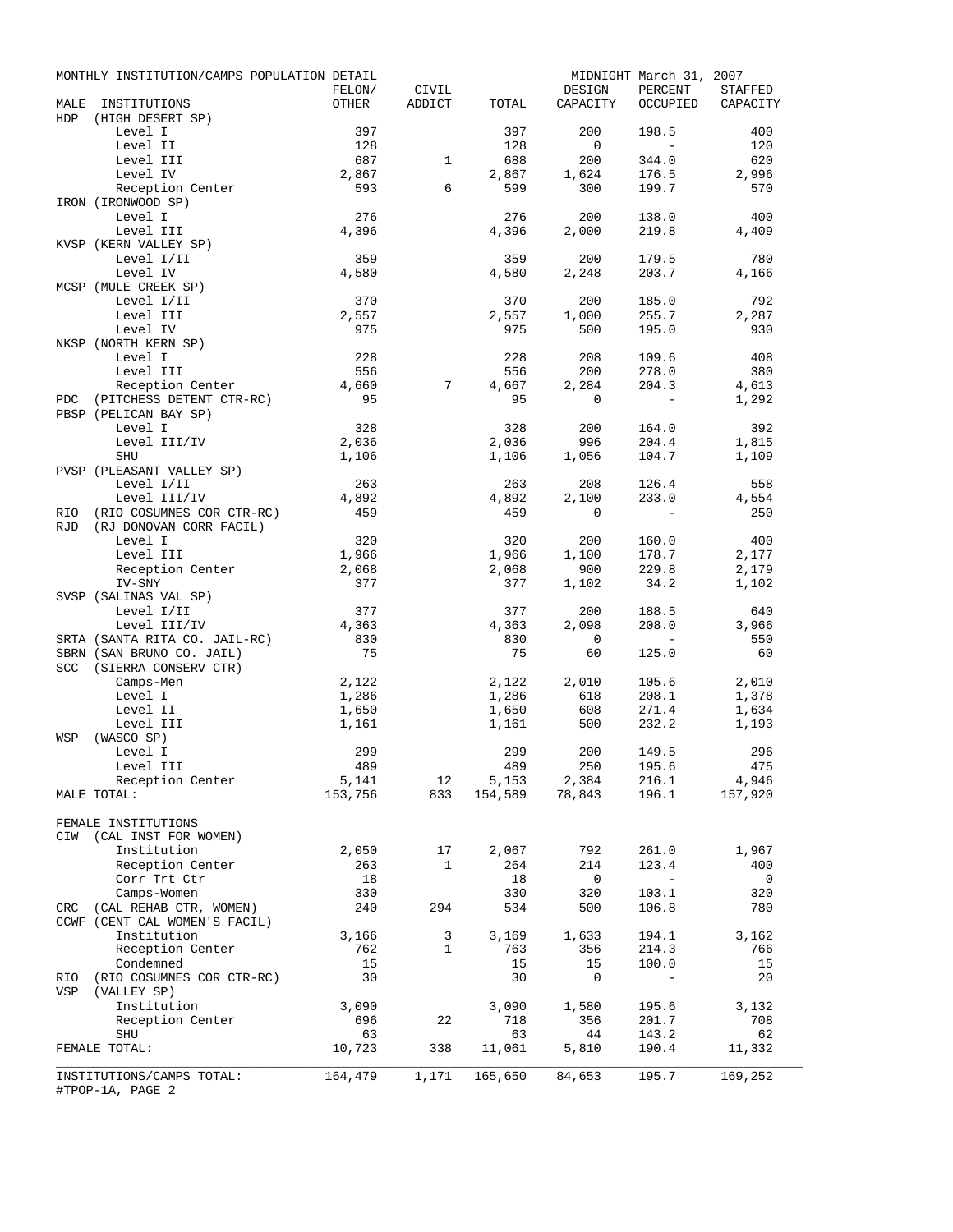Data Analysis Unit Unit Department of Corrections and Rehabilitation<br>Estimates and Statistical Analysis Section State of California Estimates and Statistical Analysis Section<br>
Offender Information Services Branch<br>
May 3, 2007

 MONTHLY REPORT OF POPULATION AS OF MIDNIGHT April 30, 2007

|                                                          |                                         |                | TOTAL CDCR POPULATION |                                                                                                                                                       |              |                              |                            |         |
|----------------------------------------------------------|-----------------------------------------|----------------|-----------------------|-------------------------------------------------------------------------------------------------------------------------------------------------------|--------------|------------------------------|----------------------------|---------|
|                                                          |                                         |                |                       |                                                                                                                                                       | CHANGE SINCE |                              |                            |         |
|                                                          | FELON/                                  | CIVIL          |                       |                                                                                                                                                       | 04/30/06     |                              | DESIGN PERCENT STAFFED     |         |
|                                                          | OTHER                                   | ADDICT         | TOTAL                 | NO.                                                                                                                                                   | PCT.         |                              | CAPACITY OCCUPIED CAPACITY |         |
| A. TOTAL INSTITUTIONS                                    |                                         |                | 171,103 1,132 172,235 | $+1,693$                                                                                                                                              | $+0.9$       |                              |                            |         |
| IN-STATE<br>I.                                           |                                         |                |                       | 170,748  1,132  171,880  +1,338                                                                                                                       | $+0.7$       |                              |                            |         |
| (MEN, Subtotal)                                          |                                         |                |                       |                                                                                                                                                       | $+0.7$       |                              |                            |         |
| (WOMEN, Subtotal)                                        |                                         |                |                       | 159,317 813 160,130 +1,181<br>11,431 319 11,750 +157                                                                                                  | $+1.3$       |                              |                            |         |
| 1. INSTITUTIONS/CAMPS   164,433   1,130   165,563   +882 |                                         |                |                       |                                                                                                                                                       | $+0.5$       |                              | 84,653 195.6               | 169,272 |
| INSTITUTIONS                                             |                                         |                |                       |                                                                                                                                                       | $+0.4$       |                              | 80,415 200.4               | 164,913 |
| CAMPS (CCC & SCC)                                        | 4,421                                   |                |                       | 160,012   1,130   161,142   +789<br>4,421   4,421   +93                                                                                               |              | $+2.1$ 4,238 104.3           |                            | 4,359   |
| 2. COMMUNITY CORR. CTRS. 6,168                           |                                         | $\overline{2}$ |                       |                                                                                                                                                       |              | $6,170 +455 +7.9$ 7,568 81.5 |                            |         |
| CCF PRIVATE                                              | 2,847                                   |                |                       |                                                                                                                                                       |              | $+1.7$ 2,752 103.5           |                            |         |
| CCF PUBLIC                                               | 2,587                                   | $\overline{a}$ |                       | $\begin{array}{cccc} 2,847 & +48 & +1.7 & 2,752 \\ 2,587 & +224 & +9.4 & 2,461 \\ 469 & +194 & +70.5 & 1,056 \\ 75 & -26 & -25.7 & 1,103 \end{array}$ |              | 2,461 105.1                  |                            |         |
| DRUG TREATMT FURLOUGH                                    | 467                                     |                |                       |                                                                                                                                                       |              |                              | 44.4                       |         |
| PRIVATE WORK FURLOUGH                                    | 75                                      |                |                       |                                                                                                                                                       |              |                              | 6.8                        |         |
| PRISONER MOTHER PGM                                      | $\begin{array}{c} 70 \\ 66 \end{array}$ |                | 70                    |                                                                                                                                                       | $+1$ $+1.4$  | 70                           | 100.0                      |         |
| FAMILY FOUNDATION PGM                                    |                                         |                | 66                    | $-2$                                                                                                                                                  | $-2.9$       | 70                           | 94.3                       |         |
| WORK FUR. IN CUSTODY 56                                  |                                         |                |                       | $+16$<br>56 10                                                                                                                                        | $+40.0$      | 56                           | 100.0                      |         |
| 3. DMH STATE HOSPITALS                                   | 147                                     |                |                       | $147 + 1$                                                                                                                                             | $+0.6$       |                              |                            |         |
| II. OUT OF STATE(COCF)                                   | 355                                     | $\mathbf 0$    | 355                   |                                                                                                                                                       |              |                              |                            |         |
| ARIZONA                                                  | 278                                     |                | 278                   |                                                                                                                                                       |              |                              |                            |         |
| TENNESSEE                                                | 77                                      |                | 77                    |                                                                                                                                                       |              |                              |                            |         |
| B. PAROLE                                                |                                         |                |                       | $123,898$ 1,742 125,640 +9,727 +8.3                                                                                                                   |              |                              |                            |         |
| COMMUNITY SUPERVISION                                    |                                         |                |                       | $122,398$ 1,742 124,140 +9,782                                                                                                                        | $+8.5$       |                              |                            |         |
| COOPERATIVE CASES                                        | 1,500                                   |                | 1,500                 | $-55$                                                                                                                                                 | $-3.5$       |                              |                            |         |
| C. NON-CDC JURISDICTION 1,894                            |                                         | $\overline{0}$ | 1,894                 | $-70$                                                                                                                                                 | $-3.5$       |                              |                            |         |
| OTHER STATE/FED. INST.                                   | 496                                     |                | 496                   | $-33$                                                                                                                                                 | $-6.2$       |                              |                            |         |
| OUT OF STATE PAROLE                                      | 1,238                                   |                | 1,238                 | $+5$                                                                                                                                                  | $+0.4$       |                              |                            |         |
| OUT OF STATE PAL<br>$CYA-W&IC$ 1731.5(c)                 | 76                                      |                | 76                    | $-32$                                                                                                                                                 | $-29.6$      |                              |                            |         |
| INSTITUTIONS                                             | 84                                      |                | 84                    | $-10$                                                                                                                                                 | $-10.6$      |                              |                            |         |
| D. OTHER POPULATIONS 21,362<br>INMATES                   |                                         | 274            | 21,636                | $-31$                                                                                                                                                 | $-0.1$       |                              |                            |         |
| OUT-TO-COURT, etc.                                       | 2,214 53                                |                | 2,267                 | $+333$                                                                                                                                                | $+17.2$      |                              |                            |         |
| <b>ESCAPED</b>                                           | 227                                     |                | 227                   | $-18$                                                                                                                                                 | $-7.3$       |                              |                            |         |
| PAROLEES (PAL/RAL) 18,921                                |                                         | 221            | 19,142                | $-346$                                                                                                                                                | $-1.7$       |                              |                            |         |
| TOTAL CDCR POPULATION                                    | 318,257 3,148 321,405 +11,319           |                |                       |                                                                                                                                                       | $+3.6$       |                              |                            |         |

CHANGE FROM LAST MONTH A. TOTAL INSTITUTIONS  $-8$   $-41$   $-49$ <br>(MEN, Subtotal)  $+4$   $-20$   $-16$ (MEN, Subtotal)  $+4$  -20 -16<br>(WOMEN, Subtotal) -11 -21 -32 (WOMEN, Subtotal)  $-11$   $-21$   $-32$ <br>  $+794$   $+36$   $+830$  B. PAROLE +794 +36 +830 D. PAROLEES (PAL/RAL)

This report contains the latest available reliable population figures from OBIS. They have been carefully audited, but are preliminary, and therefore subject to revision.

 $\_$  ,  $\_$  ,  $\_$  ,  $\_$  ,  $\_$  ,  $\_$  ,  $\_$  ,  $\_$  ,  $\_$  ,  $\_$  ,  $\_$  ,  $\_$  ,  $\_$  ,  $\_$  ,  $\_$  ,  $\_$  ,  $\_$  ,  $\_$  ,  $\_$  ,  $\_$  ,  $\_$  ,  $\_$  ,  $\_$  ,  $\_$  ,  $\_$  ,  $\_$  ,  $\_$  ,  $\_$  ,  $\_$  ,  $\_$  ,  $\_$  ,  $\_$  ,  $\_$  ,  $\_$  ,  $\_$  ,  $\_$  ,  $\_$  ,

 Figure excludes institution based camps. Total persons in camps, including base camps, are 4,508 . Base camp at CMC is included in institution counts. Report # TPOP-8. Questions: (916) 327-3262 (CALNET) 467-3262.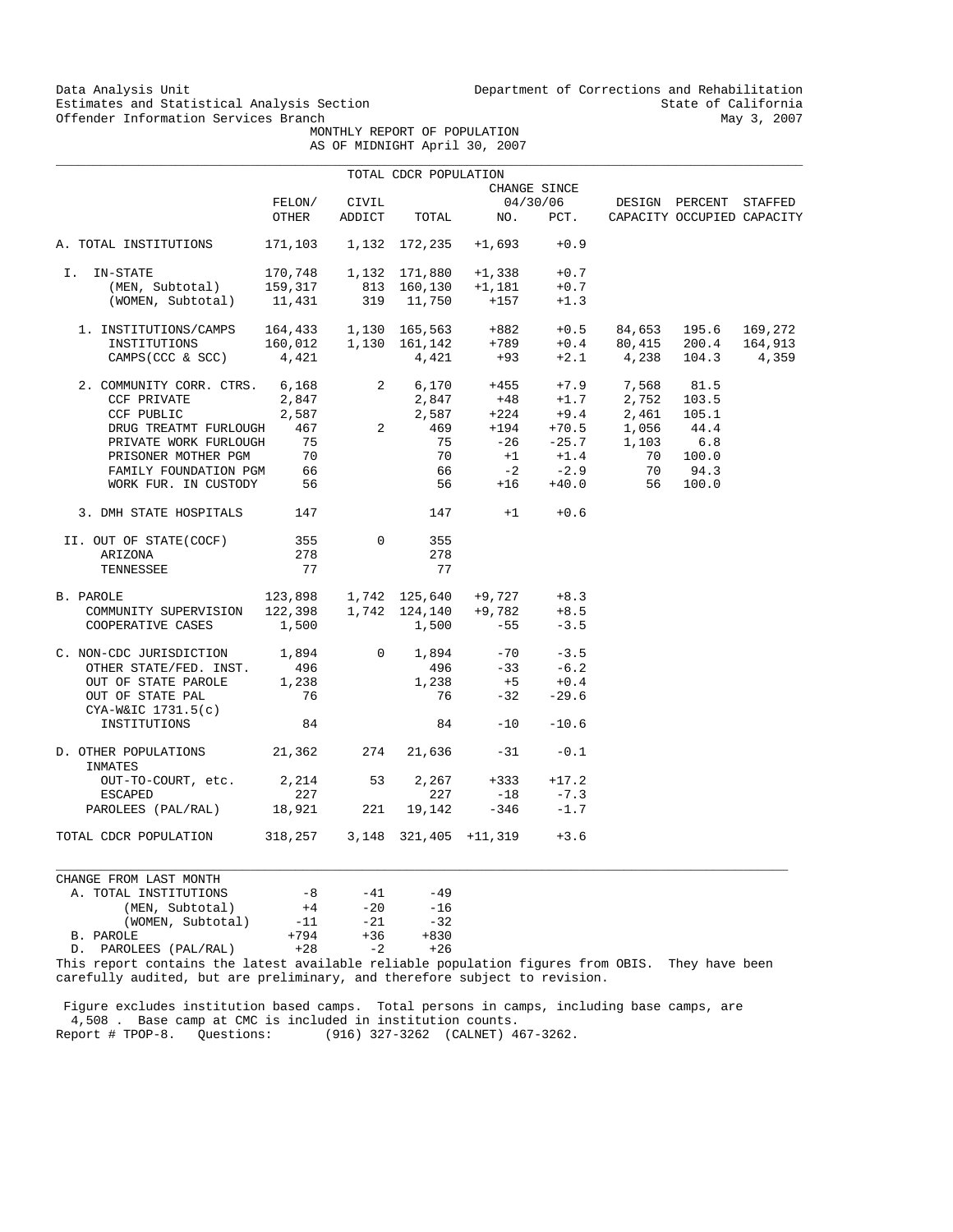MONTHLY INSTITUTION/CAMPS POPULATION DETAIL MIDNIGHT April 30, 2007

|                                 | INSTITUTIONS/CAMPS                                                                                                                                                   | FELON/<br>OTHER                                                 | CIVIL<br>ADDICT      | TOTAL                                     | DESIGN<br>CAPACITY                                          | PERCENT<br>OCCUPIED                                                                              | STAFFED<br>CAPACITY                        |
|---------------------------------|----------------------------------------------------------------------------------------------------------------------------------------------------------------------|-----------------------------------------------------------------|----------------------|-------------------------------------------|-------------------------------------------------------------|--------------------------------------------------------------------------------------------------|--------------------------------------------|
| MALE                            |                                                                                                                                                                      |                                                                 |                      |                                           |                                                             |                                                                                                  |                                            |
| ASP<br>CCC<br>CCI<br>CIM        | (AVENAL SP)<br>(CAL CORRECTL CTR)<br>(CAL CORRECTL INSTITN)<br>(CAL INSTITN FOR MEN)                                                                                 | 7,610<br>6,073<br>5,835<br>6,517                                | $\overline{a}$<br>17 | 7,610<br>6,073<br>5,837<br>6,534          | 2,920<br>3,883<br>2,757<br>3,207                            | 260.6<br>156.4<br>211.7<br>203.7                                                                 | 7,710<br>6,174<br>5,896<br>6,464           |
| CMF<br><b>CMC</b><br><b>CRC</b> | (CAL MEDICAL FACIL)<br>(CAL MEN'S COLONY)<br>(CAL REHAB CTR, MEN)<br>CAL (CAL SP, CALIPATRIA)                                                                        | 2,996<br>6,524<br>3,236<br>4,205                                | 747                  | 2,996<br>6,524<br>3,983<br>4,205          | 2,307<br>3,840<br>1,814<br>2,308                            | 129.9<br>169.9<br>219.6<br>182.2                                                                 | 3,316<br>6,574<br>4,000<br>4,318           |
| COR<br>LAC<br>SAC               | CEN (CAL SP, CENTINELA)<br>(CAL SP, CORCORAN)<br>(CAL SP, LOS ANGELES CO)<br>(CAL SP, SACRAMENTO)                                                                    | 4,861<br>5,423<br>4,691<br>3,166                                | 1                    | 4,861<br>5,424<br>4,691<br>3,166          | 2,308<br>3,116<br>2,300<br>1,724                            | 210.6<br>174.1<br>204.0<br>183.6                                                                 | 4,956<br>5,450<br>4,658<br>3,253           |
| SQ                              | (CAL SP, SAN QUENTIN)<br>SOL (CAL SP, SOLANO)<br>SATF (CAL SATF AND SP - COR)<br>CVSP (CHUCKAWALLA VALLEY SP)                                                        | 5,303<br>6,017<br>7,351<br>4,050                                | 9<br>2               | 5,312<br>6,017<br>7,353<br>4,050          | 3,109<br>2.610<br>3,424<br>1,738                            | 170.9<br>230.5<br>214.7<br>233.0                                                                 | 5,220<br>6,083<br>7,593<br>4,292           |
|                                 | CTF (CORRL TRAING FAC)<br>DVI (DEUEL VOCATL INSTITN)<br>FOL (FOLSOM SP)<br>HDP (HIGH DESERT SP)                                                                      | 7,153<br>3,755<br>4,049<br>4,619                                | 11<br>$\frac{1}{4}$  | 7,153<br>3,766<br>4,050<br>4,623          | 3,301<br>$1,787$<br>2,236<br>2,324                          | 216.7<br>210.7<br>181.1<br>198.9                                                                 | 7,127<br>3,911<br>4,078<br>4,706           |
|                                 | IRON (IRONWOOD SP)<br>KVSP (KERN VALLEY SP)<br>MCSP (MULE CREEK SP)<br>NKSP (NORTH KERN SP)                                                                          | 4,676<br>5,000<br>3,777<br>5,388                                | 6                    | 4,676<br>5,000<br>3,777<br>5,394          | 2,200<br>2,448<br>$1,700$ 222.2<br>2,692                    | 212.5<br>204.2<br>200.4                                                                          | 4,809<br>4,946<br>4,009<br>5,401           |
|                                 | PDC (PITCHESS DETENT CTR-RC)<br>PBSP (PELICAN BAY SP)<br>PVSP (PLEASANT VALLEY SP)<br>RIO (RIO COSUMNES COR CTR-RC)                                                  | 53<br>3,436<br>5,204<br>460                                     |                      | 53<br>3,436<br>5,204<br>460               | $\mathbf{0}$<br>2,252<br>2,308<br>$\mathbf 0$               | $\mathcal{L}_{\rm{max}}$ and $\mathcal{L}_{\rm{max}}$<br>152.6<br>225.5<br>$\sim 1000$ m $^{-1}$ | 1,292<br>3,316<br>5,112<br>250             |
|                                 | RJD (RJ DONOVAN CORR FACIL)<br>SVSP (SALINAS VAL SP)<br>SRTA (SANTA RITA CO. JAIL-RC)<br>SBRN (SAN BRUNO CO. JAIL)                                                   | 4,662<br>4,750<br>820<br>55                                     |                      | 4,662<br>4,750<br>820<br>55               | 3,302<br>2,298<br>$\overline{0}$<br>60                      | 141.2<br>206.7<br><b>Contract Contract</b><br>91.7                                               | 5,858<br>4,606<br>550<br>60                |
|                                 | SCC (SIERRA CONSERV CTR)<br>WSP (WASCO SP)                                                                                                                           | 6,129<br>5,894                                                  | 13                   | 5,907                                     | $6,129$ $3,736$ $164.1$<br>$5.907$ $2.834$ $208.4$<br>2,834 | 208.4                                                                                            | 6,215<br>5,717                             |
|                                 | MALE TOTAL:                                                                                                                                                          | 153,738                                                         | 813                  | 154,551 78,843                            |                                                             | 196.0                                                                                            | 157,920                                    |
| FEMALE                          |                                                                                                                                                                      |                                                                 |                      |                                           |                                                             |                                                                                                  |                                            |
| CRC<br>RIO                      | CIW (CAL INST FOR WOMEN)<br>(CAL REHAB CTR, WOMEN)<br>CCWF (CENT CAL WOMEN'S FACIL)<br>(RIO COSUMNES COR CTR-RC)<br>SRTA (SANTA RITA CO. JAIL-RC)<br>VSP (VALLEY SP) | 2,496<br>222<br>4,095<br>23<br>$\overline{\mathbf{3}}$<br>3,856 | 17<br>284<br>3<br>13 | 2,513<br>506<br>4,098<br>23<br>3<br>3,869 | 1,326<br>500<br>2,004<br>0<br>0<br>1,980                    | 189.5<br>101.2<br>204.5<br>$-$<br>195.4                                                          | 2,687<br>780<br>3,943<br>20<br>20<br>3,902 |
|                                 | FEMALE TOTAL:                                                                                                                                                        | 10,695                                                          | 317                  | 11,012                                    | 5,810                                                       | 189.5                                                                                            | 11,352                                     |
|                                 |                                                                                                                                                                      |                                                                 |                      |                                           |                                                             |                                                                                                  |                                            |
|                                 | INSTITUTIONS/CAMPS TOTAL:                                                                                                                                            | 164,433                                                         | 1,130                | 165,563                                   | 84,653                                                      | 195.6                                                                                            | 169,272                                    |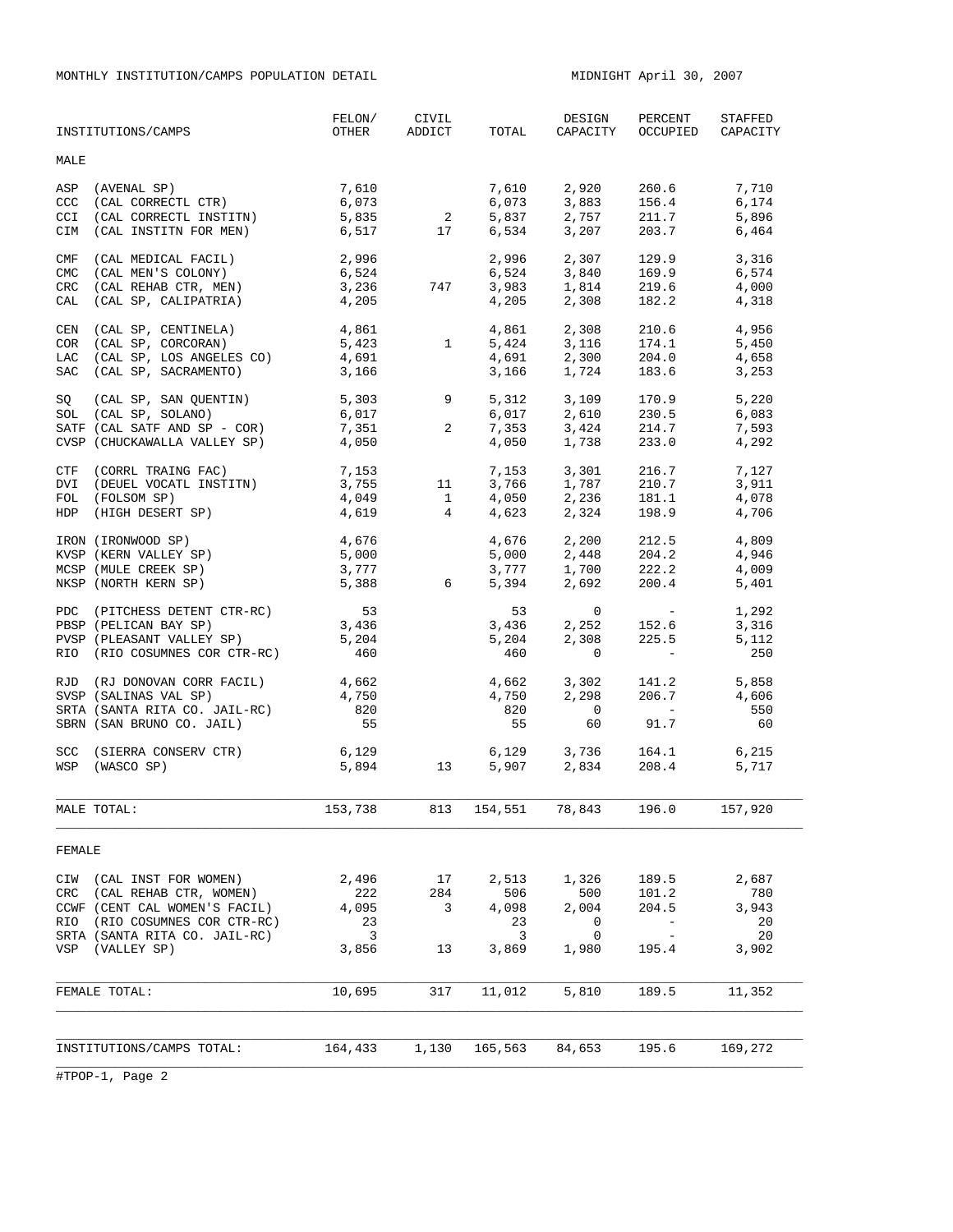|            | MONTHLY INSTITUTION/CAMPS POPULATION DETAIL |                 |              |              |           | MIDNIGHT April 30, 2007 |            |
|------------|---------------------------------------------|-----------------|--------------|--------------|-----------|-------------------------|------------|
|            |                                             | FELON/          | CIVIL        |              | DESIGN    | PERCENT                 | STAFFED    |
| MALE       | INSTITUTIONS                                | OTHER           | ADDICT       | TOTAL        | CAPACITY  | OCCUPIED                | CAPACITY   |
| ASP<br>CCC | (AVENAL SP)<br>(CAL CORRECTL CTR)           | 7,610           |              | 7,610        | 2,920     | 260.6                   | 7,710      |
|            | Camps                                       | 2,020           |              | 2,020        | 1,908     | 105.9                   | 2,029      |
|            | Level I                                     | 1,501           |              | 1,501        | 867       | 173.1                   | 1,557      |
|            | Level II                                    | 1,476           |              | 1,476        | 608       | 242.8                   | 1,503      |
|            | Level III                                   | 1,076           |              | 1,076        | 500       | 215.2                   | 1,085      |
| <b>CCI</b> | (CAL CORRECTL INSTITN)                      |                 |              |              |           |                         |            |
|            | Level I                                     | 1,685           |              | 1,685        | 617       | 273.1                   | 1,237      |
|            | Level II                                    | 1,143           | 2            | 1,145        | 640       | 178.9                   | 1,648      |
|            | Level IV                                    | 826             |              | 826          | 500       | 165.2                   | 832        |
|            | SHU                                         | 695             |              | 695          | 500       | 139.0                   | 700        |
|            | Reception Ctr                               | 1,486           |              | 1,486        | 500       | 297.2                   | 1,479      |
|            | CIM (CAL INSTITN FOR MEN)                   |                 |              |              |           |                         |            |
|            | Level I                                     | 2,515           |              | 2,515        | 1,620     | 155.2                   | 2,760      |
|            | East - Reception Center                     | 1,186           | 2            | 1,188        | 400       | 297.0                   | 990        |
|            | Reception Center - Central                  | 1,339           | 14           | 1,353        | 547       | 247.3                   | 1,304      |
|            | Reception Center - West                     | 1,477           | $\mathbf{1}$ | 1,478        | 640       | 230.9                   | 1,410      |
| CMF        | (CAL MEDICAL FACIL)                         |                 |              |              |           |                         |            |
|            | Level I                                     | 152             |              | 152          | 117       | 129.9                   | 177        |
|            | Level II                                    | 362<br>2,482    |              | 362<br>2,482 | 200       | 181.0<br>124.7          | 400        |
| <b>CMC</b> | Level III<br>(CAL MEN'S COLONY)             |                 |              |              | 1,990     |                         | 2,739      |
|            | East                                        | 3,706           |              | 3,706        | 2,425     | 152.8                   | 3,720      |
|            | West                                        | 2,818           |              | 2,818        | 1,415     | 199.2                   | 2,854      |
| <b>CRC</b> | (CAL REHAB CTR, MEN)                        | 3,236           | 747          | 3,983        | 1,814     | 219.6                   | 4,000      |
| CAL        | (CAL SP, CALIPATRIA)                        |                 |              |              |           |                         |            |
|            | Level I                                     | 278             |              | 278          | 208       | 133.7                   | 408        |
|            | Level IV                                    | 3,927           |              | 3,927        | 2,100     | 187.0                   | 3,910      |
| CEN        | (CAL SP, CENTINELA)                         |                 |              |              |           |                         |            |
|            | Level I                                     | 372             |              | 372          | 208       | 178.8                   | 408        |
|            | Level III                                   | 4,489           |              | 4,489        | 2,100     | 213.8                   | 4,548      |
| COR        | (CAL SP, CORCORAN)                          |                 |              |              |           |                         |            |
|            | Level I                                     | 864             |              | 864          | 492       | 175.6                   | 876        |
|            | Level III                                   | 284             |              | 284          | 1,100     | 25.8                    | 2,373      |
|            | Level IV                                    | 2,984           | $\mathbf{1}$ | 2,985        | 628       | 475.3                   | 1,044      |
|            | SHU                                         | 1,280           |              | 1,280        | 872       | 146.8                   | 1,133      |
|            | PHU                                         | 11              |              | 11           | 24        | 45.8                    | 24         |
| LAC        | (CAL SP, LOS ANGELES CO)                    |                 |              |              |           |                         |            |
|            | Level I                                     | 355             |              | 355          | 200       | 177.5                   | 400        |
|            | Level III/IV                                | 1,926           |              | 1,926        | 1,600     | 120.4                   | 3,080      |
|            | Reception Center                            | 2,410           |              | 2,410        | 500       | 482.0                   | 1,178      |
| SAC        | (CAL SP, SACRAMENTO)                        |                 |              |              | 192       |                         |            |
|            | Level I<br>PSU                              | 336<br>156      |              | 336<br>156   | 192       | 175.0<br>81.3           | 368<br>192 |
|            | Level IV                                    | 2,674           |              | 2,674        | 1,340     | 199.6                   | 2,693      |
| SQ         | (CAL SP, SAN OUENTIN)                       |                 |              |              |           |                         |            |
|            | Level I                                     | $6\overline{6}$ |              |              | 6 115 5.2 |                         | 251        |
|            | Level II                                    | 1,808           |              | 1,808        | 937       | 193.0                   | 1,643      |
|            | Condemned                                   | 605             |              | 605          | 637       | 95.0                    | 637        |
|            | Reception Center                            | 2,884           | 9            | 2,893        | 1,420     | 203.7                   | 2,689      |
|            | SOL (CAL SP, SOLANO)                        |                 |              |              |           |                         |            |
|            | Level II                                    | 3,378           |              | 3,378        | 1,410     | 239.6                   | 3,608      |
|            | Level III                                   | 2,639           |              | 2,639        | 1,200     | 219.9                   | 2,475      |
|            | SATF (CAL SATF AND SP - COR)                | 7,351           | 2            | 7,353        | 3,424     | 214.7                   | 7,593      |
|            | CVSP (CHUCKAWALLA VALLEY SP)                |                 |              |              |           |                         |            |
|            | Level I                                     | 362             |              | 362          | 208       | 174.0                   | 408        |
|            | Level II                                    | 3,688           |              | 3,688        | 1,530     | 241.0                   | 3,884      |
|            | CTF (CORRL TRAING FAC)                      |                 |              |              |           |                         |            |
|            | Central-II                                  | 3,066           |              | 3,066        | 1,391     | 220.4                   | 3,127      |
|            | North-II/III                                | 2,962           |              | 2,962        | 1,400     | 211.6                   | 2,880      |
|            | South-I                                     | 1,125           |              | 1,125        | 510       | 220.6                   | 1,120      |
|            | DVI (DEUEL VOCATL INSTITN)                  |                 |              |              |           |                         |            |
|            | Level I/II                                  | 676             |              | 676          | 225       | 300.4                   | 677        |
|            | Reception Center                            | 3,079           | 11           | 3,090        | 1,562     | 197.8                   | 3,234      |
|            | FOL (FOLSOM SP)<br>PSAP                     | 183             |              | 183          | 129       | 141.9                   | 200        |
|            | TTP                                         | 72              |              | 72           | 131       | 55.0                    | 203        |
|            | Level I                                     | 407             |              | 407          | 200       | 203.5                   | 424        |
|            | Level II                                    | 1,535           | $\mathbf{1}$ | 1,536        | 480       | 320.0                   | 787        |
|            | Level III                                   | 1,852           |              | 1,852        | 1,296     | 142.9                   | 2,464      |
| #TPOP-1A   |                                             |                 |              |              |           |                         |            |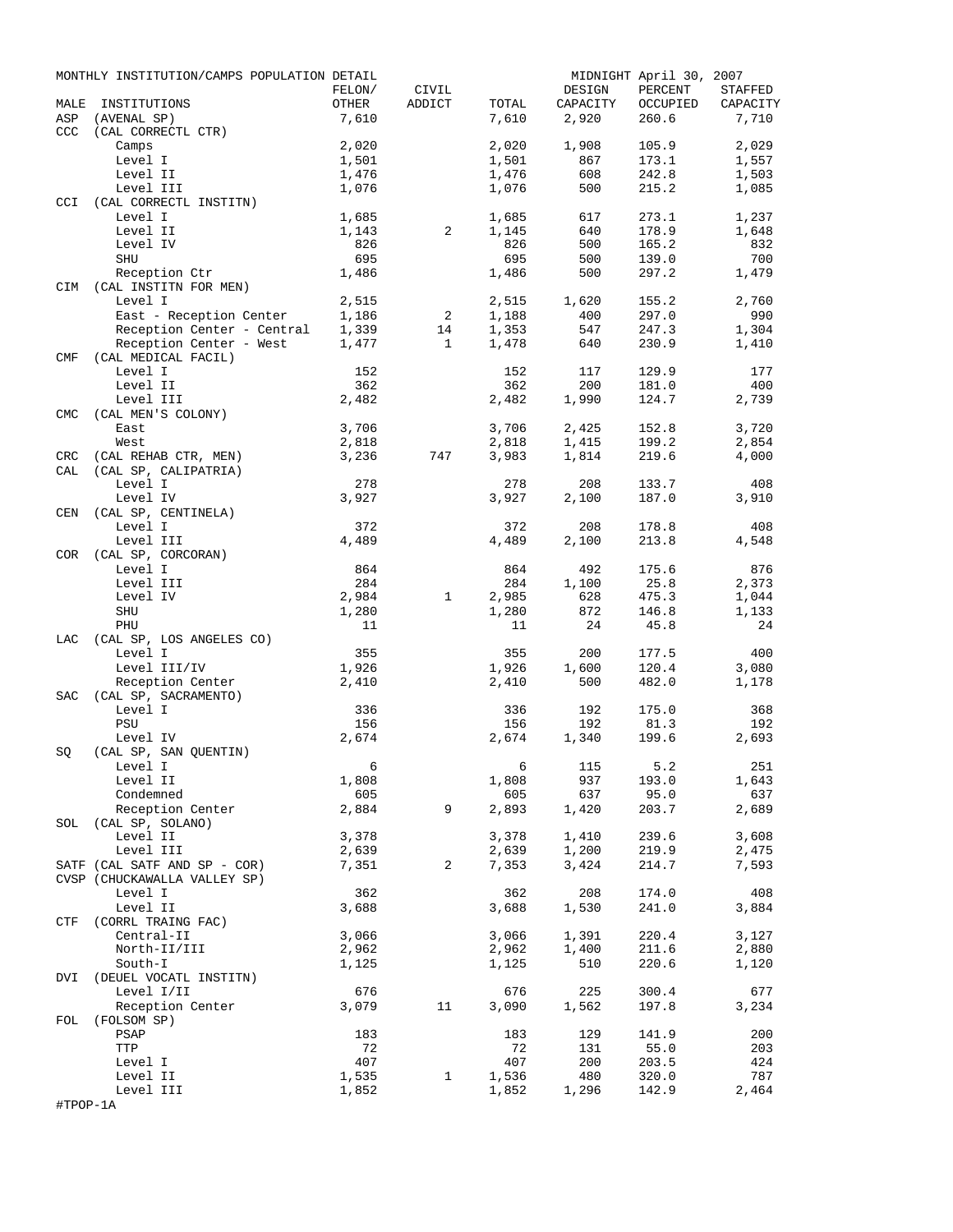|            | MONTHLY INSTITUTION/CAMPS POPULATION DETAIL           |                         |                                |                      |                    | MIDNIGHT April 30, 2007  |                              |
|------------|-------------------------------------------------------|-------------------------|--------------------------------|----------------------|--------------------|--------------------------|------------------------------|
| MALE       | INSTITUTIONS                                          | FELON/<br>OTHER         | CIVIL<br>ADDICT                | TOTAL                | DESIGN<br>CAPACITY | PERCENT                  | STAFFED<br>OCCUPIED CAPACITY |
| HDP        | (HIGH DESERT SP)                                      |                         |                                |                      |                    |                          |                              |
|            | Level I                                               | 398                     |                                | 398                  | 200                | 199.0                    | 400                          |
|            | Level II                                              | 127                     |                                | 127                  | $\overline{0}$     | $\sim$ $ \sim$           | 120                          |
|            | Level III                                             | 673                     |                                | 673                  | 200                | 336.5                    | 620                          |
|            | Level IV<br>Reception Center                          | 2,824<br>597            | $\overline{4}$                 | 2,824<br>601         | 1,624<br>300       | 173.9<br>200.3           | 2,996<br>570                 |
|            | IRON (IRONWOOD SP)                                    |                         |                                |                      |                    |                          |                              |
|            | Level I                                               | 285                     |                                | 285                  | 200                | 142.5                    | 400                          |
|            | Level III                                             | 4,391                   |                                | 4,391                | 2,000              | 219.6                    | 4,409                        |
|            | KVSP (KERN VALLEY SP)                                 |                         |                                |                      |                    |                          |                              |
|            | Level I/II                                            | 396                     |                                | 396                  | 200                | 198.0                    | 780                          |
|            | Level IV<br>MCSP (MULE CREEK SP)                      | 4,604                   |                                | 4,604                | 2,248              | 204.8                    | 4,166                        |
|            | Level I/II                                            | 366                     |                                | 366                  | 200                | 183.0                    | 792                          |
|            | Level III                                             | 2,454                   |                                | 2,454                | 1,000              | 245.4                    | 2,287                        |
|            | Level IV                                              | 957                     |                                | 957                  | 500                | 191.4                    | 930                          |
|            | NKSP (NORTH KERN SP)                                  |                         |                                |                      |                    |                          |                              |
|            | Level I<br>Level III                                  | 199<br>591              |                                | 199<br>591           | 208<br>200         | 95.7<br>295.5            | 408<br>380                   |
|            | Reception Center                                      | 4,598                   | 6                              | 4,604                | 2,284              | 201.6                    | 4,613                        |
| <b>PDC</b> | (PITCHESS DETENT CTR-RC)                              | 53                      |                                | 53                   | $\circ$            | $\sim$ $-$               | 1,292                        |
|            | PBSP (PELICAN BAY SP)                                 |                         |                                |                      |                    |                          |                              |
|            | Level I                                               | 313                     |                                | 313                  | 200                | 156.5                    | 392                          |
|            | Level III/IV                                          | 2,008                   |                                | 2,008                | 996                | 201.6                    | 1,815                        |
|            | SHU<br>PVSP (PLEASANT VALLEY SP)                      | 1,115                   |                                | 1,115                | 1,056              | 105.6                    | 1,109                        |
|            | Level I/II                                            | 278                     |                                | 278                  | 208                | 133.7                    | 558                          |
|            | Level III/IV                                          | 4,926                   |                                | 4,926                | 2,100              | 234.6                    | 4,554                        |
| RIO        | (RIO COSUMNES COR CTR-RC)                             | 460                     |                                | 460                  | $\Omega$           | $\sim$ $-$               | 250                          |
| RJD        | (RJ DONOVAN CORR FACIL)                               |                         |                                |                      |                    |                          |                              |
|            | Level I                                               | 303                     |                                | 303                  | 200                | 151.5                    | 400                          |
|            | Level III<br>Reception Center                         | 1,953<br>2,021          |                                | 1,953<br>2,021       | 1,100<br>900       | 177.5<br>224.6           | 2,177<br>2,179               |
|            | IV-SNY                                                | 385                     |                                | 385                  | 1,102              | 34.9                     | 1,102                        |
|            | SVSP (SALINAS VAL SP)                                 |                         |                                |                      |                    |                          |                              |
|            | Level I/II                                            | 364                     |                                | 364                  | 200                | 182.0                    | 640                          |
|            | Level III/IV                                          | 4,386                   |                                | 4,386                | 2,098              | 209.1                    | 3,966                        |
|            | SRTA (SANTA RITA CO. JAIL-RC)                         | 820                     |                                | 820                  | $\overline{0}$     |                          | 550                          |
|            | SBRN (SAN BRUNO CO. JAIL)<br>SCC (SIERRA CONSERV CTR) | 55                      |                                | 55                   | 60                 | 91.7                     | 60                           |
|            | Camps-Men                                             | 2,085                   |                                | 2,085                | 2,010              | 103.7                    | 2,010                        |
|            | Level I                                               | 1,311                   |                                | 1,311                | 618                | 212.1                    | 1,378                        |
|            | Level II                                              | 1,544                   |                                | 1,544                | 608                | 253.9                    | 1,634                        |
|            | Level III                                             | 1,189                   |                                | 1,189                | 500                | 237.8                    | 1,193                        |
| WSP        | (WASCO SP)<br>Level I                                 | 279                     |                                | 279                  | 200                | 139.5                    | 296                          |
|            | Level III                                             | 472                     |                                | 472                  | 250                | 188.8                    | 475                          |
|            | Reception Center                                      | 5,143                   |                                | $13$ $5,156$ $2,384$ |                    | 216.3                    | 4,946                        |
|            | MALE TOTAL:                                           | 153,738                 | 813                            |                      | 154,551 78,843     | 196.0                    | 157,920                      |
|            |                                                       |                         |                                |                      |                    |                          |                              |
|            | FEMALE INSTITUTIONS                                   |                         |                                |                      |                    |                          |                              |
| CIW        | (CAL INST FOR WOMEN)<br>Institution                   | 1,913                   | 17                             | 1,930                | 792                | 243.7                    | 1,967                        |
|            | Reception Center                                      | 252                     |                                | 252                  | 214                | 117.8                    | 400                          |
|            | Corr Trt Ctr                                          | 15                      |                                | 15                   | $\overline{0}$     | $\sim$ $-$               | $\overline{\phantom{0}}$     |
|            | Camps-Women                                           | 316                     |                                | 316                  | 320                | 98.8                     | 320                          |
|            | CRC (CAL REHAB CTR, WOMEN)                            | 222                     | 284                            | 506                  | 500                | 101.2                    | 780                          |
|            | CCWF (CENT CAL WOMEN'S FACIL)                         |                         |                                |                      |                    |                          |                              |
|            | Institution                                           | 3,335                   | $\overline{a}$<br>$\mathbf{1}$ | 3,337                | 1,633              | 204.3                    | 3,162                        |
|            | Reception Center<br>Condemned                         | 746<br>14               |                                | 747<br>14            | 356<br>15          | 209.8<br>93.3            | 766<br>15                    |
| RIO        | (RIO COSUMNES COR CTR-RC)                             | 23                      |                                | 23                   | 0                  |                          | 20                           |
|            | SRTA (SANTA RITA CO. JAIL-RC)                         | $\overline{\mathbf{3}}$ |                                | 3                    | 0                  | $\overline{\phantom{a}}$ | 20                           |
| VSP        | (VALLEY SP)                                           |                         |                                |                      |                    |                          |                              |
|            | Institution                                           | 3,096                   |                                | 3,096                | 1,580              | 195.9                    | 3,132                        |
|            | Reception Center<br>SHU                               | 698<br>62               | 13                             | 711<br>62            | 356<br>44          | 199.7<br>140.9           | 708<br>62                    |
|            | FEMALE TOTAL:                                         | 10,695                  | 317                            | 11,012               | 5,810              | 189.5                    | 11,352                       |
|            |                                                       |                         |                                |                      |                    |                          |                              |
|            | INSTITUTIONS/CAMPS TOTAL:                             | 164,433                 | 1,130                          | 165,563              | 84,653             | 195.6                    | 169,272                      |
|            | #TPOP-1A, PAGE 2                                      |                         |                                |                      |                    |                          |                              |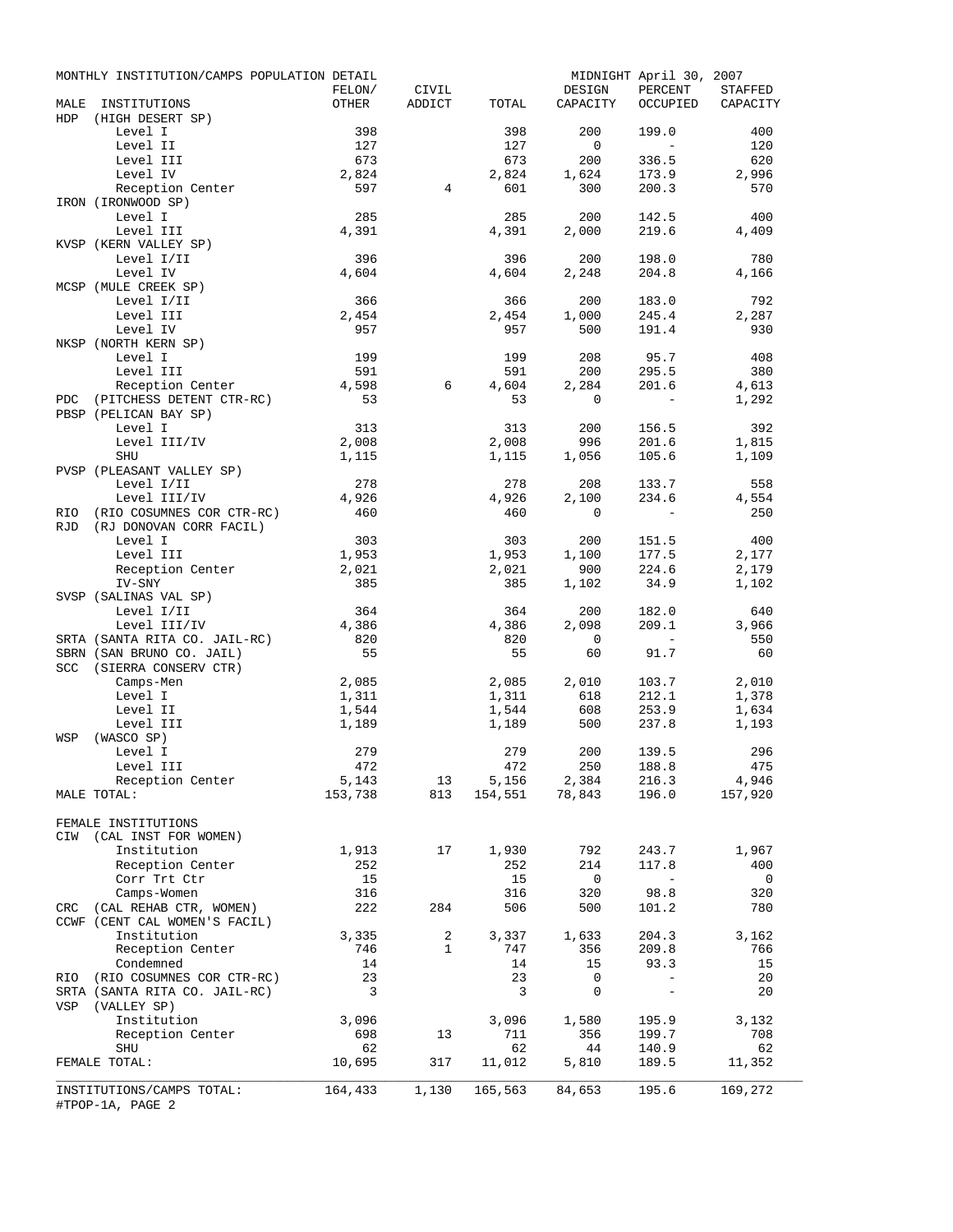Data Analysis Unit Unit Department of Corrections and Rehabilitation<br>Estimates and Statistical Analysis Section State of California Estimates and Statistical Analysis Section State of California<br>
Offender Information Services Branch State of California<br>
State of California

 MONTHLY REPORT OF POPULATION AS OF MIDNIGHT May 31, 2007

|                                                              |                 |                         | TOTAL CDCR POPULATION     |                                                                                                                                                                                                                 |                          |                            |                                              |         |
|--------------------------------------------------------------|-----------------|-------------------------|---------------------------|-----------------------------------------------------------------------------------------------------------------------------------------------------------------------------------------------------------------|--------------------------|----------------------------|----------------------------------------------|---------|
|                                                              |                 |                         |                           |                                                                                                                                                                                                                 | CHANGE SINCE             |                            |                                              |         |
|                                                              | FELON/<br>OTHER | CIVIL<br>ADDICT         | TOTAL                     | NO.                                                                                                                                                                                                             | 05/31/06<br>PCT.         |                            | DESIGN PERCENT<br>CAPACITY OCCUPIED CAPACITY | STAFFED |
|                                                              |                 |                         |                           |                                                                                                                                                                                                                 |                          |                            |                                              |         |
| A. TOTAL INSTITUTIONS                                        | 171,882         |                         | 1,089 172,971             | $+2,258$                                                                                                                                                                                                        | $+1.3$                   |                            |                                              |         |
| IN-STATE<br>I.                                               |                 |                         | 171,529   1,089   172,618 | $+1,905$                                                                                                                                                                                                        | $+1.1$                   |                            |                                              |         |
| (MEN, Subtotal)                                              | 159,942         |                         | 791 160,733               | $+1,620$                                                                                                                                                                                                        | $+1.0$                   |                            |                                              |         |
| (WOMEN, Subtotal)                                            | 11,587          |                         | 298 11,885                | $+285$                                                                                                                                                                                                          | $+2.4$                   |                            |                                              |         |
| 1. INSTITUTIONS/CAMPS  165,104  1,087  166,191  +1,407  +0.8 |                 |                         |                           |                                                                                                                                                                                                                 |                          |                            | 84,653 196.3                                 | 169,272 |
| INSTITUTIONS                                                 |                 |                         | 160,649 1,087 161,736     | $+1,399$                                                                                                                                                                                                        | $+0.8$                   |                            | 80,415 201.1                                 | 164,913 |
| CAMPS (CCC & SCC)                                            | 4,455           |                         | 4,455                     | $+8$                                                                                                                                                                                                            |                          | $+0.1$ 4,238 105.1         |                                              | 4,359   |
| 2. COMMUNITY CORR. CTRS. 6,285                               |                 | $\overline{\mathbf{2}}$ |                           | $6,287$ $+527$ $+9.1$ $7,572$ $83.0$                                                                                                                                                                            |                          |                            |                                              |         |
| CCF PRIVATE                                                  | 2,871           |                         |                           |                                                                                                                                                                                                                 |                          |                            |                                              |         |
| CCF PUBLIC                                                   | 2,640           |                         |                           |                                                                                                                                                                                                                 |                          |                            |                                              |         |
| DRUG TREATMT FURLOUGH                                        | 492             | $2^{\circ}$             |                           |                                                                                                                                                                                                                 |                          |                            |                                              |         |
| PRIVATE WORK FURLOUGH                                        | 86              |                         |                           | $\begin{array}{cccccc} 2,871 & & +32 & & +1.1 & & 2,752 & 104.3 \\ 2,640 & & +312 & & +13.4 & & 2,461 & 107.3 \\ 494 & & +175 & & +54.8 & & 1,056 & 46.8 \\ 86 & & -13 & & -13.1 & & 1,103 & & 7.8 \end{array}$ |                          | +54.8 1,056<br>-13.1 1,103 |                                              |         |
| PRISONER MOTHER PGM                                          | 71              |                         | 71                        | $+3$                                                                                                                                                                                                            | $+4.4$                   | 70                         | 101.4                                        |         |
| FAMILY FOUNDATION PGM                                        | 65              |                         | 65                        | $\overline{0}$                                                                                                                                                                                                  | <b>Contract Contract</b> | 70                         | 92.9                                         |         |
| WORK FUR. IN CUSTODY                                         | 60              |                         | 60                        | $+18$                                                                                                                                                                                                           | $+42.8$                  | 60                         | 100.0                                        |         |
| 3. DMH STATE HOSPITALS                                       | 140             |                         | 140                       | $-29$                                                                                                                                                                                                           | $-17.1$                  |                            |                                              |         |
| II. OUT OF STATE(COCF)                                       | 353             | $\Omega$                | 353                       |                                                                                                                                                                                                                 |                          |                            |                                              |         |
| ARIZONA                                                      | 277             |                         | 277                       |                                                                                                                                                                                                                 |                          |                            |                                              |         |
| TENNESSEE                                                    | 76              |                         | 76                        |                                                                                                                                                                                                                 |                          |                            |                                              |         |
| B. PAROLE                                                    |                 |                         |                           | $+9,385$ $+8.0$<br>$124,163 \qquad 1,752 \quad 125,915 \qquad +9,385$<br>$122,701 \qquad 1,752 \quad 124,453 \qquad +9,464$                                                                                     |                          |                            |                                              |         |
| COMMUNITY SUPERVISION                                        |                 |                         |                           |                                                                                                                                                                                                                 | $+8.2$                   |                            |                                              |         |
| COOPERATIVE CASES                                            | 1,462           |                         | 1,462                     | $-79$                                                                                                                                                                                                           | $-5.1$                   |                            |                                              |         |
| C. NON-CDC JURISDICTION                                      | 1,910           | $\mathbf{0}$            | 1,910                     | $-61$                                                                                                                                                                                                           | $-3.0$                   |                            |                                              |         |
| OTHER STATE/FED. INST.                                       | 498             |                         | 498                       | $-38$                                                                                                                                                                                                           | $-7.0$                   |                            |                                              |         |
| OUT OF STATE PAROLE                                          | 1,248           |                         | 1,248                     | $+20$                                                                                                                                                                                                           | $+1.6$                   |                            |                                              |         |
| OUT OF STATE PAL<br>$CYA-W&IC$ 1731.5(c)                     | 77              |                         | 77                        | $-41$                                                                                                                                                                                                           | $-34.7$                  |                            |                                              |         |
| INSTITUTIONS                                                 | 87              |                         | 87                        | $-2$                                                                                                                                                                                                            | $-2.2$                   |                            |                                              |         |
| D. OTHER POPULATIONS 21,406<br>INMATES                       |                 | 272                     | 21,678                    | $-57$                                                                                                                                                                                                           | $-0.2$                   |                            |                                              |         |
| OUT-TO-COURT, etc.                                           | 2,206           | 54                      | 2,260                     | $+224$                                                                                                                                                                                                          | $+11.0$                  |                            |                                              |         |
| <b>ESCAPED</b>                                               | 222             |                         | 222                       | $-20$                                                                                                                                                                                                           | $-8.2$                   |                            |                                              |         |
| PAROLEES (PAL/RAL)                                           | 18,978          | 218                     | 19,196                    | $-261$                                                                                                                                                                                                          | $-1.3$                   |                            |                                              |         |
| TOTAL CDCR POPULATION                                        | 319,361         |                         | 3,113 322,474 +11,525     |                                                                                                                                                                                                                 | $+3.7$                   |                            |                                              |         |
|                                                              |                 |                         |                           |                                                                                                                                                                                                                 |                          |                            |                                              |         |

CHANGE FROM LAST MONTH A. TOTAL INSTITUTIONS  $+779$   $-43$   $+736$ <br>(MEN, Subtotal)  $+625$   $-22$   $+603$  (MEN, Subtotal) +625 -22 +603 (WOMEN, Subtotal) +156 -21 +135 B. PAROLE +265 +10 +275 D. PAROLEES (PAL/RAL)

This report contains the latest available reliable population figures from OBIS. They have been carefully audited, but are preliminary, and therefore subject to revision.

 $\_$  ,  $\_$  ,  $\_$  ,  $\_$  ,  $\_$  ,  $\_$  ,  $\_$  ,  $\_$  ,  $\_$  ,  $\_$  ,  $\_$  ,  $\_$  ,  $\_$  ,  $\_$  ,  $\_$  ,  $\_$  ,  $\_$  ,  $\_$  ,  $\_$  ,  $\_$  ,  $\_$  ,  $\_$  ,  $\_$  ,  $\_$  ,  $\_$  ,  $\_$  ,  $\_$  ,  $\_$  ,  $\_$  ,  $\_$  ,  $\_$  ,  $\_$  ,  $\_$  ,  $\_$  ,  $\_$  ,  $\_$  ,  $\_$  ,

 Figure excludes institution based camps. Total persons in camps, including base camps, are 4,539 . Base camp at CMC is included in institution counts. Report # TPOP-8. Questions: (916) 327-3262 (CALNET) 467-3262.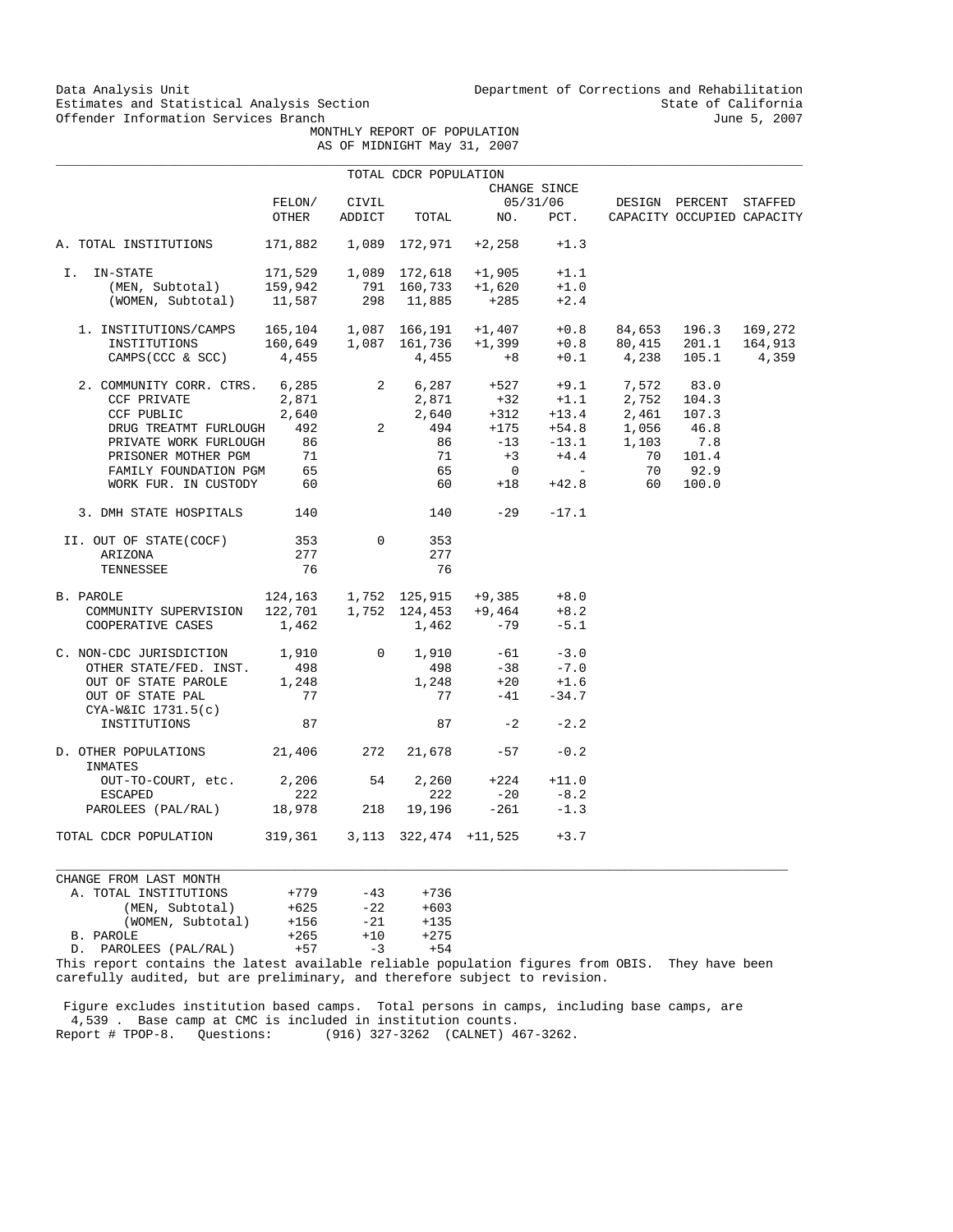MONTHLY INSTITUTION/CAMPS POPULATION DETAIL MIDNIGHT May 31, 2007

| INSTITUTIONS/CAMPS                                                                                                                                                                       | FELON/<br>OTHER                          | CIVIL<br>ADDICT      | TOTAL                                     | DESIGN<br>CAPACITY                                 | PERCENT<br>OCCUPIED                                                    | STAFFED<br>CAPACITY                        |
|------------------------------------------------------------------------------------------------------------------------------------------------------------------------------------------|------------------------------------------|----------------------|-------------------------------------------|----------------------------------------------------|------------------------------------------------------------------------|--------------------------------------------|
| <b>MALE</b>                                                                                                                                                                              |                                          |                      |                                           |                                                    |                                                                        |                                            |
| (AVENAL SP)<br>ASP<br>(CAL CORRECTL CTR)<br>CCC<br>(CAL CORRECTL INSTITN)<br><b>CCI</b><br>CIM<br>(CAL INSTITN FOR MEN)                                                                  | 7,617<br>6,220<br>5,929<br>6,391         | $\mathbf{1}$<br>17   | 7,617<br>6,220<br>5,930<br>6,408          | 2,920<br>3,883<br>2,757<br>3,207                   | 260.9<br>160.2<br>215.1<br>199.8                                       | 7,710<br>6,174<br>5,896<br>6,464           |
| CMF<br>(CAL MEDICAL FACIL)<br><b>CMC</b><br>(CAL MEN'S COLONY)<br>${\tt CRC}$<br>(CAL REHAB CTR, MEN)<br>(CAL SP, CALIPATRIA)<br>CAL                                                     | 3,030<br>6,540<br>3,247<br>4,234         | 731                  | 3,030<br>6,540<br>3,978<br>4,234          | 2,307<br>3,840<br>1,814<br>2,308                   | 131.3<br>170.3<br>219.3<br>183.4                                       | 3,316<br>6,574<br>4,000<br>4,318           |
| (CAL SP, CENTINELA)<br>CEN<br>(CAL SP, CORCORAN)<br>COR<br>(CAL SP, LOS ANGELES CO)<br>LAC<br>(CAL SP, SACRAMENTO)<br>SAC                                                                | 4,728<br>5,521<br>4,722<br>3,192         | 1                    | 4,728<br>5,522<br>4,722<br>3,192          | 2,308<br>3,116<br>2,300<br>1,724                   | 204.9<br>177.2<br>205.3<br>185.2                                       | 4,956<br>5,450<br>4,658<br>3,253           |
| SQ<br>(CAL SP, SAN QUENTIN)<br>SOL (CAL SP, SOLANO)<br>SATF (CAL SATF AND SP - COR)<br>CVSP (CHUCKAWALLA VALLEY SP)                                                                      | 5,296<br>6,013<br>7,328<br>4,153         | 7<br>2               | 5,303<br>6,013<br>7,330<br>4,153          | 3,109<br>2,610<br>$\frac{1}{3}$ , 424<br>1,738     | 170.6<br>230.4<br>214.1<br>239.0                                       | 5,220<br>6,083<br>7,593<br>4,292           |
| CTF (CORRL TRAING FAC)<br>DVI (DEUEL VOCATL INSTITN)<br>FOL<br>(FOLSOM SP)<br>HDP (HIGH DESERT SP)                                                                                       | 6,998<br>3,818<br>4,121<br>4,676         | 5<br>10              | 6,998<br>3 823<br>$4,121$<br>$4,686$      | 3,301<br>1,787<br>$\frac{1}{2}$ , 236<br>2,324     | 212.0<br>213.9<br>184.3<br>201.6                                       | 7,127<br>3,911<br>4,078<br>4,706           |
| IRON (IRONWOOD SP)<br>KVSP (KERN VALLEY SP)<br>MCSP (MULE CREEK SP)<br>NKSP (NORTH KERN SP)                                                                                              | 4,838<br>4,874<br>3,787<br>5,472         | $\overline{4}$       | 4,838<br>4,874<br>3,787<br>5,476          | 2,200<br>2,448<br>1,700<br>2,692                   | 219.9<br>199.1<br>222.8<br>203.4                                       | 4,809<br>4,946<br>4,009<br>5,401           |
| PDC (PITCHESS DETENT CTR-RC)<br>PBSP (PELICAN BAY SP)<br>PVSP (PLEASANT VALLEY SP)<br>RIO (RIO COSUMNES COR CTR-RC)                                                                      | 43<br>3,454<br>5,196<br>442              |                      | 43<br>3,454<br>5,196<br>442               | $\mathbf{0}$<br>2,252<br>2,308<br>$\circ$          | <b>Contract Contract</b><br>153.4<br>225.1<br><b>Contract Contract</b> | 1,292<br>3,316<br>5,112<br>250             |
| RJD (RJ DONOVAN CORR FACIL)<br>SVSP (SALINAS VAL SP)<br>SRTA (SANTA RITA CO. JAIL-RC)<br>SBRN (SAN BRUNO CO. JAIL)                                                                       | 4,637<br>4,763<br>829<br>42              | 1<br>$\mathbf{1}$    | 4,637<br>4,764<br>830<br>42               | 3,302<br>2,298<br>$\overline{0}$<br>60             | 140.4<br>207.3<br><b>Contract Contract</b><br>70.0                     | 5,858<br>4,606<br>550<br>60                |
| (SIERRA CONSERV CTR)<br><b>SCC</b><br>WSP (WASCO SP)                                                                                                                                     | 6,200<br>5,923                           | 11 \,                |                                           | $6,200$ $3,736$ $166.0$<br>$5,934$ $2,834$ $209.4$ |                                                                        | 6,215<br>5,717                             |
| MALE TOTAL:                                                                                                                                                                              | 154,274                                  | 791                  | 155,065                                   | 78,843                                             | 196.7                                                                  | 157,920                                    |
| FEMALE                                                                                                                                                                                   |                                          |                      |                                           |                                                    |                                                                        |                                            |
| (CAL INST FOR WOMEN)<br>CIW<br>(CAL REHAB CTR, WOMEN)<br>CRC<br>CCWF (CENT CAL WOMEN'S FACIL)<br>RIO<br>(RIO COSUMNES COR CTR-RC)<br>SRTA (SANTA RITA CO. JAIL-RC)<br>VSP<br>(VALLEY SP) | 2,359<br>93<br>4,184<br>25<br>2<br>4,167 | 12<br>269<br>4<br>11 | 2,371<br>362<br>4,188<br>25<br>2<br>4,178 | 1,326<br>500<br>2,004<br>0<br>0<br>1,980           | 178.8<br>72.4<br>209.0<br>$\overline{\phantom{a}}$<br>211.0            | 2,687<br>780<br>3,943<br>20<br>20<br>3,902 |
| FEMALE TOTAL:                                                                                                                                                                            | 10,830                                   | 296                  | 11,126                                    | 5,810                                              | 191.5                                                                  | 11,352                                     |
|                                                                                                                                                                                          |                                          |                      |                                           |                                                    |                                                                        |                                            |
| INSTITUTIONS/CAMPS TOTAL:                                                                                                                                                                | 165,104                                  | 1,087                | 166,191                                   | 84,653                                             | 196.3                                                                  | 169,272                                    |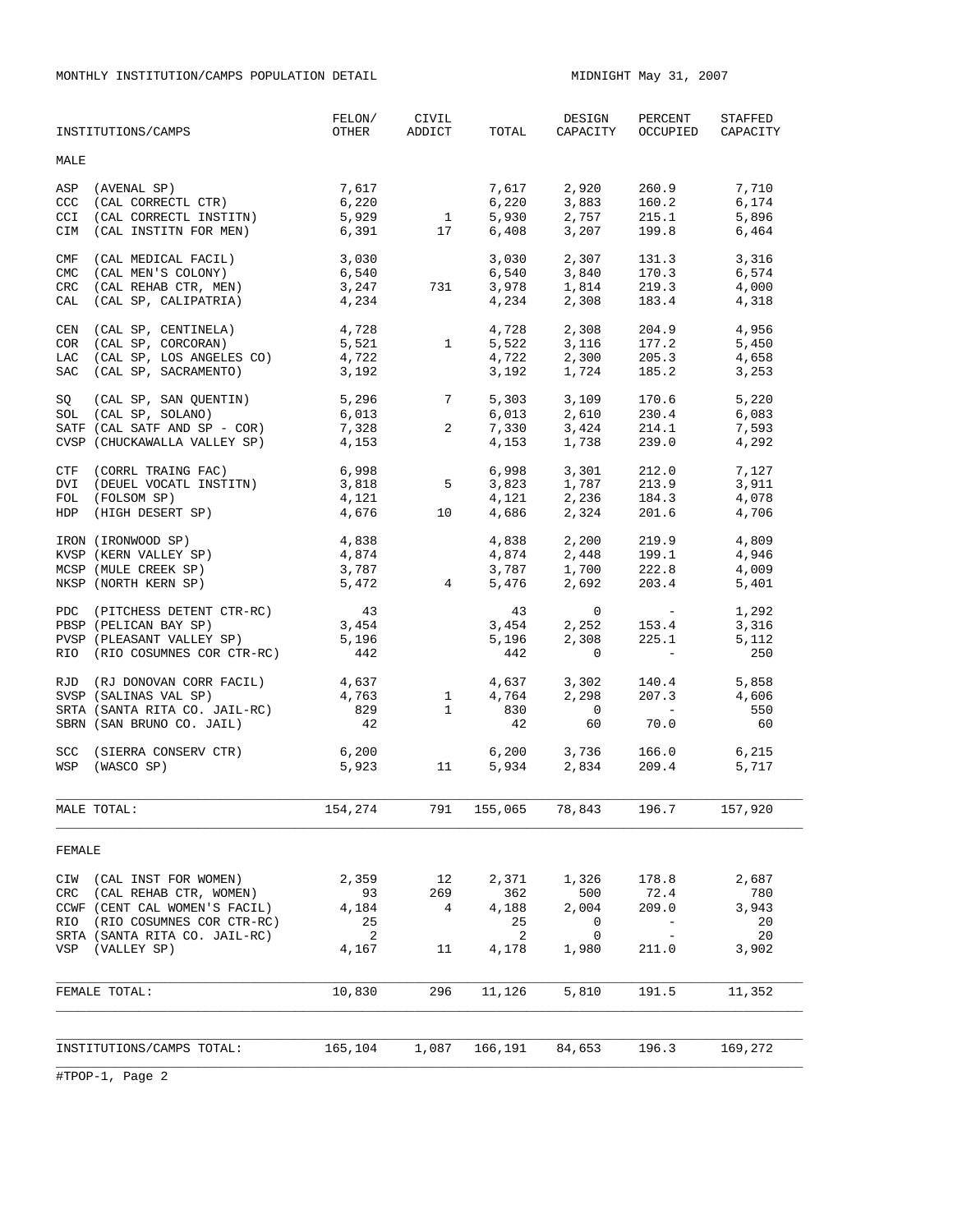|            | MONTHLY INSTITUTION/CAMPS POPULATION DETAIL |                 |                 |                |                    | MIDNIGHT May 31, 2007 |                     |
|------------|---------------------------------------------|-----------------|-----------------|----------------|--------------------|-----------------------|---------------------|
| MALE       | INSTITUTIONS                                | FELON/<br>OTHER | CIVIL<br>ADDICT | TOTAL          | DESIGN<br>CAPACITY | PERCENT<br>OCCUPIED   | STAFFED<br>CAPACITY |
| ASP        | (AVENAL SP)                                 | 7,617           |                 | 7,617          | 2,920              | 260.9                 | 7,710               |
| CCC        | (CAL CORRECTL CTR)                          |                 |                 |                |                    |                       |                     |
|            | Camps                                       | 2,021           |                 | 2,021          | 1,908              | 105.9                 | 2,029               |
|            | Level I                                     | 1,546           |                 | 1,546          | 867                | 178.3                 | 1,557               |
|            | Level II                                    | 1,556           |                 | 1,556          | 608                | 255.9                 | 1,503               |
|            | Level III                                   | 1,097           |                 | 1,097          | 500                | 219.4                 | 1,085               |
| <b>CCI</b> | (CAL CORRECTL INSTITN)<br>Level I           | 1,581           |                 | 1,581          | 617                | 256.2                 | 1,237               |
|            | Level II                                    | 1,298           |                 | 1,298          | 640                | 202.8                 | 1,648               |
|            | Level IV                                    | 817             |                 | 817            | 500                | 163.4                 | 832                 |
|            | SHU                                         | 707             |                 | 707            | 500                | 141.4                 | 700                 |
|            | Reception Ctr                               | 1,526           | $\mathbf{1}$    | 1,527          | 500                | 305.4                 | 1,479               |
|            | CIM (CAL INSTITN FOR MEN)                   |                 |                 |                |                    |                       |                     |
|            | Level I                                     | 2,475           |                 | 2,475          | 1,620              | 152.8                 | 2,760               |
|            | East - Reception Center                     | 1,032           | 2               | 1,034          | 400                | 258.5                 | 990                 |
|            | Reception Center - Central                  | 1,440           | 14              | 1,454          | 547                | 265.8                 | 1,304               |
|            | Reception Center - West                     | 1,444           | $\mathbf{1}$    | 1,445          | 640                | 225.8                 | 1,410               |
| CMF        | (CAL MEDICAL FACIL)<br>Level I              | 152             |                 | 152            | 117                | 129.9                 | 177                 |
|            | Level II                                    | 373             |                 | 373            | 200                | 186.5                 | 400                 |
|            | Level III                                   | 2,505           |                 | 2,505          | 1,990              | 125.9                 | 2,739               |
| <b>CMC</b> | (CAL MEN'S COLONY)                          |                 |                 |                |                    |                       |                     |
|            | East                                        | 3,711           |                 | 3,711          | 2,425              | 153.0                 | 3,720               |
|            | West                                        | 2,829           |                 | 2,829          | 1,415              | 199.9                 | 2,854               |
| <b>CRC</b> | (CAL REHAB CTR, MEN)                        | 3,247           | 731             | 3,978          | 1,814              | 219.3                 | 4,000               |
| CAL        | (CAL SP, CALIPATRIA)                        |                 |                 |                |                    |                       |                     |
|            | Level I                                     | 284             |                 | 284            | 208                | 136.5                 | 408                 |
|            | Level IV                                    | 3,950           |                 | 3,950          | 2,100              | 188.1                 | 3,910               |
| CEN        | (CAL SP, CENTINELA)                         |                 |                 |                |                    |                       | 408                 |
|            | Level I<br>Level III                        | 374<br>4,354    |                 | 374<br>4,354   | 208<br>2,100       | 179.8<br>207.3        | 4,548               |
| COR        | (CAL SP, CORCORAN)                          |                 |                 |                |                    |                       |                     |
|            | Level I                                     | 866             |                 | 866            | 492                | 176.0                 | 876                 |
|            | Level III                                   | 325             |                 | 325            | 1,100              | 29.5                  | 2,373               |
|            | Level IV                                    | 3,038           | $\mathbf{1}$    | 3,039          | 628                | 483.9                 | 1,044               |
|            | SHU                                         | 1,282           |                 | 1,282          | 872                | 147.0                 | 1,133               |
|            | PHU                                         | 10              |                 | 10             | 24                 | 41.7                  | 24                  |
| LAC        | (CAL SP, LOS ANGELES CO)                    |                 |                 |                |                    |                       |                     |
|            | Level I                                     | 338             |                 | 338            | 200                | 169.0                 | 400                 |
|            | Level III/IV                                | 1,594           |                 | 1,594          | 1,600              | 99.6                  | 3,080               |
|            | Reception Center                            | 2,790           |                 | 2,790          | 500                | 558.0                 | 1,178               |
| SAC        | (CAL SP, SACRAMENTO)<br>Level I             | 340             |                 | 340            | 192                | 177.1                 | 368                 |
|            | PSU                                         | 161             |                 | 161            | 192                | 83.9                  | 192                 |
|            | Level IV                                    | 2,691           |                 | 2,691          | 1,340              | 200.8                 | 2,693               |
| SQ         | (CAL SP, SAN QUENTIN)                       |                 |                 |                |                    |                       |                     |
|            | Level I                                     | $6\overline{6}$ |                 |                | 6 115 5.2          |                       | 251                 |
|            | Level II                                    | 1,833           |                 | 1,833          | 937                | 195.6                 | 1,643               |
|            | Condemned                                   | 603             |                 | 603            | 637                | 94.7                  | 637                 |
|            | Reception Center                            | 2,854           | 7               | 2,861          | 1,420              | 201.5                 | 2,689               |
|            | SOL (CAL SP, SOLANO)                        |                 |                 |                |                    |                       |                     |
|            | Level II                                    | 3,387           |                 | 3,387          | 1,410              | 240.2<br>218.8        | 3,608               |
|            | Level III<br>SATF (CAL SATF AND SP - COR)   | 2,626<br>7,328  | 2               | 2,626<br>7,330 | 1,200<br>3,424     | 214.1                 | 2,475<br>7,593      |
|            | CVSP (CHUCKAWALLA VALLEY SP)                |                 |                 |                |                    |                       |                     |
|            | Level I                                     | 393             |                 | 393            | 208                | 188.9                 | 408                 |
|            | Level II                                    | 3,760           |                 | 3,760          | 1,530              | 245.8                 | 3,884               |
|            | CTF (CORRL TRAING FAC)                      |                 |                 |                |                    |                       |                     |
|            | Central-II                                  | 3,016           |                 | 3,016          | 1,391              | 216.8                 | 3,127               |
|            | North-II/III                                | 2,882           |                 | 2,882          | 1,400              | 205.9                 | 2,880               |
|            | South-I                                     | 1,100           |                 | 1,100          | 510                | 215.7                 | 1,120               |
|            | DVI (DEUEL VOCATL INSTITN)                  |                 |                 |                |                    |                       |                     |
|            | Level I/II                                  | 696             |                 | 696            | 225                | 309.3                 | 677                 |
| FOL        | Reception Center<br>(FOLSOM SP)             | 3,122           | 5               | 3,127          | 1,562              | 200.2                 | 3,234               |
|            | PSAP                                        | 170             |                 | 170            | 129                | 131.8                 | 200                 |
|            | TTP                                         | 88              |                 | 88             | 131                | 67.2                  | 203                 |
|            | Level I                                     | 414             |                 | 414            | 200                | 207.0                 | 424                 |
|            | Level II                                    | 1,515           |                 | 1,515          | 480                | 315.6                 | 787                 |
|            | Level III                                   | 1,934           |                 | 1,934          | 1,296              | 149.2                 | 2,464               |
| #TPOP-1A   |                                             |                 |                 |                |                    |                       |                     |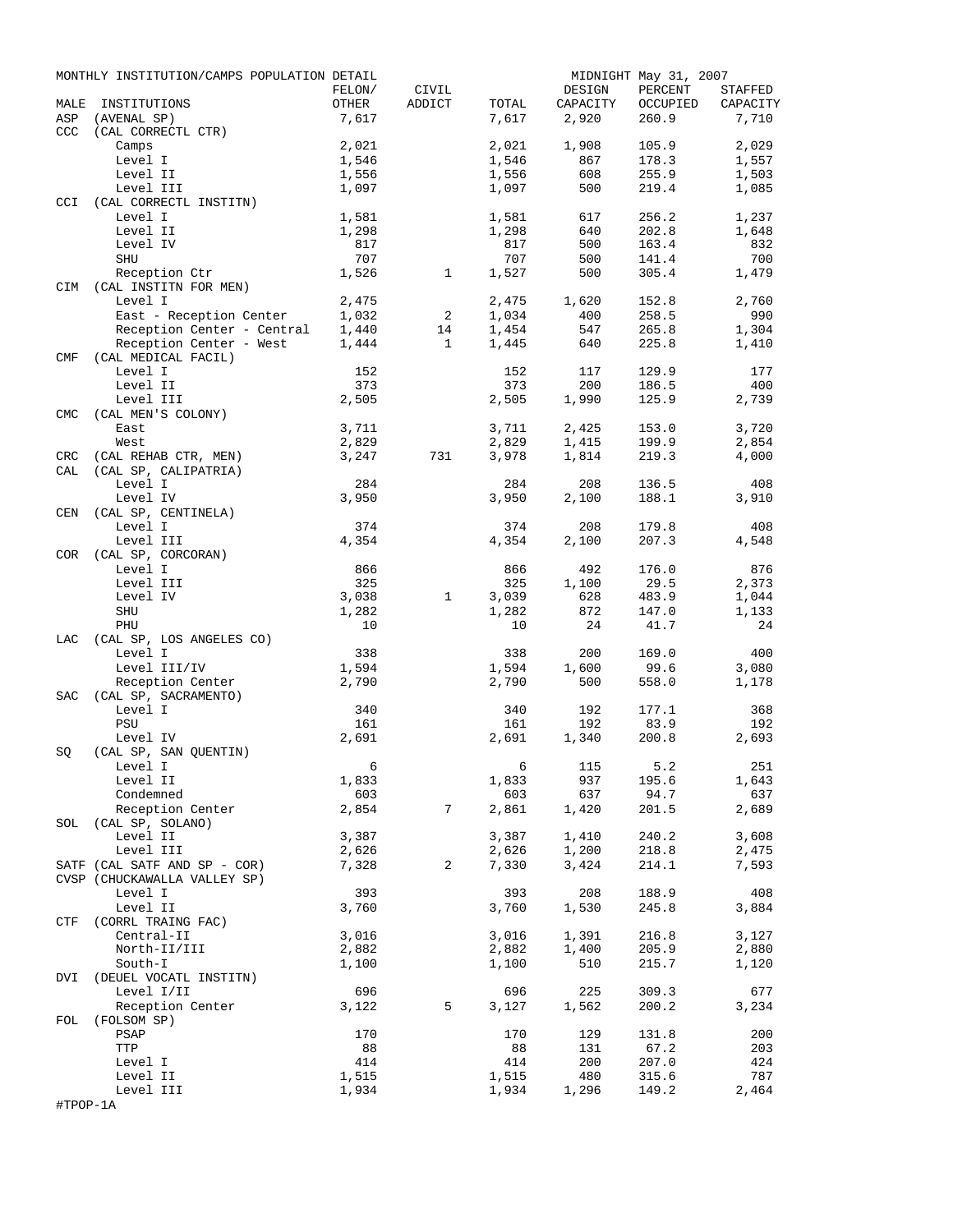|             | MONTHLY INSTITUTION/CAMPS POPULATION DETAIL           |              |                 |              |                | MIDNIGHT May 31, 2007                                                                                              |                          |
|-------------|-------------------------------------------------------|--------------|-----------------|--------------|----------------|--------------------------------------------------------------------------------------------------------------------|--------------------------|
|             |                                                       | FELON/       | CIVIL<br>ADDICT |              | DESIGN         | PERCENT                                                                                                            | STAFFED                  |
| MALE<br>HDP | INSTITUTIONS<br>(HIGH DESERT SP)                      | OTHER        |                 | TOTAL        | CAPACITY       | OCCUPIED                                                                                                           | CAPACITY                 |
|             | Level I                                               | 400          |                 | 400          | 200            | 200.0                                                                                                              | 400                      |
|             | Level II                                              | 113          |                 | 113          | $\overline{0}$ | $\sim$                                                                                                             | 120                      |
|             | Level III                                             | 685          |                 | 685          | 200            | 342.5                                                                                                              | 620                      |
|             | Level IV                                              | 2,899        |                 | 2,899        | 1,624          | 178.5                                                                                                              | 2,996                    |
|             | Reception Center                                      | 579          | 10              | 589          | 300            | 196.3                                                                                                              | 570                      |
|             | IRON (IRONWOOD SP)                                    |              |                 |              |                |                                                                                                                    |                          |
|             | Level I                                               | 310          |                 | 310          | 200            | 155.0                                                                                                              | 400                      |
|             | Level III<br>KVSP (KERN VALLEY SP)                    | 4,528        |                 | 4,528        | 2,000          | 226.4                                                                                                              | 4,409                    |
|             | Level I/II                                            | 343          |                 | 343          | 200            | 171.5                                                                                                              | 780                      |
|             | Level IV                                              | 4,531        |                 | 4,531        | 2,248          | 201.6                                                                                                              | 4,166                    |
|             | MCSP (MULE CREEK SP)                                  |              |                 |              |                |                                                                                                                    |                          |
|             | Level I/II                                            | 375          |                 | 375          | 200            | 187.5                                                                                                              | 792                      |
|             | Level III                                             | 2,433        |                 | 2,433        | 1,000          | 243.3                                                                                                              | 2,287                    |
|             | Level IV                                              | 979          |                 | 979          | 500            | 195.8                                                                                                              | 930                      |
|             | NKSP (NORTH KERN SP)                                  |              |                 |              |                |                                                                                                                    |                          |
|             | Level I                                               | 190          |                 | 190          | 208            | 91.3                                                                                                               | 408                      |
|             | Level III<br>Reception Center                         | 604<br>4,678 | $4\overline{ }$ | 604<br>4,682 | 200<br>2,284   | 302.0<br>205.0                                                                                                     | 380<br>4,613             |
| PDC         | (PITCHESS DETENT CTR-RC)                              | 43           |                 | 43           | $\circ$        | $\sim$                                                                                                             | 1,292                    |
|             | PBSP (PELICAN BAY SP)                                 |              |                 |              |                |                                                                                                                    |                          |
|             | Level I                                               | 323          |                 | 323          | 200            | 161.5                                                                                                              | 392                      |
|             | Level III/IV                                          | 2,027        |                 | 2,027        | 996            | 203.5                                                                                                              | 1,815                    |
|             | SHU                                                   | 1,104        |                 | 1,104        | 1,056          | 104.5                                                                                                              | 1,109                    |
|             | PVSP (PLEASANT VALLEY SP)                             |              |                 |              |                |                                                                                                                    |                          |
|             | Level I/II                                            | 291          |                 | 291          | 208            | 139.9                                                                                                              | 558                      |
|             | Level III/IV                                          | 4,905        |                 | 4,905        | 2,100          | 233.6                                                                                                              | 4,554                    |
| RIO<br>RJD  | (RIO COSUMNES COR CTR-RC)                             | 442          |                 | 442          | $\Omega$       | $\sim$ $-$                                                                                                         | 250                      |
|             | (RJ DONOVAN CORR FACIL)<br>Level I                    | 303          |                 | 303          | 200            | 151.5                                                                                                              | 400                      |
|             | Level III                                             | 1,976        |                 | 1,976        | 1,100          | 179.6                                                                                                              | 2,177                    |
|             | Reception Center                                      | 1,979        |                 | 1,979        | 900            | 219.9                                                                                                              | 2,179                    |
|             | IV-SNY                                                | 379          |                 | 379          | 1,102          | 34.4                                                                                                               | 1,102                    |
|             | SVSP (SALINAS VAL SP)                                 |              |                 |              |                |                                                                                                                    |                          |
|             | Level I/II                                            | 358          |                 | 358          | 200            | 179.0                                                                                                              | 640                      |
|             | Level III/IV                                          | 4,405        | $\mathbf{1}$    | 4,406        | 2,098          | 210.0                                                                                                              | 3,966                    |
|             | SRTA (SANTA RITA CO. JAIL-RC)                         | 829          | $\mathbf{1}$    | 830          | $\overline{0}$ |                                                                                                                    | 550                      |
|             | SBRN (SAN BRUNO CO. JAIL)<br>SCC (SIERRA CONSERV CTR) | 42           |                 | 42           | 60             | 70.0                                                                                                               | 60                       |
|             | Camps-Men                                             | 2,117        |                 | 2,117        | 2,010          | 105.3                                                                                                              | 2,010                    |
|             | Level I                                               | 1,333        |                 | 1,333        | 618            | 215.7                                                                                                              | 1,378                    |
|             | Level II                                              | 1,618        |                 | 1,618        | 608            | 266.1                                                                                                              | 1,634                    |
|             | Level III                                             | 1,132        |                 | 1,132        | 500            | 226.4                                                                                                              | 1,193                    |
| WSP         | (WASCO SP)                                            |              |                 |              |                |                                                                                                                    |                          |
|             | Level I                                               | 271          |                 | 271          | 200            | 135.5                                                                                                              | 296                      |
|             | Level III                                             | 442          |                 | $1$ 443      | 250            | 177.2                                                                                                              | 475                      |
|             | Reception Center                                      | 5,210        |                 |              |                | $\begin{array}{cccccc} 10 & 5,220 & 2,384 & 219.0 & 4,946 \\ 791 & 155,065 & 78,843 & 196.7 & 157,920 \end{array}$ |                          |
|             | MALE TOTAL:                                           | 154,274      |                 |              |                |                                                                                                                    |                          |
|             | FEMALE INSTITUTIONS                                   |              |                 |              |                |                                                                                                                    |                          |
| CIW         | (CAL INST FOR WOMEN)                                  |              |                 |              |                |                                                                                                                    |                          |
|             | Institution                                           | 1,771        | 12              | 1,783        | 792            | 225.1                                                                                                              | 1,967                    |
|             | Reception Center                                      | 260          |                 | 260          | 214            | 121.5                                                                                                              | 400                      |
|             | Corr Trt Ctr                                          | 11           |                 | 11           | $\overline{0}$ | $\sim$ $ \sim$                                                                                                     | $\overline{\phantom{0}}$ |
|             | Camps-Women                                           | 317          |                 | 317          | 320            | 99.1                                                                                                               | 320                      |
|             | CRC (CAL REHAB CTR, WOMEN)                            | 93           | 269             | 362          | 500            | 72.4                                                                                                               | 780                      |
|             | CCWF (CENT CAL WOMEN'S FACIL)<br>Institution          | 3,399        | 2               |              | 1,633          | 208.3                                                                                                              | 3,162                    |
|             | Reception Center                                      | 770          | 2               | 3,401<br>772 | 356            | 216.9                                                                                                              | 766                      |
|             | Condemned                                             | 15           |                 | 15           | 15             | 100.0                                                                                                              | 15                       |
| RIO         | (RIO COSUMNES COR CTR-RC)                             | 25           |                 | 25           | 0              | $-$                                                                                                                | 20                       |
|             | SRTA (SANTA RITA CO. JAIL-RC)                         | 2            |                 | 2            | 0              | $\overline{\phantom{a}}$                                                                                           | 20                       |
| VSP         | (VALLEY SP)                                           |              |                 |              |                |                                                                                                                    |                          |
|             | Institution                                           | 3,329        | $\mathbf{1}$    | 3,330        | 1,580          | 210.8                                                                                                              | 3,132                    |
|             | Reception Center                                      | 787          | 10              | 797          | 356            | 223.9                                                                                                              | 708                      |
|             | SHU                                                   | 51           |                 | 51           | 44             | 115.9                                                                                                              | 62                       |
|             | FEMALE TOTAL:                                         | 10,830       | 296             | 11,126       | 5,810          | 191.5                                                                                                              | 11,352                   |
|             | INSTITUTIONS/CAMPS TOTAL:<br>#TPOP-1A, PAGE 2         | 165,104      | 1,087           | 166,191      | 84,653         | 196.3                                                                                                              | 169,272                  |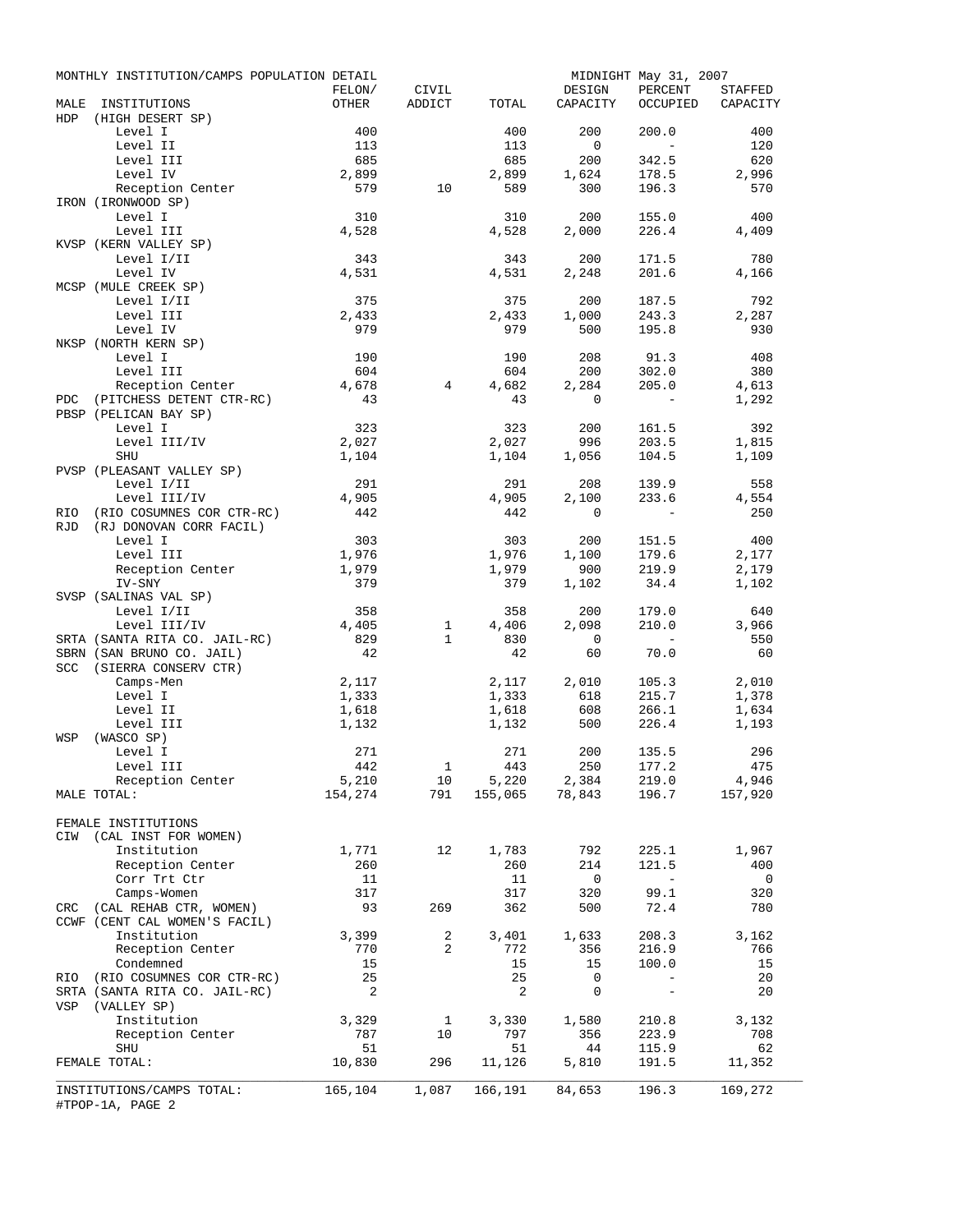Data Analysis Unit Unit Department of Corrections and Rehabilitation<br>Estimates and Statistical Analysis Section State of California Estimates and Statistical Analysis Section and State of California of Estimates and Statistical Analysis Section State of California of California  $July 3, 2007$ 

> MONTHLY REPORT OF POPULATION AS OF MIDNIGHT June 30, 2007

|                                                                                                                                                                                                                                                 |                                     |                | TOTAL CDCR POPULATION |                                                                                                                                  |                          |                                                                                                                                                                           |         |
|-------------------------------------------------------------------------------------------------------------------------------------------------------------------------------------------------------------------------------------------------|-------------------------------------|----------------|-----------------------|----------------------------------------------------------------------------------------------------------------------------------|--------------------------|---------------------------------------------------------------------------------------------------------------------------------------------------------------------------|---------|
|                                                                                                                                                                                                                                                 |                                     |                |                       |                                                                                                                                  | CHANGE SINCE             |                                                                                                                                                                           |         |
|                                                                                                                                                                                                                                                 |                                     | FELON/ CIVIL   |                       |                                                                                                                                  |                          | 06/30/06 DESIGN PERCENT STAFFED                                                                                                                                           |         |
|                                                                                                                                                                                                                                                 | OTHER                               | ADDICT         |                       |                                                                                                                                  |                          | TOTAL NO. PCT. CAPACITY OCCUPIED CAPACITY                                                                                                                                 |         |
|                                                                                                                                                                                                                                                 |                                     |                |                       |                                                                                                                                  |                          |                                                                                                                                                                           |         |
| A. TOTAL INSTITUTIONS                                                                                                                                                                                                                           | 172,231  1,081  173,312  +751       |                |                       |                                                                                                                                  | $+0.4$                   |                                                                                                                                                                           |         |
| IN-STATE<br>I.                                                                                                                                                                                                                                  |                                     |                |                       |                                                                                                                                  |                          |                                                                                                                                                                           |         |
| (MEN, Subtotal) 160,229 800 161,029                                                                                                                                                                                                             |                                     |                |                       | $\begin{array}{cccccc} 171,836 & & 1,081 & 172,917 & & +356 & & +0.2 \\ 160,229 & & 800 & 161,029 & & +217 & & +0.1 \end{array}$ | $+0.1$                   |                                                                                                                                                                           |         |
| (WOMEN, Subtotal) 11,607 281 11,888                                                                                                                                                                                                             |                                     |                |                       | $+139$                                                                                                                           | $+1.1$                   |                                                                                                                                                                           |         |
|                                                                                                                                                                                                                                                 |                                     |                |                       |                                                                                                                                  |                          |                                                                                                                                                                           |         |
| $\begin{tabular}{lcccccc} 1. & \texttt{INSTITUTIONS/CAMPS} & 165,196 & 1,081 & 166,277 & -270 & -0.1 & 84,653 & 196.4 & 169,272 \\ \texttt{INSTITUTIONS} & 160,692 & 1,081 & 161,773 & -310 & -0.1 & 80,415 & 201.2 & 164,913 \\ \end{tabular}$ |                                     |                |                       |                                                                                                                                  |                          |                                                                                                                                                                           |         |
|                                                                                                                                                                                                                                                 |                                     |                |                       |                                                                                                                                  |                          |                                                                                                                                                                           | 164,913 |
| $CAMPS (CCC & SCC)$ 4,504                                                                                                                                                                                                                       |                                     |                |                       |                                                                                                                                  |                          | $4,504$ $+40$ $+0.8$ $4,238$ 106.3                                                                                                                                        | 4,359   |
|                                                                                                                                                                                                                                                 |                                     |                |                       |                                                                                                                                  |                          |                                                                                                                                                                           |         |
| 2. COMMUNITY CORR. CTRS. 6,507 0 6,507 +665 +11.3 7,568 86.0                                                                                                                                                                                    |                                     |                |                       |                                                                                                                                  |                          |                                                                                                                                                                           |         |
| CCF PRIVATE                                                                                                                                                                                                                                     | 2,973                               |                | 2,973                 |                                                                                                                                  |                          |                                                                                                                                                                           |         |
| CCF PUBLIC                                                                                                                                                                                                                                      | 2,775                               |                |                       |                                                                                                                                  |                          | $\begin{array}{cccc} 2\, ,973 & \quad +204 & \quad +7.3 & \quad 2\, ,752 & \quad 108.0 \\ 2\, ,775 & \quad +396 & \quad +16.6 & \quad 2\, ,461 & \quad 112.8 \end{array}$ |         |
| DRUG TREATMT FURLOUGH 476                                                                                                                                                                                                                       |                                     |                | 476                   |                                                                                                                                  |                          |                                                                                                                                                                           |         |
| PRIVATE WORK FURLOUGH                                                                                                                                                                                                                           | 97                                  |                | 97                    |                                                                                                                                  |                          | +50 +11.7 1,056 45.1<br>+5 +5.4 1,103 8.8                                                                                                                                 |         |
|                                                                                                                                                                                                                                                 |                                     |                |                       |                                                                                                                                  |                          |                                                                                                                                                                           |         |
| PRISONER MOTHER PGM 69<br>FAMILY FOUNDATION PGM 61                                                                                                                                                                                              |                                     |                |                       |                                                                                                                                  |                          | 69 -2 -2.8 70 98.6<br>61 -7 -10.2 70 87.1                                                                                                                                 |         |
|                                                                                                                                                                                                                                                 |                                     |                |                       |                                                                                                                                  |                          |                                                                                                                                                                           |         |
| WORK FUR. IN CUSTODY 56                                                                                                                                                                                                                         |                                     |                |                       |                                                                                                                                  |                          | 56 +19 +51.3 56 100.0                                                                                                                                                     |         |
| 3. DMH STATE HOSPITALS 133                                                                                                                                                                                                                      |                                     |                |                       | $133 - 39 - 22.6$                                                                                                                |                          |                                                                                                                                                                           |         |
| II. OUT OF STATE (COCF)                                                                                                                                                                                                                         | 395                                 | $\circ$        | 395                   |                                                                                                                                  |                          |                                                                                                                                                                           |         |
| ARIZONA                                                                                                                                                                                                                                         | 317                                 |                | 317                   |                                                                                                                                  |                          |                                                                                                                                                                           |         |
| TENNESSEE                                                                                                                                                                                                                                       | 78                                  |                | 78                    |                                                                                                                                  |                          |                                                                                                                                                                           |         |
|                                                                                                                                                                                                                                                 |                                     |                |                       |                                                                                                                                  |                          |                                                                                                                                                                           |         |
| B. PAROLE                                                                                                                                                                                                                                       | $124,562$ 1,768 126,330 +9,767 +8.3 |                |                       |                                                                                                                                  |                          |                                                                                                                                                                           |         |
|                                                                                                                                                                                                                                                 |                                     |                |                       |                                                                                                                                  | $+8.5$                   |                                                                                                                                                                           |         |
| COMMUNITY SUPERVISION 123,087 1,768 124,855 +9,837<br>COMMUNITY SUPERVISION 123,087 1,768 124,855 +9,837<br>COOPERATIVE CASES 1,475                                                                                                             |                                     |                | $1,475 -70$           |                                                                                                                                  | $-4.5$                   |                                                                                                                                                                           |         |
|                                                                                                                                                                                                                                                 |                                     |                |                       |                                                                                                                                  |                          |                                                                                                                                                                           |         |
| C. NON-CDC JURISDICTION 1,908                                                                                                                                                                                                                   |                                     | $\overline{0}$ | 1,908                 |                                                                                                                                  | $-22 - 1.1$              |                                                                                                                                                                           |         |
| OTHER STATE/FED. INST.                                                                                                                                                                                                                          | 508                                 |                | 508                   | $-22$                                                                                                                            | $-4.1$                   |                                                                                                                                                                           |         |
| OUT OF STATE PAROLE                                                                                                                                                                                                                             | 1,238                               |                |                       | $1,238 +28 +2.3$                                                                                                                 |                          |                                                                                                                                                                           |         |
| OUT OF STATE PAL                                                                                                                                                                                                                                | 78                                  |                | 78                    |                                                                                                                                  | $-28 - 26.4$             |                                                                                                                                                                           |         |
| CYA-W&IC 1731.5(c)                                                                                                                                                                                                                              |                                     |                |                       |                                                                                                                                  |                          |                                                                                                                                                                           |         |
| INSTITUTIONS                                                                                                                                                                                                                                    | 84                                  |                | 84                    | $\circ$                                                                                                                          | $\overline{\phantom{a}}$ |                                                                                                                                                                           |         |
|                                                                                                                                                                                                                                                 |                                     |                |                       |                                                                                                                                  |                          |                                                                                                                                                                           |         |
| D. OTHER POPULATIONS 21,398 255<br>INMATES                                                                                                                                                                                                      |                                     |                |                       | $21,653 +436 +2.0$                                                                                                               |                          |                                                                                                                                                                           |         |
| OUT-TO-COURT, etc.                                                                                                                                                                                                                              | 2,199 40                            |                |                       | $2,239 +215 +10.6$                                                                                                               |                          |                                                                                                                                                                           |         |
| ESCAPED                                                                                                                                                                                                                                         | 223                                 |                | 223                   |                                                                                                                                  | $-18$ $-7.4$             |                                                                                                                                                                           |         |
| PAROLEES (PAL/RAL) 18,976 215 19,191 +239 +1.2                                                                                                                                                                                                  |                                     |                |                       |                                                                                                                                  |                          |                                                                                                                                                                           |         |
|                                                                                                                                                                                                                                                 |                                     |                |                       |                                                                                                                                  |                          |                                                                                                                                                                           |         |
| TOTAL CDCR POPULATION                                                                                                                                                                                                                           | 320,099 3,104 323,203 +10,932       |                |                       |                                                                                                                                  | $+3.5$                   |                                                                                                                                                                           |         |

| CHANGE FROM LAST MONTH |        |       |        |
|------------------------|--------|-------|--------|
| A. TOTAL INSTITUTIONS  | $+349$ | $-8$  | $+341$ |
| (MEN, Subtotal)        | $+287$ | $+9$  | $+296$ |
| (WOMEN, Subtotal)      | $+20$  | $-17$ | $+3$   |
| B. PAROLE              | $+399$ | $+16$ | $+415$ |
| PAROLEES (PAL/RAL)     | $-2$   | $-3$  | $-5$   |

This report contains the latest available reliable population figures from OBIS. They have been carefully audited, but are preliminary, and therefore subject to revision.

 Figure excludes institution based camps. Total persons in camps, including base camps, are 4,581 . Base camp at CMC is included in institution counts. Report # TPOP-8. Questions: (916) 327-3262 (CALNET) 467-3262.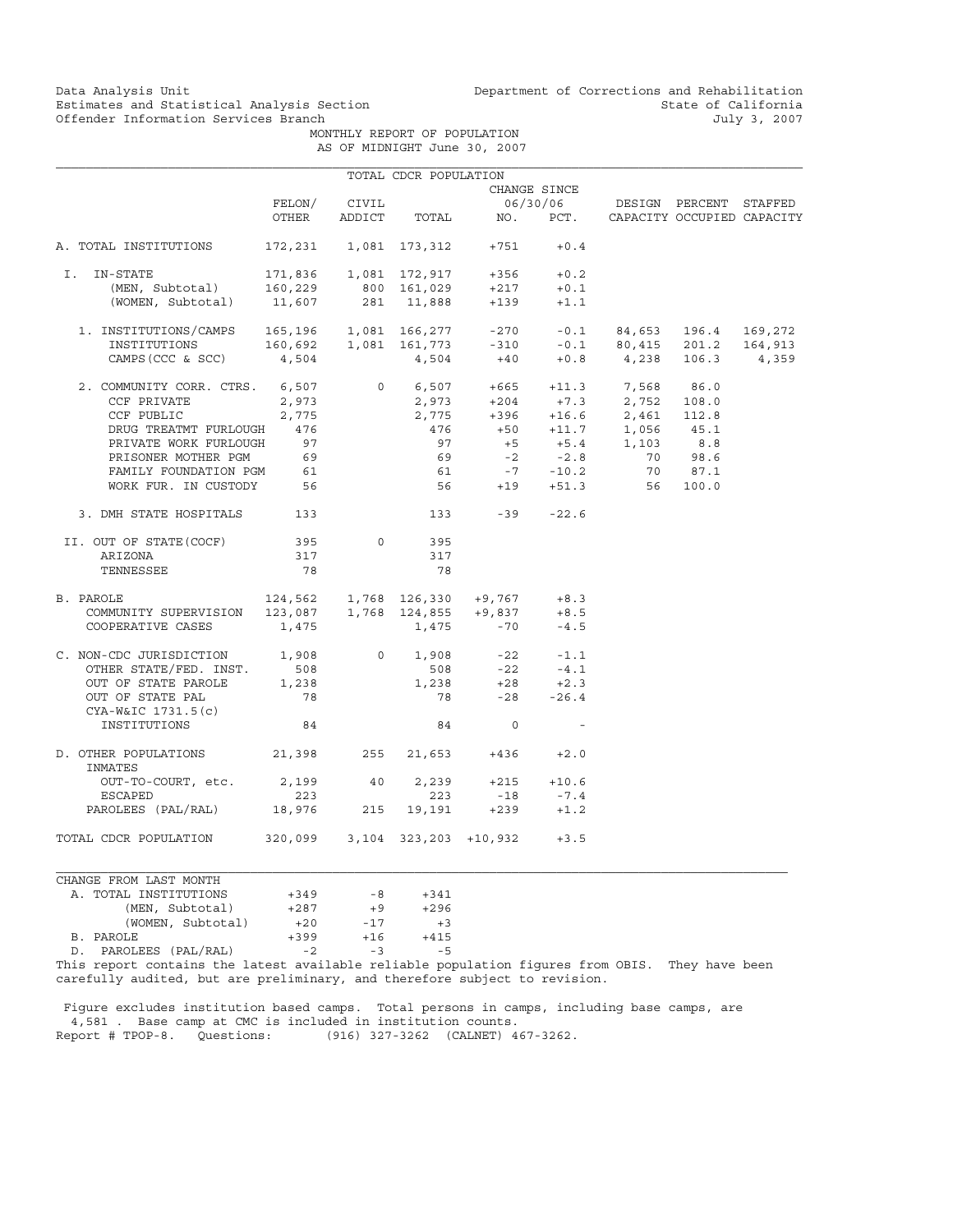MONTHLY INSTITUTION/CAMPS POPULATION DETAIL **MIDNIGHT JULE 10001** MIDNIGHT June 30, 2007

|        | INSTITUTIONS/CAMPS            | FELON/<br>OTHER             | CIVIL<br>ADDICT            | TOTAL           | DESIGN<br>CAPACITY                                                                                                                                         | PERCENT<br>OCCUPIED                                       | STAFFED<br>CAPACITY |
|--------|-------------------------------|-----------------------------|----------------------------|-----------------|------------------------------------------------------------------------------------------------------------------------------------------------------------|-----------------------------------------------------------|---------------------|
| MALE   |                               |                             |                            |                 |                                                                                                                                                            |                                                           |                     |
| ASP    | (AVENAL SP)                   | 7,661                       |                            |                 |                                                                                                                                                            | 262.4                                                     | 7,710               |
| CCC    | (CAL CORRECTL CTR)            | 6,130                       |                            |                 | 7,661 2,920                                                                                                                                                | 157.9                                                     | 6,174               |
| CCI    | (CAL CORRECTL INSTITN)        |                             | $\mathbf{1}$               |                 | $6,130$ $3,883$<br>$5,886$ $2,757$<br>$6,332$ $3,207$                                                                                                      |                                                           |                     |
|        |                               | 5,885                       |                            |                 |                                                                                                                                                            | 213.5                                                     | 5,896               |
| CIM    | (CAL INSTITN FOR MEN)         | 6,310                       | 22                         |                 |                                                                                                                                                            | 197.4                                                     | 6,464               |
| CMF    | (CAL MEDICAL FACIL)           | 3,051                       |                            |                 | 3,051 2,307                                                                                                                                                | 132.2                                                     | 3,316               |
| CMC    | (CAL MEN'S COLONY)            | 6,567                       |                            |                 |                                                                                                                                                            | 171.0                                                     | 6,574               |
| CRC    | (CAL REHAB CTR, MEN)          | 3,265                       | 729                        |                 |                                                                                                                                                            | 220.2                                                     | 4,000               |
| CAL    | (CAL SP, CALIPATRIA)          | 4,171                       |                            |                 | $6,567$ $3,840$<br>$3,994$ $1,814$<br>$4,171$ $2,308$                                                                                                      | 180.7                                                     | 4,318               |
| CEN    | (CAL SP, CENTINELA)           | 4,838                       |                            |                 | 4,838 2,308                                                                                                                                                | 209.6                                                     | 4,956               |
| COR    | (CAL SP, CORCORAN)            | 5,584                       | $\overline{2}$             |                 |                                                                                                                                                            | 179.3                                                     | 5,450               |
|        | (CAL SP, LOS ANGELES CO)      | 4,838                       |                            |                 | 5,586 3,116<br>4,838 2,300                                                                                                                                 | 210.3                                                     |                     |
| LAC    |                               |                             |                            |                 |                                                                                                                                                            |                                                           | 4,658               |
| SAC    | (CAL SP, SACRAMENTO)          | 3,219                       |                            |                 | 3,219 1,724                                                                                                                                                | 186.7                                                     | 3,253               |
| SQ     | (CAL SP, SAN QUENTIN)         |                             | $5,244$ 7<br>6,083         |                 | 5, 251 3, 109<br>6, 083 2, 610                                                                                                                             | 168.9                                                     | 5,220               |
|        | SOL (CAL SP, SOLANO)          |                             |                            |                 |                                                                                                                                                            | 233.1                                                     | 6,083               |
|        | SATF (CAL SATF AND SP - COR)  | 7,320                       | 4                          |                 |                                                                                                                                                            |                                                           | 7,593               |
|        | CVSP (CHUCKAWALLA VALLEY SP)  | 3,991                       |                            |                 | 7,324 3,424<br>3,991 1,738                                                                                                                                 | 213.9<br>229.6                                            | 4,292               |
| CTF    | (CORRL TRAING FAC)            |                             |                            |                 | 6,985 3,301                                                                                                                                                | 211.6                                                     | 7,127               |
| DVI    | (DEUEL VOCATL INSTITN)        |                             |                            |                 |                                                                                                                                                            | 223.0                                                     |                     |
| FOL    |                               | $6,985$<br>3,982 3<br>4,128 |                            |                 | 3,985 1,787<br>4,128 2,236                                                                                                                                 |                                                           | 3,911               |
|        | (FOLSOM SP)                   | 4,128                       |                            |                 |                                                                                                                                                            | 184.6                                                     | 4,078               |
| HDP    | (HIGH DESERT SP)              | 4,695                       |                            | $9^{\circ}$     | 4,704 2,324                                                                                                                                                | 202.4                                                     | 4,706               |
|        | IRON (IRONWOOD SP)            | 4,738                       |                            |                 | $\begin{array}{llll} 4\, , 738 & \quad 2\, , 200 \\ 4\, , 948 & \quad 2\, , 448 \\ 3\, , 783 & \quad 1\, , 700 \\ 5\, , 440 & \quad 2\, , 692 \end{array}$ | 215.4                                                     | 4,809               |
|        | KVSP (KERN VALLEY SP)         | 4,948                       |                            |                 |                                                                                                                                                            | 202.1                                                     | 4,946               |
|        | MCSP (MULE CREEK SP)          | 3,783                       |                            |                 |                                                                                                                                                            | 222.5                                                     | 4,009               |
|        | NKSP (NORTH KERN SP)          | 5,433                       | $7\overline{)}$            |                 |                                                                                                                                                            | 202.1                                                     | 5,401               |
|        | PDC (PITCHESS DETENT CTR-RC)  | 34                          |                            |                 | $34$ 0                                                                                                                                                     | $\mathcal{L}(\mathcal{L})$ and $\mathcal{L}(\mathcal{L})$ | 1,292               |
|        | PBSP (PELICAN BAY SP)         | 3,464                       |                            |                 |                                                                                                                                                            | 153.8                                                     | 3,316               |
|        | PVSP (PLEASANT VALLEY SP)     | 5,330                       |                            |                 | 3,464 2,252<br>5,330 2,308                                                                                                                                 | 230.9                                                     | 5,112               |
|        | RIO (RIO COSUMNES COR CTR-RC) | 430                         |                            | 430             | $\circ$                                                                                                                                                    | $\alpha_{\rm{max}}=0.01$                                  | 250                 |
|        |                               |                             |                            |                 |                                                                                                                                                            |                                                           |                     |
|        | RJD (RJ DONOVAN CORR FACIL)   | 4,715                       |                            |                 | 4,715 3,302<br>4,677 2,298                                                                                                                                 | 142.8                                                     | 5,858               |
|        | SVSP (SALINAS VAL SP)         | 4,676                       | <sup>1</sup>               |                 |                                                                                                                                                            | 203.5                                                     | 4,606               |
|        | SRTA (SANTA RITA CO. JAIL-RC) | 865                         |                            | 865             | $\overline{0}$                                                                                                                                             | <b>Contractor</b>                                         | 550                 |
|        | SBRN (SAN BRUNO CO. JAIL)     | 35                          |                            | 35              | 60                                                                                                                                                         | 58.3                                                      | 60                  |
|        | SCC (SIERRA CONSERV CTR)      | 5,972                       |                            |                 | 5,972 3,736 159.9                                                                                                                                          |                                                           | 6,215               |
| WSP    | (WASCO SP)                    | 5,956                       |                            |                 | 15 5,971 2,834                                                                                                                                             | 210.7                                                     | 5,717               |
|        |                               |                             |                            |                 |                                                                                                                                                            |                                                           |                     |
|        | MALE TOTAL:                   | 154,326                     |                            |                 | 800 155,126 78,843                                                                                                                                         | 196.8 157,920                                             |                     |
| FEMALE |                               |                             |                            |                 |                                                                                                                                                            |                                                           |                     |
|        | CIW (CAL INST FOR WOMEN)      |                             |                            |                 | 2,279 258 2,537 1,326                                                                                                                                      | 191.3 2,687                                               |                     |
|        | CRC (CAL REHAB CTR, WOMEN)    | $5^{\circ}$                 | $\overline{\phantom{a}}$ 2 | $\overline{7}$  | 500                                                                                                                                                        | 1.4                                                       | 780                 |
|        | CCWF (CENT CAL WOMEN'S FACIL) | 4,289                       |                            |                 | $6\qquad 4,295\qquad 2,004$                                                                                                                                | 214.3 3,943                                               |                     |
|        | RIO (RIO COSUMNES COR CTR-RC) | 27                          |                            | 27              | $\overline{0}$                                                                                                                                             | $\alpha_{\rm{max}}=1$                                     | 20                  |
|        | SRTA (SANTA RITA CO. JAIL-RC) | $\overline{4}$              |                            | $4\overline{4}$ | $\overline{0}$                                                                                                                                             | <b>Contract Contract</b>                                  | 20                  |
|        | VSP (VALLEY SP)               |                             | 4,266 15                   | 4,281           | 1,980                                                                                                                                                      | 216.2                                                     | 3,902               |
|        |                               |                             |                            |                 |                                                                                                                                                            |                                                           |                     |
|        | FEMALE TOTAL:                 | 10,870                      | 281                        |                 | 11, 151 5, 810                                                                                                                                             | 191.9                                                     | 11,352              |
|        |                               |                             |                            |                 |                                                                                                                                                            |                                                           |                     |
|        |                               |                             |                            |                 |                                                                                                                                                            |                                                           |                     |
|        | INSTITUTIONS/CAMPS TOTAL:     | 165,196                     | 1,081                      | 166,277         | 84,653                                                                                                                                                     | 196.4                                                     | 169,272             |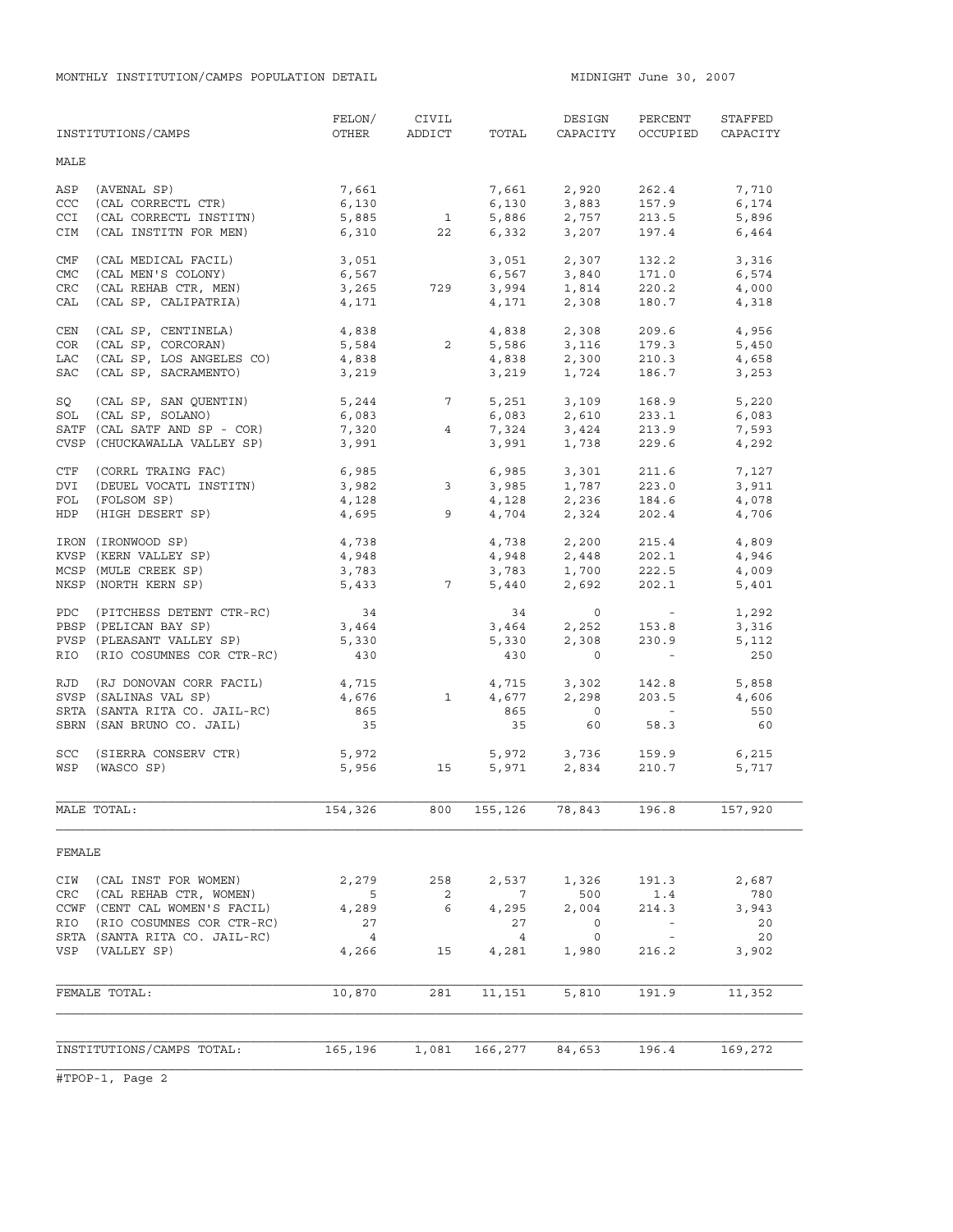|            | MONTHLY INSTITUTION/CAMPS POPULATION DETAIL |                |              |                |            | MIDNIGHT June 30, 2007 |                |
|------------|---------------------------------------------|----------------|--------------|----------------|------------|------------------------|----------------|
|            |                                             | FELON/         | CIVIL        |                | DESIGN     | PERCENT                | STAFFED        |
| MALE       | INSTITUTIONS                                | OTHER          | ADDICT       | TOTAL          | CAPACITY   | OCCUPIED               | CAPACITY       |
| ASP        | (AVENAL SP)                                 | 7,661          |              | 7,661          | 2,920      | 262.4                  | 7,710          |
| <b>CCC</b> | (CAL CORRECTL CTR)                          |                |              |                |            |                        |                |
|            | Camps                                       | 2,060          |              | 2,060          | 1,908      | 108.0                  | 2,029          |
|            | Level I                                     | 1,459          |              | 1,459          | 867        | 168.3                  | 1,557          |
|            | Level II                                    | 1,511          |              | 1,511          | 608        | 248.5                  | 1,503          |
|            | Level III                                   | 1,100          |              | 1,100          | 500        | 220.0                  | 1,085          |
| <b>CCI</b> | (CAL CORRECTL INSTITN)                      |                |              |                |            |                        |                |
|            | Level I<br>Level II                         | 1,539<br>1,347 |              | 1,539<br>1,347 | 617<br>640 | 249.4<br>210.5         | 1,237<br>1,648 |
|            | Level IV                                    | 814            |              | 814            | 500        | 162.8                  | 832            |
|            | SHU                                         | 709            |              | 709            | 500        | 141.8                  | 700            |
|            | Reception Ctr                               | 1,476          | $\mathbf{1}$ | 1,477          | 500        | 295.4                  | 1,479          |
| CIM        | (CAL INSTITN FOR MEN)                       |                |              |                |            |                        |                |
|            | Level I                                     | 2,541          |              | 2,541          | 1,620      | 156.9                  | 2,760          |
|            | East - Reception Center                     | 1,011          | $\mathbf{1}$ | 1,012          | 400        | 253.0                  | 990            |
|            | Reception Center - Central                  | 1,302          | 20           | 1,322          | 547        | 241.7                  | 1,304          |
|            | Reception Center - West                     | 1,456          | <sup>1</sup> | 1,457          | 640        | 227.7                  | 1,410          |
| CMF        | (CAL MEDICAL FACIL)                         |                |              |                |            |                        |                |
|            | Level I                                     | 165            |              | 165            | 117        | 141.0                  | 177            |
|            | Level II                                    | 355            |              | 355            | 200        | 177.5                  | 400            |
|            | Level III                                   | 2,531          |              | 2,531          | 1,990      | 127.2                  | 2,739          |
| <b>CMC</b> | (CAL MEN'S COLONY)                          |                |              |                |            |                        |                |
|            | East                                        | 3,733          |              | 3,733          | 2,425      | 153.9                  | 3,720          |
|            | West                                        | 2,834          |              | 2,834          | 1,415      | 200.3                  | 2,854          |
| CRC        | (CAL REHAB CTR, MEN)                        | 3,265          | 729          | 3,994          | 1,814      | 220.2                  | 4,000          |
| CAL        | (CAL SP, CALIPATRIA)                        |                |              |                |            |                        |                |
|            | Level I                                     | 265            |              | 265            | 208        | 127.4                  | 408            |
|            | Level IV                                    | 3,906          |              | 3,906          | 2,100      | 186.0                  | 3,910          |
| CEN        | (CAL SP, CENTINELA)                         |                |              |                |            |                        |                |
|            | Level I                                     | 396            |              | 396            | 208        | 190.4                  | 408            |
|            | Level III                                   | 4,442          |              | 4,442          | 2,100      | 211.5                  | 4,548          |
| COR        | (CAL SP, CORCORAN)                          |                |              |                |            |                        |                |
|            | Level I                                     | 873            |              | 873            | 492        | 177.4                  | 876            |
|            | Level III                                   | 213            |              | 213            | 1,100      | 19.4                   | 2,373          |
|            | Level IV                                    | 3,169          | 1            | 3,170          | 628        | 504.8                  | 1,044          |
|            | SHU                                         | 1,319          | $\mathbf{1}$ | 1,320          | 872        | 151.4                  | 1,133          |
|            | PHU                                         | 10             |              | 10             | 24         | 41.7                   | 24             |
| LAC        | (CAL SP, LOS ANGELES CO)                    |                |              |                |            |                        |                |
|            | Level I                                     | 360            |              | 360            | 200        | 180.0                  | 400            |
|            | Level III/IV                                | 1,446          |              | 1,446          | 1,600      | 90.4                   | 3,080          |
|            | Reception Center                            | 3,032          |              | 3,032          | 500        | 606.4                  | 1,178          |
| SAC        | (CAL SP, SACRAMENTO)                        |                |              |                |            |                        |                |
|            | Level I<br>PSU                              | 350            |              | 350<br>172     | 192<br>192 | 182.3                  | 368<br>192     |
|            | Level IV                                    | 172<br>2,697   |              | 2,697          | 1,340      | 89.6<br>201.3          | 2,693          |
| SQ         | (CAL SP, SAN QUENTIN)                       |                |              |                |            |                        |                |
|            | Level I                                     | 6              |              |                | 6 115      | 5.2                    | 251            |
|            | Level II                                    | 1,825          | $\mathbf{1}$ | 1,826          | 937        | 194.9                  | 1,643          |
|            | Condemned                                   | 611            |              | 611            | 637        | 95.9                   | 637            |
|            | Reception Center                            | 2,802          | 6            | 2,808          | 1,420      | 197.7                  | 2,689          |
|            | SOL (CAL SP, SOLANO)                        |                |              |                |            |                        |                |
|            | Level II                                    | 3,432          |              | 3,432          | 1,410      | 243.4                  | 3,608          |
|            | Level III                                   | 2,651          |              | 2,651          | 1,200      | 220.9                  | 2,475          |
|            | SATF (CAL SATF AND SP - COR)                | 7,320          | 4            | 7,324          | 3,424      | 213.9                  | 7,593          |
|            | CVSP (CHUCKAWALLA VALLEY SP)                |                |              |                |            |                        |                |
|            | Level I                                     | 373            |              | 373            | 208        | 179.3                  | 408            |
|            | Level II                                    | 3,618          |              | 3,618          | 1,530      | 236.5                  | 3,884          |
| CTF        | (CORRL TRAING FAC)                          |                |              |                |            |                        |                |
|            | Central-II                                  | 3,043          |              | 3,043          | 1,391      | 218.8                  | 3,127          |
|            | North-II/III                                | 2,835          |              | 2,835          | 1,400      | 202.5                  | 2,880          |
|            | South-I                                     | 1,107          |              | 1,107          | 510        | 217.1                  | 1,120          |
| DVI        | (DEUEL VOCATL INSTITN)                      |                |              |                |            |                        |                |
|            | Level I/II                                  | 696            |              | 696            | 225        | 309.3                  | 677            |
|            | Reception Center                            | 3,286          | $3^{\circ}$  | 3,289          | 1,562      | 210.6                  | 3,234          |
| FOL        | (FOLSOM SP)                                 |                |              |                |            |                        |                |
|            | PSAP                                        | 173            |              | 173            | 129        | 134.1                  | 200            |
|            | TTP                                         | 116            |              | 116            | 131        | 88.5                   | 203            |
|            | Level I                                     | 409            |              | 409            | 200        | 204.5                  | 424            |
|            | Level II                                    | 1,556          |              | 1,556          | 480        | 324.2                  | 787            |
|            | Level III                                   | 1,874          |              | 1,874          | 1,296      | 144.6                  | 2,464          |
| #TPOP-1A   |                                             |                |              |                |            |                        |                |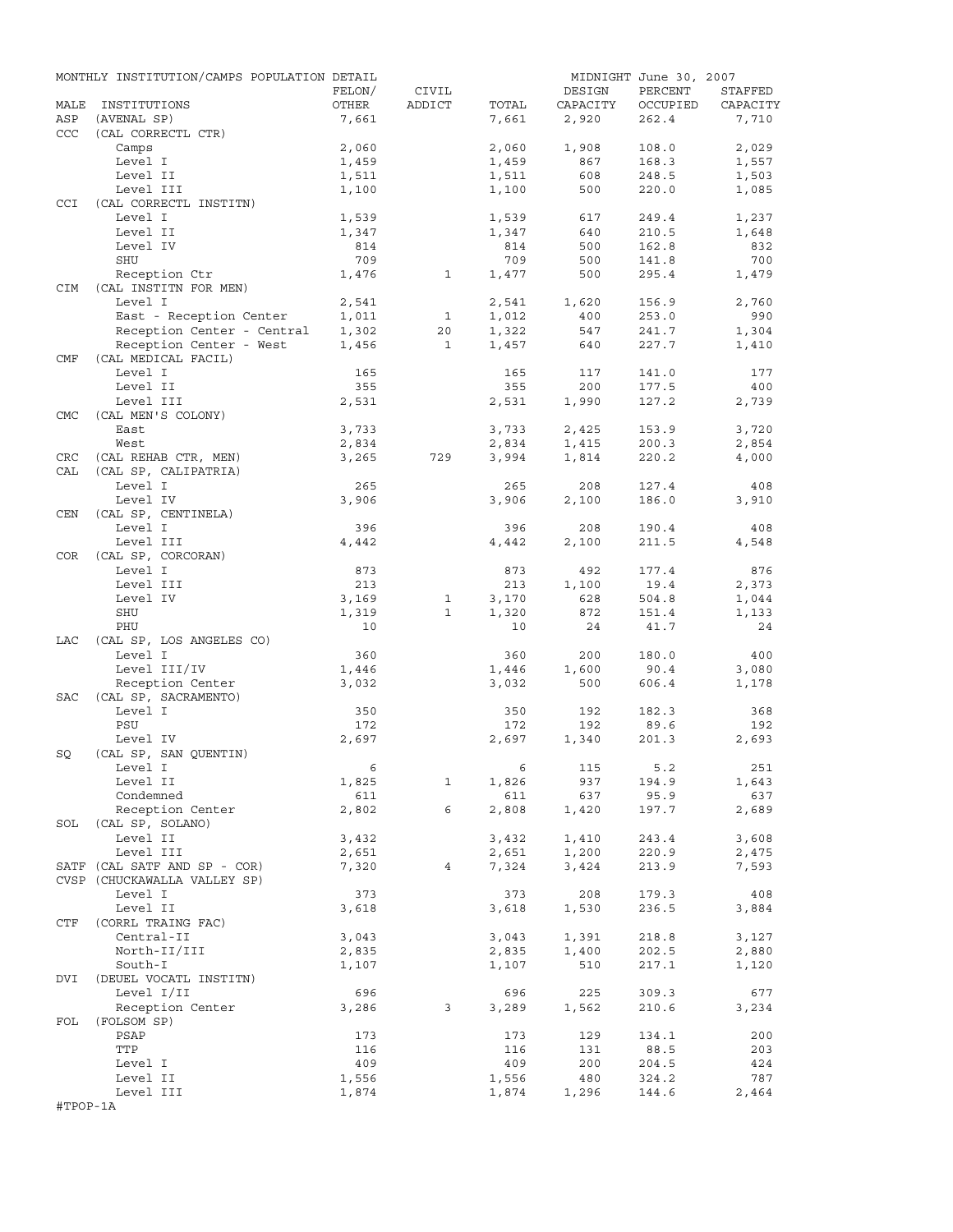|            | MONTHLY INSTITUTION/CAMPS POPULATION DETAIL   |                  |                 |                                   |                          | MIDNIGHT June 30, 2007   |                          |
|------------|-----------------------------------------------|------------------|-----------------|-----------------------------------|--------------------------|--------------------------|--------------------------|
|            |                                               | FELON/           | CIVIL           |                                   | DESIGN                   | PERCENT                  | STAFFED                  |
| MALE       | INSTITUTIONS                                  | OTHER            | ADDICT          | TOTAL                             | CAPACITY                 | OCCUPIED                 | CAPACITY                 |
| HDP        | (HIGH DESERT SP)                              |                  |                 |                                   |                          |                          |                          |
|            | Level I                                       | 395              |                 | 395                               | 200                      | 197.5                    | 400                      |
|            | Level II<br>Level III                         | 118              |                 | 118                               | $\circ$                  | $\sim$                   | 120                      |
|            | Level IV                                      | 693<br>2,889     |                 | 693<br>2,889                      | 200<br>1,624             | 346.5<br>177.9           | 620<br>2,996             |
|            | Reception Center                              | 600              | 9               | 609                               | 300                      | 203.0                    | 570                      |
|            | IRON (IRONWOOD SP)                            |                  |                 |                                   |                          |                          |                          |
|            | Level I                                       | 284              |                 | 284                               | 200                      | 142.0                    | 400                      |
|            | Level III                                     | 4,454            |                 | 4,454                             | 2,000                    | 222.7                    | 4,409                    |
|            | KVSP (KERN VALLEY SP)                         |                  |                 |                                   |                          |                          |                          |
|            | Level I/II                                    | 340              |                 | 340                               | 200                      | 170.0                    | 780                      |
|            | Level IV                                      | 4,608            |                 | 4,608                             | 2,248                    | 205.0                    | 4,166                    |
|            | MCSP (MULE CREEK SP)                          |                  |                 |                                   |                          |                          |                          |
|            | Level I/II                                    | 359              |                 | 359                               | 200                      | 179.5                    | 792                      |
|            | Level III                                     | 2,446            |                 | 2,446                             | 1,000                    | 244.6                    | 2,287                    |
|            | Level IV                                      | 978              |                 | 978                               | 500                      | 195.6                    | 930                      |
|            | NKSP (NORTH KERN SP)                          |                  |                 |                                   |                          |                          |                          |
|            | Level I                                       | 183              |                 | 183                               | 208                      | 88.0                     | 408                      |
|            | Level III                                     | 598              |                 | 598                               | 200                      | 299.0                    | 380                      |
|            | Reception Center                              | 4,652            | $7\phantom{.0}$ | 4,659                             | 2,284                    | 204.0                    | 4,613                    |
| PDC        | (PITCHESS DETENT CTR-RC)                      | 34               |                 | 34                                | $\mathbf 0$              | $\sim$ $-$               | 1,292                    |
|            | PBSP (PELICAN BAY SP)                         |                  |                 |                                   |                          |                          |                          |
|            | Level I                                       | 326              |                 | 326                               | 200                      | 163.0                    | 392                      |
|            | Level III/IV                                  | 2,037            |                 | 2,037                             | 996                      | 204.5                    | 1,815                    |
|            | <b>SHU</b>                                    | 1,101            |                 | 1,101                             | 1,056                    | 104.3                    | 1,109                    |
|            | PVSP (PLEASANT VALLEY SP)                     |                  |                 | 289                               |                          |                          |                          |
|            | Level I/II<br>Level III/IV                    | 289<br>5,041     |                 | 5,041                             | 208<br>2,100             | 138.9<br>240.0           | 558<br>4,554             |
| RIO        | (RIO COSUMNES COR CTR-RC)                     | 430              |                 | 430                               | $\mathbf 0$              | $\sim$ $-$               | 250                      |
| <b>RJD</b> | (RJ DONOVAN CORR FACIL)                       |                  |                 |                                   |                          |                          |                          |
|            | Level I                                       | 320              |                 | 320                               | 200                      | 160.0                    | 400                      |
|            | Level III                                     | 2,021            |                 | 2,021                             | 1,100                    | 183.7                    | 2,177                    |
|            | Reception Center                              | 1,995            |                 | 1,995                             | 900                      | 221.7                    | 2,179                    |
|            | IV-SNY                                        | 379              |                 | 379                               | 1,102                    | 34.4                     | 1,102                    |
|            | SVSP (SALINAS VAL SP)                         |                  |                 |                                   |                          |                          |                          |
|            | Level I/II                                    | 369              |                 | 369                               | 200                      | 184.5                    | 640                      |
|            | Level III/IV                                  | 4,307            | $\mathbf{1}$    | 4,308                             | 2,098                    | 205.3                    | 3,966                    |
|            | SRTA (SANTA RITA CO. JAIL-RC)                 | 865              |                 | 865                               | $\overline{0}$           | $\sim$                   | 550                      |
|            | SBRN (SAN BRUNO CO. JAIL)                     | 35               |                 | 35                                | 60                       | 58.3                     | 60                       |
| <b>SCC</b> | (SIERRA CONSERV CTR)                          |                  |                 |                                   |                          |                          |                          |
|            | Camps-Men                                     | 2,127            |                 | 2,127                             | 2,010                    | 105.8                    | 2,010                    |
|            | Level I                                       | 1,302            |                 | 1,302                             | 618                      | 210.7                    | 1,378                    |
|            | Level II                                      | 1,683            |                 | 1,683                             | 608                      | 276.8                    | 1,634                    |
|            | Level III                                     | 860              |                 | 860                               | 500                      | 172.0                    | 1,193                    |
| WSP        | (WASCO SP)                                    |                  |                 |                                   |                          |                          |                          |
|            | Level I                                       | 277              |                 | 277                               | 200                      | 138.5                    | 296                      |
|            | Level III                                     | 407              |                 | 407                               | 250                      | 162.8                    | 475                      |
|            | Reception Center<br>MALE TOTAL:               | 5,272<br>154,326 | 15<br>800       | $5,287$ $2,384$<br>155,126 78,843 |                          | 221.8<br>196.8           | 4,946<br>157,920         |
|            |                                               |                  |                 |                                   |                          |                          |                          |
|            | FEMALE INSTITUTIONS                           |                  |                 |                                   |                          |                          |                          |
| CIW        | (CAL INST FOR WOMEN)                          |                  |                 |                                   |                          |                          |                          |
|            | Institution                                   | 1,695            | 241             | 1,936                             | 792                      | 244.4                    | 1,967                    |
|            | Reception Center                              | 251              | 15              | 266                               | 214                      | 124.3                    | 400                      |
|            | Corr Trt Ctr                                  | 16               | 2               | 18                                | $\overline{\phantom{0}}$ | $\sim$                   | $\overline{\phantom{0}}$ |
|            | Camps-Women                                   | 317              |                 | 317                               | 320                      | 99.1                     | 320                      |
| CRC        | (CAL REHAB CTR, WOMEN)                        | 5                | 2               | $7\phantom{.0}$                   | 500                      | 1.4                      | 780                      |
|            | CCWF (CENT CAL WOMEN'S FACIL)                 |                  |                 |                                   |                          |                          |                          |
|            | Institution                                   | 3,504            | 3               | 3,507                             | 1,633                    | 214.8                    | 3,162                    |
|            | Reception Center                              | 770              | 3               | 773                               | 356                      | 217.1                    | 766                      |
|            | Condemned                                     | 15               |                 | 15                                | 15                       | 100.0                    | 15                       |
| RIO        | (RIO COSUMNES COR CTR-RC)                     | 27               |                 | 27                                | 0                        | $\overline{\phantom{a}}$ | 20                       |
|            | SRTA (SANTA RITA CO. JAIL-RC)                 | $\overline{4}$   |                 | $\overline{4}$                    | 0                        | $\overline{\phantom{a}}$ | 20                       |
| VSP        | (VALLEY SP)                                   |                  |                 |                                   |                          |                          |                          |
|            | Institution                                   | 3,408            | 2               | 3,410                             | 1,580                    | 215.8                    | 3,132                    |
|            | Reception Center                              | 808              | 13              | 821                               | 356                      | 230.6                    | 708                      |
|            | SHU                                           | 50               |                 | 50                                | 44                       | 113.6                    | 62                       |
|            | FEMALE TOTAL:                                 | 10,870           | 281             | 11,151                            | 5,810                    | 191.9                    | 11,352                   |
|            |                                               |                  |                 |                                   |                          |                          |                          |
|            | INSTITUTIONS/CAMPS TOTAL:<br>#TPOP-1A, PAGE 2 | 165,196          | 1,081           | 166,277                           | 84,653                   | 196.4                    | 169,272                  |
|            |                                               |                  |                 |                                   |                          |                          |                          |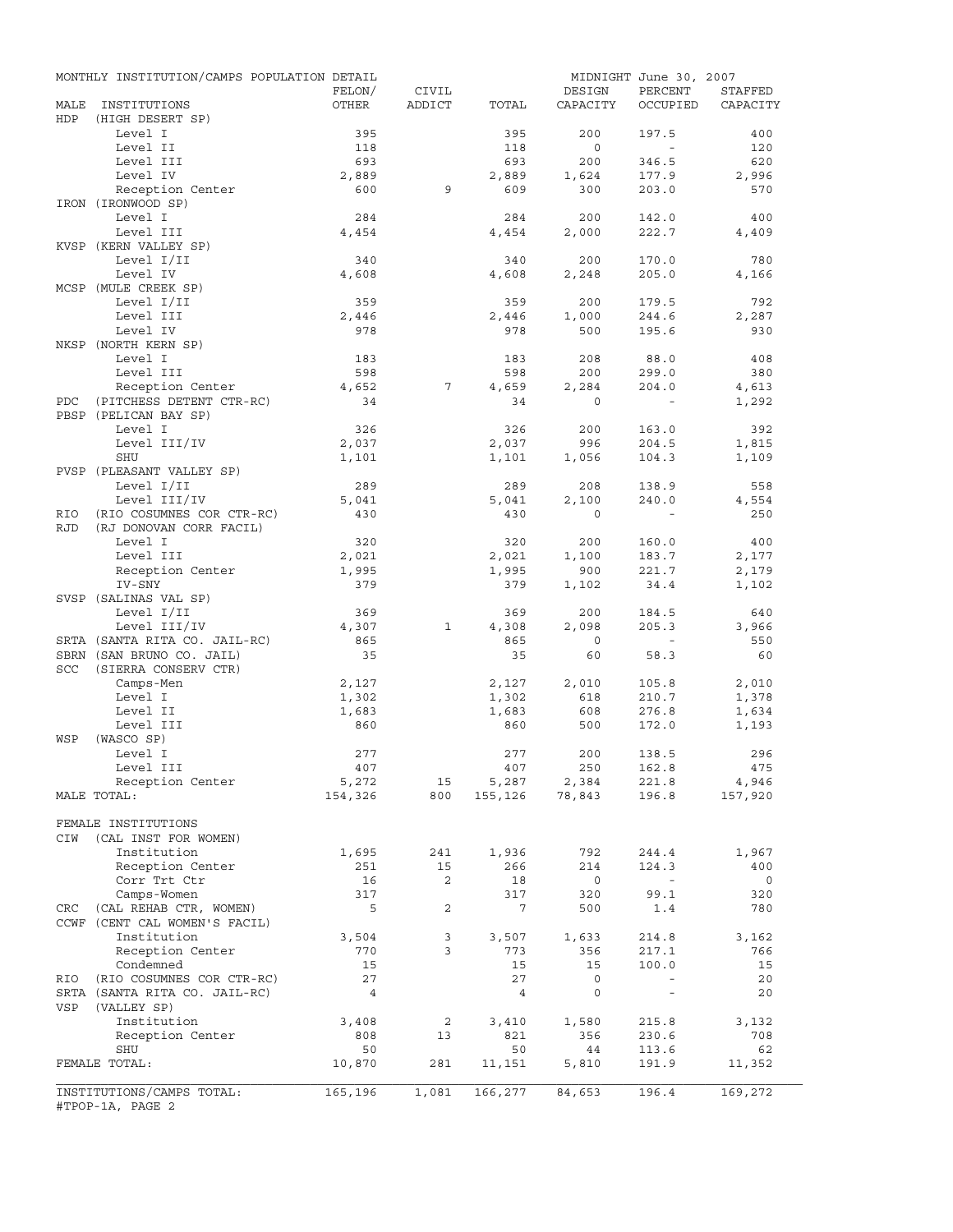Data Analysis Unit Unit Department of Corrections and Rehabilitation<br>Estimates and Statistical Analysis Section State of California Estimates and Statistical Analysis Section and State of California of Estimates and Statistical Analysis Section Services Branch (State of California August 3, 2007)

> MONTHLY REPORT OF POPULATION AS OF MIDNIGHT July 31, 2007

|                                                                                                                            |                                                                                                                                                                                                                                             |              | TOTAL CDCR POPULATION |                                                                                    |               |                                                                                          |                        |         |
|----------------------------------------------------------------------------------------------------------------------------|---------------------------------------------------------------------------------------------------------------------------------------------------------------------------------------------------------------------------------------------|--------------|-----------------------|------------------------------------------------------------------------------------|---------------|------------------------------------------------------------------------------------------|------------------------|---------|
|                                                                                                                            |                                                                                                                                                                                                                                             |              |                       |                                                                                    | CHANGE SINCE  |                                                                                          |                        |         |
|                                                                                                                            |                                                                                                                                                                                                                                             | FELON/ CIVIL |                       |                                                                                    |               | 07/31/06 DESIGN PERCENT STAFFED                                                          |                        |         |
|                                                                                                                            | OTHER                                                                                                                                                                                                                                       |              |                       |                                                                                    |               | ADDICT TOTAL NO. PCT. CAPACITY OCCUPIED CAPACITY                                         |                        |         |
|                                                                                                                            |                                                                                                                                                                                                                                             |              |                       |                                                                                    |               |                                                                                          |                        |         |
| A. TOTAL INSTITUTIONS                                                                                                      | $171,862$ 1,035 172,897 +1,116 +0.6                                                                                                                                                                                                         |              |                       |                                                                                    |               |                                                                                          |                        |         |
| I. IN-STATE                                                                                                                |                                                                                                                                                                                                                                             |              |                       | $171,386 \qquad 1,035 \quad 172,421 \qquad \quad +640 \qquad \quad +0.3$           |               |                                                                                          |                        |         |
| (MEN, Subtotal)                                                                                                            |                                                                                                                                                                                                                                             |              |                       |                                                                                    | $+447$ $+0.2$ |                                                                                          |                        |         |
| (WOMEN, Subtotal)                                                                                                          | 159,820          753    160,573         +447<br>11,566          282     11,848        +193                                                                                                                                                  |              |                       |                                                                                    | $+1.6$        |                                                                                          |                        |         |
| 1. INSTITUTIONS/CAMPS $164,897$ 1,035 165,932 +228 +0.1                                                                    |                                                                                                                                                                                                                                             |              |                       |                                                                                    |               |                                                                                          | 84, 175 197.1 167, 583 |         |
| INSTITUTIONS                                                                                                               |                                                                                                                                                                                                                                             |              |                       |                                                                                    |               |                                                                                          |                        | 163,224 |
| CAMPS (CCC & SCC)                                                                                                          | $160,389 \qquad 1,035 \quad 161,424 \qquad \quad +119 \qquad \quad +0.0 \qquad \quad 79,937 \qquad \quad 201.9 \quad \quad 160,489 \qquad \quad \quad 4,508 \qquad \quad \quad +109 \qquad \quad +2.4 \qquad \quad 4,238 \quad \quad 106.4$ |              |                       |                                                                                    |               |                                                                                          |                        | 4,359   |
|                                                                                                                            |                                                                                                                                                                                                                                             |              |                       |                                                                                    |               | 0 $6,356$ $+462$ $+7.8$ $7,573$ $83.9$                                                   |                        |         |
| 2. COMMUNITY CORR. CTRS. 6,356                                                                                             |                                                                                                                                                                                                                                             |              |                       |                                                                                    |               |                                                                                          |                        |         |
| CCF PRIVATE                                                                                                                | 2,871                                                                                                                                                                                                                                       |              |                       |                                                                                    |               | $2,871$ $+83$ $+2.9$ $2,752$ $104.3$<br>$2,708$ $+346$ $+14.6$ $2,461$ $110.0$           |                        |         |
| CCF PUBLIC                                                                                                                 | 2,708                                                                                                                                                                                                                                       |              |                       |                                                                                    |               |                                                                                          |                        |         |
| DRUG TREATMT FURLOUGH 495                                                                                                  |                                                                                                                                                                                                                                             |              |                       |                                                                                    |               | $495$ $+17$ $+3.5$ $1,056$ $46.9$<br>$89$ $-1$ $-1.1$ $1,103$ $8.1$<br>$70$ 0 - 70 100.0 |                        |         |
| PRIVATE WORK FURLOUGH 89                                                                                                   |                                                                                                                                                                                                                                             |              |                       |                                                                                    |               |                                                                                          |                        |         |
|                                                                                                                            |                                                                                                                                                                                                                                             |              |                       |                                                                                    |               |                                                                                          |                        |         |
|                                                                                                                            |                                                                                                                                                                                                                                             |              |                       |                                                                                    |               |                                                                                          | 70 88.6                |         |
| PRISONER MOTHER PGM 70<br>FAMILY FOUNDATION PGM 62<br>WORK FUR. IN CUSTODY 61                                              |                                                                                                                                                                                                                                             |              |                       |                                                                                    |               | $70$ 0 - $70$<br>$62$ -6 -8.8 70<br>$61$ +23 +60.5 61                                    | 100.0                  |         |
| 3. DMH STATE HOSPITALS 133                                                                                                 |                                                                                                                                                                                                                                             |              |                       | $133 - 50 -27.3$                                                                   |               |                                                                                          |                        |         |
| II. OUT OF STATE(COCF)                                                                                                     | 476                                                                                                                                                                                                                                         |              | $\overline{0}$<br>476 |                                                                                    |               |                                                                                          |                        |         |
| ARIZONA                                                                                                                    | 396                                                                                                                                                                                                                                         |              | 396                   |                                                                                    |               |                                                                                          |                        |         |
| TENNESSEE                                                                                                                  | 80                                                                                                                                                                                                                                          |              | 80                    |                                                                                    |               |                                                                                          |                        |         |
| B. PAROLE                                                                                                                  | $126,081$ 1,793 127,874 +9,946 +8.4                                                                                                                                                                                                         |              |                       |                                                                                    |               |                                                                                          |                        |         |
|                                                                                                                            |                                                                                                                                                                                                                                             |              |                       |                                                                                    |               |                                                                                          |                        |         |
| $\texttt{COMMUNITI} \texttt{ SUPERVISION} \texttt{124,621} \texttt{1,793} \texttt{126,414} \texttt{+10,048} \texttt{+8.6}$ |                                                                                                                                                                                                                                             |              |                       |                                                                                    |               |                                                                                          |                        |         |
| COOPERATIVE CASES                                                                                                          | 1,460                                                                                                                                                                                                                                       |              |                       | $1,460 -102$                                                                       | $-6.5$        |                                                                                          |                        |         |
| C. NON-CDC JURISDICTION 1,893                                                                                              |                                                                                                                                                                                                                                             |              | $0 \qquad \qquad$     | $1,893 -27 -1.4$                                                                   |               |                                                                                          |                        |         |
| OTHER STATE/FED. INST.                                                                                                     | 496                                                                                                                                                                                                                                         |              |                       | $496 -28 -5.3$                                                                     |               |                                                                                          |                        |         |
| OUT OF STATE PAROLE 1,230                                                                                                  |                                                                                                                                                                                                                                             |              |                       |                                                                                    |               |                                                                                          |                        |         |
| OUT OF STATE PAL                                                                                                           | 77                                                                                                                                                                                                                                          |              |                       | $\begin{array}{cccc} 1,230 & & +11 & & +0.9 \\ & 77 & & -27 & & -25.9 \end{array}$ |               |                                                                                          |                        |         |
| CYA-W&IC 1731.5(c)                                                                                                         |                                                                                                                                                                                                                                             |              |                       |                                                                                    |               |                                                                                          |                        |         |
| INSTITUTIONS                                                                                                               | 90                                                                                                                                                                                                                                          |              |                       | 90 $+17$ $+23.2$                                                                   |               |                                                                                          |                        |         |
| D. OTHER POPULATIONS<br>INMATES                                                                                            | $20,497$ $243$ $20,740$ $-300$ $-1.4$                                                                                                                                                                                                       |              |                       |                                                                                    |               |                                                                                          |                        |         |
| OUT-TO-COURT, etc. 2,145 43                                                                                                |                                                                                                                                                                                                                                             |              |                       | $2,188 + 166 + 8.2$                                                                |               |                                                                                          |                        |         |
| ESCAPED                                                                                                                    | 223                                                                                                                                                                                                                                         |              |                       | $223 -16 -6.6$                                                                     |               |                                                                                          |                        |         |
| PAROLEES (PAL/RAL) 18,129 200 18,329 -450                                                                                  |                                                                                                                                                                                                                                             |              |                       |                                                                                    | $-2.3$        |                                                                                          |                        |         |
| TOTAL CDCR POPULATION                                                                                                      | $320,333$ $3,071$ $323,404$ $+10,735$ $+3.4$                                                                                                                                                                                                |              |                       |                                                                                    |               |                                                                                          |                        |         |

CHANGE FROM LAST MONTH A. TOTAL INSTITUTIONS -369 -46 -415<br>A. TOTAL INSTITUTIONS -369 -46 -415<br>(MEN, Subtotal) -409 -47 -456 (MEN, Subtotal) (WOMEN, Subtotal) -41 +1 -40<br>B. PAROLE +1,519 +25 +1,544 +1,519<br>-847 D. PAROLEES (PAL/RAL) -847 -15 -862

This report contains the latest available reliable population figures from OBIS. They have been carefully audited, but are preliminary, and therefore subject to revision.

 Figure excludes institution based camps. Total persons in camps, including base camps, are 4,581 . Base camp at CMC is included in institution counts. Report # TPOP-8. Questions: (916) 327-3262 (CALNET) 467-3262.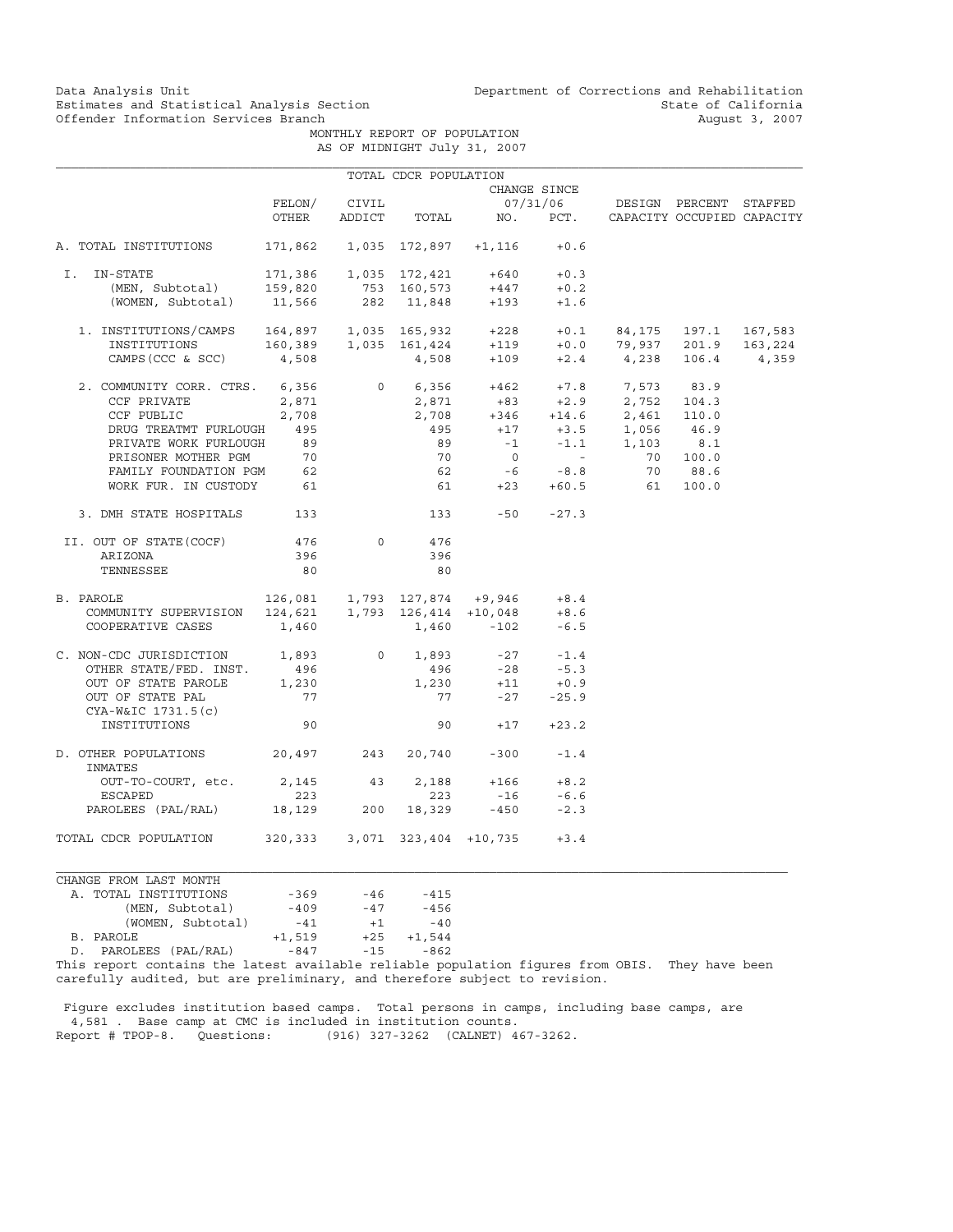| MALE<br>(AVENAL SP)<br>7,611<br>2,920<br>ASP<br>7,611<br>260.7<br>7,710<br>CCC<br>(CAL CORRECTL CTR)<br>6,120<br>6,120<br>3,883<br>157.6<br>6,174<br><b>CCI</b><br>(CAL CORRECTL INSTITN)<br>5,827<br>5,827<br>2,757<br>211.4<br>5,896<br>6,241<br>3,207<br>6,218<br>194.6<br>CIM<br>(CAL INSTITN FOR MEN)<br>23<br>6,464<br>2,307<br>CMF<br>(CAL MEDICAL FACIL)<br>3,087<br>3,087<br>133.8<br>3,316<br>CMC<br>(CAL MEN'S COLONY)<br>6,559<br>6,559<br>3,840<br>170.8<br>6,574<br>3,971<br>(CAL REHAB CTR, MEN)<br>3,281<br>CRC<br>218.9<br>690<br>1,814<br>4,000<br>CAL<br>(CAL SP, CALIPATRIA)<br>4,164<br>4,164<br>2,308<br>180.4<br>4,318<br>(CAL SP, CENTINELA)<br>5,079<br>2,308<br>CEN<br>5,079<br>220.1<br>4,956<br>5,728<br>3,116<br>(CAL SP, CORCORAN)<br>$\overline{2}$<br>5,730<br>COR<br>183.9<br>5,450<br>(CAL SP, LOS ANGELES CO)<br>LAC<br>4,976<br>2,300<br>4,976<br>216.3<br>4,658<br>(CAL SP, SACRAMENTO)<br>189.9<br><b>SAC</b><br>3,274<br>3,274<br>1,724<br>3,253<br>5, 187<br>SQ<br>(CAL SP, SAN QUENTIN)<br>$7\overline{ }$<br>5,194<br>3,109<br>167.1<br>5,220<br>(CAL SP, SOLANO)<br>SOL<br>6,141<br>6,141<br>2,610<br>235.3<br>6,083<br>3,424<br>7,468<br>SATF (CAL SATF AND SP - COR)<br>7,471<br>3<br>218.2<br>7,593<br>CVSP (CHUCKAWALLA VALLEY SP)<br>3,688<br>3,688<br>1,738<br>212.2<br>4,292<br>CTF<br>(CORRL TRAING FAC)<br>6,962<br>6,962<br>3,301<br>210.9<br>7,127<br>$3,841$ $1,787$<br>$\overline{4}$<br>DVI<br>(DEUEL VOCATL INSTITN)<br>3,837<br>214.9<br>3,911<br>FOL<br>(FOLSOM SP)<br>4,151<br>4,151<br>4,704<br>2,236<br>2.324<br>185.6<br>4,078<br>202.4<br>HDP<br>(HIGH DESERT SP)<br>4,696<br>8<br>4,706<br>4,754<br>2,200<br>IRON (IRONWOOD SP)<br>4,754<br>216.1<br>4,809<br>KVSP (KERN VALLEY SP)<br>5,003<br>$5,003$ $2,448$<br>3,773 $1,700$<br>204.4<br>4,946<br>MCSP (MULE CREEK SP)<br>221.9<br>3,773<br>4,009<br>NKSP (NORTH KERN SP)<br>5,443 7<br>5,450<br>2,692<br>202.5<br>5,401<br>24<br>PDC (PITCHESS DETENT CTR-RC)<br>24<br>$\circ$<br>$\circ$<br><b>Contractor</b><br>3,442<br>3,442<br>2,252<br>PBSP (PELICAN BAY SP)<br>152.8<br>3,316<br>PVSP (PLEASANT VALLEY SP)<br>5,350<br>2,308<br>231.8<br>5,350<br>5,112<br>RIO (RIO COSUMNES COR CTR-RC)<br>377<br>$\overline{0}$<br>250<br>377<br>$\mathcal{L}_{\rm{max}}$ and $\mathcal{L}_{\rm{max}}$<br>4,657<br>(RJ DONOVAN CORR FACIL)<br>$\mathbf{1}$<br>4,658<br>3,302<br>141.1<br>5,858<br>RJD<br>4,461<br>$\mathbf{1}$<br>4,462<br>2,298<br>194.2<br>SVSP (SALINAS VAL SP)<br>4,606<br>SRTA (SANTA RITA CO. JAIL-RC)<br>704<br>$\overline{0}$<br>$\mathcal{L}^{\text{max}}$ and $\mathcal{L}^{\text{max}}$<br>704<br>750<br>SBRN (SAN BRUNO CO. JAIL)<br>33<br>33<br>$\circ$<br>$\sim$<br>60<br>3,736<br>SCC<br>(SIERRA CONSERV CTR)<br>5,912<br>5,912<br>158.2<br>6,215<br>WSP (WASCO SP)<br>6,071<br>$7\overline{ }$<br>6,078<br>2,884<br>210.7<br>5,888<br>MALE TOTAL:<br>154,058<br>753<br>154,811<br>78,833<br>196.4<br>156,999<br>FEMALE<br>(CAL INST FOR WOMEN)<br>CIW<br>2,213<br>268<br>2,481<br>1,356<br>183.0<br>2,717<br>CCWF (CENT CAL WOMEN'S FACIL)<br>4,287<br>4,291<br>2,006<br>213.9<br>3,945<br>4<br>RIO<br>22<br>22<br>$\circ$<br>(RIO COSUMNES COR CTR-RC)<br>$\overline{\phantom{0}}$<br>$\overline{\phantom{a}}$<br>20<br>SRTA (SANTA RITA CO. JAIL-RC)<br>$-5$<br>5<br>$\circ$<br>$\overline{\phantom{a}}$<br>VSP<br>(VALLEY SP)<br>4,312<br>4,322<br>1,980<br>218.3<br>3,902<br>10<br>FEMALE TOTAL:<br>10,839<br>282<br>11,121<br>5,342<br>208.2<br>10,584<br>INSTITUTIONS/CAMPS TOTAL:<br>165,932<br>164,897<br>1,035<br>84,175<br>197.1<br>167,583 | INSTITUTIONS/CAMPS | FELON/<br>OTHER | CIVIL<br>ADDICT | TOTAL | DESIGN<br>CAPACITY | PERCENT<br>OCCUPIED | STAFFED<br>CAPACITY |
|-------------------------------------------------------------------------------------------------------------------------------------------------------------------------------------------------------------------------------------------------------------------------------------------------------------------------------------------------------------------------------------------------------------------------------------------------------------------------------------------------------------------------------------------------------------------------------------------------------------------------------------------------------------------------------------------------------------------------------------------------------------------------------------------------------------------------------------------------------------------------------------------------------------------------------------------------------------------------------------------------------------------------------------------------------------------------------------------------------------------------------------------------------------------------------------------------------------------------------------------------------------------------------------------------------------------------------------------------------------------------------------------------------------------------------------------------------------------------------------------------------------------------------------------------------------------------------------------------------------------------------------------------------------------------------------------------------------------------------------------------------------------------------------------------------------------------------------------------------------------------------------------------------------------------------------------------------------------------------------------------------------------------------------------------------------------------------------------------------------------------------------------------------------------------------------------------------------------------------------------------------------------------------------------------------------------------------------------------------------------------------------------------------------------------------------------------------------------------------------------------------------------------------------------------------------------------------------------------------------------------------------------------------------------------------------------------------------------------------------------------------------------------------------------------------------------------------------------------------------------------------------------------------------------------------------------------------------------------------------------------------------------------------------------------------------------------------------------------------------------------------------------------------------------------------------------------------------------------------------------------------------------------------------------------------------------------------------------------------------------------------------------------------------------------------------------------------------------------------------------------------------------------------------------------------------------------------------------------------|--------------------|-----------------|-----------------|-------|--------------------|---------------------|---------------------|
|                                                                                                                                                                                                                                                                                                                                                                                                                                                                                                                                                                                                                                                                                                                                                                                                                                                                                                                                                                                                                                                                                                                                                                                                                                                                                                                                                                                                                                                                                                                                                                                                                                                                                                                                                                                                                                                                                                                                                                                                                                                                                                                                                                                                                                                                                                                                                                                                                                                                                                                                                                                                                                                                                                                                                                                                                                                                                                                                                                                                                                                                                                                                                                                                                                                                                                                                                                                                                                                                                                                                                                                                       |                    |                 |                 |       |                    |                     |                     |
|                                                                                                                                                                                                                                                                                                                                                                                                                                                                                                                                                                                                                                                                                                                                                                                                                                                                                                                                                                                                                                                                                                                                                                                                                                                                                                                                                                                                                                                                                                                                                                                                                                                                                                                                                                                                                                                                                                                                                                                                                                                                                                                                                                                                                                                                                                                                                                                                                                                                                                                                                                                                                                                                                                                                                                                                                                                                                                                                                                                                                                                                                                                                                                                                                                                                                                                                                                                                                                                                                                                                                                                                       |                    |                 |                 |       |                    |                     |                     |
|                                                                                                                                                                                                                                                                                                                                                                                                                                                                                                                                                                                                                                                                                                                                                                                                                                                                                                                                                                                                                                                                                                                                                                                                                                                                                                                                                                                                                                                                                                                                                                                                                                                                                                                                                                                                                                                                                                                                                                                                                                                                                                                                                                                                                                                                                                                                                                                                                                                                                                                                                                                                                                                                                                                                                                                                                                                                                                                                                                                                                                                                                                                                                                                                                                                                                                                                                                                                                                                                                                                                                                                                       |                    |                 |                 |       |                    |                     |                     |
|                                                                                                                                                                                                                                                                                                                                                                                                                                                                                                                                                                                                                                                                                                                                                                                                                                                                                                                                                                                                                                                                                                                                                                                                                                                                                                                                                                                                                                                                                                                                                                                                                                                                                                                                                                                                                                                                                                                                                                                                                                                                                                                                                                                                                                                                                                                                                                                                                                                                                                                                                                                                                                                                                                                                                                                                                                                                                                                                                                                                                                                                                                                                                                                                                                                                                                                                                                                                                                                                                                                                                                                                       |                    |                 |                 |       |                    |                     |                     |
|                                                                                                                                                                                                                                                                                                                                                                                                                                                                                                                                                                                                                                                                                                                                                                                                                                                                                                                                                                                                                                                                                                                                                                                                                                                                                                                                                                                                                                                                                                                                                                                                                                                                                                                                                                                                                                                                                                                                                                                                                                                                                                                                                                                                                                                                                                                                                                                                                                                                                                                                                                                                                                                                                                                                                                                                                                                                                                                                                                                                                                                                                                                                                                                                                                                                                                                                                                                                                                                                                                                                                                                                       |                    |                 |                 |       |                    |                     |                     |
|                                                                                                                                                                                                                                                                                                                                                                                                                                                                                                                                                                                                                                                                                                                                                                                                                                                                                                                                                                                                                                                                                                                                                                                                                                                                                                                                                                                                                                                                                                                                                                                                                                                                                                                                                                                                                                                                                                                                                                                                                                                                                                                                                                                                                                                                                                                                                                                                                                                                                                                                                                                                                                                                                                                                                                                                                                                                                                                                                                                                                                                                                                                                                                                                                                                                                                                                                                                                                                                                                                                                                                                                       |                    |                 |                 |       |                    |                     |                     |
|                                                                                                                                                                                                                                                                                                                                                                                                                                                                                                                                                                                                                                                                                                                                                                                                                                                                                                                                                                                                                                                                                                                                                                                                                                                                                                                                                                                                                                                                                                                                                                                                                                                                                                                                                                                                                                                                                                                                                                                                                                                                                                                                                                                                                                                                                                                                                                                                                                                                                                                                                                                                                                                                                                                                                                                                                                                                                                                                                                                                                                                                                                                                                                                                                                                                                                                                                                                                                                                                                                                                                                                                       |                    |                 |                 |       |                    |                     |                     |
|                                                                                                                                                                                                                                                                                                                                                                                                                                                                                                                                                                                                                                                                                                                                                                                                                                                                                                                                                                                                                                                                                                                                                                                                                                                                                                                                                                                                                                                                                                                                                                                                                                                                                                                                                                                                                                                                                                                                                                                                                                                                                                                                                                                                                                                                                                                                                                                                                                                                                                                                                                                                                                                                                                                                                                                                                                                                                                                                                                                                                                                                                                                                                                                                                                                                                                                                                                                                                                                                                                                                                                                                       |                    |                 |                 |       |                    |                     |                     |
|                                                                                                                                                                                                                                                                                                                                                                                                                                                                                                                                                                                                                                                                                                                                                                                                                                                                                                                                                                                                                                                                                                                                                                                                                                                                                                                                                                                                                                                                                                                                                                                                                                                                                                                                                                                                                                                                                                                                                                                                                                                                                                                                                                                                                                                                                                                                                                                                                                                                                                                                                                                                                                                                                                                                                                                                                                                                                                                                                                                                                                                                                                                                                                                                                                                                                                                                                                                                                                                                                                                                                                                                       |                    |                 |                 |       |                    |                     |                     |
|                                                                                                                                                                                                                                                                                                                                                                                                                                                                                                                                                                                                                                                                                                                                                                                                                                                                                                                                                                                                                                                                                                                                                                                                                                                                                                                                                                                                                                                                                                                                                                                                                                                                                                                                                                                                                                                                                                                                                                                                                                                                                                                                                                                                                                                                                                                                                                                                                                                                                                                                                                                                                                                                                                                                                                                                                                                                                                                                                                                                                                                                                                                                                                                                                                                                                                                                                                                                                                                                                                                                                                                                       |                    |                 |                 |       |                    |                     |                     |
|                                                                                                                                                                                                                                                                                                                                                                                                                                                                                                                                                                                                                                                                                                                                                                                                                                                                                                                                                                                                                                                                                                                                                                                                                                                                                                                                                                                                                                                                                                                                                                                                                                                                                                                                                                                                                                                                                                                                                                                                                                                                                                                                                                                                                                                                                                                                                                                                                                                                                                                                                                                                                                                                                                                                                                                                                                                                                                                                                                                                                                                                                                                                                                                                                                                                                                                                                                                                                                                                                                                                                                                                       |                    |                 |                 |       |                    |                     |                     |
|                                                                                                                                                                                                                                                                                                                                                                                                                                                                                                                                                                                                                                                                                                                                                                                                                                                                                                                                                                                                                                                                                                                                                                                                                                                                                                                                                                                                                                                                                                                                                                                                                                                                                                                                                                                                                                                                                                                                                                                                                                                                                                                                                                                                                                                                                                                                                                                                                                                                                                                                                                                                                                                                                                                                                                                                                                                                                                                                                                                                                                                                                                                                                                                                                                                                                                                                                                                                                                                                                                                                                                                                       |                    |                 |                 |       |                    |                     |                     |
|                                                                                                                                                                                                                                                                                                                                                                                                                                                                                                                                                                                                                                                                                                                                                                                                                                                                                                                                                                                                                                                                                                                                                                                                                                                                                                                                                                                                                                                                                                                                                                                                                                                                                                                                                                                                                                                                                                                                                                                                                                                                                                                                                                                                                                                                                                                                                                                                                                                                                                                                                                                                                                                                                                                                                                                                                                                                                                                                                                                                                                                                                                                                                                                                                                                                                                                                                                                                                                                                                                                                                                                                       |                    |                 |                 |       |                    |                     |                     |
|                                                                                                                                                                                                                                                                                                                                                                                                                                                                                                                                                                                                                                                                                                                                                                                                                                                                                                                                                                                                                                                                                                                                                                                                                                                                                                                                                                                                                                                                                                                                                                                                                                                                                                                                                                                                                                                                                                                                                                                                                                                                                                                                                                                                                                                                                                                                                                                                                                                                                                                                                                                                                                                                                                                                                                                                                                                                                                                                                                                                                                                                                                                                                                                                                                                                                                                                                                                                                                                                                                                                                                                                       |                    |                 |                 |       |                    |                     |                     |
|                                                                                                                                                                                                                                                                                                                                                                                                                                                                                                                                                                                                                                                                                                                                                                                                                                                                                                                                                                                                                                                                                                                                                                                                                                                                                                                                                                                                                                                                                                                                                                                                                                                                                                                                                                                                                                                                                                                                                                                                                                                                                                                                                                                                                                                                                                                                                                                                                                                                                                                                                                                                                                                                                                                                                                                                                                                                                                                                                                                                                                                                                                                                                                                                                                                                                                                                                                                                                                                                                                                                                                                                       |                    |                 |                 |       |                    |                     |                     |
|                                                                                                                                                                                                                                                                                                                                                                                                                                                                                                                                                                                                                                                                                                                                                                                                                                                                                                                                                                                                                                                                                                                                                                                                                                                                                                                                                                                                                                                                                                                                                                                                                                                                                                                                                                                                                                                                                                                                                                                                                                                                                                                                                                                                                                                                                                                                                                                                                                                                                                                                                                                                                                                                                                                                                                                                                                                                                                                                                                                                                                                                                                                                                                                                                                                                                                                                                                                                                                                                                                                                                                                                       |                    |                 |                 |       |                    |                     |                     |
|                                                                                                                                                                                                                                                                                                                                                                                                                                                                                                                                                                                                                                                                                                                                                                                                                                                                                                                                                                                                                                                                                                                                                                                                                                                                                                                                                                                                                                                                                                                                                                                                                                                                                                                                                                                                                                                                                                                                                                                                                                                                                                                                                                                                                                                                                                                                                                                                                                                                                                                                                                                                                                                                                                                                                                                                                                                                                                                                                                                                                                                                                                                                                                                                                                                                                                                                                                                                                                                                                                                                                                                                       |                    |                 |                 |       |                    |                     |                     |
|                                                                                                                                                                                                                                                                                                                                                                                                                                                                                                                                                                                                                                                                                                                                                                                                                                                                                                                                                                                                                                                                                                                                                                                                                                                                                                                                                                                                                                                                                                                                                                                                                                                                                                                                                                                                                                                                                                                                                                                                                                                                                                                                                                                                                                                                                                                                                                                                                                                                                                                                                                                                                                                                                                                                                                                                                                                                                                                                                                                                                                                                                                                                                                                                                                                                                                                                                                                                                                                                                                                                                                                                       |                    |                 |                 |       |                    |                     |                     |
|                                                                                                                                                                                                                                                                                                                                                                                                                                                                                                                                                                                                                                                                                                                                                                                                                                                                                                                                                                                                                                                                                                                                                                                                                                                                                                                                                                                                                                                                                                                                                                                                                                                                                                                                                                                                                                                                                                                                                                                                                                                                                                                                                                                                                                                                                                                                                                                                                                                                                                                                                                                                                                                                                                                                                                                                                                                                                                                                                                                                                                                                                                                                                                                                                                                                                                                                                                                                                                                                                                                                                                                                       |                    |                 |                 |       |                    |                     |                     |
|                                                                                                                                                                                                                                                                                                                                                                                                                                                                                                                                                                                                                                                                                                                                                                                                                                                                                                                                                                                                                                                                                                                                                                                                                                                                                                                                                                                                                                                                                                                                                                                                                                                                                                                                                                                                                                                                                                                                                                                                                                                                                                                                                                                                                                                                                                                                                                                                                                                                                                                                                                                                                                                                                                                                                                                                                                                                                                                                                                                                                                                                                                                                                                                                                                                                                                                                                                                                                                                                                                                                                                                                       |                    |                 |                 |       |                    |                     |                     |
|                                                                                                                                                                                                                                                                                                                                                                                                                                                                                                                                                                                                                                                                                                                                                                                                                                                                                                                                                                                                                                                                                                                                                                                                                                                                                                                                                                                                                                                                                                                                                                                                                                                                                                                                                                                                                                                                                                                                                                                                                                                                                                                                                                                                                                                                                                                                                                                                                                                                                                                                                                                                                                                                                                                                                                                                                                                                                                                                                                                                                                                                                                                                                                                                                                                                                                                                                                                                                                                                                                                                                                                                       |                    |                 |                 |       |                    |                     |                     |
|                                                                                                                                                                                                                                                                                                                                                                                                                                                                                                                                                                                                                                                                                                                                                                                                                                                                                                                                                                                                                                                                                                                                                                                                                                                                                                                                                                                                                                                                                                                                                                                                                                                                                                                                                                                                                                                                                                                                                                                                                                                                                                                                                                                                                                                                                                                                                                                                                                                                                                                                                                                                                                                                                                                                                                                                                                                                                                                                                                                                                                                                                                                                                                                                                                                                                                                                                                                                                                                                                                                                                                                                       |                    |                 |                 |       |                    |                     |                     |
|                                                                                                                                                                                                                                                                                                                                                                                                                                                                                                                                                                                                                                                                                                                                                                                                                                                                                                                                                                                                                                                                                                                                                                                                                                                                                                                                                                                                                                                                                                                                                                                                                                                                                                                                                                                                                                                                                                                                                                                                                                                                                                                                                                                                                                                                                                                                                                                                                                                                                                                                                                                                                                                                                                                                                                                                                                                                                                                                                                                                                                                                                                                                                                                                                                                                                                                                                                                                                                                                                                                                                                                                       |                    |                 |                 |       |                    |                     |                     |
|                                                                                                                                                                                                                                                                                                                                                                                                                                                                                                                                                                                                                                                                                                                                                                                                                                                                                                                                                                                                                                                                                                                                                                                                                                                                                                                                                                                                                                                                                                                                                                                                                                                                                                                                                                                                                                                                                                                                                                                                                                                                                                                                                                                                                                                                                                                                                                                                                                                                                                                                                                                                                                                                                                                                                                                                                                                                                                                                                                                                                                                                                                                                                                                                                                                                                                                                                                                                                                                                                                                                                                                                       |                    |                 |                 |       |                    |                     |                     |
|                                                                                                                                                                                                                                                                                                                                                                                                                                                                                                                                                                                                                                                                                                                                                                                                                                                                                                                                                                                                                                                                                                                                                                                                                                                                                                                                                                                                                                                                                                                                                                                                                                                                                                                                                                                                                                                                                                                                                                                                                                                                                                                                                                                                                                                                                                                                                                                                                                                                                                                                                                                                                                                                                                                                                                                                                                                                                                                                                                                                                                                                                                                                                                                                                                                                                                                                                                                                                                                                                                                                                                                                       |                    |                 |                 |       |                    |                     |                     |
|                                                                                                                                                                                                                                                                                                                                                                                                                                                                                                                                                                                                                                                                                                                                                                                                                                                                                                                                                                                                                                                                                                                                                                                                                                                                                                                                                                                                                                                                                                                                                                                                                                                                                                                                                                                                                                                                                                                                                                                                                                                                                                                                                                                                                                                                                                                                                                                                                                                                                                                                                                                                                                                                                                                                                                                                                                                                                                                                                                                                                                                                                                                                                                                                                                                                                                                                                                                                                                                                                                                                                                                                       |                    |                 |                 |       |                    |                     |                     |
|                                                                                                                                                                                                                                                                                                                                                                                                                                                                                                                                                                                                                                                                                                                                                                                                                                                                                                                                                                                                                                                                                                                                                                                                                                                                                                                                                                                                                                                                                                                                                                                                                                                                                                                                                                                                                                                                                                                                                                                                                                                                                                                                                                                                                                                                                                                                                                                                                                                                                                                                                                                                                                                                                                                                                                                                                                                                                                                                                                                                                                                                                                                                                                                                                                                                                                                                                                                                                                                                                                                                                                                                       |                    |                 |                 |       |                    |                     |                     |
|                                                                                                                                                                                                                                                                                                                                                                                                                                                                                                                                                                                                                                                                                                                                                                                                                                                                                                                                                                                                                                                                                                                                                                                                                                                                                                                                                                                                                                                                                                                                                                                                                                                                                                                                                                                                                                                                                                                                                                                                                                                                                                                                                                                                                                                                                                                                                                                                                                                                                                                                                                                                                                                                                                                                                                                                                                                                                                                                                                                                                                                                                                                                                                                                                                                                                                                                                                                                                                                                                                                                                                                                       |                    |                 |                 |       |                    |                     |                     |
|                                                                                                                                                                                                                                                                                                                                                                                                                                                                                                                                                                                                                                                                                                                                                                                                                                                                                                                                                                                                                                                                                                                                                                                                                                                                                                                                                                                                                                                                                                                                                                                                                                                                                                                                                                                                                                                                                                                                                                                                                                                                                                                                                                                                                                                                                                                                                                                                                                                                                                                                                                                                                                                                                                                                                                                                                                                                                                                                                                                                                                                                                                                                                                                                                                                                                                                                                                                                                                                                                                                                                                                                       |                    |                 |                 |       |                    |                     |                     |
|                                                                                                                                                                                                                                                                                                                                                                                                                                                                                                                                                                                                                                                                                                                                                                                                                                                                                                                                                                                                                                                                                                                                                                                                                                                                                                                                                                                                                                                                                                                                                                                                                                                                                                                                                                                                                                                                                                                                                                                                                                                                                                                                                                                                                                                                                                                                                                                                                                                                                                                                                                                                                                                                                                                                                                                                                                                                                                                                                                                                                                                                                                                                                                                                                                                                                                                                                                                                                                                                                                                                                                                                       |                    |                 |                 |       |                    |                     |                     |
|                                                                                                                                                                                                                                                                                                                                                                                                                                                                                                                                                                                                                                                                                                                                                                                                                                                                                                                                                                                                                                                                                                                                                                                                                                                                                                                                                                                                                                                                                                                                                                                                                                                                                                                                                                                                                                                                                                                                                                                                                                                                                                                                                                                                                                                                                                                                                                                                                                                                                                                                                                                                                                                                                                                                                                                                                                                                                                                                                                                                                                                                                                                                                                                                                                                                                                                                                                                                                                                                                                                                                                                                       |                    |                 |                 |       |                    |                     |                     |
|                                                                                                                                                                                                                                                                                                                                                                                                                                                                                                                                                                                                                                                                                                                                                                                                                                                                                                                                                                                                                                                                                                                                                                                                                                                                                                                                                                                                                                                                                                                                                                                                                                                                                                                                                                                                                                                                                                                                                                                                                                                                                                                                                                                                                                                                                                                                                                                                                                                                                                                                                                                                                                                                                                                                                                                                                                                                                                                                                                                                                                                                                                                                                                                                                                                                                                                                                                                                                                                                                                                                                                                                       |                    |                 |                 |       |                    |                     |                     |
|                                                                                                                                                                                                                                                                                                                                                                                                                                                                                                                                                                                                                                                                                                                                                                                                                                                                                                                                                                                                                                                                                                                                                                                                                                                                                                                                                                                                                                                                                                                                                                                                                                                                                                                                                                                                                                                                                                                                                                                                                                                                                                                                                                                                                                                                                                                                                                                                                                                                                                                                                                                                                                                                                                                                                                                                                                                                                                                                                                                                                                                                                                                                                                                                                                                                                                                                                                                                                                                                                                                                                                                                       |                    |                 |                 |       |                    |                     |                     |
|                                                                                                                                                                                                                                                                                                                                                                                                                                                                                                                                                                                                                                                                                                                                                                                                                                                                                                                                                                                                                                                                                                                                                                                                                                                                                                                                                                                                                                                                                                                                                                                                                                                                                                                                                                                                                                                                                                                                                                                                                                                                                                                                                                                                                                                                                                                                                                                                                                                                                                                                                                                                                                                                                                                                                                                                                                                                                                                                                                                                                                                                                                                                                                                                                                                                                                                                                                                                                                                                                                                                                                                                       |                    |                 |                 |       |                    |                     |                     |
|                                                                                                                                                                                                                                                                                                                                                                                                                                                                                                                                                                                                                                                                                                                                                                                                                                                                                                                                                                                                                                                                                                                                                                                                                                                                                                                                                                                                                                                                                                                                                                                                                                                                                                                                                                                                                                                                                                                                                                                                                                                                                                                                                                                                                                                                                                                                                                                                                                                                                                                                                                                                                                                                                                                                                                                                                                                                                                                                                                                                                                                                                                                                                                                                                                                                                                                                                                                                                                                                                                                                                                                                       |                    |                 |                 |       |                    |                     |                     |
|                                                                                                                                                                                                                                                                                                                                                                                                                                                                                                                                                                                                                                                                                                                                                                                                                                                                                                                                                                                                                                                                                                                                                                                                                                                                                                                                                                                                                                                                                                                                                                                                                                                                                                                                                                                                                                                                                                                                                                                                                                                                                                                                                                                                                                                                                                                                                                                                                                                                                                                                                                                                                                                                                                                                                                                                                                                                                                                                                                                                                                                                                                                                                                                                                                                                                                                                                                                                                                                                                                                                                                                                       |                    |                 |                 |       |                    |                     |                     |
|                                                                                                                                                                                                                                                                                                                                                                                                                                                                                                                                                                                                                                                                                                                                                                                                                                                                                                                                                                                                                                                                                                                                                                                                                                                                                                                                                                                                                                                                                                                                                                                                                                                                                                                                                                                                                                                                                                                                                                                                                                                                                                                                                                                                                                                                                                                                                                                                                                                                                                                                                                                                                                                                                                                                                                                                                                                                                                                                                                                                                                                                                                                                                                                                                                                                                                                                                                                                                                                                                                                                                                                                       |                    |                 |                 |       |                    |                     |                     |
|                                                                                                                                                                                                                                                                                                                                                                                                                                                                                                                                                                                                                                                                                                                                                                                                                                                                                                                                                                                                                                                                                                                                                                                                                                                                                                                                                                                                                                                                                                                                                                                                                                                                                                                                                                                                                                                                                                                                                                                                                                                                                                                                                                                                                                                                                                                                                                                                                                                                                                                                                                                                                                                                                                                                                                                                                                                                                                                                                                                                                                                                                                                                                                                                                                                                                                                                                                                                                                                                                                                                                                                                       |                    |                 |                 |       |                    |                     |                     |
|                                                                                                                                                                                                                                                                                                                                                                                                                                                                                                                                                                                                                                                                                                                                                                                                                                                                                                                                                                                                                                                                                                                                                                                                                                                                                                                                                                                                                                                                                                                                                                                                                                                                                                                                                                                                                                                                                                                                                                                                                                                                                                                                                                                                                                                                                                                                                                                                                                                                                                                                                                                                                                                                                                                                                                                                                                                                                                                                                                                                                                                                                                                                                                                                                                                                                                                                                                                                                                                                                                                                                                                                       |                    |                 |                 |       |                    |                     |                     |
|                                                                                                                                                                                                                                                                                                                                                                                                                                                                                                                                                                                                                                                                                                                                                                                                                                                                                                                                                                                                                                                                                                                                                                                                                                                                                                                                                                                                                                                                                                                                                                                                                                                                                                                                                                                                                                                                                                                                                                                                                                                                                                                                                                                                                                                                                                                                                                                                                                                                                                                                                                                                                                                                                                                                                                                                                                                                                                                                                                                                                                                                                                                                                                                                                                                                                                                                                                                                                                                                                                                                                                                                       |                    |                 |                 |       |                    |                     |                     |
|                                                                                                                                                                                                                                                                                                                                                                                                                                                                                                                                                                                                                                                                                                                                                                                                                                                                                                                                                                                                                                                                                                                                                                                                                                                                                                                                                                                                                                                                                                                                                                                                                                                                                                                                                                                                                                                                                                                                                                                                                                                                                                                                                                                                                                                                                                                                                                                                                                                                                                                                                                                                                                                                                                                                                                                                                                                                                                                                                                                                                                                                                                                                                                                                                                                                                                                                                                                                                                                                                                                                                                                                       |                    |                 |                 |       |                    |                     |                     |
|                                                                                                                                                                                                                                                                                                                                                                                                                                                                                                                                                                                                                                                                                                                                                                                                                                                                                                                                                                                                                                                                                                                                                                                                                                                                                                                                                                                                                                                                                                                                                                                                                                                                                                                                                                                                                                                                                                                                                                                                                                                                                                                                                                                                                                                                                                                                                                                                                                                                                                                                                                                                                                                                                                                                                                                                                                                                                                                                                                                                                                                                                                                                                                                                                                                                                                                                                                                                                                                                                                                                                                                                       |                    |                 |                 |       |                    |                     |                     |
|                                                                                                                                                                                                                                                                                                                                                                                                                                                                                                                                                                                                                                                                                                                                                                                                                                                                                                                                                                                                                                                                                                                                                                                                                                                                                                                                                                                                                                                                                                                                                                                                                                                                                                                                                                                                                                                                                                                                                                                                                                                                                                                                                                                                                                                                                                                                                                                                                                                                                                                                                                                                                                                                                                                                                                                                                                                                                                                                                                                                                                                                                                                                                                                                                                                                                                                                                                                                                                                                                                                                                                                                       |                    |                 |                 |       |                    |                     |                     |
|                                                                                                                                                                                                                                                                                                                                                                                                                                                                                                                                                                                                                                                                                                                                                                                                                                                                                                                                                                                                                                                                                                                                                                                                                                                                                                                                                                                                                                                                                                                                                                                                                                                                                                                                                                                                                                                                                                                                                                                                                                                                                                                                                                                                                                                                                                                                                                                                                                                                                                                                                                                                                                                                                                                                                                                                                                                                                                                                                                                                                                                                                                                                                                                                                                                                                                                                                                                                                                                                                                                                                                                                       |                    |                 |                 |       |                    |                     |                     |
|                                                                                                                                                                                                                                                                                                                                                                                                                                                                                                                                                                                                                                                                                                                                                                                                                                                                                                                                                                                                                                                                                                                                                                                                                                                                                                                                                                                                                                                                                                                                                                                                                                                                                                                                                                                                                                                                                                                                                                                                                                                                                                                                                                                                                                                                                                                                                                                                                                                                                                                                                                                                                                                                                                                                                                                                                                                                                                                                                                                                                                                                                                                                                                                                                                                                                                                                                                                                                                                                                                                                                                                                       |                    |                 |                 |       |                    |                     |                     |
|                                                                                                                                                                                                                                                                                                                                                                                                                                                                                                                                                                                                                                                                                                                                                                                                                                                                                                                                                                                                                                                                                                                                                                                                                                                                                                                                                                                                                                                                                                                                                                                                                                                                                                                                                                                                                                                                                                                                                                                                                                                                                                                                                                                                                                                                                                                                                                                                                                                                                                                                                                                                                                                                                                                                                                                                                                                                                                                                                                                                                                                                                                                                                                                                                                                                                                                                                                                                                                                                                                                                                                                                       |                    |                 |                 |       |                    |                     |                     |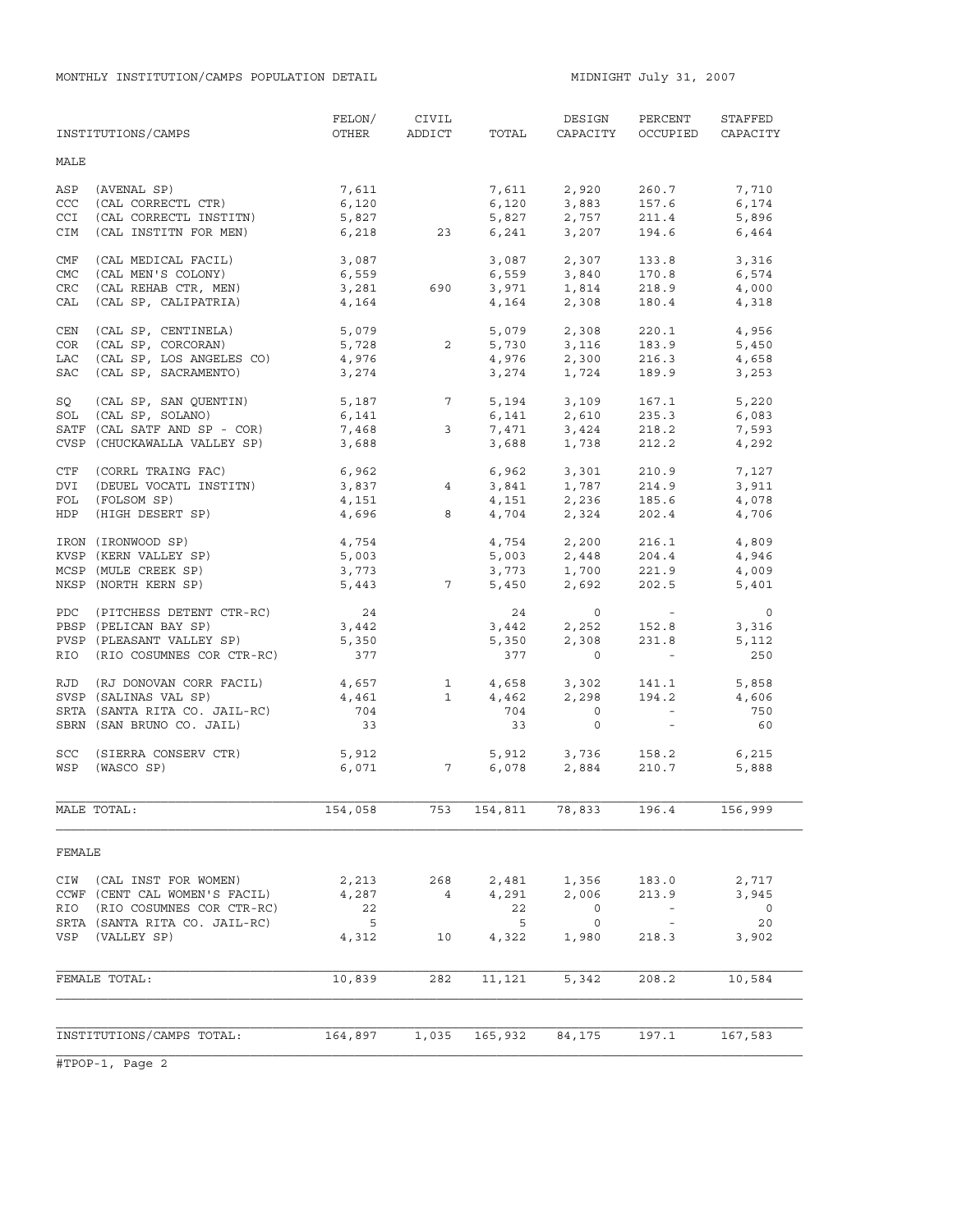|            | MONTHLY INSTITUTION/CAMPS POPULATION DETAIL |                |              |                |              | MIDNIGHT July 31, 2007 |                |
|------------|---------------------------------------------|----------------|--------------|----------------|--------------|------------------------|----------------|
|            |                                             | FELON/         | CIVIL        |                | DESIGN       | PERCENT                | STAFFED        |
| MALE       | INSTITUTIONS                                | OTHER          | ADDICT       | TOTAL          | CAPACITY     | OCCUPIED               | CAPACITY       |
| ASP        | (AVENAL SP)                                 | 7,611          |              | 7,611          | 2,920        | 260.7                  | 7,710          |
| CCC        | (CAL CORRECTL CTR)                          |                |              |                |              |                        |                |
|            | Camps<br>Level I                            | 2,075          |              | 2,075<br>1,466 | 1,908<br>867 | 108.8<br>169.1         | 2,029<br>1,557 |
|            | Level II                                    | 1,466<br>1,478 |              | 1,478          | 608          | 243.1                  | 1,503          |
|            | Level III                                   | 1,101          |              | 1,101          | 500          | 220.2                  | 1,085          |
| <b>CCI</b> | (CAL CORRECTL INSTITN)                      |                |              |                |              |                        |                |
|            | Level I                                     | 1,465          |              | 1,465          | 617          | 237.4                  | 1,237          |
|            | Level II                                    | 1,395          |              | 1,395          | 640          | 218.0                  | 1,648          |
|            | Level IV                                    | 821            |              | 821            | 500          | 164.2                  | 832            |
|            | SHU                                         | 677            |              | 677            | 500          | 135.4                  | 700            |
|            | Reception Ctr                               | 1,469          |              | 1,469          | 500          | 293.8                  | 1,479          |
| CIM        | (CAL INSTITN FOR MEN)                       |                |              |                |              |                        |                |
|            | Level I                                     | 2,531          | $\mathbf{1}$ | 2,532          | 1,620        | 156.3                  | 2,760          |
|            | East - Reception Center                     | 986            | 3            | 989            | 400          | 247.3                  | 990            |
|            | Reception Center - Central                  | 1,299          | 18           | 1,317          | 547          | 240.8                  | 1,304          |
|            | Reception Center - West                     | 1,402          | $\mathbf{1}$ | 1,403          | 640          | 219.2                  | 1,410          |
| CMF        | (CAL MEDICAL FACIL)                         |                |              |                |              |                        |                |
|            | Level I                                     | 160            |              | 160            | 117          | 136.8                  | 177            |
|            | Level II                                    | 368<br>2,559   |              | 368            | 200          | 184.0<br>128.6         | 400<br>2,739   |
| <b>CMC</b> | Level III<br>(CAL MEN'S COLONY)             |                |              | 2,559          | 1,990        |                        |                |
|            | East                                        | 3,722          |              | 3,722          | 2,425        | 153.5                  | 3,720          |
|            | West                                        | 2,837          |              | 2,837          | 1,415        | 200.5                  | 2,854          |
| CRC        | (CAL REHAB CTR, MEN)                        | 3,281          | 690          | 3,971          | 1,814        | 218.9                  | 4,000          |
| CAL        | (CAL SP, CALIPATRIA)                        |                |              |                |              |                        |                |
|            | Level I                                     | 272            |              | 272            | 208          | 130.8                  | 408            |
|            | Level IV                                    | 3,892          |              | 3,892          | 2,100        | 185.3                  | 3,910          |
| CEN        | (CAL SP, CENTINELA)                         |                |              |                |              |                        |                |
|            | Level I                                     | 397            |              | 397            | 208          | 190.9                  | 408            |
|            | Level III                                   | 4,682          |              | 4,682          | 2,100        | 223.0                  | 4,548          |
| COR        | (CAL SP, CORCORAN)                          |                |              |                |              |                        |                |
|            | Level I                                     | 851            |              | 851            | 492          | 173.0                  | 876            |
|            | Level III                                   | 368            | $\mathbf{1}$ | 369            | 1,100        | 33.5                   | 2,373          |
|            | Level IV                                    | 3,213          |              | 3,213          | 628          | 511.6                  | 1,044          |
|            | SHU                                         | 1,286          | $\mathbf{1}$ | 1,287          | 872          | 147.6                  | 1,133          |
|            | PHU                                         | 10             |              | 10             | 24           | 41.7                   | 24             |
| LAC        | (CAL SP, LOS ANGELES CO)                    |                |              |                |              |                        |                |
|            | Level I                                     | 330            |              | 330            | 200          | 165.0                  | 400            |
|            | Level III/IV<br>Reception Center            | 1,474<br>3,172 |              | 1,474<br>3,172 | 1,600<br>500 | 92.1<br>634.4          | 3,080<br>1,178 |
| SAC        | (CAL SP, SACRAMENTO)                        |                |              |                |              |                        |                |
|            | Level I                                     | 358            |              | 358            | 192          | 186.5                  | 368            |
|            | PSU                                         | 177            |              | 177            | 192          | 92.2                   | 192            |
|            | Level IV                                    | 2,739          |              | 2,739          | 1,340        | 204.4                  | 2,693          |
| SQ         | (CAL SP, SAN QUENTIN)                       |                |              |                |              |                        |                |
|            | Level I                                     | $\frac{4}{3}$  |              |                | 4 115 3.5    |                        | 251            |
|            | Level II                                    | 1,729          | 4            | 1,733          | 937          | 185.0                  | 1,643          |
|            | Condemned                                   | 612            |              | 612            | 637          | 96.1                   | 637            |
|            | Reception Center                            | 2,842          | $\mathbf{3}$ | 2,845          | 1,420        | 200.4                  | 2,689          |
|            | SOL (CAL SP, SOLANO)                        |                |              |                |              |                        |                |
|            | Level II                                    | 3,442          |              | 3,442          | 1,410        | 244.1                  | 3,608          |
|            | Level III                                   | 2,699          |              | 2,699          | 1,200        | 224.9                  | 2,475          |
|            | SATF (CAL SATF AND SP - COR)                | 7,468          | 3            | 7,471          | 3,424        | 218.2                  | 7,593          |
|            | CVSP (CHUCKAWALLA VALLEY SP)                |                |              |                |              |                        |                |
|            | Level I                                     | 359            |              | 359            | 208          | 172.6                  | 408            |
|            | Level II                                    | 3,329          |              | 3,329          | 1,530        | 217.6                  | 3,884          |
| CTF        | (CORRL TRAING FAC)<br>Central-II            |                |              |                |              | 216.5                  |                |
|            | North-II/III                                | 3,012<br>2,848 |              | 3,012          | 1,391        | 203.4                  | 3,127<br>2,880 |
|            | South-I                                     | 1,102          |              | 2,848<br>1,102 | 1,400<br>510 | 216.1                  | 1,120          |
| DVI        | (DEUEL VOCATL INSTITN)                      |                |              |                |              |                        |                |
|            | Level I/II                                  | 667            | $\mathbf{1}$ | 668            | 225          | 296.9                  | 677            |
|            | Reception Center                            | 3,170          | 3            | 3,173          | 1,562        | 203.1                  | 3,234          |
| FOL        | (FOLSOM SP)                                 |                |              |                |              |                        |                |
|            | PSAP                                        | 186            |              | 186            | 129          | 144.2                  | 200            |
|            | TTP                                         | 122            |              | 122            | 131          | 93.1                   | 203            |
|            | Level I                                     | 380            |              | 380            | 200          | 190.0                  | 424            |
|            | Level II                                    | 1,600          |              | 1,600          | 480          | 333.3                  | 787            |
|            | Level III                                   | 1,863          |              | 1,863          | 1,296        | 143.8                  | 2,464          |
| #TPOP-1A   |                                             |                |              |                |              |                        |                |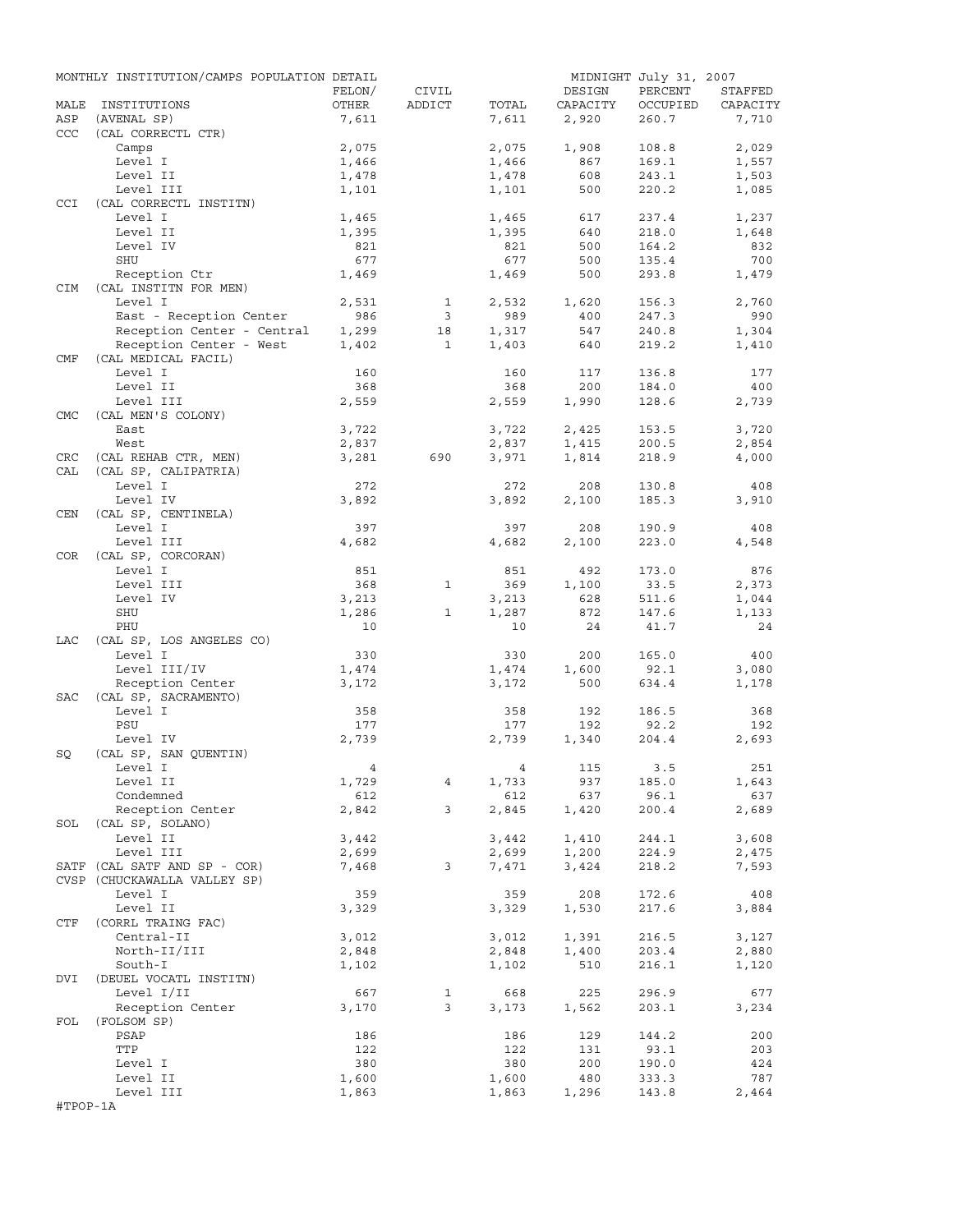|            | MONTHLY INSTITUTION/CAMPS POPULATION DETAIL |         |                |              |                                   | MIDNIGHT July 31, 2007   |                |
|------------|---------------------------------------------|---------|----------------|--------------|-----------------------------------|--------------------------|----------------|
|            |                                             | FELON/  | CIVIL          |              | DESIGN                            | PERCENT                  | STAFFED        |
| MALE       | INSTITUTIONS                                | OTHER   | ADDICT         | TOTAL        | CAPACITY                          | OCCUPIED                 | CAPACITY       |
| HDP        | (HIGH DESERT SP)                            |         |                |              |                                   |                          |                |
|            | Level I                                     | 399     |                | 399          | 200                               | 199.5                    | 400            |
|            | Level II                                    | 108     |                | 108          | $\circ$                           | $\sim$                   | 120            |
|            | Level III                                   | 649     |                | 649          | 200                               | 324.5                    | 620            |
|            | Level IV                                    | 2,905   | 8              | 2,905<br>643 | 1,624<br>300                      | 178.9                    | 2,996<br>570   |
|            | Reception Center<br>IRON (IRONWOOD SP)      | 635     |                |              |                                   | 214.3                    |                |
|            | Level I                                     | 294     |                | 294          | 200                               | 147.0                    | 400            |
|            | Level III                                   | 4,460   |                | 4,460        | 2,000                             | 223.0                    | 4,409          |
|            | KVSP (KERN VALLEY SP)                       |         |                |              |                                   |                          |                |
|            | Level I/II                                  | 293     |                | 293          | 200                               | 146.5                    | 780            |
|            | Level IV                                    | 4,710   |                | 4,710        | 2,248                             | 209.5                    | 4,166          |
|            | MCSP (MULE CREEK SP)                        |         |                |              |                                   |                          |                |
|            | Level I/II                                  | 372     |                | 372          | 200                               | 186.0                    | 792            |
|            | Level III                                   | 2,417   |                | 2,417        | 1,000                             | 241.7                    | 2,287          |
|            | Level IV                                    | 984     |                | 984          | 500                               | 196.8                    | 930            |
|            | NKSP (NORTH KERN SP)                        |         |                |              |                                   |                          |                |
|            | Level I                                     | 226     |                | 226          | 208                               | 108.7                    | 408            |
|            | Level III                                   | 646     |                | 646          | 200                               | 323.0                    | 380            |
|            | Reception Center                            | 4,571   | 7              | 4,578        | 2,284                             | 200.4                    | 4,613          |
| PDC        | (PITCHESS DETENT CTR-RC)                    | 24      |                | 24           | $\circ$                           | $\sim$                   | $\circ$        |
|            | PBSP (PELICAN BAY SP)                       |         |                |              |                                   |                          |                |
|            | Level I                                     | 313     |                | 313          | 200                               | 156.5                    | 392            |
|            | Level III/IV                                | 2,040   |                | 2,040        | 996                               | 204.8                    | 1,815          |
|            | <b>SHU</b>                                  | 1,089   |                | 1,089        | 1,056                             | 103.1                    | 1,109          |
|            | PVSP (PLEASANT VALLEY SP)                   |         |                |              |                                   |                          |                |
|            | Level I/II                                  | 264     |                | 264          | 208                               | 126.9                    | 558            |
|            | Level III/IV                                | 5,086   |                | 5,086        | 2,100                             | 242.2                    | 4,554          |
| RIO        | (RIO COSUMNES COR CTR-RC)                   | 377     |                | 377          | $\circ$                           | $\sim 100$               | 250            |
| <b>RJD</b> | (RJ DONOVAN CORR FACIL)                     |         |                |              |                                   |                          |                |
|            | Level I                                     | 298     |                | 298          | 200                               | 149.0                    | 400            |
|            | Level III                                   | 1,934   |                | 1,934        | 1,100                             | 175.8                    | 2,177          |
|            | Reception Center                            | 1,994   | 1              | 1,995        | 900                               | 221.7                    | 2,179          |
|            | IV-SNY                                      | 431     |                | 431          | 1,102                             | 39.1                     | 1,102          |
|            | SVSP (SALINAS VAL SP)                       |         |                |              |                                   |                          |                |
|            | Level I/II                                  | 347     |                | 347          | 200                               | 173.5                    | 640            |
|            | Level III/IV                                | 4,114   | $\mathbf{1}$   | 4,115        | 2,098                             | 196.1                    | 3,966          |
|            | SRTA (SANTA RITA CO. JAIL-RC)               | 704     |                | 704          | $\circ$                           | $\sim$                   | 750            |
|            | SBRN (SAN BRUNO CO. JAIL)                   | 33      |                | 33           | $\circ$                           | $\sim$                   | 60             |
| <b>SCC</b> | (SIERRA CONSERV CTR)                        |         |                |              |                                   |                          |                |
|            | Camps-Men                                   | 2,102   |                | 2,102        | 2,010                             | 104.6                    | 2,010          |
|            | Level I                                     | 1,284   |                | 1,284        | 618                               | 207.8                    | 1,378          |
|            | Level II                                    | 1,622   |                | 1,622        | 608                               | 266.8                    | 1,634          |
|            | Level III                                   | 904     |                | 904          | 500                               | 180.8                    | 1,193          |
| WSP        | (WASCO SP)                                  |         |                |              |                                   |                          |                |
|            | Level I                                     | 279     |                | 279          | 200                               | 139.5                    | 296            |
|            | Level III                                   | 479     |                | 479          | 200                               | 239.5                    | 576            |
|            | Reception Center                            | 5,313   | $\overline{7}$ |              | $5,320$ $2,484$<br>154,811 78,833 | 214.2                    | 5,016          |
|            | MALE TOTAL:                                 | 154,058 | 753            |              |                                   | 196.4                    | 156,999        |
|            |                                             |         |                |              |                                   |                          |                |
|            | FEMALE INSTITUTIONS                         |         |                |              |                                   |                          |                |
| CIW        | (CAL INST FOR WOMEN)<br>Institution         | 1,631   |                |              |                                   |                          | 1,967          |
|            |                                             | 236     | 242<br>25      | 1,873<br>261 | 792<br>214                        | 236.5<br>122.0           | 400            |
|            | Reception Center<br>Corr Trt Ctr            | 15      | $\mathbf{1}$   | 16           | 30                                | 53.3                     | 30             |
|            | Camps-Women                                 | 331     |                | 331          | 320                               | 103.4                    | 320            |
|            | CCWF (CENT CAL WOMEN'S FACIL)               |         |                |              |                                   |                          |                |
|            | Institution                                 | 3,506   | 3              | 3,509        | 1,633                             | 214.9                    | 3,162          |
|            | Reception Center                            | 766     | $\mathbf{1}$   | 767          | 356                               | 215.4                    | 766            |
|            | Condemned                                   | 15      |                | 15           | 17                                | 88.2                     | 17             |
| RIO        | (RIO COSUMNES COR CTR-RC)                   | 22      |                | 22           | 0                                 | $\sim$                   | $\overline{0}$ |
|            | SRTA (SANTA RITA CO. JAIL-RC)               | 5       |                | 5            | 0                                 | $\overline{\phantom{a}}$ | 20             |
| VSP        | (VALLEY SP)                                 |         |                |              |                                   |                          |                |
|            | Institution                                 | 3,415   | 1              | 3,416        | 1,580                             | 216.2                    | 3,132          |
|            | Reception Center                            | 839     | 9              | 848          | 356                               | 238.2                    | 708            |
|            | <b>SHU</b>                                  | 58      |                | 58           | 44                                | 131.8                    | 62             |
|            | FEMALE TOTAL:                               | 10,839  | 282            | 11,121       | 5,342                             | 208.2                    | 10,584         |
|            |                                             |         |                |              |                                   |                          |                |
|            | INSTITUTIONS/CAMPS TOTAL:                   | 164,897 | 1,035          | 165,932      | 84,175                            | 197.1                    | 167,583        |
|            | #TPOP-1A, PAGE 2                            |         |                |              |                                   |                          |                |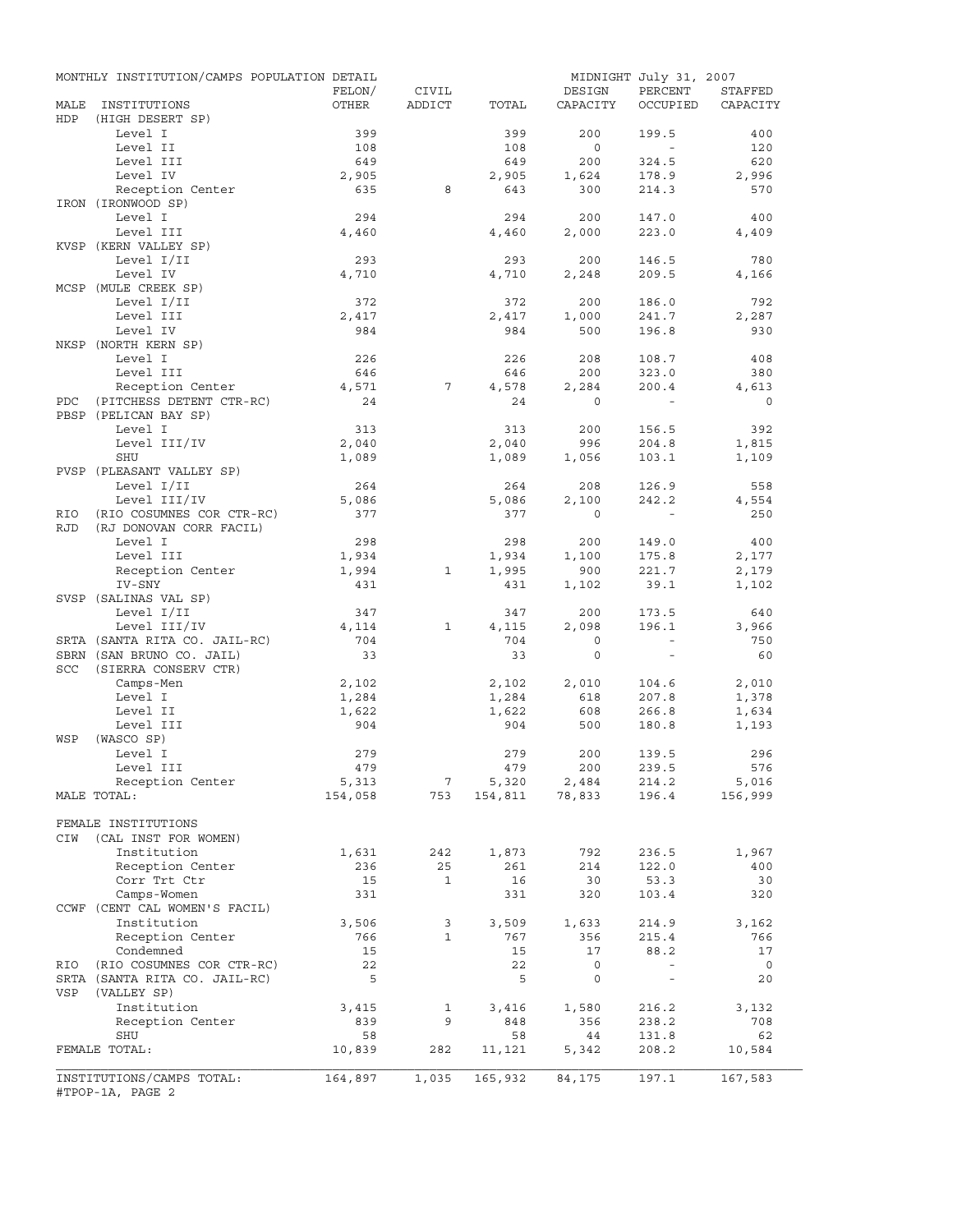MONTHLY REPORT OF POPULATION AS OF MIDNIGHT August 31, 2007

|                                                                                                                                                                                                                                                                                                                                         |                               |                | TOTAL CDCR POPULATION     |                                                                                  |              |                                                                                                                                                                                          |  |
|-----------------------------------------------------------------------------------------------------------------------------------------------------------------------------------------------------------------------------------------------------------------------------------------------------------------------------------------|-------------------------------|----------------|---------------------------|----------------------------------------------------------------------------------|--------------|------------------------------------------------------------------------------------------------------------------------------------------------------------------------------------------|--|
|                                                                                                                                                                                                                                                                                                                                         |                               |                |                           |                                                                                  | CHANGE SINCE |                                                                                                                                                                                          |  |
|                                                                                                                                                                                                                                                                                                                                         | FELON/                        | CIVIL          |                           |                                                                                  |              | 08/31/06 DESIGN PERCENT STAFFED                                                                                                                                                          |  |
|                                                                                                                                                                                                                                                                                                                                         | OTHER                         |                |                           |                                                                                  |              | ADDICT TOTAL NO. PCT. CAPACITY OCCUPIED CAPACITY                                                                                                                                         |  |
| A. TOTAL INSTITUTIONS                                                                                                                                                                                                                                                                                                                   |                               |                |                           | 172,563  1,051  173,614  +920                                                    | $+0.5$       |                                                                                                                                                                                          |  |
| I.<br>IN-STATE                                                                                                                                                                                                                                                                                                                          |                               |                | 171,702   1,051   172,753 |                                                                                  | $+59 +0.0$   |                                                                                                                                                                                          |  |
|                                                                                                                                                                                                                                                                                                                                         |                               |                |                           |                                                                                  |              |                                                                                                                                                                                          |  |
| (MEN, Subtotal) 160,214 767 160,981 +92 +0.0<br>(WOMEN, Subtotal) 11,488 284 11,772 -33 -0.2                                                                                                                                                                                                                                            |                               |                |                           |                                                                                  |              |                                                                                                                                                                                          |  |
| $\begin{tabular}{lcccccc} 1. & \texttt{INSTITUTIONS/CAMPS} & 165,087 & 1,051 & 166,138 & -278 & -0.1 & 84,175 & 197.4 & 167,583 \\ & \texttt{INSTITUTIONS} & 160,635 & 1,051 & 161,686 & -242 & -0.1 & 79,937 & 202.3 & 163,224 \\ & & & & & & & & & & \\ \texttt{CAMPS (CCC & & SCC) & & 4,452 & & 4,452 & -36 & -0.8 & 4,238 & 105.0$ |                               |                |                           |                                                                                  |              |                                                                                                                                                                                          |  |
|                                                                                                                                                                                                                                                                                                                                         |                               |                |                           |                                                                                  |              |                                                                                                                                                                                          |  |
|                                                                                                                                                                                                                                                                                                                                         |                               |                |                           |                                                                                  |              |                                                                                                                                                                                          |  |
| 2. COMMUNITY CORR. CTRS. 6,461                                                                                                                                                                                                                                                                                                          |                               |                |                           |                                                                                  |              | 0 $6,461$ $+373$ $+6.1$ $7,569$ $85.4$<br>2,906 $+65$ $+2.2$ 2,752 105.6                                                                                                                 |  |
| CCF PRIVATE                                                                                                                                                                                                                                                                                                                             | 2,906                         |                |                           |                                                                                  |              |                                                                                                                                                                                          |  |
| CCF PUBLIC                                                                                                                                                                                                                                                                                                                              | 2,787                         |                |                           |                                                                                  |              | 2, 906 + 65 + 2. 2 2, 752 105. 6<br>2, 787 + 316 + 12. 7 2, 461 113. 2<br>483 - 29 - 5. 6 1, 056 45. 7<br>93 - 1 - 1. 0 1, 103 8. 4<br>71 + 2 + 2. 8 70 101. 4<br>64 - 4 - 5. 8 70 91. 4 |  |
| DRUG TREATMT FURLOUGH 483                                                                                                                                                                                                                                                                                                               |                               |                |                           |                                                                                  |              |                                                                                                                                                                                          |  |
| PRIVATE WORK FURLOUGH                                                                                                                                                                                                                                                                                                                   | 93                            |                |                           |                                                                                  |              |                                                                                                                                                                                          |  |
| PRISONER MOTHER PGM                                                                                                                                                                                                                                                                                                                     | 71                            |                |                           |                                                                                  |              |                                                                                                                                                                                          |  |
| FAMILY FOUNDATION PGM                                                                                                                                                                                                                                                                                                                   | 64                            |                |                           |                                                                                  |              |                                                                                                                                                                                          |  |
| WORK FUR. IN CUSTODY 57                                                                                                                                                                                                                                                                                                                 |                               |                |                           |                                                                                  |              | $-57$ $+24$ $+72.7$ $57$ $100.0$                                                                                                                                                         |  |
| 3. DMH STATE HOSPITALS 154                                                                                                                                                                                                                                                                                                              |                               |                |                           | $154 - 36 - 18.9$                                                                |              |                                                                                                                                                                                          |  |
| II. OUT OF STATE (COCF)                                                                                                                                                                                                                                                                                                                 | 861                           | $\Omega$       | 861                       |                                                                                  |              |                                                                                                                                                                                          |  |
| ARIZONA                                                                                                                                                                                                                                                                                                                                 | 320                           |                | 320                       |                                                                                  |              |                                                                                                                                                                                          |  |
| MISSISSIPPI                                                                                                                                                                                                                                                                                                                             | 462                           |                | 462                       |                                                                                  |              |                                                                                                                                                                                          |  |
| TENNESSEE                                                                                                                                                                                                                                                                                                                               | 79                            |                | 79                        |                                                                                  |              |                                                                                                                                                                                          |  |
| 2AROLE 125,967 1,755 127,722 +9,880 +8.3<br>COMMUNITY SUPERVISION 124,474 1,755 126,229 +9,919 +8.5<br>B. PAROLE                                                                                                                                                                                                                        |                               |                |                           |                                                                                  |              |                                                                                                                                                                                          |  |
|                                                                                                                                                                                                                                                                                                                                         |                               |                |                           |                                                                                  |              |                                                                                                                                                                                          |  |
| COOPERATIVE CASES                                                                                                                                                                                                                                                                                                                       | 1,493                         |                |                           | $1,493 -39$                                                                      | $-2.5$       |                                                                                                                                                                                          |  |
| C. NON-CDC JURISDICTION 1,928                                                                                                                                                                                                                                                                                                           |                               | $\overline{0}$ |                           | $\begin{array}{cccc} 1,928 & & +31 & & +1.6 \\ 504 & & -21 & & -4.0 \end{array}$ |              |                                                                                                                                                                                          |  |
| OTHER STATE/FED. INST.                                                                                                                                                                                                                                                                                                                  | 504                           |                |                           |                                                                                  |              |                                                                                                                                                                                          |  |
| OUT OF STATE PAROLE                                                                                                                                                                                                                                                                                                                     | 1,254                         |                | 1,254                     | $+53$                                                                            | $+4.4$       |                                                                                                                                                                                          |  |
| OUT OF STATE PAL<br>CYA-W&IC 1731.5(c)                                                                                                                                                                                                                                                                                                  | 78                            |                |                           | 78                                                                               | $-15 - 16.1$ |                                                                                                                                                                                          |  |
| INSTITUTIONS                                                                                                                                                                                                                                                                                                                            | 92                            |                |                           | $92 + 14 + 17.9$                                                                 |              |                                                                                                                                                                                          |  |
| D. OTHER POPULATIONS 20,201 246 20,447 -707 -3.3<br>INMATES                                                                                                                                                                                                                                                                             |                               |                |                           |                                                                                  |              |                                                                                                                                                                                          |  |
| OUT-TO-COURT, etc.                                                                                                                                                                                                                                                                                                                      | 2,225                         | 53             | 2,278                     | $+176$                                                                           | $+8.3$       |                                                                                                                                                                                          |  |
| ESCAPED                                                                                                                                                                                                                                                                                                                                 | 219                           |                | 219                       | $-18$                                                                            | $-7.5$       |                                                                                                                                                                                          |  |
| PAROLEES (PAL/RAL) 17,757 193 17,950                                                                                                                                                                                                                                                                                                    |                               |                |                           | $-865$                                                                           | $-4.5$       |                                                                                                                                                                                          |  |
| TOTAL CDCR POPULATION                                                                                                                                                                                                                                                                                                                   | 320,659 3,052 323,711 +10,124 |                |                           |                                                                                  | $+3.2$       |                                                                                                                                                                                          |  |
| CHANGE FROM LAST MONTH                                                                                                                                                                                                                                                                                                                  |                               |                |                           |                                                                                  |              |                                                                                                                                                                                          |  |

| A. TOTAL INSTITUTIONS                                  | $+701$ | $+16$ | $+717$ |
|--------------------------------------------------------|--------|-------|--------|
| (MEN, Subtotal)                                        | $+394$ | $+14$ | $+408$ |
| (WOMEN, Subtotal)                                      | $-78$  | $+2$  | -76    |
| B. PAROLE                                              | $-114$ | $-38$ | $-152$ |
| D. PAROLEES (PAL/RAL)                                  | $-372$ | $-7$  | $-379$ |
| Thic report contains the latest available reliable pop |        |       |        |

This report contains the latest available reliable population figures from OBIS. They have been carefully audited, but are preliminary, and therefore subject to revision.

 Figure excludes institution based camps. Total persons in camps, including base camps, are 4,518 . Base camp at CMC is included in institution counts. Report # TPOP-8. Questions: (916) 327-3262 (CALNET) 467-3262.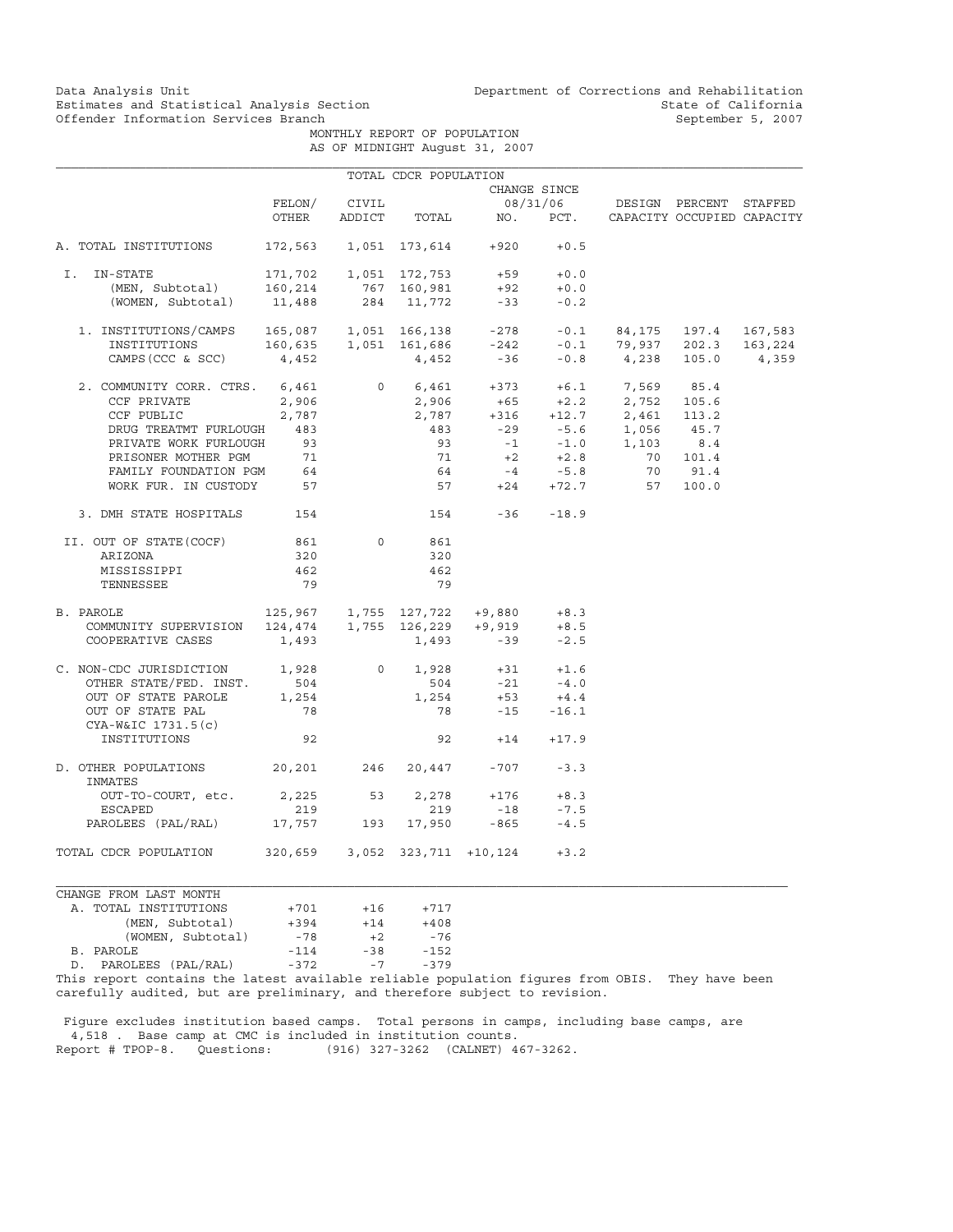|                                 | INSTITUTIONS/CAMPS                                                                                                 | FELON/<br>OTHER                        | CIVIL<br>ADDICT                          | TOTAL                                | DESIGN<br>CAPACITY                                 | PERCENT<br>OCCUPIED                                             | STAFFED<br>CAPACITY                                |
|---------------------------------|--------------------------------------------------------------------------------------------------------------------|----------------------------------------|------------------------------------------|--------------------------------------|----------------------------------------------------|-----------------------------------------------------------------|----------------------------------------------------|
| MALE                            |                                                                                                                    |                                        |                                          |                                      |                                                    |                                                                 |                                                    |
| ASP<br>CCC<br><b>CCI</b><br>CIM | (AVENAL SP)<br>(CAL CORRECTL CTR)<br>(CAL CORRECTL INSTITN)<br>(CAL INSTITN FOR MEN)                               | 7,620<br>6,103<br>5,835<br>6,378       | $\mathbf{1}$<br>19                       | 7,620<br>6,103<br>5,836<br>6,397     | 2,920<br>3,883<br>2,757<br>3,207                   | 261.0<br>157.2<br>211.7<br>199.5                                | 7,710<br>6,174<br>5,896<br>6,464                   |
| CMF<br><b>CMC</b><br>CRC<br>CAL | (CAL MEDICAL FACIL)<br>(CAL MEN'S COLONY)<br>(CAL REHAB CTR, MEN)<br>(CAL SP, CALIPATRIA)                          | 3,110<br>6,556<br>3,273<br>4,222       | $\mathbf{1}$<br>701                      | 6,557<br>4,222                       | 3,110 2,307<br>3,840<br>$3,974$ $1,814$<br>2,308   | 134.8<br>170.8<br>219.1<br>182.9                                | 3,316<br>6,574<br>4,000<br>4,318                   |
| CEN<br>COR<br>LAC<br>SAC        | (CAL SP, CENTINELA)<br>(CAL SP, CORCORAN)<br>(CAL SP, LOS ANGELES CO)<br>(CAL SP, SACRAMENTO)                      | 5,100<br>5,734<br>5,017<br>3,292       | $\mathbf{1}$                             | 5,100<br>5,735<br>5,017<br>3,292     | 2,308<br>3,116<br>2,300<br>1,724                   | 221.0<br>184.1<br>218.1<br>191.0                                | 4,956<br>5,450<br>4,658<br>3,253                   |
| SQ<br>SOL                       | (CAL SP, SAN QUENTIN)<br>(CAL SP, SOLANO)<br>SATF (CAL SATF AND SP - COR)<br>CVSP (CHUCKAWALLA VALLEY SP)          | 5,334<br>6,115<br>7,489<br>3,161       | 5<br>$\overline{4}$                      | 5,339<br>6,115<br>7,493<br>3,161     | 3,109<br>2,610<br>3,424<br>1,738                   | 171.7<br>234.3<br>218.8<br>181.9                                | 5,220<br>6,083<br>7,593<br>4,292                   |
| CTF<br>DVI<br>FOL<br><b>HDP</b> | (CORRL TRAING FAC)<br>(DEUEL VOCATL INSTITN)<br>(FOLSOM SP)<br>(HIGH DESERT SP)                                    | 6,867<br>3,959<br>4,100<br>4,630       | $5^{\circ}$<br>11                        | 6,867<br>3,964<br>4,100<br>4,641     | 3,301<br>1,787<br>2,236<br>2,324                   | 208.0<br>221.8<br>183.4<br>199.7                                | 7,127<br>3,911<br>4,078<br>4,706                   |
|                                 | IRON (IRONWOOD SP)<br>KVSP (KERN VALLEY SP)<br>MCSP (MULE CREEK SP)<br>NKSP (NORTH KERN SP)                        | 4,759<br>5,023<br>3,680<br>5,475       | $6\overline{6}$                          | 4,759<br>5,023<br>3,680<br>5,481     | 2,200<br>2,448<br>1,700<br>2,692                   | 216.3<br>205.2<br>216.5<br>203.6                                | 4,809<br>4,946<br>4,009<br>5,401                   |
|                                 | PBSP (PELICAN BAY SP)<br>PVSP (PLEASANT VALLEY SP)<br>RIO (RIO COSUMNES COR CTR-RC)<br>RJD (RJ DONOVAN CORR FACIL) | 3,497<br>5,369<br>371<br>4,723         |                                          | 3,497<br>5,369<br>371<br>4,723       | 2,252<br>2,308<br>$\circ$<br>3,302                 | 155.3<br>232.6<br>$\sim$ $ \sim$<br>143.0                       | 3,316<br>5,112<br>250<br>5,858                     |
|                                 | SVSP (SALINAS VAL SP)<br>SRTA (SANTA RITA CO. JAIL-RC)<br>SBRN (SAN BRUNO CO. JAIL)<br>SCC (SIERRA CONSERV CTR)    | 4,352<br>802<br>30<br>6,122            | $\overline{\phantom{1}}$<br>$\mathbf{1}$ | 4,353<br>803<br>30<br>6,122          | 2,298<br>$\circ$<br>$\circ$<br>3,736               | 189.4<br>$\alpha \rightarrow \alpha$<br>$\sim$ $ \sim$<br>163.9 | 4,606<br>750<br>60<br>6,215                        |
| WSP                             | (WASCO SP)                                                                                                         | 6,206                                  | 11 \,                                    |                                      | 6,217 2,884                                        | 215.6                                                           | 5,888                                              |
|                                 | MALE TOTAL:                                                                                                        | 154,304                                | 767                                      | 155,071                              | 78,833                                             | 196.7                                                           | 156,999                                            |
| FEMALE                          |                                                                                                                    |                                        |                                          |                                      |                                                    |                                                                 |                                                    |
| CIW<br>CRC<br>RIO               | (CAL INST FOR WOMEN)<br>(CAL REHAB CTR, WOMEN)<br>CCWF (CENT CAL WOMEN'S FACIL)<br>(RIO COSUMNES COR CTR-RC)       | 2,264<br>$\overline{1}$<br>4,243<br>27 | 277<br>3                                 | 2,541<br>$\mathbf{1}$<br>4,246<br>27 | 1,356<br>$\overline{0}$<br>2,006<br>$\overline{0}$ | 187.4<br><b>Contract</b><br>211.7<br><b>Contract Contract</b>   | 2,717<br>$\overline{0}$<br>3,945<br>$\overline{0}$ |
|                                 | SRTA (SANTA RITA CO. JAIL-RC)<br>VSP (VALLEY SP)                                                                   | $\overline{\mathbf{3}}$<br>4,245       | $\overline{4}$                           | 3<br>4,249                           | 0<br>1,980                                         | $\sim$ $-$<br>214.6                                             | 20<br>3,902                                        |
|                                 | FEMALE TOTAL:                                                                                                      | 10,783                                 | 284                                      | 11,067                               | 5,342                                              | 207.2                                                           | 10,584                                             |
|                                 | INSTITUTIONS/CAMPS TOTAL:                                                                                          | 165,087                                | 1,051                                    | 166,138                              | 84,175                                             | 197.4                                                           | 167,583                                            |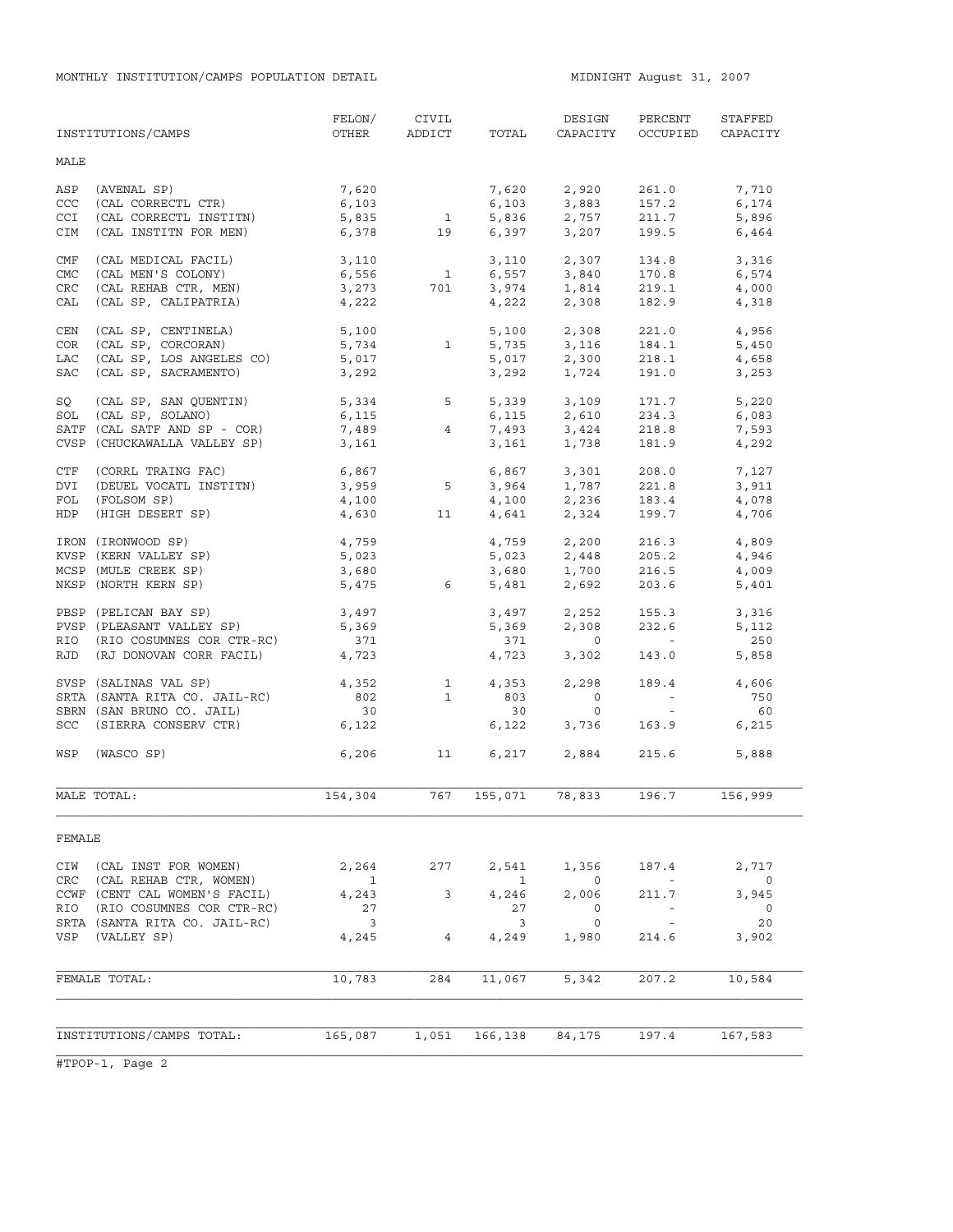|            | MONTHLY INSTITUTION/CAMPS POPULATION DETAIL |                |                |                |            | MIDNIGHT August 31, 2007 |            |
|------------|---------------------------------------------|----------------|----------------|----------------|------------|--------------------------|------------|
|            |                                             | FELON/         | CIVIL          |                | DESIGN     | PERCENT                  | STAFFED    |
| MALE       | INSTITUTIONS                                | OTHER          | ADDICT         | TOTAL          | CAPACITY   | OCCUPIED                 | CAPACITY   |
| ASP        | (AVENAL SP)                                 | 7,620          |                | 7,620          | 2,920      | 261.0                    | 7,710      |
| <b>CCC</b> | (CAL CORRECTL CTR)                          |                |                |                |            |                          |            |
|            | Camps                                       | 2,010          |                | 2,010          | 1,908      | 105.3                    | 2,029      |
|            | Level I                                     | 1,475          |                | 1,475          | 867        | 170.1                    | 1,557      |
|            | Level II                                    | 1,515          |                | 1,515          | 608        | 249.2                    | 1,503      |
|            | Level III                                   | 1,103          |                | 1,103          | 500        | 220.6                    | 1,085      |
| <b>CCI</b> | (CAL CORRECTL INSTITN)<br>Level I           | 1,437          |                |                | 617        | 232.9                    | 1,237      |
|            | Level II                                    | 1,437          |                | 1,437<br>1,437 | 640        | 224.5                    | 1,648      |
|            | Level IV                                    | 796            |                | 796            | 500        | 159.2                    | 832        |
|            | SHU                                         | 697            |                | 697            | 500        | 139.4                    | 700        |
|            | Reception Ctr                               | 1,468          | $\mathbf{1}$   | 1,469          | 500        | 293.8                    | 1,479      |
| CIM        | (CAL INSTITN FOR MEN)                       |                |                |                |            |                          |            |
|            | Level I                                     | 2,561          | $\mathbf{1}$   | 2,562          | 1,620      | 158.1                    | 2,760      |
|            | East - Reception Center                     | 960            | $\overline{3}$ | 963            | 400        | 240.8                    | 990        |
|            | Reception Center - Central                  | 1,339          | 15             | 1,354          | 547        | 247.5                    | 1,304      |
|            | Reception Center - West                     | 1,518          |                | 1,518          | 640        | 237.2                    | 1,410      |
| CMF        | (CAL MEDICAL FACIL)                         |                |                |                |            |                          |            |
|            | Level I                                     | 166            |                | 166            | 117        | 141.9                    | 177        |
|            | Level II                                    | 382            |                | 382            | 200        | 191.0                    | 400        |
|            | Level III                                   | 2,562          |                | 2,562          | 1,990      | 128.7                    | 2,739      |
| <b>CMC</b> | (CAL MEN'S COLONY)                          |                |                |                |            |                          |            |
|            | East                                        | 3,724          | $\mathbf{1}$   | 3,725          | 2,425      | 153.6                    | 3,720      |
|            | West                                        | 2,832          |                | 2,832          | 1,415      | 200.1                    | 2,854      |
| CRC        | (CAL REHAB CTR, MEN)                        | 3,273          | 701            | 3,974          | 1,814      | 219.1                    | 4,000      |
| CAL        | (CAL SP, CALIPATRIA)                        |                |                |                |            |                          |            |
|            | Level I                                     | 266            |                | 266            | 208        | 127.9                    | 408        |
|            | Level IV                                    | 3,956          |                | 3,956          | 2,100      | 188.4                    | 3,910      |
| CEN        | (CAL SP, CENTINELA)                         |                |                |                |            |                          |            |
|            | Level I                                     | 379            |                | 379            | 208        | 182.2                    | 408        |
|            | Level III                                   | 4,721          |                | 4,721          | 2,100      | 224.8                    | 4,548      |
| COR        | (CAL SP, CORCORAN)                          |                |                |                |            |                          |            |
|            | Level I                                     | 857            |                | 857            | 492        | 174.2                    | 876        |
|            | Level III                                   | 357            | $\mathbf{1}$   | 358            | 1,100      | 32.5                     | 2,373      |
|            | Level IV                                    | 3,195          |                | 3,195          | 628        | 508.8                    | 1,044      |
|            | SHU                                         | 1,315          |                | 1,315          | 872        | 150.8                    | 1,133      |
|            | PHU                                         | 10             |                | 10             | 24         | 41.7                     | 24         |
| LAC        | (CAL SP, LOS ANGELES CO)                    |                |                |                |            |                          |            |
|            | Level I                                     | 365            |                | 365            | 200        | 182.5                    | 400        |
|            | Level III/IV                                | 1,468          |                | 1,468          | 1,600      | 91.8                     | 3,080      |
|            | Reception Center                            | 3,184          |                | 3,184          | 500        | 636.8                    | 1,178      |
| SAC        | (CAL SP, SACRAMENTO)                        |                |                |                |            |                          |            |
|            | Level I<br>PSU                              | 358            |                | 358            | 192<br>192 | 186.5                    | 368<br>192 |
|            | Level IV                                    | 165<br>2,769   |                | 165<br>2,769   | 1,340      | 85.9<br>206.6            | 2,693      |
| SQ         | (CAL SP, SAN QUENTIN)                       |                |                |                |            |                          |            |
|            | Level I                                     | $\overline{4}$ |                |                | 4 115      | 3.5                      | 251        |
|            | Level II                                    | 1,829          |                | 1,829          | 937        | 195.2                    | 1,643      |
|            | Condemned                                   | 598            |                | 598            | 637        | 93.9                     | 637        |
|            | Reception Center                            | 2,903          | 5              | 2,908          | 1,420      | 204.8                    | 2,689      |
|            | SOL (CAL SP, SOLANO)                        |                |                |                |            |                          |            |
|            | Level II                                    | 3,435          |                | 3,435          | 1,410      | 243.6                    | 3,608      |
|            | Level III                                   | 2,680          |                | 2,680          | 1,200      | 223.3                    | 2,475      |
|            | SATF (CAL SATF AND SP - COR)                | 7,489          | 4              | 7,493          | 3,424      | 218.8                    | 7,593      |
|            | CVSP (CHUCKAWALLA VALLEY SP)                |                |                |                |            |                          |            |
|            | Level I                                     | 369            |                | 369            | 208        | 177.4                    | 408        |
|            | Level II                                    | 2,792          |                | 2,792          | 1,530      | 182.5                    | 3,884      |
| CTF        | (CORRL TRAING FAC)                          |                |                |                |            |                          |            |
|            | Central-II                                  | 3,029          |                | 3,029          | 1,391      | 217.8                    | 3,127      |
|            | North-II/III                                | 2,727          |                | 2,727          | 1,400      | 194.8                    | 2,880      |
|            | South-I                                     | 1,111          |                | 1,111          | 510        | 217.8                    | 1,120      |
| DVI        | (DEUEL VOCATL INSTITN)                      |                |                |                |            |                          |            |
|            | Level I/II                                  | 690            |                | 690            | 225        | 306.7                    | 677        |
|            | Reception Center                            | 3,269          | 5              | 3,274          | 1,562      | 209.6                    | 3,234      |
| FOL        | (FOLSOM SP)                                 |                |                |                |            |                          |            |
|            | PSAP                                        | 172            |                | 172            | 129        | 133.3                    | 200        |
|            | TTP                                         | 138            |                | 138            | 131        | 105.3                    | 203        |
|            | Level I                                     | 401            |                | 401            | 200        | 200.5                    | 424        |
|            | Level II                                    | 1,601          |                | 1,601          | 480        | 333.5                    | 787        |
|            | Level III                                   | 1,788          |                | 1,788          | 1,296      | 138.0                    | 2,464      |
| #TPOP-1A   |                                             |                |                |                |            |                          |            |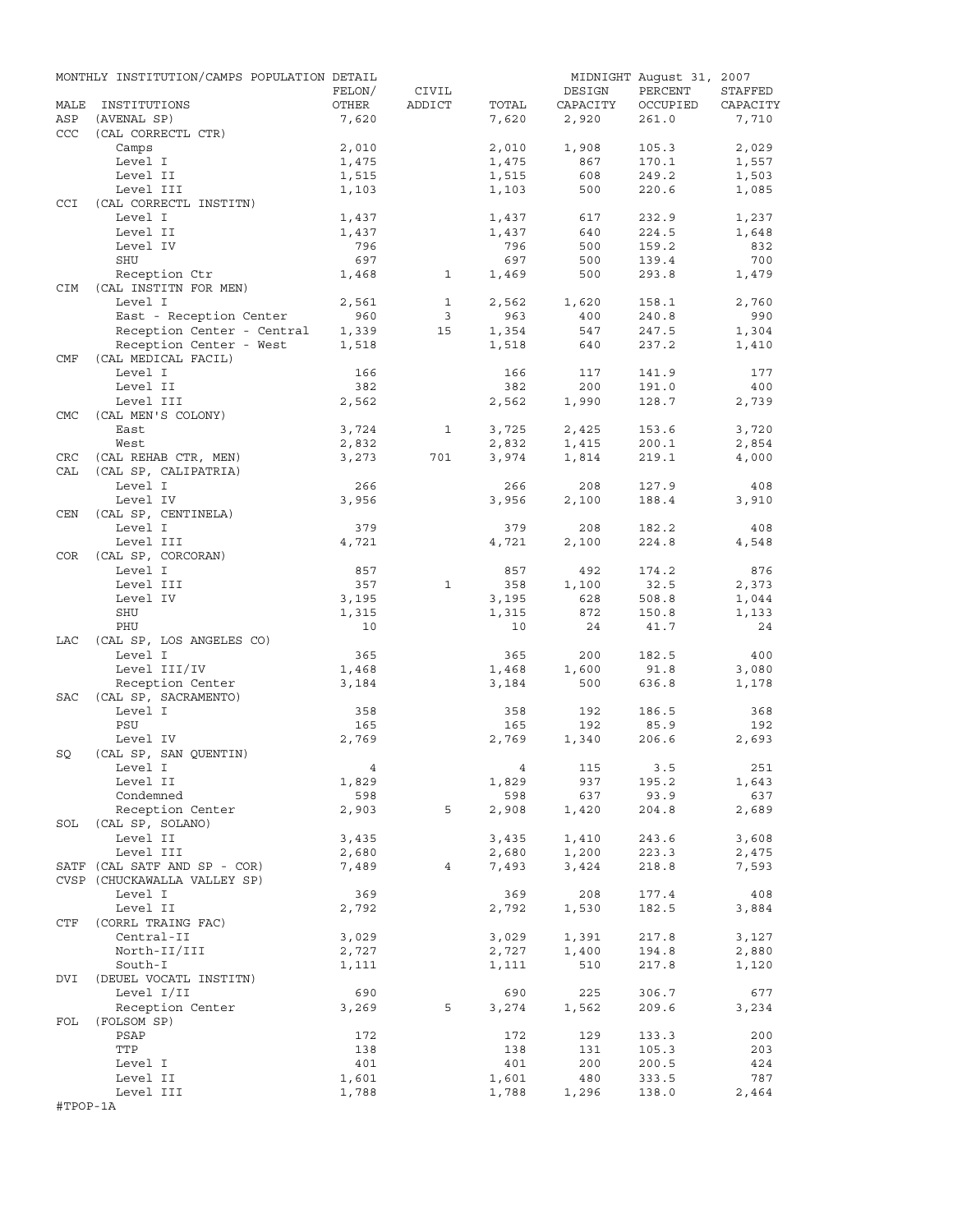| MALE<br>HDP | INSTITUTIONS<br>(HIGH DESERT SP)<br>Level I<br>Level II<br>Level III<br>Level IV<br>Reception Center<br>IRON (IRONWOOD SP)<br>Level I<br>Level III<br>KVSP (KERN VALLEY SP)<br>Level I/II | FELON/<br>OTHER<br>397<br>116<br>603<br>2,881<br>633<br>295<br>4,464 | CIVIL<br>ADDICT<br>11 | TOTAL<br>397<br>116<br>603<br>2,881<br>644<br>295 | DESIGN<br>CAPACITY<br>200<br>$\circ$<br>200<br>1,624<br>300 | PERCENT<br>OCCUPIED<br>198.5<br>$\sim$<br>301.5<br>177.4<br>214.7 | STAFFED<br>CAPACITY<br>400<br>120<br>620<br>2,996<br>570 |
|-------------|-------------------------------------------------------------------------------------------------------------------------------------------------------------------------------------------|----------------------------------------------------------------------|-----------------------|---------------------------------------------------|-------------------------------------------------------------|-------------------------------------------------------------------|----------------------------------------------------------|
|             |                                                                                                                                                                                           |                                                                      |                       |                                                   |                                                             |                                                                   |                                                          |
|             |                                                                                                                                                                                           |                                                                      |                       |                                                   |                                                             |                                                                   |                                                          |
|             |                                                                                                                                                                                           |                                                                      |                       |                                                   |                                                             |                                                                   |                                                          |
|             |                                                                                                                                                                                           |                                                                      |                       |                                                   |                                                             |                                                                   |                                                          |
|             |                                                                                                                                                                                           |                                                                      |                       |                                                   |                                                             |                                                                   |                                                          |
|             |                                                                                                                                                                                           |                                                                      |                       |                                                   |                                                             |                                                                   |                                                          |
|             |                                                                                                                                                                                           |                                                                      |                       |                                                   |                                                             |                                                                   |                                                          |
|             |                                                                                                                                                                                           |                                                                      |                       |                                                   |                                                             |                                                                   |                                                          |
|             |                                                                                                                                                                                           |                                                                      |                       |                                                   | 200                                                         | 147.5                                                             | 400                                                      |
|             |                                                                                                                                                                                           |                                                                      |                       | 4,464                                             | 2,000                                                       | 223.2                                                             | 4,409                                                    |
|             |                                                                                                                                                                                           |                                                                      |                       |                                                   |                                                             |                                                                   |                                                          |
|             |                                                                                                                                                                                           | 314                                                                  |                       | 314                                               | 200                                                         | 157.0                                                             | 780                                                      |
|             | Level IV                                                                                                                                                                                  | 4,709                                                                |                       | 4,709                                             | 2,248                                                       | 209.5                                                             | 4,166                                                    |
|             | MCSP (MULE CREEK SP)                                                                                                                                                                      |                                                                      |                       |                                                   |                                                             |                                                                   |                                                          |
|             | Level I/II                                                                                                                                                                                | 386                                                                  |                       | 386                                               | 200                                                         | 193.0                                                             | 792                                                      |
|             | Level III                                                                                                                                                                                 | 2,314                                                                |                       | 2,314                                             | 1,000                                                       | 231.4                                                             | 2,287                                                    |
|             | Level IV                                                                                                                                                                                  | 980                                                                  |                       | 980                                               | 500                                                         | 196.0                                                             | 930                                                      |
|             | NKSP (NORTH KERN SP)                                                                                                                                                                      |                                                                      |                       |                                                   |                                                             |                                                                   |                                                          |
|             | Level I                                                                                                                                                                                   | 243                                                                  |                       | 243                                               | 208                                                         | 116.8                                                             | 408                                                      |
|             | Level III                                                                                                                                                                                 | 635                                                                  |                       | 635                                               | 200                                                         | 317.5                                                             | 380                                                      |
|             | Reception Center                                                                                                                                                                          | 4,597                                                                | 6                     | 4,603                                             | 2,284                                                       | 201.5                                                             | 4,613                                                    |
|             | PBSP (PELICAN BAY SP)                                                                                                                                                                     |                                                                      |                       |                                                   |                                                             |                                                                   |                                                          |
|             | Level I                                                                                                                                                                                   | 314                                                                  |                       | 314                                               | 200                                                         | 157.0                                                             | 392                                                      |
|             | Level III/IV                                                                                                                                                                              | 2,093                                                                |                       | 2,093                                             | 996                                                         | 210.1                                                             | 1,815                                                    |
|             | SHU                                                                                                                                                                                       | 1,090                                                                |                       | 1,090                                             | 1,056                                                       | 103.2                                                             | 1,109                                                    |
|             | PVSP (PLEASANT VALLEY SP)                                                                                                                                                                 |                                                                      |                       |                                                   |                                                             |                                                                   |                                                          |
|             | Level I/II                                                                                                                                                                                | 289                                                                  |                       | 289                                               | 208                                                         | 138.9                                                             | 558                                                      |
|             | Level III/IV                                                                                                                                                                              | 5,080                                                                |                       | 5,080                                             | 2,100                                                       | 241.9                                                             | 4,554                                                    |
| RIO         | (RIO COSUMNES COR CTR-RC)                                                                                                                                                                 | 371                                                                  |                       | 371                                               | $\Omega$                                                    |                                                                   | 250                                                      |
| <b>RJD</b>  | (RJ DONOVAN CORR FACIL)                                                                                                                                                                   |                                                                      |                       |                                                   |                                                             |                                                                   |                                                          |
|             | Level I                                                                                                                                                                                   | 308                                                                  |                       | 308                                               | 200                                                         | 154.0                                                             | 400                                                      |
|             | Level III                                                                                                                                                                                 | 1,940                                                                |                       | 1,940                                             | 1,100                                                       | 176.4                                                             | 2,177                                                    |
|             | Reception Center                                                                                                                                                                          | 2,022                                                                |                       | 2,022                                             | 900                                                         | 224.7                                                             | 2,179                                                    |
|             | IV-SNY                                                                                                                                                                                    | 453                                                                  |                       | 453                                               | 1,102                                                       | 41.1                                                              | 1,102                                                    |
|             | SVSP (SALINAS VAL SP)                                                                                                                                                                     |                                                                      |                       |                                                   |                                                             |                                                                   |                                                          |
|             | Level I/II                                                                                                                                                                                | 327                                                                  |                       | 327                                               | 200                                                         | 163.5                                                             | 640                                                      |
|             | Level III/IV                                                                                                                                                                              | 4,025                                                                | $\mathbf{1}$          | 4,026                                             | 2,098                                                       | 191.9                                                             | 3,966                                                    |
|             | SRTA (SANTA RITA CO. JAIL-RC)                                                                                                                                                             | 802                                                                  | $\mathbf{1}$          | 803                                               | $\circ$                                                     | $\sim$                                                            | 750                                                      |
|             | SBRN (SAN BRUNO CO. JAIL)                                                                                                                                                                 | 30                                                                   |                       | 30                                                | $\mathbf{0}$                                                | $\sim$                                                            | 60                                                       |
| SCC         | (SIERRA CONSERV CTR)                                                                                                                                                                      |                                                                      |                       |                                                   |                                                             |                                                                   |                                                          |
|             | Camps-Men                                                                                                                                                                                 | 2,119                                                                |                       | 2,119                                             | 2,010                                                       | 105.4                                                             | 2,010                                                    |
|             | Level I                                                                                                                                                                                   | 1,296                                                                |                       | 1,296                                             | 618                                                         | 209.7                                                             | 1,378                                                    |
|             | Level II                                                                                                                                                                                  |                                                                      |                       | 1,647                                             | 608                                                         | 270.9                                                             |                                                          |
|             |                                                                                                                                                                                           | 1,647                                                                |                       |                                                   | 500                                                         |                                                                   | 1,634<br>1,193                                           |
| WSP         | Level III<br>(WASCO SP)                                                                                                                                                                   | 1,060                                                                |                       | 1,060                                             |                                                             | 212.0                                                             |                                                          |
|             | Level I                                                                                                                                                                                   | 269                                                                  |                       | 269                                               | 200                                                         | 134.5                                                             | 296                                                      |
|             | Level III                                                                                                                                                                                 | 487                                                                  |                       | 487                                               | 200                                                         |                                                                   | 576                                                      |
|             |                                                                                                                                                                                           |                                                                      |                       |                                                   |                                                             | 243.5                                                             |                                                          |
|             | Reception Center                                                                                                                                                                          | 5,450<br>154,304                                                     | 11<br>767             | 5,461                                             | 2,484<br>5,461 2,484<br>155,071 78,833                      | 219.8<br>196.7                                                    | 5,016                                                    |
|             | MALE TOTAL:                                                                                                                                                                               |                                                                      |                       |                                                   |                                                             |                                                                   | 156,999                                                  |
|             | FEMALE INSTITUTIONS                                                                                                                                                                       |                                                                      |                       |                                                   |                                                             |                                                                   |                                                          |
| CIW         | (CAL INST FOR WOMEN)                                                                                                                                                                      |                                                                      |                       |                                                   |                                                             |                                                                   |                                                          |
|             | Institution                                                                                                                                                                               | 1,679                                                                | 258                   | 1,937                                             | 792                                                         | 244.6                                                             | 1,967                                                    |
|             |                                                                                                                                                                                           | 249                                                                  | 19                    | 268                                               | 214                                                         |                                                                   | 400                                                      |
|             | Reception Center<br>Corr Trt Ctr                                                                                                                                                          | 13                                                                   |                       | 13                                                | 30                                                          | 125.2<br>43.3                                                     | 30                                                       |
|             | Camps-Women                                                                                                                                                                               | 323                                                                  |                       | 323                                               | 320                                                         | 100.9                                                             | 320                                                      |
| CRC         | (CAL REHAB CTR, WOMEN)                                                                                                                                                                    | $\mathbf{1}$                                                         |                       | $\mathbf{1}$                                      | 0                                                           | $\sim$                                                            | 0                                                        |
|             | CCWF (CENT CAL WOMEN'S FACIL)                                                                                                                                                             |                                                                      |                       |                                                   |                                                             |                                                                   |                                                          |
|             |                                                                                                                                                                                           | 3,453                                                                | 3                     | 3,456                                             | 1,633                                                       | 211.6                                                             | 3,162                                                    |
|             |                                                                                                                                                                                           |                                                                      |                       |                                                   | 356                                                         |                                                                   | 766                                                      |
|             | Institution                                                                                                                                                                               |                                                                      |                       | 775                                               | 17                                                          | 217.7<br>88.2                                                     | 17                                                       |
|             | Reception Center                                                                                                                                                                          | 775                                                                  |                       |                                                   |                                                             |                                                                   |                                                          |
|             | Condemned                                                                                                                                                                                 | 15                                                                   |                       | 15                                                |                                                             |                                                                   |                                                          |
|             | RIO (RIO COSUMNES COR CTR-RC)                                                                                                                                                             | 27                                                                   |                       | 27                                                | 0                                                           | $\overline{\phantom{a}}$                                          | $\overline{0}$                                           |
|             | SRTA (SANTA RITA CO. JAIL-RC)                                                                                                                                                             | 3                                                                    |                       | 3                                                 | 0                                                           | $\overline{\phantom{a}}$                                          | 20                                                       |
| VSP         | (VALLEY SP)                                                                                                                                                                               |                                                                      |                       |                                                   |                                                             |                                                                   |                                                          |
|             | Institution                                                                                                                                                                               | 3,426                                                                |                       | 3,426                                             | 1,580                                                       | 216.8                                                             | 3,132                                                    |
|             | Reception Center                                                                                                                                                                          | 749                                                                  | 4                     | 753                                               | 356                                                         | 211.5                                                             | 708                                                      |
|             | SHU                                                                                                                                                                                       | 70                                                                   |                       | 70                                                | 44                                                          | 159.1                                                             | 62                                                       |
|             | FEMALE TOTAL:                                                                                                                                                                             | 10,783                                                               | 284                   | 11,067                                            | 5,342                                                       | 207.2                                                             | 10,584                                                   |
|             | INSTITUTIONS/CAMPS TOTAL:                                                                                                                                                                 | 165,087                                                              | 1,051                 | 166,138                                           | 84,175                                                      | 197.4                                                             | 167,583                                                  |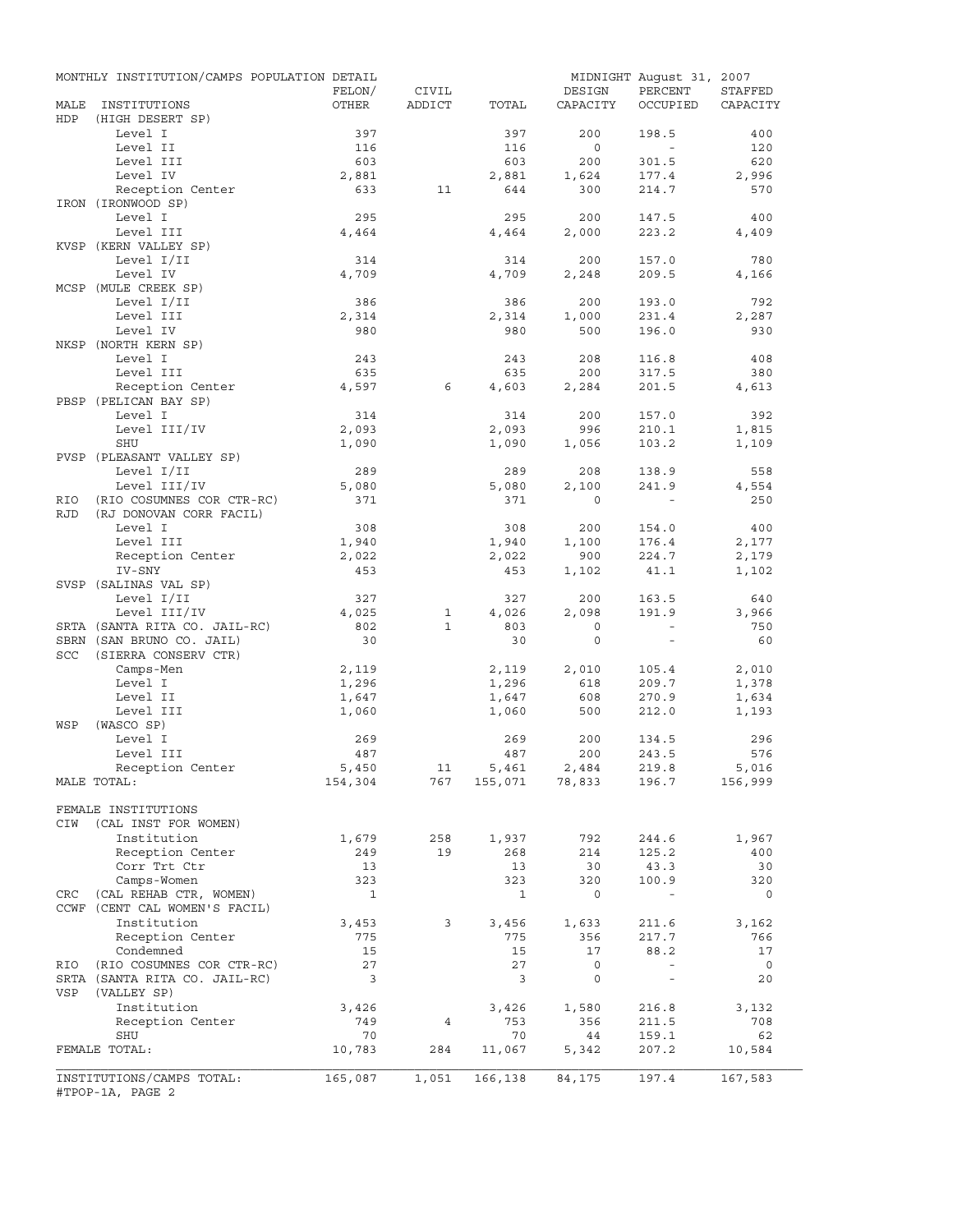MONTHLY REPORT OF POPULATION AS OF MIDNIGHT September 30, 2007

|                                                                                                                                                                            |                                                       |                | TOTAL CDCR POPULATION                |                                                                                  |                           |                                                                                                                                                                                                                                            |       |
|----------------------------------------------------------------------------------------------------------------------------------------------------------------------------|-------------------------------------------------------|----------------|--------------------------------------|----------------------------------------------------------------------------------|---------------------------|--------------------------------------------------------------------------------------------------------------------------------------------------------------------------------------------------------------------------------------------|-------|
|                                                                                                                                                                            |                                                       |                |                                      |                                                                                  | CHANGE SINCE              |                                                                                                                                                                                                                                            |       |
|                                                                                                                                                                            | FELON/                                                | CIVIL          |                                      |                                                                                  |                           | 09/30/06 DESIGN PERCENT STAFFED                                                                                                                                                                                                            |       |
|                                                                                                                                                                            | OTHER                                                 |                |                                      |                                                                                  |                           | ADDICT TOTAL NO. PCT. CAPACITY OCCUPIED CAPACITY                                                                                                                                                                                           |       |
| A. TOTAL INSTITUTIONS                                                                                                                                                      |                                                       |                | 171,610  1,035  172,645  -456        |                                                                                  | $-0.2$                    |                                                                                                                                                                                                                                            |       |
| I. IN-STATE                                                                                                                                                                |                                                       |                | $170, 245$ 1,035 171,280 -1,821 -1.0 |                                                                                  |                           |                                                                                                                                                                                                                                            |       |
|                                                                                                                                                                            |                                                       |                |                                      |                                                                                  | $-1.0$                    |                                                                                                                                                                                                                                            |       |
| -STAIL<br>(MEN, Subtotal)<br>--- Cubtotal)<br>(WOMEN, Subtotal)                                                                                                            | 1,821 158,838 751 159,589 -1,636<br>11,407 284 11.691 |                | $284$ 11,691 -185                    |                                                                                  | $-1.5$                    |                                                                                                                                                                                                                                            |       |
| $1. \ \text{INSTITUTIONS/CAMPS} \\\\ 163,741 \\\ 1,035 \\\ 164,776 \\\ -2,014 \\\ -1.2 \\\ 2,036 \\\ -1.2 \\\ 2,036 \\\ 203.7 \\\ 166,648 \\\ 2,289 \\\ 203.7 \\\ 162,289$ |                                                       |                |                                      |                                                                                  |                           |                                                                                                                                                                                                                                            |       |
|                                                                                                                                                                            |                                                       |                |                                      |                                                                                  |                           |                                                                                                                                                                                                                                            |       |
| $CAMPS (CCC & SCC)$ 4,443                                                                                                                                                  |                                                       |                | $4,443$ -15                          |                                                                                  |                           | $-0.3$ 4, 238 104.8                                                                                                                                                                                                                        | 4,359 |
| 2. COMMUNITY CORR. CTRS. 6,337                                                                                                                                             |                                                       |                |                                      |                                                                                  |                           | 0 $6,337$ $+224$ $+3.6$ $7,370$ 86.0                                                                                                                                                                                                       |       |
| CCF PRIVATE                                                                                                                                                                | 2,881                                                 |                |                                      |                                                                                  |                           |                                                                                                                                                                                                                                            |       |
| CCF PUBLIC                                                                                                                                                                 | 2,757                                                 |                |                                      |                                                                                  |                           |                                                                                                                                                                                                                                            |       |
| DRUG TREATMT FURLOUGH 431                                                                                                                                                  |                                                       |                |                                      |                                                                                  |                           |                                                                                                                                                                                                                                            |       |
| PRIVATE WORK FURLOUGH                                                                                                                                                      | 83                                                    |                |                                      |                                                                                  |                           |                                                                                                                                                                                                                                            |       |
| PRISONER MOTHER PGM                                                                                                                                                        | 69                                                    |                |                                      |                                                                                  |                           |                                                                                                                                                                                                                                            |       |
| FAMILY FOUNDATION PGM 58                                                                                                                                                   |                                                       |                |                                      |                                                                                  |                           |                                                                                                                                                                                                                                            |       |
| WORK FUR. IN CUSTODY                                                                                                                                                       | 58                                                    |                |                                      |                                                                                  |                           | $2,881$ $+224$ $+3.6$ $7,370$ $86.0$<br>$2,881$ $+39$ $+1.3$ $2,752$ $104.7$<br>$431$ $-61$ $-12.3$ $856$ $50.4$<br>$83$ $-20$ $-19.4$ $1,103$ $7.5$<br>$69$ $+1$ $+1.4$ $70$ $98.6$<br>$58$ $-13$ $-18.3$ $70$ $82.9$<br>$58$ $+29$ $+10$ |       |
| 3. DMH STATE HOSPITALS                                                                                                                                                     | 167                                                   |                |                                      | $167 -31 -15.6$                                                                  |                           |                                                                                                                                                                                                                                            |       |
| II. OUT OF STATE(COCF)                                                                                                                                                     | 1,365                                                 |                | $0 \t 1,365$                         |                                                                                  |                           |                                                                                                                                                                                                                                            |       |
| ARIZONA                                                                                                                                                                    | 431                                                   |                | 431                                  |                                                                                  |                           |                                                                                                                                                                                                                                            |       |
| MISSISSIPPI                                                                                                                                                                | 855                                                   |                | 855                                  |                                                                                  |                           |                                                                                                                                                                                                                                            |       |
| TENNESSEE                                                                                                                                                                  | 79                                                    |                | 79                                   |                                                                                  |                           |                                                                                                                                                                                                                                            |       |
| B. PAROLE                                                                                                                                                                  | $126,065$ 1,751 127,816 +9,833 +8.3                   |                |                                      |                                                                                  |                           |                                                                                                                                                                                                                                            |       |
| COMMUNITY SUPERVISION 124,581 1,751 126,332 +9,899                                                                                                                         |                                                       |                |                                      |                                                                                  | $+8.5$                    |                                                                                                                                                                                                                                            |       |
| COOPERATIVE CASES                                                                                                                                                          | 1,484                                                 |                |                                      | $1,484 -66$                                                                      | $-4.2$                    |                                                                                                                                                                                                                                            |       |
| C. NON-CDC JURISDICTION 1,933                                                                                                                                              |                                                       | $\overline{0}$ |                                      | $\begin{array}{cccc} 1,933 & & +52 & & +2.7 \\ 502 & & -13 & & -2.5 \end{array}$ |                           |                                                                                                                                                                                                                                            |       |
| OTHER STATE/FED. INST. 502<br>OUT OF STATE PAROLE 1,248                                                                                                                    | 502                                                   |                |                                      |                                                                                  |                           |                                                                                                                                                                                                                                            |       |
|                                                                                                                                                                            |                                                       |                | 1,248                                |                                                                                  |                           |                                                                                                                                                                                                                                            |       |
| OUT OF STATE PAL<br>CYA-W&IC 1731.5(c)                                                                                                                                     | 85                                                    |                | 85                                   | $-6$                                                                             | $+52$ $+4.3$<br>-6 $-6.5$ |                                                                                                                                                                                                                                            |       |
| INSTITUTIONS                                                                                                                                                               | 98                                                    |                |                                      | 98 — 10                                                                          | $+19 +24.0$               |                                                                                                                                                                                                                                            |       |
| D. OTHER POPULATIONS 20,313 240 20,553 -1,133<br>INMATES                                                                                                                   |                                                       |                |                                      |                                                                                  | $-5.2$                    |                                                                                                                                                                                                                                            |       |
| OUT-TO-COURT, etc. 2,230 52                                                                                                                                                |                                                       |                | 2,282                                |                                                                                  | $+209 +10.0$              |                                                                                                                                                                                                                                            |       |
| <b>ESCAPED</b>                                                                                                                                                             | 218                                                   |                | 218                                  | $-19$                                                                            | $-8.0$                    |                                                                                                                                                                                                                                            |       |
| PAROLEES (PAL/RAL)                                                                                                                                                         | 17,865 188 18,053 -1,323                              |                |                                      |                                                                                  | $-6.8$                    |                                                                                                                                                                                                                                            |       |
| TOTAL CDCR POPULATION                                                                                                                                                      | $319,921$ $3,026$ $322,947$ $+8,296$ $+2.6$           |                |                                      |                                                                                  |                           |                                                                                                                                                                                                                                            |       |
| CHANGE FROM LAST MONTH                                                                                                                                                     |                                                       |                |                                      |                                                                                  |                           |                                                                                                                                                                                                                                            |       |
| A. TOTAL INSTITUTIONS                                                                                                                                                      | $-953$                                                | $-16$          | $-969$                               |                                                                                  |                           |                                                                                                                                                                                                                                            |       |
|                                                                                                                                                                            |                                                       |                |                                      |                                                                                  |                           |                                                                                                                                                                                                                                            |       |

| A. TOTAL INSTITUTIONS                                  | $-953$   | $-16$            | $-969$   |
|--------------------------------------------------------|----------|------------------|----------|
| (MEN, Subtotal)                                        | $-1.376$ | $-16$            | $-1,392$ |
| (WOMEN, Subtotal)                                      | $-81$    | $\left( \right)$ | $-81$    |
| B. PAROLE                                              | $+98$    | $-4$             | $+94$    |
| D. PAROLEES (PAL/RAL)                                  | $+108$   | $-5$             | $+103$   |
| This report contains the latest available reliable pop |          |                  |          |

population figures from OBIS. They have been carefully audited, but are preliminary, and therefore subject to revision.

 Figure excludes institution based camps. Total persons in camps, including base camps, are 4,504 . Base camp at CMC is included in institution counts. Report # TPOP-8. Questions: (916) 327-3262 (CALNET) 467-3262.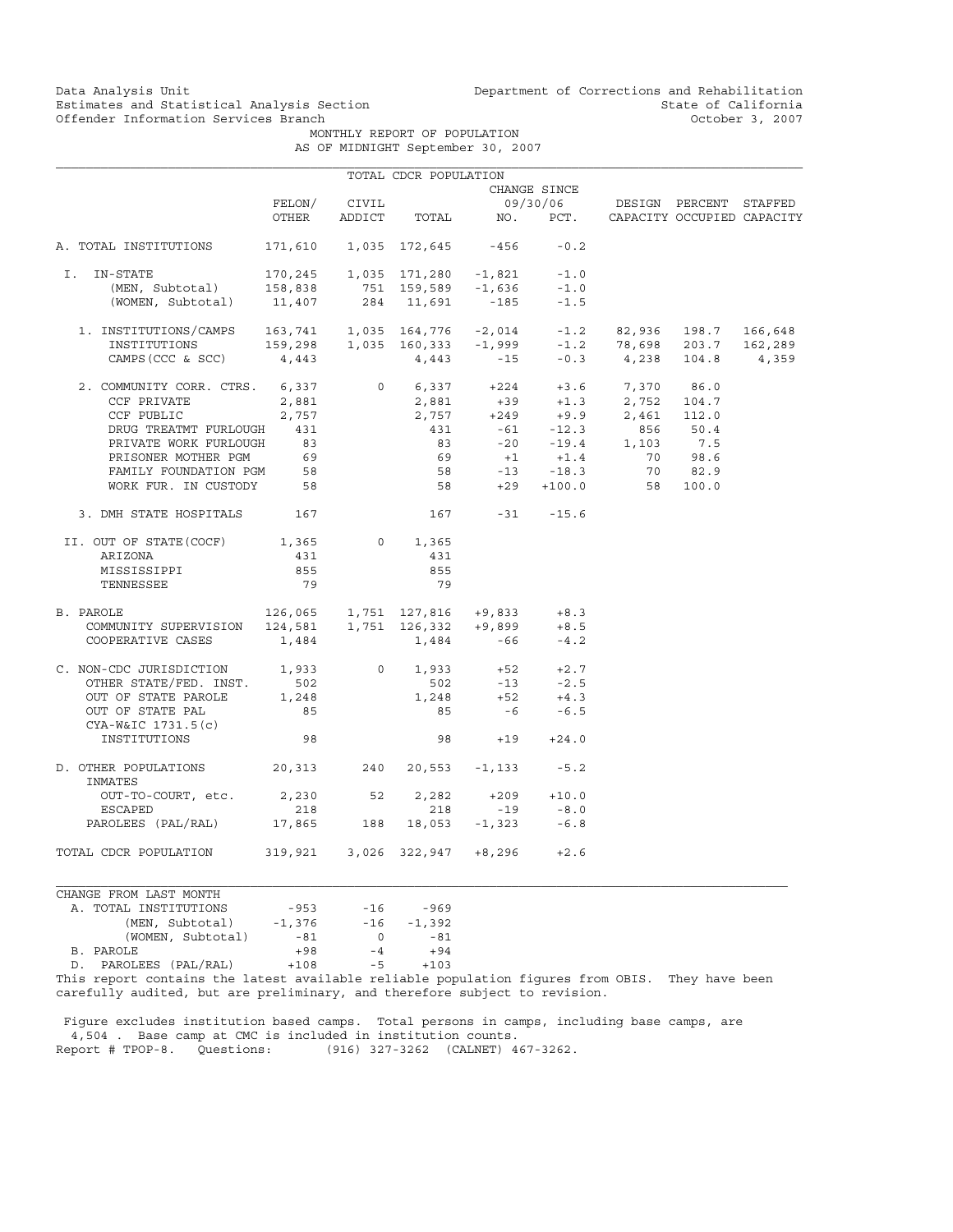|            | INSTITUTIONS/CAMPS            | FELON/<br>OTHER | CIVIL<br>ADDICT | TOTAL        | DESIGN<br>CAPACITY                     | PERCENT<br>OCCUPIED | STAFFED<br>CAPACITY      |
|------------|-------------------------------|-----------------|-----------------|--------------|----------------------------------------|---------------------|--------------------------|
| MALE       |                               |                 |                 |              |                                        |                     |                          |
| ASP        | (AVENAL SP)                   | 7,582           |                 | 7,582        | 2,920                                  | 259.7               | 7,710                    |
| CCC        | (CAL CORRECTL CTR)            | 6,093           |                 | 6,093        | 3,883                                  | 156.9               | 6,024                    |
| <b>CCI</b> | (CAL CORRECTL INSTITN)        | 5,805           | 1               | 5,806        | 2,785                                  | 208.5               | 5,938                    |
| CIM        | (CAL INSTITN FOR MEN)         | 6,225           | 32              | 6,257        | 3,033                                  | 206.3               | 6,563                    |
| CMF        | (CAL MEDICAL FACIL)           | 3,047           |                 | 3,047        | 2,179                                  | 139.8               | 3,078                    |
| <b>CMC</b> | (CAL MEN'S COLONY)            | 6,512           |                 | 6,512        | 3,840                                  | 169.6               | 6,558                    |
| CRC        | (CAL REHAB CTR, MEN)          | 3,617           | 654             | 4,271        | 2,314                                  | 184.6               | 4,400                    |
| CAL        | (CAL SP, CALIPATRIA)          | 4,180           |                 | 4,180        | 2,308                                  | 181.1               | 4,218                    |
| CEN        | (CAL SP, CENTINELA)           | 5,110           |                 | 5,110        | 2,308                                  | 221.4               | 5,136                    |
| COR        | (CAL SP, CORCORAN)            | 5,685           |                 |              | 5,685 3,116                            | 182.4               | 5,630                    |
| LAC        | (CAL SP, LOS ANGELES CO)      | 4,976           |                 | 4,976        |                                        | 216.3               | 4,976                    |
| <b>SAC</b> | (CAL SP, SACRAMENTO)          | 3,260           |                 | 3,260        | 2,300<br>1.788                         | 182.3               | 3,323                    |
| SQ         | (CAL SP, SAN QUENTIN)         | 5,167           | $\overline{4}$  |              | 5,171 3,108                            | 166.4               | 5,274                    |
| SOL        | (CAL SP, SOLANO)              | 6,025           |                 | 6,025        |                                        | 230.8               | 6,083                    |
|            | SATF (CAL SATF AND SP - COR)  | 7,454           | 5               | 7,459        | 2,610<br>3.424<br>3,424                | 217.8               | 7,593                    |
|            | CVSP (CHUCKAWALLA VALLEY SP)  | 3,152           |                 | 3,152        | 1,348                                  | 233.8               | 3,272                    |
| CTF        | (CORRL TRAING FAC)            | 6,712           |                 |              |                                        | 203.3               | 6,677                    |
| DVI        | (DEUEL VOCATL INSTITN)        | 3,812           | 10              |              | $6, 712$ $3, 301$<br>$3, 822$ $1, 627$ | 234.9               | 3,811                    |
| FOL        | (FOLSOM SP)                   | 4,059           |                 |              |                                        | 181.5               | 4,078                    |
| HDP        | (HIGH DESERT SP)              | 4,504           | 13              |              | 4,059 2,236<br>4,517 2,324             | 194.4               | 4,706                    |
|            | IRON (IRONWOOD SP)            | 4,717           |                 |              | 4,717 2,200                            | 214.4               | 4,709                    |
|            | KVSP (KERN VALLEY SP)         | 5,046           |                 |              |                                        | 206.1               | 5,026                    |
|            | MCSP (MULE CREEK SP)          | 3,685           |                 |              | 5,046 2,448<br>3,685 1,594             | 231.2               | 3,757                    |
|            | NKSP (NORTH KERN SP)          |                 | 5,527 7         |              | 5,534 2,692                            | 205.6               | 5,473                    |
|            | PBSP (PELICAN BAY SP)         | 3,512           |                 | 3,512        | 2,341                                  | 150.0               | 3,632                    |
|            | PVSP (PLEASANT VALLEY SP)     | 5,320           |                 | 5,320        | 2,308                                  | 230.5               | 5,372                    |
| RIO        | (RIO COSUMNES COR CTR-RC)     | 381             |                 | 381          | $\overline{0}$                         | $\sim 100$          | 250                      |
| RJD        | (RJ DONOVAN CORR FACIL)       | 4,725           |                 | 4,725        | 2,200                                  | 214.8               | 4,687                    |
|            | SVSP (SALINAS VAL SP)         | 4,194           | $\overline{1}$  | 4,195        | 2,372                                  | 176.9               | 4,440                    |
|            | SRTA (SANTA RITA CO. JAIL-RC) | 837             | $\overline{1}$  | 838          | $\overline{0}$                         | $\sim$ $ -$         | 750                      |
|            | SBRN (SAN BRUNO CO. JAIL)     | 24              |                 | 24           | $\circ$                                | $\sim 100$          | 30                       |
| SCC        | (SIERRA CONSERV CTR)          | 6,075           |                 | 6,075        | 3,736                                  | 162.6               | 6,215                    |
| WSP        | (WASCO SP)                    | 5,989           | 23              | 6,012        | 2,984                                  | 201.5               | 6,110                    |
|            | MALE TOTAL:                   | 153,009         | 751             | 153,760      | 77,627                                 | 198.1               | 155,499                  |
| FEMALE     |                               |                 |                 |              |                                        |                     |                          |
|            | CIW (CAL INST FOR WOMEN)      | 2,242           | 269             | 2,511        | 1,325                                  | 189.5               | 2,669                    |
|            | CCWF (CENT CAL WOMEN'S FACIL) | 4,223           | 7               | 4,230        | 2,004                                  | 211.1               | 4,222                    |
| RIO        | (RIO COSUMNES COR CTR-RC)     | 22              |                 | 22           | $\circ$                                | $\sim$ $-$          | $\overline{\phantom{0}}$ |
|            | SRTA (SANTA RITA CO. JAIL-RC) | $\mathbf{1}$    |                 | $\mathbf{1}$ | $\circ$                                |                     | 20                       |
|            | VSP (VALLEY SP)               | 4,244           | 8               | 4,252        | 1,980                                  | 214.7               | 4,238                    |
|            |                               |                 |                 |              |                                        |                     |                          |
|            | FEMALE TOTAL:                 | 10,732          | 284             | 11,016       | 5,309                                  | 207.5               | 11,149                   |
|            |                               |                 |                 |              |                                        |                     |                          |
|            | INSTITUTIONS/CAMPS TOTAL:     | 163,741         | 1,035           | 164,776      | 82,936                                 | 198.7               | 166,648                  |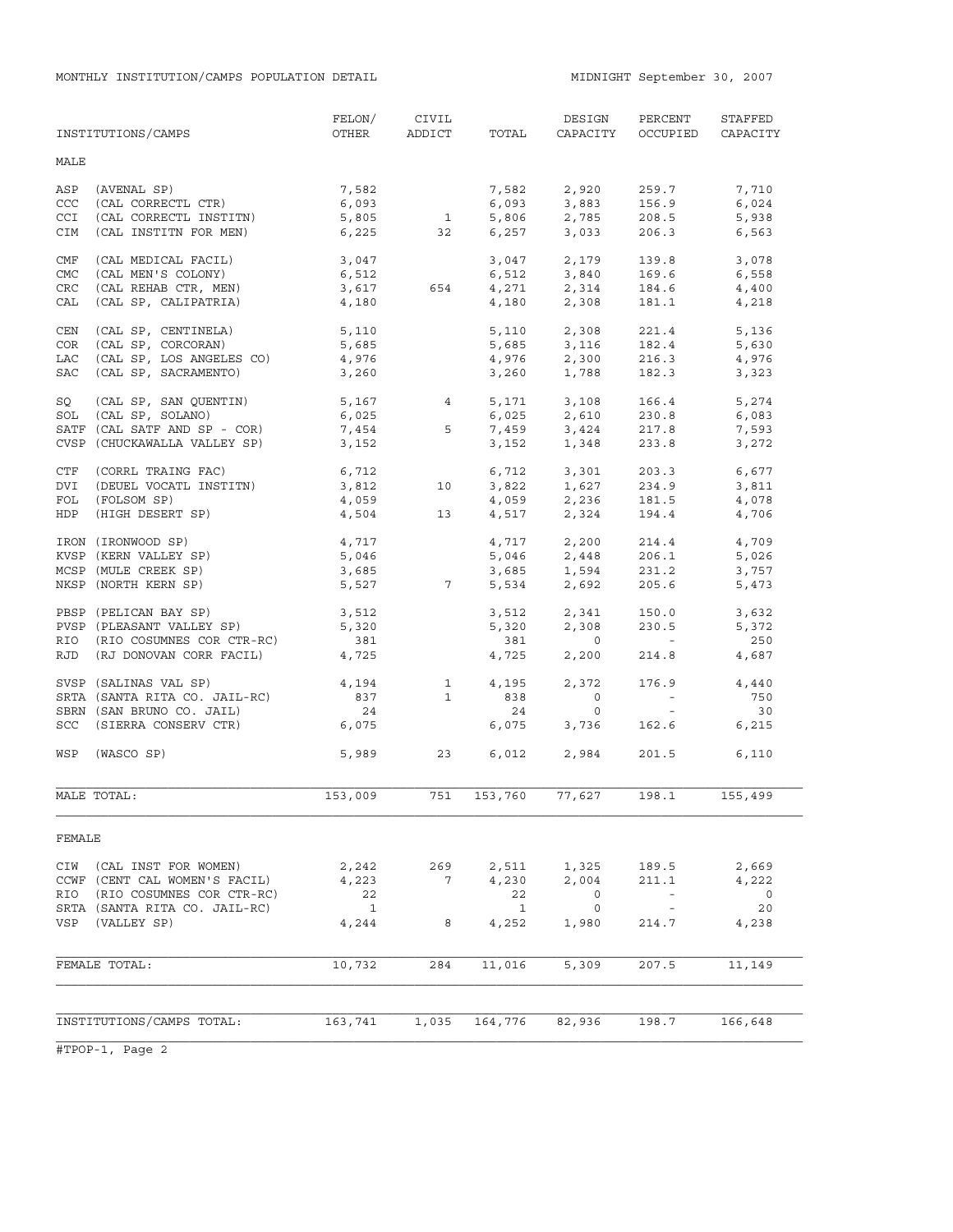|             | MONTHLY INSTITUTION/CAMPS POPULATION DETAIL           |                         |                |                |                   | MIDNIGHT September 30, 2007 |                   |
|-------------|-------------------------------------------------------|-------------------------|----------------|----------------|-------------------|-----------------------------|-------------------|
|             |                                                       | FELON/                  | CIVIL          |                | DESIGN            | PERCENT                     | STAFFED           |
| MALE<br>ASP | INSTITUTIONS<br>(AVENAL SP)                           | OTHER<br>7,582          | ADDICT         | TOTAL<br>7,582 | CAPACITY<br>2,920 | OCCUPIED<br>259.7           | CAPACITY<br>7,710 |
| <b>CCC</b>  | (CAL CORRECTL CTR)                                    |                         |                |                |                   |                             |                   |
|             | Camps                                                 | 2,022                   |                | 2,022          | 1,908             | 106.0                       | 2,029             |
|             | Level I                                               | 1,510                   |                | 1,510          | 867               | 174.2                       | 1,407             |
|             | Level II                                              | 1,491                   |                | 1,491          | 608               | 245.2                       | 1,503             |
|             | Level III                                             | 1,070                   |                | 1,070          | 500               | 214.0                       | 1,085             |
| <b>CCI</b>  | (CAL CORRECTL INSTITN)                                |                         |                |                |                   |                             |                   |
|             | Level I                                               | 1,380                   |                | 1,380          | 617               | 223.7                       | 1,237             |
|             | Level II<br>Level IV                                  | 1,482<br>761            |                | 1,482<br>761   | 664<br>504        | 223.2<br>151.0              | 1,648<br>874      |
|             | SHU                                                   | 684                     |                | 684            | 500               | 136.8                       | 700               |
|             | Reception Ctr                                         | 1,498                   | $\mathbf{1}$   | 1,499          | 500               | 299.8                       | 1,479             |
| <b>CIM</b>  | (CAL INSTITN FOR MEN)                                 |                         |                |                |                   |                             |                   |
|             | Level I                                               | 2,493                   | $\mathbf{1}$   | 2,494          | 1,500             | 166.3                       | 2,569             |
|             | East - Reception Center                               | 1,056                   | $\overline{4}$ | 1,060          | 300               | 353.3                       | 1,042             |
|             | Reception Center - Central<br>Reception Center - West | 1,318                   | 26             | 1,344          | 618               | 217.5                       | 1,470             |
|             | Reception Center - West                               | 1,358                   | $\mathbf{1}$   | 1,359          | 615               | 221.0                       | 1,482             |
| CMF         | (CAL MEDICAL FACIL)<br>Level I                        |                         |                |                |                   |                             | 177               |
|             | Level II                                              | 164<br>371              |                | 164<br>371     | 117<br>200        | 140.2<br>185.5              | 400               |
|             | Level III                                             | 2,512                   |                | 2,512          | 1,862             | 134.9                       | 2,501             |
| <b>CMC</b>  | (CAL MEN'S COLONY)                                    |                         |                |                |                   |                             |                   |
|             | East                                                  | 3,726                   |                | 3,726          | 2,425             | 153.6                       | 3,704             |
|             | West                                                  | 2,786                   |                | 2,786          | 1,415             | 196.9                       | 2,854             |
| CRC         | (CAL REHAB CTR, MEN)                                  | 3,617                   | 654            | 4,271          | 2,314             | 184.6                       | 4,400             |
| CAL         | (CAL SP, CALIPATRIA)                                  |                         |                |                |                   |                             |                   |
|             | Level I                                               | 258                     |                | 258            | 208               | 124.0                       | 308               |
|             | Level IV<br>(CAL SP, CENTINELA)                       | 3,922                   |                | 3,922          | 2,100             | 186.8                       | 3,910             |
| CEN         | Level I                                               | 376                     |                | 376            | 208               | 180.8                       | 408               |
|             | Level III                                             | 4,734                   |                | 4,734          | 2,100             | 225.4                       | 4,728             |
| COR         | (CAL SP, CORCORAN)                                    |                         |                |                |                   |                             |                   |
|             | Level I                                               | 864                     |                | 864            | 492               | 175.6                       | 876               |
|             | Level III                                             | 2,907                   |                | 2,907          | 1,100             | 264.3                       | 2,432             |
|             | Level IV                                              | 619                     |                | 619            | 628               | 98.6                        | 1,165             |
|             | SHU                                                   | 1,285                   |                | 1,285          | 872               | 147.4                       | 1,133             |
|             | PHU                                                   | 10                      |                | 10             | 24                | 41.7                        | 24                |
| LAC         | (CAL SP, LOS ANGELES CO)<br>Level I                   | 359                     |                | 359            | 200               | 179.5                       | 376               |
|             | Level III/IV                                          | 1,466                   |                | 1,466          | 700               | 209.4                       | 1,170             |
|             | Reception Center                                      | 3,151                   |                | 3,151          | 1,400             | 225.1                       | 3,430             |
| SAC         | (CAL SP, SACRAMENTO)                                  |                         |                |                |                   |                             |                   |
|             | Level I                                               | 352                     |                | 352            | 192               | 183.3                       | 368               |
|             | PSU                                                   | 164                     |                | 164            | 192               | 85.4                        | 192               |
|             | Level IV                                              | 2,744                   |                | 2,744          | 1,404             | 195.4                       | 2,763             |
| SQ          | (CAL SP, SAN QUENTIN)                                 |                         |                |                |                   |                             |                   |
|             | Level I                                               | $\overline{\mathbf{3}}$ |                |                | 3 115 2.6         |                             | 215               |
|             | Level II<br>Condemned                                 | 1,735<br>592            |                | 1,735<br>592   | 937<br>636        | 185.2<br>93.1               | 1,729<br>636      |
|             | Reception Center                                      | 2,837                   | $\overline{4}$ | 2,841          | 1,420             | 200.1                       | 2,694             |
|             | SOL (CAL SP, SOLANO)                                  |                         |                |                |                   |                             |                   |
|             | Level II                                              | 3,365                   |                | 3,365          | 1,410             | 238.7                       | 3,608             |
|             | Level III                                             | 2,660                   |                | 2,660          | 1,200             | 221.7                       | 2,475             |
|             | SATF (CAL SATF AND SP - COR)                          | 7,454                   | 5              | 7,459          | 3,424             | 217.8                       | 7,593             |
|             | CVSP (CHUCKAWALLA VALLEY SP)                          |                         |                |                |                   |                             |                   |
|             | Level I                                               | 356                     |                | 356            | 208               | 171.2                       | 408               |
| CTF         | Level II                                              | 2,796                   |                | 2,796          | 1,140             | 245.3                       | 2,864             |
|             | (CORRL TRAING FAC)<br>Central-II                      | 2,929                   |                | 2,929          | 1,391             | 210.6                       | 2,907             |
|             | North-II/III                                          | 2,710                   |                | 2,710          | 1,400             | 193.6                       | 2,680             |
|             | South-I                                               | 1,073                   |                | 1,073          | 510               | 210.4                       | 1,090             |
| DVI         | (DEUEL VOCATL INSTITN)                                |                         |                |                |                   |                             |                   |
|             | Level I/II                                            | 669                     |                | 669            | 225               | 297.3                       | 677               |
|             | Reception Center                                      | 3,143                   | 10             | 3,153          | 1,402             | 224.9                       | 3,134             |
| FOL         | (FOLSOM SP)                                           |                         |                |                |                   |                             |                   |
|             | PSAP                                                  | 169                     |                | 169            | 129               | 131.0                       | 200               |
|             | TTP                                                   | 118                     |                | 118            | 131               | 90.1                        | 203               |
|             | Level I<br>Level II                                   | 381<br>1,600            |                | 381<br>1,600   | 200<br>480        | 190.5<br>333.3              | 424<br>649        |
|             | Level III                                             | 1,791                   |                | 1,791          | 1,296             | 138.2                       | 2,602             |
| #TPOP-1A    |                                                       |                         |                |                |                   |                             |                   |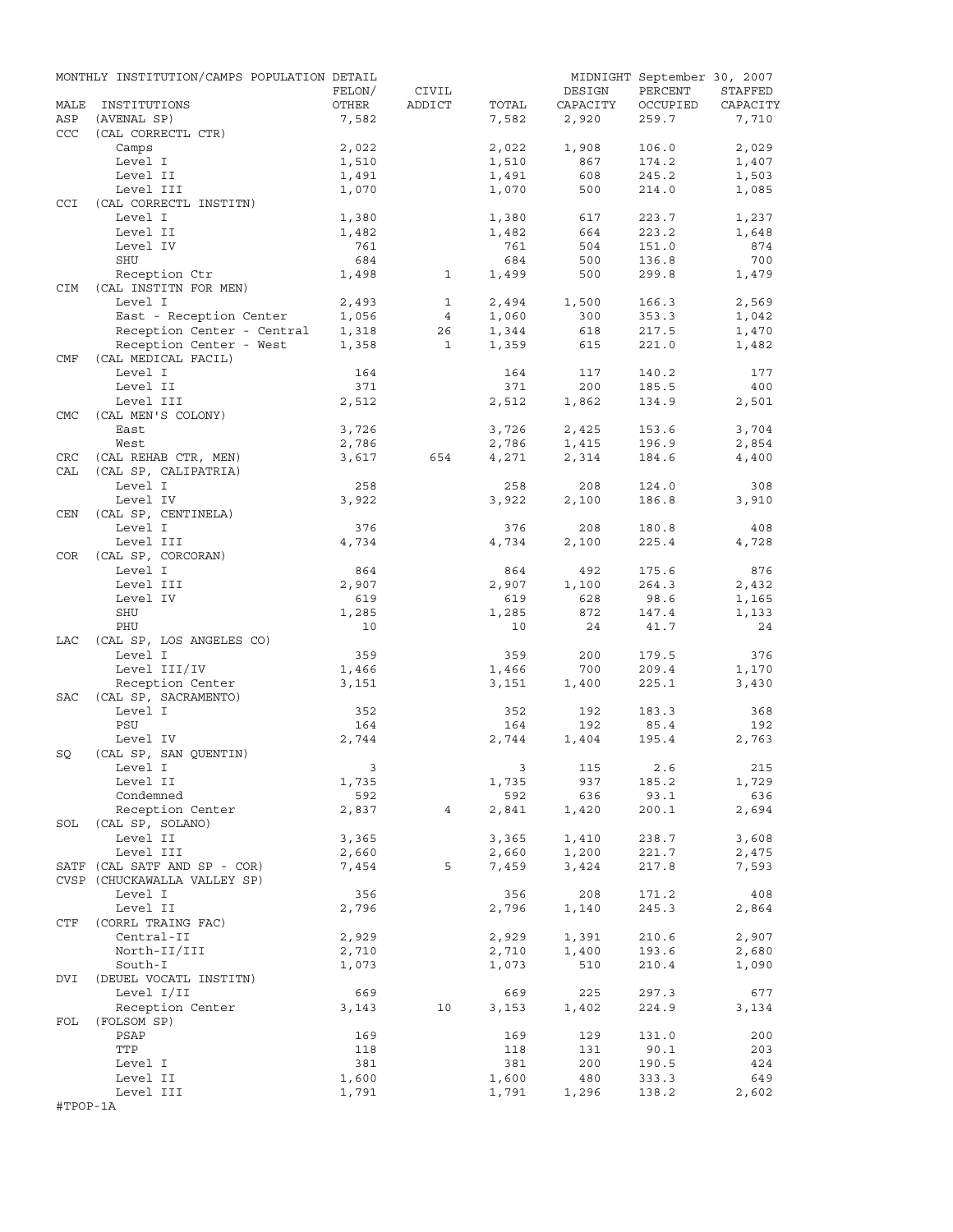|             | MONTHLY INSTITUTION/CAMPS POPULATION DETAIL   | FELON/       | CIVIL        |                | DESIGN         | MIDNIGHT September 30, 2007<br>PERCENT | STAFFED        |
|-------------|-----------------------------------------------|--------------|--------------|----------------|----------------|----------------------------------------|----------------|
| MALE<br>HDP | INSTITUTIONS<br>(HIGH DESERT SP)              | OTHER        | ADDICT       | TOTAL          | CAPACITY       | OCCUPIED                               | CAPACITY       |
|             | Level I                                       | 392          |              | 392            | 200            | 196.0                                  | 400            |
|             | Level II                                      | 109          |              | 109            | $\circ$        | $\sim$                                 | 120            |
|             | Level III                                     | 539          |              | 539            | 200            | 269.5                                  | 380            |
|             | Level IV                                      | 2,872        |              | 2,872          | 1,624          | 176.8                                  | 3,236          |
|             | Reception Center<br>IRON (IRONWOOD SP)        | 592          | 13           | 605            | 300            | 201.7                                  | 570            |
|             | Level I                                       | 292          |              | 292            | 200            | 146.0                                  | 300            |
|             | Level III                                     | 4,425        |              | 4,425          | 2,000          | 221.3                                  | 4,409          |
|             | KVSP (KERN VALLEY SP)                         |              |              |                |                |                                        |                |
|             | Level I/II                                    | 319          |              | 319            | 200            | 159.5                                  | 300            |
|             | Level IV                                      | 4,727        |              | 4,727          | 2,248          | 210.3                                  | 4,726          |
|             | MCSP (MULE CREEK SP)                          |              |              |                |                |                                        |                |
|             | Level I/II                                    | 334          |              | 334            | 200            | 167.0                                  | 392            |
|             | Level III                                     | 2,375        |              | 2,375          | 900            | 263.9                                  | 2,255          |
|             | Level IV                                      | 976          |              | 976            | 494            | 197.6                                  | 1,110          |
|             | NKSP (NORTH KERN SP)                          |              |              |                |                |                                        |                |
|             | Level I                                       | 252          |              | 252            | 208            | 121.2                                  | 408            |
|             | Level III                                     | 607          |              | 607            | 200            | 303.5                                  | 452            |
|             | Reception Center<br>PBSP (PELICAN BAY SP)     | 4,668        | 7            | 4,675          | 2,284          | 204.7                                  | 4,613          |
|             | Level I                                       | 301          |              | 301            | 200            | 150.5                                  | 392            |
|             | Level III/IV                                  | 2,125        |              | 2,125          | 1,085          | 195.9                                  | 2,137          |
|             | SHU                                           | 1,086        |              | 1,086          | 1,056          | 102.8                                  | 1,103          |
|             | PVSP (PLEASANT VALLEY SP)                     |              |              |                |                |                                        |                |
|             | Level I/II                                    | 274          |              | 274            | 208            | 131.7                                  | 308            |
|             | Level III/IV                                  | 5,046        |              | 5,046          | 2,100          | 240.3                                  | 5,064          |
| RIO         | (RIO COSUMNES COR CTR-RC)                     | 381          |              | 381            | $\Omega$       |                                        | 250            |
| <b>RJD</b>  | (RJ DONOVAN CORR FACIL)                       |              |              |                |                |                                        |                |
|             | Level I                                       | 314          |              | 314            | 200            | 157.0                                  | 400            |
|             | Level III                                     | 1,959        |              | 1,959          | 600            | 326.5                                  | 1,183          |
|             | Reception Center                              | 1,965        |              | 1,965          | 900            | 218.3                                  | 2,002          |
|             | IV-SNY                                        | 487          |              | 487            | 500            | 97.4                                   | 1,102          |
|             | SVSP (SALINAS VAL SP)                         |              |              |                |                |                                        |                |
|             | Level I/II                                    | 300          |              | 300            | 200            | 150.0                                  | 400            |
|             | Level III/IV                                  | 3,894        | $\mathbf{1}$ | 3,895          | 2,172          | 179.3                                  | 4,040          |
|             | SRTA (SANTA RITA CO. JAIL-RC)                 | 837          | $\mathbf{1}$ | 838            | $\circ$        | $\sim$                                 | 750            |
|             | SBRN (SAN BRUNO CO. JAIL)                     | 24           |              | 24             | $\circ$        | $\sim$                                 | 30             |
| SCC         | (SIERRA CONSERV CTR)                          |              |              |                |                |                                        |                |
|             | Camps-Men                                     | 2,107        |              | 2,107          | 2,010          | 104.8                                  | 2,010          |
|             | Level I                                       | 1,261        |              | 1,261          | 618            | 204.0                                  | 1,378          |
|             | Level II                                      | 1,559        |              | 1,559<br>1,148 | 608            | 256.4                                  | 1,634<br>1,193 |
| WSP         | Level III<br>(WASCO SP)                       | 1,148        |              |                | 500            | 229.6                                  |                |
|             | Level I                                       | 247          |              | 247            | 200            | 123.5                                  | 296            |
|             | Level III                                     | 457          |              | 457            | 200            | 228.5                                  | 572            |
|             | Reception Center                              | 5,285        | 23           | 5,308          | 2,584          | 205.4                                  | 5,242          |
|             | MALE TOTAL:                                   | 153,009      | 751          |                | 153,760 77,627 | 198.1                                  | 155,499        |
|             |                                               |              |              |                |                |                                        |                |
|             | FEMALE INSTITUTIONS                           |              |              |                |                |                                        |                |
| CIW         | (CAL INST FOR WOMEN)                          |              |              |                |                |                                        |                |
|             | Institution                                   | 1,677        | 254          | 1,931          | 761            | 253.7                                  | 1,925          |
|             | Reception Center                              | 240          | 15           | 255            | 214            | 119.2                                  | 394            |
|             | Corr Trt Ctr                                  | 11           |              | 11             | 30             | 36.7                                   | 30             |
|             | Camps-Women                                   | 314          |              | 314            | 320            | 98.1                                   | 320            |
|             | CCWF (CENT CAL WOMEN'S FACIL)                 |              |              |                |                |                                        |                |
|             | Institution                                   | 3,416        | 2            | 3,418          | 1,598          | 213.9                                  | 3,381          |
|             | Reception Center                              | 792          | 5            | 797            | 389            | 204.9                                  | 824            |
|             | Condemned                                     | 15           |              | 15             | 17             | 88.2                                   | 17             |
| RIO         | (RIO COSUMNES COR CTR-RC)                     | 22           |              | 22             | $\mathsf{O}$   | $\overline{\phantom{a}}$               | $\overline{0}$ |
|             | SRTA (SANTA RITA CO. JAIL-RC)                 | $\mathbf{1}$ |              | $\mathbf{1}$   | 0              | $\overline{\phantom{a}}$               | 20             |
| VSP         | (VALLEY SP)                                   |              |              |                |                |                                        |                |
|             | Institution                                   | 3,393<br>787 | 8            | 3,393<br>795   | 1,580          | 214.7                                  | 3,332<br>844   |
|             | Reception Center<br>SHU                       | 64           |              | 64             | 356<br>44      | 223.3<br>145.5                         | 62             |
|             | FEMALE TOTAL:                                 | 10,732       | 284          | 11,016         | 5,309          | 207.5                                  | 11,149         |
|             |                                               |              |              |                |                |                                        |                |
|             | INSTITUTIONS/CAMPS TOTAL:<br>#TPOP-1A, PAGE 2 | 163,741      | 1,035        | 164,776        | 82,936         | 198.7                                  | 166,648        |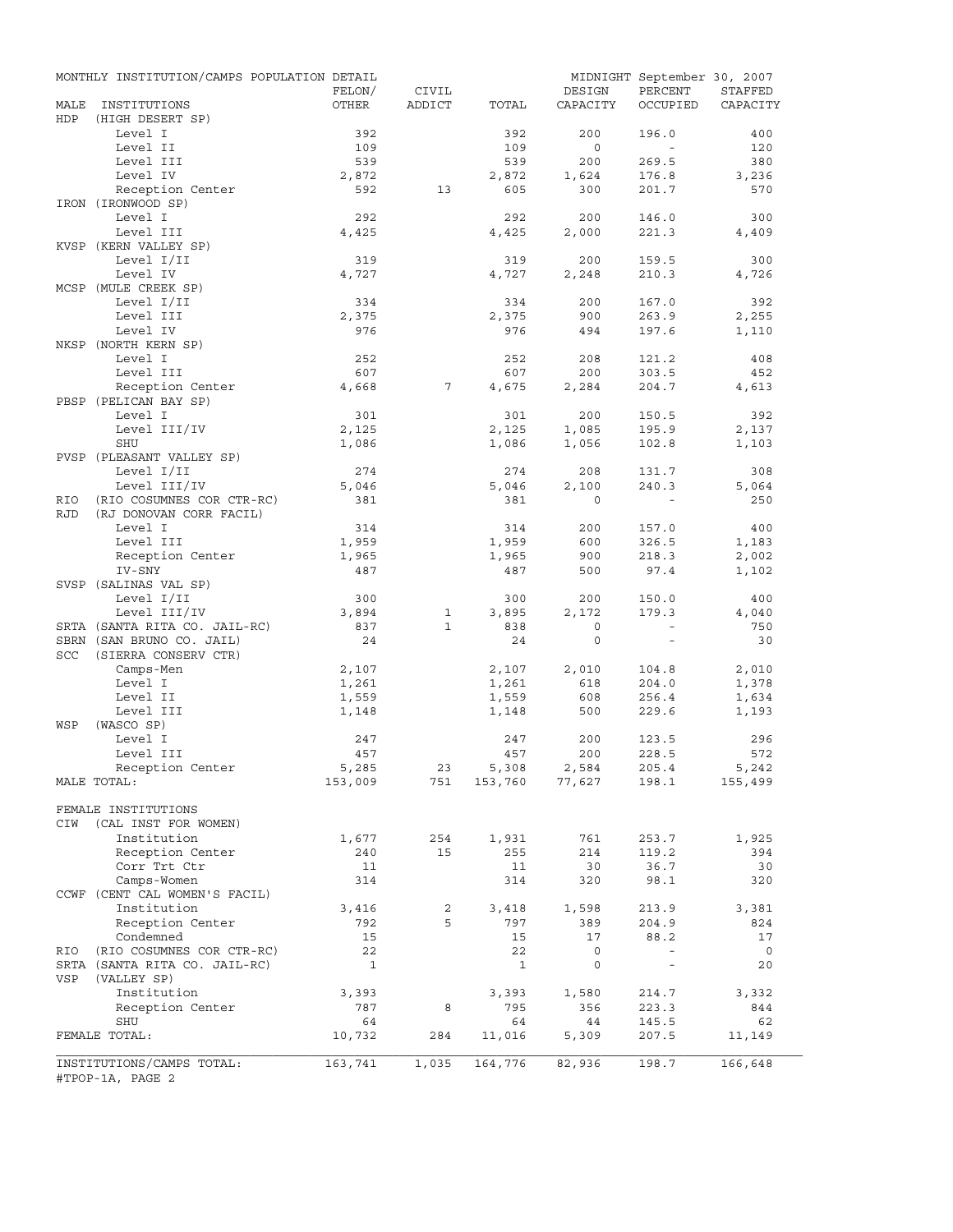Data Analysis Unit Unit Department of Corrections and Rehabilitation<br>Estimates and Statistical Analysis Section State of California Estimates and Statistical Analysis Section and State of California of Estimates and Statistical Analysis Section State of California of State of California of State of California of  $\sim$  State of California of the State of

 MONTHLY REPORT OF POPULATION AS OF MIDNIGHT October 31, 2007

|                                                                                                                                                                                                                                                                                                                                                    |                      |              | TOTAL CDCR POPULATION    |                                                                                                  |              |                                                        |  |
|----------------------------------------------------------------------------------------------------------------------------------------------------------------------------------------------------------------------------------------------------------------------------------------------------------------------------------------------------|----------------------|--------------|--------------------------|--------------------------------------------------------------------------------------------------|--------------|--------------------------------------------------------|--|
|                                                                                                                                                                                                                                                                                                                                                    |                      |              |                          |                                                                                                  | CHANGE SINCE |                                                        |  |
|                                                                                                                                                                                                                                                                                                                                                    |                      | FELON/ CIVIL |                          |                                                                                                  |              | 10/31/06 DESIGN PERCENT STAFFED                        |  |
|                                                                                                                                                                                                                                                                                                                                                    |                      |              |                          |                                                                                                  |              | OTHER ADDICT TOTAL NO. PCT. CAPACITY OCCUPIED CAPACITY |  |
| A. TOTAL INSTITUTIONS 171,928 1,030 172,958 -399 -0.2                                                                                                                                                                                                                                                                                              |                      |              |                          |                                                                                                  |              |                                                        |  |
| I. IN-STATE                                                                                                                                                                                                                                                                                                                                        |                      |              |                          |                                                                                                  |              |                                                        |  |
|                                                                                                                                                                                                                                                                                                                                                    |                      |              |                          |                                                                                                  |              |                                                        |  |
| 1-STATE 170,255 1,030 171,285 -2,072 -1.1<br>(MEN, Subtotal) 158,868 737 159,605 -2,004 -1.2<br>(WOMEN, Subtotal) 11,387 293 11,680 -68 -0.5                                                                                                                                                                                                       |                      |              |                          |                                                                                                  |              |                                                        |  |
|                                                                                                                                                                                                                                                                                                                                                    |                      |              |                          |                                                                                                  |              |                                                        |  |
|                                                                                                                                                                                                                                                                                                                                                    |                      |              |                          |                                                                                                  |              |                                                        |  |
| $\begin{tabular}{lcccccc} 1. & \text{INSTITUTIONS/CAMPS} & 163\,,714 & 1\,,030 & 164\,,744 & -2\,,452 & -1\,.4 & 82\,,936 & 198\,.6 & 166\,,488 \\ & \text{INSTITUTIONS} & 159\,,243 & 1\,,030 & 160\,,273 & -2\,,462 & -1\,.5 & 78\,,698 & 203\,.7 & 162\,,129 \\ & & & & & & & & & & \\ \text{CAMPS (CCC & SCC)} & 4\,,471 & 471 & +10 & +0\,.2$ |                      |              |                          |                                                                                                  |              |                                                        |  |
|                                                                                                                                                                                                                                                                                                                                                    |                      |              |                          |                                                                                                  |              |                                                        |  |
|                                                                                                                                                                                                                                                                                                                                                    |                      |              |                          |                                                                                                  |              |                                                        |  |
|                                                                                                                                                                                                                                                                                                                                                    |                      |              |                          |                                                                                                  |              |                                                        |  |
|                                                                                                                                                                                                                                                                                                                                                    |                      |              |                          |                                                                                                  |              |                                                        |  |
|                                                                                                                                                                                                                                                                                                                                                    |                      |              |                          |                                                                                                  |              |                                                        |  |
|                                                                                                                                                                                                                                                                                                                                                    |                      |              |                          |                                                                                                  |              |                                                        |  |
|                                                                                                                                                                                                                                                                                                                                                    |                      |              |                          |                                                                                                  |              |                                                        |  |
|                                                                                                                                                                                                                                                                                                                                                    |                      |              |                          |                                                                                                  |              |                                                        |  |
| 3. DMH STATE HOSPITALS 177                                                                                                                                                                                                                                                                                                                         |                      |              | $177 - 14 - 7.3$         |                                                                                                  |              |                                                        |  |
| II. OUT OF STATE (COCF) 1,673 0 1,673                                                                                                                                                                                                                                                                                                              |                      |              |                          |                                                                                                  |              |                                                        |  |
| ARIZONA                                                                                                                                                                                                                                                                                                                                            | 570                  |              | 570                      |                                                                                                  |              |                                                        |  |
| MISSISSIPPI                                                                                                                                                                                                                                                                                                                                        | 1,024                |              | 1,024                    |                                                                                                  |              |                                                        |  |
| TENNESSEE                                                                                                                                                                                                                                                                                                                                          | 79                   |              | 79                       |                                                                                                  |              |                                                        |  |
| B. PAROLE                                                                                                                                                                                                                                                                                                                                          |                      |              |                          |                                                                                                  |              |                                                        |  |
|                                                                                                                                                                                                                                                                                                                                                    |                      |              |                          |                                                                                                  |              |                                                        |  |
| PAROLE 124,900 1,734 126,634 +7,002 +5.8<br>COMMUNITY SUPERVISION 123,382 1,734 125,116 +7,019 +5.9<br>COOPERATIVE CASES 1,518 1,518 -17 -1.1                                                                                                                                                                                                      |                      |              |                          |                                                                                                  |              |                                                        |  |
| C. NON-CDC JURISDICTION $1,936$ 0 1,936 +43 +2.2                                                                                                                                                                                                                                                                                                   |                      |              |                          |                                                                                                  |              |                                                        |  |
|                                                                                                                                                                                                                                                                                                                                                    |                      |              |                          |                                                                                                  |              |                                                        |  |
| OTHER STATE/FED. INST. 512<br>OUT OF STATE PAROLE 1,253                                                                                                                                                                                                                                                                                            |                      |              |                          |                                                                                                  |              |                                                        |  |
| OUT OF STATE PAL                                                                                                                                                                                                                                                                                                                                   | 74                   |              |                          | $\begin{array}{cccc} & 512 & -17 & -3.2 \\ 1,253 & +61 & +5.1 \\ & 74 & -18 & -19.5 \end{array}$ |              |                                                        |  |
| CYA-W&IC 1731.5(c)<br>INSTITUTIONS                                                                                                                                                                                                                                                                                                                 | 97                   |              |                          | $97 + 17 + 21.2$                                                                                 |              |                                                        |  |
| D. OTHER POPULATIONS 20,856 245 21,101 +25 +0.1<br>INMATES                                                                                                                                                                                                                                                                                         |                      |              |                          |                                                                                                  |              |                                                        |  |
| OUT-TO-COURT, etc. 2,353 64 2,417 +318 +15.1                                                                                                                                                                                                                                                                                                       |                      |              |                          |                                                                                                  |              |                                                        |  |
| ESCAPED                                                                                                                                                                                                                                                                                                                                            | 218                  |              | 218                      |                                                                                                  | $-17$ $-7.2$ |                                                        |  |
| PAROLEES (PAL/RAL) 18,285 181 18,466 -276 -1.4                                                                                                                                                                                                                                                                                                     |                      |              |                          |                                                                                                  |              |                                                        |  |
| TOTAL CDCR POPULATION 319,620 3,009 322,629 +6,671 +2.1                                                                                                                                                                                                                                                                                            |                      |              |                          |                                                                                                  |              |                                                        |  |
| CHANGE FROM LAST MONTH                                                                                                                                                                                                                                                                                                                             |                      |              |                          |                                                                                                  |              |                                                        |  |
| A. TOTAL INSTITUTIONS                                                                                                                                                                                                                                                                                                                              | $+318$ $-5$ $+313$   |              |                          |                                                                                                  |              |                                                        |  |
| $\left( \text{MDM} \right)$ $\left( \text{MDM} \right)$                                                                                                                                                                                                                                                                                            | $\sim$ $\sim$ $\sim$ | $\mathbf{A}$ | $\overline{\phantom{a}}$ |                                                                                                  |              |                                                        |  |

| A. TOTAL INSTITUTIONS    | $+318$   | $-5$  | $+31.5$  |
|--------------------------|----------|-------|----------|
| (MEN, Subtotal)          | $+30$    | $-14$ | $+16$    |
| (WOMEN, Subtotal)        | $-20$    | $+9$  | $-11$    |
| B. PAROLE                | $-1.165$ | $-17$ | $-1,182$ |
| PAROLEES (PAL/RAL)<br>D. | $+420$   | $-7$  | $+413$   |
|                          |          |       |          |

This report contains the latest available reliable population figures from OBIS. They have been carefully audited, but are preliminary, and therefore subject to revision.

 Figure excludes institution based camps. Total persons in camps, including base camps, are 4,527 . Base camp at CMC is included in institution counts. Report # TPOP-8. Questions: (916) 327-3262 (CALNET) 467-3262.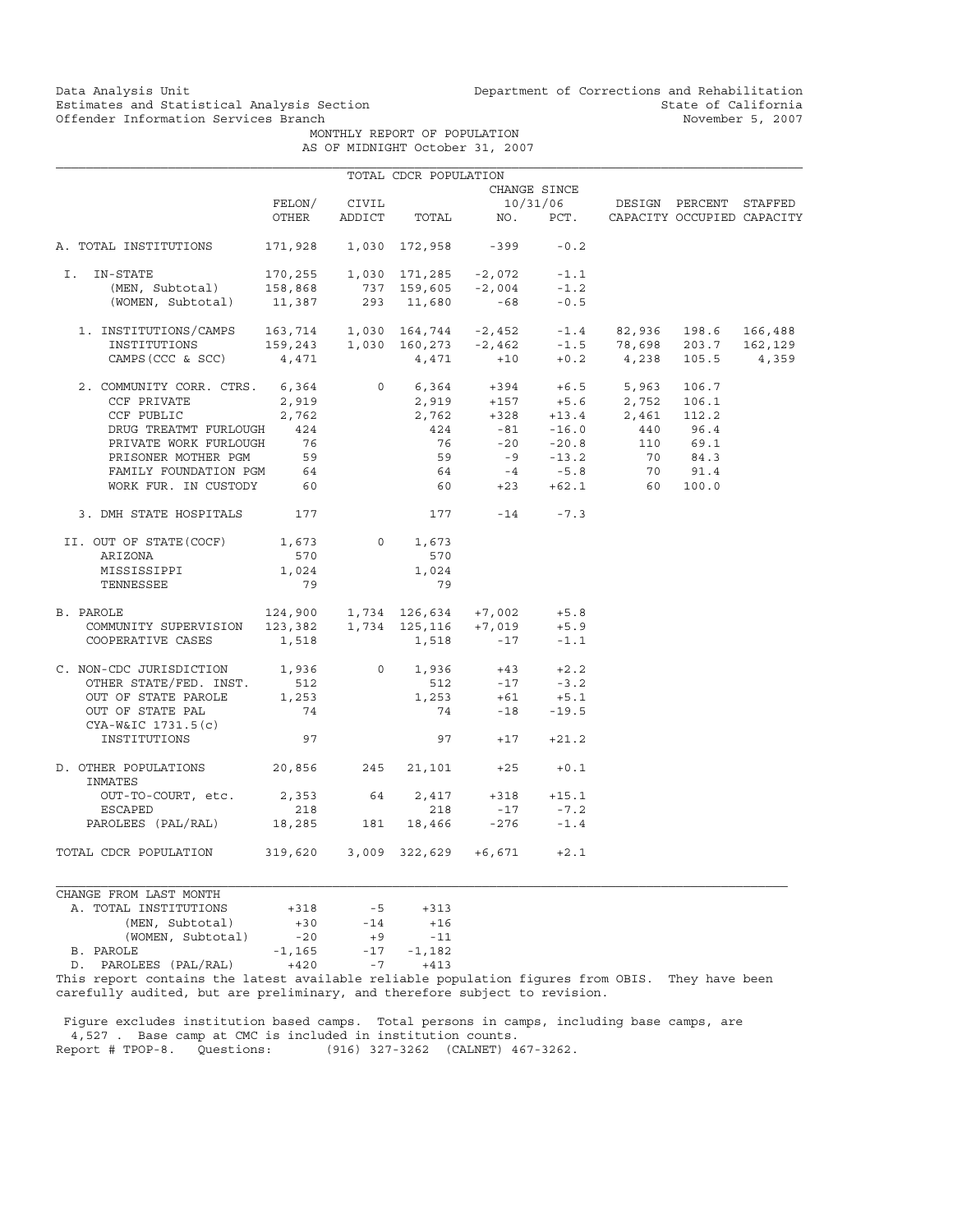|            | INSTITUTIONS/CAMPS            | FELON/<br>OTHER    | CIVIL<br>ADDICT      | TOTAL        | DESIGN<br>CAPACITY                 | PERCENT<br>OCCUPIED      | STAFFED<br>CAPACITY |
|------------|-------------------------------|--------------------|----------------------|--------------|------------------------------------|--------------------------|---------------------|
| MALE       |                               |                    |                      |              |                                    |                          |                     |
| ASP        | (AVENAL SP)                   | 7,449              |                      | 7,449        | 2,920                              | 255.1                    | 7,466               |
| CCC        | (CAL CORRECTL CTR)            | 5,954              |                      | 5,954        | 3,883                              | 153.3                    | 6,024               |
| CCI        | (CAL CORRECTL INSTITN)        | 5,849              | 1                    | 5,850        | 2,785                              | 210.1                    | 5,938               |
| CIM        | (CAL INSTITN FOR MEN)         | 6,294              | 21                   | 6,315        | 3,033                              | 208.2                    | 6,613               |
| CMF        | (CAL MEDICAL FACIL)           | 3,048              |                      | 3,048        | 2,179                              | 139.9                    | 3,078               |
| <b>CMC</b> | (CAL MEN'S COLONY)            | 6,566              |                      | 6,566        | 3,840                              | 171.0                    | 6,558               |
| <b>CRC</b> | (CAL REHAB CTR, MEN)          | 4,010              | 664                  |              | $4,674$ 2,314                      | 202.0                    | 4,800               |
| CAL        | (CAL SP, CALIPATRIA)          | 4,186              |                      | 4,186        | 2,308                              | 181.4                    | 4,218               |
| CEN        | (CAL SP, CENTINELA)           | 4,970              |                      | 4,970        | 2,308                              | 215.3                    | 5,136               |
| COR        | (CAL SP, CORCORAN)            | 5,673              |                      | 5,673        | 3,116                              | 182.1                    | 5,630               |
| LAC        | (CAL SP, LOS ANGELES CO)      | 5,030              |                      | 5,030        | 2,300                              | 218.7                    | 4,976               |
| SAC        | (CAL SP, SACRAMENTO)          | 3,251              |                      | 3,251        | 1,788                              | 181.8                    | 3,323               |
| SQ         | (CAL SP, SAN QUENTIN)         | 5,287              | $6 \quad \Box$       |              | 5,293 3,108                        | 170.3                    | 5,274               |
| SOL        | (CAL SP, SOLANO)              | 6,078              |                      | 6,078        | 2,610                              | 232.9                    | 6,083               |
|            | SATF (CAL SATF AND SP - COR)  | 7,470              | 8                    | 7,478        | 3,424                              | 218.4                    | 7,593               |
|            | CVSP (CHUCKAWALLA VALLEY SP)  | 3,158              |                      | 3,158        | 1,348                              | 234.3                    | 3,272               |
| CTF        | (CORRL TRAING FAC)            | $6,651$<br>3,819 4 |                      | 6,651        | 3,301<br>1,627                     | 201.5                    | 6,647               |
| DVI        | (DEUEL VOCATL INSTITN)        |                    |                      | 3,823        |                                    | 235.0                    | 3,811               |
| FOL        | (FOLSOM SP)                   |                    |                      |              |                                    |                          | 4,078               |
| <b>HDP</b> | (HIGH DESERT SP)              |                    | $4,096$<br>$4,459$ 9 |              | $4,096$ $2,236$<br>$4,468$ $2,324$ | 183.2<br>192.3           | 4,586               |
|            | IRON (IRONWOOD SP)            | 4,703              |                      |              | 4,703 2,200                        | 213.8                    | 4,709               |
|            | KVSP (KERN VALLEY SP)         | $4, 10$<br>5,029   |                      |              |                                    | 205.4                    | 5,026               |
|            | MCSP (MULE CREEK SP)          | 3,664              |                      |              | 5,029 2,448<br>3,664 1,594         | 229.9                    | 3,757               |
|            | NKSP (NORTH KERN SP)          |                    | 5,418 9              |              | 5,427 2,692                        | 201.6                    | 5,473               |
|            | PBSP (PELICAN BAY SP)         | 3,484              |                      |              | $3,484$<br>5.364<br>2,308          | 148.8                    | 3,638               |
|            | PVSP (PLEASANT VALLEY SP)     | 5,364              |                      | 5,364        | 2,308                              | 232.4                    | 5,372               |
|            | RIO (RIO COSUMNES COR CTR-RC) | 356                |                      | 356          | $\overline{0}$                     | <b>Contract Contract</b> | 250                 |
|            | RJD (RJ DONOVAN CORR FACIL)   | 4,708              |                      | 4,708        | 2,200                              | 214.0                    | 4,796               |
|            | SVSP (SALINAS VAL SP)         | 4,093              |                      | 4,093        | 2,372                              | 172.6                    | 4,320               |
|            | SRTA (SANTA RITA CO. JAIL-RC) | 740                |                      | 740          | $\overline{0}$                     | $\alpha$ and $\alpha$    | 750                 |
|            | SBRN (SAN BRUNO CO. JAIL)     | 19                 |                      | 19           | $\circ$                            | $\sim$ $ \sim$           | 30                  |
|            | SCC (SIERRA CONSERV CTR)      | 6,222              |                      | 6,222        | 3,736                              | 166.5                    | 6,215               |
| WSP        | (WASCO SP)                    | 5,924              | 15                   | 5,939        | 2,984                              | 199.0                    | 5,899               |
|            | MALE TOTAL:                   | 153,022            | 737                  | 153,759      | 77,627                             | 198.1                    | 155,339             |
| FEMALE     |                               |                    |                      |              |                                    |                          |                     |
| CIW        | (CAL INST FOR WOMEN)          | 2,293              | 282                  | 2,575        | 1,325                              | 194.3                    | 2,669               |
|            | CCWF (CENT CAL WOMEN'S FACIL) | 4,198              | 6                    | 4,204        | 2,004                              | 209.8                    | 4,222               |
| RIO        | (RIO COSUMNES COR CTR-RC)     | 25                 |                      | 25           | 0                                  |                          | $\overline{0}$      |
|            | SRTA (SANTA RITA CO. JAIL-RC) | $\mathbf{1}$       |                      | <sup>1</sup> | 0                                  | $\sim$ $-$               | 20                  |
| VSP        | (VALLEY SP)                   | 4,175              | 5                    | 4,180        | 1,980                              | 211.1                    | 4,238               |
|            |                               |                    |                      |              |                                    |                          |                     |
|            | FEMALE TOTAL:                 | 10,692             | 293                  | 10,985       | 5,309                              | 206.9                    | 11,149              |
|            |                               |                    |                      |              |                                    |                          |                     |
|            | INSTITUTIONS/CAMPS TOTAL:     | 163,714            | 1,030                | 164,744      | 82,936                             | 198.6                    | 166,488             |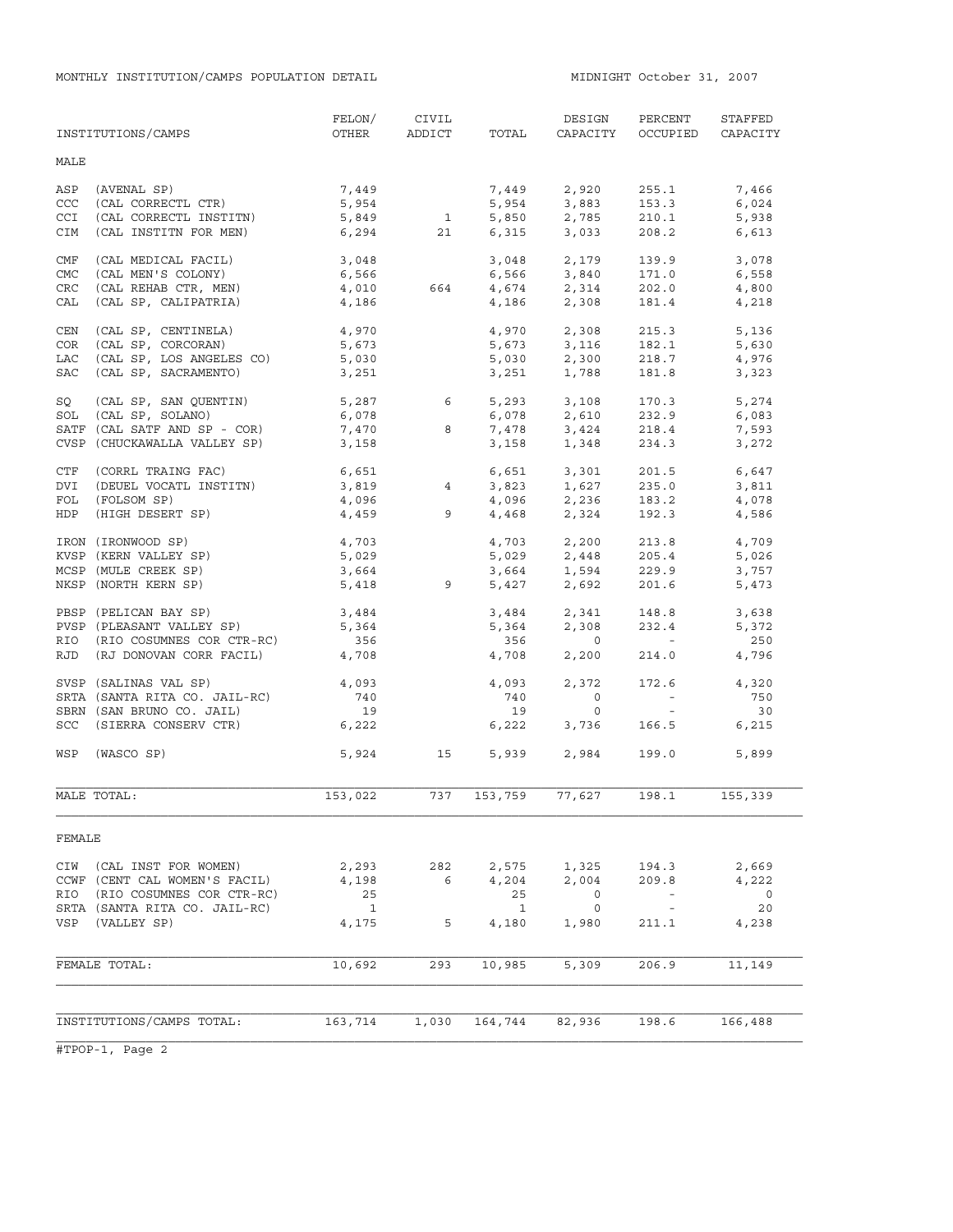|            | MONTHLY INSTITUTION/CAMPS POPULATION DETAIL           |                         |                   |              |              | MIDNIGHT October 31, 2007 |                |
|------------|-------------------------------------------------------|-------------------------|-------------------|--------------|--------------|---------------------------|----------------|
|            |                                                       | FELON/                  | CIVIL             |              | DESIGN       | PERCENT                   | STAFFED        |
| MALE       | INSTITUTIONS                                          | OTHER                   | ADDICT            | TOTAL        | CAPACITY     | OCCUPIED                  | CAPACITY       |
| ASP        | (AVENAL SP)                                           | 7,449                   |                   | 7,449        | 2,920        | 255.1                     | 7,466          |
| CCC        | (CAL CORRECTL CTR)<br>Camps                           | 2,049                   |                   | 2,049        | 1,908        | 107.4                     | 2,029          |
|            | Level I                                               | 1,527                   |                   | 1,527        | 867          | 176.1                     | 1,557          |
|            | Level II                                              | 1,465                   |                   | 1,465        | 608          | 241.0                     | 1,503          |
|            | Level III                                             | 913                     |                   | 913          | 500          | 182.6                     | 935            |
| <b>CCI</b> | (CAL CORRECTL INSTITN)                                |                         |                   |              |              |                           |                |
|            | Level I                                               | 1,383                   |                   | 1,383        | 617          | 224.1                     | 1,237          |
|            | Level II                                              | 1,512                   |                   | 1,512        | 664          | 227.7                     | 1,648          |
|            | Level IV                                              | 803                     | $\mathbf{1}$      | 804          | 504          | 159.5                     | 874            |
|            | SHU                                                   | 710                     |                   | 710          | 500          | 142.0                     | 700            |
|            | Reception Ctr                                         | 1,441                   |                   | 1,441        | 500          | 288.2                     | 1,479          |
| CIM        | (CAL INSTITN FOR MEN)                                 |                         |                   |              |              |                           |                |
|            | Level I                                               | 2,488                   | $\mathbf{1}$<br>2 | 2,489        | 1,500<br>300 | 165.9                     | 2,569          |
|            | East - Reception Center<br>Reception Center - Central | 995<br>1,337            | 17                | 997<br>1,354 | 618          | 332.3<br>219.1            | 1,092<br>1,470 |
|            | Reception Center - West                               | 1,474                   | $\mathbf{1}$      | 1,475        | 615          | 239.8                     | 1,482          |
| CMF        | (CAL MEDICAL FACIL)                                   |                         |                   |              |              |                           |                |
|            | Level I                                               | 166                     |                   | 166          | 117          | 141.9                     | 177            |
|            | Level II                                              | 357                     |                   | 357          | 200          | 178.5                     | 400            |
|            | Level III                                             | 2,525                   |                   | 2,525        | 1,862        | 135.6                     | 2,501          |
| <b>CMC</b> | (CAL MEN'S COLONY)                                    |                         |                   |              |              |                           |                |
|            | East                                                  | 3,740                   |                   | 3,740        | 2,425        | 154.2                     | 3,704          |
|            | West                                                  | 2,826                   |                   | 2,826        | 1,415        | 199.7                     | 2,854          |
| CRC        | (CAL REHAB CTR, MEN)                                  | 4,010                   | 664               | 4,674        | 2,314        | 202.0                     | 4,800          |
| CAL        | (CAL SP, CALIPATRIA)                                  |                         |                   |              |              |                           |                |
|            | Level I                                               | 268                     |                   | 268          | 208          | 128.8                     | 308            |
|            | Level IV                                              | 3,918                   |                   | 3,918        | 2,100        | 186.6                     | 3,910          |
| CEN        | (CAL SP, CENTINELA)                                   |                         |                   |              |              |                           |                |
|            | Level I<br>Level III                                  | 392                     |                   | 392          | 208          | 188.5<br>218.0            | 408<br>4,728   |
| COR        | (CAL SP, CORCORAN)                                    | 4,578                   |                   | 4,578        | 2,100        |                           |                |
|            | Level I                                               | 862                     |                   | 862          | 492          | 175.2                     | 876            |
|            | Level III                                             | 2,930                   |                   | 2,930        | 1,100        | 266.4                     | 2,432          |
|            | Level IV                                              | 590                     |                   | 590          | 628          | 93.9                      | 1,165          |
|            | SHU                                                   | 1,281                   |                   | 1,281        | 872          | 146.9                     | 1,133          |
|            | PHU                                                   | 10                      |                   | 10           | 24           | 41.7                      | 24             |
| LAC        | (CAL SP, LOS ANGELES CO)                              |                         |                   |              |              |                           |                |
|            | Level I                                               | 368                     |                   | 368          | 200          | 184.0                     | 376            |
|            | Level III/IV                                          | 1,433                   |                   | 1,433        | 700          | 204.7                     | 1,170          |
|            | Reception Center                                      | 3,229                   |                   | 3,229        | 1,400        | 230.6                     | 3,430          |
| SAC        | (CAL SP, SACRAMENTO)                                  |                         |                   |              |              |                           |                |
|            | Level I                                               | 350                     |                   | 350          | 192          | 182.3                     | 368            |
|            | PSU                                                   | 166                     |                   | 166<br>2,735 | 192          | 86.5                      | 192<br>2,763   |
| SQ         | Level IV<br>(CAL SP, SAN OUENTIN)                     | 2,735                   |                   |              | 1,404        | 194.8                     |                |
|            | Level I                                               | $\overline{\mathbf{3}}$ |                   |              | 3 115 2.6    |                           | 215            |
|            | Level II                                              | 1,835                   |                   | 1,835        | 937          | 195.8                     | 1,729          |
|            | Condemned                                             | 591                     |                   | 591          | 636          | 92.9                      | 636            |
|            | Reception Center                                      | 2,858                   | 6                 | 2,864        | 1,420        | 201.7                     | 2,694          |
|            | SOL (CAL SP, SOLANO)                                  |                         |                   |              |              |                           |                |
|            | Level II                                              | 3,434                   |                   | 3,434        | 1,410        | 243.5                     | 3,608          |
|            | Level III                                             | 2,644                   |                   | 2,644        | 1,200        | 220.3                     | 2,475          |
|            | SATF (CAL SATF AND SP - COR)                          | 7,470                   | 8                 | 7,478        | 3,424        | 218.4                     | 7,593          |
|            | CVSP (CHUCKAWALLA VALLEY SP)                          |                         |                   |              |              |                           |                |
|            | Level I                                               | 364                     |                   | 364          | 208          | 175.0                     | 408            |
| CTF        | Level II<br>(CORRL TRAING FAC)                        | 2,794                   |                   | 2,794        | 1,140        | 245.1                     | 2,864          |
|            | Central-II                                            | 2,899                   |                   | 2,899        | 1,391        | 208.4                     | 2,877          |
|            | North-II/III                                          | 2,661                   |                   | 2,661        | 1,400        | 190.1                     | 2,680          |
|            | South-I                                               | 1,091                   |                   | 1,091        | 510          | 213.9                     | 1,090          |
| DVI        | (DEUEL VOCATL INSTITN)                                |                         |                   |              |              |                           |                |
|            | Level I/II                                            | 693                     |                   | 693          | 225          | 308.0                     | 677            |
|            | Reception Center                                      | 3,126                   | 4                 | 3,130        | 1,402        | 223.3                     | 3,134          |
| FOL        | (FOLSOM SP)                                           |                         |                   |              |              |                           |                |
|            | PSAP                                                  | 172                     |                   | 172          | 129          | 133.3                     | 200            |
|            | TTP                                                   | 106                     |                   | 106          | 131          | 80.9                      | 203            |
|            | Level I                                               | 371                     |                   | 371          | 200          | 185.5                     | 424            |
|            | Level II                                              | 1,591                   |                   | 1,591        | 480          | 331.5                     | 649            |
|            | Level III                                             | 1,856                   |                   | 1,856        | 1,296        | 143.2                     | 2,602          |
| #TPOP-1A   |                                                       |                         |                   |              |              |                           |                |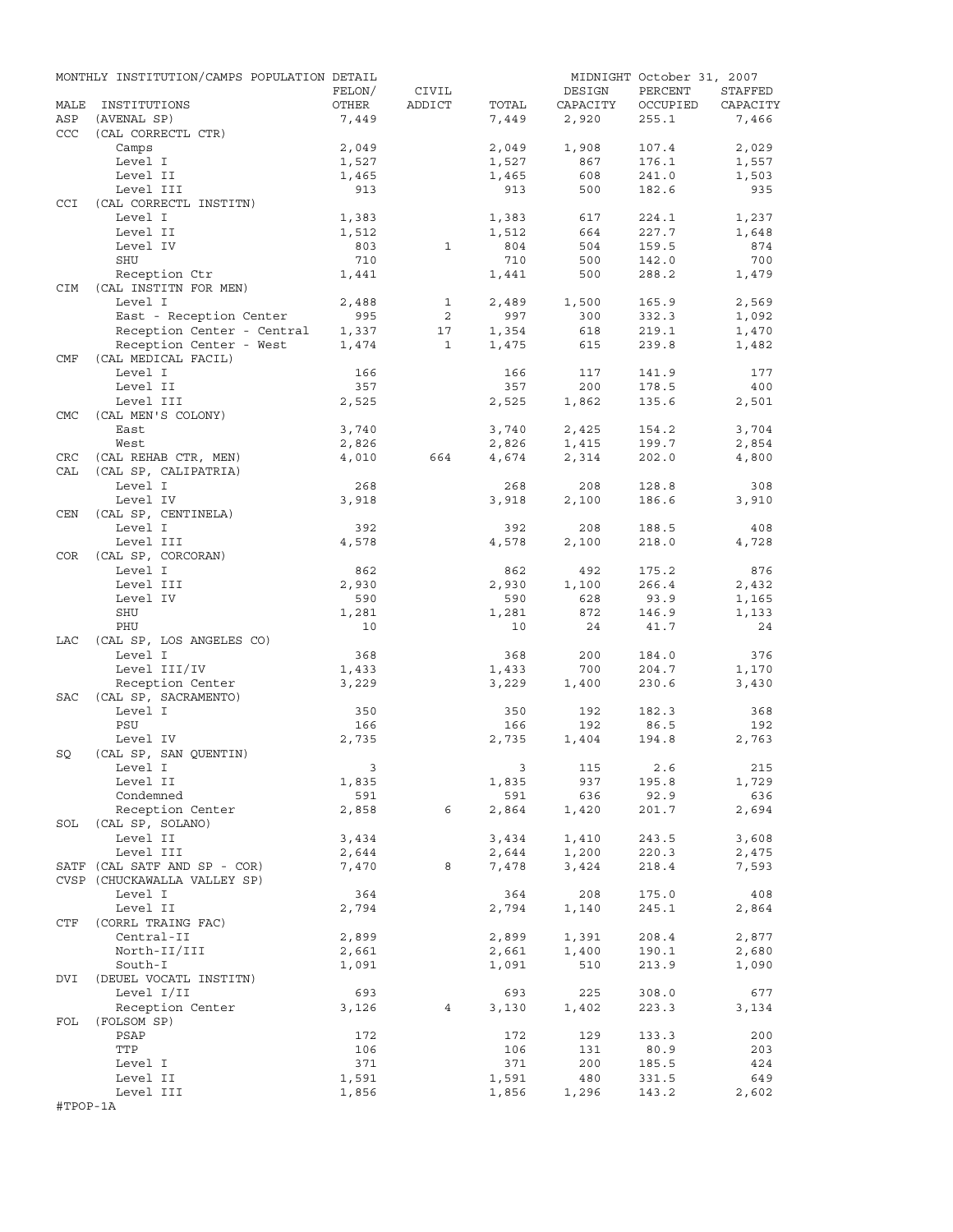|            | MONTHLY INSTITUTION/CAMPS POPULATION DETAIL   |                 |                 |              |                    | MIDNIGHT October 31, 2007 |                     |
|------------|-----------------------------------------------|-----------------|-----------------|--------------|--------------------|---------------------------|---------------------|
| MALE       | INSTITUTIONS                                  | FELON/<br>OTHER | CIVIL<br>ADDICT | TOTAL        | DESIGN<br>CAPACITY | PERCENT<br>OCCUPIED       | STAFFED<br>CAPACITY |
| HDP        | (HIGH DESERT SP)                              |                 |                 |              |                    |                           |                     |
|            | Level I                                       | 394             |                 | 394          | 200                | 197.0                     | 400                 |
|            | Level II                                      | 115             |                 | 115          | $\overline{0}$     | $\sim$                    | 120                 |
|            | Level III                                     | 516             |                 | 516          | 200                | 258.0                     | 500                 |
|            | Level IV                                      | 2,828           | 1               | 2,829        | 1,624              | 174.2                     | 2,996               |
|            | Reception Center<br>IRON (IRONWOOD SP)        | 606             | 8               | 614          | 300                | 204.7                     | 570                 |
|            | Level I                                       | 301             |                 | 301          | 200                | 150.5                     | 300                 |
|            | Level III                                     | 4,402           |                 | 4,402        | 2,000              | 220.1                     | 4,409               |
|            | KVSP (KERN VALLEY SP)                         |                 |                 |              |                    |                           |                     |
|            | Level I/II                                    | 324             |                 | 324          | 200                | 162.0                     | 300                 |
|            | Level IV                                      | 4,705           |                 | 4,705        | 2,248              | 209.3                     | 4,726               |
|            | MCSP (MULE CREEK SP)                          |                 |                 |              |                    |                           |                     |
|            | Level I/II                                    | 346             |                 | 346          | 200                | 173.0                     | 392                 |
|            | Level III<br>Level IV                         | 2,344<br>974    |                 | 2,344<br>974 | 900<br>494         | 260.4<br>197.2            | 2,255<br>1,110      |
|            | NKSP (NORTH KERN SP)                          |                 |                 |              |                    |                           |                     |
|            | Level I                                       | 255             |                 | 255          | 208                | 122.6                     | 408                 |
|            | Level III                                     | 615             |                 | 615          | 200                | 307.5                     | 452                 |
|            | Reception Center                              | 4,548           | 9               | 4,557        | 2,284              | 199.5                     | 4,613               |
|            | PBSP (PELICAN BAY SP)                         |                 |                 |              |                    |                           |                     |
|            | Level I                                       | 291             |                 | 291          | 200                | 145.5                     | 392                 |
|            | Level III/IV                                  | 2,089           |                 | 2,089        | 1,085              | 192.5                     | 2,137               |
|            | SHU                                           | 1,104           |                 | 1,104        | 1,056              | 104.5                     | 1,109               |
|            | PVSP (PLEASANT VALLEY SP)                     |                 |                 |              |                    |                           |                     |
|            | Level I/II<br>Level III/IV                    | 287<br>5,077    |                 | 287<br>5,077 | 208<br>2,100       | 138.0<br>241.8            | 308<br>5,064        |
| RIO        | (RIO COSUMNES COR CTR-RC)                     | 356             |                 | 356          | $\Omega$           |                           | 250                 |
| <b>RJD</b> | (RJ DONOVAN CORR FACIL)                       |                 |                 |              |                    |                           |                     |
|            | Level I                                       | 311             |                 | 311          | 200                | 155.5                     | 400                 |
|            | Level III                                     | 1,900           |                 | 1,900        | 600                | 316.7                     | 1,442               |
|            | Reception Center                              | 1,934           |                 | 1,934        | 900                | 214.9                     | 2,004               |
|            | IV                                            | 563             |                 | 563          | 500                | 112.6                     | 950                 |
|            | SVSP (SALINAS VAL SP)                         |                 |                 |              |                    |                           |                     |
|            | Level I/II                                    | 260             |                 | 260          | 200                | 130.0                     | 400                 |
|            | Level III/IV<br>SRTA (SANTA RITA CO. JAIL-RC) | 3,833<br>740    |                 | 3,833<br>740 | 2,172<br>$\circ$   | 176.5<br>$\sim$ $-$       | 3,920<br>750        |
|            | SBRN (SAN BRUNO CO. JAIL)                     | 19              |                 | 19           | $\mathbf{0}$       | $\sim$                    | 30                  |
| SCC        | (SIERRA CONSERV CTR)                          |                 |                 |              |                    |                           |                     |
|            | Camps-Men                                     | 2,113           |                 | 2,113        | 2,010              | 105.1                     | 2,010               |
|            | Level I                                       | 1,339           |                 | 1,339        | 618                | 216.7                     | 1,378               |
|            | Level II                                      | 1,613           |                 | 1,613        | 608                | 265.3                     | 1,634               |
|            | Level III                                     | 1,157           |                 | 1,157        | 500                | 231.4                     | 1,193               |
| WSP        | (WASCO SP)                                    |                 |                 |              |                    |                           |                     |
|            | Level I<br>Level III                          | 242<br>441      |                 | 242<br>441   | 200<br>200         | 121.0<br>220.5            | 296<br>572          |
|            | Reception Center                              | 5,241           | 15              | 5,256        | 2,584              | 203.4                     | 5,031               |
|            | MALE TOTAL:                                   | 153,022         | 737             |              | 153,759 77,627     | 198.1                     | 155,339             |
|            |                                               |                 |                 |              |                    |                           |                     |
|            | FEMALE INSTITUTIONS                           |                 |                 |              |                    |                           |                     |
| CIW        | (CAL INST FOR WOMEN)                          |                 |                 |              |                    |                           |                     |
|            | Institution                                   | 1,759           | 260             | 2,019        | 761                | 265.3                     | 1,925               |
|            | Reception Center                              | 213             | 21              | 234          | 214                | 109.3                     | 394                 |
|            | Corr Trt Ctr                                  | 12              | $\mathbf{1}$    | 13           | 30                 | 43.3                      | 30                  |
|            | Camps-Women<br>CCWF (CENT CAL WOMEN'S FACIL)  | 309             |                 | 309          | 320                | 96.6                      | 320                 |
|            | Institution                                   | 3,402           | $\overline{a}$  | 3,404        | 1,598              | 213.0                     | 3,381               |
|            | Reception Center                              | 781             | $\overline{4}$  | 785          | 389                | 201.8                     | 824                 |
|            | Condemned                                     | 15              |                 | 15           | 17                 | 88.2                      | 17                  |
| RIO        | (RIO COSUMNES COR CTR-RC)                     | 25              |                 | 25           | $\mathsf{O}$       | $\overline{\phantom{a}}$  | $\overline{0}$      |
|            | SRTA (SANTA RITA CO. JAIL-RC)                 | $\mathbf{1}$    |                 | $\mathbf{1}$ | 0                  | $\overline{\phantom{a}}$  | 20                  |
| VSP        | (VALLEY SP)                                   |                 |                 |              |                    |                           |                     |
|            | Institution                                   | 3,281           |                 | 3,281        | 1,580              | 207.7                     | 3,332               |
|            | Reception Center<br>SHU                       | 833<br>61       | 5               | 838<br>61    | 356<br>44          | 235.4<br>138.6            | 844<br>62           |
|            | FEMALE TOTAL:                                 | 10,692          | 293             | 10,985       | 5,309              | 206.9                     | 11,149              |
|            |                                               |                 |                 |              |                    |                           |                     |
|            | INSTITUTIONS/CAMPS TOTAL:                     | 163,714         | 1,030           | 164,744      | 82,936             | 198.6                     | 166,488             |
|            | #TPOP-1A, PAGE 2                              |                 |                 |              |                    |                           |                     |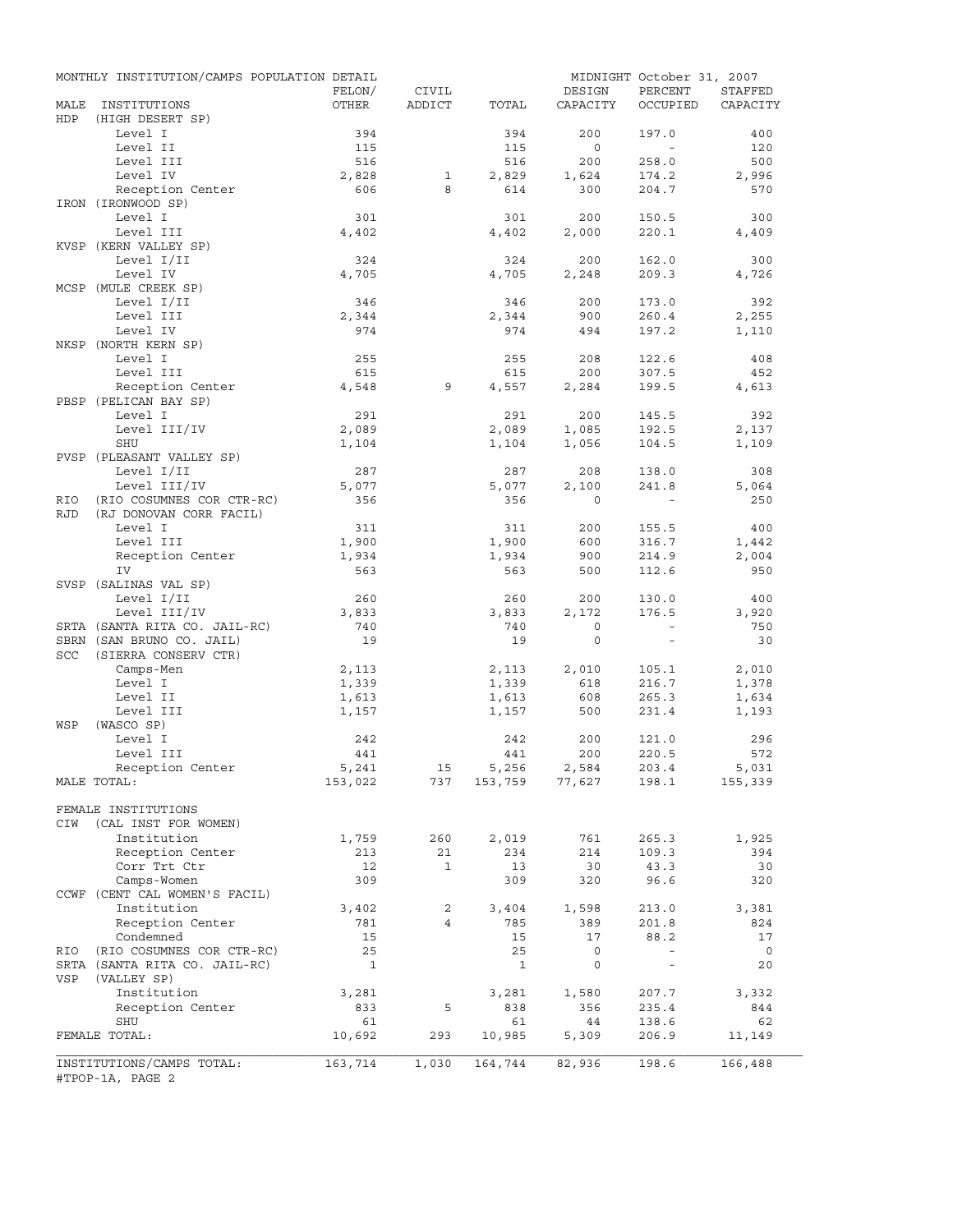MONTHLY REPORT OF POPULATION AS OF MIDNIGHT November 30, 2007

|                                                                                                                                                                                                                                                                                                                                    |                           |       | TOTAL CDCR POPULATION          |                                                                                    |              |                                                                                                                                                                                   |          |  |
|------------------------------------------------------------------------------------------------------------------------------------------------------------------------------------------------------------------------------------------------------------------------------------------------------------------------------------|---------------------------|-------|--------------------------------|------------------------------------------------------------------------------------|--------------|-----------------------------------------------------------------------------------------------------------------------------------------------------------------------------------|----------|--|
|                                                                                                                                                                                                                                                                                                                                    |                           |       |                                |                                                                                    | CHANGE SINCE |                                                                                                                                                                                   |          |  |
|                                                                                                                                                                                                                                                                                                                                    | FELON/                    | CIVIL |                                |                                                                                    |              | 11/30/06 DESIGN PERCENT STAFFED                                                                                                                                                   |          |  |
|                                                                                                                                                                                                                                                                                                                                    | OTHER                     |       | ADDICT TOTAL                   |                                                                                    |              | NO. PCT. CAPACITY OCCUPIED CAPACITY                                                                                                                                               |          |  |
| A. TOTAL INSTITUTIONS                                                                                                                                                                                                                                                                                                              | 171,455 1,007 172,462 +18 |       |                                |                                                                                    | $+0.0$       |                                                                                                                                                                                   |          |  |
| IN-STATE<br>I.                                                                                                                                                                                                                                                                                                                     |                           |       |                                |                                                                                    | $-1.1$       |                                                                                                                                                                                   |          |  |
|                                                                                                                                                                                                                                                                                                                                    |                           |       |                                |                                                                                    | $-1.1$       |                                                                                                                                                                                   |          |  |
| -STATE 169,425 1,007 170,432 -2,012<br>(MEN, Subtotal) 158,058 734 158,792 -1,786<br>(WOMEN, Subtotal) 11,367 273 11,640 -146                                                                                                                                                                                                      |                           |       |                                |                                                                                    | $-1.2$       |                                                                                                                                                                                   |          |  |
|                                                                                                                                                                                                                                                                                                                                    |                           |       |                                |                                                                                    |              |                                                                                                                                                                                   |          |  |
|                                                                                                                                                                                                                                                                                                                                    |                           |       |                                |                                                                                    |              |                                                                                                                                                                                   |          |  |
| $\begin{tabular}{lcccccc} 1. & \text{INSTITUTIONS/CAMPS} & 162,935 & 1,007 & 163,942 & -2,589 & -1.5 & 82,936 & 197.7 & 166,488 \\ & \text{INSTITUTIONS} & 158,491 & 1,007 & 159,498 & -2,563 & -1.5 & 78,698 & 202.7 & 162,129 \\ & & & & & & & & & \\ \text{CAMPS (CCC & SCC)} & 4,444 & 444 & -26 & -0.5 & 4,238 & 104.9 & 4,3$ |                           |       |                                |                                                                                    |              |                                                                                                                                                                                   |          |  |
| 2. COMMUNITY CORR. CTRS. 6,309                                                                                                                                                                                                                                                                                                     |                           |       |                                |                                                                                    |              | $\begin{array}{cccccc} 0&6,309&+679&+12.0&5,969&105.7\\ 2,748&+260&+10.4&2,752&99.9\\ 2,851&+487&+20.6&2,461&115.8\\ 458&-53&-10.3&440&104.1\\ 73&-23&-23.9&110&66.4 \end{array}$ |          |  |
| CCF PRIVATE                                                                                                                                                                                                                                                                                                                        | 2,748                     |       |                                |                                                                                    |              |                                                                                                                                                                                   |          |  |
| CCF PUBLIC                                                                                                                                                                                                                                                                                                                         | 2,851                     |       |                                |                                                                                    |              |                                                                                                                                                                                   |          |  |
| DRUG TREATMT FURLOUGH 458                                                                                                                                                                                                                                                                                                          |                           |       |                                |                                                                                    |              |                                                                                                                                                                                   |          |  |
| PRIVATE WORK FURLOUGH                                                                                                                                                                                                                                                                                                              | 73                        |       |                                |                                                                                    |              |                                                                                                                                                                                   |          |  |
| PRISONER MOTHER PGM                                                                                                                                                                                                                                                                                                                | 60                        |       |                                |                                                                                    |              |                                                                                                                                                                                   | 70 85.7  |  |
| FAMILY FOUNDATION PGM 53                                                                                                                                                                                                                                                                                                           |                           |       |                                | $60$ $-12$ $-16.6$<br>$53$ $-16$ $-23.1$<br>$66$ $+36$ $+120.0$                    |              |                                                                                                                                                                                   | 70 75.7  |  |
| WORK FUR. IN CUSTODY 66                                                                                                                                                                                                                                                                                                            |                           |       | 66                             |                                                                                    |              |                                                                                                                                                                                   | 66 100.0 |  |
|                                                                                                                                                                                                                                                                                                                                    |                           |       |                                |                                                                                    |              |                                                                                                                                                                                   |          |  |
| 3. DMH STATE HOSPITALS 181                                                                                                                                                                                                                                                                                                         |                           |       | $181 -22 -10.8$                |                                                                                    |              |                                                                                                                                                                                   |          |  |
| II. OUT OF STATE(COCF)                                                                                                                                                                                                                                                                                                             | 2,030                     |       | $0 \qquad \qquad$<br>2,030     |                                                                                    |              |                                                                                                                                                                                   |          |  |
| ARIZONA                                                                                                                                                                                                                                                                                                                            | 609                       |       | 609                            |                                                                                    |              |                                                                                                                                                                                   |          |  |
| MISSISSIPPI                                                                                                                                                                                                                                                                                                                        | 1,342                     |       | 1,342                          |                                                                                    |              |                                                                                                                                                                                   |          |  |
| TENNESSEE                                                                                                                                                                                                                                                                                                                          | 79                        |       | 79                             |                                                                                    |              |                                                                                                                                                                                   |          |  |
| 2AROLE 124,894 1,732 126,626 +6,167 +5.1<br>COMMUNITY SUPERVISION 123,432 1,732 125,164 +6,268 +5.2<br>COOPERATIVE CASES 1.462 1.462 -101 -6.4<br>B. PAROLE                                                                                                                                                                        |                           |       |                                |                                                                                    |              |                                                                                                                                                                                   |          |  |
|                                                                                                                                                                                                                                                                                                                                    |                           |       |                                |                                                                                    |              |                                                                                                                                                                                   |          |  |
| COOPERATIVE CASES                                                                                                                                                                                                                                                                                                                  | 1,462                     |       |                                | 1,462 -101                                                                         | $-6.4$       |                                                                                                                                                                                   |          |  |
| C. NON-CDC JURISDICTION $1,906$ 0 $1,906$ +18 +0.9<br>OTHER STATE/FED. INST. 513 513 -14 -2.6                                                                                                                                                                                                                                      |                           |       |                                |                                                                                    |              |                                                                                                                                                                                   |          |  |
| OTHER STATE/FED. INST.                                                                                                                                                                                                                                                                                                             |                           |       |                                |                                                                                    |              |                                                                                                                                                                                   |          |  |
| OUT OF STATE PAROLE                                                                                                                                                                                                                                                                                                                | 1,216                     |       |                                | $\begin{array}{cccc} 1,216 & & +26 & & +2.1 \\ & 72 & & -21 & & -22.5 \end{array}$ |              |                                                                                                                                                                                   |          |  |
| OUT OF STATE PAL                                                                                                                                                                                                                                                                                                                   | 72                        |       |                                |                                                                                    |              |                                                                                                                                                                                   |          |  |
| CYA-W&IC 1731.5(c)<br>INSTITUTIONS                                                                                                                                                                                                                                                                                                 | 105                       |       |                                | $105 +27 +34.6$                                                                    |              |                                                                                                                                                                                   |          |  |
|                                                                                                                                                                                                                                                                                                                                    |                           |       |                                |                                                                                    |              |                                                                                                                                                                                   |          |  |
| D. OTHER POPULATIONS 20,842 246 21,088 -867<br>INMATES                                                                                                                                                                                                                                                                             |                           |       |                                |                                                                                    | $-3.9$       |                                                                                                                                                                                   |          |  |
| OUT-TO-COURT, etc. 2,328                                                                                                                                                                                                                                                                                                           |                           |       | 71 2,399                       | $+304 +14.5$                                                                       |              |                                                                                                                                                                                   |          |  |
| ESCAPED                                                                                                                                                                                                                                                                                                                            | 216                       |       | 216                            | $-16$                                                                              | $-6.8$       |                                                                                                                                                                                   |          |  |
| PAROLEES (PAL/RAL) 18,298                                                                                                                                                                                                                                                                                                          |                           |       | $175$ $18,473$ $-1,155$ $-5.8$ |                                                                                    |              |                                                                                                                                                                                   |          |  |
| TOTAL CDCR POPULATION 319,097 2,985 322,082 +5,416 +1.7                                                                                                                                                                                                                                                                            |                           |       |                                |                                                                                    |              |                                                                                                                                                                                   |          |  |
| CHANGE FROM LAST MONTH                                                                                                                                                                                                                                                                                                             |                           |       |                                |                                                                                    |              |                                                                                                                                                                                   |          |  |
| A. TOTAL INSTITUTIONS                                                                                                                                                                                                                                                                                                              | $-473$                    |       | $-23 - 496$                    |                                                                                    |              |                                                                                                                                                                                   |          |  |
| (MEN, Subtotal)                                                                                                                                                                                                                                                                                                                    | $-810$                    | $-3$  | $-813$                         |                                                                                    |              |                                                                                                                                                                                   |          |  |
| (WOMEN, Subtotal)                                                                                                                                                                                                                                                                                                                  | $-20$                     | $-20$ | $-40$                          |                                                                                    |              |                                                                                                                                                                                   |          |  |

B. PAROLE -6 -2 -8 D. PAROLEES (PAL/RAL) +13 -6 +7 B. FAROLEES (PAL/RAL)<br>
D. PAROLEES (PAL/RAL)<br>
This report contains the latest available reliable population figures from OBIS. They have been

carefully audited, but are preliminary, and therefore subject to revision.

 Figure excludes institution based camps. Total persons in camps, including base camps, are 4,494 . Base camp at CMC is included in institution counts.<br>Report # TPOP-8. Questions: (916) 327-3262 (CALNET) 4 (916) 327-3262 (CALNET) 467-3262.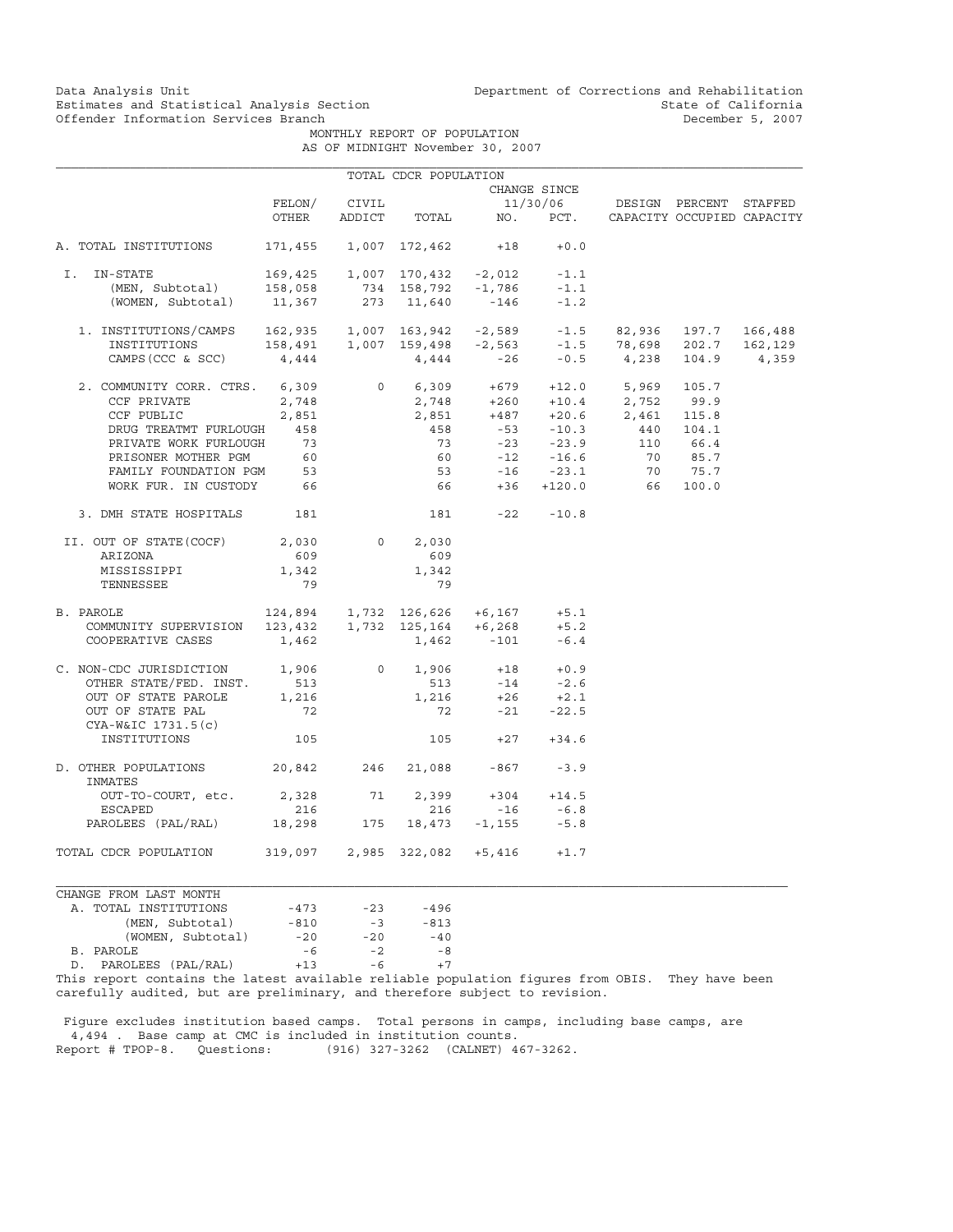|            | INSTITUTIONS/CAMPS            | FELON/<br>OTHER      | CIVIL<br>ADDICT | TOTAL        | DESIGN<br>CAPACITY            | PERCENT<br>OCCUPIED         | STAFFED<br>CAPACITY |
|------------|-------------------------------|----------------------|-----------------|--------------|-------------------------------|-----------------------------|---------------------|
| MALE       |                               |                      |                 |              |                               |                             |                     |
| ASP        | (AVENAL SP)                   | 7,384                |                 | 7,384        | 2,920                         | 252.9                       | 7,466               |
| CCC        | (CAL CORRECTL CTR)            | $6,004$<br>$5,633$ 2 |                 | 6,004        | 3,883<br>2,785                | 154.6                       | 6,024               |
| <b>CCI</b> | (CAL CORRECTL INSTITN)        |                      |                 | 5,635        |                               | 202.3                       | 5,938               |
| CIM        | (CAL INSTITN FOR MEN)         |                      | 6,265 9         | 6,274        | 3,033                         | 206.9                       | 6,613               |
| CMF        | (CAL MEDICAL FACIL)           | 3,045                |                 |              | 3,045 2,179                   | 139.7                       | 3,078               |
| <b>CMC</b> | (CAL MEN'S COLONY)            | 6,550                |                 | 6,550        | 3,840                         | 170.6                       | 6,558               |
| CRC        | (CAL REHAB CTR, MEN)          | 4,079                | 668             |              | $4,747$<br>$4,206$<br>$2,308$ | 205.1                       | 4,800               |
| CAL        | (CAL SP, CALIPATRIA)          | 4,206                |                 |              |                               | 182.2                       | 4,218               |
| CEN        | (CAL SP, CENTINELA)           | 5,057                |                 | 5,057        | 2,308                         | 219.1                       | 5,136               |
| COR        | (CAL SP, CORCORAN)            | 5,735                |                 | 5,735        | 3,116                         | 184.1                       | 5,630               |
| LAC        | (CAL SP, LOS ANGELES CO)      | 4,939                |                 | 4,939        | 2,300                         | 214.7                       | 4,976               |
| <b>SAC</b> | (CAL SP, SACRAMENTO)          | 3,126                |                 | 3,126        | 1,788                         | 174.8                       | 3,323               |
| SQ         | (CAL SP, SAN QUENTIN)         | 5,433                | 11              |              | $5,444$ $3,108$               | 175.2                       | 5,274               |
|            | SOL (CAL SP, SOLANO)          | 6,116                |                 | 6,116        | 2,610                         | 234.3                       | 6,083               |
|            | SATF (CAL SATF AND SP - COR)  | 7,424                | $\overline{4}$  |              | 7,428 3,424                   | 216.9                       | 7,593               |
|            | CVSP (CHUCKAWALLA VALLEY SP)  | 3,171                |                 | 3,171        | 1,348                         | 235.2                       | 3,272               |
| CTF        | (CORRL TRAING FAC)            | 6,488                |                 | 6,488        | 3,301                         | 196.5                       | 6,647               |
| DVI        | (DEUEL VOCATL INSTITN)        | 3,795                | 10              | 3,805        | 1,627                         | 233.9                       | 3,811               |
| FOL        | (FOLSOM SP)                   | 4,073                |                 | 4,073        | 2,236                         | 182.2                       | 4,078               |
| <b>HDP</b> | (HIGH DESERT SP)              | 4,162                | $\overline{9}$  | 4,171        | 2,324                         | 179.5                       | 4,586               |
|            | IRON (IRONWOOD SP)            | 4,767                |                 | 4,767        | 2,200                         | 216.7                       | 4,709               |
|            | KVSP (KERN VALLEY SP)         | 4,929                |                 | 4,929        | 2,448                         | 201.3                       | 5,026               |
|            | MCSP (MULE CREEK SP)          | 3,660                |                 | 3,660        | 1,594                         | 229.6                       | 3,757               |
|            | NKSP (NORTH KERN SP)          | 5,257                | $5^{\circ}$     | 5,262        | 2,692                         | 195.5                       | 5,473               |
|            | PBSP (PELICAN BAY SP)         | 3,460                |                 | 3,460        | 2,341                         | 147.8                       | 3,638               |
|            | PVSP (PLEASANT VALLEY SP)     | 5,337                |                 | 5,337        | 2,308                         | 231.2                       | 5,372               |
|            | RIO (RIO COSUMNES COR CTR-RC) | 352                  |                 | 352          | $\overline{0}$                | $\alpha \rightarrow \beta$  | 250                 |
|            | RJD (RJ DONOVAN CORR FACIL)   | 4,691                |                 | 4,691        | 2,200                         | 213.2                       | 4,796               |
|            | SVSP (SALINAS VAL SP)         | 4,024                |                 | 4,024        | 2,372                         | 169.6                       | 4,320               |
|            | SRTA (SANTA RITA CO. JAIL-RC) | 828                  |                 | 828          | $\circ$                       | $\alpha \rightarrow \alpha$ | 750                 |
|            | SBRN (SAN BRUNO CO. JAIL)     | 19                   |                 | 19           | $\circ$                       | $\sim$ $ \sim$              | 30                  |
|            | SCC (SIERRA CONSERV CTR)      | 6,336                |                 | 6,336        | 3,736                         | 169.6                       | 6,215               |
| WSP        | (WASCO SP)                    |                      | 5,922 16        |              | 5,938 2,984                   | 199.0                       | 5,899               |
|            | MALE TOTAL:                   | 152,267              | 734             | 153,001      | 77,627                        | 197.1                       | 155, 339            |
| FEMALE     |                               |                      |                 |              |                               |                             |                     |
| CIW        | (CAL INST FOR WOMEN)          | 2,395                | 266             | 2,661        | 1,325                         | 200.8                       | 2,669               |
|            | CCWF (CENT CAL WOMEN'S FACIL) | 4,101                | $\overline{4}$  | 4,105        | 2,004                         | 204.8                       | 4,222               |
| RIO        | (RIO COSUMNES COR CTR-RC)     | 22                   |                 | 22           | 0                             | $\overline{\phantom{a}}$    | 0                   |
|            | SRTA (SANTA RITA CO. JAIL-RC) | $\mathbf{1}$         |                 | $\mathbf{1}$ | $\overline{0}$                | $\sim$ $-$                  | 20                  |
| VSP        | (VALLEY SP)                   | 4,149                | 3               | 4,152        | 1,980                         | 209.7                       | 4,238               |
|            |                               |                      |                 |              |                               |                             |                     |
|            | FEMALE TOTAL:                 | 10,668               | 273             | 10,941       | 5,309                         | 206.1                       | 11,149              |
|            |                               |                      |                 |              |                               |                             |                     |
|            | INSTITUTIONS/CAMPS TOTAL:     | 162,935              | 1,007           | 163,942      | 82,936                        | 197.7                       | 166,488             |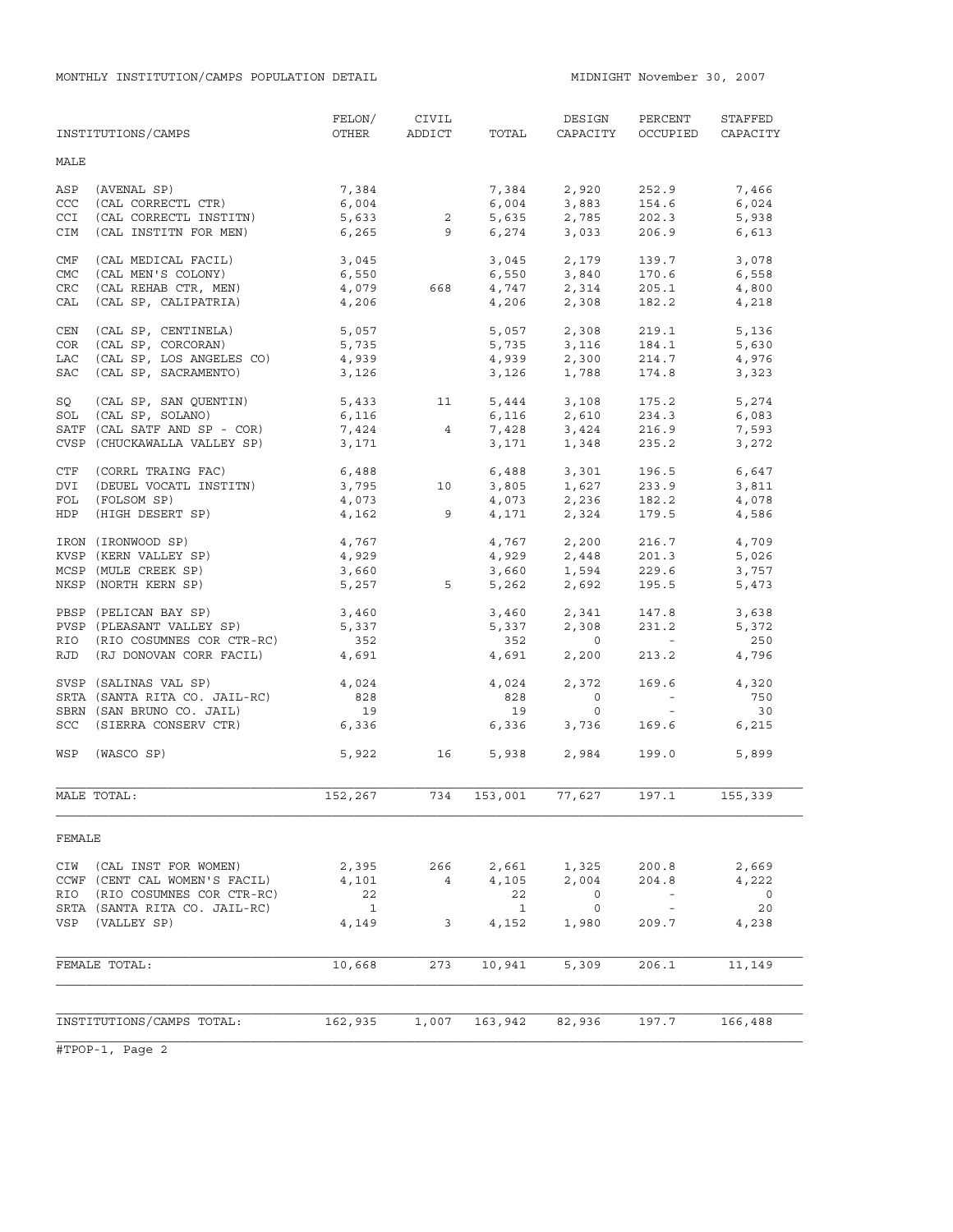|            | MONTHLY INSTITUTION/CAMPS POPULATION DETAIL |                         |              |              |                | MIDNIGHT November 30, 2007 |                |
|------------|---------------------------------------------|-------------------------|--------------|--------------|----------------|----------------------------|----------------|
|            |                                             | FELON/                  | CIVIL        |              | DESIGN         | PERCENT                    | STAFFED        |
| MALE       | INSTITUTIONS                                | OTHER                   | ADDICT       | TOTAL        | CAPACITY       | OCCUPIED                   | CAPACITY       |
| ASP        | (AVENAL SP)                                 | 7,384                   |              | 7,384        | 2,920          | 252.9                      | 7,466          |
| CCC        | (CAL CORRECTL CTR)                          |                         |              |              |                |                            |                |
|            | Camps                                       | 2,013                   |              | 2,013        | 1,908          | 105.5                      | 2,029          |
|            | Level I                                     | 1,540                   |              | 1,540        | 867            | 177.6                      | 1,557          |
|            | Level II<br>Level III                       | 1,513<br>938            |              | 1,513<br>938 | 608<br>500     | 248.8<br>187.6             | 1,503<br>935   |
| <b>CCI</b> | (CAL CORRECTL INSTITN)                      |                         |              |              |                |                            |                |
|            | Level I                                     | 1,296                   |              | 1,296        | 617            | 210.0                      | 1,237          |
|            | Level II                                    | 1,529                   |              | 1,529        | 664            | 230.3                      | 1,648          |
|            | Level IV                                    | 797                     | $\mathbf{1}$ | 798          | 504            | 158.3                      | 874            |
|            | SHU                                         | 707                     |              | 707          | 500            | 141.4                      | 700            |
|            | Reception Ctr                               | 1,304                   | $\mathbf{1}$ | 1,305        | 500            | 261.0                      | 1,479          |
| CIM        | (CAL INSTITN FOR MEN)                       |                         |              |              |                |                            |                |
|            | Level I                                     | 2,473                   | $\mathbf{1}$ | 2,474        | 1,500          | 164.9                      | 2,569          |
|            | East - Reception Center                     | 1,009                   | 2            | 1,011        | 300            | 337.0                      | 1,092          |
|            | Reception Center - Central                  | 1,295                   | 5            | 1,300        | 618            | 210.4                      | 1,470          |
|            | Reception Center - West                     | 1,488                   | $\mathbf{1}$ | 1,489        | 615            | 242.1                      | 1,482          |
| CMF        | (CAL MEDICAL FACIL)                         |                         |              |              |                |                            |                |
|            | Level I                                     | 159                     |              | 159          | 117            | 135.9                      | 177            |
|            | Level II                                    | 358                     |              | 358          | 200            | 179.0                      | 400            |
|            | Level III                                   | 2,528                   |              | 2,528        | 1,862          | 135.8                      | 2,501          |
| <b>CMC</b> | (CAL MEN'S COLONY)                          |                         |              |              |                |                            |                |
|            | East                                        | 3,724                   |              | 3,724        | 2,425          | 153.6                      | 3,704          |
|            | West                                        | 2,826                   |              | 2,826        | 1,415          | 199.7                      | 2,854          |
| CRC        | (CAL REHAB CTR, MEN)                        | 4,079                   | 668          | 4,747        | 2,314          | 205.1                      | 4,800          |
| CAL        | (CAL SP, CALIPATRIA)                        |                         |              | 271          |                |                            | 308            |
|            | Level I                                     | 271                     |              |              | 208            | 130.3                      |                |
| CEN        | Level IV                                    | 3,935                   |              | 3,935        | 2,100          | 187.4                      | 3,910          |
|            | (CAL SP, CENTINELA)<br>Level I              | 383                     |              | 383          | 208            | 184.1                      | 408            |
|            | Level III                                   | 4,674                   |              | 4,674        | 2,100          | 222.6                      | 4,728          |
| COR.       | (CAL SP, CORCORAN)                          |                         |              |              |                |                            |                |
|            | Level I                                     | 869                     |              | 869          | 492            | 176.6                      | 876            |
|            | Level III                                   | 2,985                   |              | 2,985        | 1,100          | 271.4                      | 2,432          |
|            | Level IV                                    | 587                     |              | 587          | 628            | 93.5                       | 1,165          |
|            | SHU                                         | 1,285                   |              | 1,285        | 872            | 147.4                      | 1,133          |
|            | PHU                                         | 9                       |              | 9            | 24             | 37.5                       | 24             |
| LAC        | (CAL SP, LOS ANGELES CO)                    |                         |              |              |                |                            |                |
|            | Level I                                     | 362                     |              | 362          | 200            | 181.0                      | 376            |
|            | Level III/IV                                | 1,413                   |              | 1,413        | 700            | 201.9                      | 1,170          |
|            | Reception Center                            | 3,164                   |              | 3,164        | 1,400          | 226.0                      | 3,430          |
| SAC        | (CAL SP, SACRAMENTO)                        |                         |              |              |                |                            |                |
|            | Level I                                     | 349                     |              | 349          | 192            | 181.8                      | 368            |
|            | PSU                                         | 166                     |              | 166          | 192            | 86.5                       | 192            |
|            | Level IV                                    | 2,611                   |              | 2,611        | 1,404          | 186.0                      | 2,763          |
| SQ         | (CAL SP, SAN QUENTIN)                       |                         |              |              |                |                            |                |
|            | Level I                                     | $\overline{\mathbf{3}}$ |              |              | 3 115 2.6      |                            | 215            |
|            | Level II                                    | 1,917                   | $\mathbf{1}$ | 1,918        | 937            | 204.7                      | 1,729          |
|            | Condemned                                   | 587                     |              | 587          | 636            | 92.3                       | 636            |
|            | Reception Center                            | 2,926                   | 10           | 2,936        | 1,420          | 206.8                      | 2,694          |
|            | SOL (CAL SP, SOLANO)                        |                         |              |              |                |                            |                |
|            | Level II                                    | 3,453                   |              | 3,453        | 1,410          | 244.9                      | 3,608          |
|            | Level III<br>SATF (CAL SATF AND SP - COR)   | 2,663<br>7,424          | $4^{\circ}$  | 2,663        | 1,200<br>3,424 | 221.9<br>216.9             | 2,475<br>7,593 |
|            | CVSP (CHUCKAWALLA VALLEY SP)                |                         |              | 7,428        |                |                            |                |
|            | Level I                                     | 350                     |              | 350          | 208            | 168.3                      | 408            |
|            | Level II                                    | 2,821                   |              | 2,821        | 1,140          | 247.5                      | 2,864          |
| CTF        | (CORRL TRAING FAC)                          |                         |              |              |                |                            |                |
|            | Central-II                                  | 2,828                   |              | 2,828        | 1,391          | 203.3                      | 2,877          |
|            | North-II/III                                | 2,675                   |              | 2,675        | 1,400          | 191.1                      | 2,680          |
|            | South-I                                     | 985                     |              | 985          | 510            | 193.1                      | 1,090          |
| DVI        | (DEUEL VOCATL INSTITN)                      |                         |              |              |                |                            |                |
|            | Level I/II                                  | 677                     |              | 677          | 225            | 300.9                      | 677            |
|            | Reception Center                            | 3,118                   | 10           | 3,128        | 1,402          | 223.1                      | 3,134          |
| FOL        | (FOLSOM SP)                                 |                         |              |              |                |                            |                |
|            | PSAP                                        | 163                     |              | 163          | 129            | 126.4                      | 200            |
|            | TTP                                         | 88                      |              | 88           | 131            | 67.2                       | 203            |
|            | Level I                                     | 364                     |              | 364          | 200            | 182.0                      | 424            |
|            | Level II                                    | 1,585                   |              | 1,585        | 480            | 330.2                      | 649            |
|            | Level III                                   | 1,873                   |              | 1,873        | 1,296          | 144.5                      | 2,602          |
| #TPOP-1A   |                                             |                         |              |              |                |                            |                |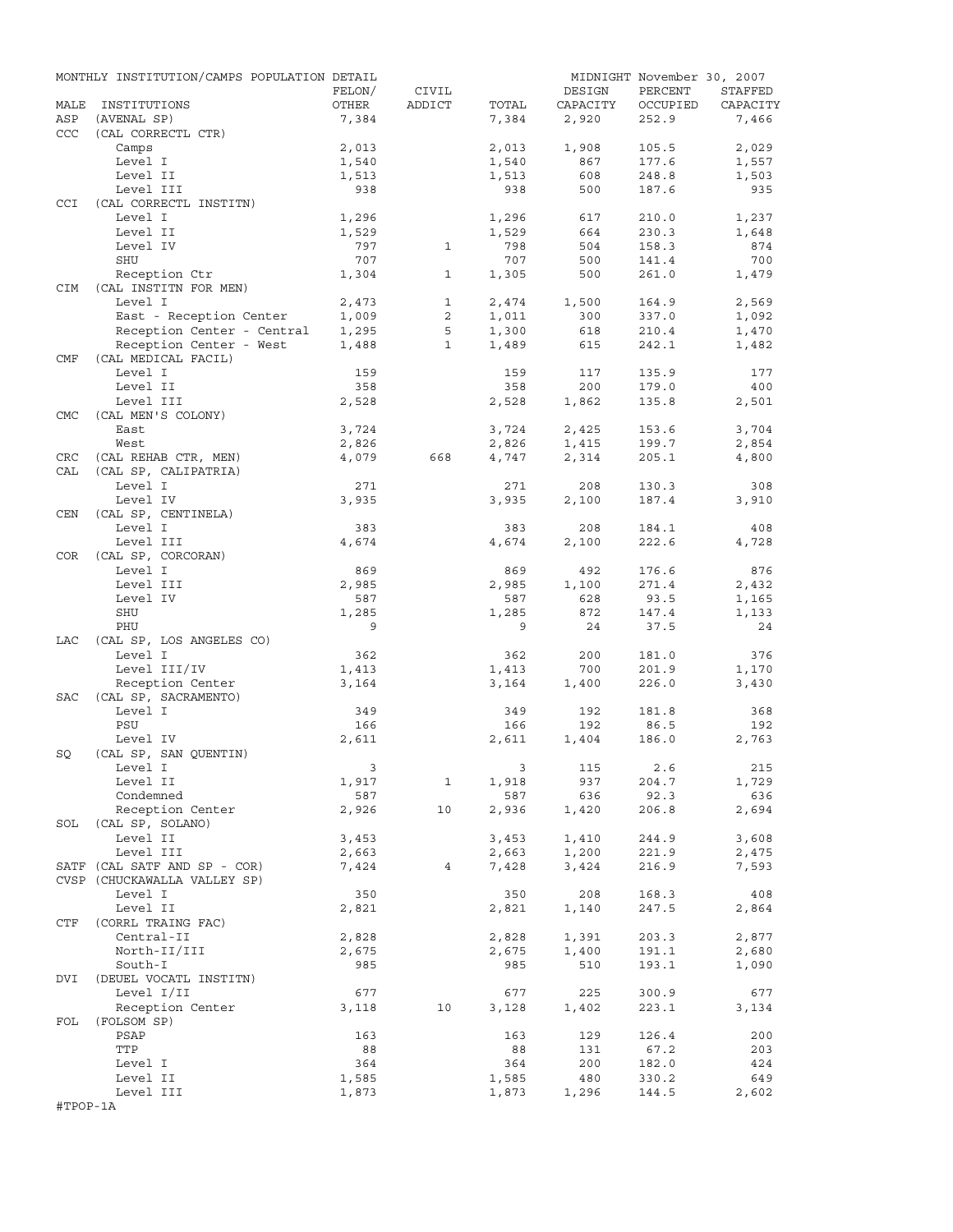|            | MONTHLY INSTITUTION/CAMPS POPULATION DETAIL   |                 |                 |              |                         | MIDNIGHT November 30, 2007            |                     |
|------------|-----------------------------------------------|-----------------|-----------------|--------------|-------------------------|---------------------------------------|---------------------|
| MALE       | INSTITUTIONS                                  | FELON/<br>OTHER | CIVIL<br>ADDICT | TOTAL        | DESIGN<br>CAPACITY      | PERCENT<br>OCCUPIED                   | STAFFED<br>CAPACITY |
| HDP        | (HIGH DESERT SP)                              |                 |                 |              |                         |                                       |                     |
|            | Level I                                       | 365             |                 | 365          | 200                     | 182.5                                 | 400                 |
|            | Level II                                      | 104             |                 | 104          | $\overline{0}$          | $\sim$ $-$                            | 120                 |
|            | Level III                                     | 430             |                 | 430          | 200                     | 215.0                                 | 500                 |
|            | Level IV                                      | 2,664<br>599    | 9               | 2,664<br>608 | 1,624<br>300            | 164.0                                 | 2,996<br>570        |
|            | Reception Center<br>IRON (IRONWOOD SP)        |                 |                 |              |                         | 202.7                                 |                     |
|            | Level I                                       | 303             |                 | 303          | 200                     | 151.5                                 | 300                 |
|            | Level III                                     | 4,464           |                 | 4,464        | 2,000                   | 223.2                                 | 4,409               |
|            | KVSP (KERN VALLEY SP)                         |                 |                 |              |                         |                                       |                     |
|            | Level I/II                                    | 304             |                 | 304          | 200                     | 152.0                                 | 300                 |
|            | Level IV                                      | 4,625           |                 | 4,625        | 2,248                   | 205.7                                 | 4,726               |
|            | MCSP (MULE CREEK SP)                          |                 |                 |              |                         |                                       |                     |
|            | Level I/II                                    | 346             |                 | 346          | 200                     | 173.0                                 | 392                 |
|            | Level III                                     | 2,352           |                 | 2,352        | 900                     | 261.3                                 | 2,255               |
|            | Level IV                                      | 962             |                 | 962          | 494                     | 194.7                                 | 1,110               |
|            | NKSP (NORTH KERN SP)                          |                 |                 |              |                         |                                       |                     |
|            | Level I<br>Level III                          | 244<br>608      |                 | 244<br>608   | 208                     | 117.3                                 | 408<br>452          |
|            | Reception Center                              | 4,405           | 5               | 4,410        | 200<br>2,284            | 304.0<br>193.1                        | 4,613               |
|            | PBSP (PELICAN BAY SP)                         |                 |                 |              |                         |                                       |                     |
|            | Level I                                       | 306             |                 | 306          | 200                     | 153.0                                 | 392                 |
|            | Level III/IV                                  | 2,050           |                 | 2,050        | 1,085                   | 188.9                                 | 2,137               |
|            | SHU                                           | 1,104           |                 | 1,104        | 1,056                   | 104.5                                 | 1,109               |
|            | PVSP (PLEASANT VALLEY SP)                     |                 |                 |              |                         |                                       |                     |
|            | Level I/II                                    | 268             |                 | 268          | 208                     | 128.8                                 | 308                 |
|            | Level III/IV                                  | 5,069           |                 | 5,069        | 2,100                   | 241.4                                 | 5,064               |
| RIO        | (RIO COSUMNES COR CTR-RC)                     | 352             |                 | 352          | $\Omega$                |                                       | 250                 |
| <b>RJD</b> | (RJ DONOVAN CORR FACIL)                       |                 |                 |              |                         |                                       |                     |
|            | Level I                                       | 333             |                 | 333          | 200                     | 166.5                                 | 400                 |
|            | Level III                                     | 1,883           |                 | 1,883        | 600                     | 313.8                                 | 1,442               |
|            | Reception Center                              | 1,915           |                 | 1,915        | 900                     | 212.8                                 | 2,004               |
|            | IV<br>SVSP (SALINAS VAL SP)                   | 560             |                 | 560          | 500                     | 112.0                                 | 950                 |
|            | Level I/II                                    | 252             |                 | 252          | 200                     | 126.0                                 | 400                 |
|            | Level III/IV                                  | 3,772           |                 | 3,772        | 2,172                   | 173.7                                 | 3,920               |
|            | SRTA (SANTA RITA CO. JAIL-RC)                 | 828             |                 | 828          | $\circ$                 | $\sim$                                | 750                 |
|            | SBRN (SAN BRUNO CO. JAIL)                     | 19              |                 | 19           | $\circ$                 | $\sim$                                | 30                  |
| SCC        | (SIERRA CONSERV CTR)                          |                 |                 |              |                         |                                       |                     |
|            | Camps-Men                                     | 2,123           |                 | 2,123        | 2,010                   | 105.6                                 | 2,010               |
|            | Level I                                       | 1,352           |                 | 1,352        | 618                     | 218.8                                 | 1,378               |
|            | Level II                                      | 1,678           |                 | 1,678        | 608                     | 276.0                                 | 1,634               |
|            | Level III                                     | 1,183           |                 | 1,183        | 500                     | 236.6                                 | 1,193               |
| WSP        | (WASCO SP)                                    |                 |                 |              |                         |                                       |                     |
|            | Level I                                       | 260             |                 | 260          | 200                     | 130.0                                 | 296                 |
|            | Level III                                     | 437             |                 | 437          | 200                     | 218.5                                 | 572                 |
|            | Reception Center<br>MALE TOTAL:               | 5,225           | 16              | 5,241        | 2,584<br>153,001 77,627 | 202.8<br>197.1                        | 5,031               |
|            |                                               | 152,267         | 734             |              |                         |                                       | 155,339             |
|            | FEMALE INSTITUTIONS                           |                 |                 |              |                         |                                       |                     |
| CIW        | (CAL INST FOR WOMEN)                          |                 |                 |              |                         |                                       |                     |
|            | Institution                                   | 1,824           | 243             | 2,067        | 761                     | 271.6                                 | 1,925               |
|            | Reception Center                              | 253             | 23              | 276          | 214                     | 129.0                                 | 394                 |
|            | Corr Trt Ctr                                  | 10              |                 | 10           | 30                      | 33.3                                  | 30                  |
|            | Camps-Women                                   | 308             |                 | 308          | 320                     | 96.3                                  | 320                 |
|            | CCWF (CENT CAL WOMEN'S FACIL)                 |                 |                 |              |                         |                                       |                     |
|            | Institution                                   | 3,321           | 3               | 3,324        | 1,598                   | 208.0                                 | 3,381               |
|            | Reception Center                              | 765             | $\mathbf{1}$    | 766          | 389                     | 196.9                                 | 824                 |
|            | Condemned                                     | 15              |                 | 15           | 17                      | 88.2                                  | 17                  |
| RIO        | (RIO COSUMNES COR CTR-RC)                     | 22              |                 | 22           | $\mathsf{O}$            | $\overline{\phantom{a}}$<br>$\bar{ }$ | $\overline{0}$      |
| VSP        | SRTA (SANTA RITA CO. JAIL-RC)<br>(VALLEY SP)  | $\mathbf{1}$    |                 | $\mathbf{1}$ | 0                       |                                       | 20                  |
|            | Institution                                   | 3,276           |                 | 3,276        | 1,580                   | 207.3                                 | 3,332               |
|            | Reception Center                              | 814             | 3               | 817          | 356                     | 229.5                                 | 844                 |
|            | SHU                                           | 59              |                 | 59           | 44                      | 134.1                                 | 62                  |
|            | FEMALE TOTAL:                                 | 10,668          | 273             | 10,941       | 5,309                   | 206.1                                 | 11,149              |
|            |                                               |                 |                 |              |                         |                                       |                     |
|            | INSTITUTIONS/CAMPS TOTAL:<br>#TPOP-1A, PAGE 2 | 162,935         | 1,007           | 163,942      | 82,936                  | 197.7                                 | 166,488             |
|            |                                               |                 |                 |              |                         |                                       |                     |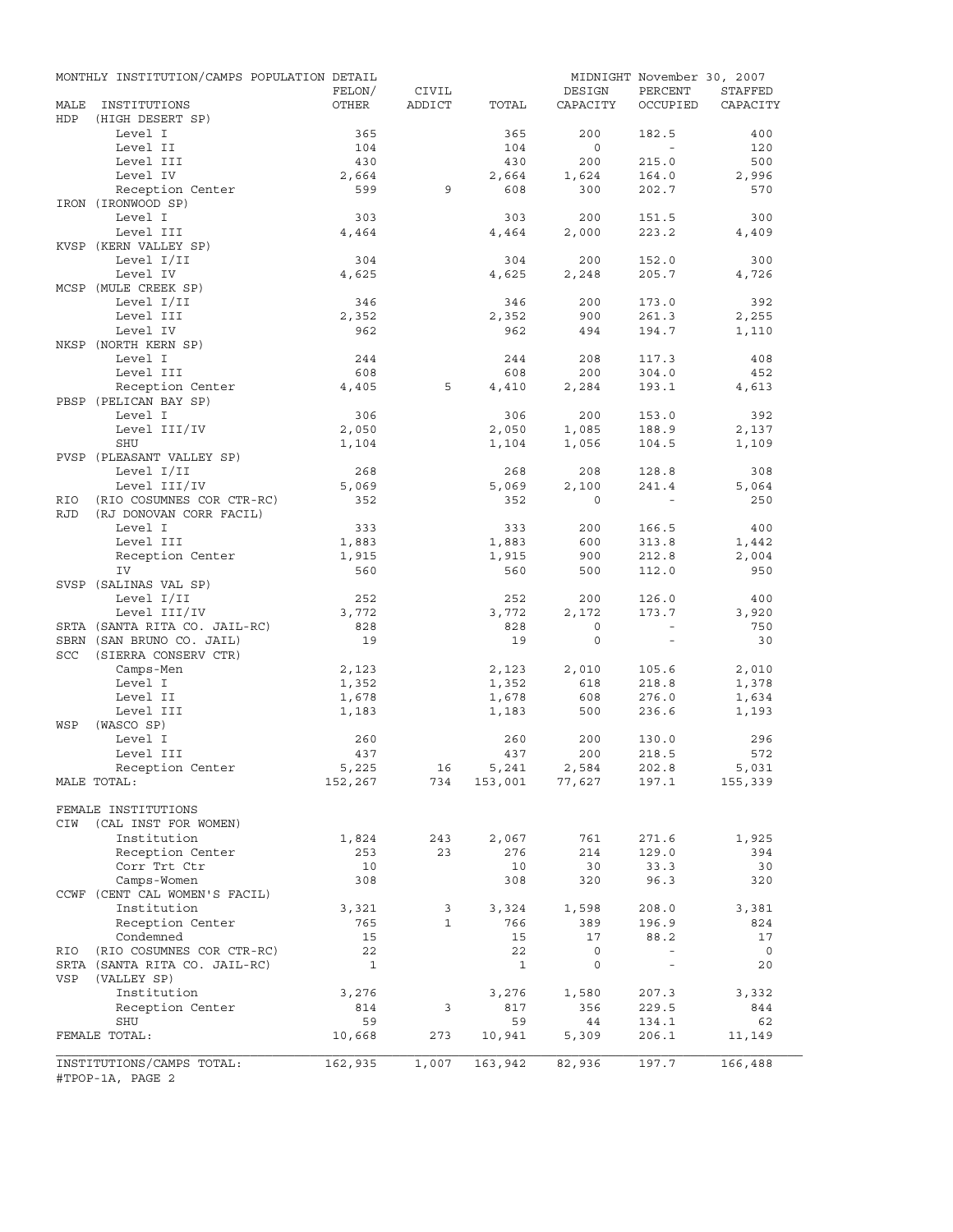MONTHLY REPORT OF POPULATION AS OF MIDNIGHT December 31, 2007

|                                                                                                                                                                                                                                                                                                                              |                              |                | TOTAL CDCR POPULATION       |                  |                          |                                                                          |         |         |
|------------------------------------------------------------------------------------------------------------------------------------------------------------------------------------------------------------------------------------------------------------------------------------------------------------------------------|------------------------------|----------------|-----------------------------|------------------|--------------------------|--------------------------------------------------------------------------|---------|---------|
|                                                                                                                                                                                                                                                                                                                              |                              |                |                             |                  | CHANGE SINCE             |                                                                          |         |         |
|                                                                                                                                                                                                                                                                                                                              | FELON/                       | CIVIL          |                             |                  |                          | 12/31/06 DESIGN PERCENT                                                  |         | STAFFED |
|                                                                                                                                                                                                                                                                                                                              | OTHER                        | ADDICT         |                             |                  |                          | TOTAL NO. PCT. CAPACITY OCCUPIED CAPACITY                                |         |         |
| A. TOTAL INSTITUTIONS                                                                                                                                                                                                                                                                                                        | 170,452                      |                | 992 171,444 -1,084          |                  | $-0.6$                   |                                                                          |         |         |
| I. IN-STATE                                                                                                                                                                                                                                                                                                                  | 168,397                      |                | 992 169,389 -3,139          |                  | $-1.8$                   |                                                                          |         |         |
| (MEN, Subtotal) $157,249$ $724$ $157,973$ -2,567<br>(WOMEN, Subtotal) 11,148 268 11,416 -342                                                                                                                                                                                                                                 |                              |                |                             |                  | $-1.5$                   |                                                                          |         |         |
|                                                                                                                                                                                                                                                                                                                              |                              |                |                             |                  | $-2.9$                   |                                                                          |         |         |
| $\begin{tabular}{lcccccc} 1. & \text{INSTITUTIONS/CAMPS} & 161,854 & 987 & 162,841 & -3,604 & -2.1 & 82,936 & 196.3 & 165,464 \\ \text{INSTITUTIONS} & 157,450 & 987 & 158,437 & -3,587 & -2.2 & 78,698 & 201.3 & 161,105 \\ \text{CAMPS (CCC & SCC)} & 4,404 & 4,404 & -17 & -0.3 & 4,238 & 103.9 & 4,359 \\ \end{tabular}$ |                              |                |                             |                  |                          |                                                                          |         |         |
|                                                                                                                                                                                                                                                                                                                              |                              |                |                             |                  |                          |                                                                          |         |         |
|                                                                                                                                                                                                                                                                                                                              |                              |                |                             |                  |                          |                                                                          |         |         |
| 2. COMMUNITY CORR. CTRS. 6,365                                                                                                                                                                                                                                                                                               |                              |                |                             |                  |                          | $5$ 6,370 +722 +12.7 5,953 107.0<br>2,830 +448 +18.8 2,752 102.8         |         |         |
| CCF PRIVATE                                                                                                                                                                                                                                                                                                                  | 2,830                        |                |                             |                  |                          |                                                                          |         |         |
| CCF PUBLIC                                                                                                                                                                                                                                                                                                                   | 2,782                        |                | $2,830$<br>$2,782$<br>5 506 |                  |                          | $2,782$ $+314$ $+12.7$ $2,461$ $113.0$<br>506 $-23$ $-4.3$ $440$ $115.0$ |         |         |
| DRUG TREATMT FURLOUGH 501                                                                                                                                                                                                                                                                                                    |                              |                |                             |                  |                          |                                                                          |         |         |
| PRIVATE WORK FURLOUGH                                                                                                                                                                                                                                                                                                        | 73                           |                | 73                          |                  | $-22 - 23.1$             | 110 66.4                                                                 |         |         |
| PRISONER MOTHER PGM                                                                                                                                                                                                                                                                                                          | 67                           |                | 67                          | $\overline{0}$   | <b>Contract Contract</b> |                                                                          | 70 95.7 |         |
| FAMILY FOUNDATION PGM                                                                                                                                                                                                                                                                                                        | 62                           |                | 62                          |                  | $-8 - 11.4$              | 70                                                                       | 88.6    |         |
| WORK FUR. IN CUSTODY 50                                                                                                                                                                                                                                                                                                      |                              |                |                             | $50 + 13 + 35.1$ |                          | 50                                                                       | 100.0   |         |
| 3. DMH STATE HOSPITALS 178                                                                                                                                                                                                                                                                                                   |                              |                |                             | $178 -27 -13.1$  |                          |                                                                          |         |         |
| II. OUT OF STATE(COCF)                                                                                                                                                                                                                                                                                                       | 2,055                        | $\overline{0}$ | 2,055                       |                  |                          |                                                                          |         |         |
| ARIZONA                                                                                                                                                                                                                                                                                                                      | 634                          |                | 634                         |                  |                          |                                                                          |         |         |
| MISSISSIPPI                                                                                                                                                                                                                                                                                                                  | 1,342                        |                | 1,342                       |                  |                          |                                                                          |         |         |
| TENNESSEE                                                                                                                                                                                                                                                                                                                    | 79                           |                | 79                          |                  |                          |                                                                          |         |         |
| PAROLE 125,209 1,697 126,906 +5,098<br>COMMUNITY SUPERVISION 123,739 1,697 125,436 +5,157<br>B. PAROLE                                                                                                                                                                                                                       |                              |                |                             |                  | $+4.1$                   |                                                                          |         |         |
|                                                                                                                                                                                                                                                                                                                              |                              |                |                             |                  | $+4.2$                   |                                                                          |         |         |
| COOPERATIVE CASES                                                                                                                                                                                                                                                                                                            | 1,470                        |                | 1,470                       | $-59$            | $-3.8$                   |                                                                          |         |         |
| C. NON-CDC JURISDICTION 1,875                                                                                                                                                                                                                                                                                                |                              | $\overline{0}$ | 1,875                       | $-8$             | $-0.4$                   |                                                                          |         |         |
| OTHER STATE/FED. INST.                                                                                                                                                                                                                                                                                                       | 516                          |                | 516                         |                  | $-7$ $-1.3$              |                                                                          |         |         |
| OUT OF STATE PAROLE                                                                                                                                                                                                                                                                                                          | 1,180                        |                | 1,180                       | $-12$            | $-1.0$                   |                                                                          |         |         |
| OUT OF STATE PAL<br>$CYA-W&IC 1731.5(c)$                                                                                                                                                                                                                                                                                     | 73                           |                | 73                          |                  | $-16 - 17.9$             |                                                                          |         |         |
| INSTITUTIONS                                                                                                                                                                                                                                                                                                                 | 106                          |                |                             | $106 +27 +34.1$  |                          |                                                                          |         |         |
| D. OTHER POPULATIONS<br>INMATES                                                                                                                                                                                                                                                                                              | 20,910 230 21,140 -203       |                |                             |                  | $-0.9$                   |                                                                          |         |         |
| OUT-TO-COURT, etc.                                                                                                                                                                                                                                                                                                           | 2,211                        | 51             | 2,262                       |                  | $+346 +18.0$             |                                                                          |         |         |
| <b>ESCAPED</b>                                                                                                                                                                                                                                                                                                               | 218                          |                | 218                         | $-14$            | $-6.0$                   |                                                                          |         |         |
| PAROLEES (PAL/RAL)                                                                                                                                                                                                                                                                                                           | 18,481                       | 179            |                             | 18,660 -535      | $-2.7$                   |                                                                          |         |         |
| TOTAL CDCR POPULATION                                                                                                                                                                                                                                                                                                        | 318,446 2,919 321,365 +4,033 |                |                             |                  | $+1.2$                   |                                                                          |         |         |
| CHANGE FROM LAST MONTH                                                                                                                                                                                                                                                                                                       |                              |                |                             |                  |                          |                                                                          |         |         |
|                                                                                                                                                                                                                                                                                                                              |                              |                |                             |                  |                          |                                                                          |         |         |

| A. TOTAL INSTITUTIONS                                  | $-1,003$ | $-15$ | $-1,018$ |
|--------------------------------------------------------|----------|-------|----------|
| (MEN, Subtotal)                                        | $-809$   | $-10$ | $-819$   |
| (WOMEN, Subtotal)                                      | $-219$   | $-5$  | $-224$   |
| B. PAROLE                                              | $+315$   | $-35$ | $+280$   |
| D. PAROLEES (PAL/RAL)                                  | $+183$   | $+4$  | $+187$   |
| This report septeing the latest available reliable per |          |       |          |

This report contains the latest available reliable population figures from OBIS. They have been carefully audited, but are preliminary, and therefore subject to revision.

 Figure excludes institution based camps. Total persons in camps, including base camps, are 4,451 . Base camp at CMC is included in institution counts. Report # TPOP-8. Questions: (916) 327-3262 (CALNET) 467-3262.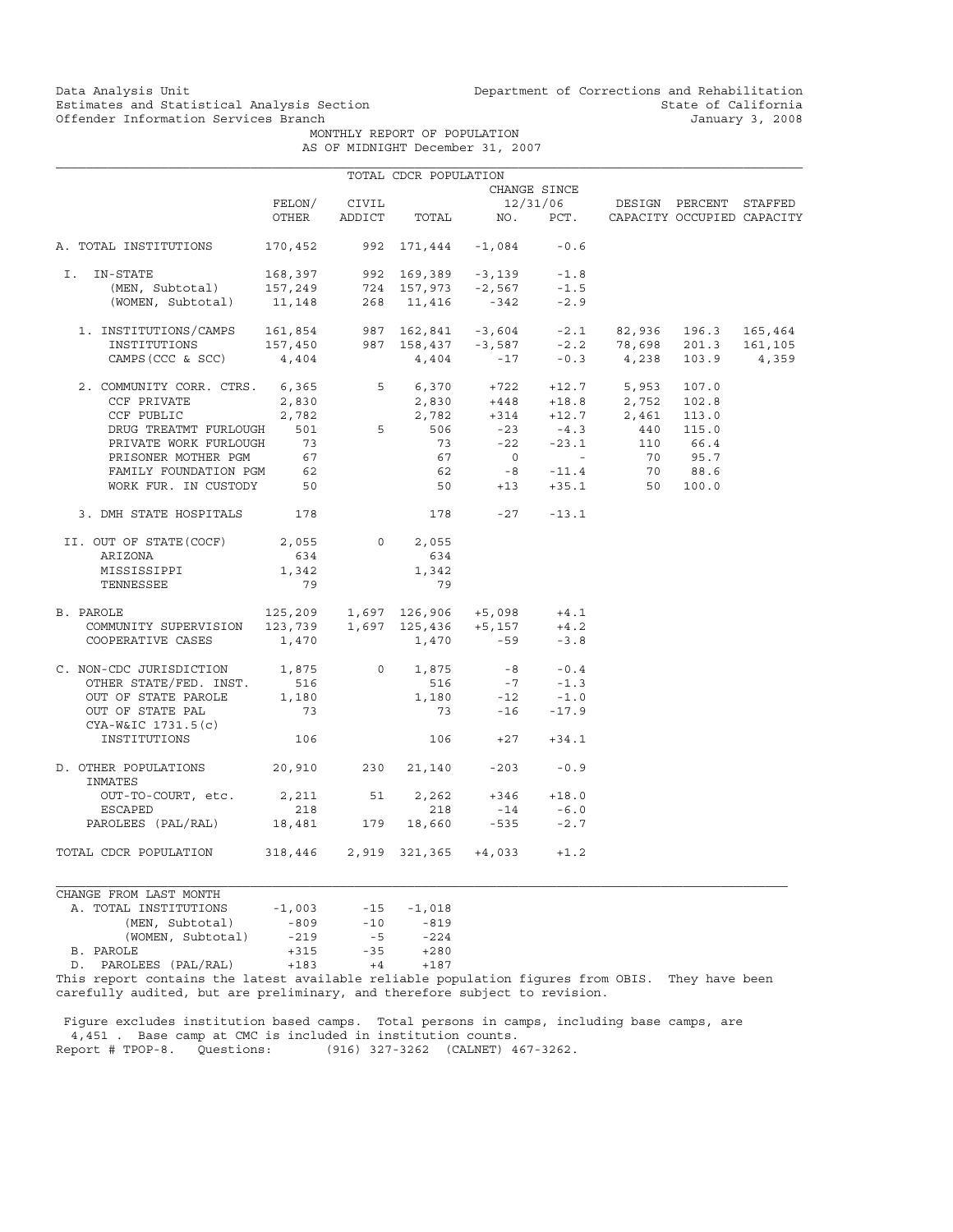|            | INSTITUTIONS/CAMPS            | FELON/<br>OTHER | CIVIL<br>ADDICT | TOTAL        | DESIGN<br>CAPACITY                 | PERCENT<br>OCCUPIED               | STAFFED<br>CAPACITY |
|------------|-------------------------------|-----------------|-----------------|--------------|------------------------------------|-----------------------------------|---------------------|
| MALE       |                               |                 |                 |              |                                    |                                   |                     |
| ASP        | (AVENAL SP)                   | 7,363           |                 | 7,363        | 2,920                              | 252.2                             | 7,466               |
| CCC        | (CAL CORRECTL CTR)            | 5,954           |                 | 5,954        | 3,883                              | 153.3                             | 6,024               |
| CCI        | (CAL CORRECTL INSTITN)        | 5,478           | 8 <sup>8</sup>  | 5,486        | 2,785                              | 197.0                             | 5,748               |
| CIM        | (CAL INSTITN FOR MEN)         |                 | 6,094 13        |              | 6,107 3,033                        | 201.4                             | 6,413               |
| CMF        | (CAL MEDICAL FACIL)           | 3,032           |                 |              | 3,032 2,179                        | 139.1                             | 3,078               |
| <b>CMC</b> | (CAL MEN'S COLONY)            | 6,565           |                 | 6,565        | 3,840                              | 171.0                             | 6,558               |
| <b>CRC</b> | (CAL REHAB CTR, MEN)          | 3,952           | 652             |              | 4,604 2,314                        | 199.0                             | 4,800               |
| CAL        | (CAL SP, CALIPATRIA)          | 4,200           |                 | 4,200        | 2,308                              | 182.0                             | 4,218               |
| CEN        | (CAL SP, CENTINELA)           | 5,111           |                 | 5,111        | 2,308                              | 221.4                             | 5,136               |
| COR        | (CAL SP, CORCORAN)            | 5,685           |                 |              | 5,685 3,116                        | 182.4                             | 5,630               |
| LAC        | (CAL SP, LOS ANGELES CO)      | 5,024           |                 | 5,024        | 2,300                              | 218.4                             | 4,946               |
| SAC        | (CAL SP, SACRAMENTO)          | 3,101           |                 | 3,101        | 1,788                              | 173.4                             | 3,253               |
| SQ         | (CAL SP, SAN QUENTIN)         | 5,163           | 11              |              | 5, 174 3, 108                      | 166.5                             | 5,274               |
|            | SOL (CAL SP, SOLANO)          | 6,087           |                 | 6,087        | 2,610                              | 233.2                             | 6,083               |
|            | SATF (CAL SATF AND SP - COR)  | 7,425           | $7\phantom{.0}$ | 7,432        | 3,424                              | 217.1                             | 7,593               |
|            | CVSP (CHUCKAWALLA VALLEY SP)  | 3,110           |                 | 3,110        | 1,348                              | 230.7                             | 3,272               |
| CTF        | (CORRL TRAING FAC)            | 6,566           |                 | 6,566        | 3,301                              | 198.9                             | 6,513               |
| DVI        | (DEUEL VOCATL INSTITN)        | $3,631$ 8       |                 | 3,639        | 1,627                              | 223.7                             | 3,811               |
| FOL        | (FOLSOM SP)                   | 4,095           |                 |              | $4,095$ $2,236$<br>$4,233$ $2,324$ | 183.1                             | 4,078               |
| HDP        | (HIGH DESERT SP)              |                 | $4,227$ 6       |              |                                    | 182.1                             | 4,586               |
|            | IRON (IRONWOOD SP)            | 4,743           |                 |              | 4,743 2,200                        | 215.6                             | 4,709               |
|            | KVSP (KERN VALLEY SP)         | 4,929           |                 |              |                                    | 201.3                             | 4,966               |
|            | MCSP (MULE CREEK SP)          | 3,599           |                 |              | 4,929 2,448<br>3,599 1,594         | 225.8                             | 3,757               |
|            | NKSP (NORTH KERN SP)          | 5,501           | 6               | 5,507        | 2,692                              | 204.6                             | 5,473               |
|            | PBSP (PELICAN BAY SP)         | 3,434           |                 | 3,434        | 2,341                              | 146.7                             | 3,598               |
|            | PVSP (PLEASANT VALLEY SP)     | 5,294           |                 | 5,294        | 2,308                              | 229.4                             | 5,372               |
|            | RIO (RIO COSUMNES COR CTR-RC) | 372             |                 | 372          | $\overline{0}$                     | $\sim 100$                        | 250                 |
|            | RJD (RJ DONOVAN CORR FACIL)   | 4,672           | $\overline{1}$  | 4,673        | 2,200                              | 212.4                             | 4,796               |
|            | SVSP (SALINAS VAL SP)         | 4,074           |                 | 4,074        | 2,372                              | 171.8                             | 4,100               |
|            | SRTA (SANTA RITA CO. JAIL-RC) | 787             |                 | 787          | $\overline{0}$                     | $\alpha \rightarrow \alpha \beta$ | 750                 |
|            | SBRN (SAN BRUNO CO. JAIL)     | 15              |                 | 15           | $\circ$                            | $\sim$ $ -$                       | 30                  |
|            | SCC (SIERRA CONSERV CTR)      | 6,205           |                 | 6,205        | 3,736                              | 166.1                             | 6,215               |
| WSP        | (WASCO SP)                    | 5,948           | 12              |              | 5,960 2,984                        | 199.7                             | 5,899               |
|            | MALE TOTAL:                   | 151,436         | 724             | 152,160      | 77,627                             | 196.0                             | 154,395             |
| FEMALE     |                               |                 |                 |              |                                    |                                   |                     |
| CIW        | (CAL INST FOR WOMEN)          | 2,312           | 248             | 2,560        | 1,325                              | 193.2                             | 2,669               |
|            | CCWF (CENT CAL WOMEN'S FACIL) | 4,031           | $\overline{4}$  | 4,035        | 2,004                              | 201.3                             | 4,142               |
| RIO        | (RIO COSUMNES COR CTR-RC)     | 22              |                 | 22           | 0                                  | $\equiv$                          | $\mathbf 0$         |
|            | SRTA (SANTA RITA CO. JAIL-RC) | $\mathbf{1}$    |                 | $\mathbf{1}$ | 0                                  | $\sim$ $-$                        | 20                  |
| VSP        | (VALLEY SP)                   | 4,052           | 11              | 4,063        | 1,980                              | 205.2                             | 4,238               |
|            | FEMALE TOTAL:                 | 10,418          | 263             | 10,681       | 5,309                              | 201.2                             | 11,069              |
|            |                               |                 |                 |              |                                    |                                   |                     |
|            |                               |                 |                 |              |                                    |                                   |                     |
|            | INSTITUTIONS/CAMPS TOTAL:     | 161,854         | 987             | 162,841      | 82,936                             | 196.3                             | 165,464             |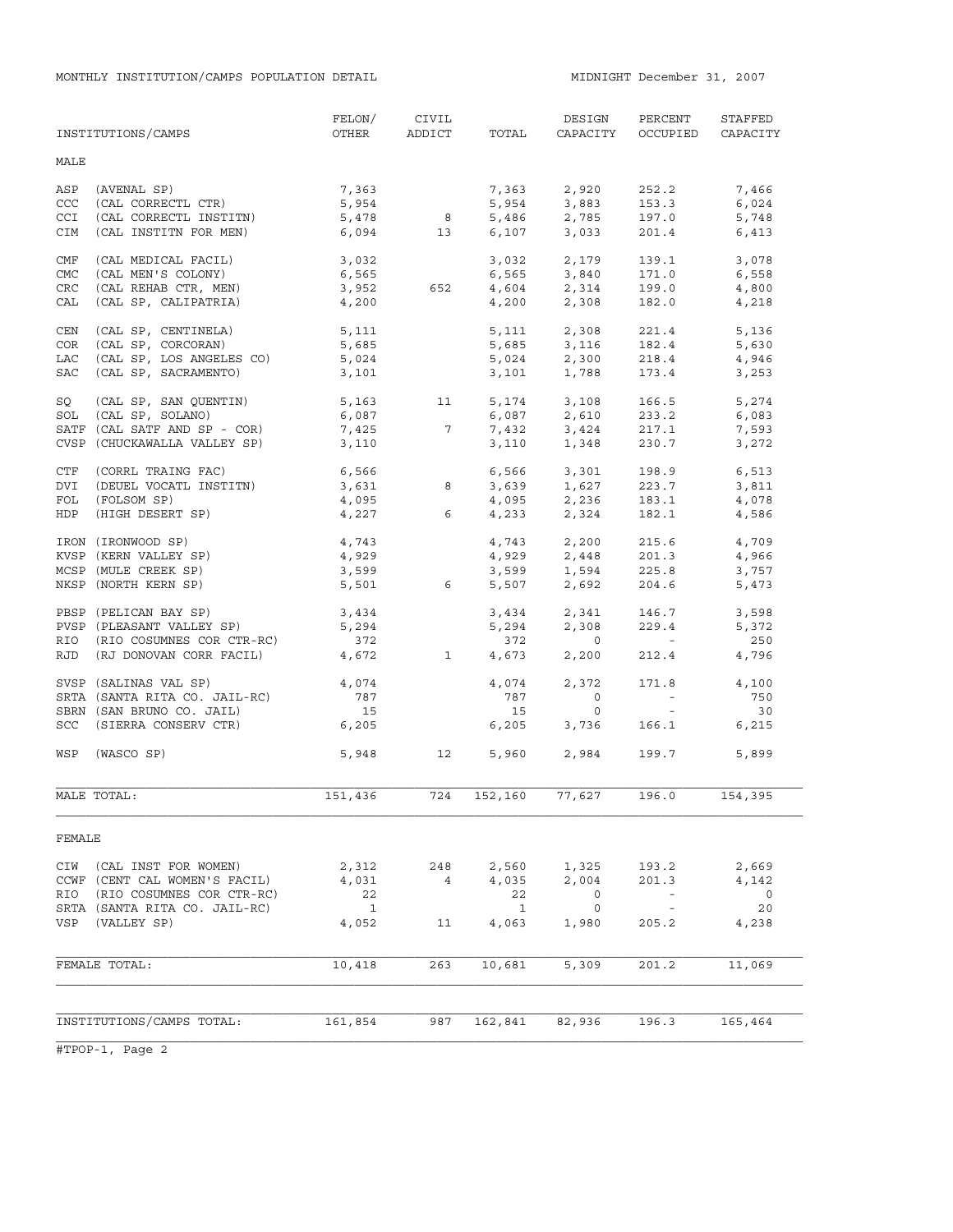|            | MONTHLY INSTITUTION/CAMPS POPULATION DETAIL |                         |                 |       |          | MIDNIGHT December 31, 2007 |          |
|------------|---------------------------------------------|-------------------------|-----------------|-------|----------|----------------------------|----------|
|            |                                             | FELON/                  | CIVIL           |       | DESIGN   | PERCENT                    | STAFFED  |
| MALE       | INSTITUTIONS                                | OTHER                   | ADDICT          | TOTAL | CAPACITY | OCCUPIED                   | CAPACITY |
| ASP        | (AVENAL SP)                                 | 7,363                   |                 | 7,363 | 2,920    | 252.2                      | 7,466    |
| <b>CCC</b> | (CAL CORRECTL CTR)                          |                         |                 |       |          |                            |          |
|            | Camps                                       | 1,988                   |                 | 1,988 | 1,908    | 104.2                      | 2,029    |
|            | Level I                                     | 1,535                   |                 | 1,535 | 867      | 177.0                      | 1,557    |
|            | Level II                                    | 1,519                   |                 | 1,519 | 608      | 249.8                      | 1,503    |
|            | Level III                                   | 912                     |                 | 912   | 500      | 182.4                      | 935      |
| CCI        | (CAL CORRECTL INSTITN)                      |                         |                 |       |          |                            |          |
|            | Level I                                     | 1,259                   |                 | 1,259 | 617      | 204.1                      | 1,237    |
|            | Level II                                    | 1,538                   |                 | 1,538 | 664      | 231.6                      | 1,648    |
|            | Level IV                                    | 804                     |                 | 804   | 504      | 159.5                      | 874      |
|            | SHU                                         | 710                     |                 | 710   | 500      | 142.0                      | 700      |
|            | Reception Ctr                               | 1,167                   | 8               | 1,175 | 500      | 235.0                      | 1,289    |
| <b>CIM</b> | (CAL INSTITN FOR MEN)                       |                         |                 |       |          |                            |          |
|            | Level I                                     | 2,292                   |                 | 2,292 | 1,500    | 152.8                      | 2,369    |
|            | East - Reception Center                     | 1,029                   | 3               | 1,032 | 300      | 344.0                      | 1,092    |
|            | Reception Center - Central                  | 1,333                   | 9               | 1,342 | 618      | 217.2                      | 1,470    |
|            | Reception Center - West                     | 1,440                   | $\mathbf{1}$    | 1,441 | 615      | 234.3                      | 1,482    |
| CMF        | (CAL MEDICAL FACIL)                         |                         |                 |       |          |                            |          |
|            | Level I                                     | 152                     |                 | 152   | 117      | 129.9                      | 177      |
|            | Level II                                    | 343                     |                 | 343   | 200      | 171.5                      | 400      |
|            | Level III                                   | 2,537                   |                 | 2,537 | 1,862    | 136.3                      | 2,501    |
| <b>CMC</b> | (CAL MEN'S COLONY)                          |                         |                 |       |          |                            |          |
|            | East                                        | 3,734                   |                 | 3,734 | 2,425    | 154.0                      | 3,704    |
|            | West                                        | 2,831                   |                 | 2,831 | 1,415    | 200.1                      | 2,854    |
| CRC        | (CAL REHAB CTR, MEN)                        | 3,952                   | 652             | 4,604 | 2,314    | 199.0                      | 4,800    |
| CAL        | (CAL SP, CALIPATRIA)                        |                         |                 |       |          |                            |          |
|            | Level I                                     | 270                     |                 | 270   | 208      | 129.8                      | 308      |
|            | Level IV                                    | 3,930                   |                 | 3,930 | 2,100    | 187.1                      | 3,910    |
| CEN        | (CAL SP, CENTINELA)                         |                         |                 |       |          |                            |          |
|            | Level I                                     | 360                     |                 | 360   | 208      | 173.1                      | 408      |
|            | Level III                                   | 4,751                   |                 | 4,751 | 2,100    | 226.2                      | 4,728    |
| COR        | (CAL SP, CORCORAN)                          |                         |                 |       |          |                            |          |
|            | Level I                                     | 867                     |                 | 867   | 492      | 176.2                      | 876      |
|            | Level III                                   | 2,978                   |                 | 2,978 | 1,100    | 270.7                      | 2,432    |
|            |                                             | 555                     |                 | 555   |          |                            |          |
|            | Level IV                                    |                         |                 |       | 628      | 88.4                       | 1,165    |
|            | SHU                                         | 1,276                   |                 | 1,276 | 872      | 146.3                      | 1,133    |
|            | PHU                                         | 9                       |                 | 9     | 24       | 37.5                       | 24       |
| LAC        | (CAL SP, LOS ANGELES CO)                    |                         |                 |       |          |                            |          |
|            | Level I                                     | 369                     |                 | 369   | 200      | 184.5                      | 376      |
|            | Level III/IV                                | 1,429                   |                 | 1,429 | 700      | 204.1                      | 1,170    |
|            | Reception Center                            | 3,226                   |                 | 3,226 | 1,400    | 230.4                      | 3,400    |
| SAC        | (CAL SP, SACRAMENTO)                        |                         |                 |       |          |                            |          |
|            | Level I                                     | 344                     |                 | 344   | 192      | 179.2                      | 368      |
|            | PSU                                         | 158                     |                 | 158   | 192      | 82.3                       | 192      |
|            | Level IV                                    | 2,599                   |                 | 2,599 | 1,404    | 185.1                      | 2,693    |
| SQ         | (CAL SP, SAN QUENTIN)                       |                         |                 |       |          |                            |          |
|            | Level I                                     | $\overline{\mathbf{3}}$ |                 |       | 3 115    | 2.6                        | 215      |
|            | Level II                                    | 1,764                   | 2               | 1,766 | 937      | 188.5                      | 1,729    |
|            | Condemned                                   | 584                     |                 | 584   | 636      | 91.8                       | 636      |
|            | Reception Center                            | 2,812                   | 9               | 2,821 | 1,420    | 198.7                      | 2,694    |
|            | SOL (CAL SP, SOLANO)                        |                         |                 |       |          |                            |          |
|            | Level II                                    | 3,410                   |                 | 3,410 | 1,410    | 241.8                      | 3,608    |
|            | Level III                                   | 2,677                   |                 | 2,677 | 1,200    | 223.1                      | 2,475    |
|            | SATF (CAL SATF AND SP - COR)                | 7,425                   | $7\overline{ }$ | 7,432 | 3,424    | 217.1                      | 7,593    |
|            | CVSP (CHUCKAWALLA VALLEY SP)                |                         |                 |       |          |                            |          |
|            | Level I                                     | 326                     |                 | 326   | 208      | 156.7                      | 408      |
|            | Level II                                    | 2,784                   |                 | 2,784 | 1,140    | 244.2                      | 2,864    |
| CTF        | (CORRL TRAING FAC)                          |                         |                 |       |          |                            |          |
|            | Central-II                                  | 2,883                   |                 | 2,883 | 1,391    | 207.3                      | 2,863    |
|            | North-II/III                                | 2,690                   |                 | 2,690 | 1,400    | 192.1                      | 2,680    |
|            | South-I                                     | 993                     |                 | 993   | 510      | 194.7                      | 970      |
| DVI        | (DEUEL VOCATL INSTITN)                      |                         |                 |       |          |                            |          |
|            | Level I/II                                  | 684                     |                 | 684   | 225      | 304.0                      | 677      |
|            | Reception Center                            | 2,947                   | 8               | 2,955 | 1,402    | 210.8                      | 3,134    |
| FOL        | (FOLSOM SP)                                 |                         |                 |       |          |                            |          |
|            | PSAP                                        | 161                     |                 | 161   | 129      | 124.8                      | 200      |
|            | TTP                                         | 66                      |                 | 66    | 131      | 50.4                       | 203      |
|            | Level I                                     | 377                     |                 | 377   | 200      | 188.5                      | 424      |
|            | Level II                                    | 1,558                   |                 | 1,558 | 480      | 324.6                      | 649      |
|            | Level III                                   | 1,933                   |                 | 1,933 | 1,296    | 149.2                      | 2,602    |
| #TPOP-1A   |                                             |                         |                 |       |          |                            |          |
|            |                                             |                         |                 |       |          |                            |          |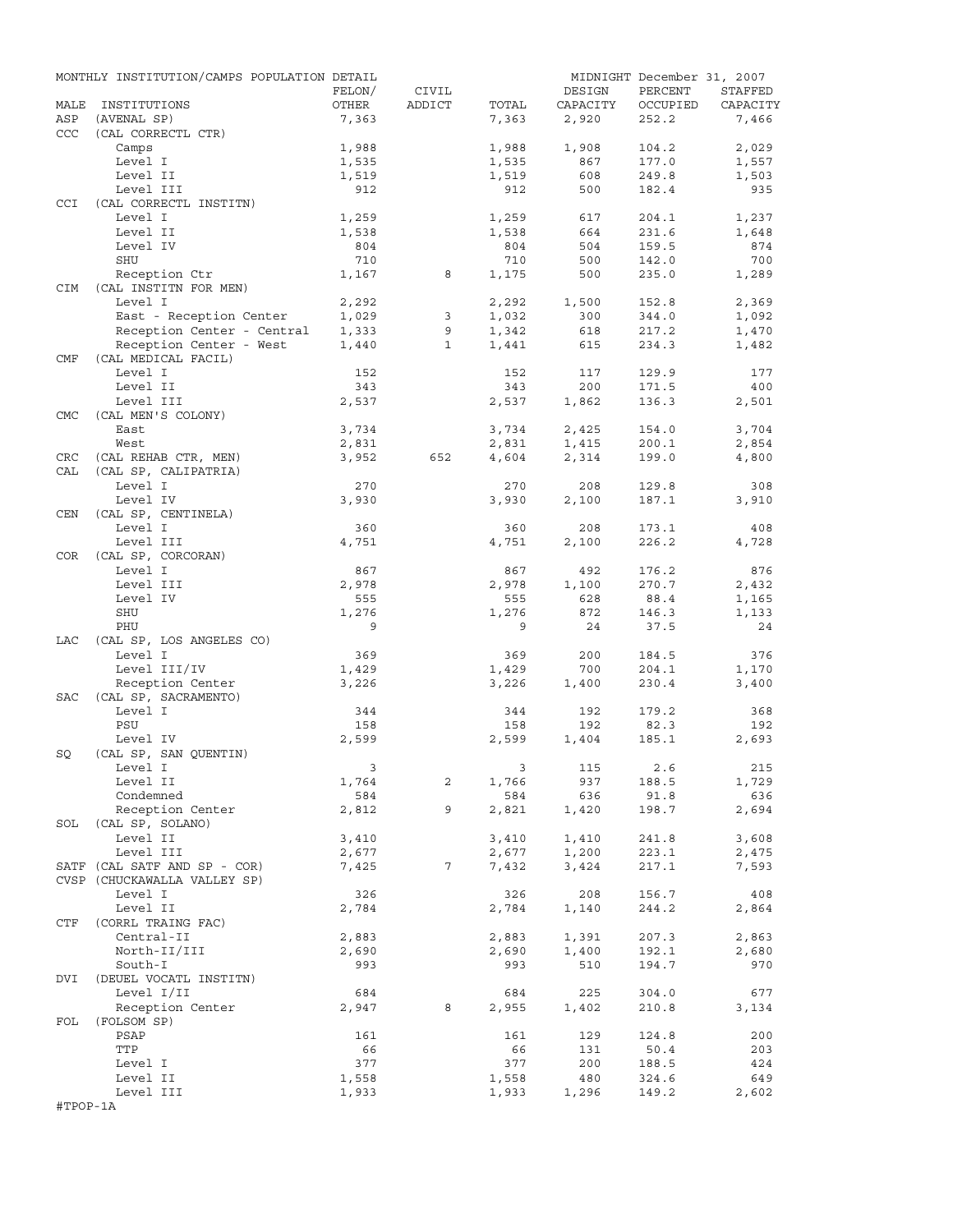|            | MONTHLY INSTITUTION/CAMPS POPULATION DETAIL       | FELON/       | CIVIL          |              | DESIGN                | MIDNIGHT December 31, 2007<br>PERCENT | STAFFED        |
|------------|---------------------------------------------------|--------------|----------------|--------------|-----------------------|---------------------------------------|----------------|
| MALE       | INSTITUTIONS                                      | OTHER        | ADDICT         | TOTAL        | CAPACITY              | OCCUPIED                              | CAPACITY       |
| HDP        | (HIGH DESERT SP)                                  |              |                |              |                       |                                       |                |
|            | Level I                                           | 343          |                | 343          | 200                   | 171.5<br>$\sim$                       | 400            |
|            | Level II<br>Level III                             | 121<br>447   |                | 121<br>447   | $\overline{0}$<br>200 | 223.5                                 | 120<br>500     |
|            | Level IV                                          | 2,738        |                | 2,738        | 1,624                 | 168.6                                 | 2,996          |
|            | Reception Center                                  | 578          | 6              | 584          | 300                   | 194.7                                 | 570            |
|            | IRON (IRONWOOD SP)                                |              |                |              |                       |                                       |                |
|            | Level I                                           | 299          |                | 299          | 200                   | 149.5                                 | 300            |
|            | Level III                                         | 4,444        |                | 4,444        | 2,000                 | 222.2                                 | 4,409          |
|            | KVSP (KERN VALLEY SP)                             |              |                |              |                       |                                       |                |
|            | Level I/II                                        | 273          |                | 273          | 200                   | 136.5                                 | 300            |
|            | Level IV                                          | 4,656        |                | 4,656        | 2,248                 | 207.1                                 | 4,666          |
|            | MCSP (MULE CREEK SP)                              |              |                |              | 200                   |                                       | 392            |
|            | Level I/II<br>Level III                           | 337<br>2,312 |                | 337<br>2,312 | 900                   | 168.5<br>256.9                        | 2,255          |
|            | Level IV                                          | 950          |                | 950          | 494                   | 192.3                                 | 1,110          |
|            | NKSP (NORTH KERN SP)                              |              |                |              |                       |                                       |                |
|            | Level I                                           | 253          |                | 253          | 208                   | 121.6                                 | 408            |
|            | Level III                                         | 598          |                | 598          | 200                   | 299.0                                 | 452            |
|            | Reception Center                                  | 4,650        | 6              | 4,656        | 2,284                 | 203.9                                 | 4,613          |
|            | PBSP (PELICAN BAY SP)                             |              |                |              |                       |                                       |                |
|            | Level I                                           | 305          |                | 305          | 200                   | 152.5                                 | 392            |
|            | Level III/IV                                      | 2,021        |                | 2,021        | 1,085                 | 186.3                                 | 2,097          |
|            | SHU                                               | 1,108        |                | 1,108        | 1,056                 | 104.9                                 | 1,109          |
|            | PVSP (PLEASANT VALLEY SP)                         |              |                |              |                       |                                       |                |
|            | Level I/II<br>Level III/IV                        | 256<br>5,038 |                | 256<br>5,038 | 208<br>2,100          | 123.1<br>239.9                        | 308<br>5,064   |
| RIO        | (RIO COSUMNES COR CTR-RC)                         | 372          |                | 372          | $\Omega$              |                                       | 250            |
| <b>RJD</b> | (RJ DONOVAN CORR FACIL)                           |              |                |              |                       |                                       |                |
|            | Level I                                           | 305          |                | 305          | 200                   | 152.5                                 | 400            |
|            | Level III                                         | 1,864        | 1              | 1,865        | 600                   | 310.8                                 | 1,442          |
|            | Reception Center                                  | 1,980        |                | 1,980        | 900                   | 220.0                                 | 2,004          |
|            | IV                                                | 523          |                | 523          | 500                   | 104.6                                 | 950            |
|            | SVSP (SALINAS VAL SP)                             |              |                |              |                       |                                       |                |
|            | Level I/II                                        | 285          |                | 285          | 200                   | 142.5                                 | 300            |
|            | Level III/IV                                      | 3,789        |                | 3,789        | 2,172                 | 174.4                                 | 3,800          |
|            | SRTA (SANTA RITA CO. JAIL-RC)                     | 787          |                | 787          | $\circ$               | $\sim$                                | 750            |
| SCC        | SBRN (SAN BRUNO CO. JAIL)<br>(SIERRA CONSERV CTR) | 15           |                | 15           | $\mathbf{0}$          | $\sim$                                | 30             |
|            | Camps-Men                                         | 2,103        |                | 2,103        | 2,010                 | 104.6                                 | 2,010          |
|            | Level I                                           | 1,311        |                | 1,311        | 618                   | 212.1                                 | 1,378          |
|            | Level II                                          | 1,617        |                | 1,617        | 608                   | 266.0                                 | 1,634          |
|            | Level III                                         | 1,174        |                | 1,174        | 500                   | 234.8                                 | 1,193          |
| WSP        | (WASCO SP)                                        |              |                |              |                       |                                       |                |
|            | Level I                                           | 243          |                | 243          | 200                   | 121.5                                 | 296            |
|            | Level III                                         | 572          |                | 572          | 200                   | 286.0                                 | 572            |
|            | Reception Center                                  | 5,133        | 12             | 5,145        | 2,584                 | 199.1                                 | 5,031          |
|            | MALE TOTAL:                                       | 151,436      | 724            |              | 152,160 77,627        | 196.0                                 | 154,395        |
|            | FEMALE INSTITUTIONS                               |              |                |              |                       |                                       |                |
| CIW        | (CAL INST FOR WOMEN)                              |              |                |              |                       |                                       |                |
|            | Institution                                       | 1,776        | 228            | 2,004        | 761                   | 263.3                                 | 1,925          |
|            | Reception Center                                  | 209          | 20             | 229          | 214                   | 107.0                                 | 394            |
|            | Corr Trt Ctr                                      | 14           |                | 14           | 30                    | 46.7                                  | 30             |
|            | Camps-Women                                       | 313          |                | 313          | 320                   | 97.8                                  | 320            |
|            | CCWF (CENT CAL WOMEN'S FACIL)                     |              |                |              |                       |                                       |                |
|            | Institution                                       | 3,296        | $\overline{a}$ | 3,298        | 1,598                 | 206.4                                 | 3,301          |
|            | Reception Center                                  | 721          | $\overline{a}$ | 723          | 389                   | 185.9                                 | 824            |
|            | Condemned                                         | 14           |                | 14           | 17                    | 82.4                                  | 17             |
| RIO        | (RIO COSUMNES COR CTR-RC)                         | 22           |                | 22           | $\mathsf{O}$          | $\overline{\phantom{a}}$              | $\overline{0}$ |
| VSP        | SRTA (SANTA RITA CO. JAIL-RC)                     | $\mathbf{1}$ |                | $\mathbf{1}$ | 0                     | $\bar{\phantom{a}}$                   | 20             |
|            | (VALLEY SP)<br>Institution                        | 3,172        |                | 3,172        | 1,580                 | 200.8                                 | 3,332          |
|            | Reception Center                                  | 822          | 11             | 833          | 356                   | 234.0                                 | 844            |
|            | SHU                                               | 58           |                | 58           | 44                    | 131.8                                 | 62             |
|            | FEMALE TOTAL:                                     | 10,418       | 263            | 10,681       | 5,309                 | 201.2                                 | 11,069         |
|            |                                                   |              |                |              |                       |                                       |                |
|            | INSTITUTIONS/CAMPS TOTAL:<br>#TPOP-1A, PAGE 2     | 161,854      | 987            | 162,841      | 82,936                | 196.3                                 | 165,464        |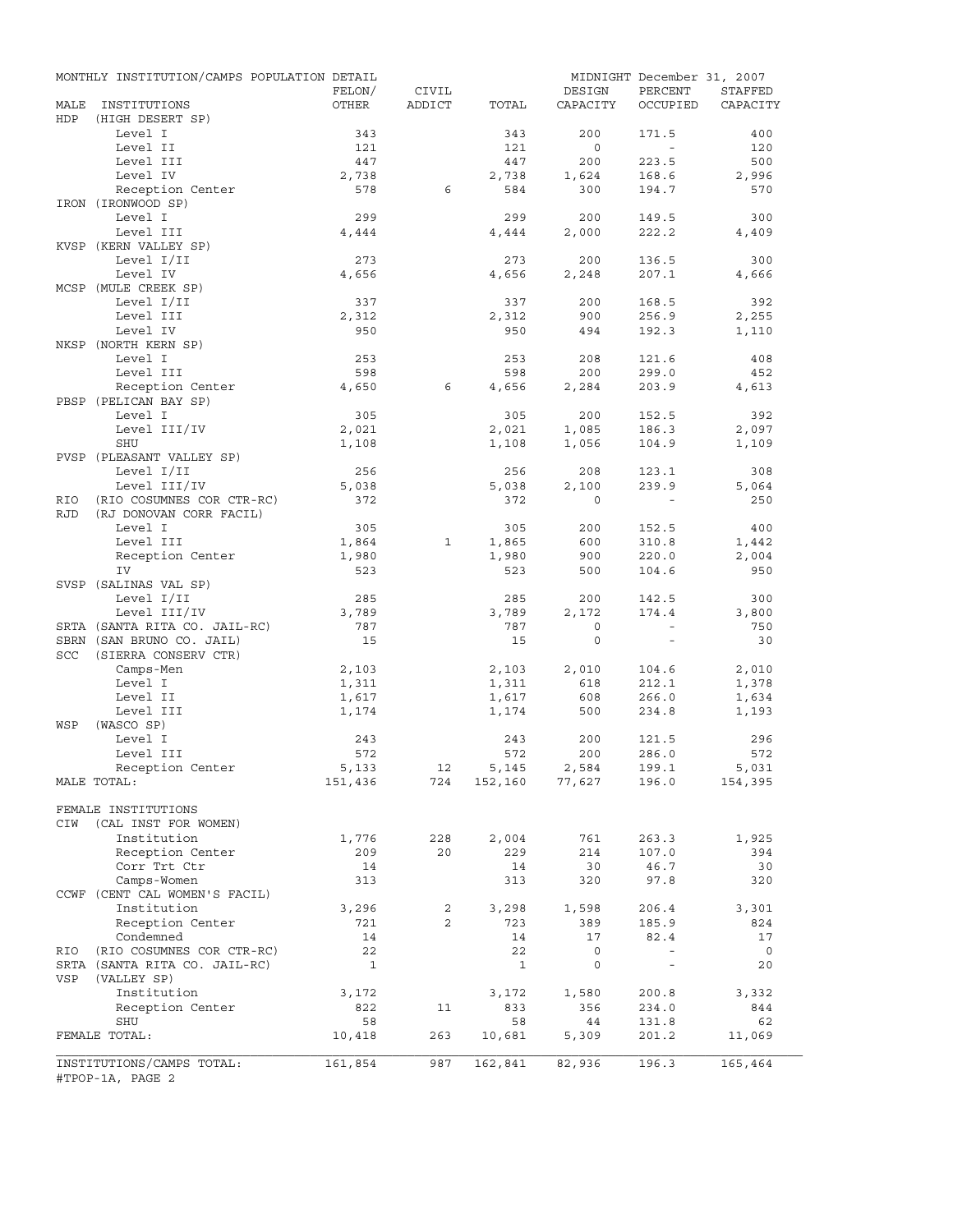Data Analysis Unit Unit Department of Corrections and Rehabilitation<br>Estimates and Statistical Analysis Section State of California Estimates and Statistical Analysis Section and State of California<br>Offender Information Services Branch State of California

 MONTHLY REPORT OF POPULATION AS OF MIDNIGHT January 31, 2008

|                                                                                                                                                                                                            |                                     |                | TOTAL CDCR POPULATION |                                                                                                                                     |                      |                                                                                    |           |  |
|------------------------------------------------------------------------------------------------------------------------------------------------------------------------------------------------------------|-------------------------------------|----------------|-----------------------|-------------------------------------------------------------------------------------------------------------------------------------|----------------------|------------------------------------------------------------------------------------|-----------|--|
|                                                                                                                                                                                                            |                                     |                |                       |                                                                                                                                     | CHANGE SINCE         |                                                                                    |           |  |
|                                                                                                                                                                                                            | FELON/                              | CIVIL          |                       |                                                                                                                                     | 01/31/07             | DESIGN PERCENT STAFFED                                                             |           |  |
|                                                                                                                                                                                                            | OTHER                               | ADDICT         | TOTAL                 |                                                                                                                                     |                      | NO. PCT. CAPACITY OCCUPIED CAPACITY                                                |           |  |
| A. TOTAL INSTITUTIONS                                                                                                                                                                                      | 170,022                             |                |                       | 997 171,019 -970                                                                                                                    | $-0.5$               |                                                                                    |           |  |
| I. IN-STATE                                                                                                                                                                                                | 167,566                             |                |                       | 997 168,563 -3,426 -1.9                                                                                                             |                      |                                                                                    |           |  |
| (MEN, Subtotal)                                                                                                                                                                                            |                                     |                |                       |                                                                                                                                     |                      |                                                                                    |           |  |
| (WOMEN, Subtotal)                                                                                                                                                                                          |                                     |                |                       | $\begin{array}{ccccccccc} 156,423 & & & 735 & 157,158 & -2,791 & & -1.7 \\ 11,143 & & & 262 & 11,405 & & -282 & & -2.4 \end{array}$ |                      |                                                                                    |           |  |
|                                                                                                                                                                                                            |                                     |                |                       |                                                                                                                                     |                      |                                                                                    |           |  |
|                                                                                                                                                                                                            |                                     |                |                       |                                                                                                                                     |                      |                                                                                    |           |  |
| 1. INSTITUTIONS/CAMPS 161,058 989 162,047 -3,785 -2.2 82,936 195.4 164,135<br>INSTITUTIONS 156,660 989 157,649 -3,744 -2.3 78,698 200.3 159,776<br>CAMPS(CCC & SCC) 4,398 4,398 -41 -0.9 4,238 103.8 4,359 |                                     |                |                       |                                                                                                                                     |                      |                                                                                    |           |  |
| 2. COMMUNITY CORR. CTRS. 6,330                                                                                                                                                                             |                                     |                |                       |                                                                                                                                     |                      |                                                                                    |           |  |
| CCF PRIVATE                                                                                                                                                                                                | 2,793                               |                |                       |                                                                                                                                     |                      | 8 6,338 +730 +13.0 5,953 106.5<br>2,793 +404 +16.9 2,752 101.5                     |           |  |
| CCF PUBLIC                                                                                                                                                                                                 | 2,780                               |                | 2,780                 |                                                                                                                                     |                      | $+377$ $+15.6$ $2,461$ 113.0<br>$-31$ $-5.6$ $440$ 117.3<br>$-27$ $-28.4$ 110 61.8 |           |  |
| DRUG TREATMT FURLOUGH                                                                                                                                                                                      | 508                                 | 8 <sup>1</sup> | 516                   |                                                                                                                                     |                      |                                                                                    |           |  |
| PRIVATE WORK FURLOUGH                                                                                                                                                                                      | 68                                  |                | 68                    |                                                                                                                                     |                      |                                                                                    |           |  |
| PRISONER MOTHER PGM                                                                                                                                                                                        | 73                                  |                |                       |                                                                                                                                     |                      |                                                                                    | 70 104.3  |  |
| FAMILY FOUNDATION PGM                                                                                                                                                                                      | 58                                  |                |                       | $73 +2 +2.8$<br>58 -12 -17.1                                                                                                        |                      |                                                                                    | $70$ 82.9 |  |
| WORK FUR. IN CUSTODY 50                                                                                                                                                                                    |                                     |                |                       | 50 0                                                                                                                                |                      | $+17$ $+51.5$ 50 100.0                                                             |           |  |
| 3. DMH STATE HOSPITALS                                                                                                                                                                                     | 178                                 |                |                       | 178 - 18 - 9.1                                                                                                                      |                      |                                                                                    |           |  |
| II. OUT OF STATE (COCF)                                                                                                                                                                                    | 2,456                               |                | 0<br>2,456            |                                                                                                                                     |                      |                                                                                    |           |  |
| ARIZONA                                                                                                                                                                                                    | 712                                 |                | 712                   |                                                                                                                                     |                      |                                                                                    |           |  |
|                                                                                                                                                                                                            | 1,665                               |                | 1,665                 |                                                                                                                                     |                      |                                                                                    |           |  |
| MISSISSIPPI                                                                                                                                                                                                | 79                                  |                | 79                    |                                                                                                                                     |                      |                                                                                    |           |  |
| TENNESSEE                                                                                                                                                                                                  |                                     |                |                       |                                                                                                                                     |                      |                                                                                    |           |  |
| B. PAROLE                                                                                                                                                                                                  | $125,458$ 1,667 127,125 +4,079 +3.3 |                |                       |                                                                                                                                     |                      |                                                                                    |           |  |
| 2AROLE<br>COMMUNITY SUPERVISION 123,979 1,667 125,646 +4,161<br>-2. 1.79 -82                                                                                                                               |                                     |                |                       |                                                                                                                                     | $+3.4$               |                                                                                    |           |  |
| COOPERATIVE CASES                                                                                                                                                                                          | 1,479                               |                |                       | $1,479 - 82$                                                                                                                        | $-5.2$               |                                                                                    |           |  |
| C. NON-CDC JURISDICTION 1,887                                                                                                                                                                              |                                     | $\overline{0}$ | 1,887                 | $-8$                                                                                                                                | $-0.4$               |                                                                                    |           |  |
| OTHER STATE/FED. INST.                                                                                                                                                                                     | 518                                 |                | 518                   | $\overline{0}$                                                                                                                      | $\sim 100$ m $^{-1}$ |                                                                                    |           |  |
| OUT OF STATE PAROLE                                                                                                                                                                                        | 1,198                               |                | 1,198                 |                                                                                                                                     | $-0.6$               |                                                                                    |           |  |
| OUT OF STATE PAL                                                                                                                                                                                           | 70                                  |                | 70                    | $\begin{array}{c}\n -8 \\  -22\n \end{array}$                                                                                       | $-24.7$              |                                                                                    |           |  |
| CYA-W&IC 1731.5(c)<br>INSTITUTIONS                                                                                                                                                                         | 101                                 |                |                       | $101 + 23$                                                                                                                          | $+29.4$              |                                                                                    |           |  |
| D. OTHER POPULATIONS 20,536 202<br>INMATES                                                                                                                                                                 |                                     |                |                       | 20,738 -575                                                                                                                         | $-2.6$               |                                                                                    |           |  |
|                                                                                                                                                                                                            |                                     |                |                       |                                                                                                                                     |                      |                                                                                    |           |  |
| OUT-TO-COURT, etc. 2,240 36                                                                                                                                                                                |                                     |                | 2,276                 | $+186$                                                                                                                              | $+8.8$<br>$-5.6$     |                                                                                    |           |  |
| ESCAPED<br>PAROLEES (PAL/RAL)                                                                                                                                                                              | 217<br>18,079 166                   |                | 217<br>18,245         | $-13$<br>$-748$                                                                                                                     | $-3.9$               |                                                                                    |           |  |
|                                                                                                                                                                                                            |                                     |                |                       |                                                                                                                                     |                      |                                                                                    |           |  |
| TOTAL CDCR POPULATION                                                                                                                                                                                      | 317,903 2,866 320,769 +2,879        |                |                       |                                                                                                                                     | $+0.9$               |                                                                                    |           |  |
| CHANGE FROM LAST MONTH                                                                                                                                                                                     |                                     |                |                       |                                                                                                                                     |                      |                                                                                    |           |  |
| A. TOTAL INSTITUTIONS                                                                                                                                                                                      | $-430$                              | $+5$           | $-425$                |                                                                                                                                     |                      |                                                                                    |           |  |

|    | A. TOTAL INSTITUTIONS                                                                    | $-4.50$ | $+5$  | $-425$ |
|----|------------------------------------------------------------------------------------------|---------|-------|--------|
|    | (MEN, Subtotal)                                                                          | -826    | $+11$ | $-815$ |
|    | (WOMEN, Subtotal)                                                                        | $-5$    | -6    | $-11$  |
|    | B. PAROLE                                                                                | $+249$  | $-30$ | $+219$ |
| D. | PAROLEES (PAL/RAL)                                                                       | $-402$  | $-13$ | $-415$ |
|    | mit 1 a choinn ann an an a-1 an a-11 a choinn an an an 19 aith a' chont 1 aith 1 a' chon |         |       |        |

This report contains the latest available reliable population figures from OBIS. They have been carefully audited, but are preliminary, and therefore subject to revision.

 Figure excludes institution based camps. Total persons in camps, including base camps, are 4,440 . Base camp at CMC is included in institution counts. Report # TPOP-8. Questions: (916) 327-3262 (CALNET) 467-3262.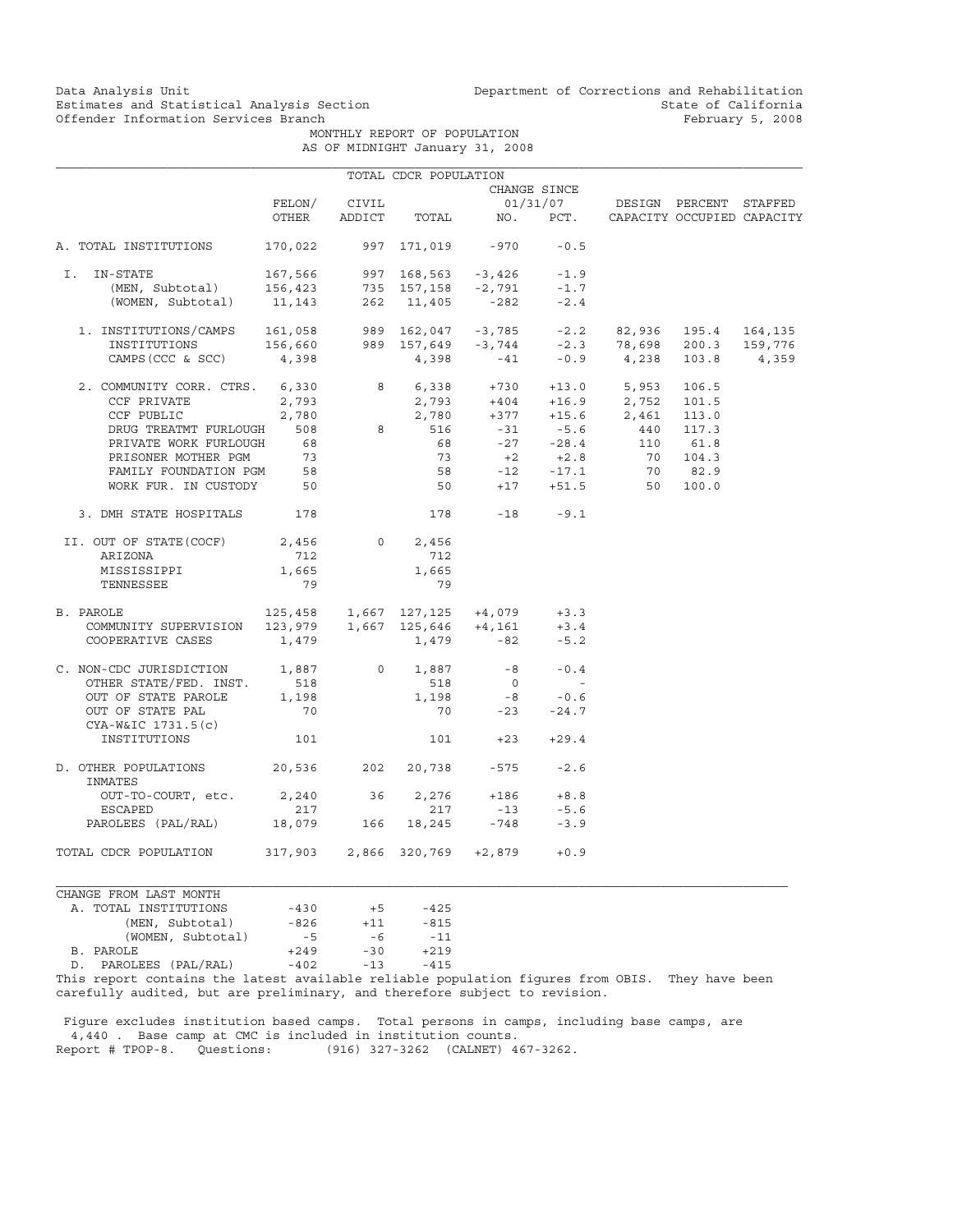|             | INSTITUTIONS/CAMPS            | FELON/<br>OTHER         | CIVIL<br>ADDICT          | TOTAL   | DESIGN<br>CAPACITY                 | PERCENT<br>OCCUPIED      | STAFFED<br>CAPACITY |
|-------------|-------------------------------|-------------------------|--------------------------|---------|------------------------------------|--------------------------|---------------------|
| MALE        |                               |                         |                          |         |                                    |                          |                     |
| ASP         | (AVENAL SP)                   | 7,300                   |                          | 7,300   | 2,920                              | 250.0                    | 7,366               |
| CCC         | (CAL CORRECTL CTR)            | 5,937                   |                          | 5,937   | 3,883                              | 152.9                    | 6,024               |
| <b>CCI</b>  | (CAL CORRECTL INSTITN)        | 5,421                   |                          | 5,421   | 2,785                              | 194.6                    | 5,620               |
| CIM         | (CAL INSTITN FOR MEN)         | 5,992                   | 20                       | 6,012   | 3,033                              | 198.2                    | 6,234               |
| CMF         | (CAL MEDICAL FACIL)           | 3,024                   |                          | 3,024   | 2,179                              | 138.8                    | 3,078               |
| <b>CMC</b>  | (CAL MEN'S COLONY)            | 6,524                   |                          | 6,524   | 3,840                              | 169.9                    | 6,518               |
| ${\tt CRC}$ | (CAL REHAB CTR, MEN)          | 4,069                   | 669                      |         | $4,738$ $2,314$                    | 204.8                    | 4,800               |
| CAL         | (CAL SP, CALIPATRIA)          | 4,213                   |                          | 4,213   | 2,308                              | 182.5                    | 4,218               |
| CEN         | (CAL SP, CENTINELA)           | 5,010                   |                          | 5,010   | 2,308                              | 217.1                    | 5,136               |
| COR         | (CAL SP, CORCORAN)            |                         | 5,705 1                  |         | 5,706 3,116                        | 183.1                    | 5,744               |
| LAC         | (CAL SP, LOS ANGELES CO)      | 4,847                   |                          | 4,847   | 2,300                              | 210.7                    | 4,946               |
| SAC         | (CAL SP, SACRAMENTO)          | 3,152                   |                          | 3,152   | 1,788                              | 176.3                    | 3,234               |
| SQ          | (CAL SP, SAN QUENTIN)         | 5,248                   | 6                        |         | 5,254 3,108                        | 169.0                    | 5,274               |
| SOL         | (CAL SP, SOLANO)              | 5,859                   |                          | 5,859   | 2,610                              | 224.5                    | 5,858               |
|             | SATF (CAL SATF AND SP - COR)  | 7,314                   | 3                        | 7,317   | 3,424                              | 213.7                    | 7,473               |
|             | CVSP (CHUCKAWALLA VALLEY SP)  | 3,108                   |                          | 3,108   | 1,348                              | 230.6                    | 3,222               |
| CTF         | (CORRL TRAING FAC)            | 6,510                   |                          |         |                                    | 197.2                    | 6,513               |
| DVI         | (DEUEL VOCATL INSTITN)        | 3,694                   | 18                       |         | 6,510 3,301<br>3,712 1,627         | 228.1                    | 3,787               |
| FOL         | (FOLSOM SP)                   | $4,102$<br>$4.225$      |                          |         |                                    | 183.5                    | 4,078               |
| HDP         | (HIGH DESERT SP)              |                         | $\overline{\phantom{0}}$ |         | $4,102$ $2,236$<br>$4,227$ $2,324$ | 181.9                    | 4,536               |
|             | IRON (IRONWOOD SP)            | 4,635                   |                          |         | 4,635 2,200                        | 210.7                    | 4,709               |
|             | KVSP (KERN VALLEY SP)         | 4,907                   |                          |         |                                    | 200.4                    | 4,966               |
|             | MCSP (MULE CREEK SP)          | 3,661                   |                          |         | 4,907 2,448<br>3,661 1,594         | 229.7                    | 3,714               |
|             | NKSP (NORTH KERN SP)          | 5,492                   | $4\overline{4}$          |         | 5,496 2,692                        | 204.2                    | 5,454               |
|             | PBSP (PELICAN BAY SP)         | 3,411                   |                          | 3,411   | 2,341                              | 145.7                    | 3,598               |
|             | PVSP (PLEASANT VALLEY SP)     | 5,306                   |                          | 5,306   | 2,308                              | 229.9                    | 5,372               |
| RIO         | (RIO COSUMNES COR CTR-RC)     | 387                     |                          | 387     | $\overline{0}$                     | <b>Contract Contract</b> | 250                 |
| RJD         | (RJ DONOVAN CORR FACIL)       | 4,529                   |                          | 4,529   | 2,200                              | 205.9                    | 4,606               |
|             | SVSP (SALINAS VAL SP)         | 4,086                   |                          | 4,086   | 2,372                              | 172.3                    | 4,100               |
|             | SRTA (SANTA RITA CO. JAIL-RC) | 822                     |                          | 822     | $\overline{0}$                     | $\sim 100$ m $^{-1}$     | 750                 |
|             | SBRN (SAN BRUNO CO. JAIL)     | 13                      |                          | 13      | $\circ$                            | $\sim$ 100 $\pm$         | 30                  |
|             | SCC (SIERRA CONSERV CTR)      | 6,135                   |                          | 6,135   | 3,736                              | 164.2                    | 6,215               |
| WSP         | (WASCO SP)                    | 6,012                   | 12                       |         | 6,024 2,984                        | 201.9                    | 5,899               |
|             | MALE TOTAL:                   | 150,650                 | 735                      | 151,385 | 77,627                             | 195.0                    | 153,322             |
| FEMALE      |                               |                         |                          |         |                                    |                          |                     |
| CIW         | (CAL INST FOR WOMEN)          | 2,294                   | 244                      | 2,538   | 1,325                              | 191.5                    | 2,549               |
|             | CCWF (CENT CAL WOMEN'S FACIL) | 4,052                   | 3                        | 4,055   | 2,004                              | 202.3                    | 4,086               |
| RIO         | (RIO COSUMNES COR CTR-RC)     | 27                      |                          | 27      | 0                                  | $\overline{\phantom{a}}$ | $\circ$             |
|             | SRTA (SANTA RITA CO. JAIL-RC) | $\overline{\mathbf{3}}$ |                          | 3       | 0                                  | $\equiv$                 | 20                  |
| VSP         | (VALLEY SP)                   | 4,032                   | 7                        | 4,039   | 1,980                              | 204.0                    | 4,158               |
|             |                               |                         |                          |         |                                    |                          |                     |
|             | FEMALE TOTAL:                 | 10,408                  | 254                      | 10,662  | 5,309                              | 200.8                    | 10,813              |
|             |                               |                         |                          |         |                                    |                          |                     |
|             | INSTITUTIONS/CAMPS TOTAL:     | 161,058                 | 989                      | 162,047 | 82,936                             | 195.4                    | 164,135             |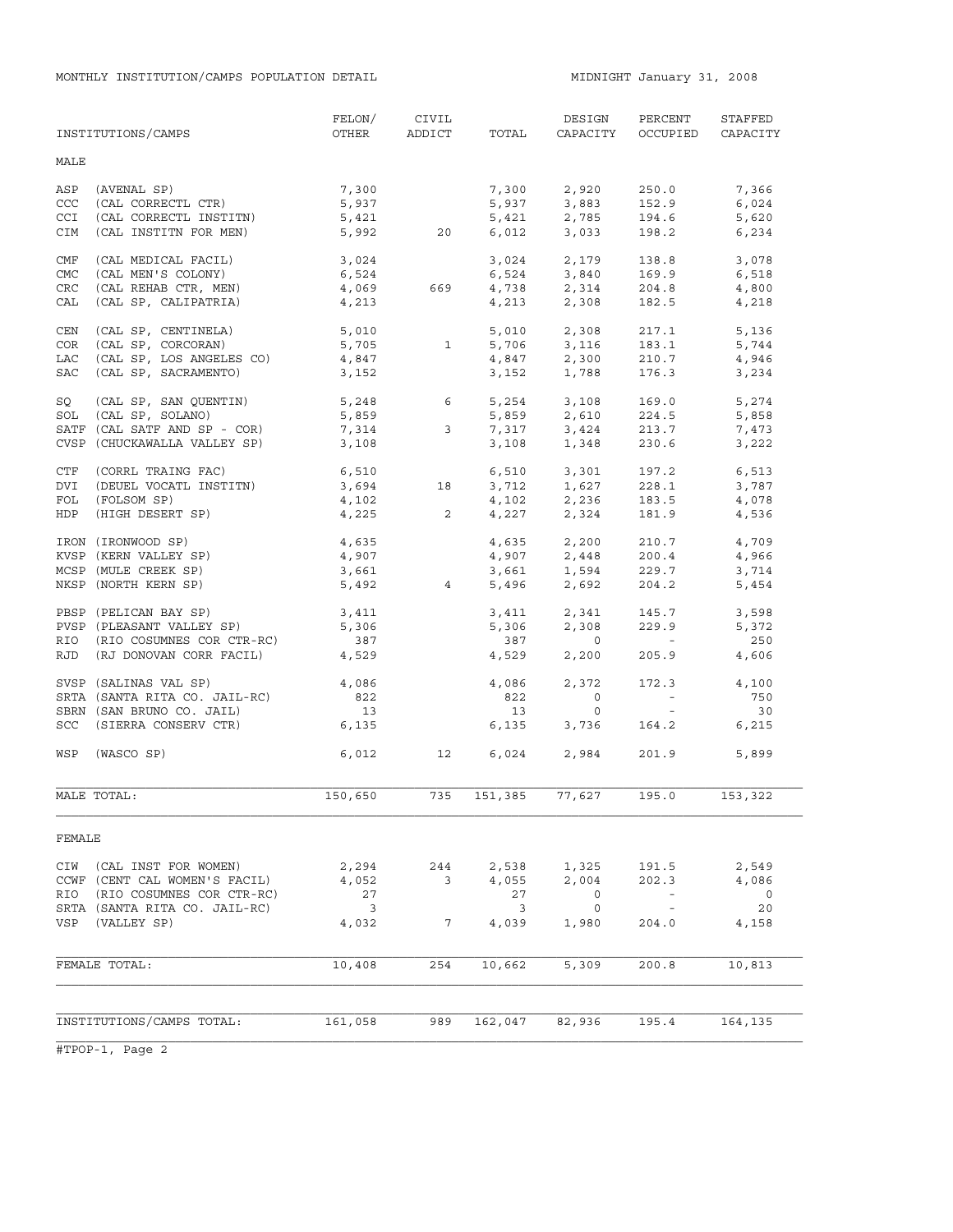|            | MONTHLY INSTITUTION/CAMPS POPULATION DETAIL |                         |                 |              |              | MIDNIGHT January 31, 2008 |              |
|------------|---------------------------------------------|-------------------------|-----------------|--------------|--------------|---------------------------|--------------|
|            |                                             | FELON/                  | CIVIL           |              | DESIGN       | PERCENT                   | STAFFED      |
| MALE       | INSTITUTIONS                                | OTHER                   | ADDICT          | TOTAL        | CAPACITY     | OCCUPIED                  | CAPACITY     |
| ASP        | (AVENAL SP)                                 | 7,300                   |                 | 7,300        | 2,920        | 250.0                     | 7,366        |
| <b>CCC</b> | (CAL CORRECTL CTR)                          |                         |                 |              |              |                           |              |
|            | Camps                                       | 1,981                   |                 | 1,981        | 1,908        | 103.8                     | 2,029        |
|            | Level I                                     | 1,494                   |                 | 1,494        | 867          | 172.3                     | 1,557        |
|            | Level II                                    | 1,501                   |                 | 1,501        | 608          | 246.9                     | 1,503<br>935 |
| <b>CCI</b> | Level III<br>(CAL CORRECTL INSTITN)         | 961                     |                 | 961          | 500          | 192.2                     |              |
|            | Level I                                     | 1,266                   |                 | 1,266        | 617          | 205.2                     | 1,237        |
|            | Level II                                    | 1,393                   |                 | 1,393        | 664          | 209.8                     | 1,520        |
|            | Level IV                                    | 814                     |                 | 814          | 504          | 161.5                     | 874          |
|            | SHU                                         | 700                     |                 | 700          | 500          | 140.0                     | 700          |
|            | Reception Ctr                               | 1,248                   |                 | 1,248        | 500          | 249.6                     | 1,289        |
| <b>CIM</b> | (CAL INSTITN FOR MEN)                       |                         |                 |              |              |                           |              |
|            | Level I                                     | 2,240                   |                 | 2,240        | 1,500        | 149.3                     | 2,369        |
|            | East - Reception Center                     | 1,048                   | $7\phantom{.0}$ | 1,055        | 300          | 351.7                     | 1,092        |
|            | Reception Center - Central                  | 1,269                   | 12              | 1,281        | 618          | 207.3                     | 1,291        |
|            | Reception Center - West                     | 1,435                   | $\mathbf{1}$    | 1,436        | 615          | 233.5                     | 1,482        |
| CMF        | (CAL MEDICAL FACIL)                         |                         |                 |              |              |                           |              |
|            | Level I                                     | 148                     |                 | 148          | 117          | 126.5                     | 177          |
|            | Level II                                    | 339                     |                 | 339          | 200          | 169.5                     | 400          |
|            | Level III                                   | 2,537                   |                 | 2,537        | 1,862        | 136.3                     | 2,501        |
| <b>CMC</b> | (CAL MEN'S COLONY)                          |                         |                 |              |              |                           |              |
|            | East                                        | 3,751                   |                 | 3,751        | 2,425        | 154.7                     | 3,704        |
|            | West                                        | 2,773                   |                 | 2,773        | 1,415        | 196.0                     | 2,814        |
| CRC        | (CAL REHAB CTR, MEN)                        | 4,069                   | 669             | 4,738        | 2,314        | 204.8                     | 4,800        |
| CAL        | (CAL SP, CALIPATRIA)                        |                         |                 |              |              |                           |              |
|            | Level I                                     | 286                     |                 | 286          | 208          | 137.5                     | 308          |
|            | Level IV                                    | 3,927                   |                 | 3,927        | 2,100        | 187.0                     | 3,910        |
| CEN        | (CAL SP, CENTINELA)                         |                         |                 |              |              |                           |              |
|            | Level I                                     | 380                     |                 | 380          | 208          | 182.7                     | 408          |
|            | Level III                                   | 4,630                   |                 | 4,630        | 2,100        | 220.5                     | 4,728        |
| COR        | (CAL SP, CORCORAN)                          |                         |                 |              |              |                           |              |
|            | Level I<br>Level III                        | 868                     |                 | 868<br>2,963 | 492<br>1,100 | 176.4<br>269.4            | 876<br>2,622 |
|            | Level IV                                    | 2,963<br>557            | $\mathbf{1}$    | 558          | 628          | 88.9                      | 1,001        |
|            | SHU                                         | 1,308                   |                 | 1,308        | 872          | 150.0                     | 1,221        |
|            | PHU                                         | 9                       |                 | 9            | 24           | 37.5                      | 24           |
| LAC        | (CAL SP, LOS ANGELES CO)                    |                         |                 |              |              |                           |              |
|            | Level I                                     | 374                     |                 | 374          | 200          | 187.0                     | 376          |
|            | Level III/IV                                | 1,436                   |                 | 1,436        | 700          | 205.1                     | 1,170        |
|            | Reception Center                            | 3,037                   |                 | 3,037        | 1,400        | 216.9                     | 3,400        |
| SAC        | (CAL SP, SACRAMENTO)                        |                         |                 |              |              |                           |              |
|            | Level I                                     | 343                     |                 | 343          | 192          | 178.6                     | 368          |
|            | PSU                                         | 164                     |                 | 164          | 192          | 85.4                      | 192          |
|            | Level IV                                    | 2,645                   |                 | 2,645        | 1,404        | 188.4                     | 2,674        |
| SQ         | (CAL SP, SAN QUENTIN)                       |                         |                 |              |              |                           |              |
|            | Level I                                     | $\overline{\mathbf{3}}$ |                 |              | 3 115        | 2.6                       | 215          |
|            | Level II                                    | 1,860                   |                 | 1,860        | 937          | 198.5                     | 1,729        |
|            | Condemned                                   | 574                     |                 | 574          | 636          | 90.3                      | 636          |
|            | Reception Center                            | 2,811                   | 6               | 2,817        | 1,420        | 198.4                     | 2,694        |
|            | SOL (CAL SP, SOLANO)                        |                         |                 |              |              |                           |              |
|            | Level II                                    | 3,209                   |                 | 3,209        | 1,410        | 227.6                     | 3,383        |
|            | Level III                                   | 2,650                   |                 | 2,650        | 1,200        | 220.8                     | 2,475        |
|            | SATF (CAL SATF AND SP - COR)                | 7,314                   | $\mathbf{3}$    | 7,317        | 3,424        | 213.7                     | 7,473        |
|            | CVSP (CHUCKAWALLA VALLEY SP)                |                         |                 |              |              |                           |              |
|            | Level I                                     | 326                     |                 | 326          | 208          | 156.7                     | 358          |
|            | Level II                                    | 2,782                   |                 | 2,782        | 1,140        | 244.0                     | 2,864        |
| CTF        | (CORRL TRAING FAC)                          |                         |                 |              |              |                           |              |
|            | Central-II                                  | 2,840                   |                 | 2,840        | 1,391        | 204.2                     | 2,863        |
|            | North-II/III                                | 2,695                   |                 | 2,695        | 1,400        | 192.5                     | 2,680        |
|            | South-I                                     | 975                     |                 | 975          | 510          | 191.2                     | 970          |
| DVI        | (DEUEL VOCATL INSTITN)                      |                         |                 |              |              |                           |              |
|            | Level I/II                                  | 642                     |                 | 642          | 225          | 285.3                     | 677          |
|            | Reception Center                            | 3,052                   | 18              | 3,070        | 1,402        | 219.0                     | 3,110        |
| FOL        | (FOLSOM SP)<br>PSAP                         |                         |                 |              |              | 129.5                     | 200          |
|            | TTP                                         | 167<br>46               |                 | 167<br>46    | 129<br>131   | 35.1                      | 203          |
|            | Level I                                     | 382                     |                 | 382          | 200          | 191.0                     | 424          |
|            | Level II                                    | 1,542                   |                 | 1,542        | 480          | 321.2                     | 649          |
|            | Level III                                   | 1,965                   |                 | 1,965        | 1,296        | 151.6                     | 2,602        |
| #TPOP-1A   |                                             |                         |                 |              |              |                           |              |
|            |                                             |                         |                 |              |              |                           |              |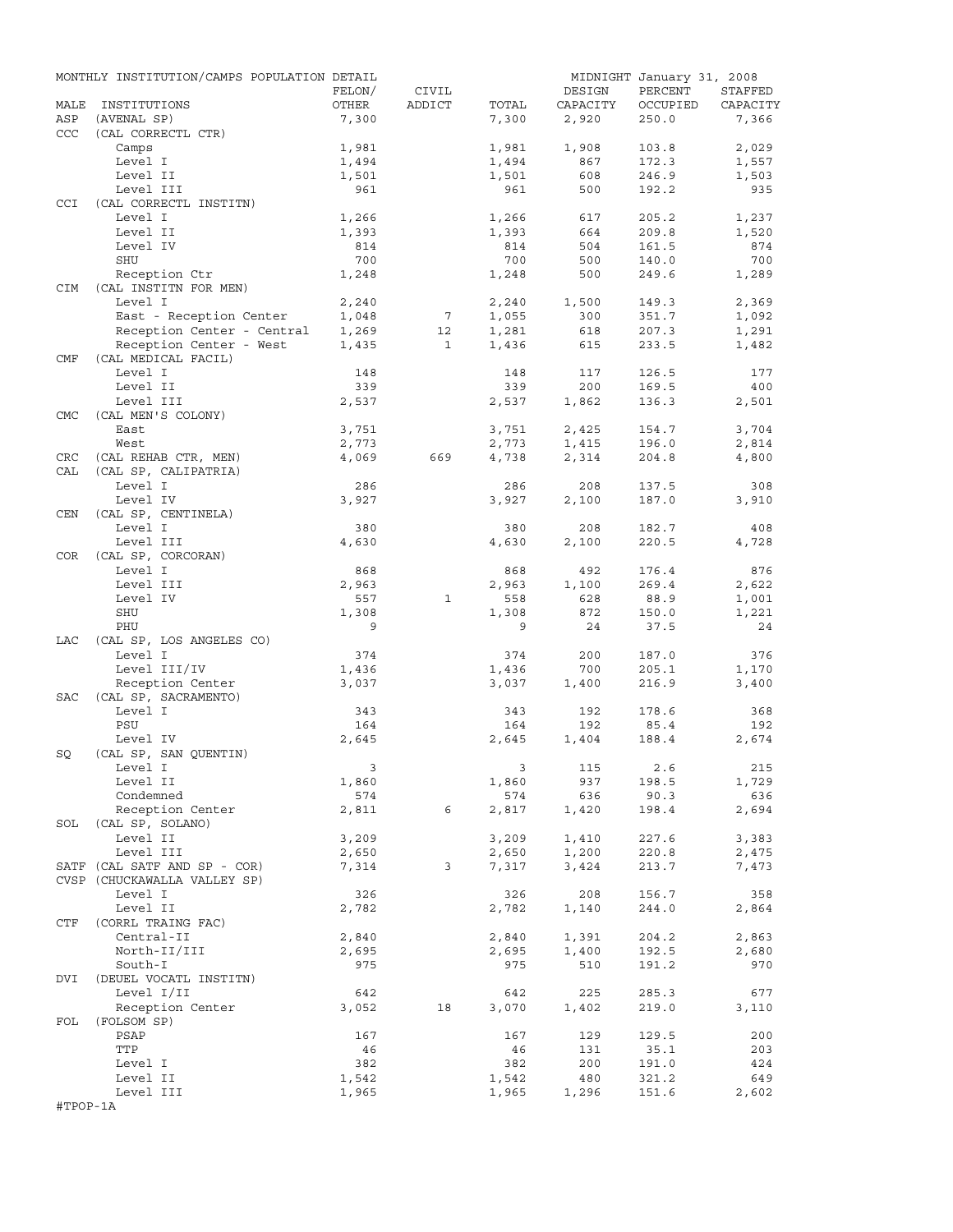|            | MONTHLY INSTITUTION/CAMPS POPULATION DETAIL |                 |                 |                |                    | MIDNIGHT January 31, 2008 |                     |
|------------|---------------------------------------------|-----------------|-----------------|----------------|--------------------|---------------------------|---------------------|
| MALE       | INSTITUTIONS                                | FELON/<br>OTHER | CIVIL<br>ADDICT | TOTAL          | DESIGN<br>CAPACITY | PERCENT<br>OCCUPIED       | STAFFED<br>CAPACITY |
| HDP        | (HIGH DESERT SP)                            |                 |                 |                |                    |                           |                     |
|            | Level I                                     | 340             |                 | 340            | 200                | 170.0                     | 350                 |
|            | Level II                                    | 115             |                 | 115            | $\overline{0}$     | $\sim$                    | 120                 |
|            | Level III                                   | 419             |                 | 419            | 200                | 209.5                     | 500                 |
|            | Level IV                                    | 2,766           |                 | 2,766          | 1,624              | 170.3                     | 2,996               |
|            | Reception Center                            | 585             | 2               | 587            | 300                | 195.7                     | 570                 |
|            | IRON (IRONWOOD SP)                          |                 |                 |                |                    |                           |                     |
|            | Level I                                     | 307             |                 | 307            | 200                | 153.5                     | 300                 |
|            | Level III                                   | 4,328           |                 | 4,328          | 2,000              | 216.4                     | 4,409               |
|            | KVSP (KERN VALLEY SP)                       |                 |                 |                |                    |                           |                     |
|            | Level I/II<br>Level IV                      | 275<br>4,632    |                 | 275<br>4,632   | 200<br>2,248       | 137.5<br>206.0            | 300<br>4,666        |
|            | MCSP (MULE CREEK SP)                        |                 |                 |                |                    |                           |                     |
|            | Level I/II                                  | 335             |                 | 335            | 200                | 167.5                     | 392                 |
|            | Level III                                   | 2,356           |                 | 2,356          | 900                | 261.8                     | 2,255               |
|            | Level IV                                    | 970             |                 | 970            | 494                | 196.4                     | 1,067               |
|            | NKSP (NORTH KERN SP)                        |                 |                 |                |                    |                           |                     |
|            | Level I                                     | 244             |                 | 244            | 208                | 117.3                     | 408                 |
|            | Level III                                   | 612             |                 | 612            | 200                | 306.0                     | 452                 |
|            | Reception Center                            | 4,636           | $\overline{4}$  | 4,640          | 2,284              | 203.2                     | 4,594               |
|            | PBSP (PELICAN BAY SP)                       |                 |                 |                |                    |                           |                     |
|            | Level I                                     | 294             |                 | 294            | 200                | 147.0                     | 392                 |
|            | Level III/IV                                | 2,012           |                 | 2,012          | 1,085              | 185.4                     | 2,097               |
|            | SHU                                         | 1,105           |                 | 1,105          | 1,056              | 104.6                     | 1,109               |
|            | PVSP (PLEASANT VALLEY SP)                   |                 |                 |                |                    |                           |                     |
|            | Level I/II                                  | 246             |                 | 246            | 208                | 118.3                     | 308                 |
|            | Level III/IV                                | 5,060           |                 | 5,060          | 2,100              | 241.0                     | 5,064               |
| RIO        | (RIO COSUMNES COR CTR-RC)                   | 387             |                 | 387            | $\Omega$           |                           | 250                 |
| <b>RJD</b> | (RJ DONOVAN CORR FACIL)                     |                 |                 |                |                    |                           |                     |
|            | Level I                                     | 322             |                 | 322            | 200                | 161.0                     | 400                 |
|            | Level III<br>Reception Center               | 1,773<br>1,945  |                 | 1,773<br>1,945 | 600<br>900         | 295.5<br>216.1            | 1,442<br>2,004      |
|            | IV                                          | 489             |                 | 489            | 500                | 97.8                      | 760                 |
|            | SVSP (SALINAS VAL SP)                       |                 |                 |                |                    |                           |                     |
|            | Level I/II                                  | 255             |                 | 255            | 200                | 127.5                     | 300                 |
|            | Level III/IV                                | 3,831           |                 | 3,831          | 2,172              | 176.4                     | 3,800               |
|            | SRTA (SANTA RITA CO. JAIL-RC)               | 822             |                 | 822            | $\circ$            | $\sim$                    | 750                 |
|            | SBRN (SAN BRUNO CO. JAIL)                   | 13              |                 | 13             | $\circ$            | $\sim$                    | 30                  |
| SCC        | (SIERRA CONSERV CTR)                        |                 |                 |                |                    |                           |                     |
|            | Camps-Men                                   | 2,117           |                 | 2,117          | 2,010              | 105.3                     | 2,010               |
|            | Level I                                     | 1,287           |                 | 1,287          | 618                | 208.3                     | 1,378               |
|            | Level II                                    | 1,566           |                 | 1,566          | 608                | 257.6                     | 1,634               |
|            | Level III                                   | 1,165           |                 | 1,165          | 500                | 233.0                     | 1,193               |
| WSP        | (WASCO SP)                                  |                 |                 |                |                    |                           |                     |
|            | Level I                                     | 231             |                 | 231            | 200                | 115.5                     | 296                 |
|            | Level III                                   | 621             |                 | 621            | 200                | 310.5                     | 572                 |
|            | Reception Center                            | 5,160           | 12              | 5,172          | 2,584              | 200.2                     | 5,031               |
|            | MALE TOTAL:                                 | 150,650         | 735             |                | 151,385 77,627     | 195.0                     | 153,322             |
|            | FEMALE INSTITUTIONS                         |                 |                 |                |                    |                           |                     |
| CIW        | (CAL INST FOR WOMEN)                        |                 |                 |                |                    |                           |                     |
|            | Institution                                 | 1,770           | 221             | 1,991          | 761                | 261.6                     | 1,805               |
|            | Reception Center                            | 213             | 23              | 236            | 214                | 110.3                     | 394                 |
|            | Corr Trt Ctr                                | 11              |                 | 11             | 30                 | 36.7                      | 30                  |
|            | Camps-Women                                 | 300             |                 | 300            | 320                | 93.8                      | 320                 |
|            | CCWF (CENT CAL WOMEN'S FACIL)               |                 |                 |                |                    |                           |                     |
|            | Institution                                 | 3,324           | 3               | 3,327          | 1,598              | 208.2                     | 3,301               |
|            | Reception Center                            | 713             |                 | 713            | 389                | 183.3                     | 768                 |
|            | Condemned                                   | 15              |                 | 15             | 17                 | 88.2                      | 17                  |
| RIO        | (RIO COSUMNES COR CTR-RC)                   | 27              |                 | 27             | $\mathsf{O}$       | $\overline{\phantom{a}}$  | $\overline{0}$      |
|            | SRTA (SANTA RITA CO. JAIL-RC)               | 3               |                 | 3              | 0                  | $\overline{\phantom{a}}$  | 20                  |
| VSP        | (VALLEY SP)                                 |                 |                 |                |                    |                           |                     |
|            | Institution                                 | 3,130           |                 | 3,130          | 1,580              | 198.1                     | 3,252               |
|            | Reception Center                            | 841             | 7               | 848            | 356                | 238.2                     | 844                 |
|            | SHU                                         | 61              |                 | 61             | 44                 | 138.6                     | 62                  |
|            | FEMALE TOTAL:                               | 10,408          | 254             | 10,662         | 5,309              | 200.8                     | 10,813              |
|            |                                             |                 |                 |                |                    |                           |                     |
|            | INSTITUTIONS/CAMPS TOTAL:                   | 161,058         | 989             | 162,047        | 82,936             | 195.4                     | 164,135             |
|            | #TPOP-1A, PAGE 2                            |                 |                 |                |                    |                           |                     |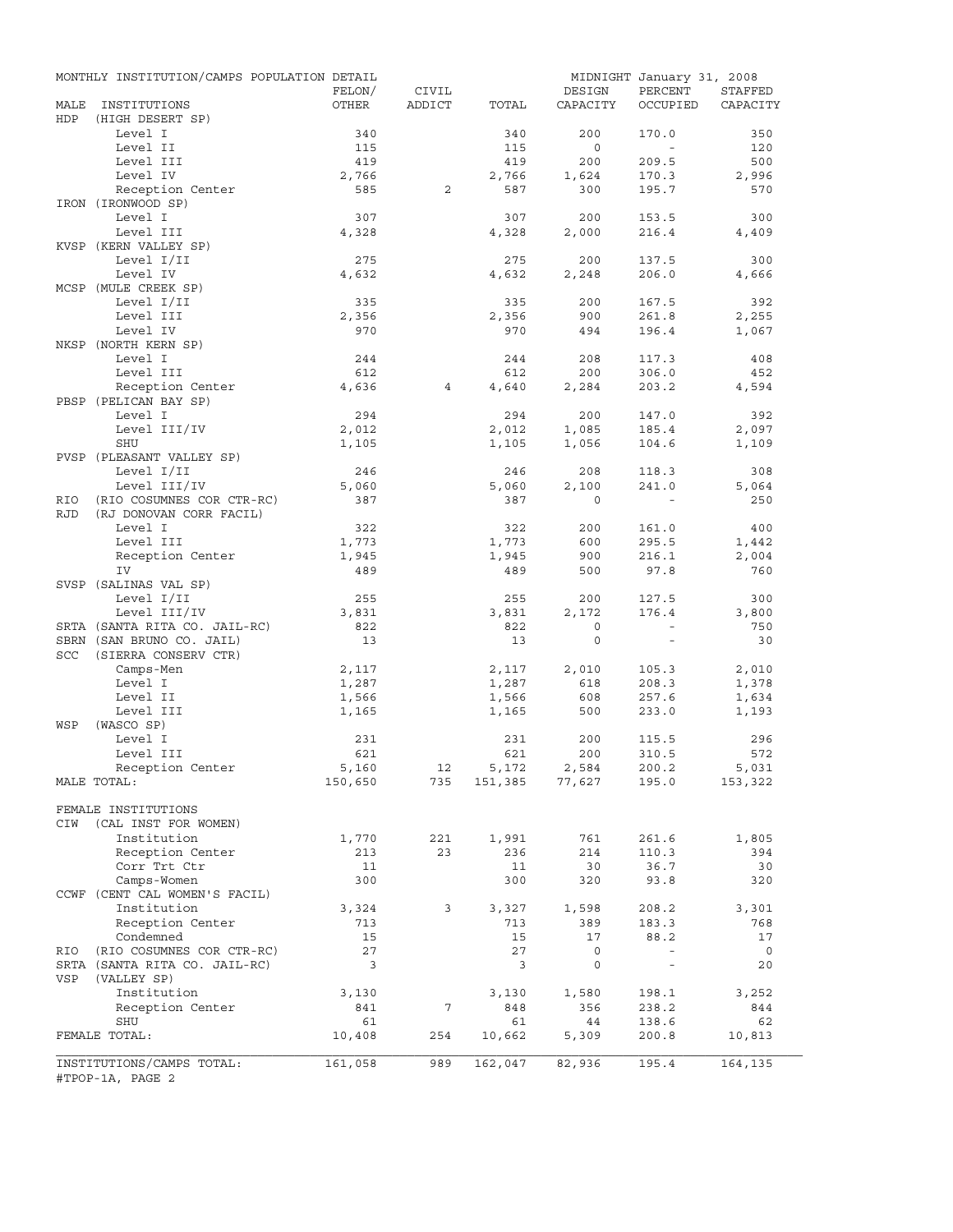Data Analysis Unit Unit Department of Corrections and Rehabilitation<br>Estimates and Statistical Analysis Section State of California Estimates and Statistical Analysis Section State of California<br>
Offender Information Services Branch<br>
March 4, 2008

MONTHLY REPORT OF POPULATION

| AS OF MIDNIGHT February 29, 2008 |  |  |  |
|----------------------------------|--|--|--|
|----------------------------------|--|--|--|

|                                                                                                                                                                                                                                                                                                                              |                              |                | TOTAL CDCR POPULATION     |                                                                                   |                               |                                                                                                                                                                            |          |         |
|------------------------------------------------------------------------------------------------------------------------------------------------------------------------------------------------------------------------------------------------------------------------------------------------------------------------------|------------------------------|----------------|---------------------------|-----------------------------------------------------------------------------------|-------------------------------|----------------------------------------------------------------------------------------------------------------------------------------------------------------------------|----------|---------|
|                                                                                                                                                                                                                                                                                                                              | CHANGE SINCE                 |                |                           |                                                                                   |                               |                                                                                                                                                                            |          |         |
|                                                                                                                                                                                                                                                                                                                              |                              | FELON/ CIVIL   |                           |                                                                                   |                               | 02/28/07 DESIGN PERCENT STAFFED                                                                                                                                            |          |         |
|                                                                                                                                                                                                                                                                                                                              | OTHER                        |                |                           |                                                                                   |                               | ADDICT TOTAL NO. PCT. CAPACITY OCCUPIED CAPACITY                                                                                                                           |          |         |
| A. TOTAL INSTITUTIONS                                                                                                                                                                                                                                                                                                        | 169,481 974 170,455 -1,148   |                |                           |                                                                                   | $-0.6$                        |                                                                                                                                                                            |          |         |
| I. IN-STATE                                                                                                                                                                                                                                                                                                                  | 166,605                      |                | $974$ 167,579 -4,024 -2.3 |                                                                                   |                               |                                                                                                                                                                            |          |         |
|                                                                                                                                                                                                                                                                                                                              |                              |                |                           |                                                                                   |                               |                                                                                                                                                                            |          |         |
| (MEN, Subtotal) 155,587 725 156,312 -3,153 -1.9<br>(WOMEN, Subtotal) 11,018 249 11,267 -512 -4.3                                                                                                                                                                                                                             |                              |                |                           |                                                                                   |                               |                                                                                                                                                                            |          |         |
|                                                                                                                                                                                                                                                                                                                              |                              |                |                           |                                                                                   |                               |                                                                                                                                                                            |          |         |
|                                                                                                                                                                                                                                                                                                                              |                              |                |                           |                                                                                   |                               |                                                                                                                                                                            |          | 158,619 |
| $\begin{tabular}{lcccccc} 1. & \text{INSTITUTIONS/CAMPS} & 160,139 & 966 & 161,105 & -4,227 & -2.5 & 82,936 & 194.3 & 162,978 \\ \text{INSTITUTIONS} & 155,723 & 966 & 156,689 & -4,141 & -2.5 & 78,698 & 199.1 & 158,619 \\ \text{CAMPS (CCC & SCC)} & 4,416 & 4,416 & -86 & -1.9 & 4,238 & 104.2 & 4,359 \\ \end{tabular}$ |                              |                |                           |                                                                                   |                               |                                                                                                                                                                            |          |         |
| 2. COMMUNITY CORR. CTRS. 6,280                                                                                                                                                                                                                                                                                               |                              |                |                           |                                                                                   |                               | 8 6,288 +551 +9.6 5,993                                                                                                                                                    | 104.9    |         |
| CCF PRIVATE                                                                                                                                                                                                                                                                                                                  | 2,779                        |                |                           |                                                                                   |                               |                                                                                                                                                                            |          |         |
| CCF PUBLIC                                                                                                                                                                                                                                                                                                                   | 2,737                        |                |                           |                                                                                   |                               | $\begin{array}{cccc} 2\, ,779 & \quad +276 & \quad +11.0 & \quad 2\, ,752 & \quad 101.0 \\ 2\, ,737 & \quad +282 & \quad +11.4 & \quad 2\, ,461 & \quad 111.2 \end{array}$ |          |         |
| DRUG TREATMT FURLOUGH 482                                                                                                                                                                                                                                                                                                    |                              |                | 8 490                     |                                                                                   | $-42$ $-7.8$<br>$-14$ $-16.8$ | 440 111.4                                                                                                                                                                  |          |         |
| PRIVATE WORK FURLOUGH                                                                                                                                                                                                                                                                                                        | 69                           |                | 69                        |                                                                                   |                               |                                                                                                                                                                            | 110 62.7 |         |
|                                                                                                                                                                                                                                                                                                                              |                              |                |                           |                                                                                   |                               | 70 95.7                                                                                                                                                                    |          |         |
| PRISONER MOTHER PGM 67<br>FAMILY FOUNDATION PGM 56                                                                                                                                                                                                                                                                           |                              |                |                           | $67$ $-4$ $-5.6$<br>56 $-11$ $-16.4$                                              |                               |                                                                                                                                                                            | 70 80.0  |         |
| WORK FUR. IN CUSTODY 90                                                                                                                                                                                                                                                                                                      |                              |                | 90 000                    |                                                                                   |                               | $+64 +246.1$ 90 100.0                                                                                                                                                      |          |         |
| 3. DMH STATE HOSPITALS 186                                                                                                                                                                                                                                                                                                   |                              |                | 186                       |                                                                                   | $+11 + 6.2$                   |                                                                                                                                                                            |          |         |
| II. OUT OF STATE(COCF)                                                                                                                                                                                                                                                                                                       | 2,876                        | $\overline{0}$ | 2,876                     |                                                                                   |                               |                                                                                                                                                                            |          |         |
| ARIZONA                                                                                                                                                                                                                                                                                                                      | 793                          |                | 793                       |                                                                                   |                               |                                                                                                                                                                            |          |         |
| MISSISSIPPI                                                                                                                                                                                                                                                                                                                  | 1,648                        |                | 1,648                     |                                                                                   |                               |                                                                                                                                                                            |          |         |
| OKLAHOMA                                                                                                                                                                                                                                                                                                                     | 359                          |                | 359                       |                                                                                   |                               |                                                                                                                                                                            |          |         |
| TENNESSEE                                                                                                                                                                                                                                                                                                                    | 76                           |                | 76                        |                                                                                   |                               |                                                                                                                                                                            |          |         |
| PAROLE 125, 204 1, 661 126, 865 + 2, 449 + 1.9<br>COMMUNITY SUPERVISION 123, 725 1, 661 125, 386 + 2, 509 + 2.0<br>B. PAROLE                                                                                                                                                                                                 |                              |                |                           |                                                                                   |                               |                                                                                                                                                                            |          |         |
|                                                                                                                                                                                                                                                                                                                              |                              |                |                           |                                                                                   |                               |                                                                                                                                                                            |          |         |
| COOPERATIVE CASES                                                                                                                                                                                                                                                                                                            | 1,479                        |                | $1,479 -60$               |                                                                                   | $-3.8$                        |                                                                                                                                                                            |          |         |
| C. NON-CDC JURISDICTION 1,874                                                                                                                                                                                                                                                                                                |                              | $\overline{0}$ |                           | $\begin{array}{cccc} 1,874 & & -14 & & -0.7 \\ & 518 & & +8 & & +1.5 \end{array}$ |                               |                                                                                                                                                                            |          |         |
| OTHER STATE/FED. INST.                                                                                                                                                                                                                                                                                                       | 518                          |                |                           |                                                                                   |                               |                                                                                                                                                                            |          |         |
| OUT OF STATE PAROLE                                                                                                                                                                                                                                                                                                          | 1,178                        |                | 1,178                     |                                                                                   | $-34$ $-2.8$<br>$-4$ $-4.8$   |                                                                                                                                                                            |          |         |
| OUT OF STATE PAL<br>CYA-W&IC 1731.5(c)                                                                                                                                                                                                                                                                                       | 78                           |                | 78                        |                                                                                   |                               |                                                                                                                                                                            |          |         |
| INSTITUTIONS                                                                                                                                                                                                                                                                                                                 | 100                          |                |                           | $100 + 16 + 19.0$                                                                 |                               |                                                                                                                                                                            |          |         |
| D. OTHER POPULATIONS 20,581 200<br>INMATES                                                                                                                                                                                                                                                                                   |                              |                |                           | 20,781 -470                                                                       | $-2.2$                        |                                                                                                                                                                            |          |         |
| OUT-TO-COURT, etc.                                                                                                                                                                                                                                                                                                           | 2,307 39                     |                | 2,346                     | $+179$                                                                            | $+8.2$                        |                                                                                                                                                                            |          |         |
| ESCAPED                                                                                                                                                                                                                                                                                                                      | 218                          |                | 218                       | $-11$                                                                             | $-4.8$                        |                                                                                                                                                                            |          |         |
| PAROLEES (PAL/RAL) 18,056                                                                                                                                                                                                                                                                                                    |                              | 161            |                           | 18,217 -638                                                                       | $-3.3$                        |                                                                                                                                                                            |          |         |
| TOTAL CDCR POPULATION                                                                                                                                                                                                                                                                                                        | 317,140 2,835 319,975 +1,176 |                |                           |                                                                                   | $+0.3$                        |                                                                                                                                                                            |          |         |

CHANGE FROM LAST MONTH A. TOTAL INSTITUTIONS  $-541$  -23 -564<br>(MEN, Subtotal) -836 -10 -846 (MEN, Subtotal) -836 -10 -846<br>(WOMEN, Subtotal) -125 -13 -138 (WOMEN, Subtotal) -125 -13 -138<br>LE -254 -6 -260 B. PAROLE -254 -6 -260 D. PAROLEES (PAL/RAL) -23 -5

This report contains the latest available reliable population figures from OBIS. They have been carefully audited, but are preliminary, and therefore subject to revision.

 Figure excludes institution based camps. Total persons in camps, including base camps, are 4,454 . Base camp at CMC is included in institution counts.<br>Report # TPOP-8. Questions: (916) 327-3262 (CALNET) 4 (916) 327-3262 (CALNET) 467-3262.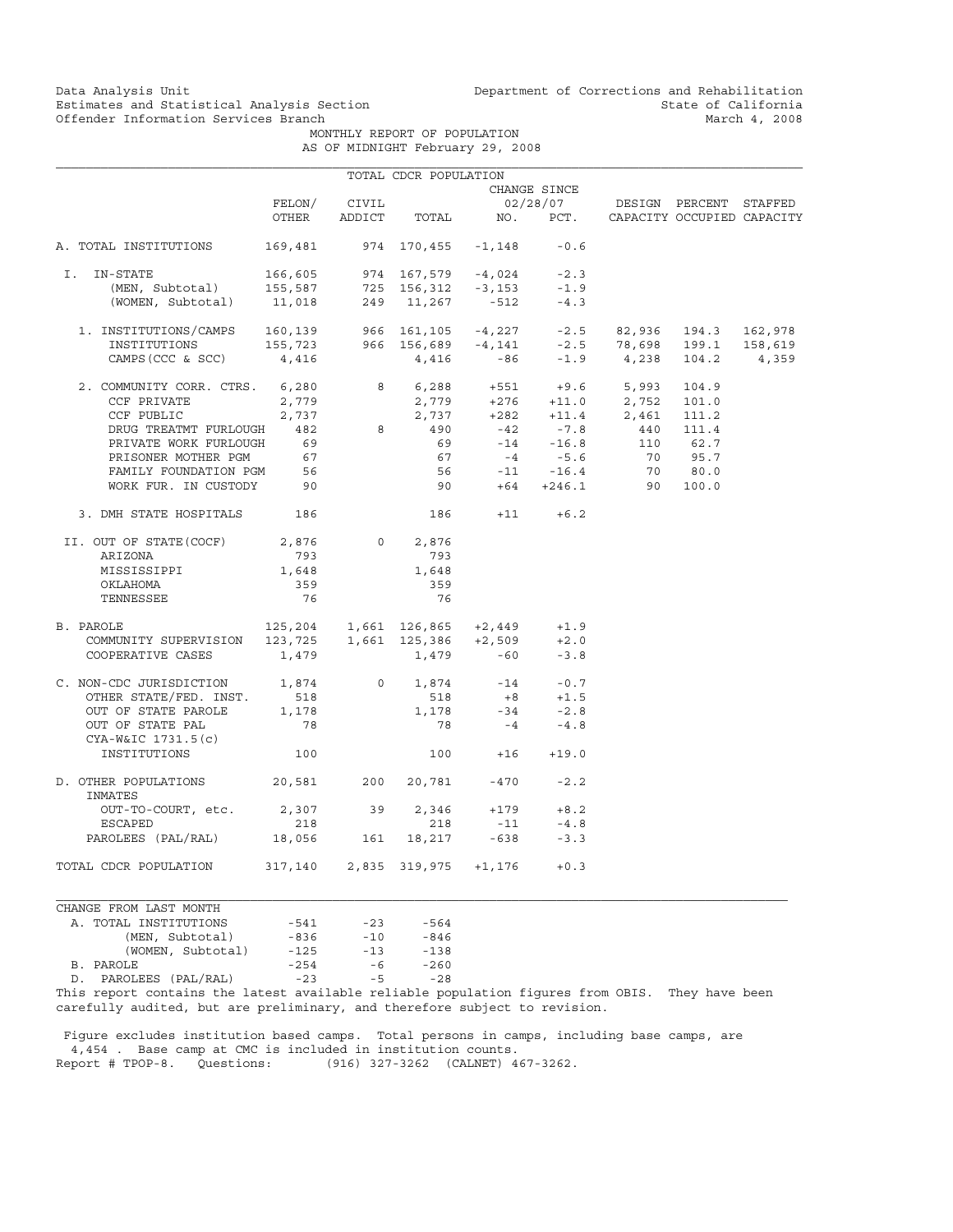|            | INSTITUTIONS/CAMPS            | FELON/<br>OTHER | CIVIL<br>ADDICT          | TOTAL   | DESIGN<br>CAPACITY                 | PERCENT<br>OCCUPIED   | STAFFED<br>CAPACITY |
|------------|-------------------------------|-----------------|--------------------------|---------|------------------------------------|-----------------------|---------------------|
| MALE       |                               |                 |                          |         |                                    |                       |                     |
| ASP        | (AVENAL SP)                   | 7,302           |                          | 7,302   | 2,920                              | 250.1                 | 7,222               |
| CCC        | (CAL CORRECTL CTR)            | 5,957           |                          | 5,957   | 3,883                              | 153.4                 | 6,024               |
| CCI        | (CAL CORRECTL INSTITN)        | 4,882           |                          | 4,882   | 2,785                              | 175.3                 | 5,620               |
| CIM        | (CAL INSTITN FOR MEN)         | 5,825           | 24                       | 5,849   | 3,033                              | 192.8                 | 6,130               |
| CMF        | (CAL MEDICAL FACIL)           | 3,032           |                          | 3,032   | 2,179                              | 139.1                 | 3,078               |
| <b>CMC</b> | (CAL MEN'S COLONY)            | 6,458           |                          | 6,458   | 3,840                              | 168.2                 | 6,518               |
| <b>CRC</b> | (CAL REHAB CTR, MEN)          | 3,949           | 648                      |         | $4,597$ 2,314                      | 198.7                 | 4,604               |
| CAL        | (CAL SP, CALIPATRIA)          | 4,104           |                          | 4,104   | 2,308                              | 177.8                 | 4,218               |
| CEN        | (CAL SP, CENTINELA)           | 5,124           |                          | 5,124   | 2,308                              | 222.0                 | 5,136               |
| COR        | (CAL SP, CORCORAN)            | 5,572           | $\overline{\phantom{a}}$ | 5,573   | 3,116                              | 178.9                 | 5,623               |
| LAC        | (CAL SP, LOS ANGELES CO)      | 5,020           |                          | 5,020   | 2,300                              | 218.3                 | 4,946               |
| SAC        | (CAL SP, SACRAMENTO)          | 3,165           |                          | 3,165   | 1,788                              | 177.0                 | 3,234               |
| SQ         | (CAL SP, SAN QUENTIN)         | 5,382           | 18                       | 5,400   | 3,108                              | 173.7                 | 5,274               |
| SOL        | (CAL SP, SOLANO)              | 5,710           |                          | 5,710   | 2,610                              | 218.8                 | 5,714               |
|            | SATF (CAL SATF AND SP - COR)  | 7,261           | $\overline{4}$           | 7,265   | 3,424                              | 212.2                 | 7,473               |
|            | CVSP (CHUCKAWALLA VALLEY SP)  | 3,160           |                          | 3,160   | 1,348                              | 234.4                 | 3,222               |
| CTF        | (CORRL TRAING FAC)            | 6,420           |                          | 6,420   | 3,301                              | 194.5                 | 6,513               |
| DVI        | (DEUEL VOCATL INSTITN)        | 3,875           | 10                       | 3,885   | 1,627                              | 238.8                 | 3,787               |
| FOL        | (FOLSOM SP)                   |                 |                          |         |                                    |                       | 4,078               |
| HDP        | (HIGH DESERT SP)              | 4,083<br>4,244  | $5^{\circ}$              |         | $4,083$ $2,236$<br>$4,249$ $2,324$ | 182.6<br>182.8        | 4,536               |
|            | IRON (IRONWOOD SP)            | 4,576           |                          |         | 4,576 2,200                        | 208.0                 | 4,709               |
|            | KVSP (KERN VALLEY SP)         | 4,861           |                          |         |                                    | 198.6                 | 4,846               |
|            | MCSP (MULE CREEK SP)          | 3,673           |                          |         | 4,861 2,448<br>3,673 1,594         | 230.4                 | 3,714               |
|            | NKSP (NORTH KERN SP)          | 5,532           | $5^{\circ}$              | 5,537   | 2,692                              | 205.7                 | 5,454               |
|            | PBSP (PELICAN BAY SP)         | 3,418           |                          | 3,418   | 2,341<br>2 308                     | 146.0                 | 3,598               |
|            | PVSP (PLEASANT VALLEY SP)     | 5,249           |                          | 5,249   | 2,308                              | 227.4                 | 5,192               |
| RIO        | (RIO COSUMNES COR CTR-RC)     | 357             |                          | 357     | $\overline{0}$                     | <b>Contractor</b>     | 250                 |
|            | RJD (RJ DONOVAN CORR FACIL)   | 4,563           |                          | 4,563   | 2,200                              | 207.4                 | 4,606               |
|            | SVSP (SALINAS VAL SP)         | 4,097           |                          | 4,097   | 2,372                              | 172.7                 | 4,100               |
|            | SRTA (SANTA RITA CO. JAIL-RC) | 878             | $\mathbf{1}$             | 879     | $\overline{0}$                     | $\alpha_{\rm{max}}=1$ | 750                 |
|            | SBRN (SAN BRUNO CO. JAIL)     | 11              |                          | 11      | $\circ$                            | $\sim 100$            | 30                  |
|            | SCC (SIERRA CONSERV CTR)      | 6,063           |                          | 6,063   | 3,736                              | 162.3                 | 6,067               |
| WSP        | (WASCO SP)                    | 6,051           | $\overline{9}$           | 6,060   | 2,984                              | 203.1                 | 5,899               |
|            | MALE TOTAL:                   | 149,854         | 725                      | 150,579 | 77,627                             | 194.0                 | 152,165             |
| FEMALE     |                               |                 |                          |         |                                    |                       |                     |
| CIW        | (CAL INST FOR WOMEN)          | 2,275           | 227                      | 2,502   | 1,325                              | 188.8                 | 2,549               |
|            | CCWF (CENT CAL WOMEN'S FACIL) | 4,060           | 5                        | 4,065   | 2,004                              | 202.8                 | 4,086               |
| RIO        | (RIO COSUMNES COR CTR-RC)     | 21              |                          | 21      | 0                                  |                       | $\circ$             |
|            | SRTA (SANTA RITA CO. JAIL-RC) | 9               |                          | 9       | 0                                  | $\sim$ $-$            | 20                  |
| VSP        | (VALLEY SP)                   | 3,920           | 9                        | 3,929   | 1,980                              | 198.4                 | 4,158               |
|            |                               |                 |                          |         |                                    |                       |                     |
|            | FEMALE TOTAL:                 | 10,285          | 241                      | 10,526  | 5,309                              | 198.3                 | 10,813              |
|            |                               |                 |                          |         |                                    |                       |                     |
|            | INSTITUTIONS/CAMPS TOTAL:     | 160,139         | 966                      | 161,105 | 82,936                             | 194.3                 | 162,978             |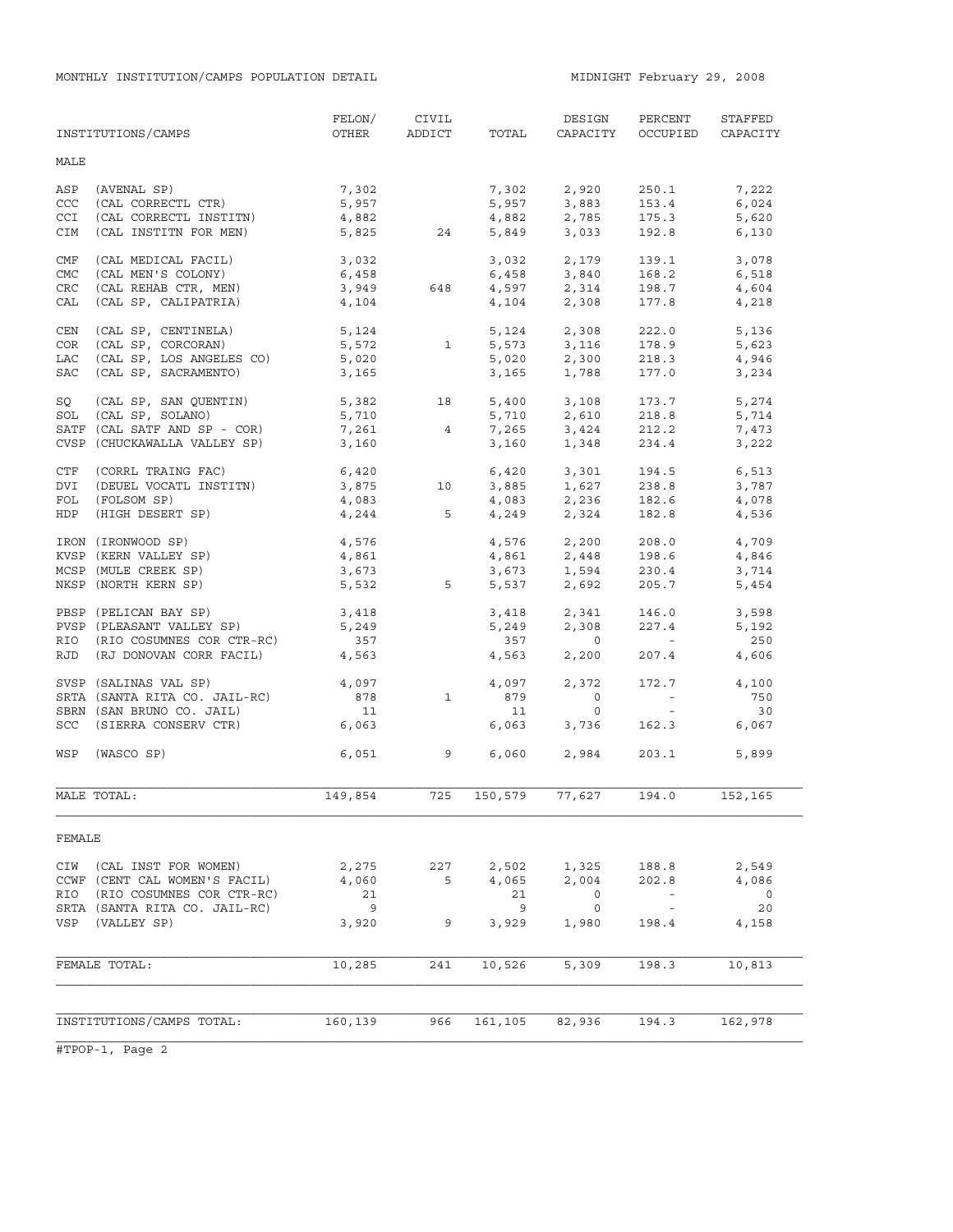|            | MONTHLY INSTITUTION/CAMPS POPULATION DETAIL |                |                 |                |              | MIDNIGHT February 29, 2008 |                |
|------------|---------------------------------------------|----------------|-----------------|----------------|--------------|----------------------------|----------------|
|            |                                             | FELON/         | CIVIL           |                | DESIGN       | PERCENT                    | STAFFED        |
| MALE       | INSTITUTIONS                                | OTHER          | ADDICT          | TOTAL          | CAPACITY     | OCCUPIED                   | CAPACITY       |
| ASP        | (AVENAL SP)                                 | 7,302          |                 | 7,302          | 2,920        | 250.1                      | 7,222          |
| <b>CCC</b> | (CAL CORRECTL CTR)                          |                |                 |                |              |                            |                |
|            | Camps<br>Level I                            | 2,007          |                 | 2,007          | 1,908<br>867 | 105.2<br>174.6             | 2,029          |
|            | Level II                                    | 1,514<br>1,510 |                 | 1,514<br>1,510 | 608          | 248.4                      | 1,557<br>1,503 |
|            | Level III                                   | 926            |                 | 926            | 500          | 185.2                      | 935            |
| <b>CCI</b> | (CAL CORRECTL INSTITN)                      |                |                 |                |              |                            |                |
|            | Level I                                     | 1,192          |                 | 1,192          | 617          | 193.2                      | 1,237          |
|            | Level II                                    | 928            |                 | 928            | 664          | 139.8                      | 1,520          |
|            | Level IV                                    | 830            |                 | 830            | 504          | 164.7                      | 874            |
|            | SHU                                         | 699            |                 | 699            | 500          | 139.8                      | 700            |
|            | Reception Ctr                               | 1,233          |                 | 1,233          | 500          | 246.6                      | 1,289          |
| <b>CIM</b> | (CAL INSTITN FOR MEN)                       |                |                 |                |              |                            |                |
|            | Level I                                     | 2,148          |                 | 2,148          | 1,500        | 143.2                      | 2,265          |
|            | East - Reception Center                     | 1,100          | $7\phantom{.0}$ | 1,107          | 300          | 369.0                      | 1,092          |
|            | Reception Center - Central                  | 1,141          | 16              | 1,157          | 618          | 187.2                      | 1,291          |
|            | Reception Center - West                     | 1,436          | $\mathbf{1}$    | 1,437          | 615          | 233.7                      | 1,482          |
| CMF        | (CAL MEDICAL FACIL)                         |                |                 |                |              |                            |                |
|            | Level I<br>Level II                         | 149<br>343     |                 | 149<br>343     | 117<br>200   | 127.4<br>171.5             | 177<br>400     |
|            | Level III                                   | 2,540          |                 | 2,540          | 1,862        | 136.4                      | 2,501          |
| <b>CMC</b> | (CAL MEN'S COLONY)                          |                |                 |                |              |                            |                |
|            | East                                        | 3,739          |                 | 3,739          | 2,425        | 154.2                      | 3,704          |
|            | West                                        | 2,719          |                 | 2,719          | 1,415        | 192.2                      | 2,814          |
| CRC        | (CAL REHAB CTR, MEN)                        | 3,949          | 648             | 4,597          | 2,314        | 198.7                      | 4,604          |
| CAL        | (CAL SP, CALIPATRIA)                        |                |                 |                |              |                            |                |
|            | Level I                                     | 280            |                 | 280            | 208          | 134.6                      | 308            |
|            | Level IV                                    | 3,824          |                 | 3,824          | 2,100        | 182.1                      | 3,910          |
| CEN        | (CAL SP, CENTINELA)                         |                |                 |                |              |                            |                |
|            | Level I                                     | 388            |                 | 388            | 208          | 186.5                      | 408            |
|            | Level III                                   | 4,736          |                 | 4,736          | 2,100        | 225.5                      | 4,728          |
| COR        | (CAL SP, CORCORAN)                          |                |                 |                |              |                            |                |
|            | Level I                                     | 799            |                 | 799            | 492          | 162.4                      | 876            |
|            | Level III                                   | 2,899          |                 | 2,899          | 1,100        | 263.5                      | 2,622          |
|            | Level IV                                    | 542            | $\mathbf{1}$    | 543            | 628          | 86.5                       | 880            |
|            | SHU                                         | 1,323          |                 | 1,323          | 872          | 151.7                      | 1,221          |
|            | PHU                                         | 9              |                 | 9              | 24           | 37.5                       | 24             |
| LAC        | (CAL SP, LOS ANGELES CO)                    |                |                 |                |              |                            |                |
|            | Level I                                     | 376            |                 | 376            | 200          | 188.0                      | 376            |
|            | Level III/IV<br>Reception Center            | 1,445          |                 | 1,445          | 700          | 206.4                      | 1,170          |
| SAC        | (CAL SP, SACRAMENTO)                        | 3,199          |                 | 3,199          | 1,400        | 228.5                      | 3,400          |
|            | Level I                                     | 346            |                 | 346            | 192          | 180.2                      | 368            |
|            | PSU                                         | 174            |                 | 174            | 192          | 90.6                       | 192            |
|            | Level IV                                    | 2,645          |                 | 2,645          | 1,404        | 188.4                      | 2,674          |
| SQ         | (CAL SP, SAN QUENTIN)                       |                |                 |                |              |                            |                |
|            | Level I                                     | 2              |                 | $\overline{2}$ | 115 1.7      |                            | 215            |
|            | Level II                                    | 1,920          |                 | 1,920          | 937          | 204.9                      | 1,729          |
|            | Condemned                                   | 569            |                 | 569            | 636          | 89.5                       | 636            |
|            | Reception Center                            | 2,891          | 18              | 2,909          | 1,420        | 204.9                      | 2,694          |
|            | SOL (CAL SP, SOLANO)                        |                |                 |                |              |                            |                |
|            | Level II                                    | 3,045          |                 | 3,045          | 1,410        | 216.0                      | 3,239          |
|            | Level III                                   | 2,665          |                 | 2,665          | 1,200        | 222.1                      | 2,475          |
|            | SATF (CAL SATF AND SP - COR)                | 7,261          | 4               | 7,265          | 3,424        | 212.2                      | 7,473          |
|            | CVSP (CHUCKAWALLA VALLEY SP)                |                |                 |                |              |                            |                |
|            | Level I                                     | 315            |                 | 315            | 208          | 151.4                      | 358            |
|            | Level II                                    | 2,845          |                 | 2,845          | 1,140        | 249.6                      | 2,864          |
| CTF        | (CORRL TRAING FAC)                          |                |                 |                |              | 199.9                      |                |
|            | Central-II<br>North-II/III                  | 2,780<br>2,641 |                 | 2,780          | 1,391        | 188.6                      | 2,863<br>2,680 |
|            | South-I                                     | 999            |                 | 2,641<br>999   | 1,400<br>510 | 195.9                      | 970            |
| DVI        | (DEUEL VOCATL INSTITN)                      |                |                 |                |              |                            |                |
|            | Level I/II                                  | 647            |                 | 647            | 225          | 287.6                      | 677            |
|            | Reception Center                            | 3,228          | 10              | 3,238          | 1,402        | 231.0                      | 3,110          |
| FOL        | (FOLSOM SP)                                 |                |                 |                |              |                            |                |
|            | PSAP                                        | 182            |                 | 182            | 129          | 141.1                      | 200            |
|            | TTP                                         | 28             |                 | 28             | 131          | 21.4                       | 203            |
|            | Level I                                     | 386            |                 | 386            | 200          | 193.0                      | 424            |
|            | Level II                                    | 1,487          |                 | 1,487          | 480          | 309.8                      | 649            |
|            | Level III                                   | 2,000          |                 | 2,000          | 1,296        | 154.3                      | 2,602          |
| #TPOP-1A   |                                             |                |                 |                |              |                            |                |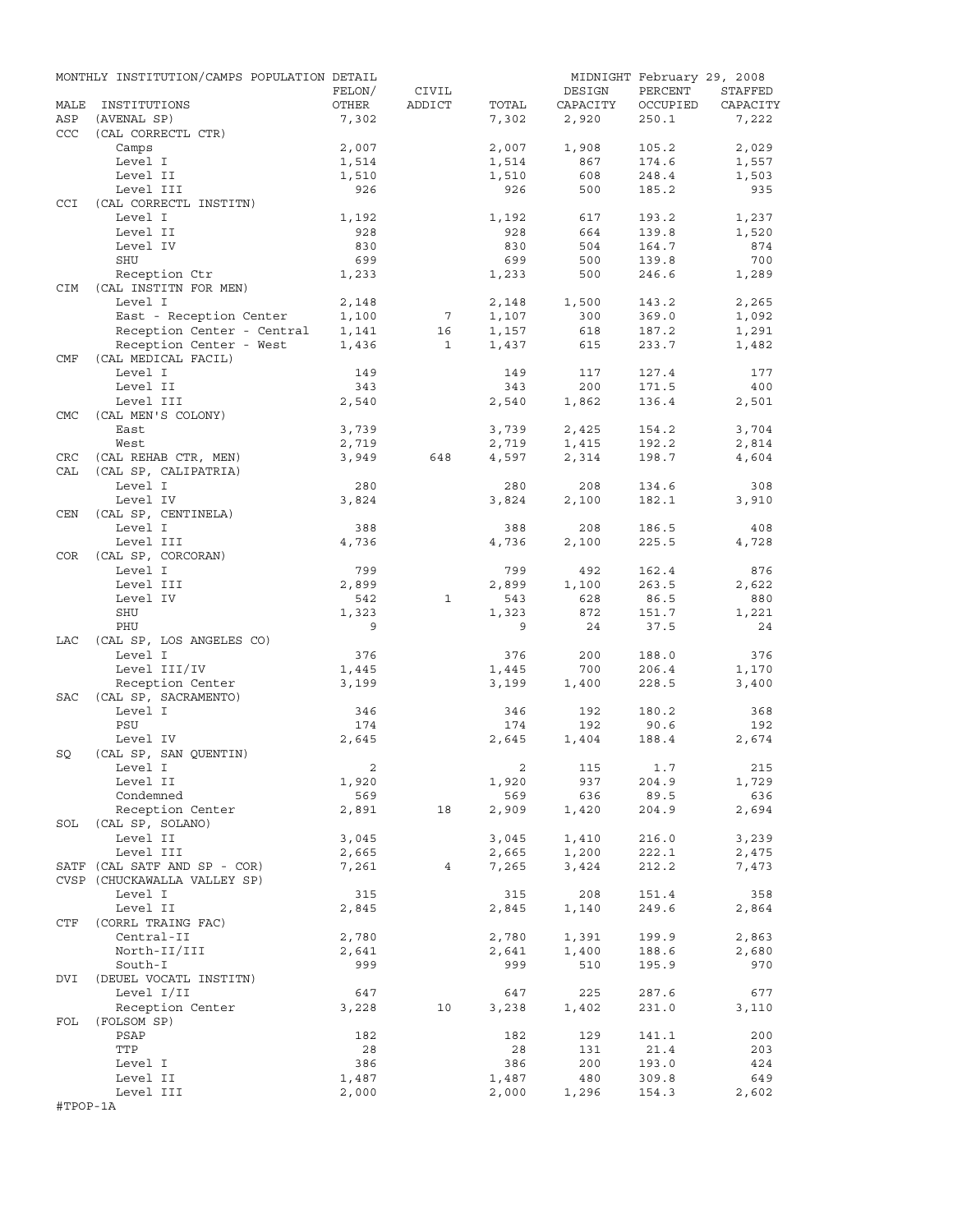|             | MONTHLY INSTITUTION/CAMPS POPULATION DETAIL   | FELON/       | CIVIL          |              | DESIGN                  | PERCENT                  | MIDNIGHT February 29, 2008<br>STAFFED |
|-------------|-----------------------------------------------|--------------|----------------|--------------|-------------------------|--------------------------|---------------------------------------|
| MALE<br>HDP | INSTITUTIONS<br>(HIGH DESERT SP)              | OTHER        | ADDICT         | TOTAL        | CAPACITY                | OCCUPIED                 | CAPACITY                              |
|             | Level I                                       | 335          |                | 335          | 200                     | 167.5                    | 350                                   |
|             | Level II                                      | 112          |                | 112          | $\overline{0}$          | $\sim$                   | 120                                   |
|             | Level III                                     | 515          |                | 515          | 200                     | 257.5                    | 500                                   |
|             | Level IV                                      | 2,732        |                | 2,732        | 1,624                   | 168.2                    | 2,996                                 |
|             | Reception Center                              | 550          | 5              | 555          | 300                     | 185.0                    | 570                                   |
|             | IRON (IRONWOOD SP)                            |              |                |              |                         |                          |                                       |
|             | Level I                                       | 297          |                | 297          | 200                     | 148.5                    | 300                                   |
|             | Level III                                     | 4,279        |                | 4,279        | 2,000                   | 214.0                    | 4,409                                 |
|             | KVSP (KERN VALLEY SP)                         |              |                |              |                         |                          |                                       |
|             | Level I/II                                    | 268          |                | 268          | 200                     | 134.0                    | 300                                   |
|             | Level IV                                      | 4,593        |                | 4,593        | 2,248                   | 204.3                    | 4,546                                 |
|             | MCSP (MULE CREEK SP)                          |              |                |              |                         |                          |                                       |
|             | Level I/II                                    | 352          |                | 352          | 200                     | 176.0                    | 392                                   |
|             | Level III                                     | 2,353<br>968 |                | 2,353<br>968 | 900<br>494              | 261.4                    | 2,255                                 |
|             | Level IV<br>NKSP (NORTH KERN SP)              |              |                |              |                         | 196.0                    | 1,067                                 |
|             | Level I                                       | 252          |                | 252          | 208                     | 121.2                    | 408                                   |
|             | Level III                                     | 608          |                | 608          | 200                     | 304.0                    | 452                                   |
|             | Reception Center                              | 4,672        | 5              | 4,677        | 2,284                   | 204.8                    | 4,594                                 |
|             | PBSP (PELICAN BAY SP)                         |              |                |              |                         |                          |                                       |
|             | Level I                                       | 281          |                | 281          | 200                     | 140.5                    | 392                                   |
|             | Level III/IV                                  | 2,034        |                | 2,034        | 1,085                   | 187.5                    | 2,097                                 |
|             | SHU                                           | 1,103        |                | 1,103        | 1,056                   | 104.5                    | 1,109                                 |
|             | PVSP (PLEASANT VALLEY SP)                     |              |                |              |                         |                          |                                       |
|             | Level I/II                                    | 288          |                | 288          | 208                     | 138.5                    | 308                                   |
|             | Level III/IV                                  | 4,961        |                | 4,961        | 2,100                   | 236.2                    | 4,884                                 |
| RIO         | (RIO COSUMNES COR CTR-RC)                     | 357          |                | 357          | $\Omega$                |                          | 250                                   |
| <b>RJD</b>  | (RJ DONOVAN CORR FACIL)                       |              |                |              |                         |                          |                                       |
|             | Level I                                       | 326          |                | 326          | 200                     | 163.0                    | 400                                   |
|             | Level III                                     | 1,801        |                | 1,801        | 600                     | 300.2                    | 1,442                                 |
|             | Reception Center                              | 1,953        |                | 1,953        | 900                     | 217.0                    | 2,004                                 |
|             | IV                                            | 483          |                | 483          | 500                     | 96.6                     | 760                                   |
|             | SVSP (SALINAS VAL SP)                         |              |                |              |                         |                          |                                       |
|             | Level I/II                                    | 262          |                | 262          | 200                     | 131.0                    | 300                                   |
|             | Level III/IV                                  | 3,835        |                | 3,835        | 2,172                   | 176.6                    | 3,800                                 |
|             | SRTA (SANTA RITA CO. JAIL-RC)                 | 878          | 1              | 879          | $\circ$                 | $\sim$                   | 750                                   |
|             | SBRN (SAN BRUNO CO. JAIL)                     | 11           |                | 11           | $\circ$                 | $\sim$                   | 30                                    |
| SCC         | (SIERRA CONSERV CTR)                          |              |                |              |                         |                          |                                       |
|             | Camps-Men                                     | 2,105        |                | 2,105        | 2,010                   | 104.7                    | 2,010                                 |
|             | Level I                                       | 1,288        |                | 1,288        | 618                     | 208.4                    | 1,378                                 |
|             | Level II                                      | 1,499        |                | 1,499        | 608                     | 246.5                    | 1,486                                 |
|             | Level III                                     | 1,171        |                | 1,171        | 500                     | 234.2                    | 1,193                                 |
| WSP         | (WASCO SP)                                    |              |                |              |                         |                          |                                       |
|             | Level I                                       | 234          |                | 234          | 200                     | 117.0                    | 296                                   |
|             | Level III                                     | 494          |                | 494          | 200                     | 247.0                    | 572                                   |
|             | Reception Center                              | 5,323        | 9              | 5,332        | 2,584<br>150,579 77,627 | 206.3<br>194.0           | 5,031<br>152,165                      |
|             | MALE TOTAL:                                   | 149,854      | 725            |              |                         |                          |                                       |
|             | FEMALE INSTITUTIONS                           |              |                |              |                         |                          |                                       |
| CIW         | (CAL INST FOR WOMEN)                          |              |                |              |                         |                          |                                       |
|             | Institution                                   | 1,728        | 208            | 1,936        | 761                     | 254.4                    | 1,805                                 |
|             | Reception Center                              | 230          | 19             | 249          | 214                     | 116.4                    | 394                                   |
|             | Corr Trt Ctr                                  | 13           |                | 13           | 30                      | 43.3                     | 30                                    |
|             | Camps-Women                                   | 304          |                | 304          | 320                     | 95.0                     | 320                                   |
|             | CCWF (CENT CAL WOMEN'S FACIL)                 |              |                |              |                         |                          |                                       |
|             | Institution                                   | 3,343        | 3              | 3,346        | 1,598                   | 209.4                    | 3,301                                 |
|             | Reception Center                              | 702          | $\overline{a}$ | 704          | 389                     | 181.0                    | 768                                   |
|             | Condemned                                     | 15           |                | 15           | 17                      | 88.2                     | 17                                    |
| RIO         | (RIO COSUMNES COR CTR-RC)                     | 21           |                | 21           | $\mathsf{O}$            | $\overline{\phantom{a}}$ | $\overline{0}$                        |
|             | SRTA (SANTA RITA CO. JAIL-RC)                 | 9            |                | 9            | $\mathsf{O}$            | $\overline{\phantom{a}}$ | 20                                    |
| VSP         | (VALLEY SP)                                   |              |                |              |                         |                          |                                       |
|             | Institution                                   | 3,205        |                | 3,205        | 1,580                   | 202.8                    | 3,252                                 |
|             | Reception Center                              | 650          | 9              | 659          | 356                     | 185.1                    | 844                                   |
|             | SHU                                           | 65           |                | 65           | 44                      | 147.7                    | 62                                    |
|             | FEMALE TOTAL:                                 | 10,285       | 241            | 10,526       | 5,309                   | 198.3                    | 10,813                                |
|             |                                               |              |                |              |                         |                          |                                       |
|             | INSTITUTIONS/CAMPS TOTAL:<br>#TPOP-1A, PAGE 2 | 160,139      | 966            | 161,105      | 82,936                  | 194.3                    | 162,978                               |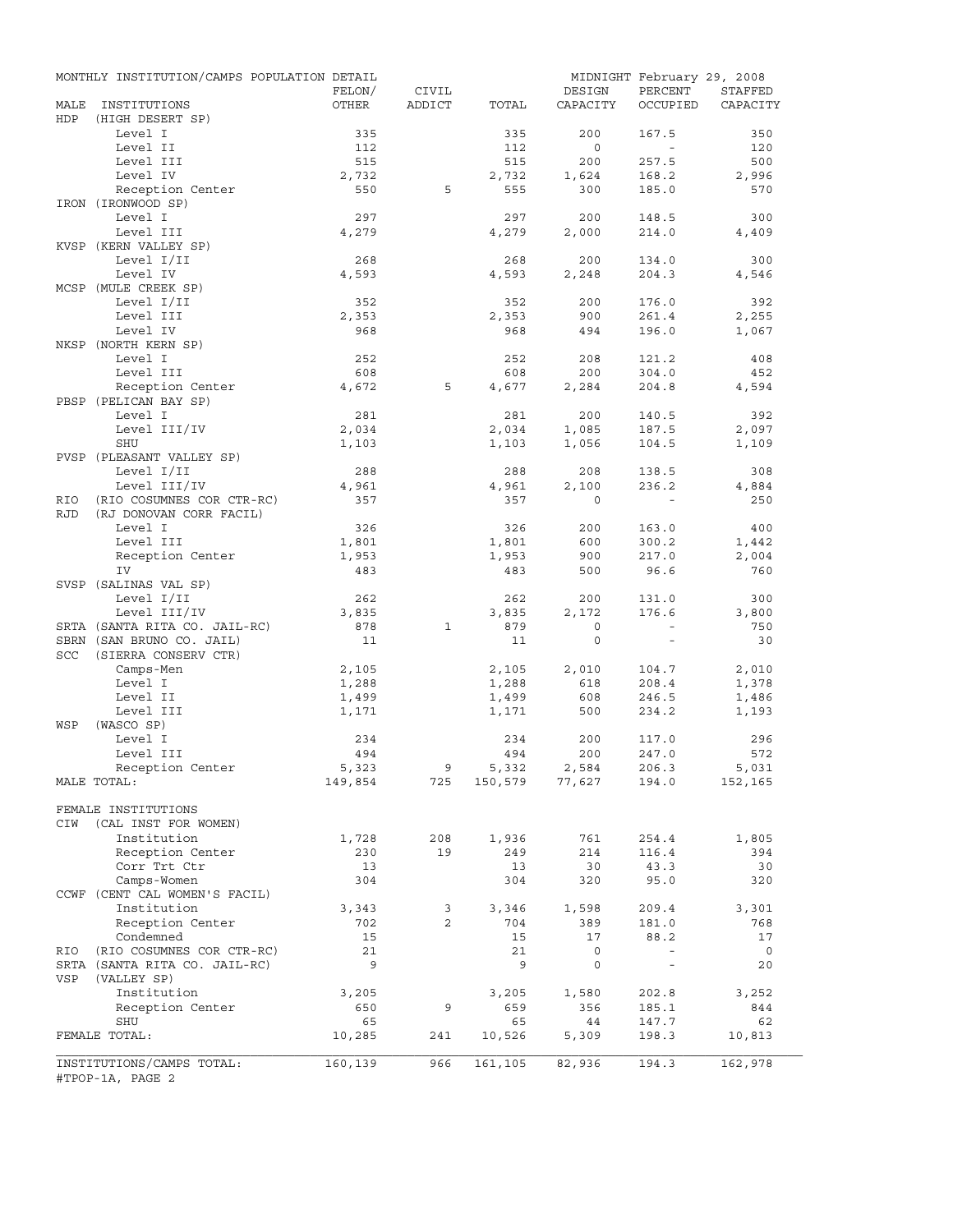Data Analysis Unit Unit Department of Corrections and Rehabilitation<br>Estimates and Statistical Analysis Section State of California Estimates and Statistical Analysis Section<br>
Offender Information Services Branch<br>
2008 April 3, 2008

> MONTHLY REPORT OF POPULATION AS OF MIDNIGHT March 31, 2008

|                                                                                                  |                                                                                                 |                | TOTAL CDCR POPULATION                |                                 |                             |                                                                                        |         |         |
|--------------------------------------------------------------------------------------------------|-------------------------------------------------------------------------------------------------|----------------|--------------------------------------|---------------------------------|-----------------------------|----------------------------------------------------------------------------------------|---------|---------|
|                                                                                                  |                                                                                                 |                |                                      |                                 | CHANGE SINCE                |                                                                                        |         |         |
|                                                                                                  | FELON/                                                                                          | CIVIL          |                                      |                                 |                             | 03/31/07 DESIGN PERCENT STAFFED                                                        |         |         |
|                                                                                                  | OTHER                                                                                           | ADDICT         |                                      |                                 |                             | TOTAL NO. PCT. CAPACITY OCCUPIED CAPACITY                                              |         |         |
| A. TOTAL INSTITUTIONS                                                                            | 168,967                                                                                         |                |                                      | 982 169,949 -2,335              | $-1.3$                      |                                                                                        |         |         |
| IN-STATE<br>I.                                                                                   |                                                                                                 |                |                                      | 165,727 982 166,709 -5,575 -3.2 |                             |                                                                                        |         |         |
|                                                                                                  |                                                                                                 |                |                                      |                                 |                             |                                                                                        |         |         |
| (MEN, Subtotal) 154,665 730 155,395 -4,751 -2.9<br>(WOMEN, Subtotal) 11,062 252 11,314 -468 -3.9 |                                                                                                 |                |                                      |                                 |                             |                                                                                        |         |         |
| 1. INSTITUTIONS/CAMPS 159,175 978 160,153 -5,497 -3.3 82,936 193.1 162,616                       |                                                                                                 |                |                                      |                                 |                             |                                                                                        |         |         |
| INSTITUTIONS                                                                                     |                                                                                                 |                |                                      |                                 |                             |                                                                                        | 198.0   | 158,257 |
| CAMPS (CCC & SCC)                                                                                | $154,834$ $978$ $155,812$ $-5,358$ $-3.3$ $78,698$<br>CC) $4,341$ $4,341$ $-139$ $-3.1$ $4,238$ |                |                                      |                                 |                             |                                                                                        | 102.4   | 4,359   |
| 2. COMMUNITY CORR. CTRS. 6,355                                                                   |                                                                                                 |                |                                      | 4 6,359 +242 +3.9 5,972         |                             |                                                                                        | 106.5   |         |
| CCF PRIVATE                                                                                      |                                                                                                 |                |                                      |                                 |                             |                                                                                        |         |         |
| CCF PUBLIC                                                                                       |                                                                                                 | 2,933<br>2,739 |                                      |                                 |                             | 2,933<br>2,933<br>2,933<br>2,739<br>2,739<br>4<br>422 -83 -16.4<br>71 -6 -7.7 110 64.5 |         |         |
| DRUG TREATMT FURLOUGH                                                                            |                                                                                                 |                |                                      |                                 |                             |                                                                                        |         |         |
| PRIVATE WORK FURLOUGH                                                                            |                                                                                                 |                |                                      |                                 |                             |                                                                                        |         |         |
|                                                                                                  |                                                                                                 |                | 66                                   |                                 |                             |                                                                                        | 70 94.3 |         |
| PRISONER MOTHER PGM 66<br>FAMILY FOUNDATION PGM 59                                               |                                                                                                 |                | 59                                   |                                 | $-4$ $-5.7$<br>$-7$ $-10.6$ |                                                                                        | 70 84.3 |         |
| WORK FUR. IN CUSTODY 69                                                                          |                                                                                                 |                |                                      |                                 |                             | 69 +33 +91.6 69 100.0                                                                  |         |         |
| 3. DMH STATE HOSPITALS 197                                                                       |                                                                                                 |                | 197                                  |                                 | $+36 +22.3$                 |                                                                                        |         |         |
| II. OUT OF STATE(COCF)                                                                           | 3,240                                                                                           |                | $0 \t3, 240$                         |                                 |                             |                                                                                        |         |         |
| ARIZONA                                                                                          | 1,019                                                                                           |                | 1,019                                |                                 |                             |                                                                                        |         |         |
| MISSISSIPPI                                                                                      | 1,644                                                                                           |                | 1,644                                |                                 |                             |                                                                                        |         |         |
| OKLAHOMA                                                                                         | 499                                                                                             |                | 499                                  |                                 |                             |                                                                                        |         |         |
| TENNESSEE                                                                                        | 78                                                                                              |                | 78                                   |                                 |                             |                                                                                        |         |         |
| B. PAROLE                                                                                        |                                                                                                 |                |                                      |                                 | $+1.4$                      |                                                                                        |         |         |
| COMMUNITY SUPERVISION                                                                            |                                                                                                 |                | $123,419$ $1,610$ $125,029$ $+1,708$ |                                 | $+1.3$                      |                                                                                        |         |         |
| COOPERATIVE CASES                                                                                | 1,530                                                                                           |                |                                      | $1,530$ +41                     | $+2.7$                      |                                                                                        |         |         |
| C. NON-CDC JURISDICTION 1,887                                                                    |                                                                                                 |                | $\overline{0}$<br>1,887              |                                 | $-12$ $-0.6$                |                                                                                        |         |         |
| OTHER STATE/FED. INST. 516                                                                       |                                                                                                 |                | 516                                  |                                 | $+11$ $+2.1$                |                                                                                        |         |         |
| OUT OF STATE PAROLE                                                                              | 1,207                                                                                           |                | 1,207                                |                                 | $-1.8$                      |                                                                                        |         |         |
| OUT OF STATE PAL                                                                                 | 65                                                                                              |                | 65                                   | $+22$<br>-23<br>17              | $-17 - 20.7$                |                                                                                        |         |         |
| CYA-W&IC 1731.5(c)<br>INSTITUTIONS                                                               | 99                                                                                              |                |                                      | $99 + 17$                       | $+20.7$                     |                                                                                        |         |         |
|                                                                                                  |                                                                                                 |                |                                      |                                 |                             |                                                                                        |         |         |
| D. OTHER POPULATIONS 20,783 186<br>INMATES                                                       |                                                                                                 |                |                                      | 20,969 -549                     | $-2.5$                      |                                                                                        |         |         |
| OUT-TO-COURT, etc. 2,289 39                                                                      |                                                                                                 |                | 2,328                                | $+155$                          | $+7.1$                      |                                                                                        |         |         |
| <b>ESCAPED</b>                                                                                   | 221                                                                                             |                | 221                                  | $-8$                            | $-3.4$                      |                                                                                        |         |         |
| PAROLEES (PAL/RAL) 18,273                                                                        |                                                                                                 |                | 147 18,420                           | $-696$                          | $-3.6$                      |                                                                                        |         |         |
| TOTAL CDCR POPULATION                                                                            | 316,586 2,778 319,364 -791                                                                      |                |                                      |                                 | $-0.2$                      |                                                                                        |         |         |

CHANGE FROM LAST MONTH A. TOTAL INSTITUTIONS -514 +8 -506<br>(MEN, Subtotal) -922 +5 -917 (MEN, Subtotal) (WOMEN, Subtotal)  $+44$   $+3$   $+47$ <br>LE  $-255$   $-51$   $-306$  B. PAROLE -255 -51 -306 D. PAROLEES (PAL/RAL) +217 -14 +203

This report contains the latest available reliable population figures from OBIS. They have been carefully audited, but are preliminary, and therefore subject to revision.

 Figure excludes institution based camps. Total persons in camps, including base camps, are 4,373 . Base camp at CMC is included in institution counts.<br>Report # TPOP-8. Questions: (916) 327-3262 (CALNET) 4 (916) 327-3262 (CALNET) 467-3262.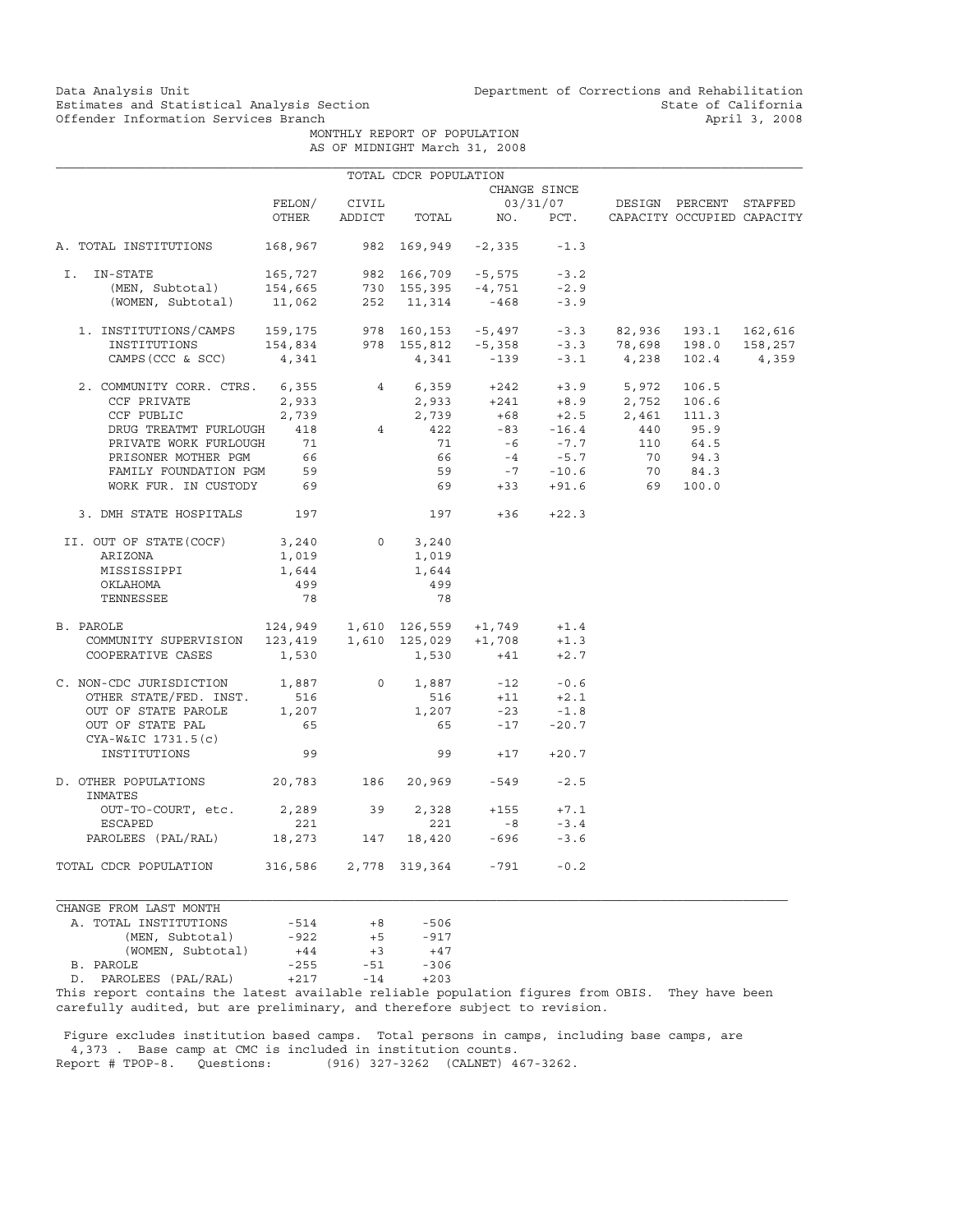|            | INSTITUTIONS/CAMPS            | FELON/<br>OTHER | CIVIL<br>ADDICT | TOTAL   | DESIGN<br>CAPACITY            | PERCENT<br>OCCUPIED      | STAFFED<br>CAPACITY |
|------------|-------------------------------|-----------------|-----------------|---------|-------------------------------|--------------------------|---------------------|
| MALE       |                               |                 |                 |         |                               |                          |                     |
| ASP        | (AVENAL SP)                   | 7,192           |                 | 7,192   | 2,920                         | 246.3                    | 7,222               |
| CCC        | (CAL CORRECTL CTR)            | 5,849           |                 | 5,849   | 3,883                         | 150.6                    | 6,024               |
| <b>CCI</b> | (CAL CORRECTL INSTITN)        | 4,615           | 1               | 4,616   | 2,785                         | 165.7                    | 5,620               |
| CIM        | (CAL INSTITN FOR MEN)         | 5,898           | 27              |         | 5,925 3,033                   | 195.4                    | 6,130               |
| CMF        | (CAL MEDICAL FACIL)           | 3,049           |                 |         | 3,049 2,179                   | 139.9                    | 3,078               |
| <b>CMC</b> | (CAL MEN'S COLONY)            | 6,505           |                 | 6,505   | 3,840                         | 169.4                    | 6,518               |
| CRC        | (CAL REHAB CTR, MEN)          | 3,872           | 655             |         | 4,527 2,314                   | 195.6                    | 4,604               |
| CAL        | (CAL SP, CALIPATRIA)          | 4,245           |                 | 4,245   | 2,308                         | 183.9                    | 4,218               |
| CEN        | (CAL SP, CENTINELA)           | 5,085           |                 | 5,085   | 2,308                         | 220.3                    | 5,136               |
| <b>COR</b> | (CAL SP, CORCORAN)            | 5,592           |                 | 5,592   | 3,116                         | 179.5                    | 5,623               |
| LAC        | (CAL SP, LOS ANGELES CO)      | 5,010           |                 | 5,010   | 2,300                         | 217.8                    | 4,946               |
| SAC        | (CAL SP, SACRAMENTO)          | 3,183           |                 | 3,183   | 1,788                         | 178.0                    | 3,234               |
| SQ         | (CAL SP, SAN QUENTIN)         | 5,219           | $4\overline{ }$ |         | 5,223 3,108                   | 168.1                    | 5,274               |
| SOL        | (CAL SP, SOLANO)              | 5,604           |                 | 5,604   | 2,610                         | 214.7                    | 5,570               |
|            | SATF (CAL SATF AND SP - COR)  | 7,179           | 6               | 7,185   | 3,424                         | 209.8                    | 7,473               |
|            | CVSP (CHUCKAWALLA VALLEY SP)  | 3,058           |                 | 3,058   | 1,348                         | 226.9                    | 3,222               |
| CTF        | (CORRL TRAING FAC)            | 6,397           |                 | 6,397   | 3,301                         | 193.8                    | 6,499               |
| DVI        | (DEUEL VOCATL INSTITN)        | 3,813           | $6\overline{6}$ |         | $3,819$ $1,627$               | 234.7                    | 3,787               |
| FOL        | (FOLSOM SP)                   | 4,101           |                 | 4,101   |                               | 183.4                    | 4,078               |
| HDP        | (HIGH DESERT SP)              | 4,370           | 11              | 4,381   | 2,236<br>2,324                | 188.5                    | 4,536               |
|            | IRON (IRONWOOD SP)            | 4,595           |                 |         | 4,595 2,200                   | 208.9                    | 4,565               |
|            | KVSP (KERN VALLEY SP)         | 4,734           |                 |         |                               | 193.4                    | 4,846               |
|            | MCSP (MULE CREEK SP)          | 3,671           |                 |         | $4,734$<br>$3,671$<br>$1,594$ | 230.3                    | 3,714               |
|            | NKSP (NORTH KERN SP)          | 5,436           | $5 - 5$         | 5,441   | 2,692                         | 202.1                    | 5,454               |
|            | PBSP (PELICAN BAY SP)         | 3,382           |                 | 3,382   | 2,341                         | 144.5                    | 3,598               |
|            | PVSP (PLEASANT VALLEY SP)     | 5,183           |                 | 5,183   | 2,308                         | 224.6                    | 5,192               |
|            | RIO (RIO COSUMNES COR CTR-RC) | 340             |                 | 340     | $\overline{0}$                | <b>Contract Contract</b> | 250                 |
|            | RJD (RJ DONOVAN CORR FACIL)   | 4,610           |                 | 4,610   | 2,200                         | 209.5                    | 4,588               |
|            | SVSP (SALINAS VAL SP)         | 4,122           |                 | 4,122   | 2,372                         | 173.8                    | 4,100               |
|            | SRTA (SANTA RITA CO. JAIL-RC) | 923             | $\mathbf{1}$    | 924     | $\overline{0}$                | $\alpha$ and $\alpha$    | 750                 |
|            | SBRN (SAN BRUNO CO. JAIL)     | 8               |                 | 8       | $\circ$                       | $\sim$ $ \sim$           | 30                  |
|            | SCC (SIERRA CONSERV CTR)      | 6,023           |                 | 6,023   | 3,736                         | 161.2                    | 6,046               |
| WSP        | (WASCO SP)                    | 5,964           | 14              | 5,978   | 2,984                         | 200.3                    | 5,878               |
|            | MALE TOTAL:                   | 148,827         | 730             | 149,557 | 77,627                        | 192.7                    | 151,803             |
| FEMALE     |                               |                 |                 |         |                               |                          |                     |
| CIW        | (CAL INST FOR WOMEN)          | 2,342           | 230             | 2,572   | 1,325                         | 194.1                    | 2,549               |
|            | CCWF (CENT CAL WOMEN'S FACIL) | 4,058           | 3               | 4,061   | 2,004                         | 202.6                    | 4,086               |
| RIO        | (RIO COSUMNES COR CTR-RC)     | 18              |                 | 18      | 0                             |                          | 0                   |
|            | SRTA (SANTA RITA CO. JAIL-RC) | 12              |                 | 12      | 0                             | $\sim$ $-$               | 20                  |
| VSP        | (VALLEY SP)                   | 3,918           | 15              | 3,933   | 1,980                         | 198.6                    | 4,158               |
|            |                               |                 |                 |         |                               |                          |                     |
|            | FEMALE TOTAL:                 | 10,348          | 248             | 10,596  | 5,309                         | 199.6                    | 10,813              |
|            |                               |                 |                 |         |                               |                          |                     |
|            | INSTITUTIONS/CAMPS TOTAL:     | 159,175         | 978             | 160,153 | 82,936                        | 193.1                    | 162,616             |
|            |                               |                 |                 |         |                               |                          |                     |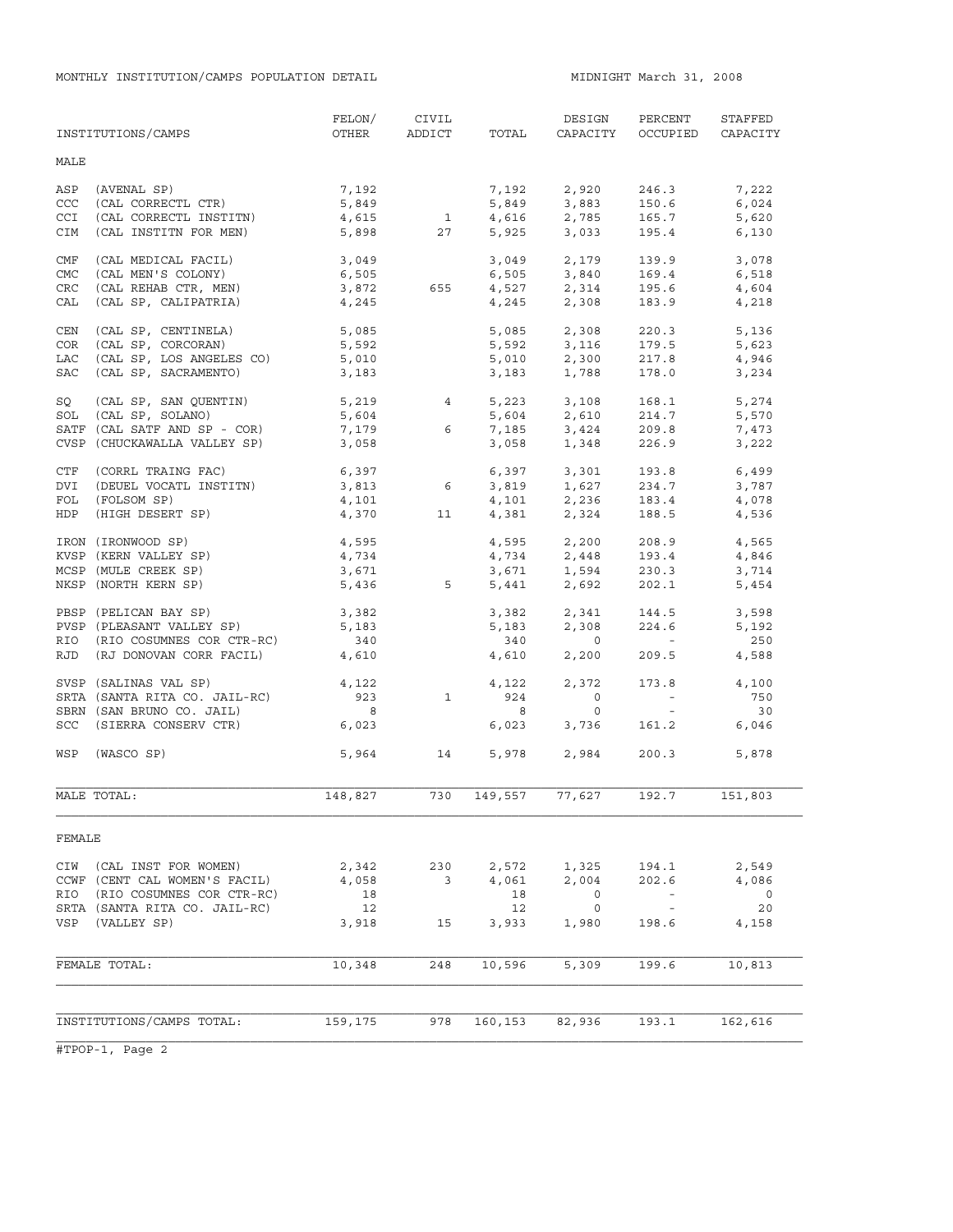|            | MONTHLY INSTITUTION/CAMPS POPULATION DETAIL |                |                 |              |            | MIDNIGHT March 31, 2008 |              |
|------------|---------------------------------------------|----------------|-----------------|--------------|------------|-------------------------|--------------|
|            |                                             | FELON/         | CIVIL           |              | DESIGN     | PERCENT                 | STAFFED      |
| MALE       | INSTITUTIONS                                | OTHER          | ADDICT          | TOTAL        | CAPACITY   | OCCUPIED                | CAPACITY     |
| ASP        | (AVENAL SP)                                 | 7,192          |                 | 7,192        | 2,920      | 246.3                   | 7,222        |
| CCC        | (CAL CORRECTL CTR)                          |                |                 |              |            |                         |              |
|            | Camps                                       | 1,932          |                 | 1,932        | 1,908      | 101.3                   | 2,029        |
|            | Level I                                     | 1,526          |                 | 1,526        | 867        | 176.0                   | 1,557        |
|            | Level II<br>Level III                       | 1,483<br>908   |                 | 1,483<br>908 | 608<br>500 | 243.9<br>181.6          | 1,503<br>935 |
| <b>CCI</b> | (CAL CORRECTL INSTITN)                      |                |                 |              |            |                         |              |
|            | Level I                                     | 1,091          |                 | 1,091        | 617        | 176.8                   | 1,237        |
|            | Level II                                    | 816            |                 | 816          | 664        | 122.9                   | 1,520        |
|            | Level IV                                    | 808            |                 | 808          | 504        | 160.3                   | 874          |
|            | SHU                                         | 675            |                 | 675          | 500        | 135.0                   | 700          |
|            | Reception Ctr                               | 1,225          | $\mathbf{1}$    | 1,226        | 500        | 245.2                   | 1,289        |
| <b>CIM</b> | (CAL INSTITN FOR MEN)                       |                |                 |              |            |                         |              |
|            | Level I                                     | 2,179          |                 | 2,179        | 1,500      | 145.3                   | 2,265        |
|            | East - Reception Center                     | 1,137          | $7\phantom{.0}$ | 1,144        | 300        | 381.3                   | 1,092        |
|            | Reception Center - Central                  | 1,138          | 19              | 1,157        | 618        | 187.2                   | 1,291        |
|            | Reception Center - West                     | 1,444          | $\mathbf{1}$    | 1,445        | 615        | 235.0                   | 1,482        |
| CMF        | (CAL MEDICAL FACIL)                         |                |                 |              |            |                         |              |
|            | Level I                                     | 152            |                 | 152          | 117        | 129.9                   | 177          |
|            | Level II                                    | 360            |                 | 360          | 200        | 180.0                   | 400          |
|            | Level III                                   | 2,537          |                 | 2,537        | 1,862      | 136.3                   | 2,501        |
| <b>CMC</b> | (CAL MEN'S COLONY)                          |                |                 |              |            |                         |              |
|            | East                                        | 3,768          |                 | 3,768        | 2,425      | 155.4                   | 3,704        |
|            | West                                        | 2,737          |                 | 2,737        | 1,415      | 193.4                   | 2,814        |
| CRC        | (CAL REHAB CTR, MEN)                        | 3,872          | 655             | 4,527        | 2,314      | 195.6                   | 4,604        |
| CAL        | (CAL SP, CALIPATRIA)                        |                |                 |              |            |                         |              |
|            | Level I<br>Level IV                         | 283            |                 | 283          | 208        | 136.1                   | 308          |
|            |                                             | 3,962          |                 | 3,962        | 2,100      | 188.7                   | 3,910        |
| CEN        | (CAL SP, CENTINELA)<br>Level I              | 377            |                 | 377          | 208        | 181.3                   | 408          |
|            | Level III                                   | 4,708          |                 | 4,708        | 2,100      | 224.2                   | 4,728        |
| COR        | (CAL SP, CORCORAN)                          |                |                 |              |            |                         |              |
|            | Level I                                     | 834            |                 | 834          | 492        | 169.5                   | 876          |
|            | Level III                                   | 2,900          |                 | 2,900        | 1,100      | 263.6                   | 2,622        |
|            | Level IV                                    | 532            |                 | 532          | 628        | 84.7                    | 880          |
|            | SHU                                         | 1,318          |                 | 1,318        | 872        | 151.1                   | 1,221        |
|            | PHU                                         | 8              |                 | 8            | 24         | 33.3                    | 24           |
| LAC        | (CAL SP, LOS ANGELES CO)                    |                |                 |              |            |                         |              |
|            | Level I                                     | 374            |                 | 374          | 200        | 187.0                   | 376          |
|            | Level III/IV                                | 1,470          |                 | 1,470        | 700        | 210.0                   | 1,170        |
|            | Reception Center                            | 3,166          |                 | 3,166        | 1,400      | 226.1                   | 3,400        |
| SAC        | (CAL SP, SACRAMENTO)                        |                |                 |              |            |                         |              |
|            | Level I                                     | 355            |                 | 355          | 192        | 184.9                   | 368          |
|            | PSU                                         | 186            |                 | 186          | 192        | 96.9                    | 192          |
|            | Level IV                                    | 2,642          |                 | 2,642        | 1,404      | 188.2                   | 2,674        |
| SQ         | (CAL SP, SAN QUENTIN)                       |                |                 |              |            |                         |              |
|            | Level I                                     | $\overline{a}$ |                 |              | 2 115 1.7  |                         | 215          |
|            | Level II                                    | 1,899          |                 | 1,899        | 937        | 202.7                   | 1,729        |
|            | Condemned                                   | 565            |                 | 565          | 636        | 88.8                    | 636          |
|            | Reception Center                            | 2,753          | 4               | 2,757        | 1,420      | 194.2                   | 2,694        |
|            | SOL (CAL SP, SOLANO)<br>Level II            | 2,922          |                 | 2,922        | 1,410      | 207.2                   | 3,095        |
|            | Level III                                   | 2,682          |                 | 2,682        | 1,200      | 223.5                   | 2,475        |
|            | SATF (CAL SATF AND SP - COR)                | 7,179          | 6               | 7,185        | 3,424      | 209.8                   | 7,473        |
|            | CVSP (CHUCKAWALLA VALLEY SP)                |                |                 |              |            |                         |              |
|            | Level I                                     | 303            |                 | 303          | 208        | 145.7                   | 358          |
|            | Level II                                    | 2,755          |                 | 2,755        | 1,140      | 241.7                   | 2,864        |
| CTF        | (CORRL TRAING FAC)                          |                |                 |              |            |                         |              |
|            | Central-II                                  | 2,768          |                 | 2,768        | 1,391      | 199.0                   | 2,849        |
|            | North-II/III                                | 2,646          |                 | 2,646        | 1,400      | 189.0                   | 2,680        |
|            | South-I                                     | 983            |                 | 983          | 510        | 192.7                   | 970          |
| DVI        | (DEUEL VOCATL INSTITN)                      |                |                 |              |            |                         |              |
|            | Level I/II                                  | 647            |                 | 647          | 225        | 287.6                   | 677          |
|            | Reception Center                            | 3,166          | 6               | 3,172        | 1,402      | 226.2                   | 3,110        |
| FOL        | (FOLSOM SP)                                 |                |                 |              |            |                         |              |
|            | PSAP                                        | 190            |                 | 190          | 129        | 147.3                   | 200          |
|            | TTP                                         | 20             |                 | 20           | 131        | 15.3                    | 203          |
|            | Level I                                     | 390            |                 | 390          | 200        | 195.0                   | 424          |
|            | Level II                                    | 1,513          |                 | 1,513        | 480        | 315.2                   | 649          |
|            | Level III                                   | 1,988          |                 | 1,988        | 1,296      | 153.4                   | 2,602        |
| #TPOP-1A   |                                             |                |                 |              |            |                         |              |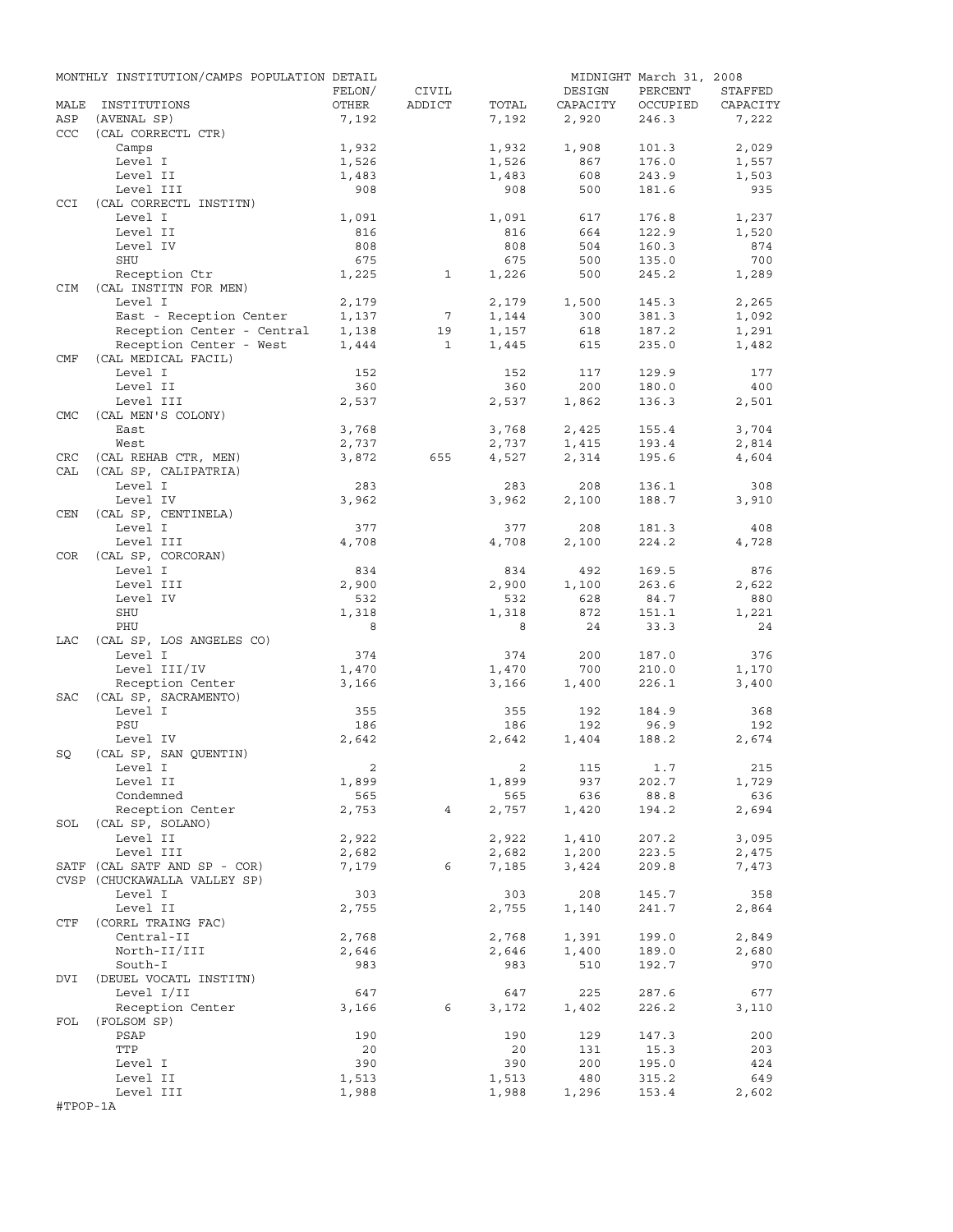|             | MONTHLY INSTITUTION/CAMPS POPULATION DETAIL                |              |                |              |                  | MIDNIGHT March 31, 2008  |                |
|-------------|------------------------------------------------------------|--------------|----------------|--------------|------------------|--------------------------|----------------|
|             |                                                            | FELON/       | CIVIL          |              | DESIGN           | PERCENT                  | STAFFED        |
| MALE<br>HDP | INSTITUTIONS<br>(HIGH DESERT SP)                           | OTHER        | ADDICT         | TOTAL        | CAPACITY         | OCCUPIED                 | CAPACITY       |
|             | Level I                                                    | 340          |                | 340          | 200              | 170.0                    | 350            |
|             | Level II                                                   | 109          |                | 109          | $\circ$          | $\sim$                   | 120            |
|             | Level III                                                  | 534          |                | 534          | 200              | 267.0                    | 500            |
|             | Level IV                                                   | 2,827        | $\overline{1}$ | 2,828        | 1,624            | 174.1                    | 2,996          |
|             | Reception Center                                           | 560          | 10             | 570          | 300              | 190.0                    | 570            |
|             | IRON (IRONWOOD SP)                                         |              |                |              |                  |                          |                |
|             | Level I                                                    | 289          |                | 289          | 200              | 144.5                    | 300            |
|             | Level III                                                  | 4,306        |                | 4,306        | 2,000            | 215.3                    | 4,265          |
|             | KVSP (KERN VALLEY SP)                                      |              |                |              |                  |                          |                |
|             | Level I/II                                                 | 241          |                | 241          | 200              | 120.5                    | 300            |
|             | Level IV                                                   | 4,493        |                | 4,493        | 2,248            | 199.9                    | 4,546          |
|             | MCSP (MULE CREEK SP)                                       |              |                |              |                  |                          |                |
|             | Level I/II                                                 | 352          |                | 352          | 200              | 176.0                    | 392            |
|             | Level III                                                  | 2,330        |                | 2,330        | 900              | 258.9                    | 2,255          |
|             | Level IV                                                   | 989          |                | 989          | 494              | 200.2                    | 1,067          |
|             | NKSP (NORTH KERN SP)                                       |              |                |              |                  |                          |                |
|             | Level I                                                    | 263          |                | 263          | 208              | 126.4                    | 408            |
|             | Level III                                                  | 587          |                | 587          | 200              | 293.5                    | 452            |
|             | Reception Center                                           | 4,586        | 5              | 4,591        | 2,284            | 201.0                    | 4,594          |
|             | PBSP (PELICAN BAY SP)                                      |              |                |              |                  |                          |                |
|             | Level I                                                    | 265          |                | 265          | 200              | 132.5                    | 392            |
|             | Level III/IV                                               | 2,012        |                | 2,012        | 1,085            | 185.4                    | 2,097          |
|             | SHU                                                        | 1,105        |                | 1,105        | 1,056            | 104.6                    | 1,109          |
|             | PVSP (PLEASANT VALLEY SP)                                  |              |                |              |                  |                          |                |
|             | Level I/II                                                 | 281          |                | 281          | 208              | 135.1                    | 308            |
|             | Level III/IV                                               | 4,902        |                | 4,902        | 2,100            | 233.4                    | 4,884          |
| RIO         | (RIO COSUMNES COR CTR-RC)                                  | 340          |                | 340          | $\Omega$         |                          | 250            |
| <b>RJD</b>  | (RJ DONOVAN CORR FACIL)                                    |              |                |              |                  |                          |                |
|             | Level I                                                    | 307          |                | 307          | 200              | 153.5                    | 400            |
|             | Level III                                                  | 1,824        |                | 1,824        | 600              | 304.0                    | 1,442          |
|             | Reception Center                                           | 2,004        |                | 2,004        | 900              | 222.7                    | 1,986          |
|             | IV                                                         | 475          |                | 475          | 500              | 95.0                     | 760            |
|             | SVSP (SALINAS VAL SP)                                      |              |                |              |                  |                          |                |
|             | Level I/II                                                 | 305          |                | 305          | 200              | 152.5                    | 300            |
|             | Level III/IV                                               | 3,817<br>923 | $\mathbf{1}$   | 3,817<br>924 | 2,172<br>$\circ$ | 175.7<br>$\sim$          | 3,800<br>750   |
|             | SRTA (SANTA RITA CO. JAIL-RC)<br>SBRN (SAN BRUNO CO. JAIL) | 8            |                | 8            | $\mathbf{0}$     | $\equiv$                 | 30             |
| SCC         | (SIERRA CONSERV CTR)                                       |              |                |              |                  |                          |                |
|             | Camps-Men                                                  | 2,101        |                | 2,101        | 2,010            | 104.5                    | 2,010          |
|             | Level I                                                    | 1,303        |                | 1,303        | 618              | 210.8                    | 1,378          |
|             | Level II                                                   | 1,430        |                | 1,430        | 608              | 235.2                    | 1,486          |
|             | Level III                                                  | 1,189        |                | 1,189        | 500              | 237.8                    | 1,172          |
| WSP         | (WASCO SP)                                                 |              |                |              |                  |                          |                |
|             | Level I                                                    | 244          |                | 244          | 200              | 122.0                    | 296            |
|             | Level III                                                  | 528          |                | 528          | 200              | 264.0                    | 551            |
|             | Reception Center                                           | 5,192        | 14             | 5,206        | 2,584            | 201.5                    | 5,031          |
|             | MALE TOTAL:                                                | 148,827      | 730            |              | 149,557 77,627   | 192.7                    | 151,803        |
|             |                                                            |              |                |              |                  |                          |                |
|             | FEMALE INSTITUTIONS                                        |              |                |              |                  |                          |                |
| CIW         | (CAL INST FOR WOMEN)                                       |              |                |              |                  |                          |                |
|             | Institution                                                | 1,781        | 208            | 1,989        | 761              | 261.4                    | 1,805          |
|             | Reception Center                                           | 239          | 21             | 260          | 214              | 121.5                    | 394            |
|             | Corr Trt Ctr                                               | 14           | $\mathbf{1}$   | 15           | 30               | 50.0                     | 30             |
|             | Camps-Women                                                | 308          |                | 308          | 320              | 96.3                     | 320            |
|             | CCWF (CENT CAL WOMEN'S FACIL)                              |              |                |              |                  |                          |                |
|             | Institution                                                | 3,329        | 2              | 3,331        | 1,598            | 208.4                    | 3,301          |
|             | Reception Center                                           | 714          | $\mathbf{1}$   | 715          | 389              | 183.8                    | 768            |
|             | Condemned                                                  | 15           |                | 15           | 17               | 88.2                     | 17             |
| RIO         | (RIO COSUMNES COR CTR-RC)                                  | 18           |                | 18           | $\mathsf{O}$     | $\sim$                   | $\overline{0}$ |
|             | SRTA (SANTA RITA CO. JAIL-RC)                              | 12           |                | 12           | $\mathsf{O}$     | $\overline{\phantom{a}}$ | 20             |
| VSP         | (VALLEY SP)                                                |              |                |              |                  |                          |                |
|             | Institution                                                | 3,090        |                | 3,090        | 1,580            | 195.6                    | 3,252          |
|             | Reception Center                                           | 756          | 15             | 771          | 356              | 216.6                    | 844            |
|             | SHU                                                        | 72           |                | 72           | 44               | 163.6                    | 62             |
|             | FEMALE TOTAL:                                              | 10,348       | 248            | 10,596       | 5,309            | 199.6                    | 10,813         |
|             |                                                            |              |                |              |                  |                          |                |
|             | INSTITUTIONS/CAMPS TOTAL:                                  | 159,175      | 978            | 160,153      | 82,936           | 193.1                    | 162,616        |
|             | #TPOP-1A, PAGE 2                                           |              |                |              |                  |                          |                |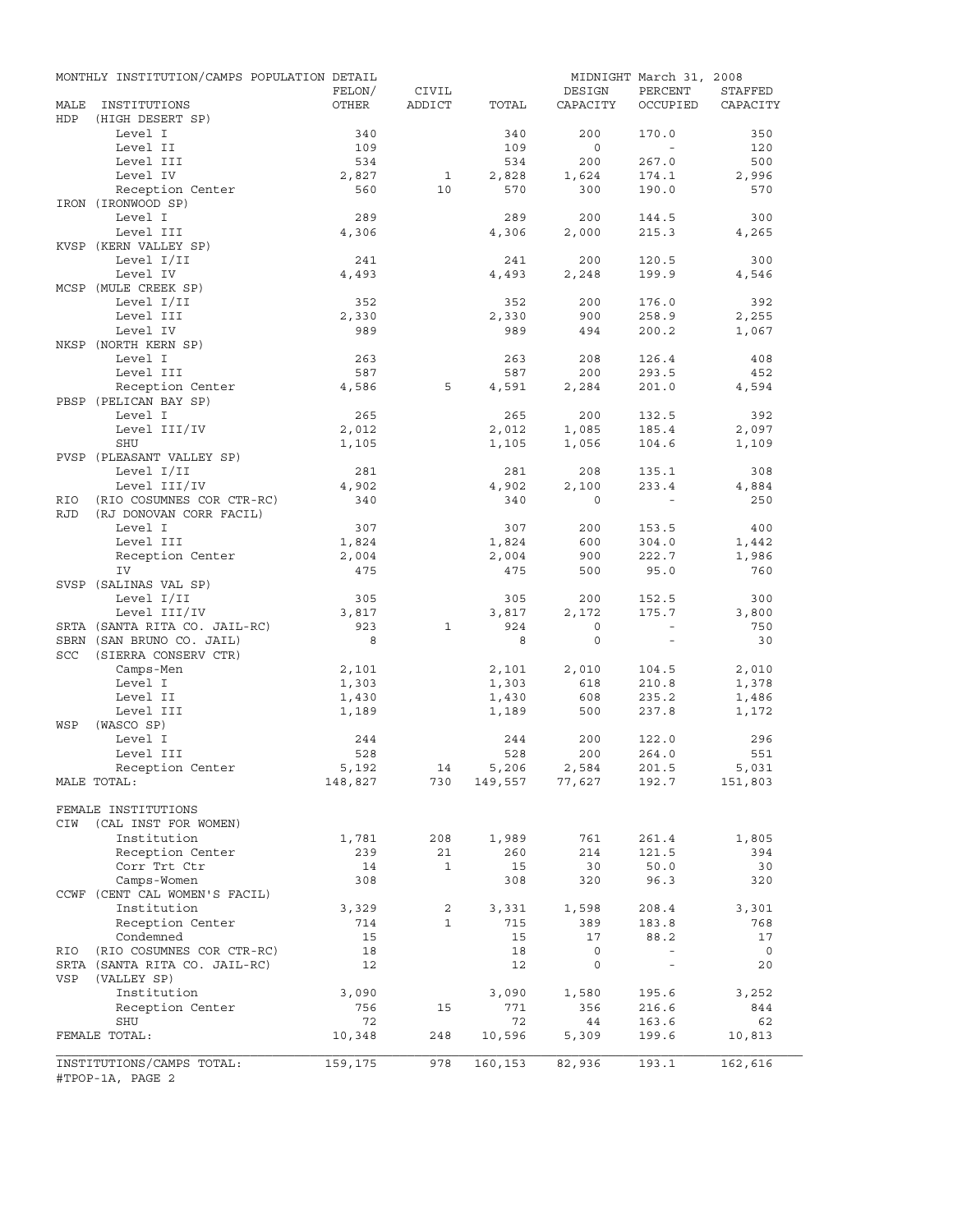Data Analysis Unit Unit Department of Corrections and Rehabilitation<br>Estimates and Statistical Analysis Section State of California Estimates and Statistical Analysis Section<br>
Offender Information Services Branch<br>
May 5, 2008

> MONTHLY REPORT OF POPULATION AS OF MIDNIGHT April 30, 2008

|                                                                                                                                                                                                            |                              |                | TOTAL CDCR POPULATION   |                                                                                  |                            |                                                  |         |         |
|------------------------------------------------------------------------------------------------------------------------------------------------------------------------------------------------------------|------------------------------|----------------|-------------------------|----------------------------------------------------------------------------------|----------------------------|--------------------------------------------------|---------|---------|
|                                                                                                                                                                                                            |                              |                |                         |                                                                                  | CHANGE SINCE               |                                                  |         |         |
|                                                                                                                                                                                                            |                              | FELON/ CIVIL   |                         |                                                                                  |                            | 04/30/07 DESIGN PERCENT STAFFED                  |         |         |
|                                                                                                                                                                                                            | OTHER                        |                |                         |                                                                                  |                            | ADDICT TOTAL NO. PCT. CAPACITY OCCUPIED CAPACITY |         |         |
| A. TOTAL INSTITUTIONS                                                                                                                                                                                      | 169,502 939 170,441 -1,794   |                |                         |                                                                                  | $-1.0$                     |                                                  |         |         |
| I. IN-STATE                                                                                                                                                                                                |                              |                |                         |                                                                                  |                            |                                                  |         |         |
|                                                                                                                                                                                                            |                              |                |                         |                                                                                  |                            |                                                  |         |         |
| -STATE 165,828 939 166,767 -5,468 -3.1<br>(MEN, Subtotal) 154,715 701 155,416 -4,714 -2.9<br>(WOMEN, Subtotal) 11,113 238 11,351 -399 -3.3                                                                 |                              |                |                         |                                                                                  |                            |                                                  |         |         |
|                                                                                                                                                                                                            |                              |                |                         |                                                                                  |                            |                                                  |         |         |
|                                                                                                                                                                                                            |                              |                |                         |                                                                                  |                            |                                                  |         | 158,257 |
| 1. INSTITUTIONS/CAMPS 159,222 934 160,156 -5,407 -3.2 82,936 193.1 162,616<br>INSTITUTIONS 154,872 934 155,806 -5,336 -3.3 78,698 198.0 158,257<br>CAMPS(CCC & SCC) 4,350 4,350 -71 -1.6 4,238 102.6 4,359 |                              |                |                         |                                                                                  |                            |                                                  |         |         |
| 2. COMMUNITY CORR. CTRS. 6,399                                                                                                                                                                             |                              |                |                         | $5$ 6,404 +234 +3.7 5,979                                                        |                            |                                                  | 107.1   |         |
|                                                                                                                                                                                                            |                              |                |                         |                                                                                  |                            |                                                  |         |         |
| CCF PRIVATE 2,991 2,991 +144 +5.0 2,752 108.7<br>CCF PUBLIC 2,752 2,752 108.7<br>DRUG TREATMT FURLOUGH 376 5 381 -88 -18.7 440 86.6<br>PRIVATE WORK FURLOUGH 74 74 -1 -1.3 110 67.3                        |                              |                |                         |                                                                                  |                            |                                                  |         |         |
|                                                                                                                                                                                                            |                              |                |                         |                                                                                  |                            |                                                  |         |         |
|                                                                                                                                                                                                            |                              |                |                         |                                                                                  |                            |                                                  |         |         |
|                                                                                                                                                                                                            |                              |                | 65                      |                                                                                  |                            |                                                  | 70 92.9 |         |
| PRISONER MOTHER PGM 65<br>FAMILY FOUNDATION PGM 65                                                                                                                                                         |                              |                | 65                      |                                                                                  | $-5$ $-7.1$<br>$-1$ $-1.5$ |                                                  | 70 92.9 |         |
| WORK FUR. IN CUSTODY 76                                                                                                                                                                                    |                              |                | 76                      |                                                                                  |                            | $+20 +35.7$ 76 100.0                             |         |         |
| 3. DMH STATE HOSPITALS 207                                                                                                                                                                                 |                              |                | 207                     |                                                                                  | $+60 +40.8$                |                                                  |         |         |
| II. OUT OF STATE(COCF)                                                                                                                                                                                     | 3,674                        |                | $\overline{0}$<br>3,674 |                                                                                  |                            |                                                  |         |         |
| ARIZONA                                                                                                                                                                                                    | 1,223                        |                | 1,223                   |                                                                                  |                            |                                                  |         |         |
| MISSISSIPPI                                                                                                                                                                                                | 1,666                        |                | 1,666                   |                                                                                  |                            |                                                  |         |         |
| ОКLАНОМА                                                                                                                                                                                                   | 710                          |                | 710                     |                                                                                  |                            |                                                  |         |         |
| TENNESSEE                                                                                                                                                                                                  | 75                           |                | 75                      |                                                                                  |                            |                                                  |         |         |
| PAROLE 123,998 1,560 125,558 -82 -0.0<br>COMMUNITY SUPERVISION 122,571 1,560 124,131 -9 -0.0<br>COOPERATIVE CASES 1,427 1,427 -73 -4.8<br>B. PAROLE                                                        |                              |                |                         |                                                                                  |                            |                                                  |         |         |
|                                                                                                                                                                                                            |                              |                |                         |                                                                                  |                            |                                                  |         |         |
|                                                                                                                                                                                                            |                              |                |                         |                                                                                  |                            |                                                  |         |         |
| C. NON-CDC JURISDICTION 1,910                                                                                                                                                                              |                              | $\overline{0}$ |                         | $\begin{array}{cccc} 1,910 & & +16 & & +0.8 \\ 531 & & +35 & & +7.0 \end{array}$ |                            |                                                  |         |         |
| OTHER STATE/FED. INST.                                                                                                                                                                                     | 531                          |                |                         |                                                                                  |                            |                                                  |         |         |
| OUT OF STATE PAROLE                                                                                                                                                                                        | 1,203                        |                | 1,203                   | $-35$                                                                            | $-2.8$                     |                                                  |         |         |
| OUT OF STATE PAL<br>CYA-W&IC 1731.5(c)                                                                                                                                                                     | 71                           |                | 71                      |                                                                                  | $-5$ $-6.5$                |                                                  |         |         |
| INSTITUTIONS                                                                                                                                                                                               | 105                          |                |                         | $105 +21 +25.0$                                                                  |                            |                                                  |         |         |
| D. OTHER POPULATIONS 20,624 178<br>INMATES                                                                                                                                                                 |                              |                |                         | 20,802 -834                                                                      | $-3.8$                     |                                                  |         |         |
| OUT-TO-COURT, etc.                                                                                                                                                                                         | 2,304 35                     |                |                         | $2,339$ +72                                                                      | $+3.1$                     |                                                  |         |         |
| ESCAPED                                                                                                                                                                                                    | 222                          |                | 222                     | $-5$                                                                             | $-2.2$                     |                                                  |         |         |
| PAROLEES (PAL/RAL) 18,098                                                                                                                                                                                  |                              | 143            |                         | 18,241 -901                                                                      | $-4.7$                     |                                                  |         |         |
| TOTAL CDCR POPULATION                                                                                                                                                                                      | 316,034 2,677 318,711 -2,339 |                |                         |                                                                                  | $-0.7$                     |                                                  |         |         |

CHANGE FROM LAST MONTH A. TOTAL INSTITUTIONS +535 -43 +492 (MEN, Subtotal) (WOMEN, Subtotal)  $+51$  -14  $+37$ <br>LE  $-951$  -50 -1,001 B. PAROLE -951 -50 -1,001 D. PAROLEES (PAL/RAL) -175 -4 -179

This report contains the latest available reliable population figures from OBIS. They have been carefully audited, but are preliminary, and therefore subject to revision.

 Figure excludes institution based camps. Total persons in camps, including base camps, are 4,381 . Base camp at CMC is included in institution counts.<br>Report # TPOP-8. Questions: (916) 327-3262 (CALNET) 4 (916) 327-3262 (CALNET) 467-3262.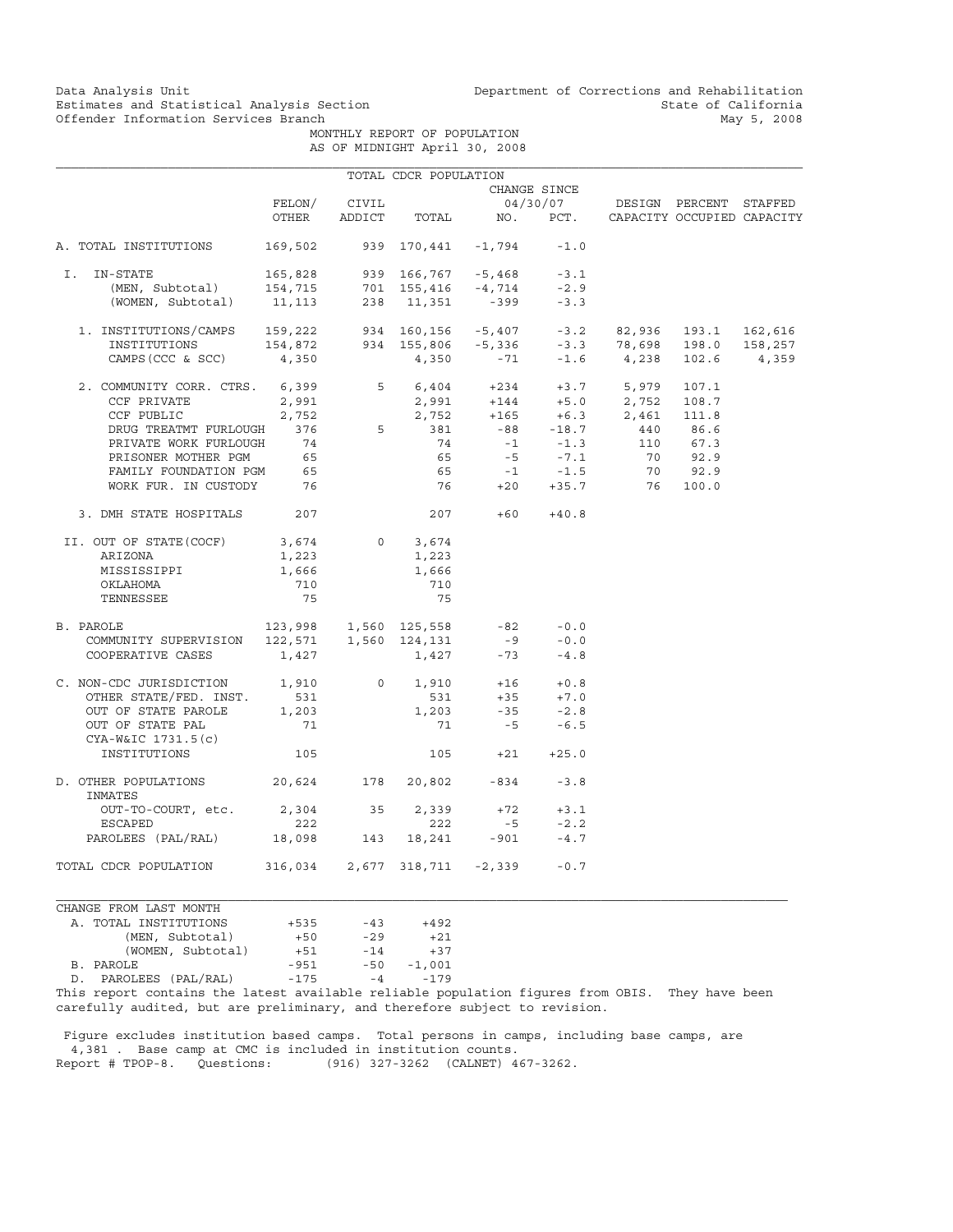| MALE<br>7,039<br>7,039<br>ASP<br>(AVENAL SP)<br>2,920<br>241.1<br>7,222<br>(CAL CORRECTL CTR)<br>5,945<br>153.1<br>CCC<br>5,945<br>3,883<br>2,785<br>6,024<br>$\overline{1}$<br><b>CCI</b><br>(CAL CORRECTL INSTITN)<br>4,936<br>4,937<br>177.3<br>5,620<br>3,033<br>5,989<br>CIM<br>(CAL INSTITN FOR MEN)<br>5,959<br>30<br>197.5<br>6,130<br>(CAL MEDICAL FACIL)<br>3,094<br>$3,094$ $2,179$<br>6,535 $3,840$<br>142.0<br>CMF<br>3,078<br>6,535<br><b>CMC</b><br>(CAL MEN'S COLONY)<br>170.2<br>6,518<br>$4,399$ $2,314$<br>$4,233$ $2,308$<br>CRC<br>(CAL REHAB CTR, MEN)<br>3,762<br>637<br>190.1<br>4,604<br>(CAL SP, CALIPATRIA)<br>CAL<br>4,233<br>183.4<br>4,218<br>2,308<br>CEN<br>(CAL SP, CENTINELA)<br>5,041<br>5,041<br>218.4<br>5,136<br>COR<br>(CAL SP, CORCORAN)<br>5,650<br>$\overline{1}$<br>5,651<br>3,116<br>181.4<br>5,623<br>(CAL SP, LOS ANGELES CO)<br>LAC<br>4,950<br>4,950<br>2,300<br>215.2<br>4,946<br>(CAL SP, SACRAMENTO)<br>170.9<br>SAC<br>3,056<br>3,056<br>1,788<br>3,234<br>SQ<br>(CAL SP, SAN QUENTIN)<br>5,215<br>6<br>5,221 3,108<br>168.0<br>5,274<br>5,651<br>SOL (CAL SP, SOLANO)<br>5,651<br>2,610<br>216.5<br>5,570<br>7,170<br>SATF (CAL SATF AND SP - COR)<br>6<br>7,176 3,424<br>209.6<br>7,473<br>CVSP (CHUCKAWALLA VALLEY SP)<br>3,113<br>3,113<br>1,348<br>230.9<br>3,222<br>6,456<br>CTF<br>(CORRL TRAING FAC)<br>6,456<br>3,301<br>195.6<br>6,499<br>3,822 6<br>1,627<br>DVI<br>(DEUEL VOCATL INSTITN)<br>3,828<br>235.3<br>3,787<br>FOL<br>(FOLSOM SP)<br>4,151<br>4,343<br>4,151<br>2,236<br>185.6<br>4,078<br>2,324<br>4,346<br>187.0<br>HDP<br>(HIGH DESERT SP)<br>$\mathbf{3}$<br>4,536<br>IRON (IRONWOOD SP)<br>4,524<br>4,524<br>2,200<br>205.6<br>4,565<br>KVSP (KERN VALLEY SP)<br>4,639<br>4,639<br>2,448<br>189.5<br>4,846<br>1,594<br>3,731<br>MCSP (MULE CREEK SP)<br>3,731<br>234.1<br>3,714<br>NKSP (NORTH KERN SP)<br>5,430<br>4<br>5,434<br>2,692<br>201.9<br>5,454<br>PBSP (PELICAN BAY SP)<br>3,360<br>3,360<br>2,341<br>143.5<br>3,598<br>PVSP (PLEASANT VALLEY SP)<br>5,171<br>5,171<br>2,308<br>224.0<br>5,192<br>RIO (RIO COSUMNES COR CTR-RC)<br>333<br>333<br>250<br>$\overline{0}$<br>$\sim$ $ \sim$<br>RJD (RJ DONOVAN CORR FACIL)<br>4,542<br>4,542<br>2,200<br>206.5<br>4,588<br>SVSP (SALINAS VAL SP)<br>2,372<br>4,093<br>4,093<br>172.6<br>4,100<br>SRTA (SANTA RITA CO. JAIL-RC)<br>861<br>861<br>$\circ$<br>750<br>$\alpha$ and $\alpha$<br>$\overline{\phantom{0}}^2$<br>$\overline{2}$<br>SBRN (SAN BRUNO CO. JAIL)<br>$\circ$<br>30<br>$\alpha \rightarrow \beta$<br>SCC (SIERRA CONSERV CTR)<br>6,061<br>6,061<br>3,736<br>162.2<br>6,046<br>5,956 7<br>5,963 2,984<br>199.8<br>WSP<br>(WASCO SP)<br>5,878<br>701<br>77,627<br>192.6<br>151,803<br>MALE TOTAL:<br>148,824<br>149,525<br>FEMALE<br>2,465<br>CIW<br>(CAL INST FOR WOMEN)<br>226<br>2,691<br>1,325<br>203.1<br>2,549<br>CCWF (CENT CAL WOMEN'S FACIL)<br>4,013<br>$7\overline{ }$<br>4,020<br>2,004<br>200.6<br>4,086<br>RIO<br>(RIO COSUMNES COR CTR-RC)<br>14<br>14<br>0<br>0<br>15<br>20<br>SRTA (SANTA RITA CO. JAIL-RC)<br>15<br>$\overline{0}$<br>$\sim$ $-$<br>VSP<br>(VALLEY SP)<br>3,891<br>3,891<br>1,980<br>196.5<br>4,158<br>233<br>FEMALE TOTAL:<br>10,398<br>10,631<br>5,309<br>200.2<br>10,813<br>INSTITUTIONS/CAMPS TOTAL:<br>934<br>160,156<br>159,222<br>82,936<br>193.1<br>162,616 | INSTITUTIONS/CAMPS | FELON/<br>OTHER | CIVIL<br>ADDICT | TOTAL | DESIGN<br>CAPACITY | PERCENT<br>OCCUPIED | STAFFED<br>CAPACITY |
|-------------------------------------------------------------------------------------------------------------------------------------------------------------------------------------------------------------------------------------------------------------------------------------------------------------------------------------------------------------------------------------------------------------------------------------------------------------------------------------------------------------------------------------------------------------------------------------------------------------------------------------------------------------------------------------------------------------------------------------------------------------------------------------------------------------------------------------------------------------------------------------------------------------------------------------------------------------------------------------------------------------------------------------------------------------------------------------------------------------------------------------------------------------------------------------------------------------------------------------------------------------------------------------------------------------------------------------------------------------------------------------------------------------------------------------------------------------------------------------------------------------------------------------------------------------------------------------------------------------------------------------------------------------------------------------------------------------------------------------------------------------------------------------------------------------------------------------------------------------------------------------------------------------------------------------------------------------------------------------------------------------------------------------------------------------------------------------------------------------------------------------------------------------------------------------------------------------------------------------------------------------------------------------------------------------------------------------------------------------------------------------------------------------------------------------------------------------------------------------------------------------------------------------------------------------------------------------------------------------------------------------------------------------------------------------------------------------------------------------------------------------------------------------------------------------------------------------------------------------------------------------------------------------------------------------------------------------------------------------------------------------------------------------------------------------------------------------------------------------------------------------------------------------------------------------------------------------------------------------------------------------------------------------------------------------------------------------------------------------|--------------------|-----------------|-----------------|-------|--------------------|---------------------|---------------------|
|                                                                                                                                                                                                                                                                                                                                                                                                                                                                                                                                                                                                                                                                                                                                                                                                                                                                                                                                                                                                                                                                                                                                                                                                                                                                                                                                                                                                                                                                                                                                                                                                                                                                                                                                                                                                                                                                                                                                                                                                                                                                                                                                                                                                                                                                                                                                                                                                                                                                                                                                                                                                                                                                                                                                                                                                                                                                                                                                                                                                                                                                                                                                                                                                                                                                                                                                                             |                    |                 |                 |       |                    |                     |                     |
|                                                                                                                                                                                                                                                                                                                                                                                                                                                                                                                                                                                                                                                                                                                                                                                                                                                                                                                                                                                                                                                                                                                                                                                                                                                                                                                                                                                                                                                                                                                                                                                                                                                                                                                                                                                                                                                                                                                                                                                                                                                                                                                                                                                                                                                                                                                                                                                                                                                                                                                                                                                                                                                                                                                                                                                                                                                                                                                                                                                                                                                                                                                                                                                                                                                                                                                                                             |                    |                 |                 |       |                    |                     |                     |
|                                                                                                                                                                                                                                                                                                                                                                                                                                                                                                                                                                                                                                                                                                                                                                                                                                                                                                                                                                                                                                                                                                                                                                                                                                                                                                                                                                                                                                                                                                                                                                                                                                                                                                                                                                                                                                                                                                                                                                                                                                                                                                                                                                                                                                                                                                                                                                                                                                                                                                                                                                                                                                                                                                                                                                                                                                                                                                                                                                                                                                                                                                                                                                                                                                                                                                                                                             |                    |                 |                 |       |                    |                     |                     |
|                                                                                                                                                                                                                                                                                                                                                                                                                                                                                                                                                                                                                                                                                                                                                                                                                                                                                                                                                                                                                                                                                                                                                                                                                                                                                                                                                                                                                                                                                                                                                                                                                                                                                                                                                                                                                                                                                                                                                                                                                                                                                                                                                                                                                                                                                                                                                                                                                                                                                                                                                                                                                                                                                                                                                                                                                                                                                                                                                                                                                                                                                                                                                                                                                                                                                                                                                             |                    |                 |                 |       |                    |                     |                     |
|                                                                                                                                                                                                                                                                                                                                                                                                                                                                                                                                                                                                                                                                                                                                                                                                                                                                                                                                                                                                                                                                                                                                                                                                                                                                                                                                                                                                                                                                                                                                                                                                                                                                                                                                                                                                                                                                                                                                                                                                                                                                                                                                                                                                                                                                                                                                                                                                                                                                                                                                                                                                                                                                                                                                                                                                                                                                                                                                                                                                                                                                                                                                                                                                                                                                                                                                                             |                    |                 |                 |       |                    |                     |                     |
|                                                                                                                                                                                                                                                                                                                                                                                                                                                                                                                                                                                                                                                                                                                                                                                                                                                                                                                                                                                                                                                                                                                                                                                                                                                                                                                                                                                                                                                                                                                                                                                                                                                                                                                                                                                                                                                                                                                                                                                                                                                                                                                                                                                                                                                                                                                                                                                                                                                                                                                                                                                                                                                                                                                                                                                                                                                                                                                                                                                                                                                                                                                                                                                                                                                                                                                                                             |                    |                 |                 |       |                    |                     |                     |
|                                                                                                                                                                                                                                                                                                                                                                                                                                                                                                                                                                                                                                                                                                                                                                                                                                                                                                                                                                                                                                                                                                                                                                                                                                                                                                                                                                                                                                                                                                                                                                                                                                                                                                                                                                                                                                                                                                                                                                                                                                                                                                                                                                                                                                                                                                                                                                                                                                                                                                                                                                                                                                                                                                                                                                                                                                                                                                                                                                                                                                                                                                                                                                                                                                                                                                                                                             |                    |                 |                 |       |                    |                     |                     |
|                                                                                                                                                                                                                                                                                                                                                                                                                                                                                                                                                                                                                                                                                                                                                                                                                                                                                                                                                                                                                                                                                                                                                                                                                                                                                                                                                                                                                                                                                                                                                                                                                                                                                                                                                                                                                                                                                                                                                                                                                                                                                                                                                                                                                                                                                                                                                                                                                                                                                                                                                                                                                                                                                                                                                                                                                                                                                                                                                                                                                                                                                                                                                                                                                                                                                                                                                             |                    |                 |                 |       |                    |                     |                     |
|                                                                                                                                                                                                                                                                                                                                                                                                                                                                                                                                                                                                                                                                                                                                                                                                                                                                                                                                                                                                                                                                                                                                                                                                                                                                                                                                                                                                                                                                                                                                                                                                                                                                                                                                                                                                                                                                                                                                                                                                                                                                                                                                                                                                                                                                                                                                                                                                                                                                                                                                                                                                                                                                                                                                                                                                                                                                                                                                                                                                                                                                                                                                                                                                                                                                                                                                                             |                    |                 |                 |       |                    |                     |                     |
|                                                                                                                                                                                                                                                                                                                                                                                                                                                                                                                                                                                                                                                                                                                                                                                                                                                                                                                                                                                                                                                                                                                                                                                                                                                                                                                                                                                                                                                                                                                                                                                                                                                                                                                                                                                                                                                                                                                                                                                                                                                                                                                                                                                                                                                                                                                                                                                                                                                                                                                                                                                                                                                                                                                                                                                                                                                                                                                                                                                                                                                                                                                                                                                                                                                                                                                                                             |                    |                 |                 |       |                    |                     |                     |
|                                                                                                                                                                                                                                                                                                                                                                                                                                                                                                                                                                                                                                                                                                                                                                                                                                                                                                                                                                                                                                                                                                                                                                                                                                                                                                                                                                                                                                                                                                                                                                                                                                                                                                                                                                                                                                                                                                                                                                                                                                                                                                                                                                                                                                                                                                                                                                                                                                                                                                                                                                                                                                                                                                                                                                                                                                                                                                                                                                                                                                                                                                                                                                                                                                                                                                                                                             |                    |                 |                 |       |                    |                     |                     |
|                                                                                                                                                                                                                                                                                                                                                                                                                                                                                                                                                                                                                                                                                                                                                                                                                                                                                                                                                                                                                                                                                                                                                                                                                                                                                                                                                                                                                                                                                                                                                                                                                                                                                                                                                                                                                                                                                                                                                                                                                                                                                                                                                                                                                                                                                                                                                                                                                                                                                                                                                                                                                                                                                                                                                                                                                                                                                                                                                                                                                                                                                                                                                                                                                                                                                                                                                             |                    |                 |                 |       |                    |                     |                     |
|                                                                                                                                                                                                                                                                                                                                                                                                                                                                                                                                                                                                                                                                                                                                                                                                                                                                                                                                                                                                                                                                                                                                                                                                                                                                                                                                                                                                                                                                                                                                                                                                                                                                                                                                                                                                                                                                                                                                                                                                                                                                                                                                                                                                                                                                                                                                                                                                                                                                                                                                                                                                                                                                                                                                                                                                                                                                                                                                                                                                                                                                                                                                                                                                                                                                                                                                                             |                    |                 |                 |       |                    |                     |                     |
|                                                                                                                                                                                                                                                                                                                                                                                                                                                                                                                                                                                                                                                                                                                                                                                                                                                                                                                                                                                                                                                                                                                                                                                                                                                                                                                                                                                                                                                                                                                                                                                                                                                                                                                                                                                                                                                                                                                                                                                                                                                                                                                                                                                                                                                                                                                                                                                                                                                                                                                                                                                                                                                                                                                                                                                                                                                                                                                                                                                                                                                                                                                                                                                                                                                                                                                                                             |                    |                 |                 |       |                    |                     |                     |
|                                                                                                                                                                                                                                                                                                                                                                                                                                                                                                                                                                                                                                                                                                                                                                                                                                                                                                                                                                                                                                                                                                                                                                                                                                                                                                                                                                                                                                                                                                                                                                                                                                                                                                                                                                                                                                                                                                                                                                                                                                                                                                                                                                                                                                                                                                                                                                                                                                                                                                                                                                                                                                                                                                                                                                                                                                                                                                                                                                                                                                                                                                                                                                                                                                                                                                                                                             |                    |                 |                 |       |                    |                     |                     |
|                                                                                                                                                                                                                                                                                                                                                                                                                                                                                                                                                                                                                                                                                                                                                                                                                                                                                                                                                                                                                                                                                                                                                                                                                                                                                                                                                                                                                                                                                                                                                                                                                                                                                                                                                                                                                                                                                                                                                                                                                                                                                                                                                                                                                                                                                                                                                                                                                                                                                                                                                                                                                                                                                                                                                                                                                                                                                                                                                                                                                                                                                                                                                                                                                                                                                                                                                             |                    |                 |                 |       |                    |                     |                     |
|                                                                                                                                                                                                                                                                                                                                                                                                                                                                                                                                                                                                                                                                                                                                                                                                                                                                                                                                                                                                                                                                                                                                                                                                                                                                                                                                                                                                                                                                                                                                                                                                                                                                                                                                                                                                                                                                                                                                                                                                                                                                                                                                                                                                                                                                                                                                                                                                                                                                                                                                                                                                                                                                                                                                                                                                                                                                                                                                                                                                                                                                                                                                                                                                                                                                                                                                                             |                    |                 |                 |       |                    |                     |                     |
|                                                                                                                                                                                                                                                                                                                                                                                                                                                                                                                                                                                                                                                                                                                                                                                                                                                                                                                                                                                                                                                                                                                                                                                                                                                                                                                                                                                                                                                                                                                                                                                                                                                                                                                                                                                                                                                                                                                                                                                                                                                                                                                                                                                                                                                                                                                                                                                                                                                                                                                                                                                                                                                                                                                                                                                                                                                                                                                                                                                                                                                                                                                                                                                                                                                                                                                                                             |                    |                 |                 |       |                    |                     |                     |
|                                                                                                                                                                                                                                                                                                                                                                                                                                                                                                                                                                                                                                                                                                                                                                                                                                                                                                                                                                                                                                                                                                                                                                                                                                                                                                                                                                                                                                                                                                                                                                                                                                                                                                                                                                                                                                                                                                                                                                                                                                                                                                                                                                                                                                                                                                                                                                                                                                                                                                                                                                                                                                                                                                                                                                                                                                                                                                                                                                                                                                                                                                                                                                                                                                                                                                                                                             |                    |                 |                 |       |                    |                     |                     |
|                                                                                                                                                                                                                                                                                                                                                                                                                                                                                                                                                                                                                                                                                                                                                                                                                                                                                                                                                                                                                                                                                                                                                                                                                                                                                                                                                                                                                                                                                                                                                                                                                                                                                                                                                                                                                                                                                                                                                                                                                                                                                                                                                                                                                                                                                                                                                                                                                                                                                                                                                                                                                                                                                                                                                                                                                                                                                                                                                                                                                                                                                                                                                                                                                                                                                                                                                             |                    |                 |                 |       |                    |                     |                     |
|                                                                                                                                                                                                                                                                                                                                                                                                                                                                                                                                                                                                                                                                                                                                                                                                                                                                                                                                                                                                                                                                                                                                                                                                                                                                                                                                                                                                                                                                                                                                                                                                                                                                                                                                                                                                                                                                                                                                                                                                                                                                                                                                                                                                                                                                                                                                                                                                                                                                                                                                                                                                                                                                                                                                                                                                                                                                                                                                                                                                                                                                                                                                                                                                                                                                                                                                                             |                    |                 |                 |       |                    |                     |                     |
|                                                                                                                                                                                                                                                                                                                                                                                                                                                                                                                                                                                                                                                                                                                                                                                                                                                                                                                                                                                                                                                                                                                                                                                                                                                                                                                                                                                                                                                                                                                                                                                                                                                                                                                                                                                                                                                                                                                                                                                                                                                                                                                                                                                                                                                                                                                                                                                                                                                                                                                                                                                                                                                                                                                                                                                                                                                                                                                                                                                                                                                                                                                                                                                                                                                                                                                                                             |                    |                 |                 |       |                    |                     |                     |
|                                                                                                                                                                                                                                                                                                                                                                                                                                                                                                                                                                                                                                                                                                                                                                                                                                                                                                                                                                                                                                                                                                                                                                                                                                                                                                                                                                                                                                                                                                                                                                                                                                                                                                                                                                                                                                                                                                                                                                                                                                                                                                                                                                                                                                                                                                                                                                                                                                                                                                                                                                                                                                                                                                                                                                                                                                                                                                                                                                                                                                                                                                                                                                                                                                                                                                                                                             |                    |                 |                 |       |                    |                     |                     |
|                                                                                                                                                                                                                                                                                                                                                                                                                                                                                                                                                                                                                                                                                                                                                                                                                                                                                                                                                                                                                                                                                                                                                                                                                                                                                                                                                                                                                                                                                                                                                                                                                                                                                                                                                                                                                                                                                                                                                                                                                                                                                                                                                                                                                                                                                                                                                                                                                                                                                                                                                                                                                                                                                                                                                                                                                                                                                                                                                                                                                                                                                                                                                                                                                                                                                                                                                             |                    |                 |                 |       |                    |                     |                     |
|                                                                                                                                                                                                                                                                                                                                                                                                                                                                                                                                                                                                                                                                                                                                                                                                                                                                                                                                                                                                                                                                                                                                                                                                                                                                                                                                                                                                                                                                                                                                                                                                                                                                                                                                                                                                                                                                                                                                                                                                                                                                                                                                                                                                                                                                                                                                                                                                                                                                                                                                                                                                                                                                                                                                                                                                                                                                                                                                                                                                                                                                                                                                                                                                                                                                                                                                                             |                    |                 |                 |       |                    |                     |                     |
|                                                                                                                                                                                                                                                                                                                                                                                                                                                                                                                                                                                                                                                                                                                                                                                                                                                                                                                                                                                                                                                                                                                                                                                                                                                                                                                                                                                                                                                                                                                                                                                                                                                                                                                                                                                                                                                                                                                                                                                                                                                                                                                                                                                                                                                                                                                                                                                                                                                                                                                                                                                                                                                                                                                                                                                                                                                                                                                                                                                                                                                                                                                                                                                                                                                                                                                                                             |                    |                 |                 |       |                    |                     |                     |
|                                                                                                                                                                                                                                                                                                                                                                                                                                                                                                                                                                                                                                                                                                                                                                                                                                                                                                                                                                                                                                                                                                                                                                                                                                                                                                                                                                                                                                                                                                                                                                                                                                                                                                                                                                                                                                                                                                                                                                                                                                                                                                                                                                                                                                                                                                                                                                                                                                                                                                                                                                                                                                                                                                                                                                                                                                                                                                                                                                                                                                                                                                                                                                                                                                                                                                                                                             |                    |                 |                 |       |                    |                     |                     |
|                                                                                                                                                                                                                                                                                                                                                                                                                                                                                                                                                                                                                                                                                                                                                                                                                                                                                                                                                                                                                                                                                                                                                                                                                                                                                                                                                                                                                                                                                                                                                                                                                                                                                                                                                                                                                                                                                                                                                                                                                                                                                                                                                                                                                                                                                                                                                                                                                                                                                                                                                                                                                                                                                                                                                                                                                                                                                                                                                                                                                                                                                                                                                                                                                                                                                                                                                             |                    |                 |                 |       |                    |                     |                     |
|                                                                                                                                                                                                                                                                                                                                                                                                                                                                                                                                                                                                                                                                                                                                                                                                                                                                                                                                                                                                                                                                                                                                                                                                                                                                                                                                                                                                                                                                                                                                                                                                                                                                                                                                                                                                                                                                                                                                                                                                                                                                                                                                                                                                                                                                                                                                                                                                                                                                                                                                                                                                                                                                                                                                                                                                                                                                                                                                                                                                                                                                                                                                                                                                                                                                                                                                                             |                    |                 |                 |       |                    |                     |                     |
|                                                                                                                                                                                                                                                                                                                                                                                                                                                                                                                                                                                                                                                                                                                                                                                                                                                                                                                                                                                                                                                                                                                                                                                                                                                                                                                                                                                                                                                                                                                                                                                                                                                                                                                                                                                                                                                                                                                                                                                                                                                                                                                                                                                                                                                                                                                                                                                                                                                                                                                                                                                                                                                                                                                                                                                                                                                                                                                                                                                                                                                                                                                                                                                                                                                                                                                                                             |                    |                 |                 |       |                    |                     |                     |
|                                                                                                                                                                                                                                                                                                                                                                                                                                                                                                                                                                                                                                                                                                                                                                                                                                                                                                                                                                                                                                                                                                                                                                                                                                                                                                                                                                                                                                                                                                                                                                                                                                                                                                                                                                                                                                                                                                                                                                                                                                                                                                                                                                                                                                                                                                                                                                                                                                                                                                                                                                                                                                                                                                                                                                                                                                                                                                                                                                                                                                                                                                                                                                                                                                                                                                                                                             |                    |                 |                 |       |                    |                     |                     |
|                                                                                                                                                                                                                                                                                                                                                                                                                                                                                                                                                                                                                                                                                                                                                                                                                                                                                                                                                                                                                                                                                                                                                                                                                                                                                                                                                                                                                                                                                                                                                                                                                                                                                                                                                                                                                                                                                                                                                                                                                                                                                                                                                                                                                                                                                                                                                                                                                                                                                                                                                                                                                                                                                                                                                                                                                                                                                                                                                                                                                                                                                                                                                                                                                                                                                                                                                             |                    |                 |                 |       |                    |                     |                     |
|                                                                                                                                                                                                                                                                                                                                                                                                                                                                                                                                                                                                                                                                                                                                                                                                                                                                                                                                                                                                                                                                                                                                                                                                                                                                                                                                                                                                                                                                                                                                                                                                                                                                                                                                                                                                                                                                                                                                                                                                                                                                                                                                                                                                                                                                                                                                                                                                                                                                                                                                                                                                                                                                                                                                                                                                                                                                                                                                                                                                                                                                                                                                                                                                                                                                                                                                                             |                    |                 |                 |       |                    |                     |                     |
|                                                                                                                                                                                                                                                                                                                                                                                                                                                                                                                                                                                                                                                                                                                                                                                                                                                                                                                                                                                                                                                                                                                                                                                                                                                                                                                                                                                                                                                                                                                                                                                                                                                                                                                                                                                                                                                                                                                                                                                                                                                                                                                                                                                                                                                                                                                                                                                                                                                                                                                                                                                                                                                                                                                                                                                                                                                                                                                                                                                                                                                                                                                                                                                                                                                                                                                                                             |                    |                 |                 |       |                    |                     |                     |
|                                                                                                                                                                                                                                                                                                                                                                                                                                                                                                                                                                                                                                                                                                                                                                                                                                                                                                                                                                                                                                                                                                                                                                                                                                                                                                                                                                                                                                                                                                                                                                                                                                                                                                                                                                                                                                                                                                                                                                                                                                                                                                                                                                                                                                                                                                                                                                                                                                                                                                                                                                                                                                                                                                                                                                                                                                                                                                                                                                                                                                                                                                                                                                                                                                                                                                                                                             |                    |                 |                 |       |                    |                     |                     |
|                                                                                                                                                                                                                                                                                                                                                                                                                                                                                                                                                                                                                                                                                                                                                                                                                                                                                                                                                                                                                                                                                                                                                                                                                                                                                                                                                                                                                                                                                                                                                                                                                                                                                                                                                                                                                                                                                                                                                                                                                                                                                                                                                                                                                                                                                                                                                                                                                                                                                                                                                                                                                                                                                                                                                                                                                                                                                                                                                                                                                                                                                                                                                                                                                                                                                                                                                             |                    |                 |                 |       |                    |                     |                     |
|                                                                                                                                                                                                                                                                                                                                                                                                                                                                                                                                                                                                                                                                                                                                                                                                                                                                                                                                                                                                                                                                                                                                                                                                                                                                                                                                                                                                                                                                                                                                                                                                                                                                                                                                                                                                                                                                                                                                                                                                                                                                                                                                                                                                                                                                                                                                                                                                                                                                                                                                                                                                                                                                                                                                                                                                                                                                                                                                                                                                                                                                                                                                                                                                                                                                                                                                                             |                    |                 |                 |       |                    |                     |                     |
|                                                                                                                                                                                                                                                                                                                                                                                                                                                                                                                                                                                                                                                                                                                                                                                                                                                                                                                                                                                                                                                                                                                                                                                                                                                                                                                                                                                                                                                                                                                                                                                                                                                                                                                                                                                                                                                                                                                                                                                                                                                                                                                                                                                                                                                                                                                                                                                                                                                                                                                                                                                                                                                                                                                                                                                                                                                                                                                                                                                                                                                                                                                                                                                                                                                                                                                                                             |                    |                 |                 |       |                    |                     |                     |
|                                                                                                                                                                                                                                                                                                                                                                                                                                                                                                                                                                                                                                                                                                                                                                                                                                                                                                                                                                                                                                                                                                                                                                                                                                                                                                                                                                                                                                                                                                                                                                                                                                                                                                                                                                                                                                                                                                                                                                                                                                                                                                                                                                                                                                                                                                                                                                                                                                                                                                                                                                                                                                                                                                                                                                                                                                                                                                                                                                                                                                                                                                                                                                                                                                                                                                                                                             |                    |                 |                 |       |                    |                     |                     |
|                                                                                                                                                                                                                                                                                                                                                                                                                                                                                                                                                                                                                                                                                                                                                                                                                                                                                                                                                                                                                                                                                                                                                                                                                                                                                                                                                                                                                                                                                                                                                                                                                                                                                                                                                                                                                                                                                                                                                                                                                                                                                                                                                                                                                                                                                                                                                                                                                                                                                                                                                                                                                                                                                                                                                                                                                                                                                                                                                                                                                                                                                                                                                                                                                                                                                                                                                             |                    |                 |                 |       |                    |                     |                     |
|                                                                                                                                                                                                                                                                                                                                                                                                                                                                                                                                                                                                                                                                                                                                                                                                                                                                                                                                                                                                                                                                                                                                                                                                                                                                                                                                                                                                                                                                                                                                                                                                                                                                                                                                                                                                                                                                                                                                                                                                                                                                                                                                                                                                                                                                                                                                                                                                                                                                                                                                                                                                                                                                                                                                                                                                                                                                                                                                                                                                                                                                                                                                                                                                                                                                                                                                                             |                    |                 |                 |       |                    |                     |                     |
|                                                                                                                                                                                                                                                                                                                                                                                                                                                                                                                                                                                                                                                                                                                                                                                                                                                                                                                                                                                                                                                                                                                                                                                                                                                                                                                                                                                                                                                                                                                                                                                                                                                                                                                                                                                                                                                                                                                                                                                                                                                                                                                                                                                                                                                                                                                                                                                                                                                                                                                                                                                                                                                                                                                                                                                                                                                                                                                                                                                                                                                                                                                                                                                                                                                                                                                                                             |                    |                 |                 |       |                    |                     |                     |
|                                                                                                                                                                                                                                                                                                                                                                                                                                                                                                                                                                                                                                                                                                                                                                                                                                                                                                                                                                                                                                                                                                                                                                                                                                                                                                                                                                                                                                                                                                                                                                                                                                                                                                                                                                                                                                                                                                                                                                                                                                                                                                                                                                                                                                                                                                                                                                                                                                                                                                                                                                                                                                                                                                                                                                                                                                                                                                                                                                                                                                                                                                                                                                                                                                                                                                                                                             |                    |                 |                 |       |                    |                     |                     |
|                                                                                                                                                                                                                                                                                                                                                                                                                                                                                                                                                                                                                                                                                                                                                                                                                                                                                                                                                                                                                                                                                                                                                                                                                                                                                                                                                                                                                                                                                                                                                                                                                                                                                                                                                                                                                                                                                                                                                                                                                                                                                                                                                                                                                                                                                                                                                                                                                                                                                                                                                                                                                                                                                                                                                                                                                                                                                                                                                                                                                                                                                                                                                                                                                                                                                                                                                             |                    |                 |                 |       |                    |                     |                     |
|                                                                                                                                                                                                                                                                                                                                                                                                                                                                                                                                                                                                                                                                                                                                                                                                                                                                                                                                                                                                                                                                                                                                                                                                                                                                                                                                                                                                                                                                                                                                                                                                                                                                                                                                                                                                                                                                                                                                                                                                                                                                                                                                                                                                                                                                                                                                                                                                                                                                                                                                                                                                                                                                                                                                                                                                                                                                                                                                                                                                                                                                                                                                                                                                                                                                                                                                                             |                    |                 |                 |       |                    |                     |                     |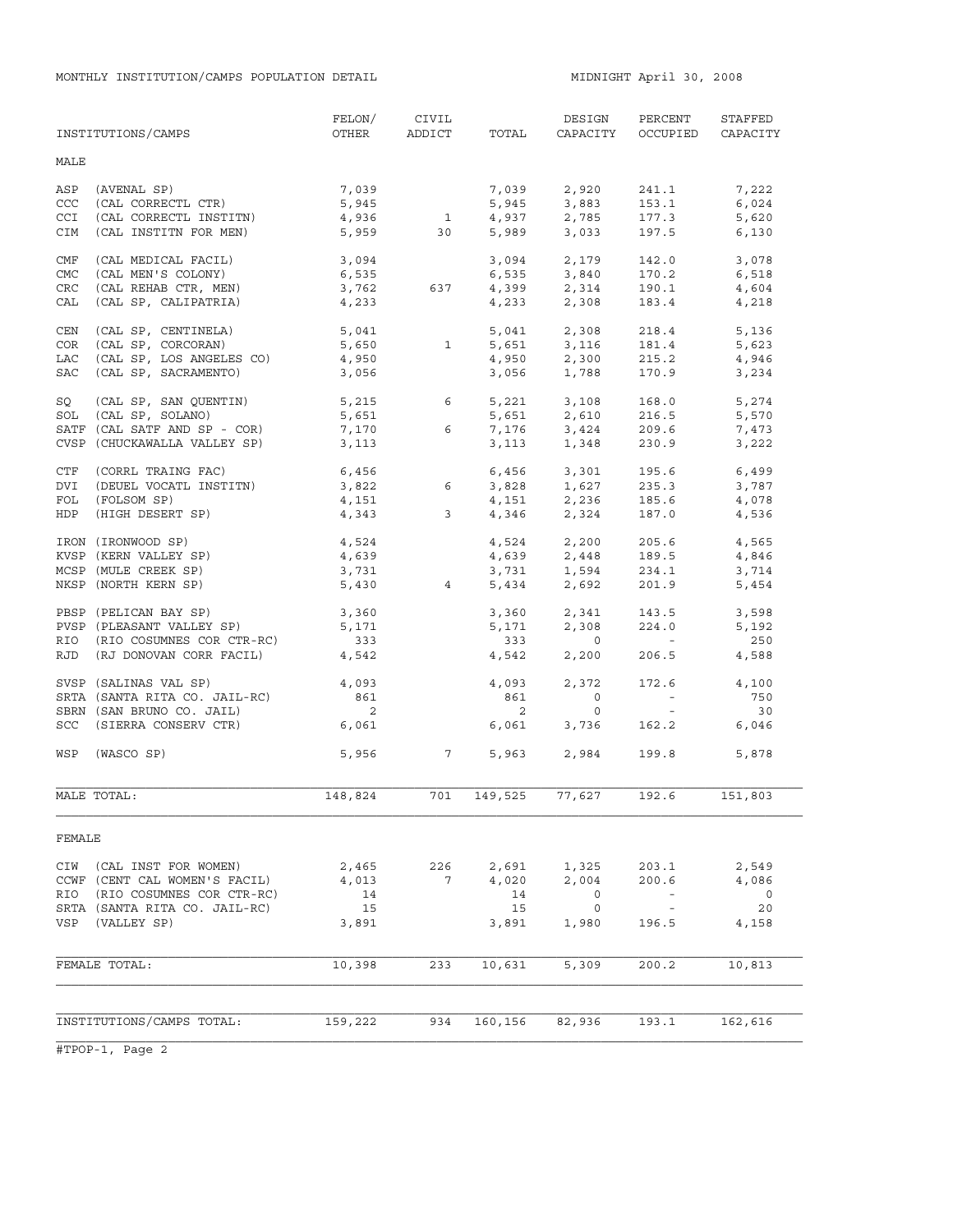|            | MONTHLY INSTITUTION/CAMPS POPULATION DETAIL |                |                 |                |                | MIDNIGHT April 30, 2008 |                |
|------------|---------------------------------------------|----------------|-----------------|----------------|----------------|-------------------------|----------------|
|            |                                             | FELON/         | CIVIL           |                | DESIGN         | PERCENT                 | STAFFED        |
| MALE       | INSTITUTIONS                                | OTHER          | ADDICT          | TOTAL          | CAPACITY       | OCCUPIED                | CAPACITY       |
| ASP        | (AVENAL SP)                                 | 7,039          |                 | 7,039          | 2,920          | 241.1                   | 7,222          |
| CCC        | (CAL CORRECTL CTR)                          |                |                 |                |                |                         |                |
|            | Camps                                       | 1,932          |                 | 1,932          | 1,908          | 101.3                   | 2,029          |
|            | Level I                                     | 1,582          |                 | 1,582          | 867            | 182.5                   | 1,557          |
|            | Level II<br>Level III                       | 1,506<br>925   |                 | 1,506<br>925   | 608<br>500     | 247.7<br>185.0          | 1,503<br>935   |
| <b>CCI</b> | (CAL CORRECTL INSTITN)                      |                |                 |                |                |                         |                |
|            | Level I                                     | 1,108          |                 | 1,108          | 617            | 179.6                   | 1,237          |
|            | Level II                                    | 1,155          |                 | 1,155          | 664            | 173.9                   | 1,520          |
|            | Level IV                                    | 767            |                 | 767            | 504            | 152.2                   | 874            |
|            | SHU                                         | 706            |                 | 706            | 500            | 141.2                   | 700            |
|            | Reception Ctr                               | 1,200          | $\mathbf{1}$    | 1,201          | 500            | 240.2                   | 1,289          |
| <b>CIM</b> | (CAL INSTITN FOR MEN)                       |                |                 |                |                |                         |                |
|            | Level I                                     | 2,226          |                 | 2,226          | 1,500          | 148.4                   | 2,265          |
|            | East - Reception Center                     | 1,152          | $7\phantom{.0}$ | 1,159          | 300            | 386.3                   | 1,092          |
|            | Reception Center - Central                  | 1,127          | 22              | 1,149          | 618            | 185.9                   | 1,291          |
|            | Reception Center - West                     | 1,454          | $\mathbf{1}$    | 1,455          | 615            | 236.6                   | 1,482          |
| CMF        | (CAL MEDICAL FACIL)                         |                |                 |                |                |                         |                |
|            | Level I                                     | 145            |                 | 145            | 117            | 123.9                   | 177            |
|            | Level II                                    | 381            |                 | 381            | 200            | 190.5                   | 400            |
|            | Level III                                   | 2,568          |                 | 2,568          | 1,862          | 137.9                   | 2,501          |
| <b>CMC</b> | (CAL MEN'S COLONY)                          |                |                 |                |                |                         |                |
|            | East<br>West                                | 3,753<br>2,782 |                 | 3,753<br>2,782 | 2,425<br>1,415 | 154.8<br>196.6          | 3,704<br>2,814 |
| CRC        | (CAL REHAB CTR, MEN)                        | 3,762          | 637             | 4,399          | 2,314          | 190.1                   | 4,604          |
| CAL        | (CAL SP, CALIPATRIA)                        |                |                 |                |                |                         |                |
|            | Level I                                     | 257            |                 | 257            | 208            | 123.6                   | 308            |
|            | Level IV                                    | 3,976          |                 | 3,976          | 2,100          | 189.3                   | 3,910          |
| CEN        | (CAL SP, CENTINELA)                         |                |                 |                |                |                         |                |
|            | Level I                                     | 378            |                 | 378            | 208            | 181.7                   | 408            |
|            | Level III                                   | 4,663          |                 | 4,663          | 2,100          | 222.0                   | 4,728          |
| COR        | (CAL SP, CORCORAN)                          |                |                 |                |                |                         |                |
|            | Level I                                     | 861            |                 | 861            | 492            | 175.0                   | 876            |
|            | Level III                                   | 2,910          |                 | 2,910          | 1,100          | 264.5                   | 2,622          |
|            | Level IV                                    | 493            | $\mathbf{1}$    | 494            | 628            | 78.7                    | 880            |
|            | SHU                                         | 1,378          |                 | 1,378          | 872            | 158.0                   | 1,221          |
|            | PHU                                         | 8              |                 | 8              | 24             | 33.3                    | 24             |
| LAC        | (CAL SP, LOS ANGELES CO)                    |                |                 |                |                |                         |                |
|            | Level I                                     | 378            |                 | 378            | 200            | 189.0                   | 376            |
|            | Level III/IV                                | 1,456          |                 | 1,456          | 700            | 208.0                   | 1,170          |
|            | Reception Center                            | 3,116          |                 | 3,116          | 1,400          | 222.6                   | 3,400          |
| SAC        | (CAL SP, SACRAMENTO)<br>Level I             | 333            |                 | 333            | 192            | 173.4                   | 368            |
|            | PSU                                         | 182            |                 | 182            | 192            | 94.8                    | 192            |
|            | Level IV                                    | 2,541          |                 | 2,541          | 1,404          | 181.0                   | 2,674          |
| SQ         | (CAL SP, SAN QUENTIN)                       |                |                 |                |                |                         |                |
|            | Level I                                     | $\overline{a}$ |                 |                | 2 115          | 1.7                     | 215            |
|            | Level II                                    | 1,819          |                 | 1,819          | 937            | 194.1                   | 1,729          |
|            | Condemned                                   | 616            |                 | 616            | 636            | 96.9                    | 636            |
|            | Reception Center                            | 2,778          | 6               | 2,784          | 1,420          | 196.1                   | 2,694          |
|            | SOL (CAL SP, SOLANO)                        |                |                 |                |                |                         |                |
|            | Level II                                    | 2,932          |                 | 2,932          | 1,410          | 207.9                   | 3,095          |
|            | Level III                                   | 2,719          |                 | 2,719          | 1,200          | 226.6                   | 2,475          |
|            | SATF (CAL SATF AND SP - COR)                | 7,170          | 6               | 7,176          | 3,424          | 209.6                   | 7,473          |
|            | CVSP (CHUCKAWALLA VALLEY SP)                |                |                 |                |                |                         |                |
|            | Level I                                     | 303            |                 | 303            | 208            | 145.7                   | 358            |
|            | Level II                                    | 2,810          |                 | 2,810          | 1,140          | 246.5                   | 2,864          |
| CTF        | (CORRL TRAING FAC)                          |                |                 |                |                |                         |                |
|            | Central-II                                  | 2,849          |                 | 2,849          | 1,391          | 204.8                   | 2,849          |
|            | North-II/III<br>South-I                     | 2,637<br>970   |                 | 2,637<br>970   | 1,400<br>510   | 188.4<br>190.2          | 2,680<br>970   |
| DVI        | (DEUEL VOCATL INSTITN)                      |                |                 |                |                |                         |                |
|            | Level I/II                                  | 651            |                 | 651            | 225            | 289.3                   | 677            |
|            | Reception Center                            | 3,171          | 6               | 3,177          | 1,402          | 226.6                   | 3,110          |
| FOL        | (FOLSOM SP)                                 |                |                 |                |                |                         |                |
|            | PSAP                                        | 174            |                 | 174            | 129            | 134.9                   | 200            |
|            | TTP                                         | 15             |                 | 15             | 131            | 11.5                    | 203            |
|            | Level I                                     | 427            |                 | 427            | 200            | 213.5                   | 424            |
|            | Level II                                    | 1,512          |                 | 1,512          | 480            | 315.0                   | 649            |
|            | Level III                                   | 2,023          |                 | 2,023          | 1,296          | 156.1                   | 2,602          |
| #TPOP-1A   |                                             |                |                 |                |                |                         |                |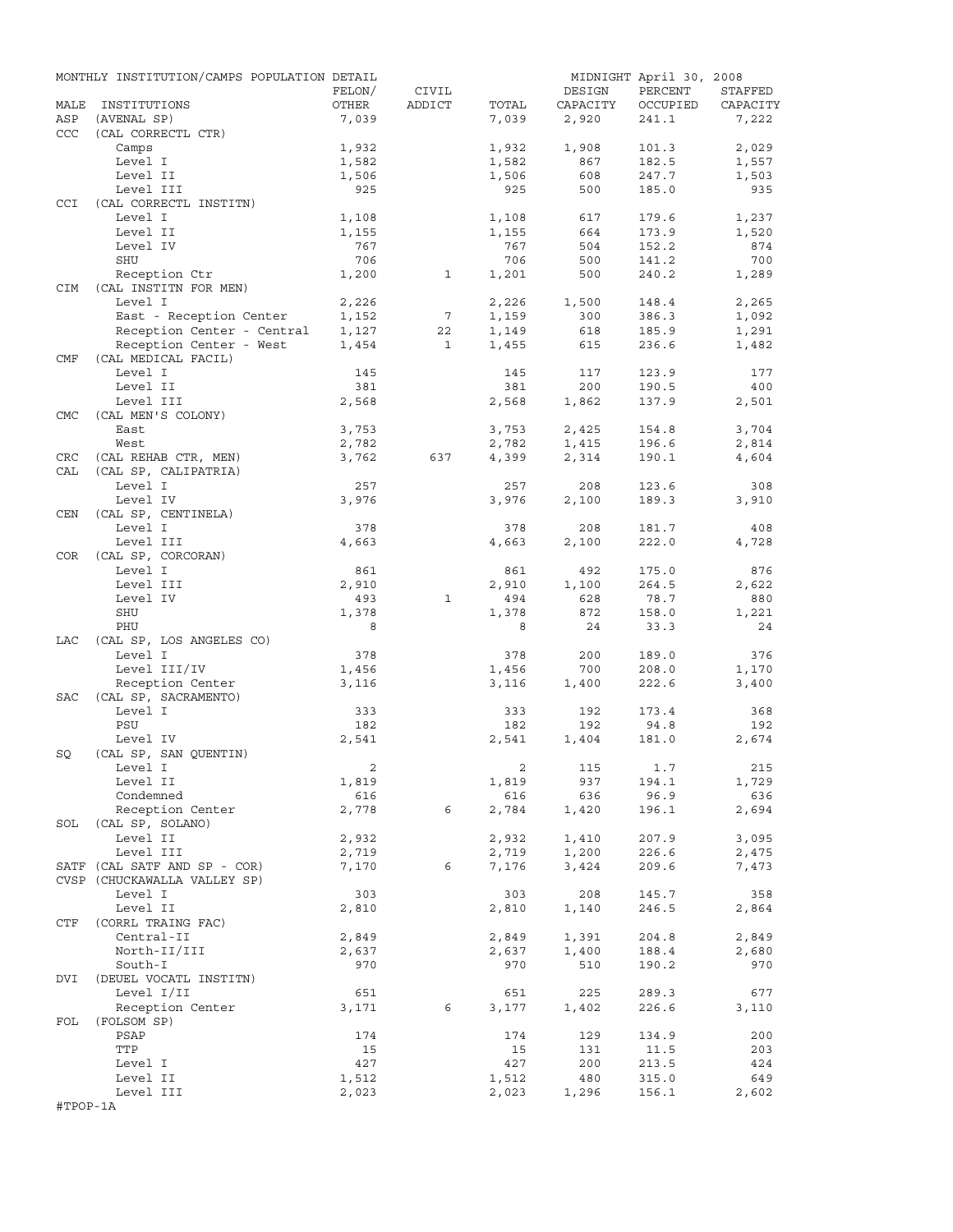|                   | MONTHLY INSTITUTION/CAMPS POPULATION DETAIL          | FELON/       | CIVIL          |              | DESIGN            | MIDNIGHT April 30, 2008<br>PERCENT | STAFFED        |
|-------------------|------------------------------------------------------|--------------|----------------|--------------|-------------------|------------------------------------|----------------|
| MALE<br>HDP       | INSTITUTIONS<br>(HIGH DESERT SP)                     | OTHER        | ADDICT         | TOTAL        | CAPACITY          | OCCUPIED                           | CAPACITY       |
|                   | Level I                                              | 347          |                | 347          | 200               | 173.5                              | 350            |
|                   | Level II                                             | 117          |                | 117          | $\overline{0}$    | $\sim$                             | 120            |
|                   | Level III                                            | 543          |                | 543          | 200               | 271.5                              | 500            |
|                   | Level IV                                             | 2,817        |                | 2,817        | 1,624             | 173.5                              | 2,996          |
|                   | Reception Center                                     | 519          | 3              | 522          | 300               | 174.0                              | 570            |
|                   | IRON (IRONWOOD SP)<br>Level I                        | 300          |                | 300          | 200               | 150.0                              | 300            |
|                   | Level III                                            | 4,224        |                | 4,224        | 2,000             | 211.2                              | 4,265          |
|                   | KVSP (KERN VALLEY SP)                                |              |                |              |                   |                                    |                |
|                   | Level I/II                                           | 215          |                | 215          | 200               | 107.5                              | 300            |
|                   | Level IV                                             | 4,424        |                | 4,424        | 2,248             | 196.8                              | 4,546          |
|                   | MCSP (MULE CREEK SP)                                 |              |                |              |                   |                                    |                |
|                   | Level I/II                                           | 365          |                | 365          | 200               | 182.5                              | 392            |
|                   | Level III                                            | 2,367<br>999 |                | 2,367<br>999 | 900<br>494        | 263.0                              | 2,255          |
|                   | Level IV<br>NKSP (NORTH KERN SP)                     |              |                |              |                   | 202.2                              | 1,067          |
|                   | Level I                                              | 270          |                | 270          | 208               | 129.8                              | 408            |
|                   | Level III                                            | 595          |                | 595          | 200               | 297.5                              | 452            |
|                   | Reception Center                                     | 4,565        | 4              | 4,569        | 2,284             | 200.0                              | 4,594          |
|                   | PBSP (PELICAN BAY SP)                                |              |                |              |                   |                                    |                |
|                   | Level I                                              | 252          |                | 252          | 200               | 126.0                              | 392            |
|                   | Level III/IV                                         | 2,008        |                | 2,008        | 1,085             | 185.1                              | 2,097          |
|                   | SHU                                                  | 1,100        |                | 1,100        | 1,056             | 104.2                              | 1,109          |
|                   | PVSP (PLEASANT VALLEY SP)                            |              |                |              |                   |                                    |                |
|                   | Level I/II                                           | 305          |                | 305          | 208               | 146.6                              | 308            |
|                   | Level III/IV                                         | 4,866        |                | 4,866        | 2,100<br>$\Omega$ | 231.7                              | 4,884          |
| RIO<br><b>RJD</b> | (RIO COSUMNES COR CTR-RC)<br>(RJ DONOVAN CORR FACIL) | 333          |                | 333          |                   |                                    | 250            |
|                   | Level I                                              | 285          |                | 285          | 200               | 142.5                              | 400            |
|                   | Level III                                            | 1,786        |                | 1,786        | 600               | 297.7                              | 1,442          |
|                   | Reception Center                                     | 2,005        |                | 2,005        | 900               | 222.8                              | 1,986          |
|                   | IV                                                   | 466          |                | 466          | 500               | 93.2                               | 760            |
|                   | SVSP (SALINAS VAL SP)                                |              |                |              |                   |                                    |                |
|                   | Level I/II                                           | 292          |                | 292          | 200               | 146.0                              | 300            |
|                   | Level III/IV                                         | 3,801        |                | 3,801        | 2,172             | 175.0                              | 3,800          |
|                   | SRTA (SANTA RITA CO. JAIL-RC)                        | 861          |                | 861          | $\circ$           | $\sim$                             | 750            |
|                   | SBRN (SAN BRUNO CO. JAIL)                            | 2            |                | 2            | $\mathbf{0}$      | $\overline{\phantom{a}}$           | 30             |
| SCC               | (SIERRA CONSERV CTR)<br>Camps-Men                    | 2,119        |                | 2,119        | 2,010             |                                    |                |
|                   | Level I                                              | 1,216        |                | 1,216        | 618               | 105.4<br>196.8                     | 2,010<br>1,378 |
|                   | Level II                                             | 1,507        |                | 1,507        | 608               | 247.9                              | 1,486          |
|                   | Level III                                            | 1,219        |                | 1,219        | 500               | 243.8                              | 1,172          |
| WSP               | (WASCO SP)                                           |              |                |              |                   |                                    |                |
|                   | Level I                                              | 268          |                | 268          | 200               | 134.0                              | 296            |
|                   | Level III                                            | 500          |                | 500          | 200               | 250.0                              | 551            |
|                   | Reception Center                                     | 5,188        | $\overline{7}$ | 5,195        | 2,584             | 201.0                              | 5,031          |
|                   | MALE TOTAL:                                          | 148,824      | 701            |              | 149,525 77,627    | 192.6                              | 151,803        |
|                   | FEMALE INSTITUTIONS                                  |              |                |              |                   |                                    |                |
| CIW               | (CAL INST FOR WOMEN)                                 |              |                |              |                   |                                    |                |
|                   | Institution                                          | 1,913        | 199            | 2,112        | 761               | 277.5                              | 1,805          |
|                   | Reception Center                                     | 243          | 27             | 270          | 214               | 126.2                              | 394            |
|                   | Corr Trt Ctr                                         | 10           |                | 10           | 30                | 33.3                               | 30             |
|                   | Camps-Women                                          | 299          |                | 299          | 320               | 93.4                               | 320            |
|                   | CCWF (CENT CAL WOMEN'S FACIL)                        |              |                |              |                   |                                    |                |
|                   | Institution                                          | 3,291<br>707 | 3<br>4         | 3,294        | 1,598             | 206.1                              | 3,301<br>768   |
|                   | Reception Center<br>Condemned                        | 15           |                | 711<br>15    | 389<br>17         | 182.8<br>88.2                      | 17             |
| RIO               | (RIO COSUMNES COR CTR-RC)                            | 14           |                | 14           | $\mathsf{O}$      | $\overline{\phantom{a}}$           | $\overline{0}$ |
|                   | SRTA (SANTA RITA CO. JAIL-RC)                        | 15           |                | 15           | 0                 | $\overline{\phantom{a}}$           | 20             |
| VSP               | (VALLEY SP)                                          |              |                |              |                   |                                    |                |
|                   | Institution                                          | 3,100        |                | 3,100        | 1,580             | 196.2                              | 3,252          |
|                   | Reception Center                                     | 725          |                | 725          | 356               | 203.7                              | 844            |
|                   | SHU                                                  | 66           |                | 66           | 44                | 150.0                              | 62             |
|                   | FEMALE TOTAL:                                        | 10,398       | 233            | 10,631       | 5,309             | 200.2                              | 10,813         |
|                   | INSTITUTIONS/CAMPS TOTAL:                            | 159,222      | 934            | 160,156      | 82,936            | 193.1                              | 162,616        |
|                   | #TPOP-1A, PAGE 2                                     |              |                |              |                   |                                    |                |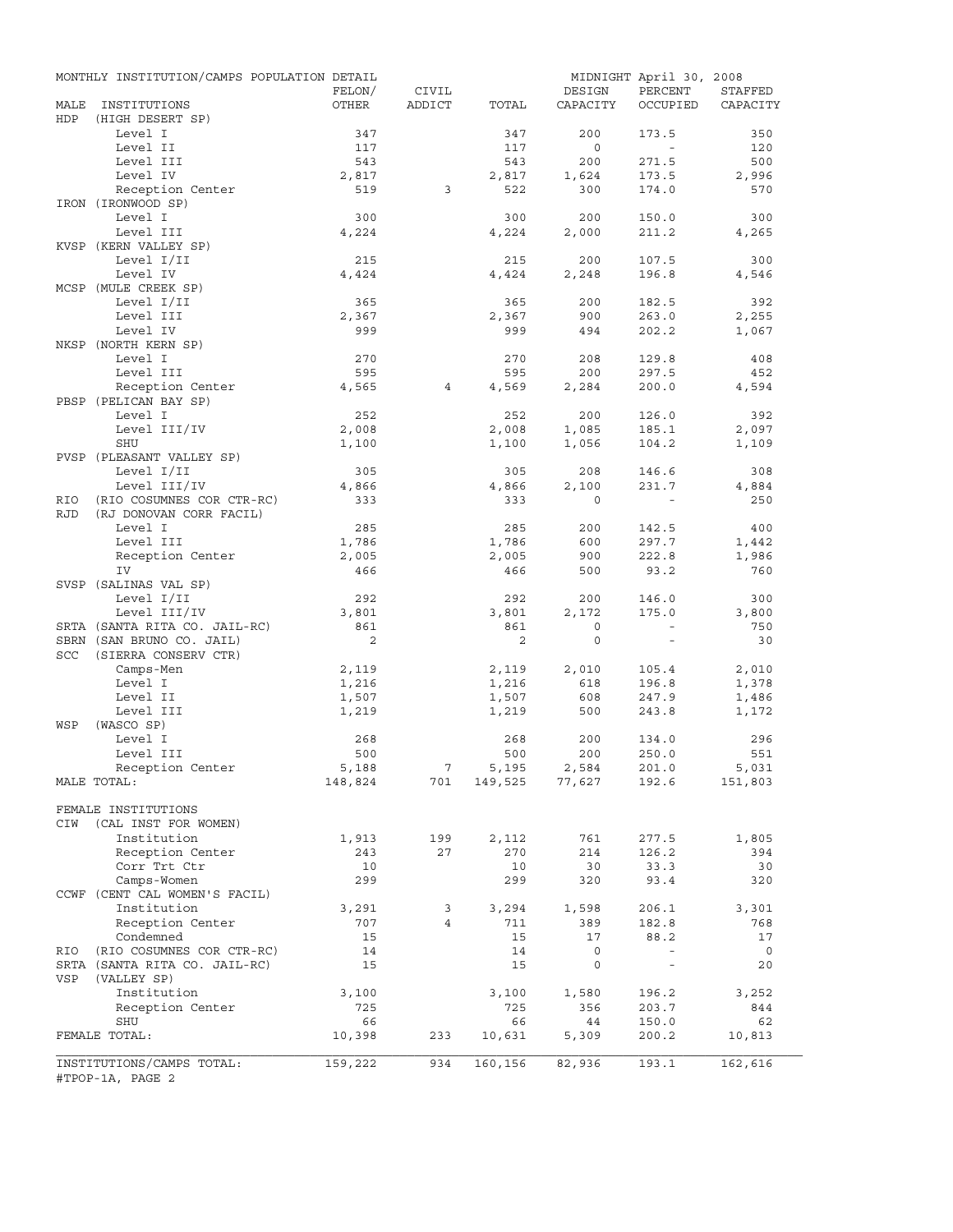Data Analysis Unit Unit Department of Corrections and Rehabilitation<br>Estimates and Statistical Analysis Section State of California Estimates and Statistical Analysis Section State of California<br>
Offender Information Services Branch State of California<br>
3, 2008

> MONTHLY REPORT OF POPULATION AS OF MIDNIGHT May 31, 2008

|                                                                                        |                                                                                          |                | TOTAL CDCR POPULATION                    |                                    |                          |                                                          |            |                            |
|----------------------------------------------------------------------------------------|------------------------------------------------------------------------------------------|----------------|------------------------------------------|------------------------------------|--------------------------|----------------------------------------------------------|------------|----------------------------|
|                                                                                        |                                                                                          |                |                                          |                                    | CHANGE SINCE             |                                                          |            |                            |
|                                                                                        | FELON/                                                                                   |                | 05/31/07 DESIGN PERCENT STAFFED<br>CIVIL |                                    |                          |                                                          |            |                            |
|                                                                                        | OTHER                                                                                    | ADDICT         |                                          | TOTAL NO. PCT.                     |                          |                                                          |            | CAPACITY OCCUPIED CAPACITY |
| A. TOTAL INSTITUTIONS                                                                  | 170,113                                                                                  |                |                                          | 894 171,007 -1,964                 | $-1.1$                   |                                                          |            |                            |
| IN-STATE<br>I.                                                                         |                                                                                          |                |                                          | 166,100 894 166,994 -5,977         | $-3.4$                   |                                                          |            |                            |
|                                                                                        |                                                                                          |                |                                          |                                    | $-3.1$                   |                                                          |            |                            |
| (MEN, Subtotal) 154,943 662 155,605 -5,128<br>(WOMEN, Subtotal) 11,157 232 11,389 -496 |                                                                                          |                |                                          |                                    | $-4.1$                   |                                                          |            |                            |
| 1. INSTITUTIONS/CAMPS 159,617 890 160,507 -5,684 -3.4 83,841 191.4 162,395             |                                                                                          |                |                                          |                                    |                          |                                                          |            |                            |
| INSTITUTIONS                                                                           |                                                                                          |                |                                          |                                    |                          |                                                          |            |                            |
| CAMPS (CCC & SCC)                                                                      | 155,257 890 156,147 -5,589 -3.4 79,603 196.2 158,036<br>4,360 -95 -2.1 4,238 102.9 4,359 |                |                                          |                                    |                          |                                                          |            |                            |
| 2. COMMUNITY CORR. CTRS. 6,262                                                         |                                                                                          |                |                                          |                                    |                          | 4 6,266 -21 -0.3 5,979                                   | 104.8      |                            |
| CCF PRIVATE                                                                            | 2,861                                                                                    |                |                                          |                                    |                          |                                                          |            |                            |
| CCF PUBLIC                                                                             | 2,726                                                                                    |                |                                          |                                    |                          | 2,861 -10 -0.3 2,752 104.0<br>2,726 +86 +3.2 2,461 110.8 |            |                            |
| DRUG TREATMT FURLOUGH                                                                  | 384                                                                                      |                |                                          | 4 388 -106 -21.4<br>81 -5 -5.8     |                          | 440 88.2                                                 |            |                            |
| PRIVATE WORK FURLOUGH                                                                  | 81                                                                                       |                |                                          |                                    |                          |                                                          | 110 73.6   |                            |
|                                                                                        |                                                                                          |                |                                          |                                    |                          |                                                          | 70 91.4    |                            |
| PRISONER MOTHER PGM 64<br>FAMILY FOUNDATION PGM 70                                     |                                                                                          |                |                                          | $64$ $-7$ $-9.8$<br>70 $+5$ $+7.6$ |                          |                                                          | $70$ 100.0 |                            |
| WORK FUR. IN CUSTODY 76                                                                |                                                                                          |                |                                          |                                    |                          | 76 +16 +26.6 76                                          | 100.0      |                            |
| 3. DMH STATE HOSPITALS                                                                 | 221                                                                                      |                | 221                                      |                                    | $+81 +57.8$              |                                                          |            |                            |
|                                                                                        | 4,013                                                                                    |                | $0 \t 4,013$                             |                                    |                          |                                                          |            |                            |
| II. OUT OF STATE(COCF)                                                                 |                                                                                          |                |                                          |                                    |                          |                                                          |            |                            |
| ARIZONA<br>MISSISSIPPI                                                                 | 1,293<br>1,718                                                                           |                | 1,293<br>1,718                           |                                    |                          |                                                          |            |                            |
|                                                                                        | 927                                                                                      |                | 927                                      |                                    |                          |                                                          |            |                            |
| OKLAHOMA                                                                               | 75                                                                                       |                | 75                                       |                                    |                          |                                                          |            |                            |
| TENNESSEE                                                                              |                                                                                          |                |                                          |                                    |                          |                                                          |            |                            |
| B. PAROLE                                                                              | 123,520  1,535  125,055  -860                                                            |                |                                          |                                    | $-0.6$                   |                                                          |            |                            |
| COMMUNITY SUPERVISION                                                                  | 122,035  1,535  123,570  -883                                                            |                |                                          |                                    | $-0.7$                   |                                                          |            |                            |
| COOPERATIVE CASES                                                                      | 1,485                                                                                    |                | 1,485                                    | $+23$                              | $+1.5$                   |                                                          |            |                            |
| C. NON-CDC JURISDICTION 1,889                                                          |                                                                                          | $\overline{0}$ | 1,889                                    |                                    | $-21 - 1.0$              |                                                          |            |                            |
| OTHER STATE/FED. INST.                                                                 | 527                                                                                      |                | 527                                      |                                    |                          |                                                          |            |                            |
| OUT OF STATE PAROLE                                                                    | 1,183                                                                                    |                | 1,183                                    | $+29$ $+5.8$<br>-65 $-5.2$         |                          |                                                          |            |                            |
| OUT OF STATE PAL                                                                       | 73                                                                                       |                | 73                                       |                                    | $-4$ $-5.1$              |                                                          |            |                            |
| CYA-W&IC 1731.5(c)                                                                     |                                                                                          |                |                                          |                                    |                          |                                                          |            |                            |
| INSTITUTIONS                                                                           | 106                                                                                      |                | 106                                      | $+19$                              | $+21.8$                  |                                                          |            |                            |
|                                                                                        |                                                                                          |                |                                          |                                    |                          |                                                          |            |                            |
| D. OTHER POPULATIONS 20,467 170<br>INMATES                                             |                                                                                          |                | 20,637 -1,041                            |                                    | $-4.8$                   |                                                          |            |                            |
| OUT-TO-COURT, etc.                                                                     | 2,249 42                                                                                 |                | 2,291                                    | $+31$                              | $+1.3$                   |                                                          |            |                            |
| <b>ESCAPED</b>                                                                         | 222                                                                                      |                | 222                                      | $\circ$                            | $\overline{\phantom{a}}$ |                                                          |            |                            |
| PAROLEES (PAL/RAL) 17,996                                                              |                                                                                          | 128            | 18,124 -1,072                            |                                    | $-5.5$                   |                                                          |            |                            |
| TOTAL CDCR POPULATION                                                                  | 315,989 2,599 318,588                                                                    |                |                                          | $-3,533$                           | $-1.0$                   |                                                          |            |                            |

CHANGE FROM LAST MONTH A. TOTAL INSTITUTIONS +611 -45 +566 (MEN, Subtotal)  $+228$  -39 +189<br>(WOMEN, Subtotal)  $+44$  -6 +38 (WOMEN, Subtotal)  $+44$  -6  $+38$ <br>LE  $-478$  -25 -503 B. PAROLE -478 -25 -503 D. PAROLEES (PAL/RAL) -102 -15 -117

This report contains the latest available reliable population figures from OBIS. They have been carefully audited, but are preliminary, and therefore subject to revision.

 Figure excludes institution based camps. Total persons in camps, including base camps, are 4,387 . Base camp at CMC is included in institution counts.<br>Report # TPOP-8. Questions: (916) 327-3262 (CALNET) 4 (916) 327-3262 (CALNET) 467-3262.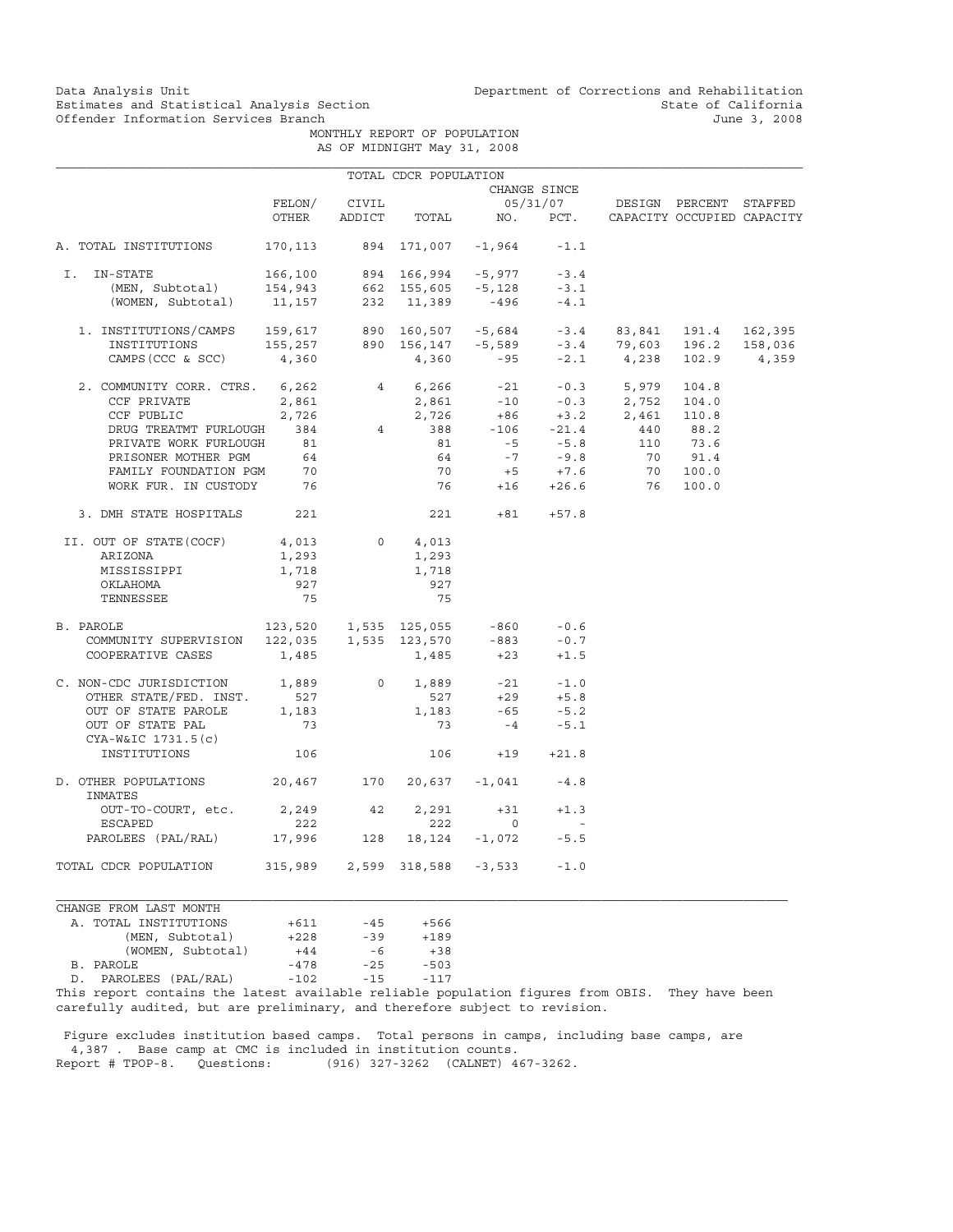MONTHLY INSTITUTION/CAMPS POPULATION DETAIL **MIDNIGHT May 31, 2008** 

|             | INSTITUTIONS/CAMPS            | FELON/<br>OTHER    | CIVIL<br>ADDICT         | TOTAL          | DESIGN<br>CAPACITY         | PERCENT<br>OCCUPIED                                                                                               | STAFFED<br>CAPACITY      |
|-------------|-------------------------------|--------------------|-------------------------|----------------|----------------------------|-------------------------------------------------------------------------------------------------------------------|--------------------------|
| MALE        |                               |                    |                         |                |                            |                                                                                                                   |                          |
| ASP         | (AVENAL SP)                   | 6,839              |                         | 6,839          | 2,920                      | 234.2                                                                                                             | 7,222                    |
| <b>CCC</b>  | (CAL CORRECTL CTR)            | 5,836              |                         | 5,836          | 3,883                      | 150.3                                                                                                             | 6,024                    |
| <b>CCI</b>  | (CAL CORRECTL INSTITN)        | 5,355              | $\overline{\mathbf{1}}$ | 5,356          | 2,783                      | 192.5                                                                                                             | 5,620                    |
| CIM         | (CAL INSTITN FOR MEN)         | 6,036              | 29                      | 6,065          | 2,976                      | 203.8                                                                                                             | 6,130                    |
| CMF         | (CAL MEDICAL FACIL)           | 3,030              |                         | 3,030          | 2,297                      | 131.9                                                                                                             | 3,078                    |
| <b>CMC</b>  | (CAL MEN'S COLONY)            | 6,506              |                         |                | $6,506$ $3,838$            | 169.5                                                                                                             | 6,518                    |
| <b>CRC</b>  | (CAL REHAB CTR, MEN)          | 3,749              | 597                     |                |                            | 174.5                                                                                                             | 4,604                    |
| CAL         | (CAL SP, CALIPATRIA)          | 4,147              |                         | 4,346<br>4,147 | 2,491<br>2,308             | 179.7                                                                                                             | 4,218                    |
| CEN         | (CAL SP, CENTINELA)           | 5,115              |                         | 5,115          | 2,308                      | 221.6                                                                                                             | 5,136                    |
| COR         | (CAL SP, CORCORAN)            | 5,675              |                         |                |                            | 189.9                                                                                                             | 5,402                    |
| LAC         | (CAL SP, LOS ANGELES CO)      | 5,009              |                         |                | 5,675 2,988<br>5,009 2,300 | 217.8                                                                                                             | 4,946                    |
| SAC         | (CAL SP, SACRAMENTO)          | 3,010              |                         | 3,010          | 1,828                      | 164.7                                                                                                             | 3,234                    |
| SQ          | (CAL SP, SAN QUENTIN)         | 5,292              | $2 \qquad \qquad$       |                |                            | 171.8                                                                                                             | 5,274                    |
| SOL         | (CAL SP, SOLANO)              | 5,672              |                         |                | 5,294 3,082<br>5,672 2,610 | 217.3                                                                                                             | 5,570                    |
|             | SATF (CAL SATF AND SP - COR)  | 7,196              | 6                       | 7,202          | 3,424<br>1 738             | 210.3                                                                                                             | 7,473                    |
| <b>CVSP</b> | (CHUCKAWALLA VALLEY SP)       | 3,077              |                         | 3,077          | 1,738                      | 177.0                                                                                                             | 3,222                    |
| CTF         | (CORRL TRAING FAC)            |                    |                         |                | 6,486 3,312                | 195.8                                                                                                             | 6,499                    |
| DVI         | (DEUEL VOCATL INSTITN)        | $6,486$<br>$3,853$ | 5                       |                |                            | 229.5                                                                                                             | 3,787                    |
| FOL         | (FOLSOM SP)                   | 4,094              |                         |                | 3,858 1,681<br>4,094 2,372 | 172.6                                                                                                             | 4,078                    |
| HDP         | (HIGH DESERT SP)              | 4,375              | 9                       |                | 4,384 2,324                | 188.6                                                                                                             | 4,536                    |
|             | IRON (IRONWOOD SP)            | 4,412              |                         |                | $4,412$ $2,200$            | 200.5                                                                                                             | 4,565                    |
|             | KVSP (KERN VALLEY SP)         | 4,707              |                         | 4,707          | 2,448                      | 192.3                                                                                                             | 4,846                    |
|             | MCSP (MULE CREEK SP)          | 3,731              |                         | 3,731          | $1,700$<br>$2,604$         | 219.5                                                                                                             | 3,714                    |
|             | NKSP (NORTH KERN SP)          | 5,529              | 6                       | 5,535          | 2,694                      | 205.5                                                                                                             | 5,454                    |
|             | PBSP (PELICAN BAY SP)         | 3,376              |                         | 3,376          | 2,380                      | 141.8                                                                                                             | 3,598                    |
|             | PVSP (PLEASANT VALLEY SP)     | 5,128              |                         | 5,128          | 2,308                      | 222.2                                                                                                             | 5,192                    |
|             | RIO (RIO COSUMNES COR CTR-RC) | 267                |                         | 267            | $\circ$                    | <b>Contractor</b>                                                                                                 | 250                      |
| RJD         | (RJ DONOVAN CORR FACIL)       | 4,626              |                         | 4,626          | 2,200                      | 210.3                                                                                                             | 4,588                    |
|             | SVSP (SALINAS VAL SP)         | 4,084              |                         | 4,084          | 2,388                      | 171.0                                                                                                             | 4,100                    |
|             | SRTA (SANTA RITA CO. JAIL-RC) | 874                |                         | 874            | $\mathbf 0$                | $\mathcal{L}^{\mathcal{L}}(\mathcal{L}^{\mathcal{L}})$ and $\mathcal{L}^{\mathcal{L}}(\mathcal{L}^{\mathcal{L}})$ | 750                      |
|             | SBRN (SAN BRUNO CO. JAIL)     | 2                  |                         | 2              | $\circ$                    | $\sim$ $-$                                                                                                        | 30                       |
|             | SCC (SIERRA CONSERV CTR)      | 6,067              | $\mathbf{1}$            | 6,068          | 3,736                      | 162.4                                                                                                             | 6,046                    |
| WSP         | (WASCO SP)                    | 6,039              | 6                       | 6,045          | 2,984                      | 202.6                                                                                                             | 5,878                    |
|             | MALE TOTAL:                   | 149,194            | 662                     | 149,856        | 78,501                     | 190.9                                                                                                             | 151,582                  |
| FEMALE      |                               |                    |                         |                |                            |                                                                                                                   |                          |
|             | CIW (CAL INST FOR WOMEN)      | 2,462              | 208                     | 2,670          | 1,356                      | 196.9                                                                                                             | 2,549                    |
|             | CCWF (CENT CAL WOMEN'S FACIL) | 4,051              | 12                      | 4,063          | 2,004                      | 202.7                                                                                                             | 4,086                    |
| RIO         | (RIO COSUMNES COR CTR-RC)     | 6                  |                         | 6              | 0                          |                                                                                                                   | $\overline{\phantom{0}}$ |
|             | SRTA (SANTA RITA CO. JAIL-RC) | $7\phantom{.0}$    |                         | 7              | 0                          | $\sim$ $-$                                                                                                        | 20                       |
|             | VSP (VALLEY SP)               | 3,897              | 8                       | 3,905          | 1,980                      | 197.2                                                                                                             | 4,158                    |
|             |                               |                    |                         |                |                            |                                                                                                                   |                          |
|             | FEMALE TOTAL:                 | 10,423             | 228                     | 10,651         | 5,340                      | 199.5                                                                                                             | 10,813                   |
|             |                               |                    |                         |                |                            |                                                                                                                   |                          |
|             | INSTITUTIONS/CAMPS TOTAL:     | 159,617            | 890                     | 160,507        | 83,841                     | 191.4                                                                                                             | 162,395                  |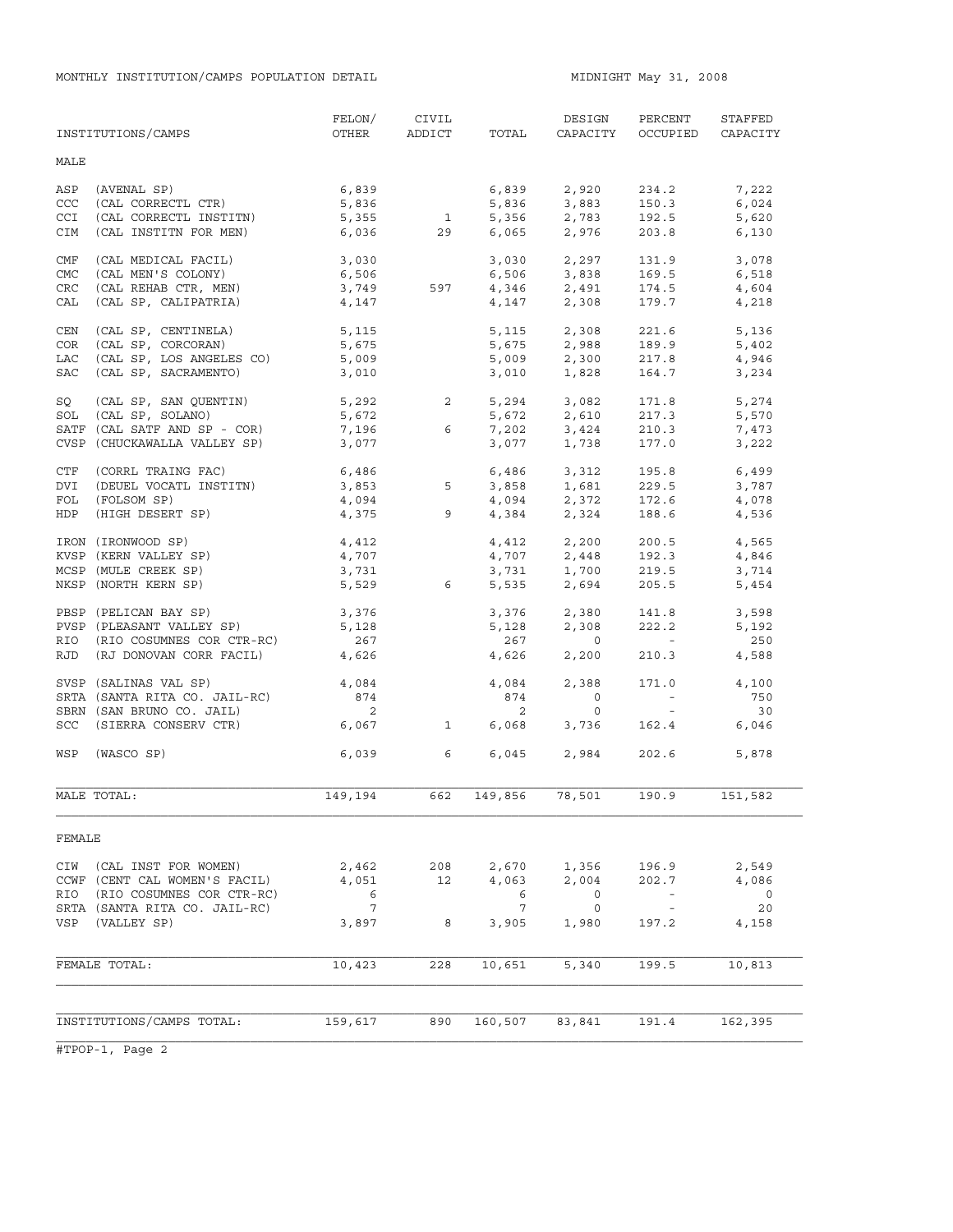|            | MONTHLY INSTITUTION/CAMPS POPULATION DETAIL |              |              |              |              | MIDNIGHT May 31, 2008 |                |
|------------|---------------------------------------------|--------------|--------------|--------------|--------------|-----------------------|----------------|
|            |                                             | FELON/       | CIVIL        |              | DESIGN       | PERCENT               | STAFFED        |
| MALE       | INSTITUTIONS                                | OTHER        | ADDICT       | TOTAL        | CAPACITY     | OCCUPIED              | CAPACITY       |
| ASP        | (AVENAL SP)                                 | 6,839        |              | 6,839        | 2,920        | 234.2                 | 7,222          |
| <b>CCC</b> | (CAL CORRECTL CTR)                          |              |              |              |              |                       |                |
|            | Camps                                       | 1,963        |              | 1,963        | 1,908        | 102.9                 | 2,029          |
|            | Level I<br>Level II                         | 1,559        |              | 1,559        | 867<br>608   | 179.8<br>226.6        | 1,557<br>1,503 |
|            | Level III                                   | 1,378<br>936 |              | 1,378<br>936 | 500          | 187.2                 | 935            |
| CCI        | (CAL CORRECTL INSTITN)                      |              |              |              |              |                       |                |
|            | Level I                                     | 1,121        |              | 1,121        | 619          | 181.1                 | 1,237          |
|            | Level II                                    | 1,460        |              | 1,460        | 664          | 219.9                 | 1,520          |
|            | Level IV                                    | 794          |              | 794          | 684          | 116.1                 | 874            |
|            | SHU                                         | 720          |              | 720          | 316          | 227.8                 | 700            |
|            | Reception Ctr                               | 1,260        | $\mathbf{1}$ | 1,261        | 500          | 252.2                 | 1,289          |
| CIM        | (CAL INSTITN FOR MEN)                       |              |              |              |              |                       |                |
|            | Level I                                     | 2,334        | $\mathbf{1}$ | 2,335        | 1,374        | 169.9                 | 2,265          |
|            | East - Reception Center                     | 1,159        | 8            | 1,167        | 369          | 316.3                 | 1,092          |
|            | Reception Center - Central                  | 1,115        | 20           | 1,135        | 618          | 183.7                 | 1,291          |
|            | Reception Center - West                     | 1,428        |              | 1,428        | 615          | 232.2                 | 1,482          |
| CMF        | (CAL MEDICAL FACIL)                         |              |              |              |              |                       |                |
|            | Level I                                     | 126          |              | 126          | 135          | 93.3                  | 177            |
|            | Level II                                    | 374          |              | 374          | 230          | 162.6                 | 400            |
|            | Level III                                   | 2,530        |              | 2,530        | 1,932        | 131.0                 | 2,501          |
| <b>CMC</b> | (CAL MEN'S COLONY)                          |              |              |              |              |                       |                |
|            | East                                        | 3,707        |              | 3,707        | 2,425        | 152.9                 | 3,704          |
|            | West                                        | 2,799        |              | 2,799        | 1,413        | 198.1                 | 2,814          |
| CRC        | (CAL REHAB CTR, MEN)                        | 3,749        | 597          | 4,346        | 2,491        | 174.5                 | 4,604          |
| CAL        | (CAL SP, CALIPATRIA)                        |              |              |              |              |                       |                |
|            | Level I<br>Level IV                         | 230          |              | 230<br>3,917 | 208<br>2,100 | 110.6<br>186.5        | 308<br>3,910   |
| CEN        | (CAL SP, CENTINELA)                         | 3,917        |              |              |              |                       |                |
|            | Level I                                     | 384          |              | 384          | 208          | 184.6                 | 408            |
|            | Level III                                   | 4,731        |              | 4,731        | 2,100        | 225.3                 | 4,728          |
| COR        | (CAL SP, CORCORAN)                          |              |              |              |              |                       |                |
|            | Level I                                     | 811          |              | 811          | 492          | 164.8                 | 876            |
|            | Level III                                   | 3,040        |              | 3,040        | 1,500        | 202.7                 | 2,622          |
|            | Level IV                                    | 431          |              | 431          | 100          | 431.0                 | 880            |
|            | SHU                                         | 1,385        |              | 1,385        | 872          | 158.8                 | 1,000          |
|            | PHU                                         | 8            |              | 8            | 24           | 33.3                  | 24             |
| LAC        | (CAL SP, LOS ANGELES CO)                    |              |              |              |              |                       |                |
|            | Level I                                     | 356          |              | 356          | 200          | 178.0                 | 376            |
|            | Level III/IV                                | 1,452        |              | 1,452        | 1,200        | 121.0                 | 1,170          |
|            | Reception Center                            | 3,201        |              | 3,201        | 900          | 355.7                 | 3,400          |
| SAC        | (CAL SP, SACRAMENTO)                        |              |              |              |              |                       |                |
|            | Level I                                     | 346          |              | 346          | 192          | 180.2                 | 368            |
|            | PSU                                         | 174          |              | 174          | 256          | 68.0                  | 192            |
|            | Level IV                                    | 2,490        |              | 2,490        | 1,380        | 180.4                 | 2,674          |
| SQ         | (CAL SP, SAN QUENTIN)                       |              |              |              |              |                       |                |
|            | Level I                                     | $\mathbf{1}$ |              |              | 1 115 0.9    |                       | 215            |
|            | Level II                                    | 1,869        |              | 1,869        | 916          | 204.0                 | 1,729          |
|            | Condemned                                   | 611          |              | 611          | 637          | 95.9                  | 636            |
|            | Reception Center<br>SOL (CAL SP, SOLANO)    | 2,811        | 2            | 2,813        | 1,414        | 198.9                 | 2,694          |
|            | Level II                                    | 2,920        |              | 2,920        | 1,410        | 207.1                 | 3,095          |
|            | Level III                                   | 2,752        |              | 2,752        | 1,200        | 229.3                 | 2,475          |
|            | SATF (CAL SATF AND SP - COR)                | 7,196        | 6            | 7,202        | 3,424        | 210.3                 | 7,473          |
|            | CVSP (CHUCKAWALLA VALLEY SP)                |              |              |              |              |                       |                |
|            | Level I                                     | 312          |              | 312          | 208          | 150.0                 | 358            |
|            | Level II                                    | 2,765        |              | 2,765        | 1,530        | 180.7                 | 2,864          |
| CTF        | (CORRL TRAING FAC)                          |              |              |              |              |                       |                |
|            | Central-II                                  | 2,906        |              | 2,906        | 1,212        | 239.8                 | 2,849          |
|            | North-II/III                                | 2,629        |              | 2,629        | 1,594        | 164.9                 | 2,680          |
|            | South-I                                     | 951          |              | 951          | 506          | 187.9                 | 970            |
| DVI        | (DEUEL VOCATL INSTITN)                      |              |              |              |              |                       |                |
|            | Level I/II                                  | 660          |              | 660          | 494          | 133.6                 | 677            |
|            | Reception Center                            | 3,193        | 5            | 3,198        | 1,187        | 269.4                 | 3,110          |
| FOL        | (FOLSOM SP)                                 |              |              |              |              |                       |                |
|            | PSAP                                        | 164          |              | 164          | 129          | 127.1                 | 200            |
|            | TTP                                         | 20           |              | 20           | 131          | 15.3                  | 203            |
|            | Level I                                     | 399          |              | 399          | 408          | 97.8                  | 424            |
|            | Level II                                    | 1,516        |              | 1,516        | 408          | 371.6                 | 649            |
|            | Level III                                   | 1,995        |              | 1,995        | 1,296        | 153.9                 | 2,602          |
| #TPOP-1A   |                                             |              |              |              |              |                       |                |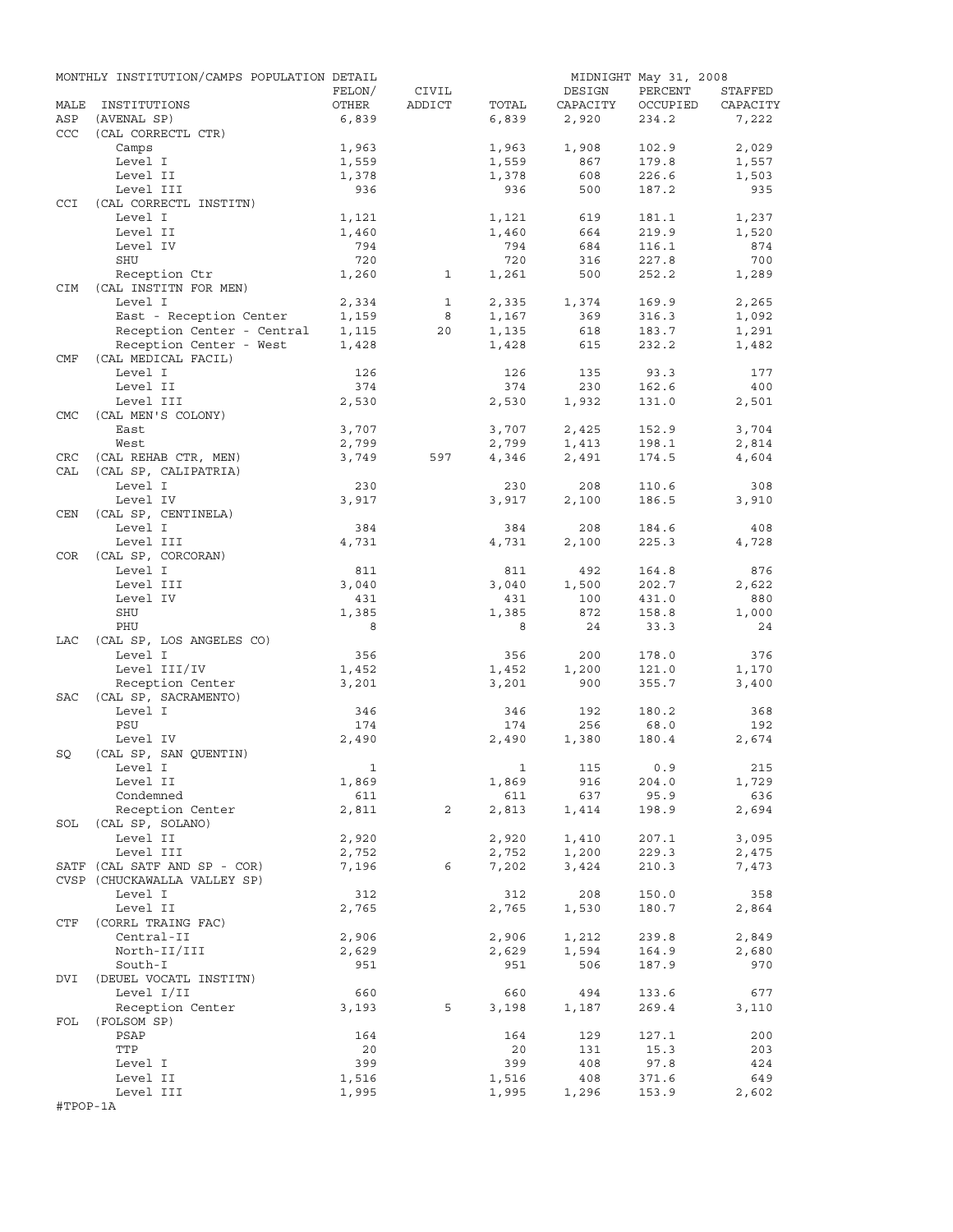|            | MONTHLY INSTITUTION/CAMPS POPULATION DETAIL |                 |              |         |                                 | MIDNIGHT May 31, 2008 |                |
|------------|---------------------------------------------|-----------------|--------------|---------|---------------------------------|-----------------------|----------------|
|            |                                             | FELON/          | CIVIL        |         | DESIGN                          | PERCENT               | STAFFED        |
| MALE       | INSTITUTIONS                                | OTHER           | ADDICT       | TOTAL   | CAPACITY                        | OCCUPIED              | CAPACITY       |
| <b>HDP</b> | (HIGH DESERT SP)                            |                 |              |         |                                 |                       |                |
|            | Level I                                     | 324             |              | 324     | 200                             | 162.0                 | 350            |
|            | Level II                                    | 113             |              | 113     | $\overline{0}$                  | $\sim$                | 120            |
|            | Level III                                   | 536             |              | 536     | 800                             | 67.0                  | 500            |
|            | Level IV                                    | 2,821           | $\mathbf{1}$ | 2,822   | 1,124                           | 251.1                 | 2,996          |
|            | Reception Center                            | 581             | 8            | 589     | 200                             | 294.5                 | 570            |
|            | IRON (IRONWOOD SP)                          |                 |              |         |                                 |                       |                |
|            | Level I                                     | 286             |              | 286     | 200                             | 143.0                 | 300            |
|            | Level III                                   | 4,126           |              | 4,126   | 2,000                           | 206.3                 | 4,265          |
|            | KVSP (KERN VALLEY SP)                       |                 |              |         |                                 |                       |                |
|            | Level I/II                                  | 193             |              | 193     | 200                             | 96.5                  | 300            |
|            | Level IV                                    | 4,514           |              | 4,514   | 2,248                           | 200.8                 | 4,546          |
|            | MCSP (MULE CREEK SP)                        |                 |              |         |                                 |                       |                |
|            | Level I/II                                  | 365             |              | 365     | 200                             | 182.5                 | 392            |
|            | Level III                                   | 2,367           |              | 2,367   | 1,000                           | 236.7                 | 2,255          |
|            | Level IV                                    | 999             |              | 999     | 500                             | 199.8                 | 1,067          |
|            | NKSP (NORTH KERN SP)                        |                 |              |         |                                 |                       |                |
|            | Level I                                     | 266             |              | 266     | 210                             | 126.7                 | 408            |
|            | Level III                                   | 608             |              | 608     | 300                             | 202.7                 | 452            |
|            | Reception Center                            | 4,655           | 6            | 4,661   | 2,184                           | 213.4                 | 4,594          |
|            | PBSP (PELICAN BAY SP)                       |                 |              |         |                                 |                       |                |
|            | Level I                                     | 235             |              | 235     | 200                             | 117.5                 | 392            |
|            | Level III/IV                                | 2,042           |              | 2,042   | 996                             | 205.0                 | 2,097          |
|            | SHU                                         | 1,099           |              | 1,099   | 1,184                           | 92.8                  | 1,109          |
|            | PVSP (PLEASANT VALLEY SP)                   |                 |              |         |                                 |                       |                |
|            | Level I/II                                  | 278             |              | 278     | 208                             | 133.7                 | 308            |
|            | Level III/IV                                | 4,850           |              | 4,850   | 2,100                           | 231.0                 | 4,884          |
| RIO        | (RIO COSUMNES COR CTR-RC)                   | 267             |              | 267     | $\Omega$                        |                       | 250            |
| <b>RJD</b> | (RJ DONOVAN CORR FACIL)                     |                 |              |         |                                 |                       |                |
|            | Level I                                     | 309             |              | 309     | 200                             | 154.5                 | 400            |
|            | Level III                                   | 1,790           |              | 1,790   | 600                             | 298.3                 | 1,442          |
|            | Reception Center                            | 2,037           |              | 2,037   | 900                             | 226.3                 | 1,986          |
|            | IV                                          | 490             |              | 490     | 500                             | 98.0                  | 760            |
|            | SVSP (SALINAS VAL SP)                       |                 |              |         |                                 |                       |                |
|            | Level I/II                                  | 301             |              | 301     | 200                             | 150.5                 | 300            |
|            | Level III/IV                                | 3,783           |              | 3,783   | 2,188                           | 172.9                 | 3,800          |
|            | SRTA (SANTA RITA CO. JAIL-RC)               | 874             |              | 874     | $\circ$                         | $\sim$                | 750            |
|            | SBRN (SAN BRUNO CO. JAIL)                   | 2               |              | 2       | $\circ$                         | $\sim$                | 30             |
| SCC        | (SIERRA CONSERV CTR)                        |                 |              |         |                                 |                       |                |
|            | Camps-Men                                   | 2,095           |              | 2,095   | 2,010                           | 104.2                 | 2,010          |
|            | Level I                                     | 1,298           | $\mathbf{1}$ | 1,299   | 618                             | 210.2                 | 1,378          |
|            | Level II                                    | 1,491           |              | 1,491   | 608                             | 245.2                 | 1,486          |
|            | Level III                                   | 1,183           |              | 1,183   | 500                             | 236.6                 | 1,172          |
| WSP        | (WASCO SP)                                  |                 |              |         |                                 |                       |                |
|            | Level I                                     | 262             |              | 262     | 200                             | 131.0                 | 296            |
|            | Level III                                   | 511             |              | 511     | 200                             | 255.5                 | 551            |
|            | Reception Center                            | 5,266           |              | 5,272   | 2,584<br>$149,856$ 78,501 190.9 | 204.0                 | 5,031          |
|            | MALE TOTAL:                                 | 149,194         | 662          |         |                                 |                       | 151,582        |
|            |                                             |                 |              |         |                                 |                       |                |
|            | FEMALE INSTITUTIONS                         |                 |              |         |                                 |                       |                |
| CIW        | (CAL INST FOR WOMEN)                        |                 |              |         |                                 |                       |                |
|            | Institution                                 | 1,908           | 192          | 2,100   | 822                             | 255.5                 | 1,805          |
|            | Reception Center                            | 239             | 16           | 255     | 184                             | 138.6                 | 394            |
|            | Corr Trt Ctr                                | 13              |              | 13      | 30                              | 43.3                  | 30             |
|            | Camps-Women                                 | 302             |              | 302     | 320                             | 94.4                  | 320            |
|            | CCWF (CENT CAL WOMEN'S FACIL)               |                 |              |         |                                 |                       |                |
|            | Institution                                 | 3,329           | 3            | 3,332   | 1,631                           | 204.3                 | 3,301          |
|            | Reception Center                            | 707             | 9            | 716     | 356                             | 201.1                 | 768            |
|            | Condemned                                   | 15              |              | 15      | 17                              | 88.2                  | 17             |
| RIO        | (RIO COSUMNES COR CTR-RC)                   | 6               |              | 6       | 0                               | $\sim$                | $\overline{0}$ |
|            | SRTA (SANTA RITA CO. JAIL-RC)               | $7\overline{ }$ |              | 7       | 0                               | $\sim$                | 20             |
| VSP        | (VALLEY SP)                                 |                 |              |         |                                 |                       |                |
|            | Institution                                 | 3,105           |              | 3,105   | 1,580                           | 196.5                 | 3,252          |
|            | Reception Center                            | 734             | 8            | 742     | 356                             | 208.4                 | 844            |
|            | SHU                                         | 58              |              | 58      | 44                              | 131.8                 | 62             |
|            | FEMALE TOTAL:                               | 10,423          | 228          | 10,651  | 5,340                           | 199.5                 | 10,813         |
|            |                                             |                 |              |         |                                 |                       |                |
|            | INSTITUTIONS/CAMPS TOTAL:                   | 159,617         | 890          | 160,507 | 83,841                          | 191.4                 | 162,395        |
|            | #TPOP-1A, PAGE 2                            |                 |              |         |                                 |                       |                |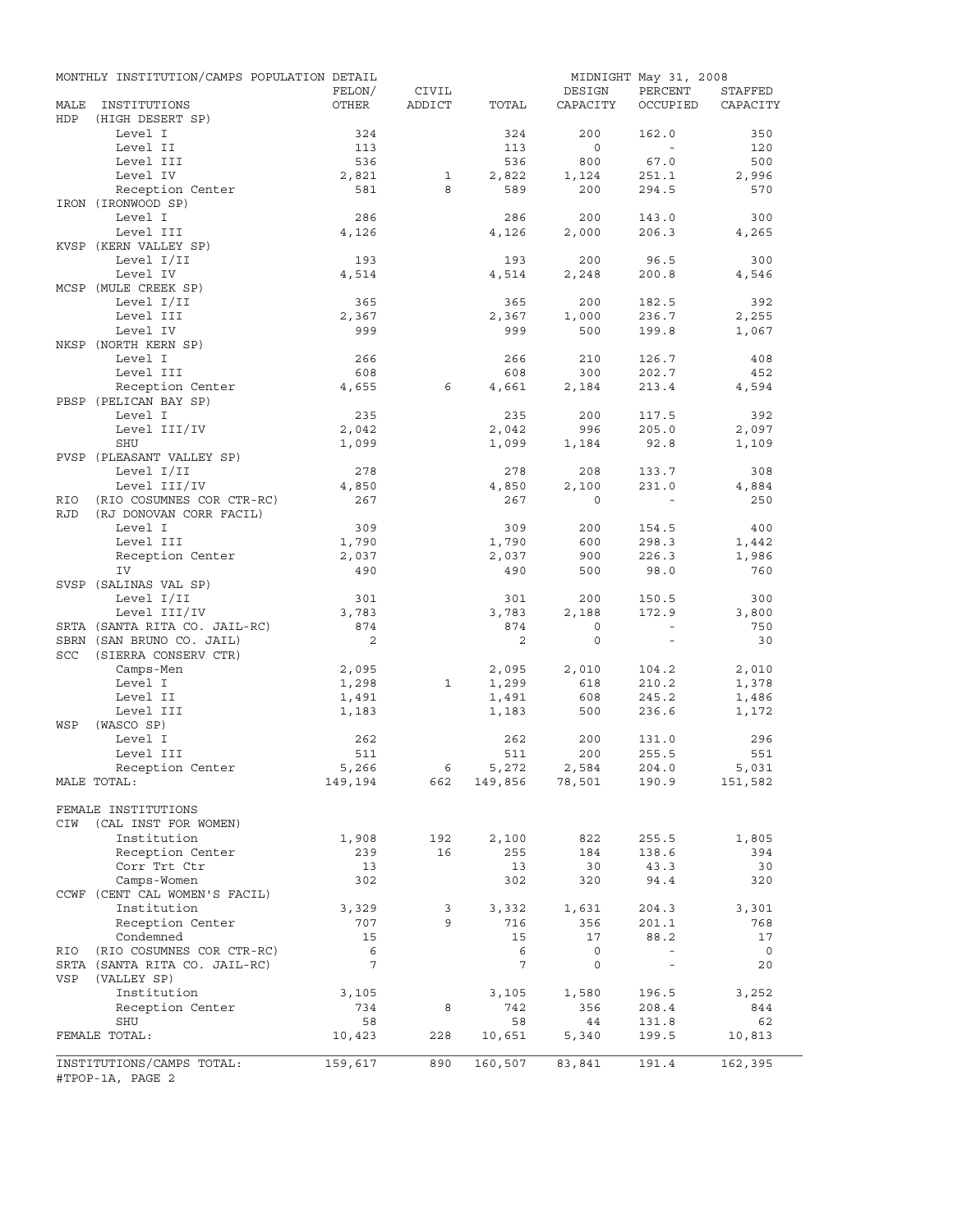Data Analysis Unit Unit Department of Corrections and Rehabilitation<br>Estimates and Statistical Analysis Section State of California Estimates and Statistical Analysis Section State of California<br>
Offender Information Services Branch State of California<br>
3, 2008

> MONTHLY REPORT OF POPULATION AS OF MIDNIGHT June 30, 2008

|                                                                                                                                                                     |                                                 |                | TOTAL CDCR POPULATION      |                                |              |                                                                                                             |              |                            |
|---------------------------------------------------------------------------------------------------------------------------------------------------------------------|-------------------------------------------------|----------------|----------------------------|--------------------------------|--------------|-------------------------------------------------------------------------------------------------------------|--------------|----------------------------|
|                                                                                                                                                                     |                                                 |                |                            |                                | CHANGE SINCE |                                                                                                             |              |                            |
|                                                                                                                                                                     | FELON/                                          | CIVIL          |                            |                                |              | 06/30/07 DESIGN PERCENT STAFFED                                                                             |              |                            |
|                                                                                                                                                                     | OTHER                                           | ADDICT         |                            | TOTAL NO. PCT.                 |              |                                                                                                             |              | CAPACITY OCCUPIED CAPACITY |
| A. TOTAL INSTITUTIONS                                                                                                                                               | 170,095                                         |                |                            | 878 170,973 -2,339             | $-1.3$       |                                                                                                             |              |                            |
| I. IN-STATE                                                                                                                                                         | 165,790                                         |                |                            | 878 166,668 -6,644             | $-3.8$       |                                                                                                             |              |                            |
|                                                                                                                                                                     |                                                 |                |                            |                                | $-3.5$       |                                                                                                             |              |                            |
| (MEN, Subtotal) 154,620 656 155,276 -5,753<br>(WOMEN, Subtotal) 11,170 222 11,392 -496                                                                              |                                                 |                |                            |                                | $-4.1$       |                                                                                                             |              |                            |
| 1. INSTITUTIONS/CAMPS 159,299 870 160,169 -6,108 -3.6 84,066<br>INSTITUTIONS 154,985 870 155,855 -5,918 -3.6 79,828<br>CAMPS(CCC & SCC) 4,314 4,314 -190 -4.2 4,238 |                                                 |                |                            |                                |              |                                                                                                             | 84,066 190.5 | 162,395                    |
|                                                                                                                                                                     |                                                 |                |                            |                                |              |                                                                                                             | 195.2        | 158,036                    |
|                                                                                                                                                                     |                                                 |                |                            |                                |              |                                                                                                             |              | 101.8 4,359                |
| 2. COMMUNITY CORR. CTRS. 6,267                                                                                                                                      |                                                 |                |                            |                                |              | 8 6,275 -232 -3.5 5,964                                                                                     | 105.2        |                            |
| CCF PRIVATE                                                                                                                                                         |                                                 | 2,912<br>2,701 |                            |                                |              |                                                                                                             |              |                            |
| CCF PUBLIC                                                                                                                                                          | 2,701                                           |                |                            |                                |              |                                                                                                             |              |                            |
| DRUG TREATMT FURLOUGH                                                                                                                                               | 374                                             | 8 <sup>1</sup> |                            |                                |              | 2,912 -61 -2.0 2,752 105.8<br>2,701 -74 -2.6 2,461 109.8<br>382 -94 -19.7 440 86.8<br>76 -21 -21.6 110 69.1 |              |                            |
| PRIVATE WORK FURLOUGH                                                                                                                                               | 76                                              |                |                            |                                |              |                                                                                                             |              |                            |
| PRISONER MOTHER PGM                                                                                                                                                 | $\frac{72}{71}$                                 |                |                            |                                |              |                                                                                                             | 70 102.9     |                            |
| FAMILY FOUNDATION PGM                                                                                                                                               |                                                 |                |                            | $72 +3 +4.3$<br>$71 +10 +16.3$ |              |                                                                                                             | 70 101.4     |                            |
| WORK FUR. IN CUSTODY 61                                                                                                                                             |                                                 |                |                            |                                |              | $61 +5 +8.9$ 61                                                                                             | 100.0        |                            |
| 3. DMH STATE HOSPITALS 224                                                                                                                                          |                                                 |                | 224                        |                                | $+91 +68.4$  |                                                                                                             |              |                            |
| II. OUT OF STATE(COCF)                                                                                                                                              | 4,305                                           |                | 0<br>4,305                 |                                |              |                                                                                                             |              |                            |
| ARIZONA                                                                                                                                                             | 1,476                                           |                | 1,476                      |                                |              |                                                                                                             |              |                            |
| MISSISSIPPI                                                                                                                                                         | 1,705                                           |                | 1,705                      |                                |              |                                                                                                             |              |                            |
| OKLAHOMA                                                                                                                                                            | 1,048                                           |                | 1,048                      |                                |              |                                                                                                             |              |                            |
| TENNESSEE                                                                                                                                                           | 76                                              |                | 76                         |                                |              |                                                                                                             |              |                            |
| B. PAROLE                                                                                                                                                           | $123,599$ $1,498$ $125,097$ $-1,233$ $-0.9$     |                |                            |                                |              |                                                                                                             |              |                            |
| COMMUNITY SUPERVISION                                                                                                                                               | $122, 155$ $1, 498$ $123, 653$ $-1, 202$ $-0.9$ |                |                            |                                |              |                                                                                                             |              |                            |
| COOPERATIVE CASES                                                                                                                                                   | 1,444                                           |                | 1,444                      | $-31$                          | $-2.1$       |                                                                                                             |              |                            |
| C. NON-CDC JURISDICTION 1,872                                                                                                                                       |                                                 |                | $0 \qquad \qquad$<br>1,872 | $-36$                          | $-1.8$       |                                                                                                             |              |                            |
| OTHER STATE/FED. INST.                                                                                                                                              | 517                                             |                | 517                        |                                | $+9$ $+1.7$  |                                                                                                             |              |                            |
| OUT OF STATE PAROLE                                                                                                                                                 | 1,179                                           |                | 1,179                      | $-59$                          | $-4.7$       |                                                                                                             |              |                            |
| OUT OF STATE PAL<br>CYA-W&IC 1731.5(c)                                                                                                                              | 68                                              |                |                            | 68 7                           | $-10 - 12.8$ |                                                                                                             |              |                            |
| INSTITUTIONS                                                                                                                                                        | 108                                             |                | 108                        | $+24$                          | $+28.5$      |                                                                                                             |              |                            |
| D. OTHER POPULATIONS 20,312 157 20,469 -1,184 -5.4<br>INMATES                                                                                                       |                                                 |                |                            |                                |              |                                                                                                             |              |                            |
| OUT-TO-COURT, etc.                                                                                                                                                  | 2,303 40                                        |                | 2,343                      |                                | $+104 +4.6$  |                                                                                                             |              |                            |
| <b>ESCAPED</b>                                                                                                                                                      | 224                                             |                | 224                        | $+1$                           | $+0.4$       |                                                                                                             |              |                            |
| PAROLEES (PAL/RAL) 17,785                                                                                                                                           |                                                 | 117            |                            | $17,902 -1,289 -6.7$           |              |                                                                                                             |              |                            |
| TOTAL CDCR POPULATION                                                                                                                                               | 315,878  2,533  318,411  -4,397                 |                |                            |                                | $-1.3$       |                                                                                                             |              |                            |

CHANGE FROM LAST MONTH A. TOTAL INSTITUTIONS  $-18$  -16 -34<br>(MEN, Subtotal) -323 -6 -329 (MEN, Subtotal) -323 -6<br>(WOMEN, Subtotal) -13 -10 (WOMEN, Subtotal) +13 -10 +3<br>LE +79 -37 +42 B. PAROLE D. PAROLEES (PAL/RAL) -211 -11 -222

This report contains the latest available reliable population figures from OBIS. They have been carefully audited, but are preliminary, and therefore subject to revision.

 Figure excludes institution based camps. Total persons in camps, including base camps, are 4,341 . Base camp at CMC is included in institution counts.<br>Report # TPOP-8. Questions: (916) 327-3262 (CALNET) 4 (916) 327-3262 (CALNET) 467-3262.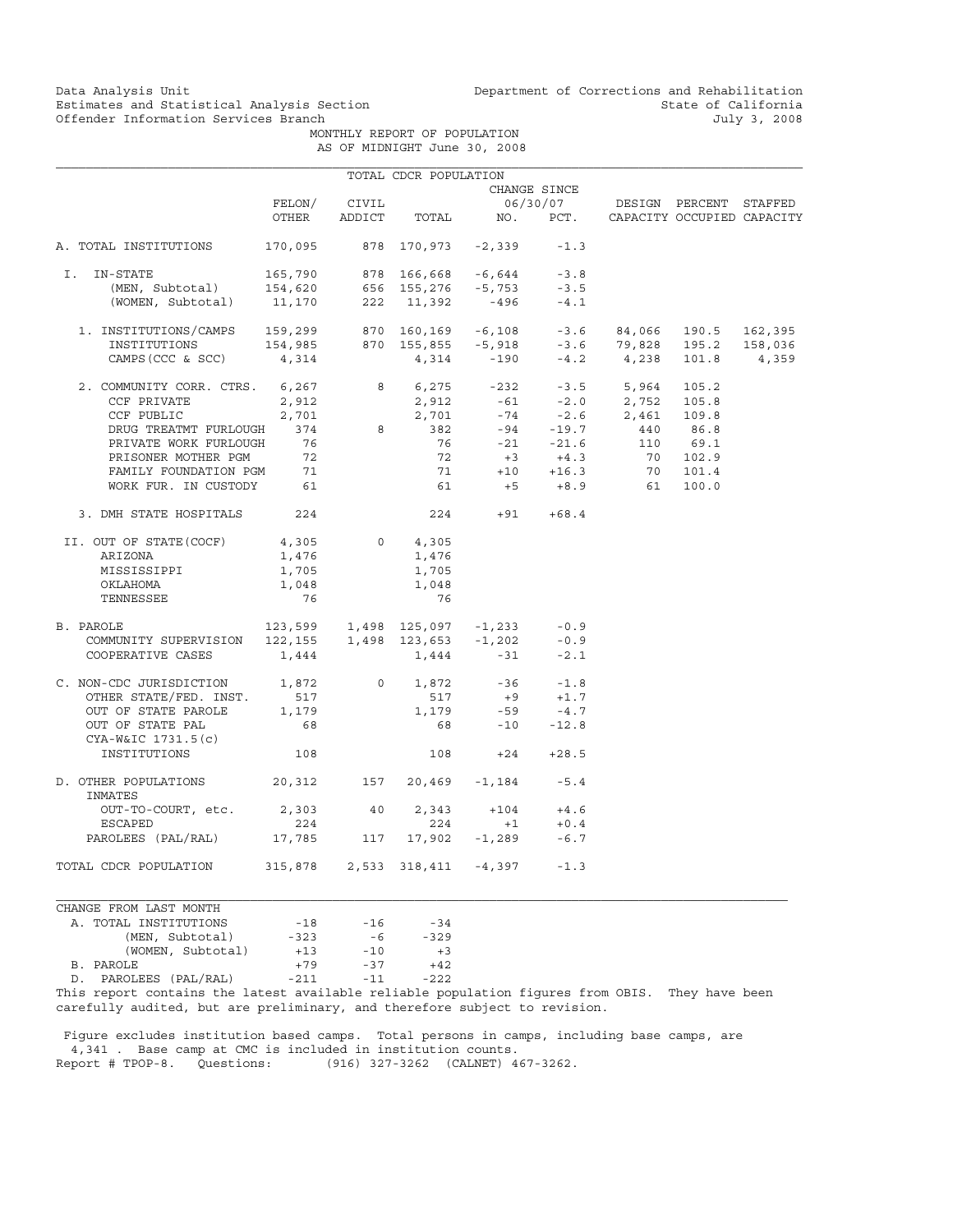MONTHLY INSTITUTION/CAMPS POPULATION DETAIL **MIDNIGHT JULE 1000** MIDNIGHT June 30, 2008

|            |                               | FELON/                   | CIVIL           |                | DESIGN                     | PERCENT                                                                                                  | STAFFED  |
|------------|-------------------------------|--------------------------|-----------------|----------------|----------------------------|----------------------------------------------------------------------------------------------------------|----------|
|            | INSTITUTIONS/CAMPS            | OTHER                    | ADDICT          | TOTAL          | CAPACITY                   | OCCUPIED                                                                                                 | CAPACITY |
| MALE       |                               |                          |                 |                |                            |                                                                                                          |          |
| ASP        | (AVENAL SP)                   | 6,869                    |                 | 6,869          | 2,920                      | 235.2                                                                                                    | 7,222    |
| CCC        | (CAL CORRECTL CTR)            | 5,595                    |                 |                |                            | 144.1                                                                                                    | 6,024    |
| <b>CCI</b> | (CAL CORRECTL INSTITN)        | 5,418                    |                 |                | 5,595 3,883<br>5,418 2,783 | 194.7                                                                                                    | 5,620    |
| CIM        | (CAL INSTITN FOR MEN)         |                          | 6,023 29        | 6,052          | 2,976                      | 203.4                                                                                                    | 6,130    |
| CMF        | (CAL MEDICAL FACIL)           | 3,056                    |                 | 3,056          | 2,297                      | 133.0                                                                                                    | 3,078    |
| <b>CMC</b> | (CAL MEN'S COLONY)            | 6,505                    |                 |                | $6,505$ $3,838$            | 169.5                                                                                                    | 6,518    |
| CRC        | (CAL REHAB CTR, MEN)          | 3,802                    | 580             | 4,382<br>4,189 | 2,491<br>2,308             | 175.9                                                                                                    | 4,604    |
| CAL        | (CAL SP, CALIPATRIA)          | 4,189                    |                 |                |                            | 181.5                                                                                                    | 4,218    |
| CEN        | (CAL SP, CENTINELA)           | 4,817                    |                 | 4,817          | 2,308                      | 208.7                                                                                                    | 5,136    |
| COR        | (CAL SP, CORCORAN)            | 5,725                    |                 | 5,725          | 3,116<br>2.300             | 183.7                                                                                                    | 5,402    |
| LAC        | (CAL SP, LOS ANGELES CO)      | 4,946                    |                 |                | $4,946$ 2,300              | 215.0                                                                                                    | 4,946    |
| <b>SAC</b> | (CAL SP, SACRAMENTO)          | 2,979                    |                 | 2,979          | 1,828                      | 163.0                                                                                                    | 3,234    |
| SQ         | (CAL SP, SAN QUENTIN)         | 5,314<br>5,652           | $4\overline{ }$ |                | 5,318 3,082<br>5,652 2,610 | 172.6                                                                                                    | 5,274    |
| SOL        | (CAL SP, SOLANO)              |                          |                 |                |                            | 216.6                                                                                                    | 5,570    |
|            | SATF (CAL SATF AND SP - COR)  | 7,156                    | 6               |                | 7,162 3,424                | 209.2                                                                                                    | 7,473    |
|            | CVSP (CHUCKAWALLA VALLEY SP)  | 3,109                    |                 | 3,109          | 1,738                      | 178.9                                                                                                    | 3,222    |
| CTF        | (CORRL TRAING FAC)            | 6,604                    |                 |                | 6,604 3,312                | 199.4                                                                                                    | 6,499    |
| DVI        | (DEUEL VOCATL INSTITN)        | 3,861                    | 10              | 3,871          |                            | 230.3                                                                                                    | 3,787    |
| FOL        | (FOLSOM SP)                   | 4,067                    |                 | 4,067          | 1,681<br>2,469             | 164.7                                                                                                    | 4,078    |
| HDP        | (HIGH DESERT SP)              |                          | $4,495$ 7       |                | 4,502 2,324                | 193.7                                                                                                    | 4,536    |
|            | IRON (IRONWOOD SP)            | 4,430                    |                 |                | 4,430 2,200                | 201.4                                                                                                    | 4,565    |
|            | KVSP (KERN VALLEY SP)         | 4,683                    |                 | 4,683          | 2,448                      | 191.3                                                                                                    | 4,846    |
|            | MCSP (MULE CREEK SP)          | 3,666                    |                 |                | 3,666 1,700                | 215.6                                                                                                    | 3,714    |
|            | NKSP (NORTH KERN SP)          | 5,500                    | 8               | 5,508          | 2,694                      | 204.5                                                                                                    | 5,454    |
|            | PBSP (PELICAN BAY SP)         | 3,388                    |                 | 3,388          | 2,380                      | 142.4                                                                                                    | 3,598    |
|            | PVSP (PLEASANT VALLEY SP)     | 5,180                    |                 | 5,180          | 2,308                      | 224.4                                                                                                    | 5,192    |
|            | RIO (RIO COSUMNES COR CTR-RC) | 260                      |                 | 260            | $\overline{0}$             | $\mathcal{L}(\mathcal{L}^{\mathcal{L}})$ and $\mathcal{L}^{\mathcal{L}}$ and $\mathcal{L}^{\mathcal{L}}$ | 250      |
| RJD        | (RJ DONOVAN CORR FACIL)       | 4,556                    |                 | 4,556          | 2,200                      | 207.1                                                                                                    | 4,588    |
|            | SVSP (SALINAS VAL SP)         | 4,095                    |                 | 4,095          | 2,388                      | 171.5                                                                                                    | 4,100    |
|            | SRTA (SANTA RITA CO. JAIL-RC) | 851                      |                 | 851            | $\circ$                    | $\alpha_{\rm{max}}=0.5$                                                                                  | 750      |
|            | SBRN (SAN BRUNO CO. JAIL)     | $\overline{\phantom{a}}$ |                 | $\mathbf{1}$   | $\circ$                    | $\sim$ $-$                                                                                               | 30       |
|            | SCC (SIERRA CONSERV CTR)      | 6,162                    | $\overline{2}$  | 6,164          | 3,736                      | 165.0                                                                                                    | 6,046    |
|            | WSP (WASCO SP)                | 5,924                    | 10              | 5,934          | 2,984                      | 198.9                                                                                                    | 5,878    |
|            | MALE TOTAL:                   | 148,878                  | 656             | 149,534        | 78,726                     | 189.9                                                                                                    | 151,582  |
| FEMALE     |                               |                          |                 |                |                            |                                                                                                          |          |
| CIW        | (CAL INST FOR WOMEN)          | 2,418                    | 200             | 2,618          | 1,356                      | 193.1                                                                                                    | 2,549    |
|            | CCWF (CENT CAL WOMEN'S FACIL) | 4,065                    | 2               | 4,067          | 2,004                      | 202.9                                                                                                    | 4,086    |
| RIO        | (RIO COSUMNES COR CTR-RC)     | 22                       |                 | 22             | $\circ$                    |                                                                                                          | $\circ$  |
|            | SRTA (SANTA RITA CO. JAIL-RC) | $-5$                     |                 | 5              | 0                          | $\sim$                                                                                                   | 20       |
| VSP        | (VALLEY SP)                   | 3,911                    | 12              | 3,923          | 1,980                      | 198.1                                                                                                    | 4,158    |
|            |                               |                          |                 |                |                            |                                                                                                          |          |
|            | FEMALE TOTAL:                 | 10,421                   | 214             | 10,635         | 5,340                      | 199.2                                                                                                    | 10,813   |
|            |                               |                          |                 |                |                            |                                                                                                          |          |
|            | INSTITUTIONS/CAMPS TOTAL:     | 159,299                  | 870             | 160,169        | 84,066                     | 190.5                                                                                                    | 162,395  |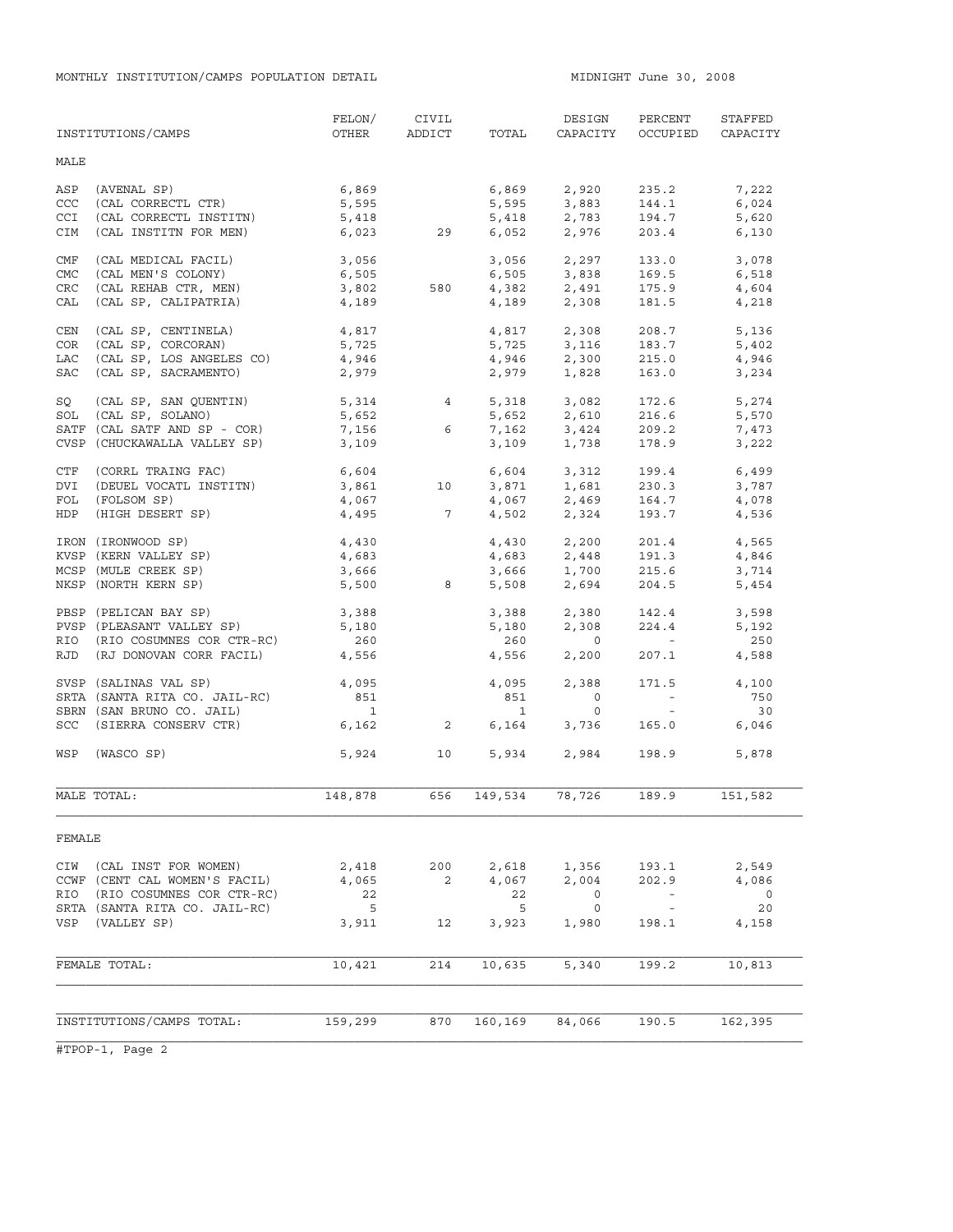|            | MONTHLY INSTITUTION/CAMPS POPULATION DETAIL |                |                 |                |           | MIDNIGHT June 30, 2008 |                |
|------------|---------------------------------------------|----------------|-----------------|----------------|-----------|------------------------|----------------|
|            |                                             | FELON/         | CIVIL           |                | DESIGN    | PERCENT                | STAFFED        |
| MALE       | INSTITUTIONS                                | OTHER          | ADDICT          | TOTAL          | CAPACITY  | OCCUPIED               | CAPACITY       |
| ASP        | (AVENAL SP)                                 | 6,869          |                 | 6,869          | 2,920     | 235.2                  | 7,222          |
| <b>CCC</b> | (CAL CORRECTL CTR)                          |                |                 |                | 1,908     | 101.4                  |                |
|            | Camps<br>Level I                            | 1,935<br>1,542 |                 | 1,935<br>1,542 | 867       | 177.9                  | 2,029<br>1,557 |
|            | Level II                                    | 1,203          |                 | 1,203          | 608       | 197.9                  | 1,503          |
|            | Level III                                   | 915            |                 | 915            | 500       | 183.0                  | 935            |
| CCI        | (CAL CORRECTL INSTITN)                      |                |                 |                |           |                        |                |
|            | Level I                                     | 1,122          |                 | 1,122          | 619       | 181.3                  | 1,237          |
|            | Level II                                    | 1,575          |                 | 1,575          | 664       | 237.2                  | 1,520          |
|            | Level IV                                    | 789            |                 | 789            | 684       | 115.4                  | 874            |
|            | SHU                                         | 709            |                 | 709            | 316       | 224.4                  | 700            |
|            | Reception Ctr                               | 1,223          |                 | 1,223          | 500       | 244.6                  | 1,289          |
| <b>CIM</b> | (CAL INSTITN FOR MEN)                       |                |                 |                |           |                        |                |
|            | Level I                                     | 2,365          |                 | 2,365          | 1,374     | 172.1                  | 2,265          |
|            | East - Reception Center                     | 1,142          | 9               | 1,151          | 369       | 311.9                  | 1,092          |
|            | Reception Center - Central                  | 1,227          | 20              | 1,247          | 618       | 201.8                  | 1,291          |
|            | Reception Center - West                     | 1,289          |                 | 1,289          | 615       | 209.6                  | 1,482          |
| CMF        | (CAL MEDICAL FACIL)                         |                |                 |                |           |                        |                |
|            | Level I                                     | 108            |                 | 108            | 135       | 80.0                   | 177            |
|            | Level II                                    | 376            |                 | 376            | 230       | 163.5                  | 400            |
|            | Level III                                   | 2,572          |                 | 2,572          | 1,932     | 133.1                  | 2,501          |
| <b>CMC</b> | (CAL MEN'S COLONY)                          |                |                 |                |           |                        |                |
|            | East                                        | 3,733          |                 | 3,733          | 2,425     | 153.9                  | 3,704          |
|            | West                                        | 2,772          |                 | 2,772          | 1,413     | 196.2                  | 2,814          |
| CRC        | (CAL REHAB CTR, MEN)                        | 3,802          | 580             | 4,382          | 2,491     | 175.9                  | 4,604          |
| CAL        | (CAL SP, CALIPATRIA)                        |                |                 |                |           |                        |                |
|            | Level I                                     | 249            |                 | 249            | 208       | 119.7                  | 308            |
|            | Level IV                                    | 3,940          |                 | 3,940          | 2,100     | 187.6                  | 3,910          |
| CEN        | (CAL SP, CENTINELA)                         |                |                 |                |           |                        |                |
|            | Level I                                     | 380            |                 | 380            | 208       | 182.7                  | 408            |
|            | Level III                                   | 4,437          |                 | 4,437          | 2,100     | 211.3                  | 4,728          |
| COR        | (CAL SP, CORCORAN)                          |                |                 |                |           |                        |                |
|            | Level I                                     | 851            |                 | 851            | 492       | 173.0                  | 876            |
|            | Level III                                   | 3,064          |                 | 3,064          | 1,500     | 204.3                  | 2,622          |
|            | Level IV                                    | 431            |                 | 431            | 100       | 431.0                  | 880            |
|            | SHU                                         | 1,371          |                 | 1,371          | 1,000     | 137.1                  | 1,000          |
|            | PHU                                         | 8              |                 | 8              | 24        | 33.3                   | 24             |
| LAC        | (CAL SP, LOS ANGELES CO)                    |                |                 |                |           |                        |                |
|            | Level I                                     | 349            |                 | 349            | 200       | 174.5                  | 376            |
|            | Level III/IV<br>Reception Center            | 1,455<br>3,142 |                 | 1,455          | 1,200     | 121.3                  | 1,170          |
|            | (CAL SP, SACRAMENTO)                        |                |                 | 3,142          | 900       | 349.1                  | 3,400          |
| SAC        | Level I                                     | 324            |                 | 324            | 192       | 168.8                  | 368            |
|            | PSU                                         | 178            |                 | 178            | 256       | 69.5                   | 192            |
|            | Level IV                                    | 2,477          |                 | 2,477          | 1,380     | 179.5                  | 2,674          |
| SQ         | (CAL SP, SAN QUENTIN)                       |                |                 |                |           |                        |                |
|            | Level I                                     | $\mathbf{1}$   |                 |                | 1 115 0.9 |                        | 215            |
|            | Level II                                    | 1,892          |                 | 1,892          | 916       | 206.6                  | 1,729          |
|            | Condemned                                   | 605            |                 | 605            | 637       | 95.0                   | 636            |
|            | Reception Center                            | 2,816          | $4\overline{ }$ | 2,820          | 1,414     | 199.4                  | 2,694          |
|            | SOL (CAL SP, SOLANO)                        |                |                 |                |           |                        |                |
|            | Level II                                    | 2,907          |                 | 2,907          | 1,410     | 206.2                  | 3,095          |
|            | Level III                                   | 2,745          |                 | 2,745          | 1,200     | 228.8                  | 2,475          |
|            | SATF (CAL SATF AND SP - COR)                | 7,156          | 6               | 7,162          | 3,424     | 209.2                  | 7,473          |
|            | CVSP (CHUCKAWALLA VALLEY SP)                |                |                 |                |           |                        |                |
|            | Level I                                     | 340            |                 | 340            | 208       | 163.5                  | 358            |
|            | Level II                                    | 2,769          |                 | 2,769          | 1,530     | 181.0                  | 2,864          |
| CTF        | (CORRL TRAING FAC)                          |                |                 |                |           |                        |                |
|            | Central-II                                  | 2,877          |                 | 2,877          | 1,212     | 237.4                  | 2,849          |
|            | North-II/III                                | 2,721          |                 | 2,721          | 1,594     | 170.7                  | 2,680          |
|            | South-I                                     | 1,006          |                 | 1,006          | 506       | 198.8                  | 970            |
| DVI        | (DEUEL VOCATL INSTITN)                      |                |                 |                |           |                        |                |
|            | Level I/II                                  | 699            |                 | 699            | 494       | 141.5                  | 677            |
|            | Reception Center                            | 3,162          | 10              | 3,172          | 1,187     | 267.2                  | 3,110          |
| FOL        | (FOLSOM SP)                                 |                |                 |                |           |                        |                |
|            | PSAP                                        | 188            |                 | 188            | 129       | 145.7                  | 200            |
|            | TTP                                         | 43             |                 | 43             | 131       | 32.8                   | 203            |
|            | Level I                                     | 368            |                 | 368            | 408       | 90.2                   | 424            |
|            | Level II                                    | 1,582          |                 | 1,582          | 1,663     | 95.1                   | 649            |
|            | Level III                                   | 1,886          |                 | 1,886          | 138       | 1367                   | 2,602          |
| #TPOP-1A   |                                             |                |                 |                |           |                        |                |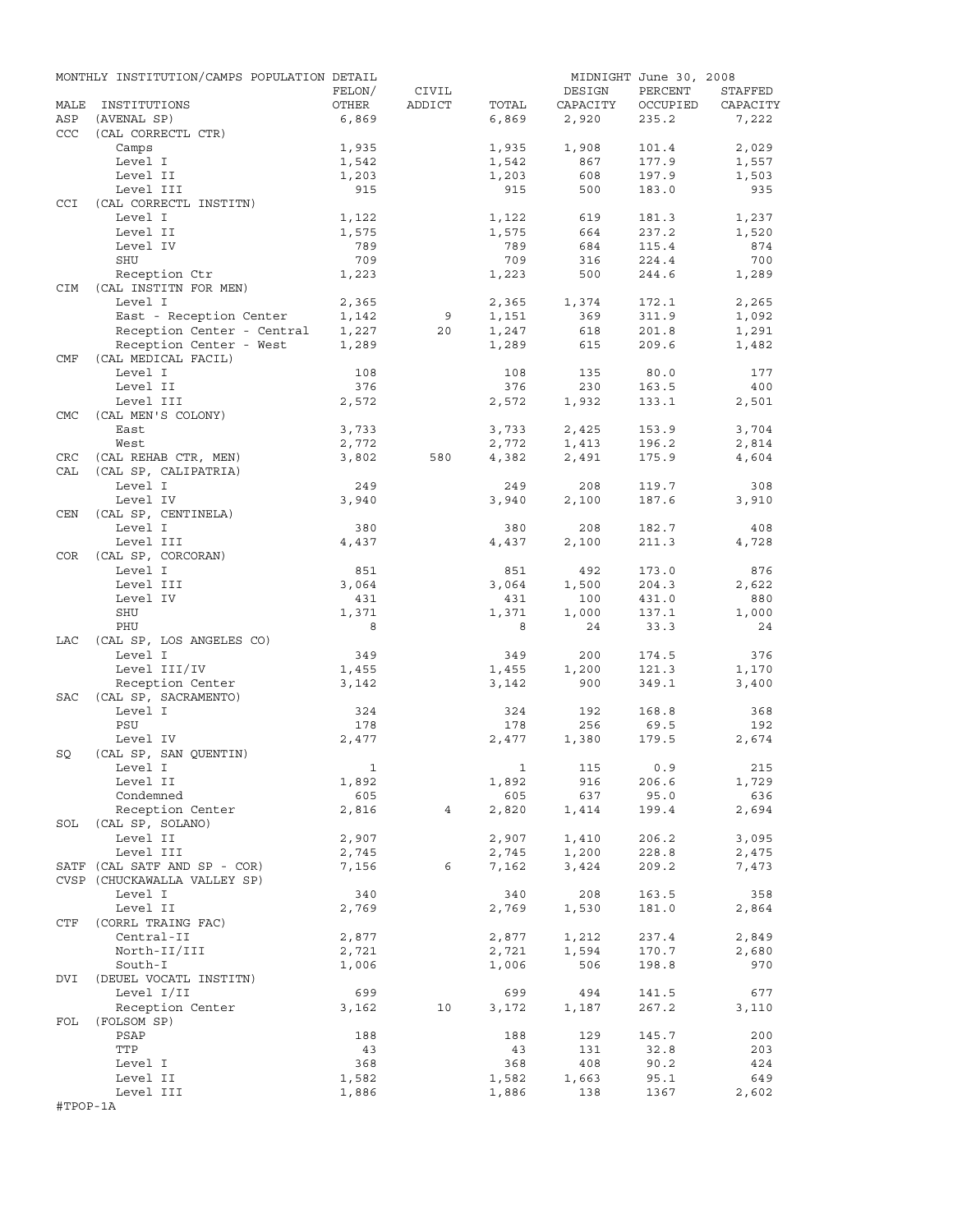|             | MONTHLY INSTITUTION/CAMPS POPULATION DETAIL |              |                |              |                                     | MIDNIGHT June 30, 2008 |                |
|-------------|---------------------------------------------|--------------|----------------|--------------|-------------------------------------|------------------------|----------------|
|             |                                             | FELON/       | CIVIL          |              | DESIGN                              | PERCENT                | STAFFED        |
| MALE<br>HDP | INSTITUTIONS<br>(HIGH DESERT SP)            | OTHER        | ADDICT         | TOTAL        | CAPACITY                            | OCCUPIED               | CAPACITY       |
|             | Level I                                     | 341          |                | 341          | 200                                 | 170.5                  | 350            |
|             | Level II                                    | 117          |                | 117          | $\circ$                             | $\sim$                 | 120            |
|             | Level III                                   | 510          |                | 510          | 800                                 | 63.8                   | 500            |
|             | Level IV                                    | 2,855        |                | 2,855        | 1,124                               | 254.0                  | 2,996          |
|             | Reception Center                            | 672          | 7              | 679          | 200                                 | 339.5                  | 570            |
|             | IRON (IRONWOOD SP)                          |              |                |              |                                     |                        |                |
|             | Level I                                     | 289          |                | 289          | 200                                 | 144.5                  | 300            |
|             | Level III                                   | 4,141        |                | 4,141        | 2,000                               | 207.1                  | 4,265          |
|             | KVSP (KERN VALLEY SP)                       |              |                |              |                                     |                        |                |
|             | Level I/II                                  | 205          |                | 205          | 200                                 | 102.5                  | 300            |
|             | Level IV                                    | 4,478        |                | 4,478        | 2,248                               | 199.2                  | 4,546          |
|             | MCSP (MULE CREEK SP)                        |              |                |              |                                     |                        |                |
|             | Level I/II                                  | 364          |                | 364          | 200                                 | 182.0                  | 392            |
|             | Level III                                   | 2,325        |                | 2,325        | 1,000                               | 232.5                  | 2,255          |
|             | Level IV                                    | 977          |                | 977          | 500                                 | 195.4                  | 1,067          |
|             | NKSP (NORTH KERN SP)                        |              |                |              |                                     |                        |                |
|             | Level I                                     | 265          |                | 265          | 210                                 | 126.2                  | 408            |
|             | Level III                                   | 600          |                | 600          | 300                                 | 200.0                  | 452            |
|             | Reception Center                            | 4,635        | 8              | 4,643        | 2,184                               | 212.6                  | 4,594          |
|             | PBSP (PELICAN BAY SP)                       |              |                |              |                                     |                        |                |
|             | Level I                                     | 234          |                | 234          | 200                                 | 117.0                  | 392            |
|             | Level III/IV                                | 2,056        |                | 2,056        | 996                                 | 206.4                  | 2,097          |
|             | SHU                                         | 1,098        |                | 1,098        | 1,184                               | 92.7                   | 1,109          |
|             | PVSP (PLEASANT VALLEY SP)                   |              |                |              |                                     |                        |                |
|             | Level I/II                                  | 290          |                | 290          | 208                                 | 139.4                  | 308            |
|             | Level III/IV                                | 4,890        |                | 4,890        | 2,100                               | 232.9                  | 4,884          |
| RIO         | (RIO COSUMNES COR CTR-RC)                   | 260          |                | 260          | $\Omega$                            |                        | 250            |
| <b>RJD</b>  | (RJ DONOVAN CORR FACIL)                     |              |                |              |                                     |                        |                |
|             | Level I                                     | 302          |                | 302          | 200                                 | 151.0                  | 400            |
|             | Level III                                   | 1,792        |                | 1,792        | 600                                 | 298.7                  | 1,442          |
|             | Reception Center                            | 1,974        |                | 1,974        | 900                                 | 219.3                  | 1,986          |
|             | IV                                          | 488          |                | 488          | 500                                 | 97.6                   | 760            |
|             | SVSP (SALINAS VAL SP)                       |              |                |              |                                     |                        |                |
|             | Level I/II                                  | 296          |                | 296          | 200                                 | 148.0                  | 300            |
|             | Level III/IV                                | 3,799        |                | 3,799        | 2,188                               | 173.6                  | 3,800          |
|             | SRTA (SANTA RITA CO. JAIL-RC)               | 851          |                | 851          | $\mathbf 0$                         | $\sim$                 | 750            |
|             | SBRN (SAN BRUNO CO. JAIL)                   | $\mathbf{1}$ |                | $\mathbf{1}$ | $\mathbf{0}$                        | $\equiv$               | 30             |
| SCC         | (SIERRA CONSERV CTR)                        |              |                |              |                                     |                        |                |
|             | Camps-Men                                   |              |                | 2,079        |                                     |                        |                |
|             |                                             | 2,079        |                |              | 2,010                               | 103.4                  | 2,010          |
|             | Level I                                     | 1,337        | $\mathbf{1}$   | 1,338        | 618                                 | 216.5                  | 1,378          |
|             | Level II                                    | 1,531        |                | 1,531        | 608                                 | 251.8                  | 1,486          |
|             | Level III                                   | 1,215        | $\mathbf{1}$   | 1,216        | 500                                 | 243.2                  | 1,172          |
| WSP         | (WASCO SP)<br>Level I                       |              |                |              |                                     |                        |                |
|             |                                             | 257          |                | 257          | 200                                 | 128.5                  | 296            |
|             | Level III                                   | 439          |                | 439          | 200                                 | 219.5                  | 551            |
|             | Reception Center                            | 5,228        | 10             | 5,238        | 2,584<br>$149,534$ $78,726$ $189.9$ | 202.7                  | 5,031          |
|             | MALE TOTAL:                                 | 148,878      | 656            |              |                                     |                        | 151,582        |
|             |                                             |              |                |              |                                     |                        |                |
|             | FEMALE INSTITUTIONS                         |              |                |              |                                     |                        |                |
| CIW         | (CAL INST FOR WOMEN)                        |              |                |              |                                     |                        |                |
|             | Institution                                 | 1,884        | 184            | 2,068        | 822                                 | 251.6                  | 1,805          |
|             | Reception Center                            | 224          | 16             | 240          | 184                                 | 130.4                  | 394            |
|             | Corr Trt Ctr                                | 10           |                | 10           | 30                                  | 33.3                   | 30             |
|             | Camps-Women                                 | 300          |                | 300          | 320                                 | 93.8                   | 320            |
|             | CCWF (CENT CAL WOMEN'S FACIL)               |              |                |              |                                     |                        |                |
|             | Institution                                 | 3,333        | $\overline{2}$ | 3,335        | 1,631                               | 204.5                  | 3,301          |
|             | Reception Center                            | 717          |                | 717          | 356                                 | 201.4                  | 768            |
|             | Condemned                                   | 15           |                | 15           | 17                                  | 88.2                   | 17             |
| RIO         | (RIO COSUMNES COR CTR-RC)                   | 22           |                | 22           | 0                                   | $\sim$                 | $\overline{0}$ |
|             | SRTA (SANTA RITA CO. JAIL-RC)               | 5            |                | 5            | $\mathsf{O}$                        | $\sim$                 | 20             |
| VSP         | (VALLEY SP)                                 |              |                |              |                                     |                        |                |
|             | Institution                                 | 3,092        |                | 3,092        | 1,580                               | 195.7                  | 3,252          |
|             | Reception Center                            | 753          | 12             | 765          | 356                                 | 214.9                  | 844            |
|             | SHU                                         | 66           |                | 66           | 44                                  | 150.0                  | 62             |
|             | FEMALE TOTAL:                               | 10,421       | 214            | 10,635       | 5,340                               | 199.2                  | 10,813         |
|             |                                             |              |                |              |                                     |                        |                |
|             | INSTITUTIONS/CAMPS TOTAL:                   | 159,299      | 870            | 160,169      | 84,066                              | 190.5                  | 162,395        |
|             | #TPOP-1A, PAGE 2                            |              |                |              |                                     |                        |                |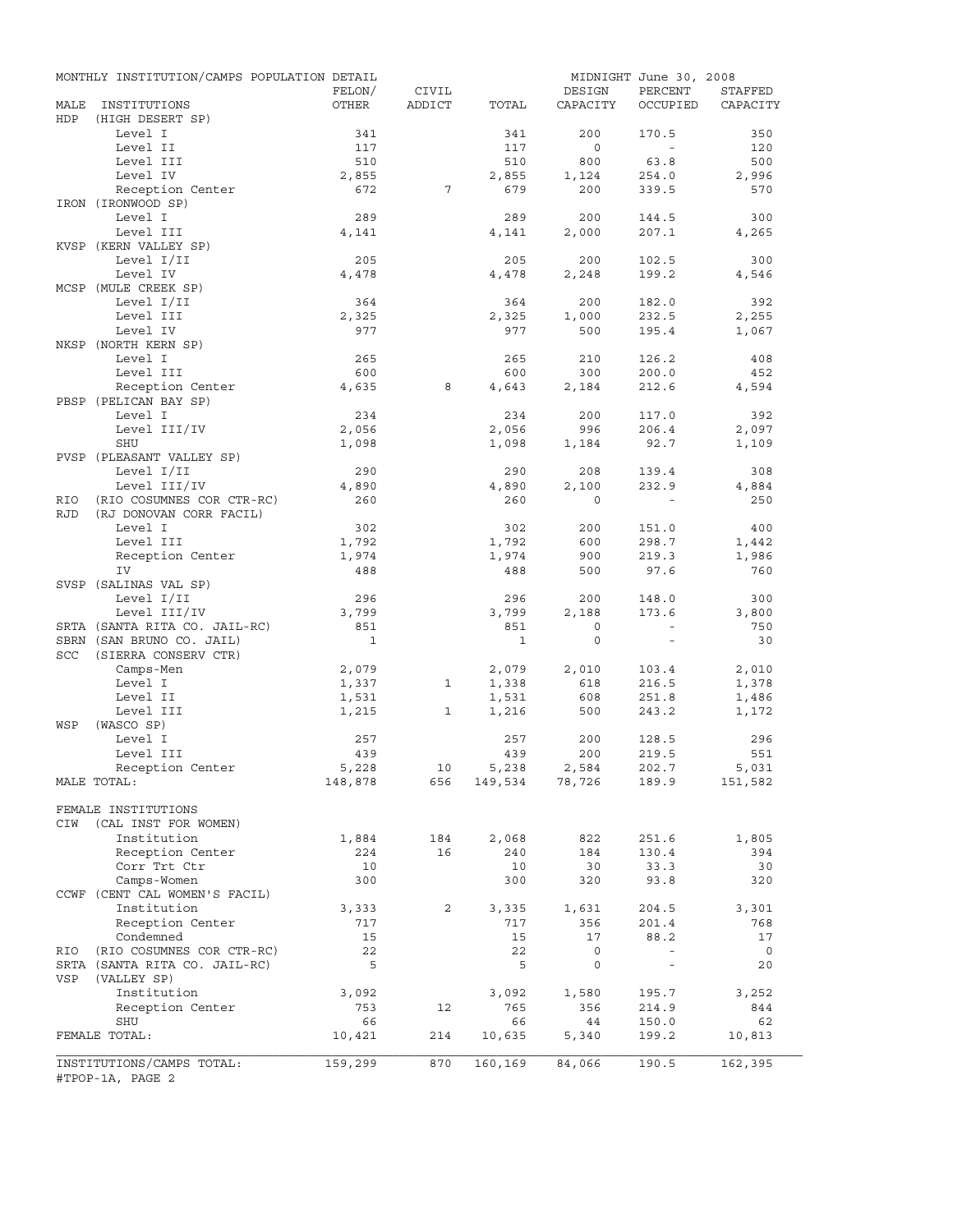Data Analysis Unit Unit Department of Corrections and Rehabilitation<br>Estimates and Statistical Analysis Section State of California Estimates and Statistical Analysis Section and State of California<br>Offender Information Services Branch (State of California August 5, 2008)

 MONTHLY REPORT OF POPULATION AS OF MIDNIGHT July 31, 2008

|                                                                                                                                            |                                                                                                    |        | TOTAL CDCR POPULATION          |                                                                                                          |                            |                                                                                                                                |                      |                            |
|--------------------------------------------------------------------------------------------------------------------------------------------|----------------------------------------------------------------------------------------------------|--------|--------------------------------|----------------------------------------------------------------------------------------------------------|----------------------------|--------------------------------------------------------------------------------------------------------------------------------|----------------------|----------------------------|
|                                                                                                                                            |                                                                                                    |        |                                |                                                                                                          | CHANGE SINCE               |                                                                                                                                |                      |                            |
|                                                                                                                                            | FELON/                                                                                             | CIVIL  |                                |                                                                                                          |                            | 07/31/07 DESIGN PERCENT STAFFED                                                                                                |                      |                            |
|                                                                                                                                            | OTHER                                                                                              | ADDICT |                                | TOTAL NO. PCT.                                                                                           |                            |                                                                                                                                |                      | CAPACITY OCCUPIED CAPACITY |
| A. TOTAL INSTITUTIONS                                                                                                                      | 170,601                                                                                            |        | 860 171,461 -1,436             |                                                                                                          | $-0.8$                     |                                                                                                                                |                      |                            |
| IN-STATE<br>Ι.                                                                                                                             |                                                                                                    |        |                                |                                                                                                          |                            |                                                                                                                                |                      |                            |
|                                                                                                                                            |                                                                                                    |        |                                |                                                                                                          |                            |                                                                                                                                |                      |                            |
| -STATE 165,995 860 166,855 -6,042 -3.4<br>(MEN, Subtotal) 154,643 636 155,279 -5,294 -3.2<br>(WOMEN, Subtotal) 11,352 224 11,576 -272 -2.2 |                                                                                                    |        |                                |                                                                                                          |                            |                                                                                                                                |                      |                            |
| 1. INSTITUTIONS/CAMPS 159,498 854 160,352 -5,580 -3.3 84,066<br>INSTITUTIONS 155,164 854 156,018 -5,406 -3.3 79,828                        |                                                                                                    |        |                                |                                                                                                          |                            |                                                                                                                                | 84,066 190.7 162,395 |                            |
|                                                                                                                                            |                                                                                                    |        |                                |                                                                                                          |                            |                                                                                                                                | 195.4                | 158,036                    |
| CAMPS (CCC & SCC)                                                                                                                          | 4,334                                                                                              |        |                                | $4,334 -174$                                                                                             |                            | $-3.8$ 4,238                                                                                                                   | 102.3                | 4,359                      |
| 2. COMMUNITY CORR. CTRS. 6,273                                                                                                             |                                                                                                    |        | 6 $6,279$ $-77$ $-1.2$ $5,956$ |                                                                                                          |                            |                                                                                                                                | 105.4                |                            |
| CCF PRIVATE                                                                                                                                |                                                                                                    |        |                                |                                                                                                          |                            |                                                                                                                                |                      |                            |
| CCF PUBLIC                                                                                                                                 |                                                                                                    |        |                                |                                                                                                          |                            |                                                                                                                                |                      |                            |
| DRUG TREATMT FURLOUGH                                                                                                                      | 406                                                                                                |        |                                |                                                                                                          |                            | 2,864 1 2,865 -6 -0.2 2,752 104.1<br>2,731 2,731 +23 +0.8 2,461 111.0<br>406 5 411 -84 -16.9 440 93.4<br>74 -15 -16.8 110 67.3 |                      |                            |
| PRIVATE WORK FURLOUGH                                                                                                                      |                                                                                                    |        |                                |                                                                                                          |                            |                                                                                                                                |                      |                            |
|                                                                                                                                            |                                                                                                    |        | 72                             |                                                                                                          |                            |                                                                                                                                | 70 102.9             |                            |
| PRISONER MOTHER PGM 72<br>FAMILY FOUNDATION PGM 73                                                                                         |                                                                                                    |        | 73                             |                                                                                                          | $+2$ $+2.8$<br>+11 $+17.7$ | 70                                                                                                                             | 104.3                |                            |
| WORK FUR. IN CUSTODY 53                                                                                                                    |                                                                                                    |        |                                |                                                                                                          |                            | $53 -8 -13.1$ 53                                                                                                               | 100.0                |                            |
| 3. DMH STATE HOSPITALS 224                                                                                                                 |                                                                                                    |        | 224                            |                                                                                                          | $+91 +68.4$                |                                                                                                                                |                      |                            |
| II. OUT OF STATE (COCF)                                                                                                                    | 4,606                                                                                              |        | $0 \qquad \qquad$<br>4,606     |                                                                                                          |                            |                                                                                                                                |                      |                            |
| ARIZONA                                                                                                                                    | 1,846                                                                                              |        | 1,846                          |                                                                                                          |                            |                                                                                                                                |                      |                            |
| MISSISSIPPI                                                                                                                                | 1,650                                                                                              |        | 1,650                          |                                                                                                          |                            |                                                                                                                                |                      |                            |
| ОКLАНОМА                                                                                                                                   | 1,034                                                                                              |        | 1,034                          |                                                                                                          |                            |                                                                                                                                |                      |                            |
| TENNESSEE                                                                                                                                  | 76                                                                                                 |        | 76                             |                                                                                                          |                            |                                                                                                                                |                      |                            |
| B. PAROLE                                                                                                                                  | $123, 236$ $1, 491$ $124, 727$ $-3, 147$ $-2.4$<br>$121, 820$ $1, 491$ $123, 311$ $-3, 103$ $-2.4$ |        |                                |                                                                                                          |                            |                                                                                                                                |                      |                            |
| COMMUNITY SUPERVISION                                                                                                                      |                                                                                                    |        |                                |                                                                                                          |                            |                                                                                                                                |                      |                            |
| COOPERATIVE CASES                                                                                                                          | 1,416                                                                                              |        |                                | $1,416$ $-44$                                                                                            | $-3.0$                     |                                                                                                                                |                      |                            |
| C. NON-CDC JURISDICTION 1,845                                                                                                              |                                                                                                    |        | $0 \qquad \qquad$              | $\begin{array}{cccc} 1,845 & \quad & -48 & \quad & -2.5 \\ 514 & \quad & +18 & \quad & +3.6 \end{array}$ |                            |                                                                                                                                |                      |                            |
| OTHER STATE/FED. INST.                                                                                                                     | 514                                                                                                |        |                                |                                                                                                          |                            |                                                                                                                                |                      |                            |
| OUT OF STATE PAROLE                                                                                                                        | 1,153                                                                                              |        | 1,153                          | $-77$                                                                                                    | $-6.2$                     |                                                                                                                                |                      |                            |
| OUT OF STATE PAL<br>CYA-W&IC 1731.5(c)                                                                                                     | 66                                                                                                 |        |                                | 66                                                                                                       | $-11 - 14.2$               |                                                                                                                                |                      |                            |
| INSTITUTIONS                                                                                                                               | 112                                                                                                |        |                                | $112 +22$                                                                                                | $+24.4$                    |                                                                                                                                |                      |                            |
| D. OTHER POPULATIONS 20,007                                                                                                                |                                                                                                    | 162    |                                | 20,169 -571                                                                                              | $-2.7$                     |                                                                                                                                |                      |                            |
| INMATES                                                                                                                                    |                                                                                                    |        |                                |                                                                                                          |                            |                                                                                                                                |                      |                            |
| OUT-TO-COURT, etc.                                                                                                                         | 2,290 45                                                                                           |        | 2,335                          | $+147$                                                                                                   | $+6.7$                     |                                                                                                                                |                      |                            |
| ESCAPED                                                                                                                                    | 224                                                                                                |        | 224                            | $+1$                                                                                                     | $+0.4$                     |                                                                                                                                |                      |                            |
| PAROLEES (PAL/RAL) 17,493                                                                                                                  |                                                                                                    | 117    | 17,610                         | $-719$                                                                                                   | $-3.9$                     |                                                                                                                                |                      |                            |
| TOTAL CDCR POPULATION                                                                                                                      |                                                                                                    |        | 315,689 2,513 318,202 -4,726   |                                                                                                          | $-1.4$                     |                                                                                                                                |                      |                            |

| CHANGE FROM LAST MONTH   |        |       |        |
|--------------------------|--------|-------|--------|
| A. TOTAL INSTITUTIONS    | $+506$ | $-18$ | $+488$ |
| (MEN, Subtotal)          | $+23$  | $-20$ | $+3$   |
| (WOMEN, Subtotal)        | $+182$ | $+2$  | $+184$ |
| B. PAROLE                | $-363$ | $-7$  | $-370$ |
| PAROLEES (PAL/RAL)<br>D. | $-292$ | U     | $-292$ |
|                          |        |       |        |

This report contains the latest available reliable population figures from OBIS. They have been carefully audited, but are preliminary, and therefore subject to revision.

 Figure excludes institution based camps. Total persons in camps, including base camps, are 4,359 . Base camp at CMC is included in institution counts.<br>Report # TPOP-8. Questions: (916) 327-3262 (CALNET) 4 (916) 327-3262 (CALNET) 467-3262.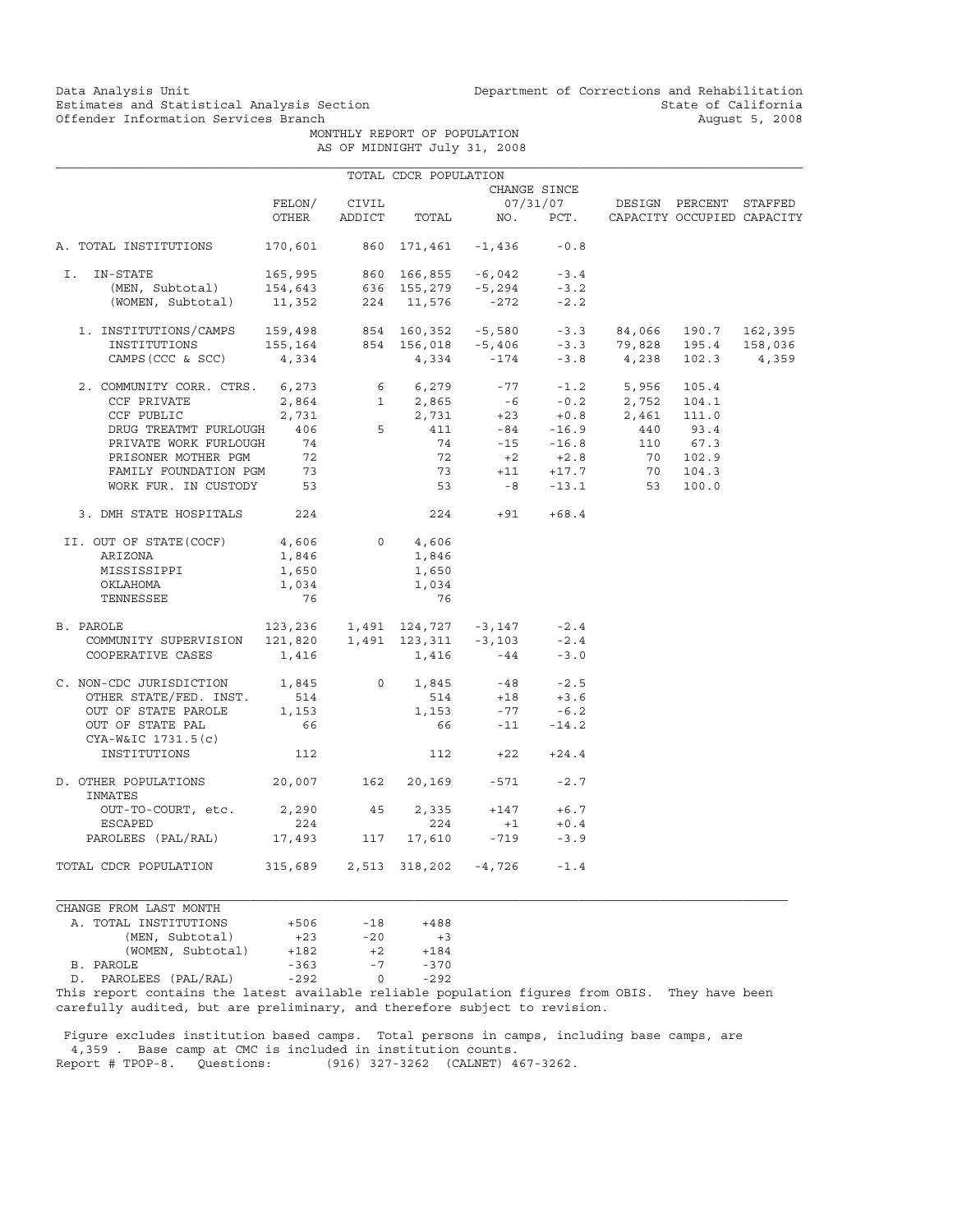|            | INSTITUTIONS/CAMPS            | FELON/<br>OTHER            | CIVIL<br>ADDICT | TOTAL                    | DESIGN<br>CAPACITY                 | PERCENT<br>OCCUPIED                                   | STAFFED<br>CAPACITY |
|------------|-------------------------------|----------------------------|-----------------|--------------------------|------------------------------------|-------------------------------------------------------|---------------------|
| MALE       |                               |                            |                 |                          |                                    |                                                       |                     |
| ASP        | (AVENAL SP)                   | 6,882                      |                 | 6,882                    | 2,920                              | 235.7                                                 | 7,222               |
| CCC        | (CAL CORRECTL CTR)            | 5,566                      |                 | 5,566                    | 3,883                              | 143.3                                                 | 6,024               |
| <b>CCI</b> | (CAL CORRECTL INSTITN)        | 5,751                      |                 | 5,751                    | 2,783                              | 206.6                                                 | 5,620               |
| CIM        | (CAL INSTITN FOR MEN)         |                            | 6,062 26        | 6,088                    | 2,976                              | 204.6                                                 | 6,130               |
| CMF        | (CAL MEDICAL FACIL)           | 3,067                      |                 | 3,067                    | 2,297                              | 133.5                                                 | 3,078               |
| <b>CMC</b> | (CAL MEN'S COLONY)            | 6,482                      |                 | 6,482                    | 3,838                              | 168.9                                                 | 6,518               |
| CRC        | (CAL REHAB CTR, MEN)          | 6,482<br>3,784             | 565             |                          | $4,349$ $2,491$                    | 174.6                                                 | 4,604               |
| CAL        | (CAL SP, CALIPATRIA)          | 4,279                      |                 | 4,279                    | 2,308                              | 185.4                                                 | 4,218               |
| CEN        | (CAL SP, CENTINELA)           | 4,819                      |                 | 4,819                    | 2,308                              | 208.8                                                 | 5,136               |
| COR        | (CAL SP, CORCORAN)            | 5,744                      |                 |                          | 5,744 3,116                        | 184.3                                                 | 5,402               |
| LAC        | (CAL SP, LOS ANGELES CO)      | 4,987                      |                 | 4,987                    | 2,300                              | 216.8                                                 | 4,946               |
| SAC        | (CAL SP, SACRAMENTO)          | 3,032                      |                 | 3,032                    | 1,828                              | 165.9                                                 | 3,234               |
| SQ         | (CAL SP, SAN QUENTIN)         | 5, 135 5                   |                 | 5,140                    | 3,082                              | 166.8                                                 | 5,274               |
| SOL        | (CAL SP, SOLANO)              | 5,671                      |                 | 5,671                    | 2,610                              | 217.3                                                 | 5,570               |
|            | SATF (CAL SATF AND SP - COR)  | 7,120                      | $\overline{4}$  | 7,124                    | 3,424                              | 208.1                                                 | 7,473               |
|            | CVSP (CHUCKAWALLA VALLEY SP)  | 3,080                      |                 | 3,080                    | 1,738                              | 177.2                                                 | 3,222               |
| CTF        | (CORRL TRAING FAC)            | 6,470                      |                 |                          |                                    | 195.4                                                 | 6,499               |
| DVI        | (DEUEL VOCATL INSTITN)        | 3,816                      | $\overline{9}$  |                          | $6,470$ $3,312$<br>$3,825$ $1,681$ | 227.5                                                 | 3,787               |
| FOL        | (FOLSOM SP)                   | 4,037                      |                 |                          | $4,037$<br>$4,485$<br>$2,324$      | 163.5<br>193.0                                        | 4,078               |
| HDP        | (HIGH DESERT SP)              | 4,472                      | 13              |                          |                                    |                                                       | 4,536               |
|            | IRON (IRONWOOD SP)            | 4,497                      |                 |                          | 4,497 2,200                        | 204.4                                                 | 4,565               |
|            | KVSP (KERN VALLEY SP)         | 4,678                      |                 |                          | 4,678 2,448<br>3,692 1,700         | 191.1                                                 | 4,846               |
|            | MCSP (MULE CREEK SP)          | 3,692                      |                 |                          |                                    | 217.2                                                 | 3,714               |
|            | NKSP (NORTH KERN SP)          |                            | 5,289 5         | 5,294                    | 2,694                              | 196.5                                                 | 5,454               |
|            | PBSP (PELICAN BAY SP)         | 3,372                      |                 |                          |                                    | 141.7                                                 | 3,598               |
|            | PVSP (PLEASANT VALLEY SP)     | 5,186                      |                 |                          | $3,372$ $2,380$<br>5,186 $2,308$   | 224.7                                                 | 5,192               |
|            | RIO (RIO COSUMNES COR CTR-RC) | 258                        |                 | 258                      | $\overline{0}$                     | $\mathcal{L}_{\rm{max}}$ and $\mathcal{L}_{\rm{max}}$ | 250                 |
|            | RJD (RJ DONOVAN CORR FACIL)   | 4,609                      |                 | 4,609                    | 2,200                              | 209.5                                                 | 4,588               |
|            | SVSP (SALINAS VAL SP)         | 4,095                      |                 | 4,095                    | 2,388                              | 171.5                                                 | 4,100               |
|            | SRTA (SANTA RITA CO. JAIL-RC) | 881                        |                 | 881                      | $\overline{0}$                     | $\alpha$ and $\alpha$                                 | 750                 |
|            | SBRN (SAN BRUNO CO. JAIL)     | $\overline{\phantom{a}}$   |                 | $\overline{\phantom{a}}$ | $\circ$                            | $\sim 100$                                            | 30                  |
|            | SCC (SIERRA CONSERV CTR)      | 6,070                      |                 | 6,070                    | 3,736                              | 162.5                                                 | 6,046               |
| WSP        | (WASCO SP)                    | 6,000                      | $\overline{9}$  | 6,009                    | 2,984                              | 201.4                                                 | 5,878               |
|            | MALE TOTAL:                   | 148,884                    | 636             | 149,520                  | 78,726                             | 189.9                                                 | 151,582             |
| FEMALE     |                               |                            |                 |                          |                                    |                                                       |                     |
| CIW        | (CAL INST FOR WOMEN)          | 2,476                      | 205             | 2,681                    | 1,356                              | 197.7                                                 | 2,549               |
|            | CCWF (CENT CAL WOMEN'S FACIL) | 4,093                      | 3               | 4,096                    | 2,004                              | 204.4                                                 | 4,086               |
| RIO        | (RIO COSUMNES COR CTR-RC)     | 16                         |                 | 16                       | $\circ$                            | $\overline{\phantom{a}}$                              | $\circ$             |
|            | SRTA (SANTA RITA CO. JAIL-RC) | $\overline{\phantom{0}}^2$ |                 | 2                        | $\circ$                            | $\overline{\phantom{a}}$                              | 20                  |
| VSP        | (VALLEY SP)                   | 4,027                      | 10              | 4,037                    | 1,980                              | 203.9                                                 | 4,158               |
|            |                               |                            |                 |                          |                                    |                                                       |                     |
|            | FEMALE TOTAL:                 | 10,614                     | 218             | 10,832                   | 5,340                              | 202.8                                                 | 10,813              |
|            |                               |                            |                 |                          |                                    |                                                       |                     |
|            | INSTITUTIONS/CAMPS TOTAL:     | 159,498                    | 854             | 160,352                  | 84,066                             | 190.7                                                 | 162,395             |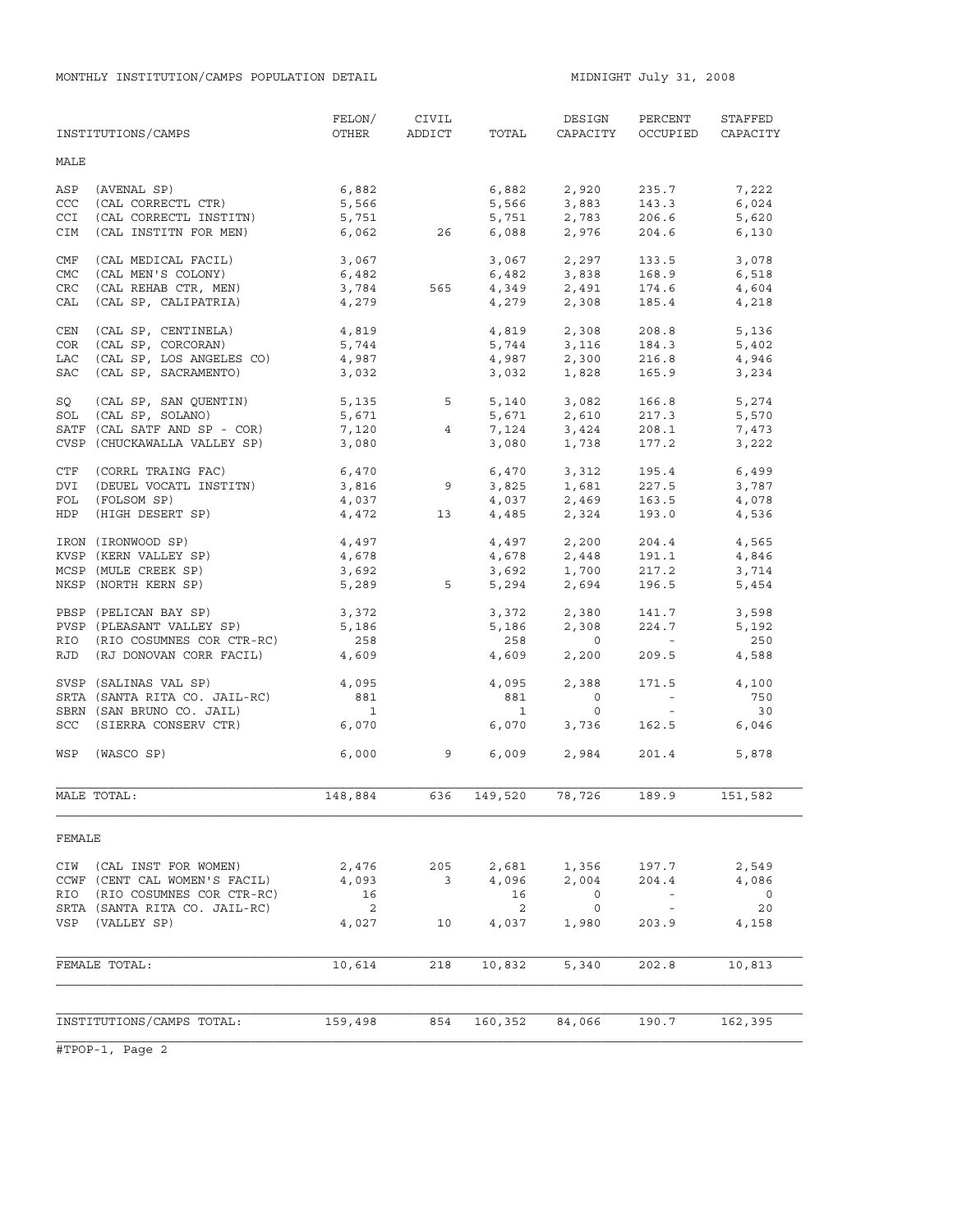|            | MONTHLY INSTITUTION/CAMPS POPULATION DETAIL |                |                 |                |              | MIDNIGHT July 31, 2008 |                |
|------------|---------------------------------------------|----------------|-----------------|----------------|--------------|------------------------|----------------|
|            |                                             | FELON/         | CIVIL           |                | DESIGN       | PERCENT                | STAFFED        |
| MALE       | INSTITUTIONS                                | OTHER          | ADDICT          | TOTAL          | CAPACITY     | OCCUPIED               | CAPACITY       |
| ASP        | (AVENAL SP)                                 | 6,882          |                 | 6,882          | 2,920        | 235.7                  | 7,222          |
| <b>CCC</b> | (CAL CORRECTL CTR)                          |                |                 |                |              | 100.6                  |                |
|            | Camps<br>Level I                            | 1,920<br>1,494 |                 | 1,920<br>1,494 | 1,908<br>867 | 172.3                  | 2,029<br>1,557 |
|            | Level II                                    | 1,232          |                 | 1,232          | 608          | 202.6                  | 1,503          |
|            | Level III                                   | 920            |                 | 920            | 500          | 184.0                  | 935            |
| CCI        | (CAL CORRECTL INSTITN)                      |                |                 |                |              |                        |                |
|            | Level I                                     | 1,155          |                 | 1,155          | 619          | 186.6                  | 1,237          |
|            | Level II                                    | 1,584          |                 | 1,584          | 664          | 238.6                  | 1,520          |
|            | Level IV                                    | 785            |                 | 785            | 684          | 114.8                  | 874            |
|            | SHU                                         | 758            |                 | 758            | 316          | 239.9                  | 700            |
|            | Reception Ctr                               | 1,469          |                 | 1,469          | 500          | 293.8                  | 1,289          |
| <b>CIM</b> | (CAL INSTITN FOR MEN)                       |                |                 |                |              |                        |                |
|            | Level I                                     | 2,337          |                 | 2,337          | 1,374        | 170.1                  | 2,265          |
|            | East - Reception Center                     | 1,181          | $7\phantom{.0}$ | 1,188          | 369          | 322.0                  | 1,092          |
|            | Reception Center - Central                  | 1,245          | 17              | 1,262          | 618          | 204.2                  | 1,291          |
|            | Reception Center - West                     | 1,299          | $\overline{2}$  | 1,301          | 615          | 211.5                  | 1,482          |
| CMF        | (CAL MEDICAL FACIL)                         |                |                 |                |              |                        |                |
|            | Level I                                     | 107            |                 | 107            | 135          | 79.3                   | 177            |
|            | Level II<br>Level III                       | 383            |                 | 383            | 230          | 166.5                  | 400            |
| <b>CMC</b> | (CAL MEN'S COLONY)                          | 2,577          |                 | 2,577          | 1,932        | 133.4                  | 2,501          |
|            | East                                        | 3,704          |                 | 3,704          | 2,425        | 152.7                  | 3,704          |
|            | West                                        | 2,778          |                 | 2,778          | 1,413        | 196.6                  | 2,814          |
| CRC        | (CAL REHAB CTR, MEN)                        | 3,784          | 565             | 4,349          | 2,491        | 174.6                  | 4,604          |
| CAL        | (CAL SP, CALIPATRIA)                        |                |                 |                |              |                        |                |
|            | Level I                                     | 254            |                 | 254            | 208          | 122.1                  | 308            |
|            | Level IV                                    | 4,025          |                 | 4,025          | 2,100        | 191.7                  | 3,910          |
| CEN        | (CAL SP, CENTINELA)                         |                |                 |                |              |                        |                |
|            | Level I                                     | 380            |                 | 380            | 208          | 182.7                  | 408            |
|            | Level III                                   | 4,439          |                 | 4,439          | 2,100        | 211.4                  | 4,728          |
| COR        | (CAL SP, CORCORAN)                          |                |                 |                |              |                        |                |
|            | Level I                                     | 866            |                 | 866            | 492          | 176.0                  | 876            |
|            | Level III                                   | 3,084          |                 | 3,084          | 1,500        | 205.6                  | 2,622          |
|            | Level IV                                    | 409            |                 | 409            | 100          | 409.0                  | 880            |
|            | SHU                                         | 1,371          |                 | 1,371          | 1,000        | 137.1                  | 1,000          |
|            | PHU                                         | 14             |                 | 14             | 24           | 58.3                   | 24             |
| LAC        | (CAL SP, LOS ANGELES CO)                    |                |                 |                |              |                        |                |
|            | Level I                                     | 361            |                 | 361            | 200          | 180.5                  | 376            |
|            | Level III/IV                                | 1,447          |                 | 1,447          | 1,200        | 120.6                  | 1,170          |
| SAC        | Reception Center<br>(CAL SP, SACRAMENTO)    | 3,179          |                 | 3,179          | 900          | 353.2                  | 3,400          |
|            | Level I                                     | 338            |                 | 338            | 192          | 176.0                  | 368            |
|            | PSU                                         | 188            |                 | 188            | 256          | 73.4                   | 192            |
|            | Level IV                                    | 2,506          |                 | 2,506          | 1,380        | 181.6                  | 2,674          |
| SQ         | (CAL SP, SAN QUENTIN)                       |                |                 |                |              |                        |                |
|            | Level I                                     | $\mathbf{1}$   |                 |                | 1 115 0.9    |                        | 215            |
|            | Level II                                    | 1,878          |                 | 1,878          | 916          | 205.0                  | 1,729          |
|            | Condemned                                   | 602            |                 | 602            | 637          | 94.5                   | 636            |
|            | Reception Center                            | 2,654          | 5               | 2,659          | 1,414        | 188.0                  | 2,694          |
|            | SOL (CAL SP, SOLANO)                        |                |                 |                |              |                        |                |
|            | Level II                                    | 2,936          |                 | 2,936          | 1,410        | 208.2                  | 3,095          |
|            | Level III                                   | 2,735          |                 | 2,735          | 1,200        | 227.9                  | 2,475          |
|            | SATF (CAL SATF AND SP - COR)                | 7,120          | 4               | 7,124          | 3,424        | 208.1                  | 7,473          |
|            | CVSP (CHUCKAWALLA VALLEY SP)                |                |                 |                |              |                        |                |
|            | Level I                                     | 339            |                 | 339            | 208          | 163.0                  | 358            |
|            | Level II                                    | 2,741          |                 | 2,741          | 1,530        | 179.2                  | 2,864          |
| CTF        | (CORRL TRAING FAC)                          |                |                 |                |              |                        |                |
|            | Central-II                                  | 2,860          |                 | 2,860          | 1,212        | 236.0                  | 2,849          |
|            | North-II/III<br>South-I                     | 2,607          |                 | 2,607          | 1,594<br>506 | 163.6<br>198.2         | 2,680<br>970   |
| DVI        | (DEUEL VOCATL INSTITN)                      | 1,003          |                 | 1,003          |              |                        |                |
|            | Level I/II                                  | 690            |                 | 690            | 494          | 139.7                  | 677            |
|            | Reception Center                            | 3,126          | 9               | 3,135          | 1,187        | 264.1                  | 3,110          |
| FOL        | (FOLSOM SP)                                 |                |                 |                |              |                        |                |
|            | PSAP                                        | 179            |                 | 179            | 129          | 138.8                  | 200            |
|            | TTP                                         | 40             |                 | 40             | 131          | 30.5                   | 203            |
|            | Level I                                     | 401            |                 | 401            | 408          | 98.3                   | 424            |
|            | Level II                                    | 1,713          |                 | 1,713          | 1,663        | 103.0                  | 649            |
|            | Level III                                   | 1,704          |                 | 1,704          | 138          | 1235                   | 2,602          |
| #TPOP-1A   |                                             |                |                 |                |              |                        |                |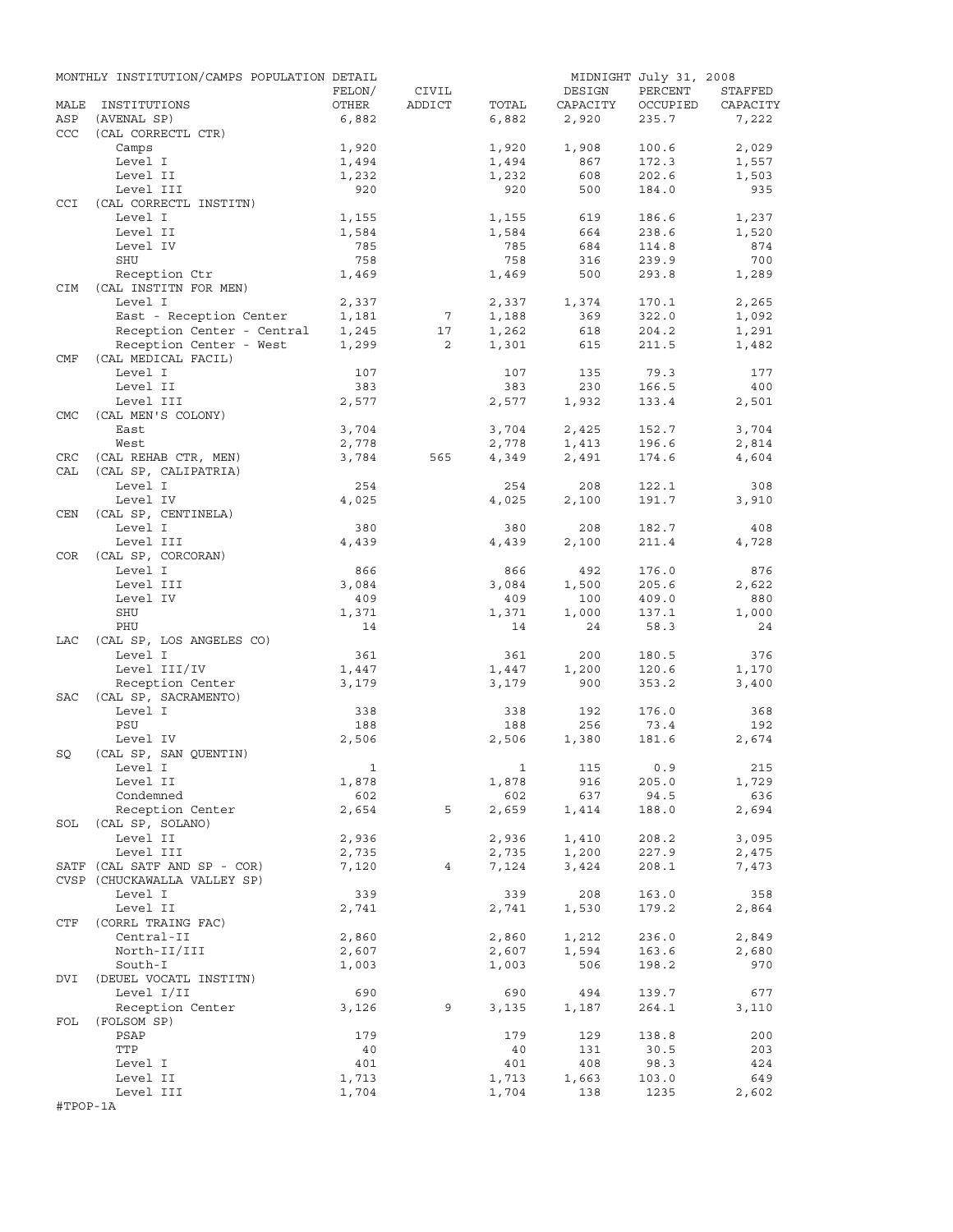|            | MONTHLY INSTITUTION/CAMPS POPULATION DETAIL |                |              |                |                            | MIDNIGHT July 31, 2008 |                |
|------------|---------------------------------------------|----------------|--------------|----------------|----------------------------|------------------------|----------------|
|            |                                             | FELON/         | CIVIL        |                | DESIGN                     | PERCENT                | STAFFED        |
| MALE       | INSTITUTIONS                                | OTHER          | ADDICT       | TOTAL          | CAPACITY                   | OCCUPIED               | CAPACITY       |
| <b>HDP</b> | (HIGH DESERT SP)                            |                |              |                |                            |                        |                |
|            | Level I<br>Level II                         | 358<br>117     | 1            | 358<br>118     | 200<br>$\overline{0}$      | 179.0<br>$\sim$        | 350<br>120     |
|            | Level III                                   | 497            |              | 497            | 800                        | 62.1                   | 500            |
|            | Level IV                                    | 2,826          |              | 2,826          |                            | 251.4                  | 2,996          |
|            | Reception Center                            | 674            | 12           | 686            | 1,124<br>200               | 343.0                  | 570            |
|            | IRON (IRONWOOD SP)                          |                |              |                |                            |                        |                |
|            | Level I                                     | 302            |              | 302            | 200                        | 151.0                  | 300            |
|            | Level III                                   | 4,195          |              | 4,195          | 2,000                      | 209.8                  | 4,265          |
|            | KVSP (KERN VALLEY SP)                       |                |              |                |                            |                        |                |
|            | Level I/II                                  | 210            |              | 210            | 200                        | 105.0                  | 300            |
|            | Level IV                                    | 4,468          |              | 4,468          | 2,248                      | 198.8                  | 4,546          |
|            | MCSP (MULE CREEK SP)                        |                |              |                |                            |                        |                |
|            | Level I/II                                  | 366            |              | 366            | 200                        | 183.0                  | 392            |
|            | Level III                                   | 2,338          |              | 2,338          | 1,000                      | 233.8                  | 2,255          |
|            | Level IV                                    | 988            |              | 988            | 500                        | 197.6                  | 1,067          |
|            | NKSP (NORTH KERN SP)                        |                |              |                |                            |                        |                |
|            | Level I                                     | 284            |              | 284            | 210                        | 135.2                  | 408            |
|            | Level III                                   | 586            |              | 586            | 300                        | 195.3                  | 452            |
|            | Reception Center                            | 4,419          | 5            | 4,424          | 2,184                      | 202.6                  | 4,594          |
|            | PBSP (PELICAN BAY SP)                       |                |              |                |                            |                        |                |
|            | Level I                                     | 236            |              | 236            | 200                        | 118.0                  | 392            |
|            | Level III/IV                                | 2,041          |              | 2,041          | 996                        | 204.9                  | 2,097          |
|            | SHU                                         | 1,095          |              | 1,095          | 1,184                      | 92.5                   | 1,109          |
|            | PVSP (PLEASANT VALLEY SP)                   |                |              |                |                            |                        |                |
|            | Level I/II                                  | 285            |              | 285            | 208                        | 137.0                  | 308            |
|            | Level III/IV                                | 4,901          |              | 4,901          | 2,100                      | 233.4                  | 4,884          |
| <b>RIO</b> | (RIO COSUMNES COR CTR-RC)                   | 258            |              | 258            | $\Omega$                   |                        | 250            |
| <b>RJD</b> | (RJ DONOVAN CORR FACIL)                     |                |              |                |                            |                        |                |
|            | Level I                                     | 323            |              | 323            | 200                        | 161.5                  | 400            |
|            | Level III                                   | 1,767          |              | 1,767          | 600                        | 294.5                  | 1,442          |
|            | Reception Center                            | 2,028          |              | 2,028          | 900                        | 225.3                  | 1,986          |
|            | IV                                          | 491            |              | 491            | 500                        | 98.2                   | 760            |
|            | SVSP (SALINAS VAL SP)                       |                |              |                |                            |                        |                |
|            | Level I/II                                  | 300            |              | 300            | 200                        | 150.0                  | 300            |
|            | Level III/IV                                | 3,795          |              | 3,795          | 2,188                      | 173.4                  | 3,800          |
|            | SRTA (SANTA RITA CO. JAIL-RC)               | 881            |              | 881            | $\circ$                    | $\sim$                 | 750            |
|            | SBRN (SAN BRUNO CO. JAIL)                   | $\overline{1}$ |              | 1              | $\circ$                    | $\sim$                 | 30             |
| SCC        | (SIERRA CONSERV CTR)                        |                |              |                |                            |                        |                |
|            | Camps-Men                                   | 2,113          |              | 2,113          | 2,010                      | 105.1                  | 2,010          |
|            | Level I<br>Level II                         | 1,310          |              | 1,310          | 618                        | 212.0                  | 1,378          |
|            | Level III                                   | 1,456<br>1,191 |              | 1,456<br>1,191 | 608<br>500                 | 239.5<br>238.2         | 1,486<br>1,172 |
| WSP        | (WASCO SP)                                  |                |              |                |                            |                        |                |
|            | Level I                                     | 284            |              | 284            | 200                        | 142.0                  | 296            |
|            | Level III                                   | 429            |              | 429            | 200                        | 214.5                  | 551            |
|            | Reception Center                            | 5,287          | 9            | 5,296          | 2,584                      | 205.0                  | 5,031          |
|            | MALE TOTAL:                                 | 148,884        | 636          |                | $149,520$ $78,726$ $189.9$ |                        | 151,582        |
|            |                                             |                |              |                |                            |                        |                |
|            | FEMALE INSTITUTIONS                         |                |              |                |                            |                        |                |
| CIW        | (CAL INST FOR WOMEN)                        |                |              |                |                            |                        |                |
|            | Institution                                 | 1,927          | 175          | 2,102          | 822                        | 255.7                  | 1,805          |
|            | Reception Center                            | 232            | 29           | 261            | 184                        | 141.8                  | 394            |
|            | Corr Trt Ctr                                | 16             | $\mathbf{1}$ | 17             | 30                         | 56.7                   | 30             |
|            | Camps-Women                                 | 301            |              | 301            | 320                        | 94.1                   | 320            |
|            | CCWF (CENT CAL WOMEN'S FACIL)               |                |              |                |                            |                        |                |
|            | Institution                                 | 3,355          | 2            | 3,357          | 1,631                      | 205.8                  | 3,301          |
|            | Reception Center                            | 723            | $\mathbf{1}$ | 724            | 356                        | 203.4                  | 768            |
|            | Condemned                                   | 15             |              | 15             | 17                         | 88.2                   | 17             |
| RIO        | (RIO COSUMNES COR CTR-RC)                   | 16             |              | 16             | 0                          | $\sim$                 | $\overline{0}$ |
|            | SRTA (SANTA RITA CO. JAIL-RC)               | 2              |              | 2              | 0                          | $\sim$                 | 20             |
| VSP        | (VALLEY SP)                                 |                |              |                |                            |                        |                |
|            | Institution                                 | 3,179          | $\mathbf{1}$ | 3,180          | 1,580                      | 201.3                  | 3,252          |
|            | Reception Center                            | 783            | 9            | 792            | 356                        | 222.5                  | 844            |
|            | SHU                                         | 65             |              | 65             | 44                         | 147.7                  | 62             |
|            | FEMALE TOTAL:                               | 10,614         | 218          | 10,832         | 5,340                      | 202.8                  | 10,813         |
|            |                                             |                |              |                |                            |                        |                |
|            | INSTITUTIONS/CAMPS TOTAL:                   | 159,498        | 854          | 160,352        | 84,066                     | 190.7                  | 162,395        |
|            | #TPOP-1A, PAGE 2                            |                |              |                |                            |                        |                |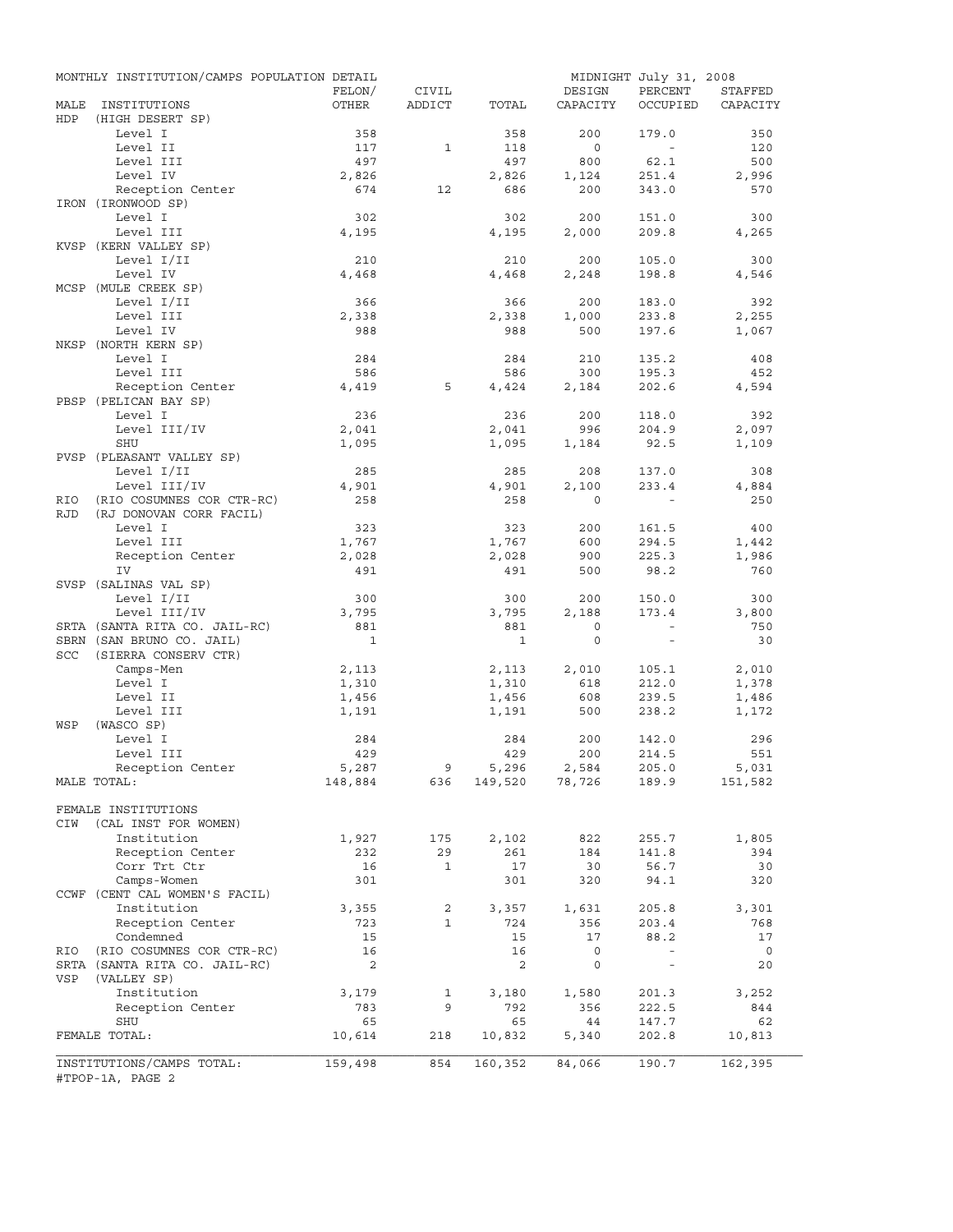Data Analysis Unit Unit Department of Corrections and Rehabilitation<br>Estimates and Statistical Analysis Section State of California Estimates and Statistical Analysis Section and State of California of Estimates and Statistical Analysis Section Services of California September 3, 2008

> MONTHLY REPORT OF POPULATION AS OF MIDNIGHT August 31, 2008

|                                                                                                                                                                                                                                                                                                                               |                                                                                        |              | TOTAL CDCR POPULATION |                                                              |                             |                                                                                                                                                                                                             |          |  |
|-------------------------------------------------------------------------------------------------------------------------------------------------------------------------------------------------------------------------------------------------------------------------------------------------------------------------------|----------------------------------------------------------------------------------------|--------------|-----------------------|--------------------------------------------------------------|-----------------------------|-------------------------------------------------------------------------------------------------------------------------------------------------------------------------------------------------------------|----------|--|
|                                                                                                                                                                                                                                                                                                                               |                                                                                        |              | CHANGE SINCE          |                                                              |                             |                                                                                                                                                                                                             |          |  |
|                                                                                                                                                                                                                                                                                                                               | FELON/                                                                                 | CIVIL        |                       |                                                              |                             | 08/31/07 DESIGN PERCENT STAFFED                                                                                                                                                                             |          |  |
|                                                                                                                                                                                                                                                                                                                               | OTHER                                                                                  |              |                       |                                                              |                             | ADDICT TOTAL NO. PCT. CAPACITY OCCUPIED CAPACITY                                                                                                                                                            |          |  |
| A. TOTAL INSTITUTIONS                                                                                                                                                                                                                                                                                                         |                                                                                        |              |                       | 171,059 851 171,910 -1,704 -0.9                              |                             |                                                                                                                                                                                                             |          |  |
| I. IN-STATE                                                                                                                                                                                                                                                                                                                   |                                                                                        |              |                       |                                                              |                             |                                                                                                                                                                                                             |          |  |
|                                                                                                                                                                                                                                                                                                                               |                                                                                        |              |                       |                                                              |                             |                                                                                                                                                                                                             |          |  |
| -STATE 166,218 851 167,069 -6,545 -3.7<br>(MEN, Subtotal) 154,885 623 155,508 -5,473 -3.3<br>(WOMEN, Subtotal) 11,333 228 11,561 -211 -1.7                                                                                                                                                                                    |                                                                                        |              |                       |                                                              |                             |                                                                                                                                                                                                             |          |  |
| $\begin{tabular}{lcccccc} 1. & \text{INSTITUTIONS/CAMPS} & 159,730 & 843 & 160,573 & -5,565 & -3.3 & 84,066 & 191.0 & 162,395 \\ \text{INSTITUTIONS} & 155,361 & 843 & 156,204 & -5,482 & -3.3 & 79,828 & 195.7 & 158,036 \\ \text{CAMPS (CCC & SCC) } & 4,369 & 4,369 & -83 & -1.8 & 4,238 & 103.1 & 4,359 \\ \end{tabular}$ |                                                                                        |              |                       |                                                              |                             |                                                                                                                                                                                                             |          |  |
|                                                                                                                                                                                                                                                                                                                               |                                                                                        |              |                       |                                                              |                             |                                                                                                                                                                                                             |          |  |
|                                                                                                                                                                                                                                                                                                                               |                                                                                        |              |                       |                                                              |                             |                                                                                                                                                                                                             |          |  |
| 2. COMMUNITY CORR. CTRS. 6,277                                                                                                                                                                                                                                                                                                |                                                                                        |              |                       | $6,277$ $7$ $6,284$ -177<br>$2,905$ 1 2,906 0<br>$2,729$ -58 |                             | $-2.7$ 5,970                                                                                                                                                                                                | 105.3    |  |
| CCF PRIVATE                                                                                                                                                                                                                                                                                                                   |                                                                                        |              |                       |                                                              |                             |                                                                                                                                                                                                             |          |  |
| CCF PUBLIC                                                                                                                                                                                                                                                                                                                    |                                                                                        |              |                       |                                                              |                             | $\begin{array}{cccccccc} 1 & 2,906 & & 0 & & - & 2,752 & 105.6 \\ 2,729 & & -58 & & -2.0 & 2,461 & 110.9 \\ 6 & & 368 & & -115 & & -23.8 & & 440 & 83.6 \\ 71 & & -22 & & -23.6 & & 110 & 64.5 \end{array}$ |          |  |
| DRUG TREATMT FURLOUGH 362                                                                                                                                                                                                                                                                                                     |                                                                                        |              |                       |                                                              |                             |                                                                                                                                                                                                             |          |  |
| PRIVATE WORK FURLOUGH                                                                                                                                                                                                                                                                                                         | 71                                                                                     |              |                       |                                                              |                             |                                                                                                                                                                                                             |          |  |
|                                                                                                                                                                                                                                                                                                                               |                                                                                        |              | 72                    |                                                              |                             |                                                                                                                                                                                                             | 70 102.9 |  |
|                                                                                                                                                                                                                                                                                                                               |                                                                                        |              | 71                    |                                                              | $+1$ $+1.4$<br>$+7$ $+10.9$ |                                                                                                                                                                                                             | 70 101.4 |  |
| PRISONER MOTHER PGM 72<br>FAMILY FOUNDATION PGM 71<br>WORK FUR. IN CUSTODY 67                                                                                                                                                                                                                                                 |                                                                                        |              |                       |                                                              |                             | $67 + 10 + 17.5$ 67                                                                                                                                                                                         | 100.0    |  |
| 3. DMH STATE HOSPITALS 211                                                                                                                                                                                                                                                                                                    |                                                                                        | $\mathbf{1}$ |                       | $212 +58 +37.6$                                              |                             |                                                                                                                                                                                                             |          |  |
| II. OUT OF STATE(COCF)                                                                                                                                                                                                                                                                                                        | 4,841                                                                                  | $\Omega$     | 4,841                 |                                                              |                             |                                                                                                                                                                                                             |          |  |
| ARIZONA                                                                                                                                                                                                                                                                                                                       | 2,132                                                                                  |              | 2,132                 |                                                              |                             |                                                                                                                                                                                                             |          |  |
| MISSISSIPPI                                                                                                                                                                                                                                                                                                                   | 1,617                                                                                  |              | 1,617                 |                                                              |                             |                                                                                                                                                                                                             |          |  |
| OKLAHOMA                                                                                                                                                                                                                                                                                                                      | 1,019                                                                                  |              | 1,019                 |                                                              |                             |                                                                                                                                                                                                             |          |  |
| TENNESSEE                                                                                                                                                                                                                                                                                                                     | 73                                                                                     |              | 73                    |                                                              |                             |                                                                                                                                                                                                             |          |  |
| B. PAROLE                                                                                                                                                                                                                                                                                                                     | $122,637$ $1,472$ $124,109$ $-3,613$ $-2.8$<br>121,222   1,472   122,694 $-3,535$ -2.8 |              |                       |                                                              |                             |                                                                                                                                                                                                             |          |  |
| COMMUNITY SUPERVISION                                                                                                                                                                                                                                                                                                         |                                                                                        |              |                       |                                                              |                             |                                                                                                                                                                                                             |          |  |
| COOPERATIVE CASES                                                                                                                                                                                                                                                                                                             | 1,415                                                                                  |              | $1,415 -78$           |                                                              | $-5.2$                      |                                                                                                                                                                                                             |          |  |
| C. NON-CDC JURISDICTION 1,811 0                                                                                                                                                                                                                                                                                               |                                                                                        |              |                       | $1,811 -117$                                                 | $-6.0$                      |                                                                                                                                                                                                             |          |  |
| OTHER STATE/FED. INST.                                                                                                                                                                                                                                                                                                        | 513                                                                                    |              | 513                   |                                                              | $+9 +1.7$                   |                                                                                                                                                                                                             |          |  |
| OUT OF STATE PAROLE                                                                                                                                                                                                                                                                                                           | 1,125                                                                                  |              |                       | $1,125$ $-129$ $-10.2$                                       |                             |                                                                                                                                                                                                             |          |  |
| OUT OF STATE PAL<br>$CYA-W&IC 1731.5(c)$                                                                                                                                                                                                                                                                                      | 59                                                                                     |              |                       | $-19$<br>59 $-19$                                            | $-24.3$                     |                                                                                                                                                                                                             |          |  |
| INSTITUTIONS                                                                                                                                                                                                                                                                                                                  | 114                                                                                    |              |                       | $114 +22$                                                    | $+23.9$                     |                                                                                                                                                                                                             |          |  |
| D. OTHER POPULATIONS 19,873 162<br>INMATES                                                                                                                                                                                                                                                                                    |                                                                                        |              |                       | 20,035 -412                                                  | $-2.0$                      |                                                                                                                                                                                                             |          |  |
| OUT-TO-COURT, etc.                                                                                                                                                                                                                                                                                                            | 2,230 52                                                                               |              | 2,282                 | $+4$                                                         | $+0.1$                      |                                                                                                                                                                                                             |          |  |
| ESCAPED                                                                                                                                                                                                                                                                                                                       | 225                                                                                    |              | 225                   | $+6$                                                         | $+2.7$                      |                                                                                                                                                                                                             |          |  |
| PAROLEES (PAL/RAL) 17,418                                                                                                                                                                                                                                                                                                     |                                                                                        | 110          |                       | 17,528 -422                                                  | $-2.3$                      |                                                                                                                                                                                                             |          |  |
| TOTAL CDCR POPULATION                                                                                                                                                                                                                                                                                                         | 315,380 2,485 317,865 -4,985                                                           |              |                       |                                                              | $-1.5$                      |                                                                                                                                                                                                             |          |  |

CHANGE FROM LAST MONTH A. TOTAL INSTITUTIONS +458 -9 +449 (MEN, Subtotal)  $+242$  -13  $+229$ <br>(WOMEN, Subtotal) -19  $+4$  -15 (WOMEN, Subtotal) -19 +4 -15<br>LE -599 -19 -618 B. PAROLE -599 -19 -618 D. PAROLEES (PAL/RAL) -75 -7 -82

This report contains the latest available reliable population figures from OBIS. They have been carefully audited, but are preliminary, and therefore subject to revision.

 Figure excludes institution based camps. Total persons in camps, including base camps, are 4,391 . Base camp at CMC is included in institution counts.<br>Report # TPOP-8. Questions: (916) 327-3262 (CALNET) 4 (916) 327-3262 (CALNET) 467-3262.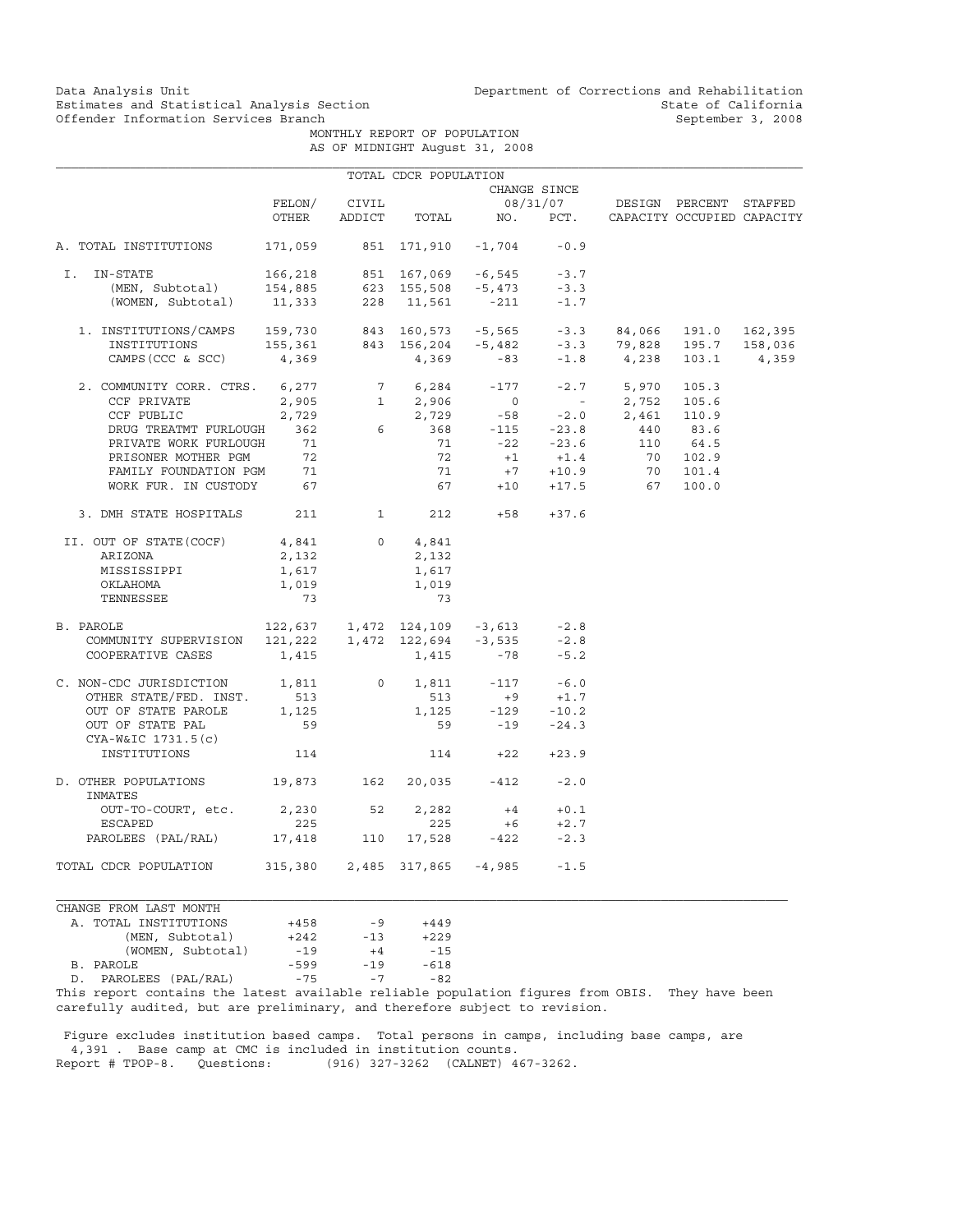|            | INSTITUTIONS/CAMPS            | FELON/<br>OTHER          | CIVIL<br>ADDICT          | TOTAL        | DESIGN<br>CAPACITY                       | PERCENT<br>OCCUPIED                                   | STAFFED<br>CAPACITY |
|------------|-------------------------------|--------------------------|--------------------------|--------------|------------------------------------------|-------------------------------------------------------|---------------------|
| MALE       |                               |                          |                          |              |                                          |                                                       |                     |
| ASP        | (AVENAL SP)                   | 6,878                    |                          | 6,878        | 2,920                                    | 235.5                                                 | 7,222               |
| CCC        | (CAL CORRECTL CTR)            | 5,602                    |                          | 5,602        | 3,883<br>2,783                           | 144.3                                                 | 6,024               |
| <b>CCI</b> | (CAL CORRECTL INSTITN)        | 5,752                    |                          | 5,752        |                                          | 206.7                                                 | 5,620               |
| CIM        | (CAL INSTITN FOR MEN)         |                          | 5,825 22                 | 5,847        | 2,976                                    | 196.5                                                 | 6,130               |
| CMF        | (CAL MEDICAL FACIL)           | 3,110                    |                          |              |                                          | 135.4                                                 | 3,078               |
| <b>CMC</b> | (CAL MEN'S COLONY)            | 6,497                    |                          |              | 3,110 2,297<br>6,497 3,838               | 169.3                                                 | 6,518               |
| CRC        | (CAL REHAB CTR, MEN)          | 3,814                    | 551                      |              | $4,365$<br>$2,491$<br>$4,372$<br>$2,308$ | 175.2                                                 | 4,604               |
| CAL        | (CAL SP, CALIPATRIA)          | 4,372                    |                          |              |                                          | 189.4                                                 | 4,218               |
| CEN        | (CAL SP, CENTINELA)           | 5,022                    |                          | 5,022        | 2,308                                    | 217.6                                                 | 5,136               |
| COR        | (CAL SP, CORCORAN)            | 5,735                    |                          |              | 5,735 3,116                              | 184.1                                                 | 5,402               |
| LAC        | (CAL SP, LOS ANGELES CO)      | 5,055                    |                          | 5,055        | 2,300                                    | 219.8                                                 | 4,946               |
| SAC        | (CAL SP, SACRAMENTO)          | 3,057                    |                          | 3,057        | 1,828                                    | 167.2                                                 | 3,234               |
| SQ         | (CAL SP, SAN QUENTIN)         |                          |                          | 5,259        | 3,082                                    | 170.6                                                 | 5,274               |
|            | SOL (CAL SP, SOLANO)          | $5,256$ 3<br>$5,504$     |                          | 5,504        | 2,610                                    | 210.9                                                 | 5,570               |
|            | SATF (CAL SATF AND SP - COR)  | 7,171                    | $6\overline{6}$          | 7,177        | 3,424                                    | 209.6                                                 | 7,473               |
|            | CVSP (CHUCKAWALLA VALLEY SP)  | 2,991                    |                          | 2,991        | 1,738                                    | 172.1                                                 | 3,222               |
| CTF        | (CORRL TRAING FAC)            | 6,435                    |                          | 6,435        | 3,312                                    | 194.3                                                 | 6,499               |
| DVI        | (DEUEL VOCATL INSTITN)        | 3,832                    | 12 <sup>°</sup>          | 3,844        | 1,681                                    | 228.7                                                 | 3,787               |
| FOL        | (FOLSOM SP)                   | 4,028                    |                          | 4,028        | 2,469                                    | 163.1                                                 | 4,078               |
| HDP        | (HIGH DESERT SP)              |                          | $4,441$ $4$              | 4,445        | 2,324                                    | 191.3                                                 | 4,536               |
|            | IRON (IRONWOOD SP)            | 4,386                    |                          | 4,386        | 2,200                                    | 199.4                                                 | 4,565               |
|            | KVSP (KERN VALLEY SP)         | 4,700                    |                          | 4,700        | 2,448                                    | 192.0                                                 | 4,846               |
|            | MCSP (MULE CREEK SP)          | 3,680                    |                          | 3,680        | 1,700                                    | 216.5                                                 | 3,714               |
|            | NKSP (NORTH KERN SP)          | 5,513                    | 10                       | 5,523        | 2,694                                    | 205.0                                                 | 5,454               |
|            | PBSP (PELICAN BAY SP)         | 3,370                    |                          | 3,370        | 2,380                                    | 141.6                                                 | 3,598               |
|            | PVSP (PLEASANT VALLEY SP)     | 5,161                    |                          | 5,161        | 2,308                                    | 223.6                                                 | 5,192               |
|            | RIO (RIO COSUMNES COR CTR-RC) | 315                      |                          | 315          | $\overline{0}$                           | $\mathcal{L}_{\rm{max}}$ and $\mathcal{L}_{\rm{max}}$ | 250                 |
|            | RJD (RJ DONOVAN CORR FACIL)   | 4,678                    | $\overline{\phantom{a}}$ | 4,679        | 2,200                                    | 212.7                                                 | 4,588               |
|            | SVSP (SALINAS VAL SP)         | 4,062                    |                          | 4,062        | 2,388                                    | 170.1                                                 | 4,100               |
|            | SRTA (SANTA RITA CO. JAIL-RC) | 881                      |                          | 881          | $\overline{0}$                           | $\sim$ $ \sim$                                        | 750                 |
|            | SBRN (SAN BRUNO CO. JAIL)     | $\overline{\phantom{a}}$ |                          | $\mathbf{1}$ | $\circ$                                  | $\sim$ $ \sim$                                        | 30                  |
|            | SCC (SIERRA CONSERV CTR)      | 6,118                    |                          | 6,118        | 3,736                                    | 163.8                                                 | 6,046               |
|            | WSP (WASCO SP)                | 5,855                    | 13                       |              | 5,868 2,984                              | 196.6                                                 | 5,878               |
|            | MALE TOTAL:                   | 149,097                  | 622                      | 149,719      | 78,726                                   | 190.2                                                 | 151, 582            |
| FEMALE     |                               |                          |                          |              |                                          |                                                       |                     |
| CIW        | (CAL INST FOR WOMEN)          | 2,439                    | 203                      | 2,642        | 1,356                                    | 194.8                                                 | 2,549               |
|            | CCWF (CENT CAL WOMEN'S FACIL) | 4,116                    | $\overline{\mathbf{3}}$  | 4,119        | 2,004                                    | 205.5                                                 | 4,086               |
| RIO        | (RIO COSUMNES COR CTR-RC)     | 17                       |                          | 17           | 0                                        | $\overline{\phantom{a}}$                              | 0                   |
|            | SRTA (SANTA RITA CO. JAIL-RC) | $\overline{1}$           |                          | $\mathbf{1}$ | $\overline{0}$                           | $\sim$ $-$                                            | 20                  |
| VSP        | (VALLEY SP)                   | 4,060                    | 15                       | 4,075        | 1,980                                    | 205.8                                                 | 4,158               |
|            |                               |                          |                          |              |                                          |                                                       |                     |
|            | FEMALE TOTAL:                 | 10,633                   | 221                      | 10,854       | 5,340                                    | 203.3                                                 | 10,813              |
|            |                               |                          |                          |              |                                          |                                                       |                     |
|            | INSTITUTIONS/CAMPS TOTAL:     | 159,730                  | 843                      | 160,573      | 84,066                                   | 191.0                                                 | 162,395             |
|            |                               |                          |                          |              |                                          |                                                       |                     |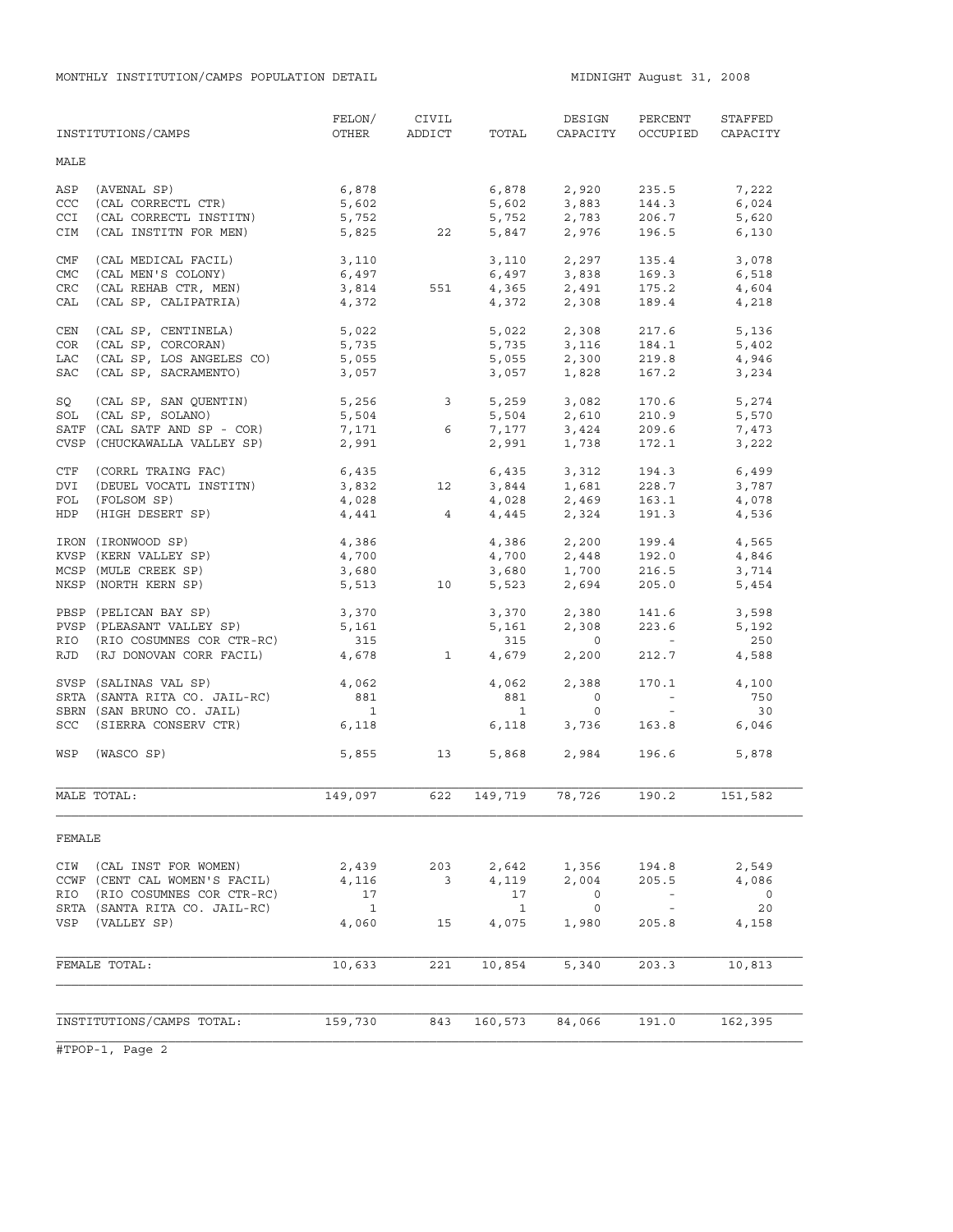|            | MONTHLY INSTITUTION/CAMPS POPULATION DETAIL |                |                |                |            | MIDNIGHT August 31, 2008 |                |
|------------|---------------------------------------------|----------------|----------------|----------------|------------|--------------------------|----------------|
|            |                                             | FELON/         | CIVIL          |                | DESIGN     | PERCENT                  | STAFFED        |
| MALE       | INSTITUTIONS                                | OTHER          | ADDICT         | TOTAL          | CAPACITY   | OCCUPIED                 | CAPACITY       |
| ASP        | (AVENAL SP)                                 | 6,878          |                | 6,878          | 2,920      | 235.5                    | 7,222          |
| <b>CCC</b> | (CAL CORRECTL CTR)                          |                |                |                |            |                          |                |
|            | Camps                                       | 1,971          |                | 1,971          | 1,908      | 103.3                    | 2,029          |
|            | Level I                                     | 1,535          |                | 1,535          | 867        | 177.0                    | 1,557          |
|            | Level II                                    | 1,202          |                | 1,202          | 608        | 197.7                    | 1,503          |
|            | Level III                                   | 894            |                | 894            | 500        | 178.8                    | 935            |
| CCI        | (CAL CORRECTL INSTITN)                      |                |                |                |            |                          |                |
|            | Level I<br>Level II                         | 1,151<br>1,547 |                | 1,151<br>1,547 | 619<br>664 | 185.9<br>233.0           | 1,237<br>1,520 |
|            | Level IV                                    | 792            |                | 792            | 684        | 115.8                    | 874            |
|            | SHU                                         | 779            |                | 779            | 316        | 246.5                    | 700            |
|            | Reception Ctr                               | 1,483          |                | 1,483          | 500        | 296.6                    | 1,289          |
| <b>CIM</b> | (CAL INSTITN FOR MEN)                       |                |                |                |            |                          |                |
|            | Level I                                     | 2,234          |                | 2,234          | 1,374      | 162.6                    | 2,265          |
|            | East - Reception Center                     | 1,140          | - 6            | 1,146          | 369        | 310.6                    | 1,092          |
|            | Reception Center - Central                  | 1,190          | 14             | 1,204          | 618        | 194.8                    | 1,291          |
|            | Reception Center - West                     | 1,261          | $\overline{2}$ | 1,263          | 615        | 205.4                    | 1,482          |
| CMF        | (CAL MEDICAL FACIL)                         |                |                |                |            |                          |                |
|            | Level I                                     | 102            |                | 102            | 135        | 75.6                     | 177            |
|            | Level II                                    | 384            |                | 384            | 230        | 167.0                    | 400            |
|            | Level III                                   | 2,624          |                | 2,624          | 1,932      | 135.8                    | 2,501          |
| <b>CMC</b> | (CAL MEN'S COLONY)                          |                |                |                |            |                          |                |
|            | East                                        | 3,713          |                | 3,713          | 2,425      | 153.1                    | 3,704          |
|            | West                                        | 2,784          |                | 2,784          | 1,413      | 197.0                    | 2,814          |
| CRC        | (CAL REHAB CTR, MEN)                        | 3,814          | 551            | 4,365          | 2,491      | 175.2                    | 4,604          |
| CAL        | (CAL SP, CALIPATRIA)                        |                |                |                |            |                          |                |
|            | Level I                                     | 248            |                | 248            | 208        | 119.2                    | 308            |
|            | Level IV                                    | 4,124          |                | 4,124          | 2,100      | 196.4                    | 3,910          |
| CEN        | (CAL SP, CENTINELA)                         |                |                |                |            |                          |                |
|            | Level I                                     | 362            |                | 362            | 208        | 174.0                    | 408            |
|            | Level III                                   | 4,660          |                | 4,660          | 2,100      | 221.9                    | 4,728          |
| COR        | (CAL SP, CORCORAN)                          |                |                |                |            |                          |                |
|            | Level I                                     | 871            |                | 871            | 492        | 177.0                    | 876            |
|            | Level III                                   | 3,045          |                | 3,045          | 1,500      | 203.0                    | 2,622          |
|            | Level IV                                    | 439            |                | 439            | 100        | 439.0                    | 880            |
|            | SHU                                         | 1,353          |                | 1,353          | 1,000      | 135.3                    | 1,000          |
|            | PHU                                         | 27             |                | 27             | 24         | 112.5                    | 24             |
| LAC        | (CAL SP, LOS ANGELES CO)                    |                |                |                |            |                          |                |
|            | Level I                                     | 363            |                | 363            | 200        | 181.5                    | 376            |
|            | Level III/IV                                | 1,516          |                | 1,516          | 1,200      | 126.3                    | 1,170          |
|            | Reception Center                            | 3,176          |                | 3,176          | 900        | 352.9                    | 3,400          |
| SAC        | (CAL SP, SACRAMENTO)                        |                |                |                |            |                          |                |
|            | Level I<br>PSU                              | 341<br>164     |                | 341<br>164     | 192<br>256 | 177.6<br>64.1            | 368<br>192     |
|            | Level IV                                    | 2,552          |                | 2,552          | 1,380      | 184.9                    | 2,674          |
| SQ         | (CAL SP, SAN QUENTIN)                       |                |                |                |            |                          |                |
|            | Level I                                     | $\mathbf{1}$   |                |                | 1 115      | 0.9                      | 215            |
|            | Level II                                    | 1,838          |                | 1,838          | 916        | 200.7                    | 1,729          |
|            | Condemned                                   | 627            |                | 627            | 637        | 98.4                     | 636            |
|            | Reception Center                            | 2,790          | $\mathbf{3}$   | 2,793          | 1,414      | 197.5                    | 2,694          |
|            | SOL (CAL SP, SOLANO)                        |                |                |                |            |                          |                |
|            | Level II                                    | 2,918          |                | 2,918          | 1,410      | 207.0                    | 3,095          |
|            | Level III                                   | 2,586          |                | 2,586          | 1,200      | 215.5                    | 2,475          |
|            | SATF (CAL SATF AND SP - COR)                | 7,171          | 6              | 7,177          | 3,424      | 209.6                    | 7,473          |
|            | CVSP (CHUCKAWALLA VALLEY SP)                |                |                |                |            |                          |                |
|            | Level I                                     | 343            |                | 343            | 208        | 164.9                    | 358            |
|            | Level II                                    | 2,648          |                | 2,648          | 1,530      | 173.1                    | 2,864          |
| CTF        | (CORRL TRAING FAC)                          |                |                |                |            |                          |                |
|            | Central-II                                  | 2,834          |                | 2,834          | 1,212      | 233.8                    | 2,849          |
|            | North-II/III                                | 2,607          |                | 2,607          | 1,594      | 163.6                    | 2,680          |
|            | South-I                                     | 994            |                | 994            | 506        | 196.4                    | 970            |
| DVI        | (DEUEL VOCATL INSTITN)                      |                |                |                |            |                          |                |
|            | Level I/II                                  | 683            |                | 683            | 494        | 138.3                    | 677            |
|            | Reception Center                            | 3,149          | 12             | 3,161          | 1,187      | 266.3                    | 3,110          |
| FOL        | (FOLSOM SP)                                 |                |                |                |            |                          |                |
|            | PSAP                                        | 165            |                | 165            | 129        | 127.9                    | 200            |
|            | TTP                                         | 36             |                | 36             | 131        | 27.5                     | 203            |
|            | Level I                                     | 404            |                | 404            | 408        | 99.0                     | 424            |
|            | Level II                                    | 1,837          |                | 1,837          | 1,663      | 110.5                    | 649            |
|            | Level III                                   | 1,586          |                | 1,586          | 138        | 1149                     | 2,602          |
| #TPOP-1A   |                                             |                |                |                |            |                          |                |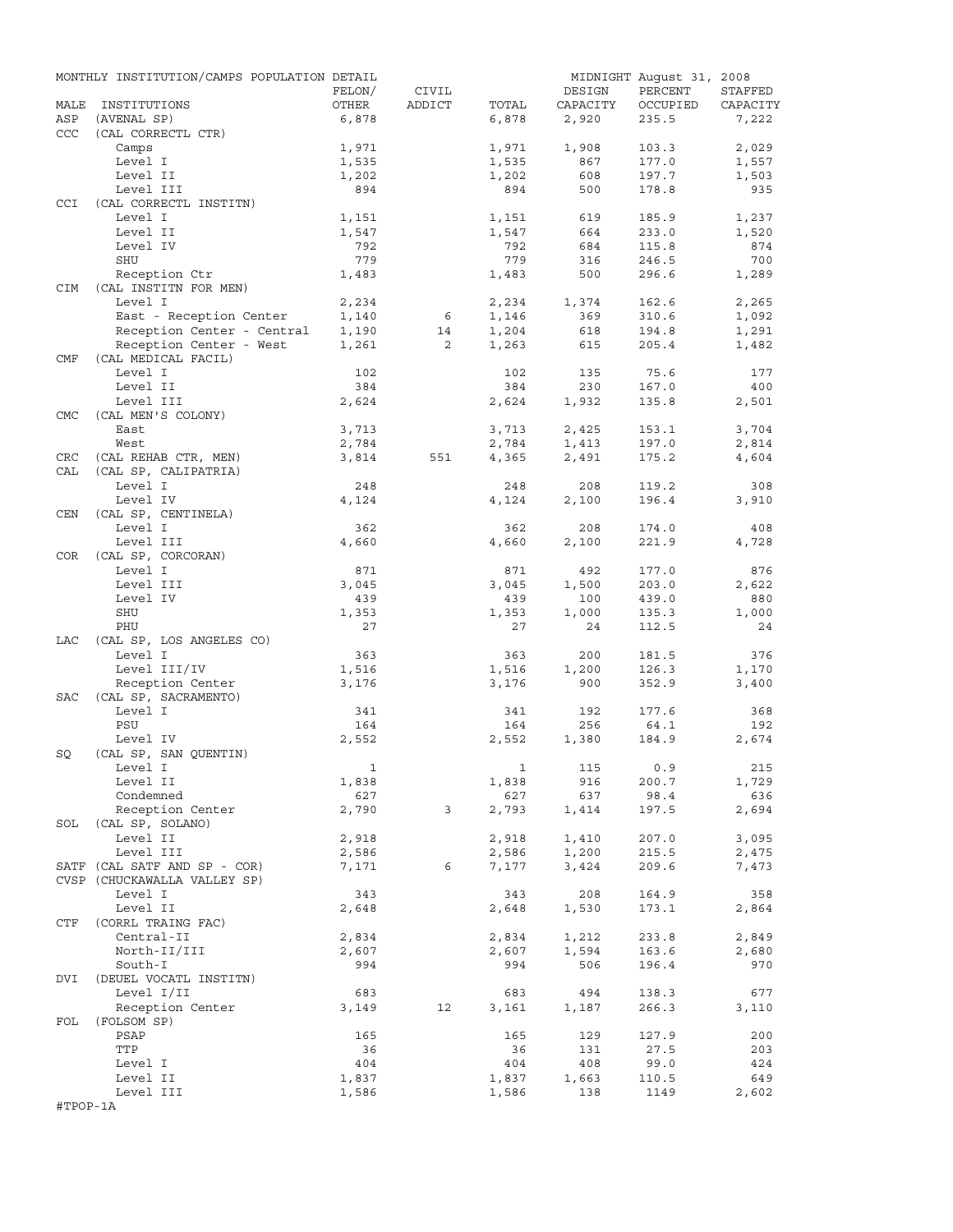|             | MONTHLY INSTITUTION/CAMPS POPULATION DETAIL                |                    |                |                 |                | MIDNIGHT August 31, 2008 |                      |
|-------------|------------------------------------------------------------|--------------------|----------------|-----------------|----------------|--------------------------|----------------------|
|             |                                                            | FELON/             | CIVIL          |                 | DESIGN         | PERCENT                  | STAFFED              |
| MALE<br>HDP | INSTITUTIONS<br>(HIGH DESERT SP)                           | OTHER              | ADDICT         | TOTAL           | CAPACITY       | OCCUPIED                 | CAPACITY             |
|             | Level I                                                    | 353                |                | 353             | 200            | 176.5                    | 350                  |
|             | Level II                                                   | 119                |                | 119             | $\circ$        | $\sim$                   | 120                  |
|             | Level III                                                  | 502                |                | 502             | 800            | 62.8                     | 500                  |
|             | Level IV                                                   | 2,850              |                | 2,850           | 1,124          | 253.6                    | 2,996                |
|             | Reception Center                                           | 617                | 4              | 621             | 200            | 310.5                    | 570                  |
|             | IRON (IRONWOOD SP)<br>Level I                              | 291                |                | 291             | 200            | 145.5                    | 300                  |
|             | Level III                                                  | 4,095              |                | 4,095           | 2,000          | 204.8                    | 4,265                |
|             | KVSP (KERN VALLEY SP)                                      |                    |                |                 |                |                          |                      |
|             | Level I/II                                                 | 199                |                | 199             | 200            | 99.5                     | 300                  |
|             | Level IV                                                   | 4,501              |                | 4,501           | 2,248          | 200.2                    | 4,546                |
|             | MCSP (MULE CREEK SP)                                       |                    |                |                 |                |                          |                      |
|             | Level I/II                                                 | 375                |                | 375             | 200            | 187.5                    | 392                  |
|             | Level III                                                  | 2,326              |                | 2,326           | 1,000          | 232.6                    | 2,255                |
|             | Level IV                                                   | 979                |                | 979             | 500            | 195.8                    | 1,067                |
|             | NKSP (NORTH KERN SP)                                       |                    |                |                 |                |                          |                      |
|             | Level I                                                    | 292                |                | 292             | 210            | 139.0                    | 408                  |
|             | Level III                                                  | 582                |                | 582             | 300            | 194.0                    | 452                  |
|             | Reception Center                                           | 4,639              | 10             | 4,649           | 2,184          | 212.9                    | 4,594                |
|             | PBSP (PELICAN BAY SP)<br>Level I                           | 230                |                | 230             | 200            |                          | 392                  |
|             |                                                            |                    |                |                 |                | 115.0<br>205.6           | 2,097                |
|             | Level III/IV<br>SHU                                        | 2,048              |                | 2,048           | 996            |                          |                      |
|             | PVSP (PLEASANT VALLEY SP)                                  | 1,092              |                | 1,092           | 1,184          | 92.2                     | 1,109                |
|             | Level I/II                                                 | 287                |                | 287             | 208            | 138.0                    | 308                  |
|             | Level III/IV                                               | 4,874              |                | 4,874           | 2,100          | 232.1                    | 4,884                |
| RIO         | (RIO COSUMNES COR CTR-RC)                                  | 315                |                | 315             | $\Omega$       | $\sim$                   | 250                  |
| <b>RJD</b>  | (RJ DONOVAN CORR FACIL)                                    |                    |                |                 |                |                          |                      |
|             | Level I                                                    | 333                |                | 333             | 200            | 166.5                    | 400                  |
|             | Level III                                                  | 1,774              |                | 1,774           | 600            | 295.7                    | 1,442                |
|             | Reception Center                                           | 2,015              | 1              | 2,016           | 900            | 224.0                    | 1,986                |
|             | IV                                                         | 556                |                | 556             | 500            | 111.2                    | 760                  |
|             | SVSP (SALINAS VAL SP)                                      |                    |                |                 |                |                          |                      |
|             | Level I/II                                                 | 300                |                | 300             | 200            | 150.0                    | 300                  |
|             | Level III/IV                                               | 3,762              |                | 3,762           | 2,188          | 171.9                    | 3,800                |
|             | SRTA (SANTA RITA CO. JAIL-RC)                              | 881                |                | 881             | $\circ$        | $\sim$                   | 750                  |
|             | SBRN (SAN BRUNO CO. JAIL)                                  | $\mathbf{1}$       |                | $\mathbf{1}$    | $\mathbf{0}$   | $\equiv$                 | 30                   |
| SCC         | (SIERRA CONSERV CTR)                                       |                    |                |                 |                |                          |                      |
|             | Camps-Men                                                  | 2,092              |                | 2,092           | 2,010          | 104.1                    | 2,010                |
|             | Level I                                                    | 1,332              |                | 1,332           | 618            | 215.5                    | 1,378                |
|             | Level II<br>Level III                                      | 1,489<br>1,205     |                | 1,489           | 608<br>500     | 244.9<br>241.0           | 1,486<br>1,172       |
| WSP         | (WASCO SP)                                                 |                    |                | 1,205           |                |                          |                      |
|             | Level I                                                    | 267                |                | 267             | 200            | 133.5                    | 296                  |
|             | Level III                                                  | 365                |                | 365             | 200            | 182.5                    | 551                  |
|             | Reception Center                                           | 5,223              | 13             | 5,236           | 2,584          | 202.6                    | 5,031                |
|             | MALE TOTAL:                                                | 149,097            | 622            |                 | 149,719 78,726 | 190.2                    | 151,582              |
|             |                                                            |                    |                |                 |                |                          |                      |
|             | FEMALE INSTITUTIONS                                        |                    |                |                 |                |                          |                      |
| CIW         | (CAL INST FOR WOMEN)                                       |                    |                |                 |                |                          |                      |
|             | Institution                                                | 1,891              | 182            | 2,073           | 822            | 252.2                    | 1,805                |
|             | Reception Center                                           | 235                | 21             | 256             | 184            | 139.1                    | 394                  |
|             | Corr Trt Ctr                                               | $\overline{7}$     |                | $7\phantom{.0}$ | 30             | 23.3                     | 30                   |
|             | Camps-Women                                                | 306                |                | 306             | 320            | 95.6                     | 320                  |
|             | CCWF (CENT CAL WOMEN'S FACIL)                              |                    |                |                 |                |                          |                      |
|             | Institution                                                | 3,356              | $\overline{a}$ | 3,358           | 1,631          | 205.9                    | 3,301                |
|             | Reception Center                                           | 745                | $\mathbf{1}$   | 746             | 356            | 209.6                    | 768                  |
|             | Condemned                                                  | 15                 |                | 15<br>17        | 17<br>$\circ$  | 88.2<br>$\sim$           | 17                   |
| RIO         | (RIO COSUMNES COR CTR-RC)<br>SRTA (SANTA RITA CO. JAIL-RC) | 17<br>$\mathbf{1}$ |                | $\mathbf{1}$    | $\mathsf{O}$   | $\sim$                   | $\overline{0}$<br>20 |
| VSP         | (VALLEY SP)                                                |                    |                |                 |                |                          |                      |
|             | Institution                                                | 3,240              | $\overline{a}$ | 3,242           | 1,580          | 205.2                    | 3,252                |
|             | Reception Center                                           | 758                | 13             | 771             | 356            | 216.6                    | 844                  |
|             | SHU                                                        | 62                 |                | 62              | 44             | 140.9                    | 62                   |
|             | FEMALE TOTAL:                                              | 10,633             | 221            | 10,854          | 5,340          | 203.3                    | 10,813               |
|             |                                                            |                    |                |                 |                |                          |                      |
|             | INSTITUTIONS/CAMPS TOTAL:<br>#TPOP-1A, PAGE 2              | 159,730            | 843            | 160,573         | 84,066         | 191.0                    | 162,395              |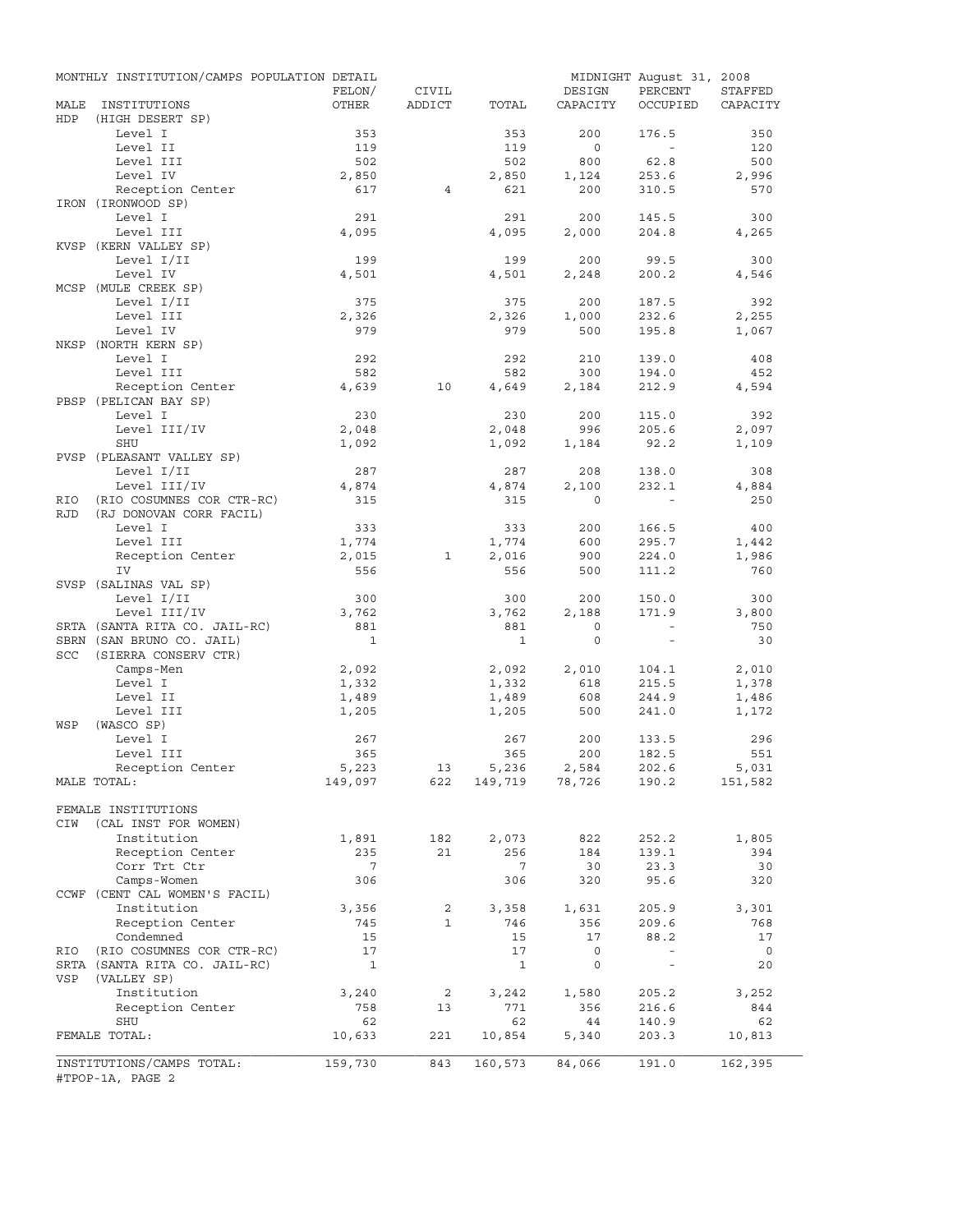Data Analysis Unit Unit Department of Corrections and Rehabilitation<br>Estimates and Statistical Analysis Section State of California Estimates and Statistical Analysis Section and State of California of Estimates and Statistical Analysis Section State of California of State of California of California of the Mathemation Services Branch and State of Cali

MONTHLY REPORT OF POPULATION

| AS OF MIDNIGHT September 30, 2008 |  |  |
|-----------------------------------|--|--|
|-----------------------------------|--|--|

|                                                                                                                                                                                                                                                                                                                            |                              |          | TOTAL CDCR POPULATION |                                                                                                    |              |                                   |          |                            |
|----------------------------------------------------------------------------------------------------------------------------------------------------------------------------------------------------------------------------------------------------------------------------------------------------------------------------|------------------------------|----------|-----------------------|----------------------------------------------------------------------------------------------------|--------------|-----------------------------------|----------|----------------------------|
|                                                                                                                                                                                                                                                                                                                            |                              |          |                       |                                                                                                    | CHANGE SINCE |                                   |          |                            |
|                                                                                                                                                                                                                                                                                                                            | FELON/                       | CIVIL    |                       |                                                                                                    |              | 09/30/07 DESIGN PERCENT STAFFED   |          |                            |
|                                                                                                                                                                                                                                                                                                                            | OTHER                        |          |                       | ADDICT TOTAL NO. PCT.                                                                              |              |                                   |          | CAPACITY OCCUPIED CAPACITY |
| A. TOTAL INSTITUTIONS                                                                                                                                                                                                                                                                                                      |                              |          |                       | 171,178 830 172,008 -637                                                                           | $-0.3$       |                                   |          |                            |
| I. IN-STATE                                                                                                                                                                                                                                                                                                                |                              |          |                       |                                                                                                    |              |                                   |          |                            |
|                                                                                                                                                                                                                                                                                                                            |                              |          |                       |                                                                                                    |              |                                   |          |                            |
| -STATE 166,070 830 166,900 -5,745 -3.3<br>(MEN, Subtotal) 154,805 609 155,414 -4,175 -2.6<br>(WOMEN, Subtotal) 11,265 221 11,486 -205 -1.7                                                                                                                                                                                 |                              |          |                       |                                                                                                    |              |                                   |          |                            |
| $1. \ \text{INSTITUTIONS/CAMPS} \\\\ 159,716 \\\\ 823 \\\\ 160,539 \\\\ -4,237 \\\\ -2.5 \\\\ 84,066 \\\\ 191.0 \\\\ 162,375 \\\\ 158,016 \\\\ 155,285 \\\\ 823 \\\\ 156,108 \\\\ -4,225 \\\\ -2.6 \\\\ 79,828 \\\\ 195.6 \\\\ 158,016 \\\\ 159,016 \\\\ 150,016 \\\\ 150,016 \\\\ 151,016 \\\\ 152,016 \\\\ 153,016 \\\\$ |                              |          |                       |                                                                                                    |              |                                   |          |                            |
|                                                                                                                                                                                                                                                                                                                            |                              |          |                       |                                                                                                    |              |                                   |          |                            |
| CAMPS (CCC & SCC)                                                                                                                                                                                                                                                                                                          | 4,431                        |          |                       | $4,431 -12$                                                                                        |              | $-0.2$ 4,238 104.6 4,359          |          |                            |
| 2. COMMUNITY CORR. CTRS. 6,152                                                                                                                                                                                                                                                                                             |                              |          |                       |                                                                                                    |              | $6$ $6,158$ $-179$ $-2.8$ $5,954$ | 103.4    |                            |
|                                                                                                                                                                                                                                                                                                                            |                              |          |                       |                                                                                                    |              |                                   |          |                            |
|                                                                                                                                                                                                                                                                                                                            |                              |          |                       |                                                                                                    |              |                                   |          |                            |
| CCF PRIVATE 2,868 2 2,870 -11 -0.3 2,752 104.3<br>CCF PUBLIC 2,644 2,644 -113 -4.0 2,461 107.4<br>DRUG TREATMT FURLOUGH 382 4 386 -45 -10.4 440 87.7                                                                                                                                                                       |                              |          |                       |                                                                                                    |              |                                   |          |                            |
| PRIVATE WORK FURLOUGH                                                                                                                                                                                                                                                                                                      | 64                           |          | 64                    |                                                                                                    | $-19 -22.8$  |                                   | 110 58.2 |                            |
|                                                                                                                                                                                                                                                                                                                            |                              |          |                       |                                                                                                    |              | $71 +2 +2.8 = 70 101.4$           |          |                            |
|                                                                                                                                                                                                                                                                                                                            |                              |          |                       | $72 + 14 + 24.1$                                                                                   |              |                                   | 70 102.9 |                            |
| PRISONER MOTHER PGM 71<br>FAMILY FOUNDATION PGM 72<br>WORK FUR. IN CUSTODY 51                                                                                                                                                                                                                                              |                              |          |                       |                                                                                                    |              | $51 - 7 -12.0$ 51                 | 100.0    |                            |
| 3. DMH STATE HOSPITALS 202 202                                                                                                                                                                                                                                                                                             |                              |          |                       | $203 + 36 + 21.5$                                                                                  |              |                                   |          |                            |
| II. OUT OF STATE (COCF)                                                                                                                                                                                                                                                                                                    | 5,108                        | $\circ$  | 5,108                 |                                                                                                    |              |                                   |          |                            |
| ARIZONA                                                                                                                                                                                                                                                                                                                    | 2,486                        |          | 2,486                 |                                                                                                    |              |                                   |          |                            |
| MISSISSIPPI                                                                                                                                                                                                                                                                                                                | 1,550                        |          | 1,550                 |                                                                                                    |              |                                   |          |                            |
| OKLAHOMA                                                                                                                                                                                                                                                                                                                   | 997                          |          | 997                   |                                                                                                    |              |                                   |          |                            |
| TENNESSEE                                                                                                                                                                                                                                                                                                                  | 75                           |          | 75                    |                                                                                                    |              |                                   |          |                            |
| 2007 1,462 123,665 -4,151 -3.2<br>COMMUNITY SUPERVISION 120,782 1,462 122,244 -4,088 -3.2<br>B. PAROLE                                                                                                                                                                                                                     |                              |          |                       |                                                                                                    |              |                                   |          |                            |
|                                                                                                                                                                                                                                                                                                                            |                              |          |                       |                                                                                                    |              |                                   |          |                            |
| COOPERATIVE CASES                                                                                                                                                                                                                                                                                                          | 1,421                        |          |                       | $1,421$ -63                                                                                        | $-4.2$       |                                   |          |                            |
| C. NON-CDC JURISDICTION 1,806                                                                                                                                                                                                                                                                                              |                              |          |                       | 0 1,806 -127 -6.5<br>522 +20 +3.9                                                                  |              |                                   |          |                            |
| OTHER STATE/FED. INST.                                                                                                                                                                                                                                                                                                     | 522                          |          |                       |                                                                                                    |              |                                   |          |                            |
| OUT OF STATE PAROLE                                                                                                                                                                                                                                                                                                        | 1,110                        |          |                       |                                                                                                    |              |                                   |          |                            |
| OUT OF STATE PAL<br>CYA-W&IC 1731.5(c)                                                                                                                                                                                                                                                                                     | 63                           |          |                       | $\begin{array}{cccc} 1,110 & \quad -138 & \quad -11.0 \\ 63 & \quad -22 & \quad -25.8 \end{array}$ |              |                                   |          |                            |
| INSTITUTIONS                                                                                                                                                                                                                                                                                                               | 111                          |          |                       | $111 + 13 + 13.2$                                                                                  |              |                                   |          |                            |
| D. OTHER POPULATIONS                                                                                                                                                                                                                                                                                                       | 19,751 145 19,896 -657 -3.1  |          |                       |                                                                                                    |              |                                   |          |                            |
| INMATES                                                                                                                                                                                                                                                                                                                    |                              |          |                       |                                                                                                    |              |                                   |          |                            |
| OUT-TO-COURT, etc.                                                                                                                                                                                                                                                                                                         |                              | 2,343 39 |                       | $2,382 +100 +4.3$                                                                                  |              |                                   |          |                            |
| ESCAPED                                                                                                                                                                                                                                                                                                                    | 223                          |          | 223                   | $+5$                                                                                               | $+2.2$       |                                   |          |                            |
| PAROLEES (PAL/RAL) 17,185 106                                                                                                                                                                                                                                                                                              |                              |          |                       | $17,291 -762 -4.2$                                                                                 |              |                                   |          |                            |
| TOTAL CDCR POPULATION                                                                                                                                                                                                                                                                                                      | 314,938 2,437 317,375 -4,207 |          |                       |                                                                                                    | $-1.3$       |                                   |          |                            |

| CHANGE FROM LAST MONTH   |        |       |        |
|--------------------------|--------|-------|--------|
| A. TOTAL INSTITUTIONS    | $+119$ | $-21$ | $+98$  |
| (MEN, Subtotal)          | $-80$  | $-14$ | $-94$  |
| (WOMEN, Subtotal)        | $-68$  | $-7$  | $-75$  |
| B. PAROLE                | $-434$ | $-10$ | $-444$ |
| PAROLEES (PAL/RAL)<br>D. | $-233$ | $-4$  | $-237$ |

This report contains the latest available reliable population figures from OBIS. They have been carefully audited, but are preliminary, and therefore subject to revision.

 Figure excludes institution based camps. Total persons in camps, including base camps, are 4,452 . Base camp at CMC is included in institution counts. Report # TPOP-8. Questions: (916) 327-3262 (CALNET) 467-3262.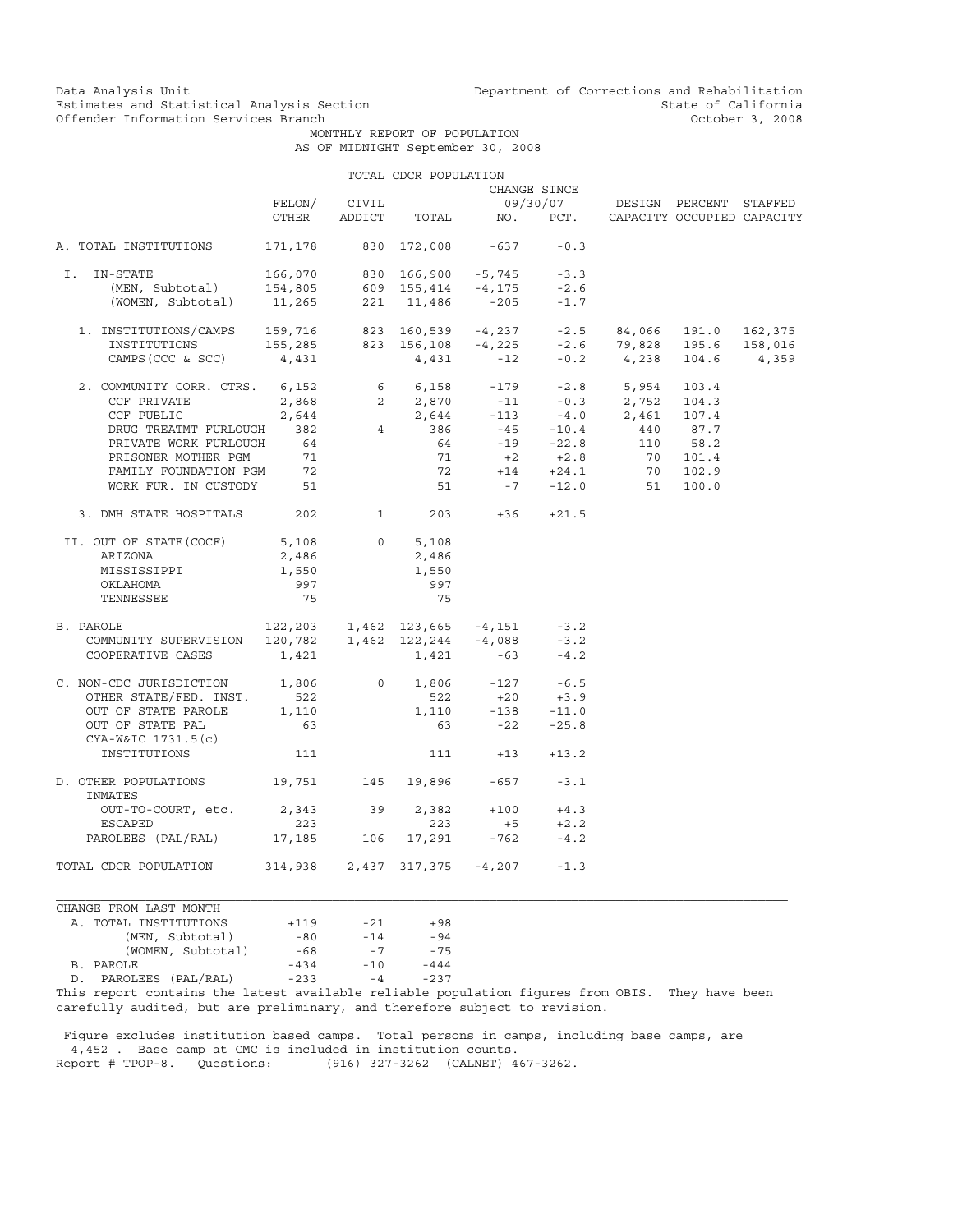|            | INSTITUTIONS/CAMPS                       | FELON/<br>OTHER          | CIVIL<br>ADDICT | TOTAL          | DESIGN<br>CAPACITY                 | PERCENT<br>OCCUPIED               | STAFFED<br>CAPACITY |
|------------|------------------------------------------|--------------------------|-----------------|----------------|------------------------------------|-----------------------------------|---------------------|
| MALE       |                                          |                          |                 |                |                                    |                                   |                     |
| ASP        | (AVENAL SP)                              | 6,870                    |                 | 6,870          | 2,920                              | 235.3                             | 7,222               |
| CCC        | (CAL CORRECTL CTR)                       | 5,696                    |                 | 5,696          | 3,883                              | 146.7                             | 6,024               |
| CCI        | (CAL CORRECTL INSTITN)                   | 5,674                    |                 | 5,674          | 2,783                              | 203.9                             | 5,620               |
| CIM        | (CAL INSTITN FOR MEN)                    |                          | 5,807 22        | 5,829          | 2,976                              | 195.9                             | 6,130               |
| CMF        | (CAL MEDICAL FACIL)                      | 3,104                    |                 |                | 3,104 2,297                        | 135.1                             | 3,078               |
| <b>CMC</b> | (CAL MEN'S COLONY)                       | 6,531                    |                 |                | 6,531 3,838                        | 170.2                             | 6,518               |
| <b>CRC</b> | (CAL REHAB CTR, MEN)                     | 6,531<br>3,811           | 541             |                | $4,352$ $2,491$                    | 174.7                             | 4,604               |
| CAL        | (CAL SP, CALIPATRIA)                     | 4,317                    |                 | 4,317          | 2,308                              | 187.0                             | 4,218               |
| CEN        | (CAL SP, CENTINELA)                      | 5,103                    |                 | 5,103          | 2,308                              | 221.1                             | 5,136               |
| COR        | (CAL SP, CORCORAN)                       | 5,789                    |                 |                | 5,789 3,116                        | 185.8                             | 5,402               |
| LAC        | (CAL SP, LOS ANGELES CO)                 | 4,991                    |                 | 4,991          | 2,300                              | 217.0                             | 4,946               |
| SAC        | (CAL SP, SACRAMENTO)                     | 3,028                    |                 | 3,028          | 1,828                              | 165.6                             | 3,234               |
| SQ         | (CAL SP, SAN QUENTIN) 5,268 3            |                          |                 |                | 5,271 3,082                        | 171.0                             | 5,274               |
| SOL        | (CAL SP, SOLANO)                         | 5,423                    |                 | 5,423          | 2,610                              | 207.8                             | 5,570               |
|            | SATF (CAL SATF AND SP - COR)             | $7,156$ 5                |                 |                | $7,161$ $3,424$                    | 209.1                             | 7,473               |
|            | CVSP (CHUCKAWALLA VALLEY SP)             | 3,141                    |                 | 3,141          | 1,738                              | 180.7                             | 3,222               |
| CTF        | (CORRL TRAING FAC)                       | 6,396                    |                 |                | 6,396 3,312                        | 193.1                             | 6,499               |
| DVI        | (DEUEL VOCATL INSTITN)                   | 3,701                    | 10              |                | $3,711$ $1,681$                    | 220.8                             | 3,787               |
| FOL        | (FOLSOM SP)                              | 4,056<br>4,531           |                 |                | $4,056$ $2,469$<br>$4,536$ $2,324$ | 164.3<br>195.2                    | 4,078               |
| <b>HDP</b> | (HIGH DESERT SP)                         |                          | $5^{\circ}$     |                |                                    |                                   | 4,536               |
|            | IRON (IRONWOOD SP)                       | 4,331                    |                 |                | 4,331 2,200                        | 196.9                             | 4,565               |
|            | KVSP (KERN VALLEY SP)                    | 4,712                    |                 |                | $4, 712$<br>3,800<br>$1, 700$      | 192.5                             | 4,846               |
|            | MCSP (MULE CREEK SP)                     | 3,800                    |                 |                |                                    | 223.5                             | 3,714               |
|            | NKSP (NORTH KERN SP)                     | 5,482                    | 13              |                | 5,495 2,694                        | 204.0                             | 5,454               |
|            | PBSP (PELICAN BAY SP)                    | 3,361                    |                 |                | 3,361 2,380<br>5,194 2,308         | 141.2                             | 3,598               |
|            | PVSP (PLEASANT VALLEY SP)                | 5,194                    |                 |                |                                    | 225.0                             | 5,192               |
|            | RIO (RIO COSUMNES COR CTR-RC)            | 280                      |                 | 280            | $\overline{0}$                     | <b>Contract Contract</b>          | 250                 |
|            | RJD (RJ DONOVAN CORR FACIL)              | 4,813                    | $\overline{1}$  | 4,814          | 2,200                              | 218.8                             | 4,588               |
|            | SVSP (SALINAS VAL SP)                    | 4,083                    |                 | 4,083          | 2,388                              | 171.0                             | 4,100               |
|            | SRTA (SANTA RITA CO. JAIL-RC)            | 827                      |                 | 827            | $\overline{0}$                     | $\alpha$ and $\alpha$             | 750                 |
|            | SBRN (SAN BRUNO CO. JAIL)                | $\overline{\phantom{a}}$ |                 | $\overline{1}$ | $\circ$                            | $\sim 100$                        | 30                  |
|            | SCC (SIERRA CONSERV CTR)                 | 6,064                    |                 | 6,064          | 3,736                              | 162.3                             | 6,046               |
| WSP        | (WASCO SP)                               |                          | 5,817 7         | 5,824          | 2,984                              | 195.2                             | 5,878               |
|            | MALE TOTAL:                              | 149,158                  | 607             | 149,765        | 78,726                             | 190.2                             | 151,582             |
| FEMALE     |                                          |                          |                 |                |                                    |                                   |                     |
| CIW        | (CAL INST FOR WOMEN)                     | 2,409                    | 202             | 2,611          | 1,356                              | 192.6                             | 2,549               |
|            | CCWF (CENT CAL WOMEN'S FACIL)            | 4,072                    | $\overline{4}$  | 4,076          | 2,004                              | 203.4                             | 4,086               |
| RIO<br>VSP | (RIO COSUMNES COR CTR-RC)<br>(VALLEY SP) | 16<br>4,061              | 10              | 16<br>4,071    | 0<br>1,980                         | $\overline{\phantom{a}}$<br>205.6 | 0<br>4,158          |
|            |                                          |                          |                 |                |                                    |                                   |                     |
|            | FEMALE TOTAL:                            | 10,558                   | 216             | 10,774         | 5,340                              | 201.8                             | 10,793              |
|            | INSTITUTIONS/CAMPS TOTAL:                | 159,716                  | 823             | 160,539        | 84,066                             | 191.0                             | 162,375             |
|            |                                          |                          |                 |                |                                    |                                   |                     |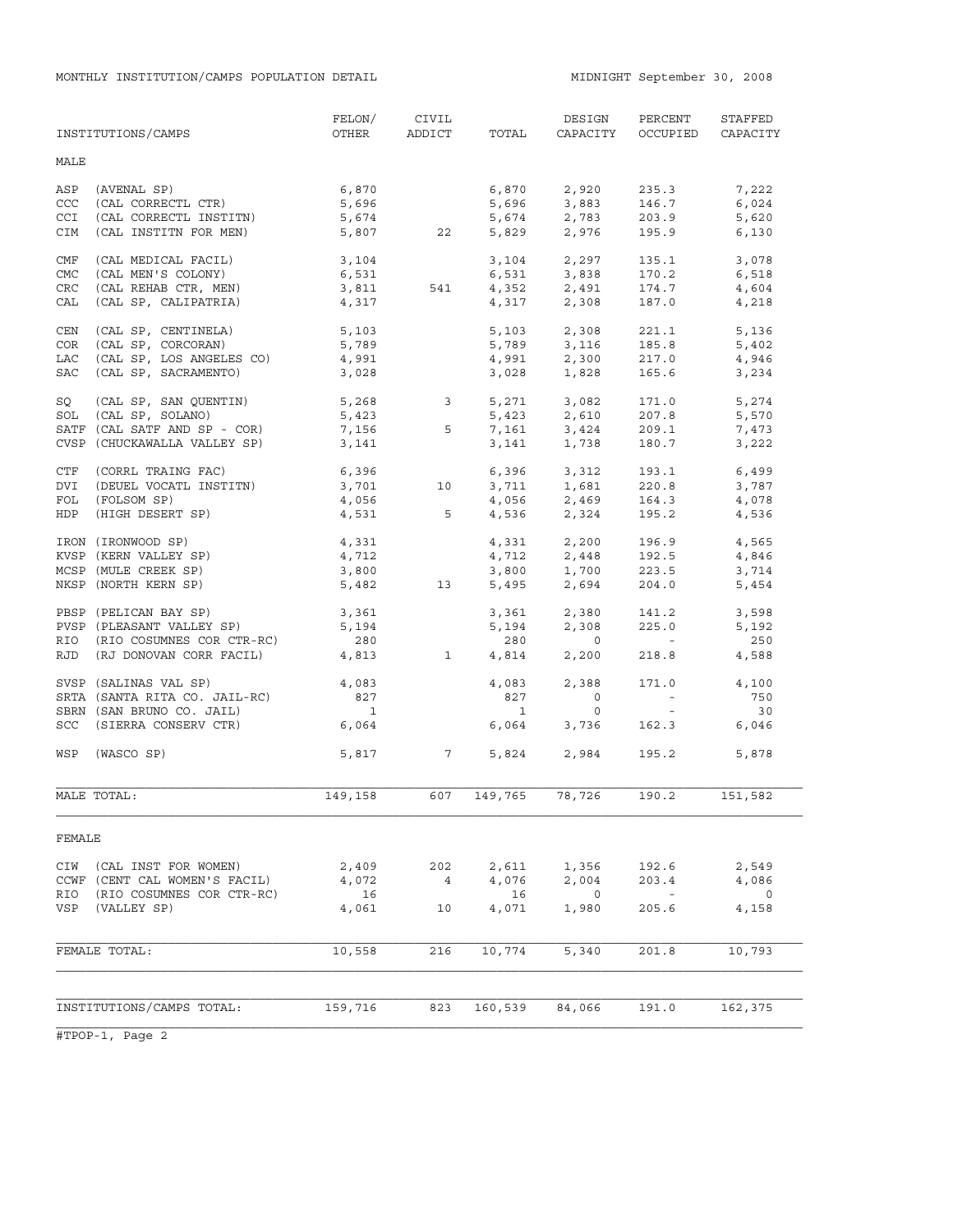|            | MONTHLY INSTITUTION/CAMPS POPULATION DETAIL |                |                         |                |                | MIDNIGHT September 30, 2008 |                |
|------------|---------------------------------------------|----------------|-------------------------|----------------|----------------|-----------------------------|----------------|
|            |                                             | FELON/         | CIVIL                   |                | DESIGN         | PERCENT                     | STAFFED        |
| MALE       | INSTITUTIONS                                | OTHER          | ADDICT                  | TOTAL          | CAPACITY       | OCCUPIED                    | CAPACITY       |
| ASP        | (AVENAL SP)                                 | 6,870          |                         | 6,870          | 2,920          | 235.3                       | 7,222          |
| <b>CCC</b> | (CAL CORRECTL CTR)                          |                |                         |                |                |                             |                |
|            | Camps                                       | 2,017          |                         | 2,017          | 1,908          | 105.7                       | 2,029          |
|            | Level I                                     | 1,532          |                         | 1,532          | 867            | 176.7                       | 1,557          |
|            | Level II<br>Level III                       | 1,225<br>922   |                         | 1,225<br>922   | 608<br>500     | 201.5<br>184.4              | 1,503<br>935   |
| CCI        | (CAL CORRECTL INSTITN)                      |                |                         |                |                |                             |                |
|            | Level I                                     | 1,139          |                         | 1,139          | 619            | 184.0                       | 1,237          |
|            | Level II                                    | 1,501          |                         | 1,501          | 664            | 226.1                       | 1,520          |
|            | Level IV                                    | 816            |                         | 816            | 684            | 119.3                       | 874            |
|            | SHU                                         | 768            |                         | 768            | 316            | 243.0                       | 700            |
|            | Reception Ctr                               | 1,450          |                         | 1,450          | 500            | 290.0                       | 1,289          |
| <b>CIM</b> | (CAL INSTITN FOR MEN)                       |                |                         |                |                |                             |                |
|            | Level I                                     | 2,195          | $\mathbf{1}$            | 2,196          | 1,374          | 159.8                       | 2,265          |
|            | East - Reception Center                     | 1,150          | $7\phantom{.0}$         | 1,157          | 369            | 313.6                       | 1,092          |
|            | Reception Center - Central                  | 1,191          | 11                      | 1,202          | 618            | 194.5                       | 1,291          |
|            | Reception Center - West                     | 1,271          | $\overline{\mathbf{3}}$ | 1,274          | 615            | 207.2                       | 1,482          |
| CMF        | (CAL MEDICAL FACIL)                         |                |                         |                |                |                             |                |
|            | Level I                                     | 114            |                         | 114            | 135            | 84.4                        | 177            |
|            | Level II                                    | 386            |                         | 386            | 230            | 167.8                       | 400            |
|            | Level III                                   | 2,604          |                         | 2,604          | 1,932          | 134.8                       | 2,501          |
| <b>CMC</b> | (CAL MEN'S COLONY)                          |                |                         |                |                |                             |                |
|            | East                                        | 3,760          |                         | 3,760          | 2,425          | 155.1                       | 3,704          |
|            | West                                        | 2,771          |                         | 2,771          | 1,413          | 196.1                       | 2,814          |
| CRC        | (CAL REHAB CTR, MEN)                        | 3,811          | 541                     | 4,352          | 2,491          | 174.7                       | 4,604          |
| CAL        | (CAL SP, CALIPATRIA)                        |                |                         |                |                |                             |                |
|            | Level I<br>Level IV                         | 265            |                         | 265<br>4,052   | 208<br>2,100   | 127.4<br>193.0              | 308<br>3,910   |
| CEN        | (CAL SP, CENTINELA)                         | 4,052          |                         |                |                |                             |                |
|            | Level I                                     | 374            |                         | 374            | 208            | 179.8                       | 408            |
|            | Level III                                   | 4,729          |                         | 4,729          | 2,100          | 225.2                       | 4,728          |
| COR        | (CAL SP, CORCORAN)                          |                |                         |                |                |                             |                |
|            | Level I                                     | 862            |                         | 862            | 492            | 175.2                       | 876            |
|            | Level III                                   | 3,069          |                         | 3,069          | 1,500          | 204.6                       | 2,622          |
|            | Level IV                                    | 432            |                         | 432            | 100            | 432.0                       | 880            |
|            | SHU                                         | 1,397          |                         | 1,397          | 1,000          | 139.7                       | 1,000          |
|            | PHU                                         | 29             |                         | 29             | 24             | 120.8                       | 24             |
| LAC        | (CAL SP, LOS ANGELES CO)                    |                |                         |                |                |                             |                |
|            | Level I                                     | 350            |                         | 350            | 200            | 175.0                       | 376            |
|            | Level III/IV                                | 1,470          |                         | 1,470          | 1,200          | 122.5                       | 1,170          |
|            | Reception Center                            | 3,171          |                         | 3,171          | 900            | 352.3                       | 3,400          |
| SAC        | (CAL SP, SACRAMENTO)                        |                |                         |                |                |                             |                |
|            | Level I                                     | 339            |                         | 339            | 192            | 176.6                       | 368            |
|            | PSU                                         | 161            |                         | 161            | 256            | 62.9                        | 192            |
|            | Level IV                                    | 2,528          |                         | 2,528          | 1,380          | 183.2                       | 2,674          |
| SQ         | (CAL SP, SAN OUENTIN)                       |                |                         |                |                |                             |                |
|            | Level I                                     | $\overline{1}$ |                         |                | 1 115 0.9      |                             | 215            |
|            | Level II                                    | 1,840          |                         | 1,840          | 916            | 200.9                       | 1,729          |
|            | Condemned                                   | 623            |                         | 623            | 637            | 97.8                        | 636            |
|            | Reception Center                            | 2,804          | $\mathbf{3}$            | 2,807          | 1,414          | 198.5                       | 2,694          |
|            | SOL (CAL SP, SOLANO)<br>Level II            |                |                         |                |                |                             |                |
|            |                                             | 2,904          |                         | 2,904          | 1,410          | 206.0<br>209.9              | 3,095          |
|            | Level III<br>SATF (CAL SATF AND SP - COR)   | 2,519<br>7,156 | 5                       | 2,519<br>7,161 | 1,200<br>3,424 | 209.1                       | 2,475<br>7,473 |
|            | CVSP (CHUCKAWALLA VALLEY SP)                |                |                         |                |                |                             |                |
|            | Level I                                     | 347            |                         | 347            | 208            | 166.8                       | 358            |
|            | Level II                                    | 2,794          |                         | 2,794          | 1,530          | 182.6                       | 2,864          |
| CTF        | (CORRL TRAING FAC)                          |                |                         |                |                |                             |                |
|            | Central-II                                  | 2,892          |                         | 2,892          | 1,212          | 238.6                       | 2,849          |
|            | North-II/III                                | 2,531          |                         | 2,531          | 1,594          | 158.8                       | 2,680          |
|            | South-I                                     | 973            |                         | 973            | 506            | 192.3                       | 970            |
| DVI        | (DEUEL VOCATL INSTITN)                      |                |                         |                |                |                             |                |
|            | Level I/II                                  | 683            |                         | 683            | 494            | 138.3                       | 677            |
|            | Reception Center                            | 3,018          | 10                      | 3,028          | 1,187          | 255.1                       | 3,110          |
| FOL        | (FOLSOM SP)                                 |                |                         |                |                |                             |                |
|            | PSAP                                        | 163            |                         | 163            | 129            | 126.4                       | 200            |
|            | TTP                                         | 42             |                         | 42             | 131            | 32.1                        | 203            |
|            | Level I                                     | 378            |                         | 378            | 408            | 92.6                        | 424            |
|            | Level II                                    | 2,001          |                         | 2,001          | 1,663          | 120.3                       | 649            |
|            | Level III                                   | 1,472          |                         | 1,472          | 138            | 1067                        | 2,602          |
| #TPOP-1A   |                                             |                |                         |                |                |                             |                |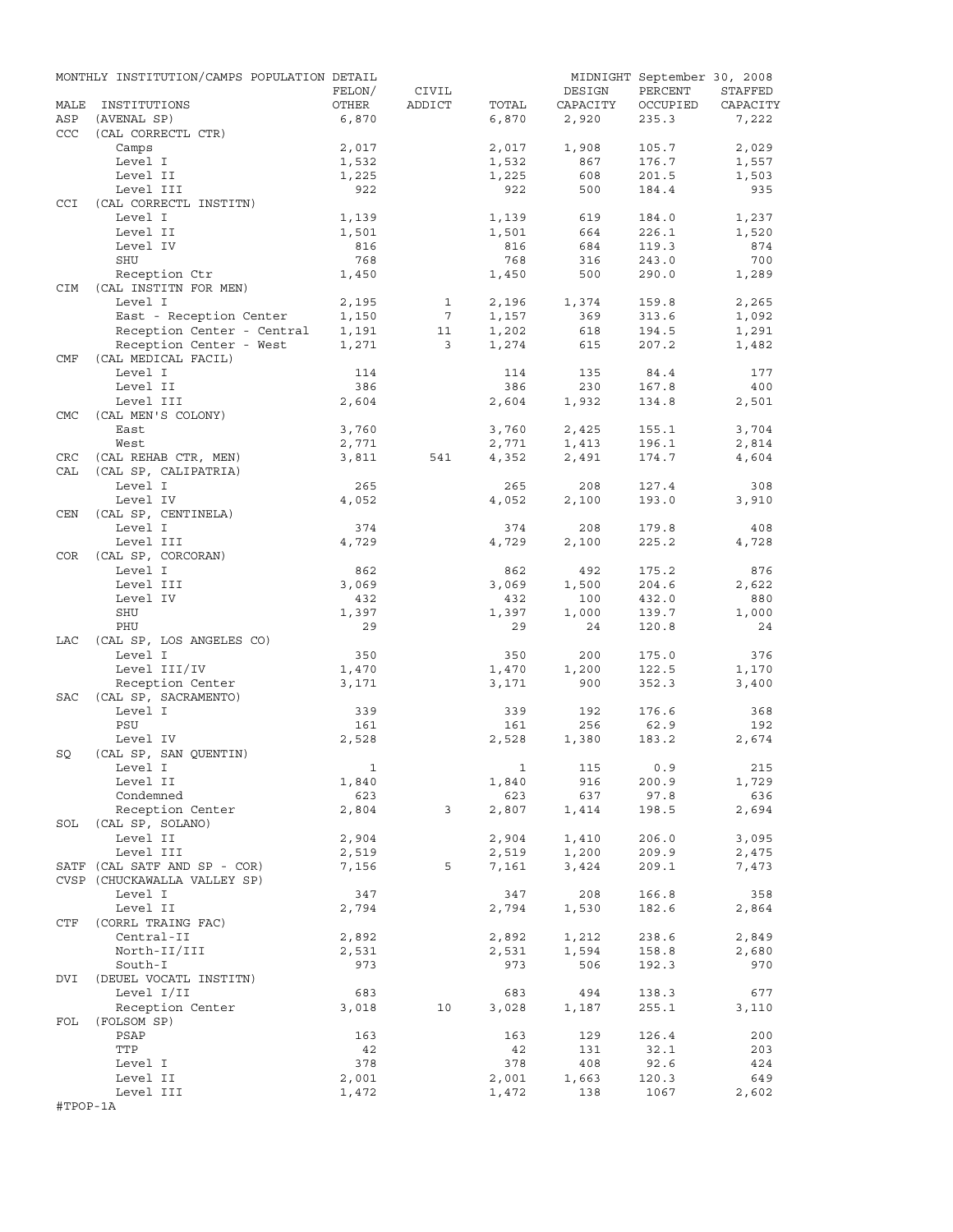|             | MONTHLY INSTITUTION/CAMPS POPULATION DETAIL |                |                 |                |                | MIDNIGHT September 30, 2008 |                |
|-------------|---------------------------------------------|----------------|-----------------|----------------|----------------|-----------------------------|----------------|
|             |                                             | FELON/         | CIVIL           |                | DESIGN         | PERCENT                     | STAFFED        |
| MALE<br>HDP | INSTITUTIONS<br>(HIGH DESERT SP)            | OTHER          | ADDICT          | TOTAL          | CAPACITY       | OCCUPIED                    | CAPACITY       |
|             | Level I                                     | 367            |                 | 367            | 200            | 183.5                       | 350            |
|             | Level II                                    | 119            |                 | 119            | $\circ$        | $\sim$                      | 120            |
|             | Level III                                   | 455            |                 | 455            | 800            | 56.9                        | 500            |
|             | Level IV                                    | 2,898          |                 | 2,898          | 1,124          | 257.8                       | 2,996          |
|             | Reception Center                            | 692            | 5               | 697            | 200            | 348.5                       | 570            |
|             | IRON (IRONWOOD SP)                          |                |                 |                |                |                             |                |
|             | Level I                                     | 283            |                 | 283            | 200            | 141.5                       | 300            |
|             | Level III<br>KVSP (KERN VALLEY SP)          | 4,048          |                 | 4,048          | 2,000          | 202.4                       | 4,265          |
|             | Level I/II                                  | 224            |                 | 224            | 200            | 112.0                       | 300            |
|             | Level IV                                    | 4,488          |                 | 4,488          | 2,248          | 199.6                       | 4,546          |
|             | MCSP (MULE CREEK SP)                        |                |                 |                |                |                             |                |
|             | Level I/II                                  | 363            |                 | 363            | 200            | 181.5                       | 392            |
|             | Level III                                   | 2,455          |                 | 2,455          | 1,000          | 245.5                       | 2,255          |
|             | Level IV                                    | 982            |                 | 982            | 500            | 196.4                       | 1,067          |
|             | NKSP (NORTH KERN SP)                        |                |                 |                |                |                             |                |
|             | Level I                                     | 299            |                 | 299            | 210            | 142.4                       | 408            |
|             | Level III<br>Reception Center               | 577            | 13              | 577            | 300            | 192.3                       | 452            |
|             | PBSP (PELICAN BAY SP)                       | 4,606          |                 | 4,619          | 2,184          | 211.5                       | 4,594          |
|             | Level I                                     | 237            |                 | 237            | 200            | 118.5                       | 392            |
|             | Level III/IV                                | 2,027          |                 | 2,027          | 996            | 203.5                       | 2,097          |
|             | SHU                                         | 1,097          |                 | 1,097          | 1,184          | 92.7                        | 1,109          |
|             | PVSP (PLEASANT VALLEY SP)                   |                |                 |                |                |                             |                |
|             | Level I/II                                  | 281            |                 | 281            | 208            | 135.1                       | 308            |
|             | Level III/IV                                | 4,913          |                 | 4,913          | 2,100          | 234.0                       | 4,884          |
| RIO         | (RIO COSUMNES COR CTR-RC)                   | 280            |                 | 280            | $\Omega$       |                             | 250            |
| <b>RJD</b>  | (RJ DONOVAN CORR FACIL)                     |                |                 |                |                |                             |                |
|             | Level I<br>Level III                        | 328<br>1,818   |                 | 328<br>1,818   | 200<br>600     | 164.0<br>303.0              | 400<br>1,442   |
|             | Reception Center                            | 2,059          | 1               | 2,060          | 900            | 228.9                       | 1,986          |
|             | IV                                          | 608            |                 | 608            | 500            | 121.6                       | 760            |
|             | SVSP (SALINAS VAL SP)                       |                |                 |                |                |                             |                |
|             | Level I/II                                  | 294            |                 | 294            | 200            | 147.0                       | 300            |
|             | Level III/IV                                | 3,789          |                 | 3,789          | 2,188          | 173.2                       | 3,800          |
|             | SRTA (SANTA RITA CO. JAIL-RC)               | 827            |                 | 827            | $\circ$        | $\sim$                      | 750            |
|             | SBRN (SAN BRUNO CO. JAIL)                   | $\mathbf{1}$   |                 | <sup>1</sup>   | $\mathbf 0$    | $\sim$                      | 30             |
| SCC         | (SIERRA CONSERV CTR)                        |                |                 |                |                |                             |                |
|             | Camps-Men<br>Level I                        | 2,100<br>1,318 |                 | 2,100<br>1,318 | 2,010<br>618   | 104.5<br>213.3              | 2,010<br>1,378 |
|             | Level II                                    | 1,448          |                 | 1,448          | 608            | 238.2                       | 1,486          |
|             | Level III                                   | 1,198          |                 | 1,198          | 500            | 239.6                       | 1,172          |
| WSP         | (WASCO SP)                                  |                |                 |                |                |                             |                |
|             | Level I                                     | 281            |                 | 281            | 200            | 140.5                       | 296            |
|             | Level III                                   | 374            |                 | 374            | 200            | 187.0                       | 551            |
|             | Reception Center                            | 5,162          | $7\overline{ }$ | 5,169          | 2,584          | 200.0                       | 5,031          |
|             | MALE TOTAL:                                 | 149,158        | 607             |                | 149,765 78,726 | 190.2                       | 151,582        |
|             |                                             |                |                 |                |                |                             |                |
| CIW         | FEMALE INSTITUTIONS                         |                |                 |                |                |                             |                |
|             | (CAL INST FOR WOMEN)<br>Institution         | 1,887          | 179             | 2,066          | 822            | 251.3                       | 1,805          |
|             | Reception Center                            | 205            | 23              | 228            | 184            | 123.9                       | 394            |
|             | Corr Trt Ctr                                | 3              |                 | 3              | 30             | 10.0                        | 30             |
|             | Camps-Women                                 | 314            |                 | 314            | 320            | 98.1                        | 320            |
|             | CCWF (CENT CAL WOMEN'S FACIL)               |                |                 |                |                |                             |                |
|             | Institution                                 | 3,345          | $\mathbf{1}$    | 3,346          | 1,631          | 205.2                       | 3,301          |
|             | Reception Center                            | 712            | 3               | 715            | 356            | 200.8                       | 768            |
|             | Condemned                                   | 15             |                 | 15             | 17             | 88.2                        | 17             |
| RIO         | (RIO COSUMNES COR CTR-RC)                   | 16             |                 | 16             | $\circ$        | $\overline{\phantom{a}}$    | $\circ$        |
| VSP         | (VALLEY SP)<br>Institution                  |                |                 |                |                |                             |                |
|             | Reception Center                            | 3,240<br>755   | 10              | 3,240<br>765   | 1,580<br>356   | 205.1<br>214.9              | 3,252<br>844   |
|             | SHU                                         | 66             |                 | 66             | 44             | 150.0                       | 62             |
|             | FEMALE TOTAL:                               | 10,558         | 216             | 10,774         | 5,340          | 201.8                       | 10,793         |
|             |                                             |                |                 |                |                |                             |                |
|             | INSTITUTIONS/CAMPS TOTAL:                   | 159,716        | 823             | 160,539        | 84,066         | 191.0                       | 162,375        |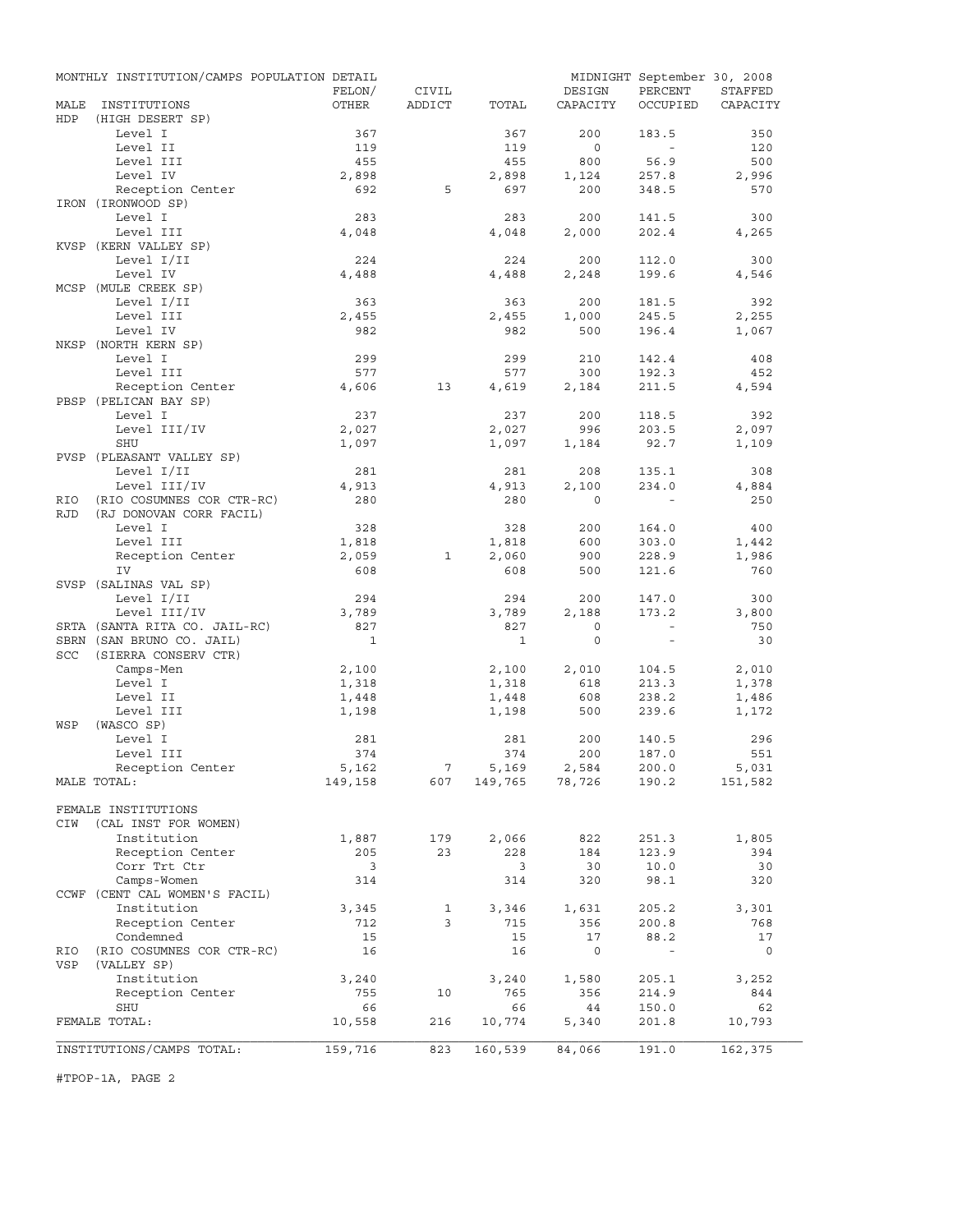Data Analysis Unit Unit Department of Corrections and Rehabilitation<br>Estimates and Statistical Analysis Section State of California Estimates and Statistical Analysis Section and State of California of Estimates and Statistical Analysis Section Services of California of State of California of State of California of  $\overline{S}$ 

> MONTHLY REPORT OF POPULATION AS OF MIDNIGHT October 31, 2008

|                                                                                                                                                                                                                                                                                                                                                                                                    |                              |                | TOTAL CDCR POPULATION |                    |                                        |                                                                                                                                                                                                                                                                                                                        |       |         |
|----------------------------------------------------------------------------------------------------------------------------------------------------------------------------------------------------------------------------------------------------------------------------------------------------------------------------------------------------------------------------------------------------|------------------------------|----------------|-----------------------|--------------------|----------------------------------------|------------------------------------------------------------------------------------------------------------------------------------------------------------------------------------------------------------------------------------------------------------------------------------------------------------------------|-------|---------|
|                                                                                                                                                                                                                                                                                                                                                                                                    |                              |                |                       |                    | CHANGE SINCE                           |                                                                                                                                                                                                                                                                                                                        |       |         |
|                                                                                                                                                                                                                                                                                                                                                                                                    | FELON/                       | CIVIL          |                       |                    |                                        | 10/31/07 DESIGN PERCENT STAFFED                                                                                                                                                                                                                                                                                        |       |         |
|                                                                                                                                                                                                                                                                                                                                                                                                    | OTHER                        | ADDICT         |                       |                    |                                        | TOTAL NO. PCT. CAPACITY OCCUPIED CAPACITY                                                                                                                                                                                                                                                                              |       |         |
| A. TOTAL INSTITUTIONS                                                                                                                                                                                                                                                                                                                                                                              | 172,186 836 173,022 +64      |                |                       |                    | $+0.0$                                 |                                                                                                                                                                                                                                                                                                                        |       |         |
| I. IN-STATE                                                                                                                                                                                                                                                                                                                                                                                        |                              |                |                       |                    |                                        |                                                                                                                                                                                                                                                                                                                        |       |         |
|                                                                                                                                                                                                                                                                                                                                                                                                    |                              |                |                       |                    |                                        |                                                                                                                                                                                                                                                                                                                        |       |         |
| 166,675 836 167,511 -5,447 -3.1<br>(MEN, Subtotal) 155,258 608 155,866 -3,739 -2.3<br>(WOMEN, Subtotal) 11,417 228 11,645 -35 -0.2                                                                                                                                                                                                                                                                 |                              |                |                       |                    |                                        |                                                                                                                                                                                                                                                                                                                        |       |         |
| $1. \ \text{INSTITUTIONS/CAMPS} \\ \text{INSTITUTIONS/CAMPS} \\ \text{160,269} \\ \text{833} \\ \text{161,102} \\ \text{-3,642} \\ \text{-3,642} \\ \text{-2.2} \\ \text{84,066} \\ \text{191.6} \\ \text{161,720} \\ \text{163,720} \\ \text{165,849} \\ \text{166,82} \\ \text{-3,591} \\ \text{-2.2} \\ \text{-2.2} \\ \text{-2.2} \\ \text{-2.3} \\ \text{-2.3} \\ \text{-2.4} \\ \text{-2.4}$ |                              |                |                       |                    |                                        |                                                                                                                                                                                                                                                                                                                        |       |         |
|                                                                                                                                                                                                                                                                                                                                                                                                    |                              |                |                       |                    |                                        |                                                                                                                                                                                                                                                                                                                        |       | 157,361 |
| CAMPS (CCC & SCC)                                                                                                                                                                                                                                                                                                                                                                                  | 4,420                        |                | 4,420                 | $-51$              |                                        | $-1.1$ 4,238                                                                                                                                                                                                                                                                                                           | 104.3 | 4,359   |
| 2. COMMUNITY CORR. CTRS. 6,219                                                                                                                                                                                                                                                                                                                                                                     |                              |                |                       |                    |                                        | $\begin{array}{cccccccc} 6,219 & & 3 & & 6,222 & & -142 & & -2.2 & & 5,959 & 104.4 \\ 2,959 & & 1 & 2,960 & & +41 & & +1.4 & & 2,752 & 107.6 \\ 2,609 & & 2,609 & & -153 & & -5.5 & 2,461 & 106.0 \\ 401 & & 2 & & 403 & & -21 & & -4.9 & & 440 & 91.6 \\ 58 & & & 58 & & -18 & & -23.6 & & 110 & 52.7 \\ \end{array}$ |       |         |
| CCF PRIVATE                                                                                                                                                                                                                                                                                                                                                                                        |                              |                |                       |                    |                                        |                                                                                                                                                                                                                                                                                                                        |       |         |
| CCF PUBLIC                                                                                                                                                                                                                                                                                                                                                                                         |                              |                |                       |                    |                                        |                                                                                                                                                                                                                                                                                                                        |       |         |
| DRUG TREATMT FURLOUGH                                                                                                                                                                                                                                                                                                                                                                              |                              |                |                       |                    |                                        |                                                                                                                                                                                                                                                                                                                        |       |         |
| PRIVATE WORK FURLOUGH                                                                                                                                                                                                                                                                                                                                                                              |                              |                |                       |                    |                                        |                                                                                                                                                                                                                                                                                                                        |       |         |
| PRISONER MOTHER PGM 70<br>PRISONER MOTHER PGM 70<br>EAMILY FOUNDATION PGM 66                                                                                                                                                                                                                                                                                                                       |                              |                |                       |                    |                                        | $\begin{array}{ccccccccc} 70 & & +11 & & +18.6 & & & 70 & & 100.0 \\ 66 & & & +2 & & +3.1 & & & 70 & & 94.3 \end{array}$                                                                                                                                                                                               |       |         |
|                                                                                                                                                                                                                                                                                                                                                                                                    |                              |                | 66                    |                    |                                        |                                                                                                                                                                                                                                                                                                                        |       |         |
| WORK FUR. IN CUSTODY 56                                                                                                                                                                                                                                                                                                                                                                            |                              |                |                       |                    |                                        | 56  -4  -6.6  56  100.0                                                                                                                                                                                                                                                                                                |       |         |
| 3. DMH STATE HOSPITALS 187                                                                                                                                                                                                                                                                                                                                                                         |                              |                |                       | $187 + 10 + 5.6$   |                                        |                                                                                                                                                                                                                                                                                                                        |       |         |
| II. OUT OF STATE(COCF)                                                                                                                                                                                                                                                                                                                                                                             | 5,511                        | $\overline{0}$ | 5,511                 |                    |                                        |                                                                                                                                                                                                                                                                                                                        |       |         |
| ARIZONA                                                                                                                                                                                                                                                                                                                                                                                            | 2,909                        |                | 2,909                 |                    |                                        |                                                                                                                                                                                                                                                                                                                        |       |         |
| MISSISSIPPI                                                                                                                                                                                                                                                                                                                                                                                        | 1,492                        |                | 1,492                 |                    |                                        |                                                                                                                                                                                                                                                                                                                        |       |         |
| OKLAHOMA                                                                                                                                                                                                                                                                                                                                                                                           | 1,037                        |                | 1,037                 |                    |                                        |                                                                                                                                                                                                                                                                                                                        |       |         |
| TENNESSEE                                                                                                                                                                                                                                                                                                                                                                                          | 73                           |                | 73                    |                    |                                        |                                                                                                                                                                                                                                                                                                                        |       |         |
| PAROLE 121, 237 1, 451 122, 688 -3, 946 -3.1<br>COMMUNITY SUPERVISION 119, 809 1, 451 121, 260 -3, 856 -3.0<br>B. PAROLE                                                                                                                                                                                                                                                                           |                              |                |                       |                    |                                        |                                                                                                                                                                                                                                                                                                                        |       |         |
|                                                                                                                                                                                                                                                                                                                                                                                                    |                              |                |                       |                    |                                        |                                                                                                                                                                                                                                                                                                                        |       |         |
| COOPERATIVE CASES                                                                                                                                                                                                                                                                                                                                                                                  | 1,428                        |                |                       | $1,428 -90$        | $-5.9$                                 |                                                                                                                                                                                                                                                                                                                        |       |         |
| C. NON-CDC JURISDICTION 1,815                                                                                                                                                                                                                                                                                                                                                                      |                              | $\overline{0}$ |                       | $1,815 -121$       | $-6.2$                                 |                                                                                                                                                                                                                                                                                                                        |       |         |
| OTHER STATE/FED. INST.                                                                                                                                                                                                                                                                                                                                                                             | 512                          |                | 512                   | $\overline{0}$     | $\sim$                                 |                                                                                                                                                                                                                                                                                                                        |       |         |
| OUT OF STATE PAROLE                                                                                                                                                                                                                                                                                                                                                                                | 1,119                        |                |                       | $1,119 -134 -10.6$ |                                        |                                                                                                                                                                                                                                                                                                                        |       |         |
| OUT OF STATE PAL<br>CYA-W&IC 1731.5(c)                                                                                                                                                                                                                                                                                                                                                             | 54                           |                |                       | $54 - 20$          | $-27.0$                                |                                                                                                                                                                                                                                                                                                                        |       |         |
| INSTITUTIONS                                                                                                                                                                                                                                                                                                                                                                                       | 130                          |                |                       | $130 + 33 + 34.0$  |                                        |                                                                                                                                                                                                                                                                                                                        |       |         |
| D. OTHER POPULATIONS 19,632 127 19,759 -1,342 -6.3<br>INMATES                                                                                                                                                                                                                                                                                                                                      |                              |                |                       |                    |                                        |                                                                                                                                                                                                                                                                                                                        |       |         |
| OUT-TO-COURT, etc.                                                                                                                                                                                                                                                                                                                                                                                 | 2,220 33                     |                | 2,253                 |                    |                                        |                                                                                                                                                                                                                                                                                                                        |       |         |
| ESCAPED                                                                                                                                                                                                                                                                                                                                                                                            | 222                          |                | 222                   | $+4$               | $-164$ $-6.7$<br>$+4$ $+1.8$<br>$+1.8$ |                                                                                                                                                                                                                                                                                                                        |       |         |
| PAROLEES (PAL/RAL) 17,190 94 17,284 -1,182                                                                                                                                                                                                                                                                                                                                                         |                              |                |                       |                    | $-6.4$                                 |                                                                                                                                                                                                                                                                                                                        |       |         |
| TOTAL CDCR POPULATION                                                                                                                                                                                                                                                                                                                                                                              | 314,870 2,414 317,284 -3,672 |                |                       |                    | $-1.1$                                 |                                                                                                                                                                                                                                                                                                                        |       |         |

CHANGE FROM LAST MONTH A. TOTAL INSTITUTIONS  $+1,008$   $+6$   $+1,014$ <br>(MEN, Subtotal)  $+453$   $-1$   $+452$  (MEN, Subtotal) +453 -1 +452 (WOMEN, Subtotal) +152 +7 +159<br>LE -966 -11 -977 B. PAROLE D. PAROLEES (PAL/RAL) +5 -12 -7

This report contains the latest available reliable population figures from OBIS. They have been carefully audited, but are preliminary, and therefore subject to revision.

 Figure excludes institution based camps. Total persons in camps, including base camps, are 4,441 . Base camp at CMC is included in institution counts.<br>Report # TPOP-8. Questions: (916) 327-3262 (CALNET) 4 (916) 327-3262 (CALNET) 467-3262.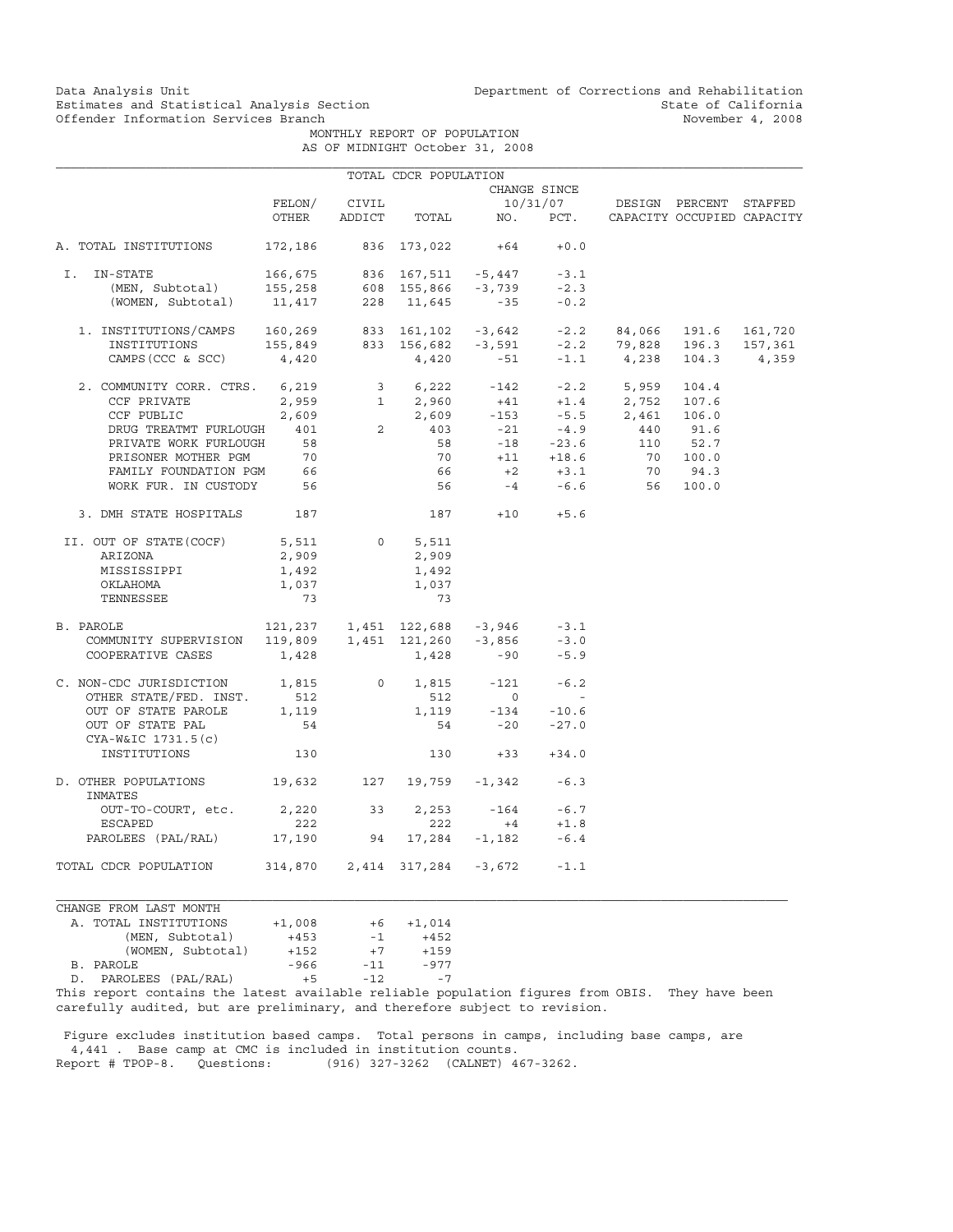|             | INSTITUTIONS/CAMPS                       | FELON/<br>OTHER          | CIVIL<br>ADDICT      | TOTAL        | DESIGN<br>CAPACITY               | PERCENT<br>OCCUPIED      | STAFFED<br>CAPACITY  |
|-------------|------------------------------------------|--------------------------|----------------------|--------------|----------------------------------|--------------------------|----------------------|
| MALE        |                                          |                          |                      |              |                                  |                          |                      |
| ASP         | (AVENAL SP)                              | 6,731                    |                      |              | 6,731 2,920                      | 230.5                    | 6,878                |
| CCC         | (CAL CORRECTL CTR)                       | 5,724                    |                      |              | 5,724 3,883                      | 147.4                    | 5,724                |
| <b>CCI</b>  | (CAL CORRECTL INSTITN)                   | 5,858                    |                      | 5,858        | 2,783                            | 210.5                    | 5,835                |
| CIM         | (CAL INSTITN FOR MEN)                    |                          | 5,847 26             |              | 5,873 2,976                      | 197.3                    | 6,032                |
| CMF         | (CAL MEDICAL FACIL)                      | 3,047                    |                      |              | 3,047 2,297                      | 132.7                    | 3,060                |
| <b>CMC</b>  | (CAL MEN'S COLONY)                       | 6,557                    |                      | 6,557        | 3,838                            | 170.8                    | 6,518                |
| ${\tt CRC}$ | (CAL REHAB CTR, MEN)                     | 3,814                    | 534                  |              | $4,348$ $2,491$                  | 174.5                    | 4,408                |
| CAL         | (CAL SP, CALIPATRIA)                     | 4,343                    |                      | 4,343        | 2,308                            | 188.2                    | 4,218                |
| CEN         | (CAL SP, CENTINELA)                      | 5,028                    |                      | 5,028        | 2,308                            | 217.9                    | 5,136                |
| COR         | (CAL SP, CORCORAN)                       | 5,791                    |                      |              | 5,791 3,116                      | 185.8                    | 5,653                |
| <b>LAC</b>  | (CAL SP, LOS ANGELES CO)                 | 4,955                    | 1                    | 4,956        | 2,300                            | 215.5                    | 5,027                |
| SAC         | (CAL SP, SACRAMENTO)                     | 3,025                    |                      | 3,025        | 1,828                            | 165.5                    | 3,059                |
| SQ          | (CAL SP, SAN QUENTIN)                    | 5,365                    | $\overline{4}$       |              | 5,369 3,082                      | 174.2                    | 5,259                |
| SOL         | (CAL SP, SOLANO)                         | 5,280                    |                      | 5,280        | 2,610                            | 202.3                    | 5,427                |
|             | SATF (CAL SATF AND SP - COR)             | 7,153                    | 6                    | 7,159        | 3,424                            | 209.1                    | 7,264                |
|             | CVSP (CHUCKAWALLA VALLEY SP)             | 3,234                    |                      | 3,234        | 1,738                            | 186.1                    | 3,328                |
| CTF         | (CORRL TRAING FAC)                       |                          |                      |              | 6,534 3,312                      | 197.3                    | 6,527                |
| DVI         | (DEUEL VOCATL INSTITN)                   |                          |                      |              | $3,866$ $1,681$                  | 230.0                    | 3,811                |
| FOL         | (FOLSOM SP)                              |                          |                      | 4,035        |                                  | 163.4                    | 4,078                |
| HDP         | (HIGH DESERT SP)                         |                          | $4,035$<br>$4,529$ 3 | 4,532        | 2,469<br>2,324                   | 195.0                    | 4,536                |
|             | IRON (IRONWOOD SP)                       | 4,263                    |                      |              | 4,263 2,200                      | 193.8                    | 4,445                |
|             | KVSP (KERN VALLEY SP)                    | 4,714                    |                      |              |                                  | 192.6                    | 4,820                |
|             | MCSP (MULE CREEK SP)                     | 3,874                    |                      |              | $4, 714$<br>$3, 874$<br>$1, 700$ | 227.9                    | 3,748                |
|             | NKSP (NORTH KERN SP)                     | 5,444                    | 15                   | 5,459        | 2,694                            | 202.6                    | 5,454                |
|             | PBSP (PELICAN BAY SP)                    | 3,368                    |                      | 3,368        | 2,380                            | 141.5                    | 3,502                |
|             | PVSP (PLEASANT VALLEY SP)                | 5,136                    |                      | 5,136        | 2,308                            | 222.5                    | 5,162                |
| RIO         | (RIO COSUMNES COR CTR-RC)                | 367                      |                      | 367          | $\overline{0}$                   | <b>Contract Contract</b> | 250                  |
| RJD         | (RJ DONOVAN CORR FACIL)                  | 4,769                    | $\overline{2}$       | 4,771        | 2,200                            | 216.9                    | 4,814                |
|             | SVSP (SALINAS VAL SP)                    | 4,066                    |                      | 4,066        | 2,388                            | 170.3                    | 4,099                |
|             | SRTA (SANTA RITA CO. JAIL-RC)            | 864                      |                      | 864          | $\overline{0}$                   | $\alpha$ and $\alpha$    | 750                  |
|             | SBRN (SAN BRUNO CO. JAIL)                | $\overline{\phantom{a}}$ |                      | $\mathbf{1}$ | $\circ$                          | $\sim$ $ \sim$           | 30                   |
|             | SCC (SIERRA CONSERV CTR)                 | 6,012                    |                      | 6,012        | 3,736                            | 160.9                    | 6,067                |
| WSP         | (WASCO SP)                               |                          | 5,972 7              |              | 5,979 2,984                      | 200.4                    | 5,848                |
|             | MALE TOTAL:                              | 149,557                  | 607                  | 150,164      | 78,726                           | 190.7                    | 150,767              |
| FEMALE      |                                          |                          |                      |              |                                  |                          |                      |
| CIW         | (CAL INST FOR WOMEN)                     | 2,445                    | 211                  | 2,656        | 1,356                            | 195.9                    | 2,669                |
|             | CCWF (CENT CAL WOMEN'S FACIL)            | 4,161                    | 5                    | 4,166        | 2,004                            | 207.9                    | 4,166                |
| RIO<br>VSP  | (RIO COSUMNES COR CTR-RC)<br>(VALLEY SP) | 9<br>4,097               | 10                   | 9<br>4,107   | $\overline{0}$<br>1,980          | $\sim$<br>207.4          | $\mathbf 0$<br>4,118 |
|             | FEMALE TOTAL:                            | 10,712                   | 226                  | 10,938       | 5,340                            | 204.8                    | 10,953               |
|             |                                          |                          |                      |              |                                  |                          |                      |
|             | INSTITUTIONS/CAMPS TOTAL:                | 160,269                  | 833                  | 161,102      | 84,066                           | 191.6                    | 161,720              |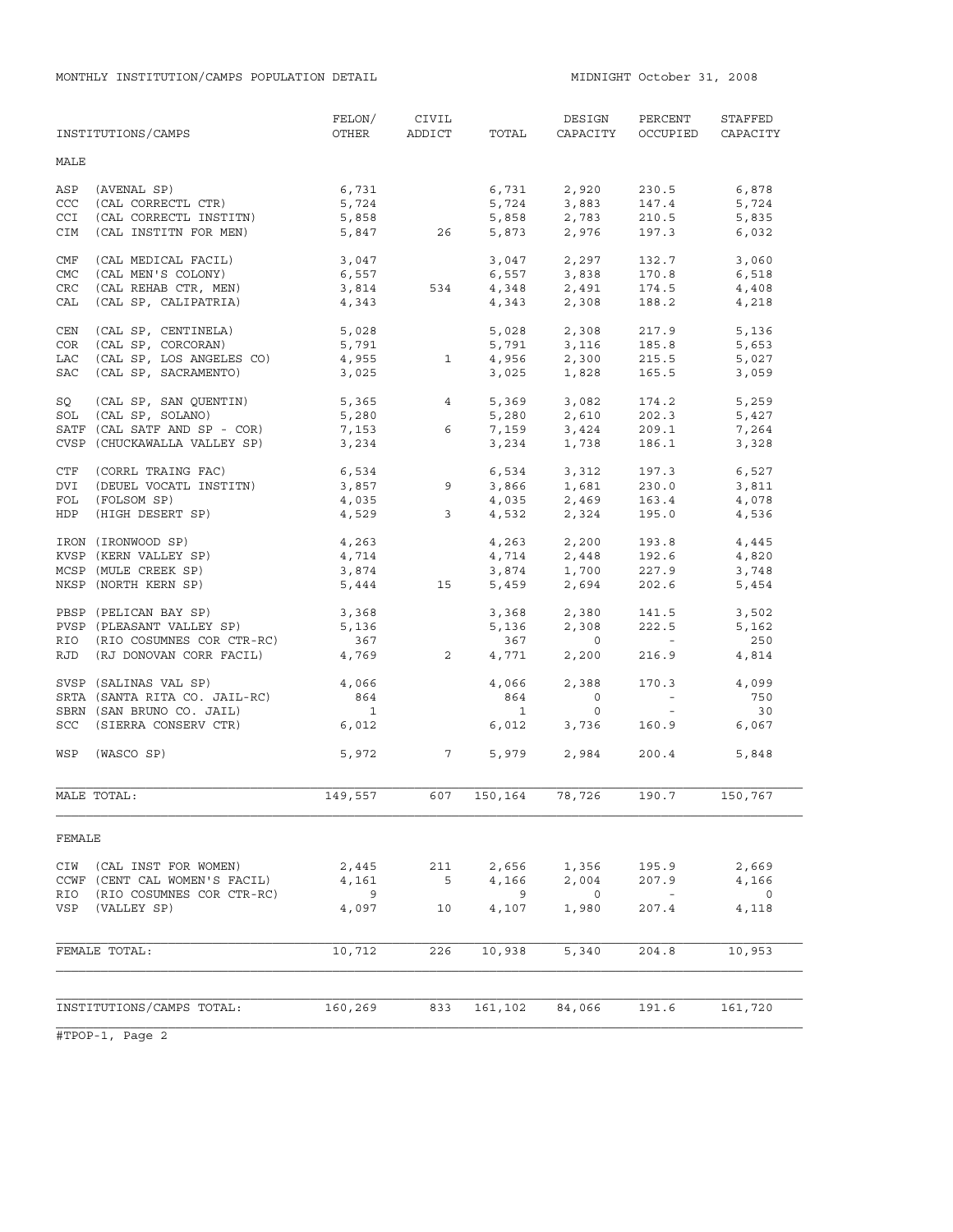|            | MONTHLY INSTITUTION/CAMPS POPULATION DETAIL |                |                         |              |            | MIDNIGHT October 31, 2008 |              |
|------------|---------------------------------------------|----------------|-------------------------|--------------|------------|---------------------------|--------------|
|            |                                             | FELON/         | CIVIL                   |              | DESIGN     | PERCENT                   | STAFFED      |
| MALE       | INSTITUTIONS                                | OTHER          | ADDICT                  | TOTAL        | CAPACITY   | OCCUPIED                  | CAPACITY     |
| ASP        | (AVENAL SP)                                 | 6,731          |                         | 6,731        | 2,920      | 230.5                     | 6,878        |
| <b>CCC</b> | (CAL CORRECTL CTR)                          |                |                         |              |            |                           |              |
|            | Camps                                       | 1,982          |                         | 1,982        | 1,908      | 103.9                     | 2,029        |
|            | Level I                                     | 1,576          |                         | 1,576        | 867        | 181.8                     | 1,557        |
|            | Level II                                    | 1,247          |                         | 1,247        | 608        | 205.1                     | 1,203        |
|            | Level III                                   | 919            |                         | 919          | 500        | 183.8                     | 935          |
| CCI        | (CAL CORRECTL INSTITN)                      |                |                         |              |            |                           |              |
|            | Level I                                     | 1,274          |                         | 1,274        | 619        | 205.8                     | 1,237        |
|            | Level II<br>Level IV                        | 1,551<br>791   |                         | 1,551<br>791 | 664<br>684 | 233.6<br>115.6            | 1,478<br>843 |
|            | SHU                                         | 764            |                         | 764          | 316        | 241.8                     | 798          |
|            | Reception Ctr                               | 1,478          |                         | 1,478        | 500        | 295.6                     | 1,479        |
| <b>CIM</b> | (CAL INSTITN FOR MEN)                       |                |                         |              |            |                           |              |
|            | Level I                                     | 2,199          |                         | 2,199        | 1,374      | 160.0                     | 2,265        |
|            | East - Reception Center                     | 1,177          | 5                       | 1,182        | 369        | 320.3                     | 1,192        |
|            | Reception Center - Central                  | 1,220          | 18                      | 1,238        | 618        | 200.3                     | 1,291        |
|            | Reception Center - West                     | 1,251          | $\overline{\mathbf{3}}$ | 1,254        | 615        | 203.9                     | 1,284        |
| CMF        | (CAL MEDICAL FACIL)                         |                |                         |              |            |                           |              |
|            | Level I                                     | 112            |                         | 112          | 135        | 83.0                      | 177          |
|            | Level II                                    | 382            |                         | 382          | 230        | 166.1                     | 400          |
|            | Level III                                   | 2,553          |                         | 2,553        | 1,932      | 132.1                     | 2,483        |
| <b>CMC</b> | (CAL MEN'S COLONY)                          |                |                         |              |            |                           |              |
|            | East                                        | 3,755          |                         | 3,755        | 2,425      | 154.8                     | 3,704        |
|            | West                                        | 2,802          |                         | 2,802        | 1,413      | 198.3                     | 2,814        |
| CRC        | (CAL REHAB CTR, MEN)                        | 3,814          | 534                     | 4,348        | 2,491      | 174.5                     | 4,408        |
| CAL        | (CAL SP, CALIPATRIA)                        |                |                         |              |            |                           |              |
|            | Level I                                     | 269            |                         | 269          | 208        | 129.3                     | 308          |
|            | Level IV                                    | 4,074          |                         | 4,074        | 2,100      | 194.0                     | 3,910        |
| CEN        | (CAL SP, CENTINELA)                         |                |                         |              |            |                           |              |
|            | Level I                                     | 376            |                         | 376          | 208        | 180.8                     | 408          |
|            | Level III                                   | 4,652          |                         | 4,652        | 2,100      | 221.5                     | 4,728        |
| COR        | (CAL SP, CORCORAN)                          |                |                         |              |            |                           |              |
|            | Level I                                     | 863            |                         | 863          | 492        | 175.4                     | 876          |
|            | Level III                                   | 3,092          |                         | 3,092        | 1,500      | 206.1                     | 2,651        |
|            | Level IV                                    | 421            |                         | 421          | 100        | 421.0                     | 881          |
|            | SHU                                         | 1,391          |                         | 1,391        | 1,000      | 139.1                     | 1,221        |
|            | PHU                                         | 24             |                         | 24           | 24         | 100.0                     | 24           |
| LAC        | (CAL SP, LOS ANGELES CO)                    |                |                         |              |            |                           |              |
|            | Level I                                     | 321            |                         | 321          | 200        | 160.5                     | 400          |
|            | Level III/IV                                | 1,479          |                         | 1,479        | 1,200      | 123.3                     | 1,440        |
|            | Reception Center                            | 3,155          | $\mathbf{1}$            | 3,156        | 900        | 350.7                     | 3,187        |
| SAC        | (CAL SP, SACRAMENTO)                        |                |                         |              |            |                           |              |
|            | Level I                                     | 344            |                         | 344          | 192        | 179.2                     | 368          |
|            | PSU                                         | 185            |                         | 185          | 256        | 72.3                      | 256          |
|            | Level IV                                    | 2,496          |                         | 2,496        | 1,380      | 180.9                     | 2,435        |
| SQ         | (CAL SP, SAN QUENTIN)                       |                |                         |              |            |                           |              |
|            | Level I                                     | $\overline{1}$ |                         |              | 1 115 0.9  |                           | 215          |
|            | Level II                                    | 1,863          |                         | 1,863        | 916        | 203.4                     | 1,627        |
|            | Condemned                                   | 630            |                         | 630          | 637        | 98.9                      | 636          |
|            | Reception Center                            | 2,871          | $4\overline{ }$         | 2,875        | 1,414      | 203.3                     | 2,781        |
|            | SOL (CAL SP, SOLANO)                        |                |                         |              |            |                           |              |
|            | Level II                                    | 2,824          |                         | 2,824        | 1,410      | 200.3                     | 3,142        |
|            | Level III                                   | 2,456          |                         | 2,456        | 1,200      | 204.7                     | 2,285        |
|            | SATF (CAL SATF AND SP - COR)                | 7,153          | 6                       | 7,159        | 3,424      | 209.1                     | 7,264        |
|            | CVSP (CHUCKAWALLA VALLEY SP)                |                |                         |              |            |                           |              |
|            | Level I                                     | 343            |                         | 343          | 208        | 164.9                     | 358          |
|            | Level II                                    | 2,891          |                         | 2,891        | 1,530      | 189.0                     | 2,970        |
| CTF        | (CORRL TRAING FAC)                          |                |                         |              |            |                           |              |
|            | Central-II                                  | 2,892          |                         | 2,892        | 1,212      | 238.6                     | 2,877        |
|            | North-II/III                                | 2,666          |                         | 2,666        | 1,594      | 167.3                     | 2,680        |
|            | South-I                                     | 976            |                         | 976          | 506        | 192.9                     | 970          |
| DVI        | (DEUEL VOCATL INSTITN)                      |                |                         |              |            |                           |              |
|            | Level I/II                                  | 717            |                         | 717          | 494        | 145.1                     | 677          |
|            | Reception Center                            | 3,140          | 9                       | 3,149        | 1,187      | 265.3                     | 3,134        |
| FOL        | (FOLSOM SP)                                 |                |                         |              |            |                           |              |
|            | PSAP                                        | 181            |                         | 181          | 129        | 140.3                     | 200          |
|            | TTP                                         | 41             |                         | 41           | 131        | 31.3                      | 203          |
|            | Level I                                     | 368            |                         | 368          | 408        | 90.2                      | 424          |
|            | Level II                                    | 2,062          |                         | 2,062        | 1,663      | 124.0                     | 649          |
|            | Level III                                   | 1,383          |                         | 1,383        | 138        | 1002                      | 2,602        |
| #TPOP-1A   |                                             |                |                         |              |            |                           |              |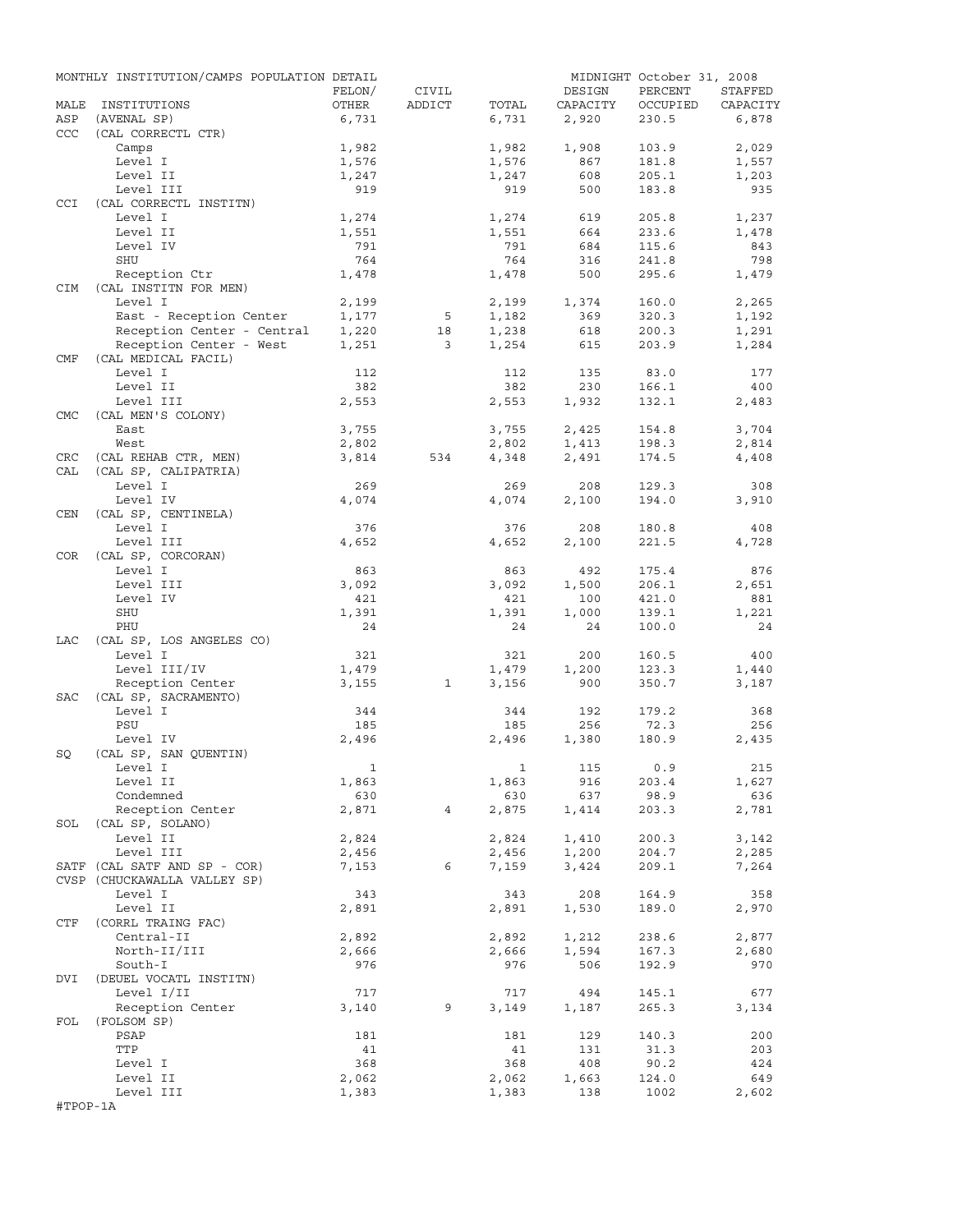|             | MONTHLY INSTITUTION/CAMPS POPULATION DETAIL |              |                                |              |                           | MIDNIGHT October 31, 2008 |              |
|-------------|---------------------------------------------|--------------|--------------------------------|--------------|---------------------------|---------------------------|--------------|
|             |                                             | FELON/       | CIVIL                          |              | DESIGN                    | PERCENT                   | STAFFED      |
| MALE<br>HDP | INSTITUTIONS<br>(HIGH DESERT SP)            | OTHER        | ADDICT                         | TOTAL        | CAPACITY                  | OCCUPIED                  | CAPACITY     |
|             | Level I                                     | 352          |                                | 352          | 200                       | 176.0                     | 350          |
|             | Level II                                    | 119          |                                | 119          | $\circ$                   | $\sim$                    | 120          |
|             | Level III                                   | 448          |                                | 448          | 800                       | 56.0                      | 500          |
|             | Level IV                                    | 2,911        |                                | 2,911        | 1,124                     | 259.0                     | 2,996        |
|             | Reception Center                            | 699          | 3                              | 702          | 200                       | 351.0                     | 570          |
|             | IRON (IRONWOOD SP)                          |              |                                |              |                           |                           |              |
|             | Level I                                     | 279          |                                | 279          | 200                       | 139.5                     | 300          |
|             | Level III                                   | 3,984        |                                | 3,984        | 2,000                     | 199.2                     | 4,145        |
|             | KVSP (KERN VALLEY SP)                       |              |                                |              |                           |                           |              |
|             | Level I/II                                  | 245<br>4,469 |                                | 245          | 200                       | 122.5                     | 300          |
|             | Level IV<br>MCSP (MULE CREEK SP)            |              |                                | 4,469        | 2,248                     | 198.8                     | 4,520        |
|             | Level I/II                                  | 348          |                                | 348          | 200                       | 174.0                     | 392          |
|             | Level III                                   | 2,543        |                                | 2,543        | 1,000                     | 254.3                     | 2,412        |
|             | Level IV                                    | 983          |                                | 983          | 500                       | 196.6                     | 944          |
|             | NKSP (NORTH KERN SP)                        |              |                                |              |                           |                           |              |
|             | Level I                                     | 315          |                                | 315          | 210                       | 150.0                     | 408          |
|             | Level III                                   | 515          |                                | 515          | 300                       | 171.7                     | 452          |
|             | Reception Center                            | 4,614        | 15                             | 4,629        | 2,184                     | 212.0                     | 4,594        |
|             | PBSP (PELICAN BAY SP)                       |              |                                |              |                           |                           |              |
|             | Level I                                     | 254          |                                | 254          | 200                       | 127.0                     | 296          |
|             | Level III/IV                                | 2,019        |                                | 2,019        | 996                       | 202.7                     | 2,097        |
|             | SHU<br>PVSP (PLEASANT VALLEY SP)            | 1,095        |                                | 1,095        | 1,184                     | 92.5                      | 1,109        |
|             | Level I/II                                  | 287          |                                | 287          | 208                       | 138.0                     | 308          |
|             | Level III/IV                                | 4,849        |                                | 4,849        | 2,100                     | 230.9                     | 4,854        |
| RIO         | (RIO COSUMNES COR CTR-RC)                   | 367          |                                | 367          | $\Omega$                  |                           | 250          |
| <b>RJD</b>  | (RJ DONOVAN CORR FACIL)                     |              |                                |              |                           |                           |              |
|             | Level I                                     | 338          | $\mathbf{1}$                   | 339          | 200                       | 169.5                     | 400          |
|             | Level III                                   | 1,826        |                                | 1,826        | 600                       | 304.3                     | 1,460        |
|             | Reception Center                            | 1,988        | 1                              | 1,989        | 900                       | 221.0                     | 2,004        |
|             | IV                                          | 617          |                                | 617          | 500                       | 123.4                     | 950          |
|             | SVSP (SALINAS VAL SP)<br>Level I/II         |              |                                |              |                           |                           |              |
|             | Level III/IV                                | 298<br>3,768 |                                | 298<br>3,768 | 200<br>2,188              | 149.0<br>172.2            | 300<br>3,799 |
|             | SRTA (SANTA RITA CO. JAIL-RC)               | 864          |                                | 864          | $\mathbf 0$               | $\sim$                    | 750          |
|             | SBRN (SAN BRUNO CO. JAIL)                   | $\mathbf{1}$ |                                | $\mathbf{1}$ | $\mathbf 0$               | $\equiv$                  | 30           |
| SCC         | (SIERRA CONSERV CTR)                        |              |                                |              |                           |                           |              |
|             | Camps-Men                                   | 2,120        |                                | 2,120        | 2,010                     | 105.5                     | 2,010        |
|             | Level I                                     | 1,247        |                                | 1,247        | 618                       | 201.8                     | 1,378        |
|             | Level II                                    | 1,431        |                                | 1,431        | 608                       | 235.4                     | 1,486        |
|             | Level III                                   | 1,214        |                                | 1,214        | 500                       | 242.8                     | 1,193        |
| WSP         | (WASCO SP)                                  |              |                                |              |                           |                           |              |
|             | Level I                                     | 269          |                                | 269          | 200                       | 134.5                     | 296          |
|             | Level III                                   | 525<br>5,178 |                                | 525          | 200                       | 262.5                     | 555<br>4,997 |
|             | Reception Center<br>MALE TOTAL:             | 149,557      | $7\overline{ }$<br>607         | 5,185        | 2,584<br>150, 164 78, 726 | 200.7<br>190.7            | 150,767      |
|             |                                             |              |                                |              |                           |                           |              |
|             | FEMALE INSTITUTIONS                         |              |                                |              |                           |                           |              |
| CIW         | (CAL INST FOR WOMEN)                        |              |                                |              |                           |                           |              |
|             | Institution                                 | 1,872        | 193                            | 2,065        | 822                       | 251.2                     | 1,909        |
|             | Reception Center                            | 252          | 18                             | 270          | 184                       | 146.7                     | 394          |
|             | Corr Trt Ctr                                | 3            |                                | 3            | 30                        | 10.0                      | 46           |
|             | Camps-Women                                 | 318          |                                | 318          | 320                       | 99.4                      | 320          |
|             | CCWF (CENT CAL WOMEN'S FACIL)               |              |                                |              |                           |                           |              |
|             | Institution<br>Reception Center             | 3,378        | $\mathbf{1}$<br>$\overline{4}$ | 3,379        | 1,631                     | 207.2                     | 3,359        |
|             | Condemned                                   | 768<br>15    |                                | 772<br>15    | 356<br>17                 | 216.9<br>88.2             | 790<br>17    |
| RIO         | (RIO COSUMNES COR CTR-RC)                   | 9            |                                | 9            | $\mathsf{O}$              | $\sim$                    | 0            |
| VSP         | (VALLEY SP)                                 |              |                                |              |                           |                           |              |
|             | Institution                                 | 3,271        | 1                              | 3,272        | 1,580                     | 207.1                     | 3,292        |
|             | Reception Center                            | 765          | 9                              | 774          | 356                       | 217.4                     | 764          |
|             | SHU                                         | 61           |                                | 61           | 44                        | 138.6                     | 62           |
|             | FEMALE TOTAL:                               | 10,712       | 226                            | 10,938       | 5,340                     | 204.8                     | 10,953       |
|             |                                             |              |                                |              |                           |                           |              |
|             | INSTITUTIONS/CAMPS TOTAL:                   | 160,269      | 833                            | 161,102      | 84,066                    | 191.6                     | 161,720      |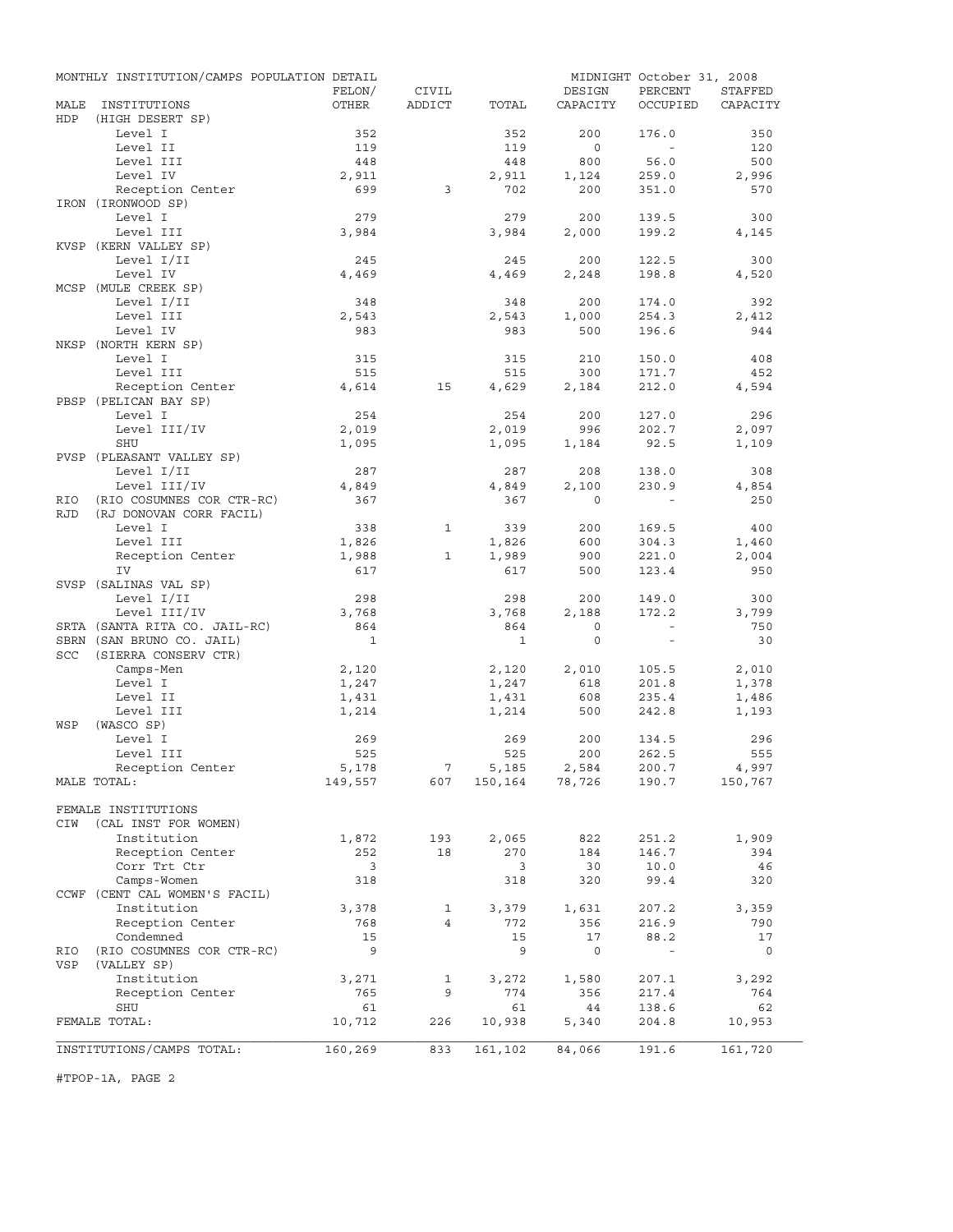MONTHLY REPORT OF POPULATION AS OF MIDNIGHT November 30, 2008

|                                                                                                                                                                                                                                                                                                                                       |                              |              | TOTAL CDCR POPULATION |                                                   |              |                                                                           |       |  |
|---------------------------------------------------------------------------------------------------------------------------------------------------------------------------------------------------------------------------------------------------------------------------------------------------------------------------------------|------------------------------|--------------|-----------------------|---------------------------------------------------|--------------|---------------------------------------------------------------------------|-------|--|
|                                                                                                                                                                                                                                                                                                                                       |                              |              |                       |                                                   | CHANGE SINCE |                                                                           |       |  |
|                                                                                                                                                                                                                                                                                                                                       |                              | FELON/ CIVIL |                       |                                                   |              | 11/30/07 DESIGN PERCENT STAFFED                                           |       |  |
|                                                                                                                                                                                                                                                                                                                                       | OTHER                        |              |                       |                                                   |              | ADDICT TOTAL NO. PCT. CAPACITY OCCUPIED CAPACITY                          |       |  |
| A. TOTAL INSTITUTIONS                                                                                                                                                                                                                                                                                                                 | 170,829 822 171,651 -811     |              |                       |                                                   | $-0.4$       |                                                                           |       |  |
| I. IN-STATE                                                                                                                                                                                                                                                                                                                           |                              |              |                       |                                                   |              |                                                                           |       |  |
|                                                                                                                                                                                                                                                                                                                                       |                              |              |                       |                                                   |              |                                                                           |       |  |
| 165,002 822 165,824 -6,638 -3.8<br>(MEN, Subtotal) 153,644 613 154,257 -4,535 -2.8<br>(WOMEN, Subtotal) 11,358 209 11,567 -73 -0.6                                                                                                                                                                                                    |                              |              |                       |                                                   |              |                                                                           |       |  |
|                                                                                                                                                                                                                                                                                                                                       |                              |              |                       |                                                   |              |                                                                           |       |  |
|                                                                                                                                                                                                                                                                                                                                       |                              |              |                       |                                                   |              |                                                                           |       |  |
| $\begin{tabular}{lcccccc} 1. & \texttt{INSTITUTIONS/CAMPS} & 158,755 & 818 & 159,573 & -4,369 & -2.6 & 84,066 & 189.8 & 161,720 \\ & \texttt{INSTITUTIONS} & 154,374 & 818 & 155,192 & -4,306 & -2.6 & 79,828 & 194.4 & 157,361 \\ & & & & & & & & & \\ \texttt{CAMPS(CCC & & SCC)} & 4,381 & 4,381 & -63 & -1.4 & 4,238 & 103.4 & 4$ |                              |              |                       |                                                   |              |                                                                           |       |  |
| 2. COMMUNITY CORR. CTRS. 6,063                                                                                                                                                                                                                                                                                                        |                              |              |                       |                                                   |              | $4$ 6,067 -242 -3.8 5,861                                                 | 103.5 |  |
| CCF PRIVATE                                                                                                                                                                                                                                                                                                                           |                              |              |                       |                                                   |              |                                                                           |       |  |
| CCF PUBLIC                                                                                                                                                                                                                                                                                                                            |                              |              |                       |                                                   |              | 2,951 1 2,952 +204 +7.4 2,752 107.3<br>2,508 2,508 -343 -12.0 2,461 101.9 |       |  |
| DRUG TREATMT FURLOUGH 400 3 403 -55 -12.0 440 91.6                                                                                                                                                                                                                                                                                    |                              |              |                       |                                                   |              |                                                                           |       |  |
| PRISONER MOTHER PGM 69                                                                                                                                                                                                                                                                                                                |                              |              |                       |                                                   |              | 69 +9 +15.0 70 98.6<br>67 +14 +26.4 70 95.7                               |       |  |
| FAMILY FOUNDATION PGM                                                                                                                                                                                                                                                                                                                 | 67                           |              |                       |                                                   |              |                                                                           |       |  |
| WORK FUR. IN CUSTODY 68                                                                                                                                                                                                                                                                                                               |                              |              |                       |                                                   |              | 68 +2 +3.0 68 100.0                                                       |       |  |
| 3. DMH STATE HOSPITALS 184                                                                                                                                                                                                                                                                                                            |                              |              |                       | $184 +3 +1.6$                                     |              |                                                                           |       |  |
| II. OUT OF STATE(COCF)                                                                                                                                                                                                                                                                                                                | 5,827                        |              | 0<br>5,827            |                                                   |              |                                                                           |       |  |
| ARIZONA                                                                                                                                                                                                                                                                                                                               | 3,072                        |              | 3,072                 |                                                   |              |                                                                           |       |  |
| MISSISSIPPI                                                                                                                                                                                                                                                                                                                           | 1,677                        |              | 1,677                 |                                                   |              |                                                                           |       |  |
| OKLAHOMA                                                                                                                                                                                                                                                                                                                              | 1,007                        |              | 1,007                 |                                                   |              |                                                                           |       |  |
| TENNESSEE                                                                                                                                                                                                                                                                                                                             | 71                           |              | 71                    |                                                   |              |                                                                           |       |  |
| 2.4ROLE 122,057 1,438 123,495 -3,131 -2.4<br>COMMUNITY SUPERVISION 120,636 1,438 122,074 -3,090 -2.4<br>B. PAROLE                                                                                                                                                                                                                     |                              |              |                       |                                                   |              |                                                                           |       |  |
|                                                                                                                                                                                                                                                                                                                                       |                              |              |                       |                                                   |              |                                                                           |       |  |
| COOPERATIVE CASES                                                                                                                                                                                                                                                                                                                     | 1,421                        |              |                       | $1,421$ $-41$                                     | $-2.8$       |                                                                           |       |  |
| C. NON-CDC JURISDICTION 1,799                                                                                                                                                                                                                                                                                                         |                              |              |                       | $0 \t 1,799 \t -107 \t -5.6$                      |              |                                                                           |       |  |
| OTHER STATE/FED. INST. 516                                                                                                                                                                                                                                                                                                            |                              |              | 516                   | $+3$ $+0.5$                                       |              |                                                                           |       |  |
| OUT OF STATE PAROLE                                                                                                                                                                                                                                                                                                                   | 1,095                        |              |                       | $1,095 -121$                                      | $-9.9$       |                                                                           |       |  |
| OUT OF STATE PAL<br>CYA-W&IC 1731.5(c)                                                                                                                                                                                                                                                                                                | 59                           |              |                       | 59 -13 -18.0                                      |              |                                                                           |       |  |
| INSTITUTIONS                                                                                                                                                                                                                                                                                                                          | 129                          |              |                       | $129 +24$                                         | $+22.8$      |                                                                           |       |  |
| D. OTHER POPULATIONS 19,491 123 19,614 -1,474 -6.9<br>INMATES                                                                                                                                                                                                                                                                         |                              |              |                       |                                                   |              |                                                                           |       |  |
| OUT-TO-COURT, etc. 2,127 26                                                                                                                                                                                                                                                                                                           |                              |              |                       |                                                   |              |                                                                           |       |  |
| ESCAPED                                                                                                                                                                                                                                                                                                                               | 219                          |              | 219                   | $2,153$ $-246$ $-10.2$<br>219 $+3$ $+1.3$<br>$+3$ | $+1.3$       |                                                                           |       |  |
| PAROLEES (PAL/RAL) 17,145 97 17,242 -1,231 -6.6                                                                                                                                                                                                                                                                                       |                              |              |                       |                                                   |              |                                                                           |       |  |
| TOTAL CDCR POPULATION                                                                                                                                                                                                                                                                                                                 | 314,176 2,383 316,559 -3,493 |              |                       |                                                   | $-1.0$       |                                                                           |       |  |

CHANGE FROM LAST MONTH A. TOTAL INSTITUTIONS -1,357<br>(MEN, Subtotal) -1,614 (1,357 -14 -1,371<br>
1,614 +5 -1,609<br>
-59 -19 -78 (WOMEN, Subtotal) -59 -19 -78<br>LE +820 -13 +807 B. PAROLE +820<br>D. PAROLEES (PAL/RAL) -45 D. PAROLEES (PAL/RAL) -45 +3 -42

This report contains the latest available reliable population figures from OBIS. They have been carefully audited, but are preliminary, and therefore subject to revision.

 Figure excludes institution based camps. Total persons in camps, including base camps, are 4,400 . Base camp at CMC is included in institution counts.<br>Report # TPOP-8. Questions: (916) 327-3262 (CALNET) 4 (916) 327-3262 (CALNET) 467-3262.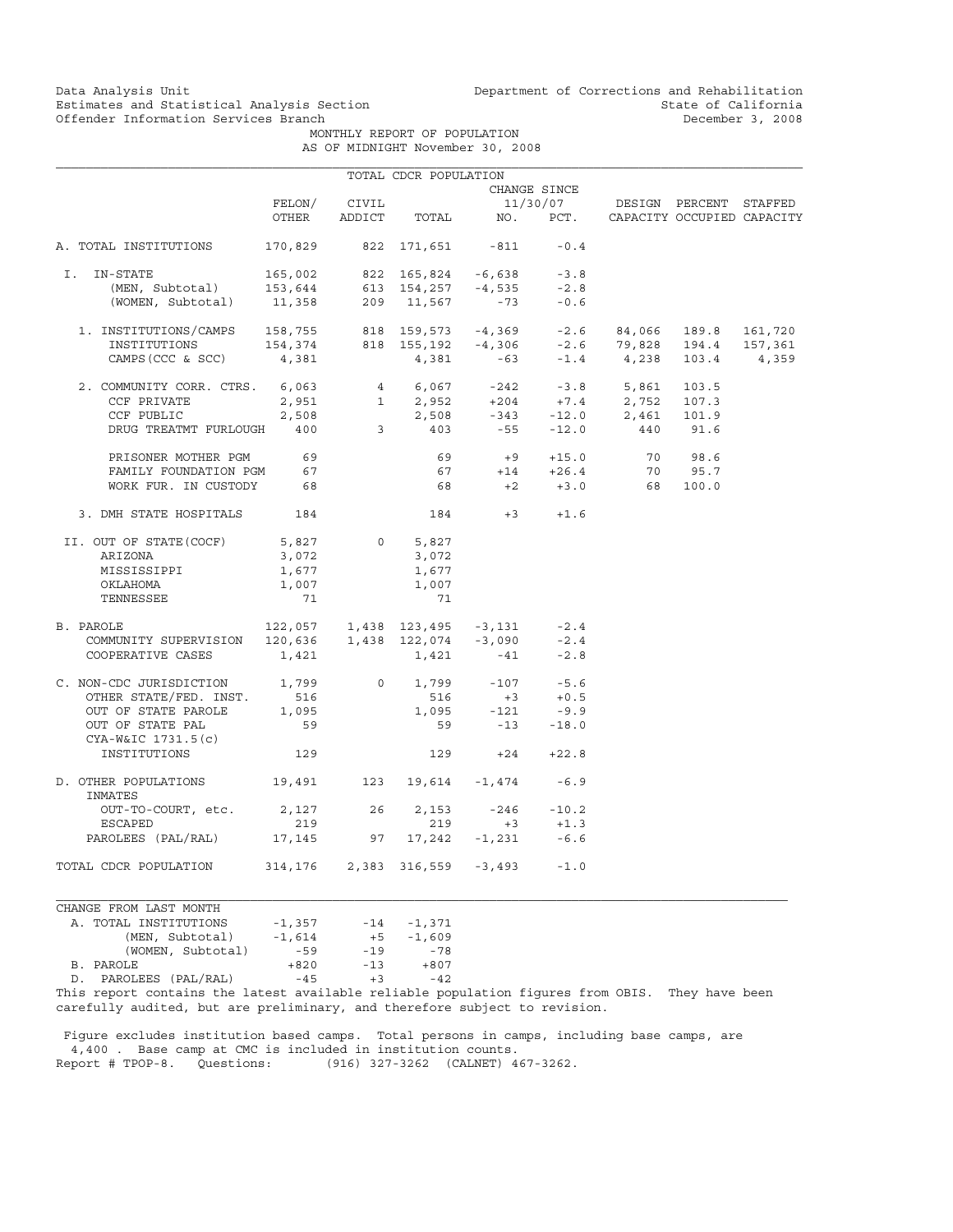|                   | INSTITUTIONS/CAMPS                              | FELON/<br>OTHER          | CIVIL<br>ADDICT | TOTAL          | DESIGN<br>CAPACITY                 | PERCENT<br>OCCUPIED         | STAFFED<br>CAPACITY |
|-------------------|-------------------------------------------------|--------------------------|-----------------|----------------|------------------------------------|-----------------------------|---------------------|
| MALE              |                                                 |                          |                 |                |                                    |                             |                     |
| ASP               | (AVENAL SP)<br>(CAL CORRECTL CTR)               | 6,707                    |                 | 6,707          | 2,920                              | 229.7                       | 6,878               |
| CCC<br><b>CCI</b> |                                                 | 5,621<br>5,797           |                 | 5,621          | 3,883<br>2,783                     | 144.8                       | 5,724               |
| CIM               | (CAL CORRECTL INSTITN)<br>(CAL INSTITN FOR MEN) | 5,715                    | 26              | 5,797<br>5,741 | 2,976                              | 208.3<br>192.9              | 5,835<br>6,032      |
|                   |                                                 |                          |                 |                |                                    |                             |                     |
| CMF               | (CAL MEDICAL FACIL)                             | 2,994                    |                 |                | $2,994$ $2,297$                    | 130.3                       | 3,060               |
| <b>CMC</b>        | (CAL MEN'S COLONY)                              | 6,502                    |                 | 6,502          | 3,838                              | 169.4                       | 6,518               |
| CRC               | (CAL REHAB CTR, MEN)                            | 3,810                    | 529             |                | $4,339$ $2,491$<br>$4,335$ $2,308$ | 174.2                       | 4,408               |
| CAL               | (CAL SP, CALIPATRIA)                            | 4,335                    |                 |                |                                    | 187.8                       | 4,218               |
| CEN               | (CAL SP, CENTINELA)                             | 5,004                    |                 | 5,004          | 2,308                              | 216.8                       | 5,136               |
| COR               | (CAL SP, CORCORAN)                              | 5,776                    |                 | 5,776          | 3,116                              | 185.4                       | 5,653               |
| LAC               | (CAL SP, LOS ANGELES CO)                        | 4,834                    |                 | 4,834          | 2,300                              | 210.2                       | 5,027               |
| SAC               | (CAL SP, SACRAMENTO)                            | 2,973                    |                 | 2,973          | 1,828                              | 162.6                       | 3,059               |
| SQ                | (CAL SP, SAN QUENTIN)                           | 5,229                    | 8               | 5,237          | 3,082                              | 169.9                       | 5,259               |
| SOL               | (CAL SP, SOLANO)                                | 5,240                    |                 | 5,240          | 2,610                              | 200.8                       | 5,427               |
|                   | SATF (CAL SATF AND SP - COR)                    | 7,033                    | $\overline{4}$  | 7,037          | 3,424                              | 205.5                       | 7,264               |
|                   | CVSP (CHUCKAWALLA VALLEY SP)                    | 3,123                    |                 | 3,123          | 1,738                              | 179.7                       | 3,328               |
|                   |                                                 |                          |                 |                |                                    |                             |                     |
| CTF<br>DVI        | (CORRL TRAING FAC)                              | 6,539<br>3,780           | 16              | 6,539          | 3,312<br>1,681                     | 197.4                       | 6,527               |
| FOL               | (DEUEL VOCATL INSTITN)<br>(FOLSOM SP)           | 4,061                    |                 | 3,796<br>4,061 | 2,469                              | 225.8<br>164.5              | 3,811               |
| <b>HDP</b>        | (HIGH DESERT SP)                                | 4,410                    | 11              | 4,421          | 2,324                              | 190.2                       | 4,078<br>4,536      |
|                   |                                                 |                          |                 |                |                                    |                             |                     |
|                   | IRON (IRONWOOD SP)                              | 4,181                    |                 | 4,181          | 2,200                              | 190.0                       | 4,445               |
|                   | KVSP (KERN VALLEY SP)                           | 4,768                    |                 | 4,768          | 2,448                              | 194.8                       | 4,820               |
|                   | MCSP (MULE CREEK SP)                            | 3,873                    |                 | 3,873          | 1,700                              | 227.8                       | 3,748               |
|                   | NKSP (NORTH KERN SP)                            | 5,468                    | 8               | 5,476          | 2,694                              | 203.3                       | 5,454               |
|                   | PBSP (PELICAN BAY SP)                           | 3,408                    |                 | 3,408          | 2,380                              | 143.2                       | 3,502               |
|                   | PVSP (PLEASANT VALLEY SP)                       | 5,079                    |                 | 5,079          | 2,308                              | 220.1                       | 5,162               |
| RIO               | (RIO COSUMNES COR CTR-RC)                       | 381                      |                 | 381            | $\overline{0}$                     | $\sim$ $-$                  | 250                 |
| RJD               | (RJ DONOVAN CORR FACIL)                         | 4,760                    | $\overline{1}$  | 4,761          | 2,200                              | 216.4                       | 4,814               |
|                   | SVSP (SALINAS VAL SP)                           | 4,054                    |                 | 4,054          | 2,388                              | 169.8                       | 4,099               |
|                   | SRTA (SANTA RITA CO. JAIL-RC)                   | 876                      |                 | 876            | $\circ$                            | $\alpha \rightarrow \alpha$ | 750                 |
|                   | SBRN (SAN BRUNO CO. JAIL)                       | $\overline{\phantom{a}}$ |                 | $\overline{1}$ | $\circ$                            | $\sim$ $ \sim$              | 30                  |
| SCC               | (SIERRA CONSERV CTR)                            | 6,074                    |                 | 6,074          | 3,736                              | 162.6                       | 6,067               |
|                   |                                                 |                          |                 |                |                                    |                             |                     |
| WSP               | (WASCO SP)                                      |                          | 5,669 9         |                | 5,678 2,984                        | 190.3                       | 5,848               |
|                   | MALE TOTAL:                                     | 148,075                  | 612             | 148,687        | 78,726                             | 188.9                       | 150,767             |
|                   |                                                 |                          |                 |                |                                    |                             |                     |
| FEMALE            |                                                 |                          |                 |                |                                    |                             |                     |
| CIW               | (CAL INST FOR WOMEN)                            | 2,451                    | 201             | 2,652          | 1,356                              | 195.6                       | 2,669               |
|                   | CCWF (CENT CAL WOMEN'S FACIL)                   | 4,114                    | $\mathbf{1}$    | 4,115          | 2,004                              | 205.3                       | 4,166               |
| RIO               | (RIO COSUMNES COR CTR-RC)                       | 12                       |                 | 12             | $\overline{O}$                     | $\sim$                      | 0                   |
| VSP               | (VALLEY SP)                                     | 4,103                    | $\overline{4}$  | 4,107          | 1,980                              | 207.4                       | 4,118               |
|                   |                                                 |                          |                 |                |                                    |                             |                     |
|                   | FEMALE TOTAL:                                   | 10,680                   | 206             | 10,886         | 5,340                              | 203.9                       | 10,953              |
|                   |                                                 |                          |                 |                |                                    |                             |                     |
|                   |                                                 |                          |                 |                |                                    |                             |                     |
|                   | INSTITUTIONS/CAMPS TOTAL:                       | 158,755                  | 818             | 159,573        | 84,066                             | 189.8                       | 161,720             |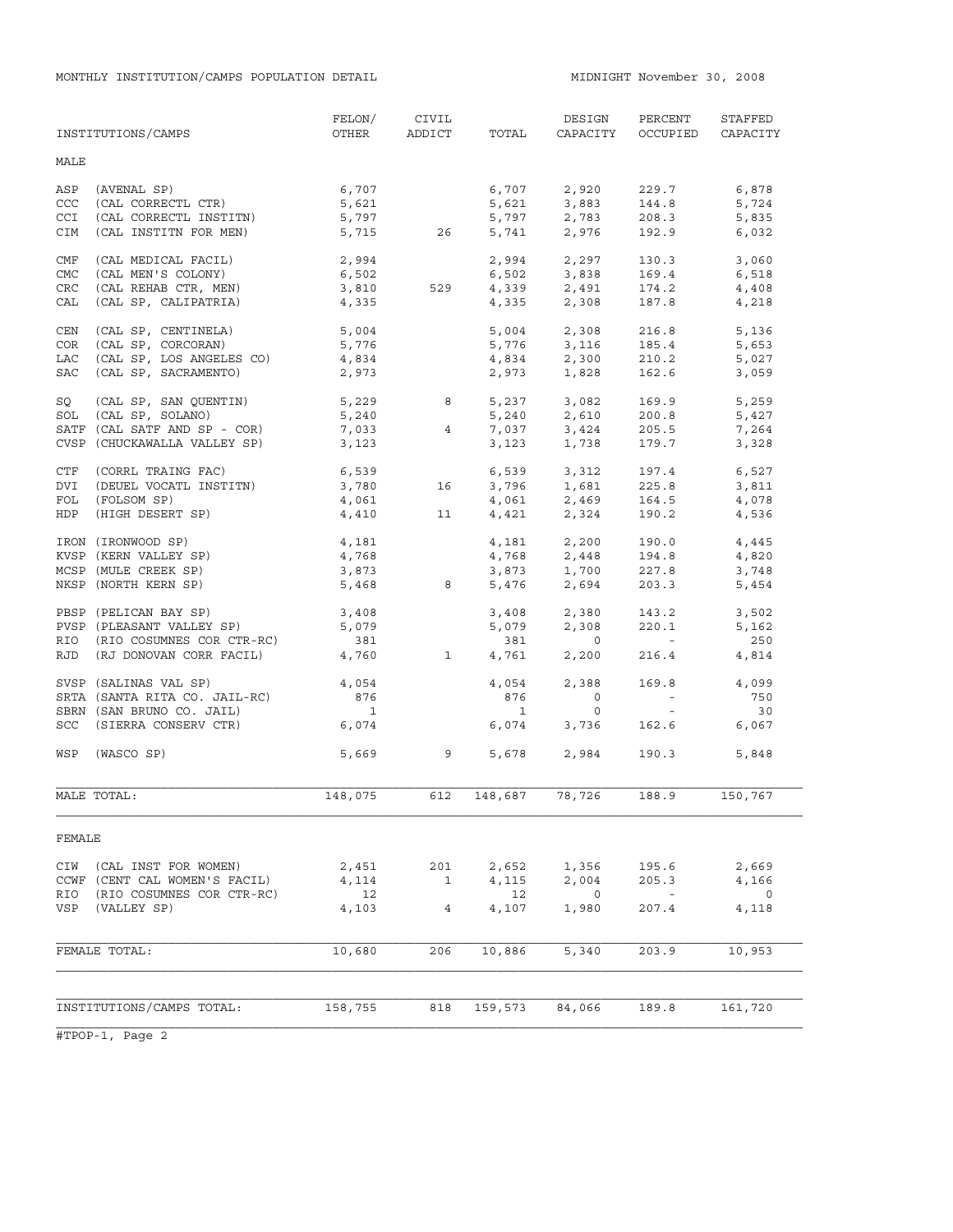|            | MONTHLY INSTITUTION/CAMPS POPULATION DETAIL |              |                |              |              | MIDNIGHT November 30, 2008 |              |
|------------|---------------------------------------------|--------------|----------------|--------------|--------------|----------------------------|--------------|
|            |                                             | FELON/       | CIVIL          |              | DESIGN       | PERCENT                    | STAFFED      |
| MALE       | INSTITUTIONS                                | OTHER        | ADDICT         | TOTAL        | CAPACITY     | OCCUPIED                   | CAPACITY     |
| ASP        | (AVENAL SP)                                 | 6,707        |                | 6,707        | 2,920        | 229.7                      | 6,878        |
| <b>CCC</b> | (CAL CORRECTL CTR)                          |              |                |              |              |                            |              |
|            | Camps                                       | 1,968        |                | 1,968        | 1,908        | 103.1                      | 2,029        |
|            | Level I                                     | 1,521        |                | 1,521        | 867          | 175.4                      | 1,557        |
|            | Level II<br>Level III                       | 1,204<br>928 |                | 1,204<br>928 | 608<br>500   | 198.0<br>185.6             | 1,203<br>935 |
| CCI        | (CAL CORRECTL INSTITN)                      |              |                |              |              |                            |              |
|            | Level I                                     | 1,231        |                | 1,231        | 619          | 198.9                      | 1,237        |
|            | Level II                                    | 1,547        |                | 1,547        | 664          | 233.0                      | 1,478        |
|            | Level IV                                    | 789          |                | 789          | 684          | 115.4                      | 843          |
|            | SHU                                         | 777          |                | 777          | 316          | 245.9                      | 798          |
|            | Reception Ctr                               | 1,453        |                | 1,453        | 500          | 290.6                      | 1,479        |
| <b>CIM</b> | (CAL INSTITN FOR MEN)                       |              |                |              |              |                            |              |
|            | Level I                                     | 2,157        |                | 2,157        | 1,374        | 157.0                      | 2,265        |
|            | East - Reception Center                     | 1,148        | 9              | 1,157        | 369          | 313.6                      | 1,192        |
|            | Reception Center - Central                  | 1,226        | 15             | 1,241        | 618          | 200.8                      | 1,291        |
|            | Reception Center - West                     | 1,184        | $\overline{2}$ | 1,186        | 615          | 192.8                      | 1,284        |
| CMF        | (CAL MEDICAL FACIL)                         |              |                |              |              |                            |              |
|            | Level I                                     | 113          |                | 113          | 135          | 83.7                       | 177          |
|            | Level II                                    | 374          |                | 374          | 230          | 162.6                      | 400          |
|            | Level III                                   | 2,507        |                | 2,507        | 1,932        | 129.8                      | 2,483        |
| <b>CMC</b> | (CAL MEN'S COLONY)                          |              |                |              |              |                            |              |
|            | East                                        | 3,735        |                | 3,735        | 2,425        | 154.0                      | 3,704        |
|            | West                                        | 2,767        |                | 2,767        | 1,413        | 195.8                      | 2,814        |
| CRC        | (CAL REHAB CTR, MEN)                        | 3,810        | 529            | 4,339        | 2,491        | 174.2                      | 4,408        |
| CAL        | (CAL SP, CALIPATRIA)                        |              |                |              |              |                            |              |
|            | Level I                                     | 263          |                | 263          | 208          | 126.4                      | 308          |
|            | Level IV                                    | 4,072        |                | 4,072        | 2,100        | 193.9                      | 3,910        |
| CEN        | (CAL SP, CENTINELA)                         | 375          |                | 375          |              |                            | 408          |
|            | Level I<br>Level III                        | 4,629        |                | 4,629        | 208<br>2,100 | 180.3<br>220.4             | 4,728        |
| COR        | (CAL SP, CORCORAN)                          |              |                |              |              |                            |              |
|            | Level I                                     | 838          |                | 838          | 492          | 170.3                      | 876          |
|            | Level III                                   | 3,095        |                | 3,095        | 1,500        | 206.3                      | 2,651        |
|            | Level IV                                    | 444          |                | 444          | 100          | 444.0                      | 881          |
|            | SHU                                         | 1,379        |                | 1,379        | 1,000        | 137.9                      | 1,221        |
|            | PHU                                         | 20           |                | 20           | 24           | 83.3                       | 24           |
| LAC        | (CAL SP, LOS ANGELES CO)                    |              |                |              |              |                            |              |
|            | Level I                                     | 337          |                | 337          | 200          | 168.5                      | 400          |
|            | Level III/IV                                | 1,465        |                | 1,465        | 1,200        | 122.1                      | 1,440        |
|            | Reception Center                            | 3,032        |                | 3,032        | 900          | 336.9                      | 3,187        |
| SAC        | (CAL SP, SACRAMENTO)                        |              |                |              |              |                            |              |
|            | Level I                                     | 312          |                | 312          | 192          | 162.5                      | 368          |
|            | PSU                                         | 187          |                | 187          | 256          | 73.0                       | 256          |
|            | Level IV                                    | 2,474        |                | 2,474        | 1,380        | 179.3                      | 2,435        |
| SQ         | (CAL SP, SAN QUENTIN)                       |              |                |              |              |                            |              |
|            | Level I                                     | $\mathbf{1}$ |                |              | 1 115 0.9    |                            | 215          |
|            | Level II                                    | 1,761        |                | 1,761        | 916          | 192.2                      | 1,627        |
|            | Condemned                                   | 625          |                | 625          | 637          | 98.1                       | 636          |
|            | Reception Center                            | 2,842        | 8              | 2,850        | 1,414        | 201.6                      | 2,781        |
|            | SOL (CAL SP, SOLANO)                        |              |                |              |              |                            |              |
|            | Level II                                    | 2,861        |                | 2,861        | 1,410        | 202.9                      | 3,142        |
|            | Level III                                   | 2,379        |                | 2,379        | 1,200        | 198.3                      | 2,285        |
|            | SATF (CAL SATF AND SP - COR)                | 7,033        | 4              | 7,037        | 3,424        | 205.5                      | 7,264        |
|            | CVSP (CHUCKAWALLA VALLEY SP)                |              |                |              |              |                            |              |
|            | Level I<br>Level II                         | 325          |                | 325          | 208          | 156.3                      | 358          |
| CTF        | (CORRL TRAING FAC)                          | 2,798        |                | 2,798        | 1,530        | 182.9                      | 2,970        |
|            | Central-II                                  | 2,894        |                | 2,894        | 1,212        | 238.8                      | 2,877        |
|            | North-II/III                                | 2,647        |                |              |              | 166.1                      | 2,680        |
|            | South-I                                     | 998          |                | 2,647<br>998 | 1,594<br>506 | 197.2                      | 970          |
| DVI        | (DEUEL VOCATL INSTITN)                      |              |                |              |              |                            |              |
|            | Level I/II                                  | 683          |                | 683          | 494          | 138.3                      | 677          |
|            | Reception Center                            | 3,097        | 16             | 3,113        | 1,187        | 262.3                      | 3,134        |
| FOL        | (FOLSOM SP)                                 |              |                |              |              |                            |              |
|            | PSAP                                        | 200          |                | 200          | 129          | 155.0                      | 200          |
|            | TTP                                         | 57           |                | 57           | 131          | 43.5                       | 203          |
|            | Level I                                     | 348          |                | 348          | 408          | 85.3                       | 424          |
|            | Level II                                    | 2,062        |                | 2,062        | 1,663        | 124.0                      | 649          |
|            | Level III                                   | 1,394        |                | 1,394        | 138          | 1010                       | 2,602        |
| #TPOP-1A   |                                             |              |                |              |              |                            |              |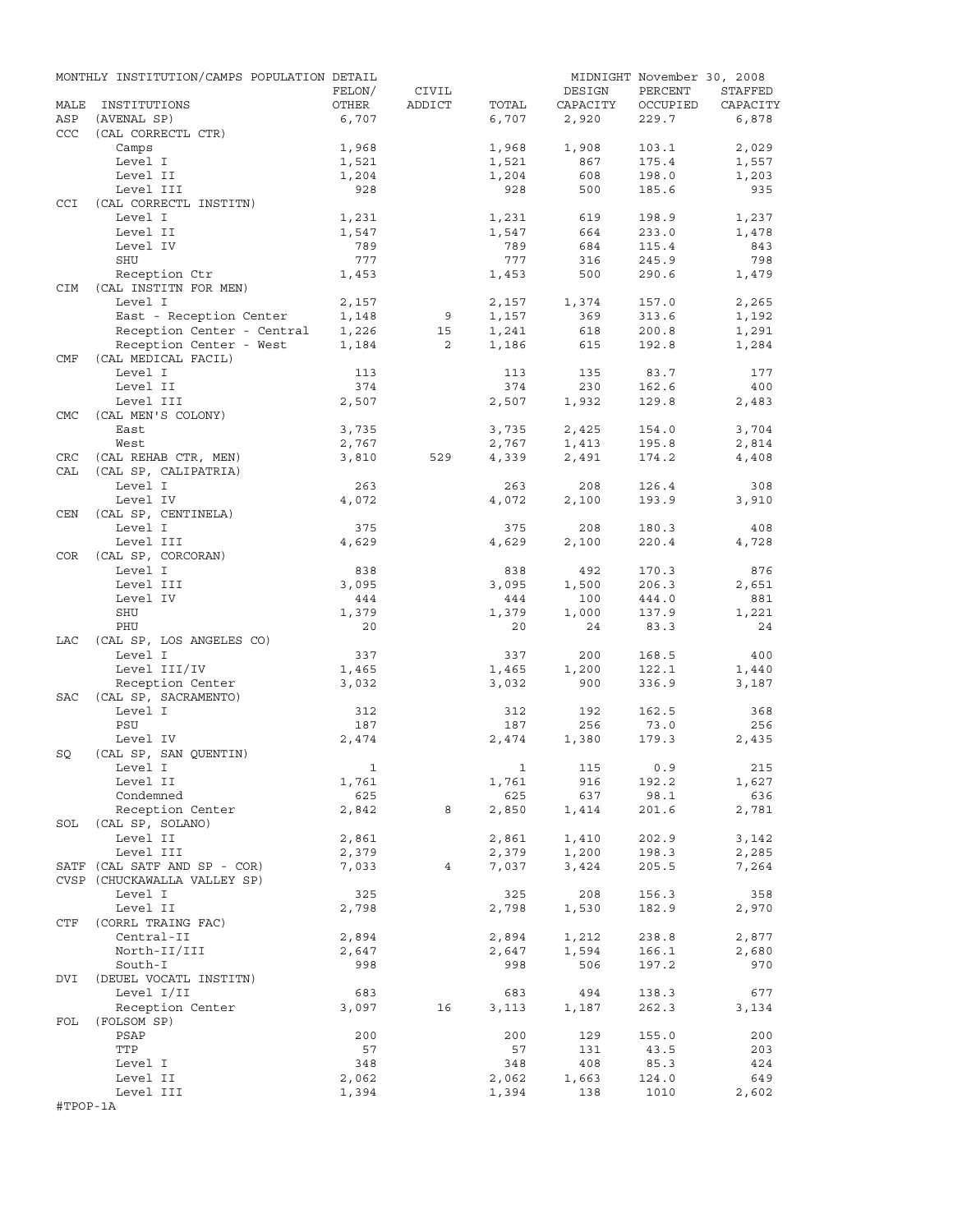|             | MONTHLY INSTITUTION/CAMPS POPULATION DETAIL |              |              |                |                | MIDNIGHT November 30, 2008 |              |
|-------------|---------------------------------------------|--------------|--------------|----------------|----------------|----------------------------|--------------|
|             |                                             | FELON/       | CIVIL        |                | DESIGN         | PERCENT                    | STAFFED      |
| MALE<br>HDP | INSTITUTIONS<br>(HIGH DESERT SP)            | OTHER        | ADDICT       | TOTAL          | CAPACITY       | OCCUPIED                   | CAPACITY     |
|             | Level I                                     | 305          |              | 305            | 200            | 152.5                      | 350          |
|             | Level II                                    | 95           |              | 95             | $\circ$        | $\sim$                     | 120          |
|             | Level III                                   | 467          |              | 467            | 800            | 58.4                       | 500          |
|             | Level IV                                    | 2,898        |              | 2,898          | 1,124          | 257.8                      | 2,996        |
|             | Reception Center                            | 645          | 11           | 656            | 200            | 328.0                      | 570          |
|             | IRON (IRONWOOD SP)                          |              |              |                |                |                            |              |
|             | Level I<br>Level III                        | 274<br>3,907 |              | 274<br>3,907   | 200<br>2,000   | 137.0<br>195.4             | 300          |
|             | KVSP (KERN VALLEY SP)                       |              |              |                |                |                            | 4,145        |
|             | Level I/II                                  | 257          |              | 257            | 200            | 128.5                      | 300          |
|             | Level IV                                    | 4,511        |              | 4,511          | 2,248          | 200.7                      | 4,520        |
|             | MCSP (MULE CREEK SP)                        |              |              |                |                |                            |              |
|             | Level I/II                                  | 326          |              | 326            | 200            | 163.0                      | 392          |
|             | Level III                                   | 2,555        |              | 2,555          | 1,000          | 255.5                      | 2,412        |
|             | Level IV                                    | 992          |              | 992            | 500            | 198.4                      | 944          |
|             | NKSP (NORTH KERN SP)<br>Level I             | 327          |              | 327            | 210            | 155.7                      | 408          |
|             | Level III                                   | 537          |              | 537            | 300            | 179.0                      | 452          |
|             | Reception Center                            | 4,604        | 8            | 4,612          | 2,184          | 211.2                      | 4,594        |
|             | PBSP (PELICAN BAY SP)                       |              |              |                |                |                            |              |
|             | Level I                                     | 236          |              | 236            | 200            | 118.0                      | 296          |
|             | Level III/IV                                | 2,091        |              | 2,091          | 996            | 209.9                      | 2,097        |
|             | SHU                                         | 1,081        |              | 1,081          | 1,184          | 91.3                       | 1,109        |
|             | PVSP (PLEASANT VALLEY SP)                   |              |              |                |                |                            |              |
|             | Level I/II<br>Level III/IV                  | 275<br>4,804 |              | 275<br>4,804   | 208<br>2,100   | 132.2<br>228.8             | 308<br>4,854 |
| RIO         | (RIO COSUMNES COR CTR-RC)                   | 381          |              | 381            | $\Omega$       |                            | 250          |
| <b>RJD</b>  | (RJ DONOVAN CORR FACIL)                     |              |              |                |                |                            |              |
|             | Level I                                     | 327          |              | 327            | 200            | 163.5                      | 400          |
|             | Level III                                   | 1,839        |              | 1,839          | 600            | 306.5                      | 1,460        |
|             | Reception Center                            | 1,957        | $\mathbf{1}$ | 1,958          | 900            | 217.6                      | 2,004        |
|             | IV                                          | 637          |              | 637            | 500            | 127.4                      | 950          |
|             | SVSP (SALINAS VAL SP)<br>Level I/II         |              |              |                |                |                            |              |
|             | Level III/IV                                | 283<br>3,771 |              | 283<br>3,771   | 200<br>2,188   | 141.5<br>172.3             | 300<br>3,799 |
|             | SRTA (SANTA RITA CO. JAIL-RC)               | 876          |              | 876            | $\circ$        | $\sim$                     | 750          |
|             | SBRN (SAN BRUNO CO. JAIL)                   | $\mathbf{1}$ |              | $\overline{1}$ | $\circ$        | $\sim$                     | 30           |
| <b>SCC</b>  | (SIERRA CONSERV CTR)                        |              |              |                |                |                            |              |
|             | Camps-Men                                   | 2,106        |              | 2,106          | 2,010          | 104.8                      | 2,010        |
|             | Level I                                     | 1,313        |              | 1,313          | 618            | 212.5                      | 1,378        |
|             | Level II                                    | 1,478        |              | 1,478          | 608            | 243.1                      | 1,486        |
| WSP         | Level III<br>(WASCO SP)                     | 1,177        |              | 1,177          | 500            | 235.4                      | 1,193        |
|             | Level I                                     | 240          |              | 240            | 200            | 120.0                      | 296          |
|             | Level III                                   | 404          |              | 404            | 200            | 202.0                      | 555          |
|             | Reception Center                            | 5,025        | 9            | 5,034          | 2,584          | 194.8                      | 4,997        |
|             | MALE TOTAL:                                 | 148,075      | 612          |                | 148,687 78,726 | 188.9                      | 150,767      |
|             |                                             |              |              |                |                |                            |              |
|             | FEMALE INSTITUTIONS                         |              |              |                |                |                            |              |
| CIW         | (CAL INST FOR WOMEN)                        |              |              |                |                |                            |              |
|             | Institution<br>Reception Center             | 1,905<br>236 | 181<br>20    | 2,086<br>256   | 822<br>184     | 253.8<br>139.1             | 1,909<br>394 |
|             | Corr Trt Ctr                                | 3            |              | 3              | 30             | 10.0                       | 46           |
|             | Camps-Women                                 | 307          |              | 307            | 320            | 95.9                       | 320          |
|             | CCWF (CENT CAL WOMEN'S FACIL)               |              |              |                |                |                            |              |
|             | Institution                                 | 3,331        | 1            | 3,332          | 1,631          | 204.3                      | 3,359        |
|             | Reception Center                            | 768          |              | 768            | 356            | 215.7                      | 790          |
|             | Condemned                                   | 15           |              | 15             | 17             | 88.2                       | 17           |
| RIO<br>VSP  | (RIO COSUMNES COR CTR-RC)                   | 12           |              | 12             | $\circ$        | $\overline{\phantom{a}}$   | 0            |
|             | (VALLEY SP)<br>Institution                  | 3,287        |              | 3,287          | 1,580          | 208.0                      | 3,292        |
|             | Reception Center                            | 753          | 4            | 757            | 356            | 212.6                      | 764          |
|             | SHU                                         | 63           |              | 63             | 44             | 143.2                      | 62           |
|             | FEMALE TOTAL:                               | 10,680       | 206          | 10,886         | 5,340          | 203.9                      | 10,953       |
|             |                                             |              |              |                |                |                            |              |
|             | INSTITUTIONS/CAMPS TOTAL:                   | 158,755      | 818          | 159,573        | 84,066         | 189.8                      | 161,720      |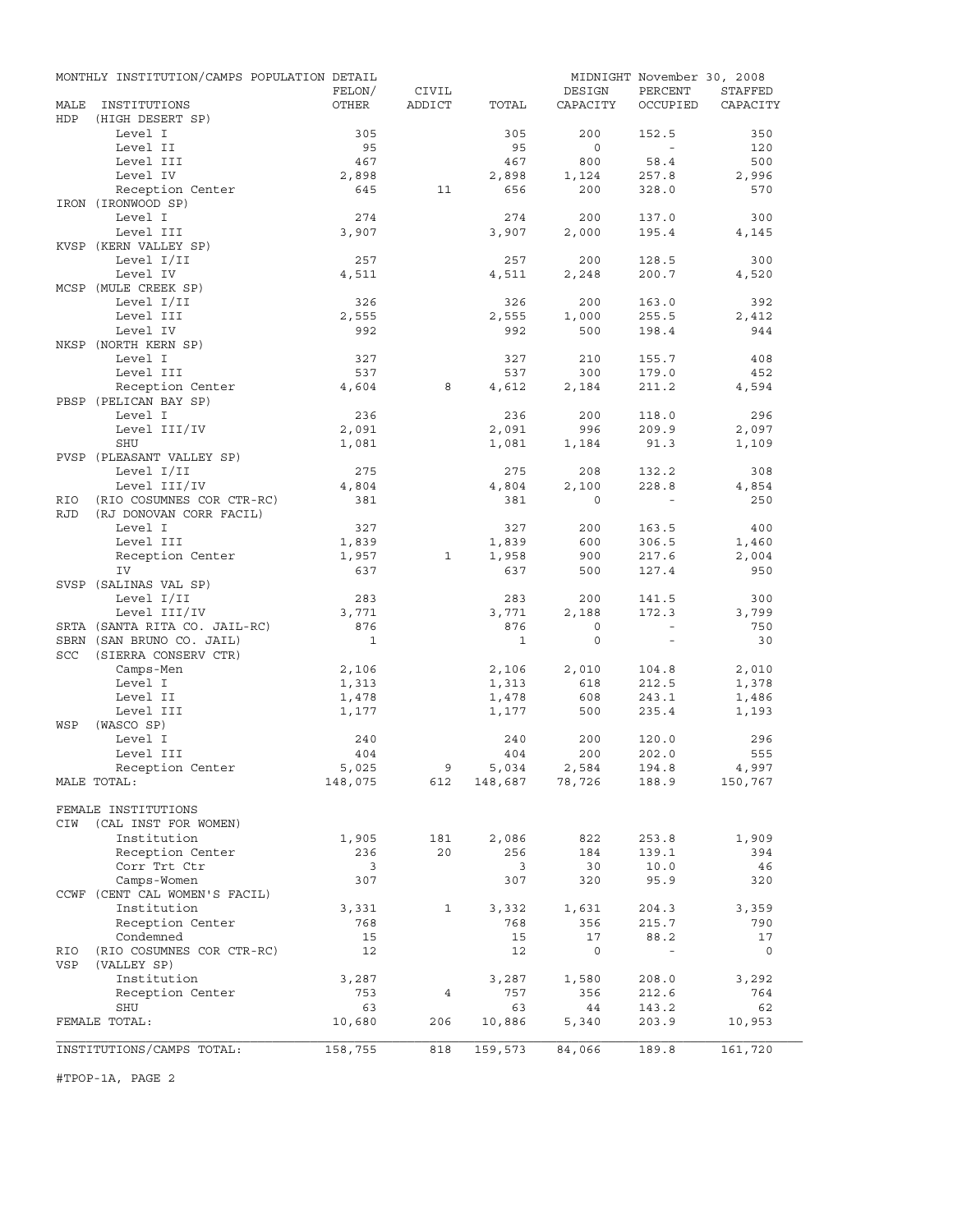Data Analysis Unit Unit Department of Corrections and Rehabilitation<br>Estimates and Statistical Analysis Section State of California Estimates and Statistical Analysis Section<br>
Offender Information Services Branch<br>
January 5, 2009

MONTHLY REPORT OF POPULATION

|  | AS OF MIDNIGHT December 31, 2008 |  |  |
|--|----------------------------------|--|--|
|  |                                  |  |  |

|                                                                                       |                                                                                                     |                | TOTAL CDCR POPULATION |                                      |                            |                                                                                    |                                    |         |  |  |
|---------------------------------------------------------------------------------------|-----------------------------------------------------------------------------------------------------|----------------|-----------------------|--------------------------------------|----------------------------|------------------------------------------------------------------------------------|------------------------------------|---------|--|--|
|                                                                                       |                                                                                                     |                |                       |                                      | CHANGE SINCE               |                                                                                    |                                    |         |  |  |
|                                                                                       | FELON/                                                                                              | CIVIL          |                       |                                      |                            | 12/31/07 DESIGN PERCENT STAFFED                                                    |                                    |         |  |  |
|                                                                                       | OTHER                                                                                               |                |                       | ADDICT TOTAL NO. PCT.                |                            |                                                                                    | CAPACITY OCCUPIED CAPACITY         |         |  |  |
| A. TOTAL INSTITUTIONS                                                                 | 170,283                                                                                             |                |                       | 802 171,085 -359                     | $-0.2$                     |                                                                                    |                                    |         |  |  |
| I. IN-STATE                                                                           |                                                                                                     |                |                       | 164, 117 802 164, 919 - 6, 525 - 3.8 |                            |                                                                                    |                                    |         |  |  |
|                                                                                       |                                                                                                     |                |                       |                                      | $-2.8$                     |                                                                                    |                                    |         |  |  |
| (MEN, Subtotal) 152,936 592 153,528 -4,445<br>(WOMEN, Subtotal) 11,181 210 11,391 -25 |                                                                                                     |                |                       |                                      | $-0.2$                     |                                                                                    |                                    |         |  |  |
| 1. INSTITUTIONS/CAMPS 158,133 798 158,931 -3,910 -2.4 84,066 189.1 161,530            |                                                                                                     |                |                       |                                      |                            |                                                                                    |                                    |         |  |  |
| INSTITUTIONS                                                                          |                                                                                                     |                |                       |                                      |                            |                                                                                    |                                    | 157,171 |  |  |
| CAMPS (CCC & SCC)                                                                     | $153,763$ 798 $154,561$ $-3,876$ $-2.4$ 79,828 193.6 15<br>4,370 $4,370$ $-34$ $-0.7$ $4,238$ 103.1 |                |                       |                                      |                            |                                                                                    |                                    | 4,359   |  |  |
| 2. COMMUNITY CORR. CTRS. 5,800                                                        |                                                                                                     |                |                       |                                      |                            | 4 5,804 -566 -8.8 5,842 99.3                                                       |                                    |         |  |  |
| CCF PRIVATE                                                                           |                                                                                                     |                |                       |                                      |                            |                                                                                    |                                    |         |  |  |
| CCF PUBLIC                                                                            |                                                                                                     |                |                       |                                      |                            | $2,885$<br>$2,367$<br>$2,367$<br>$2,367$<br>$-415$<br>$-14.9$<br>$2,461$<br>$96.2$ |                                    |         |  |  |
| DRUG TREATMT FURLOUGH 366 3 369 -137 -27.0 440 83.9                                   |                                                                                                     |                |                       |                                      |                            |                                                                                    |                                    |         |  |  |
| PRISONER MOTHER PGM 70                                                                |                                                                                                     |                | 70                    |                                      | $+3$ $+4.4$<br>$+1$ $+1.6$ |                                                                                    | 70       100.0<br>70          90.0 |         |  |  |
| FAMILY FOUNDATION PGM                                                                 | 63                                                                                                  |                | 63                    |                                      |                            |                                                                                    | 90.0                               |         |  |  |
| WORK FUR. IN CUSTODY 49                                                               |                                                                                                     |                | 49                    | $-1$                                 |                            | $-2.0$ 49 100.0                                                                    |                                    |         |  |  |
| 3. DMH STATE HOSPITALS 184                                                            |                                                                                                     |                |                       | $184 + 6 + 3.3$                      |                            |                                                                                    |                                    |         |  |  |
| II. OUT OF STATE(COCF)                                                                | 6,166                                                                                               |                | 0 6,166               |                                      |                            |                                                                                    |                                    |         |  |  |
| ARIZONA                                                                               | 3,269                                                                                               |                | 3,269                 |                                      |                            |                                                                                    |                                    |         |  |  |
| MISSISSIPPI                                                                           | 1,840                                                                                               |                | 1,840                 |                                      |                            |                                                                                    |                                    |         |  |  |
| OKLAHOMA                                                                              | 983                                                                                                 |                | 983                   |                                      |                            |                                                                                    |                                    |         |  |  |
| TENNESSEE                                                                             | 74                                                                                                  |                | 74                    |                                      |                            |                                                                                    |                                    |         |  |  |
| B. PAROLE                                                                             | 122, 134   1, 463   123, 597   -3, 309                                                              |                |                       |                                      | $-2.6$                     |                                                                                    |                                    |         |  |  |
| COMMUNITY SUPERVISION                                                                 | $120,730$ $1,463$ $122,193$ $-3,243$ $-2.5$                                                         |                |                       |                                      |                            |                                                                                    |                                    |         |  |  |
| COOPERATIVE CASES                                                                     | 1,404                                                                                               |                |                       | $1,404$ -66                          | $-4.4$                     |                                                                                    |                                    |         |  |  |
| C. NON-CDC JURISDICTION 1,792                                                         |                                                                                                     | $\overline{0}$ |                       | $1,792 -83 -4.4$                     |                            |                                                                                    |                                    |         |  |  |
| OTHER STATE/FED. INST.                                                                | 518                                                                                                 |                | 518                   | $+2$ $+0.3$<br>-87 -7.3              |                            |                                                                                    |                                    |         |  |  |
| OUT OF STATE PAROLE                                                                   | 1,093                                                                                               |                | 1,093                 |                                      |                            |                                                                                    |                                    |         |  |  |
| OUT OF STATE PAL<br>CYA-W&IC 1731.5(c)                                                | 60                                                                                                  |                |                       | $-13$<br>60 - 10                     | $-17.8$                    |                                                                                    |                                    |         |  |  |
| INSTITUTIONS                                                                          | 121                                                                                                 |                | 121                   | $+15$                                | $+14.1$                    |                                                                                    |                                    |         |  |  |
| D. OTHER POPULATIONS 19,645 110 19,755 -1,385<br>INMATES                              |                                                                                                     |                |                       |                                      | $-6.5$                     |                                                                                    |                                    |         |  |  |
| OUT-TO-COURT, etc.                                                                    | 2,045                                                                                               | 22             | 2,067                 | $-195$                               | $-8.6$                     |                                                                                    |                                    |         |  |  |
| <b>ESCAPED</b>                                                                        | 218                                                                                                 |                | 218                   | $\circ$                              | $\sim$                     |                                                                                    |                                    |         |  |  |
| PAROLEES (PAL/RAL) 17,382 88                                                          |                                                                                                     |                |                       | 17,470 -1,190                        | $-6.3$                     |                                                                                    |                                    |         |  |  |
| TOTAL CDCR POPULATION                                                                 | 313,854 2,375 316,229 -3,081                                                                        |                |                       |                                      | $-0.9$                     |                                                                                    |                                    |         |  |  |

| CHANGE FROM LAST MONTH   |        |       |        |
|--------------------------|--------|-------|--------|
| A. TOTAL INSTITUTIONS    | $-546$ | $-20$ | -566   |
| (MEN, Subtotal)          | $-708$ | $-21$ | $-729$ |
| (WOMEN, Subtotal)        | $-177$ | $+1$  | $-176$ |
| B. PAROLE                | $+77$  | $+25$ | $+102$ |
| PAROLEES (PAL/RAL)<br>D. | $+237$ | $-9$  | $+228$ |
|                          |        |       |        |

This report contains the latest available reliable population figures from OBIS. They have been carefully audited, but are preliminary, and therefore subject to revision.

 Figure excludes institution based camps. Total persons in camps, including base camps, are 4,388 . Base camp at CMC is included in institution counts. Report # TPOP-8. Questions: (916) 327-3262 (CALNET) 467-3262.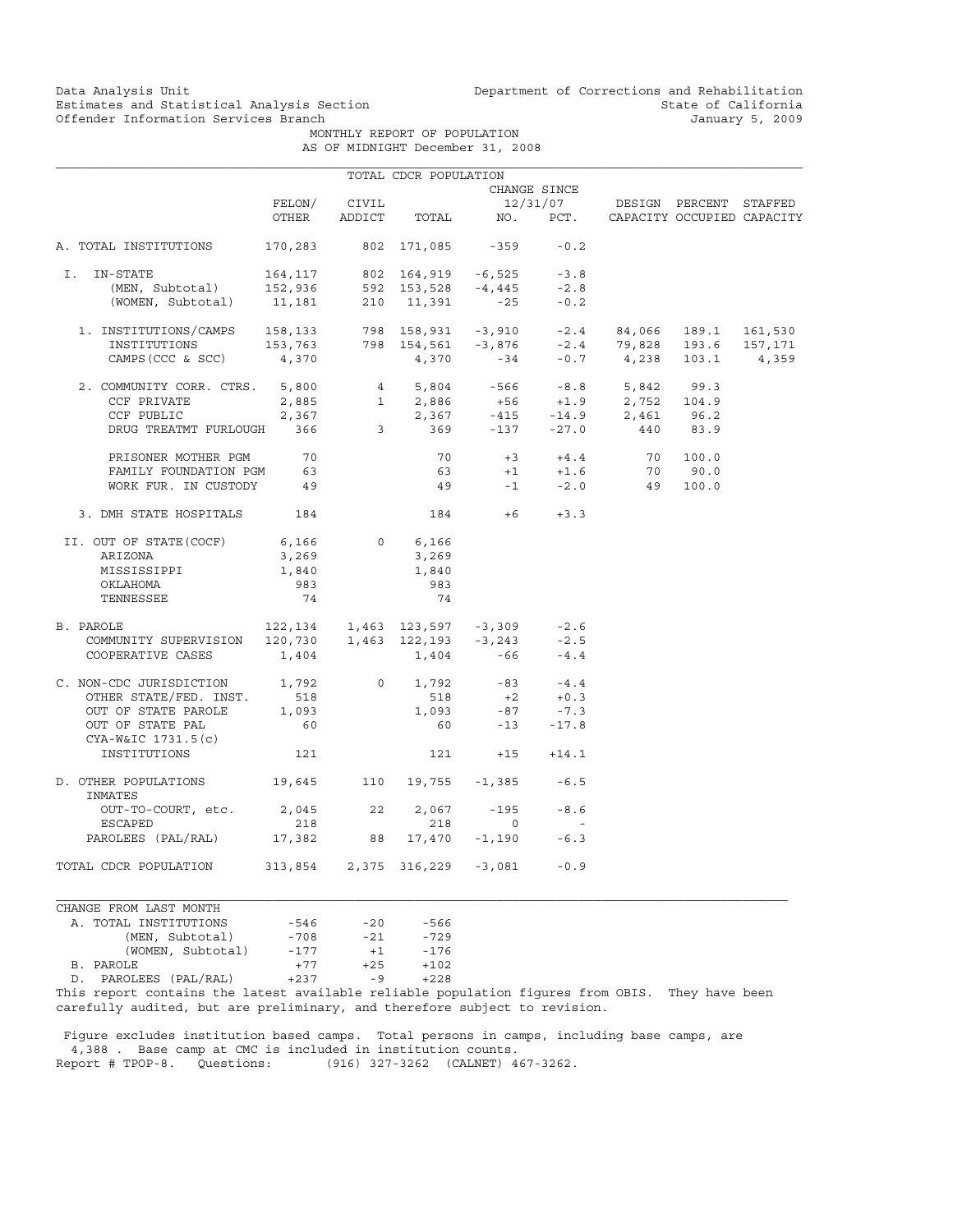|                           | INSTITUTIONS/CAMPS                                         | FELON/<br>OTHER    | CIVIL<br>ADDICT      | TOTAL          | DESIGN<br>CAPACITY                        | PERCENT<br>OCCUPIED                                   | STAFFED<br>CAPACITY  |
|---------------------------|------------------------------------------------------------|--------------------|----------------------|----------------|-------------------------------------------|-------------------------------------------------------|----------------------|
| MALE                      |                                                            |                    |                      |                |                                           |                                                       |                      |
| ASP<br>CCC                | (AVENAL SP)<br>(CAL CORRECTL CTR)                          | 6,556<br>5,594     |                      |                | 6,556 2,920<br>5,594 3,883<br>5,759 2,783 | 224.5<br>144.1                                        | 6,878<br>5,724       |
| <b>CCI</b><br>CIM         | (CAL CORRECTL INSTITN)<br>(CAL INSTITN FOR MEN)            | 5,759              | 5,625 21             |                | 5,646 2,976                               | 206.9<br>189.7                                        | 5,835<br>5,832       |
| CMF                       | (CAL MEDICAL FACIL)                                        | 2,873              |                      |                | 2,873 2,297                               | 125.1                                                 | 3,060                |
| <b>CMC</b><br>${\tt CRC}$ | (CAL MEN'S COLONY)<br>(CAL REHAB CTR, MEN)                 | 6,445<br>3,853     | 516                  | 6,445          | 3,838                                     | 167.9<br>175.4                                        | 6,488<br>4,408       |
| CAL                       | (CAL SP, CALIPATRIA)                                       | 4,258              |                      | 4,258          | 4,369 2,491<br>2,308                      | 184.5                                                 | 4,218                |
| CEN                       | (CAL SP, CENTINELA)                                        | 4,976              |                      | 4,976          | 2,308                                     | 215.6                                                 | 5,136                |
| COR                       | (CAL SP, CORCORAN)                                         | 5,737              |                      |                | 5,737 3,116                               | 184.1                                                 | 5,653                |
| <b>LAC</b>                | (CAL SP, LOS ANGELES CO)                                   | 4,938              |                      | 4,938          | 2,300                                     | 214.7                                                 | 5,027                |
| SAC                       | (CAL SP, SACRAMENTO)                                       | 2,951              |                      | 2,951          | 1,828                                     | 161.4                                                 | 3,059                |
| SQ                        | (CAL SP, SAN QUENTIN)                                      | 5,239              | 17                   |                | 5,256 3,082                               | 170.5                                                 | 5,259                |
| SOL                       | (CAL SP, SOLANO)                                           | 5,213              |                      | 5,213          | 2,610                                     | 199.7                                                 | 5,427                |
|                           | SATF (CAL SATF AND SP - COR)                               | 7,068              | $-5$                 | 7,073          | 3,424                                     | 206.6                                                 | 7,264                |
|                           | CVSP (CHUCKAWALLA VALLEY SP)                               | 3,197              |                      | 3,197          | 1,738                                     | 183.9                                                 | 3,328                |
| CTF                       | (CORRL TRAING FAC)                                         | $6,409$<br>3,838 9 |                      |                | 6,409 3,312                               | 193.5                                                 | 6,527                |
| DVI                       | (DEUEL VOCATL INSTITN)                                     |                    |                      |                | $3,847$ 1,681                             | 228.9                                                 | 3,811                |
| FOL                       | (FOLSOM SP)                                                |                    | $4,024$<br>$4,380$ 7 |                | $4,024$<br>$2,469$<br>$4,387$<br>$2,324$  | 163.0                                                 | 4,078                |
| HDP                       | (HIGH DESERT SP)                                           |                    |                      |                |                                           | 188.8                                                 | 4,536                |
|                           | IRON (IRONWOOD SP)                                         | 4,161              |                      |                | 4,161 2,200                               | 189.1                                                 | 4,445                |
|                           | KVSP (KERN VALLEY SP)                                      | 4,797              |                      |                | $4,797$<br>$3,859$<br>$1,700$             | 196.0                                                 | 4,820                |
|                           | MCSP (MULE CREEK SP)                                       | 3,859              |                      |                |                                           | 227.0                                                 | 3,748                |
|                           | NKSP (NORTH KERN SP)                                       | 5,382              | 12                   | 5,394          | 2,694                                     | 200.2                                                 | 5,454                |
|                           | PBSP (PELICAN BAY SP)                                      | 3,429              |                      | 3,429          | 2,380                                     | 144.1                                                 | 3,502                |
|                           | PVSP (PLEASANT VALLEY SP)                                  | 5,084              |                      | 5,084          | 2,308                                     | 220.3                                                 | 5,162                |
| RIO                       | (RIO COSUMNES COR CTR-RC)                                  | 305                |                      | 305            | $\overline{0}$                            | $\mathcal{L}_{\rm{max}}$ and $\mathcal{L}_{\rm{max}}$ | 250                  |
| RJD                       | (RJ DONOVAN CORR FACIL)                                    | 4,772              | $\mathbf{1}$         | 4,773          | 2,200                                     | 217.0                                                 | 4,814                |
|                           | SVSP (SALINAS VAL SP)                                      | 4,014              |                      | 4,014          | 2,388                                     | 168.1                                                 | 4,099                |
|                           | SRTA (SANTA RITA CO. JAIL-RC)                              | 816                |                      | 816            | $\overline{0}$                            | $\alpha$ and $\alpha$                                 | 750                  |
|                           | SBRN (SAN BRUNO CO. JAIL)                                  | $\overline{1}$     |                      | $\overline{1}$ | $\circ$                                   | $\sim 100$                                            | 30                   |
|                           | SCC (SIERRA CONSERV CTR)                                   | 6,068              |                      | 6,068          | 3,736                                     | 162.4                                                 | 6,067                |
| WSP                       | (WASCO SP)                                                 |                    | 5,968 3              |                | 5,971 2,984                               | 200.1                                                 | 5,848                |
|                           | MALE TOTAL:                                                | 147,589            | 591                  | 148,180        | 78,726                                    | 188.2                                                 | 150,537              |
| FEMALE                    |                                                            |                    |                      |                |                                           |                                                       |                      |
| CIW                       | (CAL INST FOR WOMEN)                                       | 2,397              | 199                  | 2,596          | 1,356                                     | 191.4                                                 | 2,669                |
| RIO                       | CCWF (CENT CAL WOMEN'S FACIL)<br>(RIO COSUMNES COR CTR-RC) | 4,082<br>15        |                      | 4,082<br>15    | 2,004<br>$\overline{0}$                   | 203.7<br>$\overline{\phantom{a}}$                     | 4,166<br>$\mathbf 0$ |
| VSP                       | (VALLEY SP)                                                | 4,050              | 8                    | 4,058          | 1,980                                     | 204.9                                                 | 4,158                |
|                           |                                                            |                    |                      |                |                                           |                                                       |                      |
|                           | FEMALE TOTAL:                                              | 10,544             | 207                  | 10,751         | 5,340                                     | 201.3                                                 | 10,993               |
|                           |                                                            |                    |                      |                |                                           |                                                       |                      |
|                           | INSTITUTIONS/CAMPS TOTAL:                                  | 158,133            | 798                  | 158,931        | 84,066                                    | 189.1                                                 | 161,530              |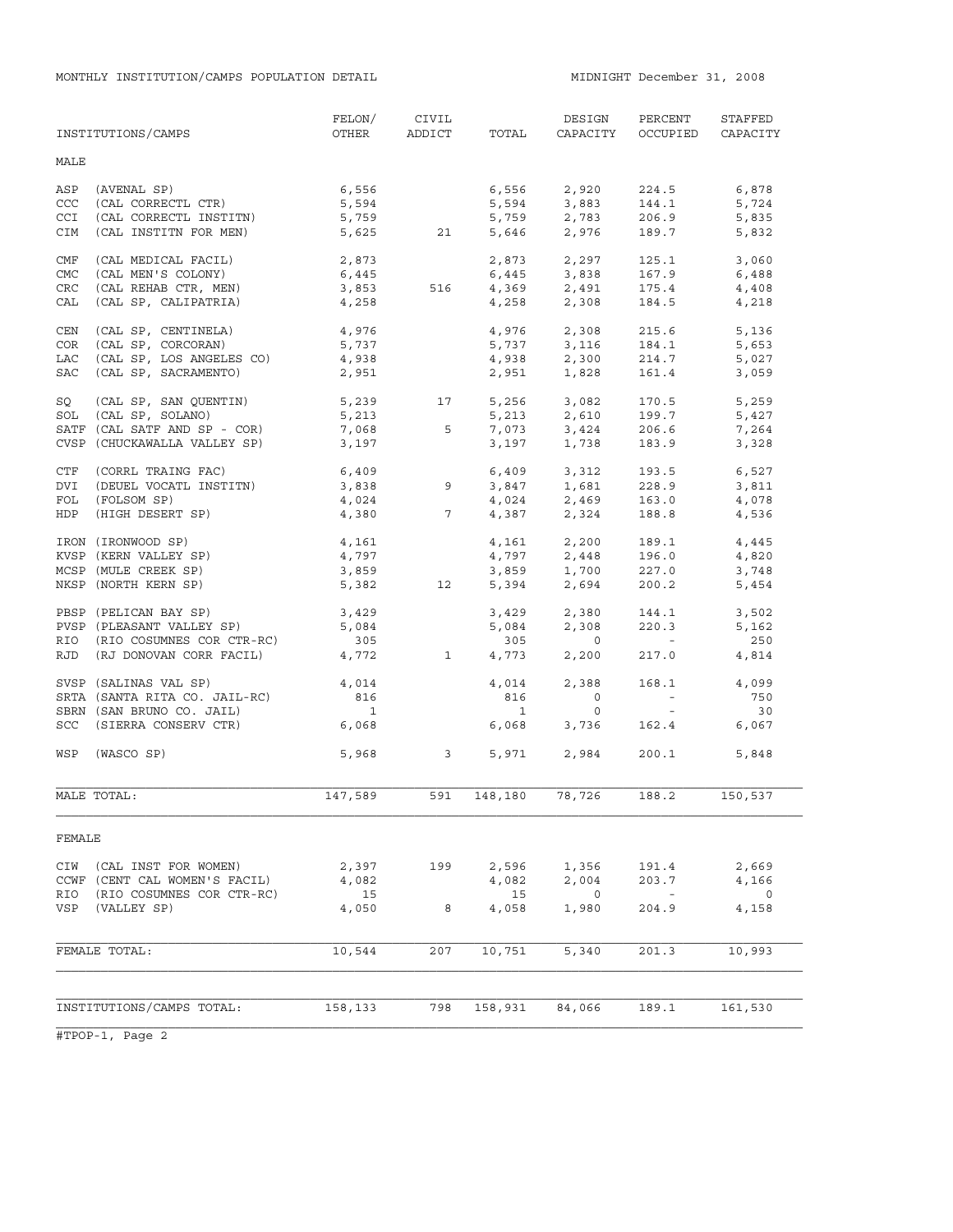|            | MONTHLY INSTITUTION/CAMPS POPULATION DETAIL  |              |        |       |           | MIDNIGHT December 31, 2008 |          |
|------------|----------------------------------------------|--------------|--------|-------|-----------|----------------------------|----------|
|            |                                              | FELON/       | CIVIL  |       | DESIGN    | PERCENT                    | STAFFED  |
| MALE       | INSTITUTIONS                                 | OTHER        | ADDICT | TOTAL | CAPACITY  | OCCUPIED                   | CAPACITY |
| ASP        | (AVENAL SP)                                  | 6,556        |        | 6,556 | 2,920     | 224.5                      | 6,878    |
| <b>CCC</b> | (CAL CORRECTL CTR)                           |              |        |       |           |                            |          |
|            | Camps                                        | 1,964        |        | 1,964 | 1,908     | 102.9                      | 2,029    |
|            | Level I                                      | 1,501        |        | 1,501 | 867       | 173.1                      | 1,557    |
|            | Level II                                     | 1,181        |        | 1,181 | 608       | 194.2                      | 1,203    |
|            | Level III                                    | 948          |        | 948   | 500       | 189.6                      | 935      |
| CCI        | (CAL CORRECTL INSTITN)                       |              |        |       |           |                            |          |
|            | Level I                                      | 1,148        |        | 1,148 | 619       | 185.5                      | 1,237    |
|            | Level II                                     | 1,563        |        | 1,563 | 664       | 235.4                      | 1,478    |
|            | Level IV                                     | 812          |        | 812   | 684       | 118.7                      | 843      |
|            | SHU                                          | 779          |        | 779   | 316       | 246.5                      | 798      |
|            | Reception Ctr                                | 1,457        |        | 1,457 | 500       | 291.4                      | 1,479    |
| CIM        | (CAL INSTITN FOR MEN)                        |              |        |       |           |                            |          |
|            | Level I                                      | 2,134        |        | 2,134 | 1,374     | 155.3                      | 2,065    |
|            | East - Reception Center                      | 1,159        | 8      | 1,167 | 369       | 316.3                      | 1,192    |
|            | Reception Center - Central                   | 1,134        | 13     | 1,147 | 618       | 185.6                      | 1,291    |
|            | Reception Center - West                      | 1,198        |        | 1,198 | 615       | 194.8                      | 1,284    |
| CMF        | (CAL MEDICAL FACIL)                          |              |        |       |           |                            |          |
|            | Level I                                      | 96           |        | 96    | 135       | 71.1                       | 177      |
|            | Level II                                     | 373          |        | 373   | 230       | 162.2                      | 400      |
|            | Level III                                    | 2,404        |        | 2,404 | 1,932     | 124.4                      | 2,483    |
| <b>CMC</b> | (CAL MEN'S COLONY)                           |              |        |       |           |                            |          |
|            | East                                         | 3,633        |        | 3,633 | 2,425     | 149.8                      | 3,674    |
|            | West                                         | 2,812        |        | 2,812 | 1,413     | 199.0                      | 2,814    |
|            |                                              |              |        |       | 2,491     |                            |          |
| CRC<br>CAL | (CAL REHAB CTR, MEN)<br>(CAL SP, CALIPATRIA) | 3,853        | 516    | 4,369 |           | 175.4                      | 4,408    |
|            |                                              |              |        |       |           |                            |          |
|            | Level I                                      | 263          |        | 263   | 208       | 126.4                      | 308      |
|            | Level IV                                     | 3,995        |        | 3,995 | 2,100     | 190.2                      | 3,910    |
| CEN        | (CAL SP, CENTINELA)                          |              |        |       |           |                            |          |
|            | Level I                                      | 386          |        | 386   | 208       | 185.6                      | 408      |
|            | Level III                                    | 4,590        |        | 4,590 | 2,100     | 218.6                      | 4,728    |
| COR        | (CAL SP, CORCORAN)                           |              |        |       |           |                            |          |
|            | Level I                                      | 818          |        | 818   | 492       | 166.3                      | 876      |
|            | Level III                                    | 3,088        |        | 3,088 | 1,500     | 205.9                      | 2,651    |
|            | Level IV                                     | 438          |        | 438   | 100       | 438.0                      | 881      |
|            | SHU                                          | 1,375        |        | 1,375 | 1,000     | 137.5                      | 1,221    |
|            | PHU                                          | 18           |        | 18    | 24        | 75.0                       | 24       |
| LAC        | (CAL SP, LOS ANGELES CO)                     |              |        |       |           |                            |          |
|            | Level I                                      | 334          |        | 334   | 200       | 167.0                      | 400      |
|            | Level III/IV                                 | 1,460        |        | 1,460 | 1,200     | 121.7                      | 1,440    |
|            | Reception Center                             | 3,144        |        | 3,144 | 900       | 349.3                      | 3,187    |
| SAC        | (CAL SP, SACRAMENTO)                         |              |        |       |           |                            |          |
|            | Level I                                      | 314          |        | 314   | 192       | 163.5                      | 368      |
|            | PSU                                          | 188          |        | 188   | 256       | 73.4                       | 256      |
|            | Level IV                                     | 2,449        |        | 2,449 | 1,380     | 177.5                      | 2,435    |
| SQ         | (CAL SP, SAN QUENTIN)                        |              |        |       |           |                            |          |
|            | Level I                                      | $\mathbf{1}$ |        |       | 1 115 0.9 |                            | 215      |
|            | Level II                                     | 1,786        |        | 1,786 | 916       | 195.0                      | 1,627    |
|            | Condemned                                    | 629          |        | 629   | 637       | 98.7                       | 636      |
|            | Reception Center                             | 2,823        | 17     | 2,840 | 1,414     | 200.8                      | 2,781    |
|            | SOL (CAL SP, SOLANO)                         |              |        |       |           |                            |          |
|            | Level II                                     | 2,852        |        | 2,852 | 1,410     | 202.3                      | 3,142    |
|            | Level III                                    |              |        |       |           | 196.8                      | 2,285    |
|            | SATF (CAL SATF AND SP - COR)                 | 2,361        |        | 2,361 | 1,200     |                            |          |
|            |                                              | 7,068        | 5      | 7,073 | 3,424     | 206.6                      | 7,264    |
|            | CVSP (CHUCKAWALLA VALLEY SP)                 |              |        |       |           |                            |          |
|            | Level I                                      | 310          |        | 310   | 208       | 149.0                      | 358      |
|            | Level II                                     | 2,887        |        | 2,887 | 1,530     | 188.7                      | 2,970    |
| CTF        | (CORRL TRAING FAC)                           |              |        |       |           |                            |          |
|            | Central-II                                   | 2,902        |        | 2,902 | 1,212     | 239.4                      | 2,877    |
|            | North-II/III                                 | 2,533        |        | 2,533 | 1,594     | 158.9                      | 2,680    |
|            | South-I                                      | 974          |        | 974   | 506       | 192.5                      | 970      |
| DVI        | (DEUEL VOCATL INSTITN)                       |              |        |       |           |                            |          |
|            | Level I/II                                   | 665          |        | 665   | 494       | 134.6                      | 677      |
|            | Reception Center                             | 3,173        | 9      | 3,182 | 1,187     | 268.1                      | 3,134    |
| FOL        | (FOLSOM SP)                                  |              |        |       |           |                            |          |
|            | PSAP                                         | 177          |        | 177   | 129       | 137.2                      | 200      |
|            | TTP                                          | 88           |        | 88    | 131       | 67.2                       | 203      |
|            | Level I                                      | 331          |        | 331   | 408       | 81.1                       | 424      |
|            | Level II                                     | 2,060        |        | 2,060 | 1,663     | 123.9                      | 649      |
|            | Level III                                    | 1,368        |        | 1,368 | 138       | 991.3                      | 2,602    |
| #TPOP-1A   |                                              |              |        |       |           |                            |          |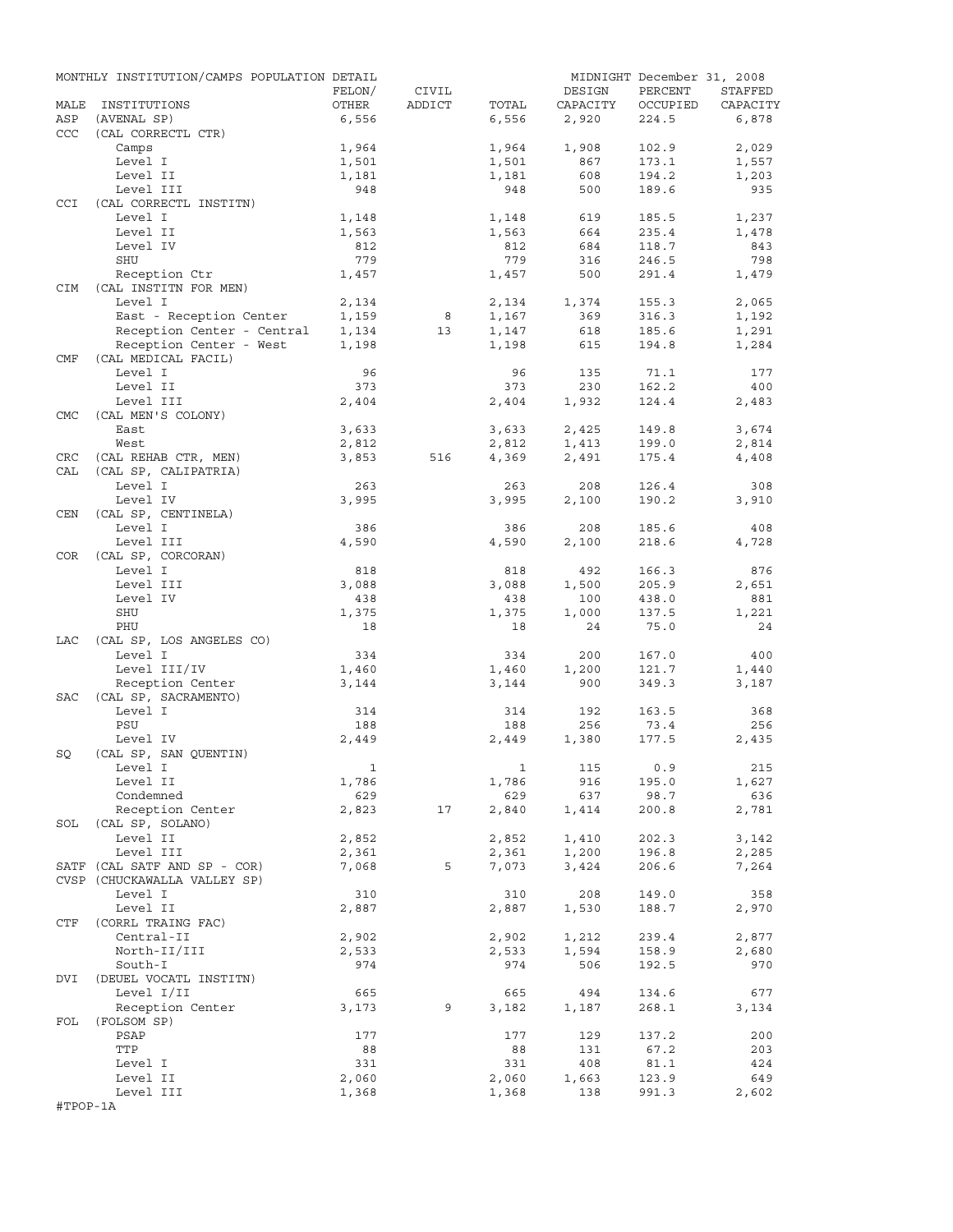|                          | MONTHLY INSTITUTION/CAMPS POPULATION DETAIL          |                |              |                |                   | MIDNIGHT December 31, 2008 |                |
|--------------------------|------------------------------------------------------|----------------|--------------|----------------|-------------------|----------------------------|----------------|
|                          |                                                      | FELON/         | CIVIL        |                | DESIGN            | PERCENT                    | STAFFED        |
| MALE<br>HDP              | INSTITUTIONS<br>(HIGH DESERT SP)                     | OTHER          | ADDICT       | TOTAL          | CAPACITY          | OCCUPIED                   | CAPACITY       |
|                          | Level I                                              | 320            |              | 320            | 200               | 160.0                      | 350            |
|                          | Level II                                             | 97             |              | 97             | $\circ$           | $\sim$                     | 120            |
|                          | Level III                                            | 461            |              | 461            | 800               | 57.6                       | 500            |
|                          | Level IV                                             | 2,874          |              | 2,874          | 1,124             | 255.7                      | 2,996          |
|                          | Reception Center                                     | 628            | 7            | 635            | 200               | 317.5                      | 570            |
|                          | IRON (IRONWOOD SP)                                   |                |              |                |                   |                            |                |
|                          | Level I                                              | 249            |              | 249            | 200               | 124.5                      | 300            |
|                          | Level III                                            | 3,912          |              | 3,912          | 2,000             | 195.6                      | 4,145          |
|                          | KVSP (KERN VALLEY SP)                                |                |              |                |                   |                            |                |
|                          | Level I/II                                           | 265            |              | 265            | 200               | 132.5                      | 300            |
|                          | Level IV                                             | 4,532          |              | 4,532          | 2,248             | 201.6                      | 4,520          |
|                          | MCSP (MULE CREEK SP)<br>Level I/II                   |                |              | 301            | 200               | 150.5                      | 392            |
|                          | Level III                                            | 301<br>2,562   |              | 2,562          | 1,000             | 256.2                      | 2,412          |
|                          | Level IV                                             | 996            |              | 996            | 500               | 199.2                      | 944            |
|                          | NKSP (NORTH KERN SP)                                 |                |              |                |                   |                            |                |
|                          | Level I                                              | 340            |              | 340            | 210               | 161.9                      | 408            |
|                          | Level III                                            | 524            |              | 524            | 300               | 174.7                      | 452            |
|                          | Reception Center                                     | 4,518          | 12           | 4,530          | 2,184             | 207.4                      | 4,594          |
|                          | PBSP (PELICAN BAY SP)                                |                |              |                |                   |                            |                |
|                          | Level I                                              | 240            |              | 240            | 200               | 120.0                      | 296            |
|                          | Level III/IV                                         | 2,082          |              | 2,082          | 996               | 209.0                      | 2,097          |
|                          | SHU                                                  | 1,107          |              | 1,107          | 1,184             | 93.5                       | 1,109          |
|                          | PVSP (PLEASANT VALLEY SP)                            |                |              |                |                   |                            |                |
|                          | Level I/II                                           | 276            |              | 276            | 208               | 132.7                      | 308            |
|                          | Level III/IV                                         | 4,808<br>305   |              | 4,808<br>305   | 2,100<br>$\Omega$ | 229.0                      | 4,854          |
| <b>RIO</b><br><b>RJD</b> | (RIO COSUMNES COR CTR-RC)<br>(RJ DONOVAN CORR FACIL) |                |              |                |                   |                            | 250            |
|                          | Level I                                              | 361            |              | 361            | 200               | 180.5                      | 400            |
|                          | Level III                                            | 1,768          |              | 1,768          | 600               | 294.7                      | 1,460          |
|                          | Reception Center                                     | 1,994          | $\mathbf{1}$ | 1,995          | 900               | 221.7                      | 2,004          |
|                          | IV                                                   | 649            |              | 649            | 500               | 129.8                      | 950            |
|                          | SVSP (SALINAS VAL SP)                                |                |              |                |                   |                            |                |
|                          | Level I/II                                           | 259            |              | 259            | 200               | 129.5                      | 300            |
|                          | Level III/IV                                         | 3,755          |              | 3,755          | 2,188             | 171.6                      | 3,799          |
|                          | SRTA (SANTA RITA CO. JAIL-RC)                        | 816            |              | 816            | $\circ$           | $\sim$                     | 750            |
|                          | SBRN (SAN BRUNO CO. JAIL)                            | <sup>1</sup>   |              | $\mathbf{1}$   | $\circ$           | $\sim$                     | 30             |
| SCC                      | (SIERRA CONSERV CTR)                                 |                |              |                |                   |                            |                |
|                          | Camps-Men                                            | 2,113          |              | 2,113          | 2,010             | 105.1                      | 2,010          |
|                          | Level I<br>Level II                                  | 1,321          |              | 1,321<br>1,427 | 618<br>608        | 213.8<br>234.7             | 1,378          |
|                          | Level III                                            | 1,427<br>1,207 |              | 1,207          | 500               | 241.4                      | 1,486<br>1,193 |
| WSP                      | (WASCO SP)                                           |                |              |                |                   |                            |                |
|                          | Level I                                              | 227            |              | 227            | 200               | 113.5                      | 296            |
|                          | Level III                                            | 524            |              | 524            | 200               | 262.0                      | 555            |
|                          | Reception Center                                     | 5,217          |              | 5,220          | 2,584             | 202.0                      | 4,997          |
|                          | MALE TOTAL:                                          | 147,589        | 591          |                | $148,180$ 78,726  | 188.2                      | 150,537        |
|                          |                                                      |                |              |                |                   |                            |                |
|                          | FEMALE INSTITUTIONS                                  |                |              |                |                   |                            |                |
| CIW                      | (CAL INST FOR WOMEN)                                 |                |              |                |                   |                            |                |
|                          | Institution                                          | 1,865          | 183          | 2,048          | 822               | 249.1                      | 1,909          |
|                          | Reception Center                                     | 237            | 16           | 253            | 184               | 137.5                      | 394            |
|                          | Corr Trt Ctr<br>Camps-Women                          | 2              |              | 2              | 30                | 6.7                        | 46             |
|                          | CCWF (CENT CAL WOMEN'S FACIL)                        | 293            |              | 293            | 320               | 91.6                       | 320            |
|                          | Institution                                          | 3,335          |              | 3,335          | 1,631             | 204.5                      | 3,359          |
|                          | Reception Center                                     | 732            |              | 732            | 356               | 205.6                      | 790            |
|                          | Condemned                                            | 15             |              | 15             | 17                | 88.2                       | 17             |
| RIO                      | (RIO COSUMNES COR CTR-RC)                            | 15             |              | 15             | $\circ$           | $\sim$                     | $\overline{0}$ |
| VSP                      | (VALLEY SP)                                          |                |              |                |                   |                            |                |
|                          | Institution                                          | 3,287          |              | 3,287          | 1,580             | 208.0                      | 3,332          |
|                          | Reception Center                                     | 699            | 8            | 707            | 356               | 198.6                      | 764            |
|                          | SHU                                                  | 64             |              | 64             | 44                | 145.5                      | 62             |
|                          | FEMALE TOTAL:                                        | 10,544         | 207          | 10,751         | 5,340             | 201.3                      | 10,993         |
|                          |                                                      |                |              |                |                   |                            |                |
|                          | INSTITUTIONS/CAMPS TOTAL:                            | 158,133        | 798          | 158,931        | 84,066            | 189.1                      | 161,530        |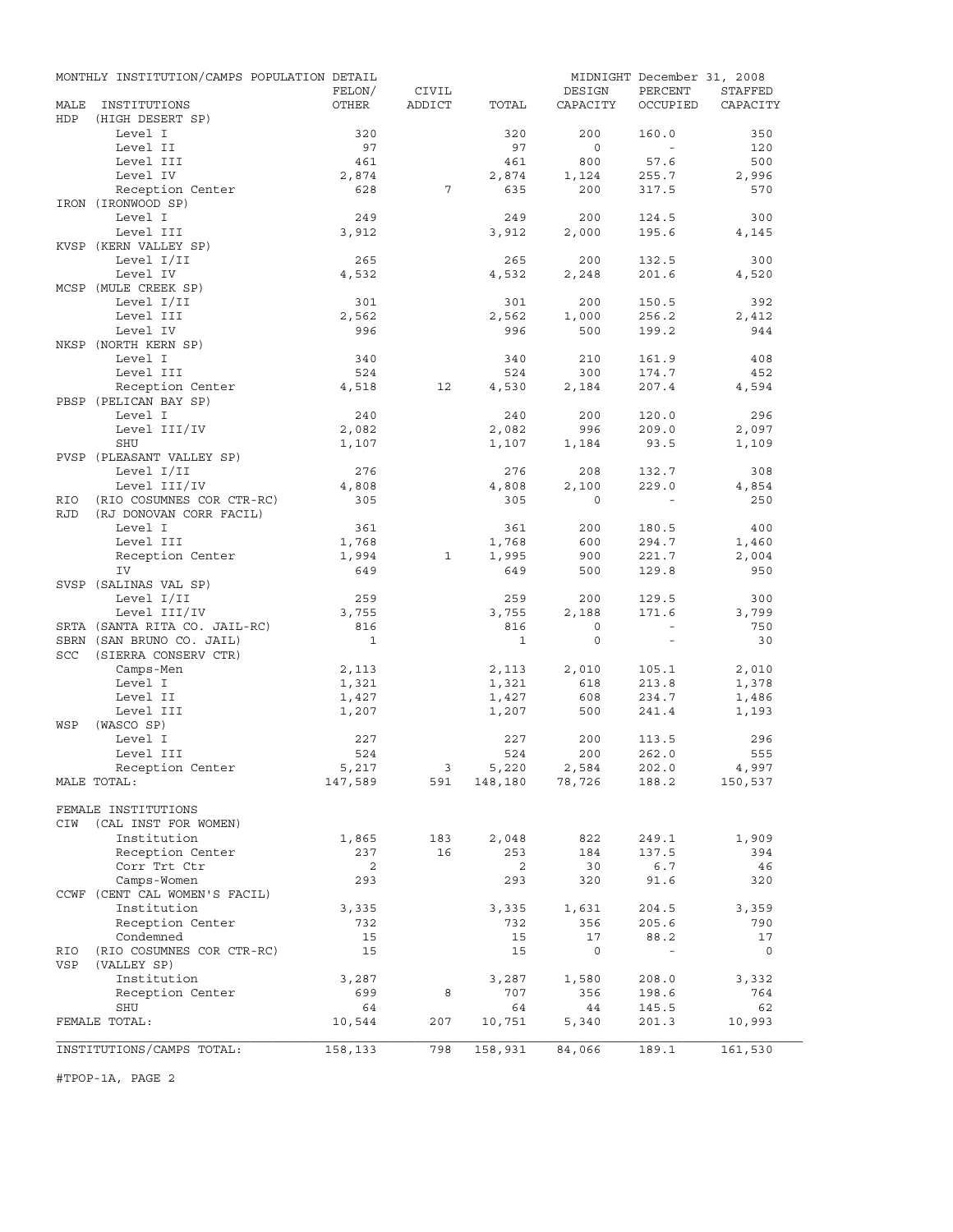Data Analysis Unit Unit Department of Corrections and Rehabilitation<br>Estimates and Statistical Analysis Section State of California Estimates and Statistical Analysis Section State of California<br>
Offender Information Services Branch<br>
State of California

MONTHLY REPORT OF POPULATION

|  | AS OF MIDNIGHT January 31, 2009 |  |  |
|--|---------------------------------|--|--|
|  |                                 |  |  |

|                                                                                                                                                                                                                                                                                                                            |                                 |       | TOTAL CDCR POPULATION |                       |              |                                                                        |  |
|----------------------------------------------------------------------------------------------------------------------------------------------------------------------------------------------------------------------------------------------------------------------------------------------------------------------------|---------------------------------|-------|-----------------------|-----------------------|--------------|------------------------------------------------------------------------|--|
|                                                                                                                                                                                                                                                                                                                            |                                 |       |                       |                       | CHANGE SINCE |                                                                        |  |
|                                                                                                                                                                                                                                                                                                                            | FELON/                          | CIVIL |                       |                       |              | 01/31/08 DESIGN PERCENT STAFFED                                        |  |
|                                                                                                                                                                                                                                                                                                                            | OTHER                           |       |                       |                       |              | ADDICT TOTAL NO. PCT. CAPACITY OCCUPIED CAPACITY                       |  |
| A. TOTAL INSTITUTIONS                                                                                                                                                                                                                                                                                                      | 169,459 822 170,281 -738        |       |                       |                       | $-0.4$       |                                                                        |  |
| I. IN-STATE                                                                                                                                                                                                                                                                                                                |                                 |       |                       |                       |              |                                                                        |  |
|                                                                                                                                                                                                                                                                                                                            |                                 |       |                       |                       |              |                                                                        |  |
| -STATE 162,921 822 163,743 -7,276 -4.2<br>(MEN, Subtotal) 151,930 600 152,530 -4,628 -2.9<br>(WOMEN, Subtotal) 10,991 222 11,213 -192 -1.6                                                                                                                                                                                 |                                 |       |                       |                       |              |                                                                        |  |
|                                                                                                                                                                                                                                                                                                                            |                                 |       |                       |                       |              |                                                                        |  |
|                                                                                                                                                                                                                                                                                                                            |                                 |       |                       |                       |              |                                                                        |  |
| $\begin{tabular}{lcccccc} 1. & \texttt{INSTITUTIONS/CAMPS} & 157, 207 & 817 & 158, 024 & -4, 023 & -2.4 & 84, 066 & 188.0 & 161, 025 \\ & \texttt{INSTITUTIONS} & 152, 933 & 817 & 153, 750 & -3, 899 & -2.4 & 79, 828 & 192.6 & 156, 666 \\ & \texttt{CAMPS (CCC & SCC)} & 4, 274 & 4, 274 & -124 & -2.8 & 4, 238 & 100.$ |                                 |       |                       |                       |              |                                                                        |  |
| 2. COMMUNITY CORR. CTRS. 5,530                                                                                                                                                                                                                                                                                             |                                 |       |                       |                       |              | 5 5,535 -803 -12.6 5,852 94.6                                          |  |
| CCF PRIVATE                                                                                                                                                                                                                                                                                                                |                                 |       |                       |                       |              |                                                                        |  |
| CCF PUBLIC                                                                                                                                                                                                                                                                                                                 |                                 |       |                       |                       |              | 2,738 1 2,739 -54 -1.9 2,752 99.5<br>2,271 2,271 -509 -18.3 2,461 92.3 |  |
| DRUG TREATMT FURLOUGH 326 4 330 -186 -36.0 440 75.0                                                                                                                                                                                                                                                                        |                                 |       |                       |                       |              |                                                                        |  |
| PRISONER MOTHER PGM 69                                                                                                                                                                                                                                                                                                     |                                 |       | 69                    |                       |              | $-4$ $-5.4$ 70 98.6<br>$+9$ $+15.5$ 70 95.7                            |  |
| FAMILY FOUNDATION PGM                                                                                                                                                                                                                                                                                                      | 67                              |       | 67                    |                       |              |                                                                        |  |
| WORK FUR. IN CUSTODY 59                                                                                                                                                                                                                                                                                                    |                                 |       |                       |                       |              | 59 +9 +18.0 59 100.0                                                   |  |
| 3. DMH STATE HOSPITALS 184                                                                                                                                                                                                                                                                                                 |                                 |       |                       | $184 + 6 + 3.3$       |              |                                                                        |  |
| II. OUT OF STATE(COCF)                                                                                                                                                                                                                                                                                                     | 6,538                           |       | 0 6,538               |                       |              |                                                                        |  |
| ARIZONA                                                                                                                                                                                                                                                                                                                    | 3,491                           |       | 3,491                 |                       |              |                                                                        |  |
| MISSISSIPPI                                                                                                                                                                                                                                                                                                                | 2,002                           |       | 2,002                 |                       |              |                                                                        |  |
| OKLAHOMA                                                                                                                                                                                                                                                                                                                   | 968                             |       | 968                   |                       |              |                                                                        |  |
| TENNESSEE                                                                                                                                                                                                                                                                                                                  | 77                              |       | 77                    |                       |              |                                                                        |  |
| PAROLE 122,766 1,426 124,192 -2,933 -2.3<br>COMMUNITY SUPERVISION 121,338 1,426 122,764 -2,882 -2.2<br>B. PAROLE                                                                                                                                                                                                           |                                 |       |                       |                       |              |                                                                        |  |
|                                                                                                                                                                                                                                                                                                                            |                                 |       |                       |                       |              |                                                                        |  |
| COOPERATIVE CASES                                                                                                                                                                                                                                                                                                          | 1,428                           |       |                       | $1,428 -51$           | $-3.4$       |                                                                        |  |
| C. NON-CDC JURISDICTION 1,760                                                                                                                                                                                                                                                                                              |                                 |       | $0 \qquad \qquad$     | $1,760$ $-127$ $-6.7$ |              |                                                                        |  |
| OTHER STATE/FED. INST.                                                                                                                                                                                                                                                                                                     | 509                             |       | 509                   |                       | $-9 - 1.7$   |                                                                        |  |
| OUT OF STATE PAROLE                                                                                                                                                                                                                                                                                                        | 1,049                           |       |                       | $1,049 -149 -12.4$    |              |                                                                        |  |
| OUT OF STATE PAL<br>$CYA-W&IC 1731.5(c)$                                                                                                                                                                                                                                                                                   | 62                              |       |                       | $62 - 8$              | $-11.4$      |                                                                        |  |
| INSTITUTIONS                                                                                                                                                                                                                                                                                                               | 140                             |       |                       | $140 +39$             | $+38.6$      |                                                                        |  |
| D. OTHER POPULATIONS 19,036 113 19,149 -1,589 -7.6<br>INMATES                                                                                                                                                                                                                                                              |                                 |       |                       |                       |              |                                                                        |  |
| OUT-TO-COURT, etc. 2,052 23                                                                                                                                                                                                                                                                                                |                                 |       | 2,075                 | $-201$                | $-8.8$       |                                                                        |  |
| ESCAPED                                                                                                                                                                                                                                                                                                                    | 217                             |       | 217                   | $\overline{0}$        |              |                                                                        |  |
| PAROLEES (PAL/RAL) 16,767                                                                                                                                                                                                                                                                                                  |                                 | 90    |                       | $16,857 -1,388$       | $-7.6$       |                                                                        |  |
| TOTAL CDCR POPULATION                                                                                                                                                                                                                                                                                                      | 313,021  2,361  315,382  -2,931 |       |                       |                       | $-0.9$       |                                                                        |  |

CHANGE FROM LAST MONTH A. TOTAL INSTITUTIONS -824 +20 -804 (MEN, Subtotal) -1,006 +8 -998 (WOMEN, Subtotal) -190 +12 -178<br>
LE +632 -37 +595<br>
CLEES (PAL/RAL) -615 +2 -613 B. PAROLE D. PAROLEES (PAL/RAL) -615 +2 -613

This report contains the latest available reliable population figures from OBIS. They have been carefully audited, but are preliminary, and therefore subject to revision.

 Figure excludes institution based camps. Total persons in camps, including base camps, are 4,290 . Base camp at CMC is included in institution counts.<br>Report # TPOP-8. Questions: (916) 327-3262 (CALNET) 4 (916) 327-3262 (CALNET) 467-3262.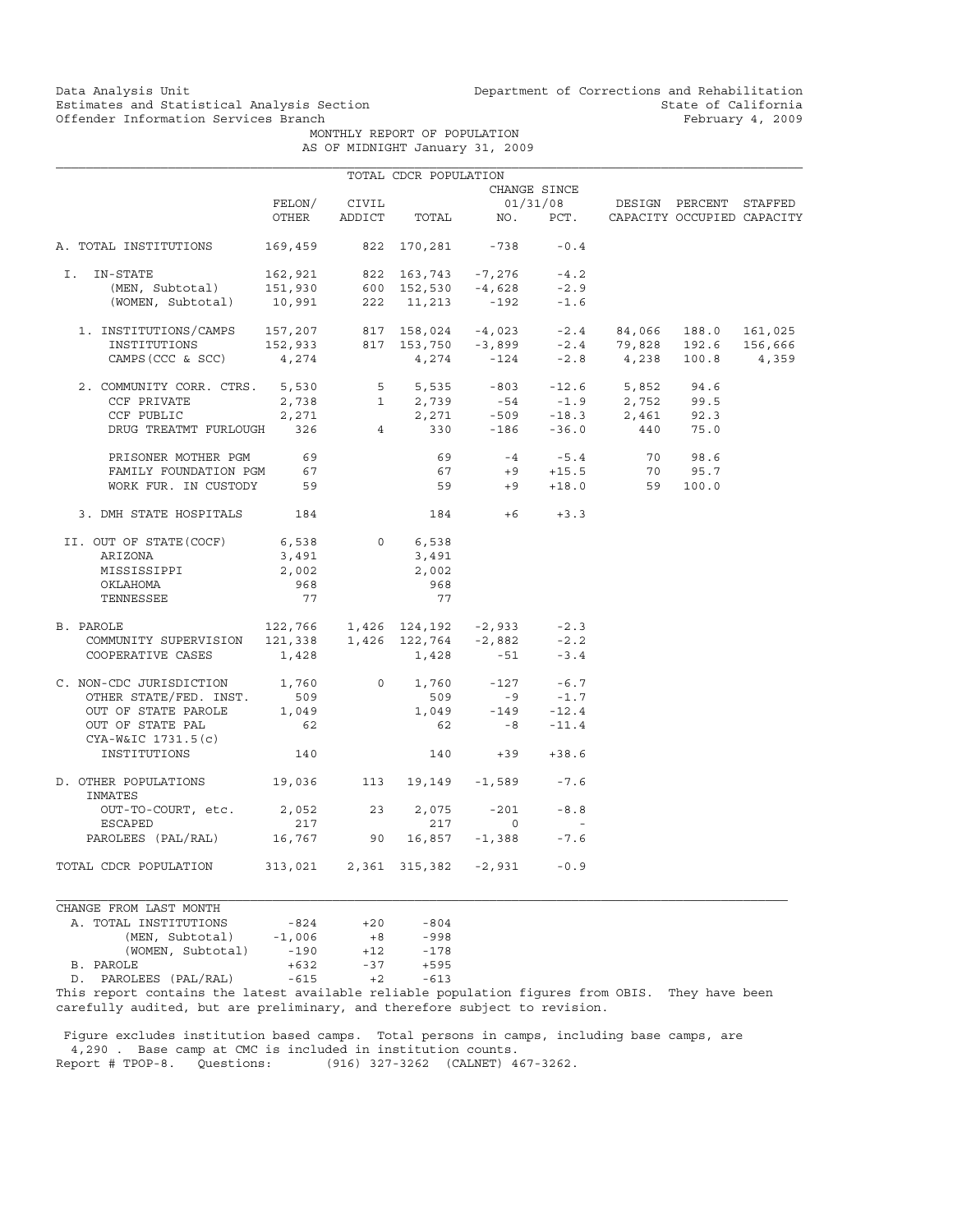|            | INSTITUTIONS/CAMPS                                     | FELON/<br>OTHER      | CIVIL<br>ADDICT | TOTAL          | DESIGN<br>CAPACITY                       | PERCENT<br>OCCUPIED                                  | STAFFED<br>CAPACITY |
|------------|--------------------------------------------------------|----------------------|-----------------|----------------|------------------------------------------|------------------------------------------------------|---------------------|
| MALE       |                                                        |                      |                 |                |                                          |                                                      |                     |
| ASP        | (AVENAL SP)                                            | 6,451                |                 |                | 6,451 2,920                              | 220.9                                                | 6,878               |
| CCC        | (CAL CORRECTL CTR)                                     | 5,575                |                 |                | 5,575 3,883                              | 143.6                                                | 5,724               |
| CCI        | (CAL CORRECTL INSTITN)                                 | 5,667                |                 |                | 2,783                                    | 203.6                                                | 5,835               |
| CIM        | (CAL INSTITN FOR MEN)                                  |                      | 5,682 14        |                | 5,667 2,783<br>5,696 2,976               | 191.4                                                | 6,011               |
| CMF        | (CAL MEDICAL FACIL)                                    | 2,822                |                 |                | 2,822 2,297                              | 122.9                                                | 3,000               |
| <b>CMC</b> | (CAL MEN'S COLONY)                                     | 6,484                |                 | 6,484          | 3,838                                    | 168.9                                                | 6,488               |
| CRC        | (CAL REHAB CTR, MEN)                                   | 6,484<br>3,818       | 526 7           |                | $4,344$ $2,491$                          | 174.4                                                | 4,408               |
| CAL        | (CAL SP, CALIPATRIA)                                   | 4,292                |                 | 4,292          | 2,308                                    | 186.0                                                | 4,218               |
| CEN        | (CAL SP, CENTINELA)                                    | 4,826                |                 | 4,826          | 2,308                                    | 209.1                                                | 5,016               |
| COR        | (CAL SP, CORCORAN)                                     | 5,631                |                 |                | 5,631 3,116                              | 180.7                                                | 5,653               |
| LAC        | (CAL SP, LOS ANGELES CO)                               | 4,857                |                 |                |                                          | 211.2                                                | 5,027               |
| <b>SAC</b> | (CAL SP, SACRAMENTO)                                   | 2,959                |                 | 4,857<br>2,959 | 2,300<br>1.828                           | 161.9                                                | 3,059               |
|            |                                                        |                      |                 |                |                                          |                                                      |                     |
| SQ         | (CAL SP, SAN QUENTIN)                                  | 5,231 8              |                 |                | 5,239 3,082                              | 170.0                                                | 5,259               |
| SOL        | (CAL SP, SOLANO)                                       | 5,028                |                 | 5,028          | 2,610<br>3,424                           | 192.6                                                | 5,235               |
|            | SATF (CAL SATF AND SP - COR)                           | 6,987                | 5               | 6,992          |                                          | 204.2                                                | 7,264               |
|            | CVSP (CHUCKAWALLA VALLEY SP)                           | 3,340                |                 | 3,340          | 1,738                                    | 192.2                                                | 3,328               |
| CTF        | (CORRL TRAING FAC)                                     | $6,274$<br>$3,806$ 7 |                 |                | $6,274$ $3,312$<br>$3,813$ $1,681$       | 189.4                                                | 6,527               |
| DVI        | (DEUEL VOCATL INSTITN)                                 |                      |                 |                |                                          | 226.8                                                | 3,811               |
| FOL        | (FOLSOM SP)                                            | 4,085<br>4,395       |                 |                | $4,085$<br>$2,469$<br>$4,404$<br>$2,324$ | 165.5<br>189.5                                       | 4,078               |
| HDP        | (HIGH DESERT SP)                                       |                      | 9               |                |                                          |                                                      | 4,536               |
|            | IRON (IRONWOOD SP)                                     | 4,045                |                 |                | 4,045 2,200                              | 183.9                                                | 4,325               |
|            | KVSP (KERN VALLEY SP)                                  | 4,779                |                 |                |                                          | 195.2                                                | 4,628               |
|            | MCSP (MULE CREEK SP)                                   | 3,881                |                 |                | $4,779$ $2,448$<br>$3,881$ $1,700$       | 228.3                                                | 3,748               |
|            | NKSP (NORTH KERN SP)                                   | 5,522                | 13              |                | 5,535 2,694                              | 205.5                                                | 5,454               |
|            | PBSP (PELICAN BAY SP)                                  | 3,394                |                 |                |                                          | 142.6                                                | 3,502               |
|            | PVSP (PLEASANT VALLEY SP)                              | 5,144                |                 |                | $3,394$<br>$5,144$<br>$2,308$            | 222.9                                                | 5,162               |
|            | RIO (RIO COSUMNES COR CTR-RC)                          | 349                  |                 | 349            | $\overline{0}$                           | <b>Contract Contract</b>                             | 250                 |
|            | RJD (RJ DONOVAN CORR FACIL)                            | 4,760                | $\overline{1}$  | 4,761          | 2,200                                    | 216.4                                                | 4,814               |
|            |                                                        | 3,966                |                 | 3,966          | 2,388                                    | 166.1                                                |                     |
|            | SVSP (SALINAS VAL SP)<br>SRTA (SANTA RITA CO. JAIL-RC) | 853                  |                 | 853            | $\overline{0}$                           | $\alpha$ , $\alpha$ , $\alpha$ , $\alpha$ , $\alpha$ | 4,099<br>750        |
|            | SBRN (SAN BRUNO CO. JAIL)                              | $\overline{1}$       |                 | $\overline{1}$ | $\circ$                                  | $\sim 100$                                           | 30                  |
|            | SCC (SIERRA CONSERV CTR)                               | 5,973                |                 | 5,973          | 3,736                                    | 159.9                                                | 6,067               |
|            |                                                        |                      |                 |                |                                          |                                                      |                     |
| WSP        | (WASCO SP)                                             |                      | 5,941 16        | 5,957          | 2,984                                    | 199.6                                                | 5,848               |
|            | MALE TOTAL:                                            | 146,818              | 599             | 147,417        | 78,726                                   | 187.3                                                | 150,032             |
| FEMALE     |                                                        |                      |                 |                |                                          |                                                      |                     |
| CIW        | (CAL INST FOR WOMEN)                                   | 2,326                | 207             | 2,533          | 1,356                                    | 186.8                                                | 2,669               |
|            | CCWF (CENT CAL WOMEN'S FACIL)                          | 3,988                | 2               | 3,990          | 2,004                                    | 199.1                                                | 4,166               |
| RIO        | (RIO COSUMNES COR CTR-RC)                              | 23                   |                 | 23             | $\mathbf 0$                              |                                                      | $\circ$             |
| VSP        | (VALLEY SP)                                            | 4,052                | 9               | 4,061          | 1,980                                    | 205.1                                                | 4,158               |
|            |                                                        |                      |                 |                |                                          |                                                      |                     |
|            | FEMALE TOTAL:                                          | 10,389               | 218             | 10,607         | 5,340                                    | 198.6                                                | 10,993              |
|            |                                                        |                      |                 |                |                                          |                                                      |                     |
|            | INSTITUTIONS/CAMPS TOTAL:                              | 157,207              | 817             | 158,024        | 84,066                                   | 188.0                                                | 161,025             |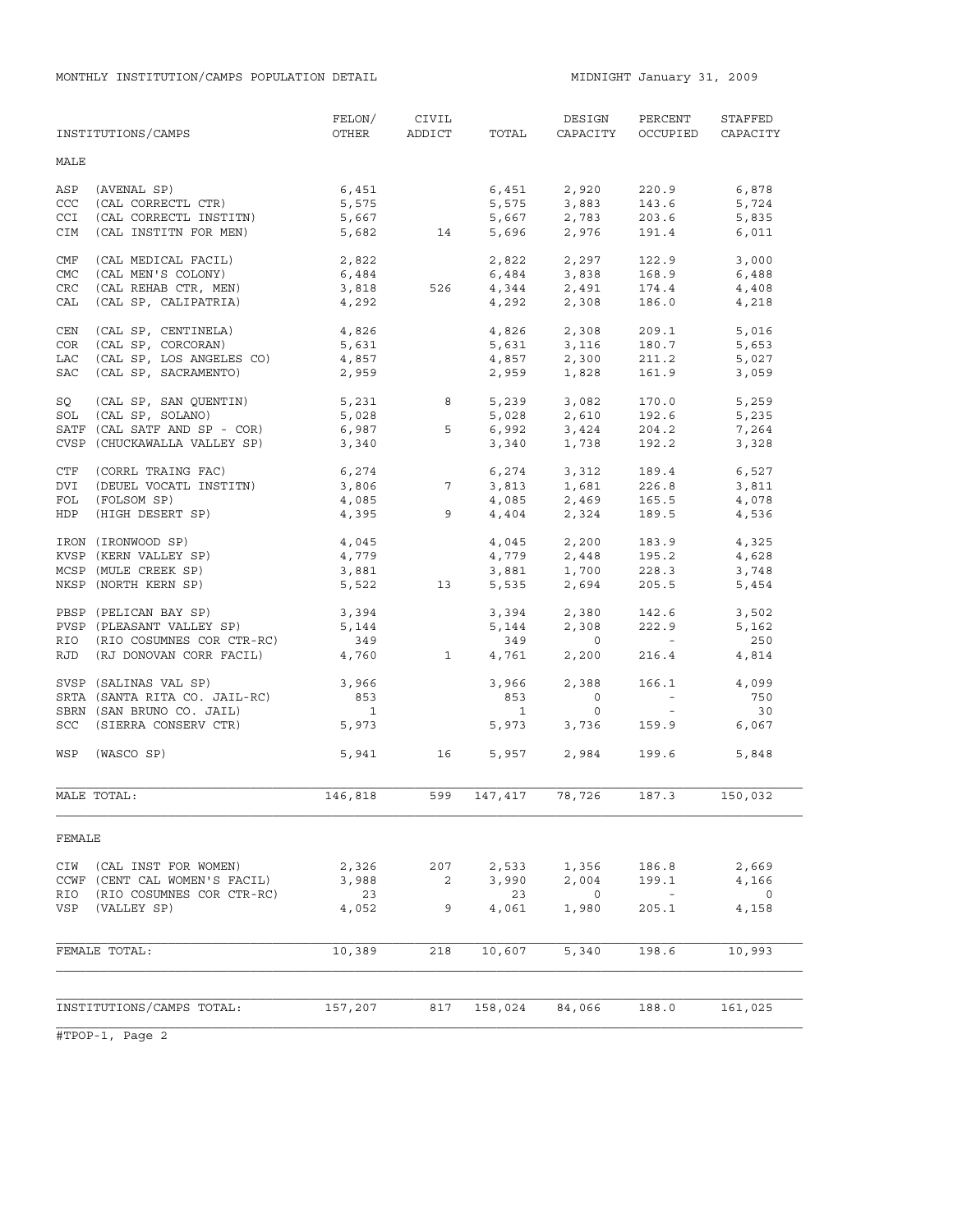|            | MONTHLY INSTITUTION/CAMPS POPULATION DETAIL |                |                 |                |            | MIDNIGHT January 31, 2009 |              |
|------------|---------------------------------------------|----------------|-----------------|----------------|------------|---------------------------|--------------|
|            |                                             | FELON/         | CIVIL           |                | DESIGN     | PERCENT                   | STAFFED      |
| MALE       | INSTITUTIONS                                | OTHER          | ADDICT          | TOTAL          | CAPACITY   | OCCUPIED                  | CAPACITY     |
| ASP        | (AVENAL SP)                                 | 6,451          |                 | 6,451          | 2,920      | 220.9                     | 6,878        |
| <b>CCC</b> | (CAL CORRECTL CTR)                          |                |                 |                |            |                           |              |
|            | Camps                                       | 1,918          |                 | 1,918          | 1,908      | 100.5                     | 2,029        |
|            | Level I                                     | 1,514<br>1,188 |                 | 1,514          | 867        | 174.6                     | 1,557        |
|            | Level II<br>Level III                       | 955            |                 | 1,188<br>955   | 608<br>500 | 195.4<br>191.0            | 1,203<br>935 |
| CCI        | (CAL CORRECTL INSTITN)                      |                |                 |                |            |                           |              |
|            | Level I                                     | 1,067          |                 | 1,067          | 619        | 172.4                     | 1,237        |
|            | Level II                                    | 1,545          |                 | 1,545          | 664        | 232.7                     | 1,478        |
|            | Level IV                                    | 809            |                 | 809            | 684        | 118.3                     | 843          |
|            | SHU                                         | 774            |                 | 774            | 316        | 244.9                     | 798          |
|            | Reception Ctr                               | 1,472          |                 | 1,472          | 500        | 294.4                     | 1,479        |
| <b>CIM</b> | (CAL INSTITN FOR MEN)                       |                |                 |                |            |                           |              |
|            | Level I                                     | 2,048          |                 | 2,048          | 1,374      | 149.1                     | 2,065        |
|            | East - Reception Center                     | 1,156          | 6               | 1,162          | 369        | 314.9                     | 1,192        |
|            | Reception Center - Central                  | 1,274          | 7               | 1,281          | 618        | 207.3                     | 1,470        |
|            | Reception Center - West                     | 1,204          | $\mathbf{1}$    | 1,205          | 615        | 195.9                     | 1,284        |
| CMF        | (CAL MEDICAL FACIL)                         |                |                 |                |            |                           |              |
|            | Level I                                     | 97             |                 | 97             | 135        | 71.9                      | 117          |
|            | Level II                                    | 360            |                 | 360            | 230        | 156.5                     | 400          |
|            | Level III                                   | 2,365          |                 | 2,365          | 1,932      | 122.4                     | 2,483        |
| <b>CMC</b> | (CAL MEN'S COLONY)                          |                |                 |                |            |                           |              |
|            | East                                        | 3,726          |                 | 3,726          | 2,425      | 153.6                     | 3,674        |
|            | West                                        | 2,758          |                 | 2,758          | 1,413      | 195.2                     | 2,814        |
| CRC        | (CAL REHAB CTR, MEN)                        | 3,818          | 526             | 4,344          | 2,491      | 174.4                     | 4,408        |
| CAL        | (CAL SP, CALIPATRIA)                        |                |                 |                |            |                           |              |
|            | Level I                                     | 243<br>4,049   |                 | 243            | 208        | 116.8                     | 308          |
|            | Level IV<br>(CAL SP, CENTINELA)             |                |                 | 4,049          | 2,100      | 192.8                     | 3,910        |
| CEN        | Level I                                     | 389            |                 | 389            | 208        | 187.0                     | 408          |
|            | Level III                                   | 4,437          |                 | 4,437          | 2,100      | 211.3                     | 4,608        |
| COR        | (CAL SP, CORCORAN)                          |                |                 |                |            |                           |              |
|            | Level I                                     | 795            |                 | 795            | 492        | 161.6                     | 876          |
|            | Level III                                   | 3,009          |                 | 3,009          | 1,500      | 200.6                     | 2,651        |
|            | Level IV                                    | 444            |                 | 444            | 100        | 444.0                     | 881          |
|            | SHU                                         | 1,367          |                 | 1,367          | 1,000      | 136.7                     | 1,221        |
|            | PHU                                         | 16             |                 | 16             | 24         | 66.7                      | 24           |
| LAC        | (CAL SP, LOS ANGELES CO)                    |                |                 |                |            |                           |              |
|            | Level I                                     | 314            |                 | 314            | 200        | 157.0                     | 400          |
|            | Level III/IV                                | 1,456          |                 | 1,456          | 1,200      | 121.3                     | 1,440        |
|            | Reception Center                            | 3,087          |                 | 3,087          | 900        | 343.0                     | 3,187        |
| SAC        | (CAL SP, SACRAMENTO)                        |                |                 |                |            |                           |              |
|            | Level I                                     | 292            |                 | 292            | 192        | 152.1                     | 368          |
|            | PSU                                         | 178            |                 | 178            | 256        | 69.5                      | 256          |
|            | Level IV                                    | 2,489          |                 | 2,489          | 1,380      | 180.4                     | 2,435        |
| SQ         | (CAL SP, SAN QUENTIN)                       |                |                 |                |            |                           |              |
|            | Level I                                     | $\mathbf{1}$   |                 |                | 1 115 0.9  |                           | 215          |
|            | Level II                                    | 1,831          | $\mathbf{1}$    | 1,832          | 916        | 200.0                     | 1,627        |
|            | Condemned                                   | 629            |                 | 629            | 637        | 98.7                      | 636          |
|            | Reception Center                            | 2,770          | $7\overline{ }$ | 2,777          | 1,414      | 196.4                     | 2,781        |
|            | SOL (CAL SP, SOLANO)                        |                |                 |                |            |                           |              |
|            | Level II                                    | 2,735          |                 | 2,735          | 1,410      | 194.0                     | 2,950        |
|            | Level III<br>SATF (CAL SATF AND SP - COR)   | 2,293<br>6,987 | 5               | 2,293<br>6,992 | 1,200      | 191.1<br>204.2            | 2,285        |
|            | CVSP (CHUCKAWALLA VALLEY SP)                |                |                 |                | 3,424      |                           | 7,264        |
|            | Level I                                     | 331            |                 | 331            | 208        | 159.1                     | 358          |
|            | Level II                                    | 3,009          |                 | 3,009          | 1,530      | 196.7                     | 2,970        |
| CTF        | (CORRL TRAING FAC)                          |                |                 |                |            |                           |              |
|            | Central-II                                  | 2,877          |                 | 2,877          | 1,212      | 237.4                     | 2,877        |
|            | North-II/III                                | 2,493          |                 | 2,493          | 1,594      | 156.4                     | 2,680        |
|            | South-I                                     | 904            |                 | 904            | 506        | 178.7                     | 970          |
| DVI        | (DEUEL VOCATL INSTITN)                      |                |                 |                |            |                           |              |
|            | Level I/II                                  | 688            |                 | 688            | 494        | 139.3                     | 677          |
|            | Reception Center                            | 3,118          | 7               | 3,125          | 1,187      | 263.3                     | 3,134        |
| FOL        | (FOLSOM SP)                                 |                |                 |                |            |                           |              |
|            | PSAP                                        | 174            |                 | 174            | 129        | 134.9                     | 200          |
|            | TTP                                         | 86             |                 | 86             | 131        | 65.6                      | 203          |
|            | Level I                                     | 314            |                 | 314            | 408        | 77.0                      | 424          |
|            | Level II                                    | 2,076          |                 | 2,076          | 1,663      | 124.8                     | 649          |
|            | Level III                                   | 1,435          |                 | 1,435          | 138        | 1040                      | 2,602        |
| #TPOP-1A   |                                             |                |                 |                |            |                           |              |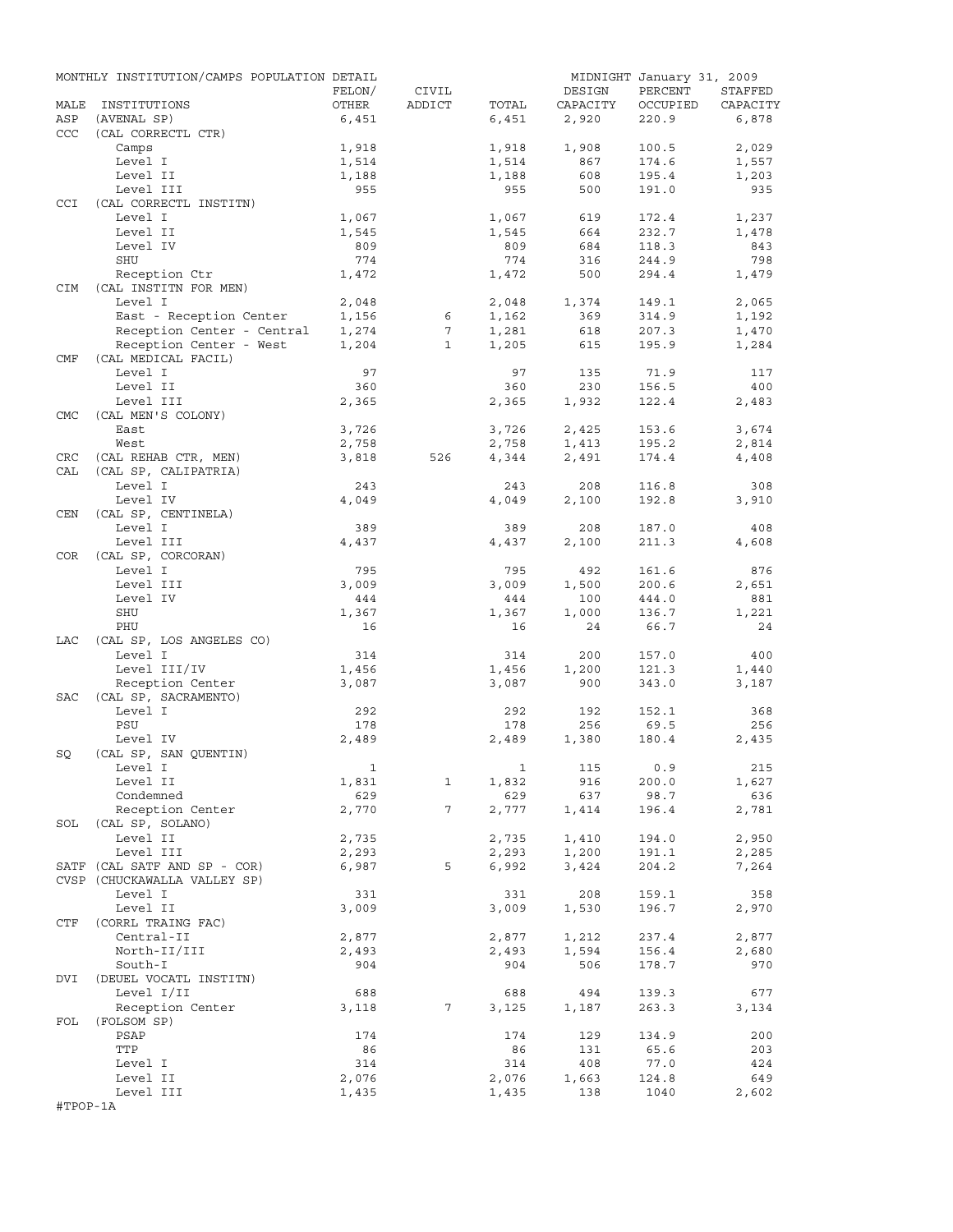|                    | MONTHLY INSTITUTION/CAMPS POPULATION DETAIL |              |              |              |                | MIDNIGHT January 31, 2009 |              |
|--------------------|---------------------------------------------|--------------|--------------|--------------|----------------|---------------------------|--------------|
|                    |                                             | FELON/       | CIVIL        |              | DESIGN         | PERCENT                   | STAFFED      |
| MALE<br><b>HDP</b> | INSTITUTIONS<br>(HIGH DESERT SP)            | OTHER        | ADDICT       | TOTAL        | CAPACITY       | OCCUPIED                  | CAPACITY     |
|                    | Level I                                     | 327          |              | 327          | 200            | 163.5                     | 350          |
|                    | Level II                                    | 116          |              | 116          | $\overline{0}$ | $\sim$                    | 120          |
|                    | Level III                                   | 493          |              | 493          | 800            | 61.6                      | 500          |
|                    | Level IV                                    | 2,860        |              | 2,860        | 1,124          | 254.4                     | 2,996        |
|                    | Reception Center                            | 599          | 9            | 608          | 200            | 304.0                     | 570          |
|                    | IRON (IRONWOOD SP)                          |              |              |              |                |                           |              |
|                    | Level I                                     | 236          |              | 236          | 200            | 118.0                     | 300          |
|                    | Level III                                   | 3,809        |              | 3,809        | 2,000          | 190.5                     | 4,025        |
|                    | KVSP (KERN VALLEY SP)                       |              |              |              |                |                           |              |
|                    | Level I/II                                  | 288          |              | 288          | 200            | 144.0                     | 300          |
|                    | Level IV                                    | 4,491        |              | 4,491        | 2,248          | 199.8                     | 4,328        |
|                    | MCSP (MULE CREEK SP)                        |              |              |              |                |                           |              |
|                    | Level I/II                                  | 306          |              | 306          | 200            | 153.0                     | 392          |
|                    | Level III<br>Level IV                       | 2,581<br>994 |              | 2,581<br>994 | 1,000<br>500   | 258.1<br>198.8            | 2,412<br>944 |
|                    | NKSP (NORTH KERN SP)                        |              |              |              |                |                           |              |
|                    | Level I                                     | 344          |              | 344          | 210            | 163.8                     | 408          |
|                    | Level III                                   | 511          |              | 511          | 300            | 170.3                     | 452          |
|                    | Reception Center                            | 4,667        | 13           | 4,680        | 2,184          | 214.3                     | 4,594        |
|                    | PBSP (PELICAN BAY SP)                       |              |              |              |                |                           |              |
|                    | Level I                                     | 242          |              | 242          | 200            | 121.0                     | 296          |
|                    | Level III/IV                                | 2,047        |              | 2,047        | 996            | 205.5                     | 2,097        |
|                    | SHU                                         | 1,105        |              | 1,105        | 1,184          | 93.3                      | 1,109        |
|                    | PVSP (PLEASANT VALLEY SP)                   |              |              |              |                |                           |              |
|                    | Level I/II                                  | 292          |              | 292          | 208            | 140.4                     | 308          |
|                    | Level III/IV                                | 4,852        |              | 4,852        | 2,100          | 231.0                     | 4,854        |
| RIO                | (RIO COSUMNES COR CTR-RC)                   | 349          |              | 349          | $\Omega$       |                           | 250          |
| <b>RJD</b>         | (RJ DONOVAN CORR FACIL)<br>Level I          | 346          |              | 346          | 200            | 173.0                     | 400          |
|                    | Level III                                   | 1,816        |              | 1,816        | 600            | 302.7                     | 1,460        |
|                    | Reception Center                            | 1,937        | $\mathbf{1}$ | 1,938        | 900            | 215.3                     | 2,004        |
|                    | IV                                          | 661          |              | 661          | 500            | 132.2                     | 950          |
|                    | SVSP (SALINAS VAL SP)                       |              |              |              |                |                           |              |
|                    | Level I/II                                  | 237          |              | 237          | 200            | 118.5                     | 300          |
|                    | Level III/IV                                | 3,729        |              | 3,729        | 2,188          | 170.4                     | 3,799        |
|                    | SRTA (SANTA RITA CO. JAIL-RC)               | 853          |              | 853          | $\circ$        | $\sim$                    | 750          |
|                    | SBRN (SAN BRUNO CO. JAIL)                   | $\mathbf{1}$ |              | $\mathbf{1}$ | $\circ$        | $\sim$                    | 30           |
| SCC                | (SIERRA CONSERV CTR)                        |              |              |              |                |                           |              |
|                    | Camps-Men                                   | 2,067        |              | 2,067        | 2,010          | 102.8                     | 2,010        |
|                    | Level I                                     | 1,275        |              | 1,275        | 618            | 206.3                     | 1,378        |
|                    | Level II                                    | 1,429        |              | 1,429        | 608            | 235.0                     | 1,486        |
| WSP                | Level III<br>(WASCO SP)                     | 1,202        |              | 1,202        | 500            | 240.4                     | 1,193        |
|                    | Level I                                     | 220          |              | 220          | 200            | 110.0                     | 296          |
|                    | Level III                                   | 469          |              | 469          | 200            | 234.5                     | 555          |
|                    | Reception Center                            | 5,252        | 16           | 5,268        | 2,584          | 203.9                     | 4,997        |
|                    | MALE TOTAL:                                 | 146,818      | 599          |              | 147,417 78,726 | 187.3                     | 150,032      |
|                    |                                             |              |              |              |                |                           |              |
|                    | FEMALE INSTITUTIONS                         |              |              |              |                |                           |              |
| CIW                | (CAL INST FOR WOMEN)                        |              |              |              |                |                           |              |
|                    | Institution                                 | 1,801        | 186          | 1,987        | 822            | 241.7                     | 1,909        |
|                    | Reception Center                            | 234          | 21           | 255          | 184            | 138.6                     | 394          |
|                    | Corr Trt Ctr                                | 2            |              | 2            | 30             | 6.7                       | 46           |
|                    | Camps-Women                                 | 289          |              | 289          | 320            | 90.3                      | 320          |
|                    | CCWF (CENT CAL WOMEN'S FACIL)               |              |              |              |                |                           |              |
|                    | Institution<br>Reception Center             | 3,267<br>706 | 2            | 3,267<br>708 | 1,631<br>356   | 200.3<br>198.9            | 3,359<br>790 |
|                    | Condemned                                   | 15           |              | 15           | 17             | 88.2                      | 17           |
| RIO                | (RIO COSUMNES COR CTR-RC)                   | 23           |              | 23           | $\circ$        | $\sim$                    | 0            |
| VSP                | (VALLEY SP)                                 |              |              |              |                |                           |              |
|                    | Institution                                 | 3,224        |              | 3,224        | 1,580          | 204.1                     | 3,332        |
|                    | Reception Center                            | 767          | 9            | 776          | 356            | 218.0                     | 764          |
|                    | SHU                                         | 61           |              | 61           | 44             | 138.6                     | 62           |
|                    | FEMALE TOTAL:                               | 10,389       | 218          | 10,607       | 5,340          | 198.6                     | 10,993       |
|                    |                                             |              |              |              |                |                           |              |
|                    | INSTITUTIONS/CAMPS TOTAL:                   | 157,207      | 817          | 158,024      | 84,066         | 188.0                     | 161,025      |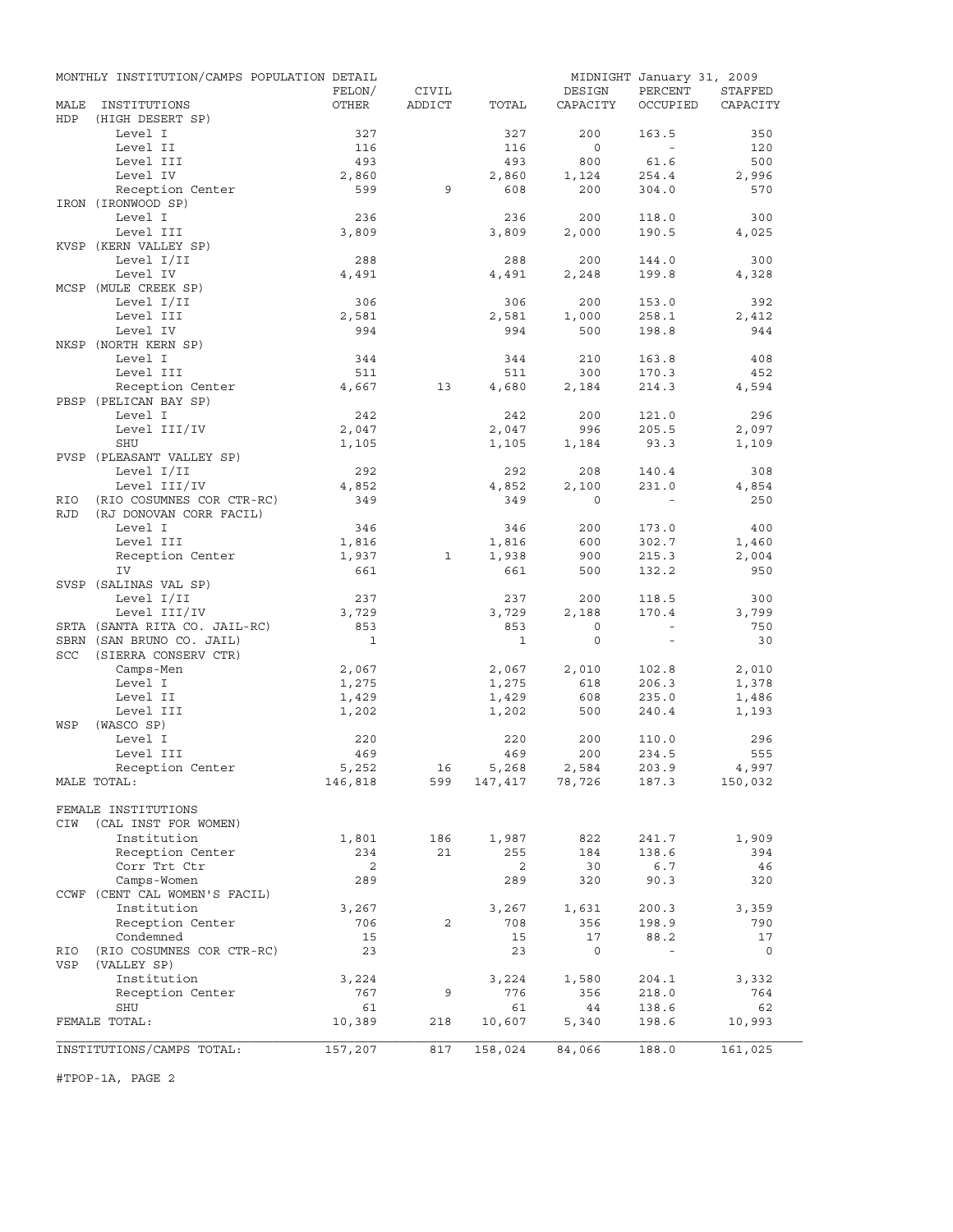Data Analysis Unit Unit Department of Corrections and Rehabilitation<br>Estimates and Statistical Analysis Section State of California Estimates and Statistical Analysis Section State of California<br>
Offender Information Services Branch<br>
March 4, 2009

MONTHLY REPORT OF POPULATION

|  | AS OF MIDNIGHT February 28, 2009 |  |  |
|--|----------------------------------|--|--|
|  |                                  |  |  |

|                                                                                                                                                                                                                                                                                                                                |                                             |              | TOTAL CDCR POPULATION |                                        |                          |                                 |       |                            |
|--------------------------------------------------------------------------------------------------------------------------------------------------------------------------------------------------------------------------------------------------------------------------------------------------------------------------------|---------------------------------------------|--------------|-----------------------|----------------------------------------|--------------------------|---------------------------------|-------|----------------------------|
|                                                                                                                                                                                                                                                                                                                                |                                             |              |                       |                                        | CHANGE SINCE             |                                 |       |                            |
|                                                                                                                                                                                                                                                                                                                                |                                             | FELON/ CIVIL |                       |                                        |                          | 02/29/08 DESIGN PERCENT STAFFED |       |                            |
|                                                                                                                                                                                                                                                                                                                                | OTHER                                       |              |                       | ADDICT TOTAL NO. PCT.                  |                          |                                 |       | CAPACITY OCCUPIED CAPACITY |
| A. TOTAL INSTITUTIONS                                                                                                                                                                                                                                                                                                          | $168,404$ $824$ $169,228$ $-1,227$ $-0.7$   |              |                       |                                        |                          |                                 |       |                            |
| I. IN-STATE                                                                                                                                                                                                                                                                                                                    |                                             |              |                       |                                        |                          |                                 |       |                            |
|                                                                                                                                                                                                                                                                                                                                |                                             |              |                       |                                        |                          |                                 |       |                            |
| 1-STATE 161,726 824 162,550 -7,905 -4.6<br>(MEN, Subtotal) 150,764 599 151,363 -4,949 -3.1<br>(WOMEN, Subtotal) 10,962 225 11,187 -80 -0.7                                                                                                                                                                                     |                                             |              |                       |                                        |                          |                                 |       |                            |
| $\begin{tabular}{lcccccc} 1. & \text{INSTITUTIONS/CAMPS} & 156,161 & 821 & 156,982 & -4,123 & -2.5 & 82,982 & 189.2 & 161,025 \\ \text{INSTITUTIONS} & 151,879 & 821 & 152,700 & -3,989 & -2.5 & 78,744 & 193.9 & 156,666 \\ \text{CAMPS (CCC & SCC) } & 4,282 & 4,282 & -134 & -3.0 & 4,238 & 101.0 & 4,359 \\ \end{tabular}$ |                                             |              |                       |                                        |                          |                                 |       |                            |
|                                                                                                                                                                                                                                                                                                                                |                                             |              |                       |                                        |                          |                                 |       |                            |
|                                                                                                                                                                                                                                                                                                                                | 4,282                                       |              |                       |                                        |                          |                                 |       |                            |
| COMMUNITY CORR. CTRS. 5,389<br>CCF PRIVATE 2,694<br>CCF PRIVATE 2,168<br>CCF PUBLIC 2,168<br>2,168<br>2,168<br>2,168<br>2,168<br>2,168<br>2,168<br>2,168<br>2,159<br>2,159<br>2,159<br>2,168<br>2,159<br>2,168<br>2,159<br>2,97.9<br>2,461<br>88.1<br>2,752<br>2,752<br>2,1<br>2. COMMUNITY CORR. CTRS. 5,389                  |                                             |              |                       |                                        |                          |                                 |       |                            |
|                                                                                                                                                                                                                                                                                                                                |                                             |              |                       |                                        |                          |                                 |       |                            |
|                                                                                                                                                                                                                                                                                                                                |                                             |              |                       |                                        |                          |                                 |       |                            |
|                                                                                                                                                                                                                                                                                                                                |                                             |              |                       |                                        |                          |                                 |       |                            |
| PRISONER MOTHER PGM 70<br>FAMILY FOUNDATION PGM 70                                                                                                                                                                                                                                                                             |                                             |              |                       | $70$ $+3$ $+4.4$<br>$70$ $+14$ $+25.0$ |                          | 70<br>70                        | 100.0 |                            |
| FAMILY FOUNDATION PGM                                                                                                                                                                                                                                                                                                          |                                             |              |                       |                                        |                          |                                 | 100.0 |                            |
| WORK FUR. IN CUSTODY 50                                                                                                                                                                                                                                                                                                        |                                             |              |                       | $50 -40 -44.4$ 50                      |                          |                                 | 100.0 |                            |
| 3. DMH STATE HOSPITALS 176                                                                                                                                                                                                                                                                                                     |                                             |              | 176                   |                                        | $-10 - 5.3$              |                                 |       |                            |
| II. OUT OF STATE(COCF)                                                                                                                                                                                                                                                                                                         | 6,678                                       |              | 0 6,678               |                                        |                          |                                 |       |                            |
| ARIZONA                                                                                                                                                                                                                                                                                                                        | 3,583                                       |              | 3,583                 |                                        |                          |                                 |       |                            |
| MISSISSIPPI                                                                                                                                                                                                                                                                                                                    | 2,070                                       |              | 2,070                 |                                        |                          |                                 |       |                            |
| OKLAHOMA                                                                                                                                                                                                                                                                                                                       | 965                                         |              | 965                   |                                        |                          |                                 |       |                            |
| TENNESSEE                                                                                                                                                                                                                                                                                                                      | 60                                          |              | 60                    |                                        |                          |                                 |       |                            |
| B. PAROLE                                                                                                                                                                                                                                                                                                                      | $122,993$ $1,395$ $124,388$ $-2,477$ $-1.9$ |              |                       |                                        |                          |                                 |       |                            |
| COMMUNITY SUPERVISION                                                                                                                                                                                                                                                                                                          | 121,540  1,395  122,935  -2,451             |              |                       |                                        | $-1.9$                   |                                 |       |                            |
| COOPERATIVE CASES                                                                                                                                                                                                                                                                                                              | 1,453                                       |              | 1,453                 | $-26$                                  | $-1.7$                   |                                 |       |                            |
| C. NON-CDC JURISDICTION 1,746                                                                                                                                                                                                                                                                                                  |                                             |              | $0 \qquad \qquad$     | $1,746$ $-128$ $-6.8$                  |                          |                                 |       |                            |
| OTHER STATE/FED. INST.                                                                                                                                                                                                                                                                                                         | 499                                         |              | 499                   | $-19 -3.6$                             |                          |                                 |       |                            |
| OUT OF STATE PAROLE                                                                                                                                                                                                                                                                                                            | 1,042                                       |              |                       | $1,042 -136 -11.5$                     |                          |                                 |       |                            |
| OUT OF STATE PAL<br>CYA-W&IC 1731.5(c)                                                                                                                                                                                                                                                                                         | 64                                          |              |                       | $64 -14 -17.9$                         |                          |                                 |       |                            |
| INSTITUTIONS                                                                                                                                                                                                                                                                                                                   | 141                                         |              |                       | $141 +41 +41.0$                        |                          |                                 |       |                            |
| D. OTHER POPULATIONS 19,054 113 19,167 -1,614 -7.7<br>INMATES                                                                                                                                                                                                                                                                  |                                             |              |                       |                                        |                          |                                 |       |                            |
| OUT-TO-COURT, etc.                                                                                                                                                                                                                                                                                                             | 2, 144 23                                   |              | 2,167                 | $-179$                                 | $-7.6$                   |                                 |       |                            |
| ESCAPED                                                                                                                                                                                                                                                                                                                        | 218                                         |              | 218                   | $\overline{0}$                         | $\overline{\phantom{a}}$ |                                 |       |                            |
| PAROLEES (PAL/RAL) 16,692 90                                                                                                                                                                                                                                                                                                   |                                             |              |                       | 16,782 -1,435                          | $-7.8$                   |                                 |       |                            |
| TOTAL CDCR POPULATION                                                                                                                                                                                                                                                                                                          | 312,197 2,332 314,529 -2,570                |              |                       |                                        | $-0.8$                   |                                 |       |                            |

| CHANGE FROM LASI MONIA |          |              |          |
|------------------------|----------|--------------|----------|
| A. TOTAL INSTITUTIONS  | $-1,055$ | $+2$         | $-1,053$ |
| (MEN, Subtotal)        | $-1,166$ | $-1$         | $-1.167$ |
| (WOMEN, Subtotal)      | $-29$    | $+3$         | $-26$    |
| B. PAROLE              | $+227$   | $-31$        | $+196$   |
| D. PAROLEES (PAL/RAL)  | $-75$    | <sup>0</sup> | $-75$    |

CHANGE FROM LAGE MONEY

This report contains the latest available reliable population figures from OBIS. They have been carefully audited, but are preliminary, and therefore subject to revision.

 Figure excludes institution based camps. Total persons in camps, including base camps, are 4,297 . Base camp at CMC is included in institution counts. Report # TPOP-8. Questions: (916) 327-3262 (CALNET) 467-3262.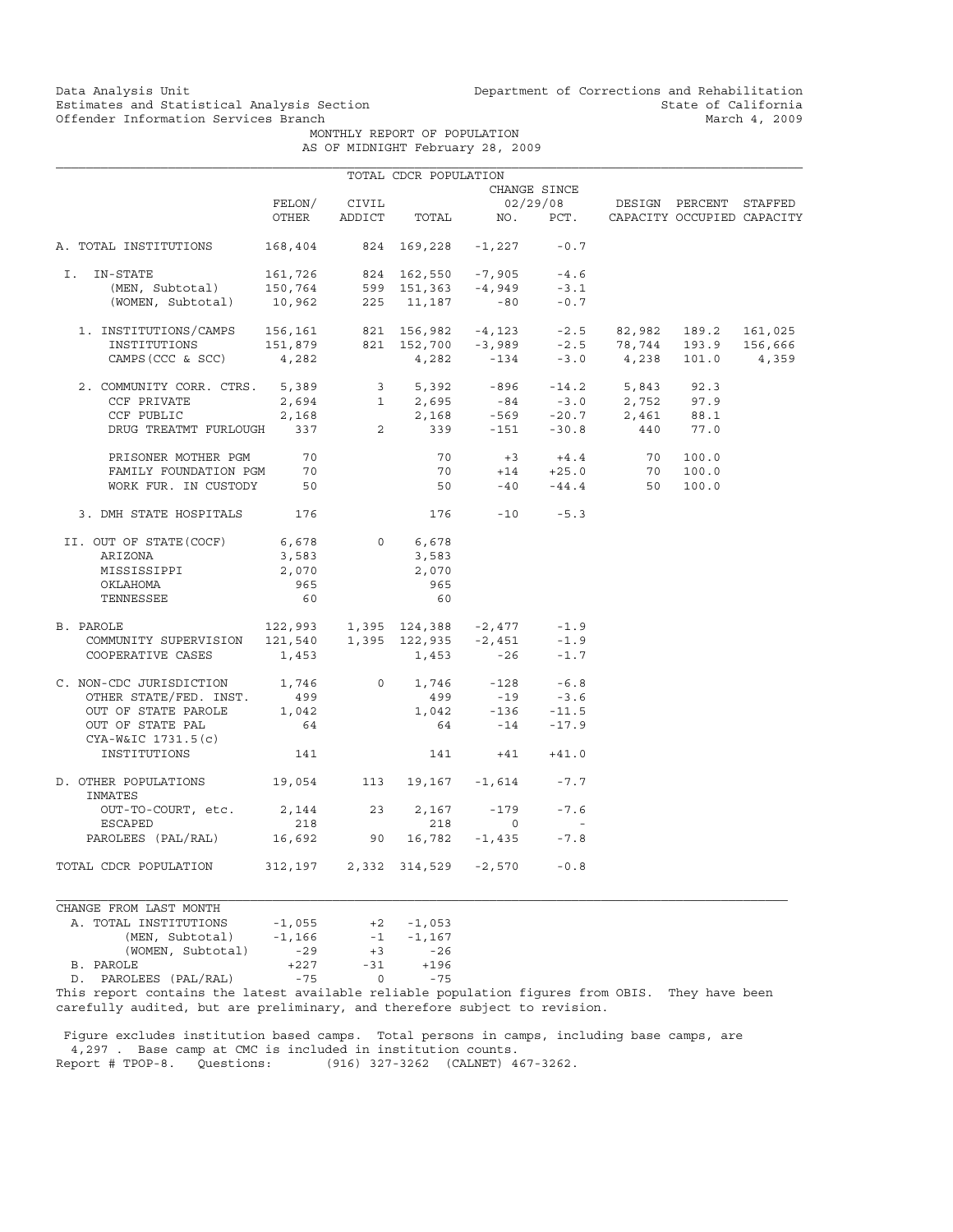|            | INSTITUTIONS/CAMPS                       | FELON/<br>OTHER          | CIVIL<br>ADDICT | TOTAL        | DESIGN<br>CAPACITY                 | PERCENT<br>OCCUPIED                     | STAFFED<br>CAPACITY |
|------------|------------------------------------------|--------------------------|-----------------|--------------|------------------------------------|-----------------------------------------|---------------------|
| MALE       |                                          |                          |                 |              |                                    |                                         |                     |
| ASP        | (AVENAL SP)                              | 6,337                    |                 | 6,337        | 2,820                              | 224.7                                   | 6,878               |
| <b>CCC</b> | (CAL CORRECTL CTR)                       | 5,514                    |                 |              |                                    | 142.0                                   | 5,724               |
| <b>CCI</b> | (CAL CORRECTL INSTITN)                   | 5,556                    |                 |              | 5,514 3,883<br>5,556 2,608         | 213.0                                   | 5,835               |
| CIM        | (CAL INSTITN FOR MEN)                    |                          | 5,680 14        |              | 5,694 2,976                        | 191.3                                   | 6,011               |
| CMF        | (CAL MEDICAL FACIL)                      | 2,775                    |                 |              | $2,775$ $2,297$                    | 120.8                                   | 3,000               |
| <b>CMC</b> | (CAL MEN'S COLONY)                       | 6,471                    |                 |              | $6,471$ $3,838$                    | 168.6                                   | 6,488               |
| <b>CRC</b> | (CAL REHAB CTR, MEN)                     | 3,786                    | 530             |              |                                    | 173.3                                   | 4,408               |
| CAL        | (CAL SP, CALIPATRIA)                     | 4,254                    |                 |              | $4,316$ $2,491$<br>$4,254$ $2,308$ | 184.3                                   | 4,218               |
| CEN        | (CAL SP, CENTINELA)                      | 4,665                    |                 |              | 4,665 2,308                        | 202.1                                   | 5,016               |
| COR        | (CAL SP, CORCORAN)                       | 5,545                    |                 |              | 5,545 2,995<br>4,897 2,300         | 185.1                                   | 5,653               |
| LAC        | (CAL SP, LOS ANGELES CO)                 | 4,897                    |                 |              |                                    | 212.9                                   | 5,027               |
| SAC        | (CAL SP, SACRAMENTO)                     | 2,962                    |                 |              | 2,962 1,828                        | 162.0                                   | 3,059               |
| SQ         | (CAL SP, SAN QUENTIN)                    | 5,242<br>4,920           |                 | 8            | 5,250 3,082<br>4,920 2,480         | 170.3                                   | 5,259               |
| SOL        | (CAL SP, SOLANO)                         |                          |                 |              |                                    | 198.4                                   | 5,235               |
|            | SATF (CAL SATF AND SP - COR)             | 6,939                    | $\mathbf{3}$    |              | 6,942 3,424                        | 202.7                                   | 7,264               |
|            | CVSP (CHUCKAWALLA VALLEY SP)             | 3,481                    |                 | 3,481        | 1,738                              | 200.3                                   | 3,328               |
| CTF        | (CORRL TRAING FAC)                       | $6,252$<br>3,821<br>5.15 |                 | 6,252        | 3,312                              | 188.8                                   | 6,527               |
| DVI        | (DEUEL VOCATL INSTITN)                   |                          |                 |              | 3,828 1,681                        | 227.7                                   | 3,811               |
| FOL        | (FOLSOM SP)                              | 4,115                    |                 | 4,115        | 2,469                              | 166.7                                   | 4,078               |
| HDP        | (HIGH DESERT SP)                         |                          | $4,399$ 9       |              | 4,408 2,324                        | 189.7                                   | 4,536               |
|            | IRON (IRONWOOD SP)                       | 4,032                    |                 |              | 4,032 1,960                        | 205.7                                   | 4,325               |
|            | KVSP (KERN VALLEY SP)                    | 4,771                    |                 | 4,771        | 2,448                              | 194.9                                   | 4,628               |
|            | MCSP (MULE CREEK SP)                     | 3,864                    |                 | 3,864        | 1,700                              | 227.3                                   | 3,748               |
|            | NKSP (NORTH KERN SP)                     | 5,408                    | 12              | 5,420        | 2,694                              | 201.2                                   | 5,454               |
|            | PBSP (PELICAN BAY SP)                    | 3,370                    |                 | 3,370        | 2,380                              | 141.6                                   | 3,502               |
|            | PVSP (PLEASANT VALLEY SP)                | 5,140                    |                 | 5,140        | 2,308                              | 222.7                                   | 5,162               |
|            | RIO (RIO COSUMNES COR CTR-RC)            | 323                      |                 | 323          | $\circ$                            | $\mathcal{L}^{\text{max}}_{\text{max}}$ | 250                 |
|            | RJD (RJ DONOVAN CORR FACIL)              |                          | 4,727 2         | 4,729        | 2,200                              | 215.0                                   | 4,814               |
|            | SVSP (SALINAS VAL SP)                    | 3,962                    |                 | 3,962        | 2,472                              | 160.3                                   | 4,099               |
|            | SRTA (SANTA RITA CO. JAIL-RC)            | 802                      |                 | 802          | $\circ$                            | $\alpha \rightarrow \alpha$             | 750                 |
|            | SBRN (SAN BRUNO CO. JAIL)                | $\overline{\phantom{a}}$ |                 | $\mathbf{1}$ | $\circ$                            | $\sim$                                  | 30                  |
|            | SCC (SIERRA CONSERV CTR)                 | 5,862                    |                 | 5,862        | 3,454                              | 169.7                                   | 6,067               |
|            | WSP (WASCO SP)                           |                          | 5,972 13        | 5,985        | 2,984                              | 200.6                                   | 5,848               |
|            | MALE TOTAL:                              | 145,845                  | 598             | 146,443      | 77,762                             | 188.3                                   | 150,032             |
| FEMALE     |                                          |                          |                 |              |                                    |                                         |                     |
| CIW        | (CAL INST FOR WOMEN)                     | 2,454                    | 211             | 2,665        | 1,356                              | 196.5                                   | 2,669               |
|            | CCWF (CENT CAL WOMEN'S FACIL)            | 3,911                    | $\overline{1}$  | 3,912        | 2,004                              | 195.2                                   | 4,166               |
| RIO<br>VSP | (RIO COSUMNES COR CTR-RC)<br>(VALLEY SP) | 20<br>3,931              | 11              | 20<br>3,942  | $\overline{0}$<br>1,860            | $\sim$ $ \sim$<br>211.9                 | $\circ$<br>4,158    |
|            |                                          |                          |                 |              |                                    |                                         |                     |
|            | FEMALE TOTAL:                            | 10,316                   | 223             | 10,539       | 5,220                              | 201.9                                   | 10,993              |
|            |                                          |                          |                 |              |                                    |                                         |                     |
|            | INSTITUTIONS/CAMPS TOTAL:                | 156,161                  | 821             | 156,982      | 82,982                             | 189.2                                   | 161,025             |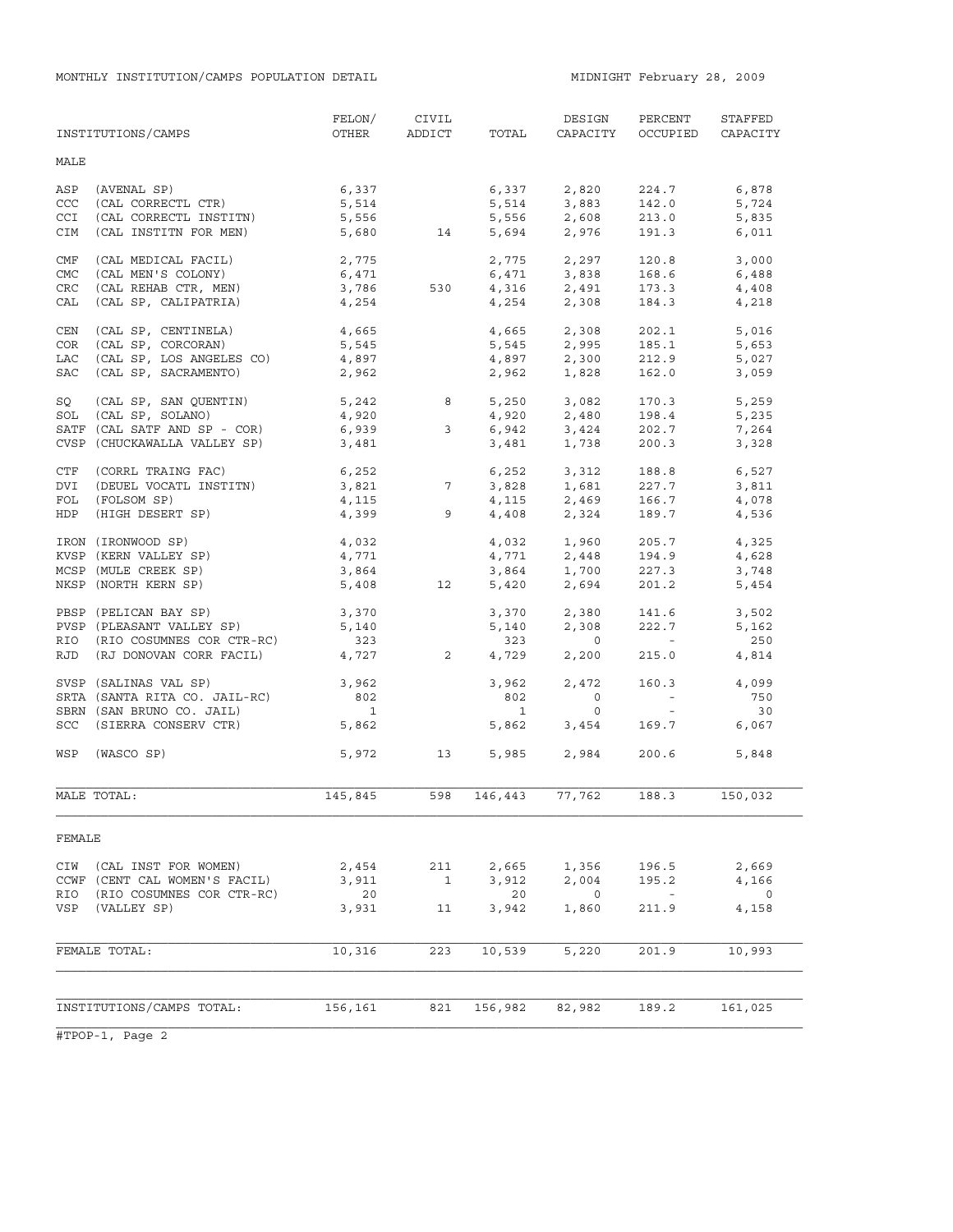|            | MONTHLY INSTITUTION/CAMPS POPULATION DETAIL |              |                 |       |          | MIDNIGHT February 28, 2009 |          |
|------------|---------------------------------------------|--------------|-----------------|-------|----------|----------------------------|----------|
|            |                                             | FELON/       | CIVIL           |       | DESIGN   | PERCENT                    | STAFFED  |
| MALE       | INSTITUTIONS                                | OTHER        | ADDICT          | TOTAL | CAPACITY | OCCUPIED                   | CAPACITY |
| ASP        | (AVENAL SP)                                 | 6,337        |                 | 6,337 | 2,820    | 224.7                      | 6,878    |
| <b>CCC</b> | (CAL CORRECTL CTR)                          |              |                 |       |          |                            |          |
|            | Camps                                       | 1,929        |                 | 1,929 | 1,908    | 101.1                      | 2,029    |
|            | Level I                                     | 1,493        |                 | 1,493 | 867      | 172.2                      | 1,557    |
|            | Level II                                    | 1,183        |                 | 1,183 | 608      | 194.6                      | 1,203    |
|            | Level III                                   | 909          |                 | 909   | 500      | 181.8                      | 935      |
| <b>CCI</b> | (CAL CORRECTL INSTITN)                      |              |                 |       |          |                            |          |
|            | Level I                                     | 952          |                 | 952   | 444      | 214.4                      | 1,237    |
|            | Level II                                    | 1,544        |                 | 1,544 | 664      | 232.5                      | 1,478    |
|            | Level IV                                    | 819          |                 | 819   | 684      | 119.7                      | 843      |
|            | SHU                                         | 753          |                 | 753   | 316      | 238.3                      | 798      |
|            | Reception Ctr                               | 1,488        |                 | 1,488 | 500      | 297.6                      | 1,479    |
| <b>CIM</b> | (CAL INSTITN FOR MEN)                       |              |                 |       |          |                            |          |
|            | Level I                                     | 1,982        |                 | 1,982 | 1,374    | 144.3                      | 2,065    |
|            | East - Reception Center                     | 1,147        | $\overline{3}$  | 1,150 | 369      | 311.7                      | 1,192    |
|            | Reception Center - Central                  | 1,282        | 11              | 1,293 | 618      | 209.2                      | 1,470    |
|            | Reception Center - West                     | 1,269        |                 | 1,269 | 615      | 206.3                      | 1,284    |
| CMF        | (CAL MEDICAL FACIL)                         |              |                 |       |          |                            |          |
|            | Level I                                     | 96           |                 | 96    | 135      | 71.1                       | 117      |
|            | Level II                                    | 361          |                 | 361   | 230      | 157.0                      | 400      |
|            | Level III                                   | 2,318        |                 | 2,318 | 1,932    | 120.0                      | 2,483    |
| <b>CMC</b> | (CAL MEN'S COLONY)                          |              |                 |       |          |                            |          |
|            | East                                        | 3,708        |                 | 3,708 | 2,425    | 152.9                      | 3,674    |
|            |                                             |              |                 |       |          |                            | 2,814    |
|            | West                                        | 2,763        |                 | 2,763 | 1,413    | 195.5<br>173.3             |          |
| CRC        | (CAL REHAB CTR, MEN)                        | 3,786        | 530             | 4,316 | 2,491    |                            | 4,408    |
| CAL        | (CAL SP, CALIPATRIA)                        |              |                 |       |          |                            |          |
|            | Level I                                     | 217          |                 | 217   | 208      | 104.3                      | 308      |
|            | Level IV                                    | 4,037        |                 | 4,037 | 2,100    | 192.2                      | 3,910    |
| CEN        | (CAL SP, CENTINELA)                         |              |                 |       |          |                            |          |
|            | Level I                                     | 388          |                 | 388   | 208      | 186.5                      | 408      |
|            | Level III                                   | 4,277        |                 | 4,277 | 2,100    | 203.7                      | 4,608    |
| COR        | (CAL SP, CORCORAN)                          |              |                 |       |          |                            |          |
|            | Level I                                     | 771          |                 | 771   | 492      | 156.7                      | 876      |
|            | Level III                                   | 2,969        |                 | 2,969 | 1,379    | 215.3                      | 2,651    |
|            | Level IV                                    | 426          |                 | 426   | 100      | 426.0                      | 881      |
|            | SHU                                         | 1,364        |                 | 1,364 | 1,000    | 136.4                      | 1,221    |
|            | PHU                                         | 15           |                 | 15    | 24       | 62.5                       | 24       |
| LAC        | (CAL SP, LOS ANGELES CO)                    |              |                 |       |          |                            |          |
|            | Level I                                     | 336          |                 | 336   | 200      | 168.0                      | 400      |
|            | Level III/IV                                | 1,487        |                 | 1,487 | 1,200    | 123.9                      | 1,440    |
|            | Reception Center                            | 3,074        |                 | 3,074 | 900      | 341.6                      | 3,187    |
| SAC        | (CAL SP, SACRAMENTO)                        |              |                 |       |          |                            |          |
|            | Level I                                     | 286          |                 | 286   | 192      | 149.0                      | 368      |
|            | PSU                                         | 193          |                 | 193   | 256      | 75.4                       | 256      |
|            | Level IV                                    | 2,483        |                 | 2,483 | 1,380    | 179.9                      | 2,435    |
| SQ         | (CAL SP, SAN QUENTIN)                       |              |                 |       |          |                            |          |
|            | Level I                                     | $\mathbf{1}$ |                 |       | 1 115    | 0.9                        | 215      |
|            | Level II                                    |              |                 |       |          | 199.0                      |          |
|            | Condemned                                   | 1,822        | $\mathbf{1}$    | 1,823 | 916      | 98.6                       | 1,627    |
|            |                                             | 628          |                 | 628   | 637      |                            | 636      |
|            | Reception Center                            | 2,791        | $7\overline{ }$ | 2,798 | 1,414    | 197.9                      | 2,781    |
|            | SOL (CAL SP, SOLANO)                        |              |                 |       |          |                            |          |
|            | Level II                                    | 2,627        |                 | 2,627 | 1,280    | 205.2                      | 2,950    |
|            | Level III                                   | 2,293        |                 | 2,293 | 1,200    | 191.1                      | 2,285    |
|            | SATF (CAL SATF AND SP - COR)                | 6,939        | $\mathbf{3}$    | 6,942 | 3,424    | 202.7                      | 7,264    |
|            | CVSP (CHUCKAWALLA VALLEY SP)                |              |                 |       |          |                            |          |
|            | Level I                                     | 348          |                 | 348   | 208      | 167.3                      | 358      |
|            | Level II                                    | 3,133        |                 | 3,133 | 1,530    | 204.8                      | 2,970    |
| CTF        | (CORRL TRAING FAC)                          |              |                 |       |          |                            |          |
|            | Central-II                                  | 2,839        |                 | 2,839 | 1,212    | 234.2                      | 2,877    |
|            | North-II/III                                | 2,426        |                 | 2,426 | 1,594    | 152.2                      | 2,680    |
|            | South-I                                     | 987          |                 | 987   | 506      | 195.1                      | 970      |
| DVI        | (DEUEL VOCATL INSTITN)                      |              |                 |       |          |                            |          |
|            | Level I/II                                  | 688          |                 | 688   | 494      | 139.3                      | 677      |
|            | Reception Center                            | 3,133        | 7               | 3,140 | 1,187    | 264.5                      | 3,134    |
| FOL        | (FOLSOM SP)                                 |              |                 |       |          |                            |          |
|            | PSAP                                        | 165          |                 | 165   | 129      | 127.9                      | 200      |
|            | TTP                                         | 122          |                 | 122   | 131      | 93.1                       | 203      |
|            | Level I                                     | 319          |                 | 319   | 408      | 78.2                       | 424      |
|            | Level II                                    | 2,058        |                 | 2,058 | 1,663    | 123.8                      | 649      |
|            | Level III                                   | 1,451        |                 | 1,451 | 138      | 1051                       | 2,602    |
| #TPOP-1A   |                                             |              |                 |       |          |                            |          |
|            |                                             |              |                 |       |          |                            |          |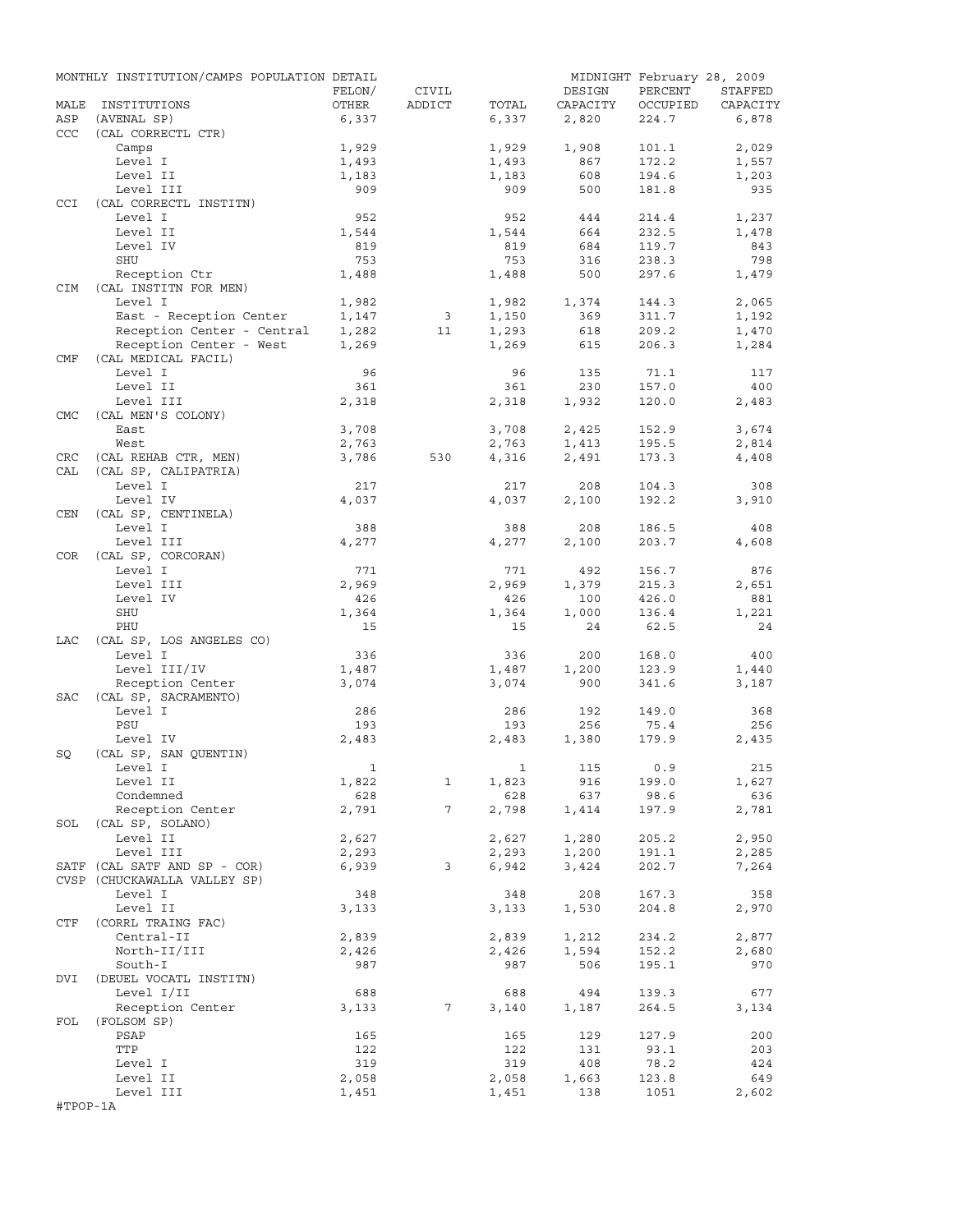|            | MONTHLY INSTITUTION/CAMPS POPULATION DETAIL |              |              |              |                | MIDNIGHT February 28, 2009 |              |
|------------|---------------------------------------------|--------------|--------------|--------------|----------------|----------------------------|--------------|
|            |                                             | FELON/       | CIVIL        |              | DESIGN         | PERCENT                    | STAFFED      |
| MALE       | INSTITUTIONS                                | OTHER        | ADDICT       | TOTAL        | CAPACITY       | OCCUPIED                   | CAPACITY     |
| HDP        | (HIGH DESERT SP)<br>Level I                 | 325          |              |              | 200            | 162.5                      | 350          |
|            | Level II                                    | 114          |              | 325<br>114   | $\circ$        | $\sim$                     | 120          |
|            | Level III                                   | 505          |              | 505          | 800            | 63.1                       | 500          |
|            | Level IV                                    | 2,858        |              | 2,858        | 1,124          | 254.3                      | 2,996        |
|            | Reception Center                            | 597          | 9            | 606          | 200            | 303.0                      | 570          |
|            | IRON (IRONWOOD SP)                          |              |              |              |                |                            |              |
|            | Level I                                     | 210          |              | 210          | 200            | 105.0                      | 300          |
|            | Level III                                   | 3,822        |              | 3,822        | 1,760          | 217.2                      | 4,025        |
|            | KVSP (KERN VALLEY SP)                       |              |              |              |                |                            |              |
|            | Level I/II                                  | 274          |              | 274          | 200            | 137.0                      | 300          |
|            | Level IV                                    | 4,497        |              | 4,497        | 2,248          | 200.0                      | 4,328        |
|            | MCSP (MULE CREEK SP)                        |              |              |              |                |                            |              |
|            | Level I/II                                  | 291          |              | 291          | 200            | 145.5                      | 392          |
|            | Level III                                   | 2,574        |              | 2,574        | 1,000          | 257.4                      | 2,412        |
|            | Level IV                                    | 999          |              | 999          | 500            | 199.8                      | 944          |
|            | NKSP (NORTH KERN SP)                        |              |              |              |                |                            |              |
|            | Level I<br>Level III                        | 342<br>449   |              | 342<br>449   | 210<br>300     | 162.9<br>149.7             | 408<br>452   |
|            | Reception Center                            | 4,617        | 12           | 4,629        | 2,184          | 212.0                      | 4,594        |
|            | PBSP (PELICAN BAY SP)                       |              |              |              |                |                            |              |
|            | Level I                                     | 236          |              | 236          | 200            | 118.0                      | 296          |
|            | Level III/IV                                | 2,025        |              | 2,025        | 996            | 203.3                      | 2,097        |
|            | SHU                                         | 1,109        |              | 1,109        | 1,184          | 93.7                       | 1,109        |
|            | PVSP (PLEASANT VALLEY SP)                   |              |              |              |                |                            |              |
|            | Level I/II                                  | 286          |              | 286          | 208            | 137.5                      | 308          |
|            | Level III/IV                                | 4,854        |              | 4,854        | 2,100          | 231.1                      | 4,854        |
| RIO        | (RIO COSUMNES COR CTR-RC)                   | 323          |              | 323          | $\Omega$       |                            | 250          |
| <b>RJD</b> | (RJ DONOVAN CORR FACIL)                     |              |              |              |                |                            |              |
|            | Level I                                     | 354          |              | 354          | 200            | 177.0                      | 400          |
|            | Level III                                   | 1,765        | $\mathbf{1}$ | 1,766        | 600            | 294.3                      | 1,460        |
|            | Reception Center                            | 1,934        | $\mathbf{1}$ | 1,935        | 900            | 215.0                      | 2,004        |
|            | IV                                          | 674          |              | 674          | 500            | 134.8                      | 950          |
|            | SVSP (SALINAS VAL SP)                       |              |              |              |                |                            |              |
|            | Level I/II<br>Level III/IV                  | 242          |              | 242          | 200<br>2,272   | 121.0                      | 300          |
|            | SRTA (SANTA RITA CO. JAIL-RC)               | 3,720<br>802 |              | 3,720<br>802 | $\circ$        | 163.7<br>$\sim$            | 3,799<br>750 |
|            | SBRN (SAN BRUNO CO. JAIL)                   | $\mathbf{1}$ |              | $\mathbf{1}$ | $\circ$        | $\sim$                     | 30           |
| <b>SCC</b> | (SIERRA CONSERV CTR)                        |              |              |              |                |                            |              |
|            | Camps-Men                                   | 2,051        |              | 2,051        | 2,010          | 102.0                      | 2,010        |
|            | Level I                                     | 1,144        |              | 1,144        | 472            | 242.4                      | 1,378        |
|            | Level II                                    | 1,509        |              | 1,509        | 472            | 319.7                      | 1,486        |
|            | Level III                                   | 1,158        |              | 1,158        | 500            | 231.6                      | 1,193        |
| WSP        | (WASCO SP)                                  |              |              |              |                |                            |              |
|            | Level I                                     | 220          |              | 220          | 200            | 110.0                      | 296          |
|            | Level III                                   | 434          |              | 434          | 200            | 217.0                      | 555          |
|            | Reception Center                            | 5,318        | 13           | 5,331        | 2,584          | 206.3                      | 4,997        |
|            | MALE TOTAL:                                 | 145,845      | 598          |              | 146,443 77,762 | 188.3                      | 150,032      |
|            |                                             |              |              |              |                |                            |              |
|            | FEMALE INSTITUTIONS                         |              |              |              |                |                            |              |
| CIW        | (CAL INST FOR WOMEN)<br>Institution         |              |              |              |                |                            |              |
|            | Reception Center                            | 1,918<br>232 | 188<br>23    | 2,106<br>255 | 822<br>184     | 256.2<br>138.6             | 1,909<br>394 |
|            | Corr Trt Ctr                                | 2            |              | 2            | 30             | 6.7                        | 46           |
|            | Camps-Women                                 | 302          |              | 302          | 320            | 94.4                       | 320          |
|            | CCWF (CENT CAL WOMEN'S FACIL)               |              |              |              |                |                            |              |
|            | Institution                                 | 3,133        |              | 3,133        | 1,631          | 192.1                      | 3,359        |
|            | Reception Center                            | 763          | 1            | 764          | 356            | 214.6                      | 790          |
|            | Condemned                                   | 15           |              | 15           | 17             | 88.2                       | 17           |
| RIO        | (RIO COSUMNES COR CTR-RC)                   | 20           |              | 20           | $\circ$        | $\overline{\phantom{a}}$   | 0            |
| VSP        | (VALLEY SP)                                 |              |              |              |                |                            |              |
|            | Institution                                 | 3,100        |              | 3,100        | 1,460          | 212.3                      | 3,332        |
|            | Reception Center                            | 771          | 11           | 782          | 356            | 219.7                      | 764          |
|            | SHU                                         | 60           |              | 60           | 44             | 136.4                      | 62           |
|            | FEMALE TOTAL:                               | 10,316       | 223          | 10,539       | 5,220          | 201.9                      | 10,993       |
|            |                                             |              |              |              |                |                            |              |
|            | INSTITUTIONS/CAMPS TOTAL:                   | 156,161      | 821          | 156,982      | 82,982         | 189.2                      | 161,025      |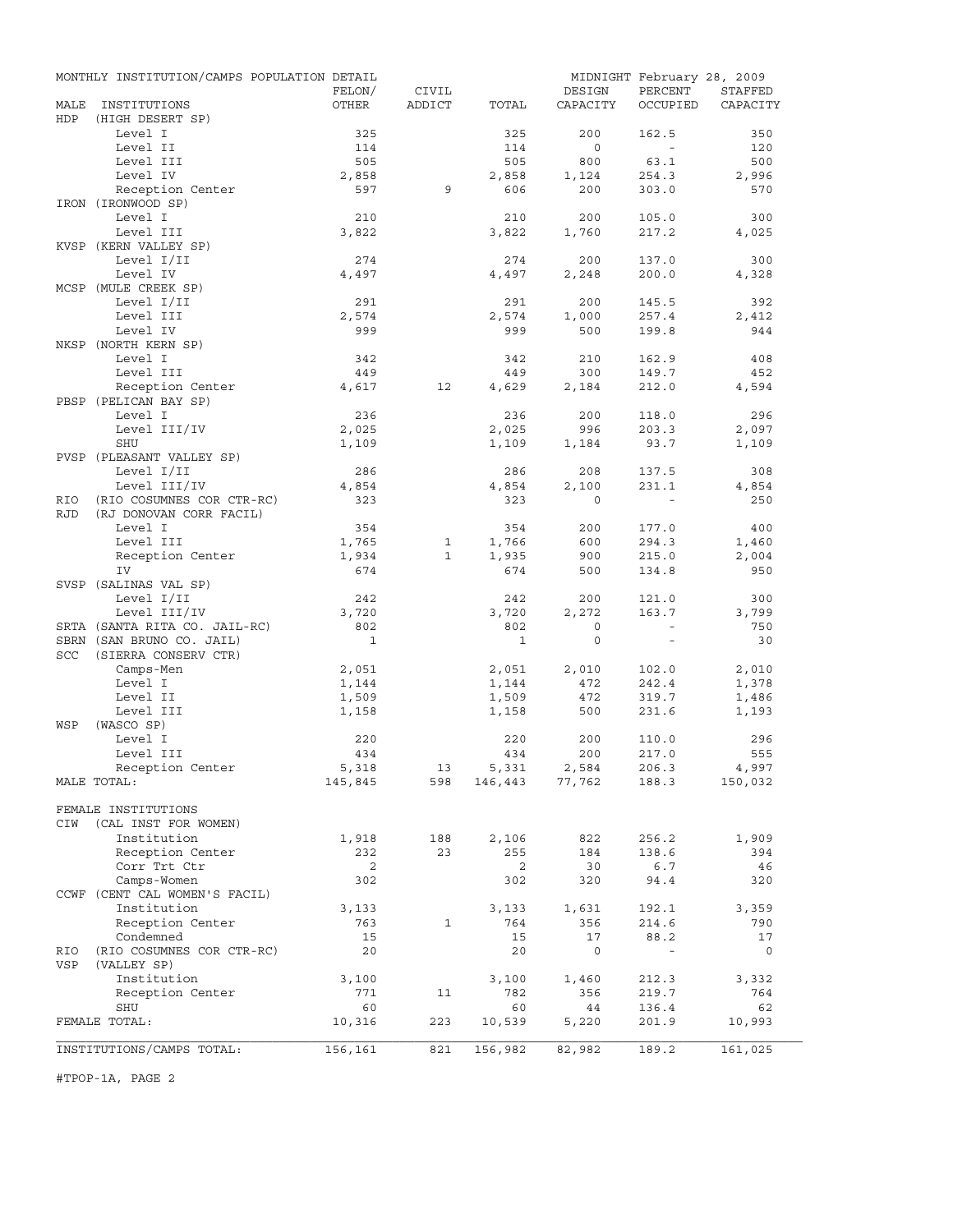Data Analysis Unit Unit Department of Corrections and Rehabilitation<br>Estimates and Statistical Analysis Section State of California Estimates and Statistical Analysis Section<br>
Offender Information Services Branch<br>
April 6, 2009

 MONTHLY REPORT OF POPULATION AS OF MIDNIGHT March 31, 2009

|                                                                                                                                                                                                             |                                             |              | TOTAL CDCR POPULATION |                                     |              |                                                                                                            |       |  |
|-------------------------------------------------------------------------------------------------------------------------------------------------------------------------------------------------------------|---------------------------------------------|--------------|-----------------------|-------------------------------------|--------------|------------------------------------------------------------------------------------------------------------|-------|--|
|                                                                                                                                                                                                             |                                             |              |                       |                                     | CHANGE SINCE |                                                                                                            |       |  |
|                                                                                                                                                                                                             |                                             | FELON/ CIVIL |                       |                                     |              | 03/31/08 DESIGN PERCENT STAFFED                                                                            |       |  |
|                                                                                                                                                                                                             | OTHER                                       |              |                       |                                     |              | ADDICT TOTAL NO. PCT. CAPACITY OCCUPIED CAPACITY                                                           |       |  |
| A. TOTAL INSTITUTIONS                                                                                                                                                                                       | 167,824 847 168,671 -1,278 -0.7             |              |                       |                                     |              |                                                                                                            |       |  |
| 161,162 847 162,009 -7,940 -4.6<br>(MEN, Subtotal) 150,221 617 150,838 -4,557 -2.9<br>(WOMEN, Subtotal) 10,941 230 11,171 -143 -1.2<br>I. IN-STATE                                                          |                                             |              |                       |                                     |              |                                                                                                            |       |  |
|                                                                                                                                                                                                             |                                             |              |                       |                                     |              |                                                                                                            |       |  |
|                                                                                                                                                                                                             |                                             |              |                       |                                     |              |                                                                                                            |       |  |
| 1. INSTITUTIONS/CAMPS 155,708 843 156,551 -3,602 -2.2 83,282 188.0 159,877<br>INSTITUTIONS 151,491 843 152,334 -3,478 -2.2 79,044 192.7 155,518<br>CAMPS(CCC & SCC) 4,217 -4,217 -124 -2.8 4,238 99.5 4,359 |                                             |              |                       |                                     |              |                                                                                                            |       |  |
|                                                                                                                                                                                                             |                                             |              |                       |                                     |              |                                                                                                            |       |  |
|                                                                                                                                                                                                             |                                             |              |                       |                                     |              |                                                                                                            |       |  |
| 2. COMMUNITY CORR. CTRS. $5,277$<br>CCF PRIVATE 2,640 $2,640$<br>2,640 $2,640$<br>2,640 $-293$<br>2,93 $-9.9$<br>2,752 95.9                                                                                 |                                             |              |                       |                                     |              |                                                                                                            |       |  |
|                                                                                                                                                                                                             |                                             |              |                       |                                     |              |                                                                                                            |       |  |
| CCF PUBLIC                                                                                                                                                                                                  | 2,099                                       |              |                       |                                     |              |                                                                                                            |       |  |
| DRUG TREATMT FURLOUGH 344                                                                                                                                                                                   |                                             |              |                       |                                     |              | $2,640$ $-293$ $-9.9$ $2,122$ $52.099$ $-640$ $-23.3$ $2,461$ $85.3$<br>4 $348$ $-74$ $-17.5$ $440$ $79.1$ |       |  |
| PRISONER MOTHER PGM 69                                                                                                                                                                                      |                                             |              |                       |                                     |              | $69$ $+3$ $+4.5$ 70 98.6<br>$71$ $+12$ $+20.3$ 70 101.4                                                    |       |  |
| FAMILY FOUNDATION PGM 71                                                                                                                                                                                    |                                             |              |                       |                                     |              |                                                                                                            |       |  |
| WORK FUR. IN CUSTODY 54                                                                                                                                                                                     |                                             |              |                       |                                     |              | $54 - 15 - 21.7$ 54                                                                                        | 100.0 |  |
| 3. DMH STATE HOSPITALS 177                                                                                                                                                                                  |                                             |              |                       | $177 - 20 - 10.1$                   |              |                                                                                                            |       |  |
| II. OUT OF STATE (COCF) 6,662                                                                                                                                                                               |                                             |              | 0 6,662               |                                     |              |                                                                                                            |       |  |
| ARIZONA                                                                                                                                                                                                     | 3,463                                       |              | 3,463                 |                                     |              |                                                                                                            |       |  |
| MISSISSIPPI                                                                                                                                                                                                 | 2,246                                       |              | 2,246                 |                                     |              |                                                                                                            |       |  |
| OKLAHOMA                                                                                                                                                                                                    | 953                                         |              | 953                   |                                     |              |                                                                                                            |       |  |
| B. PAROLE                                                                                                                                                                                                   | $116,666$ $1,358$ $118,024$ $-8,535$ $-6.7$ |              |                       |                                     |              |                                                                                                            |       |  |
| COMMUNITY SUPERVISION 115,238 1,358 116,596 -8,433 -6.7                                                                                                                                                     |                                             |              |                       |                                     |              |                                                                                                            |       |  |
| COOPERATIVE CASES $1,428$ $1,428$ $-102$ $-6.6$                                                                                                                                                             |                                             |              |                       |                                     |              |                                                                                                            |       |  |
| C. NON-CDC JURISDICTION 1,739                                                                                                                                                                               |                                             |              |                       | $0$ 1,739 -148 -7.8<br>496 -20 -3.8 |              |                                                                                                            |       |  |
| OTHER STATE/FED. INST. 496<br>OUT OF STATE PAROLE 1,042                                                                                                                                                     |                                             |              |                       |                                     |              |                                                                                                            |       |  |
|                                                                                                                                                                                                             |                                             |              |                       | $1,042$ $-165$ $-13.6$<br>65 0      |              |                                                                                                            |       |  |
| OUT OF STATE PAL<br>CYA-W&IC 1731.5(c)                                                                                                                                                                      | 65                                          |              |                       |                                     |              |                                                                                                            |       |  |
| INSTITUTIONS                                                                                                                                                                                                | 136                                         |              |                       | $136 + 37 + 37.3$                   |              |                                                                                                            |       |  |
| D. OTHER POPULATIONS 19,203 111 19,314 -1,655 -7.8<br>INMATES                                                                                                                                               |                                             |              |                       |                                     |              |                                                                                                            |       |  |
| OUT-TO-COURT, etc. 2,191 29 2,220                                                                                                                                                                           |                                             |              |                       | $-108$ $-4.6$<br>$-8$ $-3.6$        |              |                                                                                                            |       |  |
| ESCAPED                                                                                                                                                                                                     | 213                                         |              | 213                   |                                     |              |                                                                                                            |       |  |
| PAROLEES (PAL/RAL) 16,799 82 16,881 -1,539                                                                                                                                                                  |                                             |              |                       |                                     | $-8.3$       |                                                                                                            |       |  |
| TOTAL CDCR POPULATION 305,432 2,316 307,748 -8,376                                                                                                                                                          |                                             |              |                       |                                     | $-2.6$       |                                                                                                            |       |  |
| CHANGE FROM LAST MONTH                                                                                                                                                                                      |                                             |              |                       |                                     |              |                                                                                                            |       |  |
|                                                                                                                                                                                                             |                                             |              |                       |                                     |              |                                                                                                            |       |  |

| CILINUL I KURI LINDI RUUNIII |          |       |           |
|------------------------------|----------|-------|-----------|
| A. TOTAL INSTITUTIONS        | $-580$   | $+23$ | $-557$    |
| (MEN, Subtotal)              | $-543$   | $+18$ | $-525$    |
| (WOMEN, Subtotal)            | $-21$    | $+5$  | $-16$     |
| B. PAROLE                    | $-6,327$ | $-37$ | $-6, 364$ |
| D. PAROLEES (PAL/RAL)        | $+107$   | -8    | $+99$     |
|                              |          |       |           |

This report contains the latest available reliable population figures from OBIS. They have been carefully audited, but are preliminary, and therefore subject to revision.

 Figure excludes institution based camps. Total persons in camps, including base camps, are 4,230 . Base camp at CMC is included in institution counts. (916) 327-3262 (CALNET) 467-3262.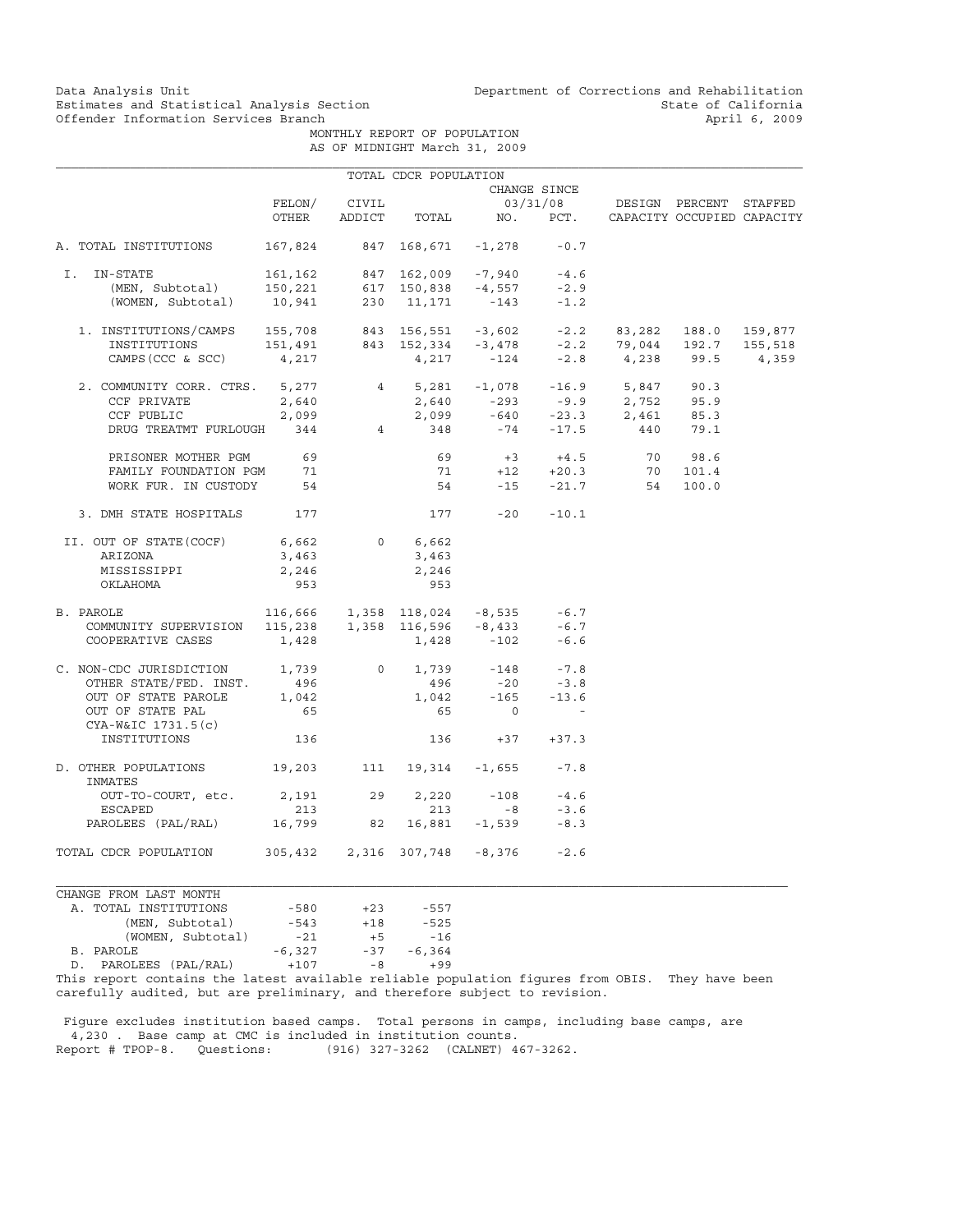MONTHLY INSTITUTION/CAMPS POPULATION DETAIL **MIDNIGHT MARCH 31, 2009** 

|            | INSTITUTIONS/CAMPS            | FELON/<br>OTHER | CIVIL<br>ADDICT | TOTAL          | DESIGN<br>CAPACITY            | PERCENT<br>OCCUPIED                                   | STAFFED<br>CAPACITY |
|------------|-------------------------------|-----------------|-----------------|----------------|-------------------------------|-------------------------------------------------------|---------------------|
| MALE       |                               |                 |                 |                |                               |                                                       |                     |
| ASP        | (AVENAL SP)                   | 6,378           |                 | 6,378          | 2,820                         | 226.2                                                 | 6,878               |
| CCC        | $(CAL \t\nCORRECTL \t\nCTR)$  | 5,444           |                 | 5,444          | 3,883                         | 140.2                                                 | 5,724               |
| CCI        | (CAL CORRECTL INSTITN)        | 5,223           |                 | 5,223          |                               | 200.3                                                 | 5,835               |
| CIM        | (CAL INSTITN FOR MEN)         | 5,886           | 12              | 5,898          | 2,608<br>2,976                | 198.2                                                 | 6,011               |
| CMF        | (CAL MEDICAL FACIL)           | 2,792           | $\overline{1}$  | 2,793          | 2,297                         | 121.6                                                 | 3,000               |
| CMC        | (CAL MEN'S COLONY)            | 6,417           |                 |                | 6,417 3,838                   | 167.2                                                 | 6,488               |
| <b>CRC</b> | (CAL REHAB CTR, MEN)          | 3,705           | 546             | 4,251          | 2,491                         | 170.7                                                 | 4,332               |
| CAL        | (CAL SP, CALIPATRIA)          | 4,220           |                 | 4,220          | 2,308                         | 182.8                                                 | 4,218               |
| CEN        | (CAL SP, CENTINELA)           | 4,762           |                 |                | 4,762 2,308                   | 206.3                                                 | 4,916               |
| COR        | (CAL SP, CORCORAN)            | 5,496           |                 | 5,496          | 2,995                         | 183.5                                                 | 5,511               |
| LAC        | (CAL SP, LOS ANGELES CO)      | 4,829           |                 |                | 4,829 2,400                   | 201.2                                                 | 5,027               |
| SAC        | (CAL SP, SACRAMENTO)          | 2,904           |                 | 2,904          | 1,828                         | 158.9                                                 | 2,979               |
| SQ         | (CAL SP, SAN QUENTIN)         | 5,280 6         |                 |                | 5,286 3,082                   | 171.5                                                 | 5,259               |
| SOL        | (CAL SP, SOLANO)              | 4,821           |                 |                | 4,821 2,480                   | 194.4                                                 | 5,235               |
|            | SATF (CAL SATF AND SP - COR)  | 6,982           | $\overline{2}$  | 6,984          |                               | 204.0                                                 | 7,064               |
|            | CVSP (CHUCKAWALLA VALLEY SP)  | 3,557           |                 | 3,557          | 3,424<br>1,738                | 204.7                                                 |                     |
|            |                               |                 |                 |                |                               |                                                       | 3,278               |
| CTF        | (CORRL TRAING FAC)            | 6,172           |                 |                | 6,172 3,412                   | 180.9                                                 | 6,327               |
| DVI        | (DEUEL VOCATL INSTITN)        | 3,843           | 15              | 3,858          | 1,681                         | 229.5                                                 | 3,811               |
| FOL        | (FOLSOM SP)                   | 4,152           |                 |                | $4,152$ $2,469$               | 168.2                                                 | 4,078               |
| HDP        | (HIGH DESERT SP)              | 4,434           | 17              |                | 4,451 2,324                   | 191.5                                                 | 4,486               |
|            | IRON (IRONWOOD SP)            | 4,048           |                 |                |                               | 206.5                                                 | 4,325               |
|            | KVSP (KERN VALLEY SP)         | 4,797           |                 |                | $4,048$<br>$4,797$<br>$2,448$ | 196.0                                                 | 4,728               |
|            | MCSP (MULE CREEK SP)          | 3,805           |                 |                |                               | 223.8                                                 | 3,748               |
|            | NKSP (NORTH KERN SP)          | 5,284           | 11              | 3,805<br>5,295 | 1,700<br>2,694                | 196.5                                                 | 5,354               |
|            | PBSP (PELICAN BAY SP)         | 3,330           |                 | 3,330          | 2,380                         | 139.9                                                 | 3,502               |
|            | PVSP (PLEASANT VALLEY SP)     | 5,074           |                 | 5,074          | 2,308                         | 219.8                                                 | 5,162               |
|            | RIO (RIO COSUMNES COR CTR-RC) | 361             |                 | 361            | $\overline{0}$                | <b>Contract Contract</b>                              | 250                 |
| RJD        | (RJ DONOVAN CORR FACIL)       | 4,809           | $\mathbf{1}$    | 4,810          | 2,300                         | 209.1                                                 | 4,714               |
|            | SVSP (SALINAS VAL SP)         | 4,030           |                 | 4,030          | 2,472                         | 163.0                                                 | 4,099               |
|            | SRTA (SANTA RITA CO. JAIL-RC) | 835             |                 | 835            | $\circ$                       | <b>Contract Contract</b>                              | 750                 |
|            | SCC (SIERRA CONSERV CTR)      | 5,865           |                 | 5,865          |                               | 169.8                                                 | 6,067               |
|            | WSP (WASCO SP)                | 5,883           | 6               | 5,889          | 3,454<br>2,984                | 197.4                                                 | 5,848               |
|            | MALE TOTAL:                   | 145,418         | 617             | 146,035        | 78,062                        | 187.1                                                 | 149,004             |
| FEMALE     |                               |                 |                 |                |                               |                                                       |                     |
| CIW        | (CAL INST FOR WOMEN)          | 2,473           | 212             | 2,685          | 1,356                         | 198.0                                                 | 2,669               |
|            | CCWF (CENT CAL WOMEN'S FACIL) | 3,875           | $\frac{4}{3}$   | 3,879          | 2,004                         | 193.6                                                 | 4,046               |
| RIO        | (RIO COSUMNES COR CTR-RC)     | 27              |                 | 27             | 0                             | $\mathcal{L}_{\rm{max}}$ and $\mathcal{L}_{\rm{max}}$ | $\overline{0}$      |
| VSP        | (VALLEY SP)                   | 3,915           | 10              | 3,925          | 1,860                         | 211.0                                                 | 4,158               |
|            | FEMALE TOTAL:                 | 10,290          | 226             | 10,516         | 5,220                         | 201.5                                                 | 10,873              |
|            |                               |                 |                 |                |                               |                                                       |                     |
|            |                               |                 |                 |                |                               |                                                       |                     |
|            | INSTITUTIONS/CAMPS TOTAL:     | 155,708         | 843             | 156,551        | 83,282                        | 188.0                                                 | 159,877             |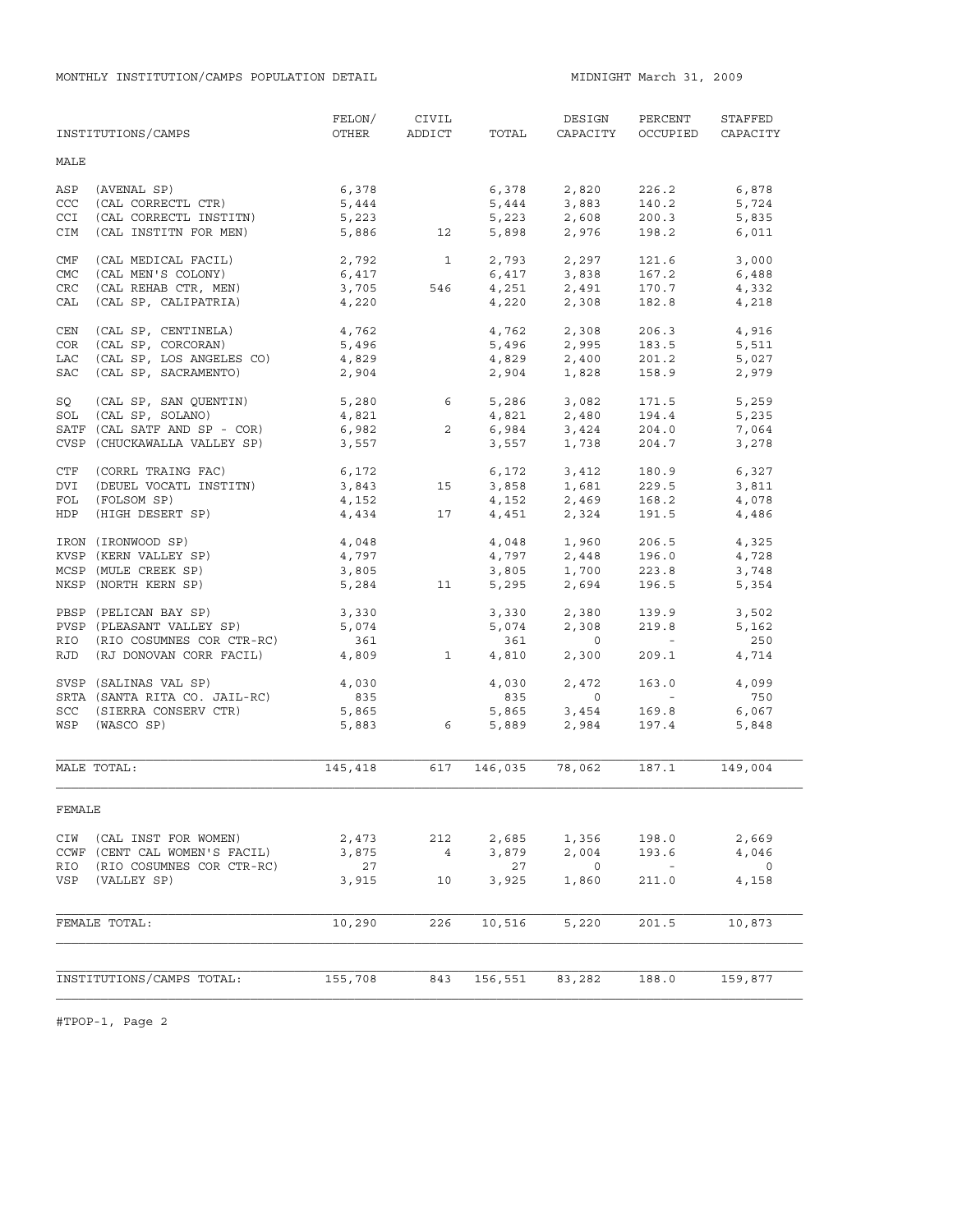|            | MONTHLY INSTITUTION/CAMPS POPULATION DETAIL |              |              |              |          | MIDNIGHT March 31, 2009 |          |
|------------|---------------------------------------------|--------------|--------------|--------------|----------|-------------------------|----------|
|            |                                             | FELON/       | CIVIL        |              | DESIGN   | PERCENT                 | STAFFED  |
| MALE       | INSTITUTIONS                                | OTHER        | ADDICT       | TOTAL        | CAPACITY | OCCUPIED                | CAPACITY |
| ASP        | (AVENAL SP)                                 | 6,378        |              | 6,378        | 2,820    | 226.2                   | 6,878    |
| CCC        | (CAL CORRECTL CTR)                          |              |              |              |          |                         |          |
|            | Camps                                       | 1,875        |              | 1,875        | 1,908    | 98.3                    | 2,029    |
|            | Level I                                     | 1,502        |              | 1,502        | 867      | 173.2                   | 1,557    |
|            | Level II                                    | 1,128        |              | 1,128        | 608      | 185.5                   | 1,203    |
|            | Level III                                   | 939          |              | 939          | 500      | 187.8                   | 935      |
| <b>CCI</b> | (CAL CORRECTL INSTITN)                      |              |              |              |          |                         |          |
|            | Level I                                     | 613          |              | 613          | 444      | 138.1                   | 1,237    |
|            | Level II                                    | 1,538        |              | 1,538        | 664      | 231.6                   | 1,478    |
|            | Level IV                                    | 833          |              | 833          | 684      | 121.8                   | 843      |
|            | SHU                                         | 773          |              | 773          | 316      | 244.6                   | 798      |
|            | Reception Ctr                               | 1,466        |              | 1,466        | 500      | 293.2                   | 1,479    |
| CIM        | (CAL INSTITN FOR MEN)                       |              |              |              |          |                         |          |
|            | Level I                                     | 1,954        |              | 1,954        | 1,374    | 142.2                   | 2,065    |
|            | East - Reception Center                     | 1,157        | 3            | 1,160        | 369      | 314.4                   | 1,192    |
|            | Reception Center - Central                  | 1,468        | 8            | 1,476        | 618      | 238.8                   | 1,470    |
|            | Reception Center - West                     | 1,307        | $\mathbf{1}$ | 1,308        | 615      | 212.7                   | 1,284    |
| CMF        | (CAL MEDICAL FACIL)                         |              |              |              |          |                         |          |
|            | Level I                                     | 99           |              | 99           | 135      | 73.3                    | 117      |
|            | Level II                                    | 357          |              | 357          | 230      | 155.2                   | 400      |
|            | Level III                                   | 2,336        | $\mathbf{1}$ | 2,337        | 1,932    | 121.0                   | 2,483    |
| <b>CMC</b> | (CAL MEN'S COLONY)                          |              |              |              |          |                         |          |
|            | East                                        | 3,691        |              | 3,691        | 2,425    | 152.2                   | 3,674    |
|            | West                                        | 2,726        |              | 2,726        | 1,413    | 192.9                   | 2,814    |
| CRC        | (CAL REHAB CTR, MEN)                        | 3,705        | 546          | 4,251        | 2,491    | 170.7                   | 4,332    |
| CAL        | (CAL SP, CALIPATRIA)                        |              |              |              |          |                         |          |
|            | Level I                                     | 206          |              | 206          | 208      | 99.0                    | 308      |
|            |                                             |              |              |              |          |                         |          |
|            | Level IV                                    | 4,014        |              | 4,014        | 2,100    | 191.1                   | 3,910    |
| CEN        | (CAL SP, CENTINELA)                         |              |              |              |          |                         |          |
|            | Level I                                     | 327          |              | 327          | 208      | 157.2                   | 308      |
|            | Level III                                   | 4,435        |              | 4,435        | 2,100    | 211.2                   | 4,608    |
| COR        | (CAL SP, CORCORAN)                          |              |              |              |          |                         |          |
|            | Level I                                     | 708          |              | 708          | 492      | 143.9                   | 734      |
|            | Level III                                   | 2,995        |              | 2,995        | 1,379    | 217.2                   | 2,651    |
|            | Level IV                                    | 432          |              | 432          | 100      | 432.0                   | 881      |
|            | SHU                                         | 1,347        |              | 1,347        | 1,000    | 134.7                   | 1,221    |
|            | PHU                                         | 14           |              | 14           | 24       | 58.3                    | 24       |
| LAC        | (CAL SP, LOS ANGELES CO)                    |              |              |              |          |                         |          |
|            | Level I                                     | 291          |              | 291          | 200      | 145.5                   | 300      |
|            | Level III/IV                                | 1,526        |              | 1,526        | 1,200    | 127.2                   | 1,440    |
|            | Reception Center                            | 2,832        |              | 2,832        | 900      | 314.7                   | 3,187    |
|            | Adseq                                       | 180          |              | 180          | 100      | 180.0                   | 100      |
| SAC        | (CAL SP, SACRAMENTO)                        |              |              |              |          |                         |          |
|            | Level I                                     | 266          |              | 266          | 192      | 138.5                   | 288      |
|            | PSU                                         | 201          |              | 201          | 256      | 78.5                    | 256      |
|            | Level IV                                    | 2,437        |              | 2,437        | 1,380    | 176.6                   | 2,435    |
| SQ         | (CAL SP, SAN QUENTIN)                       |              |              |              |          |                         |          |
|            | Level I                                     | $\mathbf{1}$ |              | $\mathbf{1}$ | 115      | 0.9                     | 215      |
|            | Level II                                    | 1,839        |              | 1,839        | 916      | 200.8                   | 1,627    |
|            | Condemned                                   | 636          |              | 636          | 637      | 99.8                    | 636      |
|            | Reception Center                            | 2,804        | 6            | 2,810        | 1,414    | 198.7                   | 2,781    |
| SOL        | (CAL SP, SOLANO)                            |              |              |              |          |                         |          |
|            | Level II                                    | 2,579        |              | 2,579        | 1,280    | 201.5                   | 2,950    |
|            | Level III                                   | 2,242        |              | 2,242        | 1,200    | 186.8                   | 2,285    |
|            | SATF (CAL SATF AND SP - COR)                | 6,982        | 2            | 6,984        | 3,424    | 204.0                   | 7,064    |
|            | CVSP (CHUCKAWALLA VALLEY SP)                |              |              |              |          |                         |          |
|            | Level I                                     | 297          |              | 297          | 208      | 142.8                   | 308      |
|            | Level II                                    | 3,260        |              | 3,260        | 1,530    | 213.1                   | 2,970    |
| CTF        | (CORRL TRAING FAC)                          |              |              |              |          |                         |          |
|            | Central-II                                  | 2,821        |              | 2,821        | 1,312    | 215.0                   | 2,877    |
|            | North-II/III                                | 2,356        |              | 2,356        | 1,594    | 147.8                   | 2,480    |
|            | South-I                                     | 995          |              | 995          | 506      | 196.6                   | 970      |
| DVI        | (DEUEL VOCATL INSTITN)                      |              |              |              |          |                         |          |
|            |                                             | 664          |              | 664          | 494      |                         | 677      |
|            | Level I/II                                  |              | 15           |              |          | 134.4<br>269.1          |          |
|            | Reception Center                            | 3,179        |              | 3,194        | 1,187    |                         | 3,134    |
| FOL        | (FOLSOM SP)                                 |              |              |              |          |                         |          |
|            | PSAP                                        | 195          |              | 195          | 129      | 151.2                   | 200      |
|            | TTP                                         | 142          |              | 142          | 131      | 108.4                   | 203      |
|            | Level I                                     | 330          |              | 330          | 408      | 80.9                    | 424      |
|            | Level II                                    | 2,007        |              | 2,007        | 1,663    | 120.7                   | 649      |
|            | Level III                                   | 1,478        |              | 1,478        | 138      | 1071                    | 2,602    |
| #TPOP-1A   |                                             |              |              |              |          |                         |          |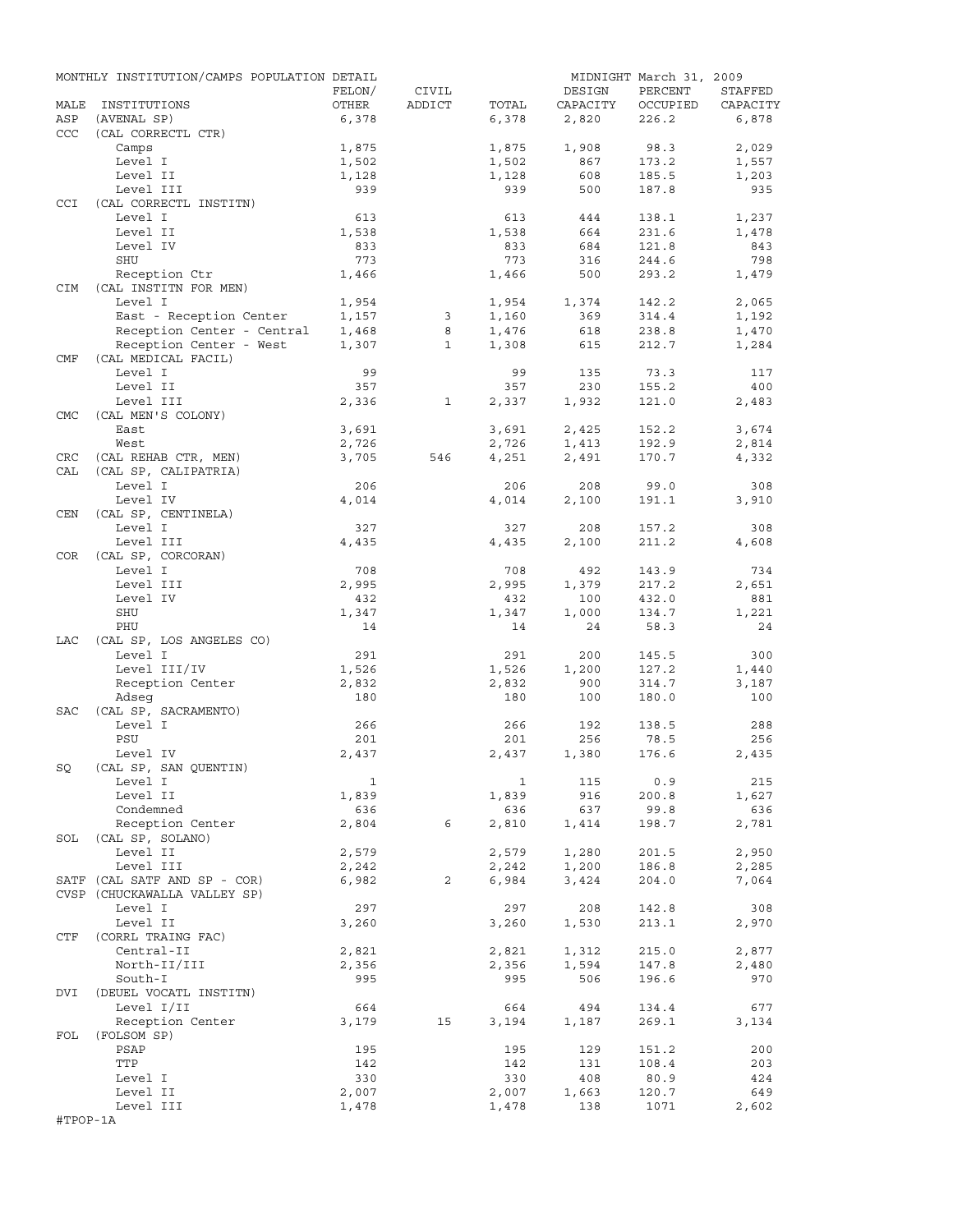|            | MONTHLY INSTITUTION/CAMPS POPULATION DETAIL  |                |        |                    |              | MIDNIGHT March 31, 2009 |              |
|------------|----------------------------------------------|----------------|--------|--------------------|--------------|-------------------------|--------------|
|            |                                              | FELON/         | CIVIL  |                    | DESIGN       | PERCENT                 | STAFFED      |
| MALE       | INSTITUTIONS                                 | OTHER          | ADDICT | TOTAL              | CAPACITY     | OCCUPIED                | CAPACITY     |
| HDP        | (HIGH DESERT SP)<br>Level I                  |                |        |                    | 200          | 159.0                   | 300          |
|            | Level II                                     | 318<br>115     |        | 318<br>115         | $\circ$      | $\sim$                  | 120          |
|            | Level III                                    | 506            |        | 506                | 800          | 63.3                    | 500          |
|            | Level IV                                     | 2,867          |        | 2,867              | 1,124        | 255.1                   | 2,996        |
|            | Reception Center                             | 628            | 17     | 645                | 200          | 322.5                   | 570          |
|            | IRON (IRONWOOD SP)                           |                |        |                    |              |                         |              |
|            | Level I                                      | 227            |        | 227                | 200          | 113.5                   | 300          |
|            | Level III                                    | 3,821          |        | 3,821              | 1,760        | 217.1                   | 4,025        |
|            | KVSP (KERN VALLEY SP)                        |                |        |                    |              |                         |              |
|            | Level I/II                                   | 263            |        | 263                | 200          | 131.5                   | 300          |
|            | Level IV                                     | 4,534          |        | 4,534              | 2,248        | 201.7                   | 4,428        |
|            | MCSP (MULE CREEK SP)                         |                |        |                    |              |                         |              |
|            | Level I/II                                   | 272            |        | 272                | 200          | 136.0                   | 392          |
|            | Level III                                    | 2,547          |        | 2,547              | 1,000        | 254.7                   | 2,412        |
|            | Level IV                                     | 986            |        | 986                | 500          | 197.2                   | 944          |
|            | NKSP (NORTH KERN SP)                         |                |        |                    |              |                         |              |
|            | Level I                                      | 253            |        | 253                | 210          | 120.5                   | 308          |
|            | Level III<br>Reception Center                | 504            | 11     | 504                | 300          | 168.0                   | 452<br>4,594 |
|            | PBSP (PELICAN BAY SP)                        | 4,527          |        | 4,538              | 2,184        | 207.8                   |              |
|            | Level I                                      | 243            |        | 243                | 200          | 121.5                   | 296          |
|            | Level III/IV                                 | 1,971          |        | 1,971              | 996          | 197.9                   | 2,097        |
|            | <b>SHU</b>                                   | 1,116          |        | 1,116              | 1,184        | 94.3                    | 1,109        |
|            | PVSP (PLEASANT VALLEY SP)                    |                |        |                    |              |                         |              |
|            | Level I/II                                   | 287            |        | 287                | 208          | 138.0                   | 308          |
|            | Level III/IV                                 | 4,787          |        | 4,787              | 2,100        | 228.0                   | 4,854        |
| RIO        | (RIO COSUMNES COR CTR-RC)                    | 361            |        | 361                | $\Omega$     |                         | 250          |
| <b>RJD</b> | (RJ DONOVAN CORR FACIL)                      |                |        |                    |              |                         |              |
|            | Level I                                      | 355            |        | 355                | 300          | 118.3                   | 300          |
|            | Level III                                    | 1,765          |        | 1,765              | 600          | 294.2                   | 1,460        |
|            | Reception Center                             | 2,019          | 1      | 2,020              | 900          | 224.4                   | 2,004        |
|            | IV                                           | 670            |        | 670                | 500          | 134.0                   | 950          |
|            | SVSP (SALINAS VAL SP)                        |                |        |                    |              |                         |              |
|            | Level I/II                                   | 281            |        | 281                | 200          | 140.5                   | 300          |
|            | Level III/IV                                 | 3,749          |        | 3,749              | 2,272        | 165.0                   | 3,799        |
|            | SRTA (SANTA RITA CO. JAIL-RC)                | 835            |        | 835                | $\circ$      | $\sim$ $-$              | 750          |
| <b>SCC</b> | (SIERRA CONSERV CTR)<br>Camps-Men            |                |        | 2,038              |              |                         | 2,010        |
|            | Level I                                      | 2,038<br>1,155 |        | 1,155              | 2,010<br>472 | 101.4<br>244.7          | 1,378        |
|            | Level II                                     | 1,468          |        | 1,468              | 472          | 311.0                   | 1,486        |
|            | Level III                                    | 1,204          |        | 1,204              | 500          | 240.8                   | 1,193        |
| WSP        | (WASCO SP)                                   |                |        |                    |              |                         |              |
|            | Level I                                      | 206            |        | 206                | 200          | 103.0                   | 296          |
|            | Level III                                    | 415            |        | 415                | 200          | 207.5                   | 555          |
|            | Reception Center                             | 5,262          | 6      | 5,268              | 2,584        | 203.9                   | 4,997        |
|            | MALE TOTAL:                                  | 145,418        |        | 617 146,035 78,062 |              | 187.1                   | 149,004      |
|            |                                              |                |        |                    |              |                         |              |
|            | FEMALE INSTITUTIONS                          |                |        |                    |              |                         |              |
| CIW        | (CAL INST FOR WOMEN)                         |                |        |                    |              |                         |              |
|            | Institution                                  | 1,931          | 188    | 2,119              | 822          | 257.8                   | 1,909        |
|            | Reception Center                             | 236            | 24     | 260                | 184          | 141.3                   | 394          |
|            | Corr Trt Ctr                                 | 2              |        | 2                  | 30           | 6.7                     | 46           |
|            | Camps-Women                                  | 304            |        | 304                | 320          | 95.0                    | 320          |
|            | CCWF (CENT CAL WOMEN'S FACIL)<br>Institution |                | 1      | 3,117              |              |                         |              |
|            | Reception Center                             | 3,116<br>744   | 3      | 747                | 1,631<br>356 | 191.1<br>209.8          | 3,239<br>790 |
|            | Condemned                                    | 15             |        | 15                 | 17           | 88.2                    | 17           |
| RIO        | (RIO COSUMNES COR CTR-RC)                    | 27             |        | 27                 | $\circ$      | $\blacksquare$          | 0            |
| VSP        | (VALLEY SP)                                  |                |        |                    |              |                         |              |
|            | Institution                                  | 3,075          |        | 3,075              | 1,460        | 210.6                   | 3,332        |
|            | Reception Center                             | 778            | 10     | 788                | 356          | 221.3                   | 764          |
|            | SHU                                          | 62             |        | 62                 | 44           | 140.9                   | 62           |
|            | FEMALE TOTAL:                                | 10,290         | 226    | 10,516             | 5,220        | 201.5                   | 10,873       |
|            |                                              |                |        |                    |              |                         |              |
|            | INSTITUTIONS/CAMPS TOTAL:                    | 155,708        | 843    | 156,551            | 83,282       | 188.0                   | 159,877      |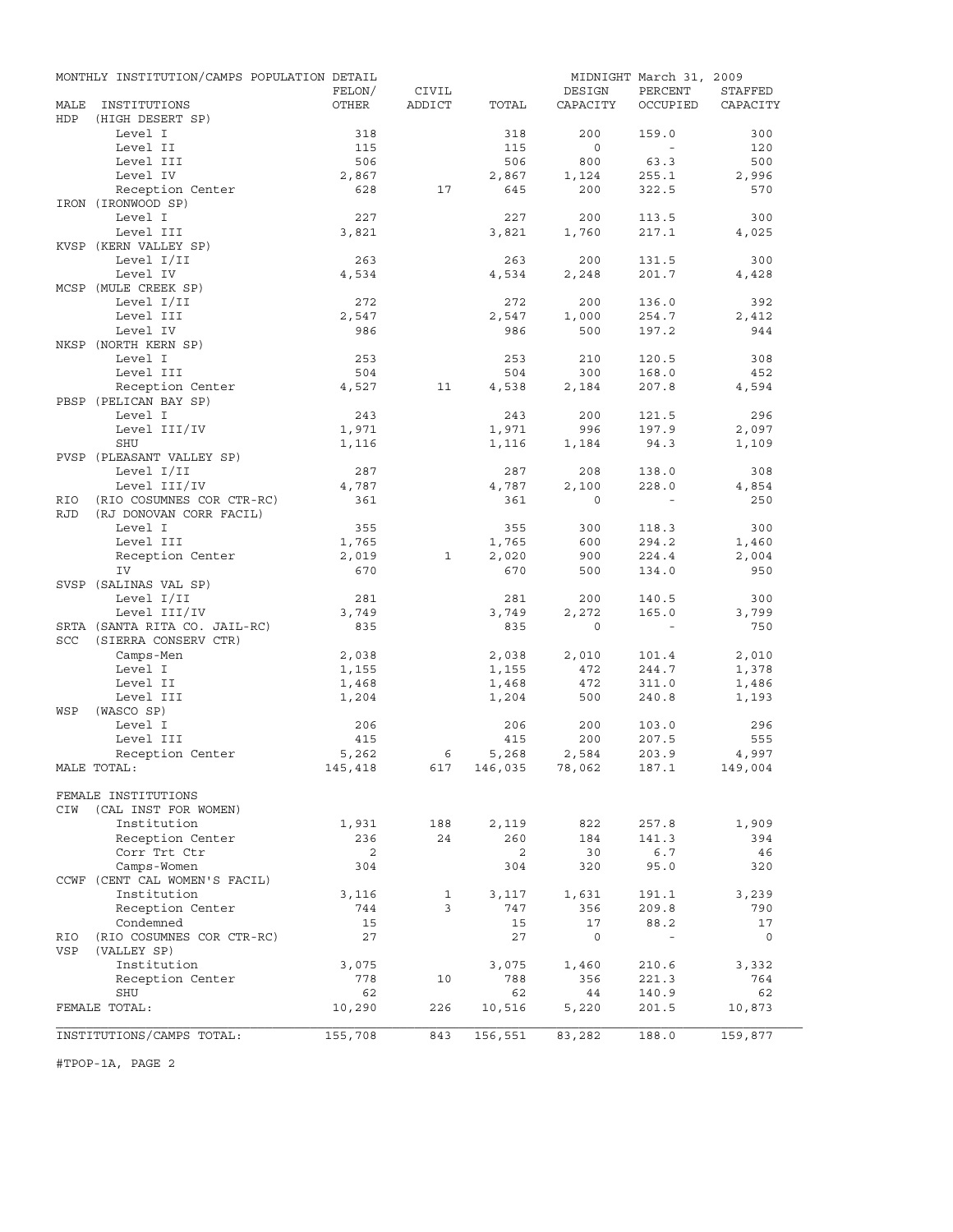Data Analysis Unit Unit Department of Corrections and Rehabilitation<br>Estimates and Statistical Analysis Section State of California Estimates and Statistical Analysis Section<br>
Offender Information Services Branch<br>
May 5, 2009

 MONTHLY REPORT OF POPULATION AS OF MIDNIGHT April 30, 2009

|                                                                                                                                                                                                      |                                 |       | TOTAL CDCR POPULATION |                                                  |              |                                            |  |
|------------------------------------------------------------------------------------------------------------------------------------------------------------------------------------------------------|---------------------------------|-------|-----------------------|--------------------------------------------------|--------------|--------------------------------------------|--|
|                                                                                                                                                                                                      |                                 |       |                       |                                                  | CHANGE SINCE |                                            |  |
|                                                                                                                                                                                                      | FELON/                          | CIVIL |                       |                                                  |              | 04/30/08 DESIGN PERCENT STAFFED            |  |
|                                                                                                                                                                                                      | OTHER                           |       |                       | ADDICT TOTAL NO. PCT. CAPACITY OCCUPIED CAPACITY |              |                                            |  |
| A. TOTAL INSTITUTIONS                                                                                                                                                                                | 167,103 852 167,955 -2,486 -1.4 |       |                       |                                                  |              |                                            |  |
| I. IN-STATE                                                                                                                                                                                          |                                 |       |                       |                                                  |              |                                            |  |
|                                                                                                                                                                                                      |                                 |       |                       |                                                  |              |                                            |  |
| 160,295 852 161,147 -9,294 -5.4<br>(MEN, Subtotal) 149,365 610 149,975 -5,441 -3.5<br>(WOMEN, Subtotal) 10,930 242 11,172 -179 -1.5                                                                  |                                 |       |                       |                                                  |              |                                            |  |
|                                                                                                                                                                                                      |                                 |       |                       |                                                  |              |                                            |  |
|                                                                                                                                                                                                      |                                 |       |                       |                                                  |              |                                            |  |
| 1. INSTITUTIONS/CAMPS 155,011 846 155,857 -4,299 -2.6 85,066 183.2 161,972<br>INSTITUTIONS 150,691 846 151,537 -4,269 -2.7 80,828 187.5 157,613<br>CAMPS(CCC & SCC) 4,320 -30 -0.6 4,238 101.9 4,359 |                                 |       |                       |                                                  |              |                                            |  |
| 2. COMMUNITY CORR. CTRS. $5,124$<br>CCF PRIVATE 2,637<br>2,637<br>2,637<br>2,637<br>2,637<br>2,637<br>2,637<br>2,637<br>2,637<br>2,637<br>2,637<br>2,038<br>2,11.8<br>2,752<br>2,5.8                 |                                 |       |                       |                                                  |              |                                            |  |
|                                                                                                                                                                                                      |                                 |       |                       |                                                  |              |                                            |  |
| CCF PUBLIC                                                                                                                                                                                           | 1,972                           |       |                       | $1,972$ -780 -28.3 2,461 80.1                    |              |                                            |  |
| DRUG TREATMT FURLOUGH 314 6 320 -61 -16.0 440 72.7                                                                                                                                                   |                                 |       |                       |                                                  |              |                                            |  |
| PRISONER MOTHER PGM 69                                                                                                                                                                               |                                 |       | 69                    |                                                  |              |                                            |  |
| FAMILY FOUNDATION PGM                                                                                                                                                                                | 68                              |       | 68                    |                                                  |              | $+4$ $+6.1$ 70 98.6<br>$+3$ $+4.6$ 70 97.1 |  |
| WORK FUR. IN CUSTODY 64                                                                                                                                                                              |                                 |       |                       | 64 -12 -15.7 64 100.0                            |              |                                            |  |
| 3. DMH STATE HOSPITALS 160                                                                                                                                                                           |                                 |       |                       | 160 - 47 - 22.7                                  |              |                                            |  |
| II. OUT OF STATE(COCF)                                                                                                                                                                               | 6,808                           |       | 0 6,808               |                                                  |              |                                            |  |
| ARIZONA                                                                                                                                                                                              | 3,713                           |       | 3,713                 |                                                  |              |                                            |  |
| MISSISSIPPI                                                                                                                                                                                          | 2,177                           |       | 2,177                 |                                                  |              |                                            |  |
| OKLAHOMA                                                                                                                                                                                             | 918                             |       | 918                   |                                                  |              |                                            |  |
| B. PAROLE                                                                                                                                                                                            |                                 |       |                       |                                                  |              |                                            |  |
| PAROLE 110,580 1,335 111,915 -13,643 -10.8<br>COMMUNITY SUPERVISION 109,124 1,335 110,459 -13,672 -11.0                                                                                              |                                 |       |                       |                                                  |              |                                            |  |
| COOPERATIVE CASES                                                                                                                                                                                    | 1,456                           |       |                       | $1,456 +29 +2.0$                                 |              |                                            |  |
| C. NON-CDC JURISDICTION 1,721                                                                                                                                                                        |                                 |       |                       | 0 $1,721$ $-189$ $-9.8$                          |              |                                            |  |
| OTHER STATE/FED. INST. 501<br>OUT OF STATE PAROLE 1,023                                                                                                                                              |                                 |       |                       |                                                  |              |                                            |  |
|                                                                                                                                                                                                      |                                 |       |                       | $501$ $-30$ $-5.6$<br>1,023 $-180$ $-14.9$       |              |                                            |  |
| OUT OF STATE PAL                                                                                                                                                                                     | 64                              |       | 64                    |                                                  | $-7 - 9.8$   |                                            |  |
| $CYA-W&IC 1731.5(c)$<br>INSTITUTIONS                                                                                                                                                                 | 133                             |       |                       | $133 +28 +26.6$                                  |              |                                            |  |
| D. OTHER POPULATIONS 18,986 113 19,099 -1,703 -8.1<br>INMATES                                                                                                                                        |                                 |       |                       |                                                  |              |                                            |  |
| OUT-TO-COURT, etc.                                                                                                                                                                                   | 2,218 27                        |       |                       | $2,245$ $-94$ $-4.0$                             |              |                                            |  |
| ESCAPED                                                                                                                                                                                              | 215                             |       | 215                   | $-7$                                             | $-3.1$       |                                            |  |
| PAROLEES (PAL/RAL) 16,553 86                                                                                                                                                                         |                                 |       |                       | $16,639 -1,602$                                  | $-8.7$       |                                            |  |
| TOTAL CDCR POPULATION 298,390 2,300 300,690 -14,347                                                                                                                                                  |                                 |       |                       |                                                  | $-4.5$       |                                            |  |
|                                                                                                                                                                                                      |                                 |       |                       |                                                  |              |                                            |  |
| CHANGE FROM LAST MONTH                                                                                                                                                                               |                                 |       |                       |                                                  |              |                                            |  |

|    | A. TOTAL INSTITUTIONS                                                                    | $-721$   | $+5$  | $-716$   |
|----|------------------------------------------------------------------------------------------|----------|-------|----------|
|    | (MEN, Subtotal)                                                                          | $-8.56$  | $-7$  | $-863$   |
|    | (WOMEN, Subtotal)                                                                        | $-11$    | $+12$ | $+1$     |
|    | B. PAROLE                                                                                | $-6.086$ | $-23$ | $-6,109$ |
| D. | PAROLEES (PAL/RAL)                                                                       | $-246$   | $+4$  | $-242$   |
|    | mit 1 a choinn ann an an a-1 an a-11 a choinn an an an 19 aith a' chont 1 aith 1 a' chon |          |       |          |

This report contains the latest available reliable population figures from OBIS. They have been carefully audited, but are preliminary, and therefore subject to revision.

 Figure excludes institution based camps. Total persons in camps, including base camps, are 4,331 . Base camp at CMC is included in institution counts. (916) 327-3262 (CALNET) 467-3262.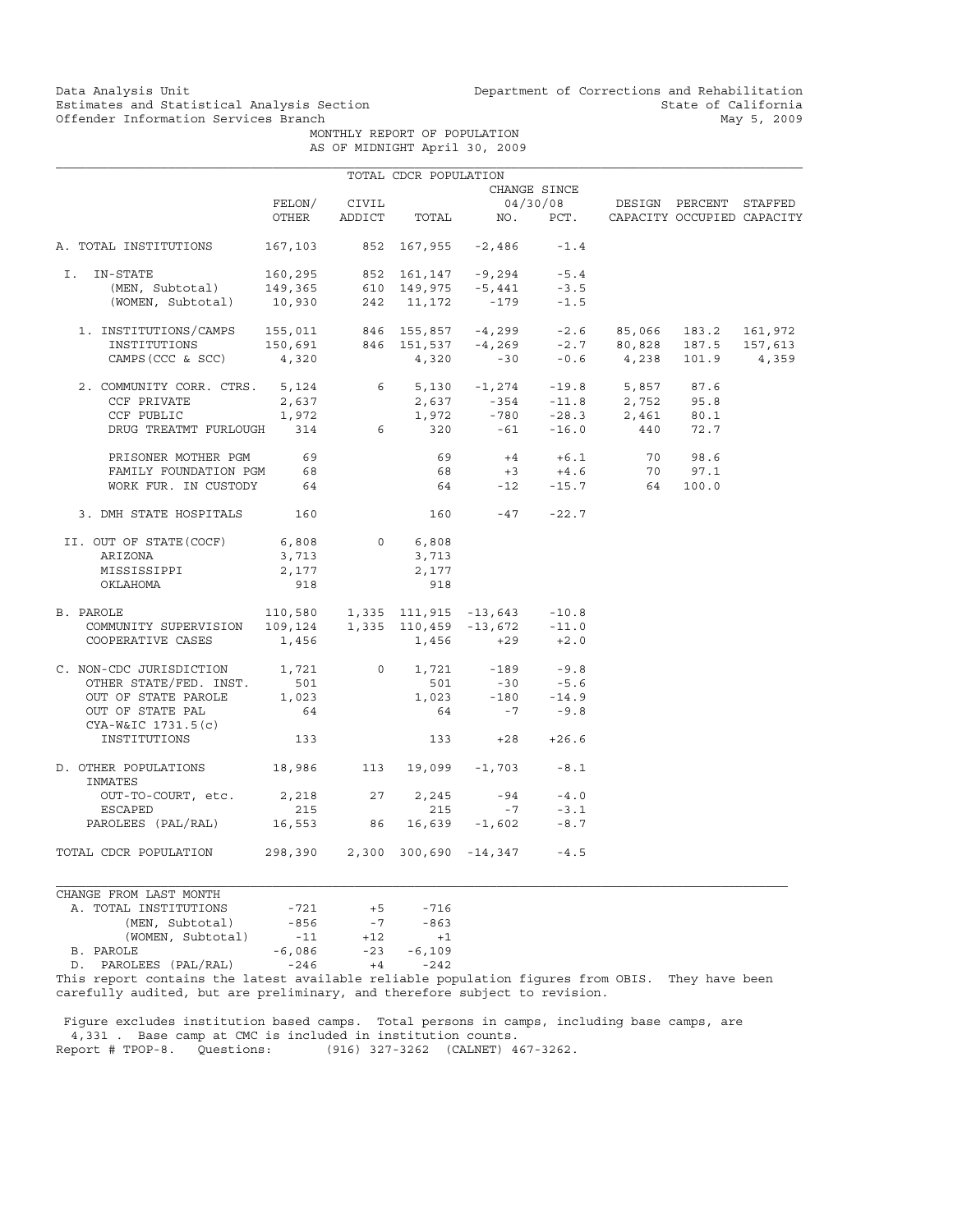|            | INSTITUTIONS/CAMPS            | FELON/<br>OTHER | CIVIL<br>ADDICT | TOTAL   | DESIGN<br>CAPACITY         | PERCENT<br>OCCUPIED                                       | STAFFED<br>CAPACITY |
|------------|-------------------------------|-----------------|-----------------|---------|----------------------------|-----------------------------------------------------------|---------------------|
| MALE       |                               |                 |                 |         |                            |                                                           |                     |
| ASP        | (AVENAL SP)                   | 6,401           |                 | 6,401   | 2,920                      | 219.2                                                     | 6,506               |
| CCC        | (CAL CORRECTL CTR)            | 5,417           |                 | 5,417   | 3,883                      | 139.5                                                     | 5,724               |
| CCI        | (CAL CORRECTL INSTITN)        | 5,266           |                 | 5,266   | 3,883<br>2,783             | 189.2                                                     | 5,732               |
| CIM        | (CAL INSTITN FOR MEN)         | 5,868           | 16              |         | 5,884 2,976                | 197.7                                                     | 5,811               |
| CMF        | (CAL MEDICAL FACIL)           | 2,811           |                 |         | 2,811 2,297<br>6,386 3,838 | 122.4                                                     | 3,000               |
| <b>CMC</b> | (CAL MEN'S COLONY)            | 6,386           |                 |         |                            | 166.4                                                     | 6,458               |
| CRC        | (CAL REHAB CTR, MEN)          | 3,734           | 559             |         | $4,293$ $2,491$            | 172.3                                                     | 4,408               |
| CAL        | (CAL SP, CALIPATRIA)          | 4,211           |                 | 4,211   | 2,308                      | 182.5                                                     | 4,218               |
| CEN        | (CAL SP, CENTINELA)           | 4,637           |                 | 4,637   | 2,308                      | 200.9                                                     | 4,808               |
| COR        | (CAL SP, CORCORAN)            | 5,497           |                 |         | $5,497$ $3,116$            | 176.4                                                     | 5,390               |
| LAC        | (CAL SP, LOS ANGELES CO)      | 4,476           |                 | 4,476   | 3,200                      | 139.9                                                     | 8,000               |
| SAC        | (CAL SP, SACRAMENTO)          | 2,901           |                 | 2,901   | 1,828                      | 158.7                                                     | 2,979               |
| SQ         | (CAL SP, SAN QUENTIN)         | 5,120           | $6\overline{6}$ | 5,126   | 3,082                      | 166.3                                                     | 5,274               |
|            | SOL (CAL SP, SOLANO)          | 4,808           |                 | 4,808   | 2,610                      | 184.2                                                     | 4,850               |
|            | SATF (CAL SATF AND SP - COR)  | 7,004           | $4\overline{ }$ | 7,008   | 3,424                      | 204.7                                                     | 7,009               |
|            | CVSP (CHUCKAWALLA VALLEY SP)  | 3,506           |                 | 3,506   | 1,738                      | 201.7                                                     | 3,737               |
| CTF        | (CORRL TRAING FAC)            | 6,125           |                 | 6,125   | 3,312                      | 184.9                                                     | 6,527               |
| DVI        | (DEUEL VOCATL INSTITN)        | 3,815           | 9               | 3,824   | 1,681                      | 227.5                                                     | 3,811               |
| FOL        | (FOLSOM SP)                   | 4,100           |                 | 4,100   | 2,469                      | 166.1                                                     | 4,078               |
| HDP        | (HIGH DESERT SP)              | 4,456           | 7               | 4,463   | 2,324                      | 192.0                                                     | 4,486               |
|            | IRON (IRONWOOD SP)            | 3,997           |                 | 3,997   | 2,200                      | 181.7                                                     | 4,085               |
|            | KVSP (KERN VALLEY SP)         | 4,816           |                 | 4,816   | 2,448                      | 196.7                                                     | 4,900               |
|            | MCSP (MULE CREEK SP)          | 3,808           |                 | 3,808   | 1,700                      | 224.0                                                     | 3,812               |
|            | NKSP (NORTH KERN SP)          | 5,427           | $\mathbf{3}$    | 5,430   | 2,694                      | 201.6                                                     | 5,354               |
|            | PBSP (PELICAN BAY SP)         | 3,345           |                 | 3,345   | 2,380                      | 140.5                                                     | 3,502               |
|            | PVSP (PLEASANT VALLEY SP)     | 4,883           |                 | 4,883   | 2,308                      | 211.6                                                     | 4,922               |
|            | RIO (RIO COSUMNES COR CTR-RC) | 359             |                 | 359     | $\overline{0}$             | $\mathcal{L}_{\text{max}}$ and $\mathcal{L}_{\text{max}}$ | 350                 |
|            | RJD (RJ DONOVAN CORR FACIL)   | 4,824           |                 | 4,824   | 2,300                      | 209.7                                                     | 4,814               |
|            | SVSP (SALINAS VAL SP)         | 4,210           |                 | 4,210   | 2,388                      | 176.3                                                     | 4,163               |
|            | SRTA (SANTA RITA CO. JAIL-RC) | 772             |                 | 772     | $\circ$                    | $\mathcal{L}_{\rm{max}}$ and $\mathcal{L}_{\rm{max}}$     | 750                 |
|            | SCC (SIERRA CONSERV CTR)      | 5,853           |                 | 5,853   | 3,736                      | 156.7                                                     | 5,921               |
| WSP        | (WASCO SP)                    | 5,891           | 6               | 5,897   | 2,984                      | 197.6                                                     | 5,920               |
|            |                               |                 |                 |         |                            |                                                           |                     |
|            | MALE TOTAL:                   | 144,724         | 610             | 145,334 | 79,726                     | 182.3                                                     | 151,299             |
| FEMALE     |                               |                 |                 |         |                            |                                                           |                     |
|            | CIW (CAL INST FOR WOMEN)      | 2,464           | 217             | 2,681   | 1,356                      | 197.7                                                     | 2,669               |
|            | CCWF (CENT CAL WOMEN'S FACIL) | 3,937           | $6^{\circ}$     | 3,943   | 2,004                      | 196.8                                                     | 4,046               |
|            | FRCC (FRCCC BAKERSFIELD)      | $-5$            |                 | 5       | $\overline{0}$             | $\sim$ $ \sim$                                            | 0                   |
|            | RIO (RIO COSUMNES COR CTR-RC) | 17              |                 | 17      | $\circ$                    | $\sim$ $-$                                                | $\circ$             |
|            | VSP (VALLEY SP)               | 3,864           | 13              | 3,877   | 1,980                      | 195.8                                                     | 3,958               |
|            |                               |                 |                 |         |                            |                                                           |                     |
|            | FEMALE TOTAL:                 | 10,287          | 236             | 10,523  | 5,340                      | 197.1                                                     | 10,673              |
|            |                               |                 |                 |         |                            |                                                           |                     |
|            | INSTITUTIONS/CAMPS TOTAL:     | 155,011         | 846             | 155,857 | 85,066                     | 183.2                                                     | 161,972             |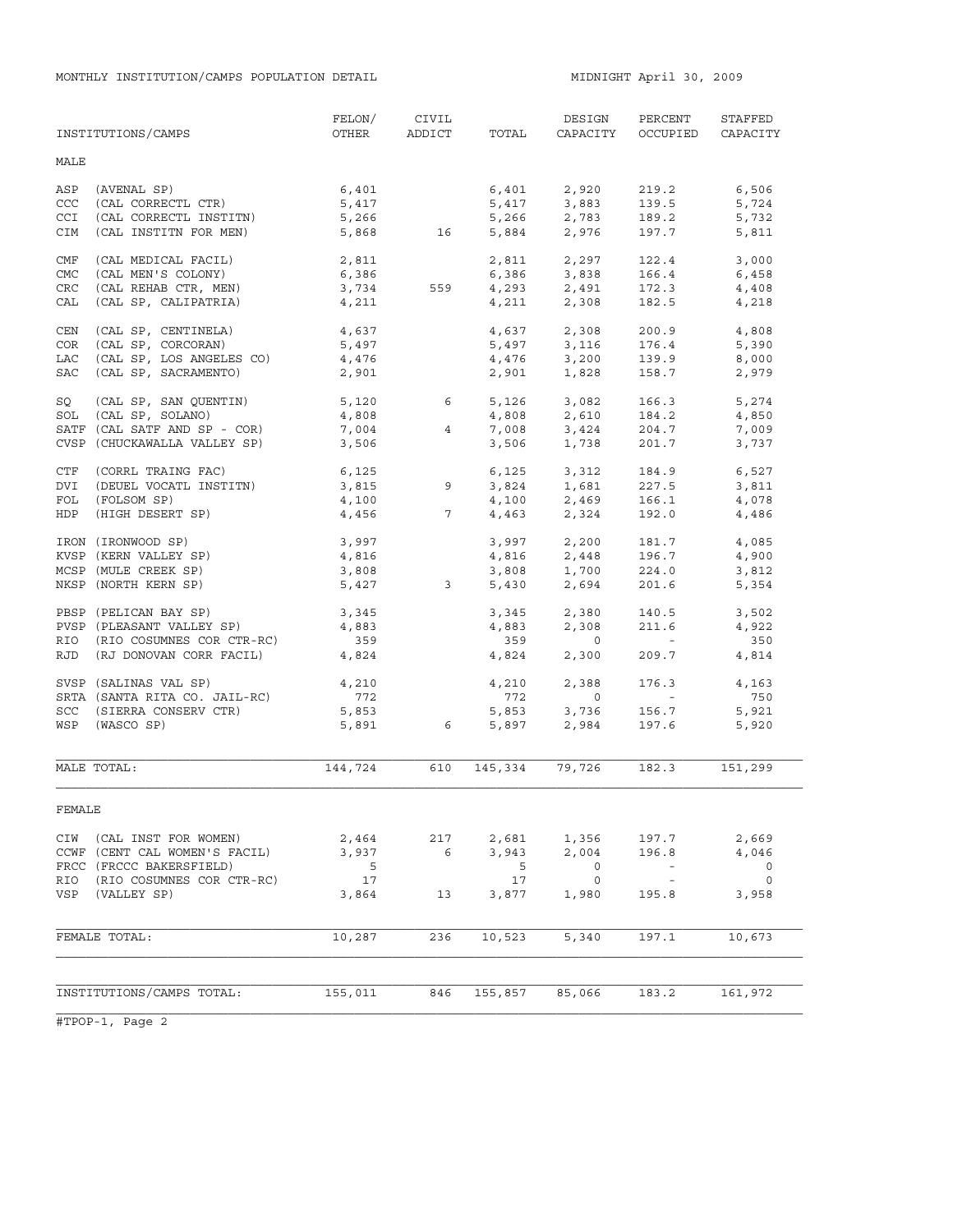|            | MONTHLY INSTITUTION/CAMPS POPULATION DETAIL |              |        |              |          | MIDNIGHT April 30, 2009 |            |
|------------|---------------------------------------------|--------------|--------|--------------|----------|-------------------------|------------|
|            |                                             | FELON/       | CIVIL  |              | DESIGN   | PERCENT                 | STAFFED    |
| MALE       | INSTITUTIONS                                | OTHER        | ADDICT | TOTAL        | CAPACITY | OCCUPIED                | CAPACITY   |
| ASP        | (AVENAL SP)                                 | 6,401        |        | 6,401        | 2,920    | 219.2                   | 6,506      |
| CCC        | (CAL CORRECTL CTR)                          |              |        |              |          |                         |            |
|            | Camps                                       | 1,955        |        | 1,955        | 1,908    | 102.5                   | 2,029      |
|            | Level I                                     | 1,432        |        | 1,432        | 867      | 165.2                   | 1,557      |
|            | Level II                                    | 1,097        |        | 1,097        | 608      | 180.4                   | 1,203      |
|            | Level III                                   | 933          |        | 933          | 500      | 186.6                   | 935        |
| <b>CCI</b> | (CAL CORRECTL INSTITN)                      |              |        |              |          |                         |            |
|            | Level I                                     | 520          |        | 520          | 619      | 84.0                    | 1,062      |
|            | Level II                                    | 1,644        |        | 1,644        | 664      | 247.6                   | 1,606      |
|            | Level IV                                    | 809          |        | 809          | 684      | 118.3                   | 798        |
|            | SHU                                         | 783          |        | 783          | 316      | 247.8                   | 787        |
|            | Reception Ctr                               | 1,510        |        | 1,510        | 500      | 302.0                   | 1,479      |
| CIM        | (CAL INSTITN FOR MEN)                       |              |        |              |          |                         |            |
|            | Level I                                     | 1,989        |        | 1,989        | 1,374    | 144.8                   | 1,865      |
|            | East - Reception Center                     | 1,150        | 2      | 1,152        | 369      | 312.2                   | 1,192      |
|            | Reception Center - Central                  | 1,457        | 14     | 1,471        | 618      | 238.0                   | 1,463      |
|            | Reception Center - West                     | 1,272        |        | 1,272        | 615      | 206.8                   | 1,291      |
| CMF        | (CAL MEDICAL FACIL)                         |              |        |              |          |                         |            |
|            | Level I                                     | 90           |        | 90           | 135      | 66.7                    | 117        |
|            | Level II                                    | 341          |        | 341          | 230      | 148.3                   | 400        |
|            | Level III                                   | 2,380        |        | 2,380        | 1,932    | 123.2                   | 2,483      |
| <b>CMC</b> | (CAL MEN'S COLONY)                          |              |        |              |          |                         |            |
|            | East                                        | 3,721        |        | 3,721        | 2,425    | 153.4                   | 3,720      |
|            | West                                        | 2,665        |        | 2,665        | 1,413    | 188.6                   | 2,738      |
| CRC        | (CAL REHAB CTR, MEN)                        | 3,734        | 559    | 4,293        | 2,491    | 172.3                   | 4,408      |
| CAL        | (CAL SP, CALIPATRIA)                        |              |        |              |          |                         |            |
|            | Level I                                     | 190          |        | 190          | 208      | 91.3                    | 308        |
|            | Level IV                                    | 4,021        |        | 4,021        | 2,100    | 191.5                   | 3,910      |
| CEN        | (CAL SP, CENTINELA)                         |              |        |              |          |                         |            |
|            | Level I                                     | 293          |        | 293          | 208      | 140.9                   | 308        |
|            | Level III                                   | 4,344        |        | 4,344        | 2,100    | 206.9                   | 4,500      |
| COR        | (CAL SP, CORCORAN)                          |              |        |              |          |                         |            |
|            | Level I                                     | 731          |        | 731          | 492      | 148.6                   | 734        |
|            | Level III                                   | 2,935        |        | 2,935        | 1,500    | 195.7                   | 2,530      |
|            | Level IV                                    | 447          |        | 447          | 100      | 447.0                   | 881        |
|            | SHU                                         | 1,372        |        | 1,372        | 1,000    | 137.2                   | 1,221      |
|            | PHU                                         | 12           |        | 12           | 24       | 50.0                    | 24         |
| LAC        | (CAL SP, LOS ANGELES CO)                    |              |        |              |          |                         |            |
|            | Level I                                     | 257          |        | 257          | 200      | 128.5                   | 300        |
|            | Level III/IV                                | 1,492        |        | 1,492        | 1,200    | 124.3                   | 1,440      |
|            | Reception Center                            | 2,596        |        | 2,596        | 900      | 288.4                   | 3,130      |
|            | Adseq                                       | 131          |        | 131          | 900      | 14.6                    | 3,130      |
| <b>SAC</b> | (CAL SP, SACRAMENTO)                        |              |        |              |          |                         |            |
|            | Level I                                     | 268          |        | 268          | 192      | 139.6                   | 288        |
|            | PSU                                         | 217          |        | 217          | 256      | 84.8                    | 256        |
|            | Level IV                                    | 2,416        |        | 2,416        | 1,380    | 175.1                   | 2,435      |
| SQ         | (CAL SP, SAN QUENTIN)                       |              |        |              |          |                         |            |
|            | Level I                                     | $\mathbf{1}$ |        | $\mathbf{1}$ | 115      | 0.9                     | 215        |
|            | Level II                                    | 1,786        |        | 1,786        | 916      | 195.0                   | 1,627      |
|            | Condemned                                   | 637          |        | 637          | 637      | 100.0                   | 636        |
|            | Reception Center                            | 2,696        | 6      | 2,702        | 1,414    | 191.1                   | 2,796      |
| SOL        | (CAL SP, SOLANO)                            |              |        |              |          |                         |            |
|            | Level II                                    | 2,608        |        | 2,608        | 1,410    | 185.0                   | 2,820      |
|            | Level III                                   | 2,200        |        | 2,200        | 1,200    | 183.3                   | 2,030      |
|            | SATF (CAL SATF AND SP - COR)                | 7,004        | 4      | 7,008        | 3,424    | 204.7                   | 7,009      |
|            | CVSP (CHUCKAWALLA VALLEY SP)                |              |        |              |          |                         |            |
|            | Level I                                     | 295          |        | 295          | 208      | 141.8                   | 308        |
|            | Level II                                    | 3,211        |        | 3,211        | 1,530    | 209.9                   | 3,429      |
| CTF        | (CORRL TRAING FAC)                          |              |        |              |          |                         |            |
|            | Central-II                                  | 2,876        |        | 2,876        | 1,212    | 237.3                   | 2,877      |
|            | North-II/III                                | 2,274        |        | 2,274        | 1,594    | 142.7                   | 2,680      |
|            | South-I                                     | 975          |        | 975          | 506      | 192.7                   | 970        |
| DVI        | (DEUEL VOCATL INSTITN)                      |              |        |              |          |                         |            |
|            | Level I/II                                  | 683          |        | 683          | 494      | 138.3                   | 677        |
|            | Reception Center                            | 3,132        | 9      |              | 1,187    | 264.6                   | 3,134      |
| FOL        | (FOLSOM SP)                                 |              |        | 3,141        |          |                         |            |
|            | PSAP                                        | 187          |        | 187          | 129      | 145.0                   | 200        |
|            | TTP                                         |              |        |              |          | 95.4                    |            |
|            |                                             | 125          |        | 125<br>327   | 131      |                         | 203<br>424 |
|            | Level I                                     | 327          |        |              | 408      | 80.1                    | 649        |
|            | Level II                                    | 2,007        |        | 2,007        | 1,663    | 120.7                   |            |
|            | Level III                                   | 1,454        |        | 1,454        | 138      | 1054                    | 2,602      |
| #TPOP-1A   |                                             |              |        |              |          |                         |            |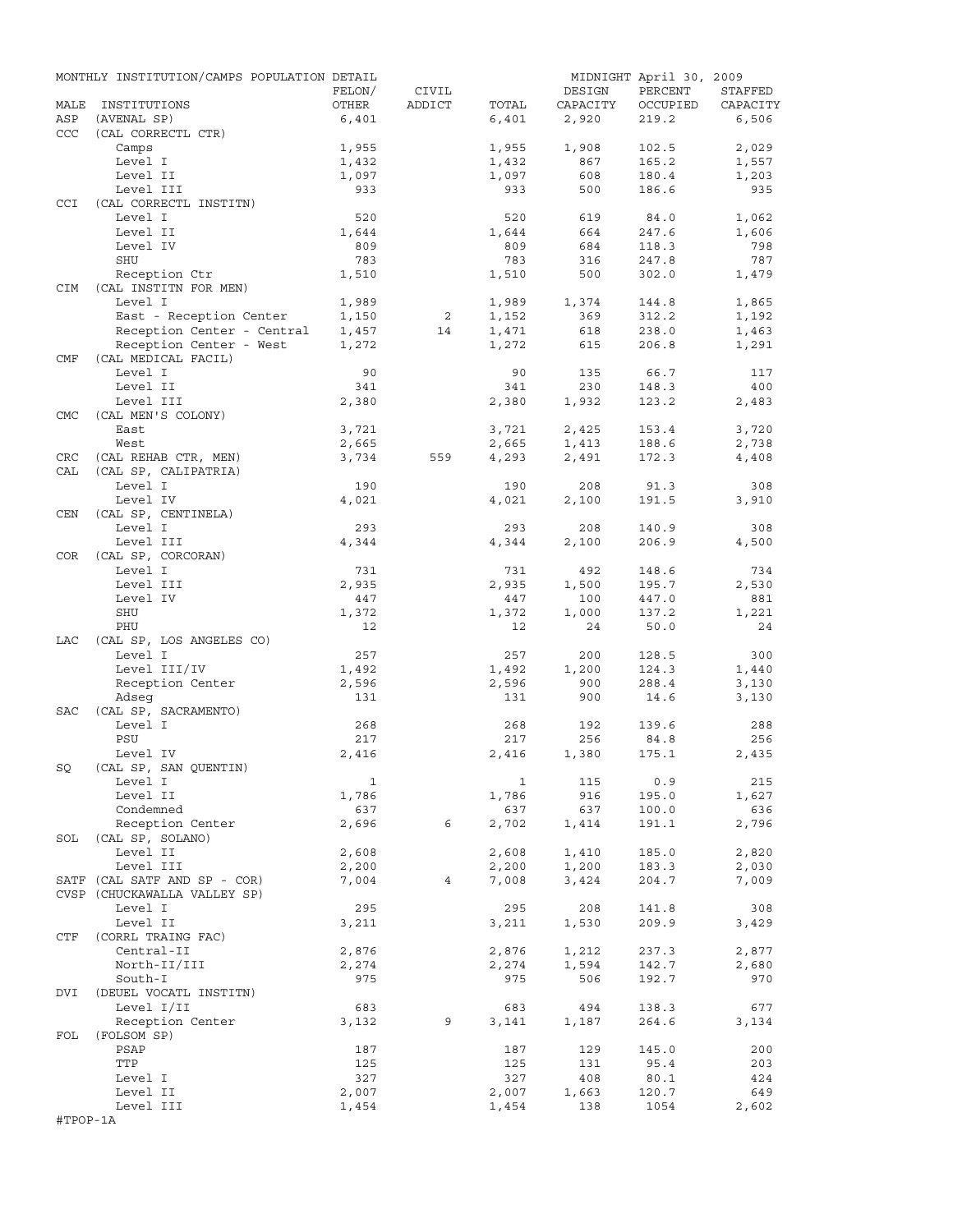| MONTHLY INSTITUTION/CAMPS POPULATION DETAIL              | MIDNIGHT April 30, 2009                        |
|----------------------------------------------------------|------------------------------------------------|
| FELON/<br>CIVIL                                          | PERCENT<br>STAFFED<br>DESIGN                   |
| MALE<br>INSTITUTIONS<br>OTHER<br>TOTAL<br>ADDICT         | OCCUPIED<br>CAPACITY<br>CAPACITY               |
| HDP<br>(HIGH DESERT SP)                                  |                                                |
| Level I<br>298<br>298                                    | 200<br>149.0<br>300                            |
| Level II<br>118<br>118                                   | $\circ$<br>120<br>$\sim$                       |
| Level III<br>537<br>537<br>2,895                         | 800<br>67.1<br>500<br>257.6<br>1,124           |
| Level IV<br>2,895<br>Reception Center<br>608<br>7<br>615 | 2,996<br>200<br>307.5<br>570                   |
| IRON (IRONWOOD SP)                                       |                                                |
| Level I<br>253<br>253                                    | 200<br>126.5<br>300                            |
| Level III<br>3,744<br>3,744                              | 2,000<br>187.2<br>3,785                        |
| KVSP (KERN VALLEY SP)                                    |                                                |
| Level I/II<br>262<br>262                                 | 200<br>131.0<br>420                            |
| Level IV<br>4,554<br>4,554                               | 2,248<br>202.6<br>4,480                        |
| MCSP (MULE CREEK SP)                                     |                                                |
| Level I/II<br>262<br>262                                 | 200<br>456<br>131.0                            |
| Level III<br>2,558<br>2,558                              | 1,000<br>255.8<br>2,596                        |
| Level IV<br>988<br>988                                   | 500<br>197.6<br>760                            |
| NKSP (NORTH KERN SP)                                     |                                                |
| Level I<br>250<br>250                                    | 210<br>119.0<br>308                            |
| Level III<br>503<br>503                                  | 300<br>167.7<br>452                            |
| Reception Center<br>4,674<br>3<br>4,677                  | 2,184<br>214.1<br>4,594                        |
| PBSP (PELICAN BAY SP)                                    |                                                |
| Level I<br>262<br>262                                    | 200<br>296<br>131.0                            |
| Level III/IV<br>1,969<br>1,969                           | 996<br>197.7<br>2,097                          |
| <b>SHU</b><br>1,114<br>1,114                             | 1,184<br>94.1<br>1,109                         |
| PVSP (PLEASANT VALLEY SP)                                |                                                |
| Level I/II<br>267<br>267                                 | 128.4<br>308<br>208                            |
| Level III/IV<br>4,616<br>4,616                           | 219.8<br>2,100<br>4,614                        |
| (RIO COSUMNES COR CTR-RC)<br>359<br>359<br>RIO           | $\Omega$<br>350                                |
| <b>RJD</b><br>(RJ DONOVAN CORR FACIL)                    |                                                |
| Level I<br>358<br>358                                    | 300<br>119.3<br>400                            |
| Level III<br>1,789<br>1,789                              | 600<br>298.2<br>1,460                          |
| Reception Center<br>1,997<br>1,997                       | 900<br>221.9<br>2,004                          |
| IV<br>680<br>680                                         | 500<br>136.0<br>950                            |
| SVSP (SALINAS VAL SP)                                    |                                                |
| Level I/II<br>301<br>301                                 | 200<br>150.5<br>300                            |
| Level III/IV<br>3,909<br>3,909                           | 2,188<br>178.7<br>3,863                        |
| SRTA (SANTA RITA CO. JAIL-RC)<br>772<br>772              | $\mathbf 0$<br>750<br>$\sim$ $-$               |
| <b>SCC</b><br>(SIERRA CONSERV CTR)                       |                                                |
| Camps-Men<br>2,056<br>2,056                              | 2,010<br>2,010<br>102.3                        |
| Level I<br>1,149<br>1,149                                | 618<br>185.9<br>1,232                          |
| Level II<br>1,472<br>1,472                               | 608<br>242.1<br>1,486                          |
| Level III<br>1,176<br>1,176                              | 500<br>235.2<br>1,193                          |
| WSP<br>(WASCO SP)                                        |                                                |
| Level I<br>186<br>186                                    | 200<br>296<br>93.0                             |
| Level III<br>416<br>416                                  | 200<br>208.0<br>627                            |
| Reception Center<br>5,289<br>5,295<br>6                  | 2,584<br>204.9<br>4,997                        |
| 144,724<br>610 145,334 79,726<br>MALE TOTAL:             | 151,299<br>182.3                               |
|                                                          |                                                |
| FEMALE INSTITUTIONS<br>(CAL INST FOR WOMEN)              |                                                |
| CIW<br>Institution<br>190                                |                                                |
| 1,913<br>2,103<br>240<br>27<br>267                       | 822<br>255.8<br>1,909                          |
| Reception Center<br>Corr Trt Ctr<br>2<br>2               | 184<br>145.1<br>394<br>30<br>6.7<br>46         |
| Camps-Women<br>309<br>309                                |                                                |
| CCWF (CENT CAL WOMEN'S FACIL)                            |                                                |
|                                                          | 320<br>96.6<br>320                             |
|                                                          |                                                |
| Institution<br>3,148<br>3<br>3,151                       | 1,631<br>193.2<br>3,239                        |
| Reception Center<br>774<br>3<br>777                      | 356<br>218.3<br>790                            |
| Condemned<br>15<br>15                                    | 88.2<br>17<br>17                               |
| FRCC (FRCCC BAKERSFIELD)<br>5<br>5                       | 0<br>$\bar{\phantom{a}}$<br>0                  |
| (RIO COSUMNES COR CTR-RC)<br>17<br>17<br>RIO             | $\circ$<br>$\circ$<br>$\overline{\phantom{a}}$ |
| VSP<br>(VALLEY SP)                                       |                                                |
| Institution<br>3,042<br>3,042                            | 1,580<br>192.5<br>3,132                        |
| Reception Center<br>763<br>13<br>776                     | 356<br>218.0<br>764                            |
| <b>SHU</b><br>59<br>59                                   | 44<br>134.1<br>62                              |
| FEMALE TOTAL:<br>236<br>10,523<br>10,287                 | 197.1<br>5,340<br>10,673                       |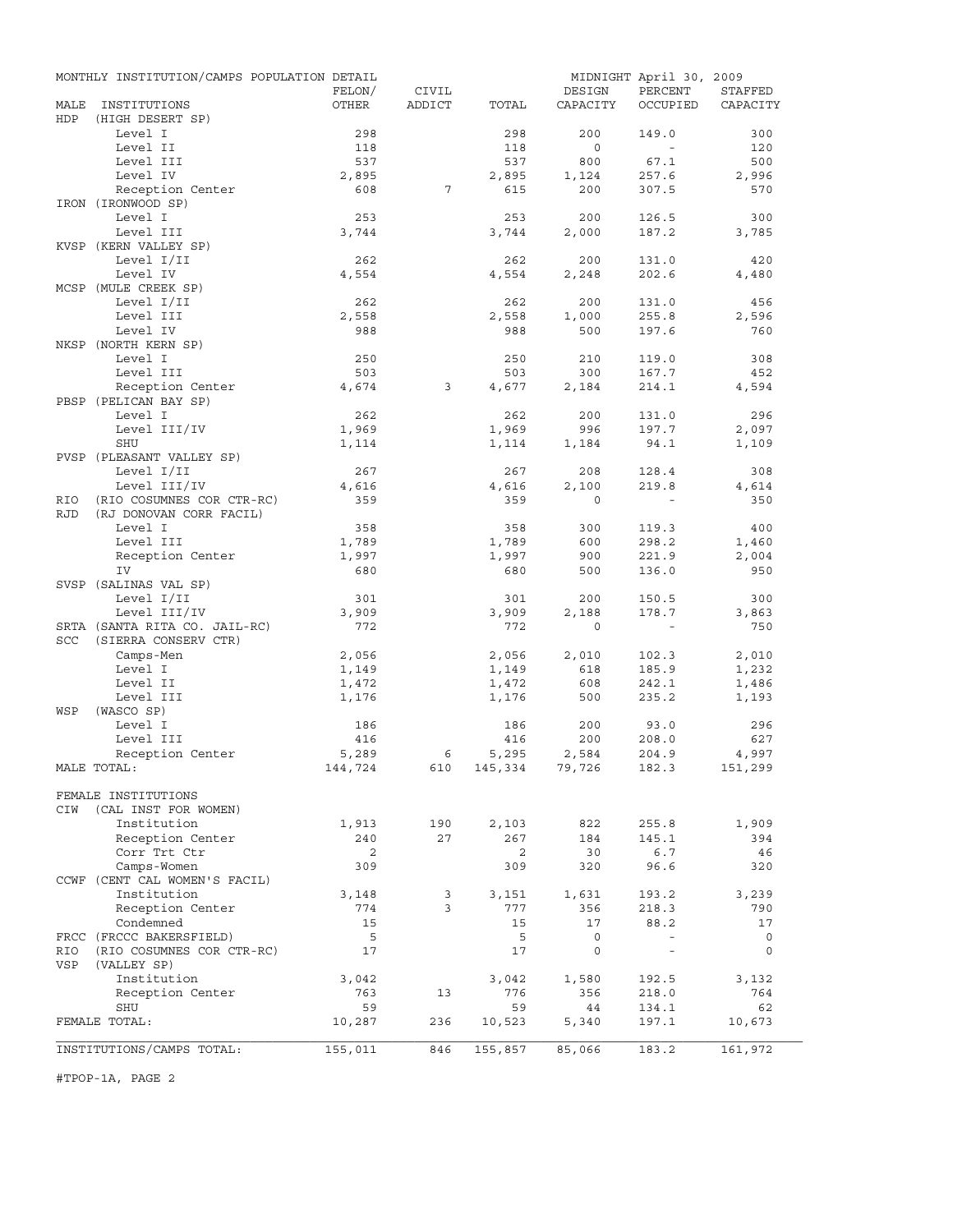Data Analysis Unit Unit Department of Corrections and Rehabilitation<br>Estimates and Statistical Analysis Section State of California Estimates and Statistical Analysis Section State of California<br>
Offender Information Services Branch State of California<br>
3, 2009

> MONTHLY REPORT OF POPULATION AS OF MIDNIGHT May 31, 2009

|                                                                                                                                                                                                                                                                                                                                        |       |              | TOTAL CDCR POPULATION |                                                          |                             |                                 |  |
|----------------------------------------------------------------------------------------------------------------------------------------------------------------------------------------------------------------------------------------------------------------------------------------------------------------------------------------|-------|--------------|-----------------------|----------------------------------------------------------|-----------------------------|---------------------------------|--|
|                                                                                                                                                                                                                                                                                                                                        |       |              |                       |                                                          | CHANGE SINCE                |                                 |  |
|                                                                                                                                                                                                                                                                                                                                        |       | FELON/ CIVIL |                       |                                                          |                             | 05/31/08 DESIGN PERCENT STAFFED |  |
|                                                                                                                                                                                                                                                                                                                                        | OTHER |              |                       | ADDICT TOTAL NO. PCT. CAPACITY OCCUPIED CAPACITY         |                             |                                 |  |
| A. TOTAL INSTITUTIONS                                                                                                                                                                                                                                                                                                                  |       |              |                       | 166,775 864 167,639 -3,368 -1.9                          |                             |                                 |  |
| -STATE 159,494 864 160,358 -10,649 -6.2<br>(MEN, Subtotal) 148,740 613 149,353 -6,252 -4.0<br>(WOMEN, Subtotal) 10,754 251 11,005 -384 -3.3<br>I. IN-STATE                                                                                                                                                                             |       |              |                       |                                                          |                             |                                 |  |
|                                                                                                                                                                                                                                                                                                                                        |       |              |                       |                                                          |                             |                                 |  |
|                                                                                                                                                                                                                                                                                                                                        |       |              |                       |                                                          |                             |                                 |  |
| 1. INSTITUTIONS/CAMPS 154,285 858 155,143 -5,364 -3.3 84,241 184.2 158,546<br>INSTITUTIONS 149,978 858 150,836 -5,311 -3.4 80,003 188.5 154,187<br>CAMPS(CCC & SCC) 4,307 -53 -1.2 4,238 101.6 4,359                                                                                                                                   |       |              |                       |                                                          |                             |                                 |  |
|                                                                                                                                                                                                                                                                                                                                        |       |              |                       |                                                          |                             |                                 |  |
|                                                                                                                                                                                                                                                                                                                                        |       |              |                       |                                                          |                             |                                 |  |
| $\begin{tabular}{cccccc} 2. & \text{COMMUNITY CORR. CTRS.} & 5,047 & 6 & 5,053 & -1,213 & -19.3 & 5,847 & 86.4 \\[.05in] \text{CCF PRIVATE} & 2,553 & 2,553 & -308 & -10.7 & 2,752 & 92.8 \\[.05in] \text{CCF PUBLIC} & 1,994 & 1,994 & -732 & -26.8 & 2,461 & 81.0 \\[.05in] \text{DRUG TREATMT FURLOUGH} & 316 & 6 & 322 & -66 & -1$ |       |              |                       |                                                          |                             |                                 |  |
|                                                                                                                                                                                                                                                                                                                                        |       |              |                       |                                                          |                             |                                 |  |
|                                                                                                                                                                                                                                                                                                                                        |       |              |                       |                                                          |                             |                                 |  |
|                                                                                                                                                                                                                                                                                                                                        |       |              |                       |                                                          |                             |                                 |  |
| PRISONER MOTHER PGM 66                                                                                                                                                                                                                                                                                                                 |       |              |                       | $66$ $+2$ $+3.1$ 70 $94.3$<br>$64$ $-6$ $-8.5$ 70 $91.4$ |                             |                                 |  |
| FAMILY FOUNDATION PGM                                                                                                                                                                                                                                                                                                                  | 64    |              |                       |                                                          |                             |                                 |  |
| WORK FUR. IN CUSTODY 54                                                                                                                                                                                                                                                                                                                |       |              |                       | $54$ $-22$ $-28.9$ $54$ $100.0$                          |                             |                                 |  |
| 3. DMH STATE HOSPITALS 162                                                                                                                                                                                                                                                                                                             |       |              |                       | $162 -59 -26.6$                                          |                             |                                 |  |
| II. OUT OF STATE (COCF) 7,281                                                                                                                                                                                                                                                                                                          |       |              | $0 \t 7,281$          |                                                          |                             |                                 |  |
| ARIZONA                                                                                                                                                                                                                                                                                                                                | 3,749 |              | 3,749                 |                                                          |                             |                                 |  |
| MISSISSIPPI                                                                                                                                                                                                                                                                                                                            | 2,495 |              | 2,495                 |                                                          |                             |                                 |  |
| OKLAHOMA                                                                                                                                                                                                                                                                                                                               | 1,037 |              | 1,037                 |                                                          |                             |                                 |  |
| 2AROLE 110,347 1,299 111,646 -13,409 -10.7<br>COMMUNITY SUPERVISION 108,894 1,299 110,193 -13,377 -10.8<br>B. PAROLE                                                                                                                                                                                                                   |       |              |                       |                                                          |                             |                                 |  |
|                                                                                                                                                                                                                                                                                                                                        |       |              |                       |                                                          |                             |                                 |  |
| COOPERATIVE CASES 1,453 1,453 -32 -2.1                                                                                                                                                                                                                                                                                                 |       |              |                       |                                                          |                             |                                 |  |
| $\begin{tabular}{lcccccc} C. & non-CDC JURISDICTION & & & 1,704 & & 0 & 1,704 & & -185 & & -9.7 \\ \hline \texttt{OTHER STATE/FED. INST.} & & & 498 & & 498 & & -29 & & -5.5 \\ \texttt{OUT OF STATE PAROLE} & & & 1,004 & & & 1,004 & & & -179 & & -15.1 \\ \end{tabular}$                                                            |       |              |                       |                                                          |                             |                                 |  |
|                                                                                                                                                                                                                                                                                                                                        |       |              |                       |                                                          |                             |                                 |  |
|                                                                                                                                                                                                                                                                                                                                        |       |              |                       | $1,004$ $-179$ $-15.1$<br>65 $-8$ $-10.9$                |                             |                                 |  |
| OUT OF STATE PAL<br>CYA-W&IC 1731.5(c)                                                                                                                                                                                                                                                                                                 | 65    |              |                       |                                                          |                             |                                 |  |
| INSTITUTIONS                                                                                                                                                                                                                                                                                                                           | 137   |              |                       | $137 +31 +29.2$                                          |                             |                                 |  |
| D. OTHER POPULATIONS 18,767 114 18,881 -1,756 -8.5<br>INMATES                                                                                                                                                                                                                                                                          |       |              |                       |                                                          |                             |                                 |  |
| OUT-TO-COURT, etc. 2,189 26 2,215                                                                                                                                                                                                                                                                                                      |       |              |                       |                                                          | $-76$ $-3.3$<br>$-8$ $-3.6$ |                                 |  |
| ESCAPED                                                                                                                                                                                                                                                                                                                                | 214   |              | 214                   |                                                          |                             |                                 |  |
| PAROLEES (PAL/RAL) 16,364 88 16,452 -1,672                                                                                                                                                                                                                                                                                             |       |              |                       |                                                          | $-9.2$                      |                                 |  |
| TOTAL CDCR POPULATION 297,593 2,277 299,870 -14,705 -4.6                                                                                                                                                                                                                                                                               |       |              |                       |                                                          |                             |                                 |  |
| CHANGE FROM LAST MONTH                                                                                                                                                                                                                                                                                                                 |       |              |                       |                                                          |                             |                                 |  |

A. TOTAL INSTITUTIONS -328 +12 -316 1 INSTITUTIONS -328 +12 -316<br>(MEN, Subtotal) -625 +3 -622<br>(WOMEN, Subtotal) -176 +9 -167 (WOMEN, Subtotal) -176 +9 -167<br>LE -233 -36 -269 B. PAROLE -233 -36 -269 D. PAROLEES (PAL/RAL)

This report contains the latest available reliable population figures from OBIS. They have been carefully audited, but are preliminary, and therefore subject to revision.

 Figure excludes institution based camps. Total persons in camps, including base camps, are 4,316 . Base camp at CMC is included in institution counts. (916) 327-3262 (CALNET) 467-3262.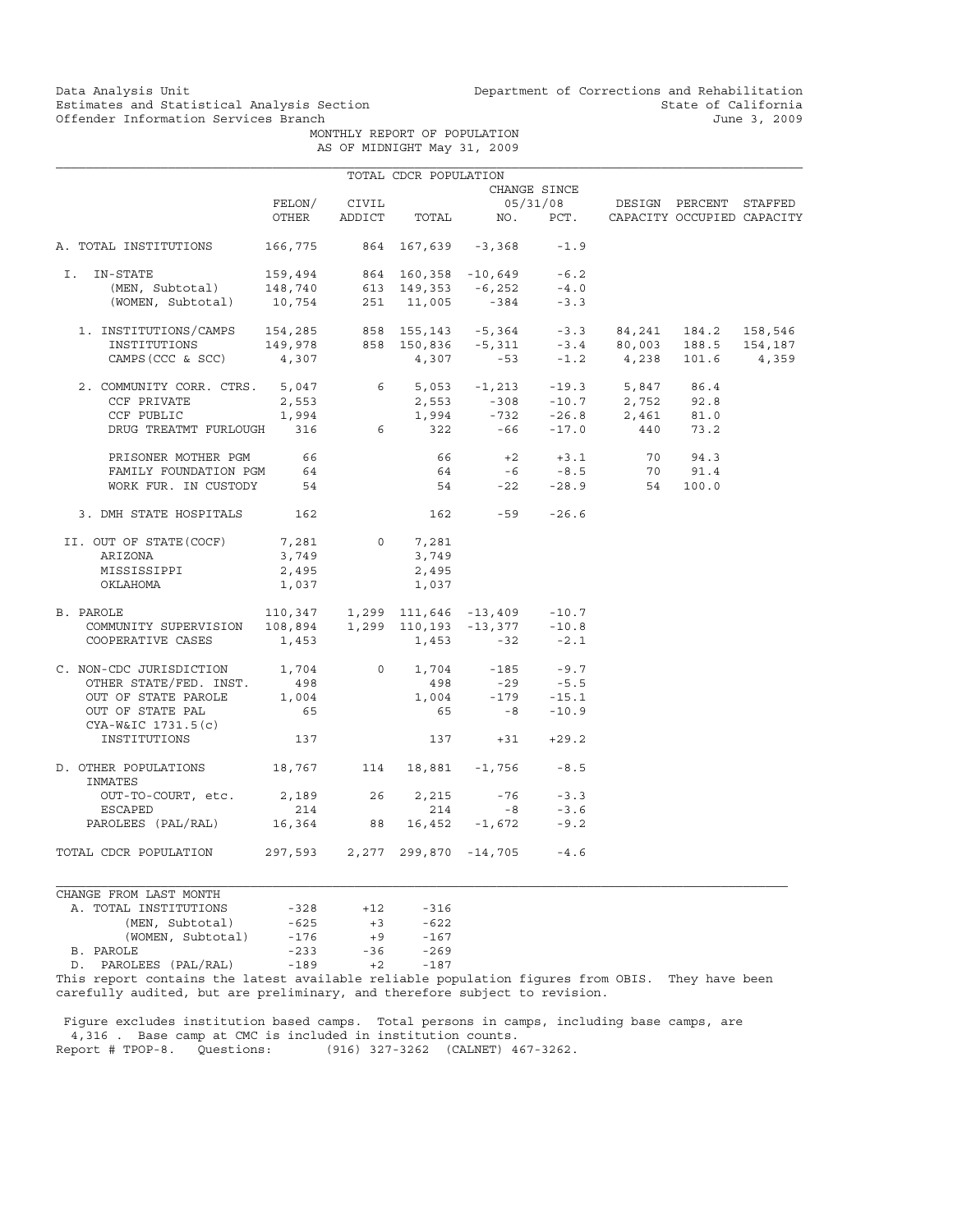MONTHLY INSTITUTION/CAMPS POPULATION DETAIL **MIDNIGHT MAY 31, 2009** 

|            | INSTITUTIONS/CAMPS            | FELON/<br>OTHER    | CIVIL<br>ADDICT | TOTAL          | DESIGN<br>CAPACITY            | PERCENT<br>OCCUPIED      | STAFFED<br>CAPACITY |
|------------|-------------------------------|--------------------|-----------------|----------------|-------------------------------|--------------------------|---------------------|
| MALE       |                               |                    |                 |                |                               |                          |                     |
| ASP        | (AVENAL SP)                   | 6,378              |                 |                | 6,378 2,920                   | 218.4                    | 6,506               |
| CCC        | (CAL CORRECTL CTR)            | 5,285              |                 | 5,285          | 3,883                         | 136.1                    | 5,724               |
| <b>CCI</b> | (CAL CORRECTL INSTITN)        | 5,202              |                 |                | $5,202$ 2,783                 | 186.9                    | 5,732               |
| CIM        | (CAL INSTITN FOR MEN)         |                    | 5,936 19        | 5,955          | 2,976                         | 200.1                    | 5,811               |
| CMF        | (CAL MEDICAL FACIL)           | 2,835              |                 | 2,835          | 2,297                         | 123.4                    | 3,000               |
| CMC        | (CAL MEN'S COLONY)            | 6,403              |                 |                | 6,403 3,838                   | 166.8                    | 6,458               |
| CRC        | (CAL REHAB CTR, MEN)          | 3,687              | 545             |                |                               | 169.9                    | 4,408               |
| CAL        | (CAL SP, CALIPATRIA)          | 4,189              |                 |                | $4,232$<br>$4,189$<br>$2,308$ | 181.5                    | 4,218               |
| CEN        | (CAL SP, CENTINELA)           | 4,675              |                 |                | 4,675 2,308                   | 202.6                    | 4,808               |
| COR        | (CAL SP, CORCORAN)            | 5,414              |                 | 5,414          | 3,116                         | 173.7                    | 5,390               |
| LAC        | (CAL SP, LOS ANGELES CO)      | 4,546              |                 |                | $4,546$ $2,400$               | 189.4                    | 4,970               |
| SAC        | (CAL SP, SACRAMENTO)          | 2,895              |                 | 2,895          | 1,828                         | 158.4                    | 2,979               |
| SQ         | (CAL SP, SAN QUENTIN)         |                    | 5,162 10        |                | 5,172 3,082<br>4,721 2,610    | 167.8                    | 5,274               |
| SOL        | (CAL SP, SOLANO)              | 4,721              |                 |                |                               | 180.9                    | 4,850               |
|            | SATF (CAL SATF AND SP - COR)  | 6,884              | 5               |                |                               | 201.2                    | 7,009               |
|            | CVSP (CHUCKAWALLA VALLEY SP)  | 3,636              |                 | 6,889<br>3,636 | 3,424<br>1,738                | 209.2                    | 3,737               |
| CTF        | (CORRL TRAING FAC)            | $6,071$<br>$3,824$ |                 |                | 6,071 3,312                   | 183.3                    | 6,527               |
| DVI        | (DEUEL VOCATL INSTITN)        |                    | $\overline{2}$  |                |                               | 227.6                    | 3,811               |
| FOL        | (FOLSOM SP)                   | 4,036              |                 |                | 3,826 1,681<br>4,036 2,469    | 163.5                    | 4,078               |
| HDP        | (HIGH DESERT SP)              | 4,469              | 8               |                | 4,477 2,324                   | 192.6                    | 4,486               |
|            | IRON (IRONWOOD SP)            | 3,878              |                 |                | $3,878$<br>$4,795$<br>$2,448$ | 176.3                    | 4,085               |
|            | KVSP (KERN VALLEY SP)         | 4,795              |                 |                |                               | 195.9                    | 4,880               |
|            | MCSP (MULE CREEK SP)          | 3,847              |                 |                |                               | 226.3                    | 3,812               |
|            | NKSP (NORTH KERN SP)          | 5,310              | 7               | 3,847<br>5,317 | 1,700<br>2,694                | 197.4                    | 5,354               |
|            | PBSP (PELICAN BAY SP)         | 3,326              |                 | 3,326          | 2,380                         | 139.7                    | 3,407               |
|            | PVSP (PLEASANT VALLEY SP)     | 4,930              |                 | 4,930          | 2,308                         | 213.6                    | 4,922               |
| RIO        | (RIO COSUMNES COR CTR-RC)     | 437                |                 | 437            | $\overline{0}$                | <b>Contractor</b>        | 350                 |
| RJD        | (RJ DONOVAN CORR FACIL)       | 4,751              |                 | 4,751          | 2,200                         | 216.0                    | 4,814               |
|            | SVSP (SALINAS VAL SP)         | 4,193              |                 | 4,193          | 2,388                         | 175.6                    | 4,187               |
|            | SRTA (SANTA RITA CO. JAIL-RC) | 846                |                 | 846            | $\overline{0}$                | <b>Contract Contract</b> | 750                 |
|            | SCC (SIERRA CONSERV CTR)      | 5,703              |                 | 5,703          | 3,736                         | 152.6                    | 5,621               |
| WSP        | (WASCO SP)                    | 5,886              | 17              | 5,903          | 2,984                         | 197.8                    | 5,920               |
|            | MALE TOTAL:                   | 144,150            | 613             | 144,763        | 78,826                        | 183.6                    | 147,878             |
|            |                               |                    |                 |                |                               |                          |                     |
| FEMALE     |                               |                    |                 |                |                               |                          |                     |
| CIW        | (CAL INST FOR WOMEN)          | 2,376              | 231             | 2,607          | 1,356                         | 192.3                    | 2,669               |
|            | CCWF (CENT CAL WOMEN'S FACIL) | 3,882              | 6               | 3,888          | 2,004                         | 194.0                    | 3,966               |
|            | FRCC (FRCCC BAKERSFIELD)      | 19                 |                 | 19             | 75                            | 25.3                     | 75                  |
| RIO        | (RIO COSUMNES COR CTR-RC)     | 22                 |                 | 22             | $\overline{\phantom{0}}$      | $\overline{\phantom{a}}$ | $\overline{0}$      |
| VSP        | (VALLEY SP)                   | 3,836              | 8               | 3,844          | 1,980                         | 194.1                    | 3,958               |
|            | FEMALE TOTAL:                 | 10,135             | 245             | 10,380         | 5,415                         | 191.7                    | 10,668              |
|            |                               |                    |                 |                |                               |                          |                     |
|            |                               |                    |                 |                |                               |                          |                     |
|            | INSTITUTIONS/CAMPS TOTAL:     | 154,285            | 858             | 155,143        | 84,241                        | 184.2                    | 158,546             |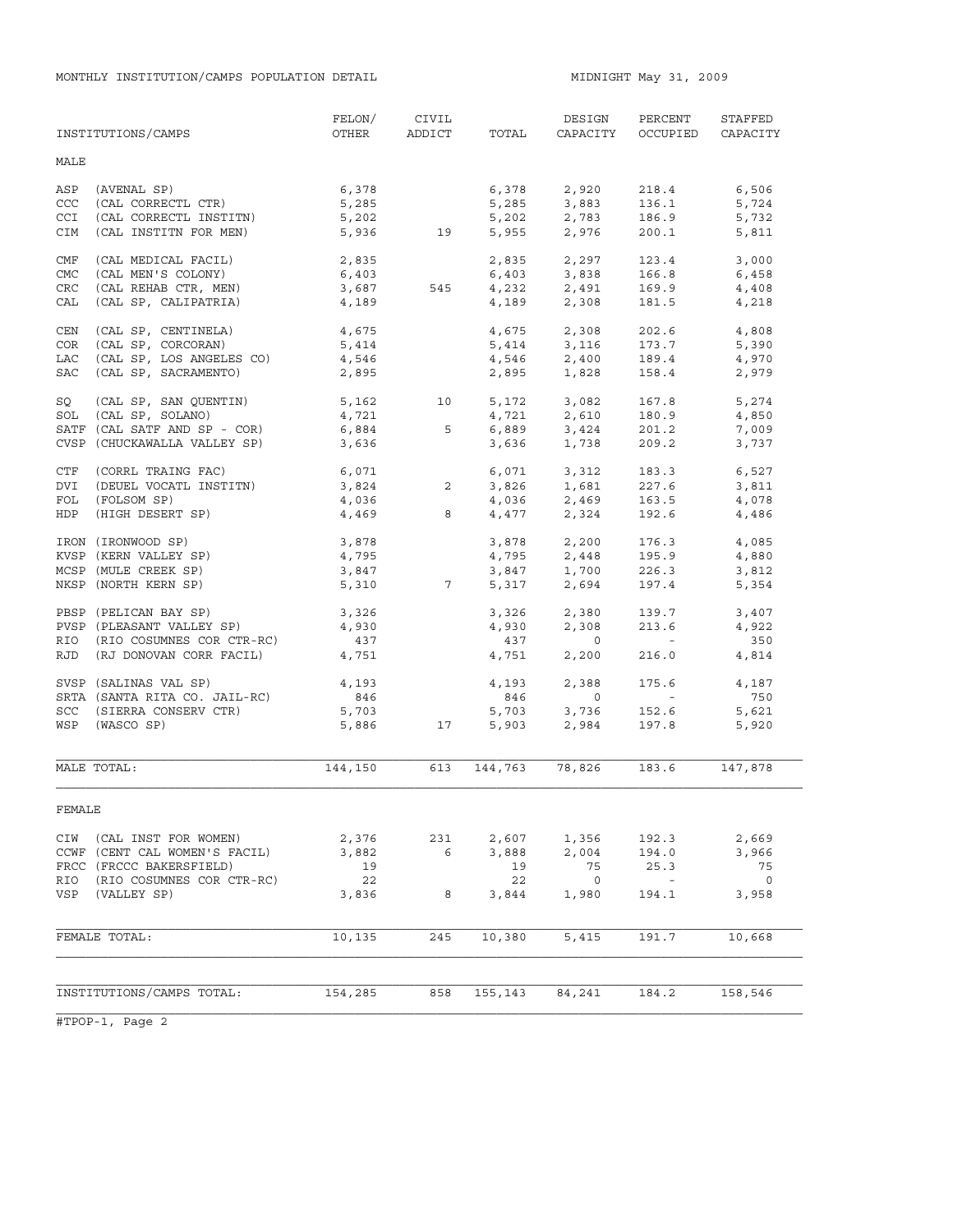|            | MONTHLY INSTITUTION/CAMPS POPULATION DETAIL |        |              |       |          | MIDNIGHT May 31, 2009 |          |
|------------|---------------------------------------------|--------|--------------|-------|----------|-----------------------|----------|
|            |                                             | FELON/ | CIVIL        |       | DESIGN   | PERCENT               | STAFFED  |
| MALE       | INSTITUTIONS                                | OTHER  | ADDICT       | TOTAL | CAPACITY | OCCUPIED              | CAPACITY |
| ASP        | (AVENAL SP)                                 | 6,378  |              | 6,378 | 2,920    | 218.4                 | 6,506    |
| CCC        | (CAL CORRECTL CTR)                          |        |              |       |          |                       |          |
|            | Camps                                       | 1,971  |              | 1,971 | 1,908    | 103.3                 | 2,029    |
|            | Level I                                     | 1,357  |              | 1,357 | 867      | 156.5                 | 1,557    |
|            | Level II                                    | 1,073  |              | 1,073 | 608      | 176.5                 | 1,203    |
|            | Level III                                   | 884    |              | 884   | 500      | 176.8                 | 935      |
| <b>CCI</b> | (CAL CORRECTL INSTITN)                      |        |              |       |          |                       |          |
|            | Level I                                     | 524    |              | 524   | 619      | 84.7                  | 1,062    |
|            | Level II                                    | 1,687  |              | 1,687 | 664      | 254.1                 | 1,606    |
|            | Level IV                                    | 792    |              | 792   | 684      | 115.8                 | 798      |
|            | SHU                                         | 756    |              | 756   | 316      | 239.2                 | 787      |
|            | Reception Ctr                               | 1,443  |              | 1,443 | 500      | 288.6                 | 1,479    |
| CIM        | (CAL INSTITN FOR MEN)                       |        |              |       |          |                       |          |
|            | Level I                                     | 2,130  |              | 2,130 | 1,374    | 155.0                 | 1,865    |
|            | East - Reception Center                     | 1,161  | 3            | 1,164 | 369      | 315.4                 | 1,192    |
|            | Reception Center - Central                  | 1,342  | 15           | 1,357 | 618      | 219.6                 | 1,463    |
|            | Reception Center - West                     | 1,303  | $\mathbf{1}$ | 1,304 | 615      | 212.0                 | 1,291    |
| CMF        | (CAL MEDICAL FACIL)                         |        |              |       |          |                       |          |
|            | Level I                                     | 88     |              | 88    | 135      | 65.2                  | 117      |
|            | Level II                                    | 367    |              | 367   | 230      | 159.6                 | 400      |
|            | Level III                                   |        |              | 2,380 | 1,932    | 123.2                 | 2,483    |
| <b>CMC</b> |                                             | 2,380  |              |       |          |                       |          |
|            | (CAL MEN'S COLONY)                          |        |              |       |          |                       |          |
|            | East                                        | 3,727  |              | 3,727 | 2,425    | 153.7                 | 3,720    |
|            | West                                        | 2,676  |              | 2,676 | 1,413    | 189.4                 | 2,738    |
| CRC        | (CAL REHAB CTR, MEN)                        | 3,687  | 545          | 4,232 | 2,491    | 169.9                 | 4,408    |
| CAL        | (CAL SP, CALIPATRIA)                        |        |              |       |          |                       |          |
|            | Level I                                     | 228    |              | 228   | 208      | 109.6                 | 308      |
|            | Level IV                                    | 3,961  |              | 3,961 | 2,100    | 188.6                 | 3,910    |
| CEN        | (CAL SP, CENTINELA)                         |        |              |       |          |                       |          |
|            | Level I                                     | 288    |              | 288   | 208      | 138.5                 | 308      |
|            | Level III                                   | 4,387  |              | 4,387 | 2,100    | 208.9                 | 4,500    |
| COR        | (CAL SP, CORCORAN)                          |        |              |       |          |                       |          |
|            | Level I                                     | 723    |              | 723   | 492      | 147.0                 | 734      |
|            | Level III                                   | 2,850  |              | 2,850 | 1,500    | 190.0                 | 2,530    |
|            | Level IV                                    | 437    |              | 437   | 100      | 437.0                 | 881      |
|            | SHU                                         | 1,393  |              | 1,393 | 1,000    | 139.3                 | 1,221    |
|            | PHU                                         | 11     |              | 11    | 24       | 45.8                  | 24       |
| LAC        | (CAL SP, LOS ANGELES CO)                    |        |              |       |          |                       |          |
|            | Level I                                     | 267    |              | 267   | 200      | 133.5                 | 300      |
|            | Level III/IV                                | 1,380  |              | 1,380 | 1,200    | 115.0                 | 1,440    |
|            | Reception Center                            | 2,812  |              | 2,812 | 900      | 312.4                 | 3,130    |
|            |                                             | 87     |              | 87    | 100      |                       |          |
|            | Adseq                                       |        |              |       |          | 87.0                  | 100      |
| SAC        | (CAL SP, SACRAMENTO)                        |        |              |       |          |                       |          |
|            | Level I                                     | 260    |              | 260   | 192      | 135.4                 | 288      |
|            | PSU                                         | 221    |              | 221   | 256      | 86.3                  | 256      |
|            | Level IV                                    | 2,414  |              | 2,414 | 1,380    | 174.9                 | 2,435    |
| SQ         | (CAL SP, SAN QUENTIN)                       |        |              |       |          |                       |          |
|            | Level I                                     | 1      |              | 1     | 115      | 0.9                   | 215      |
|            | Level II                                    | 1,765  | 1            | 1,766 | 916      | 192.8                 | 1,627    |
|            | Condemned                                   | 637    |              | 637   | 637      | 100.0                 | 636      |
|            | Reception Center                            | 2,759  | 9            | 2,768 | 1,414    | 195.8                 | 2,796    |
| SOL        | (CAL SP, SOLANO)                            |        |              |       |          |                       |          |
|            | Level II                                    | 2,579  |              | 2,579 | 1,410    | 182.9                 | 2,820    |
|            | Level III                                   | 2,142  |              | 2,142 | 1,200    | 178.5                 | 2,030    |
|            | SATF (CAL SATF AND SP - COR)                | 6,884  | 5            | 6,889 | 3,424    | 201.2                 | 7,009    |
|            | CVSP (CHUCKAWALLA VALLEY SP)                |        |              |       |          |                       |          |
|            | Level I                                     | 281    |              | 281   | 208      | 135.1                 | 308      |
|            | Level II                                    | 3,355  |              | 3,355 | 1,530    | 219.3                 | 3,429    |
| CTF        | (CORRL TRAING FAC)                          |        |              |       |          |                       |          |
|            | Central-II                                  | 2,889  |              | 2,889 | 1,212    | 238.4                 | 2,877    |
|            | North-II/III                                | 2,275  |              | 2,275 | 1,594    | 142.7                 | 2,680    |
|            |                                             |        |              |       |          |                       |          |
|            | South-I                                     | 907    |              | 907   | 506      | 179.2                 | 970      |
| DVI        | (DEUEL VOCATL INSTITN)                      |        |              |       |          |                       |          |
|            | Level I/II                                  | 674    |              | 674   | 494      | 136.4                 | 677      |
|            | Reception Center                            | 3,150  | 2            | 3,152 | 1,187    | 265.5                 | 3,134    |
| FOL        | (FOLSOM SP)                                 |        |              |       |          |                       |          |
|            | PSAP                                        | 179    |              | 179   | 129      | 138.8                 | 200      |
|            | TTP                                         | 120    |              | 120   | 131      | 91.6                  | 203      |
|            | Level I                                     | 335    |              | 335   | 408      | 82.1                  | 424      |
|            | Level II                                    | 2,016  |              | 2,016 | 1,663    | 121.2                 | 649      |
|            | Level III                                   | 1,386  |              | 1,386 | 138      | 1004                  | 2,602    |
| #TPOP-1A   |                                             |        |              |       |          |                       |          |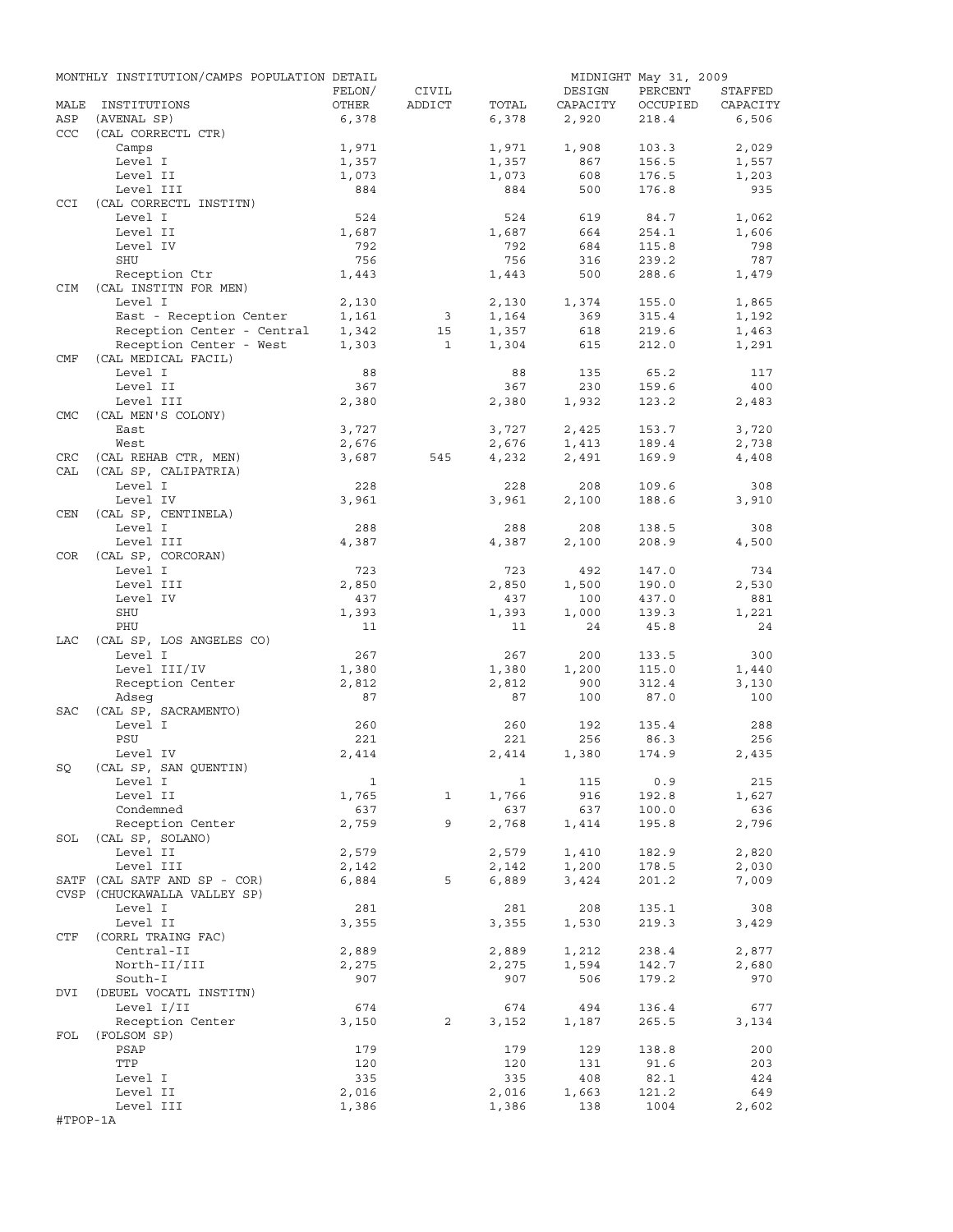|            | MONTHLY INSTITUTION/CAMPS POPULATION DETAIL |         |                |              |                | MIDNIGHT May 31, 2009 |              |
|------------|---------------------------------------------|---------|----------------|--------------|----------------|-----------------------|--------------|
|            |                                             | FELON/  | CIVIL          |              | DESIGN         | PERCENT               | STAFFED      |
| MALE       | INSTITUTIONS                                | OTHER   | ADDICT         | TOTAL        | CAPACITY       | OCCUPIED              | CAPACITY     |
| HDP        | (HIGH DESERT SP)                            |         |                |              |                |                       |              |
|            | Level I                                     | 315     |                | 315          | 200            | 157.5                 | 300          |
|            | Level II                                    | 114     |                | 114          | $\circ$        | $\sim$                | 120          |
|            | Level III                                   | 507     |                | 507          | 800            | 63.4                  | 500          |
|            | Level IV                                    | 2,890   | 8              | 2,890<br>651 | 1,124<br>200   | 257.1                 | 2,996<br>570 |
|            | Reception Center<br>IRON (IRONWOOD SP)      | 643     |                |              |                | 325.5                 |              |
|            | Level I                                     | 258     |                | 258          | 200            | 129.0                 | 300          |
|            | Level III                                   | 3,620   |                | 3,620        | 2,000          | 181.0                 | 3,785        |
|            | KVSP (KERN VALLEY SP)                       |         |                |              |                |                       |              |
|            | Level I/II                                  | 262     |                | 262          | 200            | 131.0                 | 420          |
|            | Level IV                                    | 4,533   |                | 4,533        | 2,248          | 201.6                 | 4,460        |
|            | MCSP (MULE CREEK SP)                        |         |                |              |                |                       |              |
|            | Level I/II                                  | 278     |                | 278          | 200            | 139.0                 | 456          |
|            | Level III                                   | 2,581   |                | 2,581        | 1,000          | 258.1                 | 2,596        |
|            | Level IV                                    | 988     |                | 988          | 500            | 197.6                 | 760          |
|            | NKSP (NORTH KERN SP)                        |         |                |              |                |                       |              |
|            | Level I                                     | 245     |                | 245          | 210            | 116.7                 | 308          |
|            | Level III                                   | 498     |                | 498          | 300            | 166.0                 | 452          |
|            | Reception Center                            | 4,567   | 7              | 4,574        | 2,184          | 209.4                 | 4,594        |
|            | PBSP (PELICAN BAY SP)                       |         |                |              |                |                       |              |
|            | Level I                                     | 272     |                | 272          | 200            | 136.0                 | 296          |
|            | Level III/IV                                | 1,935   |                | 1,935        | 996            | 194.3                 | 2,002        |
|            | SHU                                         | 1,119   |                | 1,119        | 1,184          | 94.5                  | 1,109        |
|            | PVSP (PLEASANT VALLEY SP)                   |         |                |              |                |                       |              |
|            | Level I/II                                  | 258     |                | 258          | 208            | 124.0                 | 308          |
|            | Level III/IV                                | 4,672   |                | 4,672        | 2,100          | 222.5                 | 4,614        |
| RIO        | (RIO COSUMNES COR CTR-RC)                   | 437     |                | 437          | $\Omega$       |                       | 350          |
| <b>RJD</b> | (RJ DONOVAN CORR FACIL)                     |         |                |              |                |                       |              |
|            | Level I                                     | 365     |                | 365          | 200            | 182.5                 | 400          |
|            | Level III                                   | 1,751   |                | 1,751        | 600            | 291.8                 | 1,460        |
|            | Reception Center                            | 1,939   |                | 1,939        | 900            | 215.4                 | 2,004        |
|            | IV                                          | 696     |                | 696          | 500            | 139.2                 | 950          |
|            | SVSP (SALINAS VAL SP)                       |         |                |              |                |                       |              |
|            | Level I/II                                  | 292     |                | 292          | 200            | 146.0                 | 300          |
|            | Level III/IV                                | 3,901   |                | 3,901        | 2,188          | 178.3                 | 3,887        |
|            | SRTA (SANTA RITA CO. JAIL-RC)               | 846     |                | 846          | $\mathbf 0$    | $\sim$ $-$            | 750          |
| SCC        | (SIERRA CONSERV CTR)                        |         |                |              |                |                       |              |
|            | Camps-Men                                   | 2,031   |                | 2,031        | 2,010          | 101.0                 | 2,010        |
|            | Level I                                     | 1,165   |                | 1,165        | 618            | 188.5                 | 1,232        |
|            | Level II                                    | 1,335   |                | 1,335        | 608            | 219.6                 | 1,186        |
|            | Level III                                   | 1,172   |                | 1,172        | 500            | 234.4                 | 1,193        |
| WSP        | (WASCO SP)                                  |         |                |              |                |                       |              |
|            | Level I                                     | 202     |                | 202          | 200            | 101.0                 | 296          |
|            | Level III                                   | 428     |                | 428          | 200            | 214.0                 | 627          |
|            | Reception Center                            | 5,256   | 17             | 5,273        | 2,584          | 204.1                 | 4,997        |
|            | MALE TOTAL:                                 | 144,150 | 613            |              | 144,763 78,826 | 183.6                 | 147,878      |
|            | FEMALE INSTITUTIONS                         |         |                |              |                |                       |              |
| CIW        | (CAL INST FOR WOMEN)                        |         |                |              |                |                       |              |
|            | Institution                                 | 1,870   | 199            | 2,069        | 822            | 251.7                 | 1,909        |
|            | Reception Center                            | 199     | 32             | 231          | 184            | 125.5                 | 394          |
|            | Corr Trt Ctr                                | 2       |                | 2            | 30             | 6.7                   | 46           |
|            | Camps-Women                                 | 305     |                | 305          | 320            | 95.3                  | 320          |
|            | CCWF (CENT CAL WOMEN'S FACIL)               |         |                |              |                |                       |              |
|            | Institution                                 | 3,128   | 4              | 3,132        | 1,631          | 192.0                 | 3,159        |
|            | Reception Center                            | 739     | $\overline{2}$ | 741          | 356            | 208.1                 | 790          |
|            | Condemned                                   | 15      |                | 15           | 17             | 88.2                  | 17           |
|            | FRCC (FRCCC BAKERSFIELD)                    | 19      |                | 19           | 75             | 25.3                  | 75           |
| RIO        | (RIO COSUMNES COR CTR-RC)                   | 22      |                | 22           | $\circ$        |                       | $\circ$      |
| VSP        | (VALLEY SP)                                 |         |                |              |                |                       |              |
|            | Institution                                 | 3,007   |                | 3,007        | 1,580          | 190.3                 | 3,132        |
|            | Reception Center                            | 765     | 8              | 773          | 356            | 217.1                 | 764          |
|            | SHU                                         | 64      |                | 64           | 44             | 145.5                 | 62           |
|            | FEMALE TOTAL:                               | 10,135  | 245            | 10,380       | 5,415          | 191.7                 | 10,668       |
|            |                                             |         |                |              |                |                       |              |
|            | INSTITUTIONS/CAMPS TOTAL:                   | 154,285 | 858            | 155,143      | 84,241         | 184.2                 | 158,546      |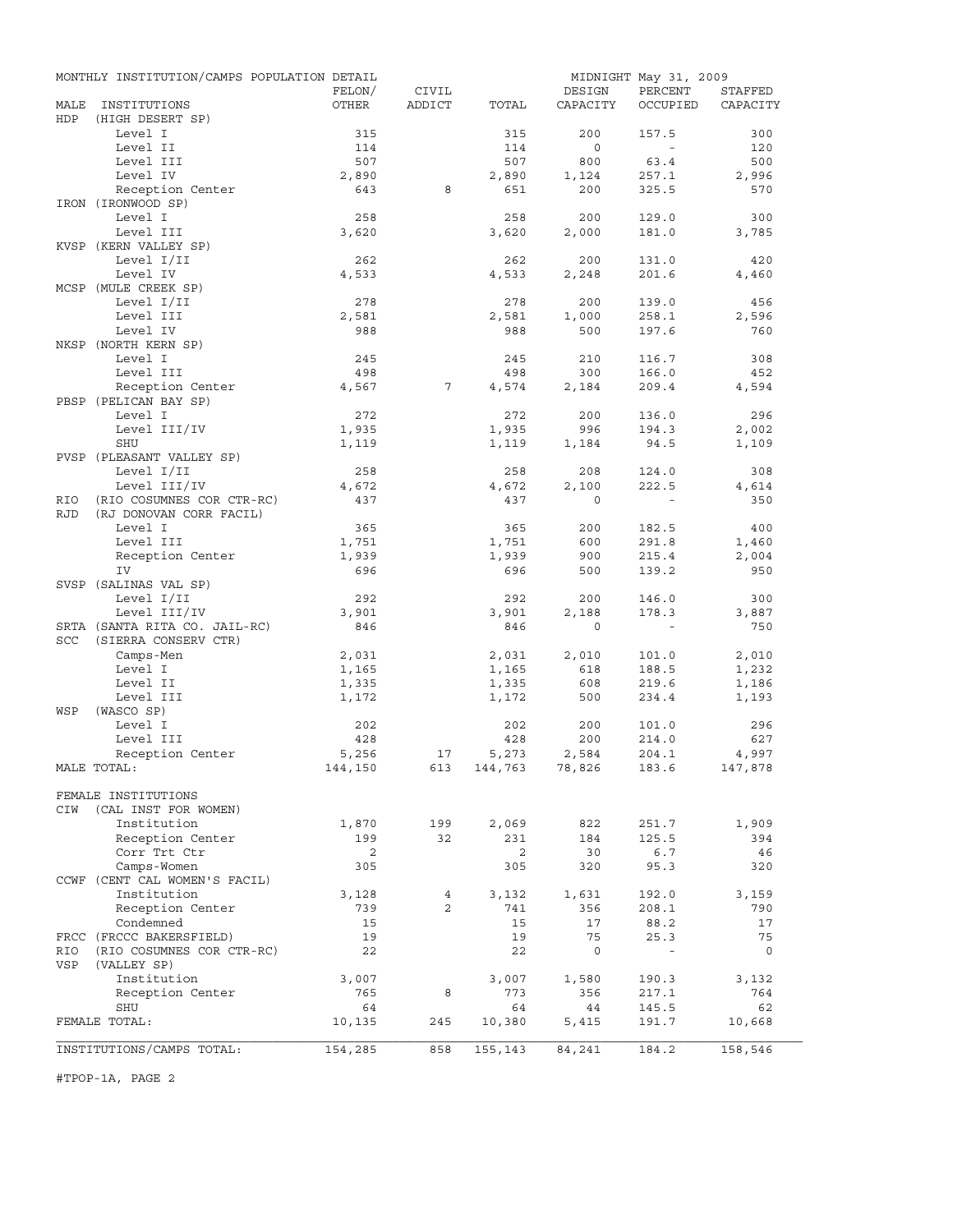Data Analysis Unit Unit Department of Corrections and Rehabilitation<br>Estimates and Statistical Analysis Section State of California Estimates and Statistical Analysis Section and State of California<br>
Offender Information Services Branch (State of California and State of California

 MONTHLY REPORT OF POPULATION AS OF MIDNIGHT June 30, 2009

|                                                                                                                                                                                                                                                                                                                                           |                                     |       | TOTAL CDCR POPULATION |                                                                 |              |                                 |  |
|-------------------------------------------------------------------------------------------------------------------------------------------------------------------------------------------------------------------------------------------------------------------------------------------------------------------------------------------|-------------------------------------|-------|-----------------------|-----------------------------------------------------------------|--------------|---------------------------------|--|
|                                                                                                                                                                                                                                                                                                                                           |                                     |       |                       |                                                                 | CHANGE SINCE |                                 |  |
|                                                                                                                                                                                                                                                                                                                                           | FELON/                              | CIVIL |                       |                                                                 |              | 06/30/08 DESIGN PERCENT STAFFED |  |
|                                                                                                                                                                                                                                                                                                                                           | OTHER                               |       |                       | ADDICT TOTAL NO. PCT. CAPACITY OCCUPIED CAPACITY                |              |                                 |  |
| A. TOTAL INSTITUTIONS                                                                                                                                                                                                                                                                                                                     | $166,979$ 853 $167,832$ -3,141 -1.8 |       |                       |                                                                 |              |                                 |  |
| I. IN-STATE                                                                                                                                                                                                                                                                                                                               |                                     |       |                       |                                                                 |              |                                 |  |
|                                                                                                                                                                                                                                                                                                                                           |                                     |       |                       |                                                                 |              |                                 |  |
| 199,084 53 159,937 -11,036 -6.4<br>(MEN, Subtotal) 148,295 615 148,910 -6,366 -4.0<br>(WOMEN, Subtotal) 10,789 238 11,027 -365 -3.2                                                                                                                                                                                                       |                                     |       |                       |                                                                 |              |                                 |  |
|                                                                                                                                                                                                                                                                                                                                           |                                     |       |                       |                                                                 |              |                                 |  |
|                                                                                                                                                                                                                                                                                                                                           |                                     |       |                       |                                                                 |              |                                 |  |
| $\begin{tabular}{lcccccc} 1. & \text{INSTITUTIONS/CAMPS} & 153,903 & 846 & 154,749 & -5,420 & -3.3 & 84,241 & 183.7 & 157,366 \\ \text{INSTITUTIONS} & 149,588 & 846 & 150,434 & -5,421 & -3.4 & 80,003 & 188.0 & 153,007 \\ \text{CAMPS (CCC & SC) & 4,315 & 4,315 & +1 & +0.0 & 4,238 & 101.8 & 4,359 \\ \end{tabular}$                 |                                     |       |                       |                                                                 |              |                                 |  |
| $\begin{tabular}{cccccc} 2. & \text{COMMUMITY CORR. CTRS.} & 4,996 & & 7 & 5,003 & -1,272 & -20.2 & 5,851 & 85.5 \\ & CCF PRIVATE & 2,522 & 1 & 2,523 & -389 & -13.3 & 2,752 & 91.7 \\ & CCF PUBLIC & 1,986 & 1,986 & -715 & -26.4 & 2,461 & 80.7 \\ & DRUG TREATMT FURLOUGH & 299 & 6 & 305 & -77 & -20.1 & 440 & 69.3 \\ \end{tabular}$ |                                     |       |                       |                                                                 |              |                                 |  |
|                                                                                                                                                                                                                                                                                                                                           |                                     |       |                       |                                                                 |              |                                 |  |
|                                                                                                                                                                                                                                                                                                                                           |                                     |       |                       |                                                                 |              |                                 |  |
|                                                                                                                                                                                                                                                                                                                                           |                                     |       |                       |                                                                 |              |                                 |  |
|                                                                                                                                                                                                                                                                                                                                           |                                     |       |                       |                                                                 |              |                                 |  |
| PRISONER MOTHER PGM 66<br>FAMILY FOUNDATION PGM 65                                                                                                                                                                                                                                                                                        |                                     |       |                       |                                                                 |              |                                 |  |
| WORK FUR. IN CUSTODY 58                                                                                                                                                                                                                                                                                                                   |                                     |       |                       | 66 -6 -8.3 70 94.3<br>65 -6 -8.4 70 92.9<br>58 -3 -4.9 58 100.0 |              |                                 |  |
| 3. DMH STATE HOSPITALS 185                                                                                                                                                                                                                                                                                                                |                                     |       |                       | $185 -39 -17.4$                                                 |              |                                 |  |
| II. OUT OF STATE(COCF)                                                                                                                                                                                                                                                                                                                    | 7,895                               |       | $0 \t 7,895$          |                                                                 |              |                                 |  |
| ARIZONA                                                                                                                                                                                                                                                                                                                                   | 4,242                               |       | 4,242                 |                                                                 |              |                                 |  |
| MISSISSIPPI                                                                                                                                                                                                                                                                                                                               | 2,574                               |       | 2,574                 |                                                                 |              |                                 |  |
| OKLAHOMA                                                                                                                                                                                                                                                                                                                                  | 1,079                               |       | 1,079                 |                                                                 |              |                                 |  |
| 2AROLE 109,897 1,305 111,202 -13,895 -11.1<br>COMMUNITY SUPERVISION 108,431 1,305 109,736 -13,917 -11.2<br>B. PAROLE                                                                                                                                                                                                                      |                                     |       |                       |                                                                 |              |                                 |  |
|                                                                                                                                                                                                                                                                                                                                           |                                     |       |                       |                                                                 |              |                                 |  |
| COOPERATIVE CASES                                                                                                                                                                                                                                                                                                                         | 1,466                               |       |                       | $1,466 +22 +1.5$                                                |              |                                 |  |
| C. NON-CDC JURISDICTION 1,688                                                                                                                                                                                                                                                                                                             |                                     |       |                       | $0 \t 1,688 \t -184 \t -9.8$                                    |              |                                 |  |
| OTHER STATE/FED. INST.                                                                                                                                                                                                                                                                                                                    | 496<br>962                          |       | 496                   |                                                                 |              |                                 |  |
| OUT OF STATE PAROLE                                                                                                                                                                                                                                                                                                                       |                                     |       |                       | $496$ $-21$ $-4.0$<br>962 $-217$ $-18.4$                        |              |                                 |  |
| OUT OF STATE PAL<br>CYA-W&IC 1731.5(c)                                                                                                                                                                                                                                                                                                    | 67                                  |       |                       | $67 - 1 - 1.4$                                                  |              |                                 |  |
| INSTITUTIONS                                                                                                                                                                                                                                                                                                                              | 163                                 |       |                       | $163 +55 +50.9$                                                 |              |                                 |  |
| D. OTHER POPULATIONS 18,446 116 18,562 -1,907 -9.3<br>INMATES                                                                                                                                                                                                                                                                             |                                     |       |                       |                                                                 |              |                                 |  |
| OUT-TO-COURT, etc. 2,153 30 2,183 -160 -6.8                                                                                                                                                                                                                                                                                               |                                     |       |                       |                                                                 |              |                                 |  |
| ESCAPED                                                                                                                                                                                                                                                                                                                                   | 211                                 |       | 211                   | $-13$                                                           | $-5.8$       |                                 |  |
| PAROLEES (PAL/RAL) 16,082 86 16,168 -1,734                                                                                                                                                                                                                                                                                                |                                     |       |                       |                                                                 | $-9.6$       |                                 |  |
| TOTAL CDCR POPULATION 297,010 2,274 299,284 -14,822                                                                                                                                                                                                                                                                                       |                                     |       |                       |                                                                 | $-4.7$       |                                 |  |
| CHANGE FROM LAST MONTH                                                                                                                                                                                                                                                                                                                    |                                     |       |                       |                                                                 |              |                                 |  |
|                                                                                                                                                                                                                                                                                                                                           |                                     |       |                       |                                                                 |              |                                 |  |

|    | A. TOTAL INSTITUTIONS                                   | $+204$ | $-11$ | $+193$ |
|----|---------------------------------------------------------|--------|-------|--------|
|    | (MEN, Subtotal)                                         | $-445$ | $+2$  | $-443$ |
|    | (WOMEN, Subtotal)                                       | $+35$  | $-13$ | $+22$  |
|    | B. PAROLE                                               | $-450$ | $+6$  | $-444$ |
| D. | PAROLEES (PAL/RAL)                                      | $-282$ | $-2$  | $-284$ |
|    | This report septeing the latest available reliable peru |        |       |        |

This report contains the latest available reliable population figures from OBIS. They have been carefully audited, but are preliminary, and therefore subject to revision.

 Figure excludes institution based camps. Total persons in camps, including base camps, are 4,324 . Base camp at CMC is included in institution counts. Report # TPOP-8. Questions: (916) 327-3262 (CALNET) 467-3262.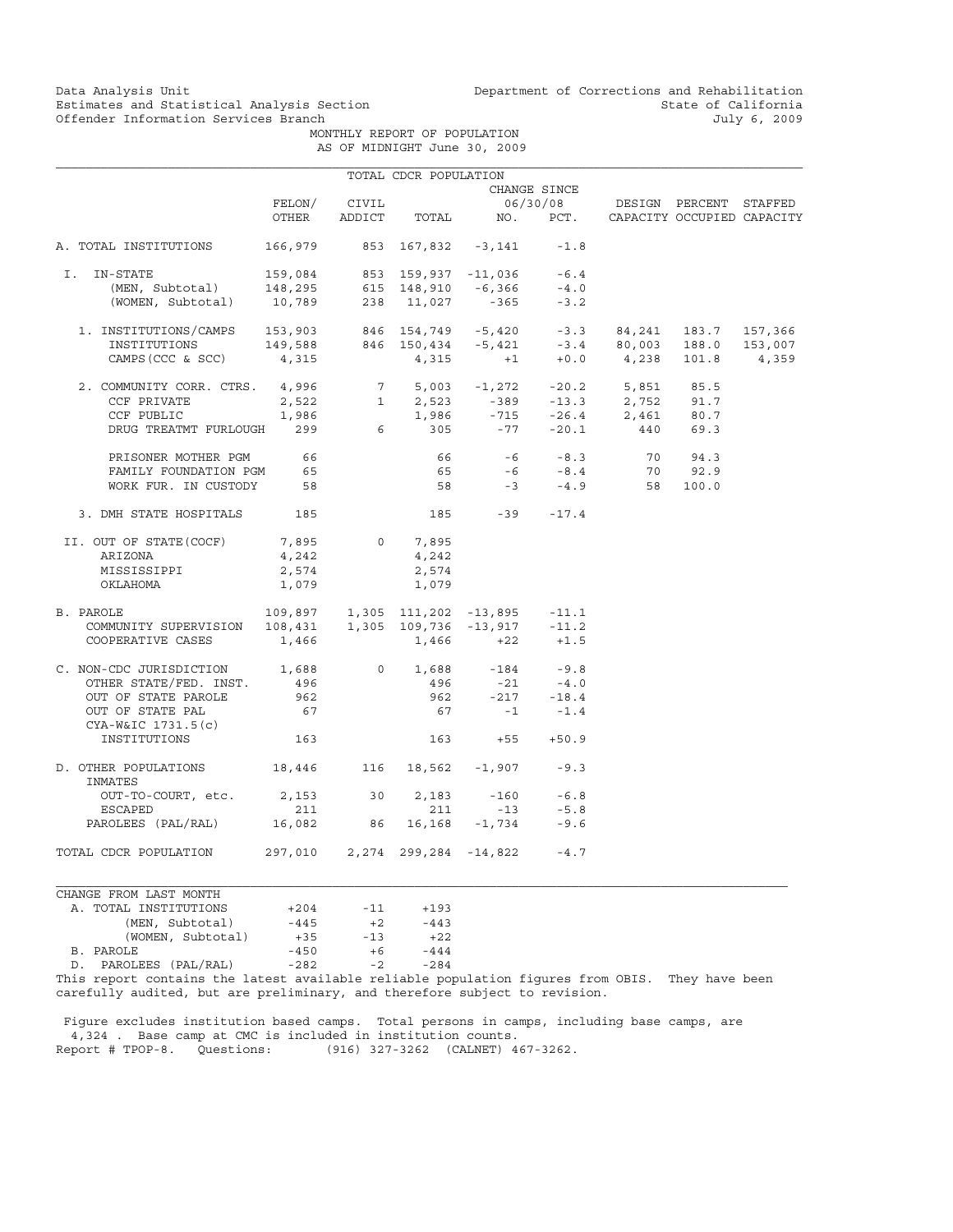MONTHLY INSTITUTION/CAMPS POPULATION DETAIL **MIDNIGHT JULE 1000** MIDNIGHT June 30, 2009

|            | INSTITUTIONS/CAMPS            | FELON/<br>OTHER | CIVIL<br>ADDICT         | TOTAL          | DESIGN<br>CAPACITY             | PERCENT<br>OCCUPIED                                   | STAFFED<br>CAPACITY |
|------------|-------------------------------|-----------------|-------------------------|----------------|--------------------------------|-------------------------------------------------------|---------------------|
| MALE       |                               |                 |                         |                |                                |                                                       |                     |
| ASP        | (AVENAL SP)                   | 6,347           |                         | 6,347          | 2,920                          | 217.4                                                 | 6,506               |
| CCC        | (CAL CORRECTL CTR)            | 5,490           |                         | 5,490          | 3,883                          | 141.4                                                 | 5,724               |
| <b>CCI</b> | (CAL CORRECTL INSTITN)        | 5,358           |                         | 5,358          | 2,783                          | 192.5                                                 | 5,732               |
| CIM        | (CAL INSTITN FOR MEN)         | 5,998           | 21                      | 6,019          | 2,976                          | 202.3                                                 | 5,811               |
| CMF        | (CAL MEDICAL FACIL)           | 2,785           |                         | 2,785          | 2,297                          | 121.2                                                 | 3,000               |
| CMC        | (CAL MEN'S COLONY)            | 6,362           |                         |                | 6,362 3,838                    | 165.8                                                 | 6,458               |
| <b>CRC</b> | (CAL REHAB CTR, MEN)          | 3,703           | 550                     |                |                                | 170.7                                                 | 4,408               |
| CAL        | (CAL SP, CALIPATRIA)          | 4,280           |                         | 4,253<br>4,280 | 2,491<br>2,308                 | 185.4                                                 | 4,218               |
| CEN        | (CAL SP, CENTINELA)           | 4,497           |                         |                | 4,497 2,308                    | 194.8                                                 | 4,628               |
| COR        | (CAL SP, CORCORAN)            | 5,365           |                         |                |                                | 172.2                                                 | 5,352               |
| LAC        | (CAL SP, LOS ANGELES CO)      | 4,531           |                         |                | $5,365$ $3,116$<br>4,531 2,400 | 188.8                                                 | 4,790               |
| SAC        | (CAL SP, SACRAMENTO)          | 2,867           |                         | 2,867          | 1,828                          | 156.8                                                 | 2,979               |
| SQ         | (CAL SP, SAN QUENTIN)         | 5,189           | 8                       |                | 5,197 3,082<br>4,777 2,610     | 168.6                                                 | 5,274               |
| SOL        | (CAL SP, SOLANO)              | $2, 2$<br>4,777 |                         |                |                                | 183.0                                                 | 4,850               |
|            | SATF (CAL SATF AND SP - COR)  | 6,958           | 3 <sup>7</sup>          | 6,961          |                                | 203.3                                                 | 7,009               |
|            | CVSP (CHUCKAWALLA VALLEY SP)  | 3,468           |                         | 3,468          | 3,424<br>1,738                 | 199.5                                                 | 3,593               |
| CTF        | (CORRL TRAING FAC)            | 5,919           |                         |                | 5,919 3,312                    | 178.7                                                 | 6,127               |
| DVI        | (DEUEL VOCATL INSTITN)        | 3,825           | $\overline{\mathbf{3}}$ |                |                                | 227.7                                                 | 3,811               |
| FOL        | (FOLSOM SP)                   | 4,035           |                         |                | 3,828 1,681<br>4,035 2,469     | 163.4                                                 | 4,078               |
| HDP        | (HIGH DESERT SP)              | 4,380           | 11                      |                | 4,391 2,324                    | 188.9                                                 | 4,486               |
|            | IRON (IRONWOOD SP)            | 4,005           |                         |                | 4,005 2,200                    | 182.0                                                 | 4,085               |
|            | KVSP (KERN VALLEY SP)         | 4,720           |                         | 4,720          | 2,448                          | 192.8                                                 | 4,880               |
|            | MCSP (MULE CREEK SP)          | 3,784           |                         | 3,784          | 1,700                          | 222.6                                                 | 3,812               |
|            | NKSP (NORTH KERN SP)          | 5,345           | 5                       | 5,350          | 2,694                          | 198.6                                                 | 5,354               |
|            | PBSP (PELICAN BAY SP)         | 3,260           |                         | 3,260          | 2,380                          | 137.0                                                 | 3,407               |
|            | PVSP (PLEASANT VALLEY SP)     | 4,925           |                         | 4,925          | 2,308                          | 213.4                                                 | 4,922               |
| RIO        | (RIO COSUMNES COR CTR-RC)     | 447             |                         | 447            | $\overline{0}$                 | <b>Contractor</b>                                     | 400                 |
| RJD        | (RJ DONOVAN CORR FACIL)       | 4,760           |                         | 4,760          | 2,200                          | 216.4                                                 | 4,814               |
|            | SVSP (SALINAS VAL SP)         | 4,175           |                         | 4,175          | 2,388                          | 174.8                                                 | 3,971               |
|            | SRTA (SANTA RITA CO. JAIL-RC) | 813             |                         | 813            | $\circ$                        | $\mathcal{L}_{\rm{max}}$ and $\mathcal{L}_{\rm{max}}$ | 750                 |
| SCC        | (SIERRA CONSERV CTR)          | 5,491           |                         | 5,491          | 3,736                          | 147.0                                                 | 5,621               |
| WSP        | (WASCO SP)                    | 5,846           | 13                      | 5,859          | 2,984                          | 196.3                                                 | 5,848               |
|            | MALE TOTAL:                   | 143,705         | 614                     | 144,319        | 78,826                         | 183.1                                                 | 146,698             |
|            |                               |                 |                         |                |                                |                                                       |                     |
| FEMALE     |                               |                 |                         |                |                                |                                                       |                     |
| CIW        | (CAL INST FOR WOMEN)          | 2,386           | 211                     | 2,597          | 1,356                          | 191.5                                                 | 2,669               |
|            | CCWF (CENT CAL WOMEN'S FACIL) | 3,882           | 6                       | 3,888          | 2,004                          | 194.0                                                 | 3,966               |
|            | FRCC (FRCCC BAKERSFIELD)      | 74              |                         | 74             | 75                             | 98.7                                                  | 75                  |
| RIO        | (RIO COSUMNES COR CTR-RC)     | 19              |                         | 19             | $\overline{0}$                 | $\sim$                                                | $\overline{0}$      |
| VSP        | (VALLEY SP)                   | 3,837           | 15                      | 3,852          | 1,980                          | 194.5                                                 | 3,958               |
|            | FEMALE TOTAL:                 | 10,198          | 232                     | 10,430         | 5,415                          | 192.6                                                 | 10,668              |
|            |                               |                 |                         |                |                                |                                                       |                     |
|            |                               |                 |                         |                |                                |                                                       |                     |
|            | INSTITUTIONS/CAMPS TOTAL:     | 153,903         | 846                     | 154,749        | 84,241                         | 183.7                                                 | 157,366             |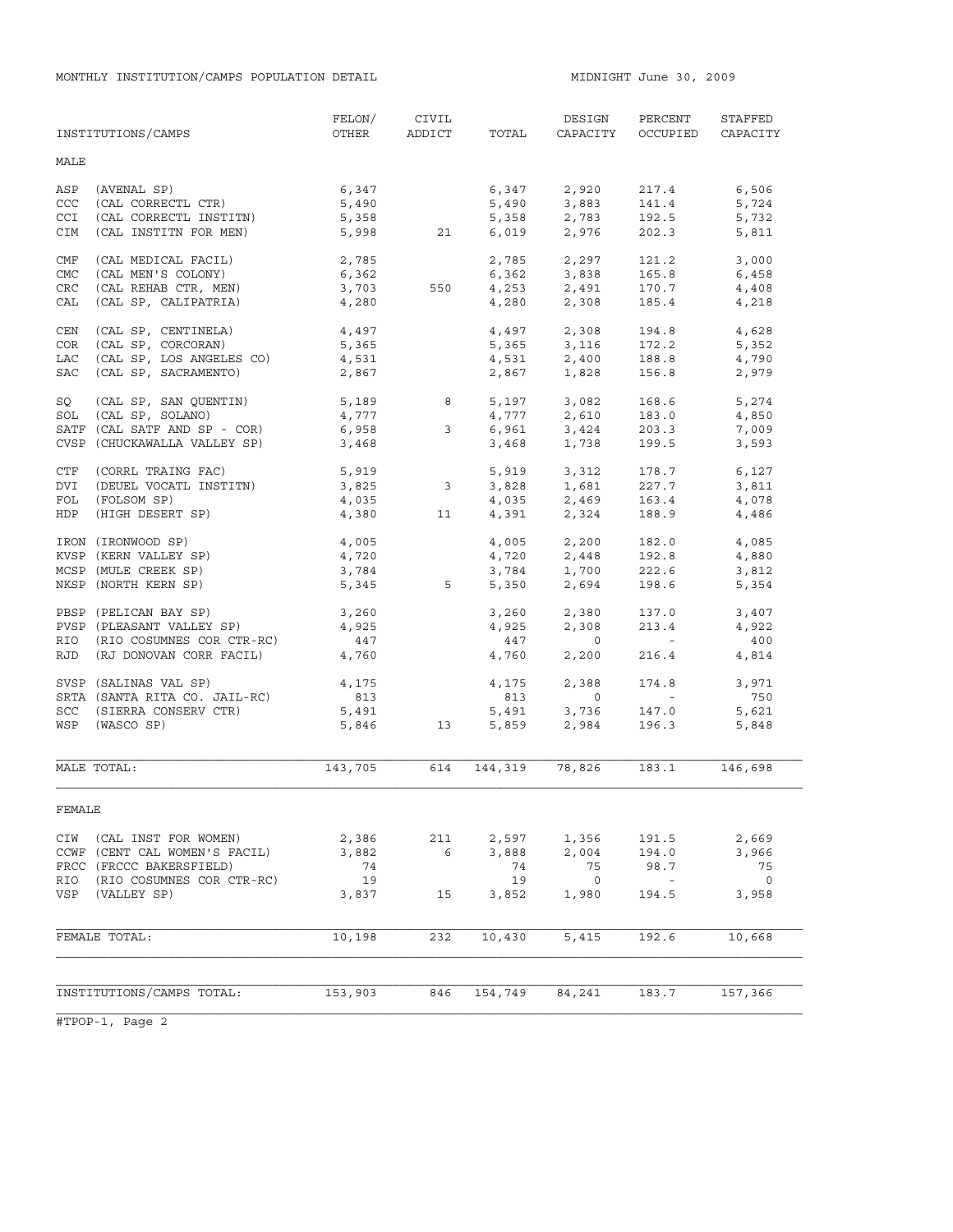|            | MONTHLY INSTITUTION/CAMPS POPULATION DETAIL |              |              |              |          | MIDNIGHT June 30, 2009 |          |
|------------|---------------------------------------------|--------------|--------------|--------------|----------|------------------------|----------|
|            |                                             | FELON/       | CIVIL        |              | DESIGN   | PERCENT                | STAFFED  |
| MALE       | INSTITUTIONS                                | OTHER        | ADDICT       | TOTAL        | CAPACITY | OCCUPIED               | CAPACITY |
| ASP        | (AVENAL SP)                                 | 6,347        |              | 6,347        | 2,920    | 217.4                  | 6,506    |
| CCC        | (CAL CORRECTL CTR)                          |              |              |              |          |                        |          |
|            | Camps                                       | 2,013        |              | 2,013        | 1,908    | 105.5                  | 2,029    |
|            | Level I                                     | 1,439        |              | 1,439        | 867      | 166.0                  | 1,557    |
|            | Level II                                    | 1,151        |              | 1,151        | 608      | 189.3                  | 1,203    |
|            | Level III                                   | 887          |              | 887          | 500      | 177.4                  | 935      |
| CCI        | (CAL CORRECTL INSTITN)                      |              |              |              |          |                        |          |
|            | Level I                                     | 660          |              | 660          | 619      | 106.6                  | 1,062    |
|            | Level II                                    | 1,610        |              | 1,610        | 664      | 242.5                  | 1,606    |
|            | Level IV                                    | 802          |              | 802          | 684      | 117.3                  | 798      |
|            | SHU                                         | 772          |              | 772          | 316      | 244.3                  | 787      |
|            | Reception Ctr                               | 1,514        |              | 1,514        | 500      | 302.8                  | 1,479    |
| CIM        | (CAL INSTITN FOR MEN)                       |              |              |              |          |                        |          |
|            | Level I                                     | 2,114        | $\mathbf{1}$ | 2,115        | 1,374    | 153.9                  | 1,865    |
|            | East - Reception Center                     | 1,152        | $\mathbf{1}$ | 1,153        | 369      | 312.5                  | 1,192    |
|            | Reception Center - Central                  | 1,401        | 19           | 1,420        | 618      | 229.8                  | 1,463    |
|            | Reception Center - West                     | 1,331        |              | 1,331        | 615      | 216.4                  | 1,291    |
| CMF        | (CAL MEDICAL FACIL)                         |              |              |              |          |                        |          |
|            | Level I                                     | 87           |              | 87           | 135      | 64.4                   | 117      |
|            | Level II                                    | 354          |              | 354          | 230      | 153.9                  | 400      |
|            | Level III                                   | 2,344        |              | 2,344        | 1,932    | 121.3                  | 2,483    |
| <b>CMC</b> | (CAL MEN'S COLONY)                          |              |              |              |          |                        |          |
|            |                                             |              |              |              |          |                        |          |
|            | East                                        | 3,700        |              | 3,700        | 2,425    | 152.6                  | 3,720    |
|            | West                                        | 2,662        |              | 2,662        | 1,413    | 188.4                  | 2,738    |
| CRC        | (CAL REHAB CTR, MEN)                        | 3,703        | 550          | 4,253        | 2,491    | 170.7                  | 4,408    |
| CAL        | (CAL SP, CALIPATRIA)                        |              |              |              |          |                        |          |
|            | Level I                                     | 277          |              | 277          | 208      | 133.2                  | 308      |
|            | Level IV                                    | 4,003        |              | 4,003        | 2,100    | 190.6                  | 3,910    |
| <b>CEN</b> | (CAL SP, CENTINELA)                         |              |              |              |          |                        |          |
|            | Level I                                     | 288          |              | 288          | 208      | 138.5                  | 308      |
|            | Level III                                   | 4,209        |              | 4,209        | 2,100    | 200.4                  | 4,320    |
| COR.       | (CAL SP, CORCORAN)                          |              |              |              |          |                        |          |
|            | Level I                                     | 739          |              | 739          | 492      | 150.2                  | 734      |
|            | Level III                                   | 2,863        |              | 2,863        | 1,500    | 190.9                  | 2,530    |
|            | Level IV                                    | 394          |              | 394          | 100      | 394.0                  | 663      |
|            | SHU                                         | 1,358        |              | 1,358        | 1,000    | 135.8                  | 1,401    |
|            | PHU                                         | 11           |              | 11           | 24       | 45.8                   | 24       |
| LAC        | (CAL SP, LOS ANGELES CO)                    |              |              |              |          |                        |          |
|            | Level I                                     | 281          |              | 281          | 200      | 140.5                  | 300      |
|            | Level III/IV                                | 2,184        |              | 2,184        | 1,200    | 182.0                  | 2,510    |
|            | Reception Center                            | 2,025        |              | 2,025        | 900      | 225.0                  | 1,880    |
|            | Adseq                                       | 41           |              | 41           | 100      | 41.0                   | 100      |
|            |                                             |              |              |              |          |                        |          |
| <b>SAC</b> | (CAL SP, SACRAMENTO)                        |              |              |              |          |                        |          |
|            | Level I                                     | 263          |              | 263          | 192      | 137.0                  | 288      |
|            | PSU                                         | 237          |              | 237          | 256      | 92.6                   | 256      |
|            | Level IV                                    | 2,367        |              | 2,367        | 1,380    | 171.5                  | 2,435    |
| SQ         | (CAL SP, SAN QUENTIN)                       |              |              |              |          |                        |          |
|            | Level I                                     | $\mathbf{1}$ |              | 1            | 115      | 0.9                    | 215      |
|            | Level II                                    | 1,794        |              | 1,794        | 916      | 195.9                  | 1,627    |
|            | Condemned                                   | 638          |              | 638          | 637      | 100.2                  | 636      |
|            | Reception Center                            | 2,756        | 8            | 2,764        | 1,414    | 195.5                  | 2,796    |
| SOL        | (CAL SP, SOLANO)                            |              |              |              |          |                        |          |
|            | Level II                                    | 2,626        |              | 2,626        | 1,410    | 186.2                  | 2,820    |
|            | Level III                                   | 2,151        |              | 2,151        | 1,200    | 179.3                  | 2,030    |
|            | SATF (CAL SATF AND SP - COR)                | 6,958        | 3            | 6,961        | 3,424    | 203.3                  | 7,009    |
|            | CVSP (CHUCKAWALLA VALLEY SP)                |              |              |              |          |                        |          |
|            | Level I                                     | 270          |              | 270          | 208      | 129.8                  | 308      |
|            | Level II                                    | 3,198        |              | 3,198        | 1,530    | 209.0                  | 3,285    |
| CTF        | (CORRL TRAING FAC)                          |              |              |              |          |                        |          |
|            | Central-II                                  | 2,852        |              | 2,852        | 1,212    | 235.3                  | 2,877    |
|            | North-II/III                                |              |              |              | 1,594    | 135.5                  | 2,280    |
|            |                                             | 2,160        |              | 2,160<br>907 |          |                        |          |
|            | South-I                                     | 907          |              |              | 506      | 179.2                  | 970      |
| DVI        | (DEUEL VOCATL INSTITN)                      |              |              |              |          |                        |          |
|            | Level I/II                                  | 691          |              | 691          | 494      | 139.9                  | 677      |
|            | Reception Center                            | 3,134        | 3            | 3,137        | 1,187    | 264.3                  | 3,134    |
| FOL        | (FOLSOM SP)                                 |              |              |              |          |                        |          |
|            | PSAP                                        | 149          |              | 149          | 129      | 115.5                  | 200      |
|            | TTP                                         | 124          |              | 124          | 131      | 94.7                   | 203      |
|            | Level I                                     | 361          |              | 361          | 408      | 88.5                   | 424      |
|            | Level II                                    | 2,078        |              | 2,078        | 1,663    | 125.0                  | 649      |
|            | Level III                                   | 1,323        |              | 1,323        | 138      | 958.7                  | 2,602    |
| #TPOP-1A   |                                             |              |              |              |          |                        |          |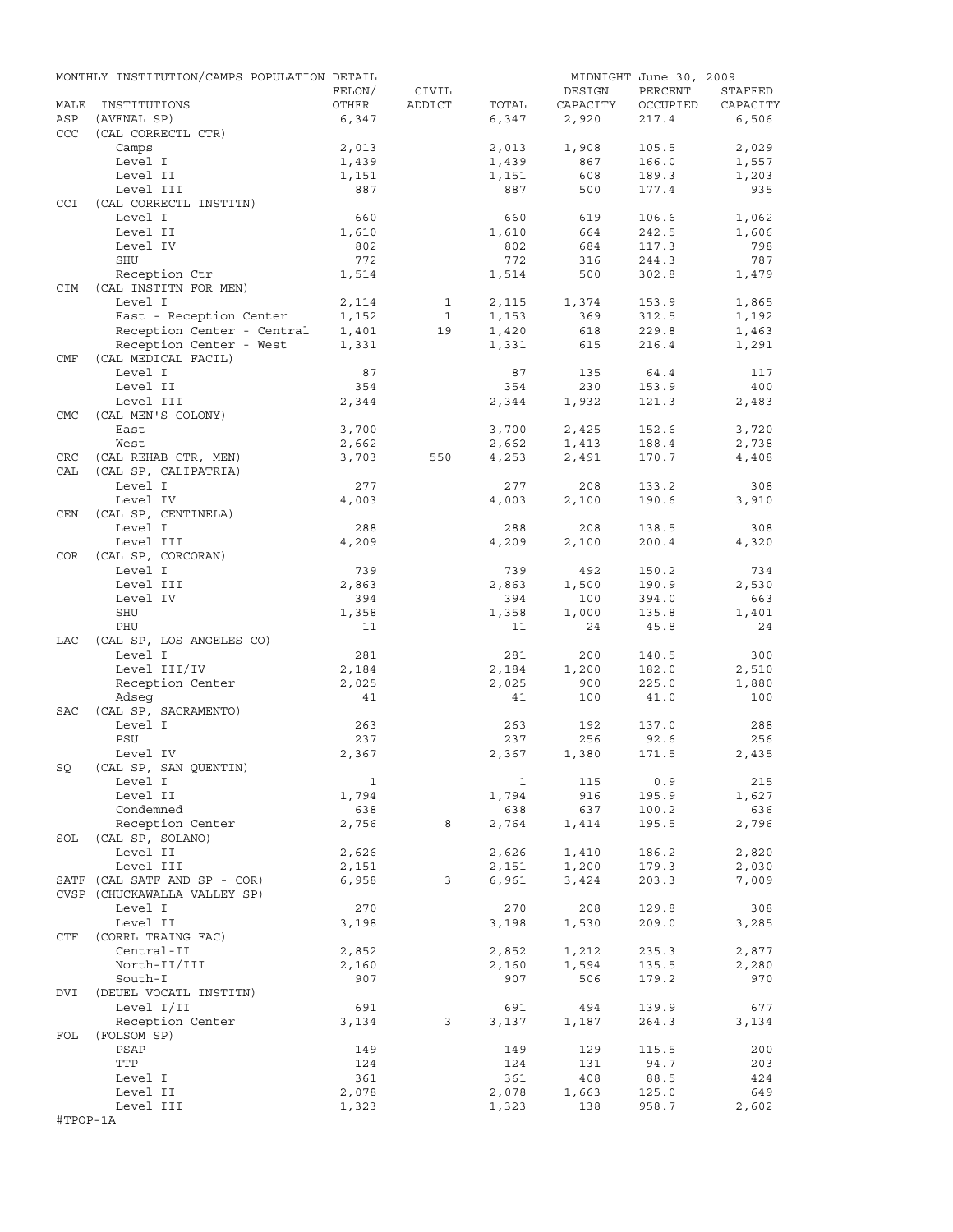|            | MONTHLY INSTITUTION/CAMPS POPULATION DETAIL |         |                |                    |              | MIDNIGHT June 30, 2009 |          |
|------------|---------------------------------------------|---------|----------------|--------------------|--------------|------------------------|----------|
|            |                                             | FELON/  | CIVIL          |                    | DESIGN       | PERCENT                | STAFFED  |
| MALE       | INSTITUTIONS                                | OTHER   | ADDICT         | TOTAL              | CAPACITY     | OCCUPIED               | CAPACITY |
| HDP        | (HIGH DESERT SP)                            |         |                |                    |              |                        |          |
|            | Level I                                     | 267     |                | 267                | 200          | 133.5                  | 300      |
|            | Level II                                    | 109     |                | 109                | $\circ$      | $\sim$                 | 120      |
|            | Level III                                   | 489     |                | 489                | 800          | 61.1                   | 500      |
|            | Level IV                                    | 2,858   |                | 2,858              | 1,124        | 254.3                  | 2,996    |
|            | Reception Center                            | 657     | 11             | 668                | 200          | 334.0                  | 570      |
|            | IRON (IRONWOOD SP)                          |         |                |                    |              |                        |          |
|            | Level I                                     | 254     |                | 254                | 200          | 127.0                  | 300      |
|            | Level III                                   | 3,751   |                | 3,751              | 2,000        | 187.6                  | 3,785    |
|            | KVSP (KERN VALLEY SP)                       |         |                |                    |              |                        |          |
|            | Level I/II                                  | 232     |                | 232                | 200          | 116.0                  | 420      |
|            | Level IV                                    | 4,488   |                | 4,488              | 2,248        | 199.6                  | 4,460    |
|            | MCSP (MULE CREEK SP)                        |         |                |                    |              |                        |          |
|            | Level I/II                                  | 243     |                | 243                | 200          | 121.5                  | 456      |
|            | Level III                                   | 2,551   |                | 2,551              | 1,000        | 255.1                  | 2,596    |
|            | Level IV                                    | 990     |                | 990                | 500          | 198.0                  | 760      |
|            | NKSP (NORTH KERN SP)                        |         |                |                    |              |                        |          |
|            | Level I                                     | 260     |                | 260                | 210          | 123.8                  | 308      |
|            | Level III                                   | 497     |                | 497                | 300          | 165.7                  | 452      |
|            | Reception Center                            | 4,588   | 5              | 4,593              | 2,184        | 210.3                  | 4,594    |
|            | PBSP (PELICAN BAY SP)                       |         |                |                    |              |                        |          |
|            | Level I                                     | 240     |                | 240                | 200          | 120.0                  | 296      |
|            | Level III/IV                                | 1,903   |                | 1,903              | 996          | 191.1                  | 2,002    |
|            | <b>SHU</b>                                  | 1,117   |                | 1,117              | 1,184        | 94.3                   | 1,109    |
|            | PVSP (PLEASANT VALLEY SP)                   |         |                |                    |              |                        |          |
|            | Level I/II                                  | 294     |                | 294                | 208          | 141.3                  | 308      |
|            | Level III/IV                                | 4,631   |                | 4,631              | 2,100        | 220.5                  | 4,614    |
| RIO        | (RIO COSUMNES COR CTR-RC)                   | 447     |                | 447                | $\Omega$     |                        | 400      |
| <b>RJD</b> | (RJ DONOVAN CORR FACIL)                     |         |                |                    |              |                        |          |
|            | Level I                                     | 343     |                | 343                | 200          | 171.5                  | 400      |
|            | Level III                                   | 1,746   |                | 1,746              | 600          | 291.0                  | 1,460    |
|            | Reception Center                            | 1,971   |                | 1,971              | 900          | 219.0                  | 2,004    |
|            | IV                                          | 700     |                | 700                | 500          | 140.0                  | 950      |
|            | SVSP (SALINAS VAL SP)                       |         |                |                    |              |                        |          |
|            | Level I/II                                  | 286     |                | 286                | 200          | 143.0                  | 300      |
|            | Level III/IV                                | 3,889   |                | 3,889              | 2,188        | 177.7                  | 3,671    |
|            | SRTA (SANTA RITA CO. JAIL-RC)               | 813     |                | 813                | $\mathbf{0}$ | $\sim$                 | 750      |
| SCC        | (SIERRA CONSERV CTR)                        |         |                |                    |              |                        |          |
|            | Camps-Men                                   | 2,013   |                | 2,013              | 2,010        | 100.1                  | 2,010    |
|            | Level I                                     | 1,112   |                | 1,112              | 618          | 179.9                  | 1,232    |
|            | Level II                                    | 1,191   |                | 1,191              | 608          | 195.9                  | 1,186    |
|            | Level III                                   | 1,175   |                | 1,175              | 500          | 235.0                  | 1,193    |
| WSP        | (WASCO SP)                                  |         |                |                    |              |                        |          |
|            | Level I                                     | 207     |                | 207                | 200          | 103.5                  | 296      |
|            | Level III                                   | 371     |                | 371                | 200          | 185.5                  | 555      |
|            | Reception Center                            | 5,268   | 13             | 5,281              | 2,584        | 204.4                  | 4,997    |
|            | MALE TOTAL:                                 | 143,705 |                | 614 144,319 78,826 |              | 183.1                  | 146,698  |
|            |                                             |         |                |                    |              |                        |          |
|            | FEMALE INSTITUTIONS                         |         |                |                    |              |                        |          |
| CIW        | (CAL INST FOR WOMEN)                        |         |                |                    |              |                        |          |
|            | Institution                                 | 1,761   | 192            | 1,953              | 822          | 237.6                  | 1,909    |
|            | Reception Center                            | 334     | 19             | 353                | 184          | 191.8                  | 394      |
|            | Corr Trt Ctr                                | 2       |                | $\overline{2}$     | 30           | 6.7                    | 46       |
|            | Camps-Women                                 | 289     |                | 289                | 320          | 90.3                   | 320      |
|            | CCWF (CENT CAL WOMEN'S FACIL)               |         |                |                    |              |                        |          |
|            | Institution                                 | 3,134   | 4              | 3,138              | 1,631        | 192.4                  | 3,159    |
|            | Reception Center                            | 733     | $\overline{2}$ | 735                | 356          | 206.5                  | 790      |
|            | Condemned                                   | 15      |                | 15                 | 17           | 88.2                   | 17       |
|            | FRCC (FRCCC BAKERSFIELD)                    | 74      |                | 74                 | 75           | 98.7                   | 75       |
| RIO        | (RIO COSUMNES COR CTR-RC)                   | 19      |                | 19                 | $\circ$      |                        | $\circ$  |
| VSP        | (VALLEY SP)                                 |         |                |                    |              |                        |          |
|            | Institution                                 | 3,023   | 1              | 3,024              | 1,580        | 191.4                  | 3,132    |
|            | Reception Center                            | 753     | 14             | 767                | 356          | 215.4                  | 764      |
|            | SHU                                         | 61      |                | 61                 | 44           | 138.6                  | 62       |
|            | FEMALE TOTAL:                               | 10,198  | 232            | 10,430             | 5,415        | 192.6                  | 10,668   |
|            |                                             |         |                |                    |              |                        |          |
|            | INSTITUTIONS/CAMPS TOTAL:                   | 153,903 | 846            | 154,749            | 84,241       | 183.7                  | 157,366  |
|            |                                             |         |                |                    |              |                        |          |

#TPOP-1A, PAGE 2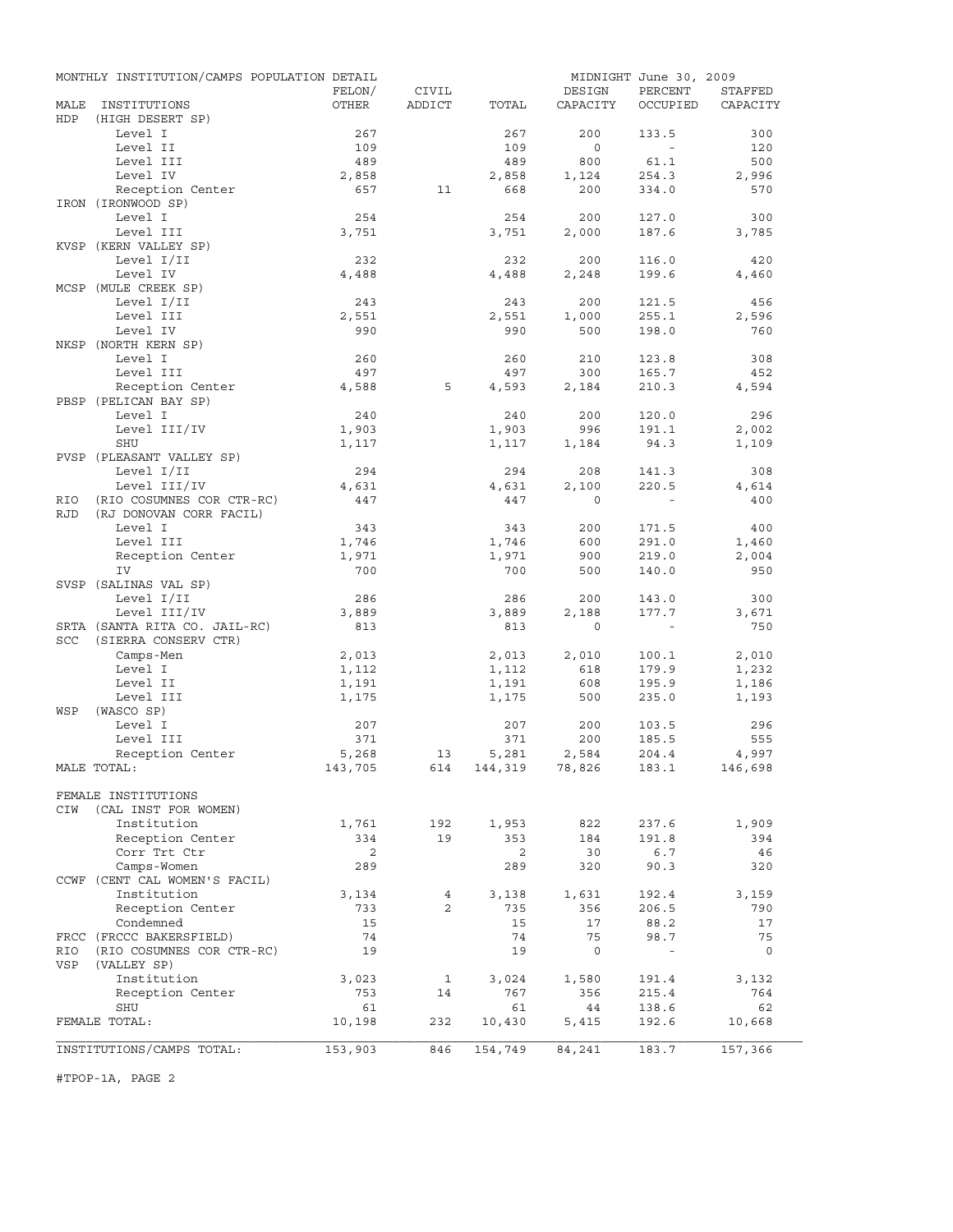Data Analysis Unit Unit Department of Corrections and Rehabilitation<br>Estimates and Statistical Analysis Section State of California Estimates and Statistical Analysis Section and State of California<br>Offender Information Services Branch (State of California August 5, 2009)

 MONTHLY REPORT OF POPULATION AS OF MIDNIGHT July 31, 2009

|                                                                                                                                                                                                                                                                           |                                        |                 | TOTAL CDCR POPULATION      |                                                                                                                                                            |              |                                             |         |       |
|---------------------------------------------------------------------------------------------------------------------------------------------------------------------------------------------------------------------------------------------------------------------------|----------------------------------------|-----------------|----------------------------|------------------------------------------------------------------------------------------------------------------------------------------------------------|--------------|---------------------------------------------|---------|-------|
|                                                                                                                                                                                                                                                                           |                                        |                 |                            |                                                                                                                                                            | CHANGE SINCE |                                             |         |       |
|                                                                                                                                                                                                                                                                           | FELON/                                 | CIVIL           |                            |                                                                                                                                                            |              | 07/31/08 DESIGN PERCENT STAFFED             |         |       |
|                                                                                                                                                                                                                                                                           | OTHER                                  |                 | ADDICT TOTAL               |                                                                                                                                                            |              | NO. PCT. CAPACITY OCCUPIED CAPACITY         |         |       |
| A. TOTAL INSTITUTIONS                                                                                                                                                                                                                                                     |                                        |                 |                            | 167,200 845 168,045 -3,416                                                                                                                                 | $-1.9$       |                                             |         |       |
| -STATE 159,344 845 160,189 -11,272 -6.5<br>(MEN, Subtotal) 148,542 618 149,160 -6,119 -3.9<br>(WOMEN, Subtotal) 10,802 227 11,029 -547 -4.7<br>I. IN-STATE                                                                                                                |                                        |                 |                            |                                                                                                                                                            |              |                                             |         |       |
|                                                                                                                                                                                                                                                                           |                                        |                 |                            |                                                                                                                                                            | $-3.9$       |                                             |         |       |
|                                                                                                                                                                                                                                                                           |                                        |                 |                            |                                                                                                                                                            |              |                                             |         |       |
| $\begin{tabular}{lcccccc} 1. & \text{INSTITUTIONS/CAMPS} & 154\,,056 & 841 & 154\,,897 & -5\,,455 & -3\,.4 & 84\,,271 & 183\,.8 & 157\,,752 \\ & \text{INSTITUTIONS} & 149\,,797 & 841 & 150\,,638 & -5\,,380 & -3\,.4 & 80\,,033 & 188\,.2 & 153\,,393 \\ \end{tabular}$ |                                        |                 |                            |                                                                                                                                                            |              |                                             |         |       |
|                                                                                                                                                                                                                                                                           |                                        |                 |                            |                                                                                                                                                            |              |                                             |         |       |
| CAMPS (CCC & SCC)                                                                                                                                                                                                                                                         | 4,259                                  |                 | 4,259                      |                                                                                                                                                            |              | $-75$ $-1.7$ $4,238$ $100.5$                |         | 4,359 |
| 2. COMMUNITY CORR. CTRS. 5,063                                                                                                                                                                                                                                            |                                        |                 |                            | $\begin{array}{cccccc} 4 & 5,067 & -1,212 & -19.3 & 5,848 & 86.6 \\ 2,629 & -236 & -8.2 & 2,752 & 95.5 \\ 1,972 & -759 & -27.7 & 2,461 & 80.1 \end{array}$ |              |                                             |         |       |
| CCF PRIVATE                                                                                                                                                                                                                                                               | 2,629                                  |                 |                            |                                                                                                                                                            |              |                                             |         |       |
| CCF PUBLIC                                                                                                                                                                                                                                                                | 1,972                                  |                 |                            |                                                                                                                                                            |              |                                             |         |       |
| DRUG TREATMT FURLOUGH 272                                                                                                                                                                                                                                                 |                                        | $4\overline{4}$ |                            | $276 -135 -32.8$                                                                                                                                           |              | 440                                         | 62.7    |       |
| PRISONER MOTHER PGM                                                                                                                                                                                                                                                       | 66                                     |                 | 66 1                       |                                                                                                                                                            | $-6 - 8.3$   |                                             | 70 94.3 |       |
| FAMILY FOUNDATION PGM                                                                                                                                                                                                                                                     | 69                                     |                 | 69                         |                                                                                                                                                            |              | $-4$ $-5.4$ 70 98.6<br>$+2$ $+3.7$ 55 100.0 |         |       |
| WORK FUR. IN CUSTODY                                                                                                                                                                                                                                                      | 55                                     |                 | 55                         | $+2$                                                                                                                                                       |              | +3.7 55 100.0                               |         |       |
| 3. DMH STATE HOSPITALS 225                                                                                                                                                                                                                                                |                                        |                 |                            | $225 + 1 + 0.4$                                                                                                                                            |              |                                             |         |       |
| II. OUT OF STATE (COCF)                                                                                                                                                                                                                                                   | 7,856                                  |                 | $0 \qquad \qquad$<br>7,856 |                                                                                                                                                            |              |                                             |         |       |
| ARIZONA                                                                                                                                                                                                                                                                   | 4,252                                  |                 | 4,252                      |                                                                                                                                                            |              |                                             |         |       |
| MISSISSIPPI                                                                                                                                                                                                                                                               | 2,548                                  |                 | 2,548                      |                                                                                                                                                            |              |                                             |         |       |
| OKLAHOMA                                                                                                                                                                                                                                                                  | 1,056                                  |                 | 1,056                      |                                                                                                                                                            |              |                                             |         |       |
| B. PAROLE                                                                                                                                                                                                                                                                 |                                        |                 |                            | $109,801$ $1,297$ $111,098$ $-13,629$ $-10.9$                                                                                                              |              |                                             |         |       |
| COMMUNITY SUPERVISION 108,328 1,297 109,625 -13,686 -11.0                                                                                                                                                                                                                 |                                        |                 |                            |                                                                                                                                                            |              |                                             |         |       |
| COOPERATIVE CASES                                                                                                                                                                                                                                                         | 1,473                                  |                 |                            | $1,473$ +57                                                                                                                                                | $+4.0$       |                                             |         |       |
| C. NON-CDC JURISDICTION 1,681                                                                                                                                                                                                                                             |                                        |                 | $0 \qquad \qquad$          | $1,681$ $-164$ $-8.8$                                                                                                                                      |              |                                             |         |       |
| OTHER STATE/FED. INST.                                                                                                                                                                                                                                                    | 506                                    |                 | 506                        | $-8$                                                                                                                                                       | $-1.5$       |                                             |         |       |
| OUT OF STATE PAROLE                                                                                                                                                                                                                                                       | 952                                    |                 | 952                        | $-201 - 17.4$                                                                                                                                              |              |                                             |         |       |
| OUT OF STATE PAL<br>CYA-W&IC 1731.5(c)                                                                                                                                                                                                                                    | 61                                     |                 |                            | $61 - 5$                                                                                                                                                   | $-7.5$       |                                             |         |       |
| INSTITUTIONS                                                                                                                                                                                                                                                              | 162                                    |                 |                            | $162 + 50$                                                                                                                                                 | $+44.6$      |                                             |         |       |
| D. OTHER POPULATIONS<br>INMATES                                                                                                                                                                                                                                           | 18,127 119 18,246 -1,923               |                 |                            |                                                                                                                                                            | -9.5         |                                             |         |       |
| OUT-TO-COURT, etc. 2,163 37                                                                                                                                                                                                                                               |                                        |                 | 2,200                      | $-135$                                                                                                                                                     | $-5.7$       |                                             |         |       |
| <b>ESCAPED</b>                                                                                                                                                                                                                                                            | 211                                    |                 | 211                        |                                                                                                                                                            | $-13 - 5.8$  |                                             |         |       |
| PAROLEES (PAL/RAL)                                                                                                                                                                                                                                                        | 15,753 82                              |                 |                            | $15,835 -1,775 -10.0$                                                                                                                                      |              |                                             |         |       |
| TOTAL CDCR POPULATION                                                                                                                                                                                                                                                     | 296,809  2,261  299,070  -14,526  -4.6 |                 |                            |                                                                                                                                                            |              |                                             |         |       |
| CHANGE FROM LAST MONTH                                                                                                                                                                                                                                                    |                                        |                 |                            |                                                                                                                                                            |              |                                             |         |       |
| A. TOTAL INSTITUTIONS                                                                                                                                                                                                                                                     | $+221$                                 | - 8             | $+213$                     |                                                                                                                                                            |              |                                             |         |       |

| A. TOTAL INSTITUTIONS                                  | $+221$ | $-8$  | $+213$ |
|--------------------------------------------------------|--------|-------|--------|
| (MEN, Subtotal)                                        | $+247$ | $+3$  | $+250$ |
| (WOMEN, Subtotal)                                      | $+13$  | $-11$ | $+2$   |
| B. PAROLE                                              | -96    | $-8$  | $-104$ |
| D. PAROLEES (PAL/RAL)                                  | $-329$ | $-4$  | $-333$ |
| Thic report contains the latest available reliable pop |        |       |        |

This report contains the latest available reliable population figures from OBIS. They have been carefully audited, but are preliminary, and therefore subject to revision.

 Figure excludes institution based camps. Total persons in camps, including base camps, are 4,267 . Base camp at CMC is included in institution counts. Report # TPOP-8. Questions: (916) 327-3262 (CALNET) 467-3262.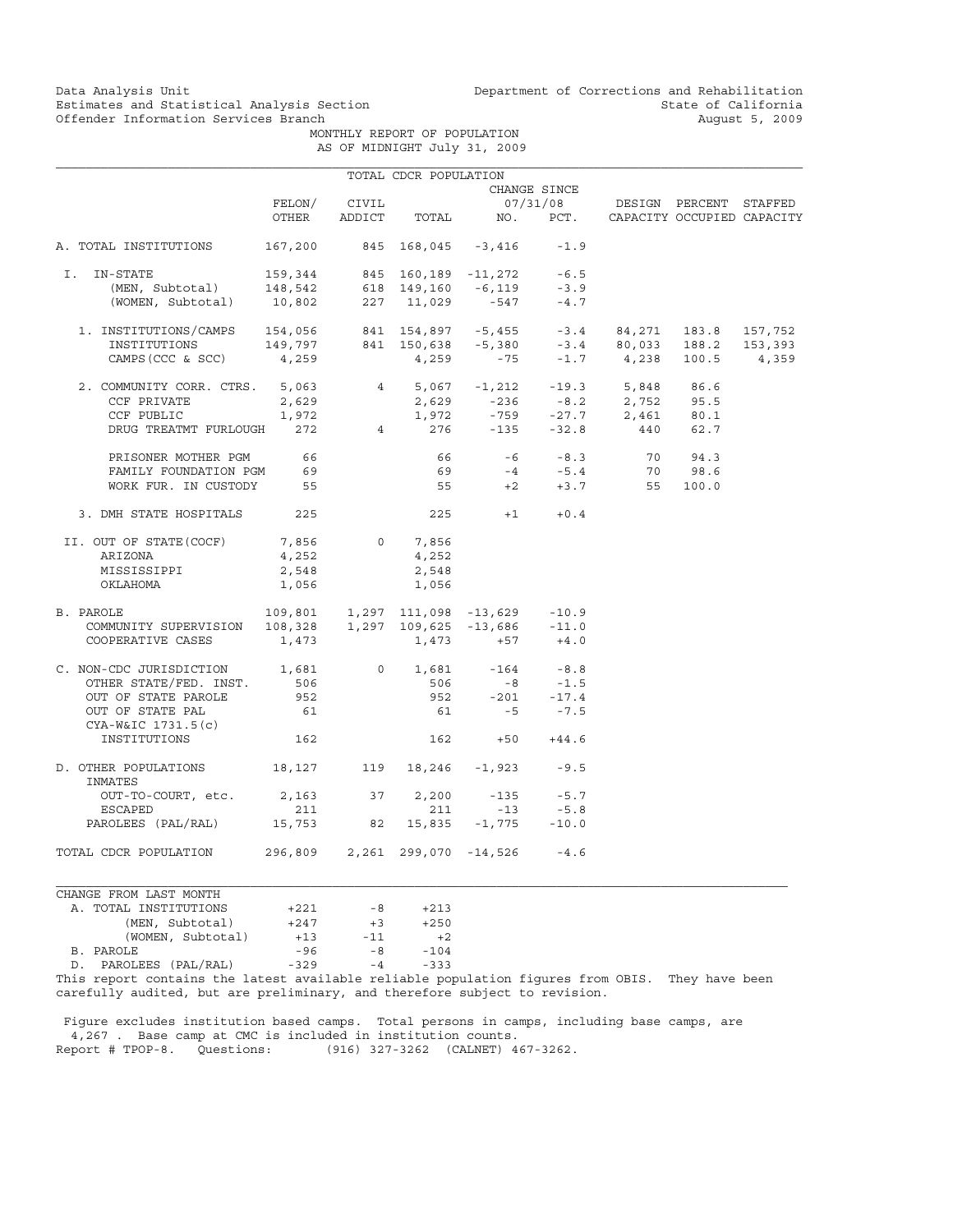|            | INSTITUTIONS/CAMPS            | FELON/<br>OTHER  | CIVIL<br>ADDICT | TOTAL   | DESIGN<br>CAPACITY            | PERCENT<br>OCCUPIED | STAFFED<br>CAPACITY |
|------------|-------------------------------|------------------|-----------------|---------|-------------------------------|---------------------|---------------------|
| MALE       |                               |                  |                 |         |                               |                     |                     |
| ASP        | (AVENAL SP)                   | 6,320            |                 | 6,320   | 2,920                         | 216.4               | 6,506               |
| CCC        | (CAL CORRECTL CTR)            | 5,465            |                 |         |                               | 140.7               | 5,724               |
| <b>CCI</b> | (CAL CORRECTL INSTITN)        | 5,600            |                 |         | 5,465 3,883<br>5,600 2,783    | 201.2               | 5,732               |
| <b>CIM</b> | (CAL INSTITN FOR MEN)         | 5,889            | 24              |         | 5,913 2,976                   | 198.7               | 6,011               |
| CMF        | (CAL MEDICAL FACIL)           | 2,695            |                 |         |                               | 117.3               | 2,875               |
| <b>CMC</b> | (CAL MEN'S COLONY)            | 6,298            |                 |         | 2,695 2,297<br>6,298 3,838    | 164.1               | 6,458               |
| CRC        | (CAL REHAB CTR, MEN)          | 3,697            | 545             |         |                               | 170.3               | 4,408               |
| CAL        | (CAL SP, CALIPATRIA)          | 4,276            |                 |         | $4,242$<br>$4,276$<br>$2,308$ | 185.3               | 4,218               |
| CEN        | (CAL SP, CENTINELA)           | 4,523            |                 |         | 4,523 2,308                   | 196.0               | 4,508               |
| COR        | (CAL SP, CORCORAN)            | 5,402            |                 |         | $5,402$ $3,116$               | 173.4               | 5,352               |
| LAC        | (CAL SP, LOS ANGELES CO)      | 4,663            |                 |         | 4,663 2,400                   | 194.3               | 4,790               |
| SAC        | (CAL SP, SACRAMENTO)          | 2,873            |                 |         | 2,873 1,828                   | 157.2               | 2,979               |
| SQ         | (CAL SP, SAN QUENTIN)         |                  | 13              |         | $5,187$ $3,082$               | 168.3               | 5,274               |
|            | SOL (CAL SP, SOLANO)          | $5,174$<br>4,772 |                 | 4,772   | 2,610                         | 182.8               | 5,040               |
|            | SATF (CAL SATF AND SP - COR)  | 6,861            | 3               |         | 6,864 3,424                   | 200.5               | 7,009               |
|            | CVSP (CHUCKAWALLA VALLEY SP)  | 3,422            |                 | 3,422   | 1,738                         | 196.9               | 3,593               |
|            | CTF (CORRL TRAING FAC)        | 5,728            |                 | 5,728   | 3,312                         | 172.9               | 6,127               |
| <b>DVI</b> | (DEUEL VOCATL INSTITN)        | 3,940            | $6\overline{6}$ | 3,946   | 1,681                         | 234.7               | 3,811               |
| FOL        | (FOLSOM SP)                   | 4,075            |                 | 4,075   | 2,469                         | 165.0               | 4,078               |
| HDP        | (HIGH DESERT SP)              | 4,423            | 11              | 4,434   | 2,324                         | 190.8               | 4,486               |
|            | IRON (IRONWOOD SP)            | 4,186            |                 | 4,186   | 2,200                         | 190.3               | 4,325               |
|            | KVSP (KERN VALLEY SP)         | 4,680            |                 | 4,680   | 2,448                         | 191.2               | 4,825               |
|            | MCSP (MULE CREEK SP)          | 3,739            |                 | 3,739   | 1,700                         | 219.9               | 3,812               |
|            | NKSP (NORTH KERN SP)          | 5,410            | 6               | 5,416   | 2,694                         | 201.0               | 5,354               |
|            | PBSP (PELICAN BAY SP)         | 3,225            |                 | 3,225   | 2,380                         | 135.5               | 3,407               |
|            | PVSP (PLEASANT VALLEY SP)     | 4,912            |                 | 4,912   | 2,308                         | 212.8               | 4,922               |
|            | RIO (RIO COSUMNES COR CTR-RC) | 453              |                 | 453     | $\Omega$                      |                     | 400                 |
|            | RJD (RJ DONOVAN CORR FACIL)   | 4,759            |                 | 4,759   | 2,200                         | 216.3               | 4,814               |
|            | SVSP (SALINAS VAL SP)         | 4,033            |                 | 4,033   | 2,388                         | 168.9               | 3,981               |
|            | SRTA (SANTA RITA CO. JAIL-RC) | 882              |                 | 882     | $\Omega$                      | $\sim$ $ \sim$      | 750                 |
|            | SCC (SIERRA CONSERV CTR)      | 5,419            |                 | 5,419   | 3,736                         | 145.0               | 5,621               |
|            | WSP (WASCO SP)                | 6,043            | 10              | 6,053   | 2,984                         | 202.8               | 5,848               |
|            |                               |                  |                 |         |                               |                     |                     |
|            | MALE TOTAL:                   | 143,837          | 618             | 144,455 | 78,826                        | 183.3               | 147,038             |
| FEMALE     |                               |                  |                 |         |                               |                     |                     |
| CIW        | (CAL INST FOR WOMEN)          | 2,422            | 205             | 2,627   | 1,386                         | 189.5               | 2,715               |
|            | CCWF (CENT CAL WOMEN'S FACIL) | 3,851            | 5               | 3,856   | 2,004                         | 192.4               | 3,966               |
|            | FRCC (FRCCC BAKERSFIELD)      | 76               |                 | 76      | 75                            | 101.3               | 75                  |
| RIO        | (RIO COSUMNES COR CTR-RC)     | 16               |                 | 16      | $\overline{0}$                |                     | $\circ$             |
| VSP        | (VALLEY SP)                   | 3,854            | 13              | 3,867   | 1,980                         | 195.3               | 3,958               |
|            |                               |                  |                 |         |                               |                     |                     |
|            | FEMALE TOTAL:                 | 10,219           | 223             | 10,442  | 5,445                         | 191.8               | 10,714              |
|            |                               |                  |                 |         |                               |                     |                     |
|            | INSTITUTIONS/CAMPS TOTAL:     | 154,056          | 841             | 154,897 | 84,271                        | 183.8               | 157,752             |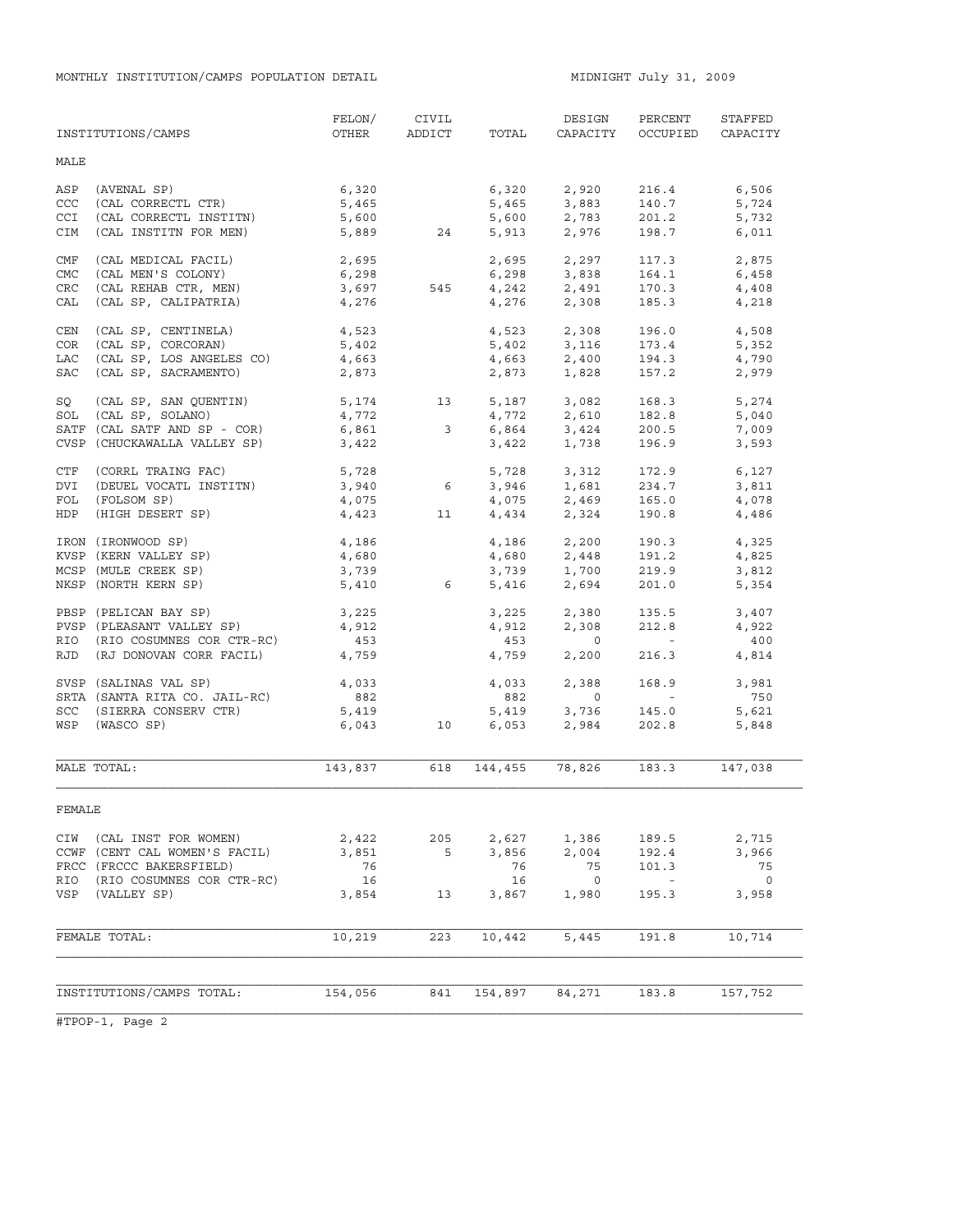|            | MONTHLY INSTITUTION/CAMPS POPULATION DETAIL |              |                |       |          | MIDNIGHT July 31, 2009 |          |
|------------|---------------------------------------------|--------------|----------------|-------|----------|------------------------|----------|
|            |                                             | FELON/       | CIVIL          |       | DESIGN   | PERCENT                | STAFFED  |
| MALE       | INSTITUTIONS                                | OTHER        | ADDICT         | TOTAL | CAPACITY | OCCUPIED               | CAPACITY |
| ASP        | (AVENAL SP)                                 | 6,320        |                | 6,320 | 2,920    | 216.4                  | 6,506    |
| CCC        | (CAL CORRECTL CTR)                          |              |                |       |          |                        |          |
|            | Camps                                       | 1,950        |                | 1,950 | 1,908    | 102.2                  | 2,029    |
|            | Level I                                     | 1,452        |                | 1,452 | 867      | 167.5                  | 1,557    |
|            | Level II                                    | 1,166        |                | 1,166 | 608      | 191.8                  | 1,203    |
|            | Level III                                   | 897          |                | 897   | 500      | 179.4                  | 935      |
| <b>CCI</b> | (CAL CORRECTL INSTITN)                      |              |                |       |          |                        |          |
|            | Level I                                     | 849          |                | 849   | 619      | 137.2                  | 1,062    |
|            | Level II                                    | 1,668        |                | 1,668 | 664      | 251.2                  | 1,606    |
|            | Level IV                                    | 791          |                | 791   | 684      | 115.6                  | 798      |
|            | SHU                                         | 780          |                | 780   | 316      | 246.8                  | 787      |
|            | Reception Ctr                               | 1,512        |                | 1,512 | 500      | 302.4                  | 1,479    |
| CIM        | (CAL INSTITN FOR MEN)                       |              |                |       |          |                        |          |
|            | Level I                                     | 2,023        | $\mathbf{1}$   | 2,024 | 1,374    | 147.3                  | 2,065    |
|            | East - Reception Center                     | 1,170        | $\overline{4}$ | 1,174 | 369      | 318.2                  | 1,192    |
|            | Reception Center - Central                  | 1,403        | 19             | 1,422 | 618      | 230.1                  | 1,463    |
|            | Reception Center - West                     | 1,293        |                | 1,293 | 615      | 210.2                  | 1,291    |
| CMF        | (CAL MEDICAL FACIL)                         |              |                |       |          |                        |          |
|            | Level I                                     | 93           |                | 93    | 135      | 68.9                   | 117      |
|            | Level II                                    | 353          |                | 353   | 230      | 153.5                  | 400      |
|            | Level III                                   | 2,249        |                | 2,249 | 1,932    | 116.4                  | 2,358    |
| <b>CMC</b> |                                             |              |                |       |          |                        |          |
|            | (CAL MEN'S COLONY)                          |              |                |       |          |                        |          |
|            | East                                        | 3,718        |                | 3,718 | 2,425    | 153.3                  | 3,720    |
|            | West                                        | 2,580        |                | 2,580 | 1,413    | 182.6                  | 2,738    |
| CRC        | (CAL REHAB CTR, MEN)                        | 3,697        | 545            | 4,242 | 2,491    | 170.3                  | 4,408    |
| CAL        | (CAL SP, CALIPATRIA)                        |              |                |       |          |                        |          |
|            | Level I                                     | 289          |                | 289   | 208      | 138.9                  | 308      |
|            | Level IV                                    | 3,987        |                | 3,987 | 2,100    | 189.9                  | 3,910    |
| CEN        | (CAL SP, CENTINELA)                         |              |                |       |          |                        |          |
|            | Level I                                     | 284          |                | 284   | 208      | 136.5                  | 308      |
|            | Level III                                   | 4,239        |                | 4,239 | 2,100    | 201.9                  | 4,200    |
| COR        | (CAL SP, CORCORAN)                          |              |                |       |          |                        |          |
|            | Level I                                     | 743          |                | 743   | 492      | 151.0                  | 734      |
|            | Level III                                   | 2,849        |                | 2,849 | 1,500    | 189.9                  | 2,530    |
|            | Level IV                                    | 414          |                | 414   | 100      | 414.0                  | 663      |
|            | SHU                                         | 1,386        |                | 1,386 | 1,000    | 138.6                  | 1,401    |
|            | PHU                                         | 10           |                | 10    | 24       | 41.7                   | 24       |
| LAC        | (CAL SP, LOS ANGELES CO)                    |              |                |       |          |                        |          |
|            | Level I                                     | 269          |                | 269   | 200      | 134.5                  | 300      |
|            | Level III/IV                                | 2,286        |                |       |          |                        |          |
|            |                                             |              |                | 2,286 | 1,200    | 190.5                  | 2,510    |
|            | Reception Center                            | 2,096        |                | 2,096 | 900      | 232.9                  | 1,880    |
|            | Adseq                                       | 12           |                | 12    | 100      | 12.0                   | 100      |
| <b>SAC</b> | (CAL SP, SACRAMENTO)                        |              |                |       |          |                        |          |
|            | Level I                                     | 272          |                | 272   | 192      | 141.7                  | 288      |
|            | PSU                                         | 233          |                | 233   | 256      | 91.0                   | 256      |
|            | Level IV                                    | 2,368        |                | 2,368 | 1,380    | 171.6                  | 2,435    |
| SQ         | (CAL SP, SAN QUENTIN)                       |              |                |       |          |                        |          |
|            | Level I                                     | $\mathbf{1}$ |                | 1     | 115      | 0.9                    | 215      |
|            | Level II                                    | 1,796        | 2              | 1,798 | 916      | 196.3                  | 1,627    |
|            | Condemned                                   | 634          |                | 634   | 637      | 99.5                   | 636      |
|            | Reception Center                            | 2,743        | 11             | 2,754 | 1,414    | 194.8                  | 2,796    |
| SOL        | (CAL SP, SOLANO)                            |              |                |       |          |                        |          |
|            | Level II                                    | 2,620        |                | 2,620 | 1,410    | 185.8                  | 2,820    |
|            | Level III                                   | 2,152        |                | 2,152 | 1,200    | 179.3                  | 2,220    |
|            | SATF (CAL SATF AND SP - COR)                | 6,861        | 3              | 6,864 | 3,424    | 200.5                  | 7,009    |
|            | CVSP (CHUCKAWALLA VALLEY SP)                |              |                |       |          |                        |          |
|            | Level I                                     | 283          |                | 283   | 208      | 136.1                  | 308      |
|            | Level II                                    | 3,139        |                | 3,139 | 1,530    | 205.2                  | 3,285    |
| CTF        | (CORRL TRAING FAC)                          |              |                |       |          |                        |          |
|            | Central-II                                  |              |                |       |          |                        | 2,877    |
|            |                                             | 2,803        |                | 2,803 | 1,212    | 231.3                  |          |
|            | North-II/III                                | 1,972        |                | 1,972 | 1,594    | 123.7                  | 2,280    |
|            | South-I                                     | 953          |                | 953   | 506      | 188.3                  | 970      |
| DVI        | (DEUEL VOCATL INSTITN)                      |              |                |       |          |                        |          |
|            | Level I/II                                  | 719          |                | 719   | 494      | 145.5                  | 677      |
|            | Reception Center                            | 3,221        | 6              | 3,227 | 1,187    | 271.9                  | 3,134    |
| FOL        | (FOLSOM SP)                                 |              |                |       |          |                        |          |
|            | PSAP                                        | 159          |                | 159   | 129      | 123.3                  | 200      |
|            | TTP                                         | 158          |                | 158   | 131      | 120.6                  | 203      |
|            | Level I                                     | 369          |                | 369   | 408      | 90.4                   | 424      |
|            | Level II                                    | 2,105        |                | 2,105 | 1,663    | 126.6                  | 649      |
|            | Level III                                   | 1,284        |                | 1,284 | 138      | 930.4                  | 2,602    |
| #TPOP-1A   |                                             |              |                |       |          |                        |          |
|            |                                             |              |                |       |          |                        |          |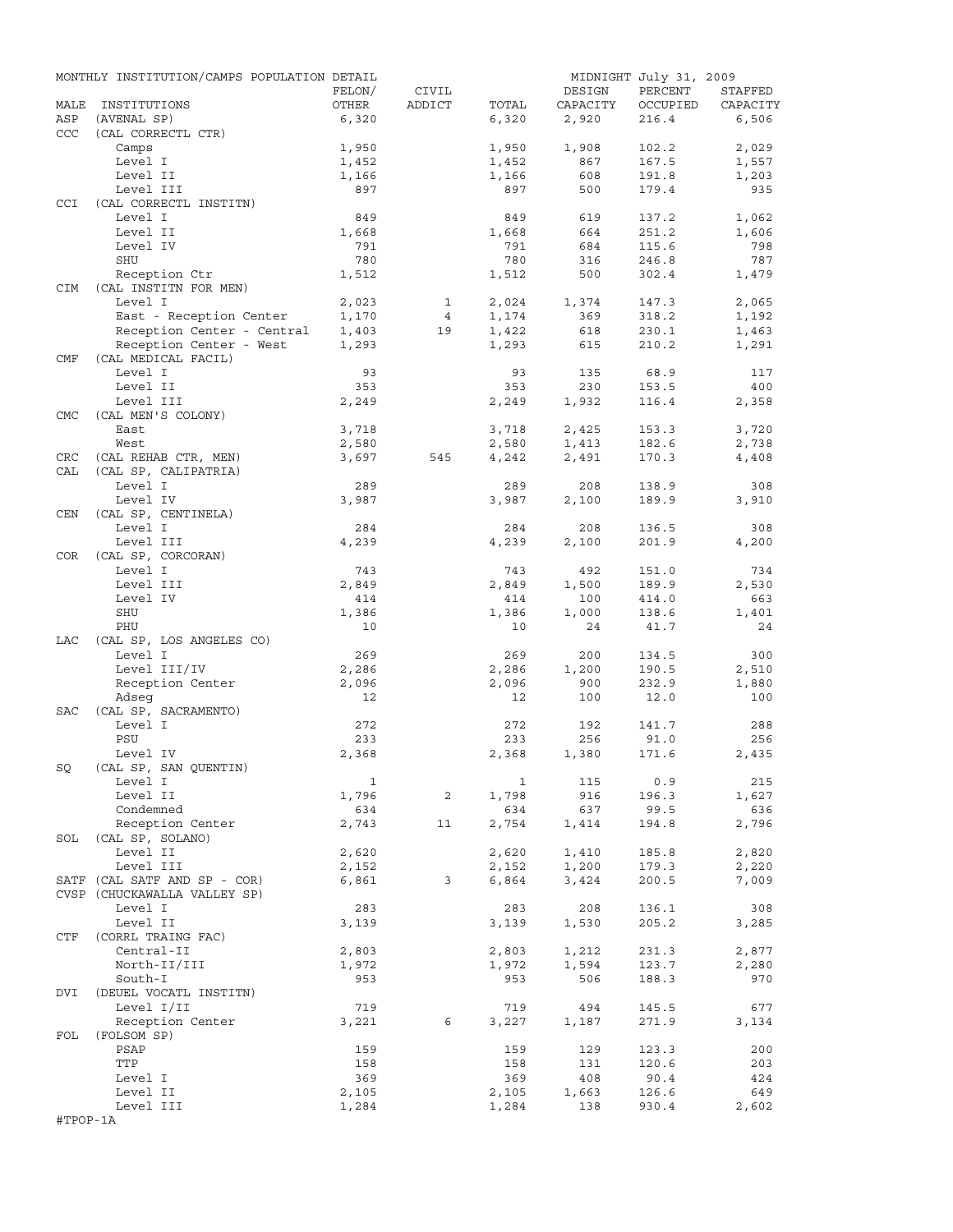|             | MONTHLY INSTITUTION/CAMPS POPULATION DETAIL |                |                |                    |              | MIDNIGHT July 31, 2009 |          |
|-------------|---------------------------------------------|----------------|----------------|--------------------|--------------|------------------------|----------|
|             |                                             | FELON/         | CIVIL          |                    | DESIGN       | PERCENT                | STAFFED  |
| MALE<br>HDP | INSTITUTIONS<br>(HIGH DESERT SP)            | OTHER          | ADDICT         | TOTAL              | CAPACITY     | OCCUPIED               | CAPACITY |
|             | Level I                                     | 297            |                | 297                | 200          | 148.5                  | 300      |
|             | Level II                                    | 114            |                | 114                | $\circ$      | $\sim$                 | 120      |
|             | Level III                                   | 488            |                | 488                | 800          | 61.0                   | 500      |
|             | Level IV                                    | 2,866          |                | 2,866              | 1,124        | 255.0                  | 2,996    |
|             | Reception Center                            | 658            | 11             | 669                | 200          | 334.5                  | 570      |
|             | IRON (IRONWOOD SP)                          |                |                |                    |              |                        |          |
|             | Level I                                     | 208            |                | 208                | 200          | 104.0                  | 300      |
|             | Level III                                   | 3,978          |                | 3,978              | 2,000        | 198.9                  | 4,025    |
|             | KVSP (KERN VALLEY SP)                       |                |                |                    |              |                        |          |
|             | Level I/II                                  | 213            |                | 213                | 200          | 106.5                  | 365      |
|             | Level IV                                    | 4,467          |                | 4,467              | 2,248        | 198.7                  | 4,460    |
|             | MCSP (MULE CREEK SP)                        |                |                |                    |              |                        |          |
|             | Level I/II                                  | 211            |                | 211                | 200          | 105.5                  | 456      |
|             | Level III                                   | 2,532          |                | 2,532              | 1,000        | 253.2                  | 2,596    |
|             | Level IV                                    | 996            |                | 996                | 500          | 199.2                  | 760      |
|             | NKSP (NORTH KERN SP)                        |                |                |                    |              |                        |          |
|             | Level I                                     | 240            |                | 240                | 210          | 114.3                  | 308      |
|             | Level III                                   | 529            |                | 529                | 300          | 176.3                  | 452      |
|             | Reception Center                            | 4,641          | 6              | 4,647              | 2,184        | 212.8                  | 4,594    |
|             | PBSP (PELICAN BAY SP)                       |                |                |                    |              |                        |          |
|             | Level I                                     | 235            |                | 235                | 200          | 117.5                  | 296      |
|             | Level III/IV                                | 1,869          |                | 1,869              | 996          | 187.7                  | 2,002    |
|             | <b>SHU</b>                                  | 1,121          |                | 1,121              | 1,184        | 94.7                   | 1,109    |
|             | PVSP (PLEASANT VALLEY SP)                   |                |                |                    |              |                        |          |
|             | Level I/II                                  | 283            |                | 283                | 208          | 136.1                  | 308      |
|             | Level III/IV                                | 4,629          |                | 4,629              | 2,100        | 220.4                  | 4,614    |
|             |                                             | 453            |                | 453                | $\Omega$     |                        | 400      |
| RIO         | (RIO COSUMNES COR CTR-RC)                   |                |                |                    |              |                        |          |
| <b>RJD</b>  | (RJ DONOVAN CORR FACIL)                     |                |                |                    |              |                        |          |
|             | Level I                                     | 374            |                | 374                | 200          | 187.0                  | 400      |
|             | Level III                                   | 1,717          |                | 1,717              | 600          | 286.2                  | 1,460    |
|             | Reception Center                            | 1,957          |                | 1,957              | 900          | 217.4                  | 2,004    |
|             | IV                                          | 711            |                | 711                | 500          | 142.2                  | 950      |
|             | SVSP (SALINAS VAL SP)                       |                |                |                    |              |                        |          |
|             | Level I/II                                  | 295            |                | 295                | 200          | 147.5                  | 300      |
|             | Level III/IV                                | 3,738          |                | 3,738              | 2,188        | 170.8                  | 3,681    |
|             | SRTA (SANTA RITA CO. JAIL-RC)               | 882            |                | 882                | $\mathbf{0}$ | $\sim$                 | 750      |
| SCC         | (SIERRA CONSERV CTR)                        |                |                |                    |              |                        |          |
|             | Camps-Men                                   | 2,021          |                | 2,021              | 2,010        | 100.5                  | 2,010    |
|             | Level I                                     | 1,135          |                | 1,135              | 618          | 183.7                  | 1,232    |
|             | Level II                                    | 1,047          |                | 1,047              | 608          | 172.2                  | 1,186    |
|             | Level III                                   | 1,216          |                | 1,216              | 500          | 243.2                  | 1,193    |
| WSP         | (WASCO SP)                                  |                |                |                    |              |                        |          |
|             | Level I                                     | 227            |                | 227                | 200          | 113.5                  | 296      |
|             | Level III                                   | 459            |                | 459                | 200          | 229.5                  | 555      |
|             | Reception Center                            | 5,357          | 10             | 5,367              | 2,584        | 207.7                  | 4,997    |
|             | MALE TOTAL:                                 | 143,837        |                | 618 144,455 78,826 |              | 183.3                  | 147,038  |
|             |                                             |                |                |                    |              |                        |          |
|             | FEMALE INSTITUTIONS                         |                |                |                    |              |                        |          |
| CIW         | (CAL INST FOR WOMEN)                        |                |                |                    |              |                        |          |
|             | Institution                                 | 1,783          | 169            | 1,952              | 822          | 237.5                  | 1,909    |
|             | Reception Center                            | 344            | 36             | 380                | 184          | 206.5                  | 394      |
|             | Corr Trt Ctr                                | 3              |                | 3                  | 30           | 10.0                   | 46       |
|             | Corr Trt Ctr RC                             | $\overline{4}$ |                | $\overline{4}$     | 30           | 13.3                   | 46       |
|             | Camps-Women                                 | 288            |                | 288                | 320          | 90.0                   | 320      |
|             | CCWF (CENT CAL WOMEN'S FACIL)               |                |                |                    |              |                        |          |
|             | Institution                                 | 3,076          | 3              | 3,079              | 1,631        | 188.8                  | 3,159    |
|             | Reception Center                            | 759            | $\overline{2}$ | 761                | 356          | 213.8                  | 790      |
|             | Condemned                                   | 16             |                | 16                 | 17           | 94.1                   | 17       |
|             | FRCC (FRCCC BAKERSFIELD)                    | 76             |                | 76                 | 75           | 101.3                  | 75       |
| RIO         | (RIO COSUMNES COR CTR-RC)                   | 16             |                | 16                 | $\mathsf{O}$ | $\blacksquare$         | 0        |
| VSP         | (VALLEY SP)                                 |                |                |                    |              |                        |          |
|             | Institution                                 | 3,028          | 1              | 3,029              | 1,580        | 191.7                  | 3,132    |
|             | Reception Center                            | 767            | 12             | 779                | 356          | 218.8                  | 764      |
|             | SHU                                         | 59             |                | 59                 | 44           | 134.1                  | 62       |
|             | FEMALE TOTAL:                               | 10,219         | 223            | 10,442             | 5,445        | 191.8                  |          |
|             |                                             |                |                |                    |              |                        | 10,714   |
|             | INSTITUTIONS/CAMPS TOTAL:                   | 154,056        | 841            | 154,897            | 84,271       | 183.8                  | 157,752  |
|             | #TPOP-1A, PAGE 2                            |                |                |                    |              |                        |          |
|             |                                             |                |                |                    |              |                        |          |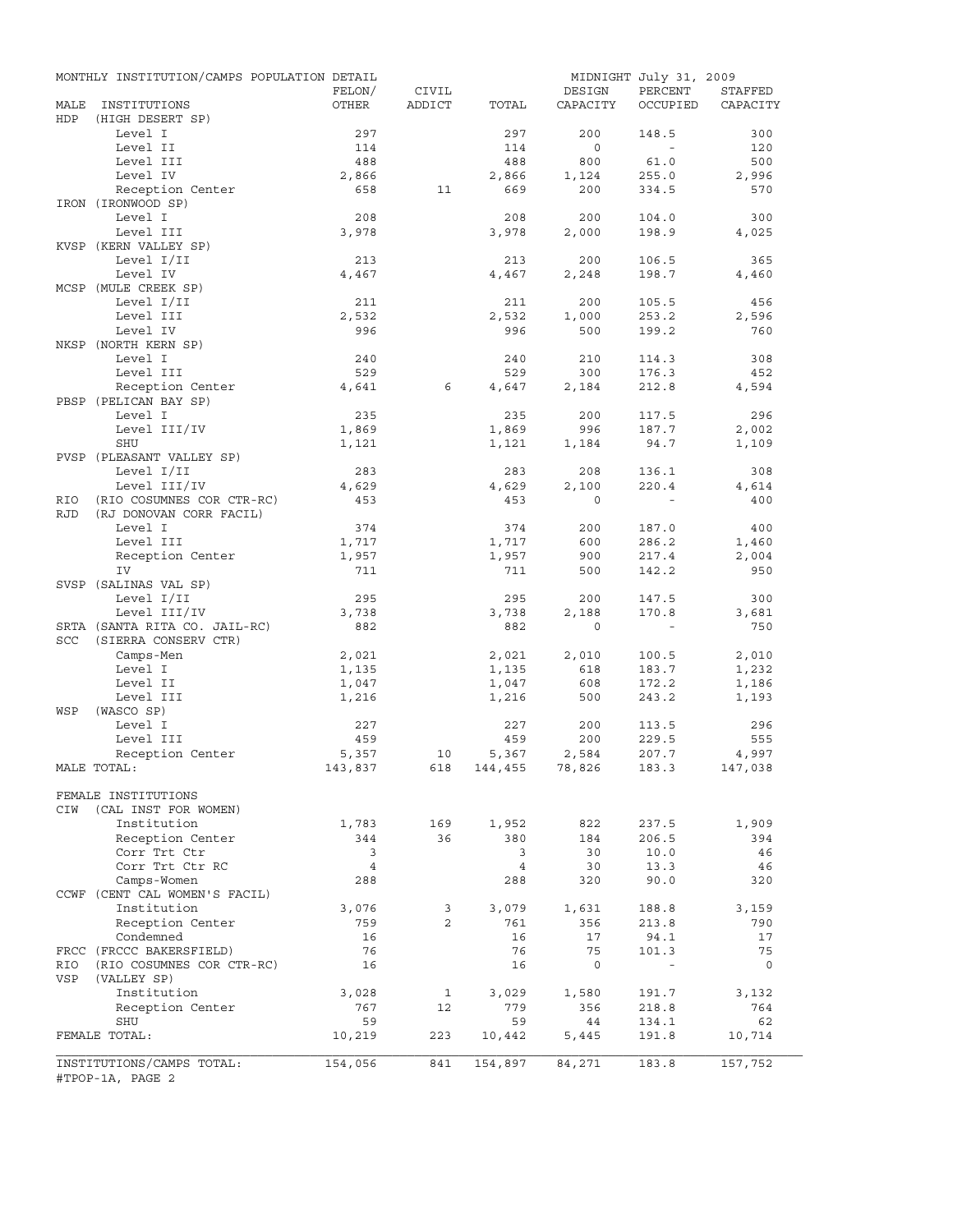Data Analysis Unit Unit Department of Corrections and Rehabilitation<br>Estimates and Statistical Analysis Section State of California Estimates and Statistical Analysis Section and State of California of Estimates and Statistical Analysis Section Services of California September 3, 2009

 MONTHLY REPORT OF POPULATION AS OF MIDNIGHT August 31, 2009

|                                                                                                                                                                                                                                                                                                                         |          |                | TOTAL CDCR POPULATION |                                     |                               |                                                  |       |  |
|-------------------------------------------------------------------------------------------------------------------------------------------------------------------------------------------------------------------------------------------------------------------------------------------------------------------------|----------|----------------|-----------------------|-------------------------------------|-------------------------------|--------------------------------------------------|-------|--|
|                                                                                                                                                                                                                                                                                                                         |          |                |                       |                                     | CHANGE SINCE                  |                                                  |       |  |
|                                                                                                                                                                                                                                                                                                                         | FELON/   | CIVIL          |                       |                                     | 08/31/08                      | DESIGN PERCENT STAFFED                           |       |  |
|                                                                                                                                                                                                                                                                                                                         | OTHER    |                |                       |                                     |                               | ADDICT TOTAL NO. PCT. CAPACITY OCCUPIED CAPACITY |       |  |
| A. TOTAL INSTITUTIONS                                                                                                                                                                                                                                                                                                   | 165,630  |                |                       | 853 166,483 -5,427                  | $-3.1$                        |                                                  |       |  |
| I. IN-STATE                                                                                                                                                                                                                                                                                                             |          |                |                       |                                     | $-7.7$                        |                                                  |       |  |
|                                                                                                                                                                                                                                                                                                                         |          |                |                       |                                     | $-5.0$                        |                                                  |       |  |
| 1-STATE 157,798 853 158,651 -13,259<br>(MEN, Subtotal) 147,018 623 147,641 -7,867<br>(WOMEN, Subtotal) 10,780 230 11,010 -551                                                                                                                                                                                           |          |                |                       |                                     | $-4.7$                        |                                                  |       |  |
|                                                                                                                                                                                                                                                                                                                         |          |                |                       |                                     |                               |                                                  |       |  |
|                                                                                                                                                                                                                                                                                                                         |          |                |                       |                                     |                               |                                                  |       |  |
| $\begin{tabular}{lcccccc} 1. & \texttt{INSTITUTIONS/CAMPS} & & 152,611 & & 850 & 153,461 & -7,112 & -4.4 & 84,271 & 182.1 & 157,576 \\ & \texttt{INSTITUTIONS} & & 148,324 & 850 & 149,174 & -7,030 & -4.5 & 80,033 & 186.4 & 153,217 \\ & & & 4,287 & & 4,287 & & -82 & -1.8 & 4,238 & 101.2 & 4,359 \\ \end{tabular}$ |          |                |                       |                                     |                               |                                                  |       |  |
| 2. COMMUNITY CORR. CTRS. $4,944$<br>CCF PRIVATE<br>2,589<br>2,589<br>2,589<br>2,589<br>30<br>2,589<br>2,589<br>2,589<br>2,589                                                                                                                                                                                           |          |                |                       |                                     |                               |                                                  |       |  |
|                                                                                                                                                                                                                                                                                                                         |          |                |                       |                                     |                               |                                                  |       |  |
| CCF PUBLIC                                                                                                                                                                                                                                                                                                              | 1,906    |                | 1,906                 |                                     |                               | $-823$ $-30.1$ $2,461$ 77.4                      |       |  |
| DRUG TREATMT FURLOUGH 262 3 265 -103 -27.9 440                                                                                                                                                                                                                                                                          |          |                |                       |                                     |                               |                                                  | 60.2  |  |
| PRISONER MOTHER PGM                                                                                                                                                                                                                                                                                                     | 64       |                | 64                    |                                     |                               |                                                  |       |  |
| FAMILY FOUNDATION PGM                                                                                                                                                                                                                                                                                                   | 70       |                | 70                    |                                     |                               | -8 -11.1 70 91.4<br>-1 -1.4 70 100.0             |       |  |
| WORK FUR. IN CUSTODY 53                                                                                                                                                                                                                                                                                                 |          |                |                       | 53                                  |                               | $-14$ $-20.8$ 53                                 | 100.0 |  |
| 3. DMH STATE HOSPITALS 243                                                                                                                                                                                                                                                                                              |          |                |                       | $243 +31 +14.6$                     |                               |                                                  |       |  |
| II. OUT OF STATE(COCF)                                                                                                                                                                                                                                                                                                  | 7,832    |                | $0\qquad 7,832$       |                                     |                               |                                                  |       |  |
| ARIZONA                                                                                                                                                                                                                                                                                                                 | 4,273    |                | 4,273                 |                                     |                               |                                                  |       |  |
| MISSISSIPPI                                                                                                                                                                                                                                                                                                             | 2,492    |                | 2,492                 |                                     |                               |                                                  |       |  |
| OKLAHOMA                                                                                                                                                                                                                                                                                                                | 1,067    |                | 1,067                 |                                     |                               |                                                  |       |  |
| B. PAROLE                                                                                                                                                                                                                                                                                                               |          |                |                       | 109,809 1,261 111,070 -13,039 -10.5 |                               |                                                  |       |  |
|                                                                                                                                                                                                                                                                                                                         |          |                |                       |                                     |                               |                                                  |       |  |
| COMMUNITY SUPERVISION    108,337    1,261    109,598    -13,096    -10.6<br>COOPERATIVE CASES    1,472    1,472    +57    +4.0                                                                                                                                                                                          |          |                |                       |                                     |                               |                                                  |       |  |
| C. NON-CDC JURISDICTION 1,693                                                                                                                                                                                                                                                                                           |          | $\overline{0}$ |                       | $1,693$ $-118$ $-6.5$               |                               |                                                  |       |  |
| OTHER STATE/FED. INST.                                                                                                                                                                                                                                                                                                  | 514      |                | 514                   | $+1$                                | $+0.1$                        |                                                  |       |  |
| OUT OF STATE PAROLE                                                                                                                                                                                                                                                                                                     | 941      |                | 941<br>62             |                                     | $-184$ $-16.3$<br>$+3$ $+5.0$ |                                                  |       |  |
| OUT OF STATE PAL<br>CYA-W&IC 1731.5(c)                                                                                                                                                                                                                                                                                  | 62       |                |                       |                                     |                               |                                                  |       |  |
| INSTITUTIONS                                                                                                                                                                                                                                                                                                            | 176      |                |                       | $176 + 62 + 54.3$                   |                               |                                                  |       |  |
| D. OTHER POPULATIONS 18,757 133 18,890 -1,145<br>INMATES                                                                                                                                                                                                                                                                |          |                |                       |                                     | $-5.7$                        |                                                  |       |  |
| OUT-TO-COURT, etc. 2,909 40 2,949                                                                                                                                                                                                                                                                                       |          |                |                       | $+667$ $+29.2$                      |                               |                                                  |       |  |
| ESCAPED                                                                                                                                                                                                                                                                                                                 | 208      |                | 208                   |                                     | $-17$ $-7.5$                  |                                                  |       |  |
| PAROLEES (PAL/RAL) 15,640 93 15,733 -1,795 -10.2                                                                                                                                                                                                                                                                        |          |                |                       |                                     |                               |                                                  |       |  |
| TOTAL CDCR POPULATION                                                                                                                                                                                                                                                                                                   |          |                |                       | 295,889 2,247 298,136 -14,888       | $-4.7$                        |                                                  |       |  |
| CHANGE FROM LAST MONTH                                                                                                                                                                                                                                                                                                  |          |                |                       |                                     |                               |                                                  |       |  |
| A. TOTAL INSTITUTIONS                                                                                                                                                                                                                                                                                                   | $-1,570$ | $+8$           | $-1,562$              |                                     |                               |                                                  |       |  |

| A. TOTAL INSTITUTIONS                                  | -1,570   | $+8$  | -1,562   |
|--------------------------------------------------------|----------|-------|----------|
| (MEN, Subtotal)                                        | $-1,524$ | $+5$  | $-1,519$ |
| (WOMEN, Subtotal)                                      | $-22$    | $+3$  | $-19$    |
| B. PAROLE                                              | $+8$     | $-36$ | $-28$    |
| D. PAROLEES (PAL/RAL)                                  | $-113$   | $+11$ | $-102$   |
| This report septeing the latest available reliable per |          |       |          |

This report contains the latest available reliable population figures from OBIS. They have been carefully audited, but are preliminary, and therefore subject to revision.

 Figure excludes institution based camps. Total persons in camps, including base camps, are 4,294 . Base camp at CMC is included in institution counts. Report # TPOP-8. Questions: (916) 327-3262 (CALNET) 467-3262.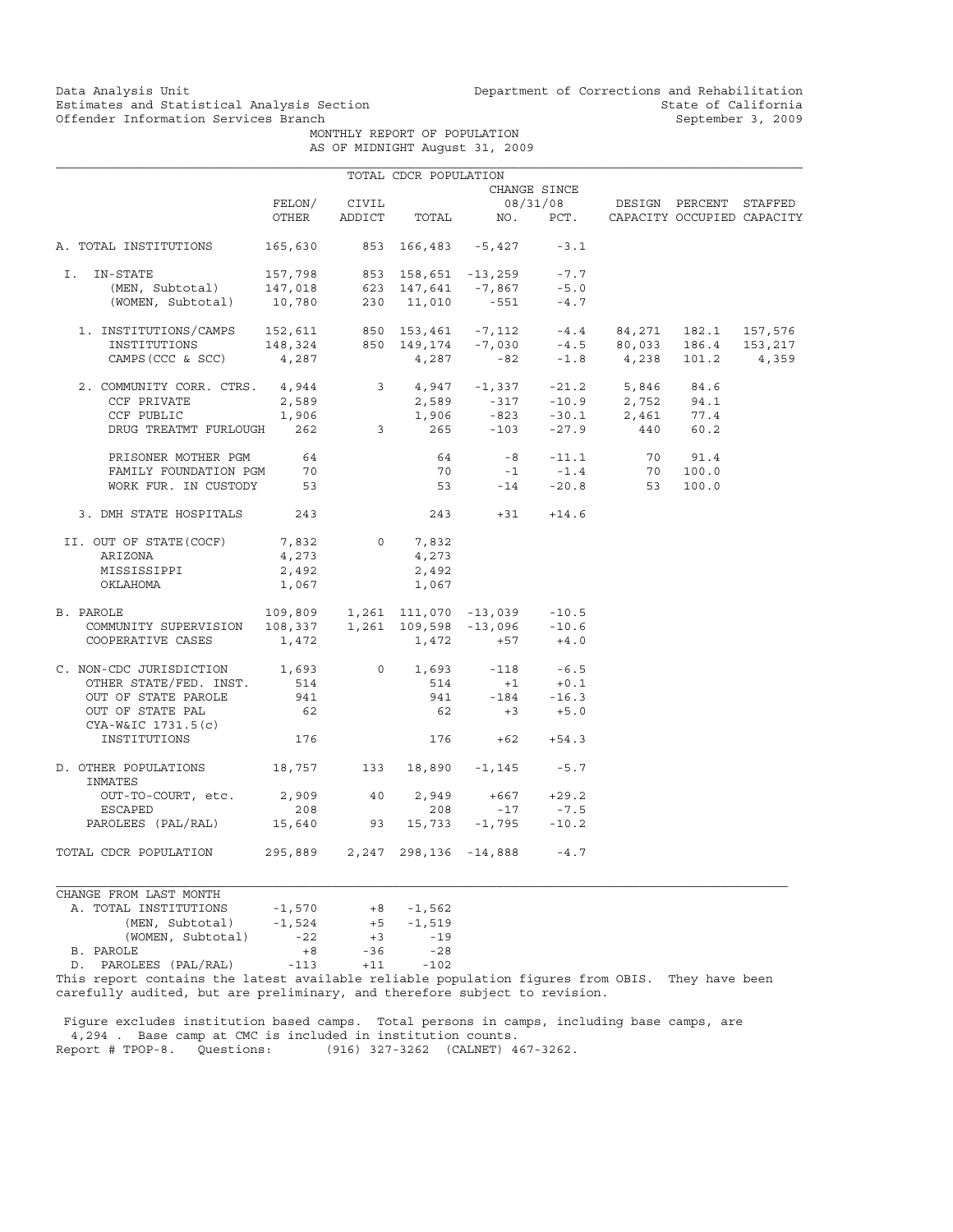MONTHLY INSTITUTION/CAMPS POPULATION DETAIL **MIDNIGHT August 31, 2009** 

|            | INSTITUTIONS/CAMPS            | FELON/<br>OTHER | CIVIL<br><b>ADDICT</b>  | TOTAL   | DESIGN<br>CAPACITY                       | PERCENT<br>OCCUPIED      | STAFFED<br>CAPACITY      |
|------------|-------------------------------|-----------------|-------------------------|---------|------------------------------------------|--------------------------|--------------------------|
| MALE       |                               |                 |                         |         |                                          |                          |                          |
| ASP        | (AVENAL SP)                   | 6,340           |                         | 6,340   | 2,920                                    | 217.1                    | 6,506                    |
| CCC        | (CAL CORRECTL CTR)            | 5,528           |                         | 5,528   | 3,883                                    | 142.4                    | 5,724                    |
| CCI        | (CAL CORRECTL INSTITN)        | 5,759           |                         |         | $5,759$ 2,783                            | 206.9                    | 5,732                    |
| CIM        | (CAL INSTITN FOR MEN)         | 4,533           | 24                      | 4,557   | 2,976                                    | 153.1                    | 6,011                    |
| CMF        | (CAL MEDICAL FACIL)           | 2,711           |                         |         | 2,711 2,297                              | 118.0                    | 2,875                    |
| <b>CMC</b> | (CAL MEN'S COLONY)            | 6,341           |                         |         | $6,341$ $3,838$                          | 165.2                    | 6,458                    |
| CRC        | (CAL REHAB CTR, MEN)          | 3,666           | 552                     |         | $4,218$<br>$2,491$<br>$4,264$<br>$2,308$ | 169.3                    | 4,408                    |
| CAL        | (CAL SP, CALIPATRIA)          | 4,264           |                         |         |                                          | 184.7                    | 4,218                    |
| CEN        | (CAL SP, CENTINELA)           | 4,500           |                         |         | 4,500 2,308                              | 195.0                    | 4,508                    |
| COR        | (CAL SP, CORCORAN)            | 5,340<br>4,662  | $\mathbf{1}$            |         |                                          | 171.4                    | 5,352                    |
| LAC        | (CAL SP, LOS ANGELES CO)      |                 |                         |         | $5,341$ $3,116$<br>$4,662$ $2,400$       | 194.3                    | 4,790                    |
| SAC        | (CAL SP, SACRAMENTO)          | 2,847           | $\mathbf{1}$            | 2,848   | 1,828                                    | 155.8                    | 2,979                    |
| SQ         | (CAL SP, SAN QUENTIN)         |                 |                         |         |                                          | 170.1                    | 5,274                    |
| SOL        | (CAL SP, SOLANO)              |                 | $5,233$ 8<br>4,941      |         | 5, 241 3, 082<br>4, 941 2, 610           | 189.3                    | 5,040                    |
|            | SATF (CAL SATF AND SP - COR)  | 6,868           | $\mathbf{3}$            | 6,871   |                                          | 200.7                    | 7,009                    |
|            | CVSP (CHUCKAWALLA VALLEY SP)  | 3,378           |                         | 3,378   | 3,424<br>1,738                           | 194.4                    | 3,593                    |
| CTF        | (CORRL TRAING FAC)            | 5,515           |                         |         | 5,515 3,312                              | 166.5                    | 6,127                    |
| DVI        | (DEUEL VOCATL INSTITN)        | 3,895           | - 6                     |         |                                          | 232.1                    | 3,811                    |
| FOL        | (FOLSOM SP)                   | 4,144           |                         |         | 3,901 1,681<br>4,144 2,469               | 167.8                    | 4,078                    |
| HDP        | (HIGH DESERT SP)              | 4,453           | 13                      |         | 4,466 2,324                              | 192.2                    | 4,486                    |
|            | IRON (IRONWOOD SP)            | $4,044$         |                         |         |                                          | 183.8                    | 4,205                    |
|            | KVSP (KERN VALLEY SP)         | 4,691           |                         |         | $4,044$<br>$2,200$<br>$4,691$<br>$2,448$ | 191.6                    | 4,825                    |
|            | MCSP (MULE CREEK SP)          | 3,733           |                         |         | $3,733$ $1,700$                          | 219.6                    | 3,812                    |
|            | NKSP (NORTH KERN SP)          | 5,449           | $\overline{\mathbf{3}}$ | 5,452   | 2,694                                    | 202.4                    | 5,354                    |
|            | PBSP (PELICAN BAY SP)         | 3,211           |                         | 3,211   | 2,380                                    | 134.9                    | 3,407                    |
|            | PVSP (PLEASANT VALLEY SP)     | 4,945           |                         | 4,945   | 2,308                                    | 214.3                    | 4,922                    |
| RIO        | (RIO COSUMNES COR CTR-RC)     | 466             |                         | 466     | $\overline{0}$                           | <b>Contractor</b>        | 400                      |
| RJD        | (RJ DONOVAN CORR FACIL)       | 4,755           |                         | 4,755   | 2,200                                    | 216.1                    | 4,814                    |
|            | SVSP (SALINAS VAL SP)         | 3,736           |                         | 3,736   | 2,388                                    | 156.4                    | 3,981                    |
|            | SRTA (SANTA RITA CO. JAIL-RC) | 832             |                         | 832     | $\overline{0}$                           | <b>Contract Contract</b> | 750                      |
|            | SCC (SIERRA CONSERV CTR)      | 5,637           | $\mathbf 1$             | 5,638   | 3,736                                    | 150.9                    | 5,621                    |
|            | WSP (WASCO SP)                | 5,988           | 11                      | 5,999   | 2,984                                    | 201.0                    | 5,848                    |
|            |                               |                 |                         |         |                                          |                          |                          |
|            | MALE TOTAL:                   | 142,405         | 623                     | 143,028 | 78,826                                   | 181.4                    | 146,918                  |
| FEMALE     |                               |                 |                         |         |                                          |                          |                          |
|            | CIW (CAL INST FOR WOMEN)      | 2,393           | 205                     | 2,598   | 1,386                                    | 187.4                    | 2,715                    |
|            | CCWF (CENT CAL WOMEN'S FACIL) | 3,911           | $\overline{4}$          | 3,915   | 2,004                                    | 195.4                    | 3,966                    |
|            | FRCC (FRCCC BAKERSFIELD)      | 77              |                         | 77      | 75                                       | 102.7                    | 75                       |
| RIO        | (RIO COSUMNES COR CTR-RC)     | 14              |                         | 14      | $\overline{0}$                           | $\sim$ $-$               | $\overline{\phantom{0}}$ |
|            | VSP (VALLEY SP)               | 3,811           | 18                      | 3,829   | 1,980                                    | 193.4                    | 3,902                    |
|            | FEMALE TOTAL:                 | 10,206          | 227                     | 10,433  | 5,445                                    | 191.6                    | 10,658                   |
|            |                               |                 |                         |         |                                          |                          |                          |
|            | INSTITUTIONS/CAMPS TOTAL:     | 152,611         | 850                     | 153,461 | 84,271                                   | 182.1                    | 157,576                  |
|            |                               |                 |                         |         |                                          |                          |                          |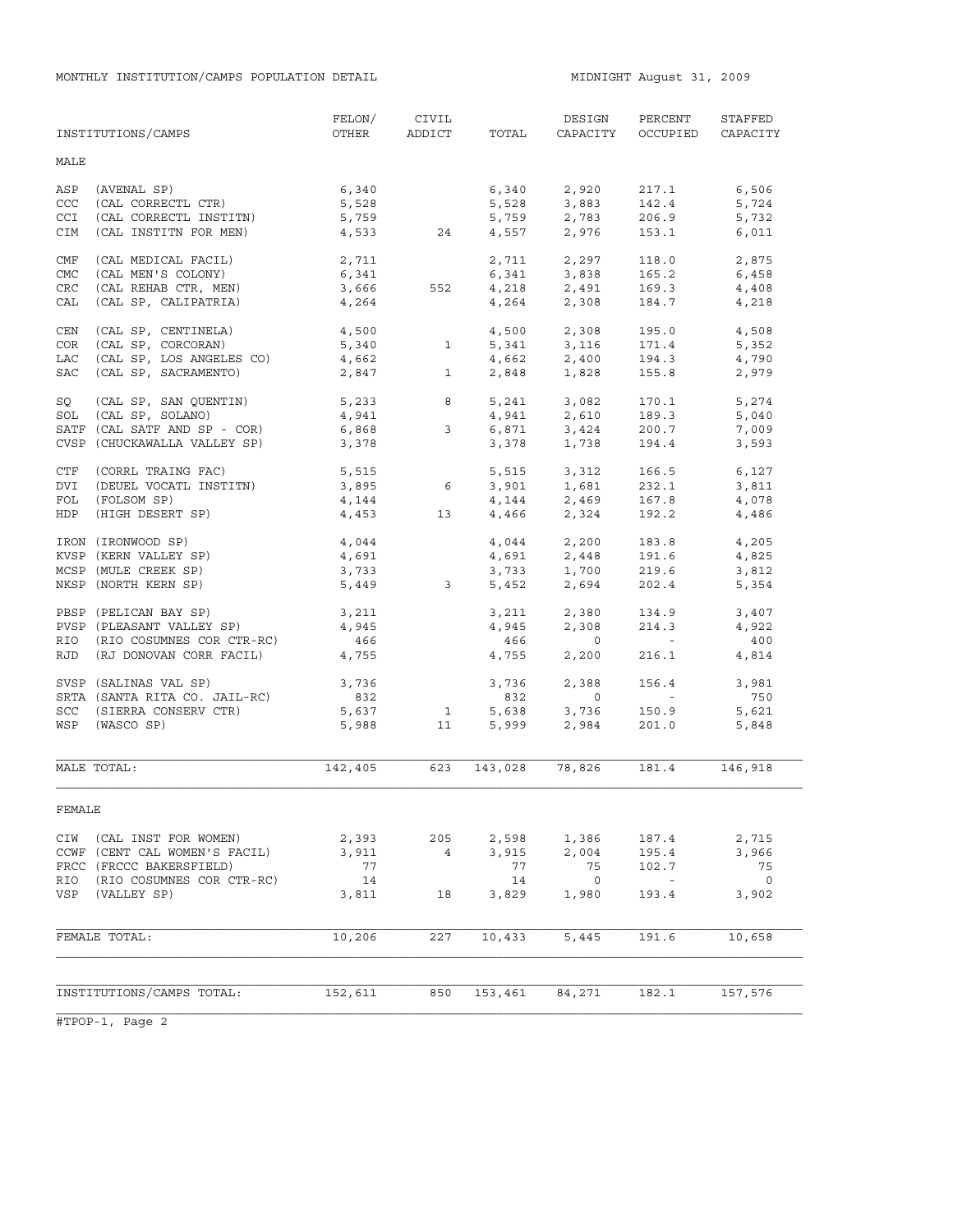|            | MONTHLY INSTITUTION/CAMPS POPULATION DETAIL |        |              |              |          | MIDNIGHT August 31, 2009 |          |
|------------|---------------------------------------------|--------|--------------|--------------|----------|--------------------------|----------|
|            |                                             | FELON/ | CIVIL        |              | DESIGN   | PERCENT                  | STAFFED  |
| MALE       | INSTITUTIONS                                | OTHER  | ADDICT       | TOTAL        | CAPACITY | OCCUPIED                 | CAPACITY |
| ASP        | (AVENAL SP)                                 | 6,340  |              | 6,340        | 2,920    | 217.1                    | 6,506    |
| CCC        | (CAL CORRECTL CTR)                          |        |              |              |          |                          |          |
|            | Camps                                       | 1,943  |              | 1,943        | 1,908    | 101.8                    | 2,029    |
|            | Level I                                     | 1,488  |              | 1,488        | 867      | 171.6                    | 1,557    |
|            | Level II                                    | 1,206  |              | 1,206        | 608      | 198.4                    | 1,203    |
|            | Level III                                   | 891    |              | 891          | 500      | 178.2                    | 935      |
| <b>CCI</b> | (CAL CORRECTL INSTITN)                      |        |              |              |          |                          |          |
|            | Level I                                     | 995    |              | 995          | 619      | 160.7                    | 1,062    |
|            | Level II                                    | 1,692  |              | 1,692        | 664      | 254.8                    | 1,606    |
|            | Level IV                                    | 798    |              | 798          | 684      | 116.7                    | 798      |
|            | SHU                                         | 757    |              | 757          | 316      | 239.6                    | 787      |
|            | Reception Ctr                               | 1,517  |              | 1,517        | 500      | 303.4                    | 1,479    |
| CIM        | (CAL INSTITN FOR MEN)                       |        |              |              |          |                          |          |
|            | Level I                                     | 1,979  |              | 1,979        | 1,374    | 144.0                    | 2,065    |
|            | East - Reception Center                     | 1,144  | 12           | 1,156        | 369      | 313.3                    | 1,192    |
|            | Reception Center - Central                  | 1,234  | 12           | 1,246        | 618      | 201.6                    | 1,463    |
|            | Reception Center - West                     | 176    |              | 176          | 615      | 28.6                     | 1,291    |
| CMF        | (CAL MEDICAL FACIL)                         |        |              |              |          |                          |          |
|            | Level I                                     | 81     |              | 81           | 135      | 60.0                     | 117      |
|            | Level II                                    | 340    |              | 340          | 230      | 147.8                    | 400      |
|            | Level III                                   | 2,290  |              | 2,290        | 1,932    | 118.5                    | 2,358    |
| <b>CMC</b> | (CAL MEN'S COLONY)                          |        |              |              |          |                          |          |
|            | East                                        | 3,722  |              | 3,722        | 2,425    | 153.5                    | 3,720    |
|            | West                                        | 2,619  |              | 2,619        | 1,413    | 185.4                    | 2,738    |
| CRC        | (CAL REHAB CTR, MEN)                        | 3,666  | 552          | 4,218        | 2,491    | 169.3                    | 4,408    |
| CAL        | (CAL SP, CALIPATRIA)                        |        |              |              |          |                          |          |
|            | Level I                                     | 277    |              | 277          | 208      | 133.2                    | 308      |
|            | Level IV                                    | 3,987  |              | 3,987        | 2,100    | 189.9                    | 3,910    |
| CEN        | (CAL SP, CENTINELA)                         |        |              |              |          |                          |          |
|            | Level I                                     | 289    |              | 289          | 208      | 138.9                    | 308      |
|            | Level III                                   | 4,211  |              | 4,211        | 2,100    | 200.5                    | 4,200    |
| COR        | (CAL SP, CORCORAN)                          |        |              |              |          |                          |          |
|            | Level I                                     | 746    |              | 746          | 492      | 151.6                    | 734      |
|            | Level III                                   | 2,752  |              | 2,752        | 1,500    | 183.5                    | 2,530    |
|            | Level IV                                    | 437    | $\mathbf{1}$ | 438          | 100      | 438.0                    | 663      |
|            | SHU                                         |        |              |              |          |                          |          |
|            |                                             | 1,397  |              | 1,397<br>8   | 1,000    | 139.7                    | 1,401    |
|            | PHU                                         | 8      |              |              | 24       | 33.3                     | 24       |
| LAC        | (CAL SP, LOS ANGELES CO)                    |        |              |              |          |                          |          |
|            | Level I                                     | 277    |              | 277          | 200      | 138.5                    | 300      |
|            | Level III/IV                                | 2,334  |              | 2,334        | 1,200    | 194.5                    | 2,510    |
|            | Reception Center                            | 2,045  |              | 2,045        | 900      | 227.2                    | 1,880    |
|            | Adseq                                       | 6      |              | 6            | 100      | 6.0                      | 100      |
| SAC        | (CAL SP, SACRAMENTO)                        |        |              |              |          |                          |          |
|            | Level I                                     | 266    |              | 266          | 192      | 138.5                    | 288      |
|            | PSU                                         | 243    |              | 243          | 256      | 94.9                     | 256      |
|            | Level IV                                    | 2,338  | 1            | 2,339        | 1,380    | 169.5                    | 2,435    |
| SQ         | (CAL SP, SAN QUENTIN)                       |        |              |              |          |                          |          |
|            | Level I                                     | 1      |              | $\mathbf{1}$ | 115      | 0.9                      | 215      |
|            | Level II                                    | 1,830  | 2            | 1,832        | 916      | 200.0                    | 1,627    |
|            | Condemned                                   | 637    |              | 637          | 637      | 100.0                    | 636      |
|            | Reception Center                            | 2,765  | 6            | 2,771        | 1,414    | 196.0                    | 2,796    |
| SOL        | (CAL SP, SOLANO)                            |        |              |              |          |                          |          |
|            | Level II                                    | 2,579  |              | 2,579        | 1,410    | 182.9                    | 2,820    |
|            | Level III                                   | 2,362  |              | 2,362        | 1,200    | 196.8                    | 2,220    |
|            | SATF (CAL SATF AND SP - COR)                | 6,868  | 3            | 6,871        | 3,424    | 200.7                    | 7,009    |
|            | CVSP (CHUCKAWALLA VALLEY SP)                |        |              |              |          |                          |          |
|            | Level I                                     | 278    |              | 278          | 208      | 133.7                    | 308      |
|            | Level II                                    | 3,100  |              | 3,100        | 1,530    | 202.6                    | 3,285    |
| CTF        | (CORRL TRAING FAC)                          |        |              |              |          |                          |          |
|            | Central-II                                  | 2,595  |              | 2,595        | 1,212    | 214.1                    | 2,877    |
|            | North-II/III                                | 1,932  |              | 1,932        | 1,594    | 121.2                    | 2,280    |
|            | South-I                                     | 988    |              | 988          | 506      | 195.3                    | 970      |
| DVI        | (DEUEL VOCATL INSTITN)                      |        |              |              |          |                          |          |
|            | Level I/II                                  | 694    |              | 694          | 494      | 140.5                    | 677      |
|            | Reception Center                            | 3,201  | 6            | 3,207        | 1,187    | 270.2                    | 3,134    |
| FOL        | (FOLSOM SP)                                 |        |              |              |          |                          |          |
|            | PSAP                                        | 149    |              | 149          | 129      | 115.5                    | 200      |
|            | TTP                                         | 169    |              | 169          | 131      | 129.0                    | 203      |
|            | Level I                                     | 364    |              | 364          | 408      | 89.2                     | 424      |
|            | Level II                                    | 2,211  |              | 2,211        | 1,663    | 133.0                    | 649      |
|            | Level III                                   | 1,251  |              | 1,251        | 138      | 906.5                    | 2,602    |
| #TPOP-1A   |                                             |        |              |              |          |                          |          |
|            |                                             |        |              |              |          |                          |          |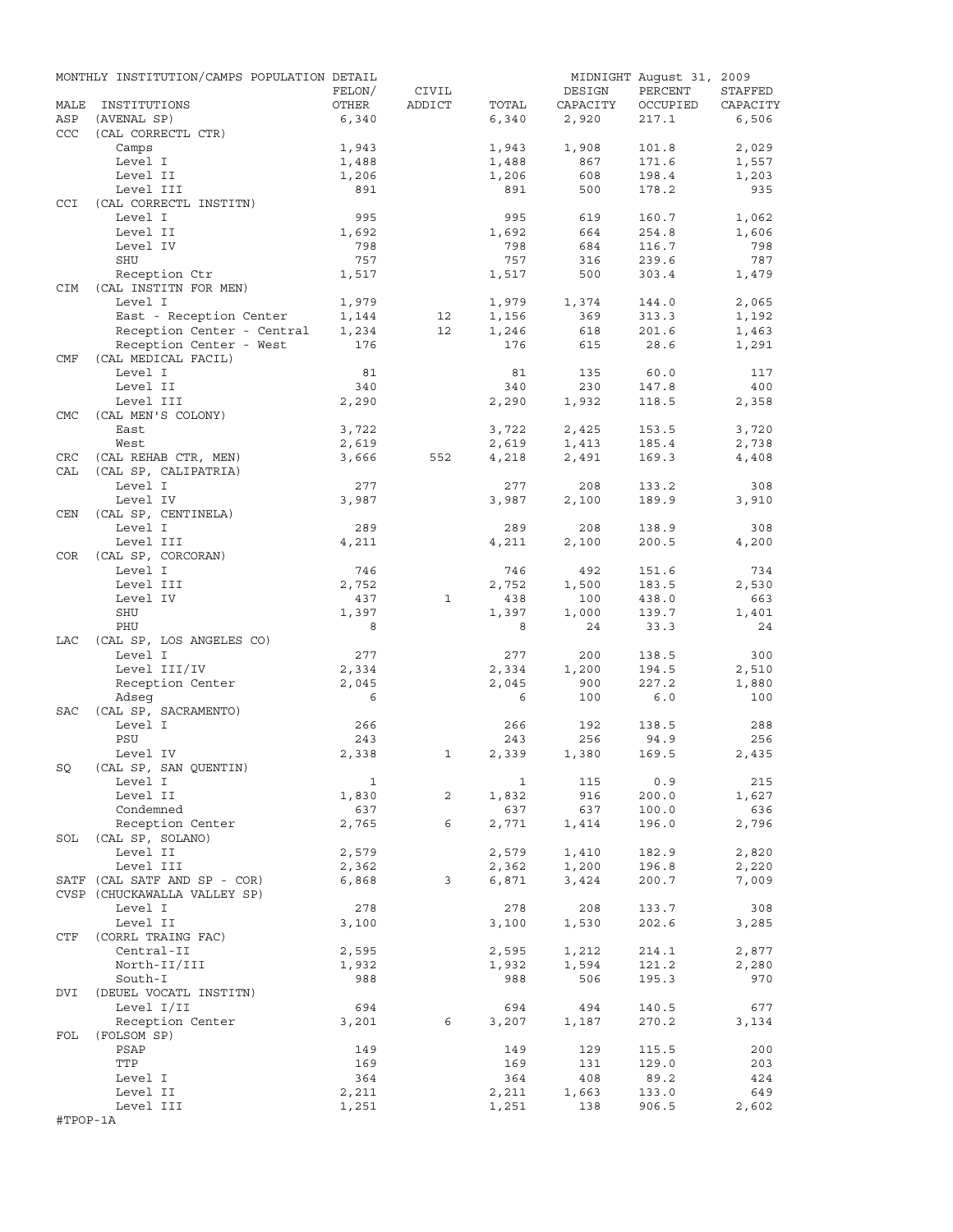|                   | MONTHLY INSTITUTION/CAMPS POPULATION DETAIL           |                |              |                |                | MIDNIGHT August 31, 2009 |                |
|-------------------|-------------------------------------------------------|----------------|--------------|----------------|----------------|--------------------------|----------------|
|                   |                                                       | FELON/         | CIVIL        |                | DESIGN         | PERCENT                  | STAFFED        |
| MALE              | INSTITUTIONS                                          | OTHER          | ADDICT       | TOTAL          | CAPACITY       | OCCUPIED                 | CAPACITY       |
| HDP               | (HIGH DESERT SP)                                      |                |              |                |                |                          |                |
|                   | Level I<br>Level II                                   | 282<br>114     |              | 282<br>114     | 200<br>$\circ$ | 141.0<br>$\sim$          | 300<br>120     |
|                   | Level III                                             | 477            |              | 477            | 800            | 59.6                     | 500            |
|                   | Level IV                                              | 2,962          |              | 2,962          | 1,124          | 263.5                    | 2,996          |
|                   | Reception Center                                      | 618            | 13           | 631            | 200            | 315.5                    | 570            |
|                   | IRON (IRONWOOD SP)                                    |                |              |                |                |                          |                |
|                   | Level I                                               | 227            |              | 227            | 200            | 113.5                    | 300            |
|                   | Level III                                             | 3,817          |              | 3,817          | 2,000          | 190.9                    | 3,905          |
|                   | KVSP (KERN VALLEY SP)                                 |                |              |                |                |                          |                |
|                   | Level I/II                                            | 175            |              | 175            | 200            | 87.5                     | 365            |
|                   | Level IV                                              | 4,516          |              | 4,516          | 2,248          | 200.9                    | 4,460          |
|                   | MCSP (MULE CREEK SP)                                  |                |              |                |                |                          |                |
|                   | Level I/II                                            | 225            |              | 225            | 200            | 112.5                    | 456            |
|                   | Level III                                             | 2,523          |              | 2,523          | 1,000          | 252.3                    | 2,596          |
|                   | Level IV                                              | 985            |              | 985            | 500            | 197.0                    | 760            |
|                   | NKSP (NORTH KERN SP)                                  |                |              |                |                |                          |                |
|                   | Level I                                               | 244            |              | 244            | 210            | 116.2                    | 308            |
|                   | Level III                                             | 514            |              | 514            | 300            | 171.3                    | 452            |
|                   | Reception Center                                      | 4,691          | 3            | 4,694          | 2,184          | 214.9                    | 4,594          |
|                   | PBSP (PELICAN BAY SP)                                 |                |              |                |                |                          |                |
|                   | Level I                                               | 218            |              | 218            | 200            | 109.0                    | 296            |
|                   | Level III/IV                                          | 1,868          |              | 1,868          | 996            | 187.6                    | 2,002          |
|                   | <b>SHU</b>                                            | 1,125          |              | 1,125          | 1,184          | 95.0                     | 1,109          |
|                   | PVSP (PLEASANT VALLEY SP)                             |                |              |                |                |                          |                |
|                   | Level I/II                                            | 283            |              | 283            | 208            | 136.1                    | 308            |
|                   | Level III/IV                                          | 4,662          |              | 4,662          | 2,100          | 222.0                    | 4,614          |
| RIO<br><b>RJD</b> | (RIO COSUMNES COR CTR-RC)                             | 466            |              | 466            | $\circ$        |                          | 400            |
|                   | (RJ DONOVAN CORR FACIL)<br>Level I                    | 377            |              | 377            | 200            | 188.5                    | 400            |
|                   | Level III                                             | 1,703          |              | 1,703          | 600            | 283.8                    |                |
|                   | Reception Center                                      | 1,980          |              | 1,980          | 900            | 220.0                    | 1,460<br>2,004 |
|                   | IV                                                    | 695            |              | 695            | 500            | 139.0                    | 950            |
|                   | SVSP (SALINAS VAL SP)                                 |                |              |                |                |                          |                |
|                   | Level I/II                                            | 290            |              | 290            | 200            | 145.0                    | 300            |
|                   | Level III/IV                                          | 3,446          |              | 3,446          | 2,188          | 157.5                    | 3,681          |
|                   | SRTA (SANTA RITA CO. JAIL-RC)                         | 832            |              | 832            | $\mathbf 0$    | $\sim$                   | 750            |
| SCC               | (SIERRA CONSERV CTR)                                  |                |              |                |                |                          |                |
|                   | Camps-Men                                             | 2,050          |              | 2,050          | 2,010          | 102.0                    | 2,010          |
|                   | Level I                                               | 1,204          |              | 1,204          | 618            | 194.8                    | 1,232          |
|                   | Level II                                              | 1,187          |              | 1,187          | 608            | 195.2                    | 1,186          |
|                   | Level III                                             | 1,196          | 1            | 1,197          | 500            | 239.4                    | 1,193          |
| WSP               | (WASCO SP)                                            |                |              |                |                |                          |                |
|                   | Level I                                               | 206            |              | 206            | 200            | 103.0                    | 296            |
|                   | Level III                                             | 406            |              | 406            | 200            | 203.0                    | 555            |
|                   | Reception Center                                      | 5,376          | 11           | 5,387          | 2,584          | 208.5                    | 4,997          |
|                   | MALE TOTAL:                                           | 142,405        | 623          | 143,028 78,826 |                | 181.4                    | 146,918        |
|                   |                                                       |                |              |                |                |                          |                |
|                   | FEMALE INSTITUTIONS                                   |                |              |                |                |                          |                |
| CIW               | (CAL INST FOR WOMEN)                                  |                |              |                |                |                          |                |
|                   | Institution                                           | 1,776          | 172          | 1,948          | 822            | 237.0                    | 1,909          |
|                   | Reception Center                                      | 313            | 33           | 346            | 184            | 188.0                    | 394            |
|                   | Corr Trt Ctr                                          | $\overline{4}$ |              | $\overline{4}$ | 30             | 13.3                     | 46             |
|                   | Corr Trt Ctr RC                                       | 6              |              | 6              | 30             | 20.0                     | 46             |
|                   | Camps-Women                                           | 294            |              | 294            | 320            | 91.9                     | 320            |
|                   | CCWF (CENT CAL WOMEN'S FACIL)                         |                |              |                |                |                          |                |
|                   | Institution                                           | 3,113          | 3            | 3,116          | 1,631          | 191.0                    | 3,159          |
|                   | Reception Center                                      | 782            | $\mathbf{1}$ | 783            | 356            | 219.9                    | 790            |
|                   | Condemned                                             | 16             |              | 16<br>77       | 17             | 94.1                     | 17             |
|                   | FRCC (FRCCC BAKERSFIELD)<br>(RIO COSUMNES COR CTR-RC) | 77             |              |                | 75<br>0        | 102.7<br>$\blacksquare$  | 75             |
| RIO<br>VSP        | (VALLEY SP)                                           | 14             |              | 14             |                |                          | 0              |
|                   | Institution                                           | 3,052          | 1            |                | 1,580          |                          | 3,076          |
|                   | Reception Center                                      | 690            | 17           | 3,053<br>707   | 356            | 193.2<br>198.6           | 764            |
|                   | SHU                                                   | 69             |              | 69             | 44             | 156.8                    | 62             |
|                   | FEMALE TOTAL:                                         | 10,206         | 227          | 10,433         | 5,445          | 191.6                    | 10,658         |
|                   |                                                       |                |              |                |                |                          |                |
|                   | INSTITUTIONS/CAMPS TOTAL:                             | 152,611        | 850          | 153,461        | 84,271         | 182.1                    | 157,576        |
|                   | #TPOP-1A, PAGE 2                                      |                |              |                |                |                          |                |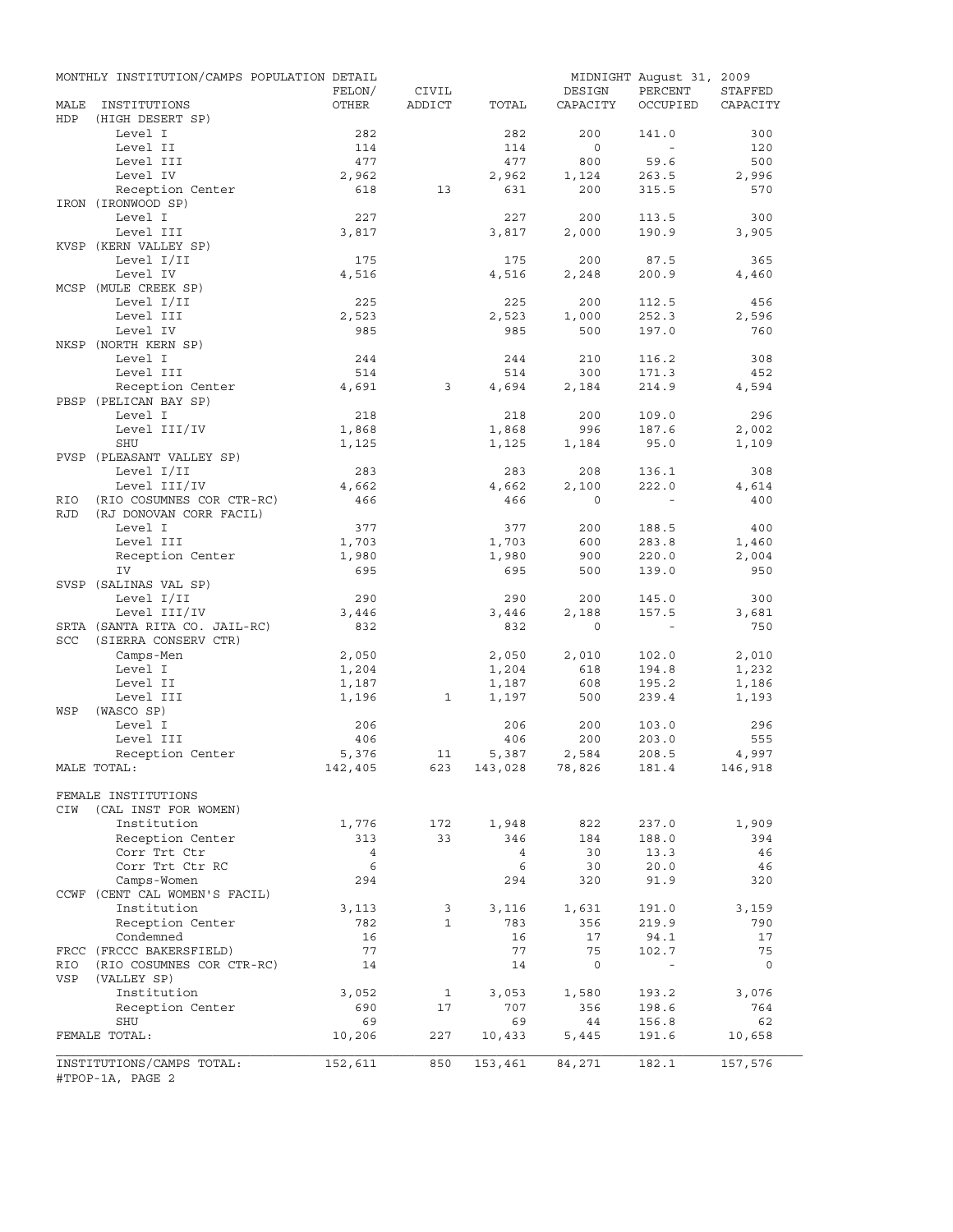Data Analysis Unit Unit Department of Corrections and Rehabilitation<br>Estimates and Statistical Analysis Section State of California Estimates and Statistical Analysis Section and State of California of Estimates and Statistical Analysis Section State of California of State of California of California of the Material of State of California of the Materi

 MONTHLY REPORT OF POPULATION AS OF MIDNIGHT September 30, 2009

|                                                                                                                                                                                                            |                                        |       | TOTAL CDCR POPULATION |                                                                                                                                                |              |                                 |  |
|------------------------------------------------------------------------------------------------------------------------------------------------------------------------------------------------------------|----------------------------------------|-------|-----------------------|------------------------------------------------------------------------------------------------------------------------------------------------|--------------|---------------------------------|--|
|                                                                                                                                                                                                            |                                        |       |                       |                                                                                                                                                | CHANGE SINCE |                                 |  |
|                                                                                                                                                                                                            | FELON/                                 | CIVIL |                       |                                                                                                                                                |              | 09/30/08 DESIGN PERCENT STAFFED |  |
|                                                                                                                                                                                                            | OTHER                                  |       |                       | ADDICT TOTAL NO. PCT. CAPACITY OCCUPIED CAPACITY                                                                                               |              |                                 |  |
| A. TOTAL INSTITUTIONS                                                                                                                                                                                      |                                        |       |                       | 166,499 855 167,354 -4,654                                                                                                                     | $-2.7$       |                                 |  |
| I. IN-STATE                                                                                                                                                                                                |                                        |       |                       |                                                                                                                                                |              |                                 |  |
|                                                                                                                                                                                                            |                                        |       |                       |                                                                                                                                                |              |                                 |  |
| -STATE 158,630 855 159,485 -12,523 -7.2<br>(MEN, Subtotal) 147,812 627 148,439 -6,975 -4.4<br>(WOMEN, Subtotal) 10,818 228 11,046 -440 -3.8                                                                |                                        |       |                       |                                                                                                                                                |              |                                 |  |
| 1. INSTITUTIONS/CAMPS 153,356 854 154,210 -6,329 -3.9 84,271 183.0 157,576<br>INSTITUTIONS 149,021 854 149,875 -6,233 -3.9 80,033 187.3 153,217<br>CAMPS(CCC & SCC) 4,335 4,335 -96 -2.1 4,238 102.3 4,359 |                                        |       |                       |                                                                                                                                                |              |                                 |  |
|                                                                                                                                                                                                            |                                        |       |                       |                                                                                                                                                |              |                                 |  |
|                                                                                                                                                                                                            |                                        |       |                       |                                                                                                                                                |              |                                 |  |
|                                                                                                                                                                                                            |                                        |       |                       |                                                                                                                                                |              |                                 |  |
|                                                                                                                                                                                                            |                                        |       |                       |                                                                                                                                                |              |                                 |  |
| CCF PUBLIC                                                                                                                                                                                                 | 1,991                                  |       |                       |                                                                                                                                                |              |                                 |  |
| DRUG TREATMT FURLOUGH 206                                                                                                                                                                                  |                                        |       |                       | $1,991$ $-653$ $-24.6$ $2,461$ $80.9$<br>1 207 -179 -46.3 440 47.0                                                                             |              |                                 |  |
| PRISONER MOTHER PGM 67                                                                                                                                                                                     |                                        |       |                       |                                                                                                                                                |              |                                 |  |
| FAMILY FOUNDATION PGM                                                                                                                                                                                      | 76                                     |       |                       |                                                                                                                                                |              |                                 |  |
| WORK FUR. IN CUSTODY 48                                                                                                                                                                                    |                                        |       |                       | $\begin{array}{cccccc} 67 & & -4 & & -5.6 & & 70 & 95.7 \\ 76 & & +4 & & +5.5 & & 70 & 108.6 \\ 48 & & -3 & & -5.8 & & 48 & 100.0 \end{array}$ |              |                                 |  |
| 3. DMH STATE HOSPITALS 253                                                                                                                                                                                 |                                        |       |                       | $253 + 50 + 24.6$                                                                                                                              |              |                                 |  |
| II. OUT OF STATE(COCF)                                                                                                                                                                                     | 7,869                                  |       | 0 7,869               |                                                                                                                                                |              |                                 |  |
| ARIZONA                                                                                                                                                                                                    | 4,269                                  |       | 4,269                 |                                                                                                                                                |              |                                 |  |
| MISSISSIPPI                                                                                                                                                                                                | 2,559                                  |       | 2,559                 |                                                                                                                                                |              |                                 |  |
| OKLAHOMA                                                                                                                                                                                                   | 1,041                                  |       | 1,041                 |                                                                                                                                                |              |                                 |  |
| 7AROLE 109,138 1,254 110,392 -13,273 -10.7<br>COMMUNITY SUPERVISION 107,670 1,254 108,924 -13,320 -10.8<br>B. PAROLE                                                                                       |                                        |       |                       |                                                                                                                                                |              |                                 |  |
|                                                                                                                                                                                                            |                                        |       |                       |                                                                                                                                                |              |                                 |  |
| COOPERATIVE CASES                                                                                                                                                                                          | 1,468                                  |       |                       | $1,468 +47 +3.3$                                                                                                                               |              |                                 |  |
| C. NON-CDC JURISDICTION 1,696                                                                                                                                                                              |                                        |       |                       | $0 \t 1,696 \t -110 \t -6.0$                                                                                                                   |              |                                 |  |
| OTHER STATE/FED. INST.                                                                                                                                                                                     | 504                                    |       | 504                   | $-18 - 3.4$                                                                                                                                    |              |                                 |  |
| OUT OF STATE PAROLE                                                                                                                                                                                        | 950                                    |       |                       | 950 -160 -14.4                                                                                                                                 |              |                                 |  |
| OUT OF STATE PAL<br>CYA-W&IC 1731.5(c)                                                                                                                                                                     | 59                                     |       |                       | $59 - 4 - 6.3$                                                                                                                                 |              |                                 |  |
| INSTITUTIONS                                                                                                                                                                                               | 183                                    |       |                       | $183 +72 +64.8$                                                                                                                                |              |                                 |  |
| D. OTHER POPULATIONS 18,497 139 18,636 -1,260 -6.3<br>INMATES                                                                                                                                              |                                        |       |                       |                                                                                                                                                |              |                                 |  |
| OUT-TO-COURT, etc. 2,772                                                                                                                                                                                   |                                        |       | 41 2,813              |                                                                                                                                                | $+431 +18.0$ |                                 |  |
| ESCAPED                                                                                                                                                                                                    | 208                                    |       | 208                   | $-15 - 6.7$                                                                                                                                    |              |                                 |  |
| PAROLEES (PAL/RAL) 15,517 98 15,615 -1,676                                                                                                                                                                 |                                        |       |                       |                                                                                                                                                | $-9.6$       |                                 |  |
| TOTAL CDCR POPULATION                                                                                                                                                                                      | 295,830  2,248  298,078  -14,189  -4.5 |       |                       |                                                                                                                                                |              |                                 |  |
| CHANGE FROM LAST MONTH                                                                                                                                                                                     |                                        |       |                       |                                                                                                                                                |              |                                 |  |

| A. TOTAL INSTITUTIONS                                  | $+869$ | $+2$ | $+871$ |
|--------------------------------------------------------|--------|------|--------|
| (MEN, Subtotal)                                        | $+794$ | $+4$ | $+798$ |
| (WOMEN, Subtotal)                                      | $+38$  | $-2$ | $+36$  |
| B. PAROLE                                              | $-671$ | $-7$ | $-678$ |
| D. PAROLEES (PAL/RAL)                                  | $-123$ | $+5$ | $-118$ |
| This report septeing the letest ereileble reliable per |        |      |        |

This report contains the latest available reliable population figures from OBIS. They have been carefully audited, but are preliminary, and therefore subject to revision.

 Figure excludes institution based camps. Total persons in camps, including base camps, are 4,341 . Base camp at CMC is included in institution counts. Report # TPOP-8. Questions: (916) 327-3262 (CALNET) 467-3262.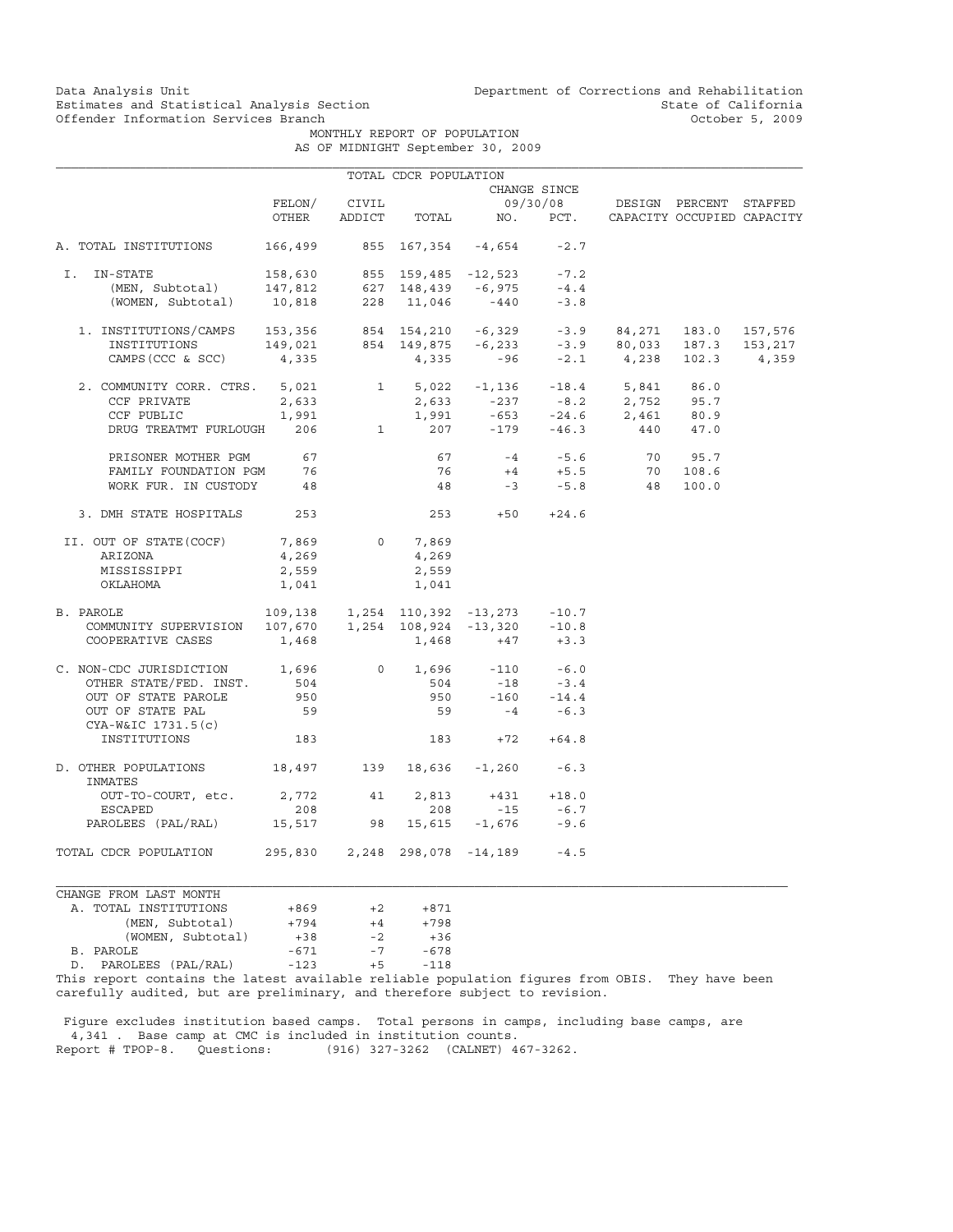MONTHLY INSTITUTION/CAMPS POPULATION DETAIL MIDNIGHT September 30, 2009

|            | INSTITUTIONS/CAMPS                           | FELON/<br>OTHER | CIVIL<br>ADDICT | TOTAL          | DESIGN<br>CAPACITY        | PERCENT<br>OCCUPIED | STAFFED<br>CAPACITY |
|------------|----------------------------------------------|-----------------|-----------------|----------------|---------------------------|---------------------|---------------------|
| MALE       |                                              |                 |                 |                |                           |                     |                     |
| ASP        | (AVENAL SP)                                  | 6,316           |                 | 6,316          | 2,920                     | 216.3               | 6,506               |
| CCC        | (CAL CORRECTL CTR)                           | 5,648           |                 | 5,648          | 3,883                     | 145.5               | 5,724               |
| CCI        | (CAL CORRECTL INSTITN)                       | 5,731           | $\mathbf{1}$    | 5,732          | 2,783                     | 206.0               | 5,732               |
| <b>CIM</b> | (CAL INSTITN FOR MEN)                        | 4,773           | 25              | 4,798          | 2,976                     | 161.2               | 6,011               |
| CMF        | (CAL MEDICAL FACIL)                          | 2,852           |                 | 2,852          | 2,297                     | 124.2               | 2,875               |
| CMC        | (CAL MEN'S COLONY)                           | 6,446           |                 | 6,446          | 3,838                     | 168.0               |                     |
|            |                                              |                 |                 | 4,281          |                           |                     | 6,458               |
| <b>CRC</b> | (CAL REHAB CTR, MEN)                         | 3,736           | 545             |                | 2,491                     | 171.9               | 4,408               |
| CAL        | (CAL SP, CALIPATRIA)                         | 4,296           |                 | 4,296          | 2,308                     | 186.1               | 4,218               |
| CEN        | (CAL SP, CENTINELA)                          | 4,584           |                 | 4,584          | 2,308                     | 198.6               | 4,508               |
| COR        | (CAL SP, CORCORAN)                           | 5,280           |                 | 5,280          | 3,116                     | 169.4               | 5,352               |
| LAC        | (CAL SP, LOS ANGELES CO)                     | 4,732           |                 | 4,732          | 2,400                     | 197.2               | 4,790               |
| SAC        | (CAL SP, SACRAMENTO)                         | 2,904           | $\mathbf{1}$    | 2,905          | 1,828                     | 158.9               | 2,979               |
| SQ         | (CAL SP, SAN QUENTIN)                        | 5,185           | 9               | 5,194          | 3,082                     | 168.5               | 5,274               |
| SOL        | (CAL SP, SOLANO)                             | 5,010           |                 | 5,010          | 2,610                     | 192.0               | 5,040               |
|            | SATF (CAL SATF AND SP - COR)                 | 6,884           | $\overline{2}$  |                | 6,886 3,424               | 201.1               | 7,009               |
|            | CVSP (CHUCKAWALLA VALLEY SP)                 | 3,464           |                 | 3,464          | 1,738                     | 199.3               | 3,593               |
| CTF        | (CORRL TRAING FAC)                           | 5,635           | $\overline{2}$  | 5,637          |                           | 170.2               | 6,127               |
| DVI        | (DEUEL VOCATL INSTITN)                       | 3,868           | 9               | 3,877          | 3,312<br>1,681            | 230.6               | 3,811               |
| FOL        | (FOLSOM SP)                                  | 3,998           |                 | 3,998          |                           | 161.9               | 4,078               |
| HDP        | (HIGH DESERT SP)                             | 4,497           | $7\overline{ }$ | 4,504          | $2,469$<br>2.324<br>2,324 | 193.8               | 4,486               |
|            | IRON (IRONWOOD SP)                           |                 |                 |                | 2,200                     |                     |                     |
|            | KVSP (KERN VALLEY SP)                        | 4,139<br>4,704  |                 | 4,139<br>4,704 |                           | 188.1<br>192.2      | 4,205               |
|            |                                              |                 |                 |                | $2,448$<br>1.700          |                     | 4,825               |
|            | MCSP (MULE CREEK SP)<br>NKSP (NORTH KERN SP) | 3,759<br>5,444  | 10              | 3,759<br>5,454 | 1,700<br>2,694            | 221.1<br>202.4      | 3,812<br>5,354      |
|            |                                              |                 |                 |                |                           |                     |                     |
|            | PBSP (PELICAN BAY SP)                        | 3,205           | $\mathbf{1}$    | 3,206          | 2,380                     | 134.7               | 3,407               |
|            | PVSP (PLEASANT VALLEY SP)                    | 4,934           |                 | 4,934          | 2,308                     | 213.8               | 4,922               |
|            | RIO (RIO COSUMNES COR CTR-RC)                | 471             |                 | 471            | $\circ$                   | $\sim$ $ \sim$      | 400                 |
|            | RJD (RJ DONOVAN CORR FACIL)                  | 4,689           | $\mathbf{1}$    | 4,690          | 2,200                     | 213.2               | 4,814               |
|            | SVSP (SALINAS VAL SP)                        | 3,696           |                 | 3,696          | 2,388                     | 154.8               | 3,981               |
|            | SRTA (SANTA RITA CO. JAIL-RC)                | 781             |                 | 781            | $\circ$                   | $\sim 100$          | 750                 |
|            | SCC (SIERRA CONSERV CTR)                     | 5,559           |                 | 5,559          | 3,736                     | 148.8               | 5,621               |
| WSP        | (WASCO SP)                                   | 5,876           | 14              | 5,890          | 2,984                     | 197.4               | 5,848               |
|            |                                              |                 |                 |                |                           |                     |                     |
|            | MALE TOTAL:                                  | 143,096         | 627             | 143,723        | 78,826                    | 182.3               | 146,918             |
| FEMALE     |                                              |                 |                 |                |                           |                     |                     |
| CIW        | (CAL INST FOR WOMEN)                         | 2,450           | 198             | 2,648          | 1,386                     | 191.1               | 2,715               |
|            | CCWF (CENT CAL WOMEN'S FACIL)                | 3,887           | $4\overline{ }$ | 3,891          | 2,004                     | 194.2               | 3,966               |
|            | FRCC (FRCCC BAKERSFIELD)                     | 73              |                 | 73             | 75                        | 97.3                | 75                  |
| RIO        | (RIO COSUMNES COR CTR-RC)                    | 11              |                 | 11             | $\circ$                   |                     | $\circ$             |
| VSP        | (VALLEY SP)                                  | 3,839           | 25              | 3,864          | 1,980                     | 195.2               | 3,902               |
|            |                                              |                 |                 |                |                           |                     |                     |
|            | FEMALE TOTAL:                                | 10,260          | 227             | 10,487         | 5,445                     | 192.6               | 10,658              |
|            |                                              |                 |                 |                |                           |                     |                     |
|            | INSTITUTIONS/CAMPS TOTAL:                    | 153,356         | 854             | 154,210        | 84,271                    | 183.0               | 157,576             |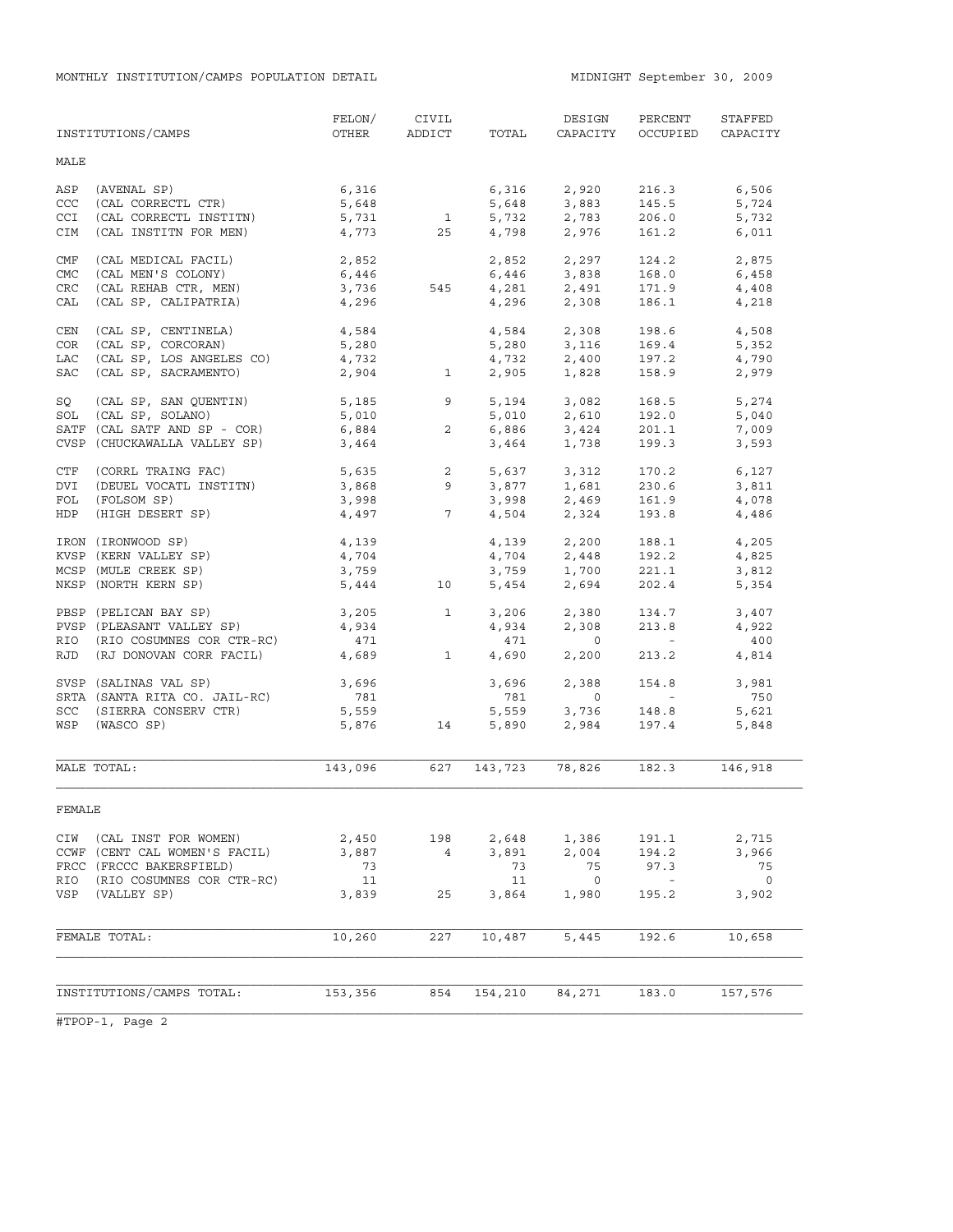|            | MONTHLY INSTITUTION/CAMPS POPULATION DETAIL  |                |                |       |          | MIDNIGHT September 30, 2009 |          |
|------------|----------------------------------------------|----------------|----------------|-------|----------|-----------------------------|----------|
|            |                                              | FELON/         | CIVIL          |       | DESIGN   | PERCENT                     | STAFFED  |
| MALE       | INSTITUTIONS                                 | OTHER          | ADDICT         | TOTAL | CAPACITY | OCCUPIED                    | CAPACITY |
| ASP        | (AVENAL SP)                                  | 6,316          |                | 6,316 | 2,920    | 216.3                       | 6,506    |
| CCC        | (CAL CORRECTL CTR)                           |                |                |       |          |                             |          |
|            | Camps                                        | 1,973          |                | 1,973 | 1,908    | 103.4                       | 2,029    |
|            | Level I                                      | 1,498          |                | 1,498 | 867      | 172.8                       | 1,557    |
|            | Level II                                     | 1,241          |                | 1,241 | 608      | 204.1                       | 1,203    |
|            | Level III                                    | 936            |                | 936   | 500      | 187.2                       | 935      |
| <b>CCI</b> | (CAL CORRECTL INSTITN)                       |                |                |       |          |                             |          |
|            | Level I                                      | 1,017          |                | 1,017 | 619      | 164.3                       | 1,062    |
|            | Level II                                     | 1,673          |                | 1,673 | 664      | 252.0                       | 1,606    |
|            | Level IV                                     | 791            |                | 791   | 684      | 115.6                       | 798      |
|            | SHU                                          | 774            |                | 774   | 316      | 244.9                       | 787      |
|            | Reception Ctr                                | 1,476          | $\mathbf{1}$   | 1,477 | 500      | 295.4                       | 1,479    |
| CIM        | (CAL INSTITN FOR MEN)                        |                |                |       |          |                             |          |
|            | Level I                                      | 2,068          | $\mathbf{1}$   | 2,069 | 1,374    | 150.6                       | 2,065    |
|            | East - Reception Center                      | 1,134          | 14             | 1,148 | 369      | 311.1                       | 1,192    |
|            | Reception Center - Central                   | 1,458          | 10             | 1,468 | 618      | 237.5                       | 1,463    |
|            | Reception Center - West                      | 113            |                | 113   | 615      | 18.4                        | 1,291    |
| CMF        | (CAL MEDICAL FACIL)                          |                |                |       |          |                             |          |
|            | Level I                                      | 77             |                | 77    | 135      | 57.0                        | 117      |
|            | Level II                                     | 366            |                | 366   | 230      | 159.1                       | 400      |
|            | Level III                                    | 2,409          |                | 2,409 | 1,932    | 124.7                       | 2,358    |
| <b>CMC</b> | (CAL MEN'S COLONY)                           |                |                |       |          |                             |          |
|            | East                                         | 3,760          |                | 3,760 | 2,425    | 155.1                       | 3,720    |
|            | West                                         |                |                | 2,686 | 1,413    | 190.1                       |          |
|            |                                              | 2,686<br>3,736 |                | 4,281 | 2,491    | 171.9                       | 2,738    |
| CRC<br>CAL | (CAL REHAB CTR, MEN)<br>(CAL SP, CALIPATRIA) |                | 545            |       |          |                             | 4,408    |
|            | Level I                                      |                |                | 283   | 208      |                             | 308      |
|            |                                              | 283            |                |       |          | 136.1                       |          |
|            | Level IV                                     | 4,013          |                | 4,013 | 2,100    | 191.1                       | 3,910    |
| CEN        | (CAL SP, CENTINELA)                          |                |                |       |          |                             |          |
|            | Level I                                      | 285            |                | 285   | 208      | 137.0                       | 308      |
|            | Level III                                    | 4,299          |                | 4,299 | 2,100    | 204.7                       | 4,200    |
| COR        | (CAL SP, CORCORAN)                           |                |                |       |          |                             |          |
|            | Level I                                      | 758            |                | 758   | 492      | 154.1                       | 734      |
|            | Level III                                    | 2,653          |                | 2,653 | 1,500    | 176.9                       | 2,530    |
|            | Level IV                                     | 438            |                | 438   | 100      | 438.0                       | 663      |
|            | SHU                                          | 1,423          |                | 1,423 | 1,000    | 142.3                       | 1,401    |
|            | PHU                                          | 8              |                | 8     | 24       | 33.3                        | 24       |
| LAC        | (CAL SP, LOS ANGELES CO)                     |                |                |       |          |                             |          |
|            | Level I                                      | 283            |                | 283   | 200      | 141.5                       | 300      |
|            | Level III/IV                                 | 2,384          |                | 2,384 | 1,200    | 198.7                       | 2,510    |
|            | Reception Center                             | 2,062          |                | 2,062 | 900      | 229.1                       | 1,880    |
|            | Adseq                                        | 3              |                | 3     | 100      | 3.0                         | 100      |
| <b>SAC</b> | (CAL SP, SACRAMENTO)                         |                |                |       |          |                             |          |
|            | Level I                                      | 279            |                | 279   | 192      | 145.3                       | 288      |
|            | PSU                                          | 244            |                | 244   | 256      | 95.3                        | 256      |
|            | Level IV                                     | 2,381          | 1              | 2,382 | 1,380    | 172.6                       | 2,435    |
| SQ         | (CAL SP, SAN QUENTIN)                        |                |                |       |          |                             |          |
|            | Level I                                      | $\mathbf{1}$   |                | 1     | 115      | 0.9                         | 215      |
|            | Level II                                     | 1,767          | 1              | 1,768 | 916      | 193.0                       | 1,627    |
|            | Condemned                                    | 637            |                | 637   | 637      | 100.0                       | 636      |
|            | Reception Center                             | 2,780          | 8              | 2,788 | 1,414    | 197.2                       | 2,796    |
| SOL        | (CAL SP, SOLANO)                             |                |                |       |          |                             |          |
|            | Level II                                     | 2,597          |                | 2,597 | 1,410    | 184.2                       | 2,820    |
|            | Level III                                    | 2,413          |                | 2,413 | 1,200    | 201.1                       | 2,220    |
|            | SATF (CAL SATF AND SP - COR)                 | 6,884          | $\overline{2}$ | 6,886 | 3,424    | 201.1                       | 7,009    |
|            | CVSP (CHUCKAWALLA VALLEY SP)                 |                |                |       |          |                             |          |
|            | Level I                                      | 280            |                | 280   | 208      | 134.6                       | 308      |
|            | Level II                                     | 3,184          |                | 3,184 | 1,530    | 208.1                       | 3,285    |
| CTF        | (CORRL TRAING FAC)                           |                |                |       |          |                             |          |
|            | Central-II                                   | 2,597          | 2              | 2,599 | 1,212    | 214.4                       | 2,877    |
|            | North-II/III                                 | 2,038          |                | 2,038 | 1,594    | 127.9                       | 2,280    |
|            |                                              |                |                |       |          |                             |          |
| DVI        | South-I<br>(DEUEL VOCATL INSTITN)            | 1,000          |                | 1,000 | 506      | 197.6                       | 970      |
|            |                                              |                |                |       |          |                             |          |
|            | Level I/II                                   | 707            |                | 707   | 494      | 143.1                       | 677      |
|            | Reception Center                             | 3,161          | 9              | 3,170 | 1,187    | 267.1                       | 3,134    |
| FOL        | (FOLSOM SP)                                  |                |                |       |          |                             |          |
|            | PSAP                                         | 131            |                | 131   | 129      | 101.6                       | 200      |
|            | TTP                                          | 132            |                | 132   | 131      | 100.8                       | 203      |
|            | Level I                                      | 366            |                | 366   | 408      | 89.7                        | 424      |
|            | Level II                                     | 2,176          |                | 2,176 | 1,663    | 130.8                       | 649      |
|            | Level III                                    | 1,193          |                | 1,193 | 138      | 864.5                       | 2,602    |
| #TPOP-1A   |                                              |                |                |       |          |                             |          |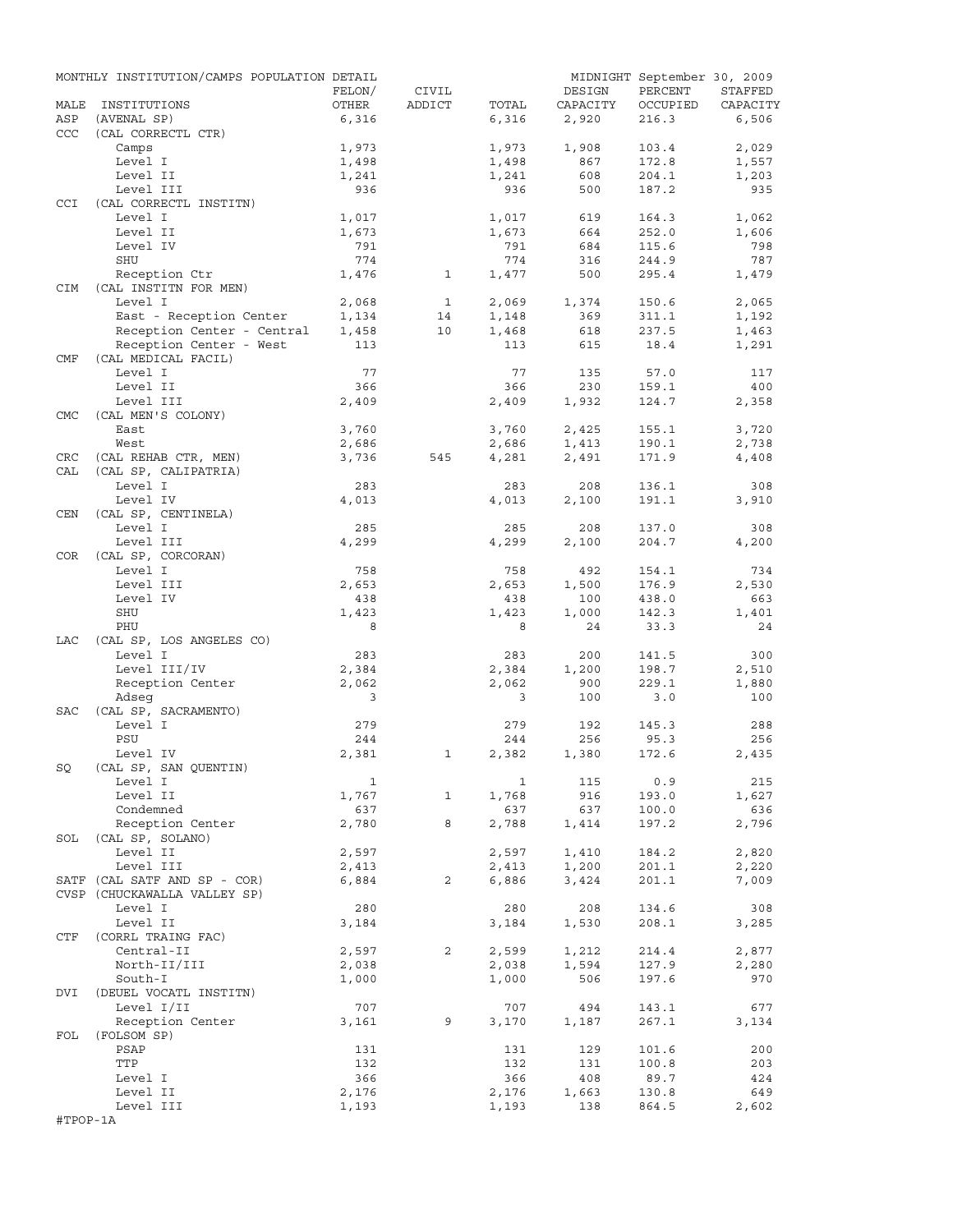|             | MONTHLY INSTITUTION/CAMPS POPULATION DETAIL   | FELON/           | CIVIL        |                    | DESIGN       | MIDNIGHT September 30, 2009<br>PERCENT | STAFFED      |
|-------------|-----------------------------------------------|------------------|--------------|--------------------|--------------|----------------------------------------|--------------|
| MALE<br>HDP | INSTITUTIONS<br>(HIGH DESERT SP)              | OTHER            | ADDICT       | TOTAL              | CAPACITY     | OCCUPIED                               | CAPACITY     |
|             | Level I                                       | 310              |              | 310                | 200          | 155.0                                  | 300          |
|             | Level II                                      | 107              |              | 107                | $\circ$      | $\sim$                                 | 120          |
|             | Level III                                     | 532              |              | 532                | 800          | 66.5                                   | 500          |
|             | Level IV                                      | 2,994            |              | 2,994              | 1,124        | 266.4                                  | 2,996        |
|             | Reception Center                              | 554              | 7            | 561                | 200          | 280.5                                  | 570          |
|             | IRON (IRONWOOD SP)<br>Level I                 | 245              |              | 245                | 200          | 122.5                                  | 300          |
|             | Level III                                     | 3,894            |              | 3,894              | 2,000        | 194.7                                  | 3,905        |
|             | KVSP (KERN VALLEY SP)                         |                  |              |                    |              |                                        |              |
|             | Level I/II                                    | 196              |              | 196                | 200          | 98.0                                   | 365          |
|             | Level IV                                      | 4,508            |              | 4,508              | 2,248        | 200.5                                  | 4,460        |
|             | MCSP (MULE CREEK SP)                          |                  |              |                    |              |                                        |              |
|             | Level I/II                                    | 248              |              | 248                | 200          | 124.0                                  | 456          |
|             | Level III                                     | 2,530            |              | 2,530              | 1,000        | 253.0                                  | 2,596        |
|             | Level IV                                      | 981              |              | 981                | 500          | 196.2                                  | 760          |
|             | NKSP (NORTH KERN SP)                          |                  |              |                    |              |                                        |              |
|             | Level I                                       | 247              |              | 247                | 210          | 117.6                                  | 308          |
|             | Level III<br>Reception Center                 | 515<br>4,682     | 10           | 515<br>4,692       | 300<br>2,184 | 171.7<br>214.8                         | 452<br>4,594 |
|             | PBSP (PELICAN BAY SP)                         |                  |              |                    |              |                                        |              |
|             | Level I                                       | 208              |              | 208                | 200          | 104.0                                  | 296          |
|             | Level III/IV                                  | 1,874            | $\mathbf{1}$ | 1,875              | 996          | 188.3                                  | 2,002        |
|             | SHU                                           | 1,123            |              | 1,123              | 1,184        | 94.8                                   | 1,109        |
|             | PVSP (PLEASANT VALLEY SP)                     |                  |              |                    |              |                                        |              |
|             | Level I/II                                    | 294              |              | 294                | 208          | 141.3                                  | 308          |
|             | Level III/IV                                  | 4,640            |              | 4,640              | 2,100        | 221.0                                  | 4,614        |
| RIO         | (RIO COSUMNES COR CTR-RC)                     | 471              |              | 471                | $\Omega$     |                                        | 400          |
| <b>RJD</b>  | (RJ DONOVAN CORR FACIL)                       |                  |              |                    |              |                                        |              |
|             | Level I                                       | 368              |              | 368                | 200          | 184.0                                  | 400          |
|             | Level III                                     | 1,678            | 1            | 1,679              | 600          | 279.8                                  | 1,460        |
|             | Reception Center                              | 1,962            |              | 1,962              | 900          | 218.0                                  | 2,004        |
|             | IV<br>SVSP (SALINAS VAL SP)                   | 681              |              | 681                | 500          | 136.2                                  | 950          |
|             | Level I/II                                    | 304              |              | 304                | 200          | 152.0                                  | 300          |
|             | Level III/IV                                  | 3,392            |              | 3,392              | 2,188        | 155.0                                  | 3,681        |
|             | SRTA (SANTA RITA CO. JAIL-RC)                 | 781              |              | 781                | $\mathbf 0$  | $\sim$ $-$                             | 750          |
| <b>SCC</b>  | (SIERRA CONSERV CTR)                          |                  |              |                    |              |                                        |              |
|             | Camps-Men                                     | 2,065            |              | 2,065              | 2,010        | 102.7                                  | 2,010        |
|             | Level I                                       | 1,221            |              | 1,221              | 618          | 197.6                                  | 1,232        |
|             | Level II                                      | 1,212            |              | 1,212              | 608          | 199.3                                  | 1,186        |
|             | Level III                                     | 1,061            |              | 1,061              | 500          | 212.2                                  | 1,193        |
| WSP         | (WASCO SP)                                    |                  |              |                    |              |                                        |              |
|             | Level I                                       | 225              |              | 225                | 200          | 112.5                                  | 296          |
|             | Level III                                     | 426              |              | 426                | 200          | 213.0                                  | 555          |
|             | Reception Center                              | 5,225<br>143,096 | 14           | 5,239              | 2,584        | 202.7                                  | 4,997        |
|             | MALE TOTAL:                                   |                  |              | 627 143,723 78,826 |              | 182.3                                  | 146,918      |
|             | FEMALE INSTITUTIONS                           |                  |              |                    |              |                                        |              |
| CIW         | (CAL INST FOR WOMEN)                          |                  |              |                    |              |                                        |              |
|             | Institution                                   | 1,817            | 166          | 1,983              | 822          | 241.2                                  | 1,909        |
|             | Reception Center                              | 325              | 31           | 356                | 184          | 193.5                                  | 394          |
|             | Corr Trt Ctr                                  | 8                | $\mathbf{1}$ | 9                  | 30           | 30.0                                   | 46           |
|             | Corr Trt Ctr RC                               | 3                |              | 3                  | 30           | 10.0                                   | 46           |
|             | Camps-Women                                   | 297              |              | 297                | 320          | 92.8                                   | 320          |
|             | CCWF (CENT CAL WOMEN'S FACIL)                 |                  |              |                    |              |                                        |              |
|             | Institution                                   | 3,085            | 3            | 3,088              | 1,631        | 189.3                                  | 3,159        |
|             | Reception Center                              | 786              | $\mathbf{1}$ | 787                | 356          | 221.1                                  | 790          |
|             | Condemned<br>FRCC (FRCCC BAKERSFIELD)         | 16<br>73         |              | 16<br>73           | 17<br>75     | 94.1<br>97.3                           | 17<br>75     |
| RIO         | (RIO COSUMNES COR CTR-RC)                     | 11               |              | 11                 | $\mathsf{O}$ | $\overline{\phantom{a}}$               | 0            |
| VSP         | (VALLEY SP)                                   |                  |              |                    |              |                                        |              |
|             | Institution                                   | 3,075            | 1            | 3,076              | 1,580        | 194.7                                  | 3,076        |
|             | Reception Center                              | 699              | 24           | 723                | 356          | 203.1                                  | 764          |
|             | SHU                                           | 65               |              | 65                 | 44           | 147.7                                  | 62           |
|             | FEMALE TOTAL:                                 | 10,260           | 227          | 10,487             | 5,445        | 192.6                                  | 10,658       |
|             |                                               |                  |              |                    |              |                                        |              |
|             | INSTITUTIONS/CAMPS TOTAL:<br>#TPOP-1A, PAGE 2 | 153,356          | 854          | 154,210            | 84,271       | 183.0                                  | 157,576      |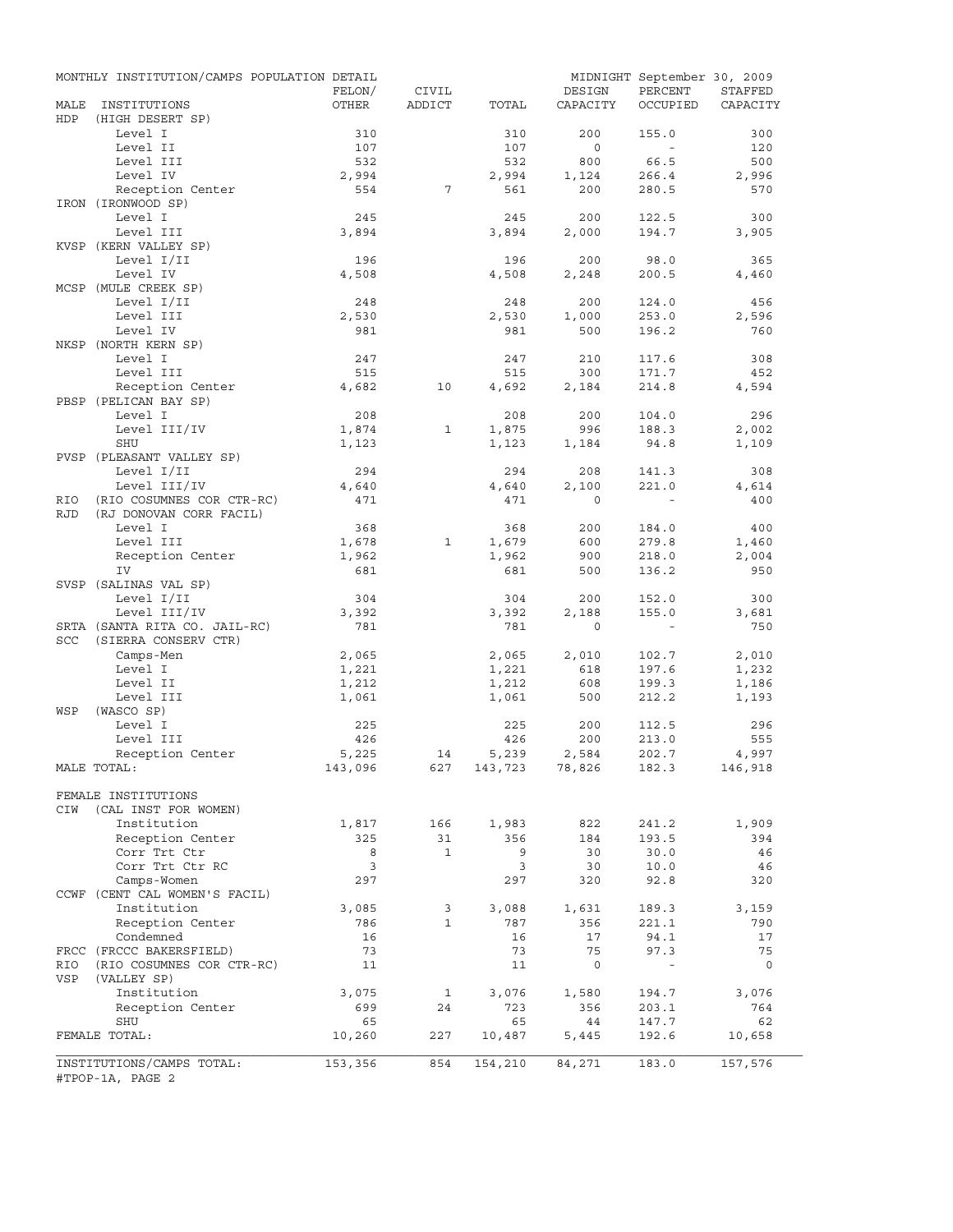Data Analysis Unit Unit Department of Corrections and Rehabilitation<br>Estimates and Statistical Analysis Section State of California Estimates and Statistical Analysis Section and State of California of Estimates and Statistical Analysis Section State of California of State of California of State of California of  $\sim$  State of California of the Movember

 MONTHLY REPORT OF POPULATION AS OF MIDNIGHT October 31, 2009

|                                                                                                                                                   |          |       | TOTAL CDCR POPULATION      |                                                  |              |                                 |         |         |
|---------------------------------------------------------------------------------------------------------------------------------------------------|----------|-------|----------------------------|--------------------------------------------------|--------------|---------------------------------|---------|---------|
|                                                                                                                                                   |          |       |                            |                                                  | CHANGE SINCE |                                 |         |         |
|                                                                                                                                                   | FELON/   | CIVIL |                            |                                                  |              | 10/31/08 DESIGN PERCENT STAFFED |         |         |
|                                                                                                                                                   | OTHER    |       |                            | ADDICT TOTAL NO. PCT. CAPACITY OCCUPIED CAPACITY |              |                                 |         |         |
| A. TOTAL INSTITUTIONS                                                                                                                             | 167,645  |       |                            | 876 168,521 -4,501                               | $-2.6$       |                                 |         |         |
| I. IN-STATE                                                                                                                                       |          |       |                            | 876 160,616 -12,406 -7.1                         |              |                                 |         |         |
|                                                                                                                                                   |          |       |                            |                                                  | $-3.9$       |                                 |         |         |
| -STATE 159,740 876 160,616 -12,406<br>(MEN, Subtotal) 149,001 659 149,660 -6,206<br>(WOMEN, Subtotal) 10,739 217 10,956 -689                      |          |       |                            |                                                  | $-5.9$       |                                 |         |         |
| 1. INSTITUTIONS/CAMPS 154,497 876 155,373 -5,729 -3.5 84,156 184.6<br>INSTITUTIONS 150,174 876 151,050 -5,632 -3.5 79,918 189.0                   |          |       |                            |                                                  |              |                                 |         | 157,458 |
|                                                                                                                                                   |          |       |                            |                                                  |              |                                 |         | 153,099 |
| CAMPS (CCC & SCC) $4,323$                                                                                                                         |          |       |                            | $4,323$ $-97$ $-2.1$ $4,238$ $102.0$             |              |                                 |         | 4,359   |
| 2. COMMUNITY CORR. CTRS. 4,985                                                                                                                    |          |       |                            | $0 \t 4,985 \t -1,237 \t -19.8 \t 5,840 \t 85.4$ |              |                                 |         |         |
| CCF PRIVATE                                                                                                                                       | 2,603    |       |                            | $2,603$ $-357$ $-12.0$ $2,752$ $94.6$            |              |                                 |         |         |
| CCF PUBLIC                                                                                                                                        | 2,074    |       | 2,074                      |                                                  |              | $-535$ $-20.5$ 2,461 84.3       |         |         |
| DRUG TREATMT FURLOUGH                                                                                                                             | 113      |       |                            | 113 - 290 - 71.9 440 25.7                        |              |                                 |         |         |
| PRISONER MOTHER PGM                                                                                                                               | 64       |       | 64                         |                                                  | $-6 - 8.5$   |                                 | 70 91.4 |         |
| FAMILY FOUNDATION PGM 84                                                                                                                          |          |       |                            | $84 + 18 + 27.2$                                 |              | 70                              | 120.0   |         |
| WORK FUR. IN CUSTODY                                                                                                                              | 47       |       | 47                         |                                                  |              | $-9 -16.0$ 47                   | 100.0   |         |
| 3. DMH STATE HOSPITALS                                                                                                                            | 258      |       |                            | $258 + 71 + 37.9$                                |              |                                 |         |         |
| II. OUT OF STATE (COCF)                                                                                                                           | 7,905    |       | $0 \qquad \qquad$<br>7,905 |                                                  |              |                                 |         |         |
| ARIZONA                                                                                                                                           | 4,307    |       | 4,307                      |                                                  |              |                                 |         |         |
| MISSISSIPPI                                                                                                                                       | 2,562    |       | 2,562                      |                                                  |              |                                 |         |         |
| OKLAHOMA                                                                                                                                          | 1,036    |       | 1,036                      |                                                  |              |                                 |         |         |
| B. PAROLE                                                                                                                                         |          |       |                            |                                                  |              |                                 |         |         |
|                                                                                                                                                   |          |       |                            |                                                  |              |                                 |         |         |
| 2AROLE 107,890 1,249 109,139 -13,549 -11.0<br>COMMUNITY SUPERVISION 106,433 1,249 107,682 -13,578 -11.1<br>COOPERATIVE CASES 1,457 1,457 +29 +2.0 |          |       |                            |                                                  |              |                                 |         |         |
| C. NON-CDC JURISDICTION 1,682                                                                                                                     |          |       |                            | 0 $1,682$ -133                                   | $-7.3$       |                                 |         |         |
| OTHER STATE/FED. INST.                                                                                                                            | 505      |       | 505                        |                                                  | $-7 - 1.3$   |                                 |         |         |
| OUT OF STATE PAROLE                                                                                                                               | 936      |       | 936                        | $-183 - 16.3$                                    |              |                                 |         |         |
| OUT OF STATE PAL<br>CYA-W&IC 1731.5(c)                                                                                                            | 57       |       |                            | $57 + 3 + 5.5$                                   |              |                                 |         |         |
| INSTITUTIONS                                                                                                                                      | 184      |       |                            | $184 +54 +41.5$                                  |              |                                 |         |         |
| D. OTHER POPULATIONS<br>INMATES                                                                                                                   |          |       |                            | 18,305 128 18,433 -1,326                         | $-6.7$       |                                 |         |         |
| OUT-TO-COURT, etc. 2,724 30 2,754                                                                                                                 |          |       |                            | $+501 +22.2$                                     |              |                                 |         |         |
| ESCAPED                                                                                                                                           | 208      |       | 208                        | $-14$                                            | $-6.3$       |                                 |         |         |
| PAROLEES (PAL/RAL) 15,373 98 15,471 -1,813                                                                                                        |          |       |                            |                                                  | $-10.4$      |                                 |         |         |
| TOTAL CDCR POPULATION 295,522 2,253 297,775 -13,998 -4.4                                                                                          |          |       |                            |                                                  |              |                                 |         |         |
| CHANGE FROM LAST MONTH                                                                                                                            |          |       |                            |                                                  |              |                                 |         |         |
| A. TOTAL INSTITUTIONS                                                                                                                             | $+1,146$ | $+21$ | $+1, 167$                  |                                                  |              |                                 |         |         |

| A. IVIAL INSIIIUIIUNS                                  | $+1, 140$ | ┭∠⊥          | $+1, 107$ |
|--------------------------------------------------------|-----------|--------------|-----------|
| (MEN, Subtotal)                                        | $+1,189$  | $+32$        | $+1,221$  |
| (WOMEN, Subtotal)                                      | $-79$     | $-11$        | -90       |
| B. PAROLE                                              | $-1, 248$ | $-5$         | $-1,253$  |
| D. PAROLEES (PAL/RAL)                                  | $-144$    | <sup>o</sup> | $-144$    |
| mbia waaano aanoolaa ola labaab awallabla waliabla aan |           |              |           |

This report contains the latest available reliable population figures from OBIS. They have been carefully audited, but are preliminary, and therefore subject to revision.

 Figure excludes institution based camps. Total persons in camps, including base camps, are 4,329 . Base camp at CMC is included in institution counts. Report # TPOP-8. Questions: (916) 327-3262 (CALNET) 467-3262.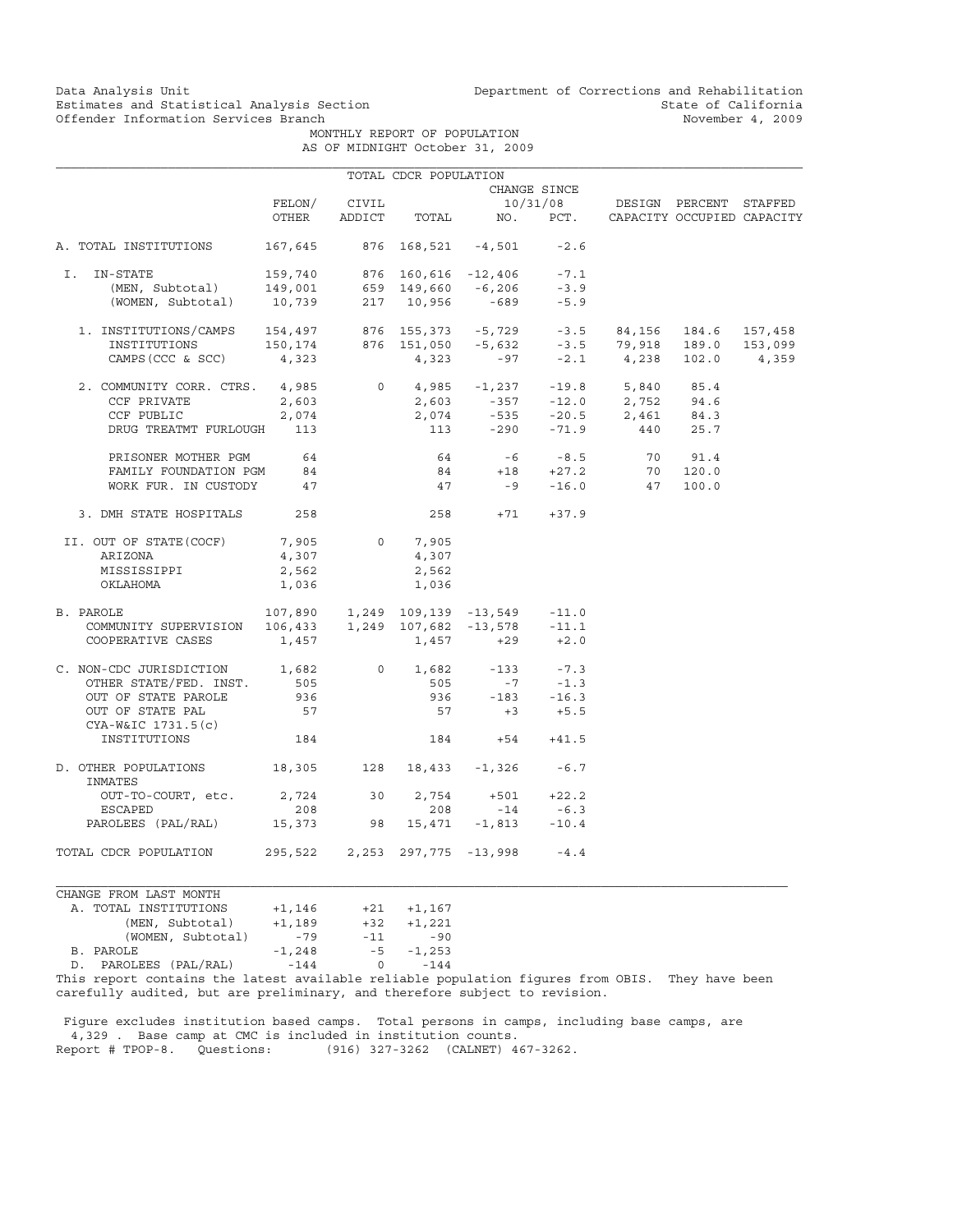|            | INSTITUTIONS/CAMPS            | FELON/<br>OTHER | CIVIL<br>ADDICT | TOTAL          | DESIGN<br>CAPACITY | PERCENT<br>OCCUPIED | STAFFED<br>CAPACITY |
|------------|-------------------------------|-----------------|-----------------|----------------|--------------------|---------------------|---------------------|
| MALE       |                               |                 |                 |                |                    |                     |                     |
| ASP        | (AVENAL SP)                   | 6,429           |                 | 6,429          | 2,920              | 220.2               | 6,506               |
| <b>CCC</b> | (CAL CORRECTL CTR)            | 5,650           |                 | 5,650          | 3,883              | 145.5               | 5,724               |
| CCI        | (CAL CORRECTL INSTITN)        | 5,920           |                 | 5,920          | 2,783              | 212.7               | 5,907               |
| <b>CIM</b> | (CAL INSTITN FOR MEN)         | 4,898           | 23              |                | 4,921 2,976        | 165.4               | 6,087               |
| CMF        | (CAL MEDICAL FACIL)           | 2,939           |                 |                | 2,939 2,297        | 127.9               | 2,875               |
| <b>CMC</b> | (CAL MEN'S COLONY)            | 6,495           |                 | 6,495          | 3,838              | 169.2               | 6,458               |
| CRC        | (CAL REHAB CTR, MEN)          | 3,754           | 572             |                | 4,326 2,491        | 173.7               | 4,408               |
| CAL        | (CAL SP, CALIPATRIA)          | 4,302           | $\mathbf{1}$    | 4,303          | 2,308              | 186.4               | 4,218               |
| CEN        | (CAL SP, CENTINELA)           | 4,636           |                 | 4,636          | 2,308              | 200.9               | 4,628               |
| COR        | (CAL SP, CORCORAN)            | 5,233           |                 | 5,233          | 3,116              | 167.9               | 5,172               |
| LAC        | (CAL SP, LOS ANGELES CO)      | 4,698           |                 | 4,698          | 2,400              | 195.8               | 4,790               |
| <b>SAC</b> | (CAL SP, SACRAMENTO)          | 2,903           |                 | 2,903          | 1,828              | 158.8               | 2,979               |
| SQ         | (CAL SP, SAN QUENTIN)         | 5,139           | 5               | 5,144          | 2,967              | 173.4               | 5,059               |
|            | SOL (CAL SP, SOLANO)          | 5,095           |                 | 5,095          | 2,610              | 195.2               | 5,137               |
|            | SATF (CAL SATF AND SP - COR)  | 6,913           | 4               |                | $6,917$ 3,424      | 202.0               | 7,009               |
|            | CVSP (CHUCKAWALLA VALLEY SP)  | 3,519           | $\overline{a}$  | 3,521          | 1,738              | 202.6               | 3,593               |
|            | CTF (CORRL TRAING FAC)        |                 |                 |                | 3,312              |                     |                     |
| <b>DVI</b> | (DEUEL VOCATL INSTITN)        | 5,937<br>3,811  | 10              | 5,937<br>3,821 | 1,681              | 179.3<br>227.3      | 6,127<br>3,811      |
| FOL        | (FOLSOM SP)                   |                 |                 |                | 2,469              | 158.3               | 4,078               |
|            | (HIGH DESERT SP)              | 3,909           |                 | 3,909<br>4,498 | 2,324              | 193.5               |                     |
| HDP        |                               | 4,484           | 14              |                |                    |                     | 4,486               |
|            | IRON (IRONWOOD SP)            | 4,250           |                 | 4,250          | 2,200              | 193.2               | 4,205               |
|            | KVSP (KERN VALLEY SP)         | 4,721           | $\mathbf{1}$    | 4,722          | 2,448              | 192.9               | 4,880               |
|            | MCSP (MULE CREEK SP)          | 3,749           |                 | 3,749          | 1,700              | 220.5               | 3,812               |
|            | NKSP (NORTH KERN SP)          | 5,442           | 14              | 5,456          | 2,694              | 202.5               | 5,354               |
|            | PBSP (PELICAN BAY SP)         | 3,201           |                 | 3,201          | 2,380              | 134.5               | 3,407               |
|            | PVSP (PLEASANT VALLEY SP)     | 4,926           |                 | 4,926          | 2,308              | 213.4               | 4,922               |
|            | RIO (RIO COSUMNES COR CTR-RC) | 541             |                 | 541            | $\circ$            | $\sim$ $-$          | 400                 |
|            | RJD (RJ DONOVAN CORR FACIL)   | 4,695           | $\mathbf{1}$    | 4,696          | 2,200              | 213.5               | 4,814               |
|            | SVSP (SALINAS VAL SP)         | 3,756           |                 | 3,756          | 2,388              | 157.3               | 3,843               |
|            | SRTA (SANTA RITA CO. JAIL-RC) | 833             |                 | 833            | $\circ$            | $\sim 10^{-10}$     | 750                 |
|            | SCC (SIERRA CONSERV CTR)      | 5,507           |                 | 5,507          | 3,736              | 147.4               | 5,513               |
|            | WSP (WASCO SP)                | 6,005           | 12              | 6,017          | 2,984              | 201.6               | 5,848               |
|            |                               |                 |                 |                |                    |                     |                     |
|            | MALE TOTAL:                   | 144,290         | 659             | 144,949        | 78,711             | 184.2               | 146,800             |
| FEMALE     |                               |                 |                 |                |                    |                     |                     |
| CIW        | (CAL INST FOR WOMEN)          | 2,461           | 198             | 2,659          | 1,386              | 191.8               | 2,715               |
|            | CCWF (CENT CAL WOMEN'S FACIL) | 3,867           | 3               | 3,870          | 2,004              | 193.1               | 3,966               |
|            | FRCC (FRCCC BAKERSFIELD)      | 71              |                 | 71             | 75                 | 94.7                | 75                  |
| RIO        | (RIO COSUMNES COR CTR-RC)     | 22              |                 | 22             | $\circ$            | $\sim$              | $\circ$             |
| VSP        | (VALLEY SP)                   | 3,786           | 16              | 3,802          | 1,980              | 192.0               | 3,902               |
|            |                               |                 |                 |                |                    |                     |                     |
|            | FEMALE TOTAL:                 | 10,207          | 217             | 10,424         | 5,445              | 191.4               | 10,658              |
|            |                               |                 |                 |                |                    |                     |                     |
|            | INSTITUTIONS/CAMPS TOTAL:     | 154,497         | 876             | 155,373        | 84,156             | 184.6               | 157,458             |
|            |                               |                 |                 |                |                    |                     |                     |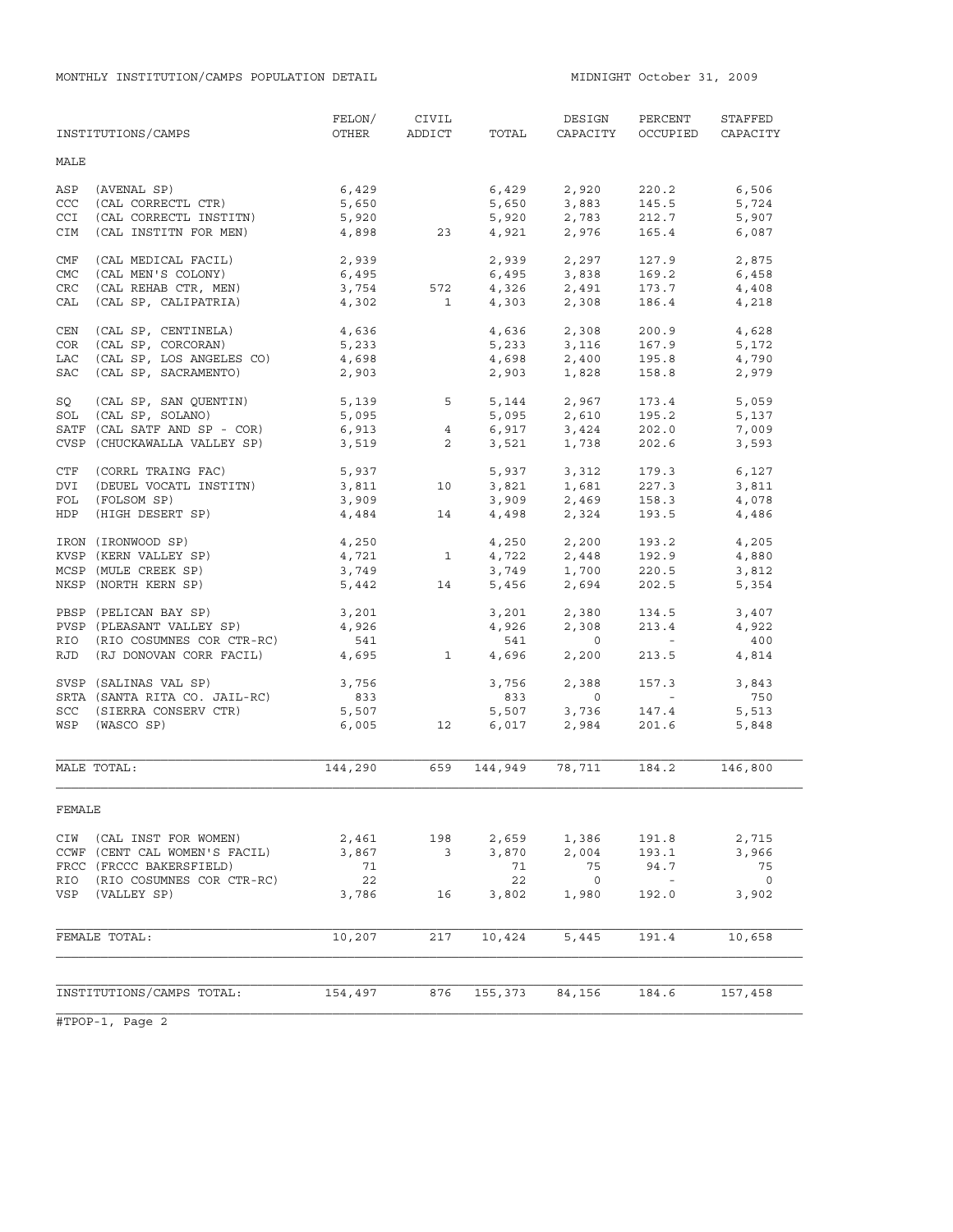|            | MONTHLY INSTITUTION/CAMPS POPULATION DETAIL |                |                |                |            | MIDNIGHT October 31, 2009 |              |
|------------|---------------------------------------------|----------------|----------------|----------------|------------|---------------------------|--------------|
|            |                                             | FELON/         | CIVIL          |                | DESIGN     | PERCENT                   | STAFFED      |
| MALE       | INSTITUTIONS                                | OTHER          | ADDICT         | TOTAL          | CAPACITY   | OCCUPIED                  | CAPACITY     |
| ASP        | (AVENAL SP)                                 | 6,429          |                | 6,429          | 2,920      | 220.2                     | 6,506        |
| <b>CCC</b> | (CAL CORRECTL CTR)                          |                |                |                |            |                           |              |
|            | Camps                                       | 1,972          |                | 1,972          | 1,908      | 103.4                     | 2,029        |
|            | Level I<br>Level II                         | 1,488<br>1,238 |                | 1,488<br>1,238 | 867<br>608 | 171.6<br>203.6            | 1,557        |
|            | Level III                                   | 952            |                | 952            | 500        | 190.4                     | 1,203<br>935 |
| <b>CCI</b> | (CAL CORRECTL INSTITN)                      |                |                |                |            |                           |              |
|            | Level I                                     | 1,179          |                | 1,179          | 619        | 190.5                     | 1,237        |
|            | Level II                                    | 1,692          |                | 1,692          | 664        | 254.8                     | 1,606        |
|            | Level IV                                    | 805            |                | 805            | 684        | 117.7                     | 798          |
|            | SHU                                         | 763            |                | 763            | 316        | 241.5                     | 787          |
|            | Reception Ctr                               | 1,481          |                | 1,481          | 500        | 296.2                     | 1,479        |
| <b>CIM</b> | (CAL INSTITN FOR MEN)                       |                |                |                |            |                           |              |
|            | Level I                                     | 2,111          |                | 2,111          | 1,374      | 153.6                     | 2,065        |
|            | East - Reception Center                     | 1,131          | 11             | 1,142          | 369        | 309.5                     | 1,268        |
|            | Reception Center - Central                  | 1,558          | 12             | 1,570          | 618        | 254.0                     | 1,463        |
|            | Reception Center - West                     | 98             |                | 98             | 615        | 15.9                      | 1,291        |
| CMF        | (CAL MEDICAL FACIL)                         |                |                |                |            |                           |              |
|            | Level I                                     | 78             |                | 78             | 135        | 57.8                      | 117          |
|            | Level II                                    | 366            |                | 366            | 230        | 159.1                     | 400          |
|            | Level III                                   | 2,495          |                | 2,495          | 1,932      | 129.1                     | 2,358        |
| <b>CMC</b> | (CAL MEN'S COLONY)                          |                |                |                |            |                           |              |
|            | East                                        | 3,779          |                | 3,779          | 2,425      | 155.8                     | 3,720        |
|            | West                                        | 2,716          |                | 2,716          | 1,413      | 192.2                     | 2,738        |
| CRC        | (CAL REHAB CTR, MEN)                        | 3,754          | 572            | 4,326          | 2,491      | 173.7                     | 4,408        |
| CAL        | (CAL SP, CALIPATRIA)                        |                |                |                |            |                           |              |
|            | Level I                                     | 287            |                | 287<br>4,016   | 208        | 138.0                     | 308          |
|            | Level IV                                    | 4,015          | $\mathbf{1}$   |                | 2,100      | 191.2                     | 3,910        |
| CEN        | (CAL SP, CENTINELA)<br>Level I              | 281            |                | 281            | 208        | 135.1                     | 308          |
|            | Level III                                   | 4,355          |                | 4,355          | 2,100      | 207.4                     | 4,320        |
| COR        | (CAL SP, CORCORAN)                          |                |                |                |            |                           |              |
|            | Level I                                     | 760            |                | 760            | 492        | 154.5                     | 734          |
|            | Level III                                   | 2,601          |                | 2,601          | 1,500      | 173.4                     | 2,350        |
|            | Level IV                                    | 452            |                | 452            | 100        | 452.0                     | 663          |
|            | SHU                                         | 1,413          |                | 1,413          | 1,000      | 141.3                     | 1,401        |
|            | PHU                                         | $\overline{7}$ |                | 7              | 24         | 29.2                      | 24           |
| LAC        | (CAL SP, LOS ANGELES CO)                    |                |                |                |            |                           |              |
|            | Level I                                     | 275            |                | 275            | 200        | 137.5                     | 300          |
|            | Level III/IV                                | 2,411          |                | 2,411          | 1,200      | 200.9                     | 2,510        |
|            | Reception Center                            | 2,011          |                | 2,011          | 900        | 223.4                     | 1,880        |
|            | Adseq                                       | 1              |                | 1              | 100        | 1.0                       | 100          |
| SAC        | (CAL SP, SACRAMENTO)                        |                |                |                |            |                           |              |
|            | Level I                                     | 276            |                | 276            | 192        | 143.8                     | 288          |
|            | PSU                                         | 244            |                | 244            | 256        | 95.3                      | 256          |
|            | Level IV                                    | 2,383          |                | 2,383          | 1,380      | 172.7                     | 2,435        |
| SQ         | (CAL SP, SAN QUENTIN)                       |                |                |                |            |                           |              |
|            | Level II                                    | 1,828          |                | 1,828          | 916        | 199.6                     | 1,627        |
|            | Condemned                                   | 629            |                | 629            | 637        | 98.7                      | 636          |
|            | Reception Center                            | 2,682          | 5              | 2,687          | 1,414      | 190.0                     | 2,796        |
| SOL        | (CAL SP, SOLANO)                            |                |                |                |            |                           |              |
|            | Level II                                    | 2,690          |                | 2,690          | 1,410      | 190.8                     | 2,917        |
|            | Level III<br>SATF (CAL SATF AND SP - COR)   | 2,405          | 4              | 2,405<br>6,917 | 1,200      | 200.4<br>202.0            | 2,220        |
|            | CVSP (CHUCKAWALLA VALLEY SP)                | 6,913          |                |                | 3,424      |                           | 7,009        |
|            | Level I                                     | 299            |                | 299            | 208        | 143.8                     | 308          |
|            | Level II                                    | 3,220          | $\overline{2}$ | 3,222          | 1,530      | 210.6                     | 3,285        |
| CTF        | (CORRL TRAING FAC)                          |                |                |                |            |                           |              |
|            | Central-II                                  | 2,797          |                | 2,797          | 1,212      | 230.8                     | 2,877        |
|            | North-II/III                                | 2,139          |                | 2,139          | 1,594      | 134.2                     | 2,280        |
|            | South-I                                     | 1,001          |                | 1,001          | 506        | 197.8                     | 970          |
| DVI        | (DEUEL VOCATL INSTITN)                      |                |                |                |            |                           |              |
|            | Level I/II                                  | 694            |                | 694            | 494        | 140.5                     | 677          |
|            | Reception Center                            | 3,117          | 10             | 3,127          | 1,187      | 263.4                     | 3,134        |
| FOL        | (FOLSOM SP)                                 |                |                |                |            |                           |              |
|            | PSAP                                        | 52             |                | 52             | 129        | 40.3                      | 200          |
|            | TTP                                         | 104            |                | 104            | 131        | 79.4                      | 203          |
|            | Level I                                     | 360            |                | 360            | 408        | 88.2                      | 424          |
|            | Level II                                    | 2,278          |                | 2,278          | 1,663      | 137.0                     | 649          |
|            | Level III                                   | 1,115          |                | 1,115          | 138        | 808.0                     | 2,602        |
| #TPOP-1A   |                                             |                |                |                |            |                           |              |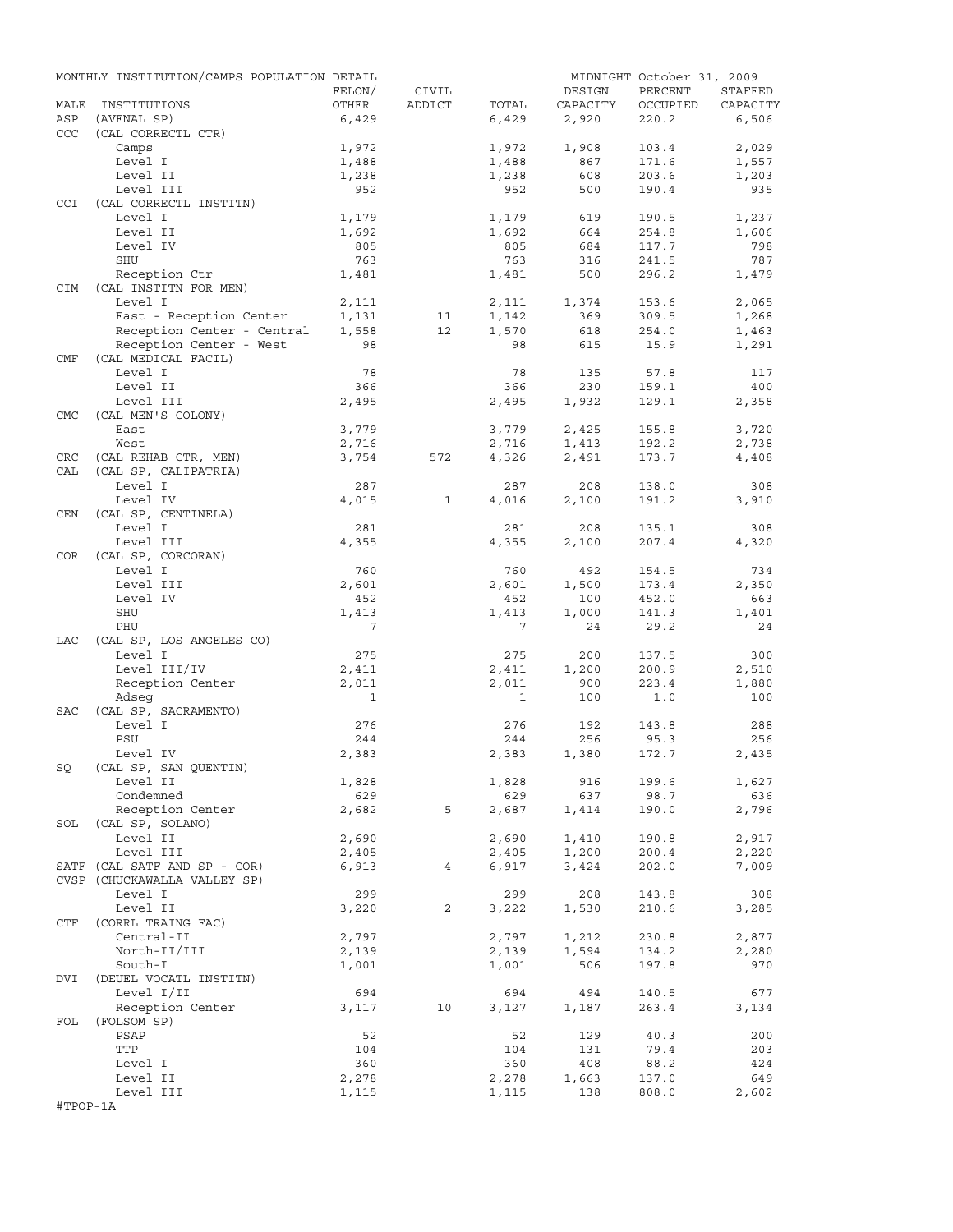|                   | MONTHLY INSTITUTION/CAMPS POPULATION DETAIL          |         |              |                    |                   | MIDNIGHT October 31, 2009 |          |
|-------------------|------------------------------------------------------|---------|--------------|--------------------|-------------------|---------------------------|----------|
|                   |                                                      | FELON/  | CIVIL        |                    | DESIGN            | PERCENT                   | STAFFED  |
| MALE<br>HDP       | INSTITUTIONS<br>(HIGH DESERT SP)                     | OTHER   | ADDICT       | TOTAL              | CAPACITY          | OCCUPIED                  | CAPACITY |
|                   | Level I                                              | 301     |              | 301                | 200               | 150.5                     | 300      |
|                   | Level II                                             | 123     |              | 123                | $\circ$           | $\sim$                    | 120      |
|                   | Level III                                            | 541     |              | 541                | 800               | 67.6                      | 500      |
|                   | Level IV                                             | 2,957   |              | 2,957              | 1,124             | 263.1                     | 2,996    |
|                   | Reception Center                                     | 562     | 14           | 576                | 200               | 288.0                     | 570      |
|                   | IRON (IRONWOOD SP)                                   |         |              |                    |                   |                           |          |
|                   | Level I                                              | 247     |              | 247<br>4,003       | 200               | 123.5                     | 300      |
|                   | Level III<br>KVSP (KERN VALLEY SP)                   | 4,003   |              |                    | 2,000             | 200.2                     | 3,905    |
|                   | Level I/II                                           | 193     |              | 193                | 200               | 96.5                      | 420      |
|                   | Level IV                                             | 4,528   | $\mathbf{1}$ | 4,529              | 2,248             | 201.5                     | 4,460    |
|                   | MCSP (MULE CREEK SP)                                 |         |              |                    |                   |                           |          |
|                   | Level I/II                                           | 250     |              | 250                | 200               | 125.0                     | 456      |
|                   | Level III                                            | 2,519   |              | 2,519              | 1,000             | 251.9                     | 2,596    |
|                   | Level IV                                             | 980     |              | 980                | 500               | 196.0                     | 760      |
|                   | NKSP (NORTH KERN SP)                                 |         |              |                    |                   |                           |          |
|                   | Level I                                              | 250     |              | 250                | 210               | 119.0                     | 308      |
|                   | Level III                                            | 511     |              | 511                | 300               | 170.3                     | 452      |
|                   | Reception Center                                     | 4,681   | 14           | 4,695              | 2,184             | 215.0                     | 4,594    |
|                   | PBSP (PELICAN BAY SP)                                |         |              |                    |                   |                           |          |
|                   | Level I                                              | 210     |              | 210                | 200               | 105.0                     | 296      |
|                   | Level III/IV                                         | 1,871   |              | 1,871              | 996               | 187.9                     | 2,002    |
|                   | <b>SHU</b>                                           | 1,120   |              | 1,120              | 1,184             | 94.6                      | 1,109    |
|                   | PVSP (PLEASANT VALLEY SP)                            |         |              |                    |                   |                           |          |
|                   | Level I/II<br>Level III/IV                           | 295     |              | 295                | 208               | 141.8                     | 188      |
|                   |                                                      | 4,631   |              | 4,631              | 2,100<br>$\Omega$ | 220.5                     | 4,734    |
| RIO<br><b>RJD</b> | (RIO COSUMNES COR CTR-RC)<br>(RJ DONOVAN CORR FACIL) | 541     |              | 541                |                   |                           | 400      |
|                   | Level I                                              | 375     |              | 375                | 200               | 187.5                     | 400      |
|                   | Level III                                            | 1,700   | 1            | 1,701              | 600               | 283.5                     | 1,460    |
|                   | Reception Center                                     | 1,912   |              | 1,912              | 900               | 212.4                     | 2,004    |
|                   | IV                                                   | 708     |              | 708                | 500               | 141.6                     | 950      |
|                   | SVSP (SALINAS VAL SP)                                |         |              |                    |                   |                           |          |
|                   | Level I/II                                           | 294     |              | 294                | 200               | 147.0                     | 300      |
|                   | Level III/IV                                         | 3,462   |              | 3,462              | 2,188             | 158.2                     | 3,543    |
|                   | SRTA (SANTA RITA CO. JAIL-RC)                        | 833     |              | 833                | $\mathbf 0$       | $\sim$                    | 750      |
| SCC               | (SIERRA CONSERV CTR)                                 |         |              |                    |                   |                           |          |
|                   | Camps-Men                                            | 2,048   |              | 2,048              | 2,010             | 101.9                     | 2,010    |
|                   | Level I                                              | 1,228   |              | 1,228              | 618               | 198.7                     | 1,232    |
|                   | Level II                                             | 1,206   |              | 1,206              | 608               | 198.4                     | 1,186    |
|                   | Level III                                            | 1,025   |              | 1,025              | 500               | 205.0                     | 1,085    |
| WSP               | (WASCO SP)                                           |         |              |                    |                   |                           |          |
|                   | Level I                                              | 235     |              | 235                | 200               | 117.5                     | 296      |
|                   | Level III                                            | 464     |              | 464                | 200               | 232.0                     | 555      |
|                   | Reception Center                                     | 5,306   | 12           | 5,318              | 2,584             | 205.8                     | 4,997    |
|                   | MALE TOTAL:                                          | 144,290 |              | 659 144,949 78,711 |                   | 184.2                     | 146,800  |
|                   |                                                      |         |              |                    |                   |                           |          |
| CIW               | FEMALE INSTITUTIONS<br>(CAL INST FOR WOMEN)          |         |              |                    |                   |                           |          |
|                   | Institution                                          | 1,837   | 165          | 2,002              | 822               | 243.6                     | 1,909    |
|                   | Reception Center                                     | 305     | 33           | 338                | 184               | 183.7                     | 394      |
|                   | Corr Trt Ctr                                         | 14      |              | 14                 | 30                | 46.7                      | 46       |
|                   | Corr Trt Ctr RC                                      | 2       |              | 2                  | 30                | 6.7                       | 46       |
|                   | Camps-Women                                          | 303     |              | 303                | 320               | 94.7                      | 320      |
|                   | CCWF (CENT CAL WOMEN'S FACIL)                        |         |              |                    |                   |                           |          |
|                   | Institution                                          | 3,124   | 2            | 3,126              | 1,631             | 191.7                     | 3,159    |
|                   | Reception Center                                     | 727     | $\mathbf{1}$ | 728                | 356               | 204.5                     | 790      |
|                   | Condemned                                            | 16      |              | 16                 | 17                | 94.1                      | 17       |
|                   | FRCC (FRCCC BAKERSFIELD)                             | 71      |              | 71                 | 75                | 94.7                      | 75       |
| RIO               | (RIO COSUMNES COR CTR-RC)                            | 22      |              | 22                 | $\mathsf{O}$      | $\blacksquare$            | 0        |
| VSP               | (VALLEY SP)                                          |         |              |                    |                   |                           |          |
|                   | Institution                                          | 3,031   | 3            | 3,034              | 1,580             | 192.0                     | 3,076    |
|                   | Reception Center                                     | 694     | 13           | 707                | 356               | 198.6                     | 764      |
|                   | SHU                                                  | 61      |              | 61                 | 44                | 138.6                     | 62       |
|                   | FEMALE TOTAL:                                        | 10,207  | 217          | 10,424             | 5,445             | 191.4                     | 10,658   |
|                   | INSTITUTIONS/CAMPS TOTAL:                            | 154,497 | 876          | 155,373            | 84,156            | 184.6                     | 157,458  |
|                   | #TPOP-1A, PAGE 2                                     |         |              |                    |                   |                           |          |
|                   |                                                      |         |              |                    |                   |                           |          |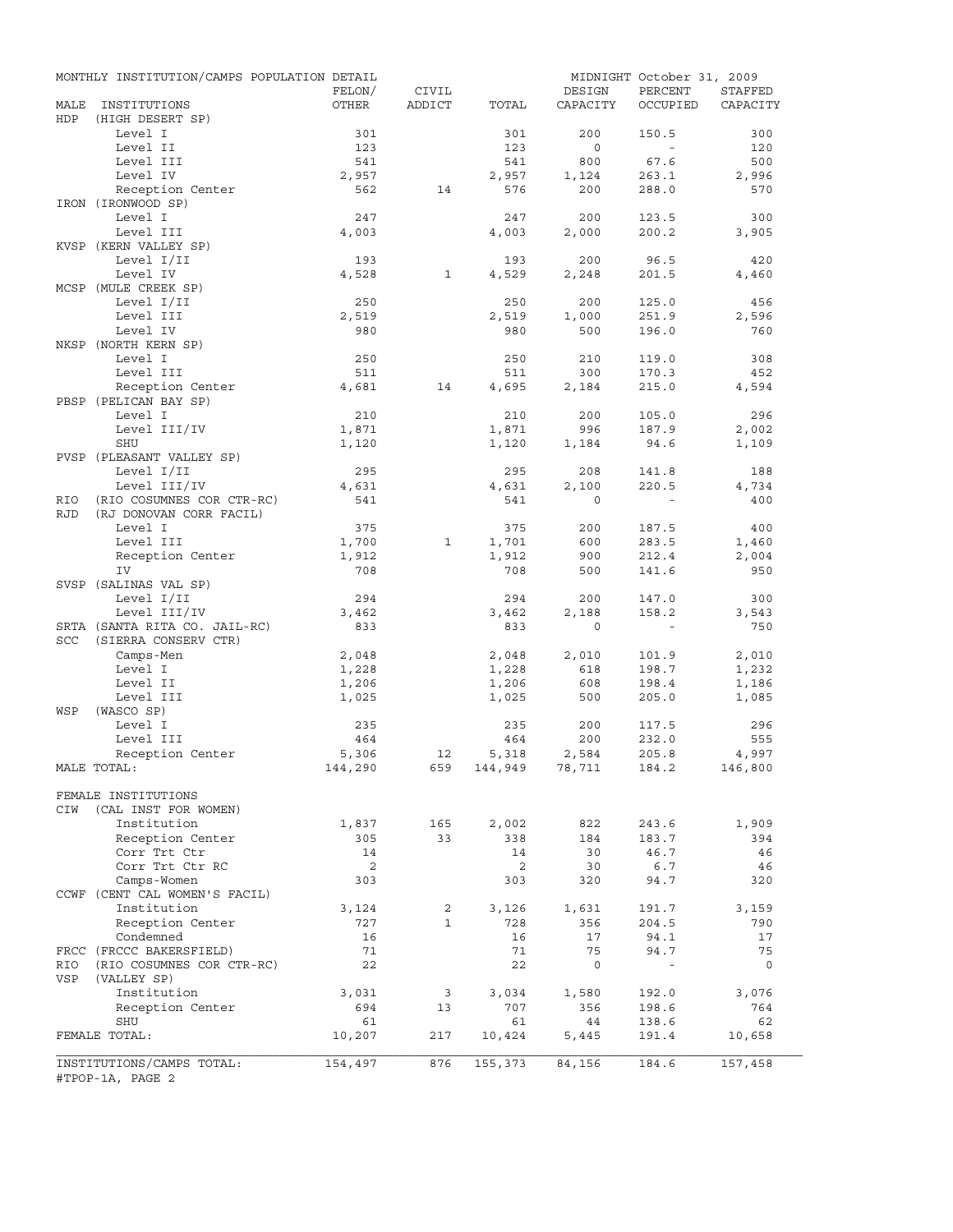Data Analysis Unit Unit Department of Corrections and Rehabilitation<br>Estimates and Statistical Analysis Section State of California ext intervals and Statistical Analysis Section<br>
Offender Information Services Branch<br>
Offender Information Services Branch

> MONTHLY REPORT OF POPULATION AS OF MIDNIGHT November 30, 2009

|                                                                                                                                                                                                            |                                                                         |              | TOTAL CDCR POPULATION |                                          |              |                                                                            |         |
|------------------------------------------------------------------------------------------------------------------------------------------------------------------------------------------------------------|-------------------------------------------------------------------------|--------------|-----------------------|------------------------------------------|--------------|----------------------------------------------------------------------------|---------|
|                                                                                                                                                                                                            |                                                                         |              |                       |                                          | CHANGE SINCE |                                                                            |         |
|                                                                                                                                                                                                            |                                                                         | FELON/ CIVIL |                       |                                          |              | 11/30/08 DESIGN PERCENT STAFFED                                            |         |
|                                                                                                                                                                                                            | OTHER                                                                   |              |                       |                                          |              | ADDICT TOTAL NO. PCT. CAPACITY OCCUPIED CAPACITY                           |         |
| A. TOTAL INSTITUTIONS                                                                                                                                                                                      |                                                                         |              |                       | 166,571 868 167,439 -4,212 -2.4          |              |                                                                            |         |
| 1-STATE 158,609 868 159,477 -12,174 -7.0<br>(MEN, Subtotal) 148,052 655 148,707 -5,550 -3.5<br>(WOMEN, Subtotal) 10,557 213 10,770 -797 -6.8<br>I. IN-STATE                                                |                                                                         |              |                       |                                          |              |                                                                            |         |
|                                                                                                                                                                                                            |                                                                         |              |                       |                                          |              |                                                                            |         |
|                                                                                                                                                                                                            |                                                                         |              |                       |                                          |              |                                                                            |         |
| 1. INSTITUTIONS/CAMPS 153,620 868 154,488 -5,085 -3.1 84,156 183.6 158,172<br>INSTITUTIONS 149,405 868 150,273 -4,919 -3.1 79,918 188.0 153,813<br>CAMPS(CCC & SCC) 4,215 4,215 -166 -3.7 4,238 99.5 4,359 |                                                                         |              |                       |                                          |              |                                                                            |         |
|                                                                                                                                                                                                            |                                                                         |              |                       |                                          |              |                                                                            | 153,813 |
|                                                                                                                                                                                                            |                                                                         |              |                       |                                          |              |                                                                            | 4,359   |
| 2. COMMUNITY CORR. CTRS. 4,730                                                                                                                                                                             |                                                                         |              |                       |                                          |              | $0 \t 4,730 \t -1,337 \t -22.0 \t 5,830 \t 81.1$                           |         |
| CCF PRIVATE                                                                                                                                                                                                | 2,272                                                                   |              |                       |                                          |              | $2,272$ $-680$ $-23.0$ $2,752$ 82.6<br>$2,248$ $-260$ $-10.3$ $2,461$ 91.3 |         |
| CCF PUBLIC                                                                                                                                                                                                 | 2,248                                                                   |              |                       |                                          |              |                                                                            |         |
| DRUG TREATMT FURLOUGH 40                                                                                                                                                                                   |                                                                         |              |                       |                                          |              | $40 -363 -90.0$ $440 -363 -90.0$                                           |         |
| PRISONER MOTHER PGM                                                                                                                                                                                        | 56                                                                      |              |                       |                                          |              | 56 -13 -18.8 70 80.0<br>77 +10 +14.9 70 110.0                              |         |
| FAMILY FOUNDATION PGM 77                                                                                                                                                                                   |                                                                         |              |                       |                                          |              |                                                                            |         |
| WORK FUR. IN CUSTODY 37                                                                                                                                                                                    |                                                                         |              |                       |                                          |              | $37 -31 -45.5$ 37 100.0                                                    |         |
| 3. DMH STATE HOSPITALS 259                                                                                                                                                                                 |                                                                         |              |                       | $259 + 75 + 40.7$                        |              |                                                                            |         |
| II. OUT OF STATE(COCF)                                                                                                                                                                                     | 7,962                                                                   |              | $0 \t 7,962$          |                                          |              |                                                                            |         |
| ARIZONA                                                                                                                                                                                                    | 4,323                                                                   |              | 4,323                 |                                          |              |                                                                            |         |
| MISSISSIPPI                                                                                                                                                                                                | 2,568                                                                   |              | 2,568                 |                                          |              |                                                                            |         |
| OKLAHOMA                                                                                                                                                                                                   | 1,071                                                                   |              | 1,071                 |                                          |              |                                                                            |         |
| B. PAROLE                                                                                                                                                                                                  | $108,571$ 1, 242 109, 813 -13, 682 -11.0                                |              |                       |                                          |              |                                                                            |         |
| COMMUNITY SUPERVISION  107,101  1,242  108,343  -13,731  -11.2<br>COOPERATIVE CASES  1,470  1,470  +49  +3.4                                                                                               |                                                                         |              |                       |                                          |              |                                                                            |         |
|                                                                                                                                                                                                            |                                                                         |              |                       |                                          |              |                                                                            |         |
| C. NON-CDC JURISDICTION 1,685                                                                                                                                                                              |                                                                         |              |                       | 0 $1,685$ $-114$ $-6.3$                  |              |                                                                            |         |
| OTHER STATE/FED. INST. 504                                                                                                                                                                                 |                                                                         |              |                       | $504$ $-12$ $-2.3$<br>932 $-163$ $-14.8$ |              |                                                                            |         |
| OUT OF STATE PAROLE                                                                                                                                                                                        | 932                                                                     |              |                       |                                          |              |                                                                            |         |
| OUT OF STATE PAL<br>CYA-W&IC 1731.5(c)                                                                                                                                                                     | 58                                                                      |              |                       | $58 - 1 -1.6$                            |              |                                                                            |         |
| INSTITUTIONS                                                                                                                                                                                               | 191                                                                     |              |                       | $191 + 62 + 48.0$                        |              |                                                                            |         |
| D. OTHER POPULATIONS 18, 213 139 18, 352 -1, 262 -6.4<br>INMATES                                                                                                                                           |                                                                         |              |                       |                                          |              |                                                                            |         |
| OUT-TO-COURT, etc. 2,720 37 2,757 +604 +28.0                                                                                                                                                               |                                                                         |              |                       |                                          |              |                                                                            |         |
| ESCAPED                                                                                                                                                                                                    | 207<br>$207$ $207$ $-12$ $-5.4$<br>15,286 $102$ 15,388 $-1,854$ $-10.7$ |              |                       |                                          |              |                                                                            |         |
| PAROLEES (PAL/RAL)                                                                                                                                                                                         |                                                                         |              |                       |                                          |              |                                                                            |         |
| TOTAL CDCR POPULATION                                                                                                                                                                                      |                                                                         |              |                       | 295,040 2,249 297,289 -13,443 -4.3       |              |                                                                            |         |

CHANGE FROM LAST MONTH A. TOTAL INSTITUTIONS -1,074 -8 -1,082<br>(MEN, Subtotal) -949 -4 -953 (MEN, Subtotal) -949 -4 -953 (WOMEN, Subtotal) -182 -4 -186<br>LE +681 -7 +674 B. PAROLE<br>D. PAROLEES (PAL/RAL) -87 D. PAROLEES (PAL/RAL) -87 +4 -83

This report contains the latest available reliable population figures from OBIS. They have been carefully audited, but are preliminary, and therefore subject to revision.

 Figure excludes institution based camps. Total persons in camps, including base camps, are 4,221 . Base camp at CMC is included in institution counts. Report # TPOP-8. Questions: (916) 327-3262 (CALNET) 467-3262.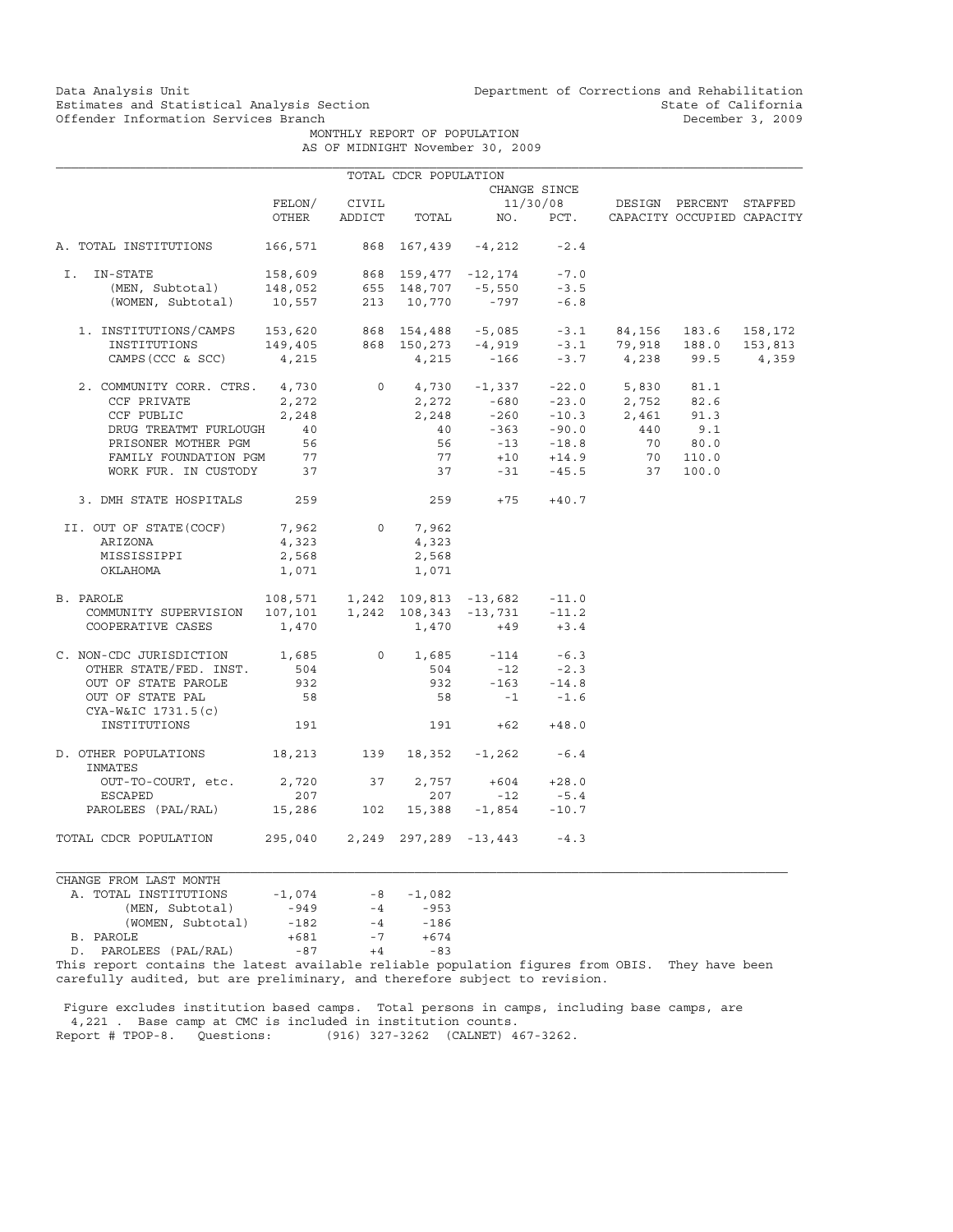MONTHLY INSTITUTION/CAMPS POPULATION DETAIL **MIDNIGHT NOVEMBER 30, 2009** 

|            | INSTITUTIONS/CAMPS            | FELON/<br>OTHER | CIVIL<br>ADDICT | TOTAL   | DESIGN<br>CAPACITY                 | PERCENT<br>OCCUPIED      | STAFFED<br>CAPACITY |
|------------|-------------------------------|-----------------|-----------------|---------|------------------------------------|--------------------------|---------------------|
| MALE       |                               |                 |                 |         |                                    |                          |                     |
| ASP        | (AVENAL SP)                   | 6,578           |                 | 6,578   | 2,920                              | 225.3                    | 6,700               |
| CCC        | (CAL CORRECTL CTR)            | 5,606           |                 | 5,606   | 3,883                              | 144.4                    | 5,724               |
| CCI        | (CAL CORRECTL INSTITN)        | 5,859           | $\mathbf{1}$    | 5,860   |                                    | 210.6                    | 5,907               |
| CIM        | (CAL INSTITN FOR MEN)         | 4,702           | 28              | 4,730   | 2,783<br>2,976                     | 158.9                    | 6,087               |
|            |                               |                 |                 |         |                                    |                          |                     |
| CMF        | (CAL MEDICAL FACIL)           | 2,889<br>6,496  |                 | 2,889   | 2,297                              | 125.8                    | 2,875               |
| CMC        | (CAL MEN'S COLONY)            |                 |                 |         | 6,496 3,838                        | 169.3                    | 6,458               |
| <b>CRC</b> | (CAL REHAB CTR, MEN)          | 3,762           | 586             |         | 4,348 2,491                        | 174.5                    | 4,408               |
| CAL        | (CAL SP, CALIPATRIA)          | 4,272           |                 | 4,272   | 2,308                              | 185.1                    | 4,218               |
| CEN        | (CAL SP, CENTINELA)           | 4,589           |                 |         | 4,589 2,308                        | 198.8                    | 4,628               |
| COR        | (CAL SP, CORCORAN)            | 5,331           |                 | 5,331   | 3,116                              | 171.1                    | 5,311               |
| LAC        | (CAL SP, LOS ANGELES CO)      | 4,551           |                 |         | 4,551 2,400                        | 189.6                    | 4,790               |
| SAC        | (CAL SP, SACRAMENTO)          | 3,069           |                 | 3,069   | 1,828                              | 167.9                    | 3,119               |
| SQ         | (CAL SP, SAN QUENTIN)         | 4,974 4         |                 | 4,978   | 2,967                              | 167.8                    | 5,059               |
| SOL        | (CAL SP, SOLANO)              | 5,120           |                 |         | 5,120 2,610                        | 196.2                    | 5,137               |
|            | SATF (CAL SATF AND SP - COR)  | 6,876           | $\overline{a}$  | 6,878   | 3,424                              | 200.9                    | 7,009               |
|            | CVSP (CHUCKAWALLA VALLEY SP)  | 3,484           |                 | 3,484   | 1,738                              | 200.5                    | 3,593               |
| CTF        | (CORRL TRAING FAC)            | 6,005           |                 |         | 6,005 3,312                        | 181.3                    | 6,127               |
| DVI        | (DEUEL VOCATL INSTITN)        | 3,570           | 7 <sup>7</sup>  | 3,577   | 1,681                              | 212.8                    | 3,811               |
| FOL        | (FOLSOM SP)                   | 3,887           |                 |         | $3,887$ $2,469$                    | 157.4                    | 4,078               |
| HDP        | (HIGH DESERT SP)              | 4,470           | 6               |         | 4,476 2,324                        | 192.6                    | 4,486               |
|            |                               |                 |                 |         |                                    |                          |                     |
|            | IRON (IRONWOOD SP)            | 4,216           |                 |         | $4,216$ $2,200$<br>$4,724$ $2,448$ | 191.6                    | 4,205               |
|            | KVSP (KERN VALLEY SP)         | 4,724           |                 |         |                                    | 193.0                    | 4,880               |
|            | MCSP (MULE CREEK SP)          | 3,748           |                 | 3,748   | 1,700<br>2,694                     | 220.5                    | 3,812               |
|            | NKSP (NORTH KERN SP)          | 5,396           | 8               | 5,404   |                                    | 200.6                    | 5,354               |
|            | PBSP (PELICAN BAY SP)         | 3,338           |                 | 3,338   | 2,380                              | 140.3                    | 3,502               |
|            | PVSP (PLEASANT VALLEY SP)     | 4,865           |                 | 4,865   | 2,308                              | 210.8                    | 4,922               |
|            | RIO (RIO COSUMNES COR CTR-RC) | 465             |                 | 465     | $\overline{0}$                     | <b>Contract Contract</b> | 400                 |
| RJD        | (RJ DONOVAN CORR FACIL)       | 4,760           | $\mathbf{1}$    | 4,761   | 2,200                              | 216.4                    | 4,814               |
|            | SVSP (SALINAS VAL SP)         | 3,678           |                 | 3,678   | 2,388                              | 154.0                    | 3,843               |
|            | SRTA (SANTA RITA CO. JAIL-RC) | 749             |                 | 749     | $\overline{0}$                     | <b>Contract Contract</b> | 750                 |
|            | SCC (SIERRA CONSERV CTR)      | 5,615           |                 | 5,615   |                                    | 150.3                    | 5,659               |
|            | WSP (WASCO SP)                | 5,893           | 12              | 5,905   | 3,736<br>2,984                     | 197.9                    | 5,848               |
|            |                               |                 |                 |         |                                    |                          |                     |
|            | MALE TOTAL:                   | 143,537         | 655             | 144,192 | 78,711                             | 183.2                    | 147,514             |
| FEMALE     |                               |                 |                 |         |                                    |                          |                     |
| CIW        | (CAL INST FOR WOMEN)          | 2,417           | 193             | 2,610   | 1,386                              | 188.3                    | 2,715               |
|            | CCWF (CENT CAL WOMEN'S FACIL) | 3,793           | 3               | 3,796   | 2,004                              | 189.4                    | 3,966               |
|            | FRCC (FRCCC BAKERSFIELD)      | 77              |                 | 77      | 75                                 | 102.7                    | 75                  |
| RIO        | (RIO COSUMNES COR CTR-RC)     | 15              |                 | 15      | $\overline{\phantom{0}}$           | $\sim$ $-$               | $\circ$             |
| VSP        | (VALLEY SP)                   | 3,781           | 17              | 3,798   | 1,980                              | 191.8                    | 3,902               |
|            |                               |                 |                 |         |                                    |                          |                     |
|            | FEMALE TOTAL:                 | 10,083          | 213             | 10,296  | 5,445                              | 189.1                    | 10,658              |
|            |                               |                 |                 |         |                                    |                          |                     |
|            | INSTITUTIONS/CAMPS TOTAL:     | 153,620         | 868             | 154,488 | 84,156                             | 183.6                    | 158,172             |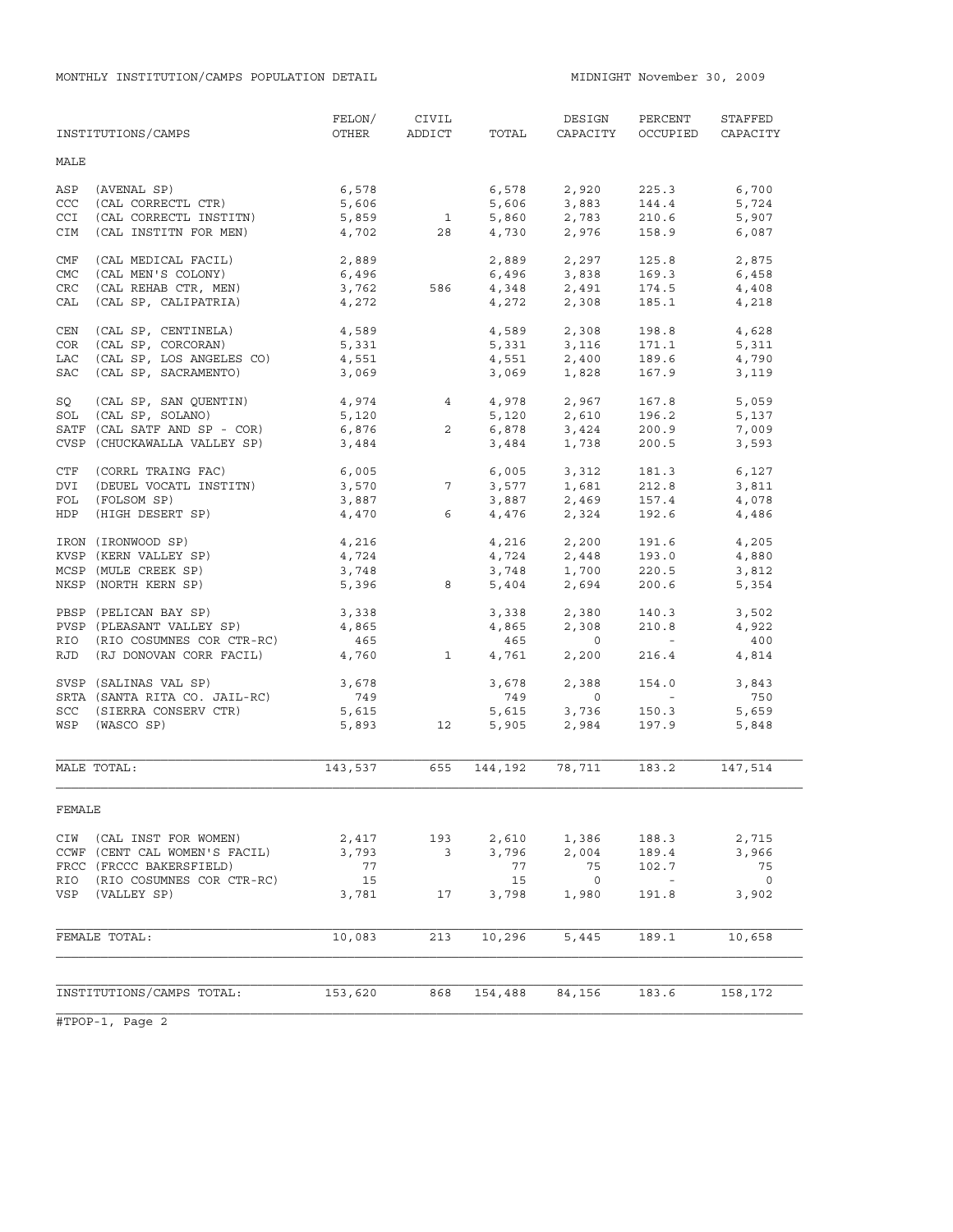|            | MONTHLY INSTITUTION/CAMPS POPULATION DETAIL |                |              |                |                | MIDNIGHT November 30, 2009 |                |
|------------|---------------------------------------------|----------------|--------------|----------------|----------------|----------------------------|----------------|
|            |                                             | FELON/         | CIVIL        |                | DESIGN         | PERCENT                    | STAFFED        |
| MALE       | INSTITUTIONS                                | OTHER          | ADDICT       | TOTAL          | CAPACITY       | OCCUPIED                   | CAPACITY       |
| ASP        | (AVENAL SP)                                 | 6,578          |              | 6,578          | 2,920          | 225.3                      | 6,700          |
| <b>CCC</b> | (CAL CORRECTL CTR)                          |                |              |                |                |                            |                |
|            | Camps<br>Level I                            | 1,946          |              | 1,946          | 1,908<br>867   | 102.0<br>177.6             | 2,029<br>1,557 |
|            | Level II                                    | 1,540<br>1,219 |              | 1,540<br>1,219 | 608            | 200.5                      | 1,203          |
|            | Level III                                   | 901            |              | 901            | 500            | 180.2                      | 935            |
| <b>CCI</b> | (CAL CORRECTL INSTITN)                      |                |              |                |                |                            |                |
|            | Level I                                     | 1,167          |              | 1,167          | 619            | 188.5                      | 1,237          |
|            | Level II                                    | 1,636          |              | 1,636          | 664            | 246.4                      | 1,606          |
|            | Level IV                                    | 827            |              | 827            | 684            | 120.9                      | 798            |
|            | SHU                                         | 767            |              | 767            | 316            | 242.7                      | 787            |
|            | Reception Ctr                               | 1,462          | $\mathbf{1}$ | 1,463          | 500            | 292.6                      | 1,479          |
| CIM        | (CAL INSTITN FOR MEN)                       |                |              |                |                |                            |                |
|            | Level I                                     | 2,256          | $\mathbf{1}$ | 2,257          | 1,374          | 164.3                      | 2,065          |
|            | East - Reception Center                     | 1,126          | 10           | 1,136          | 369            | 307.9                      | 1,268          |
|            | Reception Center - Central                  | 1,291          | 17           | 1,308          | 618            | 211.7                      | 1,463          |
|            | Reception Center - West                     | 29             |              | 29             | 615            | 4.7                        | 1,291          |
| CMF        | (CAL MEDICAL FACIL)                         |                |              |                |                |                            |                |
|            | Level I<br>Level II                         | 72<br>359      |              | 72<br>359      | 135<br>230     | 53.3<br>156.1              | 117<br>400     |
|            | Level III                                   | 2,458          |              | 2,458          | 1,932          | 127.2                      | 2,358          |
| <b>CMC</b> | (CAL MEN'S COLONY)                          |                |              |                |                |                            |                |
|            | East                                        | 3,784          |              | 3,784          | 2,425          | 156.0                      | 3,720          |
|            | West                                        | 2,712          |              | 2,712          | 1,413          | 191.9                      | 2,738          |
| CRC        | (CAL REHAB CTR, MEN)                        | 3,762          | 586          | 4,348          | 2,491          | 174.5                      | 4,408          |
| CAL        | (CAL SP, CALIPATRIA)                        |                |              |                |                |                            |                |
|            | Level I                                     | 271            |              | 271            | 208            | 130.3                      | 308            |
|            | Level IV                                    | 4,001          |              | 4,001          | 2,100          | 190.5                      | 3,910          |
| CEN        | (CAL SP, CENTINELA)                         |                |              |                |                |                            |                |
|            | Level I                                     | 258            |              | 258            | 208            | 124.0                      | 308            |
|            | Level III                                   | 4,331          |              | 4,331          | 2,100          | 206.2                      | 4,320          |
| COR        | (CAL SP, CORCORAN)                          |                |              |                |                |                            |                |
|            | Level I                                     | 759            |              | 759            | 492            | 154.3                      | 734            |
|            | Level III                                   | 2,686          |              | 2,686          | 1,500          | 179.1                      | 2,471          |
|            | Level IV                                    | 502            |              | 502            | 100            | 502.0                      | 681            |
|            | SHU                                         | 1,378          |              | 1,378          | 1,000          | 137.8                      | 1,401          |
| LAC        | PHU<br>(CAL SP, LOS ANGELES CO)             | 6              |              | 6              | 24             | 25.0                       | 24             |
|            | Level I                                     | 283            |              | 283            | 200            | 141.5                      | 300            |
|            | Level III/IV                                | 2,361          |              | 2,361          | 1,200          | 196.8                      | 2,510          |
|            | Reception Center                            | 1,906          |              | 1,906          | 900            | 211.8                      | 1,880          |
|            | Adseq                                       | $\mathbf{1}$   |              | $\mathbf{1}$   | 100            | 1.0                        | 100            |
| SAC        | (CAL SP, SACRAMENTO)                        |                |              |                |                |                            |                |
|            | Level I                                     | 283            |              | 283            | 192            | 147.4                      | 288            |
|            | PSU                                         | 249            |              | 249            | 256            | 97.3                       | 396            |
|            | Level IV                                    | 2,537          |              | 2,537          | 1,380          | 183.8                      | 2,435          |
| SQ         | (CAL SP, SAN QUENTIN)                       |                |              |                |                |                            |                |
|            | Level II                                    | 1,770          |              | 1,770          | 916            | 193.2                      | 1,627          |
|            | Condemned                                   | 625            |              | 625            | 637            | 98.1                       | 636            |
|            | Reception Center                            | 2,579          | 4            | 2,583          | 1,414          | 182.7                      | 2,796          |
| SOL        | (CAL SP, SOLANO)                            |                |              |                |                |                            |                |
|            | Level II                                    | 2,721          |              | 2,721          | 1,410          | 193.0                      | 2,917          |
|            | Level III                                   | 2,399          | 2            | 2,399          | 1,200<br>3,424 | 199.9                      | 2,220<br>7,009 |
|            | SATF (CAL SATF AND SP - COR)                | 6,876          |              | 6,878          |                | 200.9                      |                |
|            | CVSP (CHUCKAWALLA VALLEY SP)<br>Level I     | 276            |              | 276            | 208            | 132.7                      | 308            |
|            | Level II                                    | 3,208          |              | 3,208          | 1,530          | 209.7                      | 3,285          |
| CTF        | (CORRL TRAING FAC)                          |                |              |                |                |                            |                |
|            | Central-II                                  | 2,807          |              | 2,807          | 1,212          | 231.6                      | 2,877          |
|            | North-II/III                                | 2,190          |              | 2,190          | 1,594          | 137.4                      | 2,280          |
|            | South-I                                     | 1,008          |              | 1,008          | 506            | 199.2                      | 970            |
| DVI        | (DEUEL VOCATL INSTITN)                      |                |              |                |                |                            |                |
|            | Level I/II                                  | 660            |              | 660            | 494            | 133.6                      | 677            |
|            | Reception Center                            | 2,910          | 7            | 2,917          | 1,187          | 245.7                      | 3,134          |
| FOL        | (FOLSOM SP)                                 |                |              |                |                |                            |                |
|            | PSAP                                        | 23             |              | 23             | 129            | 17.8                       | 200            |
|            | TTP                                         | 56             |              | 56             | 131            | 42.7                       | 203            |
|            | Level I                                     | 371            |              | 371            | 408            | 90.9                       | 424            |
|            | Level II                                    | 2,365          |              | 2,365          | 1,663          | 142.2                      | 649            |
|            | Level III                                   | 1,072          |              | 1,072          | 138            | 776.8                      | 2,602          |
| #TPOP-1A   |                                             |                |              |                |                |                            |                |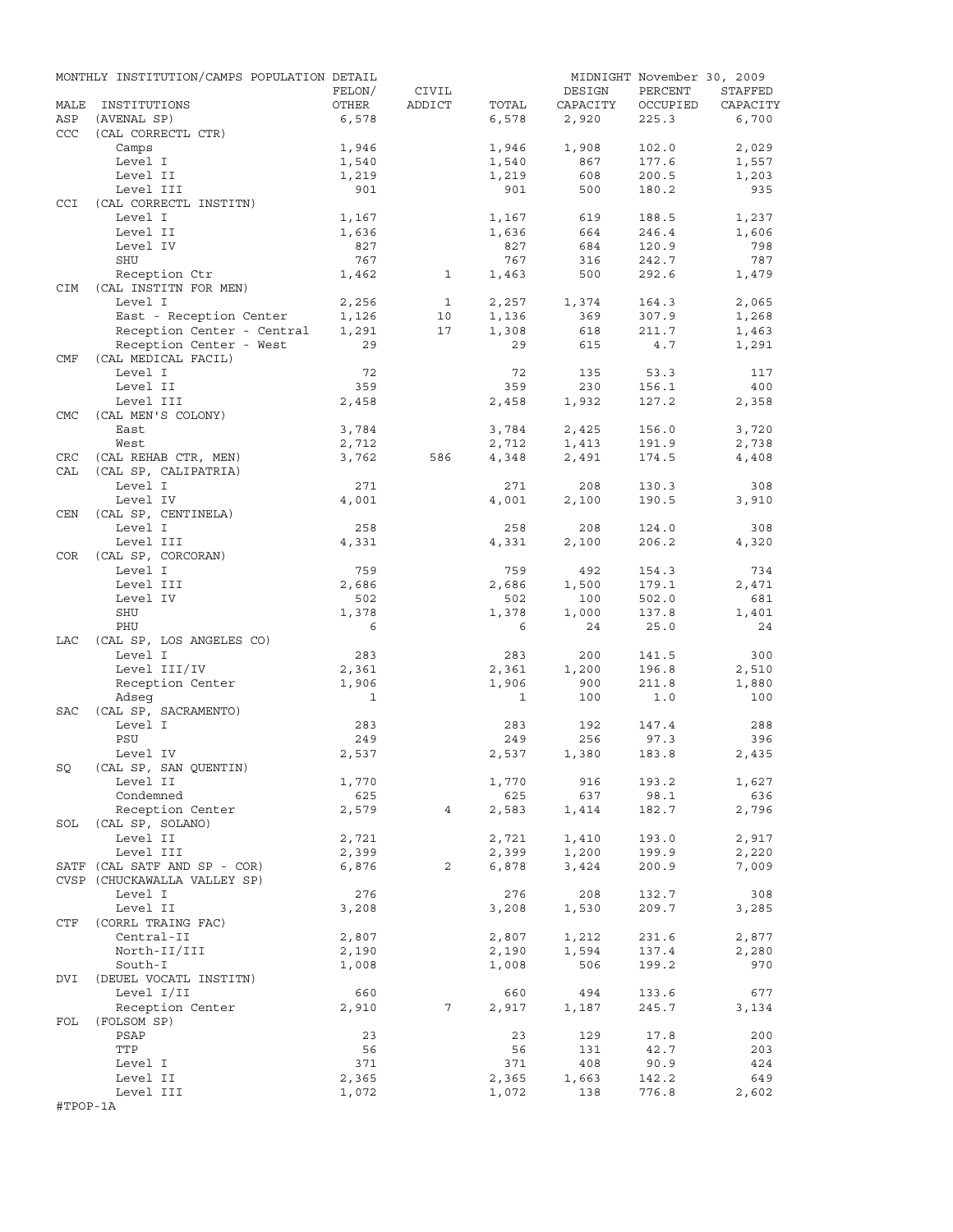|            | MONTHLY INSTITUTION/CAMPS POPULATION DETAIL | FELON/         | CIVIL          |                    | DESIGN            | MIDNIGHT November 30, 2009<br>PERCENT | STAFFED        |
|------------|---------------------------------------------|----------------|----------------|--------------------|-------------------|---------------------------------------|----------------|
| MALE       | INSTITUTIONS                                | OTHER          | ADDICT         | TOTAL              | CAPACITY          | OCCUPIED                              | CAPACITY       |
| HDP        | (HIGH DESERT SP)                            |                |                |                    |                   |                                       |                |
|            | Level I<br>Level II                         | 292            |                | 292<br>119         | 200<br>$\circ$    | 146.0<br>$\sim$                       | 300<br>120     |
|            | Level III                                   | 119<br>545     |                | 545                | 800               | 68.1                                  | 500            |
|            | Level IV                                    | 2,951          |                | 2,951              | 1,124             | 262.5                                 | 2,996          |
|            | Reception Center                            | 563            | 6              | 569                | 200               | 284.5                                 | 570            |
|            | IRON (IRONWOOD SP)                          |                |                |                    |                   |                                       |                |
|            | Level I                                     | 254            |                | 254                | 200               | 127.0                                 | 300            |
|            | Level III                                   | 3,962          |                | 3,962              | 2,000             | 198.1                                 | 3,905          |
|            | KVSP (KERN VALLEY SP)                       |                |                |                    |                   |                                       |                |
|            | Level I/II                                  | 183            |                | 183                | 200               | 91.5                                  | 420            |
|            | Level IV                                    | 4,541          |                | 4,541              | 2,248             | 202.0                                 | 4,460          |
|            | MCSP (MULE CREEK SP)                        |                |                |                    |                   |                                       |                |
|            | Level I/II                                  | 250            |                | 250                | 200               | 125.0                                 | 456            |
|            | Level III                                   | 2,519          |                | 2,519              | 1,000             | 251.9                                 | 2,596          |
|            | Level IV                                    | 979            |                | 979                | 500               | 195.8                                 | 760            |
|            | NKSP (NORTH KERN SP)                        |                |                |                    |                   |                                       |                |
|            | Level I                                     | 250            |                | 250                | 210               | 119.0                                 | 308            |
|            | Level III                                   | 505            |                | 505                | 300               | 168.3                                 | 452            |
|            | Reception Center                            | 4,641          | 8              | 4,649              | 2,184             | 212.9                                 | 4,594          |
|            | PBSP (PELICAN BAY SP)                       |                |                |                    |                   |                                       |                |
|            | Level I                                     | 263            |                | 263                | 200               | 131.5                                 | 296            |
|            | Level III/IV                                | 1,953          |                | 1,953              | 996               | 196.1                                 | 2,097          |
|            | SHU                                         | 1,122          |                | 1,122              | 1,184             | 94.8                                  | 1,109          |
|            | PVSP (PLEASANT VALLEY SP)                   |                |                |                    |                   |                                       |                |
|            | Level I/II                                  | 261            |                | 261                | 208               | 125.5<br>219.2                        | 188            |
|            | Level III/IV                                | 4,604<br>465   |                | 4,604              | 2,100<br>$\Omega$ |                                       | 4,734          |
| RIO        | (RIO COSUMNES COR CTR-RC)                   |                |                | 465                |                   |                                       | 400            |
| <b>RJD</b> | (RJ DONOVAN CORR FACIL)<br>Level I          |                |                |                    |                   |                                       |                |
|            |                                             | 353            |                | 353                | 200               | 176.5                                 | 400            |
|            | Level III<br>Reception Center               | 1,739<br>1,953 | 1              | 1,740<br>1,953     | 600<br>900        | 290.0<br>217.0                        | 1,460<br>2,004 |
|            | IV                                          | 715            |                | 715                | 500               | 143.0                                 | 950            |
|            | SVSP (SALINAS VAL SP)                       |                |                |                    |                   |                                       |                |
|            | Level I/II                                  | 263            |                | 263                | 200               | 131.5                                 | 300            |
|            | Level III/IV                                | 3,415          |                | 3,415              | 2,188             | 156.1                                 | 3,543          |
|            | SRTA (SANTA RITA CO. JAIL-RC)               | 749            |                | 749                | $\circ$           | $\sim$ $-$                            | 750            |
| <b>SCC</b> | (SIERRA CONSERV CTR)                        |                |                |                    |                   |                                       |                |
|            | Camps-Men                                   | 1,974          |                | 1,974              | 2,010             | 98.2                                  | 2,010          |
|            | Level I                                     | 1,355          |                | 1,355              | 618               | 219.3                                 | 1,378          |
|            | Level II                                    | 1,218          |                | 1,218              | 608               | 200.3                                 | 1,186          |
|            | Level III                                   | 1,068          |                | 1,068              | 500               | 213.6                                 | 1,085          |
| WSP        | (WASCO SP)                                  |                |                |                    |                   |                                       |                |
|            | Level I                                     | 227            |                | 227                | 200               | 113.5                                 | 296            |
|            | Level III                                   | 485            |                | 485                | 200               | 242.5                                 | 555            |
|            | Reception Center                            | 5,181          | 12             | 5,193              | 2,584             | 201.0                                 | 4,997          |
|            | MALE TOTAL:                                 | 143,537        |                | 655 144,192 78,711 |                   | 183.2                                 | 147,514        |
|            |                                             |                |                |                    |                   |                                       |                |
|            | FEMALE INSTITUTIONS                         |                |                |                    |                   |                                       |                |
| CIW        | (CAL INST FOR WOMEN)                        |                |                |                    |                   |                                       |                |
|            | Institution                                 | 1,834          | 174            | 2,008              | 822               | 244.3                                 | 1,909          |
|            | Reception Center                            | 276            | 18             | 294                | 184               | 159.8                                 | 394            |
|            | Corr Trt Ctr                                | 11             | $\mathbf{1}$   | 12                 | 30                | 40.0                                  | 46             |
|            | Corr Trt Ctr RC                             | $\mathbf{1}$   |                | $\mathbf{1}$       | 30                | 3.3                                   | 46             |
|            | Camps-Women                                 | 295            |                | 295                | 320               | 92.2                                  | 320            |
|            | CCWF (CENT CAL WOMEN'S FACIL)               |                |                |                    |                   |                                       |                |
|            | Institution                                 | 3,081          | $\overline{2}$ | 3,083              | 1,631             | 189.0                                 | 3,159          |
|            | Reception Center                            | 697            | $\mathbf{1}$   | 698                | 356               | 196.1                                 | 790            |
|            | Condemned                                   | 15             |                | 15                 | 17                | 88.2                                  | 17             |
|            | FRCC (FRCCC BAKERSFIELD)                    | 77             |                | 77                 | 75                | 102.7                                 | 75             |
| RIO        | (RIO COSUMNES COR CTR-RC)                   | 15             |                | 15                 | $\mathbf 0$       |                                       | $\circ$        |
| VSP        | (VALLEY SP)                                 |                |                |                    |                   |                                       |                |
|            | Institution                                 | 3,072          | 2              | 3,074              | 1,580             | 194.6                                 | 3,076          |
|            | Reception Center                            | 649            | 15             | 664                | 356               | 186.5                                 | 764            |
|            | SHU                                         | 60             |                | 60                 | 44                | 136.4                                 | 62             |
|            | FEMALE TOTAL:                               | 10,083         | 213            | 10,296             | 5,445             | 189.1                                 | 10,658         |
|            | INSTITUTIONS/CAMPS TOTAL:                   | 153,620        | 868            | 154,488            | 84,156            | 183.6                                 | 158,172        |
|            | #TPOP-1A, PAGE 2                            |                |                |                    |                   |                                       |                |
|            |                                             |                |                |                    |                   |                                       |                |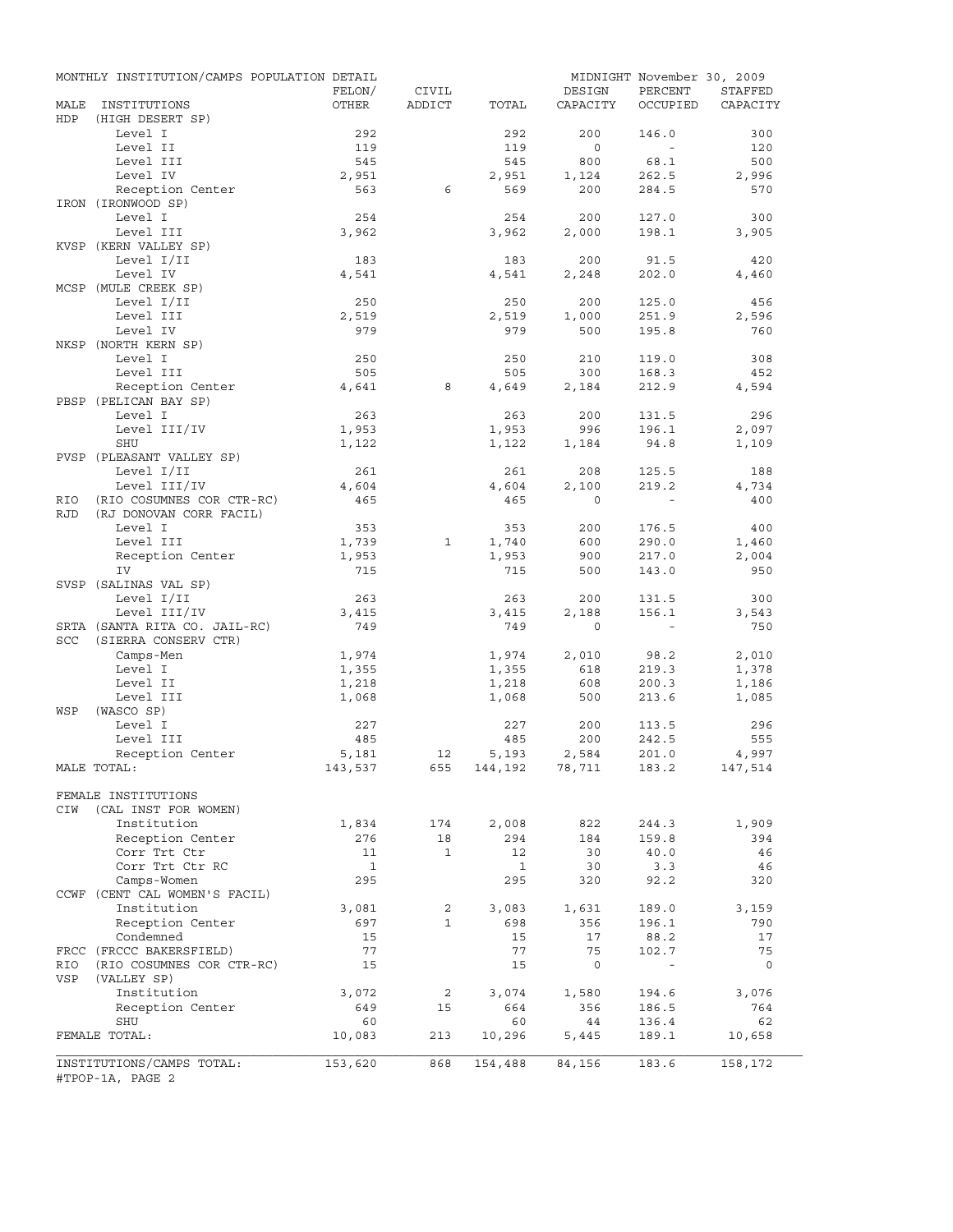MONTHLY REPORT OF POPULATION AS OF MIDNIGHT December 31, 2009

|                                                       |                                                                                                    |     | TOTAL CDCR POPULATION         |                                         |                                |                                                                                                               |                            |         |
|-------------------------------------------------------|----------------------------------------------------------------------------------------------------|-----|-------------------------------|-----------------------------------------|--------------------------------|---------------------------------------------------------------------------------------------------------------|----------------------------|---------|
|                                                       |                                                                                                    |     |                               |                                         | CHANGE SINCE                   |                                                                                                               |                            |         |
|                                                       | FELON/                                                                                             |     | CIVIL                         |                                         |                                | 12/31/08 DESIGN PERCENT STAFFED                                                                               |                            |         |
|                                                       | OTHER                                                                                              |     | ADDICT TOTAL                  |                                         | NO. PCT.                       |                                                                                                               | CAPACITY OCCUPIED CAPACITY |         |
| A. TOTAL INSTITUTIONS                                 | 167,922                                                                                            |     |                               | $908$ $168,830$ $-2,255$                | $-1.3$                         |                                                                                                               |                            |         |
| I. IN-STATE                                           | 159,958 908 160,866 -10,219 -5.9<br>149,370 684 150,054 -3,474 -2.2<br>10,588 224 10,812 -579 -5.0 |     |                               |                                         |                                |                                                                                                               |                            |         |
| (MEN, Subtotal)                                       |                                                                                                    |     |                               |                                         |                                |                                                                                                               |                            |         |
| (WOMEN, Subtotal)                                     |                                                                                                    |     |                               |                                         |                                |                                                                                                               |                            |         |
| 1. INSTITUTIONS/CAMPS 154,733 908 155,641 -3,290 -2.0 |                                                                                                    |     |                               |                                         |                                |                                                                                                               | 84,056 185.2 157,427       |         |
| INSTITUTIONS                                          |                                                                                                    |     |                               |                                         |                                |                                                                                                               |                            | 153,068 |
| CAMPS (CCC & SCC)                                     | $150,574$ 908 $151,482$ -3,079 -1.9 79,818 189.8 15<br>CC) 4,159 4,159 -211 -4.8 4,238 98.1        |     |                               |                                         |                                |                                                                                                               |                            | 4,359   |
| 2. COMMUNITY CORR. CTRS. 4,961                        |                                                                                                    |     |                               |                                         |                                | $0 \t 4,961 \t -843 \t -14.5 \t 5,827 \t 85.1$                                                                |                            |         |
| CCF PRIVATE                                           | 2,174                                                                                              |     |                               |                                         |                                | $\begin{array}{cccc} 2,174 & -712 & -24.6 & 2,752 & 79.0 \\ 2,606 & +239 & +10.0 & 2,461 & 105.9 \end{array}$ |                            |         |
| CCF PUBLIC                                            | 2,606                                                                                              |     |                               |                                         |                                |                                                                                                               |                            |         |
| DRUG TREATMT FURLOUGH                                 | $\overline{5}$                                                                                     |     | $5^{\circ}$                   |                                         |                                | $-364$ $-98.6$ $440$ $1.1$                                                                                    |                            |         |
| PRISONER MOTHER PGM                                   | 64                                                                                                 |     | 64                            |                                         | $-6$ $-8.5$                    |                                                                                                               | 70 91.4                    |         |
| FAMILY FOUNDATION PGM 78                              |                                                                                                    |     |                               | $78 + 15 + 23.8$                        |                                |                                                                                                               | 70 111.4                   |         |
| WORK FUR. IN CUSTODY 34                               |                                                                                                    |     |                               |                                         |                                | 34 -15 -30.6 34                                                                                               | 100.0                      |         |
| 3. DMH STATE HOSPITALS                                | 264                                                                                                |     |                               | 264                                     | $+80 +43.4$                    |                                                                                                               |                            |         |
| II. OUT OF STATE (COCF)                               | 7,964                                                                                              |     | $0 \qquad \qquad$<br>7,964    |                                         |                                |                                                                                                               |                            |         |
| ARIZONA                                               | 4,302                                                                                              |     | 4,302                         |                                         |                                |                                                                                                               |                            |         |
| MISSISSIPPI                                           | 2,590                                                                                              |     | 2,590                         |                                         |                                |                                                                                                               |                            |         |
| OKLAHOMA                                              | 1,072                                                                                              |     | 1,072                         |                                         |                                |                                                                                                               |                            |         |
| B. PAROLE                                             |                                                                                                    |     |                               | 107,821  1,205  109,026  -14,571  -11.7 |                                |                                                                                                               |                            |         |
| COMMUNITY SUPERVISION                                 | $106,355$ 1,205 107,560 -14,633 -11.9                                                              |     |                               |                                         |                                |                                                                                                               |                            |         |
| COOPERATIVE CASES                                     | 1,466                                                                                              |     |                               | $1,466$ +62                             | $+4.4$                         |                                                                                                               |                            |         |
| C. NON-CDC JURISDICTION 1,659                         |                                                                                                    |     |                               | 0 $1,659$ $-133$ $-7.4$                 |                                |                                                                                                               |                            |         |
| OTHER STATE/FED. INST.                                | 504                                                                                                |     | 504                           |                                         | $-14$ $-2.7$<br>$-177$ $-16.1$ |                                                                                                               |                            |         |
| OUT OF STATE PAROLE                                   | 916                                                                                                |     | 916                           |                                         |                                |                                                                                                               |                            |         |
| OUT OF STATE PAL<br>CYA-W&IC 1731.5(c)                | 50                                                                                                 |     |                               | $50 -10 -16.6$                          |                                |                                                                                                               |                            |         |
| INSTITUTIONS                                          | 189                                                                                                |     |                               | 189<br>$+68$                            | $+56.1$                        |                                                                                                               |                            |         |
| D. OTHER POPULATIONS<br>INMATES                       |                                                                                                    |     |                               | 17,757 134 17,891 -1,864                | $-9.4$                         |                                                                                                               |                            |         |
| OUT-TO-COURT, etc.                                    | 1,916 25                                                                                           |     |                               | $1,941 -126$                            | $-6.0$                         |                                                                                                               |                            |         |
| ESCAPED                                               | 208                                                                                                |     | 208                           | $-10$                                   | $-4.5$                         |                                                                                                               |                            |         |
| PAROLEES (PAL/RAL)                                    | 15,633                                                                                             | 109 |                               | $15,742 - 1,728$                        | $-9.8$                         |                                                                                                               |                            |         |
| TOTAL CDCR POPULATION                                 |                                                                                                    |     | 295,159 2,247 297,406 -12,657 |                                         | $-4.0$                         |                                                                                                               |                            |         |

CHANGE FROM LAST MONTH AANGE FROM LASI MONIH<br>A. TOTAL INSTITUTIONS +1,351<br>(MEN, Subtotal) +1,318 +1,351 +40 +1,391<br>+1,318 +29 +1,347<br>+31 +11 +42 (WOMEN, Subtotal)  $+31$   $+11$   $+42$ <br>LE  $-750$   $-37$   $-787$  B. PAROLE -750 -37 -787  $D.$  PAROLEES (PAL/RAL)  $+347$   $+7$ 

This report contains the latest available reliable population figures from OBIS. They have been carefully audited, but are preliminary, and therefore subject to revision.

 Figure excludes institution based camps. Total persons in camps, including base camps, are 4,164 . Base camp at CMC is included in institution counts. Report # TPOP-8. Questions: (916) 327-3262 (CALNET) 467-3262.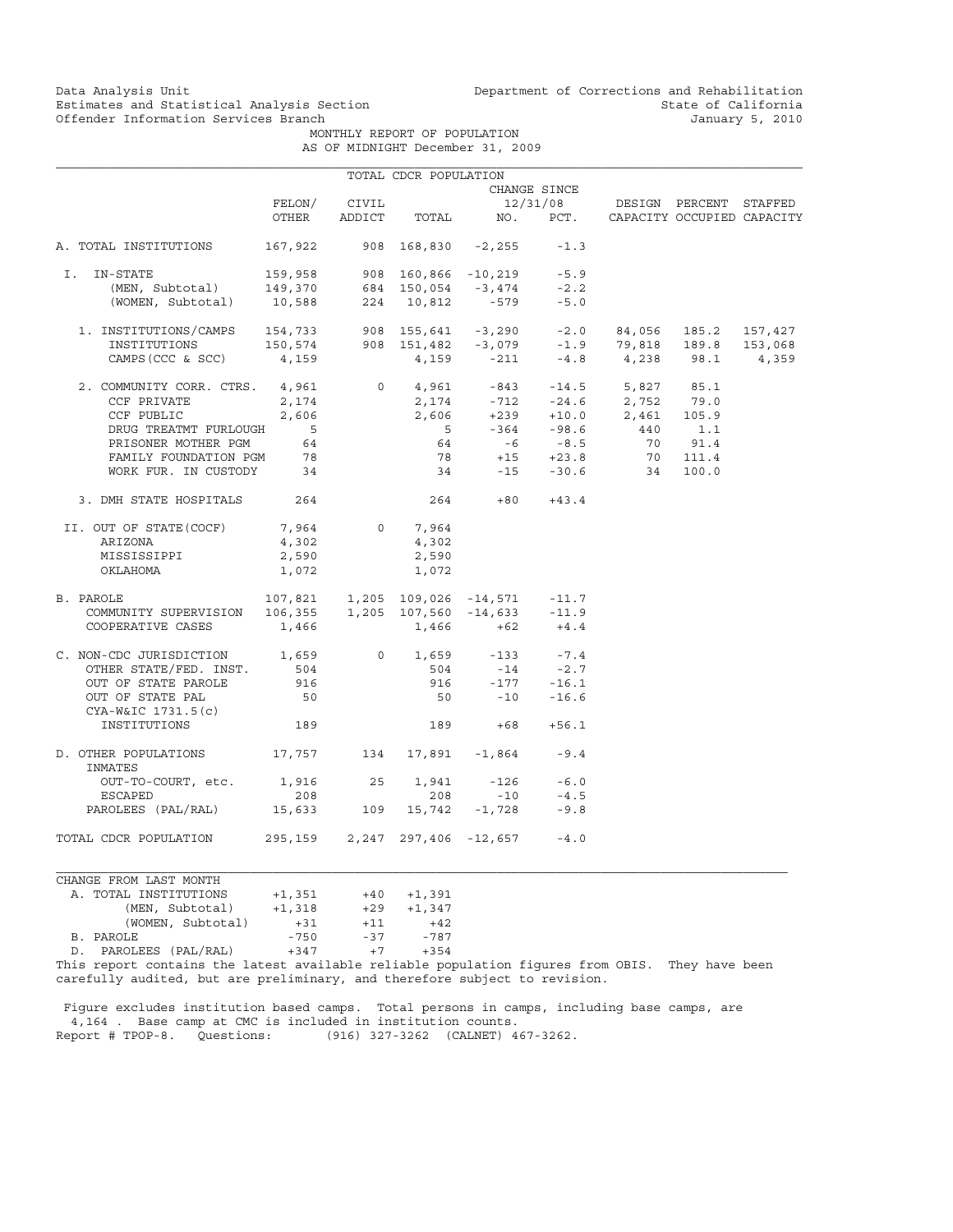MONTHLY INSTITUTION/CAMPS POPULATION DETAIL **MIDNIGHT December 31, 2009** 

|            | INSTITUTIONS/CAMPS            | FELON/<br>OTHER | CIVIL        | ADDICT TOTAL   | DESIGN<br>CAPACITY            | PERCENT<br>OCCUPIED      | STAFFED<br>CAPACITY |
|------------|-------------------------------|-----------------|--------------|----------------|-------------------------------|--------------------------|---------------------|
| MALE       |                               |                 |              |                |                               |                          |                     |
|            |                               |                 |              |                |                               |                          |                     |
| ASP        | (AVENAL SP)                   | 6,786           |              | 6,786          | 2,920                         | 232.4                    | 6,700               |
| CCC        | (CAL CORRECTL CTR)            | 5,596           |              | 5,596          | 3,883                         | 144.1                    | 5,724               |
| CCI        | (CAL CORRECTL INSTITN)        | 5,937           | $\mathbf{1}$ | 5,938          | 2,783<br>2,976                | 213.4                    | 5,907               |
| CIM        | (CAL INSTITN FOR MEN)         | 5,266           | 29           | 5,295          |                               | 177.9                    | 6,087               |
| CMF        | (CAL MEDICAL FACIL)           | 2,873           |              | 2,873          | 2,297                         | 125.1                    | 2,875               |
| CMC        | (CAL MEN'S COLONY)            | 6,497           |              |                | 6,497 3,838                   | 169.3                    | 6,458               |
| <b>CRC</b> | (CAL REHAB CTR, MEN)          | 3,789           | 604          |                | 4,393 2,491                   | 176.4                    | 4,408               |
| CAL        | (CAL SP, CALIPATRIA)          | 4,311           |              | 4,311          | 2,308                         | 186.8                    | 4,218               |
| CEN        | (CAL SP, CENTINELA)           | 4,676           |              |                | 4,676 2,308                   | 202.6                    | 4,628               |
| COR        | (CAL SP, CORCORAN)            | 5,479           | $\mathbf{1}$ | 5,480          | 3,116                         | 175.9                    | 5,311               |
| LAC        | (CAL SP, LOS ANGELES CO)      | 4,571           |              |                | 4,571 2,300                   | 198.7                    | 4,690               |
| SAC        | (CAL SP, SACRAMENTO)          | 3,058           |              | 3,058          | 1,828                         | 167.3                    | 3,119               |
|            |                               |                 |              |                |                               |                          |                     |
| SQ         | (CAL SP, SAN QUENTIN)         | 4,941 5         |              | 4,946          | 2,967                         | 166.7                    | 4,727               |
| SOL        | (CAL SP, SOLANO)              | 5,082           |              |                | $5,082$ $2,610$               | 194.7                    | 5,137               |
|            | SATF (CAL SATF AND SP - COR)  | 6,889           | 4            | 6,893          | 3,424<br>1,738                | 201.3                    | 7,009               |
|            | CVSP (CHUCKAWALLA VALLEY SP)  | 3,483           |              | 3,483          |                               | 200.4                    | 3,593               |
| CTF        | (CORRL TRAING FAC)            | 6,064           |              |                | 6,064 3,312                   | 183.1                    | 6,247               |
| DVI        | (DEUEL VOCATL INSTITN)        | 3,621           | 6            |                |                               | 215.8                    | 3,811               |
| FOL        | (FOLSOM SP)                   | 3,818           | $\mathbf{1}$ |                | 3,627 1,681<br>3,819 2,469    | 154.7                    | 3,778               |
| HDP        | (HIGH DESERT SP)              | 4,476           | 8            |                | 4,484 2,324                   | 192.9                    | 4,486               |
|            | IRON (IRONWOOD SP)            | 4,237           |              |                |                               | 192.6                    | 4,205               |
|            | KVSP (KERN VALLEY SP)         | 4,804           |              |                | $4,237$<br>$4,804$<br>$2,448$ | 196.2                    | 4,880               |
|            | MCSP (MULE CREEK SP)          | 3,797           |              |                |                               | 223.4                    | 3,812               |
|            | NKSP (NORTH KERN SP)          | 5,321           | 12           | 3,797<br>5,333 | 1,700<br>2,694                | 198.0                    | 5,354               |
|            | PBSP (PELICAN BAY SP)         | 3,370           |              | 3,370          | 2,380                         | 141.6                    | 3,449               |
|            | PVSP (PLEASANT VALLEY SP)     | 4,868           |              | 4,868          | 2,308                         | 210.9                    | 4,922               |
|            | RIO (RIO COSUMNES COR CTR-RC) | 457             |              | 457            | $\overline{0}$                | <b>Contract Contract</b> | 400                 |
| RJD        | (RJ DONOVAN CORR FACIL)       | 4,709           | $\mathbf{1}$ | 4,710          | 2,200                         | 214.1                    | 4,814               |
|            | SVSP (SALINAS VAL SP)         | 3,622           |              | 3,622          | 2,388                         | 151.7                    | 3,843               |
|            |                               |                 |              |                | $\overline{0}$                | <b>Contract Contract</b> | 750                 |
|            | SRTA (SANTA RITA CO. JAIL-RC) | 750             |              | 750            |                               |                          | 5,659               |
|            | SCC (SIERRA CONSERV CTR)      | 5,614           |              | 5,614          | 3,736<br>2,984                | 150.3                    |                     |
|            | WSP (WASCO SP)                | 5,859           | 12           | 5,871          |                               | 196.7                    | 5,848               |
|            | MALE TOTAL:                   | 144,621         | 684          | 145,305        | 78,611                        | 184.8                    | 146,849             |
| FEMALE     |                               |                 |              |                |                               |                          |                     |
| CIW        | (CAL INST FOR WOMEN)          | 2,386           | 207          | 2,593          | 1,386                         | 187.1                    | 2,715               |
|            | CCWF (CENT CAL WOMEN'S FACIL) | 3,828           | 5            | 3,833          | 2,004                         | 191.3                    | 3,886               |
|            | FRCC (FRCCC BAKERSFIELD)      | 76              |              | 76             | 75                            | 101.3                    | 75                  |
| RIO        | (RIO COSUMNES COR CTR-RC)     | 13              |              | 13             | $\overline{\phantom{0}}$      | $\sim$ $-$               | $\overline{0}$      |
| VSP        | (VALLEY SP)                   | 3,809           | 12           | 3,821          | 1,980                         | 193.0                    | 3,902               |
|            |                               |                 |              |                |                               |                          |                     |
|            | FEMALE TOTAL:                 | 10,112          | 224          | 10,336         | 5,445                         | 189.8                    | 10,578              |
|            |                               |                 |              |                |                               |                          |                     |
|            | INSTITUTIONS/CAMPS TOTAL:     | 154,733         | 908          | 155,641        | 84,056                        | 185.2                    | 157,427             |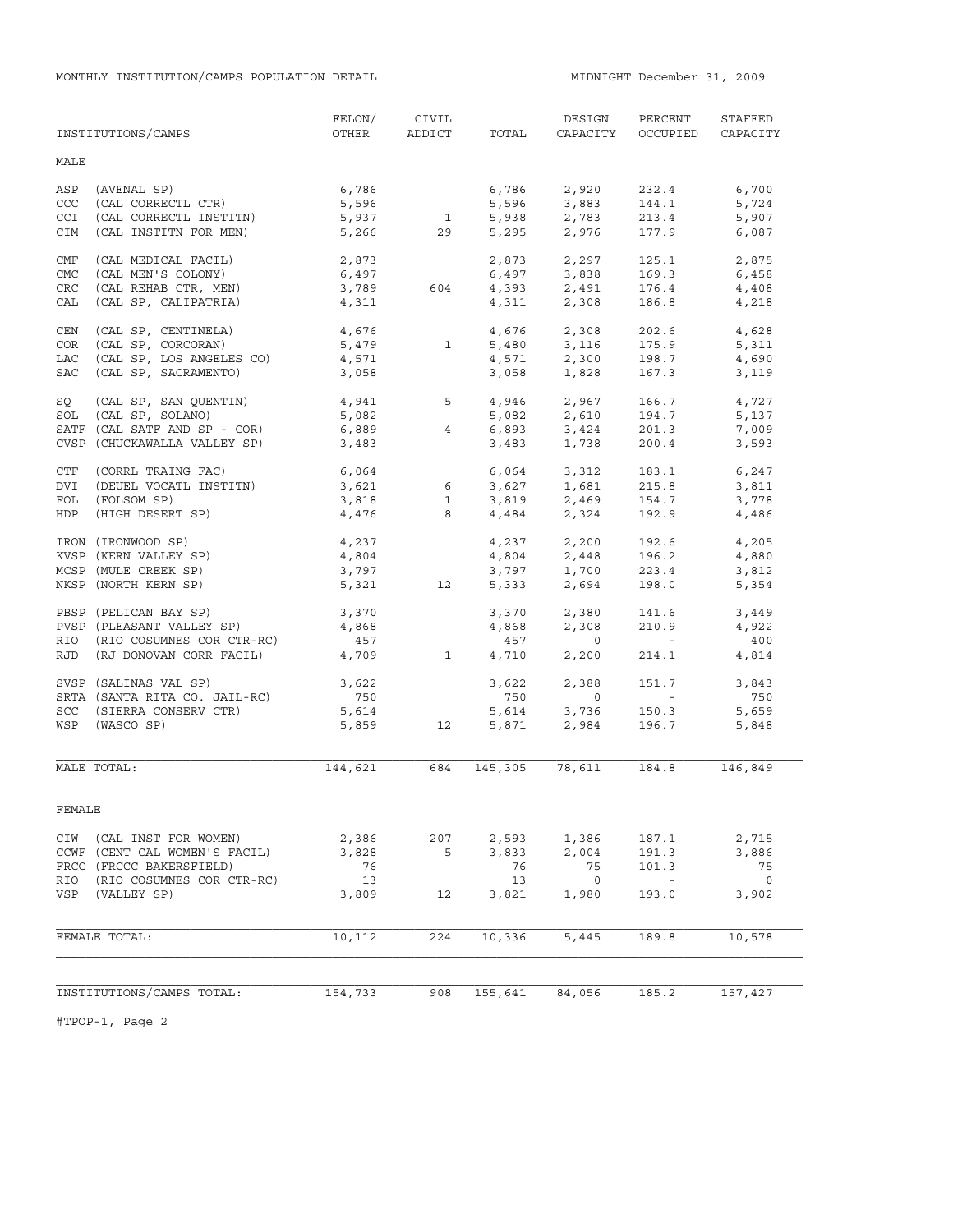|                   | MONTHLY INSTITUTION/CAMPS POPULATION DETAIL |                 |                |              |              | MIDNIGHT December 31, 2009 |              |
|-------------------|---------------------------------------------|-----------------|----------------|--------------|--------------|----------------------------|--------------|
|                   |                                             | FELON/          | CIVIL          |              | DESIGN       | PERCENT                    | STAFFED      |
| MALE              | INSTITUTIONS                                | OTHER           | ADDICT         | TOTAL        | CAPACITY     | OCCUPIED                   | CAPACITY     |
| ASP<br><b>CCC</b> | (AVENAL SP)<br>(CAL CORRECTL CTR)           | 6,786           |                | 6,786        | 2,920        | 232.4                      | 6,700        |
|                   | Camps                                       | 1,899           |                | 1,899        | 1,908        | 99.5                       | 2,029        |
|                   | Level I                                     | 1,546           |                | 1,546        | 867          | 178.3                      | 1,557        |
|                   | Level II                                    | 1,223           |                | 1,223        | 608          | 201.2                      | 1,203        |
| CCI               | Level III<br>(CAL CORRECTL INSTITN)         | 928             |                | 928          | 500          | 185.6                      | 935          |
|                   | Level I                                     | 1,188           |                | 1,188        | 619          | 191.9                      | 1,237        |
|                   | Level II                                    | 1,653           |                | 1,653        | 664          | 248.9                      | 1,606        |
|                   | Level IV                                    | 834             |                | 834          | 684          | 121.9                      | 798          |
|                   | SHU                                         | 783             |                | 783          | 316          | 247.8                      | 787          |
|                   | Reception Ctr                               | 1,479           | 1              | 1,480        | 500          | 296.0                      | 1,479        |
| CIM               | (CAL INSTITN FOR MEN)                       |                 |                |              |              |                            |              |
|                   | Level I                                     | 2,165           | $\mathbf{1}$   | 2,166        | 1,374        | 157.6                      | 2,065        |
|                   | East - Reception Center                     | 1,147           | 10             | 1,157        | 369          | 313.6                      | 1,268        |
|                   | Reception Center - Central                  | 1,201           | 18             | 1,219        | 618          | 197.2                      | 1,463        |
|                   | Reception Center - West                     | 753             |                | 753          | 615          | 122.4                      | 1,291        |
| CMF               | (CAL MEDICAL FACIL)                         |                 |                |              |              |                            |              |
|                   | Level I                                     | 75              |                | 75           | 135          | 55.6                       | 117          |
|                   | Level II                                    | 355             |                | 355          | 230          | 154.3                      | 400          |
|                   | Level III                                   | 2,443           |                | 2,443        | 1,932        | 126.4                      | 2,358        |
| <b>CMC</b>        | (CAL MEN'S COLONY)                          |                 |                |              |              |                            |              |
|                   | East                                        | 3,762           |                | 3,762        | 2,425        | 155.1                      | 3,720        |
|                   | West                                        | 2,735           |                | 2,735        | 1,413        | 193.6                      | 2,738        |
| CRC               | (CAL REHAB CTR, MEN)                        | 3,789           | 604            | 4,393        | 2,491        | 176.4                      | 4,408        |
| CAL               | (CAL SP, CALIPATRIA)                        |                 |                |              |              |                            |              |
|                   | Level I                                     | 274             |                | 274          | 208          | 131.7                      | 308          |
|                   | Level IV                                    | 4,037           |                | 4,037        | 2,100        | 192.2                      | 3,910        |
| <b>CEN</b>        | (CAL SP, CENTINELA)                         |                 |                |              |              |                            |              |
|                   | Level I                                     | 251             |                | 251          | 208          | 120.7                      | 308          |
|                   | Level III                                   | 4,425           |                | 4,425        | 2,100        | 210.7                      | 4,320        |
| <b>COR</b>        | (CAL SP, CORCORAN)<br>Level I               |                 |                |              |              |                            | 734          |
|                   | Level III                                   | 887             |                | 887          | 492          | 180.3                      |              |
|                   |                                             | 2,678           |                | 2,678<br>504 | 1,500        | 178.5                      | 2,471<br>681 |
|                   | Level IV<br>SHU                             | 503             | $\mathbf{1}$   | 1,405        | 100<br>1,000 | 504.0                      | 1,401        |
|                   | PHU                                         | 1,405<br>6      |                | 6            | 24           | 140.5<br>25.0              | 24           |
| LAC               | (CAL SP, LOS ANGELES CO)                    |                 |                |              |              |                            |              |
|                   | Level I                                     | 283             |                | 283          | 200          | 141.5                      | 300          |
|                   | Level III/IV                                | 2,430           |                | 2,430        | 1,200        | 202.5                      | 2,510        |
|                   | Reception Center                            | 1,858           |                | 1,858        | 900          | 206.4                      | 1,880        |
| <b>SAC</b>        | (CAL SP, SACRAMENTO)                        |                 |                |              |              |                            |              |
|                   | Level I                                     | 283             |                | 283          | 192          | 147.4                      | 288          |
|                   | PSU                                         | 242             |                | 242          | 256          | 94.5                       | 396          |
|                   | Level IV                                    | 2,533           |                | 2,533        | 1,380        | 183.6                      | 2,435        |
| SQ                | (CAL SP, SAN OUENTIN)                       |                 |                |              |              |                            |              |
|                   | Level II                                    | 1,743           |                | 1,743        | 916          | 190.3                      | 1,627        |
|                   | Condemned                                   | 624             |                | 624          | 637          | 98.0                       | 636          |
|                   | Reception Center                            | 2,574           | 5              | 2,579        | 1,414        | 182.4                      | 2,464        |
| SOL               | (CAL SP, SOLANO)                            |                 |                |              |              |                            |              |
|                   | Level II                                    | 2,666           |                | 2,666        | 1,410        | 189.1                      | 2,917        |
|                   | Level III                                   | 2,416           |                | 2,416        | 1,200        | 201.3                      | 2,220        |
|                   | SATF (CAL SATF AND SP - COR)                | 6,889           | $\overline{4}$ | 6,893        | 3,424        | 201.3                      | 7,009        |
|                   | CVSP (CHUCKAWALLA VALLEY SP)                |                 |                |              |              |                            |              |
|                   | Level I                                     | 268             |                | 268          | 208          | 128.8                      | 308          |
|                   | Level II                                    | 3,215           |                | 3,215        | 1,530        | 210.1                      | 3,285        |
| CTF               | (CORRL TRAING FAC)                          |                 |                |              |              |                            |              |
|                   | Central-II                                  | 2,754           |                | 2,754        | 1,212        | 227.2                      | 2,877        |
|                   | North-II/III                                | 2,213           |                | 2,213        | 1,594        | 138.8                      | 2,280        |
|                   | South-I                                     | 1,097           |                | 1,097        | 506          | 216.8                      | 1,090        |
| DVI               | (DEUEL VOCATL INSTITN)                      |                 |                |              |              |                            |              |
|                   | Level I/II                                  | 646             |                | 646          | 494          | 130.8                      | 677          |
|                   | Reception Center                            | 2,975           | 6              | 2,981        | 1,187        | 251.1                      | 3,134        |
| FOL               | (FOLSOM SP)                                 |                 |                |              |              |                            |              |
|                   | PSAP                                        | $7\phantom{.0}$ |                | 7            | 129          | $5.4$                      | 50           |
|                   | TTP                                         | 18              |                | 18           | 131          | 13.7                       | 53           |
|                   | Level I                                     | 355             |                | 355          | 408          | 87.0                       | 424          |
|                   | Level II                                    | 2,410           | 1              | 2,411        | 1,663        | 145.0                      | 649          |
|                   | Level III                                   | 1,028           |                | 1,028        | 138          | 744.9                      | 2,602        |

#TPOP-1A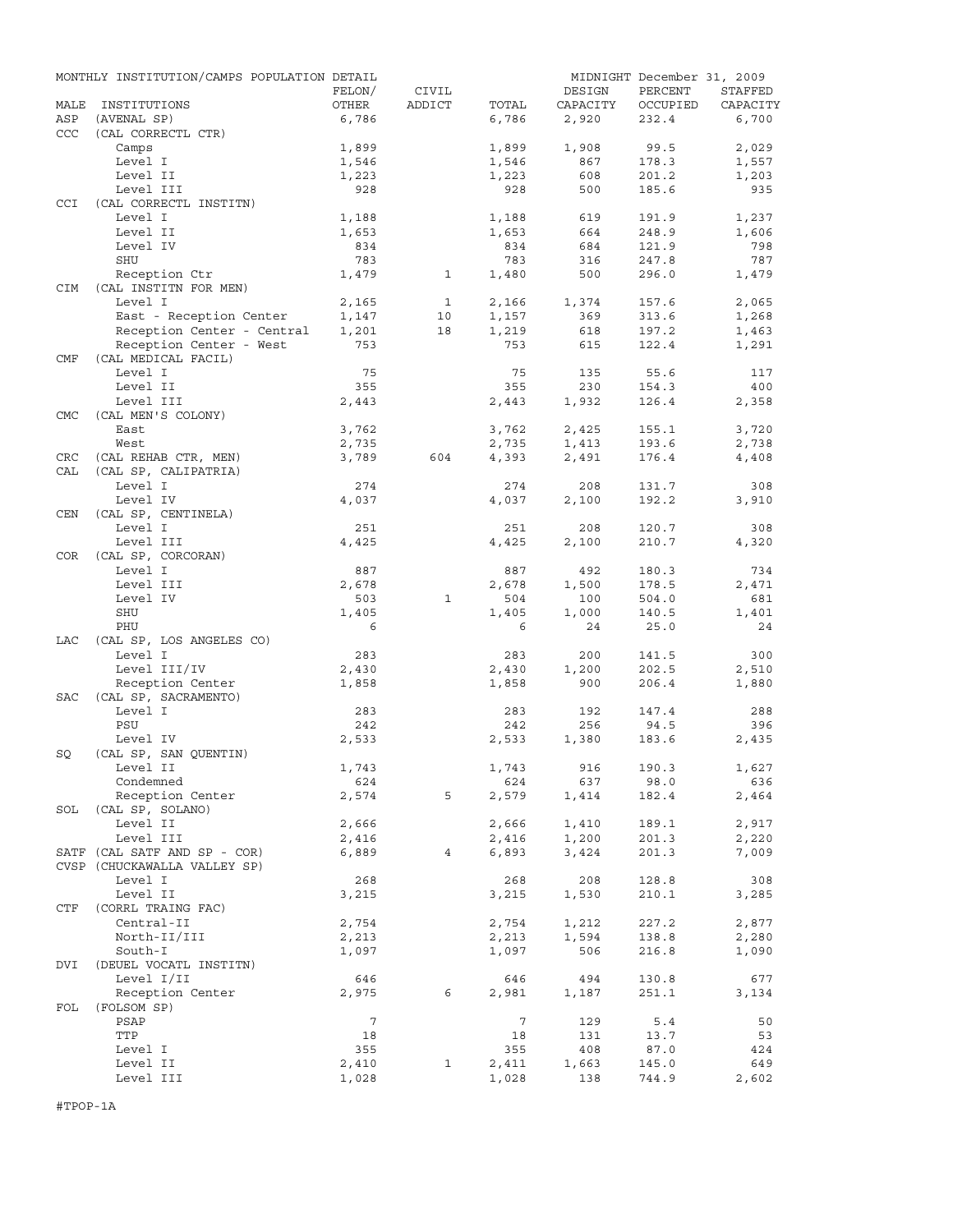|             | MONTHLY INSTITUTION/CAMPS POPULATION DETAIL   | FELON/       | CIVIL        |                    | DESIGN       | MIDNIGHT December 31, 2009<br>PERCENT | STAFFED      |
|-------------|-----------------------------------------------|--------------|--------------|--------------------|--------------|---------------------------------------|--------------|
| MALE<br>HDP | INSTITUTIONS<br>(HIGH DESERT SP)              | OTHER        | ADDICT       | TOTAL              | CAPACITY     | OCCUPIED                              | CAPACITY     |
|             | Level I                                       | 290          |              | 290                | 200          | 145.0                                 | 300          |
|             | Level II                                      | 113          |              | 113                | $\circ$      | $\sim$                                | 120          |
|             | Level III                                     | 564          |              | 564                | 800          | 70.5                                  | 500          |
|             | Level IV                                      | 2,956        |              | 2,956              | 1,124        | 263.0                                 | 2,996        |
|             | Reception Center                              | 553          | 8            | 561                | 200          | 280.5                                 | 570          |
|             | IRON (IRONWOOD SP)                            |              |              |                    |              |                                       |              |
|             | Level I                                       | 246          |              | 246                | 200          | 123.0                                 | 300          |
|             | Level III                                     | 3,991        |              | 3,991              | 2,000        | 199.6                                 | 3,905        |
|             | KVSP (KERN VALLEY SP)                         |              |              |                    |              |                                       |              |
|             | Level I/II                                    | 243          |              | 243                | 200          | 121.5                                 | 420          |
|             | Level IV                                      | 4,561        |              | 4,561              | 2,248        | 202.9                                 | 4,460        |
|             | MCSP (MULE CREEK SP)                          |              |              |                    |              |                                       |              |
|             | Level I/II                                    | 258          |              | 258                | 200          | 129.0                                 | 456          |
|             | Level III                                     | 2,550        |              | 2,550              | 1,000        | 255.0                                 | 2,596        |
|             | Level IV                                      | 989          |              | 989                | 500          | 197.8                                 | 760          |
|             | NKSP (NORTH KERN SP)                          |              |              |                    |              |                                       |              |
|             | Level I                                       | 251          |              | 251                | 210          | 119.5                                 | 308          |
|             | Level III                                     | 511          |              | 511                | 300          | 170.3                                 | 452          |
|             | Reception Center                              | 4,559        | 12           | 4,571              | 2,184        | 209.3                                 | 4,594        |
|             | PBSP (PELICAN BAY SP)                         |              |              |                    |              |                                       |              |
|             | Level I                                       | 281          |              | 281                | 200          | 140.5                                 | 296          |
|             | Level III/IV                                  | 1,969        |              | 1,969              | 996          | 197.7                                 | 2,044        |
|             | SHU                                           | 1,120        |              | 1,120              | 1,184        | 94.6                                  | 1,109        |
|             | PVSP (PLEASANT VALLEY SP)<br>Level I/II       |              |              |                    |              |                                       |              |
|             | Level III/IV                                  | 279<br>4,589 |              | 279<br>4,589       | 208<br>2,100 | 134.1<br>218.5                        | 188<br>4,734 |
| RIO         | (RIO COSUMNES COR CTR-RC)                     | 457          |              | 457                | $\Omega$     |                                       | 400          |
| <b>RJD</b>  | (RJ DONOVAN CORR FACIL)                       |              |              |                    |              |                                       |              |
|             | Level I                                       | 378          |              | 378                | 200          | 189.0                                 | 400          |
|             | Level III                                     | 1,725        | 1            | 1,726              | 600          | 287.7                                 | 1,460        |
|             | Reception Center                              | 1,903        |              | 1,903              | 900          | 211.4                                 | 2,004        |
|             | IV                                            | 703          |              | 703                | 500          | 140.6                                 | 950          |
|             | SVSP (SALINAS VAL SP)                         |              |              |                    |              |                                       |              |
|             | Level I/II                                    | 258          |              | 258                | 200          | 129.0                                 | 300          |
|             | Level III/IV                                  | 3,364        |              | 3,364              | 2,188        | 153.7                                 | 3,543        |
|             | SRTA (SANTA RITA CO. JAIL-RC)                 | 750          |              | 750                | $\circ$      | $\sim$                                | 750          |
| <b>SCC</b>  | (SIERRA CONSERV CTR)                          |              |              |                    |              |                                       |              |
|             | Camps-Men                                     | 1,961        |              | 1,961              | 2,010        | 97.6                                  | 2,010        |
|             | Level I                                       | 1,367        |              | 1,367              | 618          | 221.2                                 | 1,378        |
|             | Level II                                      | 1,218        |              | 1,218              | 608          | 200.3                                 | 1,186        |
|             | Level III                                     | 1,068        |              | 1,068              | 500          | 213.6                                 | 1,085        |
| WSP         | (WASCO SP)                                    |              |              |                    |              |                                       |              |
|             | Level I                                       | 231          |              | 231                | 200          | 115.5                                 | 296          |
|             | Level III                                     | 469          |              | 469                | 200          | 234.5                                 | 555          |
|             | Reception Center                              | 5,159        | 12           | 5,171              | 2,584        | 200.1                                 | 4,997        |
|             | MALE TOTAL:                                   | 144,621      |              | 684 145,305 78,611 |              | 184.8                                 | 146,849      |
|             |                                               |              |              |                    |              |                                       |              |
|             | FEMALE INSTITUTIONS                           |              |              |                    |              |                                       |              |
| CIW         | (CAL INST FOR WOMEN)                          |              |              |                    |              |                                       |              |
|             | Institution                                   | 1,822        | 181          | 2,003              | 822          | 243.7                                 | 1,909        |
|             | Reception Center                              | 249          | 25           | 274                | 184          | 148.9                                 | 394          |
|             | Corr Trt Ctr                                  | 12           | $\mathbf{1}$ | 13                 | 30           | 43.3                                  | 46           |
|             | Corr Trt Ctr RC                               | 4            |              | 4                  | 30           | 13.3                                  | 46           |
|             | Camps-Women                                   | 299          |              | 299                | 320          | 93.4                                  | 320          |
|             | CCWF (CENT CAL WOMEN'S FACIL)                 |              |              |                    |              |                                       |              |
|             | Institution                                   | 3,073        | 3            | 3,076              | 1,631        | 188.6                                 | 3,079        |
|             | Reception Center                              | 740          | 2            | 742                | 356          | 208.4                                 | 790          |
|             | Condemned                                     | 15           |              | 15                 | 17           | 88.2                                  | 17           |
|             | FRCC (FRCCC BAKERSFIELD)                      | 76           |              | 76                 | 75           | 101.3                                 | 75           |
| RIO         | (RIO COSUMNES COR CTR-RC)                     | 13           |              | 13                 | $\mathbf 0$  |                                       | $\circ$      |
| VSP         | (VALLEY SP)                                   |              |              |                    |              |                                       |              |
|             | Institution                                   | 3,076        | 2            | 3,078              | 1,580        | 194.8                                 | 3,076        |
|             | Reception Center                              | 673          | 10           | 683                | 356          | 191.9                                 | 764          |
|             | SHU                                           | 60           |              | 60                 | 44           | 136.4                                 | 62           |
|             | FEMALE TOTAL:                                 | 10,112       | 224          | 10,336             | 5,445        | 189.8                                 | 10,578       |
|             |                                               |              | 908          |                    |              |                                       |              |
|             | INSTITUTIONS/CAMPS TOTAL:<br>#TPOP-1A, PAGE 2 | 154,733      |              | 155,641            | 84,056       | 185.2                                 | 157,427      |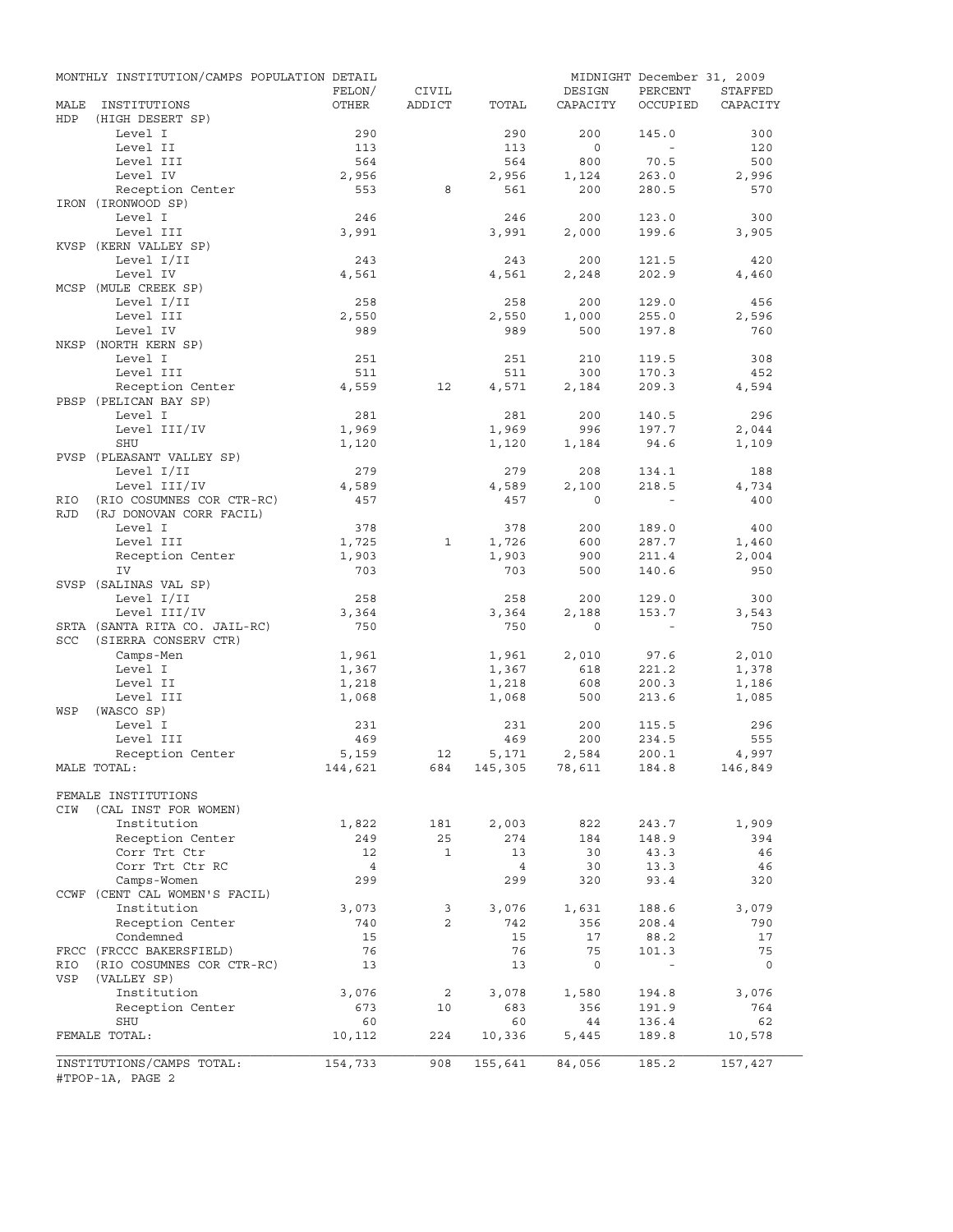Data Analysis Unit Unit Department of Corrections and Rehabilitation<br>Estimates and Statistical Analysis Section State of California Estimates and Statistical Analysis Section and State of California of Estimates and Statistical Analysis Section Section State of California Continued State of California of Eebruary 3, 2010

> MONTHLY REPORT OF POPULATION AS OF MIDNIGHT January 31, 2010

|                                                                                                                                                                                                                                         |                                 |            | TOTAL CDCR POPULATION         |                                       |                             |                                                                              |                            |         |
|-----------------------------------------------------------------------------------------------------------------------------------------------------------------------------------------------------------------------------------------|---------------------------------|------------|-------------------------------|---------------------------------------|-----------------------------|------------------------------------------------------------------------------|----------------------------|---------|
|                                                                                                                                                                                                                                         |                                 |            |                               |                                       | CHANGE SINCE                |                                                                              |                            |         |
|                                                                                                                                                                                                                                         | FELON/                          | CIVIL      |                               |                                       | 01/31/09                    | DESIGN PERCENT STAFFED                                                       |                            |         |
|                                                                                                                                                                                                                                         | OTHER                           | ADDICT     | TOTAL                         |                                       | NO. PCT.                    |                                                                              | CAPACITY OCCUPIED CAPACITY |         |
| A. TOTAL INSTITUTIONS                                                                                                                                                                                                                   | 166,700 890 167,590 -2,691 -1.5 |            |                               |                                       |                             |                                                                              |                            |         |
| I.<br>IN-STATE                                                                                                                                                                                                                          |                                 |            |                               |                                       | $-6.3$                      |                                                                              |                            |         |
|                                                                                                                                                                                                                                         |                                 |            |                               |                                       | $-2.3$                      |                                                                              |                            |         |
| -STATE 158,645 890 159,535 -10,746<br>(MEN, Subtotal) 148,257 662 148,919 -3,611<br>(WOMEN, Subtotal) 10,388 228 10,616 -597                                                                                                            |                                 |            |                               |                                       | $-5.3$                      |                                                                              |                            |         |
| $1. \ \text{INSTITUTIONS/CAMPS} \\\\ 153,546 \\\ 890 \quad 154,436 \\\ -3,588 \\\ -2.2 \\\ 84,156 \\\ 183.5 \\\ 157,343 \\ \text{INSTITUTIONS} \\\\ 149,566 \\\ 890 \quad 150,456 \\\ -3,294 \\\ -2.1 \\\ 79,918 \\\ 183.3 \\\ 152,984$ |                                 |            |                               |                                       |                             |                                                                              |                            |         |
|                                                                                                                                                                                                                                         |                                 |            |                               |                                       |                             |                                                                              |                            | 152,984 |
| $CAMPS (CCC & SCC)$ 3,980                                                                                                                                                                                                               |                                 |            |                               |                                       |                             | $3,980$ $-294$ $-6.8$ $4,238$ $93.9$                                         |                            | 4,359   |
| 2. COMMUNITY CORR. CTRS. 4,814                                                                                                                                                                                                          |                                 |            |                               |                                       |                             |                                                                              |                            |         |
| CCF PRIVATE                                                                                                                                                                                                                             | 2,129                           |            |                               |                                       |                             | $0$ $4,814$ $-721$ $-13.0$ $5,400$ $89.1$<br>2,129 $-610$ $-22.2$ 2,752 77.4 |                            |         |
| CCF PUBLIC                                                                                                                                                                                                                              | 2,507                           |            |                               |                                       |                             | $2,507$ +236 +10.3 2,461 101.9                                               |                            |         |
| PRISONER MOTHER PGM                                                                                                                                                                                                                     | 61                              |            | 61                            |                                       |                             | 70                                                                           | 87.1                       |         |
| FAMILY FOUNDATION PGM                                                                                                                                                                                                                   | 70                              |            | 70                            |                                       | $-8$ $-11.5$<br>$+3$ $+4.4$ | 70                                                                           | 100.0                      |         |
| WORK FUR. IN CUSTODY 47                                                                                                                                                                                                                 |                                 |            |                               | $47 -12 -20.3$                        |                             | 47                                                                           | 100.0                      |         |
| 3. DMH STATE HOSPITALS                                                                                                                                                                                                                  | 285                             |            |                               | $285 + 101 + 54.8$                    |                             |                                                                              |                            |         |
| II. OUT OF STATE (COCF)                                                                                                                                                                                                                 | 8,055                           | $\circ$    | 8,055                         |                                       |                             |                                                                              |                            |         |
| ARIZONA                                                                                                                                                                                                                                 | 4,286                           |            | 4,286                         |                                       |                             |                                                                              |                            |         |
| MISSISSIPPI                                                                                                                                                                                                                             | 2,588                           |            | 2,588                         |                                       |                             |                                                                              |                            |         |
| OKLAHOMA                                                                                                                                                                                                                                | 1,181                           |            | 1,181                         |                                       |                             |                                                                              |                            |         |
| B. PAROLE                                                                                                                                                                                                                               |                                 |            |                               | 108,057 1,190 109,247 -14,945 -12.0   |                             |                                                                              |                            |         |
| COMMUNITY SUPERVISION                                                                                                                                                                                                                   |                                 |            |                               | $106,574$ 1,190 107,764 -15,000 -12.2 |                             |                                                                              |                            |         |
| COOPERATIVE CASES                                                                                                                                                                                                                       | 1,483                           |            | 1,483                         |                                       | $+55$ $+3.8$                |                                                                              |                            |         |
| C. NON-CDC JURISDICTION 1,646                                                                                                                                                                                                           |                                 | $\circ$    |                               | $1,646$ $-114$ $-6.4$                 |                             |                                                                              |                            |         |
| OTHER STATE/FED. INST.                                                                                                                                                                                                                  | 506                             |            |                               | $506 -3 -0.5$                         |                             |                                                                              |                            |         |
| OUT OF STATE PAROLE                                                                                                                                                                                                                     | 901                             |            |                               | 901 -148 -14.1                        |                             |                                                                              |                            |         |
| OUT OF STATE PAL<br>$CYA-W&IC 1731.5(c)$                                                                                                                                                                                                | 51                              |            |                               | $51 - 11 - 17.7$                      |                             |                                                                              |                            |         |
| INSTITUTIONS                                                                                                                                                                                                                            | 188                             |            | 188                           | $+48$                                 | $+34.2$                     |                                                                              |                            |         |
| D. OTHER POPULATIONS<br>INMATES                                                                                                                                                                                                         | 17,502                          | 136        |                               | 17,638 -1,511                         | $-7.8$                      |                                                                              |                            |         |
| OUT-TO-COURT, etc.                                                                                                                                                                                                                      | 2,003                           | 28         | 2,031                         | $-44$                                 | $-2.1$                      |                                                                              |                            |         |
| ESCAPED                                                                                                                                                                                                                                 | 208                             |            | 208                           | $-9$                                  | $-4.1$                      |                                                                              |                            |         |
| PAROLEES (PAL/RAL)                                                                                                                                                                                                                      |                                 | 15,291 108 |                               | $15,399 -1,458$                       | $-8.6$                      |                                                                              |                            |         |
| TOTAL CDCR POPULATION                                                                                                                                                                                                                   |                                 |            | 293,905 2,216 296,121 -12,723 |                                       | $-4.1$                      |                                                                              |                            |         |

## CHANGE FROM LAST MONTH A. TOTAL INSTITUTIONS -1,222 -18 -1,240 (MEN, Subtotal) -1,113 -22 -1,135 (WOMEN, Subtotal) -200 +4 -196<br>LE +236 -15 +221 B. PAROLE D. PAROLEES (PAL/RAL) -342 -1 -343

This report contains the latest available reliable population figures from OBIS. They have been carefully audited, but are preliminary, and therefore subject to revision.

 Figure excludes institution based camps. Total persons in camps, including base camps, are 3,984 . Base camp at CMC is included in institution counts. Report # TPOP-8. Questions: (916) 327-3262 (CALNET) 467-3262.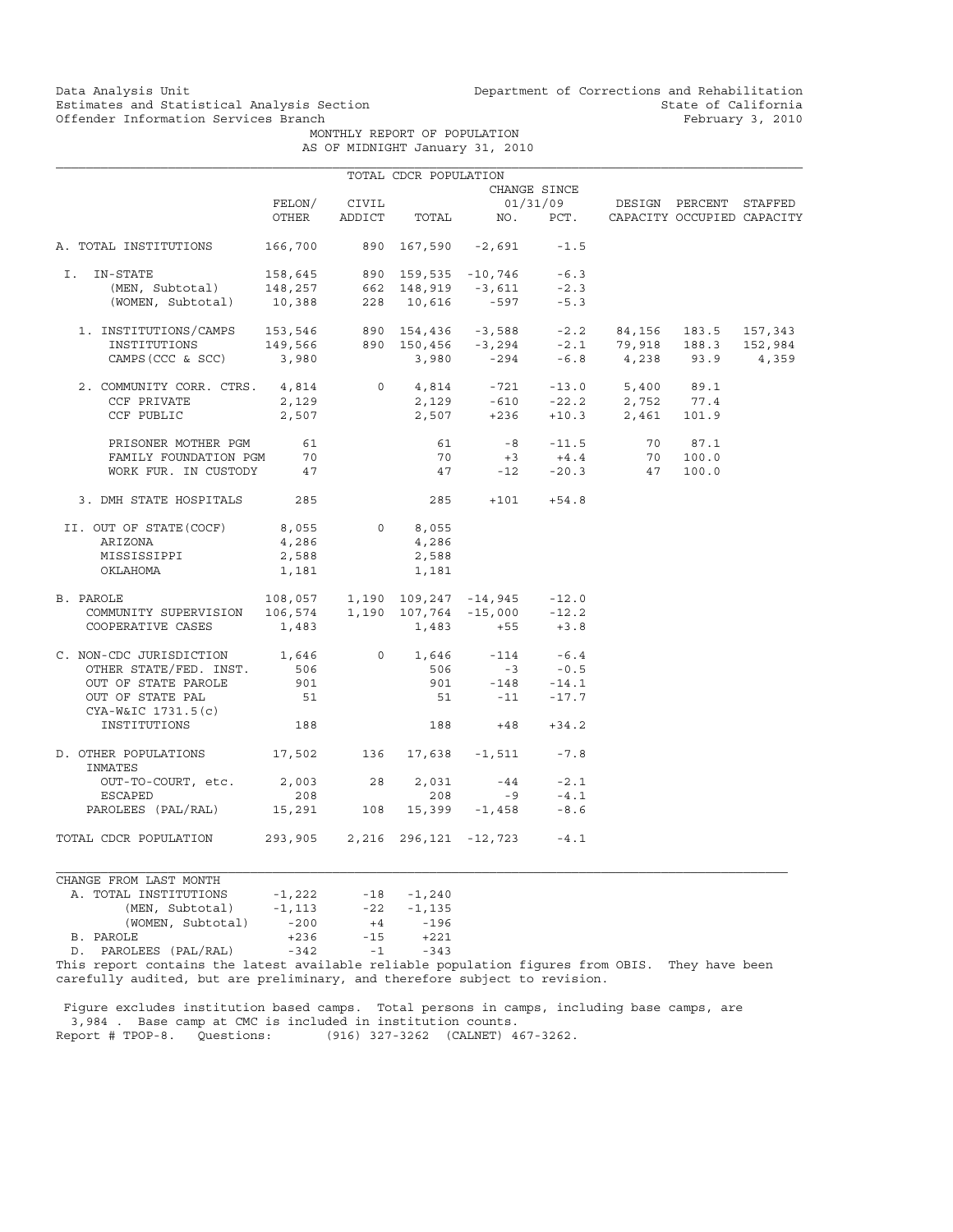|            | INSTITUTIONS/CAMPS                | FELON/<br>OTHER | CIVIL<br>ADDICT | TOTAL          | DESIGN<br>CAPACITY | PERCENT<br>OCCUPIED | STAFFED<br>CAPACITY |
|------------|-----------------------------------|-----------------|-----------------|----------------|--------------------|---------------------|---------------------|
| MALE       |                                   |                 |                 |                |                    |                     |                     |
| ASP<br>CCC | (AVENAL SP)<br>(CAL CORRECTL CTR) | 6,687<br>5,476  |                 | 6,687<br>5,476 | 2,920<br>3,883     | 229.0<br>141.0      | 6,700<br>5,724      |
| CCI        | (CAL CORRECTL INSTITN)            | 5,912           | $\mathbf{1}$    | 5,913          | 2,783              | 212.5               | 5,907               |
| CIM        | (CAL INSTITN FOR MEN)             | 5,089           | 30              | 5,119          | 2,976              | 172.0               | 6,087               |
| CMF        | (CAL MEDICAL FACIL)               | 2,800           |                 | 2,800          | 2,297              | 121.9               | 2,801               |
| <b>CMC</b> | (CAL MEN'S COLONY)                | 6,492           |                 | 6,492          | 3,838              | 169.2               | 6,458               |
| CRC        | (CAL REHAB CTR, MEN)              | 3,732           | 575             |                | 4,307 2,491        | 172.9               | 4,408               |
| CAL        | (CAL SP, CALIPATRIA)              | 4,283           |                 | 4,283          | 2,308              | 185.6               | 4,218               |
| CEN        | (CAL SP, CENTINELA)               | 4,634           |                 | 4,634          | 2,308              | 200.8               | 4,628               |
| COR        | (CAL SP, CORCORAN)                | 5,471           |                 | 5,471          | 3,116              | 175.6               | 5,453               |
| LAC        | (CAL SP, LOS ANGELES CO)          | 4,582           |                 | 4,582          | 2,400              | 190.9               | 4,790               |
| <b>SAC</b> | (CAL SP, SACRAMENTO)              | 3,033           |                 | 3,033          | 1,828              | 165.9               | 3,119               |
| SQ         | (CAL SP, SAN QUENTIN)             | 4,778           | $\overline{2}$  | 4,780          | 2,967              | 161.1               | 4,727               |
| SOL        | (CAL SP, SOLANO)                  | 5,065           | $\mathbf{1}$    | 5,066          | 2,610              | 194.1               | 5,137               |
|            | SATF (CAL SATF AND SP - COR)      | 6,713           | $6 \qquad$      | 6,719          | 3,424              | 196.2               | 6,944               |
|            | CVSP (CHUCKAWALLA VALLEY SP)      | 3,471           |                 | 3,471          | 1,738              | 199.7               | 3,593               |
| CTF        | (CORRL TRAING FAC)                | 6,198           |                 | 6,198          | 3,312              | 187.1               | 6,247               |
| DVI        | (DEUEL VOCATL INSTITN)            | 3,727           | 14              | 3,741          | 1,681              | 222.5               | 3,811               |
| FOL        | (FOLSOM SP)                       | 3,732           | $\mathbf{1}$    | 3,733          | 2,469              | 151.2               | 3,675               |
| HDP        | (HIGH DESERT SP)                  | 4,474           | 9               | 4,483          | 2,324              | 192.9               | 4,486               |
|            | IRON (IRONWOOD SP)                | 4,120           |                 | 4,120          | 2,200              | 187.3               | 4,205               |
|            | KVSP (KERN VALLEY SP)             | 4,773           |                 | 4,773          | 2,448              | 195.0               | 4,880               |
|            | MCSP (MULE CREEK SP)              | 3,791           |                 | 3,791          | 1,700              | 223.0               | 3,812               |
|            | NKSP (NORTH KERN SP)              | 5,376           | 10              | 5,386          | 2,694              | 199.9               | 5,354               |
|            | PBSP (PELICAN BAY SP)             | 3,365           |                 | 3,365          | 2,380              | 141.4               | 3,449               |
|            | PVSP (PLEASANT VALLEY SP)         | 4,848           |                 | 4,848          | 2,308              | 210.1               | 4,922               |
|            | RIO (RIO COSUMNES COR CTR-RC)     | 462             |                 | 462            | $\circ$            | $\sim$ $ \sim$      | 400                 |
| RJD        | (RJ DONOVAN CORR FACIL)           | 4,610           | 2               | 4,612          | 2,200              | 209.6               | 4,814               |
|            | SVSP (SALINAS VAL SP)             | 3,777           |                 | 3,777          | 2,388              | 158.2               | 3,843               |
|            | SRTA (SANTA RITA CO. JAIL-RC)     | 735             |                 | 735            | $\circ$            | $\sim$ $ \sim$      | 750                 |
| SCC        | (SIERRA CONSERV CTR)              | 5,474           |                 | 5,474          | 3,736              | 146.5               | 5,659               |
| WSP        | (WASCO SP)                        | 5,925           | 11              | 5,936          | 2,984              | 198.9               | 5,800               |
|            | MALE TOTAL:                       | 143,605         | 662             | 144,267        | 78,711             | 183.3               | 146,801             |
|            |                                   |                 |                 |                |                    |                     |                     |
| FEMALE     |                                   |                 |                 |                |                    |                     |                     |
|            | CIW (CAL INST FOR WOMEN)          | 2,357           | 211             | 2,568          | 1,386              | 185.3               | 2,715               |
|            | CCWF (CENT CAL WOMEN'S FACIL)     | 3,809           | 5               | 3,814          | 2,004              | 190.3               | 3,886               |
|            | FRCC (FRCCC BAKERSFIELD)          | 73              |                 | 73             | 75                 | 97.3                | 75                  |
| RIO        | (RIO COSUMNES COR CTR-RC)         | 21              |                 | 21             | $\overline{0}$     | $\sim$ $-$          | $\overline{0}$      |
|            | VSP (VALLEY SP)                   | 3,681           | 12              | 3,693          | 1,980              | 186.5               | 3,866               |
|            |                                   |                 |                 |                |                    |                     |                     |
|            | FEMALE TOTAL:                     | 9,941           | 228             | 10,169         | 5,445              | 186.8               | 10,542              |
|            |                                   |                 |                 |                |                    |                     |                     |
|            | INSTITUTIONS/CAMPS TOTAL:         | 153,546         | 890             | 154,436        | 84,156             | 183.5               | 157,343             |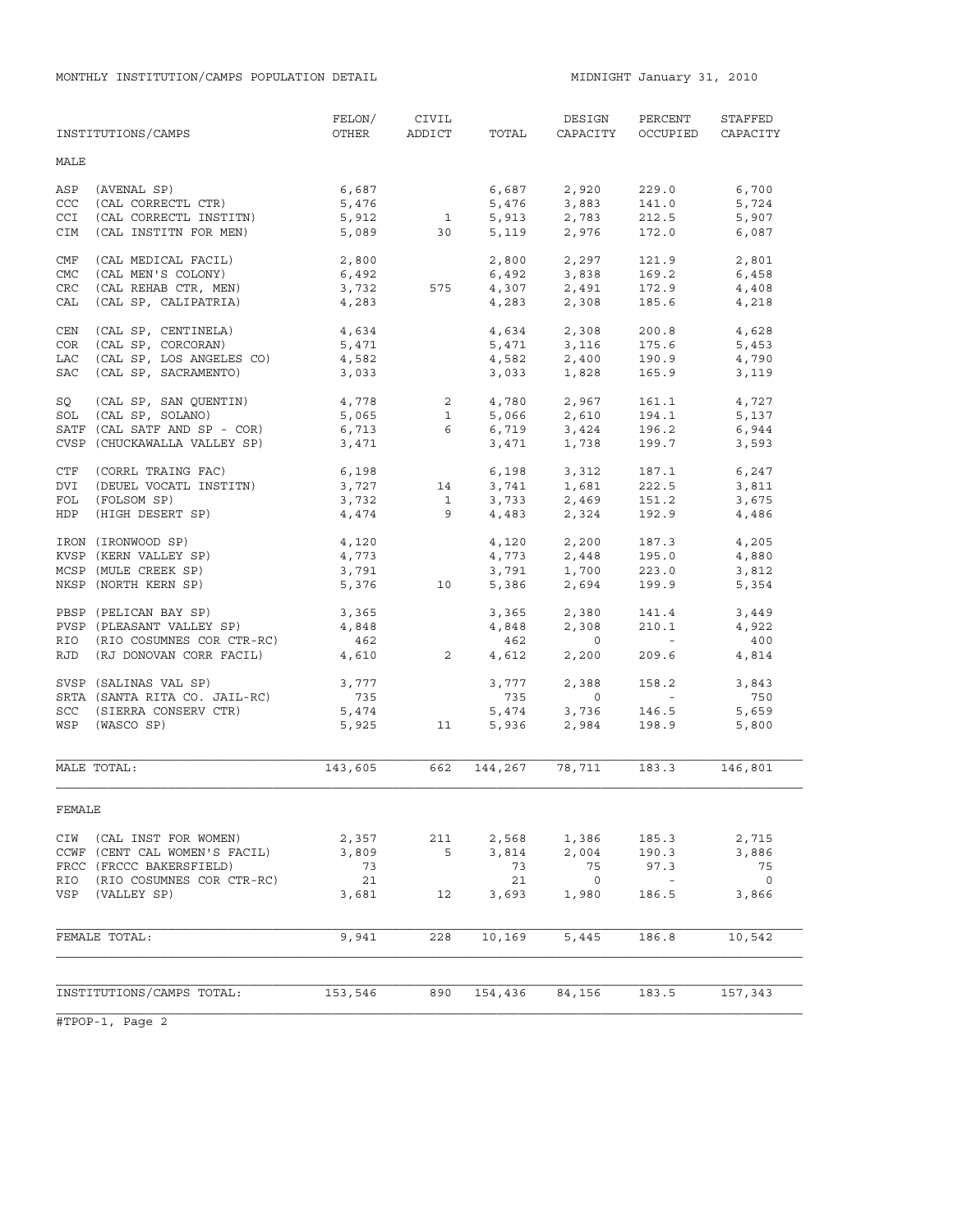|            | MONTHLY INSTITUTION/CAMPS POPULATION DETAIL |                |              |                |                | MIDNIGHT January 31, 2010 |                |
|------------|---------------------------------------------|----------------|--------------|----------------|----------------|---------------------------|----------------|
|            |                                             | FELON/         | CIVIL        |                | DESIGN         | PERCENT                   | STAFFED        |
| MALE       | INSTITUTIONS                                | OTHER          | ADDICT       | TOTAL          | CAPACITY       | OCCUPIED                  | CAPACITY       |
| ASP        | (AVENAL SP)                                 | 6,687          |              | 6,687          | 2,920          | 229.0                     | 6,700          |
| <b>CCC</b> | (CAL CORRECTL CTR)                          |                |              |                | 1,908          | 94.0                      |                |
|            | Camps<br>Level I                            | 1,794<br>1,531 |              | 1,794<br>1,531 | 867            | 176.6                     | 2,029<br>1,557 |
|            | Level II                                    | 1,209          |              | 1,209          | 608            | 198.8                     | 1,203          |
|            | Level III                                   | 942            |              | 942            | 500            | 188.4                     | 935            |
| <b>CCI</b> | (CAL CORRECTL INSTITN)                      |                |              |                |                |                           |                |
|            | Level I                                     | 1,149          |              | 1,149          | 619            | 185.6                     | 1,237          |
|            | Level II                                    | 1,644          |              | 1,644          | 664            | 247.6                     | 1,606          |
|            | Level IV                                    | 867            |              | 867            | 684            | 126.8                     | 798            |
|            | SHU                                         | 762            |              | 762            | 316            | 241.1                     | 787            |
|            | Reception Ctr                               | 1,490          | $\mathbf{1}$ | 1,491          | 500            | 298.2                     | 1,479          |
| CIM        | (CAL INSTITN FOR MEN)                       |                |              |                |                |                           |                |
|            | Level I                                     | 2,055          | $\mathbf{1}$ | 2,056          | 1,374          | 149.6                     | 2,065          |
|            | East - Reception Center                     | 1,066          | 10           | 1,076          | 369            | 291.6                     | 1,268          |
|            | Reception Center - Central                  | 1,187          | 19           | 1,206          | 618            | 195.1                     | 1,463          |
|            | Reception Center - West                     | 781            |              | 781            | 615            | 127.0                     | 1,291          |
| CMF        | (CAL MEDICAL FACIL)                         |                |              |                |                |                           |                |
|            | Level I                                     | 71             |              | 71             | 135            | 52.6                      | 117            |
|            | Level II                                    | 340            |              | 340            | 230            | 147.8                     | 400            |
|            | Level III                                   | 2,389          |              | 2,389          | 1,932          | 123.7                     | 2,284          |
| <b>CMC</b> | (CAL MEN'S COLONY)<br>East                  |                |              |                |                |                           |                |
|            |                                             | 3,767          |              | 3,767          | 2,425          | 155.3                     | 3,720          |
| CRC        | West<br>(CAL REHAB CTR, MEN)                | 2,725<br>3,732 | 575          | 2,725<br>4,307 | 1,413<br>2,491 | 192.9<br>172.9            | 2,738<br>4,408 |
| CAL        | (CAL SP, CALIPATRIA)                        |                |              |                |                |                           |                |
|            | Level I                                     | 270            |              | 270            | 208            | 129.8                     | 308            |
|            | Level IV                                    | 4,013          |              | 4,013          | 2,100          | 191.1                     | 3,910          |
| CEN        | (CAL SP, CENTINELA)                         |                |              |                |                |                           |                |
|            | Level I                                     | 252            |              | 252            | 208            | 121.2                     | 308            |
|            | Level III                                   | 4,382          |              | 4,382          | 2,100          | 208.7                     | 4,320          |
| COR        | (CAL SP, CORCORAN)                          |                |              |                |                |                           |                |
|            | Level I                                     | 870            |              | 870            | 492            | 176.8                     | 876            |
|            | Level III                                   | 2,660          |              | 2,660          | 1,500          | 177.3                     | 2,471          |
|            | Level IV                                    | 491            |              | 491            | 100            | 491.0                     | 681            |
|            | SHU                                         | 1,444          |              | 1,444          | 1,000          | 144.4                     | 1,401          |
|            | PHU                                         | 6              |              | 6              | 24             | 25.0                      | 24             |
| LAC        | (CAL SP, LOS ANGELES CO)                    |                |              |                |                |                           |                |
|            | Level I                                     | 276            |              | 276            | 200            | 138.0                     | 300            |
|            | Level III/IV                                | 2,426          |              | 2,426          | 1,200          | 202.2                     | 2,510          |
|            | Reception Center                            | 1,740          |              | 1,740          | 900            | 193.3                     | 1,880          |
|            | Adseq                                       | 140            |              | 140            | 100            | 140.0                     | 100            |
| SAC        | (CAL SP, SACRAMENTO)                        |                |              |                |                |                           |                |
|            | Level I                                     | 282            |              | 282            | 192            | 146.9                     | 288            |
|            | PSU                                         | 257            |              | 257            | 256            | 100.4                     | 396            |
|            | Level IV                                    | 2,494          |              | 2,494          | 1,380          | 180.7                     | 2,435          |
|            | SQ (CAL SP, SAN QUENTIN)                    |                |              |                |                |                           |                |
|            | Level II<br>Condemned                       | 1,702<br>623   |              | 1,702<br>623   | 916<br>637     | 185.8<br>97.8             | 1,627<br>636   |
|            | Reception Center                            | 2,453          | 2            | 2,455          |                | 173.6                     | 2,464          |
| SOL        | (CAL SP, SOLANO)                            |                |              |                | 1,414          |                           |                |
|            | Level II                                    | 2,632          |              | 2,632          | 1,410          | 186.7                     | 2,917          |
|            | Level III                                   | 2,433          | $\mathbf{1}$ | 2,434          | 1,200          | 202.8                     | 2,220          |
|            | SATF (CAL SATF AND SP - COR)                | 6,713          | 6            | 6,719          | 3,424          | 196.2                     | 6,944          |
|            | CVSP (CHUCKAWALLA VALLEY SP)                |                |              |                |                |                           |                |
|            | Level I                                     | 254            |              | 254            | 208            | 122.1                     | 308            |
|            | Level II                                    | 3,217          |              | 3,217          | 1,530          | 210.3                     | 3,285          |
| CTF        | (CORRL TRAING FAC)                          |                |              |                |                |                           |                |
|            | Central-II                                  | 2,845          |              | 2,845          | 1,212          | 234.7                     | 2,877          |
|            | North-II/III                                | 2,258          |              | 2,258          | 1,594          | 141.7                     | 2,280          |
|            | South-I                                     | 1,095          |              | 1,095          | 506            | 216.4                     | 1,090          |
| DVI        | (DEUEL VOCATL INSTITN)                      |                |              |                |                |                           |                |
|            | Level I/II                                  | 659            |              | 659            | 494            | 133.4                     | 677            |
|            | Reception Center                            | 3,068          | 14           | 3,082          | 1,187          | 259.6                     | 3,134          |
| FOL        | (FOLSOM SP)                                 |                |              |                |                |                           |                |
|            | PSAP                                        | 7              |              | 7              | 129            | 5.4                       | 0              |
|            | TTP                                         | 13             |              | 13             | 131            | 9.9                       | 0              |
|            | Level I                                     | 361            |              | 361            | 408            | 88.5                      | 424            |
|            | Level II                                    | 2,361          | $\mathbf{1}$ | 2,362          | 1,663          | 142.0                     | 649            |
|            | Level III                                   | 990            |              | 990            | 138            | 717.4                     | 2,602          |
| #TPOP-1A   |                                             |                |              |                |                |                           |                |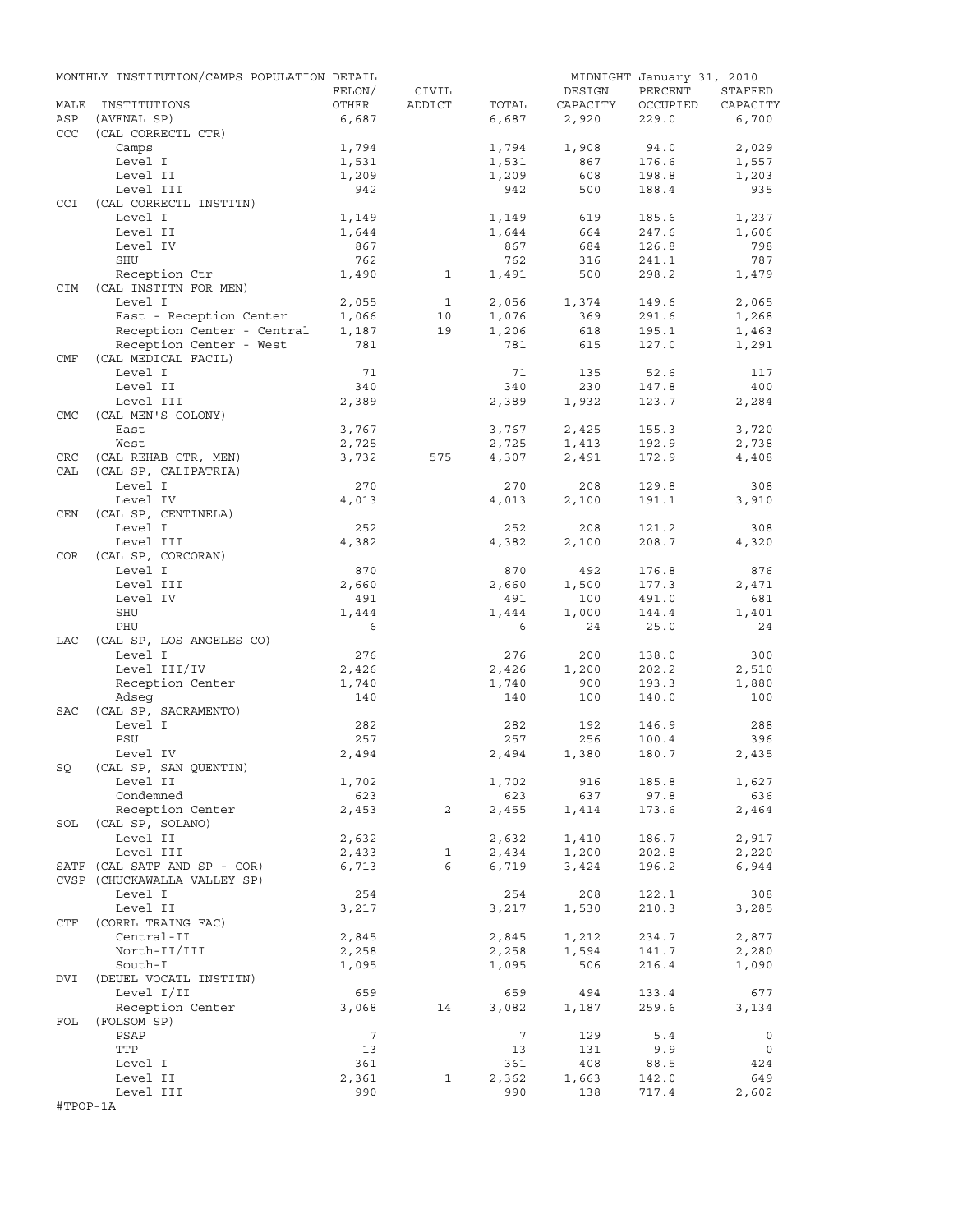|             | MONTHLY INSTITUTION/CAMPS POPULATION DETAIL           |                |              |                |           | MIDNIGHT January 31, 2010 |           |
|-------------|-------------------------------------------------------|----------------|--------------|----------------|-----------|---------------------------|-----------|
|             |                                                       | FELON/         | CIVIL        |                | DESIGN    | PERCENT                   | STAFFED   |
| MALE<br>HDP | INSTITUTIONS<br>(HIGH DESERT SP)                      | OTHER          | ADDICT       | TOTAL          | CAPACITY  | OCCUPIED                  | CAPACITY  |
|             | Level I                                               | 300            |              | 300            | 200       | 150.0                     | 300       |
|             | Level II                                              | 118            |              | 118            | $\circ$   | $\sim$                    | 120       |
|             | Level III                                             | 574            |              | 574            | 800       | 71.8                      | 500       |
|             | Level IV                                              | 2,936          |              | 2,936          | 1,124     | 261.2                     | 2,996     |
|             | Reception Center                                      | 546            | 9            | 555            | 200       | 277.5                     | 570       |
|             | IRON (IRONWOOD SP)                                    |                |              |                |           |                           |           |
|             | Level I                                               | 244            |              | 244            | 200       | 122.0                     | 300       |
|             | Level III<br>KVSP (KERN VALLEY SP)                    | 3,876          |              | 3,876          | 2,000     | 193.8                     | 3,905     |
|             | Level I/II                                            | 250            |              | 250            | 200       | 125.0                     | 420       |
|             | Level IV                                              | 4,523          |              | 4,523          | 2,248     | 201.2                     | 4,460     |
|             | MCSP (MULE CREEK SP)                                  |                |              |                |           |                           |           |
|             | Level I/II                                            | 260            |              | 260            | 200       | 130.0                     | 456       |
|             | Level III                                             | 2,547          |              | 2,547          | 1,000     | 254.7                     | 2,596     |
|             | Level IV                                              | 984            |              | 984            | 500       | 196.8                     | 760       |
|             | NKSP (NORTH KERN SP)                                  |                |              |                |           |                           |           |
|             | Level I                                               | 252            |              | 252            | 210       | 120.0                     | 308       |
|             | Level III                                             | 510            |              | 510            | 300       | 170.0                     | 452       |
|             | Reception Center                                      | 4,614          | 10           | 4,624          | 2,184     | 211.7                     | 4,594     |
|             | PBSP (PELICAN BAY SP)                                 |                |              |                |           |                           |           |
|             | Level I                                               | 288            |              | 288            | 200       | 144.0                     | 296       |
|             | Level III/IV                                          | 1,962          |              | 1,962          | 996       | 197.0                     | 2,044     |
|             | SHU                                                   | 1,115          |              | 1,115          | 1,184     | 94.2                      | 1,109     |
|             | PVSP (PLEASANT VALLEY SP)                             |                |              |                |           |                           |           |
|             | Level I/II                                            | 285            |              | 285            | 208       | 137.0                     | 188       |
|             | Level III/IV                                          | 4,563          |              | 4,563          | 2,100     | 217.3                     | 4,734     |
| RIO         | (RIO COSUMNES COR CTR-RC)                             | 462            |              | 462            | $\Omega$  |                           | 400       |
| <b>RJD</b>  | (RJ DONOVAN CORR FACIL)                               |                |              |                |           |                           |           |
|             | Level I                                               | 365            |              | 365            | 200       | 182.5                     | 400       |
|             | Level III                                             | 1,684          | 1            | 1,685          | 600       | 280.8                     | 1,460     |
|             | Reception Center                                      | 1,862          | $\mathbf{1}$ | 1,863          | 900       | 207.0                     | 2,004     |
|             | IV                                                    | 699            |              | 699            | 500       | 139.8                     | 950       |
|             | SVSP (SALINAS VAL SP)                                 |                |              |                |           |                           |           |
|             | Level I/II                                            | 221            |              | 221            | 200       | 110.5                     | 300       |
|             | Level III/IV                                          | 3,556          |              | 3,556          | 2,188     | 162.5                     | 3,543     |
| SCC         | SRTA (SANTA RITA CO. JAIL-RC)<br>(SIERRA CONSERV CTR) | 735            |              | 735            | $\circ$   | $\sim$                    | 750       |
|             | Camps-Men                                             | 1,906          |              | 1,906          | 2,010     | 94.8                      | 2,010     |
|             | Level I                                               | 1,355          |              | 1,355          | 618       | 219.3                     | 1,378     |
|             | Level II                                              | 1,142          |              | 1,142          | 608       | 187.8                     | 1,186     |
|             | Level III                                             | 1,071          |              | 1,071          | 500       | 214.2                     | 1,085     |
| WSP         | (WASCO SP)                                            |                |              |                |           |                           |           |
|             | Level I                                               | 218            |              | 218            | 200       | 109.0                     | 248       |
|             | Level III                                             | 468            |              | 468            | 200       | 234.0                     | 555       |
|             | Reception Center                                      | 5,239          | 11           | 5,250          | 2,584     | 203.2                     | 4,997     |
|             | MALE TOTAL:                                           | 143,605        | 662          | 144,267 78,711 |           | 183.3                     | 146,801   |
|             |                                                       |                |              |                |           |                           |           |
|             | FEMALE INSTITUTIONS                                   |                |              |                |           |                           |           |
| CIW         | (CAL INST FOR WOMEN)                                  |                |              |                |           |                           |           |
|             | Institution                                           | 1,807          | 190          | 1,997          | 822       | 242.9                     | 1,909     |
|             | Reception Center                                      | 256            | 20           | 276            | 184       | 150.0                     | 394       |
|             | Corr Trt Ctr                                          | 10             | $\mathbf{1}$ | 11             | 30        | 36.7                      | 46        |
|             | Corr Trt Ctr RC                                       | $\overline{4}$ |              | $\overline{4}$ | 30        | 13.3                      | 46        |
|             | Camps-Women                                           | 280            |              | 280            | 320       | 87.5                      | 320       |
|             | CCWF (CENT CAL WOMEN'S FACIL)                         |                |              |                |           |                           |           |
|             | Institution                                           | 3,049          | 2            | 3,051          | 1,631     | 187.1                     | 3,079     |
|             | Reception Center                                      | 745            | 3            | 748            | 356       | 210.1                     | 790       |
|             | Condemned                                             | 15             |              | 15             | 17        | 88.2                      | 17        |
|             | FRCC (FRCCC BAKERSFIELD)                              | 73             |              | 73             | 75        | 97.3                      | 75        |
| RIO         | (RIO COSUMNES COR CTR-RC)                             | 21             |              | 21             | 0         | $\equiv$                  | 0         |
| VSP         | (VALLEY SP)                                           |                |              |                |           |                           |           |
|             | Institution<br>Reception Center                       | 2,960          | 2<br>10      | 2,962          | 1,580     | 187.5                     | 3,040     |
|             | SHU                                                   | 659<br>62      |              | 669<br>62      | 356<br>44 | 187.9<br>140.9            | 764<br>62 |
|             | FEMALE TOTAL:                                         | 9,941          | 228          | 10,169         | 5,445     | 186.8                     | 10,542    |
|             |                                                       |                |              |                |           |                           |           |
|             | INSTITUTIONS/CAMPS TOTAL:                             | 153,546        | 890          | 154,436        | 84,156    | 183.5                     | 157,343   |
|             | #TPOP-1A, PAGE 2                                      |                |              |                |           |                           |           |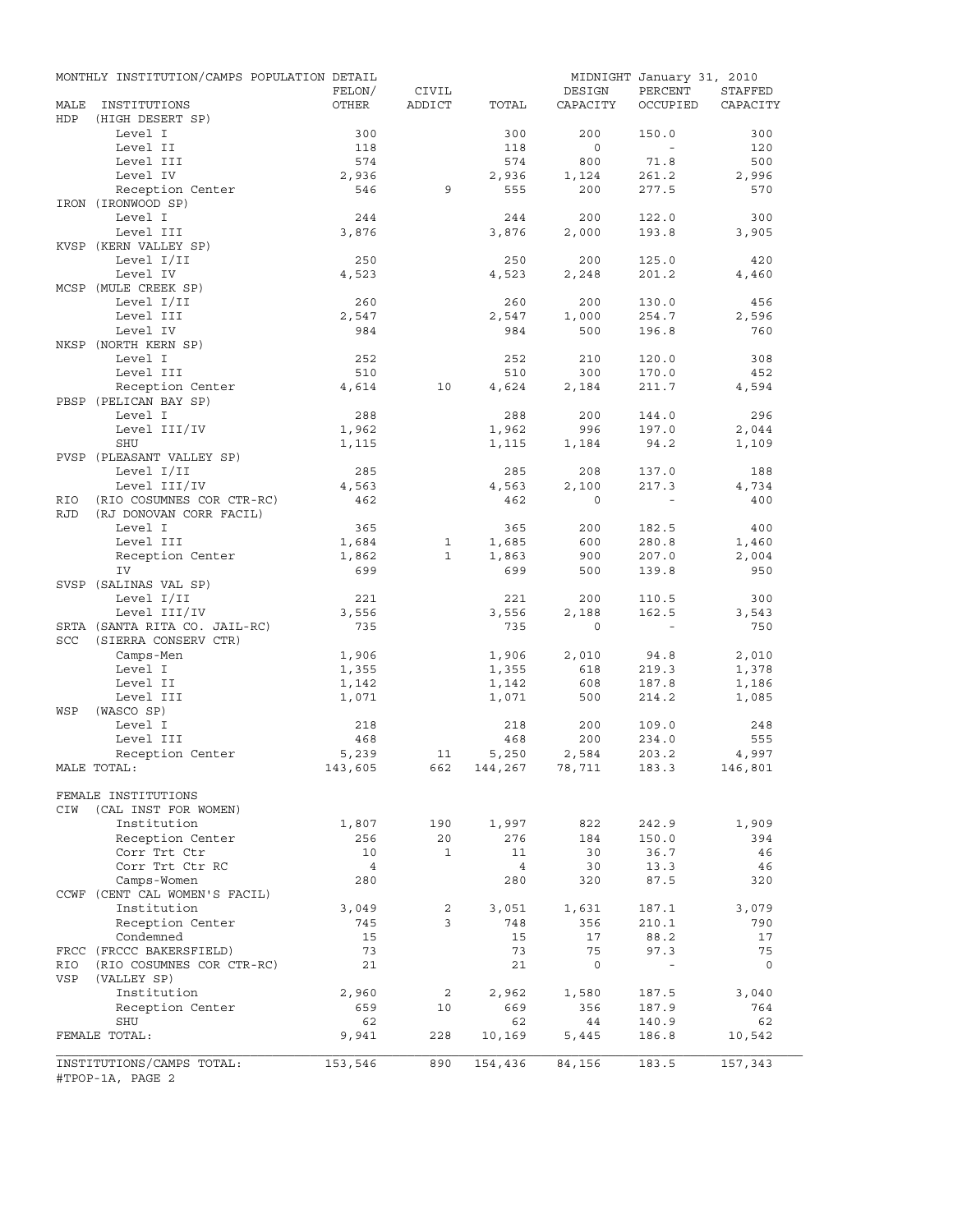Data Analysis Unit Unit Department of Corrections and Rehabilitation<br>Estimates and Statistical Analysis Section State of California Estimates and Statistical Analysis Section<br>
Offender Information Services Branch<br>
March 3, 2010

MONTHLY REPORT OF POPULATION

|  | AS OF MIDNIGHT February 28, 2010 |  |  |
|--|----------------------------------|--|--|
|  |                                  |  |  |

|                                                                                                                                                                                                                                                                                                                                       |       |              | TOTAL CDCR POPULATION |                                         |              |                                                                                                                                                                              |  |
|---------------------------------------------------------------------------------------------------------------------------------------------------------------------------------------------------------------------------------------------------------------------------------------------------------------------------------------|-------|--------------|-----------------------|-----------------------------------------|--------------|------------------------------------------------------------------------------------------------------------------------------------------------------------------------------|--|
|                                                                                                                                                                                                                                                                                                                                       |       |              |                       |                                         | CHANGE SINCE |                                                                                                                                                                              |  |
|                                                                                                                                                                                                                                                                                                                                       |       | FELON/ CIVIL |                       |                                         |              | 02/28/09 DESIGN PERCENT STAFFED                                                                                                                                              |  |
|                                                                                                                                                                                                                                                                                                                                       |       |              |                       |                                         |              | OTHER ADDICT TOTAL NO. PCT. CAPACITY OCCUPIED CAPACITY                                                                                                                       |  |
| A. TOTAL INSTITUTIONS 166,184 880 167,064 -2,164 -1.2                                                                                                                                                                                                                                                                                 |       |              |                       |                                         |              |                                                                                                                                                                              |  |
| I. IN-STATE                                                                                                                                                                                                                                                                                                                           |       |              |                       |                                         |              |                                                                                                                                                                              |  |
|                                                                                                                                                                                                                                                                                                                                       |       |              |                       |                                         |              |                                                                                                                                                                              |  |
| V-STATE 158,100 880 158,980 -10,248 -6.0<br>(MEN, Subtotal) 147,890 656 148,546 -2,817 -1.8<br>(WOMEN, Subtotal) 10,210 224 10,434 -753 -6.7                                                                                                                                                                                          |       |              |                       |                                         |              |                                                                                                                                                                              |  |
|                                                                                                                                                                                                                                                                                                                                       |       |              |                       |                                         |              |                                                                                                                                                                              |  |
|                                                                                                                                                                                                                                                                                                                                       |       |              |                       |                                         |              |                                                                                                                                                                              |  |
| $\begin{tabular}{lcccccc} 1. & \texttt{INSTITUTIONS/CAMPS} & 152,884 & 880 & 153,764 & -3,218 & -2.0 & 84,156 & 182.7 & 156,888 \\ & \texttt{INSTITUTIONS} & 148,952 & 880 & 149,832 & -2,868 & -1.8 & 79,918 & 187.5 & 152,529 \\ & \texttt{CAMPS (CCC & SCC)} & 3,932 & 3,932 & -350 & -8.1 & 4,238 & 92.8 & 4,359 \\ \end{tabular$ |       |              |                       |                                         |              |                                                                                                                                                                              |  |
| 2. COMMUNITY CORR. CTRS. 4,927 0 4,927 -465 -8.6 5,417 91.0                                                                                                                                                                                                                                                                           |       |              |                       |                                         |              |                                                                                                                                                                              |  |
| CCF PRIVATE                                                                                                                                                                                                                                                                                                                           |       |              |                       |                                         |              |                                                                                                                                                                              |  |
| CCF PUBLIC                                                                                                                                                                                                                                                                                                                            |       |              |                       |                                         |              | $2,146$<br>$2,589$<br>$2,589$<br>$2,589$<br>$2,589$<br>$2,589$<br>$2,689$<br>$2,689$<br>$2,689$<br>$2,689$<br>$2,689$<br>$2,689$<br>$2,689$<br>$2,689$<br>$2,689$<br>$2,689$ |  |
| PRISONER MOTHER PGM 57                                                                                                                                                                                                                                                                                                                |       |              |                       |                                         |              |                                                                                                                                                                              |  |
| FAMILY FOUNDATION PGM 71                                                                                                                                                                                                                                                                                                              |       |              |                       |                                         |              |                                                                                                                                                                              |  |
| WORK FUR. IN CUSTODY 64                                                                                                                                                                                                                                                                                                               |       |              |                       |                                         |              | $64 + 14 + 28.0$ $64 100.0$                                                                                                                                                  |  |
| 3. DMH STATE HOSPITALS 289                                                                                                                                                                                                                                                                                                            |       |              |                       | $289 + 113 + 64.2$                      |              |                                                                                                                                                                              |  |
| II. OUT OF STATE (COCF) $8,084$ 0 8,084                                                                                                                                                                                                                                                                                               |       |              |                       |                                         |              |                                                                                                                                                                              |  |
| ARIZONA                                                                                                                                                                                                                                                                                                                               | 4,219 |              | 4,219                 |                                         |              |                                                                                                                                                                              |  |
| MISSISSIPPI                                                                                                                                                                                                                                                                                                                           | 2,565 |              | 2,565                 |                                         |              |                                                                                                                                                                              |  |
| OKLAHOMA                                                                                                                                                                                                                                                                                                                              | 1,300 |              | 1,300                 |                                         |              |                                                                                                                                                                              |  |
| B. PAROLE                                                                                                                                                                                                                                                                                                                             |       |              |                       | 107,763  1,174  108,937  -15,451  -12.4 |              |                                                                                                                                                                              |  |
| COMMUNITY SUPERVISION 106,303 1,174 107,477 -15,458 -12.5                                                                                                                                                                                                                                                                             |       |              |                       |                                         |              |                                                                                                                                                                              |  |
| COOPERATIVE CASES                                                                                                                                                                                                                                                                                                                     | 1,460 |              |                       | $1,460$ +7 +0.4                         |              |                                                                                                                                                                              |  |
| $\begin{tabular}{lcccccc} C. & non-CDC JURISDICTION & & & 1,674 & & 0 & 1,674 & & -72 & & -4.1 \\ & & & & & & & & 499 & & 0 & & - \\ \end{tabular}$                                                                                                                                                                                   |       |              |                       |                                         |              |                                                                                                                                                                              |  |
|                                                                                                                                                                                                                                                                                                                                       |       |              |                       |                                         |              |                                                                                                                                                                              |  |
| OUT OF STATE PAROLE 932                                                                                                                                                                                                                                                                                                               |       |              |                       | 932 -110 -10.5<br>53 -11 -17.1          |              |                                                                                                                                                                              |  |
| OUT OF STATE PAL<br>CYA-W&IC 1731.5(c)                                                                                                                                                                                                                                                                                                | 53    |              |                       |                                         |              |                                                                                                                                                                              |  |
| INSTITUTIONS                                                                                                                                                                                                                                                                                                                          | 190   |              |                       | $190 + 49 + 34.7$                       |              |                                                                                                                                                                              |  |
| D. OTHER POPULATIONS 17, 201 135 17, 336 -1, 831 -9.5<br>INMATES                                                                                                                                                                                                                                                                      |       |              |                       |                                         |              |                                                                                                                                                                              |  |
| OUT-TO-COURT, etc. 2,036 28 2,064 -103 -4.7                                                                                                                                                                                                                                                                                           |       |              |                       |                                         |              |                                                                                                                                                                              |  |
| ESCAPED                                                                                                                                                                                                                                                                                                                               | 209   |              |                       | $209 - 9 - 4.1$                         |              |                                                                                                                                                                              |  |
| PAROLEES (PAL/RAL) 14,956 107 15,063 -1,719 -10.2                                                                                                                                                                                                                                                                                     |       |              |                       |                                         |              |                                                                                                                                                                              |  |
| TOTAL CDCR POPULATION 292,822 2,189 295,011 -12,840 -4.1                                                                                                                                                                                                                                                                              |       |              |                       |                                         |              |                                                                                                                                                                              |  |

CHANGE FROM LAST MONTH A. TOTAL INSTITUTIONS -516 -10 -526 (MEN, Subtotal) -367 -6 -373 (WOMEN, Subtotal) -178 -4 -182 B. PAROLE -294 -16 -310 D. PAROLEES (PAL/RAL) -335 -1 -336

This report contains the latest available reliable population figures from OBIS. They have been carefully audited, but are preliminary, and therefore subject to revision.

 Figure excludes institution based camps. Total persons in camps, including base camps, are 3,936 . Base camp at CMC is included in institution counts. Report # TPOP-8. Questions: (916) 327-3262 (CALNET) 467-3262.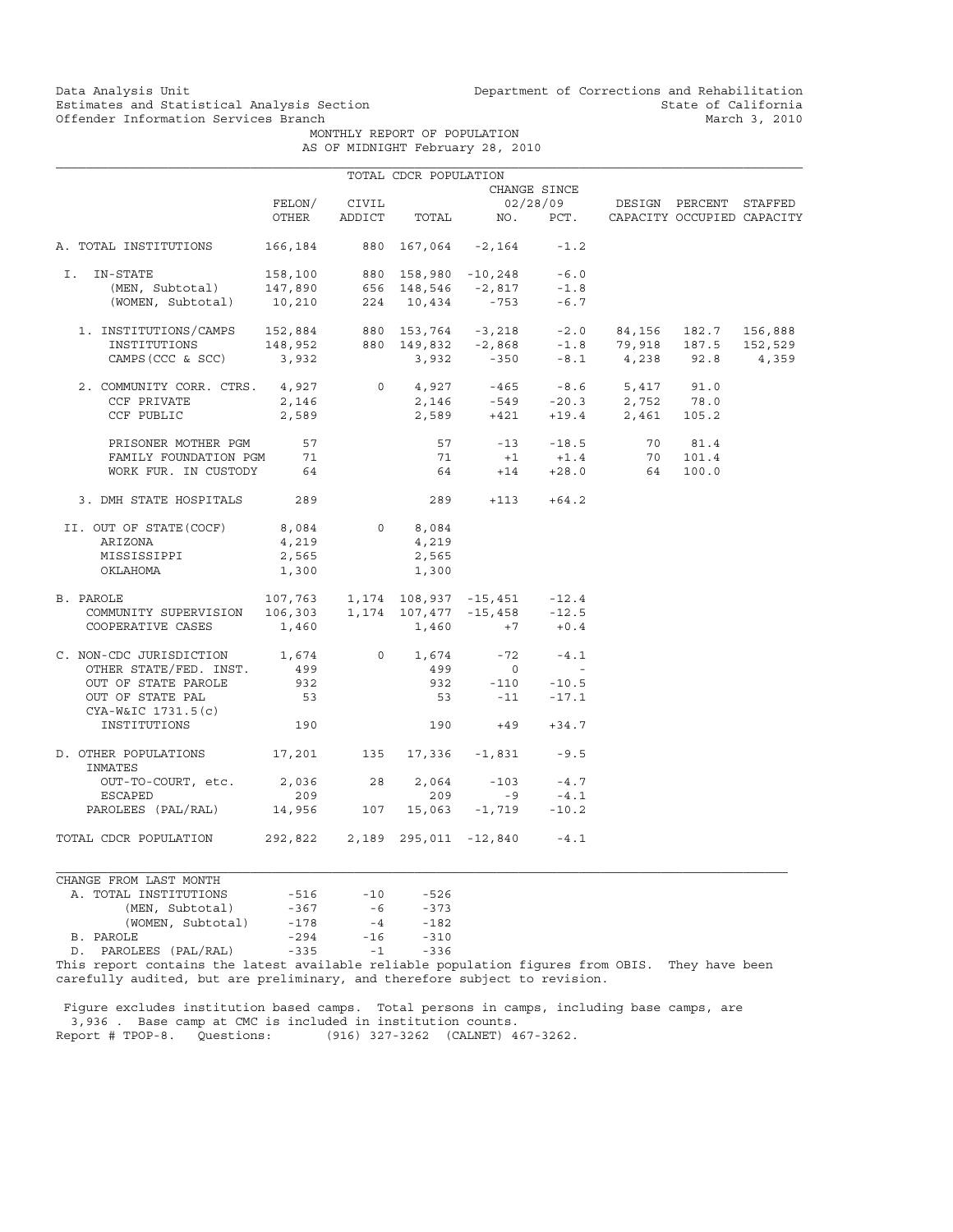|            | INSTITUTIONS/CAMPS            | FELON/<br>OTHER | CIVIL<br>ADDICT | TOTAL   | DESIGN<br>CAPACITY | PERCENT<br>OCCUPIED | STAFFED<br>CAPACITY      |
|------------|-------------------------------|-----------------|-----------------|---------|--------------------|---------------------|--------------------------|
| MALE       |                               |                 |                 |         |                    |                     |                          |
| ASP        | (AVENAL SP)                   | 6,403           |                 | 6,403   | 2,920              | 219.3               | 6,576                    |
| CCC        | (CAL CORRECTL CTR)            | 5,476           |                 | 5,476   | 3,883              | 141.0               | 5,724                    |
| CCI        | (CAL CORRECTL INSTITN)        | 5,915           | $\mathbf{1}$    | 5,916   | 2,783              | 212.6               | 5,907                    |
| CIM        | (CAL INSTITN FOR MEN)         | 5,021           | 31              | 5,052   | 2,976              | 169.8               | 6,087                    |
| CMF        | (CAL MEDICAL FACIL)           | 2,702           |                 |         | 2,702 2,297        | 117.6               | 2,801                    |
| <b>CMC</b> | (CAL MEN'S COLONY)            | 6,459           |                 | 6,459   | 3,838              | 168.3               | 6,458                    |
| CRC        | (CAL REHAB CTR, MEN)          | 3,811           | 581             |         | 4,392 2,491        | 176.3               | 4,408                    |
| CAL        | (CAL SP, CALIPATRIA)          | 4,201           |                 | 4,201   | 2,308              | 182.0               | 4,218                    |
| CEN        | (CAL SP, CENTINELA)           | 4,556           |                 | 4,556   | 2,308              | 197.4               | 4,628                    |
| COR        | (CAL SP, CORCORAN)            | 5,497           |                 | 5,497   | 3,116              | 176.4               | 5,453                    |
| LAC        | (CAL SP, LOS ANGELES CO)      | 4,598           |                 | 4,598   | 2,400              | 191.6               | 4,790                    |
| SAC        | (CAL SP, SACRAMENTO)          | 3,013           |                 | 3,013   | 1,828              | 164.8               | 3,119                    |
| SQ         | (CAL SP, SAN QUENTIN)         | 4,919           | $\overline{2}$  | 4,921   | 2,967              | 165.9               | 4,727                    |
| SOL        | (CAL SP, SOLANO)              | 5,047           |                 | 5,047   | 2,610              | 193.4               | 5,137                    |
|            | SATF (CAL SATF AND SP - COR)  | 6,714           | 5               | 6,719   | 3,424              | 196.2               | 6,944                    |
|            | CVSP (CHUCKAWALLA VALLEY SP)  | 3,400           |                 | 3,400   | 1,738              | 195.6               | 3,593                    |
| CTF        | (CORRL TRAING FAC)            | 6,147           |                 | 6,147   | 3,312              | 185.6               | 6,247                    |
| DVI        | (DEUEL VOCATL INSTITN)        | 3,805           | 12              | 3,817   | 1,681              | 227.1               | 3,811                    |
| FOL        | (FOLSOM SP)                   | 3,722           | $\mathbf{1}$    | 3,723   | 2,469              | 150.8               | 3,675                    |
| HDP        | (HIGH DESERT SP)              | 4,547           | 6               | 4,553   | 2,324              | 195.9               | 4,486                    |
|            | IRON (IRONWOOD SP)            | 4,090           |                 | 4,090   | 2,200              | 185.9               | 4,085                    |
|            | KVSP (KERN VALLEY SP)         | 4,780           |                 | 4,780   | 2,448              | 195.3               | 4,880                    |
|            | MCSP (MULE CREEK SP)          | 3,733           |                 | 3,733   | 1,700              | 219.6               | 3,812                    |
|            | NKSP (NORTH KERN SP)          | 5,444           | 6               | 5,450   | 2,694              | 202.3               | 5,354                    |
|            | PBSP (PELICAN BAY SP)         | 3,347           |                 | 3,347   | 2,380              | 140.6               | 3,449                    |
|            | PVSP (PLEASANT VALLEY SP)     | 4,840           |                 | 4,840   | 2,308              | 209.7               | 4,872                    |
|            | RIO (RIO COSUMNES COR CTR-RC) | 455             |                 | 455     | $\circ$            | $\sim$ $ \sim$      | 400                      |
| RJD        | (RJ DONOVAN CORR FACIL)       | 4,631           | $\overline{2}$  | 4,633   | 2,200              | 210.6               | 4,754                    |
|            | SVSP (SALINAS VAL SP)         | 3,763           |                 | 3,763   | 2,388              | 157.6               | 3,793                    |
|            | SRTA (SANTA RITA CO. JAIL-RC) | 714             |                 | 714     | $\circ$            | $\sim$ $ \sim$      | 750                      |
| SCC        | (SIERRA CONSERV CTR)          | 5,440           |                 | 5,440   | 3,736              | 145.6               | 5,659                    |
| WSP        | (WASCO SP)                    | 5,933           | 9               | 5,942   | 2,984              | 199.1               | 5,800                    |
|            | MALE TOTAL:                   | 143,123         | 656             | 143,779 | 78,711             | 182.7               | 146,397                  |
| FEMALE     |                               |                 |                 |         |                    |                     |                          |
|            | CIW (CAL INST FOR WOMEN)      | 2,357           | 212             | 2,569   | 1,386              | 185.4               | 2,715                    |
|            | CCWF (CENT CAL WOMEN'S FACIL) | 3,733           | 3               | 3,736   | 2,004              | 186.4               | 3,937                    |
|            | FRCC (FRCCC BAKERSFIELD)      | 78              |                 | 78      | 75                 | 104.0               | 75                       |
|            | RIO (RIO COSUMNES COR CTR-RC) | 16              |                 | 16      | $\overline{0}$     | $\sim$ $ \sim$      | $\overline{\phantom{0}}$ |
|            | VSP (VALLEY SP)               | 3,577           | 9               | 3,586   | 1,980              | 181.1               | 3,764                    |
|            |                               |                 |                 |         |                    |                     |                          |
|            | FEMALE TOTAL:                 | 9,761           | 224             | 9,985   | 5,445              | 183.4               | 10,491                   |
|            |                               |                 |                 |         |                    |                     |                          |
|            | INSTITUTIONS/CAMPS TOTAL:     | 152,884         | 880             | 153,764 | 84,156             | 182.7               | 156,888                  |
|            |                               |                 |                 |         |                    |                     |                          |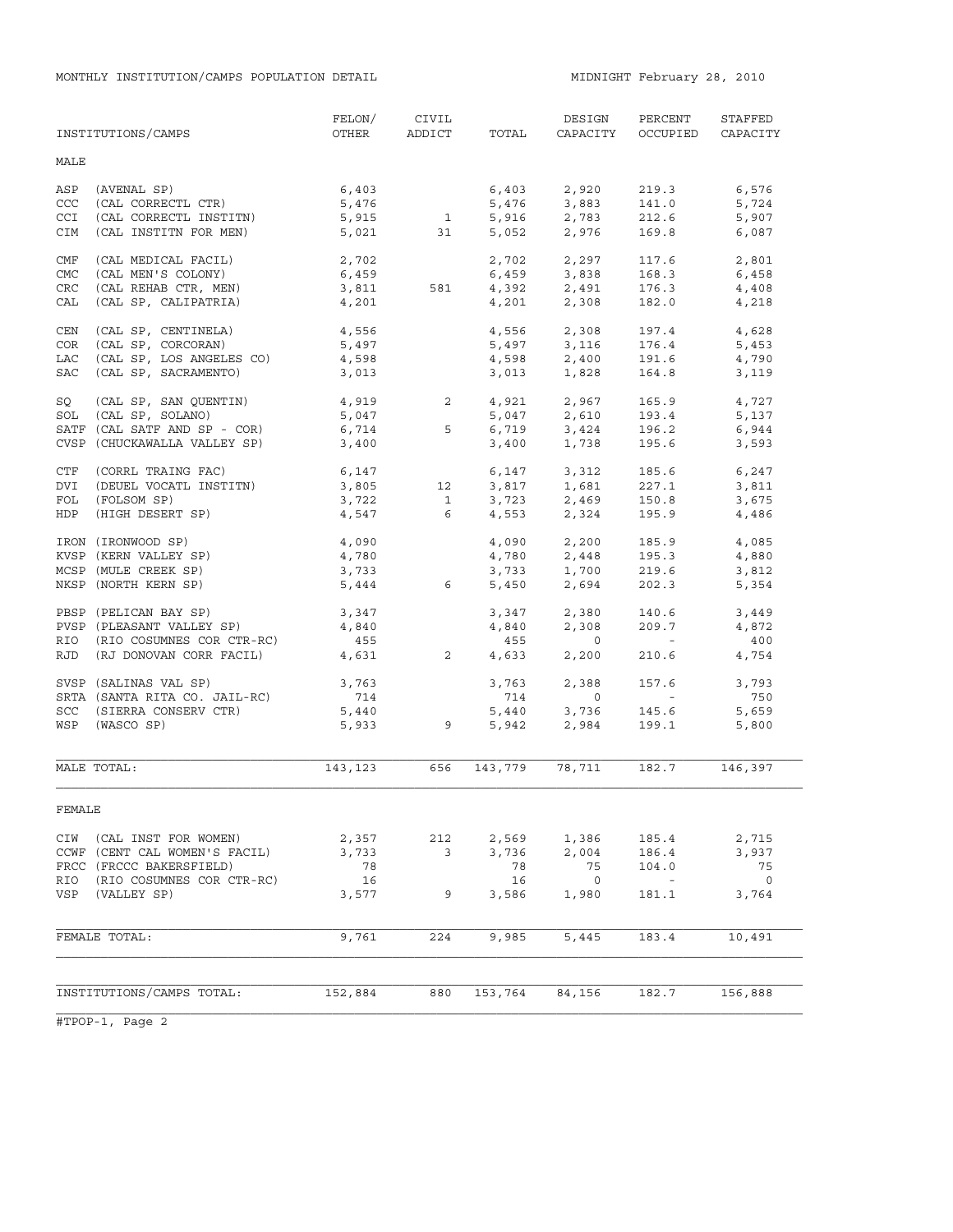|            | MONTHLY INSTITUTION/CAMPS POPULATION DETAIL |                |                 |                     |                | MIDNIGHT February 28, 2010 |                |
|------------|---------------------------------------------|----------------|-----------------|---------------------|----------------|----------------------------|----------------|
|            |                                             | FELON/         | CIVIL           |                     | DESIGN         | PERCENT                    | STAFFED        |
| MALE       | INSTITUTIONS                                | OTHER          | ADDICT          | TOTAL               | CAPACITY       | OCCUPIED                   | CAPACITY       |
| ASP<br>ccc | (AVENAL SP)<br>(CAL CORRECTL CTR)           | 6,403          |                 | 6,403               | 2,920          | 219.3                      | 6,576          |
|            | Camps                                       | 1,811          |                 | 1,811               | 1,908          | 94.9                       | 2,029          |
|            | Level I                                     | 1,520          |                 | 1,520               | 867            | 175.3                      | 1,557          |
|            | Level II                                    | 1,244          |                 | 1,244               | 608            | 204.6                      | 1,203          |
|            | Level III                                   | 901            |                 | 901                 | 500            | 180.2                      | 935            |
| <b>CCI</b> | (CAL CORRECTL INSTITN)                      |                |                 |                     |                |                            |                |
|            | Level I                                     | 1,119          |                 | 1,119               | 619            | 180.8                      | 1,237          |
|            | Level II                                    | 1,655          |                 | 1,655               | 664            | 249.2                      | 1,606          |
|            | Level IV                                    | 876            |                 | 876                 | 684            | 128.1                      | 798            |
|            | SHU                                         | 773            |                 | 773                 | 316            | 244.6                      | 787            |
|            | Reception Ctr<br>(CAL INSTITN FOR MEN)      | 1,492          | $\mathbf{1}$    | 1,493               | 500            | 298.6                      | 1,479          |
| CIM        | Level I                                     | 1,993          | $\mathbf{1}$    | 1,994               | 1,374          | 145.1                      | 2,065          |
|            | East - Reception Center                     | 1,053          | $7\phantom{.0}$ | 1,060               | 369            | 287.3                      | 1,268          |
|            | Reception Center - Central                  | 1,245          | 23              | 1,268               | 618            | 205.2                      | 1,463          |
|            | Reception Center - West                     | 730            |                 | 730                 | 615            | 118.7                      | 1,291          |
| CMF        | (CAL MEDICAL FACIL)                         |                |                 |                     |                |                            |                |
|            | Level I                                     | 66             |                 | 66                  | 135            | 48.9                       | 117            |
|            | Level II                                    | 270            |                 | 270                 | 230            | 117.4                      | 400            |
|            | Level III                                   | 2,366          |                 | 2,366               | 1,932          | 122.5                      | 2,284          |
| <b>CMC</b> | (CAL MEN'S COLONY)                          |                |                 |                     |                |                            |                |
|            | East                                        | 3,749          |                 | 3,749               | 2,425          | 154.6                      | 3,720          |
|            | West                                        | 2,710          |                 | 2,710               | 1,413          | 191.8                      | 2,738          |
| CRC        | (CAL REHAB CTR, MEN)                        | 3,811          | 581             | 4,392               | 2,491          | 176.3                      | 4,408          |
| CAL        | (CAL SP, CALIPATRIA)<br>Level I             | 252            |                 | 252                 | 208            | 121.2                      | 308            |
|            | Level IV                                    | 3,949          |                 | 3,949               | 2,100          | 188.0                      | 3,910          |
| CEN        | (CAL SP, CENTINELA)                         |                |                 |                     |                |                            |                |
|            | Level I                                     | 255            |                 | 255                 | 208            | 122.6                      | 308            |
|            | Level III                                   | 4,301          |                 | 4,301               | 2,100          | 204.8                      | 4,320          |
| COR        | (CAL SP, CORCORAN)                          |                |                 |                     |                |                            |                |
|            | Level I                                     | 891            |                 | 891                 | 492            | 181.1                      | 876            |
|            | Level III                                   | 2,655          |                 | 2,655               | 1,500          | 177.0                      | 2,471          |
|            | Level IV                                    | 519            |                 | 519                 | 100            | 519.0                      | 681            |
|            | SHU                                         | 1,426          |                 | 1,426               | 1,000          | 142.6                      | 1,401          |
|            | PHU                                         | 6              |                 | 6                   | 24             | 25.0                       | 24             |
| LAC        | (CAL SP, LOS ANGELES CO)                    |                |                 |                     |                |                            |                |
|            | Level I<br>Level III/IV                     | 274<br>2,431   |                 | 274<br>2,431        | 200<br>1,200   | 137.0<br>202.6             | 300<br>2,510   |
|            | Reception Center                            | 1,764          |                 | 1,764               | 900            | 196.0                      | 1,880          |
|            | Adseq                                       | 129            |                 | 129                 | 100            | 129.0                      | 100            |
| SAC        | (CAL SP, SACRAMENTO)                        |                |                 |                     |                |                            |                |
|            | Level I                                     | 282            |                 | 282                 | 192            | 146.9                      | 288            |
|            | PSU                                         | 264            |                 | 264                 | 256            | 103.1                      | 396            |
|            | Level IV                                    | 2,467          |                 | 2,467               | 1,380          | 178.8                      | 2,435          |
|            | SQ (CAL SP, SAN QUENTIN)                    |                |                 |                     |                |                            |                |
|            | Level II                                    | 1,832          |                 | 1,832               | 916            | 200.0                      | 1,627          |
|            | Condemned                                   | 620            |                 | 620                 | 637            | 97.3                       | 636            |
|            | Reception Center                            | 2,467          | 2               | 2,469               | 1,414          | 174.6                      | 2,464          |
| SOL        | (CAL SP, SOLANO)                            |                |                 |                     |                |                            |                |
|            | Level II                                    | 2,621          |                 | 2,621               | 1,410          | 185.9                      | 2,917          |
|            | Level III<br>SATF (CAL SATF AND SP - COR)   | 2,426<br>6,714 | 5               | 2,426<br>6,719      | 1,200<br>3,424 | 202.2<br>196.2             | 2,220<br>6,944 |
|            | CVSP (CHUCKAWALLA VALLEY SP)                |                |                 |                     |                |                            |                |
|            | Level I                                     | 266            |                 | 266                 | 208            | 127.9                      | 308            |
|            | Level II                                    | 3,134          |                 | 3,134               | 1,530          | 204.8                      | 3,285          |
| CTF        | (CORRL TRAING FAC)                          |                |                 |                     |                |                            |                |
|            | Central-II                                  | 2,805          |                 | 2,805               | 1,212          | 231.4                      | 2,877          |
|            | North-II/III                                | 2,290          |                 | 2,290               | 1,594          | 143.7                      | 2,280          |
|            | South-I                                     | 1,052          |                 | 1,052               | 506            | 207.9                      | 1,090          |
| DVI        | (DEUEL VOCATL INSTITN)                      |                |                 |                     |                |                            |                |
|            | Level I/II                                  | 686            |                 | 686                 | 494            | 138.9                      | 677            |
|            | Reception Center                            | 3,119          | 12              | 3,131               | 1,187          | 263.8                      | 3,134          |
| FOL        | (FOLSOM SP)                                 |                |                 |                     |                |                            |                |
|            | PSAP<br>TTP                                 | 6<br>7         |                 | 6<br>$7\phantom{.}$ | 129<br>131     | 4.7<br>5.3                 | 0<br>0         |
|            | Level I                                     | 353            |                 | 353                 | 408            | 86.5                       | 424            |
|            | Level II                                    | 2,363          | $\mathbf{1}$    | 2,364               | 1,663          | 142.2                      | 649            |
|            | Level III                                   | 993            |                 | 993                 | 138            | 719.6                      | 2,602          |
| #TPOP-1A   |                                             |                |                 |                     |                |                            |                |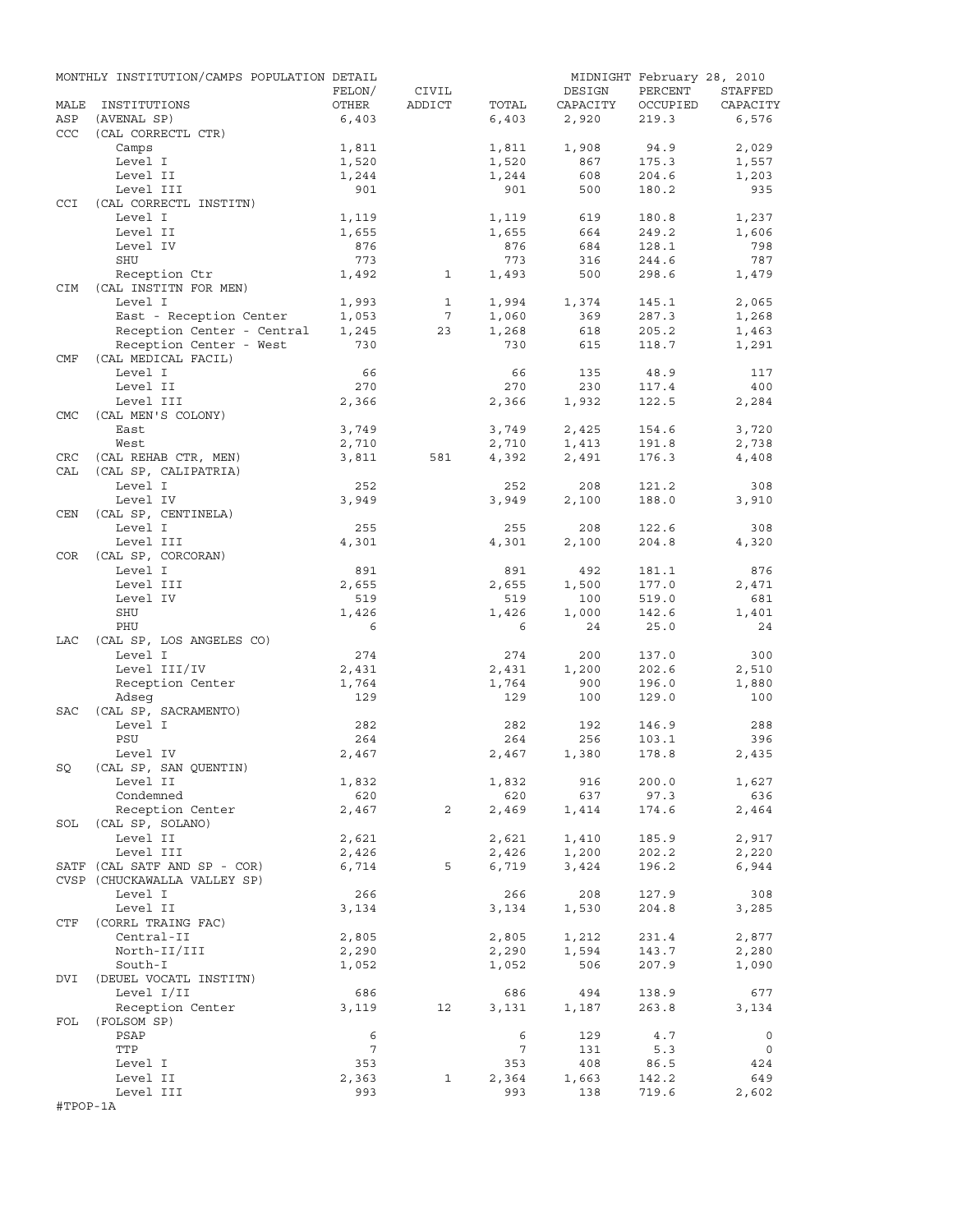|            | MONTHLY INSTITUTION/CAMPS POPULATION DETAIL | FELON/         | CIVIL        |                    | DESIGN       | MIDNIGHT February 28, 2010<br>PERCENT | STAFFED        |
|------------|---------------------------------------------|----------------|--------------|--------------------|--------------|---------------------------------------|----------------|
| MALE       | INSTITUTIONS                                | OTHER          | ADDICT       | TOTAL              | CAPACITY     | OCCUPIED                              | CAPACITY       |
| HDP        | (HIGH DESERT SP)                            |                |              |                    |              |                                       |                |
|            | Level I                                     | 295            |              | 295                | 200          | 147.5                                 | 300            |
|            | Level II                                    | 124            |              | 124                | $\circ$      | $\sim$                                | 120            |
|            | Level III                                   | 591            |              | 591                | 800          | 73.9                                  | 500            |
|            | Level IV<br>Reception Center                | 2,962<br>575   | 6            | 2,962<br>581       | 1,124<br>200 | 263.5<br>290.5                        | 2,996<br>570   |
|            | IRON (IRONWOOD SP)                          |                |              |                    |              |                                       |                |
|            | Level I                                     | 249            |              | 249                | 200          | 124.5                                 | 300            |
|            | Level III                                   | 3,841          |              | 3,841              | 2,000        | 192.1                                 | 3,785          |
|            | KVSP (KERN VALLEY SP)                       |                |              |                    |              |                                       |                |
|            | Level I/II                                  | 252            |              | 252                | 200          | 126.0                                 | 420            |
|            | Level IV                                    | 4,528          |              | 4,528              | 2,248        | 201.4                                 | 4,460          |
|            | MCSP (MULE CREEK SP)                        |                |              |                    |              |                                       |                |
|            | Level I/II                                  | 279            |              | 279                | 200          | 139.5                                 | 456            |
|            | Level III                                   | 2,505          |              | 2,505              | 1,000        | 250.5                                 | 2,596          |
|            | Level IV                                    | 949            |              | 949                | 500          | 189.8                                 | 760            |
|            | NKSP (NORTH KERN SP)<br>Level I             |                |              |                    |              |                                       |                |
|            | Level III                                   | 253<br>505     |              | 253<br>505         | 210<br>300   | 120.5<br>168.3                        | 308<br>452     |
|            | Reception Center                            | 4,686          | 6            | 4,692              | 2,184        | 214.8                                 | 4,594          |
|            | PBSP (PELICAN BAY SP)                       |                |              |                    |              |                                       |                |
|            | Level I                                     | 278            |              | 278                | 200          | 139.0                                 | 296            |
|            | Level III/IV                                | 1,953          |              | 1,953              | 996          | 196.1                                 | 2,044          |
|            | <b>SHU</b>                                  | 1,116          |              | 1,116              | 1,184        | 94.3                                  | 1,109          |
|            | PVSP (PLEASANT VALLEY SP)                   |                |              |                    |              |                                       |                |
|            | Level I/II                                  | 253            |              | 253                | 208          | 121.6                                 | 138            |
|            | Level III/IV                                | 4,587          |              | 4,587              | 2,100        | 218.4                                 | 4,734          |
| RIO        | (RIO COSUMNES COR CTR-RC)                   | 455            |              | 455                | $\Omega$     |                                       | 400            |
| <b>RJD</b> | (RJ DONOVAN CORR FACIL)                     |                |              |                    |              |                                       |                |
|            | Level I                                     | 382            |              | 382                | 200          | 191.0                                 | 400            |
|            | Level III                                   | 1,678          | 1            | 1,679              | 600          | 279.8                                 | 1,460          |
|            | Reception Center                            | 1,857          | $\mathbf{1}$ | 1,858              | 900          | 206.4                                 | 1,944          |
|            | IV                                          | 714            |              | 714                | 500          | 142.8                                 | 950            |
|            | SVSP (SALINAS VAL SP)                       |                |              |                    |              |                                       |                |
|            | Level I/II                                  | 243            |              | 243                | 200          | 121.5                                 | 250            |
|            | Level III/IV                                | 3,520          |              | 3,520              | 2,188        | 160.9                                 | 3,543          |
|            | SRTA (SANTA RITA CO. JAIL-RC)               | 714            |              | 714                | $\circ$      | $\sim$ $-$                            | 750            |
| <b>SCC</b> | (SIERRA CONSERV CTR)                        |                |              |                    |              |                                       |                |
|            | Camps-Men<br>Level I                        | 1,849          |              | 1,849              | 2,010<br>618 | 92.0<br>217.8                         | 2,010          |
|            | Level II                                    | 1,346<br>1,183 |              | 1,346<br>1,183     | 608          | 194.6                                 | 1,378<br>1,186 |
|            | Level III                                   | 1,062          |              | 1,062              | 500          | 212.4                                 | 1,085          |
| WSP        | (WASCO SP)                                  |                |              |                    |              |                                       |                |
|            | Level I                                     | 199            |              | 199                | 200          | 99.5                                  | 248            |
|            | Level III                                   | 562            |              | 562                | 200          | 281.0                                 | 555            |
|            | Reception Center                            | 5,172          | 9            | 5,181              | 2,584        | 200.5                                 | 4,997          |
|            | MALE TOTAL:                                 | 143,123        |              | 656 143,779 78,711 |              | 182.7                                 | 146,397        |
|            |                                             |                |              |                    |              |                                       |                |
|            | FEMALE INSTITUTIONS                         |                |              |                    |              |                                       |                |
| CIW        | (CAL INST FOR WOMEN)                        |                |              |                    |              |                                       |                |
|            | Institution                                 | 1,814          | 191          | 2,005              | 822          | 243.9                                 | 1,909          |
|            | Reception Center                            | 255            | 20           | 275                | 184          | 149.5                                 | 394            |
|            | Corr Trt Ctr                                | 12             | $\mathbf{1}$ | 13                 | 30           | 43.3                                  | 46             |
|            | Corr Trt Ctr RC                             | $\overline{4}$ |              | $\overline{4}$     | 30           | 13.3                                  | 46             |
|            | Camps-Women                                 | 272            |              | 272                | 320          | 85.0                                  | 320            |
|            | CCWF (CENT CAL WOMEN'S FACIL)               |                |              |                    |              |                                       |                |
|            | Institution                                 | 2,991          | 1            | 2,992              | 1,631        | 183.4                                 | 3,130          |
|            | Reception Center                            | 726            | 2            | 728                | 356          | 204.5                                 | 790            |
|            | Condemned<br>FRCC (FRCCC BAKERSFIELD)       | 16<br>78       |              | 16<br>78           | 17<br>75     | 94.1<br>104.0                         | 17<br>75       |
|            |                                             |                |              |                    | $\mathbf 0$  |                                       |                |
| RIO<br>VSP | (RIO COSUMNES COR CTR-RC)<br>(VALLEY SP)    | 16             |              | 16                 |              |                                       | $\circ$        |
|            | Institution                                 | 2,878          | 2            | 2,880              | 1,580        | 182.3                                 | 2,938          |
|            | Reception Center                            | 638            | 7            | 645                | 356          | 181.2                                 | 764            |
|            | SHU                                         | 61             |              | 61                 | 44           | 138.6                                 | 62             |
|            | FEMALE TOTAL:                               | 9,761          | 224          | 9,985              | 5,445        | 183.4                                 | 10,491         |
|            |                                             |                |              |                    |              |                                       |                |
|            | INSTITUTIONS/CAMPS TOTAL:                   | 152,884        | 880          | 153,764            | 84,156       | 182.7                                 | 156,888        |
|            | #TPOP-1A, PAGE 2                            |                |              |                    |              |                                       |                |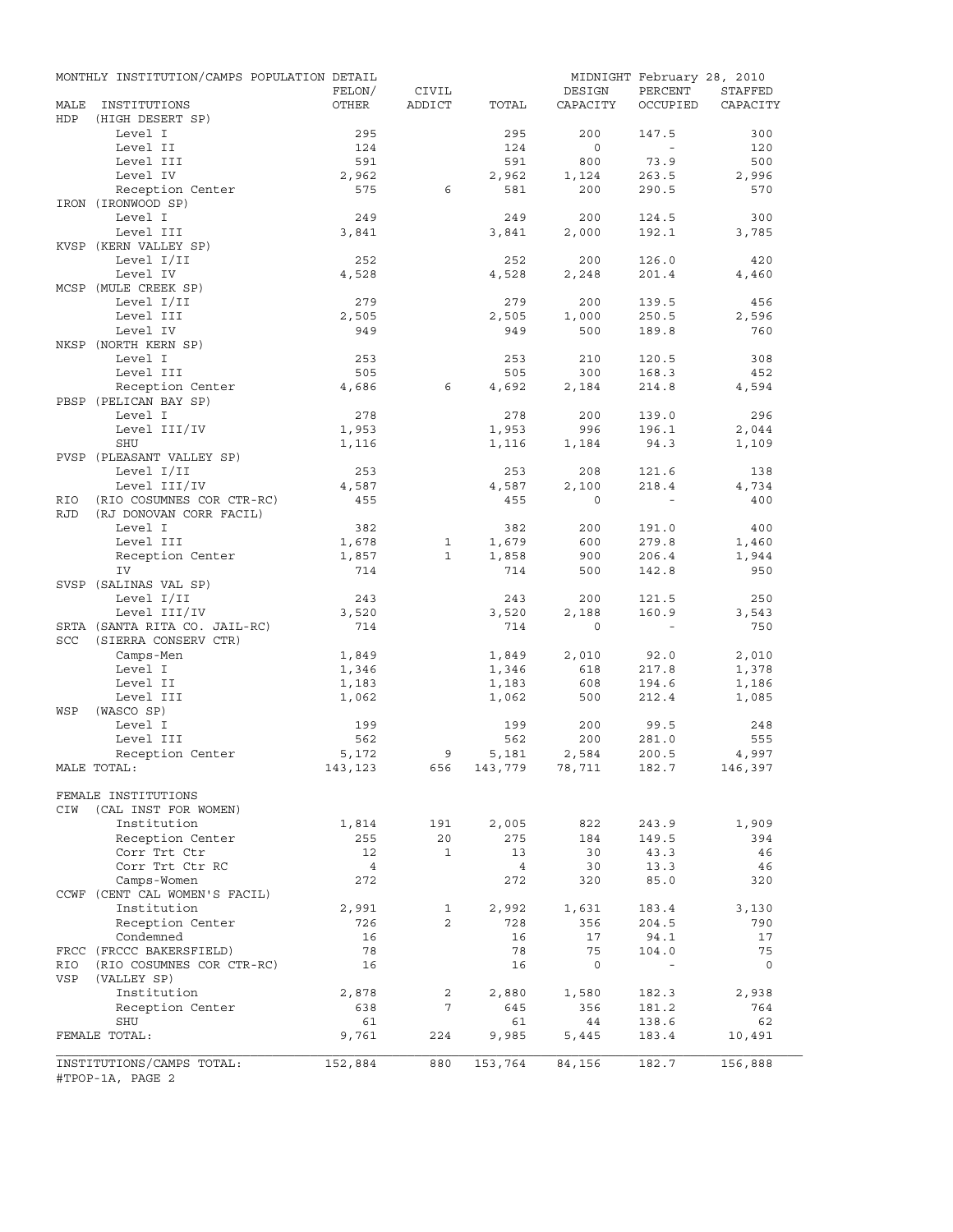MONTHLY REPORT OF POPULATION AS OF MIDNIGHT March 31, 2010

|                                                                                                                                                                                                            |                | TOTAL CDCR POPULATION |       |                                           |              |                                                                                                         |  |  |
|------------------------------------------------------------------------------------------------------------------------------------------------------------------------------------------------------------|----------------|-----------------------|-------|-------------------------------------------|--------------|---------------------------------------------------------------------------------------------------------|--|--|
|                                                                                                                                                                                                            |                |                       |       |                                           | CHANGE SINCE |                                                                                                         |  |  |
|                                                                                                                                                                                                            |                | FELON/ CIVIL          |       |                                           |              | 03/31/09 DESIGN PERCENT STAFFED                                                                         |  |  |
|                                                                                                                                                                                                            | OTHER          |                       |       |                                           |              | ADDICT TOTAL NO. PCT. CAPACITY OCCUPIED CAPACITY                                                        |  |  |
| A. TOTAL INSTITUTIONS                                                                                                                                                                                      |                |                       |       | 165,637 868 166,505 -2,166                | $-1.2$       |                                                                                                         |  |  |
|                                                                                                                                                                                                            |                |                       |       |                                           |              |                                                                                                         |  |  |
| I. IN-STATE<br>1-STATE 157,430 868 158,298<br>(MEN, Subtotal) 147,325 641 147,966 -2,872 -1.9<br>(WOMEN, Subtotal) 10,105 227 10,332 -839 -7.5                                                             |                |                       |       |                                           |              |                                                                                                         |  |  |
|                                                                                                                                                                                                            |                |                       |       |                                           |              |                                                                                                         |  |  |
|                                                                                                                                                                                                            |                |                       |       |                                           |              |                                                                                                         |  |  |
|                                                                                                                                                                                                            |                |                       |       |                                           |              |                                                                                                         |  |  |
|                                                                                                                                                                                                            |                |                       |       |                                           |              |                                                                                                         |  |  |
| 1. INSTITUTIONS/CAMPS 152,329 868 153,197 -3,354 -2.1 84,156 182.0 156,068<br>INSTITUTIONS 148,401 868 149,269 -3,065 -2.0 79,918 186.8 151,709<br>CAMPS(CCC & SCC) 3,928 3,928 -289 -6.8 4,238 92.7 4,359 |                |                       |       |                                           |              |                                                                                                         |  |  |
| 2. COMMUNITY CORR. CTRS. 4,818 0 4,818 -463 -8.7 5,410 89.1                                                                                                                                                |                |                       |       |                                           |              |                                                                                                         |  |  |
| CCF PRIVATE                                                                                                                                                                                                |                |                       |       |                                           |              |                                                                                                         |  |  |
|                                                                                                                                                                                                            | 2,070          |                       |       |                                           |              | 2,070 -570 -21.5 2,752 75.2<br>2,559 +460 +21.9 2,461 104.0                                             |  |  |
| CCF PUBLIC                                                                                                                                                                                                 | 2,559          |                       |       |                                           |              |                                                                                                         |  |  |
| PRISONER MOTHER PGM 62                                                                                                                                                                                     |                |                       |       |                                           |              | 62 $-7$ $-10.1$ 70 88.6                                                                                 |  |  |
|                                                                                                                                                                                                            |                |                       |       |                                           |              |                                                                                                         |  |  |
| FAMILY FOUNDATION PGM 70<br>WORK FUR. IN CUSTODY 57                                                                                                                                                        |                |                       |       |                                           |              | $\begin{array}{ccccccccc}\n70 & -1 & -1.4 & & 70 & 100.0 \\ 57 & +3 & +5.5 & & 57 & 100.0\n\end{array}$ |  |  |
| 3. DMH STATE HOSPITALS 283                                                                                                                                                                                 |                |                       |       | $283 + 106 + 59.8$                        |              |                                                                                                         |  |  |
| II. OUT OF STATE (COCF) 8,207 0 8,207                                                                                                                                                                      |                |                       |       |                                           |              |                                                                                                         |  |  |
| ARIZONA                                                                                                                                                                                                    | 4,046          |                       | 4,046 |                                           |              |                                                                                                         |  |  |
| MISSISSIPPI                                                                                                                                                                                                |                |                       | 2,574 |                                           |              |                                                                                                         |  |  |
| OKLAHOMA                                                                                                                                                                                                   | 2,574<br>1,587 |                       | 1,587 |                                           |              |                                                                                                         |  |  |
|                                                                                                                                                                                                            |                |                       |       |                                           |              |                                                                                                         |  |  |
| B. PAROLE                                                                                                                                                                                                  |                |                       |       | 107,503  1,151  108,654  -9,370  -7.9     |              |                                                                                                         |  |  |
|                                                                                                                                                                                                            |                |                       |       |                                           |              |                                                                                                         |  |  |
| COMMUNITY SUPERVISION  106,034  1,151  107,185  -9,411  -8.0<br>COOPERATIVE CASES  1,469  1,469  +41  +2.8                                                                                                 |                |                       |       |                                           |              |                                                                                                         |  |  |
| C. NON-CDC JURISDICTION 1,676                                                                                                                                                                              |                |                       |       | $0 \t 1,676 \t -63 \t -3.6$               |              |                                                                                                         |  |  |
| OTHER STATE/FED. INST. 509                                                                                                                                                                                 |                |                       |       |                                           |              |                                                                                                         |  |  |
| OUT OF STATE PAROLE                                                                                                                                                                                        | 924            |                       |       | $-509$ $+13$ $+2.6$<br>924 $-118$ $-11.3$ |              |                                                                                                         |  |  |
| OUT OF STATE PAL                                                                                                                                                                                           | 49             |                       |       | $49 - 16 - 24.6$                          |              |                                                                                                         |  |  |
| CYA-W&IC 1731.5(c)                                                                                                                                                                                         |                |                       |       |                                           |              |                                                                                                         |  |  |
| INSTITUTIONS                                                                                                                                                                                               | 194            |                       |       | $194 +58 +42.6$                           |              |                                                                                                         |  |  |
| D. OTHER POPULATIONS 16,981 136 17,117 -2,197 -11.3<br>INMATES                                                                                                                                             |                |                       |       |                                           |              |                                                                                                         |  |  |
| OUT-TO-COURT, etc. 2, 104 35 2, 139 -81 -3.6                                                                                                                                                               |                |                       |       |                                           |              |                                                                                                         |  |  |
|                                                                                                                                                                                                            |                |                       |       |                                           |              |                                                                                                         |  |  |
| $\begin{tabular}{lcccccc} \texttt{ESCAPED} & & 209 & & 209 & & -4 & -1.8 \\ \texttt{PAROLEES} & (\texttt{PAL} / \texttt{RAL}) & & 14,668 & & 101 & 14,769 & -2,112 & -12.5 \\ \end{tabular}$               |                |                       |       |                                           |              |                                                                                                         |  |  |
| TOTAL CDCR POPULATION                                                                                                                                                                                      |                |                       |       | 291,797  2,155  293,952  -7,134  -2.3     |              |                                                                                                         |  |  |

| CHANGE FROM LAST MONTH   |        |       |        |  |  |  |  |  |
|--------------------------|--------|-------|--------|--|--|--|--|--|
| A. TOTAL INSTITUTIONS    | $-547$ | $-12$ | $-559$ |  |  |  |  |  |
| (MEN, Subtotal)          | $-565$ | $-15$ | $-580$ |  |  |  |  |  |
| (WOMEN, Subtotal)        | $-105$ | $+3$  | $-102$ |  |  |  |  |  |
| B. PAROLE                | $-260$ | $-23$ | $-283$ |  |  |  |  |  |
| PAROLEES (PAL/RAL)<br>D. | $-288$ | $-6$  | $-294$ |  |  |  |  |  |
|                          |        |       |        |  |  |  |  |  |

This report contains the latest available reliable population figures from OBIS. They have been carefully audited, but are preliminary, and therefore subject to revision.

 Figure excludes institution based camps. Total persons in camps, including base camps, are 3,932 . Base camp at CMC is included in institution counts. Report # TPOP-8. Questions: (916) 327-3262 (CALNET) 467-3262.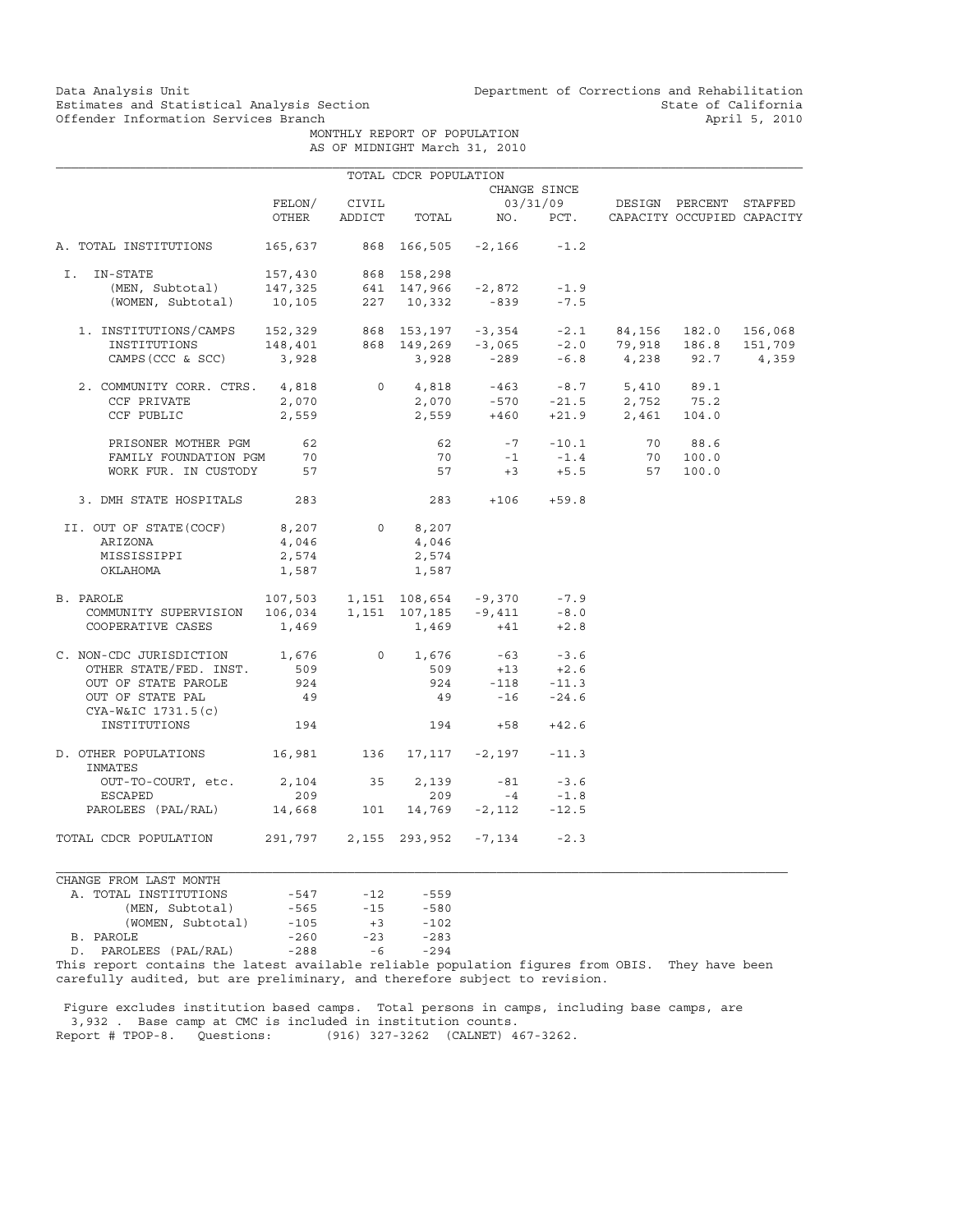MONTHLY INSTITUTION/CAMPS POPULATION DETAIL **MIDNIGHT MARCH 31, 2010** 

|            | INSTITUTIONS/CAMPS            | FELON/<br>OTHER    | CIVIL<br>ADDICT         | TOTAL          | DESIGN<br>CAPACITY                 | PERCENT<br>OCCUPIED      | STAFFED<br>CAPACITY |
|------------|-------------------------------|--------------------|-------------------------|----------------|------------------------------------|--------------------------|---------------------|
| MALE       |                               |                    |                         |                |                                    |                          |                     |
| ASP        | (AVENAL SP)                   | 6,432              |                         | 6,432          | 2,920                              | 220.3                    | 6,576               |
| CCC        | (CAL CORRECTL CTR)            | 5,472              |                         | 5,472          | 3,883                              | 140.9                    | 5,724               |
| <b>CCI</b> | (CAL CORRECTL INSTITN)        | 5,874              | $\overline{1}$          |                | 5,875 2,783                        | 211.1                    | 5,907               |
| CIM        | (CAL INSTITN FOR MEN)         | 4,937              | 28                      | 4,965          | 2,976                              | 166.8                    | 5,887               |
| CMF        | (CAL MEDICAL FACIL)           | 2,694              |                         | 2,694          | 2,297                              | 117.3                    | 2,801               |
| <b>CMC</b> | (CAL MEN'S COLONY)            | 6,443              |                         |                | 6,443 3,838                        | 167.9                    | 6,458               |
| CRC        | (CAL REHAB CTR, MEN)          | 3,743              | 573                     |                | 4,316 2,491                        | 173.3                    | 4,408               |
| CAL        | (CAL SP, CALIPATRIA)          | 4,173              |                         |                | $4,173$ 2,308                      | 180.8                    | 4,218               |
| CEN        | (CAL SP, CENTINELA)           | 4,501              |                         |                | 4,501 2,308                        | 195.0                    | 4,508               |
| COR        | (CAL SP, CORCORAN)            | 5,480              | $\mathbf{1}$            | 5,481          | 3,116                              | 175.9                    | 5,453               |
| LAC        | (CAL SP, LOS ANGELES CO)      | 4,567              |                         |                | 4,567 2,400                        | 190.3                    | 4,730               |
| SAC        | (CAL SP, SACRAMENTO)          | 2,921              |                         | 2,921          | 1,828                              | 159.8                    | 2,979               |
| SQ         | (CAL SP, SAN QUENTIN)         | $4,842$ 5<br>5,084 |                         |                | 4,847 2,967                        | 163.4                    | 4,727               |
| SOL        | (CAL SP, SOLANO)              |                    |                         |                | $5,084$ $2,610$                    | 194.8                    | 5,137               |
|            | SATF (CAL SATF AND SP - COR)  | 6,723              | 4                       |                |                                    |                          | 6,892               |
|            | CVSP (CHUCKAWALLA VALLEY SP)  | 3,462              |                         | 6,727<br>3,462 | 3,424<br>1,738                     | 196.5<br>199.2           | 3,593               |
| CTF        | (CORRL TRAING FAC)            | 6,164              |                         |                | 6,164 3,312                        | 186.1                    | 6,247               |
| DVI        | (DEUEL VOCATL INSTITN)        |                    | 3,811 12                |                |                                    | 227.4                    | 3,811               |
| FOL        | (FOLSOM SP)                   | 3,744              | 1                       |                | 3,823 1,681<br>3,745 2,469         | 151.7                    | 3,675               |
| HDP        | (HIGH DESERT SP)              | 4,493              | $\mathbf{1}$            |                | 4,494 2,324                        | 193.4                    | 4,486               |
|            | IRON (IRONWOOD SP)            | 4,165              |                         |                | $4,165$ $2,200$<br>$4,799$ $2,448$ | 189.3                    | 4,085               |
|            | KVSP (KERN VALLEY SP)         | 4,799              |                         |                |                                    | 196.0                    | 4,880               |
|            | MCSP (MULE CREEK SP)          | 3,804              |                         |                |                                    | 223.8                    | 3,812               |
|            | NKSP (NORTH KERN SP)          | 5,350              | 10                      | 3,804<br>5,360 | 1,700<br>2,694                     | 199.0                    | 5,354               |
|            | PBSP (PELICAN BAY SP)         | 3,364              |                         | 3,364          | 2,380                              | 141.3                    | 3,449               |
|            | PVSP (PLEASANT VALLEY SP)     | 4,716              |                         | 4,716          | 2,308                              | 204.3                    | 4,752               |
| RIO        | (RIO COSUMNES COR CTR-RC)     | 346                |                         | 346            | $\overline{0}$                     | <b>Contractor</b>        | 400                 |
| RJD        | (RJ DONOVAN CORR FACIL)       | 4,638              | 2                       | 4,640          | 2,200                              | 210.9                    | 4,754               |
|            | SVSP (SALINAS VAL SP)         | 3,741              |                         | 3,741          | 2,388                              | 156.7                    | 3,793               |
|            | SRTA (SANTA RITA CO. JAIL-RC) | 787                |                         | 787            | $\overline{0}$                     | <b>Contractor</b>        | 750                 |
|            | SCC (SIERRA CONSERV CTR)      | 5,480              |                         | 5,480          | 3,736<br>2,984                     | 146.7                    | 5,659               |
|            | WSP (WASCO SP)                | 5,904              | $\overline{\mathbf{3}}$ | 5,907          |                                    | 198.0                    | 5,800               |
|            | MALE TOTAL:                   | 142,654            | 641                     | 143,295        | 78,711                             | 182.1                    | 145,705             |
| FEMALE     |                               |                    |                         |                |                                    |                          |                     |
|            |                               |                    |                         |                |                                    |                          |                     |
| CIW        | (CAL INST FOR WOMEN)          | 2,313              | 208                     | 2,521          | 1,386                              | 181.9                    | 2,715               |
|            | CCWF (CENT CAL WOMEN'S FACIL) | 3,726              | 2                       | 3,728          | 2,004                              | 186.0                    | 3,886               |
|            | FRCC (FRCCC BAKERSFIELD)      | 74                 |                         | 74             | 75                                 | 98.7                     | 75                  |
| RIO        | (RIO COSUMNES COR CTR-RC)     | 18                 |                         | 18             | $\overline{0}$                     | $\overline{\phantom{a}}$ | $\circ$             |
| VSP        | (VALLEY SP)                   | 3,544              | 17                      | 3,561          | 1,980                              | 179.8                    | 3,687               |
|            | FEMALE TOTAL:                 | 9,675              | 227                     | 9,902          | 5,445                              | 181.9                    | 10,363              |
|            |                               |                    |                         |                |                                    |                          |                     |
|            | INSTITUTIONS/CAMPS TOTAL:     | 152,329            | 868                     | 153,197        | 84,156                             | 182.0                    | 156,068             |
|            |                               |                    |                         |                |                                    |                          |                     |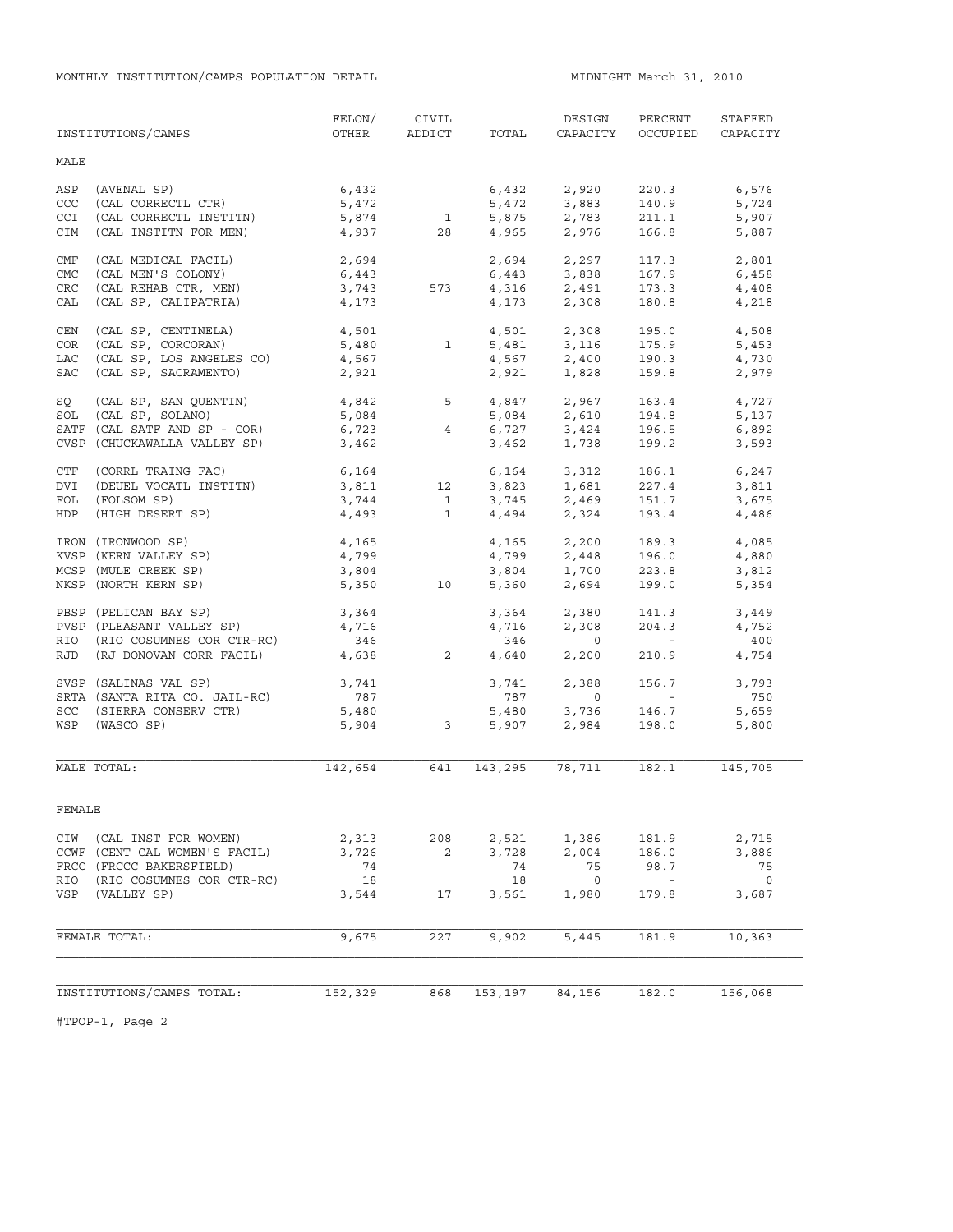|             | MONTHLY INSTITUTION/CAMPS POPULATION DETAIL |                |                 |                |                   | MIDNIGHT March 31, 2010 |                   |
|-------------|---------------------------------------------|----------------|-----------------|----------------|-------------------|-------------------------|-------------------|
|             |                                             | FELON/         | CIVIL           |                | DESIGN            | PERCENT                 | STAFFED           |
| MALE<br>ASP | INSTITUTIONS<br>(AVENAL SP)                 | OTHER<br>6,432 | ADDICT          | TOTAL<br>6,432 | CAPACITY<br>2,920 | OCCUPIED<br>220.3       | CAPACITY<br>6,576 |
| <b>CCC</b>  | (CAL CORRECTL CTR)                          |                |                 |                |                   |                         |                   |
|             | Camps                                       | 1,814          |                 | 1,814          | 1,908             | 95.1                    | 2,029             |
|             | Level I                                     | 1,535          |                 | 1,535          | 867               | 177.0                   | 1,557             |
|             | Level II                                    | 1,245          |                 | 1,245          | 608               | 204.8                   | 1,203             |
|             | Level III                                   | 878            |                 | 878            | 500               | 175.6                   | 935               |
| <b>CCI</b>  | (CAL CORRECTL INSTITN)                      |                |                 |                |                   |                         |                   |
|             | Level I                                     | 1,141          |                 | 1,141          | 619               | 184.3                   | 1,237             |
|             | Level II<br>Level IV                        | 1,623<br>857   |                 | 1,623<br>857   | 664<br>684        | 244.4<br>125.3          | 1,606<br>798      |
|             | SHU                                         | 777            |                 | 777            | 316               | 245.9                   | 787               |
|             | Reception Ctr                               | 1,476          | $\mathbf{1}$    | 1,477          | 500               | 295.4                   | 1,479             |
| CIM         | (CAL INSTITN FOR MEN)                       |                |                 |                |                   |                         |                   |
|             | Level I                                     | 1,898          | 2               | 1,900          | 1,374             | 138.3                   | 1,865             |
|             | East - Reception Center                     | 1,047          | $7\phantom{.0}$ | 1,054          | 369               | 285.6                   | 1,268             |
|             | Reception Center - Central                  | 1,318          | 19              | 1,337          | 618               | 216.3                   | 1,463             |
|             | Reception Center - West                     | 674            |                 | 674            | 615               | 109.6                   | 1,291             |
| CMF         | (CAL MEDICAL FACIL)                         |                |                 |                |                   |                         |                   |
|             | Level I<br>Level II                         | 64<br>279      |                 | 64<br>279      | 135<br>230        | 47.4<br>121.3           | 117<br>400        |
|             | Level III                                   | 2,351          |                 | 2,351          | 1,932             | 121.7                   | 2,284             |
| <b>CMC</b>  | (CAL MEN'S COLONY)                          |                |                 |                |                   |                         |                   |
|             | East                                        | 3,727          |                 | 3,727          | 2,425             | 153.7                   | 3,720             |
|             | West                                        | 2,716          |                 | 2,716          | 1,413             | 192.2                   | 2,738             |
| CRC         | (CAL REHAB CTR, MEN)                        | 3,743          | 573             | 4,316          | 2,491             | 173.3                   | 4,408             |
| CAL         | (CAL SP, CALIPATRIA)                        |                |                 |                |                   |                         |                   |
|             | Level I                                     | 244<br>3,929   |                 | 244            | 208               | 117.3                   | 308               |
| CEN         | Level IV<br>(CAL SP, CENTINELA)             |                |                 | 3,929          | 2,100             | 187.1                   | 3,910             |
|             | Level I                                     | 248            |                 | 248            | 208               | 119.2                   | 308               |
|             | Level III                                   | 4,253          |                 | 4,253          | 2,100             | 202.5                   | 4,200             |
| COR         | (CAL SP, CORCORAN)                          |                |                 |                |                   |                         |                   |
|             | Level I                                     | 855            |                 | 855            | 492               | 173.8                   | 876               |
|             | Level III                                   | 2,681          | $\mathbf{1}$    | 2,682          | 1,500             | 178.8                   | 2,471             |
|             | Level IV                                    | 508            |                 | 508            | 100               | 508.0                   | 681               |
|             | SHU                                         | 1,430          |                 | 1,430          | 1,000             | 143.0                   | 1,401             |
| LAC         | PHU<br>(CAL SP, LOS ANGELES CO)             | 6              |                 | 6              | 24                | 25.0                    | 24                |
|             | Level I                                     | 289            |                 | 289            | 200               | 144.5                   | 300               |
|             | Level III/IV                                | 2,433          |                 | 2,433          | 1,200             | 202.8                   | 2,510             |
|             | Reception Center                            | 1,796          |                 | 1,796          | 900               | 199.6                   | 1,820             |
|             | Adseq                                       | 49             |                 | 49             | 100               | 49.0                    | 100               |
| SAC         | (CAL SP, SACRAMENTO)                        |                |                 |                |                   |                         |                   |
|             | Level I                                     | 278            |                 | 278            | 192               | 144.8                   | 288               |
|             | PSU                                         | 262<br>2,381   |                 | 262            | 256               | 102.3<br>172.5          | 256               |
|             | Level IV<br>SQ (CAL SP, SAN QUENTIN)        |                |                 | 2,381          | 1,380             |                         | 2,435             |
|             | Level II                                    | 1,875          |                 | 1,875          | 916               | 204.7                   | 1,627             |
|             | Condemned                                   | 620            |                 | 620            | 637               | 97.3                    | 636               |
|             | Reception Center                            | 2,347          | 5               | 2,352          | 1,414             | 166.3                   | 2,464             |
| SOL         | (CAL SP, SOLANO)                            |                |                 |                |                   |                         |                   |
|             | Level II                                    | 2,604          |                 | 2,604          | 1,410             | 184.7                   | 2,917             |
|             | Level III                                   | 2,480          |                 | 2,480          | 1,200             | 206.7                   | 2,220             |
|             | SATF (CAL SATF AND SP - COR)                | 6,723          | 4               | 6,727          | 3,424             | 196.5                   | 6,892             |
|             | CVSP (CHUCKAWALLA VALLEY SP)<br>Level I     | 295            |                 | 295            | 208               | 141.8                   | 308               |
|             | Level II                                    | 3,167          |                 | 3,167          | 1,530             | 207.0                   | 3,285             |
| CTF         | (CORRL TRAING FAC)                          |                |                 |                |                   |                         |                   |
|             | Central-II                                  | 2,841          |                 | 2,841          | 1,212             | 234.4                   | 2,877             |
|             | North-II/III                                | 2,314          |                 | 2,314          | 1,594             | 145.2                   | 2,280             |
|             | South-I                                     | 1,009          |                 | 1,009          | 506               | 199.4                   | 1,090             |
| DVI         | (DEUEL VOCATL INSTITN)                      |                |                 |                |                   |                         |                   |
|             | Level I/II                                  | 706            |                 | 706            | 494               | 142.9                   | 677               |
| FOL         | Reception Center<br>(FOLSOM SP)             | 3,105          | 12              | 3,117          | 1,187             | 262.6                   | 3,134             |
|             | PSAP                                        | 5              |                 | 5              | 129               | 3.9                     | 0                 |
|             | TTP                                         | 4              |                 | $\overline{4}$ | 131               | 3.1                     | 0                 |
|             | Level I                                     | 379            |                 | 379            | 408               | 92.9                    | 424               |
|             | Level II                                    | 2,364          | $\mathbf{1}$    | 2,365          | 1,663             | 142.2                   | 649               |
|             | Level III                                   | 992            |                 | 992            | 138               | 718.8                   | 2,602             |
| #TPOP-1A    |                                             |                |                 |                |                   |                         |                   |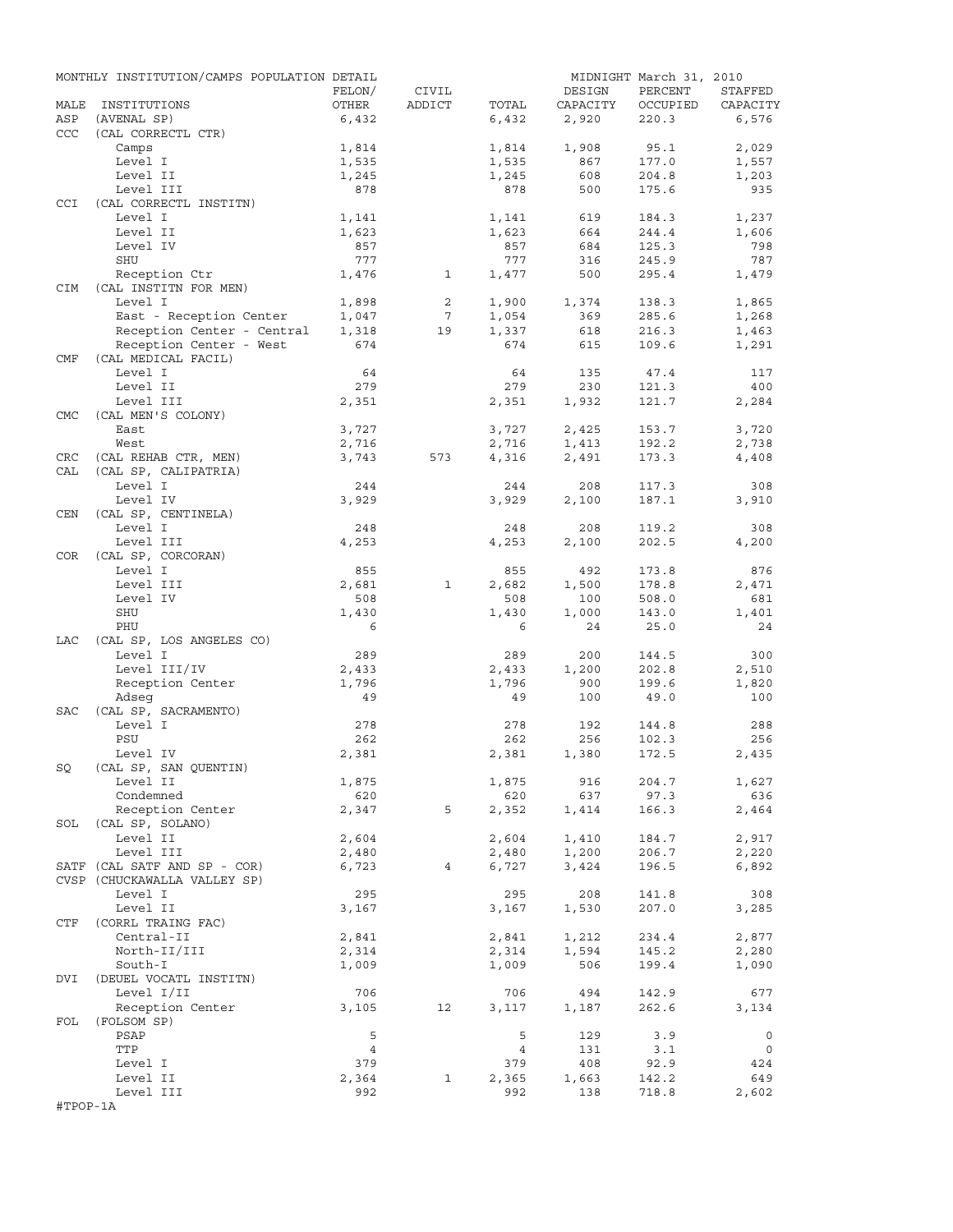|            | MONTHLY INSTITUTION/CAMPS POPULATION DETAIL |              |              |                    |           | MIDNIGHT March 31, 2010 |           |
|------------|---------------------------------------------|--------------|--------------|--------------------|-----------|-------------------------|-----------|
|            |                                             | FELON/       | CIVIL        |                    | DESIGN    | PERCENT                 | STAFFED   |
| MALE       | INSTITUTIONS                                | OTHER        | ADDICT       | TOTAL              | CAPACITY  | OCCUPIED                | CAPACITY  |
| HDP        | (HIGH DESERT SP)                            |              |              |                    |           |                         |           |
|            | Level I                                     | 273          |              | 273                | 200       | 136.5                   | 300       |
|            | Level II                                    | 119          |              | 119                | $\circ$   | $\sim$                  | 120       |
|            | Level III                                   | 592          |              | 592                | 800       | $74.0$                  | 500       |
|            | Level IV                                    | 2,931        |              | 2,931              | 1,124     | 260.8                   | 2,996     |
|            | Reception Center                            | 578          | $\mathbf{1}$ | 579                | 200       | 289.5                   | 570       |
|            | IRON (IRONWOOD SP)                          |              |              | 257                | 200       |                         | 300       |
|            | Level I<br>Level III                        | 257<br>3,908 |              | 3,908              | 2,000     | 128.5<br>195.4          | 3,785     |
|            | KVSP (KERN VALLEY SP)                       |              |              |                    |           |                         |           |
|            | Level I/II                                  | 254          |              | 254                | 200       | 127.0                   | 420       |
|            | Level IV                                    | 4,545        |              | 4,545              | 2,248     | 202.2                   | 4,460     |
|            | MCSP (MULE CREEK SP)                        |              |              |                    |           |                         |           |
|            | Level I/II                                  | 299          |              | 299                | 200       | 149.5                   | 456       |
|            | Level III                                   | 2,526        |              | 2,526              | 1,000     | 252.6                   | 2,596     |
|            | Level IV                                    | 979          |              | 979                | 500       | 195.8                   | 760       |
|            | NKSP (NORTH KERN SP)                        |              |              |                    |           |                         |           |
|            | Level I                                     | 239          |              | 239                | 210       | 113.8                   | 308       |
|            | Level III                                   | 519          |              | 519                | 300       | 173.0                   | 452       |
|            | Reception Center                            | 4,592        | 10           | 4,602              | 2,184     | 210.7                   | 4,594     |
|            | PBSP (PELICAN BAY SP)                       |              |              |                    |           |                         |           |
|            | Level I                                     | 274          |              | 274                | 200       | 137.0                   | 296       |
|            | Level III/IV                                | 1,974        |              | 1,974              | 996       | 198.2                   | 2,044     |
|            | SHU                                         | 1,116        |              | 1,116              | 1,184     | 94.3                    | 1,109     |
|            | PVSP (PLEASANT VALLEY SP)                   |              |              |                    |           |                         |           |
|            | Level I/II                                  | 241          |              | 241                | 208       | 115.9                   | 138       |
|            | Level III/IV                                | 4,475        |              | 4,475              | 2,100     | 213.1                   | 4,614     |
| RIO        | (RIO COSUMNES COR CTR-RC)                   | 346          |              | 346                | $\Omega$  | $\sim$                  | 400       |
| <b>RJD</b> | (RJ DONOVAN CORR FACIL)                     |              |              |                    |           |                         |           |
|            | Level I                                     | 352          |              | 352                | 200       | 176.0                   | 400       |
|            | Level III                                   | 1,657        | 1            | 1,658              | 600       | 276.3                   | 1,460     |
|            | Reception Center                            | 1,888        | $\mathbf{1}$ | 1,889              | 900       | 209.9                   | 1,944     |
|            | IV                                          | 741          |              | 741                | 500       | 148.2                   | 950       |
|            | SVSP (SALINAS VAL SP)                       |              |              |                    |           |                         |           |
|            | Level I/II                                  | 217          |              | 217                | 200       | 108.5                   | 250       |
|            | Level III/IV                                | 3,524        |              | 3,524              | 2,188     | 161.1                   | 3,543     |
|            | SRTA (SANTA RITA CO. JAIL-RC)               | 787          |              | 787                | $\circ$   | $\sim$                  | 750       |
| SCC        | (SIERRA CONSERV CTR)                        |              |              |                    |           |                         |           |
|            | Camps-Men                                   | 1,837        |              | 1,837              | 2,010     | 91.4                    | 2,010     |
|            | Level I                                     | 1,356        |              | 1,356              | 618       | 219.4                   | 1,378     |
|            | Level II                                    | 1,228        |              | 1,228              | 608       | 202.0                   | 1,186     |
|            | Level III                                   | 1,059        |              | 1,059              | 500       | 211.8                   | 1,085     |
| WSP        | (WASCO SP)                                  |              |              |                    |           |                         |           |
|            | Level I                                     | 185          |              | 185                | 200       | 92.5                    | 248       |
|            | Level III                                   | 443          |              | 443                | 200       | 221.5                   | 555       |
|            | Reception Center                            | 5,276        | 3            | 5,279              | 2,584     | 204.3                   | 4,997     |
|            | MALE TOTAL:                                 | 142,654      |              | 641 143,295 78,711 |           | 182.1                   | 145,705   |
|            |                                             |              |              |                    |           |                         |           |
|            | FEMALE INSTITUTIONS                         |              |              |                    |           |                         |           |
| CIW        | (CAL INST FOR WOMEN)                        |              |              |                    |           |                         |           |
|            | Institution                                 | 1,748        | 181          | 1,929              | 822       | 234.7                   | 1,909     |
|            | Reception Center<br>Corr Trt Ctr            | 274<br>7     | 24<br>3      | 298<br>10          | 184<br>30 | 162.0                   | 394       |
|            | Corr Trt Ctr RC                             | 7            |              | 7                  | 30        | 33.3<br>23.3            | 46        |
|            | Camps-Women                                 | 277          |              | 277                | 320       | 86.6                    | 46<br>320 |
|            | CCWF (CENT CAL WOMEN'S FACIL)               |              |              |                    |           |                         |           |
|            | Institution                                 | 2,979        | 1            | 2,980              | 1,631     | 182.7                   | 3,079     |
|            | Reception Center                            | 731          | $\mathbf{1}$ | 732                | 356       | 205.6                   | 790       |
|            | Condemned                                   | 16           |              | 16                 | 17        | 94.1                    | 17        |
|            | FRCC (FRCCC BAKERSFIELD)                    | 74           |              | 74                 | 75        | 98.7                    | 75        |
| RIO        | (RIO COSUMNES COR CTR-RC)                   | 18           |              | 18                 | 0         | $\blacksquare$          | 0         |
| VSP        | (VALLEY SP)                                 |              |              |                    |           |                         |           |
|            | Institution                                 | 2,795        | 2            | 2,797              | 1,580     | 177.0                   | 2,861     |
|            | Reception Center                            | 689          | 15           | 704                | 356       | 197.8                   | 764       |
|            | SHU                                         | 60           |              | 60                 | 44        | 136.4                   | 62        |
|            | FEMALE TOTAL:                               | 9,675        | 227          | 9,902              | 5,445     | 181.9                   | 10,363    |
|            |                                             |              |              |                    |           |                         |           |
|            | INSTITUTIONS/CAMPS TOTAL:                   | 152,329      | 868          | 153,197            | 84,156    | 182.0                   | 156,068   |
|            | #TPOP-1A, PAGE 2                            |              |              |                    |           |                         |           |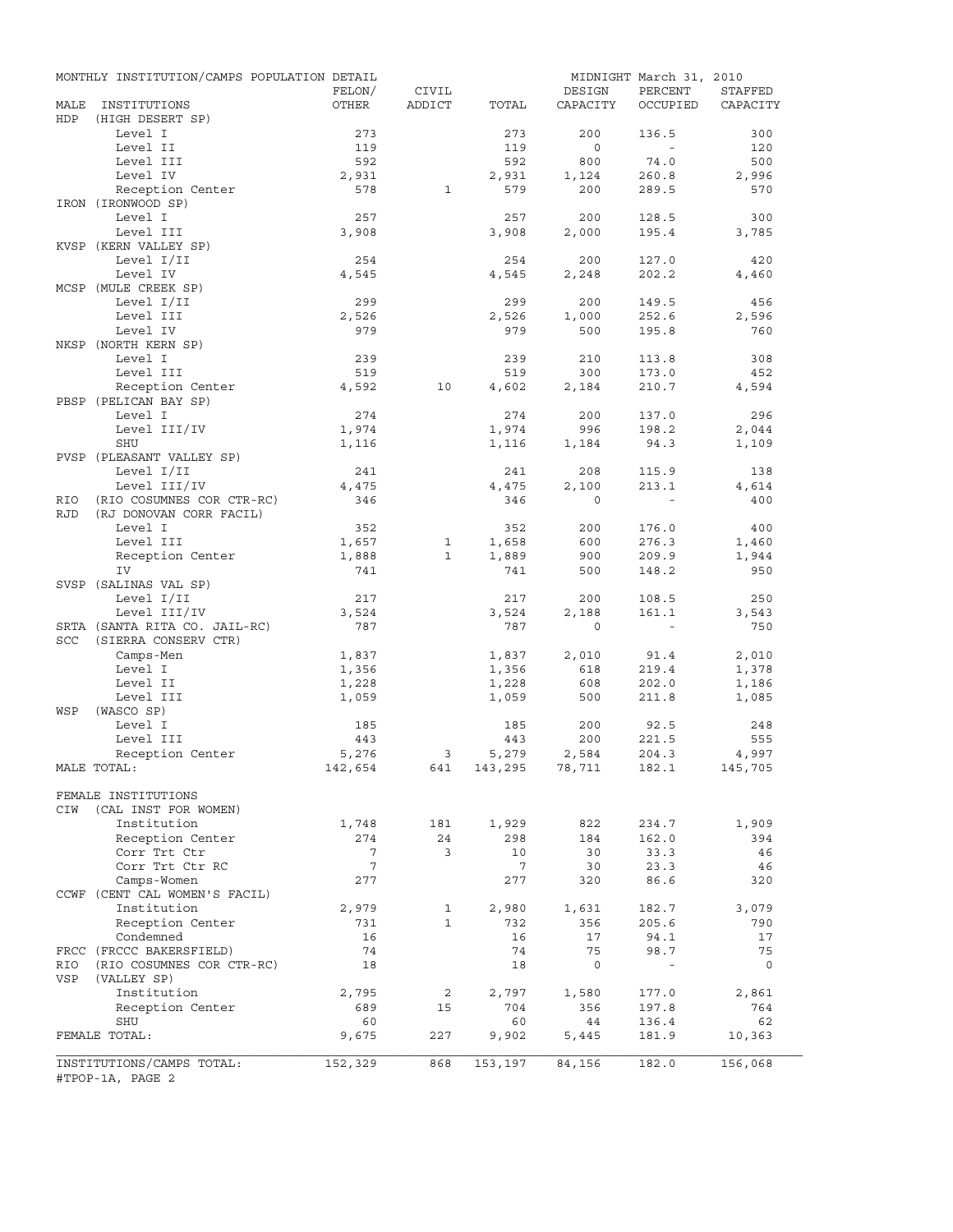Data Analysis Unit Unit Department of Corrections and Rehabilitation<br>Estimates and Statistical Analysis Section State of California Estimates and Statistical Analysis Section<br>
Offender Information Services Branch<br>
May 5, 2010

 MONTHLY REPORT OF POPULATION AS OF MIDNIGHT April 30, 2010

|                                                                                                                                                                                                                                                                      |        |       | TOTAL CDCR POPULATION |                                         |              |                                                  |         |  |
|----------------------------------------------------------------------------------------------------------------------------------------------------------------------------------------------------------------------------------------------------------------------|--------|-------|-----------------------|-----------------------------------------|--------------|--------------------------------------------------|---------|--|
|                                                                                                                                                                                                                                                                      |        |       |                       |                                         | CHANGE SINCE |                                                  |         |  |
|                                                                                                                                                                                                                                                                      | FELON/ | CIVIL |                       |                                         |              | 04/30/09 DESIGN PERCENT STAFFED                  |         |  |
|                                                                                                                                                                                                                                                                      | OTHER  |       |                       |                                         |              | ADDICT TOTAL NO. PCT. CAPACITY OCCUPIED CAPACITY |         |  |
| A. TOTAL INSTITUTIONS 165,892 829 166,721 -1,234 -0.7                                                                                                                                                                                                                |        |       |                       |                                         |              |                                                  |         |  |
| I.<br>IN-STATE                                                                                                                                                                                                                                                       |        |       |                       |                                         |              |                                                  |         |  |
|                                                                                                                                                                                                                                                                      |        |       |                       |                                         | $-1.3$       |                                                  |         |  |
| -STATE 157,420 829 158,249<br>(MEN, Subtotal) 147,355 598 147,953 -2,022<br>(WOMEN, Subtotal) 10,065 231 10,296 -876                                                                                                                                                 |        |       |                       |                                         | $-7.8$       |                                                  |         |  |
| 1. INSTITUTIONS/CAMPS 152,428 829 153,257 -2,600 -1.6 84,156 182.1 156,068<br>INSTITUTIONS 148,355 829 149,184 -2,353 -1.5 79,918 186.7 151,709<br>CAMPS(CCC & SCC) 4,073 4,073 -247 -5.7 4,238 96.1 4,359                                                           |        |       |                       |                                         |              |                                                  |         |  |
|                                                                                                                                                                                                                                                                      |        |       |                       |                                         |              |                                                  |         |  |
|                                                                                                                                                                                                                                                                      |        |       |                       |                                         |              |                                                  |         |  |
| $\begin{tabular}{cccccc} 2. & \text{COMMMIITY CORR. CTRS.} & 4,703 & 0 & 4,703 & -427 & -8.3 & 5,393 & 87.2 \\ \text{CCF PRIVATE} & 2,191 & 2,191 & -446 & -16.9 & 2,752 & 79.6 \\ \text{CCF PUBLIC} & 2,344 & 2,344 & +372 & +18.8 & 2,461 & 95.2 \\ \end{tabular}$ |        |       |                       |                                         |              |                                                  |         |  |
|                                                                                                                                                                                                                                                                      |        |       |                       |                                         |              |                                                  |         |  |
|                                                                                                                                                                                                                                                                      |        |       |                       |                                         |              |                                                  |         |  |
| PRISONER MOTHER PGM                                                                                                                                                                                                                                                  | 57     |       |                       | $57 -12 -17.3$                          |              |                                                  | 70 81.4 |  |
| FAMILY FOUNDATION PGM 71                                                                                                                                                                                                                                             |        |       | 71                    |                                         |              | $+3 +4.4$ 70 101.4                               |         |  |
| WORK FUR. IN CUSTODY                                                                                                                                                                                                                                                 | 40     |       | 40                    |                                         |              | $-24$ $-37.5$ 40 100.0                           |         |  |
| 3. DMH STATE HOSPITALS 289                                                                                                                                                                                                                                           |        |       |                       | 289 +129 +80.6                          |              |                                                  |         |  |
| II. OUT OF STATE (COCF) $8,472$ 0 $8,472$                                                                                                                                                                                                                            |        |       |                       |                                         |              |                                                  |         |  |
| ARIZONA                                                                                                                                                                                                                                                              | 4,166  |       | 4,166                 |                                         |              |                                                  |         |  |
| MISSISSIPPI                                                                                                                                                                                                                                                          | 2,575  |       | 2,575                 |                                         |              |                                                  |         |  |
| OKLAHOMA                                                                                                                                                                                                                                                             | 1,731  |       | 1,731                 |                                         |              |                                                  |         |  |
| 2AROLE 106,985 1,118 108,103 -3,812 -3.4<br>COMMUNITY SUPERVISION 96,518 1,118 97,636 -12,823 -11.6<br>B. PAROLE                                                                                                                                                     |        |       |                       |                                         |              |                                                  |         |  |
|                                                                                                                                                                                                                                                                      |        |       |                       |                                         |              |                                                  |         |  |
| COOPERATIVE CASES                                                                                                                                                                                                                                                    | 1,471  |       |                       | $1,471 +15 +1.0$                        |              |                                                  |         |  |
| NRP & MNRP                                                                                                                                                                                                                                                           | 8,996  |       | 8,996                 |                                         |              |                                                  |         |  |
| C. NON-CDC JURISDICTION 1,664                                                                                                                                                                                                                                        |        |       |                       | 0 1,664 $-57$ $-3.3$<br>504 $+3$ $+0.5$ |              |                                                  |         |  |
| OTHER STATE/FED. INST.                                                                                                                                                                                                                                               | 504    |       |                       |                                         |              |                                                  |         |  |
| OUT OF STATE PAROLE                                                                                                                                                                                                                                                  | 933    |       | 933                   |                                         | $-90 - 8.7$  |                                                  |         |  |
| OUT OF STATE PAL                                                                                                                                                                                                                                                     | 50     |       |                       | 50                                      | $-14 - 21.8$ |                                                  |         |  |
| CYA-W&IC 1731.5(c)<br>INSTITUTIONS                                                                                                                                                                                                                                   | 177    |       |                       | $177 + 44 + 33.0$                       |              |                                                  |         |  |
| D. OTHER POPULATIONS 16,335 142 16,477 -2,622 -13.7<br>INMATES                                                                                                                                                                                                       |        |       |                       |                                         |              |                                                  |         |  |
| OUT-TO-COURT, etc.                                                                                                                                                                                                                                                   | 2,001  | 41    | 2,042                 | $-203$                                  | $-9.0$       |                                                  |         |  |
| ESCAPED                                                                                                                                                                                                                                                              | 207    |       | 207                   | $-8$                                    | $-3.7$       |                                                  |         |  |
| PAROLEES (PAL/RAL) 14,127 101 14,228 -2,411 -14.4                                                                                                                                                                                                                    |        |       |                       |                                         |              |                                                  |         |  |
| TOTAL CDCR POPULATION 290,876 2,089 292,965 -917 -0.3                                                                                                                                                                                                                |        |       |                       |                                         |              |                                                  |         |  |
| CHANGE FROM LAST MONTH                                                                                                                                                                                                                                               |        |       |                       |                                         |              |                                                  |         |  |
| A. TOTAL INSTITUTIONS                                                                                                                                                                                                                                                | $+255$ | $-39$ | $+216$                |                                         |              |                                                  |         |  |
| (MEN, Subtotal)                                                                                                                                                                                                                                                      | $+30$  | $-43$ | $-13$                 |                                         |              |                                                  |         |  |
|                                                                                                                                                                                                                                                                      |        |       |                       |                                         |              |                                                  |         |  |

| (MEN, SUDTOTAL)          | $+.30$ | $-4$ 3 | $-13$  |
|--------------------------|--------|--------|--------|
| (WOMEN, Subtotal)        | $-40$  | $+4$   | $-36$  |
| B. PAROLE                | $-518$ | $-33$  | $-551$ |
| PAROLEES (PAL/RAL)<br>D. | $-541$ |        | $-541$ |
| --                       |        |        |        |

This report contains the latest available reliable population figures from OBIS. They have been carefully audited, but are preliminary, and therefore subject to revision.

 Figure excludes institution based camps. Total persons in camps, including base camps, are 4,077 . Base camp at CMC is included in institution counts. (916) 327-3262 (CALNET) 467-3262.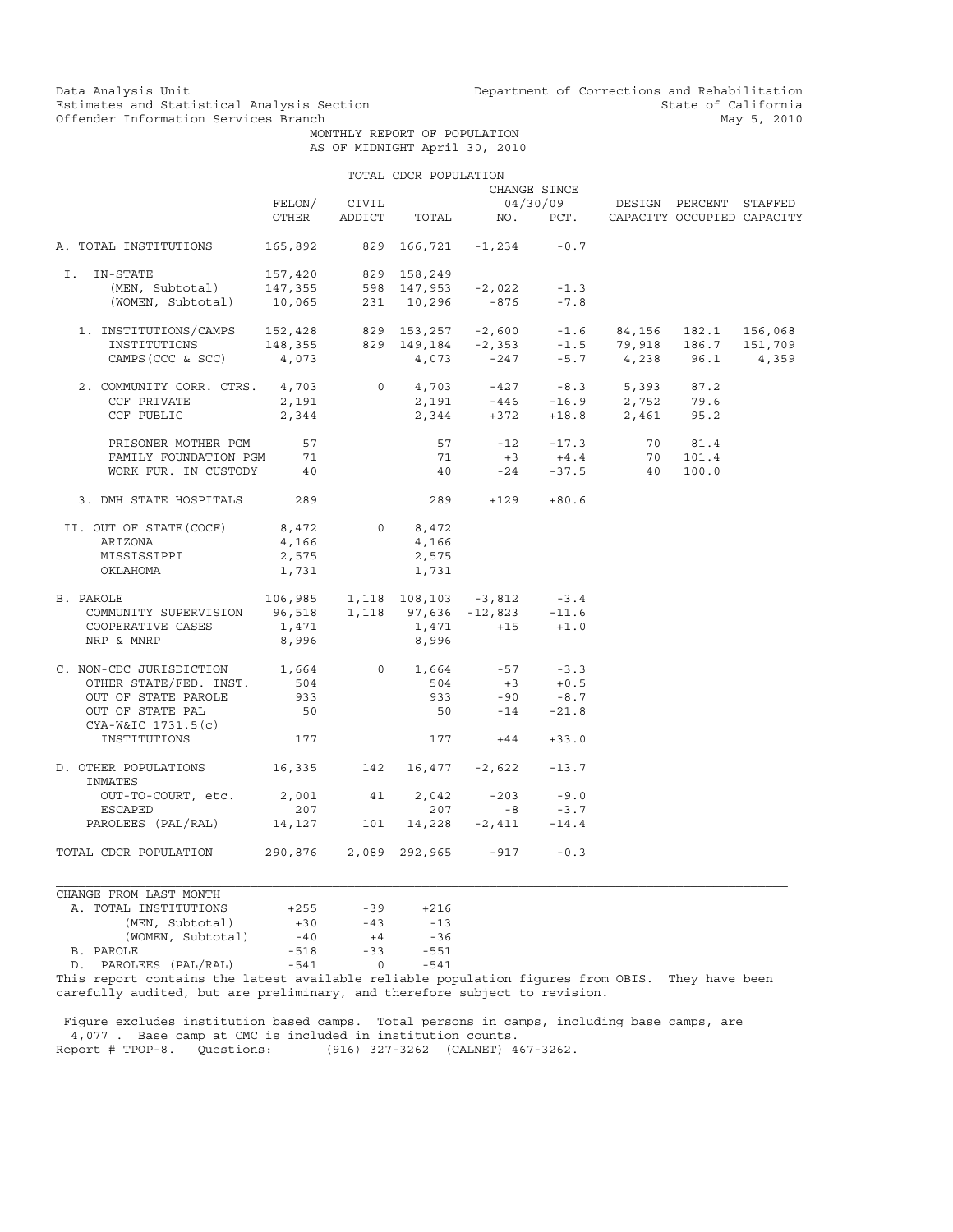MONTHLY INSTITUTION/CAMPS POPULATION DETAIL **MIDNIGHT APRIL 10**, 2010

|            | INSTITUTIONS/CAMPS            | FELON/<br>OTHER | CIVIL<br>ADDICT          | TOTAL   | DESIGN<br>CAPACITY            | PERCENT<br>OCCUPIED      | STAFFED<br>CAPACITY      |
|------------|-------------------------------|-----------------|--------------------------|---------|-------------------------------|--------------------------|--------------------------|
| MALE       |                               |                 |                          |         |                               |                          |                          |
| ASP        | (AVENAL SP)                   | 6,357           |                          | 6,357   | 2,920                         | 217.7                    | 6,576                    |
| CCC        | (CAL CORRECTL CTR)            | 5,506           |                          | 5,506   | 3,883                         | 141.8                    | 5,724                    |
| <b>CCI</b> | (CAL CORRECTL INSTITN)        | 5,956           | $\mathbf{1}$             |         | $5,957$ 2,783                 | 214.0                    | 5,907                    |
| <b>CIM</b> | (CAL INSTITN FOR MEN)         | 5,034           | 26                       | 5,060   | 2,976                         | 170.0                    | 5,887                    |
| CMF        | (CAL MEDICAL FACIL)           | 2,604           | $\overline{\phantom{a}}$ |         | 2,605 2,297                   | 113.4                    | 2,801                    |
| <b>CMC</b> | (CAL MEN'S COLONY)            | 6,434           |                          |         | $6,434$ $3,838$               | 167.6                    | 6,458                    |
| CRC        | (CAL REHAB CTR, MEN)          | 3,815           | 542                      |         |                               | 174.9                    | 4,408                    |
| CAL        | (CAL SP, CALIPATRIA)          | 4,175           |                          |         | $4,357$<br>$4,175$<br>$2,308$ | 180.9                    | 4,218                    |
| CEN        | (CAL SP, CENTINELA)           | 4,461           |                          |         | 4,461 2,308                   | 193.3                    | 4,508                    |
| <b>COR</b> | (CAL SP, CORCORAN)            | 5,318           |                          |         |                               | 170.7                    | 5,453                    |
| LAC        | (CAL SP, LOS ANGELES CO)      | 4,588           |                          |         | 5,318 3,116<br>4,588 2,400    | 191.2                    | 4,730                    |
| <b>SAC</b> | (CAL SP, SACRAMENTO)          | 2,943           |                          |         | 2,943 1,828                   | 161.0                    | 2,979                    |
| SQ         | (CAL SP, SAN QUENTIN)         | 4,916           | $5^{\circ}$              |         |                               | 165.9                    | 4,727                    |
| SOL        | (CAL SP, SOLANO)              | 5,102           |                          |         | 4,921 2,967<br>5,102 2,610    | 195.5                    | 5,137                    |
|            | SATF (CAL SATF AND SP - COR)  | 6,546           | $4\overline{ }$          |         | $6,550$ $3,424$               | 191.3                    | 6,892                    |
|            | CVSP (CHUCKAWALLA VALLEY SP)  | 3,491           |                          | 3,491   | 1,738                         | 200.9                    | 3,593                    |
| CTF        | (CORRL TRAING FAC)            | 6, 295          |                          |         | 6,295 3,312                   | 190.1                    | 6,247                    |
| DVI        | (DEUEL VOCATL INSTITN)        | 3,866           | 6                        |         |                               | 230.3                    | 3,811                    |
| FOL        | (FOLSOM SP)                   | 3,714           |                          |         | 3,872 1,681<br>3,714 2,469    | 150.4                    | 3,675                    |
| HDP        | (HIGH DESERT SP)              | 4,499           | $\mathbf{1}$             |         | 4,500 2,324                   | 193.6                    | 4,486                    |
|            | IRON (IRONWOOD SP)            | 4,065           |                          |         | 4,065 2,200                   | 184.8                    | 4,085                    |
|            | KVSP (KERN VALLEY SP)         | 4,783           |                          | 4,783   | 2,448                         | 195.4                    | 4,880                    |
|            | MCSP (MULE CREEK SP)          | 3,722           |                          |         | 3,722 1,700                   | 218.9                    | 3,812                    |
|            | NKSP (NORTH KERN SP)          | 5,463           | $7\overline{ }$          | 5,470   | 2,694                         | 203.0                    | 5,354                    |
|            | PBSP (PELICAN BAY SP)         | 3,324           |                          | 3,324   | 2,380                         | 139.7                    | 3,449                    |
|            | PVSP (PLEASANT VALLEY SP)     | 4,694           |                          | 4,694   | 2,308                         | 203.4                    | 4,752                    |
|            | RIO (RIO COSUMNES COR CTR-RC) | 359             |                          | 359     | $\circ$                       | <b>Contract Contract</b> | 400                      |
| RJD        | (RJ DONOVAN CORR FACIL)       | 4,605           | $\mathbf{1}$             | 4,606   | 2,200                         | 209.4                    | 4,754                    |
|            | SVSP (SALINAS VAL SP)         | 3,778           |                          | 3,778   | 2,388                         | 158.2                    | 3,793                    |
|            | SRTA (SANTA RITA CO. JAIL-RC) | 829             |                          | 829     | $\circ$                       | <b>Contract</b>          | 750                      |
|            | SCC (SIERRA CONSERV CTR)      | 5,520           |                          | 5,520   | 3,736                         | 147.8                    | 5,659                    |
|            | WSP (WASCO SP)                | 6,069           | $\overline{4}$           | 6,073   | 2,984                         | 203.5                    | 5,800                    |
|            | MALE TOTAL:                   | 142,831         | 598                      | 143,429 | 78,711                        | 182.2                    | 145,705                  |
|            |                               |                 |                          |         |                               |                          |                          |
| FEMALE     |                               |                 |                          |         |                               |                          |                          |
|            | CIW (CAL INST FOR WOMEN)      | 2,284           | 220                      | 2,504   | 1,386                         | 180.7                    | 2,715                    |
|            | CCWF (CENT CAL WOMEN'S FACIL) | 3,740           | 2                        | 3,742   | 2,004                         | 186.7                    | 3,886                    |
|            | FRCC (FRCCC BAKERSFIELD)      | 74              |                          | 74      | 75                            | 98.7                     | 75                       |
| RIO        | (RIO COSUMNES COR CTR-RC)     | $\overline{7}$  |                          | 7       | $\overline{0}$                | $\sim$                   | $\overline{\phantom{0}}$ |
| VSP        | (VALLEY SP)                   | 3,492           | 9                        | 3,501   | 1,980                         | 176.8                    | 3,687                    |
|            | FEMALE TOTAL:                 | 9,597           | 231                      | 9,828   | 5,445                         | 180.5                    | 10,363                   |
|            |                               |                 |                          |         |                               |                          |                          |
|            |                               |                 |                          |         |                               |                          |                          |
|            | INSTITUTIONS/CAMPS TOTAL:     | 152,428         | 829                      | 153,257 | 84,156                        | 182.1                    | 156,068                  |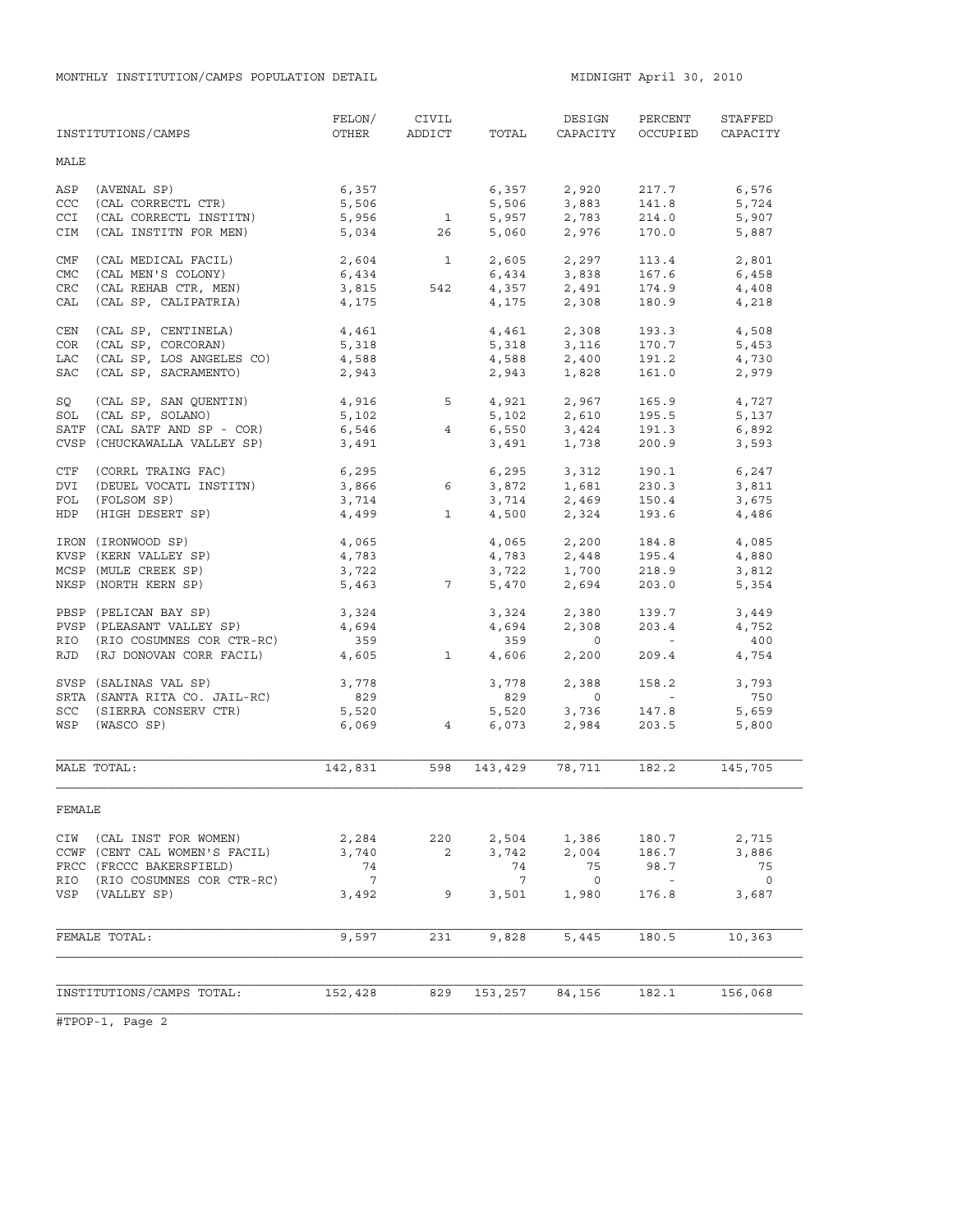|            | MONTHLY INSTITUTION/CAMPS POPULATION DETAIL |                |              |                |              | MIDNIGHT April 30, 2010 |              |
|------------|---------------------------------------------|----------------|--------------|----------------|--------------|-------------------------|--------------|
|            |                                             | FELON/         | CIVIL        |                | DESIGN       | PERCENT                 | STAFFED      |
| MALE       | INSTITUTIONS                                | OTHER          | ADDICT       | TOTAL          | CAPACITY     | OCCUPIED                | CAPACITY     |
| ASP        | (AVENAL SP)                                 | 6,357          |              | 6,357          | 2,920        | 217.7                   | 6,576        |
| CCC        | (CAL CORRECTL CTR)                          |                |              |                |              |                         |              |
|            | Camps                                       | 1,935          |              | 1,935          | 1,908        | 101.4                   | 2,029        |
|            | Level I<br>Level II                         | 1,554          |              | 1,554          | 867<br>608   | 179.2<br>186.3          | 1,557        |
|            | Level III                                   | 1,133<br>884   |              | 1,133<br>884   | 500          | 176.8                   | 1,203<br>935 |
| <b>CCI</b> | (CAL CORRECTL INSTITN)                      |                |              |                |              |                         |              |
|            | Level I                                     | 1,217          |              | 1,217          | 619          | 196.6                   | 1,237        |
|            | Level II                                    | 1,648          |              | 1,648          | 664          | 248.2                   | 1,606        |
|            | Level IV                                    | 838            |              | 838            | 684          | 122.5                   | 798          |
|            | SHU                                         | 772            |              | 772            | 316          | 244.3                   | 787          |
|            | Reception Ctr                               | 1,481          | $\mathbf{1}$ | 1,482          | 500          | 296.4                   | 1,479        |
| <b>CIM</b> | (CAL INSTITN FOR MEN)                       |                |              |                |              |                         |              |
|            | Level I                                     | 1,884          | 1            | 1,885          | 1,374        | 137.2                   | 1,865        |
|            | East - Reception Center                     | 1,063          | 5            | 1,068          | 369          | 289.4                   | 1,268        |
|            | Reception Center - Central                  | 1,307          | 19           | 1,326          | 618          | 214.6                   | 1,463        |
|            | Reception Center - West                     | 780            | $\mathbf{1}$ | 781            | 615          | 127.0                   | 1,291        |
| CMF        | (CAL MEDICAL FACIL)                         |                |              |                |              |                         |              |
|            | Level I                                     | 74             |              | 74             | 135          | 54.8                    | 117          |
|            | Level II                                    | 200            |              | 200            | 230          | 87.0                    | 400          |
|            | Level III                                   | 2,330          | 1            | 2,331          | 1,932        | 120.7                   | 2,284        |
| <b>CMC</b> | (CAL MEN'S COLONY)                          |                |              |                |              |                         |              |
|            | East                                        | 3,723          |              | 3,723          | 2,425        | 153.5                   | 3,720        |
|            | West                                        | 2,711          |              | 2,711          | 1,413        | 191.9                   | 2,738        |
| CRC        | (CAL REHAB CTR, MEN)                        | 3,815          | 542          | 4,357          | 2,491        | 174.9                   | 4,408        |
| CAL        | (CAL SP, CALIPATRIA)                        |                |              |                |              |                         |              |
|            | Level I                                     | 278            |              | 278            | 208          | 133.7                   | 308          |
|            | Level IV                                    | 3,897          |              | 3,897          | 2,100        | 185.6                   | 3,910        |
| CEN        | (CAL SP, CENTINELA)                         |                |              |                |              |                         |              |
|            | Level I<br>Level III                        | 248<br>4,213   |              | 248<br>4,213   | 208          | 119.2<br>200.6          | 308<br>4,200 |
| COR        | (CAL SP, CORCORAN)                          |                |              |                | 2,100        |                         |              |
|            | Level I                                     | 739            |              | 739            | 492          | 150.2                   | 876          |
|            | Level III                                   | 2,655          |              | 2,655          | 1,500        | 177.0                   | 2,471        |
|            | Level IV                                    | 500            |              | 500            | 100          | 500.0                   | 681          |
|            | SHU                                         | 1,418          |              | 1,418          | 1,000        | 141.8                   | 1,401        |
|            | PHU                                         | 6              |              | 6              | 24           | 25.0                    | 24           |
| LAC        | (CAL SP, LOS ANGELES CO)                    |                |              |                |              |                         |              |
|            | Level I                                     | 281            |              | 281            | 200          | 140.5                   | 300          |
|            | Level III/IV                                | 2,447          |              | 2,447          | 1,200        | 203.9                   | 2,510        |
|            | Reception Center                            | 1,841          |              | 1,841          | 900          | 204.6                   | 1,820        |
|            | Adseq                                       | 19             |              | 19             | 100          | 19.0                    | 100          |
| SAC        | (CAL SP, SACRAMENTO)                        |                |              |                |              |                         |              |
|            | Level I                                     | 280            |              | 280            | 192          | 145.8                   | 288          |
|            | PSU                                         | 269            |              | 269            | 256          | 105.1                   | 256          |
|            | Level IV                                    | 2,394          |              | 2,394          | 1,380        | 173.5                   | 2,435        |
| SQ         | (CAL SP, SAN QUENTIN)                       |                |              |                |              |                         |              |
|            | Level II                                    | 1,902          |              | 1,902          | 916          | 207.6                   | 1,627        |
|            | Condemned                                   | 618            |              | 618            | 637          | 97.0                    | 636          |
|            | Reception Center                            | 2,396          | 5            | 2,401          | 1,414        | 169.8                   | 2,464        |
| SOL        | (CAL SP, SOLANO)                            |                |              |                |              |                         |              |
|            | Level II                                    | 2,570          |              | 2,570          | 1,410        | 182.3                   | 2,917        |
|            | Level III                                   | 2,532          |              | 2,532          | 1,200        | 211.0                   | 2,220        |
|            | SATF (CAL SATF AND SP - COR)                | 6,546          | 4            | 6,550          | 3,424        | 191.3                   | 6,892        |
|            | CVSP (CHUCKAWALLA VALLEY SP)                |                |              |                |              |                         |              |
|            | Level I                                     | 271            |              | 271            | 208          | 130.3                   | 308          |
|            | Level II                                    | 3,220          |              | 3,220          | 1,530        | 210.5                   | 3,285        |
| CTF        | (CORRL TRAING FAC)                          |                |              |                |              |                         |              |
|            | Central-II                                  | 2,797          |              | 2,797          | 1,212        | 230.8                   | 2,877        |
|            | North-II/III<br>South-I                     | 2,491<br>1,007 |              | 2,491          | 1,594<br>506 | 156.3<br>199.0          | 2,280        |
| DVI        | (DEUEL VOCATL INSTITN)                      |                |              | 1,007          |              |                         | 1,090        |
|            | Level I/II                                  | 707            |              | 707            | 494          | 143.1                   | 677          |
|            | Reception Center                            | 3,159          | 6            | 3,165          | 1,187        | 266.6                   | 3,134        |
| FOL        | (FOLSOM SP)                                 |                |              |                |              |                         |              |
|            | PSAP                                        | $\overline{4}$ |              | $\overline{4}$ | 129          | 3.1                     | $\circ$      |
|            | TTP                                         | $\overline{c}$ |              | $\overline{a}$ | 131          | 1.5                     | $\circ$      |
|            | Level I                                     | 374            |              | 374            | 408          | 91.7                    | 424          |
|            | Level II                                    | 2,337          |              | 2,337          | 1,663        | 140.5                   | 649          |
|            | Level III                                   | 997            |              | 997            | 138          | 722.5                   | 2,602        |
| #TPOP-1A   |                                             |                |              |                |              |                         |              |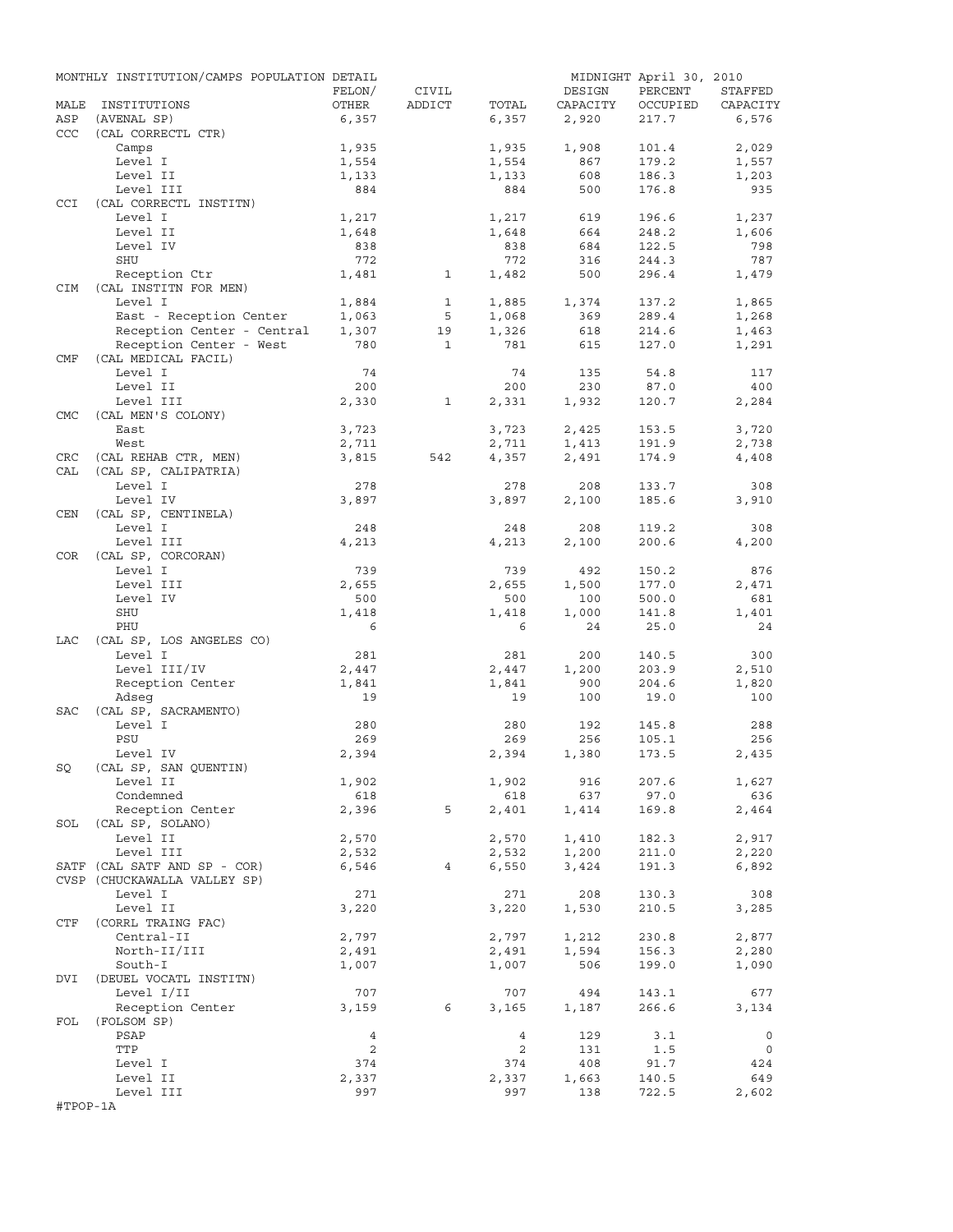|            | MONTHLY INSTITUTION/CAMPS POPULATION DETAIL   | FELON/          | CIVIL          |                 | DESIGN         | MIDNIGHT April 30, 2010<br>PERCENT | STAFFED      |
|------------|-----------------------------------------------|-----------------|----------------|-----------------|----------------|------------------------------------|--------------|
| MALE       | INSTITUTIONS                                  | OTHER           | ADDICT         | TOTAL           | CAPACITY       | OCCUPIED                           | CAPACITY     |
| HDP        | (HIGH DESERT SP)                              |                 |                |                 |                |                                    |              |
|            | Level I                                       | 285             |                | 285             | 200            | 142.5                              | 300          |
|            | Level II                                      | 121             |                | 121             | $\circ$        | $\sim$                             | 120          |
|            | Level III<br>Level IV                         | 580<br>2,923    |                | 580<br>2,923    | 800            | 72.5                               | 500          |
|            | Reception Center                              | 590             | $\mathbf{1}$   | 591             | 1,124<br>200   | 260.1<br>295.5                     | 2,996<br>570 |
|            | IRON (IRONWOOD SP)                            |                 |                |                 |                |                                    |              |
|            | Level I                                       | 246             |                | 246             | 200            | 123.0                              | 300          |
|            | Level III                                     | 3,819           |                | 3,819           | 2,000          | 191.0                              | 3,785        |
|            | KVSP (KERN VALLEY SP)                         |                 |                |                 |                |                                    |              |
|            | Level I/II                                    | 253             |                | 253             | 200            | 126.5                              | 420          |
|            | Level IV                                      | 4,530           |                | 4,530           | 2,248          | 201.5                              | 4,460        |
|            | MCSP (MULE CREEK SP)                          |                 |                |                 |                |                                    |              |
|            | Level I/II                                    | 294             |                | 294             | 200            | 147.0                              | 456          |
|            | Level III                                     | 2,465           |                | 2,465           | 1,000          | 246.5                              | 2,596        |
|            | Level IV<br>NKSP (NORTH KERN SP)              | 963             |                | 963             | 500            | 192.6                              | 760          |
|            | Level I                                       | 226             |                | 226             | 210            | 107.6                              | 308          |
|            | Level III                                     | 541             |                | 541             | 300            | 180.3                              | 452          |
|            | Reception Center                              | 4,696           | 7              | 4,703           | 2,184          | 215.3                              | 4,594        |
|            | PBSP (PELICAN BAY SP)                         |                 |                |                 |                |                                    |              |
|            | Level I                                       | 271             |                | 271             | 200            | 135.5                              | 296          |
|            | Level III/IV                                  | 1,935           |                | 1,935           | 996            | 194.3                              | 2,044        |
|            | SHU                                           | 1,118           |                | 1,118           | 1,184          | 94.4                               | 1,109        |
|            | PVSP (PLEASANT VALLEY SP)                     |                 |                |                 |                |                                    |              |
|            | Level I/II                                    | 236             |                | 236             | 208            | 113.5                              | 138          |
|            | Level III/IV                                  | 4,458           |                | 4,458           | 2,100          | 212.3                              | 4,614        |
| RIO        | (RIO COSUMNES COR CTR-RC)                     | 359             |                | 359             | $\Omega$       |                                    | 400          |
| <b>RJD</b> | (RJ DONOVAN CORR FACIL)                       |                 |                |                 |                |                                    |              |
|            | Level I<br>Level III                          | 365<br>1,662    | 1              | 365<br>1,663    | 200<br>600     | 182.5<br>277.2                     | 400<br>1,460 |
|            | Reception Center                              | 1,826           |                | 1,826           | 900            | 202.9                              | 1,944        |
|            | IV                                            | 752             |                | 752             | 500            | 150.4                              | 950          |
|            | SVSP (SALINAS VAL SP)                         |                 |                |                 |                |                                    |              |
|            | Level I/II                                    | 220             |                | 220             | 200            | 110.0                              | 250          |
|            | Level III/IV                                  | 3,558           |                | 3,558           | 2,188          | 162.6                              | 3,543        |
|            | SRTA (SANTA RITA CO. JAIL-RC)                 | 829             |                | 829             | $\circ$        | $\sim$ $-$                         | 750          |
| <b>SCC</b> | (SIERRA CONSERV CTR)                          |                 |                |                 |                |                                    |              |
|            | Camps-Men                                     | 1,854           |                | 1,854           | 2,010          | 92.2                               | 2,010        |
|            | Level I                                       | 1,360           |                | 1,360           | 618            | 220.1                              | 1,378        |
|            | Level II                                      | 1,239           |                | 1,239           | 608            | 203.8                              | 1,186        |
|            | Level III                                     | 1,067           |                | 1,067           | 500            | 213.4                              | 1,085        |
| WSP        | (WASCO SP)<br>Level I                         |                 |                |                 | 200            |                                    |              |
|            | Level III                                     | 192<br>541      |                | 192<br>541      | 200            | 96.0<br>270.5                      | 248<br>555   |
|            | Reception Center                              | 5,336           | $\overline{4}$ | 5,340           | 2,584          | 206.7                              | 4,997        |
|            | MALE TOTAL:                                   | 142,831         | 598            |                 | 143,429 78,711 | 182.2                              | 145,705      |
|            |                                               |                 |                |                 |                |                                    |              |
|            | FEMALE INSTITUTIONS                           |                 |                |                 |                |                                    |              |
| CIW        | (CAL INST FOR WOMEN)                          |                 |                |                 |                |                                    |              |
|            | Institution                                   | 1,746           | 188            | 1,934           | 822            | 235.3                              | 1,909        |
|            | Reception Center                              | 240             | 31             | 271             | 184            | 147.3                              | 394          |
|            | Corr Trt Ctr                                  | 8               | $\mathbf{1}$   | 9               | 30             | 30.0                               | 46           |
|            | Corr Trt Ctr RC                               | 6               |                | 6               | 30             | 20.0                               | 46           |
|            | Camps-Women                                   | 284             |                | 284             | 320            | 88.8                               | 320          |
|            | CCWF (CENT CAL WOMEN'S FACIL)<br>Institution  |                 | 1              |                 |                |                                    |              |
|            | Reception Center                              | 2,985<br>741    | $\mathbf{1}$   | 2,986<br>742    | 1,631<br>356   | 183.1<br>208.4                     | 3,079<br>790 |
|            | Condemned                                     | 14              |                | 14              | 17             | 82.4                               | 17           |
|            | FRCC (FRCCC BAKERSFIELD)                      | 74              |                | 74              | 75             | 98.7                               | 75           |
| RIO        | (RIO COSUMNES COR CTR-RC)                     | $7\phantom{.0}$ |                | $7\phantom{.0}$ | $\mathbf 0$    | $\overline{\phantom{a}}$           | $\circ$      |
| VSP        | (VALLEY SP)                                   |                 |                |                 |                |                                    |              |
|            | Institution                                   | 2,757           | 2              | 2,759           | 1,580          | 174.6                              | 2,861        |
|            | Reception Center                              | 678             | 7              | 685             | 356            | 192.4                              | 764          |
|            | SHU                                           | 57              |                | 57              | 44             | 129.5                              | 62           |
|            | FEMALE TOTAL:                                 | 9,597           | 231            | 9,828           | 5,445          | 180.5                              | 10,363       |
|            |                                               |                 |                |                 |                |                                    |              |
|            | INSTITUTIONS/CAMPS TOTAL:<br>#TPOP-1A, PAGE 2 | 152,428         | 829            | 153,257         | 84,156         | 182.1                              | 156,068      |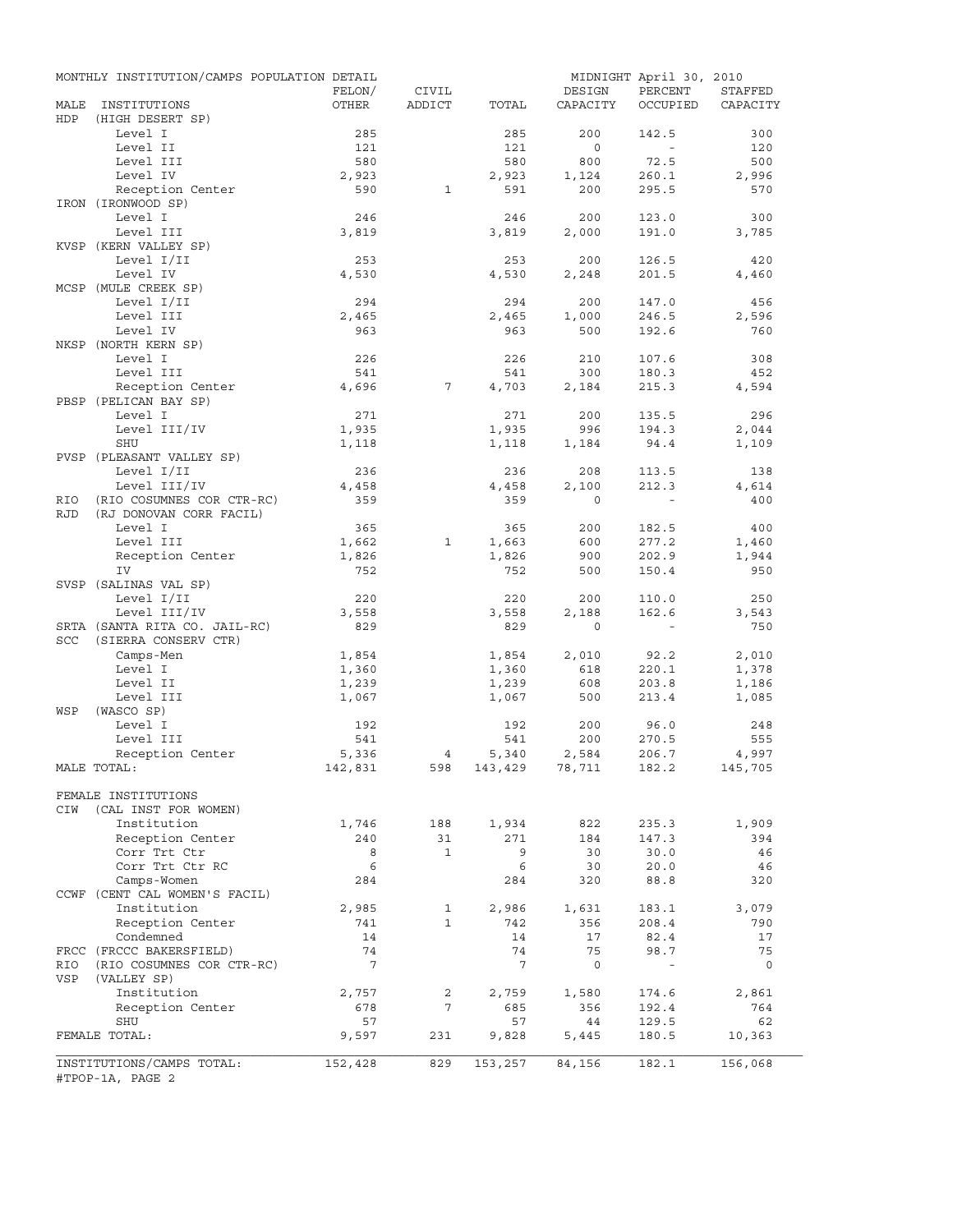Data Analysis Unit Unit Department of Corrections and Rehabilitation<br>Estimates and Statistical Analysis Section State of California Estimates and Statistical Analysis Section and State of California of Estimates and Statistical Analysis Section State of California of Estimation Services Branch and State of California and State of California and State o

 MONTHLY REPORT OF POPULATION AS OF MIDNIGHT May 31, 2010

|                                                                                                                                                                                                                                                                                                                                                                                                                                                                                   |                           |               | TOTAL CDCR POPULATION |                                              |              |                                                        |       |
|-----------------------------------------------------------------------------------------------------------------------------------------------------------------------------------------------------------------------------------------------------------------------------------------------------------------------------------------------------------------------------------------------------------------------------------------------------------------------------------|---------------------------|---------------|-----------------------|----------------------------------------------|--------------|--------------------------------------------------------|-------|
|                                                                                                                                                                                                                                                                                                                                                                                                                                                                                   |                           |               |                       |                                              | CHANGE SINCE |                                                        |       |
|                                                                                                                                                                                                                                                                                                                                                                                                                                                                                   | FELON/                    | CIVIL         |                       |                                              |              | 05/31/09 DESIGN PERCENT STAFFED                        |       |
|                                                                                                                                                                                                                                                                                                                                                                                                                                                                                   |                           |               |                       |                                              |              | OTHER ADDICT TOTAL NO. PCT. CAPACITY OCCUPIED CAPACITY |       |
| A. TOTAL INSTITUTIONS                                                                                                                                                                                                                                                                                                                                                                                                                                                             |                           |               |                       | $165, 136$ $804$ $165, 940$ $-1, 699$ $-1.0$ |              |                                                        |       |
| I. IN-STATE                                                                                                                                                                                                                                                                                                                                                                                                                                                                       |                           |               |                       |                                              |              |                                                        |       |
|                                                                                                                                                                                                                                                                                                                                                                                                                                                                                   |                           |               |                       |                                              |              |                                                        |       |
| -STATE 156,483 804 157,287<br>(MEN, Subtotal) 146,527 585 147,112 -2,241 -1.5<br>(WOMEN, Subtotal) 9,956 219 10,175 -830 -7.5                                                                                                                                                                                                                                                                                                                                                     |                           |               |                       |                                              |              |                                                        |       |
|                                                                                                                                                                                                                                                                                                                                                                                                                                                                                   |                           |               |                       |                                              |              |                                                        |       |
|                                                                                                                                                                                                                                                                                                                                                                                                                                                                                   |                           |               |                       |                                              |              |                                                        |       |
| CAMPS (CCC & SCC) 4, 088 4, 088 -219 -5.0 4, 238 96.5                                                                                                                                                                                                                                                                                                                                                                                                                             |                           |               |                       |                                              |              |                                                        | 4,359 |
| $\begin{tabular}{lcccccc} 2. & & & & & & & \\ \text{2. & & & & & & \\ \text{CCF PRIVATE} & & & & & & \\ & & & & & & & \\ & & & & & & & \\ \end{tabular} \begin{tabular}{lcccccc} 2. & & & & & & \\ \text{CCF PRIVATE} & & & & & & \\ & & & & & & \\ & & & & & & \\ \end{tabular} \begin{tabular}{lcccccc} 4. & & & & & & \\ \text{3.} & & & & & & \\ \text{4.} & & & & & & \\ & & & & & & \\ \end{tabular} \begin{tabular}{lcccccc} 2. & & & & & & \\ \text{5.} & & & & & & \\ \$ |                           |               |                       |                                              |              |                                                        |       |
|                                                                                                                                                                                                                                                                                                                                                                                                                                                                                   |                           |               |                       |                                              |              |                                                        |       |
| CCF PUBLIC                                                                                                                                                                                                                                                                                                                                                                                                                                                                        | 2,252                     |               |                       |                                              |              | $2,252$ +258 +12.9 2,461 91.5                          |       |
| PRISONER MOTHER PGM 46                                                                                                                                                                                                                                                                                                                                                                                                                                                            |                           |               |                       |                                              |              | 46 -20 -30.3 70 65.7                                   |       |
| FAMILY FOUNDATION PGM 69<br>WORK FUR. IN CUSTODY 33                                                                                                                                                                                                                                                                                                                                                                                                                               |                           |               | 69                    |                                              |              | $+5$ $+7.8$ 70 98.6<br>-21 -38.8 33 100.0              |       |
|                                                                                                                                                                                                                                                                                                                                                                                                                                                                                   |                           |               | 33                    |                                              |              |                                                        |       |
| 3. DMH STATE HOSPITALS 275                                                                                                                                                                                                                                                                                                                                                                                                                                                        |                           |               |                       | $275 + 113 + 69.7$                           |              |                                                        |       |
| II. OUT OF STATE(COCF) 8,653 0 8,653                                                                                                                                                                                                                                                                                                                                                                                                                                              |                           |               |                       |                                              |              |                                                        |       |
| ARIZONA                                                                                                                                                                                                                                                                                                                                                                                                                                                                           | 4,137                     |               | 4,137                 |                                              |              |                                                        |       |
| MISSISSIPPI                                                                                                                                                                                                                                                                                                                                                                                                                                                                       | 2,556                     |               | 2,556                 |                                              |              |                                                        |       |
| OKLAHOMA                                                                                                                                                                                                                                                                                                                                                                                                                                                                          | 1,960                     |               | 1,960                 |                                              |              |                                                        |       |
| PAROLE 107,342 1,096 108,438 -3,208 -2.8<br>COMMUNITY SUP(Active) 93,805 1,096 94,901 -15,292 -13.8<br>COOP CASES (Active) 1,464 1,464 +11 +0.7<br>NRP & MNRP (Inactive) 12,073 12,073<br>B. PAROLE                                                                                                                                                                                                                                                                               |                           |               |                       |                                              |              |                                                        |       |
|                                                                                                                                                                                                                                                                                                                                                                                                                                                                                   |                           |               |                       |                                              |              |                                                        |       |
|                                                                                                                                                                                                                                                                                                                                                                                                                                                                                   |                           |               |                       |                                              |              |                                                        |       |
|                                                                                                                                                                                                                                                                                                                                                                                                                                                                                   |                           |               |                       |                                              |              |                                                        |       |
| C. NON-CDC JURISDICTION $1,633$ 0 $1,633$ -71 -4.1                                                                                                                                                                                                                                                                                                                                                                                                                                |                           |               |                       |                                              |              |                                                        |       |
| OTHER STATE/FED. INST.                                                                                                                                                                                                                                                                                                                                                                                                                                                            | 506<br>906                |               | 506                   | $506$ $+8$ $+1.6$<br>906 -98 -9.7            |              |                                                        |       |
| OUT OF STATE PAROLE                                                                                                                                                                                                                                                                                                                                                                                                                                                               |                           |               |                       |                                              |              |                                                        |       |
| OUT OF STATE PAL<br>CYA-W&IC 1731.5(c)                                                                                                                                                                                                                                                                                                                                                                                                                                            | 53                        |               |                       | $53 -12 -18.4$                               |              |                                                        |       |
| INSTITUTIONS                                                                                                                                                                                                                                                                                                                                                                                                                                                                      | 168                       |               |                       | $168 + 31 + 22.6$                            |              |                                                        |       |
| D. OTHER POPULATIONS 15,907 144 16,051 -2,830 -14.9<br>INMATES                                                                                                                                                                                                                                                                                                                                                                                                                    |                           |               |                       |                                              |              |                                                        |       |
| OUT-TO-COURT, etc. 1,969 44                                                                                                                                                                                                                                                                                                                                                                                                                                                       |                           |               |                       | $2,013 -202 -9.1$                            |              |                                                        |       |
| ESCAPED                                                                                                                                                                                                                                                                                                                                                                                                                                                                           | 206                       |               | 206                   | $-8$                                         | $-3.7$       |                                                        |       |
| PAROLEES (PAL/RAL) 13,732 100 13,832 -2,620 -15.9                                                                                                                                                                                                                                                                                                                                                                                                                                 |                           |               |                       |                                              |              |                                                        |       |
| TOTAL CDCR POPULATION 290,018 2,044 292,062 -527 -0.1                                                                                                                                                                                                                                                                                                                                                                                                                             |                           |               |                       |                                              |              |                                                        |       |
| CHANGE FROM LAST MONTH                                                                                                                                                                                                                                                                                                                                                                                                                                                            |                           |               |                       |                                              |              |                                                        |       |
| $m \wedge m \wedge r$ $\cdots$ $m \wedge m \wedge m \wedge n$                                                                                                                                                                                                                                                                                                                                                                                                                     | $\neg$ $\Gamma$ $\subset$ | $\cap$ $\Box$ | 701                   |                                              |              |                                                        |       |

| A. TOTAL INSTITUTIONS                                  | $-756$ | $-25$ | $-781$ |
|--------------------------------------------------------|--------|-------|--------|
| (MEN, Subtotal)                                        | $-828$ | $-13$ | $-841$ |
| (WOMEN, Subtotal)                                      | $-109$ | $-12$ | $-121$ |
| B. PAROLE                                              | $+357$ | $-22$ | $+335$ |
| D. PAROLEES (PAL/RAL)                                  | $-395$ | $-1$  | $-396$ |
| This report contains the latest available reliable pop |        |       |        |

This report contains the latest available reliable population figures from OBIS. They have been carefully audited, but are preliminary, and therefore subject to revision.

 Figure excludes institution based camps. Total persons in camps, including base camps, are 4,091 . Base camp at CMC is included in institution counts. Report # TPOP-8. Questions: (916) 327-3262 (CALNET) 467-3262.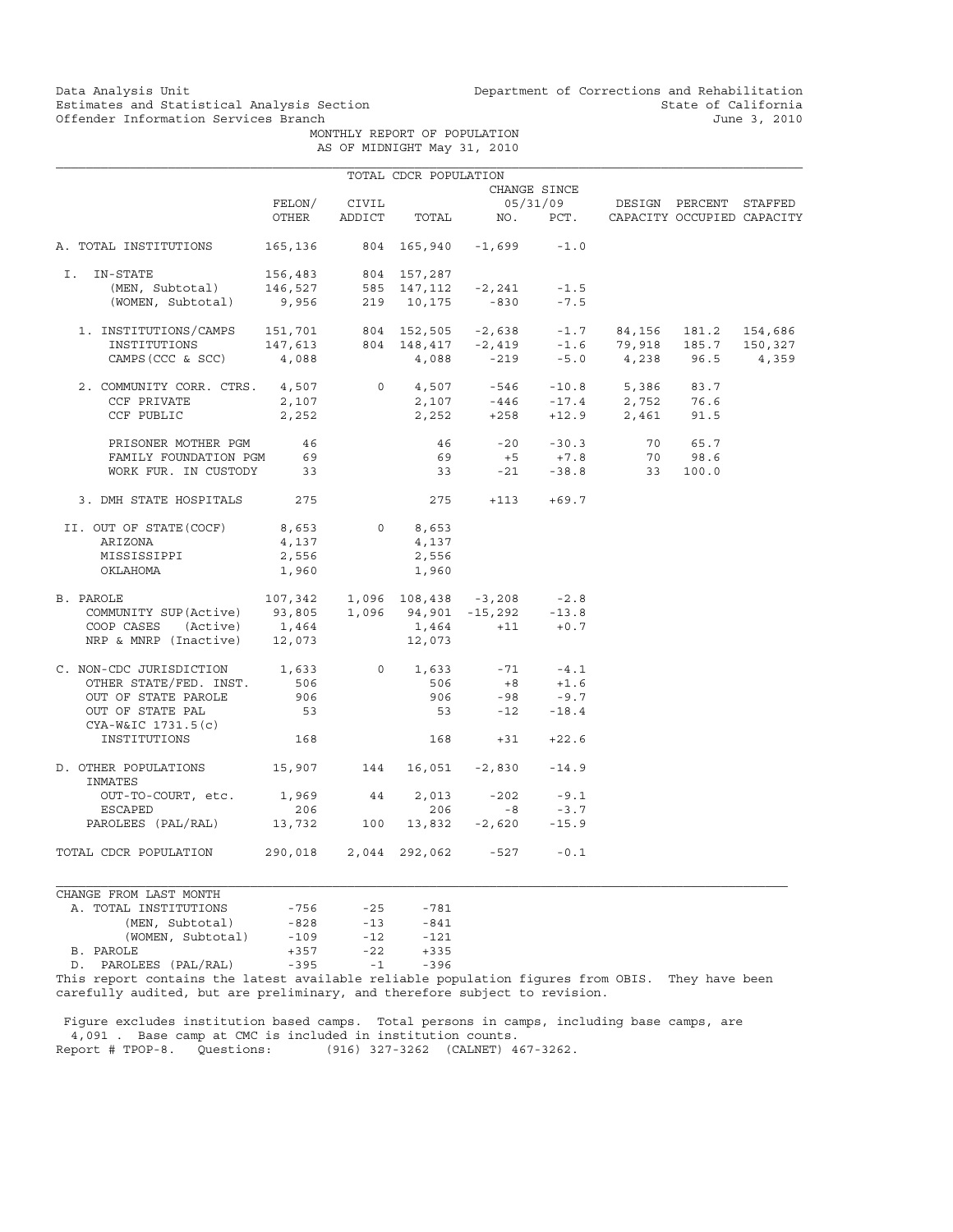MONTHLY INSTITUTION/CAMPS POPULATION DETAIL **MIDNIGHT MAX 31, 2010** 

|            | INSTITUTIONS/CAMPS            | FELON/<br>OTHER         | CIVIL<br>ADDICT | TOTAL          | DESIGN<br>CAPACITY                 | PERCENT<br>OCCUPIED      | STAFFED<br>CAPACITY |
|------------|-------------------------------|-------------------------|-----------------|----------------|------------------------------------|--------------------------|---------------------|
| MALE       |                               |                         |                 |                |                                    |                          |                     |
| ASP        | (AVENAL SP)                   | 6,249                   |                 | 6,249          | 2,920                              | 214.0                    | 6,576               |
| CCC        | (CAL CORRECTL CTR)            | 5,471                   |                 | 5,471          | 3,883                              | 140.9                    | 5,583               |
| <b>CCI</b> | (CAL CORRECTL INSTITN)        | 5,845                   | 1               |                | 5,846 2,783                        | 210.1                    | 5,907               |
| CIM        | (CAL INSTITN FOR MEN)         | 5,030                   | 16              | 5,046          | 2,976                              | 169.6                    | 5,887               |
| CMF        | (CAL MEDICAL FACIL)           | 2,589                   |                 | 2,589          | 2,297                              | 112.7                    | 2,561               |
| <b>CMC</b> | (CAL MEN'S COLONY)            | 6,459                   |                 |                | 6,459 3,838                        | 168.3                    | 6,458               |
| CRC        | (CAL REHAB CTR, MEN)          | 3,829                   | 524             |                | 4,353 2,491                        | 174.7                    | 4,408               |
| CAL        | (CAL SP, CALIPATRIA)          | 4,221                   |                 |                | $4,221$ 2,308                      | 182.9                    | 4,218               |
| CEN        | (CAL SP, CENTINELA)           | 4,424                   |                 |                | 4,424 2,308                        | 191.7                    | 4,508               |
| COR        | (CAL SP, CORCORAN)            | 5,220                   |                 | 5,220          | 3,116                              | 167.5                    | 5,423               |
| LAC        | (CAL SP, LOS ANGELES CO)      | 4,521                   |                 |                | $4,521$ 2,400                      | 188.4                    | 4,730               |
| SAC        | (CAL SP, SACRAMENTO)          | 2,923                   |                 | 2,923          | 1,828                              | 159.9                    | 2,979               |
| SQ         | (CAL SP, SAN QUENTIN)         |                         |                 |                | 4,885 2,967                        | 164.6                    | 4,727               |
| SOL        | (CAL SP, SOLANO)              | $4,879$ 6<br>5,100      |                 |                | $5,100$ $2,610$                    | 195.4                    | 5,137               |
|            | SATF (CAL SATF AND SP - COR)  | 6,611                   | $\mathbf{3}$    |                |                                    |                          | 6,636               |
|            | CVSP (CHUCKAWALLA VALLEY SP)  | 3,530                   |                 | 6,614<br>3,530 | 3,424<br>1,738                     | 193.2<br>203.1           | 3,593               |
| CTF        | (CORRL TRAING FAC)            |                         |                 |                | 6,315 3,312                        | 190.7                    | 6,327               |
| DVI        | (DEUEL VOCATL INSTITN)        |                         | 9               |                |                                    | 229.4                    | 3,811               |
| FOL        | (FOLSOM SP)                   | 6,315<br>3,848<br>3,663 |                 |                | 3,857 1,681<br>3,663 2,469         | 148.4                    | 3,675               |
| HDP        | (HIGH DESERT SP)              | 4,483                   | 5               |                | 4,488 2,324                        | 193.1                    | 4,486               |
|            | IRON (IRONWOOD SP)            |                         |                 |                |                                    | 184.7                    | 4,085               |
|            | KVSP (KERN VALLEY SP)         | 4,064<br>4,819          |                 |                | $4,064$ $2,200$<br>$4,819$ $2,448$ | 196.9                    | 4,880               |
|            | MCSP (MULE CREEK SP)          | 3,762                   |                 |                |                                    | 221.3                    | 3,732               |
|            | NKSP (NORTH KERN SP)          | 5,474                   | 5               | 3,762<br>5,479 | 1,700<br>2,694                     | 203.4                    | 5,354               |
|            | PBSP (PELICAN BAY SP)         | 3,318                   |                 | 3,318          | 2,380                              | 139.4                    | 3,449               |
|            | PVSP (PLEASANT VALLEY SP)     | 4,631                   |                 | 4,631          | 2,308                              | 200.6                    | 4,722               |
| RIO        | (RIO COSUMNES COR CTR-RC)     | 444                     |                 | 444            | $\overline{0}$                     | <b>Contract Contract</b> | 400                 |
| RJD        | (RJ DONOVAN CORR FACIL)       | 4,571                   | $\mathbf{1}$    |                | 4,572 2,200                        | 207.8                    | 4,662               |
|            | SVSP (SALINAS VAL SP)         | 3,794                   |                 | 3,794          | 2,388                              | 158.9                    | 3,793               |
|            | SRTA (SANTA RITA CO. JAIL-RC) | 824                     |                 | 824            | $\overline{0}$                     | <b>Contractor</b>        | 750                 |
|            | SCC (SIERRA CONSERV CTR)      | 5,466                   |                 | 5,466          | 3,736<br>2,984                     | 146.3                    | 5,391               |
|            | WSP (WASCO SP)                | 5,814                   | 15              | 5,829          |                                    | 195.3                    | 5,800               |
|            |                               |                         |                 |                |                                    |                          |                     |
|            | MALE TOTAL:                   | 142,191                 | 585             | 142,776        | 78,711                             | 181.4                    | 144,648             |
| FEMALE     |                               |                         |                 |                |                                    |                          |                     |
| CIW        | (CAL INST FOR WOMEN)          | 2,295                   | 207             | 2,502          | 1,386                              | 180.5                    | 2,545               |
|            | CCWF (CENT CAL WOMEN'S FACIL) | 3,673                   | 3               | 3,676          | 2,004                              | 183.4                    | 3,859               |
|            | FRCC (FRCCC BAKERSFIELD)      | 76                      |                 | 76             | 75                                 | 101.3                    | 75                  |
| RIO        | (RIO COSUMNES COR CTR-RC)     | 16                      |                 | 16             | $\overline{0}$                     | $\sim$ $-$               | $\overline{0}$      |
| VSP        | (VALLEY SP)                   | 3,450                   | 9               | 3,459          | 1,980                              | 174.7                    | 3,559               |
|            |                               |                         |                 |                |                                    |                          |                     |
|            | FEMALE TOTAL:                 | 9,510                   | 219             | 9,729          | 5,445                              | 178.7                    | 10,038              |
|            |                               |                         |                 |                |                                    |                          |                     |
|            | INSTITUTIONS/CAMPS TOTAL:     | 151,701                 | 804             | 152,505        | 84,156                             | 181.2                    | 154,686             |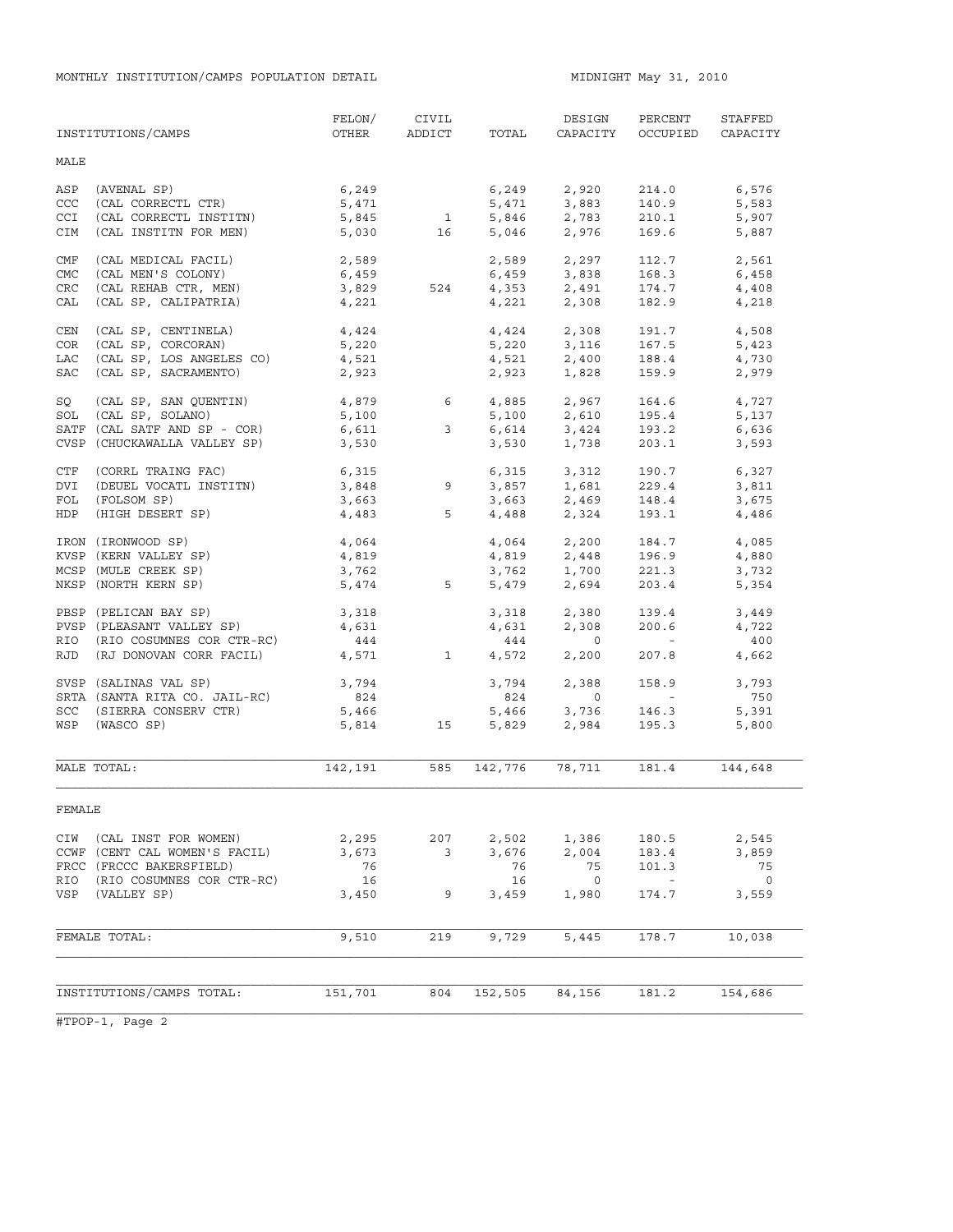|            | MONTHLY INSTITUTION/CAMPS POPULATION DETAIL |              |                |                |              | MIDNIGHT May 31, 2010 |                |
|------------|---------------------------------------------|--------------|----------------|----------------|--------------|-----------------------|----------------|
|            |                                             | FELON/       | CIVIL          |                | DESIGN       | PERCENT               | STAFFED        |
| MALE       | INSTITUTIONS                                | OTHER        | ADDICT         | TOTAL          | CAPACITY     | OCCUPIED              | CAPACITY       |
| ASP        | (AVENAL SP)                                 | 6,249        |                | 6,249          | 2,920        | 214.0                 | 6,576          |
| CCC        | (CAL CORRECTL CTR)                          |              |                |                |              |                       |                |
|            | Camps                                       | 1,939        |                | 1,939          | 1,908        | 101.6                 | 2,029          |
|            | Level I<br>Level II                         | 1,513        |                | 1,513<br>1,095 | 867<br>608   | 174.5<br>180.1        | 1,557<br>1,062 |
|            | Level III                                   | 1,095<br>924 |                | 924            | 500          | 184.8                 | 935            |
| <b>CCI</b> | (CAL CORRECTL INSTITN)                      |              |                |                |              |                       |                |
|            | Level I                                     | 1,183        |                | 1,183          | 619          | 191.1                 | 1,237          |
|            | Level II                                    | 1,640        |                | 1,640          | 664          | 247.0                 | 1,606          |
|            | Level IV                                    | 850          |                | 850            | 684          | 124.3                 | 798            |
|            | SHU                                         | 766          |                | 766            | 316          | 242.4                 | 787            |
|            | Reception Ctr                               | 1,406        | $\mathbf{1}$   | 1,407          | 500          | 281.4                 | 1,479          |
| <b>CIM</b> | (CAL INSTITN FOR MEN)                       |              |                |                |              |                       |                |
|            | Level I                                     | 1,805        | $\mathbf{1}$   | 1,806          | 1,374        | 131.4                 | 1,865          |
|            | East - Reception Center                     | 1,083        | $\mathbf{1}$   | 1,084          | 369          | 293.8                 | 1,268          |
|            | Reception Center - Central                  | 1,392        | 14             | 1,406          | 618          | 227.5                 | 1,463          |
|            | Reception Center - West                     | 750          |                | 750            | 615          | 122.0                 | 1,291          |
| CMF        | (CAL MEDICAL FACIL)                         |              |                |                |              |                       |                |
|            | Level I                                     | 69           |                | 69             | 135          | 51.1                  | 77             |
|            | Level II                                    | 176          |                | 176            | 230          | 76.5                  | 200            |
|            | Level III<br>(CAL MEN'S COLONY)             | 2,344        |                | 2,344          | 1,932        | 121.3                 | 2,284          |
| <b>CMC</b> | East                                        | 3,715        |                | 3,715          | 2,425        | 153.2                 | 3,720          |
|            | West                                        | 2,744        |                | 2,744          | 1,413        | 194.2                 | 2,738          |
| CRC        | (CAL REHAB CTR, MEN)                        | 3,829        | 524            | 4,353          | 2,491        | 174.7                 | 4,408          |
| CAL        | (CAL SP, CALIPATRIA)                        |              |                |                |              |                       |                |
|            | Level I                                     | 278          |                | 278            | 208          | 133.7                 | 308            |
|            | Level IV                                    | 3,943        |                | 3,943          | 2,100        | 187.8                 | 3,910          |
| CEN        | (CAL SP, CENTINELA)                         |              |                |                |              |                       |                |
|            | Level I                                     | 227          |                | 227            | 208          | 109.1                 | 308            |
|            | Level III                                   | 4,197        |                | 4,197          | 2,100        | 199.9                 | 4,200          |
| COR        | (CAL SP, CORCORAN)                          |              |                |                |              |                       |                |
|            | Level I                                     | 672          |                | 672            | 492          | 136.6                 | 876            |
|            | Level III                                   | 2,631        |                | 2,631          | 1,500        | 175.4                 | 2,441          |
|            | Level IV                                    | 499          |                | 499            | 100          | 499.0                 | 681            |
|            | SHU                                         | 1,412        |                | 1,412          | 1,000        | 141.2                 | 1,401          |
|            | PHU                                         | 6            |                | 6              | 24           | 25.0                  | 24             |
| LAC        | (CAL SP, LOS ANGELES CO)                    |              |                |                |              |                       |                |
|            | Level I                                     | 254          |                | 254            | 200          | 127.0                 | 300            |
|            | Level III/IV                                | 2,393        |                | 2,393          | 1,200        | 199.4<br>207.2        | 2,510          |
|            | Reception Center<br>Adseq                   | 1,865<br>9   |                | 1,865<br>9     | 900<br>100   | 9.0                   | 1,820<br>100   |
| SAC        | (CAL SP, SACRAMENTO)                        |              |                |                |              |                       |                |
|            | Level I                                     | 281          |                | 281            | 192          | 146.4                 | 288            |
|            | PSU                                         | 278          |                | 278            | 256          | 108.6                 | 256            |
|            | Level IV                                    | 2,364        |                | 2,364          | 1,380        | 171.3                 | 2,435          |
|            | SQ (CAL SP, SAN QUENTIN)                    |              |                |                |              |                       |                |
|            | Level II                                    | 1,832        | 2              | 1,834          | 916          | 200.2                 | 1,627          |
|            | Condemned                                   | 658          |                | 658            | 637          | 103.3                 | 636            |
|            | Reception Center                            | 2,389        | $\overline{4}$ | 2,393          | 1,414        | 169.2                 | 2,464          |
|            | SOL (CAL SP, SOLANO)                        |              |                |                |              |                       |                |
|            | Level II                                    | 2,578        |                | 2,578          | 1,410        | 182.8                 | 2,917          |
|            | Level III                                   | 2,522        |                | 2,522          | 1,200        | 210.2                 | 2,220          |
|            | SATF (CAL SATF AND SP - COR)                | 6,611        | 3              | 6,614          | 3,424        | 193.2                 | 6,636          |
|            | CVSP (CHUCKAWALLA VALLEY SP)                |              |                |                |              |                       |                |
|            | Level I                                     | 259          |                | 259            | 208          | 124.5                 | 308            |
|            | Level II                                    | 3,271        |                | 3,271          | 1,530        | 213.8                 | 3,285          |
| CTF        | (CORRL TRAING FAC)                          |              |                |                |              |                       |                |
|            | Central-II                                  | 2,744        |                | 2,744          | 1,212        | 226.4                 | 2,877          |
|            | North-II/III<br>South-I                     | 2,565        |                | 2,565          | 1,594<br>506 | 160.9                 | 2,480<br>970   |
| DVI        | (DEUEL VOCATL INSTITN)                      | 1,006        |                | 1,006          |              | 198.8                 |                |
|            | Level I/II                                  | 718          |                | 718            | 494          | 145.3                 | 677            |
|            | Reception Center                            | 3,130        | 9              | 3,139          | 1,187        | 264.4                 | 3,134          |
| FOL        | (FOLSOM SP)                                 |              |                |                |              |                       |                |
|            | PSAP                                        | 3            |                | 3              | 129          | 2.3                   | $\circ$        |
|            | TTP                                         | $\mathbf{1}$ |                | $\mathbf{1}$   | 131          | 0.8                   | $\circ$        |
|            | Level I                                     | 368          |                | 368            | 408          | 90.2                  | 424            |
|            | Level II                                    | 2,309        |                | 2,309          | 1,663        | 138.8                 | 649            |
|            | Level III                                   | 982          |                | 982            | 138          | 711.6                 | 2,602          |
| #TPOP-1A   |                                             |              |                |                |              |                       |                |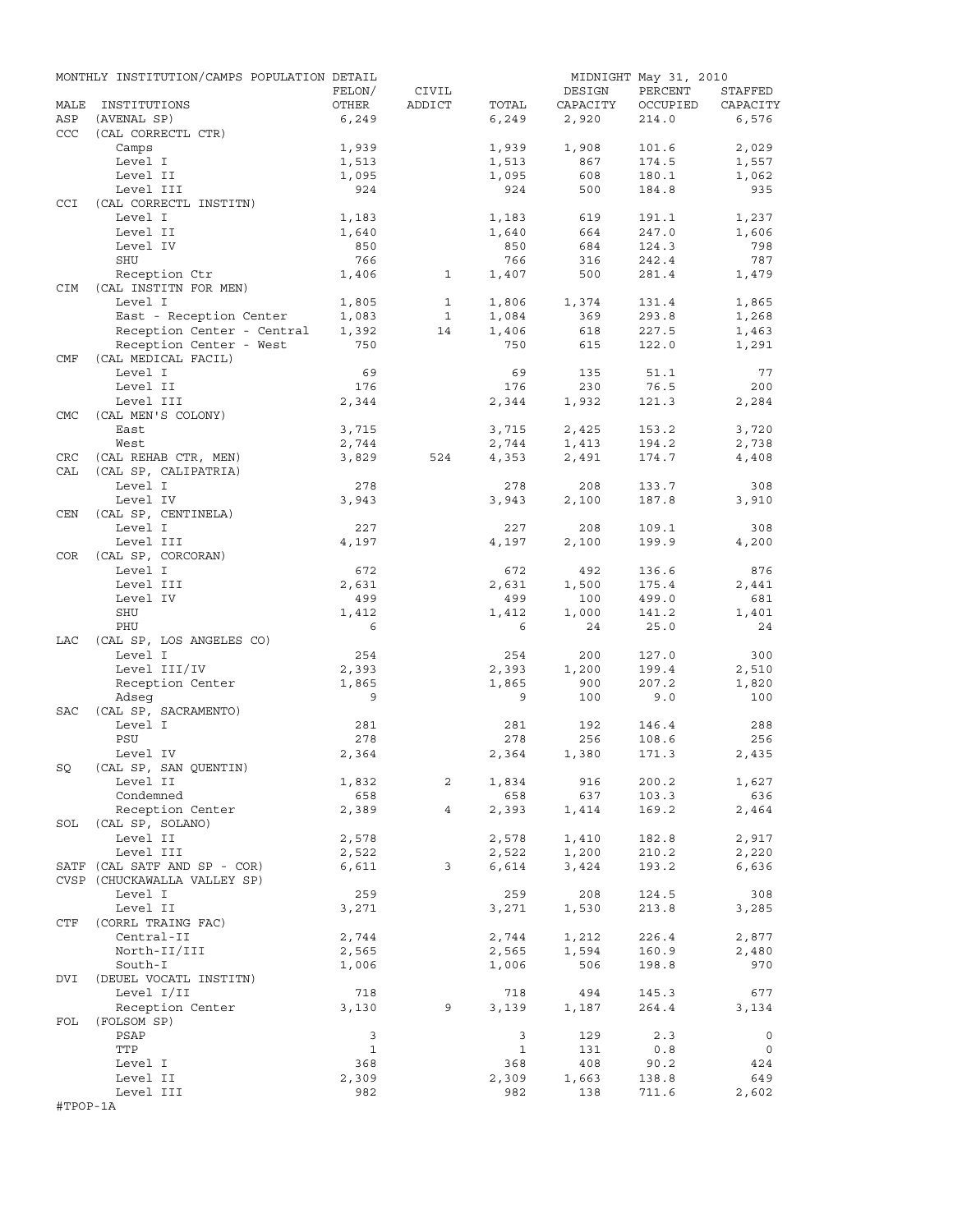|            | MONTHLY INSTITUTION/CAMPS POPULATION DETAIL |                |        |                    |                | MIDNIGHT May 31, 2010    |              |
|------------|---------------------------------------------|----------------|--------|--------------------|----------------|--------------------------|--------------|
|            |                                             | FELON/         | CIVIL  |                    | DESIGN         | PERCENT                  | STAFFED      |
| MALE       | INSTITUTIONS                                | OTHER          | ADDICT | TOTAL              | CAPACITY       | OCCUPIED                 | CAPACITY     |
| HDP        | (HIGH DESERT SP)                            |                |        |                    |                |                          |              |
|            | Level I<br>Level II                         | 287<br>121     |        | 287<br>121         | 200<br>$\circ$ | 143.5<br>$\sim$          | 300<br>120   |
|            | Level III                                   | 576            |        | 576                | 800            | 72.0                     | 500          |
|            | Level IV                                    | 2,932          |        | 2,932              | 1,124          | 260.9                    | 2,996        |
|            | Reception Center                            | 567            | 5      | 572                | 200            | 286.0                    | 570          |
|            | IRON (IRONWOOD SP)                          |                |        |                    |                |                          |              |
|            | Level I                                     | 235            |        | 235                | 200            | 117.5                    | 300          |
|            | Level III                                   | 3,829          |        | 3,829              | 2,000          | 191.5                    | 3,785        |
|            | KVSP (KERN VALLEY SP)                       |                |        |                    |                |                          |              |
|            | Level I/II                                  | 259            |        | 259                | 200            | 129.5                    | 420          |
|            | Level IV                                    | 4,560          |        | 4,560              | 2,248          | 202.8                    | 4,460        |
|            | MCSP (MULE CREEK SP)                        |                |        |                    |                |                          |              |
|            | Level I/II                                  | 289            |        | 289                | 200            | 144.5                    | 456          |
|            | Level III                                   | 2,490          |        | 2,490              | 1,000          | 249.0                    | 2,516        |
|            | Level IV                                    | 983            |        | 983                | 500            | 196.6                    | 760          |
|            | NKSP (NORTH KERN SP)                        |                |        |                    |                |                          |              |
|            | Level I                                     | 206            |        | 206                | 210            | 98.1                     | 308          |
|            | Level III                                   | 550            |        | 550                | 300            | 183.3                    | 452          |
|            | Reception Center                            | 4,718          | 5      | 4,723              | 2,184          | 216.3                    | 4,594        |
|            | PBSP (PELICAN BAY SP)                       |                |        |                    |                |                          |              |
|            | Level I                                     | 268            |        | 268                | 200            | 134.0                    | 296          |
|            | Level III/IV                                | 1,937          |        | 1,937              | 996            | 194.5                    | 2,044        |
|            | SHU                                         | 1,113          |        | 1,113              | 1,184          | 94.0                     | 1,109        |
|            | PVSP (PLEASANT VALLEY SP)                   |                |        |                    |                |                          |              |
|            | Level I/II                                  | 225            |        | 225                | 208            | 108.2                    | 138          |
|            | Level III/IV                                | 4,406          |        | 4,406              | 2,100          | 209.8                    | 4,584        |
| RIO        | (RIO COSUMNES COR CTR-RC)                   | 444            |        | 444                | $\Omega$       |                          | 400          |
| <b>RJD</b> | (RJ DONOVAN CORR FACIL)                     |                |        |                    |                |                          |              |
|            | Level I                                     | 349            |        | 349                | 200            | 174.5                    | 400          |
|            | Level III                                   | 1,607          | 1      | 1,608              | 600            | 268.0                    | 1,460        |
|            | Reception Center                            | 1,861          |        | 1,861              | 900            | 206.8                    | 1,852        |
|            | IV                                          | 754            |        | 754                | 500            | 150.8                    | 950          |
|            | SVSP (SALINAS VAL SP)<br>Level I/II         |                |        |                    |                |                          |              |
|            | Level III/IV                                | 252<br>3,542   |        | 252<br>3,542       | 200<br>2,188   | 126.0<br>161.9           | 250          |
|            | SRTA (SANTA RITA CO. JAIL-RC)               | 824            |        | 824                | $\circ$        | $\sim$ $-$               | 3,543<br>750 |
| <b>SCC</b> | (SIERRA CONSERV CTR)                        |                |        |                    |                |                          |              |
|            | Camps-Men                                   | 1,861          |        | 1,861              | 2,010          | 92.6                     | 2,010        |
|            | Level I                                     | 1,349          |        | 1,349              | 618            | 218.3                    | 1,232        |
|            | Level II                                    | 1,196          |        | 1,196              | 608            | 196.7                    | 1,064        |
|            | Level III                                   | 1,060          |        | 1,060              | 500            | 212.0                    | 1,085        |
| WSP        | (WASCO SP)                                  |                |        |                    |                |                          |              |
|            | Level I                                     | 181            |        | 181                | 200            | 90.5                     | 248          |
|            | Level III                                   | 430            |        | 430                | 200            | 215.0                    | 555          |
|            | Reception Center                            | 5,203          | 15     | 5,218              | 2,584          | 201.9                    | 4,997        |
|            | MALE TOTAL:                                 | 142,191        |        | 585 142,776 78,711 |                | 181.4                    | 144,648      |
|            |                                             |                |        |                    |                |                          |              |
|            | FEMALE INSTITUTIONS                         |                |        |                    |                |                          |              |
| CIW        | (CAL INST FOR WOMEN)                        |                |        |                    |                |                          |              |
|            | Institution                                 | 1,749          | 192    | 1,941              | 822            | 236.1                    | 1,739        |
|            | Reception Center                            | 249            | 15     | 264                | 184            | 143.5                    | 394          |
|            | Corr Trt Ctr                                | $\overline{4}$ |        | $\overline{4}$     | 30             | 13.3                     | 46           |
|            | Corr Trt Ctr RC                             | 5              |        | 5                  | 30             | 16.7                     | 46           |
|            | Camps-Women                                 | 288            |        | 288                | 320            | 90.0                     | 320          |
|            | CCWF (CENT CAL WOMEN'S FACIL)               |                |        |                    |                |                          |              |
|            | Institution                                 | 2,917          | 1      | 2,918              | 1,631          | 178.9                    | 3,052        |
|            | Reception Center                            | 740            | 2      | 742                | 356            | 208.4                    | 790          |
|            | Condemned                                   | 16             |        | 16                 | 17             | 94.1                     | 17           |
|            | FRCC (FRCCC BAKERSFIELD)                    | 76             |        | 76                 | 75             | 101.3                    | 75           |
| RIO        | (RIO COSUMNES COR CTR-RC)                   | 16             |        | 16                 | $\mathbf 0$    | $\overline{\phantom{a}}$ | $\circ$      |
| VSP        | (VALLEY SP)                                 |                |        |                    |                |                          |              |
|            | Institution                                 | 2,749          | 1      | 2,750              | 1,580          | 174.1                    | 2,733        |
|            | Reception Center                            | 642            | 8      | 650                | 356            | 182.6                    | 764          |
|            | SHU                                         | 59             |        | 59                 | 44             | 134.1                    | 62           |
|            | FEMALE TOTAL:                               | 9,510          | 219    | 9,729              | 5,445          | 178.7                    | 10,038       |
|            | INSTITUTIONS/CAMPS TOTAL:                   | 151,701        | 804    | 152,505            | 84,156         | 181.2                    | 154,686      |
|            | #TPOP-1A, PAGE 2                            |                |        |                    |                |                          |              |
|            |                                             |                |        |                    |                |                          |              |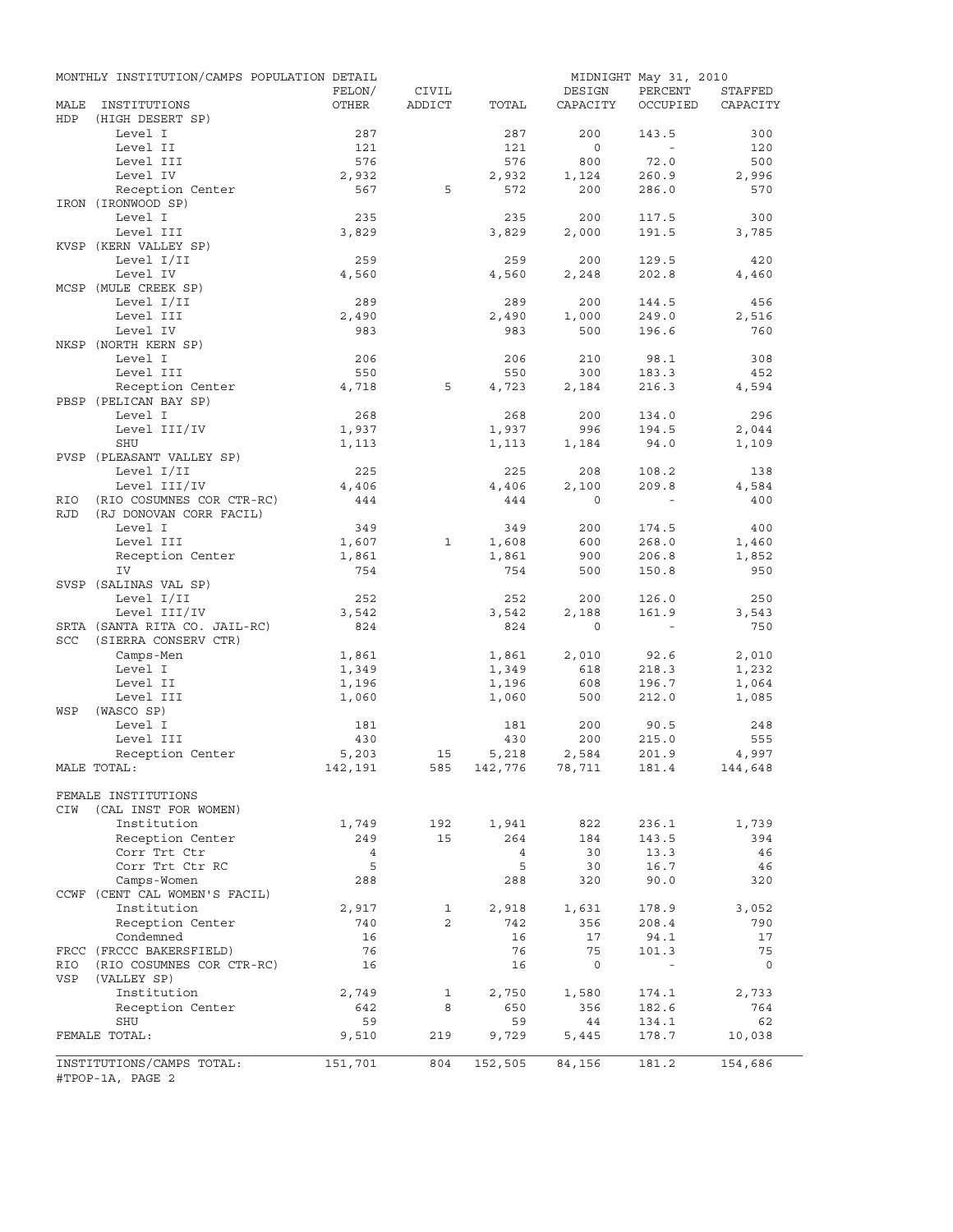Data Analysis Unit Unit Department of Corrections and Rehabilitation<br>Estimates and Statistical Analysis Section State of California Estimates and Statistical Analysis Section and State of California<br>
Offender Information Services Branch (State of California and State of California

 MONTHLY REPORT OF POPULATION AS OF MIDNIGHT June 30, 2010

|                                                                                                                                                                                                                                                                                                                                                                                                                                                 |              |       | TOTAL CDCR POPULATION |                   |        |                                                  |  |
|-------------------------------------------------------------------------------------------------------------------------------------------------------------------------------------------------------------------------------------------------------------------------------------------------------------------------------------------------------------------------------------------------------------------------------------------------|--------------|-------|-----------------------|-------------------|--------|--------------------------------------------------|--|
|                                                                                                                                                                                                                                                                                                                                                                                                                                                 | CHANGE SINCE |       |                       |                   |        |                                                  |  |
|                                                                                                                                                                                                                                                                                                                                                                                                                                                 | FELON/       | CIVIL |                       |                   |        | 06/30/09 DESIGN PERCENT STAFFED                  |  |
|                                                                                                                                                                                                                                                                                                                                                                                                                                                 | OTHER        |       |                       |                   |        | ADDICT TOTAL NO. PCT. CAPACITY OCCUPIED CAPACITY |  |
| A. TOTAL INSTITUTIONS 165,065 752 165,817 -2,015 -1.2                                                                                                                                                                                                                                                                                                                                                                                           |              |       |                       |                   |        |                                                  |  |
| I.<br>IN-STATE                                                                                                                                                                                                                                                                                                                                                                                                                                  |              |       |                       |                   |        |                                                  |  |
|                                                                                                                                                                                                                                                                                                                                                                                                                                                 |              |       |                       |                   |        |                                                  |  |
| 1-STATE 156,179 752 156,931<br>(MEN, Subtotal) 146,281 554 146,835 -2,075 -1.3<br>(WOMEN, Subtotal) 9,898 198 10,096 -931 -8.4                                                                                                                                                                                                                                                                                                                  |              |       |                       |                   |        |                                                  |  |
|                                                                                                                                                                                                                                                                                                                                                                                                                                                 |              |       |                       |                   |        |                                                  |  |
|                                                                                                                                                                                                                                                                                                                                                                                                                                                 |              |       |                       |                   |        |                                                  |  |
| $\begin{tabular}{lcccccc} 1. & \text{INSTITUTIONS/CAMPS} & & 151,411 & & 752 & 152,163 & -2,586 & -1.6 & 84,156 & 180.8 & 155,129 \\ & \text{INSTITUTIONS} & & 147,209 & & 752 & 147,961 & -2,473 & -1.6 & 79,918 & 185.1 & 150,770 \\ & & & 4,202 & & 4,202 & & -113 & -2.6 & 4,238 & 99.2 & 4,359 \\ \end{tabular}$                                                                                                                           |              |       |                       |                   |        |                                                  |  |
|                                                                                                                                                                                                                                                                                                                                                                                                                                                 |              |       |                       |                   |        |                                                  |  |
|                                                                                                                                                                                                                                                                                                                                                                                                                                                 |              |       |                       |                   |        |                                                  |  |
|                                                                                                                                                                                                                                                                                                                                                                                                                                                 |              |       |                       |                   |        |                                                  |  |
| PRISONER MOTHER PGM 44                                                                                                                                                                                                                                                                                                                                                                                                                          |              |       | 44                    |                   |        | $-22$ $-33.3$ 70 62.9<br>+1 +1.5 70 94.3         |  |
| FAMILY FOUNDATION PGM 66                                                                                                                                                                                                                                                                                                                                                                                                                        |              |       | 66                    |                   |        |                                                  |  |
| WORK FUR. IN CUSTODY 25                                                                                                                                                                                                                                                                                                                                                                                                                         |              |       | 25                    |                   |        | $-33 - 56.8$ 25 100.0                            |  |
| 3. DMH STATE HOSPITALS 279                                                                                                                                                                                                                                                                                                                                                                                                                      |              |       |                       | $279 + 94 + 50.8$ |        |                                                  |  |
| II. OUT OF STATE(COCF) 8,886 0 8,886                                                                                                                                                                                                                                                                                                                                                                                                            |              |       |                       |                   |        |                                                  |  |
| ARIZONA                                                                                                                                                                                                                                                                                                                                                                                                                                         | 4,289        |       | 4,289                 |                   |        |                                                  |  |
| MISSISSIPPI                                                                                                                                                                                                                                                                                                                                                                                                                                     | 2,528        |       | 2,528                 |                   |        |                                                  |  |
| OKLAHOMA                                                                                                                                                                                                                                                                                                                                                                                                                                        | 2,069        |       | 2,069                 |                   |        |                                                  |  |
| PAROLE 107,549 1,107 108,656 -2,546 -2.2<br>COMMUNITY SUP(Active) 92,174 1,107 93,281 -16,455 -14.9<br>COOP CASES (Active) 1,467 1,467 +1 +0.0<br>NRP & MNRP (Inactive) 13,908 13,908<br>B. PAROLE                                                                                                                                                                                                                                              |              |       |                       |                   |        |                                                  |  |
|                                                                                                                                                                                                                                                                                                                                                                                                                                                 |              |       |                       |                   |        |                                                  |  |
|                                                                                                                                                                                                                                                                                                                                                                                                                                                 |              |       |                       |                   |        |                                                  |  |
|                                                                                                                                                                                                                                                                                                                                                                                                                                                 |              |       |                       |                   |        |                                                  |  |
| $\begin{tabular}{lllllllllllllllllllll} \multicolumn{4}{c}{\text{\textbf{C. NON-CDC JURISDICTION}}} & & & & & & & 1,595 & & & 0 & & 1,595 & & -93 & & -5.5 \\ & \multicolumn{4}{c}{\textbf{OTHER STATE FRED. INST.}} & & & & 499 & & & & 49 & & & +3 & & +0.6 \\ & \multicolumn{4}{c}{\textbf{OUT OF STATE PAROLE}} & & & & 882 & & & 882 & & -80 & & -8.3 \\ & \multicolumn{4}{c}{\textbf{OUT OF STATE PAROLE}} & & & & 49 & & & 49 & & & -18$ |              |       |                       |                   |        |                                                  |  |
|                                                                                                                                                                                                                                                                                                                                                                                                                                                 |              |       |                       |                   |        |                                                  |  |
|                                                                                                                                                                                                                                                                                                                                                                                                                                                 |              |       |                       |                   |        |                                                  |  |
|                                                                                                                                                                                                                                                                                                                                                                                                                                                 |              |       |                       |                   |        |                                                  |  |
| CYA-W&IC 1731.5(c)<br>INSTITUTIONS                                                                                                                                                                                                                                                                                                                                                                                                              | 165          |       |                       | $165 +2 +1.2$     |        |                                                  |  |
|                                                                                                                                                                                                                                                                                                                                                                                                                                                 |              |       |                       |                   |        |                                                  |  |
| D. OTHER POPULATIONS 15,681 148 15,829 -2,733 -14.7<br>INMATES                                                                                                                                                                                                                                                                                                                                                                                  |              |       |                       |                   |        |                                                  |  |
| OUT-TO-COURT, etc. 1,960 51                                                                                                                                                                                                                                                                                                                                                                                                                     |              |       | 2,011                 | -172              | $-7.8$ |                                                  |  |
| <b>ESCAPED</b>                                                                                                                                                                                                                                                                                                                                                                                                                                  | 206          |       | 206                   | $-5$              | $-2.3$ |                                                  |  |
| PAROLEES (PAL/RAL) 13,515 97 13,612 -2,556 -15.8                                                                                                                                                                                                                                                                                                                                                                                                |              |       |                       |                   |        |                                                  |  |
| TOTAL CDCR POPULATION 289,890 2,007 291,897 +508 +0.1                                                                                                                                                                                                                                                                                                                                                                                           |              |       |                       |                   |        |                                                  |  |
| CHANGE FROM LAST MONTH                                                                                                                                                                                                                                                                                                                                                                                                                          |              |       |                       |                   |        |                                                  |  |
| A. TOTAL INSTITUTIONS                                                                                                                                                                                                                                                                                                                                                                                                                           | $-71$        |       | $-52 - 123$           |                   |        |                                                  |  |
| (MEN, Subtotal)                                                                                                                                                                                                                                                                                                                                                                                                                                 | $-246$       | $-31$ | $-277$                |                   |        |                                                  |  |

| (MEN, Subtotal)                                        | $-246$ | $-31$ | $-277$ |
|--------------------------------------------------------|--------|-------|--------|
| (WOMEN, Subtotal)                                      | $-58$  | $-21$ | -79    |
| B. PAROLE                                              | $+207$ | $+11$ | $+218$ |
| D. PAROLEES (PAL/RAL)                                  | $-217$ | $-3$  | $-220$ |
| mbia waaano aanoolaa ola labaab awallabla waliabla aan |        |       |        |

This report contains the latest available reliable population figures from OBIS. They have been carefully audited, but are preliminary, and therefore subject to revision.

 Figure excludes institution based camps. Total persons in camps, including base camps, are 4,205 . Base camp at CMC is included in institution counts. (916) 327-3262 (CALNET) 467-3262.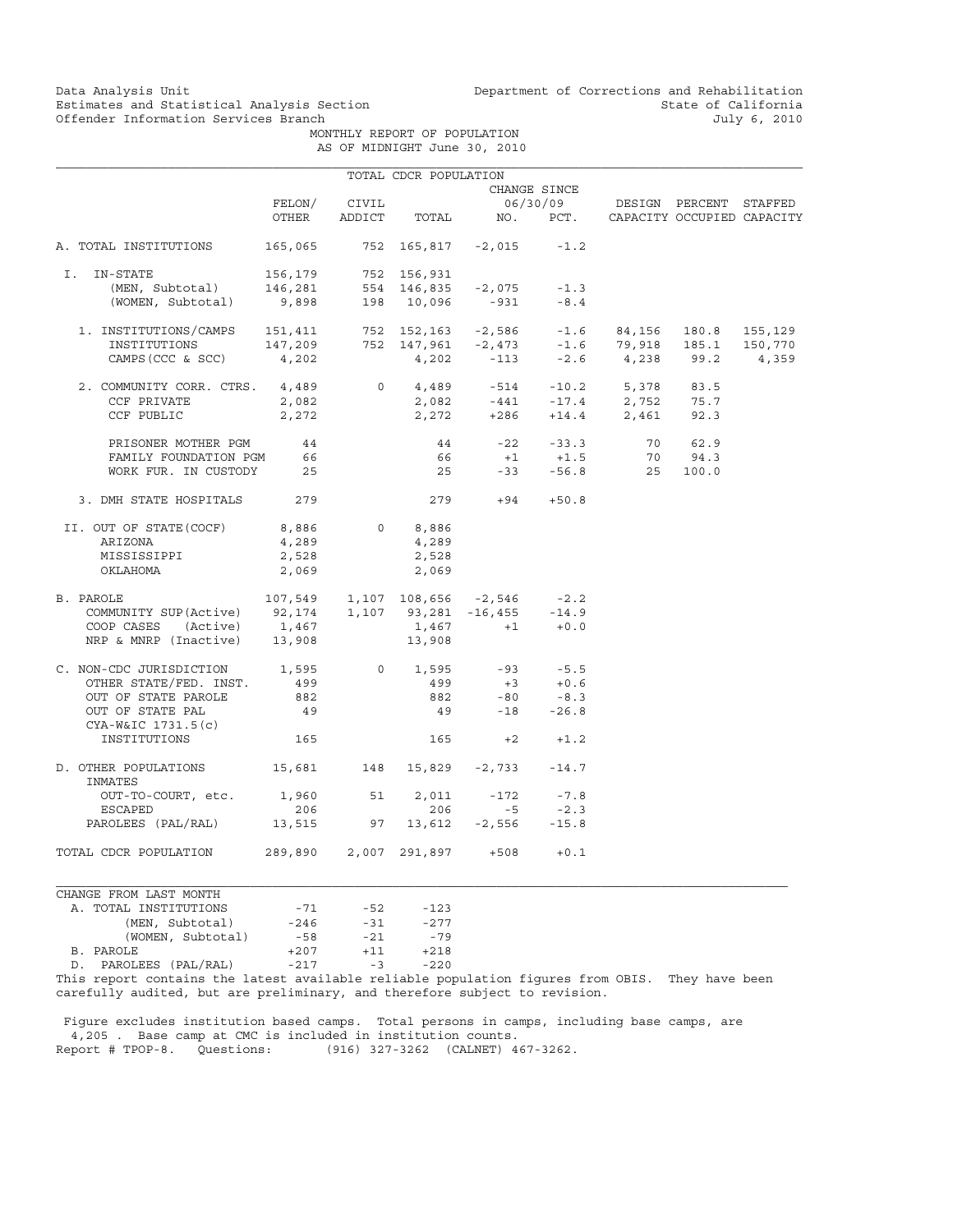MONTHLY INSTITUTION/CAMPS POPULATION DETAIL **And Contain the South Automatic Midnight** June 30, 2010

|            | INSTITUTIONS/CAMPS                                                                                                                                | FELON/<br>OTHER                                                                          |                         | CIVIL<br>ADDICT TOTAL | DESIGN<br>CAPACITY                                  | PERCENT<br>OCCUPIED                                                                                             | STAFFED<br>CAPACITY |
|------------|---------------------------------------------------------------------------------------------------------------------------------------------------|------------------------------------------------------------------------------------------|-------------------------|-----------------------|-----------------------------------------------------|-----------------------------------------------------------------------------------------------------------------|---------------------|
| MALE       |                                                                                                                                                   |                                                                                          |                         |                       |                                                     |                                                                                                                 |                     |
| ASP        | (AVENAL SP)                                                                                                                                       |                                                                                          |                         |                       |                                                     | 229.2                                                                                                           | 6,726               |
| CCC        | $\begin{array}{lll} \text{(CAL CORRECTL CTR)}\\ \text{(CAL CORRECTL CTR)} \end{array}$                                                            |                                                                                          | $6,692$<br>5,524        |                       |                                                     | 142.3                                                                                                           | 5,583               |
| CCI        | (CAL CORRECTL INSTITN)                                                                                                                            |                                                                                          |                         |                       |                                                     |                                                                                                                 | 5,907               |
| CIM        | (CAL INSTITN FOR MEN)                                                                                                                             |                                                                                          |                         |                       | $5,924$ 1 $5,925$ 2,783<br>4,814 14 4,828 2,976     | 212.9                                                                                                           |                     |
|            |                                                                                                                                                   |                                                                                          |                         |                       |                                                     | 162.2                                                                                                           | 5,887               |
| CMF        | (CAL MEDICAL FACIL)                                                                                                                               | 2,597                                                                                    |                         |                       | 2,597 2,297                                         | 113.1                                                                                                           | 2,561               |
| CMC        | (CAL MEN'S COLONY)                                                                                                                                | 6,438                                                                                    |                         |                       | $6,438$ $3,838$<br>507 $4,267$ $2,491$              | 167.7                                                                                                           | 6,458               |
| <b>CRC</b> | (CAL REHAB CTR, MEN)                                                                                                                              | 3,760                                                                                    |                         |                       |                                                     | 171.3                                                                                                           | 4,408               |
| CAL        | (CAL SP, CALIPATRIA)                                                                                                                              | 4,081                                                                                    |                         |                       | 4,081 2,308                                         | 176.8                                                                                                           | 4,218               |
| CEN        | (CAL SP, CENTINELA)                                                                                                                               |                                                                                          |                         |                       |                                                     | $191.9$ $4,508$                                                                                                 |                     |
| COR        | (CAL SP, CORCORAR)                                                                                                                                | 4,428<br>5,192                                                                           |                         |                       | $4,428$ $2,308$<br>5,192 $3,116$                    | 166.6                                                                                                           | 5,423               |
| LAC        | (CAL SP, LOS ANGELES CO) 4,466                                                                                                                    |                                                                                          |                         |                       | $4,466$ $2,400$                                     | 186.1 4,730                                                                                                     |                     |
| SAC        | (CAL SP, SACRAMENTO)                                                                                                                              | 2,918                                                                                    |                         | 2,918                 | 1,828                                               | 159.6                                                                                                           | 2,979               |
|            |                                                                                                                                                   |                                                                                          |                         |                       |                                                     |                                                                                                                 |                     |
| SQ<br>SOL  | (CAL SP, SAN QUENTIN) $4,840$<br>(CAL SP, SOLANO) $5,079$<br>(CAL SATF AND SP - COR) $6,756$<br>3 $6,759$<br>3,424                                |                                                                                          |                         |                       |                                                     | 163.3 4,727<br>194.6                                                                                            | 5,137               |
|            | SATF (CAL SATF AND SP - COR)                                                                                                                      |                                                                                          |                         |                       | $5,079$<br>$6,759$<br>$3,424$<br>$3,559$<br>$1,738$ | 197.4                                                                                                           | 6,756               |
|            | CVSP (CHUCKAWALLA VALLEY SP)                                                                                                                      | 3,559                                                                                    |                         |                       |                                                     | 204.8                                                                                                           |                     |
|            |                                                                                                                                                   |                                                                                          |                         |                       |                                                     |                                                                                                                 | 3,687               |
| CTF        | (CORRL TRAING FAC)                                                                                                                                | $6,358$<br>$3,830$<br>$5$ $3,835$<br>$3,590$<br>$3,590$<br>$3,590$<br>$3,590$<br>$2,469$ |                         |                       |                                                     | 192.0                                                                                                           | 6,327               |
| DVI        | (DEUEL VOCATL INSTITN)                                                                                                                            |                                                                                          |                         |                       |                                                     | 228.1                                                                                                           | 3,811               |
| FOL        | (FOLSOM SP)                                                                                                                                       |                                                                                          |                         |                       |                                                     | 145.4                                                                                                           | 3,675               |
| HDP        | (HIGH DESERT SP)                                                                                                                                  | 4,451                                                                                    | $\overline{\mathbf{3}}$ |                       | 4,454 2,324                                         | 191.7                                                                                                           | 4,486               |
|            | IRON (IRONWOOD SP)                                                                                                                                | 3,932                                                                                    |                         |                       | 3,932 2,200                                         | 178.7                                                                                                           | 4,085               |
|            | KVSP (KERN VALLEY SP)                                                                                                                             | 4,766                                                                                    |                         |                       | $4,766$ $2,448$                                     | 194.7                                                                                                           | 4,880               |
|            | MCSP (MULE CREEK SP)                                                                                                                              | 3,781                                                                                    |                         |                       | 3,781 1,700                                         | 222.4                                                                                                           | 3,732               |
|            | NKSP (NORTH KERN SP)                                                                                                                              |                                                                                          | 5,416 8                 |                       | 5,424 2,694                                         | 201.3                                                                                                           | 5,354               |
|            |                                                                                                                                                   |                                                                                          |                         |                       |                                                     |                                                                                                                 |                     |
|            | PBSP (PELICAN BAY SP)                                                                                                                             | 3,302                                                                                    |                         |                       | 3,302 2,380                                         | 138.7                                                                                                           | 3,449               |
|            | PVSP (PLEASANT VALLEY SP)                                                                                                                         | 4,605                                                                                    |                         | 4,605                 | 2,308                                               | 199.5                                                                                                           | 4,722               |
|            | RIO (RIO COSUMNES COR CTR-RC)                                                                                                                     | 374                                                                                      |                         | 374                   | $\overline{0}$                                      | $\mathcal{L}^{\mathcal{L}}(\mathcal{L}^{\mathcal{L}})$ . $\mathcal{L}^{\mathcal{L}}(\mathcal{L}^{\mathcal{L}})$ | 400                 |
| RJD        | (RJ DONOVAN CORR FACIL) 4,658                                                                                                                     |                                                                                          | $\mathbf{1}$            | 4,659                 | 2,200                                               | 211.8                                                                                                           | 4,814               |
|            |                                                                                                                                                   |                                                                                          |                         | 3,715                 | 2,388                                               | 155.6                                                                                                           | 3,793               |
|            |                                                                                                                                                   |                                                                                          |                         | 730                   | $\overline{0}$                                      | $\mathcal{L}(\mathcal{L})$ and $\mathcal{L}(\mathcal{L})$                                                       | 750                 |
|            |                                                                                                                                                   |                                                                                          |                         | 5,410<br>5,978        | 3,736<br>2,984                                      | 144.8                                                                                                           | 5,391               |
|            | RJD (NO 2.)<br>SVSP (SALINAS VAL SP) 3,715<br>SRTA (SANTA RITA CO. JAIL-RC) 730<br>130<br>137 (SINTA RITA CO. JAIL-RC) 730<br>5,410<br>5,972<br>6 |                                                                                          |                         |                       |                                                     | 200.3                                                                                                           | 5,800               |
|            |                                                                                                                                                   |                                                                                          |                         |                       |                                                     |                                                                                                                 |                     |
|            | MALE TOTAL:                                                                                                                                       | 141,958                                                                                  |                         | 554 142,512           | 78,711                                              |                                                                                                                 | 181.1 145,164       |
| FEMALE     |                                                                                                                                                   |                                                                                          |                         |                       |                                                     |                                                                                                                 |                     |
| CIW        | (CAL INST FOR WOMEN)                                                                                                                              | 2,224                                                                                    | 188                     | 2,412                 | 1,386                                               | 174.0                                                                                                           | 2,545               |
|            | CCWF (CENT CAL WOMEN'S FACIL)                                                                                                                     | 3,737                                                                                    | 3                       | 3,740                 | 2,004                                               | 186.6                                                                                                           | 3,859               |
|            | FRCC (FRCCC BAKERSFIELD)                                                                                                                          | 75                                                                                       |                         | 75                    | 75                                                  | 100.0                                                                                                           | 75                  |
| RIO        | (RIO COSUMNES COR CTR-RC)                                                                                                                         | 19                                                                                       |                         | 19                    | $\overline{0}$                                      | $\sim$ $-$                                                                                                      | $\mathbf 0$         |
| VSP        | (VALLEY SP)                                                                                                                                       | 3,398                                                                                    | 7                       | 3,405                 | 1,980                                               | 172.0                                                                                                           | 3,486               |
|            | FEMALE TOTAL:                                                                                                                                     | 9,453                                                                                    | 198                     | 9,651                 | 5,445                                               | 177.2                                                                                                           | 9,965               |
|            |                                                                                                                                                   |                                                                                          |                         |                       |                                                     |                                                                                                                 |                     |
|            |                                                                                                                                                   |                                                                                          |                         |                       |                                                     |                                                                                                                 |                     |
|            | INSTITUTIONS/CAMPS TOTAL:                                                                                                                         | 151,411                                                                                  | 752                     | 152,163               | 84,156                                              | 180.8                                                                                                           | 155,129             |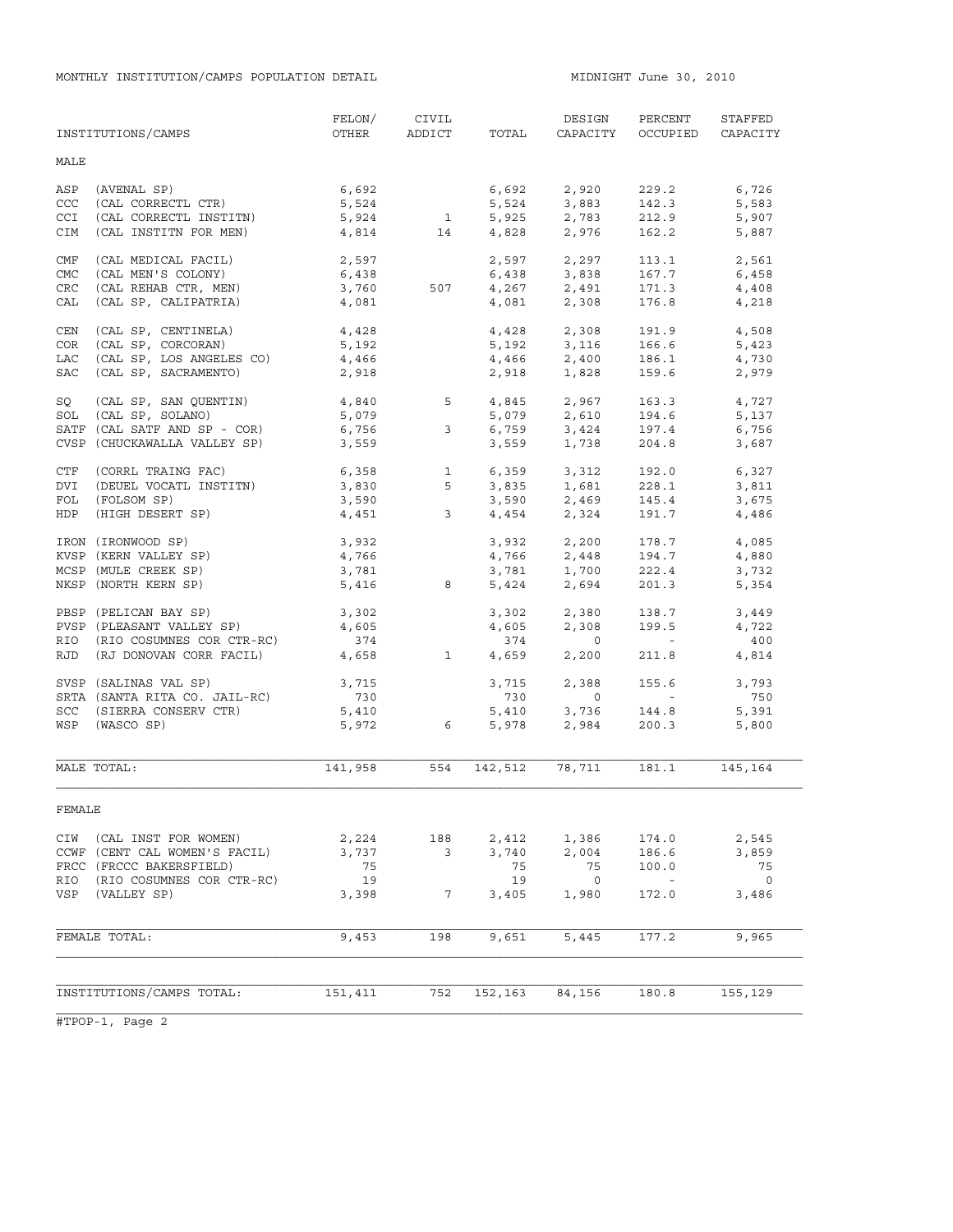|            | MONTHLY INSTITUTION/CAMPS POPULATION DETAIL |              |              |                |          | MIDNIGHT June 30, 2010 |                |
|------------|---------------------------------------------|--------------|--------------|----------------|----------|------------------------|----------------|
|            |                                             | FELON/       | CIVIL        |                | DESIGN   | PERCENT                | STAFFED        |
| MALE       | INSTITUTIONS                                | OTHER        | ADDICT       | TOTAL          | CAPACITY | OCCUPIED               | CAPACITY       |
| ASP        | (AVENAL SP)                                 | 6,692        |              | 6,692          | 2,920    | 229.2                  | 6,726          |
| ccc        | (CAL CORRECTL CTR)                          | 2,003        |              |                | 1,908    | 105.0                  |                |
|            | Camps<br>Level I                            | 1,507        |              | 2,003<br>1,507 | 867      | 173.8                  | 2,029<br>1,557 |
|            | Level II                                    | 1,094        |              | 1,094          | 608      | 179.9                  | 1,062          |
|            | Level III                                   | 920          |              | 920            | 500      | 184.0                  | 935            |
| <b>CCI</b> | (CAL CORRECTL INSTITN)                      |              |              |                |          |                        |                |
|            | Level I                                     | 1,206        |              | 1,206          | 619      | 194.8                  | 1,237          |
|            | Level II                                    | 1,626        |              | 1,626          | 664      | 244.9                  | 1,606          |
|            | Level IV                                    | 838          |              | 838            | 684      | 122.5                  | 798            |
|            | SHU                                         | 767          |              | 767            | 316      | 242.7                  | 787            |
|            | Reception Ctr                               | 1,487        | $\mathbf{1}$ | 1,488          | 500      | 297.6                  | 1,479          |
| <b>CIM</b> | (CAL INSTITN FOR MEN)                       |              |              |                |          |                        |                |
|            | Level I                                     | 1,678        |              | 1,678          | 1,374    | 122.1                  | 1,865          |
|            | East - Reception Center                     | 1,050        | 1            | 1,051          | 369      | 284.8                  | 1,268          |
|            | Reception Center - Central                  | 1,328        | 13           | 1,341          | 618      | 217.0                  | 1,463          |
|            | Reception Center - West                     | 758          |              | 758            | 615      | 123.3                  | 1,291          |
| CMF        | (CAL MEDICAL FACIL)                         |              |              |                |          |                        |                |
|            | Level I                                     | 68           |              | 68             | 135      | 50.4                   | 77             |
|            | Level II                                    | 173          |              | 173            | 230      | 75.2                   | 200            |
| <b>CMC</b> | Level III<br>(CAL MEN'S COLONY)             | 2,356        |              | 2,356          | 1,932    | 121.9                  | 2,284          |
|            | East                                        | 3,689        |              | 3,689          | 2,425    | 152.1                  | 3,720          |
|            | West                                        | 2,749        |              | 2,749          | 1,413    | 194.6                  | 2,738          |
| CRC        | (CAL REHAB CTR, MEN)                        | 3,760        | 507          | 4,267          | 2,491    | 171.3                  | 4,408          |
| CAL        | (CAL SP, CALIPATRIA)                        |              |              |                |          |                        |                |
|            | Level I                                     | 264          |              | 264            | 208      | 126.9                  | 308            |
|            | Level IV                                    | 3,817        |              | 3,817          | 2,100    | 181.8                  | 3,910          |
| CEN        | (CAL SP, CENTINELA)                         |              |              |                |          |                        |                |
|            | Level I                                     | 246          |              | 246            | 208      | 118.3                  | 308            |
|            | Level III                                   | 4,182        |              | 4,182          | 2,100    | 199.1                  | 4,200          |
| COR        | (CAL SP, CORCORAN)                          |              |              |                |          |                        |                |
|            | Level I                                     | 645          |              | 645            | 492      | 131.1                  | 876            |
|            | Level III                                   | 2,656        |              | 2,656          | 1,500    | 177.1                  | 2,441          |
|            | Level IV                                    | 482          |              | 482            | 100      | 482.0                  | 681            |
|            | SHU                                         | 1,403        |              | 1,403          | 1,000    | 140.3                  | 1,401          |
|            | PHU                                         | 6            |              | 6              | 24       | 25.0                   | 24             |
| LAC        | (CAL SP, LOS ANGELES CO)                    |              |              |                |          |                        |                |
|            | Level I                                     | 251          |              | 251            | 200      | 125.5                  | 300            |
|            | Level III/IV                                | 2,406        |              | 2,406          | 1,200    | 200.5                  | 2,510          |
|            | Reception Center                            | 1,807        |              | 1,807          | 900      | 200.8                  | 1,820          |
| SAC        | Adseq                                       | 2            |              | 2              | 100      | 2.0                    | 100            |
|            | (CAL SP, SACRAMENTO)<br>Level I             | 281          |              | 281            | 192      | 146.4                  | 288            |
|            | PSU                                         | 281          |              | 281            | 256      | 109.8                  | 256            |
|            | Level IV                                    | 2,356        |              | 2,356          | 1,380    | 170.7                  | 2,435          |
| SQ         | (CAL SP, SAN QUENTIN)                       |              |              |                |          |                        |                |
|            | Level II                                    | 1,845        |              | 1,845          | 916      | 201.4                  | 1,627          |
|            | Condemned                                   | 660          |              | 660            | 637      | 103.6                  | 636            |
|            | Reception Center                            | 2,335        | 5            | 2,340          | 1,414    | 165.5                  | 2,464          |
|            | SOL (CAL SP, SOLANO)                        |              |              |                |          |                        |                |
|            | Level II                                    | 2,612        |              | 2,612          | 1,410    | 185.2                  | 2,917          |
|            | Level III                                   | 2,467        |              | 2,467          | 1,200    | 205.6                  | 2,220          |
|            | SATF (CAL SATF AND SP - COR)                | 6,756        | 3            | 6,759          | 3,424    | 197.4                  | 6,756          |
|            | CVSP (CHUCKAWALLA VALLEY SP)                |              |              |                |          |                        |                |
|            | Level I                                     | 241          |              | 241            | 208      | 115.9                  | 258            |
|            | Level II                                    | 3,318        |              | 3,318          | 1,530    | 216.9                  | 3,429          |
| CTF        | (CORRL TRAING FAC)                          |              |              |                |          |                        |                |
|            | Central-II                                  | 2,790        | $\mathbf{1}$ | 2,791          | 1,212    | 230.3                  | 2,877          |
|            | North-II/III                                | 2,560        |              | 2,560          | 1,594    | 160.6                  | 2,480          |
| DVI        | South-I<br>(DEUEL VOCATL INSTITN)           | 1,008        |              | 1,008          | 506      | 199.2                  | 970            |
|            |                                             | 704          |              | 704            | 494      | 142.5                  | 677            |
|            | Level I/II<br>Reception Center              | 3,126        | 5            | 3,131          | 1,187    | 263.8                  | 3,134          |
| FOL        | (FOLSOM SP)                                 |              |              |                |          |                        |                |
|            | PSAP                                        | 2            |              | 2              | 129      | 1.6                    | $\circ$        |
|            | TTP                                         | $\mathbf{1}$ |              | $\mathbf{1}$   | 131      | 0.8                    | $\circ$        |
|            | Level I                                     | 381          |              | 381            | 408      | 93.4                   | 424            |
|            | Level II                                    | 2,243        |              | 2,243          | 1,663    | 134.9                  | 649            |
|            | Level III                                   | 963          |              | 963            | 138      | 697.8                  | 2,602          |
| #TPOP-1A   |                                             |              |              |                |          |                        |                |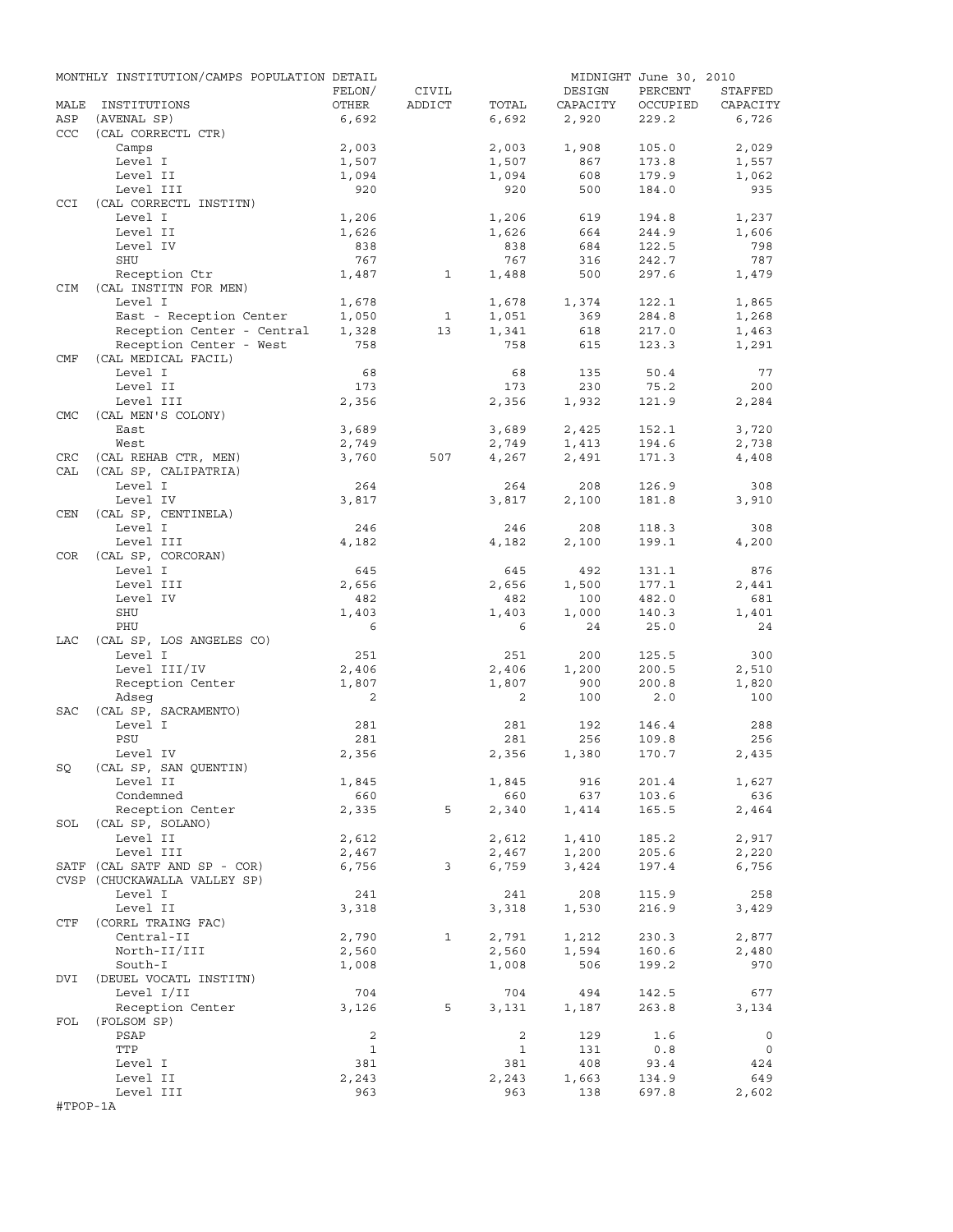|            | MONTHLY INSTITUTION/CAMPS POPULATION DETAIL |              |                |                |                | MIDNIGHT June 30, 2010   |              |
|------------|---------------------------------------------|--------------|----------------|----------------|----------------|--------------------------|--------------|
|            |                                             | FELON/       | CIVIL          |                | DESIGN         | PERCENT                  | STAFFED      |
| MALE       | INSTITUTIONS                                | OTHER        | ADDICT         | TOTAL          | CAPACITY       | OCCUPIED                 | CAPACITY     |
| HDP        | (HIGH DESERT SP)                            |              |                |                |                |                          |              |
|            | Level I<br>Level II                         | 264<br>119   |                | 264<br>119     | 200<br>$\circ$ | 132.0<br>$\sim$          | 300<br>120   |
|            | Level III                                   | 546          |                | 546            | 800            | 68.3                     | 500          |
|            | Level IV                                    | 2,971        |                | 2,971          | 1,124          | 264.3                    | 2,996        |
|            | Reception Center                            | 551          | 3              | 554            | 200            | 277.0                    | 570          |
|            | IRON (IRONWOOD SP)                          |              |                |                |                |                          |              |
|            | Level I                                     | 238          |                | 238            | 200            | 119.0                    | 300          |
|            | Level III                                   | 3,694        |                | 3,694          | 2,000          | 184.7                    | 3,785        |
|            | KVSP (KERN VALLEY SP)                       |              |                |                |                |                          |              |
|            | Level I/II                                  | 258          |                | 258            | 200            | 129.0                    | 420          |
|            | Level IV                                    | 4,508        |                | 4,508          | 2,248          | 200.5                    | 4,460        |
|            | MCSP (MULE CREEK SP)                        |              |                |                |                |                          |              |
|            | Level I/II                                  | 295          |                | 295            | 200            | 147.5                    | 456          |
|            | Level III                                   | 2,517        |                | 2,517          | 1,000          | 251.7                    | 2,516        |
|            | Level IV                                    | 969          |                | 969            | 500            | 193.8                    | 760          |
|            | NKSP (NORTH KERN SP)                        |              |                |                |                |                          |              |
|            | Level I                                     | 186          |                | 186            | 210            | 88.6                     | 308          |
|            | Level III                                   | 536          |                | 536            | 300            | 178.7                    | 452          |
|            | Reception Center                            | 4,694        | 8              | 4,702          | 2,184          | 215.3                    | 4,594        |
|            | PBSP (PELICAN BAY SP)                       |              |                |                |                |                          |              |
|            | Level I                                     | 264          |                | 264            | 200            | 132.0                    | 296          |
|            | Level III/IV                                | 1,922        |                | 1,922          | 996            | 193.0                    | 2,044        |
|            | SHU                                         | 1,116        |                | 1,116          | 1,184          | 94.3                     | 1,109        |
|            | PVSP (PLEASANT VALLEY SP)                   |              |                |                |                |                          |              |
|            | Level I/II                                  | 240          |                | 240            | 208            | 115.4                    | 138          |
|            | Level III/IV                                | 4,365        |                | 4,365          | 2,100          | 207.9                    | 4,584        |
| RIO        | (RIO COSUMNES COR CTR-RC)                   | 374          |                | 374            | $\Omega$       |                          | 400          |
| <b>RJD</b> | (RJ DONOVAN CORR FACIL)                     |              |                |                |                |                          |              |
|            | Level I                                     | 343          |                | 343            | 200            | 171.5                    | 400          |
|            | Level III                                   | 1,540        | 1              | 1,541          | 600            | 256.8                    | 1,460        |
|            | Reception Center<br>IV                      | 2,007<br>768 |                | 2,007<br>768   | 900<br>500     | 223.0<br>153.6           | 2,004<br>950 |
|            | SVSP (SALINAS VAL SP)                       |              |                |                |                |                          |              |
|            | Level I/II                                  | 226          |                | 226            | 200            | 113.0                    | 250          |
|            | Level III/IV                                | 3,489        |                | 3,489          | 2,188          | 159.5                    | 3,543        |
|            | SRTA (SANTA RITA CO. JAIL-RC)               | 730          |                | 730            | $\mathbf 0$    | $\overline{\phantom{a}}$ | 750          |
| SCC        | (SIERRA CONSERV CTR)                        |              |                |                |                |                          |              |
|            | Camps-Men                                   | 1,933        |                | 1,933          | 2,010          | 96.2                     | 2,010        |
|            | Level I                                     | 1,310        |                | 1,310          | 618            | 212.0                    | 1,232        |
|            | Level II                                    | 1,122        |                | 1,122          | 608            | 184.5                    | 1,064        |
|            | Level III                                   | 1,045        |                | 1,045          | 500            | 209.0                    | 1,085        |
| WSP        | (WASCO SP)                                  |              |                |                |                |                          |              |
|            | Level I                                     | 164          |                | 164            | 200            | 82.0                     | 248          |
|            | Level III                                   | 450          |                | 450            | 200            | 225.0                    | 555          |
|            | Reception Center                            | 5,358        | 6              | 5,364          | 2,584          | 207.6                    | 4,997        |
|            | MALE TOTAL:                                 | 141,958      | 554            | 142,512 78,711 |                | 181.1                    | 145,164      |
|            |                                             |              |                |                |                |                          |              |
|            | FEMALE INSTITUTIONS                         |              |                |                |                |                          |              |
| CIW        | (CAL INST FOR WOMEN)                        |              |                |                |                |                          |              |
|            | Institution                                 | 1,725        | 174            | 1,899          | 822            | 231.0                    | 1,739        |
|            | Reception Center                            | 227          | 12             | 239            | 184            | 129.9                    | 394          |
|            | Corr Trt Ctr                                | 3            | 2              | 5              | 30             | 16.7                     | 46           |
|            | Corr Trt Ctr RC                             | 3            |                | 3              | 30             | 10.0                     | 46           |
|            | Camps-Women                                 | 266          |                | 266            | 320            | 83.1                     | 320          |
|            | CCWF (CENT CAL WOMEN'S FACIL)               |              |                |                |                |                          |              |
|            | Institution                                 | 2,998        | 1              | 2,999          | 1,631          | 183.9                    | 3,052        |
|            | Reception Center                            | 723          | $\overline{2}$ | 725            | 356            | 203.7                    | 790          |
|            | Condemned                                   | 16           |                | 16             | 17             | 94.1                     | 17           |
|            | FRCC (FRCCC BAKERSFIELD)                    | 75           |                | 75             | 75             | 100.0                    | 75           |
| RIO        | (RIO COSUMNES COR CTR-RC)                   | 19           |                | 19             | 0              | $\blacksquare$           | 0            |
| VSP        | (VALLEY SP)                                 |              |                |                |                |                          |              |
|            | Institution                                 | 2,686        |                | 2,686          | 1,580          | 170.0                    | 2,660        |
|            | Reception Center                            | 657          | 7              | 664            | 356            | 186.5                    | 764          |
|            | SHU                                         | 55           |                | 55             | 44             | 125.0                    | 62           |
|            | FEMALE TOTAL:                               | 9,453        | 198            | 9,651          | 5,445          | 177.2                    | 9,965        |
|            | INSTITUTIONS/CAMPS TOTAL:                   | 151,411      | 752            | 152,163        | 84,156         | 180.8                    | 155,129      |
|            | #TPOP-1A, PAGE 2                            |              |                |                |                |                          |              |
|            |                                             |              |                |                |                |                          |              |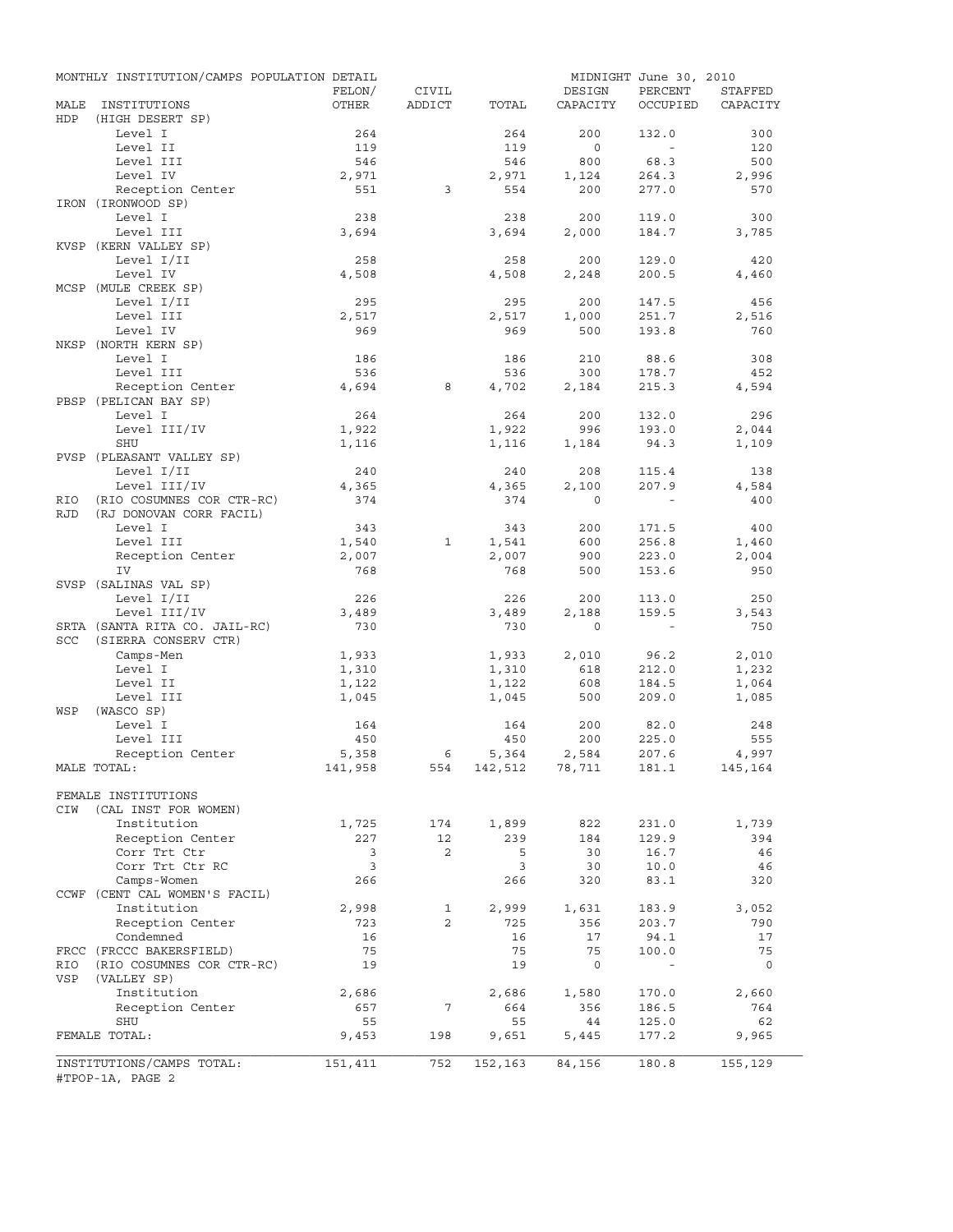Data Analysis Unit Unit Department of Corrections and Rehabilitation<br>Estimates and Statistical Analysis Section State of California Estimates and Statistical Analysis Section<br>
Offender Information Services Branch<br>
2010 August 4, 2010

 MONTHLY REPORT OF POPULATION AS OF MIDNIGHT July 31, 2010

|                                                                                                                                                                                                                                                                                                                               |               |       | TOTAL CDCR POPULATION |                                     |              |                                                                                                    |         |  |
|-------------------------------------------------------------------------------------------------------------------------------------------------------------------------------------------------------------------------------------------------------------------------------------------------------------------------------|---------------|-------|-----------------------|-------------------------------------|--------------|----------------------------------------------------------------------------------------------------|---------|--|
|                                                                                                                                                                                                                                                                                                                               |               |       |                       |                                     | CHANGE SINCE |                                                                                                    |         |  |
|                                                                                                                                                                                                                                                                                                                               | FELON/        | CIVIL |                       |                                     |              | 07/31/09 DESIGN PERCENT STAFFED                                                                    |         |  |
|                                                                                                                                                                                                                                                                                                                               | OTHER         |       |                       |                                     |              | ADDICT TOTAL NO. PCT. CAPACITY OCCUPIED CAPACITY                                                   |         |  |
| A. TOTAL INSTITUTIONS                                                                                                                                                                                                                                                                                                         |               |       |                       | 164,710 761 165,471 -2,574 -1.5     |              |                                                                                                    |         |  |
| I. IN-STATE                                                                                                                                                                                                                                                                                                                   |               |       |                       |                                     |              |                                                                                                    |         |  |
|                                                                                                                                                                                                                                                                                                                               |               |       |                       |                                     |              |                                                                                                    |         |  |
| -STATE 155,579 761 156,340<br>(MEN, Subtotal) 145,832 563 146,395 -2,765 -1.8<br>(WOMEN, Subtotal) 9,747 198 9,945 -1,084 -9.8                                                                                                                                                                                                |               |       |                       |                                     |              |                                                                                                    |         |  |
|                                                                                                                                                                                                                                                                                                                               |               |       |                       |                                     |              |                                                                                                    |         |  |
|                                                                                                                                                                                                                                                                                                                               |               |       |                       |                                     |              |                                                                                                    |         |  |
| $\begin{tabular}{lcccccc} 1. & \text{INSTITUTIONS/CAMPS} & 150,790 & 760 & 151,550 & -3,347 & -2.1 & 84,156 & 180.1 & 154,895 \\ & \text{INSTITUTIONS} & 146,577 & 760 & 147,337 & -3,301 & -2.1 & 79,918 & 184.4 & 150,536 \\ & \text{CAMPS (CCC & SC) & 4,213 & 4,213 & -46 & -1.0 & 4,238 & 99.4 & 4,359 \\ \end{tabular}$ |               |       |                       |                                     |              |                                                                                                    |         |  |
| 2. COMMUNITY CORR. CTRS. 4,509                                                                                                                                                                                                                                                                                                |               |       |                       |                                     |              | 1 4,510 -557 -10.9 5,388 83.7                                                                      |         |  |
| CCF PRIVATE                                                                                                                                                                                                                                                                                                                   |               |       |                       |                                     |              |                                                                                                    |         |  |
| CCF PUBLIC                                                                                                                                                                                                                                                                                                                    |               |       |                       |                                     |              | $2,087$ $1$ $2,088$ $-541$ $-20.5$ $2,752$ $75.9$<br>$2,279$ $2,279$ $+307$ $+15.5$ $2,461$ $92.6$ |         |  |
| PRISONER MOTHER PGM 48                                                                                                                                                                                                                                                                                                        |               |       |                       |                                     |              | 48 -18 -27.2 70 68.6                                                                               |         |  |
| FAMILY FOUNDATION PGM                                                                                                                                                                                                                                                                                                         | 60            |       | 60                    |                                     | $-9 - 13.0$  |                                                                                                    | 70 85.7 |  |
| WORK FUR. IN CUSTODY 35                                                                                                                                                                                                                                                                                                       |               |       |                       |                                     |              | 35 -20 -36.3 35 100.0                                                                              |         |  |
| 3. DMH STATE HOSPITALS 280                                                                                                                                                                                                                                                                                                    |               |       |                       | $280 +55 +24.4$                     |              |                                                                                                    |         |  |
| II. OUT OF STATE(COCF)                                                                                                                                                                                                                                                                                                        | 9,131 0 9,131 |       |                       |                                     |              |                                                                                                    |         |  |
| ARIZONA                                                                                                                                                                                                                                                                                                                       | 4,296         |       | 4,296                 |                                     |              |                                                                                                    |         |  |
| MISSISSIPPI                                                                                                                                                                                                                                                                                                                   | 2,546         |       | 2,546                 |                                     |              |                                                                                                    |         |  |
| OKLAHOMA                                                                                                                                                                                                                                                                                                                      | 2,289         |       | 2,289                 |                                     |              |                                                                                                    |         |  |
| B. PAROLE                                                                                                                                                                                                                                                                                                                     |               |       |                       | $107,476$ 1,076 108,552 -2,546 -2.2 |              |                                                                                                    |         |  |
| COMMUNITY SUP(Active) 90,618 1,076 91,694 -17,931 -16.3                                                                                                                                                                                                                                                                       |               |       |                       |                                     |              |                                                                                                    |         |  |
|                                                                                                                                                                                                                                                                                                                               |               |       |                       | $1,493 +20 +1.3$                    |              |                                                                                                    |         |  |
| COOP CASES (Active) 1,493 1,493<br>NRP & MNRP (Inactive) 15,365 15,365                                                                                                                                                                                                                                                        |               |       |                       |                                     |              |                                                                                                    |         |  |
| C. NON-CDC JURISDICTION $1,545$ 0 $1,545$ -136                                                                                                                                                                                                                                                                                |               |       |                       |                                     | $-8.0$       |                                                                                                    |         |  |
| OTHER STATE/FED. INST.                                                                                                                                                                                                                                                                                                        | 492           |       | 492                   | $-14$ $-2.7$<br>$-113$ $-11.8$      |              |                                                                                                    |         |  |
| OUT OF STATE PAROLE                                                                                                                                                                                                                                                                                                           | 839           |       | 839                   |                                     |              |                                                                                                    |         |  |
| OUT OF STATE PAL                                                                                                                                                                                                                                                                                                              | 51            |       |                       | $51 - 10 - 16.3$                    |              |                                                                                                    |         |  |
| $CYA-W&IC 1731.5(c)$<br>INSTITUTIONS                                                                                                                                                                                                                                                                                          | 163           |       |                       | $163 + 1 + 0.6$                     |              |                                                                                                    |         |  |
| D. OTHER POPULATIONS 15,436 125 15,561 -2,685 -14.7<br>INMATES                                                                                                                                                                                                                                                                |               |       |                       |                                     |              |                                                                                                    |         |  |
| OUT-TO-COURT, etc. 1,884 36 1,920 -280 -12.7                                                                                                                                                                                                                                                                                  |               |       |                       |                                     |              |                                                                                                    |         |  |
| ESCAPED                                                                                                                                                                                                                                                                                                                       | 207           |       | 207                   | $-4$                                | $-1.8$       |                                                                                                    |         |  |
| PAROLEES (PAL/RAL) 13,345 89 13,434 -2,401 -15.1                                                                                                                                                                                                                                                                              |               |       |                       |                                     |              |                                                                                                    |         |  |
| TOTAL CDCR POPULATION 289,167 1,962 291,129 -85                                                                                                                                                                                                                                                                               |               |       |                       |                                     | $-0.0$       |                                                                                                    |         |  |
| CHANGE FROM LAST MONTH                                                                                                                                                                                                                                                                                                        |               |       |                       |                                     |              |                                                                                                    |         |  |
| A. TOTAL INSTITUTIONS                                                                                                                                                                                                                                                                                                         | $-355$        | $+9$  | $-346$                |                                     |              |                                                                                                    |         |  |

 $-449$   $+9$   $-346$ <br> $-449$   $+9$   $-440$ <br> $-151$ (MEN, Subtotal)  $-449 +9 -440$ <br>(WOMEN, Subtotal)  $-151$  0 -151 (WOMEN, Subtotal) -151 0 -151<br>B. PAROLE -73 -31 -104 B. PAROLE -73 -31 -104 D. PAROLEES (PAL/RAL) -170 -8 -178

This report contains the latest available reliable population figures from OBIS. They have been carefully audited, but are preliminary, and therefore subject to revision.

 Figure excludes institution based camps. Total persons in camps, including base camps, are 4,299 . Base camp at CMC is included in institution counts. Report # TPOP-8. Questions: (916) 327-3262 (CALNET) 467-3262.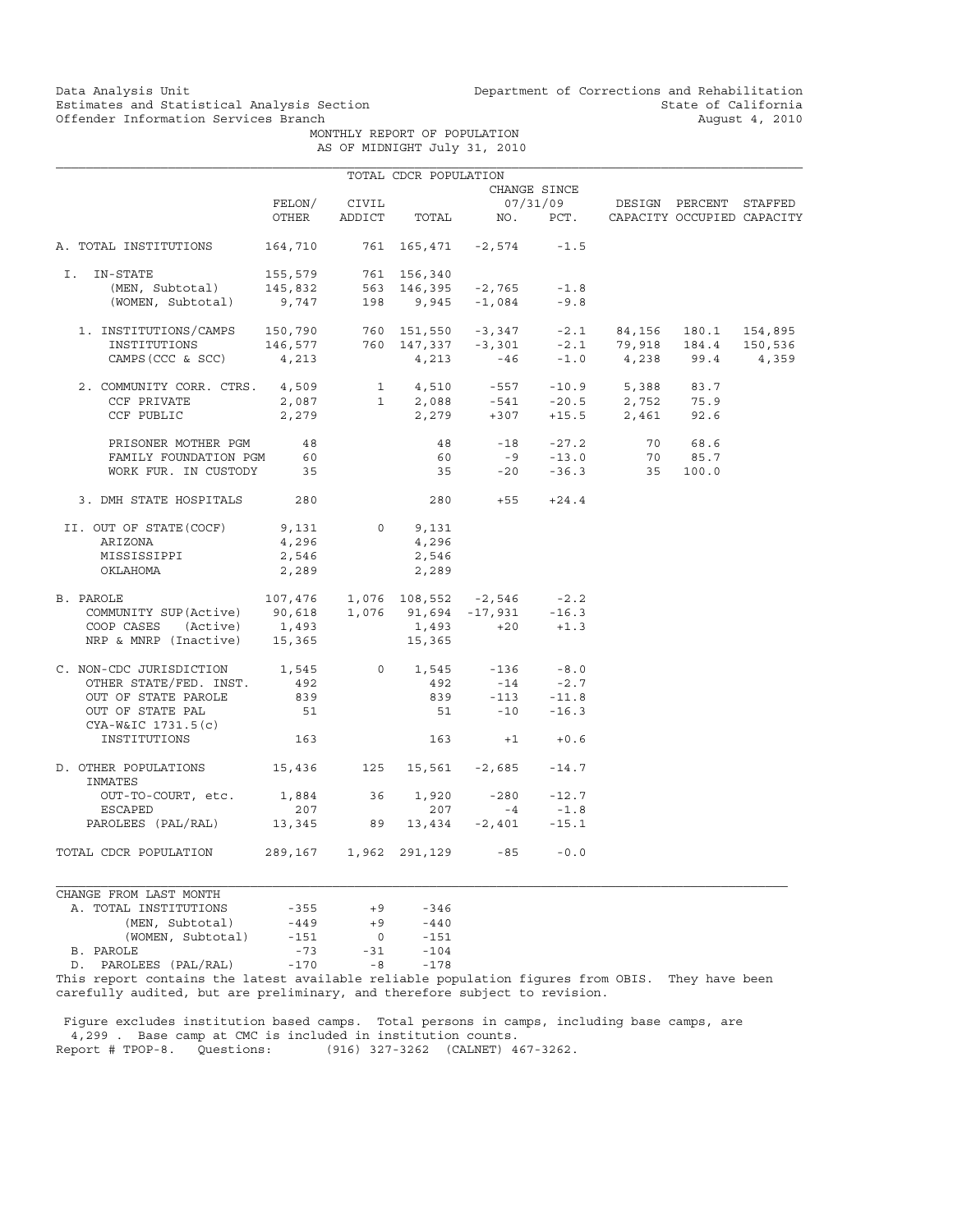MONTHLY INSTITUTION/CAMPS POPULATION DETAIL **MIDNIGHT JULY 31, 2010** 

|            | INSTITUTIONS/CAMPS                        | FELON/<br>OTHER        |                         | CIVIL<br>ADDICT TOTAL | DESIGN<br>CAPACITY                 | PERCENT<br>OCCUPIED                                   | STAFFED<br>CAPACITY |
|------------|-------------------------------------------|------------------------|-------------------------|-----------------------|------------------------------------|-------------------------------------------------------|---------------------|
| MALE       |                                           |                        |                         |                       |                                    |                                                       |                     |
| ASP        | (AVENAL SP)                               | 6,626                  |                         |                       | $6,626$ 2,920                      | 226.9                                                 | 6,726               |
| CCC        | (CAL CORRECTL CTR)                        | 5,561                  |                         | 5,561                 | 3,883                              | 143.2                                                 | 5,585               |
| <b>CCI</b> | (CAL CORRECTL INSTITN)                    | 5,962                  | $\overline{\mathbf{a}}$ |                       |                                    | 214.3                                                 | 5,732               |
| CIM        | (CAL INSTITN FOR MEN)                     | 4,469                  | 14                      |                       | 5,964 2,783<br>4,483 2,976         | 150.6                                                 | 5,887               |
| CMF        | (CAL MEDICAL FACIL)                       | 2,604                  |                         |                       | 2,604 2,297                        | 113.4                                                 | 2,593               |
| CMC        | (CAL MEN'S COLONY)                        | 6,451                  |                         |                       |                                    | 168.1                                                 | 6,458               |
| <b>CRC</b> | (CAL REHAB CTR, MEN)                      | 3,909                  | 488                     |                       | $6,451$ $3,838$<br>$4,397$ $2,491$ | 176.5                                                 | 4,408               |
| CAL        | (CAL SP, CALIPATRIA)                      | 4,114                  |                         |                       | 4, 114 2, 308                      | 178.2                                                 | 4,218               |
| CEN        | (CAL SP, CENTINELA)                       | 4,338                  |                         |                       |                                    | 188.0                                                 | 4,508               |
| COR        | (CAL SP, CORCORAN)                        | 5,191                  |                         |                       | $4,338$ $2,308$<br>5,191 $3,116$   | 166.6                                                 | 5,281               |
| LAC        | (CAL SP, LOS ANGELES CO)                  | 4,594                  |                         |                       | $4,594$ 2,400                      | 191.4                                                 | 4,790               |
| SAC        | (CAL SP, SACRAMENTO)                      | 2,919                  |                         |                       | 1,828                              | 159.7                                                 |                     |
|            |                                           |                        |                         | 2,919                 |                                    |                                                       | 2,979               |
| SQ         | (CAL SP, SAN QUENTIN)<br>(CAL SP, SOLANO) | $5,098$ $5$<br>$5,121$ |                         |                       | 5,103 2,967                        | 172.0<br>196.2                                        | 5,014               |
| SOL        | SATF (CAL SATF AND SP - COR)              |                        |                         |                       | $5,121$ $2,610$                    |                                                       | 5,137               |
|            |                                           | 6,598                  | $4^{\circ}$             | 6,602<br>3,512        | 3,424<br>1,738                     | 192.8<br>202.1                                        | 6,678               |
|            | CVSP (CHUCKAWALLA VALLEY SP)              | 3,512                  |                         |                       |                                    |                                                       | 3,687               |
| CTF        | (CORRL TRAING FAC)                        | 6,472                  |                         |                       | 6,472 3,312                        | 195.4                                                 | 6,127               |
| DVI        | (DEUEL VOCATL INSTITN)                    | 3,853                  | 22                      | 3,875                 | 1,681                              | 230.5                                                 | 3,811               |
| FOL        | (FOLSOM SP)                               | 3,572                  |                         |                       | $3,572$ $2,469$                    | 144.7                                                 | 3,675               |
| HDP        | (HIGH DESERT SP)                          | 4,454                  | $7\overline{ }$         |                       | 4,461 2,324                        | 192.0                                                 | 4,486               |
|            | IRON (IRONWOOD SP)                        | 3,923                  |                         | 3,923                 | 2,200                              | 178.3                                                 | 4,085               |
|            | KVSP (KERN VALLEY SP)                     | 4,571                  |                         |                       | $4,571$ 2,448                      | 186.7                                                 | 4,884               |
|            | MCSP (MULE CREEK SP)                      | 3,772                  |                         | 3,772                 | 1,700                              | 221.9                                                 | 3,732               |
|            | NKSP (NORTH KERN SP)                      | 5,241                  | 10                      | 5,251                 | 2,694                              | 194.9                                                 | 5,354               |
|            | PBSP (PELICAN BAY SP)                     | 3,278                  |                         | 3,278                 | 2,380                              | 137.7                                                 | 3,449               |
|            | PVSP (PLEASANT VALLEY SP)                 | 4,626                  |                         | 4,626                 | 2,308                              | 200.4                                                 | 4,722               |
| RIO        | (RIO COSUMNES COR CTR-RC)                 | 424                    |                         | 424                   | $\overline{0}$                     | $\mathcal{L}_{\rm{max}}$ and $\mathcal{L}_{\rm{max}}$ | 400                 |
| RJD        | (RJ DONOVAN CORR FACIL)                   | 4,648                  | $\mathbf{1}$            | 4,649                 | 2,200                              | 211.3                                                 | 4,814               |
|            | SVSP (SALINAS VAL SP)                     | 3,657                  |                         | 3,657                 | 2,388                              | 153.1                                                 | 3,793               |
|            | SRTA (SANTA RITA CO. JAIL-RC)             | 787                    |                         | 787                   | $\overline{0}$                     | <b>Contract Contract</b>                              | 750                 |
|            | SCC (SIERRA CONSERV CTR)                  | 5,335                  |                         |                       |                                    | 142.8                                                 | 5,391               |
| WSP        | (WASCO SP)                                |                        | 5,789 10                | 5,335<br>5,799        | 3,736<br>2,984                     | 194.3                                                 | 5,800               |
|            |                                           |                        |                         |                       |                                    |                                                       |                     |
|            | MALE TOTAL:                               | 141,469                | 563                     | 142,032               | 78,711                             | 180.4                                                 | 144,954             |
| FEMALE     |                                           |                        |                         |                       |                                    |                                                       |                     |
| CIW        | (CAL INST FOR WOMEN)                      | 2,222                  | 182                     | 2,404                 | 1,386                              | 173.4                                                 | 2,521               |
|            | CCWF (CENT CAL WOMEN'S FACIL)             | 3,640                  | $\overline{4}$          | 3,644                 | 2,004                              | 181.8                                                 | 3,859               |
|            | FRCC (FRCCC BAKERSFIELD)                  | 79                     |                         | 79                    | 75                                 | 105.3                                                 | 75                  |
| RIO        | (RIO COSUMNES COR CTR-RC)                 | $\overline{4}$         |                         | $\overline{4}$        | $\overline{0}$                     | $\sim$ $-$                                            | $\overline{0}$      |
| VSP        | (VALLEY SP)                               | 3,376                  | 11                      | 3,387                 | 1,980                              | 171.1                                                 | 3,486               |
|            | FEMALE TOTAL:                             | 9,321                  | 197                     |                       | 5,445                              | 174.8                                                 | 9,941               |
|            |                                           |                        |                         | 9,518                 |                                    |                                                       |                     |
|            |                                           |                        |                         |                       |                                    |                                                       |                     |
|            | INSTITUTIONS/CAMPS TOTAL:                 | 150,790                | 760                     | 151,550               | 84,156                             | 180.1                                                 | 154,895             |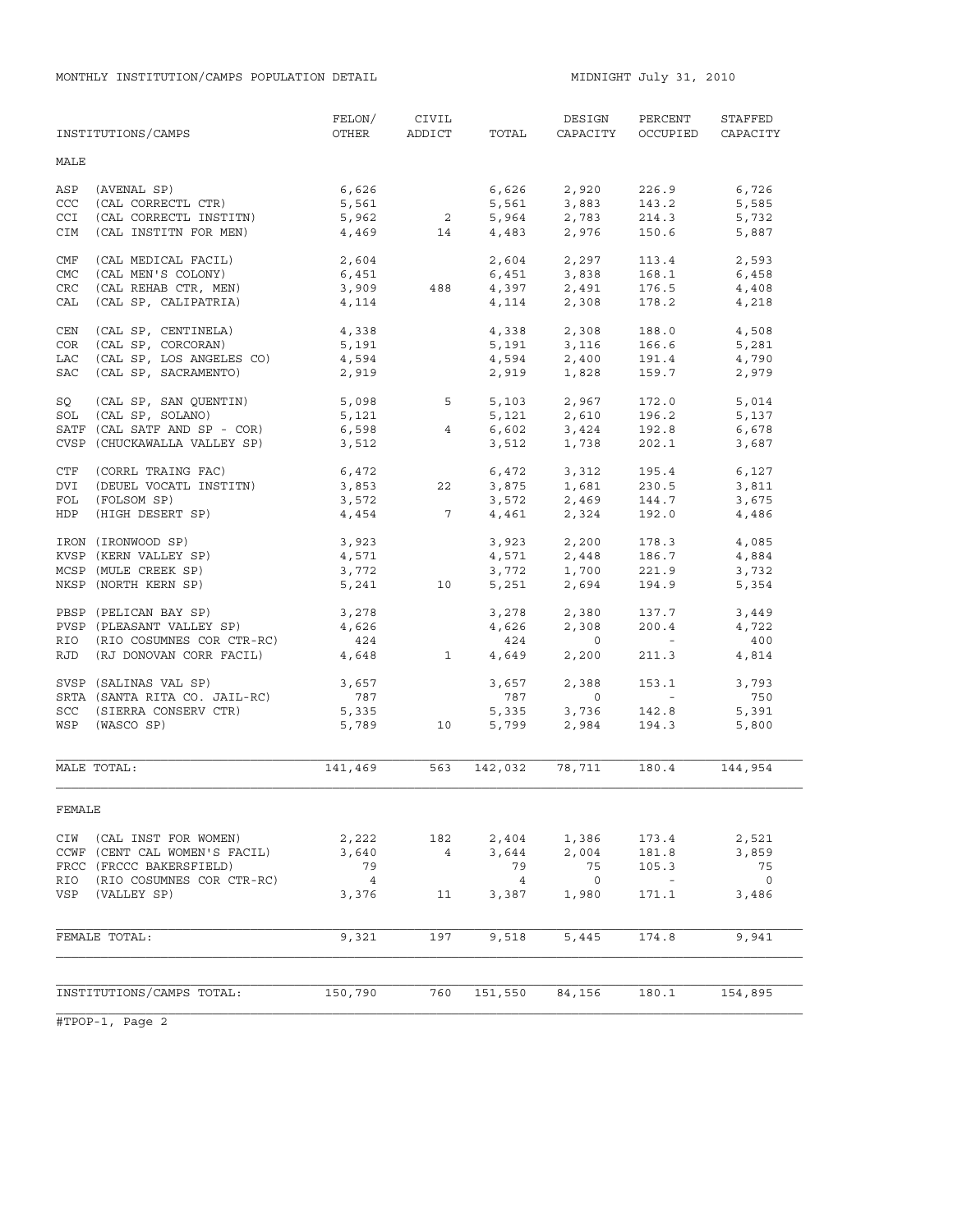|            | MONTHLY INSTITUTION/CAMPS POPULATION DETAIL |                |                |                |          | MIDNIGHT July 31, 2010 |                |
|------------|---------------------------------------------|----------------|----------------|----------------|----------|------------------------|----------------|
|            |                                             | FELON/         | CIVIL          |                | DESIGN   | PERCENT                | STAFFED        |
| MALE       | INSTITUTIONS                                | OTHER          | ADDICT         | TOTAL          | CAPACITY | OCCUPIED               | CAPACITY       |
| ASP        | (AVENAL SP)                                 | 6,626          |                | 6,626          | 2,920    | 226.9                  | 6,726          |
| CCC        | (CAL CORRECTL CTR)                          |                |                |                | 1,908    |                        |                |
|            | Camps<br>Level I                            | 1,981<br>1,525 |                | 1,981          | 867      | 103.8<br>175.9         | 2,029<br>1,557 |
|            | Level II                                    | 1,099          |                | 1,525<br>1,099 | 608      | 180.8                  | 1,064          |
|            | Level III                                   | 956            |                | 956            | 500      | 191.2                  | 935            |
| <b>CCI</b> | (CAL CORRECTL INSTITN)                      |                |                |                |          |                        |                |
|            | Level I                                     | 1,205          |                | 1,205          | 619      | 194.7                  | 1,062          |
|            | Level II                                    | 1,629          |                | 1,629          | 664      | 245.3                  | 1,606          |
|            | Level IV                                    | 860            |                | 860            | 684      | 125.7                  | 798            |
|            | SHU                                         | 774            |                | 774            | 316      | 244.9                  | 787            |
|            | Reception Ctr                               | 1,494          | 2              | 1,496          | 500      | 299.2                  | 1,479          |
| <b>CIM</b> | (CAL INSTITN FOR MEN)                       |                |                |                |          |                        |                |
|            | Level I                                     | 1,609          |                | 1,609          | 1,374    | 117.1                  | 1,865          |
|            | East - Reception Center                     | 1,111          | $\overline{3}$ | 1,114          | 369      | 301.9                  | 1,268          |
|            | Reception Center - Central                  | 1,291          | 11             | 1,302          | 618      | 210.7                  | 1,463          |
|            | Reception Center - West                     | 458            |                | 458            | 615      | 74.5                   | 1,291          |
| CMF        | (CAL MEDICAL FACIL)                         |                |                |                |          |                        |                |
|            | Level I                                     | 63             |                | 63             | 135      | 46.7                   | 77             |
|            | Level II                                    | 174            |                | 174            | 230      | 75.7                   | 200            |
|            | Level III                                   | 2,367          |                | 2,367          | 1,932    | 122.5                  | 2,316          |
| <b>CMC</b> | (CAL MEN'S COLONY)                          |                |                |                |          |                        |                |
|            | East                                        | 3,734          |                | 3,734          | 2,425    | 154.0                  | 3,720          |
|            | West                                        | 2,717          |                | 2,717          | 1,413    | 192.3                  | 2,738          |
| CRC        | (CAL REHAB CTR, MEN)                        | 3,909          | 488            | 4,397          | 2,491    | 176.5                  | 4,408          |
| CAL        | (CAL SP, CALIPATRIA)                        |                |                |                |          |                        |                |
|            | Level I                                     | 258            |                | 258            | 208      | 124.0                  | 308            |
|            | Level IV                                    | 3,856          |                | 3,856          | 2,100    | 183.6                  | 3,910          |
| CEN        | (CAL SP, CENTINELA)                         |                |                |                |          |                        |                |
|            | Level I                                     | 243            |                | 243            | 208      | 116.8                  | 308            |
| COR        | Level III<br>(CAL SP, CORCORAN)             | 4,095          |                | 4,095          | 2,100    | 195.0                  | 4,200          |
|            | Level I                                     | 673            |                | 673            | 492      | 136.8                  | 734            |
|            | Level III                                   | 2,643          |                | 2,643          | 1,500    | 176.2                  | 2,441          |
|            | Level IV                                    | 497            |                | 497            | 100      | 497.0                  | 681            |
|            | SHU                                         | 1,372          |                | 1,372          | 1,000    | 137.2                  | 1,401          |
|            | PHU                                         | 6              |                | 6              | 24       | 25.0                   | 24             |
| LAC        | (CAL SP, LOS ANGELES CO)                    |                |                |                |          |                        |                |
|            | Level I                                     | 253            |                | 253            | 200      | 126.5                  | 300            |
|            | Level III/IV                                | 2,371          |                | 2,371          | 1,200    | 197.6                  | 2,510          |
|            | Reception Center                            | 1,969          |                | 1,969          | 900      | 218.8                  | 1,880          |
|            | Adseq                                       | 1              |                | 1              | 100      | 1.0                    | 100            |
| SAC        | (CAL SP, SACRAMENTO)                        |                |                |                |          |                        |                |
|            | Level I                                     | 279            |                | 279            | 192      | 145.3                  | 288            |
|            | PSU                                         | 282            |                | 282            | 256      | 110.2                  | 256            |
|            | Level IV                                    | 2,358          |                | 2,358          | 1,380    | 170.9                  | 2,435          |
| SQ         | (CAL SP, SAN QUENTIN)                       |                |                |                |          |                        |                |
|            | Level II                                    | 1,793          |                | 1,793          | 916      | 195.7                  | 1,627          |
|            | Condemned                                   | 658            |                | 658            | 637      | 103.3                  | 636            |
|            | Reception Center                            | 2,647          | 5              | 2,652          | 1,414    | 187.6                  | 2,751          |
| SOL        | (CAL SP, SOLANO)                            |                |                |                |          |                        |                |
|            | Level II                                    | 2,624          |                | 2,624          | 1,410    | 186.1                  | 2,917          |
|            | Level III                                   | 2,497          |                | 2,497          | 1,200    | 208.1                  | 2,220          |
|            | SATF (CAL SATF AND SP - COR)                | 6,598          | 4              | 6,602          | 3,424    | 192.8                  | 6,678          |
|            | CVSP (CHUCKAWALLA VALLEY SP)                |                |                |                |          |                        |                |
|            | Level I                                     | 235            |                | 235            | 208      | 113.0                  | 258            |
|            | Level II                                    | 3,277          |                | 3,277          | 1,530    | 214.2                  | 3,429          |
| CTF        | (CORRL TRAING FAC)                          |                |                |                |          |                        |                |
|            | Central-II                                  | 2,773          |                | 2,773          | 1,212    | 228.8                  | 2,877          |
|            | North-II/III<br>South-I                     | 2,693          |                | 2,693          | 1,594    | 168.9                  | 2,280          |
| DVI        | (DEUEL VOCATL INSTITN)                      | 1,006          |                | 1,006          | 506      | 198.8                  | 970            |
|            | Level I/II                                  | 705            |                | 705            | 494      | 142.7                  | 677            |
|            | Reception Center                            | 3,148          | 22             | 3,170          | 1,187    | 267.1                  | 3,134          |
| FOL        | (FOLSOM SP)                                 |                |                |                |          |                        |                |
|            | PSAP                                        | 1              |                | 1              | 129      | 0.8                    | $\circ$        |
|            | TTP                                         | $\mathbf{1}$   |                | $\mathbf{1}$   | 131      | 0.8                    | $\circ$        |
|            | Level I                                     | 339            |                | 339            | 408      | 83.1                   | 424            |
|            | Level II                                    | 2,172          |                | 2,172          | 1,663    | 130.6                  | 649            |
|            | Level III                                   | 1,059          |                | 1,059          | 138      | 767.4                  | 2,602          |
| #TPOP-1A   |                                             |                |                |                |          |                        |                |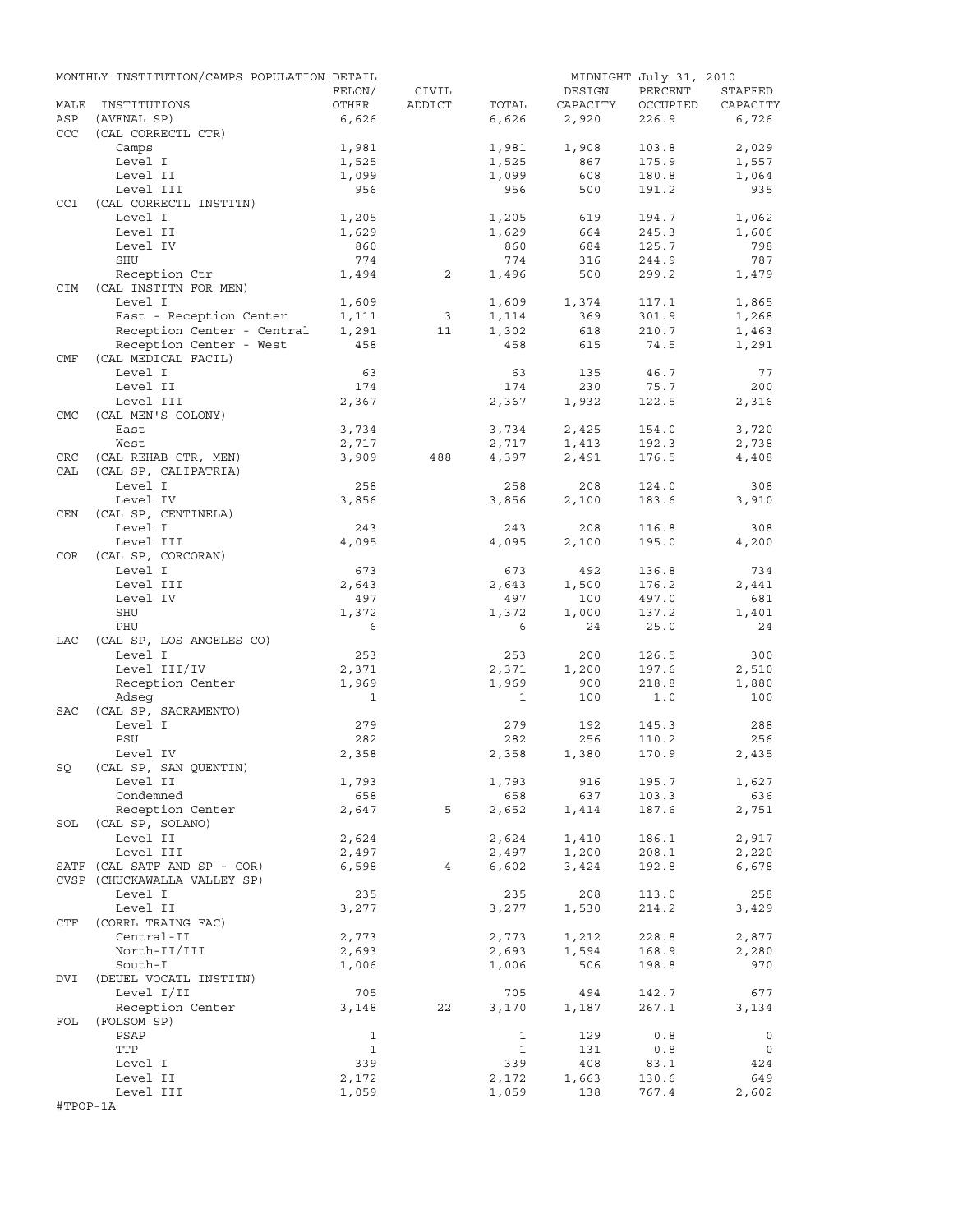|            | MONTHLY INSTITUTION/CAMPS POPULATION DETAIL |                |                |                    |                | MIDNIGHT July 31, 2010 |            |
|------------|---------------------------------------------|----------------|----------------|--------------------|----------------|------------------------|------------|
|            |                                             | FELON/         | CIVIL          |                    | DESIGN         | PERCENT                | STAFFED    |
| MALE       | INSTITUTIONS                                | OTHER          | ADDICT         | TOTAL              | CAPACITY       | OCCUPIED               | CAPACITY   |
| HDP        | (HIGH DESERT SP)                            |                |                |                    |                |                        |            |
|            | Level I<br>Level II                         | 239<br>97      |                | 239<br>97          | 200<br>$\circ$ | 119.5<br>$\sim$        | 300<br>120 |
|            | Level III                                   | 536            |                | 536                | 800            | 67.0                   | 500        |
|            | Level IV                                    | 2,967          |                | 2,967              | 1,124          | 264.0                  | 2,996      |
|            | Reception Center                            | 615            | 7              | 622                | 200            | 311.0                  | 570        |
|            | IRON (IRONWOOD SP)                          |                |                |                    |                |                        |            |
|            | Level I                                     | 235            |                | 235                | 200            | 117.5                  | 300        |
|            | Level III                                   | 3,688          |                | 3,688              | 2,000          | 184.4                  | 3,785      |
|            | KVSP (KERN VALLEY SP)                       |                |                |                    |                |                        |            |
|            | Level I/II                                  | 278            |                | 278                | 200            | 139.0                  | 420        |
|            | Level IV                                    | 4,293          |                | 4,293              | 2,248          | 191.0                  | 4,464      |
|            | MCSP (MULE CREEK SP)                        |                |                |                    |                |                        |            |
|            | Level I/II                                  | 295            |                | 295                | 200            | 147.5                  | 456        |
|            | Level III                                   | 2,501          |                | 2,501              | 1,000          | 250.1                  | 2,516      |
|            | Level IV                                    | 976            |                | 976                | 500            | 195.2                  | 760        |
|            | NKSP (NORTH KERN SP)                        |                |                |                    |                |                        |            |
|            | Level I                                     | 159            |                | 159                | 210            | 75.7                   | 308        |
|            | Level III                                   | 394            |                | 394                | 300            | 131.3                  | 226        |
|            | Reception Center                            | 4,688          | 10             | 4,698              | 2,184          | 215.1                  | 4,820      |
|            | PBSP (PELICAN BAY SP)                       |                |                |                    |                |                        |            |
|            | Level I                                     | 244            |                | 244                | 200            | 122.0                  | 296        |
|            | Level III/IV                                | 1,920          |                | 1,920              | 996            | 192.8                  | 2,044      |
|            | SHU                                         | 1,114          |                | 1,114              | 1,184          | 94.1                   | 1,109      |
|            | PVSP (PLEASANT VALLEY SP)                   |                |                |                    |                |                        |            |
|            | Level I/II                                  | 229            |                | 229                | 208            | 110.1                  | 138        |
|            | Level III/IV                                | 4,397          |                | 4,397              | 2,100          | 209.4                  | 4,584      |
| RIO        | (RIO COSUMNES COR CTR-RC)                   | 424            |                | 424                | $\Omega$       |                        | 400        |
| <b>RJD</b> | (RJ DONOVAN CORR FACIL)                     |                |                |                    |                |                        |            |
|            | Level I                                     | 309            |                | 309                | 200            | 154.5                  | 400        |
|            | Level III                                   | 1,534          | 1              | 1,535              | 600            | 255.8                  | 1,460      |
|            | Reception Center                            | 2,030          |                | 2,030              | 900            | 225.6                  | 2,004      |
|            | IV                                          | 775            |                | 775                | 500            | 155.0                  | 950        |
|            | SVSP (SALINAS VAL SP)                       |                |                |                    |                |                        |            |
|            | Level I/II                                  | 202            |                | 202                | 200            | 101.0                  | 250        |
|            | Level III/IV                                | 3,455          |                | 3,455              | 2,188          | 157.9                  | 3,543      |
|            | SRTA (SANTA RITA CO. JAIL-RC)               | 787            |                | 787                | $\mathbf{0}$   | $\sim$                 | 750        |
| SCC        | (SIERRA CONSERV CTR)                        |                |                |                    |                |                        |            |
|            | Camps-Men                                   | 1,949          |                | 1,949              | 2,010          | 97.0                   | 2,010      |
|            | Level I                                     | 1,179          |                | 1,179              | 618            | 190.8                  | 1,232      |
|            | Level II                                    | 1,161          |                | 1,161<br>1,046     | 608<br>500     | 191.0                  | 1,064      |
| WSP        | Level III<br>(WASCO SP)                     | 1,046          |                |                    |                | 209.2                  | 1,085      |
|            | Level I                                     | 140            |                | 140                | 200            | 70.0                   | 248        |
|            | Level III                                   | 310            |                | 310                | 200            | 155.0                  | 365        |
|            | Reception Center                            | 5,339          | 10             | 5,349              | 2,584          | 207.0                  | 5,187      |
|            | MALE TOTAL:                                 | 141,469        |                | 563 142,032 78,711 |                | 180.4                  | 144,954    |
|            |                                             |                |                |                    |                |                        |            |
|            | FEMALE INSTITUTIONS                         |                |                |                    |                |                        |            |
| CIW        | (CAL INST FOR WOMEN)                        |                |                |                    |                |                        |            |
|            | Institution                                 | 1,670          | 170            | 1,840              | 822            | 223.8                  | 1,739      |
|            | Reception Center                            | 259            | 12             | 271                | 184            | 147.3                  | 370        |
|            | Corr Trt Ctr                                | 7              |                | 7                  | 30             | 23.3                   | 46         |
|            | Corr Trt Ctr RC                             | 3              |                | 3                  | 30             | 10.0                   | 46         |
|            | Camps-Women                                 | 283            |                | 283                | 320            | 88.4                   | 320        |
|            | CCWF (CENT CAL WOMEN'S FACIL)               |                |                |                    |                |                        |            |
|            | Institution                                 | 2,902          | 2              | 2,904              | 1,631          | 178.1                  | 3,052      |
|            | Reception Center                            | 722            | $\overline{2}$ | 724                | 356            | 203.4                  | 790        |
|            | Condemned                                   | 16             |                | 16                 | 17             | 94.1                   | 17         |
|            | FRCC (FRCCC BAKERSFIELD)                    | 79             |                | 79                 | 75             | 105.3                  | 75         |
| RIO        | (RIO COSUMNES COR CTR-RC)                   | $\overline{4}$ |                | $\overline{4}$     | 0              | $\blacksquare$         | 0          |
| VSP        | (VALLEY SP)                                 |                |                |                    |                |                        |            |
|            | Institution                                 | 2,661          |                | 2,661              | 1,580          | 168.4                  | 2,660      |
|            | Reception Center                            | 665            | 11             | 676                | 356            | 189.9                  | 764        |
|            | SHU                                         | 50             |                | 50                 | 44             | 113.6                  | 62         |
|            | FEMALE TOTAL:                               | 9,321          | 197            | 9,518              | 5,445          | 174.8                  | 9,941      |
|            |                                             |                |                |                    |                |                        |            |
|            | INSTITUTIONS/CAMPS TOTAL:                   | 150,790        | 760            | 151,550            | 84,156         | 180.1                  | 154,895    |
|            | #TPOP-1A, PAGE 2                            |                |                |                    |                |                        |            |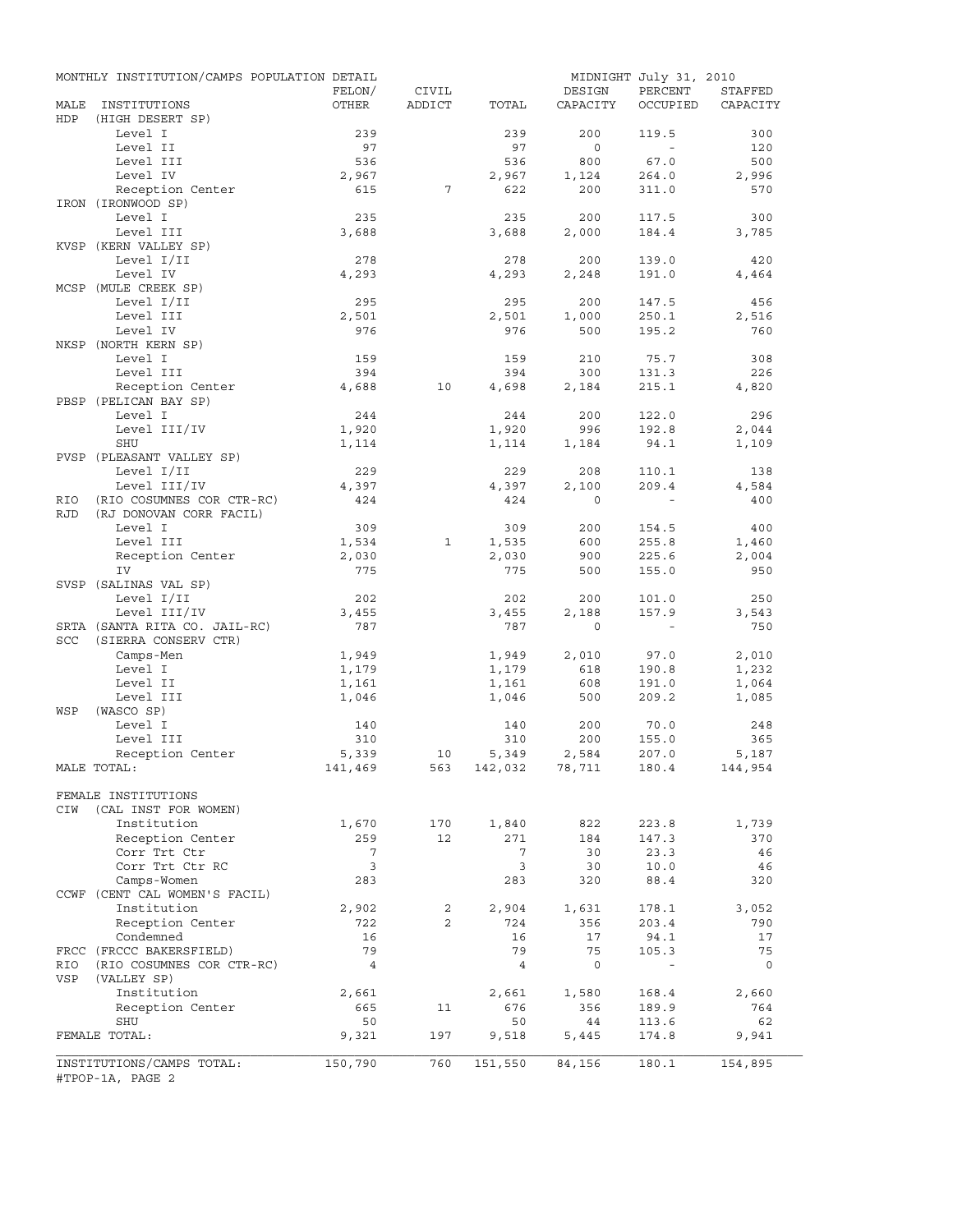MONTHLY REPORT OF POPULATION AS OF MIDNIGHT August 31, 2010

|                                                                                                                                                                                                                                                                                                                                         |        |       | TOTAL CDCR POPULATION |                                       |              |                                                            |  |
|-----------------------------------------------------------------------------------------------------------------------------------------------------------------------------------------------------------------------------------------------------------------------------------------------------------------------------------------|--------|-------|-----------------------|---------------------------------------|--------------|------------------------------------------------------------|--|
|                                                                                                                                                                                                                                                                                                                                         |        |       |                       |                                       | CHANGE SINCE |                                                            |  |
|                                                                                                                                                                                                                                                                                                                                         | FELON/ | CIVIL |                       |                                       |              | 08/31/09 DESIGN PERCENT STAFFED                            |  |
|                                                                                                                                                                                                                                                                                                                                         | OTHER  |       |                       |                                       |              | ADDICT TOTAL NO. PCT. CAPACITY OCCUPIED CAPACITY           |  |
| A. TOTAL INSTITUTIONS                                                                                                                                                                                                                                                                                                                   |        |       |                       | $164, 200$ 752 $164, 952$ -1,531 -0.9 |              |                                                            |  |
| I. IN-STATE                                                                                                                                                                                                                                                                                                                             |        |       |                       |                                       |              |                                                            |  |
|                                                                                                                                                                                                                                                                                                                                         |        |       |                       |                                       |              |                                                            |  |
| 1512 154,758 752 155,510<br>(MEN, Subtotal) 144,976 565 145,541 -2,100 -1.4<br>(WOMEN, Subtotal) 9,782 187 9,969 -1,041 -9.4                                                                                                                                                                                                            |        |       |                       |                                       |              |                                                            |  |
|                                                                                                                                                                                                                                                                                                                                         |        |       |                       |                                       |              |                                                            |  |
|                                                                                                                                                                                                                                                                                                                                         |        |       |                       |                                       |              |                                                            |  |
| $\begin{tabular}{lcccccc} 1. & \texttt{INSTITUTIONS/CAMPS} & 149,906 & 752 & 150,658 & -2,803 & -1.8 & 84,056 & 179.2 & 153,511 \\ & \texttt{INSTITUTIONS} & 145,664 & 752 & 146,416 & -2,758 & -1.8 & 79,818 & 183.4 & 149,152 \\ & & & & & & & & & & \\ \texttt{CAMPS (CCC & SC) & & 4,242 & & 4,242 & -45 & -1.0 & 4,238 & 100.1 & $ |        |       |                       |                                       |              |                                                            |  |
| 2. COMMUNITY CORR. CTRS. 4,576 0 4,576 -371 -7.4 5,393 84.9                                                                                                                                                                                                                                                                             |        |       |                       |                                       |              |                                                            |  |
| CCF PRIVATE                                                                                                                                                                                                                                                                                                                             | 2,177  |       |                       |                                       |              |                                                            |  |
| CCF PUBLIC                                                                                                                                                                                                                                                                                                                              | 2,257  |       |                       |                                       |              | 2,177 -412 -15.9 2,752 79.1<br>2,257 +351 +18.4 2,461 91.7 |  |
|                                                                                                                                                                                                                                                                                                                                         |        |       |                       |                                       |              |                                                            |  |
| PRISONER MOTHER PGM 50<br>FAMILY FOUNDATION PGM 52                                                                                                                                                                                                                                                                                      |        |       |                       |                                       |              | 50 -14 -21.8 70 71.4<br>52 -18 -25.7 70 74.3               |  |
| WORK FUR. IN CUSTODY 40                                                                                                                                                                                                                                                                                                                 |        |       | 40                    |                                       |              | $-13$ $-24.5$ $40$ $100.0$                                 |  |
| 3. DMH STATE HOSPITALS 276                                                                                                                                                                                                                                                                                                              |        |       |                       | $276 +33 +13.5$                       |              |                                                            |  |
| II. OUT OF STATE (COCF) $9,442$ 0 9,442                                                                                                                                                                                                                                                                                                 |        |       |                       |                                       |              |                                                            |  |
| ARIZONA                                                                                                                                                                                                                                                                                                                                 | 4,498  |       | 4,498                 |                                       |              |                                                            |  |
| MISSISSIPPI                                                                                                                                                                                                                                                                                                                             | 2,559  |       | 2,559                 |                                       |              |                                                            |  |
| OKLAHOMA                                                                                                                                                                                                                                                                                                                                | 2,385  |       | 2,385                 |                                       |              |                                                            |  |
| B. PAROLE                                                                                                                                                                                                                                                                                                                               |        |       |                       |                                       |              |                                                            |  |
|                                                                                                                                                                                                                                                                                                                                         |        |       |                       |                                       |              |                                                            |  |
|                                                                                                                                                                                                                                                                                                                                         |        |       |                       |                                       |              |                                                            |  |
| PAROLE 107,487 1,045 108,532 -2,538 -2.2<br>COMMUNITY SUP(Active) 89,778 1,045 90,823 -18,775 -17.1<br>COOP CASES (Active) 1,493 1,493 +21 +1.4<br>NRP & MNRP (Inactive) 16,216 16,216                                                                                                                                                  |        |       |                       |                                       |              |                                                            |  |
| $\begin{tabular}{lcccccc} C. & non-CDC JURISDICTION & & & 1,479 & & 0 & & 1,479 & & -214 & & -12.6 \\ & OTHER STATE/FED. & INST. & & 484 & & & 484 & & -30 & & -5.8 \\ \end{tabular}$                                                                                                                                                   |        |       |                       |                                       |              |                                                            |  |
|                                                                                                                                                                                                                                                                                                                                         |        |       |                       |                                       |              |                                                            |  |
| OUT OF STATE PAROLE                                                                                                                                                                                                                                                                                                                     | 791    |       |                       |                                       |              |                                                            |  |
| OUT OF STATE PAL                                                                                                                                                                                                                                                                                                                        | 49     |       |                       | 791 -150 -15.9<br>49 -13 -20.9        |              |                                                            |  |
| CYA-W&IC 1731.5(c)                                                                                                                                                                                                                                                                                                                      |        |       |                       |                                       |              |                                                            |  |
| INSTITUTIONS                                                                                                                                                                                                                                                                                                                            | 155    |       |                       | $155 -21 -11.9$                       |              |                                                            |  |
| D. OTHER POPULATIONS 15,335 114 15,449 -3,441 -18.2<br>INMATES                                                                                                                                                                                                                                                                          |        |       |                       |                                       |              |                                                            |  |
| OUT-TO-COURT, etc. 1,906                                                                                                                                                                                                                                                                                                                |        | 21    |                       | $1,927 -1,022 -34.6$                  |              |                                                            |  |
| ESCAPED                                                                                                                                                                                                                                                                                                                                 | 206    |       |                       | $206 -2$                              | $-0.9$       |                                                            |  |
| PAROLEES (PAL/RAL) 13,223 93 13,316 -2,417 -15.3                                                                                                                                                                                                                                                                                        |        |       |                       |                                       |              |                                                            |  |
| TOTAL CDCR POPULATION 288,501 1,911 290,412 +108 +0.0                                                                                                                                                                                                                                                                                   |        |       |                       |                                       |              |                                                            |  |
| CHANGE FROM LAST MONTH                                                                                                                                                                                                                                                                                                                  |        |       |                       |                                       |              |                                                            |  |
| A. TOTAL INSTITUTIONS                                                                                                                                                                                                                                                                                                                   | $-510$ | $-9$  | $-519$                |                                       |              |                                                            |  |
| (MEN, Subtotal)                                                                                                                                                                                                                                                                                                                         | $-856$ | $+2$  | $-854$                |                                       |              |                                                            |  |

|                       | $\frac{1}{1}$     | <b>UU</b>                                                                                                      | $\sim$ | $\cdots$ |
|-----------------------|-------------------|----------------------------------------------------------------------------------------------------------------|--------|----------|
|                       | (WOMEN, Subtotal) | $+35$                                                                                                          | $-11$  | $+24$    |
| B. PAROLE             |                   | $+10$                                                                                                          | $-31$  | $-21$    |
| D. PAROLEES (PAL/RAL) |                   | $-121$                                                                                                         | $+4$   | $-117$   |
|                       |                   | mit 2 ա. դեպքում է համար համար է համար է համար է համար է համար է համար է համար է համար է համար է համար է համար |        |          |

This report contains the latest available reliable population figures from OBIS. They have been carefully audited, but are preliminary, and therefore subject to revision.

 Figure excludes institution based camps. Total persons in camps, including base camps, are 4,328 . Base camp at CMC is included in institution counts. (916) 327-3262 (CALNET) 467-3262.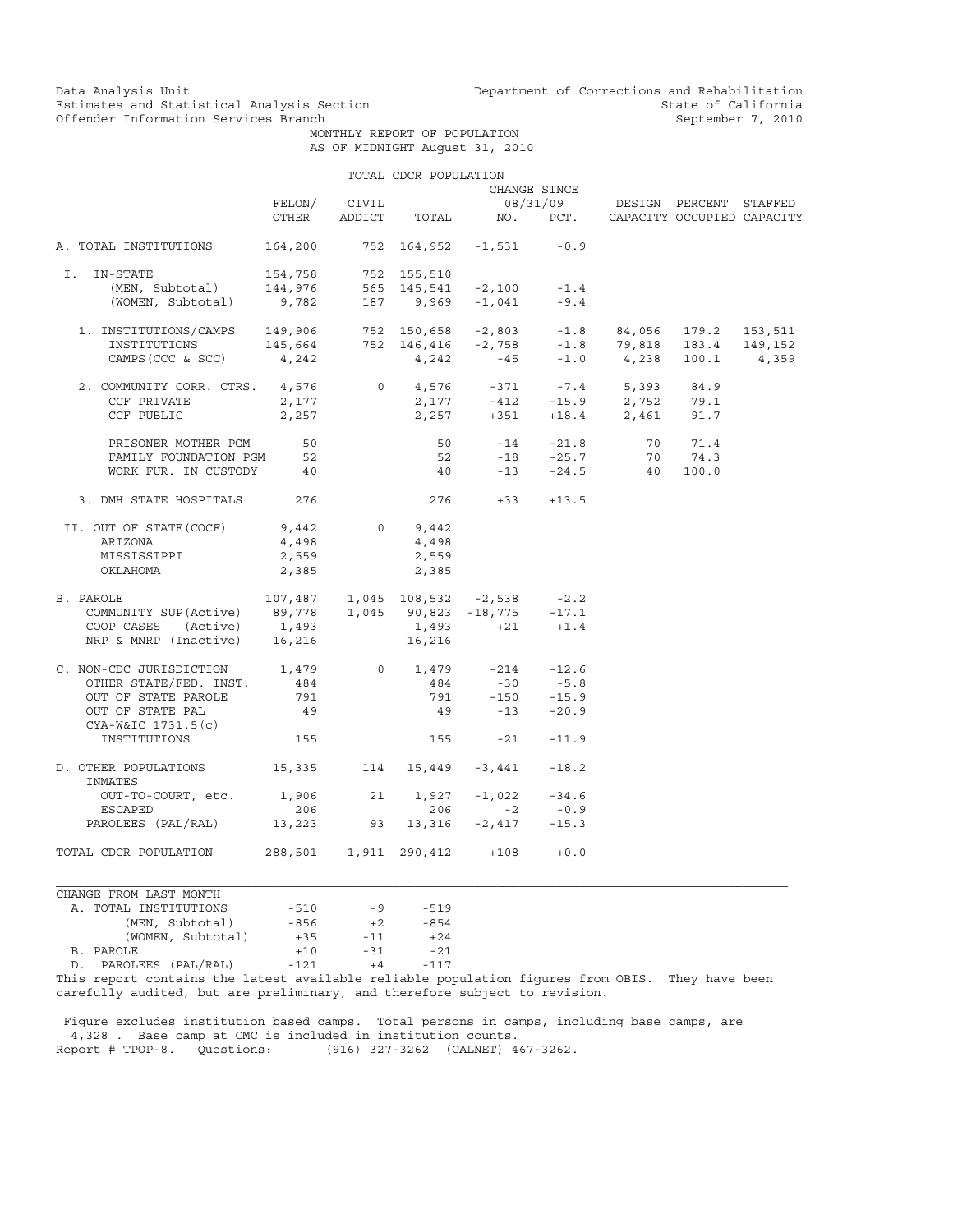|            | INSTITUTIONS/CAMPS            | FELON/<br>OTHER | CIVIL<br><b>ADDICT</b>   | TOTAL        | DESIGN<br>CAPACITY                 | PERCENT<br>OCCUPIED                     | STAFFED<br>CAPACITY      |
|------------|-------------------------------|-----------------|--------------------------|--------------|------------------------------------|-----------------------------------------|--------------------------|
| MALE       |                               |                 |                          |              |                                    |                                         |                          |
| ASP        | (AVENAL SP)                   | 6,444           |                          |              | 6,444 2,920                        | 220.7                                   | 6,576                    |
| <b>CCC</b> | (CAL CORRECTL CTR)            | 5,591           |                          | 5,591        | 3,883                              | 144.0                                   | 5,585                    |
| <b>CCI</b> | (CAL CORRECTL INSTITN)        | 5,937           |                          |              | $5,937$ $2,783$                    | 213.3                                   | 5,852                    |
| CIM        | (CAL INSTITN FOR MEN)         |                 | 4,246 15                 |              | 4,261 2,976                        | 143.2                                   | 5,813                    |
| CMF        | (CAL MEDICAL FACIL)           | 2,603           |                          |              |                                    | 113.3                                   | 2,593                    |
| <b>CMC</b> | (CAL MEN'S COLONY)            | 6,425           |                          |              | 2,603 2,297<br>6,425 3,838         | 167.4                                   | 6,458                    |
| CRC        | (CAL REHAB CTR, MEN)          | 3,822           | 491                      |              |                                    | 173.1                                   | 4,408                    |
| CAL        | (CAL SP, CALIPATRIA)          | 4,169           |                          |              | $4,313$ $2,491$<br>$4,169$ $2,308$ | 180.6                                   | 4,168                    |
| CEN        | (CAL SP, CENTINELA)           | 4,271           |                          |              | 4,271 2,308                        | 185.1                                   | 4,338                    |
| COR        | (CAL SP, CORCORAN)            | 5,136           | $\mathbf{1}$             |              |                                    | 164.9                                   | 5,158                    |
| LAC        | (CAL SP, LOS ANGELES CO)      | 4,515           |                          |              | 5, 137 3, 116<br>4, 515 2, 300     | 196.3                                   | 4,640                    |
| SAC        | (CAL SP, SACRAMENTO)          | 2,908           |                          |              | 2,908 1,828                        | 159.1                                   | 2,979                    |
| SQ         | (CAL SP, SAN QUENTIN)         |                 |                          |              |                                    | 172.0                                   | 5,014                    |
|            | SOL (CAL SP, SOLANO)          | 5,104<br>5,102  |                          |              | 5, 104 2, 967<br>5, 102 2, 610     | 195.5                                   | 5,137                    |
|            | SATF (CAL SATF AND SP - COR)  | 6,551           | 5                        |              | $6,556$ $3,424$                    | 191.5                                   | 6,540                    |
|            | CVSP (CHUCKAWALLA VALLEY SP)  | 3,583           |                          | 3,583        | 1,738                              | 206.2                                   | 3,687                    |
| CTF        | (CORRL TRAING FAC)            | 6,520 1         |                          |              | 6,521 3,312                        | 196.9                                   | 6,127                    |
| DVI        | (DEUEL VOCATL INSTITN)        | 3,828           | 31                       |              |                                    | 229.6                                   | 3,811                    |
| FOL        | (FOLSOM SP)                   |                 |                          |              | 3,859 1,681<br>3,561 2,469         | 144.2                                   | 3,675                    |
| HDP        | (HIGH DESERT SP)              |                 | $3,561$<br>4,313 5       |              | 4,318 2,324                        | 185.8                                   | 4,316                    |
|            | IRON (IRONWOOD SP)            | 3,907           |                          |              | 3,907 2,200                        | 177.6                                   | 4,035                    |
|            | KVSP (KERN VALLEY SP)         | 4,336           |                          | 4,336        | 2,448                              | 177.1                                   | 4,884                    |
|            | MCSP (MULE CREEK SP)          | 3,749           |                          |              | 3,749 1,700                        | 220.5                                   | 3,732                    |
|            | NKSP (NORTH KERN SP)          | 5,372           | 10                       | 5,382        | 2,694                              | 199.8                                   | 5,304                    |
|            | PBSP (PELICAN BAY SP)         | 3,272           |                          | 3,272        | 2,380                              | 137.5                                   | 3,351                    |
|            | PVSP (PLEASANT VALLEY SP)     | 4,666           |                          | 4,666        | 2,308                              | 202.2                                   | 4,722                    |
|            | RIO (RIO COSUMNES COR CTR-RC) | 452             |                          | 452          | $\overline{0}$                     | <b>Contract Contract</b>                | 400                      |
| RJD        | (RJ DONOVAN CORR FACIL)       | 4,499           | $\overline{\phantom{1}}$ | 4,500        | 2,200                              | 204.5                                   | 4,706                    |
|            | SVSP (SALINAS VAL SP)         | 3,750           |                          | 3,750        | 2,388                              | 157.0                                   | 3,793                    |
|            | SRTA (SANTA RITA CO. JAIL-RC) | 761             |                          | 761          | $\circ$                            | $\mathcal{L}^{\text{max}}_{\text{max}}$ | 750                      |
|            | SCC (SIERRA CONSERV CTR)      | 5,286           |                          | 5,286        | 3,736                              | 141.5                                   | 5,391                    |
|            | WSP (WASCO SP)                | 5,884           | 5                        | 5,889        | 2,984                              | 197.4                                   | 5,800                    |
|            | MALE TOTAL:                   | 140,563         | 565                      | 141,128      | 78,611                             | 179.5                                   | 143,743                  |
|            |                               |                 |                          |              |                                    |                                         |                          |
| FEMALE     |                               |                 |                          |              |                                    |                                         |                          |
|            | CIW (CAL INST FOR WOMEN)      | 2,163           | 172                      | 2,335        | 1,386                              | 168.5                                   | 2,425                    |
|            | CCWF (CENT CAL WOMEN'S FACIL) | 3,723           | 5                        | 3,728        | 2,004                              | 186.0                                   | 3,782                    |
|            | FRCC (FRCCC BAKERSFIELD)      | 75              |                          | 75           | 75                                 | 100.0                                   | 75                       |
| RIO        | (RIO COSUMNES COR CTR-RC)     | $\overline{1}$  |                          | $\mathbf{1}$ | $\overline{0}$                     | $\sim$ $-$                              | $\overline{\phantom{0}}$ |
| VSP        | (VALLEY SP)                   | 3,381           | 10                       | 3,391        | 1,980                              | 171.3                                   | 3,486                    |
|            | FEMALE TOTAL:                 | 9,343           | 187                      | 9,530        | 5,445                              | 175.0                                   | 9,768                    |
|            |                               |                 |                          |              |                                    |                                         |                          |
|            |                               |                 |                          |              |                                    |                                         |                          |
|            | INSTITUTIONS/CAMPS TOTAL:     | 149,906         | 752                      | 150,658      | 84,056                             | 179.2                                   | 153,511                  |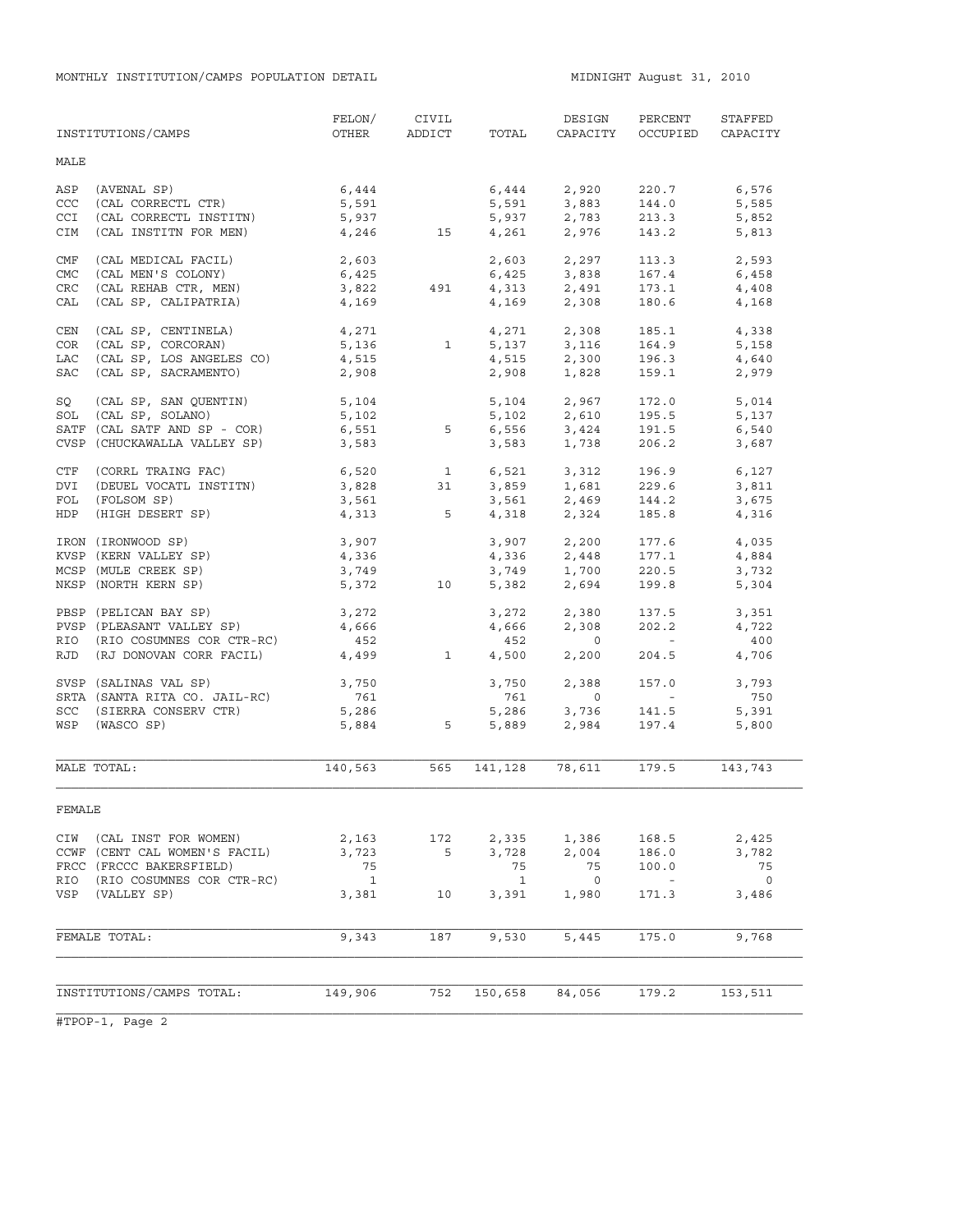|            | MONTHLY INSTITUTION/CAMPS POPULATION DETAIL |                |              |                |              | MIDNIGHT August 31, 2010 |              |
|------------|---------------------------------------------|----------------|--------------|----------------|--------------|--------------------------|--------------|
|            |                                             | FELON/         | CIVIL        |                | DESIGN       | PERCENT                  | STAFFED      |
| MALE       | INSTITUTIONS                                | OTHER          | ADDICT       | TOTAL          | CAPACITY     | OCCUPIED                 | CAPACITY     |
| ASP<br>CCC | (AVENAL SP)                                 | 6,444          |              | 6,444          | 2,920        | 220.7                    | 6,576        |
|            | (CAL CORRECTL CTR)<br>Camps                 | 2,047          |              | 2,047          | 1,908        | 107.3                    | 2,029        |
|            | Level I                                     | 1,512          |              | 1,512          | 867          | 174.4                    | 1,557        |
|            | Level II                                    | 1,082          |              | 1,082          | 608          | 178.0                    | 1,064        |
|            | Level III                                   | 950            |              | 950            | 500          | 190.0                    | 935          |
| CCI        | (CAL CORRECTL INSTITN)                      |                |              |                |              |                          |              |
|            | Level I                                     | 1,177          |              | 1,177          | 619          | 190.1                    | 1,182        |
|            | Level II                                    | 1,585          |              | 1,585          | 664          | 238.7                    | 1,606        |
|            | Level IV                                    | 866            |              | 866            | 684          | 126.6                    | 798          |
|            | SHU                                         | 779            |              | 779            | 316          | 246.5                    | 787          |
|            | Reception Ctr                               | 1,530          |              | 1,530          | 500          | 306.0                    | 1,479        |
| <b>CIM</b> | (CAL INSTITN FOR MEN)                       |                |              |                |              |                          |              |
|            | Level I                                     | 1,454          |              | 1,454          | 1,374        | 105.8                    | 1,641        |
|            | East - Reception Center                     | 1,204          | 3            | 1,207          | 369          | 327.1                    | 1,344        |
|            | Reception Center - Central                  | 1,376          | 12           | 1,388          | 618          | 224.6                    | 1,463        |
|            | Reception Center - West                     | 212            |              | 212            | 615          | 34.5                     | 1,365        |
| CMF        | (CAL MEDICAL FACIL)                         |                |              |                |              |                          |              |
|            | Level I                                     | 64             |              | 64             | 135          | 47.4                     | 77           |
|            | Level II                                    | 184            |              | 184            | 230          | 80.0                     | 200          |
|            | Level III                                   | 2,355          |              | 2,355          | 1,932        | 121.9                    | 2,316        |
| <b>CMC</b> | (CAL MEN'S COLONY)                          |                |              |                |              |                          |              |
|            | East                                        | 3,728          |              | 3,728          | 2,425        | 153.7                    | 3,720        |
|            | West                                        | 2,697          |              | 2,697          | 1,413        | 190.9                    | 2,738        |
| <b>CRC</b> | (CAL REHAB CTR, MEN)                        | 3,822          | 491          | 4,313          | 2,491        | 173.1                    | 4,408        |
| CAL        | (CAL SP, CALIPATRIA)                        |                |              |                |              |                          |              |
|            | Level I                                     | 233            |              | 233            | 208          | 112.0                    | 258          |
|            | Level IV                                    | 3,936          |              | 3,936          | 2,100        | 187.4                    | 3,910        |
| CEN        | (CAL SP, CENTINELA)                         |                |              |                |              |                          |              |
|            | Level I                                     | 218            |              | 218            | 208          | 104.8                    | 258          |
|            | Level III                                   | 4,053          |              | 4,053          | 2,100        | 193.0                    | 4,080        |
| <b>COR</b> | (CAL SP, CORCORAN)                          |                |              |                |              |                          |              |
|            | Level I                                     | 630            |              | 630            | 492          | 128.0                    | 611          |
|            | Level III                                   | 2,625          |              | 2,625          | 1,500        | 175.0                    | 2,441        |
|            | Level IV                                    | 501            | $\mathbf{1}$ | 502            | 100          | 502.0                    | 681          |
|            | <b>SHU</b>                                  | 1,375          |              | 1,375          | 1,000        | 137.5                    | 1,401        |
|            | PHU                                         | 5              |              | 5              | 24           | 20.8                     | 24           |
| LAC        | (CAL SP, LOS ANGELES CO)                    |                |              |                |              |                          |              |
|            | Level I                                     | 224            |              | 224            | 200          | 112.0                    | 250          |
|            | Level III/IV                                | 2,326          |              | 2,326          | 1,200        | 193.8                    | 2,510        |
|            | Reception Center                            | 1,965          |              | 1,965          | 900          | 218.3                    | 1,880        |
| <b>SAC</b> | (CAL SP, SACRAMENTO)                        |                |              |                |              |                          |              |
|            | Level I                                     | 272            |              | 272            | 192          | 141.7                    | 288          |
|            | PSU                                         | 275            |              | 275            | 256          | 107.4                    | 256          |
|            | Level IV                                    | 2,361          |              | 2,361          | 1,380        | 171.1                    | 2,435        |
| SQ         | (CAL SP, SAN OUENTIN)                       |                |              |                |              |                          |              |
|            | Level II                                    | 1,807          |              | 1,807          | 916          | 197.3                    | 1,627        |
|            | Condemned                                   | 664            |              | 664            | 637          | 104.2                    | 636          |
|            | Reception Center                            | 2,633          |              | 2,633          | 1,414        | 186.2                    | 2,751        |
| SOL        | (CAL SP, SOLANO)                            |                |              |                |              |                          |              |
|            | Level II                                    | 2,583          |              | 2,583          | 1,410        | 183.2                    | 2,917        |
|            | Level III                                   | 2,519          |              | 2,519          | 1,200        | 209.9                    | 2,220        |
|            | SATF (CAL SATF AND SP - COR)                | 6,551          | 5            | 6,556          | 3,424        | 191.5                    | 6,540        |
|            | CVSP (CHUCKAWALLA VALLEY SP)                |                |              |                |              |                          |              |
|            | Level I<br>Level II                         | 222            |              | 222            | 208          | 106.7                    | 258          |
|            | (CORRL TRAING FAC)                          | 3,361          |              | 3,361          | 1,530        | 219.7                    | 3,429        |
| CTF        |                                             |                |              |                |              |                          |              |
|            | Central-II<br>North-II/III                  | 2,787          | 1            | 2,788          | 1,212        | 230.0                    | 2,877        |
|            |                                             | 2,720<br>1,013 |              | 2,720          | 1,594        | 170.6                    | 2,280        |
|            | South-I                                     |                |              | 1,013          | 506          | 200.2                    | 970          |
| DVI        | (DEUEL VOCATL INSTITN)                      |                |              |                |              |                          |              |
|            | Level I/II                                  | 654            |              | 654            | 494          | 132.4                    | 677          |
|            | Reception Center                            | 3,174          | 31           | 3,205          | 1,187        | 270.0                    | 3,134        |
| FOL        | (FOLSOM SP)                                 |                |              |                |              |                          |              |
|            | PSAP                                        | $\mathbf{1}$   |              | $\mathbf{1}$   | 129          | 0.8                      | $\mathbf 0$  |
|            | TTP                                         | $\mathbf{1}$   |              | $\mathbf{1}$   | 131          | 0.8                      | 0            |
|            | Level I                                     | 310            |              | 310            | 408          | 76.0                     | 424          |
|            | Level II<br>Level III                       | 2,160<br>1,089 |              | 2,160<br>1,089 | 1,663<br>138 | 129.9<br>789.1           | 649<br>2,602 |
|            |                                             |                |              |                |              |                          |              |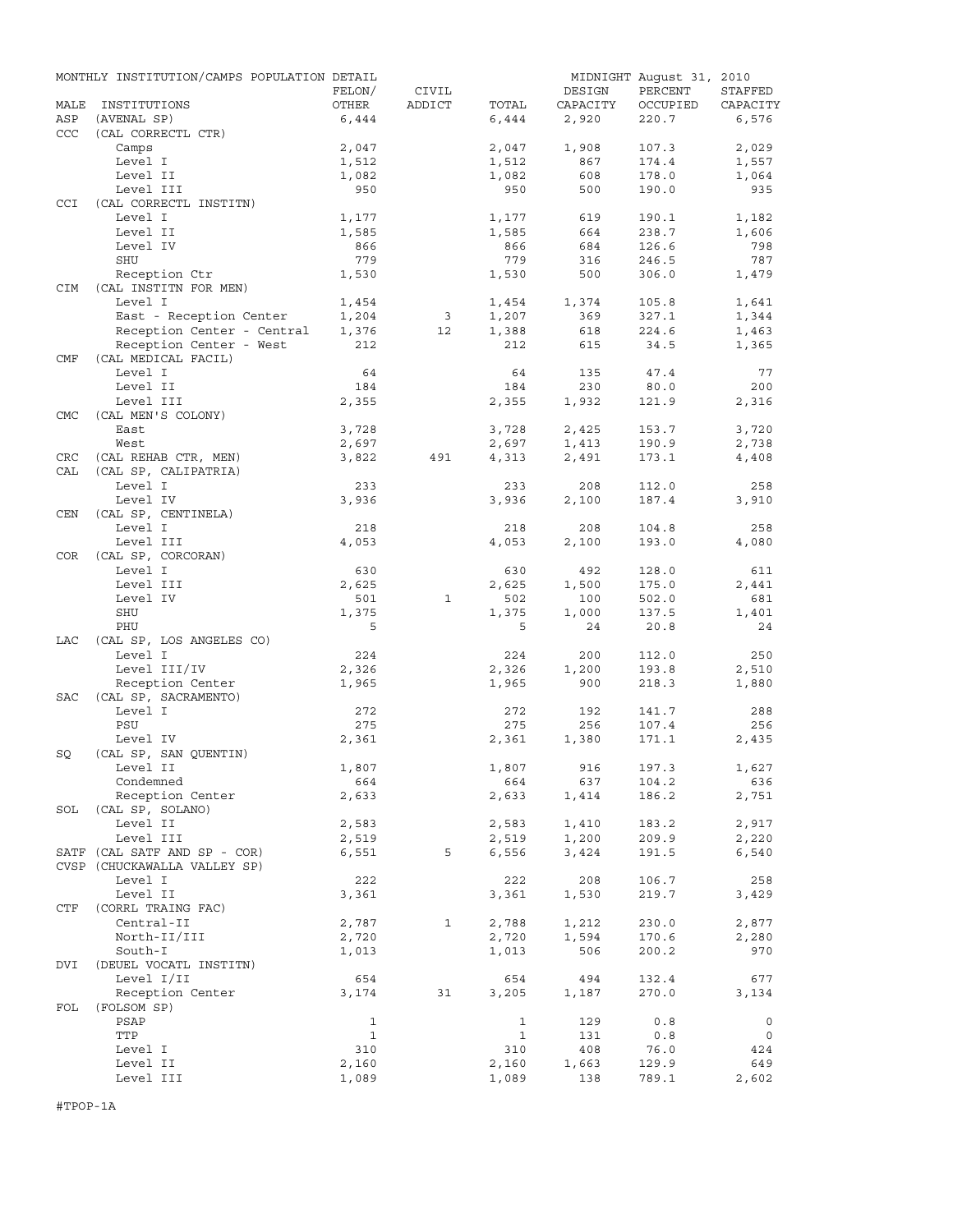|             | MONTHLY INSTITUTION/CAMPS POPULATION DETAIL           |                    |              |                    |                    | MIDNIGHT August 31, 2010 |          |
|-------------|-------------------------------------------------------|--------------------|--------------|--------------------|--------------------|--------------------------|----------|
|             |                                                       | FELON/             | CIVIL        |                    | DESIGN             | PERCENT                  | STAFFED  |
| MALE<br>HDP | INSTITUTIONS<br>(HIGH DESERT SP)                      | OTHER              | ADDICT       | TOTAL              | CAPACITY           | OCCUPIED                 | CAPACITY |
|             | Level I                                               | 207                |              | 207                | 200                | 103.5                    | 250      |
|             | Level II                                              | 110                |              | 110                | $\circ$            | $\sim$                   | 120      |
|             | Level III                                             | 402                |              | 402                | 800                | 50.3                     | 380      |
|             | Level IV                                              | 2,943              |              | 2,943              | 1,124              | 261.8                    | 2,996    |
|             | Reception Center<br>IRON (IRONWOOD SP)                | 651                | 5            | 656                | 200                | 328.0                    | 570      |
|             | Level I                                               | 218                |              | 218                | 200                | 109.0                    | 250      |
|             | Level III                                             | 3,689              |              | 3,689              | 2,000              | 184.5                    | 3,785    |
|             | KVSP (KERN VALLEY SP)                                 |                    |              |                    |                    |                          |          |
|             | Level I/II                                            | 247                |              | 247                | 200                | 123.5                    | 420      |
|             | Level IV                                              | 4,089              |              | 4,089              | 2,248              | 181.9                    | 4,464    |
|             | MCSP (MULE CREEK SP)                                  |                    |              |                    |                    |                          |          |
|             | Level I/II                                            | 287                |              | 287                | 200                | 143.5                    | 456      |
|             | Level III                                             | 2,493              |              | 2,493              | 1,000              | 249.3                    | 2,516    |
|             | Level IV                                              | 969                |              | 969                | 500                | 193.8                    | 760      |
|             | NKSP (NORTH KERN SP)                                  |                    |              |                    |                    |                          |          |
|             | Level I                                               | 133                |              | 133                | 210                | 63.3                     | 258      |
|             | Level III                                             | 325                |              | 325                | 300                | 108.3                    | 226      |
|             | Reception Center                                      | 4,914              | 10           | 4,924              | 2,184              | 225.5                    | 4,820    |
|             | PBSP (PELICAN BAY SP)                                 |                    |              |                    |                    |                          |          |
|             | Level I                                               | 232                |              | 232                | 200                | 116.0                    | 248      |
|             | Level III/IV                                          | 1,926              |              | 1,926              | 996                | 193.4                    | 1,994    |
|             | <b>SHU</b><br>PVSP (PLEASANT VALLEY SP)               | 1,114              |              | 1,114              | 1,184              | 94.1                     | 1,109    |
|             | Level I/II                                            | 210                |              | 210                | 208                | 101.0                    | 138      |
|             | Level III/IV                                          | 4,456              |              | 4,456              | 2,100              | 212.2                    | 4,584    |
| RIO         | (RIO COSUMNES COR CTR-RC)                             | 452                |              | 452                | $\Omega$           | $\sim$                   | 400      |
| <b>RJD</b>  | (RJ DONOVAN CORR FACIL)                               |                    |              |                    |                    |                          |          |
|             | Level I                                               | 286                |              | 286                | 200                | 143.0                    | 400      |
|             | Level III                                             | 1,500              | 1            | 1,501              | 600                | 250.2                    | 1,352    |
|             | Reception Center                                      | 1,985              |              | 1,985              | 900                | 220.6                    | 2,004    |
|             | IV                                                    | 728                |              | 728                | 500                | 145.6                    | 950      |
|             | SVSP (SALINAS VAL SP)                                 |                    |              |                    |                    |                          |          |
|             | Level I/II                                            | 196                |              | 196                | 200                | 98.0                     | 250      |
|             | Level III/IV                                          | 3,554              |              | 3,554              | 2,188              | 162.4                    | 3,543    |
|             | SRTA (SANTA RITA CO. JAIL-RC)                         | 761                |              | 761                | $\mathbf{0}$       | $\sim$                   | 750      |
| SCC         | (SIERRA CONSERV CTR)                                  |                    |              |                    |                    |                          |          |
|             | Camps-Men                                             | 1,923              |              | 1,923              | 2,010              | 95.7                     | 2,010    |
|             | Level I                                               | 1,202              |              | 1,202              | 618                | 194.5                    | 1,232    |
|             | Level II                                              | 1,123              |              | 1,123              | 608                | 184.7                    | 1,064    |
| WSP         | Level III<br>(WASCO SP)                               | 1,038              |              | 1,038              | 500                | 207.6                    | 1,085    |
|             | Level I                                               | 127                |              | 127                | 200                | 63.5                     | 248      |
|             | Level III                                             | 232                |              | 232                | 200                | 116.0                    | 365      |
|             | Reception Center                                      | 5,525              | 5            | 5,530              | 2,584              | 214.0                    | 5,187    |
|             | MALE TOTAL:                                           | 140,563            | 565          | 141,128 78,611     |                    | 179.5                    | 143,743  |
|             |                                                       |                    |              |                    |                    |                          |          |
|             | FEMALE INSTITUTIONS                                   |                    |              |                    |                    |                          |          |
| CIW         | (CAL INST FOR WOMEN)                                  |                    |              |                    |                    |                          |          |
|             | Institution                                           | 1,622              | 154          | 1,776              | 822                | 216.1                    | 1,643    |
|             | Reception Center                                      | 264                | 17           | 281                | 184                | 152.7                    | 370      |
|             | Corr Trt Ctr                                          | $\overline{4}$     | $\mathbf{1}$ | 5                  | 30                 | 16.7                     | 46       |
|             | Corr Trt Ctr RC                                       | $\mathbf{1}$       |              | $\mathbf{1}$       | 30                 | 3.3                      | 46       |
|             | Camps-Women                                           | 272                |              | 272                | 320                | 85.0                     | 320      |
|             | CCWF (CENT CAL WOMEN'S FACIL)<br>Institution          |                    |              |                    |                    |                          |          |
|             |                                                       | 3,043              | 2<br>3       | 3,045              | 1,631              | 186.7                    | 2,975    |
|             | Reception Center<br>Condemned                         | 664<br>16          |              | 667<br>16          | 356<br>17          | 187.4                    | 790      |
|             |                                                       |                    |              |                    |                    | 94.1                     | 17       |
| RIO         | FRCC (FRCCC BAKERSFIELD)<br>(RIO COSUMNES COR CTR-RC) | 75<br>$\mathbf{1}$ |              | 75<br>$\mathbf{1}$ | 75<br>$\mathsf{O}$ | 100.0<br>$\blacksquare$  | 75<br>0  |
| VSP         | (VALLEY SP)                                           |                    |              |                    |                    |                          |          |
|             | Institution                                           | 2,643              |              | 2,643              | 1,580              | 167.3                    | 2,660    |
|             | Reception Center                                      | 682                | 10           | 692                | 356                | 194.4                    | 764      |
|             | SHU                                                   | 56                 |              | 56                 | 44                 | 127.3                    | 62       |
|             | FEMALE TOTAL:                                         | 9,343              | 187          | 9,530              | 5,445              | 175.0                    | 9,768    |
|             |                                                       |                    |              |                    |                    |                          |          |
|             | INSTITUTIONS/CAMPS TOTAL:<br>#TPOP-1A, PAGE 2         | 149,906            | 752          | 150,658            | 84,056             | 179.2                    | 153,511  |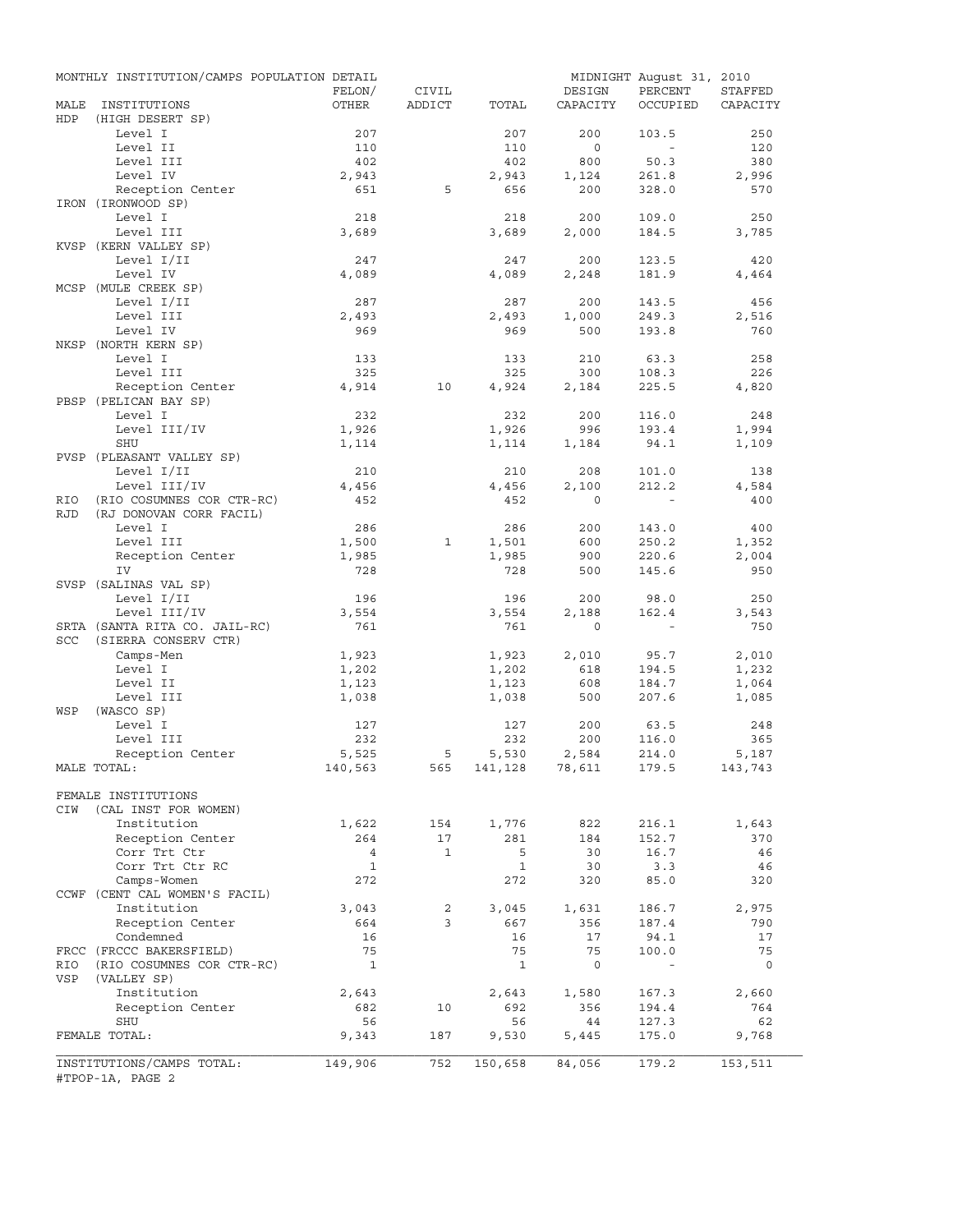Data Analysis Unit Unit Department of Corrections and Rehabilitation<br>Estimates and Statistical Analysis Section State of California Estimates and Statistical Analysis Section and State of California<br>
Offender Information Services Branch (State of California and State of California

MONTHLY REPORT OF POPULATION

|  |  | AS OF MIDNIGHT September 30, 2010 |  |
|--|--|-----------------------------------|--|
|  |  |                                   |  |

|                                                                                                                                                                                                                                                                                                                                    |                |              | TOTAL CDCR POPULATION |                                              |                               |                                                  |  |
|------------------------------------------------------------------------------------------------------------------------------------------------------------------------------------------------------------------------------------------------------------------------------------------------------------------------------------|----------------|--------------|-----------------------|----------------------------------------------|-------------------------------|--------------------------------------------------|--|
|                                                                                                                                                                                                                                                                                                                                    |                |              |                       |                                              | CHANGE SINCE                  |                                                  |  |
|                                                                                                                                                                                                                                                                                                                                    |                | FELON/ CIVIL |                       |                                              |                               | 09/30/09 DESIGN PERCENT STAFFED                  |  |
|                                                                                                                                                                                                                                                                                                                                    | OTHER          |              |                       |                                              |                               | ADDICT TOTAL NO. PCT. CAPACITY OCCUPIED CAPACITY |  |
| A. TOTAL INSTITUTIONS                                                                                                                                                                                                                                                                                                              |                |              |                       | $164,325$ 740 165,065 -2,289 -1.3            |                               |                                                  |  |
|                                                                                                                                                                                                                                                                                                                                    |                |              |                       |                                              |                               |                                                  |  |
| 1991 - FTATE 154,593 740 155,333<br>(MEN, Subtotal) 144,734 559 145,293 -3,146 -2.1<br>(WOMEN, Subtotal) 9,859 181 10,040 -1,006 -9.1<br>I. IN-STATE                                                                                                                                                                               |                |              |                       |                                              |                               |                                                  |  |
|                                                                                                                                                                                                                                                                                                                                    |                |              |                       |                                              |                               |                                                  |  |
|                                                                                                                                                                                                                                                                                                                                    |                |              |                       |                                              |                               |                                                  |  |
|                                                                                                                                                                                                                                                                                                                                    |                |              |                       |                                              |                               |                                                  |  |
|                                                                                                                                                                                                                                                                                                                                    |                |              |                       |                                              |                               |                                                  |  |
| $\begin{tabular}{lcccccc} 1. & \text{INSTITUTIONS/CAMPS} & & 149,744 & & 740 & 150,484 & -3,726 & -2.4 & 84,056 & 179.0 & 153,136 \\ \text{INSTITUTIONS} & & 145,558 & & 740 & 146,298 & -3,577 & -2.3 & 79,818 & 183.3 & 148,777 \\ \text{CAMPS (CCC & SC) & & 4,186 & & 4,186 & & -149 & & -3.4 & & 4,238 & 98.8 & & 4,359 \\ \$ |                |              |                       |                                              |                               |                                                  |  |
|                                                                                                                                                                                                                                                                                                                                    |                |              |                       |                                              |                               |                                                  |  |
| 2. COMMUNITY CORR. CTRS. $4,587$<br>CCF PRIVATE 2,177 0 2,177 -456 -17.3 2,752 79.1                                                                                                                                                                                                                                                |                |              |                       |                                              |                               |                                                  |  |
|                                                                                                                                                                                                                                                                                                                                    |                |              |                       |                                              |                               |                                                  |  |
| CCF PUBLIC $2,276$ $2,276$ $+285$ $+14.3$ $2,461$ 92.5                                                                                                                                                                                                                                                                             |                |              |                       |                                              |                               |                                                  |  |
| PRISONER MOTHER PGM 48                                                                                                                                                                                                                                                                                                             |                |              | 48                    |                                              |                               |                                                  |  |
| FAMILY FOUNDATION PGM 51                                                                                                                                                                                                                                                                                                           |                |              |                       |                                              |                               | 48 -19 -28.3 70 68.6<br>51 -25 -32.8 70 72.9     |  |
| WORK FUR. IN CUSTODY 35                                                                                                                                                                                                                                                                                                            |                |              |                       |                                              |                               | 35 -13 -27.0 35 100.0                            |  |
|                                                                                                                                                                                                                                                                                                                                    |                |              |                       |                                              |                               |                                                  |  |
| 3. DMH STATE HOSPITALS 262                                                                                                                                                                                                                                                                                                         |                |              |                       | $262 + 9 + 3.5$                              |                               |                                                  |  |
| II. OUT OF STATE (COCF) 9,732                                                                                                                                                                                                                                                                                                      |                |              | $0 \t 9,732$          |                                              |                               |                                                  |  |
| ARIZONA                                                                                                                                                                                                                                                                                                                            |                |              | 4,817                 |                                              |                               |                                                  |  |
| MISSISSIPPI                                                                                                                                                                                                                                                                                                                        | 4,817<br>2,553 |              | 2,553                 |                                              |                               |                                                  |  |
| OKLAHOMA                                                                                                                                                                                                                                                                                                                           | 2,362          |              | 2,362                 |                                              |                               |                                                  |  |
| $107,208$ 1,013 $108,221$ -2,171 -1.9                                                                                                                                                                                                                                                                                              |                |              |                       |                                              |                               |                                                  |  |
| B. PAROLE                                                                                                                                                                                                                                                                                                                          |                |              |                       |                                              |                               |                                                  |  |
| COMMUNITY SUP(Active) 89,263 1,013 90,276 -18,648 -17.1                                                                                                                                                                                                                                                                            |                |              |                       |                                              |                               |                                                  |  |
| COOP CASES (Active) 1,499 1,499 +31 +2.1                                                                                                                                                                                                                                                                                           |                |              |                       |                                              |                               |                                                  |  |
| NRP & MNRP (Inactive) 16,446 16,446                                                                                                                                                                                                                                                                                                |                |              |                       |                                              |                               |                                                  |  |
| C. NON-CDC JURISDICTION 1,468                                                                                                                                                                                                                                                                                                      |                |              |                       | 0 $1,468$ $-228$ $-13.4$<br>481 $-23$ $-4.5$ |                               |                                                  |  |
| OTHER STATE/FED. INST.                                                                                                                                                                                                                                                                                                             | 481            |              |                       |                                              |                               |                                                  |  |
| OUT OF STATE PAROLE                                                                                                                                                                                                                                                                                                                | 786            |              |                       |                                              |                               |                                                  |  |
| OUT OF STATE PAL                                                                                                                                                                                                                                                                                                                   | 48             |              |                       | $786$ $-164$ $-17.2$<br>48 $-11$ $-18.6$     |                               |                                                  |  |
| CYA-W&IC 1731.5(c)                                                                                                                                                                                                                                                                                                                 |                |              |                       |                                              |                               |                                                  |  |
| INSTITUTIONS                                                                                                                                                                                                                                                                                                                       | 153            |              |                       | $153 -30 -16.3$                              |                               |                                                  |  |
|                                                                                                                                                                                                                                                                                                                                    |                |              |                       |                                              |                               |                                                  |  |
| D. OTHER POPULATIONS 15,189 123 15,312 -3,324 -17.8<br>INMATES                                                                                                                                                                                                                                                                     |                |              |                       |                                              |                               |                                                  |  |
| OUT-TO-COURT, etc. 1,916 33 1,949                                                                                                                                                                                                                                                                                                  |                |              |                       |                                              | $-864$ $-30.7$<br>$-2$ $-0.9$ |                                                  |  |
| ESCAPED                                                                                                                                                                                                                                                                                                                            | 206            |              | 206                   |                                              |                               |                                                  |  |
| PAROLEES (PAL/RAL) 13,067 90 13,157 -2,458 -15.7                                                                                                                                                                                                                                                                                   |                |              |                       |                                              |                               |                                                  |  |
| TOTAL CDCR POPULATION  288,190  1,876  290,066  -143  -0.0                                                                                                                                                                                                                                                                         |                |              |                       |                                              |                               |                                                  |  |
|                                                                                                                                                                                                                                                                                                                                    |                |              |                       |                                              |                               |                                                  |  |
| CHANGE FROM LAST MONTH                                                                                                                                                                                                                                                                                                             |                |              |                       |                                              |                               |                                                  |  |

| A. TOTAL INSTITUTIONS                                  | $+125$  | $-12$ | $+113$ |
|--------------------------------------------------------|---------|-------|--------|
| (MEN, Subtotal)                                        | $-2.42$ | -6    | $-248$ |
| (WOMEN, Subtotal)                                      | $+77$   | -6    | $+71$  |
| B. PAROLE                                              | $-279$  | $-32$ | $-311$ |
| D. PAROLEES (PAL/RAL)                                  | $-156$  | $-3$  | $-159$ |
| Thic report contains the latest available reliable pop |         |       |        |

This report contains the latest available reliable population figures from OBIS. They have been carefully audited, but are preliminary, and therefore subject to revision.

 Figure excludes institution based camps. Total persons in camps, including base camps, are 4,272 . Base camp at CMC is included in institution counts. Report # TPOP-8. Questions: (916) 327-3262 (CALNET) 467-3262.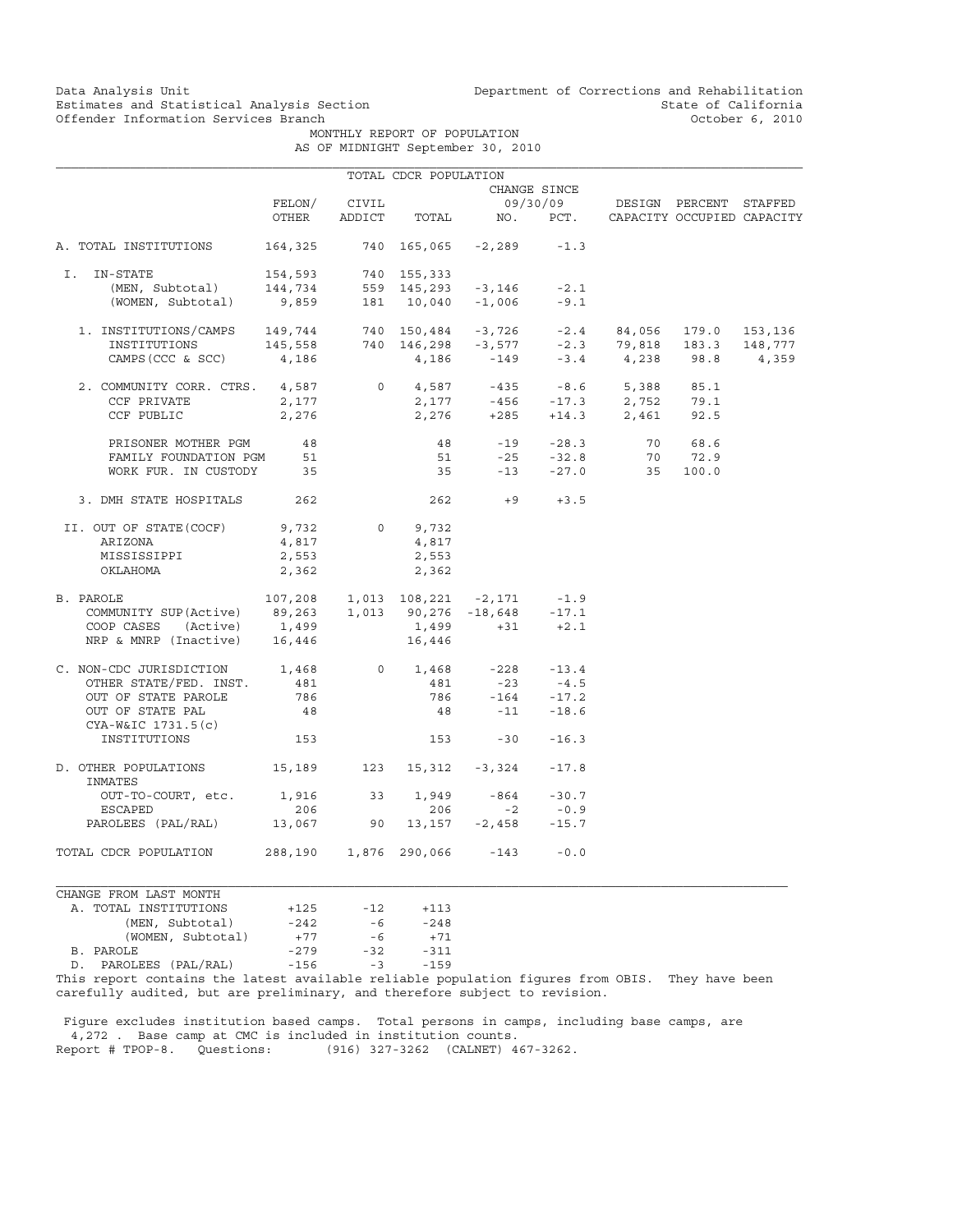|            | INSTITUTIONS/CAMPS            | FELON/<br>OTHER | CIVIL<br>ADDICT | TOTAL          | DESIGN<br>CAPACITY                 | PERCENT<br>OCCUPIED | STAFFED<br>CAPACITY |
|------------|-------------------------------|-----------------|-----------------|----------------|------------------------------------|---------------------|---------------------|
| MALE       |                               |                 |                 |                |                                    |                     |                     |
| ASP        | (AVENAL SP)                   | 6,284           |                 | 6,284          | 2,920                              | 215.2               | 6,426               |
| CCC        | (CAL CORRECTL CTR)            | 5,520           |                 | 5,520          | 3,883                              | 142.2               | 5,585               |
| CCI        | (CAL CORRECTL INSTITN)        | 5,885           |                 | 5,885          | 2,783                              | 211.5               | 5,852               |
| CIM        | (CAL INSTITN FOR MEN)         | 4,812           | 12              | 4,824          | 2,976                              | 162.1               | 6,125               |
| CMF        | (CAL MEDICAL FACIL)           | 2,605           |                 | 2,605          | 2,297                              | 113.4               | 2,665               |
| CMC        | (CAL MEN'S COLONY)            | 6,323           |                 | 6,323          | 3,838                              | 164.7               | 6,458               |
| CRC        | (CAL REHAB CTR, MEN)          | 3,790           | 516             | 4,306          | 2,491                              | 172.9               | 4,408               |
| CAL        | (CAL SP, CALIPATRIA)          | 4,182           |                 | 4,182          | 2,308                              | 181.2               | 4,168               |
| CEN        | (CAL SP, CENTINELA)           | 4,124           |                 | 4,124          | 2,308                              | 178.7               | 4,218               |
| <b>COR</b> | (CAL SP, CORCORAN)            | 5,094           | $\mathbf{1}$    |                | 5,095 3,116                        | 163.5               | 5,158               |
|            |                               |                 |                 |                |                                    |                     |                     |
| LAC        | (CAL SP, LOS ANGELES CO)      | 4,481           |                 | 4,481<br>2,933 | 2,300<br>1 828                     | 194.8               | 4,640               |
| <b>SAC</b> | (CAL SP, SACRAMENTO)          | 2,933           |                 |                | 1,828                              | 160.4               | 2,979               |
| SQ         | (CAL SP, SAN QUENTIN)         | 5,109           | $\overline{a}$  | 5,111          | 2,967                              | 172.3               | 5,014               |
| SOL        | (CAL SP, SOLANO)              | 5,033           |                 | 5,033          | 2,610                              | 192.8               | 5,040               |
|            | SATF (CAL SATF AND SP - COR)  | 6,463           | 5               |                | 6,468 3,424                        | 188.9               | 6,540               |
|            | CVSP (CHUCKAWALLA VALLEY SP)  | 3,479           |                 | 3,479          | 1,738                              | 200.2               | 3,447               |
| CTF        | (CORRL TRAING FAC)            | 6,414           |                 |                | $6,414$ $3,312$<br>$3,856$ $1,681$ | 193.7               | 6,127               |
| DVI        | (DEUEL VOCATL INSTITN)        | 3,848           | 8               |                |                                    | 229.4               | 3,811               |
| FOL        | (FOLSOM SP)                   | 3,508           |                 | 3,508          | 2,469<br>2,324                     | 142.1               | 3,675               |
| HDP        | (HIGH DESERT SP)              | 4,316           | $\mathbf{1}$    | 4,317          |                                    | 185.8               | 4,316               |
|            | IRON (IRONWOOD SP)            | 3,959           |                 |                | 3,959 2,200                        | 180.0               | 4,035               |
|            | KVSP (KERN VALLEY SP)         | 4,557           |                 | 4,557          | $2,448$<br>1.700                   | 186.2               | 4,884               |
|            | MCSP (MULE CREEK SP)          | 3,726           |                 | 3,726          | 1,700                              | 219.2               | 3,732               |
|            | NKSP (NORTH KERN SP)          | 5,336           | 8               | 5,344          | 2,694                              | 198.4               | 5,304               |
|            | PBSP (PELICAN BAY SP)         | 3,229           |                 | 3,229          | 2,380                              | 135.7               | 3,351               |
|            | PVSP (PLEASANT VALLEY SP)     | 4,650           |                 | 4,650          | 2,308                              | 201.5               | 4,722               |
|            | RIO (RIO COSUMNES COR CTR-RC) | 462             |                 | 462            | $\overline{0}$                     | $\sim$ 100 $\pm$    | 400                 |
|            | RJD (RJ DONOVAN CORR FACIL)   | 4,336           | $\mathbf{1}$    | 4,337          | 2,200                              | 197.1               | 4,666               |
|            | SVSP (SALINAS VAL SP)         | 3,763           |                 | 3,763          | 2,388                              | 157.6               | 3,801               |
|            | SRTA (SANTA RITA CO. JAIL-RC) | 845             |                 | 845            | $\overline{0}$                     | $\sim 100$          | 750                 |
|            | SCC (SIERRA CONSERV CTR)      | 5,371           |                 | 5,371          | 3,736                              | 143.8               | 5,391               |
| WSP        | (WASCO SP)                    | 5,892           | 5               | 5,897          | 2,984                              | 197.6               | 5,752               |
|            |                               |                 |                 |                |                                    |                     |                     |
|            | MALE TOTAL:                   | 140,329         | 559             | 140,888        | 78,611                             | 179.2               | 143,440             |
| FEMALE     |                               |                 |                 |                |                                    |                     |                     |
| CIW        | (CAL INST FOR WOMEN)          | 2,147           | 170             | 2,317          | 1,386                              | 167.2               | 2,353               |
|            | CCWF (CENT CAL WOMEN'S FACIL) | 3,788           | 5               | 3,793          | 2,004                              | 189.3               | 3,782               |
|            | FRCC (FRCCC BAKERSFIELD)      | 65              |                 | 65             | 75                                 | 86.7                | 75                  |
| RIO        | (RIO COSUMNES COR CTR-RC)     | 22              |                 | 22             | $\circ$                            | $\sim$ $-$          | $\overline{0}$      |
| VSP        | (VALLEY SP)                   | 3,393           | 6               | 3,399          | 1,980                              | 171.7               | 3,486               |
|            |                               |                 |                 |                |                                    |                     |                     |
|            | FEMALE TOTAL:                 | 9,415           | 181             | 9,596          | 5,445                              | 176.2               | 9,696               |
|            |                               |                 |                 |                |                                    |                     |                     |
|            | INSTITUTIONS/CAMPS TOTAL:     | 149,744         | 740             | 150,484        | 84,056                             | 179.0               | 153,136             |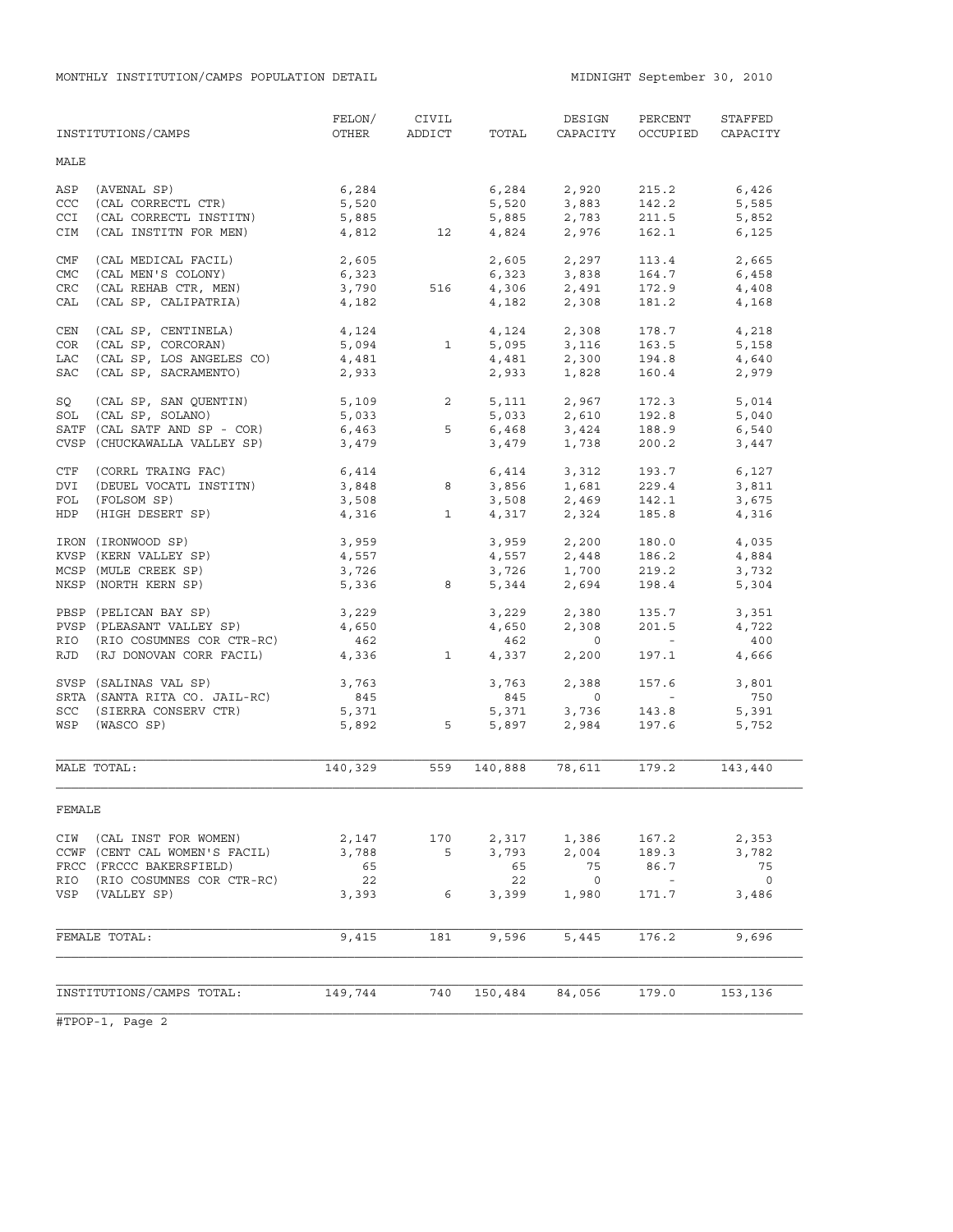|                   | MONTHLY INSTITUTION/CAMPS POPULATION DETAIL |                |                |                |              | MIDNIGHT September 30, 2010 |             |
|-------------------|---------------------------------------------|----------------|----------------|----------------|--------------|-----------------------------|-------------|
|                   |                                             | FELON/         | CIVIL          |                | DESIGN       | PERCENT                     | STAFFED     |
| MALE              | INSTITUTIONS                                | OTHER          | ADDICT         | TOTAL          | CAPACITY     | OCCUPIED                    | CAPACITY    |
| ASP<br><b>CCC</b> | (AVENAL SP)<br>(CAL CORRECTL CTR)           | 6,284          |                | 6,284          | 2,920        | 215.2                       | 6,426       |
|                   | Camps                                       | 2,000          |                | 2,000          | 1,908        | 104.8                       | 2,029       |
|                   | Level I                                     | 1,521          |                | 1,521          | 867          | 175.4                       | 1,557       |
|                   | Level II                                    | 1,090          |                | 1,090          | 608          | 179.3                       | 1,064       |
| CCI               | Level III<br>(CAL CORRECTL INSTITN)         | 909            |                | 909            | 500          | 181.8                       | 935         |
|                   | Level I                                     | 1,167          |                | 1,167          | 619          | 188.5                       | 1,182       |
|                   | Level II                                    | 1,603          |                | 1,603          | 664          | 241.4                       | 1,606       |
|                   | Level IV                                    | 842            |                | 842            | 684          | 123.1                       | 798         |
|                   | SHU                                         | 778            |                | 778            | 316          | 246.2                       | 787         |
|                   | Reception Ctr<br>(CAL INSTITN FOR MEN)      | 1,495          |                | 1,495          | 500          | 299.0                       | 1,479       |
| CIM               | Level I                                     |                |                |                | 1,374        | 118.0                       | 1,641       |
|                   | East - Reception Center                     | 1,621<br>1,206 | 3              | 1,621<br>1,209 | 369          | 327.6                       | 1,382       |
|                   | Reception Center - Central                  | 1,406          | 9              | 1,415          | 618          | 229.0                       | 1,463       |
|                   | Reception Center - West                     | 579            |                | 579            | 615          | 94.1                        | 1,639       |
| CMF               | (CAL MEDICAL FACIL)                         |                |                |                |              |                             |             |
|                   | Level I                                     | 63             |                | 63             | 135          | 46.7                        | 77          |
|                   | Level II                                    | 203            |                | 203            | 230          | 88.3                        | 272         |
|                   | Level III                                   | 2,339          |                | 2,339          | 1,932        | 121.1                       | 2,316       |
| <b>CMC</b>        | (CAL MEN'S COLONY)                          |                |                |                |              |                             |             |
|                   | East                                        | 3,706          |                | 3,706          | 2,425        | 152.8                       | 3,720       |
|                   | West                                        | 2,617          |                | 2,617          | 1,413        | 185.2                       | 2,738       |
| CRC               | (CAL REHAB CTR, MEN)                        | 3,790          | 516            | 4,306          | 2,491        | 172.9                       | 4,408       |
| CAL               | (CAL SP, CALIPATRIA)                        |                |                |                |              |                             |             |
|                   | Level I                                     | 211            |                | 211            | 208          | 101.4                       | 258         |
| <b>CEN</b>        | Level IV<br>(CAL SP, CENTINELA)             | 3,971          |                | 3,971          | 2,100        | 189.1                       | 3,910       |
|                   | Level I                                     | 203            |                | 203            | 208          | 97.6                        | 258         |
|                   | Level III                                   | 3,921          |                | 3,921          | 2,100        | 186.7                       | 3,960       |
| <b>COR</b>        | (CAL SP, CORCORAN)                          |                |                |                |              |                             |             |
|                   | Level I                                     | 596            |                | 596            | 492          | 121.1                       | 611         |
|                   | Level III                                   | 2,600          |                | 2,600          | 1,500        | 173.3                       | 2,441       |
|                   | Level IV                                    | 525            |                | 525            | 100          | 525.0                       | 681         |
|                   | SHU                                         | 1,368<br>5     | 1              | 1,369<br>5     | 1,000        | 136.9                       | 1,401       |
| LAC               | PHU                                         |                |                |                | 24           | 20.8                        | 24          |
|                   | (CAL SP, LOS ANGELES CO)<br>Level I         | 230            |                | 230            | 200          | 115.0                       | 250         |
|                   | Level III/IV                                |                |                |                |              |                             |             |
|                   |                                             | 2,330          |                | 2,330          | 1,200<br>900 | 194.2<br>213.4              | 2,510       |
| <b>SAC</b>        | Reception Center<br>(CAL SP, SACRAMENTO)    | 1,921          |                | 1,921          |              |                             | 1,880       |
|                   | Level I                                     | 252            |                | 252            | 192          | 131.3                       | 288         |
|                   | PSU                                         | 281            |                | 281            | 256          | 109.8                       | 256         |
|                   | Level IV                                    | 2,400          |                | 2,400          | 1,380        | 173.9                       | 2,435       |
| SQ                | (CAL SP, SAN QUENTIN)                       |                |                |                |              |                             |             |
|                   | Level II                                    | 1,855          |                | 1,855          | 916          | 202.5                       | 1,627       |
|                   | Condemned                                   | 663            |                | 663            | 637          | 104.1                       | 636         |
|                   | Reception Center                            | 2,591          | $\overline{c}$ | 2,593          | 1,414        | 183.4                       | 2,751       |
| SOL               | (CAL SP, SOLANO)                            |                |                |                |              |                             |             |
|                   | Level II                                    | 2,522          |                | 2,522          | 1,410        | 178.9                       | 2,820       |
|                   | Level III                                   | 2,511          |                | 2,511          | 1,200        | 209.3                       | 2,220       |
|                   | SATF (CAL SATF AND SP - COR)                | 6,463          | 5              | 6,468          | 3,424        | 188.9                       | 6,540       |
|                   | CVSP (CHUCKAWALLA VALLEY SP)                |                |                |                |              |                             |             |
|                   | Level I                                     | 246            |                | 246            | 208          | 118.3                       | 258         |
| CTF               | Level II<br>(CORRL TRAING FAC)              | 3,233          |                | 3,233          | 1,530        | 211.3                       | 3,189       |
|                   | Central-II                                  | 2,744          |                | 2,744          | 1,212        | 226.4                       | 2,877       |
|                   | North-II/III                                | 2,663          |                | 2,663          | 1,594        | 167.1                       | 2,280       |
|                   | South-I                                     | 1,007          |                | 1,007          | 506          | 199.0                       | 970         |
| DVI               | (DEUEL VOCATL INSTITN)                      |                |                |                |              |                             |             |
|                   | Level I/II                                  | 673            |                | 673            | 494          | 136.2                       | 677         |
|                   | Reception Center                            | 3,175          | 8              | 3,183          | 1,187        | 268.2                       | 3,134       |
| FOL               | (FOLSOM SP)                                 |                |                |                |              |                             |             |
|                   | PSAP                                        | $\mathbf{1}$   |                | $\mathbf{1}$   | 129          | 0.8                         | $\mathbf 0$ |
|                   | TTP                                         | $\mathbf{1}$   |                | 1              | 131          | 0.8                         | 0           |
|                   | Level I                                     | 277            |                | 277            | 408          | 67.9                        | 424         |
|                   | Level II                                    | 2,219          |                | 2,219          | 1,663        | 133.4                       | 649         |
|                   | Level III                                   | 1,010          |                | 1,010          | 138          | 731.9                       | 2,602       |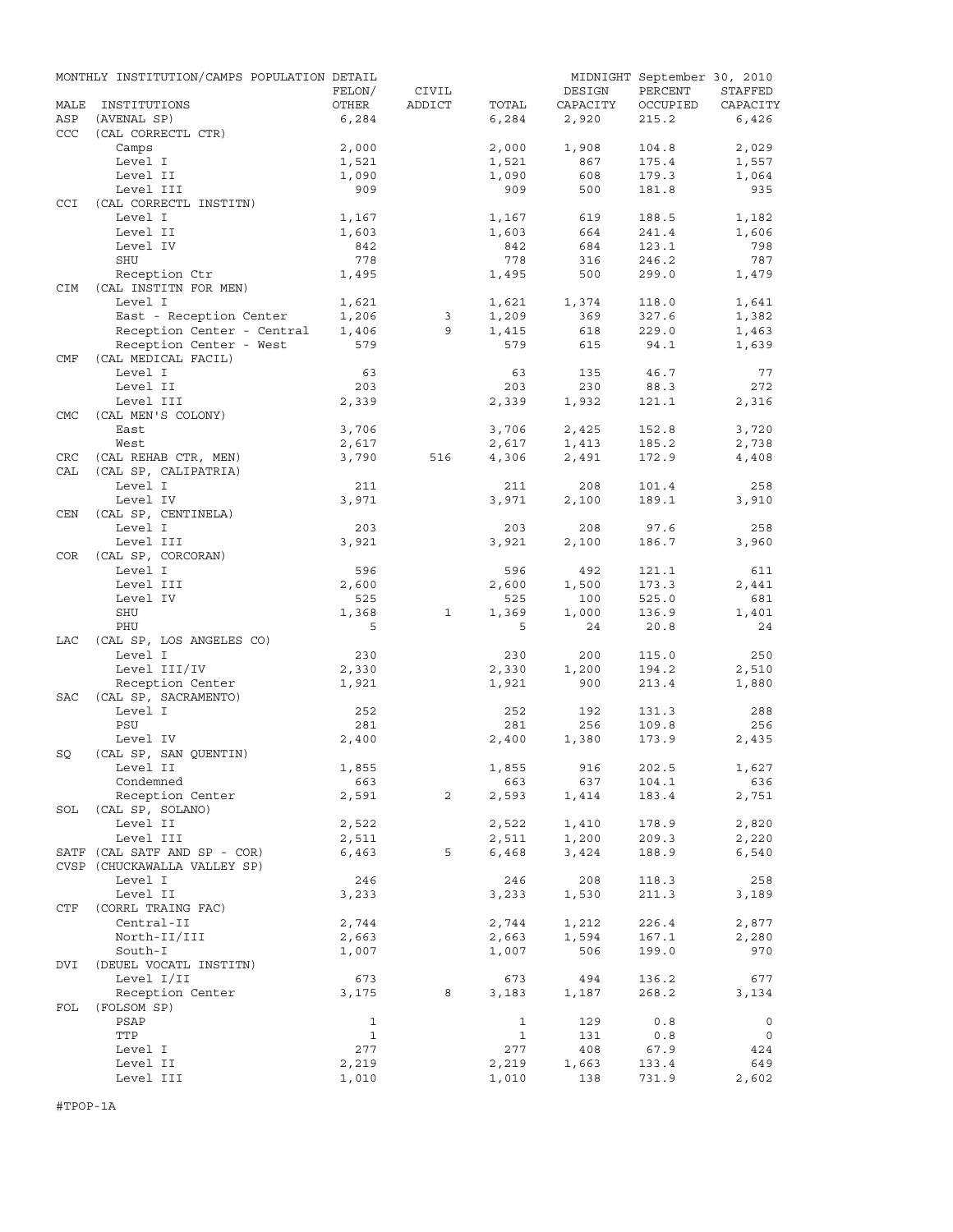|             | MONTHLY INSTITUTION/CAMPS POPULATION DETAIL   | FELON/           | CIVIL          |                             | DESIGN       | MIDNIGHT September 30, 2010<br>PERCENT | STAFFED  |
|-------------|-----------------------------------------------|------------------|----------------|-----------------------------|--------------|----------------------------------------|----------|
| MALE<br>HDP | INSTITUTIONS<br>(HIGH DESERT SP)              | OTHER            | ADDICT         | TOTAL                       | CAPACITY     | OCCUPIED                               | CAPACITY |
|             | Level I                                       | 222              |                | 222                         | 200          | 111.0                                  | 250      |
|             | Level II                                      | 98               |                | 98                          | $\circ$      | $\overline{\phantom{a}}$               | 120      |
|             | Level III                                     | 375              |                | 375                         | 800          | 46.9                                   | 380      |
|             | Level IV                                      | 2,924            |                | 2,924                       | 1,124        | 260.1                                  | 2,996    |
|             | Reception Center                              | 697              | $\mathbf{1}$   | 698                         | 200          | 349.0                                  | 570      |
|             | IRON (IRONWOOD SP)<br>Level I                 | 202              |                | 202                         | 200          | 101.0                                  | 250      |
|             | Level III                                     | 3,757            |                | 3,757                       | 2,000        | 187.9                                  | 3,785    |
|             | KVSP (KERN VALLEY SP)                         |                  |                |                             |              |                                        |          |
|             | Level I/II                                    | 263              |                | 263                         | 200          | 131.5                                  | 420      |
|             | Level IV                                      | 4,294            |                | 4,294                       | 2,248        | 191.0                                  | 4,464    |
|             | MCSP (MULE CREEK SP)                          |                  |                |                             |              |                                        |          |
|             | Level I/II                                    | 290              |                | 290                         | 200          | 145.0                                  | 456      |
|             | Level III                                     | 2,459            |                | 2,459                       | 1,000        | 245.9                                  | 2,516    |
|             | Level IV                                      | 977              |                | 977                         | 500          | 195.4                                  | 760      |
|             | NKSP (NORTH KERN SP)                          |                  |                |                             |              |                                        |          |
|             | Level I                                       | 116              |                | 116                         | 210          | 55.2                                   | 258      |
|             | Level III                                     | 349              |                | 349                         | 300          | 116.3                                  | 226      |
|             | Reception Center<br>PBSP (PELICAN BAY SP)     | 4,871            | 8              | 4,879                       | 2,184        | 223.4                                  | 4,820    |
|             | Level I                                       | 216              |                | 216                         | 200          | 108.0                                  | 248      |
|             | Level III/IV                                  | 1,903            |                | 1,903                       | 996          | 191.1                                  | 1,994    |
|             | <b>SHU</b>                                    | 1,110            |                | 1,110                       | 1,184        | 93.8                                   | 1,109    |
|             | PVSP (PLEASANT VALLEY SP)                     |                  |                |                             |              |                                        |          |
|             | Level I/II                                    | 202              |                | 202                         | 208          | 97.1                                   | 138      |
|             | Level III/IV                                  | 4,448            |                | 4,448                       | 2,100        | 211.8                                  | 4,584    |
| RIO         | (RIO COSUMNES COR CTR-RC)                     | 462              |                | 462                         | $\Omega$     |                                        | 400      |
| <b>RJD</b>  | (RJ DONOVAN CORR FACIL)                       |                  |                |                             |              |                                        |          |
|             | Level I                                       | 263              |                | 263                         | 200          | 131.5                                  | 400      |
|             | Level III                                     | 1,443            | 1              | 1,444                       | 600          | 240.7                                  | 1,352    |
|             | Reception Center                              | 1,914            |                | 1,914                       | 900          | 212.7                                  | 2,004    |
|             | IV<br>SVSP (SALINAS VAL SP)                   | 716              |                | 716                         | 500          | 143.2                                  | 910      |
|             | Level I/II                                    | 183              |                | 183                         | 200          | 91.5                                   | 200      |
|             | Level III/IV                                  | 3,580            |                | 3,580                       | 2,188        | 163.6                                  | 3,601    |
|             | SRTA (SANTA RITA CO. JAIL-RC)                 | 845              |                | 845                         | $\circ$      | $\sim$                                 | 750      |
| <b>SCC</b>  | (SIERRA CONSERV CTR)                          |                  |                |                             |              |                                        |          |
|             | Camps-Men                                     | 1,921            |                | 1,921                       | 2,010        | 95.6                                   | 2,010    |
|             | Level I                                       | 1,226            |                | 1,226                       | 618          | 198.4                                  | 1,232    |
|             | Level II                                      | 1,154            |                | 1,154                       | 608          | 189.8                                  | 1,064    |
|             | Level III                                     | 1,070            |                | 1,070                       | 500          | 214.0                                  | 1,085    |
| WSP         | (WASCO SP)                                    |                  |                |                             |              |                                        |          |
|             | Level I                                       | 113              |                | 113                         | 200          | 56.5                                   | 200      |
|             | Level III                                     | 212              |                | 212                         | 200          | 106.0                                  | 365      |
|             | Reception Center                              | 5,567<br>140,329 | 5              | 5,572<br>559 140,888 78,611 | 2,584        | 215.6                                  | 5,187    |
|             | MALE TOTAL:                                   |                  |                |                             |              | 179.2                                  | 143,440  |
|             | FEMALE INSTITUTIONS                           |                  |                |                             |              |                                        |          |
| CIW         | (CAL INST FOR WOMEN)                          |                  |                |                             |              |                                        |          |
|             | Institution                                   | 1,615            | 149            | 1,764                       | 822          | 214.6                                  | 1,571    |
|             | Reception Center                              | 257              | 21             | 278                         | 184          | 151.1                                  | 370      |
|             | Corr Trt Ctr                                  | 6                |                | 6                           | 30           | 20.0                                   | 46       |
|             | Corr Trt Ctr RC                               | $\overline{4}$   |                | $\overline{4}$              | 30           | 13.3                                   | 46       |
|             | Camps-Women                                   | 265              |                | 265                         | 320          | 82.8                                   | 320      |
|             | CCWF (CENT CAL WOMEN'S FACIL)                 |                  |                |                             |              |                                        |          |
|             | Institution                                   | 3,042            | $\overline{2}$ | 3,044                       | 1,631        | 186.6                                  | 2,975    |
|             | Reception Center                              | 731              | 3              | 734                         | 356          | 206.2                                  | 790      |
|             | Condemned<br>FRCC (FRCCC BAKERSFIELD)         | 15<br>65         |                | 15<br>65                    | 17<br>75     | 88.2<br>86.7                           | 17<br>75 |
| RIO         | (RIO COSUMNES COR CTR-RC)                     | 22               |                | 22                          | $\mathsf{O}$ | $\overline{\phantom{a}}$               | $\circ$  |
| VSP         | (VALLEY SP)                                   |                  |                |                             |              |                                        |          |
|             | Institution                                   | 2,644            |                | 2,644                       | 1,580        | 167.3                                  | 2,660    |
|             | Reception Center                              | 692              | 6              | 698                         | 356          | 196.1                                  | 764      |
|             | SHU                                           | 57               |                | 57                          | 44           | 129.5                                  | 62       |
|             | FEMALE TOTAL:                                 | 9,415            | 181            | 9,596                       | 5,445        | 176.2                                  | 9,696    |
|             |                                               |                  |                |                             |              |                                        |          |
|             | INSTITUTIONS/CAMPS TOTAL:<br>#TPOP-1A, PAGE 2 | 149,744          | 740            | 150,484                     | 84,056       | 179.0                                  | 153,136  |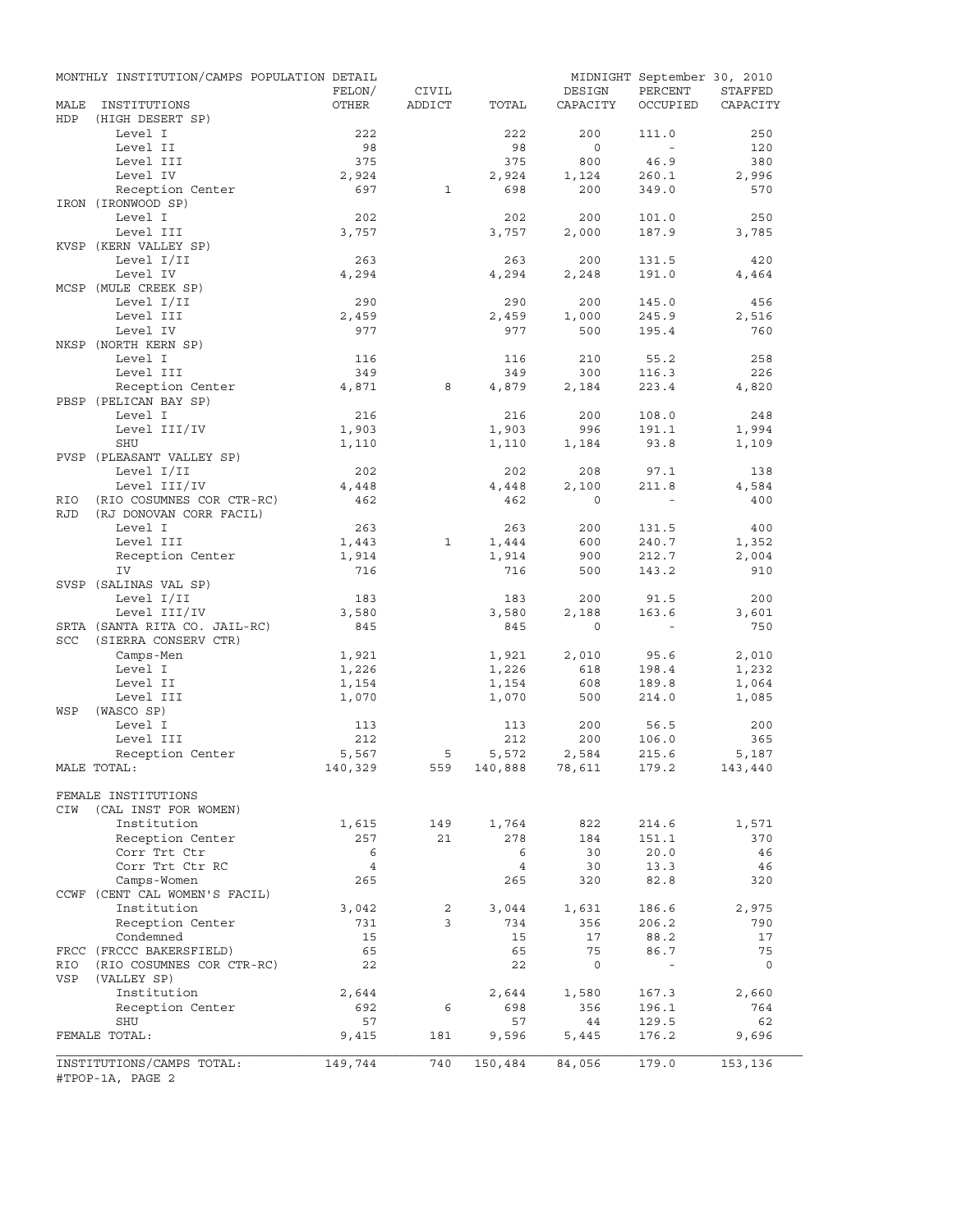### Estimates and Statistical Analysis Section<br>
Offender Information Services Branch<br>
State of California<br>
November 3, 2010 Offender Information Services Branch

Data Analysis Unit Unit Department of Corrections and Rehabilitation<br>Estimates and Statistical Analysis Section State of California

MONTHLY REPORT OF POPULATION

|  | AS OF MIDNIGHT October 31, 2010 |  |  |
|--|---------------------------------|--|--|
|  |                                 |  |  |

| FELON/                 |                                                                           | CIVIL                                                                                                                       | OTHER ADDICT TOTAL NO. PCT. CAPACITY OCCUPIED CAPACITY                                                                         | CHANGE SINCE                              | 10/31/09 DESIGN PERCENT STAFFED                                                                                                                                                                                                                                                                                                                                                                                                                                                                                                   |                                                                                                                                                                                                                                                                                                                                                                                                                                                                                                                                                                                                                                                       |
|------------------------|---------------------------------------------------------------------------|-----------------------------------------------------------------------------------------------------------------------------|--------------------------------------------------------------------------------------------------------------------------------|-------------------------------------------|-----------------------------------------------------------------------------------------------------------------------------------------------------------------------------------------------------------------------------------------------------------------------------------------------------------------------------------------------------------------------------------------------------------------------------------------------------------------------------------------------------------------------------------|-------------------------------------------------------------------------------------------------------------------------------------------------------------------------------------------------------------------------------------------------------------------------------------------------------------------------------------------------------------------------------------------------------------------------------------------------------------------------------------------------------------------------------------------------------------------------------------------------------------------------------------------------------|
|                        |                                                                           |                                                                                                                             |                                                                                                                                |                                           |                                                                                                                                                                                                                                                                                                                                                                                                                                                                                                                                   |                                                                                                                                                                                                                                                                                                                                                                                                                                                                                                                                                                                                                                                       |
|                        |                                                                           |                                                                                                                             |                                                                                                                                |                                           |                                                                                                                                                                                                                                                                                                                                                                                                                                                                                                                                   |                                                                                                                                                                                                                                                                                                                                                                                                                                                                                                                                                                                                                                                       |
|                        |                                                                           |                                                                                                                             |                                                                                                                                |                                           |                                                                                                                                                                                                                                                                                                                                                                                                                                                                                                                                   |                                                                                                                                                                                                                                                                                                                                                                                                                                                                                                                                                                                                                                                       |
|                        |                                                                           |                                                                                                                             | A. TOTAL INSTITUTIONS 163,876 714 164,590 -3,931 -2.3                                                                          |                                           |                                                                                                                                                                                                                                                                                                                                                                                                                                                                                                                                   |                                                                                                                                                                                                                                                                                                                                                                                                                                                                                                                                                                                                                                                       |
|                        |                                                                           |                                                                                                                             |                                                                                                                                |                                           |                                                                                                                                                                                                                                                                                                                                                                                                                                                                                                                                   |                                                                                                                                                                                                                                                                                                                                                                                                                                                                                                                                                                                                                                                       |
|                        |                                                                           |                                                                                                                             |                                                                                                                                |                                           |                                                                                                                                                                                                                                                                                                                                                                                                                                                                                                                                   |                                                                                                                                                                                                                                                                                                                                                                                                                                                                                                                                                                                                                                                       |
|                        |                                                                           |                                                                                                                             | N-STATE 153,946 714 154,660<br>(MEN, Subtotal) 144,082 541 144,623 -5,037 -3.3<br>(WOMEN, Subtotal) 9,864 173 10,037 -919 -8.3 |                                           |                                                                                                                                                                                                                                                                                                                                                                                                                                                                                                                                   |                                                                                                                                                                                                                                                                                                                                                                                                                                                                                                                                                                                                                                                       |
|                        |                                                                           |                                                                                                                             |                                                                                                                                |                                           |                                                                                                                                                                                                                                                                                                                                                                                                                                                                                                                                   |                                                                                                                                                                                                                                                                                                                                                                                                                                                                                                                                                                                                                                                       |
|                        |                                                                           |                                                                                                                             |                                                                                                                                |                                           |                                                                                                                                                                                                                                                                                                                                                                                                                                                                                                                                   |                                                                                                                                                                                                                                                                                                                                                                                                                                                                                                                                                                                                                                                       |
|                        |                                                                           |                                                                                                                             |                                                                                                                                |                                           |                                                                                                                                                                                                                                                                                                                                                                                                                                                                                                                                   |                                                                                                                                                                                                                                                                                                                                                                                                                                                                                                                                                                                                                                                       |
|                        |                                                                           |                                                                                                                             |                                                                                                                                |                                           |                                                                                                                                                                                                                                                                                                                                                                                                                                                                                                                                   |                                                                                                                                                                                                                                                                                                                                                                                                                                                                                                                                                                                                                                                       |
|                        |                                                                           |                                                                                                                             |                                                                                                                                |                                           |                                                                                                                                                                                                                                                                                                                                                                                                                                                                                                                                   |                                                                                                                                                                                                                                                                                                                                                                                                                                                                                                                                                                                                                                                       |
|                        |                                                                           |                                                                                                                             |                                                                                                                                |                                           |                                                                                                                                                                                                                                                                                                                                                                                                                                                                                                                                   |                                                                                                                                                                                                                                                                                                                                                                                                                                                                                                                                                                                                                                                       |
| PRISONER MOTHER PGM 48 |                                                                           |                                                                                                                             |                                                                                                                                |                                           |                                                                                                                                                                                                                                                                                                                                                                                                                                                                                                                                   |                                                                                                                                                                                                                                                                                                                                                                                                                                                                                                                                                                                                                                                       |
|                        |                                                                           |                                                                                                                             |                                                                                                                                |                                           |                                                                                                                                                                                                                                                                                                                                                                                                                                                                                                                                   |                                                                                                                                                                                                                                                                                                                                                                                                                                                                                                                                                                                                                                                       |
|                        |                                                                           |                                                                                                                             |                                                                                                                                |                                           |                                                                                                                                                                                                                                                                                                                                                                                                                                                                                                                                   |                                                                                                                                                                                                                                                                                                                                                                                                                                                                                                                                                                                                                                                       |
|                        |                                                                           |                                                                                                                             |                                                                                                                                |                                           |                                                                                                                                                                                                                                                                                                                                                                                                                                                                                                                                   |                                                                                                                                                                                                                                                                                                                                                                                                                                                                                                                                                                                                                                                       |
|                        |                                                                           |                                                                                                                             |                                                                                                                                |                                           |                                                                                                                                                                                                                                                                                                                                                                                                                                                                                                                                   |                                                                                                                                                                                                                                                                                                                                                                                                                                                                                                                                                                                                                                                       |
|                        |                                                                           | 777                                                                                                                         |                                                                                                                                |                                           |                                                                                                                                                                                                                                                                                                                                                                                                                                                                                                                                   |                                                                                                                                                                                                                                                                                                                                                                                                                                                                                                                                                                                                                                                       |
|                        |                                                                           |                                                                                                                             |                                                                                                                                |                                           |                                                                                                                                                                                                                                                                                                                                                                                                                                                                                                                                   |                                                                                                                                                                                                                                                                                                                                                                                                                                                                                                                                                                                                                                                       |
|                        |                                                                           |                                                                                                                             |                                                                                                                                |                                           |                                                                                                                                                                                                                                                                                                                                                                                                                                                                                                                                   |                                                                                                                                                                                                                                                                                                                                                                                                                                                                                                                                                                                                                                                       |
|                        |                                                                           |                                                                                                                             |                                                                                                                                |                                           |                                                                                                                                                                                                                                                                                                                                                                                                                                                                                                                                   |                                                                                                                                                                                                                                                                                                                                                                                                                                                                                                                                                                                                                                                       |
|                        |                                                                           |                                                                                                                             |                                                                                                                                |                                           |                                                                                                                                                                                                                                                                                                                                                                                                                                                                                                                                   |                                                                                                                                                                                                                                                                                                                                                                                                                                                                                                                                                                                                                                                       |
|                        |                                                                           |                                                                                                                             |                                                                                                                                |                                           |                                                                                                                                                                                                                                                                                                                                                                                                                                                                                                                                   |                                                                                                                                                                                                                                                                                                                                                                                                                                                                                                                                                                                                                                                       |
|                        |                                                                           |                                                                                                                             |                                                                                                                                |                                           |                                                                                                                                                                                                                                                                                                                                                                                                                                                                                                                                   |                                                                                                                                                                                                                                                                                                                                                                                                                                                                                                                                                                                                                                                       |
|                        |                                                                           |                                                                                                                             |                                                                                                                                |                                           |                                                                                                                                                                                                                                                                                                                                                                                                                                                                                                                                   |                                                                                                                                                                                                                                                                                                                                                                                                                                                                                                                                                                                                                                                       |
|                        |                                                                           |                                                                                                                             |                                                                                                                                |                                           |                                                                                                                                                                                                                                                                                                                                                                                                                                                                                                                                   |                                                                                                                                                                                                                                                                                                                                                                                                                                                                                                                                                                                                                                                       |
|                        |                                                                           |                                                                                                                             |                                                                                                                                |                                           |                                                                                                                                                                                                                                                                                                                                                                                                                                                                                                                                   |                                                                                                                                                                                                                                                                                                                                                                                                                                                                                                                                                                                                                                                       |
|                        |                                                                           |                                                                                                                             |                                                                                                                                |                                           |                                                                                                                                                                                                                                                                                                                                                                                                                                                                                                                                   |                                                                                                                                                                                                                                                                                                                                                                                                                                                                                                                                                                                                                                                       |
|                        |                                                                           |                                                                                                                             |                                                                                                                                |                                           |                                                                                                                                                                                                                                                                                                                                                                                                                                                                                                                                   |                                                                                                                                                                                                                                                                                                                                                                                                                                                                                                                                                                                                                                                       |
|                        |                                                                           |                                                                                                                             |                                                                                                                                |                                           |                                                                                                                                                                                                                                                                                                                                                                                                                                                                                                                                   |                                                                                                                                                                                                                                                                                                                                                                                                                                                                                                                                                                                                                                                       |
|                        |                                                                           |                                                                                                                             |                                                                                                                                |                                           |                                                                                                                                                                                                                                                                                                                                                                                                                                                                                                                                   |                                                                                                                                                                                                                                                                                                                                                                                                                                                                                                                                                                                                                                                       |
|                        |                                                                           |                                                                                                                             |                                                                                                                                |                                           |                                                                                                                                                                                                                                                                                                                                                                                                                                                                                                                                   |                                                                                                                                                                                                                                                                                                                                                                                                                                                                                                                                                                                                                                                       |
| 148                    |                                                                           |                                                                                                                             |                                                                                                                                |                                           |                                                                                                                                                                                                                                                                                                                                                                                                                                                                                                                                   |                                                                                                                                                                                                                                                                                                                                                                                                                                                                                                                                                                                                                                                       |
|                        |                                                                           |                                                                                                                             |                                                                                                                                |                                           |                                                                                                                                                                                                                                                                                                                                                                                                                                                                                                                                   |                                                                                                                                                                                                                                                                                                                                                                                                                                                                                                                                                                                                                                                       |
|                        |                                                                           |                                                                                                                             |                                                                                                                                |                                           |                                                                                                                                                                                                                                                                                                                                                                                                                                                                                                                                   |                                                                                                                                                                                                                                                                                                                                                                                                                                                                                                                                                                                                                                                       |
|                        |                                                                           |                                                                                                                             |                                                                                                                                |                                           |                                                                                                                                                                                                                                                                                                                                                                                                                                                                                                                                   |                                                                                                                                                                                                                                                                                                                                                                                                                                                                                                                                                                                                                                                       |
|                        |                                                                           |                                                                                                                             |                                                                                                                                |                                           |                                                                                                                                                                                                                                                                                                                                                                                                                                                                                                                                   |                                                                                                                                                                                                                                                                                                                                                                                                                                                                                                                                                                                                                                                       |
|                        |                                                                           |                                                                                                                             |                                                                                                                                |                                           |                                                                                                                                                                                                                                                                                                                                                                                                                                                                                                                                   |                                                                                                                                                                                                                                                                                                                                                                                                                                                                                                                                                                                                                                                       |
|                        | FAMILY FOUNDATION PGM 54<br>WORK FUR. IN CUSTODY 32<br>67<br>777<br>4,967 | $\begin{array}{c} 67 \\ 475 \end{array}$<br>$2,571$<br>2,392<br>OTHER STATE/FED. INST. 478<br>OUT OF STATE PAROLE 763<br>48 | 475<br>II. OUT OF STATE (COCF) $9,930$ 0 9,930<br>4,967<br>2,571<br>2,392                                                      | 67<br>NRP & MNRP (Inactive) 16,384 16,384 | 3. DMH STATE HOSPITALS 244 244 -14 -5.4<br>$106,686$ 1,016 107,702 -1,437 -1.3<br>COMMUNITY SUP(Active) 88,807 1,016 89,823 -17,859 -16.5<br>COOP CASES (Active) 1,495 1,495 +38 +2.6<br>C. NON-CDC JURISDICTION $1,437$ 0 $1,437$ -245 -14.5<br>$478$ $-27$ $-5.3$<br>$763$ $-173$ $-18.4$<br>$48 - 9 - 15.7$<br>$148 -36 -19.5$<br>D. OTHER POPULATIONS 15,329 120 15,449 -2,984 -16.1<br>$\sim 10^{11}$ m $^{-1}$<br>PAROLEES (PAL/RAL) 13,231 89 13,320 -2,151 -13.9<br>TOTAL CDCR POPULATION 287,328 1,850 289,178 -692 -0.2 | 1. INSTITUTIONS/CAMPS $147,846$ 714 148,560 -6,813 -4.3 83,981 176.9 151,586<br>INSTITUTIONS 143,681 714 144,395 -6,655 -4.4 79,743 181.1 147,227<br>CAMPS(CCC & SCC) 4,165 -158 -3.6 4,238 98.3 4,359<br>$\begin{tabular}{cccccc} 2. & IN-STATE \textbf{CONTRACT} & BEDS & 5,856 & & 0 & 5,856 & +871 & +17.4 & 5,385 & 108.7 \\ \textbf{CCF PRIVATE} & 2,160 & 2,160 & -443 & -17.0 & 2,752 & 78.5 \\ \textbf{CCF PUBLIC} & 2,243 & 2,243 & +169 & +8.1 & 2,461 & 91.1 \\ \end{tabular}$<br>$\begin{array}{cccccc} 48 & & -16 & & -25.0 & & 70 & & 68.6 \\ 54 & & -30 & & -35.7 & & 70 & & 77.1 \\ 32 & & -15 & & -31.9 & & 32 & 100.0 \end{array}$ |

| CHANGE FKUM LASI MUNIH   |        |       |        |
|--------------------------|--------|-------|--------|
| A. TOTAL INSTITUTIONS    | $-449$ | $-26$ | $-475$ |
| (MEN, Subtotal)          | $-652$ | $-18$ | $-670$ |
| (WOMEN, Subtotal)        | $+5$   | $-8$  | $-3$   |
| B. PAROLE                | $-522$ | $+3$  | $-519$ |
| PAROLEES (PAL/RAL)<br>D. | $+164$ | $-1$  | $+163$ |
|                          |        |       |        |

This report contains the latest available reliable population figures from OBIS. They have been carefully audited, but are preliminary, and therefore subject to revision.

 Figure excludes institution based camps. Total persons in camps, including base camps, are 4,250 . Base camp at CMC is included in institution counts. Report # TPOP-8. Questions: (916) 327-3262 (CALNET) 467-3262.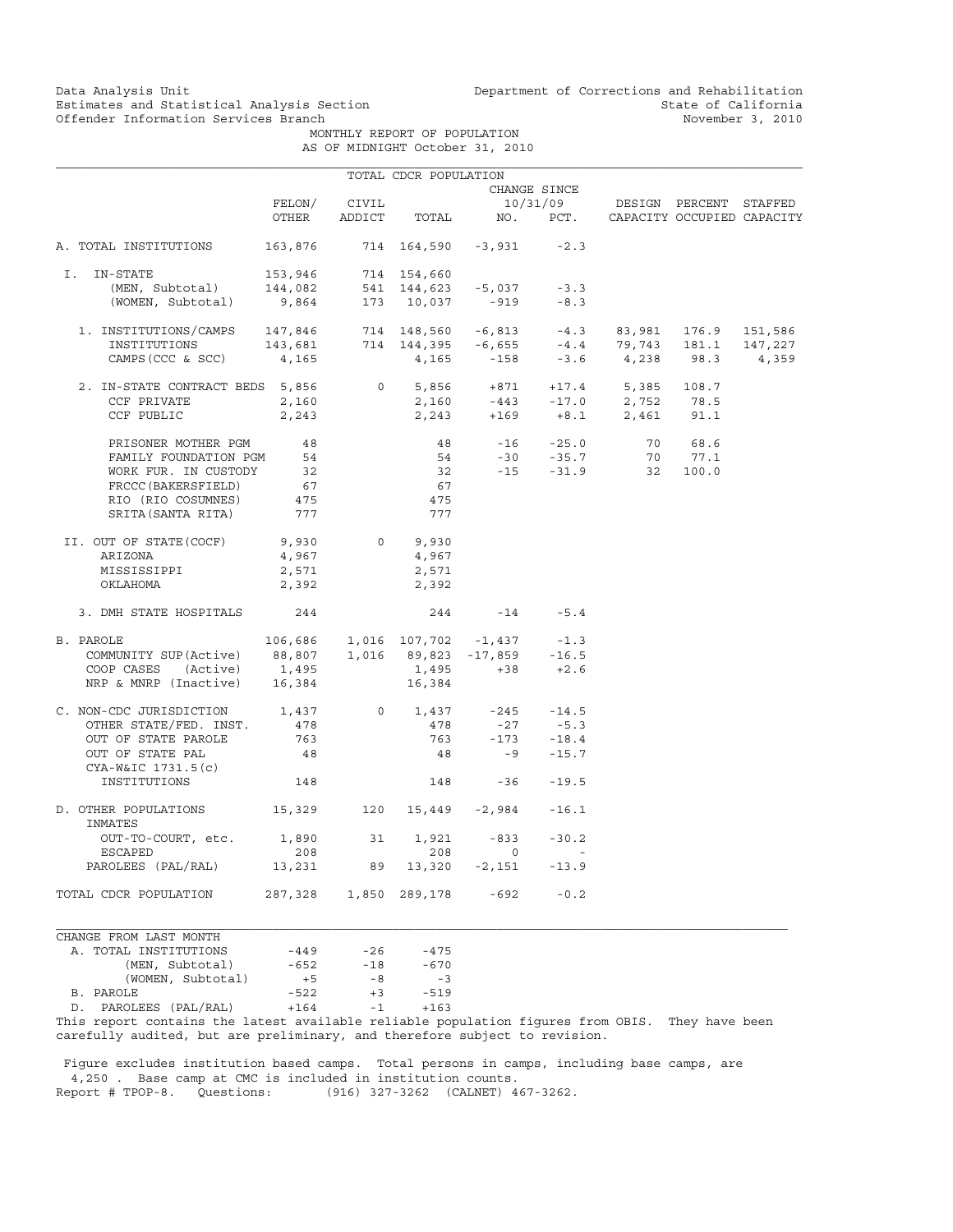MONTHLY INSTITUTION/CAMPS POPULATION DETAIL MIDNIGHT October 31, 2010

|                          | INSTITUTIONS/CAMPS                                                                                     | FELON/<br>OTHER                  | CIVIL<br>ADDICT | TOTAL          | DESIGN<br>CAPACITY                                       | PERCENT<br>OCCUPIED              | STAFFED<br>CAPACITY              |
|--------------------------|--------------------------------------------------------------------------------------------------------|----------------------------------|-----------------|----------------|----------------------------------------------------------|----------------------------------|----------------------------------|
| MALE                     |                                                                                                        |                                  |                 |                |                                                          |                                  |                                  |
| ASP<br>CCC<br><b>CCI</b> | (AVENAL SP)<br>(CAL CORRECTL CTR)<br>(CAL CORRECTL INSTITN)                                            | 6,145<br>5,445<br>5,800          |                 | 5,800          | 6,145 2,920<br>5,445 3,883<br>2,783                      | 210.4<br>140.2<br>208.4          | 6,276<br>5,585<br>5,852          |
| CIM                      | (CAL INSTITN FOR MEN)                                                                                  |                                  | 5,369 11        | 5,380          | 2,976                                                    | 180.8                            | 6,537                            |
| CMF<br>CMC               | (CAL MEDICAL FACIL)<br>(CAL MEN'S COLONY)                                                              | 2,573<br>6,208                   |                 |                | 2,573 2,297<br>6,208 3,838                               | 112.0<br>161.8                   | 2,665<br>6,458                   |
| CRC<br>CAL               | (CAL REHAB CTR, MEN)<br>(CAL SP, CALIPATRIA)                                                           | 6,208<br>3,753<br>4,116          | 489             | 4,116          | $4,242$ 2,491<br>2,308                                   | 170.3<br>178.3                   | 4,408<br>4,168                   |
| CEN<br>COR               | (CAL SP, CENTINELA)<br>(CAL SP, CORCORAN)                                                              | 3,975<br>5,063                   |                 | 3,975          | 2,308<br>5,063 3,116                                     | 172.2<br>162.5                   | 4,218<br>5,158                   |
| LAC<br>SAC               | (CAL SP, LOS ANGELES CO)<br>(CAL SP, SACRAMENTO)                                                       | 4,474<br>2,955                   |                 | 4,474<br>2,955 | 2,300<br>1,828                                           | 194.5<br>161.7                   | 4,640<br>2,979                   |
| SQ<br>SOL                | (CAL SP, SAN QUENTIN)<br>(CAL SP, SOLANO)                                                              | 5,212<br>5,026                   | 8               | 5,026          | 5,220 2,967<br>2,610                                     | 175.9<br>192.6                   | 5,014<br>5,015                   |
|                          | SATF (CAL SATF AND SP - COR)<br>CVSP (CHUCKAWALLA VALLEY SP)                                           | 6,396<br>3,183                   | 6               | 3,183          | $6,402$ $3,424$<br>1,738                                 | 187.0<br>183.1                   | 6,258<br>3,268                   |
| CTF<br>DVI               | (CORRL TRAING FAC)<br>(DEUEL VOCATL INSTITN)                                                           | 6,419<br>3,795                   | $7\overline{ }$ |                | $6,419$ $3,312$<br>$3,802$ $1,681$                       | 193.8<br>226.2                   | 6,127<br>3,811                   |
| FOL<br>HDP               | (FOLSOM SP)<br>(HIGH DESERT SP)                                                                        | 3,522<br>4,249                   | $4\overline{ }$ |                | $3,522$ $2,469$<br>$4,253$ $2,324$                       | 142.6<br>183.0                   | 3,675<br>4,316                   |
|                          | IRON (IRONWOOD SP)<br>KVSP (KERN VALLEY SP)                                                            | 3,976<br>4,662                   |                 |                | 3,976 2,200<br>4,662 2,448<br>3,668 1,700                | 180.7<br>190.4                   | 4,035<br>4,884                   |
|                          | MCSP (MULE CREEK SP)<br>NKSP (NORTH KERN SP)                                                           | 3,668<br>5,308                   | 9               |                | 5,317 2,694                                              | 215.8<br>197.4                   | 3,624<br>5,304                   |
| RJD                      | PBSP (PELICAN BAY SP)<br>PVSP (PLEASANT VALLEY SP)<br>(RJ DONOVAN CORR FACIL)<br>SVSP (SALINAS VAL SP) | 3,220<br>4,593<br>4,416<br>3,735 | $2^{\circ}$     |                | 3,220 2,380<br>4,593 2,308<br>4,418 2,200<br>3,735 2,388 | 135.3<br>199.0<br>200.8<br>156.4 | 3,351<br>4,722<br>4,594<br>3,801 |
| SCC<br>WSP               | (SIERRA CONSERV CTR)<br>(WASCO SP)                                                                     | 5,416                            | 5,833 5         |                | 5,416 3,736<br>5,838 2,984                               | 145.0<br>195.6                   | 5,366<br>5,752                   |
|                          | MALE TOTAL:                                                                                            | 138,505                          | 541             | 139,046        | 78,611                                                   | 176.9                            | 141,861                          |
| FEMALE                   |                                                                                                        |                                  |                 |                |                                                          |                                  |                                  |
|                          | CIW (CAL INST FOR WOMEN)<br>CCWF (CENT CAL WOMEN'S FACIL)                                              | 2,129<br>3,749                   | 161<br>6        | 2,290<br>3,755 | 1,386<br>2,004                                           | 165.2<br>187.4                   | 2,353<br>3,886                   |
| VSP                      | (VALLEY SP)                                                                                            | 3,463                            | 6               | 3,469          | 1,980                                                    | 175.2                            | 3,486                            |
|                          | FEMALE TOTAL:                                                                                          | 9,341                            | 173             | 9,514          | 5,370                                                    | 177.2                            | 9,725                            |
|                          | INSTITUTIONS/CAMPS TOTAL:                                                                              | 147,846                          | 714             | 148,560        | 83,981                                                   | 176.9                            | 151,586                          |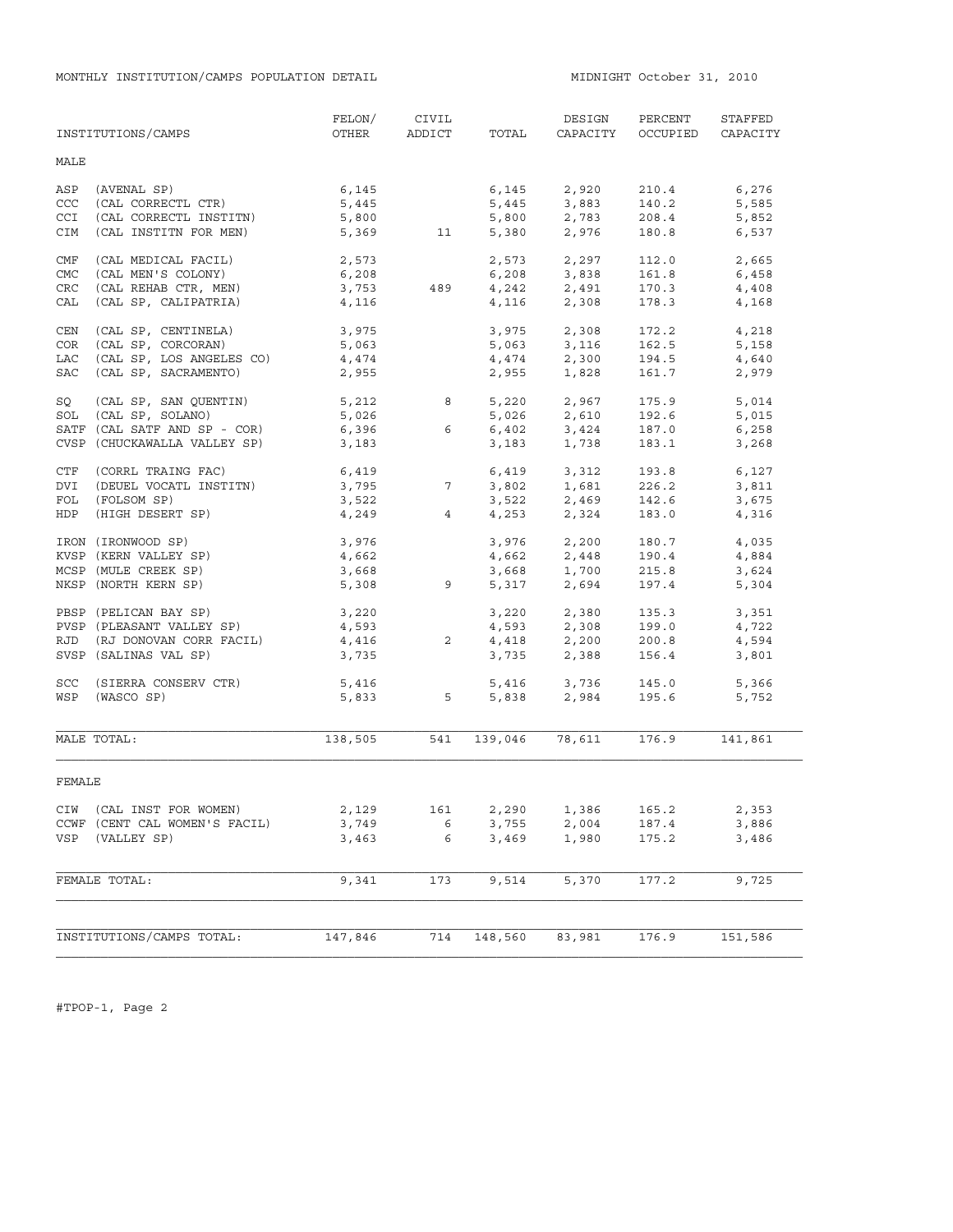|                   | MONTHLY INSTITUTION/CAMPS POPULATION DETAIL |              |                 |              |          | MIDNIGHT October 31, 2010 |             |
|-------------------|---------------------------------------------|--------------|-----------------|--------------|----------|---------------------------|-------------|
|                   |                                             | FELON/       | CIVIL           |              | DESIGN   | PERCENT                   | STAFFED     |
| MALE              | INSTITUTIONS                                | OTHER        | ADDICT          | TOTAL        | CAPACITY | OCCUPIED                  | CAPACITY    |
| ASP<br><b>CCC</b> | (AVENAL SP)<br>(CAL CORRECTL CTR)           | 6,145        |                 | 6,145        | 2,920    | 210.4                     | 6,276       |
|                   | Camps                                       | 1,972        |                 | 1,972        | 1,908    | 103.4                     | 2,029       |
|                   | Level I                                     | 1,537        |                 | 1,537        | 867      | 177.3                     | 1,557       |
|                   | Level II                                    | 1,063        |                 | 1,063        | 608      | 174.8                     | 1,064       |
| CCI               | Level III<br>(CAL CORRECTL INSTITN)         | 873          |                 | 873          | 500      | 174.6                     | 935         |
|                   | Level I                                     | 1,131        |                 | 1,131        | 619      | 182.7                     | 1,182       |
|                   | Level II                                    | 1,579        |                 | 1,579        | 664      | 237.8                     | 1,606       |
|                   | Level IV                                    | 847          |                 | 847          | 684      | 123.8                     | 798         |
|                   | <b>SHU</b>                                  | 769          |                 | 769          | 316      | 243.4                     | 787         |
|                   | Reception Ctr                               | 1,474        |                 | 1,474        | 500      | 294.8                     | 1,479       |
| CIM               | (CAL INSTITN FOR MEN)                       |              |                 |              |          |                           |             |
|                   | Level I                                     | 1,876        | $\mathbf{1}$    | 1,877        | 1,374    | 136.6                     | 1,641       |
|                   | East - Reception Center                     | 1,228        | $\mathbf{1}$    | 1,229        | 369      | 333.1                     | 1,382       |
|                   | Reception Center - Central                  | 1,341        | 9               | 1,350        | 618      | 218.4                     | 1,463       |
|                   | Reception Center - West                     | 924          |                 | 924          | 615      | 150.2                     | 2,051       |
| CMF               | (CAL MEDICAL FACIL)                         |              |                 |              |          |                           |             |
|                   | Level I                                     | 62           |                 | 62           | 135      | 45.9                      | 77          |
|                   | Level II                                    | 201          |                 | 201          | 230      | 87.4                      | 272         |
|                   | Level III                                   | 2,310        |                 | 2,310        | 1,932    | 119.6                     | 2,316       |
| <b>CMC</b>        | (CAL MEN'S COLONY)                          |              |                 |              |          |                           |             |
|                   | East                                        | 3,632        |                 | 3,632        | 2,425    | 149.8                     | 3,720       |
|                   | West                                        | 2,576        |                 | 2,576        | 1,413    | 182.3                     | 2,738       |
| CRC               | (CAL REHAB CTR, MEN)                        | 3,753        | 489             | 4,242        | 2,491    | 170.3                     | 4,408       |
| CAL               | (CAL SP, CALIPATRIA)                        |              |                 |              |          |                           |             |
|                   | Level I                                     | 172          |                 | 172          | 208      | 82.7                      | 258         |
|                   | Level IV                                    | 3,944        |                 | 3,944        | 2,100    | 187.8                     | 3,910       |
| <b>CEN</b>        | (CAL SP, CENTINELA)                         |              |                 |              |          |                           |             |
|                   | Level I                                     | 94           |                 | 94           | 208      | 45.2                      | 258         |
|                   | Level III                                   | 3,881        |                 | 3,881        | 2,100    | 184.8                     | 3,960       |
| <b>COR</b>        | (CAL SP, CORCORAN)                          |              |                 |              |          |                           |             |
|                   | Level I                                     | 541          |                 | 541          | 492      | 110.0                     | 611         |
|                   | Level III                                   | 2,628        |                 | 2,628        | 1,500    | 175.2                     | 2,441       |
|                   | Level IV                                    | 517          |                 | 517          | 100      | 517.0                     | 681         |
|                   | SHU                                         | 1,372        |                 | 1,372        | 1,000    | 137.2                     | 1,401       |
|                   | PHU                                         | 5            |                 | 5            | 24       | 20.8                      | 24          |
| LAC               | (CAL SP, LOS ANGELES CO)                    |              |                 |              |          |                           |             |
|                   | Level I                                     | 233          |                 | 233          | 200      | 116.5                     | 250         |
|                   | Level III/IV                                | 2,334        |                 | 2,334        | 1,200    | 194.5                     | 2,510       |
|                   | Reception Center                            | 1,907        |                 | 1,907        | 900      | 211.9                     | 1,880       |
| <b>SAC</b>        | (CAL SP, SACRAMENTO)                        |              |                 |              |          |                           |             |
|                   | Level I                                     | 250          |                 | 250          | 192      | 130.2                     | 288         |
|                   | PSU                                         | 286          |                 | 286          | 256      | 111.7                     | 256         |
|                   | Level IV                                    | 2,419        |                 | 2,419        | 1,380    | 175.3                     | 2,435       |
| SQ                | (CAL SP, SAN QUENTIN)<br>Level II           | 1,834        |                 | 1,834        | 916      | 200.2                     | 1,627       |
|                   | Condemned                                   | 665          |                 | 665          | 637      | 104.4                     | 636         |
|                   | Reception Center                            | 2,713        | 8               | 2,721        | 1,414    | 192.4                     | 2,751       |
| SOL               | (CAL SP, SOLANO)                            |              |                 |              |          |                           |             |
|                   | Level II                                    | 2,491        |                 | 2,491        | 1,410    | 176.7                     | 2,820       |
|                   | Level III                                   | 2,535        |                 | 2,535        | 1,200    | 211.3                     | 2,195       |
|                   | SATF (CAL SATF AND SP - COR)                | 6,396        | 6               | 6,402        | 3,424    | 187.0                     | 6,258       |
|                   | CVSP (CHUCKAWALLA VALLEY SP)                |              |                 |              |          |                           |             |
|                   | Level I                                     | 239          |                 | 239          | 208      | 114.9                     | 258         |
|                   | Level II                                    | 2,944        |                 | 2,944        | 1,530    | 192.4                     | 3,010       |
| CTF               | (CORRL TRAING FAC)                          |              |                 |              |          |                           |             |
|                   | Central-II                                  | 2,756        |                 | 2,756        | 1,212    | 227.4                     | 2,877       |
|                   | North-II/III                                | 2,725        |                 | 2,725        | 1,594    | 171.0                     | 2,280       |
|                   | South-I                                     | 938          |                 | 938          | 506      | 185.4                     | 970         |
| DVI               | (DEUEL VOCATL INSTITN)                      |              |                 |              |          |                           |             |
|                   | Level I/II                                  | 680          |                 | 680          | 494      | 137.7                     | 677         |
|                   | Reception Center                            | 3,115        | $7\phantom{.0}$ | 3,122        | 1,187    | 263.0                     | 3,134       |
| FOL               | (FOLSOM SP)                                 |              |                 |              |          |                           |             |
|                   | PSAP                                        | $\mathbf{1}$ |                 | $\mathbf{1}$ | 129      | 0.8                       | $\mathbf 0$ |
|                   | TTP                                         | $\mathbf{1}$ |                 | $\mathbf{1}$ | 131      | 0.8                       | 0           |
|                   | Level I                                     | 312          |                 | 312          | 408      | 76.5                      | 424         |
|                   | Level II                                    | 2,202        |                 | 2,202        | 1,663    | 132.4                     | 649         |
|                   | Level III                                   | 1,006        |                 | 1,006        | 138      | 729.0                     | 2,602       |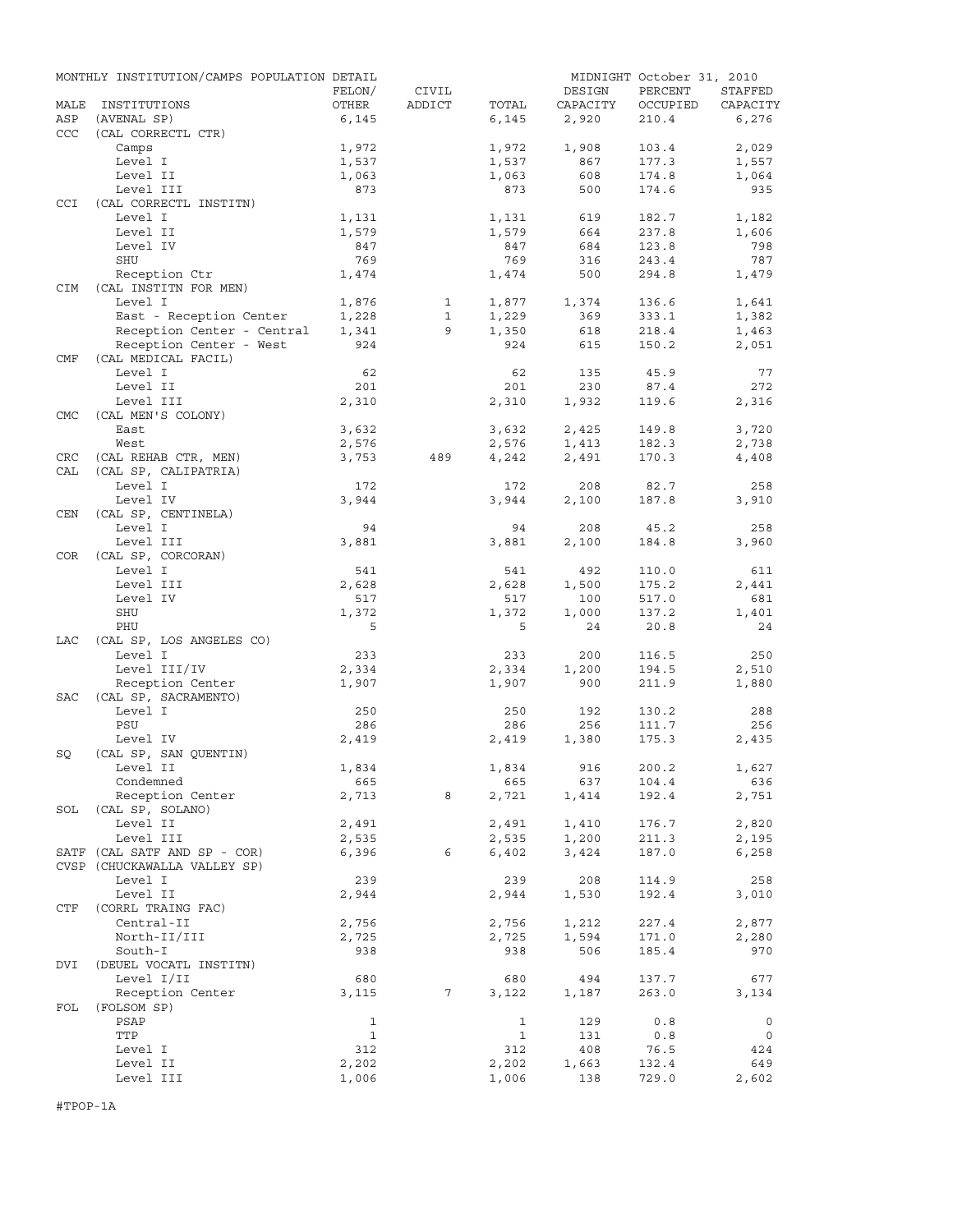|      | MONTHLY INSTITUTION/CAMPS POPULATION DETAIL |         |                |         |          | MIDNIGHT October 31, 2010 |          |
|------|---------------------------------------------|---------|----------------|---------|----------|---------------------------|----------|
|      |                                             | FELON/  | CIVIL          |         | DESIGN   | PERCENT                   | STAFFED  |
| MALE | INSTITUTIONS                                | OTHER   | ADDICT         | TOTAL   | CAPACITY | OCCUPIED                  | CAPACITY |
| HDP  | (HIGH DESERT SP)                            |         |                |         |          |                           |          |
|      | Level I                                     | 219     |                | 219     | 200      | 109.5                     | 250      |
|      | Level II                                    | 109     |                | 109     | $\circ$  | $\sim$                    | 120      |
|      | Level III                                   | 329     |                | 329     | 800      | 41.1                      | 380      |
|      | Level IV                                    | 2,895   |                | 2,895   | 1,124    | 257.6                     | 2,996    |
|      | Reception Center                            | 697     | $\overline{4}$ | 701     | 200      | 350.5                     | 570      |
|      | IRON (IRONWOOD SP)                          |         |                |         |          |                           |          |
|      | Level I                                     | 193     |                | 193     | 200      | 96.5                      | 250      |
|      | Level III                                   | 3,783   |                | 3,783   | 2,000    | 189.2                     | 3,785    |
|      | KVSP (KERN VALLEY SP)                       |         |                |         |          |                           |          |
|      | Level I/II                                  | 254     |                | 254     | 200      | 127.0                     | 420      |
|      | Level IV                                    | 4,408   |                | 4,408   | 2,248    | 196.1                     | 4,464    |
|      | MCSP (MULE CREEK SP)                        |         |                |         |          |                           |          |
|      | Level I/II                                  | 293     |                | 293     | 200      | 146.5                     | 456      |
|      | Level III                                   | 2,389   |                | 2,389   | 1,000    | 238.9                     | 2,408    |
|      | Level IV                                    | 986     |                | 986     | 500      | 197.2                     | 760      |
|      | NKSP (NORTH KERN SP)                        |         |                |         |          |                           |          |
|      | Level I                                     | 103     |                | 103     | 210      | 49.0                      | 258      |
|      | Level III                                   | 354     |                | 354     | 300      | 118.0                     | 226      |
|      | Reception Center                            | 4,851   | 9              | 4,860   | 2,184    | 222.5                     | 4,820    |
|      | PBSP (PELICAN BAY SP)                       |         |                |         |          |                           |          |
|      |                                             |         |                |         |          |                           |          |
|      | Level I                                     | 188     |                | 188     | 200      | 94.0                      | 248      |
|      | Level III/IV                                | 1,924   |                | 1,924   | 996      | 193.2                     | 1,994    |
|      | <b>SHU</b>                                  | 1,108   |                | 1,108   | 1,184    | 93.6                      | 1,109    |
|      | PVSP (PLEASANT VALLEY SP)                   |         |                |         |          |                           |          |
|      | Level I/II                                  | 207     |                | 207     | 208      | 99.5                      | 138      |
|      | Level III/IV                                | 4,386   |                | 4,386   | 2,100    | 208.9                     | 4,584    |
| RJD  | (RJ DONOVAN CORR FACIL)                     |         |                |         |          |                           |          |
|      | Level I                                     | 265     |                | 265     | 200      | 132.5                     | 400      |
|      | Level III                                   | 1,425   | 1              | 1,426   | 600      | 237.7                     | 1,352    |
|      | Reception Center                            | 1,989   | $\mathbf{1}$   | 1,990   | 900      | 221.1                     | 1,932    |
|      | IV                                          | 737     |                | 737     | 500      | 147.4                     | 910      |
|      | SVSP (SALINAS VAL SP)                       |         |                |         |          |                           |          |
|      | Level I/II                                  | 169     |                | 169     | 200      | 84.5                      | 200      |
|      | Level III/IV                                | 3,566   |                | 3,566   | 2,188    | 163.0                     | 3,601    |
| SCC  | (SIERRA CONSERV CTR)                        |         |                |         |          |                           |          |
|      | Camps-Men                                   | 1,927   |                | 1,927   | 2,010    | 95.9                      | 2,010    |
|      | Level I                                     | 1,216   |                | 1,216   | 618      | 196.8                     | 1,232    |
|      | Level II                                    | 1,196   |                | 1,196   | 608      | 196.7                     | 1,064    |
|      | Level III                                   | 1,077   |                | 1,077   | 500      | 215.4                     | 1,060    |
| WSP  | (WASCO SP)                                  |         |                |         |          |                           |          |
|      | Level I                                     | 103     |                | 103     | 200      | 51.5                      | 200      |
|      | Level III                                   | 202     |                | 202     | 200      | 101.0                     | 365      |
|      | Reception Center                            | 5,528   | 5              | 5,533   | 2,584    | 214.1                     | 5,187    |
|      | MALE TOTAL:                                 | 138,505 | 541            | 139,046 | 78,611   | 176.9                     | 141,861  |
|      |                                             |         |                |         |          |                           |          |
|      | FEMALE INSTITUTIONS                         |         |                |         |          |                           |          |
| CIW  | (CAL INST FOR WOMEN)                        |         |                |         |          |                           |          |
|      | Institution                                 | 1,606   | 144            | 1,750   | 822      | 212.9                     | 1,571    |
|      | Reception Center                            | 240     | 16             | 256     | 184      | 139.1                     | 370      |
|      | Corr Trt Ctr                                | 8       |                | 8       | 30       | 26.7                      | 46       |
|      | Corr Trt Ctr RC                             | 9       | $\mathbf{1}$   | 10      | 30       | 33.3                      | 46       |
|      |                                             |         |                |         |          |                           |          |
|      | Camps-Women                                 | 266     |                | 266     | 320      | 83.1                      | 320      |
|      | CCWF (CENT CAL WOMEN'S FACIL)               |         |                |         |          |                           |          |
|      | Institution                                 | 3,015   | 2              | 3,017   | 1,631    | 185.0                     | 3,079    |
|      | Reception Center                            | 718     | 4              | 722     | 356      | 202.8                     | 790      |
|      | Condemned                                   | 16      |                | 16      | 17       | 94.1                      | 17       |
| VSP  | (VALLEY SP)                                 |         |                |         |          |                           |          |
|      | Institution                                 | 2,701   |                | 2,701   | 1,580    | 170.9                     | 2,660    |
|      | Reception Center                            | 709     | 6              | 715     | 356      | 200.8                     | 764      |
|      | SHU                                         | 53      |                | 53      | 44       | 120.5                     | 62       |
|      | FEMALE TOTAL:                               | 9,341   | 173            | 9,514   | 5,370    | 177.2                     | 9,725    |
|      |                                             |         |                |         |          |                           |          |
|      | INSTITUTIONS/CAMPS TOTAL:                   | 147,846 | 714            | 148,560 | 83,981   | 176.9                     | 151,586  |

#TPOP-1A, PAGE 2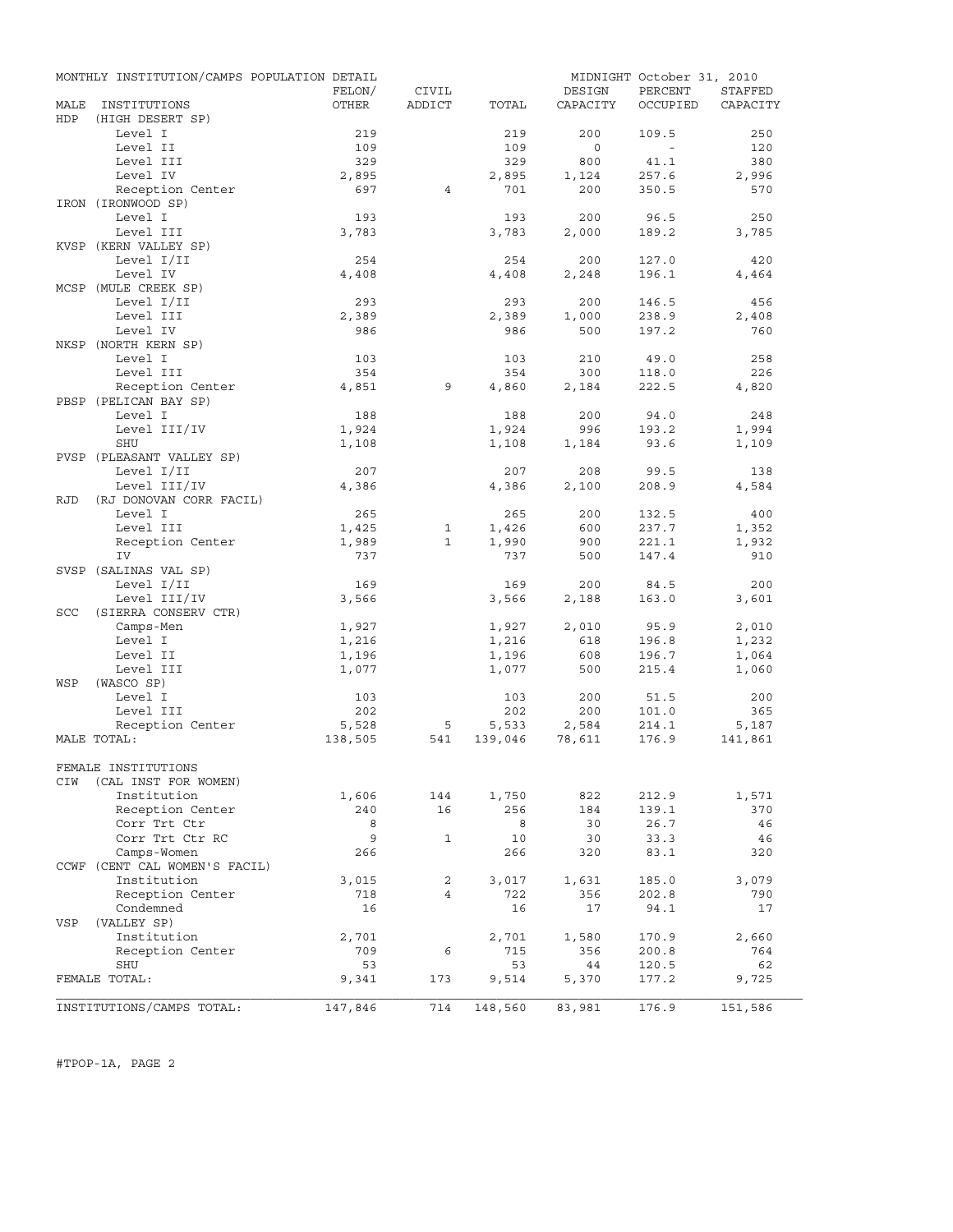Data Analysis Unit Unit Department of Corrections and Rehabilitation<br>Estimates and Statistical Analysis Section State of California Estimates and Statistical Analysis Section<br>
Offender Information Services Branch<br>
Offender State of California

 MONTHLY REPORT OF POPULATION AS OF MIDNIGHT November 30, 2010

|                                                                                                                                                   |                                       |       | TOTAL CDCR POPULATION |                                                                                                                                                                                |                   |                                     |                      |         |
|---------------------------------------------------------------------------------------------------------------------------------------------------|---------------------------------------|-------|-----------------------|--------------------------------------------------------------------------------------------------------------------------------------------------------------------------------|-------------------|-------------------------------------|----------------------|---------|
|                                                                                                                                                   |                                       |       |                       |                                                                                                                                                                                | CHANGE SINCE      |                                     |                      |         |
|                                                                                                                                                   | FELON/                                | CIVIL |                       |                                                                                                                                                                                |                   | 11/30/09 DESIGN PERCENT STAFFED     |                      |         |
|                                                                                                                                                   | OTHER                                 |       | ADDICT TOTAL          |                                                                                                                                                                                |                   | NO. PCT. CAPACITY OCCUPIED CAPACITY |                      |         |
| A. TOTAL INSTITUTIONS                                                                                                                             | 162,741                               |       |                       | 679 163,420 -4,019                                                                                                                                                             | $-2.4$            |                                     |                      |         |
| I. IN-STATE                                                                                                                                       |                                       |       |                       |                                                                                                                                                                                |                   |                                     |                      |         |
|                                                                                                                                                   |                                       |       |                       |                                                                                                                                                                                | $-3.5$            |                                     |                      |         |
| -STATE 152,651 679 153,330<br>(MEN, Subtotal) 142,858 514 143,372 -5,335<br>(WOMEN, Subtotal) 9,793 165 9,958 -812                                |                                       |       |                       | 165 9,958 -812                                                                                                                                                                 | $-7.5$            |                                     |                      |         |
| 1. INSTITUTIONS/CAMPS 146,676                                                                                                                     |                                       |       |                       |                                                                                                                                                                                |                   |                                     | 83,981 175.5 150,945 |         |
| INSTITUTIONS                                                                                                                                      | 142,584                               |       |                       |                                                                                                                                                                                |                   |                                     |                      | 146,586 |
| CAMPS (CCC & SCC)                                                                                                                                 | 4,092                                 |       |                       | $\begin{array}{cccccc} 679 & 147,355 & -7,133 & -4.6 & 83,981 & 175.5 \\ 679 & 143,263 & -7,010 & -4.6 & 79,743 & 179.7 \\ & & 4,092 & -123 & -2.9 & 4,238 & 96.6 \end{array}$ |                   |                                     |                      | 4,359   |
| 2. IN-STATE CONTRACT BEDS 5,730<br>0 5,730<br>+1,000<br>+21.1<br>5,384<br>106.4<br>CCF PRIVATE<br>2,047<br>2,047<br>-225<br>-9.9<br>2,752<br>74.4 |                                       |       |                       |                                                                                                                                                                                |                   |                                     |                      |         |
|                                                                                                                                                   |                                       |       |                       | 2,047 -225                                                                                                                                                                     |                   |                                     |                      |         |
| CCF PUBLIC                                                                                                                                        | 2,267                                 |       |                       | $2,267$ +19 +0.8 2,461 92.1                                                                                                                                                    |                   |                                     |                      |         |
| PRISONER MOTHER PGM                                                                                                                               | 43                                    |       | 43                    |                                                                                                                                                                                | $-13 - 23.2$      |                                     | 70 61.4              |         |
| FAMILY FOUNDATION PGM                                                                                                                             | 54                                    |       | 54                    |                                                                                                                                                                                | $-23 - 29.8$      |                                     | 70 77.1              |         |
| WORK FUR. IN CUSTODY                                                                                                                              | 31                                    |       |                       | $54$ $-23$ $-29.8$ 70<br>31 $-6$ $-16.2$ 31                                                                                                                                    |                   |                                     | 100.0                |         |
| FRCCC (BAKERSFIELD)                                                                                                                               | 70                                    |       | 70                    |                                                                                                                                                                                |                   |                                     |                      |         |
| RIO (RIO COSUMNES)                                                                                                                                | 477                                   |       | 477                   |                                                                                                                                                                                |                   |                                     |                      |         |
| SRITA (SANTA RITA)                                                                                                                                | 741                                   |       | 741                   |                                                                                                                                                                                |                   |                                     |                      |         |
| 3. DMH STATE HOSPITALS 245                                                                                                                        |                                       |       | 245                   | $-14$ $-5.4$                                                                                                                                                                   |                   |                                     |                      |         |
| II. OUT OF STATE(COCF)                                                                                                                            | 10,090                                |       | $0\quad 10,090$       |                                                                                                                                                                                |                   |                                     |                      |         |
| ARIZONA                                                                                                                                           | 5,166                                 |       | 5,166                 |                                                                                                                                                                                |                   |                                     |                      |         |
| MISSISSIPPI                                                                                                                                       | 2,565                                 |       | 2,565                 |                                                                                                                                                                                |                   |                                     |                      |         |
| OKLAHOMA                                                                                                                                          | 2,359                                 |       | 2,359                 |                                                                                                                                                                                |                   |                                     |                      |         |
| B. PAROLE                                                                                                                                         | 107,396    1,021    108,417    -1,396 |       |                       |                                                                                                                                                                                | $-1.2$            |                                     |                      |         |
|                                                                                                                                                   |                                       |       |                       |                                                                                                                                                                                | $-16.4$           |                                     |                      |         |
| COMMUNITY SUP(Active) 89,512 1,021 90,533 -17,810<br>COOP CASES (Active) 1,486 1,486 +16                                                          |                                       |       |                       |                                                                                                                                                                                | $+1.0$            |                                     |                      |         |
| NRP & MNRP (Inactive) 16,398                                                                                                                      |                                       |       | 16,398                |                                                                                                                                                                                |                   |                                     |                      |         |
| C. NON-CDC JURISDICTION 1,506                                                                                                                     |                                       |       |                       | 0 1,506 -179 -10.6                                                                                                                                                             |                   |                                     |                      |         |
| OTHER STATE/FED. INST.                                                                                                                            | 473                                   |       | 473                   | $-31$                                                                                                                                                                          | $-6.1$            |                                     |                      |         |
| OUT OF STATE PAROLE                                                                                                                               | 761                                   |       |                       | 761 - 171 - 18.3                                                                                                                                                               |                   |                                     |                      |         |
| OUT OF STATE PAL<br>CYA-W&IC 1731.5(c)                                                                                                            | 45                                    |       | 45                    |                                                                                                                                                                                | $-13 - 22.4$      |                                     |                      |         |
| INSTITUTIONS                                                                                                                                      | 227                                   |       |                       | 227 +36 +18.8                                                                                                                                                                  |                   |                                     |                      |         |
| D. OTHER POPULATIONS                                                                                                                              | 14,926 122 15,048 -3,304              |       |                       |                                                                                                                                                                                | $-18.0$           |                                     |                      |         |
| INMATES                                                                                                                                           |                                       |       |                       |                                                                                                                                                                                |                   |                                     |                      |         |
| OUT-TO-COURT, etc.                                                                                                                                |                                       |       | 1,795 33 1,828        | $-929 -33.6$                                                                                                                                                                   |                   |                                     |                      |         |
| ESCAPED<br>PAROLEES (PAL/RAL)                                                                                                                     | 204<br>12,927 89 13,016 -2,372        |       | 204                   | $-3$                                                                                                                                                                           | $-1.4$<br>$-15.4$ |                                     |                      |         |
|                                                                                                                                                   |                                       |       |                       |                                                                                                                                                                                |                   |                                     |                      |         |
| TOTAL CDCR POPULATION                                                                                                                             | 286,569 1,822 288,391                 |       |                       | $-936$                                                                                                                                                                         | $-0.3$            |                                     |                      |         |
|                                                                                                                                                   |                                       |       |                       |                                                                                                                                                                                |                   |                                     |                      |         |
| CHANGE FROM LAST MONTH                                                                                                                            |                                       |       |                       |                                                                                                                                                                                |                   |                                     |                      |         |

| CILINUL I KURI LINDI RUUNIII |          |              |               |
|------------------------------|----------|--------------|---------------|
| A. TOTAL INSTITUTIONS        | $-1,135$ |              | $-35 - 1,170$ |
| (MEN, Subtotal)              | $-1,224$ |              | $-27 - 1.251$ |
| (WOMEN, Subtotal)            | $-71$    | $-8$         | $-79$         |
| B. PAROLE                    | $+710$   | $+5$         | $+715$        |
| D. PAROLEES (PAL/RAL)        | $-304$   | <sup>n</sup> | $-304$        |
|                              |          |              |               |

This report contains the latest available reliable population figures from OBIS. They have been carefully audited, but are preliminary, and therefore subject to revision.

 Figure excludes institution based camps. Total persons in camps, including base camps, are 4,176 . Base camp at CMC is included in institution counts. Report # TPOP-8. Questions: (916) 327-3262 (CALNET) 467-3262.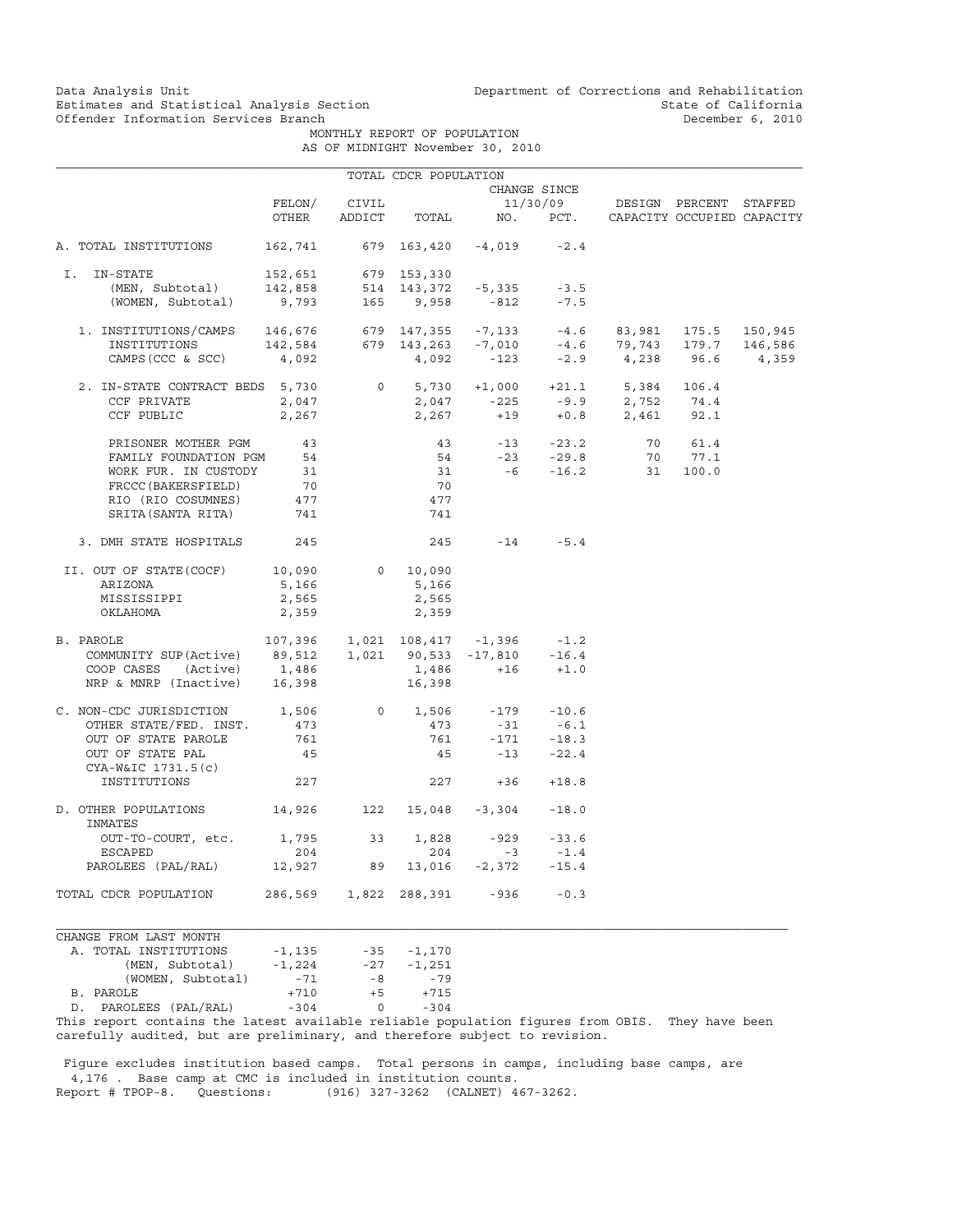MONTHLY INSTITUTION/CAMPS POPULATION DETAIL **MIDNIGHT NOVEMBER 30, 2010** 

|            | INSTITUTIONS/CAMPS            | FELON/<br>OTHER | CIVIL<br>ADDICT            | TOTAL          | DESIGN<br>CAPACITY                       | PERCENT<br>OCCUPIED | STAFFED<br>CAPACITY |
|------------|-------------------------------|-----------------|----------------------------|----------------|------------------------------------------|---------------------|---------------------|
|            |                               |                 |                            |                |                                          |                     |                     |
| MALE       |                               |                 |                            |                |                                          |                     |                     |
| ASP        | (AVENAL SP)                   | 5,949           |                            | 5,949          | 2,920                                    | 203.7               | 6,054               |
| CCC        | (CAL CORRECTL CTR)            | 5,410           |                            | 5,410          | 3,883                                    | 139.3               | 5,585               |
| <b>CCI</b> | (CAL CORRECTL INSTITN)        | 5,767           |                            |                | $5,767$<br>$2,783$<br>$5,525$<br>$2,976$ | 207.2               | 5,732               |
| CIM        | (CAL INSTITN FOR MEN)         | 5,517           | 8                          |                |                                          | 185.7               | 6,761               |
| CMF        | (CAL MEDICAL FACIL)           | 2,549           |                            | 2,549          | 2,297                                    | 111.0               | 2,697               |
| CMC        | (CAL MEN'S COLONY)            | 6,030           |                            |                | 6,030 3,838                              | 157.1               | 6,098               |
| <b>CRC</b> | (CAL REHAB CTR, MEN)          | 3,755           | 461                        | 4,216          | 2,491                                    | 169.2               | 4,306               |
| CAL        | (CAL SP, CALIPATRIA)          | 4,074           |                            | 4,074          | 2,308                                    | 176.5               | 4,168               |
| CEN        | (CAL SP, CENTINELA)           | 3,963           |                            |                | 3,963 2,308                              | 171.7               | 4,218               |
| COR        | (CAL SP, CORCORAN)            | 4,993           |                            | 4,993          | 3,116                                    | 160.2               | 5,158               |
| LAC        | (CAL SP, LOS ANGELES CO)      | 4,489           | $\mathbf{1}$               | 4,490          | 2,300                                    | 195.2               | 4,640               |
| SAC        | (CAL SP, SACRAMENTO)          | 2,928           | $\mathbf{1}$               | 2,929          | 1,828                                    | 160.2               | 2,979               |
| SQ         | (CAL SP, SAN QUENTIN)         | 5,030 4         |                            | 5,034          | 2,967                                    | 169.7               | 5,014               |
| SOL        | (CAL SP, SOLANO)              | 4,995           |                            |                | 4,995 2,610                              | 191.4               | 5,015               |
|            | SATF (CAL SATF AND SP - COR)  | 6,315           | 6                          | 6,321<br>3,065 | 3,424<br>1,738                           | 184.6<br>176.4      | 6,258               |
|            | CVSP (CHUCKAWALLA VALLEY SP)  | 3,065           |                            |                |                                          |                     | 3,268               |
| CTF        | (CORRL TRAING FAC)            | 6,463           |                            |                | 6,463 3,312                              | 195.1               | 6,127               |
| DVI        | (DEUEL VOCATL INSTITN)        | 3,810           | 20                         | 3,830          | 1,681<br>2,469                           | 227.8               | 3,811               |
| FOL        | (FOLSOM SP)                   | 3,461           |                            | 3,461          |                                          | 140.2               | 3,675               |
| HDP        | (HIGH DESERT SP)              | 4,255           | 5                          |                | 4,260 2,324                              | 183.3               | 4,316               |
|            | IRON (IRONWOOD SP)            | 3,919<br>4,680  |                            |                | $3,919$ $2,200$<br>$4,680$ $2,448$       | 178.1               | 4,035               |
|            | KVSP (KERN VALLEY SP)         |                 |                            |                |                                          | 191.2               | 4,884               |
|            | MCSP (MULE CREEK SP)          | 3,536           |                            | 3,536          | 1,700<br>2,694                           | 208.0               | 3,516               |
|            | NKSP (NORTH KERN SP)          | 5,337           | 5                          | 5,342          |                                          | 198.3               | 5,304               |
|            | PBSP (PELICAN BAY SP)         | 3,243           |                            |                | 3,243 2,380                              | 136.3               | 3,351               |
|            | PVSP (PLEASANT VALLEY SP)     | 4,590           |                            |                | $4,590$ $2,308$<br>$4,452$ $2,200$       | 198.9               | 4,722               |
| RJD        | (RJ DONOVAN CORR FACIL)       | 4,451           | <sup>1</sup>               |                |                                          | 202.4               | 4,594               |
|            | SVSP (SALINAS VAL SP)         | 3,732           |                            | 3,732          | 2,388                                    | 156.3               | 3,801               |
| SCC        | (SIERRA CONSERV CTR)          | 5,341           |                            |                | 5,341 3,736<br>5,738 2,984               | 143.0               | 5,366               |
| WSP        | (WASCO SP)                    | 5,736           | $\overline{\phantom{0}}$ 2 |                |                                          | 192.3               | 5,752               |
|            | MALE TOTAL:                   | 137,383         | 514                        |                | 137,897 78,611                           | 175.4               | 141,205             |
| FEMALE     |                               |                 |                            |                |                                          |                     |                     |
|            | CIW (CAL INST FOR WOMEN)      | 2,091           | 149                        |                | 2,240 1,386                              | 161.6               | 2,353               |
|            | CCWF (CENT CAL WOMEN'S FACIL) | 3,729           | 6 <sup>6</sup>             | 3,735          | 2,004                                    | 186.4               | 3,901               |
| VSP        | (VALLEY SP)                   | 3,473           | 10                         | 3,483          | 1,980                                    | 175.9               | 3,486               |
|            | FEMALE TOTAL:                 | 9,293           | 165                        | 9,458          | 5,370                                    | 176.1               | 9,740               |
|            |                               |                 |                            |                |                                          |                     |                     |
|            | INSTITUTIONS/CAMPS TOTAL:     | 146,676         | 679                        | 147,355        | 83,981                                   | 175.5               | 150,945             |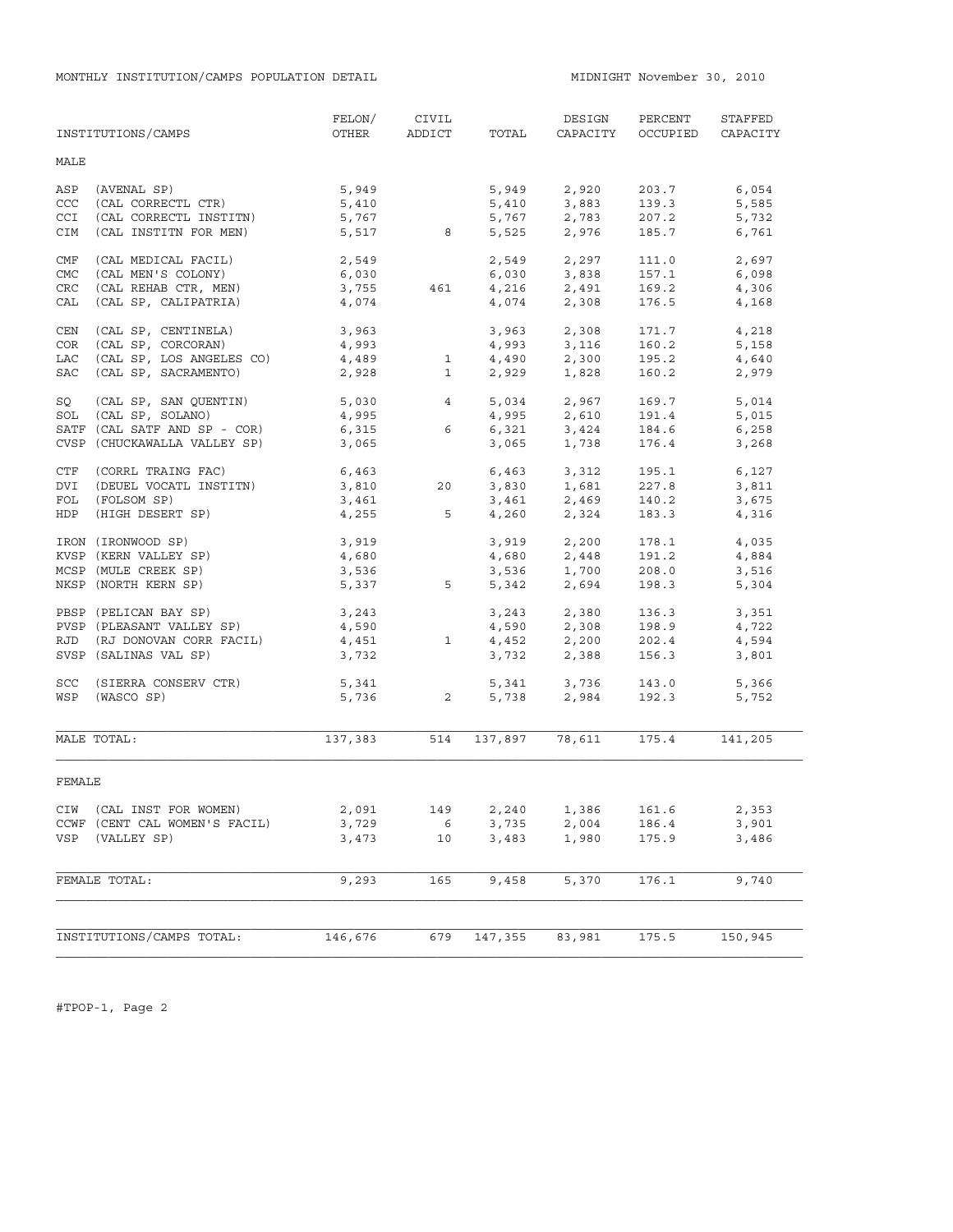|            | MONTHLY INSTITUTION/CAMPS POPULATION DETAIL |                |                |                |            | MIDNIGHT November 30, 2010 |                |
|------------|---------------------------------------------|----------------|----------------|----------------|------------|----------------------------|----------------|
|            |                                             | FELON/         | CIVIL          |                | DESIGN     | PERCENT                    | STAFFED        |
| MALE       | INSTITUTIONS                                | OTHER          | ADDICT         | TOTAL          | CAPACITY   | OCCUPIED                   | CAPACITY       |
| ASP        | (AVENAL SP)                                 | 5,949          |                | 5,949          | 2,920      | 203.7                      | 6,054          |
| CCC        | (CAL CORRECTL CTR)                          |                |                |                |            |                            |                |
|            | Camps                                       | 1,996          |                | 1,996          | 1,908      | 104.6                      | 2,029          |
|            | Level I                                     | 1,532          |                | 1,532          | 867        | 176.7                      | 1,557          |
|            | Level II                                    | 1,016          |                | 1,016          | 608        | 167.1                      | 1,064          |
|            | Level III                                   | 866            |                | 866            | 500        | 173.2                      | 935            |
| CCI        | (CAL CORRECTL INSTITN)<br>Level I           |                |                |                |            |                            |                |
|            |                                             | 1,081<br>1,594 |                | 1,081<br>1,594 | 619        | 174.6                      | 1,062<br>1,606 |
|            | Level II                                    |                |                |                | 664        | 240.1<br>120.0             | 798            |
|            | Level IV                                    | 821            |                | 821            | 684        |                            |                |
|            | <b>SHU</b>                                  | 762            |                | 762            | 316        | 241.1                      | 787            |
| <b>CIM</b> | Reception Ctr<br>(CAL INSTITN FOR MEN)      | 1,509          |                | 1,509          | 500        | 301.8                      | 1,479          |
|            | Level I                                     | 2,046          |                | 2,046          | 1,374      |                            | 1,865          |
|            | East - Reception Center                     | 1,173          | $\mathbf{1}$   | 1,174          | 369        | 148.9<br>318.2             | 1,382          |
|            | Reception Center - Central                  | 1,327          | $7^{\circ}$    | 1,334          | 618        | 215.9                      | 1,463          |
|            |                                             | 971            |                | 971            | 615        | 157.9                      |                |
|            | Reception Center - West                     |                |                |                |            |                            | 2,051          |
| CMF        | (CAL MEDICAL FACIL)                         |                |                |                |            |                            | 77             |
|            | Level I<br>Level II                         | 55             |                | 55<br>202      | 135<br>230 | 40.7                       | 272            |
|            |                                             | 202            |                |                |            | 87.8                       |                |
|            | Level III                                   | 2,292          |                | 2,292          | 1,932      | 118.6                      | 2,348          |
| <b>CMC</b> | (CAL MEN'S COLONY)                          |                |                |                |            |                            |                |
|            | East                                        | 3,610          |                | 3,610          | 2,425      | 148.9                      | 3,720          |
|            | West                                        | 2,420          |                | 2,420          | 1,413      | 171.3                      | 2,378          |
| CRC        | (CAL REHAB CTR, MEN)                        | 3,755          | 461            | 4,216          | 2,491      | 169.2                      | 4,306          |
| CAL        | (CAL SP, CALIPATRIA)                        |                |                |                |            |                            |                |
|            | Level I                                     | 152            |                | 152            | 208        | 73.1                       | 258            |
|            | Level IV                                    | 3,922          |                | 3,922          | 2,100      | 186.8                      | 3,910          |
| CEN        | (CAL SP, CENTINELA)                         |                |                |                |            |                            |                |
|            | Level I                                     | 102            |                | 102            | 208        | 49.0                       | 258            |
|            | Level III                                   | 3,861          |                | 3,861          | 2,100      | 183.9                      | 3,960          |
| <b>COR</b> | (CAL SP, CORCORAN)                          |                |                |                |            |                            |                |
|            | Level I                                     | 523            |                | 523            | 492        | 106.3                      | 611            |
|            | Level III                                   | 2,576          |                | 2,576          | 1,500      | 171.7                      | 2,441          |
|            | Level IV                                    | 510            |                | 510            | 100        | 510.0                      | 681            |
|            | <b>SHU</b>                                  | 1,379          |                | 1,379          | 1,000      | 137.9                      | 1,401          |
|            | PHU                                         | 5              |                | 5              | 24         | 20.8                       | 24             |
| LAC        | (CAL SP, LOS ANGELES CO)                    |                |                |                |            |                            |                |
|            | Level I                                     | 218            |                | 218            | 200        | 109.0                      | 250            |
|            | Level III/IV                                | 2,323          |                | 2,323          | 1,200      | 193.6                      | 2,510          |
|            | Reception Center                            | 1,948          | 1              | 1,949          | 900        | 216.6                      | 1,880          |
| <b>SAC</b> | (CAL SP, SACRAMENTO)                        |                |                |                |            |                            |                |
|            | Level I                                     | 245            |                | 245            | 192        | 127.6                      | 288            |
|            | PSU                                         | 292            | $\mathbf{1}$   | 293            | 256        | 114.5                      | 256            |
|            | Level IV                                    | 2,391          |                | 2,391          | 1,380      | 173.3                      | 2,435          |
| SQ         | (CAL SP, SAN OUENTIN)                       |                |                |                |            |                            |                |
|            | Level II                                    | 1,767          |                | 1,767          | 916        | 192.9                      | 1,627          |
|            | Condemned                                   | 667            |                | 667            | 637        | 104.7                      | 636            |
|            | Reception Center                            | 2,596          | $\overline{4}$ | 2,600          | 1,414      | 183.9                      | 2,751          |
| SOL        | (CAL SP, SOLANO)                            |                |                |                |            |                            |                |
|            | Level II                                    | 2,459          |                | 2,459          | 1,410      | 174.4                      | 2,820          |
|            | Level III                                   | 2,536          |                | 2,536          | 1,200      | 211.3                      | 2,195          |
|            | SATF (CAL SATF AND SP - COR)                | 6,315          | 6              | 6,321          | 3,424      | 184.6                      | 6,258          |
|            | CVSP (CHUCKAWALLA VALLEY SP)                |                |                |                |            |                            |                |
|            | Level I                                     | 229            |                | 229            | 208        | 110.1                      | 258            |
|            | Level II                                    | 2,836          |                | 2,836          | 1,530      | 185.4                      | 3,010          |
| CTF        | (CORRL TRAING FAC)                          |                |                |                |            |                            |                |
|            | Central-II                                  | 2,849          |                | 2,849          | 1,212      | 235.1                      | 2,877          |
|            | North-II/III                                | 2,711          |                | 2,711          | 1,594      | 170.1                      | 2,280          |
|            | South-I                                     | 903            |                | 903            | 506        | 178.5                      | 970            |
| DVI        | (DEUEL VOCATL INSTITN)                      |                |                |                |            |                            |                |
|            | Level I/II                                  | 650            |                | 650            | 494        | 131.6                      | 677            |
|            | Reception Center                            | 3,160          | 20             | 3,180          | 1,187      | 267.9                      | 3,134          |
| FOL        | (FOLSOM SP)                                 |                |                |                |            |                            |                |
|            | PSAP                                        | $\mathbf{1}$   |                | $\mathbf{1}$   | 129        | 0.8                        | 0              |
|            | TTP                                         | $\mathbf{1}$   |                | 1              | 131        | 0.8                        | 0              |
|            | Level I                                     | 297            |                | 297            | 408        | 72.8                       | 424            |
|            | Level II                                    | 2,172          |                | 2,172          | 1,663      | 130.6                      | 649            |
|            | Level III                                   | 990            |                | 990            | 138        | 717.4                      | 2,602          |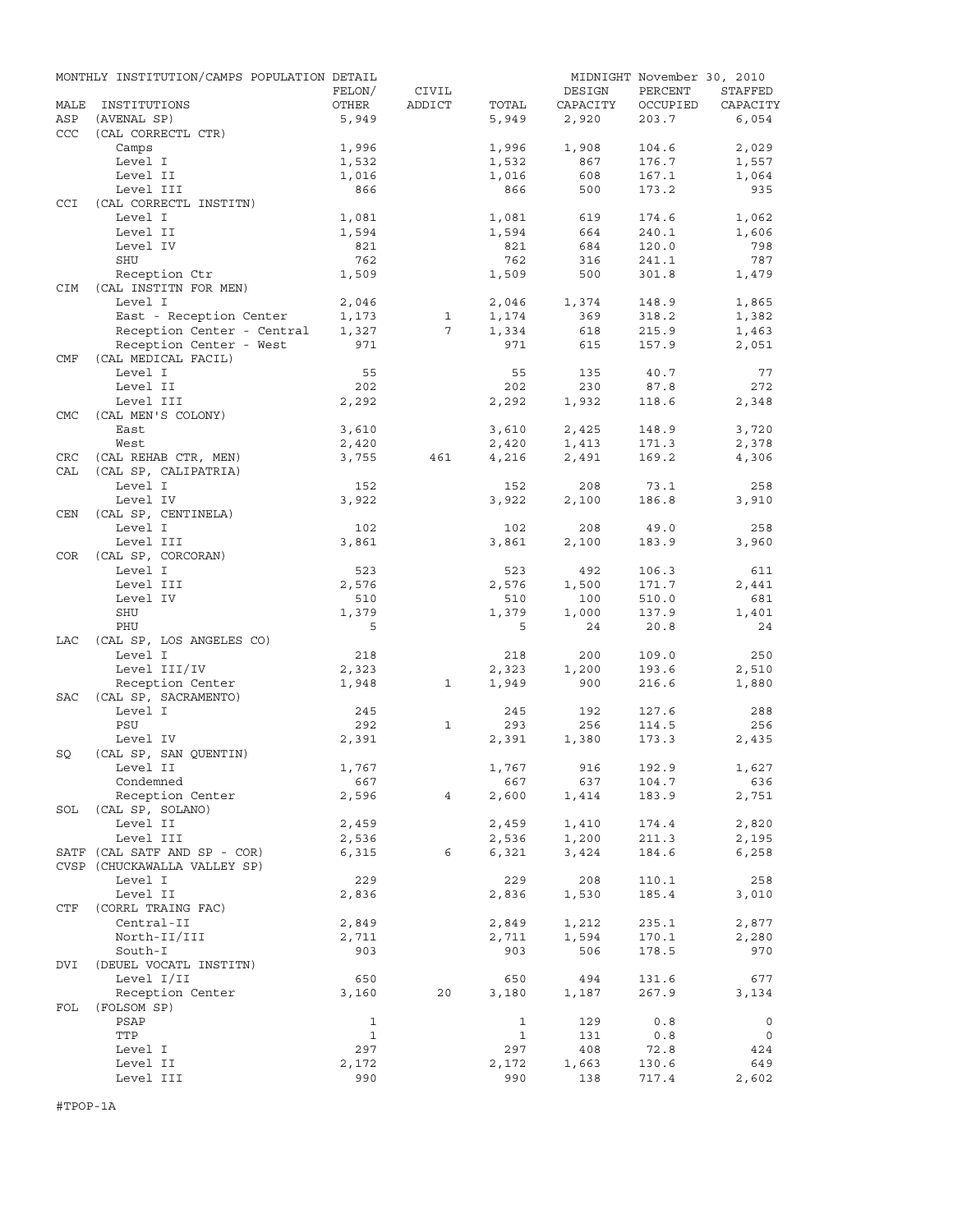|            | MONTHLY INSTITUTION/CAMPS POPULATION DETAIL |              |              |              |              | MIDNIGHT November 30, 2010 |                |
|------------|---------------------------------------------|--------------|--------------|--------------|--------------|----------------------------|----------------|
|            |                                             | FELON/       | CIVIL        |              | DESIGN       | PERCENT                    | <b>STAFFED</b> |
| MALE       | INSTITUTIONS                                | OTHER        | ADDICT       | TOTAL        | CAPACITY     | OCCUPIED                   | CAPACITY       |
| HDP        | (HIGH DESERT SP)                            |              |              |              |              |                            |                |
|            | Level I                                     | 190          |              | 190          | 200          | 95.0                       | 250            |
|            | Level II                                    | 84           |              | 84           | $\circ$      | $\sim$                     | 120            |
|            | Level III                                   | 341          |              | 341          | 800          | 42.6                       | 380            |
|            | Level IV                                    | 2,930        |              | 2,930        | 1,124        | 260.7                      | 2,996          |
|            | Reception Center                            | 710          | 5            | 715          | 200          | 357.5                      | 570            |
|            | IRON (IRONWOOD SP)                          |              |              |              |              |                            |                |
|            | Level I<br>Level III                        | 191<br>3,728 |              | 191          | 200<br>2,000 | 95.5<br>186.4              | 250            |
|            | KVSP (KERN VALLEY SP)                       |              |              | 3,728        |              |                            | 3,785          |
|            | Level I/II                                  | 223          |              | 223          | 200          | 111.5                      | 420            |
|            | Level IV                                    | 4,457        |              | 4,457        | 2,248        | 198.3                      | 4,464          |
|            | MCSP (MULE CREEK SP)                        |              |              |              |              |                            |                |
|            | Level I/II                                  | 293          |              | 293          | 200          | 146.5                      | 456            |
|            | Level III                                   | 2,280        |              | 2,280        | 1,000        | 228.0                      | 2,300          |
|            | Level IV                                    | 963          |              | 963          | 500          | 192.6                      | 760            |
|            | NKSP (NORTH KERN SP)                        |              |              |              |              |                            |                |
|            | Level I                                     | 88           |              | 88           | 210          | 41.9                       | 258            |
|            | Level III                                   | 354          |              | 354          | 300          | 118.0                      | 226            |
|            | Reception Center                            | 4,895        | 5            | 4,900        | 2,184        | 224.4                      | 4,820          |
|            | PBSP (PELICAN BAY SP)                       |              |              |              |              |                            |                |
|            | Level I                                     | 199          |              | 199          | 200          | 99.5                       | 248            |
|            | Level III/IV                                | 1,927        |              | 1,927        | 996          | 193.5                      | 1,994          |
|            | SHU                                         | 1,117        |              | 1,117        | 1,184        | 94.3                       | 1,109          |
|            | PVSP (PLEASANT VALLEY SP)                   |              |              |              |              |                            |                |
|            | Level I/II                                  | 196          |              | 196          | 208          | 94.2                       | 138            |
|            | Level III/IV                                | 4,394        |              | 4,394        | 2,100        | 209.2                      | 4,584          |
| RJD        | (RJ DONOVAN CORR FACIL)                     |              |              |              |              |                            |                |
|            | Level I                                     | 260          |              | 260          | 200          | 130.0                      | 400            |
|            | Level III                                   | 1,476        | $\mathbf{1}$ | 1,477        | 600          | 246.2                      | 1,352          |
|            | Reception Center                            | 1,966        |              | 1,966        | 900          | 218.4                      | 1,932          |
|            | IV                                          | 749          |              | 749          | 500          | 149.8                      | 910            |
|            | SVSP (SALINAS VAL SP)                       |              |              |              |              |                            |                |
|            | Level I/II                                  | 137          |              | 137          | 200          | 68.5                       | 200            |
|            | Level III/IV                                | 3,595        |              | 3,595        | 2,188        | 164.3                      | 3,601          |
| <b>SCC</b> | (SIERRA CONSERV CTR)                        |              |              |              |              |                            |                |
|            | Camps-Men                                   | 1,838        |              | 1,838        | 2,010        | 91.4                       | 2,010          |
|            | Level I                                     | 1,195        |              | 1,195        | 618          | 193.4                      | 1,232          |
|            | Level II                                    | 1,219        |              | 1,219        | 608          | 200.5                      | 1,064          |
|            | Level III                                   | 1,089        |              | 1,089        | 500          | 217.8                      | 1,060          |
| WSP        | (WASCO SP)                                  |              |              |              |              |                            |                |
|            | Level I                                     | 82           |              | 82           | 200          | 41.0                       | 200            |
|            | Level III                                   | 213          |              | 213          | 200          | 106.5                      | 365            |
|            | Reception Center                            | 5,441        | 2            | 5,443        | 2,584        | 210.6                      | 5,187          |
|            | MALE TOTAL:                                 | 137,383      | 514          | 137,897      | 78,611       | 175.4                      | 141,205        |
|            | FEMALE INSTITUTIONS                         |              |              |              |              |                            |                |
|            | (CAL INST FOR WOMEN)                        |              |              |              |              |                            |                |
| CIW        | Institution                                 | 1,599        | 133          |              | 822          |                            |                |
|            | Reception Center                            | 227          | 16           | 1,732<br>243 | 184          | 210.7<br>132.1             | 1,571<br>370   |
|            | Corr Trt Ctr                                | 5            |              | 5            | 30           | 16.7                       | 46             |
|            | Corr Trt Ctr RC                             | 2            |              | 2            | 30           | 6.7                        | 46             |
|            | Camps-Women                                 | 258          |              | 258          | 320          | 80.6                       | 320            |
|            | CCWF (CENT CAL WOMEN'S FACIL)               |              |              |              |              |                            |                |
|            | Institution                                 | 3,054        | 1            | 3,055        | 1,631        | 187.3                      | 3,094          |
|            | Reception Center                            | 659          | 5            | 664          | 356          | 186.5                      | 790            |
|            | Condemned                                   | 16           |              | 16           | 17           | 94.1                       | 17             |
| VSP        | (VALLEY SP)                                 |              |              |              |              |                            |                |
|            | Institution                                 | 2,724        | 2            | 2,726        | 1,580        | 172.5                      | 2,660          |
|            | Reception Center                            | 698          | 8            | 706          | 356          | 198.3                      | 764            |
|            | SHU                                         | 51           |              | 51           | 44           | 115.9                      | 62             |
|            | FEMALE TOTAL:                               | 9,293        | 165          | 9,458        | 5,370        | 176.1                      | 9,740          |
|            |                                             |              |              |              |              |                            |                |
|            | INSTITUTIONS/CAMPS TOTAL:                   | 146,676      | 679          | 147,355      | 83,981       | 175.5                      | 150,945        |
|            |                                             |              |              |              |              |                            |                |

#TPOP-1A, PAGE 2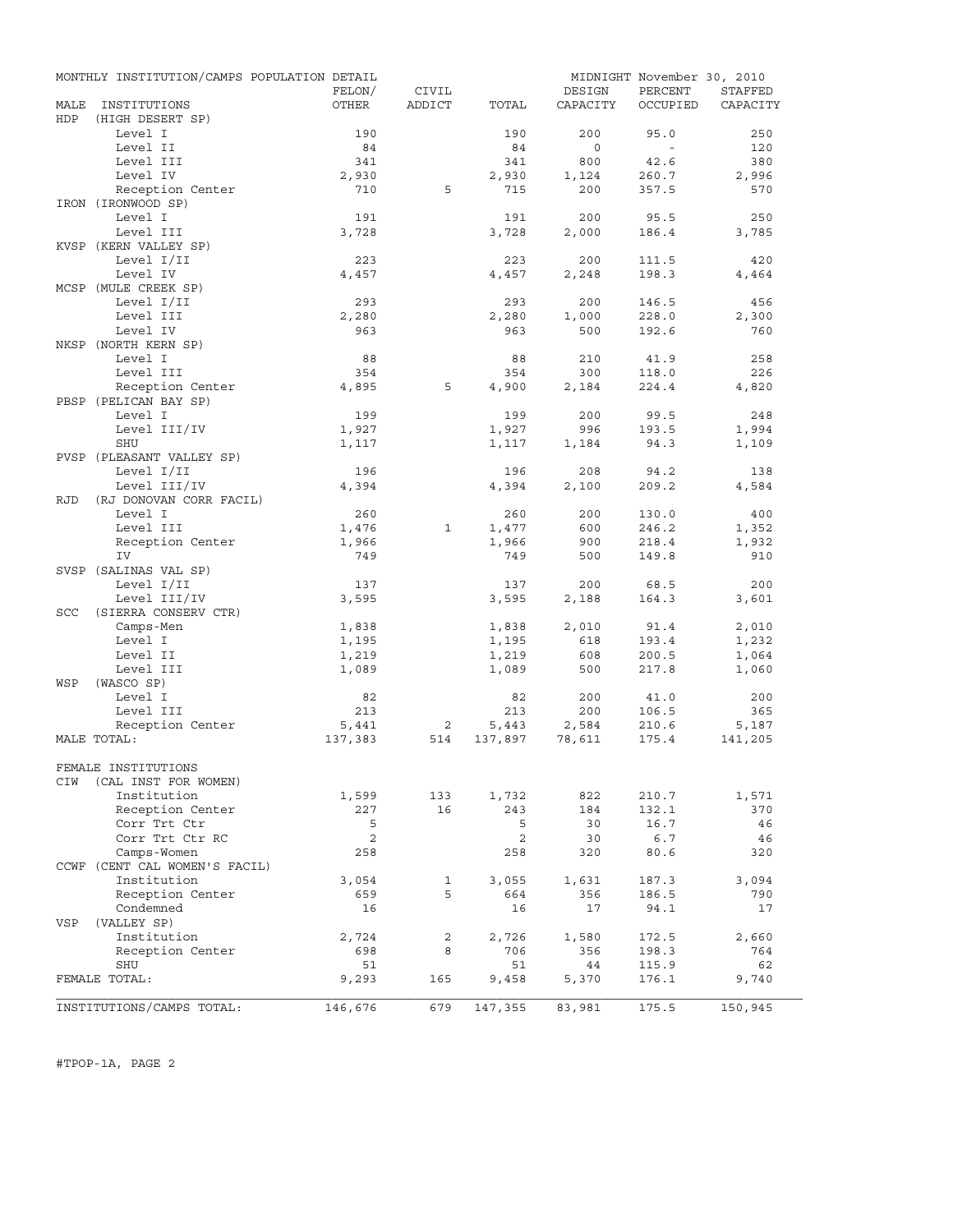Data Analysis Unit Unit Department of Corrections and Rehabilitation<br>Estimates and Statistical Analysis Section State of California Estimates and Statistical Analysis Section<br>
Offender Information Services Branch<br>
January 4, 2011

MONTHLY REPORT OF POPULATION

|  | AS OF MIDNIGHT December 31, 2010 |  |  |
|--|----------------------------------|--|--|
|  |                                  |  |  |

|                                                                                                                                                                                  |                                 |       | TOTAL CDCR POPULATION |                            |              |                                                                                                            |                            |
|----------------------------------------------------------------------------------------------------------------------------------------------------------------------------------|---------------------------------|-------|-----------------------|----------------------------|--------------|------------------------------------------------------------------------------------------------------------|----------------------------|
|                                                                                                                                                                                  |                                 |       |                       |                            | CHANGE SINCE |                                                                                                            |                            |
|                                                                                                                                                                                  | FELON/                          | CIVIL |                       |                            |              | 12/31/09 DESIGN PERCENT STAFFED                                                                            |                            |
|                                                                                                                                                                                  | OTHER                           |       |                       | ADDICT TOTAL NO. PCT.      |              |                                                                                                            | CAPACITY OCCUPIED CAPACITY |
| A. TOTAL INSTITUTIONS                                                                                                                                                            |                                 |       |                       | 162,200 621 162,821 -6,009 | $-3.5$       |                                                                                                            |                            |
| I. IN-STATE                                                                                                                                                                      |                                 |       |                       |                            |              |                                                                                                            |                            |
|                                                                                                                                                                                  |                                 |       |                       |                            |              |                                                                                                            |                            |
| 1911,954 621 152,575<br>(MEN, Subtotal) 142,336 465 142,801 -7,253 -4.8<br>(WOMEN, Subtotal) 9,618 156 9,774 -1,038 -9.6                                                         |                                 |       |                       |                            |              |                                                                                                            |                            |
| 1. INSTITUTIONS/CAMPS 146,081 620 146,701 -8,940 -5.7 83,981 174.7 149,624                                                                                                       |                                 |       |                       |                            |              |                                                                                                            |                            |
| INSTITUTIONS                                                                                                                                                                     |                                 |       |                       |                            |              |                                                                                                            | 145,265                    |
| CAMPS (CCC & SCC)                                                                                                                                                                | 4,120                           |       |                       |                            |              | $141,961$ $620$ $142,581$ $-8,901$ $-5.8$ $79,743$ $178.8$ 14<br>4,120 $4,120$ $-39$ $-0.9$ $4,238$ $97.2$ | 4,359                      |
| 2. IN-STATE CONTRACT BEDS 5,640                                                                                                                                                  |                                 |       |                       |                            |              | $0$ 5,640 +679 +13.6 5,353 105.4                                                                           |                            |
|                                                                                                                                                                                  |                                 |       |                       |                            |              |                                                                                                            |                            |
| CCF PRIVATE                                                                                                                                                                      | 2,066                           |       |                       |                            |              | 2,066 -108 -4.9 2,752 75.1<br>2,200 -406 -15.5 2,461 89.4                                                  |                            |
| CCF PUBLIC                                                                                                                                                                       | 2,200                           |       |                       |                            |              |                                                                                                            |                            |
| PRISONER MOTHER PGM                                                                                                                                                              | 45                              |       |                       |                            |              | 45 -19 -29.6 70 64.3<br>59 -19 -24.3 70 84.3                                                               |                            |
| FAMILY FOUNDATION PGM                                                                                                                                                            | 59                              |       |                       |                            |              |                                                                                                            |                            |
| FRCCC (BAKERSFIELD)                                                                                                                                                              | 74                              |       | 74                    |                            |              |                                                                                                            |                            |
| RIO (RIO COSUMNES)                                                                                                                                                               | 450                             |       | 450                   |                            |              |                                                                                                            |                            |
| SRITA (SANTA RITA) 746                                                                                                                                                           |                                 |       | 746                   |                            |              |                                                                                                            |                            |
| 3. DMH STATE HOSPITALS 233 23                                                                                                                                                    |                                 |       | 234                   | $-30$                      | $-11.3$      |                                                                                                            |                            |
| II. OUT OF STATE(COCF)                                                                                                                                                           | 10,246                          |       | 0 10, 246             |                            |              |                                                                                                            |                            |
| ARIZONA                                                                                                                                                                          | 5,311                           |       | 5,311                 |                            |              |                                                                                                            |                            |
| MISSISSIPPI                                                                                                                                                                      | 2,576                           |       | 2,576                 |                            |              |                                                                                                            |                            |
| OKLAHOMA                                                                                                                                                                         | 2,359                           |       | 2,359                 |                            |              |                                                                                                            |                            |
|                                                                                                                                                                                  |                                 |       |                       |                            |              |                                                                                                            |                            |
| PAROLE<br>COMMUNITY SUP(Active) 19,162 1,061 107,667 -1,359 -1.2<br>COOP CASES (Active) 1,478 1,061 90,223 -17,337 -16.1<br>NPD CASES (Active) 1,478 1,478 +12 +0.8<br>B. PAROLE |                                 |       |                       |                            |              |                                                                                                            |                            |
|                                                                                                                                                                                  |                                 |       |                       |                            |              |                                                                                                            |                            |
|                                                                                                                                                                                  |                                 |       |                       |                            |              |                                                                                                            |                            |
| NRP & MNRP (Inactive) 15,966 15,966                                                                                                                                              |                                 |       |                       |                            |              |                                                                                                            |                            |
| C. NON-CDC JURISDICTION 1,465                                                                                                                                                    |                                 |       |                       | 0 $1,465$ $-194$ $-11.6$   |              |                                                                                                            |                            |
| OTHER STATE/FED. INST.                                                                                                                                                           | 458                             |       | 458                   |                            | $-46 - 9.1$  |                                                                                                            |                            |
|                                                                                                                                                                                  | 757                             |       |                       | 757 -159 -17.3             |              |                                                                                                            |                            |
| OUT OF STATE PAROLE                                                                                                                                                              |                                 |       |                       | $46 -4 -8.0$               |              |                                                                                                            |                            |
| OUT OF STATE PAL<br>CYA-W&IC 1731.5(c)                                                                                                                                           | 46                              |       |                       |                            |              |                                                                                                            |                            |
| INSTITUTIONS                                                                                                                                                                     | 204                             |       |                       | $204 + 15 + 7.9$           |              |                                                                                                            |                            |
| D. OTHER POPULATIONS 15,361 130<br>INMATES                                                                                                                                       |                                 |       |                       | $15,491 -2,400 -13.4$      |              |                                                                                                            |                            |
| OUT-TO-COURT, etc.                                                                                                                                                               | 1,749                           | 34    | 1,783                 |                            | $-158 - 8.1$ |                                                                                                            |                            |
| ESCAPED                                                                                                                                                                          | 217                             |       | 217                   | $+9$                       | $+4.3$       |                                                                                                            |                            |
| PAROLEES (PAL/RAL) 13,395 96                                                                                                                                                     |                                 |       |                       | $13,491 -2,251 -14.2$      |              |                                                                                                            |                            |
| TOTAL CDCR POPULATION                                                                                                                                                            | 285,632  1,812  287,444  -1,998 |       |                       |                            | $-0.6$       |                                                                                                            |                            |

| CHANGE FROM LASI MONIH   |        |       |        |
|--------------------------|--------|-------|--------|
| TOTAL INSTITUTIONS<br>A. | $-541$ | $-58$ | $-599$ |
| (MEN, Subtotal)          | $-522$ | $-49$ | $-571$ |
| (WOMEN, Subtotal)        | $-175$ | $-9$  | $-184$ |
| B. PAROLE                | $-790$ | $+40$ | $-750$ |
| PAROLEES (PAL/RAL)<br>D. | $+468$ | $+7$  | $+475$ |

CHANGE FROM LAGE MONEY

This report contains the latest available reliable population figures from OBIS. They have been carefully audited, but are preliminary, and therefore subject to revision.

 Figure excludes institution based camps. Total persons in camps, including base camps, are 4,200 . Base camp at CMC is included in institution counts. Report # TPOP-8. Questions: (916) 327-3262 (CALNET) 467-3262.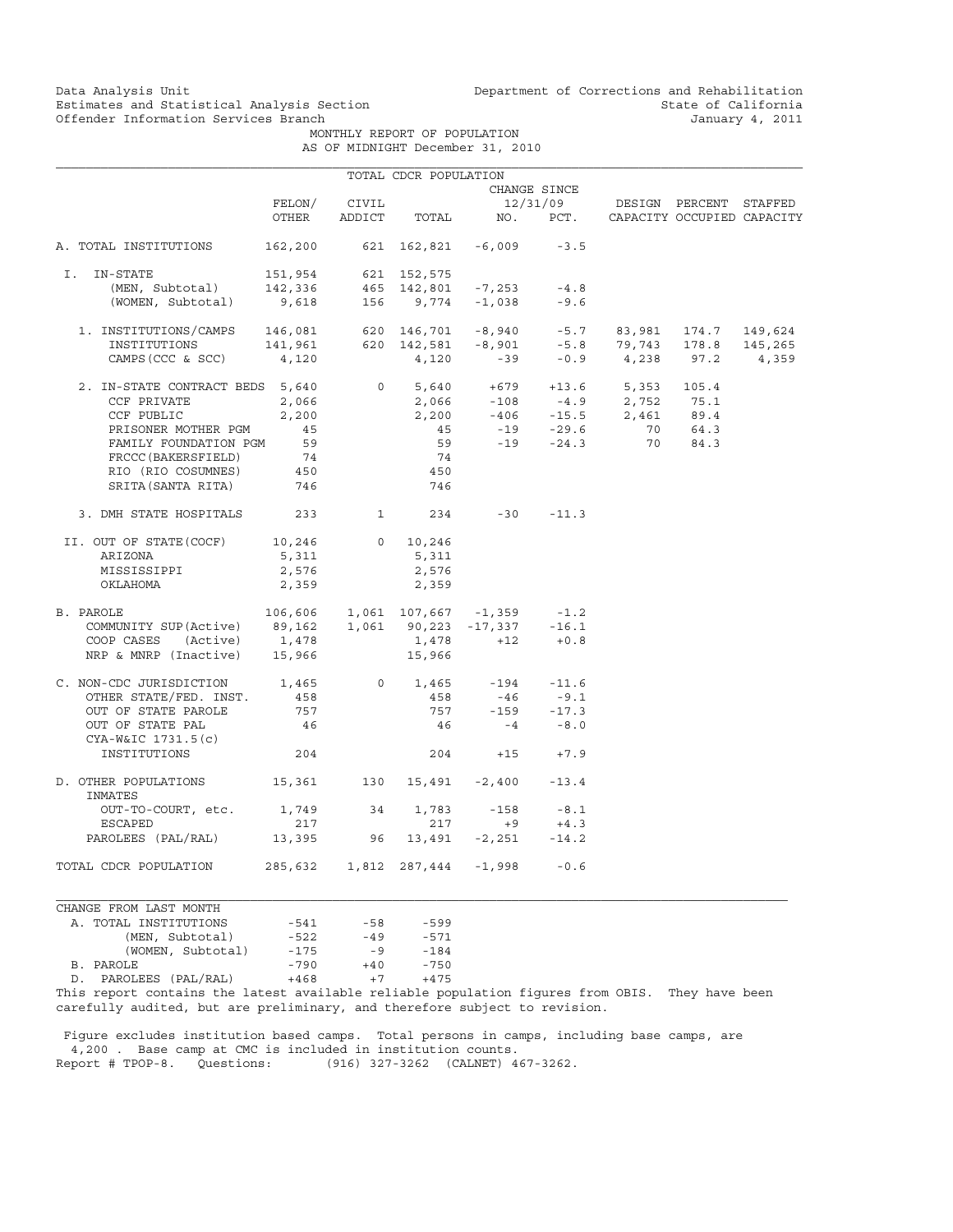MONTHLY INSTITUTION/CAMPS POPULATION DETAIL **MIDNIGHT December 31, 2010** 

|            | INSTITUTIONS/CAMPS            | FELON/<br>OTHER | CIVIL<br>ADDICT         | TOTAL           | DESIGN<br>CAPACITY                 | PERCENT<br>OCCUPIED | STAFFED<br>CAPACITY |
|------------|-------------------------------|-----------------|-------------------------|-----------------|------------------------------------|---------------------|---------------------|
| MALE       |                               |                 |                         |                 |                                    |                     |                     |
| ASP        | (AVENAL SP)                   | 5,894           |                         | 5,894           | 2,920                              | 201.8               | 5,982               |
| CCC        | (CAL CORRECTL CTR)            | 5,395           |                         | 5,395           | 3,883                              | 138.9               | 5,433               |
| <b>CCI</b> | (CAL CORRECTL INSTITN)        | 5,706           |                         |                 |                                    | 205.0               | 5,732               |
| CIM        | (CAL INSTITN FOR MEN)         | 5,548           | $5^{\circ}$             |                 | $5,706$ 2,783<br>5,553 2,976       | 186.6               | 6,761               |
| CMF        | (CAL MEDICAL FACIL)           | 2,579           |                         | 2,579           | 2,297                              | 112.3               | 2,697               |
| CMC        | (CAL MEN'S COLONY)            | 5,789           |                         |                 | $5,789$ $3,838$                    | 150.8               | 5,848               |
| <b>CRC</b> | (CAL REHAB CTR, MEN)          | 3,716           | 415                     |                 | 4, 131 2, 491                      | 165.8               | 4,216               |
| CAL        | (CAL SP, CALIPATRIA)          | 4,086           |                         |                 | 4,086 2,308                        | 177.0               | 4,118               |
| CEN        | (CAL SP, CENTINELA)           | 4,044           |                         |                 | $4,044$<br>$4,977$<br>$3,116$      | 175.2               | 4,168               |
| COR        | (CAL SP, CORCORAN)            | 4,977           |                         |                 |                                    | 159.7               | 5,039               |
| LAC        | (CAL SP, LOS ANGELES CO)      | 4,480           |                         | 4,480           | 2,300                              | 194.8               | 4,590               |
| SAC        | (CAL SP, SACRAMENTO)          | 2,866           |                         | 2,866           | 1,828                              | 156.8               | 2,979               |
| SQ         | (CAL SP, SAN QUENTIN)         | 5,139 3         |                         | 5,142           | 2,967                              | 173.3               | 5,014               |
| SOL        | (CAL SP, SOLANO)              | 4,946           |                         |                 | 4,946 2,610                        | 189.5               | 5,015               |
|            | SATF (CAL SATF AND SP - COR)  | 6,274           | 4                       | 6,278           | $3,424$<br>$1,738$                 | 183.4               | 6,258               |
|            | CVSP (CHUCKAWALLA VALLEY SP)  | 3,152           |                         | 3,152           |                                    | 181.4               | 3,218               |
| CTF        | (CORRL TRAING FAC)            | 6,633           |                         |                 | 6,633 3,312                        | 200.3               | 6,127               |
| DVI        | (DEUEL VOCATL INSTITN)        | 3,851           | 20                      |                 | 3,871 1,681<br>3,401 2,469         | 230.3               | 3,811               |
| FOL        | (FOLSOM SP)                   | 3,401           |                         |                 |                                    | 137.7               | 3,675               |
| HDP        | (HIGH DESERT SP)              | 4,257           | $\overline{\mathbf{3}}$ |                 | 4,260 2,324                        | 183.3               | 4,266               |
|            | IRON (IRONWOOD SP)            | 3,710           |                         |                 | $3,710$ $2,200$<br>$4,657$ $2,448$ | 168.6               | 3,985               |
|            | KVSP (KERN VALLEY SP)         | 4,657           |                         |                 |                                    | 190.2               | 4,784               |
|            | MCSP (MULE CREEK SP)          | 3,540           |                         | 3,540           | 1,700<br>2,694                     | 208.2               | 3,516               |
|            | NKSP (NORTH KERN SP)          | 5,264           | $6\overline{6}$         | 5,270           |                                    | 195.6               | 5,254               |
|            | PBSP (PELICAN BAY SP)         | 3,222           |                         |                 | 3,222 2,380                        | 135.4               | 3,303               |
|            | PVSP (PLEASANT VALLEY SP)     | 4,574           |                         |                 | 4,574 2,308<br>4,337 2,200         | 198.2               | 4,672               |
| RJD        | (RJ DONOVAN CORR FACIL)       | 4,335           | $\overline{2}$          |                 |                                    | 197.1               | 4,494               |
|            | SVSP (SALINAS VAL SP)         | 3,758           |                         | 3,758           | 2,388                              | 157.4               | 3,801               |
| SCC        | (SIERRA CONSERV CTR)          | 5,302           |                         |                 | 5,302 3,736<br>5,884 2,984         | 141.9               | 5,366               |
| WSP        | (WASCO SP)                    | 5,877           | $\overline{7}$          |                 |                                    | 197.2               | 5,752               |
|            | MALE TOTAL:                   | 136,972         | 465                     |                 | 137,437 78,611                     | 174.8               | 139,874             |
| FEMALE     |                               |                 |                         |                 |                                    |                     |                     |
|            | CIW (CAL INST FOR WOMEN)      | 2,021           |                         | 140 2,161 1,386 |                                    | 155.9               | 2,363               |
|            | CCWF (CENT CAL WOMEN'S FACIL) | 3,692           | $\overline{\mathbf{3}}$ | 3,695           | 2,004                              | 184.4               | 3,901               |
| VSP        | (VALLEY SP)                   | 3,396           | 12                      | 3,408           | 1,980                              | 172.1               | 3,486               |
|            | FEMALE TOTAL:                 | 9,109           | 155                     | 9,264           | 5,370                              | 172.5               | 9,750               |
|            |                               |                 |                         |                 |                                    |                     |                     |
|            | INSTITUTIONS/CAMPS TOTAL:     | 146,081         | 620                     | 146,701         | 83,981                             | 174.7               | 149,624             |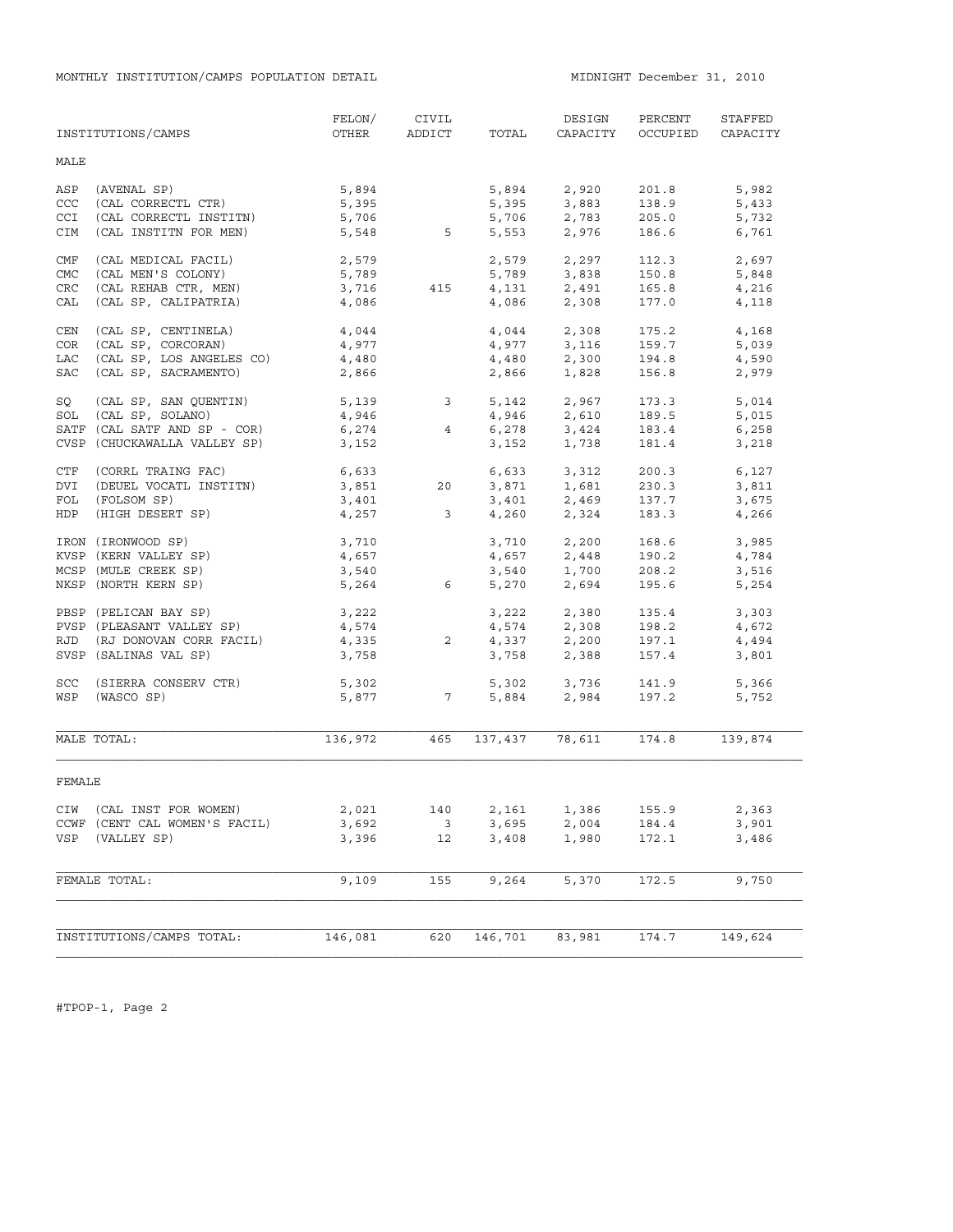|            | MONTHLY INSTITUTION/CAMPS POPULATION DETAIL |                |                |                |          | MIDNIGHT December 31, 2010 |             |
|------------|---------------------------------------------|----------------|----------------|----------------|----------|----------------------------|-------------|
|            |                                             | FELON/         | CIVIL          |                | DESIGN   | PERCENT                    | STAFFED     |
| MALE       | INSTITUTIONS                                | OTHER          | ADDICT         | TOTAL          | CAPACITY | OCCUPIED                   | CAPACITY    |
| ASP<br>CCC | (AVENAL SP)<br>(CAL CORRECTL CTR)           | 5,894          |                | 5,894          | 2,920    | 201.8                      | 5,982       |
|            | Camps                                       | 1,985          |                | 1,985          | 1,908    | 104.0                      | 2,029       |
|            | Level I                                     | 1,559          |                | 1,559          | 867      | 179.8                      | 1,557       |
|            | Level II                                    | 935            |                | 935            | 608      | 153.8                      | 912         |
|            | Level III                                   | 916            |                | 916            | 500      | 183.2                      | 935         |
| CCI        | (CAL CORRECTL INSTITN)                      |                |                |                |          |                            |             |
|            | Level I                                     | 1,076          |                | 1,076          | 619      | 173.8                      | 1,062       |
|            | Level II                                    | 1,597          |                | 1,597          | 664      | 240.5                      | 1,606       |
|            | Level IV                                    | 798            |                | 798            | 684      | 116.7                      | 798         |
|            | SHU                                         | 749            |                | 749            | 316      | 237.0                      | 787         |
|            | Reception Ctr                               | 1,486          |                | 1,486          | 500      | 297.2                      | 1,479       |
| CIM        | (CAL INSTITN FOR MEN)                       |                |                |                |          |                            |             |
|            | Level I                                     | 2,054          |                | 2,054          | 1,374    | 149.5                      | 1,865       |
|            | East - Reception Center                     | 1,195          |                | 1,195          | 369      | 323.8                      | 1,382       |
|            | Reception Center - Central                  | 1,342          | 5              | 1,347          | 618      | 218.0                      | 1,463       |
|            | Reception Center - West                     | 957            |                | 957            | 615      | 155.6                      | 2,051       |
| CMF        | (CAL MEDICAL FACIL)                         |                |                |                |          |                            |             |
|            | Level I                                     | 59             |                | 59             | 135      | 43.7                       | 77          |
|            | Level II                                    | 193            |                | 193            | 230      | 83.9                       | 272         |
|            | Level III                                   | 2,327          |                | 2,327          | 1,932    | 120.4                      | 2,348       |
| <b>CMC</b> | (CAL MEN'S COLONY)                          |                |                |                |          |                            |             |
|            | East                                        | 3,586          |                | 3,586          | 2,425    | 147.9                      | 3,720       |
|            | West                                        | 2,203          |                | 2,203          | 1,413    | 155.9                      | 2,128       |
| CRC        | (CAL REHAB CTR, MEN)                        | 3,716          | 415            | 4,131          | 2,491    | 165.8                      | 4,216       |
| CAL        | (CAL SP, CALIPATRIA)                        |                |                |                |          |                            |             |
|            | Level I                                     | 108            |                | 108            | 208      | 51.9                       | 208         |
|            | Level IV                                    | 3,978          |                | 3,978          | 2,100    | 189.4                      | 3,910       |
| <b>CEN</b> | (CAL SP, CENTINELA)                         |                |                |                |          |                            |             |
|            | Level I                                     | 148            |                | 148            | 208      | 71.2                       | 208         |
|            | Level III                                   | 3,896          |                | 3,896          | 2,100    | 185.5                      | 3,960       |
| <b>COR</b> | (CAL SP, CORCORAN)                          |                |                |                |          |                            |             |
|            | Level I                                     | 488            |                | 488            | 492      | 99.2                       | 492         |
|            | Level III                                   | 2,583          |                | 2,583          | 1,500    | 172.2                      | 2,441       |
|            | Level IV                                    | 522            |                | 522            | 100      | 522.0                      | 681         |
|            | SHU                                         | 1,380          |                | 1,380          | 1,000    | 138.0                      | 1,401       |
|            | PHU                                         | $\overline{4}$ |                | $\overline{4}$ | 24       | 16.7                       | 24          |
| LAC        | (CAL SP, LOS ANGELES CO)                    |                |                |                |          |                            |             |
|            | Level I                                     | 198            |                | 198            | 200      | 99.0                       | 200         |
|            | Level III/IV                                | 2,331          |                | 2,331          | 1,200    | 194.3                      | 2,510       |
|            | Reception Center                            | 1,951          |                | 1,951          | 900      | 216.8                      | 1,880       |
| <b>SAC</b> | (CAL SP, SACRAMENTO)                        |                |                |                |          |                            |             |
|            | Level I                                     | 244            |                | 244            | 192      | 127.1                      | 288         |
|            | PSU                                         | 283            |                | 283            | 256      | 110.5                      | 256         |
|            | Level IV                                    | 2,339          |                | 2,339          | 1,380    | 169.5                      | 2,435       |
| SQ         | (CAL SP, SAN OUENTIN)                       |                |                |                |          |                            |             |
|            | Level II                                    | 1,818          |                | 1,818          | 916      | 198.5                      | 1,627       |
|            | Condemned                                   | 669            |                | 669            | 637      | 105.0                      | 636         |
|            | Reception Center                            | 2,652          | 3              | 2,655          | 1,414    | 187.8                      | 2,751       |
| SOL        | (CAL SP, SOLANO)                            |                |                |                |          |                            |             |
|            | Level II                                    | 2,418          |                | 2,418          | 1,410    | 171.5                      | 2,820       |
|            | Level III                                   | 2,528          |                | 2,528          | 1,200    | 210.7                      | 2,195       |
|            | SATF (CAL SATF AND SP - COR)                | 6,274          | $\overline{4}$ | 6,278          | 3,424    | 183.4                      | 6,258       |
|            | CVSP (CHUCKAWALLA VALLEY SP)                |                |                |                |          |                            |             |
|            | Level I                                     | 211            |                | 211            | 208      | 101.4                      | 208         |
|            | Level II                                    | 2,941          |                | 2,941          | 1,530    | 192.2                      | 3,010       |
| CTF        | (CORRL TRAING FAC)                          |                |                |                |          |                            |             |
|            | Central-II                                  | 2,909          |                | 2,909          | 1,212    | 240.0                      | 2,877       |
|            | North-II/III                                | 2,728          |                | 2,728          | 1,594    | 171.1                      | 2,280       |
|            | South-I                                     | 996            |                | 996            | 506      | 196.8                      | 970         |
| DVI        | (DEUEL VOCATL INSTITN)                      |                |                |                |          |                            |             |
|            | Level I/II                                  | 686            |                | 686            | 494      | 138.9                      | 677         |
|            | Reception Center                            | 3,165          | 20             | 3,185          | 1,187    | 268.3                      | 3,134       |
| FOL        | (FOLSOM SP)                                 |                |                |                |          |                            |             |
|            | PSAP                                        | $\mathbf{1}$   |                | $\mathbf{1}$   | 129      | $0.8$                      | $\mathbf 0$ |
|            | TTP                                         | $\mathbf{1}$   |                | 1              | 131      | 0.8                        | 0           |
|            | Level I                                     | 286            |                | 286            | 408      | 70.1                       | 424         |
|            | Level II                                    | 2,131          |                | 2,131          | 1,663    | 128.1                      | 649         |
|            | Level III                                   | 982            |                | 982            | 138      | 711.6                      | 2,602       |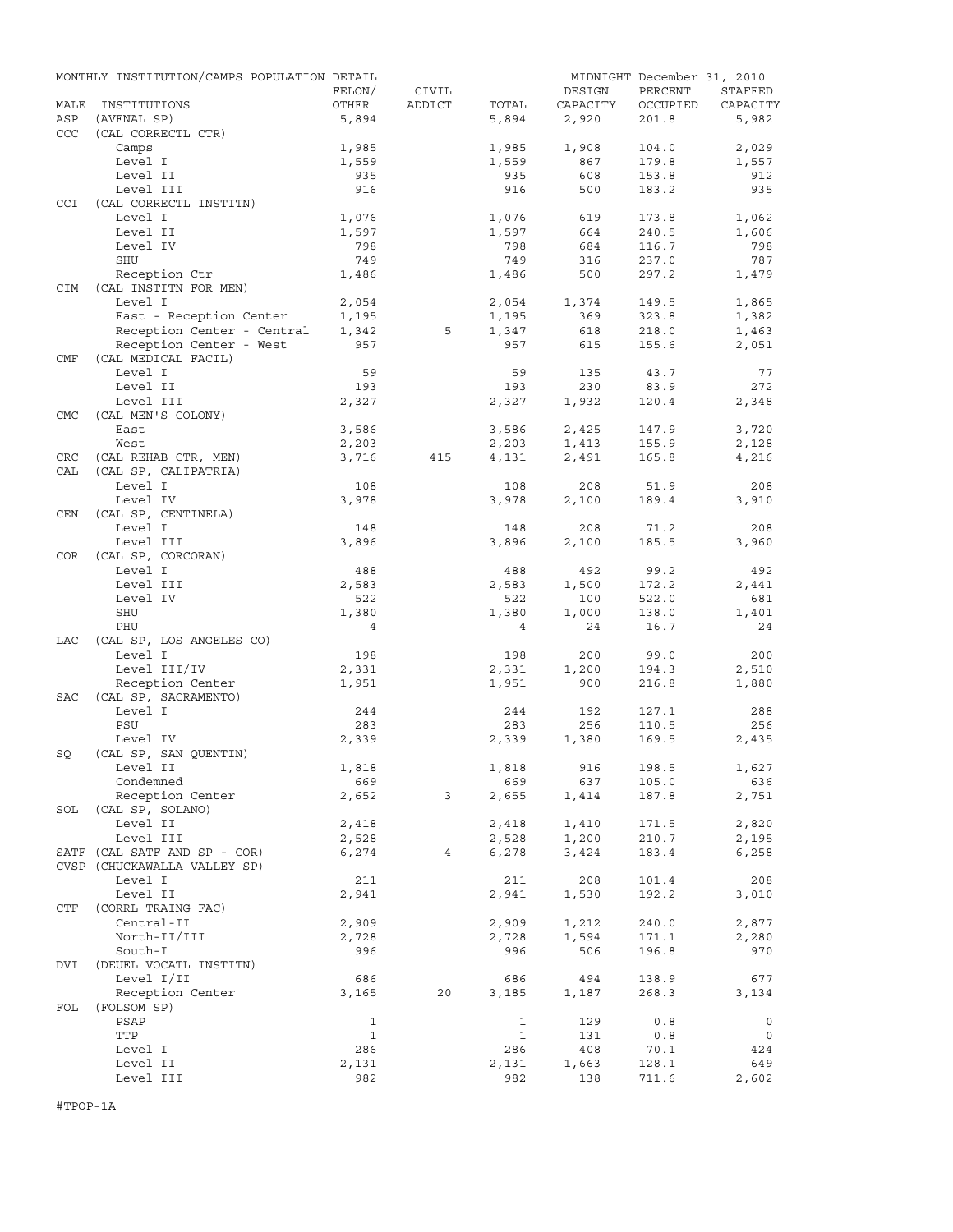|            | MONTHLY INSTITUTION/CAMPS POPULATION DETAIL |                |              |                |              | MIDNIGHT December 31, 2010 |                |
|------------|---------------------------------------------|----------------|--------------|----------------|--------------|----------------------------|----------------|
|            |                                             | FELON/         | CIVIL        |                | DESIGN       | PERCENT                    | <b>STAFFED</b> |
| MALE       | INSTITUTIONS                                | OTHER          | ADDICT       | TOTAL          | CAPACITY     | OCCUPIED                   | CAPACITY       |
| HDP        | (HIGH DESERT SP)                            |                |              |                |              |                            |                |
|            | Level I                                     | 185            |              | 185            | 200          | 92.5                       | 200            |
|            | Level II                                    | 79             |              | 79             | $\circ$      | $\sim$                     | 120            |
|            | Level III                                   | 324            |              | 324            | 800          | 40.5                       | 380            |
|            | Level IV                                    | 2,958          |              | 2,958          | 1,124        | 263.2                      | 2,996          |
|            | Reception Center                            | 711            | 3            | 714            | 200          | 357.0                      | 570            |
|            | IRON (IRONWOOD SP)<br>Level I               | 184            |              | 184            | 200          | 92.0                       | 200            |
|            | Level III                                   | 3,526          |              | 3,526          | 2,000        | 176.3                      | 3,785          |
|            | KVSP (KERN VALLEY SP)                       |                |              |                |              |                            |                |
|            | Level I/II                                  | 184            |              | 184            | 200          | 92.0                       | 320            |
|            | Level IV                                    | 4,473          |              | 4,473          | 2,248        | 199.0                      | 4,464          |
|            | MCSP (MULE CREEK SP)                        |                |              |                |              |                            |                |
|            | Level I/II                                  | 287            |              | 287            | 200          | 143.5                      | 456            |
|            | Level III                                   | 2,295          |              | 2,295          | 1,000        | 229.5                      | 2,300          |
|            | Level IV                                    | 958            |              | 958            | 500          | 191.6                      | 760            |
|            | NKSP (NORTH KERN SP)                        |                |              |                |              |                            |                |
|            | Level I                                     | 74             |              | 74             | 210          | 35.2                       | 208            |
|            | Level III                                   | 339            |              | 339            | 300          | 113.0                      | 226            |
|            | Reception Center                            | 4,851          | 6            | 4,857          | 2,184        | 222.4                      | 4,820          |
|            | PBSP (PELICAN BAY SP)                       |                |              |                |              |                            |                |
|            | Level I                                     | 195            |              | 195            | 200          | 97.5                       | 200            |
|            | Level III/IV                                | 1,911          |              | 1,911          | 996          | 191.9                      | 1,994          |
|            | SHU                                         | 1,116          |              | 1,116          | 1,184        | 94.3                       | 1,109          |
|            | PVSP (PLEASANT VALLEY SP)                   |                |              |                |              |                            |                |
|            | Level I/II                                  | 176            |              | 176            | 208          | 84.6                       | 208            |
|            | Level III/IV                                | 4,398          |              | 4,398          | 2,100        | 209.4                      | 4,464          |
| RJD        | (RJ DONOVAN CORR FACIL)                     |                |              |                |              |                            |                |
|            | Level I                                     | 259            |              | 259            | 200          | 129.5                      | 300            |
|            | Level III                                   | 1,458          | $\mathbf{1}$ | 1,459          | 600          | 243.2                      | 1,352          |
|            | Reception Center                            | 1,854          | $\mathbf{1}$ | 1,855          | 900          | 206.1                      | 1,932          |
|            | IV                                          | 764            |              | 764            | 500          | 152.8                      | 910            |
|            | SVSP (SALINAS VAL SP)                       |                |              |                |              |                            |                |
|            | Level I/II                                  | 127            |              | 127            | 200          | 63.5                       | 200            |
|            | Level III/IV                                | 3,631          |              | 3,631          | 2,188        | 166.0                      | 3,601          |
| <b>SCC</b> | (SIERRA CONSERV CTR)<br>Camps-Men           |                |              | 1,885          |              |                            |                |
|            | Level I                                     | 1,885<br>1,202 |              | 1,202          | 2,010<br>618 | 93.8<br>194.5              | 2,010<br>1,232 |
|            | Level II                                    | 1,159          |              | 1,159          | 608          | 190.6                      | 1,064          |
|            | Level III                                   | 1,056          |              | 1,056          | 500          | 211.2                      | 1,060          |
| WSP        | (WASCO SP)                                  |                |              |                |              |                            |                |
|            | Level I                                     | 80             |              | 80             | 200          | 40.0                       | 200            |
|            | Level III                                   | 213            |              | 213            | 200          | 106.5                      | 365            |
|            | Reception Center                            | 5,584          | 7            | 5,591          | 2,584        | 216.4                      | 5,187          |
|            | MALE TOTAL:                                 | 136,972        | 465          | 137,437        | 78,611       | 174.8                      | 139,874        |
|            |                                             |                |              |                |              |                            |                |
|            | FEMALE INSTITUTIONS                         |                |              |                |              |                            |                |
| CIW        | (CAL INST FOR WOMEN)                        |                |              |                |              |                            |                |
|            | Institution                                 | 1,525          | 122          | 1,647          | 822          | 200.4                      | 1,581          |
|            | Reception Center                            | 237            | 18           | 255            | 184          | 138.6                      | 370            |
|            | Corr Trt Ctr                                | 5              |              | 5              | 30           | 16.7                       | 46             |
|            | Corr Trt Ctr RC                             | $\overline{4}$ |              | $\overline{4}$ | 30           | 13.3                       | 46             |
|            | Camps-Women                                 | 250            |              | 250            | 320          | 78.1                       | 320            |
|            | CCWF (CENT CAL WOMEN'S FACIL)               |                |              |                |              |                            |                |
|            | Institution                                 | 3,058          |              | 3,058          | 1,631        | 187.5                      | 3,094          |
|            | Reception Center                            | 619            | 3            | 622            | 356          | 174.7                      | 790            |
|            | Condemned                                   | 15             |              | 15             | 17           | 88.2                       | 17             |
| VSP        | (VALLEY SP)                                 |                |              |                |              |                            |                |
|            | Institution                                 | 2,680          | 2            | 2,682          | 1,580        | 169.7                      | 2,660          |
|            | Reception Center<br>SHU                     | 666<br>50      | 10           | 676<br>50      | 356<br>44    | 189.9<br>113.6             | 764<br>62      |
|            | FEMALE TOTAL:                               | 9,109          | 155          | 9,264          | 5,370        | 172.5                      | 9,750          |
|            |                                             |                |              |                |              |                            |                |
|            | INSTITUTIONS/CAMPS TOTAL:                   | 146,081        | 620          | 146,701        | 83,981       | 174.7                      | 149,624        |

#TPOP-1A, PAGE 2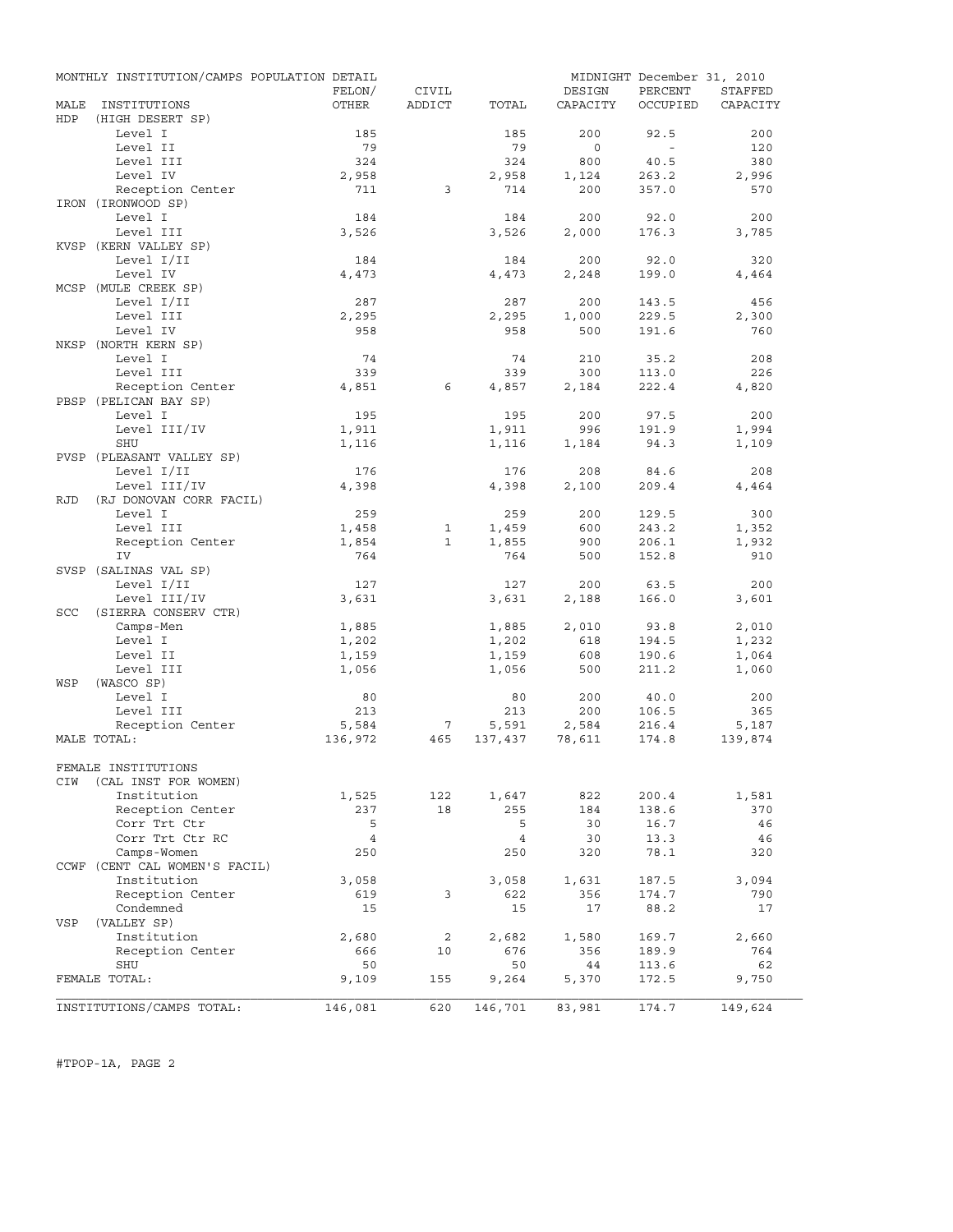# Offender Information Services Branch

Data Analysis Unit Unit Department of Corrections and Rehabilitation<br>Estimates and Statistical Analysis Section State of California Estimates and Statistical Analysis Section State of California<br>
Offender Information Services Branch<br>
State of California<br>
Sebruary 3, 2011

> MONTHLY REPORT OF POPULATION AS OF MIDNIGHT January 31, 2011

|  | OF MIDNIGHT Canualy JI, 201. |  |  |
|--|------------------------------|--|--|
|  |                              |  |  |

|                                                                                                                              |                                 |              | TOTAL CDCR POPULATION           |                                           |              |                                                           |  |
|------------------------------------------------------------------------------------------------------------------------------|---------------------------------|--------------|---------------------------------|-------------------------------------------|--------------|-----------------------------------------------------------|--|
|                                                                                                                              |                                 | CHANGE SINCE |                                 |                                           |              |                                                           |  |
|                                                                                                                              | FELON/                          | CIVIL        | 01/31/10 DESIGN PERCENT STAFFED |                                           |              |                                                           |  |
|                                                                                                                              | OTHER                           |              |                                 |                                           |              | ADDICT TOTAL NO. PCT. CAPACITY OCCUPIED CAPACITY          |  |
| A. TOTAL INSTITUTIONS                                                                                                        | 161,237 606 161,843 -5,747 -3.4 |              |                                 |                                           |              |                                                           |  |
| I. IN-STATE                                                                                                                  |                                 |              |                                 |                                           |              |                                                           |  |
|                                                                                                                              |                                 |              |                                 |                                           |              |                                                           |  |
| -STATE 150,846 606 151,452<br>(MEN, Subtotal) 141,330 438 141,768 -7,151 -4.8<br>(WOMEN, Subtotal) 9,516 168 9,684 -932 -8.7 |                                 |              |                                 |                                           | $-932 - 8.7$ |                                                           |  |
| 1. INSTITUTIONS/CAMPS 145,114 605 145,719 -8,717 -5.6 83,981 173.5 148,672                                                   |                                 |              |                                 |                                           |              |                                                           |  |
|                                                                                                                              |                                 |              |                                 |                                           |              |                                                           |  |
| 141,197 605 141,802 -8,654 -5.7 79,743 177.8 144,313<br>CAMPS(CCC & SCC) 3,917 3,917 -63 -1.5 4,238 92.4 4,359               |                                 |              |                                 |                                           |              |                                                           |  |
| 2. IN-STATE CONTRACT BEDS 5,517                                                                                              |                                 |              |                                 |                                           |              | 0 $5,517$ +703 +14.6 5,353 103.1                          |  |
| CCF PRIVATE                                                                                                                  | 2,014                           |              |                                 |                                           |              |                                                           |  |
| CCF PUBLIC                                                                                                                   | 2,158                           |              |                                 |                                           |              | 2,014 -115 -5.4 2,752 73.2<br>2,158 -349 -13.9 2,461 87.7 |  |
| PRISONER MOTHER PGM 41                                                                                                       |                                 |              |                                 |                                           |              |                                                           |  |
| FAMILY FOUNDATION PGM                                                                                                        | 62                              |              |                                 |                                           |              | $41$ $-20$ $-32.7$ 70 58.6<br>62 $-8$ $-11.4$ 70 88.6     |  |
| FRCCC (BAKERSFIELD)                                                                                                          |                                 |              | 72                              |                                           |              |                                                           |  |
| RIO (RIO COSUMNES)                                                                                                           | $\frac{72}{470}$                |              | 470                             |                                           |              |                                                           |  |
| SRITA (SANTA RITA) 700                                                                                                       |                                 |              | 700                             |                                           |              |                                                           |  |
| 3. DMH STATE HOSPITALS 215 1 216                                                                                             |                                 |              |                                 | $-69 -24.2$                               |              |                                                           |  |
| II. OUT OF STATE(COCF) 10,391                                                                                                |                                 |              | 0 10,391                        |                                           |              |                                                           |  |
| ARIZONA                                                                                                                      | 5,414                           |              | 5,414                           |                                           |              |                                                           |  |
| MISSISSIPPI                                                                                                                  | 2,589                           |              | 2,589                           |                                           |              |                                                           |  |
| OKLAHOMA                                                                                                                     | 2,388                           |              | 2,388                           |                                           |              |                                                           |  |
| B. PAROLE                                                                                                                    |                                 |              |                                 |                                           |              |                                                           |  |
| 2AROLE 106,746 1,046 107,792 -1,455 -1.3<br>COMMUNITY SUP(Active) 89,766 1,046 90,812 -16,952 -15.7                          |                                 |              |                                 |                                           |              |                                                           |  |
|                                                                                                                              |                                 |              |                                 | $1,479$ $-4$ $-0.2$                       |              |                                                           |  |
| COOP CASES (Active) 1,479<br>NRP & MNRP (Inactive) 15,501                                                                    |                                 |              | 15,501                          |                                           |              |                                                           |  |
| C. NON-CDC JURISDICTION 1,502                                                                                                |                                 |              |                                 | 0 $1,502$ $-144$ $-8.7$                   |              |                                                           |  |
| OTHER STATE/FED. INST.                                                                                                       | 453                             |              | 453                             |                                           |              |                                                           |  |
| OUT OF STATE PAROLE                                                                                                          | 801                             |              |                                 | $453$ $-53$ $-10.4$<br>801 $-100$ $-11.0$ |              |                                                           |  |
| OUT OF STATE PAL                                                                                                             | 42                              |              |                                 | $42 -9 -17.6$                             |              |                                                           |  |
| CYA-W&IC 1731.5(c)                                                                                                           |                                 |              |                                 |                                           |              |                                                           |  |
| INSTITUTIONS                                                                                                                 | 206                             |              |                                 | $206 + 18 + 9.5$                          |              |                                                           |  |
| D. OTHER POPULATIONS 14,958 115 15,073 -2,565 -14.5<br>INMATES                                                               |                                 |              |                                 |                                           |              |                                                           |  |
| OUT-TO-COURT, etc. 1,827 24 1,851 -180 -8.8                                                                                  |                                 |              |                                 |                                           |              |                                                           |  |
| ESCAPED                                                                                                                      | 216                             |              |                                 | 216                                       | $+8$ $+3.8$  |                                                           |  |
| PAROLEES (PAL/RAL) 12,915 91 13,006 -2,393 -15.5                                                                             |                                 |              |                                 |                                           |              |                                                           |  |
| TOTAL CDCR POPULATION                                                                                                        |                                 |              |                                 |                                           | $-0.6$       |                                                           |  |

CHANGE FROM LAST MONTH A. TOTAL INSTITUTIONS  $-963$   $-15$   $-978$ <br>(MEN, Subtotal)  $-1,006$   $-27$   $-1,033$ (MEN, Subtotal) -1,006 -27 -1,033<br>(WOMEN, Subtotal) -102 +12 -90 (WOMEN, Subtotal) -102 +12 -90<br>LE +140 -15 +125 B. PAROLE +140 -15 +125 D. PAROLEES (PAL/RAL) -480 -5 -485

This report contains the latest available reliable population figures from OBIS. They have been carefully audited, but are preliminary, and therefore subject to revision.

 Figure excludes institution based camps. Total persons in camps, including base camps, are 3,998 . Base camp at CMC is included in institution counts. (916) 327-3262 (CALNET) 467-3262.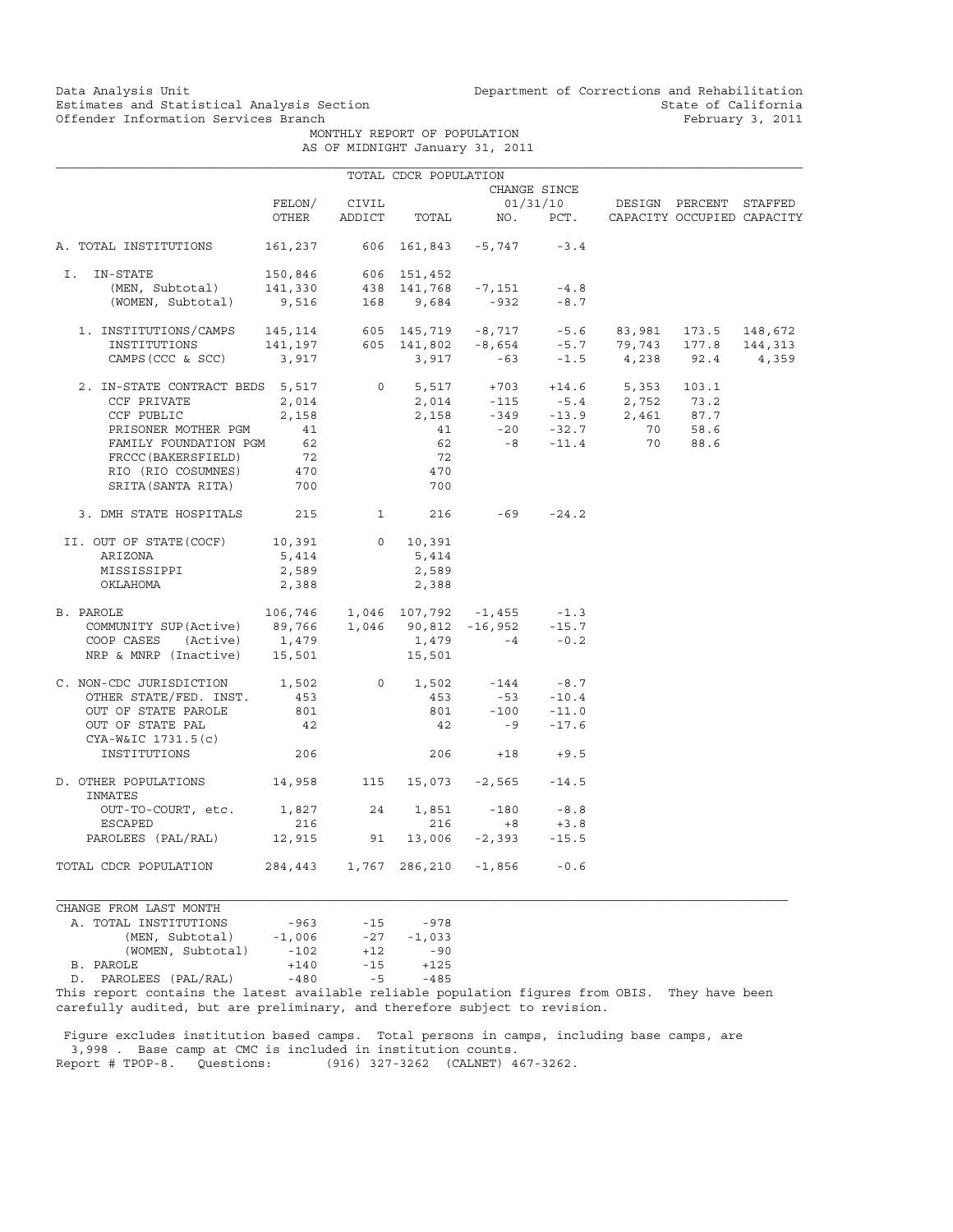|                                 | INSTITUTIONS/CAMPS                                                                                        | FELON/<br>OTHER                           | CIVIL<br>ADDICT                      | TOTAL                   | DESIGN<br>CAPACITY                                                       | PERCENT<br>OCCUPIED              | STAFFED<br>CAPACITY              |
|---------------------------------|-----------------------------------------------------------------------------------------------------------|-------------------------------------------|--------------------------------------|-------------------------|--------------------------------------------------------------------------|----------------------------------|----------------------------------|
| MALE                            |                                                                                                           |                                           |                                      |                         |                                                                          |                                  |                                  |
| ASP<br>CCC<br><b>CCI</b><br>CIM | (AVENAL SP)<br>(CAL CORRECTL CTR)<br>(CAL CORRECTL INSTITN)<br>(CAL INSTITN FOR MEN)                      | 5,757<br>5,342<br>5,632                   | 5,572 6                              | 5,342<br>5,632          | 5,757 2,920<br>3,883<br>2,783<br>5,578 2,976                             | 197.2<br>137.6<br>202.4<br>187.4 | 5,785<br>5,433<br>5,732<br>6,761 |
| CMF<br><b>CMC</b><br>CRC<br>CAL | (CAL MEDICAL FACIL)<br>(CAL MEN'S COLONY)<br>(CAL REHAB CTR, MEN)<br>(CAL SP, CALIPATRIA)                 | 2,617<br>5,700<br>5,700<br>3,665<br>4,062 | 396                                  | 4,062                   | $2,617$ $2,297$<br>5,700 3,838<br>$4,061$ 2,491<br>2,308                 | 113.9<br>148.5<br>163.0<br>176.0 | 2,780<br>5,848<br>4,216<br>3,995 |
| CEN<br>COR<br>LAC<br>SAC        | (CAL SP, CENTINELA)<br>(CAL SP, CORCORAN)<br>(CAL SP, LOS ANGELES CO)<br>(CAL SP, SACRAMENTO)             | 4,120<br>4,710<br>4,465<br>2,806          |                                      | 4,120<br>4,465<br>2,806 | 2,308<br>4,710 3,116<br>2,300<br>1,828                                   | 178.5<br>151.2<br>194.1<br>153.5 | 4,168<br>4,918<br>4,590<br>2,979 |
| SQ<br>SOL                       | (CAL SP, SAN QUENTIN)<br>(CAL SP, SOLANO)<br>SATF (CAL SATF AND SP - COR)<br>CVSP (CHUCKAWALLA VALLEY SP) | 5,111<br>4,938<br>6,321<br>3,187          | $6\overline{}$<br>$7\overline{ }$    | 4,938<br>6,328<br>3,187 | 5,117 2,967<br>2,610<br>3,424<br>1,738                                   | 172.5<br>189.2<br>184.8<br>183.4 | 4,914<br>4,990<br>6,258<br>3,218 |
| CTF<br>DVI<br>FOL<br>HDP        | (CORRL TRAING FAC)<br>(DEUEL VOCATL INSTITN)<br>(FOLSOM SP)<br>(HIGH DESERT SP)                           | 6,569<br>3,798<br>3,443<br>4,170          | 9<br>4                               |                         | 6,569 3,312<br>$3,807$ $1,681$<br>$3,443$<br>$4,174$<br>$2,324$          | 198.3<br>226.5<br>139.4<br>179.6 | 6,127<br>3,811<br>3,601<br>4,211 |
|                                 | IRON (IRONWOOD SP)<br>KVSP (KERN VALLEY SP)<br>MCSP (MULE CREEK SP)<br>NKSP (NORTH KERN SP)               | 3,537<br>4,657<br>3,548<br>5,279          | 6 <sup>6</sup>                       | 4,657                   | 3,537 2,200<br>2,448<br>$3,548$ $1,700$<br>5,285 2,694                   | 160.8<br>190.2<br>208.7<br>196.2 | 3,985<br>4,784<br>3,516<br>5,218 |
| RJD                             | PBSP (PELICAN BAY SP)<br>PVSP (PLEASANT VALLEY SP)<br>(RJ DONOVAN CORR FACIL)<br>SVSP (SALINAS VAL SP)    | 3,223<br>4,627<br>4,332<br>3,761          |                                      |                         | $3,223$ $2,380$<br>$4,627$ $2,308$<br>$4,332$ $2,200$<br>$3,761$ $2,388$ | 135.4<br>200.5<br>196.9<br>157.5 | 3,303<br>4,672<br>4,494<br>3,809 |
| <b>SCC</b><br>WSP               | (SIERRA CONSERV CTR)<br>(WASCO SP)                                                                        | 5,295                                     | 5,842 4                              |                         | 5,295 3,736<br>5,846 2,984                                               | 141.7<br>195.9                   | 5,366<br>5,656                   |
|                                 | MALE TOTAL:                                                                                               | 136,086                                   | 438                                  | 136,524                 | 78,611                                                                   | 173.7                            | 139,138                          |
| FEMALE                          |                                                                                                           |                                           |                                      |                         |                                                                          |                                  |                                  |
| VSP                             | CIW (CAL INST FOR WOMEN)<br>CCWF (CENT CAL WOMEN'S FACIL)<br>(VALLEY SP)                                  | 1,992<br>3,666<br>3,370                   | 153<br>$\overline{\mathbf{3}}$<br>11 | 2,145<br>3,669<br>3,381 | 1,386<br>2,004<br>1,980                                                  | 154.8<br>183.1<br>170.8          | 2,327<br>3,901<br>3,306          |
|                                 | FEMALE TOTAL:                                                                                             | 9,028                                     | 167                                  | 9,195                   | 5,370                                                                    | 171.2                            | 9,534                            |
|                                 | INSTITUTIONS/CAMPS TOTAL:                                                                                 | 145,114                                   | 605                                  | 145,719                 | 83,981                                                                   | 173.5                            | 148,672                          |

#TPOP-1, Page 2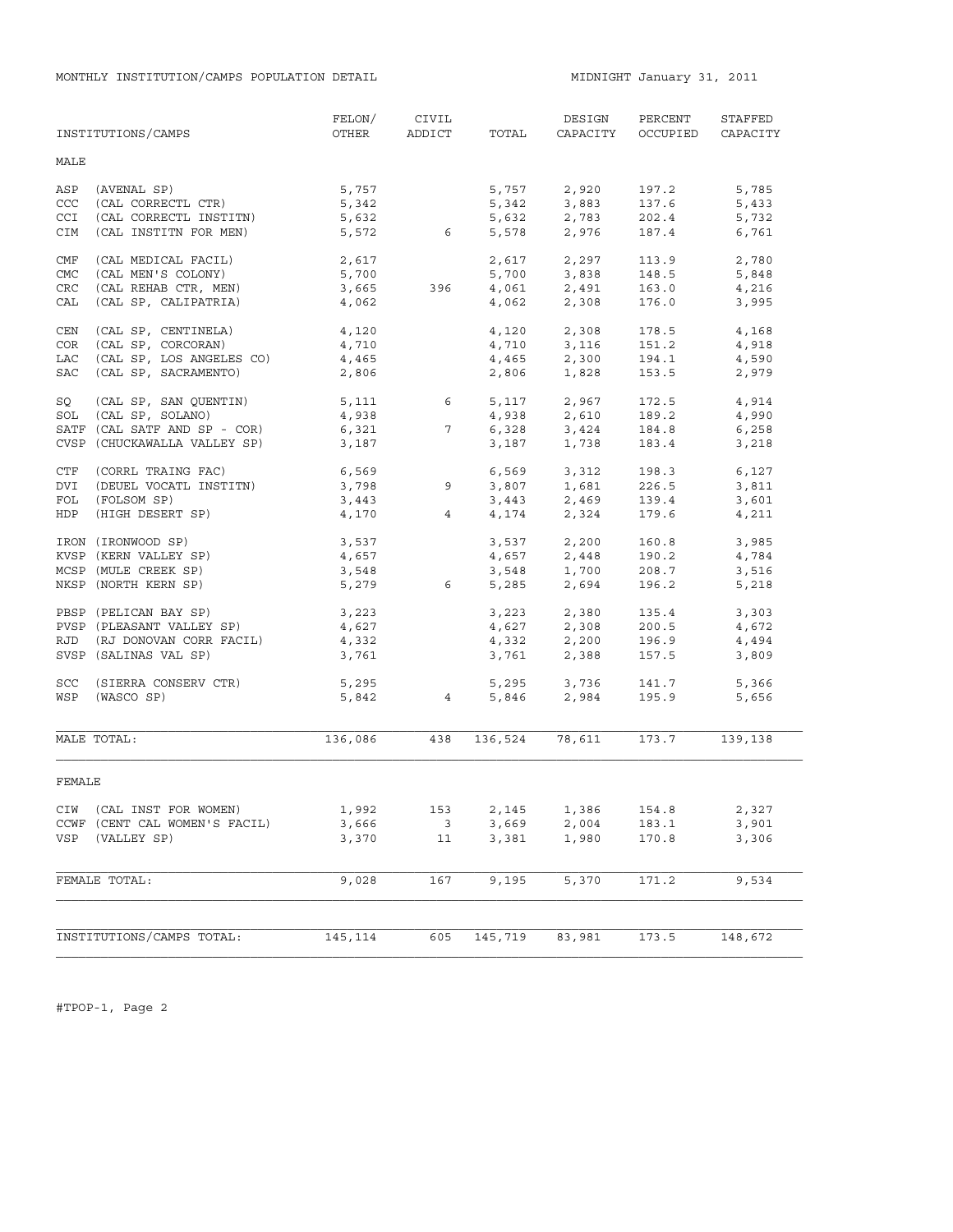|                   | MONTHLY INSTITUTION/CAMPS POPULATION DETAIL  |                 |                 |                |                    | MIDNIGHT January 31, 2011 |                     |
|-------------------|----------------------------------------------|-----------------|-----------------|----------------|--------------------|---------------------------|---------------------|
| MALE              | INSTITUTIONS                                 | FELON/<br>OTHER | CIVIL<br>ADDICT | TOTAL          | DESIGN<br>CAPACITY | PERCENT<br>OCCUPIED       | STAFFED<br>CAPACITY |
| ASP               | (AVENAL SP)                                  | 5,757           |                 | 5,757          | 2,920              | 197.2                     | 5,785               |
| CCC               | (CAL CORRECTL CTR)                           |                 |                 |                |                    |                           |                     |
|                   | Camps                                        | 1,888           |                 | 1,888          | 1,908              | 99.0                      | 2,029               |
|                   | Level I                                      | 1,583           |                 | 1,583          | 867                | 182.6                     | 1,557               |
|                   | Level II                                     | 950             |                 | 950            | 608                | 156.3                     | 912                 |
| CCI               | Level III<br>(CAL CORRECTL INSTITN)          | 921             |                 | 921            | 500                | 184.2                     | 935                 |
|                   | Level I                                      | 1,071           |                 | 1,071          | 619                | 173.0                     | 1,062               |
|                   | Level II                                     | 1,545           |                 | 1,545          | 664                | 232.7                     | 1,606               |
|                   | Level IV                                     | 797             |                 | 797            | 684                | 116.5                     | 798                 |
|                   | <b>SHU</b>                                   | 748             |                 | 748            | 316                | 236.7                     | 787                 |
| <b>CIM</b>        | Reception Ctr<br>(CAL INSTITN FOR MEN)       | 1,471           |                 | 1,471          | 500                | 294.2                     | 1,479               |
|                   | Level I                                      | 2,092           |                 | 2,092          | 1,374              | 152.3                     | 1,865               |
|                   | East - Reception Center                      | 1,176           | $\mathbf{1}$    | 1,177          | 369                | 319.0                     | 1,382               |
|                   | Reception Center - Central                   | 1,342           | 5               | 1,347          | 618                | 218.0                     | 1,463               |
|                   | Reception Center - West                      | 962             |                 | 962            | 615                | 156.4                     | 2,051               |
| CMF               | (CAL MEDICAL FACIL)                          |                 |                 |                |                    |                           |                     |
|                   | Level I                                      | 12              |                 | 12             | 135                | 8.9                       | 77                  |
|                   | Level II                                     | 207             |                 | 207            | 230                | 90.0                      | 272                 |
|                   | Level III                                    | 2,398           |                 | 2,398          | 1,932              | 124.1                     | 2,431               |
| <b>CMC</b>        | (CAL MEN'S COLONY)                           |                 |                 |                |                    |                           |                     |
|                   | East                                         | 3,654           |                 | 3,654          | 2,425              | 150.7                     | 3,720               |
|                   | West                                         | 2,046           |                 | 2,046          | 1,413              | 144.8                     | 2,128               |
| <b>CRC</b><br>CAL | (CAL REHAB CTR, MEN)<br>(CAL SP, CALIPATRIA) | 3,665           | 396             | 4,061          | 2,491              | 163.0                     | 4,216               |
|                   | Level I                                      | 108             |                 | 108            | 208                | 51.9                      | 208                 |
|                   | Level IV                                     | 3,954           |                 | 3,954          | 2,100              | 188.3                     | 3,787               |
| CEN               | (CAL SP, CENTINELA)                          |                 |                 |                |                    |                           |                     |
|                   | Level I                                      | 135             |                 | 135            | 208                | 64.9                      | 208                 |
|                   | Level III                                    | 3,985           |                 | 3,985          | 2,100              | 189.8                     | 3,960               |
| COR               | (CAL SP, CORCORAN)                           |                 |                 |                |                    |                           |                     |
|                   | Level I                                      | 495             |                 | 495            | 492                | 100.6                     | 492                 |
|                   | Level III                                    | 2,334           |                 | 2,334          | 1,500              | 155.6                     | 2,320               |
|                   | Level IV<br><b>SHU</b>                       | 510<br>1,367    |                 | 510<br>1,367   | 100<br>1,000       | 510.0<br>136.7            | 681<br>1,401        |
|                   | PHU                                          | $\overline{4}$  |                 | $\overline{4}$ | 24                 | 16.7                      | 24                  |
| LAC               | (CAL SP, LOS ANGELES CO)                     |                 |                 |                |                    |                           |                     |
|                   | Level I                                      | 194             |                 | 194            | 200                | 97.0                      | 200                 |
|                   | Level III/IV                                 | 2,329           |                 | 2,329          | 1,200              | 194.1                     | 2,510               |
|                   | Reception Center                             | 1,942           |                 | 1,942          | 900                | 215.8                     | 1,880               |
| <b>SAC</b>        | (CAL SP, SACRAMENTO)                         |                 |                 |                |                    |                           |                     |
|                   | Level I                                      | 230             |                 | 230            | 192                | 119.8                     | 288                 |
|                   | PSU                                          | 274             |                 | 274            | 256                | 107.0                     | 256                 |
|                   | Level IV                                     | 2,302           |                 | 2,302          | 1,380              | 166.8                     | 2,435               |
| SQ                | (CAL SP, SAN OUENTIN)                        |                 |                 |                |                    |                           |                     |
|                   | Level II                                     | 1,779           |                 | 1,779          | 916                | 194.2                     | 1,527               |
|                   | Condemned<br>Reception Center                | 660<br>2,672    | 6               | 660<br>2,678   | 637<br>1,414       | 103.6<br>189.4            | 636<br>2,751        |
| SOL               | (CAL SP, SOLANO)                             |                 |                 |                |                    |                           |                     |
|                   | Level II                                     | 2,420           |                 | 2,420          | 1,410              | 171.6                     | 2,820               |
|                   | Level III                                    | 2,518           |                 | 2,518          | 1,200              | 209.8                     | 2,170               |
|                   | SATF (CAL SATF AND SP - COR)                 | 6,321           | 7               | 6,328          | 3,424              | 184.8                     | 6,258               |
|                   | CVSP (CHUCKAWALLA VALLEY SP)                 |                 |                 |                |                    |                           |                     |
|                   | Level I                                      | 207             |                 | 207            | 208                | 99.5                      | 208                 |
|                   | Level II                                     | 2,980           |                 | 2,980          | 1,530              | 194.8                     | 3,010               |
| CTF               | (CORRL TRAING FAC)                           |                 |                 |                |                    |                           |                     |
|                   | Central-II                                   | 2,856           |                 | 2,856          | 1,212              | 235.6                     | 2,877               |
|                   | North-II/III                                 | 2,758           |                 | 2,758          | 1,594              | 173.0                     | 2,280               |
|                   | South-I                                      | 955             |                 | 955            | 506                | 188.7                     | 970                 |
| DVI               | (DEUEL VOCATL INSTITN)<br>Level I/II         | 687             |                 | 687            | 494                | 139.1                     | 677                 |
|                   | Reception Center                             | 3,111           | 9               | 3,120          | 1,187              | 262.8                     | 3,134               |
| FOL               | (FOLSOM SP)                                  |                 |                 |                |                    |                           |                     |
|                   | PSAP                                         | $\mathbf{1}$    |                 | 1              | 129                | 0.8                       | 0                   |
|                   | TTP                                          | $\mathbf{1}$    |                 | 1              | 131                | 0.8                       | 0                   |
|                   | Level I                                      | 252             |                 | 252            | 408                | 61.8                      | 350                 |
|                   | Level II                                     | 2,212           |                 | 2,212          | 1,663              | 133.0                     | 649                 |
|                   | Level III                                    | 977             |                 | 977            | 138                | 708.0                     | 2,602               |

#TPOP-1A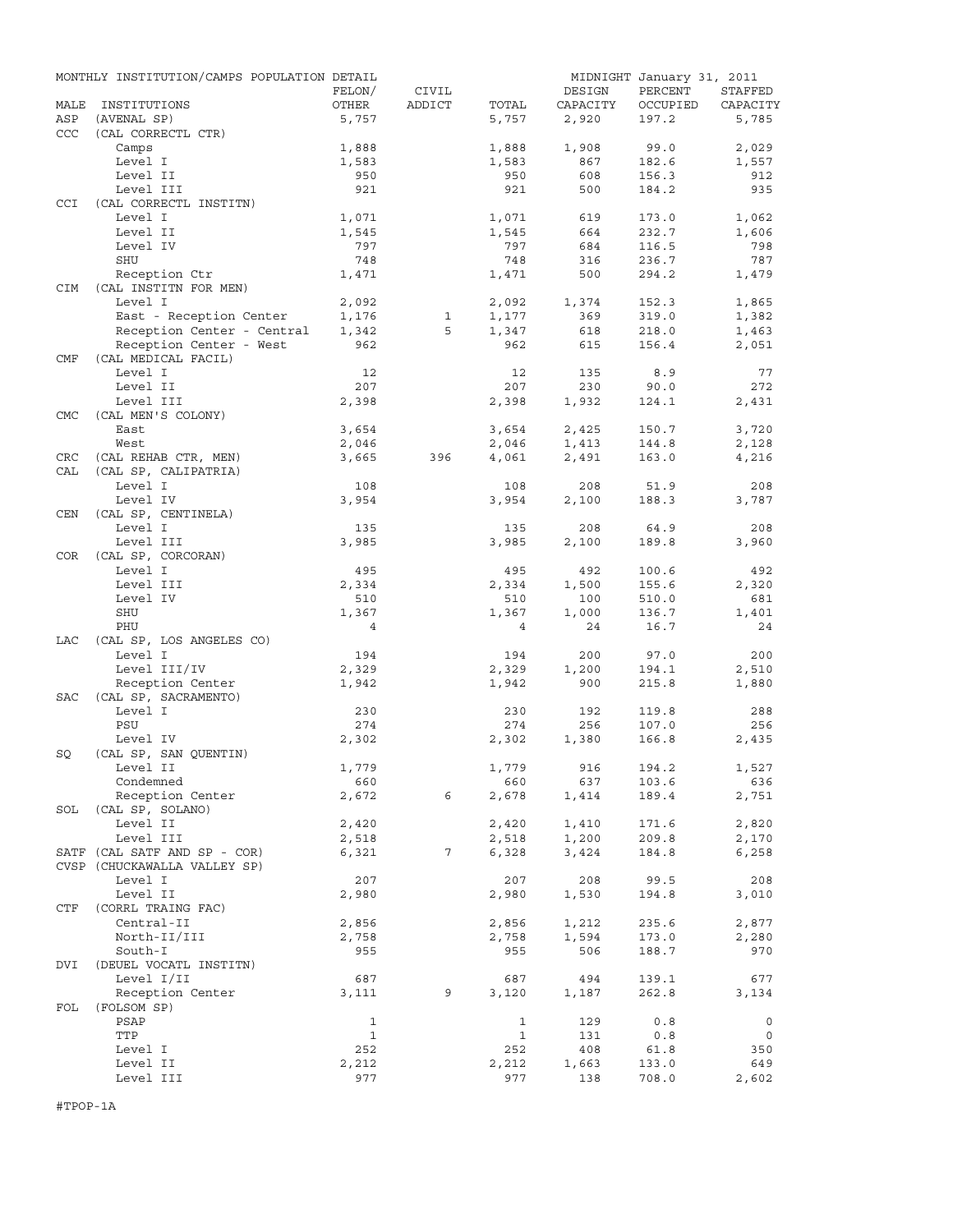|            | MONTHLY INSTITUTION/CAMPS POPULATION DETAIL |              |        |              | MIDNIGHT January 31, 2011 |                |                |
|------------|---------------------------------------------|--------------|--------|--------------|---------------------------|----------------|----------------|
|            |                                             | FELON/       | CIVIL  |              | DESIGN                    | PERCENT        | <b>STAFFED</b> |
| MALE       | INSTITUTIONS                                | OTHER        | ADDICT | TOTAL        | CAPACITY                  | OCCUPIED       | CAPACITY       |
| HDP        | (HIGH DESERT SP)<br>Level I                 | 185          |        | 185          | 200                       |                | 200            |
|            | Level II                                    | 66           |        | 66           | $\circ$                   | 92.5<br>$\sim$ | 120            |
|            | Level III                                   | 344          |        | 344          | 800                       | 43.0           | 325            |
|            | Level IV                                    | 2,953        |        | 2,953        | 1,124                     | 262.7          | 2,996          |
|            | Reception Center                            | 622          | 4      | 626          | 200                       | 313.0          | 570            |
|            | IRON (IRONWOOD SP)                          |              |        |              |                           |                |                |
|            | Level I                                     | 173          |        | 173          | 200                       | 86.5           | 200            |
|            | Level III                                   | 3,364        |        | 3,364        | 2,000                     | 168.2          | 3,785          |
|            | KVSP (KERN VALLEY SP)                       |              |        |              |                           |                |                |
|            | Level I/II                                  | 171          |        | 171          | 200                       | 85.5           | 320            |
|            | Level IV                                    | 4,486        |        | 4,486        | 2,248                     | 199.6          | 4,464          |
|            | MCSP (MULE CREEK SP)                        |              |        |              |                           |                |                |
|            | Level I/II                                  | 298          |        | 298          | 200                       | 149.0          | 456            |
|            | Level III                                   | 2,287        |        | 2,287        | 1,000                     | 228.7          | 2,300          |
|            | Level IV                                    | 963          |        | 963          | 500                       | 192.6          | 760            |
|            | NKSP (NORTH KERN SP)                        |              |        |              |                           |                |                |
|            | Level I                                     | 62           |        | 62           | 210                       | 29.5           | 208            |
|            | Level III                                   | 307          |        | 307          | 300                       | 102.3          | 190            |
|            | Reception Center                            | 4,910        | 6      | 4,916        | 2,184                     | 225.1          | 4,820          |
|            | PBSP (PELICAN BAY SP)                       |              |        |              |                           |                |                |
|            | Level I                                     | 190          |        | 190          | 200                       | 95.0           | 200            |
|            | Level III/IV                                | 1,918        |        | 1,918        | 996                       | 192.6          | 1,994          |
|            | SHU                                         | 1,115        |        | 1,115        | 1,184                     | 94.2           | 1,109          |
|            | PVSP (PLEASANT VALLEY SP)                   |              |        |              |                           |                |                |
|            | Level I/II                                  | 162          |        | 162          | 208                       | 77.9           | 208            |
|            | Level III/IV                                | 4,465        |        | 4,465        | 2,100                     | 212.6          | 4,464          |
| RJD        | (RJ DONOVAN CORR FACIL)                     |              |        |              |                           |                |                |
|            | Level I                                     | 234          |        | 234          | 200                       | 117.0          | 300            |
|            | Level III                                   | 1,441        |        | 1,441        | 600                       | 240.2          | 1,352          |
|            | Reception Center                            | 1,918        |        | 1,918        | 900                       | 213.1          | 1,932          |
|            | IV                                          | 739          |        | 739          | 500                       | 147.8          | 910            |
|            | SVSP (SALINAS VAL SP)<br>Level I/II         | 113          |        | 113          | 200                       | 56.5           | 150            |
|            | Level III/IV                                | 3,648        |        | 3,648        |                           | 166.7          | 3,659          |
| <b>SCC</b> | (SIERRA CONSERV CTR)                        |              |        |              | 2,188                     |                |                |
|            | Camps-Men                                   | 1,769        |        | 1,769        | 2,010                     | 88.0           | 2,010          |
|            | Level I                                     | 1,230        |        | 1,230        | 618                       | 199.0          | 1,232          |
|            | Level II                                    | 1,216        |        | 1,216        | 608                       | 200.0          | 1,064          |
|            | Level III                                   | 1,080        |        | 1,080        | 500                       | 216.0          | 1,060          |
| WSP        | (WASCO SP)                                  |              |        |              |                           |                |                |
|            | Level I                                     | 79           |        | 79           | 200                       | 39.5           | 104            |
|            | Level III                                   | 206          |        | 206          | 200                       | 103.0          | 365            |
|            | Reception Center                            | 5,557        | 4      | 5,561        | 2,584                     | 215.2          | 5,187          |
|            | MALE TOTAL:                                 | 136,086      | 438    | 136,524      | 78,611                    | 173.7          | 139,138        |
|            |                                             |              |        |              |                           |                |                |
|            | FEMALE INSTITUTIONS                         |              |        |              |                           |                |                |
| CIW        | (CAL INST FOR WOMEN)                        |              |        |              |                           |                |                |
|            | Institution                                 | 1,486        | 122    | 1,608        | 822                       | 195.6          | 1,545          |
|            | Reception Center                            | 237          | 31     | 268          | 184                       | 145.7          | 370            |
|            | Corr Trt Ctr                                | 8            |        | 8            | 30                        | 26.7           | 46             |
|            | Corr Trt Ctr RC                             | $\mathbf{1}$ |        | $\mathbf{1}$ | 30                        | 3.3            | 46             |
|            | Camps-Women                                 | 260          |        | 260          | 320                       | 81.3           | 320            |
|            | CCWF (CENT CAL WOMEN'S FACIL)               |              |        |              |                           |                |                |
|            | Institution                                 | 2,979        |        | 2,979        | 1,631                     | 182.6          | 3,094          |
|            | Reception Center                            | 671          | 3      | 674          | 356                       | 189.3          | 790            |
|            | Condemned                                   | 16           |        | 16           | 17                        | 94.1           | 17             |
| VSP        | (VALLEY SP)                                 |              |        |              |                           |                |                |
|            | Institution                                 | 2,679        | 2      | 2,681        | 1,580                     | 169.7          | 2,480          |
|            | Reception Center                            | 636          | 9      | 645          | 356                       | 181.2          | 764            |
|            | SHU<br>FEMALE TOTAL:                        | 55<br>9,028  | 167    | 55           | 44                        | 125.0          | 62             |
|            |                                             |              |        | 9,195        | 5,370                     | 171.2          | 9,534          |
|            | INSTITUTIONS/CAMPS TOTAL:                   | 145,114      | 605    | 145,719      | 83,981                    | 173.5          | 148,672        |

#TPOP-1A, PAGE 2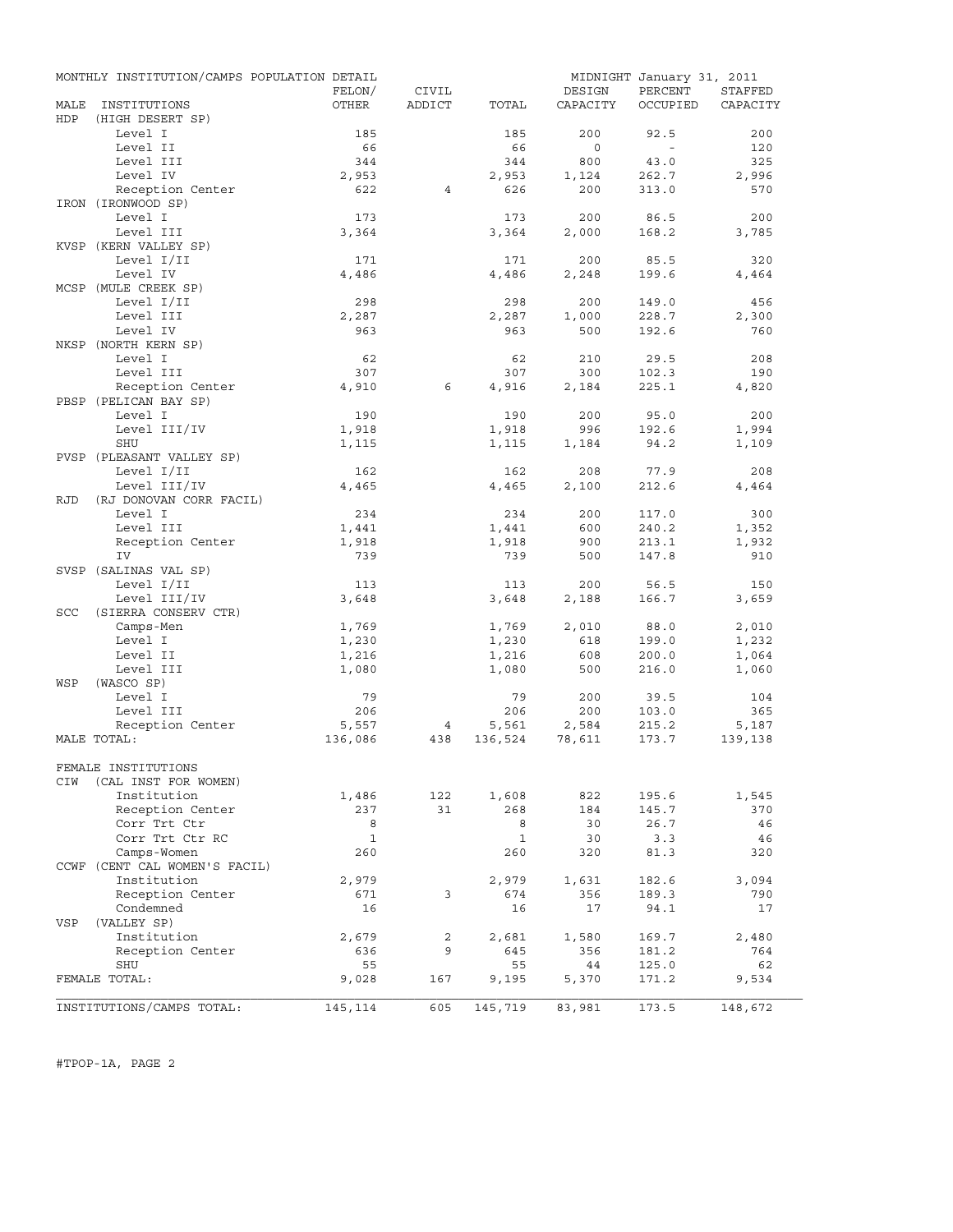#### MONTHLY REPORT OF POPULATION AS OF MIDNIGHT February 28, 2011

|                                                                                                                                                                           |                                                         |                                            | TOTAL CDCR POPULATION                                   |                                    |                                                        |                                            |                                                      |                             |
|---------------------------------------------------------------------------------------------------------------------------------------------------------------------------|---------------------------------------------------------|--------------------------------------------|---------------------------------------------------------|------------------------------------|--------------------------------------------------------|--------------------------------------------|------------------------------------------------------|-----------------------------|
|                                                                                                                                                                           | FELON/<br>OTHER #1                                      | CIVIL<br>ADDICT                            | TOTAL                                                   | NO.                                | CHANGE SINCE<br>02/28/10<br>PCT.                       |                                            | DESIGN PERCENT STAFFED<br>CAPACITY OCCUPIED CAPACITY |                             |
| A. TOTAL INSTITUTIONS                                                                                                                                                     | 161,342                                                 | 606                                        | 161,948                                                 | -5,116                             | $-3.0$                                                 |                                            |                                                      |                             |
| IN-STATE<br>Ι.<br>(MEN, Subtotal)<br>(WOMEN, Subtotal)                                                                                                                    | 150,894<br>141,423<br>9,471                             | 154                                        | 606 151,500<br>452 141,875<br>9,625                     | -6,671<br>$-809$                   | $-4.4$<br>$-7.7$                                       |                                            |                                                      |                             |
| 1. INSTITUTIONS/CAMPS<br>INSTITUTIONS<br>CAMPS (CCC, CIW & SCC) * 3,942                                                                                                   | 145,098<br>141,156                                      |                                            | 606 145,704<br>606 141,762<br>3,942                     | $-8,060$<br>$-8,070$<br>$+10$      | $-5.2$<br>$+0.2$ 4,238                                 | 84,096<br>$-5.3$ 79,858                    | 173.3<br>177.5<br>93.0                               | 147,063<br>142,704<br>4,359 |
| 2. IN-STATE CONTRACT BEDS<br>CCF PRIVATE<br>CCF PUBLIC<br>PRISONER MOTHER PGM<br>FAMILY FOUNDATION PGM<br>FRCCC (BAKERSFIELD)<br>RIO (RIO COSUMNES)<br>SRITA (SANTA RITA) | 5,576<br>2,065<br>2,253<br>41<br>63<br>68<br>425<br>661 | 0                                          | 5,576<br>2,065<br>2,253<br>41<br>63<br>68<br>425<br>661 | $+649$<br>$-81$<br>$-336$<br>$-8$  | $+13.1$<br>$-3.7$<br>$-12.9$<br>$-16 -28.0$<br>$-11.2$ | 5,440<br>2,752<br>2,461<br>47<br>105<br>75 | 102.5<br>75.0<br>91.5<br>87.2<br>60.0<br>90.7        |                             |
| 3. DMH STATE HOSPITALS                                                                                                                                                    | 220                                                     |                                            | 220                                                     |                                    | $-69 -23.8$                                            |                                            |                                                      |                             |
| II. OUT OF STATE (COCF)<br>ARIZONA<br>MISSISSIPPI<br>OKLAHOMA                                                                                                             | 10,448<br>5,486<br>2,576<br>2,386                       | $\circ$                                    | 10,448<br>5,486<br>2,576<br>2,386                       |                                    |                                                        |                                            |                                                      |                             |
| B. PAROLE<br>COMMUNITY SUP (Active)<br>COOP CASES<br>(Active) #3<br>MNRP & NRP (Inactive)                                                                                 | 106,169<br>89,454<br>1,502<br>15,213                    | 1,032                                      | $1,032$ $107,201$<br>90,486<br>1,502<br>15,213          | -1,736<br>-16,991<br>$+42$         | $-1.5$<br>$-15.8$<br>$+2.8$                            |                                            |                                                      |                             |
| C. NON-CDC JURISDICTION #4<br>OTHER STATE/FED. INST.<br>OUT OF STATE PAROLE<br>OUT OF STATE PAL<br>$CYA-W&IC 1731.5(c)$                                                   | 1,477<br>445<br>783<br>41                               | $\overline{\phantom{0}}^0$                 | 1,477<br>445<br>783<br>41                               | $-197$<br>$-54$<br>$-149$<br>$-12$ | $-11.7$<br>$-10.8$<br>$-15.9$<br>$-22.6$               |                                            |                                                      |                             |
| INSTITUTIONS #5                                                                                                                                                           | 208                                                     |                                            | 208                                                     | $+18$                              | +9.4                                                   |                                            |                                                      |                             |
| D. OTHER POPULATIONS #6<br>INMATES                                                                                                                                        | 14,690                                                  | 115                                        |                                                         | $14,805 -2,531$                    | $-14.5$                                                |                                            |                                                      |                             |
| OUT-TO-COURT, etc.<br>ESCAPED<br>PAROLEES (PAL/RAL)                                                                                                                       | 1,872<br>216<br>12,602                                  | 27<br>88                                   | 1,899<br>216<br>12,690                                  | $-165$<br>$+7$<br>$-2,373$         | $-7.9$<br>$+3.3$<br>$-15.7$                            |                                            |                                                      |                             |
| TOTAL CDCR POPULATION                                                                                                                                                     | 283,678                                                 | 1,753                                      | 285,431                                                 | -1,496                             | $-0.5$                                                 |                                            |                                                      |                             |
| CHANGE FROM LAST MONTH<br>A. TOTAL INSTITUTIONS<br>(MEN, Subtotal)<br>(WOMEN, Subtotal)                                                                                   | $+105$<br>$+93$<br>$-45$                                | $\overline{\phantom{0}}$<br>$+14$<br>$-14$ | $+105$<br>$+107$<br>$-59$                               |                                    |                                                        |                                            |                                                      |                             |
| B. PAROLE<br>PAROLEES (PAL/RAL)<br>D.                                                                                                                                     | -577<br>$-313$                                          | $-14$<br>$-3$                              | $-591$<br>$-316$                                        |                                    |                                                        |                                            |                                                      |                             |

This report contains the latest available reliable population figures from OBIS. They have been carefully audited, but are preliminary, and therefore subject to revision.

\*Figure excludes institution based camps. Total persons in camps, including base camps, are 4,023. Base camp at CMC is included in institution counts.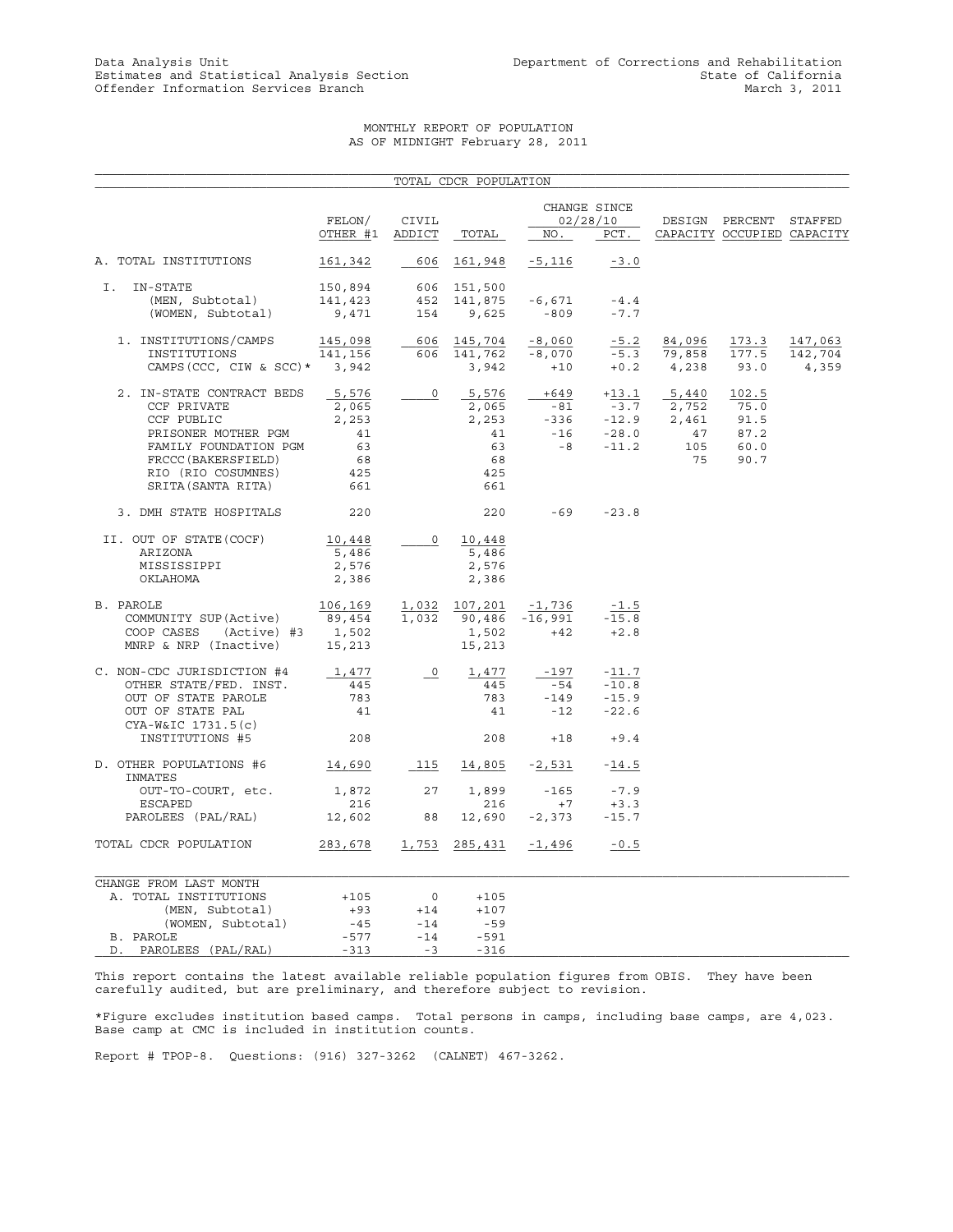|            | INSTITUTIONS/CAMPS            | FELON/<br>OTHER | CIVIL<br>ADDICT         | TOTAL   | DESIGN<br>CAPACITY                                                                                                                | PERCENT<br>OCCUPIED | STAFFED<br>CAPACITY |
|------------|-------------------------------|-----------------|-------------------------|---------|-----------------------------------------------------------------------------------------------------------------------------------|---------------------|---------------------|
| MALE       |                               |                 |                         |         |                                                                                                                                   |                     |                     |
|            |                               |                 |                         |         |                                                                                                                                   |                     |                     |
| ASP        | (AVENAL SP)                   | 5,693           |                         | 5,693   | 2,920                                                                                                                             | 195.0               | 5,785               |
| CCC        | (CAL CORRECTL CTR)            | 5,406           |                         | 5,406   | 3,883                                                                                                                             | 139.2               | 5,433               |
| <b>CCI</b> | (CAL CORRECTL INSTITN)        | 5,446           |                         | 5,446   | 2,783                                                                                                                             | 195.7               | 5,732               |
| CIM        | (CAL INSTITN FOR MEN)         | 5,827           | $6\overline{6}$         | 5,833   | 2,976                                                                                                                             | 196.0               | 6,961               |
| CMF        | (CAL MEDICAL FACIL)           | 2,693           |                         | 2,693   | 2,297                                                                                                                             | 117.2               | 2,780               |
| <b>CMC</b> | (CAL MEN'S COLONY)            | 5,858           |                         | 5,858   | 3,838                                                                                                                             | 152.6               | 5,848               |
| <b>CRC</b> | (CAL REHAB CTR, MEN)          | 3,736           | 388                     | 4,124   | 2,491                                                                                                                             | 165.6               | 4,216               |
| CAL        | (CAL SP, CALIPATRIA)          | 4,091           |                         | 4,091   | 2,308                                                                                                                             | 177.3               | 3,995               |
| CEN        | (CAL SP, CENTINELA)           | 4,190           |                         | 4,190   | 2,308                                                                                                                             | 181.5               | 4,168               |
| <b>COR</b> | (CAL SP, CORCORAN)            | 4,660           |                         | 4,660   | 3,116                                                                                                                             | 149.6               | 4,008               |
| LAC        | (CAL SP, LOS ANGELES CO)      | 4,412           |                         | 4,412   | 2,300                                                                                                                             | 191.8               | 4,590               |
| SAC        | (CAL SP, SACRAMENTO)          | 2,796           |                         | 2,796   | 1,828                                                                                                                             | 153.0               | 2,793               |
|            |                               |                 |                         |         |                                                                                                                                   |                     |                     |
| SO         | (CAL SP, SAN QUENTIN)         | 4,985           | 14                      | 4,999   | 3,082                                                                                                                             | 162.2               | 5,079               |
| SOL        | (CAL SP, SOLANO)              | 5,035           |                         | 5,035   | 2,610                                                                                                                             | 192.9               | 4,990               |
|            | SATF (CAL SATF AND SP - COR)  | 6,223           | 5                       | 6,228   | 3,424                                                                                                                             | 181.9               | 6,006               |
|            | CVSP (CHUCKAWALLA VALLEY SP)  | 3,205           |                         | 3,205   | 1,738                                                                                                                             | 184.4               | 3,218               |
| CTF        | (CORRL TRAING FAC)            | 6,602           |                         | 6,602   | 3,312                                                                                                                             | 199.3               | 6,127               |
| DVI        | (DEUEL VOCATL INSTITN)        | 3,751           | 19                      | 3,770   | 1,681                                                                                                                             | 224.3               | 3,811               |
| FOL        | (FOLSOM SP)                   | 3,651           | $\overline{1}$          | 3,652   | 2,469                                                                                                                             | 147.9               | 3,601               |
| HDP        | (HIGH DESERT SP)              | 4,136           | 6                       | 4,142   | 2,324                                                                                                                             | 178.2               | 4,211               |
|            |                               |                 |                         |         |                                                                                                                                   |                     |                     |
|            | IRON (IRONWOOD SP)            | 3,650           |                         | 3,650   | 2,200                                                                                                                             | 165.9               | 3,795               |
|            | KVSP (KERN VALLEY SP)         | 4,651           |                         | 4,651   | 2,448                                                                                                                             | 190.0               | 4,729               |
|            | MCSP (MULE CREEK SP)          | 3,534           |                         | 3,534   | 1,700                                                                                                                             | 207.9               | 3,516               |
|            | NKSP (NORTH KERN SP)          | 5,059           | 8                       | 5,067   | 2,694                                                                                                                             | 188.1               | 5,218               |
|            | PBSP (PELICAN BAY SP)         | 3,161           |                         | 3,161   | 2,380                                                                                                                             | 132.8               | 3,208               |
|            | PVSP (PLEASANT VALLEY SP)     | 4,689           |                         |         |                                                                                                                                   | 203.2               | 4,672               |
|            | RJD (RJ DONOVAN CORR FACIL)   | 4,282           |                         |         |                                                                                                                                   | 194.6               | 4,494               |
|            | SVSP (SALINAS VAL SP)         | 3,741           |                         |         | $\begin{array}{llll} 4\,,\,689 & \quad & 2\,,\,308 \\ 4\,,\,282 & \quad & 2\,,\,200 \\ 3\,,\,741 & \quad & 2\,,\,388 \end{array}$ | 156.7               | 3,809               |
| SCC        | (SIERRA CONSERV CTR)          | 5,261           |                         | 5,261   | 3,736                                                                                                                             | 140.8               | 5,366               |
| WSP        | (WASCO SP)                    | 5,729           | 5                       | 5,734   | 2,984                                                                                                                             | 192.2               | 5,656               |
|            |                               |                 |                         |         |                                                                                                                                   |                     |                     |
|            | MALE TOTAL:                   | 136,153         | 452                     | 136,605 | 78,726                                                                                                                            | 173.5               | 137,815             |
|            |                               |                 |                         |         |                                                                                                                                   |                     |                     |
| FEMALE     |                               |                 |                         |         |                                                                                                                                   |                     |                     |
|            | CIW (CAL INST FOR WOMEN)      | 1,936           | 147                     | 2,083   | 1,386                                                                                                                             | 150.3               | 2,147               |
|            | CCWF (CENT CAL WOMEN'S FACIL) | 3,687           | $\overline{4}$          | 3,691   | 2,004                                                                                                                             | 184.2               | 3,795               |
| VSP        | (VALLEY SP)                   | 3,322           | $\overline{\mathbf{3}}$ | 3,325   | 1,980                                                                                                                             | 167.9               | 3,306               |
|            |                               |                 |                         |         |                                                                                                                                   |                     |                     |
|            | FEMALE TOTAL:                 | 8,945           | 154                     | 9,099   | 5,370                                                                                                                             | 169.4               | 9,248               |
|            |                               |                 |                         |         |                                                                                                                                   |                     |                     |

| $m \wedge m \wedge n$<br>A <sub>1</sub> | ۱۵ ۲<br>$\prime\prime\prime$<br>-- | $\sim$ $\sim$<br>ゃしゃ | $ -$<br>$\sqrt{1}$<br>U4<br>-- | $\sim$ $\sim$<br>. | .<br>. | $\sim$<br>ባራ<br>,,,,,<br>$ -$ |
|-----------------------------------------|------------------------------------|----------------------|--------------------------------|--------------------|--------|-------------------------------|
|                                         |                                    |                      |                                |                    |        |                               |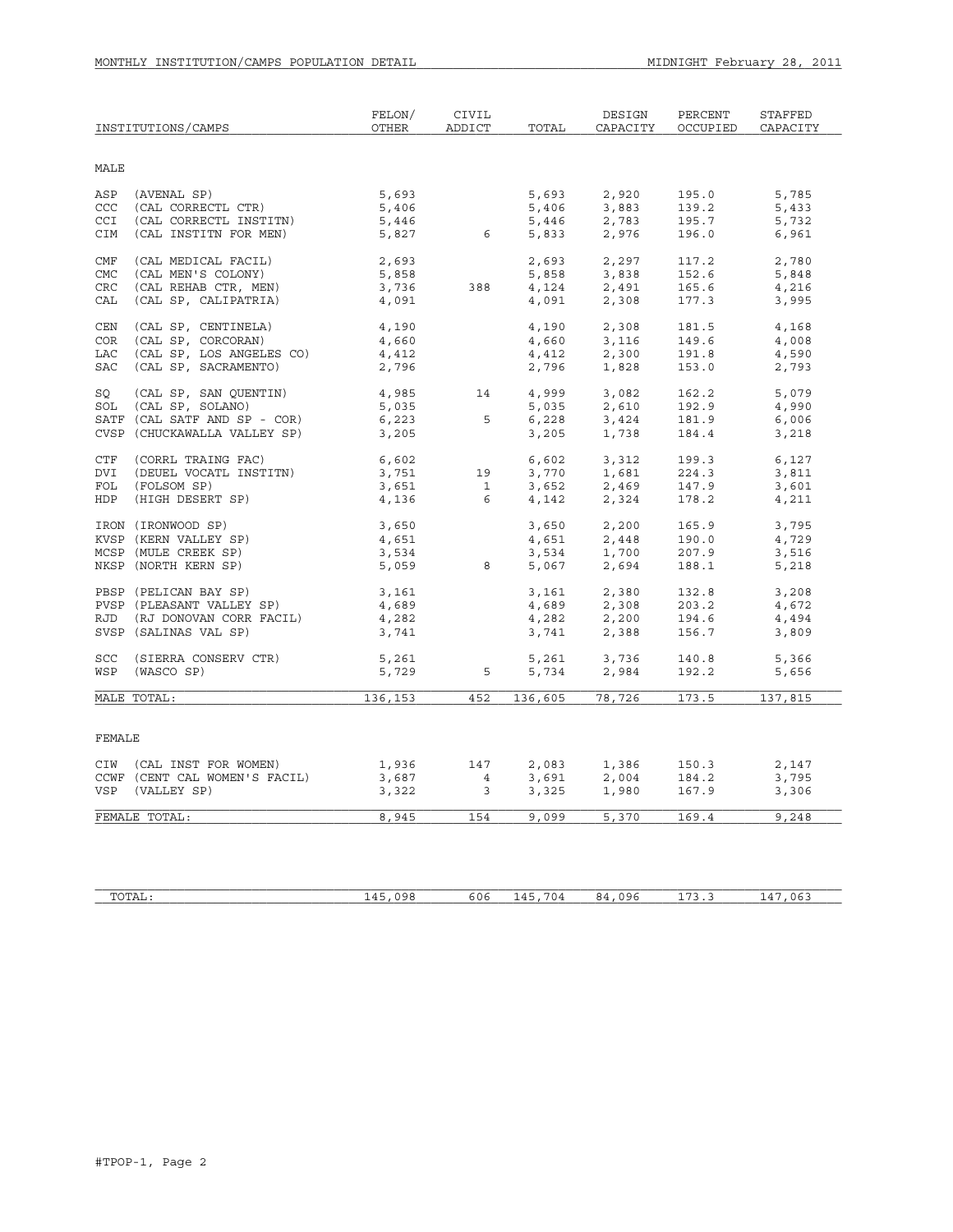MONTHLY REPORT OF POPULATION NOTES AS OF MIDNIGHT February 28, 2011

- #1 Felon/Other counts are safekeepers, federal cases and inmates from other states, felons, county diagnostic cases and Youth Authority wards.
- #3 Cooperative Cases are parolees from other states being supervised in California.
- #4 Non-CDC Jurisdiction are California cases being confined in or paroled to other states or jurisdictions.
- #5 Welfare and Institution Code (W&IC) 1731.5(c) covers persons under the the age of 21 who were committed to CDCR, had their sentence amended, and were incarcerated at the California Youth Authority for housing and program participation.
- #6 Other Population includes inmates temporarily out-to-court, inmates in hospitals, escapees, and parole and outpatient absconders.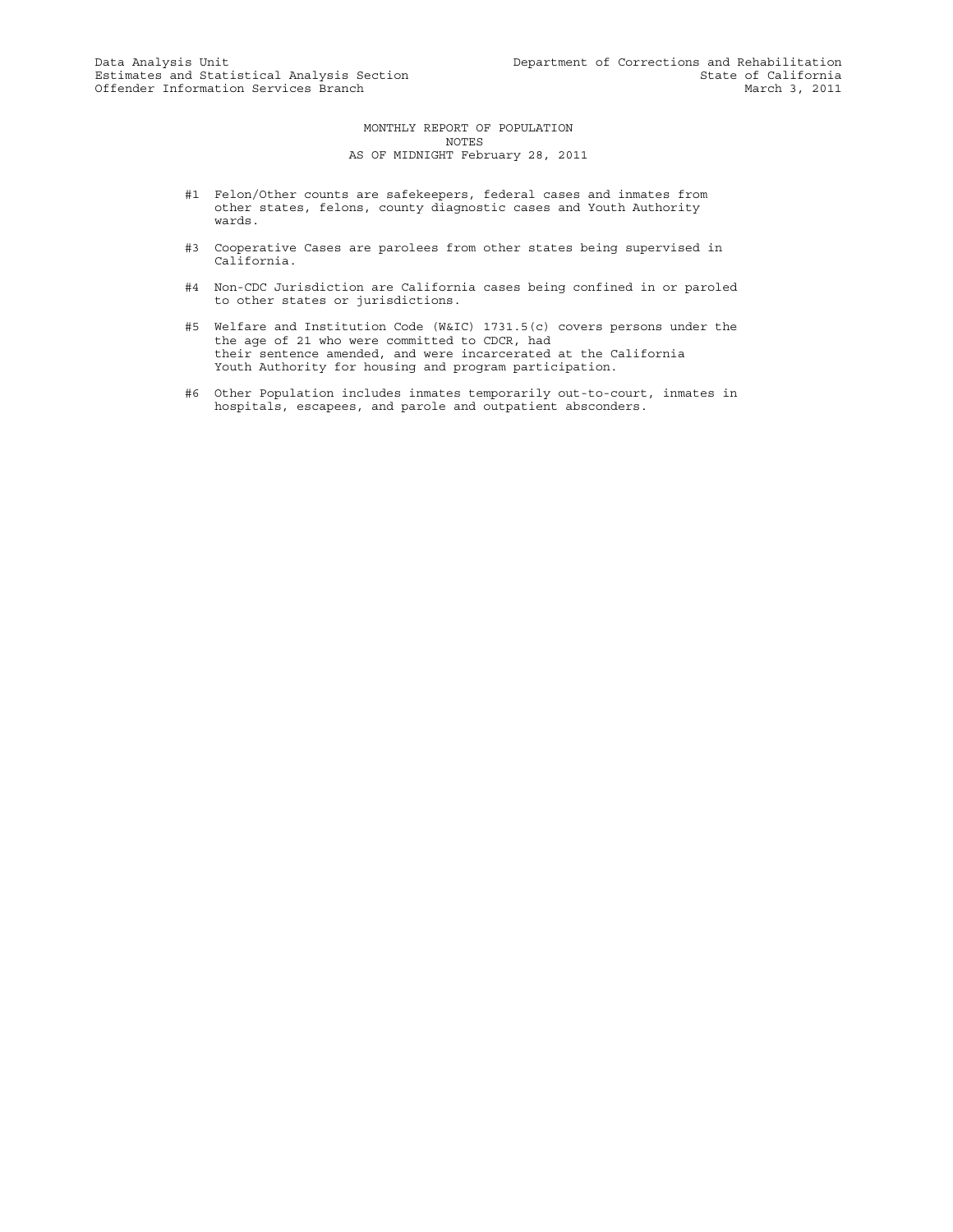|            | MALE INSTITUTIONS                                       | FELON/<br>OTHER              | <b>CIVIL</b><br>ADDICT | TOTAL                      | DESIGN<br>CAPACITY | PERCENT<br>OCCUPIED              | STAFFED<br>CAPACITY |
|------------|---------------------------------------------------------|------------------------------|------------------------|----------------------------|--------------------|----------------------------------|---------------------|
|            |                                                         |                              |                        |                            |                    |                                  |                     |
| ASP<br>CCC | (AVENAL SP)<br>(CAL CORRECTL CTR)                       | 5,693                        |                        | 5,693                      | 2,920              | 195.0                            | 5,785               |
|            | Camps                                                   | 1,922                        |                        | 1,922                      | 1,908              | 100.7                            | 2,029               |
|            | Level I                                                 | 1,576                        |                        | 1,576                      | 867                | 181.8                            | 1,557               |
|            | Level II                                                | 963                          |                        | 963                        | 608                | 158.4                            | 912                 |
| CCI        | Level III<br>(CAL CORRECTL INSTITN)                     | 945                          |                        | 945                        | 500                | 189.0                            | 935                 |
|            | Level I                                                 | 1,050                        |                        | 1,050                      | 619                | 169.6                            | 1,062               |
|            | Level II                                                | 1,616                        |                        | 1,616                      | 664                | 243.4                            | 1,606               |
|            | Level IV                                                | 607                          |                        | 607                        | 684                | 88.7                             | 798                 |
|            | SHU                                                     | 763                          |                        | 763                        | 316                | 241.5                            | 787                 |
| CIM        | Reception Ctr<br>(CAL INSTITN FOR MEN)                  | 1,410                        |                        | 1,410                      | 500                | 282.0                            | 1,479               |
|            | Level I                                                 | 2,330                        |                        | 2,330                      | 1,374              | 169.6                            | 2,065               |
|            | East - Reception Center                                 | 1,203                        | 3                      | 1,206                      | 369                | 326.8                            | 1,382               |
|            | Reception Center - Central                              | 1,347                        | 3                      | 1,350                      | 618                | 218.4                            | 1,463               |
|            | Reception Center - West                                 | 947                          |                        | 947                        | 615                | 154.0                            | 2,051               |
| CMF        | (CAL MEDICAL FACIL)<br>Level I                          | 12                           |                        | 12                         | 135                | 8.9                              | 77                  |
|            | Level II                                                | 204                          |                        | 204                        | 230                | 88.7                             | 272                 |
|            | Level III                                               | 2,477                        |                        | 2,477                      | 1,932              | 128.2                            | 2,431               |
| <b>CMC</b> | (CAL MEN'S COLONY)                                      |                              |                        |                            |                    |                                  |                     |
|            | East                                                    | 3,769                        |                        | 3,769                      | 2,425              | 155.4                            | 3,720               |
|            | West                                                    | 2,089<br>3,736               | 388                    | 2,089                      | 1,413              | 147.8                            | 2,128               |
| CRC<br>CAL | (CAL REHAB CTR, MEN)<br>(CAL SP, CALIPATRIA)            |                              |                        | 4,124                      | 2,491              | 165.6                            | 4,216               |
|            | Level I                                                 | 132                          |                        | 132                        | 208                | 63.5                             | 208                 |
|            | Level IV                                                | 3,959                        |                        | 3,959                      | 2,100              | 188.5                            | 3,787               |
| <b>CEN</b> | (CAL SP, CENTINELA)                                     |                              |                        |                            |                    |                                  |                     |
|            | Level I<br>Level III                                    | 140                          |                        | 140                        | 208                | 67.3                             | 208                 |
| <b>COR</b> | (CAL SP, CORCORAN)                                      | 4,050                        |                        | 4,050                      | 2,100              | 192.9                            | 3,960               |
|            | Level I                                                 | 489                          |                        | 489                        | 492                | 99.4                             | 492                 |
|            | Level III                                               | 2,309                        |                        | 2,309                      | 1,500              | 153.9                            | 1,410               |
|            | Level IV                                                | 505                          |                        | 505                        | 100                | 505.0                            | 681                 |
|            | SHU<br>PHU                                              | 1,353<br>$\overline{4}$      |                        | 1,353<br>4                 | 1,000<br>24        | 135.3<br>16.7                    | 1,401<br>24         |
| LAC        | (CAL SP, LOS ANGELES CO)                                |                              |                        |                            |                    |                                  |                     |
|            | Level I                                                 | 176                          |                        | 176                        | 200                | 88.0                             | 200                 |
|            | Level III/IV                                            | 2,292                        |                        | 2,292                      | 1,200              | 191.0                            | 2,510               |
|            | Reception Center                                        | 1,944                        |                        | 1,944                      | 900                | 216.0                            | 1,880               |
| <b>SAC</b> | (CAL SP, SACRAMENTO)<br>Level I                         | 235                          |                        | 235                        | 192                | 122.4                            | 192                 |
|            | PSU                                                     | 287                          |                        | 287                        | 256                | 112.1                            | 256                 |
|            | Level IV                                                | 2,274                        |                        | 2,274                      | 1,380              | 164.8                            | 2,345               |
| SQ         | (CAL SP, SAN QUENTIN)                                   |                              |                        |                            |                    |                                  |                     |
|            | Level I                                                 | 5                            |                        | 5                          | 115                | 4.3                              | 215                 |
|            | Level II<br>Condemned                                   | 1,804<br>656                 |                        | 1,804<br>656               | 916<br>637         | 196.9<br>103.0                   | 1,477<br>636        |
|            | Reception Center                                        | 2,520                        | 14                     | 2,534                      | 1,414              | 179.2                            | 2,751               |
| SOL        | (CAL SP, SOLANO)                                        |                              |                        |                            |                    |                                  |                     |
|            | Level II                                                | 2,413                        |                        | 2,413                      | 1,410              | 171.1                            | 2,820               |
|            | Level III                                               | 2,622                        |                        | 2,622                      | 1,200              | 218.5                            | 2,170               |
| SATF       | (CAL SATF AND SP - COR)<br>CVSP (CHUCKAWALLA VALLEY SP) | 6,223                        | 5                      | 6,228                      | 3,424              | 181.9                            | 6,006               |
|            | Level I                                                 | 205                          |                        | 205                        | 208                | 98.6                             | 208                 |
|            | Level II                                                | 3,000                        |                        | 3,000                      | 1,530              | 196.1                            | 3,010               |
| CTF        | (CORRL TRAING FAC)                                      |                              |                        |                            |                    |                                  |                     |
|            | Central-II                                              | 2,843                        |                        | 2,843                      | 1,212              | 234.6                            | 2,877               |
|            | North-II/III<br>South-I                                 | 2,754<br>1,005               |                        | 2,754<br>1,005             | 1,594<br>506       | 172.8<br>198.6                   | 2,280<br>970        |
| DVI        | (DEUEL VOCATL INSTITN)                                  |                              |                        |                            |                    |                                  |                     |
|            | Level I/II                                              | 712                          |                        | 712                        | 494                | 144.1                            | 677                 |
|            | Reception Center                                        | 3,039                        | 19                     | 3,058                      | 1,187              | 257.6                            | 3,134               |
| FOL        | (FOLSOM SP)                                             |                              |                        |                            |                    |                                  |                     |
|            | PSAP<br>TTP                                             | $\mathbf{1}$<br>$\mathbf{1}$ |                        | $\mathbf 1$<br>$\mathbf 1$ | 129<br>131         | 0.8<br>0.8                       | $\circ$<br>0        |
|            | Level I                                                 | 236                          |                        | 236                        | 408                | 57.8                             | 350                 |
|            | Level II                                                | 2,217                        | $\mathbf{1}$           | 2,218                      | 1,663              | 133.4                            | 649                 |
|            | Level III                                               | 1,196                        |                        | 1,196                      | 138                | 866.7                            | 2,602               |
| HDP        | (HIGH DESERT SP)                                        |                              |                        |                            |                    |                                  |                     |
|            | Level I<br>Level II                                     | 189<br>55                    |                        | 189<br>55                  | 200<br>0           | 94.5<br>$\overline{\phantom{a}}$ | 200<br>120          |
|            | Level III                                               | 383                          |                        | 383                        | 800                | 47.9                             | 325                 |
|            | Level IV                                                | 2,885                        |                        | 2,885                      | 1,124              | 256.7                            | 2,996               |
|            | Reception Center                                        | 624                          | 6                      | 630                        | 200                | 315.0                            | 570                 |
| #TPOP-1A   |                                                         |                              |                        |                            |                    |                                  |                     |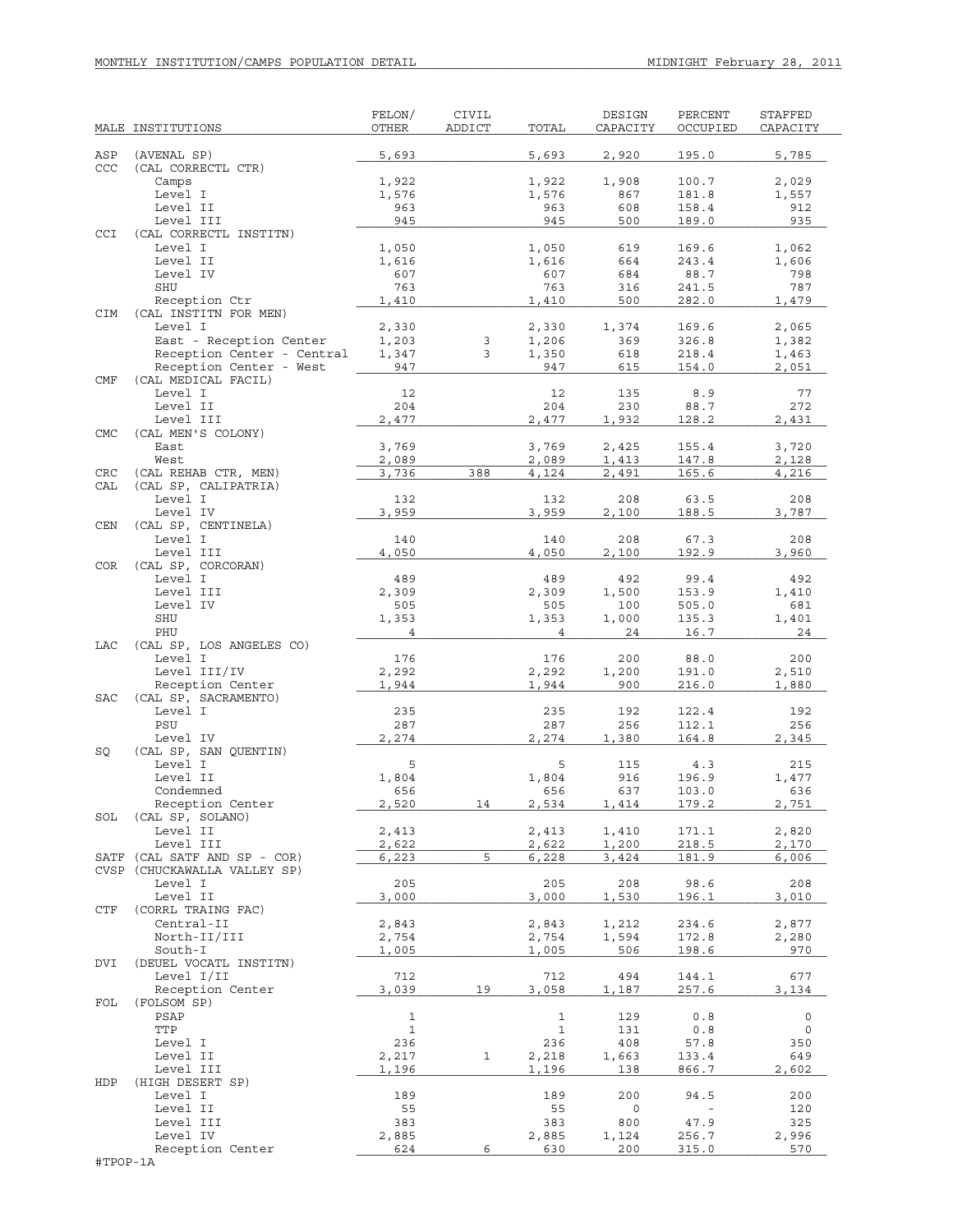| MALE INSTITUTIONS                     | FELON/<br><b>OTHER</b> | CIVIL<br>ADDICT | TOTAL          | DESIGN<br>CAPACITY | PERCENT<br>OCCUPIED | <b>STAFFED</b><br>CAPACITY |
|---------------------------------------|------------------------|-----------------|----------------|--------------------|---------------------|----------------------------|
|                                       |                        |                 |                |                    |                     |                            |
| IRON (IRONWOOD SP)<br>Level I         | 163                    |                 | 163            | 200                | 81.5                | 200                        |
| Level III                             | 3,487                  |                 | 3,487          | 2,000              | 174.4               | 3,595                      |
| KVSP (KERN VALLEY SP)                 |                        |                 |                |                    |                     |                            |
| Level I/II                            | 163                    |                 | 163            | 200                | 81.5                | 320                        |
| Level IV                              | 4,488                  |                 | 4,488          | 2,248              | 199.6               | 4,409                      |
| MCSP (MULE CREEK SP)                  |                        |                 |                |                    |                     |                            |
| Level I/II                            | 299                    |                 | 299            | 200                | 149.5               | 456                        |
| Level III                             | 2,283                  |                 | 2,283          | 1,000              | 228.3               | 2,300                      |
| Level IV                              | 952                    |                 | 952            | 500                | 190.4               | 760                        |
| NKSP (NORTH KERN SP)                  |                        |                 | 55             | 210                | 26.2                | 208                        |
| Level I<br>Level III                  | 55<br>322              |                 | 322            | 300                | 107.3               | 190                        |
| Reception Center                      | 4,682                  | 8               | 4,690          | 2,184              | 214.7               | 4,820                      |
| PBSP (PELICAN BAY SP)                 |                        |                 |                |                    |                     |                            |
| Level I                               | 200                    |                 | 200            | 200                | 100.0               | 200                        |
| Level III/IV                          | 1,848                  |                 | 1,848          | 996                | 185.5               | 1,899                      |
| SHU                                   | 1,113                  |                 | 1,113          | 1,184              | 94.0                | 1,109                      |
| PVSP (PLEASANT VALLEY SP)             |                        |                 |                |                    |                     |                            |
| Level I/II                            | 149                    |                 | 149            | 208                | 71.6                | 208                        |
| Level III/IV                          | 4,540                  |                 | 4,540          | 2,100              | 216.2               | 4,464                      |
| <b>RJD</b><br>(RJ DONOVAN CORR FACIL) |                        |                 |                |                    |                     |                            |
| Level I                               | 226                    |                 | 226            | 200                | 113.0               | 300                        |
| Level III<br>Reception Center         | 1,430<br>1,842         |                 | 1,430<br>1,842 | 600<br>900         | 238.3<br>204.7      | 1,352<br>1,932             |
| IV                                    | 784                    |                 | 784            | 500                | 156.8               | 910                        |
| SVSP (SALINAS VAL SP)                 |                        |                 |                |                    |                     |                            |
| Level I/II                            | 110                    |                 | 110            | 200                | 55.0                | 150                        |
| Level III/IV                          | 3,631                  |                 | 3,631          | 2,188              | 166.0               | 3,659                      |
| (SIERRA CONSERV CTR)<br>SCC           |                        |                 |                |                    |                     |                            |
| Camps-Men                             | 1,761                  |                 | 1,761          | 2,010              | 87.6                | 2,010                      |
| Level I                               | 1,220                  |                 | 1,220          | 618                | 197.4               | 1,232                      |
| Level II                              | 1,196                  |                 | 1,196          | 608                | 196.7               | 1,064                      |
| Level III                             | 1,084                  |                 | 1,084          | 500                | 216.8               | 1,060                      |
| WSP<br>(WASCO SP)<br>Level I          | 81                     |                 | 81             | 200                | 40.5                | 104                        |
| Level III                             | 210                    |                 | 210            | 200                | 105.0               | 365                        |
| Reception Center                      | 5,438                  | 5               | 5,443          | 2,584              | 210.6               | 5,187                      |
| MALE TOTAL:                           | 136,153                | 452             | 136,605        | 78,726             | 173.5               | 137,815                    |
|                                       |                        |                 |                |                    |                     |                            |
| FEMALE INSTITUTIONS                   |                        |                 |                |                    |                     |                            |
| CIW<br>(CAL INST FOR WOMEN)           |                        |                 |                |                    |                     |                            |
| Institution                           | 1,430                  | 129             | 1,559          | 822                | 189.7               | 1,365                      |
| Reception Center                      | 236                    | 18              | 254            | 184                | 138.0               | 370                        |
| Corr Trt Ctr                          | 5                      |                 | 5              | 30                 | 16.7                | 46                         |
| Corr Trt Ctr RC                       | 6                      |                 | 6              | 30                 | 20.0                | 46                         |
| Camps-Women                           | 259                    |                 | 259            | 320                | 80.9                | 320                        |
| CCWF (CENT CAL WOMEN'S FACIL)         |                        |                 |                |                    |                     |                            |
| Institution                           | 2,951                  |                 | 2,951          | 1,631              | 180.9               | 2,988                      |
| Reception Center                      | 720                    | $\overline{4}$  | 724            | 356                | 203.4               | 790                        |
| Condemned<br>(VALLEY SP)<br>VSP       | 16                     |                 | 16             | 17                 | 94.1                | 17                         |
| Institution                           | 2,622                  |                 | 2,622          | 1,580              | 165.9               | 2,480                      |
| Reception Center                      | 650                    | 3               | 653            | 356                | 183.4               | 764                        |
| SHU                                   | 50                     |                 | 50             | 44                 | 113.6               | 62                         |
| FEMALE TOTAL:                         | 8,945                  | 154             | 9,099          | 5,370              | 169.4               | 9,248                      |
|                                       |                        |                 |                |                    |                     |                            |
| INSTITUTIONS/CAMPS TOTAL:             |                        | 606             |                | 84,096             | 173.3               | 147,063                    |
|                                       | 145,098                |                 | 145,704        |                    |                     |                            |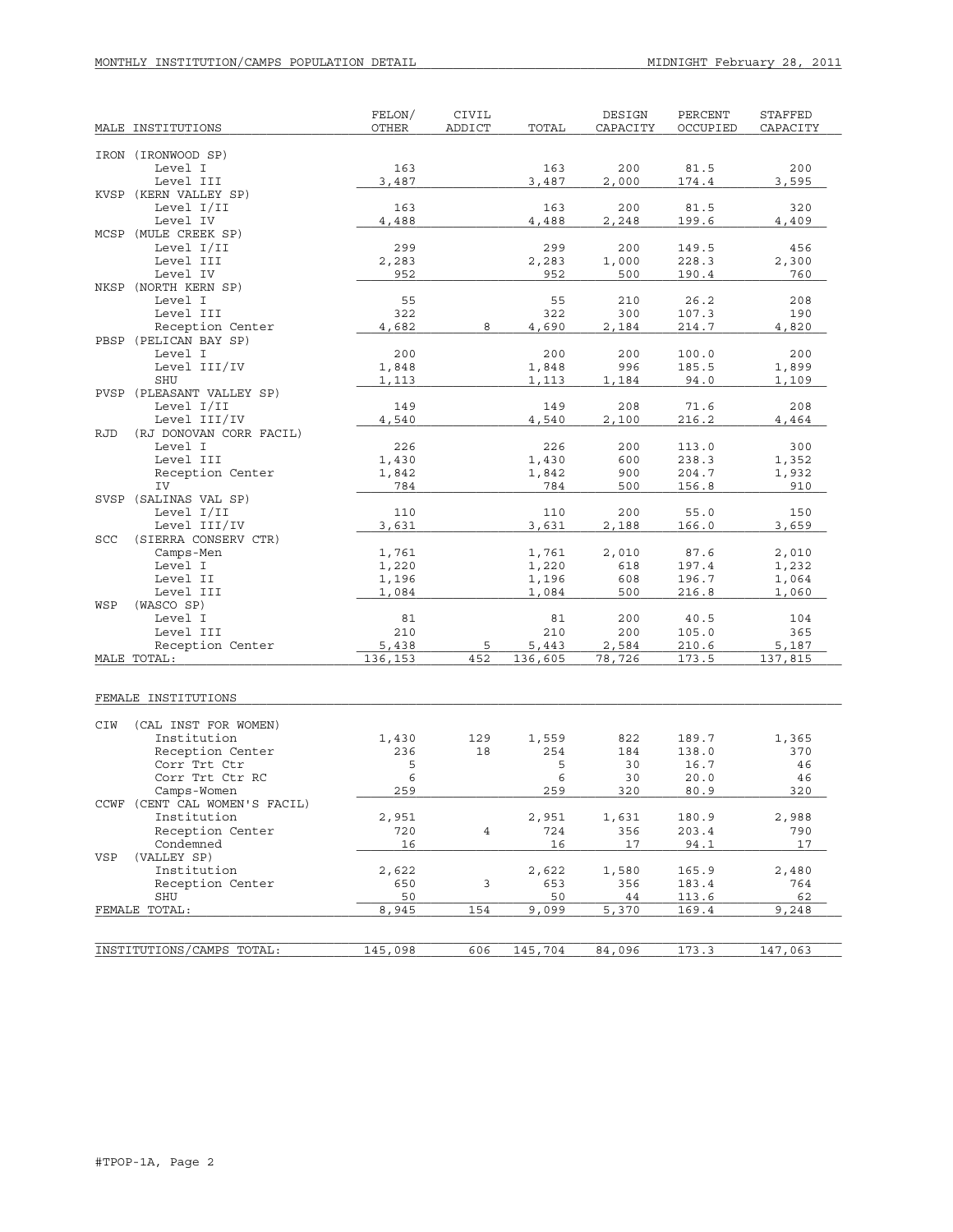#### MONTHLY REPORT OF POPULATION AS OF MIDNIGHT March 31, 2011

|                                                                                                                                                                          |                                                         |                                | TOTAL CDCR POPULATION                                                                         |                                   |                                                                                              |                                                       |                                                      |                             |
|--------------------------------------------------------------------------------------------------------------------------------------------------------------------------|---------------------------------------------------------|--------------------------------|-----------------------------------------------------------------------------------------------|-----------------------------------|----------------------------------------------------------------------------------------------|-------------------------------------------------------|------------------------------------------------------|-----------------------------|
|                                                                                                                                                                          | FELON/<br>OTHER #1 ADDICT                               | CIVIL                          | TOTAL                                                                                         | NO.                               | CHANGE SINCE<br>03/31/10<br>PCT.                                                             |                                                       | DESIGN PERCENT STAFFED<br>CAPACITY OCCUPIED CAPACITY |                             |
| A. TOTAL INSTITUTIONS                                                                                                                                                    | 162,061                                                 | 602                            | 162,663                                                                                       | $-3,842$                          | $-2.3$                                                                                       |                                                       |                                                      |                             |
| I.<br>IN-STATE<br>(MEN, Subtotal)<br>(WOMEN, Subtotal)                                                                                                                   | 151,718<br>142,324<br>9,394                             | 141                            | 602 152,320<br>461 142,785<br>9,535                                                           | -5,181<br>$-797$                  | $-3.5$<br>$-7.7$                                                                             |                                                       |                                                      |                             |
| 1. INSTITUTIONS/CAMPS<br>INSTITUTIONS<br>CAMPS (CCC, CIW & SCC) $*$ 3,942                                                                                                | 146,053<br>142,111                                      |                                | 602 146,655<br>602 142,713 -6,556<br>$602$ $142, 113$ $-0, 300$<br>3,942 $+14$ $+0.3$ $4,238$ | $-6,542$                          | $-4.2$                                                                                       | 84,096<br>$\frac{-4.2}{-4.3}$ $\frac{84,096}{79,858}$ | 174.4<br>178.7<br>93.0                               | 147,063<br>142,704<br>4,359 |
| 2. IN-STATE CONTRACT BEDS<br>CCF PRIVATE<br>CCF PUBLIC<br>PRISONER MOTHER PGM<br>FAMILY FOUNDATION PGM<br>FRCCC (BAKERSFIELD)<br>RIO (RIO COSUMNES)<br>SRITA(SANTA RITA) | 5,430<br>2,101<br>2,255<br>41<br>62<br>72<br>300<br>599 | $\circ$                        | 5,430<br>2,101<br>2,255<br>41<br>62<br>72<br>300<br>599                                       |                                   | $+612 +12.7$ 5,440<br>$-304$<br>$-21$<br>$-33.8$<br>$-47$<br>$-33.8$<br>$-47$<br>$-8 - 11.4$ | 47<br>105<br>75                                       | 99.8<br>76.3<br>91.6<br>87.2<br>59.0<br>96.0         |                             |
| 3. DMH STATE HOSPITALS                                                                                                                                                   | 235                                                     |                                | 235                                                                                           | $-48$                             | $-16.9$                                                                                      |                                                       |                                                      |                             |
| II. OUT OF STATE (COCF)<br>ARIZONA<br>MISSISSIPPI<br>OKLAHOMA                                                                                                            | 10,343<br>5,390<br>2,591<br>2,362                       | $\circ$                        | 10,343<br>5,390<br>2,591<br>2,362                                                             |                                   |                                                                                              |                                                       |                                                      |                             |
| B. PAROLE<br>COMMUNITY SUP (Active)<br>COOP CASES (Active) #3<br>MNRP & NRP (Inactive) $14,950$                                                                          | 105,478<br>89,037<br>1,491                              |                                | 980 106,458<br>980 90,017<br>1,491<br>14,950                                                  | $-2,196$<br>$-17,168$<br>$+22$    | $-2.0$<br>$-16.0$<br>$+1.4$                                                                  |                                                       |                                                      |                             |
| C. NON-CDC JURISDICTION #4<br>OTHER STATE/FED. INST.<br>OUT OF STATE PAROLE<br>OUT OF STATE PAL<br>CYA-W&IC 1731.5(c)                                                    | 1,486<br>455<br>788<br>42                               | $\overline{\phantom{0}}^0$     | 1,486<br>455<br>788<br>42                                                                     | $-190$<br>$-54$<br>$-136$<br>$-7$ | $-11.3$<br>$-10.6$<br>$-14.7$<br>$-14.2$                                                     |                                                       |                                                      |                             |
| INSTITUTIONS #5                                                                                                                                                          | 201                                                     |                                | 201                                                                                           | $+7$                              | $+3.6$                                                                                       |                                                       |                                                      |                             |
| D. OTHER POPULATIONS #6<br>INMATES                                                                                                                                       | 14,321                                                  |                                | 114 14,435 -2,682                                                                             |                                   | $-15.6$                                                                                      |                                                       |                                                      |                             |
| OUT-TO-COURT, etc.<br>ESCAPED<br>PAROLEES (PAL/RAL)                                                                                                                      | 1,797<br>219<br>12,305                                  | 26<br>88                       | 1,823<br>219                                                                                  | $-316$<br>+10<br>$12,393 -2,376$  | $-14.7$<br>$+4.7$<br>$-16.0$                                                                 |                                                       |                                                      |                             |
| TOTAL CDCR POPULATION                                                                                                                                                    | 283,346                                                 | 1,696                          | 285,042                                                                                       | $-703$                            | $-0.2$                                                                                       |                                                       |                                                      |                             |
| CHANGE FROM LAST MONTH<br>A. TOTAL INSTITUTIONS<br>(MEN, Subtotal)<br>(WOMEN, Subtotal)<br>B. PAROLE                                                                     | +719<br>$+901$<br>$-77$<br>$-691$                       | $-4$<br>$+9$<br>$-13$<br>$-52$ | $+715$<br>$+910$<br>-90<br>$-743$                                                             |                                   |                                                                                              |                                                       |                                                      |                             |
| D. PAROLEES (PAL/RAL)                                                                                                                                                    | $-297$                                                  | $\overline{0}$                 | $-297$                                                                                        |                                   |                                                                                              |                                                       |                                                      |                             |

This report contains the latest available reliable population figures from OBIS. They have been carefully audited, but are preliminary, and therefore subject to revision.

\*Figure excludes institution based camps. Total persons in camps, including base camps, are 4,026. Base camp at CMC is included in institution counts.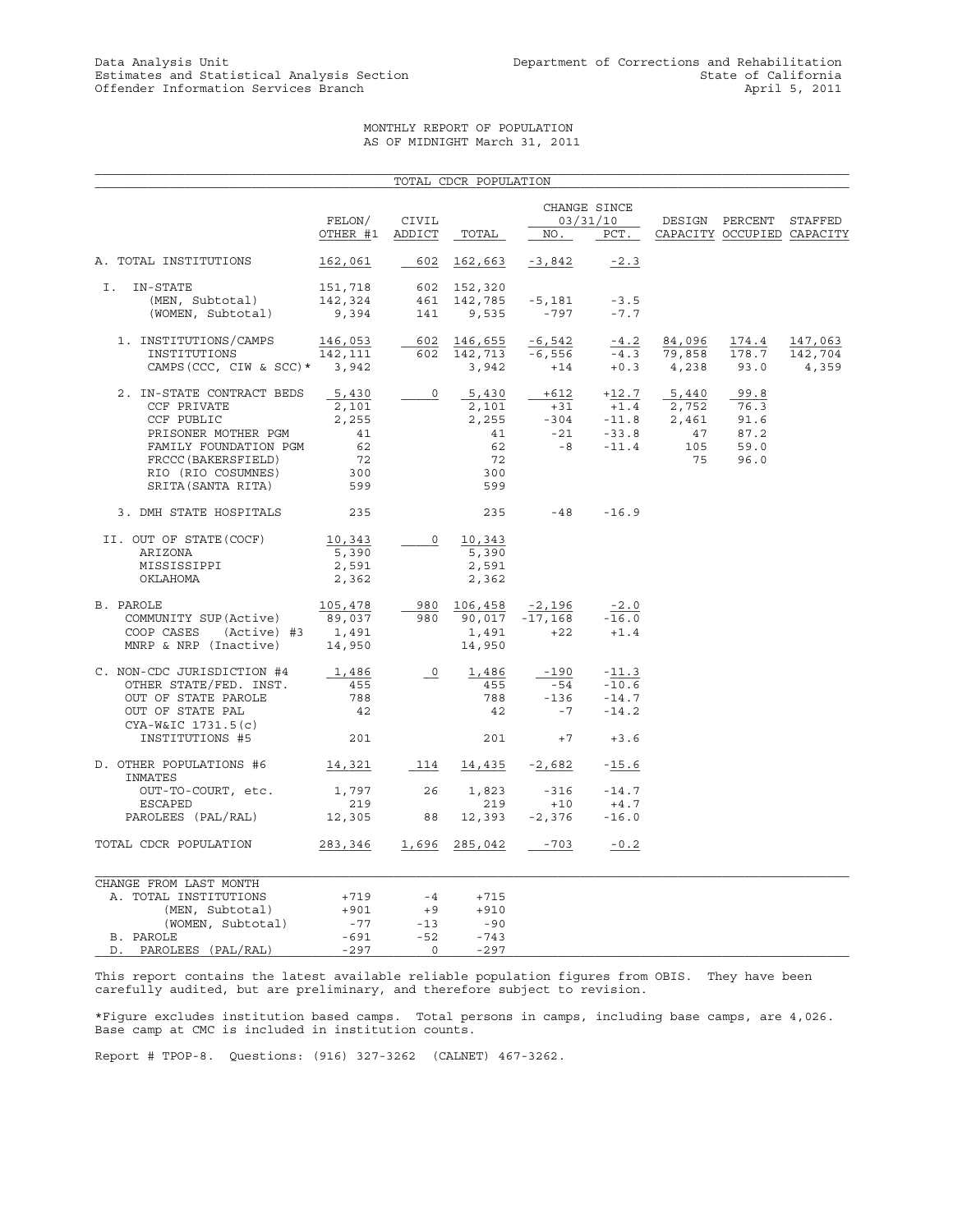|             | INSTITUTIONS/CAMPS            | FELON/<br><b>OTHER</b> | CIVIL<br>ADDICT | TOTAL   | DESIGN<br>CAPACITY                                    | PERCENT<br>OCCUPIED | <b>STAFFED</b><br>CAPACITY |
|-------------|-------------------------------|------------------------|-----------------|---------|-------------------------------------------------------|---------------------|----------------------------|
| <b>MALE</b> |                               |                        |                 |         |                                                       |                     |                            |
| ASP         | (AVENAL SP)                   | 5,747                  |                 | 5,747   | 2,920                                                 | 196.8               | 5,785                      |
| <b>CCC</b>  | (CAL CORRECTL CTR)            | 5,488                  |                 | 5,488   | 3,883                                                 | 141.3               | 5,433                      |
| CCI         | (CAL CORRECTL INSTITN)        | 5,564                  |                 | 5,564   | 2,783                                                 | 199.9               | 5,732                      |
| CIM         | (CAL INSTITN FOR MEN)         | 5,868                  | $5\overline{)}$ | 5,873   | 2,976                                                 | 197.3               | 6,961                      |
| CMF         | (CAL MEDICAL FACIL)           | 2,765                  |                 | 2,765   | 2,297                                                 | 120.4               | 2,780                      |
| <b>CMC</b>  | (CAL MEN'S COLONY)            | 6,189                  |                 | 6,189   | 3,838                                                 | 161.3               | 5,848                      |
| <b>CRC</b>  | (CAL REHAB CTR, MEN)          | 3,690                  | 413             | 4,103   | 2,491                                                 | 164.7               | 4,216                      |
| CAL         | (CAL SP, CALIPATRIA)          | 4,195                  |                 | 4,195   | 2,308                                                 | 181.8               | 3,995                      |
| CEN         | (CAL SP, CENTINELA)           | 4,231                  |                 | 4,231   | 2,308                                                 | 183.3               | 4,168                      |
| <b>COR</b>  | (CAL SP, CORCORAN)            | 4,976                  |                 | 4,976   | 3,116                                                 | 159.7               | 4,008                      |
| LAC         | (CAL SP, LOS ANGELES CO)      | 4,357                  |                 | 4,357   | 2,300                                                 | 189.4               | 4,590                      |
| <b>SAC</b>  | (CAL SP, SACRAMENTO)          | 2,798                  |                 | 2,798   | 1,828                                                 | 153.1               | 2,793                      |
| SQ          | (CAL SP, SAN QUENTIN)         | 4,929                  | 6               | 4,935   | 3,082                                                 | 160.1               | 5,079                      |
| SOL         | (CAL SP, SOLANO)              | 4,979                  |                 | 4,979   | 2,610                                                 | 190.8               | 4,990                      |
|             | SATF (CAL SATF AND SP - COR)  | 6,046                  | 5               |         | $4,979$ $2,610$<br>$6,051$ $3,424$<br>$3,153$ $1,738$ | 176.7               | 6,006                      |
|             | CVSP (CHUCKAWALLA VALLEY SP)  | 3,153                  |                 | 3,153   | 1,738                                                 | 181.4               | 3,218                      |
| <b>CTF</b>  | (CORRL TRAING FAC)            | 6,472                  |                 | 6,472   | 3,312                                                 | 195.4               | 6,127                      |
| DVI         | (DEUEL VOCATL INSTITN)        | 3,777                  | 17              | 3,794   | 1,681                                                 | 225.7               | 3,811                      |
| FOL         | (FOLSOM SP)                   | 3,728                  | $\overline{1}$  | 3,729   | 2,469                                                 | 151.0               | 3,601                      |
| HDP         | (HIGH DESERT SP)              | 4,106                  | $\overline{4}$  | 4,110   | 2,324                                                 | 176.9               | 4,211                      |
|             | IRON (IRONWOOD SP)            | 3,884                  |                 | 3,884   | 2,200                                                 | 176.5               | 3,795                      |
|             | KVSP (KERN VALLEY SP)         | 4,641                  |                 | 4,641   | 2,448                                                 | 189.6               | 4,729                      |
|             | MCSP (MULE CREEK SP)          | 3,502                  |                 | 3,502   | 1,700                                                 | 206.0               | 3,516                      |
|             | NKSP (NORTH KERN SP)          | 5,149                  | $\overline{a}$  | 5,151   | 2,694                                                 | 191.2               | 5,218                      |
|             | PBSP (PELICAN BAY SP)         | 3,183                  |                 | 3,183   | 2,380                                                 | 133.7               | 3,208                      |
|             | PVSP (PLEASANT VALLEY SP)     | 4,627                  |                 | 4,627   | 2,308                                                 | 200.5               | 4,672                      |
|             | RJD (RJ DONOVAN CORR FACIL)   | 4,357                  |                 |         | $4,357$<br>3,741<br>3,741<br>2,388                    | 198.0               | 4,494                      |
|             | SVSP (SALINAS VAL SP)         | 3,741                  |                 |         |                                                       | 156.7               | 3,809                      |
| <b>SCC</b>  | (SIERRA CONSERV CTR)          | 5,358                  |                 | 5,358   | 3,736                                                 | 143.4               | 5,366                      |
| WSP         | (WASCO SP)                    | 5,666                  | 8               | 5,674   | 2,984                                                 | 190.1               | 5,656                      |
|             | MALE TOTAL:                   | 137,166                | 461             | 137,627 | 78,726                                                | 174.8               | 137,815                    |
|             |                               |                        |                 |         |                                                       |                     |                            |
| FEMALE      |                               |                        |                 |         |                                                       |                     |                            |
|             | CIW (CAL INST FOR WOMEN)      | 1,936                  | 132             | 2,068   | 1,386                                                 | 149.2               | 2,147                      |
|             | CCWF (CENT CAL WOMEN'S FACIL) | 3,714                  | $7\phantom{.0}$ | 3,721   | 2,004                                                 | 185.7               | 3,795                      |
| VSP         | (VALLEY SP)                   | 3,237                  | $\overline{2}$  | 3,239   | 1,980                                                 | 163.6               | 3,306                      |
|             | FEMALE TOTAL:                 | 8,887                  | 141             | 9,028   | 5,370                                                 | 168.1               | 9,248                      |
|             |                               |                        |                 |         |                                                       |                     |                            |

| TOTAI<br>⊥A⊔ ` | $\wedge$ $\wedge$<br>$\cdots$<br>-- | 602<br>. | ---<br>◡ ◡ ◡<br>--<br>. | $\sim$ $\sim$ $\sim$<br>$\cdots$<br>1 L J G<br>~<br>.<br>נזי | --<br>$\cdot$ / 1<br>-- | $\sim$ $-$<br>06<br>-- |
|----------------|-------------------------------------|----------|-------------------------|--------------------------------------------------------------|-------------------------|------------------------|
|                |                                     |          |                         |                                                              |                         |                        |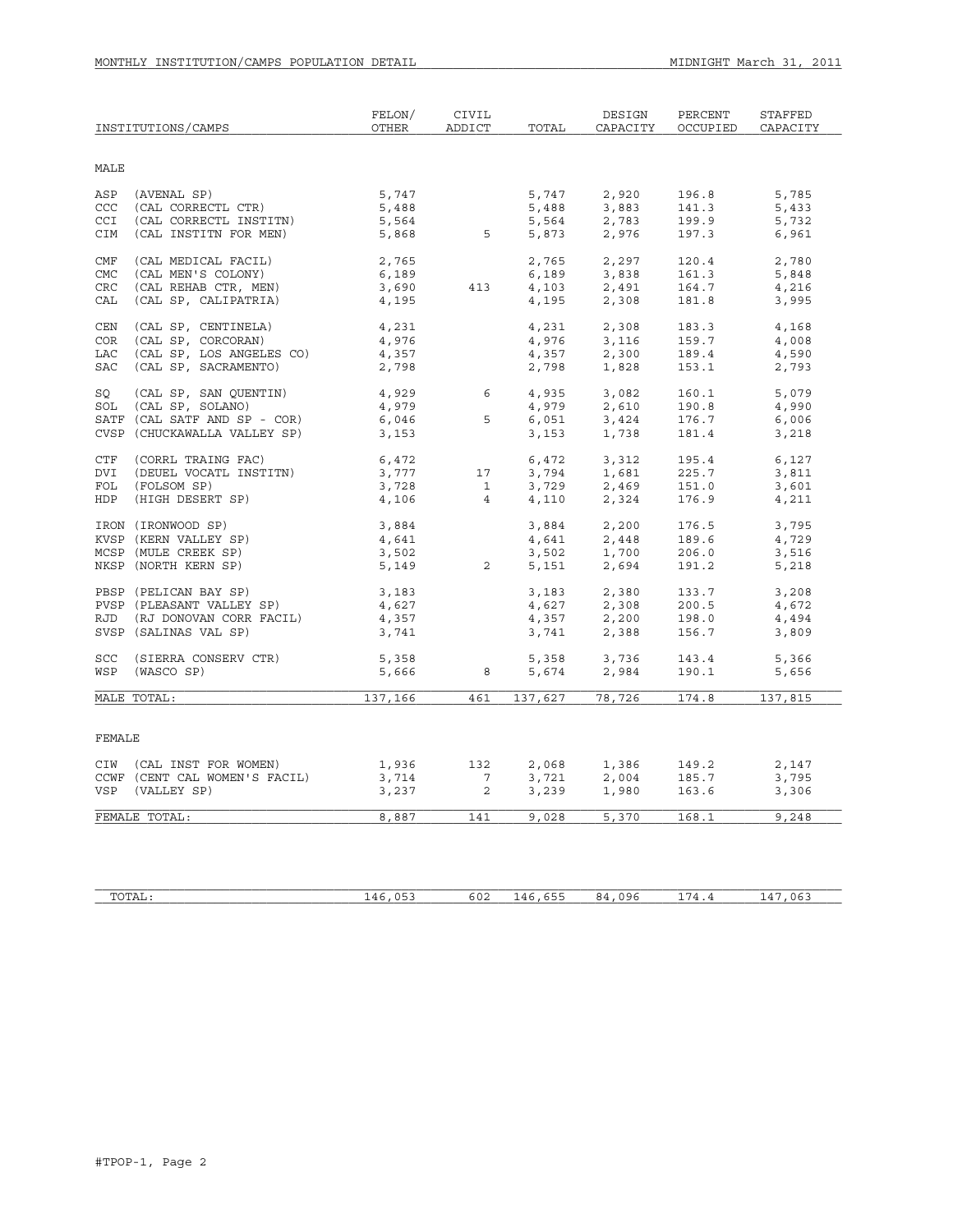MONTHLY REPORT OF POPULATION NOTES AS OF MIDNIGHT March 31, 2011

- #1 Felon/Other counts are safekeepers, federal cases and inmates from other states, felons, county diagnostic cases and Youth Authority wards.
- #3 Cooperative Cases are parolees from other states being supervised in California.
- #4 Non-CDC Jurisdiction are California cases being confined in or paroled to other states or jurisdictions.
- #5 Welfare and Institution Code (W&IC) 1731.5(c) covers persons under the the age of 21 who were committed to CDCR, had their sentence amended, and were incarcerated at the California Youth Authority for housing and program participation.
- #6 Other Population includes inmates temporarily out-to-court, inmates in hospitals, escapees, and parole and outpatient absconders.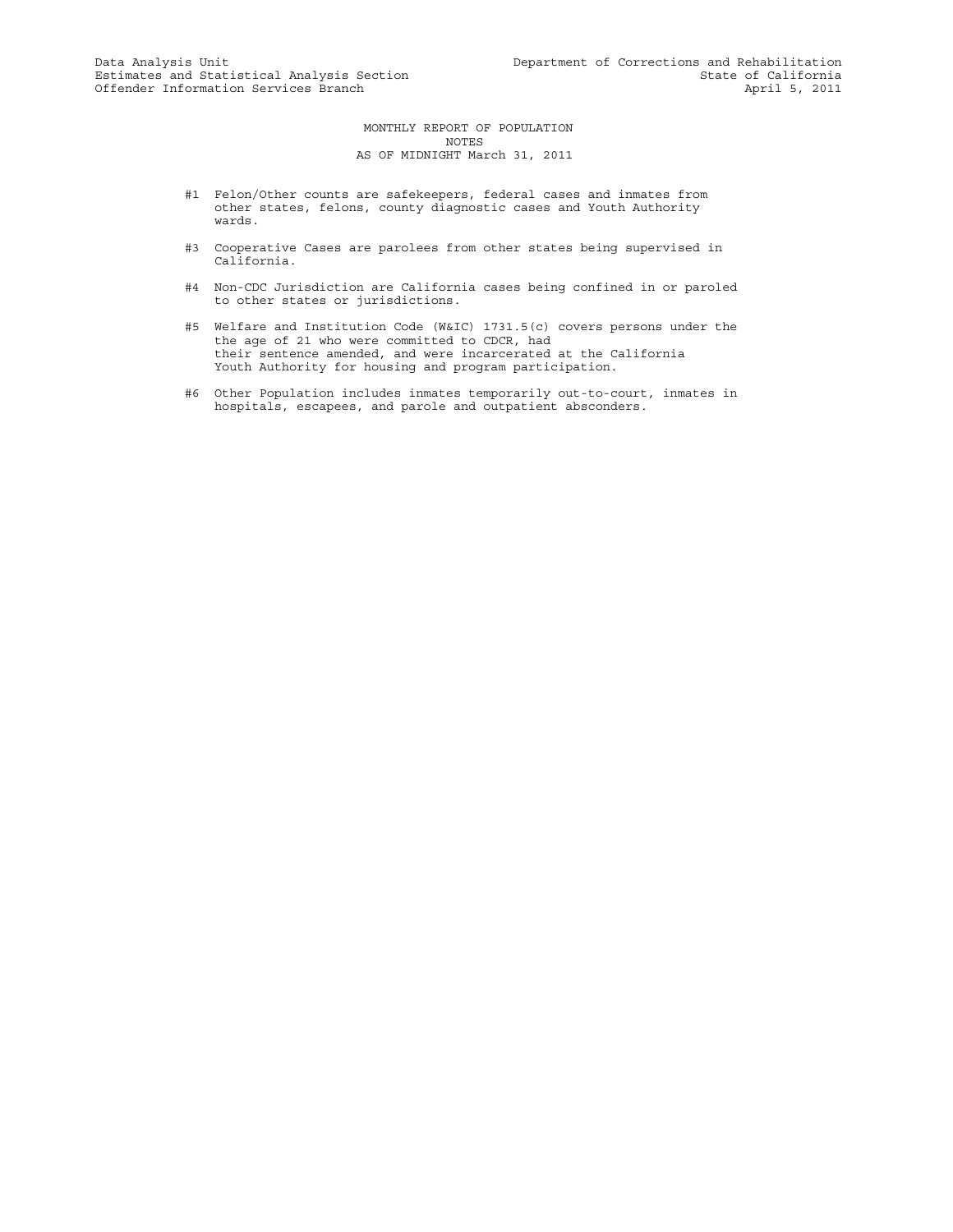|            | MALE INSTITUTIONS                        | FELON/<br>OTHER     | CIVIL<br>ADDICT | TOTAL              | DESIGN<br>CAPACITY | PERCENT<br>OCCUPIED | STAFFED<br>CAPACITY |
|------------|------------------------------------------|---------------------|-----------------|--------------------|--------------------|---------------------|---------------------|
| ASP        | (AVENAL SP)                              | 5,747               |                 | 5,747              | 2,920              | 196.8               | 5,785               |
| CCC        | (CAL CORRECTL CTR)                       |                     |                 |                    |                    |                     |                     |
|            | Camps                                    | 1,884               |                 | 1,884              | 1,908              | 98.7                | 2,029               |
|            | Level I<br>Level II                      | 1,585               |                 | 1,585<br>1,064     | 867<br>608         | 182.8<br>175.0      | 1,557<br>912        |
|            | Level III                                | 1,064<br>955        |                 | 955                | 500                | 191.0               | 935                 |
| CCI        | (CAL CORRECTL INSTITN)                   |                     |                 |                    |                    |                     |                     |
|            | Level I                                  | 1,068               |                 | 1,068              | 619                | 172.5               | 1,062               |
|            | Level II                                 | 1,603               |                 | 1,603              | 664                | 241.4               | 1,606               |
|            | Level IV                                 | 645                 |                 | 645                | 684                | 94.3                | 798                 |
|            | SHU                                      | 734<br>1,514        |                 | 734<br>1,514       | 316<br>500         | 232.3<br>302.8      | 787                 |
| CIM        | Reception Ctr<br>(CAL INSTITN FOR MEN)   |                     |                 |                    |                    |                     | 1,479               |
|            | Level I                                  | 2,359               |                 | 2,359              | 1,374              | 171.7               | 2,065               |
|            | East - Reception Center                  | 1,216               | $\sqrt{2}$      | 1,218              | 369                | 330.1               | 1,382               |
|            | Reception Center - Central               | 1,342               | 3               | 1,345              | 618                | 217.6               | 1,463               |
| <b>CMF</b> | Reception Center - West                  | 951                 |                 | 951                | 615                | 154.6               | 2,051               |
|            | (CAL MEDICAL FACIL)<br>Level I           | 12                  |                 | 12                 | 135                | 8.9                 | 77                  |
|            | Level II                                 | 203                 |                 | 203                | 230                | 88.3                | 272                 |
|            | Level III                                | 2,550               |                 | 2,550              | 1,932              | 132.0               | 2,431               |
| <b>CMC</b> | (CAL MEN'S COLONY)                       |                     |                 |                    |                    |                     |                     |
|            | East                                     | 3,867               |                 | 3,867              | 2,425              | 159.5               | 3,720               |
| CRC        | West<br>(CAL REHAB CTR, MEN)             | 2,322<br>3,690      | 413             | 2,322<br>4,103     | 1,413<br>2,491     | 164.3<br>164.7      | 2,128<br>4,216      |
| CAL        | (CAL SP, CALIPATRIA)                     |                     |                 |                    |                    |                     |                     |
|            | Level I                                  | 139                 |                 | 139                | 208                | 66.8                | 208                 |
|            | Level IV                                 | 4,056               |                 | 4,056              | 2,100              | 193.1               | 3,787               |
| CEN        | (CAL SP, CENTINELA)<br>Level I           | 156                 |                 | 156                | 208                | 75.0                | 208                 |
|            | Level III                                | 4,075               |                 | 4,075              | 2,100              | 194.0               | 3,960               |
| <b>COR</b> | (CAL SP, CORCORAN)                       |                     |                 |                    |                    |                     |                     |
|            | Level I                                  | 496                 |                 | 496                | 492                | 100.8               | 492                 |
|            | Level III                                | 2,582               |                 | 2,582              | 1,500              | 172.1               | 1,410               |
|            | Level IV<br>SHU                          | 502<br>1,391        |                 | 502<br>1,391       | 100<br>1,000       | 502.0<br>139.1      | 681<br>1,401        |
|            | PHU                                      | 5                   |                 | 5                  | 24                 | 20.8                | 24                  |
| LAC        | (CAL SP, LOS ANGELES CO)                 |                     |                 |                    |                    |                     |                     |
|            | Level I                                  | 175                 |                 | 175                | 200                | 87.5                | 200                 |
|            | Level III/IV                             | 2,278               |                 | 2,278              | 1,200              | 189.8               | 2,510               |
| <b>SAC</b> | Reception Center<br>(CAL SP, SACRAMENTO) | 1,904               |                 | 1,904              | 900                | 211.6               | 1,880               |
|            | Level I                                  | 202                 |                 | 202                | 192                | 105.2               | 192                 |
|            | PSU                                      | 289                 |                 | 289                | 256                | 112.9               | 256                 |
|            | Level IV                                 | 2,307               |                 | 2,307              | 1,380              | 167.2               | 2,345               |
| SQ         | (CAL SP, SAN QUENTIN)<br>Level I         | 6                   |                 | 6                  | 115                | 5.2                 | 215                 |
|            | Level II                                 | 1,829               |                 | 1,829              | 916                | 199.7               | 1,477               |
|            | Condemned                                | 660                 |                 | 660                | 637                | 103.6               | 636                 |
|            | Reception Center                         | 2,434               | 6               | 2,440              | 1,414              | 172.6               | 2,751               |
| SOL        | (CAL SP, SOLANO)<br>Level II             | 2,359               |                 | 2,359              | 1,410              | 167.3               | 2,820               |
|            | Level III                                | 2,620               |                 | 2,620              | 1,200              | 218.3               | 2,170               |
| SATF       | (CAL SATF AND SP - COR)                  | 6,046               | 5               | 6,051              | 3,424              | 176.7               | 6,006               |
|            | CVSP (CHUCKAWALLA VALLEY SP)             |                     |                 |                    |                    |                     |                     |
|            | Level I<br>Level II                      | 205                 |                 | 205<br>2,948       | 208                | 98.6<br>192.7       | 208                 |
| CTF        | (CORRL TRAING FAC)                       | 2,948               |                 |                    | 1,530              |                     | 3,010               |
|            | Central-II                               | 2,887               |                 | 2,887              | 1,212              | 238.2               | 2,877               |
|            | North-II/III                             | 2,651               |                 | 2,651              | 1,594              | 166.3               | 2,280               |
|            | South-I                                  | 934                 |                 | 934                | 506                | 184.6               | 970                 |
| DVI        | (DEUEL VOCATL INSTITN)<br>Level I/II     | 683                 |                 | 683                | 494                | 138.3               | 677                 |
|            | Reception Center                         | 3,094               | 17              | 3,111              | 1,187              | 262.1               | 3,134               |
| FOL        | (FOLSOM SP)                              |                     |                 |                    |                    |                     |                     |
|            | PSAP                                     | $\mathbf{1}$        |                 | $\mathbf{1}$       | 129                | 0.8                 | 0                   |
|            | TTP<br>Level I                           | $\mathbf{1}$<br>248 |                 | $\mathbf 1$<br>248 | 131<br>408         | 0.8<br>60.8         | 0<br>350            |
|            | Level II                                 | 2,142               | 1               | 2,143              | 1,663              | 128.9               | 649                 |
|            | Level III                                | 1,336               |                 | 1,336              | 138                | 968.1               | 2,602               |
| HDP        | (HIGH DESERT SP)                         |                     |                 |                    |                    |                     |                     |
|            | Level I                                  | 195                 |                 | 195                | 200                | 97.5                | 200                 |
|            | Level II<br>Level III                    | 63<br>371           |                 | 63<br>371          | 0<br>800           | 46.4                | 120<br>325          |
|            | Level IV                                 | 2,847               |                 | 2,847              | 1,124              | 253.3               | 2,996               |
|            | Reception Center                         | 630                 | $\overline{4}$  | 634                | 200                | 317.0               | 570                 |
| #TPOP-1A   |                                          |                     |                 |                    |                    |                     |                     |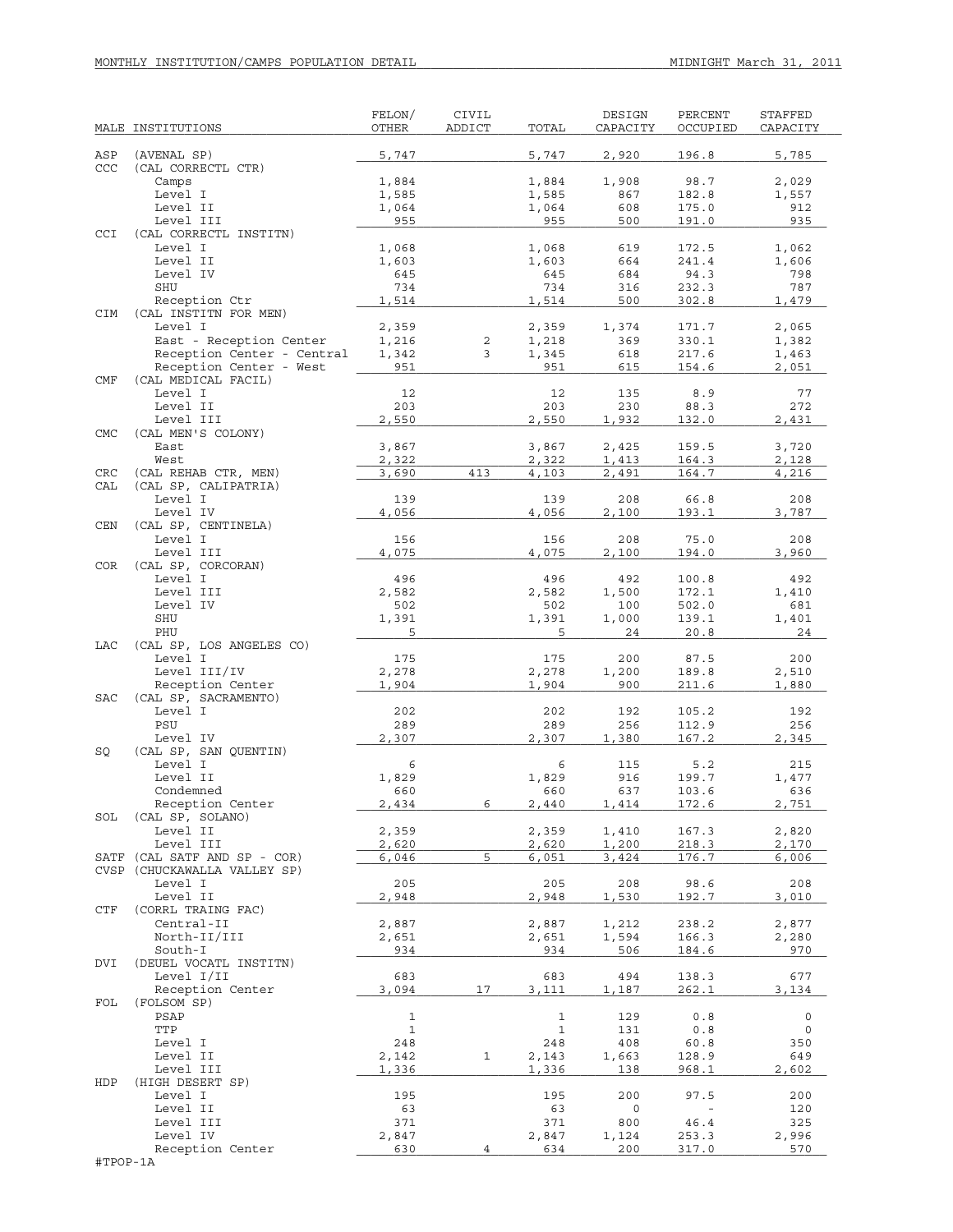# MONTHLY INSTITUTION/CAMPS POPULATION DETAIL **MIDNIGHT March 31, 2011**

| MALE INSTITUTIONS                                     | FELON/<br><b>OTHER</b> | CIVIL<br>ADDICT | TOTAL   | DESIGN<br>CAPACITY | PERCENT<br>OCCUPIED | <b>STAFFED</b><br>CAPACITY |
|-------------------------------------------------------|------------------------|-----------------|---------|--------------------|---------------------|----------------------------|
|                                                       |                        |                 |         |                    |                     |                            |
| IRON (IRONWOOD SP)                                    |                        |                 |         |                    |                     |                            |
| Level I                                               | 171                    |                 | 171     | 200                | 85.5                | 200                        |
| Level III                                             | 3,713                  |                 | 3,713   | 2,000              | 185.7               | 3,595                      |
| KVSP (KERN VALLEY SP)                                 |                        |                 |         |                    |                     |                            |
| Level I/II                                            | 173                    |                 | 173     | 200                | 86.5                | 320                        |
| Level IV                                              | 4,468                  |                 | 4,468   | 2,248              | 198.8               | 4,409                      |
| MCSP (MULE CREEK SP)<br>Level I/II                    | 289                    |                 | 289     | 200                | 144.5               | 456                        |
| Level III                                             | 2,260                  |                 | 2,260   | 1,000              | 226.0               | 2,300                      |
| Level IV                                              | 953                    |                 | 953     | 500                | 190.6               | 760                        |
| NKSP (NORTH KERN SP)                                  |                        |                 |         |                    |                     |                            |
| Level I                                               | 42                     |                 | 42      | 210                | 20.0                | 208                        |
| Level III                                             | 346                    |                 | 346     | 300                | 115.3               | 190                        |
| Reception Center                                      | 4,761                  | $\overline{c}$  | 4,763   | 2,184              | 218.1               | 4,820                      |
| PBSP (PELICAN BAY SP)                                 |                        |                 |         |                    |                     |                            |
| Level I                                               | 196                    |                 | 196     | 200                | 98.0                | 200                        |
| Level III/IV                                          | 1,874                  |                 | 1,874   | 996                | 188.2               | 1,899                      |
| SHU                                                   | 1,113                  |                 | 1,113   | 1,184              | 94.0                | 1,109                      |
| PVSP (PLEASANT VALLEY SP)                             |                        |                 |         |                    |                     |                            |
| Level I/II                                            | 184                    |                 | 184     | 208                | 88.5                | 208                        |
| Level III/IV<br><b>RJD</b><br>(RJ DONOVAN CORR FACIL) | 4,443                  |                 | 4,443   | 2,100              | 211.6               | 4,464                      |
| Level I                                               | 222                    |                 | 222     | 200                | 111.0               | 300                        |
| Level III                                             | 1,426                  |                 | 1,426   | 600                | 237.7               | 1,352                      |
| Reception Center                                      | 1,906                  |                 | 1,906   | 900                | 211.8               | 1,932                      |
| IV                                                    | 803                    |                 | 803     | 500                | 160.6               | 910                        |
| SVSP (SALINAS VAL SP)                                 |                        |                 |         |                    |                     |                            |
| Level I/II                                            | 127                    |                 | 127     | 200                | 63.5                | 150                        |
| Level III/IV                                          | 3,614                  |                 | 3,614   | 2,188              | 165.2               | 3,659                      |
| (SIERRA CONSERV CTR)<br>SCC                           |                        |                 |         |                    |                     |                            |
| Camps-Men                                             | 1,803                  |                 | 1,803   | 2,010              | 89.7                | 2,010                      |
| Level I                                               | 1,235                  |                 | 1,235   | 618                | 199.8               | 1,232                      |
| Level II                                              | 1,244                  |                 | 1,244   | 608                | 204.6               | 1,064                      |
| Level III                                             | 1,076                  |                 | 1,076   | 500                | 215.2               | 1,060                      |
| WSP<br>(WASCO SP)<br>Level I                          | 79                     |                 | 79      | 200                | 39.5                | 104                        |
| Level III                                             | 205                    |                 | 205     | 200                | 102.5               | 365                        |
| Reception Center                                      | 5,382                  | 8               | 5,390   | 2,584              | 208.6               | 5,187                      |
| MALE TOTAL:                                           | 137,166                | 461             | 137,627 | 78,726             | 174.8               | 137,815                    |
|                                                       |                        |                 |         |                    |                     |                            |
|                                                       |                        |                 |         |                    |                     |                            |
| FEMALE INSTITUTIONS                                   |                        |                 |         |                    |                     |                            |
|                                                       |                        |                 |         |                    |                     |                            |
| CIW<br>(CAL INST FOR WOMEN)                           |                        |                 |         |                    |                     |                            |
| Institution                                           | 1,444                  | 120             | 1,564   | 822                | 190.3               | 1,365                      |
| Reception Center                                      | 230                    | 12              | 242     | 184                | 131.5               | 370                        |
| Corr Trt Ctr                                          | 2<br>5                 |                 | 2<br>5  | 30                 | 6.7<br>16.7         | 46                         |
| Corr Trt Ctr RC<br>Camps-Women                        | 255                    |                 | 255     | 30<br>320          | 79.7                | 46<br>320                  |
| CCWF (CENT CAL WOMEN'S FACIL)                         |                        |                 |         |                    |                     |                            |
| Institution                                           | 2,996                  | 2               | 2,998   | 1,631              | 183.8               | 2,988                      |
| Reception Center                                      | 702                    | 5               | 707     | 356                | 198.6               | 790                        |
| Condemned                                             | 16                     |                 | 16      | 17                 | 94.1                | 17                         |
| (VALLEY SP)<br>VSP                                    |                        |                 |         |                    |                     |                            |
| Institution                                           | 2,561                  | 1               | 2,562   | 1,580              | 162.2               | 2,480                      |
| Reception Center                                      | 621                    | $\mathbf{1}$    | 622     | 356                | 174.7               | 764                        |
| SHU                                                   | 55                     |                 | 55      | 44                 | 125.0               | 62                         |
| FEMALE TOTAL:                                         | 8,887                  | 141             | 9,028   | 5,370              | 168.1               | 9,248                      |
|                                                       |                        |                 |         |                    |                     |                            |
|                                                       |                        |                 |         |                    |                     |                            |
| INSTITUTIONS/CAMPS TOTAL:                             | 146,053                | 602             | 146,655 | 84,096             | 174.4               | 147,063                    |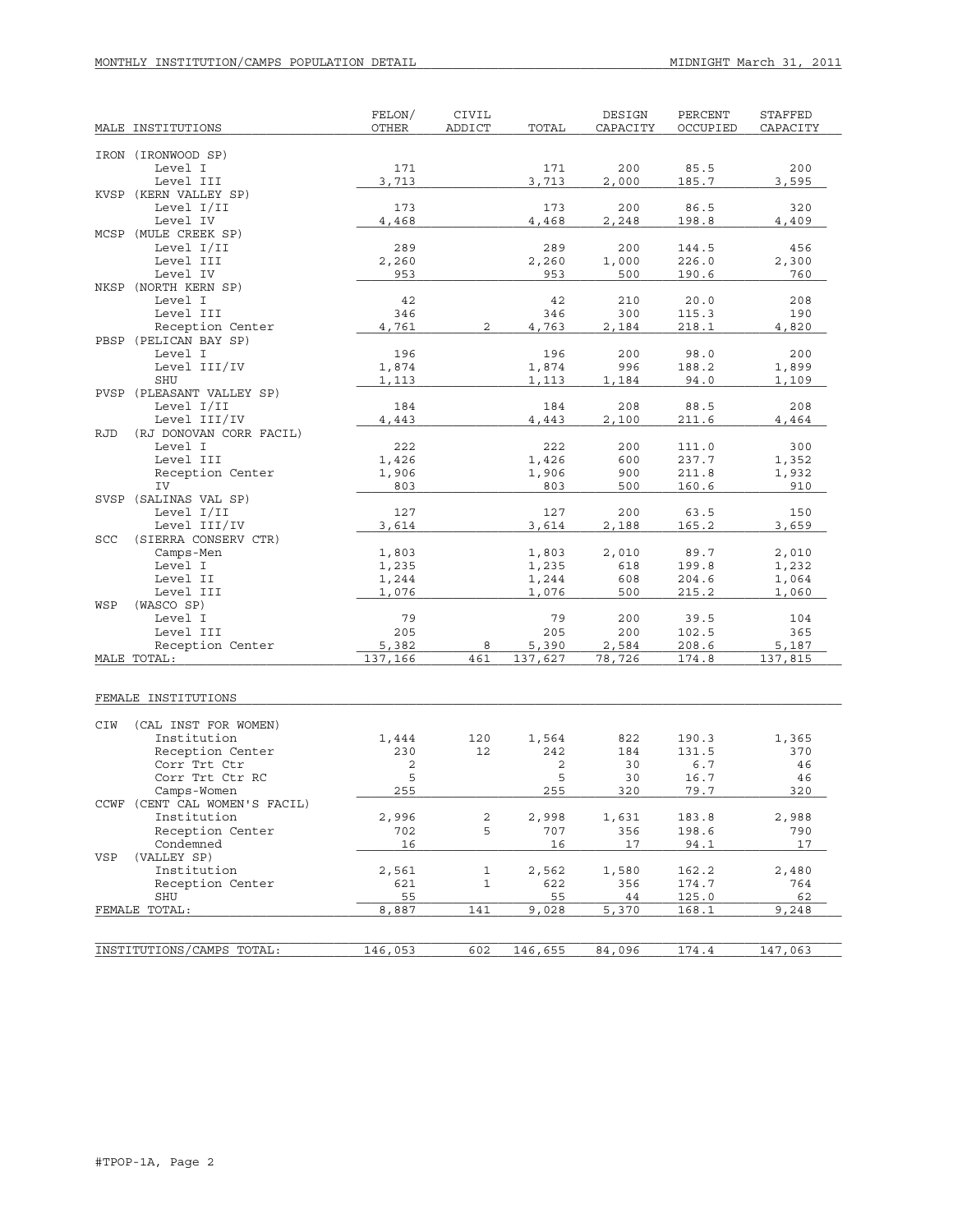#### MONTHLY REPORT OF POPULATION AS OF MIDNIGHT April 30, 2011

|                                                                                                                                                                           |                                                         |                                                                                                                                                                                                                                                                                                                                                                                                                                                              | TOTAL CDCR POPULATION                                   |                                           |                                         |                                                                                                                    |                                                      |                             |
|---------------------------------------------------------------------------------------------------------------------------------------------------------------------------|---------------------------------------------------------|--------------------------------------------------------------------------------------------------------------------------------------------------------------------------------------------------------------------------------------------------------------------------------------------------------------------------------------------------------------------------------------------------------------------------------------------------------------|---------------------------------------------------------|-------------------------------------------|-----------------------------------------|--------------------------------------------------------------------------------------------------------------------|------------------------------------------------------|-----------------------------|
|                                                                                                                                                                           | FELON/<br>OTHER #1                                      | CIVIL<br>ADDICT                                                                                                                                                                                                                                                                                                                                                                                                                                              | TOTAL                                                   | NO.                                       | CHANGE SINCE<br>04/30/10<br>PCT.        |                                                                                                                    | DESIGN PERCENT STAFFED<br>CAPACITY OCCUPIED CAPACITY |                             |
| A. TOTAL INSTITUTIONS                                                                                                                                                     | 162,450                                                 | 609                                                                                                                                                                                                                                                                                                                                                                                                                                                          | 163,059                                                 | $-3,662$                                  | $-2.1$                                  |                                                                                                                    |                                                      |                             |
| IN-STATE<br>Ι.<br>(MEN, Subtotal)<br>(WOMEN, Subtotal)                                                                                                                    | 152,414<br>143,010<br>9,404                             | 475<br>134                                                                                                                                                                                                                                                                                                                                                                                                                                                   | 609 153,023<br>143,485<br>9,538                         | $-4,468$<br>$-758$                        | $-3.0$<br>$-7.3$                        |                                                                                                                    |                                                      |                             |
| 1. INSTITUTIONS/CAMPS<br>INSTITUTIONS<br>CAMPS (CCC, CIW & SCC) $*$ 4,003                                                                                                 | 146,760<br>142,757                                      | $\label{eq:2} \begin{aligned} \frac{1}{\sqrt{2}}\left( \frac{1}{\sqrt{2}}\right) & =\frac{1}{2}\left( \frac{1}{2}\right) \frac{1}{2} \left( \frac{1}{2}\right) \frac{1}{2} \left( \frac{1}{2}\right) \frac{1}{2} \left( \frac{1}{2}\right) \frac{1}{2} \left( \frac{1}{2}\right) \frac{1}{2} \left( \frac{1}{2}\right) \frac{1}{2} \left( \frac{1}{2}\right) \frac{1}{2} \left( \frac{1}{2}\right) \frac{1}{2} \left( \frac{1}{2}\right) \frac{1}{2} \left($ | 609 147,369<br>609 143,366<br>4,003                     | -5,888<br>$-5,818$<br>$-70$               | $-3.8$<br>$-1.7$ 4,238                  | 84,096<br>$-3.8$ $\overline{79,858}$                                                                               | 175.2<br>179.5<br>94.5                               | 147,063<br>142,704<br>4,359 |
| 2. IN-STATE CONTRACT BEDS<br>CCF PRIVATE<br>CCF PUBLIC<br>PRISONER MOTHER PGM<br>FAMILY FOUNDATION PGM<br>FRCCC (BAKERSFIELD)<br>RIO (RIO COSUMNES)<br>SRITA (SANTA RITA) | 5,439<br>2,100<br>2,199<br>42<br>58<br>73<br>334<br>633 | $\circ$                                                                                                                                                                                                                                                                                                                                                                                                                                                      | 5,439<br>2,100<br>2,199<br>42<br>58<br>73<br>334<br>633 | $+736$<br>$-91$<br>$-145$<br>$-15$        | $-26.3$<br>$-13 - 18.3$                 | $+15.6$ $5,440$<br>$\overline{-4.1}$ $\overline{2,752}$<br>$\overline{-6.1}$ $\overline{2,461}$<br>47<br>105<br>75 | 100.0<br>76.3<br>89.4<br>89.4<br>55.2<br>97.3        |                             |
| 3. DMH STATE HOSPITALS                                                                                                                                                    | 215                                                     |                                                                                                                                                                                                                                                                                                                                                                                                                                                              | 215                                                     | $-74$ $-25.6$                             |                                         |                                                                                                                    |                                                      |                             |
| II. OUT OF STATE (COCF)<br>ARIZONA<br>MISSISSIPPI<br>OKLAHOMA                                                                                                             | 10,036<br>5,204<br>2,560<br>2,272                       | $\circ$                                                                                                                                                                                                                                                                                                                                                                                                                                                      | 10,036<br>5,204<br>2,560<br>2,272                       |                                           |                                         |                                                                                                                    |                                                      |                             |
| B. PAROLE<br>COMMUNITY SUP(Active)<br>COOP CASES (Active) #3 1,498<br>MNRP & NRP (Inactive) 14,863                                                                        | 104,645<br>88,284                                       |                                                                                                                                                                                                                                                                                                                                                                                                                                                              | 936 105,581<br>936 89,220<br>1,498<br>14,863            | $-2,522$<br>$-8,416$<br>$+27$<br>$+5,867$ | $-2.3$<br>$-8.6$<br>$+1.8$<br>$+65.2$   |                                                                                                                    |                                                      |                             |
| C. NON-CDC JURISDICTION #4<br>OTHER STATE/FED. INST.<br>OUT OF STATE PAROLE<br>OUT OF STATE PAL<br>CYA-W&IC 1731.5(c)                                                     | 1,495<br>468<br>795<br>42                               | $\overline{\phantom{0}}^0$                                                                                                                                                                                                                                                                                                                                                                                                                                   | 1,495<br>468<br>795<br>-42                              | $-169$<br>$-36$<br>$-138$<br>$-8$         | $-10.1$<br>$-7.1$<br>$-14.7$<br>$-16.0$ |                                                                                                                    |                                                      |                             |
| INSTITUTIONS #5                                                                                                                                                           | 190                                                     |                                                                                                                                                                                                                                                                                                                                                                                                                                                              | 190                                                     | $+13$                                     | $+7.3$                                  |                                                                                                                    |                                                      |                             |
| D. OTHER POPULATIONS #6<br>INMATES                                                                                                                                        | 14,104                                                  |                                                                                                                                                                                                                                                                                                                                                                                                                                                              | 122 14,226 -2,251                                       |                                           | $-13.6$                                 |                                                                                                                    |                                                      |                             |
| OUT-TO-COURT, etc.<br>ESCAPED<br>PAROLEES (PAL/RAL)                                                                                                                       | 1,826<br>219<br>12,059                                  | 30<br>92                                                                                                                                                                                                                                                                                                                                                                                                                                                     | 1,856<br>219<br>12,151                                  | $-186$<br>$+12$<br>$-2,077$               | $-9.1$<br>$+5.7$<br>$-14.5$             |                                                                                                                    |                                                      |                             |
| TOTAL CDCR POPULATION                                                                                                                                                     | 282,694                                                 |                                                                                                                                                                                                                                                                                                                                                                                                                                                              | 1,667 284,361                                           | $-132$                                    | $-0.0$                                  |                                                                                                                    |                                                      |                             |
| CHANGE FROM LAST MONTH<br>A. TOTAL INSTITUTIONS<br>(MEN, Subtotal)<br>(WOMEN, Subtotal)<br>B. PAROLE                                                                      | +389<br>+686<br>$+10$<br>$-833$                         | $+7$<br>$+14$<br>$-7$<br>$-44$                                                                                                                                                                                                                                                                                                                                                                                                                               | $+396$<br>$+700$<br>$+3$<br>$-877$                      |                                           |                                         |                                                                                                                    |                                                      |                             |
| PAROLEES (PAL/RAL)<br>D.                                                                                                                                                  | $-246$                                                  | $+4$                                                                                                                                                                                                                                                                                                                                                                                                                                                         | $-242$                                                  |                                           |                                         |                                                                                                                    |                                                      |                             |

This report contains the latest available reliable population figures from OBIS. They have been carefully audited, but are preliminary, and therefore subject to revision.

\*Figure excludes institution based camps. Total persons in camps, including base camps, are 4,084. Base camp at CMC is included in institution counts.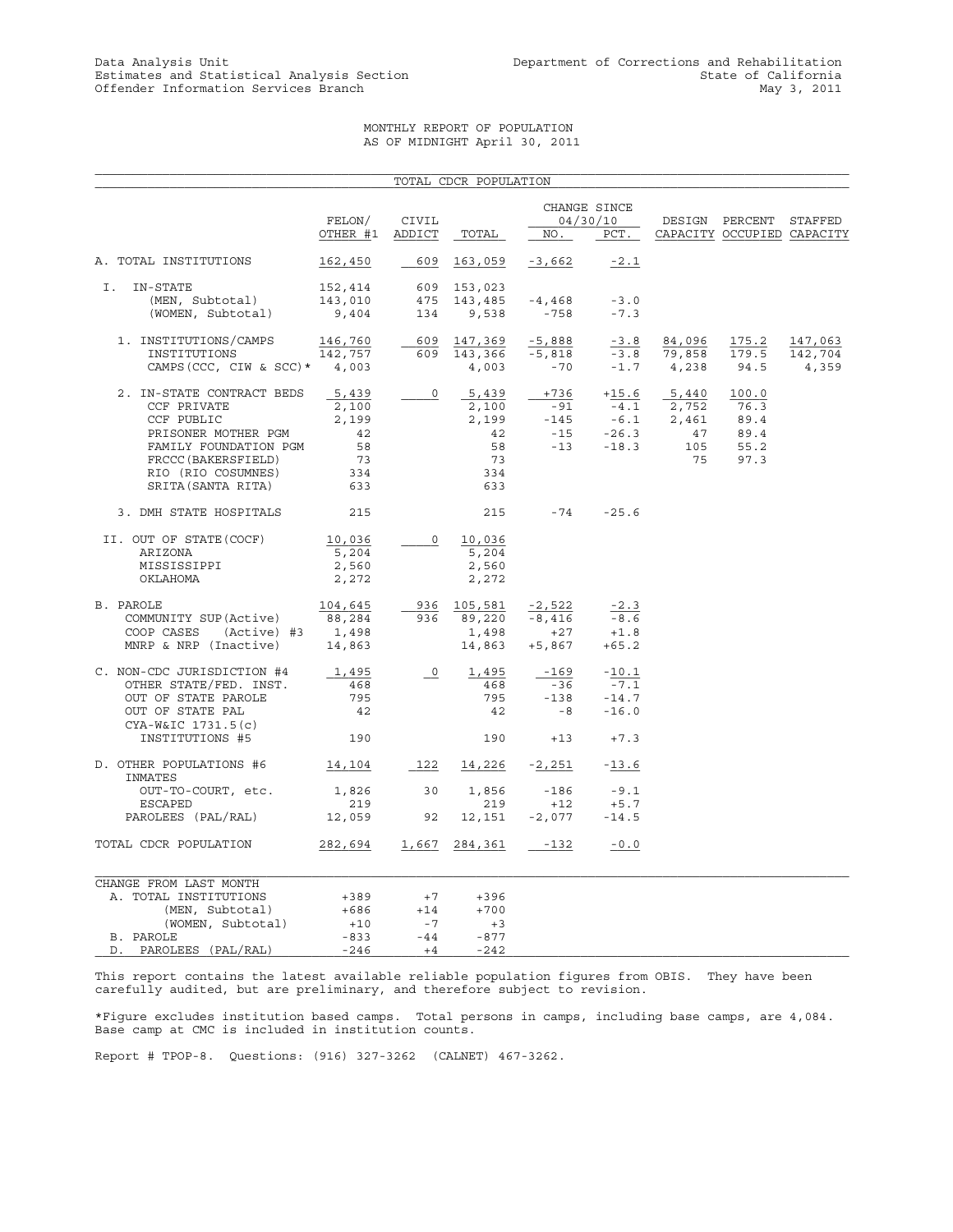|            | INSTITUTIONS/CAMPS            | FELON/<br>OTHER | CIVIL<br>ADDICT         | TOTAL                | DESIGN<br>CAPACITY | PERCENT<br>OCCUPIED | <b>STAFFED</b><br>CAPACITY |
|------------|-------------------------------|-----------------|-------------------------|----------------------|--------------------|---------------------|----------------------------|
| MALE       |                               |                 |                         |                      |                    |                     |                            |
| ASP        | (AVENAL SP)                   | 5,732           |                         | 5,732                | 2,920              | 196.3               | 5,785                      |
| <b>CCC</b> | (CAL CORRECTL CTR)            | 5,481           |                         | 5,481                | 3,883              | 141.2               | 5,433                      |
| CCI        | (CAL CORRECTL INSTITN)        | 5,583           |                         | 5,583                | 2,783              | 200.6               | 5,732                      |
| CIM        | (CAL INSTITN FOR MEN)         | 5,860           | $\overline{\mathbf{3}}$ | 5,863                | 2,976              | 197.0               | 6,961                      |
|            |                               |                 |                         |                      |                    |                     |                            |
| <b>CMF</b> | (CAL MEDICAL FACIL)           | 2,865           |                         | 2,865                | 2,297              | 124.7               | 2,780                      |
| <b>CMC</b> | (CAL MEN'S COLONY)            | 6,400           |                         | 6,400                | 3,838              | 166.8               | 5,848                      |
| CRC        | (CAL REHAB CTR, MEN)          | 3,750           | 443                     | 4,193                | 2,491              | 168.3               | 4,216                      |
| CAL        | (CAL SP, CALIPATRIA)          | 4,216           |                         | 4,216                | 2,308              | 182.7               | 3,995                      |
| CEN        | (CAL SP, CENTINELA)           | 4,140           | $\mathbf{1}$            | 4,141                | 2,308              | 179.4               | 4,168                      |
| COR        | (CAL SP, CORCORAN)            | 4,900           |                         | 4,900                | 3,116              | 157.3               | 4,008                      |
| <b>LAC</b> | (CAL SP, LOS ANGELES CO)      | 4,323           |                         | 4,323                | 2,300              | 188.0               | 4,590                      |
| <b>SAC</b> | (CAL SP, SACRAMENTO)          | 2,848           |                         | 2,848                | 1,828              | 155.8               | 2,793                      |
| SO         | (CAL SP, SAN OUENTIN)         | 4,856           |                         | 4,856                | 3,082              | 157.6               | 5,079                      |
| SOL        | (CAL SP, SOLANO)              | 5,052           |                         | 5,052                | 2,610              | 193.6               | 4,990                      |
|            | SATF (CAL SATF AND SP - COR)  | 6,142           | 5                       | 6,147                | 3,424              | 179.5               | 6,006                      |
|            | CVSP (CHUCKAWALLA VALLEY SP)  | 3,157           |                         | 3,157                | 1,738              | 181.6               | 3,218                      |
|            |                               |                 |                         |                      |                    |                     |                            |
| CTF        | (CORRL TRAING FAC)            | 6,568           |                         | 6,568                | 3,312              | 198.3               | 6,127                      |
| DVI        | (DEUEL VOCATL INSTITN)        | 3,774           | 8                       | 3,782                | 1,681              | 225.0               | 3,811                      |
| FOL        | (FOLSOM SP)                   | 3,723           | $\mathbf{1}$            | 3,724                | 2,469              | 150.8               | 3,601                      |
| HDP        | (HIGH DESERT SP)              | 4,191           | $\overline{4}$          | 4,195                | 2,324              | 180.5               | 4,211                      |
|            | IRON (IRONWOOD SP)            | 4,065           |                         | 4,065                | 2,200              | 184.8               | 3,795                      |
|            | KVSP (KERN VALLEY SP)         | 4,597           |                         | 4,597                | 2,448              | 187.8               | 4,729                      |
|            | MCSP (MULE CREEK SP)          | 3,551           |                         | 3,551                | 1,700              | 208.9               | 3,516                      |
|            | NKSP (NORTH KERN SP)          | 5,008           | $4 \quad$               | 5,012                | 2,694              | 186.0               | 5,218                      |
|            | PBSP (PELICAN BAY SP)         | 3,149           |                         | 3,149                | 2,380              | 132.3               | 3,208                      |
|            | PVSP (PLEASANT VALLEY SP)     | 4,607           |                         | 4,607                | 2,308              | 199.6               | 4,672                      |
|            | RJD (RJ DONOVAN CORR FACIL)   | 4,334           |                         | 4,334                | 2,200              | 197.0               | 4,494                      |
|            | SVSP (SALINAS VAL SP)         | 3,810           |                         | 3,810                | 2,388              | 159.5               | 3,809                      |
| SCC        | (SIERRA CONSERV CTR)          | 5,362           | $\mathbf{1}$            | 5,363                | 3,736              | 143.5               | 5,366                      |
| WSP        | (WASCO SP)                    | 5,813           | 5                       | د ہ د , د<br>5 , 818 | 2,984              | 195.0               | 5,656                      |
|            |                               |                 |                         |                      |                    |                     |                            |
|            | MALE TOTAL:                   | 137,857         | 475                     | 138,332              | 78,726             | 175.7               | 137,815                    |
|            |                               |                 |                         |                      |                    |                     |                            |
| FEMALE     |                               |                 |                         |                      |                    |                     |                            |
|            | CIW (CAL INST FOR WOMEN)      | 2,021           | 125                     | 2,146                | 1,386              | 154.8               | 2,147                      |
|            | CCWF (CENT CAL WOMEN'S FACIL) | 3,672           | 3                       | 3,675                | 2,004              | 183.4               | 3,795                      |
| VSP        | (VALLEY SP)                   | 3,210           | 6                       | 3,216                | 1,980              | 162.4               | 3,306                      |
|            | FEMALE TOTAL:                 | 8,903           | 134                     | 9,037                | 5,370              | 168.3               | 9,248                      |
|            |                               |                 |                         |                      |                    |                     |                            |
|            |                               |                 |                         |                      |                    |                     |                            |

| TOTAI<br>⊥A⊔ ` | - - -<br>$\epsilon$<br>$\sim$<br>.<br>____ | 60S<br>ם ו | - - -<br>$\epsilon$ . C<br>$\mathbf{u}$<br>--<br>$\sim$ | $\sim$ $\sim$<br>$\cdots$<br>1 L J G<br>×⊥<br>.<br>ט י | - - -<br>ີ້<br><u>.</u> | $\sim$ $-$<br>06<br>-- |
|----------------|--------------------------------------------|------------|---------------------------------------------------------|--------------------------------------------------------|-------------------------|------------------------|
|                |                                            |            |                                                         |                                                        |                         |                        |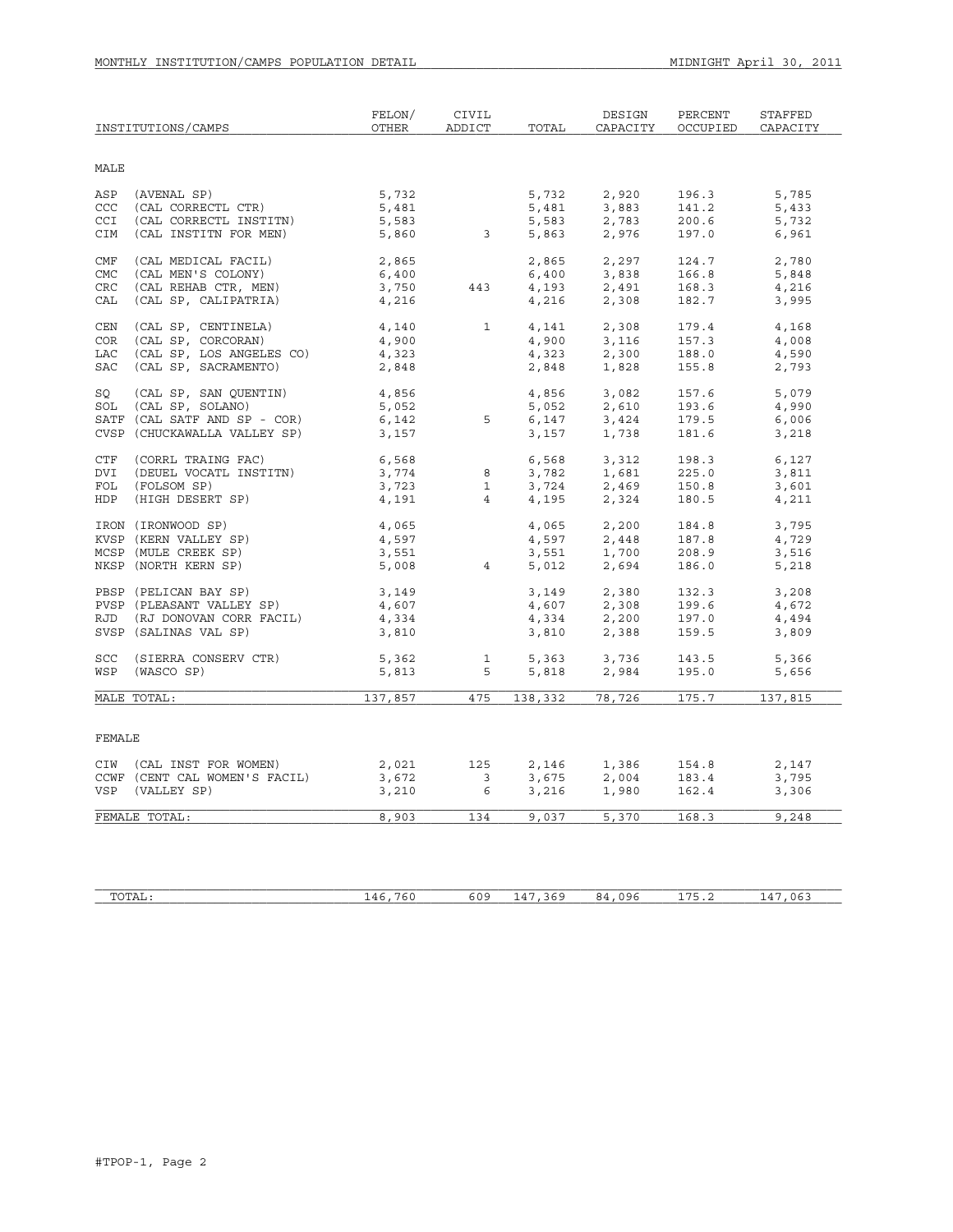MONTHLY REPORT OF POPULATION NOTES AS OF MIDNIGHT April 30, 2011

- #1 Felon/Other counts are safekeepers, federal cases and inmates from other states, felons, county diagnostic cases and Youth Authority wards.
- #3 Cooperative Cases are parolees from other states being supervised in California.
- #4 Non-CDC Jurisdiction are California cases being confined in or paroled to other states or jurisdictions.
- #5 Welfare and Institution Code (W&IC) 1731.5(c) covers persons under the the age of 21 who were committed to CDCR, had their sentence amended, and were incarcerated at the California Youth Authority for housing and program participation.
- #6 Other Population includes inmates temporarily out-to-court, inmates in hospitals, escapees, and parole and outpatient absconders.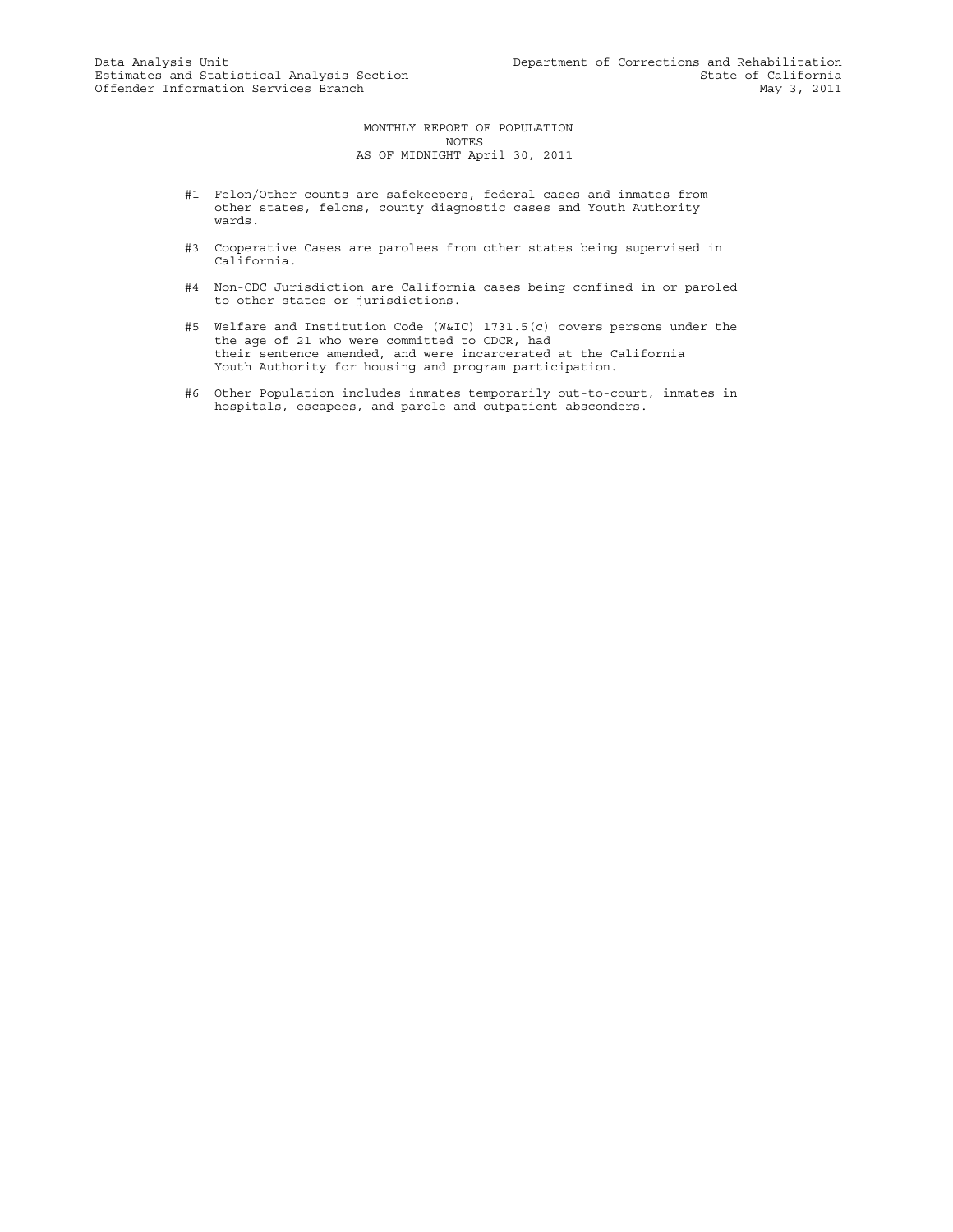| ASP<br>(AVENAL SP)<br>5,732<br>5,732<br>2,920<br>196.3<br>5,785<br>CCC<br>(CAL CORRECTL CTR)<br>1,922<br>1,922<br>1,908<br>100.7<br>2,029<br>Camps<br>Level I<br>178.3<br>1,546<br>1,546<br>867<br>1,557<br>Level II<br>608<br>172.9<br>1,051<br>1,051<br>912<br>Level III<br>962<br>962<br>500<br>192.4<br>935<br>CCI<br>(CAL CORRECTL INSTITN)<br>Level I<br>619<br>1,062<br>1,064<br>1,064<br>171.9<br>Level II<br>1,610<br>1,610<br>664<br>242.5<br>1,606<br>Level IV<br>728<br>728<br>684<br>106.4<br>798<br>SHU<br>743<br>743<br>316<br>235.1<br>787<br>Reception Ctr<br>1,438<br>1,438<br>500<br>287.6<br>1,479<br>CIM<br>(CAL INSTITN FOR MEN)<br>Level I<br>2,356<br>2,065<br>2,356<br>1,374<br>171.5<br>East - Reception Center<br>369<br>1,236<br>1,236<br>335.0<br>1,382<br>Reception Center - Central<br>3<br>1,307<br>1,304<br>618<br>211.5<br>1,463<br>Reception Center - West<br>964<br>964<br>2,051<br>615<br>156.7<br>CMF<br>(CAL MEDICAL FACIL)<br>Level I<br>63<br>63<br>46.7<br>135<br>77<br>199<br>199<br>Level II<br>230<br>86.5<br>272<br>Level III<br>2,603<br>2,603<br>1,932<br>134.7<br>2,431<br><b>CMC</b><br>(CAL MEN'S COLONY)<br>3,765<br>3,765<br>2,425<br>155.3<br>3,720<br>East<br>West<br>2,635<br>2,635<br>1,413<br>186.5<br>2,128<br>(CAL REHAB CTR, MEN)<br>3,750<br>443<br>4,193<br>2,491<br>168.3<br>4,216<br>CRC<br>CAL<br>(CAL SP, CALIPATRIA)<br>Level I<br>128<br>128<br>61.5<br>208<br>208<br>Level IV<br>4,088<br>4,088<br>2,100<br>194.7<br>3,787<br>(CAL SP, CENTINELA)<br>CEN<br>Level I<br>146<br>146<br>208<br>70.2<br>208<br>3,994<br>190.2<br>Level III<br>3,995<br>2,100<br>3,960<br>1<br><b>COR</b><br>(CAL SP, CORCORAN)<br>Level I<br>91.1<br>448<br>448<br>492<br>492<br>172.5<br>Level III<br>2,587<br>2,587<br>1,500<br>1,410<br>Level IV<br>483.0<br>483<br>483<br>100<br>681<br>SHU<br>1,377<br>1,377<br>1,000<br>137.7<br>1,401<br>PHU<br>5<br>5<br>24<br>20.8<br>24<br>LAC<br>(CAL SP, LOS ANGELES CO)<br>Level I<br>171<br>171<br>85.5<br>200<br>200<br>Level III/IV<br>2,427<br>2,427<br>202.3<br>1,200<br>2,510<br>Reception Center<br>1,725<br>1,725<br>900<br>191.7<br>1,880<br><b>SAC</b><br>(CAL SP, SACRAMENTO)<br>Level I<br>208<br>108.3<br>208<br>192<br>192<br>PSU<br>282<br>282<br>256<br>110.2<br>256<br>Level IV<br>2,358<br>2,358<br>1,380<br>170.9<br>2,345<br>(CAL SP, SAN QUENTIN)<br>SQ<br>Level I<br>5<br>5<br>215<br>115<br>4.3<br>Level II<br>1,854<br>1,854<br>916<br>202.4<br>1,477<br>Condemned<br>637<br>103.9<br>662<br>662<br>636<br>2,335<br>2,335<br>2,751<br>Reception Center<br>1,414<br>165.1<br>(CAL SP, SOLANO)<br>SOL<br>Level II<br>2,379<br>2,379<br>2,820<br>1,410<br>168.7<br>Level III<br>2,673<br>2,673<br>222.8<br>2,170<br>1,200<br>5<br>(CAL SATF AND SP - COR)<br>6,142<br>6,147<br>179.5<br>3,424<br>6,006<br>SATF<br>CVSP (CHUCKAWALLA VALLEY SP)<br>201<br>96.6<br>Level I<br>201<br>208<br>208<br>Level II<br>2,956<br>2,956<br>193.2<br>1,530<br>3,010<br>(CORRL TRAING FAC)<br>CTF<br>Central-II<br>2,905<br>2,905<br>2,877<br>1,212<br>239.7<br>North-II/III<br>2,692<br>2,692<br>1,594<br>168.9<br>2,280<br>South-I<br>971<br>971<br>506<br>191.9<br>970<br>(DEUEL VOCATL INSTITN)<br>DVI<br>Level I/II<br>691<br>691<br>494<br>139.9<br>677<br>8<br>Reception Center<br>3,083<br>3,091<br>1,187<br>260.4<br>3,134<br>FOL<br>(FOLSOM SP)<br>$\mathbf{1}$<br>$\mathbf 1$<br>0.8<br>0<br>PSAP<br>129<br>TTP<br>$\mathbf{1}$<br>$\mathbf 1$<br>0.8<br>131<br>0<br>242<br>242<br>408<br>59.3<br>350<br>Level I<br>Level II<br>127.2<br>2,114<br>1<br>2,115<br>649<br>1,663<br>Level III<br>1,365<br>989.1<br>2,602<br>1,365<br>138<br>HDP<br>(HIGH DESERT SP)<br>186<br>93.0<br>200<br>Level I<br>186<br>200<br>Level II<br>63<br>63<br>0<br>120<br>47.6<br>Level III<br>381<br>381<br>800<br>325<br>Level IV<br>2,953<br>2,953<br>262.7<br>2,996<br>1,124<br>306.0<br>Reception Center<br>608<br>$\overline{4}$<br>612<br>200<br>570<br>#TPOP-1A | MALE INSTITUTIONS | FELON/<br>OTHER | CIVIL<br>ADDICT | TOTAL | DESIGN<br>CAPACITY | PERCENT<br>OCCUPIED | <b>STAFFED</b><br>CAPACITY |
|----------------------------------------------------------------------------------------------------------------------------------------------------------------------------------------------------------------------------------------------------------------------------------------------------------------------------------------------------------------------------------------------------------------------------------------------------------------------------------------------------------------------------------------------------------------------------------------------------------------------------------------------------------------------------------------------------------------------------------------------------------------------------------------------------------------------------------------------------------------------------------------------------------------------------------------------------------------------------------------------------------------------------------------------------------------------------------------------------------------------------------------------------------------------------------------------------------------------------------------------------------------------------------------------------------------------------------------------------------------------------------------------------------------------------------------------------------------------------------------------------------------------------------------------------------------------------------------------------------------------------------------------------------------------------------------------------------------------------------------------------------------------------------------------------------------------------------------------------------------------------------------------------------------------------------------------------------------------------------------------------------------------------------------------------------------------------------------------------------------------------------------------------------------------------------------------------------------------------------------------------------------------------------------------------------------------------------------------------------------------------------------------------------------------------------------------------------------------------------------------------------------------------------------------------------------------------------------------------------------------------------------------------------------------------------------------------------------------------------------------------------------------------------------------------------------------------------------------------------------------------------------------------------------------------------------------------------------------------------------------------------------------------------------------------------------------------------------------------------------------------------------------------------------------------------------------------------------------------------------------------------------------------------------------------------------------------------------------------------------------------------------------------------------------------------------------------------------------------------------------------------------------------------------------------------------------------------------------------------------------------------------------------------------------------------------------------------------------------------------------------------------------------------------------------------------------------------------------------------------------------------------------------------------------------------------------------------------------|-------------------|-----------------|-----------------|-------|--------------------|---------------------|----------------------------|
|                                                                                                                                                                                                                                                                                                                                                                                                                                                                                                                                                                                                                                                                                                                                                                                                                                                                                                                                                                                                                                                                                                                                                                                                                                                                                                                                                                                                                                                                                                                                                                                                                                                                                                                                                                                                                                                                                                                                                                                                                                                                                                                                                                                                                                                                                                                                                                                                                                                                                                                                                                                                                                                                                                                                                                                                                                                                                                                                                                                                                                                                                                                                                                                                                                                                                                                                                                                                                                                                                                                                                                                                                                                                                                                                                                                                                                                                                                                                                                      |                   |                 |                 |       |                    |                     |                            |
|                                                                                                                                                                                                                                                                                                                                                                                                                                                                                                                                                                                                                                                                                                                                                                                                                                                                                                                                                                                                                                                                                                                                                                                                                                                                                                                                                                                                                                                                                                                                                                                                                                                                                                                                                                                                                                                                                                                                                                                                                                                                                                                                                                                                                                                                                                                                                                                                                                                                                                                                                                                                                                                                                                                                                                                                                                                                                                                                                                                                                                                                                                                                                                                                                                                                                                                                                                                                                                                                                                                                                                                                                                                                                                                                                                                                                                                                                                                                                                      |                   |                 |                 |       |                    |                     |                            |
|                                                                                                                                                                                                                                                                                                                                                                                                                                                                                                                                                                                                                                                                                                                                                                                                                                                                                                                                                                                                                                                                                                                                                                                                                                                                                                                                                                                                                                                                                                                                                                                                                                                                                                                                                                                                                                                                                                                                                                                                                                                                                                                                                                                                                                                                                                                                                                                                                                                                                                                                                                                                                                                                                                                                                                                                                                                                                                                                                                                                                                                                                                                                                                                                                                                                                                                                                                                                                                                                                                                                                                                                                                                                                                                                                                                                                                                                                                                                                                      |                   |                 |                 |       |                    |                     |                            |
|                                                                                                                                                                                                                                                                                                                                                                                                                                                                                                                                                                                                                                                                                                                                                                                                                                                                                                                                                                                                                                                                                                                                                                                                                                                                                                                                                                                                                                                                                                                                                                                                                                                                                                                                                                                                                                                                                                                                                                                                                                                                                                                                                                                                                                                                                                                                                                                                                                                                                                                                                                                                                                                                                                                                                                                                                                                                                                                                                                                                                                                                                                                                                                                                                                                                                                                                                                                                                                                                                                                                                                                                                                                                                                                                                                                                                                                                                                                                                                      |                   |                 |                 |       |                    |                     |                            |
|                                                                                                                                                                                                                                                                                                                                                                                                                                                                                                                                                                                                                                                                                                                                                                                                                                                                                                                                                                                                                                                                                                                                                                                                                                                                                                                                                                                                                                                                                                                                                                                                                                                                                                                                                                                                                                                                                                                                                                                                                                                                                                                                                                                                                                                                                                                                                                                                                                                                                                                                                                                                                                                                                                                                                                                                                                                                                                                                                                                                                                                                                                                                                                                                                                                                                                                                                                                                                                                                                                                                                                                                                                                                                                                                                                                                                                                                                                                                                                      |                   |                 |                 |       |                    |                     |                            |
|                                                                                                                                                                                                                                                                                                                                                                                                                                                                                                                                                                                                                                                                                                                                                                                                                                                                                                                                                                                                                                                                                                                                                                                                                                                                                                                                                                                                                                                                                                                                                                                                                                                                                                                                                                                                                                                                                                                                                                                                                                                                                                                                                                                                                                                                                                                                                                                                                                                                                                                                                                                                                                                                                                                                                                                                                                                                                                                                                                                                                                                                                                                                                                                                                                                                                                                                                                                                                                                                                                                                                                                                                                                                                                                                                                                                                                                                                                                                                                      |                   |                 |                 |       |                    |                     |                            |
|                                                                                                                                                                                                                                                                                                                                                                                                                                                                                                                                                                                                                                                                                                                                                                                                                                                                                                                                                                                                                                                                                                                                                                                                                                                                                                                                                                                                                                                                                                                                                                                                                                                                                                                                                                                                                                                                                                                                                                                                                                                                                                                                                                                                                                                                                                                                                                                                                                                                                                                                                                                                                                                                                                                                                                                                                                                                                                                                                                                                                                                                                                                                                                                                                                                                                                                                                                                                                                                                                                                                                                                                                                                                                                                                                                                                                                                                                                                                                                      |                   |                 |                 |       |                    |                     |                            |
|                                                                                                                                                                                                                                                                                                                                                                                                                                                                                                                                                                                                                                                                                                                                                                                                                                                                                                                                                                                                                                                                                                                                                                                                                                                                                                                                                                                                                                                                                                                                                                                                                                                                                                                                                                                                                                                                                                                                                                                                                                                                                                                                                                                                                                                                                                                                                                                                                                                                                                                                                                                                                                                                                                                                                                                                                                                                                                                                                                                                                                                                                                                                                                                                                                                                                                                                                                                                                                                                                                                                                                                                                                                                                                                                                                                                                                                                                                                                                                      |                   |                 |                 |       |                    |                     |                            |
|                                                                                                                                                                                                                                                                                                                                                                                                                                                                                                                                                                                                                                                                                                                                                                                                                                                                                                                                                                                                                                                                                                                                                                                                                                                                                                                                                                                                                                                                                                                                                                                                                                                                                                                                                                                                                                                                                                                                                                                                                                                                                                                                                                                                                                                                                                                                                                                                                                                                                                                                                                                                                                                                                                                                                                                                                                                                                                                                                                                                                                                                                                                                                                                                                                                                                                                                                                                                                                                                                                                                                                                                                                                                                                                                                                                                                                                                                                                                                                      |                   |                 |                 |       |                    |                     |                            |
|                                                                                                                                                                                                                                                                                                                                                                                                                                                                                                                                                                                                                                                                                                                                                                                                                                                                                                                                                                                                                                                                                                                                                                                                                                                                                                                                                                                                                                                                                                                                                                                                                                                                                                                                                                                                                                                                                                                                                                                                                                                                                                                                                                                                                                                                                                                                                                                                                                                                                                                                                                                                                                                                                                                                                                                                                                                                                                                                                                                                                                                                                                                                                                                                                                                                                                                                                                                                                                                                                                                                                                                                                                                                                                                                                                                                                                                                                                                                                                      |                   |                 |                 |       |                    |                     |                            |
|                                                                                                                                                                                                                                                                                                                                                                                                                                                                                                                                                                                                                                                                                                                                                                                                                                                                                                                                                                                                                                                                                                                                                                                                                                                                                                                                                                                                                                                                                                                                                                                                                                                                                                                                                                                                                                                                                                                                                                                                                                                                                                                                                                                                                                                                                                                                                                                                                                                                                                                                                                                                                                                                                                                                                                                                                                                                                                                                                                                                                                                                                                                                                                                                                                                                                                                                                                                                                                                                                                                                                                                                                                                                                                                                                                                                                                                                                                                                                                      |                   |                 |                 |       |                    |                     |                            |
|                                                                                                                                                                                                                                                                                                                                                                                                                                                                                                                                                                                                                                                                                                                                                                                                                                                                                                                                                                                                                                                                                                                                                                                                                                                                                                                                                                                                                                                                                                                                                                                                                                                                                                                                                                                                                                                                                                                                                                                                                                                                                                                                                                                                                                                                                                                                                                                                                                                                                                                                                                                                                                                                                                                                                                                                                                                                                                                                                                                                                                                                                                                                                                                                                                                                                                                                                                                                                                                                                                                                                                                                                                                                                                                                                                                                                                                                                                                                                                      |                   |                 |                 |       |                    |                     |                            |
|                                                                                                                                                                                                                                                                                                                                                                                                                                                                                                                                                                                                                                                                                                                                                                                                                                                                                                                                                                                                                                                                                                                                                                                                                                                                                                                                                                                                                                                                                                                                                                                                                                                                                                                                                                                                                                                                                                                                                                                                                                                                                                                                                                                                                                                                                                                                                                                                                                                                                                                                                                                                                                                                                                                                                                                                                                                                                                                                                                                                                                                                                                                                                                                                                                                                                                                                                                                                                                                                                                                                                                                                                                                                                                                                                                                                                                                                                                                                                                      |                   |                 |                 |       |                    |                     |                            |
|                                                                                                                                                                                                                                                                                                                                                                                                                                                                                                                                                                                                                                                                                                                                                                                                                                                                                                                                                                                                                                                                                                                                                                                                                                                                                                                                                                                                                                                                                                                                                                                                                                                                                                                                                                                                                                                                                                                                                                                                                                                                                                                                                                                                                                                                                                                                                                                                                                                                                                                                                                                                                                                                                                                                                                                                                                                                                                                                                                                                                                                                                                                                                                                                                                                                                                                                                                                                                                                                                                                                                                                                                                                                                                                                                                                                                                                                                                                                                                      |                   |                 |                 |       |                    |                     |                            |
|                                                                                                                                                                                                                                                                                                                                                                                                                                                                                                                                                                                                                                                                                                                                                                                                                                                                                                                                                                                                                                                                                                                                                                                                                                                                                                                                                                                                                                                                                                                                                                                                                                                                                                                                                                                                                                                                                                                                                                                                                                                                                                                                                                                                                                                                                                                                                                                                                                                                                                                                                                                                                                                                                                                                                                                                                                                                                                                                                                                                                                                                                                                                                                                                                                                                                                                                                                                                                                                                                                                                                                                                                                                                                                                                                                                                                                                                                                                                                                      |                   |                 |                 |       |                    |                     |                            |
|                                                                                                                                                                                                                                                                                                                                                                                                                                                                                                                                                                                                                                                                                                                                                                                                                                                                                                                                                                                                                                                                                                                                                                                                                                                                                                                                                                                                                                                                                                                                                                                                                                                                                                                                                                                                                                                                                                                                                                                                                                                                                                                                                                                                                                                                                                                                                                                                                                                                                                                                                                                                                                                                                                                                                                                                                                                                                                                                                                                                                                                                                                                                                                                                                                                                                                                                                                                                                                                                                                                                                                                                                                                                                                                                                                                                                                                                                                                                                                      |                   |                 |                 |       |                    |                     |                            |
|                                                                                                                                                                                                                                                                                                                                                                                                                                                                                                                                                                                                                                                                                                                                                                                                                                                                                                                                                                                                                                                                                                                                                                                                                                                                                                                                                                                                                                                                                                                                                                                                                                                                                                                                                                                                                                                                                                                                                                                                                                                                                                                                                                                                                                                                                                                                                                                                                                                                                                                                                                                                                                                                                                                                                                                                                                                                                                                                                                                                                                                                                                                                                                                                                                                                                                                                                                                                                                                                                                                                                                                                                                                                                                                                                                                                                                                                                                                                                                      |                   |                 |                 |       |                    |                     |                            |
|                                                                                                                                                                                                                                                                                                                                                                                                                                                                                                                                                                                                                                                                                                                                                                                                                                                                                                                                                                                                                                                                                                                                                                                                                                                                                                                                                                                                                                                                                                                                                                                                                                                                                                                                                                                                                                                                                                                                                                                                                                                                                                                                                                                                                                                                                                                                                                                                                                                                                                                                                                                                                                                                                                                                                                                                                                                                                                                                                                                                                                                                                                                                                                                                                                                                                                                                                                                                                                                                                                                                                                                                                                                                                                                                                                                                                                                                                                                                                                      |                   |                 |                 |       |                    |                     |                            |
|                                                                                                                                                                                                                                                                                                                                                                                                                                                                                                                                                                                                                                                                                                                                                                                                                                                                                                                                                                                                                                                                                                                                                                                                                                                                                                                                                                                                                                                                                                                                                                                                                                                                                                                                                                                                                                                                                                                                                                                                                                                                                                                                                                                                                                                                                                                                                                                                                                                                                                                                                                                                                                                                                                                                                                                                                                                                                                                                                                                                                                                                                                                                                                                                                                                                                                                                                                                                                                                                                                                                                                                                                                                                                                                                                                                                                                                                                                                                                                      |                   |                 |                 |       |                    |                     |                            |
|                                                                                                                                                                                                                                                                                                                                                                                                                                                                                                                                                                                                                                                                                                                                                                                                                                                                                                                                                                                                                                                                                                                                                                                                                                                                                                                                                                                                                                                                                                                                                                                                                                                                                                                                                                                                                                                                                                                                                                                                                                                                                                                                                                                                                                                                                                                                                                                                                                                                                                                                                                                                                                                                                                                                                                                                                                                                                                                                                                                                                                                                                                                                                                                                                                                                                                                                                                                                                                                                                                                                                                                                                                                                                                                                                                                                                                                                                                                                                                      |                   |                 |                 |       |                    |                     |                            |
|                                                                                                                                                                                                                                                                                                                                                                                                                                                                                                                                                                                                                                                                                                                                                                                                                                                                                                                                                                                                                                                                                                                                                                                                                                                                                                                                                                                                                                                                                                                                                                                                                                                                                                                                                                                                                                                                                                                                                                                                                                                                                                                                                                                                                                                                                                                                                                                                                                                                                                                                                                                                                                                                                                                                                                                                                                                                                                                                                                                                                                                                                                                                                                                                                                                                                                                                                                                                                                                                                                                                                                                                                                                                                                                                                                                                                                                                                                                                                                      |                   |                 |                 |       |                    |                     |                            |
|                                                                                                                                                                                                                                                                                                                                                                                                                                                                                                                                                                                                                                                                                                                                                                                                                                                                                                                                                                                                                                                                                                                                                                                                                                                                                                                                                                                                                                                                                                                                                                                                                                                                                                                                                                                                                                                                                                                                                                                                                                                                                                                                                                                                                                                                                                                                                                                                                                                                                                                                                                                                                                                                                                                                                                                                                                                                                                                                                                                                                                                                                                                                                                                                                                                                                                                                                                                                                                                                                                                                                                                                                                                                                                                                                                                                                                                                                                                                                                      |                   |                 |                 |       |                    |                     |                            |
|                                                                                                                                                                                                                                                                                                                                                                                                                                                                                                                                                                                                                                                                                                                                                                                                                                                                                                                                                                                                                                                                                                                                                                                                                                                                                                                                                                                                                                                                                                                                                                                                                                                                                                                                                                                                                                                                                                                                                                                                                                                                                                                                                                                                                                                                                                                                                                                                                                                                                                                                                                                                                                                                                                                                                                                                                                                                                                                                                                                                                                                                                                                                                                                                                                                                                                                                                                                                                                                                                                                                                                                                                                                                                                                                                                                                                                                                                                                                                                      |                   |                 |                 |       |                    |                     |                            |
|                                                                                                                                                                                                                                                                                                                                                                                                                                                                                                                                                                                                                                                                                                                                                                                                                                                                                                                                                                                                                                                                                                                                                                                                                                                                                                                                                                                                                                                                                                                                                                                                                                                                                                                                                                                                                                                                                                                                                                                                                                                                                                                                                                                                                                                                                                                                                                                                                                                                                                                                                                                                                                                                                                                                                                                                                                                                                                                                                                                                                                                                                                                                                                                                                                                                                                                                                                                                                                                                                                                                                                                                                                                                                                                                                                                                                                                                                                                                                                      |                   |                 |                 |       |                    |                     |                            |
|                                                                                                                                                                                                                                                                                                                                                                                                                                                                                                                                                                                                                                                                                                                                                                                                                                                                                                                                                                                                                                                                                                                                                                                                                                                                                                                                                                                                                                                                                                                                                                                                                                                                                                                                                                                                                                                                                                                                                                                                                                                                                                                                                                                                                                                                                                                                                                                                                                                                                                                                                                                                                                                                                                                                                                                                                                                                                                                                                                                                                                                                                                                                                                                                                                                                                                                                                                                                                                                                                                                                                                                                                                                                                                                                                                                                                                                                                                                                                                      |                   |                 |                 |       |                    |                     |                            |
|                                                                                                                                                                                                                                                                                                                                                                                                                                                                                                                                                                                                                                                                                                                                                                                                                                                                                                                                                                                                                                                                                                                                                                                                                                                                                                                                                                                                                                                                                                                                                                                                                                                                                                                                                                                                                                                                                                                                                                                                                                                                                                                                                                                                                                                                                                                                                                                                                                                                                                                                                                                                                                                                                                                                                                                                                                                                                                                                                                                                                                                                                                                                                                                                                                                                                                                                                                                                                                                                                                                                                                                                                                                                                                                                                                                                                                                                                                                                                                      |                   |                 |                 |       |                    |                     |                            |
|                                                                                                                                                                                                                                                                                                                                                                                                                                                                                                                                                                                                                                                                                                                                                                                                                                                                                                                                                                                                                                                                                                                                                                                                                                                                                                                                                                                                                                                                                                                                                                                                                                                                                                                                                                                                                                                                                                                                                                                                                                                                                                                                                                                                                                                                                                                                                                                                                                                                                                                                                                                                                                                                                                                                                                                                                                                                                                                                                                                                                                                                                                                                                                                                                                                                                                                                                                                                                                                                                                                                                                                                                                                                                                                                                                                                                                                                                                                                                                      |                   |                 |                 |       |                    |                     |                            |
|                                                                                                                                                                                                                                                                                                                                                                                                                                                                                                                                                                                                                                                                                                                                                                                                                                                                                                                                                                                                                                                                                                                                                                                                                                                                                                                                                                                                                                                                                                                                                                                                                                                                                                                                                                                                                                                                                                                                                                                                                                                                                                                                                                                                                                                                                                                                                                                                                                                                                                                                                                                                                                                                                                                                                                                                                                                                                                                                                                                                                                                                                                                                                                                                                                                                                                                                                                                                                                                                                                                                                                                                                                                                                                                                                                                                                                                                                                                                                                      |                   |                 |                 |       |                    |                     |                            |
|                                                                                                                                                                                                                                                                                                                                                                                                                                                                                                                                                                                                                                                                                                                                                                                                                                                                                                                                                                                                                                                                                                                                                                                                                                                                                                                                                                                                                                                                                                                                                                                                                                                                                                                                                                                                                                                                                                                                                                                                                                                                                                                                                                                                                                                                                                                                                                                                                                                                                                                                                                                                                                                                                                                                                                                                                                                                                                                                                                                                                                                                                                                                                                                                                                                                                                                                                                                                                                                                                                                                                                                                                                                                                                                                                                                                                                                                                                                                                                      |                   |                 |                 |       |                    |                     |                            |
|                                                                                                                                                                                                                                                                                                                                                                                                                                                                                                                                                                                                                                                                                                                                                                                                                                                                                                                                                                                                                                                                                                                                                                                                                                                                                                                                                                                                                                                                                                                                                                                                                                                                                                                                                                                                                                                                                                                                                                                                                                                                                                                                                                                                                                                                                                                                                                                                                                                                                                                                                                                                                                                                                                                                                                                                                                                                                                                                                                                                                                                                                                                                                                                                                                                                                                                                                                                                                                                                                                                                                                                                                                                                                                                                                                                                                                                                                                                                                                      |                   |                 |                 |       |                    |                     |                            |
|                                                                                                                                                                                                                                                                                                                                                                                                                                                                                                                                                                                                                                                                                                                                                                                                                                                                                                                                                                                                                                                                                                                                                                                                                                                                                                                                                                                                                                                                                                                                                                                                                                                                                                                                                                                                                                                                                                                                                                                                                                                                                                                                                                                                                                                                                                                                                                                                                                                                                                                                                                                                                                                                                                                                                                                                                                                                                                                                                                                                                                                                                                                                                                                                                                                                                                                                                                                                                                                                                                                                                                                                                                                                                                                                                                                                                                                                                                                                                                      |                   |                 |                 |       |                    |                     |                            |
|                                                                                                                                                                                                                                                                                                                                                                                                                                                                                                                                                                                                                                                                                                                                                                                                                                                                                                                                                                                                                                                                                                                                                                                                                                                                                                                                                                                                                                                                                                                                                                                                                                                                                                                                                                                                                                                                                                                                                                                                                                                                                                                                                                                                                                                                                                                                                                                                                                                                                                                                                                                                                                                                                                                                                                                                                                                                                                                                                                                                                                                                                                                                                                                                                                                                                                                                                                                                                                                                                                                                                                                                                                                                                                                                                                                                                                                                                                                                                                      |                   |                 |                 |       |                    |                     |                            |
|                                                                                                                                                                                                                                                                                                                                                                                                                                                                                                                                                                                                                                                                                                                                                                                                                                                                                                                                                                                                                                                                                                                                                                                                                                                                                                                                                                                                                                                                                                                                                                                                                                                                                                                                                                                                                                                                                                                                                                                                                                                                                                                                                                                                                                                                                                                                                                                                                                                                                                                                                                                                                                                                                                                                                                                                                                                                                                                                                                                                                                                                                                                                                                                                                                                                                                                                                                                                                                                                                                                                                                                                                                                                                                                                                                                                                                                                                                                                                                      |                   |                 |                 |       |                    |                     |                            |
|                                                                                                                                                                                                                                                                                                                                                                                                                                                                                                                                                                                                                                                                                                                                                                                                                                                                                                                                                                                                                                                                                                                                                                                                                                                                                                                                                                                                                                                                                                                                                                                                                                                                                                                                                                                                                                                                                                                                                                                                                                                                                                                                                                                                                                                                                                                                                                                                                                                                                                                                                                                                                                                                                                                                                                                                                                                                                                                                                                                                                                                                                                                                                                                                                                                                                                                                                                                                                                                                                                                                                                                                                                                                                                                                                                                                                                                                                                                                                                      |                   |                 |                 |       |                    |                     |                            |
|                                                                                                                                                                                                                                                                                                                                                                                                                                                                                                                                                                                                                                                                                                                                                                                                                                                                                                                                                                                                                                                                                                                                                                                                                                                                                                                                                                                                                                                                                                                                                                                                                                                                                                                                                                                                                                                                                                                                                                                                                                                                                                                                                                                                                                                                                                                                                                                                                                                                                                                                                                                                                                                                                                                                                                                                                                                                                                                                                                                                                                                                                                                                                                                                                                                                                                                                                                                                                                                                                                                                                                                                                                                                                                                                                                                                                                                                                                                                                                      |                   |                 |                 |       |                    |                     |                            |
|                                                                                                                                                                                                                                                                                                                                                                                                                                                                                                                                                                                                                                                                                                                                                                                                                                                                                                                                                                                                                                                                                                                                                                                                                                                                                                                                                                                                                                                                                                                                                                                                                                                                                                                                                                                                                                                                                                                                                                                                                                                                                                                                                                                                                                                                                                                                                                                                                                                                                                                                                                                                                                                                                                                                                                                                                                                                                                                                                                                                                                                                                                                                                                                                                                                                                                                                                                                                                                                                                                                                                                                                                                                                                                                                                                                                                                                                                                                                                                      |                   |                 |                 |       |                    |                     |                            |
|                                                                                                                                                                                                                                                                                                                                                                                                                                                                                                                                                                                                                                                                                                                                                                                                                                                                                                                                                                                                                                                                                                                                                                                                                                                                                                                                                                                                                                                                                                                                                                                                                                                                                                                                                                                                                                                                                                                                                                                                                                                                                                                                                                                                                                                                                                                                                                                                                                                                                                                                                                                                                                                                                                                                                                                                                                                                                                                                                                                                                                                                                                                                                                                                                                                                                                                                                                                                                                                                                                                                                                                                                                                                                                                                                                                                                                                                                                                                                                      |                   |                 |                 |       |                    |                     |                            |
|                                                                                                                                                                                                                                                                                                                                                                                                                                                                                                                                                                                                                                                                                                                                                                                                                                                                                                                                                                                                                                                                                                                                                                                                                                                                                                                                                                                                                                                                                                                                                                                                                                                                                                                                                                                                                                                                                                                                                                                                                                                                                                                                                                                                                                                                                                                                                                                                                                                                                                                                                                                                                                                                                                                                                                                                                                                                                                                                                                                                                                                                                                                                                                                                                                                                                                                                                                                                                                                                                                                                                                                                                                                                                                                                                                                                                                                                                                                                                                      |                   |                 |                 |       |                    |                     |                            |
|                                                                                                                                                                                                                                                                                                                                                                                                                                                                                                                                                                                                                                                                                                                                                                                                                                                                                                                                                                                                                                                                                                                                                                                                                                                                                                                                                                                                                                                                                                                                                                                                                                                                                                                                                                                                                                                                                                                                                                                                                                                                                                                                                                                                                                                                                                                                                                                                                                                                                                                                                                                                                                                                                                                                                                                                                                                                                                                                                                                                                                                                                                                                                                                                                                                                                                                                                                                                                                                                                                                                                                                                                                                                                                                                                                                                                                                                                                                                                                      |                   |                 |                 |       |                    |                     |                            |
|                                                                                                                                                                                                                                                                                                                                                                                                                                                                                                                                                                                                                                                                                                                                                                                                                                                                                                                                                                                                                                                                                                                                                                                                                                                                                                                                                                                                                                                                                                                                                                                                                                                                                                                                                                                                                                                                                                                                                                                                                                                                                                                                                                                                                                                                                                                                                                                                                                                                                                                                                                                                                                                                                                                                                                                                                                                                                                                                                                                                                                                                                                                                                                                                                                                                                                                                                                                                                                                                                                                                                                                                                                                                                                                                                                                                                                                                                                                                                                      |                   |                 |                 |       |                    |                     |                            |
|                                                                                                                                                                                                                                                                                                                                                                                                                                                                                                                                                                                                                                                                                                                                                                                                                                                                                                                                                                                                                                                                                                                                                                                                                                                                                                                                                                                                                                                                                                                                                                                                                                                                                                                                                                                                                                                                                                                                                                                                                                                                                                                                                                                                                                                                                                                                                                                                                                                                                                                                                                                                                                                                                                                                                                                                                                                                                                                                                                                                                                                                                                                                                                                                                                                                                                                                                                                                                                                                                                                                                                                                                                                                                                                                                                                                                                                                                                                                                                      |                   |                 |                 |       |                    |                     |                            |
|                                                                                                                                                                                                                                                                                                                                                                                                                                                                                                                                                                                                                                                                                                                                                                                                                                                                                                                                                                                                                                                                                                                                                                                                                                                                                                                                                                                                                                                                                                                                                                                                                                                                                                                                                                                                                                                                                                                                                                                                                                                                                                                                                                                                                                                                                                                                                                                                                                                                                                                                                                                                                                                                                                                                                                                                                                                                                                                                                                                                                                                                                                                                                                                                                                                                                                                                                                                                                                                                                                                                                                                                                                                                                                                                                                                                                                                                                                                                                                      |                   |                 |                 |       |                    |                     |                            |
|                                                                                                                                                                                                                                                                                                                                                                                                                                                                                                                                                                                                                                                                                                                                                                                                                                                                                                                                                                                                                                                                                                                                                                                                                                                                                                                                                                                                                                                                                                                                                                                                                                                                                                                                                                                                                                                                                                                                                                                                                                                                                                                                                                                                                                                                                                                                                                                                                                                                                                                                                                                                                                                                                                                                                                                                                                                                                                                                                                                                                                                                                                                                                                                                                                                                                                                                                                                                                                                                                                                                                                                                                                                                                                                                                                                                                                                                                                                                                                      |                   |                 |                 |       |                    |                     |                            |
|                                                                                                                                                                                                                                                                                                                                                                                                                                                                                                                                                                                                                                                                                                                                                                                                                                                                                                                                                                                                                                                                                                                                                                                                                                                                                                                                                                                                                                                                                                                                                                                                                                                                                                                                                                                                                                                                                                                                                                                                                                                                                                                                                                                                                                                                                                                                                                                                                                                                                                                                                                                                                                                                                                                                                                                                                                                                                                                                                                                                                                                                                                                                                                                                                                                                                                                                                                                                                                                                                                                                                                                                                                                                                                                                                                                                                                                                                                                                                                      |                   |                 |                 |       |                    |                     |                            |
|                                                                                                                                                                                                                                                                                                                                                                                                                                                                                                                                                                                                                                                                                                                                                                                                                                                                                                                                                                                                                                                                                                                                                                                                                                                                                                                                                                                                                                                                                                                                                                                                                                                                                                                                                                                                                                                                                                                                                                                                                                                                                                                                                                                                                                                                                                                                                                                                                                                                                                                                                                                                                                                                                                                                                                                                                                                                                                                                                                                                                                                                                                                                                                                                                                                                                                                                                                                                                                                                                                                                                                                                                                                                                                                                                                                                                                                                                                                                                                      |                   |                 |                 |       |                    |                     |                            |
|                                                                                                                                                                                                                                                                                                                                                                                                                                                                                                                                                                                                                                                                                                                                                                                                                                                                                                                                                                                                                                                                                                                                                                                                                                                                                                                                                                                                                                                                                                                                                                                                                                                                                                                                                                                                                                                                                                                                                                                                                                                                                                                                                                                                                                                                                                                                                                                                                                                                                                                                                                                                                                                                                                                                                                                                                                                                                                                                                                                                                                                                                                                                                                                                                                                                                                                                                                                                                                                                                                                                                                                                                                                                                                                                                                                                                                                                                                                                                                      |                   |                 |                 |       |                    |                     |                            |
|                                                                                                                                                                                                                                                                                                                                                                                                                                                                                                                                                                                                                                                                                                                                                                                                                                                                                                                                                                                                                                                                                                                                                                                                                                                                                                                                                                                                                                                                                                                                                                                                                                                                                                                                                                                                                                                                                                                                                                                                                                                                                                                                                                                                                                                                                                                                                                                                                                                                                                                                                                                                                                                                                                                                                                                                                                                                                                                                                                                                                                                                                                                                                                                                                                                                                                                                                                                                                                                                                                                                                                                                                                                                                                                                                                                                                                                                                                                                                                      |                   |                 |                 |       |                    |                     |                            |
|                                                                                                                                                                                                                                                                                                                                                                                                                                                                                                                                                                                                                                                                                                                                                                                                                                                                                                                                                                                                                                                                                                                                                                                                                                                                                                                                                                                                                                                                                                                                                                                                                                                                                                                                                                                                                                                                                                                                                                                                                                                                                                                                                                                                                                                                                                                                                                                                                                                                                                                                                                                                                                                                                                                                                                                                                                                                                                                                                                                                                                                                                                                                                                                                                                                                                                                                                                                                                                                                                                                                                                                                                                                                                                                                                                                                                                                                                                                                                                      |                   |                 |                 |       |                    |                     |                            |
|                                                                                                                                                                                                                                                                                                                                                                                                                                                                                                                                                                                                                                                                                                                                                                                                                                                                                                                                                                                                                                                                                                                                                                                                                                                                                                                                                                                                                                                                                                                                                                                                                                                                                                                                                                                                                                                                                                                                                                                                                                                                                                                                                                                                                                                                                                                                                                                                                                                                                                                                                                                                                                                                                                                                                                                                                                                                                                                                                                                                                                                                                                                                                                                                                                                                                                                                                                                                                                                                                                                                                                                                                                                                                                                                                                                                                                                                                                                                                                      |                   |                 |                 |       |                    |                     |                            |
|                                                                                                                                                                                                                                                                                                                                                                                                                                                                                                                                                                                                                                                                                                                                                                                                                                                                                                                                                                                                                                                                                                                                                                                                                                                                                                                                                                                                                                                                                                                                                                                                                                                                                                                                                                                                                                                                                                                                                                                                                                                                                                                                                                                                                                                                                                                                                                                                                                                                                                                                                                                                                                                                                                                                                                                                                                                                                                                                                                                                                                                                                                                                                                                                                                                                                                                                                                                                                                                                                                                                                                                                                                                                                                                                                                                                                                                                                                                                                                      |                   |                 |                 |       |                    |                     |                            |
|                                                                                                                                                                                                                                                                                                                                                                                                                                                                                                                                                                                                                                                                                                                                                                                                                                                                                                                                                                                                                                                                                                                                                                                                                                                                                                                                                                                                                                                                                                                                                                                                                                                                                                                                                                                                                                                                                                                                                                                                                                                                                                                                                                                                                                                                                                                                                                                                                                                                                                                                                                                                                                                                                                                                                                                                                                                                                                                                                                                                                                                                                                                                                                                                                                                                                                                                                                                                                                                                                                                                                                                                                                                                                                                                                                                                                                                                                                                                                                      |                   |                 |                 |       |                    |                     |                            |
|                                                                                                                                                                                                                                                                                                                                                                                                                                                                                                                                                                                                                                                                                                                                                                                                                                                                                                                                                                                                                                                                                                                                                                                                                                                                                                                                                                                                                                                                                                                                                                                                                                                                                                                                                                                                                                                                                                                                                                                                                                                                                                                                                                                                                                                                                                                                                                                                                                                                                                                                                                                                                                                                                                                                                                                                                                                                                                                                                                                                                                                                                                                                                                                                                                                                                                                                                                                                                                                                                                                                                                                                                                                                                                                                                                                                                                                                                                                                                                      |                   |                 |                 |       |                    |                     |                            |
|                                                                                                                                                                                                                                                                                                                                                                                                                                                                                                                                                                                                                                                                                                                                                                                                                                                                                                                                                                                                                                                                                                                                                                                                                                                                                                                                                                                                                                                                                                                                                                                                                                                                                                                                                                                                                                                                                                                                                                                                                                                                                                                                                                                                                                                                                                                                                                                                                                                                                                                                                                                                                                                                                                                                                                                                                                                                                                                                                                                                                                                                                                                                                                                                                                                                                                                                                                                                                                                                                                                                                                                                                                                                                                                                                                                                                                                                                                                                                                      |                   |                 |                 |       |                    |                     |                            |
|                                                                                                                                                                                                                                                                                                                                                                                                                                                                                                                                                                                                                                                                                                                                                                                                                                                                                                                                                                                                                                                                                                                                                                                                                                                                                                                                                                                                                                                                                                                                                                                                                                                                                                                                                                                                                                                                                                                                                                                                                                                                                                                                                                                                                                                                                                                                                                                                                                                                                                                                                                                                                                                                                                                                                                                                                                                                                                                                                                                                                                                                                                                                                                                                                                                                                                                                                                                                                                                                                                                                                                                                                                                                                                                                                                                                                                                                                                                                                                      |                   |                 |                 |       |                    |                     |                            |
|                                                                                                                                                                                                                                                                                                                                                                                                                                                                                                                                                                                                                                                                                                                                                                                                                                                                                                                                                                                                                                                                                                                                                                                                                                                                                                                                                                                                                                                                                                                                                                                                                                                                                                                                                                                                                                                                                                                                                                                                                                                                                                                                                                                                                                                                                                                                                                                                                                                                                                                                                                                                                                                                                                                                                                                                                                                                                                                                                                                                                                                                                                                                                                                                                                                                                                                                                                                                                                                                                                                                                                                                                                                                                                                                                                                                                                                                                                                                                                      |                   |                 |                 |       |                    |                     |                            |
|                                                                                                                                                                                                                                                                                                                                                                                                                                                                                                                                                                                                                                                                                                                                                                                                                                                                                                                                                                                                                                                                                                                                                                                                                                                                                                                                                                                                                                                                                                                                                                                                                                                                                                                                                                                                                                                                                                                                                                                                                                                                                                                                                                                                                                                                                                                                                                                                                                                                                                                                                                                                                                                                                                                                                                                                                                                                                                                                                                                                                                                                                                                                                                                                                                                                                                                                                                                                                                                                                                                                                                                                                                                                                                                                                                                                                                                                                                                                                                      |                   |                 |                 |       |                    |                     |                            |
|                                                                                                                                                                                                                                                                                                                                                                                                                                                                                                                                                                                                                                                                                                                                                                                                                                                                                                                                                                                                                                                                                                                                                                                                                                                                                                                                                                                                                                                                                                                                                                                                                                                                                                                                                                                                                                                                                                                                                                                                                                                                                                                                                                                                                                                                                                                                                                                                                                                                                                                                                                                                                                                                                                                                                                                                                                                                                                                                                                                                                                                                                                                                                                                                                                                                                                                                                                                                                                                                                                                                                                                                                                                                                                                                                                                                                                                                                                                                                                      |                   |                 |                 |       |                    |                     |                            |
|                                                                                                                                                                                                                                                                                                                                                                                                                                                                                                                                                                                                                                                                                                                                                                                                                                                                                                                                                                                                                                                                                                                                                                                                                                                                                                                                                                                                                                                                                                                                                                                                                                                                                                                                                                                                                                                                                                                                                                                                                                                                                                                                                                                                                                                                                                                                                                                                                                                                                                                                                                                                                                                                                                                                                                                                                                                                                                                                                                                                                                                                                                                                                                                                                                                                                                                                                                                                                                                                                                                                                                                                                                                                                                                                                                                                                                                                                                                                                                      |                   |                 |                 |       |                    |                     |                            |
|                                                                                                                                                                                                                                                                                                                                                                                                                                                                                                                                                                                                                                                                                                                                                                                                                                                                                                                                                                                                                                                                                                                                                                                                                                                                                                                                                                                                                                                                                                                                                                                                                                                                                                                                                                                                                                                                                                                                                                                                                                                                                                                                                                                                                                                                                                                                                                                                                                                                                                                                                                                                                                                                                                                                                                                                                                                                                                                                                                                                                                                                                                                                                                                                                                                                                                                                                                                                                                                                                                                                                                                                                                                                                                                                                                                                                                                                                                                                                                      |                   |                 |                 |       |                    |                     |                            |
|                                                                                                                                                                                                                                                                                                                                                                                                                                                                                                                                                                                                                                                                                                                                                                                                                                                                                                                                                                                                                                                                                                                                                                                                                                                                                                                                                                                                                                                                                                                                                                                                                                                                                                                                                                                                                                                                                                                                                                                                                                                                                                                                                                                                                                                                                                                                                                                                                                                                                                                                                                                                                                                                                                                                                                                                                                                                                                                                                                                                                                                                                                                                                                                                                                                                                                                                                                                                                                                                                                                                                                                                                                                                                                                                                                                                                                                                                                                                                                      |                   |                 |                 |       |                    |                     |                            |
|                                                                                                                                                                                                                                                                                                                                                                                                                                                                                                                                                                                                                                                                                                                                                                                                                                                                                                                                                                                                                                                                                                                                                                                                                                                                                                                                                                                                                                                                                                                                                                                                                                                                                                                                                                                                                                                                                                                                                                                                                                                                                                                                                                                                                                                                                                                                                                                                                                                                                                                                                                                                                                                                                                                                                                                                                                                                                                                                                                                                                                                                                                                                                                                                                                                                                                                                                                                                                                                                                                                                                                                                                                                                                                                                                                                                                                                                                                                                                                      |                   |                 |                 |       |                    |                     |                            |
|                                                                                                                                                                                                                                                                                                                                                                                                                                                                                                                                                                                                                                                                                                                                                                                                                                                                                                                                                                                                                                                                                                                                                                                                                                                                                                                                                                                                                                                                                                                                                                                                                                                                                                                                                                                                                                                                                                                                                                                                                                                                                                                                                                                                                                                                                                                                                                                                                                                                                                                                                                                                                                                                                                                                                                                                                                                                                                                                                                                                                                                                                                                                                                                                                                                                                                                                                                                                                                                                                                                                                                                                                                                                                                                                                                                                                                                                                                                                                                      |                   |                 |                 |       |                    |                     |                            |
|                                                                                                                                                                                                                                                                                                                                                                                                                                                                                                                                                                                                                                                                                                                                                                                                                                                                                                                                                                                                                                                                                                                                                                                                                                                                                                                                                                                                                                                                                                                                                                                                                                                                                                                                                                                                                                                                                                                                                                                                                                                                                                                                                                                                                                                                                                                                                                                                                                                                                                                                                                                                                                                                                                                                                                                                                                                                                                                                                                                                                                                                                                                                                                                                                                                                                                                                                                                                                                                                                                                                                                                                                                                                                                                                                                                                                                                                                                                                                                      |                   |                 |                 |       |                    |                     |                            |
|                                                                                                                                                                                                                                                                                                                                                                                                                                                                                                                                                                                                                                                                                                                                                                                                                                                                                                                                                                                                                                                                                                                                                                                                                                                                                                                                                                                                                                                                                                                                                                                                                                                                                                                                                                                                                                                                                                                                                                                                                                                                                                                                                                                                                                                                                                                                                                                                                                                                                                                                                                                                                                                                                                                                                                                                                                                                                                                                                                                                                                                                                                                                                                                                                                                                                                                                                                                                                                                                                                                                                                                                                                                                                                                                                                                                                                                                                                                                                                      |                   |                 |                 |       |                    |                     |                            |
|                                                                                                                                                                                                                                                                                                                                                                                                                                                                                                                                                                                                                                                                                                                                                                                                                                                                                                                                                                                                                                                                                                                                                                                                                                                                                                                                                                                                                                                                                                                                                                                                                                                                                                                                                                                                                                                                                                                                                                                                                                                                                                                                                                                                                                                                                                                                                                                                                                                                                                                                                                                                                                                                                                                                                                                                                                                                                                                                                                                                                                                                                                                                                                                                                                                                                                                                                                                                                                                                                                                                                                                                                                                                                                                                                                                                                                                                                                                                                                      |                   |                 |                 |       |                    |                     |                            |
|                                                                                                                                                                                                                                                                                                                                                                                                                                                                                                                                                                                                                                                                                                                                                                                                                                                                                                                                                                                                                                                                                                                                                                                                                                                                                                                                                                                                                                                                                                                                                                                                                                                                                                                                                                                                                                                                                                                                                                                                                                                                                                                                                                                                                                                                                                                                                                                                                                                                                                                                                                                                                                                                                                                                                                                                                                                                                                                                                                                                                                                                                                                                                                                                                                                                                                                                                                                                                                                                                                                                                                                                                                                                                                                                                                                                                                                                                                                                                                      |                   |                 |                 |       |                    |                     |                            |
|                                                                                                                                                                                                                                                                                                                                                                                                                                                                                                                                                                                                                                                                                                                                                                                                                                                                                                                                                                                                                                                                                                                                                                                                                                                                                                                                                                                                                                                                                                                                                                                                                                                                                                                                                                                                                                                                                                                                                                                                                                                                                                                                                                                                                                                                                                                                                                                                                                                                                                                                                                                                                                                                                                                                                                                                                                                                                                                                                                                                                                                                                                                                                                                                                                                                                                                                                                                                                                                                                                                                                                                                                                                                                                                                                                                                                                                                                                                                                                      |                   |                 |                 |       |                    |                     |                            |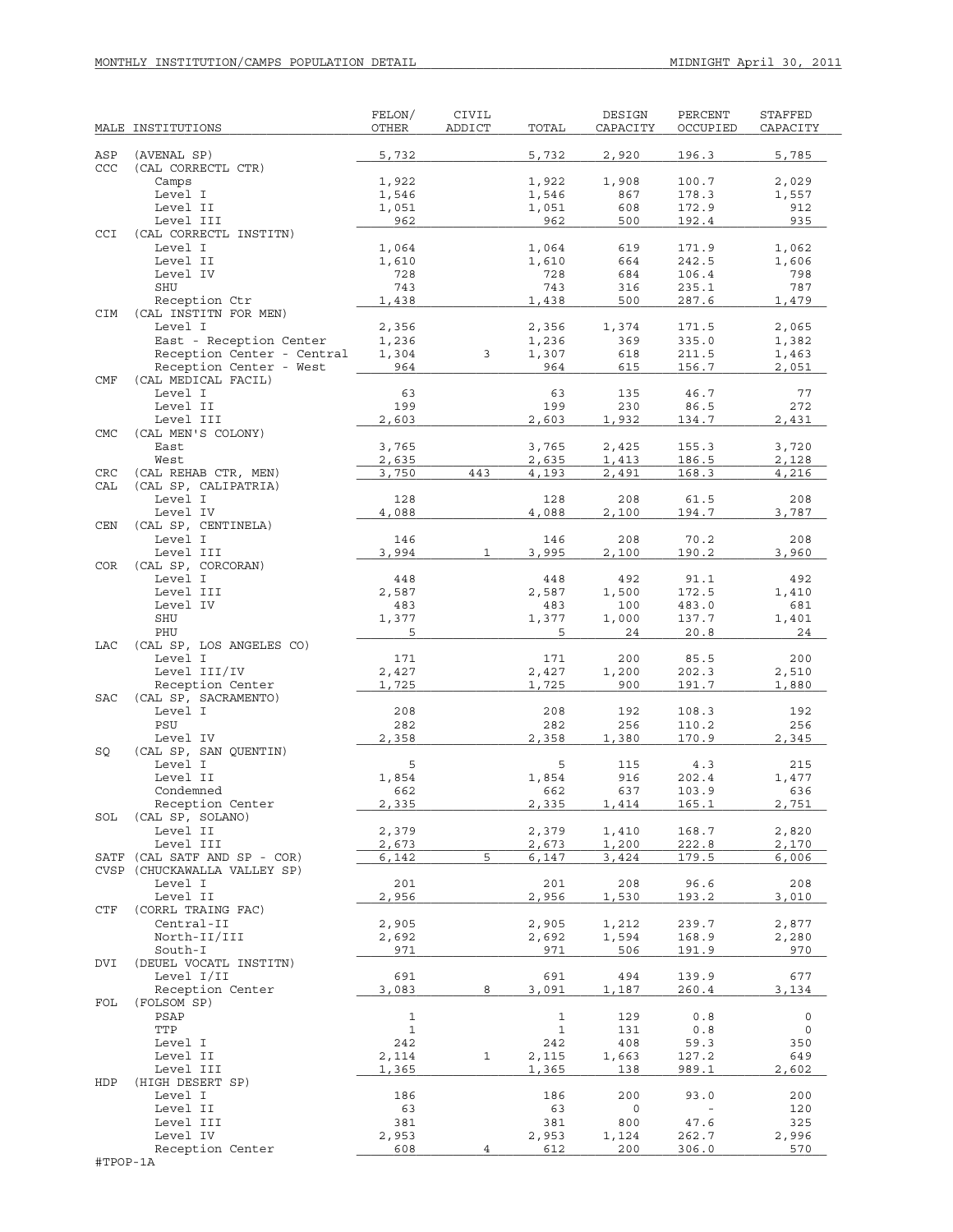# MONTHLY INSTITUTION/CAMPS POPULATION DETAIL **MIDNIGHT April 30, 2011**

| MALE INSTITUTIONS                                | FELON/<br>OTHER | CIVIL<br>ADDICT | TOTAL          | DESIGN<br>CAPACITY | PERCENT<br>OCCUPIED | STAFFED<br>CAPACITY |
|--------------------------------------------------|-----------------|-----------------|----------------|--------------------|---------------------|---------------------|
|                                                  |                 |                 |                |                    |                     |                     |
| IRON (IRONWOOD SP)                               |                 |                 |                |                    |                     |                     |
| Level I                                          | 173             |                 | 173            | 200                | 86.5                | 200                 |
| Level III                                        | 3,892           |                 | 3,892          | 2,000              | 194.6               | 3,595               |
| KVSP (KERN VALLEY SP)<br>Level I/II              | 158             |                 | 158            | 200                | 79.0                | 320                 |
| Level IV                                         | 4,439           |                 | 4,439          | 2,248              | 197.5               | 4,409               |
| MCSP (MULE CREEK SP)                             |                 |                 |                |                    |                     |                     |
| Level I/II                                       | 287             |                 | 287            | 200                | 143.5               | 456                 |
| Level III                                        | 2,320           |                 | 2,320          | 1,000              | 232.0               | 2,300               |
| Level IV                                         | 944             |                 | 944            | 500                | 188.8               | 760                 |
| NKSP (NORTH KERN SP)                             |                 |                 |                |                    |                     |                     |
| Level I<br>Level III                             | 39<br>316       |                 | 39<br>316      | 210<br>300         | 18.6<br>105.3       | 208<br>190          |
| Reception Center                                 | 4,653           | $\overline{4}$  | 4,657          | 2,184              | 213.2               | 4,820               |
| PBSP (PELICAN BAY SP)                            |                 |                 |                |                    |                     |                     |
| Level I                                          | 182             |                 | 182            | 200                | 91.0                | 200                 |
| Level III/IV                                     | 1,861           |                 | 1,861          | 996                | 186.8               | 1,899               |
| SHU                                              | 1,106           |                 | 1,106          | 1,184              | 93.4                | 1,109               |
| PVSP (PLEASANT VALLEY SP)                        |                 |                 |                |                    |                     |                     |
| Level I/II                                       | 167             |                 | 167            | 208                | 80.3                | 208                 |
| Level III/IV                                     | 4,440           |                 | 4,440          | 2,100              | 211.4               | 4,464               |
| <b>RJD</b><br>(RJ DONOVAN CORR FACIL)<br>Level I | 224             |                 | 224            | 200                | 112.0               | 300                 |
| Level III                                        | 1,414           |                 | 1,414          | 600                | 235.7               | 1,352               |
| Reception Center                                 | 1,889           |                 | 1,889          | 900                | 209.9               | 1,932               |
| IV                                               | 807             |                 | 807            | 500                | 161.4               | 910                 |
| SVSP (SALINAS VAL SP)                            |                 |                 |                |                    |                     |                     |
| Level I/II                                       | 145             |                 | 145            | 200                | 72.5                | 150                 |
| Level III/IV                                     | 3,665           |                 | 3,665          | 2,188              | 167.5               | 3,659               |
| <b>SCC</b><br>(SIERRA CONSERV CTR)               |                 |                 |                |                    |                     |                     |
| Camps-Men                                        | 1,819           |                 | 1,819          | 2,010              | 90.5                | 2,010               |
| Level I<br>Level II                              | 1,233           |                 | 1,233          | 618<br>608         | 199.5<br>204.8      | 1,232               |
| Level III                                        | 1,245<br>1,065  | $\mathbf{1}$    | 1,245<br>1,066 | 500                | 213.2               | 1,064<br>1,060      |
| WSP<br>(WASCO SP)                                |                 |                 |                |                    |                     |                     |
| Level I                                          | 72              |                 | 72             | 200                | 36.0                | 104                 |
| Level III                                        | 207             |                 | 207            | 200                | 103.5               | 365                 |
| Reception Center                                 | 5,534           | 5               | 5,539          | 2,584              | 214.4               | 5,187               |
| MALE TOTAL:                                      | 137,857         | 475             | 138,332        | 78,726             | 175.7               | 137,815             |
|                                                  |                 |                 |                |                    |                     |                     |
| FEMALE INSTITUTIONS                              |                 |                 |                |                    |                     |                     |
|                                                  |                 |                 |                |                    |                     |                     |
| CIW<br>(CAL INST FOR WOMEN)                      |                 |                 |                |                    |                     |                     |
| Institution<br>Reception Center                  | 1,487<br>265    | 115<br>9        | 1,602<br>274   | 822<br>184         | 194.9<br>148.9      | 1,365<br>370        |
| Corr Trt Ctr                                     | 6               | $\mathbf 1$     | 7              | 30                 | 23.3                | 46                  |
| Corr Trt Ctr RC                                  | $\mathbf{1}$    |                 | $\mathbf{1}$   | 30                 | 3.3                 | 46                  |
| Camps-Women                                      | 262             |                 | 262            | 320                | 81.9                | 320                 |
| CCWF (CENT CAL WOMEN'S FACIL)                    |                 |                 |                |                    |                     |                     |
| Institution                                      | 2,966           | 2               | 2,968          | 1,631              | 182.0               | 2,988               |
| Reception Center                                 | 690             | 1               | 691            | 356                | 194.1               | 790                 |
| Condemned                                        | 16              |                 | 16             | 17                 | 94.1                | 17                  |
| VSP<br>(VALLEY SP)                               |                 |                 |                |                    |                     |                     |
| Institution                                      | 2,604           | 1               | 2,605          | 1,580              | 164.9               | 2,480               |
| Reception Center<br>SHU                          | 600<br>6        | 5               | 605<br>6       | 356<br>44          | 169.9<br>13.6       | 764<br>62           |
| FEMALE TOTAL:                                    | 8,903           | 134             | 9,037          | 5,370              | 168.3               | 9,248               |
|                                                  |                 |                 |                |                    |                     |                     |
|                                                  |                 |                 |                |                    |                     |                     |
| INSTITUTIONS/CAMPS TOTAL:                        | 146,760         | 609             | 147,369        | 84,096             | 175.2               | 147,063             |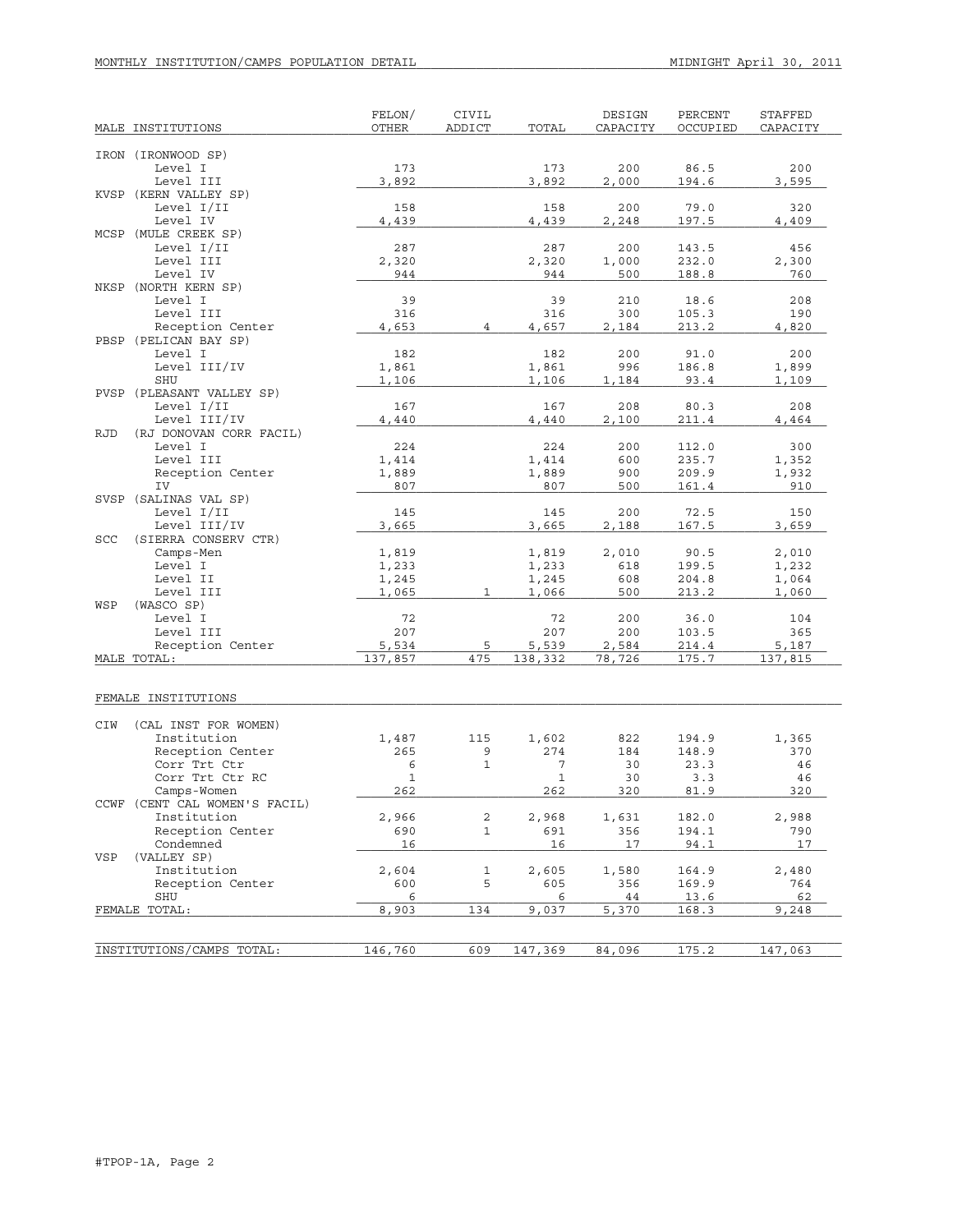## MONTHLY REPORT OF POPULATION AS OF MIDNIGHT May 31, 2011

|                                                                                                                                                                           |                                                         |                          | TOTAL CDCR POPULATION                                   |                                               |                                                |                                                                                                                                                   |                                              |                             |
|---------------------------------------------------------------------------------------------------------------------------------------------------------------------------|---------------------------------------------------------|--------------------------|---------------------------------------------------------|-----------------------------------------------|------------------------------------------------|---------------------------------------------------------------------------------------------------------------------------------------------------|----------------------------------------------|-----------------------------|
|                                                                                                                                                                           | FELON/                                                  | CIVIL                    |                                                         |                                               | CHANGE SINCE<br>05/31/10                       |                                                                                                                                                   | DESIGN PERCENT STAFFED                       |                             |
|                                                                                                                                                                           | OTHER #1 ADDICT                                         |                          | TOTAL                                                   | $NO_{\cdot}$                                  | PCT.                                           |                                                                                                                                                   | CAPACITY OCCUPIED CAPACITY                   |                             |
| A. TOTAL INSTITUTIONS                                                                                                                                                     | 161,482                                                 | 614                      | 162,096                                                 | -3,844                                        | $-2.3$                                         |                                                                                                                                                   |                                              |                             |
| IN-STATE<br>Ι.                                                                                                                                                            | 151,734                                                 |                          | 614 152,348                                             |                                               |                                                |                                                                                                                                                   |                                              |                             |
| (MEN, Subtotal)<br>(WOMEN, Subtotal)                                                                                                                                      | 142,352<br>9,382                                        | 135                      | 479 142,831<br>9,517                                    | $-4,281$<br>$-658$                            | $-2.9$<br>$-6.4$                               |                                                                                                                                                   |                                              |                             |
| 1. INSTITUTIONS/CAMPS<br>INSTITUTIONS<br>CAMPS (CCC, CIW & SCC) * 3,987                                                                                                   | 146,694<br>142,707                                      |                          | 614 147,308<br>614 143,321<br>3,987                     | -5,197<br>-5,096<br>$-101$                    | $-3.4$                                         | 84,096<br>$-3.4$ 79,858<br>$-2.4$ $4,238$                                                                                                         | 175.2<br>179.5<br>94.1                       | 148,999<br>144,640<br>4,359 |
| 2. IN-STATE CONTRACT BEDS<br>CCF PRIVATE<br>CCF PUBLIC<br>PRISONER MOTHER PGM<br>FAMILY FOUNDATION PGM<br>FRCCC (BAKERSFIELD)<br>RIO (RIO COSUMNES)<br>SRITA (SANTA RITA) | 4,831<br>1,933<br>1,820<br>42<br>58<br>69<br>313<br>596 | $\overline{\phantom{0}}$ | 4,831<br>1,933<br>1,820<br>42<br>58<br>69<br>313<br>596 | $-174$<br>$-432$<br>$-4$<br>$-11$             | $-15.9$                                        | $\frac{+324}{-174}$ $\frac{+7.1}{-8.2}$ $\frac{5,440}{2,752}$<br>$-19.1$ $2,752$<br>$-8.6$ $47$<br>$\begin{array}{c} 47 \\ 105 \end{array}$<br>75 | 88.8<br>70.2<br>74.0<br>89.4<br>55.2<br>92.0 |                             |
| 3. DMH STATE HOSPITALS                                                                                                                                                    | 209                                                     |                          | 209                                                     | $-66 -24.0$                                   |                                                |                                                                                                                                                   |                                              |                             |
| II. OUT OF STATE (COCF)<br>ARIZONA<br>MISSISSIPPI<br>OKLAHOMA<br>MICHIGAN                                                                                                 | 9,748<br>4,533<br>2,567<br>2,381<br>267                 | $\circ$                  | 9,748<br>4,533<br>2,567<br>2,381<br>267                 |                                               |                                                |                                                                                                                                                   |                                              |                             |
| B. PAROLE<br>COMMUNITY SUP(Active)<br>COOP CASES (Active) #3 1,463<br>MNRP & NRP (Inactive)                                                                               | 104,954<br>88,676<br>14,815                             |                          | 937 105,891<br>937 89,613<br>1,463                      | $-2,547$<br>$-5,288$<br>$-1$<br>14,815 +2,742 | $-2.3$<br>$-5.5$<br>$-0.0$<br>$+22.7$          |                                                                                                                                                   |                                              |                             |
| C. NON-CDC JURISDICTION #4<br>OTHER STATE/FED. INST.<br>OUT OF STATE PAROLE<br>OUT OF STATE PAL<br>CYA-W&IC 1731.5(c)<br>INSTITUTIONS #5                                  | 1,469<br>456<br>783<br>41<br>189                        | $\overline{\circ}$       | 1,469<br>456<br>783<br>41<br>189                        | $-164$<br>$-50$<br>$-123$<br>$-12$<br>$+21$   | $-10.0$<br>$-9.8$<br>$-13.5$<br>-22.6<br>+12.5 |                                                                                                                                                   |                                              |                             |
| D. OTHER POPULATIONS #6                                                                                                                                                   | 13,838                                                  |                          | 112 13,950                                              | $-2,101$                                      | $-13.0$                                        |                                                                                                                                                   |                                              |                             |
| INMATES<br>OUT-TO-COURT, etc.<br>ESCAPED                                                                                                                                  | 1,898<br>217                                            | 22                       | 1,920<br>217                                            | $-93$<br>$+11$                                | $-4.6$<br>$+5.3$                               |                                                                                                                                                   |                                              |                             |
| PAROLEES (PAL/RAL)                                                                                                                                                        | 11,723                                                  | 90                       | 11,813                                                  | $-2,019$                                      | $-14.5$                                        |                                                                                                                                                   |                                              |                             |
| TOTAL CDCR POPULATION                                                                                                                                                     | 281,743                                                 |                          | 1,663 283,406                                           | $-3$                                          | $-0.0$                                         |                                                                                                                                                   |                                              |                             |
| CHANGE FROM LAST MONTH<br>A. TOTAL INSTITUTIONS<br>(MEN, Subtotal)<br>(WOMEN, Subtotal)                                                                                   | -968<br>-658<br>$-22$                                   | $+5$<br>$+4$<br>$+1$     | $-963$<br>$-654$<br>-21                                 |                                               |                                                |                                                                                                                                                   |                                              |                             |
| B. PAROLE<br>PAROLEES (PAL/RAL)<br>D.                                                                                                                                     | $+309$<br>$-336$                                        | $+1$<br>$-2$             | $+310$<br>$-338$                                        |                                               |                                                |                                                                                                                                                   |                                              |                             |

This report contains the latest available reliable population figures from OBIS. They have been carefully audited, but are preliminary, and therefore subject to revision.

\*Figure excludes institution based camps. Total persons in camps, including base camps, are 4,066. Base camp at CMC is included in institution counts.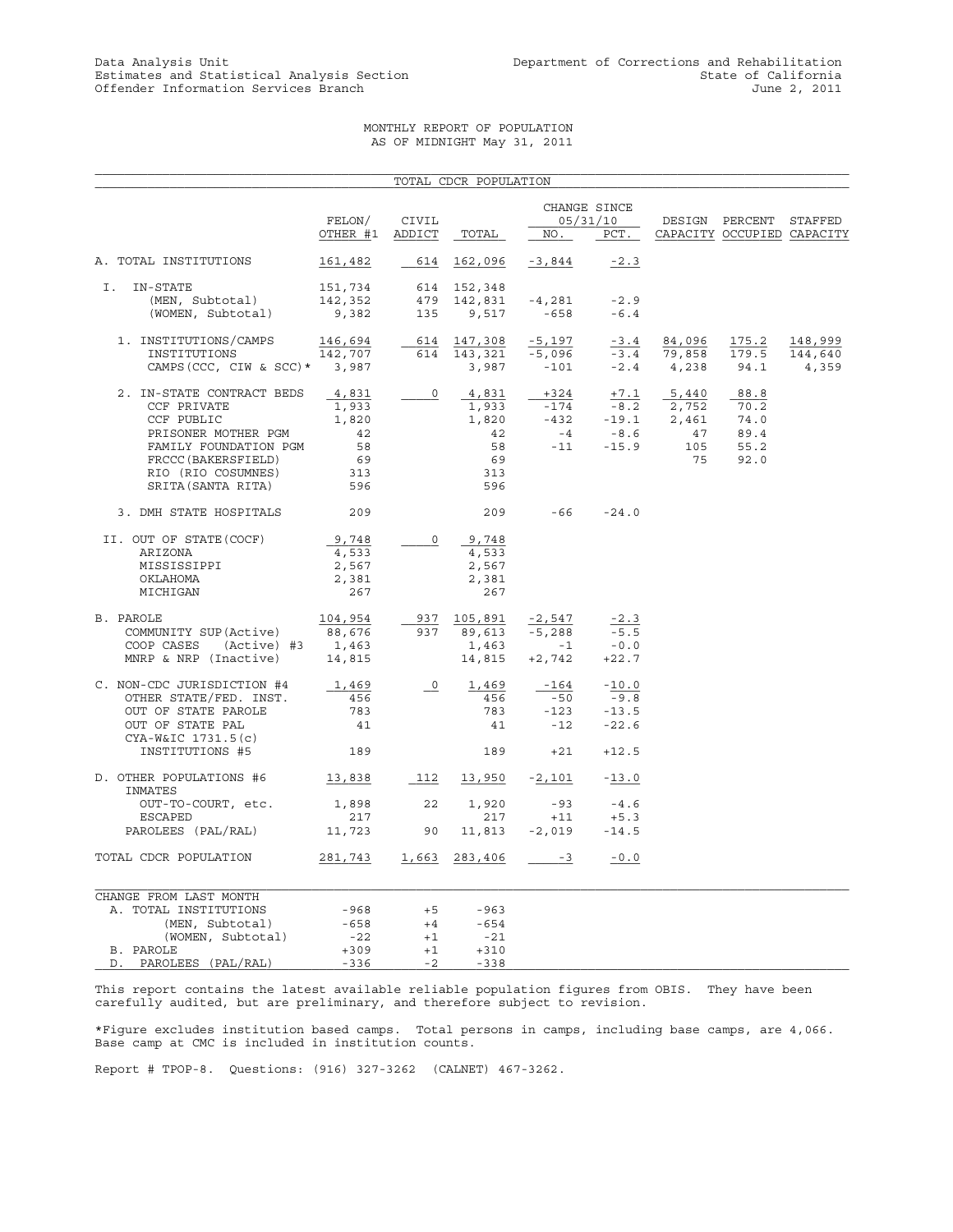|            | INSTITUTIONS/CAMPS            | FELON/<br><b>OTHER</b> | CIVIL<br>ADDICT | TOTAL           | DESIGN<br>CAPACITY                                  | PERCENT<br>OCCUPIED | STAFFED<br>CAPACITY |
|------------|-------------------------------|------------------------|-----------------|-----------------|-----------------------------------------------------|---------------------|---------------------|
| MALE       |                               |                        |                 |                 |                                                     |                     |                     |
| ASP        | (AVENAL SP)                   | 5,688                  |                 | 5,688           | 2,920                                               | 194.8               | 5,760               |
| CCC        | (CAL CORRECTL CTR)            | 5,375                  |                 | 5,375           | 3,883                                               | 138.4               | 5,533               |
| <b>CCI</b> | (CAL CORRECTL INSTITN)        | 5,687                  |                 | 5,687           | 2,783                                               | 204.3               | 5,812               |
| CIM        | (CAL INSTITN FOR MEN)         | 5,857                  | 4 <sup>1</sup>  | 5,861           | 2,976                                               | 196.9               | 7,258               |
| CMF        | (CAL MEDICAL FACIL)           | 2,874                  |                 | 2,874           | 2,297                                               | 125.1               | 2,780               |
| <b>CMC</b> | (CAL MEN'S COLONY)            | 6,417                  |                 | 6,417           | 3,838                                               | 167.2               | 6,208               |
| <b>CRC</b> | (CAL REHAB CTR, MEN)          | 3,708                  | 435             | 4,143           | 2,491                                               | 166.3               | 4,176               |
| CAL        | (CAL SP, CALIPATRIA)          | 4,136                  |                 | 4,136           | 2,308                                               | 179.2               | 4,045               |
| <b>CEN</b> | (CAL SP, CENTINELA)           | 4,222                  |                 | 4,222           | 2,308                                               | 182.9               | 4,143               |
| <b>COR</b> | (CAL SP, CORCORAN)            | 4,957                  |                 | 4,957           | 3,116                                               | 159.1               | 4,918               |
| <b>LAC</b> | (CAL SP, LOS ANGELES CO)      | 4,301                  |                 | 4,301           | 2,300                                               | 187.0               | 4,488               |
| <b>SAC</b> | (CAL SP, SACRAMENTO)          | 2,836                  | $\mathbf{1}$    | 2,837           | 1,828                                               | 155.2               | 2,843               |
| SO         | (CAL SP, SAN QUENTIN)         | 4,696                  | 2               | 4,698           | 3,082                                               | 152.4               | 4,792               |
|            | SOL (CAL SP, SOLANO)          | 5,035                  |                 | 5,035           | 2,610                                               | 192.9               | 4,990               |
|            | SATF (CAL SATF AND SP - COR)  | 6,342                  | 13              |                 | $6,355$ $3,424$<br>$3,139$ $1,738$                  | 185.6               | 6,138               |
|            | CVSP (CHUCKAWALLA VALLEY SP)  | 3,139                  |                 |                 |                                                     | 180.6               | 3,218               |
| CTF        | (CORRL TRAING FAC)            | 6,658                  |                 | 6,658           | 3,312                                               | 201.0               | 6,127               |
| DVI        | (DEUEL VOCATL INSTITN)        | 3,803                  | 10              | 3,813           | 1,681                                               | 226.8               | 3,811               |
| FOL        | (FOLSOM SP)                   | 3,687                  | $\mathbf{1}$    | 3,688           | 2,469                                               | 149.4               | 3,601               |
| <b>HDP</b> | (HIGH DESERT SP)              | 4,230                  | $\overline{4}$  | 4,234           | 2,324                                               | 182.2               | 4,211               |
|            | IRON (IRONWOOD SP)            | 4,083                  |                 | 4,083           | 2,200                                               | 185.6               | 3,960               |
|            | KVSP (KERN VALLEY SP)         | 4,614                  |                 | 4,614           | 2,448                                               | 188.5               | 4,729               |
|            | MCSP (MULE CREEK SP)          | 3,549                  |                 | 3,549           | 1,700                                               | 208.8               | 3,516               |
|            | NKSP (NORTH KERN SP)          | 5,026                  | 5 <sup>1</sup>  | 5,031           | 2,694                                               | 186.7               | 5,218               |
|            | PBSP (PELICAN BAY SP)         | 3,076                  |                 | 3,076           | 2,380                                               | 129.2               | 3,208               |
|            | PVSP (PLEASANT VALLEY SP)     | 4,620                  |                 | 4,620           | 2,308                                               | 200.2               | 4,647               |
|            | RJD (RJ DONOVAN CORR FACIL)   | 4,295                  |                 |                 | $4,620$<br>$4,295$<br>$2,200$<br>$3,823$<br>$2,388$ | 195.2               | 4,544               |
|            | SVSP (SALINAS VAL SP)         | 3,823                  |                 |                 |                                                     | 160.1               | 3,809               |
|            | SCC (SIERRA CONSERV CTR)      | 5,280                  |                 |                 |                                                     | 141.3               | 5,548               |
|            | WSP (WASCO SP)                | 5,772                  | $\overline{4}$  |                 | $5,776$ $3,736$<br>5,776 $2.994$                    | 193.6               | 5,656               |
|            | MALE TOTAL:                   | 137,786                | 479             | 138,265         | 78,726                                              | 175.6               | 139,687             |
|            |                               |                        |                 |                 |                                                     |                     |                     |
| FEMALE     |                               |                        |                 |                 |                                                     |                     |                     |
|            | CIW (CAL INST FOR WOMEN)      | 1,967                  | 119             | 2,086           | 1,386                                               | 150.5               | 2,147               |
|            | CCWF (CENT CAL WOMEN'S FACIL) | 3,678                  | 8               | 3,686           | 2,004<br>1.980                                      | 183.9               | 3,859               |
| VSP        | (VALLEY SP)                   | 3,263                  | 8               | 086, د<br>3,271 | 1,980                                               | 165.2               | 3,306               |
|            | FEMALE TOTAL:                 | 8,908                  | 135             | 9,043           | 5,370                                               | 168.4               | 9,312               |
|            |                               |                        |                 |                 |                                                     |                     |                     |

| TOTAT<br>⊥A⊔ ` | $\cdots$<br>$\cdots$<br>-- | $\overline{\phantom{a}}$<br>$\sim$<br>ັ∸ ∸ | っ^c<br>3 U O<br>--<br>$\sim$ | $\sim$ $\sim$ $\sim$<br>$\cdots$<br>1 L J G<br>~<br>.<br>ט י | - - -<br>سا<br>ے . | $\cap$ $\cap$<br>$\overline{ }$<br>-- |
|----------------|----------------------------|--------------------------------------------|------------------------------|--------------------------------------------------------------|--------------------|---------------------------------------|
|                |                            |                                            |                              |                                                              |                    |                                       |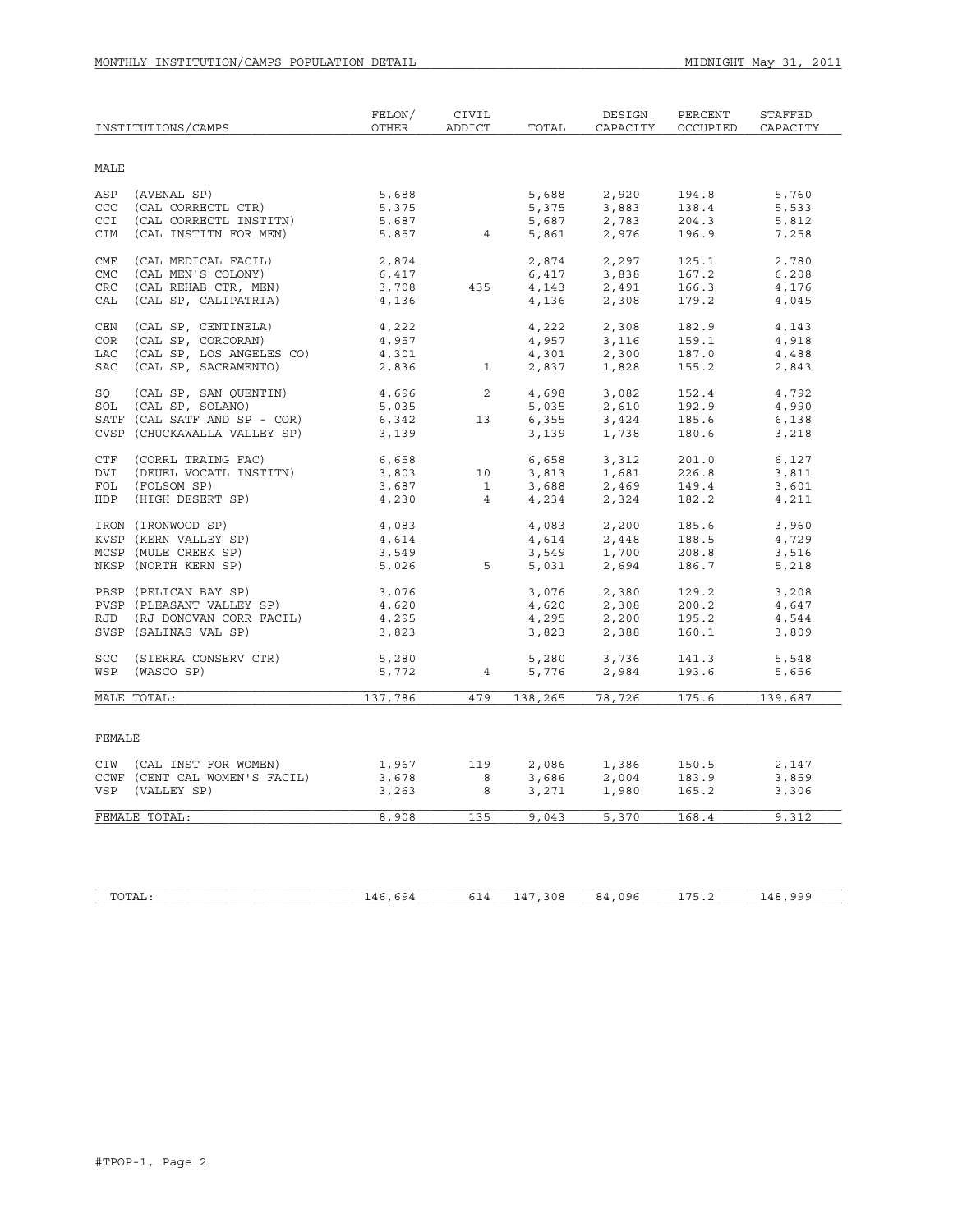MONTHLY REPORT OF POPULATION NOTES AS OF MIDNIGHT May 31, 2011

- #1 Felon/Other counts are safekeepers, federal cases and inmates from other states, felons, county diagnostic cases and Youth Authority wards.
- #3 Cooperative Cases are parolees from other states being supervised in California.
- #4 Non-CDC Jurisdiction are California cases being confined in or paroled to other states or jurisdictions.
- #5 Welfare and Institution Code (W&IC) 1731.5(c) covers persons under the the age of 21 who were committed to CDCR, had their sentence amended, and were incarcerated at the California Youth Authority for housing and program participation.
- #6 Other Population includes inmates temporarily out-to-court, inmates in hospitals, escapees, and parole and outpatient absconders.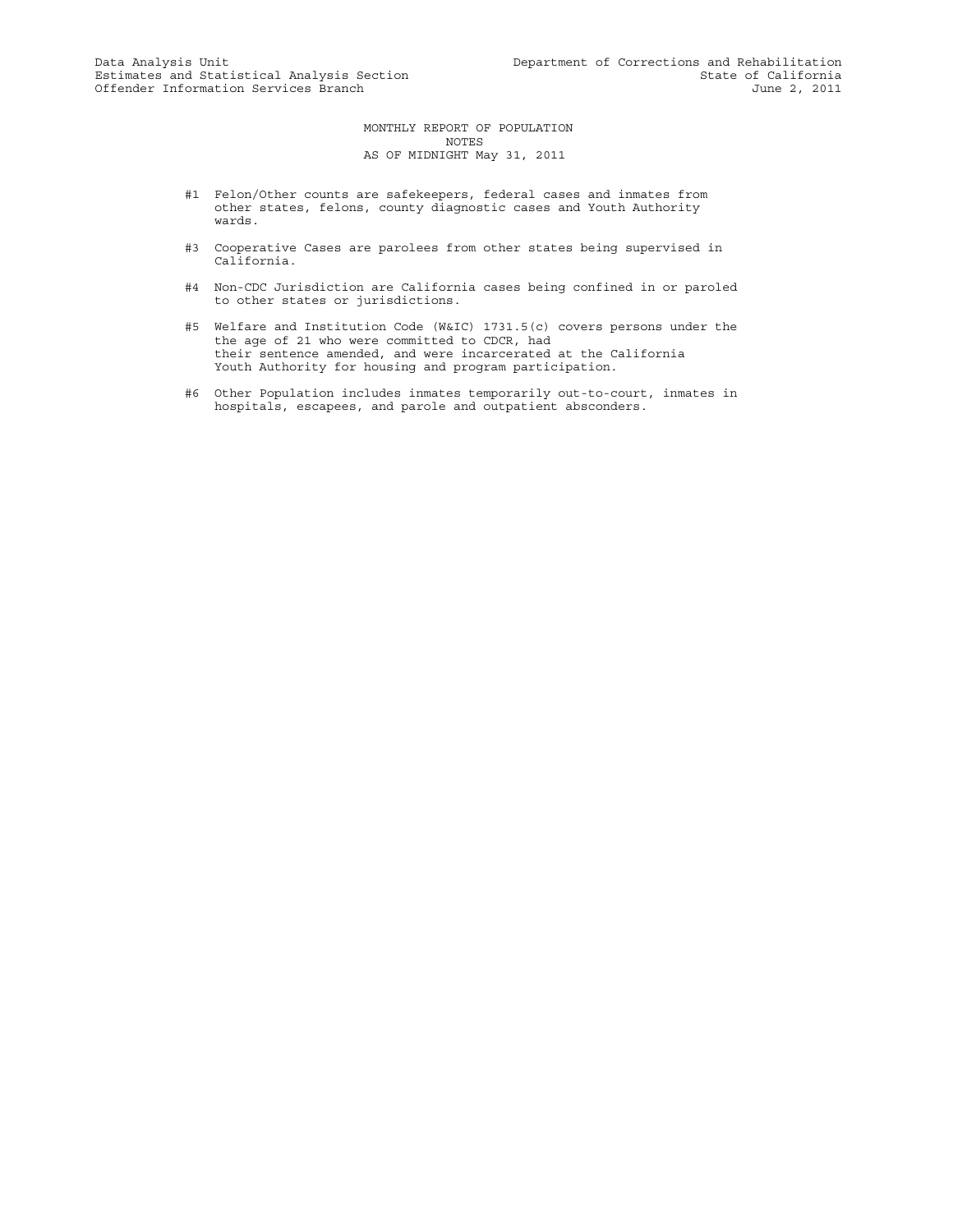|            | MALE INSTITUTIONS                                     | FELON/<br>OTHER | <b>CIVIL</b><br>ADDICT | TOTAL          | DESIGN<br>CAPACITY | PERCENT<br>OCCUPIED      | STAFFED<br>CAPACITY |
|------------|-------------------------------------------------------|-----------------|------------------------|----------------|--------------------|--------------------------|---------------------|
|            |                                                       |                 |                        |                |                    |                          |                     |
| ASP<br>CCC | (AVENAL SP)<br>(CAL CORRECTL CTR)                     | 5,688           |                        | 5,688          | 2,920              | 194.8                    | 5,760               |
|            | Camps                                                 | 1,902           |                        | 1,902          | 1,908              | 99.7                     | 2,029               |
|            | Level I                                               | 1,529           |                        | 1,529          | 867                | 176.4                    | 1,557               |
|            | Level II                                              | 987             |                        | 987            | 608                | 162.3                    | 1,012               |
|            | Level III                                             | 957             |                        | 957            | 500                | 191.4                    | 935                 |
| CCI        | (CAL CORRECTL INSTITN)                                |                 |                        |                |                    |                          |                     |
|            | Level I<br>Level II                                   | 1,062<br>1,651  |                        | 1,062<br>1,651 | 619<br>664         | 171.6<br>248.6           | 1,062<br>1,606      |
|            | Level IV                                              | 746             |                        | 746            | 684                | 109.1                    | 878                 |
|            | SHU                                                   | 756             |                        | 756            | 316                | 239.2                    | 787                 |
|            | Reception Ctr                                         | 1,472           |                        | 1,472          | 500                | 294.4                    | 1,479               |
| CIM        | (CAL INSTITN FOR MEN)                                 |                 |                        |                |                    |                          |                     |
|            | Level I                                               | 2,398           |                        | 2,398          | 1,374              | 174.5                    | 2,369               |
|            | East - Reception Center<br>Reception Center - Central | 1,204<br>1,309  | $\mathbf{1}$<br>3      | 1,205<br>1,312 | 369<br>618         | 326.6<br>212.3           | 1,382<br>1,456      |
|            | Reception Center - West                               | 946             |                        | 946            | 615                | 153.8                    | 2,051               |
| CMF        | (CAL MEDICAL FACIL)                                   |                 |                        |                |                    |                          |                     |
|            | Level I                                               | 67              |                        | 67             | 135                | 49.6                     | 77                  |
|            | Level II                                              | 200             |                        | 200            | 230                | 87.0                     | 272                 |
|            | Level III                                             | 2,607           |                        | 2,607          | 1,932              | 134.9                    | 2,431               |
| <b>CMC</b> | (CAL MEN'S COLONY)                                    |                 |                        |                |                    |                          |                     |
|            | East<br>West                                          | 3,745           |                        | 3,745          | 2,425              | 154.4                    | 3,720               |
| CRC        | (CAL REHAB CTR, MEN)                                  | 2,672<br>3,708  | 435                    | 2,672<br>4,143 | 1,413<br>2,491     | 189.1<br>166.3           | 2,488<br>4,176      |
| CAL        | (CAL SP, CALIPATRIA)                                  |                 |                        |                |                    |                          |                     |
|            | Level I                                               | 118             |                        | 118            | 208                | 56.7                     | 258                 |
|            | Level IV                                              | 4,018           |                        | 4,018          | 2,100              | 191.3                    | 3,787               |
| <b>CEN</b> | (CAL SP, CENTINELA)                                   |                 |                        |                |                    |                          |                     |
|            | Level I                                               | 152             |                        | 152            | 208                | 73.1                     | 208                 |
|            | Level III                                             | 4,070           |                        | 4,070          | 2,100              | 193.8                    | 3,935               |
| <b>COR</b> | (CAL SP, CORCORAN)<br>Level I                         |                 |                        | 502            | 492                |                          | 492                 |
|            | Level III                                             | 502<br>2,580    |                        | 2,580          | 1,500              | 102.0<br>172.0           | 2,320               |
|            | Level IV                                              | 492             |                        | 492            | 100                | 492.0                    | 681                 |
|            | SHU                                                   | 1,377           |                        | 1,377          | 1,000              | 137.7                    | 1,401               |
|            | PHU                                                   | 6               |                        | 6              | 24                 | 25.0                     | 24                  |
| LAC        | (CAL SP, LOS ANGELES CO)                              |                 |                        |                |                    |                          |                     |
|            | Level I                                               | 170             |                        | 170            | 200                | 85.0                     | 200                 |
|            | Level III/IV                                          | 2,418           |                        | 2,418          | 1,200              | 201.5                    | 2,510               |
| <b>SAC</b> | Reception Center<br>(CAL SP, SACRAMENTO)              | 1,713           |                        | 1,713          | 900                | 190.3                    | 1,778               |
|            | Level I                                               | 201             |                        | 201            | 192                | 104.7                    | 192                 |
|            | PSU                                                   | 280             | $\mathbf{1}$           | 281            | 256                | 109.8                    | 256                 |
|            | Level IV                                              | 2,355           |                        | 2,355          | 1,380              | 170.7                    | 2,395               |
| SQ         | (CAL SP, SAN QUENTIN)                                 |                 |                        |                |                    |                          |                     |
|            | Level I                                               | 5               |                        | 5              | 115                | 4.3                      | 215                 |
|            | Level II<br>Condemned                                 | 1,824           |                        | 1,824          | 916                | 199.1                    | 1,477               |
|            | Reception Center                                      | 661<br>2,206    | 2                      | 661<br>2,208   | 637<br>1,414       | 103.8<br>156.2           | 636<br>2,464        |
| SOL        | (CAL SP, SOLANO)                                      |                 |                        |                |                    |                          |                     |
|            | Level II                                              | 2,401           |                        | 2,401          | 1,410              | 170.3                    | 2,820               |
|            | Level III                                             | 2,634           |                        | 2,634          | 1,200              | 219.5                    | 2,170               |
| SATF       | (CAL SATF AND SP - COR)                               | 6,342           | 13                     | 6,355          | 3,424              | 185.6                    | 6,138               |
|            | CVSP (CHUCKAWALLA VALLEY SP)                          |                 |                        |                |                    |                          |                     |
|            | Level I<br>Level II                                   | 184<br>2,955    |                        | 184<br>2,955   | 208                | 88.5<br>193.1            | 208<br>3,010        |
| CTF        | (CORRL TRAING FAC)                                    |                 |                        |                | 1,530              |                          |                     |
|            | Central-II                                            | 2,915           |                        | 2,915          | 1,212              | 240.5                    | 2,877               |
|            | North-II/III                                          | 2,737           |                        | 2,737          | 1,594              | 171.7                    | 2,280               |
|            | South-I                                               | 1,006           |                        | 1,006          | 506                | 198.8                    | 970                 |
| <b>DVI</b> | (DEUEL VOCATL INSTITN)                                |                 |                        |                |                    |                          |                     |
|            | Level I/II                                            | 691             |                        | 691            | 494                | 139.9                    | 677                 |
|            | Reception Center                                      | 3,112           | 10                     | 3,122          | 1,187              | 263.0                    | 3,134               |
| FOL        | (FOLSOM SP)<br>PSAP                                   | $\mathbf{1}$    |                        | $\mathbf 1$    | 129                | 0.8                      | $\circ$             |
|            | TTP                                                   | $\mathbf{1}$    |                        | $\mathbf 1$    | 131                | 0.8                      | 0                   |
|            | Level I                                               | 223             |                        | 223            | 408                | 54.7                     | 350                 |
|            | Level II                                              | 2,102           | 1                      | 2,103          | 1,663              | 126.5                    | 649                 |
|            | Level III                                             | 1,360           |                        | 1,360          | 138                | 985.5                    | 2,602               |
| HDP        | (HIGH DESERT SP)                                      |                 |                        |                |                    |                          |                     |
|            | Level I                                               | 199             |                        | 199            | 200                | 99.5                     | 200                 |
|            | Level II                                              | 61              |                        | 61             | 0                  | $\overline{\phantom{a}}$ | 120                 |
|            | Level III<br>Level IV                                 | 404<br>2,985    |                        | 404<br>2,985   | 800<br>1,124       | 50.5<br>265.6            | 325<br>2,996        |
|            | Reception Center                                      | 581             | 4                      | 585            | 200                | 292.5                    | 570                 |
| #TPOP-1A   |                                                       |                 |                        |                |                    |                          |                     |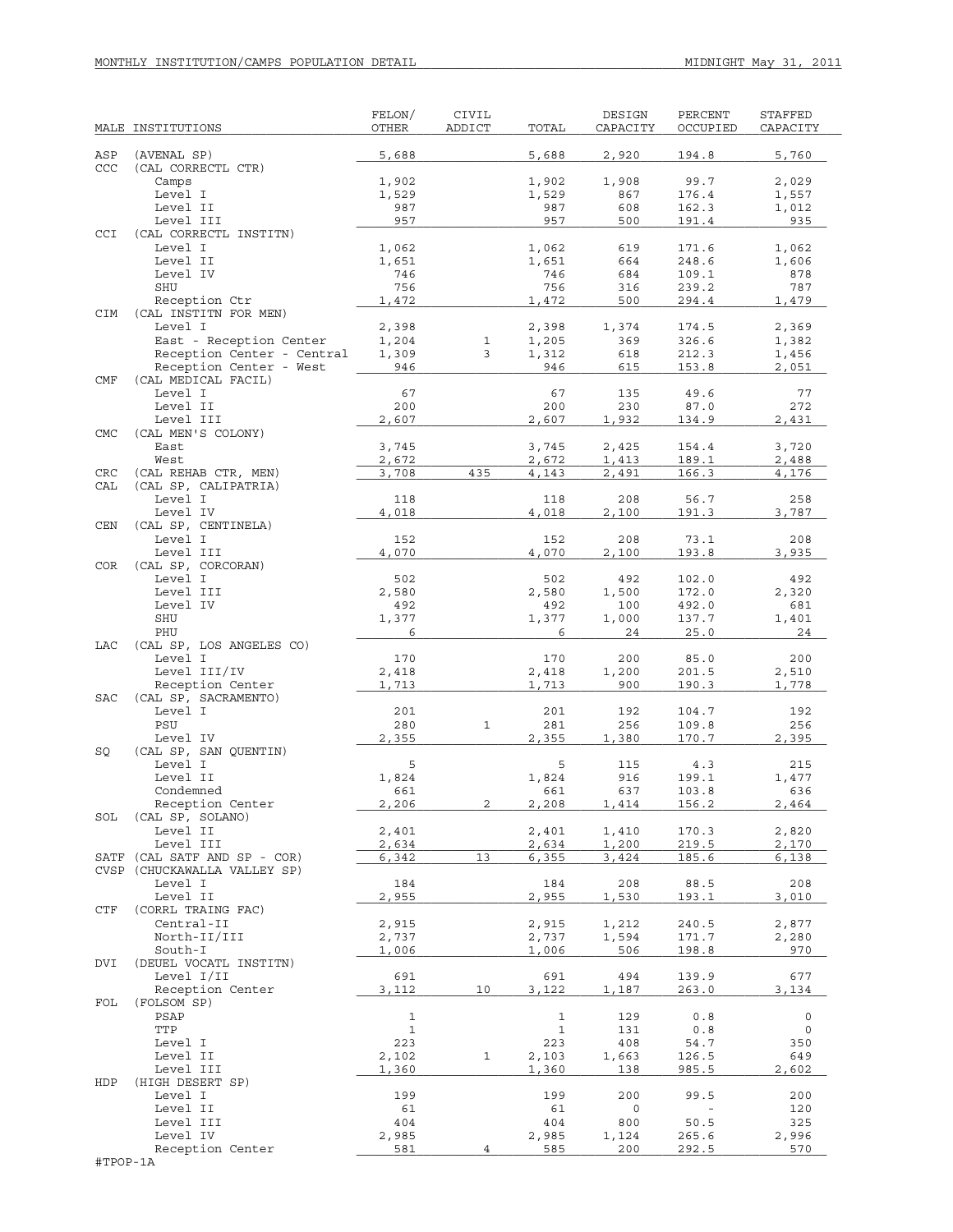| MALE INSTITUTIONS                            | FELON/<br>OTHER | CIVIL<br>ADDICT | TOTAL          | DESIGN<br>CAPACITY | PERCENT<br>OCCUPIED | <b>STAFFED</b><br>CAPACITY |
|----------------------------------------------|-----------------|-----------------|----------------|--------------------|---------------------|----------------------------|
|                                              |                 |                 |                |                    |                     |                            |
| IRON (IRONWOOD SP)<br>Level I                | 229             |                 | 229            | 200                | 114.5               | 200                        |
| Level III                                    | 3,854           |                 | 3,854          | 2,000              | 192.7               | 3,760                      |
| KVSP (KERN VALLEY SP)                        |                 |                 |                |                    |                     |                            |
| Level I/II                                   | 164             |                 | 164            | 200                | 82.0                | 320                        |
| Level IV                                     | 4,450           |                 | 4,450          | 2,248              | 198.0               | 4,409                      |
| MCSP (MULE CREEK SP)                         |                 |                 |                |                    |                     |                            |
| Level I/II                                   | 293             |                 | 293            | 200                | 146.5               | 456                        |
| Level III<br>Level IV                        | 2,310<br>946    |                 | 2,310<br>946   | 1,000<br>500       | 231.0<br>189.2      | 2,300<br>760               |
| NKSP (NORTH KERN SP)                         |                 |                 |                |                    |                     |                            |
| Level I                                      | 31              |                 | 31             | 210                | 14.8                | 208                        |
| Level III                                    | 334             |                 | 334            | 300                | 111.3               | 190                        |
| Reception Center                             | 4,661           | 5               | 4,666          | 2,184              | 213.6               | 4,820                      |
| PBSP (PELICAN BAY SP)                        |                 |                 |                |                    |                     |                            |
| Level I                                      | 161             |                 | 161            | 200                | 80.5                | 200                        |
| Level III/IV                                 | 1,805           |                 | 1,805          | 996                | 181.2               | 1,899                      |
| SHU<br>PVSP (PLEASANT VALLEY SP)             | 1,110           |                 | 1,110          | 1,184              | 93.8                | 1,109                      |
| Level I/II                                   | 170             |                 | 170            | 208                | 81.7                | 208                        |
| Level III/IV                                 | 4,450           |                 | 4,450          | 2,100              | 211.9               | 4,439                      |
| <b>RJD</b><br>(RJ DONOVAN CORR FACIL)        |                 |                 |                |                    |                     |                            |
| Level I                                      | 228             |                 | 228            | 200                | 114.0               | 350                        |
| Level III                                    | 1,444           |                 | 1,444          | 600                | 240.7               | 1,352                      |
| Reception Center                             | 1,825           |                 | 1,825          | 900                | 202.8               | 1,932                      |
| IV<br>SVSP (SALINAS VAL SP)                  | 798             |                 | 798            | 500                | 159.6               | 910                        |
| Level I/II                                   | 144             |                 | 144            | 200                | 72.0                | 150                        |
| Level III/IV                                 | 3,679           |                 | 3,679          | 2,188              | 168.1               | 3,659                      |
| (SIERRA CONSERV CTR)<br>SCC                  |                 |                 |                |                    |                     |                            |
| Camps-Men                                    | 1,820           |                 | 1,820          | 2,010              | 90.5                | 2,010                      |
| Level I                                      | 1,211           |                 | 1,211          | 618                | 196.0               | 1,282                      |
| Level II                                     | 1,221           |                 | 1,221          | 608                | 200.8               | 1,128                      |
| Level III<br>WSP                             | 1,028           |                 | 1,028          | 500                | 205.6               | 1,128                      |
| (WASCO SP)<br>Level I                        | 55              |                 | 55             | 200                | 27.5                | 104                        |
| Level III                                    | 227             |                 | 227            | 200                | 113.5               | 365                        |
| Reception Center                             | 5,490           | 4               | 5,494          | 2,584              | 212.6               | 5,187                      |
| MALE TOTAL:                                  | 137,786         | 479             | 138,265        | 78,726             | 175.6               | 139,687                    |
|                                              |                 |                 |                |                    |                     |                            |
| FEMALE INSTITUTIONS                          |                 |                 |                |                    |                     |                            |
| CIW<br>(CAL INST FOR WOMEN)                  |                 |                 |                |                    |                     |                            |
| Institution                                  | 1,445           | 104             | 1,549          | 822                | 188.4               | 1,365                      |
| Reception Center                             | 249             | 15              | 264            | 184                | 143.5               | 370                        |
| Corr Trt Ctr                                 | 6               |                 | 6              | 30                 | 20.0                | 46                         |
| Corr Trt Ctr RC                              | $\mathbf{2}$    |                 | $\overline{2}$ | 30                 | 6.7                 | 46                         |
| Camps-Women<br>CCWF (CENT CAL WOMEN'S FACIL) | 265             |                 | 265            | 320                | 82.8                | 320                        |
| Institution                                  | 2,956           | 4               | 2,960          | 1,631              | 181.5               | 3,052                      |
| Reception Center                             | 706             | $\overline{4}$  | 710            | 356                | 199.4               | 790                        |
| Condemned                                    | 16              |                 | 16             | 17                 | 94.1                | 17                         |
| (VALLEY SP)<br>VSP                           |                 |                 |                |                    |                     |                            |
| Institution                                  | 2,566           | $\mathbf{1}$    | 2,567          | 1,580              | 162.5               | 2,480                      |
| Reception Center                             | 677             | 7               | 684            | 356                | 192.1               | 764                        |
| SHU                                          | 20              |                 | 20             | 44                 | 45.5                | 62                         |
| FEMALE TOTAL:                                | 8,908           | 135             | 9,043          | 5,370              | 168.4               | 9,312                      |
|                                              |                 |                 |                |                    |                     |                            |
| INSTITUTIONS/CAMPS TOTAL:                    | 146,694         | 614             | 147,308        | 84,096             | 175.2               | 148,999                    |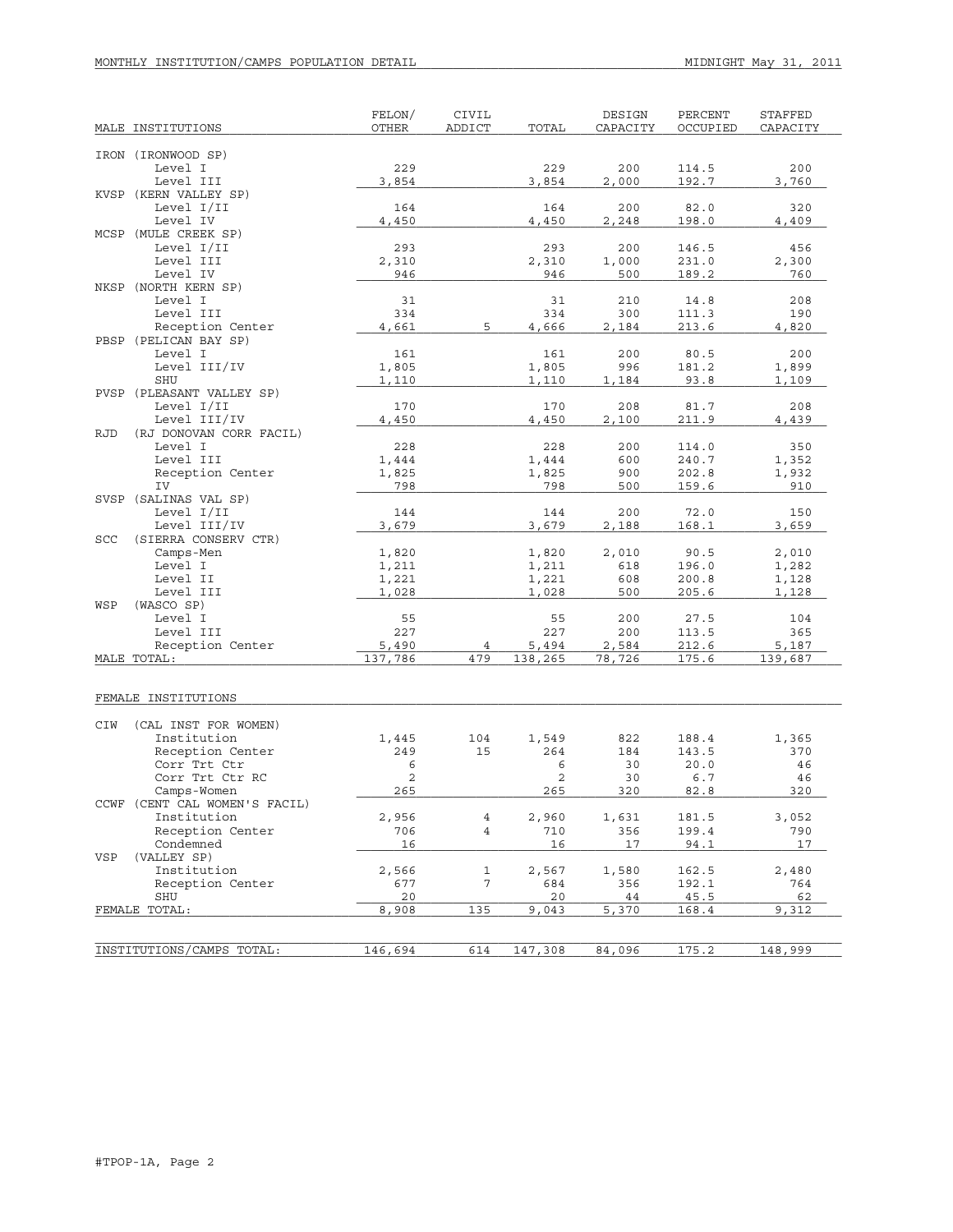## MONTHLY REPORT OF POPULATION AS OF MIDNIGHT June 30, 2011

|                                                 |           |                                  | TOTAL CDCR POPULATION |                                            |                          |                |                            |         |
|-------------------------------------------------|-----------|----------------------------------|-----------------------|--------------------------------------------|--------------------------|----------------|----------------------------|---------|
|                                                 | FELON/    | CIVIL                            |                       |                                            | CHANGE SINCE<br>06/30/10 |                | DESIGN PERCENT STAFFED     |         |
|                                                 | OTHER #1  | ADDICT                           | TOTAL                 | NO.                                        | PCT.                     |                | CAPACITY OCCUPIED CAPACITY |         |
| A. TOTAL INSTITUTIONS                           | 161,818   | 550                              | 162,368               | -3,449                                     | $-2.0$                   |                |                            |         |
| I. IN-STATE                                     | 152,199   |                                  | 550 152,749           |                                            |                          |                |                            |         |
| (MEN, Subtotal)                                 | 142,765   |                                  | 419 143,184           | -3,651                                     | $-2.4$                   |                |                            |         |
| (WOMEN, Subtotal)                               | 9,434     | 131                              | 9,565                 | $-531$                                     | $-5.2$                   |                |                            |         |
| 1. INSTITUTIONS/CAMPS                           | 147,743   |                                  | 550 148,293           | $-3,870$                                   | $-2.5$                   | 84,066         | 176.4                      | 148,509 |
| INSTITUTIONS                                    | 143,687   |                                  | 550 144,237           | -3,724                                     |                          | $-2.5$ 79,828  | 180.7                      | 144,150 |
| CAMPS (CCC, CIW & SCC) $*$ 4,056                |           |                                  | 4,056                 | $-146$                                     |                          | $-3.4$ $4,238$ | 95.7                       | 4,359   |
| 2. IN-STATE CONTRACT BEDS                       | 4,261     | $\overline{0}$                   | 4,261                 | $-228$                                     |                          | $-5.0$ $5,440$ | 78.3                       |         |
| CCF PRIVATE                                     | 1,769     |                                  | 1,769                 |                                            |                          |                | 64.3                       |         |
| CCF PUBLIC                                      | 1,329     |                                  | 1,329                 | $-313$ $-15.0$ 2,752<br>-943 $-41.5$ 2,461 |                          |                | 54.0                       |         |
| PRISONER MOTHER PGM                             | 46        |                                  | 46                    | $+2$                                       | $+4.5$                   | 47             | 97.9                       |         |
| FAMILY FOUNDATION PGM                           | 61        |                                  | 61                    | $-5$                                       | $-7.5$                   | 105            | 58.1                       |         |
| FRCCC (BAKERSFIELD)                             | 53        |                                  | 53                    |                                            |                          | 75             | 70.7                       |         |
| RIO (RIO COSUMNES)                              | 388       |                                  | 388                   |                                            |                          |                |                            |         |
| SRITA (SANTA RITA)                              | 615       |                                  | 615                   |                                            |                          |                |                            |         |
| 3. DMH STATE HOSPITALS                          | 195       |                                  | 195                   | $-84$                                      | $-30.1$                  |                |                            |         |
| II. OUT OF STATE (COCF)                         | 9,619     | $\overline{0}$                   | 9,619                 |                                            |                          |                |                            |         |
| ARIZONA                                         | 4,447     |                                  | 4,447                 |                                            |                          |                |                            |         |
| MISSISSIPPI                                     | 2,571     |                                  | 2,571                 |                                            |                          |                |                            |         |
| OKLAHOMA                                        | 2,335     |                                  | 2,335                 |                                            |                          |                |                            |         |
| MICHIGAN                                        | 266       |                                  | 266                   |                                            |                          |                |                            |         |
| B. PAROLE                                       | 104,413   |                                  | 984 105,397           | $-3,259$                                   | $-2.9$                   |                |                            |         |
| COMMUNITY SUP (Active)                          | 88,334    |                                  | 984 89,318            | $-3,963$                                   | $-4.2$                   |                |                            |         |
| COOP CASES (Active) #3 1,495                    |           |                                  | 1,495                 | $+28$                                      | $+1.9$                   |                |                            |         |
| MNRP & NRP (Inactive)                           | 14,584    |                                  | 14,584                | +676                                       | $+4.8$                   |                |                            |         |
| C. NON-CDC JURISDICTION #4                      | 1,485     | $\overline{\phantom{0}}^{\circ}$ | 1,485                 | $-110$                                     | $-6.8$                   |                |                            |         |
| OTHER STATE/FED. INST.                          | 474       |                                  | 474                   | $-25$                                      | $-5.0$                   |                |                            |         |
| OUT OF STATE PAROLE                             | 781       |                                  | 781                   | $-101$                                     | $-11.4$                  |                |                            |         |
| OUT OF STATE PAL                                | 36        |                                  | 36                    | $-13$                                      | $-26.5$                  |                |                            |         |
| CYA-W&IC 1731.5(c)<br>INSTITUTIONS #5           | 194       |                                  | 194                   | $+29$                                      | $+17.5$                  |                |                            |         |
|                                                 |           |                                  |                       |                                            |                          |                |                            |         |
| D. OTHER POPULATIONS #6<br>INMATES              | 13,533    | 111                              |                       | $13,644$ -2,185                            | $-13.8$                  |                |                            |         |
| OUT-TO-COURT, etc.                              | 1,814     | 24                               | 1,838                 | $-173$                                     | $-8.6$                   |                |                            |         |
| ESCAPED                                         | 217       |                                  | 217                   | $+11$                                      | $+5.3$                   |                |                            |         |
| PAROLEES (PAL/RAL)                              | 11,502 87 |                                  | 11,589                | $-2,023$                                   | $-14.8$                  |                |                            |         |
| TOTAL CDCR POPULATION                           | 281,249   | 1,645                            | 282,894               | -117                                       | $-0.0$                   |                |                            |         |
|                                                 |           |                                  |                       |                                            |                          |                |                            |         |
| CHANGE FROM LAST MONTH<br>A. TOTAL INSTITUTIONS | $+336$    | -64                              | $+272$                |                                            |                          |                |                            |         |
| (MEN, Subtotal)                                 | $+413$    | $-60$                            | $+353$                |                                            |                          |                |                            |         |
| (WOMEN, Subtotal)                               | $+52$     | $-4$                             | +48                   |                                            |                          |                |                            |         |
| B. PAROLE                                       | -541      | $+47$                            | $-494$                |                                            |                          |                |                            |         |
| D. PAROLEES (PAL/RAL)                           | $-221$    | $-3$                             | $-224$                |                                            |                          |                |                            |         |

This report contains the latest available reliable population figures from OBIS. They have been carefully audited, but are preliminary, and therefore subject to revision.

\*Figure excludes institution based camps. Total persons in camps, including base camps, are 4,136. Base camp at CMC is included in institution counts.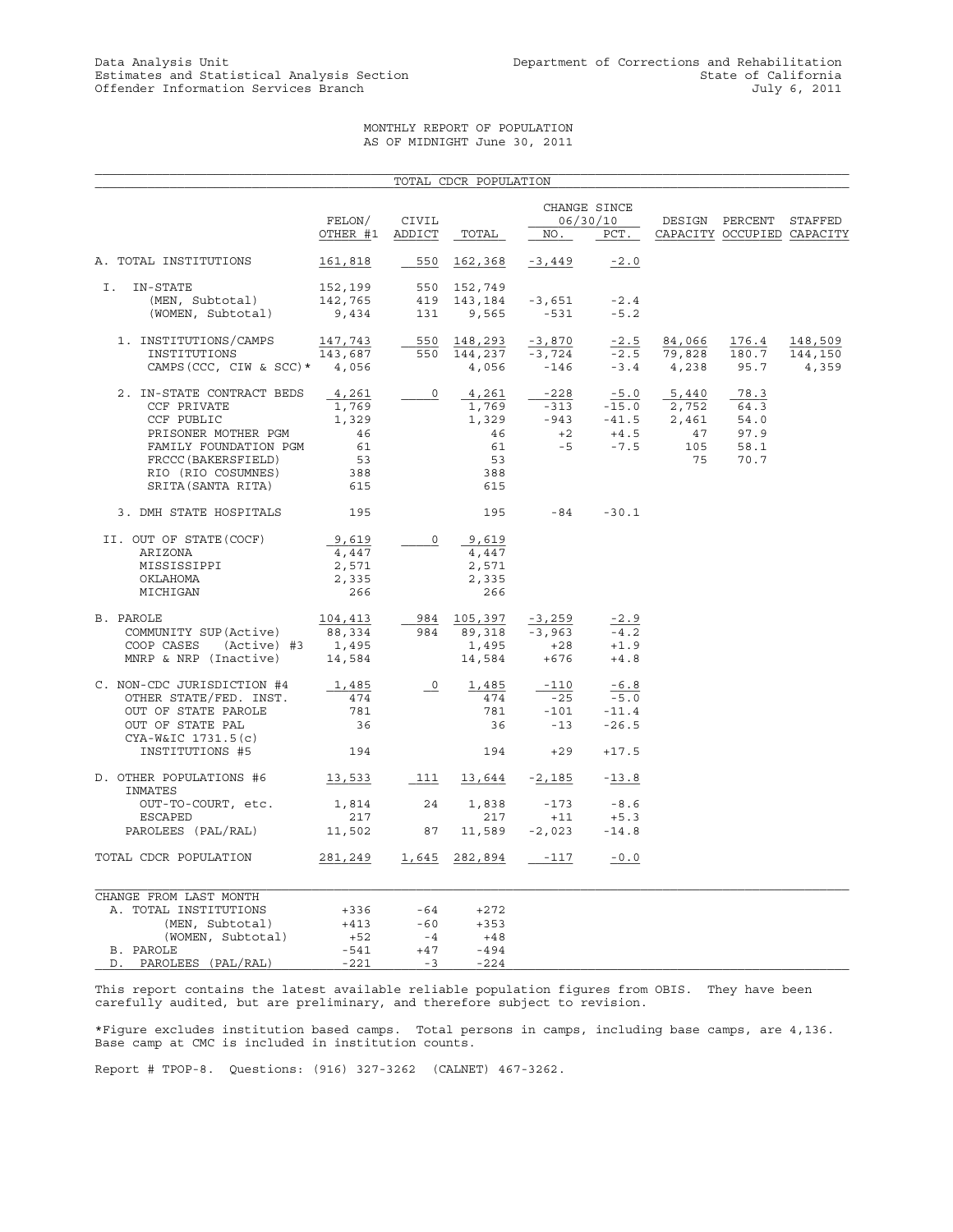|             | INSTITUTIONS/CAMPS            | FELON/<br>OTHER | CIVIL<br>ADDICT          | TOTAL   | DESIGN<br>CAPACITY              | PERCENT<br>OCCUPIED | STAFFED<br>CAPACITY |
|-------------|-------------------------------|-----------------|--------------------------|---------|---------------------------------|---------------------|---------------------|
| <b>MALE</b> |                               |                 |                          |         |                                 |                     |                     |
| ASP         | (AVENAL SP)                   | 5,738           |                          | 5,738   | 2,920                           | 196.5               | 5,760               |
| CCC         | (CAL CORRECTL CTR)            | 5,442           |                          | 5,442   | 3,883                           | 140.1               | 5,533               |
| CCI         | (CAL CORRECTL INSTITN)        | 5,647           |                          | 5,647   | 2,783                           | 202.9               | 5,812               |
| CIM         | (CAL INSTITN FOR MEN)         | 6,070           | $\overline{\phantom{a}}$ | 6,072   | 2,976                           | 204.0               | 7,207               |
| CMF         | (CAL MEDICAL FACIL)           | 2,889           |                          | 2,889   | 2,297                           | 125.8               | 2,780               |
| <b>CMC</b>  | (CAL MEN'S COLONY)            | 6,280           |                          | 6,280   | 3,838                           | 163.6               | 6,111               |
| <b>CRC</b>  | (CAL REHAB CTR, MEN)          | 3,764           | 376                      | 4,140   | 2,491                           | 166.2               | 4,176               |
| CAL         | (CAL SP, CALIPATRIA)          | 4,194           |                          | 4,194   | 2,308                           | 181.7               | 4,045               |
| CEN         | (CAL SP, CENTINELA)           | 4,161           |                          | 4,161   | 2,308                           | 180.3               | 4,143               |
| <b>COR</b>  | (CAL SP, CORCORAN)            | 4,938           |                          | 4,938   | 3,116                           | 158.5               | 4,918               |
| <b>LAC</b>  | (CAL SP, LOS ANGELES CO)      | 4,359           |                          | 4,359   | 2,300                           | 189.5               | 4,380               |
| <b>SAC</b>  | (CAL SP, SACRAMENTO)          | 2,846           |                          | 2,846   | 1,828                           | 155.7               | 2,843               |
| SQ          | (CAL SP, SAN QUENTIN)         | 4,790           | 4                        | 4,794   | 3,082                           | 155.5               | 4,792               |
| SOL         | (CAL SP, SOLANO)              | $5,020$         | $\mathbf{1}$             | 5,021   | 2,610                           | 192.4               | 4,990               |
|             | SATF (CAL SATF AND SP - COR)  | 6,389           | 19                       | 6,408   | 3,424<br>1,738                  | 187.1               | 6,138               |
|             | CVSP (CHUCKAWALLA VALLEY SP)  | 3,188           |                          | 3,188   | 1,738                           | 183.4               | 3,218               |
| <b>CTF</b>  | (CORRL TRAING FAC)            | 6,593           |                          | 6,593   | 3,312                           | 199.1               | 6,127               |
| DVI         | (DEUEL VOCATL INSTITN)        | 3,788           | 5                        | 3,793   | 1,681                           | 225.6               | 3,811               |
| FOL         | (FOLSOM SP)                   | 3,771           | $\overline{1}$           | 3,772   | 2,469                           | 152.8               | 3,601               |
| HDP         | (HIGH DESERT SP)              | 4,267           | $\overline{1}$           | 4,268   | 2,324                           | 183.6               | 4,211               |
|             | IRON (IRONWOOD SP)            | 4,141           |                          | 4,141   | 2,200                           | 188.2               | 4,010               |
|             | KVSP (KERN VALLEY SP)         | 4,682           |                          | 4,682   | 2,448                           | 191.3               | 4,729               |
|             | MCSP (MULE CREEK SP)          | 3,570           |                          | 3,570   | 1,700                           | 210.0               | 3,516               |
|             | NKSP (NORTH KERN SP)          | 5,051           | 6 <sup>6</sup>           | 5,057   | 2,694                           | 187.7               | 5,110               |
|             | PBSP (PELICAN BAY SP)         | 3,137           |                          | 3,137   | 2,380                           | 131.8               | 3,208               |
|             | PVSP (PLEASANT VALLEY SP)     | 4,572           |                          | 4,572   | 2,308                           | 198.1               | 4,647               |
|             | RJD (RJ DONOVAN CORR FACIL)   | 4,401           |                          |         | $4,401$<br>3,879 2,388<br>2,200 | 200.0               | 4,436               |
|             | SVSP (SALINAS VAL SP)         | 3,879           |                          |         |                                 | 162.4               | 3,859               |
| <b>SCC</b>  | (SIERRA CONSERV CTR)          | 5,236           |                          | 5,236   | 3,736                           | 140.1               | 5,548               |
| WSP         | (WASCO SP)                    | 5,908           | $\overline{4}$           | 5,912   | 2,984                           | 198.1               | 5,584               |
|             | MALE TOTAL:                   | 138,711         | 419                      | 139,130 | 78,726                          | 176.7               | 139,243             |
|             |                               |                 |                          |         |                                 |                     |                     |
| FEMALE      |                               |                 |                          |         |                                 |                     |                     |
|             | CIW (CAL INST FOR WOMEN)      | 1,975           | 115                      | 2,090   | 1,356                           | 154.1               | 2,101               |
|             | CCWF (CENT CAL WOMEN'S FACIL) | 3,752           | 6                        | 3,758   | 2,004                           | 187.5               | 3,859               |
|             | VSP (VALLEY SP)               | 3,305           | 10                       | 3,315   | 1,980                           | 167.4               | 3,306               |
|             | FEMALE TOTAL:                 | 9,032           | 131                      | 9,163   | 5,340                           | 171.6               | 9,266               |
|             |                               |                 |                          |         |                                 |                     |                     |

| TOTAT<br>⊺ ⊔∆⊥ | - - -<br>$\sim$<br>$\sim$<br>-- | ---<br>. ירה<br>--<br>$-$ | $\sim$ $\sim$ $\sim$<br>.<br>-- | ×д<br>066 | - - -<br>$\overline{1}$ | $F \cap C$<br>4 ≻ |
|----------------|---------------------------------|---------------------------|---------------------------------|-----------|-------------------------|-------------------|
|                |                                 |                           |                                 |           |                         |                   |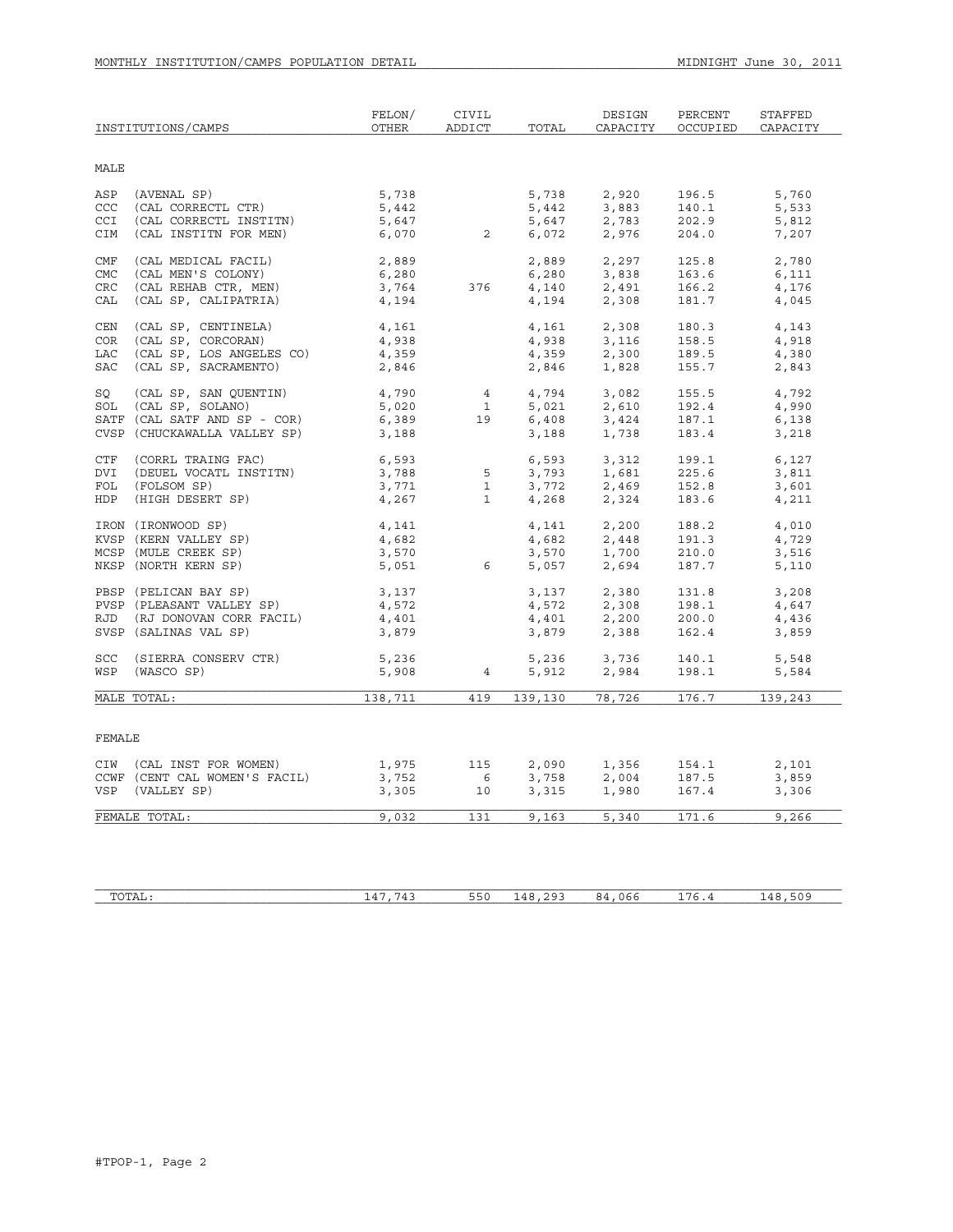MONTHLY REPORT OF POPULATION NOTES AS OF MIDNIGHT June 30, 2011

- #1 Felon/Other counts are safekeepers, federal cases and inmates from other states, felons, county diagnostic cases and Youth Authority wards.
- #3 Cooperative Cases are parolees from other states being supervised in California.
- #4 Non-CDC Jurisdiction are California cases being confined in or paroled to other states or jurisdictions.
- #5 Welfare and Institution Code (W&IC) 1731.5(c) covers persons under the the age of 21 who were committed to CDCR, had their sentence amended, and were incarcerated at the California Youth Authority for housing and program participation.
- #6 Other Population includes inmates temporarily out-to-court, inmates in hospitals, escapees, and parole and outpatient absconders.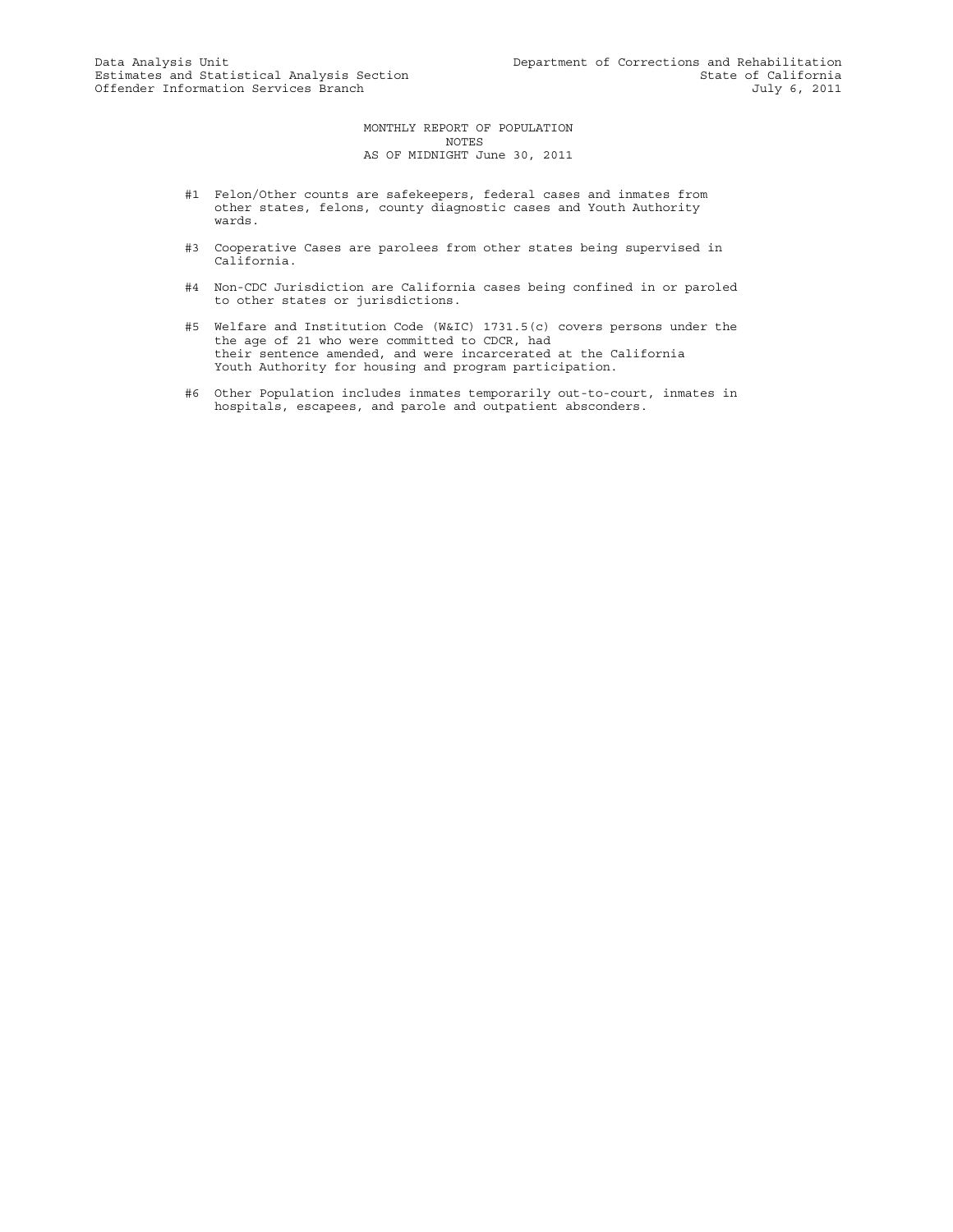|            | MALE INSTITUTIONS                    | FELON/<br>OTHER | CIVIL<br>ADDICT | TOTAL          | DESIGN<br>CAPACITY | PERCENT<br>OCCUPIED | STAFFED<br>CAPACITY |
|------------|--------------------------------------|-----------------|-----------------|----------------|--------------------|---------------------|---------------------|
| ASP        | (AVENAL SP)                          | 5,738           |                 | 5,738          | 2,920              | 196.5               | 5,760               |
| CCC        | (CAL CORRECTL CTR)                   | 1,930           |                 |                |                    |                     | 2,029               |
|            | Camps<br>Level I                     | 1,520           |                 | 1,930<br>1,520 | 1,908<br>867       | 101.2<br>175.3      | 1,557               |
|            | Level II                             | 1,020           |                 | 1,020          | 608                | 167.8               | 1,012               |
|            | Level III                            | 972             |                 | 972            | 500                | 194.4               | 935                 |
| CCI        | (CAL CORRECTL INSTITN)               |                 |                 |                |                    |                     |                     |
|            | Level I                              | 1,047           |                 | 1,047          | 619                | 169.1               | 1,062               |
|            | Level II                             | 1,628           |                 | 1,628          | 664                | 245.2               | 1,606               |
|            | Level IV                             | 769             |                 | 769            | 684                | 112.4               | 878                 |
|            | SHU                                  | 758             |                 | 758            | 316                | 239.9               | 787                 |
|            | Reception Ctr                        | 1,445           |                 | 1,445          | 500                | 289.0               | 1,479               |
| <b>CIM</b> | (CAL INSTITN FOR MEN)<br>Level I     | 2,532           |                 | 2,532          | 1,374              | 184.3               | 2,318               |
|            | East - Reception Center              | 1,222           |                 | 1,222          | 369                | 331.2               | 1,382               |
|            | Reception Center - Central           | 1,353           | 2               | 1,355          | 618                | 219.3               | 1,456               |
|            | Reception Center - West              | 963             |                 | 963            | 615                | 156.6               | 2,051               |
| CMF        | (CAL MEDICAL FACIL)                  |                 |                 |                |                    |                     |                     |
|            | Level I                              | 60              |                 | 60             | 135                | 44.4                | 77                  |
|            | Level II                             | 203             |                 | 203            | 230                | 88.3                | 272                 |
|            | Level III                            | 2,626           |                 | 2,626          | 1,932              | 135.9               | 2,431               |
| <b>CMC</b> | (CAL MEN'S COLONY)<br>East           | 3,942           |                 | 3,942          | 2,425              | 162.6               | 3,623               |
|            | West                                 | 2,338           |                 | 2,338          | 1,413              | 165.5               | 2,488               |
| CRC        | (CAL REHAB CTR, MEN)                 | 3,764           | 376             | 4,140          | 2,491              | 166.2               | 4,176               |
| CAL        | (CAL SP, CALIPATRIA)                 |                 |                 |                |                    |                     |                     |
|            | Level I                              | 158             |                 | 158            | 208                | 76.0                | 258                 |
|            | Level IV                             | 4,036           |                 | 4,036          | 2,100              | 192.2               | 3,787               |
| <b>CEN</b> | (CAL SP, CENTINELA)                  |                 |                 |                |                    |                     |                     |
|            | Level I                              | 149             |                 | 149            | 208                | 71.6                | 208                 |
|            | Level III                            | 4,012           |                 | 4,012          | 2,100              | 191.0               | 3,935               |
| <b>COR</b> | (CAL SP, CORCORAN)                   |                 |                 |                |                    |                     |                     |
|            | Level I<br>Level III                 | 533<br>2,548    |                 | 533<br>2,548   | 492<br>1,500       | 108.3<br>169.9      | 492<br>2,320        |
|            | Level IV                             | 481             |                 | 481            | 100                | 481.0               | 681                 |
|            | SHU                                  | 1,370           |                 | 1,370          | 1,000              | 137.0               | 1,401               |
|            | PHU                                  | 6               |                 | 6              | 24                 | 25.0                | 24                  |
| LAC        | (CAL SP, LOS ANGELES CO)             |                 |                 |                |                    |                     |                     |
|            | Level I                              | 192             |                 | 192            | 200                | 96.0                | 200                 |
|            | Level III/IV                         | 2,450           |                 | 2,450          | 1,200              | 204.2               | 2,510               |
|            | Reception Center                     | 1,717           |                 | 1,717          | 900                | 190.8               | 1,670               |
| <b>SAC</b> | (CAL SP, SACRAMENTO)                 |                 |                 |                |                    |                     |                     |
|            | Level I<br>PSU                       | 201<br>283      |                 | 201<br>283     | 192<br>256         | 104.7<br>110.5      | 192<br>256          |
|            | Level IV                             | 2,362           |                 | 2,362          | 1,380              | 171.2               | 2,395               |
| SQ         | (CAL SP, SAN QUENTIN)                |                 |                 |                |                    |                     |                     |
|            | Level I                              | 5               |                 | 5              | 115                | 4.3                 | 215                 |
|            | Level II                             | 1,814           |                 | 1,814          | 916                | 198.0               | 1,477               |
|            | Condemned                            | 660             |                 | 660            | 637                | 103.6               | 636                 |
|            | Reception Center                     | 2,311           | 4               | 2,315          | 1,414              | 163.7               | 2.464               |
| SOL        | (CAL SP, SOLANO)                     |                 |                 |                |                    |                     |                     |
|            | Level II                             | 2,446           |                 | 2,446          | 1,410              | 173.5               | 2,820               |
| SATF       | Level III<br>(CAL SATF AND SP - COR) | 2,574<br>6,389  | 1<br>19         | 2,575<br>6,408 | 1,200<br>3,424     | 214.6<br>187.1      | 2,170<br>6,138      |
|            | CVSP (CHUCKAWALLA VALLEY SP)         |                 |                 |                |                    |                     |                     |
|            | Level I                              | 201             |                 | 201            | 208                | 96.6                | 208                 |
|            | Level II                             | 2,987           |                 | 2,987          | 1,530              | 195.2               | 3,010               |
| CTF        | (CORRL TRAING FAC)                   |                 |                 |                |                    |                     |                     |
|            | Central-II                           | 2,876           |                 | 2,876          | 1,212              | 237.3               | 2,877               |
|            | North-II/III                         | 2,711           |                 | 2,711          | 1,594              | 170.1               | 2,280               |
|            | South-I                              | 1,006           |                 | 1,006          | 506                | 198.8               | 970                 |
| DVI        | (DEUEL VOCATL INSTITN)               |                 |                 |                |                    |                     |                     |
|            | Level I/II                           | 692             | 5               | 692            | 494                | 140.1<br>261.2      | 677                 |
| FOL        | Reception Center<br>(FOLSOM SP)      | 3,096           |                 | 3,101          | 1,187              |                     | 3,134               |
|            | PSAP                                 | 1               |                 | $\mathbf 1$    | 129                | 0.8                 | 0                   |
|            | TTP                                  | $\mathbf{1}$    |                 | $\mathbf{1}$   | 131                | 0.8                 | 0                   |
|            | Level I                              | 196             |                 | 196            | 408                | 48.0                | 350                 |
|            | Level II                             | 2,206           | 1               | 2,207          | 1,663              | 132.7               | 649                 |
|            | Level III                            | 1,367           |                 | 1,367          | 138                | 990.6               | 2,602               |
| HDP        | (HIGH DESERT SP)                     |                 |                 |                |                    |                     |                     |
|            | Level I                              | 201             |                 | 201            | 200                | 100.5               | 200                 |
|            | Level II                             | 63              |                 | 63             | 0                  |                     | 120                 |
|            | Level III                            | 462             |                 | 462            | 800                | 57.8                | 325                 |
|            | Level IV<br>Reception Center         | 2,983<br>558    | 1               | 2,983<br>559   | 1,124<br>200       | 265.4<br>279.5      | 2,996<br>570        |
| #TPOP-1A   |                                      |                 |                 |                |                    |                     |                     |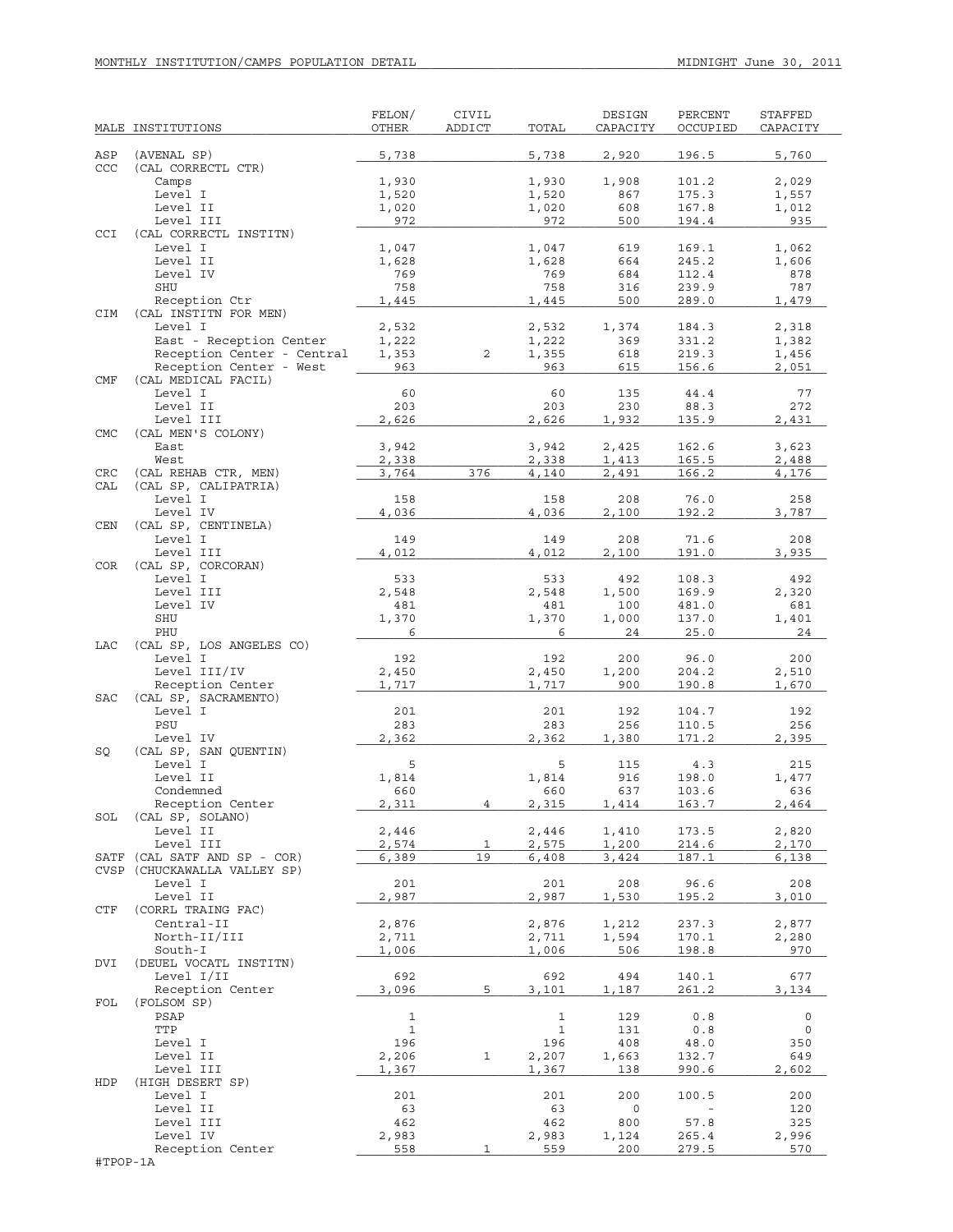| MALE INSTITUTIONS                     | FELON/<br><b>OTHER</b> | CIVIL<br>ADDICT | TOTAL        | DESIGN<br>CAPACITY | PERCENT<br>OCCUPIED | STAFFED<br>CAPACITY |
|---------------------------------------|------------------------|-----------------|--------------|--------------------|---------------------|---------------------|
|                                       |                        |                 |              |                    |                     |                     |
| IRON (IRONWOOD SP)                    |                        |                 |              |                    |                     |                     |
| Level I                               | 258                    |                 | 258          | 200                | 129.0               | 250                 |
| Level III                             | 3,883                  |                 | 3,883        | 2,000              | 194.2               | 3,760               |
| KVSP (KERN VALLEY SP)                 |                        |                 |              |                    |                     |                     |
| Level I/II                            | 175                    |                 | 175          | 200                | 87.5                | 320                 |
| Level IV                              | 4,507                  |                 | 4,507        | 2,248              | 200.5               | 4,409               |
| MCSP (MULE CREEK SP)                  |                        |                 |              |                    |                     |                     |
| Level I/II                            | 278                    |                 | 278          | 200                | 139.0               | 456                 |
| Level III<br>Level IV                 | 2,318<br>974           |                 | 2,318<br>974 | 1,000<br>500       | 231.8<br>194.8      | 2,300<br>760        |
| NKSP (NORTH KERN SP)                  |                        |                 |              |                    |                     |                     |
| Level I                               | 30                     |                 | 30           | 210                | 14.3                | 208                 |
| Level III                             | 365                    |                 | 365          | 300                | 121.7               | 190                 |
| Reception Center                      | 4,656                  | 6               | 4,662        | 2,184              | 213.5               | 4,712               |
| PBSP (PELICAN BAY SP)                 |                        |                 |              |                    |                     |                     |
| Level I                               | 177                    |                 | 177          | 200                | 88.5                | 200                 |
| Level III/IV                          | 1,849                  |                 | 1,849        | 996                | 185.6               | 1,899               |
| SHU                                   | 1,111                  |                 | 1,111        | 1,184              | 93.8                | 1,109               |
| PVSP (PLEASANT VALLEY SP)             |                        |                 |              |                    |                     |                     |
| Level I/II                            | 183                    |                 | 183          | 208                | 88.0                | 208                 |
| Level III/IV                          | 4,389                  |                 | 4,389        | 2,100              | 209.0               | 4,439               |
| <b>RJD</b><br>(RJ DONOVAN CORR FACIL) |                        |                 |              |                    |                     |                     |
| Level I                               | 232                    |                 | 232          | 200                | 116.0               | 350                 |
| Level III                             | 1,463                  |                 | 1,463        | 600                | 243.8               | 1,352               |
| Reception Center                      | 1,909                  |                 | 1,909        | 900                | 212.1               | 1,824               |
| IV                                    | 797                    |                 | 797          | 500                | 159.4               | 910                 |
| SVSP (SALINAS VAL SP)<br>Level I/II   | 193                    |                 | 193          | 200                | 96.5                | 200                 |
| Level III/IV                          | 3,686                  |                 | 3,686        | 2,188              | 168.5               | 3,659               |
| (SIERRA CONSERV CTR)<br>SCC           |                        |                 |              |                    |                     |                     |
| Camps-Men                             | 1,869                  |                 | 1,869        | 2,010              | 93.0                | 2,010               |
| Level I                               | 1,158                  |                 | 1,158        | 618                | 187.4               | 1,282               |
| Level II                              | 1,156                  |                 | 1,156        | 608                | 190.1               | 1,128               |
| Level III                             | 1,053                  |                 | 1,053        | 500                | 210.6               | 1,128               |
| (WASCO SP)<br>WSP                     |                        |                 |              |                    |                     |                     |
| Level I                               | 42                     |                 | 42           | 200                | 21.0                | 104                 |
| Level III                             | 242                    |                 | 242          | 200                | 121.0               | 365                 |
| Reception Center                      | 5,624                  | 4               | 5,628        | 2,584              | 217.8               | 5,115               |
| MALE TOTAL:                           | 138,711                | 419             | 139,130      | 78,726             | 176.7               | 139,243             |
|                                       |                        |                 |              |                    |                     |                     |
|                                       |                        |                 |              |                    |                     |                     |
| FEMALE INSTITUTIONS                   |                        |                 |              |                    |                     |                     |
| CIW<br>(CAL INST FOR WOMEN)           |                        |                 |              |                    |                     |                     |
| Institution                           | 1,458                  | 95              | 1,553        | 822                | 188.9               | 1,365               |
| Reception Center                      | 253                    | 20              | 273          | 184                | 148.4               | 370                 |
| Corr Trt Ctr                          | 7                      |                 | 7            | 30                 | 23.3                | 46                  |
| Camps-Women                           | 257                    |                 | 257          | 320                | 80.3                | 320                 |
| CCWF (CENT CAL WOMEN'S FACIL)         |                        |                 |              |                    |                     |                     |
| Institution                           | 3,022                  | 3               | 3,025        | 1,631              | 185.5               | 3,052               |
| Reception Center                      | 715                    | 3               | 718          | 356                | 201.7               | 790                 |
| Condemned                             | 15                     |                 | 15           | 17                 | 88.2                | 17                  |
| VSP<br>(VALLEY SP)                    |                        |                 |              |                    |                     |                     |
| Institution                           | 2,645                  | 1               | 2,646        | 1,580              | 167.5               | 2,480               |
| Reception Center                      | 655                    | 9               | 664          | 356                | 186.5               | 764                 |
| SHU                                   | 5                      |                 | 5            | 44                 | 11.4                | 62                  |
| FEMALE TOTAL:                         | 9,032                  | 131             | 9,163        | 5,340              | 171.6               | 9,266               |
|                                       |                        |                 |              |                    |                     |                     |
| INSTITUTIONS/CAMPS TOTAL:             | 147,743                | 550             | 148,293      | 84,066             | 176.4               | 148,509             |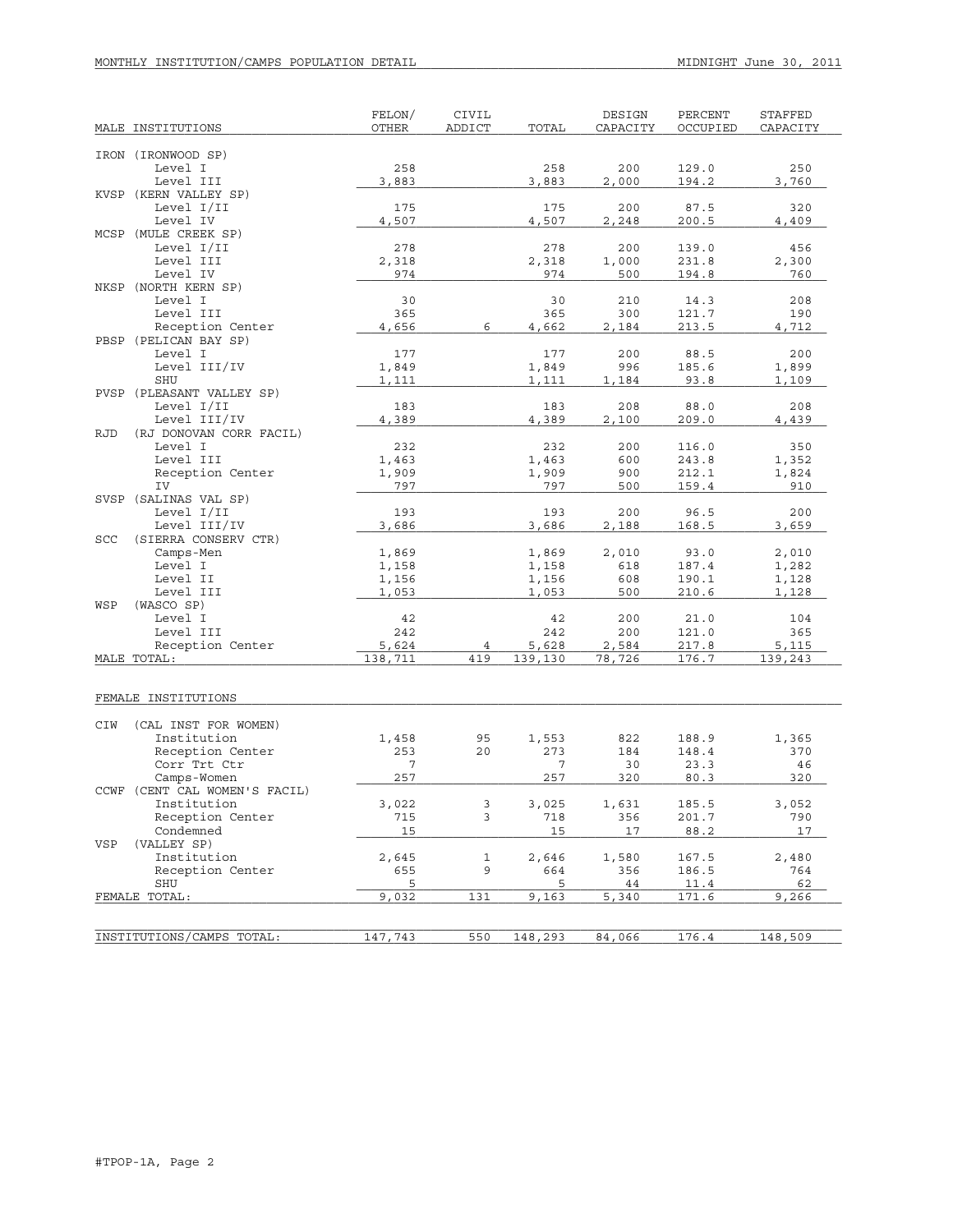# MONTHLY REPORT OF POPULATION AS OF MIDNIGHT July 31, 2011

|                                                 |                 |                          | TOTAL CDCR POPULATION |           |                          |        |                            |         |
|-------------------------------------------------|-----------------|--------------------------|-----------------------|-----------|--------------------------|--------|----------------------------|---------|
|                                                 | FELON/          | CIVIL                    |                       |           | CHANGE SINCE<br>07/31/10 |        | DESIGN PERCENT STAFFED     |         |
|                                                 | OTHER #1        | ADDICT                   | TOTAL                 | NO.       | $_{PCT}$ .               |        | CAPACITY OCCUPIED CAPACITY |         |
| A. TOTAL INSTITUTIONS                           | 160,815         | 522                      | 161,337               | $-4, 134$ | $-2.4$                   |        |                            |         |
| IN-STATE<br>Ι.                                  | 151,216         | 522                      | 151,738               |           |                          |        |                            |         |
| (MEN, Subtotal)                                 | 141,805         | 398                      | 142,203               | $-4,192$  | $-2.8$                   |        |                            |         |
| (WOMEN, Subtotal)                               | 9,411           | 124                      | 9,535                 | $-410$    | $-4.1$                   |        |                            |         |
| 1. INSTITUTIONS/CAMPS                           | <u> 147,176</u> | $-522$                   | 147,698               | $-3,852$  | $-2.5$                   | 84,116 | 175.6                      | 148,943 |
| INSTITUTIONS                                    | 143,053         | 522                      | 143,575               | $-3,762$  | $-2.5$                   | 79,636 | 180.3                      | 144,584 |
| CAMPS (CCC, CIW & SCC)* $4,123$                 |                 |                          | 4,123                 | $-90$     | $-2.1$                   | 4,480  | 92.0                       | 4,359   |
| 2. IN-STATE CONTRACT BEDS                       | 3,847           | $\overline{0}$           | 3,847                 | $-663$    | $-14.7$                  | 5,440  | $-70.7$                    |         |
| <b>CCF PRIVATE</b>                              | 1,654           |                          | 1,654                 | $-434$    | $-20.7$                  | 2,752  | 60.1                       |         |
| CCF PUBLIC                                      | 976             |                          | 976                   | $-1,303$  | $-57.1$                  | 2,461  | 39.7                       |         |
| PRISONER MOTHER PGM                             | 42              |                          | 42                    | $-6$      | $-12.5$                  | 47     | 89.4                       |         |
| FAMILY FOUNDATION PGM                           | 64              |                          | 64                    | $+4$      | $+6.6$                   | 105    | 61.0                       |         |
| FRCCC(BAKERSFIELD)                              | 55              |                          | 55                    |           |                          | 75     | 73.3                       |         |
| RIO (RIO COSUMNES)                              | 428             |                          | 428                   |           |                          |        |                            |         |
| SRITA (SANTA RITA)                              | 628             |                          | 628                   |           |                          |        |                            |         |
| 3. DMH STATE HOSPITALS                          | 193             |                          | 193                   | $-87$     | $-31.0$                  |        |                            |         |
| II. OUT OF STATE(COCF)                          | 9,599           | $\overline{0}$           | 9,599                 |           |                          |        |                            |         |
| ARIZONA                                         | 4,446           |                          | 4,446                 |           |                          |        |                            |         |
| MISSISSIPPI                                     | 2,535           |                          | 2,535                 |           |                          |        |                            |         |
| OKLAHOMA                                        | 2,352           |                          | 2,352                 |           |                          |        |                            |         |
| MICHIGAN                                        | 266             |                          | 266                   |           |                          |        |                            |         |
| B. PAROLE                                       | 104,866         |                          | 979 105,845           | $-2,708$  | $-2.4$                   |        |                            |         |
| COMMUNITY SUP(Active)                           | 88,980          | 979                      | 89,959                | $-1,736$  | $-1.8$                   |        |                            |         |
| (Active) #3 1,473<br>COOP CASES                 |                 |                          | 1,473                 | $-20$     | $-1.3$                   |        |                            |         |
| MNRP & NRP (Inactive)                           | 14,413          |                          | 14,413                | $-952$    | $-6.1$                   |        |                            |         |
| C. NON-CDC JURISDICTION #4                      | 1,466           | $\overline{\phantom{a}}$ | 1,466                 | $-79$     | $-5.1$                   |        |                            |         |
| OTHER STATE/FED. INST.                          | 478             |                          | 478                   | $-14$     | $-2.8$                   |        |                            |         |
| OUT OF STATE PAROLE                             | 760             |                          | 760                   | $-79$     | $-9.4$                   |        |                            |         |
| OUT OF STATE PAL                                | 40              |                          | 40                    | $-11$     | $-21.5$                  |        |                            |         |
| $CYA-W&IC$ 1731.5(c)<br>INSTITUTIONS #5         | 188             |                          | 188                   | $+25$     | $+15.3$                  |        |                            |         |
| D. OTHER POPULATIONS #6                         | 13,300          | 111                      | 13,411                | $-2,149$  | $-13.8$                  |        |                            |         |
| INMATES<br>OUT-TO-COURT, etc.                   | 1,836           | 23                       | 1,859                 | $-61$     | $-3.1$                   |        |                            |         |
| <b>ESCAPED</b>                                  | 216             |                          | 216                   | $+9$      | $+4.3$                   |        |                            |         |
| PAROLEES (PAL/RAL)                              | 11,248          | 88                       | 11,336                | $-2,097$  | $-15.6$                  |        |                            |         |
| TOTAL CDCR POPULATION                           | 280,447         | 1,612                    | 282,059               | $+61$     | $+0.0$                   |        |                            |         |
|                                                 |                 |                          |                       |           |                          |        |                            |         |
| CHANGE FROM LAST MONTH<br>A. TOTAL INSTITUTIONS | $-1,003$        | $-28$                    | $-1,031$              |           |                          |        |                            |         |
| (MEN, Subtotal)                                 | $-960$          | $-21$                    | $-981$                |           |                          |        |                            |         |
| (WOMEN, Subtotal)                               | $-23$           | $-7$                     | $-30$                 |           |                          |        |                            |         |
| B. PAROLE                                       | $+453$          | $-5$                     | $+448$                |           |                          |        |                            |         |
| PAROLEES (PAL/RAL)<br><u>D. </u>                | $-254$          | $+1$                     | $-253$                |           |                          |        |                            |         |

This report contains the latest available reliable population figures from OBIS. They have been carefully audited, but are preliminary, and therefore subject to revision.

\*Figure excludes institution based camps. Total persons in camps, including base camps, are 4,204. Base camp at CMC is included in institution counts.

Report # TPOP-8. Questions: (916) 327-3262 (CALNET) 467-3262.

D. PAROLEES (PAL/RAL)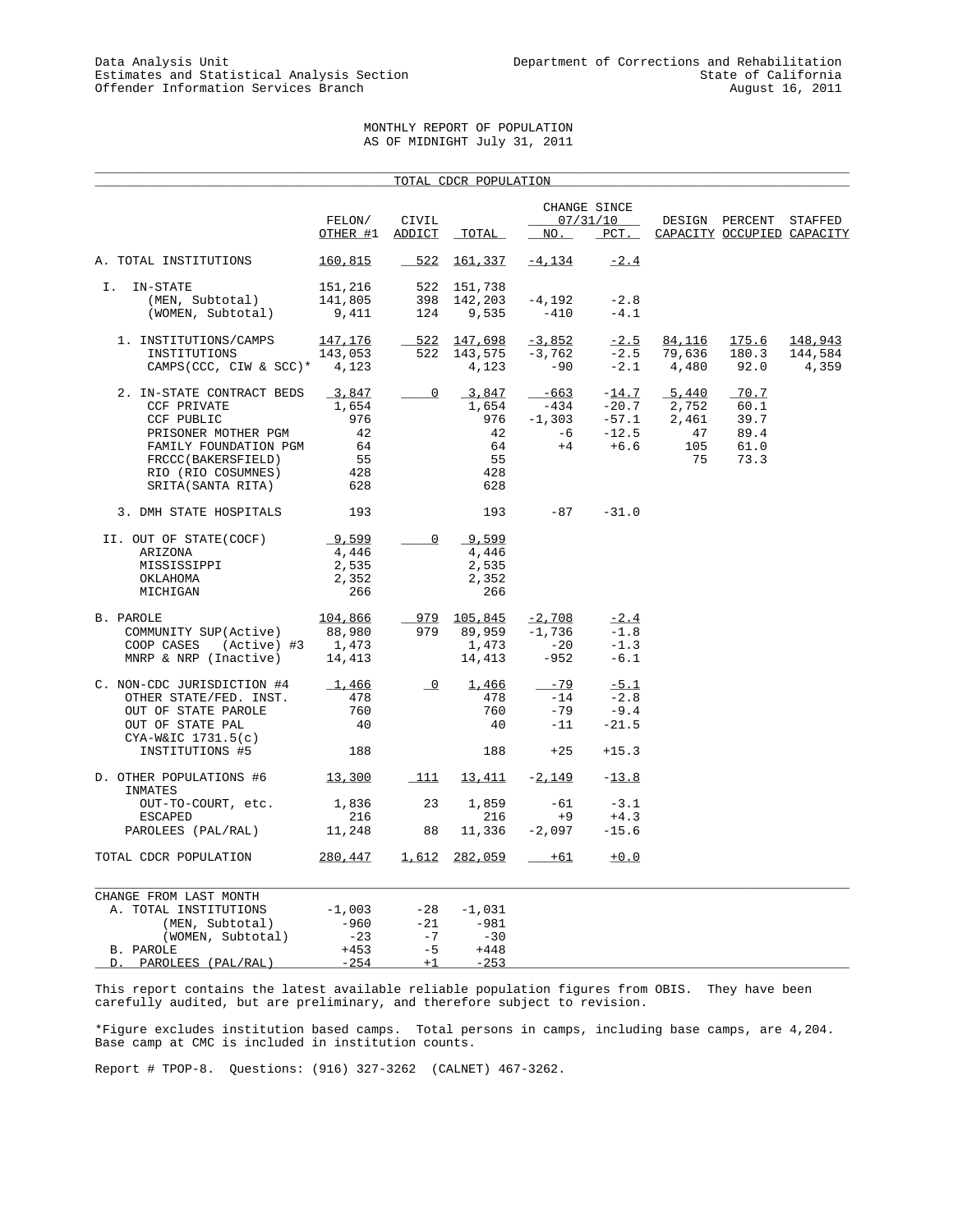|                                                  | INSTITUTIONS/CAMPS                                                                                               | FELON/<br>OTHER                           | CIVIL<br>ADDICT                | TOTAL                                                            | DESIGN<br>CAPACITY                                                            | PERCENT<br>OCCUPIED              | STAFFED<br>CAPACITY              |
|--------------------------------------------------|------------------------------------------------------------------------------------------------------------------|-------------------------------------------|--------------------------------|------------------------------------------------------------------|-------------------------------------------------------------------------------|----------------------------------|----------------------------------|
| MALE                                             |                                                                                                                  |                                           |                                |                                                                  |                                                                               |                                  |                                  |
| CCI                                              | ASP (AVENAL SP)<br>CCC (CAL CORRECTL CTR)<br>(CAL CORRECTL INSTITN)<br>CIM (CAL INSTITN FOR MEN)                 | 5,725<br>5,452<br>5,718<br>6,060 2        |                                | 5,725<br>5,452<br>5,718<br>6.062                                 | 2,920<br>3.883<br>2,783<br>2,976                                              | 196.1<br>140.4<br>205.5<br>203.7 | 5,760<br>5,533<br>5,812<br>7,407 |
| $\mathop{\rm CMF}\nolimits$<br>CMC<br>CRC<br>CAL | (CAL MEDICAL FACIL)<br>(CAL MEN'S COLONY)<br>(CAL REHAB CTR, MEN)<br>(CAL SP, CALIPATRIA)                        | 2,865<br>6.255<br>6,255<br>3,753<br>4,244 | 343                            | 2,865<br>6,255                                                   | 2,297<br>3,838<br>$4,096$<br>$4,244$<br>$2,308$                               | 124.7<br>163.0<br>164.4<br>183.9 | 2,780<br>6,361<br>4,176<br>4,045 |
| CEN<br>COR                                       | (CAL SP, CENTINELA)<br>(CAL SP, CORCORAN)<br>LAC (CAL SP, LOS ANGELES CO)<br>SAC (CAL SP, SACRAMENTO)            | 4,146<br>4,851<br>4,201<br>2,829          |                                | 4,146<br>4,851<br>4,201<br>2,829                                 | 2,308<br>3,116<br>2,300<br>1,828                                              | 179.6<br>155.7<br>182.7<br>154.8 | 4,143<br>4,918<br>4,380<br>2,843 |
|                                                  | SQ (CAL SP, SAN QUENTIN)<br>SOL (CAL SP, SOLANO)<br>SATF (CAL SATF AND SP - COR)<br>CVSP (CHUCKAWALLA VALLEY SP) | 4,780 8<br>5,029<br>6,319<br>3,109        | 16                             | 5,029<br>6,335<br>3,109                                          | 4,788 3,082<br>2,610<br>3,424<br>1,738<br>1,738                               | 155.4<br>192.7<br>185.0<br>178.9 | 4,792<br>4,990<br>6,138<br>3,218 |
| DVI                                              | CTF (CORRL TRAING FAC)<br>(DEUEL VOCATL INSTITN)<br>FOL (FOLSOM SP)<br>HDP (HIGH DESERT SP)                      | 6,515<br>$3,831$ 11<br>3,707<br>4,226     | $\mathbf{1}$<br>5 <sub>5</sub> | 4,231                                                            | 6,515 3,312<br>3,842 1,681<br>3,708 2,469<br>2,324                            | 196.7<br>228.6<br>150.2<br>182.1 | 6,127<br>3,811<br>3,601<br>4,211 |
|                                                  | IRON (IRONWOOD SP)<br>KVSP (KERN VALLEY SP)<br>MCSP (MULE CREEK SP)<br>NKSP (NORTH KERN SP)                      | 4,153<br>4,708<br>$3,572$<br>5,128 6      |                                | 4,153                                                            | 2,200<br>4,708 2,448<br>3,572 1,700<br>5,134 2,694<br>2,448<br>1,700<br>2,694 | 188.8<br>192.3<br>210.1<br>190.6 | 4,010<br>4,729<br>3,516<br>5,110 |
|                                                  | PBSP (PELICAN BAY SP)<br>PVSP (PLEASANT VALLEY SP)<br>RJD (RJ DONOVAN CORR FACIL)<br>SVSP (SALINAS VAL SP)       | 3,212<br>4,572<br>4,347<br>3,945          |                                | 3,212<br>4,572<br>3,945                                          | 2,380<br>2,380<br>2,308<br>2,200<br>$4,572$<br>$4,347$<br>$2,200$<br>2,452    | 135.0<br>198.1<br>197.6<br>160.9 | 3,208<br>4,647<br>4,436<br>3,859 |
| <b>SCC</b>                                       | (SIERRA CONSERV CTR)<br>WSP (WASCO SP)                                                                           | 5,182<br>5,683                            | 6                              | 5,182<br>5,689                                                   | 3,736<br>2,984                                                                | 138.7<br>190.7                   | 5,548<br>5,584                   |
|                                                  | MALE TOTAL:                                                                                                      | 138, 117                                  |                                |                                                                  | 398 138,515 78,790                                                            | 175.8                            | 139,693                          |
| FEMALE                                           |                                                                                                                  |                                           |                                |                                                                  |                                                                               |                                  |                                  |
|                                                  | CIW (CAL INST FOR WOMEN)<br>CCWF (CENT CAL WOMEN'S FACIL)<br>VSP (VALLEY SP)                                     | 1,920<br>3,823<br>3,316                   | 115                            | 2,035<br>$\begin{array}{c} 3 \\ 6 \end{array}$<br>3,826<br>3,322 | 1,386<br>2,004<br>1,936                                                       | 146.8<br>190.9<br>171.6          | 2,147<br>3,859<br>3,244          |
|                                                  | FEMALE TOTAL:                                                                                                    | 9,059                                     |                                |                                                                  | 124 9,183 5,326                                                               | 172.4                            | 9,250                            |

| איחר<br>10111 | -- | .<br>ے بے ب | ൧ | × 4<br>Ë | $\overline{\phantom{a}}$<br>- | 4 P<br>uд |
|---------------|----|-------------|---|----------|-------------------------------|-----------|
|               |    |             |   |          |                               |           |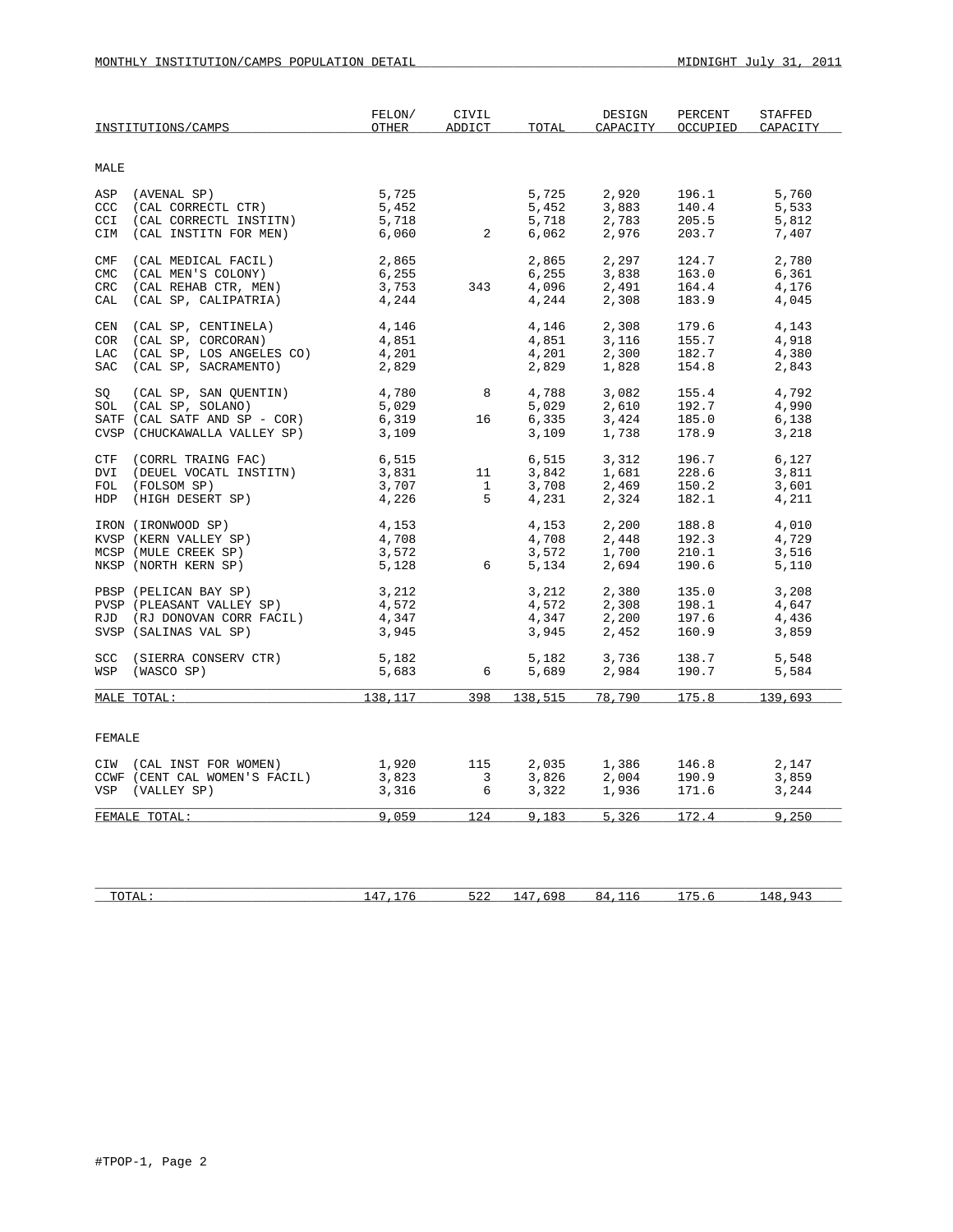MONTHLY REPORT OF POPULATION NOTES AS OF MIDNIGHT July 31, 2011

- #1 Felon/Other counts are safekeepers, federal cases and inmates from other states, felons, county diagnostic cases and Youth Authority wards.
- #3 Cooperative Cases are parolees from other states being supervised in California.
- #4 Non-CDC Jurisdiction are California cases being confined in or paroled to other states or jurisdictions.
- #5 Welfare and Institution Code (W&IC) 1731.5(c) covers persons under the the age of 21 who were committed to CDCR, had their sentence amended, and were incarcerated at the California Youth Authority for housing and program participation.
- #6 Other Population includes inmates temporarily out-to-court, inmates in hospitals, escapees, and parole and outpatient absconders.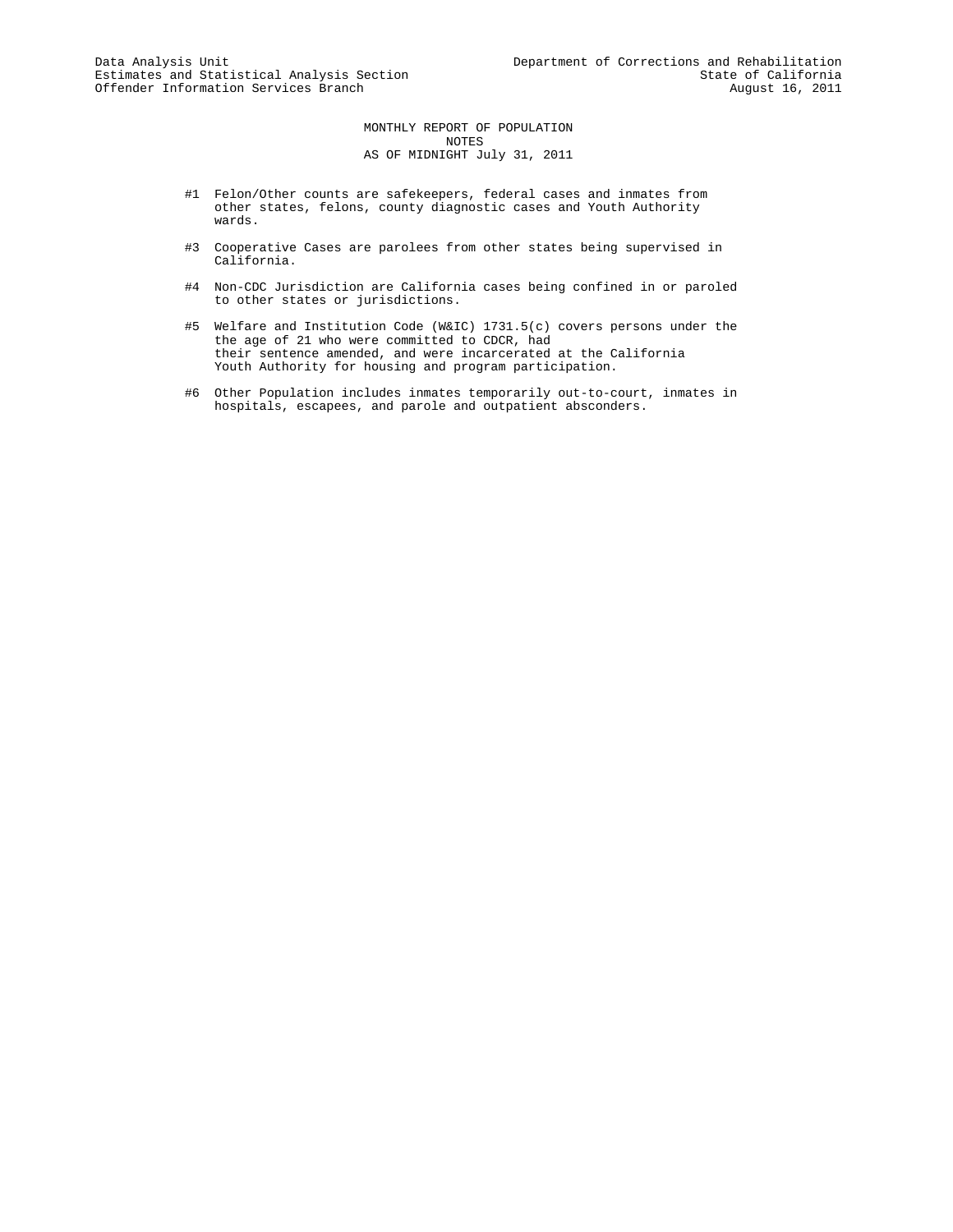#### MONTHLY REPORT OF POPULATION AS OF MIDNIGHT August 31, 2011

|                                                                                                                                                                          |                                                       |                          | TOTAL CDCR POPULATION                                 |                                               |                                                     |                                            |                                              |                             |
|--------------------------------------------------------------------------------------------------------------------------------------------------------------------------|-------------------------------------------------------|--------------------------|-------------------------------------------------------|-----------------------------------------------|-----------------------------------------------------|--------------------------------------------|----------------------------------------------|-----------------------------|
|                                                                                                                                                                          | FELON/<br>OTHER #1                                    | CIVIL<br>ADDICT          | TOTAL                                                 | NO.                                           | CHANGE SINCE<br>08/31/10<br>$PCT$ .                 |                                            | DESIGN PERCENT<br>CAPACITY OCCUPIED CAPACITY | STAFFED                     |
| A. TOTAL INSTITUTIONS                                                                                                                                                    | 160,672                                               | $-470$                   | <u>161,142</u>                                        | $-3,810$                                      | $-2.3$                                              |                                            |                                              |                             |
| IN-STATE<br>Ι.<br>(MEN, Subtotal)<br>(WOMEN, Subtotal)                                                                                                                   | 151,134<br>141,728<br>9,406                           | 470<br>344<br>126        | 151,604<br>142,072<br>9,532                           | $-3,469$<br>$-437$                            | $-2.3$<br>$-4.3$                                    |                                            |                                              |                             |
| 1. INSTITUTIONS/CAMPS<br>INSTITUTIONS<br>CAMPS (CCC, CIW & SCC) *                                                                                                        | 147,675<br>143,554<br>4,121                           | 470<br>470               | 148,145<br>144,024<br>4,121                           | $-2,513$<br>$-2,392$<br>$-121$                | $-1.6$<br>$-1.6$<br>$-2.8$                          | 84,130<br>79,650<br>4,480                  | 176.1<br>180.8<br>92.0                       | 148,753<br>144,394<br>4,359 |
| 2. IN-STATE CONTRACT BEDS<br>CCF PRIVATE<br>CCF PUBLIC<br>PRISONER MOTHER PGM<br>FAMILY FOUNDATION PGM<br>FRCCC(BAKERSFIELD)<br>RIO (RIO COSUMNES)<br>SRITA (SANTA RITA) | 3,268<br>1,297<br>588<br>41<br>70<br>72<br>495<br>705 | $\overline{0}$           | 3,268<br>1,297<br>588<br>41<br>70<br>72<br>495<br>705 | $-1,308$<br>-880<br>$-1,669$<br>$-9$<br>$+18$ | $-28.5$<br>$-40.4$<br>$-73.9$<br>$-18.0$<br>$+34.6$ | 5,440<br>2,752<br>2,461<br>47<br>105<br>75 | 60.1<br>47.1<br>23.9<br>87.2<br>66.7<br>96.0 |                             |
| 3. DMH STATE HOSPITALS                                                                                                                                                   | 191                                                   |                          | 191                                                   | $-85$                                         | $-30.7$                                             |                                            |                                              |                             |
| II. OUT OF STATE(COCF)<br>ARIZONA<br>MISSISSIPPI<br>OKLAHOMA<br>MICHIGAN                                                                                                 | 9,538<br>4,351<br>2,559<br>2,358<br>270               | 0                        | 9,538<br>4,351<br>2,559<br>2,358<br>270               |                                               |                                                     |                                            |                                              |                             |
| <b>B. PAROLE</b><br>COMMUNITY SUP(Active)<br>(Active) #3<br>COOP CASES<br>MNRP & NRP (Inactive)                                                                          | 104,315<br>88,572<br>1,464<br>14,279                  | 991                      | 991 105,306<br>89,563<br>1,464<br>14,279              | $-3,226$<br>$-1,260$<br>$-29$<br>$-1,937$     | $-2.9$<br>$-1.3$<br>$-1.9$<br>$-11.9$               |                                            |                                              |                             |
| C. NON-CDC JURISDICTION #4<br>OTHER STATE/FED. INST.<br>OUT OF STATE PAROLE<br>OUT OF STATE PAL<br>$CYA-W&IC$ 1731.5(c)<br>INSTITUTIONS #5                               | 1,455<br>477<br>753<br>39<br>186                      | $\overline{\phantom{0}}$ | 1,455<br>477<br>753<br>39<br>186                      | $-24$<br>$-7$<br>$-38$<br>$-10$<br>$+31$      | $-1.6$<br>$-1.4$<br>$-4.8$<br>$-20.4$<br>$+20.0$    |                                            |                                              |                             |
| D. OTHER POPULATIONS #6                                                                                                                                                  | 13,108                                                | 97                       | 13,205                                                | $-2,244$                                      | $-14.5$                                             |                                            |                                              |                             |
| INMATES<br>OUT-TO-COURT, etc.<br><b>ESCAPED</b><br>PAROLEES (PAL/RAL)                                                                                                    | 1,850<br>215<br>11,043                                | 17<br>80                 | 1,867<br>215<br>11,123                                | $-60$<br>$+9$<br>$-2,193$                     | $-3.1$<br>$+4.3$<br>$-16.4$                         |                                            |                                              |                             |
| TOTAL CDCR POPULATION                                                                                                                                                    | 279,550                                               |                          | 1,558 281,108                                         | $+138$                                        | $+0.0$                                              |                                            |                                              |                             |
| CHANGE FROM LAST MONTH<br>A. TOTAL INSTITUTIONS<br>(MEN, Subtotal)<br>(WOMEN, Subtotal)                                                                                  | $-143$<br>$-77$<br>$-5$                               | $-52$<br>$-54$<br>$+2$   | $-195$<br>$-131$<br>$-3$                              |                                               |                                                     |                                            |                                              |                             |
| B. PAROLE                                                                                                                                                                | $-551$                                                | $+12$                    | $-539$                                                |                                               |                                                     |                                            |                                              |                             |

This report contains the latest available reliable population figures from OBIS. They have been carefully audited, but are preliminary, and therefore subject to revision.

\*Figure excludes institution based camps. Total persons in camps, including base camps, are 4,202. Base camp at CMC is included in institution counts.

Report # TPOP-8. Questions: (916) 327-3262 (CALNET) 467-3262.

D. PAROLEES (PAL/RAL) -205 -8 -213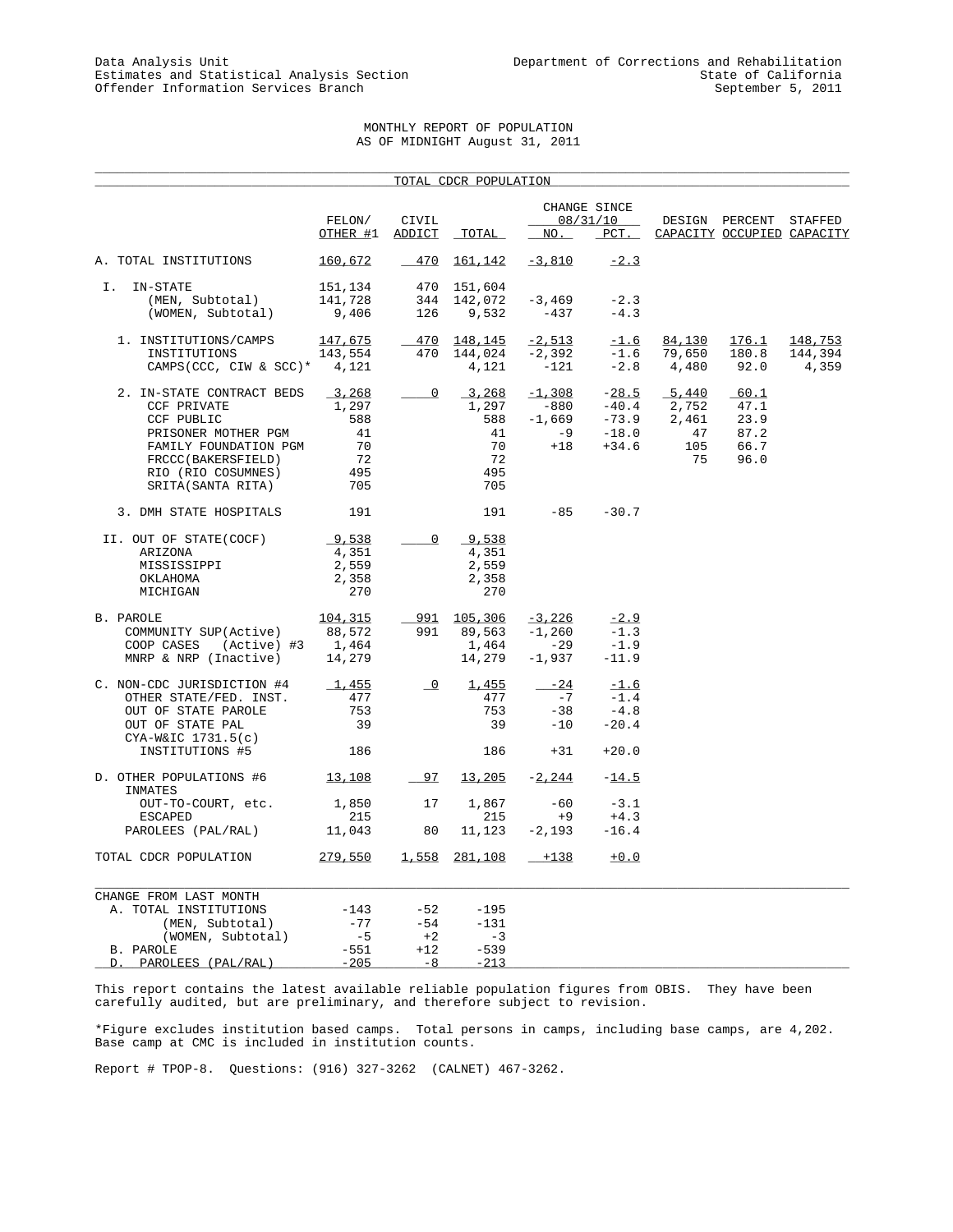|                          | INSTITUTIONS/CAMPS                                                                                            | FELON/<br><b>OTHER</b>           | CIVIL<br><b>ADDICT</b>           | TOTAL                            | DESIGN<br>CAPACITY               | PERCENT<br>OCCUPIED              | STAFFED<br>CAPACITY              |
|--------------------------|---------------------------------------------------------------------------------------------------------------|----------------------------------|----------------------------------|----------------------------------|----------------------------------|----------------------------------|----------------------------------|
| MALE                     |                                                                                                               |                                  |                                  |                                  |                                  |                                  |                                  |
| CCI                      | ASP (AVENAL SP)<br>CCC (CAL CORRECTL CTR)<br>(CAL CORRECTL INSTITN)                                           | 5,767<br>5,494<br>5,683          |                                  | 5,767<br>5,494<br>5,683          | 2,920<br>3,883<br>2,783          | 197.5<br>141.5<br>204.2          | 5,760<br>5,533<br>5,812          |
|                          | CIM (CAL INSTITN FOR MEN)                                                                                     | 6,096                            | $\overline{\mathbf{3}}$          | 6,099                            | 2,976                            | 204.9                            | 7,407                            |
| CMF<br>CMC<br>CRC<br>CAL | (CAL MEDICAL FACIL)<br>(CAL MEN'S COLONY)<br>(CAL REHAB CTR, MEN)<br>(CAL SP, CALIPATRIA)                     | 2,881<br>6,245<br>3,688<br>4,271 | 313                              | 2,881<br>6,245<br>4,001<br>4,271 | 2,297<br>3,838<br>2,491<br>2,308 | 125.4<br>162.7<br>160.6<br>185.1 | 2,780<br>6,111<br>4,176<br>4,095 |
| CEN                      | (CAL SP, CENTINELA)<br>COR (CAL SP, CORCORAN)<br>LAC (CAL SP, LOS ANGELES CO)<br>SAC (CAL SP, SACRAMENTO)     | 4,155<br>4,895<br>4,252<br>2,836 |                                  | 4,155<br>4,895<br>4,252<br>2,836 | 2,308<br>3,116<br>2,300<br>1,828 | 180.0<br>157.1<br>184.9<br>155.1 | 4,143<br>4,918<br>4,380<br>2,843 |
| SO                       | (CAL SP, SAN QUENTIN)<br>SOL (CAL SP, SOLANO)<br>SATF (CAL SATF AND SP - COR)<br>CVSP (CHUCKAWALLA VALLEY SP) | 4,668<br>4,929<br>6,264<br>3,197 | $\overline{\mathbf{3}}$<br>13    | 4,671<br>4,929<br>6,277<br>3,197 | 3,082<br>2,610<br>3,424<br>1,738 | 151.6<br>188.9<br>183.3<br>183.9 | 4,792<br>4,990<br>6,138<br>3,218 |
| CTF                      | (CORRL TRAING FAC)<br>DVI (DEUEL VOCATL INSTITN)<br>FOL (FOLSOM SP)<br>HDP (HIGH DESERT SP)                   | 6,633<br>3,853<br>3,741<br>4,276 | 5<br>$\mathbf{1}$                | 6,633<br>3,858<br>3,742<br>4,276 | 3,312<br>1,681<br>2,469<br>2,324 | 200.3<br>229.5<br>151.6<br>184.0 | 6,127<br>3,811<br>3,601<br>4,211 |
|                          | IRON (IRONWOOD SP)<br>KVSP (KERN VALLEY SP)<br>MCSP (MULE CREEK SP)<br>NKSP (NORTH KERN SP)                   | 4,162<br>4,705<br>3,576<br>5,076 | $\mathbf{3}$                     | 4,162<br>4,705<br>3,576<br>5,079 | 2,200<br>2,448<br>1,700<br>2,694 | 189.2<br>192.2<br>210.4<br>188.5 | 4,010<br>4,729<br>3,516<br>5,110 |
|                          | PBSP (PELICAN BAY SP)<br>PVSP (PLEASANT VALLEY SP)<br>RJD (RJ DONOVAN CORR FACIL)<br>SVSP (SALINAS VAL SP)    | 3,283<br>4,594<br>4,420<br>3,928 |                                  | 3,283<br>4,594<br>4,420<br>3,928 | 2,380<br>2,308<br>2,200<br>2,452 | 137.9<br>199.0<br>200.9<br>160.2 | 3,208<br>4,647<br>4,436<br>3,859 |
|                          | SCC (SIERRA CONSERV CTR)<br>WSP (WASCO SP)                                                                    | 5,165<br>5,804                   | $\overline{1}$<br>$\overline{2}$ | 5,166<br>5,806                   | 3,736<br>2,984                   | 138.3<br>194.6                   | 5,548<br>5,584                   |
|                          | MALE TOTAL:                                                                                                   | 138,537                          | 344                              | 138,881                          | 78,790                           | 176.3                            | 139,493                          |
| FEMALE                   |                                                                                                               |                                  |                                  |                                  |                                  |                                  |                                  |
|                          | CIW (CAL INST FOR WOMEN)<br>CCWF (CENT CAL WOMEN'S FACIL)<br>VSP (VALLEY SP)                                  | 1,901<br>3,780<br>3,457          | 111<br>6<br>9                    | 2,012<br>3,786<br>3,466          | 1,356<br>2.004<br>1,980          | 148.4<br>188.9<br>175.1          | 2,157<br>3,859<br>3,244          |
|                          | FEMALE TOTAL:                                                                                                 | 9.138                            | 126                              | 9,264                            | 5,340                            | 173.5                            | 9,260                            |
|                          |                                                                                                               |                                  |                                  |                                  |                                  |                                  |                                  |

| איחר<br>10111 | .<br>$\sim$<br>-- | $\overline{ }$<br>. . | .<br>. | × 4 | ้ | 4 Q |
|---------------|-------------------|-----------------------|--------|-----|---|-----|
|               |                   |                       |        |     |   |     |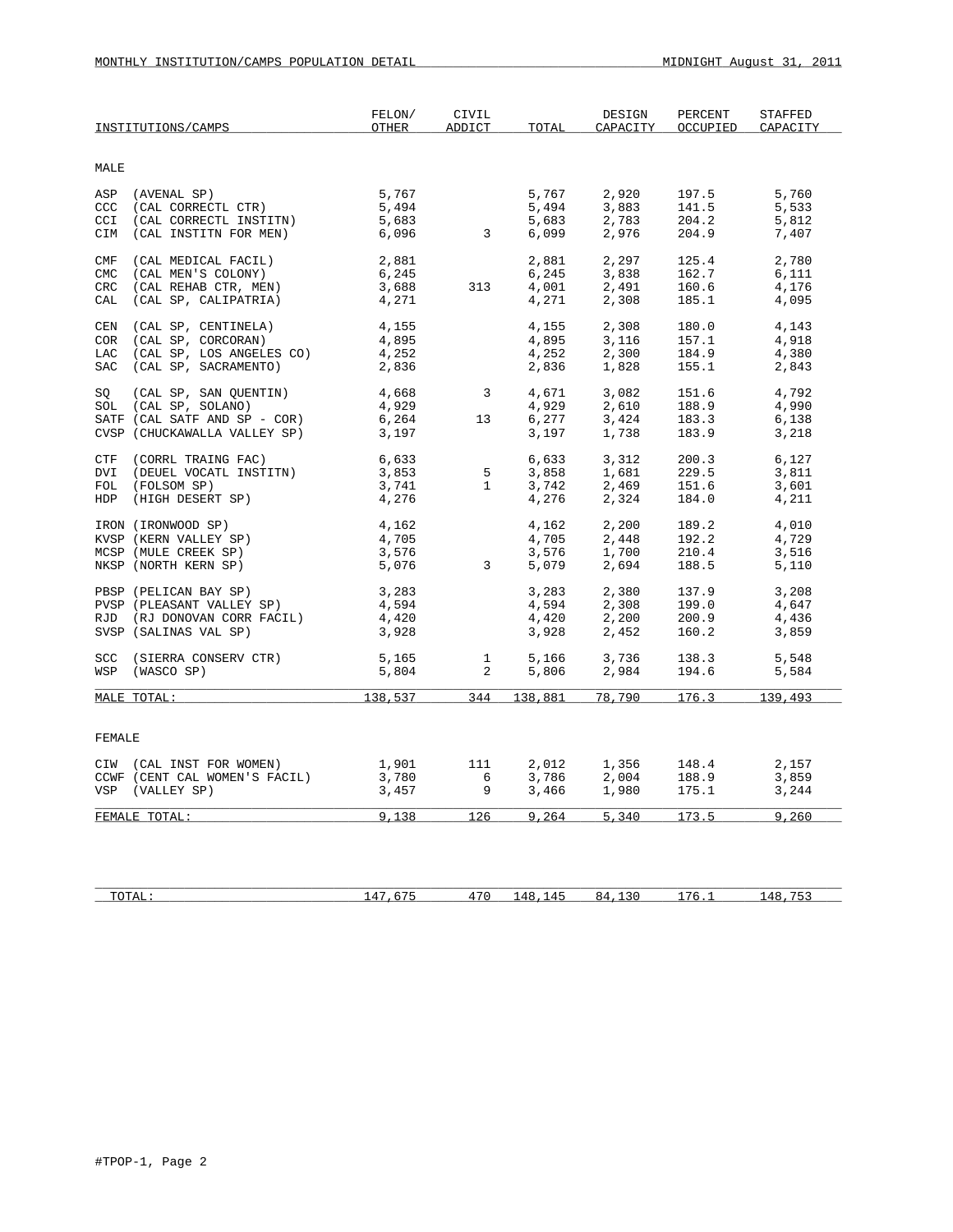MONTHLY REPORT OF POPULATION NOTES AS OF MIDNIGHT August 31, 2011

- #1 Felon/Other counts are safekeepers, federal cases and inmates from other states, felons, county diagnostic cases and Youth Authority wards.
- #3 Cooperative Cases are parolees from other states being supervised in California.
- #4 Non-CDC Jurisdiction are California cases being confined in or paroled to other states or jurisdictions.
- #5 Welfare and Institution Code (W&IC) 1731.5(c) covers persons under the the age of 21 who were committed to CDCR, had their sentence amended, and were incarcerated at the California Youth Authority for housing and program participation.
- #6 Other Population includes inmates temporarily out-to-court, inmates in hospitals, escapees, and parole and outpatient absconders.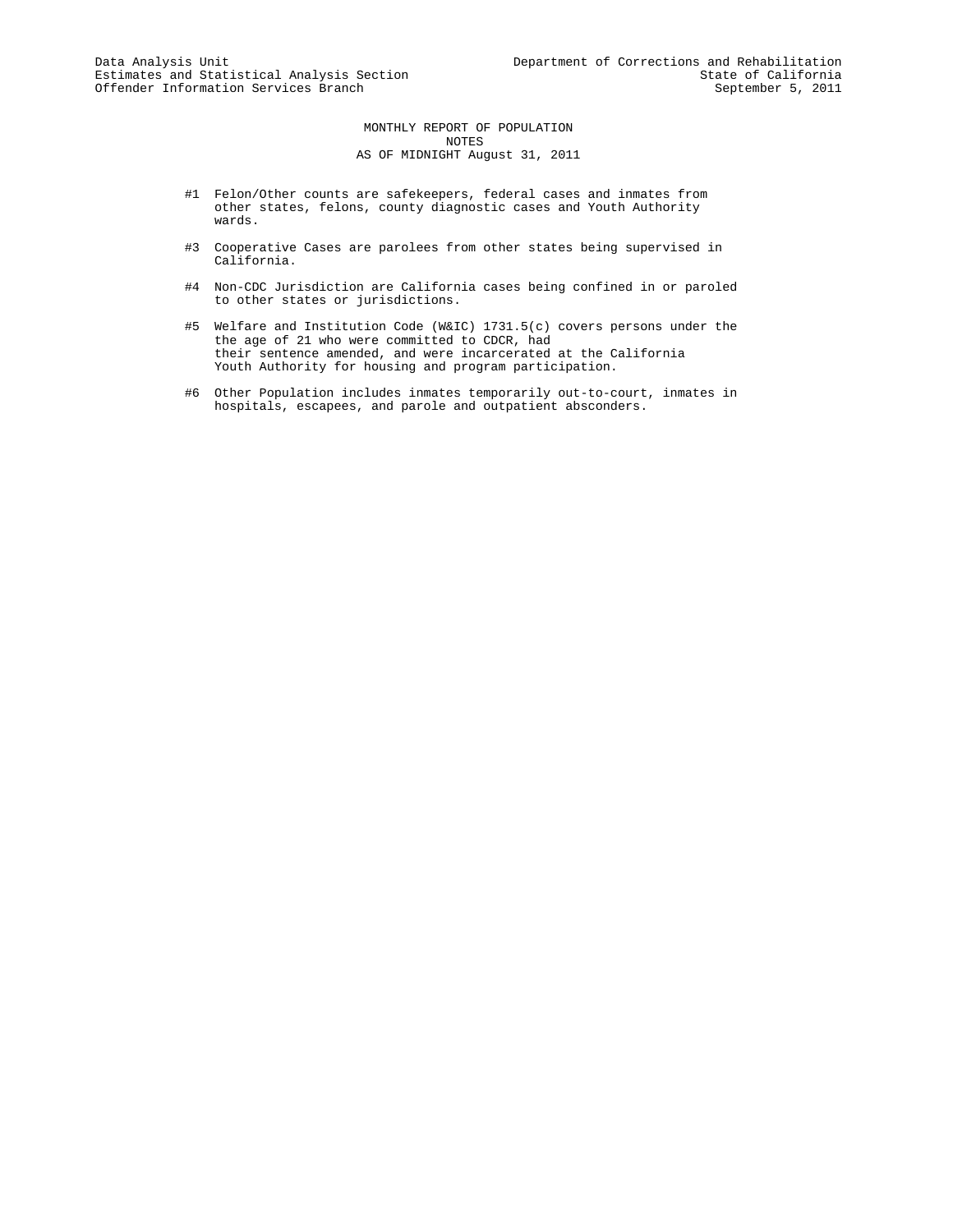## MONTHLY REPORT OF POPULATION AS OF MIDNIGHT September 30, 2011

\_\_\_\_\_\_\_\_\_\_\_\_\_\_\_\_\_\_\_\_\_\_\_\_\_\_\_\_\_\_\_\_\_\_\_\_\_\_\_\_\_\_\_\_\_\_\_\_\_\_\_\_\_\_\_\_\_\_\_\_\_\_\_\_\_\_\_\_\_\_\_\_\_\_\_\_\_\_\_\_\_\_\_\_\_\_\_\_\_\_\_\_\_\_\_\_\_\_\_\_\_

| CHANGE SINCE<br>FELON/<br>CIVIL<br>09/30/10<br>DESIGN PERCENT<br>STAFFED<br>OTHER #1<br>ADDICT<br>TOTAL<br>NO.<br>$_{\rm PCT}$ .<br>CAPACITY OCCUPIED CAPACITY<br>$-4,291$<br>160,295<br>$-479$<br><u>160,774</u><br>$-2.5$<br>I. IN-STATE<br>150,804<br>479 151,283<br>353<br>141,862<br>$-3,431$<br>(MEN, Subtotal)<br>141,509<br>$-2.3$<br>(WOMEN, Subtotal)<br>9,295<br>126<br>9,421<br>$-619$<br>$-6.1$<br>148,048<br>479 148,527<br>$-563$<br>$-0.3$<br>84,130<br>1. INSTITUTIONS/CAMPS<br>176.5<br>148,980<br>479<br>143,977<br>144,456<br>-448<br>$-0.3$<br>79,650<br>181.4<br>144,621<br>INSTITUTIONS<br>90.9<br>4,071<br>$-2.7$<br>4,480<br>CAMPS (CCC, CIW & SCC)* $4,071$<br>$-115$<br>4,359<br>5,245<br>2,558<br>$\overline{\mathbf{0}}$<br>2,558<br>$-3,423$<br>$-57.2$<br>$-48.8$<br>2. IN-STATE CONTRACT BEDS<br>899<br>$-58.7$<br>CCF PRIVATE<br>899<br>$-1,278$<br>2,557<br>35.2<br>247<br>$-2,029$<br>$-89.1$<br>CCF PUBLIC<br>247<br>2,461<br>10.0<br>$-7$<br>PRISONER MOTHER PGM<br>41<br>41<br>$-14.5$<br>47<br>87.2<br>65<br>65<br>$+14$<br>$+27.4$<br>105<br>FAMILY FOUNDATION PGM<br>61.9<br>$-1$<br>$-1.5$<br>64<br>64<br>75<br>85.3<br>FRCCC(BAKERSFIELD)<br>486<br>486<br>$+2$<br>$+0.4$<br>RIO (RIO COSUMNES)<br>756<br>-89<br>SRITA(SANTA RITA)<br>756<br>$-10.5$<br>198<br>$-64 -24.4$<br>3. DMH STATE HOSPITALS<br>198<br>9,491<br>$\overline{0}$<br>9,491<br>II. OUT OF STATE(COCF)<br>4,547<br>4,547<br>ARIZONA<br>2,583<br>2,583<br>MISSISSIPPI<br>2,361<br>2,361<br>OKLAHOMA<br>103,828<br>954 104,782<br>$-3,439$<br>$-3.1$<br>88,250<br>954<br>89,204<br>$-1,072$<br>$-1.1$<br>COMMUNITY SUP(Active)<br>$-6$<br>1,493<br>1,493<br>$-0.4$<br>COOP CASES<br>(Active) #3<br>14,085<br>$-2,361$<br>MNRP & NRP (Inactive)<br>14,085<br>$-14.3$<br>$\overline{\phantom{0}}$<br>$-25$<br>C. NON-CDC JURISDICTION #4<br>1,443<br>1,443<br>$-1.7$<br>490<br>OTHER STATE/FED. INST.<br>490<br>$+9$<br>$+1.8$<br>745<br>745<br>$-41$<br>$-5.2$<br>OUT OF STATE PAROLE<br>39<br>39<br>$-9$<br>$-18.7$<br>OUT OF STATE PAL<br>CYA-W&IC 1731.5(c)<br>169<br>169<br>$+16$<br>$+10.4$<br>INSTITUTIONS #5<br>103<br>13,336<br>$-1,976$<br>13,233<br>$-12.9$<br>INMATES<br>23<br>1,835<br>$-114$<br>$-5.8$<br>1,812<br>OUT-TO-COURT, etc.<br>216<br>216<br>$+10$<br>$+4.8$<br><b>ESCAPED</b><br>80<br>11,205<br>11,285<br>$-1,872$<br>$-14.2$<br>PAROLEES (PAL/RAL)<br>278,799<br>1,536<br>280,335<br>TOTAL CDCR POPULATION<br>$+1$<br>$+0.0$<br>CHANGE FROM LAST MONTH<br>$-377$<br>$+9$<br>$-368$<br>A. TOTAL INSTITUTIONS<br>$-219$<br>$+9$<br>(MEN, Subtotal)<br>$-210$<br>$-111$<br>$\overline{0}$<br>(WOMEN, Subtotal)<br>$-111$<br>$-487$<br>$-37$<br>$-524$<br>B. PAROLE<br>PAROLEES (PAL/RAL)<br>$+162$<br>$\mathbf 0$<br>$+162$<br>D. |                         |  | TOTAL CDCR POPULATION |  |  |  |
|---------------------------------------------------------------------------------------------------------------------------------------------------------------------------------------------------------------------------------------------------------------------------------------------------------------------------------------------------------------------------------------------------------------------------------------------------------------------------------------------------------------------------------------------------------------------------------------------------------------------------------------------------------------------------------------------------------------------------------------------------------------------------------------------------------------------------------------------------------------------------------------------------------------------------------------------------------------------------------------------------------------------------------------------------------------------------------------------------------------------------------------------------------------------------------------------------------------------------------------------------------------------------------------------------------------------------------------------------------------------------------------------------------------------------------------------------------------------------------------------------------------------------------------------------------------------------------------------------------------------------------------------------------------------------------------------------------------------------------------------------------------------------------------------------------------------------------------------------------------------------------------------------------------------------------------------------------------------------------------------------------------------------------------------------------------------------------------------------------------------------------------------------------------------------------------------------------------------------------------------------------------------------------------------------------------------------------------------------------------------------------------------------------------------------------------------------------------------------------------------------------------------------------------------------------------------------------------------------------------------------------------------------------------------------------------------------------------------------------------------------------------------|-------------------------|--|-----------------------|--|--|--|
|                                                                                                                                                                                                                                                                                                                                                                                                                                                                                                                                                                                                                                                                                                                                                                                                                                                                                                                                                                                                                                                                                                                                                                                                                                                                                                                                                                                                                                                                                                                                                                                                                                                                                                                                                                                                                                                                                                                                                                                                                                                                                                                                                                                                                                                                                                                                                                                                                                                                                                                                                                                                                                                                                                                                                                     |                         |  |                       |  |  |  |
|                                                                                                                                                                                                                                                                                                                                                                                                                                                                                                                                                                                                                                                                                                                                                                                                                                                                                                                                                                                                                                                                                                                                                                                                                                                                                                                                                                                                                                                                                                                                                                                                                                                                                                                                                                                                                                                                                                                                                                                                                                                                                                                                                                                                                                                                                                                                                                                                                                                                                                                                                                                                                                                                                                                                                                     |                         |  |                       |  |  |  |
|                                                                                                                                                                                                                                                                                                                                                                                                                                                                                                                                                                                                                                                                                                                                                                                                                                                                                                                                                                                                                                                                                                                                                                                                                                                                                                                                                                                                                                                                                                                                                                                                                                                                                                                                                                                                                                                                                                                                                                                                                                                                                                                                                                                                                                                                                                                                                                                                                                                                                                                                                                                                                                                                                                                                                                     | A. TOTAL INSTITUTIONS   |  |                       |  |  |  |
|                                                                                                                                                                                                                                                                                                                                                                                                                                                                                                                                                                                                                                                                                                                                                                                                                                                                                                                                                                                                                                                                                                                                                                                                                                                                                                                                                                                                                                                                                                                                                                                                                                                                                                                                                                                                                                                                                                                                                                                                                                                                                                                                                                                                                                                                                                                                                                                                                                                                                                                                                                                                                                                                                                                                                                     |                         |  |                       |  |  |  |
|                                                                                                                                                                                                                                                                                                                                                                                                                                                                                                                                                                                                                                                                                                                                                                                                                                                                                                                                                                                                                                                                                                                                                                                                                                                                                                                                                                                                                                                                                                                                                                                                                                                                                                                                                                                                                                                                                                                                                                                                                                                                                                                                                                                                                                                                                                                                                                                                                                                                                                                                                                                                                                                                                                                                                                     |                         |  |                       |  |  |  |
|                                                                                                                                                                                                                                                                                                                                                                                                                                                                                                                                                                                                                                                                                                                                                                                                                                                                                                                                                                                                                                                                                                                                                                                                                                                                                                                                                                                                                                                                                                                                                                                                                                                                                                                                                                                                                                                                                                                                                                                                                                                                                                                                                                                                                                                                                                                                                                                                                                                                                                                                                                                                                                                                                                                                                                     |                         |  |                       |  |  |  |
|                                                                                                                                                                                                                                                                                                                                                                                                                                                                                                                                                                                                                                                                                                                                                                                                                                                                                                                                                                                                                                                                                                                                                                                                                                                                                                                                                                                                                                                                                                                                                                                                                                                                                                                                                                                                                                                                                                                                                                                                                                                                                                                                                                                                                                                                                                                                                                                                                                                                                                                                                                                                                                                                                                                                                                     |                         |  |                       |  |  |  |
|                                                                                                                                                                                                                                                                                                                                                                                                                                                                                                                                                                                                                                                                                                                                                                                                                                                                                                                                                                                                                                                                                                                                                                                                                                                                                                                                                                                                                                                                                                                                                                                                                                                                                                                                                                                                                                                                                                                                                                                                                                                                                                                                                                                                                                                                                                                                                                                                                                                                                                                                                                                                                                                                                                                                                                     |                         |  |                       |  |  |  |
|                                                                                                                                                                                                                                                                                                                                                                                                                                                                                                                                                                                                                                                                                                                                                                                                                                                                                                                                                                                                                                                                                                                                                                                                                                                                                                                                                                                                                                                                                                                                                                                                                                                                                                                                                                                                                                                                                                                                                                                                                                                                                                                                                                                                                                                                                                                                                                                                                                                                                                                                                                                                                                                                                                                                                                     |                         |  |                       |  |  |  |
|                                                                                                                                                                                                                                                                                                                                                                                                                                                                                                                                                                                                                                                                                                                                                                                                                                                                                                                                                                                                                                                                                                                                                                                                                                                                                                                                                                                                                                                                                                                                                                                                                                                                                                                                                                                                                                                                                                                                                                                                                                                                                                                                                                                                                                                                                                                                                                                                                                                                                                                                                                                                                                                                                                                                                                     |                         |  |                       |  |  |  |
|                                                                                                                                                                                                                                                                                                                                                                                                                                                                                                                                                                                                                                                                                                                                                                                                                                                                                                                                                                                                                                                                                                                                                                                                                                                                                                                                                                                                                                                                                                                                                                                                                                                                                                                                                                                                                                                                                                                                                                                                                                                                                                                                                                                                                                                                                                                                                                                                                                                                                                                                                                                                                                                                                                                                                                     |                         |  |                       |  |  |  |
|                                                                                                                                                                                                                                                                                                                                                                                                                                                                                                                                                                                                                                                                                                                                                                                                                                                                                                                                                                                                                                                                                                                                                                                                                                                                                                                                                                                                                                                                                                                                                                                                                                                                                                                                                                                                                                                                                                                                                                                                                                                                                                                                                                                                                                                                                                                                                                                                                                                                                                                                                                                                                                                                                                                                                                     |                         |  |                       |  |  |  |
|                                                                                                                                                                                                                                                                                                                                                                                                                                                                                                                                                                                                                                                                                                                                                                                                                                                                                                                                                                                                                                                                                                                                                                                                                                                                                                                                                                                                                                                                                                                                                                                                                                                                                                                                                                                                                                                                                                                                                                                                                                                                                                                                                                                                                                                                                                                                                                                                                                                                                                                                                                                                                                                                                                                                                                     |                         |  |                       |  |  |  |
|                                                                                                                                                                                                                                                                                                                                                                                                                                                                                                                                                                                                                                                                                                                                                                                                                                                                                                                                                                                                                                                                                                                                                                                                                                                                                                                                                                                                                                                                                                                                                                                                                                                                                                                                                                                                                                                                                                                                                                                                                                                                                                                                                                                                                                                                                                                                                                                                                                                                                                                                                                                                                                                                                                                                                                     |                         |  |                       |  |  |  |
|                                                                                                                                                                                                                                                                                                                                                                                                                                                                                                                                                                                                                                                                                                                                                                                                                                                                                                                                                                                                                                                                                                                                                                                                                                                                                                                                                                                                                                                                                                                                                                                                                                                                                                                                                                                                                                                                                                                                                                                                                                                                                                                                                                                                                                                                                                                                                                                                                                                                                                                                                                                                                                                                                                                                                                     |                         |  |                       |  |  |  |
|                                                                                                                                                                                                                                                                                                                                                                                                                                                                                                                                                                                                                                                                                                                                                                                                                                                                                                                                                                                                                                                                                                                                                                                                                                                                                                                                                                                                                                                                                                                                                                                                                                                                                                                                                                                                                                                                                                                                                                                                                                                                                                                                                                                                                                                                                                                                                                                                                                                                                                                                                                                                                                                                                                                                                                     |                         |  |                       |  |  |  |
|                                                                                                                                                                                                                                                                                                                                                                                                                                                                                                                                                                                                                                                                                                                                                                                                                                                                                                                                                                                                                                                                                                                                                                                                                                                                                                                                                                                                                                                                                                                                                                                                                                                                                                                                                                                                                                                                                                                                                                                                                                                                                                                                                                                                                                                                                                                                                                                                                                                                                                                                                                                                                                                                                                                                                                     |                         |  |                       |  |  |  |
|                                                                                                                                                                                                                                                                                                                                                                                                                                                                                                                                                                                                                                                                                                                                                                                                                                                                                                                                                                                                                                                                                                                                                                                                                                                                                                                                                                                                                                                                                                                                                                                                                                                                                                                                                                                                                                                                                                                                                                                                                                                                                                                                                                                                                                                                                                                                                                                                                                                                                                                                                                                                                                                                                                                                                                     |                         |  |                       |  |  |  |
|                                                                                                                                                                                                                                                                                                                                                                                                                                                                                                                                                                                                                                                                                                                                                                                                                                                                                                                                                                                                                                                                                                                                                                                                                                                                                                                                                                                                                                                                                                                                                                                                                                                                                                                                                                                                                                                                                                                                                                                                                                                                                                                                                                                                                                                                                                                                                                                                                                                                                                                                                                                                                                                                                                                                                                     |                         |  |                       |  |  |  |
|                                                                                                                                                                                                                                                                                                                                                                                                                                                                                                                                                                                                                                                                                                                                                                                                                                                                                                                                                                                                                                                                                                                                                                                                                                                                                                                                                                                                                                                                                                                                                                                                                                                                                                                                                                                                                                                                                                                                                                                                                                                                                                                                                                                                                                                                                                                                                                                                                                                                                                                                                                                                                                                                                                                                                                     |                         |  |                       |  |  |  |
|                                                                                                                                                                                                                                                                                                                                                                                                                                                                                                                                                                                                                                                                                                                                                                                                                                                                                                                                                                                                                                                                                                                                                                                                                                                                                                                                                                                                                                                                                                                                                                                                                                                                                                                                                                                                                                                                                                                                                                                                                                                                                                                                                                                                                                                                                                                                                                                                                                                                                                                                                                                                                                                                                                                                                                     |                         |  |                       |  |  |  |
|                                                                                                                                                                                                                                                                                                                                                                                                                                                                                                                                                                                                                                                                                                                                                                                                                                                                                                                                                                                                                                                                                                                                                                                                                                                                                                                                                                                                                                                                                                                                                                                                                                                                                                                                                                                                                                                                                                                                                                                                                                                                                                                                                                                                                                                                                                                                                                                                                                                                                                                                                                                                                                                                                                                                                                     |                         |  |                       |  |  |  |
|                                                                                                                                                                                                                                                                                                                                                                                                                                                                                                                                                                                                                                                                                                                                                                                                                                                                                                                                                                                                                                                                                                                                                                                                                                                                                                                                                                                                                                                                                                                                                                                                                                                                                                                                                                                                                                                                                                                                                                                                                                                                                                                                                                                                                                                                                                                                                                                                                                                                                                                                                                                                                                                                                                                                                                     |                         |  |                       |  |  |  |
|                                                                                                                                                                                                                                                                                                                                                                                                                                                                                                                                                                                                                                                                                                                                                                                                                                                                                                                                                                                                                                                                                                                                                                                                                                                                                                                                                                                                                                                                                                                                                                                                                                                                                                                                                                                                                                                                                                                                                                                                                                                                                                                                                                                                                                                                                                                                                                                                                                                                                                                                                                                                                                                                                                                                                                     | B. PAROLE               |  |                       |  |  |  |
|                                                                                                                                                                                                                                                                                                                                                                                                                                                                                                                                                                                                                                                                                                                                                                                                                                                                                                                                                                                                                                                                                                                                                                                                                                                                                                                                                                                                                                                                                                                                                                                                                                                                                                                                                                                                                                                                                                                                                                                                                                                                                                                                                                                                                                                                                                                                                                                                                                                                                                                                                                                                                                                                                                                                                                     |                         |  |                       |  |  |  |
|                                                                                                                                                                                                                                                                                                                                                                                                                                                                                                                                                                                                                                                                                                                                                                                                                                                                                                                                                                                                                                                                                                                                                                                                                                                                                                                                                                                                                                                                                                                                                                                                                                                                                                                                                                                                                                                                                                                                                                                                                                                                                                                                                                                                                                                                                                                                                                                                                                                                                                                                                                                                                                                                                                                                                                     |                         |  |                       |  |  |  |
|                                                                                                                                                                                                                                                                                                                                                                                                                                                                                                                                                                                                                                                                                                                                                                                                                                                                                                                                                                                                                                                                                                                                                                                                                                                                                                                                                                                                                                                                                                                                                                                                                                                                                                                                                                                                                                                                                                                                                                                                                                                                                                                                                                                                                                                                                                                                                                                                                                                                                                                                                                                                                                                                                                                                                                     |                         |  |                       |  |  |  |
|                                                                                                                                                                                                                                                                                                                                                                                                                                                                                                                                                                                                                                                                                                                                                                                                                                                                                                                                                                                                                                                                                                                                                                                                                                                                                                                                                                                                                                                                                                                                                                                                                                                                                                                                                                                                                                                                                                                                                                                                                                                                                                                                                                                                                                                                                                                                                                                                                                                                                                                                                                                                                                                                                                                                                                     |                         |  |                       |  |  |  |
|                                                                                                                                                                                                                                                                                                                                                                                                                                                                                                                                                                                                                                                                                                                                                                                                                                                                                                                                                                                                                                                                                                                                                                                                                                                                                                                                                                                                                                                                                                                                                                                                                                                                                                                                                                                                                                                                                                                                                                                                                                                                                                                                                                                                                                                                                                                                                                                                                                                                                                                                                                                                                                                                                                                                                                     |                         |  |                       |  |  |  |
|                                                                                                                                                                                                                                                                                                                                                                                                                                                                                                                                                                                                                                                                                                                                                                                                                                                                                                                                                                                                                                                                                                                                                                                                                                                                                                                                                                                                                                                                                                                                                                                                                                                                                                                                                                                                                                                                                                                                                                                                                                                                                                                                                                                                                                                                                                                                                                                                                                                                                                                                                                                                                                                                                                                                                                     |                         |  |                       |  |  |  |
|                                                                                                                                                                                                                                                                                                                                                                                                                                                                                                                                                                                                                                                                                                                                                                                                                                                                                                                                                                                                                                                                                                                                                                                                                                                                                                                                                                                                                                                                                                                                                                                                                                                                                                                                                                                                                                                                                                                                                                                                                                                                                                                                                                                                                                                                                                                                                                                                                                                                                                                                                                                                                                                                                                                                                                     |                         |  |                       |  |  |  |
|                                                                                                                                                                                                                                                                                                                                                                                                                                                                                                                                                                                                                                                                                                                                                                                                                                                                                                                                                                                                                                                                                                                                                                                                                                                                                                                                                                                                                                                                                                                                                                                                                                                                                                                                                                                                                                                                                                                                                                                                                                                                                                                                                                                                                                                                                                                                                                                                                                                                                                                                                                                                                                                                                                                                                                     |                         |  |                       |  |  |  |
|                                                                                                                                                                                                                                                                                                                                                                                                                                                                                                                                                                                                                                                                                                                                                                                                                                                                                                                                                                                                                                                                                                                                                                                                                                                                                                                                                                                                                                                                                                                                                                                                                                                                                                                                                                                                                                                                                                                                                                                                                                                                                                                                                                                                                                                                                                                                                                                                                                                                                                                                                                                                                                                                                                                                                                     |                         |  |                       |  |  |  |
|                                                                                                                                                                                                                                                                                                                                                                                                                                                                                                                                                                                                                                                                                                                                                                                                                                                                                                                                                                                                                                                                                                                                                                                                                                                                                                                                                                                                                                                                                                                                                                                                                                                                                                                                                                                                                                                                                                                                                                                                                                                                                                                                                                                                                                                                                                                                                                                                                                                                                                                                                                                                                                                                                                                                                                     | D. OTHER POPULATIONS #6 |  |                       |  |  |  |
|                                                                                                                                                                                                                                                                                                                                                                                                                                                                                                                                                                                                                                                                                                                                                                                                                                                                                                                                                                                                                                                                                                                                                                                                                                                                                                                                                                                                                                                                                                                                                                                                                                                                                                                                                                                                                                                                                                                                                                                                                                                                                                                                                                                                                                                                                                                                                                                                                                                                                                                                                                                                                                                                                                                                                                     |                         |  |                       |  |  |  |
|                                                                                                                                                                                                                                                                                                                                                                                                                                                                                                                                                                                                                                                                                                                                                                                                                                                                                                                                                                                                                                                                                                                                                                                                                                                                                                                                                                                                                                                                                                                                                                                                                                                                                                                                                                                                                                                                                                                                                                                                                                                                                                                                                                                                                                                                                                                                                                                                                                                                                                                                                                                                                                                                                                                                                                     |                         |  |                       |  |  |  |
|                                                                                                                                                                                                                                                                                                                                                                                                                                                                                                                                                                                                                                                                                                                                                                                                                                                                                                                                                                                                                                                                                                                                                                                                                                                                                                                                                                                                                                                                                                                                                                                                                                                                                                                                                                                                                                                                                                                                                                                                                                                                                                                                                                                                                                                                                                                                                                                                                                                                                                                                                                                                                                                                                                                                                                     |                         |  |                       |  |  |  |
|                                                                                                                                                                                                                                                                                                                                                                                                                                                                                                                                                                                                                                                                                                                                                                                                                                                                                                                                                                                                                                                                                                                                                                                                                                                                                                                                                                                                                                                                                                                                                                                                                                                                                                                                                                                                                                                                                                                                                                                                                                                                                                                                                                                                                                                                                                                                                                                                                                                                                                                                                                                                                                                                                                                                                                     |                         |  |                       |  |  |  |
|                                                                                                                                                                                                                                                                                                                                                                                                                                                                                                                                                                                                                                                                                                                                                                                                                                                                                                                                                                                                                                                                                                                                                                                                                                                                                                                                                                                                                                                                                                                                                                                                                                                                                                                                                                                                                                                                                                                                                                                                                                                                                                                                                                                                                                                                                                                                                                                                                                                                                                                                                                                                                                                                                                                                                                     |                         |  |                       |  |  |  |
|                                                                                                                                                                                                                                                                                                                                                                                                                                                                                                                                                                                                                                                                                                                                                                                                                                                                                                                                                                                                                                                                                                                                                                                                                                                                                                                                                                                                                                                                                                                                                                                                                                                                                                                                                                                                                                                                                                                                                                                                                                                                                                                                                                                                                                                                                                                                                                                                                                                                                                                                                                                                                                                                                                                                                                     |                         |  |                       |  |  |  |
|                                                                                                                                                                                                                                                                                                                                                                                                                                                                                                                                                                                                                                                                                                                                                                                                                                                                                                                                                                                                                                                                                                                                                                                                                                                                                                                                                                                                                                                                                                                                                                                                                                                                                                                                                                                                                                                                                                                                                                                                                                                                                                                                                                                                                                                                                                                                                                                                                                                                                                                                                                                                                                                                                                                                                                     |                         |  |                       |  |  |  |
|                                                                                                                                                                                                                                                                                                                                                                                                                                                                                                                                                                                                                                                                                                                                                                                                                                                                                                                                                                                                                                                                                                                                                                                                                                                                                                                                                                                                                                                                                                                                                                                                                                                                                                                                                                                                                                                                                                                                                                                                                                                                                                                                                                                                                                                                                                                                                                                                                                                                                                                                                                                                                                                                                                                                                                     |                         |  |                       |  |  |  |
|                                                                                                                                                                                                                                                                                                                                                                                                                                                                                                                                                                                                                                                                                                                                                                                                                                                                                                                                                                                                                                                                                                                                                                                                                                                                                                                                                                                                                                                                                                                                                                                                                                                                                                                                                                                                                                                                                                                                                                                                                                                                                                                                                                                                                                                                                                                                                                                                                                                                                                                                                                                                                                                                                                                                                                     |                         |  |                       |  |  |  |
|                                                                                                                                                                                                                                                                                                                                                                                                                                                                                                                                                                                                                                                                                                                                                                                                                                                                                                                                                                                                                                                                                                                                                                                                                                                                                                                                                                                                                                                                                                                                                                                                                                                                                                                                                                                                                                                                                                                                                                                                                                                                                                                                                                                                                                                                                                                                                                                                                                                                                                                                                                                                                                                                                                                                                                     |                         |  |                       |  |  |  |

This report contains the latest available reliable population figures from OBIS. They have been carefully audited, but are preliminary, and therefore subject to revision.

\*Figure excludes institution based camps. Total persons in camps, including base camps, are 4,150. Base camp at CMC is included in institution counts.

Report # TPOP-8. Questions: (916) 327-3262 (CALNET) 467-3262.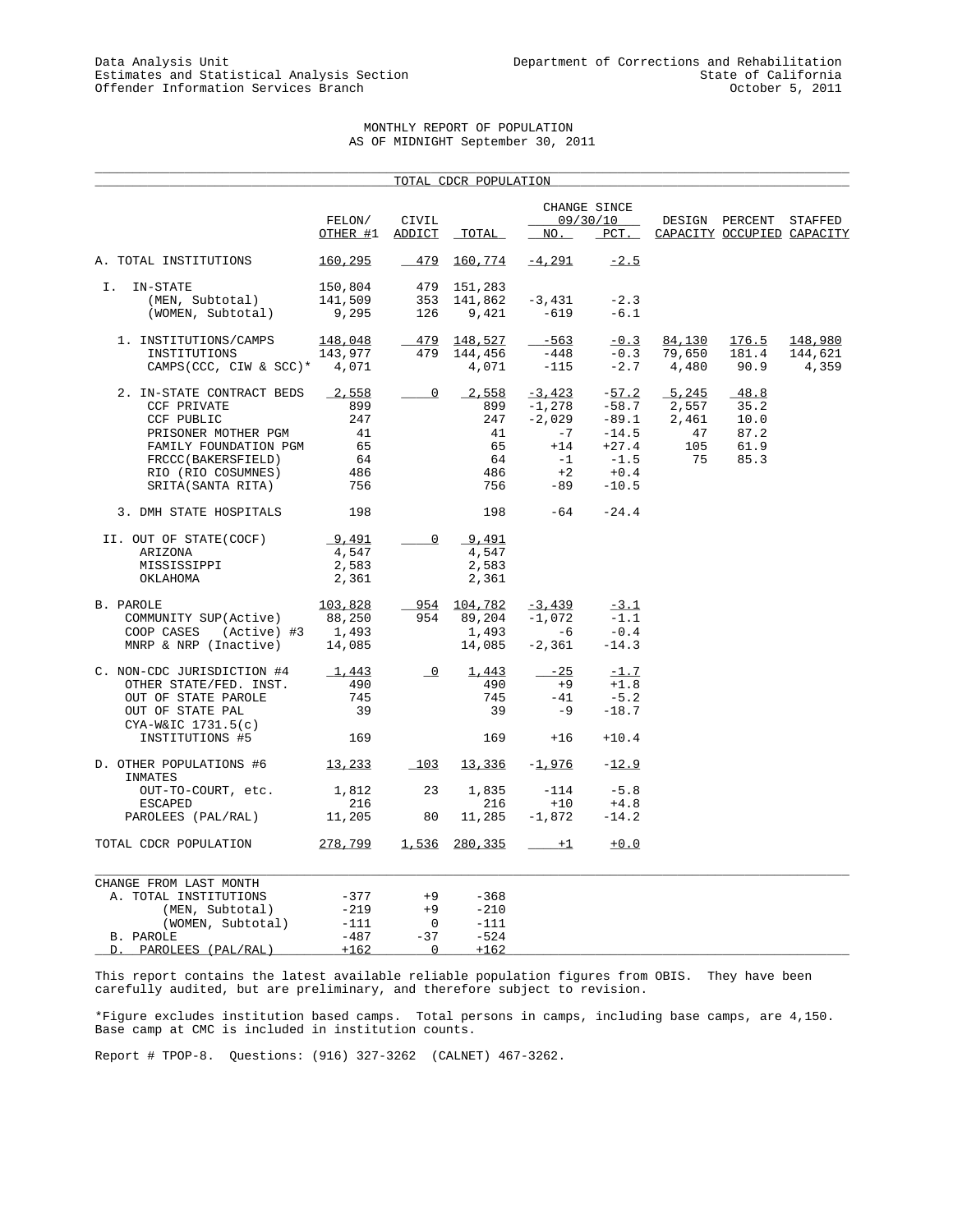|               | INSTITUTIONS/CAMPS            | FELON/<br>OTHER | CIVIL<br>ADDICT | TOTAL   | DESIGN<br>CAPACITY | PERCENT<br>OCCUPIED | <b>STAFFED</b><br>CAPACITY |
|---------------|-------------------------------|-----------------|-----------------|---------|--------------------|---------------------|----------------------------|
|               |                               |                 |                 |         |                    |                     |                            |
| MALE          |                               |                 |                 |         |                    |                     |                            |
| ASP           | (AVENAL SP)                   | 5,740           |                 | 5,740   | 2,920              | 196.6               | 5,760                      |
| ccc           | (CAL CORRECTL CTR)            | 5,460           |                 | 5,460   | 3,883              | 140.6               | 5,533                      |
| CCI           | (CAL CORRECTL INSTITN)        | 5,710           |                 | 5,710   | 2,783              | 205.2               | 5,812                      |
| CIM           | (CAL INSTITN FOR MEN)         | 6,077           |                 | 6,081   | 2,976              | 204.3               | 7,407                      |
| CMF           | (CAL MEDICAL FACIL)           | 2,941           |                 | 2,941   | 2,297              | 128.0               | 2,780                      |
| <b>CMC</b>    | (CAL MEN'S COLONY)            | 6,218           |                 | 6,218   | 3,838              | 162.0               | 6,111                      |
| CRC           | (CAL REHAB CTR, MEN)          | 3,861           | 314             | 4,175   | 2,491              | 167.6               | 4,176                      |
| CAL           | (CAL SP, CALIPATRIA)          | 4,295           |                 | 4,295   | 2,308              | 186.1               | 4,145                      |
| CEN           | (CAL SP, CENTINELA)           | 4,151           |                 | 4,151   | 2,308              | 179.9               | 4,143                      |
| COR           | (CAL SP, CORCORAN)            | 4,983           |                 | 4,983   | 3,116              | 159.9               | 4,918                      |
| <b>LAC</b>    | (CAL SP, LOS ANGELES CO)      | 4,296           |                 | 4,296   | 2,300              | 186.8               | 4,380                      |
| SAC           | (CAL SP, SACRAMENTO)          | 2,871           |                 | 2,871   | 1,828              | 157.1               | 2,843                      |
| SO            | (CAL SP, SAN QUENTIN)         | 4,671           | $\overline{4}$  | 4,675   | 3,082              | 151.7               | 4,792                      |
|               | SOL (CAL SP, SOLANO)          | 5,004           |                 | 5,004   | 2,610              | 191.7               | 4,990                      |
|               | SATF (CAL SATF AND SP - COR)  | 6,362           | 13              | 6,375   | 3,424              | 186.2               | 6,138                      |
|               | CVSP (CHUCKAWALLA VALLEY SP)  | 3,153           |                 | 3,153   | 1,738              | 181.4               | 3,218                      |
| CTF           | (CORRL TRAING FAC)            | 6,586           |                 | 6,586   | 3,312              | 198.9               | 6,127                      |
| DVI           | (DEUEL VOCATL INSTITN)        | 3,883           | 6               | 3,889   | 1,681              | 231.4               | 3,811                      |
|               | FOL (FOLSOM SP)               | 3,705           | 1               | 3,706   | 2,469              | 150.1               | 3,601                      |
|               | HDP (HIGH DESERT SP)          | 4,257           | $\mathbf{1}$    | 4,258   | 2,324              | 183.2               | 4,211                      |
|               | IRON (IRONWOOD SP)            | 4,179           |                 | 4,179   | 2,200              | 190.0               | 4,060                      |
|               | KVSP (KERN VALLEY SP)         | 4,672           |                 | 4,672   | 2,448              | 190.8               | 4,729                      |
|               | MCSP (MULE CREEK SP)          | 3,597           |                 | 3,597   | 1,700              | 211.6               | 3,516                      |
|               | NKSP (NORTH KERN SP)          | 5,094           | $\overline{3}$  | 5,097   | 2,694              | 189.2               | 5,110                      |
|               | PBSP (PELICAN BAY SP)         | 3,267           |                 | 3,267   | 2,380              | 137.3               | 3,208                      |
|               | PVSP (PLEASANT VALLEY SP)     | 4,619           |                 | 4,619   | 2,308              | 200.1               | 4,647                      |
|               | RJD (RJ DONOVAN CORR FACIL)   | 4,335           |                 | 4,335   | 2,200              | 197.0               | 4,436                      |
|               | SVSP (SALINAS VAL SP)         | 3,944           |                 | 3,944   | 2,452              | 160.8               | 3,909                      |
|               | SCC (SIERRA CONSERV CTR)      | 5,265           |                 | 5,265   | 3,736              | 140.9               | 5,548                      |
| WSP           | (WASCO SP)                    | 5,778           | $7\overline{ }$ | 5,785   | 2,984              | 193.9               | 5,584                      |
|               | MALE TOTAL:                   | 138,974         | 353             | 139,327 | 78,790             | 176.8               | 139,643                    |
|               |                               |                 |                 |         |                    |                     |                            |
| <b>FEMALE</b> |                               |                 |                 |         |                    |                     |                            |
|               | CIW (CAL INST FOR WOMEN)      | 1,852           | 116             | 1,968   | 1,356              | 145.1               | 2,157                      |
|               | CCWF (CENT CAL WOMEN'S FACIL) | 3,731           | 5               | 3,736   | 2,004              | 186.4               | 3,859                      |
|               | VSP (VALLEY SP)               | 3,491           | 5               | 3,496   | 1,980              | 176.6               | 3,321                      |
|               | FEMALE TOTAL:                 | 9,074           | 126             | 9,200   | 5,340              | 172.3               | 9,337                      |
|               |                               |                 |                 |         |                    |                     |                            |
|               |                               |                 |                 |         |                    |                     |                            |

| $T$ $\cap$ $T$ $\cap$ $T$ $\cap$<br><u>. சு</u> பப<br>-- | $\ddot{\phantom{0}}$ | $1 - C$<br><u>. ப</u><br>. . | $ -$ | .<br>$\overline{\phantom{a}}$<br>. . |  |
|----------------------------------------------------------|----------------------|------------------------------|------|--------------------------------------|--|
|                                                          |                      |                              |      |                                      |  |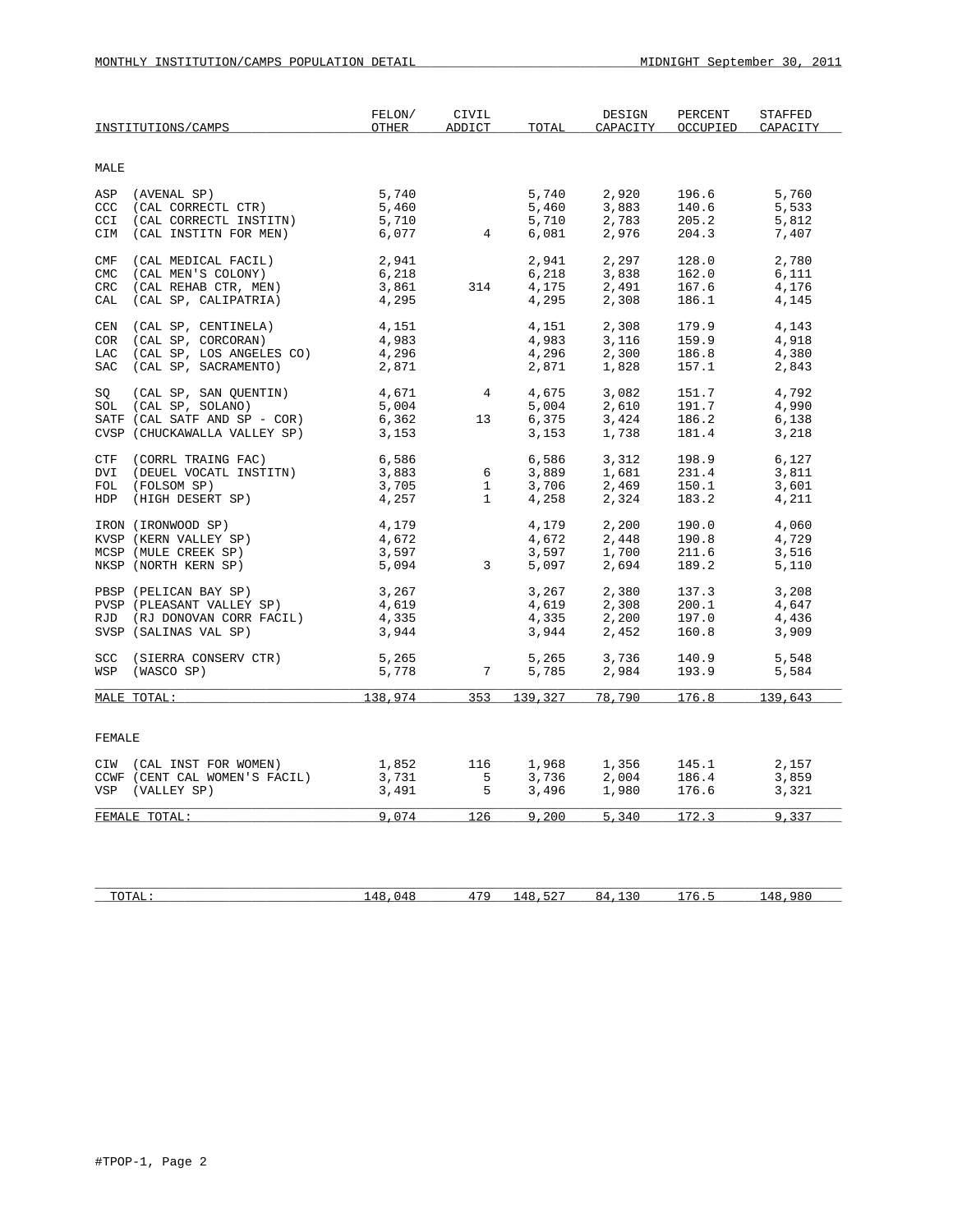MONTHLY REPORT OF POPULATION NOTES AS OF MIDNIGHT September 30, 2011

- #1 Felon/Other counts are safekeepers, federal cases and inmates from other states, felons, county diagnostic cases and Youth Authority wards.
- #3 Cooperative Cases are parolees from other states being supervised in California.
- #4 Non-CDC Jurisdiction are California cases being confined in or paroled to other states or jurisdictions.
- #5 Welfare and Institution Code (W&IC) 1731.5(c) covers persons under the the age of 21 who were committed to CDCR, had their sentence amended, and were incarcerated at the California Youth Authority for housing and program participation.
- #6 Other Population includes inmates temporarily out-to-court, inmates in hospitals, escapees, and parole and outpatient absconders.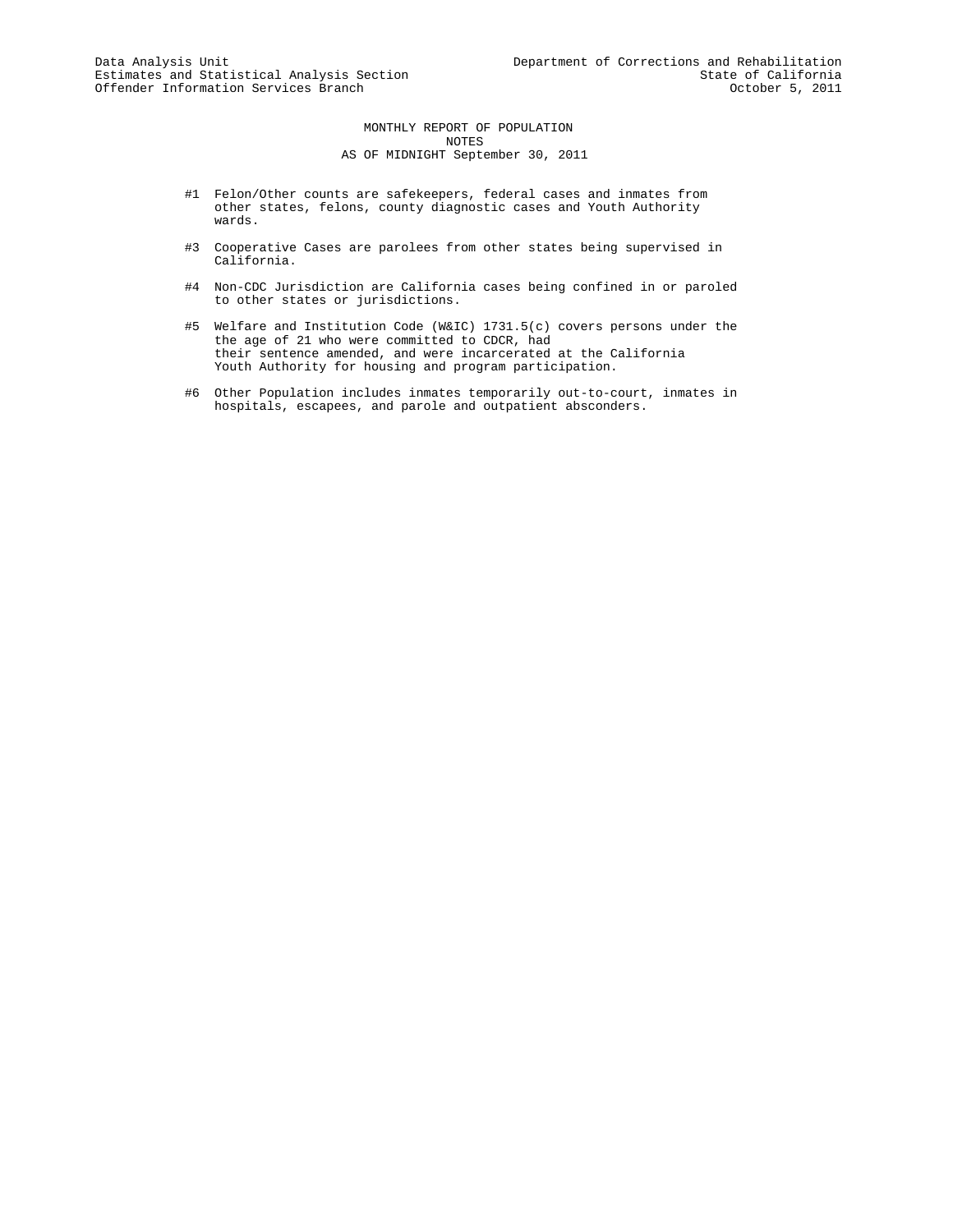## MONTHLY REPORT OF POPULATION AS OF MIDNIGHT October 31, 2011

|                                                                                                                                                                         |                                                    |                               | TOTAL CDCR POPULATION                                |                                                                              |                                                                                   |                                            |                                              |                             |
|-------------------------------------------------------------------------------------------------------------------------------------------------------------------------|----------------------------------------------------|-------------------------------|------------------------------------------------------|------------------------------------------------------------------------------|-----------------------------------------------------------------------------------|--------------------------------------------|----------------------------------------------|-----------------------------|
|                                                                                                                                                                         | FELON/<br>OTHER #1                                 | CIVIL<br>ADDICT               | TOTAL                                                | NO.                                                                          | CHANGE SINCE<br>10/31/10<br>$_{PCT}$ .                                            |                                            | DESIGN PERCENT<br>CAPACITY OCCUPIED CAPACITY | STAFFED                     |
| A. TOTAL INSTITUTIONS                                                                                                                                                   | 156,135                                            | $-460$                        | 156,595                                              | $-7,995$                                                                     | $-4.8$                                                                            |                                            |                                              |                             |
| IN-STATE<br>Ι.<br>(MEN, Subtotal)<br>(WOMEN, Subtotal)                                                                                                                  | 146,666<br>137,699<br>8,967                        | 460<br>332<br>128             | 147,126<br>138,031<br>9,095                          | $-6,592$<br>$-942$                                                           | $-4.5$<br>$-9.3$                                                                  |                                            |                                              |                             |
| 1. INSTITUTIONS/CAMPS<br>INSTITUTIONS<br>CAMPS (CCC, CIW & SCC) *                                                                                                       | 144,593<br>140,628<br>3,965                        | 460                           | $-460$ 145,053<br>141,088<br>3,965                   | $-3,507$<br>$-3,307$<br>$-200$                                               | $-2.3$<br>$-2.2$                                                                  | 84,130<br>79,650<br>$-4.8$ $4,480$         | 172.4<br>177.1<br>88.5                       | 147,787<br>143,428<br>4,359 |
| 2. IN-STATE CONTRACT BEDS<br>CCF PRIVATE<br>CCF PUBLIC<br>PRISONER MOTHER PGM<br>FAMILY FOUNDATION PGM<br>FRCCC(BAKERSFIELD)<br>RIO (RIO COSUMNES)<br>SRITA(SANTA RITA) | 1,859<br>650<br>63<br>35<br>52<br>65<br>504<br>490 | $\overline{0}$                | 1,859<br>650<br>63<br>35<br>52<br>65<br>504<br>490   | $-3,997$<br>$-1,510$<br>$-2,180$<br>$-13$<br>$-2$<br>$-2$<br>$+29$<br>$-287$ | $-68.2$<br>$-69.9$<br>$-97.1$<br>$-27.0$<br>$-3.7$<br>$-2.9$<br>$+6.1$<br>$-36.9$ | 5,245<br>2,557<br>2,461<br>47<br>105<br>75 | 35.4<br>25.4<br>2.6<br>74.5<br>49.5<br>86.7  |                             |
| 3. DMH STATE HOSPITALS                                                                                                                                                  | 214                                                |                               | 214                                                  | $-30$                                                                        | $-12.2$                                                                           |                                            |                                              |                             |
| II. OUT OF STATE(COCF)<br>ARIZONA<br>MISSISSIPPI<br>OKLAHOMA                                                                                                            | 9,469<br>4,539<br>2,574<br>2,356                   | $\overline{0}$                | 9,469<br>4,539<br>2,574<br>2,356                     |                                                                              |                                                                                   |                                            |                                              |                             |
| B. PAROLE<br>COMMUNITY SUP(Active)<br>COOP CASES<br>(Active) #3<br>MNRP & NRP (Inactive)                                                                                | 103,560<br>88,903<br>1,500<br>13,157               | 947                           | 947 104,507<br>89,850<br>1,500<br>13,157             | $-3,195$<br>$+27$<br>$+5$<br>$-3,227$                                        | $-2.9$<br>$+0.0$<br>$+0.3$<br>$-19.6$                                             |                                            |                                              |                             |
| C. NON-CDC JURISDICTION #4<br>OTHER STATE/FED. INST.<br>OUT OF STATE PAROLE<br>OUT OF STATE PAL<br>$CYA-W&IC$ 1731.5(c)                                                 | 1,422<br>506<br>716<br>37                          | $\overline{\phantom{a}}$      | 1,422<br>506<br>716<br>37                            | $-15$<br>$+28$<br>$-47$<br>$-11$                                             | $-1.0$<br>$+5.8$<br>$-6.1$<br>$-22.9$                                             |                                            |                                              |                             |
| INSTITUTIONS #5                                                                                                                                                         | 163                                                |                               | 163                                                  | $+15$                                                                        | $+10.1$                                                                           |                                            |                                              |                             |
| D. OTHER POPULATIONS #6<br>INMATES                                                                                                                                      | <u>13,223</u>                                      | $-93$                         | <u>13,316</u>                                        | $-2,133$                                                                     | $-13.8$                                                                           |                                            |                                              |                             |
| OUT-TO-COURT, etc.<br><b>ESCAPED</b><br>PAROLEES (PAL/RAL)                                                                                                              | 1,726<br>215<br>11,282                             | 16<br>77                      | 1,742<br>215<br>11,359                               | $-179$<br>$+7$<br>-1,961                                                     | $-9.3$<br>$+3.3$<br>$-14.7$                                                       |                                            |                                              |                             |
| TOTAL CDCR POPULATION                                                                                                                                                   | 274,340                                            | 1,500                         | 275,840                                              | $-3,408$                                                                     | $-1.2$                                                                            |                                            |                                              |                             |
| CHANGE FROM LAST MONTH<br>A. TOTAL INSTITUTIONS<br>(MEN, Subtotal)<br>(WOMEN, Subtotal)<br>B. PAROLE<br>PAROLEES (PAL/RAL)<br>D.                                        | $-4,160$<br>$-3,810$<br>$-328$<br>$-268$<br>$+77$  | $-21$<br>$+2$<br>$-7$<br>$-3$ | $-19 - 4,179$<br>$-3,831$<br>-326<br>$-275$<br>$+74$ |                                                                              |                                                                                   |                                            |                                              |                             |

This report contains the latest available reliable population figures from OBIS. They have been carefully audited, but are preliminary, and therefore subject to revision.

\*Figure excludes institution based camps. Total persons in camps, including base camps, are 4,040. Base camp at CMC is included in institution counts.

Report # TPOP-8. Questions: (916) 327-3262 (CALNET) 467-3262.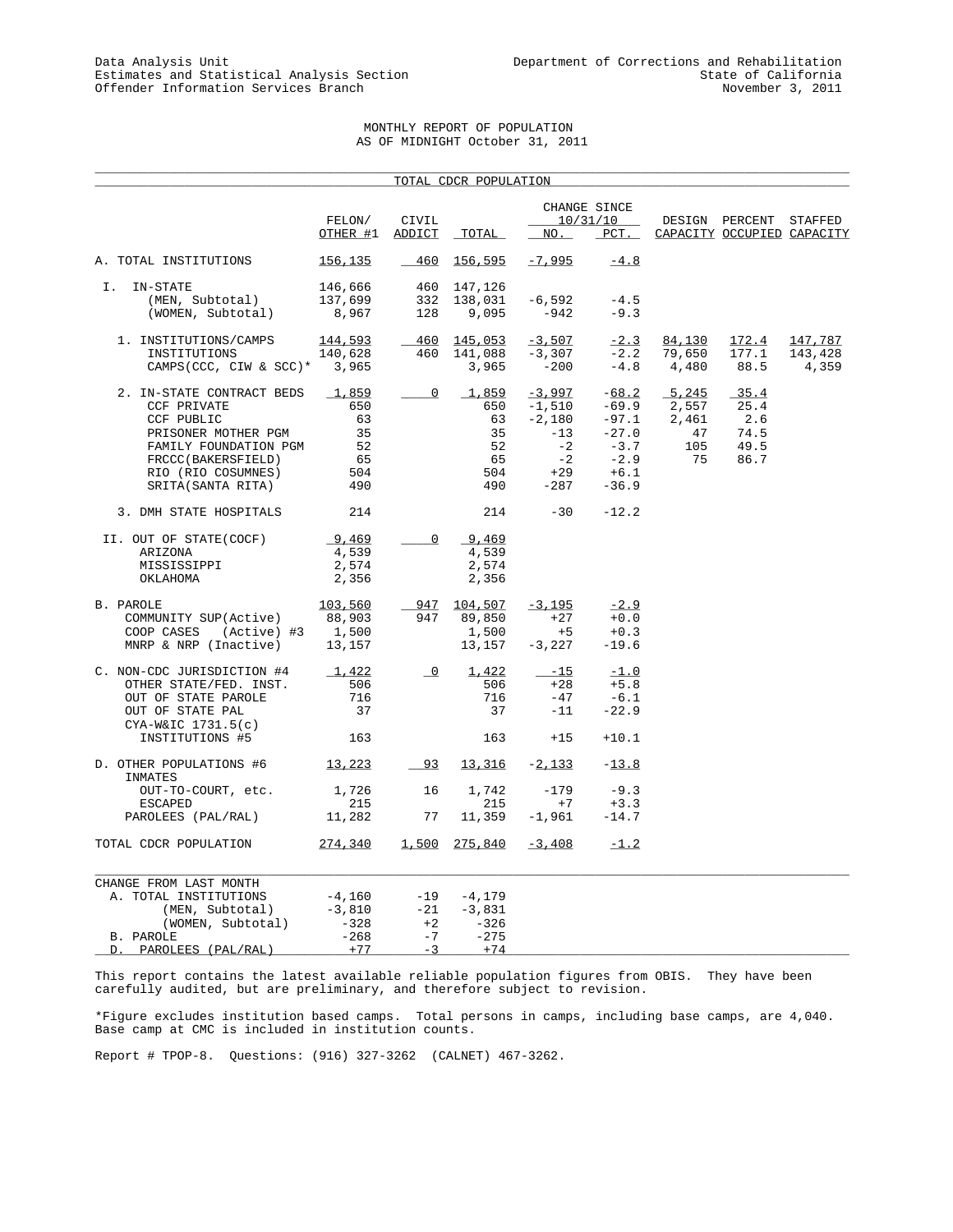|            | INSTITUTIONS/CAMPS            | FELON/<br>OTHER | CIVIL<br>ADDICT | TOTAL | DESIGN<br>CAPACITY | PERCENT<br>OCCUPIED | <b>STAFFED</b><br>CAPACITY |
|------------|-------------------------------|-----------------|-----------------|-------|--------------------|---------------------|----------------------------|
| MALE       |                               |                 |                 |       |                    |                     |                            |
|            | ASP (AVENAL SP)               | 5,712           |                 | 5,712 | 2,920              | 195.6               | 5,760                      |
|            | CCC (CAL CORRECTL CTR)        | 5,455           |                 | 5,455 | 3,883              | 140.5               | 5,533                      |
| CCI        | (CAL CORRECTL INSTITN)        | 5,486           |                 | 5,486 | 2,783              | 197.1               | 5,812                      |
| CIM        | (CAL INSTITN FOR MEN)         | 5,687           | 6               | 5,693 | 2,976              | 191.3               | 6,937                      |
| CMF        | (CAL MEDICAL FACIL)           | 2,887           |                 | 2,887 | 2,297              | 125.7               | 2,780                      |
| <b>CMC</b> | (CAL MEN'S COLONY)            | 6,181           |                 | 6,181 | 3,838              | 161.0               | 6,111                      |
| CRC        | (CAL REHAB CTR, MEN)          | 3,825           | 297             | 4,122 | 2,491              | 165.5               | 4,176                      |
| CAL        | (CAL SP, CALIPATRIA)          | 4,318           |                 | 4,318 | 2,308              | 187.1               | 4,145                      |
| CEN        | (CAL SP, CENTINELA)           | 4,163           |                 | 4,163 | 2,308              | 180.4               | 4,143                      |
| COR        | (CAL SP, CORCORAN)            | 4,977           |                 | 4,977 | 3,116              | 159.7               | 4,918                      |
|            | LAC (CAL SP, LOS ANGELES CO)  | 4,289           |                 | 4,289 | 2,300              | 186.5               | 4,380                      |
|            | SAC (CAL SP, SACRAMENTO)      | 2,835           |                 | 2,835 | 1,828              | 155.1               | 2,843                      |
| SO         | (CAL SP, SAN QUENTIN)         | 4,222           | $3^{\circ}$     | 4,225 | 3,082              | 137.1               | 4,792                      |
|            | SOL (CAL SP, SOLANO)          | 4,995           |                 | 4,995 | 2,610              | 191.4               | 4,990                      |
|            | SATF (CAL SATF AND SP - COR)  | 6,242           | 9               | 6,251 | 3,424              | 182.6               | 6,138                      |
|            | CVSP (CHUCKAWALLA VALLEY SP)  | 3,169           |                 | 3,169 | 1,738              | 182.3               | 3,218                      |
|            | CTF (CORRL TRAING FAC)        | 6,591           |                 | 6,591 | 3,312              | 199.0               | 6,127                      |
| DVI        | (DEUEL VOCATL INSTITN)        | 3,569           | 8               | 3,577 | 1,681              | 212.8               | 3,383                      |
|            | FOL (FOLSOM SP)               | 3,725           |                 | 3,725 | 2,469              | 150.9               | 3,601                      |
|            | HDP (HIGH DESERT SP)          | 4,134           | $\overline{a}$  | 4,136 | 2,324              | 178.0               | 4,211                      |
|            | IRON (IRONWOOD SP)            | 4,142           |                 | 4,142 | 2,200              | 188.3               | 4,060                      |
|            | KVSP (KERN VALLEY SP)         | 4,625           |                 | 4,625 | 2,448              | 188.9               | 4,729                      |
|            | MCSP (MULE CREEK SP)          | 3,586           |                 | 3,586 | 1,700              | 210.9               | 3,516                      |
|            | NKSP (NORTH KERN SP)          | 4,872           | $\overline{3}$  | 4,875 | 2,694              | 181.0               | 5,110                      |
|            | PBSP (PELICAN BAY SP)         | 3,231           |                 | 3,231 | 2,380              | 135.8               | 3,208                      |
|            | PVSP (PLEASANT VALLEY SP)     | 4,459           |                 | 4,459 | 2,308              | 193.2               | 4,647                      |
|            | RJD (RJ DONOVAN CORR FACIL)   | 4,125           |                 | 4,125 | 2,200              | 187.5               | 4,436                      |
|            | SVSP (SALINAS VAL SP)         | 3,982           |                 | 3,982 | 2,452              | 162.4               | 3,909                      |
|            | SCC (SIERRA CONSERV CTR)      | 5,287           |                 |       | 3,736              | 141.5               | 5,548                      |
|            | WSP (WASCO SP)                | 5,044           | $\overline{4}$  | 5,048 | 2,984              | 169.2               | 5,584                      |
|            | MALE TOTAL:                   | 135,815         |                 |       | 332 136,147 78,790 | 172.8               | 138,745                    |
|            |                               |                 |                 |       |                    |                     |                            |
| FEMALE     |                               |                 |                 |       |                    |                     |                            |
|            | CIW (CAL INST FOR WOMEN)      | 1,787           | 114             | 1,901 | 1,356              | 140.2               | 1,998                      |
|            | CCWF (CENT CAL WOMEN'S FACIL) | 3,580           | 6               | 3,586 | 2,004              | 178.9               | 3,772                      |
|            | VSP (VALLEY SP)               | 3,411           | 8               | 3,419 | 1,980              | 172.7               | 3,272                      |
|            | FEMALE TOTAL:                 | 8,778           | 128             | 8,906 | 5,340              | 166.8               | 9,042                      |
|            |                               |                 |                 |       |                    |                     |                            |

| 10111 | $\sim$<br>$\mu$<br>- 12 million | <b>400</b> | $\mu$<br>- 12 million | $\sim$ $ -$ | $\mathbf{u}$<br>. . |
|-------|---------------------------------|------------|-----------------------|-------------|---------------------|
|       |                                 |            |                       |             |                     |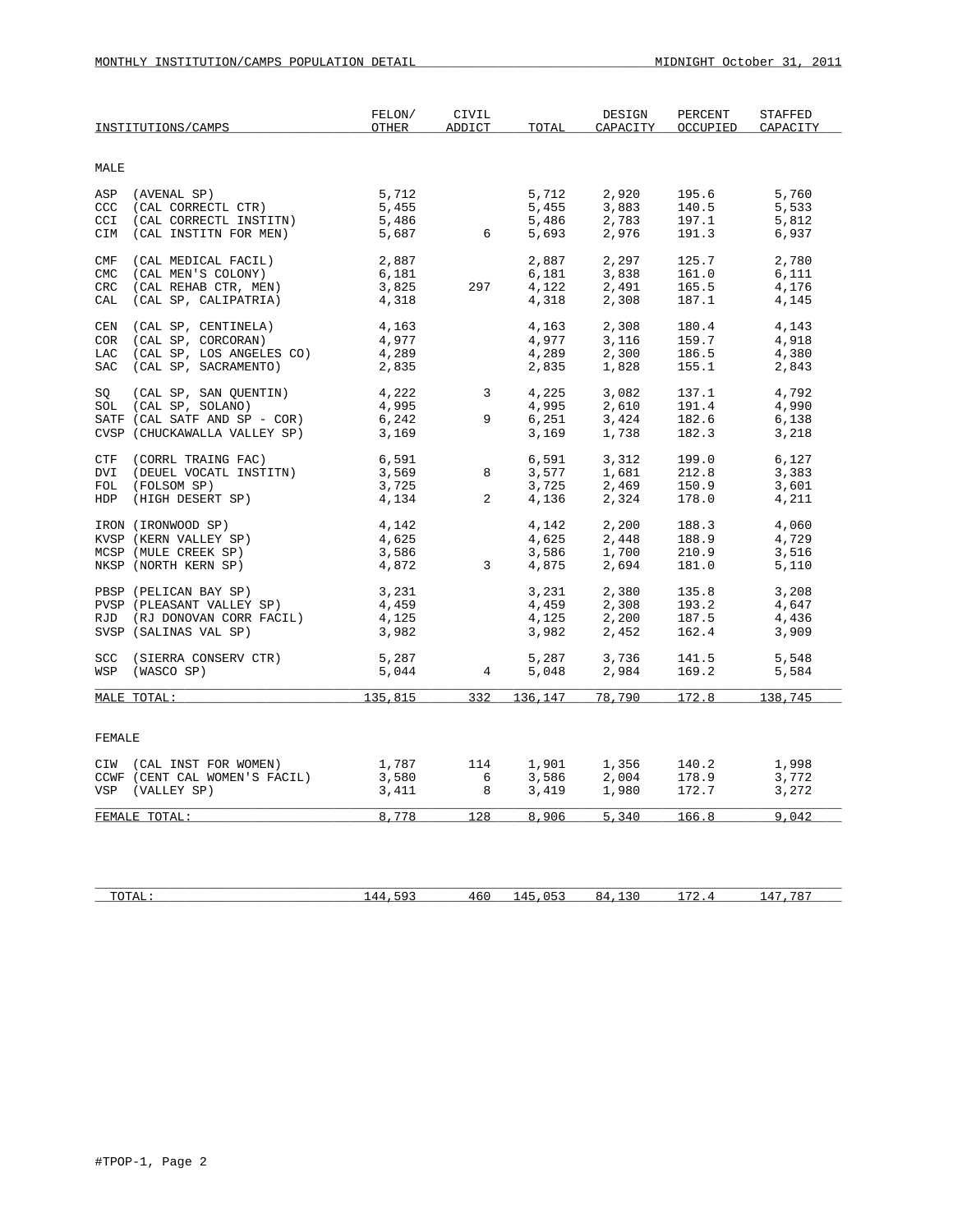MONTHLY REPORT OF POPULATION NOTES AS OF MIDNIGHT October 31, 2011

- #1 Felon/Other counts are safekeepers, federal cases and inmates from other states, felons, county diagnostic cases and Youth Authority wards.
- #3 Cooperative Cases are parolees from other states being supervised in California.
- #4 Non-CDC Jurisdiction are California cases being confined in or paroled to other states or jurisdictions.
- #5 Welfare and Institution Code (W&IC) 1731.5(c) covers persons under the the age of 21 who were committed to CDCR, had their sentence amended, and were incarcerated at the California Youth Authority for housing and program participation.
- #6 Other Population includes inmates temporarily out-to-court, inmates in hospitals, escapees, and parole and outpatient absconders.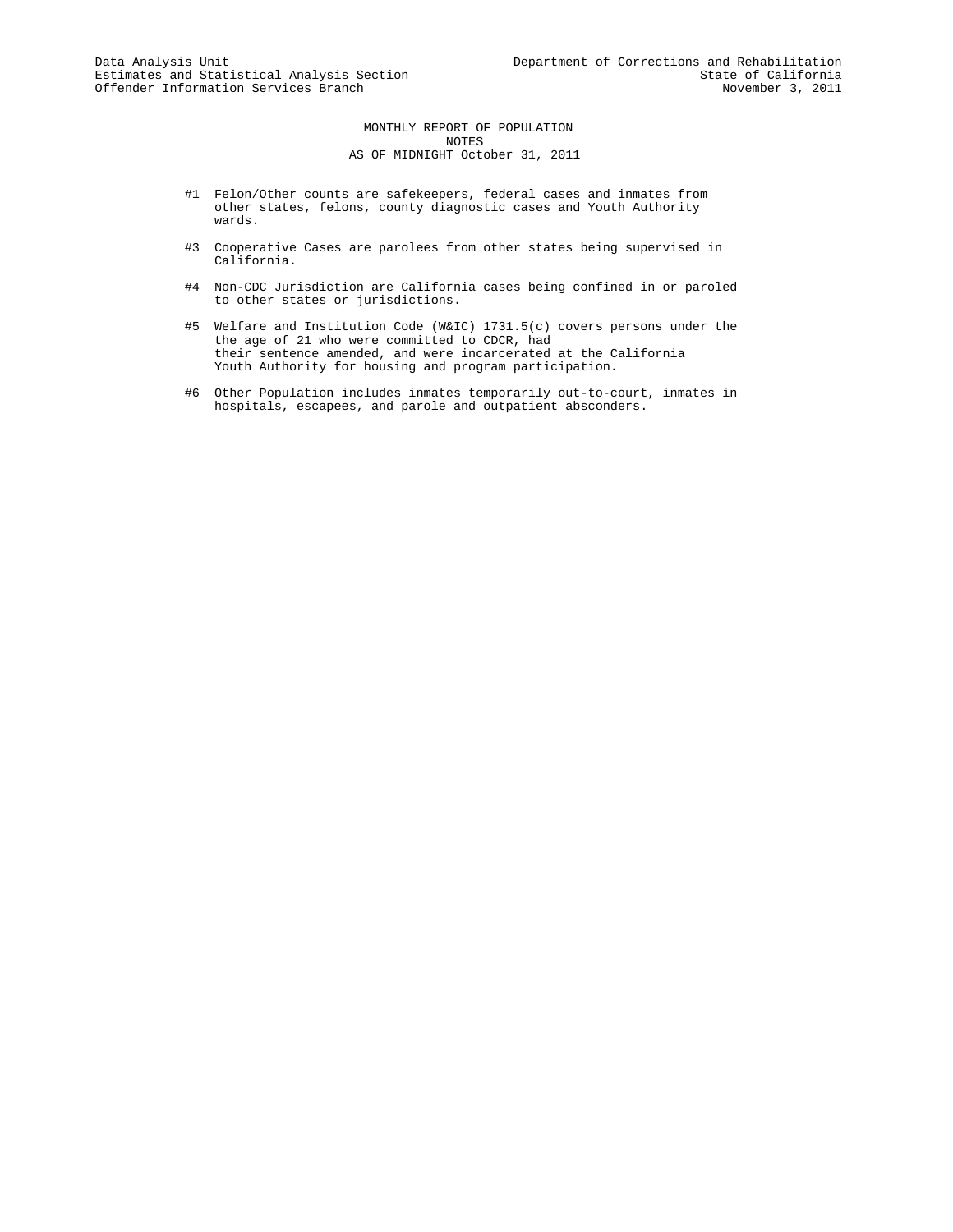## MONTHLY REPORT OF POPULATION AS OF MIDNIGHT November 30, 2011

\_\_\_\_\_\_\_\_\_\_\_\_\_\_\_\_\_\_\_\_\_\_\_\_\_\_\_\_\_\_\_\_\_\_\_\_\_\_\_\_\_\_\_\_\_\_\_\_\_\_\_\_\_\_\_\_\_\_\_\_\_\_\_\_\_\_\_\_\_\_\_\_\_\_\_\_\_\_\_\_\_\_\_\_\_\_\_\_\_\_\_\_\_\_\_\_\_\_\_\_\_

|                                                |                    |                          | <u>TOTAL CDCR POPULATION</u> |                          |                          |                                       |                            |                  |
|------------------------------------------------|--------------------|--------------------------|------------------------------|--------------------------|--------------------------|---------------------------------------|----------------------------|------------------|
|                                                | FELON/             | CIVIL                    |                              |                          | CHANGE SINCE<br>11/30/10 |                                       | DESIGN PERCENT             | STAFFED          |
|                                                | OTHER #1           | ADDICT                   | <b>TOTAL</b>                 | NO.                      | $PCT$ .                  |                                       | CAPACITY OCCUPIED CAPACITY |                  |
| A. TOTAL IN-CUSTODY                            | 151,402            | 421                      |                              | $151,823 -11,597$        | $-7.0$                   |                                       |                            |                  |
| Ι.<br>IN-STATE                                 | 142,058            |                          | 421 142,479                  |                          | $-6.6$                   |                                       |                            |                  |
| (MEN, Subtotal)<br>(WOMEN, Subtotal)           | 133,562<br>8,496   | 298<br>123               | 133,860                      | -9,512<br>$8,619 -1,339$ | $-13.4$                  |                                       |                            |                  |
| 1. INSTITUTIONS/CAMPS                          | 140,549            |                          | 421 140,970                  | $-6,385$                 | $-4.3$                   | 84,130                                | <u> 167.6</u>              | 143,403          |
| INSTITUTIONS<br>CAMPS(CCC, CIW & SCC)* $4,082$ | 136,467            | 421                      | 136,888<br>4,082             | $-6,375$<br>$-10$        | $-4.4$<br>$-0.2$         | 79,650<br>4,480                       | 171.9<br>91.1              | 139,044<br>4,359 |
| 2. IN-STATE CONTRACT BEDS                      | 1,262<br>591       | $\overline{0}$           | 591                          | $1,262$ $-4,468$         | $-77.9$<br>$-71.1$       | 5,245                                 | 24.1<br>23.1               |                  |
| CCF PRIVATE<br>CCF PUBLIC                      | $\overline{2}$     |                          | $\overline{2}$               | -1,456<br>$-2, 265$      | $-99.9$                  | $\frac{1}{2}, \frac{1}{557}$<br>2,461 | 0.1                        |                  |
| PRISONER MOTHER PGM                            | 34                 |                          | 34                           | $-9$                     | $-20.9$                  | 47                                    | 72.3                       |                  |
| FAMILY FOUNDATION PGM                          | 45                 |                          | 45                           | $-9$                     | $-16.6$                  | 105                                   | 42.9                       |                  |
| FRCCC(BAKERSFIELD)                             | 47                 |                          | 47                           | $-23$                    | $-32.8$                  | 75                                    | 62.7                       |                  |
| RIO (RIO COSUMNES)                             | 218                |                          | 218                          | $-259 -54.2$             |                          |                                       |                            |                  |
| SRITA(SANTA RITA)                              | 325                |                          | 325                          | $-416$                   | $-56.1$                  |                                       |                            |                  |
| 3. DMH STATE HOSPITALS                         | 247                |                          | 247                          | $+2$                     | $+0.8$                   |                                       |                            |                  |
| II. OUT OF STATE(COCF)                         | 9,344              | $\overline{0}$           | 9,344                        |                          |                          |                                       |                            |                  |
| ARIZONA                                        | 4,407              |                          | 4,407                        |                          |                          |                                       |                            |                  |
| MISSISSIPPI                                    | 2,585              |                          | 2,585                        |                          |                          |                                       |                            |                  |
| OKLAHOMA                                       | 2,352              |                          | 2,352                        |                          |                          |                                       |                            |                  |
| B. PAROLE                                      | 102,297            |                          | 959 103,256                  | $-5,161$                 | $-4.7$                   |                                       |                            |                  |
| COMMUNITY SUP(Active)                          | 88,535             | 959                      | 89,494                       | -1,039                   | $-1.1$                   |                                       |                            |                  |
| COOP CASES<br>(Active) #3                      | 1,497              |                          | 1,497                        | $+11$                    | $+0.7$                   |                                       |                            |                  |
| MNRP & NRP (Inactive)                          | 12,265             |                          | 12,265                       | $-4,133$                 | $-25.2$                  |                                       |                            |                  |
| C. NON-CDC JURISDICTION #4                     | 1,412              | $\overline{\phantom{0}}$ | 1,412                        | $-94$                    | $-6.2$                   |                                       |                            |                  |
| OTHER STATE/FED. INST.                         | 504                |                          | 504                          | $+31$                    | $+6.5$                   |                                       |                            |                  |
| OUT OF STATE PAROLE                            | 710                |                          | 710                          | $-51$                    | $-6.7$                   |                                       |                            |                  |
| OUT OF STATE PAL                               | 43                 |                          | 43                           | $-2$                     | $-4.4$                   |                                       |                            |                  |
| $CYA-W&IC1731.5(c)$<br>INSTITUTIONS #5         | 155                |                          | 155                          | $-72$                    | $-31.7$                  |                                       |                            |                  |
| D. OTHER POPULATIONS #6 13,072<br>INMATES      |                    | $-99$                    | <u>13,171</u>                | $-1,877$                 | $-12.4$                  |                                       |                            |                  |
| OUT-TO-COURT, etc.                             | 1,703              | 21                       | 1,724                        | $-104$                   | $-5.6$                   |                                       |                            |                  |
| <b>ESCAPED</b>                                 | 218                |                          | 218                          | $+14$                    | $+6.8$                   |                                       |                            |                  |
| PAROLEES (PAL/RAL)                             | 11,151             | 78                       | 11,229                       | $-1,787$                 | $-13.7$                  |                                       |                            |                  |
| TOTAL CDCR POPULATION                          | 268,183            | 1,479                    | 269,662                      | -8,639                   | $-3.1$                   |                                       |                            |                  |
| CHANGE FROM LAST MONTH                         |                    |                          |                              |                          |                          |                                       |                            |                  |
| A. TOTAL IN-CUSTODY                            | $-4,733$           | $-39$                    | $-4,772$                     |                          |                          |                                       |                            |                  |
| (MEN, Subtotal)                                | $-4,137$           | $-34$                    | $-4,171$                     |                          |                          |                                       |                            |                  |
| (WOMEN, Subtotal)                              | -471               | $-5$                     | -476                         |                          |                          |                                       |                            |                  |
| B. PAROLE<br>PAROLEES (PAL/RAL)<br>D.          | $-1,263$<br>$-131$ | $+12$<br>$+1$            | $-1,251$<br>$-130$           |                          |                          |                                       |                            |                  |
|                                                |                    |                          |                              |                          |                          |                                       |                            |                  |

This report contains the latest available reliable population figures from OBIS. They have been carefully audited, but are preliminary, and therefore subject to revision.

\*Figure excludes institution based camps. Total persons in camps, including base camps, are 4,151. Base camp at CMC is included in institution counts.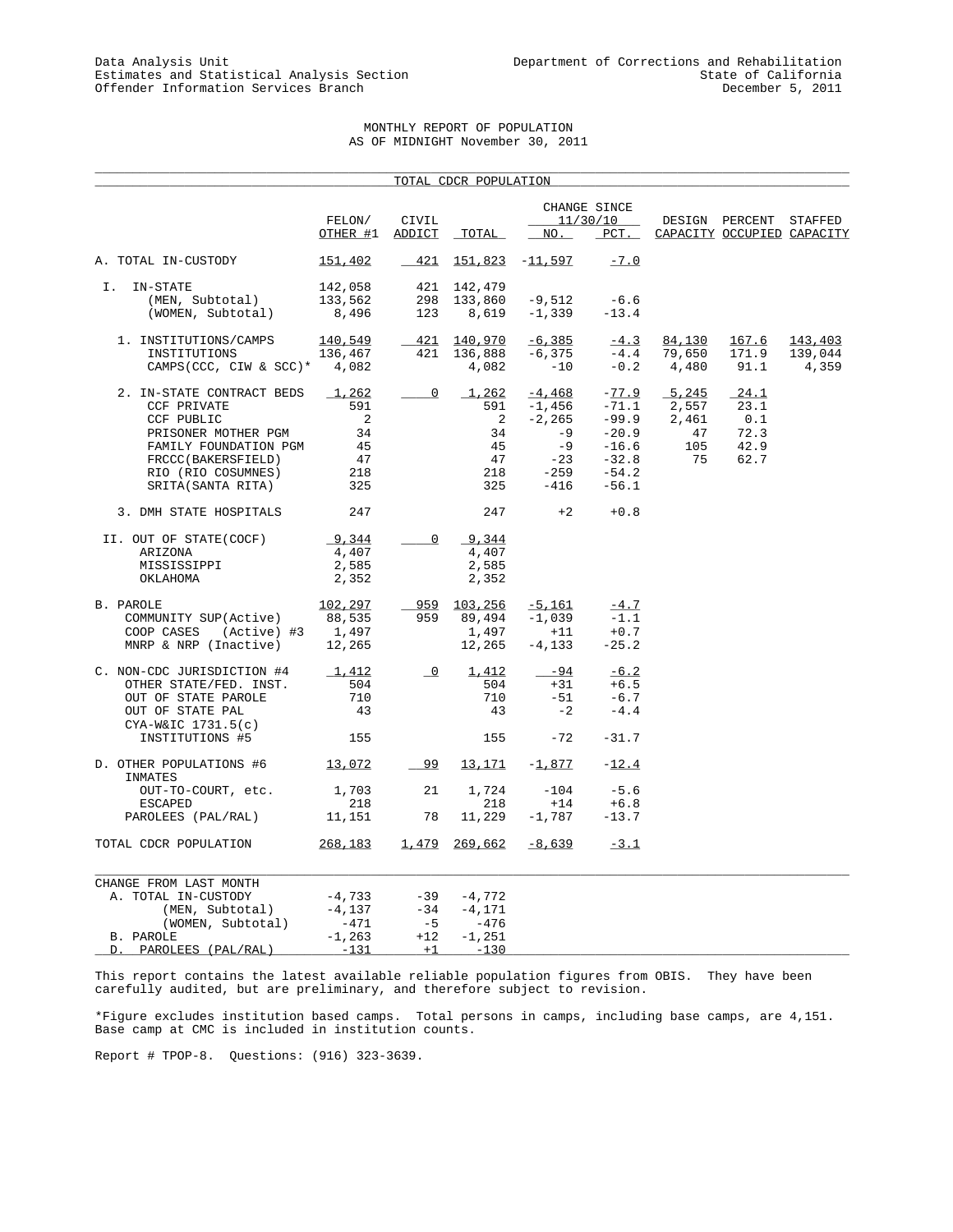| MALE<br>CCI<br>CIM<br>CMF<br><b>CMC</b><br>CRC | ASP (AVENAL SP)<br>CCC (CAL CORRECTL CTR)<br>(CAL CORRECTL INSTITN)<br>(CAL INSTITN FOR MEN)<br>(CAL MEDICAL FACIL) | 5,759<br>5,419<br>5,202<br>5,596 |                 | 5,759   |        |       |         |
|------------------------------------------------|---------------------------------------------------------------------------------------------------------------------|----------------------------------|-----------------|---------|--------|-------|---------|
|                                                |                                                                                                                     |                                  |                 |         |        |       |         |
|                                                |                                                                                                                     |                                  |                 |         | 2,920  | 197.2 | 5,760   |
|                                                |                                                                                                                     |                                  |                 | 5,419   | 3,883  | 139.6 | 5,433   |
|                                                |                                                                                                                     |                                  |                 | 5,202   | 2,783  | 186.9 | 5,283   |
|                                                |                                                                                                                     |                                  | 6               | 5,602   | 2,976  | 188.2 | 6,505   |
|                                                |                                                                                                                     | 2,835                            |                 | 2,835   | 2,297  | 123.4 | 2,780   |
|                                                | (CAL MEN'S COLONY)                                                                                                  | 6,165                            |                 | 6,165   | 3,838  | 160.6 | 6,111   |
|                                                | (CAL REHAB CTR, MEN)                                                                                                | 3,845                            | 262             | 4,107   | 2,491  | 164.9 | 4,176   |
| CAL                                            | (CAL SP, CALIPATRIA)                                                                                                | 4,362                            |                 | 4,362   | 2,308  | 189.0 | 4,145   |
| CEN                                            | (CAL SP, CENTINELA)                                                                                                 | 4,084                            |                 | 4,084   | 2,308  | 176.9 | 4,143   |
|                                                | COR (CAL SP, CORCORAN)                                                                                              | 4,808                            |                 | 4,808   | 3,116  | 154.3 | 4,797   |
|                                                | LAC (CAL SP, LOS ANGELES CO)                                                                                        | 3,975                            |                 | 3,975   | 2,300  | 172.8 | 4,110   |
| SAC                                            | (CAL SP, SACRAMENTO)                                                                                                | 2,831                            |                 | 2,831   | 1,828  | 154.9 | 2,843   |
| SQ                                             | (CAL SP, SAN QUENTIN)                                                                                               | 4,170                            | $4 \quad$       | 4,174   | 3,082  | 135.4 | 4,477   |
|                                                | SOL (CAL SP, SOLANO)                                                                                                | 4,760                            |                 | 4,760   | 2,610  | 182.4 | 4,990   |
|                                                | SATF (CAL SATF AND SP - COR)                                                                                        | 6,051                            | 12 <sup>°</sup> | 6,063   | 3,424  | 177.1 | 5,898   |
|                                                | CVSP (CHUCKAWALLA VALLEY SP)                                                                                        | 3,156                            |                 | 3,156   | 1,738  | 181.6 | 3,218   |
|                                                | CTF (CORRL TRAING FAC)                                                                                              | 6,498                            |                 | 6,498   | 3,312  | 196.2 | 5,970   |
|                                                | DVI (DEUEL VOCATL INSTITN)                                                                                          | 3,237                            | 9               | 3,246   | 1,681  | 193.1 | 3,177   |
|                                                | FOL (FOLSOM SP)                                                                                                     | 3,548                            |                 | 3,548   | 2,469  | 143.7 | 3,601   |
|                                                | HDP (HIGH DESERT SP)                                                                                                | 4,027                            | $\mathbf{1}$    | 4,028   | 2,324  | 173.3 | 4,146   |
|                                                | IRON (IRONWOOD SP)                                                                                                  | 4,094                            |                 | 4,094   | 2,200  | 186.1 | 4,060   |
|                                                | KVSP (KERN VALLEY SP)                                                                                               | 4,409                            |                 | 4,409   | 2,448  | 180.1 | 4,529   |
|                                                | MCSP (MULE CREEK SP)                                                                                                | 3,534                            |                 | 3,534   | 1,700  | 207.9 | 3,516   |
|                                                | NKSP (NORTH KERN SP)                                                                                                | 4,502                            | $\overline{3}$  | 4,505   | 2,694  | 167.2 | 4,970   |
|                                                | PBSP (PELICAN BAY SP)                                                                                               | 3,221                            |                 | 3,221   | 2,380  | 135.3 | 3,208   |
|                                                | PVSP (PLEASANT VALLEY SP)                                                                                           | 4,066                            |                 | 4,066   | 2,308  | 176.2 | 4,527   |
|                                                | RJD (RJ DONOVAN CORR FACIL)                                                                                         | 4,130                            |                 | 4,130   | 2,200  | 187.7 | 3,820   |
|                                                | SVSP (SALINAS VAL SP)                                                                                               | 3,962                            |                 | 3,962   | 2,452  | 161.6 | 3,909   |
|                                                | SCC (SIERRA CONSERV CTR)                                                                                            | 5,112                            |                 | 5,112   | 3,736  | 136.8 | 5,266   |
| WSP                                            | (WASCO SP)                                                                                                          | 4,846                            | $\mathbf{1}$    | 4,847   | 2,984  | 162.4 | 5,360   |
| MALE TOTAL:                                    |                                                                                                                     | 132,204                          | 298             | 132,502 | 78,790 | 168.2 | 134,728 |
|                                                |                                                                                                                     |                                  |                 |         |        |       |         |
| FEMALE                                         |                                                                                                                     |                                  |                 |         |        |       |         |
|                                                | CIW (CAL INST FOR WOMEN)                                                                                            | 1,804                            | 112             | 1,916   | 1,356  | 141.3 | 2,044   |
|                                                | CCWF (CENT CAL WOMEN'S FACIL)                                                                                       | 3,406                            | 8               | 3,414   | 2,004  | 170.4 | 3,554   |
|                                                | VSP (VALLEY SP)                                                                                                     | 3,135                            | $\overline{3}$  | 3,138   | 1,980  | 158.5 | 3,077   |
| FEMALE TOTAL:                                  |                                                                                                                     | 8,345                            | 123             | 8,468   | 5,340  | 158.6 | 8,675   |
|                                                |                                                                                                                     |                                  |                 |         |        |       |         |

| T <sub>0</sub><br>⊥ <i>∟</i> ⊥⊥ ∙<br><b>. .</b> | $\overline{\phantom{a}}$ | 421 | $\sqrt{1}$ | $\sim$ $\sim$<br>. . | $\overline{\phantom{a}}$ |
|-------------------------------------------------|--------------------------|-----|------------|----------------------|--------------------------|
|                                                 |                          |     |            |                      |                          |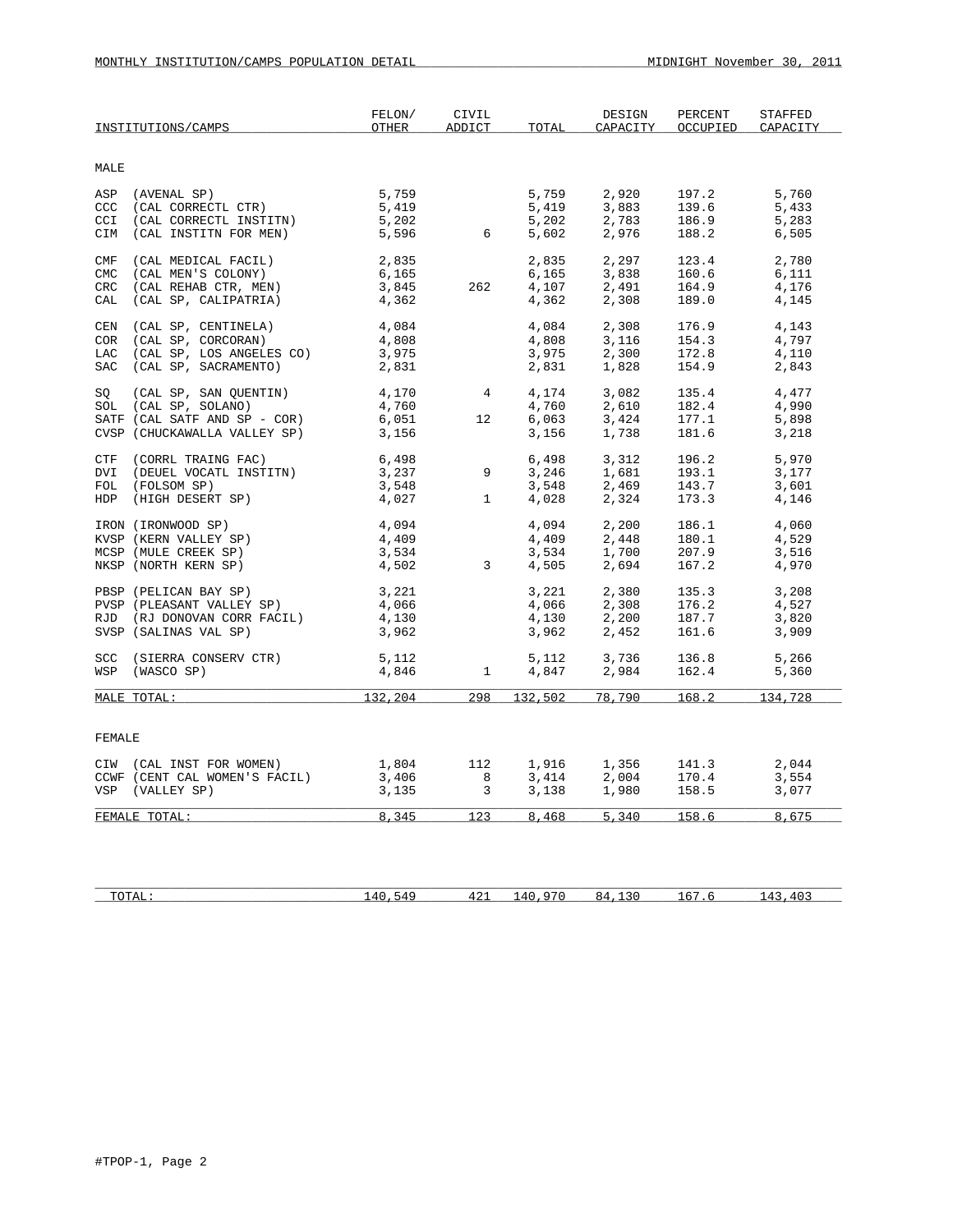MONTHLY REPORT OF POPULATION NOTES AS OF MIDNIGHT November 30, 2011

- #1 Felon/Other counts are safekeepers, federal cases and inmates from other states, felons, county diagnostic cases and Youth Authority wards.
- #3 Cooperative Cases are parolees from other states being supervised in California.
- #4 Non-CDC Jurisdiction are California cases being confined in or paroled to other states or jurisdictions.
- #5 Welfare and Institution Code (W&IC) 1731.5(c) covers persons under the the age of 21 who were committed to CDCR, had their sentence amended, and were incarcerated at the California Youth Authority for housing and program participation.
- #6 Other Population includes inmates temporarily out-to-court, inmates in hospitals, escapees, and parole and outpatient absconders.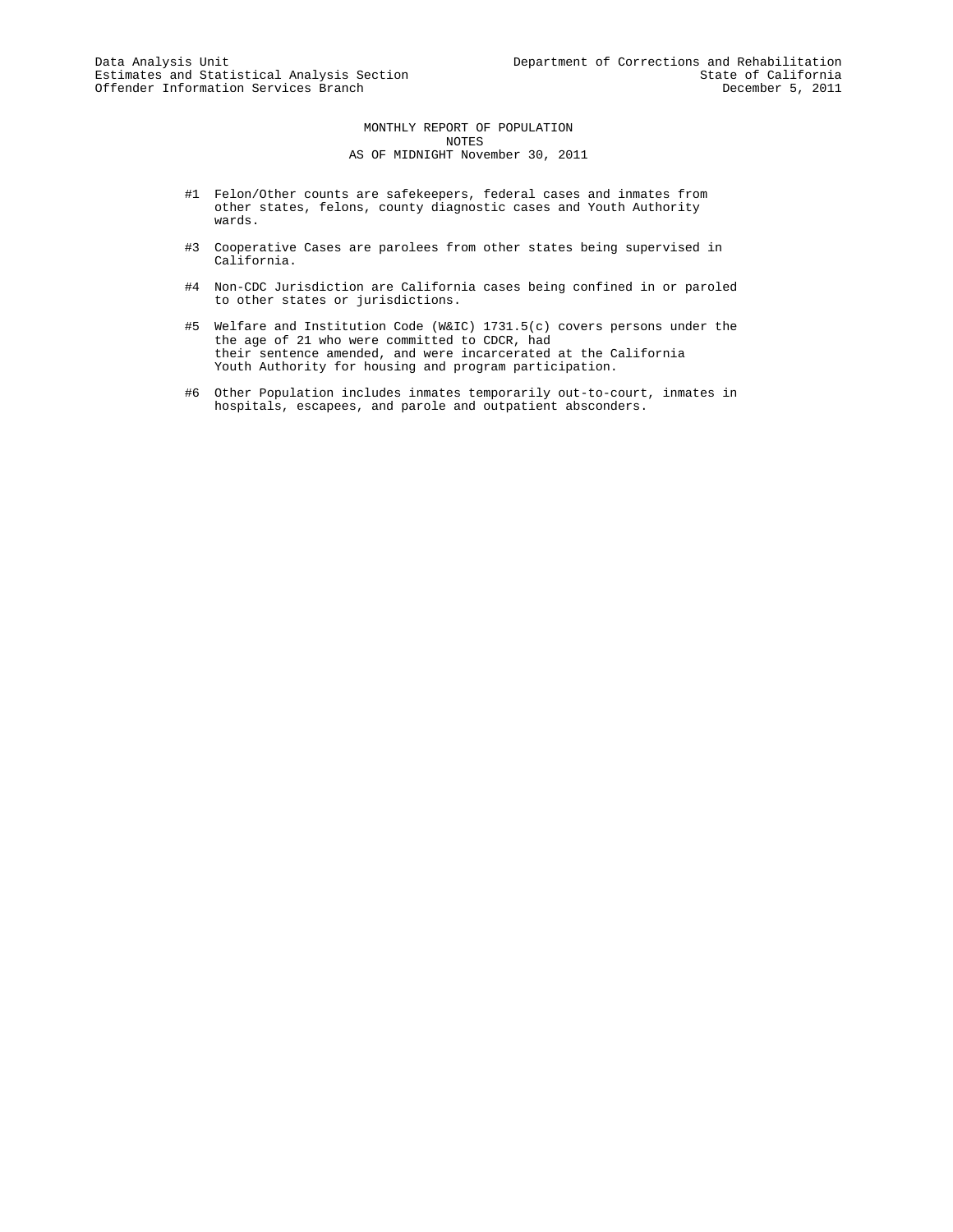# MONTHLY REPORT OF POPULATION AS OF MIDNIGHT December 31, 2011

\_\_\_\_\_\_\_\_\_\_\_\_\_\_\_\_\_\_\_\_\_\_\_\_\_\_\_\_\_\_\_\_\_\_\_\_\_\_\_\_\_\_\_\_\_\_\_\_\_\_\_\_\_\_\_\_\_\_\_\_\_\_\_\_\_\_\_\_\_\_\_\_\_\_\_\_\_\_\_\_\_\_\_\_\_\_\_\_\_\_\_\_\_\_\_\_\_\_\_\_\_

|                                           |                    |                         | <u>TOTAL CDCR POPULATION</u> |                   |                                            |        |                            |         |
|-------------------------------------------|--------------------|-------------------------|------------------------------|-------------------|--------------------------------------------|--------|----------------------------|---------|
|                                           | FELON/             | CIVIL                   |                              |                   | CHANGE SINCE<br>12/31/10                   |        | DESIGN PERCENT STAFFED     |         |
|                                           | OTHER #1           | ADDICT                  | TOTAL                        | NO.               | $PCT$ .                                    |        | CAPACITY OCCUPIED CAPACITY |         |
| A. TOTAL IN-CUSTODY                       | 147,181            | $-397$                  |                              | $147,578$ -15,243 | $-9.3$                                     |        |                            |         |
| I. IN-STATE<br>(MEN, Subtotal)            | 137,877<br>129,958 | 282                     | 397 138,274<br>130,240       | $-12,561$         | $-8.7$                                     |        |                            |         |
| (WOMEN, Subtotal)                         | 7,919              | 115                     | 8,034                        | $-1,740$          | $-17.8$                                    |        |                            |         |
| 1. INSTITUTIONS/CAMPS                     | 136,457            |                         | 388 136,845                  | $-9,856$          | $-6.7$                                     | 84,130 | 162.7                      | 139,397 |
| INSTITUTIONS                              | 132,359            | 388                     | 132,747                      | $-9,834$          | $-6.8$                                     | 79,650 | 166.7                      | 135,038 |
| CAMPS(CCC, CIW & SCC)* $4,098$            |                    |                         | 4,098                        | $-22$             | $-0.5$                                     | 4,480  | 91.5                       | 4,359   |
| 2. IN-STATE CONTRACT BEDS                 | 1,138              | 9                       | 1,147                        | $-4,493$          | $-79.6$                                    | 5,245  | 21.9                       |         |
| CCF PRIVATE                               | 630                |                         | 630                          | $-1,436$          | $-69.5$                                    | 2,557  | 24.6                       |         |
| CCF PUBLIC                                | 57                 |                         | 57                           | $-2,143$          | $-97.4$                                    | 2,461  | 2.3                        |         |
| PRISONER MOTHER PGM                       | 29                 |                         | 29                           | $-16$             | $-35.5$                                    | 47     | 61.7                       |         |
| FAMILY FOUNDATION PGM                     | 38                 |                         | 38                           | -21               | $-35.5$                                    | 105    | 36.2                       |         |
| FRCCC(BAKERSFIELD)                        | 35                 | 9                       | 44                           |                   | $-30$ $-40.5$<br>$-307$ $-68.2$<br>$-40.5$ | 75     | 58.7                       |         |
| RIO (RIO COSUMNES)                        | 143                |                         | 143                          |                   |                                            |        |                            |         |
| SRITA(SANTA RITA)                         | 206                |                         | 206                          | $-540$            | $-72.3$                                    |        |                            |         |
| 3. DMH STATE HOSPITALS                    | 282                |                         | 282                          | $+48$             | $+20.5$                                    |        |                            |         |
| II. OUT OF STATE(COCF)                    | 9,304              | $\overline{0}$          | 9,304                        |                   |                                            |        |                            |         |
| ARIZONA                                   | 4,375              |                         | 4,375                        |                   |                                            |        |                            |         |
| MISSISSIPPI                               | 2,581              |                         | 2,581                        |                   |                                            |        |                            |         |
| OKLAHOMA                                  | 2,348              |                         | 2,348                        |                   |                                            |        |                            |         |
| B. PAROLE                                 | 100,203            |                         | 940 101,143                  | $-6,524$          | $-6.0$                                     |        |                            |         |
| COMMUNITY SUP(Active)                     | 87,478             | 940                     | 88,418                       | $-1,805$          | $-2.0$                                     |        |                            |         |
| (Active) #3 1,484<br>COOP CASES           |                    |                         | 1,484                        | $+6$              | $+0.4$                                     |        |                            |         |
| MNRP & NRP (Inactive)                     | 11,241             |                         | 11,241                       | $-4,725$          | $-29.5$                                    |        |                            |         |
| C. NON-CDC JURISDICTION #4                | 1,409              | $\overline{\mathsf{o}}$ | 1,409                        | $-56$             | $-3.8$                                     |        |                            |         |
| OTHER STATE/FED. INST.                    | 494                |                         | 494                          | $+36$             | $+7.8$                                     |        |                            |         |
| OUT OF STATE PAROLE                       | 706                |                         | 706                          | $-51$             | $-6.7$                                     |        |                            |         |
| OUT OF STATE PAL                          | 36                 |                         | 36                           | $-10$             | $-21.7$                                    |        |                            |         |
| $CYA-W&IC 1731.5(c)$<br>INSTITUTIONS #5   | 173                |                         | 173                          | $-31$             | $-15.1$                                    |        |                            |         |
|                                           |                    |                         |                              |                   |                                            |        |                            |         |
| D. OTHER POPULATIONS #6 12,914<br>INMATES |                    | 103                     | <u>13,017</u>                | $-2,474$          | $-15.9$                                    |        |                            |         |
| OUT-TO-COURT, etc.                        | 1,480              | 17                      | 1,497                        | $-286$            | $-16.0$                                    |        |                            |         |
| <b>ESCAPED</b>                            | 217                |                         | 217                          | 0                 |                                            |        |                            |         |
| PAROLEES (PAL/RAL)                        | 11,217             | 86                      | 11,303                       | $-2,188$          | $-16.2$                                    |        |                            |         |
| TOTAL CDCR POPULATION                     | <u> 261,707</u>    |                         |                              |                   | $-5.0$                                     |        |                            |         |
| CHANGE FROM LAST MONTH                    |                    |                         |                              |                   |                                            |        |                            |         |
| A. TOTAL IN-CUSTODY                       | -4,221             | $-24$                   | $-4,245$                     |                   |                                            |        |                            |         |
| (MEN, Subtotal)                           | $-3,604$           | $-16$                   | $-3,620$                     |                   |                                            |        |                            |         |
| (WOMEN, Subtotal)                         | -577               | $-8$                    | -585                         |                   |                                            |        |                            |         |
| B. PAROLE                                 | $-2,094$           | $-19$                   | $-2,113$                     |                   |                                            |        |                            |         |
| PAROLEES (PAL/RAL)<br>D.                  | $+66$              | $+8$                    | $+74$                        |                   |                                            |        |                            |         |

This report contains the latest available reliable population figures from OBIS. They have been carefully audited, but are preliminary, and therefore subject to revision.

\*Figure excludes institution based camps. Total persons in camps, including base camps, are 4,159. Base camp at CMC is included in institution counts.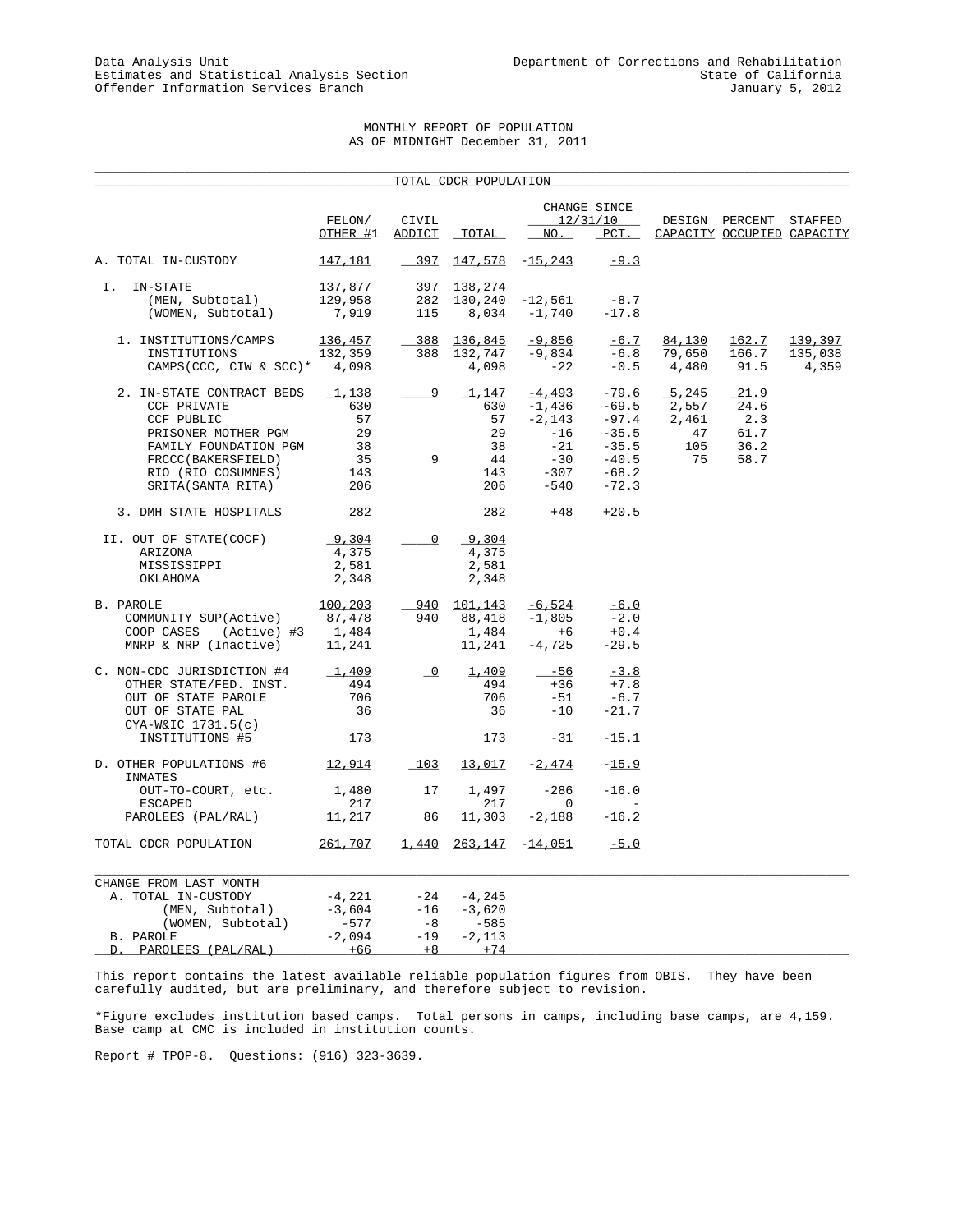|            | INSTITUTIONS/CAMPS                        | FELON/<br>OTHER | CIVIL<br>ADDICT | TOTAL   | DESIGN<br>CAPACITY | PERCENT<br>OCCUPIED | STAFFED<br>CAPACITY |
|------------|-------------------------------------------|-----------------|-----------------|---------|--------------------|---------------------|---------------------|
| MALE       |                                           |                 |                 |         |                    |                     |                     |
|            |                                           | 5,676           |                 | 5,676   | 2,920              | 194.4               | 5,760               |
|            | ASP (AVENAL SP)<br>CCC (CAL CORRECTL CTR) | 5,162           |                 | 5,162   | 3,883              | 132.9               | 5,273               |
| CCI        | (CAL CORRECTL INSTITN)                    | 5,093           |                 | 5,093   | 2,783              | 183.0               | 5,283               |
|            | CIM (CAL INSTITN FOR MEN)                 | 5,296           | 6 <sup>6</sup>  | 5,302   | 2,976              | 178.2               | 6,505               |
| CMF        | (CAL MEDICAL FACIL)                       | 2,540           |                 | 2,540   | 2,297              | 110.6               | 2,666               |
| <b>CMC</b> | (CAL MEN'S COLONY)                        | 5,859           |                 | 5,859   | 3,838              | 152.7               | 5,757               |
| CRC        | (CAL REHAB CTR, MEN)                      | 3,787           | 251             | 4,038   | 2,491              | 162.1               | 4,176               |
| CAL        | (CAL SP, CALIPATRIA)                      | 4,372           |                 | 4,372   | 2,308              | 189.4               | 4,145               |
| CEN        | (CAL SP, CENTINELA)                       | 3,832           |                 | 3,832   | 2,308              | 166.0               | 4,008               |
|            | COR (CAL SP, CORCORAN)                    | 4,783           |                 | 4,783   | 3,116              | 153.5               | 4,797               |
|            | LAC (CAL SP, LOS ANGELES CO)              | 3,866           |                 | 3,866   | 2,300              | 168.1               | 4,110               |
| SAC        | (CAL SP, SACRAMENTO)                      | 2,875           |                 | 2,875   | 1,828              | 157.3               | 2,843               |
| SO         | (CAL SP, SAN QUENTIN)                     | 4,353           | 5 <sub>1</sub>  | 4,358   | 3,082              | 141.4               | 4,128               |
|            | SOL (CAL SP, SOLANO)                      | 4,454           |                 | 4,454   | 2,610              | 170.7               | 4,638               |
|            | SATF (CAL SATF AND SP - COR)              | 5,980           | 9               | 5,989   | 3,424              | 174.9               | 5,804               |
|            | CVSP (CHUCKAWALLA VALLEY SP)              | 3,117           |                 | 3,117   | 1,738              | 179.3               | 3,218               |
|            | CTF (CORRL TRAING FAC)                    | 6,263           |                 | 6,263   | 3,312              | 189.1               | 5,800               |
|            | DVI (DEUEL VOCATL INSTITN)                | 3,153           | 9               | 3,162   | 1,681              | 188.1               | 3,072               |
|            | FOL (FOLSOM SP)                           | 3,245           |                 | 3,245   | 2,469              | 131.4               | 3,473               |
|            | HDP (HIGH DESERT SP)                      | 4,072           | $\mathbf{1}$    | 4,073   | 2,324              | 175.3               | 4,026               |
|            | IRON (IRONWOOD SP)                        | 3,953           |                 | 3,953   | 2,200              | 179.7               | 3,910               |
|            | KVSP (KERN VALLEY SP)                     | 4,355           |                 | 4,355   | 2,448              | 177.9               | 4,464               |
|            | MCSP (MULE CREEK SP)                      | 3,432           |                 | 3,432   | 1,700              | 201.9               | 3,356               |
|            | NKSP (NORTH KERN SP)                      | 4,413           | $\mathbf{1}$    | 4,414   | 2,694              | 163.8               | 4,770               |
|            | PBSP (PELICAN BAY SP)                     | 3,158           |                 | 3,158   | 2,380              | 132.7               | 3,143               |
|            | PVSP (PLEASANT VALLEY SP)                 | 3,747           |                 | 3,747   | 2,308              | 162.3               | 3,868               |
|            | RJD (RJ DONOVAN CORR FACIL)               | 3,845           |                 | 3,845   | 2,200              | 174.8               | 3,820               |
|            | SVSP (SALINAS VAL SP)                     | 3,947           |                 | 3,947   | 2,452              | 161.0               | 3,909               |
| <b>SCC</b> | (SIERRA CONSERV CTR)                      | 5,044           |                 | 5,044   | 3,736              | 135.0               | 5,266               |
| WSP        | (WASCO SP)                                | 4,997           |                 | 4,997   | 2,984              | 167.5               | 5,135               |
|            | MALE TOTAL:                               | 128,669         | 282             | 128,951 | 78,790             | 163.7               | 131,123             |
|            |                                           |                 |                 |         |                    |                     |                     |
| FEMALE     |                                           |                 |                 |         |                    |                     |                     |
|            | CIW (CAL INST FOR WOMEN)                  | 1,831           | 98              | 1,929   | 1,356              | 142.3               | 1,999               |
|            | CCWF (CENT CAL WOMEN'S FACIL)             | 3,208           | $7\overline{ }$ | 3,215   | 2,004              | 160.4               | 3,376               |
|            | VSP (VALLEY SP)                           | 2,749           | $\mathbf{1}$    | 2,750   | 1,980              | 138.9               | 2,899               |
|            | FEMALE TOTAL:                             | 7,788           | 106             | 7,894   | 5,340              | 147.8               | 8,274               |
|            |                                           |                 |                 |         |                    |                     |                     |

| mom <sub>a</sub><br>.<br>-- | $1 - 1$<br>$\sim$ $\sim$ | 8 R F<br>-- | ິ | r n<br>— ⊥ ∪ ⊷ | ם כ<br>. |
|-----------------------------|--------------------------|-------------|---|----------------|----------|
|                             |                          |             |   |                |          |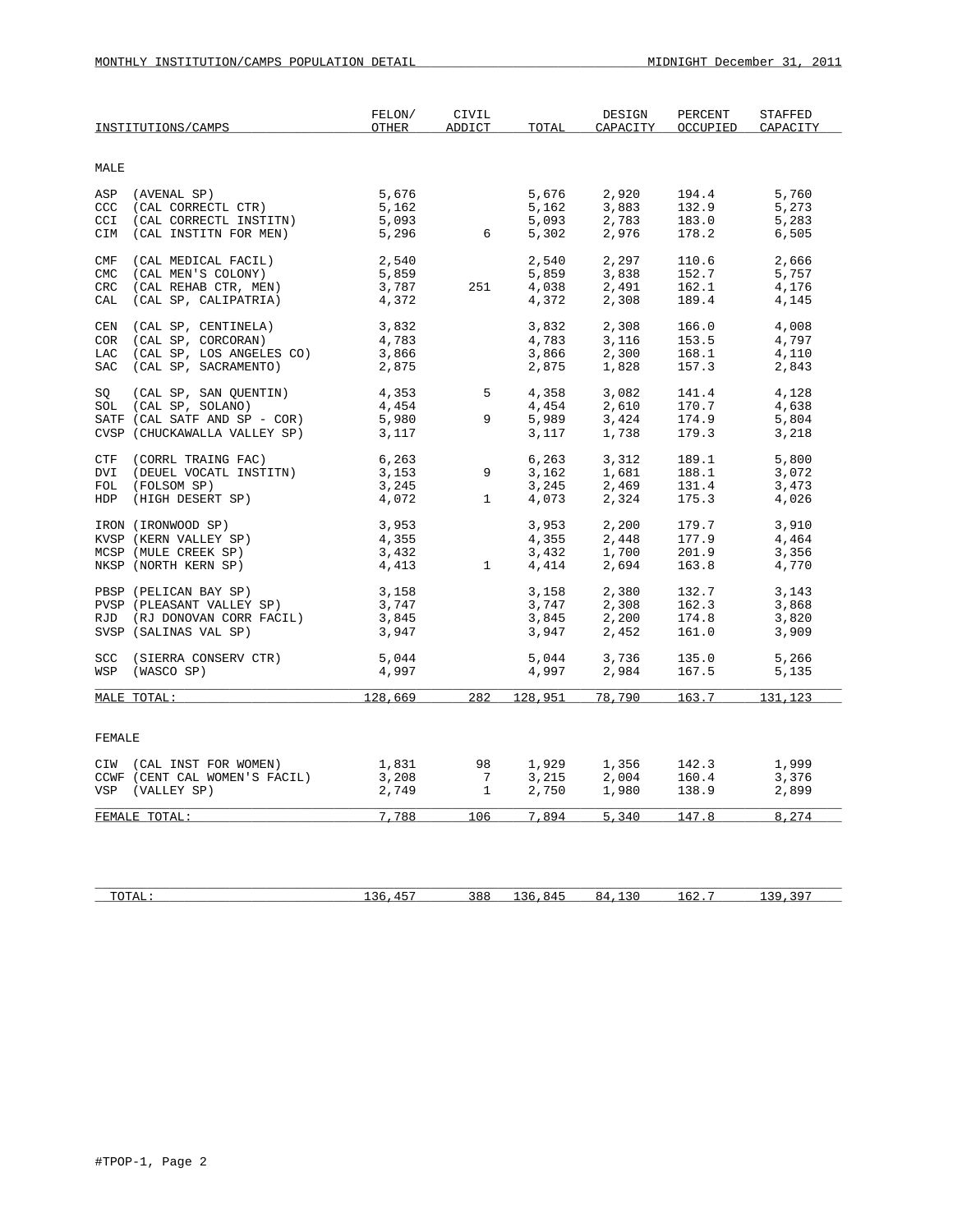MONTHLY REPORT OF POPULATION NOTES AS OF MIDNIGHT December 31, 2011

- #1 Felon/Other counts are safekeepers, federal cases and inmates from other states, felons, county diagnostic cases and Youth Authority wards.
- #3 Cooperative Cases are parolees from other states being supervised in California.
- #4 Non-CDC Jurisdiction are California cases being confined in or paroled to other states or jurisdictions.
- #5 Welfare and Institution Code (W&IC) 1731.5(c) covers persons under the the age of 21 who were committed to CDCR, had their sentence amended, and were incarcerated at the California Youth Authority for housing and program participation.
- #6 Other Population includes inmates temporarily out-to-court, inmates in hospitals, escapees, and parole and outpatient absconders.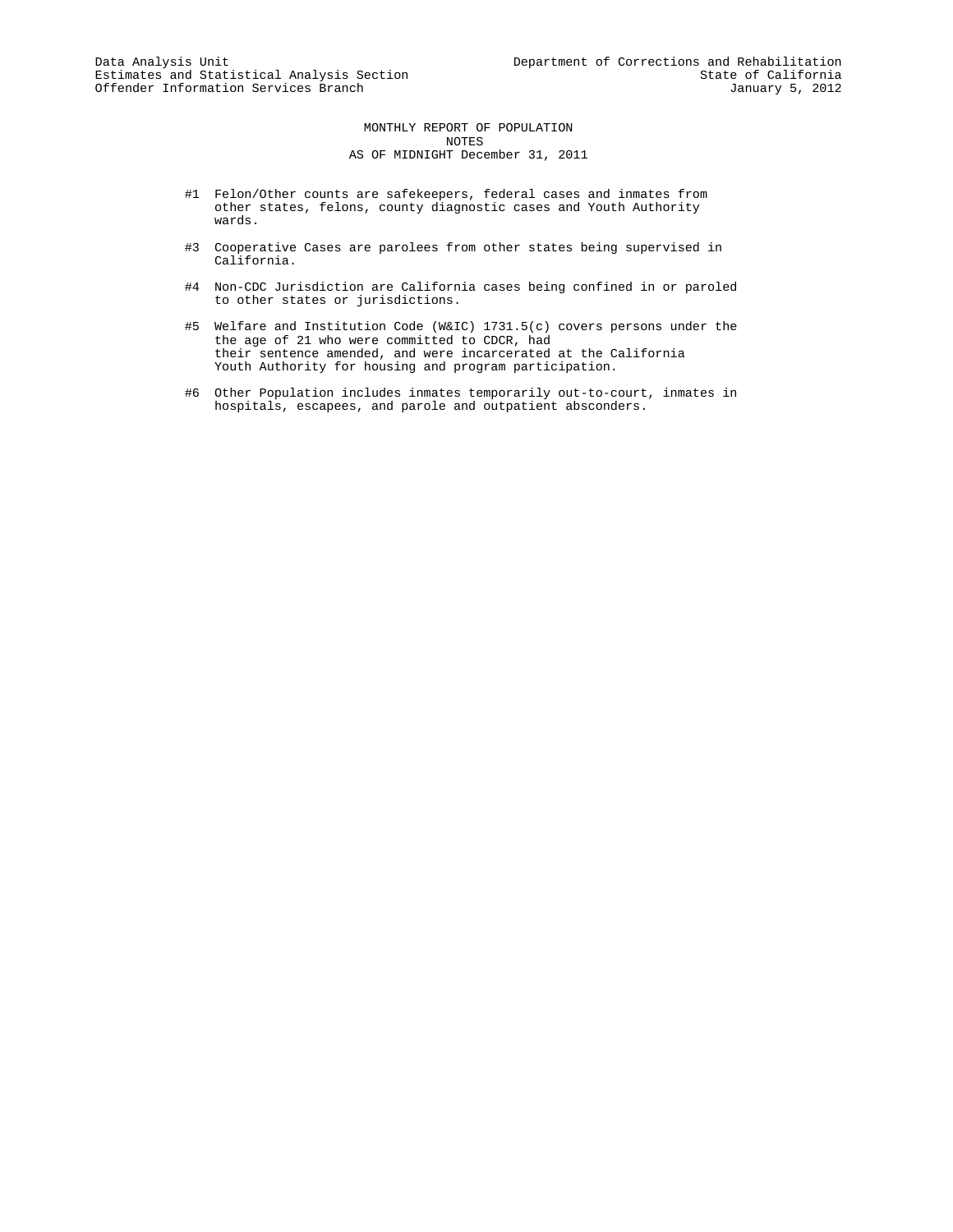## MONTHLY REPORT OF POPULATION AS OF MIDNIGHT January 31, 2012

\_\_\_\_\_\_\_\_\_\_\_\_\_\_\_\_\_\_\_\_\_\_\_\_\_\_\_\_\_\_\_\_\_\_\_\_\_\_\_\_\_\_\_\_\_\_\_\_\_\_\_\_\_\_\_\_\_\_\_\_\_\_\_\_\_\_\_\_\_\_\_\_\_\_\_\_\_\_\_\_\_\_\_\_\_\_\_\_\_\_\_\_\_\_\_\_\_\_\_\_\_

|                                          |          |                          | TOTAL CDCR POPULATION |                   |                          |        |                            |         |
|------------------------------------------|----------|--------------------------|-----------------------|-------------------|--------------------------|--------|----------------------------|---------|
|                                          | FELON/   | CIVIL                    |                       |                   | CHANGE SINCE<br>01/31/11 |        | DESIGN PERCENT STAFFED     |         |
|                                          | OTHER #1 | ADDICT                   | TOTAL                 | NO.               | $PCT$ .                  |        | CAPACITY OCCUPIED CAPACITY |         |
| A. TOTAL IN-CUSTODY                      | 143,388  | $-390$                   |                       | $143,778$ -18,065 | $-11.1$                  |        |                            |         |
| I. IN-STATE                              | 133,957  |                          | 390 134,347           | $-17,105$         | $-11.2$                  |        |                            |         |
| (MEN, Subtotal)                          | 126,460  | 282                      |                       | $126,742 -15,026$ | $-10.5$                  |        |                            |         |
| (WOMEN, Subtotal)                        | 7,497    | 108                      | 7,605                 | -2,079            | $-21.4$                  |        |                            |         |
| 1. INSTITUTIONS/CAMPS                    | 132,860  | 389                      | 133,249               | $-12,470$         | $-8.5$                   | 84,130 | 158.4                      | 139,351 |
| INSTITUTIONS                             | 128,798  | 389                      | 129,187               | $-12,615$         | $-8.8$                   | 79,650 | 162.2                      | 134,992 |
| CAMPS (CCC, CIW & SCC)* $4,062$          |          |                          | 4,062                 | $+145$            | $+3.7$                   | 4,480  | 90.7                       | 4,359   |
| 2. IN-STATE CONTRACT BEDS                | 829      | $\perp$                  | 830                   | $-4,687$          | $-84.9$                  | 2,784  | 29.8                       |         |
| <b>CCF PRIVATE</b>                       | 586      |                          | 586                   | $-1,428$          | $-70.9$                  | 2,557  | 22.9                       |         |
| PRISONER MOTHER PGM                      | 23       |                          | 23                    | $-18$             | $-43.9$                  | 47     | 48.9                       |         |
| FAMILY FOUNDATION PGM                    | 33       |                          | 33                    | $-29$             | $-46.7$                  | 105    | 31.4                       |         |
| FRCCC(BAKERSFIELD)                       | 25       | $\mathbf{1}$             | 26                    | -46               | $-63.8$                  | 75     | 34.7                       |         |
| RIO (RIO COSUMNES)                       | 62       |                          | 62                    | $-408$            | $-86.8$                  |        |                            |         |
| SRITA(SANTA RITA)                        | 100      |                          | 100                   | $-600$            | $-85.7$                  |        |                            |         |
| 3. DMH STATE HOSPITALS                   | 268      |                          | 268                   | $+52$             | $+24.0$                  |        |                            |         |
| II. OUT OF STATE(COCF)                   | 9,431    | 0                        | 9,431                 | $-960$            | $-9.2$                   |        |                            |         |
| ARIZONA                                  | 4,529    |                          | 4,529                 | $-885$            | $-16.3$                  |        |                            |         |
| MISSISSIPPI                              | 2,569    |                          | 2,569                 | $-20$             | $-0.7$                   |        |                            |         |
| OKLAHOMA                                 | 2,333    |                          | 2,333                 | $-55$             | $-2.3$                   |        |                            |         |
| B. PAROLE                                | 97,677   |                          | 896 98,573            | $-9,219$          | $-8.5$                   |        |                            |         |
| COMMUNITY SUP(Active)                    | 85,991   | 896                      | 86,887                | $-3,925$          | $-4.3$                   |        |                            |         |
| COOP CASES<br>(Active) #3                | 1,563    |                          | 1,563                 | $+84$             | $+5.6$                   |        |                            |         |
| MNRP & NRP (Inactive)                    | 10,123   |                          | 10,123                | $-5,378$          | $-34.6$                  |        |                            |         |
| C. NON-CDC JURISDICTION #4               | 1,410    | $\overline{\phantom{0}}$ | 1,410                 | $-92$             | $-6.1$                   |        |                            |         |
| OTHER STATE/FED. INST.                   | 503      |                          | 503                   | $+50$             | $+11.0$                  |        |                            |         |
| OUT OF STATE PAROLE                      | 709      |                          | 709                   | $-92$             | $-11.4$                  |        |                            |         |
| OUT OF STATE PAL<br>$CYA-W&IC$ 1731.5(c) | 42       |                          | 42                    | $\mathbf 0$       |                          |        |                            |         |
| INSTITUTIONS #5                          | 156      |                          | 156                   | $-50$             | $-24.2$                  |        |                            |         |
| D. OTHER POPULATIONS #6<br>INMATES       | 13,171   | 103                      | <u>13,274</u>         | $-1,799$          | $-11.9$                  |        |                            |         |
| OUT-TO-COURT, etc.                       | 1,538    | 15                       | 1,553                 | $-298$            | $-16.0$                  |        |                            |         |
| <b>ESCAPED</b>                           | 217      |                          | 217                   | $+1$              | $+0.4$                   |        |                            |         |
| PAROLEES (PAL/RAL)                       | 11,416   | 88                       | 11,504                | $-1,502$          | $-11.5$                  |        |                            |         |
| TOTAL CDCR POPULATION                    | 255,646  | 1,389                    |                       | $257,035 -29,175$ | $-10.1$                  |        |                            |         |
| CHANGE FROM LAST MONTH                   |          |                          |                       |                   |                          |        |                            |         |
| A. TOTAL IN-CUSTODY                      | -3,793   | $-7$                     | $-3,800$              |                   |                          |        |                            |         |
| (MEN, Subtotal)                          | $-3,498$ | $\overline{0}$           | $-3,498$              |                   |                          |        |                            |         |
| (WOMEN, Subtotal)                        | -422     | $-7$                     | -429                  |                   |                          |        |                            |         |
| B. PAROLE                                | $-2,526$ | $-44$                    | $-2,570$              |                   |                          |        |                            |         |
| PAROLEES (PAL/RAL)<br>D.                 | $+199$   | $+2$                     | $+201$                |                   |                          |        |                            |         |

This report contains the latest available reliable population figures from OBIS. They have been carefully audited, but are preliminary, and therefore subject to revision.

\*Figure excludes institution based camps. Total persons in camps, including base camps, are 4,120. Base camp at CMC is included in institution counts.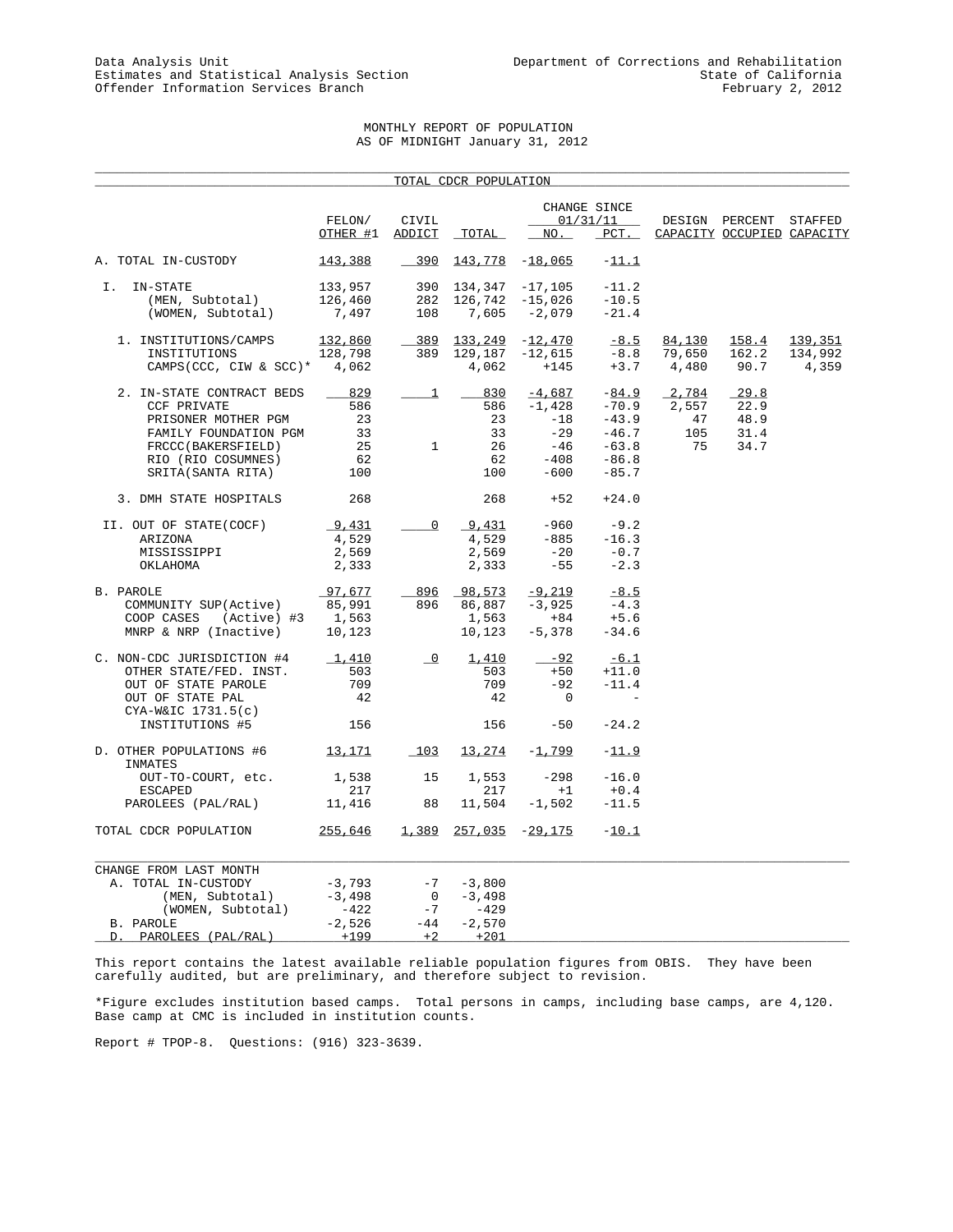|            | INSTITUTIONS/CAMPS            | FELON/<br>OTHER | CIVIL<br>ADDICT | TOTAL   | DESIGN<br>CAPACITY | PERCENT<br>OCCUPIED | <b>STAFFED</b><br>CAPACITY |
|------------|-------------------------------|-----------------|-----------------|---------|--------------------|---------------------|----------------------------|
| MALE       |                               |                 |                 |         |                    |                     |                            |
| ASP        | (AVENAL SP)                   | 5,485           |                 | 5,485   | 2,920              | 187.8               | 5,760                      |
| <b>CCC</b> | (CAL CORRECTL CTR)            | 5,018           |                 | 5,018   | 3,883              | 129.2               | 5,273                      |
| CCI        | (CAL CORRECTL INSTITN)        | 4,628           |                 | 4,628   | 2,783              | 166.3               | 5,283                      |
| CIM        | (CAL INSTITN FOR MEN)         | 5,234           | 7               | 5,241   | 2,976              | 176.1               | 6,505                      |
| CMF        | (CAL MEDICAL FACIL)           | 2,401           |                 | 2,401   | 2,297              | 104.5               | 2,666                      |
| <b>CMC</b> | (CAL MEN'S COLONY)            | 5,664           |                 | 5,664   | 3,838              | 147.6               | 5,757                      |
| <b>CRC</b> | (CAL REHAB CTR, MEN)          | 3,761           | 246             | 4,007   | 2,491              | 160.9               | 4,176                      |
| CAL        | (CAL SP, CALIPATRIA)          | 4,315           |                 | 4,315   | 2,308              | 187.0               | 4,145                      |
| CEN        | (CAL SP, CENTINELA)           | 3,817           |                 | 3,817   | 2,308              | 165.4               | 4,008                      |
| COR        | (CAL SP, CORCORAN)            | 4,501           |                 | 4,501   | 3,116              | 144.4               | 4,797                      |
| LAC        | (CAL SP, LOS ANGELES CO)      | 3,585           |                 | 3,585   | 2,300              | 155.9               | 4,110                      |
| SAC        | (CAL SP, SACRAMENTO)          | 2,874           |                 | 2,874   | 1,828              | 157.2               | 2,843                      |
| SQ         | (CAL SP, SAN QUENTIN)         | 4,134           | 2               | 4,136   | 3,082              | 134.2               | 4,128                      |
|            | SOL (CAL SP, SOLANO)          | 4,536           |                 | 4,536   | 2,610              | 173.8               | 4,638                      |
|            | SATF (CAL SATF AND SP - COR)  | 5,887           | 11              | 5,898   | 3,424              | 172.3               | 5,804                      |
|            | CVSP (CHUCKAWALLA VALLEY SP)  | 2,956           |                 | 2,956   | 1,738              | 170.1               | 3,218                      |
| CTF        | (CORRL TRAING FAC)            | 6,180           |                 | 6,180   | 3,312              | 186.6               | 5,800                      |
| DVI        | (DEUEL VOCATL INSTITN)        | 2,864           | 11              | 2,875   | 1,681              | 171.0               | 3,072                      |
| FOL        | (FOLSOM SP)                   | 3,274           |                 | 3,274   | 2,469              | 132.6               | 3,473                      |
|            | HDP (HIGH DESERT SP)          | 3,971           | $\mathbf{1}$    | 3,972   | 2,324              | 170.9               | 4,026                      |
|            | IRON (IRONWOOD SP)            | 3,796           |                 | 3,796   | 2,200              | 172.5               | 3,910                      |
|            | KVSP (KERN VALLEY SP)         | 4,319           |                 | 4,319   | 2,448              | 176.4               | 4,464                      |
|            | MCSP (MULE CREEK SP)          | 3,302           |                 | 3,302   | 1,700              | 194.2               | 3,356                      |
|            | NKSP (NORTH KERN SP)          | 4,559           | $\mathbf{1}$    | 4,560   | 2,694              | 169.3               | 4,770                      |
|            | PBSP (PELICAN BAY SP)         | 3,081           |                 | 3,081   | 2,380              | 129.5               | 3,143                      |
|            | PVSP (PLEASANT VALLEY SP)     | 3,768           |                 | 3,768   | 2,308              | 163.3               | 3,868                      |
|            | RJD (RJ DONOVAN CORR FACIL)   | 3,769           |                 | 3,769   | 2,200              | 171.3<br>159.4      | 3,820                      |
|            | SVSP (SALINAS VAL SP)         | 3,909           |                 | 3,909   | 2,452              |                     | 3,909                      |
| <b>SCC</b> | (SIERRA CONSERV CTR)          | 4,887           |                 | 4,887   | 3,736              | 130.8               | 5,266                      |
|            | WSP (WASCO SP)                | 4,985           | 3 <sup>7</sup>  | 4,988   | 2,984              | 167.2               | 5,135                      |
|            | MALE TOTAL:                   | 125,460         | 282             | 125,742 | 78,790             | 159.6               | 131,123                    |
|            |                               |                 |                 |         |                    |                     |                            |
| FEMALE     |                               |                 |                 |         |                    |                     |                            |
|            | CIW (CAL INST FOR WOMEN)      | 1,686           | 84              | 1,770   | 1,356              | 130.5               | 1,953                      |
|            | CCWF (CENT CAL WOMEN'S FACIL) | 3,064           | 23              | 3,087   | 2,004              | 154.0               | 3,376                      |
|            | VSP (VALLEY SP)               | 2,650           |                 | 2,650   | 1,980              | 133.8               | 2,899                      |
|            | FEMALE TOTAL:                 | 7,400           | 107             |         | 7,507 5,340 140.6  |                     | 8,228                      |
|            |                               |                 |                 |         |                    |                     |                            |

| <b>TOTAL</b> | 861<br>$\sim$ | 389 | $\sim$ $\sim$ $\sim$<br>つれく<br>.<br>-- - | $\sim$ $\sim$<br>ΩД<br>. | 58<br>-- | - -<br>20<br>. . |
|--------------|---------------|-----|------------------------------------------|--------------------------|----------|------------------|
|              |               |     |                                          |                          |          |                  |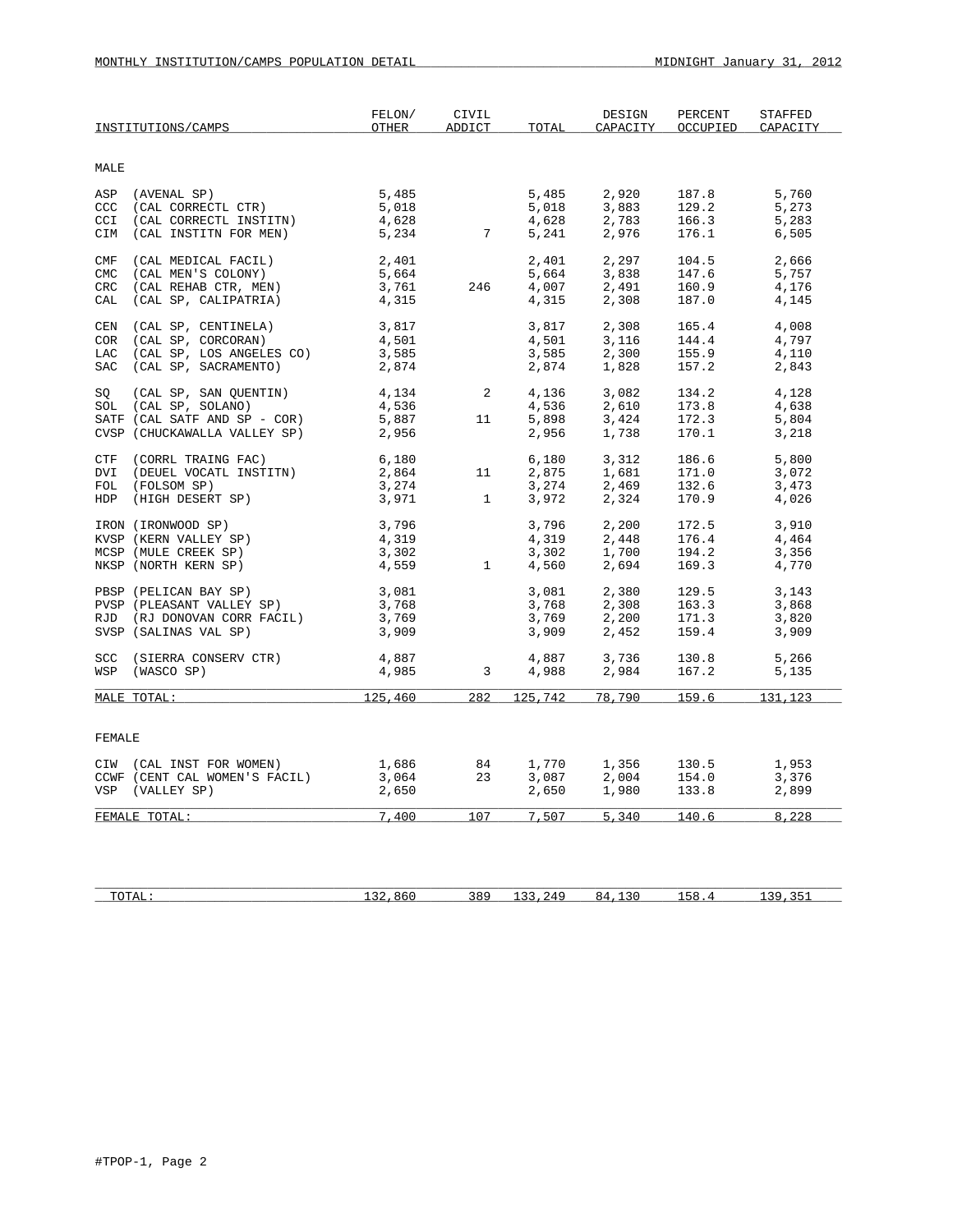MONTHLY REPORT OF POPULATION NOTES AS OF MIDNIGHT January 31, 2012

- #1 Felon/Other counts are safekeepers, federal cases and inmates from other states, felons, county diagnostic cases and Youth Authority wards.
- #3 Cooperative Cases are parolees from other states being supervised in California.
- #4 Non-CDC Jurisdiction are California cases being confined in or paroled to other states or jurisdictions.
- #5 Welfare and Institution Code (W&IC) 1731.5(c) covers persons under the the age of 21 who were committed to CDCR, had their sentence amended, and were incarcerated at the California Youth Authority for housing and program participation.
- #6 Other Population includes inmates temporarily out-to-court, inmates in hospitals, escapees, and parole and outpatient absconders.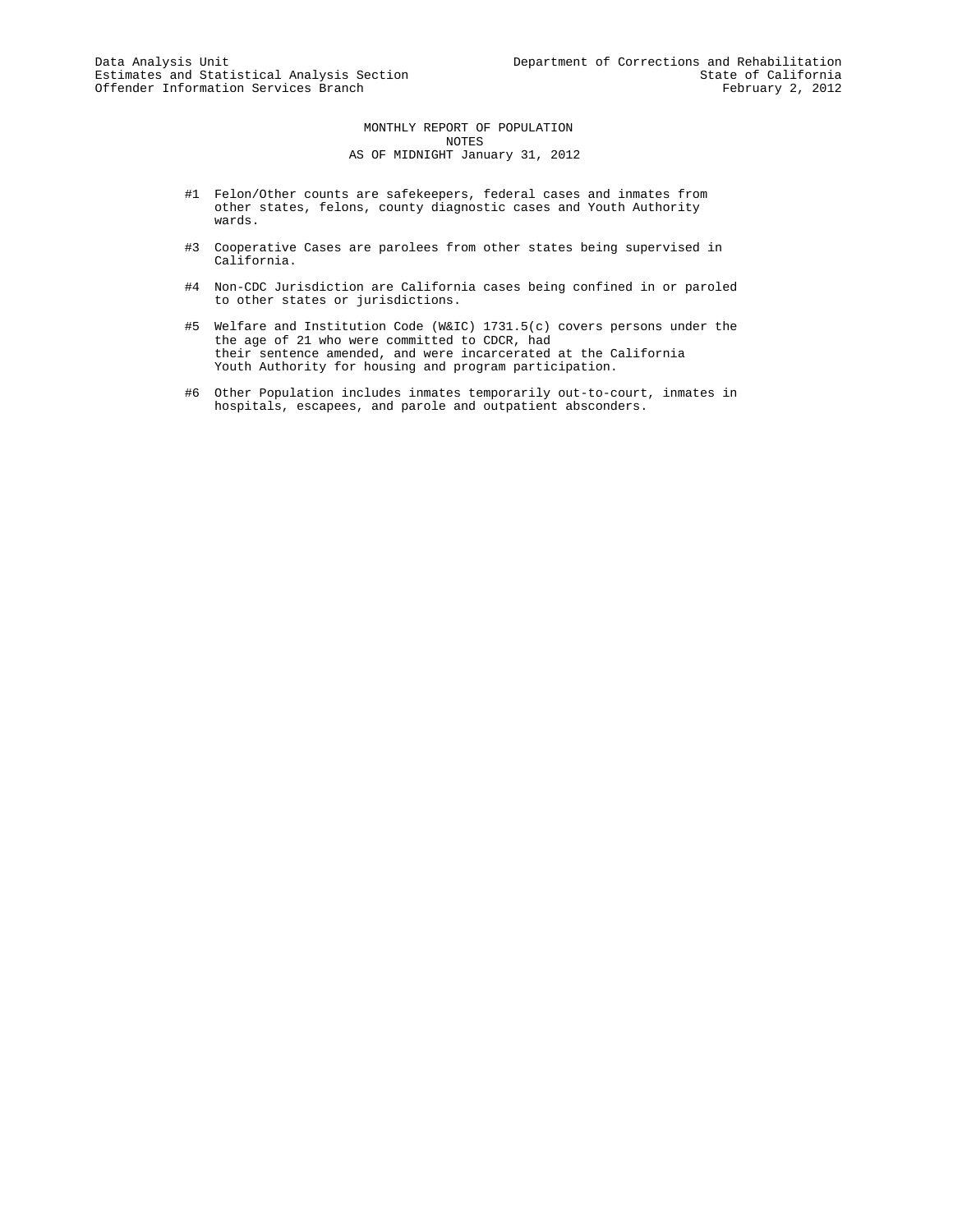## MONTHLY REPORT OF POPULATION AS OF MIDNIGHT February 29, 2012

\_\_\_\_\_\_\_\_\_\_\_\_\_\_\_\_\_\_\_\_\_\_\_\_\_\_\_\_\_\_\_\_\_\_\_\_\_\_\_\_\_\_\_\_\_\_\_\_\_\_\_\_\_\_\_\_\_\_\_\_\_\_\_\_\_\_\_\_\_\_\_\_\_\_\_\_\_\_\_\_\_\_\_\_\_\_\_\_\_\_\_\_\_\_\_\_\_\_\_\_\_

|                                        |             |                          | TOTAL CDCR POPULATION       |                       |                          |        |                            |         |
|----------------------------------------|-------------|--------------------------|-----------------------------|-----------------------|--------------------------|--------|----------------------------|---------|
|                                        | FELON/      | CIVIL                    |                             |                       | CHANGE SINCE<br>02/28/11 |        | DESIGN PERCENT STAFFED     |         |
|                                        | OTHER #1    | ADDICT                   | TOTAL                       | NO.                   | $PCT$ .                  |        | CAPACITY OCCUPIED CAPACITY |         |
| A. TOTAL IN-CUSTODY                    | 140,739     | $-390$                   |                             | $141, 129$ $-20, 819$ | $-12.8$                  |        |                            |         |
| I. IN-STATE                            | 131,244     |                          | 390 131,634 -19,866         |                       | $-13.1$                  |        |                            |         |
| (MEN, Subtotal)                        | 124,055     | 282                      | $124,337 -17,538$           |                       | $-12.3$                  |        |                            |         |
| (WOMEN, Subtotal)                      | 7,189       | 108                      | $7,297 -2,328$              |                       | $-24.1$                  |        |                            |         |
| 1. INSTITUTIONS/CAMPS                  | 130,237     |                          | 390 130,627 -15,077         |                       | $-10.3$                  | 84,130 | 155.3                      | 132,795 |
| INSTITUTIONS                           | 126,116     | 390                      | $126,506 -15,256$           |                       | $-10.7$                  | 79,650 | 158.8                      | 128,436 |
| CAMPS (CCC, CIW & SCC)* $4,121$        |             |                          | 4,121                       | $+179$                | $+4.5$                   | 4,480  | 92.0                       | 4,359   |
| 2. IN-STATE CONTRACT BEDS              | 744         | $\overline{\phantom{0}}$ | 744                         | $-4,832$              | $-86.6$                  | 2,784  | 26.7                       |         |
| <b>CCF PRIVATE</b>                     | 601         |                          | 601                         | $-1,464$ $-70.8$      |                          | 2,557  | 23.5                       |         |
| PRISONER MOTHER PGM                    | 21          |                          | 21                          | $-20$                 | $-48.7$                  | 47     | 44.7                       |         |
| FAMILY FOUNDATION PGM                  | 25          |                          | 25                          | $-38$                 | $-60.3$                  | 105    | 23.8                       |         |
| FRCCC(BAKERSFIELD)                     | 18          |                          | 18                          | $-50$                 | $-73.5$                  | 75     | 24.0                       |         |
| RIO (RIO COSUMNES)                     | 26          |                          | 26                          | -399                  | $-93.8$                  |        |                            |         |
| SRITA(SANTA RITA)                      | 53          |                          | 53                          | -608                  | $-91.9$                  |        |                            |         |
| 3. DMH STATE HOSPITALS                 | 263         |                          | 263                         | $+43$                 | $+19.5$                  |        |                            |         |
| II. OUT OF STATE(COCF)                 | 9,495       | 0                        | 9,495                       | $-953$                | $-9.1$                   |        |                            |         |
| ARIZONA                                | 4,585       |                          | 4,585                       | $-901$                | $-16.4$                  |        |                            |         |
| MISSISSIPPI                            | 2,561       |                          | 2,561                       | $-15$                 | $-0.5$                   |        |                            |         |
| OKLAHOMA                               | 2,349       |                          | 2,349                       | $-37$                 | $-1.5$                   |        |                            |         |
| B. PAROLE                              | 95,425      |                          | $850$ $96,275$ $-10,926$    |                       | $-10.1$                  |        |                            |         |
| COMMUNITY SUP(Active)                  | 84,738      | 850                      | 85,588                      | $-4,898$              | $-5.4$                   |        |                            |         |
| COOP CASES<br>(Active) #3              | 1,522       |                          | 1,522                       | $+20$                 | $+1.3$                   |        |                            |         |
| MNRP & NRP (Inactive)                  | 9,165       |                          | 9,165                       | $-6,048$              | $-39.7$                  |        |                            |         |
| C. NON-CDC JURISDICTION #4             | $\_1$ , 405 | $\overline{\phantom{0}}$ | 1,405                       | $-72$                 | $-4.8$                   |        |                            |         |
| OTHER STATE/FED. INST.                 | 511         |                          | 511                         | $+66$                 | $+14.8$                  |        |                            |         |
| OUT OF STATE PAROLE                    | 698         |                          | 698                         | $-85$                 | $-10.8$                  |        |                            |         |
| OUT OF STATE PAL<br>CYA-W&IC 1731.5(c) | 38          |                          | 38                          | $-3$                  | $-7.3$                   |        |                            |         |
| INSTITUTIONS #5                        | 158         |                          | 158                         | $-50$                 | $-24.0$                  |        |                            |         |
| D. OTHER POPULATIONS #6<br>INMATES     | 12,738      | 109                      | 12,847                      | $-1,958$              | $-13.2$                  |        |                            |         |
| OUT-TO-COURT, etc.                     | 1,459       | 14                       | 1,473                       | -426                  | $-22.4$                  |        |                            |         |
| ESCAPED                                | 217         |                          | 217                         | $+1$                  | $+0.4$                   |        |                            |         |
| PAROLEES (PAL/RAL)                     | 11,062      | 95                       | 11,157                      | $-1,533$              | $-12.0$                  |        |                            |         |
| TOTAL CDCR POPULATION                  | 250,307     |                          | $1,349$ $251,656$ $-33,775$ |                       | $-11.8$                  |        |                            |         |
| CHANGE FROM LAST MONTH                 |             |                          |                             |                       |                          |        |                            |         |
| A. TOTAL IN-CUSTODY                    | -2,649      | 0                        | -2,649                      |                       |                          |        |                            |         |
| (MEN, Subtotal)                        | $-2,405$    | $\mathbf{0}$             | $-2,405$                    |                       |                          |        |                            |         |
| (WOMEN, Subtotal)                      | $-308$      | $\overline{0}$           | $-308$                      |                       |                          |        |                            |         |
| B. PAROLE                              | $-2,252$    | $-46$                    | $-2, 298$                   |                       |                          |        |                            |         |
| PAROLEES (PAL/RAL)<br>D.               | $-354$      | $+7$                     | $-347$                      |                       |                          |        |                            |         |

This report contains the latest available reliable population figures from OBIS. They have been carefully audited, but are preliminary, and therefore subject to revision.

\*Figure excludes institution based camps. Total persons in camps, including base camps, are 4,174. Base camp at CMC is included in institution counts.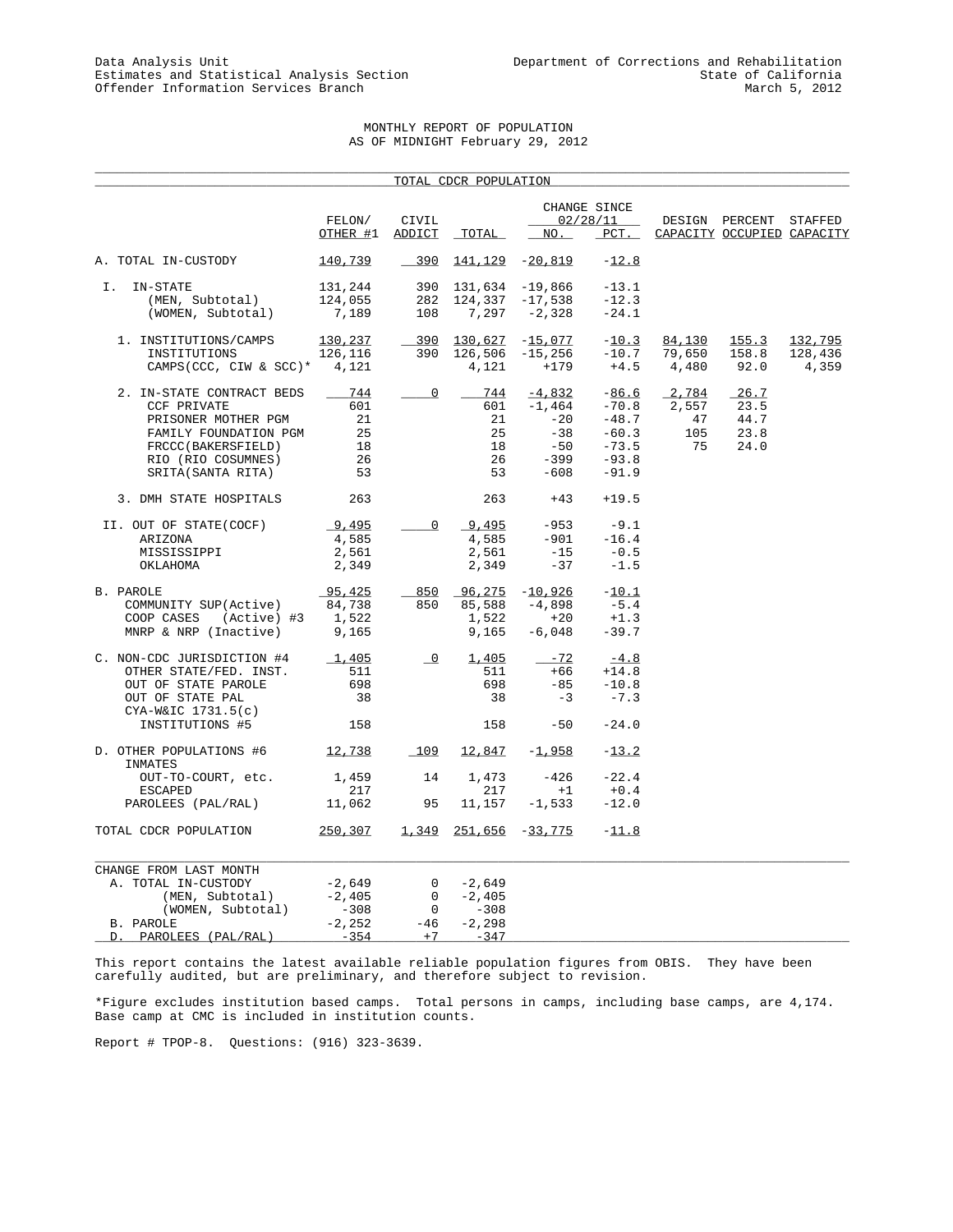| MALE<br>CCC       |                                                              |                |                |                |                |                | CAPACITY       |
|-------------------|--------------------------------------------------------------|----------------|----------------|----------------|----------------|----------------|----------------|
|                   |                                                              |                |                |                |                |                |                |
|                   | ASP (AVENAL SP)<br>(CAL CORRECTL CTR)                        | 5,350<br>4,938 |                | 5,350<br>4,938 | 2,920<br>3,883 | 183.2<br>127.2 | 5,427<br>4,843 |
| CCI<br>CIM        | (CAL CORRECTL INSTITN)<br>(CAL INSTITN FOR MEN)              | 4,649<br>5,181 | 6              | 4,649<br>5,187 | 2,783<br>2,976 | 167.0<br>174.3 | 5,083<br>6,311 |
| CMF<br><b>CMC</b> | (CAL MEDICAL FACIL)<br>(CAL MEN'S COLONY)                    | 2,374<br>5,497 |                | 2,374<br>5,497 | 2,297<br>3,838 | 103.4<br>143.2 | 2,340<br>5,586 |
| CRC<br>CAL        | (CAL REHAB CTR, MEN)<br>(CAL SP, CALIPATRIA)                 | 3,727<br>4,190 | 249            | 3,976<br>4,190 | 2,491<br>2,308 | 159.6<br>181.5 | 4,070<br>3,960 |
| CEN<br>COR        | (CAL SP, CENTINELA)<br>(CAL SP, CORCORAN)                    | 3,705<br>4,469 |                | 3,705<br>4,469 | 2,308<br>3,116 | 160.5<br>143.4 | 3,758<br>4,617 |
| LAC               | (CAL SP, LOS ANGELES CO)<br>SAC (CAL SP, SACRAMENTO)         | 3,722<br>2,802 |                | 3,722<br>2,802 | 2,300<br>1,828 | 161.8<br>153.3 | 3,990<br>2,743 |
| SO                | (CAL SP, SAN QUENTIN)<br>SOL (CAL SP, SOLANO)                | 3,952<br>4,559 | 4              | 3,956<br>4,559 | 3,082<br>2,610 | 128.4<br>174.7 | 3,932<br>4,538 |
|                   | SATF (CAL SATF AND SP - COR)<br>CVSP (CHUCKAWALLA VALLEY SP) | 5,794<br>2,871 | 11             | 5,805<br>2,871 | 3,424<br>1,738 | 169.5<br>165.2 | 5,578<br>3,006 |
| DVI               | CTF (CORRL TRAING FAC)<br>(DEUEL VOCATL INSTITN)             | 6,039<br>2,569 | 7              | 6,039<br>2,576 | 3,312<br>1,681 | 182.3<br>153.2 | 5,620<br>2,685 |
|                   | FOL (FOLSOM SP)<br>HDP (HIGH DESERT SP)                      | 3,119<br>3,875 |                | 3,119<br>3,875 | 2,469<br>2,324 | 126.3<br>166.7 | 3,272<br>3,746 |
|                   | IRON (IRONWOOD SP)<br>KVSP (KERN VALLEY SP)                  | 3,704<br>4,180 |                | 3,704<br>4,180 | 2,200<br>2,448 | 168.4<br>170.8 | 3,660<br>4,344 |
|                   | MCSP (MULE CREEK SP)<br>NKSP (NORTH KERN SP)                 | 3,089<br>4,738 | $\overline{3}$ | 3,089<br>4,741 | 1,700<br>2,694 | 181.7<br>176.0 | 3,036<br>4,770 |
|                   | PBSP (PELICAN BAY SP)<br>PVSP (PLEASANT VALLEY SP)           | 3,070<br>3,794 |                | 3,070<br>3,794 | 2,380<br>2,308 | 129.0<br>164.4 | 3,143<br>3,868 |
|                   | RJD (RJ DONOVAN CORR FACIL)<br>SVSP (SALINAS VAL SP)         | 3,632<br>3,699 |                | 3,632<br>3,699 | 2,200<br>2,452 | 165.1<br>150.9 | 3,820<br>3,459 |
|                   | SCC (SIERRA CONSERV CTR)<br>WSP (WASCO SP)                   | 4,869<br>4,969 | 2              | 4,869<br>4,971 | 3,736<br>2,984 | 130.3<br>166.6 | 4,963<br>5,135 |
|                   | MALE TOTAL:                                                  | 123,126        | 282            |                | 123,408 78,790 | 156.6          | 125,303        |
| FEMALE            |                                                              |                |                |                |                |                |                |
|                   | CIW (CAL INST FOR WOMEN)<br>CCWF (CENT CAL WOMEN'S FACIL)    | 1,572<br>2,989 | 72<br>36       | 1,644<br>3,025 | 1,356<br>2,004 | 121.2<br>150.9 | 1,775<br>3,016 |
|                   | VSP (VALLEY SP)                                              | 2,550          |                | 2,550          | 1,980          | 128.8          | 2,701          |
|                   | FEMALE TOTAL:                                                | 7,111          | 108            | 7,219          | 5,340          | 135.2          | 7,492          |

| 10111 | $\sim$ $\sim$ $\sim$<br>-- | ч.<br>.<br>- - | $\sim$<br>-- | . .<br>. | . |
|-------|----------------------------|----------------|--------------|----------|---|
|       |                            |                |              |          |   |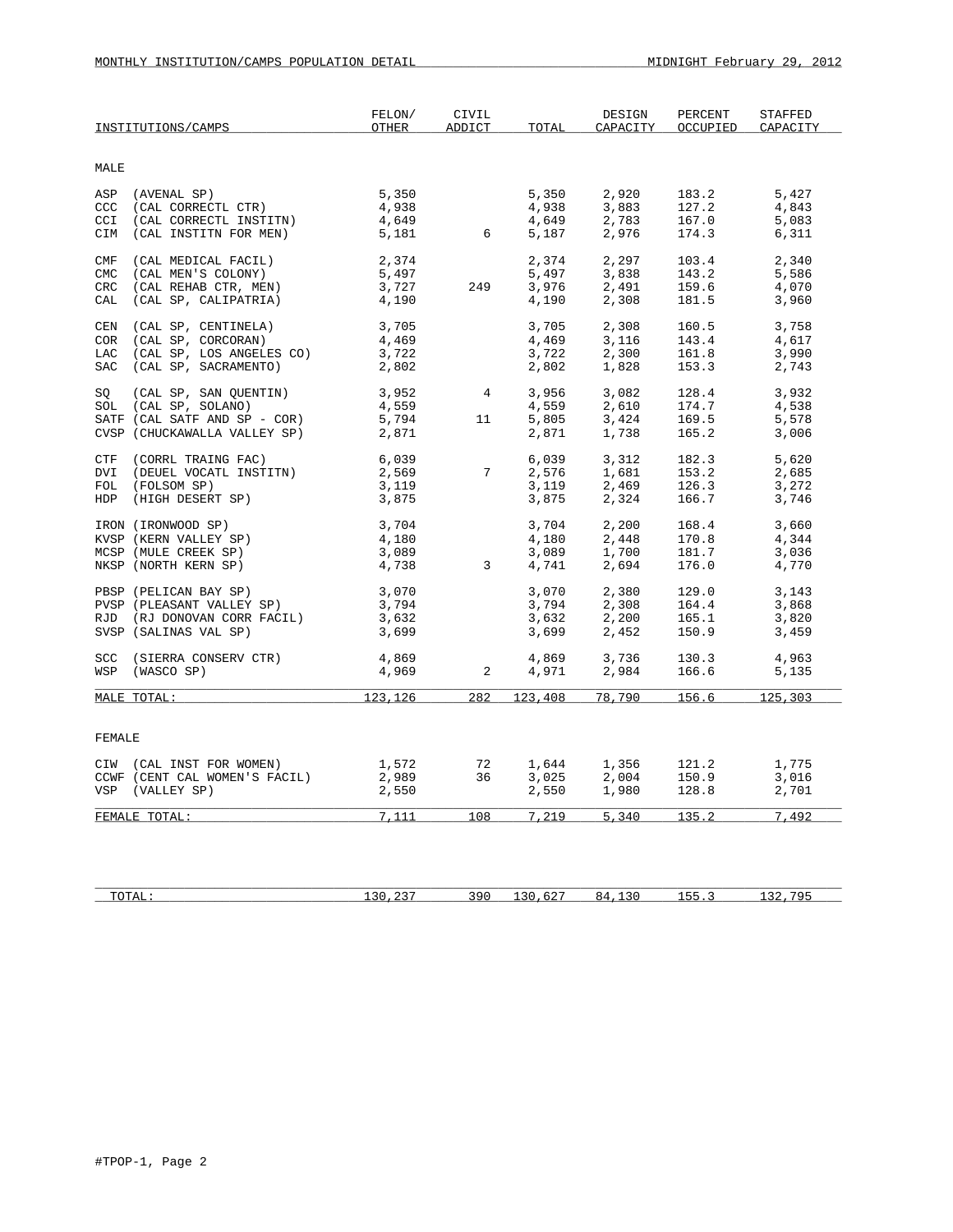MONTHLY REPORT OF POPULATION NOTES AS OF MIDNIGHT February 29, 2012

- #1 Felon/Other counts are safekeepers, federal cases and inmates from other states, felons, county diagnostic cases and Youth Authority wards.
- #3 Cooperative Cases are parolees from other states being supervised in California.
- #4 Non-CDC Jurisdiction are California cases being confined in or paroled to other states or jurisdictions.
- #5 Welfare and Institution Code (W&IC) 1731.5(c) covers persons under the the age of 21 who were committed to CDCR, had their sentence amended, and were incarcerated at the California Youth Authority for housing and program participation.
- #6 Other Population includes inmates temporarily out-to-court, inmates in hospitals, escapees, and parole and outpatient absconders.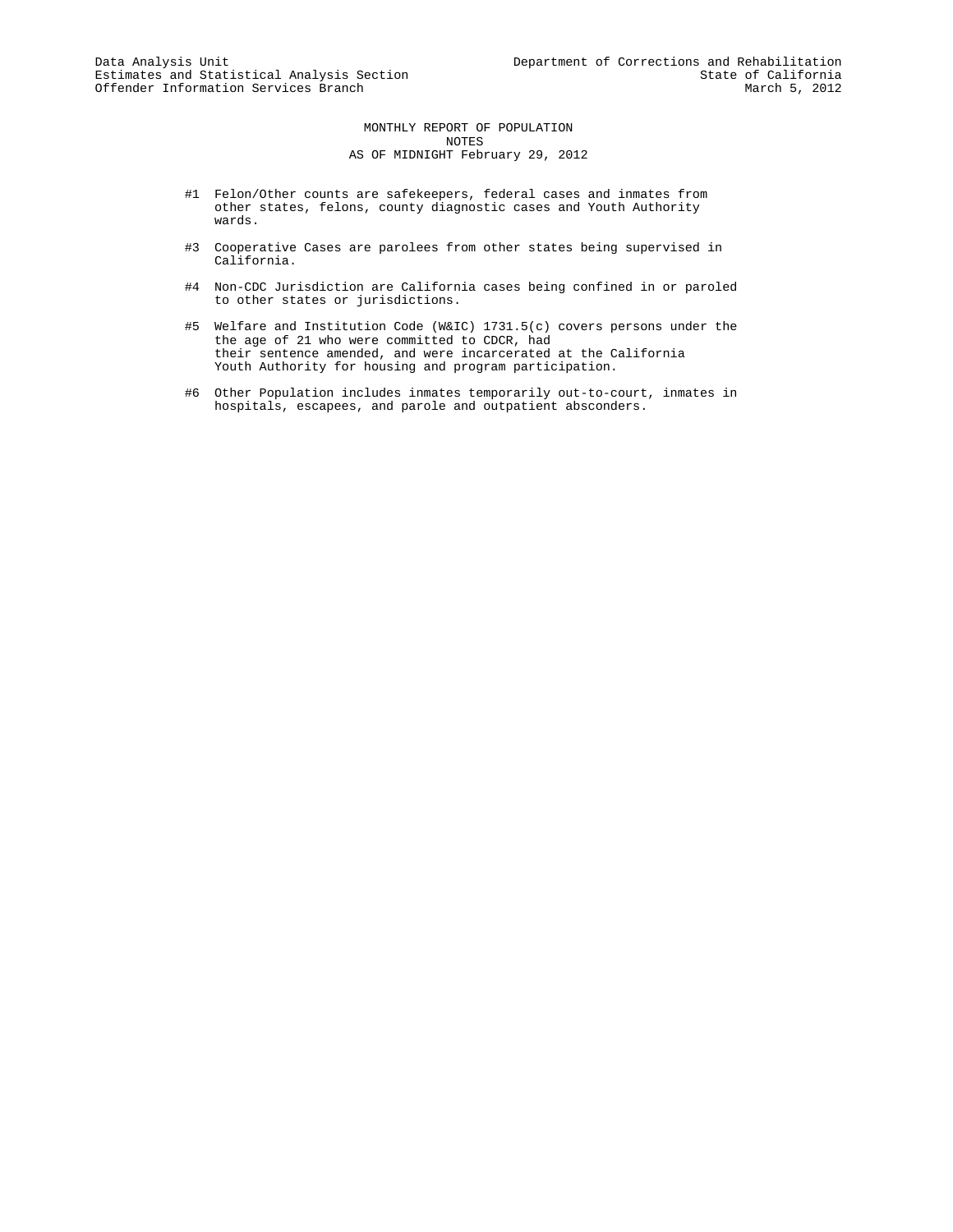## MONTHLY REPORT OF POPULATION AS OF MIDNIGHT March 31, 2012

\_\_\_\_\_\_\_\_\_\_\_\_\_\_\_\_\_\_\_\_\_\_\_\_\_\_\_\_\_\_\_\_\_\_\_\_\_\_\_\_\_\_\_\_\_\_\_\_\_\_\_\_\_\_\_\_\_\_\_\_\_\_\_\_\_\_\_\_\_\_\_\_\_\_\_\_\_\_\_\_\_\_\_\_\_\_\_\_\_\_\_\_\_\_\_\_\_\_\_\_\_

|                                         |          |                          | TOTAL CDCR POPULATION   |                 |                          |        |                            |         |
|-----------------------------------------|----------|--------------------------|-------------------------|-----------------|--------------------------|--------|----------------------------|---------|
|                                         | FELON/   | CIVIL                    |                         |                 | CHANGE SINCE<br>03/31/11 |        | DESIGN PERCENT             | STAFFED |
|                                         | OTHER #1 | ADDICT                   | TOTAL                   | NO.             | PCT.                     |        | CAPACITY OCCUPIED CAPACITY |         |
| A. TOTAL IN-CUSTODY                     | 138,903  | $-369$                   | <u>139,272</u>          | -23,391         | $-14.3$                  |        |                            |         |
| Ι.<br>IN-STATE                          | 129,381  |                          | 369 129,750             | $-22,570$       | $-14.8$                  |        |                            |         |
| (MEN, Subtotal)                         | 122,514  | 265                      |                         | 122,779 -20,006 | $-14.0$                  |        |                            |         |
| (WOMEN, Subtotal)                       | 6,867    | 104                      | 6,971                   | $-2,564$        | $-26.8$                  |        |                            |         |
|                                         |          |                          |                         |                 |                          |        |                            |         |
| 1. INSTITUTIONS/CAMPS                   | 128,488  | 369                      | 128,857                 | $-17,798$       | $-12.1$                  | 84,130 | 153.2                      | 130,837 |
| INSTITUTIONS                            | 124,403  | 369                      | 124,772                 | $-17,941$       | $-12.5$                  | 79,650 | 156.7                      | 126,478 |
| CAMPS(CCC, CIW & SCC)* $4,085$          |          |                          | 4,085                   | $+143$          | $+3.6$                   | 4,480  | 91.2                       | 4,359   |
| 2. IN-STATE CONTRACT BEDS               | 651      | 0                        | 651                     | $-4,779$        | $-88.0$                  | 2,784  | $-23.4$                    |         |
| <b>CCF PRIVATE</b>                      | 587      |                          | 587                     | $-1,514$        | $-72.0$                  | 2,557  | 23.0                       |         |
| PRISONER MOTHER PGM                     | 15       |                          | 15                      | -26             | $-63.4$                  | 47     | 31.9                       |         |
| FAMILY FOUNDATION PGM                   | 20       |                          | 20                      | $-42$           | $-67.7$                  | 105    | 19.0                       |         |
| FRCCC(BAKERSFIELD)                      | 15       |                          | 15                      | -57             | $-79.1$                  | 75     | 20.0                       |         |
| SRITA(SANTA RITA)                       | 14       |                          | 14                      | $-585$          | $-97.6$                  |        |                            |         |
| 3. DMH STATE HOSPITALS                  | 242      |                          | 242                     | $+7$            | $+2.9$                   |        |                            |         |
| II. OUT OF STATE(COCF)                  | 9,522    | 0                        | 9,522                   | $-821$          | $-7.9$                   |        |                            |         |
| ARIZONA                                 | 4,554    |                          | 4,554                   | $-836$          | $-15.5$                  |        |                            |         |
| MISSISSIPPI                             | 2,580    |                          | 2,580                   | $-11$           | $-0.4$                   |        |                            |         |
| OKLAHOMA                                | 2,388    |                          | 2,388                   | $+26$           | $+1.1$                   |        |                            |         |
|                                         |          |                          |                         |                 |                          |        |                            |         |
| B. PAROLE                               | 91,924   | 832                      | 92,756                  | $-13,702$       | $-12.8$                  |        |                            |         |
| COMMUNITY SUP(Active)                   | 82,123   | 832                      | 82,955                  | $-7,062$        | $-7.8$                   |        |                            |         |
| COOP CASES<br>(Active) #3               | 1,522    |                          | 1,522                   | $+31$           | $+2.0$                   |        |                            |         |
| MNRP & NRP (Inactive)                   | 8,279    |                          | 8,279                   | $-6,671$        | $-44.6$                  |        |                            |         |
| C. NON-CDC JURISDICTION #4              | 1,393    | $\overline{\phantom{a}}$ | 1,393                   | $-93$           | $-6.2$                   |        |                            |         |
| OTHER STATE/FED. INST.                  | 512      |                          | 512                     | $+57$           | $+12.5$                  |        |                            |         |
| OUT OF STATE PAROLE                     | 685      |                          | 685                     | $-103$          | $-13.0$                  |        |                            |         |
|                                         | 36       |                          | 36                      | $-6$            | $-14.2$                  |        |                            |         |
| OUT OF STATE PAL                        |          |                          |                         |                 |                          |        |                            |         |
| $CYA-W&IC$ 1731.5(c)<br>INSTITUTIONS #5 | 160      |                          | 160                     | $-41$           | $-20.3$                  |        |                            |         |
| D. OTHER POPULATIONS #6<br>INMATES      | 13,038   | 108                      | 13,146                  | $-1,289$        | $-8.9$                   |        |                            |         |
| OUT-TO-COURT, etc.                      | 1,359    | 16                       | 1,375                   | $-448$          | $-24.5$                  |        |                            |         |
| <b>ESCAPED</b>                          | 216      |                          | 216                     | $-3$            | $-1.3$                   |        |                            |         |
| PAROLEES (PAL/RAL)                      | 11,463   | 92                       | 11,555                  | -838            | $-6.7$                   |        |                            |         |
| TOTAL CDCR POPULATION                   | 245,258  |                          | $1,309$ 246,567 -38,475 |                 | $-13.4$                  |        |                            |         |
| CHANGE FROM LAST MONTH                  |          |                          |                         |                 |                          |        |                            |         |
| A. TOTAL IN-CUSTODY                     | $-1,836$ | $-21$                    | $-1,857$                |                 |                          |        |                            |         |
| (MEN, Subtotal)                         | $-1,541$ | $-17$                    | $-1,558$                |                 |                          |        |                            |         |
| (WOMEN, Subtotal)                       | $-322$   | $-4$                     | -326                    |                 |                          |        |                            |         |
| B. PAROLE                               | $-3,501$ | $-18$                    | $-3,519$                |                 |                          |        |                            |         |
| PAROLEES (PAL/RAL)<br>D.                | $+401$   | $-3$                     | $+398$                  |                 |                          |        |                            |         |

This report contains the latest available reliable population figures from OBIS. They have been carefully audited, but are preliminary, and therefore subject to revision.

\*Figure excludes institution based camps. Total persons in camps, including base camps, are 4,135. Base camp at CMC is included in institution counts.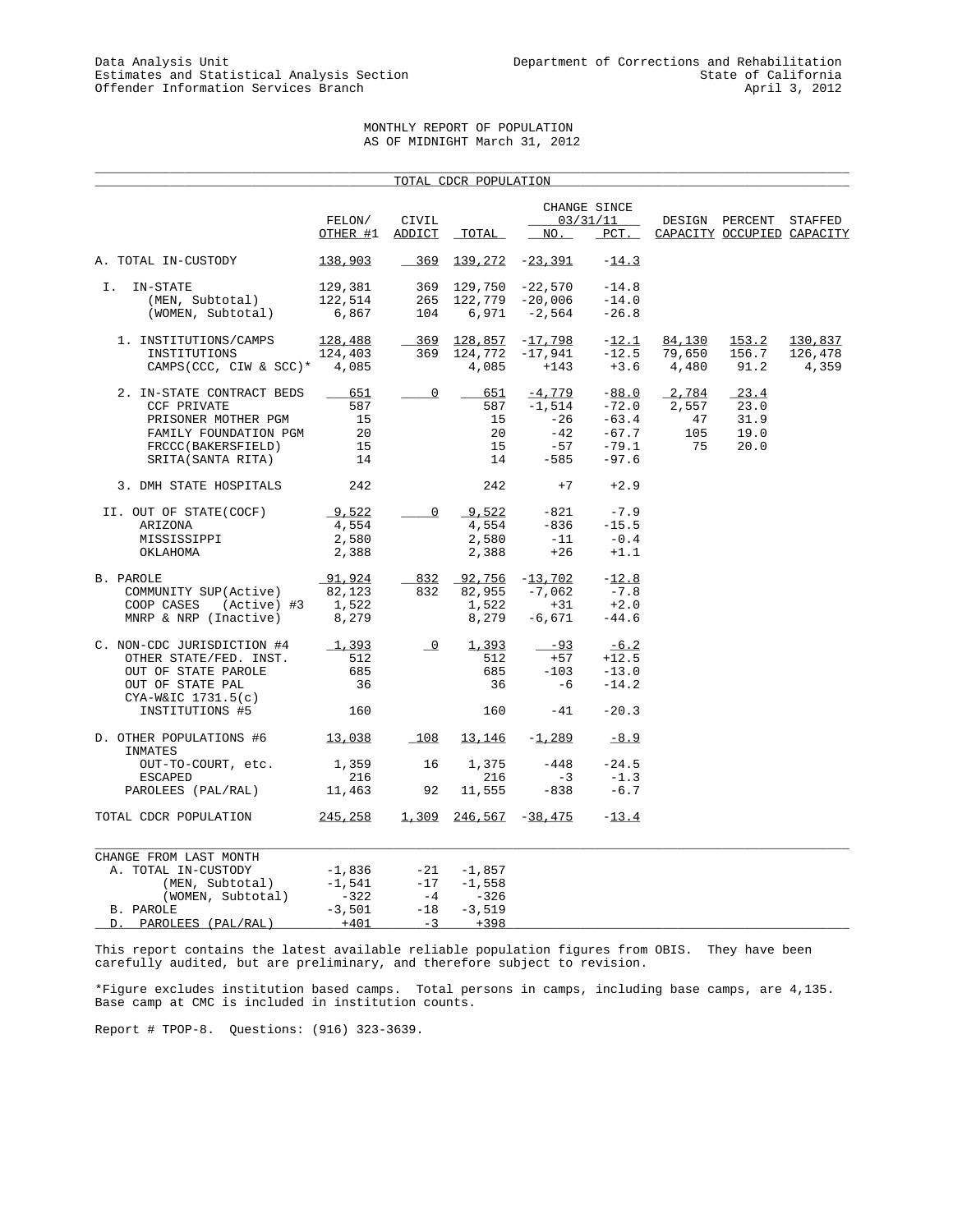| MALE<br>(AVENAL SP)<br>5,190<br>2,920<br>5,306<br>ASP<br>5,190<br>177.7<br>(CAL CORRECTL CTR)<br>CCC<br>4,818<br>4,818<br>3,883<br>124.1<br>4,713<br>4,753<br>2,783<br>CCI<br>(CAL CORRECTL INSTITN)<br>4,753<br>170.8<br>5,083<br>5,198<br>8<br>2,976<br>6,311<br>CIM<br>(CAL INSTITN FOR MEN)<br>5,206<br>174.9<br>2,297<br>(CAL MEDICAL FACIL)<br>2,404<br>2,404<br>104.7<br>2,340<br>CMF<br>CMC<br>(CAL MEN'S COLONY)<br>5,524<br>5,524<br>3,838<br>143.9<br>5,586<br>3,705<br>CRC<br>(CAL REHAB CTR, MEN)<br>234<br>3,939<br>2,491<br>158.1<br>4,022<br>(CAL SP, CALIPATRIA)<br>4,015<br>4,015<br>2,308<br>174.0<br>3,810<br>CAL<br>3,709<br>3,709<br>2,308<br>160.7<br>3,758<br>CEN<br>(CAL SP, CENTINELA)<br>(CAL SP, CORCORAN)<br>4,500<br>3,116<br>144.4<br>COR<br>4,500<br>4,619<br>(CAL SP, LOS ANGELES CO)<br>3,897<br>3,897<br>2,300<br>169.4<br>3,990<br>LAC<br>(CAL SP, SACRAMENTO)<br>2,777<br>1,828<br>151.9<br>SAC<br>2,777<br>2,743<br>(CAL SP, SAN QUENTIN)<br>3,933<br>$\mathbf{1}$<br>3,934<br>3,082<br>127.6<br>3,932<br>SQ<br>SOL (CAL SP, SOLANO)<br>4,473<br>4,473<br>2,610<br>171.4<br>4,593<br>9<br>SATF (CAL SATF AND SP - COR)<br>5,719<br>5,728<br>3,424<br>167.3<br>5,483<br>CVSP (CHUCKAWALLA VALLEY SP)<br>2,716<br>2,716<br>156.3<br>1,738<br>2,811<br>(CORRL TRAING FAC)<br>5,684<br>5,684<br>3,312<br>171.6<br>5,320<br>CTF<br>2,585<br>(DEUEL VOCATL INSTITN)<br>12<br>2,597<br>1,681<br>154.5<br>2,685<br>DVI<br>2,912<br>2,912<br>2,469<br>117.9<br>FOL (FOLSOM SP)<br>2,937<br>HDP (HIGH DESERT SP)<br>162.6<br>3,778<br>3,778<br>2,324<br>3,746<br>IRON (IRONWOOD SP)<br>3,514<br>3,514<br>2,200<br>159.7<br>3,485<br>KVSP (KERN VALLEY SP)<br>4,171<br>4,171<br>2,448<br>170.4<br>4,344<br>1,700<br>MCSP (MULE CREEK SP)<br>3,065<br>3,065<br>180.3<br>3,036<br>4,730<br>2,694<br>NKSP (NORTH KERN SP)<br>4,730<br>175.6<br>4,770<br>3,091<br>2,380<br>PBSP (PELICAN BAY SP)<br>3,091<br>129.9<br>3,143<br>3,731<br>3,731<br>2,308<br>161.7<br>3,758<br>PVSP (PLEASANT VALLEY SP)<br>3,666<br>2,200<br>3,666<br>166.6<br>3,820<br>RJD (RJ DONOVAN CORR FACIL)<br>SVSP (SALINAS VAL SP)<br>3,513<br>3,513<br>2,452<br>143.3<br>3,459<br>4,722<br>4,722<br>3,736<br>SCC (SIERRA CONSERV CTR)<br>126.4<br>4,811<br>WSP<br>(WASCO SP)<br>5,188<br>$\mathbf{1}$<br>5,189<br>2,984<br>173.9<br>5,135<br>265<br>121,681<br>78,790<br>154.8<br>123,549<br>MALE TOTAL:<br>121,946<br>FEMALE<br>1,585<br>CIW (CAL INST FOR WOMEN)<br>58<br>1,643<br>1,356<br>2,004<br>121.2<br>1,775<br>CCWF (CENT CAL WOMEN'S FACIL)<br>2,790<br>46<br>2,836<br>141.5<br>3,016<br>VSP (VALLEY SP)<br>2,432<br>2,432<br>1,980<br>122.8<br>2,497<br>6,807<br>104<br>6,911<br>5,340<br>129.4<br>7,288<br>FEMALE TOTAL: | INSTITUTIONS/CAMPS | FELON/<br>OTHER | CIVIL<br>ADDICT | TOTAL | DESIGN<br>CAPACITY | PERCENT<br>OCCUPIED | STAFFED<br>CAPACITY |
|---------------------------------------------------------------------------------------------------------------------------------------------------------------------------------------------------------------------------------------------------------------------------------------------------------------------------------------------------------------------------------------------------------------------------------------------------------------------------------------------------------------------------------------------------------------------------------------------------------------------------------------------------------------------------------------------------------------------------------------------------------------------------------------------------------------------------------------------------------------------------------------------------------------------------------------------------------------------------------------------------------------------------------------------------------------------------------------------------------------------------------------------------------------------------------------------------------------------------------------------------------------------------------------------------------------------------------------------------------------------------------------------------------------------------------------------------------------------------------------------------------------------------------------------------------------------------------------------------------------------------------------------------------------------------------------------------------------------------------------------------------------------------------------------------------------------------------------------------------------------------------------------------------------------------------------------------------------------------------------------------------------------------------------------------------------------------------------------------------------------------------------------------------------------------------------------------------------------------------------------------------------------------------------------------------------------------------------------------------------------------------------------------------------------------------------------------------------------------------------------------------------------------------------------------------------------------------------------------------------------------------------------------------------------------------------------------------------------------------------|--------------------|-----------------|-----------------|-------|--------------------|---------------------|---------------------|
|                                                                                                                                                                                                                                                                                                                                                                                                                                                                                                                                                                                                                                                                                                                                                                                                                                                                                                                                                                                                                                                                                                                                                                                                                                                                                                                                                                                                                                                                                                                                                                                                                                                                                                                                                                                                                                                                                                                                                                                                                                                                                                                                                                                                                                                                                                                                                                                                                                                                                                                                                                                                                                                                                                                                       |                    |                 |                 |       |                    |                     |                     |
|                                                                                                                                                                                                                                                                                                                                                                                                                                                                                                                                                                                                                                                                                                                                                                                                                                                                                                                                                                                                                                                                                                                                                                                                                                                                                                                                                                                                                                                                                                                                                                                                                                                                                                                                                                                                                                                                                                                                                                                                                                                                                                                                                                                                                                                                                                                                                                                                                                                                                                                                                                                                                                                                                                                                       |                    |                 |                 |       |                    |                     |                     |
|                                                                                                                                                                                                                                                                                                                                                                                                                                                                                                                                                                                                                                                                                                                                                                                                                                                                                                                                                                                                                                                                                                                                                                                                                                                                                                                                                                                                                                                                                                                                                                                                                                                                                                                                                                                                                                                                                                                                                                                                                                                                                                                                                                                                                                                                                                                                                                                                                                                                                                                                                                                                                                                                                                                                       |                    |                 |                 |       |                    |                     |                     |
|                                                                                                                                                                                                                                                                                                                                                                                                                                                                                                                                                                                                                                                                                                                                                                                                                                                                                                                                                                                                                                                                                                                                                                                                                                                                                                                                                                                                                                                                                                                                                                                                                                                                                                                                                                                                                                                                                                                                                                                                                                                                                                                                                                                                                                                                                                                                                                                                                                                                                                                                                                                                                                                                                                                                       |                    |                 |                 |       |                    |                     |                     |
|                                                                                                                                                                                                                                                                                                                                                                                                                                                                                                                                                                                                                                                                                                                                                                                                                                                                                                                                                                                                                                                                                                                                                                                                                                                                                                                                                                                                                                                                                                                                                                                                                                                                                                                                                                                                                                                                                                                                                                                                                                                                                                                                                                                                                                                                                                                                                                                                                                                                                                                                                                                                                                                                                                                                       |                    |                 |                 |       |                    |                     |                     |
|                                                                                                                                                                                                                                                                                                                                                                                                                                                                                                                                                                                                                                                                                                                                                                                                                                                                                                                                                                                                                                                                                                                                                                                                                                                                                                                                                                                                                                                                                                                                                                                                                                                                                                                                                                                                                                                                                                                                                                                                                                                                                                                                                                                                                                                                                                                                                                                                                                                                                                                                                                                                                                                                                                                                       |                    |                 |                 |       |                    |                     |                     |
|                                                                                                                                                                                                                                                                                                                                                                                                                                                                                                                                                                                                                                                                                                                                                                                                                                                                                                                                                                                                                                                                                                                                                                                                                                                                                                                                                                                                                                                                                                                                                                                                                                                                                                                                                                                                                                                                                                                                                                                                                                                                                                                                                                                                                                                                                                                                                                                                                                                                                                                                                                                                                                                                                                                                       |                    |                 |                 |       |                    |                     |                     |
|                                                                                                                                                                                                                                                                                                                                                                                                                                                                                                                                                                                                                                                                                                                                                                                                                                                                                                                                                                                                                                                                                                                                                                                                                                                                                                                                                                                                                                                                                                                                                                                                                                                                                                                                                                                                                                                                                                                                                                                                                                                                                                                                                                                                                                                                                                                                                                                                                                                                                                                                                                                                                                                                                                                                       |                    |                 |                 |       |                    |                     |                     |
|                                                                                                                                                                                                                                                                                                                                                                                                                                                                                                                                                                                                                                                                                                                                                                                                                                                                                                                                                                                                                                                                                                                                                                                                                                                                                                                                                                                                                                                                                                                                                                                                                                                                                                                                                                                                                                                                                                                                                                                                                                                                                                                                                                                                                                                                                                                                                                                                                                                                                                                                                                                                                                                                                                                                       |                    |                 |                 |       |                    |                     |                     |
|                                                                                                                                                                                                                                                                                                                                                                                                                                                                                                                                                                                                                                                                                                                                                                                                                                                                                                                                                                                                                                                                                                                                                                                                                                                                                                                                                                                                                                                                                                                                                                                                                                                                                                                                                                                                                                                                                                                                                                                                                                                                                                                                                                                                                                                                                                                                                                                                                                                                                                                                                                                                                                                                                                                                       |                    |                 |                 |       |                    |                     |                     |
|                                                                                                                                                                                                                                                                                                                                                                                                                                                                                                                                                                                                                                                                                                                                                                                                                                                                                                                                                                                                                                                                                                                                                                                                                                                                                                                                                                                                                                                                                                                                                                                                                                                                                                                                                                                                                                                                                                                                                                                                                                                                                                                                                                                                                                                                                                                                                                                                                                                                                                                                                                                                                                                                                                                                       |                    |                 |                 |       |                    |                     |                     |
|                                                                                                                                                                                                                                                                                                                                                                                                                                                                                                                                                                                                                                                                                                                                                                                                                                                                                                                                                                                                                                                                                                                                                                                                                                                                                                                                                                                                                                                                                                                                                                                                                                                                                                                                                                                                                                                                                                                                                                                                                                                                                                                                                                                                                                                                                                                                                                                                                                                                                                                                                                                                                                                                                                                                       |                    |                 |                 |       |                    |                     |                     |
|                                                                                                                                                                                                                                                                                                                                                                                                                                                                                                                                                                                                                                                                                                                                                                                                                                                                                                                                                                                                                                                                                                                                                                                                                                                                                                                                                                                                                                                                                                                                                                                                                                                                                                                                                                                                                                                                                                                                                                                                                                                                                                                                                                                                                                                                                                                                                                                                                                                                                                                                                                                                                                                                                                                                       |                    |                 |                 |       |                    |                     |                     |
|                                                                                                                                                                                                                                                                                                                                                                                                                                                                                                                                                                                                                                                                                                                                                                                                                                                                                                                                                                                                                                                                                                                                                                                                                                                                                                                                                                                                                                                                                                                                                                                                                                                                                                                                                                                                                                                                                                                                                                                                                                                                                                                                                                                                                                                                                                                                                                                                                                                                                                                                                                                                                                                                                                                                       |                    |                 |                 |       |                    |                     |                     |
|                                                                                                                                                                                                                                                                                                                                                                                                                                                                                                                                                                                                                                                                                                                                                                                                                                                                                                                                                                                                                                                                                                                                                                                                                                                                                                                                                                                                                                                                                                                                                                                                                                                                                                                                                                                                                                                                                                                                                                                                                                                                                                                                                                                                                                                                                                                                                                                                                                                                                                                                                                                                                                                                                                                                       |                    |                 |                 |       |                    |                     |                     |
|                                                                                                                                                                                                                                                                                                                                                                                                                                                                                                                                                                                                                                                                                                                                                                                                                                                                                                                                                                                                                                                                                                                                                                                                                                                                                                                                                                                                                                                                                                                                                                                                                                                                                                                                                                                                                                                                                                                                                                                                                                                                                                                                                                                                                                                                                                                                                                                                                                                                                                                                                                                                                                                                                                                                       |                    |                 |                 |       |                    |                     |                     |
|                                                                                                                                                                                                                                                                                                                                                                                                                                                                                                                                                                                                                                                                                                                                                                                                                                                                                                                                                                                                                                                                                                                                                                                                                                                                                                                                                                                                                                                                                                                                                                                                                                                                                                                                                                                                                                                                                                                                                                                                                                                                                                                                                                                                                                                                                                                                                                                                                                                                                                                                                                                                                                                                                                                                       |                    |                 |                 |       |                    |                     |                     |
|                                                                                                                                                                                                                                                                                                                                                                                                                                                                                                                                                                                                                                                                                                                                                                                                                                                                                                                                                                                                                                                                                                                                                                                                                                                                                                                                                                                                                                                                                                                                                                                                                                                                                                                                                                                                                                                                                                                                                                                                                                                                                                                                                                                                                                                                                                                                                                                                                                                                                                                                                                                                                                                                                                                                       |                    |                 |                 |       |                    |                     |                     |
|                                                                                                                                                                                                                                                                                                                                                                                                                                                                                                                                                                                                                                                                                                                                                                                                                                                                                                                                                                                                                                                                                                                                                                                                                                                                                                                                                                                                                                                                                                                                                                                                                                                                                                                                                                                                                                                                                                                                                                                                                                                                                                                                                                                                                                                                                                                                                                                                                                                                                                                                                                                                                                                                                                                                       |                    |                 |                 |       |                    |                     |                     |
|                                                                                                                                                                                                                                                                                                                                                                                                                                                                                                                                                                                                                                                                                                                                                                                                                                                                                                                                                                                                                                                                                                                                                                                                                                                                                                                                                                                                                                                                                                                                                                                                                                                                                                                                                                                                                                                                                                                                                                                                                                                                                                                                                                                                                                                                                                                                                                                                                                                                                                                                                                                                                                                                                                                                       |                    |                 |                 |       |                    |                     |                     |
|                                                                                                                                                                                                                                                                                                                                                                                                                                                                                                                                                                                                                                                                                                                                                                                                                                                                                                                                                                                                                                                                                                                                                                                                                                                                                                                                                                                                                                                                                                                                                                                                                                                                                                                                                                                                                                                                                                                                                                                                                                                                                                                                                                                                                                                                                                                                                                                                                                                                                                                                                                                                                                                                                                                                       |                    |                 |                 |       |                    |                     |                     |
|                                                                                                                                                                                                                                                                                                                                                                                                                                                                                                                                                                                                                                                                                                                                                                                                                                                                                                                                                                                                                                                                                                                                                                                                                                                                                                                                                                                                                                                                                                                                                                                                                                                                                                                                                                                                                                                                                                                                                                                                                                                                                                                                                                                                                                                                                                                                                                                                                                                                                                                                                                                                                                                                                                                                       |                    |                 |                 |       |                    |                     |                     |
|                                                                                                                                                                                                                                                                                                                                                                                                                                                                                                                                                                                                                                                                                                                                                                                                                                                                                                                                                                                                                                                                                                                                                                                                                                                                                                                                                                                                                                                                                                                                                                                                                                                                                                                                                                                                                                                                                                                                                                                                                                                                                                                                                                                                                                                                                                                                                                                                                                                                                                                                                                                                                                                                                                                                       |                    |                 |                 |       |                    |                     |                     |
|                                                                                                                                                                                                                                                                                                                                                                                                                                                                                                                                                                                                                                                                                                                                                                                                                                                                                                                                                                                                                                                                                                                                                                                                                                                                                                                                                                                                                                                                                                                                                                                                                                                                                                                                                                                                                                                                                                                                                                                                                                                                                                                                                                                                                                                                                                                                                                                                                                                                                                                                                                                                                                                                                                                                       |                    |                 |                 |       |                    |                     |                     |
|                                                                                                                                                                                                                                                                                                                                                                                                                                                                                                                                                                                                                                                                                                                                                                                                                                                                                                                                                                                                                                                                                                                                                                                                                                                                                                                                                                                                                                                                                                                                                                                                                                                                                                                                                                                                                                                                                                                                                                                                                                                                                                                                                                                                                                                                                                                                                                                                                                                                                                                                                                                                                                                                                                                                       |                    |                 |                 |       |                    |                     |                     |
|                                                                                                                                                                                                                                                                                                                                                                                                                                                                                                                                                                                                                                                                                                                                                                                                                                                                                                                                                                                                                                                                                                                                                                                                                                                                                                                                                                                                                                                                                                                                                                                                                                                                                                                                                                                                                                                                                                                                                                                                                                                                                                                                                                                                                                                                                                                                                                                                                                                                                                                                                                                                                                                                                                                                       |                    |                 |                 |       |                    |                     |                     |
|                                                                                                                                                                                                                                                                                                                                                                                                                                                                                                                                                                                                                                                                                                                                                                                                                                                                                                                                                                                                                                                                                                                                                                                                                                                                                                                                                                                                                                                                                                                                                                                                                                                                                                                                                                                                                                                                                                                                                                                                                                                                                                                                                                                                                                                                                                                                                                                                                                                                                                                                                                                                                                                                                                                                       |                    |                 |                 |       |                    |                     |                     |
|                                                                                                                                                                                                                                                                                                                                                                                                                                                                                                                                                                                                                                                                                                                                                                                                                                                                                                                                                                                                                                                                                                                                                                                                                                                                                                                                                                                                                                                                                                                                                                                                                                                                                                                                                                                                                                                                                                                                                                                                                                                                                                                                                                                                                                                                                                                                                                                                                                                                                                                                                                                                                                                                                                                                       |                    |                 |                 |       |                    |                     |                     |
|                                                                                                                                                                                                                                                                                                                                                                                                                                                                                                                                                                                                                                                                                                                                                                                                                                                                                                                                                                                                                                                                                                                                                                                                                                                                                                                                                                                                                                                                                                                                                                                                                                                                                                                                                                                                                                                                                                                                                                                                                                                                                                                                                                                                                                                                                                                                                                                                                                                                                                                                                                                                                                                                                                                                       |                    |                 |                 |       |                    |                     |                     |
|                                                                                                                                                                                                                                                                                                                                                                                                                                                                                                                                                                                                                                                                                                                                                                                                                                                                                                                                                                                                                                                                                                                                                                                                                                                                                                                                                                                                                                                                                                                                                                                                                                                                                                                                                                                                                                                                                                                                                                                                                                                                                                                                                                                                                                                                                                                                                                                                                                                                                                                                                                                                                                                                                                                                       |                    |                 |                 |       |                    |                     |                     |
|                                                                                                                                                                                                                                                                                                                                                                                                                                                                                                                                                                                                                                                                                                                                                                                                                                                                                                                                                                                                                                                                                                                                                                                                                                                                                                                                                                                                                                                                                                                                                                                                                                                                                                                                                                                                                                                                                                                                                                                                                                                                                                                                                                                                                                                                                                                                                                                                                                                                                                                                                                                                                                                                                                                                       |                    |                 |                 |       |                    |                     |                     |
|                                                                                                                                                                                                                                                                                                                                                                                                                                                                                                                                                                                                                                                                                                                                                                                                                                                                                                                                                                                                                                                                                                                                                                                                                                                                                                                                                                                                                                                                                                                                                                                                                                                                                                                                                                                                                                                                                                                                                                                                                                                                                                                                                                                                                                                                                                                                                                                                                                                                                                                                                                                                                                                                                                                                       |                    |                 |                 |       |                    |                     |                     |
|                                                                                                                                                                                                                                                                                                                                                                                                                                                                                                                                                                                                                                                                                                                                                                                                                                                                                                                                                                                                                                                                                                                                                                                                                                                                                                                                                                                                                                                                                                                                                                                                                                                                                                                                                                                                                                                                                                                                                                                                                                                                                                                                                                                                                                                                                                                                                                                                                                                                                                                                                                                                                                                                                                                                       |                    |                 |                 |       |                    |                     |                     |
|                                                                                                                                                                                                                                                                                                                                                                                                                                                                                                                                                                                                                                                                                                                                                                                                                                                                                                                                                                                                                                                                                                                                                                                                                                                                                                                                                                                                                                                                                                                                                                                                                                                                                                                                                                                                                                                                                                                                                                                                                                                                                                                                                                                                                                                                                                                                                                                                                                                                                                                                                                                                                                                                                                                                       |                    |                 |                 |       |                    |                     |                     |
|                                                                                                                                                                                                                                                                                                                                                                                                                                                                                                                                                                                                                                                                                                                                                                                                                                                                                                                                                                                                                                                                                                                                                                                                                                                                                                                                                                                                                                                                                                                                                                                                                                                                                                                                                                                                                                                                                                                                                                                                                                                                                                                                                                                                                                                                                                                                                                                                                                                                                                                                                                                                                                                                                                                                       |                    |                 |                 |       |                    |                     |                     |
|                                                                                                                                                                                                                                                                                                                                                                                                                                                                                                                                                                                                                                                                                                                                                                                                                                                                                                                                                                                                                                                                                                                                                                                                                                                                                                                                                                                                                                                                                                                                                                                                                                                                                                                                                                                                                                                                                                                                                                                                                                                                                                                                                                                                                                                                                                                                                                                                                                                                                                                                                                                                                                                                                                                                       |                    |                 |                 |       |                    |                     |                     |
|                                                                                                                                                                                                                                                                                                                                                                                                                                                                                                                                                                                                                                                                                                                                                                                                                                                                                                                                                                                                                                                                                                                                                                                                                                                                                                                                                                                                                                                                                                                                                                                                                                                                                                                                                                                                                                                                                                                                                                                                                                                                                                                                                                                                                                                                                                                                                                                                                                                                                                                                                                                                                                                                                                                                       |                    |                 |                 |       |                    |                     |                     |
|                                                                                                                                                                                                                                                                                                                                                                                                                                                                                                                                                                                                                                                                                                                                                                                                                                                                                                                                                                                                                                                                                                                                                                                                                                                                                                                                                                                                                                                                                                                                                                                                                                                                                                                                                                                                                                                                                                                                                                                                                                                                                                                                                                                                                                                                                                                                                                                                                                                                                                                                                                                                                                                                                                                                       |                    |                 |                 |       |                    |                     |                     |
|                                                                                                                                                                                                                                                                                                                                                                                                                                                                                                                                                                                                                                                                                                                                                                                                                                                                                                                                                                                                                                                                                                                                                                                                                                                                                                                                                                                                                                                                                                                                                                                                                                                                                                                                                                                                                                                                                                                                                                                                                                                                                                                                                                                                                                                                                                                                                                                                                                                                                                                                                                                                                                                                                                                                       |                    |                 |                 |       |                    |                     |                     |
|                                                                                                                                                                                                                                                                                                                                                                                                                                                                                                                                                                                                                                                                                                                                                                                                                                                                                                                                                                                                                                                                                                                                                                                                                                                                                                                                                                                                                                                                                                                                                                                                                                                                                                                                                                                                                                                                                                                                                                                                                                                                                                                                                                                                                                                                                                                                                                                                                                                                                                                                                                                                                                                                                                                                       |                    |                 |                 |       |                    |                     |                     |

| п.<br>10111 | . .<br>$\cdots$ | <u>J V </u> |  | . . | <u>.</u> |
|-------------|-----------------|-------------|--|-----|----------|
|             |                 |             |  |     |          |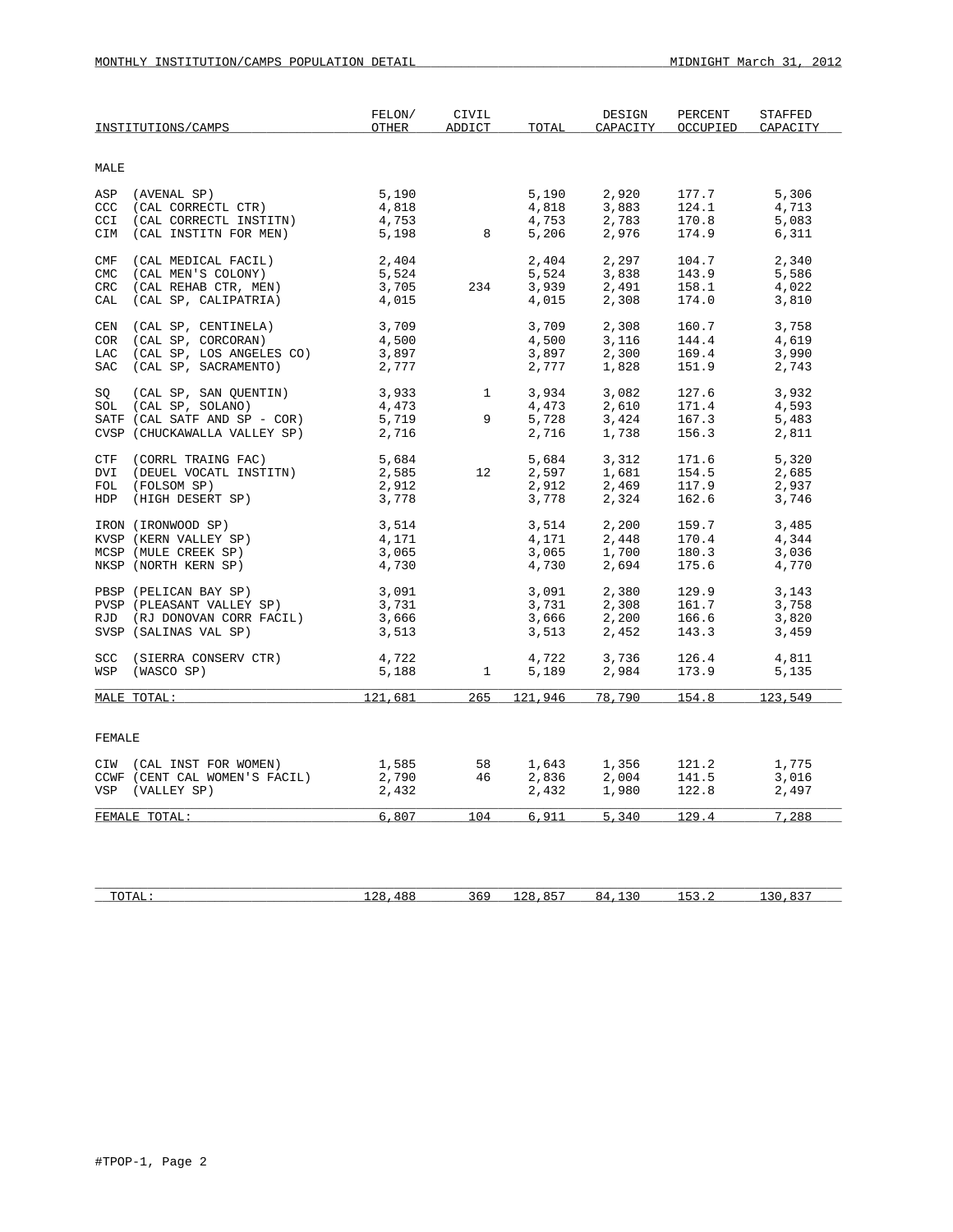MONTHLY REPORT OF POPULATION NOTES AS OF MIDNIGHT March 31, 2012

- #1 Felon/Other counts are safekeepers, federal cases and inmates from other states, felons, county diagnostic cases and Youth Authority wards.
- #3 Cooperative Cases are parolees from other states being supervised in California.
- #4 Non-CDC Jurisdiction are California cases being confined in or paroled to other states or jurisdictions.
- #5 Welfare and Institution Code (W&IC) 1731.5(c) covers persons under the the age of 21 who were committed to CDCR, had their sentence amended, and were incarcerated at the California Youth Authority for housing and program participation.
- #6 Other Population includes inmates temporarily out-to-court, inmates in hospitals, escapees, and parole and outpatient absconders.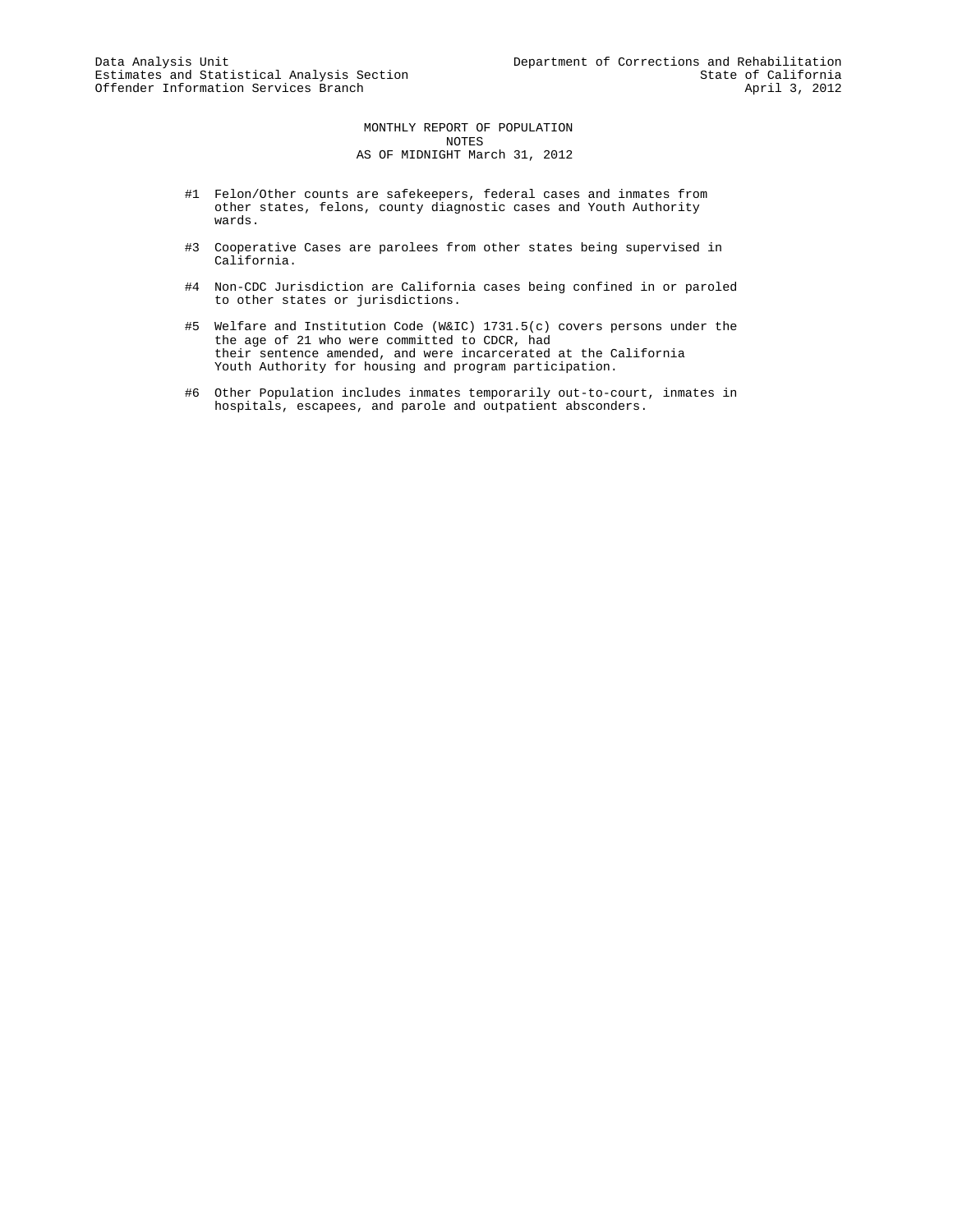# MONTHLY REPORT OF POPULATION AS OF MIDNIGHT April 30, 2012

|                                                                                                                                            |                                                      |                               | TOTAL CDCR POPULATION                                     |                                                           |                                                                |                                   |                                              |                             |
|--------------------------------------------------------------------------------------------------------------------------------------------|------------------------------------------------------|-------------------------------|-----------------------------------------------------------|-----------------------------------------------------------|----------------------------------------------------------------|-----------------------------------|----------------------------------------------|-----------------------------|
|                                                                                                                                            | FELON/<br>OTHER #1                                   | CIVIL<br>ADDICT               | TOTAL                                                     | NO.                                                       | CHANGE SINCE<br>04/30/11<br>$PCT$ .                            |                                   | DESIGN PERCENT<br>CAPACITY OCCUPIED CAPACITY | STAFFED                     |
| A. TOTAL IN-CUSTODY                                                                                                                        | 137,160                                              | 349                           |                                                           | $137,509$ -25,550                                         | $-15.6$                                                        |                                   |                                              |                             |
| Ι.<br>IN-STATE<br>(MEN, Subtotal)<br>(WOMEN, Subtotal)                                                                                     | 127,619<br>120,999<br>6,620                          | 349<br>247<br>102             | 127,968<br>6,722                                          | $-25,055$<br>121,246 -22,239<br>$-2,816$                  | $-16.3$<br>$-15.4$<br>$-29.5$                                  |                                   |                                              |                             |
| 1. INSTITUTIONS/CAMPS<br>INSTITUTIONS<br>CAMPS (CCC, CIW & SCC)* 3,989                                                                     | 126,733<br>122,744                                   | $-349$                        | 127,082<br>349 123,093<br>3,989                           | $-20,287$<br>$-20,273$<br>$-14$                           | $-13.7$<br>$-14.1$<br>$-0.3$                                   | 84,130<br>79,650<br>4,480         | 151.1<br>154.5<br>89.0                       | 129,349<br>124,990<br>4,359 |
| 2. IN-STATE CONTRACT BEDS<br>CCF PRIVATE<br>PRISONER MOTHER PGM<br>FAMILY FOUNDATION PGM<br>FRCCC(BAKERSFIELD)<br>SRITA(SANTA RITA)        | 644<br>593<br>11<br>17<br>11<br>12                   | $\mathsf{O}$                  | 644<br>593<br>11<br>17<br>11<br>12                        | $-4,795$<br>$-1,507$<br>$-31$<br>$-41$<br>$-62$<br>$-621$ | $-88.1$<br>$-71.7$<br>$-73.8$<br>$-70.6$<br>$-84.9$<br>$-98.1$ | 2,784<br>2,557<br>47<br>105<br>75 | 23.1<br>23.2<br>23.4<br>16.2<br>14.7         |                             |
| 3. DMH STATE HOSPITALS<br>II. OUT OF STATE(COCF)<br>ARIZONA<br>MISSISSIPPI<br>OKLAHOMA                                                     | 242<br>9,541<br>4,584<br>2,574<br>2,383              | $\mathbf{0}$                  | 242<br>9,541<br>4,584<br>2,574<br>2,383                   | $+27$<br>-495<br>$-620$<br>$+14$<br>$+111$                | $+12.5$<br>$-4.9$<br>$-11.9$<br>$+0.5$<br>$+4.8$               |                                   |                                              |                             |
| B. PAROLE<br>COMMUNITY SUP(Active)<br>COOP CASES<br>(Active) #3<br>MNRP & NRP (Inactive)                                                   | 82,706<br>75,644<br>1,505<br>5,557                   | 829<br>829                    | 83,535<br>76,473<br>1,505<br>5,557                        | $-22,046$<br>$-12,747$<br>$+7$<br>$-9,306$                | $-20.8$<br>$-14.2$<br>$+0.4$<br>$-62.6$                        |                                   |                                              |                             |
| C. NON-CDC JURISDICTION #4<br>OTHER STATE/FED. INST.<br>OUT OF STATE PAROLE<br>OUT OF STATE PAL<br>$CYA-W&IC$ 1731.5(c)<br>INSTITUTIONS #5 | 1,351<br>513<br>639<br>37<br>162                     | $\overline{0}$                | 1,351<br>513<br>639<br>37<br>162                          | $-144$<br>$+45$<br>$-156$<br>$-5$<br>$-28$                | $-9.6$<br>+9.6<br>$-19.6$<br>$-11.9$<br>$-14.7$                |                                   |                                              |                             |
| D. OTHER POPULATIONS #6 13,132                                                                                                             |                                                      |                               | $104$ 13,236                                              | $-990$                                                    | $-6.9$                                                         |                                   |                                              |                             |
| INMATES<br>OUT-TO-COURT, etc.<br>ESCAPED<br>PAROLEES (PAL/RAL)                                                                             | 1,294<br>215<br>11,623                               | 14<br>90                      | 1,308<br>215<br>11,713                                    | -548<br>$-4$<br>$-438$                                    | $-29.5$<br>$-1.8$<br>$-3.6$                                    |                                   |                                              |                             |
| TOTAL CDCR POPULATION                                                                                                                      | $234,349$ 1,282                                      |                               |                                                           | $235,631 -48,730$                                         | $-17.1$                                                        |                                   |                                              |                             |
| CHANGE FROM LAST MONTH<br>A. TOTAL IN-CUSTODY<br>(MEN, Subtotal)<br>(WOMEN, Subtotal)<br>B. PAROLE<br>PAROLEES (PAL/RAL)<br>D.             | $-1,743$<br>$-1,515$<br>$-247$<br>$-9,218$<br>$+160$ | $-18$<br>$-2$<br>$-3$<br>$-2$ | $-20 - 1,763$<br>$-1,533$<br>$-249$<br>$-9,221$<br>$+158$ |                                                           |                                                                |                                   |                                              |                             |

This report contains the latest available reliable population figures from OBIS. They have been carefully audited, but are preliminary, and therefore subject to revision.

\*Figure excludes institution based camps. Total persons in camps, including base camps, are 4,036. Base camp at CMC is included in institution counts.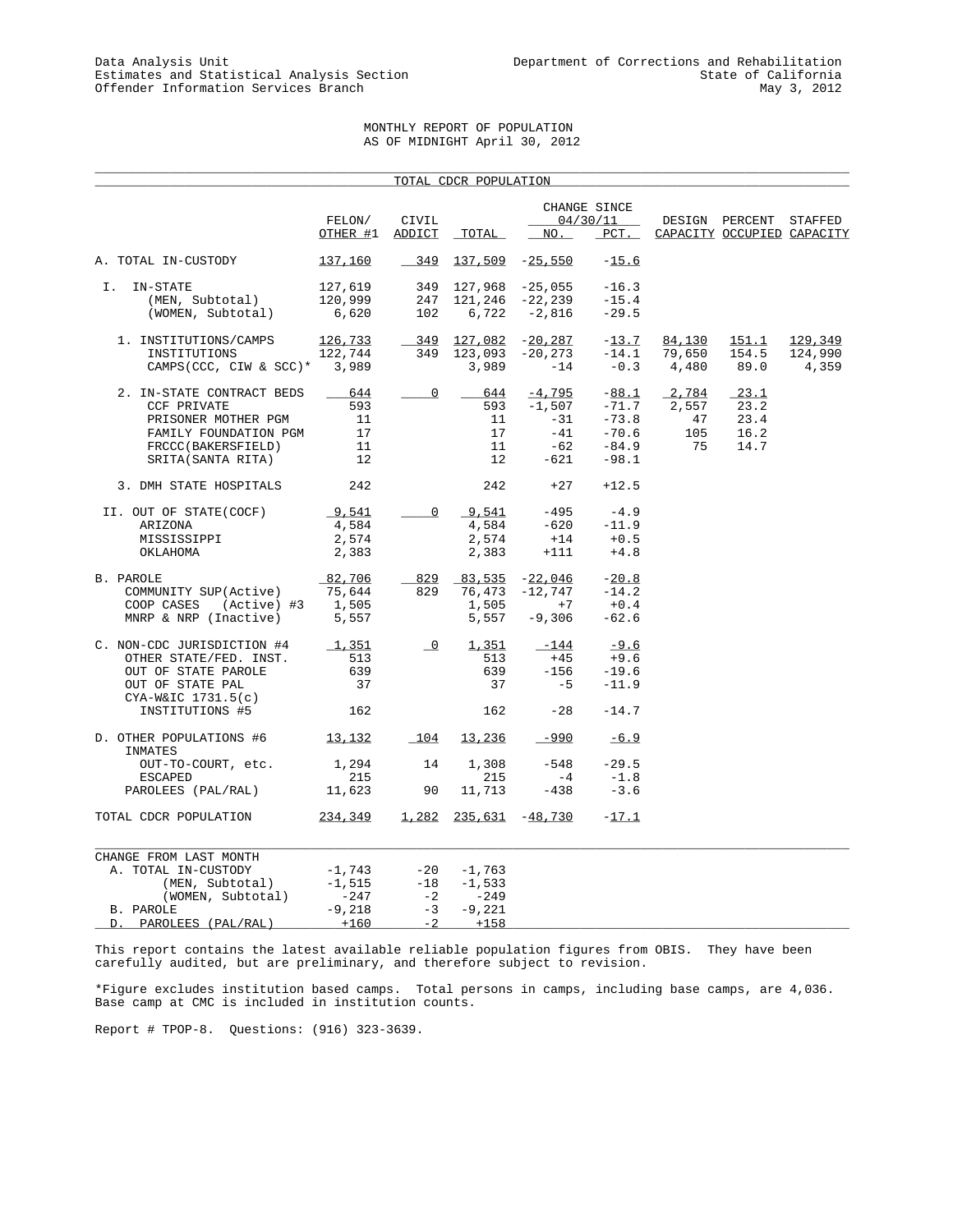|            | INSTITUTIONS/CAMPS                               | FELON/<br>OTHER | CIVIL<br>ADDICT | TOTAL              | DESIGN<br>CAPACITY         | PERCENT<br>OCCUPIED | STAFFED<br>CAPACITY |
|------------|--------------------------------------------------|-----------------|-----------------|--------------------|----------------------------|---------------------|---------------------|
| MALE       |                                                  |                 |                 |                    |                            |                     |                     |
|            |                                                  |                 |                 |                    |                            |                     |                     |
| ASP        | (AVENAL SP)<br>(CAL CORRECTL CTR)                | 5,021           |                 | 5,021              | 2,920<br>3.883             | 172.0               | 5,185               |
| CCC        |                                                  | 4,826           |                 | 4,826              |                            | 124.3               | 4,690               |
| CCI<br>CIM | (CAL CORRECTL INSTITN)<br>(CAL INSTITN FOR MEN)  | 4,609<br>5,162  | 8               | 4,609<br>5,170     | 2,783<br>2,976             | 165.6<br>173.7      | 5,083<br>6,261      |
|            |                                                  |                 |                 |                    |                            |                     |                     |
| CMF        | (CAL MEDICAL FACIL)                              | 2,402           |                 | 2,402              | 2,297                      | 104.6               | 2,340               |
| CMC        | (CAL MEN'S COLONY)                               | 5,551           |                 | 5,551              | 3,838                      | 144.6               | 5,586               |
| CRC        | (CAL REHAB CTR, MEN)                             | 3,606           | 211             | 3,817<br>3,937     | 2,491                      | 153.2               | 3,906               |
| CAL        | (CAL SP, CALIPATRIA)                             | 3,937           |                 |                    | 2,308                      | 170.6               | 3,810               |
| CEN        | (CAL SP, CENTINELA)                              | 3,663           |                 | 3,663              | 2,308                      | 158.7               | 3,758               |
| COR        | (CAL SP, CORCORAN)                               | 4,549           |                 | 4,549              | 3,116                      | 146.0               | 4,619               |
| LAC        | (CAL SP, LOS ANGELES CO)                         | 3,916           |                 | 3,916              | 2,300                      | 170.3               | 3,990               |
| SAC        | (CAL SP, SACRAMENTO)                             | 2,741           |                 | 2,741              | 1,828                      | 149.9               | 2,743               |
|            |                                                  |                 |                 |                    |                            |                     |                     |
|            | SQ (CAL SP, SAN QUENTIN)<br>SOL (CAL SP, SOLANO) | 3,717<br>4,217  | 5 <sub>5</sub>  | 3,722<br>4,217     | 3,082                      | 120.8<br>161.6      | 3,882<br>4,240      |
|            | SATF (CAL SATF AND SP - COR)                     | 5,668           | 8               | 5,676              | $2,610$<br>$3,424$         | 165.8               | 5,483               |
|            | CVSP (CHUCKAWALLA VALLEY SP)                     | 2,561           |                 | 2,561              | 1,738                      | 147.4               | 2,615               |
|            |                                                  |                 |                 |                    |                            |                     |                     |
| CTF        | (CORRL TRAING FAC)                               | 5,649           |                 |                    | 5,649 3,312<br>2,504 1,681 | 170.6               | 5,320               |
| DVI        | (DEUEL VOCATL INSTITN)                           | 2,492           | 12              |                    |                            | 149.0               | 2,478               |
|            | FOL (FOLSOM SP)                                  | 2,940           |                 | 2,940<br>3,719     | $2,469$<br>$2,324$         | 119.1               | 2,937               |
|            | HDP (HIGH DESERT SP)                             | 3,719           |                 |                    |                            | 160.0               | 3,746               |
|            | IRON (IRONWOOD SP)                               | 3,464           |                 | 3,464              | 2,200                      | 157.5               | 3,485               |
|            | KVSP (KERN VALLEY SP)                            | 4,176           |                 | 4,176              |                            | 170.6               | 4,344               |
|            | MCSP (MULE CREEK SP)                             | 3,035           |                 | $3,035$<br>$4,752$ | $2,448$<br>1,700           | 178.5               | 3,036               |
|            | NKSP (NORTH KERN SP)                             | 4,751           | $\overline{1}$  | 4,752              | 2,694                      | 176.4               | 4,770               |
|            | PBSP (PELICAN BAY SP)                            |                 |                 | 3,078              | 2,380                      | 129.3               | 3,143               |
|            | PVSP (PLEASANT VALLEY SP)                        | 3,078<br>3.739  |                 | 3,739              | 2,308                      | 162.0               | 3,758               |
|            | RJD (RJ DONOVAN CORR FACIL)                      | 3,635           |                 | 3,635<br>3,517     | 2,200                      | 165.2               | 3,820               |
|            | SVSP (SALINAS VAL SP)                            | 3,517           |                 |                    | 2,452                      | 143.4               | 3,459               |
|            | SCC (SIERRA CONSERV CTR)                         | 4,610           |                 |                    | 4,610 3,736                | 123.4               | 4,811               |
|            | WSP (WASCO SP)                                   | 5,209           | $\overline{a}$  | 5,211              | 2,984                      | 174.6               | 5,135               |
|            |                                                  |                 |                 |                    |                            |                     |                     |
|            | MALE TOTAL:                                      | 120,160         | 247             | 120,407            | 78,790                     | 152.8               | 122,433             |
|            |                                                  |                 |                 |                    |                            |                     |                     |
| FEMALE     |                                                  |                 |                 |                    |                            |                     |                     |
|            | CIW (CAL INST FOR WOMEN)                         | 1,580           | 48              | 1,628              |                            | 120.1               | 1,775               |
|            | CCWF (CENT CAL WOMEN'S FACIL)                    | 2,697           | 54              | 2,751              | 1,356<br>2,004             | 137.3               | 2,836               |
|            | VSP (VALLEY SP)                                  | 2,296           |                 | 2,296              | 1,980                      | 116.0               | 2,305               |
|            | FEMALE TOTAL:                                    | 6, 573          | 102             | 6,675              | 5,340                      | 125.0               | 6,916               |
|            |                                                  |                 |                 |                    |                            |                     |                     |
|            |                                                  |                 |                 |                    |                            |                     |                     |
|            |                                                  |                 |                 |                    |                            |                     |                     |

| `<br>10111 | ι4<br>- - - | ັ | ⊻∠⊾ | --<br>. . | ی ر۔<br>$\overline{ }$ |
|------------|-------------|---|-----|-----------|------------------------|
|            |             |   |     |           |                        |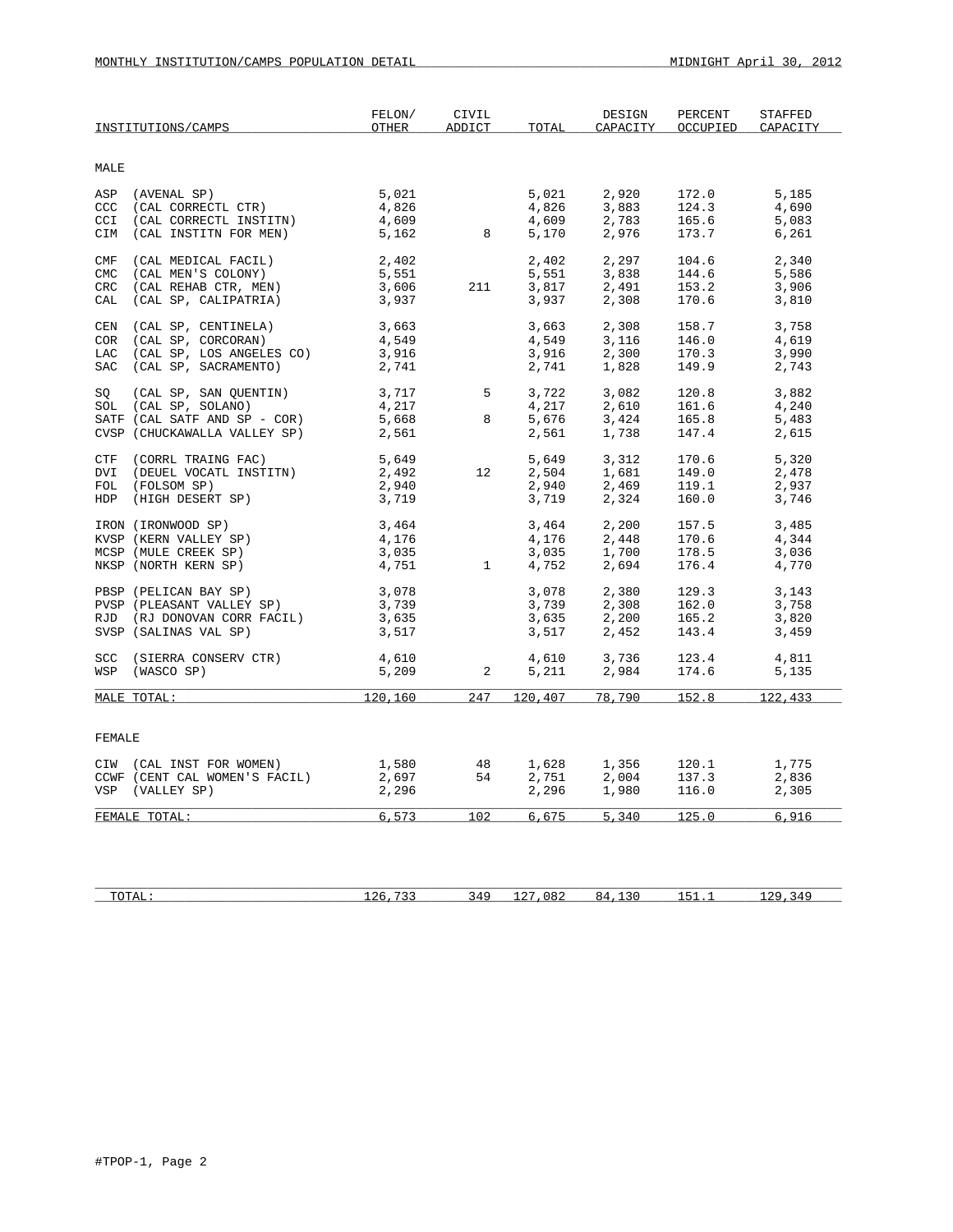MONTHLY REPORT OF POPULATION NOTES AS OF MIDNIGHT April 30, 2012

- #1 Felon/Other counts are safekeepers, federal cases and inmates from other states, felons, county diagnostic cases and Youth Authority wards.
- #3 Cooperative Cases are parolees from other states being supervised in California.
- #4 Non-CDC Jurisdiction are California cases being confined in or paroled to other states or jurisdictions.
- #5 Welfare and Institution Code (W&IC) 1731.5(c) covers persons under the the age of 21 who were committed to CDCR, had their sentence amended, and were incarcerated at the California Youth Authority for housing and program participation.
- #6 Other Population includes inmates temporarily out-to-court, inmates in hospitals, escapees, and parole and outpatient absconders.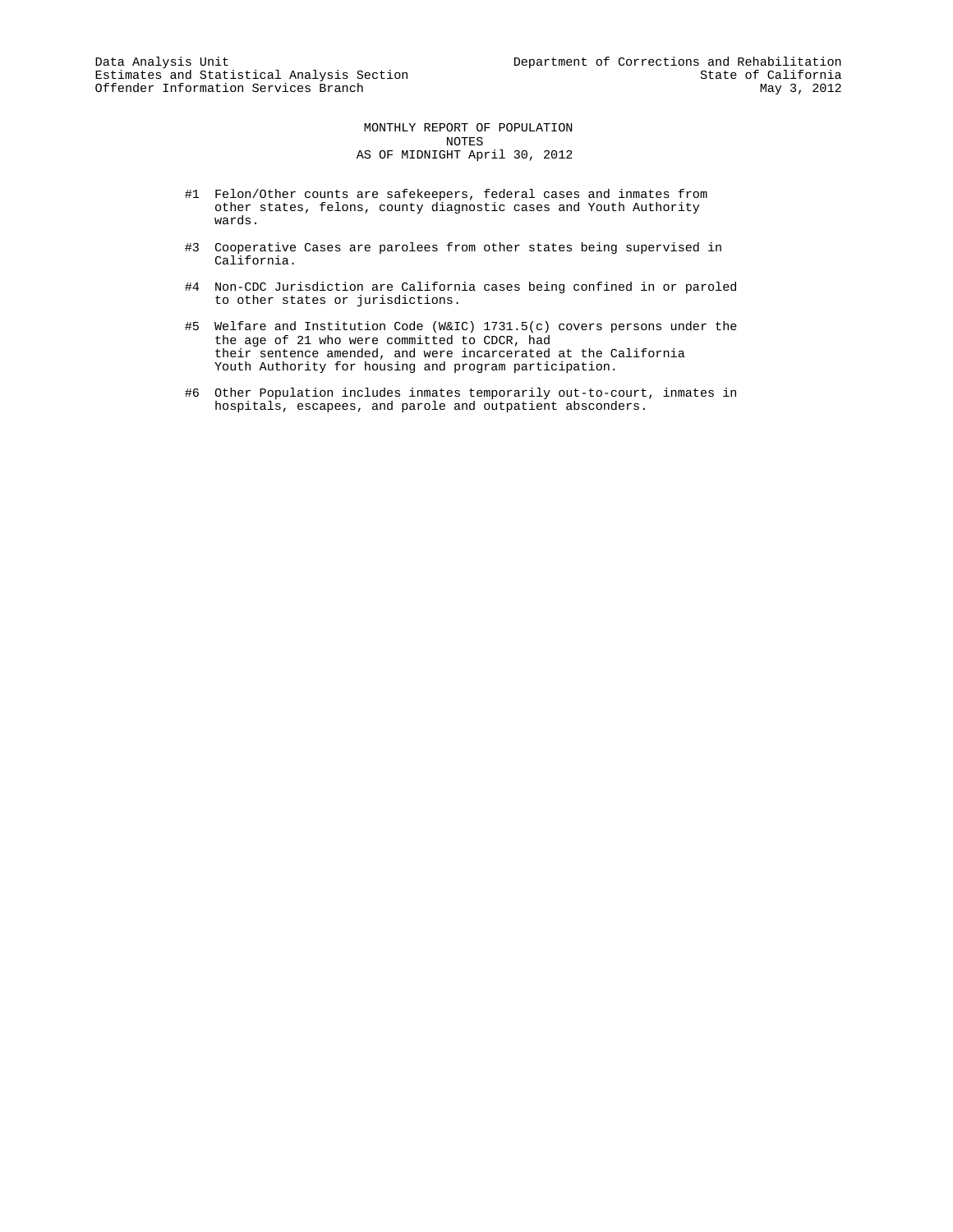# MONTHLY REPORT OF POPULATION AS OF MIDNIGHT May 31, 2012

\_\_\_\_\_\_\_\_\_\_\_\_\_\_\_\_\_\_\_\_\_\_\_\_\_\_\_\_\_\_\_\_\_\_\_\_\_\_\_\_\_\_\_\_\_\_\_\_\_\_\_\_\_\_\_\_\_\_\_\_\_\_\_\_\_\_\_\_\_\_\_\_\_\_\_\_\_\_\_\_\_\_\_\_\_\_\_\_\_\_\_\_\_\_\_\_\_\_\_\_\_

|                                    |                      |                          | TOTAL CDCR POPULATION        |                     |                     |        |                                                      |         |
|------------------------------------|----------------------|--------------------------|------------------------------|---------------------|---------------------|--------|------------------------------------------------------|---------|
|                                    |                      |                          |                              |                     | CHANGE SINCE        |        |                                                      |         |
|                                    | FELON/<br>$OTHER$ #1 | CIVIL<br>ADDICT          | TOTAL                        | NO.                 | 05/31/11<br>$PCT$ . |        | DESIGN PERCENT STAFFED<br>CAPACITY OCCUPIED CAPACITY |         |
| A. TOTAL IN-CUSTODY                | <u>135,841</u>       | $346$                    | <u>136,187</u>               | $-25,909$           | $-15.9$             |        |                                                      |         |
| IN-STATE<br>Ι.                     | 126,437              |                          | 346 126,783 -25,565          |                     | $-16.7$             |        |                                                      |         |
| (MEN, Subtotal)                    | 119,971              | 241                      |                              | $120, 212 -22, 619$ | $-15.8$             |        |                                                      |         |
| (WOMEN, Subtotal)                  | 6,466                | 105                      | 6,571                        | $-2,946$            | $-30.9$             |        |                                                      |         |
| 1. INSTITUTIONS/CAMPS              | 125,491              | 343                      | 125,834                      | $-21,474$           | $-14.5$             | 84,130 | 149.6                                                | 128,243 |
| INSTITUTIONS                       | 121,447              | 343                      | 121,790                      | $-21,531$           | $-15.0$             | 79,650 | 152.9                                                | 123,994 |
| CAMPS (CCC, CIW & SCC)* $4,044$    |                      |                          | 4,044                        | $+57$               | $+1.4$              | 4,480  | 90.3                                                 | 4,249   |
| 2. IN-STATE CONTRACT BEDS          | 679                  | $\overline{3}$           | 682                          | $-4,149$            | $-85.8$             | 2,784  | 24.5                                                 |         |
| <b>CCF PRIVATE</b>                 | 616                  |                          | 616                          | $-1,317$            | $-68.1$             | 2,557  | 24.1                                                 |         |
| PRISONER MOTHER PGM                | 12                   |                          | 12                           | $-30$               | $-71.4$             | 47     | 25.5                                                 |         |
| FAMILY FOUNDATION PGM              | 15                   |                          | 15                           | $-43$               | $-74.1$             | 105    | 14.3                                                 |         |
| FRCCC(BAKERSFIELD)                 | 27                   | $\mathbf{3}$             | 30                           | $-39$               | $-56.5$             | 75     | 40.0                                                 |         |
| SRITA (SANTA RITA)                 | - 9                  |                          | 9                            | $-587$              | $-98.4$             |        |                                                      |         |
| 3. DMH STATE HOSPITALS             | 267                  |                          | 267                          | $+58$               | $+27.7$             |        |                                                      |         |
| II. OUT OF STATE(COCF)             | 9,404                | $\mathbf 0$              | 9,404                        | $-344$              | $-3.5$              |        |                                                      |         |
| ARIZONA                            | 4,566                |                          | 4,566                        | $+33$               | $+0.7$              |        |                                                      |         |
| MISSISSIPPI                        | 2,568                |                          | 2,568                        | $+1$                | $+0.0$              |        |                                                      |         |
| OKLAHOMA                           | 2,270                |                          | 2,270                        | $-111$              | $-4.6$              |        |                                                      |         |
| B. PAROLE                          | 72,200               |                          | 806 73,006                   | $-32,885$           | $-31.0$             |        |                                                      |         |
| COMMUNITY SUP(Active)              | 68,732               | 806                      | 69,538                       | $-20,075$           | $-22.4$             |        |                                                      |         |
| COOP CASES<br>(Active) #3          | 1,539                |                          | 1,539                        | $+76$               | $+5.1$              |        |                                                      |         |
| MNRP & NRP (Inactive)              | 1,929                |                          | 1,929                        | $-12,886$           | $-86.9$             |        |                                                      |         |
| C. NON-CDC JURISDICTION #4         | 1,310                | $\overline{\phantom{0}}$ | 1,310                        | $-159$              | $-10.8$             |        |                                                      |         |
| OTHER STATE/FED. INST.             | 517                  |                          | 517                          | $+61$               | $+13.3$             |        |                                                      |         |
| OUT OF STATE PAROLE                | 601                  |                          | 601                          | $-182$              | $-23.2$             |        |                                                      |         |
| OUT OF STATE PAL                   | 35                   |                          | 35                           | -6                  | $-14.6$             |        |                                                      |         |
| $CYA-W&IC 1731.5(c)$               |                      |                          |                              |                     |                     |        |                                                      |         |
| INSTITUTIONS #5                    | 157                  |                          | 157                          | $-32$               | $-16.9$             |        |                                                      |         |
| D. OTHER POPULATIONS #6<br>INMATES | 12,968               | 105                      | 13,073                       | $-877$              | $-6.2$              |        |                                                      |         |
| OUT-TO-COURT, etc.                 | 1,273                | 15                       | 1,288                        | $-632$              | $-32.9$             |        |                                                      |         |
| <b>ESCAPED</b>                     | 213                  |                          | 213                          | $-4$                | $-1.8$              |        |                                                      |         |
| PAROLEES (PAL/RAL)                 | 11,482               | 90                       | 11,572                       | $-241$              | $-2.0$              |        |                                                      |         |
| TOTAL CDCR POPULATION              | <u>222,319</u>       |                          | <u>1,257 223,576 -59,830</u> |                     | $-21.1$             |        |                                                      |         |
| CHANGE FROM LAST MONTH             |                      |                          |                              |                     |                     |        |                                                      |         |
| A. TOTAL IN-CUSTODY                | $-1,319$             |                          | $-3 -1,322$                  |                     |                     |        |                                                      |         |
| (MEN, Subtotal)                    | $-1,028$             | -6                       | $-1,034$                     |                     |                     |        |                                                      |         |
| (WOMEN, Subtotal)                  | $-154$               | $+3$                     | $-151$                       |                     |                     |        |                                                      |         |
| B. PAROLE                          | $-10,506$            | $-23$                    | $-10,529$                    |                     |                     |        |                                                      |         |
| PAROLEES (PAL/RAL)<br>D.           | $-141$               | $\overline{0}$           | $-141$                       |                     |                     |        |                                                      |         |
|                                    |                      |                          |                              |                     |                     |        |                                                      |         |

This report contains the latest available reliable population figures from OBIS. They have been carefully audited, but are preliminary, and therefore subject to revision.

\*Figure excludes institution based camps. Total persons in camps, including base camps, are 4,086. Base camp at CMC is included in institution counts.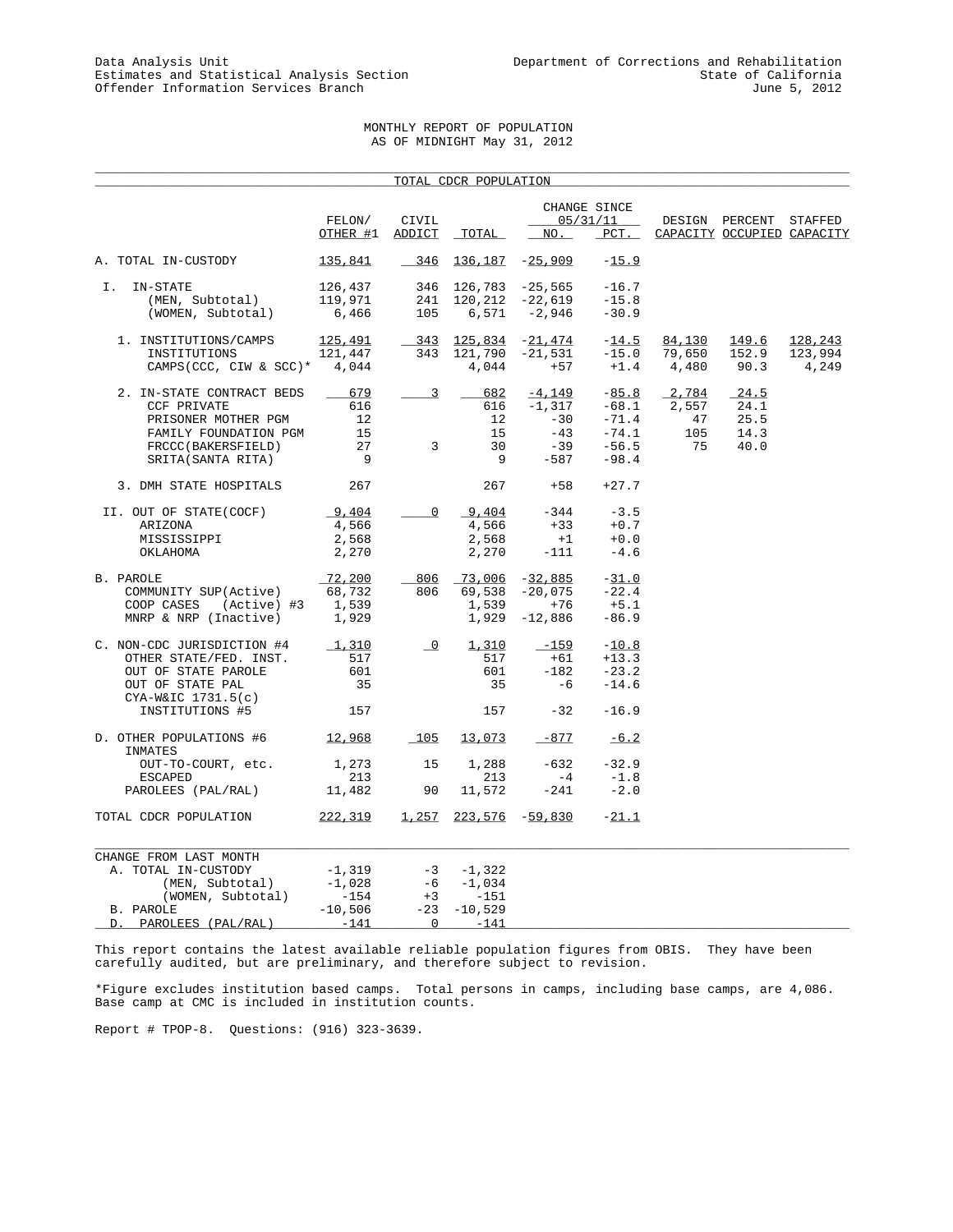|             | INSTITUTIONS/CAMPS            | FELON/<br><b>OTHER</b> | CIVIL<br>ADDICT | TOTAL | DESIGN<br>CAPACITY   | PERCENT<br>OCCUPIED | <b>STAFFED</b><br>CAPACITY |
|-------------|-------------------------------|------------------------|-----------------|-------|----------------------|---------------------|----------------------------|
| MALE        |                               |                        |                 |       |                      |                     |                            |
|             | ASP (AVENAL SP)               | 4,819                  |                 | 4,819 | 2,920                | 165.0               | 5,185                      |
|             | CCC (CAL CORRECTL CTR)        | 4,699                  |                 | 4,699 | 3,883                | 121.0               | 4,690                      |
| CCI         | (CAL CORRECTL INSTITN)        | 4,540                  |                 | 4,540 | 2,783                | 163.1               | 5,083                      |
| CIM         | (CAL INSTITN FOR MEN)         | 5,149                  | $6\overline{6}$ | 5,155 | 2,976                | 173.2               | 6,161                      |
| ${\tt CMF}$ | (CAL MEDICAL FACIL)           | 2,396                  |                 | 2,396 | 2,297                | 104.3               | 2,340                      |
| <b>CMC</b>  | (CAL MEN'S COLONY)            | 5,503                  |                 | 5,503 | 3,838                | 143.4               | 5,511                      |
| <b>CRC</b>  | (CAL REHAB CTR, MEN)          | 3,466                  | 217             | 3,683 | 2,491                | 147.9               | 3,769                      |
| CAL         | (CAL SP, CALIPATRIA)          | 3,836                  |                 | 3,836 | 2,308                | 166.2               | 3,810                      |
| CEN         | (CAL SP, CENTINELA)           | 3,679                  |                 | 3,679 | 2,308                | 159.4               | 3,758                      |
| COR         | (CAL SP, CORCORAN)            | 4,626                  |                 | 4,626 | 3,116                | 148.5               | 4,619                      |
|             | LAC (CAL SP, LOS ANGELES CO)  | 3,941                  |                 | 3,941 | 2,300                | 171.3               | 3,990                      |
|             | SAC (CAL SP, SACRAMENTO)      | 2,694                  |                 | 2,694 | 1,828                | 147.4               | 2,743                      |
| SO          | (CAL SP, SAN QUENTIN)         | 3,664                  | $\overline{4}$  | 3,668 | 3,082                | 119.0               | 3,882                      |
|             | SOL (CAL SP, SOLANO)          | 4,255                  |                 | 4,255 | 2,610                | 163.0               | 4,240                      |
|             | SATF (CAL SATF AND SP - COR)  | 5,604                  | $7\overline{ }$ | 5,611 | 3,424                | 163.9               | 5,483                      |
|             | CVSP (CHUCKAWALLA VALLEY SP)  | 2,513                  |                 | 2,513 | 1,738                | 144.6               | 2,615                      |
|             | CTF (CORRL TRAING FAC)        | 5,651                  |                 | 5,651 | 3,312                | 170.6               | 5,202                      |
| DVI         | (DEUEL VOCATL INSTITN)        | 2,523                  | 3               | 2,526 | 1,681                | 150.3               | 2,478                      |
|             | FOL (FOLSOM SP)               | 2,906                  |                 | 2,906 | 2,469                | 117.7               | 2,937                      |
|             | HDP (HIGH DESERT SP)          | 3,738                  | $\mathbf{1}$    | 3,739 | 2,324                | 160.9               | 3,695                      |
|             | IRON (IRONWOOD SP)            | 3,343                  |                 | 3,343 | 2,200                | 152.0               | 3,360                      |
|             | KVSP (KERN VALLEY SP)         | 4,202                  |                 | 4,202 | 2,448                | 171.7               | 4,344                      |
|             | MCSP (MULE CREEK SP)          | 3,037                  |                 | 3,037 | 1,700                | 178.6               | 3,036                      |
|             | NKSP (NORTH KERN SP)          | 4,722                  | 2               | 4,724 | 2,694                | 175.4               | 4,770                      |
|             | PBSP (PELICAN BAY SP)         | 3,124                  |                 | 3,124 | 2,380                | 131.3               | 3,143                      |
|             | PVSP (PLEASANT VALLEY SP)     | 3,718                  |                 | 3,718 | 2,308                | 161.1               | 3,758                      |
|             | RJD (RJ DONOVAN CORR FACIL)   | 3,513                  |                 | 3,513 | 2,200                | 159.7               | 3,610                      |
|             | SVSP (SALINAS VAL SP)         | 3,551                  |                 | 3,551 | 2,452                | 144.8               | 3,459                      |
|             | SCC (SIERRA CONSERV CTR)      | 4,472                  |                 | 4,472 | 3,736                | 119.7               | 4,701                      |
|             | WSP (WASCO SP)                | 5,205                  | $\mathbf{1}$    | 5,206 | 2,984                | 174.5               | 5,135                      |
|             | MALE TOTAL:                   | 119,089                | 241             |       | 119,330 78,790 151.5 |                     | 121,507                    |
|             |                               |                        |                 |       |                      |                     |                            |
| FEMALE      |                               |                        |                 |       |                      |                     |                            |
|             | CIW (CAL INST FOR WOMEN)      | 1,524                  | 48              | 1,572 | 1,356                | 115.9               | 1,595                      |
|             | CCWF (CENT CAL WOMEN'S FACIL) | 2,669                  | 54              | 2,723 | 2,004                | 135.9               | 2,836                      |
|             | VSP (VALLEY SP)               | 2,209                  |                 | 2,209 | 1,980                | 111.6               | 2,305                      |
|             | FEMALE TOTAL:                 | 6.402                  | 102             | 6.504 | 5,340                | 121.8               | 6,736                      |
|             |                               |                        |                 |       |                      |                     |                            |

| T<br>. புகூப •<br>-- | $\sim$ $\sim$ $\sim$<br>. .<br>-- | 34<br>- - - | .<br>- - | $\sim$ | $\Lambda$ $\Omega$<br>$\overline{ }$ | ົາ ຂ<br>, z |
|----------------------|-----------------------------------|-------------|----------|--------|--------------------------------------|-------------|
|                      |                                   |             |          |        |                                      |             |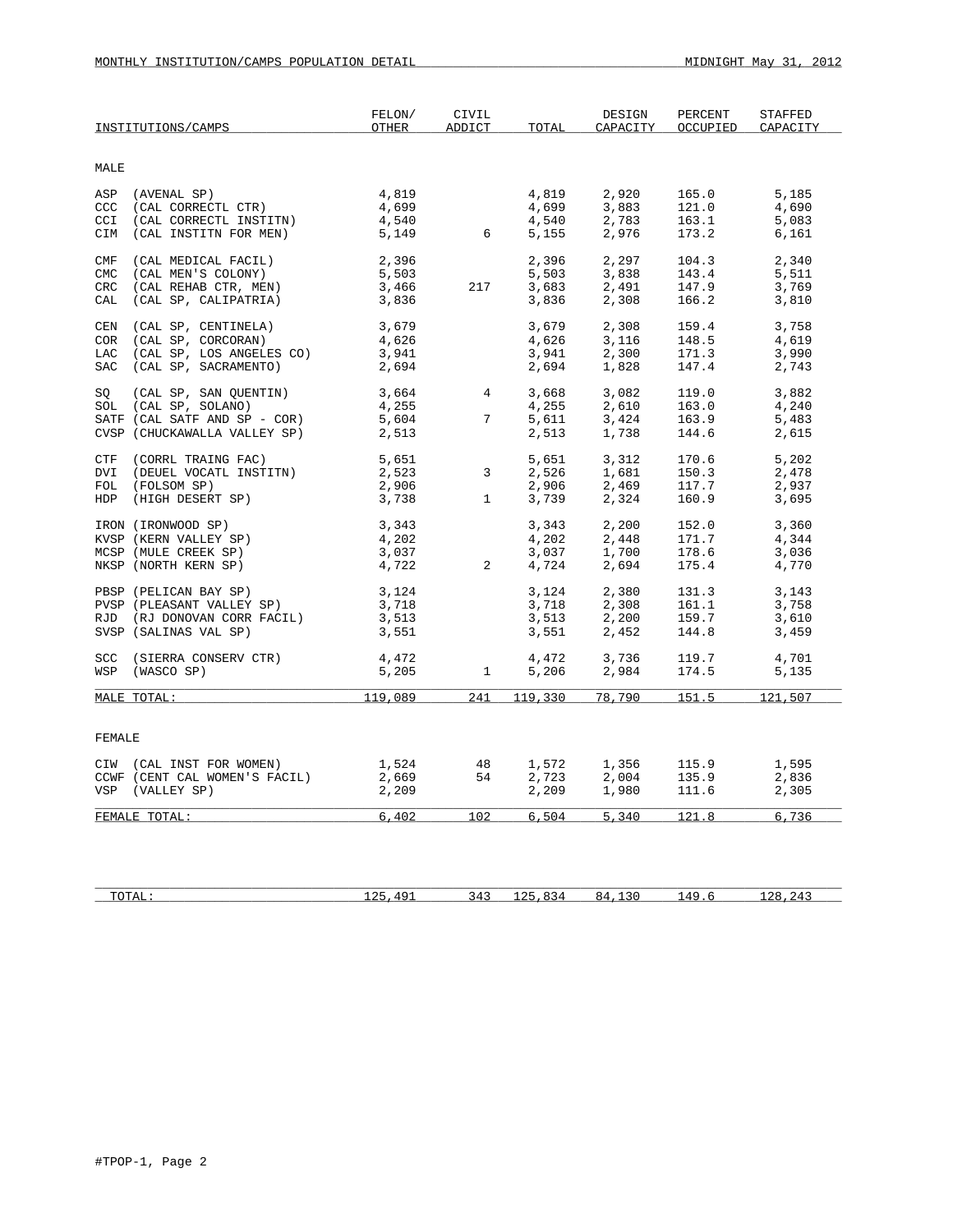MONTHLY REPORT OF POPULATION NOTES AS OF MIDNIGHT May 31, 2012

- #1 Felon/Other counts are safekeepers, federal cases and inmates from other states, felons, county diagnostic cases and Youth Authority wards.
- #3 Cooperative Cases are parolees from other states being supervised in California.
- #4 Non-CDC Jurisdiction are California cases being confined in or paroled to other states or jurisdictions.
- #5 Welfare and Institution Code (W&IC) 1731.5(c) covers persons under the the age of 21 who were committed to CDCR, had their sentence amended, and were incarcerated at the California Youth Authority for housing and program participation.
- #6 Other Population includes inmates temporarily out-to-court, inmates in hospitals, escapees, and parole and outpatient absconders.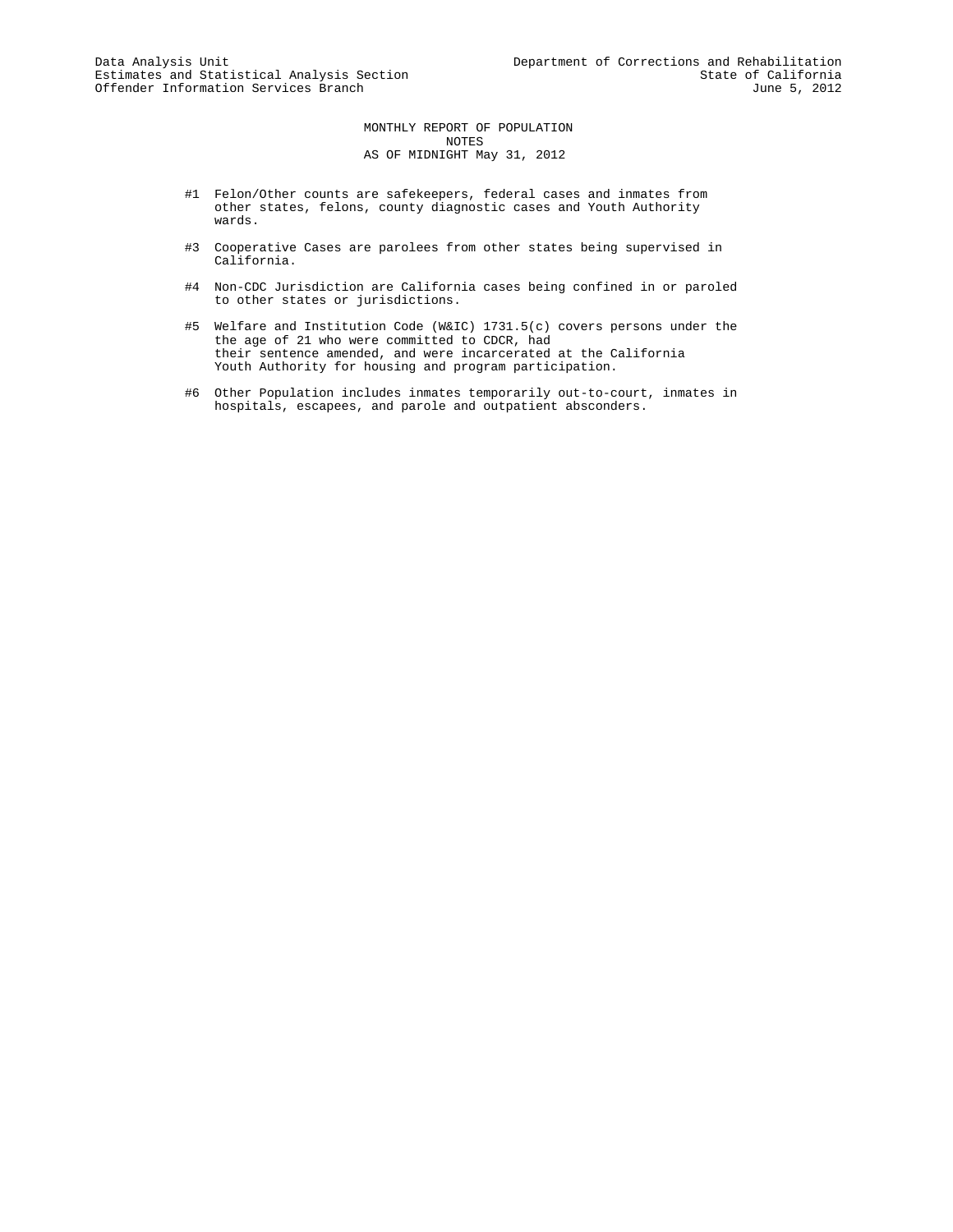# MONTHLY REPORT OF POPULATION AS OF MIDNIGHT June 30, 2012

|                                                                                                                                            |                                               |                                       | TOTAL CDCR POPULATION                            |                                                             |                                                               |                                   |                                              |                             |
|--------------------------------------------------------------------------------------------------------------------------------------------|-----------------------------------------------|---------------------------------------|--------------------------------------------------|-------------------------------------------------------------|---------------------------------------------------------------|-----------------------------------|----------------------------------------------|-----------------------------|
|                                                                                                                                            | FELON/<br>OTHER #1                            | CIVIL<br>ADDICT                       | TOTAL                                            | NO.                                                         | CHANGE SINCE<br>06/30/11<br>$PCT$ .                           |                                   | DESIGN PERCENT<br>CAPACITY OCCUPIED CAPACITY | STAFFED                     |
| A. TOTAL IN-CUSTODY                                                                                                                        | 134,901                                       | 337                                   |                                                  | $135, 238 -27, 130$                                         | $-16.7$                                                       |                                   |                                              |                             |
| Ι.<br>IN-STATE<br>(MEN, Subtotal)<br>(WOMEN, Subtotal)                                                                                     | 125,685<br>119,378<br>6,307                   | 337<br>235<br>102                     | 126,022                                          | -26,727<br>$119,613 -23,571$<br>$6,409 -3,156$              | $-17.4$<br>$-16.4$<br>$-32.9$                                 |                                   |                                              |                             |
| 1. INSTITUTIONS/CAMPS<br>INSTITUTIONS<br>CAMPS(CCC, CIW & SCC)* $4,039$                                                                    | 124,735<br>120,696                            | $-332$<br>332                         | 125,067<br>121,028<br>4,039                      | $-23,226$<br>-23,209<br>$-17$                               | $-15.6$<br>$-16.0$<br>$-0.4$                                  | 84,130<br>79,650<br>4,480         | 148.7<br>151.9<br>90.2                       | 128,243<br>123,994<br>4,249 |
| 2. IN-STATE CONTRACT BEDS<br>CCF PRIVATE<br>PRISONER MOTHER PGM<br>FAMILY FOUNDATION PGM<br>FRCCC(BAKERSFIELD)<br>**SRITA(SANTA RITA)      | 687<br>613<br>20<br>$\overline{1}$<br>45<br>8 | 5<br>5 <sup>5</sup>                   | 692<br>613<br>20<br>$\overline{1}$<br>50         | $-3,569$<br>$-1,156$<br>$-26$<br>$-60$<br>$-3$<br>8<br>-607 | $-83.7$<br>$-65.3$<br>$-56.5$<br>$-98.3$<br>$-5.6$<br>$-98.6$ | 2,784<br>2,557<br>47<br>105<br>75 | 24.9<br>24.0<br>42.6<br>1.0<br>66.7          |                             |
| 3. DMH STATE HOSPITALS                                                                                                                     | 263                                           |                                       | 263                                              | $+68$                                                       | $+34.8$                                                       |                                   |                                              |                             |
| II. OUT OF STATE(COCF)<br>ARIZONA<br>MISSISSIPPI<br>OKLAHOMA                                                                               | 9,216<br>4,390<br>2,502<br>2,324              | $\circ$                               | 9,216<br>4,390<br>2,502<br>2,324                 | $-403$<br>$-57$<br>$-69$<br>$-11$                           | $-4.1$<br>$-1.2$<br>$-2.6$<br>$-0.4$                          |                                   |                                              |                             |
| B. PAROLE<br>COMMUNITY SUP(Active)<br>COOP CASES<br>(Active) #3<br>MNRP & NRP (Inactive)                                                   | 70,002<br>67,116<br>1,546<br>1,340            | 773<br>773                            | 70,775<br>67,889<br>1,546<br>1,340               | $-34,622$<br>$-21,429$<br>$+51$<br>$-13,244$                | $-32.8$<br>$-23.9$<br>$+3.4$<br>$-90.8$                       |                                   |                                              |                             |
| C. NON-CDC JURISDICTION #4<br>OTHER STATE/FED. INST.<br>OUT OF STATE PAROLE<br>OUT OF STATE PAL<br>$CYA-W&IC$ 1731.5(c)<br>INSTITUTIONS #5 | 1,288<br>517<br>585<br>34<br>152              | $\overline{\phantom{0}}^0$            | 1,288<br>517<br>585<br>34<br>152                 | -197<br>$+43$<br>$-196$<br>$-2$<br>$-42$                    | $-13.2$<br>$+9.0$<br>$-25.0$<br>$-5.5$<br>$-21.6$             |                                   |                                              |                             |
| D. OTHER POPULATIONS #6                                                                                                                    | 12,671                                        | 103                                   | 12,774                                           | $-870$                                                      | $-6.3$                                                        |                                   |                                              |                             |
| INMATES<br>OUT-TO-COURT, etc.<br><b>ESCAPED</b><br>PAROLEES (PAL/RAL)                                                                      | 1,204<br>214<br>11,253                        | 16<br>87                              | 1,220<br>214<br>11,340                           | -618<br>$-3$<br>$-249$                                      | $-33.6$<br>$-1.3$<br>$-2.1$                                   |                                   |                                              |                             |
| TOTAL CDCR POPULATION                                                                                                                      | 218,862                                       | 1,213                                 |                                                  | 220,075 -62,819                                             | $-22.2$                                                       |                                   |                                              |                             |
| CHANGE FROM LAST MONTH<br>A. TOTAL IN-CUSTODY<br>(MEN, Subtotal)<br>(WOMEN, Subtotal)<br>B. PAROLE<br>PAROLEES (PAL/RAL)<br>D.             | -940<br>$-593$<br>-159<br>$-2,198$<br>$-229$  | $-9$<br>$-6$<br>$-3$<br>$-33$<br>$-3$ | $-949$<br>$-599$<br>$-162$<br>$-2,231$<br>$-232$ |                                                             |                                                               |                                   |                                              |                             |

This report contains the latest available reliable population figures from OBIS. They have been carefully audited, but are preliminary, and therefore subject to revision.

\*Figure excludes institution based camps. Total persons in camps, including base camps, are 4,079. Base camp at CMC is included in institution counts.

Report # TPOP-8. Questions: (916) 323-3639.

\*\*Santa Rita count is in error. Data are being reviewed.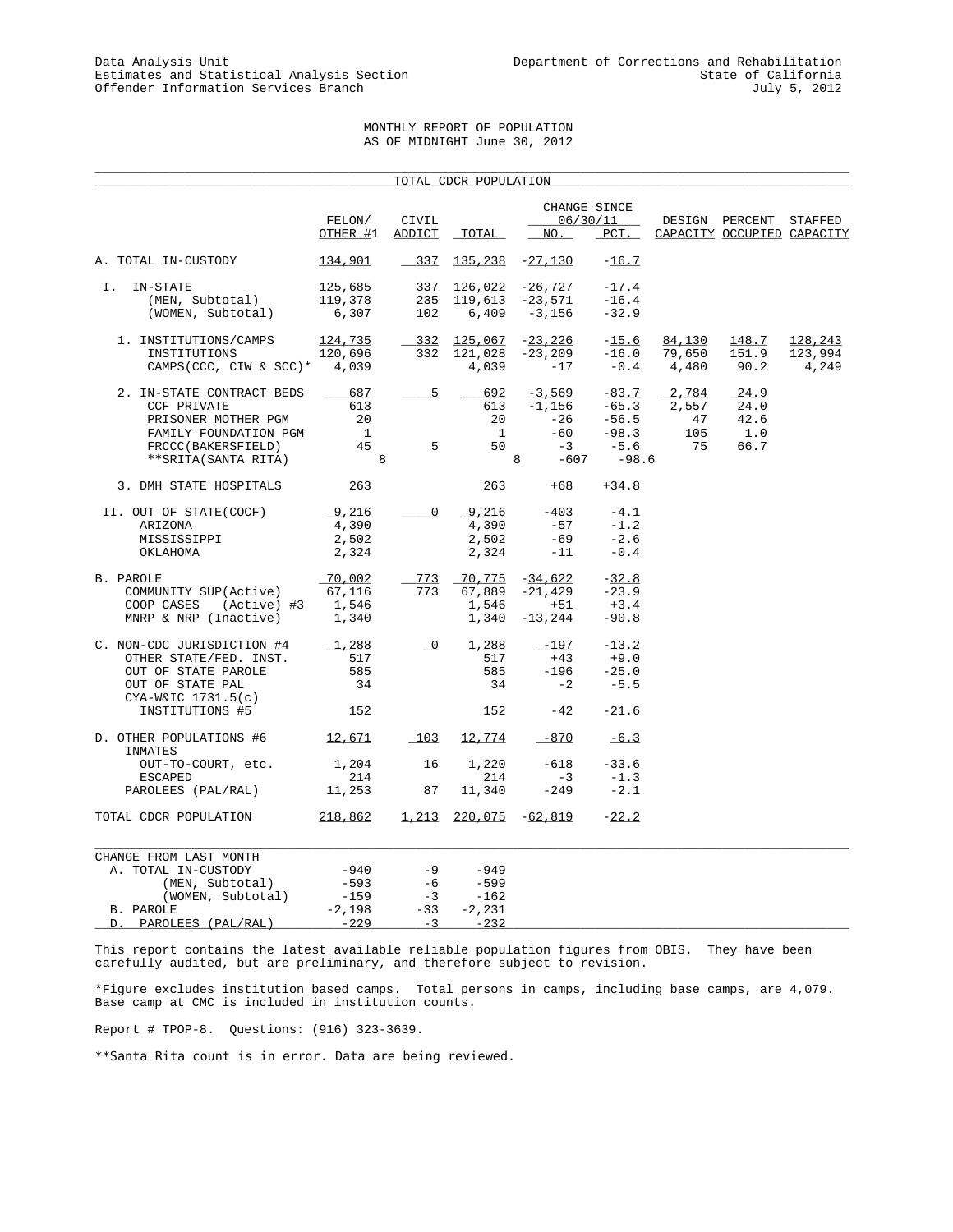|             | INSTITUTIONS/CAMPS                | FELON/<br>OTHER                          | CIVIL<br>ADDICT | TOTAL          | DESIGN<br>CAPACITY      | PERCENT<br>OCCUPIED | STAFFED<br>CAPACITY |
|-------------|-----------------------------------|------------------------------------------|-----------------|----------------|-------------------------|---------------------|---------------------|
| MALE        |                                   |                                          |                 |                |                         |                     |                     |
|             |                                   |                                          |                 |                |                         |                     |                     |
| ASP<br>CCC. | (AVENAL SP)<br>(CAL CORRECTL CTR) | 4,666                                    |                 | 4,666          | 2,920                   | 159.8               | 5,185               |
| CCI         | (CAL CORRECTL INSTITN)            | 4,565<br>4,606                           |                 | 4,565<br>4,606 | 3,883<br>2,783          | 117.6<br>165.5      | 4,690<br>5,083      |
| CIM         | (CAL INSTITN FOR MEN)             | 5,011                                    | $5^{\circ}$     | 5,016          | 2,976                   | 168.5               | 6,161               |
| CMF         | (CAL MEDICAL FACIL)               | 2,372                                    |                 | 2,372          | 2,297                   | 103.3               | 2,340               |
| <b>CMC</b>  | (CAL MEN'S COLONY)                | 5,419                                    |                 | 5,419          | 3,838                   | 141.2               | 5,511               |
| CRC         | (CAL REHAB CTR, MEN)              | 3,448                                    | 207             | 3,655          | 2,491                   | 146.7               | 3,769               |
| CAL         | (CAL SP, CALIPATRIA)              | 3,853                                    |                 | 3,853          | 2,308                   | 166.9               | 3,810               |
| CEN         | (CAL SP, CENTINELA)               | 3,739                                    |                 | 3,739          | 2,308                   | 162.0               | 3,758               |
| <b>COR</b>  | (CAL SP, CORCORAN)                | 4,651                                    |                 | 4,651          | 3,116                   | 149.3               | 4,619               |
| LAC         | (CAL SP, LOS ANGELES CO)          | 3,940                                    |                 | 3,940          | 2,300                   | 171.3               | 3,990               |
| SAC         | (CAL SP, SACRAMENTO)              | 2,711                                    |                 | 2,711          | 1,828                   | 148.3               | 2,743               |
| SO          | (CAL SP, SAN QUENTIN)             | $3,721$<br>$4,254$<br>$5,518$<br>$5,518$ | $\overline{1}$  | 3,722          | 3,082                   | 120.8               | 3,882               |
|             | SOL (CAL SP, SOLANO)              |                                          |                 | 4,254          | 2,610                   | 163.0               | 4,240               |
|             | SATF (CAL SATF AND SP - COR)      |                                          | 5               | 5,523          | 3,424                   | 161.3               | 5,483               |
|             | CVSP (CHUCKAWALLA VALLEY SP)      | 2,535                                    |                 | 2,535          | 1,738                   | 145.9               | 2,615               |
| CTF         | (CORRL TRAING FAC)                | 5,613                                    | $\mathbf{1}$    | 5,614          | 3,312                   | 169.5               | 5,202               |
| DVI         | (DEUEL VOCATL INSTITN)            | 2,505                                    | 8               | 2,513          | 1,681                   | 149.5               | 2,478               |
|             | FOL (FOLSOM SP)                   | 2,900                                    |                 | 2,900          | 2,469                   | 117.5               | 2,937               |
|             | HDP (HIGH DESERT SP)              | 3,730                                    |                 | 3,730          | 2,324                   | 160.5               | 3,695               |
|             | IRON (IRONWOOD SP)                | 3,344                                    |                 | 3,344          | 2,200                   | 152.0               | 3,360               |
|             | KVSP (KERN VALLEY SP)             | 4,175                                    |                 | 4,175          | 2,448                   | 170.5               | 4,344               |
|             | MCSP (MULE CREEK SP)              | 3,062                                    |                 | 3,062          | 1,700                   | 180.1               | 3,036               |
|             | NKSP (NORTH KERN SP)              | 4,695                                    |                 | 4,695          | 2,694                   | 174.3               | 4,770               |
|             | PBSP (PELICAN BAY SP)             | 3,176                                    |                 | 3,176          | 2,380                   | 133.4               | 3,143               |
|             | PVSP (PLEASANT VALLEY SP)         | 3,740                                    |                 | 3,740          | 2,308                   | 162.0               | 3,758               |
|             | RJD (RJ DONOVAN CORR FACIL)       | 3,504                                    |                 | 3,504          | 2,200                   | 159.3               | 3,610               |
|             | SVSP (SALINAS VAL SP)             | 3,552                                    |                 | 3,552          | 2,452                   | 144.9               | 3,459               |
|             | SCC (SIERRA CONSERV CTR)          | 4,404                                    |                 | 4,404          | 3,736                   | 117.9               | 4,701               |
|             | WSP (WASCO SP)                    | 5,097                                    | 8               | 5,105          | 2,984                   | 171.1               | 5,135               |
|             | MALE TOTAL:                       | 118,506                                  | 235             | 118,741        | 78,790                  | 150.7               | 121,507             |
|             |                                   |                                          |                 |                |                         |                     |                     |
| FEMALE      |                                   |                                          |                 |                |                         |                     |                     |
|             | CIW (CAL INST FOR WOMEN)          | 1,445                                    | 43              | 1,488          | 1,356<br>2,004<br>1,980 | 109.7               | 1,595               |
|             | CCWF (CENT CAL WOMEN'S FACIL)     | 2,642                                    | 54              | 2,696          |                         | 134.5               | 2,836               |
|             | VSP (VALLEY SP)                   | 2,142                                    |                 | 2,142          |                         | 108.2               | 2,305               |
|             | FEMALE TOTAL:                     | 6,229                                    | 97              | 6,326          | 5,340                   | 118.5               | 6,736               |
|             |                                   |                                          |                 |                |                         |                     |                     |

| $\sim$<br>10111 | $- - -$<br>. | ے ب | $\overline{ }$ | . .<br>. .<br>$\sim$ | ົາຂ<br>' 4 |
|-----------------|--------------|-----|----------------|----------------------|------------|
|                 |              |     |                |                      |            |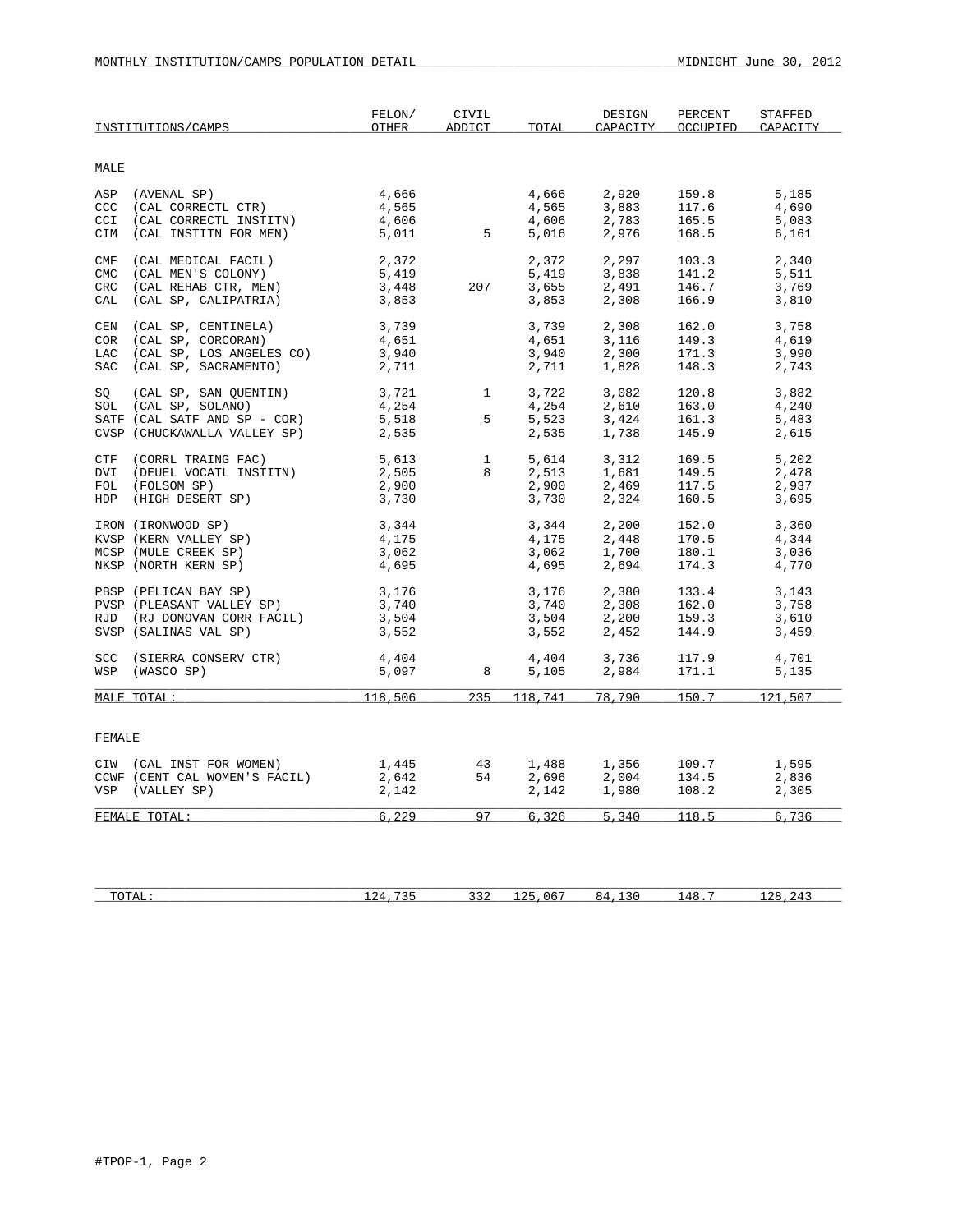MONTHLY REPORT OF POPULATION NOTES AS OF MIDNIGHT June 30, 2012

- #1 Felon/Other counts are safekeepers, federal cases and inmates from other states, felons, county diagnostic cases and Youth Authority wards.
- #3 Cooperative Cases are parolees from other states being supervised in California.
- #4 Non-CDC Jurisdiction are California cases being confined in or paroled to other states or jurisdictions.
- #5 Welfare and Institution Code (W&IC) 1731.5(c) covers persons under the the age of 21 who were committed to CDCR, had their sentence amended, and were incarcerated at the California Youth Authority for housing and program participation.
- #6 Other Population includes inmates temporarily out-to-court, inmates in hospitals, escapees, and parole and outpatient absconders.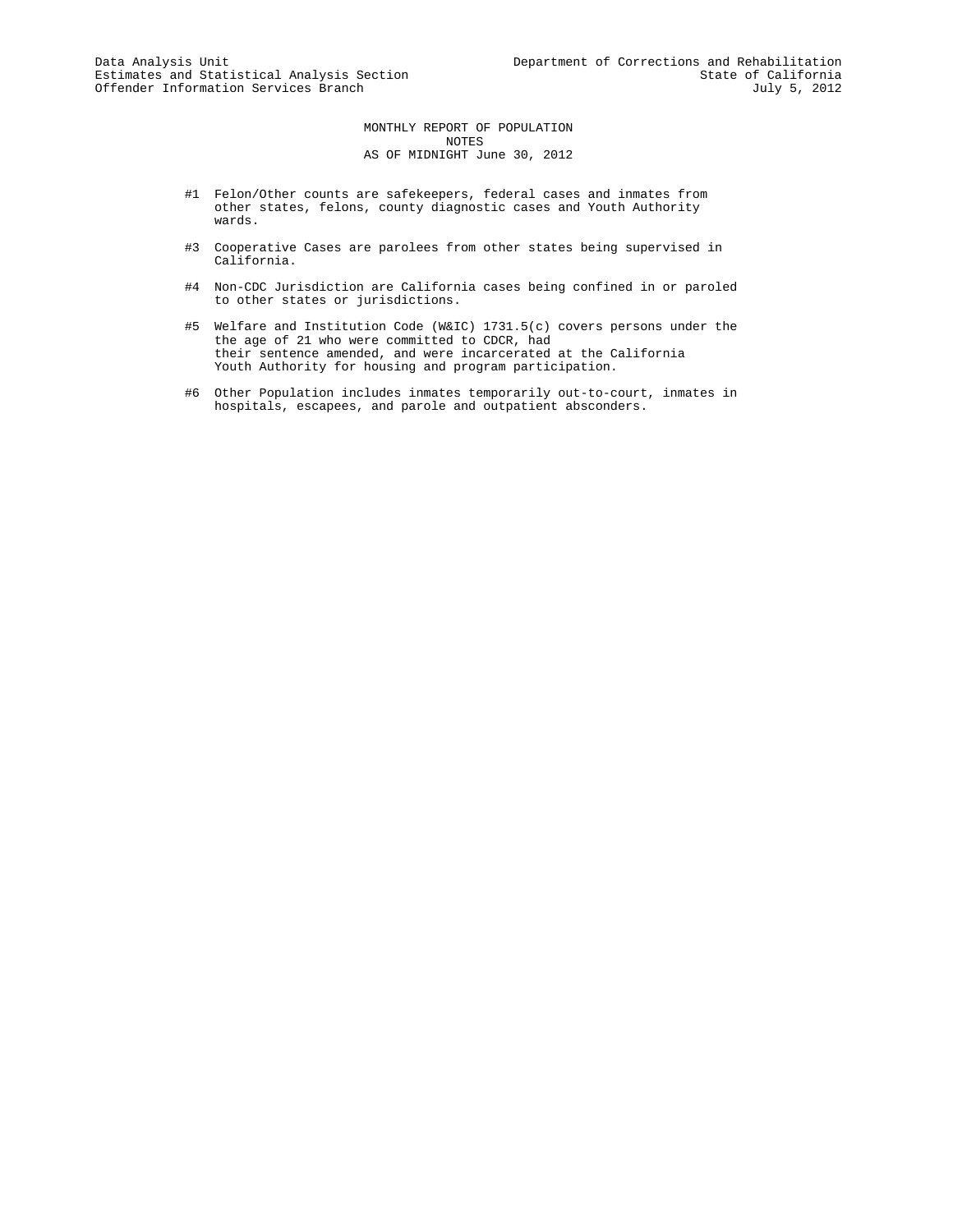# MONTHLY REPORT OF POPULATION AS OF MIDNIGHT July 31, 2012

|                                       |                                                                                                    |                         | TOTAL CDCR POPULATION |                                            |                |        |                            |         |
|---------------------------------------|----------------------------------------------------------------------------------------------------|-------------------------|-----------------------|--------------------------------------------|----------------|--------|----------------------------|---------|
|                                       |                                                                                                    |                         |                       |                                            | CHANGE SINCE   |        |                            |         |
|                                       | FELON/                                                                                             | CIVIL                   |                       |                                            | 07/31/11       |        | DESIGN PERCENT STAFFED     |         |
|                                       | OTHER #1                                                                                           | ADDICT                  | TOTAL                 | NO.                                        | PCT.           |        | CAPACITY OCCUPIED CAPACITY |         |
| A. TOTAL IN-CUSTODY                   | 133,847                                                                                            | 305                     |                       | 134, 152 - 27, 185                         | $-16.8$        |        |                            |         |
| I.<br>IN-STATE                        | 124,771                                                                                            |                         |                       |                                            | $-17.5$        |        |                            |         |
| (MEN, Subtotal)                       |                                                                                                    |                         |                       | 305 125,076 -26,662<br>211 118,842 -23,361 | $-16.4$        |        |                            |         |
| (WOMEN, Subtotal)                     | $\begin{array}{cccc} 118,631 & 211 & 118,842 & -23,361 \\ 6,140 & 94 & 6,234 & -3,301 \end{array}$ |                         |                       |                                            | $-34.6$        |        |                            |         |
| 1. INSTITUTIONS/CAMPS                 | 123,809                                                                                            |                         |                       | 302 <u>124,111</u> - <u>23,587</u>         | $-15.9$        | 84,130 | 147.5                      | 126,450 |
| INSTITUTIONS                          | 119,839                                                                                            |                         | 302 120,141           | $-23,434$                                  | $-16.3$        | 79,650 | 150.8                      | 122,322 |
| CAMPS (CCC, CIW & SCC) * 3,970        |                                                                                                    |                         | 3,970                 | $-153$                                     | $-3.7$         | 4,480  | 88.6                       | 4,128   |
| 2. IN-STATE CONTRACT BEDS             | 689                                                                                                | $\overline{3}$          | 692                   | $-3,155$                                   | $-82.0$        | 2,679  | 25.8                       |         |
| CCF PRIVATE                           | 614                                                                                                |                         | 614                   |                                            | $-1,040 -62.8$ | 2,557  | 24.0                       |         |
| PRISONER MOTHER PGM                   | 18                                                                                                 |                         | 18                    |                                            | $-24 - 57.1$   | 47     | 38.3                       |         |
| FRCCC (BAKERSFIELD)                   | 50                                                                                                 | $\overline{\mathbf{3}}$ | 53                    | $-2$                                       | $-3.6$         | 75     | 70.7                       |         |
| ** SRITA (SANTA RITA)                 | $\overline{7}$                                                                                     |                         | $\overline{7}$        | $-621$                                     | $-98.8$        |        |                            |         |
| 3. DMH STATE HOSPITALS                | 273                                                                                                |                         | 273                   |                                            | $+80 +41.4$    |        |                            |         |
| II. OUT OF STATE (COCF)               | 9,076                                                                                              | 0                       | 9,076                 |                                            | $-523 - 5.4$   |        |                            |         |
| ARIZONA                               | 4,368                                                                                              |                         | 4,368                 | $-78$                                      | $-1.7$         |        |                            |         |
| MISSISSIPPI                           | 2,590                                                                                              |                         | 2,590                 | $+55$                                      | $+2.1$         |        |                            |         |
| OKLAHOMA                              | 2,118                                                                                              |                         | 2,118                 | $-234$                                     | $-9.9$         |        |                            |         |
| B. PAROLE                             | 67,892                                                                                             | 770                     |                       | 68,662 -37,183                             | $-35.1$        |        |                            |         |
| COMMUNITY SUP (Active)                | 65,149                                                                                             | 770                     |                       | 65,919 -24,040                             | $-26.7$        |        |                            |         |
| COOP CASES<br>(Active) #3             | 1,527                                                                                              |                         | 1,527                 | $+54$                                      | $+3.6$         |        |                            |         |
| MNRP & NRP (Inactive)                 | 1,216                                                                                              |                         | 1,216                 | -13,197                                    | $-91.5$        |        |                            |         |
| C. NON-CDC JURISDICTION #4            | 1,293                                                                                              | $\overline{\circ}$      | 1,293                 | -173                                       | $-11.8$        |        |                            |         |
| OTHER STATE/FED. INST.                | 513                                                                                                |                         | 513                   | $+35$                                      | $+7.3$         |        |                            |         |
| OUT OF STATE PAROLE                   | 597                                                                                                |                         | 597                   | $-163$                                     | $-21.4$        |        |                            |         |
| OUT OF STATE PAL                      | 31                                                                                                 |                         | 31                    | $-9$                                       | $-22.5$        |        |                            |         |
| CYA-W&IC 1731.5(c)<br>INSTITUTIONS #5 | 152                                                                                                |                         | 152                   | $-36$                                      | $-19.1$        |        |                            |         |
| D. OTHER POPULATIONS #6               | 12,357                                                                                             | 97                      | 12,454                | $-957$                                     | $-7.1$         |        |                            |         |
| INMATES<br>OUT-TO-COURT, etc.         | 1,217 22                                                                                           |                         | 1,239                 | $-620$                                     | $-33.3$        |        |                            |         |
| ESCAPED                               | 212                                                                                                |                         | 212                   | $-4$                                       | $-1.8$         |        |                            |         |
| PAROLEES (PAL/RAL)                    | 10,928                                                                                             | 75                      | 11,003                | $-333$                                     | $-2.9$         |        |                            |         |
| TOTAL CDCR POPULATION                 | 215,389                                                                                            |                         |                       | 1,172 216,561 -65,498                      | $-23.2$        |        |                            |         |
| CHANGE FROM LAST MONTH                |                                                                                                    |                         |                       |                                            |                |        |                            |         |
| A. TOTAL IN-CUSTODY                   | -1,054                                                                                             |                         | -32 -1,086            |                                            |                |        |                            |         |
| (MEN, Subtotal)                       | $-747$                                                                                             |                         |                       |                                            |                |        |                            |         |
| (WOMEN, Subtotal)                     | -167                                                                                               |                         | -24 -771<br>-8 -175   |                                            |                |        |                            |         |
| B. PAROLE                             | $-2,110$                                                                                           | $-3$                    | $-2,113$              |                                            |                |        |                            |         |
| D. PAROLEES (PAL/RAL)                 | $-325$                                                                                             | $-12$                   | $-337$                |                                            |                |        |                            |         |

This report contains the latest available reliable population figures from OBIS. They have been carefully audited, but are preliminary, and therefore subject to revision.

\*Figure excludes institution based camps. Total persons in camps, including base camps, are 4,008. Base camp at CMC is included in institution counts.

Report # TPOP-8. Questions: (916) 323-3639.

\*\*Santa Rita count is in error. Data are being reviewed.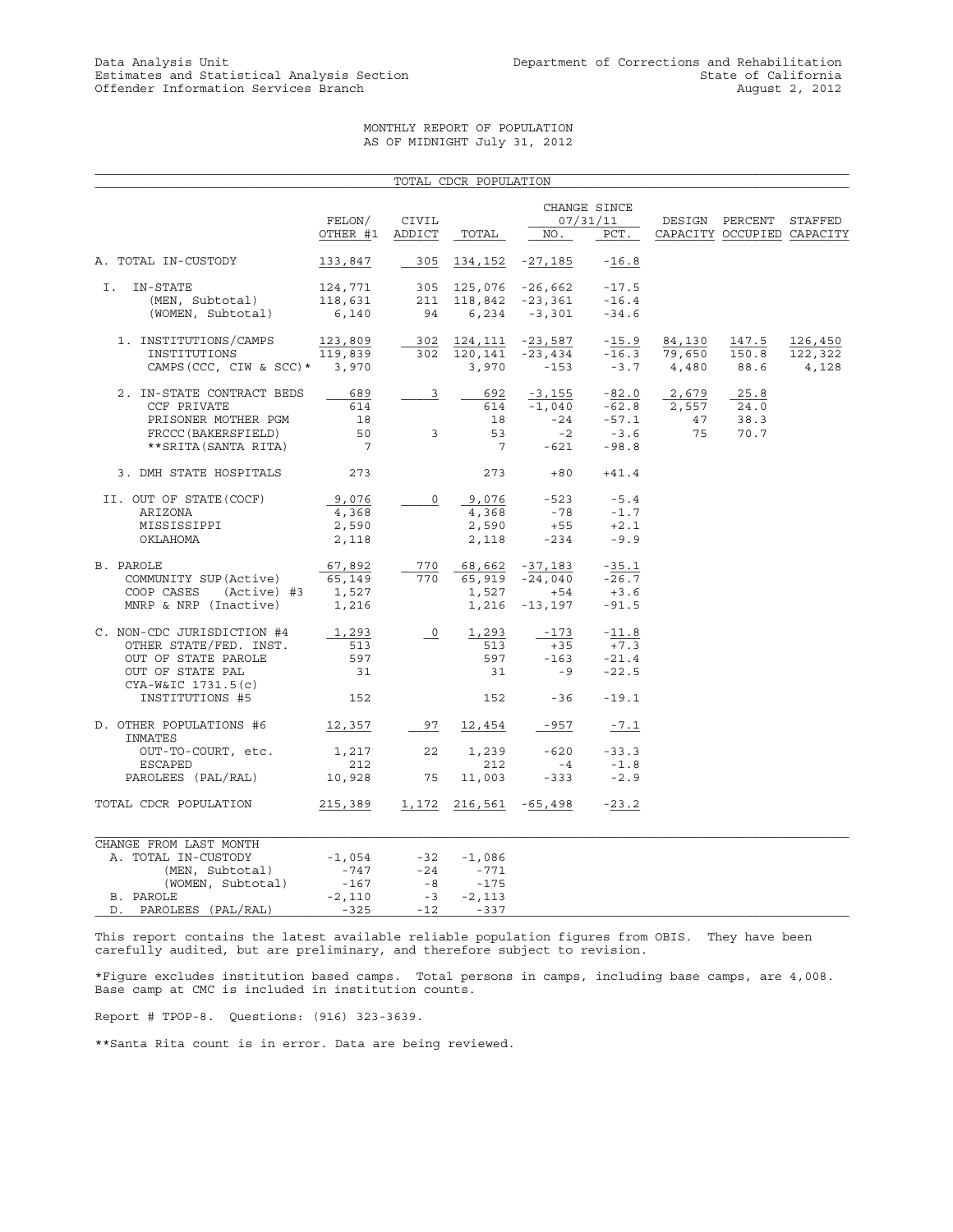|                          | INSTITUTIONS/CAMPS                             | FELON/<br><b>OTHER</b> | CIVIL<br>ADDICT | TOTAL          | DESIGN<br>CAPACITY | PERCENT<br>OCCUPIED | STAFFED<br>CAPACITY |
|--------------------------|------------------------------------------------|------------------------|-----------------|----------------|--------------------|---------------------|---------------------|
| <b>MALE</b>              |                                                |                        |                 |                |                    |                     |                     |
| ASP                      | (AVENAL SP)                                    | 4,641                  |                 | 4,641          | 2,920              | 158.9               | 4,606               |
| CCC                      | (CAL CORRECTL CTR)                             | 4,485                  |                 | 4,485          | 3,883              | 115.5               | 4,392               |
| CCI                      | (CAL CORRECTL INSTITN)                         | 4,679                  |                 | 4,679          | 2,783              | 168.1               | 5,083               |
| CIM                      | (CAL INSTITN FOR MEN)                          | 4,915                  | 6               | 4,921          | 2,976              | 165.4               | 6,005               |
| CMF                      | (CAL MEDICAL FACIL)                            | 2,347                  |                 | 2,347          | 2,297              | 102.2               | 2,377               |
| <b>CMC</b>               | (CAL MEN'S COLONY)                             | 5,340                  |                 | 5,340          | 3,838              | 139.1               | 5,320               |
| <b>CRC</b>               | (CAL REHAB CTR, MEN)                           | 3,451                  | 188             | 3,639          | 2,491              | 146.1               | 3,769               |
| CAL                      | (CAL SP, CALIPATRIA)                           | 3,749                  |                 | 3,749          | 2,308              | 162.4               | 3,710               |
|                          |                                                |                        |                 |                |                    |                     |                     |
| CEN                      | (CAL SP, CENTINELA)                            | 3,746                  |                 | 3,746          | 2,308              | 162.3               | 3,758               |
| <b>COR</b><br><b>LAC</b> | (CAL SP, CORCORAN)<br>(CAL SP, LOS ANGELES CO) | 4,731                  |                 | 4,731          | 3,116              | 151.8<br>171.7      | 4,619               |
| <b>SAC</b>               | (CAL SP, SACRAMENTO)                           | 3,950<br>2,651         |                 | 3,950<br>2,651 | 2,300<br>1,828     | 145.0               | 3,990<br>2,743      |
|                          |                                                |                        |                 |                |                    |                     |                     |
| SO                       | (CAL SP, SAN OUENTIN)                          | 3,699                  |                 | 3,699          | 3,082              | 120.0               | 3,882               |
| SOL                      | (CAL SP, SOLANO)                               | 4,219                  |                 | 4,219          | 2,610              | 161.6               | 4,240               |
|                          | SATF (CAL SATF AND SP - COR)                   | 5,518                  | 5               | 5,523          | 3,424              | 161.3               | 5,300               |
|                          | CVSP (CHUCKAWALLA VALLEY SP)                   | 2,657                  |                 | 2,657          | 1,738              | 152.9               | 2,615               |
| CTF                      | (CORRL TRAING FAC)                             | 5,644                  |                 | 5,644          | 3,312              | 170.4               | 5,202               |
| DVI                      | (DEUEL VOCATL INSTITN)                         | 2,505                  | 5               | 2,510          | 1,681              | 149.3               | 2,478               |
| FOL                      | (FOLSOM SP)                                    | 2,839                  |                 | 2,839          | 2,469              | 115.0               | 2,852               |
| HDP                      | (HIGH DESERT SP)                               | 3,730                  | $\overline{2}$  | 3,732          | 2,324              | 160.6               | 3,695               |
|                          | IRON (IRONWOOD SP)                             | 3,420                  |                 | 3,420          | 2,200              | 155.5               | 3,310               |
|                          | KVSP (KERN VALLEY SP)                          | 4,151                  |                 | 4,151          | 2,448              | 169.6               | 4,344               |
|                          | MCSP (MULE CREEK SP)                           | 3,049                  |                 | 3,049          | 1,700              | 179.4               | 3,036               |
|                          | NKSP (NORTH KERN SP)                           | 4,621                  | $\overline{2}$  | 4,623          | 2,694              | 171.6               | 4,789               |
|                          | PBSP (PELICAN BAY SP)                          | 3,173                  |                 | 3,173          | 2,380              | 133.3               | 3,143               |
|                          | PVSP (PLEASANT VALLEY SP)                      | 3,816                  |                 | 3,816          | 2,308              | 165.3               | 3,758               |
|                          | RJD (RJ DONOVAN CORR FACIL)                    | 3,267                  |                 | 3,267          | 2,200              | 148.5               | 3,560               |
|                          | SVSP (SALINAS VAL SP)                          | 3,550                  |                 | 3,550          | 2,452              | 144.8               | 3,459               |
|                          |                                                |                        |                 |                |                    |                     |                     |
| SCC<br>WSP               | (SIERRA CONSERV CTR)<br>(WASCO SP)             | 4,316<br>4,886         | $\overline{3}$  | 4,316<br>4,889 | 3,736<br>2,984     | 115.5<br>163.8      | 4,701<br>5,135      |
|                          |                                                |                        |                 |                |                    |                     |                     |
|                          | MALE TOTAL:                                    | 117,745                | 211             | 117,956        | 78,790             | 149.7               | 119,871             |
| FEMALE                   |                                                |                        |                 |                |                    |                     |                     |
|                          | CIW (CAL INST FOR WOMEN)                       | 1,454                  | 39              | 1,493          | 1,356              | 110.1               | 1,642               |
|                          | CCWF (CENT CAL WOMEN'S FACIL)                  | 2,615                  | 52              | 2,667          | 2,004              | 133.1               | 2,836               |
|                          | VSP (VALLEY SP)                                | 1,995                  |                 | 1,995          | 1,980              | 100.8               | 2,101               |
|                          | FEMALE TOTAL:                                  | 6,064                  | 91              | 6,155          | 5,340              | 115.3               | 6,579               |
|                          |                                                |                        |                 |                |                    |                     |                     |

| $m \wedge m \wedge r$<br>L'A L | 000c<br>$\sim$<br>. ب<br>.<br>_____ | 302 | --<br>-- -<br>--- | --<br>.<br>__ | $\sim$<br>$\mathbf{\mathcal{L}}$<br>. | --<br>$\overline{\phantom{a}}$<br>--<br>__ |
|--------------------------------|-------------------------------------|-----|-------------------|---------------|---------------------------------------|--------------------------------------------|
|                                |                                     |     |                   |               |                                       |                                            |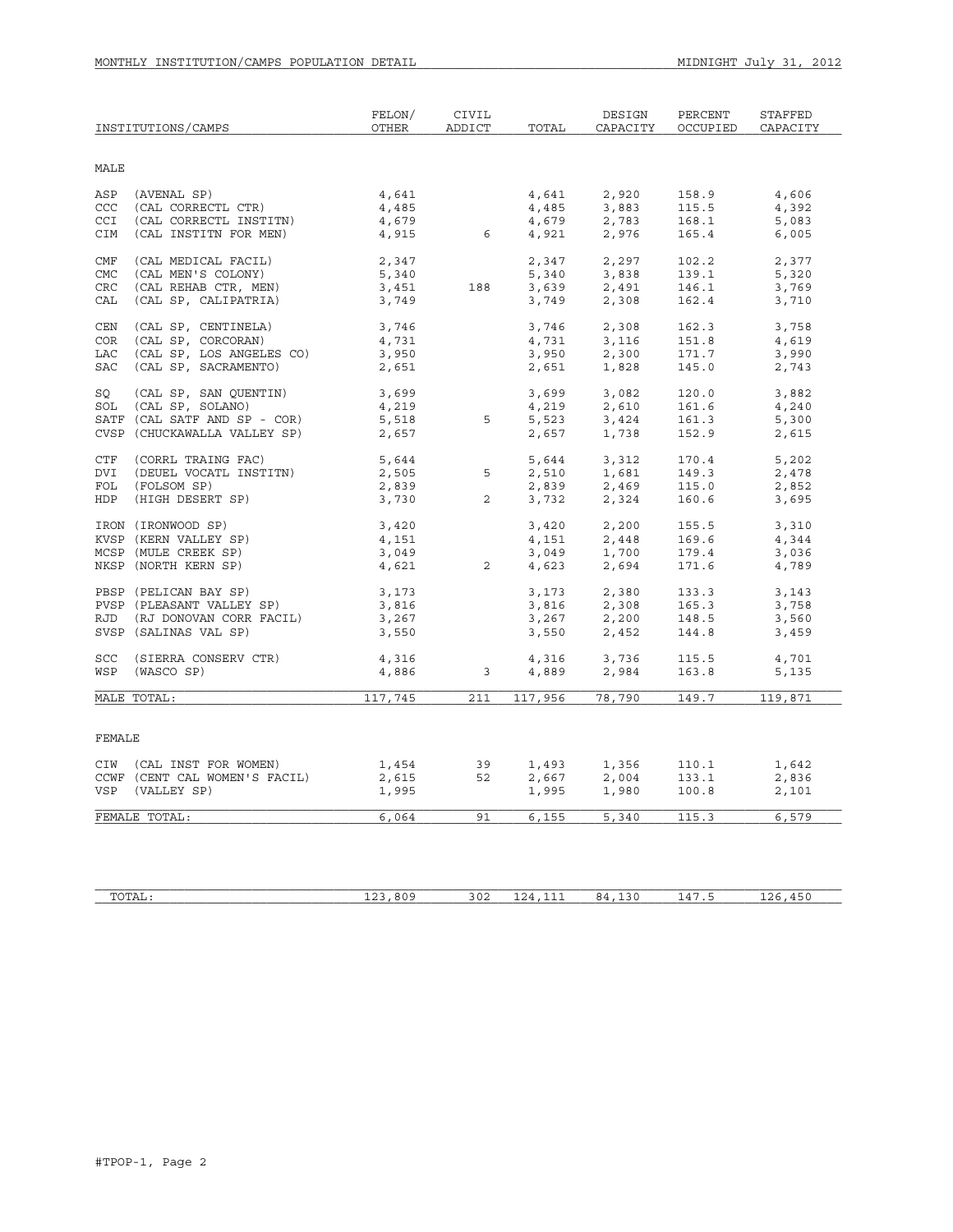MONTHLY REPORT OF POPULATION NOTES AS OF MIDNIGHT July 31, 2012

- #1 Felon/Other counts are safekeepers, federal cases and inmates from other states, felons, county diagnostic cases and Youth Authority wards.
- #3 Cooperative Cases are parolees from other states being supervised in California.
- #4 Non-CDC Jurisdiction are California cases being confined in or paroled to other states or jurisdictions.
- #5 Welfare and Institution Code (W&IC) 1731.5(c) covers persons under the the age of 21 who were committed to CDCR, had their sentence amended, and were incarcerated at the California Youth Authority for housing and program participation.
- #6 Other Population includes inmates temporarily out-to-court, inmates in hospitals, escapees, and parole and outpatient absconders.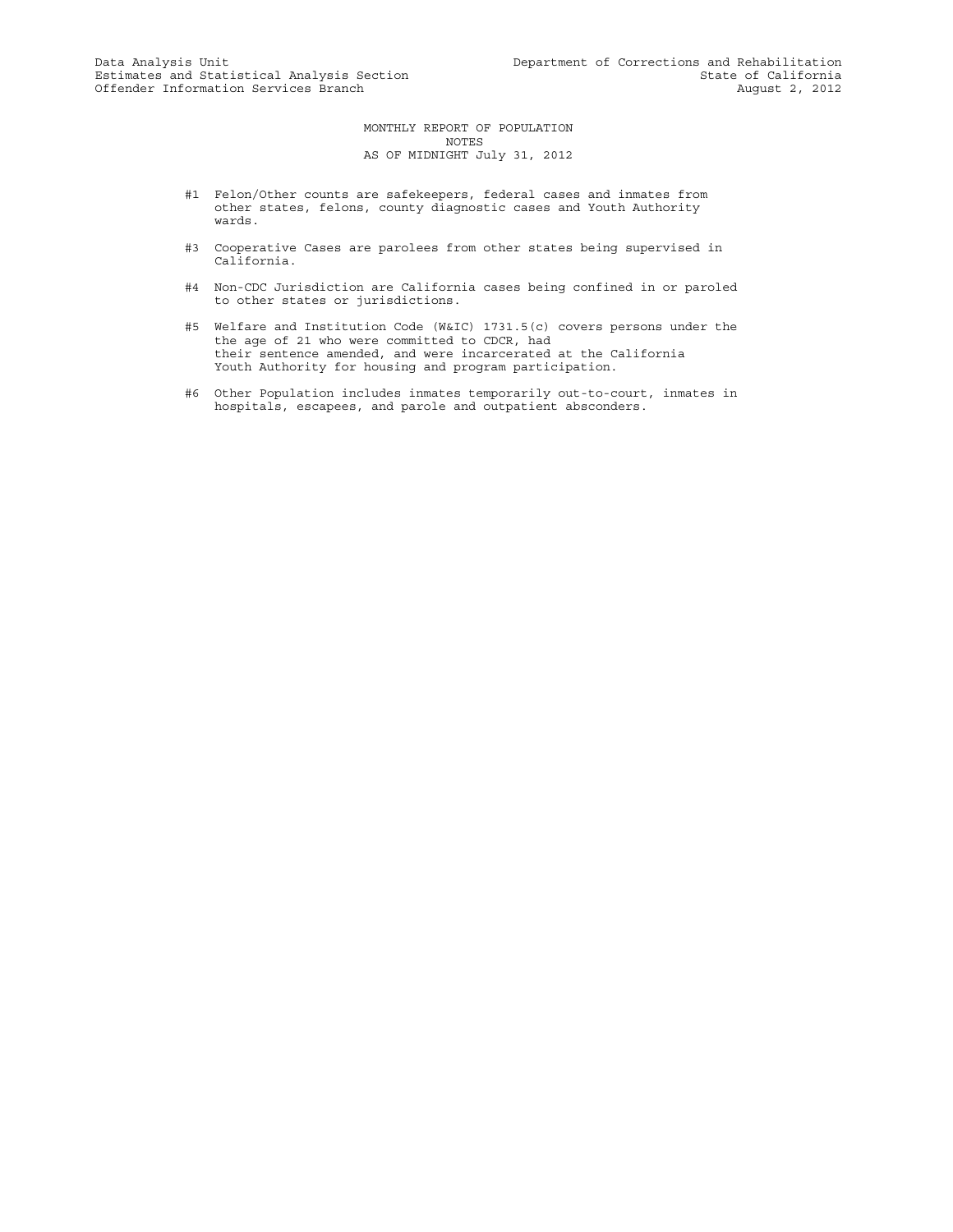## MONTHLY REPORT OF POPULATION AS OF MIDNIGHT August 31, 2012

|                                        |          |                      | TOTAL CDCR POPULATION |                       |              |        |                            |         |
|----------------------------------------|----------|----------------------|-----------------------|-----------------------|--------------|--------|----------------------------|---------|
|                                        |          |                      |                       |                       | CHANGE SINCE |        |                            |         |
|                                        | FELON/   | CIVIL                |                       |                       | 08/31/11     |        | DESIGN PERCENT STAFFED     |         |
|                                        | OTHER #1 | ADDICT               | TOTAL                 | NO.                   | PCT.         |        | CAPACITY OCCUPIED CAPACITY |         |
| A. TOTAL IN-CUSTODY                    | 133,540  | 262                  | 133,802               | $-27,340$             | $-16.9$      |        |                            |         |
| I.<br>IN-STATE                         | 124,650  |                      | 262 124,912 -26,692   |                       | $-17.6$      |        |                            |         |
| (MEN, Subtotal)                        | 118,560  |                      |                       | 170 118,730 -23,342   | $-16.4$      |        |                            |         |
| (WOMEN, Subtotal)                      | 6,090    | 92                   |                       | $6,182 -3,350$        | $-35.1$      |        |                            |         |
| 1. INSTITUTIONS/CAMPS                  | 123,710  | 247                  |                       | 123,957 -24,188       | $-16.3$      | 84,130 | 147.3                      | 126,231 |
| INSTITUTIONS                           | 119,817  |                      | 247 120,064           | -23,960               | $-16.6$      | 79,650 | 150.7                      | 122,103 |
| CAMPS (CCC, CIW & SCC) * 3,893         |          |                      | 3,893                 | $-228$                | $-5.5$       | 4,480  | 86.9                       | 4,128   |
| 2. IN-STATE CONTRACT BEDS              | 668      | 15                   | 683                   | $-2,585$              | $-79.1$      | 2,679  | 25.5                       |         |
| CCF PRIVATE                            | 593      |                      | 593                   | $-704$                | $-54.2$      | 2,557  | 23.2                       |         |
| PRISONER MOTHER PGM                    | 19       |                      | 19                    | $-22$                 | $-53.6$      | 47     | 40.4                       |         |
| FRCCC (BAKERSFIELD)                    | 51       | 15                   | 66                    | $-6$                  | $-8.3$       | 75     | 88.0                       |         |
| ** SRITA (SANTA RITA)                  | $-5$     |                      | - 5                   | $-700$                | $-99.2$      |        |                            |         |
| 3. DMH STATE HOSPITALS                 | 272      |                      | 272                   |                       | $+81 +42.4$  |        |                            |         |
| II. OUT OF STATE (COCF)                | 8,890    | $\circ$              |                       | 8,890 -648 -6.7       |              |        |                            |         |
| ARIZONA                                | 4,472    |                      | 4,472                 | $+121$                | $+2.7$       |        |                            |         |
| MISSISSIPPI                            | 2,594    |                      | 2,594                 | $+35$                 | $+1.3$       |        |                            |         |
| OKLAHOMA                               | 1,824    |                      | 1,824                 | $-534$                | $-22.6$      |        |                            |         |
| B. PAROLE                              | 65,434   | 754                  |                       | 66,188 -39,118        | $-37.1$      |        |                            |         |
| COMMUNITY SUP (Active)                 | 62,744   | 754                  |                       | 63,498 -26,065        | $-29.1$      |        |                            |         |
| COOP CASES<br>(Active) #3              | 1,589    |                      | 1,589                 | $+125$                | $+8.5$       |        |                            |         |
| MNRP & NRP (Inactive)                  | 1,101    |                      |                       | $1,101 - 13,178$      | $-92.2$      |        |                            |         |
| C. NON-CDC JURISDICTION #4             | 1,271    | $\frac{0}{\sqrt{2}}$ | 1,271                 | $-184$                | $-12.6$      |        |                            |         |
| OTHER STATE/FED. INST.                 | 529      |                      | 529                   | $+52$                 | $+10.9$      |        |                            |         |
| OUT OF STATE PAROLE                    | 575      |                      | 575                   | $-178$                | $-23.6$      |        |                            |         |
| OUT OF STATE PAL<br>CYA-W&IC 1731.5(c) | 29       |                      | 29                    | $-10$                 | $-25.6$      |        |                            |         |
| INSTITUTIONS #5                        | 138      |                      | 138                   | $-48 - 25.8$          |              |        |                            |         |
| D. OTHER POPULATIONS #6<br>INMATES     | 11,905   | 96                   | 12,001                | $-1,204$              | $-9.1$       |        |                            |         |
| OUT-TO-COURT, etc.                     | 1,196 27 |                      | 1,223                 | $-644$                | $-34.4$      |        |                            |         |
| ESCAPED                                | 211      |                      | 211                   | $-4$                  | $-1.8$       |        |                            |         |
| PAROLEES (PAL/RAL)                     | 10,498   | 69                   | 10,567                | -556                  | $-4.9$       |        |                            |         |
| TOTAL CDCR POPULATION                  | 212,150  |                      |                       | 1,112 213,262 -67,846 | $-24.1$      |        |                            |         |
| CHANGE FROM LAST MONTH                 |          |                      |                       |                       |              |        |                            |         |
| A. TOTAL IN-CUSTODY                    | $-307$   | $-43$                | $-350$                |                       |              |        |                            |         |
| (MEN, Subtotal)                        | $-71$    | $-41$                | $-112$                |                       |              |        |                            |         |
| (WOMEN, Subtotal)                      | $-50$    | $-2$                 | $-52$                 |                       |              |        |                            |         |
| B. PAROLE                              | $-2,458$ | $-16$                | $-2,474$              |                       |              |        |                            |         |
| D. PAROLEES (PAL/RAL)                  | $-430$   | $-6$                 | $-436$                |                       |              |        |                            |         |

This report contains the latest available reliable population figures from OBIS. They have been carefully audited, but are preliminary, and therefore subject to revision.

\*Figure excludes institution based camps. Total persons in camps, including base camps, are 3,930. Base camp at CMC is included in institution counts.

\*\*Santa Rita count is in error. Data are being reviewed.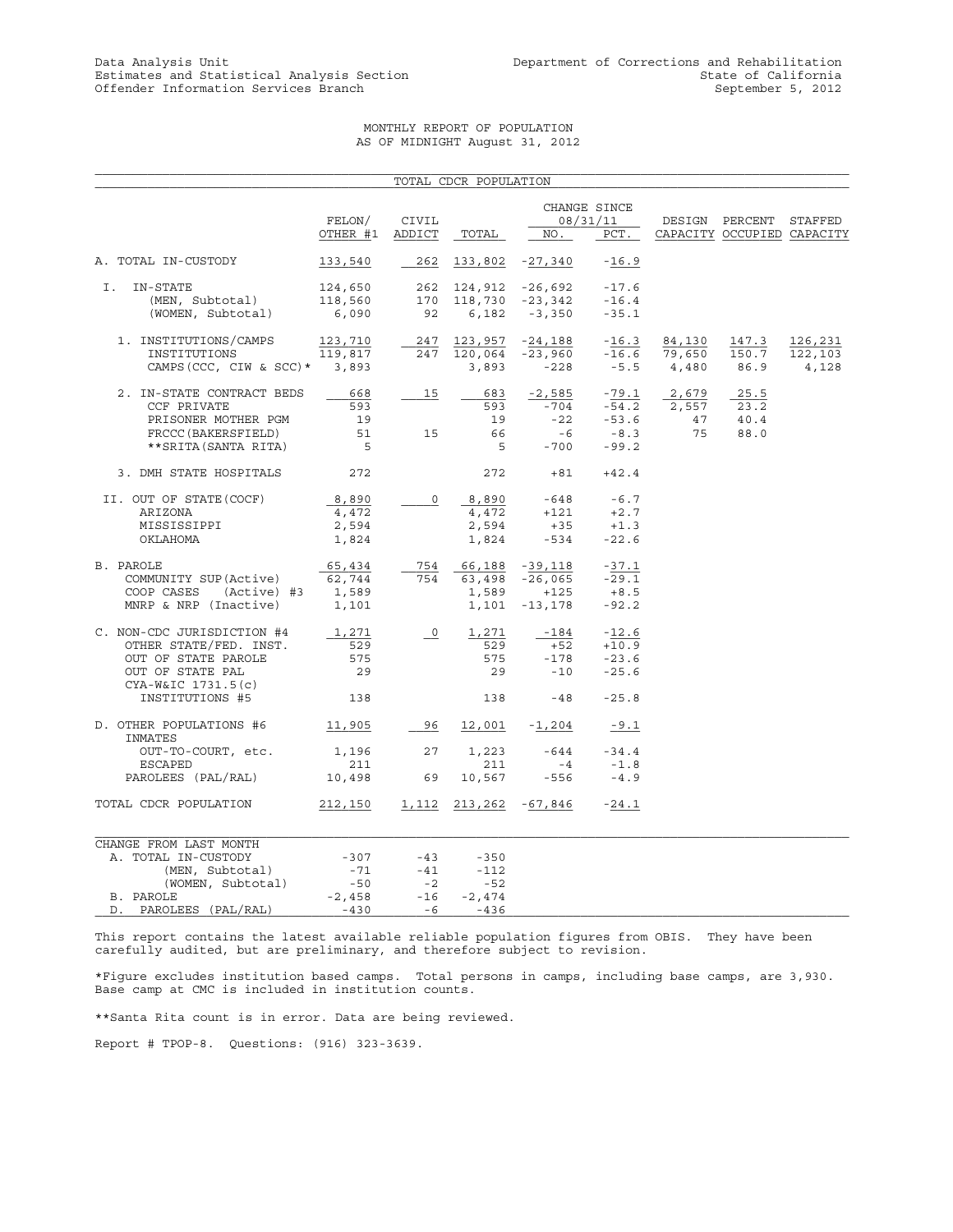|            | INSTITUTIONS/CAMPS            | FELON/<br>OTHER | CIVIL<br>ADDICT | TOTAL   | DESIGN<br>CAPACITY | PERCENT<br>OCCUPIED | STAFFED<br>CAPACITY |
|------------|-------------------------------|-----------------|-----------------|---------|--------------------|---------------------|---------------------|
| MALE       |                               |                 |                 |         |                    |                     |                     |
| ASP        | (AVENAL SP)                   | 4,783           |                 | 4,783   | 2,920              | 163.8               | 4,606               |
| CCC        | (CAL CORRECTL CTR)            | 4,406           |                 | 4,406   | 3,883              | 113.5               | 4,392               |
| <b>CCI</b> | (CAL CORRECTL INSTITN)        | 4,787           |                 | 4,787   | 2,783              | 172.0               | 5,083               |
| CIM        | (CAL INSTITN FOR MEN)         | 4,852           | 16              | 4,868   | 2,976              | 163.6               | 6,005               |
| CMF        | (CAL MEDICAL FACIL)           | 2,316           |                 | 2,316   | 2,297              | 100.8               | 2,377               |
| CMC        | (CAL MEN'S COLONY)            | 5,231           |                 | 5,231   | 3,838              | 136.3               | 5,320               |
| CRC        | (CAL REHAB CTR, MEN)          | 3,446           | 143             | 3,589   | 2,491              | 144.1               | 3,769               |
| CAL        | (CAL SP, CALIPATRIA)          | 3,680           |                 | 3,680   | 2,308              | 159.4               | 3,710               |
| CEN        | (CAL SP, CENTINELA)           | 3,700           |                 | 3,700   | 2,308              | 160.3               | 3,758               |
| <b>COR</b> | (CAL SP, CORCORAN)            | 4,716           |                 | 4,716   | 3,116              | 151.3               | 4,619               |
| <b>LAC</b> | (CAL SP, LOS ANGELES CO)      | 3,927           |                 | 3,927   | 2,300              | 170.7               | 3,990               |
| <b>SAC</b> | (CAL SP, SACRAMENTO)          | 2,666           |                 | 2,666   | 1,828              | 145.8               | 2,743               |
| SO         | (CAL SP, SAN QUENTIN)         | 3,748           | $\mathbf{1}$    | 3,749   | 3,082              | 121.6               | 3,882               |
| SOL        | (CAL SP, SOLANO)              | 4,265           |                 | 4,265   | 2,610              | 163.4               | 4,240               |
|            | SATF (CAL SATF AND SP - COR)  | 5,533           | $\overline{2}$  | 5,535   | 3,424              | 161.7               | 5,300               |
|            | CVSP (CHUCKAWALLA VALLEY SP)  | 2,712           |                 | 2,712   | 1,738              | 156.0               | 2,615               |
| CTF        | (CORRL TRAING FAC)            | 5,666           |                 | 5,666   | 3,312              | 171.1               | 5,075               |
| DVI        | (DEUEL VOCATL INSTITN)        | 2,517           | 6               | 2,523   | 1,681              | 150.1               | 2,478               |
| FOL        | (FOLSOM SP)                   | 2,804           |                 | 2,804   | 2,469              | 113.6               | 2,852               |
| HDP        | (HIGH DESERT SP)              | 3,661           |                 | 3,661   | 2,324              | 157.5               | 3,695               |
|            | IRON (IRONWOOD SP)            | 3,470           |                 | 3,470   | 2,200              | 157.7               | 3,310               |
|            | KVSP (KERN VALLEY SP)         | 4,079           |                 | 4,079   | 2,448              | 166.6               | 4,344               |
|            | MCSP (MULE CREEK SP)          | 3,019           |                 | 3,019   | 1,700              | 177.6               | 3,036               |
|            | NKSP (NORTH KERN SP)          | 4,685           |                 | 4,685   | 2,694              | 173.9               | 4,789               |
|            | PBSP (PELICAN BAY SP)         | 3,133           |                 | 3,133   | 2,380              | 131.6               | 3,143               |
|            | PVSP (PLEASANT VALLEY SP)     | 3,739           |                 | 3,739   | 2,308              | 162.0               | 3,758               |
|            | RJD (RJ DONOVAN CORR FACIL)   | 3,291           |                 | 3,291   | 2,200              | 149.6               | 3,560               |
|            | SVSP (SALINAS VAL SP)         | 3,563           |                 | 3,563   | 2,452              | 145.3               | 3,459               |
| SCC        | (SIERRA CONSERV CTR)          | 4,293           |                 | 4,293   | 3,736              | 114.9               | 4,701               |
| WSP        | (WASCO SP)                    | 5,009           | 2               | 5,011   | 2,984              | 167.9               | 5,135               |
|            | MALE TOTAL:                   | 117,697         | 170             | 117,867 | 78,790             | 149.6               | 119,744             |
|            |                               |                 |                 |         |                    |                     |                     |
| FEMALE     |                               |                 |                 |         |                    |                     |                     |
|            | CIW (CAL INST FOR WOMEN)      | 1,494           | 40              | 1,534   | 1,356              | 113.1               | 1,642               |
|            | CCWF (CENT CAL WOMEN'S FACIL) | 2,653           | 37              | 2,690   | 2,004              | 134.2               | 2,836               |
|            | VSP (VALLEY SP)               | 1,866           |                 | 1,866   | 1,980              | 94.2                | 2,009               |
|            | FEMALE TOTAL:                 | 6,013           | 77              | 6,090   | 5,340              | 114.0               | 6,487               |
|            |                               |                 |                 |         |                    |                     |                     |

| <b>TOTA</b><br>TATI: | $\sim$ $\sim$<br>-- - | $- -$<br>— ∨ | $24^{\circ}$ | $\sim$ $ -$<br>$\sim$ $\sim$<br>بالدا<br>— — — | 130<br>×4<br>__ | $\overline{a}$<br>$\mathbf{\mathcal{L}}$<br>. | --<br>ノレ |
|----------------------|-----------------------|--------------|--------------|------------------------------------------------|-----------------|-----------------------------------------------|----------|
|                      |                       |              |              |                                                |                 |                                               |          |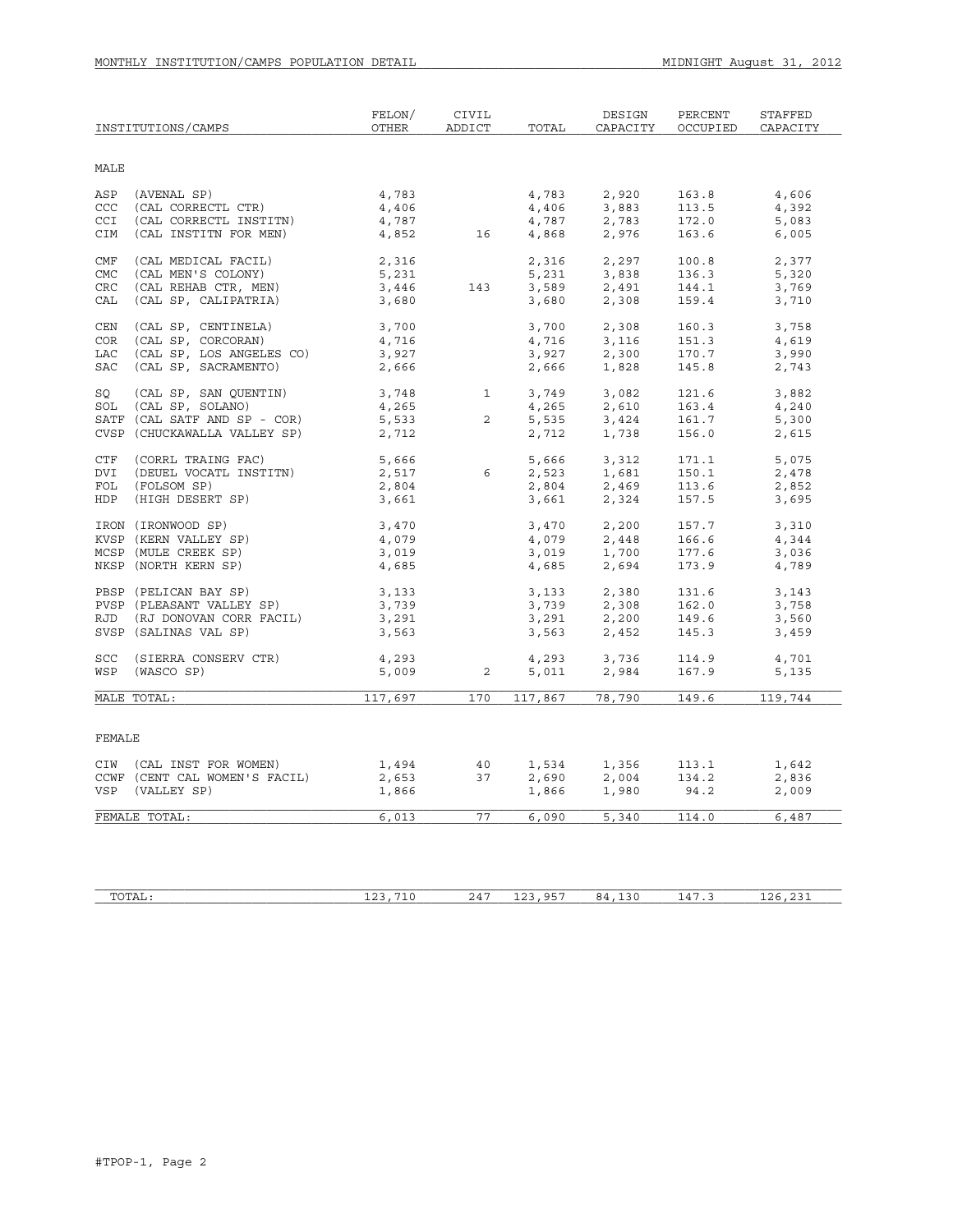MONTHLY REPORT OF POPULATION NOTES AS OF MIDNIGHT August 31, 2012

- #1 Felon/Other counts are safekeepers, federal cases and inmates from other states, felons, county diagnostic cases and Youth Authority wards.
- #3 Cooperative Cases are parolees from other states being supervised in California.
- #4 Non-CDC Jurisdiction are California cases being confined in or paroled to other states or jurisdictions.
- #5 Welfare and Institution Code (W&IC) 1731.5(c) covers persons under the the age of 21 who were committed to CDCR, had their sentence amended, and were incarcerated at the California Youth Authority for housing and program participation.
- #6 Other Population includes inmates temporarily out-to-court, inmates in hospitals, escapees, and parole and outpatient absconders.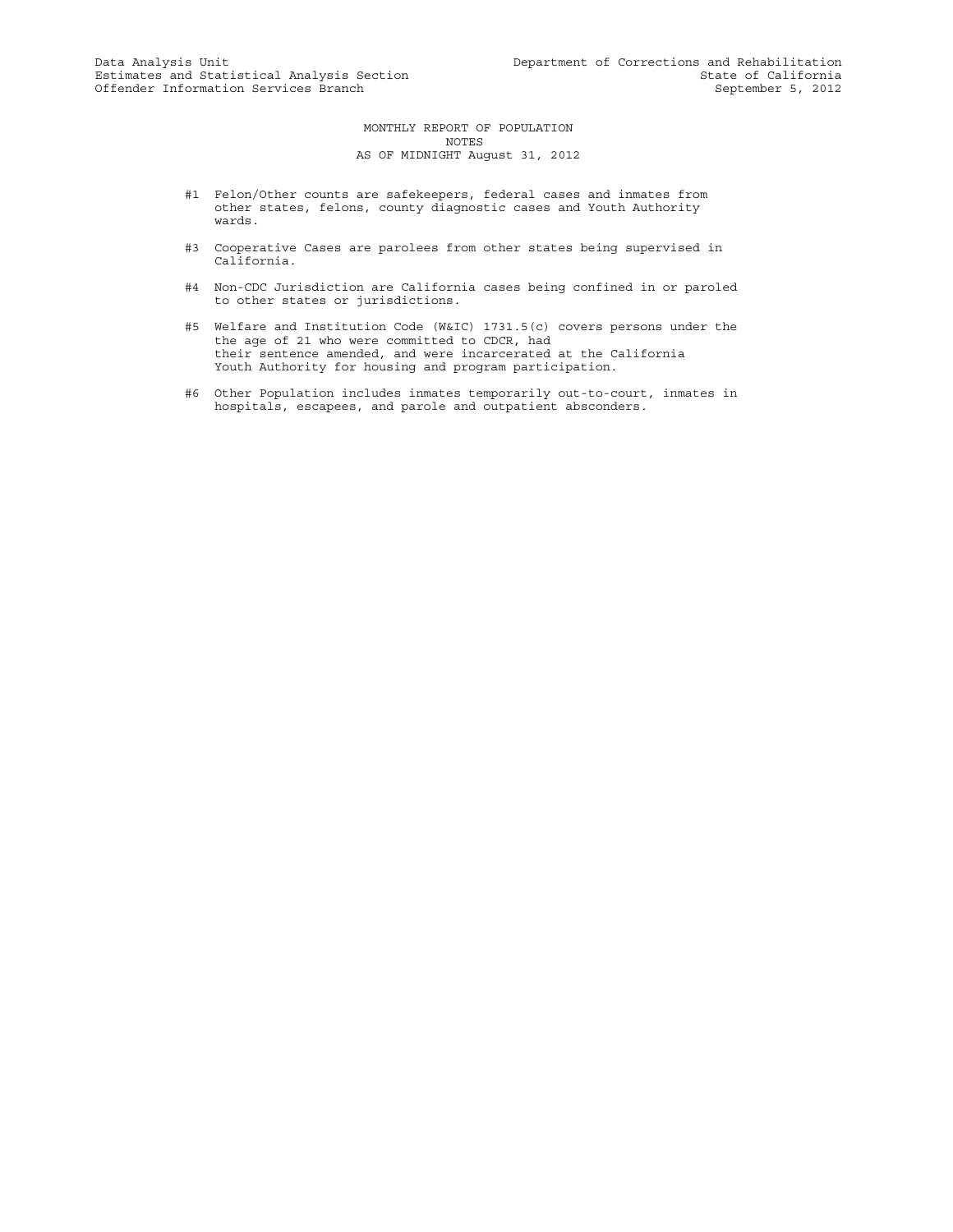# MONTHLY REPORT OF POPULATION AS OF MIDNIGHT September 30, 2012

|                                                                                                                                          |                                                      |                                        | TOTAL CDCR POPULATION                       |                                                              |                                                    |                                   |                                                      |                             |
|------------------------------------------------------------------------------------------------------------------------------------------|------------------------------------------------------|----------------------------------------|---------------------------------------------|--------------------------------------------------------------|----------------------------------------------------|-----------------------------------|------------------------------------------------------|-----------------------------|
|                                                                                                                                          | FELON/<br>OTHER #1                                   | CIVIL<br>ADDICT                        | TOTAL                                       | NO.                                                          | CHANGE SINCE<br>09/30/11<br>PCT.                   |                                   | DESIGN PERCENT STAFFED<br>CAPACITY OCCUPIED CAPACITY |                             |
| A. TOTAL IN-CUSTODY                                                                                                                      | 133,147                                              | 215                                    |                                             | $133,362 -27,412$                                            | $-17.0$                                            |                                   |                                                      |                             |
|                                                                                                                                          |                                                      |                                        |                                             |                                                              |                                                    |                                   |                                                      |                             |
| I.<br>IN-STATE<br>(MEN, Subtotal)<br>(WOMEN, Subtotal)                                                                                   | 124,436<br>118,431<br>6,005                          | 88                                     |                                             | 215 124,651 -26,632<br>127 118,558 -23,304<br>$6,093 -3,328$ | $-17.6$<br>$-16.4$<br>$-35.3$                      |                                   |                                                      |                             |
| 1. INSTITUTIONS/CAMPS<br>INSTITUTIONS<br>CAMPS (CCC, CIW & SCC) * 3,779                                                                  | 123,513<br>119,734                                   |                                        | 204 119,938<br>3,779                        | $204$ $123,717$ $-24,810$ $-16.7$<br>$-24,518$<br>$-292$     | $-7.1$                                             | 84,130<br>$-16.9$ 79,650<br>4,480 | 147.1<br>150.6<br>84.4                               | 125,282<br>121,154<br>4,128 |
| 2. IN-STATE CONTRACT BEDS<br>CCF PRIVATE<br>PRISONER MOTHER PGM<br>FRCCC (BAKERSFIELD)<br>**SRITA (SANTA RITA)                           | 643<br>569<br>17<br>55<br>$\overline{\phantom{0}}^2$ | 11<br>11                               | 654<br>569<br>17<br>66<br>$\overline{2}$    | $-1,904$<br>$-330$<br>$-24$<br>$+2$<br>$-754$                | $-74.4$<br>$-36.7$<br>$-58.5$<br>$+3.1$<br>$-99.7$ | 2,679<br>2,557<br>47<br>75        | 24.4<br>22.3<br>36.2<br>88.0                         |                             |
| 3. DMH STATE HOSPITALS                                                                                                                   | 280                                                  |                                        | 280                                         |                                                              | $+82 +41.4$                                        |                                   |                                                      |                             |
| II. OUT OF STATE (COCF)<br>ARIZONA<br>MISSISSIPPI<br>OKLAHOMA                                                                            | 8,711<br>4,439<br>2,593<br>1,679                     | 0                                      | 2,593                                       | $\frac{8,711}{4,439}$ -780<br>$+10$<br>$1,679 -682$          | $-8.2$<br>$-2.3$<br>$+0.3$<br>$-28.8$              |                                   |                                                      |                             |
| B. PAROLE<br>COMMUNITY SUP(Active)<br>COOP CASES (Active) #3<br>MNRP & NRP (Inactive)                                                    | 63,392<br>60,791<br>1,571<br>1,030                   | 755<br>755                             | 64,147 -40,635<br>1,571<br>1,030            | 61,546 -27,658<br>$+78$<br>$-13,055$                         | $-38.7$<br>$-31.0$<br>$+5.2$<br>$-92.6$            |                                   |                                                      |                             |
| C. NON-CDC JURISDICTION #4<br>OTHER STATE/FED. INST.<br>OUT OF STATE PAROLE<br>OUT OF STATE PAL<br>CYA-W&IC 1731.5(c)<br>INSTITUTIONS #5 | 1,282<br>531<br>570<br>30<br>151                     | $\overline{\phantom{0}}$               | 1,282<br>531<br>570<br>30<br>151            | -161<br>$+41$<br>$-175$<br>$-9$<br>$-18$                     | $-11.1$<br>$+8.3$<br>$-23.4$<br>$-23.0$<br>$-10.6$ |                                   |                                                      |                             |
| D. OTHER POPULATIONS #6 11,867                                                                                                           |                                                      |                                        | 84 11,951 -1,385                            |                                                              | $-10.3$                                            |                                   |                                                      |                             |
| INMATES<br>OUT-TO-COURT, etc.<br>ESCAPED<br>PAROLEES (PAL/RAL)                                                                           | 1,154<br>211<br>10,502 62                            | 22                                     | 1,176<br>211<br>10,564                      | $-659$<br>$-5$<br>$-721$                                     | $-35.9$<br>$-2.3$<br>$-6.3$                        |                                   |                                                      |                             |
| TOTAL CDCR POPULATION                                                                                                                    | 209,688                                              |                                        |                                             | 1,054 210,742 -69,593                                        | $-24.8$                                            |                                   |                                                      |                             |
| CHANGE FROM LAST MONTH<br>A. TOTAL IN-CUSTODY<br>(MEN, Subtotal)<br>(WOMEN, Subtotal)<br>B. PAROLE<br>D. PAROLEES (PAL/RAL)              | $-393$<br>$-129$<br>$-85$<br>$-2,042$<br>$+4$        | $-47$<br>$-43$<br>$-4$<br>$+1$<br>$-7$ | -440<br>$-172$<br>$-89$<br>$-2,041$<br>$-3$ |                                                              |                                                    |                                   |                                                      |                             |

This report contains the latest available reliable population figures from OBIS. They have been carefully audited, but are preliminary, and therefore subject to revision.

\*Figure excludes institution based camps. Total persons in camps, including base camps, are 3,812. Base camp at CMC is included in institution counts.

Report # TPOP-8. Questions: (916) 323-3639.

\*\*Santa Rita count is in error. Data are being reviewed.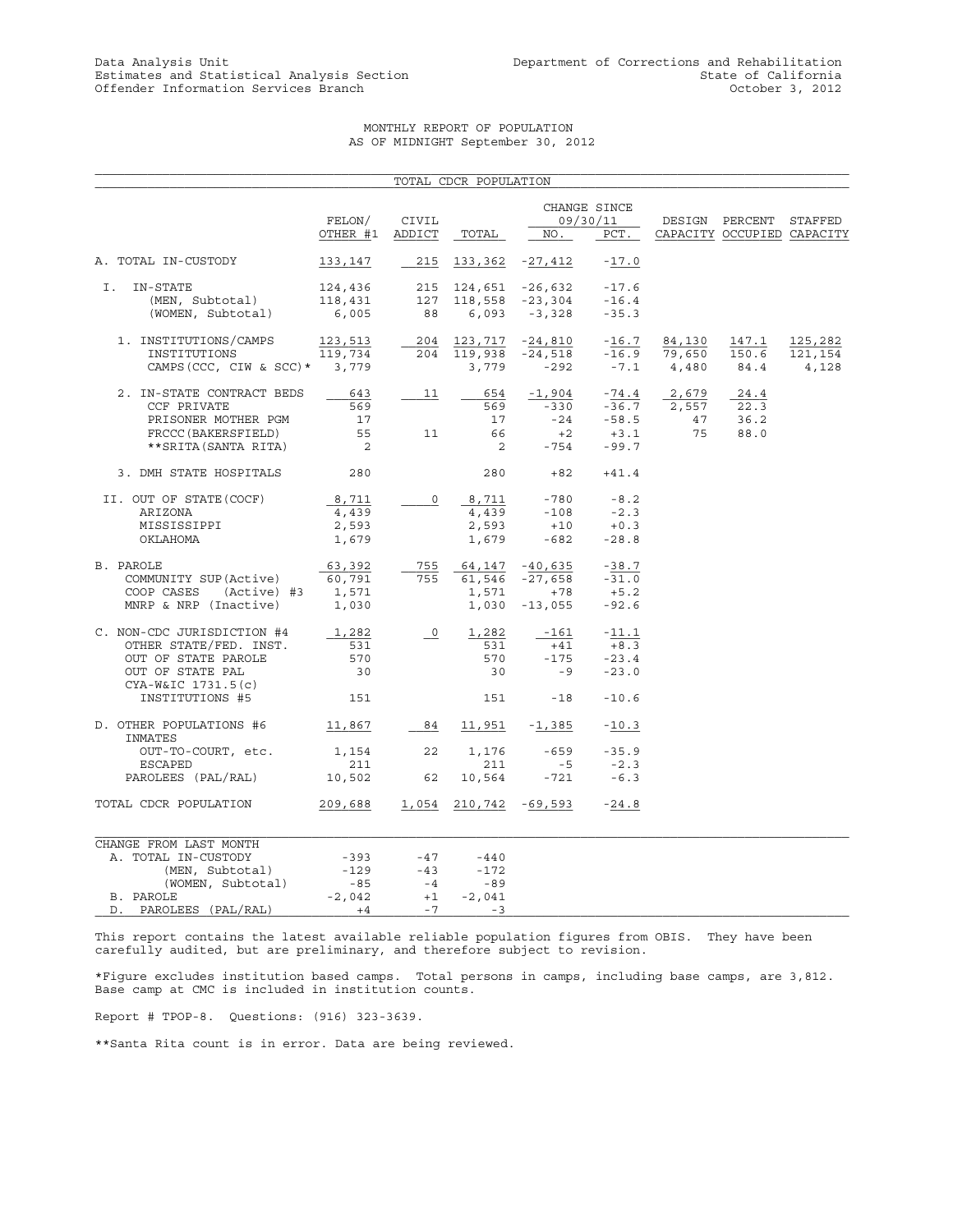|            | INSTITUTIONS/CAMPS            | FELON/<br><b>OTHER</b> | CIVIL<br>ADDICT | TOTAL            | DESIGN<br>CAPACITY                                                                                                    | PERCENT<br>OCCUPIED | STAFFED<br>CAPACITY |
|------------|-------------------------------|------------------------|-----------------|------------------|-----------------------------------------------------------------------------------------------------------------------|---------------------|---------------------|
| MALE       |                               |                        |                 |                  |                                                                                                                       |                     |                     |
| ASP        | (AVENAL SP)                   | 4,918                  |                 | 4,918            | 2,920                                                                                                                 | 168.4               | 4,606               |
| CCC        | (CAL CORRECTL CTR)            | 4,457                  |                 | 4,457            | 3,883                                                                                                                 | 114.8               | 4,392               |
| CCI        | (CAL CORRECTL INSTITN)        | 4,756                  |                 | 4,756            | 2,783                                                                                                                 | 170.9               | 4,946               |
| CIM        | (CAL INSTITN FOR MEN)         | 4,776                  | $5\overline{)}$ | 4,781            | 2,976                                                                                                                 | 160.7               | 5,855               |
| <b>CMF</b> | (CAL MEDICAL FACIL)           | 2,294                  |                 | 2,294            | 2,297                                                                                                                 | 99.9                | 2,414               |
| CMC        | (CAL MEN'S COLONY)            | 5,154                  |                 | 5,154            | 3,838                                                                                                                 | 134.3               | 5,207               |
| CRC        | (CAL REHAB CTR, MEN)          | 3,399                  | 113             | 3,512            | 2,491                                                                                                                 | 141.0               | 3,581               |
| CAL        | (CAL SP, CALIPATRIA)          | 3,620                  |                 | 3,620            | 2,308                                                                                                                 | 156.8               | 3,710               |
| CEN        | (CAL SP, CENTINELA)           | 3,679                  |                 | 3,679            | 2,308                                                                                                                 | 159.4               | 3,758               |
| <b>COR</b> | (CAL SP, CORCORAN)            | 4,720                  |                 | 4,720            | 3,116                                                                                                                 | 151.5               | 4,619               |
| LAC        | (CAL SP, LOS ANGELES CO)      | 3,884                  |                 | 3,884            | 2,300                                                                                                                 | 168.9               | 3,990               |
| <b>SAC</b> | (CAL SP, SACRAMENTO)          | 2,655                  |                 | 2,655            | 1,828                                                                                                                 | 145.2               | 2,743               |
| SO         | (CAL SP, SAN QUENTIN)         | 3,842                  |                 | 3,842            | 3,082                                                                                                                 | 124.7               | 3,882               |
| SOL        | (CAL SP, SOLANO)              | 4,222                  |                 | 4,222            | 2,610                                                                                                                 | 161.8               | 4,240               |
|            | SATF (CAL SATF AND SP - COR)  | 5,554                  | 2               | 5,556<br>2,758   | 3,424                                                                                                                 | 162.3               | 5,388               |
|            | CVSP (CHUCKAWALLA VALLEY SP)  | 2,758                  |                 | 2,758            | 1,738                                                                                                                 | 158.7               | 2,615               |
| CTF        | (CORRL TRAING FAC)            | 5,739<br>2,456         |                 | 5,739            | 3,312                                                                                                                 | 173.3               | 5,075               |
| DVI        | (DEUEL VOCATL INSTITN)        |                        | $\overline{7}$  | 2,463            | 1,681                                                                                                                 | 146.5               | 2,478               |
| FOL        | (FOLSOM SP)                   | 2,746                  |                 | 2,746            | 2,469                                                                                                                 | 111.2               | 2,852               |
| HDP        | (HIGH DESERT SP)              | 3,612                  |                 | 3,612            | 2,324                                                                                                                 | 155.4               | 3,695               |
|            | IRON (IRONWOOD SP)            | 3,513                  |                 | 3,513            | 2,200                                                                                                                 | 159.7               | 3,310               |
|            | KVSP (KERN VALLEY SP)         | 3,959                  |                 | 3,959            | 2,448                                                                                                                 | 161.7               | 4,344               |
|            | MCSP (MULE CREEK SP)          | 2,933                  |                 | 2,933            | 1,700                                                                                                                 | 172.5               | 3,036               |
|            | NKSP (NORTH KERN SP)          | 4,734                  |                 | 4,734            | 2,694                                                                                                                 | 175.7               | 4,789               |
|            | PBSP (PELICAN BAY SP)         | 3,098                  |                 | 3,098            | 2,380                                                                                                                 | 130.2               | 3,143               |
|            | PVSP (PLEASANT VALLEY SP)     | 3,775                  |                 | 3,775            | 2,308                                                                                                                 | 163.6               | 3,633               |
|            | RJD (RJ DONOVAN CORR FACIL)   | 3,451                  |                 |                  | $\begin{array}{llll} 3\,,775 & \quad & 2\,,308 \\ 3\,,451 & \quad & 2\,,200 \\ 3\,,497 & \quad & 2\,,452 \end{array}$ | 156.9               | 3,560               |
|            | SVSP (SALINAS VAL SP)         | 3,497                  |                 |                  |                                                                                                                       | 142.6               | 3,409               |
| <b>SCC</b> | (SIERRA CONSERV CTR)          | 4,354                  |                 | 4,354            | 3,736                                                                                                                 | 116.5               | 4,701               |
| WSP        | (WASCO SP)                    | 5,031                  |                 | $1,304$<br>5,031 | 2,984                                                                                                                 | 168.6               | 5,141               |
|            | MALE TOTAL:                   | 117,586                | 127             | 117,713          | 78,790                                                                                                                | 149.4               | 119,112             |
|            |                               |                        |                 |                  |                                                                                                                       |                     |                     |
| FEMALE     |                               |                        |                 |                  |                                                                                                                       |                     |                     |
|            | CIW (CAL INST FOR WOMEN)      | 1,517                  | 44              | 1,561            | 1,356                                                                                                                 | 115.1               | 1,642               |
|            | CCWF (CENT CAL WOMEN'S FACIL) | 2,689                  | 33              | 2,722            | 2,004                                                                                                                 | 135.8               | 2,836               |
|            | VSP (VALLEY SP)               | 1,721                  |                 | 1,721            | 1,980                                                                                                                 | 86.9                | 1,692               |
|            | FEMALE TOTAL:                 | 5,927                  | 77              | 6,004            | 5,340                                                                                                                 | 112.4               | 6,170               |
|            |                               |                        |                 |                  |                                                                                                                       |                     |                     |

| $m \wedge m \wedge r$<br>L'A Li | ---<br>--<br>--<br>.<br>__ | 204 | $- - -$<br>$\sim$<br><u>+4</u> | .<br>. .<br>.<br>__ | $\overline{\phantom{a}}$<br>$\Delta$<br>. . | $\sim$ $\sim$ $\sim$<br>$\sim$ $\sim$ |
|---------------------------------|----------------------------|-----|--------------------------------|---------------------|---------------------------------------------|---------------------------------------|
|                                 |                            |     |                                |                     |                                             |                                       |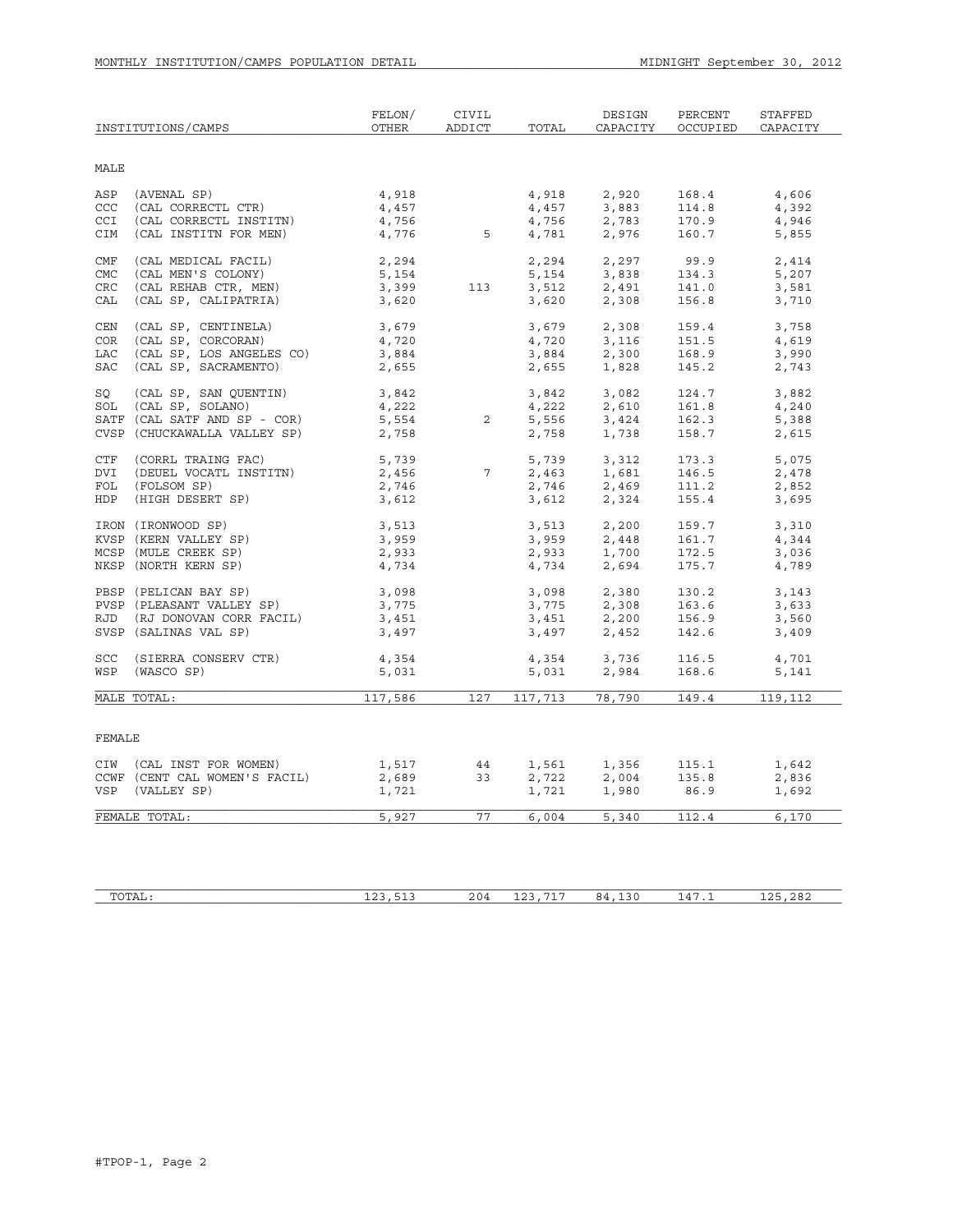#### MONTHLY REPORT OF POPULATION NOTES AS OF MIDNIGHT September 30, 2012

- #1 Felon/Other counts are safekeepers, federal cases and inmates from other states, felons, county diagnostic cases and Youth Authority wards.
- #3 Cooperative Cases are parolees from other states being supervised in California.
- #4 Non-CDC Jurisdiction are California cases being confined in or paroled to other states or jurisdictions.
- #5 Welfare and Institution Code (W&IC) 1731.5(c) covers persons under the the age of 21 who were committed to CDCR, had their sentence amended, and were incarcerated at the California Youth Authority for housing and program participation.
- #6 Other Population includes inmates temporarily out-to-court, inmates in hospitals, escapees, and parole and outpatient absconders.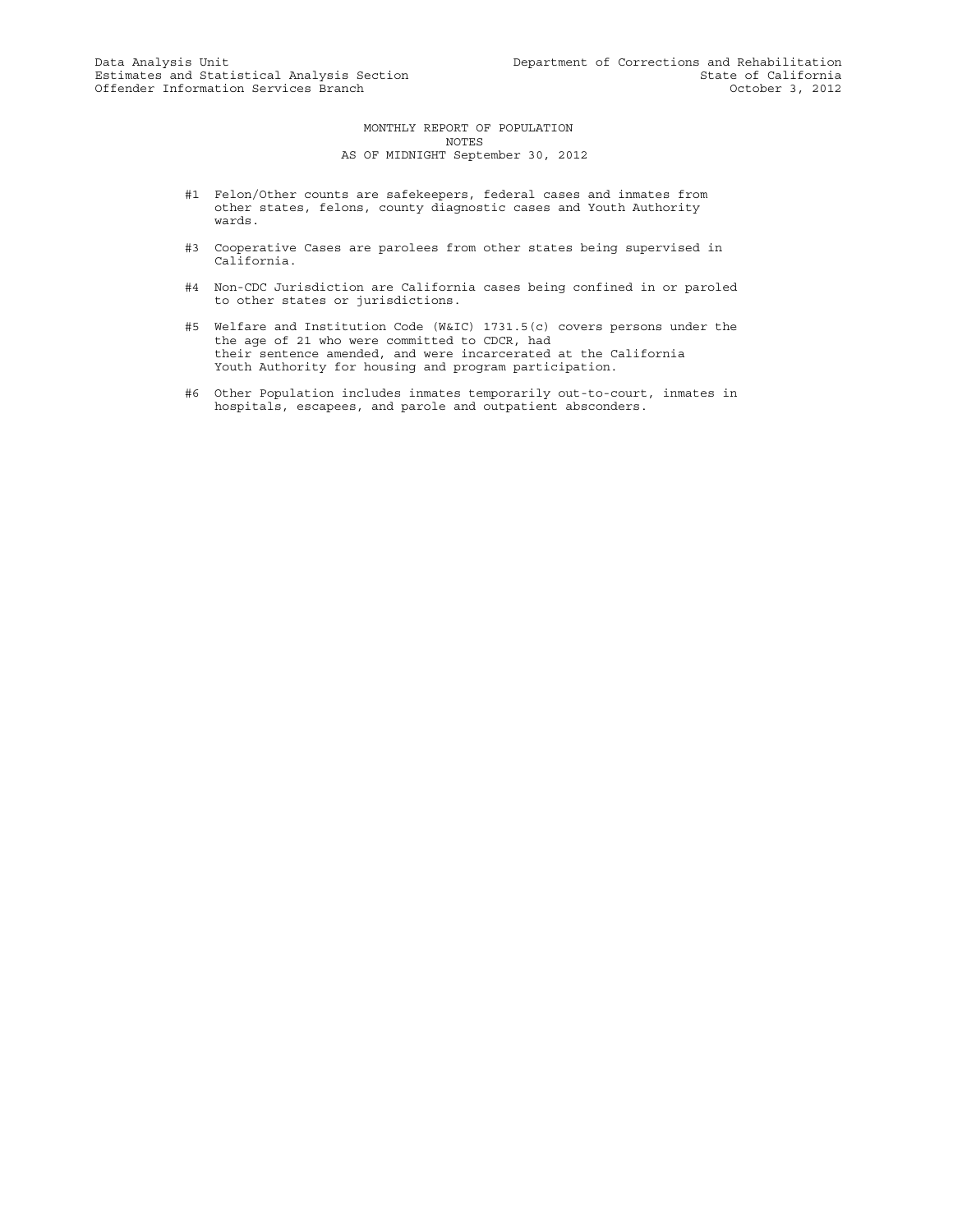# MONTHLY REPORT OF POPULATION AS OF MIDNIGHT October 31, 2012

\_\_\_\_\_\_\_\_\_\_\_\_\_\_\_\_\_\_\_\_\_\_\_\_\_\_\_\_\_\_\_\_\_\_\_\_\_\_\_\_\_\_\_\_\_\_\_\_\_\_\_\_\_\_\_\_\_\_\_\_\_\_\_\_\_\_\_\_\_\_\_\_\_\_\_\_\_\_\_\_\_\_\_\_\_\_\_\_\_\_\_\_\_\_\_\_\_\_\_\_\_

|                                           |                            |                          | TOTAL CDCR POPULATION |                           |                          |        |                            |         |
|-------------------------------------------|----------------------------|--------------------------|-----------------------|---------------------------|--------------------------|--------|----------------------------|---------|
|                                           | FELON/                     | CIVIL                    |                       |                           | CHANGE SINCE<br>10/31/11 |        | DESIGN PERCENT             | STAFFED |
|                                           | OTHER #1 ADDICT            |                          | TOTAL                 | NO.                       | $PCT$ .                  |        | CAPACITY OCCUPIED CAPACITY |         |
| A. TOTAL IN-CUSTODY                       | 133,221                    | 194                      |                       | $133,415 -23,180$         | $-14.8$                  |        |                            |         |
| IN-STATE<br>I.                            | 124,718                    |                          | 194 124,912           | -22,214                   | $-15.0$                  |        |                            |         |
| (MEN, Subtotal)                           | 118,737                    | 124                      | 118,861               | $-19,170$                 | $-13.8$                  |        |                            |         |
| (WOMEN, Subtotal)                         | 5,981                      | 70                       | 6,051                 | $-3,044$                  | $-33.4$                  |        |                            |         |
| 1. INSTITUTIONS/CAMPS                     | 123,744                    | 186                      | 123,930               | $-21,123$                 | $-14.5$                  | 84,130 | 147.3                      | 125,326 |
| INSTITUTIONS                              | 120,060                    | 186                      | 120,246               | $-20,842$                 | $-14.7$                  | 79,650 | 151.0                      | 121,198 |
| CAMPS (CCC, CIW & SCC) *                  | 3,684                      |                          | 3,684                 | $-281$                    | $-7.0$                   | 4,480  | 82.2                       | 4,128   |
| 2. IN-STATE CONTRACT BEDS                 | 693                        | 8                        | 701                   | $-1,158$                  | $-62.2$                  | 2,679  | 26.2                       |         |
| <b>CCF PRIVATE</b>                        | 610                        |                          | 610                   | $-40$                     | $-6.1$                   | 2,557  | 23.9                       |         |
| PRISONER MOTHER PGM                       | 16                         |                          | 16                    | $-19$                     | $-54.2$                  | 47     | 34.0                       |         |
| FRCCC(BAKERSFIELD)                        | 65                         | 8                        | 73                    | $+8$                      | $+12.3$                  | 75     | 97.3                       |         |
| SRITA (SANTA RITA) **                     | $\overline{\phantom{a}}^2$ |                          | 2                     | $-488$                    | $-99.5$                  |        |                            |         |
| 3. DMH STATE HOSPITALS                    | 281                        |                          | 281                   | $+67$                     | $+31.3$                  |        |                            |         |
| II. OUT OF STATE(COCF)                    | 8,503                      | $\mathbf 0$              | 8,503                 | -966                      | $-10.2$                  |        |                            |         |
| ARIZONA                                   | 4,354                      |                          | 4,354                 | $-185$                    | $-4.0$                   |        |                            |         |
| MISSISSIPPI                               | 2,503                      |                          | 2,503                 | -71                       | $-2.7$                   |        |                            |         |
| OKLAHOMA                                  | 1,646                      |                          | 1,646                 | $-710$                    | $-30.1$                  |        |                            |         |
| B. PAROLE                                 | 61,122                     | 721                      | 61,843                | $-42,664$                 | $-40.8$                  |        |                            |         |
| COMMUNITY SUP(Active)                     | 58,566                     | 721                      | 59,287                | $-30,563$                 | $-34.0$                  |        |                            |         |
| (Active) #3<br>COOP CASES                 | 1,640                      |                          | 1,640                 | $+140$                    | $+9.3$                   |        |                            |         |
| MNRP & NRP (Inactive)                     | 916                        |                          | 916                   | $-12,241$                 | $-93.0$                  |        |                            |         |
| C. NON-CDC JURISDICTION #4                | 1,246                      | $\overline{\phantom{0}}$ | 1,246                 | -176                      | $-12.3$                  |        |                            |         |
| OTHER STATE/FED. INST.                    | 516                        |                          | 516                   | $+10$                     | $+1.9$                   |        |                            |         |
| OUT OF STATE PAROLE                       | 545                        |                          | 545                   | $-171$                    | $-23.8$                  |        |                            |         |
| OUT OF STATE PAL                          | 29                         |                          | 29                    | $-8$                      | $-21.6$                  |        |                            |         |
| $CYA-W&IC$ 1731.5(c)                      |                            |                          |                       |                           |                          |        |                            |         |
| INSTITUTIONS #5                           | 156                        |                          | 156                   | $-7$                      | $-4.2$                   |        |                            |         |
| D. OTHER POPULATIONS #6 11,321<br>INMATES |                            | $-81$                    | 11,402                | -1,914                    | $-14.3$                  |        |                            |         |
| OUT-TO-COURT, etc.                        | 1,168                      | 20                       | 1,188                 | -554                      | $-31.8$                  |        |                            |         |
| <b>ESCAPED</b>                            | 209                        |                          | 209                   | -6                        | $-2.7$                   |        |                            |         |
| PAROLEES (PAL/RAL)                        | 9,944                      | 61                       | 10,005                | $-1,354$                  | $-11.9$                  |        |                            |         |
| TOTAL CDCR POPULATION                     | 206,910                    |                          |                       | $996$ $207,906$ $-67,934$ | $-24.6$                  |        |                            |         |
| CHANGE FROM LAST MONTH                    |                            |                          |                       |                           |                          |        |                            |         |
| A. TOTAL IN-CUSTODY                       | +74                        | $-21$                    | $+53$                 |                           |                          |        |                            |         |
| (MEN, Subtotal)                           | $+306$                     | $-3$                     | $+303$                |                           |                          |        |                            |         |
| (WOMEN, Subtotal)                         | $-24$                      | $-18$                    | $-42$                 |                           |                          |        |                            |         |
| B. PAROLE                                 | $-2,270$                   | $-34$                    | $-2,304$              |                           |                          |        |                            |         |
| PAROLEES (PAL/RAL)<br>D.                  | $-558$                     | $-1$                     | $-559$                |                           |                          |        |                            |         |

This report contains the latest available reliable population figures from OBIS. They have been carefully audited, but are preliminary, and therefore subject to revision.

\*Figure excludes institution based camps. Total persons in camps, including base camps, are 3,714. Base camp at CMC is included in institution counts.

\*\*Santa Rita count is in error. Data are being reviewed.

Report # TPOP-8. Questions: (916) 323-3639.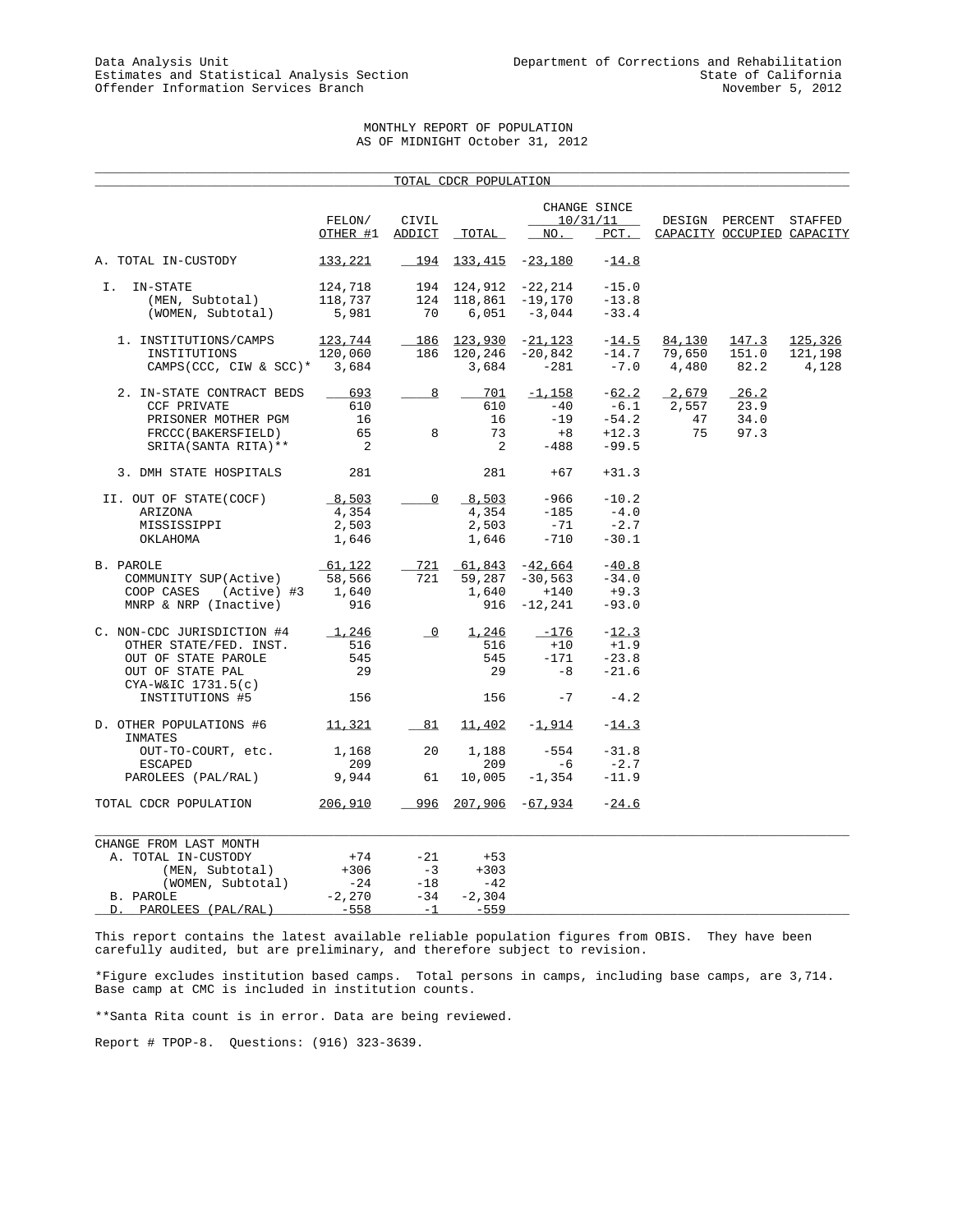|                   | INSTITUTIONS/CAMPS                                                                                                                     | FELON/<br>OTHER                           | CIVIL<br><b>ADDICT</b> | TOTAL                            | DESIGN<br>CAPACITY                                   | PERCENT<br>OCCUPIED              | <b>STAFFED</b><br>CAPACITY       |
|-------------------|----------------------------------------------------------------------------------------------------------------------------------------|-------------------------------------------|------------------------|----------------------------------|------------------------------------------------------|----------------------------------|----------------------------------|
| MALE              |                                                                                                                                        |                                           |                        |                                  |                                                      |                                  |                                  |
| CCI               | ASP (AVENAL SP)<br>CCC (CAL CORRECTL CTR)<br>(CAL CORRECTL INSTITN)<br>CIM (CAL INSTITN FOR MEN)                                       | 5,039<br>4,551<br>4,640<br>4,741          | $5\overline{)}$        | 5,039<br>4,551<br>4,640<br>4,746 | 2,920<br>3,883<br>2,783<br>2,976                     | 172.6<br>117.2<br>166.7<br>159.5 | 4,606<br>4,392<br>4,946<br>5,855 |
| CMF<br>CMC<br>CRC | (CAL MEDICAL FACIL)<br>(CAL MEN'S COLONY)<br>(CAL REHAB CTR, MEN)<br>CAL (CAL SP, CALIPATRIA)                                          | 2,316<br>5,113<br>3,341<br>3,520          | 110                    | 2,316<br>5,113<br>3,451<br>3,520 | 2,297<br>3,838<br>2,491<br>2,308                     | 100.8<br>133.2<br>138.5<br>152.5 | 2,414<br>5,207<br>3,581<br>3,710 |
| CEN               | (CAL SP, CENTINELA)<br>COR (CAL SP, CORCORAN)<br>LAC (CAL SP, LOS ANGELES CO)<br>SAC (CAL SP, SACRAMENTO)                              | 3,554<br>4,716<br>3,867<br>2,555          |                        | 3,554<br>4,716<br>3,867<br>2,555 | 2,308<br>3,116<br>2,300<br>1,828                     | 154.0<br>151.3<br>168.1<br>139.8 | 3,758<br>4,619<br>3,990<br>2,743 |
|                   | SQ (CAL SP, SAN QUENTIN)<br>SOL (CAL SP, SOLANO)<br>SATF (CAL SATF AND SP - COR)<br>CVSP (CHUCKAWALLA VALLEY SP)                       | 3,864<br>4,252<br>5,666<br>5,666<br>2,812 | $2^{\circ}$            | 3,864<br>4,252<br>5,668<br>2,812 | 3,082<br>2,610<br>3,424<br>1,738                     | 125.4<br>162.9<br>165.5<br>161.8 | 3,882<br>4,240<br>5,388<br>2,615 |
|                   | CTF (CORRL TRAING FAC)<br>DVI (DEUEL VOCATL INSTITN)<br>FOL (FOLSOM SP)<br>HDP (HIGH DESERT SP)                                        | 5,797<br>2,425<br>2,648<br>3,530          | 6                      | 5,797<br>2,431<br>2,648<br>3,530 | 3,312<br>1,681<br>$2,469$<br>$2,324$                 | 175.0<br>144.6<br>107.2<br>151.9 | 5,075<br>2,478<br>2,852<br>3,695 |
|                   | IRON (IRONWOOD SP)<br>KVSP (KERN VALLEY SP)<br>MCSP (MULE CREEK SP)<br>NKSP (NORTH KERN SP)                                            | 3,490<br>3,985<br>2,898<br>4,741          |                        | 3,490<br>3,985<br>2,898<br>4,741 | 2,200<br>2,448<br>1,700<br>2,694                     | 158.6<br>162.8<br>170.5<br>176.0 | 3,310<br>4,344<br>3,036<br>4,789 |
|                   | PBSP (PELICAN BAY SP)<br>PVSP (PLEASANT VALLEY SP)<br>PID (PLEASANT VALLEY SP)<br>RJD (RJ DONOVAN CORR FACIL)<br>SVSP (SALINAS VAL SP) | 3,047<br>3,720<br>3,720<br>3,487<br>3,553 |                        | 3,047<br>3,720<br>3,487<br>3,553 | 2,380<br>2,308<br>2,200<br>2,452                     | 128.0<br>161.2<br>158.5<br>144.9 | 3,143<br>3,633<br>3,560<br>3,409 |
|                   | SCC (SIERRA CONSERV CTR)<br>VSPM (VALLEY SP MEN)<br>WSP (WASCO SP)                                                                     | 4,507<br>445<br>445<br>5,029              | $\mathbf{1}$           | 4,507<br>445<br>5,030            | 3,736<br>$\begin{array}{c} 444 \\ 2,984 \end{array}$ | 120.6<br>100.2<br>168.6          | 4,701<br>488<br>5,141            |
|                   | MALE TOTAL:                                                                                                                            | 117,849                                   | 124                    | 117,973                          | 78,790                                               | 149.7                            | 119,600                          |
| FEMALE            |                                                                                                                                        |                                           |                        |                                  |                                                      |                                  |                                  |
|                   | CIW (CAL INST FOR WOMEN)<br>CCWF (CENT CAL WOMEN'S FACIL)<br>VSP (VALLEY SP)                                                           | 1,653<br>3,071<br>3,071<br>1,171          | 32<br>30               | 1,685<br>$3,101$<br>$1,171$      | 1,356<br>2,004                                       | 124.3<br>154.7<br>1,536 76.2     | 1,642<br>2,836<br>1,248          |
|                   | FEMALE TOTAL:                                                                                                                          | 5,895                                     | 62                     | 5,957                            |                                                      | 4,896 121.7                      | 5,726                            |
|                   |                                                                                                                                        |                                           |                        |                                  |                                                      |                                  |                                  |

| ጥሰጥአፓ<br>TOTHT | ' 4 4<br>- - | 186 | $\sim$ $\sim$ $\sim$<br>-- | $\cdot$ $\sim$ $\sim$<br>× 4 | $\mu$<br>. | $\sim$ |
|----------------|--------------|-----|----------------------------|------------------------------|------------|--------|
|                |              |     |                            |                              |            |        |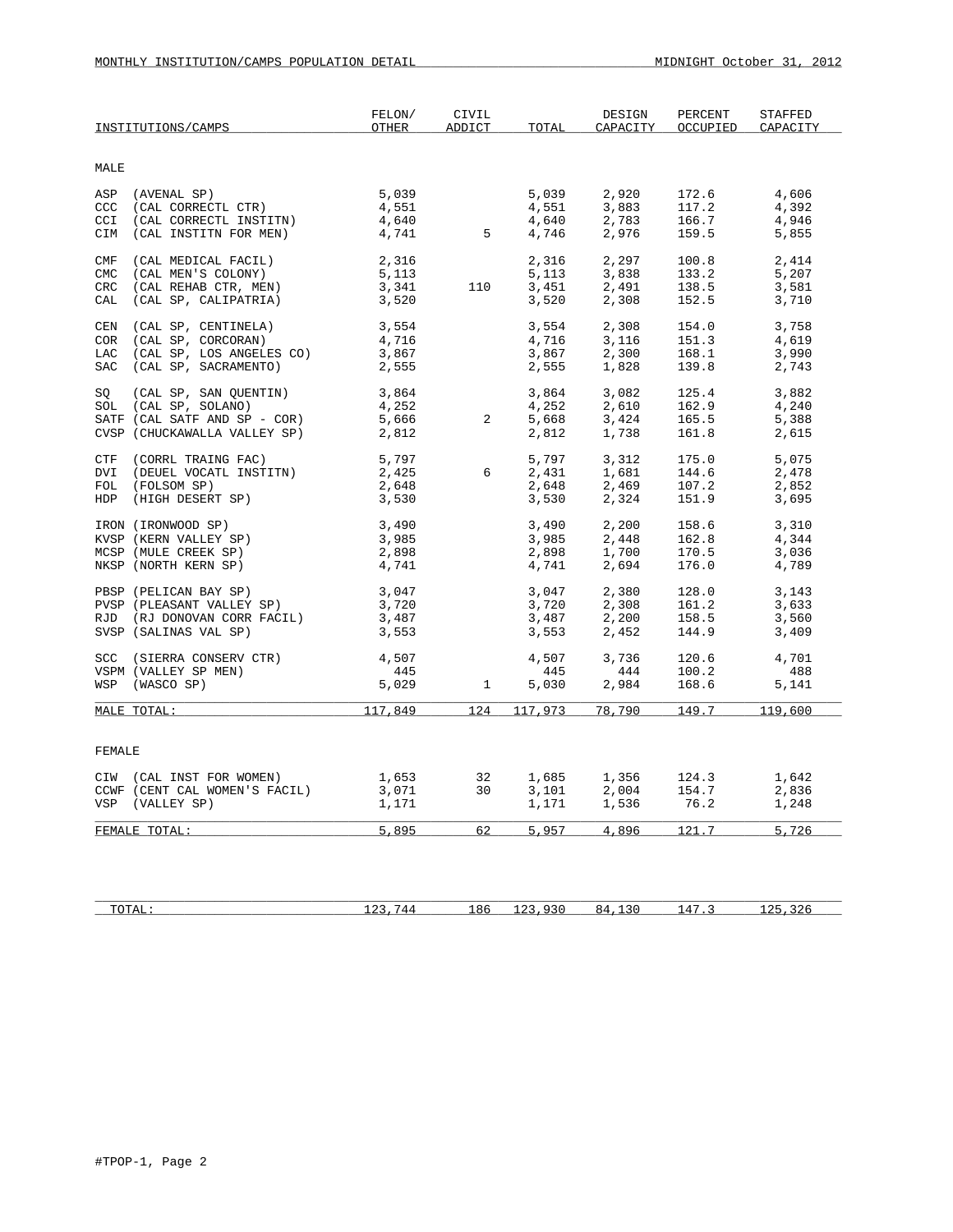MONTHLY REPORT OF POPULATION NOTES AS OF MIDNIGHT October 31, 2012

- #1 Felon/Other counts are safekeepers, federal cases and inmates from other states, felons, county diagnostic cases and Youth Authority wards.
- #3 Cooperative Cases are parolees from other states being supervised in California.
- #4 Non-CDC Jurisdiction are California cases being confined in or paroled to other states or jurisdictions.
- #5 Welfare and Institution Code (W&IC) 1731.5(c) covers persons under the the age of 21 who were committed to CDCR, had their sentence amended, and were incarcerated at the California Youth Authority for housing and program participation.
- #6 Other Population includes inmates temporarily out-to-court, inmates in hospitals, escapees, and parole and outpatient absconders.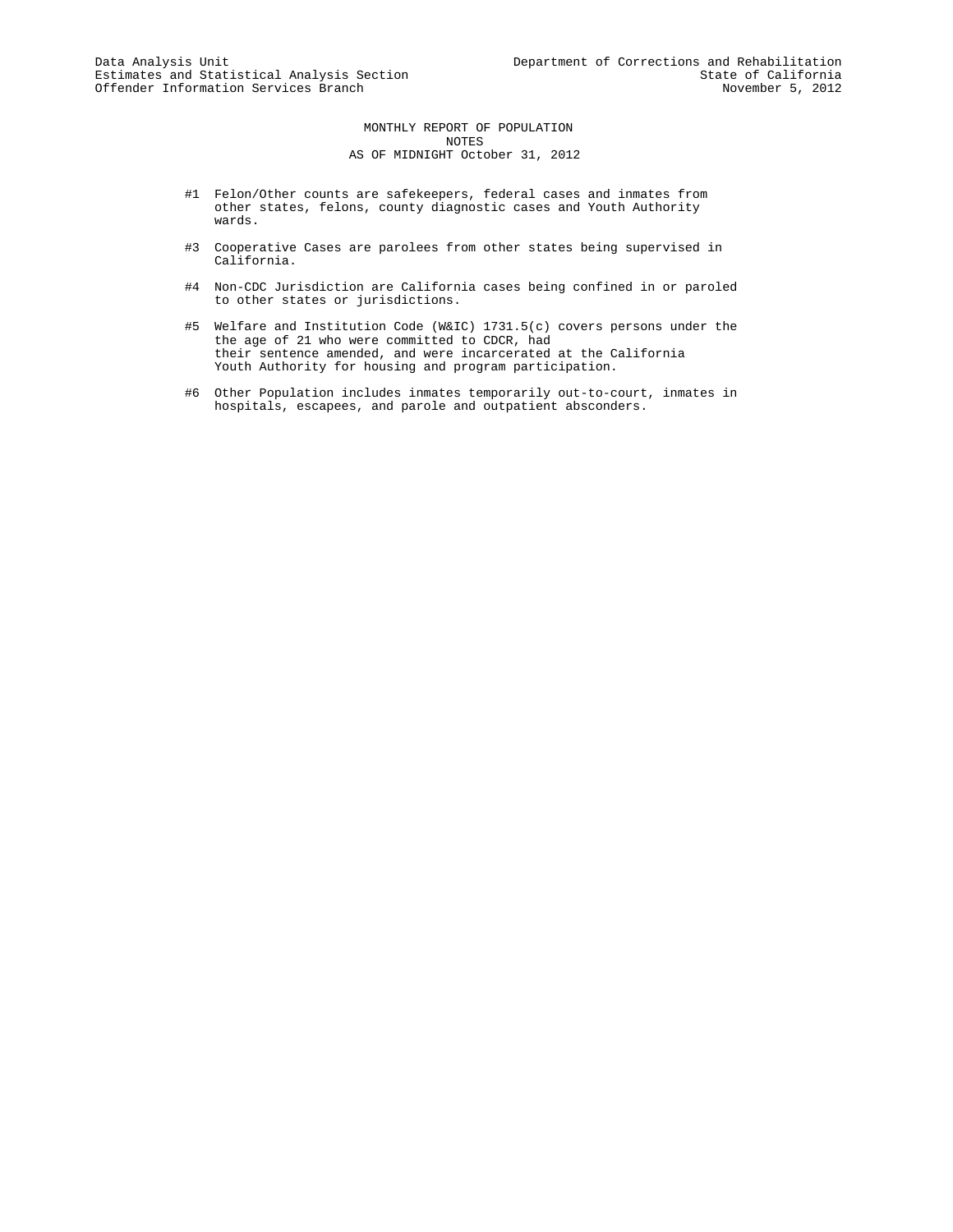# MONTHLY REPORT OF POPULATION AS OF MIDNIGHT November 30, 2012

\_\_\_\_\_\_\_\_\_\_\_\_\_\_\_\_\_\_\_\_\_\_\_\_\_\_\_\_\_\_\_\_\_\_\_\_\_\_\_\_\_\_\_\_\_\_\_\_\_\_\_\_\_\_\_\_\_\_\_\_\_\_\_\_\_\_\_\_\_\_\_\_\_\_\_\_\_\_\_\_\_\_\_\_\_\_\_\_\_\_\_\_\_\_\_\_\_\_\_\_\_

|                                           |                            |                          | TOTAL CDCR POPULATION     |           |                          |              |                            |         |
|-------------------------------------------|----------------------------|--------------------------|---------------------------|-----------|--------------------------|--------------|----------------------------|---------|
|                                           | FELON/                     | CIVIL                    |                           |           | CHANGE SINCE<br>11/30/11 |              | DESIGN PERCENT STAFFED     |         |
|                                           | OTHER #1                   | ADDICT                   | TOTAL                     | NO.       | $PCT$ .                  |              | CAPACITY OCCUPIED CAPACITY |         |
| A. TOTAL IN-CUSTODY                       | 133,123                    | 167                      | $133, 290 -18, 533$       |           | $-12.2$                  |              |                            |         |
| IN-STATE<br>I.                            | 124,441                    | 167                      | 124,608                   | -17,871   | $-12.5$                  |              |                            |         |
| (MEN, Subtotal)                           | 118,480                    | 111                      | 118,591                   | $-15,269$ | $-11.4$                  |              |                            |         |
| (WOMEN, Subtotal)                         | 5,961                      | 56                       | 6,017                     | $-2,602$  | $-30.1$                  |              |                            |         |
| 1. INSTITUTIONS/CAMPS                     | 123,481                    | $-159$                   | 123,640                   | $-17,330$ | $-12.2$                  | 84,130       | 147.0                      | 123,365 |
| INSTITUTIONS                              | 119,795                    | 159                      | 119,954                   | -16,934   | $-12.3$                  | 79,650       | 150.6                      | 119,127 |
| CAMPS(CCC, CIW & SCC)* 3,686              |                            |                          | 3,686                     | $-396$    |                          | $-9.7$ 4,480 | 82.3                       | 4,238   |
| 2. IN-STATE CONTRACT BEDS                 | 679                        | 8                        | 687                       | $-575$    | $-45.5$                  | 2,679        | 25.6                       |         |
| <b>CCF PRIVATE</b>                        | 603                        |                          | 603                       | $+12$     | $+2.0$                   | 2,557        | 23.6                       |         |
| PRISONER MOTHER PGM                       | 14                         |                          | 14                        | $-20$     | $-58.8$                  | 47           | 29.8                       |         |
| FRCCC(BAKERSFIELD)                        | 60                         | 8                        | 68                        | $+21$     | $+44.6$                  | 75           | 90.7                       |         |
| SRITA (SANTA RITA) **                     | $\overline{\phantom{a}}^2$ |                          | 2                         | $-323$    | $-99.3$                  |              |                            |         |
| 3. DMH STATE HOSPITALS                    | 281                        |                          | 281                       | $+34$     | $+13.7$                  |              |                            |         |
| II. OUT OF STATE(COCF)                    | 8,682                      | $\mathsf{O}$             | 8,682                     | -662      | $-7.0$                   |              |                            |         |
| ARIZONA                                   | 4,566                      |                          | 4,566                     | $+159$    | $+3.6$                   |              |                            |         |
| MISSISSIPPI                               | 2,503                      |                          | 2,503                     | $-82$     | $-3.1$                   |              |                            |         |
| OKLAHOMA                                  | 1,613                      |                          | 1,613                     | -739      | $-31.4$                  |              |                            |         |
| B. PAROLE                                 | 59,605                     |                          | $684$ $60,289$ $-42,967$  |           | $-41.6$                  |              |                            |         |
| COMMUNITY SUP(Active)                     | 57,049                     | 684                      | 57,733                    | -31,761   | $-35.4$                  |              |                            |         |
| (Active) #3<br>COOP CASES                 | 1,686                      |                          | 1,686                     | $+189$    | $+12.6$                  |              |                            |         |
| MNRP & NRP (Inactive)                     | 870                        |                          | 870                       | $-11,395$ | $-92.9$                  |              |                            |         |
| C. NON-CDC JURISDICTION #4                | 1,236                      | $\overline{\phantom{0}}$ | 1,236                     | $-176$    | $-12.4$                  |              |                            |         |
| OTHER STATE/FED. INST.                    | 525                        |                          | 525                       | $+21$     | $+4.1$                   |              |                            |         |
| OUT OF STATE PAROLE                       | 535                        |                          | 535                       | $-175$    | $-24.6$                  |              |                            |         |
| OUT OF STATE PAL                          | 27                         |                          | 27                        | $-16$     | $-37.2$                  |              |                            |         |
| $CYA-W&IC$ 1731.5(c)                      |                            |                          |                           |           |                          |              |                            |         |
| INSTITUTIONS #5                           | 149                        |                          | 149                       | $-6$      | $-3.8$                   |              |                            |         |
| D. OTHER POPULATIONS #6 10,837<br>INMATES |                            | 100                      | 10,937                    | $-2,234$  | $-16.9$                  |              |                            |         |
| OUT-TO-COURT, etc.                        | 1,169                      | 20                       | 1,189                     | $-535$    | $-31.0$                  |              |                            |         |
| <b>ESCAPED</b>                            | 210                        |                          | 210                       | $-8$      | $-3.6$                   |              |                            |         |
| PAROLEES (PAL/RAL)                        | 9,458                      | 80                       | 9,538                     | $-1,691$  | $-15.0$                  |              |                            |         |
| TOTAL CDCR POPULATION                     | 204,801                    |                          | $951$ $205,752$ $-63,910$ |           | $-23.7$                  |              |                            |         |
| CHANGE FROM LAST MONTH                    |                            |                          |                           |           |                          |              |                            |         |
| A. TOTAL IN-CUSTODY                       | -98                        | $-27$                    | $-125$                    |           |                          |              |                            |         |
| (MEN, Subtotal)                           | $-257$                     | $-13$                    | $-270$                    |           |                          |              |                            |         |
| (WOMEN, Subtotal)                         | $-20$                      | $-14$                    | $-34$                     |           |                          |              |                            |         |
| B. PAROLE                                 | $-1,517$                   | $-37$                    | $-1,554$                  |           |                          |              |                            |         |
| PAROLEES (PAL/RAL)<br>D.                  | $-486$                     | $+19$                    | $-467$                    |           |                          |              |                            |         |

This report contains the latest available reliable population figures from OBIS. They have been carefully audited, but are preliminary, and therefore subject to revision.

\*Figure excludes institution based camps. Total persons in camps, including base camps, are 3,713. Base camp at CMC is included in institution counts.

\*\*Santa Rita count is in error. Data are being reviewed.

Report # TPOP-8. Questions: (916) 323-3639.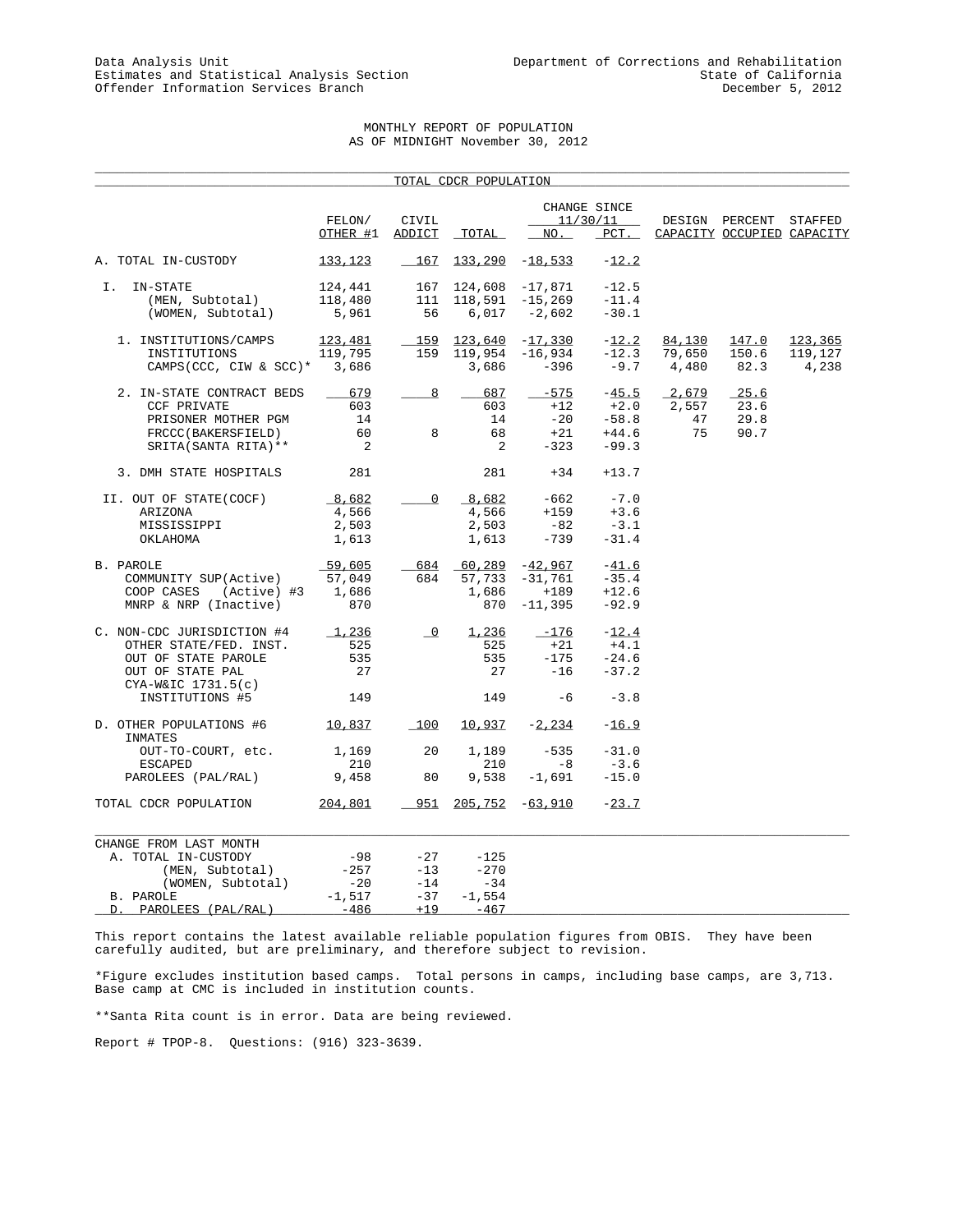|            | INSTITUTIONS/CAMPS                                                                                               | FELON/<br>OTHER                           | CIVIL<br>ADDICT | TOTAL                            | DESIGN<br>CAPACITY               | PERCENT<br>OCCUPIED              | STAFFED<br>CAPACITY              |
|------------|------------------------------------------------------------------------------------------------------------------|-------------------------------------------|-----------------|----------------------------------|----------------------------------|----------------------------------|----------------------------------|
| MALE       |                                                                                                                  |                                           |                 |                                  |                                  |                                  |                                  |
| CCI        | ASP (AVENAL SP)<br>CCC (CAL CORRECTL CTR)<br>(CAL CORRECTL INSTITN)<br>CIM (CAL INSTITN FOR MEN)                 | 5,019<br>4,552<br>4,552<br>4,552<br>4,837 | $\overline{4}$  | 5,019<br>4,552<br>4,552<br>4,841 | 2,920<br>3,883<br>2,783<br>2,976 | 171.9<br>117.2<br>163.6<br>162.7 | 4,481<br>4,718<br>4,337<br>4,505 |
| CMC<br>CAL | CMF (CAL MEDICAL FACIL)<br>(CAL MEN'S COLONY)<br>CRC (CAL REHAB CTR, MEN)<br>(CAL SP, CALIPATRIA)                | 2,343<br>5,175<br>3,336<br>3,547          | 97              | 2,343<br>5,175<br>3,433<br>3,547 | 2,297<br>3,838<br>2,491<br>2,308 | 102.0<br>134.8<br>137.8<br>153.7 | 2,598<br>5,157<br>3,381<br>3,833 |
| CEN<br>COR | (CAL SP, CENTINELA)<br>(CAL SP, CORCORAN)<br>LAC (CAL SP, LOS ANGELES CO)<br>SAC (CAL SP, SACRAMENTO)            | 3,471<br>4,655<br>3,805<br>2,531          |                 | 3,471<br>4,655<br>3,805<br>2,531 | 2,308<br>3,116<br>2,300<br>1,828 | 150.4<br>149.4<br>165.4<br>138.5 | 3,508<br>4,619<br>3,866<br>2,743 |
|            | SQ (CAL SP, SAN QUENTIN)<br>SOL (CAL SP, SOLANO)<br>SATF (CAL SATF AND SP - COR)<br>CVSP (CHUCKAWALLA VALLEY SP) | 3,943<br>4,231<br>5,718<br>2,728          | $2^{\circ}$     | 3,943<br>4,231<br>5,720<br>2,728 | 3,082<br>2,610<br>3,424<br>1,738 | 127.9<br>162.1<br>167.1<br>157.0 | 3,775<br>4,050<br>5,550<br>2,453 |
| DVI        | CTF (CORRL TRAING FAC)<br>(DEUEL VOCATL INSTITN)<br>FOL (FOLSOM SP)<br>HDP (HIGH DESERT SP)                      | 5,764<br>2,278<br>2,488<br>3,491          | 6               | 5,764<br>2,284<br>2,488<br>3,491 | 3,312<br>1,681<br>2,469<br>2,324 | 174.0<br>135.9<br>100.8<br>150.2 | 5,480<br>2,478<br>2,895<br>3,695 |
|            | IRON (IRONWOOD SP)<br>KVSP (KERN VALLEY SP)<br>MCSP (MULE CREEK SP)<br>NKSP (NORTH KERN SP)                      | 3,526<br>3,921<br>2,851<br>4,633          | $\overline{2}$  | 3,526<br>3,921<br>2,851<br>4,635 | 2,200<br>2,448<br>1,700<br>2,694 | 160.3<br>160.2<br>167.7<br>172.0 | 3,300<br>4,344<br>2,821<br>4,789 |
|            | PBSP (PELICAN BAY SP)<br>PVSP (PLEASANT VALLEY SP)<br>RJD (RJ DONOVAN CORR FACIL)<br>SVSP (SALINAS VAL SP)       | 3,017<br>3,628<br>3,550<br>3,623          |                 | 3,017<br>3,628<br>3,550<br>3,623 | 2,380<br>2,308<br>2,200<br>2,452 | 126.8<br>157.2<br>161.4<br>147.8 | 3,143<br>3,558<br>3,340<br>3,554 |
|            | SCC (SIERRA CONSERV CTR)<br>VSPM (VALLEY SP MEN)<br>WSP (WASCO SP)                                               | 4,563<br>937<br>4,886                     |                 | 4,563<br>937<br>4,886            | 3,736<br>444<br>2,984            | 122.1<br>211.0<br>163.7          | 4,601<br>632<br>5,237            |
|            | MALE TOTAL:                                                                                                      | 117,599                                   | 111             | 117,710                          | 78,790                           | 149.4 117,441                    |                                  |
| FEMALE     |                                                                                                                  |                                           |                 |                                  |                                  |                                  |                                  |
|            | CIW (CAL INST FOR WOMEN)<br>CCWF (CENT CAL WOMEN'S FACIL)<br>VSP (VALLEY SP)                                     | 1,751<br>3,411<br>720                     | 23<br>25        | 1,774<br>3,436<br>720            | 1,356<br>2,004<br>1,536          | 130.8<br>171.5<br>46.9           | 1,822<br>3,082<br>1,020          |
|            | FEMALE TOTAL:                                                                                                    | 5,882                                     | 48              | 5,930                            | 4,896                            | 121.1                            | 5,924                            |

| ͲᢕͲϪτ<br>TOTHT | $4 \times$<br>.<br>- - | EQ | hД<br>- - | ×д | $\mathbf{u}$<br>. . |  |
|----------------|------------------------|----|-----------|----|---------------------|--|
|                |                        |    |           |    |                     |  |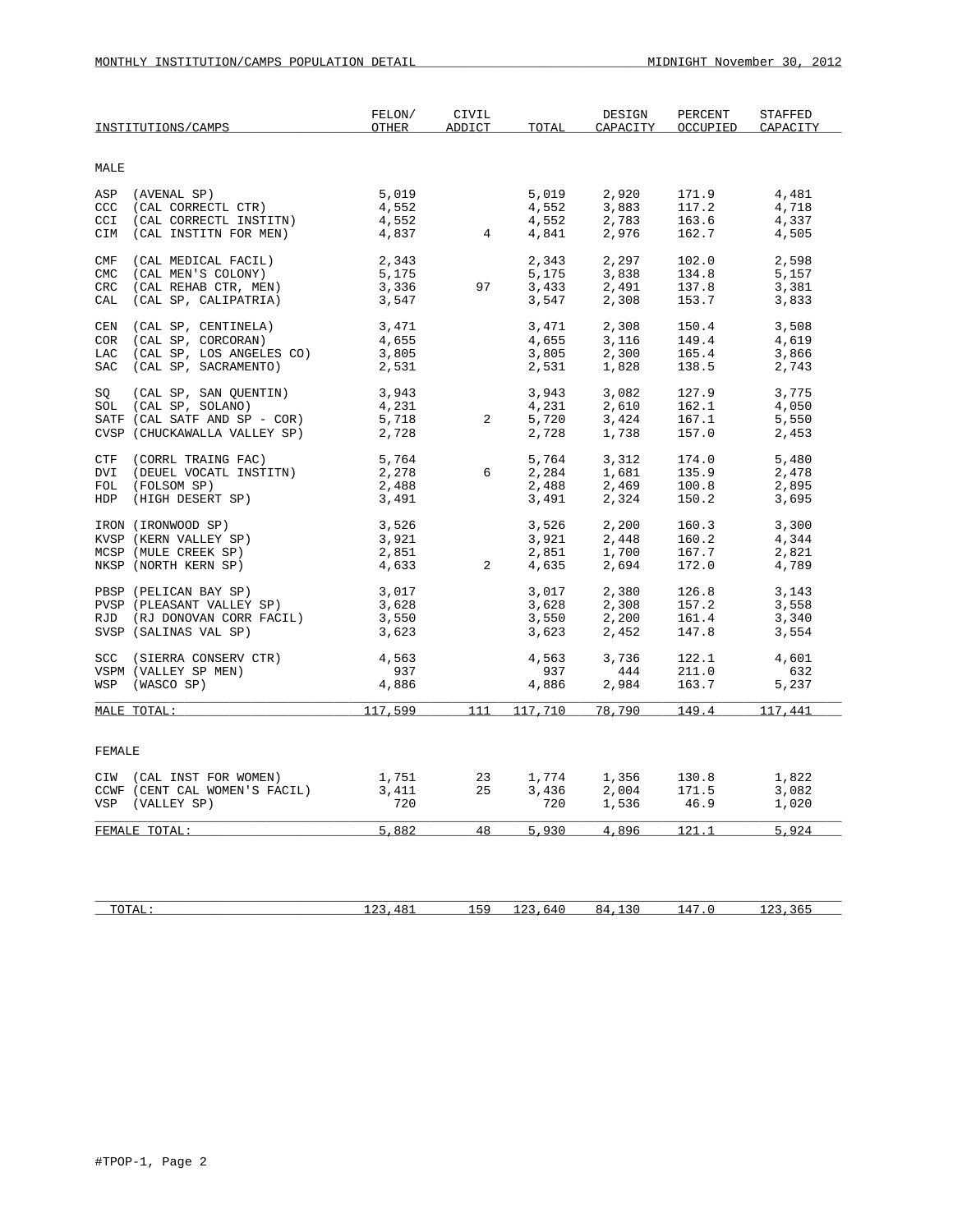MONTHLY REPORT OF POPULATION NOTES AS OF MIDNIGHT November 30, 2012

- #1 Felon/Other counts are safekeepers, federal cases and inmates from other states, felons, county diagnostic cases and Youth Authority wards.
- #3 Cooperative Cases are parolees from other states being supervised in California.
- #4 Non-CDC Jurisdiction are California cases being confined in or paroled to other states or jurisdictions.
- #5 Welfare and Institution Code (W&IC) 1731.5(c) covers persons under the the age of 21 who were committed to CDCR, had their sentence amended, and were incarcerated at the California Youth Authority for housing and program participation.
- #6 Other Population includes inmates temporarily out-to-court, inmates in hospitals, escapees, and parole and outpatient absconders.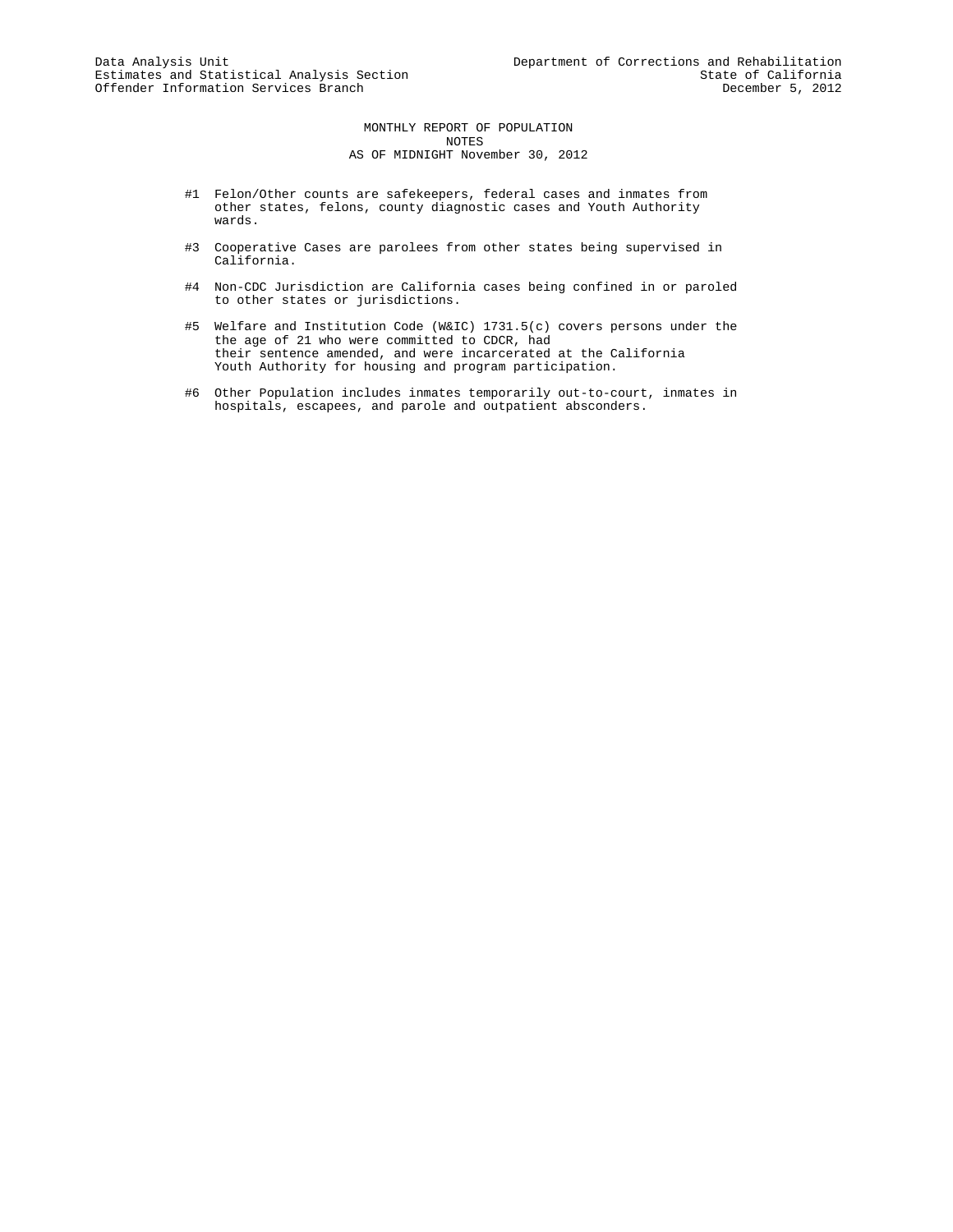# MONTHLY REPORT OF POPULATION AS OF MIDNIGHT December 31, 2012

\_\_\_\_\_\_\_\_\_\_\_\_\_\_\_\_\_\_\_\_\_\_\_\_\_\_\_\_\_\_\_\_\_\_\_\_\_\_\_\_\_\_\_\_\_\_\_\_\_\_\_\_\_\_\_\_\_\_\_\_\_\_\_\_\_\_\_\_\_\_\_\_\_\_\_\_\_\_\_\_\_\_\_\_\_\_\_\_\_\_\_\_\_\_\_\_\_\_\_\_\_

|                                           |                |                          | TOTAL CDCR POPULATION     |                   |                          |        |                            |         |
|-------------------------------------------|----------------|--------------------------|---------------------------|-------------------|--------------------------|--------|----------------------------|---------|
|                                           | FELON/         | CIVIL                    |                           |                   | CHANGE SINCE<br>12/31/11 |        | DESIGN PERCENT STAFFED     |         |
|                                           | OTHER #1       | ADDICT                   | _TOTAL_                   | NO.               | $PCT$ .                  |        | CAPACITY OCCUPIED CAPACITY |         |
| A. TOTAL IN-CUSTODY                       | 132,768        | 167                      | $132,935 -14,643$         |                   | $-9.9$                   |        |                            |         |
| IN-STATE<br>I.                            | 123,868        | 167                      |                           | $124,035 -14,239$ | $-10.2$                  |        |                            |         |
| (MEN, Subtotal)                           | 117,989        | 120                      | 118,109                   | $-12,131$         | $-9.3$                   |        |                            |         |
| (WOMEN, Subtotal)                         | 5,879          | 47                       | 5,926                     | $-2,108$          | $-26.2$                  |        |                            |         |
| 1. INSTITUTIONS/CAMPS                     | 122,931        | 159                      | 123,090                   | $-13,755$         | $-10.0$                  | 84,130 | 146.3                      | 123,362 |
| INSTITUTIONS                              | 119,206        | 159                      | 119,365                   | -13,382           | $-10.0$                  | 79,650 | 149.9                      | 119,124 |
| CAMPS (CCC, CIW & SCC)* 3,725             |                |                          | 3,725                     | $-373$            | $-9.1$                   | 4,480  | 83.1                       | 4,238   |
| 2. IN-STATE CONTRACT BEDS                 | 666            | 8                        | 674                       | $-473$            | $-41.2$                  | 2,679  | 25.2                       |         |
| <b>CCF PRIVATE</b>                        | 593            |                          | 593                       | $-37$             | $-5.8$                   | 2,557  | 23.2                       |         |
| PRISONER MOTHER PGM                       | 15             |                          | 15                        | $-14$             | $-48.2$                  | 47     | 31.9                       |         |
| FRCCC(BAKERSFIELD)                        | 56             | 8                        | 64                        | $+20$             | $+45.4$                  | 75     | 85.3                       |         |
| SRITA (SANTA RITA) **                     | $\overline{2}$ |                          | 2                         | $-204$            | $-99.0$                  |        |                            |         |
| 3. DMH STATE HOSPITALS                    | 271            |                          | 271                       | $-11$             | $-3.9$                   |        |                            |         |
| II. OUT OF STATE(COCF)                    | 8,900          | $\mathsf{O}$             | 8,900                     | $-404$            | $-4.3$                   |        |                            |         |
| ARIZONA                                   | 4,656          |                          | 4,656                     | $+281$            | $+6.4$                   |        |                            |         |
| MISSISSIPPI                               | 2,573          |                          | 2,573                     | $-8$              | $-0.3$                   |        |                            |         |
| OKLAHOMA                                  | 1,671          |                          | 1,671                     | -677              | $-28.8$                  |        |                            |         |
| B. PAROLE                                 | $-58,059$      | 659                      | $-58,718$ $-42,425$       |                   | $-41.9$                  |        |                            |         |
| COMMUNITY SUP(Active)                     | 55,537         | 659                      | 56,196                    | -32,222           | $-36.4$                  |        |                            |         |
| (Active) #3<br>COOP CASES                 | 1,717          |                          | 1,717                     | $+233$            | $+15.7$                  |        |                            |         |
| MNRP & NRP (Inactive)                     | 805            |                          | 805                       | $-10,436$         | $-92.8$                  |        |                            |         |
| C. NON-CDC JURISDICTION #4                | 1,214          | $\overline{\phantom{0}}$ | 1,214                     | $-195$            | $-13.8$                  |        |                            |         |
| OTHER STATE/FED. INST.                    | 519            |                          | 519                       | $+25$             | $+5.0$                   |        |                            |         |
| OUT OF STATE PAROLE                       | 518            |                          | 518                       | $-188$            | $-26.6$                  |        |                            |         |
| OUT OF STATE PAL                          | 23             |                          | 23                        | $-13$             | $-36.1$                  |        |                            |         |
| $CYA-W&IC$ 1731.5(c)                      |                |                          |                           |                   |                          |        |                            |         |
| INSTITUTIONS #5                           | 154            |                          | 154                       | $-19$             | $-10.9$                  |        |                            |         |
| D. OTHER POPULATIONS #6 10,837<br>INMATES |                | 94                       | 10,931                    | $-2,086$          | $-16.0$                  |        |                            |         |
| OUT-TO-COURT, etc.                        | 1,068          | 12                       | 1,080                     | $-417$            | $-27.8$                  |        |                            |         |
| <b>ESCAPED</b>                            | 210            |                          | 210                       | $-7$              | $-3.2$                   |        |                            |         |
| PAROLEES (PAL/RAL)                        | 9,559          | 82                       | 9,641                     | $-1,662$          | $-14.7$                  |        |                            |         |
| TOTAL CDCR POPULATION                     | <u>202,878</u> |                          | $920$ $203,798$ $-59,349$ |                   | $-22.5$                  |        |                            |         |
| CHANGE FROM LAST MONTH                    |                |                          |                           |                   |                          |        |                            |         |
| A. TOTAL IN-CUSTODY                       | $-355$         | 0                        | $-355$                    |                   |                          |        |                            |         |
| (MEN, Subtotal)                           | $-491$         | $+9$                     | $-482$                    |                   |                          |        |                            |         |
| (WOMEN, Subtotal)                         | $-82$          | $-9$                     | $-91$                     |                   |                          |        |                            |         |
| B. PAROLE                                 | $-1,546$       | $-25$                    | $-1,571$                  |                   |                          |        |                            |         |
| PAROLEES (PAL/RAL)<br>D.                  | $+101$         | $+2$                     | $+103$                    |                   |                          |        |                            |         |

This report contains the latest available reliable population figures from OBIS. They have been carefully audited, but are preliminary, and therefore subject to revision.

\*Figure excludes institution based camps. Total persons in camps, including base camps, are 3,747. Base camp at CMC is included in institution counts.

\*\*Santa Rita count is in error. Data are being reviewed.

Report # TPOP-8. Questions: (916) 323-3639.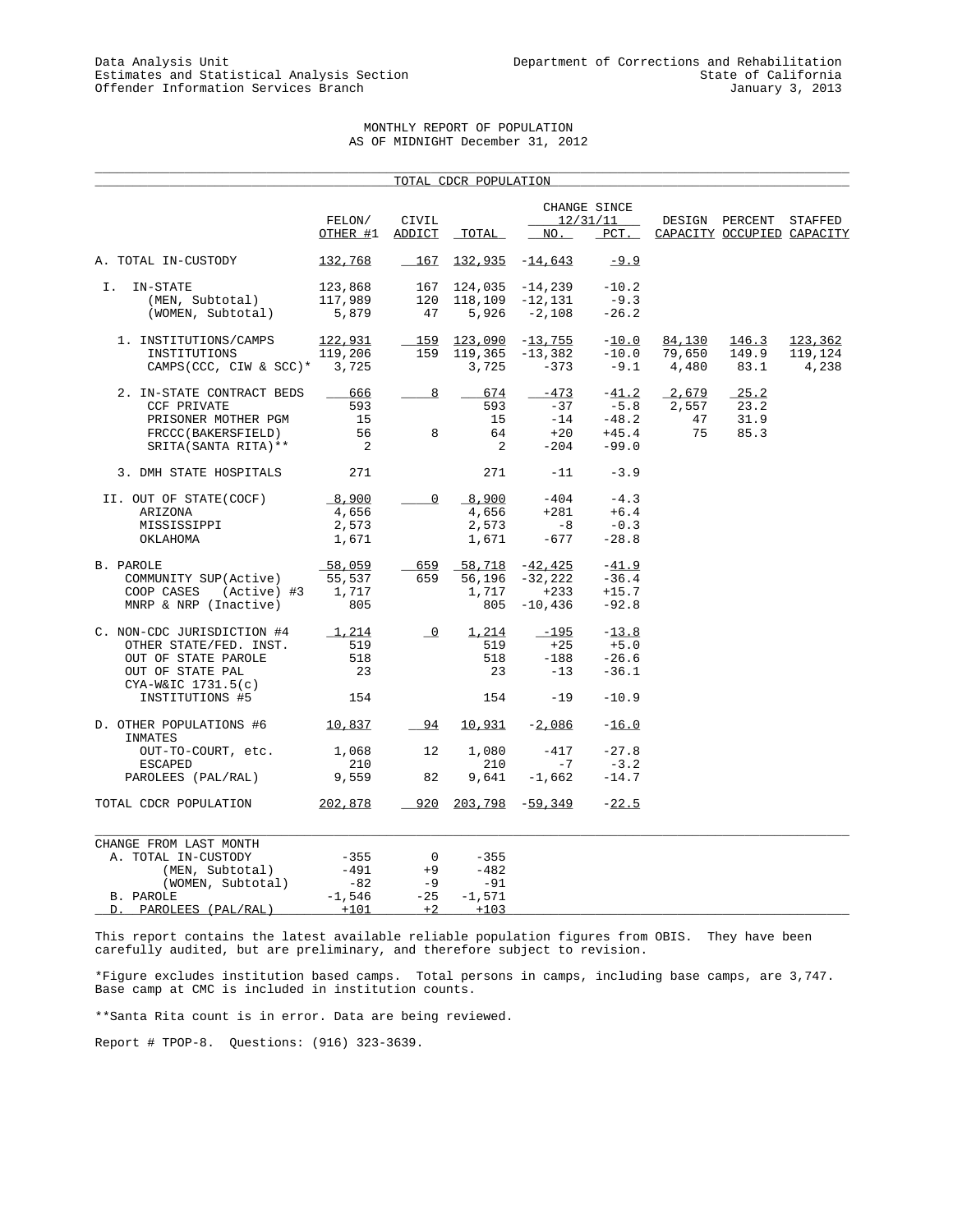|                          | INSTITUTIONS/CAMPS                                                                                                                                                              | FELON/<br>OTHER                                   | CIVIL<br><b>ADDICT</b> | TOTAL                            | DESIGN<br>CAPACITY               | PERCENT<br>OCCUPIED              | <b>STAFFED</b><br>CAPACITY       |
|--------------------------|---------------------------------------------------------------------------------------------------------------------------------------------------------------------------------|---------------------------------------------------|------------------------|----------------------------------|----------------------------------|----------------------------------|----------------------------------|
| MALE                     |                                                                                                                                                                                 |                                                   |                        |                                  |                                  |                                  |                                  |
| CCI                      | ASP (AVENAL SP)<br>CCC (CAL CORRECTL CTR)<br>(CAL CORRECTL INSTITN)<br>CIM (CAL INSTITN FOR MEN)                                                                                | 4,973<br>4,628<br>$\frac{4}{4}$ , 484<br>4, 844 2 |                        | 4,973<br>4,628<br>4,484<br>4,846 | 2,920<br>3,883<br>2,783<br>2,976 | 170.3<br>119.2<br>161.1<br>162.8 | 4,481<br>4,718<br>4,337<br>4,505 |
| CMF<br>CMC<br>CRC<br>CAL | (CAL MEDICAL FACIL)<br>(CAL MEN'S COLONY)<br>(CAL REHAB CTR, MEN)<br>(CAL SP, CALIPATRIA)                                                                                       | 2,349<br>5,122<br>3,342<br>3,464                  | 101                    | 2,349<br>5,122<br>3,443<br>3,464 | 2,297<br>3,838<br>2,491<br>2,308 | 102.3<br>133.5<br>138.2<br>150.1 | 2,598<br>5,157<br>3,381<br>3,833 |
| CEN<br>COR               | (CAL SP, CENTINELA)<br>(CAL SP, CORCORAN)<br>LAC (CAL SP, LOS ANGELES CO)<br>SAC (CAL SP, SACRAMENTO)                                                                           | 3,388<br>4,600<br>3,741<br>2,551                  | $\mathbf{1}$           | 3,388<br>4,601<br>3,741<br>2,551 | 2,308<br>3,116<br>2,300<br>1,828 | 146.8<br>147.7<br>162.7<br>139.6 | 3,508<br>4,494<br>3,866<br>2,743 |
|                          | SQ (CAL SP, SAN QUENTIN)<br>SOL (CAL SP, SOLANO)<br>SATF (CAL SATF AND SP - COR)<br>CVSP (CHUCKAWALLA VALLEY SP)                                                                | $3,953$ 2<br>4,123<br>5,722<br>2,700              | $\overline{a}$         | 3,955<br>4,123<br>5,724<br>2,700 | 3,082<br>2,610<br>3,424<br>1,738 | 128.3<br>158.0<br>167.2<br>155.4 | 3,710<br>4,050<br>5,390<br>2,453 |
|                          | CTF (CORRL TRAING FAC)<br>DVI (DEUEL VOCATL INSTITN)<br>FOL (FOLSOM SP)<br>HDP (HIGH DESERT SP)                                                                                 | 5,636<br>2,213<br>2,314<br>3,442                  | 9                      | 5,636<br>2,222<br>2,314<br>3,442 | 3,312<br>1,681<br>2,469<br>2,324 | 170.2<br>132.2<br>93.7<br>148.1  | 5,480<br>2,478<br>2,895<br>3,695 |
|                          | IRON (IRONWOOD SP)<br>KVSP (KERN VALLEY SP)<br>MCSP (MULE CREEK SP)<br>NKSP (NORTH KERN SP)                                                                                     | 3,451<br>3,871<br>2,865<br>4,528                  | $\overline{2}$         | 3,451<br>3,871<br>2,865<br>4,530 | 2,200<br>2,448<br>1,700<br>2,694 | 156.9<br>158.1<br>168.5<br>168.2 | 3,300<br>4,344<br>2,701<br>4,789 |
|                          | PBSP (PELICAN BAY SP)<br>$\begin{array}{ll}\n & \text{PVSP} & \text{PHEASANT} & \text{VALUET} & \text{SP}\n\end{array}$<br>RJD (RJ DONOVAN CORR FACIL)<br>SVSP (SALINAS VAL SP) | 2,977<br>3,644<br>3,559<br>3,633                  |                        | 2,977<br>3,644<br>3,559<br>3,633 | 2,380<br>2,308<br>2,200<br>2,452 | 125.1<br>157.9<br>161.8<br>148.2 | 3,143<br>3,558<br>3,340<br>3,554 |
|                          | SCC (SIERRA CONSERV CTR)<br>VSPM (VALLEY SP MEN)<br>WSP (WASCO SP)                                                                                                              | 4,687<br>1,353<br>1,353<br>4,970                  | $\mathbf{1}$           | 4,687<br>1,353<br>4,971          | 3,736<br>444<br>2,984            | 125.5<br>304.7<br>166.6          | 4,601<br>1,032<br>5,237          |
|                          | MALE TOTAL:                                                                                                                                                                     | 117,127                                           | 120                    | 117,247                          | 78,790                           | 148.8                            | 117,371                          |
| FEMALE                   |                                                                                                                                                                                 |                                                   |                        |                                  |                                  |                                  |                                  |
|                          | CIW (CAL INST FOR WOMEN)<br>CCWF (CENT CAL WOMEN'S FACIL)<br>VSP (VALLEY SP)                                                                                                    | 1,875<br>3,655<br>274                             | 18<br>21               | 1,893<br>3,676<br>274            | 1,356<br>2,004<br>1,536          | 139.6<br>183.4<br>17.8           | 1,822<br>3,519<br>650            |
|                          | FEMALE TOTAL:                                                                                                                                                                   | 5,804                                             |                        |                                  | 39 5,843 4,896 119.3             |                                  | 5,991                            |
|                          |                                                                                                                                                                                 |                                                   |                        |                                  |                                  |                                  |                                  |

| $m \wedge m \wedge r$<br>10111 | $\sim$ | -- | $\sim$ $\sim$<br>× 4 | Δh<br>. |  |
|--------------------------------|--------|----|----------------------|---------|--|
|                                |        |    |                      |         |  |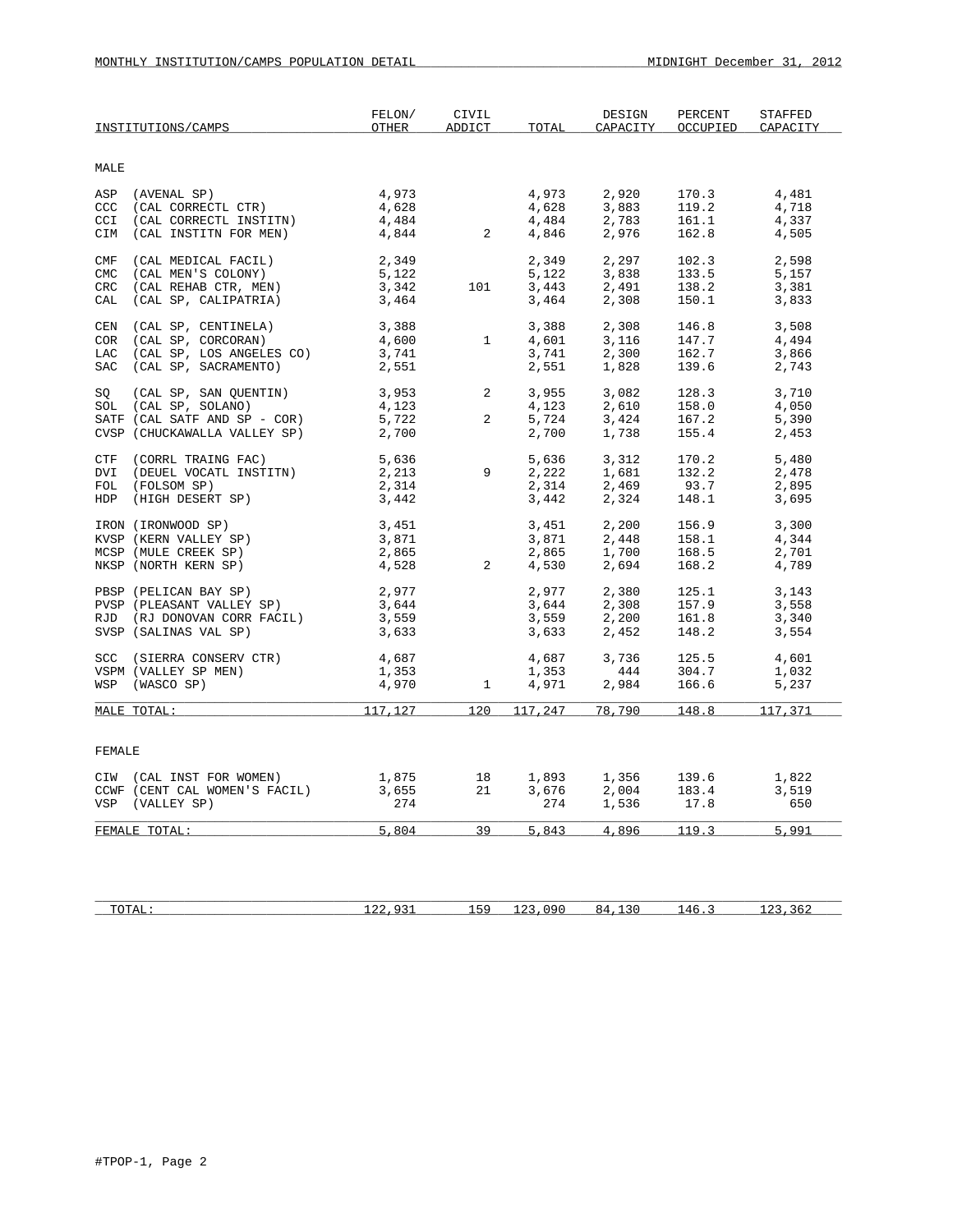MONTHLY REPORT OF POPULATION NOTES AS OF MIDNIGHT December 31, 2012

- #1 Felon/Other counts are safekeepers, federal cases and inmates from other states, felons, county diagnostic cases and Youth Authority wards.
- #3 Cooperative Cases are parolees from other states being supervised in California.
- #4 Non-CDC Jurisdiction are California cases being confined in or paroled to other states or jurisdictions.
- #5 Welfare and Institution Code (W&IC) 1731.5(c) covers persons under the the age of 21 who were committed to CDCR, had their sentence amended, and were incarcerated at the California Youth Authority for housing and program participation.
- #6 Other Population includes inmates temporarily out-to-court, inmates in hospitals, escapees, and parole and outpatient absconders.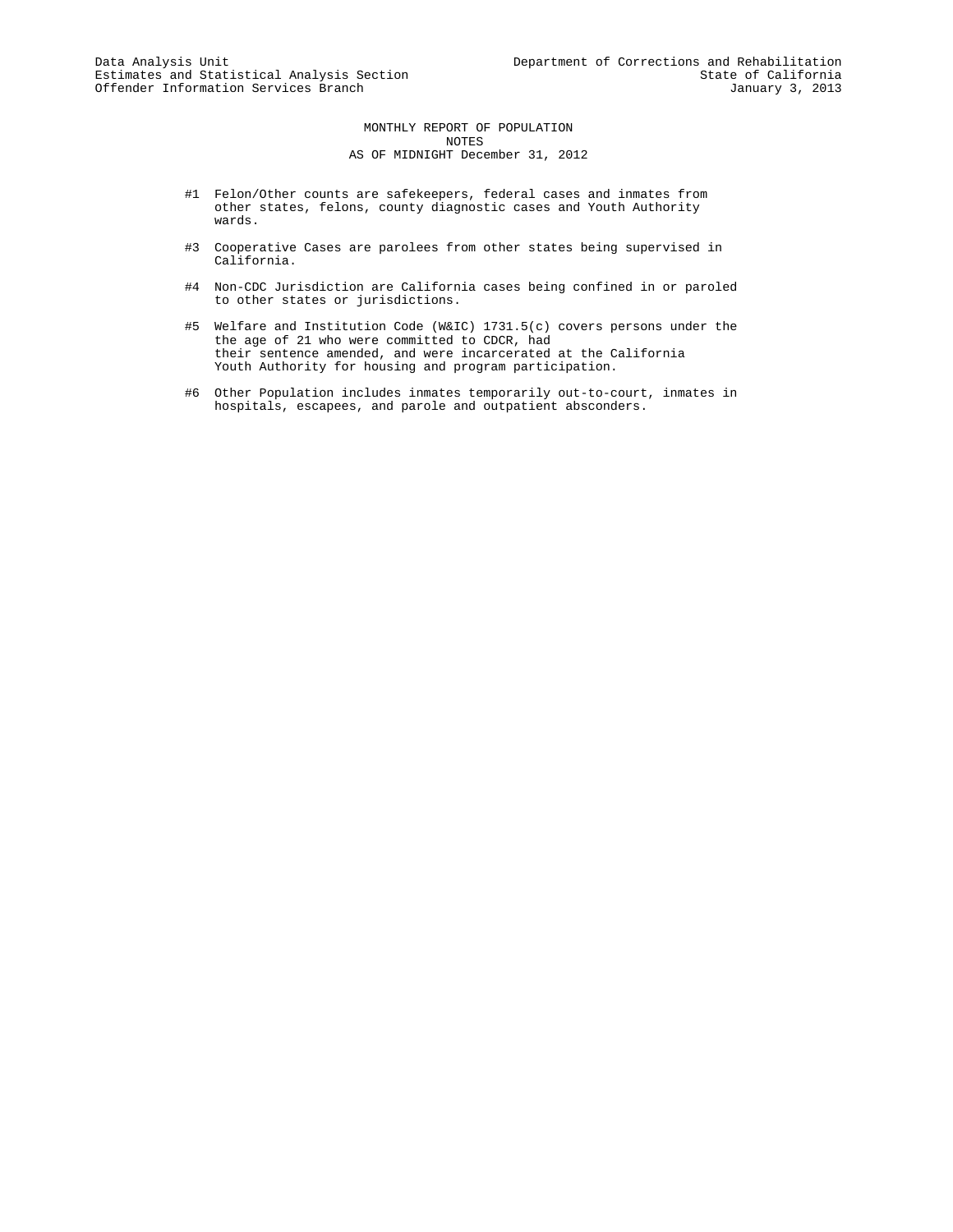# MONTHLY REPORT OF POPULATION AS OF MIDNIGHT January 31, 2013

|                                        |                                                                                                    |                            | TOTAL CDCR POPULATION |                           |               |               |                                                      |         |
|----------------------------------------|----------------------------------------------------------------------------------------------------|----------------------------|-----------------------|---------------------------|---------------|---------------|------------------------------------------------------|---------|
|                                        |                                                                                                    |                            |                       |                           |               |               |                                                      |         |
|                                        |                                                                                                    |                            |                       | CHANGE SINCE<br>01/31/12  |               |               |                                                      |         |
|                                        | FELON/<br>OTHER #1                                                                                 | CIVIL<br>ADDICT            | TOTAL                 | NO.                       | PCT.          |               | DESIGN PERCENT STAFFED<br>CAPACITY OCCUPIED CAPACITY |         |
| A. TOTAL IN-CUSTODY                    | 132,464                                                                                            | 160                        |                       | 132,624 -11,154           | $-7.7$        |               |                                                      |         |
|                                        |                                                                                                    |                            |                       |                           |               |               |                                                      |         |
| I.<br>IN-STATE                         | $123,640 \qquad 160 \quad 123,800 \quad -10,547 \\ 117,804 \qquad 117 \quad 117,921 \qquad -8,821$ |                            |                       |                           | $-7.8$        |               |                                                      |         |
| (MEN, Subtotal)                        | 117,804                                                                                            |                            |                       |                           | $-6.9$        |               |                                                      |         |
| (WOMEN, Subtotal)                      | 5,836                                                                                              | 43                         |                       | $5,879 -1,726 -22.6$      |               |               |                                                      |         |
| 1. INSTITUTIONS/CAMPS                  | 122,737                                                                                            |                            |                       | $151$ $122,888$ $-10,361$ | $-7.7$        | 84,439        | 145.5                                                | 122,481 |
| INSTITUTIONS                           | 119,068                                                                                            |                            | 151 119,219           | -9,968                    |               | $-7.7$ 79,959 | 149.1                                                | 118,243 |
| CAMPS (CCC, CIW & SCC) * 3,669         |                                                                                                    |                            | 3,669                 | $-393$                    |               | $-9.6$ 4,480  | 81.9                                                 | 4,238   |
| 2. IN-STATE CONTRACT BEDS              | 660                                                                                                | 9                          | 669                   |                           | $-161 - 19.3$ | 2,679         | 25.0                                                 |         |
| CCF PRIVATE                            | 587                                                                                                |                            | 587                   | $+1$                      | $+0.1$        | 2,557         | 23.0                                                 |         |
| PRISONER MOTHER PGM                    | 15                                                                                                 |                            | 15                    | $-8$                      | $-34.7$       | 47            | 31.9                                                 |         |
| FRCCC (BAKERSFIELD)                    | 56                                                                                                 | 9                          | 65                    |                           | $+39 +150.0$  | 75            | 86.7                                                 |         |
| SRITA (SANTA RITA) **                  | $\overline{\phantom{0}}^2$                                                                         |                            | $\overline{2}$        | $-98$                     | $-98.0$       |               |                                                      |         |
| 3. DMH STATE HOSPITALS                 | 243                                                                                                |                            | 243                   | $-25$                     | $-9.3$        |               |                                                      |         |
| II. OUT OF STATE (COCF)                | 8,824                                                                                              | $\circ$                    |                       | $8,824$ -607 -6.4         |               |               |                                                      |         |
| ARIZONA                                | 4,578                                                                                              |                            | 4,578                 | $+49$                     | $+1.0$        |               |                                                      |         |
| MISSISSIPPI                            | 2,563                                                                                              |                            | 2,563                 | $-6$                      | $-0.2$        |               |                                                      |         |
| OKLAHOMA                               | 1,683                                                                                              |                            | 1,683                 | $-650$                    | $-27.8$       |               |                                                      |         |
| B. PAROLE                              | 56,786                                                                                             | 631                        |                       | 57,417 -41,156            | $-41.7$       |               |                                                      |         |
| COMMUNITY SUP(Active)                  | 54,250                                                                                             | 631                        | 54,881                | $-32,006$                 | $-36.8$       |               |                                                      |         |
| COOP CASES (Active) #3                 | 1,781                                                                                              |                            | 1,781                 | $+218$                    | $+13.9$       |               |                                                      |         |
| MNRP & NRP (Inactive)                  | 755                                                                                                |                            | 755                   | $-9,368$                  | $-92.5$       |               |                                                      |         |
| C. NON-CDC JURISDICTION #4             | 1,185                                                                                              | $\overline{\phantom{0}}^0$ | 1,185                 | $-225$                    | $-15.9$       |               |                                                      |         |
| OTHER STATE/FED. INST.                 | 512                                                                                                |                            | 512                   | $+9$                      | $+1.7$        |               |                                                      |         |
| OUT OF STATE PAROLE                    | 499                                                                                                |                            | 499                   | $-210$                    | $-29.6$       |               |                                                      |         |
| OUT OF STATE PAL                       | 20                                                                                                 |                            | 20                    | $-22$                     | $-52.3$       |               |                                                      |         |
| CYA-W&IC 1731.5(c)                     |                                                                                                    |                            |                       |                           |               |               |                                                      |         |
| INSTITUTIONS #5                        | 154                                                                                                |                            |                       | $154 -2$                  | $-1.2$        |               |                                                      |         |
| D. OTHER POPULATIONS #6<br>INMATES     | 10,024                                                                                             |                            |                       | 81 10,105 -3,169          | $-23.8$       |               |                                                      |         |
| OUT-TO-COURT, etc.                     | 1,213 10                                                                                           |                            | 1,223                 | $-330$                    | $-21.2$       |               |                                                      |         |
| ESCAPED                                | 207                                                                                                |                            | 207                   | $-10$                     | $-4.6$        |               |                                                      |         |
| PAROLEES (PAL/RAL)                     | 8,604 71                                                                                           |                            | 8,675                 | -2,829                    | $-24.5$       |               |                                                      |         |
| TOTAL CDCR POPULATION                  | 200,459                                                                                            |                            |                       | 872 201,331 -55,704       | $-21.6$       |               |                                                      |         |
|                                        |                                                                                                    |                            |                       |                           |               |               |                                                      |         |
| CHANGE FROM LAST MONTH                 |                                                                                                    |                            |                       |                           |               |               |                                                      |         |
| A. TOTAL IN-CUSTODY<br>(MEN, Subtotal) | $-304$<br>$-185$                                                                                   | $-7$                       | $-311$<br>$-188$      |                           |               |               |                                                      |         |
| (WOMEN, Subtotal)                      | $-43$                                                                                              | $-3$<br>$-4$               | $-47$                 |                           |               |               |                                                      |         |
| B. PAROLE                              | -1,273                                                                                             | $-28$                      | $-1,301$              |                           |               |               |                                                      |         |
| D. PAROLEES (PAL/RAL)                  | $-955$                                                                                             | $-11$                      | $-966$                |                           |               |               |                                                      |         |

This report contains the latest available reliable population figures from OBIS. They have been carefully audited, but are preliminary, and therefore subject to revision.

\*Figure excludes institution based camps. Total persons in camps, including base camps, are 3,688. Base camp at CMC is included in institution counts.

\*\*Santa Rita count is in error. Data are being reviewed.

Report # TPOP-8. Questions: (916) 322-4255.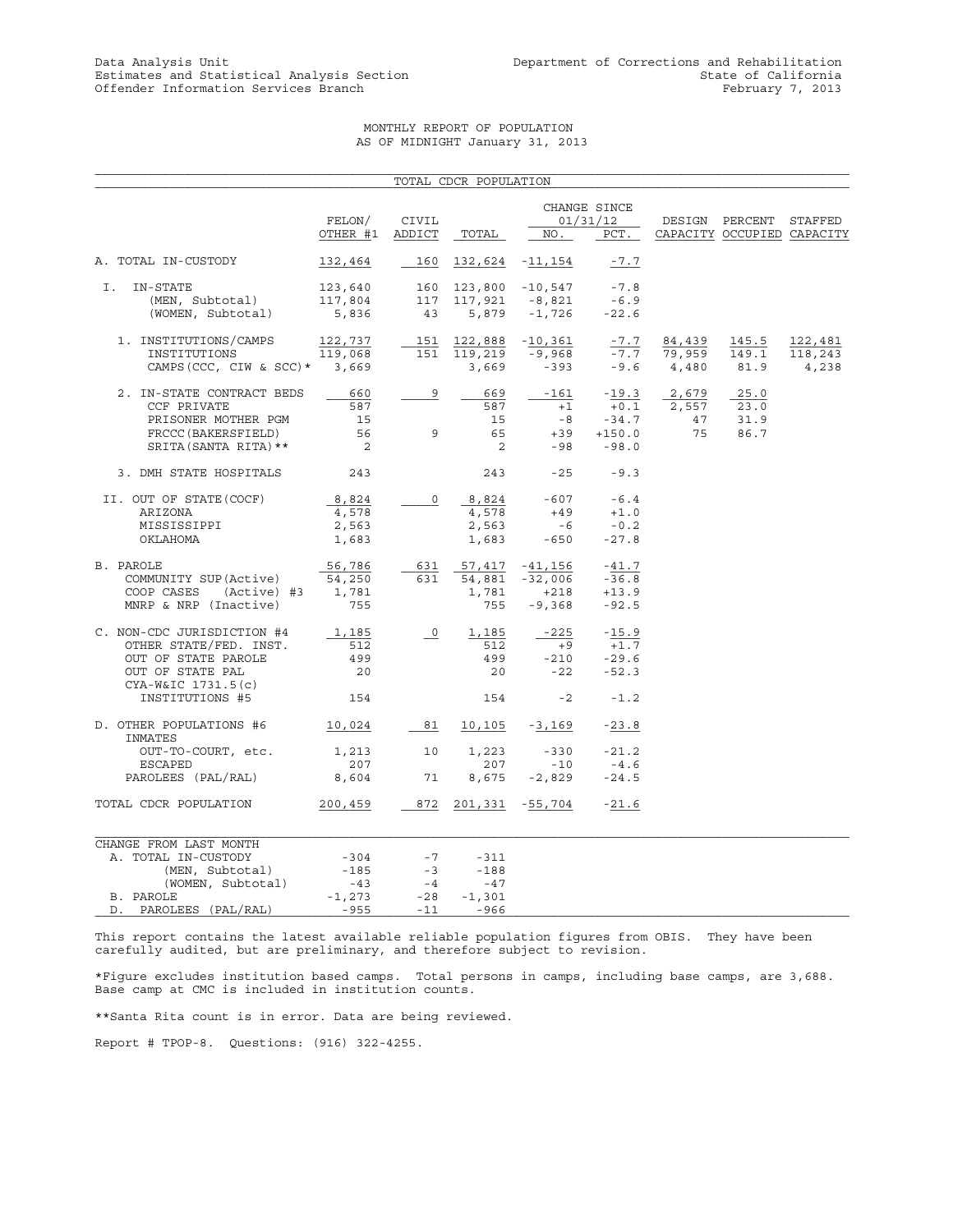| MALE<br>(AVENAL SP)<br>(CAL CORRECTL CTR)<br>4,891<br>2,920<br>ASP<br>4,891<br>167.5<br>4,333<br>CCC<br>4,655<br>3,883<br>4,655<br>119.9<br>4,718<br>(CAL CORRECTL INSTITN)<br>4,475<br>4,754<br>2,783<br>CCI<br>4,475<br>4,756<br>160.8<br>4,130<br>$\overline{2}$<br>CIM<br>(CAL INSTITN FOR MEN)<br>2,976<br>159.8<br>4,455<br>(CAL MEDICAL FACIL)<br>2,314<br>2,361<br>98.0<br>CMF<br>2,314<br>5,099<br>3,400<br>3,411<br>2,634<br>CMC<br>(CAL MEN'S COLONY)<br>5,099<br>$3,838$<br>2,491<br>2,308<br>132.9<br>5,157<br>3,295<br>CRC<br>(CAL REHAB CTR, MEN)<br>105<br>136.5<br>3,381<br>CAL<br>(CAL SP, CALIPATRIA)<br>3,411<br>2,308<br>147.8<br>3,833<br>(CAL SP, CENTINELA)<br>3,227<br>3,227<br>2,308<br>139.8<br>CEN<br>3,483<br>4,565<br>(CAL SP, CORCORAN)<br>4,566<br>3,723<br><b>COR</b><br>$\mathbf{1}$<br>3,116<br>146.5<br>4,494<br>(CAL SP, LOS ANGELES CO)<br>LAC<br>3,723<br>2,300<br>161.9<br>3,866<br>(CAL SP, SACRAMENTO)<br><b>SAC</b><br>2,461<br>2,461<br>1,828<br>134.6<br>2,743<br>SQ<br>(CAL SP, SAN QUENTIN)<br>4,012<br>4,012<br>3,082<br>130.2<br>3,710<br>SOL (CAL SP, SOLANO)<br>4,054<br>2,610<br>155.3<br>3,940<br>4,054<br>5,670<br>$\frac{1}{5}$ , 669<br>2, 695<br>SATF (CAL SATF AND SP - COR)<br>$\mathbf{1}$<br>3,424<br>1,738<br>165.6<br>5,365<br>CVSP (CHUCKAWALLA VALLEY SP)<br>2,695<br>1,738<br>155.1<br>2,453<br>2,695<br>CTF (CORRL TRAING FAC)<br>$\frac{1}{3}$<br>3,312<br>1,681<br>2,469<br>5,624<br>5,625<br>2.153<br>169.8<br>5,480<br>(DEUEL VOCATL INSTITN)<br>2,150<br>2,153<br>128.1<br>DVI<br>2,478<br>91.2<br>FOL<br>(FOLSOM SP)<br>2,251<br>2,251<br>2,895<br>HDP (HIGH DESERT SP)<br>3,500<br>2,324<br>150.6<br>3,560<br>3,500<br>2,200<br>2.448<br>IRON (IRONWOOD SP)<br>3,461<br>3,461<br>3,788<br>157.3<br>3,275<br>3,788<br>KVSP (KERN VALLEY SP)<br>3,788<br>154.7<br>4,194<br>MCSP (MULE CREEK SP)<br>2,814<br>2,814<br>4,691<br>1,700<br>2,671<br>165.5<br>2,814<br>4,688<br>$\overline{\phantom{a}}$ 3<br>NKSP (NORTH KERN SP)<br>2,694<br>174.1<br>4,397<br>PBSP (PELICAN BAY SP)<br>PVSP (PLEASANT VALLEY SP)<br>2,895<br>2,895<br>2,380<br>121.6<br>3,188<br>3,628<br>$3,628$<br>$3,535$<br>$2,200$<br>$3,603$<br>$2,452$<br>157.2<br>3,558<br>RJD (RJ DONOVAN CORR FACIL)<br>3,535<br>160.7<br>3,340<br>SVSP (SALINAS VAL SP)<br>3,603<br>146.9<br>3,484<br>SCC (SIERRA CONSERV CTR)<br>4,757<br>4,757<br>3,736<br>127.3<br>4,576<br>1,936<br>VSPM (VALLEY SP MEN)<br>1,936<br>1,980<br>97.8<br>1,932<br>WSP (WASCO SP)<br>5,046<br>$\mathbf{1}$<br>5,047<br>2,984<br>169.1<br>4,997<br>117<br>MALE TOTAL:<br>116,976<br>117,093 80,834 144.9<br>116,720<br>FEMALE<br>CIW (CAL INST FOR WOMEN)<br>2,017<br>15<br>2,032 1,398<br>145.4<br>2,042<br>3,665<br>2,004<br>CCWF (CENT CAL WOMEN'S FACIL)<br>19<br>3,684<br>183.8<br>3,519<br>78<br>203<br>38.4<br>200<br>FWF (FOLSOM WF)<br>78<br>$\mathbf{1}$<br>VSP (VALLEY SP) ***<br>$\mathbf{1}$<br>$\overline{0}$<br>$\circ$<br>5,761<br>34<br>5,795<br>3,605<br>160.7<br>5,761<br>FEMALE TOTAL: | INSTITUTIONS/CAMPS |  | FELON/<br>OTHER | CIVIL<br>ADDICT | TOTAL | DESIGN<br>CAPACITY | PERCENT<br>OCCUPIED | STAFFED<br>CAPACITY |  |  |  |
|----------------------------------------------------------------------------------------------------------------------------------------------------------------------------------------------------------------------------------------------------------------------------------------------------------------------------------------------------------------------------------------------------------------------------------------------------------------------------------------------------------------------------------------------------------------------------------------------------------------------------------------------------------------------------------------------------------------------------------------------------------------------------------------------------------------------------------------------------------------------------------------------------------------------------------------------------------------------------------------------------------------------------------------------------------------------------------------------------------------------------------------------------------------------------------------------------------------------------------------------------------------------------------------------------------------------------------------------------------------------------------------------------------------------------------------------------------------------------------------------------------------------------------------------------------------------------------------------------------------------------------------------------------------------------------------------------------------------------------------------------------------------------------------------------------------------------------------------------------------------------------------------------------------------------------------------------------------------------------------------------------------------------------------------------------------------------------------------------------------------------------------------------------------------------------------------------------------------------------------------------------------------------------------------------------------------------------------------------------------------------------------------------------------------------------------------------------------------------------------------------------------------------------------------------------------------------------------------------------------------------------------------------------------------------------------------------------------------------------------------------------------------------------------------------------------------------------------------------------------------------------------------------------------------------------------------------------------------------------------------------------------------------|--------------------|--|-----------------|-----------------|-------|--------------------|---------------------|---------------------|--|--|--|
|                                                                                                                                                                                                                                                                                                                                                                                                                                                                                                                                                                                                                                                                                                                                                                                                                                                                                                                                                                                                                                                                                                                                                                                                                                                                                                                                                                                                                                                                                                                                                                                                                                                                                                                                                                                                                                                                                                                                                                                                                                                                                                                                                                                                                                                                                                                                                                                                                                                                                                                                                                                                                                                                                                                                                                                                                                                                                                                                                                                                                            |                    |  |                 |                 |       |                    |                     |                     |  |  |  |
|                                                                                                                                                                                                                                                                                                                                                                                                                                                                                                                                                                                                                                                                                                                                                                                                                                                                                                                                                                                                                                                                                                                                                                                                                                                                                                                                                                                                                                                                                                                                                                                                                                                                                                                                                                                                                                                                                                                                                                                                                                                                                                                                                                                                                                                                                                                                                                                                                                                                                                                                                                                                                                                                                                                                                                                                                                                                                                                                                                                                                            |                    |  |                 |                 |       |                    |                     |                     |  |  |  |
|                                                                                                                                                                                                                                                                                                                                                                                                                                                                                                                                                                                                                                                                                                                                                                                                                                                                                                                                                                                                                                                                                                                                                                                                                                                                                                                                                                                                                                                                                                                                                                                                                                                                                                                                                                                                                                                                                                                                                                                                                                                                                                                                                                                                                                                                                                                                                                                                                                                                                                                                                                                                                                                                                                                                                                                                                                                                                                                                                                                                                            |                    |  |                 |                 |       |                    |                     |                     |  |  |  |
|                                                                                                                                                                                                                                                                                                                                                                                                                                                                                                                                                                                                                                                                                                                                                                                                                                                                                                                                                                                                                                                                                                                                                                                                                                                                                                                                                                                                                                                                                                                                                                                                                                                                                                                                                                                                                                                                                                                                                                                                                                                                                                                                                                                                                                                                                                                                                                                                                                                                                                                                                                                                                                                                                                                                                                                                                                                                                                                                                                                                                            |                    |  |                 |                 |       |                    |                     |                     |  |  |  |
|                                                                                                                                                                                                                                                                                                                                                                                                                                                                                                                                                                                                                                                                                                                                                                                                                                                                                                                                                                                                                                                                                                                                                                                                                                                                                                                                                                                                                                                                                                                                                                                                                                                                                                                                                                                                                                                                                                                                                                                                                                                                                                                                                                                                                                                                                                                                                                                                                                                                                                                                                                                                                                                                                                                                                                                                                                                                                                                                                                                                                            |                    |  |                 |                 |       |                    |                     |                     |  |  |  |
|                                                                                                                                                                                                                                                                                                                                                                                                                                                                                                                                                                                                                                                                                                                                                                                                                                                                                                                                                                                                                                                                                                                                                                                                                                                                                                                                                                                                                                                                                                                                                                                                                                                                                                                                                                                                                                                                                                                                                                                                                                                                                                                                                                                                                                                                                                                                                                                                                                                                                                                                                                                                                                                                                                                                                                                                                                                                                                                                                                                                                            |                    |  |                 |                 |       |                    |                     |                     |  |  |  |
|                                                                                                                                                                                                                                                                                                                                                                                                                                                                                                                                                                                                                                                                                                                                                                                                                                                                                                                                                                                                                                                                                                                                                                                                                                                                                                                                                                                                                                                                                                                                                                                                                                                                                                                                                                                                                                                                                                                                                                                                                                                                                                                                                                                                                                                                                                                                                                                                                                                                                                                                                                                                                                                                                                                                                                                                                                                                                                                                                                                                                            |                    |  |                 |                 |       |                    |                     |                     |  |  |  |
|                                                                                                                                                                                                                                                                                                                                                                                                                                                                                                                                                                                                                                                                                                                                                                                                                                                                                                                                                                                                                                                                                                                                                                                                                                                                                                                                                                                                                                                                                                                                                                                                                                                                                                                                                                                                                                                                                                                                                                                                                                                                                                                                                                                                                                                                                                                                                                                                                                                                                                                                                                                                                                                                                                                                                                                                                                                                                                                                                                                                                            |                    |  |                 |                 |       |                    |                     |                     |  |  |  |
|                                                                                                                                                                                                                                                                                                                                                                                                                                                                                                                                                                                                                                                                                                                                                                                                                                                                                                                                                                                                                                                                                                                                                                                                                                                                                                                                                                                                                                                                                                                                                                                                                                                                                                                                                                                                                                                                                                                                                                                                                                                                                                                                                                                                                                                                                                                                                                                                                                                                                                                                                                                                                                                                                                                                                                                                                                                                                                                                                                                                                            |                    |  |                 |                 |       |                    |                     |                     |  |  |  |
|                                                                                                                                                                                                                                                                                                                                                                                                                                                                                                                                                                                                                                                                                                                                                                                                                                                                                                                                                                                                                                                                                                                                                                                                                                                                                                                                                                                                                                                                                                                                                                                                                                                                                                                                                                                                                                                                                                                                                                                                                                                                                                                                                                                                                                                                                                                                                                                                                                                                                                                                                                                                                                                                                                                                                                                                                                                                                                                                                                                                                            |                    |  |                 |                 |       |                    |                     |                     |  |  |  |
|                                                                                                                                                                                                                                                                                                                                                                                                                                                                                                                                                                                                                                                                                                                                                                                                                                                                                                                                                                                                                                                                                                                                                                                                                                                                                                                                                                                                                                                                                                                                                                                                                                                                                                                                                                                                                                                                                                                                                                                                                                                                                                                                                                                                                                                                                                                                                                                                                                                                                                                                                                                                                                                                                                                                                                                                                                                                                                                                                                                                                            |                    |  |                 |                 |       |                    |                     |                     |  |  |  |
|                                                                                                                                                                                                                                                                                                                                                                                                                                                                                                                                                                                                                                                                                                                                                                                                                                                                                                                                                                                                                                                                                                                                                                                                                                                                                                                                                                                                                                                                                                                                                                                                                                                                                                                                                                                                                                                                                                                                                                                                                                                                                                                                                                                                                                                                                                                                                                                                                                                                                                                                                                                                                                                                                                                                                                                                                                                                                                                                                                                                                            |                    |  |                 |                 |       |                    |                     |                     |  |  |  |
|                                                                                                                                                                                                                                                                                                                                                                                                                                                                                                                                                                                                                                                                                                                                                                                                                                                                                                                                                                                                                                                                                                                                                                                                                                                                                                                                                                                                                                                                                                                                                                                                                                                                                                                                                                                                                                                                                                                                                                                                                                                                                                                                                                                                                                                                                                                                                                                                                                                                                                                                                                                                                                                                                                                                                                                                                                                                                                                                                                                                                            |                    |  |                 |                 |       |                    |                     |                     |  |  |  |
|                                                                                                                                                                                                                                                                                                                                                                                                                                                                                                                                                                                                                                                                                                                                                                                                                                                                                                                                                                                                                                                                                                                                                                                                                                                                                                                                                                                                                                                                                                                                                                                                                                                                                                                                                                                                                                                                                                                                                                                                                                                                                                                                                                                                                                                                                                                                                                                                                                                                                                                                                                                                                                                                                                                                                                                                                                                                                                                                                                                                                            |                    |  |                 |                 |       |                    |                     |                     |  |  |  |
|                                                                                                                                                                                                                                                                                                                                                                                                                                                                                                                                                                                                                                                                                                                                                                                                                                                                                                                                                                                                                                                                                                                                                                                                                                                                                                                                                                                                                                                                                                                                                                                                                                                                                                                                                                                                                                                                                                                                                                                                                                                                                                                                                                                                                                                                                                                                                                                                                                                                                                                                                                                                                                                                                                                                                                                                                                                                                                                                                                                                                            |                    |  |                 |                 |       |                    |                     |                     |  |  |  |
|                                                                                                                                                                                                                                                                                                                                                                                                                                                                                                                                                                                                                                                                                                                                                                                                                                                                                                                                                                                                                                                                                                                                                                                                                                                                                                                                                                                                                                                                                                                                                                                                                                                                                                                                                                                                                                                                                                                                                                                                                                                                                                                                                                                                                                                                                                                                                                                                                                                                                                                                                                                                                                                                                                                                                                                                                                                                                                                                                                                                                            |                    |  |                 |                 |       |                    |                     |                     |  |  |  |
|                                                                                                                                                                                                                                                                                                                                                                                                                                                                                                                                                                                                                                                                                                                                                                                                                                                                                                                                                                                                                                                                                                                                                                                                                                                                                                                                                                                                                                                                                                                                                                                                                                                                                                                                                                                                                                                                                                                                                                                                                                                                                                                                                                                                                                                                                                                                                                                                                                                                                                                                                                                                                                                                                                                                                                                                                                                                                                                                                                                                                            |                    |  |                 |                 |       |                    |                     |                     |  |  |  |
|                                                                                                                                                                                                                                                                                                                                                                                                                                                                                                                                                                                                                                                                                                                                                                                                                                                                                                                                                                                                                                                                                                                                                                                                                                                                                                                                                                                                                                                                                                                                                                                                                                                                                                                                                                                                                                                                                                                                                                                                                                                                                                                                                                                                                                                                                                                                                                                                                                                                                                                                                                                                                                                                                                                                                                                                                                                                                                                                                                                                                            |                    |  |                 |                 |       |                    |                     |                     |  |  |  |
|                                                                                                                                                                                                                                                                                                                                                                                                                                                                                                                                                                                                                                                                                                                                                                                                                                                                                                                                                                                                                                                                                                                                                                                                                                                                                                                                                                                                                                                                                                                                                                                                                                                                                                                                                                                                                                                                                                                                                                                                                                                                                                                                                                                                                                                                                                                                                                                                                                                                                                                                                                                                                                                                                                                                                                                                                                                                                                                                                                                                                            |                    |  |                 |                 |       |                    |                     |                     |  |  |  |
|                                                                                                                                                                                                                                                                                                                                                                                                                                                                                                                                                                                                                                                                                                                                                                                                                                                                                                                                                                                                                                                                                                                                                                                                                                                                                                                                                                                                                                                                                                                                                                                                                                                                                                                                                                                                                                                                                                                                                                                                                                                                                                                                                                                                                                                                                                                                                                                                                                                                                                                                                                                                                                                                                                                                                                                                                                                                                                                                                                                                                            |                    |  |                 |                 |       |                    |                     |                     |  |  |  |
|                                                                                                                                                                                                                                                                                                                                                                                                                                                                                                                                                                                                                                                                                                                                                                                                                                                                                                                                                                                                                                                                                                                                                                                                                                                                                                                                                                                                                                                                                                                                                                                                                                                                                                                                                                                                                                                                                                                                                                                                                                                                                                                                                                                                                                                                                                                                                                                                                                                                                                                                                                                                                                                                                                                                                                                                                                                                                                                                                                                                                            |                    |  |                 |                 |       |                    |                     |                     |  |  |  |
|                                                                                                                                                                                                                                                                                                                                                                                                                                                                                                                                                                                                                                                                                                                                                                                                                                                                                                                                                                                                                                                                                                                                                                                                                                                                                                                                                                                                                                                                                                                                                                                                                                                                                                                                                                                                                                                                                                                                                                                                                                                                                                                                                                                                                                                                                                                                                                                                                                                                                                                                                                                                                                                                                                                                                                                                                                                                                                                                                                                                                            |                    |  |                 |                 |       |                    |                     |                     |  |  |  |
|                                                                                                                                                                                                                                                                                                                                                                                                                                                                                                                                                                                                                                                                                                                                                                                                                                                                                                                                                                                                                                                                                                                                                                                                                                                                                                                                                                                                                                                                                                                                                                                                                                                                                                                                                                                                                                                                                                                                                                                                                                                                                                                                                                                                                                                                                                                                                                                                                                                                                                                                                                                                                                                                                                                                                                                                                                                                                                                                                                                                                            |                    |  |                 |                 |       |                    |                     |                     |  |  |  |
|                                                                                                                                                                                                                                                                                                                                                                                                                                                                                                                                                                                                                                                                                                                                                                                                                                                                                                                                                                                                                                                                                                                                                                                                                                                                                                                                                                                                                                                                                                                                                                                                                                                                                                                                                                                                                                                                                                                                                                                                                                                                                                                                                                                                                                                                                                                                                                                                                                                                                                                                                                                                                                                                                                                                                                                                                                                                                                                                                                                                                            |                    |  |                 |                 |       |                    |                     |                     |  |  |  |
|                                                                                                                                                                                                                                                                                                                                                                                                                                                                                                                                                                                                                                                                                                                                                                                                                                                                                                                                                                                                                                                                                                                                                                                                                                                                                                                                                                                                                                                                                                                                                                                                                                                                                                                                                                                                                                                                                                                                                                                                                                                                                                                                                                                                                                                                                                                                                                                                                                                                                                                                                                                                                                                                                                                                                                                                                                                                                                                                                                                                                            |                    |  |                 |                 |       |                    |                     |                     |  |  |  |
|                                                                                                                                                                                                                                                                                                                                                                                                                                                                                                                                                                                                                                                                                                                                                                                                                                                                                                                                                                                                                                                                                                                                                                                                                                                                                                                                                                                                                                                                                                                                                                                                                                                                                                                                                                                                                                                                                                                                                                                                                                                                                                                                                                                                                                                                                                                                                                                                                                                                                                                                                                                                                                                                                                                                                                                                                                                                                                                                                                                                                            |                    |  |                 |                 |       |                    |                     |                     |  |  |  |
|                                                                                                                                                                                                                                                                                                                                                                                                                                                                                                                                                                                                                                                                                                                                                                                                                                                                                                                                                                                                                                                                                                                                                                                                                                                                                                                                                                                                                                                                                                                                                                                                                                                                                                                                                                                                                                                                                                                                                                                                                                                                                                                                                                                                                                                                                                                                                                                                                                                                                                                                                                                                                                                                                                                                                                                                                                                                                                                                                                                                                            |                    |  |                 |                 |       |                    |                     |                     |  |  |  |
|                                                                                                                                                                                                                                                                                                                                                                                                                                                                                                                                                                                                                                                                                                                                                                                                                                                                                                                                                                                                                                                                                                                                                                                                                                                                                                                                                                                                                                                                                                                                                                                                                                                                                                                                                                                                                                                                                                                                                                                                                                                                                                                                                                                                                                                                                                                                                                                                                                                                                                                                                                                                                                                                                                                                                                                                                                                                                                                                                                                                                            |                    |  |                 |                 |       |                    |                     |                     |  |  |  |
|                                                                                                                                                                                                                                                                                                                                                                                                                                                                                                                                                                                                                                                                                                                                                                                                                                                                                                                                                                                                                                                                                                                                                                                                                                                                                                                                                                                                                                                                                                                                                                                                                                                                                                                                                                                                                                                                                                                                                                                                                                                                                                                                                                                                                                                                                                                                                                                                                                                                                                                                                                                                                                                                                                                                                                                                                                                                                                                                                                                                                            |                    |  |                 |                 |       |                    |                     |                     |  |  |  |
|                                                                                                                                                                                                                                                                                                                                                                                                                                                                                                                                                                                                                                                                                                                                                                                                                                                                                                                                                                                                                                                                                                                                                                                                                                                                                                                                                                                                                                                                                                                                                                                                                                                                                                                                                                                                                                                                                                                                                                                                                                                                                                                                                                                                                                                                                                                                                                                                                                                                                                                                                                                                                                                                                                                                                                                                                                                                                                                                                                                                                            |                    |  |                 |                 |       |                    |                     |                     |  |  |  |
|                                                                                                                                                                                                                                                                                                                                                                                                                                                                                                                                                                                                                                                                                                                                                                                                                                                                                                                                                                                                                                                                                                                                                                                                                                                                                                                                                                                                                                                                                                                                                                                                                                                                                                                                                                                                                                                                                                                                                                                                                                                                                                                                                                                                                                                                                                                                                                                                                                                                                                                                                                                                                                                                                                                                                                                                                                                                                                                                                                                                                            |                    |  |                 |                 |       |                    |                     |                     |  |  |  |
|                                                                                                                                                                                                                                                                                                                                                                                                                                                                                                                                                                                                                                                                                                                                                                                                                                                                                                                                                                                                                                                                                                                                                                                                                                                                                                                                                                                                                                                                                                                                                                                                                                                                                                                                                                                                                                                                                                                                                                                                                                                                                                                                                                                                                                                                                                                                                                                                                                                                                                                                                                                                                                                                                                                                                                                                                                                                                                                                                                                                                            |                    |  |                 |                 |       |                    |                     |                     |  |  |  |
|                                                                                                                                                                                                                                                                                                                                                                                                                                                                                                                                                                                                                                                                                                                                                                                                                                                                                                                                                                                                                                                                                                                                                                                                                                                                                                                                                                                                                                                                                                                                                                                                                                                                                                                                                                                                                                                                                                                                                                                                                                                                                                                                                                                                                                                                                                                                                                                                                                                                                                                                                                                                                                                                                                                                                                                                                                                                                                                                                                                                                            |                    |  |                 |                 |       |                    |                     |                     |  |  |  |
|                                                                                                                                                                                                                                                                                                                                                                                                                                                                                                                                                                                                                                                                                                                                                                                                                                                                                                                                                                                                                                                                                                                                                                                                                                                                                                                                                                                                                                                                                                                                                                                                                                                                                                                                                                                                                                                                                                                                                                                                                                                                                                                                                                                                                                                                                                                                                                                                                                                                                                                                                                                                                                                                                                                                                                                                                                                                                                                                                                                                                            |                    |  |                 |                 |       |                    |                     |                     |  |  |  |
|                                                                                                                                                                                                                                                                                                                                                                                                                                                                                                                                                                                                                                                                                                                                                                                                                                                                                                                                                                                                                                                                                                                                                                                                                                                                                                                                                                                                                                                                                                                                                                                                                                                                                                                                                                                                                                                                                                                                                                                                                                                                                                                                                                                                                                                                                                                                                                                                                                                                                                                                                                                                                                                                                                                                                                                                                                                                                                                                                                                                                            |                    |  |                 |                 |       |                    |                     |                     |  |  |  |
|                                                                                                                                                                                                                                                                                                                                                                                                                                                                                                                                                                                                                                                                                                                                                                                                                                                                                                                                                                                                                                                                                                                                                                                                                                                                                                                                                                                                                                                                                                                                                                                                                                                                                                                                                                                                                                                                                                                                                                                                                                                                                                                                                                                                                                                                                                                                                                                                                                                                                                                                                                                                                                                                                                                                                                                                                                                                                                                                                                                                                            |                    |  |                 |                 |       |                    |                     |                     |  |  |  |
|                                                                                                                                                                                                                                                                                                                                                                                                                                                                                                                                                                                                                                                                                                                                                                                                                                                                                                                                                                                                                                                                                                                                                                                                                                                                                                                                                                                                                                                                                                                                                                                                                                                                                                                                                                                                                                                                                                                                                                                                                                                                                                                                                                                                                                                                                                                                                                                                                                                                                                                                                                                                                                                                                                                                                                                                                                                                                                                                                                                                                            |                    |  |                 |                 |       |                    |                     |                     |  |  |  |
|                                                                                                                                                                                                                                                                                                                                                                                                                                                                                                                                                                                                                                                                                                                                                                                                                                                                                                                                                                                                                                                                                                                                                                                                                                                                                                                                                                                                                                                                                                                                                                                                                                                                                                                                                                                                                                                                                                                                                                                                                                                                                                                                                                                                                                                                                                                                                                                                                                                                                                                                                                                                                                                                                                                                                                                                                                                                                                                                                                                                                            |                    |  |                 |                 |       |                    |                     |                     |  |  |  |
|                                                                                                                                                                                                                                                                                                                                                                                                                                                                                                                                                                                                                                                                                                                                                                                                                                                                                                                                                                                                                                                                                                                                                                                                                                                                                                                                                                                                                                                                                                                                                                                                                                                                                                                                                                                                                                                                                                                                                                                                                                                                                                                                                                                                                                                                                                                                                                                                                                                                                                                                                                                                                                                                                                                                                                                                                                                                                                                                                                                                                            |                    |  |                 |                 |       |                    |                     |                     |  |  |  |
|                                                                                                                                                                                                                                                                                                                                                                                                                                                                                                                                                                                                                                                                                                                                                                                                                                                                                                                                                                                                                                                                                                                                                                                                                                                                                                                                                                                                                                                                                                                                                                                                                                                                                                                                                                                                                                                                                                                                                                                                                                                                                                                                                                                                                                                                                                                                                                                                                                                                                                                                                                                                                                                                                                                                                                                                                                                                                                                                                                                                                            |                    |  |                 |                 |       |                    |                     |                     |  |  |  |
|                                                                                                                                                                                                                                                                                                                                                                                                                                                                                                                                                                                                                                                                                                                                                                                                                                                                                                                                                                                                                                                                                                                                                                                                                                                                                                                                                                                                                                                                                                                                                                                                                                                                                                                                                                                                                                                                                                                                                                                                                                                                                                                                                                                                                                                                                                                                                                                                                                                                                                                                                                                                                                                                                                                                                                                                                                                                                                                                                                                                                            |                    |  |                 |                 |       |                    |                     |                     |  |  |  |
|                                                                                                                                                                                                                                                                                                                                                                                                                                                                                                                                                                                                                                                                                                                                                                                                                                                                                                                                                                                                                                                                                                                                                                                                                                                                                                                                                                                                                                                                                                                                                                                                                                                                                                                                                                                                                                                                                                                                                                                                                                                                                                                                                                                                                                                                                                                                                                                                                                                                                                                                                                                                                                                                                                                                                                                                                                                                                                                                                                                                                            |                    |  |                 |                 |       |                    |                     |                     |  |  |  |

 $\verb|TOTAL|:\qquad \qquad 122,737 \qquad \qquad 151 \quad \> 122,888 \qquad \> 84,439 \qquad \> \> 145.5 \qquad \qquad 122,481$ 

\*\*\*VSP count is in error. Data is being corrected.